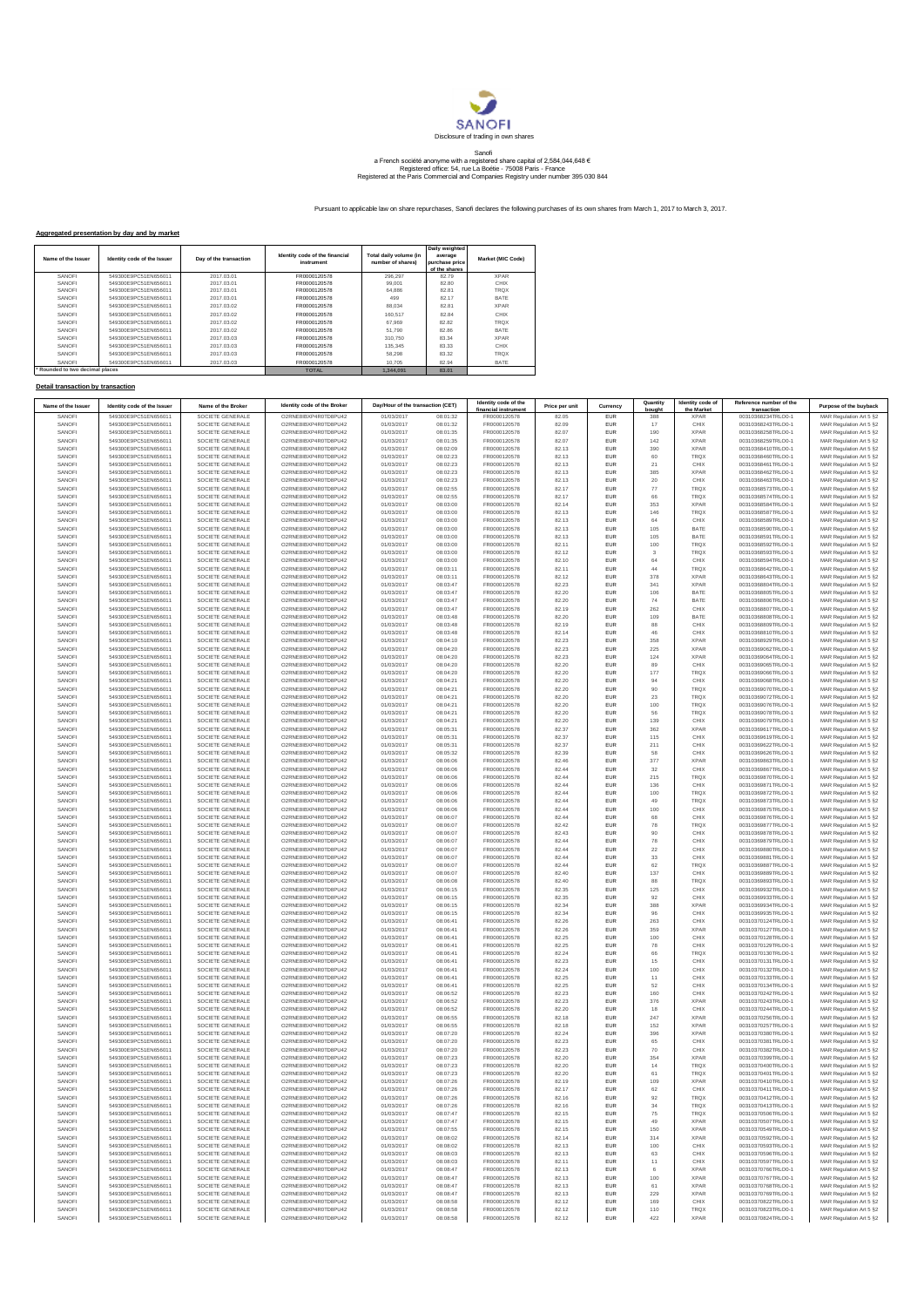| SANOFI           | 549300E9PC51EN656011                         | SOCIETE GENERALE                     | O2RNE8IBXP4R0TD8PU42                          | 01/03/2017               | 08:08:58             | FR0000120578                 | 82.12          | EUR               | 41         | CHIX                       | 00310370825TRLO0-1                       | MAR Regulation Art 5 §2                            |
|------------------|----------------------------------------------|--------------------------------------|-----------------------------------------------|--------------------------|----------------------|------------------------------|----------------|-------------------|------------|----------------------------|------------------------------------------|----------------------------------------------------|
| SANOFI<br>SANOFI | 549300E9PC51EN656011<br>549300E9PC51EN656011 | SOCIETE GENERALE<br>SOCIETE GENERALE | O2RNE8IBXP4R0TD8PU42                          | 01/03/2017<br>01/03/2017 | 08:08:58<br>08:09:15 | FR0000120578<br>FR0000120578 | 82.12          | EUR<br>EUR        | 19<br>60   | <b>TRQX</b><br>CHIX        | 00310370826TRLO0-1                       | MAR Regulation Art 5 §2                            |
| SANOFI           | 549300E9PC51EN656011                         | SOCIETE GENERALE                     | O2RNE8IBXP4R0TD8PU42<br>O2RNE8IBXP4R0TD8PU42  | 01/03/2017               | 08:09:25             | FR0000120578                 | 82.06<br>82.06 | EUR               | 265        | <b>XPAR</b>                | 00310370891TRLO0-1<br>00310370927TRLO0-1 | MAR Regulation Art 5 §2<br>MAR Regulation Art 5 §2 |
| SANOFI           | 549300E9PC51EN656011                         | SOCIETE GENERALE                     | O2RNE8IBXP4R0TD8PU42                          | 01/03/2017               | 08:10:15             | FR0000120578                 | 82.12          | EUR               | 447        | <b>XPAR</b>                | 00310371202TRLO0-1                       | MAR Regulation Art 5 §2                            |
| SANOFI           | 549300E9PC51EN656011                         | SOCIETE GENERALE                     | O2RNE8IBXP4R0TD8PU42<br>O2RNE8IBXP4R0TD8PLI42 | 01/03/2017               | 08:10:15             | FR0000120578                 | 82.12          | EUR               | 189        | CHIX                       | 00310371203TRLO0-1                       | MAR Regulation Art 5 §2                            |
| SANOFI<br>SANOFI | 549300E9PC51EN656011<br>549300E9PC51EN656011 | SOCIETE GENERALE<br>SOCIETE GENERALE | O2RNE8IBXP4R0TD8PU42                          | 01/03/2017<br>01/03/2017 | 08:10:21<br>08:10:21 | FR0000120578<br>FR0000120578 | 82.11<br>82.10 | EUR<br>EUR        | 466<br>61  | <b>XPAR</b><br>CHIX        | 00310371237TRLO0-1<br>00310371241TRLO0-1 | MAR Regulation Art 5 §2<br>MAR Regulation Art 5 §2 |
| SANOFI           | 549300E9PC51EN656011                         | SOCIETE GENERALE                     | O2RNE8IBXP4R0TD8PU42                          | 01/03/2017               | 08:10:29             | FR0000120578                 | 82.10          | EUR               | 410        | <b>XPAR</b>                | 00310371311TRLO0-1                       | MAR Regulation Art 5 §2                            |
| SANOFI           | 549300E9PC51EN656011                         | SOCIETE GENERALE                     | O2RNE8IBXP4R0TD8PU42                          | 01/03/2017               | 08:10:29             | FR0000120578                 | 82.09          | EUR               | 139        | <b>TRQX</b>                | 00310371312TRLO0-1                       | MAR Regulation Art 5 §2                            |
| SANOFI<br>SANOFI | 549300E9PC51EN656011<br>549300E9PC51EN656011 | SOCIETE GENERALE<br>SOCIETE GENERALE | O2RNE8IBXP4R0TD8PU42<br>O2RNE8IBXP4R0TD8PU42  | 01/03/2017<br>01/03/2017 | 08:11:05<br>08:11:05 | FR0000120578<br>FR0000120578 | 82.11<br>82.08 | EUR<br>EUR        | 528<br>100 | <b>XPAR</b><br>CHIX        | 00310371470TRLO0-1<br>00310371471TRLO0-1 | MAR Regulation Art 5 §2<br>MAR Regulation Art 5 §2 |
| SANOFI           | 549300E9PC51EN656011                         | SOCIETE GENERALE                     | O2RNE8IBXP4R0TD8PU42                          | 01/03/2017               | 08:11:05             | FR0000120578                 | 82.08          | EUR               | 71         | CHIX                       | 00310371472TRLO0-1                       | MAR Regulation Art 5 §2                            |
| SANOFI           | 549300E9PC51EN656011                         | SOCIETE GENERALE                     | O2RNE8IBXP4R0TD8PU42                          | 01/03/2017               | 08:11:05             | FR0000120578                 | 82.08          | EUR               | 16         | CHIX                       | 00310371475TRLO0-1                       | MAR Regulation Art 5 §2                            |
| SANOFI           | 549300E9PC51EN656011                         | SOCIETE GENERALE                     | O2RNE8IBXP4R0TD8PU42                          | 01/03/2017               | 08:11:47             | FR0000120578                 | 82.11          | EUR               | 309        | <b>XPAR</b>                | 00310371682TRLO0-1                       | MAR Regulation Art 5 §2                            |
| SANOFI<br>SANOFI | 549300E9PC51EN656011<br>549300E9PC51EN656011 | SOCIETE GENERALE<br>SOCIETE GENERALE | O2RNE8IBXP4R0TD8PU42<br>O2RNE8IBXP4R0TD8PU42  | 01/03/2017<br>01/03/2017 | 08:11:47<br>08:11:50 | FR0000120578<br>FR0000120578 | 82.11<br>82.09 | EUR<br>EUR        | 202<br>138 | <b>XPAR</b><br>CHIX        | 00310371683TRLO0-1<br>00310371694TRLO0-1 | MAR Regulation Art 5 §2<br>MAR Regulation Art 5 §2 |
| SANOFI           | 549300E9PC51EN656011                         | SOCIETE GENERALE                     | O2RNE8IBXP4R0TD8PU42                          | 01/03/2017               | 08:11:50             | FR0000120578                 | 82.09          | EUR               | 264        | <b>XPAR</b>                | 00310371699TRLO0-1                       | MAR Regulation Art 5 §2                            |
| SANOFI           | 549300E9PC51EN656011                         | SOCIETE GENERALE                     | O2RNE8IBXP4R0TD8PU42                          | 01/03/2017               | 08:11:56             | FR0000120578                 | 82.08          | EUR               | 94         | <b>TRQX</b>                | 00310371735TRLO0-1                       | MAR Regulation Art 5 §2                            |
| SANOFI           | 549300E9PC51EN656011                         | SOCIETE GENERALE                     | O2RNE8IBXP4R0TD8PU42                          | 01/03/2017               | 08:12:01             | FR0000120578                 | 82.07          | EUR               | 92         | <b>XPAR</b>                | 00310371765TRLO0-1                       | MAR Regulation Art 5 §2                            |
| SANOFI<br>SANOFI | 549300E9PC51EN656011<br>549300E9PC51EN656011 | SOCIETE GENERALE<br>SOCIETE GENERALE | O2RNE8IBXP4R0TD8PU42<br>O2RNE8IBXP4R0TD8PU42  | 01/03/2017<br>01/03/2017 | 08:12:01<br>08:12:25 | FR0000120578<br>FR0000120578 | 82.07<br>82.10 | EUR<br>EUR        | 42<br>291  | <b>XPAR</b><br><b>XPAR</b> | 00310371766TRLO0-1<br>00310371926TRLO0-1 | MAR Regulation Art 5 §2<br>MAR Regulation Art 5 §2 |
| SANOFI           | 549300E9PC51EN656011                         | SOCIETE GENERALE                     | O2RNE8IBXP4R0TD8PU42                          | 01/03/2017               | 08:12:25             | FR0000120578                 | 82.07          | <b>EUR</b>        | 100        | CHIX                       | 00310371927TRLO0-1                       | MAR Regulation Art 5 §2                            |
| SANOFI           | 549300E9PC51EN656011                         | SOCIETE GENERALE                     | O2RNE8IBXP4R0TD8PU42                          | 01/03/2017               | 08:12:56             | FR0000120578                 | 82.13          | EUR               | 167        | <b>XPAR</b>                | 00310372120TRLO0-1                       | MAR Regulation Art 5 §2                            |
| SANOFI<br>SANOFI | 549300E9PC51EN656011<br>549300E9PC51EN656011 | SOCIETE GENERALE<br>SOCIETE GENERALE | O2RNE8IBXP4R0TD8PU42<br>O2RNE8IBXP4R0TD8PU42  | 01/03/2017<br>01/03/2017 | 08:12:56<br>08:12:56 | FR0000120578<br>FR0000120578 | 82.13<br>82.12 | EUR<br>EUR        | 298<br>79  | <b>XPAR</b><br><b>TRQX</b> | 00310372121TRLO0-1<br>00310372122TRLO0-1 | MAR Regulation Art 5 §2<br>MAR Regulation Art 5 §2 |
| SANOFI           | 549300E9PC51EN656011                         | SOCIETE GENERALE                     | O2RNE8IBXP4R0TD8PU42                          | 01/03/2017               | 08:13:31             | FR0000120578                 | 82.21          | <b>EUR</b>        | 471        | <b>XPAR</b>                | 00310372268TRLO0-1                       | MAR Regulation Art 5 §2                            |
| SANOFI           | 549300E9PC51EN656011                         | SOCIETE GENERALE                     | O2RNE8IBXP4R0TD8PU42                          | 01/03/2017               | 08:13:48             | FR0000120578                 | 82.19          | EUR               | 100        | CHIX                       | 00310372326TRLO0-1                       | MAR Regulation Art 5 §2                            |
| SANOFI           | 549300E9PC51EN656011                         | SOCIETE GENERALE                     | O2RNE8IBXP4R0TD8PU42                          | 01/03/2017               | 08:13:48             | FR0000120578                 | 82.19          | EUR               | $35\,$     | <b>XPAR</b>                | 00310372327TRLO0-1                       | MAR Regulation Art 5 §2                            |
| SANOFI<br>SANOFI | 549300E9PC51EN656011<br>549300E9PC51EN656011 | SOCIETE GENERALE<br>SOCIETE GENERALE | O2RNE8IBXP4R0TD8PU42<br>O2RNE8IBXP4R0TD8PU42  | 01/03/2017<br>01/03/2017 | 08:13:49<br>08:13:49 | FR0000120578<br>FR0000120578 | 82.19<br>82.18 | EUR<br>EUR        | 257<br>57  | <b>XPAR</b><br>CHIX        | 00310372337TRLO0-1<br>00310372338TRLO0-1 | MAR Regulation Art 5 §2<br>MAR Regulation Art 5 §2 |
| SANOFI           | 549300E9PC51EN656011                         | SOCIETE GENERALE                     | O2RNE8IBXP4R0TD8PU42                          | 01/03/2017               | 08:13:49             | FR0000120578                 | 82.18          | EUR               | 52         | CHIX                       | 00310372339TRLO0-1                       | MAR Regulation Art 5 §2                            |
| SANOFI           | 549300E9PC51EN656011                         | SOCIETE GENERALE                     | O2RNE8IBXP4R0TD8PU42                          | 01/03/2017               | 08:13:49             | FR0000120578                 | 82.18          | EUR               | 100        | CHIX                       | 00310372340TRLO0-1                       | MAR Regulation Art 5 §2                            |
| SANOFI<br>SANOFI | 549300E9PC51EN656011<br>549300E9PC51EN656011 | SOCIETE GENERALE<br>SOCIETE GENERALE | O2RNE8IBXP4R0TD8PU42<br>O2RNE8IBXP4R0TD8PU42  | 01/03/2017<br>01/03/2017 | 08:13:49<br>08:14:01 | FR0000120578<br>FR0000120578 | 82.18<br>82.18 | <b>EUR</b><br>EUR | 63<br>60   | CHIX<br><b>TRQX</b>        | 00310372341TRLO0-1<br>00310372414TRLO0-1 | MAR Regulation Art 5 §2<br>MAR Regulation Art 5 §2 |
| SANOFI           | 549300E9PC51EN656011                         | SOCIETE GENERALE                     | O2RNE8IBXP4R0TD8PU42                          | 01/03/2017               | 08:14:01             | FR0000120578                 | 82.18          | EUR               | 98         | CHIX                       | 00310372416TRLO0-1                       | MAR Regulation Art 5 §2                            |
| SANOFI           | 549300E9PC51EN656011                         | SOCIETE GENERALE                     | O2RNE8IBXP4R0TD8PU42                          | 01/03/2017               | 08:14:18             | FR0000120578                 | 82.23          | EUR               | 518        | <b>XPAR</b>                | 00310372498TRLO0-1                       | MAR Regulation Art 5 §2                            |
| SANOFI<br>SANOFI | 549300E9PC51EN656011                         | SOCIETE GENERALE                     | O2RNE8IBXP4R0TD8PU42                          | 01/03/2017               | 08:14:32             | FR0000120578                 | 82.21          | EUR               | 274        | <b>XPAR</b>                | 00310372567TRLO0-1                       | MAR Regulation Art 5 §2                            |
| SANOFI           | 549300E9PC51EN656011<br>549300E9PC51EN656011 | SOCIETE GENERALE<br>SOCIETE GENERALE | O2RNE8IBXP4R0TD8PU42<br>O2RNE8IBXP4R0TD8PU42  | 01/03/2017<br>01/03/2017 | 08:14:32<br>08:14:32 | FR0000120578<br>FR0000120578 | 82.21<br>82.21 | EUR<br>EUR        | 100<br>100 | <b>TRQX</b><br>CHIX        | 00310372569TRLO0-1<br>00310372571TRLO0-1 | MAR Regulation Art 5 §2<br>MAR Regulation Art 5 §2 |
| SANOFI           | 549300E9PC51EN656011                         | SOCIETE GENERALE                     | O2RNE8IBXP4R0TD8PU42                          | 01/03/2017               | 08:14:32             | FR0000120578                 | 82.20          | <b>EUR</b>        | 34         | CHIX                       | 00310372573TRLO0-1                       | MAR Regulation Art 5 §2                            |
| SANOFI           | 549300E9PC51EN656011                         | SOCIETE GENERALE                     | O2RNE8IBXP4R0TD8PU42                          | 01/03/2017               | 08:14:32             | FR0000120578                 | 82.21          | EUR               | 10         | <b>TRQX</b>                | 00310372574TRLO0-1                       | MAR Regulation Art 5 §2                            |
| SANOFI<br>SANOFI | 549300E9PC51EN656011<br>549300E9PC51EN656011 | SOCIETE GENERALE<br>SOCIETE GENERALE | O2RNE8IBXP4R0TD8PU42<br>O2RNE8IBXP4R0TD8PU42  | 01/03/2017<br>01/03/2017 | 08:15:05<br>08:15:05 | FR0000120578<br>FR0000120578 | 82.17<br>82.16 | EUR<br>EUR        | 206<br>121 | <b>XPAR</b><br>CHIX        | 00310372775TRLO0-1<br>00310372776TRLO0-1 | MAR Regulation Art 5 §2<br>MAR Regulation Art 5 §2 |
| SANOFI           | 549300E9PC51EN656011                         | SOCIETE GENERALE                     | O2RNE8IBXP4R0TD8PU42                          | 01/03/2017               | 08:15:25             | FR0000120578                 | 82.21          | EUR               | 449        | <b>XPAR</b>                | 00310373002TRLO0-1                       | MAR Regulation Art 5 §2                            |
| SANOFI           | 549300E9PC51EN656011                         | SOCIETE GENERALE                     | O2RNE8IBXP4R0TD8PU42                          | 01/03/2017               | 08:15:25             | FR0000120578                 | 82.19          | EUR               | 60         | CHIX                       | 00310373005TRLO0-1                       | MAR Regulation Art 5 §2                            |
| SANOFI           | 549300E9PC51EN656011                         | SOCIETE GENERALE                     | O2RNE8IBXP4R0TD8PU42                          | 01/03/2017               | 08:15:25             | FR0000120578                 | 82.21          | EUR               | 91         | TRQX                       | 00310373007TRLO0-1                       | MAR Regulation Art 5 §2                            |
| SANOFI<br>SANOFI | 549300E9PC51EN656011<br>549300E9PC51EN656011 | SOCIETE GENERALE<br>SOCIETE GENERALE | O2RNE8IBXP4R0TD8PU42<br>O2RNE8IBXP4R0TD8PU42  | 01/03/2017<br>01/03/2017 | 08:15:34<br>08:16:14 | FR0000120578<br>FR0000120578 | 82.17<br>82.15 | EUR<br>EUR        | 478<br>458 | <b>XPAR</b><br><b>XPAR</b> | 00310373093TRLO0-1<br>00310373516TRLO0-1 | MAR Regulation Art 5 §2<br>MAR Regulation Art 5 §2 |
| SANOFI           | 549300E9PC51EN656011                         | SOCIETE GENERALE                     | O2RNE8IBXP4R0TD8PU42                          | 01/03/2017               | 08:17:00             | FR0000120578                 | 82.27          | EUR               | 499        | <b>XPAR</b>                | 00310373923TRLO0-1                       | MAR Regulation Art 5 §2                            |
| SANOFI           | 549300E9PC51EN656011                         | SOCIETE GENERALE                     | O2RNE8IBXP4R0TD8PU42                          | 01/03/2017               | 08:17:00             | FR0000120578                 | 82.27          | EUR               | 54         | CHIX                       | 00310373929TRLO0-1                       | MAR Regulation Art 5 §2                            |
| SANOFI           | 549300E9PC51EN656011                         | SOCIETE GENERALE                     | O2RNE8IBXP4R0TD8PU42                          | 01/03/2017               | 08:17:00             | FR0000120578                 | 82.27          | <b>EUR</b>        | 281        | CHIX                       | 00310373930TRLO0-1                       | MAR Regulation Art 5 §2                            |
| SANOFI<br>SANOFI | 549300E9PC51EN656011<br>549300E9PC51EN656011 | SOCIETE GENERALE<br>SOCIETE GENERALE | O2RNE8IBXP4R0TD8PU42<br>O2RNE8IBXP4R0TD8PU42  | 01/03/2017<br>01/03/2017 | 08:17:03<br>08:17:16 | FR0000120578<br>FR0000120578 | 82.25<br>82.24 | EUR<br>EUR        | 160<br>60  | <b>TRQX</b><br>CHIX        | 00310373963TRLO0-1<br>00310374104TRLO0-1 | MAR Regulation Art 5 §2<br>MAR Regulation Art 5 §2 |
| SANOFI           | 549300E9PC51EN656011                         | SOCIETE GENERALE                     | O2RNESIBXP4R0TD8PLI42                         | 01/03/2017               | 08:17:16             | FR0000120578                 | 82.24          | EUR               | 509        | <b>XPAR</b>                | 00310374105TRLO0-1                       | MAR Regulation Art 5 §2                            |
| SANOFI           | 549300E9PC51EN656011                         | SOCIETE GENERALE                     | O2RNE8IBXP4R0TD8PU42                          | 01/03/2017               | 08:17:16             | FR0000120578                 | 82.24          | EUR               | 38         | <b>XPAR</b>                | 00310374106TRLO0-1                       | MAR Regulation Art 5 §2                            |
| SANOFI           | 549300E9PC51EN656011                         | SOCIETE GENERALE                     | O2RNE8IBXP4R0TD8PU42                          | 01/03/2017               | 08:17:28             | FR0000120578                 | 82.28          | EUR               | 448        | <b>XPAR</b>                | 00310374196TRLO0-1                       | MAR Regulation Art 5 §2                            |
| SANOFI<br>SANOFI | 549300E9PC51EN656011<br>549300E9PC51EN656011 | SOCIETE GENERALE<br>SOCIETE GENERALE | O2RNE8IBXP4R0TD8PU42<br>O2RNE8IBXP4R0TD8PU42  | 01/03/2017<br>01/03/2017 | 08:17:28<br>08:17:29 | FR0000120578<br>FR0000120578 | 82.28<br>82.27 | EUR<br><b>EUR</b> | 98<br>60   | <b>XPAR</b><br>CHIX        | 00310374197TRLO0-1<br>00310374201TRLO0-1 | MAR Regulation Art 5 §2<br>MAR Regulation Art 5 §2 |
| SANOFI           | 549300E9PC51EN656011                         | SOCIETE GENERALE                     | O2RNE8IBXP4R0TD8PU42                          | 01/03/2017               | 08:17:29             | FR0000120578                 | 82.27          | EUR               | 130        | <b>TRQX</b>                | 00310374202TRLO0-1                       | MAR Regulation Art 5 §2                            |
| SANOFI           | 549300E9PC51EN656011                         | SOCIETE GENERALE                     | O2RNE8IBXP4R0TD8PU42                          | 01/03/2017               | 08:17:40             | FR0000120578                 | 82.27          | EUR               | 199        | <b>XPAR</b>                | 00310374286TRLO0-1                       | MAR Regulation Art 5 §2                            |
| SANOFI<br>SANOFI | 549300E9PC51EN656011<br>549300E9PC51EN656011 | SOCIETE GENERALE                     | O2RNE8IBXP4R0TD8PU42<br>O2RNE8IBXP4R0TD8PU42  | 01/03/2017<br>01/03/2017 | 08:17:40             | FR0000120578<br>FR0000120578 | 82.27          | EUR               | 86<br>157  | <b>XPAR</b><br><b>XPAR</b> | 00310374287TRLO0-1<br>00310374301TRLO0-1 | MAR Regulation Art 5 §2<br>MAR Regulation Art 5 §2 |
| SANOFI           | 549300E9PC51EN656011                         | SOCIETE GENERALE<br>SOCIETE GENERALE | O2RNE8IBXP4R0TD8PU42                          | 01/03/2017               | 08:17:44<br>08:17:56 | FR0000120578                 | 82.27<br>82.27 | EUR<br>EUR        | $25\,$     | <b>XPAR</b>                | 00310374386TRLO0-1                       | MAR Regulation Art 5 §2                            |
| SANOFI           | 549300E9PC51EN656011                         | SOCIETE GENERALE                     | O2RNE8IBXP4R0TD8PU42                          | 01/03/2017               | 08:17:58             | FR0000120578                 | 82.27          | EUR               | $95\,$     | CHIX                       | 00310374399TRLO0-1                       | MAR Regulation Art 5 §2                            |
| SANOFI           | 549300E9PC51EN656011                         | SOCIETE GENERALE                     | O2RNE8IBXP4R0TD8PU42                          | 01/03/2017               | 08:17:58             | FR0000120578                 | 82.27          | <b>EUR</b>        | 409        | <b>XPAR</b>                | 00310374403TRLO0-1                       | MAR Regulation Art 5 §2                            |
| SANOFI<br>SANOFI | 549300E9PC51EN656011<br>549300E9PC51EN656011 | SOCIETE GENERALE<br>SOCIETE GENERALE | O2RNE8IBXP4R0TD8PU42<br>O2RNE8IBXP4R0TD8PU42  | 01/03/2017<br>01/03/2017 | 08:18:11<br>08:18:11 | FR0000120578<br>FR0000120578 | 82.27<br>82.27 | EUR<br>EUR        | 202<br>43  | <b>XPAR</b><br><b>XPAR</b> | 00310374588TRLO0-1<br>00310374589TRLO0-1 | MAR Regulation Art 5 §2<br>MAR Regulation Art 5 §2 |
| SANOFI           | 549300E9PC51EN656011                         | SOCIETE GENERALE                     | O2RNE8IBXP4R0TD8PU42                          | 01/03/2017               | 08:18:36             | FR0000120578                 | 82.26          | EUR               | 115        | <b>XPAF</b>                | 00310374729TRLO0-1                       | MAR Regulation Art 5 §2                            |
| SANOFI           | 549300E9PC51EN656011                         | SOCIETE GENERALE                     | O2RNE8IBXP4R0TD8PU42                          | 01/03/2017               | 08:18:36             | FR0000120578                 | 82.25          | EUR               | 145        | CHIX                       | 00310374732TRLO0-1                       | MAR Regulation Art 5 §2                            |
| SANOFI<br>SANOFI | 549300E9PC51EN656011<br>549300E9PC51EN656011 | SOCIETE GENERALE<br>SOCIETE GENERALE | O2RNE8IBXP4R0TD8PU42<br>O2RNE8IBXP4R0TD8PU42  | 01/03/2017<br>01/03/2017 | 08:19:12<br>08:19:12 | FR0000120578<br>FR0000120578 | 82.32<br>82.31 | EUR<br>EUR        | 135<br>85  | <b>XPAR</b><br><b>TRQX</b> | 00310375019TRLO0-1<br>00310375021TRLO0-1 | MAR Regulation Art 5 §2<br>MAR Regulation Art 5 §2 |
| SANOFI           | 549300E9PC51EN656011                         | SOCIETE GENERALE                     | O2RNE8IBXP4R0TD8PU42                          | 01/03/2017               | 08:19:12             | FR0000120578                 | 82.32          | EUR               | 389        | <b>XPAR</b>                | 00310375022TRLO0-1                       | MAR Regulation Art 5 §2                            |
| SANOFI           | 549300E9PC51EN656011                         | SOCIETE GENERALE                     | O2RNE8IBXP4R0TD8PU42                          | 01/03/2017               | 08:19:12             | FR0000120578                 | 82.29          | EUR               | 73         | CHIX                       | 00310375030TRLO0-1                       | MAR Regulation Art 5 §2                            |
| SANOFI           | 549300E9PC51EN656011                         | SOCIETE GENERALE                     | O2RNE8IBXP4R0TD8PU42                          | 01/03/2017               | 08:19:16             | FR0000120578                 | 82.34          | EUR               | 84         | <b>TRQX</b>                | 00310375072TRLO0-1                       | MAR Regulation Art 5 §2                            |
| SANOFI<br>SANOFI | 549300E9PC51EN656011<br>549300E9PC51EN656011 | SOCIETE GENERALE<br>SOCIETE GENERALE | O2RNE8IBXP4R0TD8PU42<br>O2RNE8IBXP4R0TD8PU42  | 01/03/2017<br>01/03/2017 | 08:19:31<br>08:19:31 | FR0000120578<br>FR0000120578 | 82.35<br>82.35 | EUR<br><b>EUR</b> | 163<br>323 | <b>XPAR</b><br><b>XPAR</b> | 00310375155TRLO0-1<br>00310375156TRLO0-1 | MAR Regulation Art 5 §2<br>MAR Regulation Art 5 §2 |
| SANOFI           | 549300E9PC51EN656011                         | SOCIETE GENERALE                     | O2RNE8IBXP4R0TD8PU42                          | 01/03/2017               | 08:19:38             | FR0000120578                 | 82.33          | EUR               | 96         | CHIX                       | 00310375180TRLO0-1                       | MAR Regulation Art 5 §2                            |
| SANOFI           | 549300E9PC51EN656011                         | SOCIETE GENERALE                     | O2RNE8IBXP4R0TD8PU42                          | 01/03/2017               | 08:19:38             | FR0000120578                 | 82.32          | EUR               | 492        | <b>XPAR</b>                | 00310375181TRLO0-1                       | MAR Regulation Art 5 §2                            |
| SANOFI           | 549300E9PC51EN656011                         | SOCIETE GENERALE                     | O2RNE8IBXP4R0TD8PU42                          | 01/03/2017               | 08:19:39             | FR0000120578                 | 82.33          | EUR               | 39         | CHIX                       | 00310375183TRLO0-1                       | MAR Regulation Art 5 §2                            |
| SANOFI<br>SANOFI | 549300E9PC51EN656011<br>549300E9PC51EN656011 | SOCIETE GENERALE<br>SOCIETE GENERALE | O2RNE8IBXP4R0TD8PU42<br>O2RNE8IBXP4R0TD8PU42  | 01/03/2017<br>01/03/2017 | 08:19:50<br>08:19:56 | FR0000120578<br>FR0000120578 | 82.32<br>82.30 | EUR<br>EUR        | 138<br>269 | <b>XPAR</b><br><b>XPAR</b> | 00310375260TRLO0-1<br>00310375368TRLO0-1 | MAR Regulation Art 5 §2<br>MAR Regulation Art 5 §2 |
| SANOFI           | 549300E9PC51EN656011                         | SOCIETE GENERALE                     | O2RNE8IBXP4R0TD8PU42                          | 01/03/2017               | 08:19:56             | FR0000120578                 | 82.30          | EUR               | 60         | CHIX                       | 00310375373TRLO0-1                       | MAR Regulation Art 5 §2                            |
| SANOFI           | 549300E9PC51EN656011                         | SOCIETE GENERALE                     | O2RNE8IBXP4R0TD8PU42                          | 01/03/2017               | 08:19:56             | FR0000120578                 | 82.30          | <b>EUR</b>        | 14         | CHIX                       | 00310375385TRLO0-1                       | MAR Regulation Art 5 §2                            |
| SANOFI<br>SANOFI | 549300E9PC51EN656011<br>549300E9PC51EN656011 | SOCIETE GENERALE<br>SOCIETE GENERALE | O2RNE8IBXP4R0TD8PU42<br>O2RNE8IBXP4R0TD8PU42  | 01/03/2017<br>01/03/2017 | 08:20:14<br>08:20:26 | FR0000120578<br>FR0000120578 | 82.33<br>82.33 | EUR<br><b>EUR</b> | 39<br>27   | <b>XPAR</b><br><b>XPAR</b> | 00310375612TRLO0-1<br>00310375683TRLO0-1 | MAR Regulation Art 5 §2<br>MAR Regulation Art 5 §2 |
| SANOFI           | 549300E9PC51EN656011                         | SOCIETE GENERALE                     | O2RNE8IBXP4R0TD8PU42                          | 01/03/2017               | 08:20:27             | FR0000120578                 | 82.33          | EUR               | 15         | <b>XPAR</b>                | 00310375689TRLO0-1                       | MAR Regulation Art 5 §2                            |
| SANOFI           | 549300E9PC51EN656011                         | SOCIETE GENERALE                     | O2RNE8IBXP4R0TD8PU42                          | 01/03/2017               | 08:20:39             | FR0000120578                 | 82.33          | EUR               | 73         | <b>XPAR</b>                | 00310375748TRLO0-1                       | MAR Regulation Art 5 §2                            |
| SANOFI           | 549300E9PC51EN656011                         | SOCIETE GENERALE                     | O2RNE8IBXP4R0TD8PU42                          | 01/03/2017               | 08:20:45             | FR0000120578                 | 82.33          | EUR               | 318        | <b>XPAR</b>                | 00310375796TRLO0-1                       | MAR Regulation Art 5 §2                            |
| SANOFI<br>SANOFI | 549300E9PC51EN656011<br>549300E9PC51EN656011 | SOCIETE GENERALE<br>SOCIETE GENERALE | O2RNE8IBXP4R0TD8PU42<br>O2RNE8IBXP4R0TD8PU42  | 01/03/2017<br>01/03/2017 | 08:21:07<br>08:21:07 | FR0000120578<br>FR0000120578 | 82.36<br>82.36 | EUR<br><b>EUR</b> | 36<br>452  | <b>XPAR</b><br><b>XPAR</b> | 00310375958TRLO0-1<br>00310375959TRLO0-1 | MAR Regulation Art 5 §2<br>MAR Regulation Art 5 §2 |
| SANOFI           | 549300E9PC51EN656011                         | SOCIETE GENERALE                     | O2RNE8IBXP4R0TD8PU42                          | 01/03/2017               | 08:21:12             | FR0000120578                 | 82.35          | EUR               | 311        | <b>XPAR</b>                | 00310375991TRLO0-1                       | MAR Regulation Art 5 §2                            |
| SANOFI           | 549300E9PC51EN656011                         | SOCIETE GENERALE                     | O2RNE8IBXP4R0TD8PU42                          | 01/03/2017               | 08:21:20             | FR0000120578                 | 82.33          | EUR               | 262        | CHIX                       | 00310376036TRLO0-1                       | MAR Regulation Art 5 §2                            |
| SANOFI<br>SANOFI | 549300E9PC51EN656011<br>549300E9PC51EN656011 | SOCIETE GENERALE<br>SOCIETE GENERALE | O2RNE8IBXP4R0TD8PU42<br>O2RNE8IBXP4R0TD8PU42  | 01/03/2017<br>01/03/2017 | 08:21:20<br>08:21:20 | FR0000120578<br>FR0000120578 | 82.32<br>82.33 | EUR<br><b>EUR</b> | 65<br>67   | <b>XPAR</b><br>CHIX        | 00310376039TRLO0-1<br>00310376041TRLO0-1 | MAR Regulation Art 5 §2                            |
| SANOFI           | 549300E9PC51EN656011                         | SOCIETE GENERALE                     | O2RNE8IBXP4R0TD8PU42                          | 01/03/2017               | 08:21:26             | FR0000120578                 | 82.34          | EUR               | 200        | <b>XPAR</b>                | 00310376129TRLO0-1                       | MAR Regulation Art 5 §2<br>MAR Regulation Art 5 §2 |
| SANOFI           | 549300E9PC51EN656011                         | SOCIETE GENERALE                     | O2RNE8IBXP4R0TD8PU42                          | 01/03/2017               | 08:21:29             | FR0000120578                 | 82.31          | EUR               | 85         | <b>TROX</b>                | 00310376162TRLO0-1                       | MAR Regulation Art 5 §2                            |
| SANOFI<br>SANOFI | 549300E9PC51EN656011<br>549300E9PC51EN656011 | SOCIETE GENERALE<br>SOCIETE GENERALE | O2RNE8IBXP4R0TD8PU42<br>O2RNE8IBXP4R0TD8PU42  | 01/03/2017<br>01/03/2017 | 08:21:53<br>08:22:10 | FR0000120578<br>FR0000120578 | 82.32<br>82.33 | EUR               | 29<br>508  | <b>TRQX</b><br><b>XPAR</b> | 00310376410TRLO0-1<br>00310376555TRLO0-1 | MAR Regulation Art 5 §2<br>MAR Regulation Art 5 §2 |
| SANOFI           | 549300E9PC51EN656011                         | SOCIETE GENERALE                     | O2RNE8IBXP4R0TD8PU42                          | 01/03/2017               | 08:22:15             | FR0000120578                 | 82.32          | EUR<br><b>EUR</b> | 153        | CHIX                       | 00310376589TRLO0-1                       | MAR Regulation Art 5 §2                            |
| SANOFI           | 549300E9PC51EN656011                         | SOCIETE GENERALE                     | O2RNE8IBXP4R0TD8PU42                          | 01/03/2017               | 08:22:15             | FR0000120578                 | 82.32          | EUR               | 39         | CHIX                       | 00310376590TRLO0-1                       | MAR Regulation Art 5 §2                            |
| SANOFI<br>SANOFI | 549300E9PC51EN656011<br>549300E9PC51EN656011 | SOCIETE GENERALE<br>SOCIETE GENERALE | O2RNE8IBXP4R0TD8PU42<br>O2RNE8IBXP4R0TD8PU42  | 01/03/2017<br>01/03/2017 | 08:22:15<br>08:22:15 | FR0000120578<br>FR0000120578 | 82.32<br>82.32 | <b>EUR</b><br>EUR | 100<br>241 | <b>TROX</b><br><b>XPAR</b> | 00310376591TRLO0-1<br>00310376592TRLO0-1 | MAR Regulation Art 5 §2                            |
| SANOFI           | 549300E9PC51EN656011                         | SOCIETE GENERALE                     | O2RNE8IBXP4R0TD8PU42                          | 01/03/2017               | 08:22:15             | FR0000120578                 | 82.31          | EUR               | 45         | CHIX                       | 00310376593TRLO0-1                       | MAR Regulation Art 5 §2<br>MAR Regulation Art 5 §2 |
| SANOFI           | 549300E9PC51EN656011                         | SOCIETE GENERALE                     | O2RNE8IBXP4R0TD8PU42                          | 01/03/2017               | 08:22:15             | FR0000120578                 | 82.32          | EUR               | 100        | <b>TROX</b>                | 00310376594TRLO0-1                       | MAR Regulation Art 5 §2                            |
| SANOFI           | 549300E9PC51EN656011                         | SOCIETE GENERALE                     | O2RNE8IBXP4R0TD8PU42                          | 01/03/2017               | 08:22:15             | FR0000120578                 | 82.32          | EUR               | 21         | <b>TRQX</b>                | 00310376595TRLO0-1                       | MAR Regulation Art 5 §2                            |
| SANOFI<br>SANOFI | 549300E9PC51EN656011<br>549300E9PC51EN656011 | SOCIETE GENERALE<br>SOCIETE GENERALE | O2RNE8IBXP4R0TD8PU42<br>O2RNE8IBXP4R0TD8PU42  | 01/03/2017<br>01/03/2017 | 08:22:38<br>08:22:38 | FR0000120578<br>FR0000120578 | 82.29<br>82.29 | EUR<br>EUR        | 40<br>59   | <b>XPAR</b><br><b>XPAR</b> | 00310376732TRLO0-1<br>00310376733TRLO0-1 | MAR Regulation Art 5 §2<br>MAR Regulation Art 5 §2 |
| SANOFI           | 549300E9PC51EN656011                         | SOCIETE GENERALE                     | O2RNE8IBXP4R0TD8PU42                          | 01/03/2017               | 08:22:39             | FR0000120578                 | 82.29          | <b>EUR</b>        | 29         | <b>XPAR</b>                | 00310376734TRLO0-1                       | MAR Regulation Art 5 §2                            |
| SANOFI           | 549300E9PC51EN656011                         | SOCIETE GENERALE                     | O2RNE8IBXP4R0TD8PU42                          | 01/03/2017               | 08:22:55             | FR0000120578                 | 82.32          | EUR               | 344        | <b>XPAR</b>                | 00310376847TRLO0-1                       | MAR Regulation Art 5 §2                            |
| SANOFI<br>SANOFI | 549300E9PC51EN656011<br>549300E9PC51EN656011 | SOCIETE GENERALE<br>SOCIETE GENERALE | O2RNE8IBXP4R0TD8PU42<br>O2RNE8IBXP4R0TD8PU42  | 01/03/2017<br>01/03/2017 | 08:22:55<br>08:22:55 | FR0000120578<br>FR0000120578 | 82.31<br>82.31 | <b>EUR</b><br>EUR | 84<br>72   | CHIX<br>CHIX               | 00310376848TRLO0-1<br>00310376849TRLO0-1 | MAR Regulation Art 5 §2<br>MAR Regulation Art 5 §2 |
| SANOFI           | 549300E9PC51EN656011                         | SOCIETE GENERALE                     | O2RNE8IBXP4R0TD8PU42                          | 01/03/2017               | 08:23:06             | FR0000120578                 | 82.30          | EUR               | 262        | <b>XPAR</b>                | 00310376908TRLO0-1                       | MAR Regulation Art 5 §2                            |
| SANOFI           | 549300E9PC51EN656011                         | SOCIETE GENERALE                     | O2RNE8IBXP4R0TD8PU42                          | 01/03/2017               | 08:23:16             | FR0000120578                 | 82.32          | EUR               | 69         | CHIX                       | 00310376965TRLO0-1                       | MAR Regulation Art 5 §2                            |
| SANOFI           | 549300E9PC51EN656011                         | SOCIETE GENERALE                     | O2RNE8IBXP4R0TD8PU42                          | 01/03/2017               | 08:23:16             | FR0000120578                 | 82.32          | EUR               | 213        | XPAR                       | 00310376966TRLO0-1                       | MAR Regulation Art 5 §2                            |
| SANOFI<br>SANOFI | 549300E9PC51EN656011<br>549300E9PC51EN656011 | SOCIETE GENERALE<br>SOCIETE GENERALE | O2RNE8IBXP4R0TD8PU42<br>O2RNE8IBXP4R0TD8PU42  | 01/03/2017<br>01/03/2017 | 08:23:32<br>08:23:48 | FR0000120578<br>FR0000120578 | 82.32<br>82.32 | <b>EUR</b><br>EUR | 131<br>90  | <b>XPAR</b><br>CHIX        | 00310377109TRLO0-1<br>00310377175TRLO0-1 | MAR Regulation Art 5 §2<br>MAR Regulation Art 5 §2 |
| SANOFI           | 549300E9PC51EN656011                         | SOCIETE GENERALE                     | O2RNE8IBXP4R0TD8PU42                          | 01/03/2017               | 08:23:48             | FR0000120578                 | 82.32          | <b>EUR</b>        | 235        | <b>XPAR</b>                | 00310377177TRLO0-1                       | MAR Regulation Art 5 §2                            |
| SANOFI           | 549300E9PC51EN656011                         | SOCIETE GENERALE                     | O2RNE8IBXP4R0TD8PU42                          | 01/03/2017               | 08:23:48             | FR0000120578                 | 82.31          | EUR               | 66         | CHIX                       | 00310377178TRLO0-1                       | MAR Regulation Art 5 §2                            |
| SANOFI<br>SANOFI | 549300E9PC51EN656011<br>549300E9PC51EN656011 | SOCIETE GENERALE<br>SOCIETE GENERALE | O2RNE8IBXP4R0TD8PU42<br>O2RNE8IBXP4R0TD8PU42  | 01/03/2017<br>01/03/2017 | 08:24:14<br>08:24:16 | FR0000120578                 | 82.37<br>82.37 | <b>EUR</b><br>EUR | 86<br>446  | CHIX<br><b>XPAR</b>        | 00310377419TRLO0-1<br>00310377484TRLO0-1 | MAR Regulation Art 5 §2                            |
| SANOFI           | 549300E9PC51EN656011                         | SOCIETE GENERALE                     | O2RNE8IBXP4R0TD8PU42                          | 01/03/2017               | 08:24:16             | FR0000120578<br>FR0000120578 | 82.36          | EUR               | 87         | <b>TRQX</b>                | 00310377501TRLO0-1                       | MAR Regulation Art 5 §2<br>MAR Regulation Art 5 §2 |
| SANOFI           | 549300E9PC51EN656011                         | SOCIETE GENERALE                     | O2RNE8IBXP4R0TD8PU42                          | 01/03/2017               | 08:24:54             | FR0000120578                 | 82.40          | EUR               | 10         | <b>XPAR</b>                | 00310378060TRLO0-1                       | MAR Regulation Art 5 §2                            |
| SANOFI           | 549300E9PC51EN656011                         | SOCIETE GENERALE                     | O2RNE8IBXP4R0TD8PU42                          | 01/03/2017               | 08:24:54             | FR0000120578                 | 82.40          | EUR               | 401        | <b>XPAR</b>                | 00310378061TRLO0-1                       | MAR Regulation Art 5 §2                            |
| SANOFI<br>SANOFI | 549300E9PC51EN656011<br>549300E9PC51EN656011 | SOCIETE GENERALE<br>SOCIETE GENERALE | O2RNE8IBXP4R0TD8PU42<br>O2RNE8IBXP4R0TD8PU42  | 01/03/2017<br>01/03/2017 | 08:24:56<br>08:24:56 | FR0000120578<br>FR0000120578 | 82.39<br>82.39 | <b>EUR</b><br>EUR | 122<br>105 | CHIX<br><b>TRQX</b>        | 00310378078TRLO0-1<br>00310378079TRLO0-1 | MAR Regulation Art 5 §2                            |
| SANOFI           | 549300E9PC51EN656011                         | SOCIETE GENERALE                     | O2RNE8IBXP4R0TD8PU42                          | 01/03/2017               | 08:24:56             | FR0000120578                 | 82.39          | <b>EUR</b>        | 62         | CHIX                       | 00310378080TRLO0-1                       | MAR Regulation Art 5 §2<br>MAR Regulation Art 5 §2 |
| SANOFI           | 549300E9PC51EN656011                         | SOCIETE GENERALE                     | O2RNE8IBXP4R0TD8PU42                          | 01/03/2017               | 08:25:24             | FR0000120578                 | 82.48          | EUR               | 494        | <b>XPAR</b>                | 00310378443TRLO0-1                       | MAR Regulation Art 5 §2                            |
| SANOFI           | 549300E9PC51EN656011                         | SOCIETE GENERALE                     | O2RNE8IBXP4R0TD8PU42                          | 01/03/2017               | 08:25:28             | FR0000120578                 | 82.47          | <b>EUR</b>        | 110        | CHIX                       | 00310378471TRLO0-1                       | MAR Regulation Art 5 §2                            |
| SANOFI<br>SANOFI | 549300E9PC51EN656011<br>549300E9PC51EN656011 | SOCIETE GENERALE<br>SOCIETE GENERALE | O2RNE8IBXP4R0TD8PU42<br>O2RNE8IBXP4R0TD8PU42  | 01/03/2017<br>01/03/2017 | 08:25:28<br>08:25:28 | FR0000120578<br>FR0000120578 | 82.47<br>82.46 | EUR<br>EUR        | 361<br>78  | <b>XPAR</b><br><b>TROX</b> | 00310378474TRLO0-1<br>00310378476TRLO0-1 | MAR Regulation Art 5 §2<br>MAR Regulation Art 5 §2 |
| SANOFI           | 549300E9PC51EN656011                         | SOCIETE GENERALE                     | O2RNE8IBXP4R0TD8PU42                          | 01/03/2017               | 08:25:28             | FR0000120578                 | 82.46          | EUR               | 155        | <b>TRQX</b>                | 00310378478TRLO0-1                       | MAR Regulation Art 5 §2                            |
| SANOFI           | 549300E9PC51EN656011                         | SOCIETE GENERALE                     | O2RNE8IBXP4R0TD8PU42                          | 01/03/2017               | 08:25:34             | FR0000120578                 | 82.47          | EUR               | 37         | XPAR                       | 00310378516TRLO0-1                       | MAR Regulation Art 5 §2                            |
| SANOFI<br>SANOFI | 549300E9PC51EN656011<br>549300E9PC51EN656011 | SOCIETE GENERALE<br>SOCIETE GENERALE | O2RNE8IBXP4R0TD8PU42<br>O2RNE8IBXP4R0TD8PU42  | 01/03/2017<br>01/03/2017 | 08:25:34<br>08:25:36 | FR0000120578<br>FR0000120578 | 82.47<br>82.47 | <b>EUR</b><br>EUR | 35<br>65   | <b>XPAR</b><br><b>XPAR</b> | 00310378517TRLO0-1<br>00310378529TRLO0-1 | MAR Regulation Art 5 §2                            |
| SANOFI           | 549300E9PC51EN656011                         | SOCIETE GENERALE                     | O2RNE8IBXP4R0TD8PU42                          | 01/03/2017               | 08:25:54             | FR0000120578                 | 82.47          | <b>EUR</b>        | 121        | <b>XPAR</b>                | 00310378614TRLO0-1                       | MAR Regulation Art 5 §2<br>MAR Regulation Art 5 §2 |
| SANOFI           | 549300E9PC51EN656011                         | SOCIETE GENERALE                     | O2RNE8IBXP4R0TD8PU42                          | 01/03/2017               | 08:25:55             | FR0000120578                 | 82.47          | EUR               | 99         | <b>XPAR</b>                | 00310378620TRLO0-1                       | MAR Regulation Art 5 §2                            |
| SANOFI           | 549300E9PC51EN656011                         | SOCIETE GENERALE                     | O2RNE8IBXP4R0TD8PU42                          | 01/03/2017               | 08:26:00             | FR0000120578                 | 82.48          | EUR               | 105        | <b>XPAR</b>                | 00310378687TRLO0-1                       | MAR Regulation Art 5 §2                            |
| SANOFI<br>SANOFI | 549300E9PC51EN656011<br>549300E9PC51EN656011 | SOCIETE GENERALE<br>SOCIETE GENERALE | O2RNE8IBXP4R0TD8PU42<br>O2RNE8IBXP4R0TD8PU42  | 01/03/2017<br>01/03/2017 | 08:26:00<br>08:26:00 | FR0000120578<br>FR0000120578 | 82.46<br>82.46 | EUR<br>EUR        | 79<br>19   | CHIX<br>CHIX               | 00310378696TRLO0-1<br>00310378697TRLO0-1 | MAR Regulation Art 5 §2<br>MAR Regulation Art 5 §2 |
| SANOFI           | 549300E9PC51EN656011                         | SOCIETE GENERALE                     | O2RNE8IBXP4R0TD8PU42                          | 01/03/2017               | 08:26:01             | FR0000120578                 | 82.45          | EUR               | 143        | <b>TRQX</b>                | 00310378698TRLO0-1                       | MAR Regulation Art 5 §2                            |
| SANOFI           | 549300E9PC51EN656011                         | SOCIETE GENERALE                     | O2RNE8IBXP4R0TD8PU42                          | 01/03/2017               | 08:26:01             | FR0000120578                 | 82.45          | EUR               | 45         | <b>TRQX</b>                | 00310378700TRLO0-1                       | MAR Regulation Art 5 §2                            |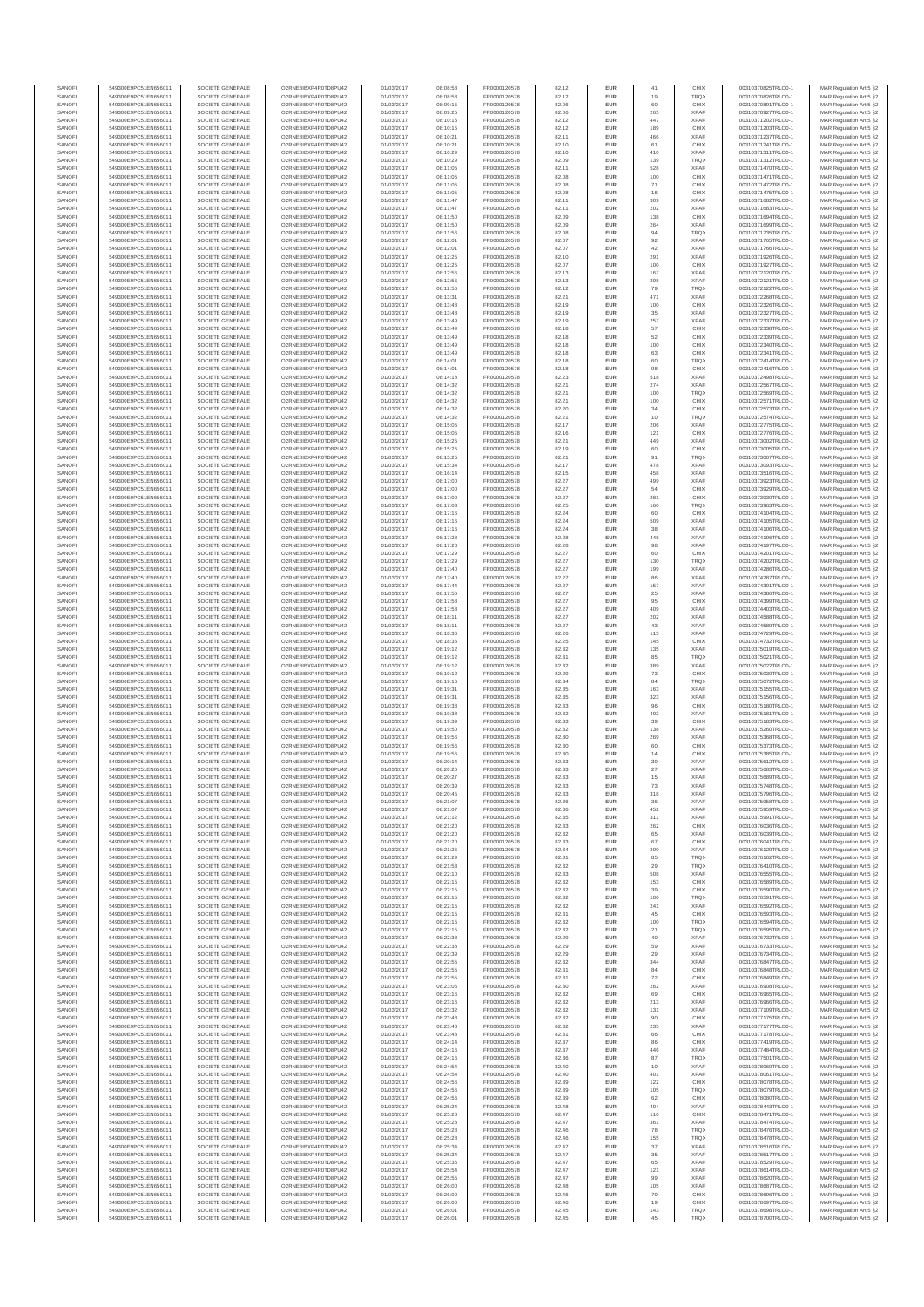| SANOFI           | 549300E9PC51EN656011                         | SOCIETE GENERALE                     | O2RNE8IBXP4R0TD8PU42                          | 01/03/2017               | 08:26:49             | FR0000120578                 | 82.50          | EUR                      | 84             | TRQX                       | 00310379123TRLO0-1                       | MAR Regulation Art 5 §2                            |
|------------------|----------------------------------------------|--------------------------------------|-----------------------------------------------|--------------------------|----------------------|------------------------------|----------------|--------------------------|----------------|----------------------------|------------------------------------------|----------------------------------------------------|
| SANOFI<br>SANOFI | 549300E9PC51EN656011<br>549300E9PC51EN656011 | SOCIETE GENERALE<br>SOCIETE GENERALE | O2RNE8IBXP4R0TD8PU42<br>O2RNE8IBXP4R0TD8PU42  | 01/03/2017<br>01/03/2017 | 08:26:49<br>08:26:49 | FR0000120578                 | 82.49          | EUR<br>EUR               | 102<br>29      | CHIX<br>CHIX               | 00310379124TRLO0-1<br>00310379125TRLO0-1 | MAR Regulation Art 5 §2                            |
| SANOFI           | 549300E9PC51EN656011                         | SOCIETE GENERALE                     | O2RNE8IBXP4R0TD8PLI42                         | 01/03/2017               | 08:26:49             | FR0000120578<br>FR0000120578 | 82.49<br>82.49 | EUR                      | 353            | <b>XPAR</b>                | 00310379126TRLO0-1                       | MAR Regulation Art 5 §2<br>MAR Regulation Art 5 §2 |
| SANOFI           | 549300E9PC51EN656011                         | SOCIETE GENERALE                     | O2RNE8IBXP4R0TD8PU42                          | 01/03/2017               | 08:27:14             | FR0000120578                 | 82.51          | EUR                      | 80             | CHIX                       | 00310379510TRLO0-1                       | MAR Regulation Art 5 §2                            |
| SANOFI           | 549300E9PC51EN656011                         | SOCIETE GENERALE                     | O2RNE8IBXP4R0TD8PU42                          | 01/03/2017               | 08:27:14             | FR0000120578<br>FR0000120578 | 82.50          | EUR                      | 141            | <b>XPAR</b>                | 00310379522TRLO0-1                       | MAR Regulation Art 5 §2                            |
| SANOFI<br>SANOFI | 549300E9PC51EN656011<br>549300E9PC51EN656011 | SOCIETE GENERALE<br>SOCIETE GENERALE | O2RNE8IBXP4R0TD8PU42<br>O2RNE8IBXP4R0TD8PU42  | 01/03/2017<br>01/03/2017 | 08:27:16<br>08:27:16 | FR0000120578                 | 82.45<br>82.45 | EUR<br>EUR               | 111            | <b>TRQX</b><br>TRQX        | 00310379546TRLO0-1<br>00310379548TRLO0-1 | MAR Regulation Art 5 §2<br>MAR Regulation Art 5 §2 |
| SANOFI           | 549300E9PC51EN656011                         | SOCIETE GENERALE                     | O2RNE8IBXP4R0TD8PU42                          | 01/03/2017               | 08:27:47             | FR0000120578                 | 82.50          | <b>EUR</b>               | 467            | <b>XPAR</b>                | 00310379817TRLO0-1                       | MAR Regulation Art 5 §2                            |
| SANOFI           | 549300E9PC51EN656011                         | SOCIETE GENERALE                     | O2RNE8IBXP4R0TD8PU42                          | 01/03/2017               | 08:27:54             | FR0000120578                 | 82.49          | EUR                      | 25             | <b>XPAR</b>                | 00310379868TRLO0-1                       | MAR Regulation Art 5 §2                            |
| SANOFI<br>SANOFI | 549300E9PC51EN656011<br>549300E9PC51EN656011 | SOCIETE GENERALE<br>SOCIETE GENERALE | O2RNE8IBXP4R0TD8PLI42<br>O2RNE8IBXP4R0TD8PU42 | 01/03/2017<br>01/03/2017 | 08:27:54<br>08:28:13 | FR0000120578<br>FR0000120578 | 82.49<br>82.48 | EUR<br>EUR               | 230<br>27      | <b>XPAR</b><br>TRQX        | 00310379869TRLO0-1<br>00310380025TRLO0-1 | MAR Regulation Art 5 §2<br>MAR Regulation Art 5 §2 |
| SANOFI           | 549300E9PC51EN656011                         | SOCIETE GENERALE                     | O2RNE8IBXP4R0TD8PU42                          | 01/03/2017               | 08:28:13             | FR0000120578                 | 82.48          | EUR                      | 125            | CHIX                       | 00310380026TRLO0-1                       | MAR Regulation Art 5 §2                            |
| SANOFI           | 549300E9PC51EN656011                         | SOCIETE GENERALE                     | O2RNE8IBXP4R0TD8PU42                          | 01/03/2017               | 08:28:27             | FR0000120578                 | 82.48          | EUR                      | 55             | CHIX                       | 00310380121TRLO0-1                       | MAR Regulation Art 5 §2                            |
| SANOFI           | 549300E9PC51EN656011                         | SOCIETE GENERALE                     | O2RNE8IBXP4R0TD8PU42                          | 01/03/2017               | 08:28:27             | FR0000120578                 | 82.48          | EUR                      | 73             | TRQX                       | 00310380122TRLO0-1                       | MAR Regulation Art 5 §2                            |
| SANOFI<br>SANOFI | 549300E9PC51EN656011<br>549300E9PC51EN656011 | SOCIETE GENERALE<br>SOCIETE GENERALE | O2RNE8IBXP4R0TD8PU42<br>O2RNE8IBXP4R0TD8PU42  | 01/03/2017<br>01/03/2017 | 08:28:27<br>08:28:27 | FR0000120578<br>FR0000120578 | 82.48<br>82.48 | <b>EUR</b><br>EUR        | 91<br>55       | <b>XPAR</b><br>CHIX        | 00310380123TRLO0-1<br>00310380124TRLO0-1 | MAR Regulation Art 5 §2<br>MAR Regulation Art 5 §2 |
| SANOFI           | 549300E9PC51EN656011                         | SOCIETE GENERALE                     | O2RNE8IBXP4R0TD8PU42                          | 01/03/2017               | 08:28:33             | FR0000120578                 | 82.45          | <b>EUR</b>               | 400            | <b>XPAR</b>                | 00310380166TRLO0-1                       | MAR Regulation Art 5 §2                            |
| SANOFI           | 549300E9PC51EN656011                         | SOCIETE GENERALE                     | O2RNE8IBXP4R0TD8PU42                          | 01/03/2017               | 08:28:58             | FR0000120578                 | 82.44          | EUR                      | 98             | <b>XPAR</b>                | 00310380382TRLO0-1                       | MAR Regulation Art 5 §2                            |
| SANOFI           | 549300E9PC51EN656011                         | SOCIETE GENERALE                     | O2RNESIBXP4R0TD8PLI42                         | 01/03/2017               | 08:28:58             | FR0000120578                 | 82.44          | EUR                      | 79             | CHIX                       | 00310380385TRLO0-1                       | MAR Regulation Art 5 §2                            |
| SANOFI<br>SANOFI | 549300E9PC51EN656011<br>549300E9PC51EN656011 | SOCIETE GENERALE<br>SOCIETE GENERALE | O2RNE8IBXP4R0TD8PU42<br>O2RNE8IBXP4R0TD8PLI42 | 01/03/2017<br>01/03/2017 | 08:28:58<br>08:29:54 | FR0000120578<br>FR0000120578 | 82.44<br>82.50 | EUR<br>EUR               | 19<br>448      | CHIX<br><b>XPAR</b>        | 00310380388TRLO0-1<br>00310380838TRLO0-1 | MAR Regulation Art 5 §2<br>MAR Regulation Art 5 §2 |
| SANOFI           | 549300E9PC51EN656011                         | SOCIETE GENERALE                     | O2RNE8IBXP4R0TD8PU42                          | 01/03/2017               | 08:30:13             | FR0000120578                 | 82.51          | <b>EUR</b>               | 541            | <b>XPAR</b>                | 00310381031TRLO0-1                       | MAR Regulation Art 5 §2                            |
| SANOFI           | 549300E9PC51EN656011                         | SOCIETE GENERALE                     | O2RNE8IBXP4R0TD8PU42                          | 01/03/2017               | 08:30:13             | FR0000120578                 | 82.50          | EUR                      | 182            | CHIX                       | 00310381048TRLO0-1                       | MAR Regulation Art 5 §2                            |
| SANOFI<br>SANOFI | 549300E9PC51EN656011<br>549300E9PC51EN656011 | SOCIETE GENERALE<br>SOCIETE GENERALE | O2RNE8IBXP4R0TD8PU42<br>O2RNE8IBXP4R0TD8PU42  | 01/03/2017<br>01/03/2017 | 08:30:13<br>08:30:21 | FR0000120578<br>FR0000120578 | 82.50<br>82.50 | <b>EUR</b><br>EUR        | 26<br>156      | CHIX<br><b>XPAR</b>        | 00310381066TRLO0-1<br>00310381260TRLO0-1 | MAR Regulation Art 5 §2<br>MAR Regulation Art 5 §2 |
| SANOFI           | 549300E9PC51EN656011                         | SOCIETE GENERALE                     | O2RNE8IBXP4R0TD8PU42                          | 01/03/2017               | 08:30:30             | FR0000120578                 | 82.53          | <b>EUR</b>               | 60             | CHIX                       | 00310381380TRLO0-1                       | MAR Regulation Art 5 §2                            |
| SANOFI           | 549300E9PC51EN656011                         | SOCIETE GENERALE                     | O2RNE8IBXP4R0TD8PU42                          | 01/03/2017               | 08:30:30             | FR0000120578                 | 82.53          | EUR                      | 208            | <b>XPAR</b>                | 00310381382TRLO0-1                       | MAR Regulation Art 5 §2                            |
| SANOFI           | 549300E9PC51EN656011                         | SOCIETE GENERALE                     | O2RNE8IBXP4R0TD8PU42                          | 01/03/2017               | 08:30:33             | FR0000120578                 | 82.52          | EUR                      | 102            | TRQX                       | 00310381418TRLO0-1                       | MAR Regulation Art 5 §2                            |
| SANOFI<br>SANOFI | 549300E9PC51EN656011<br>549300E9PC51EN656011 | SOCIETE GENERALE<br>SOCIETE GENERALE | O2RNE8IBXP4R0TD8PU42<br>O2RNE8IBXP4R0TD8PU42  | 01/03/2017<br>01/03/2017 | 08:31:02<br>08:31:02 | FR0000120578<br>FR0000120578 | 82.55<br>82.55 | EUR<br>EUR               | 200<br>100     | <b>XPAR</b><br><b>XPAR</b> | 00310381687TRLO0-1<br>00310381688TRLO0-1 | MAR Regulation Art 5 §2<br>MAR Regulation Art 5 §2 |
| SANOFI           | 549300E9PC51EN656011                         | SOCIETE GENERALE                     | O2RNE8IBXP4R0TD8PU42                          | 01/03/2017               | 08:31:02             | FR0000120578                 | 82.55          | <b>EUR</b>               | 118            | <b>XPAR</b>                | 00310381689TRLO0-1                       | MAR Regulation Art 5 §2                            |
| SANOFI           | 549300E9PC51EN656011                         | SOCIETE GENERALE                     | O2RNE8IBXP4R0TD8PU42                          | 01/03/2017               | 08:31:05             | FR0000120578                 | 82.54          | EUR                      | 76             | CHIX                       | 00310381710TRLO0-1                       | MAR Regulation Art 5 §2                            |
| SANOFI<br>SANOFI | 549300E9PC51EN656011<br>549300E9PC51EN656011 | SOCIETE GENERALE<br>SOCIETE GENERALE | O2RNE8IBXP4R0TD8PU42<br>O2RNE8IBXP4R0TD8PU42  | 01/03/2017<br>01/03/2017 | 08:31:23<br>08:31:25 | FR0000120578<br>FR0000120578 | 82.51<br>82.50 | <b>EUR</b><br>EUR        | 65<br>60       | <b>XPAR</b><br>CHIX        | 00310381917TRLO0-1<br>00310381929TRLO0-1 | MAR Regulation Art 5 §2<br>MAR Regulation Art 5 §2 |
| SANOFI           | 549300E9PC51EN656011                         | SOCIETE GENERALE                     | O2RNE8IBXP4R0TD8PU42                          | 01/03/2017               | 08:31:25             | FR0000120578                 | 82.50          | EUR                      | 8              | CHIX                       | 00310381931TRLO0-1                       | MAR Regulation Art 5 §2                            |
| SANOFI           | 549300E9PC51EN656011                         | SOCIETE GENERALE                     | O2RNE8IBXP4R0TD8PU42                          | 01/03/2017               | 08:32:22             | FR0000120578                 | 82.52          | EUR                      | 450            | <b>XPAR</b>                | 00310382441TRLO0-1                       | MAR Regulation Art 5 §2                            |
| SANOFI<br>SANOFI | 549300E9PC51EN656011<br>549300E9PC51EN656011 | SOCIETE GENERALE                     | O2RNE8IBXP4R0TD8PU42<br>O2RNESIBXP4R0TD8PLI42 | 01/03/2017               | 08:32:22             | FR0000120578                 | 82.52          | EUR                      | 129            | CHIX<br>CHIX               | 00310382444TRLO0-1<br>00310382446TRLO0-1 | MAR Regulation Art 5 §2                            |
| SANOFI           | 549300E9PC51EN656011                         | SOCIETE GENERALE<br>SOCIETE GENERALE | O2RNE8IBXP4R0TD8PU42                          | 01/03/2017<br>01/03/2017 | 08:32:22<br>08:32:23 | FR0000120578<br>FR0000120578 | 82.52<br>82.51 | EUR<br>EUR               | 13<br>491      | <b>XPAR</b>                | 00310382452TRLO0-1                       | MAR Regulation Art 5 §2<br>MAR Regulation Art 5 §2 |
| SANOFI           | 549300E9PC51EN656011                         | SOCIETE GENERALE                     | O2RNE8IBXP4R0TD8PU42                          | 01/03/2017               | 08:32:42             | FR0000120578                 | 82.49          | <b>EUR</b>               | 64             | <b>TRQX</b>                | 00310382607TRLO0-1                       | MAR Regulation Art 5 §2                            |
| SANOFI           | 549300E9PC51EN656011                         | SOCIETE GENERALE                     | O2RNE8IBXP4R0TD8PU42                          | 01/03/2017               | 08:32:45             | FR0000120578                 | 82.49          | EUR                      | 27             | <b>XPAR</b>                | 00310382632TRLO0-1                       | MAR Regulation Art 5 §2                            |
| SANOFI<br>SANOFI | 549300E9PC51EN656011<br>549300E9PC51EN656011 | SOCIETE GENERALE<br>SOCIETE GENERALE | O2RNE8IBXP4R0TD8PLI42<br>O2RNE8IBXP4R0TD8PU42 | 01/03/2017<br>01/03/2017 | 08:32:50<br>08:32:50 | FR0000120578<br>FR0000120578 | 82.49<br>82.49 | <b>EUR</b><br>EUR        | 60<br>37       | CHIX<br><b>XPAR</b>        | 00310382693TRLO0-1<br>00310382694TRLO0-1 | MAR Regulation Art 5 §2<br>MAR Regulation Art 5 §2 |
| SANOFI           | 549300E9PC51EN656011                         | SOCIETE GENERALE                     | O2RNE8IBXP4R0TD8PU42                          | 01/03/2017               | 08:33:29             | FR0000120578                 | 82.51          | EUR                      | 189            | <b>XPAR</b>                | 00310383050TRLO0-1                       | MAR Regulation Art 5 §2                            |
| SANOFI           | 549300E9PC51EN656011                         | SOCIETE GENERALE                     | O2RNE8IBXP4R0TD8PU42                          | 01/03/2017               | 08:33:38             | FR0000120578                 | 82.51          | EUR                      | 131            | <b>XPAR</b>                | 00310383103TRLO0-1                       | MAR Regulation Art 5 §2                            |
| SANOFI           | 549300E9PC51EN656011                         | SOCIETE GENERALE                     | O2RNE8IBXP4R0TD8PLI42<br>O2RNE8IBXP4R0TD8PU42 | 01/03/2017               | 08:33:38             | FR0000120578                 | 82.51          | EUR                      | 186            | <b>XPAR</b>                | 00310383105TRLO0-1                       | MAR Regulation Art 5 §2<br>MAR Regulation Art 5 §2 |
| SANOFI<br>SANOFI | 549300E9PC51EN656011<br>549300E9PC51EN656011 | SOCIETE GENERALE<br>SOCIETE GENERALE | O2RNE8IBXP4R0TD8PU42                          | 01/03/2017<br>01/03/2017 | 08:33:38<br>08:33:39 | FR0000120578<br>FR0000120578 | 82.51<br>82.51 | EUR<br>EUR               | 100<br>108     | CHIX<br>TRQX               | 00310383107TRLO0-1<br>00310383109TRLO0-1 | MAR Regulation Art 5 §2                            |
| SANOFI           | 549300E9PC51EN656011                         | SOCIETE GENERALE                     | O2RNE8IBXP4R0TD8PU42                          | 01/03/2017               | 08:33:43             | FR0000120578                 | 82.49          | EUR                      | 60             | CHIX                       | 00310383135TRLO0-1                       | MAR Regulation Art 5 §2                            |
| SANOFI           | 549300E9PC51EN656011                         | SOCIETE GENERALE                     | O2RNE8IBXP4R0TD8PU42                          | 01/03/2017               | 08:33:43             | FR0000120578                 | 82.49          | EUR                      | 390            | <b>XPAR</b>                | 00310383138TRLO0-1                       | MAR Regulation Art 5 §2                            |
| SANOFI<br>SANOFI | 549300E9PC51EN656011<br>549300E9PC51EN656011 | SOCIETE GENERALE<br>SOCIETE GENERALE | O2RNE8IBXP4R0TD8PU42<br>O2RNE8IBXP4R0TD8PU42  | 01/03/2017<br>01/03/2017 | 08:34:00<br>08:34:00 | FR0000120578<br>FR0000120578 | 82.48<br>82.48 | <b>EUR</b><br>EUR        | 65<br>164      | <b>XPAR</b><br><b>XPAR</b> | 00310383270TRLO0-1<br>00310383272TRLO0-1 | MAR Regulation Art 5 §2<br>MAR Regulation Art 5 §2 |
| SANOFI           | 549300E9PC51EN656011                         | SOCIETE GENERALE                     | O2RNE8IBXP4R0TD8PLI42                         | 01/03/2017               | 08:34:00             | FR0000120578                 | 82.48          | EUR                      | $\mathsf{s}$   | <b>XPAR</b>                | 00310383277TRLO0-1                       | MAR Regulation Art 5 §2                            |
| SANOFI           | 549300E9PC51EN656011                         | SOCIETE GENERALE                     | O2RNE8IBXP4R0TD8PU42                          | 01/03/2017               | 08:34:54             | FR0000120578                 | 82.51          | EUR                      | 45             | <b>XPAR</b>                | 00310383781TRLO0-1                       | MAR Regulation Art 5 §2                            |
| SANOFI           | 549300E9PC51EN656011                         | SOCIETE GENERALE                     | O2RNE8IBXP4R0TD8PU42                          | 01/03/2017               | 08:34:54             | FR0000120578                 | 82.51          | EUR                      | 343            | <b>XPAR</b>                | 00310383782TRLO0-1                       | MAR Regulation Art 5 §2                            |
| SANOFI<br>SANOFI | 549300E9PC51EN656011<br>549300E9PC51EN656011 | SOCIETE GENERALE<br>SOCIETE GENERALE | O2RNE8IBXP4R0TD8PU42<br>O2RNE8IBXP4R0TD8PU42  | 01/03/2017<br>01/03/2017 | 08:34:54<br>08:34:54 | FR0000120578<br>FR0000120578 | 82.51<br>82.51 | <b>EUR</b><br>EUR        | 13<br>54       | <b>TRQX</b><br>TRQX        | 00310383783TRLO0-1<br>00310383784TRLO0-1 | MAR Regulation Art 5 §2<br>MAR Regulation Art 5 §2 |
| SANOFI           | 549300E9PC51EN656011                         | SOCIETE GENERALE                     | O2RNE8IBXP4R0TD8PU42                          | 01/03/2017               | 08:35:17             | FR0000120578                 | 82.51          | <b>EUR</b>               | 11             | <b>XPAR</b>                | 00310383945TRLO0-1                       | MAR Regulation Art 5 §2                            |
| SANOFI           | 549300E9PC51EN656011                         | SOCIETE GENERALE                     | O2RNE8IBXP4R0TD8PU42                          | 01/03/2017               | 08:35:17             | FR0000120578                 | 82.51          | EUR                      | 404            | <b>XPAR</b>                | 00310383947TRLO0-1                       | MAR Regulation Art 5 §2                            |
| SANOFI<br>SANOFI | 549300E9PC51EN656011<br>549300E9PC51EN656011 | SOCIETE GENERALE<br>SOCIETE GENERALE | O2RNE8IBXP4R0TD8PU42<br>O2RNE8IBXP4R0TD8PU42  | 01/03/2017<br>01/03/2017 | 08:35:17<br>08:35:41 | FR0000120578<br>FR0000120578 | 82.50<br>82.50 | <b>EUR</b><br>EUR        | 164<br>182     | CHIX<br>CHIX               | 00310383954TRLO0-1<br>00310384124TRLO0-1 | MAR Regulation Art 5 §2<br>MAR Regulation Art 5 §2 |
| SANOFI           | 549300E9PC51EN656011                         | SOCIETE GENERALE                     | O2RNE8IBXP4R0TD8PU42                          | 01/03/2017               | 08:35:41             | FR0000120578                 | 82.50          | EUR                      | 244            | <b>XPAR</b>                | 00310384126TRLO0-1                       | MAR Regulation Art 5 §2                            |
| SANOFI           | 549300E9PC51EN656011                         | SOCIETE GENERALE                     | O2RNE8IBXP4R0TD8PU42                          | 01/03/2017               | 08:35:44             | FR0000120578                 | 82.49          | EUR                      | 79             | <b>TRQX</b>                | 00310384155TRLO0-1                       | MAR Regulation Art 5 §2                            |
| SANOFI           | 549300E9PC51EN656011                         | SOCIETE GENERALE                     | O2RNE8IBXP4R0TD8PU42                          | 01/03/2017               | 08:36:22             | FR0000120578                 | 82.53          | EUR                      | 505            | XPAR                       | 00310384462TRLO0-1                       | MAR Regulation Art 5 §2                            |
| SANOFI<br>SANOFI | 549300E9PC51EN656011<br>549300E9PC51EN656011 | SOCIETE GENERALE<br>SOCIETE GENERALE | O2RNE8IBXP4R0TD8PU42<br>O2RNE8IBXP4R0TD8PU42  | 01/03/2017<br>01/03/2017 | 08:36:22<br>08:36:22 | FR0000120578<br>FR0000120578 | 82.53<br>82.52 | <b>EUR</b><br>EUR        | 5<br>122       | <b>XPAR</b><br>TRQX        | 00310384463TRLO0-1<br>00310384468TRLO0-1 | MAR Regulation Art 5 §2<br>MAR Regulation Art 5 §2 |
| SANOFI           | 549300E9PC51EN656011                         | SOCIETE GENERALE                     | O2RNE8IBXP4R0TD8PU42                          | 01/03/2017               | 08:36:22             | FR0000120578                 | 82.52          | <b>EUR</b>               | 139            | CHIX                       | 00310384470TRLO0-1                       | MAR Regulation Art 5 §2                            |
| SANOFI           | 549300E9PC51EN656011                         | SOCIETE GENERALE                     | O2RNE8IBXP4R0TD8PU42                          | 01/03/2017               | 08:36:28             | FR0000120578                 | 82.53          | EUR                      | 73             | <b>XPAR</b>                | 00310384519TRLO0-1                       | MAR Regulation Art 5 §2                            |
| SANOFI<br>SANOFI | 549300E9PC51EN656011<br>549300E9PC51EN656011 | SOCIETE GENERALE<br>SOCIETE GENERALE | O2RNE8IBXP4R0TD8PU42<br>O2RNE8IBXP4R0TD8PU42  | 01/03/2017<br>01/03/2017 | 08:36:28<br>08:36:29 | FR0000120578<br>FR0000120578 | 82.53<br>82.53 | <b>EUR</b><br>EUR        | 100<br>20      | <b>XPAR</b><br><b>XPAR</b> | 00310384520TRLO0-1<br>00310384521TRLO0-1 | MAR Regulation Art 5 §2<br>MAR Regulation Art 5 §2 |
| SANOFI           | 549300E9PC51EN656011                         | SOCIETE GENERALE                     | O2RNE8IBXP4R0TD8PU42                          | 01/03/2017               | 08:36:41             | FR0000120578                 | 82.52          | EUR                      | $64\,$         | <b>XPAR</b>                | 00310384580TRLO0-1                       | MAR Regulation Art 5 §2                            |
| SANOFI           | 549300E9PC51EN656011                         | SOCIETE GENERALE                     | O2RNE8IBXP4R0TD8PU42                          | 01/03/2017               | 08:36:46             | FR0000120578                 | 82.52          | EUR                      | 89             | CHIX                       | 00310384599TRLO0-1                       | MAR Regulation Art 5 §2                            |
| SANOFI           | 549300E9PC51EN656011                         | SOCIETE GENERALE                     | O2RNE8IBXP4R0TD8PU42                          | 01/03/2017               | 08:36:46             | FR0000120578                 | 82.52          | EUR                      | 11             | CHIX                       | 00310384600TRLO0-1                       | MAR Regulation Art 5 §2                            |
| SANOFI<br>SANOFI | 549300E9PC51EN656011<br>549300E9PC51EN656011 | SOCIETE GENERALE<br>SOCIETE GENERALE | O2RNE8IBXP4R0TD8PU42<br>O2RNE8IBXP4R0TD8PU42  | 01/03/2017<br>01/03/2017 | 08:36:51<br>08:36:51 | FR0000120578<br>FR0000120578 | 82.51<br>82.51 | <b>EUR</b><br>EUR        | 150<br>133     | <b>TRQX</b><br><b>XPAR</b> | 00310384640TRLO0-1<br>00310384644TRLO0-1 | MAR Regulation Art 5 §2<br>MAR Regulation Art 5 §2 |
| SANOFI           | 549300E9PC51EN656011                         | SOCIETE GENERALE                     | O2RNE8IBXP4R0TD8PU42                          | 01/03/2017               | 08:36:51             | FR0000120578                 | 82.51          | <b>EUR</b>               | 100            | <b>TRQX</b>                | 00310384646TRLO0-1                       | MAR Regulation Art 5 §2                            |
| SANOFI           | 549300E9PC51EN656011                         | SOCIETE GENERALE                     | O2RNE8IBXP4R0TD8PU42                          | 01/03/2017               | 08:36:51             | FR0000120578                 | 82.51          | EUR                      | 97             | TRQX                       | 00310384647TRLO0-1                       | MAR Regulation Art 5 §2                            |
| SANOFI           | 549300E9PC51EN656011                         | SOCIETE GENERALE                     | O2RNE8IBXP4R0TD8PU42                          | 01/03/2017               | 08:37:21             | FR0000120578<br>FR0000120578 | 82.54          | EUR                      | 299            | <b>XPAR</b>                | 00310384864TRLO0-1                       | MAR Regulation Art 5 §2                            |
| SANOFI<br>SANOFI | 549300E9PC51EN656011<br>549300E9PC51EN656011 | SOCIETE GENERALE<br>SOCIETE GENERALE | O2RNE8IBXP4R0TD8PU42<br>O2RNE8IBXP4R0TD8PU42  | 01/03/2017<br>01/03/2017 | 08:37:38<br>08:37:38 | FR0000120578                 | 82.53<br>82.53 | EUR<br>EUR               | 191<br>189     | CHIX<br><b>TRQX</b>        | 00310384932TRLO0-1<br>00310384935TRLO0-1 | MAR Regulation Art 5 §2<br>MAR Regulation Art 5 §2 |
| SANOFI           | 549300E9PC51EN656011                         | SOCIETE GENERALE                     | O2RNE8IBXP4R0TD8PU42                          | 01/03/2017               | 08:37:38             | FR0000120578                 | 82.52          | EUR                      | 170            | <b>XPAR</b>                | 00310384936TRLO0-1                       | MAR Regulation Art 5 §2                            |
| SANOFI           | 549300E9PC51EN656011                         | SOCIETE GENERALE                     | O2RNE8IBXP4R0TD8PU42                          | 01/03/2017               | 08:37:38             | FR0000120578                 | 82.53          | EUR                      | 75             | TRQX                       | 00310384937TRLO0-1                       | MAR Regulation Art 5 §2                            |
| SANOFI<br>SANOFI | 549300E9PC51EN656011<br>549300E9PC51EN656011 | SOCIETE GENERALE<br>SOCIETE GENERALE | O2RNE8IBXP4R0TD8PU42<br>O2RNE8IBXP4R0TD8PU42  | 01/03/2017<br>01/03/2017 | 08:37:45<br>08:37:46 | FR0000120578<br>FR0000120578 | 82.52<br>82.50 | <b>EUR</b><br>EUR        | 171<br>79      | <b>XPAR</b><br><b>TRQX</b> | 00310385000TRLO0-1<br>00310385008TRLO0-1 | MAR Regulation Art 5 §2<br>MAR Regulation Art 5 §2 |
| SANOFI           | 549300E9PC51EN656011                         | SOCIETE GENERALE                     | O2RNE8IBXP4R0TD8PU42                          | 01/03/2017               | 08:37:46             | FR0000120578                 | 82.50          | EUR                      | 98             | <b>TRQX</b>                | 00310385010TRLO0-1                       | MAR Regulation Art 5 §2                            |
| SANOFI           | 549300E9PC51EN656011                         | SOCIETE GENERALE                     | O2RNE8IBXP4R0TD8PU42                          | 01/03/2017               | 08:38:09             | FR0000120578                 | 82.52          | EUR                      | 38             | CHIX                       | 00310385142TRLO0-1                       | MAR Regulation Art 5 §2                            |
| SANOFI           | 549300E9PC51EN656011                         | SOCIETE GENERALE                     | O2RNE8IBXP4R0TD8PLI42                         | 01/03/2017               | 08:38:09             | FR0000120578                 | 82.52          | EUR                      | 76             | CHIX                       | 00310385143TRLO0-1                       | MAR Regulation Art 5 §2                            |
| SANOFI<br>SANOFI | 549300E9PC51EN656011<br>549300E9PC51EN656011 | SOCIETE GENERALE<br>SOCIETE GENERALE | O2RNE8IBXP4R0TD8PU42<br>O2RNESIBXP4R0TD8PLI42 | 01/03/2017<br>01/03/2017 | 08:38:09<br>08:38:23 | FR0000120578<br>FR0000120578 | 82.52<br>82.54 | <b>EUR</b><br><b>EUR</b> | 188<br>100     | <b>XPAR</b><br><b>XPAR</b> | 00310385144TRLO0-1<br>00310385220TRLO0-1 | MAR Regulation Art 5 §2<br>MAR Regulation Art 5 §2 |
| SANOFI           | 549300E9PC51EN656011                         | SOCIETE GENERALE                     | O2RNE8IBXP4R0TD8PU42                          | 01/03/2017               | 08:38:23             | FR0000120578                 | 82.54          | EUR                      | 206            | <b>XPAR</b>                | 00310385221TRLO0-1                       | MAR Regulation Art 5 §2                            |
| SANOFI           | 549300E9PC51EN656011                         | SOCIETE GENERALE                     | O2RNE8IBXP4R0TD8PU42                          | 01/03/2017               | 08:39:37             | FR0000120578                 | 82.62          | EUR                      |                | <b>XPAR</b>                | 00310385760TRLO0-1                       | MAR Regulation Art 5 §2                            |
| SANOFI           | 549300E9PC51EN656011                         | SOCIETE GENERALE                     | O2RNE8IBXP4R0TD8PU42                          | 01/03/2017               | 08:39:37             | FR0000120578                 | 82.62          | <b>EUR</b>               | 459            | <b>XPAR</b>                | 00310385762TRLO0-1                       | MAR Regulation Art 5 §2                            |
| SANOFI<br>SANOFI | 549300E9PC51EN656011<br>549300E9PC51EN656011 | SOCIETE GENERALE<br>SOCIETE GENERALE | O2RNE8IBXP4R0TD8PU42<br>O2RNE8IBXP4R0TD8PU42  | 01/03/2017<br>01/03/2017 | 08:40:15<br>08:40:15 | FR0000120578<br>FR0000120578 | 82.64<br>82.64 | EUR<br><b>EUR</b>        | 133<br>191     | TRQX<br>CHIX               | 00310385991TRLO0-1<br>00310385992TRLO0-1 | MAR Regulation Art 5 §2<br>MAR Regulation Art 5 §2 |
| SANOFI           | 549300E9PC51EN656011                         | SOCIETE GENERALE                     | O2RNE8IBXP4R0TD8PU42                          | 01/03/2017               | 08:40:15             | FR0000120578                 | 82.64          | EUR                      | 555            | <b>XPAR</b>                | 00310385993TRLO0-1                       | MAR Regulation Art 5 §2                            |
| SANOFI<br>SANOFI | 549300E9PC51EN656011<br>549300E9PC51EN656011 | SOCIETE GENERALE<br>SOCIETE GENERALE | O2RNE8IBXP4R0TD8PU42<br>O2RNE8IBXP4R0TD8PU42  | 01/03/2017<br>01/03/2017 | 08:40:15<br>08:40:15 | FR0000120578                 | 82.64<br>82.63 | EUR<br>EUR               | 195<br>242     | <b>TRQX</b><br>CHIX        | 00310385994TRLO0-1<br>00310385995TRLO0-1 | MAR Regulation Art 5 §2                            |
| SANOFI           | 549300E9PC51EN656011                         | SOCIETE GENERALE                     | O2RNESIBXP4R0TD8PLI42                         | 01/03/2017               | 08:40:21             | FR0000120578<br>FR0000120578 | 82.62          | EUR                      | 159            | <b>TRQX</b>                | 00310386024TRLO0-1                       | MAR Regulation Art 5 §2<br>MAR Regulation Art 5 §2 |
| SANOFI           | 549300E9PC51EN656011                         | SOCIETE GENERALE                     | O2RNE8IBXP4R0TD8PLI42                         | 01/03/2017               | 08:40:21             | FR0000120578                 | 82.62          | <b>EUR</b>               | 233            | <b>XPAR</b>                | 00310386025TRLO0-1                       | MAR Regulation Art 5 §2                            |
| SANOFI           | 549300E9PC51EN656011                         | SOCIETE GENERALE                     | O2RNE8IBXP4R0TD8PU42                          | 01/03/2017               | 08:40:25             | FR0000120578                 | 82.61          | EUR                      | 73             | <b>XPAR</b>                | 00310386054TRLO0-1                       | MAR Regulation Art 5 §2                            |
| SANOFI<br>SANOFI | 549300E9PC51EN656011<br>549300E9PC51EN656011 | SOCIETE GENERALE<br>SOCIETE GENERALE | O2RNE8IBXP4R0TD8PU42<br>O2RNE8IBXP4R0TD8PU42  | 01/03/2017<br>01/03/2017 | 08:40:40<br>08:40:40 | FR0000120578<br>FR0000120578 | 82.60<br>82.59 | <b>EUR</b><br>EUR        | 64<br>77       | <b>XPAR</b><br>CHIX        | 00310386137TRLO0-1<br>00310386147TRLO0-1 | MAR Regulation Art 5 §2<br>MAR Regulation Art 5 §2 |
| SANOFI           | 549300E9PC51EN656011                         | SOCIETE GENERALE                     | O2RNE8IBXP4R0TD8PU42                          | 01/03/2017               | 08:40:40             | FR0000120578                 | 82.58          | EUR                      | $17\,$         | CHIX                       | 00310386149TRLO0-1                       | MAR Regulation Art 5 §2                            |
| SANOFI           | 549300E9PC51EN656011                         | SOCIETE GENERALE                     | O2RNE8IBXP4R0TD8PU42                          | 01/03/2017               | 08:40:41             | FR0000120578                 | 82.58          | EUR                      | 110            | <b>XPAR</b>                | 00310386150TRLO0-1                       | MAR Regulation Art 5 §2                            |
| SANOFI<br>SANOFI | 549300E9PC51EN656011<br>549300E9PC51EN656011 | SOCIETE GENERALE<br>SOCIETE GENERALE | O2RNE8IBXP4R0TD8PU42<br>O2RNE8IBXP4R0TD8PU42  | 01/03/2017<br>01/03/2017 | 08:40:47<br>08:40:47 | FR0000120578<br>FR0000120578 | 82.58<br>82.55 | EUR<br>EUR               | 64<br>49       | <b>XPAR</b><br><b>TRQX</b> | 00310386227TRLO0-1<br>00310386228TRLO0-1 | MAR Regulation Art 5 §2<br>MAR Regulation Art 5 §2 |
| SANOFI           | 549300E9PC51EN656011                         | SOCIETE GENERALE                     | O2RNE8IBXP4R0TD8PU42                          | 01/03/2017               | 08:40:50             | FR0000120578                 | 82.55          | EUR                      | 61             | <b>XPAR</b>                | 00310386239TRLO0-1                       | MAR Regulation Art 5 §2                            |
| SANOFI           | 549300E9PC51EN656011                         | SOCIETE GENERALE                     | O2RNE8IBXP4R0TD8PU42                          | 01/03/2017               | 08:40:50             | FR0000120578                 | 82.55          | <b>EUR</b>               | 25             | <b>TROX</b>                | 00310386240TRLO0-1                       | MAR Regulation Art 5 §2                            |
| SANOFI<br>SANOFI | 549300E9PC51EN656011<br>549300E9PC51EN656011 | SOCIETE GENERALE<br>SOCIETE GENERALE | O2RNE8IBXP4R0TD8PU42<br>O2RNE8IBXP4R0TD8PLI42 | 01/03/2017<br>01/03/2017 | 08:40:50<br>08:41:17 | FR0000120578<br>FR0000120578 | 82.55<br>82.54 | EUR<br><b>EUR</b>        | 48<br>6        | TRQX<br><b>XPAR</b>        | 00310386241TRLO0-1<br>00310386351TRLO0-1 | MAR Regulation Art 5 §2<br>MAR Regulation Art 5 §2 |
| SANOFI           | 549300E9PC51EN656011                         | SOCIETE GENERALE                     | O2RNE8IBXP4R0TD8PU42                          | 01/03/2017               | 08:41:17             | FR0000120578                 | 82.54          | EUR                      | 219            | <b>XPAR</b>                | 00310386352TRLO0-1                       | MAR Regulation Art 5 §2                            |
| SANOFI           | 549300E9PC51EN656011                         | SOCIETE GENERALE                     | O2RNE8IBXP4R0TD8PU42                          | 01/03/2017               | 08:41:17             | FR0000120578                 | 82.53          | EUR                      | 77             | CHIX                       | 00310386353TRLO0-1                       | MAR Regulation Art 5 §2                            |
| SANOFI           | 549300E9PC51EN656011                         | SOCIETE GENERALE                     | O2RNE8IBXP4R0TD8PU42                          | 01/03/2017               | 08:43:40             | FR0000120578                 | 82.61          | EUR<br>EUR               | $\overline{3}$ | <b>TRQX</b>                | 00310387247TRLO0-1                       | MAR Regulation Art 5 §2                            |
| SANOFI<br>SANOFI | 549300E9PC51EN656011<br>549300E9PC51EN656011 | SOCIETE GENERALE<br>SOCIETE GENERALE | O2RNE8IBXP4R0TD8PU42<br>O2RNE8IBXP4R0TD8PU42  | 01/03/2017<br>01/03/2017 | 08:43:40<br>08:43:40 | FR0000120578<br>FR0000120578 | 82.61<br>82.61 | EUR                      | 127<br>13      | TRQX<br>CHIX               | 00310387248TRLO0-1<br>00310387249TRLO0-1 | MAR Regulation Art 5 §2<br>MAR Regulation Art 5 §2 |
| SANOFI           | 549300E9PC51EN656011                         | SOCIETE GENERALE                     | O2RNE8IBXP4R0TD8PU42                          | 01/03/2017               | 08:43:40             | FR0000120578                 | 82.61          | EUR                      | 187            | CHIX                       | 00310387250TRLO0-1                       | MAR Regulation Art 5 §2                            |
| SANOFI           | 549300E9PC51EN656011                         | SOCIETE GENERALE                     | O2RNE8IBXP4R0TD8PU42                          | 01/03/2017               | 08:43:40             | FR0000120578                 | 82.61          | <b>EUR</b>               | 552            | <b>XPAR</b>                | 00310387251TRLO0-1                       | MAR Regulation Art 5 §2                            |
| SANOFI<br>SANOFI | 549300E9PC51EN656011<br>549300E9PC51EN656011 | SOCIETE GENERALE<br>SOCIETE GENERALE | O2RNE8IBXP4R0TD8PU42<br>O2RNE8IBXP4R0TD8PU42  | 01/03/2017<br>01/03/2017 | 08:43:40<br>08:43:40 | FR0000120578<br>FR0000120578 | 82.60<br>82.60 | EUR<br><b>EUR</b>        | 23<br>100      | TRQX<br>CHIX               | 00310387252TRLO0-1<br>00310387253TRLO0-1 | MAR Regulation Art 5 §2                            |
| SANOFI           | 549300E9PC51EN656011                         | SOCIETE GENERALE                     | O2RNE8IBXP4R0TD8PU42                          | 01/03/2017               | 08:43:40             | FR0000120578                 | 82.60          | <b>EUR</b>               | 106            | CHIX                       | 00310387254TRLO0-1                       | MAR Regulation Art 5 §2<br>MAR Regulation Art 5 §2 |
| SANOFI           | 549300E9PC51EN656011                         | SOCIETE GENERALE                     | O2RNE8IBXP4R0TD8PU42                          | 01/03/2017               | 08:43:41             | FR0000120578                 | 82.57          | EUR                      | 61             | TRQX                       | 00310387264TRLO0-1                       | MAR Regulation Art 5 §2                            |
| SANOFI           | 549300E9PC51EN656011                         | SOCIETE GENERALE                     | O2RNE8IBXP4R0TD8PU42                          | 01/03/2017               | 08:44:48             | FR0000120578                 | 82.61          | EUR                      | 683            | <b>XPAR</b>                | 00310387796TRLO0-1                       | MAR Regulation Art 5 §2                            |
| SANOFI<br>SANOFI | 549300E9PC51EN656011<br>549300E9PC51EN656011 | SOCIETE GENERALE<br>SOCIETE GENERALE | O2RNE8IBXP4R0TD8PU42<br>O2RNE8IBXP4R0TD8PU42  | 01/03/2017<br>01/03/2017 | 08:44:48<br>08:45:29 | FR0000120578                 | 82.60          | <b>EUR</b><br>EUR        | 108            | CHIX<br>CHIX               | 00310387798TRLO0-1<br>00310388067TRLO0-1 | MAR Regulation Art 5 §2                            |
| SANOFI           | 549300E9PC51EN656011                         | SOCIETE GENERALE                     | O2RNE8IBXP4R0TD8PU42                          | 01/03/2017               | 08:45:29             | FR0000120578<br>FR0000120578 | 82.61<br>82.61 | EUR                      | 92<br>225      | <b>XPAR</b>                | 00310388068TRLO0-1                       | MAR Regulation Art 5 §2<br>MAR Regulation Art 5 §2 |
| SANOFI           | 549300E9PC51EN656011                         | SOCIETE GENERALE                     | O2RNE8IBXP4R0TD8PU42                          | 01/03/2017               | 08:45:29             | FR0000120578                 | 82.61          | <b>EUR</b>               | 25             | <b>XPAR</b>                | 00310388069TRLO0-1                       | MAR Regulation Art 5 §2                            |
| SANOFI           | 549300E9PC51EN656011                         | SOCIETE GENERALE                     | O2RNE8IBXP4R0TD8PU42                          | 01/03/2017               | 08:45:29             | FR0000120578                 | 82.61          | EUR                      | 443            | <b>XPAR</b>                | 00310388070TRLO0-1                       | MAR Regulation Art 5 §2                            |
| SANOFI<br>SANOFI | 549300E9PC51EN656011<br>549300E9PC51EN656011 | SOCIETE GENERALE<br>SOCIETE GENERALE | O2RNE8IBXP4R0TD8PU42<br>O2RNE8IBXP4R0TD8PU42  | 01/03/2017<br>01/03/2017 | 08:45:29<br>08:46:32 | FR0000120578<br>FR0000120578 | 82.61<br>82.65 | <b>EUR</b><br>EUR        | 129<br>678     | CHIX<br><b>XPAR</b>        | 00310388071TRLO0-1<br>00310388552TRLO0-1 | MAR Regulation Art 5 §2<br>MAR Regulation Art 5 §2 |
| SANOFI           | 549300E9PC51EN656011                         | SOCIETE GENERALE                     | O2RNE8IBXP4R0TD8PU42                          | 01/03/2017               | 08:46:32             | FR0000120578                 | 82.64          | EUR                      | 63             | CHIX                       | 00310388553TRLO0-1                       | MAR Regulation Art 5 §2                            |
| SANOFI           | 549300E9PC51EN656011                         | SOCIETE GENERALE                     | O2RNE8IBXP4R0TD8PU42                          | 01/03/2017               | 08:46:32             | FR0000120578                 | 82.64          | EUR                      | 122            | <b>TRQX</b>                | 00310388554TRLO0-1                       | MAR Regulation Art 5 §2                            |
| SANOFI<br>SANOFI | 549300E9PC51EN656011<br>549300E9PC51EN656011 | SOCIETE GENERALE<br>SOCIETE GENERALE | O2RNE8IBXP4R0TD8PU42<br>O2RNE8IBXP4R0TD8PU42  | 01/03/2017<br>01/03/2017 | 08:46:32<br>08:46:32 | FR0000120578<br>FR0000120578 | 82.64<br>82.64 | EUR<br><b>EUR</b>        | 35<br>42       | CHIX<br>CHIX               | 00310388555TRLO0-1<br>00310388556TRLO0-1 | MAR Regulation Art 5 §2                            |
| SANOFI           | 549300E9PC51EN656011                         | SOCIETE GENERALE                     | O2RNE8IBXP4R0TD8PU42                          | 01/03/2017               | 08:46:33             | FR0000120578                 | 82.64          | EUR                      | 100            | <b>TRQX</b>                | 00310388557TRLO0-1                       | MAR Regulation Art 5 §2<br>MAR Regulation Art 5 §2 |
| SANOFI           | 549300E9PC51EN656011                         | SOCIETE GENERALE                     | O2RNE8IBXP4R0TD8PU42                          | 01/03/2017               | 08:46:33             | FR0000120578                 | 82.64          | <b>EUR</b>               | 99             | <b>TROX</b>                | 00310388558TRLO0-1                       | MAR Regulation Art 5 §2                            |
| SANOFI           | 549300E9PC51EN656011                         | SOCIETE GENERALE                     | O2RNE8IBXP4R0TD8PU42                          | 01/03/2017               | 08:47:27             | FR0000120578                 | 82.64          | EUR                      | 71             | CHIX                       | 00310388872TRLO0-1                       | MAR Regulation Art 5 §2                            |
| SANOFI<br>SANOFI | 549300E9PC51EN656011<br>549300E9PC51EN656011 | SOCIETE GENERALE<br>SOCIETE GENERALE | O2RNE8IBXP4R0TD8PU42<br>O2RNE8IBXP4R0TD8PU42  | 01/03/2017<br>01/03/2017 | 08:47:29<br>08:47:29 | FR0000120578<br>FR0000120578 | 82.64<br>82.64 | EUR<br>EUR               | 115<br>30      | <b>TRQX</b><br>CHIX        | 00310388884TRLO0-1<br>00310388887TRLO0-1 | MAR Regulation Art 5 §2<br>MAR Regulation Art 5 §2 |
| SANOFI           | 549300E9PC51EN656011                         | SOCIETE GENERALE                     | O2RNE8IBXP4R0TD8PU42                          | 01/03/2017               | 08:47:29             | FR0000120578                 | 82.64          | EUR                      | 700            | <b>XPAR</b>                | 00310388890TRLO0-1                       | MAR Regulation Art 5 §2                            |
| SANOFI           | 549300E9PC51EN656011                         | SOCIETE GENERALE                     | O2RNE8IBXP4R0TD8PU42                          | 01/03/2017               | 08:47:29             | FR0000120578                 | 82.64          | EUR                      | 52             | <b>XPAR</b>                | 00310388892TRLO0-1                       | MAR Regulation Art 5 §2                            |
| SANOFI           | 549300E9PC51EN656011                         | SOCIETE GENERALE                     | O2RNE8IBXP4R0TD8PU42                          | 01/03/2017               | 08:47:29             | FR0000120578                 | 82.64          | EUR                      | 37             | CHIX                       | 00310388894TRLO0-1                       | MAR Regulation Art 5 §2                            |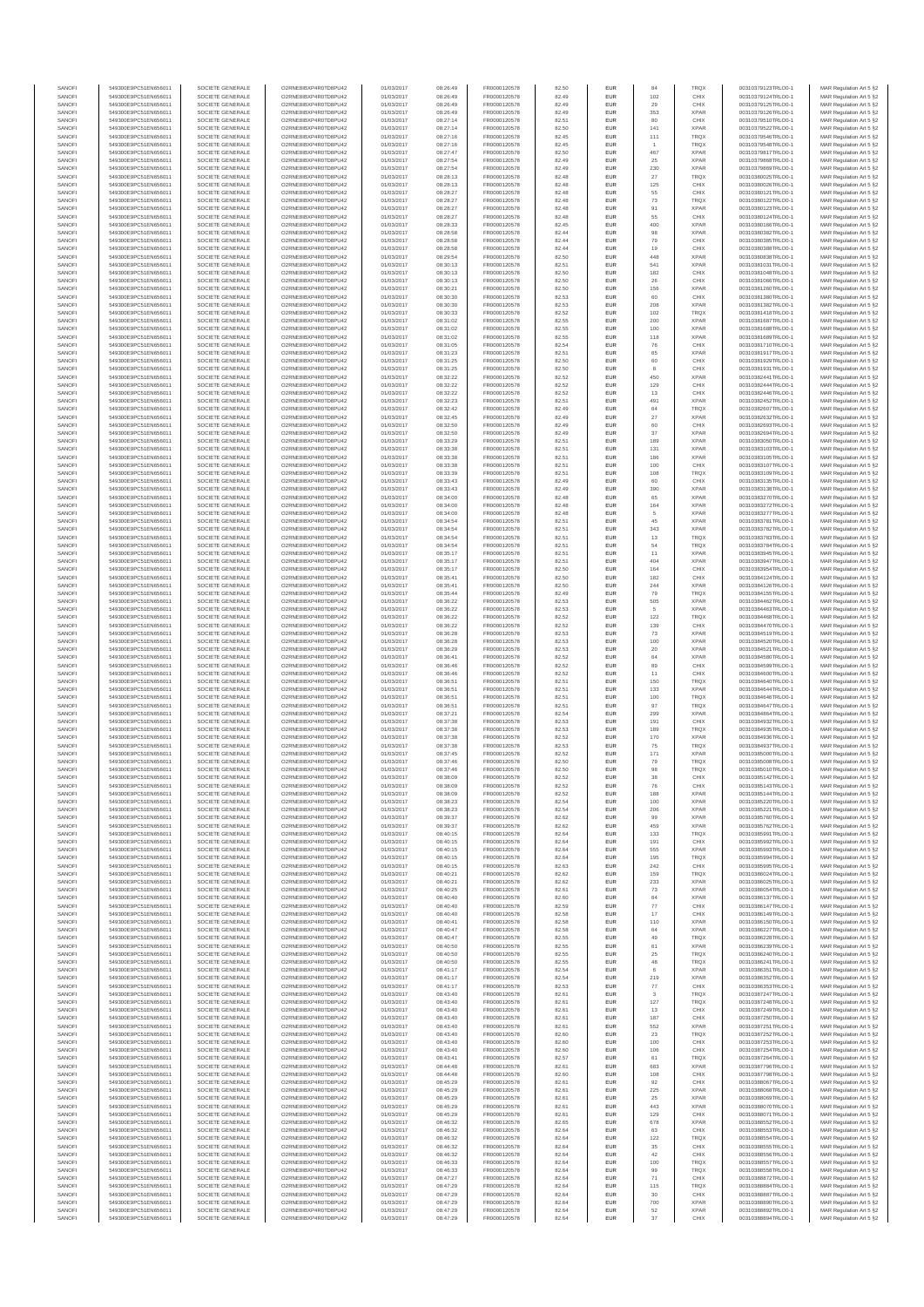| SANOFI           | 549300E9PC51EN656011                         | SOCIETE GENERALE                     | O2RNE8IBXP4R0TD8PU42                          | 01/03/2017               | 08:47:35             | FR0000120578                 | 82.63          | EUR                      | 625            | <b>XPAR</b>                | 00310388948TRLO0-1                       | MAR Regulation Art 5 §2                            |
|------------------|----------------------------------------------|--------------------------------------|-----------------------------------------------|--------------------------|----------------------|------------------------------|----------------|--------------------------|----------------|----------------------------|------------------------------------------|----------------------------------------------------|
| SANOFI<br>SANOFI | 549300E9PC51EN656011<br>549300E9PC51EN656011 | SOCIETE GENERALE<br>SOCIETE GENERALE | O2RNE8IBXP4R0TD8PU42<br>O2RNE8IBXP4R0TD8PU42  | 01/03/2017<br>01/03/2017 | 08:47:35<br>08:48:01 | FR0000120578                 | 82.63<br>82.62 | <b>EUR</b><br>EUR        | 94<br>61       | TRQX<br>CHIX               | 00310388949TRLO0-1<br>00310389102TRLO0-1 | MAR Regulation Art 5 §2                            |
| SANOFI           | 549300E9PC51EN656011                         | SOCIETE GENERALE                     | O2RNE8IBXP4R0TD8PLI42                         | 01/03/2017               | 08:48:01             | FR0000120578<br>FR0000120578 | 82.62          | EUR                      | 89             | <b>XPAR</b>                | 00310389104TRLO0-1                       | MAR Regulation Art 5 §2<br>MAR Regulation Art 5 §2 |
| SANOFI           | 549300E9PC51EN656011                         | SOCIETE GENERALE                     | O2RNE8IBXP4R0TD8PU42                          | 01/03/2017               | 08:48:01             | FR0000120578                 | 82.62          | EUR                      | 14             | CHIX                       | 00310389105TRLO0-1                       | MAR Regulation Art 5 §2                            |
| SANOFI           | 549300E9PC51EN656011                         | SOCIETE GENERALE                     | O2RNE8IBXP4R0TD8PU42                          | 01/03/2017               | 08:48:05             | FR0000120578                 | 82.61          | EUR                      | 265            | <b>XPAR</b>                | 00310389122TRLO0-1                       | MAR Regulation Art 5 §2                            |
| SANOFI<br>SANOFI | 549300E9PC51EN656011<br>549300E9PC51EN656011 | SOCIETE GENERALE<br>SOCIETE GENERALE | O2RNE8IBXP4R0TD8PU42<br>O2RNE8IBXP4R0TD8PU42  | 01/03/2017<br>01/03/2017 | 08:48:35<br>08:48:35 | FR0000120578<br>FR0000120578 | 82.67<br>82.67 | EUR<br>EUR               | 61<br>235      | CHIX<br><b>XPAR</b>        | 00310389370TRLO0-1<br>00310389371TRLO0-1 | MAR Regulation Art 5 §2<br>MAR Regulation Art 5 §2 |
| SANOFI           | 549300E9PC51EN656011                         | SOCIETE GENERALE                     | O2RNE8IBXP4R0TD8PU42                          | 01/03/2017               | 08:48:35             | FR0000120578                 | 82.67          | <b>EUR</b>               | 24             | CHIX                       | 00310389379TRLO0-1                       | MAR Regulation Art 5 §2                            |
| SANOFI           | 549300E9PC51EN656011                         | SOCIETE GENERALE                     | O2RNE8IBXP4R0TD8PU42                          | 01/03/2017               | 08:48:35             | FR0000120578                 | 82.67          | EUR                      | 68             | TRQX                       | 00310389380TRLO0-1                       | MAR Regulation Art 5 §2                            |
| SANOFI<br>SANOFI | 549300E9PC51EN656011<br>549300E9PC51EN656011 | SOCIETE GENERALE<br>SOCIETE GENERALE | O2RNE8IBXP4R0TD8PLI42<br>O2RNE8IBXP4R0TD8PU42 | 01/03/2017<br>01/03/2017 | 08:48:36<br>08:48:47 | FR0000120578<br>FR0000120578 | 82.66<br>82.65 | EUR<br>EUR               | 183<br>111     | TRQX<br><b>XPAR</b>        | 00310389389TRLO0-1<br>00310389429TRLO0-1 | MAR Regulation Art 5 §2<br>MAR Regulation Art 5 §2 |
| SANOFI           | 549300E9PC51EN656011                         | SOCIETE GENERALE                     | O2RNE8IBXP4R0TD8PU42                          | 01/03/2017               | 08:48:55             | FR0000120578                 | 82.65          | EUR                      | 129            | <b>XPAR</b>                | 00310389502TRLO0-1                       | MAR Regulation Art 5 §2                            |
| SANOFI           | 549300E9PC51EN656011                         | SOCIETE GENERALE                     | O2RNE8IBXP4R0TD8PU42                          | 01/03/2017               | 08:49:22             | FR0000120578                 | 82.68          | EUR                      | 100            | <b>XPAR</b>                | 00310389684TRLO0-1                       | MAR Regulation Art 5 §2                            |
| SANOFI           | 549300E9PC51EN656011                         | SOCIETE GENERALE                     | O2RNE8IBXP4R0TD8PU42                          | 01/03/2017               | 08:49:22             | FR0000120578                 | 82.68          | EUR                      | 169            | <b>XPAR</b>                | 00310389686TRLO0-1                       | MAR Regulation Art 5 §2                            |
| SANOFI<br>SANOFI | 549300E9PC51EN656011<br>549300E9PC51EN656011 | SOCIETE GENERALE<br>SOCIETE GENERALE | O2RNE8IBXP4R0TD8PU42<br>O2RNE8IBXP4R0TD8PU42  | 01/03/2017<br>01/03/2017 | 08:49:22<br>08:49:22 | FR0000120578<br>FR0000120578 | 82.67<br>82.67 | <b>EUR</b><br>EUR        | 78<br>93       | <b>TRQX</b><br>CHIX        | 00310389691TRLO0-1<br>00310389693TRLO0-1 | MAR Regulation Art 5 §2<br>MAR Regulation Art 5 §2 |
| SANOFI           | 549300E9PC51EN656011                         | SOCIETE GENERALE                     | O2RNE8IBXP4R0TD8PU42                          | 01/03/2017               | 08:49:22             | FR0000120578                 | 82.66          | <b>EUR</b>               | 10             | CHIX                       | 00310389694TRLO0-1                       | MAR Regulation Art 5 §2                            |
| SANOFI           | 549300E9PC51EN656011                         | SOCIETE GENERALE                     | O2RNE8IBXP4R0TD8PU42                          | 01/03/2017               | 08:49:23             | FR0000120578                 | 82.65          | EUR                      | 64             | <b>XPAR</b>                | 00310389695TRLO0-1                       | MAR Regulation Art 5 §2                            |
| SANOFI           | 549300E9PC51EN656011                         | SOCIETE GENERALE                     | O2RNESIBXP4R0TD8PLI42                         | 01/03/2017               | 08:49:50             | FR0000120578                 | 82.69          | EUR                      | 201            | <b>XPAR</b>                | 00310389920TRLO0-1<br>00310389921TRLO0-1 | MAR Regulation Art 5 §2                            |
| SANOFI<br>SANOFI | 549300E9PC51EN656011<br>549300E9PC51EN656011 | SOCIETE GENERALE<br>SOCIETE GENERALE | O2RNE8IBXP4R0TD8PU42<br>O2RNE8IBXP4R0TD8PLI42 | 01/03/2017<br>01/03/2017 | 08:49:50<br>08:50:01 | FR0000120578<br>FR0000120578 | 82.69<br>82.69 | EUR<br>EUR               | 83<br>89       | <b>XPAR</b><br><b>XPAR</b> | 00310390055TRLO0-1                       | MAR Regulation Art 5 §2<br>MAR Regulation Art 5 §2 |
| SANOFI           | 549300E9PC51EN656011                         | SOCIETE GENERALE                     | O2RNE8IBXP4R0TD8PU42                          | 01/03/2017               | 08:50:07             | FR0000120578                 | 82.67          | <b>EUR</b>               | 94             | <b>TRQX</b>                | 00310390072TRLO0-1                       | MAR Regulation Art 5 §2                            |
| SANOFI           | 549300E9PC51EN656011                         | SOCIETE GENERALE                     | O2RNE8IBXP4R0TD8PU42                          | 01/03/2017               | 08:50:16             | FR0000120578                 | 82.66          | EUR                      | 63             | <b>XPAR</b>                | 00310390135TRLO0-1                       | MAR Regulation Art 5 §2                            |
| SANOFI           | 549300E9PC51EN656011                         | SOCIETE GENERALE<br>SOCIETE GENERALE | O2RNE8IBXP4R0TD8PU42                          | 01/03/2017               | 08:50:16             | FR0000120578                 | 82.66          | <b>EUR</b>               | 100            | CHIX                       | 00310390137TRLO0-1<br>00310390138TRLO0-1 | MAR Regulation Art 5 §2<br>MAR Regulation Art 5 §2 |
| SANOFI<br>SANOFI | 549300E9PC51EN656011<br>549300E9PC51EN656011 | SOCIETE GENERALE                     | O2RNE8IBXP4R0TD8PU42<br>O2RNE8IBXP4R0TD8PU42  | 01/03/2017<br>01/03/2017 | 08:50:16<br>08:50:24 | FR0000120578<br>FR0000120578 | 82.66<br>82.64 | EUR<br><b>EUR</b>        | 15<br>132      | CHIX<br><b>XPAR</b>        | 00310390204TRLO0-1                       | MAR Regulation Art 5 §2                            |
| SANOFI           | 549300E9PC51EN656011                         | SOCIETE GENERALE                     | O2RNE8IBXP4R0TD8PU42                          | 01/03/2017               | 08:50:35             | FR0000120578                 | 82.64          | EUR                      | 107            | <b>XPAR</b>                | 00310390284TRLO0-1                       | MAR Regulation Art 5 §2                            |
| SANOFI           | 549300E9PC51EN656011                         | SOCIETE GENERALE                     | O2RNE8IBXP4R0TD8PU42                          | 01/03/2017               | 08:50:58             | FR0000120578                 | 82.68          | EUR                      | 268            | <b>XPAR</b>                | 00310390457TRLO0-1                       | MAR Regulation Art 5 §2                            |
| SANOFI<br>SANOFI | 549300E9PC51EN656011<br>549300E9PC51EN656011 | SOCIETE GENERALE<br>SOCIETE GENERALE | O2RNE8IBXP4R0TD8PU42<br>O2RNE8IBXP4R0TD8PU42  | 01/03/2017<br>01/03/2017 | 08:51:04<br>08:51:12 | FR0000120578<br>FR0000120578 | 82.67<br>82.66 | EUR<br>EUR               | 64<br>90       | <b>XPAR</b><br>CHIX        | 00310390503TRLO0-1<br>00310390545TRLO0-1 | MAR Regulation Art 5 §2<br>MAR Regulation Art 5 §2 |
| SANOFI           | 549300E9PC51EN656011                         | SOCIETE GENERALE                     | O2RNE8IBXP4R0TD8PU42                          | 01/03/2017               | 08:51:12             | FR0000120578                 | 82.66          | <b>EUR</b>               | 75             | <b>TRQX</b>                | 00310390546TRLO0-1                       | MAR Regulation Art 5 §2                            |
| SANOFI           | 549300E9PC51EN656011                         | SOCIETE GENERALE                     | O2RNE8IBXP4R0TD8PU42                          | 01/03/2017               | 08:51:12             | FR0000120578                 | 82.65          | EUR                      | 63             | <b>XPAR</b>                | 00310390547TRLO0-1                       | MAR Regulation Art 5 §2                            |
| SANOFI<br>SANOFI | 549300E9PC51EN656011<br>549300E9PC51EN656011 | SOCIETE GENERALE<br>SOCIETE GENERALE | O2RNE8IBXP4R0TD8PU42<br>O2RNE8IBXP4R0TD8PU42  | 01/03/2017<br>01/03/2017 | 08:51:17<br>08:51:24 | FR0000120578<br>FR0000120578 | 82.64<br>82.64 | <b>EUR</b><br>EUR        | 67<br>63       | <b>XPAR</b><br><b>XPAR</b> | 00310390576TRLO0-1<br>00310390605TRLO0-1 | MAR Regulation Art 5 §2<br>MAR Regulation Art 5 §2 |
| SANOFI           | 549300E9PC51EN656011                         | SOCIETE GENERALE                     | O2RNE8IBXP4R0TD8PU42                          | 01/03/2017               | 08:51:36             | FR0000120578                 | 82.61          | EUR                      | 63             | <b>XPAR</b>                | 00310390716TRLO0-1                       | MAR Regulation Art 5 §2                            |
| SANOFI           | 549300E9PC51EN656011                         | SOCIETE GENERALE                     | O2RNE8IBXP4R0TD8PU42                          | 01/03/2017               | 08:51:36             | FR0000120578                 | 82.61          | EUR                      | 60             | CHIX                       | 00310390717TRLO0-1                       | MAR Regulation Art 5 §2                            |
| SANOFI<br>SANOFI | 549300E9PC51EN656011<br>549300E9PC51EN656011 | SOCIETE GENERALE                     | O2RNE8IBXP4R0TD8PU42<br>O2RNE8IBXP4R0TD8PU42  | 01/03/2017               | 08:51:36             | FR0000120578                 | 82.61          | EUR                      |                | CHIX<br><b>XPAR</b>        | 00310390718TRLO0-1                       | MAR Regulation Art 5 §2                            |
| SANOFI           | 549300E9PC51EN656011                         | SOCIETE GENERALE<br>SOCIETE GENERALE | O2RNE8IBXP4R0TD8PU42                          | 01/03/2017<br>01/03/2017 | 08:51:43<br>08:51:43 | FR0000120578<br>FR0000120578 | 82.59<br>82.59 | EUR<br>EUR               | 56<br>53       | <b>XPAR</b>                | 00310390769TRLO0-1<br>00310390770TRLO0-1 | MAR Regulation Art 5 §2<br>MAR Regulation Art 5 §2 |
| SANOFI           | 549300E9PC51EN656011                         | SOCIETE GENERALE                     | O2RNE8IBXP4R0TD8PU42                          | 01/03/2017               | 08:52:10             | FR0000120578                 | 82.59          | <b>EUR</b>               | 308            | <b>XPAR</b>                | 00310391006TRLO0-1                       | MAR Regulation Art 5 §2                            |
| SANOFI           | 549300E9PC51EN656011                         | SOCIETE GENERALE                     | O2RNE8IBXP4R0TD8PU42                          | 01/03/2017               | 08:52:31             | FR0000120578                 | 82.59          | EUR                      | 154            | <b>XPAR</b>                | 00310391155TRLO0-1                       | MAR Regulation Art 5 §2                            |
| SANOFI<br>SANOFI | 549300E9PC51EN656011<br>549300E9PC51EN656011 | SOCIETE GENERALE<br>SOCIETE GENERALE | O2RNE8IBXP4R0TD8PLI42<br>O2RNE8IBXP4R0TD8PU42 | 01/03/2017<br>01/03/2017 | 08:52:31<br>08:52:41 | FR0000120578<br>FR0000120578 | 82.58<br>82.57 | <b>EUR</b><br>EUR        | 102<br>89      | <b>TRQX</b><br><b>XPAR</b> | 00310391156TRLO0-1<br>00310391224TRLO0-1 | MAR Regulation Art 5 §2<br>MAR Regulation Art 5 §2 |
| SANOFI           | 549300E9PC51EN656011                         | SOCIETE GENERALE                     | O2RNE8IBXP4R0TD8PU42                          | 01/03/2017               | 08:52:41             | FR0000120578                 | 82.57          | EUR                      | 129            | CHIX                       | 00310391225TRLO0-1                       | MAR Regulation Art 5 §2                            |
| SANOFI           | 549300E9PC51EN656011                         | SOCIETE GENERALE                     | O2RNE8IBXP4R0TD8PU42                          | 01/03/2017               | 08:52:44             | FR0000120578                 | 82.55          | EUR                      | 63             | <b>XPAR</b>                | 00310391229TRLO0-1                       | MAR Regulation Art 5 §2                            |
| SANOFI           | 549300E9PC51EN656011                         | SOCIETE GENERALE                     | O2RNE8IBXP4R0TD8PLI42<br>O2RNE8IBXP4R0TD8PU42 | 01/03/2017               | 08:52:53             | FR0000120578                 | 82.53          | EUR                      | 99             | <b>XPAR</b><br><b>XPAR</b> | 00310391285TRLO0-1<br>00310391286TRLO0-1 | MAR Regulation Art 5 §2                            |
| SANOFI<br>SANOFI | 549300E9PC51EN656011<br>549300E9PC51EN656011 | SOCIETE GENERALE<br>SOCIETE GENERALE | O2RNE8IBXP4R0TD8PU42                          | 01/03/2017<br>01/03/2017 | 08:52:53<br>08:53:16 | FR0000120578<br>FR0000120578 | 82.53<br>82.54 | EUR<br>EUR               | 188<br>257     | <b>XPAR</b>                | 00310391392TRLO0-1                       | MAR Regulation Art 5 §2<br>MAR Regulation Art 5 §2 |
| SANOFI           | 549300E9PC51EN656011                         | SOCIETE GENERALE                     | O2RNE8IBXP4R0TD8PU42                          | 01/03/2017               | 08:53:38             | FR0000120578                 | 82.54          | <b>EUR</b>               | 213            | <b>XPAR</b>                | 00310391476TRLO0-1                       | MAR Regulation Art 5 §2                            |
| SANOFI           | 549300E9PC51EN656011                         | SOCIETE GENERALE                     | O2RNE8IBXP4R0TD8PU42                          | 01/03/2017               | 08:53:38             | FR0000120578                 | 82.53          | EUR                      | 85             | CHIX                       | 00310391477TRLO0-1                       | MAR Regulation Art 5 §2                            |
| SANOFI<br>SANOFI | 549300E9PC51EN656011<br>549300E9PC51EN656011 | SOCIETE GENERALE<br>SOCIETE GENERALE | O2RNE8IBXP4R0TD8PU42<br>O2RNE8IBXP4R0TD8PU42  | 01/03/2017<br>01/03/2017 | 08:53:38<br>08:54:01 | FR0000120578<br>FR0000120578 | 82.53<br>82.61 | <b>EUR</b><br>EUR        | 82<br>304      | <b>TRQX</b><br><b>XPAR</b> | 00310391478TRLO0-1<br>00310391602TRLO0-1 | MAR Regulation Art 5 §2<br>MAR Regulation Art 5 §2 |
| SANOFI           | 549300E9PC51EN656011                         | SOCIETE GENERALE                     | O2RNE8IBXP4R0TD8PLI42                         | 01/03/2017               | 08:54:04             | FR0000120578                 | 82.59          | EUR                      | $61\,$         | CHIX                       | 00310391637TRLO0-1                       | MAR Regulation Art 5 §2                            |
| SANOFI           | 549300E9PC51EN656011                         | SOCIETE GENERALE                     | O2RNE8IBXP4R0TD8PU42                          | 01/03/2017               | 08:54:04             | FR0000120578                 | 82.59          | EUR                      |                | CHIX                       | 00310391638TRLO0-1                       | MAR Regulation Art 5 §2                            |
| SANOFI           | 549300E9PC51EN656011                         | SOCIETE GENERALE                     | O2RNE8IBXP4R0TD8PU42                          | 01/03/2017               | 08:54:09             | FR0000120578                 | 82.57          | EUR                      | 63             | <b>XPAR</b>                | 00310391675TRLO0-1                       | MAR Regulation Art 5 §2                            |
| SANOFI<br>SANOFI | 549300E9PC51EN656011<br>549300E9PC51EN656011 | SOCIETE GENERALE<br>SOCIETE GENERALE | O2RNE8IBXP4R0TD8PU42<br>O2RNE8IBXP4R0TD8PU42  | 01/03/2017<br>01/03/2017 | 08:54:30<br>08:54:30 | FR0000120578<br>FR0000120578 | 82.58<br>82.58 | <b>EUR</b><br>EUR        | 90<br>135      | <b>XPAR</b><br><b>XPAR</b> | 00310391786TRLO0-1<br>00310391787TRLO0-1 | MAR Regulation Art 5 §2<br>MAR Regulation Art 5 §2 |
| SANOFI           | 549300E9PC51EN656011                         | SOCIETE GENERALE                     | O2RNE8IBXP4R0TD8PU42                          | 01/03/2017               | 08:54:49             | FR0000120578                 | 82.56          | <b>EUR</b>               | 46             | CHIX                       | 00310391868TRLO0-1                       | MAR Regulation Art 5 §2                            |
| SANOFI           | 549300E9PC51EN656011                         | SOCIETE GENERALE                     | O2RNE8IBXP4R0TD8PU42                          | 01/03/2017               | 08:54:49             | FR0000120578                 | 82.56          | EUR                      | 30             | CHIX                       | 00310391873TRLO0-1                       | MAR Regulation Art 5 §2                            |
| SANOFI<br>SANOFI | 549300E9PC51EN656011<br>549300E9PC51EN656011 | SOCIETE GENERALE<br>SOCIETE GENERALE | O2RNE8IBXP4R0TD8PU42<br>O2RNE8IBXP4R0TD8PU42  | 01/03/2017<br>01/03/2017 | 08:54:49<br>08:54:49 | FR0000120578<br>FR0000120578 | 82.56<br>82.56 | <b>EUR</b><br>EUR        | 67<br>64       | <b>TRQX</b><br><b>XPAR</b> | 00310391875TRLO0-1<br>00310391876TRLO0-1 | MAR Regulation Art 5 §2<br>MAR Regulation Art 5 §2 |
| SANOFI           | 549300E9PC51EN656011                         | SOCIETE GENERALE                     | O2RNE8IBXP4R0TD8PU42                          | 01/03/2017               | 08:54:49             | FR0000120578                 | 82.56          | EUR                      | $\overline{9}$ | CHIX                       | 00310391877TRLO0-1                       | MAR Regulation Art 5 §2                            |
| SANOFI           | 549300E9PC51EN656011                         | SOCIETE GENERALE                     | O2RNE8IBXP4R0TD8PU42                          | 01/03/2017               | 08:54:49             | FR0000120578                 | 82.56          | EUR                      | $\overline{7}$ | <b>TRQX</b>                | 00310391878TRLO0-1                       | MAR Regulation Art 5 §2                            |
| SANOFI           | 549300E9PC51EN656011                         | SOCIETE GENERALE                     | O2RNE8IBXP4R0TD8PU42                          | 01/03/2017               | 08:55:14             | FR0000120578                 | 82.60          | EUR                      | 323            | XPAR                       | 00310392088TRLO0-1                       | MAR Regulation Art 5 §2                            |
| SANOFI<br>SANOFI | 549300E9PC51EN656011<br>549300E9PC51EN656011 | SOCIETE GENERALE<br>SOCIETE GENERALE | O2RNE8IBXP4R0TD8PU42<br>O2RNE8IBXP4R0TD8PU42  | 01/03/2017<br>01/03/2017 | 08:55:18<br>08:55:27 | FR0000120578<br>FR0000120578 | 82.59<br>82.59 | <b>EUR</b><br>EUR        | 87<br>101      | <b>XPAR</b><br><b>XPAR</b> | 00310392118TRLO0-1<br>00310392172TRLO0-1 | MAR Regulation Art 5 §2<br>MAR Regulation Art 5 §2 |
| SANOFI           | 549300E9PC51EN656011                         | SOCIETE GENERALE                     | O2RNE8IBXP4R0TD8PU42                          | 01/03/2017               | 08:55:27             | FR0000120578                 | 82.58          | <b>EUR</b>               | 80             | CHIX                       | 00310392173TRLO0-1                       | MAR Regulation Art 5 §2                            |
| SANOFI           | 549300E9PC51EN656011                         | SOCIETE GENERALE                     | O2RNE8IBXP4R0TD8PU42                          | 01/03/2017               | 08:55:42             | FR0000120578                 | 82.61          | EUR                      | 135            | <b>XPAR</b>                | 00310392230TRLO0-1                       | MAR Regulation Art 5 §2                            |
| SANOFI<br>SANOFI | 549300E9PC51EN656011<br>549300E9PC51EN656011 | SOCIETE GENERALE<br>SOCIETE GENERALE | O2RNE8IBXP4R0TD8PU42<br>O2RNE8IBXP4R0TD8PU42  | 01/03/2017<br>01/03/2017 | 08:56:05<br>08:56:05 | FR0000120578<br>FR0000120578 | 82.66<br>82.66 | EUR<br>EUR               | 143<br>74      | <b>XPAR</b><br><b>XPAR</b> | 00310392431TRLO0-1<br>00310392432TRLO0-1 | MAR Regulation Art 5 §2<br>MAR Regulation Art 5 §2 |
| SANOFI           | 549300E9PC51EN656011                         | SOCIETE GENERALE                     | O2RNE8IBXP4R0TD8PU42                          | 01/03/2017               | 08:56:05             | FR0000120578                 | 82.63          | EUR                      | 79             | TRQX                       | 00310392440TRLO0-1                       | MAR Regulation Art 5 §2                            |
| SANOFI           | 549300E9PC51EN656011                         | SOCIETE GENERALE                     | O2RNE8IBXP4R0TD8PU42                          | 01/03/2017               | 08:56:05             | FR0000120578                 | 82.63          | EUR                      | 48             | CHIX                       | 00310392441TRLO0-1                       | MAR Regulation Art 5 §2                            |
| SANOFI           | 549300E9PC51EN656011                         | SOCIETE GENERALE                     | O2RNE8IBXP4R0TD8PU42                          | 01/03/2017               | 08:56:05             | FR0000120578                 | 82.63          | EUR                      | 45             | CHIX                       | 00310392442TRLO0-1                       | MAR Regulation Art 5 §2                            |
| SANOFI<br>SANOFI | 549300E9PC51EN656011<br>549300E9PC51EN656011 | SOCIETE GENERALE<br>SOCIETE GENERALE | O2RNE8IBXP4R0TD8PU42<br>O2RNE8IBXP4R0TD8PU42  | 01/03/2017<br>01/03/2017 | 08:56:05<br>08:56:16 | FR0000120578<br>FR0000120578 | 82.63<br>82.59 | <b>EUR</b><br>EUR        | 23<br>68       | <b>TRQX</b><br><b>XPAR</b> | 00310392444TRLO0-1<br>00310392514TRLO0-1 | MAR Regulation Art 5 §2<br>MAR Regulation Art 5 §2 |
| SANOFI           | 549300E9PC51EN656011                         | SOCIETE GENERALE                     | O2RNE8IBXP4R0TD8PU42                          | 01/03/2017               | 08:56:24             | FR0000120578                 | 82.59          | <b>EUR</b>               | 109            | <b>XPAR</b>                | 00310392582TRLO0-1                       | MAR Regulation Art 5 §2                            |
| SANOFI           | 549300E9PC51EN656011                         | SOCIETE GENERALE                     | O2RNE8IBXP4R0TD8PU42                          | 01/03/2017               | 08:56:46             | FR0000120578                 | 82.60          | EUR                      | 189            | <b>XPAR</b>                | 00310392768TRLO0-1                       | MAR Regulation Art 5 §2                            |
| SANOFI           | 549300E9PC51EN656011                         | SOCIETE GENERALE                     | O2RNE8IBXP4R0TD8PU42                          | 01/03/2017               | 08:57:06             | FR0000120578<br>FR0000120578 | 82.62          | EUR                      | 152            | <b>XPAR</b>                | 00310392956TRLO0-1                       | MAR Regulation Art 5 §2                            |
| SANOFI<br>SANOFI | 549300E9PC51EN656011<br>549300E9PC51EN656011 | SOCIETE GENERALE<br>SOCIETE GENERALE | O2RNE8IBXP4R0TD8PU42<br>O2RNE8IBXP4R0TD8PU42  | 01/03/2017<br>01/03/2017 | 08:57:06<br>08:57:06 | FR0000120578                 | 82.62<br>82.62 | EUR<br>EUR               | 28<br>74       | CHIX<br>TRQX               | 00310392957TRLO0-1<br>00310392958TRLO0-1 | MAR Regulation Art 5 §2<br>MAR Regulation Art 5 §2 |
| SANOFI           | 549300E9PC51EN656011                         | SOCIETE GENERALE                     | O2RNE8IBXP4R0TD8PU42                          | 01/03/2017               | 08:57:06             | FR0000120578                 | 82.62          | EUR                      | 9              | TRQX                       | 00310392959TRLO0-1                       | MAR Regulation Art 5 §2                            |
| SANOFI           | 549300E9PC51EN656011                         | SOCIETE GENERALE                     | O2RNE8IBXP4R0TD8PU42                          | 01/03/2017               | 08:57:06             | FR0000120578                 | 82.62          | EUR                      | 82             | CHIX                       | 00310392960TRLO0-1                       | MAR Regulation Art 5 §2                            |
| SANOFI<br>SANOFI | 549300E9PC51EN656011<br>549300E9PC51EN656011 | SOCIETE GENERALE<br>SOCIETE GENERALE | O2RNE8IBXP4R0TD8PU42<br>O2RNE8IBXP4R0TD8PU42  | 01/03/2017<br>01/03/2017 | 08:57:16<br>08:57:34 | FR0000120578<br>FR0000120578 | 82.62<br>82.62 | <b>EUR</b><br>EUR        | 198<br>144     | <b>XPAR</b><br><b>XPAR</b> | 00310393039TRLO0-1<br>00310393186TRLO0-1 | MAR Regulation Art 5 §2<br>MAR Regulation Art 5 §2 |
| SANOFI           | 549300E9PC51EN656011                         | SOCIETE GENERALE                     | O2RNE8IBXP4R0TD8PU42                          | 01/03/2017               | 08:57:34             | FR0000120578                 | 82.61          | EUR                      | 78             | CHIX                       | 00310393198TRLO0-1                       | MAR Regulation Art 5 §2                            |
| SANOFI           | 549300E9PC51EN656011                         | SOCIETE GENERALE                     | O2RNE8IBXP4R0TD8PU42                          | 01/03/2017               | 08:57:35             | FR0000120578                 | 82.62          | EUR                      | 100            | <b>XPAR</b>                | 00310393208TRLO0-1                       | MAR Regulation Art 5 §2                            |
| SANOFI           | 549300E9PC51EN656011                         | SOCIETE GENERALE                     | O2RNE8IBXP4R0TD8PLI42                         | 01/03/2017               | 08:57:48             | FR0000120578                 | 82.59          | EUR                      | 60             | TRQX                       | 00310393377TRLO0-1                       | MAR Regulation Art 5 §2                            |
| SANOFI<br>SANOFI | 549300E9PC51EN656011<br>549300E9PC51EN656011 | SOCIETE GENERALE<br>SOCIETE GENERALE | O2RNE8IBXP4R0TD8PU42<br>O2RNESIBXP4R0TD8PLI42 | 01/03/2017<br>01/03/2017 | 08:57:48<br>08:58:05 | FR0000120578<br>FR0000120578 | 82.59<br>82.60 | <b>EUR</b><br><b>EUR</b> | 140<br>120     | <b>XPAR</b><br><b>XPAR</b> | 00310393380TRLO0-1<br>00310393519TRLO0-1 | MAR Regulation Art 5 §2<br>MAR Regulation Art 5 §2 |
| SANOFI           | 549300E9PC51EN656011                         | SOCIETE GENERALE                     | O2RNE8IBXP4R0TD8PU42                          | 01/03/2017               | 08:58:38             | FR0000120578                 | 82.60          | EUR                      | 317            | <b>XPAR</b>                | 00310393773TRLO0-1                       | MAR Regulation Art 5 §2                            |
| SANOFI           | 549300E9PC51EN656011                         | SOCIETE GENERALE                     | O2RNE8IBXP4R0TD8PU42                          | 01/03/2017               | 08:58:41             | FR0000120578                 | 82.59          | EUR                      |                | <b>XPAR</b>                | 00310393801TRLO0-1                       | MAR Regulation Art 5 §2                            |
| SANOFI<br>SANOFI | 549300E9PC51EN656011<br>549300E9PC51EN656011 | SOCIETE GENERALE<br>SOCIETE GENERALE | O2RNE8IBXP4R0TD8PU42<br>O2RNE8IBXP4R0TD8PU42  | 01/03/2017<br>01/03/2017 | 08:58:42<br>09:00:23 | FR0000120578<br>FR0000120578 | 82.58<br>82.59 | <b>EUR</b><br>EUR        | 157<br>78      | CHIX<br><b>XPAR</b>        | 00310393808TRLO0-1<br>00310394253TRLO0-1 | MAR Regulation Art 5 §2<br>MAR Regulation Art 5 §2 |
| SANOFI           | 549300E9PC51EN656011                         | SOCIETE GENERALE                     | O2RNE8IBXP4R0TD8PU42                          | 01/03/2017               | 09:00:23             | FR0000120578                 | 82.59          | <b>EUR</b>               | 334            | <b>XPAR</b>                | 00310394256TRLO0-1                       | MAR Regulation Art 5 §2                            |
| SANOFI           | 549300E9PC51EN656011                         | SOCIETE GENERALE                     | O2RNE8IBXP4R0TD8PU42                          | 01/03/2017               | 09:00:23             | FR0000120578                 | 82.59          | EUR                      | 65             | <b>XPAR</b>                | 00310394257TRLO0-1                       | MAR Regulation Art 5 §2                            |
| SANOFI           | 549300E9PC51EN656011                         | SOCIETE GENERALE                     | O2RNE8IBXP4R0TD8PU42<br>O2RNE8IBXP4R0TD8PU42  | 01/03/2017               | 09:00:23             | FR0000120578                 | 82.58          | EUR                      | 172            | <b>TRQX</b><br><b>XPAR</b> | 00310394258TRLO0-1                       | MAR Regulation Art 5 §2                            |
| SANOFI<br>SANOFI | 549300E9PC51EN656011<br>549300E9PC51EN656011 | SOCIETE GENERALE<br>SOCIETE GENERALE | O2RNESIBXP4R0TD8PLI42                         | 01/03/2017<br>01/03/2017 | 09:00:23<br>09:00:23 | FR0000120578<br>FR0000120578 | 82.55<br>82.55 | EUR<br>EUR               | 63<br>61       | <b>TRQX</b>                | 00310394259TRLO0-1<br>00310394260TRLO0-1 | MAR Regulation Art 5 §2<br>MAR Regulation Art 5 §2 |
| SANOFI           | 549300E9PC51EN656011                         | SOCIETE GENERALE                     | O2RNE8IBXP4R0TD8PLI42                         | 01/03/2017               | 09:00:23             | FR0000120578                 | 82.58          | <b>EUR</b>               | 246            | CHIX                       | 00310394261TRLO0-1                       | MAR Regulation Art 5 §2                            |
| SANOFI           | 549300E9PC51EN656011                         | SOCIETE GENERALE                     | O2RNE8IBXP4R0TD8PU42                          | 01/03/2017               | 09:00:49             | FR0000120578                 | 82.61          | EUR                      | 16             | <b>XPAR</b>                | 00310394528TRLO0-1                       | MAR Regulation Art 5 §2                            |
| SANOFI<br>SANOFI | 549300E9PC51EN656011<br>549300E9PC51EN656011 | SOCIETE GENERALE<br>SOCIETE GENERALE | O2RNE8IBXP4R0TD8PU42<br>O2RNE8IBXP4R0TD8PU42  | 01/03/2017<br>01/03/2017 | 09:00:49<br>09:00:49 | FR0000120578<br>FR0000120578 | 82.61<br>82.61 | <b>EUR</b><br>EUR        | 79<br>209      | CHIX<br><b>XPAR</b>        | 00310394530TRLO0-1<br>00310394531TRLO0-1 | MAR Regulation Art 5 §2<br>MAR Regulation Art 5 §2 |
| SANOFI           | 549300E9PC51EN656011                         | SOCIETE GENERALE                     | O2RNE8IBXP4R0TD8PU42                          | 01/03/2017               | 09:00:49             | FR0000120578                 | 82.61          | EUR                      | 247            | <b>XPAR</b>                | 00310394532TRLO0-1                       | MAR Regulation Art 5 §2                            |
| SANOFI           | 549300E9PC51EN656011                         | SOCIETE GENERALE                     | O2RNE8IBXP4R0TD8PU42                          | 01/03/2017               | 09:00:57             | FR0000120578                 | 82.58          | EUR                      | 56             | <b>TRQX</b>                | 00310394551TRLO0-1                       | MAR Regulation Art 5 §2                            |
| SANOFI<br>SANOFI | 549300E9PC51EN656011<br>549300E9PC51EN656011 | SOCIETE GENERALE<br>SOCIETE GENERALE | O2RNE8IBXP4R0TD8PU42<br>O2RNE8IBXP4R0TD8PU42  | 01/03/2017<br>01/03/2017 | 09:00:57<br>09:00:57 | FR0000120578<br>FR0000120578 | 82.58<br>82.58 | EUR<br>EUR               | 5<br>480       | <b>TRQX</b><br><b>XPAR</b> | 00310394552TRLO0-1<br>00310394553TRLO0-1 | MAR Regulation Art 5 §2<br>MAR Regulation Art 5 §2 |
| SANOFI           | 549300E9PC51EN656011                         | SOCIETE GENERALE                     | O2RNE8IBXP4R0TD8PU42                          | 01/03/2017               | 09:01:33             | FR0000120578                 | 82.59          | EUR                      | 50             | <b>XPAR</b>                | 00310394706TRLO0-1                       | MAR Regulation Art 5 §2                            |
| SANOFI           | 549300E9PC51EN656011                         | SOCIETE GENERALE                     | O2RNE8IBXP4R0TD8PU42                          | 01/03/2017               | 09:01:39             | FR0000120578                 | 82.59          | <b>EUR</b>               | 138            | <b>XPAR</b>                | 00310394711TRLO0-1                       | MAR Regulation Art 5 §2                            |
| SANOFI           | 549300E9PC51EN656011                         | SOCIETE GENERALE                     | O2RNE8IBXP4R0TD8PU42                          | 01/03/2017               | 09:01:49             | FR0000120578                 | 82.59          | EUR                      | 239            | <b>XPAR</b>                | 00310394741TRLO0-1                       | MAR Regulation Art 5 §2                            |
| SANOFI<br>SANOFI | 549300E9PC51EN656011<br>549300E9PC51EN656011 | SOCIETE GENERALE<br>SOCIETE GENERALE | O2RNE8IBXP4R0TD8PU42<br>O2RNE8IBXP4R0TD8PU42  | 01/03/2017<br>01/03/2017 | 09:01:54<br>09:01:54 | FR0000120578<br>FR0000120578 | 82.58<br>82.58 | <b>EUR</b><br>EUR        | 86<br>163      | <b>TROX</b><br>CHIX        | 00310394771TRLO0-1<br>00310394773TRLO0-1 | MAR Regulation Art 5 §2<br>MAR Regulation Art 5 §2 |
| SANOFI           | 549300E9PC51EN656011                         | SOCIETE GENERALE                     | O2RNE8IBXP4R0TD8PU42                          | 01/03/2017               | 09:01:54             | FR0000120578                 | 82.58          | EUR                      | 249            | <b>XPAR</b>                | 00310394774TRLO0-1                       | MAR Regulation Art 5 §2                            |
| SANOFI           | 549300E9PC51EN656011                         | SOCIETE GENERALE                     | O2RNE8IBXP4R0TD8PU42                          | 01/03/2017               | 09:01:54             | FR0000120578                 | 82.56          | EUR                      | 20             | <b>TRQX</b>                | 00310394775TRLO0-1                       | MAR Regulation Art 5 §2                            |
| SANOFI<br>SANOFI | 549300E9PC51EN656011<br>549300E9PC51EN656011 | SOCIETE GENERALE<br>SOCIETE GENERALE | O2RNE8IBXP4R0TD8PU42<br>O2RNE8IBXP4R0TD8PU42  | 01/03/2017<br>01/03/2017 | 09:01:54<br>09:01:54 | FR0000120578                 | 82.57<br>82.55 | EUR<br>EUR               | 39<br>35       | CHIX<br><b>XPAR</b>        | 00310394776TRLO0-1<br>00310394777TRLO0-1 | MAR Regulation Art 5 §2                            |
| SANOFI           | 549300E9PC51EN656011                         | SOCIETE GENERALE                     | O2RNE8IBXP4R0TD8PU42                          | 01/03/2017               | 09:02:21             | FR0000120578<br>FR0000120578 | 82.61          | EUR                      | 117            | <b>XPAR</b>                | 00310394954TRLO0-1                       | MAR Regulation Art 5 §2<br>MAR Regulation Art 5 §2 |
| SANOFI           | 549300E9PC51EN656011                         | SOCIETE GENERALE                     | O2RNE8IBXP4R0TD8PU42                          | 01/03/2017               | 09:02:21             | FR0000120578                 | 82.61          | <b>EUR</b>               | 203            | <b>XPAR</b>                | 00310394956TRLO0-1                       | MAR Regulation Art 5 §2                            |
| SANOFI<br>SANOFI | 549300E9PC51EN656011<br>549300E9PC51EN656011 | SOCIETE GENERALE<br>SOCIETE GENERALE | O2RNE8IBXP4R0TD8PU42<br>O2RNE8IBXP4R0TD8PU42  | 01/03/2017<br>01/03/2017 | 09:02:38<br>09:02:38 | FR0000120578<br>FR0000120578 | 82.59<br>82.59 | EUR<br><b>EUR</b>        | 94<br>74       | TRQX<br><b>XPAR</b>        | 00310395026TRLO0-1<br>00310395027TRLO0-1 | MAR Regulation Art 5 §2                            |
| SANOFI           | 549300E9PC51EN656011                         | SOCIETE GENERALE                     | O2RNE8IBXP4R0TD8PU42                          | 01/03/2017               | 09:03:15             | FR0000120578                 | 82.64          | EUR                      | 510            | <b>XPAR</b>                | 00310395281TRLO0-1                       | MAR Regulation Art 5 §2<br>MAR Regulation Art 5 §2 |
| SANOFI           | 549300E9PC51EN656011                         | SOCIETE GENERALE                     | O2RNE8IBXP4R0TD8PU42                          | 01/03/2017               | 09:03:16             | FR0000120578                 | 82.63          | EUR                      | 234            | CHIX                       | 00310395293TRLO0-1                       | MAR Regulation Art 5 §2                            |
| SANOFI           | 549300E9PC51EN656011                         | SOCIETE GENERALE                     | O2RNE8IBXP4R0TD8PU42                          | 01/03/2017               | 09:03:16             | FR0000120578                 | 82.62          | EUR                      | 55             | <b>TRQX</b>                | 00310395294TRLO0-1                       | MAR Regulation Art 5 §2                            |
| SANOFI<br>SANOFI | 549300E9PC51EN656011<br>549300E9PC51EN656011 | SOCIETE GENERALE<br>SOCIETE GENERALE | O2RNE8IBXP4R0TD8PU42<br>O2RNE8IBXP4R0TD8PU42  | 01/03/2017<br>01/03/2017 | 09:03:43<br>09:03:43 | FR0000120578<br>FR0000120578 | 82.62<br>82.62 | <b>EUR</b><br>EUR        | 133<br>62      | <b>XPAR</b><br>CHIX        | 00310395432TRLO0-1<br>00310395433TRLO0-1 | MAR Regulation Art 5 §2                            |
| SANOFI           | 549300E9PC51EN656011                         | SOCIETE GENERALE                     | O2RNE8IBXP4R0TD8PU42                          | 01/03/2017               | 09:03:43             | FR0000120578                 | 82.62          | EUR                      | 29             | CHIX                       | 00310395434TRLO0-1                       | MAR Regulation Art 5 §2<br>MAR Regulation Art 5 §2 |
| SANOFI           | 549300E9PC51EN656011                         | SOCIETE GENERALE                     | O2RNE8IBXP4R0TD8PU42                          | 01/03/2017               | 09:03:59             | FR0000120578                 | 82.61          | <b>EUR</b>               | 75             | <b>TRQX</b>                | 00310395491TRLO0-1                       | MAR Regulation Art 5 §2                            |
| SANOFI           | 549300E9PC51EN656011                         | SOCIETE GENERALE                     | O2RNE8IBXP4R0TD8PU42                          | 01/03/2017               | 09:03:59             | FR0000120578                 | 82.61          | EUR                      | 318            | <b>XPAR</b>                | 00310395492TRLO0-1                       | MAR Regulation Art 5 §2                            |
| SANOFI<br>SANOFI | 549300E9PC51EN656011<br>549300E9PC51EN656011 | SOCIETE GENERALE<br>SOCIETE GENERALE | O2RNE8IBXP4R0TD8PU42<br>O2RNE8IBXP4R0TD8PU42  | 01/03/2017<br>01/03/2017 | 09:04:19<br>09:04:24 | FR0000120578<br>FR0000120578 | 82.64<br>82.62 | <b>EUR</b><br>EUR        | 342<br>72      | <b>XPAR</b><br>CHIX        | 00310395627TRLO0-1<br>00310395656TRLO0-1 | MAR Regulation Art 5 §2<br>MAR Regulation Art 5 §2 |
| SANOFI           | 549300E9PC51EN656011                         | SOCIETE GENERALE                     | O2RNE8IBXP4R0TD8PU42                          | 01/03/2017               | 09:04:25             | FR0000120578                 | 82.62          | EUR                      | 77             | TRQX                       | 00310395659TRLO0-1                       | MAR Regulation Art 5 §2                            |
| SANOFI           | 549300E9PC51EN656011                         | SOCIETE GENERALE                     | O2RNE8IBXP4R0TD8PU42                          | 01/03/2017               | 09:04:55             | FR0000120578                 | 82.64          | EUR                      | 136            | CHIX                       | 00310395898TRLO0-1                       | MAR Regulation Art 5 §2                            |
| SANOFI<br>SANOFI | 549300E9PC51EN656011<br>549300E9PC51EN656011 | SOCIETE GENERALE<br>SOCIETE GENERALE | O2RNE8IBXP4R0TD8PU42<br>O2RNE8IBXP4R0TD8PU42  | 01/03/2017<br>01/03/2017 | 09:04:55<br>09:05:02 | FR0000120578<br>FR0000120578 | 82.64<br>82.63 | EUR<br><b>EUR</b>        | 277<br>77      | <b>XPAR</b><br><b>TROX</b> | 00310395899TRLO0-1<br>00310395951TRLO0-1 | MAR Regulation Art 5 §2                            |
| SANOFI           | 549300E9PC51EN656011                         | SOCIETE GENERALE                     | O2RNE8IBXP4R0TD8PU42                          | 01/03/2017               | 09:05:02             | FR0000120578                 | 82.63          | EUR                      | 174            | <b>XPAR</b>                | 00310395953TRLO0-1                       | MAR Regulation Art 5 §2<br>MAR Regulation Art 5 §2 |
| SANOFI           | 549300E9PC51EN656011                         | SOCIETE GENERALE                     | O2RNE8IBXP4R0TD8PU42                          | 01/03/2017               | 09:05:02             | FR0000120578                 | 82.63          | <b>EUR</b>               | 61             | <b>XPAR</b>                | 00310395954TRLO0-1                       | MAR Regulation Art 5 §2                            |
| SANOFI           | 549300E9PC51EN656011                         | SOCIETE GENERALE                     | O2RNE8IBXP4R0TD8PU42                          | 01/03/2017               | 09:05:26             | FR0000120578                 | 82.63          | EUR                      | 76             | <b>XPAR</b>                | 00310396125TRLO0-1                       | MAR Regulation Art 5 §2                            |
| SANOFI<br>SANOFI | 549300E9PC51EN656011<br>549300E9PC51EN656011 | SOCIETE GENERALE<br>SOCIETE GENERALE | O2RNE8IBXP4R0TD8PU42<br>O2RNE8IBXP4R0TD8PU42  | 01/03/2017<br>01/03/2017 | 09:05:26<br>09:05:42 | FR0000120578<br>FR0000120578 | 82.63<br>82.67 | EUR<br>EUR               | 85<br>354      | CHIX<br><b>XPAR</b>        | 00310396127TRLO0-1<br>00310396289TRLO0-1 | MAR Regulation Art 5 §2<br>MAR Regulation Art 5 §2 |
| SANOFI           | 549300E9PC51EN656011                         | SOCIETE GENERALE                     | O2RNE8IBXP4R0TD8PU42                          | 01/03/2017               | 09:05:55             | FR0000120578                 | 82.68          | EUR                      | 83             | TRQX                       | 00310396419TRLO0-1                       | MAR Regulation Art 5 §2                            |
| SANOFI           | 549300E9PC51EN656011                         | SOCIETE GENERALE                     | O2RNE8IBXP4R0TD8PU42                          | 01/03/2017               | 09:05:55             | FR0000120578                 | 82.68          | EUR                      | 160            | <b>XPAR</b>                | 00310396423TRLO0-1                       | MAR Regulation Art 5 §2                            |
| SANOFI           | 549300E9PC51EN656011                         | SOCIETE GENERALE                     | O2RNE8IBXP4R0TD8PU42                          | 01/03/2017               | 09:05:55             | FR0000120578                 | 82.67          | EUR                      | 61             | CHIX                       | 00310396424TRLO0-1                       | MAR Regulation Art 5 §2                            |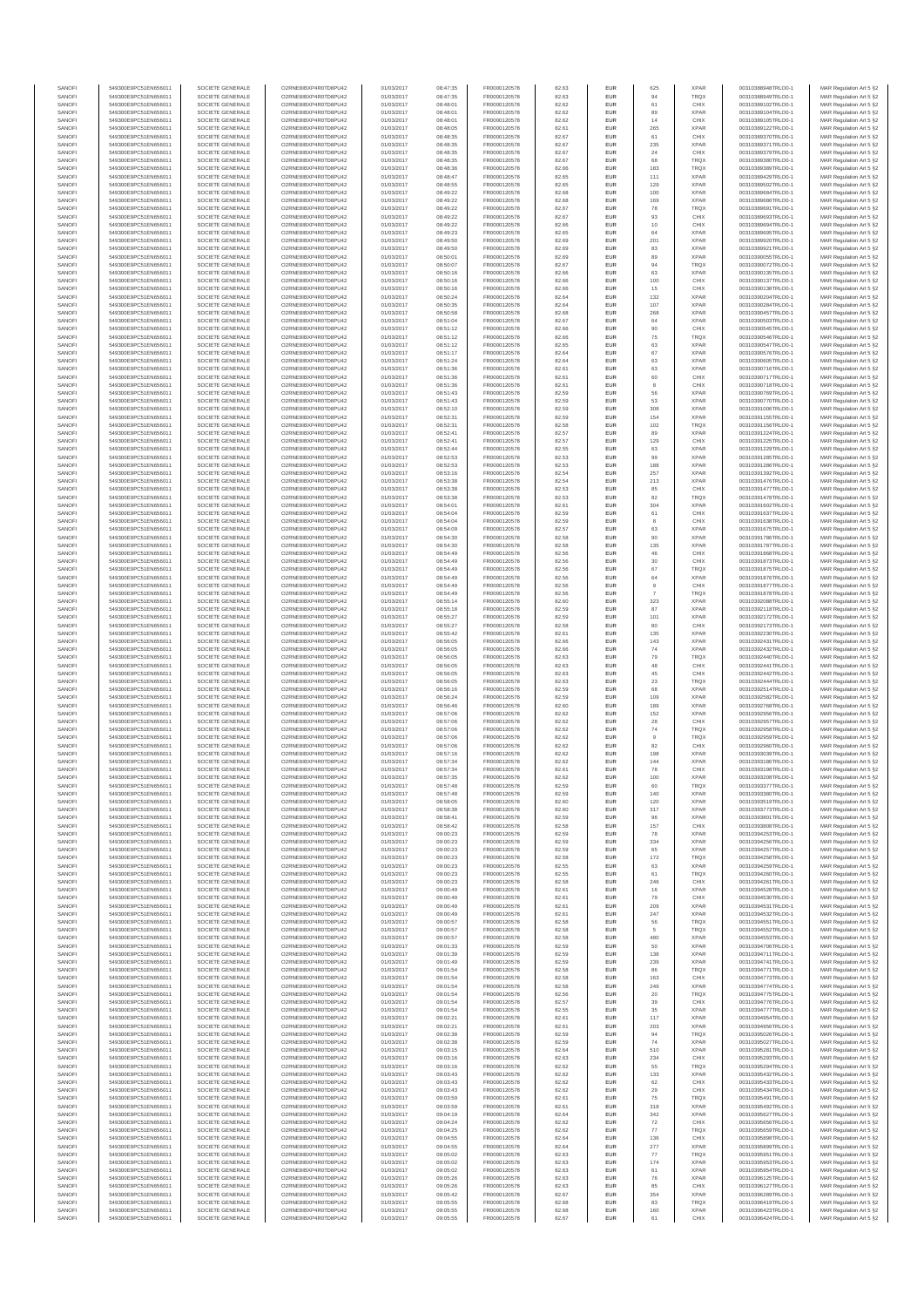| SANOFI           | 549300E9PC51EN656011                         | SOCIETE GENERALE                     | O2RNE8IBXP4R0TD8PU42                          | 01/03/2017               | 09:06:00             | FR0000120578                 | 82.67          | EUR               | 64                   | <b>XPAR</b>                | 00310396451TRLO0-1                       | MAR Regulation Art 5 §2                            |
|------------------|----------------------------------------------|--------------------------------------|-----------------------------------------------|--------------------------|----------------------|------------------------------|----------------|-------------------|----------------------|----------------------------|------------------------------------------|----------------------------------------------------|
| SANOFI<br>SANOFI | 549300E9PC51EN656011<br>549300E9PC51EN656011 | SOCIETE GENERALE<br>SOCIETE GENERALE | O2RNE8IBXP4R0TD8PU42                          | 01/03/2017<br>01/03/2017 | 09:06:13             | FR0000120578<br>FR0000120578 | 82.64          | EUR<br>EUR        | 64<br>314            | <b>XPAR</b><br><b>XPAR</b> | 00310396490TRLO0-1<br>00310396645TRLO0-1 | MAR Regulation Art 5 §2                            |
| SANOFI           | 549300E9PC51EN656011                         | SOCIETE GENERALE                     | O2RNE8IBXP4R0TD8PU42<br>O2RNE8IBXP4R0TD8PU42  | 01/03/2017               | 09:06:34<br>09:06:34 | FR0000120578                 | 82.66<br>82.65 | EUR               | 74                   | <b>TRQX</b>                | 00310396647TRLO0-1                       | MAR Regulation Art 5 §2<br>MAR Regulation Art 5 §2 |
| SANOFI           | 549300E9PC51EN656011                         | SOCIETE GENERALE                     | O2RNE8IBXP4R0TD8PU42                          | 01/03/2017               | 09:06:34             | FR0000120578                 | 82.64          | EUR               | 48                   | CHIX                       | 00310396649TRLO0-1                       | MAR Regulation Art 5 §2                            |
| SANOFI           | 549300E9PC51EN656011                         | SOCIETE GENERALE                     | O2RNE8IBXP4R0TD8PU42                          | 01/03/2017               | 09:07:00             | FR0000120578                 | 82.67          | EUR               | 124                  | <b>XPAR</b>                | 00310396821TRLO0-1                       | MAR Regulation Art 5 §2                            |
| SANOFI<br>SANOFI | 549300E9PC51EN656011<br>549300E9PC51EN656011 | SOCIETE GENERALE<br>SOCIETE GENERALE | O2RNE8IBXP4R0TD8PLI42<br>O2RNE8IBXP4R0TD8PU42 | 01/03/2017<br>01/03/2017 | 09:07:02<br>09:07:05 | FR0000120578<br>FR0000120578 | 82.66<br>82.65 | EUR<br>EUR        | 140<br>187           | CHIX<br><b>XPAR</b>        | 00310396830TRLO0-1<br>00310396850TRLO0-1 | MAR Regulation Art 5 §2<br>MAR Regulation Art 5 §2 |
| SANOFI           | 549300E9PC51EN656011                         | SOCIETE GENERALE                     | O2RNE8IBXP4R0TD8PU42                          | 01/03/2017               | 09:07:14             | FR0000120578                 | 82.62          | EUR               | 60                   | <b>TRQX</b>                | 00310396924TRLO0-1                       | MAR Regulation Art 5 §2                            |
| SANOFI           | 549300E9PC51EN656011                         | SOCIETE GENERALE                     | O2RNE8IBXP4R0TD8PU42                          | 01/03/2017               | 09:07:14             | FR0000120578                 | 82.63          | EUR               | 96                   | <b>XPAR</b>                | 00310396925TRLO0-1                       | MAR Regulation Art 5 §2                            |
| SANOFI<br>SANOFI | 549300E9PC51EN656011<br>549300E9PC51EN656011 | SOCIETE GENERALE<br>SOCIETE GENERALE | O2RNE8IBXP4R0TD8PU42<br>O2RNE8IBXP4R0TD8PU42  | 01/03/2017<br>01/03/2017 | 09:07:14<br>09:07:19 | FR0000120578<br>FR0000120578 | 82.60<br>82.61 | EUR<br>EUR        | $\overline{7}$<br>64 | <b>TRQX</b><br><b>XPAR</b> | 00310396926TRLO0-1<br>00310396957TRLO0-1 | MAR Regulation Art 5 §2<br>MAR Regulation Art 5 §2 |
| SANOFI           | 549300E9PC51EN656011                         | SOCIETE GENERALE                     | O2RNE8IBXP4R0TD8PU42                          | 01/03/2017               | 09:07:28             | FR0000120578                 | 82.58          | EUR               | 62                   | CHIX                       | 00310397040TRLO0-1                       | MAR Regulation Art 5 §2                            |
| SANOFI           | 549300E9PC51EN656011                         | SOCIETE GENERALE                     | O2RNE8IBXP4R0TD8PU42                          | 01/03/2017               | 09:07:28             | FR0000120578                 | 82.58          | EUR               | 64                   | <b>XPAR</b>                | 00310397042TRLO0-1                       | MAR Regulation Art 5 §2                            |
| SANOFI           | 549300E9PC51EN656011                         | SOCIETE GENERALE                     | O2RNE8IBXP4R0TD8PU42                          | 01/03/2017               | 09:07:40             | FR0000120578                 | 82.57          | EUR               | 46                   | <b>XPAR</b>                | 00310397236TRLO0-1                       | MAR Regulation Art 5 §2                            |
| SANOFI<br>SANOFI | 549300E9PC51EN656011<br>549300E9PC51EN656011 | SOCIETE GENERALE<br>SOCIETE GENERALE | O2RNE8IBXP4R0TD8PU42<br>O2RNE8IBXP4R0TD8PU42  | 01/03/2017<br>01/03/2017 | 09:07:44<br>09:08:03 | FR0000120578<br>FR0000120578 | 82.57<br>82.56 | <b>EUR</b><br>EUR | 145<br>9             | <b>XPAR</b><br>CHIX        | 00310397249TRLO0-1<br>00310397368TRLO0-1 | MAR Regulation Art 5 §2<br>MAR Regulation Art 5 §2 |
| SANOFI           | 549300E9PC51EN656011                         | SOCIETE GENERALE                     | O2RNE8IBXP4R0TD8PU42                          | 01/03/2017               | 09:08:03             | FR0000120578                 | 82.56          | EUR               | 68                   | CHIX                       | 00310397369TRLO0-1                       | MAR Regulation Art 5 §2                            |
| SANOFI           | 549300E9PC51EN656011                         | SOCIETE GENERALE                     | O2RNE8IBXP4R0TD8PU42                          | 01/03/2017               | 09:08:03             | FR0000120578                 | 82.56          | EUR               | 6                    | <b>TRQX</b>                | 00310397370TRLO0-1                       | MAR Regulation Art 5 §2                            |
| SANOFI           | 549300E9PC51EN656011<br>549300E9PC51EN656011 | SOCIETE GENERALE                     | O2RNE8IBXP4R0TD8PU42                          | 01/03/2017               | 09:08:03             | FR0000120578                 | 82.56          | EUR               | $93\,$               | <b>XPAR</b>                | 00310397371TRLO0-1                       | MAR Regulation Art 5 §2                            |
| SANOFI<br>SANOFI | 549300E9PC51EN656011                         | SOCIETE GENERALE<br>SOCIETE GENERALE | O2RNE8IBXP4R0TD8PU42<br>O2RNE8IBXP4R0TD8PU42  | 01/03/2017<br>01/03/2017 | 09:08:17<br>09:08:29 | FR0000120578<br>FR0000120578 | 82.59<br>82.58 | EUR<br>EUR        | 250<br>84            | <b>XPAR</b><br><b>XPAR</b> | 00310397498TRLO0-1<br>00310397604TRLO0-1 | MAR Regulation Art 5 §2<br>MAR Regulation Art 5 §2 |
| SANOFI           | 549300E9PC51EN656011                         | SOCIETE GENERALE                     | O2RNE8IBXP4R0TD8PU42                          | 01/03/2017               | 09:08:29             | FR0000120578                 | 82.58          | <b>EUR</b>        | 77                   | CHIX                       | 00310397606TRLO0-1                       | MAR Regulation Art 5 §2                            |
| SANOFI           | 549300E9PC51EN656011                         | SOCIETE GENERALE                     | O2RNE8IBXP4R0TD8PU42                          | 01/03/2017               | 09:08:29             | FR0000120578                 | 82.58          | EUR               | 95                   | <b>TRQX</b>                | 00310397607TRLO0-1                       | MAR Regulation Art 5 §2                            |
| SANOFI<br>SANOFI | 549300E9PC51EN656011<br>549300E9PC51EN656011 | SOCIETE GENERALE<br>SOCIETE GENERALE | O2RNE8IBXP4R0TD8PU42<br>O2RNE8IBXP4R0TD8PU42  | 01/03/2017<br>01/03/2017 | 09:08:47<br>09:09:10 | FR0000120578<br>FR0000120578 | 82.64<br>82.60 | EUR<br>EUR        | 288<br>64            | <b>XPAR</b><br><b>XPAR</b> | 00310397726TRLO0-1<br>00310397850TRLO0-1 | MAR Regulation Art 5 §2<br>MAR Regulation Art 5 §2 |
| SANOFI           | 549300E9PC51EN656011                         | SOCIETE GENERALE                     | O2RNE8IBXP4R0TD8PU42                          | 01/03/2017               | 09:09:10             | FR0000120578                 | 82.60          | <b>EUR</b>        | 105                  | CHIX                       | 00310397851TRLO0-1                       | MAR Regulation Art 5 §2                            |
| SANOFI           | 549300E9PC51EN656011                         | SOCIETE GENERALE                     | O2RNE8IBXP4R0TD8PU42                          | 01/03/2017               | 09:09:10             | FR0000120578                 | 82.60          | EUR               | 91                   | <b>TRQX</b>                | 00310397852TRLO0-1                       | MAR Regulation Art 5 §2                            |
| SANOFI           | 549300E9PC51EN656011                         | SOCIETE GENERALE                     | O2RNE8IBXP4R0TD8PU42                          | 01/03/2017               | 09:09:12             | FR0000120578                 | 82.60          | EUR               | 191                  | <b>XPAR</b>                | 00310397859TRLO0-1                       | MAR Regulation Art 5 §2                            |
| SANOFI<br>SANOFI | 549300E9PC51EN656011<br>549300E9PC51EN656011 | SOCIETE GENERALE<br>SOCIETE GENERALE | O2RNE8IBXP4R0TD8PU42<br>O2RNE8IBXP4R0TD8PU42  | 01/03/2017<br>01/03/2017 | 09:10:10<br>09:10:10 | FR0000120578<br>FR0000120578 | 82.65<br>82.65 | EUR<br>EUR        | 55<br>489            | <b>TRQX</b><br><b>XPAR</b> | 00310398190TRLO0-1<br>00310398192TRLO0-1 | MAR Regulation Art 5 §2<br>MAR Regulation Art 5 §2 |
| SANOFI           | 549300E9PC51EN656011                         | SOCIETE GENERALE                     | O2RNE8IBXP4R0TD8PU42                          | 01/03/2017               | 09:10:16             | FR0000120578                 | 82.66          | EUR               | $\overline{4}$       | <b>XPAR</b>                | 00310398264TRLO0-1                       | MAR Regulation Art 5 §2                            |
| SANOFI           | 549300E9PC51EN656011                         | SOCIETE GENERALE                     | O2RNE8IBXP4R0TD8PU42                          | 01/03/2017               | 09:10:16             | FR0000120578                 | 82.66          | EUR               | 175                  | <b>XPAR</b>                | 00310398265TRLO0-1                       | MAR Regulation Art 5 §2                            |
| SANOFI<br>SANOFI | 549300E9PC51EN656011<br>549300E9PC51EN656011 | SOCIETE GENERALE<br>SOCIETE GENERALE | O2RNE8IBXP4R0TD8PU42<br>O2RNE8IBXP4R0TD8PU42  | 01/03/2017<br>01/03/2017 | 09:10:18<br>09:10:18 | FR0000120578<br>FR0000120578 | 82.65<br>82.65 | <b>EUR</b><br>EUR | 42<br>108            | CHIX<br>CHIX               | 00310398296TRLO0-1<br>00310398297TRLO0-1 | MAR Regulation Art 5 §2                            |
| SANOFI           | 549300E9PC51EN656011                         | SOCIETE GENERALE                     | O2RNE8IBXP4R0TD8PU42                          | 01/03/2017               | 09:10:18             | FR0000120578                 | 82.65          | EUR               | $_{\rm 34}$          | CHIX                       | 00310398298TRLO0-1                       | MAR Regulation Art 5 §2<br>MAR Regulation Art 5 §2 |
| SANOFI           | 549300E9PC51EN656011                         | SOCIETE GENERALE                     | O2RNE8IBXP4R0TD8PU42                          | 01/03/2017               | 09:10:36             | FR0000120578                 | 82.67          | EUR               | 63                   | <b>XPAR</b>                | 00310398463TRLO0-1                       | MAR Regulation Art 5 §2                            |
| SANOFI           | 549300E9PC51EN656011                         | SOCIETE GENERALE                     | O2RNE8IBXP4R0TD8PU42                          | 01/03/2017               | 09:10:36             | FR0000120578                 | 82.67          | EUR               | 100                  | <b>XPAR</b>                | 00310398465TRLO0-1                       | MAR Regulation Art 5 §2                            |
| SANOFI<br>SANOFI | 549300E9PC51EN656011<br>549300E9PC51EN656011 | SOCIETE GENERALE<br>SOCIETE GENERALE | O2RNE8IBXP4R0TD8PU42<br>O2RNE8IBXP4R0TD8PU42  | 01/03/2017<br>01/03/2017 | 09:10:36<br>09:10:47 | FR0000120578<br>FR0000120578 | 82.67<br>82.64 | EUR<br>EUR        | 70<br>63             | <b>XPAR</b><br><b>XPAF</b> | 00310398467TRLO0-1<br>00310398591TRLO0-1 | MAR Regulation Art 5 §2<br>MAR Regulation Art 5 §2 |
| SANOFI           | 549300E9PC51EN656011                         | SOCIETE GENERALE                     | O2RNE8IBXP4R0TD8PU42                          | 01/03/2017               | 09:10:48             | FR0000120578                 | 82.64          | <b>EUR</b>        | 61                   | CHIX                       | 00310398601TRLO0-1                       | MAR Regulation Art 5 §2                            |
| SANOFI           | 549300E9PC51EN656011                         | SOCIETE GENERALE                     | O2RNE8IBXP4R0TD8PU42                          | 01/03/2017               | 09:10:48             | FR0000120578                 | 82.64          | EUR               | 116                  | <b>TRQX</b>                | 00310398602TRLO0-1                       | MAR Regulation Art 5 §2                            |
| SANOFI           | 549300E9PC51EN656011                         | SOCIETE GENERALE<br>SOCIETE GENERALE | O2RNE8IBXP4R0TD8PU42                          | 01/03/2017               | 09:11:01             | FR0000120578                 | 82.66          | EUR               | 14                   | <b>XPAR</b>                | 00310398659TRLO0-1                       | MAR Regulation Art 5 §2                            |
| SANOFI<br>SANOFI | 549300E9PC51EN656011<br>549300E9PC51EN656011 | SOCIETE GENERALE                     | O2RNE8IBXP4R0TD8PU42<br>O2RNE8IBXP4R0TD8PU42  | 01/03/2017<br>01/03/2017 | 09:11:01<br>09:11:05 | FR0000120578<br>FR0000120578 | 82.66<br>82.64 | EUR<br>EUR        | 112<br>81            | <b>XPAR</b><br><b>XPAR</b> | 00310398661TRLO0-1<br>00310398674TRLO0-1 | MAR Regulation Art 5 §2<br>MAR Regulation Art 5 §2 |
| SANOFI           | 549300E9PC51EN656011                         | SOCIETE GENERALE                     | O2RNE8IBXP4R0TD8PU42                          | 01/03/2017               | 09:11:09             | FR0000120578                 | 82.63          | EUR               | 61                   | CHIX                       | 00310398688TRLO0-1                       | MAR Regulation Art 5 §2                            |
| SANOFI           | 549300E9PC51EN656011                         | SOCIETE GENERALE                     | O2RNE8IBXP4R0TD8PU42                          | 01/03/2017               | 09:11:09             | FR0000120578                 | 82.63          | EUR               | 8                    | CHIX                       | 00310398690TRLO0-1                       | MAR Regulation Art 5 §2                            |
| SANOFI           | 549300E9PC51EN656011<br>549300E9PC51EN656011 | SOCIETE GENERALE                     | O2RNE8IBXP4R0TD8PU42<br>O2RNE8IBXP4R0TD8PU42  | 01/03/2017               | 09:11:12             | FR0000120578                 | 82.62          | EUR               | 63                   | <b>XPAR</b>                | 00310398724TRLO0-1                       | MAR Regulation Art 5 §2                            |
| SANOFI<br>SANOFI | 549300E9PC51EN656011                         | SOCIETE GENERALE<br>SOCIETE GENERALE | O2RNE8IBXP4R0TD8PU42                          | 01/03/2017<br>01/03/2017 | 09:11:21<br>09:11:21 | FR0000120578<br>FR0000120578 | 82.60<br>82.60 | EUR<br>EUR        | 64<br>61             | <b>XPAR</b><br><b>TRQX</b> | 00310398771TRLO0-1<br>00310398772TRLO0-1 | MAR Regulation Art 5 §2<br>MAR Regulation Art 5 §2 |
| SANOFI           | 549300E9PC51EN656011                         | SOCIETE GENERALE                     | O2RNE8IBXP4R0TD8PU42                          | 01/03/2017               | 09:11:56             | FR0000120578                 | 82.67          | EUR               | 355                  | <b>XPAR</b>                | 00310399079TRLO0-1                       | MAR Regulation Art 5 §2                            |
| SANOFI           | 549300E9PC51EN656011                         | SOCIETE GENERALE                     | O2RNE8IBXP4R0TD8PU42                          | 01/03/2017               | 09:12:02             | FR0000120578                 | 82.66          | <b>EUR</b>        | 75                   | <b>TRQX</b>                | 00310399108TRLO0-1                       | MAR Regulation Art 5 §2                            |
| SANOFI<br>SANOFI | 549300E9PC51EN656011                         | SOCIETE GENERALE                     | O2RNE8IBXP4R0TD8PU42                          | 01/03/2017               | 09:12:02             | FR0000120578<br>FR0000120578 | 82.66<br>82.65 | EUR<br>EUR        | 79<br>63             | <b>XPAR</b><br><b>XPAR</b> | 00310399109TRLO0-1                       | MAR Regulation Art 5 §2<br>MAR Regulation Art 5 §2 |
| SANOFI           | 549300E9PC51EN656011<br>549300E9PC51EN656011 | SOCIETE GENERALE<br>SOCIETE GENERALE | O2RNE8IBXP4R0TD8PU42<br>O2RNE8IBXP4R0TD8PU42  | 01/03/2017<br>01/03/2017 | 09:12:09<br>09:12:09 | FR0000120578                 | 82.65          | EUR               | 140                  | CHIX                       | 00310399137TRLO0-1<br>00310399138TRLO0-1 | MAR Regulation Art 5 §2                            |
| SANOFI           | 549300E9PC51EN656011                         | SOCIETE GENERALE                     | O2RNE8IBXP4R0TD8PU42                          | 01/03/2017               | 09:12:09             | FR0000120578                 | 82.65          | EUR               | 20                   | CHIX                       | 00310399139TRLO0-1                       | MAR Regulation Art 5 §2                            |
| SANOFI           | 549300E9PC51EN656011                         | SOCIETE GENERALE                     | O2RNE8IBXP4R0TD8PU42                          | 01/03/2017               | 09:12:15             | FR0000120578                 | 82.63          | EUR               | 64                   | <b>XPAR</b>                | 00310399185TRLO0-1                       | MAR Regulation Art 5 §2                            |
| SANOFI<br>SANOFI | 549300E9PC51EN656011<br>549300E9PC51EN656011 | SOCIETE GENERALE<br>SOCIETE GENERALE | O2RNE8IBXP4R0TD8PU42<br>O2RNE8IBXP4R0TD8PU42  | 01/03/2017<br>01/03/2017 | 09:12:22<br>09:12:25 | FR0000120578<br>FR0000120578 | 82.63<br>82.62 | EUR<br><b>EUR</b> | 63<br>69             | <b>XPAR</b><br><b>XPAR</b> | 00310399223TRLO0-1<br>00310399249TRLO0-1 | MAR Regulation Art 5 §2<br>MAR Regulation Art 5 §2 |
| SANOFI           | 549300E9PC51EN656011                         | SOCIETE GENERALE                     | O2RNE8IBXP4R0TD8PU42                          | 01/03/2017               | 09:13:14             | FR0000120578                 | 82.61          | EUR               | 218                  | <b>XPAR</b>                | 00310399519TRLO0-1                       | MAR Regulation Art 5 §2                            |
| SANOFI           | 549300E9PC51EN656011                         | SOCIETE GENERALE                     | O2RNE8IBXP4R0TD8PU42                          | 01/03/2017               | 09:13:14             | FR0000120578                 | 82.61          | EUR               | 24                   | <b>XPAR</b>                | 00310399520TRLO0-1                       | MAR Regulation Art 5 §2                            |
| SANOFI           | 549300E9PC51EN656011                         | SOCIETE GENERALE                     | O2RNE8IBXP4R0TD8PU42                          | 01/03/2017               | 09:13:14             | FR0000120578                 | 82.61          | EUR               | 100                  | <b>XPAR</b>                | 00310399521TRLO0-1                       | MAR Regulation Art 5 §2                            |
| SANOFI<br>SANOFI | 549300E9PC51EN656011<br>549300E9PC51EN656011 | SOCIETE GENERALE<br>SOCIETE GENERALE | O2RNE8IBXP4R0TD8PU42<br>O2RNE8IBXP4R0TD8PU42  | 01/03/2017<br>01/03/2017 | 09:13:22<br>09:13:22 | FR0000120578<br>FR0000120578 | 82.61<br>82.61 | EUR<br>EUR        | 108<br>93            | <b>XPAR</b><br><b>XPAR</b> | 00310399557TRLO0-1<br>00310399558TRLO0-1 | MAR Regulation Art 5 §2<br>MAR Regulation Art 5 §2 |
| SANOFI           | 549300E9PC51EN656011                         | SOCIETE GENERALE                     | O2RNE8IBXP4R0TD8PU42                          | 01/03/2017               | 09:13:26             | FR0000120578                 | 82.60          | EUR               | 122                  | CHIX                       | 00310399583TRLO0-1                       | MAR Regulation Art 5 §2                            |
| SANOFI           | 549300E9PC51EN656011                         | SOCIETE GENERALE                     | O2RNE8IBXP4R0TD8PU42                          | 01/03/2017               | 09:13:26             | FR0000120578                 | 82.60          | <b>EUR</b>        | 63                   | <b>XPAR</b>                | 00310399588TRLO0-1                       | MAR Regulation Art 5 §2                            |
| SANOFI           | 549300E9PC51EN656011                         | SOCIETE GENERALE                     | O2RNE8IBXP4R0TD8PU42                          | 01/03/2017               | 09:13:26             | FR0000120578                 | 82.60          | EUR               | 126                  | <b>TRQX</b>                | 00310399592TRLO0-1                       | MAR Regulation Art 5 §2                            |
| SANOFI<br>SANOFI | 549300E9PC51EN656011<br>549300E9PC51EN656011 | SOCIETE GENERALE<br>SOCIETE GENERALE | O2RNE8IBXP4R0TD8PU42<br>O2RNE8IBXP4R0TD8PU42  | 01/03/2017<br>01/03/2017 | 09:13:26<br>09:13:26 | FR0000120578<br>FR0000120578 | 82.60<br>82.60 | EUR<br>EUR        | 30<br>77             | <b>TRQX</b><br>CHIX        | 00310399594TRLO0-1<br>00310399608TRLO0-1 | MAR Regulation Art 5 §2<br>MAR Regulation Art 5 §2 |
| SANOFI           | 549300E9PC51EN656011                         | SOCIETE GENERALE                     | O2RNE8IBXP4R0TD8PU42                          | 01/03/2017               | 09:14:36             | FR0000120578                 | 82.61          | EUR               | 56                   | <b>TRQX</b>                | 00310399978TRLO0-1                       | MAR Regulation Art 5 §2                            |
| SANOFI           | 549300E9PC51EN656011                         | SOCIETE GENERALE                     | O2RNE8IBXP4R0TD8PU42                          | 01/03/2017               | 09:14:36             | FR0000120578                 | 82.61          | EUR               | 391                  | <b>XPAR</b>                | 00310399980TRLO0-1                       | MAR Regulation Art 5 §2                            |
| SANOFI<br>SANOFI | 549300E9PC51EN656011<br>549300E9PC51EN656011 | SOCIETE GENERALE<br>SOCIETE GENERALE | O2RNE8IBXP4R0TD8PU42<br>O2RNE8IBXP4R0TD8PU42  | 01/03/2017<br>01/03/2017 | 09:14:36<br>09:14:37 | FR0000120578<br>FR0000120578 | 82.61<br>82.60 | EUR<br>EUR        | 61<br>107            | <b>TRQX</b><br>CHIX        | 00310399981TRLO0-1<br>00310399984TRLO0-1 | MAR Regulation Art 5 §2<br>MAR Regulation Art 5 §2 |
| SANOFI           | 549300E9PC51EN656011                         | SOCIETE GENERALE                     | O2RNE8IBXP4R0TD8PU42                          | 01/03/2017               | 09:14:37             | FR0000120578                 | 82.60          | EUR               | 92                   | CHIX                       | 00310399986TRLO0-1                       | MAR Regulation Art 5 §2                            |
| SANOFI           | 549300E9PC51EN656011                         | SOCIETE GENERALE                     | O2RNE8IBXP4R0TD8PU42                          | 01/03/2017               | 09:14:42             | FR0000120578                 | 82.59          | EUR               | 338                  | <b>XPAR</b>                | 00310400016TRLO0-1                       | MAR Regulation Art 5 §2                            |
| SANOFI<br>SANOFI | 549300E9PC51EN656011<br>549300E9PC51EN656011 | SOCIETE GENERALE<br>SOCIETE GENERALE | O2RNE8IBXP4R0TD8PU42<br>O2RNE8IBXP4R0TD8PU42  | 01/03/2017<br>01/03/2017 | 09:14:55<br>09:15:21 | FR0000120578<br>FR0000120578 | 82.57<br>82.58 | EUR<br><b>EUR</b> | 63<br>112            | <b>XPAR</b><br>CHIX        | 00310400094TRLO0-1<br>00310400205TRLO0-1 | MAR Regulation Art 5 §2                            |
| SANOFI           | 549300E9PC51EN656011                         | SOCIETE GENERALE                     | O2RNE8IBXP4R0TD8PU42                          | 01/03/2017               | 09:15:21             | FR0000120578                 | 82.58          | EUR               | 76                   | <b>TRQX</b>                | 00310400206TRLO0-1                       | MAR Regulation Art 5 §2<br>MAR Regulation Art 5 §2 |
| SANOFI           | 549300E9PC51EN656011                         | SOCIETE GENERALE                     | O2RNE8IBXP4R0TD8PU42                          | 01/03/2017               | 09:15:54             | FR0000120578                 | 82.62          | EUR               | 89                   | CHIX                       | 00310400414TRLO0-1                       | MAR Regulation Art 5 §2                            |
| SANOFI           | 549300E9PC51EN656011                         | SOCIETE GENERALE                     | O2RNE8IBXP4R0TD8PU42                          | 01/03/2017               | 09:15:54             | FR0000120578                 | 82.61          | EUR               | 31                   | CHIX                       | 00310400415TRLO0-1                       | MAR Regulation Art 5 §2                            |
| SANOFI<br>SANOFI | 549300E9PC51EN656011<br>549300E9PC51EN656011 | SOCIETE GENERALE<br>SOCIETE GENERALE | O2RNE8IBXP4R0TD8PU42<br>O2RNE8IBXP4R0TD8PU42  | 01/03/2017<br>01/03/2017 | 09:15:59             | FR0000120578<br>FR0000120578 | 82.61<br>82.57 | EUR<br>EUR        | 76                   | <b>TRQX</b><br><b>TRQX</b> | 00310400449TRLO0-1<br>00310400577TRLO0-1 | MAR Regulation Art 5 §2<br>MAR Regulation Art 5 §2 |
| SANOFI           | 549300E9PC51EN656011                         | SOCIETE GENERALE                     | O2RNE8IBXP4R0TD8PU42                          | 01/03/2017               | 09:16:27<br>09:17:10 | FR0000120578                 | 82.57          | EUR               | 61<br>31             | <b>TRQX</b>                | 00310400824TRLO0-1                       | MAR Regulation Art 5 §2                            |
| SANOFI           | 549300E9PC51EN656011                         | SOCIETE GENERALE                     | O2RNE8IBXP4R0TD8PU42                          | 01/03/2017               | 09:17:10             | FR0000120578                 | 82.57          | <b>EUR</b>        | 167                  | CHIX                       | 00310400825TRLO0-1                       | MAR Regulation Art 5 §2                            |
| SANOFI           | 549300E9PC51EN656011                         | SOCIETE GENERALE                     | O2RNE8IBXP4R0TD8PU42                          | 01/03/2017               | 09:17:54             | FR0000120578                 | 82.59          | EUR               | 122                  | <b>TRQX</b>                | 00310401030TRLO0-1                       | MAR Regulation Art 5 §2                            |
| SANOFI<br>SANOFI | 549300E9PC51EN656011<br>549300E9PC51EN656011 | SOCIETE GENERALE<br>SOCIETE GENERALE | O2RNE8IBXP4R0TD8PU42<br>O2RNE8IBXP4R0TD8PU42  | 01/03/2017<br>01/03/2017 | 09:17:54<br>09:17:54 | FR0000120578<br>FR0000120578 | 82.59<br>82.59 | EUR<br>EUR        | 191<br>20            | CHIX<br><b>TRQX</b>        | 00310401031TRLO0-1<br>00310401032TRLO0-1 | MAR Regulation Art 5 §2<br>MAR Regulation Art 5 §2 |
| SANOFI           | 549300E9PC51EN656011                         | SOCIETE GENERALE                     | O2RNE8IBXP4R0TD8PU42                          | 01/03/2017               | 09:18:33             | FR0000120578                 | 82.58          | EUR               | 60                   | <b>TRQX</b>                | 00310401211TRLO0-1                       | MAR Regulation Art 5 §2                            |
| SANOFI           | 549300E9PC51EN656011                         | SOCIETE GENERALE                     | O2RNE8IBXP4R0TD8PU42                          | 01/03/2017               | 09:18:34             | FR0000120578                 | 82.58          | EUR               | 16                   | <b>TRQX</b>                | 00310401212TRLO0-1                       | MAR Regulation Art 5 §2                            |
| SANOFI<br>SANOFI | 549300E9PC51EN656011<br>549300E9PC51EN656011 | SOCIETE GENERALE<br>SOCIETE GENERALE | O2RNE8IBXP4R0TD8PU42<br>O2RNE8IBXP4R0TD8PU42  | 01/03/2017               | 09:18:34             | FR0000120578                 | 82.57          | EUR<br>EUR        | 137                  | CHIX<br>CHIX               | 00310401213TRLO0-1                       | MAR Regulation Art 5 §2                            |
| SANOFI           | 549300E9PC51EN656011                         | SOCIETE GENERALE                     | O2RNE8IBXP4R0TD8PU42                          | 01/03/2017<br>01/03/2017 | 09:19:13<br>09:19:13 | FR0000120578<br>FR0000120578 | 82.59<br>82.59 | EUR               | 73<br>22             | CHIX                       | 00310401383TRLO0-1<br>00310401384TRLO0-1 | MAR Regulation Art 5 §2<br>MAR Regulation Art 5 §2 |
| SANOFI           | 549300E9PC51EN656011                         | SOCIETE GENERALE                     | O2RNE8IBXP4R0TD8PU42                          | 01/03/2017               | 09:19:13             | FR0000120578                 | 82.59          | EUR               | 76                   | <b>TROX</b>                | 00310401385TRLO0-1                       | MAR Regulation Art 5 §2                            |
| SANOFI           | 549300E9PC51EN656011                         | SOCIETE GENERALE                     | O2RNE8IBXP4R0TD8PU42                          | 01/03/2017               | 09:19:13             | FR0000120578                 | 82.59          | EUR               | 38                   | CHIX                       | 00310401386TRLO0-1                       | MAR Regulation Art 5 §2                            |
| SANOFI<br>SANOFI | 549300E9PC51EN656011<br>549300E9PC51EN656011 | SOCIETE GENERALE<br>SOCIETE GENERALE | O2RNE8IBXP4R0TD8PU42<br>O2RNE8IBXP4R0TD8PU42  | 01/03/2017<br>01/03/2017 | 09:20:35<br>09:20:35 | FR0000120578<br>FR0000120578 | 82.62<br>82.62 | <b>EUR</b><br>EUR | 104<br>98            | CHIX<br>CHIX               | 00310401812TRLO0-1<br>00310401813TRLO0-1 | MAR Regulation Art 5 §2<br>MAR Regulation Art 5 §2 |
| SANOFI           | 549300E9PC51EN656011                         | SOCIETE GENERALE                     | O2RNE8IBXP4R0TD8PU42                          | 01/03/2017               | 09:20:35             | FR0000120578                 | 82.62          | EUR               | 140                  | <b>TRQX</b>                | 00310401814TRLO0-1                       | MAR Regulation Art 5 §2                            |
| SANOFI           | 549300E9PC51EN656011                         | SOCIETE GENERALE                     | O2RNE8IBXP4R0TD8PU42                          | 01/03/2017               | 09:20:35             | FR0000120578                 | 82.62          | EUR               | 16                   | <b>TRQX</b>                | 00310401815TRLO0-1                       | MAR Regulation Art 5 §2                            |
| SANOFI<br>SANOFI | 549300E9PC51EN656011<br>549300E9PC51EN656011 | SOCIETE GENERALE<br>SOCIETE GENERALE | O2RNE8IBXP4R0TD8PU42<br>O2RNE8IBXP4R0TD8PU42  | 01/03/2017<br>01/03/2017 | 09:20:35<br>09:21:04 | FR0000120578<br>FR0000120578 | 82.62<br>82.63 | EUR<br><b>EUR</b> | 46<br>71             | CHIX<br>CHIX               | 00310401816TRLO0-1<br>00310402296TRLO0-1 | MAR Regulation Art 5 §2<br>MAR Regulation Art 5 §2 |
| SANOFI           | 549300E9PC51EN656011                         | SOCIETE GENERALE                     | O2RNE8IBXP4R0TD8PU42                          | 01/03/2017               | 09:21:58             | FR0000120578                 | 82.68          | EUR               | 60                   | <b>TRQX</b>                | 00310403286TRLO0-1                       | MAR Regulation Art 5 §2                            |
| SANOFI           | 549300E9PC51EN656011                         | SOCIETE GENERALE                     | O2RNE8IBXP4R0TD8PU42                          | 01/03/2017               | 09:21:58             | FR0000120578                 | 82.68          | <b>EUR</b>        | 83                   | <b>TROX</b>                | 00310403287TRLO0-1                       | MAR Regulation Art 5 §2                            |
| SANOFI<br>SANOFI | 549300E9PC51EN656011<br>549300E9PC51EN656011 | SOCIETE GENERALE<br>SOCIETE GENERALE | O2RNE8IBXP4R0TD8PU42<br>O2RNE8IBXP4R0TD8PU42  | 01/03/2017<br>01/03/2017 | 09:22:25<br>09:23:01 | FR0000120578<br>FR0000120578 | 82.68<br>82.69 | EUR<br>EUR        | 223<br>35            | CHIX<br>CHIX               | 00310403639TRLO0-1<br>00310404020TRLO0-1 | MAR Regulation Art 5 §2<br>MAR Regulation Art 5 §2 |
| SANOFI           | 549300E9PC51EN656011                         | SOCIETE GENERALE                     | O2RNE8IBXP4R0TD8PU42                          | 01/03/2017               | 09:23:01             | FR0000120578                 | 82.68          | EUR               | 83                   | CHIX                       | 00310404022TRLO0-1                       | MAR Regulation Art 5 §2                            |
| SANOFI           | 549300E9PC51EN656011                         | SOCIETE GENERALE                     | O2RNE8IBXP4R0TD8PU42                          | 01/03/2017               | 09:23:23             | FR0000120578                 | 82.73          | EUR               | 62                   | CHIX                       | 00310404370TRLO0-1                       | MAR Regulation Art 5 §2                            |
| SANOFI<br>SANOFI | 549300E9PC51EN656011<br>549300E9PC51EN656011 | SOCIETE GENERALE<br>SOCIETE GENERALE | O2RNE8IBXP4R0TD8PU42<br>O2RNE8IBXP4R0TD8PU42  | 01/03/2017<br>01/03/2017 | 09:23:26<br>09:23:27 | FR0000120578<br>FR0000120578 | 82.74<br>82.75 | EUR<br>EUR        | 159<br>55            | <b>TRQX</b><br><b>XPAR</b> | 00310404607TRLO0-1<br>00310404643TRLO0-1 | MAR Regulation Art 5 §2                            |
| SANOFI           | 549300E9PC51EN656011                         | SOCIETE GENERALE                     | O2RNE8IBXP4R0TD8PU42                          | 01/03/2017               | 09:23:54             | FR0000120578                 | 82.77          | <b>EUR</b>        | 219                  | <b>XPAR</b>                | 00310404839TRLO0-1                       | MAR Regulation Art 5 §2<br>MAR Regulation Art 5 §2 |
| SANOFI           | 549300E9PC51EN656011                         | SOCIETE GENERALE                     | O2RNE8IBXP4R0TD8PU42                          | 01/03/2017               | 09:23:57             | FR0000120578                 | 82.78          | EUR               | 96                   | <b>XPAR</b>                | 00310404858TRLO0-1                       | MAR Regulation Art 5 §2                            |
| SANOFI           | 549300E9PC51EN656011                         | SOCIETE GENERALE                     | O2RNE8IBXP4R0TD8PU42                          | 01/03/2017               | 09:23:58             | FR0000120578                 | 82.77          | <b>EUR</b>        | 61                   | <b>TROX</b>                | 00310404863TRLO0-1                       | MAR Regulation Art 5 §2                            |
| SANOFI<br>SANOFI | 549300E9PC51EN656011<br>549300E9PC51EN656011 | SOCIETE GENERALE<br>SOCIETE GENERALE | O2RNE8IBXP4R0TD8PU42<br>O2RNE8IBXP4R0TD8PU42  | 01/03/2017<br>01/03/2017 | 09:24:16<br>09:24:16 | FR0000120578<br>FR0000120578 | 82.88<br>82.88 | EUR<br>EUR        | 80<br>20             | <b>XPAR</b><br><b>XPAR</b> | 00310405026TRLO0-1<br>00310405029TRLO0-1 | MAR Regulation Art 5 §2<br>MAR Regulation Art 5 §2 |
| SANOFI           | 549300E9PC51EN656011                         | SOCIETE GENERALE                     | O2RNE8IBXP4R0TD8PU42                          | 01/03/2017               | 09:24:16             | FR0000120578                 | 82.88          | EUR               | 100                  | <b>XPAR</b>                | 00310405030TRLO0-1                       | MAR Regulation Art 5 §2                            |
| SANOFI           | 549300E9PC51EN656011                         | SOCIETE GENERALE                     | O2RNE8IBXP4R0TD8PU42                          | 01/03/2017               | 09:24:16             | FR0000120578                 | 82.88          | EUR               | 35                   | <b>XPAR</b>                | 00310405031TRLO0-1                       | MAR Regulation Art 5 §2                            |
| SANOFI           | 549300E9PC51EN656011                         | SOCIETE GENERALE                     | O2RNE8IBXP4R0TD8PU42                          | 01/03/2017               | 09:24:30             | FR0000120578                 | 82.87          | EUR               | 150                  | <b>XPAR</b>                | 00310405141TRLO0-1                       | MAR Regulation Art 5 §2                            |
| SANOFI<br>SANOFI | 549300E9PC51EN656011<br>549300E9PC51EN656011 | SOCIETE GENERALE<br>SOCIETE GENERALE | O2RNE8IBXP4R0TD8PU42<br>O2RNE8IBXP4R0TD8PU42  | 01/03/2017<br>01/03/2017 | 09:24:31<br>09:24:31 | FR0000120578<br>FR0000120578 | 82.86<br>82.86 | EUR<br>EUR        | 167<br>17            | CHIX<br>CHIX               | 00310405146TRLO0-1<br>00310405147TRLO0-1 | MAR Regulation Art 5 §2<br>MAR Regulation Art 5 §2 |
| SANOFI           | 549300E9PC51EN656011                         | SOCIETE GENERALE                     | O2RNE8IBXP4R0TD8PU42                          | 01/03/2017               | 09:24:38             | FR0000120578                 | 82.84          | EUR               | 60                   | <b>TRQX</b>                | 00310405195TRLO0-1                       | MAR Regulation Art 5 §2                            |
| SANOFI           | 549300E9PC51EN656011                         | SOCIETE GENERALE                     | O2RNE8IBXP4R0TD8PU42                          | 01/03/2017               | 09:24:39             | FR0000120578                 | 82.84          | <b>EUR</b>        | 63                   | <b>XPAR</b>                | 00310405200TRLO0-1                       | MAR Regulation Art 5 §2                            |
| SANOFI<br>SANOFI | 549300E9PC51EN656011<br>549300E9PC51EN656011 | SOCIETE GENERALE<br>SOCIETE GENERALE | O2RNE8IBXP4R0TD8PU42<br>O2RNE8IBXP4R0TD8PU42  | 01/03/2017<br>01/03/2017 | 09:25:15<br>09:25:45 | FR0000120578<br>FR0000120578 | 82.87<br>82.85 | EUR<br>EUR        | 407<br>138           | <b>XPAR</b><br>CHIX        | 00310405469TRLO0-1<br>00310405608TRLO0-1 | MAR Regulation Art 5 §2                            |
| SANOFI           | 549300E9PC51EN656011                         | SOCIETE GENERALE                     | O2RNE8IBXP4R0TD8PU42                          | 01/03/2017               | 09:25:45             | FR0000120578                 | 82.85          | EUR               | 75                   | <b>TRQX</b>                | 00310405610TRLO0-1                       | MAR Regulation Art 5 §2<br>MAR Regulation Art 5 §2 |
| SANOFI           | 549300E9PC51EN656011                         | SOCIETE GENERALE                     | O2RNE8IBXP4R0TD8PU42                          | 01/03/2017               | 09:25:45             | FR0000120578                 | 82.85          | EUR               | 63                   | <b>XPAR</b>                | 00310405611TRLO0-1                       | MAR Regulation Art 5 §2                            |
| SANOFI           | 549300E9PC51EN656011                         | SOCIETE GENERALE                     | O2RNE8IBXP4R0TD8PU42                          | 01/03/2017               | 09:25:45             | FR0000120578                 | 82.85          | EUR               | 63                   | CHIX                       | 00310405612TRLO0-1                       | MAR Regulation Art 5 §2                            |
| SANOFI<br>SANOFI | 549300E9PC51EN656011<br>549300E9PC51EN656011 | SOCIETE GENERALE<br>SOCIETE GENERALE | O2RNE8IBXP4R0TD8PU42<br>O2RNE8IBXP4R0TD8PU42  | 01/03/2017<br>01/03/2017 | 09:26:26<br>09:26:32 | FR0000120578<br>FR0000120578 | 82.91<br>82.90 | EUR<br><b>EUR</b> | 503<br>105           | <b>XPAR</b><br>CHIX        | 00310405910TRLO0-1<br>00310405944TRLO0-1 | MAR Regulation Art 5 §2<br>MAR Regulation Art 5 §2 |
| SANOFI           | 549300E9PC51EN656011                         | SOCIETE GENERALE                     | O2RNE8IBXP4R0TD8PU42                          | 01/03/2017               | 09:26:32             | FR0000120578                 | 82.90          | EUR               | 102                  | <b>TRQX</b>                | 00310405945TRLO0-1                       | MAR Regulation Art 5 §2                            |
| SANOFI           | 549300E9PC51EN656011                         | SOCIETE GENERALE                     | O2RNE8IBXP4R0TD8PU42                          | 01/03/2017               | 09:26:32             | FR0000120578                 | 82.90          | <b>EUR</b>        | 218                  | <b>XPAR</b>                | 00310405946TRLO0-1                       | MAR Regulation Art 5 §2                            |
| SANOFI<br>SANOFI | 549300E9PC51EN656011<br>549300E9PC51EN656011 | SOCIETE GENERALE<br>SOCIETE GENERALE | O2RNE8IBXP4R0TD8PU42<br>O2RNE8IBXP4R0TD8PU42  | 01/03/2017<br>01/03/2017 | 09:26:32<br>09:26:37 | FR0000120578<br>FR0000120578 | 82.89<br>82.88 | EUR<br>EUR        | 13<br>65             | CHIX<br><b>XPAR</b>        | 00310405947TRLO0-1<br>00310405972TRLO0-1 | MAR Regulation Art 5 §2<br>MAR Regulation Art 5 §2 |
| SANOFI           | 549300E9PC51EN656011                         | SOCIETE GENERALE                     | O2RNE8IBXP4R0TD8PU42                          | 01/03/2017               | 09:26:46             | FR0000120578                 | 82.87          | EUR               | 64                   | <b>XPAR</b>                | 00310406044TRLO0-1                       | MAR Regulation Art 5 §2                            |
| SANOFI           | 549300E9PC51EN656011                         | SOCIETE GENERALE                     | O2RNE8IBXP4R0TD8PU42                          | 01/03/2017               | 09:26:58             | FR0000120578                 | 82.86          | EUR               | 84                   | <b>XPAR</b>                | 00310406087TRLO0-1                       | MAR Regulation Art 5 §2                            |
| SANOFI           | 549300E9PC51EN656011                         | SOCIETE GENERALE                     | O2RNE8IBXP4R0TD8PU42                          | 01/03/2017               | 09:27:27             | FR0000120578                 | 82.87          | <b>EUR</b>        | 84                   | <b>TROX</b>                | 00310406316TRLO0-1                       | MAR Regulation Art 5 §2                            |
| SANOFI<br>SANOFI | 549300E9PC51EN656011<br>549300E9PC51EN656011 | SOCIETE GENERALE<br>SOCIETE GENERALE | O2RNE8IBXP4R0TD8PU42<br>O2RNE8IBXP4R0TD8PU42  | 01/03/2017<br>01/03/2017 | 09:27:27<br>09:27:27 | FR0000120578<br>FR0000120578 | 82.87<br>82.87 | EUR<br><b>EUR</b> | 46<br>193            | <b>XPAR</b><br><b>XPAR</b> | 00310406321TRLO0-1<br>00310406324TRLO0-1 | MAR Regulation Art 5 §2                            |
| SANOFI           | 549300E9PC51EN656011                         | SOCIETE GENERALE                     | O2RNE8IBXP4R0TD8PU42                          | 01/03/2017               | 09:27:27             | FR0000120578                 | 82.87          | EUR               |                      | <b>TRQX</b>                | 00310406328TRLO0-1                       | MAR Regulation Art 5 §2<br>MAR Regulation Art 5 §2 |
| SANOFI           | 549300E9PC51EN656011                         | SOCIETE GENERALE                     | O2RNE8IBXP4R0TD8PU42                          | 01/03/2017               | 09:27:37             | FR0000120578                 | 82.87          | EUR               | 195                  | <b>XPAR</b>                | 00310406439TRLO0-1                       | MAR Regulation Art 5 §2                            |
| SANOFI<br>SANOFI | 549300E9PC51EN656011                         | SOCIETE GENERALE                     | O2RNE8IBXP4R0TD8PU42<br>O2RNE8IBXP4R0TD8PU42  | 01/03/2017               | 09:27:50             | FR0000120578                 | 82.86          | EUR<br>EUR        | 65                   | CHIX<br>CHIX               | 00310406516TRLO0-1                       | MAR Regulation Art 5 §2                            |
| SANOFI           | 549300E9PC51EN656011<br>549300E9PC51EN656011 | SOCIETE GENERALE<br>SOCIETE GENERALE | O2RNE8IBXP4R0TD8PU42                          | 01/03/2017<br>01/03/2017 | 09:27:50<br>09:27:50 | FR0000120578<br>FR0000120578 | 82.86<br>82.86 | EUR               | 80<br>84             | <b>XPAR</b>                | 00310406517TRLO0-1<br>00310406520TRLO0-1 | MAR Regulation Art 5 §2<br>MAR Regulation Art 5 §2 |
| SANOFI           | 549300E9PC51EN656011                         | SOCIETE GENERALE                     | O2RNE8IBXP4R0TD8PU42                          | 01/03/2017               | 09:27:57             | FR0000120578                 | 82.83          | EUR               | 134                  | <b>XPAR</b>                | 00310406547TRLO0-1                       | MAR Regulation Art 5 §2                            |
|                  |                                              |                                      |                                               |                          |                      |                              |                |                   |                      |                            |                                          |                                                    |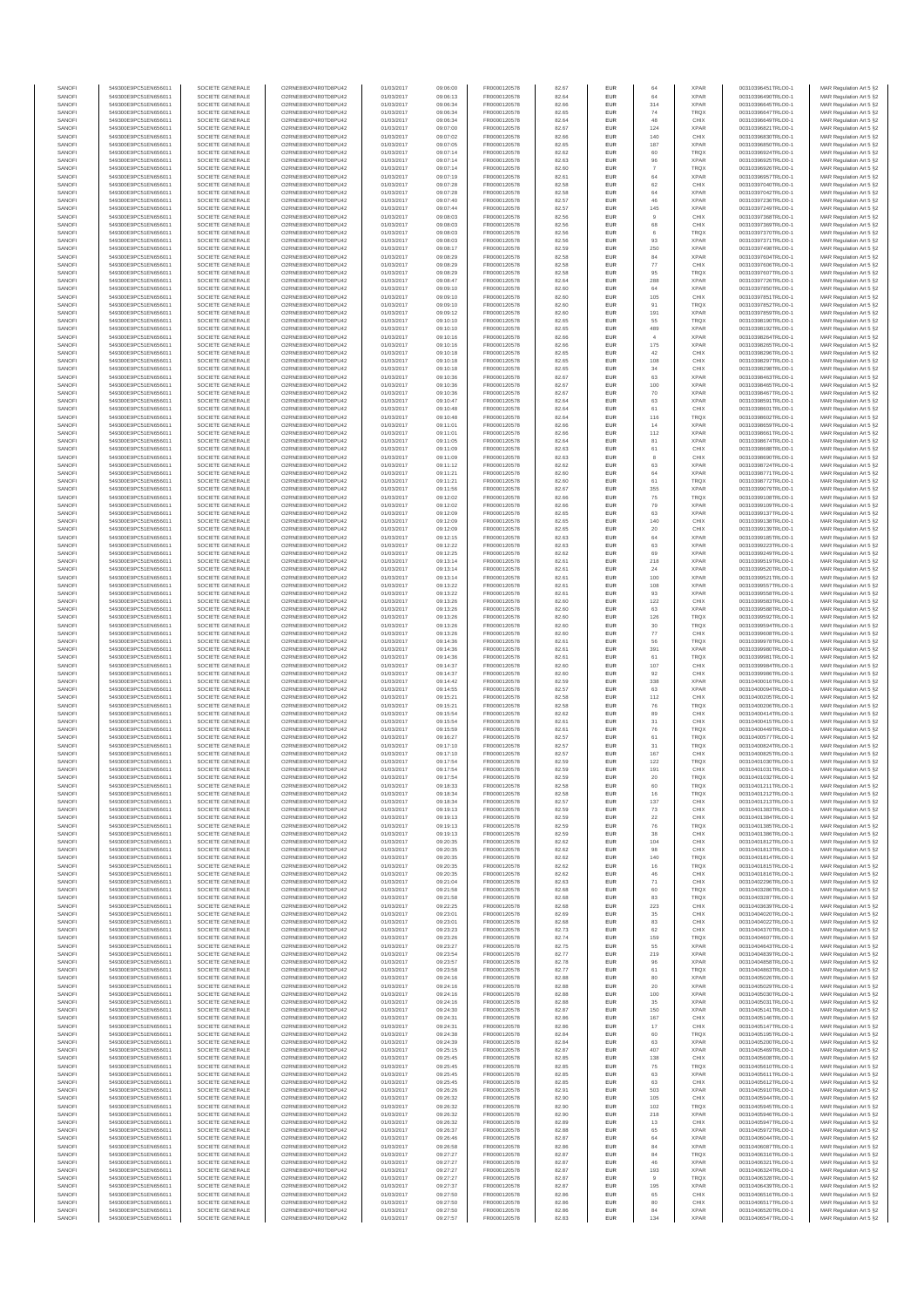| SANOFI           | 549300E9PC51EN656011                         | SOCIETE GENERALE                     | O2RNE8IBXP4R0TD8PU42                          | 01/03/2017               | 09:27:59             | FR0000120578                 | 82.83          | EUR                      | 64                   | <b>XPAR</b>                | 00310406555TRLO0-1                       | MAR Regulation Art 5 §2                            |
|------------------|----------------------------------------------|--------------------------------------|-----------------------------------------------|--------------------------|----------------------|------------------------------|----------------|--------------------------|----------------------|----------------------------|------------------------------------------|----------------------------------------------------|
| SANOFI<br>SANOFI | 549300E9PC51EN656011<br>549300E9PC51EN656011 | SOCIETE GENERALE<br>SOCIETE GENERALE | O2RNE8IBXP4R0TD8PU42<br>O2RNE8IBXP4R0TD8PU42  | 01/03/2017<br>01/03/2017 | 09:28:14<br>09:28:36 | FR0000120578                 | 82.87<br>82.87 | EUR<br>EUR               | 118<br>140           | <b>XPAR</b><br>CHIX        | 00310406625TRLO0-1<br>00310406756TRLO0-1 | MAR Regulation Art 5 §2                            |
| SANOFI           | 549300E9PC51EN656011                         | SOCIETE GENERALE                     | O2RNE8IBXP4R0TD8PLI42                         | 01/03/2017               | 09:29:04             | FR0000120578<br>FR0000120578 | 82.89          | EUR                      | 123                  | TRQX                       | 00310406977TRLO0-1                       | MAR Regulation Art 5 §2<br>MAR Regulation Art 5 §2 |
| SANOFI           | 549300E9PC51EN656011                         | SOCIETE GENERALE                     | O2RNE8IBXP4R0TD8PU42                          | 01/03/2017               | 09:29:04             | FR0000120578                 | 82.89          | EUR                      | 76                   | CHIX                       | 00310406978TRLO0-1                       | MAR Regulation Art 5 §2                            |
| SANOFI           | 549300E9PC51EN656011                         | SOCIETE GENERALE                     | O2RNE8IBXP4R0TD8PU42                          | 01/03/2017               | 09:29:04             | FR0000120578                 | 82.89          | EUR                      | 423                  | <b>XPAR</b>                | 00310406979TRLO0-1                       | MAR Regulation Art 5 §2                            |
| SANOFI<br>SANOFI | 549300E9PC51EN656011<br>549300E9PC51EN656011 | SOCIETE GENERALE<br>SOCIETE GENERALE | O2RNE8IBXP4R0TD8PU42<br>O2RNE8IBXP4R0TD8PU42  | 01/03/2017<br>01/03/2017 | 09:29:04<br>09:29:04 | FR0000120578<br>FR0000120578 | 82.89<br>82.89 | EUR<br>EUR               | 20<br>16             | CHIX<br><b>TRQX</b>        | 00310406980TRLO0-1<br>00310406981TRLO0-1 | MAR Regulation Art 5 §2<br>MAR Regulation Art 5 §2 |
| SANOFI           | 549300E9PC51EN656011                         | SOCIETE GENERALE                     | O2RNE8IBXP4R0TD8PU42                          | 01/03/2017               | 09:29:37             | FR0000120578                 | 82.94          | <b>EUR</b>               | 461                  | <b>XPAR</b>                | 00310407181TRLO0-1                       | MAR Regulation Art 5 §2                            |
| SANOFI           | 549300E9PC51EN656011                         | SOCIETE GENERALE                     | O2RNE8IBXP4R0TD8PU42                          | 01/03/2017               | 09:29:40             | FR0000120578                 | 82.93          | EUR                      | 60                   | TRQX                       | 00310407198TRLO0-1                       | MAR Regulation Art 5 §2                            |
| SANOFI<br>SANOFI | 549300E9PC51EN656011<br>549300E9PC51EN656011 | SOCIETE GENERALE<br>SOCIETE GENERALE | O2RNE8IBXP4R0TD8PLI42<br>O2RNE8IBXP4R0TD8PU42 | 01/03/2017<br>01/03/2017 | 09:29:40<br>09:29:43 | FR0000120578<br>FR0000120578 | 82.92<br>82.90 | EUR<br>EUR               | 75<br>64             | CHIX<br><b>XPAR</b>        | 00310407199TRLO0-1<br>00310407222TRLO0-1 | MAR Regulation Art 5 §2<br>MAR Regulation Art 5 §2 |
| SANOFI           | 549300E9PC51EN656011                         | SOCIETE GENERALE                     | O2RNE8IBXP4R0TD8PU42                          | 01/03/2017               | 09:29:56             | FR0000120578                 | 82.90          | EUR                      | 124                  | <b>XPAR</b>                | 00310407360TRLO0-1                       | MAR Regulation Art 5 §2                            |
| SANOFI           | 549300E9PC51EN656011                         | SOCIETE GENERALE                     | O2RNE8IBXP4R0TD8PU42                          | 01/03/2017               | 09:29:58             | FR0000120578                 | 82.89          | EUR                      | 60                   | CHIX                       | 00310407384TRLO0-1                       | MAR Regulation Art 5 §2                            |
| SANOFI           | 549300E9PC51EN656011                         | SOCIETE GENERALE                     | O2RNE8IBXP4R0TD8PU42                          | 01/03/2017               | 09:30:10             | FR0000120578                 | 82.86          | EUR                      | 95                   | <b>XPAR</b>                | 00310407452TRLO0-1                       | MAR Regulation Art 5 §2                            |
| SANOFI<br>SANOFI | 549300E9PC51EN656011<br>549300E9PC51EN656011 | SOCIETE GENERALE<br>SOCIETE GENERALE | O2RNE8IBXP4R0TD8PU42<br>O2RNE8IBXP4R0TD8PU42  | 01/03/2017<br>01/03/2017 | 09:30:27<br>09:30:27 | FR0000120578<br>FR0000120578 | 82.85<br>82.85 | <b>EUR</b><br>EUR        | 87<br>124            | CHIX<br><b>XPAR</b>        | 00310407547TRLO0-1<br>00310407549TRLO0-1 | MAR Regulation Art 5 §2<br>MAR Regulation Art 5 §2 |
| SANOFI           | 549300E9PC51EN656011                         | SOCIETE GENERALE                     | O2RNE8IBXP4R0TD8PU42                          | 01/03/2017               | 09:30:31             | FR0000120578                 | 82.84          | <b>EUR</b>               | 80                   | <b>XPAR</b>                | 00310407572TRLO0-1                       | MAR Regulation Art 5 §2                            |
| SANOFI           | 549300E9PC51EN656011                         | SOCIETE GENERALE                     | O2RNE8IBXP4R0TD8PU42                          | 01/03/2017               | 09:30:32             | FR0000120578                 | 82.84          | EUR                      | 85                   | TRQX                       | 00310407575TRLO0-1                       | MAR Regulation Art 5 §2                            |
| SANOFI           | 549300E9PC51EN656011                         | SOCIETE GENERALE                     | O2RNESIBXP4R0TD8PLI42                         | 01/03/2017               | 09:30:32             | FR0000120578                 | 82.84          | EUR                      | 53                   | <b>XPAR</b>                | 00310407576TRLO0-1                       | MAR Regulation Art 5 §2                            |
| SANOFI<br>SANOFI | 549300E9PC51EN656011<br>549300E9PC51EN656011 | SOCIETE GENERALE<br>SOCIETE GENERALE | O2RNE8IBXP4R0TD8PU42<br>O2RNE8IBXP4R0TD8PLI42 | 01/03/2017<br>01/03/2017 | 09:30:37<br>09:30:37 | FR0000120578<br>FR0000120578 | 82.84<br>82.84 | EUR<br>EUR               | $\overline{7}$<br>57 | <b>XPAR</b><br><b>XPAR</b> | 00310407603TRLO0-1<br>00310407605TRLO0-1 | MAR Regulation Art 5 §2<br>MAR Regulation Art 5 §2 |
| SANOFI           | 549300E9PC51EN656011                         | SOCIETE GENERALE                     | O2RNE8IBXP4R0TD8PU42                          | 01/03/2017               | 09:30:48             | FR0000120578                 | 82.85          | <b>EUR</b>               | 112                  | <b>XPAR</b>                | 00310407653TRLO0-1                       | MAR Regulation Art 5 §2                            |
| SANOFI           | 549300E9PC51EN656011                         | SOCIETE GENERALE                     | O2RNE8IBXP4R0TD8PU42                          | 01/03/2017               | 09:31:09             | FR0000120578                 | 82.88          | EUR                      | 162                  | <b>XPAR</b>                | 00310407774TRLO0-1                       | MAR Regulation Art 5 §2                            |
| SANOFI<br>SANOFI | 549300E9PC51EN656011<br>549300E9PC51EN656011 | SOCIETE GENERALE<br>SOCIETE GENERALE | O2RNE8IBXP4R0TD8PU42<br>O2RNE8IBXP4R0TD8PU42  | 01/03/2017<br>01/03/2017 | 09:31:10<br>09:31:10 | FR0000120578<br>FR0000120578 | 82.86<br>82.86 | <b>EUR</b><br>EUR        | 93<br>100            | <b>TRQX</b><br>CHIX        | 00310407780TRLO0-1<br>00310407782TRLO0-1 | MAR Regulation Art 5 §2<br>MAR Regulation Art 5 §2 |
| SANOFI           | 549300E9PC51EN656011                         | SOCIETE GENERALE                     | O2RNE8IBXP4R0TD8PU42                          | 01/03/2017               | 09:31:19             | FR0000120578                 | 82.85          | <b>EUR</b>               | 151                  | <b>XPAR</b>                | 00310407848TRLO0-1                       | MAR Regulation Art 5 §2                            |
| SANOFI           | 549300E9PC51EN656011                         | SOCIETE GENERALE                     | O2RNE8IBXP4R0TD8PU42                          | 01/03/2017               | 09:31:19             | FR0000120578                 | 82.85          | EUR                      | ${\bf 78}$           | CHIX                       | 00310407851TRLO0-1                       | MAR Regulation Art 5 §2                            |
| SANOFI           | 549300E9PC51EN656011                         | SOCIETE GENERALE                     | O2RNE8IBXP4R0TD8PU42                          | 01/03/2017               | 09:31:19             | FR0000120578                 | 82.85          | EUR                      | $32\,$               | CHIX                       | 00310407855TRLO0-1                       | MAR Regulation Art 5 §2                            |
| SANOFI<br>SANOFI | 549300E9PC51EN656011<br>549300E9PC51EN656011 | SOCIETE GENERALE<br>SOCIETE GENERALE | O2RNE8IBXP4R0TD8PU42<br>O2RNE8IBXP4R0TD8PU42  | 01/03/2017<br>01/03/2017 | 09:31:57<br>09:32:08 | FR0000120578<br>FR0000120578 | 82.83<br>82.84 | EUR<br>EUR               | 44<br>184            | <b>XPAR</b><br><b>XPAR</b> | 00310408143TRLO0-1<br>00310408241TRLO0-1 | MAR Regulation Art 5 §2<br>MAR Regulation Art 5 §2 |
| SANOFI           | 549300E9PC51EN656011                         | SOCIETE GENERALE                     | O2RNE8IBXP4R0TD8PU42                          | 01/03/2017               | 09:32:08             | FR0000120578                 | 82.84          | <b>EUR</b>               | 116                  | CHIX                       | 00310408244TRLO0-1                       | MAR Regulation Art 5 §2                            |
| SANOFI           | 549300E9PC51EN656011                         | SOCIETE GENERALE                     | O2RNE8IBXP4R0TD8PU42                          | 01/03/2017               | 09:32:08             | FR0000120578                 | 82.84          | EUR                      | 207                  | <b>XPAR</b>                | 00310408248TRLO0-                        | MAR Regulation Art 5 §2                            |
| SANOFI<br>SANOFI | 549300E9PC51EN656011<br>549300E9PC51EN656011 | SOCIETE GENERALE<br>SOCIETE GENERALE | O2RNE8IBXP4R0TD8PU42<br>O2RNE8IBXP4R0TD8PU42  | 01/03/2017<br>01/03/2017 | 09:32:08<br>09:32:34 | FR0000120578<br>FR0000120578 | 82.84<br>82.85 | <b>EUR</b><br>EUR        | 48                   | CHIX<br><b>XPAR</b>        | 00310408254TRLO0-1<br>00310408508TRLO0-1 | MAR Regulation Art 5 §2<br>MAR Regulation Art 5 §2 |
| SANOFI           | 549300E9PC51EN656011                         | SOCIETE GENERALE                     | O2RNE8IBXP4R0TD8PU42                          | 01/03/2017               | 09:32:34             | FR0000120578                 | 82.85          | EUR                      | 79                   | <b>XPAR</b>                | 00310408509TRLO0-1                       | MAR Regulation Art 5 §2                            |
| SANOFI           | 549300E9PC51EN656011                         | SOCIETE GENERALE                     | O2RNE8IBXP4R0TD8PU42                          | 01/03/2017               | 09:33:19             | FR0000120578                 | 82.86          | EUR                      | 96                   | TRQX                       | 00310408809TRLO0-1                       | MAR Regulation Art 5 §2                            |
| SANOFI<br>SANOFI | 549300E9PC51EN656011                         | SOCIETE GENERALE                     | O2RNE8IBXP4R0TD8PU42<br>O2RNE8IBXP4R0TD8PU42  | 01/03/2017               | 09:33:19             | FR0000120578                 | 82.86          | EUR                      | 51                   | CHIX                       | 00310408812TRLO0-1                       | MAR Regulation Art 5 §2                            |
| SANOFI           | 549300E9PC51EN656011<br>549300E9PC51EN656011 | SOCIETE GENERALE<br>SOCIETE GENERALE | O2RNE8IBXP4R0TD8PU42                          | 01/03/2017<br>01/03/2017 | 09:33:19<br>09:33:19 | FR0000120578<br>FR0000120578 | 82.86<br>82.86 | EUR<br>EUR               | 104                  | CHIX<br><b>TRQX</b>        | 00310408813TRLO0-1<br>00310408814TRLO0-1 | MAR Regulation Art 5 §2<br>MAR Regulation Art 5 §2 |
| SANOFI           | 549300E9PC51EN656011                         | SOCIETE GENERALE                     | O2RNE8IBXP4R0TD8PU42                          | 01/03/2017               | 09:33:19             | FR0000120578                 | 82.86          | <b>EUR</b>               | 245                  | <b>XPAR</b>                | 00310408815TRLO0-1                       | MAR Regulation Art 5 §2                            |
| SANOFI           | 549300E9PC51EN656011                         | SOCIETE GENERALE                     | O2RNE8IBXP4R0TD8PU42                          | 01/03/2017               | 09:33:19             | FR0000120578                 | 82.86          | EUR                      | 58                   | <b>XPAR</b>                | 00310408816TRLO0-1                       | MAR Regulation Art 5 §2                            |
| SANOFI<br>SANOFI | 549300E9PC51EN656011<br>549300E9PC51EN656011 | SOCIETE GENERALE<br>SOCIETE GENERALE | O2RNE8IBXP4R0TD8PLI42<br>O2RNE8IBXP4R0TD8PU42 | 01/03/2017<br>01/03/2017 | 09:33:19<br>09:33:20 | FR0000120578<br>FR0000120578 | 82.86<br>82.86 | <b>EUR</b><br>EUR        | 99<br>362            | CHIX<br><b>XPAR</b>        | 00310408817TRLO0-1<br>00310408819TRLO0-1 | MAR Regulation Art 5 §2<br>MAR Regulation Art 5 §2 |
| SANOFI           | 549300E9PC51EN656011                         | SOCIETE GENERALE                     | O2RNE8IBXP4R0TD8PU42                          | 01/03/2017               | 09:33:20             | FR0000120578                 | 82.86          | EUR                      | 11                   | <b>XPAR</b>                | 00310408821TRLO0-1                       | MAR Regulation Art 5 §2                            |
| SANOFI           | 549300E9PC51EN656011                         | SOCIETE GENERALE                     | O2RNE8IBXP4R0TD8PU42                          | 01/03/2017               | 09:33:21             | FR0000120578                 | 82.85          | EUR                      | 153                  | TRQX                       | 00310408825TRLO0-1                       | MAR Regulation Art 5 §2                            |
| SANOFI           | 549300E9PC51EN656011                         | SOCIETE GENERALE                     | O2RNE8IBXP4R0TD8PLI42<br>O2RNE8IBXP4R0TD8PU42 | 01/03/2017               | 09:33:21             | FR0000120578                 | 82.85          | EUR                      | 18                   | TRQX<br><b>XPAR</b>        | 00310408826TRLO0-1                       | MAR Regulation Art 5 §2                            |
| SANOFI<br>SANOFI | 549300E9PC51EN656011<br>549300E9PC51EN656011 | SOCIETE GENERALE<br>SOCIETE GENERALE | O2RNE8IBXP4R0TD8PU42                          | 01/03/2017<br>01/03/2017 | 09:34:10<br>09:34:10 | FR0000120578<br>FR0000120578 | 82.89<br>82.89 | EUR<br>EUR               | 113<br>329           | <b>XPAR</b>                | 00310409280TRLO0-1<br>00310409281TRLO0-1 | MAR Regulation Art 5 §2<br>MAR Regulation Art 5 §2 |
| SANOFI           | 549300E9PC51EN656011                         | SOCIETE GENERALE                     | O2RNE8IBXP4R0TD8PU42                          | 01/03/2017               | 09:34:19             | FR0000120578                 | 82.88          | EUR                      | 142                  | <b>TRQX</b>                | 00310409364TRLO0-1                       | MAR Regulation Art 5 §2                            |
| SANOFI           | 549300E9PC51EN656011                         | SOCIETE GENERALE                     | O2RNE8IBXP4R0TD8PU42                          | 01/03/2017               | 09:34:19             | FR0000120578                 | 82.88          | EUR                      | 196                  | CHIX                       | 00310409365TRLO0-1                       | MAR Regulation Art 5 §2                            |
| SANOFI<br>SANOFI | 549300E9PC51EN656011<br>549300E9PC51EN656011 | SOCIETE GENERALE<br>SOCIETE GENERALE | O2RNE8IBXP4R0TD8PU42<br>O2RNE8IBXP4R0TD8PU42  | 01/03/2017<br>01/03/2017 | 09:34:19<br>09:34:19 | FR0000120578<br>FR0000120578 | 82.88<br>82.88 | <b>EUR</b><br>EUR        | 130<br>$22\,$        | <b>XPAR</b><br>CHIX        | 00310409367TRLO0-1<br>00310409368TRLO0-1 | MAR Regulation Art 5 §2<br>MAR Regulation Art 5 §2 |
| SANOFI           | 549300E9PC51EN656011                         | SOCIETE GENERALE                     | O2RNE8IBXP4R0TD8PLI42                         | 01/03/2017               | 09:34:41             | FR0000120578                 | 82.86          | EUR                      | $27\,$               | <b>XPAR</b>                | 00310409563TRLO0-1                       | MAR Regulation Art 5 §2                            |
| SANOFI           | 549300E9PC51EN656011                         | SOCIETE GENERALE                     | O2RNE8IBXP4R0TD8PU42                          | 01/03/2017               | 09:34:41             | FR0000120578                 | 82.86          | EUR                      | 95                   | <b>XPAR</b>                | 00310409564TRLO0-1                       | MAR Regulation Art 5 §2                            |
| SANOFI           | 549300E9PC51EN656011                         | SOCIETE GENERALE                     | O2RNE8IBXP4R0TD8PU42                          | 01/03/2017               | 09:34:41             | FR0000120578                 | 82.86          | EUR                      | 20                   | <b>XPAR</b>                | 00310409567TRLO0-1                       | MAR Regulation Art 5 §2                            |
| SANOFI<br>SANOFI | 549300E9PC51EN656011<br>549300E9PC51EN656011 | SOCIETE GENERALE<br>SOCIETE GENERALE | O2RNE8IBXP4R0TD8PU42<br>O2RNE8IBXP4R0TD8PU42  | 01/03/2017<br>01/03/2017 | 09:34:56<br>09:34:58 | FR0000120578<br>FR0000120578 | 82.85<br>82.85 | <b>EUR</b><br>EUR        | 51<br>121            | CHIX<br><b>XPAR</b>        | 00310409676TRLO0-1<br>00310409721TRLO0-1 | MAR Regulation Art 5 §2<br>MAR Regulation Art 5 §2 |
| SANOFI           | 549300E9PC51EN656011                         | SOCIETE GENERALE                     | O2RNE8IBXP4R0TD8PU42                          | 01/03/2017               | 09:34:58             | FR0000120578                 | 82.85          | <b>EUR</b>               | 39                   | CHIX                       | 00310409725TRLO0-1                       | MAR Regulation Art 5 §2                            |
| SANOFI           | 549300E9PC51EN656011                         | SOCIETE GENERALE                     | O2RNE8IBXP4R0TD8PU42                          | 01/03/2017               | 09:34:58             | FR0000120578                 | 82.85          | EUR                      | 93                   | TRQX                       | 00310409726TRLO0-1                       | MAR Regulation Art 5 §2                            |
| SANOFI<br>SANOFI | 549300E9PC51EN656011<br>549300E9PC51EN656011 | SOCIETE GENERALE<br>SOCIETE GENERALE | O2RNE8IBXP4R0TD8PU42                          | 01/03/2017<br>01/03/2017 | 09:34:58<br>09:34:59 | FR0000120578                 | 82.85<br>82.84 | <b>EUR</b><br>EUR        | 140<br>66            | <b>XPAR</b><br>CHIX        | 00310409737TRLO0-1                       | MAR Regulation Art 5 §2                            |
| SANOFI           | 549300E9PC51EN656011                         | SOCIETE GENERALE                     | O2RNE8IBXP4R0TD8PU42<br>O2RNE8IBXP4R0TD8PU42  | 01/03/2017               | 09:35:10             | FR0000120578<br>FR0000120578 | 82.83          | EUR                      | 52                   | <b>XPAR</b>                | 00310409750TRLO0-1<br>00310409885TRLO0-1 | MAR Regulation Art 5 §2<br>MAR Regulation Art 5 §2 |
| SANOFI           | 549300E9PC51EN656011                         | SOCIETE GENERALE                     | O2RNE8IBXP4R0TD8PU42                          | 01/03/2017               | 09:35:11             | FR0000120578                 | 82.83          | EUR                      | 12                   | <b>XPAR</b>                | 00310409888TRLO0-1                       | MAR Regulation Art 5 §2                            |
| SANOFI           | 549300E9PC51EN656011                         | SOCIETE GENERALE                     | O2RNE8IBXP4R0TD8PU42                          | 01/03/2017               | 09:35:17             | FR0000120578                 | 82.81          | EUR                      | 61                   | CHIX                       | 00310409941TRLO0-1                       | MAR Regulation Art 5 §2                            |
| SANOFI<br>SANOFI | 549300E9PC51EN656011<br>549300E9PC51EN656011 | SOCIETE GENERALE<br>SOCIETE GENERALE | O2RNE8IBXP4R0TD8PU42<br>O2RNE8IBXP4R0TD8PU42  | 01/03/2017<br>01/03/2017 | 09:35:17<br>09:35:17 | FR0000120578<br>FR0000120578 | 82.81<br>82.81 | <b>EUR</b><br>EUR        | 61<br>84             | <b>TRQX</b><br><b>XPAR</b> | 00310409945TRLO0-1<br>00310409948TRLO0-1 | MAR Regulation Art 5 §2<br>MAR Regulation Art 5 §2 |
| SANOFI           | 549300E9PC51EN656011                         | SOCIETE GENERALE                     | O2RNE8IBXP4R0TD8PU42                          | 01/03/2017               | 09:35:26             | FR0000120578                 | 82.79          | <b>EUR</b>               | 63                   | <b>XPAR</b>                | 00310410046TRLO0-1                       | MAR Regulation Art 5 §2                            |
| SANOFI           | 549300E9PC51EN656011                         | SOCIETE GENERALE                     | O2RNE8IBXP4R0TD8PU42                          | 01/03/2017               | 09:35:31             | FR0000120578                 | 82.78          | EUR                      | 63                   | <b>XPAR</b>                | 00310410122TRLO0-                        | MAR Regulation Art 5 §2                            |
| SANOFI<br>SANOFI | 549300E9PC51EN656011<br>549300E9PC51EN656011 | SOCIETE GENERALE<br>SOCIETE GENERALE | O2RNE8IBXP4R0TD8PU42<br>O2RNE8IBXP4R0TD8PU42  | 01/03/2017               | 09:35:48             | FR0000120578                 | 82.78          | <b>EUR</b><br>EUR        | 62<br>53             | <b>XPAR</b><br><b>XPAR</b> | 00310410279TRLO0-1<br>00310410290TRLO0-1 | MAR Regulation Art 5 §2                            |
| SANOFI           | 549300E9PC51EN656011                         | SOCIETE GENERALE                     | O2RNE8IBXP4R0TD8PU42                          | 01/03/2017<br>01/03/2017 | 09:35:48<br>09:35:49 | FR0000120578<br>FR0000120578 | 82.78<br>82.77 | EUR                      | 14                   | CHIX                       | 00310410293TRLO0-1                       | MAR Regulation Art 5 §2<br>MAR Regulation Art 5 §2 |
| SANOFI           | 549300E9PC51EN656011                         | SOCIETE GENERALE                     | O2RNE8IBXP4R0TD8PU42                          | 01/03/2017               | 09:36:13             | FR0000120578                 | 82.78          | EUR                      | 219                  | <b>XPAR</b>                | 00310410471TRLO0-1                       | MAR Regulation Art 5 §2                            |
| SANOFI           | 549300E9PC51EN656011                         | SOCIETE GENERALE                     | O2RNE8IBXP4R0TD8PU42                          | 01/03/2017               | 09:36:15             | FR0000120578                 | 82.77          | EUR                      |                      | CHIX                       | 00310410502TRLO0-1                       | MAR Regulation Art 5 §2                            |
| SANOFI<br>SANOFI | 549300E9PC51EN656011<br>549300E9PC51EN656011 | SOCIETE GENERALE<br>SOCIETE GENERALE | O2RNE8IBXP4R0TD8PU42<br>O2RNE8IBXP4R0TD8PU42  | 01/03/2017<br>01/03/2017 | 09:36:19<br>09:36:21 | FR0000120578<br>FR0000120578 | 82.77<br>82.77 | <b>EUR</b><br>EUR        | 51                   | CHIX<br><b>TRQX</b>        | 00310410535TRLO0-1<br>00310410544TRLO0-1 | MAR Regulation Art 5 §2<br>MAR Regulation Art 5 §2 |
| SANOFI           | 549300E9PC51EN656011                         | SOCIETE GENERALE                     | O2RNE8IBXP4R0TD8PU42                          | 01/03/2017               | 09:36:21             | FR0000120578                 | 82.77          | <b>EUR</b>               | 57                   | <b>TRQX</b>                | 00310410545TRLO0-1                       | MAR Regulation Art 5 §2                            |
| SANOFI           | 549300E9PC51EN656011                         | SOCIETE GENERALE                     | O2RNE8IBXP4R0TD8PU42                          | 01/03/2017               | 09:36:26             | FR0000120578                 | 82.77          | EUR                      | 61                   | TRQX                       | 00310410590TRLO0-1                       | MAR Regulation Art 5 §2                            |
| SANOFI           | 549300E9PC51EN656011                         | SOCIETE GENERALE                     | O2RNE8IBXP4R0TD8PU42                          | 01/03/2017               | 09:36:26             | FR0000120578                 | 82.77          | EUR                      | 63                   | <b>XPAR</b>                | 00310410593TRLO0-1                       | MAR Regulation Art 5 §2                            |
| SANOFI<br>SANOFI | 549300E9PC51EN656011<br>549300E9PC51EN656011 | SOCIETE GENERALE<br>SOCIETE GENERALE | O2RNE8IBXP4R0TD8PU42<br>O2RNE8IBXP4R0TD8PU42  | 01/03/2017<br>01/03/2017 | 09:36:26<br>09:36:27 | FR0000120578<br>FR0000120578 | 82.77<br>82.76 | EUR<br>EUR               | 23                   | TRQX<br>CHIX               | 00310410594TRLO0-1<br>00310410602TRLO0-1 | MAR Regulation Art 5 §2<br>MAR Regulation Art 5 §2 |
| SANOFI           | 549300E9PC51EN656011                         | SOCIETE GENERALE                     | O2RNE8IBXP4R0TD8PU42                          | 01/03/2017               | 09:36:29             | FR0000120578                 | 82.76          | EUR                      | 76                   | <b>XPAR</b>                | 00310410620TRLO0-1                       | MAR Regulation Art 5 §2                            |
| SANOFI           | 549300E9PC51EN656011                         | SOCIETE GENERALE                     | O2RNE8IBXP4R0TD8PU42                          | 01/03/2017               | 09:37:05             | FR0000120578                 | 82.79          | EUR                      | 135                  | <b>XPAR</b>                | 00310410873TRLO0-1                       | MAR Regulation Art 5 §2                            |
| SANOFI           | 549300E9PC51EN656011                         | SOCIETE GENERALE                     | O2RNE8IBXP4R0TD8PU42                          | 01/03/2017               | 09:37:11             | FR0000120578                 | 82.79          | <b>EUR</b>               | 139                  | CHIX                       | 00310410892TRLO0-1                       | MAR Regulation Art 5 §2                            |
| SANOFI<br>SANOFI | 549300E9PC51EN656011<br>549300E9PC51EN656011 | SOCIETE GENERALE<br>SOCIETE GENERALE | O2RNE8IBXP4R0TD8PU42<br>O2RNE8IBXP4R0TD8PU42  | 01/03/2017<br>01/03/2017 | 09:37:11<br>09:37:11 | FR0000120578<br>FR0000120578 | 82.79<br>82.79 | EUR<br>EUR               | 100<br>18            | <b>XPAR</b><br><b>XPAR</b> | 00310410893TRLO0-1<br>00310410894TRLO0-1 | MAR Regulation Art 5 §2<br>MAR Regulation Art 5 §2 |
| SANOFI           | 549300E9PC51EN656011                         | SOCIETE GENERALE                     | O2RNE8IBXP4R0TD8PU42                          | 01/03/2017               | 09:37:18             | FR0000120578                 | 82.79          | EUR                      | 121                  | <b>XPAR</b>                | 00310410979TRLO0-1                       | MAR Regulation Art 5 §2                            |
| SANOFI           | 549300E9PC51EN656011                         | SOCIETE GENERALE                     | O2RNE8IBXP4R0TD8PLI42                         | 01/03/2017               | 09:37:24             | FR0000120578                 | 82.79          | EUR                      | 20                   | TRQX                       | 00310411044TRLO0-1                       | MAR Regulation Art 5 §2                            |
| SANOFI<br>SANOFI | 549300E9PC51EN656011<br>549300E9PC51EN656011 | SOCIETE GENERALE<br>SOCIETE GENERALE | O2RNE8IBXP4R0TD8PU42<br>O2RNESIBXP4R0TD8PLI42 | 01/03/2017<br>01/03/2017 | 09:37:28<br>09:37:28 | FR0000120578<br>FR0000120578 | 82.79<br>82.79 | <b>EUR</b><br><b>EUR</b> | 65<br>30             | <b>TRQX</b><br><b>TROX</b> | 00310411080TRLO0-1<br>00310411082TRLO0-1 | MAR Regulation Art 5 §2<br>MAR Regulation Art 5 §2 |
| SANOFI           | 549300E9PC51EN656011                         | SOCIETE GENERALE                     | O2RNE8IBXP4R0TD8PU42                          | 01/03/2017               | 09:37:38             | FR0000120578                 | 82.79          | EUR                      | 199                  | <b>XPAR</b>                | 00310411217TRLO0-1                       | MAR Regulation Art 5 §2                            |
| SANOFI           | 549300E9PC51EN656011                         | SOCIETE GENERALE                     | O2RNE8IBXP4R0TD8PU42                          | 01/03/2017               | 09:37:38             | FR0000120578                 | 82.78          | EUR                      | 108                  | CHIX                       | 00310411248TRLO0-1                       | MAR Regulation Art 5 §2                            |
| SANOFI           | 549300E9PC51EN656011                         | SOCIETE GENERALE                     | O2RNE8IBXP4R0TD8PU42                          | 01/03/2017               | 09:37:43             | FR0000120578                 | 82.78          | <b>EUR</b>               | 63                   | <b>XPAR</b>                | 00310411299TRLO0-1                       | MAR Regulation Art 5 §2                            |
| SANOFI<br>SANOFI | 549300E9PC51EN656011<br>549300E9PC51EN656011 | SOCIETE GENERALE<br>SOCIETE GENERALE | O2RNE8IBXP4R0TD8PU42<br>O2RNE8IBXP4R0TD8PU42  | 01/03/2017<br>01/03/2017 | 09:37:59<br>09:37:59 | FR0000120578<br>FR0000120578 | 82.76<br>82.76 | EUR<br><b>EUR</b>        | $\overline{4}$<br>58 | CHIX<br>CHIX               | 00310411463TRLO0-1<br>00310411464TRLO0-1 | MAR Regulation Art 5 §2<br>MAR Regulation Art 5 §2 |
| SANOFI           | 549300E9PC51EN656011                         | SOCIETE GENERALE                     | O2RNE8IBXP4R0TD8PU42                          | 01/03/2017               | 09:37:59             | FR0000120578                 | 82.76          | EUR                      | 63                   | <b>XPAR</b>                | 00310411465TRLO0-1                       | MAR Regulation Art 5 §2                            |
| SANOFI           | 549300E9PC51EN656011                         | SOCIETE GENERALE                     | O2RNE8IBXP4R0TD8PU42                          | 01/03/2017               | 09:38:05             | FR0000120578                 | 82.74          | EUR                      | 59                   | <b>TRQX</b>                | 00310411534TRLO0-1                       | MAR Regulation Art 5 §2                            |
| SANOFI<br>SANOFI | 549300E9PC51EN656011<br>549300E9PC51EN656011 | SOCIETE GENERALE<br>SOCIETE GENERALE | O2RNE8IBXP4R0TD8PU42<br>O2RNESIBXP4R0TD8PLI42 | 01/03/2017<br>01/03/2017 | 09:38:05<br>09:38:11 | FR0000120578<br>FR0000120578 | 82.74<br>82.74 | EUR<br>EUR               | 30<br>76             | <b>XPAR</b><br><b>XPAR</b> | 00310411536TRLO0-1<br>00310411596TRLO0-1 | MAR Regulation Art 5 §2<br>MAR Regulation Art 5 §2 |
| SANOFI           | 549300E9PC51EN656011                         | SOCIETE GENERALE                     | O2RNE8IBXP4R0TD8PLI42                         | 01/03/2017               | 09:38:35             | FR0000120578                 | 82.76          | <b>EUR</b>               | 202                  | <b>XPAR</b>                | 00310411727TRLO0-1                       | MAR Regulation Art 5 §2                            |
| SANOFI           | 549300E9PC51EN656011                         | SOCIETE GENERALE                     | O2RNE8IBXP4R0TD8PU42                          | 01/03/2017               | 09:38:35             | FR0000120578                 | 82.75          | EUR                      | 108                  | CHIX                       | 00310411728TRLO0-1                       | MAR Regulation Art 5 §2                            |
| SANOFI<br>SANOFI | 549300E9PC51EN656011<br>549300E9PC51EN656011 | SOCIETE GENERALE<br>SOCIETE GENERALE | O2RNE8IBXP4R0TD8PU42<br>O2RNE8IBXP4R0TD8PU42  | 01/03/2017<br>01/03/2017 | 09:38:35<br>09:38:44 | FR0000120578<br>FR0000120578 | 82.74<br>82.74 | <b>EUR</b><br>EUR        | 61<br>112            | <b>TROX</b><br><b>XPAR</b> | 00310411731TRLO0-1<br>00310411768TRLO0-1 | MAR Regulation Art 5 §2<br>MAR Regulation Art 5 §2 |
| SANOFI           | 549300E9PC51EN656011                         | SOCIETE GENERALE                     | O2RNE8IBXP4R0TD8PU42                          | 01/03/2017               | 09:38:44             | FR0000120578                 | 82.74          | EUR                      | 6                    | <b>XPAR</b>                | 00310411770TRLO0-1                       | MAR Regulation Art 5 §2                            |
| SANOFI           | 549300E9PC51EN656011                         | SOCIETE GENERALE                     | O2RNE8IBXP4R0TD8PU42                          | 01/03/2017               | 09:38:53             | FR0000120578                 | 82.72          | EUR                      | 62                   | CHIX                       | 00310411834TRLO0-1                       | MAR Regulation Art 5 §2                            |
| SANOFI<br>SANOFI | 549300E9PC51EN656011<br>549300E9PC51EN656011 | SOCIETE GENERALE<br>SOCIETE GENERALE | O2RNE8IBXP4R0TD8PU42<br>O2RNE8IBXP4R0TD8PU42  | 01/03/2017<br>01/03/2017 | 09:38:53<br>09:39:08 | FR0000120578<br>FR0000120578 | 82.72<br>82.73 | EUR<br>EUR               | 64<br>159            | <b>XPAR</b><br><b>XPAR</b> | 00310411837TRLO0-1<br>00310411940TRLO0-1 | MAR Regulation Art 5 §2<br>MAR Regulation Art 5 §2 |
| SANOFI           | 549300E9PC51EN656011                         | SOCIETE GENERALE                     | O2RNE8IBXP4R0TD8PU42                          | 01/03/2017               | 09:39:27             | FR0000120578                 | 82.73          | EUR                      | 50                   | <b>XPAR</b>                | 00310412030TRLO0-1                       | MAR Regulation Art 5 §2                            |
| SANOFI           | 549300E9PC51EN656011                         | SOCIETE GENERALE                     | O2RNE8IBXP4R0TD8PU42                          | 01/03/2017               | 09:39:27             | FR0000120578                 | 82.73          | <b>EUR</b>               | 33                   | <b>XPAR</b>                | 00310412031TRLO0-1                       | MAR Regulation Art 5 §2                            |
| SANOFI           | 549300E9PC51EN656011                         | SOCIETE GENERALE                     | O2RNE8IBXP4R0TD8PU42<br>O2RNE8IBXP4R0TD8PLI42 | 01/03/2017               | 09:39:27             | FR0000120578                 | 82.72          | EUR                      | 79<br>18             | CHIX                       | 00310412033TRLO0-1                       | MAR Regulation Art 5 §2                            |
| SANOFI<br>SANOFI | 549300E9PC51EN656011<br>549300E9PC51EN656011 | SOCIETE GENERALE<br>SOCIETE GENERALE | O2RNE8IBXP4R0TD8PU42                          | 01/03/2017<br>01/03/2017 | 09:39:27<br>09:39:27 | FR0000120578<br>FR0000120578 | 82.72<br>82.73 | <b>EUR</b><br>EUR        | 93                   | CHIX<br><b>XPAR</b>        | 00310412034TRLO0-1<br>00310412035TRLO0-1 | MAR Regulation Art 5 §2<br>MAR Regulation Art 5 §2 |
| SANOFI           | 549300E9PC51EN656011                         | SOCIETE GENERALE                     | O2RNE8IBXP4R0TD8PU42                          | 01/03/2017               | 09:39:30             | FR0000120578                 | 82.71          | EUR                      | 37                   | TRQX                       | 00310412047TRLO0-1                       | MAR Regulation Art 5 §2                            |
| SANOFI           | 549300E9PC51EN656011                         | SOCIETE GENERALE                     | O2RNE8IBXP4R0TD8PU42<br>O2RNE8IBXP4R0TD8PU42  | 01/03/2017               | 09:39:30             | FR0000120578                 | 82.71          | EUR<br>EUR               | 55                   | <b>TRQX</b><br><b>XPAR</b> | 00310412049TRLO0-1                       | MAR Regulation Art 5 §2                            |
| SANOFI<br>SANOFI | 549300E9PC51EN656011<br>549300E9PC51EN656011 | SOCIETE GENERALE<br>SOCIETE GENERALE | O2RNE8IBXP4R0TD8PU42                          | 01/03/2017<br>01/03/2017 | 09:39:36<br>09:39:49 | FR0000120578<br>FR0000120578 | 82.71<br>82.69 | EUR                      | 63<br>63             | <b>XPAR</b>                | 00310412073TRLO0-1<br>00310412123TRLO0-1 | MAR Regulation Art 5 §2<br>MAR Regulation Art 5 §2 |
| SANOFI           | 549300E9PC51EN656011                         | SOCIETE GENERALE                     | O2RNE8IBXP4R0TD8PU42                          | 01/03/2017               | 09:40:00             | FR0000120578                 | 82.69          | EUR                      | 95                   | <b>XPAR</b>                | 00310412197TRLO0-1                       | MAR Regulation Art 5 §2                            |
| SANOFI           | 549300E9PC51EN656011                         | SOCIETE GENERALE                     | O2RNE8IBXP4R0TD8PU42                          | 01/03/2017               | 09:40:00             | FR0000120578                 | 82.69          | <b>EUR</b>               | 25                   | <b>XPAR</b>                | 00310412198TRLO0-1                       | MAR Regulation Art 5 §2                            |
| SANOFI<br>SANOFI | 549300E9PC51EN656011<br>549300E9PC51EN656011 | SOCIETE GENERALE<br>SOCIETE GENERALE | O2RNE8IBXP4R0TD8PU42<br>O2RNE8IBXP4R0TD8PU42  | 01/03/2017<br>01/03/2017 | 09:40:00<br>09:40:00 | FR0000120578<br>FR0000120578 | 82.68<br>82.68 | EUR<br><b>EUR</b>        | 79<br>21             | CHIX<br><b>TROX</b>        | 00310412205TRLO0-1<br>00310412207TRLO0-1 | MAR Regulation Art 5 §2                            |
| SANOFI           | 549300E9PC51EN656011                         | SOCIETE GENERALE                     | O2RNE8IBXP4R0TD8PU42                          | 01/03/2017               | 09:40:23             | FR0000120578                 | 82.71          | <b>EUR</b>               | 216                  | <b>XPAR</b>                | 00310412396TRLO0-1                       | MAR Regulation Art 5 §2<br>MAR Regulation Art 5 §2 |
| SANOFI           | 549300E9PC51EN656011                         | SOCIETE GENERALE                     | O2RNE8IBXP4R0TD8PU42                          | 01/03/2017               | 09:40:42             | FR0000120578                 | 82.77          | EUR                      | 151                  | <b>XPAR</b>                | 00310412518TRLO0-1                       | MAR Regulation Art 5 §2                            |
| SANOFI           | 549300E9PC51EN656011                         | SOCIETE GENERALE                     | O2RNE8IBXP4R0TD8PU42                          | 01/03/2017               | 09:40:42             | FR0000120578                 | 82.76          | EUR                      | 84                   | <b>TRQX</b>                | 00310412523TRLO0-1                       | MAR Regulation Art 5 §2                            |
| SANOFI<br>SANOFI | 549300E9PC51EN656011<br>549300E9PC51EN656011 | SOCIETE GENERALE<br>SOCIETE GENERALE | O2RNE8IBXP4R0TD8PU42<br>O2RNE8IBXP4R0TD8PU42  | 01/03/2017<br>01/03/2017 | 09:40:42<br>09:40:43 | FR0000120578<br>FR0000120578 | 82.76<br>82.74 | EUR<br>EUR               | 60<br>100            | <b>TRQX</b><br>CHIX        | 00310412525TRLO0-1<br>00310412536TRLO0-1 | MAR Regulation Art 5 §2                            |
| SANOFI           | 549300E9PC51EN656011                         | SOCIETE GENERALE                     | O2RNE8IBXP4R0TD8PU42                          | 01/03/2017               | 09:40:43             | FR0000120578                 | 82.74          | EUR                      | 47                   | CHIX                       | 00310412537TRLO0-1                       | MAR Regulation Art 5 §2<br>MAR Regulation Art 5 §2 |
| SANOFI           | 549300E9PC51EN656011                         | SOCIETE GENERALE                     | O2RNE8IBXP4R0TD8PU42                          | 01/03/2017               | 09:40:43             | FR0000120578                 | 82.74          | <b>EUR</b>               | 34                   | CHIX                       | 00310412541TRLO0-1                       | MAR Regulation Art 5 §2                            |
| SANOFI           | 549300E9PC51EN656011                         | SOCIETE GENERALE                     | O2RNE8IBXP4R0TD8PU42                          | 01/03/2017               | 09:41:02             | FR0000120578                 | 82.76          | EUR                      |                      | <b>XPAR</b>                | 00310412672TRLO0-1                       | MAR Regulation Art 5 §2                            |
| SANOFI<br>SANOFI | 549300E9PC51EN656011<br>549300E9PC51EN656011 | SOCIETE GENERALE<br>SOCIETE GENERALE | O2RNE8IBXP4R0TD8PU42<br>O2RNE8IBXP4R0TD8PU42  | 01/03/2017<br>01/03/2017 | 09:41:03<br>09:41:03 | FR0000120578<br>FR0000120578 | 82.76<br>82.76 | EUR<br>EUR               | 100<br>13            | <b>XPAR</b><br><b>XPAR</b> | 00310412676TRLO0-1<br>00310412677TRLO0-1 | MAR Regulation Art 5 §2<br>MAR Regulation Art 5 §2 |
| SANOFI           | 549300E9PC51EN656011                         | SOCIETE GENERALE                     | O2RNE8IBXP4R0TD8PU42                          | 01/03/2017               | 09:41:04             | FR0000120578                 | 82.74          | EUR                      | 36                   | CHIX                       | 00310412680TRLO0-1                       | MAR Regulation Art 5 §2                            |
| SANOFI           | 549300E9PC51EN656011                         | SOCIETE GENERALE                     | O2RNE8IBXP4R0TD8PU42                          | 01/03/2017               | 09:41:04             | FR0000120578                 | 82.74          | EUR                      | 24                   | CHIX                       | 00310412681TRLO0-1                       | MAR Regulation Art 5 §2                            |
| SANOFI<br>SANOFI | 549300E9PC51EN656011<br>549300E9PC51EN656011 | SOCIETE GENERALE<br>SOCIETE GENERALE | O2RNE8IBXP4R0TD8PU42<br>O2RNE8IBXP4R0TD8PU42  | 01/03/2017<br>01/03/2017 | 09:41:04<br>09:41:19 | FR0000120578<br>FR0000120578 | 82.74<br>82.77 | EUR<br><b>EUR</b>        | 32<br>60             | <b>TROX</b><br>CHIX        | 00310412682TRLO0-1<br>00310412814TRLO0-1 | MAR Regulation Art 5 §2<br>MAR Regulation Art 5 §2 |
| SANOFI           | 549300E9PC51EN656011                         | SOCIETE GENERALE                     | O2RNE8IBXP4R0TD8PU42                          | 01/03/2017               | 09:41:19             | FR0000120578                 | 82.77          | EUR                      | 120                  | <b>XPAR</b>                | 00310412817TRLO0-1                       | MAR Regulation Art 5 §2                            |
| SANOFI           | 549300E9PC51EN656011                         | SOCIETE GENERALE                     | O2RNE8IBXP4R0TD8PU42                          | 01/03/2017               | 09:41:19             | FR0000120578                 | 82.77          | <b>EUR</b>               | 69                   | <b>TROX</b>                | 00310412819TRLO0-1                       | MAR Regulation Art 5 §2                            |
| SANOFI<br>SANOFI | 549300E9PC51EN656011<br>549300E9PC51EN656011 | SOCIETE GENERALE<br>SOCIETE GENERALE | O2RNE8IBXP4R0TD8PU42<br>O2RNE8IBXP4R0TD8PU42  | 01/03/2017<br>01/03/2017 | 09:41:19<br>09:41:35 | FR0000120578<br>FR0000120578 | 82.77<br>82.77 | EUR<br>EUR               | 15<br>91             | CHIX<br><b>XPAR</b>        | 00310412821TRLO0-1<br>00310412896TRLO0-1 | MAR Regulation Art 5 §2<br>MAR Regulation Art 5 §2 |
| SANOFI           | 549300E9PC51EN656011                         | SOCIETE GENERALE                     | O2RNE8IBXP4R0TD8PU42                          | 01/03/2017               | 09:41:35             | FR0000120578                 | 82.77          | EUR                      | 84                   | <b>XPAR</b>                | 00310412897TRLO0-1                       | MAR Regulation Art 5 §2                            |
| SANOFI           | 549300E9PC51EN656011                         | SOCIETE GENERALE                     | O2RNE8IBXP4R0TD8PU42                          | 01/03/2017               | 09:41:36             | FR0000120578                 | 82.76          | EUR                      | 60                   | CHIX                       | 00310412899TRLO0-1                       | MAR Regulation Art 5 §2                            |
| SANOFI<br>SANOFI | 549300E9PC51EN656011<br>549300E9PC51EN656011 | SOCIETE GENERALE<br>SOCIETE GENERALE | O2RNE8IBXP4R0TD8PU42<br>O2RNE8IBXP4R0TD8PU42  | 01/03/2017<br>01/03/2017 | 09:42:15<br>09:42:18 | FR0000120578<br>FR0000120578 | 82.78<br>82.78 | EUR<br>EUR               | 8<br>305             | <b>XPAR</b><br><b>XPAR</b> | 00310413110TRLO0-1<br>00310413132TRLO0-1 | MAR Regulation Art 5 §2                            |
|                  |                                              |                                      |                                               |                          |                      |                              |                |                          |                      |                            |                                          | MAR Regulation Art 5 §2                            |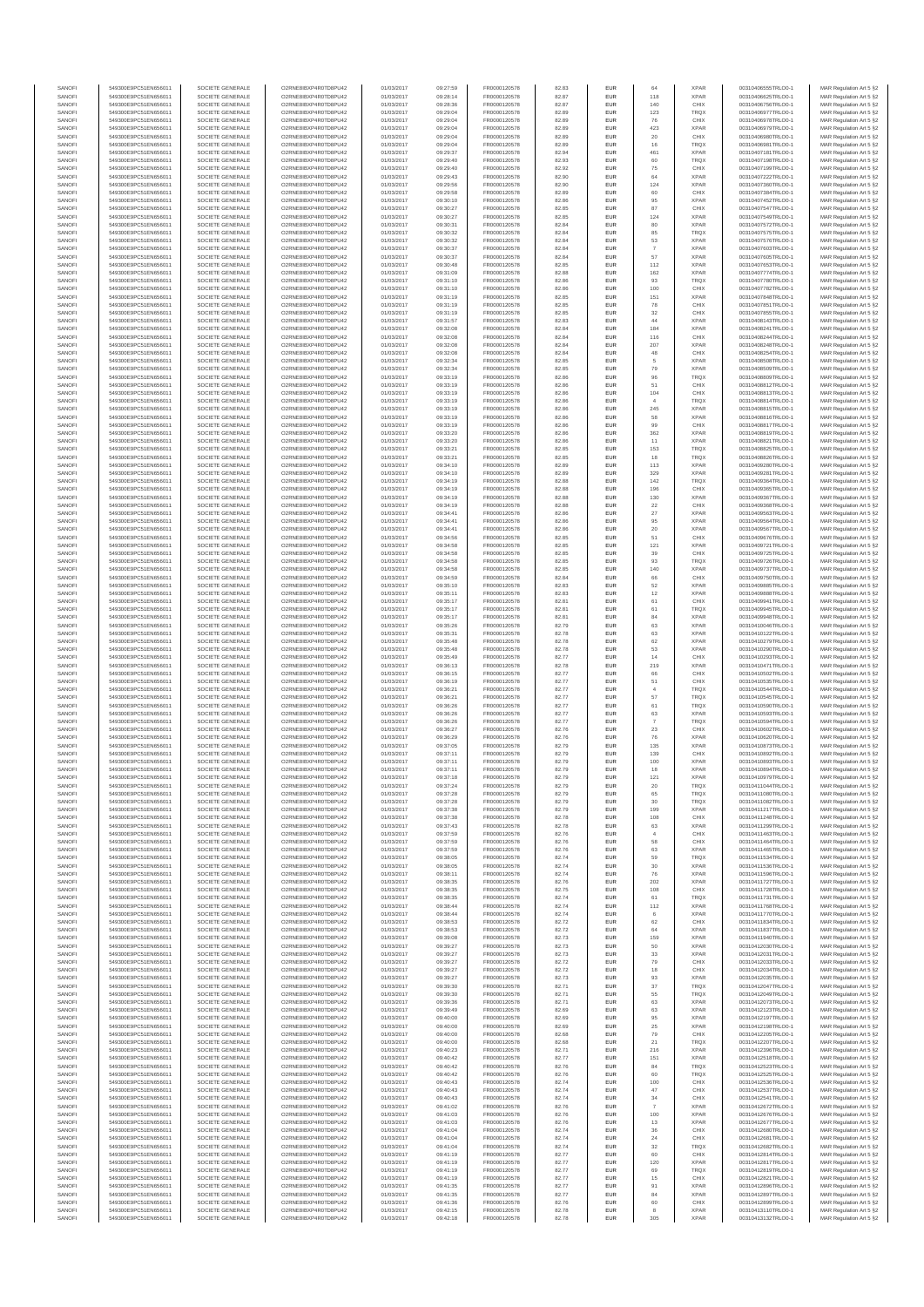| SANOFI           | 549300E9PC51EN656011                         | SOCIETE GENERALE                     | O2RNE8IBXP4R0TD8PU42                         | 01/03/2017               | 09:42:20             | FR0000120578                 | 82.77          | EUR        | 155                          | <b>TRQX</b>                | 00310413142TRLO0-1                       | MAR Regulation Art 5 §2                            |
|------------------|----------------------------------------------|--------------------------------------|----------------------------------------------|--------------------------|----------------------|------------------------------|----------------|------------|------------------------------|----------------------------|------------------------------------------|----------------------------------------------------|
| SANOFI           | 549300E9PC51EN656011                         | SOCIETE GENERALE                     | O2RNE8IBXP4R0TD8PLI42                        | 01/03/2017               | 09:42:42             | FR0000120578                 | 82.76          | <b>EUR</b> | 74                           | CHIX                       | 00310413268TRLO0-1                       | MAR Regulation Art 5 §2                            |
| SANOFI           | 549300E9PC51EN656011                         | SOCIETE GENERALE                     | O2RNE8IBXP4R0TD8PU42                         | 01/03/2017               | 09:42:47             | FR0000120578                 | 82.76          | EUR        | 63                           | <b>XPAR</b>                | 00310413319TRLO0-1                       | MAR Regulation Art 5 §2                            |
| SANOFI           | 549300E9PC51EN656011                         | SOCIETE GENERALE                     | O2RNE8IBXP4R0TD8PU42                         | 01/03/2017               | 09:42:47             | FR0000120578                 | 82.76          | EUR        | 61                           | <b>TRQX</b>                | 00310413322TRLO0-1                       | MAR Regulation Art 5 §2                            |
| SANOFI<br>SANOFI | 549300E9PC51EN656011<br>549300E9PC51EN656011 | SOCIETE GENERALE<br>SOCIETE GENERALE | O2RNE8IBXP4R0TD8PU42<br>O2RNE8IBXP4R0TD8PU42 | 01/03/2017<br>01/03/2017 | 09:42:47<br>09:43:16 | FR0000120578<br>FR0000120578 | 82.76<br>82.81 | EUR<br>EUR | 72<br>76                     | CHIX<br><b>XPAR</b>        | 00310413323TRLO0-1<br>00310413531TRLO0-1 | MAR Regulation Art 5 §2<br>MAR Regulation Art 5 §2 |
| SANOFI           | 549300E9PC51EN656011                         | SOCIETE GENERALE                     | O2RNE8IBXP4R0TD8PU42                         | 01/03/2017               | 09:43:16             | FR0000120578                 | 82.81          | EUR        | 367                          | <b>XPAR</b>                | 00310413532TRLO0-1                       | MAR Regulation Art 5 §2                            |
| SANOFI           | 549300E9PC51EN656011                         | SOCIETE GENERALE                     | O2RNE8IBXP4R0TD8PU42                         | 01/03/2017               | 09:43:16             | FR0000120578                 | 82.80          | EUR        | $\sqrt{2}$                   | CHIX                       | 00310413533TRLO0-1                       | MAR Regulation Art 5 §2                            |
| SANOFI           | 549300E9PC51EN656011                         | SOCIETE GENERALE                     | O2RNE8IBXP4R0TD8PU42                         | 01/03/2017               | 09:43:16             | FR0000120578                 | 82.80          | EUR        | 210                          | CHIX                       | 00310413534TRLO0-1                       | MAR Regulation Art 5 §2                            |
| SANOFI           | 549300E9PC51EN656011                         | SOCIETE GENERALE                     | O2RNE8IBXP4R0TD8PU42                         | 01/03/2017               | 09:43:16             | FR0000120578                 | 82.80          | EUR        | 76                           | <b>TRQX</b>                | 00310413535TRLO0-1                       | MAR Regulation Art 5 §2                            |
| SANOFI           | 549300E9PC51EN656011                         | SOCIETE GENERALE                     | O2RNE8IBXP4R0TD8PU42                         | 01/03/2017               | 09:43:16             | FR0000120578                 | 82.80          | EUR        | 8                            | CHIX                       | 00310413537TRLO0-1                       | MAR Regulation Art 5 §2                            |
| SANOFI           | 549300E9PC51EN656011                         | SOCIETE GENERALE                     | O2RNE8IBXP4R0TD8PU42                         | 01/03/2017               | 09:43:34             | FR0000120578                 | 82.77          | EUR        | 60                           | CHIX                       | 00310413613TRLO0-1                       | MAR Regulation Art 5 §2                            |
| SANOFI           | 549300E9PC51EN656011                         | SOCIETE GENERALE                     | O2RNE8IBXP4R0TD8PU42                         | 01/03/2017               | 09:44:00             | FR0000120578                 | 82.79          | <b>EUR</b> | 276                          | <b>XPAR</b>                | 00310413707TRLO0-1                       | MAR Regulation Art 5 §2                            |
| SANOFI<br>SANOFI | 549300E9PC51EN656011<br>549300E9PC51EN656011 | SOCIETE GENERALE<br>SOCIETE GENERALE | O2RNE8IBXP4R0TD8PU42<br>O2RNE8IBXP4R0TD8PU42 | 01/03/2017<br>01/03/2017 | 09:44:29<br>09:44:29 | FR0000120578<br>FR0000120578 | 82.78<br>82.78 | EUR<br>EUR | 19<br>$_{3}$                 | CHIX<br>CHIX               | 00310413882TRLO0-1<br>00310413883TRLO0-1 | MAR Regulation Art 5 §2<br>MAR Regulation Art 5 §2 |
| SANOFI           | 549300E9PC51EN656011                         | SOCIETE GENERALE                     | O2RNE8IBXP4R0TD8PU42                         | 01/03/2017               | 09:44:29             | FR0000120578                 | 82.78          | EUR        | 94                           | CHIX                       | 00310413885TRLO0-1                       | MAR Regulation Art 5 §2                            |
| SANOFI           | 549300E9PC51EN656011                         | SOCIETE GENERALE                     | O2RNE8IBXP4R0TD8PU42                         | 01/03/2017               | 09:44:29             | FR0000120578                 | 82.78          | EUR        | 13                           | CHIX                       | 00310413887TRLO0-1                       | MAR Regulation Art 5 §2                            |
| SANOFI           | 549300E9PC51EN656011                         | SOCIETE GENERALE                     | O2RNE8IBXP4R0TD8PU42                         | 01/03/2017               | 09:44:30             | FR0000120578                 | 82.78          | EUR        | $15\,$                       | CHIX                       | 00310413888TRLO0-1                       | MAR Regulation Art 5 §2                            |
| SANOFI           | 549300E9PC51EN656011                         | SOCIETE GENERALE                     | O2RNE8IBXP4R0TD8PU42                         | 01/03/2017               | 09:44:30             | FR0000120578                 | 82.78          | EUR        | 47                           | CHIX                       | 00310413896TRLO0-1                       | MAR Regulation Art 5 §2                            |
| SANOFI           | 549300E9PC51EN656011                         | SOCIETE GENERALE                     | O2RNE8IBXP4R0TD8PU42                         | 01/03/2017               | 09:44:30             | FR0000120578                 | 82.78          | <b>EUR</b> | 171                          | <b>TRQX</b>                | 00310413897TRLO0-1                       | MAR Regulation Art 5 §2                            |
| SANOFI           | 549300E9PC51EN656011                         | SOCIETE GENERALE                     | O2RNE8IBXP4R0TD8PU42                         | 01/03/2017               | 09:44:30             | FR0000120578                 | 82.78          | EUR        | 93                           | <b>XPAR</b>                | 00310413898TRLO0-1                       | MAR Regulation Art 5 §2                            |
| SANOFI           | 549300E9PC51EN656011                         | SOCIETE GENERALE                     | O2RNE8IBXP4R0TD8PU42                         | 01/03/2017               | 09:44:30             | FR0000120578                 | 82.78          | EUR        | $\overline{7}$               | <b>TRQX</b>                | 00310413899TRLO0-1                       | MAR Regulation Art 5 §2                            |
| SANOFI<br>SANOFI | 549300E9PC51EN656011<br>549300E9PC51EN656011 | SOCIETE GENERALE<br>SOCIETE GENERALE | O2RNE8IBXP4R0TD8PU42<br>O2RNE8IBXP4R0TD8PU42 | 01/03/2017<br>01/03/2017 | 09:44:49<br>09:45:02 | FR0000120578<br>FR0000120578 | 82.79<br>82.79 | EUR<br>EUR | 344<br>58                    | <b>XPAR</b><br><b>TRQX</b> | 00310414043TRLO0-1<br>00310414096TRLO0-1 | MAR Regulation Art 5 §2<br>MAR Regulation Art 5 §2 |
| SANOFI           | 549300E9PC51EN656011                         | SOCIETE GENERALE                     | O2RNE8IBXP4R0TD8PU42                         | 01/03/2017               | 09:45:02             | FR0000120578                 | 82.79          | EUR        | 128                          | <b>XPAR</b>                | 00310414097TRLO0-1                       | MAR Regulation Art 5 §2                            |
| SANOFI           | 549300E9PC51EN656011                         | SOCIETE GENERALE                     | O2RNE8IBXP4R0TD8PU42                         | 01/03/2017               | 09:45:02             | FR0000120578                 | 82.79          | EUR        | 36                           | <b>TRQX</b>                | 00310414098TRLO0-1                       | MAR Regulation Art 5 §2                            |
| SANOFI           | 549300E9PC51EN656011                         | SOCIETE GENERALE                     | O2RNE8IBXP4R0TD8PU42                         | 01/03/2017               | 09:45:10             | FR0000120578                 | 82.79          | EUR        | 64                           | <b>XPAR</b>                | 00310414232TRLO0-1                       | MAR Regulation Art 5 §2                            |
| SANOFI           | 549300E9PC51EN656011                         | SOCIETE GENERALE                     | O2RNE8IBXP4R0TD8PU42                         | 01/03/2017               | 09:45:19             | FR0000120578                 | 82.78          | EUR        | 166                          | CHIX                       | 00310414301TRLO0-1                       | MAR Regulation Art 5 §2                            |
| SANOFI           | 549300E9PC51EN656011                         | SOCIETE GENERALE                     | O2RNE8IBXP4R0TD8PU42                         | 01/03/2017               | 09:45:19             | FR0000120578                 | 82.78          | EUR        | 64                           | <b>XPAR</b>                | 00310414305TRLO0-1                       | MAR Regulation Art 5 §2                            |
| SANOFI           | 549300E9PC51EN656011                         | SOCIETE GENERALE                     | O2RNE8IBXP4R0TD8PU42                         | 01/03/2017               | 09:45:19             | FR0000120578                 | 82.78          | EUR        | 20                           | CHIX                       | 00310414313TRLO0-1                       | MAR Regulation Art 5 §2                            |
| SANOFI<br>SANOFI | 549300E9PC51EN656011                         | SOCIETE GENERALE                     | O2RNE8IBXP4R0TD8PU42                         | 01/03/2017               | 09:45:28             | FR0000120578                 | 82.79          | EUR<br>EUR | 50<br>65                     | <b>XPAR</b><br><b>XPAR</b> | 00310414371TRLO0-1                       | MAR Regulation Art 5 62                            |
| SANOFI           | 549300E9PC51EN656011<br>549300E9PC51EN656011 | SOCIETE GENERALE<br>SOCIETE GENERALE | O2RNE8IBXP4R0TD8PU42<br>O2RNE8IBXP4R0TD8PU42 | 01/03/2017<br>01/03/2017 | 09:45:28<br>09:45:59 | FR0000120578<br>FR0000120578 | 82.79<br>82.79 | EUR        | 100                          | <b>XPAR</b>                | 00310414373TRLO0-1<br>00310414662TRLO0-1 | MAR Regulation Art 5 §2<br>MAR Regulation Art 5 §2 |
| SANOFI           | 549300E9PC51EN656011                         | SOCIETE GENERALE                     | O2RNE8IBXP4R0TD8PU42                         | 01/03/2017               | 09:45:59             | FR0000120578                 | 82.79          | EUR        | 163                          | <b>XPAR</b>                | 00310414664TRLO0-1                       | MAR Regulation Art 5 §2                            |
| SANOFI           | 549300E9PC51EN656011                         | SOCIETE GENERALE                     | O2RNE8IBXP4R0TD8PU42                         | 01/03/2017               | 09:46:12             | FR0000120578                 | 82.79          | EUR        | 24                           | <b>XPAR</b>                | 00310414734TRLO0-1                       | MAR Regulation Art 5 §2                            |
| SANOFI           | 549300E9PC51EN656011                         | SOCIETE GENERALE                     | O2RNE8IBXP4R0TD8PU42                         | 01/03/2017               | 09:46:12             | FR0000120578                 | 82.79          | EUR        | 68                           | <b>XPAR</b>                | 00310414735TRLO0-1                       | MAR Regulation Art 5 §2                            |
| SANOFI           | 549300E9PC51EN656011                         | SOCIETE GENERALE                     | O2RNE8IBXP4R0TD8PU42                         | 01/03/2017               | 09:46:21             | FR0000120578                 | 82.80          | EUR        | 100                          | <b>XPAR</b>                | 00310414779TRLO0-1                       | MAR Regulation Art 5 §2                            |
| SANOFI           | 549300E9PC51EN656011                         | SOCIETE GENERALE                     | O2RNE8IBXP4R0TD8PU42                         | 01/03/2017               | 09:46:21             | FR0000120578                 | 82.80          | EUR        | 42                           | <b>XPAR</b>                | 00310414782TRLO0-1                       | MAR Regulation Art 5 §2                            |
| SANOFI           | 549300E9PC51EN656011                         | SOCIETE GENERALE                     | O2RNE8IBXP4R0TD8PU42                         | 01/03/2017               | 09:46:40             | FR0000120578                 | 82.79          | EUR        | 140                          | CHIX                       | 00310414939TRLO0-1                       | MAR Regulation Art 5 §2                            |
| SANOFI<br>SANOFI | 549300E9PC51EN656011<br>549300E9PC51EN656011 | SOCIETE GENERALE<br>SOCIETE GENERALE | O2RNE8IBXP4R0TD8PU42<br>O2RNE8IBXP4R0TD8PU42 | 01/03/2017<br>01/03/2017 | 09:46:40<br>09:46:40 | FR0000120578<br>FR0000120578 | 82.79<br>82.79 | EUR<br>EUR | 99<br>64                     | <b>TRQX</b><br><b>XPAR</b> | 00310414940TRLO0-1<br>00310414941TRLO0-1 | MAR Regulation Art 5 §2<br>MAR Regulation Art 5 §2 |
| SANOFI           | 549300E9PC51EN656011                         | SOCIETE GENERALE                     | O2RNE8IBXP4R0TD8PU42                         | 01/03/2017               | 09:46:59             | FR0000120578                 | 82.82          | EUR        | 78                           | <b>XPAR</b>                | 00310415113TRLO0-1                       | MAR Regulation Art 5 §2                            |
| SANOFI           | 549300E9PC51EN656011                         | SOCIETE GENERALE                     | O2RNE8IBXP4R0TD8PU42                         | 01/03/2017               | 09:47:13             | FR0000120578                 | 82.82          | EUR        | ${\bf 78}$                   | <b>XPAR</b>                | 00310415258TRLO0-1                       | MAR Regulation Art 5 §2                            |
| SANOFI           | 549300E9PC51EN656011                         | SOCIETE GENERALE                     | O2RNE8IBXP4R0TD8PU42                         | 01/03/2017               | 09:47:16             | FR0000120578                 | 82.82          | EUR        | 126                          | <b>TRQX</b>                | 00310415263TRLO0-1                       | MAR Regulation Art 5 §2                            |
| SANOFI           | 549300E9PC51EN656011                         | SOCIETE GENERALE                     | O2RNE8IBXP4R0TD8PU42                         | 01/03/2017               | 09:47:16             | FR0000120578                 | 82.82          | <b>EUR</b> | 173                          | <b>XPAR</b>                | 00310415264TRLO0-1                       | MAR Regulation Art 5 §2                            |
| SANOFI           | 549300E9PC51EN656011                         | SOCIETE GENERALE                     | O2RNE8IBXP4R0TD8PU42                         | 01/03/2017               | 09:47:16             | FR0000120578                 | 82.81          | EUR        | 16                           | CHIX                       | 00310415268TRLO0-1                       | MAR Regulation Art 5 §2                            |
| SANOFI           | 549300E9PC51EN656011                         | SOCIETE GENERALE                     | O2RNE8IBXP4R0TD8PU42                         | 01/03/2017               | 09:47:16             | FR0000120578                 | 82.81          | EUR        | 93                           | CHIX                       | 00310415269TRLO0-1                       | MAR Regulation Art 5 §2                            |
| SANOFI<br>SANOFI | 549300E9PC51EN656011                         | SOCIETE GENERALE                     | O2RNE8IBXP4R0TD8PU42                         | 01/03/2017               | 09:47:51             | FR0000120578                 | 82.83          | EUR        | 432                          | <b>XPAF</b><br>CHIX        | 00310415560TRLO0-1                       | MAR Regulation Art 5 §2                            |
| SANOFI           | 549300E9PC51EN656011<br>549300E9PC51EN656011 | SOCIETE GENERALE<br>SOCIETE GENERALE | O2RNE8IBXP4R0TD8PU42<br>O2RNE8IBXP4R0TD8PU42 | 01/03/2017<br>01/03/2017 | 09:47:52<br>09:47:52 | FR0000120578<br>FR0000120578 | 82.81<br>82.81 | EUR<br>EUR | -7<br>62                     | CHIX                       | 00310415567TRLO0-1<br>00310415568TRLO0-1 | MAR Regulation Art 5 §2<br>MAR Regulation Art 5 §2 |
| SANOFI           | 549300E9PC51EN656011                         | SOCIETE GENERALE                     | O2RNE8IBXP4R0TD8PU42                         | 01/03/2017               | 09:47:55             | FR0000120578                 | 82.81          | EUR        | ${\bf 72}$                   | CHIX                       | 00310415604TRLO0-1                       | MAR Regulation Art 5 §2                            |
| SANOFI           | 549300E9PC51EN656011                         | SOCIETE GENERALE                     | O2RNE8IBXP4R0TD8PU42                         | 01/03/2017               | 09:47:55             | FR0000120578                 | 82.81          | EUR        | $\rm 75$                     | <b>TRQX</b>                | 00310415606TRLO0-1                       | MAR Regulation Art 5 §2                            |
| SANOFI           | 549300E9PC51EN656011                         | SOCIETE GENERALE                     | O2RNE8IBXP4R0TD8PU42                         | 01/03/2017               | 09:47:55             | FR0000120578                 | 82.81          | EUR        | 26                           | CHIX                       | 00310415607TRLO0-1                       | MAR Regulation Art 5 §2                            |
| SANOFI           | 549300E9PC51EN656011                         | SOCIETE GENERALE                     | O2RNE8IBXP4R0TD8PU42                         | 01/03/2017               | 09:48:03             | FR0000120578                 | 82.80          | EUR        | 87                           | <b>XPAR</b>                | 00310415671TRLO0-1                       | MAR Regulation Art 5 §2                            |
| SANOFI           | 549300E9PC51EN656011                         | SOCIETE GENERALE                     | O2RNE8IBXP4R0TD8PU42                         | 01/03/2017               | 09:48:08             | FR0000120578                 | 82.78          | EUR        | 71                           | <b>XPAR</b>                | 00310415729TRLO0-1                       | MAR Regulation Art 5 §2                            |
| SANOFI           | 549300E9PC51EN656011                         | SOCIETE GENERALE                     | O2RNE8IBXP4R0TD8PU42                         | 01/03/2017               | 09:48:39             | FR0000120578                 | 82.77          | EUR        | 41                           | CHIX                       | 00310415899TRLO0-1                       | MAR Regulation Art 5 §2                            |
| SANOFI           | 549300E9PC51EN656011                         | SOCIETE GENERALE                     | O2RNE8IBXP4R0TD8PU42                         | 01/03/2017               | 09:48:39             | FR0000120578                 | 82.77          | EUR        | 167                          | <b>XPAR</b>                | 00310415901TRLO0-1                       | MAR Regulation Art 5 §2                            |
| SANOFI<br>SANOFI | 549300E9PC51EN656011<br>549300E9PC51EN656011 | SOCIETE GENERALE<br>SOCIETE GENERALE | O2RNE8IBXP4R0TD8PU42<br>O2RNE8IBXP4R0TD8PU42 | 01/03/2017<br>01/03/2017 | 09:48:39             | FR0000120578<br>FR0000120578 | 82.77<br>82.77 | EUR<br>EUR | $\overline{7}$<br>50         | CHIX<br>CHIX               | 00310415902TRLO0-1                       | MAR Regulation Art 5 §2                            |
| SANOFI           | 549300E9PC51EN656011                         | SOCIETE GENERALE                     | O2RNE8IBXP4R0TD8PU42                         | 01/03/2017               | 09:48:39<br>09:48:39 | FR0000120578                 | 82.77          | EUR        | 19                           | CHIX                       | 00310415903TRLO0-1<br>00310415904TRLO0-1 | MAR Regulation Art 5 §2<br>MAR Regulation Art 5 §2 |
| SANOFI           | 549300E9PC51EN656011                         | SOCIETE GENERALE                     | O2RNE8IBXP4R0TD8PU42                         | 01/03/2017               | 09:48:44             | FR0000120578                 | 82.77          | EUR        | 160                          | <b>XPAR</b>                | 00310415924TRLO0-1                       | MAR Regulation Art 5 §2                            |
| SANOFI           | 549300E9PC51EN656011                         | SOCIETE GENERALE                     | O2RNE8IBXP4R0TD8PU42                         | 01/03/2017               | 09:48:50             | FR0000120578                 | 82.78          | EUR        | 64                           | <b>XPAF</b>                | 00310415980TRLO0-1                       | MAR Regulation Art 5 §2                            |
| SANOFI           | 549300E9PC51EN656011                         | SOCIETE GENERALE                     | O2RNE8IBXP4R0TD8PU42                         | 01/03/2017               | 09:48:50             | FR0000120578                 | 82.76          | EUR        | 92                           | <b>TRQX</b>                | 00310415983TRLO0-1                       | MAR Regulation Art 5 §2                            |
| SANOFI           | 549300E9PC51EN656011                         | SOCIETE GENERALE                     | O2RNE8IBXP4R0TD8PU42                         | 01/03/2017               | 09:49:20             | FR0000120578                 | 82.76          | EUR        | 63                           | <b>XPAR</b>                | 00310416197TRLO0-1                       | MAR Regulation Art 5 §2                            |
| SANOFI           | 549300E9PC51EN656011                         | SOCIETE GENERALE                     | O2RNE8IBXP4R0TD8PU42                         | 01/03/2017               | 09:49:21             | FR0000120578                 | 82.76          | EUR        | $\overline{2}$               | CHIX                       | 00310416204TRLO0-1                       | MAR Regulation Art 5 §2                            |
| SANOFI           | 549300E9PC51EN656011                         | SOCIETE GENERALE                     | O2RNE8IBXP4R0TD8PU42                         | 01/03/2017               | 09:49:21             | FR0000120578                 | 82.76          | EUR        | 41                           | CHIX                       | 00310416210TRLO0-1                       | MAR Regulation Art 5 §2                            |
| SANOFI<br>SANOFI | 549300E9PC51EN656011<br>549300E9PC51EN656011 | SOCIETE GENERALE<br>SOCIETE GENERALE | O2RNE8IBXP4R0TD8PU42<br>O2RNE8IBXP4R0TD8PU42 | 01/03/2017<br>01/03/2017 | 09:49:25<br>09:49:28 | FR0000120578<br>FR0000120578 | 82.76<br>82.76 | EUR<br>EUR | 47<br>14                     | CHIX<br><b>TRQX</b>        | 00310416242TRLO0-1<br>00310416293TRLO0-1 | MAR Regulation Art 5 §2<br>MAR Regulation Art 5 §2 |
| SANOFI           | 549300E9PC51EN656011                         | SOCIETE GENERALE                     | O2RNE8IBXP4R0TD8PU42                         | 01/03/2017               | 09:49:35             | FR0000120578                 | 82.76          | EUR        | 60                           | <b>TRQX</b>                | 00310416361TRLO0-1                       | MAR Regulation Art 5 §2                            |
| SANOFI           | 549300E9PC51EN656011                         | SOCIETE GENERALE                     | O2RNE8IBXP4R0TD8PU42                         | 01/03/2017               | 09:49:35             | FR0000120578                 | 82.76          | <b>EUR</b> | 237                          | <b>XPAR</b>                | 00310416363TRLO0-1                       | MAR Regulation Art 5 §2                            |
| SANOFI           | 549300E9PC51EN656011                         | SOCIETE GENERALE                     | O2RNE8IBXP4R0TD8PU42                         | 01/03/2017               | 09:49:35             | FR0000120578                 | 82.76          | EUR        | $\overline{7}$               | <b>TRQX</b>                | 00310416364TRLO0-1                       | MAR Regulation Art 5 §2                            |
| SANOFI           | 549300E9PC51EN656011                         | SOCIETE GENERALE                     | O2RNE8IBXP4R0TD8PU42                         | 01/03/2017               | 09:50:00             | FR0000120578                 | 82.78          | EUR        | 97                           | <b>XPAR</b>                | 00310416555TRLO0-1                       | MAR Regulation Art 5 §2                            |
| SANOFI           | 549300E9PC51EN656011                         | SOCIETE GENERALE                     | O2RNE8IBXP4R0TD8PU42                         | 01/03/2017               | 09:50:00             | FR0000120578                 | 82.78          | EUR        | 201                          | <b>XPAR</b>                | 00310416556TRLO0-1                       | MAR Regulation Art 5 §2                            |
| SANOFI<br>SANOFI | 549300E9PC51EN656011                         | SOCIETE GENERALE                     | O2RNE8IBXP4R0TD8PU42                         | 01/03/2017               | 09:50:00             | FR0000120578                 | 82.78          | EUR        | 52                           | <b>XPAR</b>                | 00310416567TRLO0-1                       | MAR Regulation Art 5 §2                            |
| SANOFI           | 549300E9PC51EN656011<br>549300E9PC51EN656011 | SOCIETE GENERALE<br>SOCIETE GENERALE | O2RNE8IBXP4R0TD8PU42<br>O2RNE8IBXP4R0TD8PU42 | 01/03/2017<br>01/03/2017 | 09:50:11<br>09:50:31 | FR0000120578<br>FR0000120578 | 82.78<br>82.78 | EUR<br>EUR | 87<br>$45\,$                 | <b>XPAR</b><br>CHIX        | 00310416657TRLO0-1<br>00310416750TRLO0-1 | MAR Regulation Art 5 §2<br>MAR Regulation Art 5 §2 |
| SANOFI           | 549300E9PC51EN656011                         | SOCIETE GENERALE                     | O2RNE8IBXP4R0TD8PU42                         | 01/03/2017               | 09:50:32             | FR0000120578                 | 82.78          | EUR        | 109                          | CHIX                       | 00310416751TRLO0-1                       | MAR Regulation Art 5 §2                            |
| SANOFI           | 549300E9PC51EN656011                         | SOCIETE GENERALE                     | O2RNE8IBXP4R0TD8PU42                         | 01/03/2017               | 09:50:32             | FR0000120578                 | 82.78          | EUR        | 45                           | CHIX                       | 00310416752TRLO0-1                       | MAR Regulation Art 5 §2                            |
| SANOFI           | 549300E9PC51EN656011                         | SOCIETE GENERALE                     | O2RNE8IBXP4R0TD8PU42                         | 01/03/2017               | 09:50:32             | FR0000120578                 | 82.78          | EUR        | 24                           | <b>XPAR</b>                | 00310416753TRLO0-1                       | MAR Regulation Art 5 §2                            |
| SANOFI           | 549300E9PC51EN656011                         | SOCIETE GENERALE                     | O2RNE8IBXP4R0TD8PU42                         | 01/03/2017               | 09:50:32             | FR0000120578                 | 82.78          | EUR        | 44                           | CHIX                       | 00310416754TRLO0-1                       | MAR Regulation Art 5 §2                            |
| SANOFI           | 549300E9PC51EN656011                         | SOCIETE GENERALE                     | O2RNE8IBXP4R0TD8PU42                         | 01/03/2017               | 09:50:32             | FR0000120578                 | 82.78          | <b>EUR</b> | 107                          | <b>TRQX</b>                | 00310416755TRLO0-1                       | MAR Regulation Art 5 §2                            |
| SANOFI           | 549300E9PC51EN656011                         | SOCIETE GENERALE                     | O2RNE8IBXP4R0TD8PU42                         | 01/03/2017               | 09:50:32             | FR0000120578                 | 82.78          | EUR        | 143                          | <b>XPAR</b>                | 00310416756TRLO0-1                       | MAR Regulation Art 5 §2                            |
| SANOFI           | 549300E9PC51EN656011                         | SOCIETE GENERALE                     | O2RNE8IBXP4R0TD8PU42                         | 01/03/2017               | 09:50:32             | FR0000120578                 | 82.78          | EUR        | 33                           | CHIX                       | 00310416757TRLO0-1                       | MAR Regulation Art 5 §2                            |
| SANOFI<br>SANOFI | 549300E9PC51EN656011<br>549300E9PC51EN656011 | SOCIETE GENERALE<br>SOCIETE GENERALE | O2RNE8IBXP4R0TD8PU42<br>O2RNE8IBXP4R0TD8PU42 | 01/03/2017<br>01/03/2017 | 09:50:37<br>09:51:08 | FR0000120578<br>FR0000120578 | 82.75          | EUR<br>EUR | ${\bf 74}$<br>$\overline{4}$ | <b>XPAR</b><br><b>XPAR</b> | 00310416777TRLO0-1<br>00310416939TRLO0-1 | MAR Regulation Art 5 §2<br>MAR Regulation Art 5 §2 |
| SANOFI           | 549300E9PC51EN656011                         | SOCIETE GENERALE                     | O2RNESIBXP4R0TD8PLI42                        | 01/03/2017               | 09:51:14             | FR0000120578                 | 82.76<br>82.76 | EUR        | 20                           | CHIX                       | 00310416968TRLO0-1                       | MAR Regulation Art 5 §2                            |
| SANOFI           | 549300E9PC51EN656011                         | SOCIETE GENERALE                     | O2RNE8IBXP4R0TD8PU42                         | 01/03/2017               | 09:51:25             | FR0000120578                 | 82.76          | EUR        | 75                           | CHIX                       | 00310417025TRLO0-1                       | MAR Regulation Art 5 §2                            |
| SANOFI           | 549300E9PC51EN656011                         | SOCIETE GENERALE                     | O2RNE8IBXP4R0TD8PU42                         | 01/03/2017               | 09:51:37             | FR0000120578                 | 82.77          | EUR        | 468                          | <b>XPAR</b>                | 00310417153TRLO0-1                       | MAR Regulation Art 5 §2                            |
| SANOFI           | 549300E9PC51EN656011                         | SOCIETE GENERALE                     | O2RNE8IBXP4R0TD8PU42                         | 01/03/2017               | 09:51:37             | FR0000120578                 | 82.76          | EUR        | 148                          | CHIX                       | 00310417154TRLO0-1                       | MAR Regulation Art 5 §2                            |
| SANOFI           | 549300E9PC51EN656011                         | SOCIETE GENERALE                     | O2RNE8IBXP4R0TD8PU42                         | 01/03/2017               | 09:51:37             | FR0000120578                 | 82.75          | <b>EUR</b> | 192                          | <b>TROX</b>                | 00310417155TRLO0-1                       | MAR Regulation Art 5 §2                            |
| SANOFI           | 549300E9PC51EN656011                         | SOCIETE GENERALE                     | O2RNE8IBXP4R0TD8PU42                         | 01/03/2017               | 09:51:37             | FR0000120578                 | 82.76          | EUR        | 57                           | CHIX                       | 00310417156TRLO0-1                       | MAR Regulation Art 5 §2                            |
| SANOFI           | 549300E9PC51EN656011                         | SOCIETE GENERALE                     | O2RNE8IBXP4R0TD8PU42                         | 01/03/2017               | 09:51:37             | FR0000120578                 | 82.76          | EUR        | 33                           | CHIX                       | 00310417157TRLO0-1                       | MAR Regulation Art 5 §2                            |
| SANOFI<br>SANOFI | 549300E9PC51EN656011<br>549300E9PC51EN656011 | SOCIETE GENERALE<br>SOCIETE GENERALE | O2RNE8IBXP4R0TD8PU42<br>O2RNE8IBXP4R0TD8PU42 | 01/03/2017<br>01/03/2017 | 09:52:13<br>09:52:13 | FR0000120578<br>FR0000120578 | 82.77<br>82.77 | EUR<br>EUR | $\overline{2}$<br>86         | <b>XPAR</b><br><b>XPAR</b> | 00310417524TRLO0-1<br>00310417528TRLO0-1 | MAR Regulation Art 5 §2<br>MAR Regulation Art 5 §2 |
| SANOFI           | 549300E9PC51EN656011                         | SOCIETE GENERALE                     | O2RNE8IBXP4R0TD8PU42                         | 01/03/2017               | 09:52:13             | FR0000120578                 | 82.77          | EUR        | 200                          | <b>XPAR</b>                | 00310417530TRLO0-1                       | MAR Regulation Art 5 §2                            |
| SANOFI           | 549300E9PC51EN656011                         | SOCIETE GENERALE                     | O2RNE8IBXP4R0TD8PU42                         | 01/03/2017               | 09:52:13             | FR0000120578                 | 82.77          | EUR        | 73                           | <b>XPAR</b>                | 00310417531TRLO0-1                       | MAR Regulation Art 5 §2                            |
| SANOFI           | 549300E9PC51EN656011                         | SOCIETE GENERALE                     | O2RNE8IBXP4R0TD8PU42                         | 01/03/2017               | 09:52:17             | FR0000120578                 | 82.77          | <b>EUR</b> | 59                           | <b>XPAR</b>                | 00310417568TRLO0-1                       | MAR Regulation Art 5 §2                            |
| SANOFI           | 549300E9PC51EN656011                         | SOCIETE GENERALE                     | O2RNE8IBXP4R0TD8PU42                         | 01/03/2017               | 09:52:17             | FR0000120578                 | 82.77          | EUR        |                              | <b>XPAR</b>                | 00310417572TRLO0-1                       | MAR Regulation Art 5 §2                            |
| SANOFI<br>SANOFI | 549300E9PC51EN656011                         | SOCIETE GENERALE<br>SOCIETE GENERALE | O2RNE8IBXP4R0TD8PU42                         | 01/03/2017               | 09:52:28             | FR0000120578                 | 82.80          | <b>EUR</b> | 181                          | CHIX                       | 00310417692TRLO0-1                       | MAR Regulation Art 5 §2                            |
| SANOFI           | 549300E9PC51EN656011<br>549300E9PC51EN656011 | SOCIETE GENERALE                     | O2RNE8IBXP4R0TD8PU42<br>O2RNE8IBXP4R0TD8PU42 | 01/03/2017<br>01/03/2017 | 09:52:28<br>09:52:28 | FR0000120578<br>FR0000120578 | 82.80<br>82.79 | EUR<br>EUR | 95<br>${\bf 72}$             | <b>XPAR</b><br>CHIX        | 00310417693TRLO0-1<br>00310417694TRLO0-1 | MAR Regulation Art 5 §2<br>MAR Regulation Art 5 §2 |
| SANOFI           | 549300E9PC51EN656011                         | SOCIETE GENERALE                     | O2RNE8IBXP4R0TD8PU42                         | 01/03/2017               | 09:52:46             | FR0000120578                 | 82.78          | EUR        | 34                           | <b>TRQX</b>                | 00310417785TRLO0-1                       | MAR Regulation Art 5 §2                            |
| SANOFI           | 549300E9PC51EN656011                         | SOCIETE GENERALE                     | O2RNE8IBXP4R0TD8PU42                         | 01/03/2017               | 09:52:46             | FR0000120578                 | 82.78          | EUR        | 60                           | CHIX                       | 00310417786TRLO0-1                       | MAR Regulation Art 5 §2                            |
| SANOFI           | 549300E9PC51EN656011                         | SOCIETE GENERALE                     | O2RNE8IBXP4R0TD8PU42                         | 01/03/2017               | 09:52:46             | FR0000120578                 | 82.78          | <b>EUR</b> | 125                          | <b>TROX</b>                | 00310417787TRLO0-1                       | MAR Regulation Art 5 §2                            |
| SANOFI           | 549300E9PC51EN656011                         | SOCIETE GENERALE                     | O2RNE8IBXP4R0TD8PU42                         | 01/03/2017               | 09:52:46             | FR0000120578                 | 82.78          | EUR        | 59                           | <b>XPAR</b>                | 00310417788TRLO0-1                       | MAR Regulation Art 5 §2                            |
| SANOFI           | 549300E9PC51EN656011                         | SOCIETE GENERALE                     | O2RNE8IBXP4R0TD8PU42                         | 01/03/2017               | 09:52:46             | FR0000120578                 | 82.78          | <b>EUR</b> | $\overline{4}$               | <b>XPAR</b>                | 00310417789TRLO0-1                       | MAR Regulation Art 5 §2                            |
| SANOFI           | 549300E9PC51EN656011                         | SOCIETE GENERALE                     | O2RNE8IBXP4R0TD8PU42                         | 01/03/2017               | 09:54:00             | FR0000120578                 | 82.82          | EUR        | 283                          | CHIX                       | 00310418281TRLO0-1                       | MAR Regulation Art 5 §2                            |
| SANOFI<br>SANOFI | 549300E9PC51EN656011<br>549300E9PC51EN656011 | SOCIETE GENERALE<br>SOCIETE GENERALE | O2RNE8IBXP4R0TD8PU42<br>O2RNE8IBXP4R0TD8PU42 | 01/03/2017<br>01/03/2017 | 09:54:00<br>09:54:00 | FR0000120578<br>FR0000120578 | 82.82<br>82.82 | EUR<br>EUR | 235<br>262                   | <b>XPAR</b><br><b>XPAR</b> | 00310418282TRLO0-1<br>00310418283TRLO0-1 | MAR Regulation Art 5 §2<br>MAR Regulation Art 5 §2 |
| SANOFI           | 549300E9PC51EN656011                         | SOCIETE GENERALE                     | O2RNE8IBXP4R0TD8PU42                         | 01/03/2017               | 09:54:00             | FR0000120578                 | 82.82          | EUR        | 100                          | CHIX                       | 00310418284TRLO0-1                       | MAR Regulation Art 5 §2                            |
| SANOFI           | 549300E9PC51EN656011                         | SOCIETE GENERALE                     | O2RNE8IBXP4R0TD8PU42                         | 01/03/2017               | 09:54:01             | FR0000120578                 | 82.81          | EUR        | 69                           | <b>TRQX</b>                | 00310418294TRLO0-1                       | MAR Regulation Art 5 §2                            |
| SANOFI           | 549300E9PC51EN656011                         | SOCIETE GENERALE                     | O2RNE8IBXP4R0TD8PU42                         | 01/03/2017               | 09:54:01             | FR0000120578                 | 82.81          | EUR        | 189                          | <b>TRQX</b>                | 00310418295TRLO0-1                       | MAR Regulation Art 5 §2                            |
| SANOFI           | 549300E9PC51EN656011                         | SOCIETE GENERALE                     | O2RNE8IBXP4R0TD8PU42                         | 01/03/2017               | 09:54:19             | FR0000120578                 | 82.83          | <b>EUR</b> | 439                          | <b>XPAR</b>                | 00310418402TRLO0-1                       | MAR Regulation Art 5 §2                            |
| SANOFI           | 549300E9PC51EN656011                         | SOCIETE GENERALE                     | O2RNE8IBXP4R0TD8PU42                         | 01/03/2017               | 09:54:30             | FR0000120578                 | 82.84          | EUR        | 63                           | <b>XPAR</b>                | 00310418484TRLO0-1                       | MAR Regulation Art 5 §2                            |
| SANOFI           | 549300E9PC51EN656011                         | SOCIETE GENERALE                     | O2RNE8IBXP4R0TD8PU42                         | 01/03/2017               | 09:54:36             | FR0000120578                 | 82.83          | <b>EUR</b> | 86                           | CHIX                       | 00310418510TRLO0-1                       | MAR Regulation Art 5 §2                            |
| SANOFI           | 549300E9PC51EN656011                         | SOCIETE GENERALE                     | O2RNE8IBXP4R0TD8PU42                         | 01/03/2017               | 09:54:39             | FR0000120578                 | 82.83          | EUR        | 61                           | <b>TRQX</b>                | 00310418538TRLO0-1                       | MAR Regulation Art 5 §2                            |
| SANOFI<br>SANOFI | 549300E9PC51EN656011<br>549300E9PC51EN656011 | SOCIETE GENERALE<br>SOCIETE GENERALE | O2RNE8IBXP4R0TD8PU42<br>O2RNE8IBXP4R0TD8PU42 | 01/03/2017<br>01/03/2017 | 09:54:39<br>09:54:39 | FR0000120578<br>FR0000120578 | 82.83<br>82.83 | EUR<br>EUR | 69<br>63                     | CHIX<br><b>XPAR</b>        | 00310418539TRLO0-1<br>00310418540TRLO0-1 | MAR Regulation Art 5 §2<br>MAR Regulation Art 5 §2 |
| SANOFI           | 549300E9PC51EN656011                         | SOCIETE GENERALE                     | O2RNE8IBXP4R0TD8PU42                         | 01/03/2017               | 09:54:39             | FR0000120578                 | 82.81          | EUR        | 10                           | <b>TROX</b>                | 00310418541TRLO0-1                       | MAR Regulation Art 5 §2                            |
| SANOFI           | 549300E9PC51EN656011                         | SOCIETE GENERALE                     | O2RNE8IBXP4R0TD8PU42                         | 01/03/2017               | 09:54:39             | FR0000120578                 | 82.81          | EUR        | $70\,$                       | <b>TRQX</b>                | 00310418542TRLO0-1                       | MAR Regulation Art 5 §2                            |
| SANOFI           | 549300E9PC51EN656011                         | SOCIETE GENERALE                     | O2RNE8IBXP4R0TD8PU42                         | 01/03/2017               | 09:54:44             | FR0000120578                 | 82.80          | EUR        | 63                           | CHIX                       | 00310418563TRLO0-1                       | MAR Regulation Art 5 §2                            |
| SANOFI           | 549300E9PC51EN656011                         | SOCIETE GENERALE                     | O2RNE8IBXP4R0TD8PU42                         | 01/03/2017               | 09:56:04             | FR0000120578                 | 82.86          | <b>EUR</b> | 526                          | <b>XPAR</b>                | 00310419221TRLO0-1                       | MAR Regulation Art 5 §2                            |
| SANOFI           | 549300E9PC51EN656011                         | SOCIETE GENERALE                     | O2RNE8IBXP4R0TD8PU42                         | 01/03/2017               | 09:56:19             | FR0000120578                 | 82.88          | EUR        | 510                          | <b>XPAR</b>                | 00310419411TRLO0-1                       | MAR Regulation Art 5 §2                            |
| SANOFI           | 549300E9PC51EN656011                         | SOCIETE GENERALE                     | O2RNE8IBXP4R0TD8PU42                         | 01/03/2017               | 09:56:19             | FR0000120578                 | 82.87          | <b>EUR</b> | 134                          | <b>TRQX</b>                | 00310419412TRLO0-1                       | MAR Regulation Art 5 §2                            |
| SANOFI           | 549300E9PC51EN656011                         | SOCIETE GENERALE                     | O2RNE8IBXP4R0TD8PU42                         | 01/03/2017               | 09:56:19             | FR0000120578                 | 82.87          | EUR        | 100                          | <b>TRQX</b>                | 00310419413TRLO0-1                       | MAR Regulation Art 5 §2                            |
| SANOFI<br>SANOFI | 549300E9PC51EN656011<br>549300E9PC51EN656011 | SOCIETE GENERALE<br>SOCIETE GENERALE | O2RNE8IBXP4R0TD8PU42<br>O2RNE8IBXP4R0TD8PU42 | 01/03/2017<br>01/03/2017 | 09:56:23<br>09:56:23 | FR0000120578<br>FR0000120578 | 82.87<br>82.87 | EUR<br>EUR | 18                           | <b>XPAR</b><br><b>XPAR</b> | 00310419458TRLO0-1                       | MAR Regulation Art 5 §2                            |
| SANOFI           | 549300E9PC51EN656011                         | SOCIETE GENERALE                     | O2RNE8IBXP4R0TD8PU42                         | 01/03/2017               | 09:56:23             | FR0000120578                 | 82.87          | EUR        | 8<br>38                      | <b>XPAR</b>                | 00310419459TRLO0-1<br>00310419463TRLO0-1 | MAR Regulation Art 5 §2<br>MAR Regulation Art 5 §2 |
| SANOFI           | 549300E9PC51EN656011                         | SOCIETE GENERALE                     | O2RNE8IBXP4R0TD8PU42                         | 01/03/2017               | 09:56:25             | FR0000120578                 | 82.86          | EUR        | $275\,$                      | CHIX                       | 00310419481TRLO0-1                       | MAR Regulation Art 5 §2                            |
| SANOFI           | 549300E9PC51EN656011                         | SOCIETE GENERALE                     | O2RNE8IBXP4R0TD8PU42                         | 01/03/2017               | 09:56:25             | FR0000120578                 | 82.86          | EUR        | 48                           | CHIX                       | 00310419482TRLO0-1                       | MAR Regulation Art 5 §2                            |
| SANOFI           | 549300E9PC51EN656011                         | SOCIETE GENERALE                     | O2RNE8IBXP4R0TD8PU42                         | 01/03/2017               | 09:56:39             | FR0000120578                 | 82.86          | <b>EUR</b> | 61                           | CHIX                       | 00310419564TRLO0-1                       | MAR Regulation Art 5 §2                            |
| SANOFI           | 549300E9PC51EN656011                         | SOCIETE GENERALE                     | O2RNE8IBXP4R0TD8PU42                         | 01/03/2017               | 09:56:39             | FR0000120578                 | 82.86          | EUR        | 125                          | <b>TRQX</b>                | 00310419565TRLO0-1                       | MAR Regulation Art 5 §2                            |
| SANOFI           | 549300E9PC51EN656011                         | SOCIETE GENERALE                     | O2RNE8IBXP4R0TD8PU42                         | 01/03/2017               | 09:56:39             | FR0000120578                 | 82.86          | <b>EUR</b> | 64                           | <b>XPAR</b>                | 00310419566TRLO0-1                       | MAR Regulation Art 5 §2                            |
| SANOFI           | 549300E9PC51EN656011                         | SOCIETE GENERALE                     | O2RNE8IBXP4R0TD8PU42                         | 01/03/2017               | 09:56:43             | FR0000120578                 | 82.86          | EUR        | 144                          | <b>XPAR</b>                | 00310419595TRLO0-1                       | MAR Regulation Art 5 §2                            |
| SANOFI<br>SANOFI | 549300E9PC51EN656011<br>549300E9PC51EN656011 | SOCIETE GENERALE<br>SOCIETE GENERALE | O2RNE8IBXP4R0TD8PU42<br>O2RNE8IBXP4R0TD8PU42 | 01/03/2017<br>01/03/2017 | 09:56:57<br>09:56:57 | FR0000120578                 | 82.85<br>82.85 | EUR<br>EUR | 65<br>60                     | <b>XPAR</b><br>CHIX        | 00310419660TRLO0-1<br>00310419661TRLO0-1 | MAR Regulation Art 5 §2                            |
| SANOFI           | 549300E9PC51EN656011                         | SOCIETE GENERALE                     | O2RNE8IBXP4R0TD8PU42                         | 01/03/2017               | 09:57:08             | FR0000120578<br>FR0000120578 | 82.84          | EUR        | 216                          | XPAR                       | 00310419705TRLO0-1                       | MAR Regulation Art 5 §2<br>MAR Regulation Art 5 §2 |
| SANOFI           | 549300E9PC51EN656011                         | SOCIETE GENERALE                     | O2RNE8IBXP4R0TD8PU42                         | 01/03/2017               | 09:57:29             | FR0000120578                 | 82.87          | <b>EUR</b> | 86                           | <b>TROX</b>                | 00310419986TRLO0-1                       | MAR Regulation Art 5 §2                            |
| SANOFI           | 549300E9PC51EN656011                         | SOCIETE GENERALE                     | O2RNE8IBXP4R0TD8PU42                         | 01/03/2017               | 09:57:29             | FR0000120578                 | 82.87          | EUR        | 5                            | <b>TRQX</b>                | 00310419989TRLO0-1                       | MAR Regulation Art 5 §2                            |
| SANOFI           | 549300E9PC51EN656011                         | SOCIETE GENERALE                     | O2RNE8IBXP4R0TD8PU42                         | 01/03/2017               | 09:57:29             | FR0000120578                 | 82.87          | EUR        | 54                           | CHIX                       | 00310419990TRLO0-1                       | MAR Regulation Art 5 §2                            |
| SANOFI           | 549300E9PC51EN656011                         | SOCIETE GENERALE                     | O2RNE8IBXP4R0TD8PU42                         | 01/03/2017               | 09:57:29             | FR0000120578                 | 82.87          | EUR        | 138                          | <b>XPAR</b>                | 00310419991TRLO0-1                       | MAR Regulation Art 5 §2                            |
| SANOFI           | 549300E9PC51EN656011                         | SOCIETE GENERALE                     | O2RNE8IBXP4R0TD8PU42                         | 01/03/2017               | 09:57:30             | FR0000120578                 | 82.87          | <b>EUR</b> | 41                           | CHIX                       | 00310419992TRLO0-1                       | MAR Regulation Art 5 §2                            |
|                  |                                              |                                      |                                              |                          |                      |                              |                |            |                              |                            |                                          |                                                    |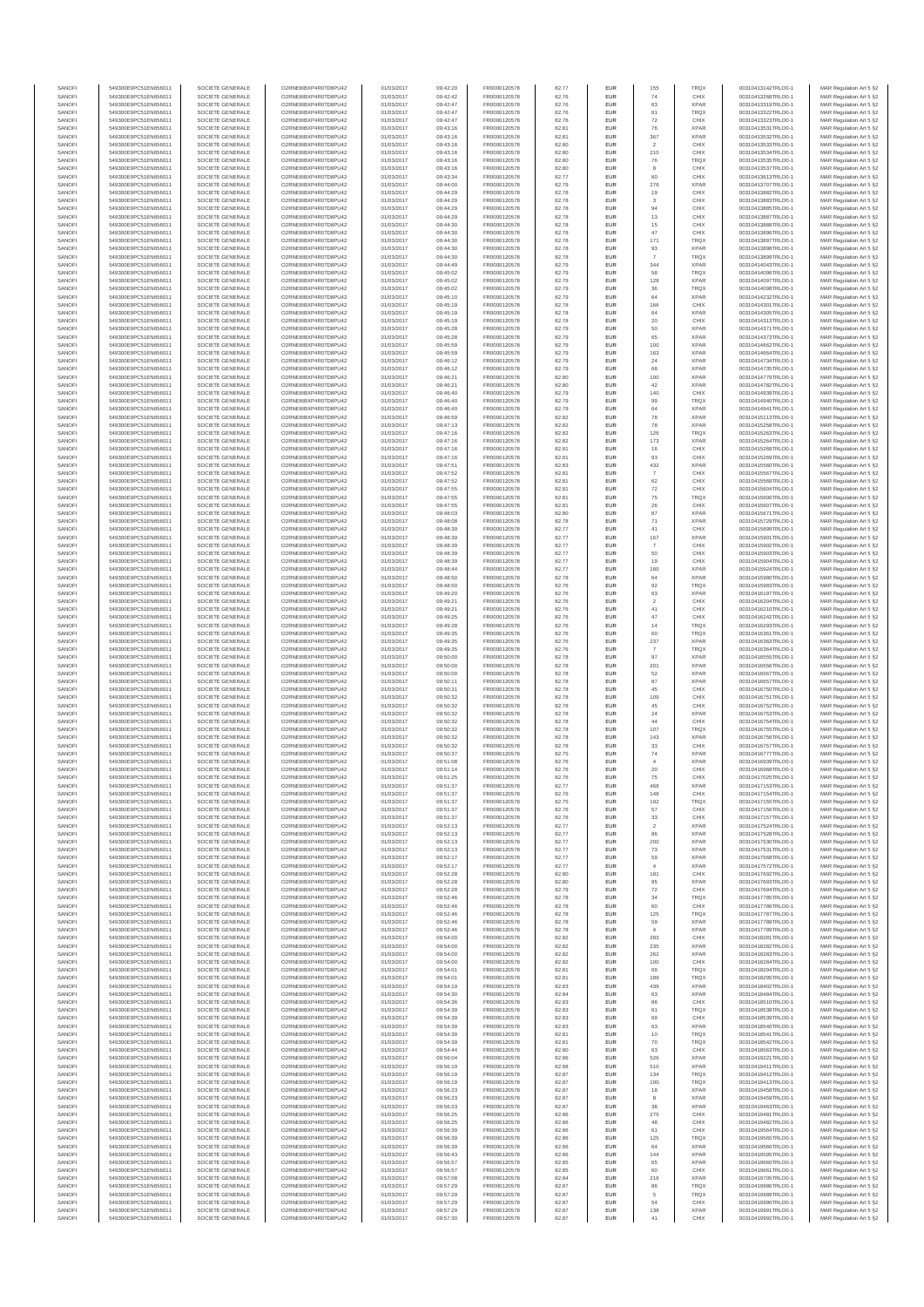| SANOFI           | 549300E9PC51EN656011                         | SOCIETE GENERALE                     | O2RNE8IBXP4R0TD8PU42                         | 01/03/2017               | 09:57:40             | FR0000120578                 | 82.86          | EUR        | 120                   | <b>XPAR</b>                | 00310420108TRLO0-1                       | MAR Regulation Art 5 §2                             |
|------------------|----------------------------------------------|--------------------------------------|----------------------------------------------|--------------------------|----------------------|------------------------------|----------------|------------|-----------------------|----------------------------|------------------------------------------|-----------------------------------------------------|
| SANOFI<br>SANOFI | 549300E9PC51EN656011<br>549300E9PC51EN656011 | SOCIETE GENERALE<br>SOCIETE GENERALE | O2RNE8IBXP4R0TD8PU42<br>O2RNE8IBXP4R0TD8PU42 | 01/03/2017<br>01/03/2017 | 09:58:18<br>09:58:18 | FR0000120578<br>FR0000120578 | 82.85<br>82.85 | EUR<br>EUR | 120<br>441            | CHIX<br><b>XPAR</b>        | 00310420366TRLO0-1<br>00310420368TRLO0-1 | MAR Regulation Art 5 §2<br>MAR Regulation Art 5 §2  |
| SANOFI           | 549300E9PC51EN656011                         | SOCIETE GENERALE                     | O2RNE8IBXP4R0TD8PLI42                        | 01/03/2017               | 09:58:18             | FR0000120578                 | 82.85          | EUR        | 12                    | CHIX                       | 00310420369TRLO0-1                       | MAR Regulation Art 5 \$2                            |
| SANOFI           | 549300E9PC51EN656011                         | SOCIETE GENERALE                     | O2RNE8IBXP4R0TD8PU42                         | 01/03/2017               | 09:58:27             | FR0000120578                 | 82.84          | EUR        | 94                    | <b>TRQX</b>                | 00310420428TRLO0-1                       | MAR Regulation Art 5 §2                             |
| SANOFI           | 549300E9PC51EN656011                         | SOCIETE GENERALE                     | O2RNE8IBXP4R0TD8PU42                         | 01/03/2017               | 09:58:27             | FR0000120578                 | 82.84          | EUR        | 84                    | <b>XPAR</b>                | 00310420430TRLO0-1                       | MAR Regulation Art 5 §2                             |
| SANOFI<br>SANOFI | 549300E9PC51EN656011<br>549300E9PC51EN656011 | SOCIETE GENERALE<br>SOCIETE GENERALE | O2RNE8IBXP4R0TD8PU42<br>O2RNE8IBXP4R0TD8PU42 | 01/03/2017<br>01/03/2017 | 09:58:27<br>09:58:27 | FR0000120578<br>FR0000120578 | 82.84<br>82.84 | EUR<br>EUR | $25\,$<br>11          | <b>XPAR</b><br>TRQX        | 00310420431TRLO0-1<br>00310420432TRLO0-1 | MAR Regulation Art 5 §2<br>MAR Regulation Art 5 §2  |
| SANOFI           | 549300E9PC51EN656011                         | SOCIETE GENERALE                     | O2RNE8IBXP4R0TD8PU42                         | 01/03/2017               | 09:58:59             | FR0000120578                 | 82.83          | EUR        | 314                   | <b>XPAR</b>                | 00310420608TRLO0-1                       | MAR Regulation Art 5 §2                             |
| SANOFI           | 549300E9PC51EN656011                         | SOCIETE GENERALE                     | O2RNE8IBXP4R0TD8PU42                         | 01/03/2017               | 09:59:41             | FR0000120578                 | 82.87          | EUR        | 210                   | CHIX                       | 00310420890TRLO0-1                       | MAR Regulation Art 5 §2                             |
| SANOFI<br>SANOFI | 549300E9PC51EN656011<br>549300E9PC51EN656011 | SOCIETE GENERALE<br>SOCIETE GENERALE | O2RNE8IBXP4R0TD8PU42<br>O2RNE8IBXP4R0TD8PU42 | 01/03/2017<br>01/03/2017 | 09:59:41<br>09:59:41 | FR0000120578<br>FR0000120578 | 82.87<br>82.87 | EUR<br>EUR | 100<br>284            | <b>TRQX</b><br><b>XPAR</b> | 00310420891TRLO0-1<br>00310420892TRLO0-1 | MAR Regulation Art 5 §2<br>MAR Regulation Art 5 §2  |
| SANOFI           | 549300E9PC51EN656011                         | SOCIETE GENERALE                     | O2RNE8IBXP4R0TD8PU42                         | 01/03/2017               | 09:59:41             | FR0000120578                 | 82.87          | EUR        | 28                    | <b>TRQX</b>                | 00310420893TRLO0-1                       | MAR Regulation Art 5 §2                             |
| SANOFI           | 549300E9PC51EN656011                         | SOCIETE GENERALE                     | O2RNE8IBXP4R0TD8PU42                         | 01/03/2017               | 09:59:48             | FR0000120578                 | 82.86          | EUR        | 295                   | <b>XPAR</b>                | 00310420942TRLO0-1                       | MAR Regulation Art 5 §2                             |
| SANOFI           | 549300E9PC51EN656011                         | SOCIETE GENERALE                     | O2RNE8IBXP4R0TD8PU42                         | 01/03/2017               | 09:59:52             | FR0000120578                 | 82.85          | EUR        | 67                    | <b>XPAR</b>                | 00310420965TRLO0-1                       | MAR Regulation Art 5 §2                             |
| SANOFI           | 549300E9PC51EN656011                         | SOCIETE GENERALE                     | O2RNE8IBXP4R0TD8PU42                         | 01/03/2017               | 09:59:55             | FR0000120578                 | 82.84          | EUR        | 61                    | CHIX                       | 00310420982TRLO0-1                       | MAR Regulation Art 5 §2                             |
| SANOFI           | 549300E9PC51EN656011                         | SOCIETE GENERALE                     | O2RNE8IBXP4R0TD8PU42                         | 01/03/2017               | 09:59:55             | FR0000120578                 | 82.84          | EUR        | 17                    | CHIX                       | 00310421000TRLO0-1                       | MAR Regulation Art 5 §2                             |
| SANOFI<br>SANOFI | 549300E9PC51EN656011<br>549300E9PC51EN656011 | SOCIETE GENERALE<br>SOCIETE GENERALE | O2RNE8IBXP4R0TD8PU42<br>O2RNE8IBXP4R0TD8PU42 | 01/03/2017<br>01/03/2017 | 10:00:07<br>10:00:24 | FR0000120578<br>FR0000120578 | 82.83<br>82.85 | EUR<br>EUR | 94<br>196             | <b>XPAR</b><br><b>XPAR</b> | 00310421162TRLO0-1<br>00310421299TRLO0-1 | MAR Regulation Art 5 §2<br>MAR Regulation Art 5 §2  |
| SANOFI           | 549300E9PC51EN656011                         | SOCIETE GENERALE                     | O2RNE8IBXP4R0TD8PU42                         | 01/03/2017               | 10:00:40             | FR0000120578                 | 82.86          | EUR        | 98                    | <b>XPAR</b>                | 00310421364TRLO0-1                       | MAR Regulation Art 5 §2                             |
| SANOFI           | 549300E9PC51EN656011                         | SOCIETE GENERALE                     | O2RNE8IBXP4R0TD8PU42                         | 01/03/2017               | 10:00:40             | FR0000120578                 | 82.86          | EUR        | 155                   | CHIX                       | 00310421368TRLO0-1                       | MAR Regulation Art 5 §2                             |
| SANOFI           | 549300E9PC51EN656011                         | SOCIETE GENERALE                     | O2RNE8IBXP4R0TD8PU42                         | 01/03/2017               | 10:00:48             | FR0000120578                 | 82.85          | EUR        | 124                   | <b>XPAR</b>                | 00310421407TRLO0-1                       | MAR Regulation Art 5 §2                             |
| SANOFI           | 549300E9PC51EN656011                         | SOCIETE GENERALE                     | O2RNE8IBXP4R0TD8PU42                         | 01/03/2017               | 10:00:53             | FR0000120578                 | 82.84          | EUR        | 63                    | <b>XPAR</b>                | 00310421420TRLO0-1                       | MAR Regulation Art 5 §2                             |
| SANOFI<br>SANOFI | 549300E9PC51EN656011<br>549300E9PC51EN656011 | SOCIETE GENERALE<br>SOCIETE GENERALE | O2RNE8IBXP4R0TD8PU42<br>O2RNE8IBXP4R0TD8PU42 | 01/03/2017<br>01/03/2017 | 10:00:59<br>10:01:04 | FR0000120578<br>FR0000120578 | 82.83<br>82.82 | EUR<br>EUR | 62<br>63              | CHIX<br><b>XPAR</b>        | 00310421465TRLO0-1<br>00310421479TRLO0-1 | MAR Regulation Art 5 §2<br>MAR Regulation Art 5 §2  |
| SANOFI           | 549300E9PC51EN656011                         | SOCIETE GENERALE                     | O2RNE8IBXP4R0TD8PU42                         | 01/03/2017               | 10:01:20             | FR0000120578                 | 82.84          | EUR        | 181                   | <b>XPAR</b>                | 00310421649TRLO0-1                       | MAR Regulation Art 5 §2                             |
| SANOFI           | 549300E9PC51EN656011                         | SOCIETE GENERALE                     | O2RNE8IBXP4R0TD8PU42                         | 01/03/2017               | 10:02:09             | FR0000120578                 | 82.84          | EUR        | 101                   | CHIX                       | 00310421995TRLO0-1                       | MAR Regulation Art 5 §2                             |
| SANOFI           | 549300E9PC51EN656011                         | SOCIETE GENERALE                     | O2RNE8IBXP4R0TD8PU42                         | 01/03/2017               | 10:02:10             | FR0000120578                 | 82.84          | EUR        | 89                    | <b>XPAR</b>                | 00310421999TRLO0-1                       | MAR Regulation Art 5 §2                             |
| SANOFI           | 549300E9PC51EN656011                         | SOCIETE GENERALE                     | O2RNE8IBXP4R0TD8PU42                         | 01/03/2017               | 10:02:10             | FR0000120578                 | 82.84          | EUR        | 81                    | CHIX                       | 00310422001TRLO0-1                       | MAR Regulation Art 5 §2                             |
| SANOFI<br>SANOFI | 549300E9PC51EN656011<br>549300E9PC51EN656011 | SOCIETE GENERALE<br>SOCIETE GENERALE | O2RNE8IBXP4R0TD8PU42<br>O2RNE8IBXP4R0TD8PU42 | 01/03/2017<br>01/03/2017 | 10:02:10<br>10:02:36 | FR0000120578<br>FR0000120578 | 82.84<br>82.84 | EUR<br>EUR | 350<br>63             | <b>XPAR</b><br><b>XPAR</b> | 00310422005TRLO0-1<br>00310422148TRLO0-1 | MAR Regulation Art 5 §2<br>MAR Regulation Art 5 \$2 |
| SANOFI           | 549300E9PC51EN656011                         | SOCIETE GENERALE                     | O2RNE8IBXP4R0TD8PU42                         | 01/03/2017               | 10:02:36             | FR0000120578                 | 82.84          | EUR        | 196                   | CHIX                       | 00310422149TRLO0-1                       | MAR Regulation Art 5 §2                             |
| SANOFI           | 549300E9PC51EN656011                         | SOCIETE GENERALE                     | O2RNE8IBXP4R0TD8PU42                         | 01/03/2017               | 10:02:36             | FR0000120578                 | 82.84          | EUR        | 28                    | CHIX                       | 00310422150TRLO0-1                       | MAR Regulation Art 5 §2                             |
| SANOFI           | 549300E9PC51EN656011                         | SOCIETE GENERALE                     | O2RNE8IBXP4R0TD8PU42                         | 01/03/2017               | 10:02:49             | FR0000120578                 | 82.80          | EUR        | 222                   | <b>XPAR</b>                | 00310422218TRLO0-1                       | MAR Regulation Art 5 §2                             |
| SANOFI<br>SANOFI | 549300E9PC51EN656011<br>549300E9PC51EN656011 | SOCIETE GENERALE<br>SOCIETE GENERALE | O2RNE8IBXP4R0TD8PU42<br>O2RNE8IBXP4R0TD8PU42 | 01/03/2017<br>01/03/2017 | 10:03:27<br>10:03:29 | FR0000120578<br>FR0000120578 | 82.81<br>82.80 | EUR<br>EUR | 279<br>98             | <b>XPAR</b><br>CHIX        | 00310422421TRLO0-1<br>00310422435TRLO0-1 | MAR Regulation Art 5 §2<br>MAR Regulation Art 5 §2  |
| SANOFI           | 549300E9PC51EN656011                         | SOCIETE GENERALE                     | O2RNE8IBXP4R0TD8PU42                         | 01/03/2017               | 10:03:29             | FR0000120578                 | 82.80          | EUR        | $22\,$                | CHIX                       | 00310422436TRLO0-1                       | MAR Regulation Art 5 §2                             |
| SANOFI           | 549300E9PC51EN656011                         | SOCIETE GENERALE                     | O2RNE8IBXP4R0TD8PU42                         | 01/03/2017               | 10:03:29             | FR0000120578                 | 82.80          | EUR        | 87                    | CHIX                       | 00310422437TRLO0-1                       | MAR Regulation Art 5 \$2                            |
| SANOFI           | 549300E9PC51EN656011                         | SOCIETE GENERALE                     | O2RNE8IBXP4R0TD8PU42                         | 01/03/2017               | 10:03:34             | FR0000120578                 | 82.79          | EUR        | 145                   | <b>XPAR</b>                | 00310422467TRLO0-1                       | MAR Regulation Art 5 §2                             |
| SANOFI<br>SANOFI | 549300E9PC51EN656011                         | SOCIETE GENERALE                     | O2RNE8IBXP4R0TD8PU42<br>O2RNE8IBXP4R0TD8PU42 | 01/03/2017<br>01/03/2017 | 10:04:48<br>10:04:52 | FR0000120578<br>FR0000120578 | 82.86<br>82.86 | EUR<br>EUR | 533<br>245            | <b>XPAR</b><br>CHIX        | 00310422922TRLO0-1                       | MAR Regulation Art 5 §2                             |
| SANOFI           | 549300E9PC51EN656011<br>549300E9PC51EN656011 | SOCIETE GENERALE<br>SOCIETE GENERALE | O2RNE8IBXP4R0TD8PU42                         | 01/03/2017               | 10:04:52             | FR0000120578                 | 82.86          | EUR        | 142                   | <b>XPAR</b>                | 00310422950TRLO0-1<br>00310422952TRLO0-1 | MAR Regulation Art 5 §2<br>MAR Regulation Art 5 §2  |
| SANOFI           | 549300E9PC51EN656011                         | SOCIETE GENERALE                     | O2RNE8IBXP4R0TD8PU42                         | 01/03/2017               | 10:04:52             | FR0000120578                 | 82.86          | EUR        | 20                    | <b>XPAR</b>                | 00310422954TRLO0-1                       | MAR Regulation Art 5 §2                             |
| SANOFI           | 549300E9PC51EN656011                         | SOCIETE GENERALE                     | O2RNE8IBXP4R0TD8PU42                         | 01/03/2017               | 10:04:53             | FR0000120578                 | 82.86          | EUR        | $44\,$                | CHIX                       | 00310422956TRLO0-1                       | MAR Regulation Art 5 §2                             |
| SANOFI           | 549300E9PC51EN656011                         | SOCIETE GENERALE                     | O2RNE8IBXP4R0TD8PU42                         | 01/03/2017               | 10:05:01             | FR0000120578                 | 82.85          | EUR        | 62                    | CHIX                       | 00310423008TRLO0-1                       | MAR Regulation Art 5 §2                             |
| SANOFI<br>SANOFI | 549300E9PC51EN656011<br>549300E9PC51EN656011 | SOCIETE GENERALE<br>SOCIETE GENERALE | O2RNE8IBXP4R0TD8PU42<br>O2RNE8IBXP4R0TD8PU42 | 01/03/2017<br>01/03/2017 | 10:05:01<br>10:05:10 | FR0000120578<br>FR0000120578 | 82.85<br>82.84 | EUR<br>EUR | 68<br>73              | <b>XPAR</b><br><b>XPAR</b> | 00310423011TRLO0-1<br>00310423104TRLO0-1 | MAR Regulation Art 5 §2<br>MAR Regulation Art 5 \$2 |
| SANOFI           | 549300E9PC51EN656011                         | SOCIETE GENERALE                     | O2RNE8IBXP4R0TD8PU42                         | 01/03/2017               | 10:05:31             | FR0000120578                 | 82.82          | EUR        | 101                   | <b>XPAR</b>                | 00310423360TRLO0-1                       | MAR Regulation Art 5 §2                             |
| SANOFI           | 549300E9PC51EN656011                         | SOCIETE GENERALE                     | O2RNE8IBXP4R0TD8PU42                         | 01/03/2017               | 10:05:31             | FR0000120578                 | 82.82          | EUR        | 81                    | CHIX                       | 00310423364TRLO0-1                       | MAR Regulation Art 5 §2                             |
| SANOFI           | 549300E9PC51EN656011                         | SOCIETE GENERALE                     | O2RNE8IBXP4R0TD8PU42                         | 01/03/2017               | 10:05:31             | FR0000120578                 | 82.81          | EUR        | $_{9}$                | CHIX                       | 00310423365TRLO0-1                       | MAR Regulation Art 5 §2                             |
| SANOFI           | 549300E9PC51EN656011                         | SOCIETE GENERALE                     | O2RNE8IBXP4R0TD8PU42                         | 01/03/2017               | 10:05:32             | FR0000120578                 | 82.80          | EUR        | 150                   | <b>XPAR</b>                | 00310423410TRLO0-1                       | MAR Regulation Art 5 §2                             |
| SANOFI<br>SANOFI | 549300E9PC51EN656011<br>549300E9PC51EN656011 | SOCIETE GENERALE<br>SOCIETE GENERALE | O2RNE8IBXP4R0TD8PU42<br>O2RNE8IBXP4R0TD8PU42 | 01/03/2017<br>01/03/2017 | 10:05:40<br>10:05:40 | FR0000120578<br>FR0000120578 | 82.79<br>82.79 | EUR<br>EUR | 24<br>40              | <b>XPAR</b><br><b>XPAR</b> | 00310423459TRLO0-1<br>00310423460TRLO0-1 | MAR Regulation Art 5 §2<br>MAR Regulation Art 5 §2  |
| SANOFI           | 549300E9PC51EN656011                         | SOCIETE GENERALE                     | O2RNE8IBXP4R0TD8PU42                         | 01/03/2017               | 10:06:04             | FR0000120578                 | 82.80          | EUR        | 172                   | <b>XPAR</b>                | 00310423623TRLO0-1                       | MAR Regulation Art 5 §2                             |
| SANOFI           | 549300E9PC51EN656011                         | SOCIETE GENERALE                     | O2RNE8IBXP4R0TD8PU42                         | 01/03/2017               | 10:06:04             | FR0000120578                 | 82.79          | EUR        | 74                    | CHIX                       | 00310423624TRLO0-1                       | MAR Regulation Art 5 §2                             |
| SANOFI           | 549300E9PC51EN656011                         | SOCIETE GENERALE                     | O2RNE8IBXP4R0TD8PU42                         | 01/03/2017               | 10:06:04             | FR0000120578                 | 82.79          | EUR        | 28                    | CHIX                       | 00310423625TRLO0-1                       | MAR Regulation Art 5 62                             |
| SANOFI           | 549300E9PC51EN656011                         | SOCIETE GENERALE                     | O2RNE8IBXP4R0TD8PU42                         | 01/03/2017               | 10:07:16             | FR0000120578                 | 82.80          | EUR        | 244                   | <b>XPAR</b>                | 00310424060TRLO0-1                       | MAR Regulation Art 5 §2                             |
| SANOFI<br>SANOFI | 549300E9PC51EN656011<br>549300E9PC51EN656011 | SOCIETE GENERALE<br>SOCIETE GENERALE | O2RNE8IBXP4R0TD8PU42<br>O2RNE8IBXP4R0TD8PU42 | 01/03/2017<br>01/03/2017 | 10:07:16<br>10:07:16 | FR0000120578<br>FR0000120578 | 82.80<br>82.79 | EUR<br>EUR | 158<br>59             | CHIX<br>CHIX               | 00310424063TRLO0-1<br>00310424064TRLO0-1 | MAR Regulation Art 5 §2<br>MAR Regulation Art 5 §2  |
| SANOFI           | 549300E9PC51EN656011                         | SOCIETE GENERALE                     | O2RNE8IBXP4R0TD8PU42                         | 01/03/2017               | 10:08:46             | FR0000120578                 | 82.84          | EUR        | $\overline{4}$        | <b>XPAR</b>                | 00310424587TRLO0-1                       | MAR Regulation Art 5 §2                             |
| SANOFI           | 549300E9PC51EN656011                         | SOCIETE GENERALE                     | O2RNE8IBXP4R0TD8PU42                         | 01/03/2017               | 10:08:46             | FR0000120578                 | 82.84          | EUR        | 188                   | CHIX                       | 00310424588TRLO0-1                       | MAR Regulation Art 5 §2                             |
| SANOFI           | 549300E9PC51EN656011                         | SOCIETE GENERALE                     | O2RNE8IBXP4R0TD8PU42                         | 01/03/2017               | 10:08:46             | FR0000120578                 | 82.84          | EUR        | 787                   | <b>XPAR</b>                | 00310424589TRLO0-1                       | MAR Regulation Art 5 §2                             |
| SANOFI           | 549300E9PC51EN656011                         | SOCIETE GENERALE                     | O2RNE8IBXP4R0TD8PU42                         | 01/03/2017               | 10:08:46             | FR0000120578                 | 82.84          | EUR        | 90                    | CHIX                       | 00310424590TRLO0-1                       | MAR Regulation Art 5 §2                             |
| SANOFI<br>SANOFI | 549300E9PC51EN656011<br>549300E9PC51EN656011 | SOCIETE GENERALE<br>SOCIETE GENERALE | O2RNE8IBXP4R0TD8PU42<br>O2RNE8IBXP4R0TD8PU42 | 01/03/2017<br>01/03/2017 | 10:08:46<br>10:08:46 | FR0000120578<br>FR0000120578 | 82.84<br>82.84 | EUR<br>EUR | 100<br>$\overline{2}$ | <b>TRQX</b><br><b>TRQX</b> | 00310424591TRLO0-1<br>00310424593TRLO0-1 | MAR Regulation Art 5 §2<br>MAR Regulation Art 5 §2  |
| SANOFI           | 549300E9PC51EN656011                         | SOCIETE GENERALE                     | O2RNE8IBXP4R0TD8PU42                         | 01/03/2017               | 10:09:06             | FR0000120578                 | 82.82          | EUR        | 606                   | <b>XPAR</b>                | 00310424760TRLO0-1                       | MAR Regulation Art 5 §2                             |
| SANOFI           | 549300E9PC51EN656011                         | SOCIETE GENERALE                     | O2RNE8IBXP4R0TD8PU42                         | 01/03/2017               | 10:09:08             | FR0000120578                 | 82.80          | EUR        | 62                    | CHIX                       | 00310424768TRLO0-1                       | MAR Regulation Art 5 §2                             |
| SANOFI           | 549300E9PC51EN656011                         | SOCIETE GENERALE                     | O2RNE8IBXP4R0TD8PU42                         | 01/03/2017               | 10:09:20             | FR0000120578                 | 82.79          | EUR        | 110                   | <b>XPAR</b>                | 00310424863TRLO0-1                       | MAR Regulation Art 5 §2                             |
| SANOFI<br>SANOFI | 549300E9PC51EN656011<br>549300E9PC51EN656011 | SOCIETE GENERALE<br>SOCIETE GENERALE | O2RNE8IBXP4R0TD8PU42<br>O2RNE8IBXP4R0TD8PU42 | 01/03/2017<br>01/03/2017 | 10:09:43<br>10:09:43 | FR0000120578<br>FR0000120578 | 82.81<br>82.81 | EUR<br>EUR | 69<br>98              | TRQX<br><b>TRQX</b>        | 00310425116TRLO0-1<br>00310425118TRLO0-1 | MAR Regulation Art 5 §2<br>MAR Regulation Art 5 §2  |
| SANOFI           | 549300E9PC51EN656011                         | SOCIETE GENERALE                     | O2RNE8IBXP4R0TD8PU42                         | 01/03/2017               | 10:09:47             | FR0000120578                 | 82.81          | EUR        | 144                   | <b>TRQX</b>                | 00310425141TRLO0-1                       | MAR Regulation Art 5 §2                             |
| SANOFI           | 549300E9PC51EN656011                         | SOCIETE GENERALE                     | O2RNE8IBXP4R0TD8PU42                         | 01/03/2017               | 10:09:52             | FR0000120578                 | 82.79          | EUR        | 142                   | CHIX                       | 00310425174TRLO0-1                       | MAR Regulation Art 5 §2                             |
| SANOFI           | 549300E9PC51EN656011                         | SOCIETE GENERALE                     | O2RNE8IBXP4R0TD8PU42                         | 01/03/2017               | 10:09:52             | FR0000120578                 | 82.79          | EUR        | 126                   | <b>XPAR</b>                | 00310425175TRLO0-1                       | MAR Regulation Art 5 §2                             |
| SANOFI<br>SANOFI | 549300E9PC51EN656011                         | SOCIETE GENERALE                     | O2RNE8IBXP4R0TD8PU42                         | 01/03/2017               | 10:09:52             | FR0000120578                 | 82.80          | EUR        | 16                    | CHIX                       | 00310425176TRLO0-1                       | MAR Regulation Art 5 §2                             |
| SANOFI           | 549300E9PC51EN656011<br>549300E9PC51EN656011 | SOCIETE GENERALE<br>SOCIETE GENERALE | O2RNE8IBXP4R0TD8PU42<br>O2RNE8IBXP4R0TD8PU42 | 01/03/2017<br>01/03/2017 | 10:10:24<br>10:10:24 | FR0000120578<br>FR0000120578 | 82.82<br>82.81 | EUR<br>EUR | 533<br>85             | <b>XPAR</b><br>CHIX        | 00310425508TRLO0-1<br>00310425509TRLO0-1 | MAR Regulation Art 5 §2<br>MAR Regulation Art 5 §2  |
| SANOFI           | 549300E9PC51EN656011                         | SOCIETE GENERALE                     | O2RNE8IBXP4R0TD8PU42                         | 01/03/2017               | 10:10:44             | FR0000120578                 | 82.82          | EUR        | 40                    | CHIX                       | 00310425632TRLO0-1                       | MAR Regulation Art 5 §2                             |
| SANOFI           | 549300E9PC51EN656011                         | SOCIETE GENERALE                     | O2RNE8IBXP4R0TD8PU42                         | 01/03/2017               | 10:10:45             | FR0000120578                 | 82.82          | EUR        | 83                    | <b>XPAR</b>                | 00310425643TRLO0-1                       | MAR Regulation Art 5 §2                             |
| SANOFI           | 549300E9PC51EN656011                         | SOCIETE GENERALE                     | O2RNE8IBXP4R0TD8PU42                         | 01/03/2017               | 10:11:10             | FR0000120578                 | 82.84          | EUR        | 217                   | <b>XPAR</b>                | 00310425884TRLO0-1                       | MAR Regulation Art 5 §2                             |
| SANOFI           | 549300E9PC51EN656011                         | SOCIETE GENERALE                     | O2RNE8IBXP4R0TD8PU42                         | 01/03/2017               | 10:11:10             | FR0000120578                 | 82.84          | EUR        | 74                    | <b>XPAR</b>                | 00310425886TRLO0-1                       | MAR Regulation Art 5 §2<br>MAR Regulation Art 5 \$2 |
| SANOFI<br>SANOFI | 549300E9PC51EN656011<br>549300E9PC51EN656011 | SOCIETE GENERALE<br>SOCIETE GENERALE | O2RNE8IBXP4R0TD8PU42<br>O2RNE8IBXP4R0TD8PU42 | 01/03/2017<br>01/03/2017 | 10:13:11<br>10:13:11 | FR0000120578<br>FR0000120578 | 82.86<br>82.86 | EUR<br>EUR | 192<br>231            | <b>TRQX</b><br>CHIX        | 00310426575TRLO0-1<br>00310426576TRLO0-1 | MAR Regulation Art 5 §2                             |
| SANOFI           | 549300E9PC51EN656011                         | SOCIETE GENERALE                     | O2RNE8IBXP4R0TD8PU42                         | 01/03/2017               | 10:13:11             | FR0000120578                 | 82.86          | EUR        | 781                   | <b>XPAR</b>                | 00310426577TRLO0-1                       | MAR Regulation Art 5 §2                             |
| SANOFI           | 549300E9PC51EN656011                         | SOCIETE GENERALE                     | O2RNE8IBXP4R0TD8PU42                         | 01/03/2017               | 10:13:11             | FR0000120578                 | 82.86          | EUR        | 153                   | <b>TRQX</b>                | 00310426578TRLO0-1                       | MAR Regulation Art 5 §2                             |
| SANOFI           | 549300E9PC51EN656011                         | SOCIETE GENERALE                     | O2RNE8IBXP4R0TD8PU42                         | 01/03/2017               | 10:13:11             | FR0000120578                 | 82.86          | EUR        | 177                   | CHIX                       | 00310426579TRLO0-1                       | MAR Regulation Art 5 §2                             |
| SANOFI<br>SANOFI | 549300E9PC51EN656011<br>549300E9PC51EN656011 | SOCIETE GENERALE<br>SOCIETE GENERALE | O2RNE8IBXP4R0TD8PU42<br>O2RNE8IBXP4R0TD8PU42 | 01/03/2017<br>01/03/2017 | 10:13:30<br>10:13:36 | FR0000120578<br>FR0000120578 | 82.89<br>82.89 | EUR<br>EUR | 11<br>100             | <b>TRQX</b><br>TRQX        | 00310426690TRLO0-1<br>00310426785TRLO0-1 | MAR Regulation Art 5 §2<br>MAR Regulation Art 5 §2  |
| SANOFI           | 549300E9PC51EN656011                         | SOCIETE GENERALE                     | O2RNE8IBXP4R0TD8PU42                         | 01/03/2017               | 10:13:40             | FR0000120578                 | 82.89          | EUR        | 86                    | <b>TRQX</b>                | 00310426814TRLO0-1                       | MAR Regulation Art 5 §2                             |
| SANOFI           | 549300E9PC51EN656011                         | SOCIETE GENERALE                     | O2RNE8IBXP4R0TD8PU42                         | 01/03/2017               | 10:13:45             | FR0000120578                 | 82.88          | EUR        | 134                   | CHIX                       | 00310426845TRLO0-1                       | MAR Regulation Art 5 §2                             |
| SANOFI           | 549300E9PC51EN656011                         | SOCIETE GENERALE                     | O2RNE8IBXP4R0TD8PU42                         | 01/03/2017               | 10:13:45             | FR0000120578                 | 82.88          | EUR        | 104                   | <b>TRQX</b>                | 00310426846TRLO0-1                       | MAR Regulation Art 5 §2                             |
| SANOFI<br>SANOFI | 549300E9PC51EN656011<br>549300E9PC51EN656011 | SOCIETE GENERALE<br>SOCIETE GENERALE | O2RNE8IBXP4R0TD8PU42<br>O2RNE8IBXP4R0TD8PU42 | 01/03/2017<br>01/03/2017 | 10:13:45<br>10:13:45 | FR0000120578<br>FR0000120578 | 82.88<br>82.88 | EUR<br>EUR | 488<br>100            | <b>XPAR</b><br>CHIX        | 00310426847TRLO0-1<br>00310426848TRLO0-1 | MAR Regulation Art 5 §2<br>MAR Regulation Art 5 §2  |
| SANOFI           | 549300E9PC51EN656011                         | SOCIETE GENERALE                     | O2RNE8IBXP4R0TD8PU42                         | 01/03/2017               | 10:13:45             | FR0000120578                 | 82.88          | EUR        | 47                    | CHIX                       | 00310426849TRLO0-1                       | MAR Regulation Art 5 §2                             |
| SANOFI           | 549300E9PC51EN656011                         | SOCIETE GENERALE                     | O2RNESIBXP4R0TD8PLI42                        | 01/03/2017               | 10:14:06             | FR0000120578                 | 82.87          | EUR        | 60                    | TRQX                       | 00310427023TRLO0-1                       | MAR Regulation Art 5 §2                             |
| SANOFI           | 549300E9PC51EN656011                         | SOCIETE GENERALE                     | O2RNE8IBXP4R0TD8PU42                         | 01/03/2017               | 10:14:06             | FR0000120578                 | 82.87          | EUR        | 172                   | TRQX                       | 00310427024TRLO0-1                       | MAR Regulation Art 5 §2                             |
| SANOFI<br>SANOFI | 549300E9PC51EN656011<br>549300E9PC51EN656011 | SOCIETE GENERALE<br>SOCIETE GENERALE | O2RNE8IBXP4R0TD8PU42<br>O2RNE8IBXP4R0TD8PU42 | 01/03/2017<br>01/03/2017 | 10:14:06<br>10:14:06 | FR0000120578<br>FR0000120578 | 82.87<br>82.87 | EUR<br>EUR | 100<br>62             | TRQX<br><b>TRQX</b>        | 00310427025TRLO0-1<br>00310427026TRLO0-1 | MAR Regulation Art 5 §2<br>MAR Regulation Art 5 §2  |
| SANOFI           | 549300E9PC51EN656011                         | SOCIETE GENERALE                     | O2RNE8IBXP4R0TD8PU42                         | 01/03/2017               | 10:14:07             | FR0000120578                 | 82.87          | EUR        | 38                    | TRQX                       | 00310427028TRLO0-1                       | MAR Regulation Art 5 §2                             |
| SANOFI           | 549300E9PC51EN656011                         | SOCIETE GENERALE                     | O2RNE8IBXP4R0TD8PU42                         | 01/03/2017               | 10:14:07             | FR0000120578                 | 82.87          | EUR        | 72                    | <b>TROX</b>                | 00310427029TRLO0-1                       | MAR Regulation Art 5 §2                             |
| SANOFI           | 549300E9PC51EN656011                         | SOCIETE GENERALE                     | O2RNE8IBXP4R0TD8PU42                         | 01/03/2017               | 10:14:24             | FR0000120578                 | 82.86          | EUR        | 120                   | CHIX                       | 00310427150TRLO0-1                       | MAR Regulation Art 5 §2                             |
| SANOFI<br>SANOFI | 549300E9PC51EN656011<br>549300E9PC51EN656011 | SOCIETE GENERALE<br>SOCIETE GENERALE | O2RNE8IBXP4R0TD8PU42<br>O2RNE8IBXP4R0TD8PU42 | 01/03/2017<br>01/03/2017 | 10:14:24             | FR0000120578<br>FR0000120578 | 82.86<br>82.86 | EUR<br>EUR | 72                    | TRQX<br>TRQX               | 00310427151TRLO0-1<br>00310427152TRLO0-1 | MAR Regulation Art 5 §2                             |
| SANOFI           | 549300E9PC51EN656011                         | SOCIETE GENERALE                     | O2RNE8IBXP4R0TD8PU42                         | 01/03/2017               | 10:14:24<br>10:14:24 | FR0000120578                 | 82.86          | EUR        | $15$<br>5             | <b>XPAR</b>                | 00310427153TRLO0-1                       | MAR Regulation Art 5 §2<br>MAR Regulation Art 5 §2  |
| SANOFI           | 549300E9PC51EN656011                         | SOCIETE GENERALE                     | O2RNE8IBXP4R0TD8PU42                         | 01/03/2017               | 10:14:24             | FR0000120578                 | 82.86          | EUR        | 356                   | <b>XPAR</b>                | 00310427154TRLO0-1                       | MAR Regulation Art 5 §2                             |
| SANOFI           | 549300E9PC51EN656011                         | SOCIETE GENERALE                     | O2RNE8IBXP4R0TD8PU42                         | 01/03/2017               | 10:14:24             | FR0000120578                 | 82.86          | EUR        | 14                    | CHIX                       | 00310427155TRLO0-1                       | MAR Regulation Art 5 §2                             |
| SANOFI           | 549300E9PC51EN656011                         | SOCIETE GENERALE                     | O2RNE8IBXP4R0TD8PU42                         | 01/03/2017               | 10:14:24             | FR0000120578                 | 82.86          | EUR        | 136                   | <b>TRQX</b>                | 00310427156TRLO0-1                       | MAR Regulation Art 5 §2                             |
| SANOFI<br>SANOFI | 549300E9PC51EN656011<br>549300E9PC51EN656011 | SOCIETE GENERALE<br>SOCIETE GENERALE | O2RNE8IBXP4R0TD8PU42<br>O2RNE8IBXP4R0TD8PU42 | 01/03/2017<br>01/03/2017 | 10:14:30<br>10:14:30 | FR0000120578<br>FR0000120578 | 82.85<br>82.85 | EUR<br>EUR | 76<br>108             | <b>XPAR</b><br><b>XPAR</b> | 00310427185TRLO0-1<br>00310427187TRLO0-1 | MAR Regulation Art 5 §2<br>MAR Regulation Art 5 §2  |
| SANOFI           | 549300E9PC51EN656011                         | SOCIETE GENERALE                     | O2RNE8IBXP4R0TD8PU42                         | 01/03/2017               | 10:14:47             | FR0000120578                 | 82.84          | EUR        | 198                   | <b>TRQX</b>                | 00310427277TRLO0-1                       | MAR Regulation Art 5 §2                             |
| SANOFI           | 549300E9PC51EN656011                         | SOCIETE GENERALE                     | O2RNE8IBXP4R0TD8PU42                         | 01/03/2017               | 10:14:47             | FR0000120578                 | 82.84          | EUR        | 85                    | CHIX                       | 00310427278TRLO0-1                       | MAR Regulation Art 5 §2                             |
| SANOFI           | 549300E9PC51EN656011                         | SOCIETE GENERALE                     | O2RNE8IBXP4R0TD8PU42                         | 01/03/2017               | 10:14:47             | FR0000120578                 | 82.84          | EUR        | $20\,$                | <b>XPAR</b>                | 00310427279TRLO0-1                       | MAR Regulation Art 5 §2                             |
| SANOFI<br>SANOFI | 549300E9PC51EN656011<br>549300E9PC51EN656011 | SOCIETE GENERALE<br>SOCIETE GENERALE | O2RNE8IBXP4R0TD8PU42<br>O2RNE8IBXP4R0TD8PU42 | 01/03/2017<br>01/03/2017 | 10:14:47<br>10:15:26 | FR0000120578<br>FR0000120578 | 82.84<br>82.85 | EUR<br>EUR | 63<br>92              | <b>XPAR</b><br>CHIX        | 00310427280TRLO0-1<br>00310427527TRLO0-1 | MAR Regulation Art 5 §2<br>MAR Regulation Art 5 §2  |
| SANOFI           | 549300E9PC51EN656011                         | SOCIETE GENERALE                     | O2RNE8IBXP4R0TD8PU42                         | 01/03/2017               | 10:15:26             | FR0000120578                 | 82.85          | EUR        | 245                   | <b>XPAR</b>                | 00310427530TRLO0-1                       | MAR Regulation Art 5 §2                             |
| SANOFI           | 549300E9PC51EN656011                         | SOCIETE GENERALE                     | O2RNE8IBXP4R0TD8PU42                         | 01/03/2017               | 10:15:26             | FR0000120578                 | 82.85          | EUR        | 80                    | <b>XPAR</b>                | 00310427532TRLO0-1                       | MAR Regulation Art 5 §2                             |
| SANOFI           | 549300E9PC51EN656011                         | SOCIETE GENERALE                     | O2RNE8IBXP4R0TD8PU42                         | 01/03/2017               | 10:15:27             | FR0000120578                 | 82.85          | EUR        | 11                    | CHIX                       | 00310427533TRLO0-1                       | MAR Regulation Art 5 §2                             |
| SANOFI<br>SANOFI | 549300E9PC51EN656011<br>549300E9PC51EN656011 | SOCIETE GENERALE<br>SOCIETE GENERALE | O2RNE8IBXP4R0TD8PU42<br>O2RNE8IBXP4R0TD8PU42 | 01/03/2017<br>01/03/2017 | 10:15:35             | FR0000120578                 | 82.84<br>82.84 | EUR<br>EUR | 83<br>24              | TRQX<br>TRQX               | 00310427600TRLO0-1                       | MAR Regulation Art 5 §2                             |
| SANOFI           | 549300E9PC51EN656011                         | SOCIETE GENERALE                     | O2RNE8IBXP4R0TD8PU42                         | 01/03/2017               | 10:15:35<br>10:15:35 | FR0000120578<br>FR0000120578 | 82.84          | EUR        | 83                    | <b>XPAR</b>                | 00310427601TRLO0-1<br>00310427602TRLO0-1 | MAR Regulation Art 5 §2<br>MAR Regulation Art 5 §2  |
| SANOFI           | 549300E9PC51EN656011                         | SOCIETE GENERALE                     | O2RNE8IBXP4R0TD8PU42                         | 01/03/2017               | 10:16:14             | FR0000120578                 | 82.83          | EUR        | 94                    | CHIX                       | 00310427830TRLO0-1                       | MAR Regulation Art 5 §2                             |
| SANOFI           | 549300E9PC51EN656011                         | SOCIETE GENERALE                     | O2RNE8IBXP4R0TD8PU42                         | 01/03/2017               | 10:16:14             | FR0000120578                 | 82.83          | EUR        | 44                    | <b>XPAR</b>                | 00310427832TRLO0-1                       | MAR Regulation Art 5 §2                             |
| SANOFI           | 549300E9PC51EN656011                         | SOCIETE GENERALE                     | O2RNE8IBXP4R0TD8PU42                         | 01/03/2017               | 10:16:14             | FR0000120578                 | 82.83          | EUR        | 157                   | <b>XPAR</b>                | 00310427833TRLO0-1                       | MAR Regulation Art 5 §2                             |
| SANOFI<br>SANOFI | 549300E9PC51EN656011<br>549300E9PC51EN656011 | SOCIETE GENERALE<br>SOCIETE GENERALE | O2RNE8IBXP4R0TD8PU42<br>O2RNE8IBXP4R0TD8PU42 | 01/03/2017<br>01/03/2017 | 10:16:20<br>10:16:37 | FR0000120578<br>FR0000120578 | 82.82<br>82.80 | EUR<br>EUR | 130<br>64             | <b>XPAR</b><br><b>XPAR</b> | 00310427849TRLO0-1<br>00310427977TRLO0-1 | MAR Regulation Art 5 §2<br>MAR Regulation Art 5 §2  |
| SANOFI           | 549300E9PC51EN656011                         | SOCIETE GENERALE                     | O2RNE8IBXP4R0TD8PU42                         | 01/03/2017               | 10:16:53             | FR0000120578                 | 82.81          | EUR        | 96                    | CHIX                       | 00310428119TRLO0-1                       | MAR Regulation Art 5 §2                             |
| SANOFI           | 549300E9PC51EN656011                         | SOCIETE GENERALE                     | O2RNE8IBXP4R0TD8PU42                         | 01/03/2017               | 10:16:53             | FR0000120578                 | 82.81          | EUR        | 107                   | <b>XPAR</b>                | 00310428120TRLO0-1                       | MAR Regulation Art 5 §2                             |
| SANOFI           | 549300E9PC51EN656011                         | SOCIETE GENERALE                     | O2RNE8IBXP4R0TD8PU42                         | 01/03/2017               | 10:17:52             | FR0000120578                 | 82.81          | EUR        | 100                   | CHIX                       | 00310428499TRLO0-1                       | MAR Regulation Art 5 §2                             |
| SANOFI           | 549300E9PC51EN656011                         | SOCIETE GENERALE                     | O2RNE8IBXP4R0TD8PU42                         | 01/03/2017               | 10:17:52             | FR0000120578                 | 82.81          | EUR        | 54                    | <b>XPAR</b>                | 00310428501TRLO0-1                       | MAR Regulation Art 5 §2                             |
| SANOFI<br>SANOFI | 549300E9PC51EN656011<br>549300E9PC51EN656011 | SOCIETE GENERALE<br>SOCIETE GENERALE | O2RNE8IBXP4R0TD8PU42<br>O2RNE8IBXP4R0TD8PU42 | 01/03/2017<br>01/03/2017 | 10:17:52<br>10:17:52 | FR0000120578<br>FR0000120578 | 82.81<br>82.81 | EUR<br>EUR | 100<br>93             | <b>XPAR</b><br><b>XPAR</b> | 00310428502TRLO0-1<br>00310428503TRLO0-1 | MAR Regulation Art 5 §2<br>MAR Regulation Art 5 §2  |
| SANOFI           | 549300E9PC51EN656011                         | SOCIETE GENERALE                     | O2RNE8IBXP4R0TD8PU42                         | 01/03/2017               | 10:17:52             | FR0000120578                 | 82.81          | EUR        | 49                    | CHIX                       | 00310428504TRLO0-1                       | MAR Regulation Art 5 §2                             |
| SANOFI           | 549300E9PC51EN656011                         | SOCIETE GENERALE                     | O2RNE8IBXP4R0TD8PU42                         | 01/03/2017               | 10:18:15             | FR0000120578                 | 82.79          | EUR        | 169                   | <b>XPAR</b>                | 00310428623TRLO0-1                       | MAR Regulation Art 5 §2                             |
| SANOFI           | 549300E9PC51EN656011                         | SOCIETE GENERALE                     | O2RNE8IBXP4R0TD8PU42                         | 01/03/2017               | 10:18:15             | FR0000120578                 | 82.79          | EUR        | 84                    | <b>XPAR</b>                | 00310428624TRLO0-1                       | MAR Regulation Art 5 §2                             |
| SANOFI<br>SANOFI | 549300E9PC51EN656011<br>549300E9PC51EN656011 | SOCIETE GENERALE<br>SOCIETE GENERALE | O2RNE8IBXP4R0TD8PU42<br>O2RNE8IBXP4R0TD8PU42 | 01/03/2017<br>01/03/2017 | 10:19:12<br>10:19:12 | FR0000120578<br>FR0000120578 | 82.76<br>82.76 | EUR<br>EUR | 118<br>258            | CHIX<br><b>XPAR</b>        | 00310429124TRLO0-1<br>00310429125TRLO0-1 | MAR Regulation Art 5 §2<br>MAR Regulation Art 5 §2  |
| SANOFI           | 549300E9PC51EN656011                         | SOCIETE GENERALE                     | O2RNE8IBXP4R0TD8PU42                         | 01/03/2017               | 10:19:12             | FR0000120578                 | 82.75          | EUR        | 55                    | CHIX                       | 00310429126TRLO0-1                       | MAR Regulation Art 5 §2                             |
| SANOFI           | 549300E9PC51EN656011                         | SOCIETE GENERALE                     | O2RNE8IBXP4R0TD8PU42                         | 01/03/2017               | 10:19:25             | FR0000120578                 | 82.74          | EUR        | 314                   | <b>XPAR</b>                | 00310429206TRLO0-1                       | MAR Regulation Art 5 §2                             |
| SANOFI           | 549300E9PC51EN656011                         | SOCIETE GENERALE                     | O2RNE8IBXP4R0TD8PU42                         | 01/03/2017               | 10:19:55             | FR0000120578                 | 82.76          | EUR        | 94                    | CHIX                       | 00310429531TRLO0-1                       | MAR Regulation Art 5 §2                             |
| SANOFI<br>SANOFI | 549300E9PC51EN656011<br>549300E9PC51EN656011 | SOCIETE GENERALE<br>SOCIETE GENERALE | O2RNE8IBXP4R0TD8PU42<br>O2RNE8IBXP4R0TD8PU42 | 01/03/2017<br>01/03/2017 | 10:19:55<br>10:19:55 | FR0000120578<br>FR0000120578 | 82.76<br>82.76 | EUR<br>EUR | 187<br>11             | <b>XPAR</b><br>CHIX        | 00310429532TRLO0-1<br>00310429533TRLO0-1 | MAR Regulation Art 5 §2<br>MAR Regulation Art 5 §2  |
| SANOFI           | 549300E9PC51EN656011                         | SOCIETE GENERALE                     | O2RNE8IBXP4R0TD8PU42                         | 01/03/2017               | 10:20:29             | FR0000120578                 | 82.75          | EUR        | 378                   | <b>XPAR</b>                | 00310429800TRLO0-1                       | MAR Regulation Art 5 §2                             |
| SANOFI           | 549300E9PC51EN656011                         | SOCIETE GENERALE                     | O2RNE8IBXP4R0TD8PU42                         | 01/03/2017               | 10:20:59             | FR0000120578                 | 82.76          | <b>EUR</b> | 147                   | <b>XPAR</b>                | 00310430125TRLO0-1                       | MAR Regulation Art 5 §2                             |
|                  |                                              |                                      |                                              |                          |                      |                              |                |            |                       |                            |                                          |                                                     |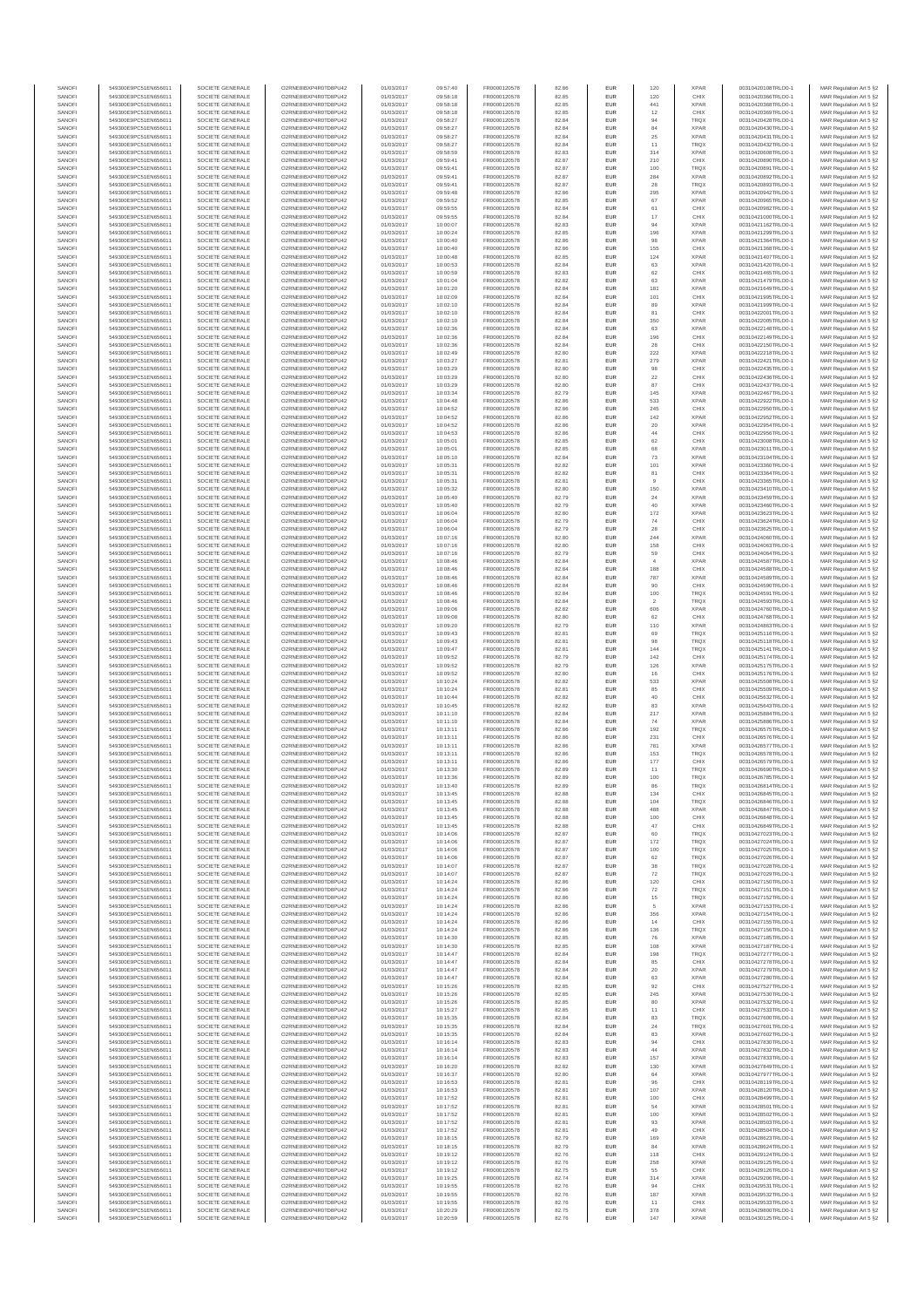| SANOFI           | 549300E9PC51EN656011                         | SOCIETE GENERALE                     | O2RNE8IBXP4R0TD8PU42                          | 01/03/2017               | 10:20:59             | FR0000120578                 | 82.76          | EUR                      | 110            | <b>XPAR</b>                | 00310430126TRLO0-1                       | MAR Regulation Art 5 §2                             |
|------------------|----------------------------------------------|--------------------------------------|-----------------------------------------------|--------------------------|----------------------|------------------------------|----------------|--------------------------|----------------|----------------------------|------------------------------------------|-----------------------------------------------------|
| SANOFI<br>SANOFI | 549300E9PC51EN656011<br>549300E9PC51EN656011 | SOCIETE GENERALE<br>SOCIETE GENERALE | O2RNE8IBXP4R0TD8PU42<br>O2RNE8IBXP4R0TD8PU42  | 01/03/2017<br>01/03/2017 | 10:22:08             | FR0000120578                 | 82.80<br>82.80 | EUR<br>EUR               | 439<br>144     | <b>XPAR</b><br><b>XPAR</b> | 00310430581TRLO0-1<br>00310430594TRLO0-1 | MAR Regulation Art 5 §2                             |
| SANOFI           | 549300E9PC51EN656011                         | SOCIETE GENERALE                     | O2RNE8IBXP4R0TD8PLI42                         | 01/03/2017               | 10:22:10<br>10:22:10 | FR0000120578<br>FR0000120578 | 82.80          | EUR                      | 98             | CHIX                       | 00310430601TRLO0-1                       | MAR Regulation Art 5 §2<br>MAR Regulation Art 5 §2  |
| SANOFI           | 549300E9PC51EN656011                         | SOCIETE GENERALE                     | O2RNE8IBXP4R0TD8PU42                          | 01/03/2017               | 10:22:10             | FR0000120578                 | 82.80          | EUR                      | 97             | CHIX                       | 00310430604TRLO0-1                       | MAR Regulation Art 5 §2                             |
| SANOFI           | 549300E9PC51EN656011                         | SOCIETE GENERALE                     | O2RNE8IBXP4R0TD8PU42                          | 01/03/2017               | 10:22:42             | FR0000120578<br>FR0000120578 | 82.81          | EUR                      | 15             | <b>XPAR</b>                | 00310430794TRLO0-1                       | MAR Regulation Art 5 §2                             |
| SANOFI<br>SANOFI | 549300E9PC51EN656011<br>549300E9PC51EN656011 | SOCIETE GENERALE<br>SOCIETE GENERALE | O2RNE8IBXP4R0TD8PU42<br>O2RNE8IBXP4R0TD8PU42  | 01/03/2017<br>01/03/2017 | 10:22:42<br>10:22:55 | FR0000120578                 | 82.81<br>82.80 | EUR<br>EUR               | 96<br>149      | <b>XPAR</b><br>CHIX        | 00310430795TRLO0-1<br>00310430873TRLO0-1 | MAR Regulation Art 5 §2<br>MAR Regulation Art 5 §2  |
| SANOFI           | 549300E9PC51EN656011                         | SOCIETE GENERALE                     | O2RNE8IBXP4R0TD8PU42                          | 01/03/2017               | 10:23:10             | FR0000120578                 | 82.80          | <b>EUR</b>               | 37             | CHIX                       | 00310430976TRLO0-1                       | MAR Regulation Art 5 §2                             |
| SANOFI           | 549300E9PC51EN656011                         | SOCIETE GENERALE                     | O2RNE8IBXP4R0TD8PU42                          | 01/03/2017               | 10:23:24             | FR0000120578                 | 82.80          | EUR                      | 125            | CHIX                       | 00310431043TRLO0-1                       | MAR Regulation Art 5 §2                             |
| SANOFI<br>SANOFI | 549300E9PC51EN656011<br>549300E9PC51EN656011 | SOCIETE GENERALE<br>SOCIETE GENERALE | O2RNE8IBXP4R0TD8PLI42<br>O2RNE8IBXP4R0TD8PU42 | 01/03/2017<br>01/03/2017 | 10:23:27<br>10:23:27 | FR0000120578<br>FR0000120578 | 82.79<br>82.79 | EUR<br>EUR               | 61<br>202      | CHIX<br><b>XPAR</b>        | 00310431060TRLO0-1<br>00310431061TRLO0-1 | MAR Regulation Art 5 §2<br>MAR Regulation Art 5 §2  |
| SANOFI           | 549300E9PC51EN656011                         | SOCIETE GENERALE                     | O2RNE8IBXP4R0TD8PU42                          | 01/03/2017               | 10:23:45             | FR0000120578                 | 82.78          | EUR                      | 402            | <b>XPAR</b>                | 00310431168TRLO0-1                       | MAR Regulation Art 5 §2                             |
| SANOFI           | 549300E9PC51EN656011                         | SOCIETE GENERALE                     | O2RNE8IBXP4R0TD8PU42                          | 01/03/2017               | 10:24:03             | FR0000120578                 | 82.79          | EUR                      | 228            | <b>XPAR</b>                | 00310431279TRLO0-1                       | MAR Regulation Art 5 §2                             |
| SANOFI           | 549300E9PC51EN656011                         | SOCIETE GENERALE                     | O2RNE8IBXP4R0TD8PU42                          | 01/03/2017               | 10:25:48             | FR0000120578                 | 82.83          | EUR                      | 829            | <b>XPAR</b>                | 00310432009TRLO0-1                       | MAR Regulation Art 5 §2                             |
| SANOFI<br>SANOFI | 549300E9PC51EN656011<br>549300E9PC51EN656011 | SOCIETE GENERALE<br>SOCIETE GENERALE | O2RNE8IBXP4R0TD8PU42<br>O2RNE8IBXP4R0TD8PU42  | 01/03/2017<br>01/03/2017 | 10:25:48<br>10:25:48 | FR0000120578<br>FR0000120578 | 82.82<br>82.81 | <b>EUR</b><br>EUR        | 269<br>100     | CHIX<br>CHIX               | 00310432010TRLO0-1<br>00310432011TRLO0-1 | MAR Regulation Art 5 §2<br>MAR Regulation Art 5 §2  |
| SANOFI           | 549300E9PC51EN656011                         | SOCIETE GENERALE                     | O2RNE8IBXP4R0TD8PU42                          | 01/03/2017               | 10:26:12             | FR0000120578                 | 82.79          | <b>EUR</b>               | 99             | <b>XPAR</b>                | 00310432093TRLO0-1                       | MAR Regulation Art 5 §2                             |
| SANOFI           | 549300E9PC51EN656011                         | SOCIETE GENERALE                     | O2RNE8IBXP4R0TD8PU42                          | 01/03/2017               | 10:26:12             | FR0000120578                 | 82.79          | EUR                      | 5              | <b>XPAR</b>                | 00310432094TRLO0-1                       | MAR Regulation Art 5 §2                             |
| SANOFI           | 549300E9PC51EN656011                         | SOCIETE GENERALE                     | O2RNESIBXP4R0TD8PLI42                         | 01/03/2017               | 10:26:13             | FR0000120578                 | 82.79          | EUR                      | 214            | <b>XPAR</b>                | 00310432096TRLO0-1                       | MAR Regulation Art 5 §2                             |
| SANOFI<br>SANOFI | 549300E9PC51EN656011<br>549300E9PC51EN656011 | SOCIETE GENERALE<br>SOCIETE GENERALE | O2RNE8IBXP4R0TD8PU42<br>O2RNE8IBXP4R0TD8PLI42 | 01/03/2017<br>01/03/2017 | 10:26:17<br>10:26:24 | FR0000120578<br>FR0000120578 | 82.78<br>82.76 | EUR<br>EUR               | 51<br>63       | CHIX<br><b>XPAR</b>        | 00310432110TRLO0-1<br>00310432144TRLO0-1 | MAR Regulation Art 5 §2<br>MAR Regulation Art 5 §2  |
| SANOFI           | 549300E9PC51EN656011                         | SOCIETE GENERALE                     | O2RNE8IBXP4R0TD8PU42                          | 01/03/2017               | 10:26:37             | FR0000120578                 | 82.76          | <b>EUR</b>               | 100            | <b>TRQX</b>                | 00310432234TRLO0-1                       | MAR Regulation Art 5 §2                             |
| SANOFI           | 549300E9PC51EN656011                         | SOCIETE GENERALE                     | O2RNE8IBXP4R0TD8PU42                          | 01/03/2017               | 10:26:38             | FR0000120578                 | 82.76          | EUR                      | 91             | TRQX                       | 00310432235TRLO0-1                       | MAR Regulation Art 5 §2                             |
| SANOFI           | 549300E9PC51EN656011                         | SOCIETE GENERALE<br>SOCIETE GENERALE | O2RNE8IBXP4R0TD8PU42<br>O2RNE8IBXP4R0TD8PU42  | 01/03/2017               | 10:26:39             | FR0000120578                 | 82.75          | <b>EUR</b>               | 38             | <b>XPAR</b>                | 00310432247TRLO0-1<br>00310432579TRLO0-1 | MAR Regulation Art 5 §2<br>MAR Regulation Art 5 §2  |
| SANOFI<br>SANOFI | 549300E9PC51EN656011<br>549300E9PC51EN656011 | SOCIETE GENERALE                     | O2RNE8IBXP4R0TD8PU42                          | 01/03/2017<br>01/03/2017 | 10:27:40<br>10:27:48 | FR0000120578<br>FR0000120578 | 82.78<br>82.77 | EUR<br><b>EUR</b>        | 594<br>218     | <b>XPAR</b><br>CHIX        | 00310432628TRLO0-1                       | MAR Regulation Art 5 §2                             |
| SANOFI           | 549300E9PC51EN656011                         | SOCIETE GENERALE                     | O2RNE8IBXP4R0TD8PU42                          | 01/03/2017               | 10:27:48             | FR0000120578                 | 82.77          | EUR                      | 222            | TRQX                       | 00310432629TRLO0-1                       | MAR Regulation Art 5 §2                             |
| SANOFI           | 549300E9PC51EN656011                         | SOCIETE GENERALE                     | O2RNE8IBXP4R0TD8PU42                          | 01/03/2017               | 10:27:48             | FR0000120578                 | 82.77          | EUR                      | 111            | <b>XPAR</b>                | 00310432630TRLO0-1                       | MAR Regulation Art 5 §2                             |
| SANOFI<br>SANOFI | 549300E9PC51EN656011<br>549300E9PC51EN656011 | SOCIETE GENERALE<br>SOCIETE GENERALE | O2RNE8IBXP4R0TD8PU42<br>O2RNE8IBXP4R0TD8PU42  | 01/03/2017<br>01/03/2017 | 10:27:48<br>10:27:48 | FR0000120578<br>FR0000120578 | 82.77<br>82.77 | EUR<br>EUR               | 256<br>133     | TRQX<br>TRQX               | 00310432631TRLO0-1<br>00310432632TRLO0-1 | MAR Regulation Art 5 §2<br>MAR Regulation Art 5 §2  |
| SANOFI           | 549300E9PC51EN656011                         | SOCIETE GENERALE                     | O2RNE8IBXP4R0TD8PU42                          | 01/03/2017               | 10:27:48             | FR0000120578                 | 82.77          | <b>EUR</b>               | 30             | CHIX                       | 00310432633TRLO0-1                       | MAR Regulation Art 5 §2                             |
| SANOFI           | 549300E9PC51EN656011                         | SOCIETE GENERALE                     | O2RNE8IBXP4R0TD8PU42                          | 01/03/2017               | 10:27:48             | FR0000120578                 | 82.77          | EUR                      | 18             | CHIX                       | 00310432634TRLO0-1                       | MAR Regulation Art 5 §2                             |
| SANOFI<br>SANOFI | 549300E9PC51EN656011<br>549300E9PC51EN656011 | SOCIETE GENERALE<br>SOCIETE GENERALE | O2RNE8IBXP4R0TD8PU42<br>O2RNE8IBXP4R0TD8PU42  | 01/03/2017<br>01/03/2017 | 10:28:02<br>10:28:28 | FR0000120578<br>FR0000120578 | 82.82<br>82.82 | <b>EUR</b><br>EUR        | 151<br>231     | <b>XPAR</b><br><b>XPAR</b> | 00310432938TRLO0-1<br>00310433142TRLO0-1 | MAR Regulation Art 5 §2<br>MAR Regulation Art 5 §2  |
| SANOFI           | 549300E9PC51EN656011                         | SOCIETE GENERALE                     | O2RNE8IBXP4R0TD8PU42                          | 01/03/2017               | 10:28:28             | FR0000120578                 | 82.81          | EUR                      | 107            | CHIX                       | 00310433144TRLO0-1                       | MAR Regulation Art 5 §2                             |
| SANOFI           | 549300E9PC51EN656011                         | SOCIETE GENERALE                     | O2RNE8IBXP4R0TD8PU42                          | 01/03/2017               | 10:28:40             | FR0000120578                 | 82.83          | EUR                      | 111            | <b>XPAR</b>                | 00310433220TRLO0-1                       | MAR Regulation Art 5 §2                             |
| SANOFI           | 549300E9PC51EN656011                         | SOCIETE GENERALE                     | O2RNE8IBXP4R0TD8PU42                          | 01/03/2017               | 10:29:14             | FR0000120578                 | 82.82          | EUR                      | 28             | <b>XPAR</b>                | 00310433403TRLO0-1                       | MAR Regulation Art 5 §2                             |
| SANOFI<br>SANOFI | 549300E9PC51EN656011<br>549300E9PC51EN656011 | SOCIETE GENERALE<br>SOCIETE GENERALE | O2RNE8IBXP4R0TD8PU42<br>O2RNE8IBXP4R0TD8PU42  | 01/03/2017<br>01/03/2017 | 10:29:14<br>10:29:41 | FR0000120578<br>FR0000120578 | 82.82<br>82.85 | EUR<br>EUR               | 242<br>112     | <b>XPAR</b><br>CHIX        | 00310433404TRLO0-1<br>00310433583TRLO0-1 | MAR Regulation Art 5 §2<br>MAR Regulation Art 5 §2  |
| SANOFI           | 549300E9PC51EN656011                         | SOCIETE GENERALE                     | O2RNE8IBXP4R0TD8PU42                          | 01/03/2017               | 10:29:41             | FR0000120578                 | 82.85          | <b>EUR</b>               | 88             | CHIX                       | 00310433585TRLO0-1                       | MAR Regulation Art 5 §2                             |
| SANOFI           | 549300E9PC51EN656011                         | SOCIETE GENERALE                     | O2RNE8IBXP4R0TD8PU42                          | 01/03/2017               | 10:30:54             | FR0000120578                 | 82.85          | EUR                      | 275            | TRQX                       | 00310433955TRLO0-1                       | MAR Regulation Art 5 §2                             |
| SANOFI           | 549300E9PC51EN656011                         | SOCIETE GENERALE                     | O2RNE8IBXP4R0TD8PLI42                         | 01/03/2017               | 10:30:54             | FR0000120578<br>FR0000120578 | 82.85          | <b>EUR</b>               | 446            | <b>XPAR</b>                | 00310433956TRLO0-1                       | MAR Regulation Art 5 §2                             |
| SANOFI<br>SANOFI | 549300E9PC51EN656011<br>549300E9PC51EN656011 | SOCIETE GENERALE<br>SOCIETE GENERALE | O2RNE8IBXP4R0TD8PU42<br>O2RNE8IBXP4R0TD8PU42  | 01/03/2017<br>01/03/2017 | 10:30:54<br>10:31:07 | FR0000120578                 | 82.85<br>82.84 | EUR<br>EUR               | 196<br>61      | CHIX<br>CHIX               | 00310433957TRLO0-1<br>00310434003TRLO0-1 | MAR Regulation Art 5 §2<br>MAR Regulation Art 5 §2  |
| SANOFI           | 549300E9PC51EN656011                         | SOCIETE GENERALE                     | O2RNE8IBXP4R0TD8PU42                          | 01/03/2017               | 10:31:07             | FR0000120578                 | 82.84          | EUR                      | 230            | TRQX                       | 00310434004TRLO0-1                       | MAR Regulation Art 5 §2                             |
| SANOFI           | 549300E9PC51EN656011                         | SOCIETE GENERALE                     | O2RNE8IBXP4R0TD8PLI42                         | 01/03/2017               | 10:31:07             | FR0000120578                 | 82.85          | EUR                      | 455            | <b>XPAR</b>                | 00310434005TRLO0-1                       | MAR Regulation Art 5 §2                             |
| SANOFI<br>SANOFI | 549300E9PC51EN656011<br>549300E9PC51EN656011 | SOCIETE GENERALE<br>SOCIETE GENERALE | O2RNE8IBXP4R0TD8PU42<br>O2RNE8IBXP4R0TD8PU42  | 01/03/2017<br>01/03/2017 | 10:31:07<br>10:31:07 | FR0000120578<br>FR0000120578 | 82.83<br>82.83 | EUR<br>EUR               | 24<br>100      | CHIX<br>TRQX               | 00310434007TRLO0-1<br>00310434009TRLO0-1 | MAR Regulation Art 5 §2<br>MAR Regulation Art 5 §2  |
| SANOFI           | 549300E9PC51EN656011                         | SOCIETE GENERALE                     | O2RNE8IBXP4R0TD8PU42                          | 01/03/2017               | 10:31:07             | FR0000120578                 | 82.83          | EUR                      | 74             | <b>TRQX</b>                | 00310434010TRLO0-1                       | MAR Regulation Art 5 §2                             |
| SANOFI           | 549300E9PC51EN656011                         | SOCIETE GENERALE                     | O2RNE8IBXP4R0TD8PU42                          | 01/03/2017               | 10:31:07             | FR0000120578                 | 82.83          | EUR                      | 100            | TRQX                       | 00310434012TRLO0-1                       | MAR Regulation Art 5 §2                             |
| SANOFI           | 549300E9PC51EN656011                         | SOCIETE GENERALE                     | O2RNE8IBXP4R0TD8PU42                          | 01/03/2017               | 10:31:27             | FR0000120578                 | 82.84          | <b>EUR</b>               | 23             | <b>XPAR</b>                | 00310434113TRLO0-1                       | MAR Regulation Art 5 §2                             |
| SANOFI<br>SANOFI | 549300E9PC51EN656011<br>549300E9PC51EN656011 | SOCIETE GENERALE<br>SOCIETE GENERALE | O2RNE8IBXP4R0TD8PU42<br>O2RNE8IBXP4R0TD8PLI42 | 01/03/2017<br>01/03/2017 | 10:31:27<br>10:31:27 | FR0000120578<br>FR0000120578 | 82.84<br>82.84 | EUR<br>EUR               | $37\,$<br>66   | TRQX<br>TRQX               | 00310434116TRLO0-1<br>00310434117TRLO0-1 | MAR Regulation Art 5 §2<br>MAR Regulation Art 5 §2  |
| SANOFI           | 549300E9PC51EN656011                         | SOCIETE GENERALE                     | O2RNE8IBXP4R0TD8PU42                          | 01/03/2017               | 10:31:27             | FR0000120578                 | 82.84          | EUR                      | 61             | CHIX                       | 00310434118TRLO0-1                       | MAR Regulation Art 5 §2                             |
| SANOFI           | 549300E9PC51EN656011                         | SOCIETE GENERALE                     | O2RNE8IBXP4R0TD8PU42                          | 01/03/2017               | 10:31:27             | FR0000120578                 | 82.84          | EUR                      | 93             | <b>XPAR</b>                | 00310434119TRLO0-1                       | MAR Regulation Art 5 §2                             |
| SANOFI           | 549300E9PC51EN656011                         | SOCIETE GENERALE                     | O2RNE8IBXP4R0TD8PU42                          | 01/03/2017               | 10:31:56             | FR0000120578                 | 82.84          | <b>EUR</b>               | 151            | <b>XPAR</b>                | 00310434287TRLO0-1                       | MAR Regulation Art 5 §2                             |
| SANOFI<br>SANOFI | 549300E9PC51EN656011<br>549300E9PC51EN656011 | SOCIETE GENERALE<br>SOCIETE GENERALE | O2RNE8IBXP4R0TD8PU42<br>O2RNE8IBXP4R0TD8PU42  | 01/03/2017<br>01/03/2017 | 10:31:56<br>10:32:01 | FR0000120578<br>FR0000120578 | 82.84<br>82.82 | EUR<br><b>EUR</b>        | 115<br>60      | <b>XPAR</b><br><b>TRQX</b> | 00310434289TRLO0-1<br>00310434320TRLO0-1 | MAR Regulation Art 5 §2<br>MAR Regulation Art 5 §2  |
| SANOFI           | 549300E9PC51EN656011                         | SOCIETE GENERALE                     | O2RNE8IBXP4R0TD8PU42                          | 01/03/2017               | 10:32:01             | FR0000120578                 | 82.82          | EUR                      |                | TRQX                       | 00310434321TRLO0-1                       | MAR Regulation Art 5 §2                             |
| SANOFI           | 549300E9PC51EN656011                         | SOCIETE GENERALE                     | O2RNE8IBXP4R0TD8PU42                          | 01/03/2017               | 10:32:51             | FR0000120578                 | 82.85          | <b>EUR</b>               | 58             | CHIX                       | 00310434618TRLO0-1                       | MAR Regulation Art 5 §2                             |
| SANOFI<br>SANOFI | 549300E9PC51EN656011<br>549300E9PC51EN656011 | SOCIETE GENERALE<br>SOCIETE GENERALE | O2RNE8IBXP4R0TD8PU42<br>O2RNE8IBXP4R0TD8PU42  | 01/03/2017<br>01/03/2017 | 10:32:54<br>10:33:22 | FR0000120578<br>FR0000120578 | 82.85<br>82.85 | EUR<br>EUR               | $30\,$<br>8    | <b>XPAR</b><br><b>XPAR</b> | 00310434633TRLO0-1<br>00310434868TRLO0-1 | MAR Regulation Art 5 §2<br>MAR Regulation Art 5 §2  |
| SANOFI           | 549300E9PC51EN656011                         | SOCIETE GENERALE                     | O2RNE8IBXP4R0TD8PU42                          | 01/03/2017               | 10:33:22             | FR0000120578                 | 82.85          | EUR                      | 23             | CHIX                       | 00310434873TRLO0-1                       | MAR Regulation Art 5 §2                             |
| SANOFI           | 549300E9PC51EN656011                         | SOCIETE GENERALE                     | O2RNE8IBXP4R0TD8PU42                          | 01/03/2017               | 10:33:41             | FR0000120578                 | 82.85          | EUR                      | 293            | CHIX                       | 00310435006TRLO0-1                       | MAR Regulation Art 5 §2                             |
| SANOFI           | 549300E9PC51EN656011                         | SOCIETE GENERALE                     | O2RNE8IBXP4R0TD8PU42                          | 01/03/2017               | 10:33:41             | FR0000120578                 | 82.85          | <b>EUR</b>               | 5              | <b>XPAR</b>                | 00310435007TRLO0-1                       | MAR Regulation Art 5 §2                             |
| SANOFI<br>SANOFI | 549300E9PC51EN656011<br>549300E9PC51EN656011 | SOCIETE GENERALE<br>SOCIETE GENERALE | O2RNE8IBXP4R0TD8PU42<br>O2RNE8IBXP4R0TD8PU42  | 01/03/2017<br>01/03/2017 | 10:33:41<br>10:33:42 | FR0000120578<br>FR0000120578 | 82.85<br>82.85 | EUR<br><b>EUR</b>        | 106<br>74      | <b>XPAR</b><br>CHIX        | 00310435008TRLO0-1<br>00310435012TRLO0-1 | MAR Regulation Art 5 §2<br>MAR Regulation Art 5 §2  |
| SANOFI           | 549300E9PC51EN656011                         | SOCIETE GENERALE                     | O2RNE8IBXP4R0TD8PU42                          | 01/03/2017               | 10:33:42             | FR0000120578                 | 82.84          | EUR                      | 187            | TRQX                       | 00310435033TRLO0-1                       | MAR Regulation Art 5 §2                             |
| SANOFI           | 549300E9PC51EN656011                         | SOCIETE GENERALE                     | O2RNE8IBXP4R0TD8PU42                          | 01/03/2017               | 10:33:42             | FR0000120578                 | 82.84          | <b>EUR</b>               | 25             | TRQX                       | 00310435040TRLO0-1                       | MAR Regulation Art 5 §2                             |
| SANOFI<br>SANOFI | 549300E9PC51EN656011                         | SOCIETE GENERALE                     | O2RNE8IBXP4R0TD8PU42<br>O2RNE8IBXP4R0TD8PU42  | 01/03/2017<br>01/03/2017 | 10:35:08             | FR0000120578<br>FR0000120578 | 82.84<br>82.84 | EUR<br>EUR               | 44<br>244      | CHIX<br>CHIX               | 00310435526TRLO0-1                       | MAR Regulation Art 5 §2<br>MAR Regulation Art 5 §2  |
| SANOFI           | 549300E9PC51EN656011<br>549300E9PC51EN656011 | SOCIETE GENERALE<br>SOCIETE GENERALE | O2RNE8IBXP4R0TD8PU42                          | 01/03/2017               | 10:35:22<br>10:35:22 | FR0000120578                 | 82.84          | EUR                      | 179            | TRQX                       | 00310435588TRLO0-1<br>00310435589TRLO0-1 | MAR Regulation Art 5 §2                             |
| SANOFI           | 549300E9PC51EN656011                         | SOCIETE GENERALE                     | O2RNE8IBXP4R0TD8PU42                          | 01/03/2017               | 10:35:22             | FR0000120578                 | 82.84          | EUR                      |                | <b>XPAR</b>                | 00310435590TRLO0-1                       | MAR Regulation Art 5 §2                             |
| SANOFI           | 549300E9PC51EN656011                         | SOCIETE GENERALE                     | O2RNE8IBXP4R0TD8PU42                          | 01/03/2017               | 10:35:22             | FR0000120578                 | 82.84          | <b>EUR</b>               | 59             | <b>XPAR</b>                | 00310435591TRLO0-1                       | MAR Regulation Art 5 §2                             |
| SANOFI<br>SANOFI | 549300E9PC51EN656011<br>549300E9PC51EN656011 | SOCIETE GENERALE<br>SOCIETE GENERALE | O2RNE8IBXP4R0TD8PU42<br>O2RNE8IBXP4R0TD8PU42  | 01/03/2017<br>01/03/2017 | 10:35:22<br>10:35:22 | FR0000120578<br>FR0000120578 | 82.84<br>82.84 | EUR<br><b>EUR</b>        | 115<br>304     | <b>XPAR</b><br><b>XPAR</b> | 00310435592TRLO0-1<br>00310435593TRLO0-1 | MAR Regulation Art 5 §2<br>MAR Regulation Art 5 §2  |
| SANOFI           | 549300E9PC51EN656011                         | SOCIETE GENERALE                     | O2RNE8IBXP4R0TD8PU42                          | 01/03/2017               | 10:35:32             | FR0000120578                 | 82.86          | EUR                      | 184            | <b>XPAR</b>                | 00310435749TRLO0-1                       | MAR Regulation Art 5 §2                             |
| SANOFI           | 549300E9PC51EN656011                         | SOCIETE GENERALE                     | O2RNE8IBXP4R0TD8PU42                          | 01/03/2017               | 10:35:35             | FR0000120578                 | 82.86          | EUR                      | $12\,$         | <b>XPAR</b>                | 00310435770TRLO0-1                       | MAR Regulation Art 5 §2                             |
| SANOFI           | 549300E9PC51EN656011                         | SOCIETE GENERALE                     | O2RNE8IBXP4R0TD8PU42                          | 01/03/2017               | 10:35:37             | FR0000120578                 | 82.86          | EUR                      | 653            | <b>XPAR</b>                | 00310435777TRLO0-1                       | MAR Regulation Art 5 §2                             |
| SANOFI<br>SANOFI | 549300E9PC51EN656011<br>549300E9PC51EN656011 | SOCIETE GENERALE<br>SOCIETE GENERALE | O2RNE8IBXP4R0TD8PU42<br>O2RNE8IBXP4R0TD8PU42  | 01/03/2017<br>01/03/2017 | 10:35:49<br>10:35:49 | FR0000120578<br>FR0000120578 | 82.88<br>82.88 | EUR<br>EUR               | 93<br>102      | CHIX<br><b>XPAR</b>        | 00310436081TRLO0-1<br>00310436082TRLO0-1 | MAR Regulation Art 5 §2<br>MAR Regulation Art 5 §2  |
| SANOFI           | 549300E9PC51EN656011                         | SOCIETE GENERALE                     | O2RNE8IBXP4R0TD8PU42                          | 01/03/2017               | 10:35:49             | FR0000120578                 | 82.88          | EUR                      | 10             | CHIX                       | 00310436083TRLO0-1                       | MAR Regulation Art 5 §2                             |
| SANOFI           | 549300E9PC51EN656011                         | SOCIETE GENERALE                     | O2RNE8IBXP4R0TD8PU42                          | 01/03/2017               | 10:36:22             | FR0000120578                 | 82.89          | <b>EUR</b>               | 115            | <b>TRQX</b>                | 00310436501TRLO0-1                       | MAR Regulation Art 5 §2                             |
| SANOFI<br>SANOFI | 549300E9PC51EN656011<br>549300E9PC51EN656011 | SOCIETE GENERALE<br>SOCIETE GENERALE | O2RNE8IBXP4R0TD8PU42<br>O2RNE8IBXP4R0TD8PU42  | 01/03/2017<br>01/03/2017 | 10:36:22<br>10:36:25 | FR0000120578<br>FR0000120578 | 82.89<br>82.88 | EUR<br>EUR               | 232<br>35      | <b>XPAR</b><br>CHIX        | 00310436502TRLO0-1<br>00310436510TRLO0-1 | MAR Regulation Art 5 §2<br>MAR Regulation Art 5 §2  |
| SANOFI           | 549300E9PC51EN656011                         | SOCIETE GENERALE                     | O2RNE8IBXP4R0TD8PU42                          | 01/03/2017               | 10:36:25             | FR0000120578                 | 82.88          | EUR                      | 48             | CHIX                       | 00310436511TRLO0-1                       | MAR Regulation Art 5 §2                             |
| SANOFI           | 549300E9PC51EN656011                         | SOCIETE GENERALE                     | O2RNE8IBXP4R0TD8PLI42                         | 01/03/2017               | 10:36:49             | FR0000120578                 | 82.90          | EUR                      | 59             | <b>XPAR</b>                | 00310436721TRLO0-1                       | MAR Regulation Art 5 §2                             |
| SANOFI           | 549300E9PC51EN656011                         | SOCIETE GENERALE                     | O2RNE8IBXP4R0TD8PU42                          | 01/03/2017               | 10:36:49             | FR0000120578                 | 82.90          | <b>EUR</b>               | 124            | <b>XPAR</b>                | 00310436722TRLO0-1                       | MAR Regulation Art 5 §2                             |
| SANOFI<br>SANOFI | 549300E9PC51EN656011<br>549300E9PC51EN656011 | SOCIETE GENERALE<br>SOCIETE GENERALE | O2RNESIBXP4R0TD8PLI42<br>O2RNE8IBXP4R0TD8PU42 | 01/03/2017<br>01/03/2017 | 10:36:59<br>10:37:00 | FR0000120578<br>FR0000120578 | 82.90<br>82.90 | <b>EUR</b><br>EUR        | 64             | CHIX<br>CHIX               | 00310436773TRLO0-1<br>00310436778TRLO0-1 | MAR Regulation Art 5 §2<br>MAR Regulation Art 5 §2  |
| SANOFI           | 549300E9PC51EN656011                         | SOCIETE GENERALE                     | O2RNE8IBXP4R0TD8PU42                          | 01/03/2017               | 10:37:01             | FR0000120578                 | 82.90          | EUR                      | 59             | <b>TRQX</b>                | 00310436784TRLO0-1                       | MAR Regulation Art 5 §2                             |
| SANOFI           | 549300E9PC51EN656011                         | SOCIETE GENERALE                     | O2RNE8IBXP4R0TD8PU42                          | 01/03/2017               | 10:37:01             | FR0000120578                 | 82.90          | <b>EUR</b>               | $\overline{2}$ | <b>TROX</b>                | 00310436785TRLO0-1                       | MAR Regulation Art 5 §2                             |
| SANOFI<br>SANOFI | 549300E9PC51EN656011<br>549300E9PC51EN656011 | SOCIETE GENERALE<br>SOCIETE GENERALE | O2RNE8IBXP4R0TD8PU42<br>O2RNE8IBXP4R0TD8PU42  | 01/03/2017<br>01/03/2017 | 10:37:01<br>10:38:05 | FR0000120578<br>FR0000120578 | 82.90<br>82.95 | EUR<br><b>EUR</b>        | 63<br>450      | <b>XPAR</b><br><b>XPAR</b> | 00310436786TRLO0-1<br>00310437332TRLO0-1 | MAR Regulation Art 5 §2<br>MAR Regulation Art 5 §2  |
| SANOFI           | 549300E9PC51EN656011                         | SOCIETE GENERALE                     | O2RNE8IBXP4R0TD8PU42                          | 01/03/2017               | 10:38:20             | FR0000120578                 | 82.94          | EUR                      | 89             | <b>XPAR</b>                | 00310437382TRLO0-1                       | MAR Regulation Art 5 §2                             |
| SANOFI           | 549300E9PC51EN656011                         | SOCIETE GENERALE                     | O2RNE8IBXP4R0TD8PU42                          | 01/03/2017               | 10:38:20             | FR0000120578                 | 82.94          | EUR                      | 93             | <b>TRQX</b>                | 00310437383TRLO0-1                       | MAR Regulation Art 5 §2                             |
| SANOFI<br>SANOFI | 549300E9PC51EN656011<br>549300E9PC51EN656011 | SOCIETE GENERALE<br>SOCIETE GENERALE | O2RNE8IBXP4R0TD8PU42<br>O2RNESIBXP4R0TD8PLI42 | 01/03/2017<br>01/03/2017 | 10:38:20<br>10:38:20 | FR0000120578<br>FR0000120578 | 82.94<br>82.94 | EUR<br>EUR               | 158<br>21      | CHIX<br><b>TRQX</b>        | 00310437384TRLO0-1<br>00310437385TRLO0-1 | MAR Regulation Art 5 §2<br>MAR Regulation Art 5 §2  |
| SANOFI           | 549300E9PC51EN656011                         | SOCIETE GENERALE                     | O2RNE8IBXP4R0TD8PLI42                         | 01/03/2017               | 10:38:20             | FR0000120578                 | 82.94          | <b>EUR</b>               | 35             | CHIX                       | 00310437386TRLO0-1                       | MAR Regulation Art 5 §2                             |
| SANOFI           | 549300E9PC51EN656011                         | SOCIETE GENERALE                     | O2RNE8IBXP4R0TD8PU42                          | 01/03/2017               | 10:38:26             | FR0000120578                 | 82.96          | EUR                      | 103            | <b>XPAR</b>                | 00310437462TRLO0-1                       | MAR Regulation Art 5 §2                             |
| SANOFI<br>SANOFI | 549300E9PC51EN656011<br>549300E9PC51EN656011 | SOCIETE GENERALE<br>SOCIETE GENERALE | O2RNE8IBXP4R0TD8PU42<br>O2RNE8IBXP4R0TD8PU42  | 01/03/2017<br>01/03/2017 | 10:38:37<br>10:38:44 | FR0000120578<br>FR0000120578 | 82.94<br>82.96 | <b>EUR</b><br>EUR        | 63<br>64       | <b>XPAR</b><br><b>XPAR</b> | 00310437518TRLO0-1<br>00310437705TRLO0-1 | MAR Regulation Art 5 §2<br>MAR Regulation Art 5 §2  |
| SANOFI           | 549300E9PC51EN656011                         | SOCIETE GENERALE                     | O2RNE8IBXP4R0TD8PU42                          | 01/03/2017               | 10:39:08             | FR0000120578                 | 82.95          | EUR                      | 6              | CHIX                       | 00310437906TRLO0-1                       | MAR Regulation Art 5 §2                             |
| SANOFI           | 549300E9PC51EN656011                         | SOCIETE GENERALE                     | O2RNE8IBXP4R0TD8PU42                          | 01/03/2017               | 10:39:08             | FR0000120578                 | 82.95          | EUR                      | 97             | CHIX                       | 00310437907TRLO0-1                       | MAR Regulation Art 5 §2                             |
| SANOFI<br>SANOFI | 549300E9PC51EN656011                         | SOCIETE GENERALE<br>SOCIETE GENERALE | O2RNE8IBXP4R0TD8PU42<br>O2RNE8IBXP4R0TD8PU42  | 01/03/2017               | 10:39:13             | FR0000120578                 | 82.94          | EUR                      | 76             | <b>TRQX</b><br><b>XPAR</b> | 00310437933TRLO0-1                       | MAR Regulation Art 5 §2                             |
| SANOFI           | 549300E9PC51EN656011<br>549300E9PC51EN656011 | SOCIETE GENERALE                     | O2RNE8IBXP4R0TD8PU42                          | 01/03/2017<br>01/03/2017 | 10:39:13<br>10:39:13 | FR0000120578<br>FR0000120578 | 82.94<br>82.94 | EUR<br>EUR               | 63<br>9        | TRQX                       | 00310437937TRLO0-1<br>00310437948TRLO0-1 | MAR Regulation Art 5 §2<br>MAR Regulation Art 5 §2  |
| SANOFI           | 549300E9PC51EN656011                         | SOCIETE GENERALE                     | O2RNE8IBXP4R0TD8PU42                          | 01/03/2017               | 10:39:47             | FR0000120578                 | 82.95          | <b>EUR</b>               | 324            | <b>XPAR</b>                | 00310438178TRLO0-1                       | MAR Regulation Art 5 §2                             |
| SANOFI           | 549300E9PC51EN656011                         | SOCIETE GENERALE                     | O2RNE8IBXP4R0TD8PU42<br>O2RNE8IBXP4R0TD8PLI42 | 01/03/2017               | 10:40:38             | FR0000120578<br>FR0000120578 | 82.93          | EUR                      | 50<br>92       | CHIX                       | 00310438505TRLO0-1                       | MAR Regulation Art 5 §2                             |
| SANOFI<br>SANOFI | 549300E9PC51EN656011<br>549300E9PC51EN656011 | SOCIETE GENERALE<br>SOCIETE GENERALE | O2RNE8IBXP4R0TD8PU42                          | 01/03/2017<br>01/03/2017 | 10:40:38<br>10:40:38 | FR0000120578                 | 82.93<br>82.93 | <b>EUR</b><br>EUR        | 47             | CHIX<br>TRQX               | 00310438508TRLO0-1<br>00310438509TRLO0-1 | MAR Regulation Art 5 §2<br>MAR Regulation Art 5 \$2 |
| SANOFI           | 549300E9PC51EN656011                         | SOCIETE GENERALE                     | O2RNE8IBXP4R0TD8PU42                          | 01/03/2017               | 10:40:38             | FR0000120578                 | 82.93          | <b>EUR</b>               | 67             | <b>TRQX</b>                | 00310438510TRLO0-1                       | MAR Regulation Art 5 §2                             |
| SANOFI           | 549300E9PC51EN656011                         | SOCIETE GENERALE                     | O2RNE8IBXP4R0TD8PU42                          | 01/03/2017               | 10:40:48             | FR0000120578                 | 82.93          | EUR                      | 251            | <b>XPAR</b>                | 00310438608TRLO0-1                       | MAR Regulation Art 5 §2                             |
| SANOFI           | 549300E9PC51EN656011                         | SOCIETE GENERALE                     | O2RNE8IBXP4R0TD8PU42                          | 01/03/2017               | 10:40:48             | FR0000120578                 | 82.93          | EUR                      | 171            | <b>XPAR</b>                | 00310438609TRLO0-1                       | MAR Regulation Art 5 §2                             |
| SANOFI<br>SANOFI | 549300E9PC51EN656011<br>549300E9PC51EN656011 | SOCIETE GENERALE<br>SOCIETE GENERALE | O2RNE8IBXP4R0TD8PU42<br>O2RNE8IBXP4R0TD8PU42  | 01/03/2017<br>01/03/2017 | 10:40:48<br>10:41:03 | FR0000120578<br>FR0000120578 | 82.92<br>82.91 | EUR<br>EUR               | 51<br>63       | CHIX<br><b>XPAR</b>        | 00310438610TRLO0-1<br>00310438683TRLO0-1 | MAR Regulation Art 5 §2<br>MAR Regulation Art 5 §2  |
| SANOFI           | 549300E9PC51EN656011                         | SOCIETE GENERALE                     | O2RNE8IBXP4R0TD8PU42                          | 01/03/2017               | 10:41:03             | FR0000120578                 | 82.91          | <b>EUR</b>               | 74             | CHIX                       | 00310438684TRLO0-1                       | MAR Regulation Art 5 §2                             |
| SANOFI           | 549300E9PC51EN656011                         | SOCIETE GENERALE                     | O2RNE8IBXP4R0TD8PU42                          | 01/03/2017               | 10:41:28             | FR0000120578                 | 82.93          | EUR                      | 60             | CHIX                       | 00310438834TRLO0-1                       | MAR Regulation Art 5 §2                             |
| SANOFI<br>SANOFI | 549300E9PC51EN656011<br>549300E9PC51EN656011 | SOCIETE GENERALE<br>SOCIETE GENERALE | O2RNE8IBXP4R0TD8PU42<br>O2RNE8IBXP4R0TD8PU42  | 01/03/2017<br>01/03/2017 | 10:41:28             | FR0000120578                 | 82.93<br>82.92 | <b>EUR</b><br><b>EUR</b> | 164<br>74      | <b>XPAR</b><br><b>TRQX</b> | 00310438835TRLO0-1<br>00310438837TRLO0-1 | MAR Regulation Art 5 §2                             |
| SANOFI           | 549300E9PC51EN656011                         | SOCIETE GENERALE                     | O2RNE8IBXP4R0TD8PU42                          | 01/03/2017               | 10:41:28<br>10:41:28 | FR0000120578<br>FR0000120578 | 82.91          | EUR                      | $\overline{7}$ | CHIX                       | 00310438838TRLO0-1                       | MAR Regulation Art 5 §2<br>MAR Regulation Art 5 §2  |
| SANOFI           | 549300E9PC51EN656011                         | SOCIETE GENERALE                     | O2RNE8IBXP4R0TD8PU42                          | 01/03/2017               | 10:41:58             | FR0000120578                 | 82.93          | EUR                      | 192            | <b>XPAR</b>                | 00310438986TRLO0-1                       | MAR Regulation Art 5 §2                             |
| SANOFI           | 549300E9PC51EN656011                         | SOCIETE GENERALE                     | O2RNE8IBXP4R0TD8PU42                          | 01/03/2017               | 10:41:58             | FR0000120578                 | 82.93          | EUR                      | 60             | CHIX                       | 00310438988TRLO0-1                       | MAR Regulation Art 5 §2                             |
| SANOFI<br>SANOFI | 549300E9PC51EN656011<br>549300E9PC51EN656011 | SOCIETE GENERALE<br>SOCIETE GENERALE | O2RNE8IBXP4R0TD8PU42<br>O2RNE8IBXP4R0TD8PU42  | 01/03/2017<br>01/03/2017 | 10:41:58<br>10:42:08 | FR0000120578<br>FR0000120578 | 82.93<br>82.93 | EUR<br>EUR               | 48             | CHIX<br><b>XPAR</b>        | 00310438989TRLO0-1<br>00310439031TRLO0-1 | MAR Regulation Art 5 §2                             |
| SANOFI           | 549300E9PC51EN656011                         | SOCIETE GENERALE                     | O2RNE8IBXP4R0TD8PU42                          | 01/03/2017               | 10:42:12             | FR0000120578                 | 82.93          | <b>EUR</b>               | 70             | <b>XPAR</b>                | 00310439081TRLO0-1                       | MAR Regulation Art 5 §2<br>MAR Regulation Art 5 §2  |
| SANOFI           | 549300E9PC51EN656011                         | SOCIETE GENERALE                     | O2RNE8IBXP4R0TD8PU42                          | 01/03/2017               | 10:42:53             | FR0000120578                 | 82.94          | EUR                      | 56             | CHIX                       | 00310439395TRLO0-1                       | MAR Regulation Art 5 §2                             |
| SANOFI           | 549300E9PC51EN656011                         | SOCIETE GENERALE                     | O2RNE8IBXP4R0TD8PU42                          | 01/03/2017               | 10:42:53             | FR0000120578                 | 82.94          | EUR                      | 63             | CHIX                       | 00310439396TRLO0-1                       | MAR Regulation Art 5 §2                             |
| SANOFI<br>SANOFI | 549300E9PC51EN656011<br>549300E9PC51EN656011 | SOCIETE GENERALE<br>SOCIETE GENERALE | O2RNE8IBXP4R0TD8PU42<br>O2RNE8IBXP4R0TD8PU42  | 01/03/2017<br>01/03/2017 | 10:42:53<br>10:42:53 | FR0000120578<br>FR0000120578 | 82.94<br>82.94 | EUR<br>EUR               | 112<br>181     | <b>TRQX</b><br><b>XPAR</b> | 00310439397TRLO0-1<br>00310439398TRLO0-1 | MAR Regulation Art 5 §2<br>MAR Regulation Art 5 §2  |
| SANOFI           | 549300E9PC51EN656011                         | SOCIETE GENERALE                     | O2RNE8IBXP4R0TD8PU42                          | 01/03/2017               | 10:43:10             | FR0000120578                 | 82.92          | EUR                      | 225            | <b>XPAR</b>                | 00310439508TRLO0-1                       | MAR Regulation Art 5 §2                             |
| SANOFI           | 549300E9PC51EN656011                         | SOCIETE GENERALE                     | O2RNE8IBXP4R0TD8PU42                          | 01/03/2017               | 10:43:41             | FR0000120578                 | 82.93          | EUR                      | 66             | <b>XPAR</b>                | 00310439736TRLO0-1                       | MAR Regulation Art 5 §2                             |
| SANOFI           | 549300E9PC51EN656011                         | SOCIETE GENERALE                     | O2RNE8IBXP4R0TD8PU42                          | 01/03/2017               | 10:43:41             | FR0000120578                 | 82.93          | <b>EUR</b>               | 204            | <b>XPAR</b>                | 00310439744TRLO0-1                       | MAR Regulation Art 5 §2                             |
| SANOFI<br>SANOFI | 549300E9PC51EN656011<br>549300E9PC51EN656011 | SOCIETE GENERALE<br>SOCIETE GENERALE | O2RNE8IBXP4R0TD8PU42<br>O2RNE8IBXP4R0TD8PU42  | 01/03/2017<br>01/03/2017 | 10:43:57<br>10:43:57 | FR0000120578<br>FR0000120578 | 82.95<br>82.95 | EUR<br><b>EUR</b>        | 129<br>111     | CHIX<br><b>XPAR</b>        | 00310439878TRLO0-1<br>00310439882TRLO0-1 | MAR Regulation Art 5 §2<br>MAR Regulation Art 5 §2  |
| SANOFI           | 549300E9PC51EN656011                         | SOCIETE GENERALE                     | O2RNE8IBXP4R0TD8PU42                          | 01/03/2017               | 10:43:57             | FR0000120578                 | 82.95          | EUR                      | 14             | CHIX                       | 00310439885TRLO0-1                       | MAR Regulation Art 5 §2                             |
| SANOFI           | 549300E9PC51EN656011                         | SOCIETE GENERALE                     | O2RNE8IBXP4R0TD8PU42                          | 01/03/2017               | 10:44:01             | FR0000120578                 | 82.93          | EUR                      | 101            | <b>TRQX</b>                | 00310439910TRLO0-1                       | MAR Regulation Art 5 §2                             |
| SANOFI<br>SANOFI | 549300E9PC51EN656011<br>549300E9PC51EN656011 | SOCIETE GENERALE<br>SOCIETE GENERALE | O2RNE8IBXP4R0TD8PU42<br>O2RNE8IBXP4R0TD8PU42  | 01/03/2017<br>01/03/2017 | 10:44:01<br>10:44:01 | FR0000120578<br>FR0000120578 | 82.93<br>82.93 | EUR<br>EUR               | 64<br>$11$     | <b>XPAR</b><br><b>TRQX</b> | 00310439911TRLO0-1<br>00310439912TRLO0-1 | MAR Regulation Art 5 §2<br>MAR Regulation Art 5 §2  |
| SANOFI           | 549300E9PC51EN656011                         | SOCIETE GENERALE                     | O2RNE8IBXP4R0TD8PU42                          | 01/03/2017               | 10:44:12             | FR0000120578                 | 82.92          | EUR                      | 64             | <b>XPAR</b>                | 00310439958TRLO0-1                       | MAR Regulation Art 5 §2                             |
| SANOFI           | 549300E9PC51EN656011                         | SOCIETE GENERALE                     | O2RNE8IBXP4R0TD8PU42                          | 01/03/2017               | 10:44:48             | FR0000120578                 | 82.90          | EUR                      | 91             | <b>XPAR</b>                | 00310440210TRLO0-1                       | MAR Regulation Art 5 §2                             |
|                  |                                              |                                      |                                               |                          |                      |                              |                |                          |                |                            |                                          |                                                     |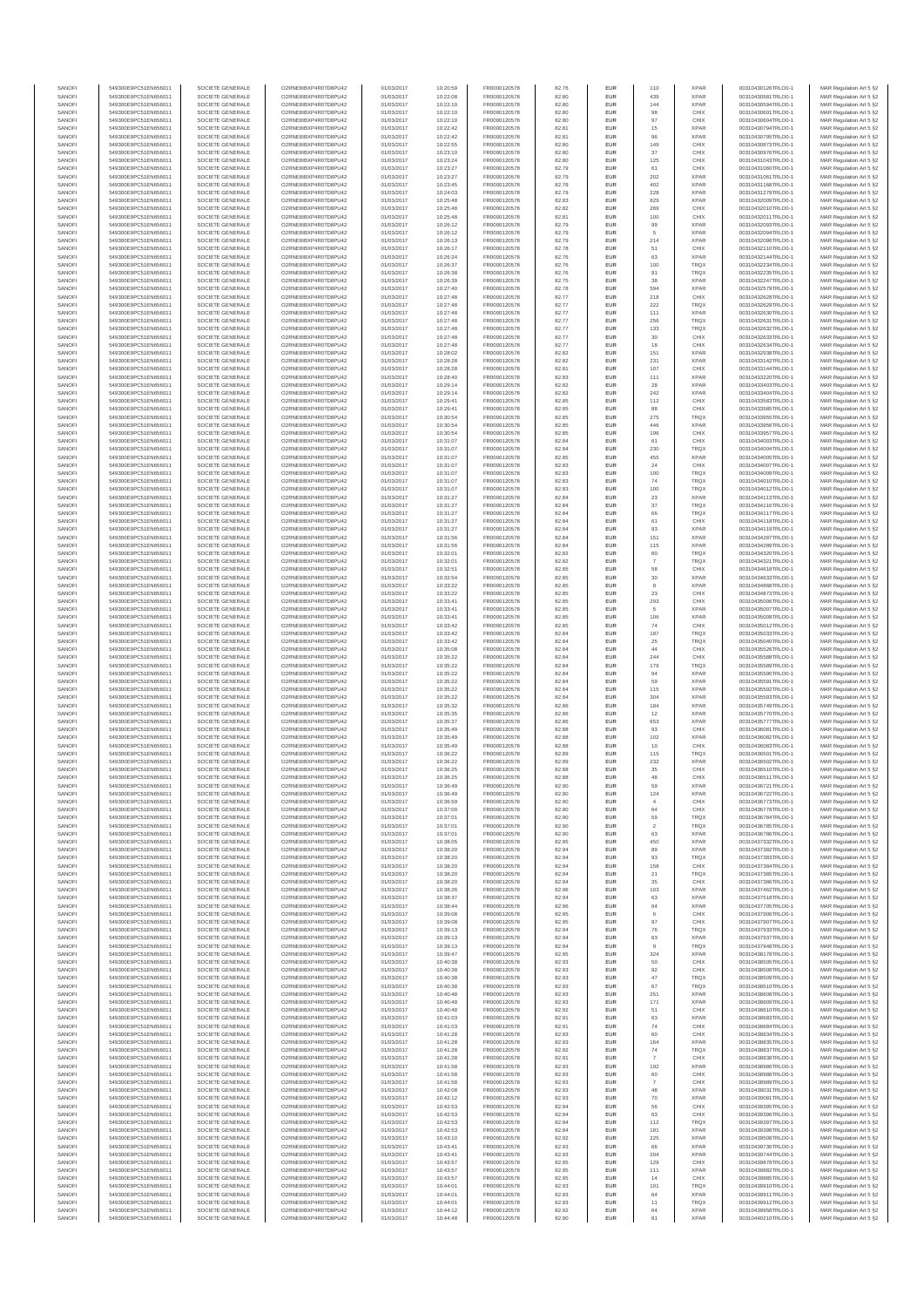| SANOFI           | 549300E9PC51EN656011                         | SOCIETE GENERALE                     | O2RNE8IBXP4R0TD8PU42                          | 01/03/2017               | 10:44:48             | FR0000120578                 | 82.90          | EUR                      | 103            | CHIX                       | 00310440214TRLO0-1                       | MAR Regulation Art 5 §2                            |
|------------------|----------------------------------------------|--------------------------------------|-----------------------------------------------|--------------------------|----------------------|------------------------------|----------------|--------------------------|----------------|----------------------------|------------------------------------------|----------------------------------------------------|
| SANOFI<br>SANOFI | 549300E9PC51EN656011<br>549300E9PC51EN656011 | SOCIETE GENERALE<br>SOCIETE GENERALE | O2RNE8IBXP4R0TD8PU42<br>O2RNE8IBXP4R0TD8PU42  | 01/03/2017<br>01/03/2017 | 10:44:48<br>10:44:48 | FR0000120578                 | 82.90          | EUR<br>EUR               | 60<br>11       | TRQX<br>CHIX               | 00310440215TRLO0-1<br>00310440217TRLO0-1 | MAR Regulation Art 5 §2                            |
| SANOFI           | 549300E9PC51EN656011                         | SOCIETE GENERALE                     | O2RNE8IBXP4R0TD8PLI42                         | 01/03/2017               | 10:44:48             | FR0000120578<br>FR0000120578 | 82.90<br>82.90 | EUR                      |                | <b>TRQX</b>                | 00310440219TRLO0-1                       | MAR Regulation Art 5 §2<br>MAR Regulation Art 5 §2 |
| SANOFI           | 549300E9PC51EN656011                         | SOCIETE GENERALE                     | O2RNE8IBXP4R0TD8PU42                          | 01/03/2017               | 10:45:50             | FR0000120578                 | 82.92          | EUR                      | 227            | <b>XPAR</b>                | 00310440553TRLO0-1                       | MAR Regulation Art 5 §2                            |
| SANOFI           | 549300E9PC51EN656011                         | SOCIETE GENERALE                     | O2RNE8IBXP4R0TD8PU42                          | 01/03/2017               | 10:45:50             | FR0000120578                 | 82.92          | EUR                      | 156            | CHIX                       | 00310440556TRLO0-1                       | MAR Regulation Art 5 §2                            |
| SANOFI<br>SANOFI | 549300E9PC51EN656011<br>549300E9PC51EN656011 | SOCIETE GENERALE<br>SOCIETE GENERALE | O2RNE8IBXP4R0TD8PU42<br>O2RNE8IBXP4R0TD8PU42  | 01/03/2017<br>01/03/2017 | 10:45:50<br>10:45:50 | FR0000120578<br>FR0000120578 | 82.92<br>82.92 | EUR<br>EUR               | 21<br>73       | <b>TRQX</b><br>TRQX        | 00310440557TRLO0-1<br>00310440558TRLO0-1 | MAR Regulation Art 5 §2<br>MAR Regulation Art 5 §2 |
| SANOFI           | 549300E9PC51EN656011                         | SOCIETE GENERALE                     | O2RNE8IBXP4R0TD8PU42                          | 01/03/2017               | 10:45:50             | FR0000120578                 | 82.92          | <b>EUR</b>               | 36             | CHIX                       | 00310440559TRLO0-1                       | MAR Regulation Art 5 §2                            |
| SANOFI           | 549300E9PC51EN656011                         | SOCIETE GENERALE                     | O2RNE8IBXP4R0TD8PU42                          | 01/03/2017               | 10:46:08             | FR0000120578                 | 82.91          | EUR                      | 435            | <b>XPAR</b>                | 00310440724TRLO0-1                       | MAR Regulation Art 5 §2                            |
| SANOFI<br>SANOFI | 549300E9PC51EN656011<br>549300E9PC51EN656011 | SOCIETE GENERALE<br>SOCIETE GENERALE | O2RNE8IBXP4R0TD8PLI42<br>O2RNE8IBXP4R0TD8PU42 | 01/03/2017<br>01/03/2017 | 10:46:10<br>10:46:10 | FR0000120578<br>FR0000120578 | 82.90<br>82.90 | EUR<br>EUR               | 61<br>62       | <b>TRQX</b><br>CHIX        | 00310440733TRLO0-1<br>00310440734TRLO0-1 | MAR Regulation Art 5 §2<br>MAR Regulation Art 5 §2 |
| SANOFI           | 549300E9PC51EN656011                         | SOCIETE GENERALE                     | O2RNE8IBXP4R0TD8PU42                          | 01/03/2017               | 10:46:10             | FR0000120578                 | 82.90          | EUR                      | 10             | CHIX                       | 00310440735TRLO0-1                       | MAR Regulation Art 5 §2                            |
| SANOFI           | 549300E9PC51EN656011                         | SOCIETE GENERALE                     | O2RNE8IBXP4R0TD8PU42                          | 01/03/2017               | 10:46:16             | FR0000120578                 | 82.88          | EUR                      | 63             | <b>XPAR</b>                | 00310440773TRLO0-1                       | MAR Regulation Art 5 §2                            |
| SANOFI           | 549300E9PC51EN656011                         | SOCIETE GENERALE                     | O2RNE8IBXP4R0TD8PU42                          | 01/03/2017               | 10:47:33             | FR0000120578                 | 82.92          | EUR                      | 158            | TRQX                       | 00310441300TRLO0-1                       | MAR Regulation Art 5 §2                            |
| SANOFI<br>SANOFI | 549300E9PC51EN656011<br>549300E9PC51EN656011 | SOCIETE GENERALE<br>SOCIETE GENERALE | O2RNE8IBXP4R0TD8PU42<br>O2RNE8IBXP4R0TD8PU42  | 01/03/2017<br>01/03/2017 | 10:47:33<br>10:47:33 | FR0000120578<br>FR0000120578 | 82.92<br>82.92 | <b>EUR</b><br>EUR        | 111<br>45      | CHIX<br>CHIX               | 00310441303TRLO0-1<br>00310441304TRLO0-1 | MAR Regulation Art 5 §2<br>MAR Regulation Art 5 §2 |
| SANOFI           | 549300E9PC51EN656011                         | SOCIETE GENERALE                     | O2RNE8IBXP4R0TD8PU42                          | 01/03/2017               | 10:47:33             | FR0000120578                 | 82.92          | <b>EUR</b>               | 241            | <b>XPAR</b>                | 00310441305TRLO0-1                       | MAR Regulation Art 5 §2                            |
| SANOFI           | 549300E9PC51EN656011                         | SOCIETE GENERALE                     | O2RNE8IBXP4R0TD8PU42                          | 01/03/2017               | 10:47:33             | FR0000120578                 | 82.92          | EUR                      | 14             | <b>XPAR</b>                | 00310441306TRLO0-1                       | MAR Regulation Art 5 §2                            |
| SANOFI           | 549300E9PC51EN656011                         | SOCIETE GENERALE                     | O2RNESIBXP4R0TD8PLI42                         | 01/03/2017               | 10:47:33             | FR0000120578                 | 82.92          | EUR                      | 16             | TRQX                       | 00310441307TRLO0-1                       | MAR Regulation Art 5 §2                            |
| SANOFI<br>SANOFI | 549300E9PC51EN656011<br>549300E9PC51EN656011 | SOCIETE GENERALE<br>SOCIETE GENERALE | O2RNE8IBXP4R0TD8PU42<br>O2RNE8IBXP4R0TD8PLI42 | 01/03/2017<br>01/03/2017 | 10:47:33<br>10:47:36 | FR0000120578<br>FR0000120578 | 82.92<br>82.90 | EUR<br>EUR               | 107<br>32      | CHIX<br><b>XPAR</b>        | 00310441310TRLO0-1<br>00310441324TRLO0-1 | MAR Regulation Art 5 §2<br>MAR Regulation Art 5 §2 |
| SANOFI           | 549300E9PC51EN656011                         | SOCIETE GENERALE                     | O2RNE8IBXP4R0TD8PU42                          | 01/03/2017               | 10:47:36             | FR0000120578                 | 82.90          | <b>EUR</b>               | 100            | <b>XPAR</b>                | 00310441328TRLO0-1                       | MAR Regulation Art 5 §2                            |
| SANOFI           | 549300E9PC51EN656011                         | SOCIETE GENERALE                     | O2RNE8IBXP4R0TD8PU42                          | 01/03/2017               | 10:47:36             | FR0000120578                 | 82.90          | EUR                      | 100            | <b>XPAR</b>                | 00310441329TRLO0-1                       | MAR Regulation Art 5 §2                            |
| SANOFI<br>SANOFI | 549300E9PC51EN656011<br>549300E9PC51EN656011 | SOCIETE GENERALE<br>SOCIETE GENERALE | O2RNE8IBXP4R0TD8PU42<br>O2RNE8IBXP4R0TD8PU42  | 01/03/2017<br>01/03/2017 | 10:47:36<br>10:48:00 | FR0000120578<br>FR0000120578 | 82.90<br>82.92 | <b>EUR</b><br>EUR        | 45<br>146      | <b>XPAR</b><br><b>XPAR</b> | 00310441330TRLO0-1<br>00310441474TRLO0-  | MAR Regulation Art 5 §2<br>MAR Regulation Art 5 §2 |
| SANOFI           | 549300E9PC51EN656011                         | SOCIETE GENERALE                     | O2RNE8IBXP4R0TD8PU42                          | 01/03/2017               | 10:48:11             | FR0000120578                 | 82.90          | <b>EUR</b>               | 63             | <b>XPAR</b>                | 00310441542TRLO0-1                       | MAR Regulation Art 5 §2                            |
| SANOFI           | 549300E9PC51EN656011                         | SOCIETE GENERALE                     | O2RNE8IBXP4R0TD8PU42                          | 01/03/2017               | 10:48:12             | FR0000120578                 | 82.90          | EUR                      | 100            | CHIX                       | 00310441547TRLO0-1                       | MAR Regulation Art 5 §2                            |
| SANOFI           | 549300E9PC51EN656011                         | SOCIETE GENERALE                     | O2RNE8IBXP4R0TD8PU42                          | 01/03/2017               | 10:48:13             | FR0000120578                 | 82.90          | EUR                      | 78             | TRQX                       | 00310441557TRLO0-1                       | MAR Regulation Art 5 §2                            |
| SANOFI<br>SANOFI | 549300E9PC51EN656011<br>549300E9PC51EN656011 | SOCIETE GENERALE<br>SOCIETE GENERALE | O2RNE8IBXP4R0TD8PU42<br>O2RNE8IBXP4R0TD8PU42  | 01/03/2017<br>01/03/2017 | 10:48:24<br>10:48:24 | FR0000120578<br>FR0000120578 | 82.89<br>82.89 | EUR<br>EUR               | 60<br>63       | CHIX<br><b>XPAR</b>        | 00310441631TRLO0-1<br>00310441632TRLO0-1 | MAR Regulation Art 5 §2<br>MAR Regulation Art 5 §2 |
| SANOFI           | 549300E9PC51EN656011                         | SOCIETE GENERALE                     | O2RNE8IBXP4R0TD8PU42                          | 01/03/2017               | 10:49:20             | FR0000120578                 | 82.88          | <b>EUR</b>               | 44             | CHIX                       | 00310441980TRLO0-1                       | MAR Regulation Art 5 §2                            |
| SANOFI           | 549300E9PC51EN656011                         | SOCIETE GENERALE                     | O2RNE8IBXP4R0TD8PU42                          | 01/03/2017               | 10:49:31             | FR0000120578                 | 82.88          | EUR                      | 63             | CHIX                       | 00310442020TRLO0-1                       | MAR Regulation Art 5 §2                            |
| SANOFI<br>SANOFI | 549300E9PC51EN656011<br>549300E9PC51EN656011 | SOCIETE GENERALE<br>SOCIETE GENERALE | O2RNE8IBXP4R0TD8PU42<br>O2RNE8IBXP4R0TD8PU42  | 01/03/2017<br>01/03/2017 | 10:49:31<br>10:49:31 | FR0000120578<br>FR0000120578 | 82.88<br>82.88 | <b>EUR</b><br>EUR        | 150<br>46      | <b>XPAR</b><br>TRQX        | 00310442021TRLO0-1<br>00310442022TRLO0-1 | MAR Regulation Art 5 §2<br>MAR Regulation Art 5 §2 |
| SANOFI           | 549300E9PC51EN656011                         | SOCIETE GENERALE                     | O2RNE8IBXP4R0TD8PU42                          | 01/03/2017               | 10:49:31             | FR0000120578                 | 82.88          | EUR                      | 97             | <b>TRQX</b>                | 00310442023TRLO0-1                       | MAR Regulation Art 5 §2                            |
| SANOFI           | 549300E9PC51EN656011                         | SOCIETE GENERALE                     | O2RNE8IBXP4R0TD8PU42                          | 01/03/2017               | 10:49:31             | FR0000120578                 | 82.88          | EUR                      | 69             | CHIX                       | 00310442024TRLO0-1                       | MAR Regulation Art 5 §2                            |
| SANOFI           | 549300E9PC51EN656011                         | SOCIETE GENERALE                     | O2RNE8IBXP4R0TD8PU42<br>O2RNESIBXP4R0TD8PLI42 | 01/03/2017               | 10:49:31             | FR0000120578                 | 82.88          | EUR                      | 49             | CHIX                       | 00310442025TRLO0-1                       | MAR Regulation Art 5 §2                            |
| SANOFI<br>SANOFI | 549300E9PC51EN656011<br>549300E9PC51EN656011 | SOCIETE GENERALE<br>SOCIETE GENERALE | O2RNE8IBXP4R0TD8PU42                          | 01/03/2017<br>01/03/2017 | 10:49:31<br>10:50:11 | FR0000120578<br>FR0000120578 | 82.88<br>82.88 | EUR<br>EUR               | 16             | <b>TRQX</b><br><b>XPAR</b> | 00310442026TRLO0-1<br>00310442290TRLO0-1 | MAR Regulation Art 5 §2<br>MAR Regulation Art 5 §2 |
| SANOFI           | 549300E9PC51EN656011                         | SOCIETE GENERALE                     | O2RNE8IBXP4R0TD8PU42                          | 01/03/2017               | 10:50:11             | FR0000120578                 | 82.88          | <b>EUR</b>               | 74             | <b>TRQX</b>                | 00310442291TRLO0-1                       | MAR Regulation Art 5 §2                            |
| SANOFI           | 549300E9PC51EN656011                         | SOCIETE GENERALE                     | O2RNE8IBXP4R0TD8PU42                          | 01/03/2017               | 10:50:11             | FR0000120578                 | 82.88          | EUR                      | 118            | CHIX                       | 00310442292TRLO0-1                       | MAR Regulation Art 5 §2                            |
| SANOFI<br>SANOFI | 549300E9PC51EN656011<br>549300E9PC51EN656011 | SOCIETE GENERALE<br>SOCIETE GENERALE | O2RNE8IBXP4R0TD8PLI42<br>O2RNE8IBXP4R0TD8PU42 | 01/03/2017<br>01/03/2017 | 10:50:11<br>10:50:11 | FR0000120578<br>FR0000120578 | 82.88<br>82.88 | <b>EUR</b><br>EUR        | 412            | <b>XPAR</b><br>TRQX        | 00310442293TRLO0-1<br>00310442294TRLO0-1 | MAR Regulation Art 5 §2<br>MAR Regulation Art 5 §2 |
| SANOFI           | 549300E9PC51EN656011                         | SOCIETE GENERALE                     | O2RNE8IBXP4R0TD8PU42                          | 01/03/2017               | 10:50:58             | FR0000120578                 | 82.88          | EUR                      | 131            | <b>XPAR</b>                | 00310442752TRLO0-1                       | MAR Regulation Art 5 §2                            |
| SANOFI           | 549300E9PC51EN656011                         | SOCIETE GENERALE                     | O2RNE8IBXP4R0TD8PU42                          | 01/03/2017               | 10:50:58             | FR0000120578                 | 82.88          | EUR                      | 444            | <b>XPAR</b>                | 00310442756TRLO0-1                       | MAR Regulation Art 5 §2                            |
| SANOFI           | 549300E9PC51EN656011                         | SOCIETE GENERALE                     | O2RNE8IBXP4R0TD8PLI42<br>O2RNE8IBXP4R0TD8PU42 | 01/03/2017               | 10:51:42             | FR0000120578                 | 82.87          | EUR                      | 127            | TRQX                       | 00310443068TRLO0-1                       | MAR Regulation Art 5 §2<br>MAR Regulation Art 5 §2 |
| SANOFI<br>SANOFI | 549300E9PC51EN656011<br>549300E9PC51EN656011 | SOCIETE GENERALE<br>SOCIETE GENERALE | O2RNE8IBXP4R0TD8PU42                          | 01/03/2017<br>01/03/2017 | 10:51:42<br>10:51:42 | FR0000120578<br>FR0000120578 | 82.87<br>82.87 | EUR<br>EUR               | 204<br>130     | CHIX<br><b>XPAR</b>        | 00310443069TRLO0-1<br>00310443070TRLO0-1 | MAR Regulation Art 5 §2                            |
| SANOFI           | 549300E9PC51EN656011                         | SOCIETE GENERALE                     | O2RNE8IBXP4R0TD8PU42                          | 01/03/2017               | 10:51:42             | FR0000120578                 | 82.87          | <b>EUR</b>               | 85             | <b>XPAR</b>                | 00310443071TRLO0-1                       | MAR Regulation Art 5 §2                            |
| SANOFI           | 549300E9PC51EN656011                         | SOCIETE GENERALE                     | O2RNE8IBXP4R0TD8PU42                          | 01/03/2017               | 10:51:42             | FR0000120578                 | 82.87          | EUR                      | 74             | <b>XPAR</b>                | 00310443072TRLO0-1                       | MAR Regulation Art 5 §2                            |
| SANOFI<br>SANOFI | 549300E9PC51EN656011<br>549300E9PC51EN656011 | SOCIETE GENERALE<br>SOCIETE GENERALE | O2RNE8IBXP4R0TD8PU42<br>O2RNE8IBXP4R0TD8PU42  | 01/03/2017<br>01/03/2017 | 10:51:42<br>10:51:51 | FR0000120578<br>FR0000120578 | 82.87<br>82.86 | <b>EUR</b><br><b>EUR</b> | 13<br>61       | <b>TRQX</b><br>CHIX        | 00310443073TRLO0-1<br>00310443111TRLO0-1 | MAR Regulation Art 5 §2<br>MAR Regulation Art 5 §2 |
| SANOFI           | 549300E9PC51EN656011                         | SOCIETE GENERALE                     | O2RNE8IBXP4R0TD8PLI42                         | 01/03/2017               | 10:51:51             | FR0000120578                 | 82.86          | EUR                      | 134            | <b>XPAR</b>                | 00310443112TRLO0-1                       | MAR Regulation Art 5 §2                            |
| SANOFI           | 549300E9PC51EN656011                         | SOCIETE GENERALE                     | O2RNE8IBXP4R0TD8PU42                          | 01/03/2017               | 10:51:59             | FR0000120578                 | 82.86          | EUR                      | 113            | <b>XPAR</b>                | 00310443158TRLO0-1                       | MAR Regulation Art 5 §2                            |
| SANOFI           | 549300E9PC51EN656011                         | SOCIETE GENERALE                     | O2RNE8IBXP4R0TD8PU42                          | 01/03/2017               | 10:52:16             | FR0000120578                 | 82.84          | EUR                      | 63             | <b>XPAR</b>                | 00310443237TRLO0-1                       | MAR Regulation Art 5 §2                            |
| SANOFI<br>SANOFI | 549300E9PC51EN656011<br>549300E9PC51EN656011 | SOCIETE GENERALE<br>SOCIETE GENERALE | O2RNE8IBXP4R0TD8PU42<br>O2RNE8IBXP4R0TD8PU42  | 01/03/2017<br>01/03/2017 | 10:52:45<br>10:52:45 | FR0000120578<br>FR0000120578 | 82.86<br>82.86 | <b>EUR</b><br>EUR        | 115<br>5       | CHIX<br>CHIX               | 00310443374TRLO0-1<br>00310443376TRLO0-1 | MAR Regulation Art 5 §2<br>MAR Regulation Art 5 §2 |
| SANOFI           | 549300E9PC51EN656011                         | SOCIETE GENERALE                     | O2RNE8IBXP4R0TD8PU42                          | 01/03/2017               | 10:52:45             | FR0000120578                 | 82.86          | <b>EUR</b>               | 9              | CHIX                       | 00310443377TRLO0-1                       | MAR Regulation Art 5 §2                            |
| SANOFI           | 549300E9PC51EN656011                         | SOCIETE GENERALE                     | O2RNE8IBXP4R0TD8PU42                          | 01/03/2017               | 10:52:45             | FR0000120578                 | 82.86          | EUR                      | 63             | <b>XPAR</b>                | 00310443378TRLO0-1                       | MAR Regulation Art 5 §2                            |
| SANOFI<br>SANOFI | 549300E9PC51EN656011<br>549300E9PC51EN656011 | SOCIETE GENERALE<br>SOCIETE GENERALE | O2RNE8IBXP4R0TD8PU42                          | 01/03/2017<br>01/03/2017 | 10:52:45<br>10:52:45 | FR0000120578                 | 82.86<br>82.85 | <b>EUR</b><br>EUR        | 181<br>94      | <b>XPAR</b><br>TRQX        | 00310443379TRLO0-1                       | MAR Regulation Art 5 §2                            |
| SANOFI           | 549300E9PC51EN656011                         | SOCIETE GENERALE                     | O2RNE8IBXP4R0TD8PU42<br>O2RNE8IBXP4R0TD8PU42  | 01/03/2017               | 10:52:45             | FR0000120578<br>FR0000120578 | 82.85          | EUR                      | 10             | TRQX                       | 00310443380TRLO0-1<br>00310443381TRLO0-1 | MAR Regulation Art 5 §2<br>MAR Regulation Art 5 §2 |
| SANOFI           | 549300E9PC51EN656011                         | SOCIETE GENERALE                     | O2RNE8IBXP4R0TD8PU42                          | 01/03/2017               | 10:53:31             | FR0000120578                 | 82.84          | EUR                      | 44             | CHIX                       | 00310443629TRLO0-1                       | MAR Regulation Art 5 §2                            |
| SANOFI           | 549300E9PC51EN656011                         | SOCIETE GENERALE                     | O2RNE8IBXP4R0TD8PU42                          | 01/03/2017               | 10:53:31             | FR0000120578                 | 82.84          | EUR                      | 60             | TRQX                       | 00310443631TRLO0-1                       | MAR Regulation Art 5 §2                            |
| SANOFI<br>SANOFI | 549300E9PC51EN656011<br>549300E9PC51EN656011 | SOCIETE GENERALE<br>SOCIETE GENERALE | O2RNE8IBXP4R0TD8PU42<br>O2RNE8IBXP4R0TD8PU42  | 01/03/2017<br>01/03/2017 | 10:53:31<br>10:53:31 | FR0000120578<br>FR0000120578 | 82.84<br>82.84 | <b>EUR</b><br>EUR        | 173<br>$34\,$  | <b>XPAR</b><br>CHIX        | 00310443634TRLO0-1<br>00310443646TRLO0-1 | MAR Regulation Art 5 §2<br>MAR Regulation Art 5 §2 |
| SANOFI           | 549300E9PC51EN656011                         | SOCIETE GENERALE                     | O2RNE8IBXP4R0TD8PU42                          | 01/03/2017               | 10:53:31             | FR0000120578                 | 82.84          | <b>EUR</b>               | 8              | <b>TRQX</b>                | 00310443650TRLO0-1                       | MAR Regulation Art 5 §2                            |
| SANOFI           | 549300E9PC51EN656011                         | SOCIETE GENERALE                     | O2RNE8IBXP4R0TD8PU42                          | 01/03/2017               | 10:53:31             | FR0000120578                 | 82.84          | EUR                      | 47             | CHIX                       | 00310443655TRLO0-                        | MAR Regulation Art 5 §2                            |
| SANOFI<br>SANOFI | 549300E9PC51EN656011<br>549300E9PC51EN656011 | SOCIETE GENERALE<br>SOCIETE GENERALE | O2RNE8IBXP4R0TD8PU42<br>O2RNE8IBXP4R0TD8PU42  | 01/03/2017               | 10:53:31             | FR0000120578                 | 82.83<br>82.84 | <b>EUR</b><br>EUR        | 346<br>63      | <b>XPAR</b><br><b>XPAR</b> | 00310443688TRLO0-1<br>00310443881TRLO0-1 | MAR Regulation Art 5 §2                            |
| SANOFI           | 549300E9PC51EN656011                         | SOCIETE GENERALE                     | O2RNE8IBXP4R0TD8PU42                          | 01/03/2017<br>01/03/2017 | 10:53:46<br>10:54:05 | FR0000120578<br>FR0000120578 | 82.83          | EUR                      | 92             | <b>XPAR</b>                | 00310444079TRLO0-1                       | MAR Regulation Art 5 §2<br>MAR Regulation Art 5 §2 |
| SANOFI           | 549300E9PC51EN656011                         | SOCIETE GENERALE                     | O2RNE8IBXP4R0TD8PU42                          | 01/03/2017               | 10:54:05             | FR0000120578                 | 82.83          | EUR                      | 84             | CHIX                       | 00310444086TRLO0-1                       | MAR Regulation Art 5 §2                            |
| SANOFI           | 549300E9PC51EN656011                         | SOCIETE GENERALE                     | O2RNE8IBXP4R0TD8PU42                          | 01/03/2017               | 10:54:33             | FR0000120578                 | 82.82          | EUR                      | 61             | CHIX                       | 00310444290TRLO0-1                       | MAR Regulation Art 5 §2                            |
| SANOFI<br>SANOFI | 549300E9PC51EN656011<br>549300E9PC51EN656011 | SOCIETE GENERALE<br>SOCIETE GENERALE | O2RNE8IBXP4R0TD8PU42<br>O2RNE8IBXP4R0TD8PU42  | 01/03/2017<br>01/03/2017 | 10:54:33<br>10:54:33 | FR0000120578<br>FR0000120578 | 82.82<br>82.82 | <b>EUR</b><br>EUR        | 91<br>165      | <b>TRQX</b><br><b>XPAR</b> | 00310444291TRLO0-1<br>00310444292TRLO0-1 | MAR Regulation Art 5 §2<br>MAR Regulation Art 5 §2 |
| SANOFI           | 549300E9PC51EN656011                         | SOCIETE GENERALE                     | O2RNE8IBXP4R0TD8PU42                          | 01/03/2017               | 10:54:33             | FR0000120578                 | 82.82          | <b>EUR</b>               | 10             | <b>TRQX</b>                | 00310444293TRLO0-1                       | MAR Regulation Art 5 §2                            |
| SANOFI           | 549300E9PC51EN656011                         | SOCIETE GENERALE                     | O2RNE8IBXP4R0TD8PU42                          | 01/03/2017               | 10:54:39             | FR0000120578                 | 82.81          | EUR                      | 249            | <b>XPAR</b>                | 00310444323TRLO0-1                       | MAR Regulation Art 5 §2                            |
| SANOFI           | 549300E9PC51EN656011                         | SOCIETE GENERALE                     | O2RNE8IBXP4R0TD8PU42                          | 01/03/2017               | 10:55:21             | FR0000120578                 | 82.81          | EUR                      | 130            | CHIX                       | 00310444728TRLO0-1                       | MAR Regulation Art 5 §2                            |
| SANOFI<br>SANOFI | 549300E9PC51EN656011<br>549300E9PC51EN656011 | SOCIETE GENERALE<br>SOCIETE GENERALE | O2RNE8IBXP4R0TD8PU42<br>O2RNE8IBXP4R0TD8PU42  | 01/03/2017<br>01/03/2017 | 10:55:37<br>10:55:37 | FR0000120578<br>FR0000120578 | 82.83<br>82.83 | EUR<br>EUR               | 344<br>173     | <b>XPAR</b><br><b>XPAR</b> | 00310444831TRLO0-1<br>00310444832TRLO0-1 | MAR Regulation Art 5 §2<br>MAR Regulation Art 5 §2 |
| SANOFI           | 549300E9PC51EN656011                         | SOCIETE GENERALE                     | O2RNE8IBXP4R0TD8PU42                          | 01/03/2017               | 10:56:24             | FR0000120578                 | 82.84          | EUR                      | 147            | CHIX                       | 00310445150TRLO0-1                       | MAR Regulation Art 5 §2                            |
| SANOFI           | 549300E9PC51EN656011                         | SOCIETE GENERALE                     | O2RNE8IBXP4R0TD8PU42                          | 01/03/2017               | 10:57:14             | FR0000120578                 | 82.86          | EUR                      | 128            | CHIX                       | 00310445401TRLO0-1                       | MAR Regulation Art 5 §2                            |
| SANOFI           | 549300E9PC51EN656011                         | SOCIETE GENERALE                     | O2RNE8IBXP4R0TD8PU42                          | 01/03/2017               | 10:57:14             | FR0000120578                 | 82.86          | <b>EUR</b>               | 605            | <b>XPAR</b>                | 00310445402TRLO0-1                       | MAR Regulation Art 5 §2                            |
| SANOFI<br>SANOFI | 549300E9PC51EN656011<br>549300E9PC51EN656011 | SOCIETE GENERALE<br>SOCIETE GENERALE | O2RNE8IBXP4R0TD8PU42<br>O2RNE8IBXP4R0TD8PU42  | 01/03/2017<br>01/03/2017 | 10:57:22<br>10:57:28 | FR0000120578<br>FR0000120578 | 82.85<br>82.85 | EUR<br>EUR               | 54<br>134      | <b>XPAR</b><br><b>XPAR</b> | 00310445447TRLO0-1<br>00310445482TRLO0-1 | MAR Regulation Art 5 §2<br>MAR Regulation Art 5 §2 |
| SANOFI           | 549300E9PC51EN656011                         | SOCIETE GENERALE                     | O2RNE8IBXP4R0TD8PU42                          | 01/03/2017               | 10:57:55             | FR0000120578                 | 82.86          | EUR                      | 40             | <b>XPAR</b>                | 00310445664TRLO0-1                       | MAR Regulation Art 5 §2                            |
| SANOFI           | 549300E9PC51EN656011                         | SOCIETE GENERALE                     | O2RNE8IBXP4R0TD8PLI42                         | 01/03/2017               | 10:57:55             | FR0000120578                 | 82.86          | EUR                      | 104            | CHIX                       | 00310445665TRLO0-1                       | MAR Regulation Art 5 §2                            |
| SANOFI<br>SANOFI | 549300E9PC51EN656011<br>549300E9PC51EN656011 | SOCIETE GENERALE<br>SOCIETE GENERALE | O2RNE8IBXP4R0TD8PU42<br>O2RNESIBXP4R0TD8PLI42 | 01/03/2017<br>01/03/2017 | 10:57:55<br>10:58:46 | FR0000120578<br>FR0000120578 | 82.86<br>82.90 | <b>EUR</b><br><b>EUR</b> | 210<br>104     | <b>XPAR</b><br>CHIX        | 00310445666TRLO0-1<br>00310446250TRLO0-1 | MAR Regulation Art 5 §2<br>MAR Regulation Art 5 §2 |
| SANOFI           | 549300E9PC51EN656011                         | SOCIETE GENERALE                     | O2RNE8IBXP4R0TD8PU42                          | 01/03/2017               | 10:58:46             | FR0000120578                 | 82.90          | EUR                      | 5              | <b>XPAR</b>                | 00310446251TRLO0-1                       | MAR Regulation Art 5 §2                            |
| SANOFI           | 549300E9PC51EN656011                         | SOCIETE GENERALE                     | O2RNE8IBXP4R0TD8PU42                          | 01/03/2017               | 10:58:46             | FR0000120578                 | 82.90          | EUR                      | 234            | <b>XPAR</b>                | 00310446252TRLO0-1                       | MAR Regulation Art 5 §2                            |
| SANOFI           | 549300E9PC51EN656011                         | SOCIETE GENERALE                     | O2RNE8IBXP4R0TD8PU42                          | 01/03/2017               | 10:58:46             | FR0000120578                 | 82.90          | <b>EUR</b>               | 326            | <b>XPAR</b>                | 00310446253TRLO0-1                       | MAR Regulation Art 5 §2                            |
| SANOFI<br>SANOFI | 549300E9PC51EN656011<br>549300E9PC51EN656011 | SOCIETE GENERALE<br>SOCIETE GENERALE | O2RNE8IBXP4R0TD8PU42<br>O2RNE8IBXP4R0TD8PU42  | 01/03/2017<br>01/03/2017 | 10:58:46<br>10:59:06 | FR0000120578<br>FR0000120578 | 82.90<br>82.90 | EUR<br><b>EUR</b>        | 25<br>183      | CHIX<br><b>XPAR</b>        | 00310446255TRLO0-1<br>00310446457TRLO0-1 | MAR Regulation Art 5 §2<br>MAR Regulation Art 5 §2 |
| SANOFI           | 549300E9PC51EN656011                         | SOCIETE GENERALE                     | O2RNE8IBXP4R0TD8PU42                          | 01/03/2017               | 10:59:13             | FR0000120578                 | 82.88          | EUR                      | 153            | <b>XPAR</b>                | 00310446512TRLO0-1                       | MAR Regulation Art 5 §2                            |
| SANOFI           | 549300E9PC51EN656011                         | SOCIETE GENERALE                     | O2RNE8IBXP4R0TD8PU42                          | 01/03/2017               | 10:59:13             | FR0000120578                 | 82.88          | EUR                      | $37\,$         | CHIX                       | 00310446513TRLO0-1                       | MAR Regulation Art 5 §2                            |
| SANOFI<br>SANOFI | 549300E9PC51EN656011<br>549300E9PC51EN656011 | SOCIETE GENERALE<br>SOCIETE GENERALE | O2RNE8IBXP4R0TD8PU42<br>O2RNESIBXP4R0TD8PLI42 | 01/03/2017<br>01/03/2017 | 10:59:19<br>10:59:38 | FR0000120578<br>FR0000120578 | 82.88<br>82.88 | EUR<br>EUR               | 5<br>59        | <b>XPAR</b><br><b>XPAR</b> | 00310446563TRLO0-1<br>00310446688TRLO0-1 | MAR Regulation Art 5 §2<br>MAR Regulation Art 5 §2 |
| SANOFI           | 549300E9PC51EN656011                         | SOCIETE GENERALE                     | O2RNE8IBXP4R0TD8PLI42                         | 01/03/2017               | 10:59:38             | FR0000120578                 | 82.88          | <b>EUR</b>               | 82             | CHIX                       | 00310446689TRLO0-1                       | MAR Regulation Art 5 §2                            |
| SANOFI           | 549300E9PC51EN656011                         | SOCIETE GENERALE                     | O2RNE8IBXP4R0TD8PU42                          | 01/03/2017               | 10:59:38             | FR0000120578                 | 82.88          | EUR                      | 10             | CHIX                       | 00310446690TRLO0-1                       | MAR Regulation Art 5 §2                            |
| SANOFI<br>SANOFI | 549300E9PC51EN656011<br>549300E9PC51EN656011 | SOCIETE GENERALE<br>SOCIETE GENERALE | O2RNE8IBXP4R0TD8PU42<br>O2RNE8IBXP4R0TD8PU42  | 01/03/2017<br>01/03/2017 | 11:00:12<br>11:00:12 | FR0000120578<br>FR0000120578 | 82.90<br>82.90 | <b>EUR</b><br>EUR        | 76<br>222      | CHIX<br><b>XPAR</b>        | 00310447055TRLO0-1<br>00310447058TRLO0-1 | MAR Regulation Art 5 §2<br>MAR Regulation Art 5 §2 |
| SANOFI           | 549300E9PC51EN656011                         | SOCIETE GENERALE                     | O2RNE8IBXP4R0TD8PU42                          | 01/03/2017               | 11:00:35             | FR0000120578                 | 82.94          | EUR                      | 140            | <b>XPAR</b>                | 00310447228TRLO0-1                       | MAR Regulation Art 5 §2                            |
| SANOFI           | 549300E9PC51EN656011                         | SOCIETE GENERALE                     | O2RNE8IBXP4R0TD8PU42                          | 01/03/2017               | 11:00:35             | FR0000120578                 | 82.94          | EUR                      | 259            | <b>XPAR</b>                | 00310447229TRLO0-1                       | MAR Regulation Art 5 §2                            |
| SANOFI<br>SANOFI | 549300E9PC51EN656011<br>549300E9PC51EN656011 | SOCIETE GENERALE<br>SOCIETE GENERALE | O2RNE8IBXP4R0TD8PU42<br>O2RNESIBXP4R0TD8PLI42 | 01/03/2017<br>01/03/2017 | 11:00:50<br>11:00:52 | FR0000120578<br>FR0000120578 | 82.92<br>82.92 | EUR<br>EUR               | 64<br>75       | <b>XPAR</b><br><b>XPAR</b> | 00310447330TRLO0-1<br>00310447336TRLO0-1 | MAR Regulation Art 5 §2<br>MAR Regulation Art 5 §2 |
| SANOFI           | 549300E9PC51EN656011                         | SOCIETE GENERALE                     | O2RNE8IBXP4R0TD8PU42                          | 01/03/2017               | 11:01:35             | FR0000120578                 | 82.92          | EUR                      | 10             | CHIX                       | 00310447617TRLO0-1                       | MAR Regulation Art 5 §2                            |
| SANOFI           | 549300E9PC51EN656011                         | SOCIETE GENERALE                     | O2RNE8IBXP4R0TD8PU42                          | 01/03/2017               | 11:01:39             | FR0000120578                 | 82.92          | <b>EUR</b>               | 63             | <b>XPAR</b>                | 00310447657TRLO0-1                       | MAR Regulation Art 5 §2                            |
| SANOFI<br>SANOFI | 549300E9PC51EN656011<br>549300E9PC51EN656011 | SOCIETE GENERALE<br>SOCIETE GENERALE | O2RNE8IBXP4R0TD8PU42<br>O2RNE8IBXP4R0TD8PLI42 | 01/03/2017<br>01/03/2017 | 11:01:47<br>11:01:47 | FR0000120578<br>FR0000120578 | 82.92<br>82.92 | EUR<br><b>EUR</b>        | 297<br>161     | <b>XPAR</b><br>CHIX        | 00310447712TRLO0-1<br>00310447716TRLO0-1 | MAR Regulation Art 5 §2<br>MAR Regulation Art 5 §2 |
| SANOFI           | 549300E9PC51EN656011                         | SOCIETE GENERALE                     | O2RNE8IBXP4R0TD8PU42                          | 01/03/2017               | 11:02:02             | FR0000120578                 | 82.95          | EUR                      | 120            | <b>XPAR</b>                | 00310447976TRLO0-1                       | MAR Regulation Art 5 §2                            |
| SANOFI           | 549300E9PC51EN656011                         | SOCIETE GENERALE                     | O2RNE8IBXP4R0TD8PU42                          | 01/03/2017               | 11:02:10             | FR0000120578                 | 82.94          | EUR                      | 86             | <b>XPAR</b>                | 00310448006TRLO0-1                       | MAR Regulation Art 5 §2                            |
| SANOFI           | 549300E9PC51EN656011                         | SOCIETE GENERALE                     | O2RNE8IBXP4R0TD8PU42                          | 01/03/2017               | 11:02:27             | FR0000120578                 | 82.93          | EUR                      | 76             | CHIX                       | 00310448088TRLO0-1                       | MAR Regulation Art 5 §2                            |
| SANOFI<br>SANOFI | 549300E9PC51EN656011<br>549300E9PC51EN656011 | SOCIETE GENERALE<br>SOCIETE GENERALE | O2RNE8IBXP4R0TD8PU42<br>O2RNE8IBXP4R0TD8PU42  | 01/03/2017<br>01/03/2017 | 11:02:27<br>11:02:27 | FR0000120578<br>FR0000120578 | 82.93<br>82.93 | EUR<br>EUR               | 63<br>18       | <b>XPAR</b><br>CHIX        | 00310448089TRLO0-1<br>00310448090TRLO0-1 | MAR Regulation Art 5 §2<br>MAR Regulation Art 5 §2 |
| SANOFI           | 549300E9PC51EN656011                         | SOCIETE GENERALE                     | O2RNE8IBXP4R0TD8PU42                          | 01/03/2017               | 11:02:53             | FR0000120578                 | 82.94          | EUR                      | 118            | <b>XPAR</b>                | 00310448197TRLO0-1                       | MAR Regulation Art 5 §2                            |
| SANOFI           | 549300E9PC51EN656011                         | SOCIETE GENERALE                     | O2RNE8IBXP4R0TD8PU42                          | 01/03/2017               | 11:02:55             | FR0000120578                 | 82.93          | <b>EUR</b>               | 148            | <b>XPAR</b>                | 00310448277TRLO0-1                       | MAR Regulation Art 5 §2                            |
| SANOFI<br>SANOFI | 549300E9PC51EN656011<br>549300E9PC51EN656011 | SOCIETE GENERALE<br>SOCIETE GENERALE | O2RNE8IBXP4R0TD8PU42<br>O2RNE8IBXP4R0TD8PU42  | 01/03/2017<br>01/03/2017 | 11:03:20<br>11:03:54 | FR0000120578<br>FR0000120578 | 82.95<br>82.94 | EUR<br><b>EUR</b>        | 93<br>60       | CHIX<br>CHIX               | 00310448484TRLO0-1<br>00310448610TRLO0-1 | MAR Regulation Art 5 §2                            |
| SANOFI           | 549300E9PC51EN656011                         | SOCIETE GENERALE                     | O2RNE8IBXP4R0TD8PU42                          | 01/03/2017               | 11:03:54             | FR0000120578                 | 82.94          | EUR                      | 109            | <b>XPAR</b>                | 00310448611TRLO0-1                       | MAR Regulation Art 5 §2<br>MAR Regulation Art 5 §2 |
| SANOFI           | 549300E9PC51EN656011                         | SOCIETE GENERALE                     | O2RNE8IBXP4R0TD8PU42                          | 01/03/2017               | 11:03:54             | FR0000120578                 | 82.94          | EUR                      | 16             | CHIX                       | 00310448612TRLO0-1                       | MAR Regulation Art 5 §2                            |
| SANOFI           | 549300E9PC51EN656011                         | SOCIETE GENERALE                     | O2RNE8IBXP4R0TD8PU42                          | 01/03/2017               | 11:04:42             | FR0000120578                 | 82.92          | EUR                      | 22             | CHIX                       | 00310448873TRLO0-1                       | MAR Regulation Art 5 §2                            |
| SANOFI<br>SANOFI | 549300E9PC51EN656011<br>549300E9PC51EN656011 | SOCIETE GENERALE<br>SOCIETE GENERALE | O2RNE8IBXP4R0TD8PU42<br>O2RNE8IBXP4R0TD8PU42  | 01/03/2017<br>01/03/2017 | 11:04:42<br>11:04:42 | FR0000120578<br>FR0000120578 | 82.92          | EUR<br>EUR               | 352<br>38      | <b>XPAR</b><br>CHIX        | 00310448875TRLO0-1<br>00310448876TRLO0-1 | MAR Regulation Art 5 §2                            |
| SANOFI           | 549300E9PC51EN656011                         | SOCIETE GENERALE                     | O2RNE8IBXP4R0TD8PU42                          | 01/03/2017               | 11:05:02             | FR0000120578                 | 82.92<br>82.93 | EUR                      | 357            | <b>XPAR</b>                | 00310449005TRLO0-1                       | MAR Regulation Art 5 §2<br>MAR Regulation Art 5 §2 |
| SANOFI           | 549300E9PC51EN656011                         | SOCIETE GENERALE                     | O2RNE8IBXP4R0TD8PU42                          | 01/03/2017               | 11:05:13             | FR0000120578                 | 82.92          | <b>EUR</b>               | 68             | CHIX                       | 00310449040TRLO0-1                       | MAR Regulation Art 5 §2                            |
| SANOFI           | 549300E9PC51EN656011                         | SOCIETE GENERALE                     | O2RNE8IBXP4R0TD8PU42                          | 01/03/2017               | 11:05:13             | FR0000120578                 | 82.93          | EUR                      | 123            | <b>XPAR</b>                | 00310449041TRLO0-1                       | MAR Regulation Art 5 §2                            |
| SANOFI<br>SANOFI | 549300E9PC51EN656011<br>549300E9PC51EN656011 | SOCIETE GENERALE<br>SOCIETE GENERALE | O2RNE8IBXP4R0TD8PU42<br>O2RNE8IBXP4R0TD8PU42  | 01/03/2017<br>01/03/2017 | 11:05:13<br>11:05:22 | FR0000120578<br>FR0000120578 | 82.92<br>82.92 | EUR<br>EUR               | 26<br>92       | CHIX<br><b>XPAR</b>        | 00310449042TRLO0-1<br>00310449113TRLO0-1 | MAR Regulation Art 5 §2<br>MAR Regulation Art 5 §2 |
| SANOFI           | 549300E9PC51EN656011                         | SOCIETE GENERALE                     | O2RNE8IBXP4R0TD8PU42                          | 01/03/2017               | 11:05:31             | FR0000120578                 | 82.92          | EUR                      | 63             | <b>XPAR</b>                | 00310449166TRLO0-1                       | MAR Regulation Art 5 §2                            |
| SANOFI           | 549300E9PC51EN656011                         | SOCIETE GENERALE                     | O2RNE8IBXP4R0TD8PU42                          | 01/03/2017               | 11:06:17             | FR0000120578                 | 82.92          | EUR                      | 94             | CHIX                       | 00310449446TRLO0-1                       | MAR Regulation Art 5 §2                            |
| SANOFI<br>SANOFI | 549300E9PC51EN656011<br>549300E9PC51EN656011 | SOCIETE GENERALE<br>SOCIETE GENERALE | O2RNE8IBXP4R0TD8PU42<br>O2RNE8IBXP4R0TD8PU42  | 01/03/2017<br>01/03/2017 | 11:06:17<br>11:06:17 | FR0000120578<br>FR0000120578 | 82.92<br>82.92 | EUR<br><b>EUR</b>        | 63<br>256      | <b>XPAR</b><br><b>XPAR</b> | 00310449447TRLO0-1<br>00310449448TRLO0-1 | MAR Regulation Art 5 §2                            |
| SANOFI           | 549300E9PC51EN656011                         | SOCIETE GENERALE                     | O2RNE8IBXP4R0TD8PU42                          | 01/03/2017               | 11:06:41             | FR0000120578                 | 82.93          | EUR                      | 61             | CHIX                       | 00310449565TRLO0-1                       | MAR Regulation Art 5 §2<br>MAR Regulation Art 5 §2 |
| SANOFI           | 549300E9PC51EN656011                         | SOCIETE GENERALE                     | O2RNE8IBXP4R0TD8PU42                          | 01/03/2017               | 11:06:41             | FR0000120578                 | 82.93          | <b>EUR</b>               | 78             | <b>XPAR</b>                | 00310449566TRLO0-1                       | MAR Regulation Art 5 §2                            |
| SANOFI           | 549300E9PC51EN656011                         | SOCIETE GENERALE                     | O2RNE8IBXP4R0TD8PU42                          | 01/03/2017               | 11:06:59             | FR0000120578                 | 82.92          | EUR                      | 93             | <b>XPAR</b>                | 00310449669TRLO0-1                       | MAR Regulation Art 5 §2                            |
| SANOFI<br>SANOFI | 549300E9PC51EN656011<br>549300E9PC51EN656011 | SOCIETE GENERALE<br>SOCIETE GENERALE | O2RNE8IBXP4R0TD8PU42<br>O2RNE8IBXP4R0TD8PU42  | 01/03/2017<br>01/03/2017 | 11:07:05<br>11:07:05 | FR0000120578<br>FR0000120578 | 82.93<br>82.93 | EUR<br>EUR               | 13<br>34       | <b>TRQX</b><br><b>TRQX</b> | 00310449772TRLO0-1<br>00310449773TRLO0-1 | MAR Regulation Art 5 §2<br>MAR Regulation Art 5 §2 |
| SANOFI           | 549300E9PC51EN656011                         | SOCIETE GENERALE                     | O2RNE8IBXP4R0TD8PU42                          | 01/03/2017               | 11:07:05             | FR0000120578                 | 82.93          | EUR                      | $13\,$         | TRQX                       | 00310449774TRLO0-1                       | MAR Regulation Art 5 §2                            |
| SANOFI           | 549300E9PC51EN656011                         | SOCIETE GENERALE                     | O2RNE8IBXP4R0TD8PU42                          | 01/03/2017               | 11:07:05             | FR0000120578                 | 82.93          | EUR                      | $\overline{2}$ | <b>TRQX</b>                | 00310449776TRLO0-1                       | MAR Regulation Art 5 §2                            |
| SANOFI           | 549300E9PC51EN656011                         | SOCIETE GENERALE                     | O2RNE8IBXP4R0TD8PU42                          | 01/03/2017               | 11:07:08             | FR0000120578                 | 82.92          | EUR                      | 61             | <b>XPAR</b>                | 00310449800TRLO0-1                       | MAR Regulation Art 5 §2                            |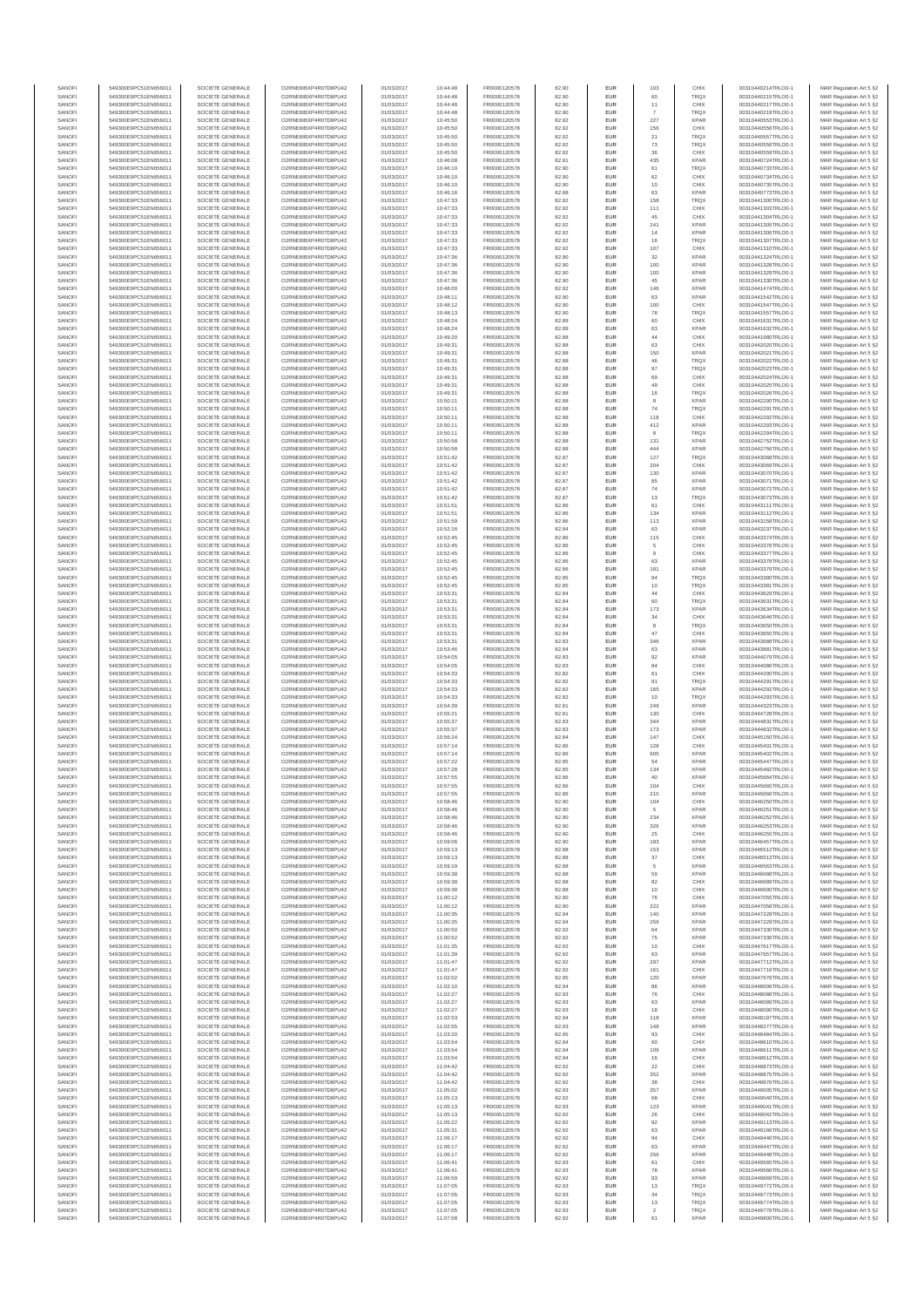| SANOFI           | 549300E9PC51EN656011                         | SOCIETE GENERALE                     | O2RNE8IBXP4R0TD8PU42                          | 01/03/2017               | 11:08:21             | FR0000120578                 | 82.95          | EUR                      | 491                  | <b>XPAR</b>                | 00310450294TRLO0-1                       | MAR Regulation Art 5 §2                            |
|------------------|----------------------------------------------|--------------------------------------|-----------------------------------------------|--------------------------|----------------------|------------------------------|----------------|--------------------------|----------------------|----------------------------|------------------------------------------|----------------------------------------------------|
| SANOFI<br>SANOFI | 549300E9PC51EN656011<br>549300E9PC51EN656011 | SOCIETE GENERALE<br>SOCIETE GENERALE | O2RNE8IBXP4R0TD8PU42<br>O2RNE8IBXP4R0TD8PU42  | 01/03/2017<br>01/03/2017 | 11:08:27<br>11:08:37 | FR0000120578                 | 82.94<br>82.94 | <b>EUR</b><br>EUR        | 86<br>38             | CHIX<br>CHIX               | 00310450341TRLO0-1<br>00310450416TRLO0-1 | MAR Regulation Art 5 §2                            |
| SANOFI           | 549300E9PC51EN656011                         | SOCIETE GENERALE                     | O2RNE8IBXP4R0TD8PLI42                         | 01/03/2017               | 11:08:44             | FR0000120578<br>FR0000120578 | 82.94          | EUR                      | 16                   | CHIX                       | 00310450455TRLO0-1                       | MAR Regulation Art 5 §2<br>MAR Regulation Art 5 §2 |
| SANOFI           | 549300E9PC51EN656011                         | SOCIETE GENERALE                     | O2RNE8IBXP4R0TD8PU42                          | 01/03/2017               | 11:08:44             | FR0000120578                 | 82.94          | EUR                      | 81                   | <b>XPAR</b>                | 00310450457TRLO0-1                       | MAR Regulation Art 5 §2                            |
| SANOFI           | 549300E9PC51EN656011                         | SOCIETE GENERALE                     | O2RNE8IBXP4R0TD8PU42                          | 01/03/2017               | 11:08:45             | FR0000120578                 | 82.94          | EUR                      | 51<br>10             | CHIX                       | 00310450465TRLO0-1                       | MAR Regulation Art 5 §2                            |
| SANOFI<br>SANOFI | 549300E9PC51EN656011<br>549300E9PC51EN656011 | SOCIETE GENERALE<br>SOCIETE GENERALE | O2RNE8IBXP4R0TD8PU42<br>O2RNE8IBXP4R0TD8PU42  | 01/03/2017<br>01/03/2017 | 11:08:45<br>11:08:45 | FR0000120578<br>FR0000120578 | 82.93<br>82.93 | EUR<br>EUR               | 36                   | CHIX<br>CHIX               | 00310450467TRLO0-1<br>00310450468TRLO0-1 | MAR Regulation Art 5 §2<br>MAR Regulation Art 5 §2 |
| SANOFI           | 549300E9PC51EN656011                         | SOCIETE GENERALE                     | O2RNE8IBXP4R0TD8PU42                          | 01/03/2017               | 11:08:48             | FR0000120578                 | 82.92          | <b>EUR</b>               | 142                  | <b>XPAR</b>                | 00310450501TRLO0-1                       | MAR Regulation Art 5 §2                            |
| SANOFI           | 549300E9PC51EN656011                         | SOCIETE GENERALE                     | O2RNE8IBXP4R0TD8PU42                          | 01/03/2017               | 11:09:03             | FR0000120578                 | 82.94          | EUR                      | 63                   | <b>XPAR</b>                | 00310450717TRLO0-1                       | MAR Regulation Art 5 §2                            |
| SANOFI<br>SANOFI | 549300E9PC51EN656011<br>549300E9PC51EN656011 | SOCIETE GENERALE<br>SOCIETE GENERALE | O2RNE8IBXP4R0TD8PLI42<br>O2RNE8IBXP4R0TD8PU42 | 01/03/2017<br>01/03/2017 | 11:10:11<br>11:10:11 | FR0000120578<br>FR0000120578 | 82.95<br>82.95 | EUR<br>EUR               | 122<br>$40\,$        | <b>XPAR</b><br><b>XPAR</b> | 00310451178TRLO0-1<br>00310451179TRLO0-1 | MAR Regulation Art 5 §2<br>MAR Regulation Art 5 §2 |
| SANOFI           | 549300E9PC51EN656011                         | SOCIETE GENERALE                     | O2RNE8IBXP4R0TD8PU42                          | 01/03/2017               | 11:10:11             | FR0000120578                 | 82.95          | EUR                      | $\overline{4}$       | CHIX                       | 00310451180TRLO0-1                       | MAR Regulation Art 5 §2                            |
| SANOFI           | 549300E9PC51EN656011                         | SOCIETE GENERALE                     | O2RNE8IBXP4R0TD8PU42                          | 01/03/2017               | 11:10:21             | FR0000120578                 | 82.95          | EUR                      | 39                   | <b>XPAR</b>                | 00310451270TRLO0-1                       | MAR Regulation Art 5 §2                            |
| SANOFI           | 549300E9PC51EN656011                         | SOCIETE GENERALE                     | O2RNE8IBXP4R0TD8PU42                          | 01/03/2017               | 11:10:28             | FR0000120578                 | 82.96          | EUR                      | 65                   | <b>XPAR</b>                | 00310451297TRLO0-1                       | MAR Regulation Art 5 §2                            |
| SANOFI<br>SANOFI | 549300E9PC51EN656011<br>549300E9PC51EN656011 | SOCIETE GENERALE<br>SOCIETE GENERALE | O2RNE8IBXP4R0TD8PU42<br>O2RNE8IBXP4R0TD8PU42  | 01/03/2017<br>01/03/2017 | 11:10:28<br>11:10:28 | FR0000120578<br>FR0000120578 | 82.96<br>82.96 | <b>EUR</b><br>EUR        | 25<br>278            | <b>XPAR</b><br><b>XPAR</b> | 00310451298TRLO0-1<br>00310451299TRLO0-1 | MAR Regulation Art 5 §2<br>MAR Regulation Art 5 §2 |
| SANOFI           | 549300E9PC51EN656011                         | SOCIETE GENERALE                     | O2RNE8IBXP4R0TD8PU42                          | 01/03/2017               | 11:10:29             | FR0000120578                 | 82.95          | <b>EUR</b>               | 60                   | CHIX                       | 00310451337TRLO0-1                       | MAR Regulation Art 5 §2                            |
| SANOFI           | 549300E9PC51EN656011                         | SOCIETE GENERALE                     | O2RNE8IBXP4R0TD8PU42                          | 01/03/2017               | 11:10:36             | FR0000120578                 | 82.96          | EUR                      | 45                   | TRQX                       | 00310451413TRLO0-1                       | MAR Regulation Art 5 §2                            |
| SANOFI           | 549300E9PC51EN656011                         | SOCIETE GENERALE                     | O2RNESIBXP4R0TD8PLI42<br>O2RNE8IBXP4R0TD8PU42 | 01/03/2017               | 11:10:37             | FR0000120578                 | 82.96          | EUR                      | 57                   | <b>TRQX</b>                | 00310451414TRLO0-1                       | MAR Regulation Art 5 §2                            |
| SANOFI<br>SANOFI | 549300E9PC51EN656011<br>549300E9PC51EN656011 | SOCIETE GENERALE<br>SOCIETE GENERALE | O2RNE8IBXP4R0TD8PLI42                         | 01/03/2017<br>01/03/2017 | 11:11:08<br>11:11:08 | FR0000120578<br>FR0000120578 | 82.96<br>82.96 | EUR<br>EUR               | 65<br>100            | <b>XPAR</b><br><b>XPAR</b> | 00310451671TRLO0-1<br>00310451675TRLO0-1 | MAR Regulation Art 5 §2<br>MAR Regulation Art 5 §2 |
| SANOFI           | 549300E9PC51EN656011                         | SOCIETE GENERALE                     | O2RNE8IBXP4R0TD8PU42                          | 01/03/2017               | 11:11:08             | FR0000120578                 | 82.96          | <b>EUR</b>               | 71                   | <b>XPAR</b>                | 00310451678TRLO0-1                       | MAR Regulation Art 5 §2                            |
| SANOFI           | 549300E9PC51EN656011                         | SOCIETE GENERALE                     | O2RNE8IBXP4R0TD8PU42                          | 01/03/2017               | 11:11:37             | FR0000120578                 | 82.95          | EUR                      | 237                  | CHIX                       | 00310451853TRLO0-1                       | MAR Regulation Art 5 §2                            |
| SANOFI<br>SANOFI | 549300E9PC51EN656011<br>549300E9PC51EN656011 | SOCIETE GENERALE<br>SOCIETE GENERALE | O2RNE8IBXP4R0TD8PU42<br>O2RNE8IBXP4R0TD8PU42  | 01/03/2017<br>01/03/2017 | 11:11:51<br>11:11:58 | FR0000120578<br>FR0000120578 | 82.96<br>82.95 | <b>EUR</b><br>EUR        | 10<br>100            | <b>TRQX</b><br><b>TRQX</b> | 00310452048TRLO0-1<br>00310452092TRLO0-1 | MAR Regulation Art 5 §2<br>MAR Regulation Art 5 §2 |
| SANOFI           | 549300E9PC51EN656011                         | SOCIETE GENERALE                     | O2RNE8IBXP4R0TD8PU42                          | 01/03/2017               | 11:12:02             | FR0000120578                 | 82.94          | <b>EUR</b>               | 76                   | CHIX                       | 00310452166TRLO0-1                       | MAR Regulation Art 5 §2                            |
| SANOFI           | 549300E9PC51EN656011                         | SOCIETE GENERALE                     | O2RNE8IBXP4R0TD8PU42                          | 01/03/2017               | 11:13:27             | FR0000120578                 | 82.93          | EUR                      | 100                  | TRQX                       | 00310452554TRLO0-1                       | MAR Regulation Art 5 §2                            |
| SANOFI           | 549300E9PC51EN656011                         | SOCIETE GENERALE                     | O2RNE8IBXP4R0TD8PU42                          | 01/03/2017               | 11:15:39             | FR0000120578                 | 82.95          | EUR                      | 127                  | CHIX                       | 00310453163TRLO0-1                       | MAR Regulation Art 5 §2                            |
| SANOFI<br>SANOFI | 549300E9PC51EN656011<br>549300E9PC51EN656011 | SOCIETE GENERALE<br>SOCIETE GENERALE | O2RNE8IBXP4R0TD8PU42<br>O2RNE8IBXP4R0TD8PU42  | 01/03/2017<br>01/03/2017 | 11:15:39<br>11:15:39 | FR0000120578<br>FR0000120578 | 82.95<br>82.95 | EUR<br>EUR               | 172<br>213           | <b>XPAR</b><br><b>XPAR</b> | 00310453167TRLO0-1<br>00310453169TRLO0-1 | MAR Regulation Art 5 §2<br>MAR Regulation Art 5 §2 |
| SANOFI           | 549300E9PC51EN656011                         | SOCIETE GENERALE                     | O2RNE8IBXP4R0TD8PU42                          | 01/03/2017               | 11:15:39             | FR0000120578                 | 82.94          | <b>EUR</b>               | 100                  | <b>TRQX</b>                | 00310453195TRLO0-1                       | MAR Regulation Art 5 §2                            |
| SANOFI           | 549300E9PC51EN656011                         | SOCIETE GENERALE                     | O2RNE8IBXP4R0TD8PU42                          | 01/03/2017               | 11:15:41             | FR0000120578                 | 82.95          | EUR                      | 67                   | <b>TRQX</b>                | 00310453303TRLO0-1                       | MAR Regulation Art 5 §2                            |
| SANOFI<br>SANOFI | 549300E9PC51EN656011<br>549300E9PC51EN656011 | SOCIETE GENERALE<br>SOCIETE GENERALE | O2RNE8IBXP4R0TD8PU42<br>O2RNE8IBXP4R0TD8PU42  | 01/03/2017<br>01/03/2017 | 11:15:41<br>11:15:41 | FR0000120578<br>FR0000120578 | 82.95<br>82.95 | <b>EUR</b><br>EUR        | 91<br>100            | <b>XPAR</b><br><b>XPAR</b> | 00310453318TRLO0-1<br>00310453320TRLO0-1 | MAR Regulation Art 5 §2<br>MAR Regulation Art 5 §2 |
| SANOFI           | 549300E9PC51EN656011                         | SOCIETE GENERALE                     | O2RNE8IBXP4R0TD8PU42                          | 01/03/2017               | 11:15:41             | FR0000120578                 | 82.95          | EUR                      | 320                  | <b>XPAR</b>                | 00310453322TRLO0-1                       | MAR Regulation Art 5 §2                            |
| SANOFI           | 549300E9PC51EN656011                         | SOCIETE GENERALE                     | O2RNE8IBXP4R0TD8PU42                          | 01/03/2017               | 11:15:56             | FR0000120578                 | 82.93          | EUR                      | 64                   | <b>XPAR</b>                | 00310453440TRLO0-1                       | MAR Regulation Art 5 §2                            |
| SANOFI<br>SANOFI | 549300E9PC51EN656011<br>549300E9PC51EN656011 | SOCIETE GENERALE<br>SOCIETE GENERALE | O2RNE8IBXP4R0TD8PU42<br>O2RNE8IBXP4R0TD8PU42  | 01/03/2017<br>01/03/2017 | 11:15:56             | FR0000120578                 | 82.94<br>82.92 | EUR<br>EUR               | 49<br>63             | TRQX<br><b>XPAR</b>        | 00310453445TRLO0-1<br>00310453519TRLO0-1 | MAR Regulation Art 5 §2                            |
| SANOFI           | 549300E9PC51EN656011                         | SOCIETE GENERALE                     | O2RNE8IBXP4R0TD8PU42                          | 01/03/2017               | 11:16:08<br>11:16:11 | FR0000120578<br>FR0000120578 | 82.92          | EUR                      | 63                   | <b>XPAR</b>                | 00310453553TRLO0-1                       | MAR Regulation Art 5 §2<br>MAR Regulation Art 5 §2 |
| SANOFI           | 549300E9PC51EN656011                         | SOCIETE GENERALE                     | O2RNE8IBXP4R0TD8PU42                          | 01/03/2017               | 11:17:01             | FR0000120578                 | 82.93          | <b>EUR</b>               | 64                   | CHIX                       | 00310453788TRLO0-1                       | MAR Regulation Art 5 §2                            |
| SANOFI           | 549300E9PC51EN656011                         | SOCIETE GENERALE                     | O2RNE8IBXP4R0TD8PU42                          | 01/03/2017               | 11:17:01             | FR0000120578                 | 82.93          | EUR                      | 73                   | CHIX                       | 00310453789TRLO0-1                       | MAR Regulation Art 5 §2                            |
| SANOFI<br>SANOFI | 549300E9PC51EN656011<br>549300E9PC51EN656011 | SOCIETE GENERALE<br>SOCIETE GENERALE | O2RNE8IBXP4R0TD8PLI42<br>O2RNE8IBXP4R0TD8PU42 | 01/03/2017<br>01/03/2017 | 11:17:02<br>11:17:58 | FR0000120578<br>FR0000120578 | 82.93<br>82.95 | <b>EUR</b><br>EUR        | 64<br>100            | <b>XPAR</b><br>TRQX        | 00310453795TRLO0-1<br>00310454177TRLO0-1 | MAR Regulation Art 5 §2<br>MAR Regulation Art 5 §2 |
| SANOFI           | 549300E9PC51EN656011                         | SOCIETE GENERALE                     | O2RNE8IBXP4R0TD8PU42                          | 01/03/2017               | 11:18:00             | FR0000120578                 | 82.95          | EUR                      | 100                  | TRQX                       | 00310454188TRLO0-1                       | MAR Regulation Art 5 §2                            |
| SANOFI           | 549300E9PC51EN656011                         | SOCIETE GENERALE                     | O2RNE8IBXP4R0TD8PU42                          | 01/03/2017               | 11:18:06             | FR0000120578                 | 82.95          | EUR                      | 69                   | TRQX                       | 00310454233TRLO0-1                       | MAR Regulation Art 5 §2                            |
| SANOFI<br>SANOFI | 549300E9PC51EN656011<br>549300E9PC51EN656011 | SOCIETE GENERALE<br>SOCIETE GENERALE | O2RNE8IBXP4R0TD8PLI42<br>O2RNE8IBXP4R0TD8PU42 | 01/03/2017<br>01/03/2017 | 11:18:16<br>11:18:16 | FR0000120578                 | 82.94<br>82.94 | EUR<br>EUR               | 58<br>104            | CHIX<br>CHIX               | 00310454274TRLO0-1<br>00310454275TRLO0-1 | MAR Regulation Art 5 §2<br>MAR Regulation Art 5 §2 |
| SANOFI           | 549300E9PC51EN656011                         | SOCIETE GENERALE                     | O2RNE8IBXP4R0TD8PU42                          | 01/03/2017               | 11:18:16             | FR0000120578<br>FR0000120578 | 82.94          | EUR                      | 472                  | <b>XPAR</b>                | 00310454276TRLO0-1                       | MAR Regulation Art 5 §2                            |
| SANOFI           | 549300E9PC51EN656011                         | SOCIETE GENERALE                     | O2RNE8IBXP4R0TD8PU42                          | 01/03/2017               | 11:18:16             | FR0000120578                 | 82.94          | EUR                      | 19                   | CHIX                       | 00310454277TRLO0-1                       | MAR Regulation Art 5 §2                            |
| SANOFI           | 549300E9PC51EN656011                         | SOCIETE GENERALE                     | O2RNE8IBXP4R0TD8PU42                          | 01/03/2017               | 11:18:37             | FR0000120578                 | 82.94          | EUR                      | 296                  | <b>XPAR</b>                | 00310454341TRLO0-1                       | MAR Regulation Art 5 §2                            |
| SANOFI<br>SANOFI | 549300E9PC51EN656011<br>549300E9PC51EN656011 | SOCIETE GENERALE<br>SOCIETE GENERALE | O2RNE8IBXP4R0TD8PU42<br>O2RNE8IBXP4R0TD8PU42  | 01/03/2017<br>01/03/2017 | 11:18:37<br>11:19:04 | FR0000120578<br>FR0000120578 | 82.94<br>82.94 | <b>EUR</b><br>EUR        | 92<br>12             | <b>XPAR</b><br><b>XPAR</b> | 00310454342TRLO0-1<br>00310454549TRLO0-1 | MAR Regulation Art 5 §2<br>MAR Regulation Art 5 §2 |
| SANOFI           | 549300E9PC51EN656011                         | SOCIETE GENERALE                     | O2RNE8IBXP4R0TD8PLI42                         | 01/03/2017               | 11:19:21             | FR0000120578                 | 82.97          | EUR                      | 78                   | <b>TRQX</b>                | 00310454932TRLO0-1                       | MAR Regulation Art 5 §2                            |
| SANOFI           | 549300E9PC51EN656011                         | SOCIETE GENERALE                     | O2RNE8IBXP4R0TD8PU42                          | 01/03/2017               | 11:19:22             | FR0000120578                 | 82.97          | EUR                      | 14                   | TRQX                       | 00310454934TRLO0-1                       | MAR Regulation Art 5 §2                            |
| SANOFI<br>SANOFI | 549300E9PC51EN656011<br>549300E9PC51EN656011 | SOCIETE GENERALE<br>SOCIETE GENERALE | O2RNE8IBXP4R0TD8PU42<br>O2RNE8IBXP4R0TD8PU42  | 01/03/2017<br>01/03/2017 | 11:19:22<br>11:19:22 | FR0000120578<br>FR0000120578 | 82.97<br>82.97 | EUR<br><b>EUR</b>        | 33<br>14             | <b>TRQX</b><br><b>TRQX</b> | 00310454935TRLO0-1<br>00310454936TRLO0-1 | MAR Regulation Art 5 §2<br>MAR Regulation Art 5 §2 |
| SANOFI           | 549300E9PC51EN656011                         | SOCIETE GENERALE                     | O2RNE8IBXP4R0TD8PU42                          | 01/03/2017               | 11:19:22             | FR0000120578                 | 82.97          | EUR                      | 23                   | TRQX                       | 00310454937TRLO0-1                       | MAR Regulation Art 5 §2                            |
| SANOFI           | 549300E9PC51EN656011                         | SOCIETE GENERALE                     | O2RNE8IBXP4R0TD8PU42                          | 01/03/2017               | 11:19:28             | FR0000120578                 | 82.96          | <b>EUR</b>               | 52                   | <b>XPAR</b>                | 00310455000TRLO0-1                       | MAR Regulation Art 5 §2                            |
| SANOFI           | 549300E9PC51EN656011                         | SOCIETE GENERALE                     | O2RNE8IBXP4R0TD8PU42                          | 01/03/2017               | 11:19:28             | FR0000120578                 | 82.96          | EUR                      | 275                  | <b>XPAR</b>                | 00310455002TRLO0-1                       | MAR Regulation Art 5 §2                            |
| SANOFI<br>SANOFI | 549300E9PC51EN656011<br>549300E9PC51EN656011 | SOCIETE GENERALE<br>SOCIETE GENERALE | O2RNE8IBXP4R0TD8PU42<br>O2RNE8IBXP4R0TD8PU42  | 01/03/2017<br>01/03/2017 | 11:20:05<br>11:20:05 | FR0000120578<br>FR0000120578 | 82.96<br>82.96 | <b>EUR</b><br>EUR        | 202<br>145           | CHIX<br><b>XPAR</b>        | 00310455230TRLO0-1<br>00310455231TRLO0-1 | MAR Regulation Art 5 §2<br>MAR Regulation Art 5 §2 |
| SANOFI           | 549300E9PC51EN656011                         | SOCIETE GENERALE                     | O2RNE8IBXP4R0TD8PU42                          | 01/03/2017               | 11:20:05             | FR0000120578                 | 82.96          | EUR                      | 16                   | CHIX                       | 00310455234TRLO0-1                       | MAR Regulation Art 5 §2                            |
| SANOFI           | 549300E9PC51EN656011                         | SOCIETE GENERALE                     | O2RNE8IBXP4R0TD8PU42                          | 01/03/2017               | 11:20:35             | FR0000120578                 | 82.97          | EUR                      | 106                  | <b>XPAR</b>                | 00310455368TRLO0-1                       | MAR Regulation Art 5 §2                            |
| SANOFI<br>SANOFI | 549300E9PC51EN656011<br>549300E9PC51EN656011 | SOCIETE GENERALE<br>SOCIETE GENERALE | O2RNE8IBXP4R0TD8PU42<br>O2RNE8IBXP4R0TD8PU42  | 01/03/2017               | 11:20:35             | FR0000120578                 | 82.97          | EUR<br><b>EUR</b>        | 169<br>84            | <b>XPAR</b><br>CHIX        | 00310455371TRLO0-1                       | MAR Regulation Art 5 §2                            |
| SANOFI           | 549300E9PC51EN656011                         | SOCIETE GENERALE                     | O2RNE8IBXP4R0TD8PU42                          | 01/03/2017<br>01/03/2017 | 11:20:41<br>11:20:41 | FR0000120578<br>FR0000120578 | 82.96<br>82.96 | EUR                      | 63                   | <b>XPAR</b>                | 00310455386TRLO0-1<br>00310455387TRLO0-1 | MAR Regulation Art 5 §2<br>MAR Regulation Art 5 §2 |
| SANOFI           | 549300E9PC51EN656011                         | SOCIETE GENERALE                     | O2RNE8IBXP4R0TD8PU42                          | 01/03/2017               | 11:20:51             | FR0000120578                 | 82.95          | <b>EUR</b>               | 63                   | <b>XPAR</b>                | 00310455436TRLO0-1                       | MAR Regulation Art 5 §2                            |
| SANOFI           | 549300E9PC51EN656011                         | SOCIETE GENERALE                     | O2RNE8IBXP4R0TD8PU42                          | 01/03/2017               | 11:21:09             | FR0000120578                 | 82.96          | EUR                      | 63                   | <b>XPAR</b>                | 00310455569TRLO0-                        | MAR Regulation Art 5 §2                            |
| SANOFI<br>SANOFI | 549300E9PC51EN656011<br>549300E9PC51EN656011 | SOCIETE GENERALE<br>SOCIETE GENERALE | O2RNE8IBXP4R0TD8PU42<br>O2RNE8IBXP4R0TD8PU42  | 01/03/2017<br>01/03/2017 | 11:21:54<br>11:21:54 | FR0000120578<br>FR0000120578 | 82.96<br>82.96 | <b>EUR</b><br>EUR        | 162<br>97            | CHIX<br><b>XPAR</b>        | 00310455841TRLO0-1<br>00310455842TRLO0-1 | MAR Regulation Art 5 §2<br>MAR Regulation Art 5 §2 |
| SANOFI           | 549300E9PC51EN656011                         | SOCIETE GENERALE                     | O2RNE8IBXP4R0TD8PU42                          | 01/03/2017               | 11:21:54             | FR0000120578                 | 82.96          | EUR                      | $31\,$               | CHIX                       | 00310455843TRLO0-1                       | MAR Regulation Art 5 §2                            |
| SANOFI           | 549300E9PC51EN656011                         | SOCIETE GENERALE                     | O2RNE8IBXP4R0TD8PU42                          | 01/03/2017               | 11:21:54             | FR0000120578                 | 82.96          | EUR                      | 73                   | TRQX                       | 00310455844TRLO0-1                       | MAR Regulation Art 5 §2                            |
| SANOFI           | 549300E9PC51EN656011                         | SOCIETE GENERALE                     | O2RNE8IBXP4R0TD8PU42                          | 01/03/2017               | 11:22:03             | FR0000120578                 | 82.97          | EUR                      | 201                  | <b>XPAR</b>                | 00310455866TRLO0-1                       | MAR Regulation Art 5 §2                            |
| SANOFI<br>SANOFI | 549300E9PC51EN656011<br>549300E9PC51EN656011 | SOCIETE GENERALE<br>SOCIETE GENERALE | O2RNE8IBXP4R0TD8PU42<br>O2RNE8IBXP4R0TD8PU42  | 01/03/2017<br>01/03/2017 | 11:22:03<br>11:22:19 | FR0000120578<br>FR0000120578 | 82.97<br>82.97 | <b>EUR</b><br>EUR        | 30<br>102            | <b>XPAR</b><br><b>XPAR</b> | 00310455867TRLO0-1<br>00310455963TRLO0-1 | MAR Regulation Art 5 §2<br>MAR Regulation Art 5 §2 |
| SANOFI           | 549300E9PC51EN656011                         | SOCIETE GENERALE                     | O2RNE8IBXP4R0TD8PU42                          | 01/03/2017               | 11:22:41             | FR0000120578                 | 82.98          | <b>EUR</b>               | 8                    | <b>TRQX</b>                | 00310456055TRLO0-1                       | MAR Regulation Art 5 §2                            |
| SANOFI           | 549300E9PC51EN656011                         | SOCIETE GENERALE                     | O2RNE8IBXP4R0TD8PU42                          | 01/03/2017               | 11:22:41             | FR0000120578                 | 82.98          | EUR                      | 79                   | TRQX                       | 00310456056TRLO0-1                       | MAR Regulation Art 5 §2                            |
| SANOFI           | 549300E9PC51EN656011                         | SOCIETE GENERALE                     | O2RNE8IBXP4R0TD8PU42                          | 01/03/2017               | 11:23:07             | FR0000120578                 | 82.97          | EUR                      | 19                   | CHIX                       | 00310456211TRLO0-1                       | MAR Regulation Art 5 §2                            |
| SANOFI<br>SANOFI | 549300E9PC51EN656011<br>549300E9PC51EN656011 | SOCIETE GENERALE<br>SOCIETE GENERALE | O2RNE8IBXP4R0TD8PU42<br>O2RNE8IBXP4R0TD8PU42  | 01/03/2017<br>01/03/2017 | 11:23:07<br>11:23:07 | FR0000120578<br>FR0000120578 | 82.97<br>82.97 | EUR<br>EUR               | 142<br>149           | CHIX<br><b>TRQX</b>        | 00310456212TRLO0-1<br>00310456213TRLO0-1 | MAR Regulation Art 5 §2<br>MAR Regulation Art 5 §2 |
| SANOFI           | 549300E9PC51EN656011                         | SOCIETE GENERALE                     | O2RNE8IBXP4R0TD8PU42                          | 01/03/2017               | 11:23:07             | FR0000120578                 | 82.97          | EUR                      | 46                   | <b>TRQX</b>                | 00310456214TRLO0-1                       | MAR Regulation Art 5 §2                            |
| SANOFI           | 549300E9PC51EN656011                         | SOCIETE GENERALE                     | O2RNE8IBXP4R0TD8PU42                          | 01/03/2017               | 11:23:07             | FR0000120578                 | 82.97          | EUR                      | 63                   | <b>XPAR</b>                | 00310456215TRLO0-1                       | MAR Regulation Art 5 §2                            |
| SANOFI<br>SANOFI | 549300E9PC51EN656011<br>549300E9PC51EN656011 | SOCIETE GENERALE<br>SOCIETE GENERALE | O2RNE8IBXP4R0TD8PU42<br>O2RNE8IBXP4R0TD8PU42  | 01/03/2017<br>01/03/2017 | 11:23:07<br>11:23:07 | FR0000120578<br>FR0000120578 | 82.97<br>82.97 | <b>EUR</b><br>EUR        | 10<br>8              | CHIX<br>CHIX               | 00310456216TRLO0-1<br>00310456218TRLO0-1 | MAR Regulation Art 5 §2<br>MAR Regulation Art 5 §2 |
| SANOFI           | 549300E9PC51EN656011                         | SOCIETE GENERALE                     | O2RNE8IBXP4R0TD8PU42                          | 01/03/2017               | 11:23:07             | FR0000120578                 | 82.97          | EUR                      | 288                  | <b>TRQX</b>                | 00310456221TRLO0-1                       | MAR Regulation Art 5 §2                            |
| SANOFI           | 549300E9PC51EN656011                         | SOCIETE GENERALE                     | O2RNE8IBXP4R0TD8PU42                          | 01/03/2017               | 11:23:10             | FR0000120578                 | 82.96          | EUR                      | 275                  | <b>TRQX</b>                | 00310456234TRLO0-1                       | MAR Regulation Art 5 §2                            |
| SANOFI           | 549300E9PC51EN656011                         | SOCIETE GENERALE<br>SOCIETE GENERALE | O2RNE8IBXP4R0TD8PU42<br>O2RNE8IBXP4R0TD8PU42  | 01/03/2017               | 11:23:11             | FR0000120578                 | 82.96          | EUR                      | 101                  | TRQX                       | 00310456244TRLO0-1                       | MAR Regulation Art 5 §2                            |
| SANOFI<br>SANOFI | 549300E9PC51EN656011<br>549300E9PC51EN656011 | SOCIETE GENERALE                     | O2RNESIBXP4R0TD8PLI42                         | 01/03/2017<br>01/03/2017 | 11:23:11<br>11:23:52 | FR0000120578<br>FR0000120578 | 82.96<br>82.96 | <b>EUR</b><br><b>EUR</b> | 228<br>9             | <b>XPAR</b><br><b>TRQX</b> | 00310456245TRLO0-1<br>00310456454TRLO0-1 | MAR Regulation Art 5 §2<br>MAR Regulation Art 5 §2 |
| SANOFI           | 549300E9PC51EN656011                         | SOCIETE GENERALE                     | O2RNESIBXP4R0TD8PLI42                         | 01/03/2017               | 11:23:52             | FR0000120578                 | 82.96          | EUR                      | 105                  | CHIX                       | 00310456456TRLO0-1                       | MAR Regulation Art 5 §2                            |
| SANOFI           | 549300E9PC51EN656011                         | SOCIETE GENERALE                     | O2RNE8IBXP4R0TD8PU42                          | 01/03/2017               | 11:23:52             | FR0000120578                 | 82.96          | EUR                      | 100                  | <b>TRQX</b>                | 00310456457TRLO0-1                       | MAR Regulation Art 5 §2                            |
| SANOFI<br>SANOFI | 549300E9PC51EN656011<br>549300E9PC51EN656011 | SOCIETE GENERALE<br>SOCIETE GENERALE | O2RNE8IBXP4R0TD8PU42<br>O2RNE8IBXP4R0TD8PU42  | 01/03/2017<br>01/03/2017 | 11:23:52<br>11:23:52 | FR0000120578<br>FR0000120578 | 82.96<br>82.96 | <b>EUR</b><br>EUR        | 123<br>87            | <b>TROX</b><br><b>XPAR</b> | 00310456458TRLO0-1<br>00310456459TRLO0-1 | MAR Regulation Art 5 §2<br>MAR Regulation Art 5 §2 |
| SANOFI           | 549300E9PC51EN656011                         | SOCIETE GENERALE                     | O2RNE8IBXP4R0TD8PU42                          | 01/03/2017               | 11:24:12             | FR0000120578                 | 82.96          | <b>EUR</b>               | -3                   | <b>XPAR</b>                | 00310456555TRLO0-1                       | MAR Regulation Art 5 §2                            |
| SANOFI           | 549300E9PC51EN656011                         | SOCIETE GENERALE                     | O2RNE8IBXP4R0TD8PU42                          | 01/03/2017               | 11:24:48             | FR0000120578                 | 82.97          | <b>EUR</b>               | 109                  | CHIX                       | 00310456765TRLO0-1                       | MAR Regulation Art 5 §2                            |
| SANOFI<br>SANOFI | 549300E9PC51EN656011<br>549300E9PC51EN656011 | SOCIETE GENERALE<br>SOCIETE GENERALE | O2RNE8IBXP4R0TD8PU42<br>O2RNE8IBXP4R0TD8PU42  | 01/03/2017<br>01/03/2017 | 11:24:48<br>11:24:48 | FR0000120578<br>FR0000120578 | 82.97<br>82.97 | EUR<br>EUR               | 113<br>282           | <b>TRQX</b><br><b>XPAR</b> | 00310456766TRLO0-1<br>00310456767TRLO0-1 | MAR Regulation Art 5 §2<br>MAR Regulation Art 5 §2 |
| SANOFI           | 549300E9PC51EN656011                         | SOCIETE GENERALE                     | O2RNESIBXP4R0TD8PLI42                         | 01/03/2017               | 11:24:48             | FR0000120578                 | 82.97          | EUR                      | 32                   | CHIX                       | 00310456768TRLO0-1                       | MAR Regulation Art 5 §2                            |
| SANOFI           | 549300E9PC51EN656011                         | SOCIETE GENERALE                     | O2RNE8IBXP4R0TD8PLI42                         | 01/03/2017               | 11:26:06             | FR0000120578                 | 82.97          | <b>EUR</b>               | 153                  | CHIX                       | 00310457694TRLO0-1                       | MAR Regulation Art 5 §2                            |
| SANOFI<br>SANOFI | 549300E9PC51EN656011<br>549300E9PC51EN656011 | SOCIETE GENERALE<br>SOCIETE GENERALE | O2RNE8IBXP4R0TD8PU42<br>O2RNE8IBXP4R0TD8PU42  | 01/03/2017<br>01/03/2017 | 11:26:06<br>11:26:06 | FR0000120578<br>FR0000120578 | 82.97<br>82.97 | EUR<br><b>EUR</b>        | 102<br>302           | TRQX<br><b>XPAR</b>        | 00310457695TRLO0-1<br>00310457696TRLO0-1 | MAR Regulation Art 5 §2                            |
| SANOFI           | 549300E9PC51EN656011                         | SOCIETE GENERALE                     | O2RNE8IBXP4R0TD8PU42                          | 01/03/2017               | 11:26:06             | FR0000120578                 | 82.97          | EUR                      | 171                  | <b>XPAR</b>                | 00310457697TRLO0-1                       | MAR Regulation Art 5 §2<br>MAR Regulation Art 5 §2 |
| SANOFI           | 549300E9PC51EN656011                         | SOCIETE GENERALE                     | O2RNE8IBXP4R0TD8PU42                          | 01/03/2017               | 11:26:06             | FR0000120578                 | 82.96          | EUR                      | 18                   | CHIX                       | 00310457698TRLO0-1                       | MAR Regulation Art 5 §2                            |
| SANOFI<br>SANOFI | 549300E9PC51EN656011<br>549300E9PC51EN656011 | SOCIETE GENERALE<br>SOCIETE GENERALE | O2RNE8IBXP4R0TD8PU42<br>O2RNE8IBXP4R0TD8PU42  | 01/03/2017<br>01/03/2017 | 11:26:24<br>11:26:27 | FR0000120578<br>FR0000120578 | 82.96<br>82.95 | EUR<br>EUR               | 195<br>60            | <b>XPAR</b><br>CHIX        | 00310457760TRLO0-1<br>00310457769TRLO0-1 | MAR Regulation Art 5 §2<br>MAR Regulation Art 5 §2 |
| SANOFI           | 549300E9PC51EN656011                         | SOCIETE GENERALE                     | O2RNE8IBXP4R0TD8PU42                          | 01/03/2017               | 11:26:30             | FR0000120578                 | 82.94          | EUR                      | 94                   | <b>XPAR</b>                | 00310457783TRLO0-1                       | MAR Regulation Art 5 §2                            |
| SANOFI           | 549300E9PC51EN656011                         | SOCIETE GENERALE                     | O2RNE8IBXP4R0TD8PU42                          | 01/03/2017               | 11:27:02             | FR0000120578                 | 82.94          | EUR                      | 60                   | CHIX                       | 00310457953TRLO0-1                       | MAR Regulation Art 5 §2                            |
| SANOFI           | 549300E9PC51EN656011                         | SOCIETE GENERALE                     | O2RNE8IBXP4R0TD8PU42                          | 01/03/2017               | 11:27:02             | FR0000120578                 | 82.94          | <b>EUR</b>               | 60                   | <b>TRQX</b>                | 00310457954TRLO0-1                       | MAR Regulation Art 5 §2                            |
| SANOFI<br>SANOFI | 549300E9PC51EN656011<br>549300E9PC51EN656011 | SOCIETE GENERALE<br>SOCIETE GENERALE | O2RNE8IBXP4R0TD8PU42<br>O2RNE8IBXP4R0TD8PLI42 | 01/03/2017<br>01/03/2017 | 11:27:02<br>11:27:02 | FR0000120578<br>FR0000120578 | 82.94<br>82.94 | EUR<br><b>EUR</b>        | 63<br>$\overline{7}$ | <b>XPAR</b><br><b>TRQX</b> | 00310457955TRLO0-1<br>00310457956TRLO0-1 | MAR Regulation Art 5 §2<br>MAR Regulation Art 5 §2 |
| SANOFI           | 549300E9PC51EN656011                         | SOCIETE GENERALE                     | O2RNE8IBXP4R0TD8PU42                          | 01/03/2017               | 11:27:02             | FR0000120578                 | 82.94          | EUR                      | 15                   | CHIX                       | 00310457957TRLO0-1                       | MAR Regulation Art 5 §2                            |
| SANOFI           | 549300E9PC51EN656011                         | SOCIETE GENERALE                     | O2RNE8IBXP4R0TD8PU42                          | 01/03/2017               | 11:27:08             | FR0000120578                 | 82.94          | <b>EUR</b>               | 169                  | <b>XPAR</b>                | 00310457980TRLO0-1                       | MAR Regulation Art 5 §2                            |
| SANOFI<br>SANOFI | 549300E9PC51EN656011<br>549300E9PC51EN656011 | SOCIETE GENERALE<br>SOCIETE GENERALE | O2RNE8IBXP4R0TD8PU42<br>O2RNE8IBXP4R0TD8PU42  | 01/03/2017<br>01/03/2017 | 11:27:08<br>12:18:29 | FR0000120578<br>FR0000120578 | 82.94<br>82.79 | EUR<br>EUR               | 6<br>56              | <b>XPAR</b><br><b>XPAR</b> | 00310457981TRLO0-1<br>00310487179TRLO0-1 | MAR Regulation Art 5 §2<br>MAR Regulation Art 5 §2 |
| SANOFI           | 549300E9PC51EN656011                         | SOCIETE GENERALE                     | O2RNE8IBXP4R0TD8PU42                          | 01/03/2017               | 12:19:54             | FR0000120578                 | 82.79          | EUR                      | 394                  | <b>XPAR</b>                | 00310487690TRLO0-1                       | MAR Regulation Art 5 §2                            |
| SANOFI           | 549300E9PC51EN656011                         | SOCIETE GENERALE                     | O2RNE8IBXP4R0TD8PU42                          | 01/03/2017               | 12:19:54             | FR0000120578                 | 82.79          | EUR                      | 130                  | TRQX                       | 00310487691TRLO0-1                       | MAR Regulation Art 5 §2                            |
| SANOFI           | 549300E9PC51EN656011                         | SOCIETE GENERALE                     | O2RNE8IBXP4R0TD8PU42                          | 01/03/2017               | 12:19:54             | FR0000120578                 | 82.79          | <b>EUR</b>               | 60                   | CHIX                       | 00310487692TRLO0-1                       | MAR Regulation Art 5 §2                            |
| SANOFI<br>SANOFI | 549300E9PC51EN656011<br>549300E9PC51EN656011 | SOCIETE GENERALE<br>SOCIETE GENERALE | O2RNE8IBXP4R0TD8PU42<br>O2RNE8IBXP4R0TD8PU42  | 01/03/2017<br>01/03/2017 | 12:20:17<br>12:20:17 | FR0000120578<br>FR0000120578 | 82.80<br>82.80 | EUR<br><b>EUR</b>        | 561<br>102           | <b>XPAR</b><br><b>XPAR</b> | 00310487892TRLO0-1<br>00310487893TRLO0-1 | MAR Regulation Art 5 §2<br>MAR Regulation Art 5 §2 |
| SANOFI           | 549300E9PC51EN656011                         | SOCIETE GENERALE                     | O2RNE8IBXP4R0TD8PU42                          | 01/03/2017               | 12:20:28             | FR0000120578                 | 82.78          | <b>EUR</b>               | 63                   | <b>XPAR</b>                | 00310487942TRLO0-1                       | MAR Regulation Art 5 §2                            |
| SANOFI           | 549300E9PC51EN656011                         | SOCIETE GENERALE                     | O2RNE8IBXP4R0TD8PU42                          | 01/03/2017               | 12:20:44             | FR0000120578                 | 82.78          | EUR                      | ${\bf 75}$           | CHIX                       | 00310488018TRLO0-1                       | MAR Regulation Art 5 §2                            |
| SANOFI<br>SANOFI | 549300E9PC51EN656011<br>549300E9PC51EN656011 | SOCIETE GENERALE<br>SOCIETE GENERALE | O2RNE8IBXP4R0TD8PU42<br>O2RNE8IBXP4R0TD8PU42  | 01/03/2017<br>01/03/2017 | 12:20:44<br>12:20:44 | FR0000120578<br>FR0000120578 | 82.78<br>82.77 | EUR<br><b>EUR</b>        | 60<br>63             | <b>TRQX</b><br><b>XPAR</b> | 00310488020TRLO0-1<br>00310488021TRLO0-1 | MAR Regulation Art 5 §2<br>MAR Regulation Art 5 §2 |
| SANOFI           | 549300E9PC51EN656011                         | SOCIETE GENERALE                     | O2RNE8IBXP4R0TD8PU42                          | 01/03/2017               | 12:20:44             | FR0000120578                 | 82.77          | EUR                      | 17                   | CHIX                       | 00310488022TRLO0-1                       | MAR Regulation Art 5 §2                            |
| SANOFI           | 549300E9PC51EN656011                         | SOCIETE GENERALE                     | O2RNE8IBXP4R0TD8PU42                          | 01/03/2017               | 12:20:48             | FR0000120578                 | 82.76          | EUR                      | 98                   | TRQX                       | 00310488083TRLO0-1                       | MAR Regulation Art 5 §2                            |
| SANOFI           | 549300E9PC51EN656011                         | SOCIETE GENERALE                     | O2RNE8IBXP4R0TD8PU42                          | 01/03/2017               | 12:20:48             | FR0000120578                 | 82.76          | <b>EUR</b>               | 10                   | <b>TRQX</b>                | 00310488084TRLO0-1                       | MAR Regulation Art 5 §2                            |
| SANOFI<br>SANOFI | 549300E9PC51EN656011<br>549300E9PC51EN656011 | SOCIETE GENERALE<br>SOCIETE GENERALE | O2RNE8IBXP4R0TD8PU42<br>O2RNE8IBXP4R0TD8PU42  | 01/03/2017<br>01/03/2017 | 12:20:57<br>12:21:36 | FR0000120578<br>FR0000120578 | 82.76<br>82.76 | EUR<br><b>EUR</b>        | 126<br>117           | <b>XPAR</b><br><b>TROX</b> | 00310488143TRLO0-1<br>00310488295TRLO0-1 | MAR Regulation Art 5 §2<br>MAR Regulation Art 5 §2 |
| SANOFI           | 549300E9PC51EN656011                         | SOCIETE GENERALE                     | O2RNE8IBXP4R0TD8PU42                          | 01/03/2017               | 12:21:46             | FR0000120578                 | 82.75          | <b>EUR</b>               | 152                  | CHIX                       | 00310488358TRLO0-1                       | MAR Regulation Art 5 §2                            |
| SANOFI           | 549300E9PC51EN656011                         | SOCIETE GENERALE                     | O2RNE8IBXP4R0TD8PU42                          | 01/03/2017               | 12:21:46             | FR0000120578                 | 82.75          | EUR                      | 63                   | <b>XPAR</b>                | 00310488360TRLO0-1                       | MAR Regulation Art 5 §2                            |
| SANOFI<br>SANOFI | 549300E9PC51EN656011<br>549300E9PC51EN656011 | SOCIETE GENERALE<br>SOCIETE GENERALE | O2RNE8IBXP4R0TD8PU42<br>O2RNE8IBXP4R0TD8PU42  | 01/03/2017<br>01/03/2017 | 12:22:41<br>12:22:56 | FR0000120578<br>FR0000120578 | 82.75<br>82.75 | EUR<br>EUR               | 86<br>42             | <b>TRQX</b><br>CHIX        | 00310488592TRLO0-1<br>00310488663TRLO0-1 | MAR Regulation Art 5 §2<br>MAR Regulation Art 5 §2 |
| SANOFI           | 549300E9PC51EN656011                         | SOCIETE GENERALE                     | O2RNE8IBXP4R0TD8PU42                          | 01/03/2017               | 12:22:56             | FR0000120578                 | 82.75          | <b>EUR</b>               | 104                  | CHIX                       | 00310488664TRLO0-1                       | MAR Regulation Art 5 §2                            |
| SANOFI           | 549300E9PC51EN656011                         | SOCIETE GENERALE                     | O2RNE8IBXP4R0TD8PU42                          | 01/03/2017               | 12:22:56             | FR0000120578                 | 82.75          | EUR                      | 126                  | <b>TRQX</b>                | 00310488665TRLO0-1                       | MAR Regulation Art 5 §2                            |
| SANOFI<br>SANOFI | 549300E9PC51EN656011<br>549300E9PC51EN656011 | SOCIETE GENERALE<br>SOCIETE GENERALE | O2RNE8IBXP4R0TD8PU42<br>O2RNE8IBXP4R0TD8PU42  | 01/03/2017<br>01/03/2017 | 12:23:43<br>12:23:43 | FR0000120578<br>FR0000120578 | 82.74<br>82.74 | <b>EUR</b><br>EUR        | 416<br>118           | <b>XPAR</b><br>TRQX        | 00310488907TRLO0-1<br>00310488909TRLO0-1 | MAR Regulation Art 5 §2<br>MAR Regulation Art 5 §2 |
| SANOFI           | 549300E9PC51EN656011                         | SOCIETE GENERALE                     | O2RNE8IBXP4R0TD8PU42                          | 01/03/2017               | 12:23:43             | FR0000120578                 | 82.74          | EUR                      | 116                  | CHIX                       | 00310488910TRLO0-1                       | MAR Regulation Art 5 §2                            |
| SANOFI           | 549300E9PC51EN656011                         | SOCIETE GENERALE                     | O2RNE8IBXP4R0TD8PU42                          | 01/03/2017               | 12:23:43             | FR0000120578                 | 82.74          | EUR                      | 26                   | <b>TRQX</b>                | 00310488911TRLO0-1                       | MAR Regulation Art 5 §2                            |
| SANOFI           | 549300E9PC51EN656011                         | SOCIETE GENERALE                     | O2RNE8IBXP4R0TD8PU42                          | 01/03/2017               | 12:23:43             | FR0000120578                 | 82.74          | EUR                      | 35                   | CHIX                       | 00310488912TRLO0-1                       | MAR Regulation Art 5 §2                            |
| SANOFI<br>SANOFI | 549300E9PC51EN656011<br>549300E9PC51EN656011 | SOCIETE GENERALE<br>SOCIETE GENERALE | O2RNE8IBXP4R0TD8PU42<br>O2RNE8IBXP4R0TD8PU42  | 01/03/2017<br>01/03/2017 | 12:25:26<br>12:25:26 | FR0000120578<br>FR0000120578 | 82.76<br>82.76 | EUR<br>EUR               | 247<br>881           | TRQX<br><b>XPAR</b>        | 00310489667TRLO0-1<br>00310489668TRLO0-1 | MAR Regulation Art 5 §2<br>MAR Regulation Art 5 §2 |
|                  |                                              |                                      |                                               |                          |                      |                              |                |                          |                      |                            |                                          |                                                    |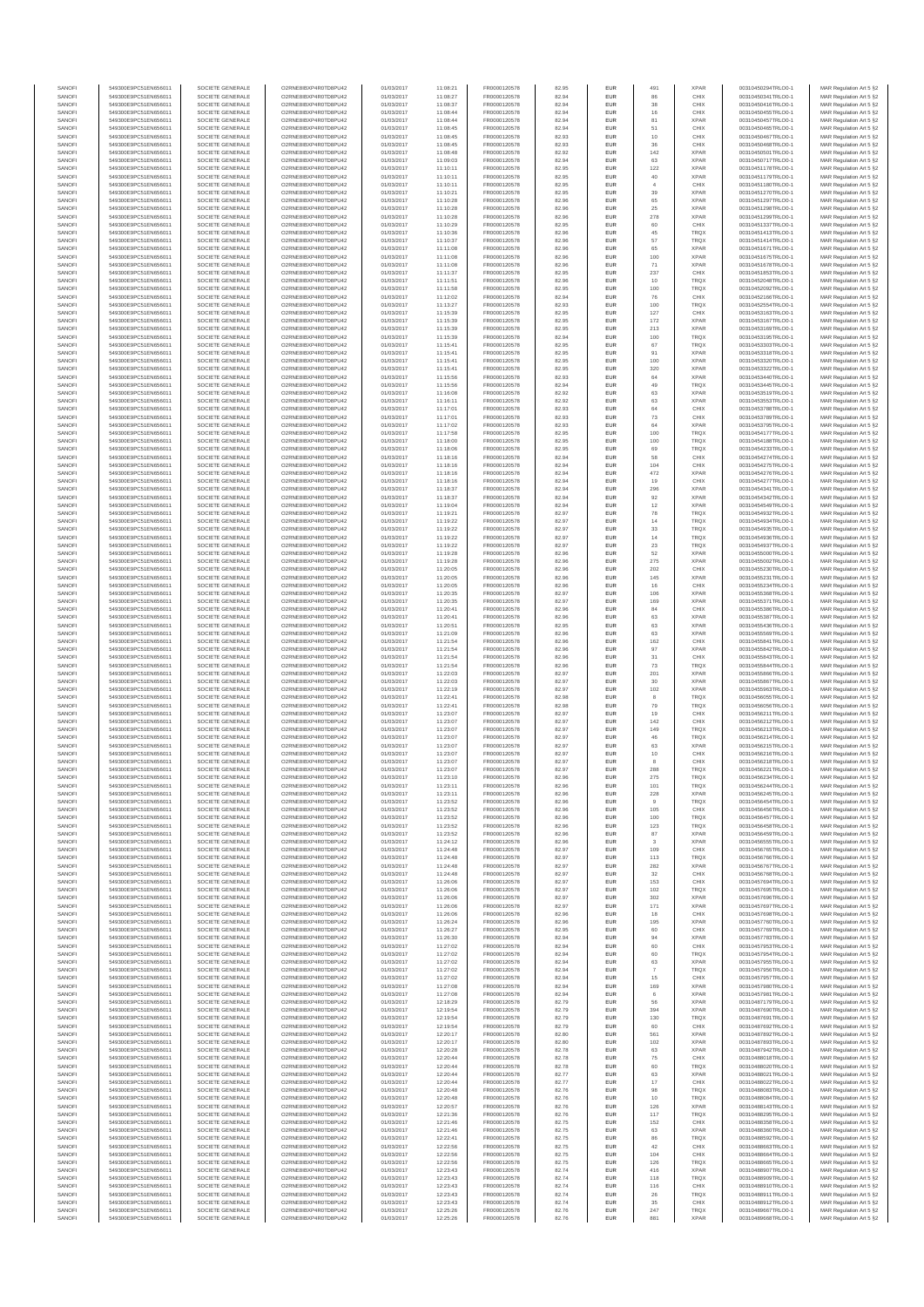| SANOFI           | 549300E9PC51EN656011                         | SOCIETE GENERALE                     | O2RNE8IBXP4R0TD8PU42                          | 01/03/2017               | 12:25:26             | FR0000120578                 | 82.76          | EUR                      | 21           | TRQX                       | 00310489669TRLO0-1                       | MAR Regulation Art 5 §2                            |
|------------------|----------------------------------------------|--------------------------------------|-----------------------------------------------|--------------------------|----------------------|------------------------------|----------------|--------------------------|--------------|----------------------------|------------------------------------------|----------------------------------------------------|
| SANOFI<br>SANOFI | 549300E9PC51EN656011<br>549300E9PC51EN656011 | SOCIETE GENERALE<br>SOCIETE GENERALE | O2RNE8IBXP4R0TD8PU42<br>O2RNE8IBXP4R0TD8PU42  | 01/03/2017<br>01/03/2017 | 12:25:57<br>12:25:59 | FR0000120578                 | 82.76          | EUR<br>EUR               | 152<br>169   | CHIX<br>CHIX               | 00310489790TRLO0-1<br>00310489797TRLO0-1 | MAR Regulation Art 5 §2                            |
| SANOFI           | 549300E9PC51EN656011                         | SOCIETE GENERALE                     | O2RNE8IBXP4R0TD8PLI42                         | 01/03/2017               | 12:26:29             | FR0000120578<br>FR0000120578 | 82.76<br>82.77 | EUR                      | $42\,$       | CHIX                       | 00310489937TRLO0-1                       | MAR Regulation Art 5 §2<br>MAR Regulation Art 5 §2 |
| SANOFI           | 549300E9PC51EN656011                         | SOCIETE GENERALE                     | O2RNE8IBXP4R0TD8PU42                          | 01/03/2017               | 12:26:43             | FR0000120578                 | 82.78          | EUR                      | 897          | <b>XPAR</b>                | 00310490013TRLO0-1                       | MAR Regulation Art 5 §2                            |
| SANOFI           | 549300E9PC51EN656011                         | SOCIETE GENERALE                     | O2RNE8IBXP4R0TD8PU42                          | 01/03/2017               | 12:28:28             | FR0000120578                 | 82.78          | EUR                      | 224          | TRQX                       | 00310490529TRLO0-1                       | MAR Regulation Art 5 §2                            |
| SANOFI<br>SANOFI | 549300E9PC51EN656011<br>549300E9PC51EN656011 | SOCIETE GENERALE<br>SOCIETE GENERALE | O2RNE8IBXP4R0TD8PU42<br>O2RNE8IBXP4R0TD8PU42  | 01/03/2017<br>01/03/2017 | 12:28:28<br>12:28:28 | FR0000120578<br>FR0000120578 | 82.78<br>82.78 | <b>EUR</b><br>EUR        | 213<br>90    | CHIX<br>CHIX               | 00310490531TRLO0-1<br>00310490532TRLO0-1 | MAR Regulation Art 5 §2<br>MAR Regulation Art 5 §2 |
| SANOFI           | 549300E9PC51EN656011                         | SOCIETE GENERALE                     | O2RNE8IBXP4R0TD8PU42                          | 01/03/2017               | 12:28:28             | FR0000120578                 | 82.78          | <b>EUR</b>               | 192          | <b>XPAR</b>                | 00310490533TRLO0-1                       | MAR Regulation Art 5 §2                            |
| SANOFI           | 549300E9PC51EN656011                         | SOCIETE GENERALE                     | O2RNE8IBXP4R0TD8PU42                          | 01/03/2017               | 12:28:28             | FR0000120578                 | 82.78          | EUR                      | 91           | TRQX                       | 00310490534TRLO0-1                       | MAR Regulation Art 5 §2                            |
| SANOFI<br>SANOFI | 549300E9PC51EN656011<br>549300E9PC51EN656011 | SOCIETE GENERALE<br>SOCIETE GENERALE | O2RNE8IBXP4R0TD8PU42<br>O2RNE8IBXP4R0TD8PU42  | 01/03/2017<br>01/03/2017 | 12:28:28<br>12:28:28 | FR0000120578<br>FR0000120578 | 82.78<br>82.78 | EUR<br>EUR               | 100<br>20    | TRQX<br>TRQX               | 00310490536TRLO0-1<br>00310490537TRLO0-1 | MAR Regulation Art 5 §2<br>MAR Regulation Art 5 §2 |
| SANOFI           | 549300E9PC51EN656011                         | SOCIETE GENERALE                     | O2RNE8IBXP4R0TD8PU42                          | 01/03/2017               | 12:28:28             | FR0000120578                 | 82.78          | EUR                      | 30           | CHIX                       | 00310490538TRLO0-1                       | MAR Regulation Art 5 §2                            |
| SANOFI           | 549300E9PC51EN656011                         | SOCIETE GENERALE                     | O2RNE8IBXP4R0TD8PU42                          | 01/03/2017               | 12:30:11             | FR0000120578                 | 82.77          | EUR                      | 97           | <b>XPAR</b>                | 00310491096TRLO0-1                       | MAR Regulation Art 5 §2                            |
| SANOFI           | 549300E9PC51EN656011                         | SOCIETE GENERALE                     | O2RNE8IBXP4R0TD8PU42                          | 01/03/2017               | 12:30:11             | FR0000120578                 | 82.77          | EUR                      | 326          | <b>XPAR</b>                | 00310491099TRLO0-1                       | MAR Regulation Art 5 §2                            |
| SANOFI<br>SANOFI | 549300E9PC51EN656011<br>549300E9PC51EN656011 | SOCIETE GENERALE<br>SOCIETE GENERALE | O2RNE8IBXP4R0TD8PU42<br>O2RNE8IBXP4R0TD8PU42  | 01/03/2017<br>01/03/2017 | 12:30:11<br>12:30:12 | FR0000120578<br>FR0000120578 | 82.77<br>82.77 | <b>EUR</b><br>EUR        | 444<br>523   | <b>XPAR</b><br><b>XPAR</b> | 00310491100TRLO0-1<br>00310491120TRLO0-1 | MAR Regulation Art 5 §2<br>MAR Regulation Art 5 §2 |
| SANOFI           | 549300E9PC51EN656011                         | SOCIETE GENERALE                     | O2RNE8IBXP4R0TD8PU42                          | 01/03/2017               | 12:30:18             | FR0000120578                 | 82.76          | <b>EUR</b>               | 249          | CHIX                       | 00310491163TRLO0-1                       | MAR Regulation Art 5 §2                            |
| SANOFI           | 549300E9PC51EN656011                         | SOCIETE GENERALE                     | O2RNE8IBXP4R0TD8PU42                          | 01/03/2017               | 12:30:18             | FR0000120578                 | 82.76          | EUR                      | 267          | TRQX                       | 00310491164TRLO0-1                       | MAR Regulation Art 5 §2                            |
| SANOFI           | 549300E9PC51EN656011                         | SOCIETE GENERALE                     | O2RNESIBXP4R0TD8PLI42                         | 01/03/2017               | 12:30:23             | FR0000120578                 | 82.76          | EUR                      | 63           | <b>XPAR</b>                | 00310491189TRLO0-1<br>00310491323TRLO0-1 | MAR Regulation Art 5 §2                            |
| SANOFI<br>SANOFI | 549300E9PC51EN656011<br>549300E9PC51EN656011 | SOCIETE GENERALE<br>SOCIETE GENERALE | O2RNE8IBXP4R0TD8PU42<br>O2RNE8IBXP4R0TD8PLI42 | 01/03/2017<br>01/03/2017 | 12:30:52<br>12:30:52 | FR0000120578<br>FR0000120578 | 82.75<br>82.75 | EUR<br>EUR               | 164<br>87    | <b>XPAR</b><br>CHIX        | 00310491324TRLO0-1                       | MAR Regulation Art 5 §2<br>MAR Regulation Art 5 §2 |
| SANOFI           | 549300E9PC51EN656011                         | SOCIETE GENERALE                     | O2RNE8IBXP4R0TD8PU42                          | 01/03/2017               | 12:30:52             | FR0000120578                 | 82.75          | <b>EUR</b>               | 74           | <b>TRQX</b>                | 00310491325TRLO0-1                       | MAR Regulation Art 5 §2                            |
| SANOFI           | 549300E9PC51EN656011                         | SOCIETE GENERALE                     | O2RNE8IBXP4R0TD8PU42                          | 01/03/2017               | 12:30:52             | FR0000120578                 | 82.75          | EUR                      | 11           | CHIX                       | 00310491326TRLO0-1                       | MAR Regulation Art 5 §2                            |
| SANOFI<br>SANOFI | 549300E9PC51EN656011<br>549300E9PC51EN656011 | SOCIETE GENERALE<br>SOCIETE GENERALE | O2RNE8IBXP4R0TD8PU42<br>O2RNE8IBXP4R0TD8PU42  | 01/03/2017<br>01/03/2017 | 12:30:52<br>12:31:21 | FR0000120578<br>FR0000120578 | 82.75<br>82.74 | <b>EUR</b><br>EUR        | 9<br>228     | <b>TRQX</b><br><b>XPAR</b> | 00310491327TRLO0-1<br>00310491508TRLO0-1 | MAR Regulation Art 5 §2<br>MAR Regulation Art 5 §2 |
| SANOFI           | 549300E9PC51EN656011                         | SOCIETE GENERALE                     | O2RNE8IBXP4R0TD8PU42                          | 01/03/2017               | 12:33:24             | FR0000120578                 | 82.80          | <b>EUR</b>               | 155          | <b>XPAR</b>                | 00310492435TRLO0-1                       | MAR Regulation Art 5 §2                            |
| SANOFI           | 549300E9PC51EN656011                         | SOCIETE GENERALE                     | O2RNE8IBXP4R0TD8PU42                          | 01/03/2017               | 12:33:24             | FR0000120578                 | 82.80          | <b>EUR</b>               | 618          | <b>XPAR</b>                | 00310492437TRLO0-1                       | MAR Regulation Art 5 §2                            |
| SANOFI           | 549300E9PC51EN656011                         | SOCIETE GENERALE                     | O2RNE8IBXP4R0TD8PU42                          | 01/03/2017               | 12:33:25             | FR0000120578                 | 82.78          | EUR                      | 278          | CHIX                       | 00310492440TRLO0-1                       | MAR Regulation Art 5 §2                            |
| SANOFI<br>SANOFI | 549300E9PC51EN656011<br>549300E9PC51EN656011 | SOCIETE GENERALE<br>SOCIETE GENERALE | O2RNE8IBXP4R0TD8PU42<br>O2RNE8IBXP4R0TD8PU42  | 01/03/2017<br>01/03/2017 | 12:33:25<br>12:33:45 | FR0000120578<br>FR0000120578 | 82.78<br>82.78 | EUR<br>EUR               | 114<br>137   | TRQX<br><b>XPAR</b>        | 00310492441TRLO0-1<br>00310493336TRLO0-1 | MAR Regulation Art 5 §2<br>MAR Regulation Art 5 §2 |
| SANOFI           | 549300E9PC51EN656011                         | SOCIETE GENERALE                     | O2RNE8IBXP4R0TD8PU42                          | 01/03/2017               | 12:34:06             | FR0000120578                 | 82.78          | <b>EUR</b>               | 79           | <b>XPAR</b>                | 00310493439TRLO0-1                       | MAR Regulation Art 5 §2                            |
| SANOFI           | 549300E9PC51EN656011                         | SOCIETE GENERALE                     | O2RNE8IBXP4R0TD8PU42                          | 01/03/2017               | 12:34:06             | FR0000120578                 | 82.78          | EUR                      | 225          | <b>TRQX</b>                | 00310493440TRLO0-                        | MAR Regulation Art 5 §2                            |
| SANOFI<br>SANOFI | 549300E9PC51EN656011<br>549300E9PC51EN656011 | SOCIETE GENERALE<br>SOCIETE GENERALE | O2RNE8IBXP4R0TD8PU42<br>O2RNE8IBXP4R0TD8PU42  | 01/03/2017<br>01/03/2017 | 12:34:06<br>12:34:06 | FR0000120578<br>FR0000120578 | 82.78<br>82.78 | <b>EUR</b><br>EUR        | 102<br>11    | CHIX<br>CHIX               | 00310493441TRLO0-1<br>00310493442TRLO0-1 | MAR Regulation Art 5 §2<br>MAR Regulation Art 5 §2 |
| SANOFI           | 549300E9PC51EN656011                         | SOCIETE GENERALE                     | O2RNE8IBXP4R0TD8PU42                          | 01/03/2017               | 12:34:12             | FR0000120578                 | 82.77          | EUR                      | 120          | <b>XPAR</b>                | 00310493461TRLO0-1                       | MAR Regulation Art 5 §2                            |
| SANOFI           | 549300E9PC51EN656011                         | SOCIETE GENERALE                     | O2RNE8IBXP4R0TD8PU42                          | 01/03/2017               | 12:34:49             | FR0000120578                 | 82.75          | EUR                      | 52           | CHIX                       | 00310493688TRLO0-1                       | MAR Regulation Art 5 §2                            |
| SANOFI<br>SANOFI | 549300E9PC51EN656011                         | SOCIETE GENERALE                     | O2RNE8IBXP4R0TD8PU42<br>O2RNE8IBXP4R0TD8PU42  | 01/03/2017               | 12:34:49             | FR0000120578                 | 82.75          | EUR                      | 75           | TRQX<br><b>XPAR</b>        | 00310493689TRLO0-1                       | MAR Regulation Art 5 §2                            |
| SANOFI           | 549300E9PC51EN656011<br>549300E9PC51EN656011 | SOCIETE GENERALE<br>SOCIETE GENERALE | O2RNE8IBXP4R0TD8PU42                          | 01/03/2017<br>01/03/2017 | 12:34:49<br>12:35:00 | FR0000120578<br>FR0000120578 | 82.75<br>82.74 | EUR<br>EUR               | 63<br>223    | <b>XPAR</b>                | 00310493691TRLO0-1<br>00310493775TRLO0-1 | MAR Regulation Art 5 §2<br>MAR Regulation Art 5 §2 |
| SANOFI           | 549300E9PC51EN656011                         | SOCIETE GENERALE                     | O2RNE8IBXP4R0TD8PU42                          | 01/03/2017               | 12:35:29             | FR0000120578                 | 82.73          | <b>EUR</b>               | 139          | <b>XPAR</b>                | 00310494002TRLO0-1                       | MAR Regulation Art 5 §2                            |
| SANOFI           | 549300E9PC51EN656011                         | SOCIETE GENERALE                     | O2RNE8IBXP4R0TD8PU42                          | 01/03/2017               | 12:35:29             | FR0000120578                 | 82.73          | EUR                      | 101          | TRQX                       | 00310494004TRLO0-1                       | MAR Regulation Art 5 §2                            |
| SANOFI<br>SANOFI | 549300E9PC51EN656011<br>549300E9PC51EN656011 | SOCIETE GENERALE<br>SOCIETE GENERALE | O2RNE8IBXP4R0TD8PLI42<br>O2RNE8IBXP4R0TD8PU42 | 01/03/2017<br>01/03/2017 | 12:35:29<br>12:35:29 | FR0000120578<br>FR0000120578 | 82.73<br>82.73 | <b>EUR</b><br>EUR        | 100<br>11    | CHIX<br>TRQX               | 00310494005TRLO0-1<br>00310494006TRLO0-1 | MAR Regulation Art 5 §2<br>MAR Regulation Art 5 §2 |
| SANOFI           | 549300E9PC51EN656011                         | SOCIETE GENERALE                     | O2RNE8IBXP4R0TD8PU42                          | 01/03/2017               | 12:35:29             | FR0000120578                 | 82.73          | EUR                      | 16           | CHIX                       | 00310494009TRLO0-1                       | MAR Regulation Art 5 §2                            |
| SANOFI           | 549300E9PC51EN656011                         | SOCIETE GENERALE                     | O2RNE8IBXP4R0TD8PU42                          | 01/03/2017               | 12:36:03             | FR0000120578                 | 82.73          | EUR                      | 291          | <b>XPAR</b>                | 00310494171TRLO0-1                       | MAR Regulation Art 5 §2                            |
| SANOFI           | 549300E9PC51EN656011                         | SOCIETE GENERALE                     | O2RNE8IBXP4R0TD8PLI42<br>O2RNE8IBXP4R0TD8PU42 | 01/03/2017               | 12:36:18             | FR0000120578                 | 82.72          | EUR                      | 150          | <b>XPAR</b>                | 00310494211TRLO0-1                       | MAR Regulation Art 5 §2<br>MAR Regulation Art 5 §2 |
| SANOFI<br>SANOFI | 549300E9PC51EN656011<br>549300E9PC51EN656011 | SOCIETE GENERALE<br>SOCIETE GENERALE | O2RNE8IBXP4R0TD8PU42                          | 01/03/2017<br>01/03/2017 | 12:36:18<br>12:36:18 | FR0000120578<br>FR0000120578 | 82.72<br>82.72 | EUR<br>EUR               | 118<br>103   | TRQX<br>CHIX               | 00310494212TRLO0-1<br>00310494213TRLO0-1 | MAR Regulation Art 5 §2                            |
| SANOFI           | 549300E9PC51EN656011                         | SOCIETE GENERALE                     | O2RNE8IBXP4R0TD8PU42                          | 01/03/2017               | 12:36:18             | FR0000120578                 | 82.72          | EUR                      | 13           | CHIX                       | 00310494214TRLO0-1                       | MAR Regulation Art 5 §2                            |
| SANOFI           | 549300E9PC51EN656011                         | SOCIETE GENERALE                     | O2RNE8IBXP4R0TD8PU42                          | 01/03/2017               | 12:36:35             | FR0000120578                 | 82.72          | EUR                      | 188          | <b>XPAR</b>                | 00310494311TRLO0-1                       | MAR Regulation Art 5 §2                            |
| SANOFI<br>SANOFI | 549300E9PC51EN656011<br>549300E9PC51EN656011 | SOCIETE GENERALE<br>SOCIETE GENERALE | O2RNE8IBXP4R0TD8PU42<br>O2RNE8IBXP4R0TD8PU42  | 01/03/2017<br>01/03/2017 | 12:36:38<br>12:36:42 | FR0000120578<br>FR0000120578 | 82.71<br>82.71 | <b>EUR</b><br>EUR        | 65<br>60     | <b>XPAR</b><br>TRQX        | 00310494326TRLO0-1<br>00310494341TRLO0-1 | MAR Regulation Art 5 §2<br>MAR Regulation Art 5 §2 |
| SANOFI           | 549300E9PC51EN656011                         | SOCIETE GENERALE                     | O2RNE8IBXP4R0TD8PLI42                         | 01/03/2017               | 12:37:46             | FR0000120578                 | 82.72          | EUR                      | 88           | CHIX                       | 00310494620TRLO0-1                       | MAR Regulation Art 5 §2                            |
| SANOFI           | 549300E9PC51EN656011                         | SOCIETE GENERALE                     | O2RNE8IBXP4R0TD8PU42                          | 01/03/2017               | 12:37:46             | FR0000120578                 | 82.72          | EUR                      | $20\,$       | TRQX                       | 00310494621TRLO0-1                       | MAR Regulation Art 5 §2                            |
| SANOFI           | 549300E9PC51EN656011                         | SOCIETE GENERALE                     | O2RNE8IBXP4R0TD8PU42                          | 01/03/2017               | 12:37:46             | FR0000120578                 | 82.72          | EUR                      | 58           | TRQX                       | 00310494622TRLO0-1                       | MAR Regulation Art 5 §2                            |
| SANOFI<br>SANOFI | 549300E9PC51EN656011<br>549300E9PC51EN656011 | SOCIETE GENERALE<br>SOCIETE GENERALE | O2RNE8IBXP4R0TD8PU42<br>O2RNE8IBXP4R0TD8PU42  | 01/03/2017<br>01/03/2017 | 12:37:46<br>12:37:46 | FR0000120578<br>FR0000120578 | 82.72<br>82.72 | <b>EUR</b><br>EUR        | 69<br>5      | <b>TRQX</b><br>CHIX        | 00310494623TRLO0-1<br>00310494624TRLO0-1 | MAR Regulation Art 5 §2<br>MAR Regulation Art 5 §2 |
| SANOFI           | 549300E9PC51EN656011                         | SOCIETE GENERALE                     | O2RNE8IBXP4R0TD8PU42                          | 01/03/2017               | 12:37:46             | FR0000120578                 | 82.72          | <b>EUR</b>               | 123          | CHIX                       | 00310494625TRLO0-1                       | MAR Regulation Art 5 §2                            |
| SANOFI           | 549300E9PC51EN656011                         | SOCIETE GENERALE                     | O2RNE8IBXP4R0TD8PU42                          | 01/03/2017               | 12:37:46             | FR0000120578                 | 82.72          | EUR                      | 321          | <b>XPAR</b>                | 00310494626TRLO0-1                       | MAR Regulation Art 5 §2                            |
| SANOFI<br>SANOFI | 549300E9PC51EN656011<br>549300E9PC51EN656011 | SOCIETE GENERALE<br>SOCIETE GENERALE | O2RNE8IBXP4R0TD8PU42                          | 01/03/2017               | 12:37:46<br>12:38:24 | FR0000120578                 | 82.72          | <b>EUR</b><br>EUR        | 34<br>528    | <b>TRQX</b><br><b>XPAR</b> | 00310494627TRLO0-1                       | MAR Regulation Art 5 §2                            |
| SANOFI           | 549300E9PC51EN656011                         | SOCIETE GENERALE                     | O2RNE8IBXP4R0TD8PU42<br>O2RNE8IBXP4R0TD8PU42  | 01/03/2017<br>01/03/2017 | 12:38:53             | FR0000120578<br>FR0000120578 | 82.73<br>82.74 | EUR                      | 232          | <b>XPAR</b>                | 00310494780TRLO0-1<br>00310494959TRLO0-1 | MAR Regulation Art 5 §2<br>MAR Regulation Art 5 §2 |
| SANOFI           | 549300E9PC51EN656011                         | SOCIETE GENERALE                     | O2RNE8IBXP4R0TD8PU42                          | 01/03/2017               | 12:38:59             | FR0000120578                 | 82.72          | EUR                      | 143          | CHIX                       | 00310494979TRLO0-1                       | MAR Regulation Art 5 §2                            |
| SANOFI           | 549300E9PC51EN656011                         | SOCIETE GENERALE                     | O2RNE8IBXP4R0TD8PU42                          | 01/03/2017               | 12:38:59             | FR0000120578                 | 82.72          | EUR                      | 108          | TRQX                       | 00310494980TRLO0-1                       | MAR Regulation Art 5 §2                            |
| SANOFI<br>SANOFI | 549300E9PC51EN656011<br>549300E9PC51EN656011 | SOCIETE GENERALE<br>SOCIETE GENERALE | O2RNE8IBXP4R0TD8PU42<br>O2RNE8IBXP4R0TD8PU42  | 01/03/2017<br>01/03/2017 | 12:38:59<br>12:38:59 | FR0000120578<br>FR0000120578 | 82.72<br>82.72 | <b>EUR</b><br>EUR        | 68<br>34     | <b>TRQX</b><br>CHIX        | 00310494981TRLO0-1<br>00310494982TRLO0-1 | MAR Regulation Art 5 §2<br>MAR Regulation Art 5 §2 |
| SANOFI           | 549300E9PC51EN656011                         | SOCIETE GENERALE                     | O2RNE8IBXP4R0TD8PU42                          | 01/03/2017               | 12:39:10             | FR0000120578                 | 82.71          | <b>EUR</b>               | 63           | <b>XPAR</b>                | 00310495021TRLO0-1                       | MAR Regulation Art 5 §2                            |
| SANOFI           | 549300E9PC51EN656011                         | SOCIETE GENERALE                     | O2RNE8IBXP4R0TD8PU42                          | 01/03/2017               | 12:39:52             | FR0000120578                 | 82.71          | EUR                      | 118          | TRQX                       | 00310495209TRLO0-1                       | MAR Regulation Art 5 §2                            |
| SANOFI<br>SANOFI | 549300E9PC51EN656011<br>549300E9PC51EN656011 | SOCIETE GENERALE<br>SOCIETE GENERALE | O2RNE8IBXP4R0TD8PU42<br>O2RNE8IBXP4R0TD8PU42  | 01/03/2017               | 12:39:52             | FR0000120578                 | 82.71          | <b>EUR</b>               | 90<br>148    | CHIX<br><b>XPAR</b>        | 00310495210TRLO0-1<br>00310495211TRLO0-1 | MAR Regulation Art 5 §2                            |
| SANOFI           | 549300E9PC51EN656011                         | SOCIETE GENERALE                     | O2RNE8IBXP4R0TD8PU42                          | 01/03/2017<br>01/03/2017 | 12:39:52<br>12:39:52 | FR0000120578<br>FR0000120578 | 82.71<br>82.71 | EUR<br>EUR               | $_{38}$      | CHIX                       | 00310495212TRLO0-1                       | MAR Regulation Art 5 §2<br>MAR Regulation Art 5 §2 |
| SANOFI           | 549300E9PC51EN656011                         | SOCIETE GENERALE                     | O2RNE8IBXP4R0TD8PU42                          | 01/03/2017               | 12:40:40             | FR0000120578                 | 82.72          | EUR                      | ${\bf 28}$   | <b>XPAR</b>                | 00310495444TRLO0-1                       | MAR Regulation Art 5 §2                            |
| SANOFI           | 549300E9PC51EN656011                         | SOCIETE GENERALE                     | O2RNE8IBXP4R0TD8PU42                          | 01/03/2017               | 12:41:12             | FR0000120578                 | 82.73          | EUR                      | 97           | CHIX                       | 00310495682TRLO0-1                       | MAR Regulation Art 5 §2                            |
| SANOFI<br>SANOFI | 549300E9PC51EN656011<br>549300E9PC51EN656011 | SOCIETE GENERALE<br>SOCIETE GENERALE | O2RNE8IBXP4R0TD8PU42<br>O2RNE8IBXP4R0TD8PU42  | 01/03/2017<br>01/03/2017 | 12:41:12<br>12:41:12 | FR0000120578<br>FR0000120578 | 82.73<br>82.73 | <b>EUR</b><br>EUR        | $22\,$       | CHIX<br>CHIX               | 00310495684TRLO0-1<br>00310495686TRLO0-1 | MAR Regulation Art 5 §2<br>MAR Regulation Art 5 §2 |
| SANOFI           | 549300E9PC51EN656011                         | SOCIETE GENERALE                     | O2RNE8IBXP4R0TD8PU42                          | 01/03/2017               | 12:41:12             | FR0000120578                 | 82.73          | <b>EUR</b>               | 42           | <b>XPAR</b>                | 00310495688TRLO0-1                       | MAR Regulation Art 5 §2                            |
| SANOFI           | 549300E9PC51EN656011                         | SOCIETE GENERALE                     | O2RNE8IBXP4R0TD8PU42                          | 01/03/2017               | 12:41:12             | FR0000120578                 | 82.73          | EUR                      | 30           | <b>XPAR</b>                | 00310495689TRLO0-1                       | MAR Regulation Art 5 §2                            |
| SANOFI           | 549300E9PC51EN656011                         | SOCIETE GENERALE                     | O2RNE8IBXP4R0TD8PU42                          | 01/03/2017               | 12:41:12             | FR0000120578                 | 82.73          | EUR                      | 567          | <b>XPAR</b>                | 00310495690TRLO0-1                       | MAR Regulation Art 5 §2                            |
| SANOFI<br>SANOFI | 549300E9PC51EN656011<br>549300E9PC51EN656011 | SOCIETE GENERALE<br>SOCIETE GENERALE | O2RNE8IBXP4R0TD8PU42<br>O2RNE8IBXP4R0TD8PU42  | 01/03/2017<br>01/03/2017 | 12:41:12<br>12:41:13 | FR0000120578<br>FR0000120578 | 82.73<br>82.72 | EUR<br>EUR               | 33<br>65     | CHIX<br><b>TRQX</b>        | 00310495691TRLO0-1<br>00310495694TRLO0-1 | MAR Regulation Art 5 §2<br>MAR Regulation Art 5 §2 |
| SANOFI           | 549300E9PC51EN656011                         | SOCIETE GENERALE                     | O2RNE8IBXP4R0TD8PU42                          | 01/03/2017               | 12:41:13             | FR0000120578                 | 82.72          | EUR                      | 127          | <b>TRQX</b>                | 00310495695TRLO0-1                       | MAR Regulation Art 5 §2                            |
| SANOFI           | 549300E9PC51EN656011                         | SOCIETE GENERALE                     | O2RNE8IBXP4R0TD8PU42                          | 01/03/2017               | 12:41:31             | FR0000120578                 | 82.72          | EUR                      | 276          | <b>XPAR</b>                | 00310495754TRLO0-1                       | MAR Regulation Art 5 §2                            |
| SANOFI           | 549300E9PC51EN656011                         | SOCIETE GENERALE                     | O2RNE8IBXP4R0TD8PU42                          | 01/03/2017               | 12:45:44             | FR0000120578                 | 82.75          | <b>EUR</b>               | 193          | CHIX                       | 00310496876TRLO0-1                       | MAR Regulation Art 5 §2                            |
| SANOFI<br>SANOFI | 549300E9PC51EN656011<br>549300E9PC51EN656011 | SOCIETE GENERALE<br>SOCIETE GENERALE | O2RNE8IBXP4R0TD8PU42<br>O2RNE8IBXP4R0TD8PU42  | 01/03/2017<br>01/03/2017 | 12:45:44<br>12:45:44 | FR0000120578<br>FR0000120578 | 82.75<br>82.75 | EUR<br>EUR               | 43<br>46     | CHIX<br><b>TRQX</b>        | 00310496877TRLO0-1<br>00310496878TRLO0-1 | MAR Regulation Art 5 §2<br>MAR Regulation Art 5 §2 |
| SANOFI           | 549300E9PC51EN656011                         | SOCIETE GENERALE                     | O2RNE8IBXP4R0TD8PU42                          | 01/03/2017               | 12:45:44             | FR0000120578                 | 82.75          | EUR                      | 100          | <b>TRQX</b>                | 00310496879TRLO0-1                       | MAR Regulation Art 5 §2                            |
| SANOFI           | 549300E9PC51EN656011                         | SOCIETE GENERALE                     | O2RNE8IBXP4R0TD8PLI42                         | 01/03/2017               | 12:45:44             | FR0000120578                 | 82.75          | EUR                      | 277          | <b>XPAR</b>                | 00310496880TRLO0-1                       | MAR Regulation Art 5 §2                            |
| SANOFI<br>SANOFI | 549300E9PC51EN656011<br>549300E9PC51EN656011 | SOCIETE GENERALE<br>SOCIETE GENERALE | O2RNE8IBXP4R0TD8PU42<br>O2RNESIBXP4R0TD8PLI42 | 01/03/2017<br>01/03/2017 | 12:45:44<br>12:45:44 | FR0000120578<br>FR0000120578 | 82.75<br>82.75 | <b>EUR</b><br><b>EUR</b> | 99<br>20     | <b>TRQX</b><br><b>TROX</b> | 00310496881TRLO0-1<br>00310496882TRLO0-1 | MAR Regulation Art 5 §2<br>MAR Regulation Art 5 §2 |
| SANOFI           | 549300E9PC51EN656011                         | SOCIETE GENERALE                     | O2RNE8IBXP4R0TD8PU42                          | 01/03/2017               | 12:45:44             | FR0000120578                 | 82.75          | EUR                      | 416          | <b>XPAR</b>                | 00310496883TRLO0-1                       | MAR Regulation Art 5 §2                            |
| SANOFI           | 549300E9PC51EN656011                         | SOCIETE GENERALE                     | O2RNE8IBXP4R0TD8PU42                          | 01/03/2017               | 12:45:44             | FR0000120578                 | 82.75          | EUR                      | 53           | <b>XPAR</b>                | 00310496884TRLO0-1                       | MAR Regulation Art 5 §2                            |
| SANOFI           | 549300E9PC51EN656011                         | SOCIETE GENERALE                     | O2RNE8IBXP4R0TD8PU42                          | 01/03/2017               | 12:45:44             | FR0000120578                 | 82.75          | <b>EUR</b>               | 134          | CHIX                       | 00310496885TRLO0-1                       | MAR Regulation Art 5 §2                            |
| SANOFI<br>SANOFI | 549300E9PC51EN656011<br>549300E9PC51EN656011 | SOCIETE GENERALE<br>SOCIETE GENERALE | O2RNE8IBXP4R0TD8PU42<br>O2RNE8IBXP4R0TD8PU42  | 01/03/2017<br>01/03/2017 | 12:45:44<br>12:45:44 | FR0000120578<br>FR0000120578 | 82.75<br>82.75 | EUR<br><b>EUR</b>        | 85<br>23     | CHIX<br>CHIX               | 00310496886TRLO0-1<br>00310496887TRLO0-1 | MAR Regulation Art 5 §2<br>MAR Regulation Art 5 §2 |
| SANOFI           | 549300E9PC51EN656011                         | SOCIETE GENERALE                     | O2RNE8IBXP4R0TD8PU42                          | 01/03/2017               | 12:45:44             | FR0000120578                 | 82.74          | EUR                      | 45           | CHIX                       | 00310496888TRLO0-1                       | MAR Regulation Art 5 §2                            |
| SANOFI           | 549300E9PC51EN656011                         | SOCIETE GENERALE                     | O2RNE8IBXP4R0TD8PU42                          | 01/03/2017               | 12:46:21             | FR0000120578                 | 82.73          | EUR                      | 60           | CHIX                       | 00310497044TRLO0-1                       | MAR Regulation Art 5 §2                            |
| SANOFI<br>SANOFI | 549300E9PC51EN656011<br>549300E9PC51EN656011 | SOCIETE GENERALE<br>SOCIETE GENERALE | O2RNE8IBXP4R0TD8PU42<br>O2RNESIBXP4R0TD8PLI42 | 01/03/2017<br>01/03/2017 | 12:46:21<br>12:46:21 | FR0000120578<br>FR0000120578 | 82.73<br>82.73 | EUR<br>EUR               | 270<br>665   | <b>TRQX</b><br><b>XPAR</b> | 00310497045TRLO0-1<br>00310497046TRLO0-1 | MAR Regulation Art 5 §2<br>MAR Regulation Art 5 §2 |
| SANOFI           | 549300E9PC51EN656011                         | SOCIETE GENERALE                     | O2RNE8IBXP4R0TD8PLI42                         | 01/03/2017               | 12:46:21             | FR0000120578                 | 82.73          | <b>EUR</b>               | 203          | <b>XPAR</b>                | 00310497047TRLO0-1                       | MAR Regulation Art 5 §2                            |
| SANOFI           | 549300E9PC51EN656011                         | SOCIETE GENERALE                     | O2RNE8IBXP4R0TD8PU42                          | 01/03/2017               | 12:46:21             | FR0000120578                 | 82.73          | EUR                      | 72           | <b>TRQX</b>                | 00310497048TRLO0-1                       | MAR Regulation Art 5 §2                            |
| SANOFI<br>SANOFI | 549300E9PC51EN656011<br>549300E9PC51EN656011 | SOCIETE GENERALE<br>SOCIETE GENERALE | O2RNE8IBXP4R0TD8PU42<br>O2RNE8IBXP4R0TD8PU42  | 01/03/2017<br>01/03/2017 | 12:46:30<br>12:46:30 | FR0000120578<br>FR0000120578 | 82.72<br>82.72 | <b>EUR</b><br>EUR        | 241<br>241   | <b>XPAR</b><br><b>XPAR</b> | 00310497130TRLO0-1<br>00310497132TRLO0-1 | MAR Regulation Art 5 §2<br>MAR Regulation Art 5 §2 |
| SANOFI           | 549300E9PC51EN656011                         | SOCIETE GENERALE                     | O2RNE8IBXP4R0TD8PU42                          | 01/03/2017               | 12:46:30             | FR0000120578                 | 82.72          | EUR                      | 169          | <b>XPAR</b>                | 00310497134TRLO0-1                       | MAR Regulation Art 5 §2                            |
| SANOFI           | 549300E9PC51EN656011                         | SOCIETE GENERALE                     | O2RNE8IBXP4R0TD8PU42                          | 01/03/2017               | 12:46:52             | FR0000120578                 | 82.71          | EUR                      | 83           | <b>XPAR</b>                | 00310497225TRLO0-1                       | MAR Regulation Art 5 §2                            |
| SANOFI<br>SANOFI | 549300E9PC51EN656011<br>549300E9PC51EN656011 | SOCIETE GENERALE<br>SOCIETE GENERALE | O2RNE8IBXP4R0TD8PU42<br>O2RNE8IBXP4R0TD8PU42  | 01/03/2017<br>01/03/2017 | 12:46:52<br>12:47:01 | FR0000120578<br>FR0000120578 | 82.71<br>82.70 | EUR<br>EUR               | 38<br>132    | <b>TRQX</b><br><b>XPAR</b> | 00310497226TRLO0-1<br>00310497350TRLO0-1 | MAR Regulation Art 5 §2<br>MAR Regulation Art 5 §2 |
| SANOFI           | 549300E9PC51EN656011                         | SOCIETE GENERALE                     | O2RNE8IBXP4R0TD8PU42                          | 01/03/2017               | 12:47:13             | FR0000120578                 | 82.69          | EUR                      | 52           | CHIX                       | 00310497463TRLO0-1                       | MAR Regulation Art 5 §2                            |
| SANOFI           | 549300E9PC51EN656011                         | SOCIETE GENERALE                     | O2RNE8IBXP4R0TD8PU42                          | 01/03/2017               | 12:47:48             | FR0000120578                 | 82.71          | <b>EUR</b>               | 25           | <b>XPAR</b>                | 00310497684TRLO0-1                       | MAR Regulation Art 5 §2                            |
| SANOFI<br>SANOFI | 549300E9PC51EN656011<br>549300E9PC51EN656011 | SOCIETE GENERALE<br>SOCIETE GENERALE | O2RNE8IBXP4R0TD8PU42<br>O2RNE8IBXP4R0TD8PLI42 | 01/03/2017<br>01/03/2017 | 12:47:48<br>12:47:48 | FR0000120578<br>FR0000120578 | 82.71<br>82.71 | EUR<br><b>EUR</b>        | 140<br>28    | <b>XPAR</b><br><b>XPAR</b> | 00310497685TRLO0-1<br>00310497686TRLO0-1 | MAR Regulation Art 5 §2<br>MAR Regulation Art 5 §2 |
| SANOFI           | 549300E9PC51EN656011                         | SOCIETE GENERALE                     | O2RNE8IBXP4R0TD8PU42                          | 01/03/2017               | 12:47:52             | FR0000120578                 | 82.71          | EUR                      | 179          | <b>XPAR</b>                | 00310497715TRLO0-1                       | MAR Regulation Art 5 §2                            |
| SANOFI           | 549300E9PC51EN656011                         | SOCIETE GENERALE                     | O2RNE8IBXP4R0TD8PU42                          | 01/03/2017               | 12:47:52             | FR0000120578                 | 82.70          | EUR                      | 103          | CHIX                       | 00310497718TRLO0-1                       | MAR Regulation Art 5 §2                            |
| SANOFI           | 549300E9PC51EN656011                         | SOCIETE GENERALE                     | O2RNE8IBXP4R0TD8PU42                          | 01/03/2017               | 12:48:26             | FR0000120578                 | 82.71          | EUR                      | 130          | <b>XPAR</b>                | 00310497885TRLO0-1                       | MAR Regulation Art 5 §2                            |
| SANOFI<br>SANOFI | 549300E9PC51EN656011<br>549300E9PC51EN656011 | SOCIETE GENERALE<br>SOCIETE GENERALE | O2RNE8IBXP4R0TD8PU42<br>O2RNE8IBXP4R0TD8PU42  | 01/03/2017<br>01/03/2017 | 12:48:34<br>12:48:34 | FR0000120578<br>FR0000120578 | 82.71<br>82.71 | EUR<br>EUR               | $47\,$<br>86 | <b>XPAR</b><br><b>XPAR</b> | 00310497914TRLO0-1<br>00310497915TRLO0-1 | MAR Regulation Art 5 §2<br>MAR Regulation Art 5 §2 |
| SANOFI           | 549300E9PC51EN656011                         | SOCIETE GENERALE                     | O2RNE8IBXP4R0TD8PU42                          | 01/03/2017               | 12:49:38             | FR0000120578                 | 82.70          | EUR                      | 27           | CHIX                       | 00310498161TRLO0-1                       | MAR Regulation Art 5 §2                            |
| SANOFI           | 549300E9PC51EN656011                         | SOCIETE GENERALE                     | O2RNE8IBXP4R0TD8PU42                          | 01/03/2017               | 12:49:40             | FR0000120578                 | 82.70          | <b>EUR</b>               | 63           | <b>XPAR</b>                | 00310498166TRLO0-1                       | MAR Regulation Art 5 §2                            |
| SANOFI<br>SANOFI | 549300E9PC51EN656011<br>549300E9PC51EN656011 | SOCIETE GENERALE<br>SOCIETE GENERALE | O2RNE8IBXP4R0TD8PU42<br>O2RNE8IBXP4R0TD8PU42  | 01/03/2017<br>01/03/2017 | 12:49:40<br>12:49:40 | FR0000120578<br>FR0000120578 | 82.70<br>82.70 | EUR<br><b>EUR</b>        | 172<br>163   | TRQX<br>CHIX               | 00310498167TRLO0-1<br>00310498168TRLO0-1 | MAR Regulation Art 5 §2                            |
| SANOFI           | 549300E9PC51EN656011                         | SOCIETE GENERALE                     | O2RNE8IBXP4R0TD8PU42                          | 01/03/2017               | 12:49:40             | FR0000120578                 | 82.70          | <b>EUR</b>               | 143          | TRQX                       | 00310498169TRLO0-1                       | MAR Regulation Art 5 §2<br>MAR Regulation Art 5 §2 |
| SANOFI           | 549300E9PC51EN656011                         | SOCIETE GENERALE                     | O2RNE8IBXP4R0TD8PU42                          | 01/03/2017               | 12:50:01             | FR0000120578                 | 82.71          | EUR                      | 574          | <b>XPAR</b>                | 00310498281TRLO0-1                       | MAR Regulation Art 5 §2                            |
| SANOFI           | 549300E9PC51EN656011                         | SOCIETE GENERALE                     | O2RNE8IBXP4R0TD8PU42                          | 01/03/2017               | 12:50:19             | FR0000120578                 | 82.72          | EUR                      | 115          | <b>XPAR</b>                | 00310498418TRLO0-1                       | MAR Regulation Art 5 §2                            |
| SANOFI<br>SANOFI | 549300E9PC51EN656011<br>549300E9PC51EN656011 | SOCIETE GENERALE<br>SOCIETE GENERALE | O2RNE8IBXP4R0TD8PU42<br>O2RNE8IBXP4R0TD8PU42  | 01/03/2017<br>01/03/2017 | 12:50:26<br>12:50:26 | FR0000120578<br>FR0000120578 | 82.69          | EUR<br>EUR               | 75           | <b>TRQX</b><br>CHIX        | 00310498462TRLO0-1<br>00310498463TRLO0-1 | MAR Regulation Art 5 §2                            |
| SANOFI           | 549300E9PC51EN656011                         | SOCIETE GENERALE                     | O2RNE8IBXP4R0TD8PU42                          | 01/03/2017               | 12:50:26             | FR0000120578                 | 82.69<br>82.69 | EUR                      | 19<br>41     | CHIX                       | 00310498464TRLO0-1                       | MAR Regulation Art 5 §2<br>MAR Regulation Art 5 §2 |
| SANOFI           | 549300E9PC51EN656011                         | SOCIETE GENERALE                     | O2RNE8IBXP4R0TD8PU42                          | 01/03/2017               | 12:50:26             | FR0000120578                 | 82.69          | <b>EUR</b>               | 63           | <b>XPAR</b>                | 00310498465TRLO0-1                       | MAR Regulation Art 5 §2                            |
| SANOFI           | 549300E9PC51EN656011                         | SOCIETE GENERALE                     | O2RNE8IBXP4R0TD8PU42                          | 01/03/2017               | 12:50:26             | FR0000120578                 | 82.69          | EUR                      |              | CHIX                       | 00310498466TRLO0-1                       | MAR Regulation Art 5 §2                            |
| SANOFI<br>SANOFI | 549300E9PC51EN656011<br>549300E9PC51EN656011 | SOCIETE GENERALE<br>SOCIETE GENERALE | O2RNE8IBXP4R0TD8PU42<br>O2RNE8IBXP4R0TD8PU42  | 01/03/2017<br>01/03/2017 | 12:50:44<br>12:51:34 | FR0000120578<br>FR0000120578 | 82.68<br>82.71 | EUR<br>EUR               | 63<br>383    | <b>XPAR</b><br><b>XPAR</b> | 00310498548TRLO0-1<br>00310498748TRLO0-1 | MAR Regulation Art 5 §2<br>MAR Regulation Art 5 §2 |
| SANOFI           | 549300E9PC51EN656011                         | SOCIETE GENERALE                     | O2RNE8IBXP4R0TD8PU42                          | 01/03/2017               | 12:51:38             | FR0000120578                 | 82.69          | EUR                      | 71           | CHIX                       | 00310498766TRLO0-1                       | MAR Regulation Art 5 §2                            |
| SANOFI           | 549300E9PC51EN656011                         | SOCIETE GENERALE                     | O2RNE8IBXP4R0TD8PU42                          | 01/03/2017               | 12:51:38             | FR0000120578                 | 82.69          | EUR                      | 74           | <b>TRQX</b>                | 00310498768TRLO0-1                       | MAR Regulation Art 5 §2                            |
| SANOFI<br>SANOFI | 549300E9PC51EN656011<br>549300E9PC51EN656011 | SOCIETE GENERALE<br>SOCIETE GENERALE | O2RNE8IBXP4R0TD8PU42<br>O2RNE8IBXP4R0TD8PU42  | 01/03/2017<br>01/03/2017 | 12:51:39<br>12:52:15 | FR0000120578<br>FR0000120578 | 82.69<br>82.68 | EUR<br><b>EUR</b>        | 85<br>74     | <b>XPAR</b><br><b>XPAR</b> | 00310498777TRLO0-1<br>00310498944TRLO0-1 | MAR Regulation Art 5 §2                            |
| SANOFI           | 549300E9PC51EN656011                         | SOCIETE GENERALE                     | O2RNE8IBXP4R0TD8PU42                          | 01/03/2017               | 12:52:25             | FR0000120578                 | 82.68          | EUR                      | 192          | <b>XPAR</b>                | 00310499015TRLO0-1                       | MAR Regulation Art 5 §2<br>MAR Regulation Art 5 §2 |
| SANOFI           | 549300E9PC51EN656011                         | SOCIETE GENERALE                     | O2RNE8IBXP4R0TD8PU42                          | 01/03/2017               | 12:53:26             | FR0000120578                 | 82.72          | <b>EUR</b>               | 356          | <b>XPAR</b>                | 00310499327TRLO0-1                       | MAR Regulation Art 5 §2                            |
| SANOFI           | 549300E9PC51EN656011                         | SOCIETE GENERALE                     | O2RNE8IBXP4R0TD8PU42                          | 01/03/2017               | 12:53:26             | FR0000120578                 | 82.72          | EUR                      | 92           | CHIX                       | 00310499328TRLO0-1                       | MAR Regulation Art 5 §2                            |
| SANOFI<br>SANOFI | 549300E9PC51EN656011<br>549300E9PC51EN656011 | SOCIETE GENERALE<br>SOCIETE GENERALE | O2RNE8IBXP4R0TD8PU42<br>O2RNE8IBXP4R0TD8PU42  | 01/03/2017<br>01/03/2017 | 12:53:26<br>12:53:26 | FR0000120578<br>FR0000120578 | 82.72<br>82.72 | EUR<br>EUR               | 61<br>16     | CHIX<br>CHIX               | 00310499329TRLO0-1<br>00310499330TRLO0-1 | MAR Regulation Art 5 §2<br>MAR Regulation Art 5 §2 |
| SANOFI           | 549300E9PC51EN656011                         | SOCIETE GENERALE                     | O2RNE8IBXP4R0TD8PU42                          | 01/03/2017               | 12:53:28             | FR0000120578                 | 82.71          | EUR                      | 110          | TRQX                       | 00310499333TRLO0-1                       | MAR Regulation Art 5 §2                            |
| SANOFI           | 549300E9PC51EN656011                         | SOCIETE GENERALE                     | O2RNE8IBXP4R0TD8PU42                          | 01/03/2017               | 12:53:38             | FR0000120578                 | 82.70          | EUR                      | 188          | <b>XPAR</b>                | 00310499374TRLO0-1                       | MAR Regulation Art 5 §2                            |
| SANOFI           | 549300E9PC51EN656011                         | SOCIETE GENERALE                     | O2RNE8IBXP4R0TD8PU42                          | 01/03/2017               | 12:53:38             | FR0000120578                 | 82.70          | EUR                      | 60           | TRQX                       | 00310499375TRLO0-1                       | MAR Regulation Art 5 §2                            |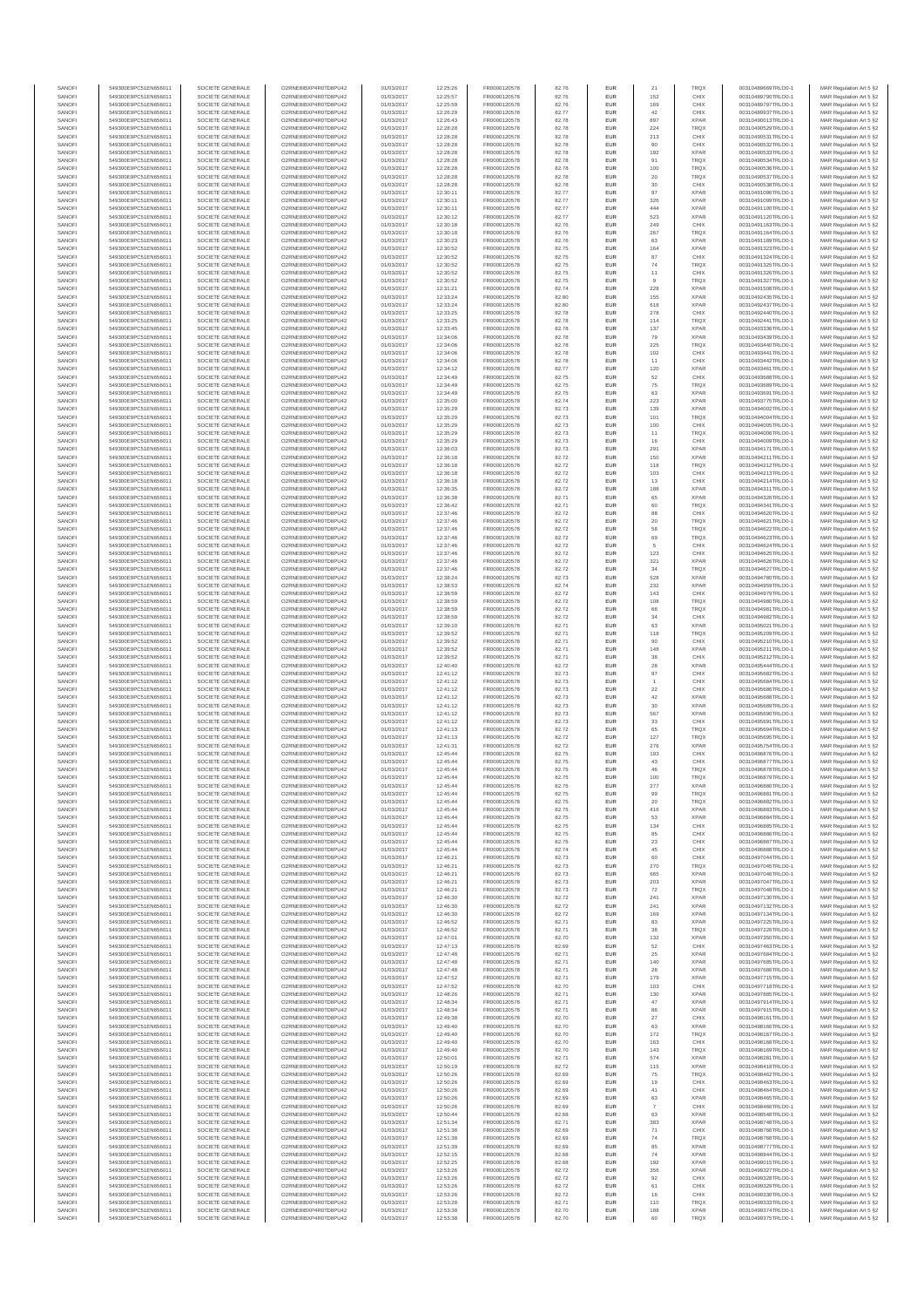| SANOFI           | 549300E9PC51EN656011                         | SOCIETE GENERALE                     | O2RNE8IBXP4R0TD8PU42                         | 01/03/2017               | 12:53:38             | FR0000120578                 | 82.70          | EUR               |                | <b>TRQX</b>                | 00310499376TRLO0-1                       | MAR Regulation Art 5 §2                             |
|------------------|----------------------------------------------|--------------------------------------|----------------------------------------------|--------------------------|----------------------|------------------------------|----------------|-------------------|----------------|----------------------------|------------------------------------------|-----------------------------------------------------|
| SANOFI<br>SANOFI | 549300E9PC51EN656011<br>549300E9PC51EN656011 | SOCIETE GENERALE<br>SOCIETE GENERALE | O2RNE8IBXP4R0TD8PU42<br>O2RNE8IBXP4R0TD8PU42 | 01/03/2017               | 12:54:45<br>12:54:45 | FR0000120578<br>FR0000120578 | 82.73          | EUR<br>EUR        | 111<br>441     | <b>XPAR</b><br><b>XPAR</b> | 00310499763TRLO0-1<br>00310499764TRLO0-1 | MAR Regulation Art 5 §2                             |
| SANOFI           | 549300E9PC51EN656011                         | SOCIETE GENERALE                     | O2RNE8IBXP4R0TD8PU42                         | 01/03/2017<br>01/03/2017 | 12:55:21             | FR0000120578                 | 82.73<br>82.71 | EUR               | 140            | CHIX                       | 00310499994TRLO0-1                       | MAR Regulation Art 5 §2<br>MAR Regulation Art 5 §2  |
| SANOFI           | 549300E9PC51EN656011                         | SOCIETE GENERALE                     | O2RNE8IBXP4R0TD8PU42                         | 01/03/2017               | 12:55:21             | FR0000120578                 | 82.71          | EUR               | 128            | TRQX                       | 00310499996TRLO0-1                       | MAR Regulation Art 5 §2                             |
| SANOFI           | 549300E9PC51EN656011                         | SOCIETE GENERALE                     | O2RNE8IBXP4R0TD8PU42                         | 01/03/2017               | 12:55:21             | FR0000120578                 | 82.71          | EUR               | 63             | <b>XPAR</b>                | 00310499997TRLO0-1                       | MAR Regulation Art 5 §2                             |
| SANOFI<br>SANOFI | 549300E9PC51EN656011<br>549300E9PC51EN656011 | SOCIETE GENERALE<br>SOCIETE GENERALE | O2RNE8IBXP4R0TD8PU42<br>O2RNE8IBXP4R0TD8PU42 | 01/03/2017<br>01/03/2017 | 12:55:21<br>12:55:21 | FR0000120578<br>FR0000120578 | 82.70<br>82.70 | EUR<br>EUR        | 14<br>16       | <b>TRQX</b><br>CHIX        | 00310499998TRLO0-1<br>00310499999TRLO0-1 | MAR Regulation Art 5 §2<br>MAR Regulation Art 5 §2  |
| SANOFI           | 549300E9PC51EN656011                         | SOCIETE GENERALE                     | O2RNE8IBXP4R0TD8PU42                         | 01/03/2017               | 12:55:55             | FR0000120578                 | 82.69          | EUR               | 334            | <b>XPAR</b>                | 00310500289TRLO0-1                       | MAR Regulation Art 5 \$2                            |
| SANOFI           | 549300E9PC51EN656011                         | SOCIETE GENERALE                     | O2RNE8IBXP4R0TD8PU42                         | 01/03/2017               | 12:56:14             | FR0000120578                 | 82.70          | EUR               | 115            | <b>XPAR</b>                | 00310500471TRLO0-1                       | MAR Regulation Art 5 §2                             |
| SANOFI<br>SANOFI | 549300E9PC51EN656011<br>549300E9PC51EN656011 | SOCIETE GENERALE<br>SOCIETE GENERALE | O2RNE8IBXP4R0TD8PU42<br>O2RNE8IBXP4R0TD8PU42 | 01/03/2017<br>01/03/2017 | 12:56:14<br>12:57:09 | FR0000120578<br>FR0000120578 | 82.70<br>82.72 | EUR<br>EUR        | 48<br>100      | <b>XPAR</b><br>CHIX        | 00310500473TRLO0-1<br>00310500752TRLO0-1 | MAR Regulation Art 5 §2<br>MAR Regulation Art 5 §2  |
| SANOFI           | 549300E9PC51EN656011                         | SOCIETE GENERALE                     | O2RNE8IBXP4R0TD8PU42                         | 01/03/2017               | 12:57:09             | FR0000120578                 | 82.71          | EUR               | 440            | <b>XPAR</b>                | 00310500753TRLO0-1                       | MAR Regulation Art 5 §2                             |
| SANOFI           | 549300E9PC51EN656011                         | SOCIETE GENERALE                     | O2RNE8IBXP4R0TD8PU42                         | 01/03/2017               | 12:57:28             | FR0000120578                 | 82.71          | EUR               | 87             | <b>XPAR</b>                | 00310500829TRLO0-1                       | MAR Regulation Art 5 §2                             |
| SANOFI           | 549300E9PC51EN656011                         | SOCIETE GENERALE                     | O2RNE8IBXP4R0TD8PU42                         | 01/03/2017               | 12:58:35             | FR0000120578                 | 82.77          | EUR               | 167            | CHIX                       | 00310501307TRLO0-1                       | MAR Regulation Art 5 §2                             |
| SANOFI<br>SANOFI | 549300E9PC51EN656011<br>549300E9PC51EN656011 | SOCIETE GENERALE<br>SOCIETE GENERALE | O2RNE8IBXP4R0TD8PU42<br>O2RNE8IBXP4R0TD8PU42 | 01/03/2017<br>01/03/2017 | 12:58:35<br>12:58:35 | FR0000120578<br>FR0000120578 | 82.77<br>82.77 | EUR<br>EUR        | 47<br>34       | <b>TRQX</b><br><b>XPAR</b> | 00310501308TRLO0-1<br>00310501309TRLO0-1 | MAR Regulation Art 5 §2<br>MAR Regulation Art 5 §2  |
| SANOFI           | 549300E9PC51EN656011                         | SOCIETE GENERALE                     | O2RNE8IBXP4R0TD8PU42                         | 01/03/2017               | 12:58:35             | FR0000120578                 | 82.77          | EUR               | 396            | <b>XPAR</b>                | 00310501310TRLO0-1                       | MAR Regulation Art 5 §2                             |
| SANOFI           | 549300E9PC51EN656011                         | SOCIETE GENERALE                     | O2RNE8IBXP4R0TD8PU42                         | 01/03/2017               | 12:58:36             | FR0000120578                 | 82.77          | EUR               | 121            | <b>TRQX</b>                | 00310501311TRLO0-1                       | MAR Regulation Art 5 §2                             |
| SANOFI           | 549300E9PC51EN656011                         | SOCIETE GENERALE                     | O2RNE8IBXP4R0TD8PU42                         | 01/03/2017               | 12:58:37             | FR0000120578                 | 82.75          | EUR               | 9              | CHIX                       | 00310501318TRLO0-1                       | MAR Regulation Art 5 §2                             |
| SANOFI<br>SANOFI | 549300E9PC51EN656011<br>549300E9PC51EN656011 | SOCIETE GENERALE<br>SOCIETE GENERALE | O2RNE8IBXP4R0TD8PU42<br>O2RNE8IBXP4R0TD8PU42 | 01/03/2017<br>01/03/2017 | 12:58:37<br>12:58:51 | FR0000120578<br>FR0000120578 | 82.75<br>82.74 | EUR<br>EUR        | 108<br>154     | CHIX<br><b>XPAR</b>        | 00310501323TRLO0-1<br>00310501449TRLO0-1 | MAR Regulation Art 5 §2<br>MAR Regulation Art 5 §2  |
| SANOFI           | 549300E9PC51EN656011                         | SOCIETE GENERALE                     | O2RNE8IBXP4R0TD8PU42                         | 01/03/2017               | 12:58:51             | FR0000120578                 | 82.74          | EUR               | 132            | <b>TRQX</b>                | 00310501450TRLO0-1                       | MAR Regulation Art 5 §2                             |
| SANOFI           | 549300E9PC51EN656011                         | SOCIETE GENERALE                     | O2RNE8IBXP4R0TD8PU42                         | 01/03/2017               | 12:58:51             | FR0000120578                 | 82.74          | EUR               | 82             | <b>TRQX</b>                | 00310501451TRLO0-1                       | MAR Regulation Art 5 §2                             |
| SANOFI<br>SANOFI | 549300E9PC51EN656011<br>549300E9PC51EN656011 | SOCIETE GENERALE<br>SOCIETE GENERALE | O2RNE8IBXP4R0TD8PU42<br>O2RNE8IBXP4R0TD8PU42 | 01/03/2017<br>01/03/2017 | 12:58:51<br>12:59:20 | FR0000120578<br>FR0000120578 | 82.73<br>82.72 | EUR<br>EUR        | 51<br>63       | <b>TRQX</b><br><b>XPAR</b> | 00310501452TRLO0-1<br>00310501605TRLO0-1 | MAR Regulation Art 5 §2<br>MAR Regulation Art 5 §2  |
| SANOFI           | 549300E9PC51EN656011                         | SOCIETE GENERALE                     | O2RNE8IBXP4R0TD8PU42                         | 01/03/2017               | 12:59:20             | FR0000120578                 | 82.72          | EUR               | 85             | CHIX                       | 00310501608TRLO0-1                       | MAR Regulation Art 5 62                             |
| SANOFI           | 549300E9PC51EN656011                         | SOCIETE GENERALE                     | O2RNE8IBXP4R0TD8PU42                         | 01/03/2017               | 12:59:21             | FR0000120578                 | 82.72          | EUR               | 61             | <b>TRQX</b>                | 00310501683TRLO0-1                       | MAR Regulation Art 5 §2                             |
| SANOFI           | 549300E9PC51EN656011                         | SOCIETE GENERALE                     | O2RNE8IBXP4R0TD8PU42                         | 01/03/2017               | 12:59:21             | FR0000120578                 | 82.72          | EUR               | 175            | <b>XPAR</b>                | 00310501686TRLO0-1                       | MAR Regulation Art 5 §2                             |
| SANOFI<br>SANOFI | 549300E9PC51EN656011<br>549300E9PC51EN656011 | SOCIETE GENERALE<br>SOCIETE GENERALE | O2RNE8IBXP4R0TD8PU42<br>O2RNE8IBXP4R0TD8PU42 | 01/03/2017<br>01/03/2017 | 12:59:58<br>12:59:58 | FR0000120578<br>FR0000120578 | 82.74<br>82.74 | EUR<br>EUR        | 59<br>202      | <b>XPAR</b><br><b>XPAR</b> | 00310501956TRLO0-1<br>00310501959TRLO0-1 | MAR Regulation Art 5 §2<br>MAR Regulation Art 5 §2  |
| SANOFI           | 549300E9PC51EN656011                         | SOCIETE GENERALE                     | O2RNE8IBXP4R0TD8PU42                         | 01/03/2017               | 12:59:58             | FR0000120578                 | 82.73          | EUR               | 61             | CHIX                       | 00310501962TRLO0-1                       | MAR Regulation Art 5 §2                             |
| SANOFI           | 549300E9PC51EN656011                         | SOCIETE GENERALE                     | O2RNE8IBXP4R0TD8PU42                         | 01/03/2017               | 12:59:58             | FR0000120578                 | 82.73          | EUR               | 60             | <b>TRQX</b>                | 00310501963TRLO0-1                       | MAR Regulation Art 5 §2                             |
| SANOFI<br>SANOFI | 549300E9PC51EN656011<br>549300E9PC51EN656011 | SOCIETE GENERALE<br>SOCIETE GENERALE | O2RNE8IBXP4R0TD8PU42<br>O2RNE8IBXP4R0TD8PU42 | 01/03/2017<br>01/03/2017 | 13:00:41<br>13:00:41 | FR0000120578<br>FR0000120578 | 82.72<br>82.71 | EUR<br>EUR        | 86<br>5        | <b>TRQX</b><br>CHIX        | 00310502204TRLO0-1<br>00310502210TRLO0-1 | MAR Regulation Art 5 \$2<br>MAR Regulation Art 5 §2 |
| SANOFI           | 549300E9PC51EN656011                         | SOCIETE GENERALE                     | O2RNE8IBXP4R0TD8PU42                         | 01/03/2017               | 13:00:42             | FR0000120578                 | 82.71          | EUR               | 63             | <b>XPAR</b>                | 00310502221TRLO0-1                       | MAR Regulation Art 5 §2                             |
| SANOFI           | 549300E9PC51EN656011                         | SOCIETE GENERALE                     | O2RNE8IBXP4R0TD8PU42                         | 01/03/2017               | 13:00:42             | FR0000120578                 | 82.71          | EUR               | 79             | CHIX                       | 00310502223TRLO0-1                       | MAR Regulation Art 5 §2                             |
| SANOFI           | 549300E9PC51EN656011<br>549300E9PC51EN656011 | SOCIETE GENERALE                     | O2RNE8IBXP4R0TD8PU42                         | 01/03/2017               | 13:00:42             | FR0000120578                 | 82.71          | EUR               | 20             | CHIX                       | 00310502225TRLO0-1<br>00310502365TRLO0-1 | MAR Regulation Art 5 §2                             |
| SANOFI<br>SANOFI | 549300E9PC51EN656011                         | SOCIETE GENERALE<br>SOCIETE GENERALE | O2RNE8IBXP4R0TD8PU42<br>O2RNE8IBXP4R0TD8PU42 | 01/03/2017<br>01/03/2017 | 13:01:12<br>13:01:13 | FR0000120578<br>FR0000120578 | 82.72<br>82.72 | EUR<br>EUR        | 18<br>371      | <b>XPAR</b><br><b>XPAR</b> | 00310502371TRLO0-1                       | MAR Regulation Art 5 §2<br>MAR Regulation Art 5 §2  |
| SANOFI           | 549300E9PC51EN656011                         | SOCIETE GENERALE                     | O2RNE8IBXP4R0TD8PU42                         | 01/03/2017               | 13:01:20             | FR0000120578                 | 82.71          | EUR               | 61             | CHIX                       | 00310502400TRLO0-1                       | MAR Regulation Art 5 §2                             |
| SANOFI           | 549300E9PC51EN656011                         | SOCIETE GENERALE                     | O2RNE8IBXP4R0TD8PU42                         | 01/03/2017               | 13:01:20             | FR0000120578                 | 82.71          | EUR               | 84             | <b>TRQX</b>                | 00310502401TRLO0-1                       | MAR Regulation Art 5 §2                             |
| SANOFI<br>SANOFI | 549300E9PC51EN656011<br>549300E9PC51EN656011 | SOCIETE GENERALE<br>SOCIETE GENERALE | O2RNE8IBXP4R0TD8PU42<br>O2RNE8IBXP4R0TD8PU42 | 01/03/2017<br>01/03/2017 | 13:01:20<br>13:01:31 | FR0000120578<br>FR0000120578 | 82.71<br>82.71 | EUR<br>EUR        | 21<br>92       | <b>TRQX</b><br><b>XPAR</b> | 00310502402TRLO0-1<br>00310502444TRLO0-1 | MAR Regulation Art 5 §2<br>MAR Regulation Art 5 §2  |
| SANOFI           | 549300E9PC51EN656011                         | SOCIETE GENERALE                     | O2RNE8IBXP4R0TD8PU42                         | 01/03/2017               | 13:01:31             | FR0000120578                 | 82.71          | EUR               | 92             | <b>XPAR</b>                | 00310502447TRLO0-1                       | MAR Regulation Art 5 §2                             |
| SANOFI           | 549300E9PC51EN656011                         | SOCIETE GENERALE                     | O2RNE8IBXP4R0TD8PU42                         | 01/03/2017               | 13:01:43             | FR0000120578                 | 82.71          | EUR               | 63             | <b>XPAR</b>                | 00310502580TRLO0-1                       | MAR Regulation Art 5 §2                             |
| SANOFI           | 549300E9PC51EN656011                         | SOCIETE GENERALE                     | O2RNE8IBXP4R0TD8PU42                         | 01/03/2017               | 13:01:43             | FR0000120578                 | 82.70          | EUR               | 60             | CHIX                       | 00310502603TRLO0-1                       | MAR Regulation Art 5 §2                             |
| SANOFI<br>SANOFI | 549300E9PC51EN656011<br>549300E9PC51EN656011 | SOCIETE GENERALE<br>SOCIETE GENERALE | O2RNE8IBXP4R0TD8PU42<br>O2RNE8IBXP4R0TD8PU42 | 01/03/2017<br>01/03/2017 | 13:01:43<br>13:01:57 | FR0000120578<br>FR0000120578 | 82.70<br>82.69 | EUR<br>EUR        | 8<br>63        | CHIX<br><b>XPAR</b>        | 00310502605TRLO0-1<br>00310502731TRLO0-1 | MAR Regulation Art 5 §2<br>MAR Regulation Art 5 §2  |
| SANOFI           | 549300E9PC51EN656011                         | SOCIETE GENERALE                     | O2RNE8IBXP4R0TD8PU42                         | 01/03/2017               | 13:02:05             | FR0000120578                 | 82.68          | EUR               | 78             | <b>XPAR</b>                | 00310502785TRLO0-1                       | MAR Regulation Art 5 §2                             |
| SANOFI           | 549300E9PC51EN656011                         | SOCIETE GENERALE                     | O2RNE8IBXP4R0TD8PU42                         | 01/03/2017               | 13:02:25             | FR0000120578                 | 82.67          | EUR               | 41             | <b>TRQX</b>                | 00310502899TRLO0-1                       | MAR Regulation Art 5 §2                             |
| SANOFI<br>SANOFI | 549300E9PC51EN656011<br>549300E9PC51EN656011 | SOCIETE GENERALE                     | O2RNE8IBXP4R0TD8PU42<br>O2RNE8IBXP4R0TD8PU42 | 01/03/2017               | 13:02:25             | FR0000120578                 | 82.67<br>82.67 | EUR<br>EUR        | 43             | <b>TRQX</b><br><b>XPAR</b> | 00310502900TRLO0-1                       | MAR Regulation Art 5 \$2<br>MAR Regulation Art 5 §2 |
| SANOFI           | 549300E9PC51EN656011                         | SOCIETE GENERALE<br>SOCIETE GENERALE | O2RNE8IBXP4R0TD8PU42                         | 01/03/2017<br>01/03/2017 | 13:02:25<br>13:02:25 | FR0000120578<br>FR0000120578 | 82.67          | EUR               | 56             | <b>XPAR</b>                | 00310502901TRLO0-1<br>00310502902TRLO0-1 | MAR Regulation Art 5 §2                             |
| SANOFI           | 549300E9PC51EN656011                         | SOCIETE GENERALE                     | O2RNE8IBXP4R0TD8PU42                         | 01/03/2017               | 13:02:25             | FR0000120578                 | 82.66          | EUR               | 61             | CHIX                       | 00310502903TRLO0-1                       | MAR Regulation Art 5 §2                             |
| SANOFI           | 549300E9PC51EN656011                         | SOCIETE GENERALE                     | O2RNE8IBXP4R0TD8PU42                         | 01/03/2017               | 13:02:49             | FR0000120578                 | 82.66          | EUR               | 131            | <b>XPAR</b>                | 00310503041TRLO0-1                       | MAR Regulation Art 5 §2                             |
| SANOFI<br>SANOFI | 549300E9PC51EN656011<br>549300E9PC51EN656011 | SOCIETE GENERALE<br>SOCIETE GENERALE | O2RNE8IBXP4R0TD8PU42<br>O2RNE8IBXP4R0TD8PU42 | 01/03/2017<br>01/03/2017 | 13:02:49<br>13:02:49 | FR0000120578<br>FR0000120578 | 82.66<br>82.65 | EUR<br>EUR        | 59<br>50       | <b>XPAR</b><br>CHIX        | 00310503042TRLO0-1<br>00310503043TRLO0-1 | MAR Regulation Art 5 §2<br>MAR Regulation Art 5 §2  |
| SANOFI           | 549300E9PC51EN656011                         | SOCIETE GENERALE                     | O2RNE8IBXP4R0TD8PU42                         | 01/03/2017               | 13:04:33             | FR0000120578                 | 82.69          | EUR               | 719            | <b>XPAR</b>                | 00310503691TRLO0-1                       | MAR Regulation Art 5 §2                             |
| SANOFI           | 549300E9PC51EN656011                         | SOCIETE GENERALE                     | O2RNE8IBXP4R0TD8PU42                         | 01/03/2017               | 13:05:01             | FR0000120578                 | 82.70          | EUR               | 171            | <b>XPAR</b>                | 00310503884TRLO0-1                       | MAR Regulation Art 5 §2                             |
| SANOFI           | 549300E9PC51EN656011                         | SOCIETE GENERALE                     | O2RNE8IBXP4R0TD8PU42                         | 01/03/2017               | 13:05:17             | FR0000120578                 | 82.70          | EUR               | 176            | <b>XPAR</b>                | 00310503976TRLO0-1                       | MAR Regulation Art 5 §2                             |
| SANOFI<br>SANOFI | 549300E9PC51EN656011<br>549300E9PC51EN656011 | SOCIETE GENERALE<br>SOCIETE GENERALE | O2RNE8IBXP4R0TD8PU42<br>O2RNE8IBXP4R0TD8PU42 | 01/03/2017<br>01/03/2017 | 13:05:17<br>13:05:18 | FR0000120578<br>FR0000120578 | 82.70<br>82.69 | EUR<br>EUR        | 25<br>234      | <b>XPAR</b><br><b>TRQX</b> | 00310503979TRLO0-1<br>00310504000TRLO0-1 | MAR Regulation Art 5 §2<br>MAR Regulation Art 5 §2  |
| SANOFI           | 549300E9PC51EN656011                         | SOCIETE GENERALE                     | O2RNE8IBXP4R0TD8PU42                         | 01/03/2017               | 13:05:18             | FR0000120578                 | 82.69          | EUR               | 65             | CHIX                       | 00310504002TRLO0-1                       | MAR Regulation Art 5 §2                             |
| SANOFI           | 549300E9PC51EN656011                         | SOCIETE GENERALE                     | O2RNE8IBXP4R0TD8PU42                         | 01/03/2017               | 13:05:18             | FR0000120578                 | 82.69          | EUR               | 220            | CHIX                       | 00310504004TRLO0-1                       | MAR Regulation Art 5 §2                             |
| SANOFI<br>SANOFI | 549300E9PC51EN656011<br>549300E9PC51EN656011 | SOCIETE GENERALE<br>SOCIETE GENERALE | O2RNE8IBXP4R0TD8PU42<br>O2RNE8IBXP4R0TD8PU42 | 01/03/2017<br>01/03/2017 | 13:05:34<br>13:06:00 | FR0000120578<br>FR0000120578 | 82.70<br>82.70 | EUR<br>EUR        | 84<br>80       | <b>XPAR</b><br><b>XPAR</b> | 00310504131TRLO0-1<br>00310504281TRLO0-1 | MAR Regulation Art 5 §2                             |
| SANOFI           | 549300E9PC51EN656011                         | SOCIETE GENERALE                     | O2RNE8IBXP4R0TD8PU42                         | 01/03/2017               | 13:06:08             | FR0000120578                 | 82.70          | EUR               | 219            | <b>XPAR</b>                | 00310504329TRLO0-1                       | MAR Regulation Art 5 §2<br>MAR Regulation Art 5 §2  |
| SANOFI           | 549300E9PC51EN656011                         | SOCIETE GENERALE                     | O2RNE8IBXP4R0TD8PU42                         | 01/03/2017               | 13:06:08             | FR0000120578                 | 82.70          | EUR               | 23             | <b>TRQX</b>                | 00310504330TRLO0-1                       | MAR Regulation Art 5 §2                             |
| SANOFI           | 549300E9PC51EN656011                         | SOCIETE GENERALE                     | O2RNE8IBXP4R0TD8PU42                         | 01/03/2017               | 13:06:47             | FR0000120578                 | 82.73          | EUR               | 254            | <b>XPAR</b>                | 00310504503TRLO0-1                       | MAR Regulation Art 5 §2                             |
| SANOFI<br>SANOFI | 549300E9PC51EN656011<br>549300E9PC51EN656011 | SOCIETE GENERALE<br>SOCIETE GENERALE | O2RNE8IBXP4R0TD8PU42<br>O2RNE8IBXP4R0TD8PU42 | 01/03/2017<br>01/03/2017 | 13:07:20<br>13:07:21 | FR0000120578<br>FR0000120578 | 82.73<br>82.73 | EUR<br>EUR        | 86<br>257      | <b>XPAR</b><br><b>XPAR</b> | 00310504643TRLO0-1<br>00310504655TRLO0-1 | MAR Regulation Art 5 §2<br>MAR Regulation Art 5 §2  |
| SANOFI           | 549300E9PC51EN656011                         | SOCIETE GENERALE                     | O2RNE8IBXP4R0TD8PU42                         | 01/03/2017               | 13:07:25             | FR0000120578                 | 82.73          | EUR               | 234            | CHIX                       | 00310504702TRLO0-1                       | MAR Regulation Art 5 §2                             |
| SANOFI           | 549300E9PC51EN656011                         | SOCIETE GENERALE                     | O2RNE8IBXP4R0TD8PU42                         | 01/03/2017               | 13:07:25             | FR0000120578                 | 82.73          | EUR               | 153            | <b>TRQX</b>                | 00310504709TRLO0-1                       | MAR Regulation Art 5 §2                             |
| SANOFI           | 549300E9PC51EN656011                         | SOCIETE GENERALE                     | O2RNE8IBXP4R0TD8PU42                         | 01/03/2017               | 13:07:52             | FR0000120578                 | 82.72          | EUR               | 195            | <b>TRQX</b>                | 00310504900TRLO0-1                       | MAR Regulation Art 5 §2                             |
| SANOFI<br>SANOFI | 549300E9PC51EN656011<br>549300E9PC51EN656011 | SOCIETE GENERALE<br>SOCIETE GENERALE | O2RNE8IBXP4R0TD8PU42<br>O2RNE8IBXP4R0TD8PU42 | 01/03/2017<br>01/03/2017 | 13:07:52<br>13:07:52 | FR0000120578<br>FR0000120578 | 82.72<br>82.72 | EUR<br>EUR        | 63<br>72       | <b>XPAR</b><br><b>TRQX</b> | 00310504901TRLO0-1<br>00310504903TRLO0-1 | MAR Regulation Art 5 §2<br>MAR Regulation Art 5 §2  |
| SANOFI           | 549300E9PC51EN656011                         | SOCIETE GENERALE                     | O2RNE8IBXP4R0TD8PU42                         | 01/03/2017               | 13:08:01             | FR0000120578                 | 82.71          | EUR               | 60             | CHIX                       | 00310504948TRLO0-1                       | MAR Regulation Art 5 §2                             |
| SANOFI           | 549300E9PC51EN656011                         | SOCIETE GENERALE                     | O2RNE8IBXP4R0TD8PU42                         | 01/03/2017               | 13:08:35             | FR0000120578                 | 82.71          | EUR               | 60             | CHIX                       | 00310505105TRLO0-1                       | MAR Regulation Art 5 §2                             |
| SANOFI           | 549300E9PC51EN656011                         | SOCIETE GENERALE                     | O2RNE8IBXP4R0TD8PU42                         | 01/03/2017               | 13:08:35             | FR0000120578                 | 82.71          | EUR               | 44             | TRQX                       | 00310505108TRLO0-1                       | MAR Regulation Art 5 §2                             |
| SANOFI<br>SANOFI | 549300E9PC51EN656011<br>549300E9PC51EN656011 | SOCIETE GENERALE<br>SOCIETE GENERALE | O2RNE8IBXP4R0TD8PU42<br>O2RNE8IBXP4R0TD8PU42 | 01/03/2017<br>01/03/2017 | 13:08:35<br>13:08:35 | FR0000120578<br>FR0000120578 | 82.71<br>82.71 | EUR<br>EUR        | 16<br>166      | TRQX<br><b>XPAR</b>        | 00310505113TRLO0-1<br>00310505117TRLO0-1 | MAR Regulation Art 5 §2<br>MAR Regulation Art 5 §2  |
| SANOFI           | 549300E9PC51EN656011                         | SOCIETE GENERALE                     | O2RNE8IBXP4R0TD8PU42                         | 01/03/2017               | 13:08:35             | FR0000120578                 | 82.71          | EUR               | 30             | <b>XPAR</b>                | 00310505122TRLO0-1                       | MAR Regulation Art 5 §2                             |
| SANOFI           | 549300E9PC51EN656011                         | SOCIETE GENERALE                     | O2RNE8IBXP4R0TD8PU42                         | 01/03/2017               | 13:08:35             | FR0000120578                 | 82.71          | EUR               | $\overline{7}$ | CHIX                       | 00310505143TRLO0-1                       | MAR Regulation Art 5 \$2                            |
| SANOFI<br>SANOFI | 549300E9PC51EN656011<br>549300E9PC51EN656011 | SOCIETE GENERALE<br>SOCIETE GENERALE | O2RNE8IBXP4R0TD8PU42<br>O2RNE8IBXP4R0TD8PU42 | 01/03/2017<br>01/03/2017 | 13:09:55<br>13:09:55 | FR0000120578<br>FR0000120578 | 82.75<br>82.75 | EUR<br><b>EUR</b> | 327<br>300     | <b>XPAR</b><br><b>XPAR</b> | 00310505620TRLO0-1<br>00310505621TRLO0-1 | MAR Regulation Art 5 §2<br>MAR Regulation Art 5 §2  |
| SANOFI           | 549300E9PC51EN656011                         | SOCIETE GENERALE                     | O2RNE8IBXP4R0TD8PU42                         | 01/03/2017               | 13:09:55             | FR0000120578                 | 82.75          | <b>EUR</b>        | 42             | <b>XPAR</b>                | 00310505622TRLO0-1                       | MAR Regulation Art 5 §2                             |
| SANOFI           | 549300E9PC51EN656011                         | SOCIETE GENERALE                     | O2RNE8IBXP4R0TD8PU42                         | 01/03/2017               | 13:10:13             | FR0000120578                 | 82.75          | EUR               | 303            | <b>XPAR</b>                | 00310505716TRLO0-1                       | MAR Regulation Art 5 §2                             |
| SANOFI           | 549300E9PC51EN656011                         | SOCIETE GENERALE                     | O2RNE8IBXP4R0TD8PU42                         | 01/03/2017               | 13:10:13             | FR0000120578                 | 82.75          | EUR               | 84             | <b>TRQX</b>                | 00310505718TRLO0-1                       | MAR Regulation Art 5 §2                             |
| SANOFI<br>SANOFI | 549300E9PC51EN656011<br>549300E9PC51EN656011 | SOCIETE GENERALE<br>SOCIETE GENERALE | O2RNE8IBXP4R0TD8PU42<br>O2RNE8IBXP4R0TD8PU42 | 01/03/2017<br>01/03/2017 | 13:10:18<br>13:10:18 | FR0000120578<br>FR0000120578 | 82.75<br>82.74 | EUR<br>EUR        | 95<br>136      | <b>XPAR</b><br>CHIX        | 00310505735TRLO0-1<br>00310505737TRLO0-1 | MAR Regulation Art 5 §2<br>MAR Regulation Art 5 §2  |
| SANOFI           | 549300E9PC51EN656011                         | SOCIETE GENERALE                     | O2RNE8IBXP4R0TD8PU42                         | 01/03/2017               | 13:10:18             | FR0000120578                 | 82.74          | EUR               | 107            | <b>TRQX</b>                | 00310505738TRLO0-1                       | MAR Regulation Art 5 §2                             |
| SANOFI           | 549300E9PC51EN656011                         | SOCIETE GENERALE                     | O2RNE8IBXP4R0TD8PU42                         | 01/03/2017               | 13:11:09             | FR0000120578                 | 82.74          | EUR               | 214            | <b>XPAR</b>                | 00310506080TRLO0-1                       | MAR Regulation Art 5 §2                             |
| SANOFI<br>SANOFI | 549300E9PC51EN656011<br>549300E9PC51EN656011 | SOCIETE GENERALE<br>SOCIETE GENERALE | O2RNE8IBXP4R0TD8PU42<br>O2RNE8IBXP4R0TD8PU42 | 01/03/2017<br>01/03/2017 | 13:11:09<br>13:11:09 | FR0000120578<br>FR0000120578 | 82.74<br>82.74 | EUR<br>EUR        | 83<br>101      | <b>TRQX</b><br>CHIX        | 00310506081TRLO0-1<br>00310506082TRLO0-1 | MAR Regulation Art 5 §2<br>MAR Regulation Art 5 \$2 |
| SANOFI           | 549300E9PC51EN656011                         | SOCIETE GENERALE                     | O2RNE8IBXP4R0TD8PU42                         | 01/03/2017               | 13:11:09             | FR0000120578                 | 82.74          | EUR               | 9              | <b>TRQX</b>                | 00310506084TRLO0-1                       | MAR Regulation Art 5 §2                             |
| SANOFI           | 549300E9PC51EN656011                         | SOCIETE GENERALE                     | O2RNE8IBXP4R0TD8PU42                         | 01/03/2017               | 13:11:09             | FR0000120578                 | 82.74          | EUR               | 12             | CHIX                       | 00310506086TRLO0-1                       | MAR Regulation Art 5 §2                             |
| SANOFI<br>SANOFI | 549300E9PC51EN656011<br>549300E9PC51EN656011 | SOCIETE GENERALE<br>SOCIETE GENERALE | O2RNE8IBXP4R0TD8PU42<br>O2RNE8IBXP4R0TD8PU42 | 01/03/2017<br>01/03/2017 | 13:11:45<br>13:12:03 | FR0000120578<br>FR0000120578 | 82.73<br>82.73 | EUR<br>EUR        | 50<br>76       | <b>XPAR</b><br>CHIX        | 00310506260TRLO0-1<br>00310506374TRLO0-1 | MAR Regulation Art 5 §2<br>MAR Regulation Art 5 §2  |
| SANOFI           | 549300E9PC51EN656011                         | SOCIETE GENERALE                     | O2RNE8IBXP4R0TD8PU42                         | 01/03/2017               | 13:12:03             | FR0000120578                 | 82.73          | EUR               | 76             | <b>TROX</b>                | 00310506375TRLO0-1                       | MAR Regulation Art 5 §2                             |
| SANOFI           | 549300E9PC51EN656011                         | SOCIETE GENERALE                     | O2RNE8IBXP4R0TD8PU42                         | 01/03/2017               | 13:12:03             | FR0000120578                 | 82.73          | EUR               | 193            | <b>XPAR</b>                | 00310506376TRLO0-1                       | MAR Regulation Art 5 §2                             |
| SANOFI<br>SANOFI | 549300E9PC51EN656011<br>549300E9PC51EN656011 | SOCIETE GENERALE<br>SOCIETE GENERALE | O2RNE8IBXP4R0TD8PU42<br>O2RNE8IBXP4R0TD8PU42 | 01/03/2017<br>01/03/2017 | 13:12:03<br>13:12:03 | FR0000120578<br>FR0000120578 | 82.73<br>82.73 | EUR<br>EUR        | 19<br>27       | <b>TRQX</b><br>CHIX        | 00310506377TRLO0-1<br>00310506378TRLO0-1 | MAR Regulation Art 5 §2<br>MAR Regulation Art 5 §2  |
| SANOFI           | 549300E9PC51EN656011                         | SOCIETE GENERALE                     | O2RNE8IBXP4R0TD8PU42                         | 01/03/2017               | 13:13:54             | FR0000120578                 | 82.73          | EUR               | 791            | <b>XPAR</b>                | 00310507130TRLO0-1                       | MAR Regulation Art 5 §2                             |
| SANOFI           | 549300E9PC51EN656011                         | SOCIETE GENERALE                     | O2RNE8IBXP4R0TD8PU42                         | 01/03/2017               | 13:14:31             | FR0000120578                 | 82.75          | EUR               | 163            | CHIX                       | 00310507338TRLO0-1                       | MAR Regulation Art 5 §2                             |
| SANOFI<br>SANOFI | 549300E9PC51EN656011<br>549300E9PC51EN656011 | SOCIETE GENERALE<br>SOCIETE GENERALE | O2RNE8IBXP4R0TD8PU42<br>O2RNE8IBXP4R0TD8PU42 | 01/03/2017<br>01/03/2017 | 13:14:31<br>13:14:31 | FR0000120578<br>FR0000120578 | 82.75<br>82.75 | EUR<br>EUR        | 5<br>584       | <b>XPAR</b><br><b>XPAR</b> | 00310507340TRLO0-1<br>00310507342TRLO0-1 | MAR Regulation Art 5 §2<br>MAR Regulation Art 5 §2  |
| SANOFI           | 549300E9PC51EN656011                         | SOCIETE GENERALE                     | O2RNE8IBXP4R0TD8PU42                         | 01/03/2017               | 13:14:31             | FR0000120578                 | 82.75          | EUR               | 66             | CHIX                       | 00310507343TRLO0-1                       | MAR Regulation Art 5 §2                             |
| SANOFI           | 549300E9PC51EN656011                         | SOCIETE GENERALE                     | O2RNE8IBXP4R0TD8PU42                         | 01/03/2017               | 13:15:39             | FR0000120578                 | 82.78          | EUR               | 400            | <b>XPAR</b>                | 00310508040TRLO0-1                       | MAR Regulation Art 5 §2                             |
| SANOFI           | 549300E9PC51EN656011                         | SOCIETE GENERALE                     | O2RNE8IBXP4R0TD8PU42                         | 01/03/2017               | 13:15:46             | FR0000120578                 | 82.78          | EUR               | 158            | <b>XPAR</b>                | 00310508062TRLO0-1                       | MAR Regulation Art 5 §2                             |
| SANOFI<br>SANOFI | 549300E9PC51EN656011<br>549300E9PC51EN656011 | SOCIETE GENERALE<br>SOCIETE GENERALE | O2RNE8IBXP4R0TD8PU42<br>O2RNE8IBXP4R0TD8PU42 | 01/03/2017<br>01/03/2017 | 13:16:01<br>13:16:01 | FR0000120578<br>FR0000120578 | 82.78<br>82.78 | EUR<br>EUR        | 74<br>79       | CHIX<br>CHIX               | 00310508159TRLO0-1<br>00310508162TRLO0-1 | MAR Regulation Art 5 §2<br>MAR Regulation Art 5 §2  |
| SANOFI           | 549300E9PC51EN656011                         | SOCIETE GENERALE                     | O2RNE8IBXP4R0TD8PU42                         | 01/03/2017               | 13:16:01             | FR0000120578                 | 82.78          | EUR               | 79             | <b>XPAR</b>                | 00310508164TRLO0-1                       | MAR Regulation Art 5 §2                             |
| SANOFI           | 549300E9PC51EN656011                         | SOCIETE GENERALE                     | O2RNE8IBXP4R0TD8PU42                         | 01/03/2017               | 13:16:01             | FR0000120578                 | 82.78          | EUR               | 17             | CHIX                       | 00310508166TRLO0-1                       | MAR Regulation Art 5 §2                             |
| SANOFI<br>SANOFI | 549300E9PC51EN656011<br>549300E9PC51EN656011 | SOCIETE GENERALE<br>SOCIETE GENERALE | O2RNE8IBXP4R0TD8PU42<br>O2RNE8IBXP4R0TD8PU42 | 01/03/2017<br>01/03/2017 | 13:17:25             | FR0000120578<br>FR0000120578 | 82.78<br>82.78 | EUR<br>EUR        | 83             | CHIX<br>CHIX               | 00310508538TRLO0-1<br>00310508539TRLO0-1 | MAR Regulation Art 5 §2                             |
| SANOFI           | 549300E9PC51EN656011                         | SOCIETE GENERALE                     | O2RNE8IBXP4R0TD8PU42                         | 01/03/2017               | 13:17:25<br>13:17:25 | FR0000120578                 | 82.78          | EUR               | 84             | CHIX                       | 00310508540TRLO0-1                       | MAR Regulation Art 5 §2<br>MAR Regulation Art 5 §2  |
| SANOFI           | 549300E9PC51EN656011                         | SOCIETE GENERALE                     | O2RNE8IBXP4R0TD8PU42                         | 01/03/2017               | 13:17:28             | FR0000120578                 | 82.77          | EUR               | 746            | <b>XPAR</b>                | 00310508563TRLO0-1                       | MAR Regulation Art 5 §2                             |
| SANOFI           | 549300E9PC51EN656011                         | SOCIETE GENERALE                     | O2RNE8IBXP4R0TD8PU42                         | 01/03/2017               | 13:17:28             | FR0000120578                 | 82.77          | EUR               | 200            | <b>TRQX</b>                | 00310508565TRLO0-1                       | MAR Regulation Art 5 §2                             |
| SANOFI<br>SANOFI | 549300E9PC51EN656011<br>549300E9PC51EN656011 | SOCIETE GENERALE<br>SOCIETE GENERALE | O2RNE8IBXP4R0TD8PU42<br>O2RNE8IBXP4R0TD8PU42 | 01/03/2017<br>01/03/2017 | 13:17:28<br>13:17:28 | FR0000120578<br>FR0000120578 | 82.77<br>82.77 | EUR<br>EUR        | 100<br>116     | <b>TROX</b><br><b>TRQX</b> | 00310508567TRLO0-1<br>00310508568TRLO0-1 | MAR Regulation Art 5 §2<br>MAR Regulation Art 5 §2  |
| SANOFI           | 549300E9PC51EN656011                         | SOCIETE GENERALE                     | O2RNE8IBXP4R0TD8PU42                         | 01/03/2017               | 13:17:28             | FR0000120578                 | 82.77          | EUR               | 124            | TRQX                       | 00310508569TRLO0-1                       | MAR Regulation Art 5 §2                             |
| SANOFI           | 549300E9PC51EN656011                         | SOCIETE GENERALE                     | O2RNE8IBXP4R0TD8PU42                         | 01/03/2017               | 13:18:02             | FR0000120578                 | 82.79          | EUR               | 297            | <b>XPAR</b>                | 00310508782TRLO0-1                       | MAR Regulation Art 5 §2                             |
| SANOFI<br>SANOFI | 549300E9PC51EN656011<br>549300E9PC51EN656011 | SOCIETE GENERALE<br>SOCIETE GENERALE | O2RNE8IBXP4R0TD8PU42<br>O2RNE8IBXP4R0TD8PU42 | 01/03/2017<br>01/03/2017 | 13:18:26<br>13:18:26 | FR0000120578<br>FR0000120578 | 82.79          | EUR<br>EUR        | 18<br>102      | <b>TRQX</b><br><b>XPAR</b> | 00310508942TRLO0-1<br>00310508943TRLO0-1 | MAR Regulation Art 5 §2                             |
| SANOFI           | 549300E9PC51EN656011                         | SOCIETE GENERALE                     | O2RNE8IBXP4R0TD8PU42                         | 01/03/2017               | 13:18:26             | FR0000120578                 | 82.79<br>82.79 | EUR               | 62             | <b>XPAR</b>                | 00310508944TRLO0-1                       | MAR Regulation Art 5 §2<br>MAR Regulation Art 5 §2  |
| SANOFI           | 549300E9PC51EN656011                         | SOCIETE GENERALE                     | O2RNE8IBXP4R0TD8PU42                         | 01/03/2017               | 13:18:41             | FR0000120578                 | 82.81          | EUR               | 100            | CHIX                       | 00310509203TRLO0-1                       | MAR Regulation Art 5 §2                             |
| SANOFI           | 549300E9PC51EN656011                         | SOCIETE GENERALE                     | O2RNE8IBXP4R0TD8PU42                         | 01/03/2017               | 13:18:41             | FR0000120578                 | 82.81          | EUR               | 97             | <b>TRQX</b>                | 00310509204TRLO0-1                       | MAR Regulation Art 5 §2                             |
| SANOFI<br>SANOFI | 549300E9PC51EN656011<br>549300E9PC51EN656011 | SOCIETE GENERALE<br>SOCIETE GENERALE | O2RNE8IBXP4R0TD8PU42<br>O2RNE8IBXP4R0TD8PU42 | 01/03/2017<br>01/03/2017 | 13:18:41<br>13:18:41 | FR0000120578<br>FR0000120578 | 82.82<br>82.82 | EUR<br>EUR        | 60<br>37       | <b>TROX</b><br><b>TRQX</b> | 00310509206TRLO0-1<br>00310509211TRLO0-1 | MAR Regulation Art 5 §2<br>MAR Regulation Art 5 §2  |
| SANOFI           | 549300E9PC51EN656011                         | SOCIETE GENERALE                     | O2RNE8IBXP4R0TD8PU42                         | 01/03/2017               | 13:18:42             | FR0000120578                 | 82.82          | EUR               | 175            | <b>XPAR</b>                | 00310509238TRLO0-1                       | MAR Regulation Art 5 §2                             |
| SANOFI           | 549300E9PC51EN656011                         | SOCIETE GENERALE                     | O2RNE8IBXP4R0TD8PU42                         | 01/03/2017               | 13:19:01             | FR0000120578                 | 82.82          | EUR               | 98             | <b>XPAR</b>                | 00310509426TRLO0-1                       | MAR Regulation Art 5 §2                             |
| SANOFI<br>SANOFI | 549300E9PC51EN656011<br>549300E9PC51EN656011 | SOCIETE GENERALE<br>SOCIETE GENERALE | O2RNE8IBXP4R0TD8PU42<br>O2RNE8IBXP4R0TD8PU42 | 01/03/2017<br>01/03/2017 | 13:19:15<br>13:19:20 | FR0000120578<br>FR0000120578 | 82.83<br>82.82 | EUR<br>EUR        | 134            | <b>XPAR</b><br><b>TROX</b> | 00310509501TRLO0-1<br>00310509519TRLO0-1 | MAR Regulation Art 5 §2                             |
| SANOFI           | 549300E9PC51EN656011                         | SOCIETE GENERALE                     | O2RNE8IBXP4R0TD8PU42                         | 01/03/2017               | 13:19:21             | FR0000120578                 | 82.81          | EUR               | 85<br>94       | CHIX                       | 00310509538TRLO0-1                       | MAR Regulation Art 5 §2<br>MAR Regulation Art 5 §2  |
| SANOFI           | 549300E9PC51EN656011                         | SOCIETE GENERALE                     | O2RNE8IBXP4R0TD8PU42                         | 01/03/2017               | 13:19:21             | FR0000120578                 | 82.81          | EUR               | 23             | CHIX                       | 00310509540TRLO0-1                       | MAR Regulation Art 5 §2                             |
| SANOFI           | 549300E9PC51EN656011                         | SOCIETE GENERALE                     | O2RNE8IBXP4R0TD8PU42                         | 01/03/2017               | 13:19:21             | FR0000120578                 | 82.81          | EUR               | 63             | <b>XPAR</b>                | 00310509541TRLO0-1                       | MAR Regulation Art 5 §2                             |
| SANOFI<br>SANOFI | 549300E9PC51EN656011<br>549300E9PC51EN656011 | SOCIETE GENERALE<br>SOCIETE GENERALE | O2RNE8IBXP4R0TD8PU42<br>O2RNE8IBXP4R0TD8PU42 | 01/03/2017<br>01/03/2017 | 13:19:33<br>13:20:18 | FR0000120578<br>FR0000120578 | 82.79<br>82.81 | EUR<br>EUR        | 64<br>113      | <b>XPAR</b><br>CHIX        | 00310509596TRLO0-1<br>00310509827TRLO0-1 | MAR Regulation Art 5 §2<br>MAR Regulation Art 5 §2  |
| SANOFI           | 549300E9PC51EN656011                         | SOCIETE GENERALE                     | O2RNE8IBXP4R0TD8PU42                         | 01/03/2017               | 13:20:18             | FR0000120578                 | 82.81          | EUR               | 273            | <b>XPAR</b>                | 00310509829TRLO0-1                       | MAR Regulation Art 5 §2                             |
| SANOFI           | 549300E9PC51EN656011                         | SOCIETE GENERALE                     | O2RNE8IBXP4R0TD8PU42                         | 01/03/2017               | 13:20:18             | FR0000120578                 | 82.81          | EUR               | 115            | <b>TRQX</b>                | 00310509831TRLO0-1                       | MAR Regulation Art 5 §2                             |
| SANOFI           | 549300E9PC51EN656011                         | SOCIETE GENERALE                     | O2RNE8IBXP4R0TD8PU42                         | 01/03/2017               | 13:20:32             | FR0000120578                 | 82.79          | EUR               | 130            | <b>XPAR</b>                | 00310509911TRLO0-1                       | MAR Regulation Art 5 §2                             |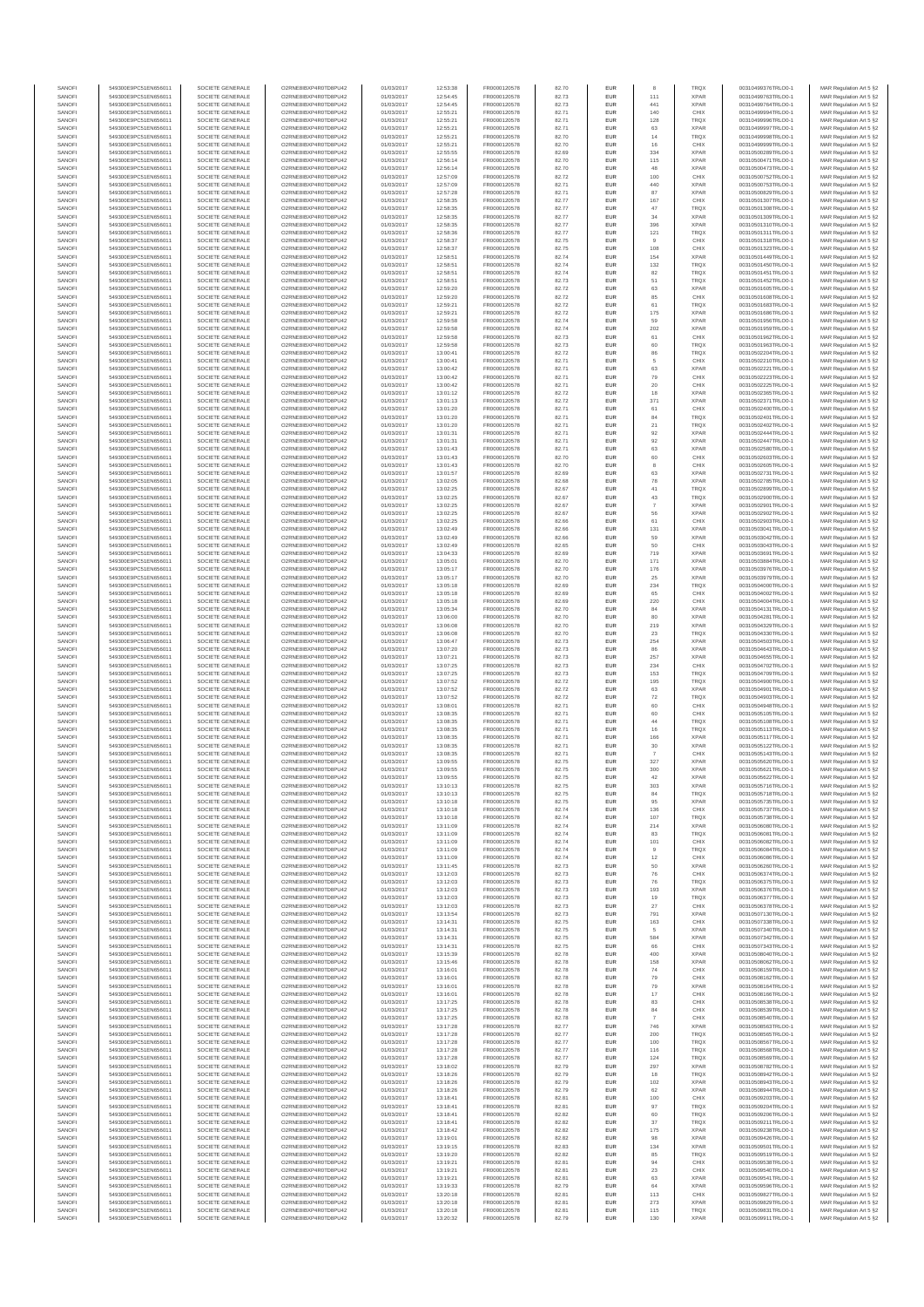| SANOF            | 549300E9PC51EN656011                         | SOCIETE GENERALE                     | O2RNE8IBXP4R0TD8PU42                          | 01/03/2017               | 13:21:06             | FR0000120578                 | 82.79          | EUR               | 312                   | <b>XPAF</b>                | 00310510057TRLO0-1                       | MAR Regulation Art 5 §2                             |
|------------------|----------------------------------------------|--------------------------------------|-----------------------------------------------|--------------------------|----------------------|------------------------------|----------------|-------------------|-----------------------|----------------------------|------------------------------------------|-----------------------------------------------------|
| SANOFI           | 549300E9PC51EN656011                         | SOCIETE GENERALE                     | O2RNE8IBXP4R0TD8PU42                          | 01/03/2017               | 13:21:27             | FR0000120578                 | 82.82          | EUR               | 22                    | <b>XPAR</b>                | 00310510216TRLO0-1                       | MAR Regulation Art 5 §2                             |
| SANOFI<br>SANOFI | 549300E9PC51EN656011<br>549300E9PC51EN656011 | SOCIETE GENERALE<br>SOCIETE GENERALE | O2RNE8IBXP4R0TD8PU42<br>O2RNE8IBXP4R0TD8PU42  | 01/03/2017<br>01/03/2017 | 13:21:27<br>13:21:41 | FR0000120578<br>FR0000120578 | 82.82<br>82.82 | EUR<br>EUR        | 71<br>151             | <b>XPAR</b><br><b>TRQX</b> | 00310510217TRLO0-1<br>00310510331TRLO0-1 | MAR Regulation Art 5 §2<br>MAR Regulation Art 5 §2  |
| SANOFI           | 549300E9PC51EN656011                         | SOCIETE GENERALE                     | O2RNE8IBXP4R0TD8PU42                          | 01/03/2017               | 13:21:41             | FR0000120578                 | 82.82          | EUR               | 77                    | <b>XPAR</b>                | 00310510332TRLO0-1                       | MAR Regulation Art 5 §2                             |
| SANOFI           | 549300E9PC51EN656011                         | SOCIETE GENERALE                     | O2RNE8IBXP4R0TD8PU42                          | 01/03/2017               | 13:22:07             | FR0000120578                 | 82.83          | EUR               | 252                   | <b>XPAF</b>                | 00310510561TRLO0-1                       | MAR Regulation Art 5 §2                             |
| SANOFI           | 549300E9PC51EN656011                         | SOCIETE GENERALE                     | O2RNE8IBXP4R0TD8PLI42                         | 01/03/2017               | 13:22:07             | FR0000120578                 | 82.83          | EUR               | 92                    | <b>TROX</b>                | 00310510562TRLO0-1                       | MAR Regulation Art 5 §2                             |
| SANOFI<br>SANOFI | 549300E9PC51EN656011<br>549300E9PC51EN656011 | SOCIETE GENERALE<br>SOCIETE GENERALE | O2RNE8IBXP4R0TD8PU42<br>O2RNE8IBXP4R0TD8PU42  | 01/03/2017<br>01/03/2017 | 13:22:21<br>13:22:32 | FR0000120578<br>FR0000120578 | 82.83<br>82.84 | EUR<br>EUR        | 63<br>141             | <b>XPAR</b><br><b>XPAR</b> | 00310510640TRLO0-1<br>00310510722TRLO0-1 | MAR Regulation Art 5 §2<br>MAR Regulation Art 5 §2  |
| SANOFI           | 549300E9PC51EN656011                         | SOCIETE GENERALE                     | O2RNE8IBXP4R0TD8PU42                          | 01/03/2017               | 13:22:38             | FR0000120578                 | 82.83          | EUR               | 60                    | <b>TRQX</b>                | 00310510780TRLO0-1                       | MAR Regulation Art 5 §2                             |
| SANOFI           | 549300E9PC51EN656011                         | SOCIETE GENERALE                     | O2RNE8IBXP4R0TD8PU42                          | 01/03/2017               | 13:22:38             | FR0000120578                 | 82.83          | EUR               | 91                    | CHIX                       | 00310510781TRLO0-1                       | MAR Regulation Art 5 §2                             |
| SANOFI<br>SANOFI | 549300E9PC51EN656011<br>549300E9PC51EN656011 | SOCIETE GENERALE<br>SOCIETE GENERALE | O2RNE8IBXP4R0TD8PU42<br>O2RNE8IBXP4R0TD8PU42  | 01/03/2017<br>01/03/2017 | 13:22:38<br>13:22:55 | FR0000120578<br>FR0000120578 | 82.83<br>82.84 | EUR<br>EUR        | 22<br>153             | CHIX<br><b>XPAR</b>        | 00310510782TRLO0-1<br>00310510903TRLO0-1 | MAR Regulation Art 5 §2<br>MAR Regulation Art 5 §2  |
| SANOFI           | 549300E9PC51EN656011                         | SOCIETE GENERALE                     | O2RNE8IBXP4R0TD8PU42                          | 01/03/2017               | 13:22:55             | FR0000120578                 | 82.84          | EUR               |                       | <b>XPAR</b>                | 00310510905TRLO0-1                       | MAR Regulation Art 5 §2                             |
| SANOFI           | 549300E9PC51EN656011                         | SOCIETE GENERALE                     | O2RNE8IBXP4R0TD8PU42                          | 01/03/2017               | 13:23:00             | FR0000120578                 | 82.83          | EUR               | 38                    | CHIX                       | 00310510943TRLO0-1                       | MAR Regulation Art 5 §2                             |
| SANOFI           | 549300E9PC51EN656011                         | SOCIETE GENERALE                     | O2RNE8IBXP4R0TD8PU42                          | 01/03/2017               | 13:23:00             | FR0000120578                 | 82.83          | EUR               | 165                   | CHIX                       | 00310510945TRLO0-1                       | MAR Regulation Art 5 §2                             |
| SANOFI<br>SANOFI | 549300E9PC51EN656011<br>549300E9PC51EN656011 | SOCIETE GENERALE<br>SOCIETE GENERALE | O2RNE8IBXP4R0TD8PU42<br>O2RNE8IBXP4R0TD8PU42  | 01/03/2017<br>01/03/2017 | 13:23:00<br>13:23:00 | FR0000120578<br>FR0000120578 | 82.83<br>82.83 | EUR<br>EUR        | 61<br>9               | TRQ)<br><b>TROX</b>        | 00310510947TRLO0-1<br>00310510948TRLO0-1 | MAR Regulation Art 5 §2<br>MAR Regulation Art 5 §2  |
| SANOFI           | 549300E9PC51EN656011                         | SOCIETE GENERALE                     | O2RNE8IBXP4R0TD8PU42                          | 01/03/2017               | 13:23:52             | FR0000120578                 | 82.83          | EUR               |                       | <b>XPAR</b>                | 00310511235TRLO0-1                       | MAR Regulation Art 5 §2                             |
| SANOFI           | 549300E9PC51EN656011                         | SOCIETE GENERALE                     | O2RNE8IBXP4R0TD8PU42                          | 01/03/2017               | 13:23:52             | FR0000120578                 | 82.83          | EUR               | 183                   | <b>XPAR</b>                | 00310511236TRLO0-1                       | MAR Regulation Art 5 §2                             |
| SANOFI           | 549300E9PC51EN656011                         | SOCIETE GENERALE                     | O2RNE8IBXP4R0TD8PU42                          | 01/03/2017               | 13:23:52             | FR0000120578                 | 82.83          | EUR               | 85                    | <b>TRQX</b>                | 00310511238TRLO0-1                       | MAR Regulation Art 5 §2                             |
| SANOFI<br>SANOFI | 549300E9PC51EN656011<br>549300E9PC51EN656011 | SOCIETE GENERALE<br>SOCIETE GENERALE | O2RNE8IBXP4R0TD8PU42<br>O2RNE8IBXP4R0TD8PU42  | 01/03/2017<br>01/03/2017 | 13:23:52<br>13:24:22 | FR0000120578<br>FR0000120578 | 82.83<br>82.83 | EUR<br>EUR        | 113<br>45             | CHIX<br><b>XPAR</b>        | 00310511239TRLO0-1<br>00310511421TRLO0-1 | MAR Regulation Art 5 §2<br>MAR Regulation Art 5 §2  |
| SANOFI           | 549300E9PC51EN656011                         | SOCIETE GENERALE                     | O2RNE8IBXP4R0TD8PU42                          | 01/03/2017               | 13:24:29             | FR0000120578                 | 82.83          | EUR               | 88                    | <b>XPAF</b>                | 00310511490TRLO0-1                       | MAR Regulation Art 5 §2                             |
| SANOFI           | 549300E9PC51EN656011                         | SOCIETE GENERALE                     | O2RNE8IBXP4R0TD8PU42                          | 01/03/2017               | 13:25:02             | FR0000120578                 | 82.83          | EUR               | 212                   | <b>XPAR</b>                | 00310511652TRLO0-1                       | MAR Regulation Art 5 §2                             |
| SANOFI           | 549300E9PC51EN656011                         | SOCIETE GENERALE                     | O2RNE8IBXP4R0TD8PU42                          | 01/03/2017               | 13:25:02             | FR0000120578                 | 82.83          | EUR               | 117                   | CHIX                       | 00310511653TRLO0-1                       | MAR Regulation Art 5 §2                             |
| SANOFI<br>SANOFI | 549300E9PC51EN656011<br>549300E9PC51EN656011 | SOCIETE GENERALE<br>SOCIETE GENERALE | O2RNE8IBXP4R0TD8PU42<br>O2RNE8IBXP4R0TD8PU42  | 01/03/2017<br>01/03/2017 | 13:25:02<br>13:25:02 | FR0000120578<br>FR0000120578 | 82.83<br>82.83 | EUR<br>EUR        | 83<br>$38\,$          | <b>TRQX</b><br>CHIX        | 00310511654TRLO0-1<br>00310511655TRLO0-1 | MAR Regulation Art 5 \$2<br>MAR Regulation Art 5 §2 |
| SANOFI           | 549300E9PC51EN656011                         | SOCIETE GENERALE                     | O2RNE8IBXP4R0TD8PU42                          | 01/03/2017               | 13:25:02             | FR0000120578                 | 82.83          | EUR               | 91                    | <b>TRQX</b>                | 00310511656TRLO0-1                       | MAR Regulation Art 5 §2                             |
| SANOFI           | 549300E9PC51EN656011                         | SOCIETE GENERALE                     | O2RNE8IBXP4R0TD8PU42                          | 01/03/2017               | 13:25:22             | FR0000120578                 | 82.82          | EUR               | 433                   | <b>XPAR</b>                | 00310511773TRLO0-1                       | MAR Regulation Art 5 §2                             |
| SANOFI<br>SANOFI | 549300E9PC51EN656011<br>549300E9PC51EN656011 | SOCIETE GENERALE<br>SOCIETE GENERALE | O2RNE8IBXP4R0TD8PU42<br>O2RNE8IBXP4R0TD8PU42  | 01/03/2017<br>01/03/2017 | 13:26:15             | FR0000120578<br>FR0000120578 | 82.82<br>82.82 | EUR<br>EUR        | 128                   | CHIX<br><b>TROX</b>        | 00310512046TRLO0-1                       | MAR Regulation Art 5 §2                             |
| SANOFI           | 549300E9PC51EN656011                         | SOCIETE GENERALE                     | O2RNE8IBXP4R0TD8PU42                          | 01/03/2017               | 13:26:15<br>13:26:15 | FR0000120578                 | 82.82          | EUR               | 34<br>66              | TRQX                       | 00310512047TRLO0-1<br>00310512048TRLO0-1 | MAR Regulation Art 5 §2<br>MAR Regulation Art 5 §2  |
| SANOFI           | 549300E9PC51EN656011                         | SOCIETE GENERALE                     | O2RNE8IBXP4R0TD8PU42                          | 01/03/2017               | 13:26:15             | FR0000120578                 | 82.82          | EUR               | 223                   | <b>XPAR</b>                | 00310512049TRLO0-1                       | MAR Regulation Art 5 §2                             |
| SANOFI           | 549300E9PC51EN656011                         | SOCIETE GENERALE                     | O2RNE8IBXP4R0TD8PU42                          | 01/03/2017               | 13:26:15             | FR0000120578                 | 82.82          | EUR               | $30\,$                | CHIX                       | 00310512050TRLO0-1                       | MAR Regulation Art 5 §2                             |
| SANOFI<br>SANOFI | 549300E9PC51EN656011<br>549300E9PC51EN656011 | SOCIETE GENERALE<br>SOCIETE GENERALE | O2RNE8IBXP4R0TD8PU42<br>O2RNE8IBXP4R0TD8PU42  | 01/03/2017<br>01/03/2017 | 13:26:15<br>13:26:59 | FR0000120578<br>FR0000120578 | 82.82<br>82.85 | EUR<br>EUR        | 58<br>$\overline{7}$  | TRQX<br><b>XPAR</b>        | 00310512051TRLO0-1<br>00310512512TRLO0-1 | MAR Regulation Art 5 §2<br>MAR Regulation Art 5 §2  |
| SANOFI           | 549300E9PC51EN656011                         | SOCIETE GENERALE                     | O2RNE8IBXP4R0TD8PU42                          | 01/03/2017               | 13:26:59             | FR0000120578                 | 82.85          | EUR               | 615                   | <b>XPAR</b>                | 00310512514TRLO0-1                       | MAR Regulation Art 5 §2                             |
| SANOFI           | 549300E9PC51EN656011                         | SOCIETE GENERALE                     | O2RNE8IBXP4R0TD8PU42                          | 01/03/2017               | 13:27:00             | FR0000120578                 | 82.84          | EUR               | 84                    | CHIX                       | 00310512522TRLO0-1                       | MAR Regulation Art 5 §2                             |
| SANOFI           | 549300E9PC51EN656011                         | SOCIETE GENERALE                     | O2RNE8IBXP4R0TD8PU42                          | 01/03/2017               | 13:27:02             | FR0000120578                 | 82.83          | EUR               | 109                   | <b>XPAF</b>                | 00310512534TRLO0-1                       | MAR Regulation Art 5 §2                             |
| SANOFI<br>SANOFI | 549300E9PC51EN656011<br>549300E9PC51EN656011 | SOCIETE GENERALE<br>SOCIETE GENERALE | O2RNE8IBXP4R0TD8PLI42<br>O2RNE8IBXP4R0TD8PU42 | 01/03/2017<br>01/03/2017 | 13:27:02<br>13:27:02 | FR0000120578<br>FR0000120578 | 82.83<br>82.83 | EUR<br>EUR        | 66<br>37              | <b>TROX</b><br><b>XPAR</b> | 00310512535TRLO0-1<br>00310512536TRLO0-1 | MAR Regulation Art 5 §2<br>MAR Regulation Art 5 §2  |
| SANOFI           | 549300E9PC51EN656011                         | SOCIETE GENERALE                     | O2RNE8IBXP4R0TD8PU42                          | 01/03/2017               | 13:27:36             | FR0000120578                 | 82.85          | EUR               | 266                   | <b>XPAR</b>                | 00310512764TRLO0-1                       | MAR Regulation Art 5 §2                             |
| SANOFI           | 549300E9PC51EN656011                         | SOCIETE GENERALE                     | O2RNE8IBXP4R0TD8PU42                          | 01/03/2017               | 13:27:50             | FR0000120578                 | 82.84          | EUR               | 41                    | CHIX                       | 00310512851TRLO0-1                       | MAR Regulation Art 5 §2                             |
| SANOFI           | 549300E9PC51EN656011                         | SOCIETE GENERALE                     | O2RNE8IBXP4R0TD8PU42                          | 01/03/2017               | 13:28:15             | FR0000120578                 | 82.87          | EUR               | 317                   | <b>XPAR</b>                | 00310513031TRLO0-1                       | MAR Regulation Art 5 §2                             |
| SANOFI<br>SANOFI | 549300E9PC51EN656011<br>549300E9PC51EN656011 | SOCIETE GENERALE<br>SOCIETE GENERALE | O2RNE8IBXP4R0TD8PU42<br>O2RNE8IBXP4R0TD8PLI42 | 01/03/2017<br>01/03/2017 | 13:28:20<br>13:28:24 | FR0000120578<br>FR0000120578 | 82.87<br>82.87 | EUR<br>EUR        | 63<br>107             | <b>XPAR</b><br>CHIX        | 00310513059TRLO0-1<br>00310513080TRLO0-1 | MAR Regulation Art 5 §2<br>MAR Regulation Art 5 §2  |
| SANOFI           | 549300E9PC51EN656011                         | SOCIETE GENERALE                     | O2RNE8IBXP4R0TD8PU42                          | 01/03/2017               | 13:28:40             | FR0000120578                 | 82.88          | EUR               | 82                    | <b>XPAR</b>                | 00310513171TRLO0-1                       | MAR Regulation Art 5 §2                             |
| SANOFI           | 549300E9PC51EN656011                         | SOCIETE GENERALE                     | O2RNE8IBXP4R0TD8PU42                          | 01/03/2017               | 13:28:40             | FR0000120578                 | 82.88          | EUR               | 48                    | TRQ)                       | 00310513172TRLO0-1                       | MAR Regulation Art 5 §2                             |
| SANOFI           | 549300E9PC51EN656011                         | SOCIETE GENERALE                     | O2RNE8IBXP4R0TD8PU42                          | 01/03/2017               | 13:28:40             | FR0000120578                 | 82.88          | EUR               | 100                   | <b>TROX</b>                | 00310513173TRLO0-1                       | MAR Regulation Art 5 §2                             |
| SANOFI<br>SANOFI | 549300E9PC51EN656011<br>549300E9PC51EN656011 | SOCIETE GENERALE<br>SOCIETE GENERALE | O2RNE8IBXP4R0TD8PU42<br>O2RNE8IBXP4R0TD8PU42  | 01/03/2017<br>01/03/2017 | 13:28:40<br>13:28:40 | FR0000120578<br>FR0000120578 | 82.88<br>82.88 | EUR<br>EUR        | 30<br>35              | TRQX<br><b>TRQX</b>        | 00310513174TRLO0-1<br>00310513176TRLO0-1 | MAR Regulation Art 5 §2<br>MAR Regulation Art 5 §2  |
| SANOFI           | 549300E9PC51EN656011                         | SOCIETE GENERALE                     | O2RNE8IBXP4R0TD8PU42                          | 01/03/2017               | 13:28:55             | FR0000120578                 | 82.87          | EUR               | 25                    | CHIX                       | 00310513231TRLO0-1                       | MAR Regulation Art 5 §2                             |
| SANOFI           | 549300E9PC51EN656011                         | SOCIETE GENERALE                     | O2RNE8IBXP4R0TD8PU42                          | 01/03/2017               | 13:30:33             | FR0000120578                 | 82.93          | EUR               | 706                   | <b>XPAR</b>                | 00310513939TRLO0-1                       | MAR Regulation Art 5 §2                             |
| SANOFI           | 549300E9PC51EN656011                         | SOCIETE GENERALE                     | O2RNE8IBXP4R0TD8PLI42                         | 01/03/2017               | 13:30:33             | FR0000120578                 | 82.92          | EUR               | 190                   | TRQX                       | 00310513941TRLO0-1                       | MAR Regulation Art 5 §2                             |
| SANOFI<br>SANOFI | 549300E9PC51EN656011<br>549300E9PC51EN656011 | SOCIETE GENERALE<br>SOCIETE GENERALE | O2RNE8IBXP4R0TD8PU42<br>O2RNE8IBXP4R0TD8PU42  | 01/03/2017<br>01/03/2017 | 13:30:33<br>13:30:33 | FR0000120578<br>FR0000120578 | 82.92<br>82.92 | EUR<br>EUR        | 119<br>95             | CHIX<br><b>TROX</b>        | 00310513942TRLO0-1<br>00310513943TRLO0-1 | MAR Regulation Art 5 §2<br>MAR Regulation Art 5 §2  |
| SANOFI           | 549300E9PC51EN656011                         | SOCIETE GENERALE                     | O2RNE8IBXP4R0TD8PU42                          | 01/03/2017               | 13:31:02             | FR0000120578                 | 82.91          | EUR               | 102                   | TRQX                       | 00310514153TRLO0-1                       | MAR Regulation Art 5 §2                             |
| SANOFI           | 549300E9PC51EN656011                         | SOCIETE GENERALE                     | O2RNE8IBXP4R0TD8PU42                          | 01/03/2017               | 13:31:02             | FR0000120578                 | 82.91          | EUR               | 218                   | CHIX                       | 00310514155TRLO0-1                       | MAR Regulation Art 5 §2                             |
| SANOFI           | 549300E9PC51EN656011                         | SOCIETE GENERALE                     | O2RNE8IBXP4R0TD8PU42                          | 01/03/2017               | 13:31:02             | FR0000120578                 | 82.91          | EUR<br>EUR        | 241                   | <b>XPAR</b>                | 00310514156TRLO0-1                       | MAR Regulation Art 5 §2                             |
| SANOFI<br>SANOFI | 549300E9PC51EN656011<br>549300E9PC51EN656011 | SOCIETE GENERALE<br>SOCIETE GENERALE | O2RNE8IBXP4R0TD8PU42<br>O2RNE8IBXP4R0TD8PU42  | 01/03/2017<br>01/03/2017 | 13:31:02<br>13:31:02 | FR0000120578<br>FR0000120578 | 82.91<br>82.90 | EUR               | 401<br>$40\,$         | <b>XPAR</b><br>TRQX        | 00310514157TRLO0-1<br>00310514158TRLO0-1 | MAR Regulation Art 5 §2<br>MAR Regulation Art 5 §2  |
| SANOFI           | 549300E9PC51EN656011                         | SOCIETE GENERALE                     | O2RNE8IBXP4R0TD8PU42                          | 01/03/2017               | 13:31:02             | FR0000120578                 | 82.90          | EUR               | 22                    | CHIX                       | 00310514159TRLO0-1                       | MAR Regulation Art 5 §2                             |
| SANOFI           | 549300E9PC51EN656011                         | SOCIETE GENERALE                     | O2RNE8IBXP4R0TD8PU42                          | 01/03/2017               | 13:32:16             | FR0000120578                 | 82.89          | EUR               | 146                   | <b>TRQX</b>                | 00310514718TRLO0-1                       | MAR Regulation Art 5 §2                             |
| SANOFI<br>SANOFI | 549300E9PC51EN656011<br>549300E9PC51EN656011 | SOCIETE GENERALE<br>SOCIETE GENERALE | O2RNE8IBXP4R0TD8PU42<br>O2RNE8IBXP4R0TD8PU42  | 01/03/2017<br>01/03/2017 | 13:32:16<br>13:32:16 | FR0000120578<br>FR0000120578 | 82.89<br>82.88 | EUR<br>EUR        | $51\,$<br>111         | TRQX<br>CHIX               | 00310514720TRLO0-1<br>00310514721TRLO0-1 | MAR Regulation Art 5 §2                             |
| SANOFI           | 549300E9PC51EN656011                         | SOCIETE GENERALE                     | O2RNE8IBXP4R0TD8PU42                          | 01/03/2017               | 13:32:16             | FR0000120578                 | 82.89          | EUR               | 50                    | TRQ)                       | 00310514722TRLO0-1                       | MAR Regulation Art 5 §2<br>MAR Regulation Art 5 §2  |
| SANOFI           | 549300E9PC51EN656011                         | SOCIETE GENERALE                     | O2RNE8IBXP4R0TD8PU42                          | 01/03/2017               | 13:32:16             | FR0000120578                 | 82.88          | EUR               | 100                   | <b>XPAR</b>                | 00310514723TRLO0-1                       | MAR Regulation Art 5 §2                             |
| SANOFI           | 549300E9PC51EN656011                         | SOCIETE GENERALE                     | O2RNE8IBXP4R0TD8PU42                          | 01/03/2017               | 13:33:01             | FR0000120578                 | 82.93          | EUR               | 500                   | <b>XPAF</b>                | 00310515252TRLO0-1                       | MAR Regulation Art 5 §2                             |
| SANOFI<br>SANOFI | 549300E9PC51EN656011<br>549300E9PC51EN656011 | SOCIETE GENERALE<br>SOCIETE GENERALE | O2RNE8IBXP4R0TD8PU42<br>O2RNE8IBXP4R0TD8PU42  | 01/03/2017<br>01/03/2017 | 13:33:01<br>13:33:01 | FR0000120578<br>FR0000120578 | 82.93<br>82.92 | EUR<br>EUR        | 166<br>124            | <b>XPAR</b><br>CHIX        | 00310515253TRLO0-1<br>00310515254TRLO0-1 | MAR Regulation Art 5 §2<br>MAR Regulation Art 5 §2  |
| SANOFI           | 549300E9PC51EN656011                         | SOCIETE GENERALE                     | O2RNE8IBXP4R0TD8PU42                          | 01/03/2017               | 13:33:01             | FR0000120578                 | 82.92          | EUR               | 120                   | TRQX                       | 00310515255TRLO0-1                       | MAR Regulation Art 5 §2                             |
| SANOFI           | 549300E9PC51EN656011                         | SOCIETE GENERALE                     | O2RNE8IBXP4R0TD8PU42                          | 01/03/2017               | 13:33:01             | FR0000120578                 | 82.92          | EUR               | 42                    | CHIX                       | 00310515257TRLO0-1                       | MAR Regulation Art 5 §2                             |
| SANOFI           | 549300E9PC51EN656011                         | SOCIETE GENERALE                     | O2RNE8IBXP4R0TD8PU42                          | 01/03/2017               | 13:33:02             | FR0000120578                 | 82.91          | EUR               | 107                   | CHIX                       | 00310515259TRLO0-1                       | MAR Regulation Art 5 §2                             |
| SANOFI           | 549300E9PC51EN656011                         | SOCIETE GENERALE<br>SOCIETE GENERALE | O2RNE8IBXP4R0TD8PU42                          | 01/03/2017               | 13:33:07             | FR0000120578                 | 82.88          | EUR               | $\overline{2}$        | <b>XPAR</b>                | 00310515358TRLO0-1                       | MAR Regulation Art 5 §2                             |
| SANOFI<br>SANOFI | 549300E9PC51EN656011<br>549300E9PC51EN656011 | SOCIETE GENERALE                     | O2RNE8IBXP4R0TD8PU42<br>O2RNE8IBXP4R0TD8PLI42 | 01/03/2017<br>01/03/2017 | 13:34:08<br>13:34:41 | FR0000120578<br>FR0000120578 | 82.89<br>82.91 | EUR<br>EUR        | 152<br>600            | CHIX<br><b>XPAR</b>        | 00310515857TRLO0-1<br>00310516136TRLO0-1 | MAR Regulation Art 5 §2<br>MAR Regulation Art 5 §2  |
| SANOFI           | 549300E9PC51EN656011                         | SOCIETE GENERALE                     | O2RNE8IBXP4R0TD8PU42                          | 01/03/2017               | 13:34:41             | FR0000120578                 | 82.90          | EUR               | 189                   | TRQ)                       | 00310516137TRLO0-1                       | MAR Regulation Art 5 §2                             |
| SANOFI           | 549300E9PC51EN656011                         | SOCIETE GENERALE                     | O2RNE8IBXP4R0TD8PU42                          | 01/03/2017               | 13:34:48             | FR0000120578                 | 82.90          | EUR               | 439                   | <b>XPAR</b>                | 00310516187TRLO0-1                       | MAR Regulation Art 5 §2                             |
| SANOFI<br>SANOFI | 549300E9PC51EN656011<br>549300E9PC51EN656011 | SOCIETE GENERALE<br>SOCIETE GENERALE | O2RNE8IBXP4R0TD8PU42<br>O2RNE8IBXP4R0TD8PU42  | 01/03/2017<br>01/03/2017 | 13:34:52<br>13:34:58 | FR0000120578<br>FR0000120578 | 82.90<br>82.90 | EUR<br>EUR        | 91<br>224             | CHIX<br><b>XPAR</b>        | 00310516236TRLO0-1<br>00310516300TRLO0-1 | MAR Regulation Art 5 §2<br>MAR Regulation Art 5 §2  |
| SANOFI           | 549300E9PC51EN656011                         | SOCIETE GENERALE                     | O2RNE8IBXP4R0TD8PU42                          | 01/03/2017               | 13:34:58             | FR0000120578                 | 82.90          | EUR               | ${\bf 78}$            | CHIX                       | 00310516301TRLO0-1                       | MAR Regulation Art 5 §2                             |
| SANOFI           | 549300E9PC51EN656011                         | SOCIETE GENERALE                     | O2RNE8IBXP4R0TD8PU42                          | 01/03/2017               | 13:34:58             | FR0000120578                 | 82.90          | EUR               | 50                    | TRQ)                       | 00310516302TRLO0-1                       | MAR Regulation Art 5 §2                             |
| SANOFI           | 549300E9PC51EN656011                         | SOCIETE GENERALE                     | O2RNE8IBXP4R0TD8PU42                          | 01/03/2017               | 13:35:01             | FR0000120578                 | 82.90          | EUR               | 281                   | <b>XPAR</b>                | 00310516339TRLO0-1                       | MAR Regulation Art 5 §2                             |
| SANOFI<br>SANOFI | 549300E9PC51EN656011<br>549300E9PC51EN656011 | SOCIETE GENERALE<br>SOCIETE GENERALE | O2RNE8IBXP4R0TD8PU42<br>O2RNE8IBXP4R0TD8PU42  | 01/03/2017<br>01/03/2017 | 13:35:16<br>13:35:16 | FR0000120578<br>FR0000120578 | 82.90<br>82.90 | EUR<br><b>EUR</b> | 218<br>16             | <b>XPAF</b><br><b>TRQX</b> | 00310516447TRLO0-1<br>00310516457TRLO0-1 | MAR Regulation Art 5 §2<br>MAR Regulation Art 5 §2  |
| SANOFI           | 549300E9PC51EN656011                         | SOCIETE GENERALE                     | O2RNE8IBXP4R0TD8PU42                          | 01/03/2017               | 13:35:16             | FR0000120578                 | 82.90          | EUR               | 110                   | <b>XPAR</b>                | 00310516461TRLO0-1                       | MAR Regulation Art 5 §2                             |
| SANOFI           | 549300E9PC51EN656011                         | SOCIETE GENERALE                     | O2RNE8IBXP4R0TD8PLI42                         | 01/03/2017               | 13:35:16             | FR0000120578                 | 82.90          | EUR               | 62                    | CHIX                       | 00310516464TRLO0-1                       | MAR Regulation Art 5 §2                             |
| SANOFI           | 549300E9PC51EN656011                         | SOCIETE GENERALE                     | O2RNE8IBXP4R0TD8PU42                          | 01/03/2017               | 13:35:16             | FR0000120578                 | 82.90          | EUR               | 70                    | <b>TROX</b>                | 00310516466TRLO0-1                       | MAR Regulation Art 5 §2                             |
| SANOFI<br>SANOFI | 549300E9PC51EN656011<br>549300E9PC51EN656011 | SOCIETE GENERALE<br>SOCIETE GENERALE | O2RNE8IBXP4R0TD8PU42<br>O2RNE8IBXP4R0TD8PU42  | 01/03/2017<br>01/03/2017 | 13:35:16<br>13:35:16 | FR0000120578<br>FR0000120578 | 82.90<br>82.90 | EUR<br><b>EUR</b> | 29<br>153             | CHIX<br><b>TROX</b>        | 00310516468TRLO0-1<br>00310516473TRLO0-1 | MAR Regulation Art 5 §2<br>MAR Regulation Art 5 §2  |
| SANOFI           | 549300E9PC51EN656011                         | SOCIETE GENERALE                     | O2RNE8IBXP4R0TD8PU42                          | 01/03/2017               | 13:35:16             | FR0000120578                 | 82.90          | EUR               | 102                   | <b>XPAR</b>                | 00310516484TRLO0-1                       | MAR Regulation Art 5 §2                             |
| SANOFI           | 549300E9PC51EN656011                         | SOCIETE GENERALE                     | O2RNE8IBXP4R0TD8PU42                          | 01/03/2017               | 13:35:17             | FR0000120578                 | 82.90          | EUR               | 58                    | <b>XPAR</b>                | 00310516521TRLO0-1                       | MAR Regulation Art 5 §2                             |
| SANOFI           | 549300E9PC51EN656011                         | SOCIETE GENERALE                     | O2RNE8IBXP4R0TD8PU42                          | 01/03/2017               | 13:35:37             | FR0000120578                 | 82.86          | EUR               | 64                    | <b>XPAR</b>                | 00310516862TRLO0-1                       | MAR Regulation Art 5 §2                             |
| SANOFI<br>SANOFI | 549300E9PC51EN656011<br>549300E9PC51EN656011 | SOCIETE GENERALE<br>SOCIETE GENERALE | O2RNE8IBXP4R0TD8PU42<br>O2RNE8IBXP4R0TD8PU42  | 01/03/2017<br>01/03/2017 | 13:35:37<br>13:35:37 | FR0000120578<br>FR0000120578 | 82.86<br>82.86 | EUR<br>EUR        | 19<br>10              | CHIX<br><b>XPAR</b>        | 00310516864TRLO0-1<br>00310516868TRLO0-1 | MAR Regulation Art 5 §2<br>MAR Regulation Art 5 §2  |
| SANOFI           | 549300E9PC51EN656011                         | SOCIETE GENERALE                     | O2RNE8IBXP4R0TD8PU42                          | 01/03/2017               | 13:35:40             | FR0000120578                 | 82.86          | EUR               | $_{33}$               | <b>XPAR</b>                | 00310516909TRLO0-1                       | MAR Regulation Art 5 §2                             |
| SANOFI           | 549300E9PC51EN656011                         | SOCIETE GENERALE                     | O2RNE8IBXP4R0TD8PU42                          | 01/03/2017               | 13:35:42             | FR0000120578                 | 82.86          | EUR               | 74                    | <b>XPAR</b>                | 00310516924TRLO0-1                       | MAR Regulation Art 5 §2                             |
| SANOFI<br>SANOFI | 549300E9PC51EN656011<br>549300E9PC51EN656011 | SOCIETE GENERALE<br>SOCIETE GENERALE | O2RNE8IBXP4R0TD8PU42<br>O2RNE8IBXP4R0TD8PU42  | 01/03/2017<br>01/03/2017 | 13:35:43<br>13:35:57 | FR0000120578<br>FR0000120578 | 82.86<br>82.86 | EUR<br><b>EUR</b> | 97<br>114             | <b>TROX</b><br><b>XPAR</b> | 00310516935TRLO0-1<br>00310516984TRLO0-1 | MAR Regulation Art 5 §2<br>MAR Regulation Art 5 §2  |
| SANOFI           | 549300E9PC51EN656011                         | SOCIETE GENERALE                     | O2RNE8IBXP4R0TD8PU42                          | 01/03/2017               | 13:36:31             | FR0000120578                 | 82.88          | EUR               | 270                   | <b>XPAR</b>                | 00310517275TRLO0-1                       | MAR Regulation Art 5 §2                             |
| SANOFI           | 549300E9PC51EN656011                         | SOCIETE GENERALE                     | O2RNE8IBXP4R0TD8PU42                          | 01/03/2017               | 13:36:38             | FR0000120578                 | 82.88          | EUR               | 94                    | <b>XPAR</b>                | 00310517310TRLO0-1                       | MAR Regulation Art 5 §2                             |
| SANOFI<br>SANOFI | 549300E9PC51EN656011<br>549300E9PC51EN656011 | SOCIETE GENERALE<br>SOCIETE GENERALE | O2RNE8IBXP4R0TD8PU42<br>O2RNE8IBXP4R0TD8PU42  | 01/03/2017<br>01/03/2017 | 13:36:43<br>13:36:47 | FR0000120578<br>FR0000120578 | 82.88<br>82.88 | EUR<br>EUR        | 16<br>$_{38}$         | CHIX<br>CHIX               | 00310517354TRLO0-1<br>00310517378TRLO0-1 | MAR Regulation Art 5 §2<br>MAR Regulation Art 5 §2  |
| SANOFI           | 549300E9PC51EN656011                         | SOCIETE GENERALE                     | O2RNE8IBXP4R0TD8PU42                          | 01/03/2017               | 13:36:47             | FR0000120578                 | 82.87          | EUR               | 84                    | <b>XPAR</b>                | 00310517381TRLO0-1                       | MAR Regulation Art 5 §2                             |
| SANOFI           | 549300E9PC51EN656011                         | SOCIETE GENERALE                     | O2RNE8IBXP4R0TD8PU42                          | 01/03/2017               | 13:36:47             | FR0000120578                 | 82.88          | EUR               | 77                    | CHIX                       | 00310517382TRLO0-1                       | MAR Regulation Art 5 §2                             |
| SANOFI           | 549300E9PC51EN656011                         | SOCIETE GENERALE                     | O2RNE8IBXP4R0TD8PU42<br>O2RNE8IBXP4R0TD8PU42  | 01/03/2017               | 13:37:06             | FR0000120578<br>FR0000120578 | 82.90          | EUR               | 159                   | <b>XPAR</b>                | 00310517571TRLO0-1                       | MAR Regulation Art 5 §2                             |
| SANOFI<br>SANOFI | 549300E9PC51EN656011<br>549300E9PC51EN656011 | SOCIETE GENERALE<br>SOCIETE GENERALE | O2RNE8IBXP4R0TD8PU42                          | 01/03/2017<br>01/03/2017 | 13:37:59<br>13:38:14 | FR0000120578                 | 82.91<br>82.91 | EUR<br>EUR        | 102<br>419            | <b>XPAR</b><br><b>XPAR</b> | 00310517920TRLO0-1<br>00310518036TRLO0-1 | MAR Regulation Art 5 §2<br>MAR Regulation Art 5 §2  |
| SANOFI           | 549300E9PC51EN656011                         | SOCIETE GENERALE                     | O2RNE8IBXP4R0TD8PU42                          | 01/03/2017               | 13:38:14             | FR0000120578                 | 82.91          | EUR               | 41                    | CHIX                       | 00310518037TRLO0-1                       | MAR Regulation Art 5 §2                             |
| SANOFI           | 549300E9PC51EN656011                         | SOCIETE GENERALE                     | O2RNE8IBXP4R0TD8PLI42                         | 01/03/2017               | 13:38:14             | FR0000120578                 | 82.91          | EUR               | 265                   | CHIX                       | 00310518038TRLO0-1                       | MAR Regulation Art 5 §2                             |
| SANOFI<br>SANOFI | 549300E9PC51EN656011                         | SOCIETE GENERALE<br>SOCIETE GENERALE | O2RNE8IBXP4R0TD8PU42<br>O2RNE8IBXP4R0TD8PU42  | 01/03/2017               | 13:38:14             | FR0000120578                 | 82.91          | EUR               | 373                   | TRQX<br>CHIX               | 00310518039TRLO0-1                       | MAR Regulation Art 5 §2<br>MAR Regulation Art 5 §2  |
| SANOFI           | 549300E9PC51EN656011<br>549300E9PC51EN656011 | SOCIETE GENERALE                     | O2RNE8IBXP4R0TD8PU42                          | 01/03/2017<br>01/03/2017 | 13:38:20<br>13:38:35 | FR0000120578<br>FR0000120578 | 82.91<br>82.91 | EUR<br>EUR        | 101<br>$\overline{2}$ | <b>TRQX</b>                | 00310518083TRLO0-1<br>00310518162TRLO0-1 | MAR Regulation Art 5 §2                             |
| SANOFI           | 549300E9PC51EN656011                         | SOCIETE GENERALE                     | O2RNE8IBXP4R0TD8PU42                          | 01/03/2017               | 13:38:46             | FR0000120578                 | 82.93          | EUR               | 99                    | CHIX                       | 00310518257TRLO0-1                       | MAR Regulation Art 5 §2                             |
| SANOFI           | 549300E9PC51EN656011                         | SOCIETE GENERALE                     | O2RNE8IBXP4R0TD8PU42                          | 01/03/2017               | 13:38:50             | FR0000120578                 | 82.93          | <b>EUR</b>        | 391                   | <b>XPAR</b>                | 00310518296TRLO0-1                       | MAR Regulation Art 5 §2                             |
| SANOFI<br>SANOFI | 549300E9PC51EN656011<br>549300E9PC51EN656011 | SOCIETE GENERALE<br>SOCIETE GENERALE | O2RNE8IBXP4R0TD8PU42<br>O2RNE8IBXP4R0TD8PU42  | 01/03/2017<br>01/03/2017 | 13:38:50<br>13:38:51 | FR0000120578<br>FR0000120578 | 82.93<br>82.93 | EUR<br>EUR        | 29 <sup>°</sup><br>33 | <b>TRQX</b><br><b>TROX</b> | 00310518298TRLO0-1<br>00310518303TRLO0-1 | MAR Regulation Art 5 §2                             |
| SANOFI           | 549300E9PC51EN656011                         | SOCIETE GENERALE                     | O2RNE8IBXP4R0TD8PU42                          | 01/03/2017               | 13:39:05             | FR0000120578                 | 82.93          | EUR               | 114                   | <b>XPAR</b>                | 00310518386TRLO0-1                       | MAR Regulation Art 5 §2<br>MAR Regulation Art 5 §2  |
| SANOFI           | 549300E9PC51EN656011                         | SOCIETE GENERALE                     | O2RNE8IBXP4R0TD8PU42                          | 01/03/2017               | 13:39:06             | FR0000120578                 | 82.93          | <b>EUR</b>        | 76                    | <b>XPAR</b>                | 00310518426TRLO0-1                       | MAR Regulation Art 5 §2                             |
| SANOFI           | 549300E9PC51EN656011                         | SOCIETE GENERALE                     | O2RNE8IBXP4R0TD8PU42                          | 01/03/2017               | 13:39:12             | FR0000120578                 | 82.95          | EUR               | 64                    | <b>XPAR</b>                | 00310518471TRLO0-1                       | MAR Regulation Art 5 §2                             |
| SANOFI<br>SANOFI | 549300E9PC51EN656011<br>549300E9PC51EN656011 | SOCIETE GENERALE<br>SOCIETE GENERALE | O2RNE8IBXP4R0TD8PU42<br>O2RNE8IBXP4R0TD8PU42  | 01/03/2017<br>01/03/2017 | 13:39:27<br>13:39:39 | FR0000120578<br>FR0000120578 | 82.95<br>82.95 | EUR<br>EUR        | 49<br>49              | <b>XPAR</b><br><b>XPAR</b> | 00310518593TRLO0-1                       | MAR Regulation Art 5 §2                             |
| SANOFI           | 549300E9PC51EN656011                         | SOCIETE GENERALE                     | O2RNE8IBXP4R0TD8PU42                          | 01/03/2017               | 13:39:52             | FR0000120578                 | 82.95          | EUR               | 161                   | <b>XPAR</b>                | 00310518650TRLO0-1<br>00310518754TRLO0-1 | MAR Regulation Art 5 §2<br>MAR Regulation Art 5 §2  |
| SANOFI           | 549300E9PC51EN656011                         | SOCIETE GENERALE                     | O2RNE8IBXP4R0TD8PU42                          | 01/03/2017               | 13:39:52             | FR0000120578                 | 82.94          | <b>EUR</b>        | 166                   | CHIX                       | 00310518755TRLO0-1                       | MAR Regulation Art 5 §2                             |
| SANOFI           | 549300E9PC51EN656011                         | SOCIETE GENERALE                     | O2RNE8IBXP4R0TD8PU42                          | 01/03/2017               | 13:39:53             | FR0000120578                 | 82.94          | EUR               | 204                   | TRQX                       | 00310518757TRLO0-1                       | MAR Regulation Art 5 §2                             |
| SANOFI<br>SANOFI | 549300E9PC51EN656011<br>549300E9PC51EN656011 | SOCIETE GENERALE<br>SOCIETE GENERALE | O2RNE8IBXP4R0TD8PU42<br>O2RNE8IBXP4R0TD8PU42  | 01/03/2017<br>01/03/2017 | 13:40:03<br>13:40:47 | FR0000120578<br>FR0000120578 | 82.95<br>82.95 | <b>EUR</b><br>EUR | 165<br>25             | <b>XPAR</b><br>CHIX        | 00310518840TRLO0-1<br>00310519168TRLO0-1 | MAR Regulation Art 5 §2<br>MAR Regulation Art 5 §2  |
| SANOFI           | 549300E9PC51EN656011                         | SOCIETE GENERALE                     | O2RNE8IBXP4R0TD8PU42                          | 01/03/2017               | 13:40:47             | FR0000120578                 | 82.95          | EUR               | 13                    | <b>TROX</b>                | 00310519169TRLO0-1                       | MAR Regulation Art 5 §2                             |
| SANOFI           | 549300E9PC51EN656011                         | SOCIETE GENERALE                     | O2RNE8IBXP4R0TD8PU42                          | 01/03/2017               | 13:40:48             | FR0000120578                 | 82.95          | EUR               | 238                   | <b>XPAR</b>                | 00310519174TRLO0-1                       | MAR Regulation Art 5 §2                             |
| SANOFI           | 549300E9PC51EN656011                         | SOCIETE GENERALE                     | O2RNE8IBXP4R0TD8PU42                          | 01/03/2017               | 13:40:55             | FR0000120578                 | 82.95          | EUR               | 145                   | <b>XPAR</b>                | 00310519243TRLO0-1                       | MAR Regulation Art 5 §2                             |
| SANOFI<br>SANOFI | 549300E9PC51EN656011<br>549300E9PC51EN656011 | SOCIETE GENERALE<br>SOCIETE GENERALE | O2RNE8IBXP4R0TD8PU42<br>O2RNE8IBXP4R0TD8PU42  | 01/03/2017<br>01/03/2017 | 13:41:11<br>13:41:11 | FR0000120578<br>FR0000120578 | 82.95<br>82.95 | EUR<br>EUR        | 34<br>145             | CHIX<br><b>TRQX</b>        | 00310519432TRLO0-1<br>00310519437TRLO0-1 | MAR Regulation Art 5 §2<br>MAR Regulation Art 5 §2  |
| SANOFI           | 549300E9PC51EN656011                         | SOCIETE GENERALE                     | O2RNE8IBXP4R0TD8PU42                          | 01/03/2017               | 13:41:11             | FR0000120578                 | 82.95          | EUR               | 112                   | CHIX                       | 00310519439TRLO0-1                       | MAR Regulation Art 5 §2                             |
| SANOFI           | 549300E9PC51EN656011                         | SOCIETE GENERALE                     | O2RNE8IBXP4R0TD8PU42                          | 01/03/2017               | 13:41:11             | FR0000120578                 | 82.95          | EUR               | 63                    | <b>XPAR</b>                | 00310519441TRLO0-1                       | MAR Regulation Art 5 §2                             |
| SANOFI           | 549300E9PC51EN656011                         | SOCIETE GENERALE                     | O2RNE8IBXP4R0TD8PU42                          | 01/03/2017               | 13:41:45             | FR0000120578                 | 82.94          | EUR               | 97                    | <b>XPAR</b>                | 00310519659TRLO0-1                       | MAR Regulation Art 5 §2                             |
| SANOFI<br>SANOFI | 549300E9PC51EN656011<br>549300E9PC51EN656011 | SOCIETE GENERALE<br>SOCIETE GENERALE | O2RNE8IBXP4R0TD8PU42<br>O2RNE8IBXP4R0TD8PU42  | 01/03/2017<br>01/03/2017 | 13:41:56<br>13:42:23 | FR0000120578<br>FR0000120578 | 82.96<br>82.97 | EUR<br>EUR        | 352<br>207            | <b>XPAR</b><br><b>XPAR</b> | 00310519756TRLO0-1<br>00310520108TRLO0-1 | MAR Regulation Art 5 §2<br>MAR Regulation Art 5 §2  |
| SANOFI           | 549300E9PC51EN656011                         | SOCIETE GENERALE                     | O2RNE8IBXP4R0TD8PU42                          | 01/03/2017               | 13:42:34             | FR0000120578                 | 82.97          | EUR               | 84                    | CHIX                       | 00310520207TRLO0-1                       | MAR Regulation Art 5 §2                             |
| SANOFI           | 549300E9PC51EN656011                         | SOCIETE GENERALE                     | O2RNE8IBXP4R0TD8PU42                          | 01/03/2017               | 13:42:40             | FR0000120578                 | 82.97          | EUR               | 96                    | <b>XPAR</b>                | 00310520255TRLO0-1                       | MAR Regulation Art 5 §2                             |
| SANOFI<br>SANOFI | 549300E9PC51EN656011<br>549300E9PC51EN656011 | SOCIETE GENERALE<br>SOCIETE GENERALE | O2RNE8IBXP4R0TD8PU42<br>O2RNE8IBXP4R0TD8PU42  | 01/03/2017<br>01/03/2017 | 13:42:40<br>13:43:00 | FR0000120578                 | 82.97<br>82.97 | EUR<br>EUR        | 180<br>115            | CHIX<br><b>XPAR</b>        | 00310520256TRLO0-1<br>00310520466TRLO0-1 | MAR Regulation Art 5 §2                             |
|                  |                                              |                                      |                                               |                          |                      | FR0000120578                 |                |                   |                       |                            |                                          | MAR Regulation Art 5 §2                             |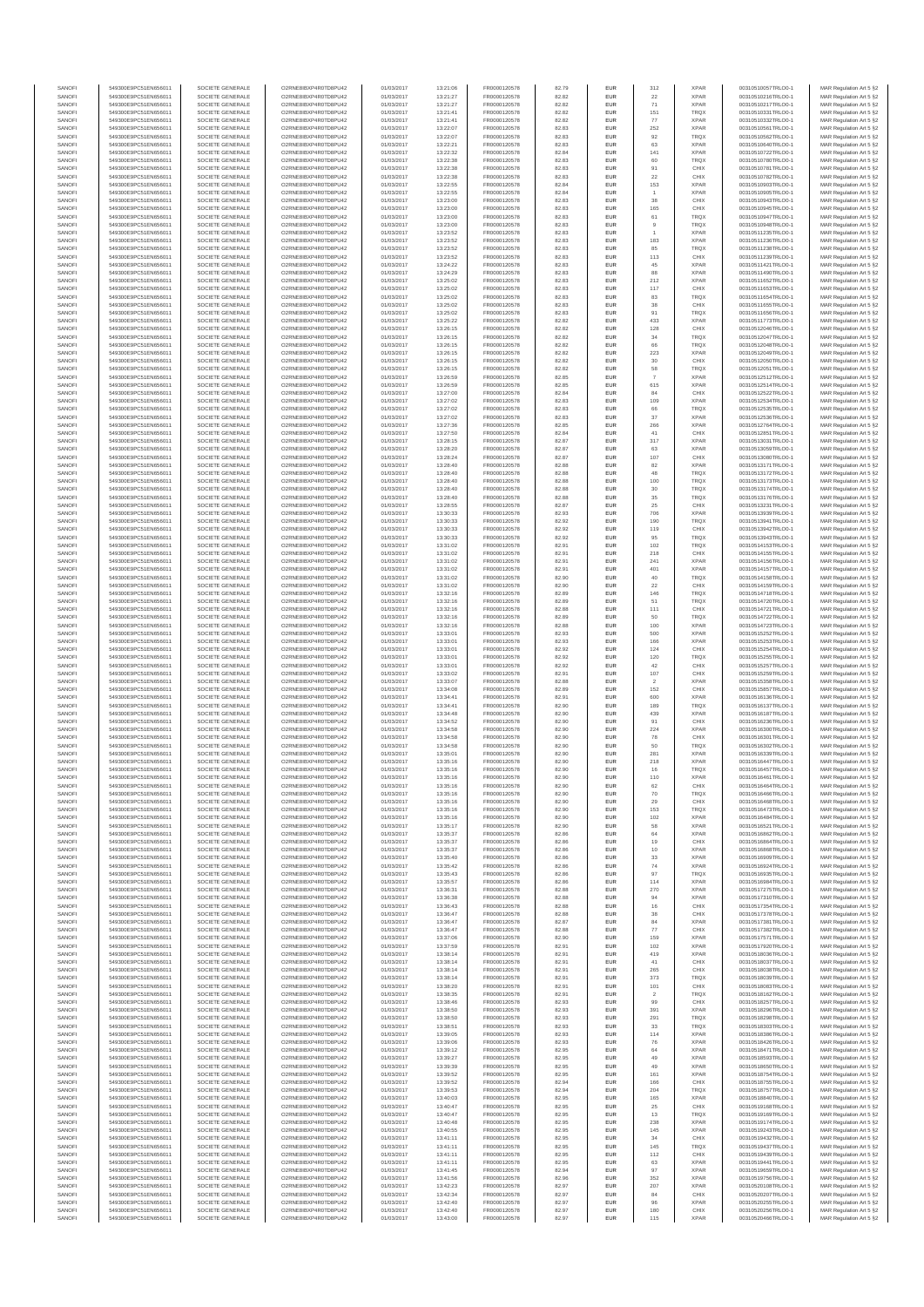| SANOFI           | 549300E9PC51EN656011                         | SOCIETE GENERALE                     | O2RNE8IBXP4R0TD8PLI42                          | 01/03/2017               | 13:43:26             | FR0000120578                 | 82.99          | <b>EUR</b>        | 346            | <b>XPAR</b>                | 00310520799TRLO0-1                       | MAR Regulation Art 5 §2                            |
|------------------|----------------------------------------------|--------------------------------------|------------------------------------------------|--------------------------|----------------------|------------------------------|----------------|-------------------|----------------|----------------------------|------------------------------------------|----------------------------------------------------|
| SANOFI           | 549300E9PC51EN656011                         | SOCIETE GENERALE                     | O2RNE8IBXP4R0TD8PU42                           | 01/03/2017               | 13:44:32             | FR0000120578                 | 82.98          | <b>EUR</b>        | 611            | <b>TRQX</b>                | 00310521535TRLO0-1                       | MAR Regulation Art 5 §2                            |
| SANOFI<br>SANOFI | 549300E9PC51EN656011<br>549300E9PC51EN656011 | SOCIETE GENERALE<br>SOCIETE GENERALE | O2RNE8IBXP4R0TD8PU42<br>O2RNE8IBXP4R0TD8PU42   | 01/03/2017<br>01/03/2017 | 13:44:32<br>13:44:32 | FR0000120578<br>FR0000120578 | 82.98<br>82.98 | EUR<br><b>EUR</b> | 335<br>64      | CHIX<br><b>XPAR</b>        | 00310521538TRLO0-1<br>00310521539TRLO0-1 | MAR Regulation Art 5 §2<br>MAR Regulation Art 5 §2 |
| SANOFI           | 549300E9PC51EN656011                         | SOCIETE GENERALE                     | O2RNE8IBXP4R0TD8PU42                           | 01/03/2017               | 13:44:32             | FR0000120578                 | 82.98          | EUR               | 69             | TRQX                       | 00310521540TRLO0-1                       | MAR Regulation Art 5 §2                            |
| SANOFI           | 549300E9PC51EN656011                         | SOCIETE GENERALE                     | O2RNE8IBXP4R0TD8PU42                           | 01/03/2017               | 13:45:24             | FR0000120578                 | 82.97          | EUR               | 180            | <b>XPAR</b>                | 00310521892TRLO0-1                       | MAR Regulation Art 5 §2                            |
| SANOFI<br>SANOFI | 549300E9PC51EN656011<br>549300E9PC51EN656011 | SOCIETE GENERALE<br>SOCIETE GENERALE | O2RNE8IBXP4R0TD8PU42<br>O2RNE8IBXP4R0TD8PU42   | 01/03/2017<br>01/03/2017 | 13:45:36<br>13:45:41 | FR0000120578<br>FR0000120578 | 82.97<br>82.98 | EUR<br>EUR        | 10<br>100      | TRQX<br>CHIX               | 00310521944TRLO0-1<br>00310522029TRLO0-1 | MAR Regulation Art 5 §2<br>MAR Regulation Art 5 §2 |
| SANOFI           | 549300E9PC51EN656011                         | SOCIETE GENERALE                     | O2RNE8IBXP4R0TD8PU42                           | 01/03/2017               | 13:45:41             | FR0000120578                 | 82.98          | EUR               | 883            | <b>XPAR</b>                | 00310522030TRLO0-1                       | MAR Regulation Art 5 §2                            |
| SANOFI           | 549300E9PC51EN656011                         | SOCIETE GENERALE                     | O2RNE8IBXP4R0TD8PU42                           | 01/03/2017               | 13:46:00             | FR0000120578                 | 82.97          | EUR               | 107            | CHIX                       | 00310522132TRLO0-1                       | MAR Regulation Art 5 §2                            |
| SANOFI<br>SANOFI | 549300E9PC51EN656011<br>549300E9PC51EN656011 | SOCIETE GENERALE<br>SOCIETE GENERALE | O2RNE8IBXP4R0TD8PLI42<br>O2RNE8IBXP4R0TD8PU42  | 01/03/2017<br>01/03/2017 | 13:46:00<br>13:46:00 | FR0000120578<br>FR0000120578 | 82.97<br>82.97 | <b>EUR</b><br>EUR | 100<br>64      | <b>TRQX</b><br><b>XPAR</b> | 00310522133TRLO0-1<br>00310522134TRLO0-1 | MAR Regulation Art 5 §2<br>MAR Regulation Art 5 §2 |
| SANOFI           | 549300E9PC51EN656011                         | SOCIETE GENERALE                     | O2RNE8IBXP4R0TD8PU42                           | 01/03/2017               | 13:46:00             | FR0000120578                 | 82.97          | <b>EUR</b>        | 128            | <b>TRQX</b>                | 00310522136TRLO0-1                       | MAR Regulation Art 5 §2                            |
| SANOFI           | 549300E9PC51EN656011                         | SOCIETE GENERALE                     | O2RNE8IBXP4R0TD8PU42                           | 01/03/2017               | 13:46:00             | FR0000120578                 | 82.97          | EUR               | 140            | <b>XPAR</b>                | 00310522138TRLO0-1                       | MAR Regulation Art 5 §2                            |
| SANOFI           | 549300E9PC51EN656011                         | SOCIETE GENERALE                     | O2RNE8IBXP4R0TD8PU42                           | 01/03/2017               | 13:46:21             | FR0000120578                 | 82.97          | EUR               | $\overline{4}$ | CHIX                       | 00310522218TRLO0-1                       | MAR Regulation Art 5 §2                            |
| SANOFI<br>SANOFI | 549300E9PC51EN656011<br>549300E9PC51EN656011 | SOCIETE GENERALE<br>SOCIETE GENERALE | O2RNE8IBXP4R0TD8PU42<br>O2RNE8IBXP4R0TD8PU42   | 01/03/2017<br>01/03/2017 | 13:46:33<br>13:47:15 | FR0000120578<br>FR0000120578 | 82.97<br>82.97 | EUR<br>EUR        | 45<br>64       | TRQX<br><b>XPAR</b>        | 00310522246TRLO0-1<br>00310522484TRLO0-1 | MAR Regulation Art 5 §2<br>MAR Regulation Art 5 §2 |
| SANOFI           | 549300E9PC51EN656011                         | SOCIETE GENERALE                     | O2RNE8IBXP4R0TD8PU42                           | 01/03/2017               | 13:47:15             | FR0000120578                 | 82.97          | EUR               | 185            | CHIX                       | 00310522487TRLO0-1                       | MAR Regulation Art 5 §2                            |
| SANOFI           | 549300E9PC51EN656011                         | SOCIETE GENERALE                     | O2RNE8IBXP4R0TD8PU42                           | 01/03/2017               | 13:47:15             | FR0000120578                 | 82.97          | EUR               | 169            | <b>TRQX</b>                | 00310522491TRLO0-1                       | MAR Regulation Art 5 §2                            |
| SANOFI           | 549300E9PC51EN656011                         | SOCIETE GENERALE                     | O2RNE8IBXP4R0TD8PLI42                          | 01/03/2017               | 13:47:15             | FR0000120578                 | 82.97          | <b>EUR</b>        | 18             | <b>TRQX</b>                | 00310522496TRLO0-1                       | MAR Regulation Art 5 §2                            |
| SANOFI<br>SANOFI | 549300E9PC51EN656011<br>549300E9PC51EN656011 | SOCIETE GENERALE<br>SOCIETE GENERALE | O2RNE8IBXP4R0TD8PU42<br>O2RNE8IBXP4R0TD8PU42   | 01/03/2017<br>01/03/2017 | 13:47:15<br>13:47:15 | FR0000120578<br>FR0000120578 | 82.97<br>82.96 | EUR<br><b>EUR</b> | 43<br>628      | CHIX<br><b>XPAR</b>        | 00310522499TRLO0-1<br>00310522504TRLO0-1 | MAR Regulation Art 5 §2<br>MAR Regulation Art 5 §2 |
| SANOFI           | 549300E9PC51EN656011                         | SOCIETE GENERALE                     | O2RNE8IBXP4R0TD8PU42                           | 01/03/2017               | 13:47:32             | FR0000120578                 | 82.95          | EUR               | 135            | <b>XPAR</b>                | 00310522658TRLO0-1                       | MAR Regulation Art 5 §2                            |
| SANOFI           | 549300E9PC51EN656011                         | SOCIETE GENERALE                     | O2RNESIBXP4R0TD8PLI42                          | 01/03/2017               | 13:48:53             | FR0000120578                 | 82.96          | EUR               | 115            | CHIX                       | 00310523050TRLO0-1                       | MAR Regulation Art 5 §2                            |
| SANOFI           | 549300E9PC51EN656011                         | SOCIETE GENERALE                     | O2RNE8IBXP4R0TD8PU42                           | 01/03/2017               | 13:48:53             | FR0000120578                 | 82.96          | EUR               | 42             | CHIX                       | 00310523053TRLO0-1                       | MAR Regulation Art 5 §2                            |
| SANOFI<br>SANOFI | 549300E9PC51EN656011<br>549300E9PC51EN656011 | SOCIETE GENERALE<br>SOCIETE GENERALE | O2RNE8IBXP4R0TD8PU42<br>O2RNE8IBXP4R0TD8PU42   | 01/03/2017<br>01/03/2017 | 13:48:53<br>13:49:49 | FR0000120578<br>FR0000120578 | 82.96<br>82.95 | EUR<br>EUR        | 91<br>152      | TRQX<br>CHIX               | 00310523055TRLO0-1<br>00310523411TRLO0-1 | MAR Regulation Art 5 §2<br>MAR Regulation Art 5 §2 |
| SANOFI           | 549300E9PC51EN656011                         | SOCIETE GENERALE                     | O2RNE8IBXP4R0TD8PU42                           | 01/03/2017               | 13:49:49             | FR0000120578                 | 82.95          | EUR               | 237            | TRQX                       | 00310523412TRLO0-1                       | MAR Regulation Art 5 §2                            |
| SANOFI           | 549300E9PC51EN656011                         | SOCIETE GENERALE                     | O2RNE8IBXP4R0TD8PU42                           | 01/03/2017               | 13:49:49             | FR0000120578                 | 82.95          | <b>EUR</b>        | 56             | <b>XPAR</b>                | 00310523413TRLO0-1                       | MAR Regulation Art 5 §2                            |
| SANOFI<br>SANOFI | 549300E9PC51EN656011<br>549300E9PC51EN656011 | SOCIETE GENERALE<br>SOCIETE GENERALE | O2RNE8IBXP4R0TD8PU42<br>O2RNE8IBXP4R0TD8PU42   | 01/03/2017<br>01/03/2017 | 13:49:49<br>13:49:49 | FR0000120578<br>FR0000120578 | 82.95<br>82.95 | EUR<br><b>EUR</b> | 78<br>86       | CHIX<br><b>TRQX</b>        | 00310523414TRLO0-1<br>00310523415TRLO0-1 | MAR Regulation Art 5 §2<br>MAR Regulation Art 5 §2 |
| SANOFI           | 549300E9PC51EN656011                         | SOCIETE GENERALE                     | O2RNE8IBXP4R0TD8PU42                           | 01/03/2017               | 13:50:22             | FR0000120578                 | 82.95          | EUR               | 139            | <b>XPAR</b>                | 00310523622TRLO0-1                       | MAR Regulation Art 5 §2                            |
| SANOFI           | 549300E9PC51EN656011                         | SOCIETE GENERALE                     | O2RNE8IBXP4R0TD8PU42                           | 01/03/2017               | 13:50:22             | FR0000120578                 | 82.95          | EUR               | 95             | TRQX                       | 00310523623TRLO0-1                       | MAR Regulation Art 5 §2                            |
| SANOFI           | 549300E9PC51EN656011                         | SOCIETE GENERALE                     | O2RNE8IBXP4R0TD8PU42<br>O2RNE8IBXP4R0TD8PU42   | 01/03/2017               | 13:50:22             | FR0000120578                 | 82.95          | EUR               | 87             | CHIX                       | 00310523624TRLO0-1                       | MAR Regulation Art 5 §2                            |
| SANOFI<br>SANOFI | 549300E9PC51EN656011<br>549300E9PC51EN656011 | SOCIETE GENERALE<br>SOCIETE GENERALE | O2RNE8IBXP4R0TD8PU42                           | 01/03/2017<br>01/03/2017 | 13:50:22<br>13:50:22 | FR0000120578<br>FR0000120578 | 82.95<br>82.95 | EUR<br><b>EUR</b> | 308<br>24      | <b>XPAR</b><br><b>TRQX</b> | 00310523625TRLO0-1<br>00310523626TRLO0-1 | MAR Regulation Art 5 §2<br>MAR Regulation Art 5 §2 |
| SANOFI           | 549300E9PC51EN656011                         | SOCIETE GENERALE                     | O2RNE8IBXP4R0TD8PU42                           | 01/03/2017               | 13:50:41             | FR0000120578                 | 82.93          | EUR               | 142            | <b>XPAR</b>                | 00310523723TRLO0-1                       | MAR Regulation Art 5 §2                            |
| SANOFI           | 549300E9PC51EN656011                         | SOCIETE GENERALE                     | O2RNE8IBXP4R0TD8PU42                           | 01/03/2017               | 13:51:04             | FR0000120578                 | 82.93          | <b>EUR</b>        | 142            | <b>XPAR</b>                | 00310523846TRLO0-1                       | MAR Regulation Art 5 §2                            |
| SANOFI<br>SANOFI | 549300E9PC51EN656011<br>549300E9PC51EN656011 | SOCIETE GENERALE<br>SOCIETE GENERALE | O2RNE8IBXP4R0TD8PU42<br>O2RNE8IBXP4R0TD8PU42   | 01/03/2017<br>01/03/2017 | 13:51:04<br>13:51:05 | FR0000120578<br>FR0000120578 | 82.93<br>82.92 | EUR<br>EUR        | 94             | TRQX<br>CHIX               | 00310523847TRLO0-1<br>00310523863TRLO0-1 | MAR Regulation Art 5 §2<br>MAR Regulation Art 5 §2 |
| SANOFI           | 549300E9PC51EN656011                         | SOCIETE GENERALE                     | O2RNE8IBXP4R0TD8PU42                           | 01/03/2017               | 13:52:40             | FR0000120578                 | 82.95          | EUR               | 833            | <b>XPAR</b>                | 00310524380TRLO0-1                       | MAR Regulation Art 5 §2                            |
| SANOFI           | 549300E9PC51EN656011                         | SOCIETE GENERALE                     | O2RNE8IBXP4R0TD8PU42                           | 01/03/2017               | 13:52:49             | FR0000120578                 | 82.95          | EUR               | 25             | <b>XPAR</b>                | 00310524427TRLO0-1                       | MAR Regulation Art 5 §2                            |
| SANOFI           | 549300E9PC51EN656011                         | SOCIETE GENERALE                     | O2RNE8IBXP4R0TD8PU42                           | 01/03/2017               | 13:52:54             | FR0000120578                 | 82.95          | EUR               | 8              | <b>XPAR</b>                | 00310524465TRLO0-1                       | MAR Regulation Art 5 §2                            |
| SANOFI<br>SANOFI | 549300E9PC51EN656011<br>549300E9PC51EN656011 | SOCIETE GENERALE<br>SOCIETE GENERALE | O2RNE8IBXP4R0TD8PLI42<br>O2RNE8IBXP4R0TD8PU42  | 01/03/2017<br>01/03/2017 | 13:53:08<br>13:53:08 | FR0000120578<br>FR0000120578 | 82.95<br>82.95 | EUR<br><b>EUR</b> | 93<br>128      | <b>XPAR</b><br>CHIX        | 00310524570TRLO0-1<br>00310524573TRLO0-1 | MAR Regulation Art 5 §2<br>MAR Regulation Art 5 §2 |
| SANOFI           | 549300E9PC51EN656011                         | SOCIETE GENERALE                     | O2RNE8IBXP4R0TD8PU42                           | 01/03/2017               | 13:53:08             | FR0000120578                 | 82.95          | EUR               | 183            | TRQX                       | 00310524574TRLO0-1                       | MAR Regulation Art 5 §2                            |
| SANOFI           | 549300E9PC51EN656011                         | SOCIETE GENERALE                     | O2RNE8IBXP4R0TD8PU42                           | 01/03/2017               | 13:53:08             | FR0000120578                 | 82.94          | <b>EUR</b>        | 90             | CHIX                       | 00310524575TRLO0-1                       | MAR Regulation Art 5 §2                            |
| SANOFI           | 549300E9PC51EN656011                         | SOCIETE GENERALE                     | O2RNE8IBXP4R0TD8PU42                           | 01/03/2017               | 13:53:08             | FR0000120578                 | 82.94          | EUR               | 96             | CHIX                       | 00310524576TRLO0-1                       | MAR Regulation Art 5 §2                            |
| SANOFI<br>SANOFI | 549300E9PC51EN656011<br>549300E9PC51EN656011 | SOCIETE GENERALE<br>SOCIETE GENERALE | O2RNE8IBXP4R0TD8PU42<br>O2RNE8IBXP4R0TD8PU42   | 01/03/2017<br>01/03/2017 | 13:54:48<br>13:54:48 | FR0000120578<br>FR0000120578 | 82.96<br>82.96 | EUR<br>EUR        | 13<br>$_{38}$  | <b>TRQX</b><br><b>TRQX</b> | 00310525558TRLO0-1<br>00310525559TRLO0-1 | MAR Regulation Art 5 §2<br>MAR Regulation Art 5 §2 |
| SANOFI           | 549300E9PC51EN656011                         | SOCIETE GENERALE                     | O2RNE8IBXP4R0TD8PU42                           | 01/03/2017               | 13:54:49             | FR0000120578                 | 82.96          | EUR               | 13             | TRQX                       | 00310525560TRLO0-1                       | MAR Regulation Art 5 §2                            |
| SANOFI           | 549300E9PC51EN656011                         | SOCIETE GENERALE                     | O2RNE8IBXP4R0TD8PU42                           | 01/03/2017               | 13:54:49             | FR0000120578                 | 82.96          | EUR               | 16             | TRQX                       | 00310525561TRLO0-1                       | MAR Regulation Art 5 §2                            |
| SANOFI           | 549300E9PC51EN656011                         | SOCIETE GENERALE                     | O2RNE8IBXP4R0TD8PU42                           | 01/03/2017               | 13:55:06             | FR0000120578                 | 82.96          | EUR               | 74             | <b>XPAR</b>                | 00310525736TRLO0-1                       | MAR Regulation Art 5 §2                            |
| SANOFI<br>SANOFI | 549300E9PC51EN656011<br>549300E9PC51EN656011 | SOCIETE GENERALE<br>SOCIETE GENERALE | O2RNE8IBXP4R0TD8PU42<br>O2RNE8IBXP4R0TD8PU42   | 01/03/2017<br>01/03/2017 | 13:55:06<br>13:55:06 | FR0000120578<br>FR0000120578 | 82.96<br>82.96 | <b>EUR</b><br>EUR | 300<br>62      | <b>XPAR</b><br><b>XPAR</b> | 00310525739TRLO0-1<br>00310525740TRLO0-  | MAR Regulation Art 5 §2<br>MAR Regulation Art 5 §2 |
| SANOFI           | 549300E9PC51EN656011                         | SOCIETE GENERALE                     | O2RNE8IBXP4R0TD8PU42                           | 01/03/2017               | 13:55:12             | FR0000120578                 | 82.97          | <b>EUR</b>        | 619            | <b>XPAR</b>                | 00310525838TRLO0-1                       | MAR Regulation Art 5 §2                            |
| SANOFI           | 549300E9PC51EN656011                         | SOCIETE GENERALE                     | O2RNE8IBXP4R0TD8PU42                           | 01/03/2017               | 13:55:27             | FR0000120578                 | 82.96          | EUR               | 63             | <b>XPAR</b>                | 00310525955TRLO0-1                       | MAR Regulation Art 5 §2                            |
| SANOFI<br>SANOFI | 549300E9PC51EN656011<br>549300E9PC51EN656011 | SOCIETE GENERALE<br>SOCIETE GENERALE | O2RNE8IBXP4R0TD8PU42<br>O2RNE8IBXP4R0TD8PU42   | 01/03/2017<br>01/03/2017 | 13:55:27<br>13:55:27 | FR0000120578<br>FR0000120578 | 82.96<br>82.96 | EUR<br>EUR        | 201<br>142     | CHIX<br>TRQX               | 00310525960TRLO0-1<br>00310525962TRLO0-1 | MAR Regulation Art 5 §2<br>MAR Regulation Art 5 §2 |
| SANOFI           | 549300E9PC51EN656011                         | SOCIETE GENERALE                     | O2RNE8IBXP4R0TD8PU42                           | 01/03/2017               | 13:55:46             | FR0000120578                 | 82.98          | EUR               | 258            | <b>TRQX</b>                | 00310526215TRLO0-1                       | MAR Regulation Art 5 §2                            |
| SANOFI           | 549300E9PC51EN656011                         | SOCIETE GENERALE                     | O2RNE8IBXP4R0TD8PU42                           | 01/03/2017               | 13:55:46             | FR0000120578                 | 82.98          | EUR               | 21             | <b>XPAR</b>                | 00310526218TRLO0-1                       | MAR Regulation Art 5 §2                            |
| SANOFI           | 549300E9PC51EN656011                         | SOCIETE GENERALE                     | O2RNE8IBXP4R0TD8PU42                           | 01/03/2017               | 13:55:46             | FR0000120578                 | 82.98          | EUR               | 164            | <b>XPAR</b>                | 00310526220TRLO0-1                       | MAR Regulation Art 5 §2                            |
| SANOFI<br>SANOFI | 549300E9PC51EN656011<br>549300E9PC51EN656011 | SOCIETE GENERALE<br>SOCIETE GENERALE | O2RNE8IBXP4R0TD8PU42<br>O2RNE8IBXP4R0TD8PU42   | 01/03/2017<br>01/03/2017 | 13:55:52<br>13:56:12 | FR0000120578<br>FR0000120578 | 82.97<br>82.98 | <b>EUR</b><br>EUR | 206<br>61      | CHIX<br>TRQX               | 00310526260TRLO0-1<br>00310526379TRLO0-1 | MAR Regulation Art 5 §2<br>MAR Regulation Art 5 §2 |
| SANOFI           | 549300E9PC51EN656011                         | SOCIETE GENERALE                     | O2RNE8IBXP4R0TD8PU42                           | 01/03/2017               | 13:56:36             | FR0000120578                 | 83.00          | <b>EUR</b>        | 396            | <b>XPAR</b>                | 00310526566TRLO0-1                       | MAR Regulation Art 5 §2                            |
| SANOFI           | 549300E9PC51EN656011                         | SOCIETE GENERALE                     | O2RNE8IBXP4R0TD8PU42                           | 01/03/2017               | 13:56:36             | FR0000120578                 | 83.00          | EUR               | 10             | <b>XPAR</b>                | 00310526568TRLO0-1                       | MAR Regulation Art 5 §2                            |
| SANOFI           | 549300E9PC51EN656011                         | SOCIETE GENERALE                     | O2RNE8IBXP4R0TD8PU42                           | 01/03/2017               | 13:57:33             | FR0000120578                 | 82.99          | EUR               |                | CHIX                       | 00310526995TRLO0-1                       | MAR Regulation Art 5 §2                            |
| SANOFI<br>SANOFI | 549300E9PC51EN656011<br>549300E9PC51EN656011 | SOCIETE GENERALE<br>SOCIETE GENERALE | O2RNE8IBXP4R0TD8PU42<br>O2RNE8IBXP4R0TD8PU42   | 01/03/2017<br>01/03/2017 | 13:57:33<br>13:57:33 | FR0000120578<br>FR0000120578 | 82.99<br>82.99 | EUR<br>EUR        | 100<br>91      | CHIX<br>CHIX               | 00310526997TRLO0-1<br>00310527000TRLO0-1 | MAR Regulation Art 5 §2<br>MAR Regulation Art 5 §2 |
| SANOFI           | 549300E9PC51EN656011                         | SOCIETE GENERALE                     | O2RNE8IBXP4R0TD8PU42                           | 01/03/2017               | 13:57:33             | FR0000120578                 | 82.99          | <b>EUR</b>        | 107            | <b>TRQX</b>                | 00310527001TRLO0-1                       | MAR Regulation Art 5 §2                            |
| SANOFI           | 549300E9PC51EN656011                         | SOCIETE GENERALE                     | O2RNE8IBXP4R0TD8PU42                           | 01/03/2017               | 13:57:33             | FR0000120578                 | 82.99          | EUR               | 149            | <b>XPAR</b>                | 00310527002TRLO0-1                       | MAR Regulation Art 5 §2                            |
| SANOFI           | 549300E9PC51EN656011                         | SOCIETE GENERALE                     | O2RNE8IBXP4R0TD8PU42                           | 01/03/2017               | 13:57:33             | FR0000120578                 | 82.99          | <b>EUR</b>        | 37             | <b>TRQX</b>                | 00310527004TRLO0-1                       | MAR Regulation Art 5 §2                            |
| SANOFI<br>SANOFI | 549300E9PC51EN656011<br>549300E9PC51EN656011 | SOCIETE GENERALE<br>SOCIETE GENERALE | O2RNE8IBXP4R0TD8PU42<br>O2RNE8IBXP4R0TD8PU42   | 01/03/2017<br>01/03/2017 | 13:57:33<br>13:57:33 | FR0000120578<br>FR0000120578 | 82.99<br>82.99 | EUR<br><b>EUR</b> | 39             | CHIX<br>CHIX               | 00310527006TRLO0-1<br>00310527008TRLO0-1 | MAR Regulation Art 5 §2<br>MAR Regulation Art 5 §2 |
| SANOFI           | 549300E9PC51EN656011                         | SOCIETE GENERALE                     | O2RNE8IBXP4R0TD8PU42                           | 01/03/2017               | 13:57:54             | FR0000120578                 | 82.98          | EUR               | 297            | <b>XPAR</b>                | 00310527129TRLO0-1                       | MAR Regulation Art 5 §2                            |
| SANOFI           | 549300E9PC51EN656011                         | SOCIETE GENERALE                     | O2RNE8IBXP4R0TD8PLI42                          | 01/03/2017               | 13:58:37             | FR0000120578                 | 82.98          | EUR               | 414            | <b>XPAR</b>                | 00310527427TRLO0-1                       | MAR Regulation Art 5 §2                            |
| SANOFI<br>SANOFI | 549300E9PC51EN656011<br>549300E9PC51EN656011 | SOCIETE GENERALE<br>SOCIETE GENERALE | O2RNE8IBXP4R0TD8PU42<br>O2RNE8IBXP4R0TD8PU42   | 01/03/2017<br>01/03/2017 | 13:58:42<br>13:59:21 | FR0000120578<br>FR0000120578 | 82.99<br>83.00 | EUR<br>EUR        | 82<br>140      | <b>XPAR</b><br><b>TRQX</b> | 00310527455TRLO0-1<br>00310527714TRLO0-1 | MAR Regulation Art 5 §2<br>MAR Regulation Art 5 §2 |
| SANOFI           | 549300E9PC51EN656011                         | SOCIETE GENERALE                     | O2RNE8IBXP4R0TD8PU42                           | 01/03/2017               | 13:59:21             | FR0000120578                 | 83.00          | <b>EUR</b>        | 211            | <b>XPAR</b>                | 00310527716TRLO0-1                       | MAR Regulation Art 5 §2                            |
| SANOFI           | 549300E9PC51EN656011                         | SOCIETE GENERALE                     | O2RNE8IBXP4R0TD8PU42                           | 01/03/2017               | 13:59:32             | FR0000120578                 | 82.99          | EUR               | 100            | <b>XPAR</b>                | 00310527764TRLO0-1                       | MAR Regulation Art 5 §2                            |
| SANOFI           | 549300E9PC51EN656011                         | SOCIETE GENERALE                     | O2RNE8IBXP4R0TD8PU42                           | 01/03/2017               | 13:59:32             | FR0000120578                 | 82.99          | <b>EUR</b>        | 214            | CHIX                       | 00310527765TRLO0-1                       | MAR Regulation Art 5 §2                            |
| SANOFI<br>SANOFI | 549300E9PC51EN656011<br>549300E9PC51EN656011 | SOCIETE GENERALE<br>SOCIETE GENERALE | O2RNE8IBXP4R0TD8PU42<br>O2RNE8IBXP4R0TD8PU42   | 01/03/2017<br>01/03/2017 | 13:59:32<br>14:01:06 | FR0000120578<br>FR0000120578 | 82.99<br>83.03 | EUR<br>EUR        | 183            | CHIX<br>CHIX               | 00310527766TRLO0-1<br>00310528522TRLO0-1 | MAR Regulation Art 5 §2<br>MAR Regulation Art 5 §2 |
| SANOFI           | 549300E9PC51EN656011                         | SOCIETE GENERALE                     | O2RNE8IBXP4R0TD8PU42                           | 01/03/2017               | 14:01:06             | FR0000120578                 | 83.03          | EUR               | 154            | <b>TRQX</b>                | 00310528523TRLO0-1                       | MAR Regulation Art 5 §2                            |
| SANOFI           | 549300E9PC51EN656011                         | SOCIETE GENERALE                     | O2RNESIBXP4R0TD8PLI42                          | 01/03/2017               | 14:01:06             | FR0000120578                 | 83.03          | EUR               | 488            | <b>XPAR</b>                | 00310528524TRLO0-1                       | MAR Regulation Art 5 §2                            |
| SANOFI<br>SANOFI | 549300E9PC51EN656011<br>549300E9PC51EN656011 | SOCIETE GENERALE<br>SOCIETE GENERALE | O2RNE8IBXP4R0TD8PU42<br>O2RNE8IBXP4R0TD8PU42   | 01/03/2017<br>01/03/2017 | 14:01:06<br>14:01:27 | FR0000120578<br>FR0000120578 | 83.03<br>83.01 | EUR<br>EUR        | 66<br>363      | CHIX<br><b>XPAR</b>        | 00310528525TRLO0-1<br>00310528661TRLO0-1 | MAR Regulation Art 5 §2<br>MAR Regulation Art 5 §2 |
| SANOFI           | 549300E9PC51EN656011                         | SOCIETE GENERALE                     | O2RNE8IBXP4R0TD8PU42                           | 01/03/2017               | 14:01:28             | FR0000120578                 | 83.01          | <b>EUR</b>        | 60             | CHIX                       | 00310528664TRLO0-1                       | MAR Regulation Art 5 §2                            |
| SANOFI           | 549300E9PC51EN656011                         | SOCIETE GENERALE                     | O2RNE8IBXP4R0TD8PU42                           | 01/03/2017               | 14:01:28             | FR0000120578                 | 83.01          | EUR               | 58             | TRQX                       | 00310528665TRLO0-1                       | MAR Regulation Art 5 §2                            |
| SANOFI           | 549300E9PC51EN656011                         | SOCIETE GENERALE                     | O2RNE8IBXP4R0TD8PU42                           | 01/03/2017               | 14:01:28             | FR0000120578                 | 83.01          | <b>EUR</b>        | 3              | <b>TROX</b>                | 00310528666TRLO0-1                       | MAR Regulation Art 5 §2                            |
| SANOFI<br>SANOFI | 549300E9PC51EN656011<br>549300E9PC51EN656011 | SOCIETE GENERALE<br>SOCIETE GENERALE | O2RNE8IBXP4R0TD8PU42<br>O2RNE8IBXP4R0TD8PU42   | 01/03/2017<br>01/03/2017 | 14:01:28<br>14:02:51 | FR0000120578<br>FR0000120578 | 83.01<br>83.03 | EUR<br><b>EUR</b> | 17<br>52       | CHIX<br><b>TRQX</b>        | 00310528667TRLO0-1<br>00310529438TRLO0-1 | MAR Regulation Art 5 §2<br>MAR Regulation Art 5 §2 |
| SANOFI           | 549300E9PC51EN656011                         | SOCIETE GENERALE                     | O2RNE8IBXP4R0TD8PU42                           | 01/03/2017               | 14:02:51             | FR0000120578                 | 83.03          | EUR               | 819            | <b>XPAR</b>                | 00310529439TRLO0-1                       | MAR Regulation Art 5 §2                            |
| SANOFI           | 549300E9PC51EN656011                         | SOCIETE GENERALE                     | O2RNESIBXP4R0TD8PLI42                          | 01/03/2017               | 14:02:51             | FR0000120578                 | 83.03          | ${\sf EUR}$       | ${\bf 78}$     | TRQX                       | 00310529440TRLO0-1                       | MAR Regulation Art 5 §2                            |
| SANOFI<br>SANOFI | 549300E9PC51EN656011<br>549300E9PC51EN656011 | SOCIETE GENERALE<br>SOCIETE GENERALE | O2RNE8IBXP4R0TD8PU42<br>O2RNE8IBXP4R0TD8PU42   | 01/03/2017<br>01/03/2017 | 14:02:54<br>14:02:54 | FR0000120578<br>FR0000120578 | 83.02<br>83.02 | EUR<br>EUR        | 92<br>147      | CHIX<br>CHIX               | 00310529462TRLO0-1<br>00310529464TRLO0-1 | MAR Regulation Art 5 §2                            |
| SANOFI           | 549300E9PC51EN656011                         | SOCIETE GENERALE                     | O2RNE8IBXP4R0TD8PLI42                          | 01/03/2017               | 14:03:08             | FR0000120578                 | 83.03          | <b>EUR</b>        | 162            | <b>XPAR</b>                | 00310529513TRLO0-1                       | MAR Regulation Art 5 §2<br>MAR Regulation Art 5 §2 |
| SANOFI           | 549300E9PC51EN656011                         | SOCIETE GENERALE                     | O2RNE8IBXP4R0TD8PU42                           | 01/03/2017               | 14:03:08             | FR0000120578                 | 83.02          | EUR               | 50             | TRQX                       | 00310529514TRLO0-1                       | MAR Regulation Art 5 §2                            |
| SANOFI<br>SANOFI | 549300E9PC51EN656011<br>549300E9PC51EN656011 | SOCIETE GENERALE<br>SOCIETE GENERALE | O2RNE8IBXP4R0TD8PU42<br>O2RNE8IBXP4R0TD8PU42   | 01/03/2017<br>01/03/2017 | 14:04:05<br>14:04:05 | FR0000120578                 | 83.01<br>83.01 | <b>EUR</b><br>EUR | 64<br>116      | <b>XPAR</b><br>CHIX        | 00310530030TRLO0-1<br>00310530031TRLO0-1 | MAR Regulation Art 5 §2                            |
| SANOFI           | 549300E9PC51EN656011                         | SOCIETE GENERALE                     | O2RNE8IBXP4R0TD8PU42                           | 01/03/2017               | 14:04:05             | FR0000120578<br>FR0000120578 | 83.01          | EUR               | 85             | TRQX                       | 00310530032TRLO0-1                       | MAR Regulation Art 5 §2<br>MAR Regulation Art 5 §2 |
| SANOFI           | 549300E9PC51EN656011                         | SOCIETE GENERALE                     | O2RNE8IBXP4R0TD8PU42                           | 01/03/2017               | 14:04:05             | FR0000120578                 | 83.01          | EUR               | 79             | CHIX                       | 00310530033TRLO0-1                       | MAR Regulation Art 5 §2                            |
| SANOFI           | 549300E9PC51EN656011                         | SOCIETE GENERALE                     | O2RNESIBXP4R0TD8PLI42<br>O2RNE8IBXP4R0TD8PLI42 | 01/03/2017               | 14:04:13             | FR0000120578<br>FR0000120578 | 82.99          | EUR               | 431            | <b>XPAR</b>                | 00310530089TRLO0-1                       | MAR Regulation Art 5 §2                            |
| SANOFI<br>SANOFI | 549300E9PC51EN656011<br>549300E9PC51EN656011 | SOCIETE GENERALE<br>SOCIETE GENERALE | O2RNE8IBXP4R0TD8PU42                           | 01/03/2017<br>01/03/2017 | 14:04:42<br>14:04:43 | FR0000120578                 | 82.98<br>82.98 | <b>EUR</b><br>EUR | 35<br>304      | CHIX<br><b>XPAR</b>        | 00310530269TRLO0-1<br>00310530271TRLO0-1 | MAR Regulation Art 5 §2<br>MAR Regulation Art 5 §2 |
| SANOFI           | 549300E9PC51EN656011                         | SOCIETE GENERALE                     | O2RNE8IBXP4R0TD8PU42                           | 01/03/2017               | 14:04:43             | FR0000120578                 | 82.98          | <b>EUR</b>        | 102            | <b>TROX</b>                | 00310530273TRLO0-1                       | MAR Regulation Art 5 §2                            |
| SANOFI           | 549300E9PC51EN656011                         | SOCIETE GENERALE                     | O2RNE8IBXP4R0TD8PU42                           | 01/03/2017               | 14:05:15             | FR0000120578                 | 83.00          | EUR               | 124            | <b>XPAR</b>                | 00310530907TRLO0-1                       | MAR Regulation Art 5 §2                            |
| SANOFI<br>SANOFI | 549300E9PC51EN656011<br>549300E9PC51EN656011 | SOCIETE GENERALE<br>SOCIETE GENERALE | O2RNE8IBXP4R0TD8PU42<br>O2RNE8IBXP4R0TD8PU42   | 01/03/2017<br>01/03/2017 | 14:05:16<br>14:05:18 | FR0000120578<br>FR0000120578 | 83.00<br>82.99 | EUR<br>EUR        | 167<br>146     | <b>XPAR</b><br>CHIX        | 00310530937TRLO0-1<br>00310530986TRLO0-1 | MAR Regulation Art 5 §2<br>MAR Regulation Art 5 §2 |
| SANOFI           | 549300E9PC51EN656011                         | SOCIETE GENERALE                     | O2RNE8IBXP4R0TD8PU42                           | 01/03/2017               | 14:05:18             | FR0000120578                 | 82.99          | EUR               | 60             | <b>TRQX</b>                | 00310530987TRLO0-1                       | MAR Regulation Art 5 §2                            |
| SANOFI           | 549300E9PC51EN656011                         | SOCIETE GENERALE                     | O2RNE8IBXP4R0TD8PU42                           | 01/03/2017               | 14:05:18             | FR0000120578                 | 82.99          | EUR               |                | <b>TRQX</b>                | 00310530988TRLO0-1                       | MAR Regulation Art 5 §2                            |
| SANOFI<br>SANOFI | 549300E9PC51EN656011<br>549300E9PC51EN656011 | SOCIETE GENERALE<br>SOCIETE GENERALE | O2RNE8IBXP4R0TD8PU42<br>O2RNE8IBXP4R0TD8PU42   | 01/03/2017<br>01/03/2017 | 14:06:28<br>14:06:28 | FR0000120578<br>FR0000120578 | 83.04<br>83.05 | EUR<br><b>EUR</b> | 82<br>129      | CHIX<br>CHIX               | 00310531782TRLO0-1<br>00310531789TRLO0-1 | MAR Regulation Art 5 §2<br>MAR Regulation Art 5 §2 |
| SANOFI           | 549300E9PC51EN656011                         | SOCIETE GENERALE                     | O2RNE8IBXP4R0TD8PU42                           | 01/03/2017               | 14:06:47             | FR0000120578                 | 83.04          | EUR               | 115            | <b>TRQX</b>                | 00310532004TRLO0-1                       | MAR Regulation Art 5 §2                            |
| SANOFI           | 549300E9PC51EN656011                         | SOCIETE GENERALE                     | O2RNE8IBXP4R0TD8PU42                           | 01/03/2017               | 14:06:47             | FR0000120578                 | 83.04          | <b>EUR</b>        | 153            | <b>XPAR</b>                | 00310532006TRLO0-1                       | MAR Regulation Art 5 §2                            |
| SANOFI           | 549300E9PC51EN656011                         | SOCIETE GENERALE                     | O2RNE8IBXP4R0TD8PU42                           | 01/03/2017               | 14:06:47             | FR0000120578                 | 83.04          | EUR               | 485            | <b>XPAR</b>                | 00310532007TRLO0-1                       | MAR Regulation Art 5 §2                            |
| SANOFI<br>SANOFI | 549300E9PC51EN656011<br>549300E9PC51EN656011 | SOCIETE GENERALE<br>SOCIETE GENERALE | O2RNE8IBXP4R0TD8PU42<br>O2RNE8IBXP4R0TD8PU42   | 01/03/2017<br>01/03/2017 | 14:06:47<br>14:06:59 | FR0000120578<br>FR0000120578 | 83.04<br>83.03 | <b>EUR</b><br>EUR | 25<br>61       | <b>TRQX</b><br>CHIX        | 00310532008TRLO0-1<br>00310532069TRLO0-1 | MAR Regulation Art 5 §2<br>MAR Regulation Art 5 §2 |
| SANOFI           | 549300E9PC51EN656011                         | SOCIETE GENERALE                     | O2RNE8IBXP4R0TD8PU42                           | 01/03/2017               | 14:06:59             | FR0000120578                 | 83.02          | EUR               | 185            | <b>XPAR</b>                | 00310532075TRLO0-1                       | MAR Regulation Art 5 §2                            |
| SANOFI           | 549300E9PC51EN656011                         | SOCIETE GENERALE                     | O2RNE8IBXP4R0TD8PU42                           | 01/03/2017               | 14:07:07             | FR0000120578                 | 83.00          | EUR               | 83             | <b>XPAR</b>                | 00310532171TRLO0-1                       | MAR Regulation Art 5 §2                            |
| SANOFI           | 549300E9PC51EN656011                         | SOCIETE GENERALE                     | O2RNE8IBXP4R0TD8PU42                           | 01/03/2017               | 14:07:39             | FR0000120578                 | 83.02          | EUR               | 79             | <b>XPAR</b>                | 00310532305TRLO0-1                       | MAR Regulation Art 5 §2                            |
| SANOFI<br>SANOFI | 549300E9PC51EN656011<br>549300E9PC51EN656011 | SOCIETE GENERALE<br>SOCIETE GENERALE | O2RNE8IBXP4R0TD8PU42<br>O2RNE8IBXP4R0TD8PU42   | 01/03/2017<br>01/03/2017 | 14:07:39<br>14:07:39 | FR0000120578<br>FR0000120578 | 83.02<br>83.02 | <b>EUR</b><br>EUR | 100<br>100     | <b>XPAR</b><br><b>XPAR</b> | 00310532308TRLO0-1<br>00310532312TRLO0-1 | MAR Regulation Art 5 §2<br>MAR Regulation Art 5 §2 |
| SANOFI           | 549300E9PC51EN656011                         | SOCIETE GENERALE                     | O2RNE8IBXP4R0TD8PU42                           | 01/03/2017               | 14:07:39             | FR0000120578                 | 83.02          | <b>EUR</b>        | 24             | <b>XPAR</b>                | 00310532316TRLO0-1                       | MAR Regulation Art 5 §2                            |
| SANOFI           | 549300E9PC51EN656011                         | SOCIETE GENERALE                     | O2RNE8IBXP4R0TD8PU42                           | 01/03/2017               | 14:07:39             | FR0000120578                 | 83.01          | EUR               | 74             | TRQX                       | 00310532365TRLO0-1                       | MAR Regulation Art 5 §2                            |
| SANOFI           | 549300E9PC51EN656011                         | SOCIETE GENERALE                     | O2RNE8IBXP4R0TD8PU42                           | 01/03/2017               | 14:07:46             | FR0000120578                 | 83.01          | EUR               | 99             | CHIX                       | 00310532424TRLO0-1                       | MAR Regulation Art 5 §2                            |
| SANOFI<br>SANOFI | 549300E9PC51EN656011<br>549300E9PC51EN656011 | SOCIETE GENERALE<br>SOCIETE GENERALE | O2RNE8IBXP4R0TD8PU42<br>O2RNE8IBXP4R0TD8PU42   | 01/03/2017<br>01/03/2017 | 14:07:46<br>14:07:51 | FR0000120578<br>FR0000120578 | 83.01<br>83.01 | EUR<br>EUR        | 62<br>30       | <b>XPAR</b><br><b>XPAR</b> | 00310532427TRLO0-1<br>00310532515TRLO0-1 | MAR Regulation Art 5 §2<br>MAR Regulation Art 5 §2 |
| SANOFI           | 549300E9PC51EN656011                         | SOCIETE GENERALE                     | O2RNE8IBXP4R0TD8PU42                           | 01/03/2017               | 14:09:02             | FR0000120578                 | 83.06          | EUR               | 16             | <b>XPAR</b>                | 00310533455TRLO0-1                       | MAR Regulation Art 5 §2                            |
| SANOFI           | 549300E9PC51EN656011                         | SOCIETE GENERALE                     | O2RNE8IBXP4R0TD8PU42                           | 01/03/2017               | 14:09:02             | FR0000120578                 | 83.06          | EUR               | 100            | <b>XPAR</b>                | 00310533456TRLO0-1                       | MAR Regulation Art 5 §2                            |
| SANOFI<br>SANOFI | 549300E9PC51EN656011<br>549300E9PC51EN656011 | SOCIETE GENERALE<br>SOCIETE GENERALE | O2RNE8IBXP4R0TD8PU42<br>O2RNE8IBXP4R0TD8PU42   | 01/03/2017<br>01/03/2017 | 14:09:02<br>14:09:02 | FR0000120578<br>FR0000120578 | 83.06<br>83.06 | <b>EUR</b><br>EUR | 200<br>94      | <b>XPAR</b><br>TRQX        | 00310533458TRLO0-1<br>00310533459TRLO0-1 | MAR Regulation Art 5 §2                            |
| SANOFI           | 549300E9PC51EN656011                         | SOCIETE GENERALE                     | O2RNE8IBXP4R0TD8PU42                           | 01/03/2017               | 14:09:10             | FR0000120578                 | 83.06          | <b>EUR</b>        | 221            | <b>XPAR</b>                | 00310533526TRLO0-1                       | MAR Regulation Art 5 §2<br>MAR Regulation Art 5 §2 |
| SANOFI           | 549300E9PC51EN656011                         | SOCIETE GENERALE                     | O2RNE8IBXP4R0TD8PU42                           | 01/03/2017               | 14:09:10             | FR0000120578                 | 83.06          | EUR               | 155            | <b>XPAR</b>                | 00310533527TRLO0-1                       | MAR Regulation Art 5 §2                            |
| SANOFI           | 549300E9PC51EN656011                         | SOCIETE GENERALE                     | O2RNE8IBXP4R0TD8PU42                           | 01/03/2017               | 14:09:39             | FR0000120578                 | 83.08          | EUR               | 154            | <b>XPAR</b>                | 00310533739TRLO0-1                       | MAR Regulation Art 5 §2                            |
| SANOFI<br>SANOFI | 549300E9PC51EN656011<br>549300E9PC51EN656011 | SOCIETE GENERALE<br>SOCIETE GENERALE | O2RNE8IBXP4R0TD8PU42<br>O2RNE8IBXP4R0TD8PU42   | 01/03/2017<br>01/03/2017 | 14:09:41<br>14:10:23 | FR0000120578<br>FR0000120578 | 83.08<br>83.07 | EUR<br>EUR        | 109<br>37      | <b>XPAR</b><br>CHIX        | 00310533764TRLO0-1<br>00310534048TRLO0-1 | MAR Regulation Art 5 §2<br>MAR Regulation Art 5 §2 |
| SANOFI           | 549300E9PC51EN656011                         | SOCIETE GENERALE                     | O2RNE8IBXP4R0TD8PU42                           | 01/03/2017               | 14:10:25             | FR0000120578                 | 83.07          | <b>EUR</b>        | 143            | CHIX                       | 00310534053TRLO0-1                       | MAR Regulation Art 5 §2                            |
| SANOFI           | 549300E9PC51EN656011                         | SOCIETE GENERALE                     | O2RNE8IBXP4R0TD8PU42                           | 01/03/2017               | 14:10:27             | FR0000120578                 | 83.06          | EUR               | 88             | <b>XPAR</b>                | 00310534055TRLO0-1                       | MAR Regulation Art 5 §2                            |
| SANOFI           | 549300E9PC51EN656011                         | SOCIETE GENERALE                     | O2RNE8IBXP4R0TD8PU42                           | 01/03/2017               | 14:10:27             | FR0000120578                 | 83.06          | <b>EUR</b>        | 220            | CHIX                       | 00310534056TRLO0-1                       | MAR Regulation Art 5 §2                            |
| SANOFI<br>SANOFI | 549300E9PC51EN656011<br>549300E9PC51EN656011 | SOCIETE GENERALE<br>SOCIETE GENERALE | O2RNE8IBXP4R0TD8PU42<br>O2RNE8IBXP4R0TD8PU42   | 01/03/2017<br>01/03/2017 | 14:10:27<br>14:10:27 | FR0000120578<br>FR0000120578 | 83.06<br>83.06 | EUR<br>EUR        | 29<br>128      | TRQX<br><b>TRQX</b>        | 00310534057TRLO0-1<br>00310534058TRLO0-1 | MAR Regulation Art 5 §2<br>MAR Regulation Art 5 §2 |
|                  |                                              |                                      |                                                |                          |                      |                              |                |                   |                |                            |                                          |                                                    |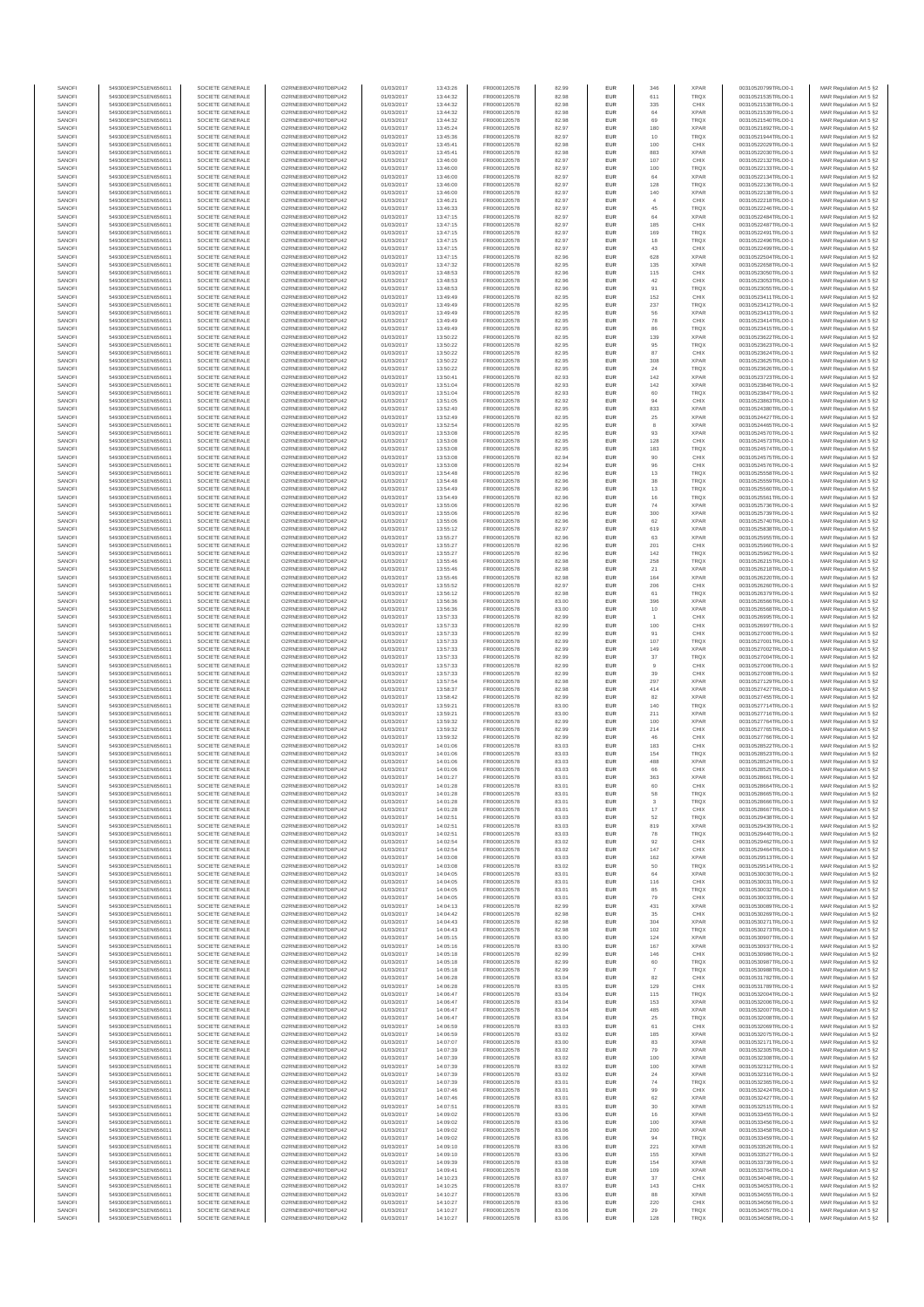| SANOFI           | 549300E9PC51EN656011                         | SOCIETE GENERALE                     | O2RNE8IBXP4R0TD8PU42                         | 01/03/2017               | 14:10:27             | FR0000120578                 | 83.06          | EUR                      | 28                    | CHIX                       | 00310534059TRLO0-1                       | MAR Regulation Art 5 §2                             |
|------------------|----------------------------------------------|--------------------------------------|----------------------------------------------|--------------------------|----------------------|------------------------------|----------------|--------------------------|-----------------------|----------------------------|------------------------------------------|-----------------------------------------------------|
| SANOFI<br>SANOFI | 549300E9PC51EN656011<br>549300E9PC51EN656011 | SOCIETE GENERALE<br>SOCIETE GENERALE | O2RNE8IBXP4R0TD8PU42<br>O2RNE8IBXP4R0TD8PU42 | 01/03/2017               | 14:10:35<br>14:10:47 | FR0000120578<br>FR0000120578 | 83.06<br>83.07 | EUR<br>EUR               | 361<br>79             | <b>XPAR</b><br><b>XPAR</b> | 00310534103TRLO0-1<br>00310534295TRLO0-1 | MAR Regulation Art 5 §2                             |
| SANOFI           | 549300E9PC51EN656011                         | SOCIETE GENERALE                     | O2RNE8IBXP4R0TD8PU42                         | 01/03/2017<br>01/03/2017 | 14:11:25             | FR0000120578                 | 83.07          | EUR                      | 74                    | <b>TRQX</b>                | 00310535044TRLO0-1                       | MAR Regulation Art 5 §2<br>MAR Regulation Art 5 §2  |
| SANOFI           | 549300E9PC51EN656011                         | SOCIETE GENERALE                     | O2RNE8IBXP4R0TD8PU42                         | 01/03/2017               | 14:11:25             | FR0000120578                 | 83.07          | EUR                      | 140                   | <b>XPAR</b>                | 00310535045TRLO0-1                       | MAR Regulation Art 5 §2                             |
| SANOFI           | 549300E9PC51EN656011                         | SOCIETE GENERALE                     | O2RNE8IBXP4R0TD8PU42                         | 01/03/2017               | 14:11:25             | FR0000120578<br>FR0000120578 | 83.07          | EUR                      | 117                   | CHIX                       | 00310535046TRLO0-1                       | MAR Regulation Art 5 §2                             |
| SANOFI<br>SANOFI | 549300E9PC51EN656011<br>549300E9PC51EN656011 | SOCIETE GENERALE<br>SOCIETE GENERALE | O2RNE8IBXP4R0TD8PU42<br>O2RNE8IBXP4R0TD8PU42 | 01/03/2017<br>01/03/2017 | 14:11:25<br>14:11:41 | FR0000120578                 | 83.07<br>83.10 | EUR<br>EUR               | 17<br>300             | <b>TRQX</b><br><b>XPAR</b> | 00310535047TRLO0-1<br>00310535159TRLO0-1 | MAR Regulation Art 5 §2<br>MAR Regulation Art 5 §2  |
| SANOFI           | 549300E9PC51EN656011                         | SOCIETE GENERALE                     | O2RNE8IBXP4R0TD8PU42                         | 01/03/2017               | 14:11:49             | FR0000120578                 | 83.08          | EUR                      | 9                     | CHIX                       | 00310535268TRLO0-1                       | MAR Regulation Art 5 \$2                            |
| SANOFI           | 549300E9PC51EN656011                         | SOCIETE GENERALE                     | O2RNE8IBXP4R0TD8PU42                         | 01/03/2017               | 14:11:49             | FR0000120578                 | 83.08          | EUR                      | 63                    | <b>XPAR</b>                | 00310535280TRLO0-1                       | MAR Regulation Art 5 §2                             |
| SANOFI<br>SANOFI | 549300E9PC51EN656011<br>549300E9PC51EN656011 | SOCIETE GENERALE<br>SOCIETE GENERALE | O2RNE8IBXP4R0TD8PU42<br>O2RNE8IBXP4R0TD8PU42 | 01/03/2017<br>01/03/2017 | 14:11:54<br>14:12:02 | FR0000120578<br>FR0000120578 | 83.07<br>83.07 | EUR<br>EUR               | $_{3}$<br>58          | CHIX<br>CHIX               | 00310535317TRLO0-1<br>00310535341TRLO0-1 | MAR Regulation Art 5 §2<br>MAR Regulation Art 5 §2  |
| SANOFI           | 549300E9PC51EN656011                         | SOCIETE GENERALE                     | O2RNE8IBXP4R0TD8PU42                         | 01/03/2017               | 14:12:03             | FR0000120578                 | 83.07          | EUR                      | 64                    | <b>XPAR</b>                | 00310535344TRLO0-1                       | MAR Regulation Art 5 §2                             |
| SANOFI           | 549300E9PC51EN656011                         | SOCIETE GENERALE                     | O2RNE8IBXP4R0TD8PU42                         | 01/03/2017               | 14:12:13             | FR0000120578                 | 83.06          | EUR                      | 64                    | <b>XPAR</b>                | 00310535413TRLO0-1                       | MAR Regulation Art 5 §2                             |
| SANOFI           | 549300E9PC51EN656011                         | SOCIETE GENERALE                     | O2RNE8IBXP4R0TD8PU42                         | 01/03/2017               | 14:12:13             | FR0000120578                 | 83.05          | EUR                      | 60                    | <b>TRQX</b>                | 00310535495TRLO0-1                       | MAR Regulation Art 5 §2                             |
| SANOFI<br>SANOFI | 549300E9PC51EN656011<br>549300E9PC51EN656011 | SOCIETE GENERALE<br>SOCIETE GENERALE | O2RNE8IBXP4R0TD8PU42<br>O2RNE8IBXP4R0TD8PU42 | 01/03/2017<br>01/03/2017 | 14:12:13<br>14:12:29 | FR0000120578<br>FR0000120578 | 83.05<br>83.04 | EUR<br>EUR               | $\overline{7}$<br>64  | <b>TRQX</b><br><b>XPAR</b> | 00310535496TRLO0-1<br>00310535641TRLO0-1 | MAR Regulation Art 5 §2<br>MAR Regulation Art 5 §2  |
| SANOFI           | 549300E9PC51EN656011                         | SOCIETE GENERALE                     | O2RNE8IBXP4R0TD8PU42                         | 01/03/2017               | 14:12:29             | FR0000120578                 | 83.04          | EUR                      | 60                    | CHIX                       | 00310535644TRLO0-1                       | MAR Regulation Art 5 §2                             |
| SANOFI           | 549300E9PC51EN656011                         | SOCIETE GENERALE                     | O2RNE8IBXP4R0TD8PU42                         | 01/03/2017               | 14:12:29             | FR0000120578                 | 83.04          | EUR                      | 26                    | CHIX                       | 00310535647TRLO0-1                       | MAR Regulation Art 5 §2                             |
| SANOFI           | 549300E9PC51EN656011                         | SOCIETE GENERALE                     | O2RNE8IBXP4R0TD8PU42                         | 01/03/2017               | 14:12:58             | FR0000120578                 | 83.03          | EUR                      | 116                   | <b>XPAR</b>                | 00310535882TRLO0-1                       | MAR Regulation Art 5 §2                             |
| SANOFI<br>SANOFI | 549300E9PC51EN656011<br>549300E9PC51EN656011 | SOCIETE GENERALE<br>SOCIETE GENERALE | O2RNE8IBXP4R0TD8PU42<br>O2RNE8IBXP4R0TD8PU42 | 01/03/2017<br>01/03/2017 | 14:12:58<br>14:12:58 | FR0000120578<br>FR0000120578 | 83.03<br>83.03 | EUR<br>EUR               | 60<br>60              | TRQX<br>CHIX               | 00310535883TRLO0-1<br>00310535884TRLO0-1 | MAR Regulation Art 5 §2<br>MAR Regulation Art 5 §2  |
| SANOFI           | 549300E9PC51EN656011                         | SOCIETE GENERALE                     | O2RNE8IBXP4R0TD8PU42                         | 01/03/2017               | 14:12:58             | FR0000120578                 | 83.03          | EUR                      | -7                    | <b>TRQX</b>                | 00310535885TRLO0-1                       | MAR Regulation Art 5 §2                             |
| SANOFI           | 549300E9PC51EN656011                         | SOCIETE GENERALE                     | O2RNE8IBXP4R0TD8PU42                         | 01/03/2017               | 14:13:14             | FR0000120578                 | 83.04          | EUR                      | 231                   | <b>XPAR</b>                | 00310536018TRLO0-1                       | MAR Regulation Art 5 §2                             |
| SANOFI<br>SANOFI | 549300E9PC51EN656011<br>549300E9PC51EN656011 | SOCIETE GENERALE<br>SOCIETE GENERALE | O2RNE8IBXP4R0TD8PU42<br>O2RNE8IBXP4R0TD8PU42 | 01/03/2017<br>01/03/2017 | 14:14:04<br>14:14:04 | FR0000120578<br>FR0000120578 | 83.03<br>83.03 | EUR<br>EUR               | 202<br>33             | <b>XPAR</b><br><b>XPAR</b> | 00310536806TRLO0-1<br>00310536807TRLO0-1 | MAR Regulation Art 5 §2<br>MAR Regulation Art 5 §2  |
| SANOFI           | 549300E9PC51EN656011                         | SOCIETE GENERALE                     | O2RNE8IBXP4R0TD8PU42                         | 01/03/2017               | 14:14:18             | FR0000120578                 | 83.03          | EUR                      | 64                    | <b>TRQX</b>                | 00310536893TRLO0-1                       | MAR Regulation Art 5 62                             |
| SANOFI           | 549300E9PC51EN656011                         | SOCIETE GENERALE                     | O2RNE8IBXP4R0TD8PU42                         | 01/03/2017               | 14:14:18             | FR0000120578                 | 83.03          | EUR                      | 95                    | <b>XPAR</b>                | 00310536894TRLO0-1                       | MAR Regulation Art 5 §2                             |
| SANOFI           | 549300E9PC51EN656011                         | SOCIETE GENERALE                     | O2RNE8IBXP4R0TD8PU42                         | 01/03/2017               | 14:15:26             | FR0000120578                 | 83.06          | EUR                      | 569                   | <b>XPAR</b>                | 00310537313TRLO0-1                       | MAR Regulation Art 5 §2                             |
| SANOFI<br>SANOFI | 549300E9PC51EN656011<br>549300E9PC51EN656011 | SOCIETE GENERALE<br>SOCIETE GENERALE | O2RNE8IBXP4R0TD8PU42<br>O2RNE8IBXP4R0TD8PU42 | 01/03/2017<br>01/03/2017 | 14:15:27<br>14:15:27 | FR0000120578<br>FR0000120578 | 83.05<br>83.05 | EUR<br>EUR               | 126<br>289            | TRQX<br>CHIX               | 00310537314TRLO0-1<br>00310537315TRLO0-1 | MAR Regulation Art 5 §2<br>MAR Regulation Art 5 §2  |
| SANOFI           | 549300E9PC51EN656011                         | SOCIETE GENERALE                     | O2RNE8IBXP4R0TD8PU42                         | 01/03/2017               | 14:15:27             | FR0000120578                 | 83.05          | EUR                      | 13                    | <b>TRQX</b>                | 00310537316TRLO0-1                       | MAR Regulation Art 5 §2                             |
| SANOFI           | 549300E9PC51EN656011                         | SOCIETE GENERALE                     | O2RNE8IBXP4R0TD8PU42                         | 01/03/2017               | 14:15:27             | FR0000120578                 | 83.05          | EUR                      | 30                    | CHIX                       | 00310537317TRLO0-1                       | MAR Regulation Art 5 §2                             |
| SANOFI<br>SANOFI | 549300E9PC51EN656011<br>549300E9PC51EN656011 | SOCIETE GENERALE<br>SOCIETE GENERALE | O2RNE8IBXP4R0TD8PU42<br>O2RNE8IBXP4R0TD8PU42 | 01/03/2017<br>01/03/2017 | 14:15:35<br>14:15:35 | FR0000120578<br>FR0000120578 | 83.04<br>83.04 | EUR<br>EUR               | 101<br>64             | <b>XPAR</b><br><b>XPAR</b> | 00310537375TRLO0-1<br>00310537376TRLO0-1 | MAR Regulation Art 5 \$2                            |
| SANOFI           | 549300E9PC51EN656011                         | SOCIETE GENERALE                     | O2RNE8IBXP4R0TD8PU42                         | 01/03/2017               | 14:16:53             | FR0000120578                 | 83.03          | EUR                      | 148                   | <b>XPAR</b>                | 00310537862TRLO0-1                       | MAR Regulation Art 5 §2<br>MAR Regulation Art 5 §2  |
| SANOFI           | 549300E9PC51EN656011                         | SOCIETE GENERALE                     | O2RNE8IBXP4R0TD8PU42                         | 01/03/2017               | 14:17:07             | FR0000120578                 | 83.03          | EUR                      | 150                   | CHIX                       | 00310537926TRLO0-1                       | MAR Regulation Art 5 §2                             |
| SANOFI           | 549300E9PC51EN656011                         | SOCIETE GENERALE                     | O2RNE8IBXP4R0TD8PU42                         | 01/03/2017               | 14:17:07             | FR0000120578                 | 83.03          | EUR                      | 113                   | TRQX                       | 00310537927TRLO0-1                       | MAR Regulation Art 5 §2                             |
| SANOFI<br>SANOFI | 549300E9PC51EN656011<br>549300E9PC51EN656011 | SOCIETE GENERALE<br>SOCIETE GENERALE | O2RNE8IBXP4R0TD8PU42<br>O2RNE8IBXP4R0TD8PU42 | 01/03/2017<br>01/03/2017 | 14:17:07<br>14:17:07 | FR0000120578<br>FR0000120578 | 83.03<br>83.03 | EUR<br>EUR               | 281<br>12             | <b>XPAR</b><br><b>TRQX</b> | 00310537928TRLO0-1<br>00310537930TRLO0-1 | MAR Regulation Art 5 §2<br>MAR Regulation Art 5 §2  |
| SANOFI           | 549300E9PC51EN656011                         | SOCIETE GENERALE                     | O2RNE8IBXP4R0TD8PU42                         | 01/03/2017               | 14:18:33             | FR0000120578                 | 83.05          | EUR                      | 756                   | <b>XPAR</b>                | 00310538401TRLO0-1                       | MAR Regulation Art 5 §2                             |
| SANOFI           | 549300E9PC51EN656011                         | SOCIETE GENERALE                     | O2RNE8IBXP4R0TD8PU42                         | 01/03/2017               | 14:19:03             | FR0000120578                 | 83.04          | EUR                      | 122                   | <b>XPAR</b>                | 00310538591TRLO0-1                       | MAR Regulation Art 5 §2                             |
| SANOFI           | 549300E9PC51EN656011                         | SOCIETE GENERALE<br>SOCIETE GENERALE | O2RNE8IBXP4R0TD8PU42                         | 01/03/2017               | 14:19:16             | FR0000120578<br>FR0000120578 | 83.05          | EUR                      | 248                   | <b>XPAR</b>                | 00310538687TRLO0-1                       | MAR Regulation Art 5 §2                             |
| SANOFI<br>SANOFI | 549300E9PC51EN656011<br>549300E9PC51EN656011 | SOCIETE GENERALE                     | O2RNE8IBXP4R0TD8PU42<br>O2RNE8IBXP4R0TD8PU42 | 01/03/2017<br>01/03/2017 | 14:19:35<br>14:19:43 | FR0000120578                 | 83.05<br>83.05 | EUR<br>EUR               | 241<br>184            | CHIX<br><b>XPAR</b>        | 00310538778TRLO0-1<br>00310538815TRLO0-1 | MAR Regulation Art 5 §2<br>MAR Regulation Art 5 §2  |
| SANOFI           | 549300E9PC51EN656011                         | SOCIETE GENERALE                     | O2RNE8IBXP4R0TD8PU42                         | 01/03/2017               | 14:19:43             | FR0000120578                 | 83.05          | EUR                      | 110                   | CHIX                       | 00310538817TRLO0-1                       | MAR Regulation Art 5 §2                             |
| SANOFI           | 549300E9PC51EN656011                         | SOCIETE GENERALE                     | O2RNE8IBXP4R0TD8PU42                         | 01/03/2017               | 14:19:43             | FR0000120578                 | 83.05          | EUR                      | 67                    | <b>TRQX</b>                | 00310538818TRLO0-1                       | MAR Regulation Art 5 §2                             |
| SANOFI           | 549300E9PC51EN656011                         | SOCIETE GENERALE                     | O2RNE8IBXP4R0TD8PU42<br>O2RNE8IBXP4R0TD8PU42 | 01/03/2017               | 14:19:43             | FR0000120578<br>FR0000120578 | 83.05          | EUR                      | 88                    | TRQX                       | 00310538819TRLO0-1                       | MAR Regulation Art 5 §2                             |
| SANOFI<br>SANOFI | 549300E9PC51EN656011<br>549300E9PC51EN656011 | SOCIETE GENERALE<br>SOCIETE GENERALE | O2RNE8IBXP4R0TD8PU42                         | 01/03/2017<br>01/03/2017 | 14:19:43<br>14:20:00 | FR0000120578                 | 83.05<br>83.05 | EUR<br>EUR               | 12<br>149             | CHIX<br><b>XPAR</b>        | 00310538820TRLO0-1<br>00310538974TRLO0-1 | MAR Regulation Art 5 §2<br>MAR Regulation Art 5 §2  |
| SANOFI           | 549300E9PC51EN656011                         | SOCIETE GENERALE                     | O2RNE8IBXP4R0TD8PU42                         | 01/03/2017               | 14:20:14             | FR0000120578                 | 83.09          | EUR                      | 127                   | <b>XPAR</b>                | 00310539131TRLO0-1                       | MAR Regulation Art 5 §2                             |
| SANOFI           | 549300E9PC51EN656011                         | SOCIETE GENERALE                     | O2RNE8IBXP4R0TD8PU42                         | 01/03/2017               | 14:20:31             | FR0000120578                 | 83.09          | EUR                      | 63                    | <b>XPAR</b>                | 00310539241TRLO0-1                       | MAR Regulation Art 5 \$2                            |
| SANOFI<br>SANOFI | 549300E9PC51EN656011<br>549300E9PC51EN656011 | SOCIETE GENERALE<br>SOCIETE GENERALE | O2RNE8IBXP4R0TD8PU42<br>O2RNE8IBXP4R0TD8PU42 | 01/03/2017               | 14:20:31             | FR0000120578<br>FR0000120578 | 83.09<br>83.09 | EUR<br>EUR               | 114<br>49             | <b>TRQX</b><br>CHIX        | 00310539242TRLO0-1<br>00310539243TRLO0-1 | MAR Regulation Art 5 §2<br>MAR Regulation Art 5 §2  |
| SANOFI           | 549300E9PC51EN656011                         | SOCIETE GENERALE                     | O2RNE8IBXP4R0TD8PU42                         | 01/03/2017<br>01/03/2017 | 14:20:31<br>14:20:31 | FR0000120578                 | 83.09          | EUR                      | 48                    | CHIX                       | 00310539244TRLO0-1                       | MAR Regulation Art 5 §2                             |
| SANOFI           | 549300E9PC51EN656011                         | SOCIETE GENERALE                     | O2RNE8IBXP4R0TD8PU42                         | 01/03/2017               | 14:20:31             | FR0000120578                 | 83.09          | EUR                      | 11                    | CHIX                       | 00310539245TRLO0-1                       | MAR Regulation Art 5 §2                             |
| SANOFI           | 549300E9PC51EN656011                         | SOCIETE GENERALE                     | O2RNE8IBXP4R0TD8PU42                         | 01/03/2017               | 14:20:54             | FR0000120578                 | 83.08          | EUR                      | 274                   | <b>XPAR</b>                | 00310539372TRLO0-1                       | MAR Regulation Art 5 §2                             |
| SANOFI<br>SANOFI | 549300E9PC51EN656011<br>549300E9PC51EN656011 | SOCIETE GENERALE<br>SOCIETE GENERALE | O2RNE8IBXP4R0TD8PU42<br>O2RNE8IBXP4R0TD8PU42 | 01/03/2017<br>01/03/2017 | 14:21:05<br>14:21:05 | FR0000120578<br>FR0000120578 | 83.08<br>83.08 | EUR<br>EUR               | 63<br>61              | <b>XPAR</b><br>CHIX        | 00310539441TRLO0-1<br>00310539442TRLO0-1 | MAR Regulation Art 5 §2<br>MAR Regulation Art 5 §2  |
| SANOFI           | 549300E9PC51EN656011                         | SOCIETE GENERALE                     | O2RNE8IBXP4R0TD8PU42                         | 01/03/2017               | 14:21:24             | FR0000120578                 | 83.08          | EUR                      | 255                   | <b>XPAR</b>                | 00310539592TRLO0-1                       | MAR Regulation Art 5 §2                             |
| SANOFI           | 549300E9PC51EN656011                         | SOCIETE GENERALE                     | O2RNE8IBXP4R0TD8PU42                         | 01/03/2017               | 14:21:43             | FR0000120578                 | 83.09          | EUR                      | 15                    | CHIX                       | 00310539678TRLO0-1                       | MAR Regulation Art 5 §2                             |
| SANOFI           | 549300E9PC51EN656011                         | SOCIETE GENERALE                     | O2RNE8IBXP4R0TD8PU42                         | 01/03/2017               | 14:21:45             | FR0000120578                 | 83.09          | EUR                      | 199                   | <b>XPAR</b>                | 00310539691TRLO0-1                       | MAR Regulation Art 5 §2                             |
| SANOFI<br>SANOFI | 549300E9PC51EN656011<br>549300E9PC51EN656011 | SOCIETE GENERALE<br>SOCIETE GENERALE | O2RNE8IBXP4R0TD8PU42<br>O2RNE8IBXP4R0TD8PU42 | 01/03/2017<br>01/03/2017 | 14:21:45<br>14:21:46 | FR0000120578<br>FR0000120578 | 83.09<br>83.09 | EUR<br>EUR               | 38<br>$20\,$          | TRQX<br><b>TRQX</b>        | 00310539693TRLO0-1<br>00310539696TRLO0-1 | MAR Regulation Art 5 §2<br>MAR Regulation Art 5 §2  |
| SANOFI           | 549300E9PC51EN656011                         | SOCIETE GENERALE                     | O2RNE8IBXP4R0TD8PU42                         | 01/03/2017               | 14:21:53             | FR0000120578                 | 83.09          | EUR                      | 68                    | CHIX                       | 00310539747TRLO0-1                       | MAR Regulation Art 5 §2                             |
| SANOFI           | 549300E9PC51EN656011                         | SOCIETE GENERALE                     | O2RNE8IBXP4R0TD8PU42                         | 01/03/2017               | 14:21:54             | FR0000120578                 | 83.09          | EUR                      | 61                    | <b>TRQX</b>                | 00310539748TRLO0-1                       | MAR Regulation Art 5 §2                             |
| SANOFI           | 549300E9PC51EN656011                         | SOCIETE GENERALE                     | O2RNE8IBXP4R0TD8PU42                         | 01/03/2017               | 14:21:58             | FR0000120578                 | 83.08          | EUR<br>EUR               | 63<br>70              | <b>XPAR</b>                | 00310539770TRLO0-1                       | MAR Regulation Art 5 §2                             |
| SANOFI<br>SANOFI | 549300E9PC51EN656011<br>549300E9PC51EN656011 | SOCIETE GENERALE<br>SOCIETE GENERALE | O2RNE8IBXP4R0TD8PU42<br>O2RNE8IBXP4R0TD8PU42 | 01/03/2017<br>01/03/2017 | 14:21:58<br>14:22:11 | FR0000120578<br>FR0000120578 | 83.08<br>83.08 | EUR                      | 60                    | <b>XPAR</b><br>CHIX        | 00310539772TRLO0-1<br>00310539862TRLO0-1 | MAR Regulation Art 5 §2<br>MAR Regulation Art 5 §2  |
| SANOFI           | 549300E9PC51EN656011                         | SOCIETE GENERALE                     | O2RNE8IBXP4R0TD8PU42                         | 01/03/2017               | 14:22:11             | FR0000120578                 | 83.08          | EUR                      | 45                    | <b>XPAR</b>                | 00310539864TRLO0-1                       | MAR Regulation Art 5 §2                             |
| SANOFI           | 549300E9PC51EN656011                         | SOCIETE GENERALE                     | O2RNE8IBXP4R0TD8PU42                         | 01/03/2017               | 14:22:11             | FR0000120578                 | 83.08          | EUR                      | 18                    | <b>XPAR</b>                | 00310539867TRLO0-1                       | MAR Regulation Art 5 §2                             |
| SANOFI<br>SANOFI | 549300E9PC51EN656011<br>549300E9PC51EN656011 | SOCIETE GENERALE<br>SOCIETE GENERALE | O2RNE8IBXP4R0TD8PU42<br>O2RNE8IBXP4R0TD8PU42 | 01/03/2017<br>01/03/2017 | 14:22:11             | FR0000120578<br>FR0000120578 | 83.08<br>83.07 | EUR<br>EUR               | $\bf8$                | CHIX<br><b>XPAR</b>        | 00310539869TRLO0-1<br>00310539914TRLO0-1 | MAR Regulation Art 5 §2<br>MAR Regulation Art 5 §2  |
| SANOFI           | 549300E9PC51EN656011                         | SOCIETE GENERALE                     | O2RNE8IBXP4R0TD8PU42                         | 01/03/2017               | 14:22:20<br>14:23:08 | FR0000120578                 | 83.11          | EUR                      | 63<br>72              | <b>TRQX</b>                | 00310540178TRLO0-1                       | MAR Regulation Art 5 §2                             |
| SANOFI           | 549300E9PC51EN656011                         | SOCIETE GENERALE                     | O2RNE8IBXP4R0TD8PU42                         | 01/03/2017               | 14:23:08             | FR0000120578                 | 83.11          | EUR                      | 22                    | <b>TRQX</b>                | 00310540179TRLO0-1                       | MAR Regulation Art 5 §2                             |
| SANOFI           | 549300E9PC51EN656011                         | SOCIETE GENERALE                     | O2RNE8IBXP4R0TD8PU42                         | 01/03/2017               | 14:23:08             | FR0000120578                 | 83.11          | EUR                      | 350                   | <b>XPAR</b>                | 00310540180TRLO0-1                       | MAR Regulation Art 5 §2                             |
| SANOFI<br>SANOFI | 549300E9PC51EN656011<br>549300E9PC51EN656011 | SOCIETE GENERALE<br>SOCIETE GENERALE | O2RNE8IBXP4R0TD8PU42<br>O2RNE8IBXP4R0TD8PU42 | 01/03/2017<br>01/03/2017 | 14:23:08<br>14:23:08 | FR0000120578<br>FR0000120578 | 83.10<br>83.10 | EUR<br>EUR               | 96<br>21              | CHIX<br>CHIX               | 00310540181TRLO0-1<br>00310540182TRLO0-1 | MAR Regulation Art 5 §2<br>MAR Regulation Art 5 §2  |
| SANOFI           | 549300E9PC51EN656011                         | SOCIETE GENERALE                     | O2RNE8IBXP4R0TD8PU42                         | 01/03/2017               | 14:23:14             | FR0000120578                 | 83.07          | EUR                      | 196                   | <b>XPAR</b>                | 00310540239TRLO0-1                       | MAR Regulation Art 5 §2                             |
| SANOFI           | 549300E9PC51EN656011                         | SOCIETE GENERALE                     | O2RNE8IBXP4R0TD8PU42                         | 01/03/2017               | 14:23:37             | FR0000120578                 | 83.08          | EUR                      | 226                   | <b>XPAR</b>                | 00310540394TRLO0-1                       | MAR Regulation Art 5 §2                             |
| SANOFI           | 549300E9PC51EN656011                         | SOCIETE GENERALE                     | O2RNE8IBXP4R0TD8PU42                         | 01/03/2017               | 14:23:57             | FR0000120578                 | 83.09          | EUR                      | 90                    | <b>XPAR</b>                | 00310540539TRLO0-1                       | MAR Regulation Art 5 §2                             |
| SANOFI<br>SANOFI | 549300E9PC51EN656011<br>549300E9PC51EN656011 | SOCIETE GENERALE<br>SOCIETE GENERALE | O2RNE8IBXP4R0TD8PU42<br>O2RNE8IBXP4R0TD8PU42 | 01/03/2017<br>01/03/2017 | 14:24:21<br>14:24:42 | FR0000120578<br>FR0000120578 | 83.14<br>83.15 | EUR<br>EUR               | 331<br>102            | <b>XPAR</b><br><b>XPAR</b> | 00310540784TRLO0-1<br>00310540963TRLO0-1 | MAR Regulation Art 5 §2<br>MAR Regulation Art 5 §2  |
| SANOFI           | 549300E9PC51EN656011                         | SOCIETE GENERALE                     | O2RNE8IBXP4R0TD8PU42                         | 01/03/2017               | 14:24:49             | FR0000120578                 | 83.17          | EUR                      | 173                   | <b>XPAR</b>                | 00310540995TRLO0-1                       | MAR Regulation Art 5 \$2                            |
| SANOFI           | 549300E9PC51EN656011                         | SOCIETE GENERALE                     | O2RNE8IBXP4R0TD8PU42                         | 01/03/2017               | 14:25:08             | FR0000120578                 | 83.18          | EUR                      | 75                    | <b>TRQX</b>                | 00310541092TRLO0-1                       | MAR Regulation Art 5 §2                             |
| SANOFI<br>SANOFI | 549300E9PC51EN656011<br>549300E9PC51EN656011 | SOCIETE GENERALE<br>SOCIETE GENERALE | O2RNE8IBXP4R0TD8PU42<br>O2RNE8IBXP4R0TD8PU42 | 01/03/2017<br>01/03/2017 | 14:25:08<br>14:25:08 | FR0000120578<br>FR0000120578 | 83.18<br>83.18 | <b>EUR</b><br><b>EUR</b> | 124<br>$\overline{2}$ | <b>XPAR</b><br><b>XPAR</b> | 00310541093TRLO0-1<br>00310541094TRLO0-1 | MAR Regulation Art 5 §2<br>MAR Regulation Art 5 §2  |
| SANOFI           | 549300E9PC51EN656011                         | SOCIETE GENERALE                     | O2RNE8IBXP4R0TD8PU42                         | 01/03/2017               | 14:25:08             | FR0000120578                 | 83.18          | EUR                      | 47                    | TRQX                       | 00310541095TRLO0-1                       | MAR Regulation Art 5 §2                             |
| SANOFI           | 549300E9PC51EN656011                         | SOCIETE GENERALE                     | O2RNE8IBXP4R0TD8PU42                         | 01/03/2017               | 14:25:08             | FR0000120578                 | 83.18          | EUR                      | 31                    | <b>TRQX</b>                | 00310541096TRLO0-1                       | MAR Regulation Art 5 §2                             |
| SANOFI           | 549300E9PC51EN656011                         | SOCIETE GENERALE                     | O2RNE8IBXP4R0TD8PU42                         | 01/03/2017               | 14:25:25             | FR0000120578                 | 83.19          | EUR                      | 227                   | <b>XPAR</b>                | 00310541190TRLO0-1                       | MAR Regulation Art 5 §2                             |
| SANOFI<br>SANOFI | 549300E9PC51EN656011<br>549300E9PC51EN656011 | SOCIETE GENERALE<br>SOCIETE GENERALE | O2RNE8IBXP4R0TD8PU42<br>O2RNE8IBXP4R0TD8PU42 | 01/03/2017<br>01/03/2017 | 14:26:08<br>14:26:08 | FR0000120578<br>FR0000120578 | 83.21<br>83.21 | EUR<br>EUR               | 146<br>91             | CHIX<br><b>XPAR</b>        | 00310541401TRLO0-1<br>00310541402TRLO0-1 | MAR Regulation Art 5 §2<br>MAR Regulation Art 5 §2  |
| SANOFI           | 549300E9PC51EN656011                         | SOCIETE GENERALE                     | O2RNE8IBXP4R0TD8PU42                         | 01/03/2017               | 14:26:09             | FR0000120578                 | 83.21          | EUR                      | 280                   | <b>XPAR</b>                | 00310541405TRLO0-1                       | MAR Regulation Art 5 §2                             |
| SANOFI           | 549300E9PC51EN656011                         | SOCIETE GENERALE                     | O2RNE8IBXP4R0TD8PU42                         | 01/03/2017               | 14:26:09             | FR0000120578                 | 83.21          | EUR                      | 65                    | CHIX                       | 00310541407TRLO0-1                       | MAR Regulation Art 5 §2                             |
| SANOFI<br>SANOFI | 549300E9PC51EN656011<br>549300E9PC51EN656011 | SOCIETE GENERALE<br>SOCIETE GENERALE | O2RNE8IBXP4R0TD8PU42<br>O2RNE8IBXP4R0TD8PU42 | 01/03/2017<br>01/03/2017 | 14:26:09<br>14:26:12 | FR0000120578<br>FR0000120578 | 83.21<br>83.21 | EUR<br>EUR               | 221<br>237            | CHIX<br><b>XPAR</b>        | 00310541408TRLO0-1<br>00310541432TRLO0-1 | MAR Regulation Art 5 \$2<br>MAR Regulation Art 5 §2 |
| SANOFI           | 549300E9PC51EN656011                         | SOCIETE GENERALE                     | O2RNE8IBXP4R0TD8PU42                         | 01/03/2017               | 14:26:12             | FR0000120578                 | 83.21          | EUR                      | 128                   | TRQX                       | 00310541451TRLO0-1                       | MAR Regulation Art 5 §2                             |
| SANOFI           | 549300E9PC51EN656011                         | SOCIETE GENERALE                     | O2RNE8IBXP4R0TD8PU42                         | 01/03/2017               | 14:26:23             | FR0000120578                 | 83.21          | EUR                      | 100                   | <b>XPAR</b>                | 00310541540TRLO0-1                       | MAR Regulation Art 5 §2                             |
| SANOFI<br>SANOFI | 549300E9PC51EN656011<br>549300E9PC51EN656011 | SOCIETE GENERALE<br>SOCIETE GENERALE | O2RNE8IBXP4R0TD8PU42<br>O2RNE8IBXP4R0TD8PU42 | 01/03/2017<br>01/03/2017 | 14:26:23<br>14:26:23 | FR0000120578<br>FR0000120578 | 83.21<br>83.21 | EUR<br>EUR               | 27<br>60              | <b>XPAR</b><br>CHIX        | 00310541542TRLO0-1<br>00310541543TRLO0-1 | MAR Regulation Art 5 §2                             |
| SANOFI           | 549300E9PC51EN656011                         | SOCIETE GENERALE                     | O2RNE8IBXP4R0TD8PU42                         | 01/03/2017               | 14:26:33             | FR0000120578                 | 83.23          | EUR                      | 142                   | <b>XPAR</b>                | 00310541626TRLO0-1                       | MAR Regulation Art 5 §2<br>MAR Regulation Art 5 §2  |
| SANOFI           | 549300E9PC51EN656011                         | SOCIETE GENERALE                     | O2RNE8IBXP4R0TD8PU42                         | 01/03/2017               | 14:26:38             | FR0000120578                 | 83.23          | EUR                      | 63                    | <b>XPAR</b>                | 00310541646TRLO0-1                       | MAR Regulation Art 5 §2                             |
| SANOFI<br>SANOFI | 549300E9PC51EN656011<br>549300E9PC51EN656011 | SOCIETE GENERALE<br>SOCIETE GENERALE | O2RNE8IBXP4R0TD8PU42<br>O2RNE8IBXP4R0TD8PU42 | 01/03/2017               | 14:27:01             | FR0000120578<br>FR0000120578 | 83.23<br>83.26 | EUR<br>EUR               | 65<br>305             | <b>XPAR</b><br><b>XPAR</b> | 00310541835TRLO0-1<br>00310541925TRLO0-1 | MAR Regulation Art 5 §2<br>MAR Regulation Art 5 §2  |
| SANOFI           | 549300E9PC51EN656011                         | SOCIETE GENERALE                     | O2RNE8IBXP4R0TD8PU42                         | 01/03/2017<br>01/03/2017 | 14:27:14<br>14:27:14 | FR0000120578                 | 83.26          | EUR                      | 83                    | <b>XPAR</b>                | 00310541927TRLO0-1                       | MAR Regulation Art 5 §2                             |
| SANOFI           | 549300E9PC51EN656011                         | SOCIETE GENERALE                     | O2RNE8IBXP4R0TD8PU42                         | 01/03/2017               | 14:27:30             | FR0000120578                 | 83.26          | EUR                      | 83                    | <b>XPAR</b>                | 00310542066TRLO0-1                       | MAR Regulation Art 5 §2                             |
| SANOFI           | 549300E9PC51EN656011                         | SOCIETE GENERALE                     | O2RNESIBXP4R0TD8PLI42                        | 01/03/2017               | 14:27:30             | FR0000120578                 | 83.26          | EUR                      | 32                    | <b>XPAR</b>                | 00310542067TRLO0-1                       | MAR Regulation Art 5 §2                             |
| SANOFI<br>SANOFI | 549300E9PC51EN656011<br>549300E9PC51EN656011 | SOCIETE GENERALE<br>SOCIETE GENERALE | O2RNE8IBXP4R0TD8PU42<br>O2RNE8IBXP4R0TD8PU42 | 01/03/2017<br>01/03/2017 | 14:27:43<br>14:28:08 | FR0000120578<br>FR0000120578 | 83.25<br>83.28 | EUR<br>EUR               | 90<br>229             | <b>XPAR</b><br><b>XPAR</b> | 00310542152TRLO0-1<br>00310542257TRLO0-1 | MAR Regulation Art 5 §2<br>MAR Regulation Art 5 §2  |
| SANOFI           | 549300E9PC51EN656011                         | SOCIETE GENERALE                     | O2RNE8IBXP4R0TD8PU42                         | 01/03/2017               | 14:28:08             | FR0000120578                 | 83.28          | EUR                      | 100                   | CHIX                       | 00310542259TRLO0-1                       | MAR Regulation Art 5 §2                             |
| SANOFI           | 549300E9PC51EN656011                         | SOCIETE GENERALE                     | O2RNE8IBXP4R0TD8PU42                         | 01/03/2017               | 14:28:08             | FR0000120578                 | 83.28          | EUR                      | 215                   | <b>XPAR</b>                | 00310542260TRLO0-1                       | MAR Regulation Art 5 §2                             |
| SANOFI<br>SANOFI | 549300E9PC51EN656011<br>549300E9PC51EN656011 | SOCIETE GENERALE                     | O2RNE8IBXP4R0TD8PU42<br>O2RNE8IBXP4R0TD8PU42 | 01/03/2017               | 14:28:08             | FR0000120578                 | 83.27<br>83.27 | EUR                      | 98                    | <b>TRQX</b>                | 00310542261TRLO0-1                       | MAR Regulation Art 5 §2<br>MAR Regulation Art 5 §2  |
| SANOFI           | 549300E9PC51EN656011                         | SOCIETE GENERALE<br>SOCIETE GENERALE | O2RNE8IBXP4R0TD8PU42                         | 01/03/2017<br>01/03/2017 | 14:28:08<br>14:28:09 | FR0000120578<br>FR0000120578 | 83.27          | EUR<br>EUR               | 100<br>80             | CHIX<br>CHIX               | 00310542262TRLO0-1<br>00310542267TRLO0-1 | MAR Regulation Art 5 §2                             |
| SANOFI           | 549300E9PC51EN656011                         | SOCIETE GENERALE                     | O2RNE8IBXP4R0TD8PU42                         | 01/03/2017               | 14:28:31             | FR0000120578                 | 83.27          | EUR                      | 37                    | <b>XPAR</b>                | 00310542396TRLO0-1                       | MAR Regulation Art 5 §2                             |
| SANOFI           | 549300E9PC51EN656011                         | SOCIETE GENERALE                     | O2RNE8IBXP4R0TD8PU42                         | 01/03/2017               | 14:28:56             | FR0000120578                 | 83.27          | EUR                      | 274                   | <b>XPAR</b>                | 00310542632TRLO0-1                       | MAR Regulation Art 5 §2                             |
| SANOFI<br>SANOFI | 549300E9PC51EN656011<br>549300E9PC51EN656011 | SOCIETE GENERALE<br>SOCIETE GENERALE | O2RNE8IBXP4R0TD8PU42<br>O2RNE8IBXP4R0TD8PU42 | 01/03/2017<br>01/03/2017 | 14:28:56<br>14:28:56 | FR0000120578<br>FR0000120578 | 83.27<br>83.27 | EUR<br>EUR               | 169<br>187            | CHIX<br><b>TRQX</b>        | 00310542637TRLO0-1<br>00310542640TRLO0-1 | MAR Regulation Art 5 §2<br>MAR Regulation Art 5 §2  |
| SANOFI           | 549300E9PC51EN656011                         | SOCIETE GENERALE                     | O2RNE8IBXP4R0TD8PU42                         | 01/03/2017               | 14:28:56             | FR0000120578                 | 83.26          | EUR                      | 20                    | <b>TRQX</b>                | 00310542652TRLO0-1                       | MAR Regulation Art 5 §2                             |
| SANOFI           | 549300E9PC51EN656011                         | SOCIETE GENERALE                     | O2RNE8IBXP4R0TD8PU42                         | 01/03/2017               | 14:28:57             | FR0000120578                 | 83.26          | EUR                      | 89                    | <b>XPAR</b>                | 00310542658TRLO0-1                       | MAR Regulation Art 5 §2                             |
| SANOFI           | 549300E9PC51EN656011                         | SOCIETE GENERALE                     | O2RNE8IBXP4R0TD8PU42                         | 01/03/2017               | 14:28:57             | FR0000120578                 | 83.26          | EUR                      | 223                   | <b>XPAR</b>                | 00310542660TRLO0-1                       | MAR Regulation Art 5 §2                             |
| SANOFI<br>SANOFI | 549300E9PC51EN656011<br>549300E9PC51EN656011 | SOCIETE GENERALE<br>SOCIETE GENERALE | O2RNE8IBXP4R0TD8PU42<br>O2RNE8IBXP4R0TD8PU42 | 01/03/2017<br>01/03/2017 | 14:29:05<br>14:29:22 | FR0000120578<br>FR0000120578 | 83.23<br>83.23 | EUR<br>EUR               | 100<br>37             | <b>XPAR</b><br><b>XPAR</b> | 00310542740TRLO0-1<br>00310542871TRLO0-1 | MAR Regulation Art 5 §2<br>MAR Regulation Art 5 §2  |
| SANOFI           | 549300E9PC51EN656011                         | SOCIETE GENERALE                     | O2RNE8IBXP4R0TD8PU42                         | 01/03/2017               | 14:29:43             | FR0000120578                 | 83.23          | EUR                      | 82                    | <b>TRQX</b>                | 00310543113TRLO0-1                       | MAR Regulation Art 5 §2                             |
| SANOFI           | 549300E9PC51EN656011                         | SOCIETE GENERALE                     | O2RNE8IBXP4R0TD8PU42                         | 01/03/2017               | 14:29:43             | FR0000120578                 | 83.23          | EUR                      | 54                    | CHIX                       | 00310543114TRLO0-1                       | MAR Regulation Art 5 §2                             |
| SANOFI           | 549300E9PC51EN656011                         | SOCIETE GENERALE                     | O2RNE8IBXP4R0TD8PU42                         | 01/03/2017               | 14:29:52             | FR0000120578                 | 83.23          | EUR                      | ${\it 77}$            | CHIX                       | 00310543205TRLO0-1                       | MAR Regulation Art 5 §2                             |
| SANOFI<br>SANOFI | 549300E9PC51EN656011<br>549300E9PC51EN656011 | SOCIETE GENERALE<br>SOCIETE GENERALE | O2RNE8IBXP4R0TD8PU42<br>O2RNE8IBXP4R0TD8PU42 | 01/03/2017<br>01/03/2017 | 14:29:52<br>14:30:00 | FR0000120578<br>FR0000120578 | 83.23<br>83.21 | EUR<br>EUR               | 130<br>100            | <b>XPAR</b><br><b>XPAR</b> | 00310543206TRLO0-1<br>00310543338TRLO0-1 | MAR Regulation Art 5 §2<br>MAR Regulation Art 5 §2  |
| SANOFI           | 549300E9PC51EN656011                         | SOCIETE GENERALE                     | O2RNE8IBXP4R0TD8PU42                         | 01/03/2017               | 14:30:00             | FR0000120578                 | 83.21          | EUR                      | 386                   | <b>XPAR</b>                | 00310543341TRLO0-1                       | MAR Regulation Art 5 §2                             |
| SANOFI           | 549300E9PC51EN656011                         | SOCIETE GENERALE                     | O2RNE8IBXP4R0TD8PU42                         | 01/03/2017               | 14:30:25             | FR0000120578                 | 83.23          | EUR                      | 11                    | <b>XPAR</b>                | 00310543888TRLO0-1                       | MAR Regulation Art 5 §2                             |
| SANOFI           | 549300E9PC51EN656011                         | SOCIETE GENERALE                     | O2RNE8IBXP4R0TD8PU42                         | 01/03/2017               | 14:30:25             | FR0000120578                 | 83.23          | EUR                      | 50                    | <b>XPAR</b>                | 00310543889TRLO0-1                       | MAR Regulation Art 5 §2                             |
| SANOFI<br>SANOFI | 549300E9PC51EN656011<br>549300E9PC51EN656011 | SOCIETE GENERALE<br>SOCIETE GENERALE | O2RNE8IBXP4R0TD8PU42<br>O2RNE8IBXP4R0TD8PU42 | 01/03/2017<br>01/03/2017 | 14:30:25<br>14:30:25 | FR0000120578<br>FR0000120578 | 83.23<br>83.23 | EUR<br>EUR               | 345<br>$22\,$         | <b>XPAR</b><br><b>XPAR</b> | 00310543890TRLO0-1<br>00310543899TRLO0-1 | MAR Regulation Art 5 §2<br>MAR Regulation Art 5 §2  |
| SANOFI           | 549300E9PC51EN656011                         | SOCIETE GENERALE                     | O2RNE8IBXP4R0TD8PU42                         | 01/03/2017               | 14:30:25             | FR0000120578                 | 83.23          | EUR                      | 50                    | <b>XPAR</b>                | 00310543901TRLO0-1                       | MAR Regulation Art 5 §2                             |
| SANOFI           | 549300E9PC51EN656011                         | SOCIETE GENERALE                     | O2RNE8IBXP4R0TD8PU42                         | 01/03/2017               | 14:30:31             | FR0000120578                 | 83.24          | EUR                      | 81                    | <b>XPAR</b>                | 00310543960TRLO0-1                       | MAR Regulation Art 5 §2                             |
| SANOFI<br>SANOFI | 549300E9PC51EN656011<br>549300E9PC51EN656011 | SOCIETE GENERALE<br>SOCIETE GENERALE | O2RNE8IBXP4R0TD8PU42<br>O2RNE8IBXP4R0TD8PU42 | 01/03/2017<br>01/03/2017 | 14:30:31<br>14:30:41 | FR0000120578<br>FR0000120578 | 83.24<br>83.23 | EUR<br>EUR               | 66<br>114             | <b>XPAR</b><br><b>XPAR</b> | 00310543961TRLO0-1<br>00310544065TRLO0-1 | MAR Regulation Art 5 §2<br>MAR Regulation Art 5 §2  |
| SANOFI           | 549300E9PC51EN656011                         | SOCIETE GENERALE                     | O2RNE8IBXP4R0TD8PU42                         | 01/03/2017               | 14:30:47             | FR0000120578                 | 83.22          | EUR                      | 300                   | CHIX                       | 00310544178TRLO0-1                       | MAR Regulation Art 5 §2                             |
| SANOFI           | 549300E9PC51EN656011                         | SOCIETE GENERALE                     | O2RNE8IBXP4R0TD8PU42                         | 01/03/2017               | 14:30:47             | FR0000120578                 | 83.22          | EUR                      | 173                   | TRQX                       | 00310544179TRLO0-1                       | MAR Regulation Art 5 §2                             |
| SANOFI           | 549300E9PC51EN656011                         | SOCIETE GENERALE                     | O2RNE8IBXP4R0TD8PU42                         | 01/03/2017               | 14:30:47             | FR0000120578                 | 83.22          | EUR                      | 85                    | <b>XPAR</b>                | 00310544180TRLO0-1                       | MAR Regulation Art 5 §2                             |
| SANOFI<br>SANOFI | 549300E9PC51EN656011<br>549300E9PC51EN656011 | SOCIETE GENERALE<br>SOCIETE GENERALE | O2RNE8IBXP4R0TD8PU42<br>O2RNE8IBXP4R0TD8PU42 | 01/03/2017<br>01/03/2017 | 14:30:47<br>14:30:47 | FR0000120578<br>FR0000120578 | 83.22<br>83.22 | EUR<br>EUR               | 41<br>70              | TRQX<br>CHIX               | 00310544181TRLO0-1<br>00310544182TRLO0-1 | MAR Regulation Art 5 §2<br>MAR Regulation Art 5 §2  |
|                  |                                              |                                      |                                              |                          |                      |                              |                |                          |                       |                            |                                          |                                                     |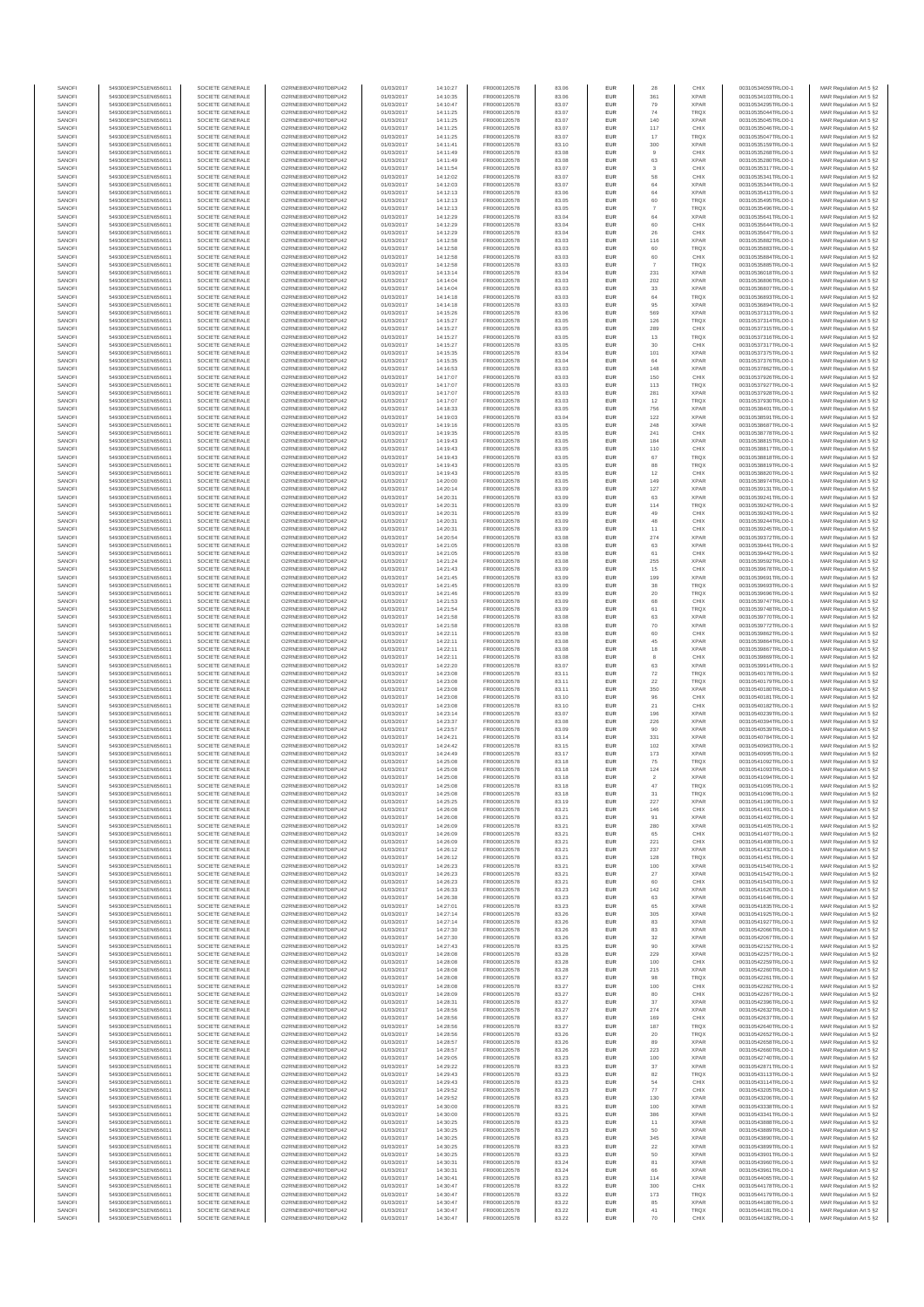| SANOFI           | 549300E9PC51EN656011                         | SOCIETE GENERALE                     | O2RNE8IBXP4R0TD8PU42                         | 01/03/2017               | 14:30:55             | FR0000120578                 | 83.18          | EUR        | 215                   | <b>XPAR</b>                | 00310544281TRLO0-1                       | MAR Regulation Art 5 §2                             |
|------------------|----------------------------------------------|--------------------------------------|----------------------------------------------|--------------------------|----------------------|------------------------------|----------------|------------|-----------------------|----------------------------|------------------------------------------|-----------------------------------------------------|
| SANOFI<br>SANOFI | 549300E9PC51EN656011<br>549300E9PC51EN656011 | SOCIETE GENERALE<br>SOCIETE GENERALE | O2RNE8IBXP4R0TD8PU42<br>O2RNE8IBXP4R0TD8PU42 | 01/03/2017               | 14:31:13<br>14:31:13 | FR0000120578<br>FR0000120578 | 83.20<br>83.18 | EUR<br>EUR | 286<br>105            | <b>XPAR</b><br>CHIX        | 00310544510TRLO0-1<br>00310544511TRLO0-1 | MAR Regulation Art 5 §2                             |
| SANOFI           | 549300E9PC51EN656011                         | SOCIETE GENERALE                     | O2RNE8IBXP4R0TD8PU42                         | 01/03/2017<br>01/03/2017 | 14:31:13             | FR0000120578                 | 83.18          | EUR        | 78                    | <b>TRQX</b>                | 00310544512TRLO0-1                       | MAR Regulation Art 5 §2<br>MAR Regulation Art 5 §2  |
| SANOFI           | 549300E9PC51EN656011                         | SOCIETE GENERALE                     | O2RNE8IBXP4R0TD8PU42                         | 01/03/2017               | 14:31:16             | FR0000120578                 | 83.17          | EUR        | 101                   | CHIX                       | 00310544552TRLO0-1                       | MAR Regulation Art 5 §2                             |
| SANOFI           | 549300E9PC51EN656011                         | SOCIETE GENERALE                     | O2RNE8IBXP4R0TD8PU42                         | 01/03/2017               | 14:31:17             | FR0000120578                 | 83.16          | EUR        | 160                   | <b>XPAR</b>                | 00310544587TRLO0-1                       | MAR Regulation Art 5 §2                             |
| SANOFI<br>SANOFI | 549300E9PC51EN656011<br>549300E9PC51EN656011 | SOCIETE GENERALE<br>SOCIETE GENERALE | O2RNE8IBXP4R0TD8PU42<br>O2RNE8IBXP4R0TD8PU42 | 01/03/2017<br>01/03/2017 | 14:31:23<br>14:31:34 | FR0000120578<br>FR0000120578 | 83.16<br>83.15 | EUR<br>EUR | 66<br>100             | <b>XPAR</b><br><b>XPAR</b> | 00310544652TRLO0-1<br>00310544781TRLO0-1 | MAR Regulation Art 5 §2<br>MAR Regulation Art 5 §2  |
| SANOFI           | 549300E9PC51EN656011                         | SOCIETE GENERALE                     | O2RNE8IBXP4R0TD8PU42                         | 01/03/2017               | 14:31:34             | FR0000120578                 | 83.15          | EUR        | 193                   | <b>XPAR</b>                | 00310544782TRLO0-1                       | MAR Regulation Art 5 \$2                            |
| SANOFI           | 549300E9PC51EN656011                         | SOCIETE GENERALE                     | O2RNE8IBXP4R0TD8PU42                         | 01/03/2017               | 14:31:39             | FR0000120578                 | 83.14          | EUR        | 99                    | CHIX                       | 00310544825TRLO0-1                       | MAR Regulation Art 5 §2                             |
| SANOFI<br>SANOFI | 549300E9PC51EN656011<br>549300E9PC51EN656011 | SOCIETE GENERALE<br>SOCIETE GENERALE | O2RNE8IBXP4R0TD8PU42<br>O2RNE8IBXP4R0TD8PU42 | 01/03/2017<br>01/03/2017 | 14:31:39<br>14:31:39 | FR0000120578<br>FR0000120578 | 83.14<br>83.14 | EUR<br>EUR | 86<br>63              | <b>TROX</b><br><b>XPAR</b> | 00310544828TRLO0-1<br>00310544830TRLO0-1 | MAR Regulation Art 5 §2<br>MAR Regulation Art 5 §2  |
| SANOFI           | 549300E9PC51EN656011                         | SOCIETE GENERALE                     | O2RNE8IBXP4R0TD8PU42                         | 01/03/2017               | 14:31:39             | FR0000120578                 | 83.12          | EUR        | 53                    | TRQX                       | 00310544831TRLO0-1                       | MAR Regulation Art 5 §2                             |
| SANOFI           | 549300E9PC51EN656011                         | SOCIETE GENERALE                     | O2RNE8IBXP4R0TD8PU42                         | 01/03/2017               | 14:31:39             | FR0000120578                 | 83.12          | EUR        | 99                    | CHIX                       | 00310544832TRLO0-1                       | MAR Regulation Art 5 §2                             |
| SANOFI           | 549300E9PC51EN656011                         | SOCIETE GENERALE                     | O2RNE8IBXP4R0TD8PU42                         | 01/03/2017               | 14:31:42             | FR0000120578                 | 83.09          | EUR        | 66                    | <b>XPAR</b>                | 00310544877TRLO0-1                       | MAR Regulation Art 5 §2                             |
| SANOFI<br>SANOFI | 549300E9PC51EN656011<br>549300E9PC51EN656011 | SOCIETE GENERALE<br>SOCIETE GENERALE | O2RNE8IBXP4R0TD8PU42<br>O2RNE8IBXP4R0TD8PU42 | 01/03/2017<br>01/03/2017 | 14:32:00<br>14:32:00 | FR0000120578<br>FR0000120578 | 83.10<br>83.10 | EUR<br>EUR | 44<br>304             | <b>XPAR</b><br><b>XPAR</b> | 00310545146TRLO0-1<br>00310545148TRLO0-1 | MAR Regulation Art 5 §2<br>MAR Regulation Art 5 §2  |
| SANOFI           | 549300E9PC51EN656011                         | SOCIETE GENERALE                     | O2RNE8IBXP4R0TD8PU42                         | 01/03/2017               | 14:32:04             | FR0000120578                 | 83.09          | EUR        | 66                    | <b>XPAR</b>                | 00310545212TRLO0-1                       | MAR Regulation Art 5 §2                             |
| SANOFI           | 549300E9PC51EN656011                         | SOCIETE GENERALE                     | O2RNE8IBXP4R0TD8PU42                         | 01/03/2017               | 14:32:07             | FR0000120578                 | 83.08          | EUR        | 180                   | CHIX                       | 00310545266TRLO0-1                       | MAR Regulation Art 5 §2                             |
| SANOFI<br>SANOFI | 549300E9PC51EN656011                         | SOCIETE GENERALE                     | O2RNE8IBXP4R0TD8PU42<br>O2RNE8IBXP4R0TD8PU42 | 01/03/2017               | 14:32:07             | FR0000120578                 | 83.08          | EUR        | 119                   | TRQX                       | 00310545267TRLO0-1                       | MAR Regulation Art 5 §2                             |
| SANOFI           | 549300E9PC51EN656011<br>549300E9PC51EN656011 | SOCIETE GENERALE<br>SOCIETE GENERALE | O2RNE8IBXP4R0TD8PU42                         | 01/03/2017<br>01/03/2017 | 14:32:07<br>14:32:10 | FR0000120578<br>FR0000120578 | 83.08<br>83.07 | EUR<br>EUR | $\overline{4}$<br>125 | CHIX<br><b>XPAR</b>        | 00310545268TRLO0-1<br>00310545282TRLO0-1 | MAR Regulation Art 5 §2<br>MAR Regulation Art 5 §2  |
| SANOFI           | 549300E9PC51EN656011                         | SOCIETE GENERALE                     | O2RNE8IBXP4R0TD8PU42                         | 01/03/2017               | 14:32:18             | FR0000120578                 | 83.06          | EUR        | 63                    | <b>XPAR</b>                | 00310545426TRLO0-1                       | MAR Regulation Art 5 §2                             |
| SANOFI           | 549300E9PC51EN656011                         | SOCIETE GENERALE                     | O2RNE8IBXP4R0TD8PU42                         | 01/03/2017               | 14:32:21             | FR0000120578                 | 83.05          | EUR        | 64                    | CHIX                       | 00310545452TRLO0-1                       | MAR Regulation Art 5 §2                             |
| SANOFI<br>SANOFI | 549300E9PC51EN656011<br>549300E9PC51EN656011 | SOCIETE GENERALE<br>SOCIETE GENERALE | O2RNE8IBXP4R0TD8PU42<br>O2RNE8IBXP4R0TD8PU42 | 01/03/2017<br>01/03/2017 | 14:32:24<br>14:32:45 | FR0000120578<br>FR0000120578 | 83.05<br>83.07 | EUR<br>EUR | 64<br>111             | CHIX<br><b>TRQX</b>        | 00310545489TRLO0-1<br>00310545690TRLO0-1 | MAR Regulation Art 5 §2<br>MAR Regulation Art 5 §2  |
| SANOFI           | 549300E9PC51EN656011                         | SOCIETE GENERALE                     | O2RNE8IBXP4R0TD8PU42                         | 01/03/2017               | 14:32:45             | FR0000120578                 | 83.07          | EUR        | 422                   | <b>XPAR</b>                | 00310545693TRLO0-1                       | MAR Regulation Art 5 62                             |
| SANOFI           | 549300E9PC51EN656011                         | SOCIETE GENERALE                     | O2RNE8IBXP4R0TD8PU42                         | 01/03/2017               | 14:32:45             | FR0000120578                 | 83.07          | EUR        | $\overline{4}$        | <b>TRQX</b>                | 00310545695TRLO0-1                       | MAR Regulation Art 5 §2                             |
| SANOFI           | 549300E9PC51EN656011                         | SOCIETE GENERALE                     | O2RNE8IBXP4R0TD8PU42                         | 01/03/2017               | 14:32:52             | FR0000120578                 | 83.07          | EUR        | 293                   | <b>XPAR</b>                | 00310545780TRLO0-1                       | MAR Regulation Art 5 §2                             |
| SANOFI<br>SANOFI | 549300E9PC51EN656011<br>549300E9PC51EN656011 | SOCIETE GENERALE<br>SOCIETE GENERALE | O2RNE8IBXP4R0TD8PU42<br>O2RNE8IBXP4R0TD8PU42 | 01/03/2017<br>01/03/2017 | 14:32:52<br>14:32:52 | FR0000120578<br>FR0000120578 | 83.06<br>83.06 | EUR<br>EUR | 177<br>61             | CHIX<br>TRQX               | 00310545796TRLO0-1<br>00310545800TRLO0-1 | MAR Regulation Art 5 §2<br>MAR Regulation Art 5 §2  |
| SANOFI           | 549300E9PC51EN656011                         | SOCIETE GENERALE                     | O2RNE8IBXP4R0TD8PU42                         | 01/03/2017               | 14:33:22             | FR0000120578                 | 83.10          | EUR        | 418                   | <b>XPAR</b>                | 00310546284TRLO0-1                       | MAR Regulation Art 5 §2                             |
| SANOFI           | 549300E9PC51EN656011                         | SOCIETE GENERALE                     | O2RNE8IBXP4R0TD8PU42                         | 01/03/2017               | 14:33:22             | FR0000120578                 | 83.09          | EUR        | 86                    | <b>TRQX</b>                | 00310546287TRLO0-1                       | MAR Regulation Art 5 §2                             |
| SANOFI<br>SANOFI | 549300E9PC51EN656011<br>549300E9PC51EN656011 | SOCIETE GENERALE<br>SOCIETE GENERALE | O2RNE8IBXP4R0TD8PU42<br>O2RNE8IBXP4R0TD8PU42 | 01/03/2017<br>01/03/2017 | 14:33:22<br>14:33:24 | FR0000120578<br>FR0000120578 | 83.09<br>83.08 | EUR<br>EUR | 156<br>85             | CHIX<br>CHIX               | 00310546288TRLO0-1<br>00310546314TRLO0-1 | MAR Regulation Art 5 \$2<br>MAR Regulation Art 5 §2 |
| SANOFI           | 549300E9PC51EN656011                         | SOCIETE GENERALE                     | O2RNE8IBXP4R0TD8PU42                         | 01/03/2017               | 14:33:24             | FR0000120578                 | 83.08          | EUR        | 207                   | <b>XPAR</b>                | 00310546315TRLO0-1                       | MAR Regulation Art 5 §2                             |
| SANOFI           | 549300E9PC51EN656011                         | SOCIETE GENERALE                     | O2RNE8IBXP4R0TD8PU42                         | 01/03/2017               | 14:33:24             | FR0000120578                 | 83.07          | EUR        | $14$                  | CHIX                       | 00310546316TRLO0-1                       | MAR Regulation Art 5 §2                             |
| SANOFI<br>SANOFI | 549300E9PC51EN656011<br>549300E9PC51EN656011 | SOCIETE GENERALE<br>SOCIETE GENERALE | O2RNE8IBXP4R0TD8PU42<br>O2RNE8IBXP4R0TD8PU42 | 01/03/2017<br>01/03/2017 | 14:33:30<br>14:33:34 | FR0000120578<br>FR0000120578 | 83.02<br>83.00 | EUR<br>EUR | 66<br>94              | <b>XPAR</b><br><b>XPAR</b> | 00310546365TRLO0-1<br>00310546398TRLO0-1 | MAR Regulation Art 5 §2                             |
| SANOFI           | 549300E9PC51EN656011                         | SOCIETE GENERALE                     | O2RNE8IBXP4R0TD8PU42                         | 01/03/2017               | 14:33:35             | FR0000120578                 | 83.00          | EUR        | ${\bf 74}$            | <b>XPAR</b>                | 00310546410TRLO0-1                       | MAR Regulation Art 5 §2<br>MAR Regulation Art 5 §2  |
| SANOFI           | 549300E9PC51EN656011                         | SOCIETE GENERALE                     | O2RNE8IBXP4R0TD8PU42                         | 01/03/2017               | 14:33:44             | FR0000120578                 | 82.99          | EUR        | 99                    | CHIX                       | 00310546504TRLO0-1                       | MAR Regulation Art 5 §2                             |
| SANOFI           | 549300E9PC51EN656011                         | SOCIETE GENERALE                     | O2RNE8IBXP4R0TD8PU42                         | 01/03/2017               | 14:33:44             | FR0000120578                 | 82.99          | EUR        | 111                   | <b>TRQX</b>                | 00310546506TRLO0-1                       | MAR Regulation Art 5 §2                             |
| SANOFI<br>SANOFI | 549300E9PC51EN656011<br>549300E9PC51EN656011 | SOCIETE GENERALE<br>SOCIETE GENERALE | O2RNE8IBXP4R0TD8PU42<br>O2RNE8IBXP4R0TD8PU42 | 01/03/2017<br>01/03/2017 | 14:33:44<br>14:33:44 | FR0000120578<br>FR0000120578 | 82.99<br>82.99 | EUR<br>EUR | 63<br>42              | <b>XPAR</b><br>CHIX        | 00310546507TRLO0-1<br>00310546508TRLO0-1 | MAR Regulation Art 5 §2<br>MAR Regulation Art 5 §2  |
| SANOFI           | 549300E9PC51EN656011                         | SOCIETE GENERALE                     | O2RNE8IBXP4R0TD8PU42                         | 01/03/2017               | 14:33:53             | FR0000120578                 | 82.98          | EUR        | 64                    | CHIX                       | 00310546588TRLO0-1                       | MAR Regulation Art 5 §2                             |
| SANOFI           | 549300E9PC51EN656011                         | SOCIETE GENERALE                     | O2RNE8IBXP4R0TD8PU42                         | 01/03/2017               | 14:33:53             | FR0000120578                 | 82.98          | EUR        | 183                   | <b>XPAR</b>                | 00310546589TRLO0-1                       | MAR Regulation Art 5 §2                             |
| SANOFI<br>SANOFI | 549300E9PC51EN656011<br>549300E9PC51EN656011 | SOCIETE GENERALE<br>SOCIETE GENERALE | O2RNE8IBXP4R0TD8PU42<br>O2RNE8IBXP4R0TD8PU42 | 01/03/2017<br>01/03/2017 | 14:33:55<br>14:34:13 | FR0000120578<br>FR0000120578 | 82.97<br>83.05 | EUR<br>EUR | 122                   | <b>XPAR</b><br><b>XPAR</b> | 00310546604TRLO0-1<br>00310546836TRLO0-1 | MAR Regulation Art 5 §2<br>MAR Regulation Art 5 §2  |
| SANOFI           | 549300E9PC51EN656011                         | SOCIETE GENERALE                     | O2RNE8IBXP4R0TD8PU42                         | 01/03/2017               | 14:34:15             | FR0000120578                 | 83.04          | EUR        | 339<br>63             | <b>XPAR</b>                | 00310546920TRLO0-1                       | MAR Regulation Art 5 §2                             |
| SANOFI           | 549300E9PC51EN656011                         | SOCIETE GENERALE                     | O2RNE8IBXP4R0TD8PU42                         | 01/03/2017               | 14:34:20             | FR0000120578                 | 83.00          | EUR        | 100                   | CHIX                       | 00310546993TRLO0-1                       | MAR Regulation Art 5 §2                             |
| SANOFI           | 549300E9PC51EN656011                         | SOCIETE GENERALE                     | O2RNE8IBXP4R0TD8PU42                         | 01/03/2017               | 14:34:20             | FR0000120578                 | 83.00          | EUR        | 122                   | <b>TRQX</b>                | 00310546994TRLO0-1                       | MAR Regulation Art 5 §2                             |
| SANOFI<br>SANOFI | 549300E9PC51EN656011<br>549300E9PC51EN656011 | SOCIETE GENERALE<br>SOCIETE GENERALE | O2RNE8IBXP4R0TD8PU42<br>O2RNE8IBXP4R0TD8PU42 | 01/03/2017<br>01/03/2017 | 14:34:20<br>14:34:20 | FR0000120578<br>FR0000120578 | 83.00<br>83.00 | EUR<br>EUR | 84<br>66              | CHIX<br><b>XPAR</b>        | 00310547001TRLO0-1<br>00310547002TRLO0-1 | MAR Regulation Art 5 \$2<br>MAR Regulation Art 5 §2 |
| SANOFI           | 549300E9PC51EN656011                         | SOCIETE GENERALE                     | O2RNE8IBXP4R0TD8PU42                         | 01/03/2017               | 14:34:29             | FR0000120578                 | 82.97          | EUR        | 98                    | <b>XPAR</b>                | 00310547150TRLO0-1                       | MAR Regulation Art 5 §2                             |
| SANOFI           | 549300E9PC51EN656011                         | SOCIETE GENERALE                     | O2RNE8IBXP4R0TD8PU42                         | 01/03/2017               | 14:34:29             | FR0000120578                 | 82.97          | EUR        | $71\,$                | CHIX                       | 00310547152TRLO0-1                       | MAR Regulation Art 5 §2                             |
| SANOFI<br>SANOFI | 549300E9PC51EN656011<br>549300E9PC51EN656011 | SOCIETE GENERALE<br>SOCIETE GENERALE | O2RNE8IBXP4R0TD8PU42<br>O2RNE8IBXP4R0TD8PU42 | 01/03/2017<br>01/03/2017 | 14:34:29<br>14:34:36 | FR0000120578                 | 82.97<br>82.99 | EUR<br>EUR | 87                    | <b>TRQX</b><br><b>XPAR</b> | 00310547154TRLO0-1<br>00310547244TRLO0-1 | MAR Regulation Art 5 §2                             |
| SANOFI           | 549300E9PC51EN656011                         | SOCIETE GENERALE                     | O2RNE8IBXP4R0TD8PU42                         | 01/03/2017               | 14:34:38             | FR0000120578<br>FR0000120578 | 82.98          | EUR        | 215<br>66             | <b>XPAR</b>                | 00310547278TRLO0-1                       | MAR Regulation Art 5 §2<br>MAR Regulation Art 5 §2  |
| SANOFI           | 549300E9PC51EN656011                         | SOCIETE GENERALE                     | O2RNE8IBXP4R0TD8PU42                         | 01/03/2017               | 14:35:24             | FR0000120578                 | 83.04          | EUR        | 688                   | <b>XPAR</b>                | 00310547896TRLO0-1                       | MAR Regulation Art 5 §2                             |
| SANOFI           | 549300E9PC51EN656011                         | SOCIETE GENERALE                     | O2RNE8IBXP4R0TD8PU42                         | 01/03/2017               | 14:35:29             | FR0000120578                 | 83.03          | EUR        | 165                   | <b>XPAR</b>                | 00310547955TRLO0-1                       | MAR Regulation Art 5 §2                             |
| SANOFI<br>SANOFI | 549300E9PC51EN656011<br>549300E9PC51EN656011 | SOCIETE GENERALE<br>SOCIETE GENERALE | O2RNE8IBXP4R0TD8PU42<br>O2RNE8IBXP4R0TD8PU42 | 01/03/2017<br>01/03/2017 | 14:35:29<br>14:35:29 | FR0000120578<br>FR0000120578 | 83.02<br>83.02 | EUR<br>EUR | 127<br>175            | CHIX<br>CHIX               | 00310547959TRLO0-1<br>00310547960TRLO0-1 | MAR Regulation Art 5 §2<br>MAR Regulation Art 5 §2  |
| SANOFI           | 549300E9PC51EN656011                         | SOCIETE GENERALE                     | O2RNE8IBXP4R0TD8PU42                         | 01/03/2017               | 14:35:29             | FR0000120578                 | 83.02          | EUR        | 208                   | <b>TRQX</b>                | 00310547961TRLO0-1                       | MAR Regulation Art 5 §2                             |
| SANOFI           | 549300E9PC51EN656011                         | SOCIETE GENERALE                     | O2RNE8IBXP4R0TD8PU42                         | 01/03/2017               | 14:35:29             | FR0000120578                 | 83.02          | EUR        | 61                    | <b>XPAR</b>                | 00310547962TRLO0-1                       | MAR Regulation Art 5 §2                             |
| SANOFI<br>SANOFI | 549300E9PC51EN656011<br>549300E9PC51EN656011 | SOCIETE GENERALE<br>SOCIETE GENERALE | O2RNE8IBXP4R0TD8PU42<br>O2RNE8IBXP4R0TD8PU42 | 01/03/2017               | 14:35:29             | FR0000120578                 | 83.02<br>83.02 | EUR<br>EUR | $\overline{5}$<br>48  | <b>XPAR</b><br><b>TRQX</b> | 00310547963TRLO0-1                       | MAR Regulation Art 5 §2                             |
| SANOFI           | 549300E9PC51EN656011                         | SOCIETE GENERALE                     | O2RNE8IBXP4R0TD8PU42                         | 01/03/2017<br>01/03/2017 | 14:35:29<br>14:35:29 | FR0000120578<br>FR0000120578 | 83.02          | EUR        | 135                   | CHIX                       | 00310547964TRLO0-1<br>00310547965TRLO0-1 | MAR Regulation Art 5 §2<br>MAR Regulation Art 5 §2  |
| SANOFI           | 549300E9PC51EN656011                         | SOCIETE GENERALE                     | O2RNE8IBXP4R0TD8PU42                         | 01/03/2017               | 14:35:36             | FR0000120578                 | 82.97          | EUR        | 63                    | <b>XPAR</b>                | 00310548041TRLO0-1                       | MAR Regulation Art 5 §2                             |
| SANOFI           | 549300E9PC51EN656011                         | SOCIETE GENERALE                     | O2RNE8IBXP4R0TD8PU42                         | 01/03/2017               | 14:35:43             | FR0000120578                 | 82.96          | EUR        | 100                   | <b>XPAR</b>                | 00310548166TRLO0-1                       | MAR Regulation Art 5 §2                             |
| SANOFI<br>SANOFI | 549300E9PC51EN656011<br>549300E9PC51EN656011 | SOCIETE GENERALE<br>SOCIETE GENERALE | O2RNE8IBXP4R0TD8PU42<br>O2RNE8IBXP4R0TD8PU42 | 01/03/2017<br>01/03/2017 | 14:35:53<br>14:36:06 | FR0000120578<br>FR0000120578 | 82.96<br>82.95 | EUR<br>EUR | 182<br>158            | <b>XPAR</b><br>CHIX        | 00310548312TRLO0-1<br>00310548444TRLO0-1 | MAR Regulation Art 5 §2<br>MAR Regulation Art 5 §2  |
| SANOFI           | 549300E9PC51EN656011                         | SOCIETE GENERALE                     | O2RNE8IBXP4R0TD8PU42                         | 01/03/2017               | 14:36:06             | FR0000120578                 | 82.95          | EUR        | 145                   | TRQX                       | 00310548445TRLO0-1                       | MAR Regulation Art 5 §2                             |
| SANOFI           | 549300E9PC51EN656011                         | SOCIETE GENERALE                     | O2RNE8IBXP4R0TD8PU42                         | 01/03/2017               | 14:36:06             | FR0000120578                 | 82.95          | EUR        | 103                   | <b>XPAR</b>                | 00310548447TRLO0-1                       | MAR Regulation Art 5 §2                             |
| SANOFI           | 549300E9PC51EN656011                         | SOCIETE GENERALE                     | O2RNE8IBXP4R0TD8PU42                         | 01/03/2017               | 14:36:06             | FR0000120578                 | 82.92          | EUR        | 39                    | <b>TRQX</b>                | 00310548448TRLO0-1                       | MAR Regulation Art 5 §2                             |
| SANOFI<br>SANOFI | 549300E9PC51EN656011<br>549300E9PC51EN656011 | SOCIETE GENERALE<br>SOCIETE GENERALE | O2RNE8IBXP4R0TD8PU42<br>O2RNE8IBXP4R0TD8PU42 | 01/03/2017<br>01/03/2017 | 14:36:06<br>14:36:06 | FR0000120578<br>FR0000120578 | 82.92<br>82.92 | EUR<br>EUR | 93<br>43              | CHIX<br>CHIX               | 00310548450TRLO0-1<br>00310548451TRLO0-1 | MAR Regulation Art 5 §2<br>MAR Regulation Art 5 §2  |
| SANOFI           | 549300E9PC51EN656011                         | SOCIETE GENERALE                     | O2RNE8IBXP4R0TD8PU42                         | 01/03/2017               | 14:36:18             | FR0000120578                 | 82.89          | EUR        | 335                   | <b>XPAR</b>                | 00310548583TRLO0-1                       | MAR Regulation Art 5 §2                             |
| SANOFI           | 549300E9PC51EN656011                         | SOCIETE GENERALE                     | O2RNE8IBXP4R0TD8PU42                         | 01/03/2017               | 14:36:24             | FR0000120578                 | 82.88          | EUR        | 63                    | <b>XPAR</b>                | 00310548655TRLO0-1                       | MAR Regulation Art 5 §2                             |
| SANOFI           | 549300E9PC51EN656011                         | SOCIETE GENERALE                     | O2RNE8IBXP4R0TD8PU42                         | 01/03/2017               | 14:36:24             | FR0000120578                 | 82.87          | EUR        | $23\,$                | CHIX                       | 00310548658TRLO0-1                       | MAR Regulation Art 5 §2                             |
| SANOFI<br>SANOFI | 549300E9PC51EN656011<br>549300E9PC51EN656011 | SOCIETE GENERALE<br>SOCIETE GENERALE | O2RNE8IBXP4R0TD8PU42<br>O2RNE8IBXP4R0TD8PU42 | 01/03/2017<br>01/03/2017 | 14:36:24<br>14:36:39 | FR0000120578<br>FR0000120578 | 82.87<br>82.91 | EUR<br>EUR | ${\bf 78}$<br>75      | CHIX<br><b>XPAR</b>        | 00310548660TRLO0-1<br>00310548921TRLO0-1 | MAR Regulation Art 5 §2<br>MAR Regulation Art 5 §2  |
| SANOFI           | 549300E9PC51EN656011                         | SOCIETE GENERALE                     | O2RNE8IBXP4R0TD8PU42                         | 01/03/2017               | 14:36:39             | FR0000120578                 | 82.91          | EUR        | 84                    | <b>XPAR</b>                | 00310548922TRLO0-1                       | MAR Regulation Art 5 §2                             |
| SANOFI           | 549300E9PC51EN656011                         | SOCIETE GENERALE                     | O2RNE8IBXP4R0TD8PU42                         | 01/03/2017               | 14:36:39             | FR0000120578                 | 82.91          | EUR        | 100                   | <b>XPAR</b>                | 00310548925TRLO0-1                       | MAR Regulation Art 5 §2                             |
| SANOFI<br>SANOFI | 549300E9PC51EN656011<br>549300E9PC51EN656011 | SOCIETE GENERALE<br>SOCIETE GENERALE | O2RNE8IBXP4R0TD8PU42<br>O2RNE8IBXP4R0TD8PU42 | 01/03/2017<br>01/03/2017 | 14:36:39<br>14:36:39 | FR0000120578<br>FR0000120578 | 82.91<br>82.90 | EUR<br>EUR | 26<br>74              | <b>XPAR</b><br><b>TRQX</b> | 00310548928TRLO0-1<br>00310548929TRLO0-1 | MAR Regulation Art 5 \$2<br>MAR Regulation Art 5 §2 |
| SANOFI           | 549300E9PC51EN656011                         | SOCIETE GENERALE                     | O2RNE8IBXP4R0TD8PU42                         | 01/03/2017               | 14:36:49             | FR0000120578                 | 82.90          | <b>EUR</b> | 85                    | <b>TRQX</b>                | 00310549053TRLO0-1                       | MAR Regulation Art 5 §2                             |
| SANOFI           | 549300E9PC51EN656011                         | SOCIETE GENERALE                     | O2RNE8IBXP4R0TD8PU42                         | 01/03/2017               | 14:36:49             | FR0000120578                 | 82.90          | <b>EUR</b> | 63                    | <b>XPAR</b>                | 00310549054TRLO0-1                       | MAR Regulation Art 5 §2                             |
| SANOFI           | 549300E9PC51EN656011                         | SOCIETE GENERALE                     | O2RNE8IBXP4R0TD8PU42                         | 01/03/2017               | 14:36:49             | FR0000120578                 | 82.90          | EUR        | 106                   | CHIX                       | 00310549055TRLO0-1                       | MAR Regulation Art 5 §2                             |
| SANOFI<br>SANOFI | 549300E9PC51EN656011<br>549300E9PC51EN656011 | SOCIETE GENERALE<br>SOCIETE GENERALE | O2RNE8IBXP4R0TD8PU42<br>O2RNE8IBXP4R0TD8PU42 | 01/03/2017<br>01/03/2017 | 14:36:49<br>14:36:49 | FR0000120578<br>FR0000120578 | 82.90<br>82.90 | EUR<br>EUR | 100<br>11             | CHIX<br>CHIX               | 00310549056TRLO0-1<br>00310549057TRLO0-1 | MAR Regulation Art 5 §2<br>MAR Regulation Art 5 §2  |
| SANOFI           | 549300E9PC51EN656011                         | SOCIETE GENERALE                     | O2RNE8IBXP4R0TD8PU42                         | 01/03/2017               | 14:36:49             | FR0000120578                 | 82.90          | EUR        | 38                    | <b>TRQX</b>                | 00310549058TRLO0-1                       | MAR Regulation Art 5 §2                             |
| SANOFI           | 549300E9PC51EN656011                         | SOCIETE GENERALE                     | O2RNE8IBXP4R0TD8PU42                         | 01/03/2017               | 14:36:49             | FR0000120578                 | 82.90          | EUR        | 15                    | TRQX                       | 00310549059TRLO0-1                       | MAR Regulation Art 5 §2                             |
| SANOFI<br>SANOFI | 549300E9PC51EN656011<br>549300E9PC51EN656011 | SOCIETE GENERALE<br>SOCIETE GENERALE | O2RNE8IBXP4R0TD8PU42<br>O2RNE8IBXP4R0TD8PU42 | 01/03/2017<br>01/03/2017 | 14:36:59<br>14:37:07 | FR0000120578<br>FR0000120578 | 82.89<br>82.90 | EUR<br>EUR | 146<br>192            | <b>XPAR</b><br><b>XPAR</b> | 00310549157TRLO0-1<br>00310549238TRLO0-1 | MAR Regulation Art 5 §2<br>MAR Regulation Art 5 §2  |
| SANOFI           | 549300E9PC51EN656011                         | SOCIETE GENERALE                     | O2RNE8IBXP4R0TD8PU42                         | 01/03/2017               | 14:37:15             | FR0000120578                 | 82.90          | EUR        | 169                   | <b>XPAR</b>                | 00310549330TRLO0-1                       | MAR Regulation Art 5 §2                             |
| SANOFI           | 549300E9PC51EN656011                         | SOCIETE GENERALE                     | O2RNE8IBXP4R0TD8PU42                         | 01/03/2017               | 14:37:29             | FR0000120578                 | 82.92          | EUR        | 229                   | <b>XPAR</b>                | 00310549438TRLO0-1                       | MAR Regulation Art 5 §2                             |
| SANOFI<br>SANOFI | 549300E9PC51EN656011<br>549300E9PC51EN656011 | SOCIETE GENERALE<br>SOCIETE GENERALE | O2RNE8IBXP4R0TD8PU42<br>O2RNE8IBXP4R0TD8PU42 | 01/03/2017<br>01/03/2017 | 14:37:29<br>14:37:29 | FR0000120578<br>FR0000120578 | 82.92<br>82.92 | EUR<br>EUR | 210<br>144            | CHIX<br>TRQX               | 00310549441TRLO0-1<br>00310549443TRLO0-1 | MAR Regulation Art 5 §2<br>MAR Regulation Art 5 §2  |
| SANOFI           | 549300E9PC51EN656011                         | SOCIETE GENERALE                     | O2RNE8IBXP4R0TD8PU42                         | 01/03/2017               | 14:37:29             | FR0000120578                 | 82.91          | EUR        | 92                    | CHIX                       | 00310549464TRLO0-1                       | MAR Regulation Art 5 §2                             |
| SANOFI           | 549300E9PC51EN656011                         | SOCIETE GENERALE                     | O2RNE8IBXP4R0TD8PU42                         | 01/03/2017               | 14:37:36             | FR0000120578                 | 82.90          | EUR        | 10                    | CHIX                       | 00310549564TRLO0-1                       | MAR Regulation Art 5 §2                             |
| SANOFI<br>SANOFI | 549300E9PC51EN656011<br>549300E9PC51EN656011 | SOCIETE GENERALE<br>SOCIETE GENERALE | O2RNE8IBXP4R0TD8PU42<br>O2RNE8IBXP4R0TD8PU42 | 01/03/2017<br>01/03/2017 | 14:37:38<br>14:37:38 | FR0000120578<br>FR0000120578 | 82.90<br>82.90 | EUR<br>EUR | 52<br>63              | CHIX<br><b>TRQX</b>        | 00310549575TRLO0-1<br>00310549576TRLO0-1 | MAR Regulation Art 5 §2                             |
| SANOFI           | 549300E9PC51EN656011                         | SOCIETE GENERALE                     | O2RNE8IBXP4R0TD8PU42                         | 01/03/2017               | 14:37:38             | FR0000120578                 | 82.89          | EUR        | 100                   | <b>XPAR</b>                | 00310549577TRLO0-1                       | MAR Regulation Art 5 §2<br>MAR Regulation Art 5 §2  |
| SANOFI           | 549300E9PC51EN656011                         | SOCIETE GENERALE                     | O2RNE8IBXP4R0TD8PU42                         | 01/03/2017               | 14:37:38             | FR0000120578                 | 82.89          | EUR        | $\sqrt{24}$           | CHIX                       | 00310549578TRLO0-1                       | MAR Regulation Art 5 §2                             |
| SANOFI<br>SANOFI | 549300E9PC51EN656011<br>549300E9PC51EN656011 | SOCIETE GENERALE<br>SOCIETE GENERALE | O2RNE8IBXP4R0TD8PU42<br>O2RNE8IBXP4R0TD8PU42 | 01/03/2017<br>01/03/2017 | 14:37:38<br>14:37:38 | FR0000120578<br>FR0000120578 | 82.89<br>82.89 | EUR        | 53<br>29              | <b>XPAR</b><br>TRQX        | 00310549579TRLO0-1<br>00310549580TRLO0-1 | MAR Regulation Art 5 §2<br>MAR Regulation Art 5 §2  |
| SANOFI           | 549300E9PC51EN656011                         | SOCIETE GENERALE                     | O2RNESIBXP4R0TD8PLI42                        | 01/03/2017               | 14:38:03             | FR0000120578                 | 82.89          | EUR<br>EUR | 345                   | <b>XPAR</b>                | 00310549779TRLO0-1                       | MAR Regulation Art 5 §2                             |
| SANOFI           | 549300E9PC51EN656011                         | SOCIETE GENERALE                     | O2RNE8IBXP4R0TD8PU42                         | 01/03/2017               | 14:38:09             | FR0000120578                 | 82.88          | EUR        | 135                   | <b>XPAR</b>                | 00310549858TRLO0-1                       | MAR Regulation Art 5 §2                             |
| SANOFI           | 549300E9PC51EN656011                         | SOCIETE GENERALE                     | O2RNE8IBXP4R0TD8PU42<br>O2RNE8IBXP4R0TD8PU42 | 01/03/2017               | 14:38:09             | FR0000120578                 | 82.88          | EUR        | 31                    | CHIX                       | 00310549859TRLO0-1                       | MAR Regulation Art 5 §2                             |
| SANOFI<br>SANOFI | 549300E9PC51EN656011<br>549300E9PC51EN656011 | SOCIETE GENERALE<br>SOCIETE GENERALE | O2RNE8IBXP4R0TD8PU42                         | 01/03/2017<br>01/03/2017 | 14:38:09<br>14:38:09 | FR0000120578<br>FR0000120578 | 82.88<br>82.88 | EUR<br>EUR | 131<br>75             | CHIX<br><b>TRQX</b>        | 00310549860TRLO0-1<br>00310549861TRLO0-1 | MAR Regulation Art 5 §2<br>MAR Regulation Art 5 §2  |
| SANOFI           | 549300E9PC51EN656011                         | SOCIETE GENERALE                     | O2RNE8IBXP4R0TD8PU42                         | 01/03/2017               | 14:38:09             | FR0000120578                 | 82.88          | EUR        | 40                    | TRQX                       | 00310549862TRLO0-1                       | MAR Regulation Art 5 §2                             |
| SANOFI           | 549300E9PC51EN656011                         | SOCIETE GENERALE                     | O2RNE8IBXP4R0TD8PU42                         | 01/03/2017               | 14:38:09             | FR0000120578                 | 82.88          | EUR        | 29                    | TRQX                       | 00310549863TRLO0-1                       | MAR Regulation Art 5 §2                             |
| SANOFI<br>SANOFI | 549300E9PC51EN656011<br>549300E9PC51EN656011 | SOCIETE GENERALE<br>SOCIETE GENERALE | O2RNE8IBXP4R0TD8PU42<br>O2RNE8IBXP4R0TD8PU42 | 01/03/2017<br>01/03/2017 | 14:38:09<br>14:38:33 | FR0000120578<br>FR0000120578 | 82.88<br>82.90 | EUR<br>EUR | 70<br>292             | CHIX<br><b>XPAR</b>        | 00310549864TRLO0-1<br>00310550165TRLO0-1 | MAR Regulation Art 5 §2<br>MAR Regulation Art 5 §2  |
| SANOFI           | 549300E9PC51EN656011                         | SOCIETE GENERALE                     | O2RNE8IBXP4R0TD8PU42                         | 01/03/2017               | 14:38:34             | FR0000120578                 | 82.89          | EUR        | 63                    | TRQX                       | 00310550170TRLO0-1                       | MAR Regulation Art 5 §2                             |
| SANOFI           | 549300E9PC51EN656011                         | SOCIETE GENERALE                     | O2RNE8IBXP4R0TD8PU42                         | 01/03/2017               | 14:38:34             | FR0000120578                 | 82.89          | EUR        | 180                   | CHIX                       | 00310550172TRLO0-1                       | MAR Regulation Art 5 §2                             |
| SANOFI           | 549300E9PC51EN656011                         | SOCIETE GENERALE                     | O2RNE8IBXP4R0TD8PU42                         | 01/03/2017               | 14:38:34             | FR0000120578                 | 82.89          | EUR        | 58                    | <b>TRQX</b>                | 00310550175TRLO0-1                       | MAR Regulation Art 5 §2                             |
| SANOFI<br>SANOFI | 549300E9PC51EN656011<br>549300E9PC51EN656011 | SOCIETE GENERALE<br>SOCIETE GENERALE | O2RNE8IBXP4R0TD8PU42<br>O2RNE8IBXP4R0TD8PU42 | 01/03/2017<br>01/03/2017 | 14:38:42<br>14:39:18 | FR0000120578<br>FR0000120578 | 82.86<br>82.93 | EUR<br>EUR | 196<br>633            | <b>XPAR</b><br><b>XPAR</b> | 00310550250TRLO0-1<br>00310550658TRLO0-1 | MAR Regulation Art 5 §2<br>MAR Regulation Art 5 §2  |
| SANOFI           | 549300E9PC51EN656011                         | SOCIETE GENERALE                     | O2RNE8IBXP4R0TD8PU42                         | 01/03/2017               | 14:39:20             | FR0000120578                 | 82.92          | EUR        | 83                    | <b>XPAR</b>                | 00310550681TRLO0-1                       | MAR Regulation Art 5 §2                             |
| SANOFI           | 549300E9PC51EN656011                         | SOCIETE GENERALE                     | O2RNE8IBXP4R0TD8PU42                         | 01/03/2017               | 14:39:43             | FR0000120578                 | 82.90          | EUR        | 187                   | CHIX                       | 00310550923TRLO0-1                       | MAR Regulation Art 5 §2                             |
| SANOFI           | 549300E9PC51EN656011                         | SOCIETE GENERALE                     | O2RNE8IBXP4R0TD8PU42                         | 01/03/2017               | 14:39:43             | FR0000120578                 | 82.90          | EUR<br>EUR | 19<br>24              | CHIX<br><b>TRQX</b>        | 00310550935TRLO0-1                       | MAR Regulation Art 5 §2                             |
| SANOFI<br>SANOFI | 549300E9PC51EN656011<br>549300E9PC51EN656011 | SOCIETE GENERALE<br>SOCIETE GENERALE | O2RNE8IBXP4R0TD8PU42<br>O2RNE8IBXP4R0TD8PU42 | 01/03/2017<br>01/03/2017 | 14:39:43<br>14:39:43 | FR0000120578<br>FR0000120578 | 82.90<br>82.90 | EUR        | 100                   | <b>TRQX</b>                | 00310550937TRLO0-1<br>00310550938TRLO0-1 | MAR Regulation Art 5 §2<br>MAR Regulation Art 5 §2  |
| SANOFI           | 549300E9PC51EN656011                         | SOCIETE GENERALE                     | O2RNE8IBXP4R0TD8PU42                         | 01/03/2017               | 14:39:43             | FR0000120578                 | 82.90          | EUR        | 121                   | <b>TRQX</b>                | 00310550939TRLO0-1                       | MAR Regulation Art 5 §2                             |
| SANOFI           | 549300E9PC51EN656011                         | SOCIETE GENERALE                     | O2RNE8IBXP4R0TD8PU42                         | 01/03/2017               | 14:39:43             | FR0000120578                 | 82.90          | EUR        | 34                    | <b>XPAR</b>                | 00310550941TRLO0-1                       | MAR Regulation Art 5 §2                             |
| SANOFI<br>SANOFI | 549300E9PC51EN656011<br>549300E9PC51EN656011 | SOCIETE GENERALE<br>SOCIETE GENERALE | O2RNE8IBXP4R0TD8PU42<br>O2RNE8IBXP4R0TD8PU42 | 01/03/2017<br>01/03/2017 | 14:39:43<br>14:39:43 | FR0000120578<br>FR0000120578 | 82.90<br>82.90 | EUR<br>EUR | 5<br>24               | <b>XPAR</b><br><b>XPAR</b> | 00310550942TRLO0-1<br>00310550944TRLO0-1 | MAR Regulation Art 5 §2<br>MAR Regulation Art 5 §2  |
| SANOFI           | 549300E9PC51EN656011                         | SOCIETE GENERALE                     | O2RNE8IBXP4R0TD8PU42                         | 01/03/2017               | 14:39:43             | FR0000120578                 | 82.90          | EUR        | 92                    | <b>TRQX</b>                | 00310550946TRLO0-1                       | MAR Regulation Art 5 §2                             |
| SANOFI           | 549300E9PC51EN656011                         | SOCIETE GENERALE                     | O2RNE8IBXP4R0TD8PU42                         | 01/03/2017               | 14:39:43             | FR0000120578                 | 82.90          | EUR        | 125                   | CHIX                       | 00310550948TRLO0-1                       | MAR Regulation Art 5 §2                             |
| SANOFI<br>SANOFI | 549300E9PC51EN656011<br>549300E9PC51EN656011 | SOCIETE GENERALE<br>SOCIETE GENERALE | O2RNE8IBXP4R0TD8PU42<br>O2RNE8IBXP4R0TD8PU42 | 01/03/2017<br>01/03/2017 | 14:39:44<br>14:39:45 | FR0000120578<br>FR0000120578 | 82.90<br>82.90 | EUR<br>EUR | 100<br>$\overline{4}$ | <b>XPAR</b><br><b>XPAR</b> | 00310550963TRLO0-1<br>00310550973TRLO0-1 | MAR Regulation Art 5 §2<br>MAR Regulation Art 5 §2  |
| SANOFI           | 549300E9PC51EN656011                         | SOCIETE GENERALE                     | O2RNE8IBXP4R0TD8PU42                         | 01/03/2017               | 14:39:52             | FR0000120578                 | 82.90          | EUR        | 228                   | <b>XPAR</b>                | 00310551030TRLO0-1                       | MAR Regulation Art 5 §2                             |
| SANOFI           | 549300E9PC51EN656011                         | SOCIETE GENERALE                     | O2RNE8IBXP4R0TD8PU42                         | 01/03/2017               | 14:39:58             | FR0000120578                 | 82.90          | EUR        | 222                   | <b>XPAR</b>                | 00310551078TRLO0-1                       | MAR Regulation Art 5 §2                             |
| SANOFI           | 549300E9PC51EN656011                         | SOCIETE GENERALE                     | O2RNE8IBXP4R0TD8PU42                         | 01/03/2017               | 14:39:58             | FR0000120578                 | 82.89          | EUR        | 194                   | CHIX                       | 00310551079TRLO0-1                       | MAR Regulation Art 5 §2                             |
| SANOFI<br>SANOFI | 549300E9PC51EN656011<br>549300E9PC51EN656011 | SOCIETE GENERALE<br>SOCIETE GENERALE | O2RNE8IBXP4R0TD8PU42<br>O2RNE8IBXP4R0TD8PU42 | 01/03/2017<br>01/03/2017 | 14:40:29<br>14:40:30 | FR0000120578<br>FR0000120578 | 82.92<br>82.90 | EUR<br>EUR | 380<br>115            | <b>XPAR</b><br>CHIX        | 00310551376TRLO0-1<br>00310551380TRLO0-1 | MAR Regulation Art 5 §2<br>MAR Regulation Art 5 §2  |
| SANOFI           | 549300E9PC51EN656011                         | SOCIETE GENERALE                     | O2RNE8IBXP4R0TD8PU42                         | 01/03/2017               | 14:40:30             | FR0000120578                 | 82.90          | EUR        | 100                   | CHIX                       | 00310551382TRLO0-1                       | MAR Regulation Art 5 §2                             |
| SANOFI           | 549300E9PC51EN656011                         | SOCIETE GENERALE                     | O2RNE8IBXP4R0TD8PU42                         | 01/03/2017               | 14:40:30             | FR0000120578                 | 82.90          | EUR        | 106                   | CHIX                       | 00310551383TRLO0-1                       | MAR Regulation Art 5 §2                             |
| SANOFI<br>SANOFI | 549300E9PC51EN656011<br>549300E9PC51EN656011 | SOCIETE GENERALE<br>SOCIETE GENERALE | O2RNE8IBXP4R0TD8PU42<br>O2RNE8IBXP4R0TD8PU42 | 01/03/2017<br>01/03/2017 | 14:40:30<br>14:40:38 | FR0000120578<br>FR0000120578 | 82.90<br>82.89 | EUR<br>EUR | $30\,$<br>35          | CHIX<br><b>TRQX</b>        | 00310551384TRLO0-1<br>00310551471TRLO0-1 | MAR Regulation Art 5 §2<br>MAR Regulation Art 5 §2  |
|                  |                                              |                                      |                                              |                          |                      |                              |                |            |                       |                            |                                          |                                                     |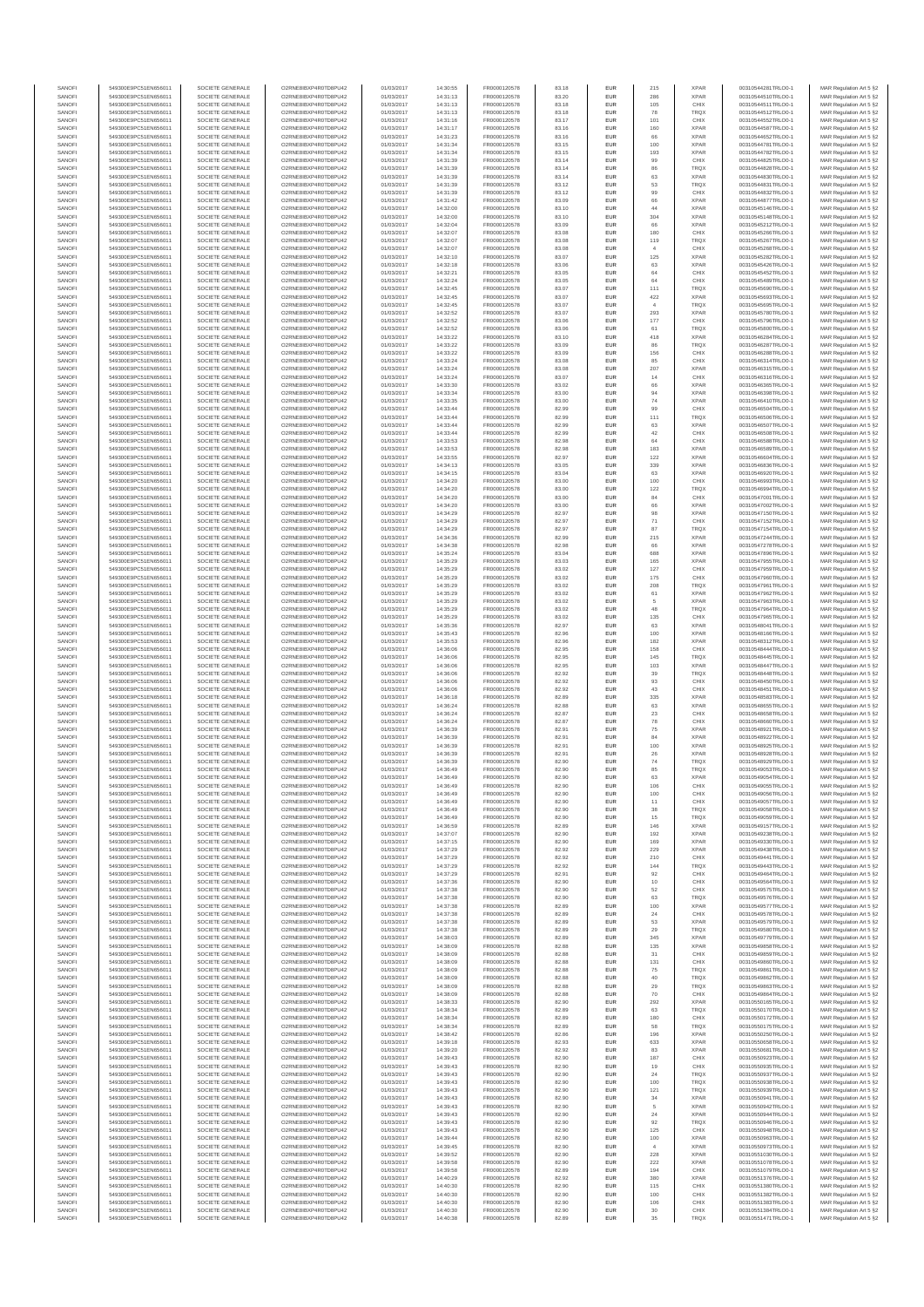| SANOFI           | 549300E9PC51EN656011                         | SOCIETE GENERALE                     | O2RNE8IBXP4R0TD8PU42                          | 01/03/2017               | 14:40:38             | FR0000120578                 | 82.89          | EUR                      | 164                      | TRQX                       | 00310551472TRLO0-1                       | MAR Regulation Art 5 §2                            |
|------------------|----------------------------------------------|--------------------------------------|-----------------------------------------------|--------------------------|----------------------|------------------------------|----------------|--------------------------|--------------------------|----------------------------|------------------------------------------|----------------------------------------------------|
| SANOFI<br>SANOFI | 549300E9PC51EN656011<br>549300E9PC51EN656011 | SOCIETE GENERALE<br>SOCIETE GENERALE | O2RNE8IBXP4R0TD8PU42<br>O2RNE8IBXP4R0TD8PU42  | 01/03/2017<br>01/03/2017 | 14:40:38<br>14:40:38 | FR0000120578                 | 82.89<br>82.89 | EUR<br>EUR               | 127<br>21                | <b>XPAR</b><br><b>TRQX</b> | 00310551473TRLO0-1<br>00310551475TRLO0-1 | MAR Regulation Art 5 §2                            |
| SANOFI           | 549300E9PC51EN656011                         | SOCIETE GENERALE                     | O2RNE8IBXP4R0TD8PLI42                         | 01/03/2017               | 14:40:42             | FR0000120578<br>FR0000120578 | 82.87          | EUR                      | 9                        | CHIX                       | 00310551514TRLO0-1                       | MAR Regulation Art 5 §2<br>MAR Regulation Art 5 §2 |
| SANOFI           | 549300E9PC51EN656011                         | SOCIETE GENERALE                     | O2RNE8IBXP4R0TD8PU42                          | 01/03/2017               | 14:40:43             | FR0000120578                 | 82.87          | EUR                      | 127                      | <b>XPAR</b>                | 00310551520TRLO0-1                       | MAR Regulation Art 5 §2                            |
| SANOFI           | 549300E9PC51EN656011                         | SOCIETE GENERALE                     | O2RNE8IBXP4R0TD8PU42                          | 01/03/2017               | 14:40:43             | FR0000120578                 | 82.87          | EUR                      | 52<br>12                 | CHIX                       | 00310551522TRLO0-1                       | MAR Regulation Art 5 §2                            |
| SANOFI<br>SANOFI | 549300E9PC51EN656011<br>549300E9PC51EN656011 | SOCIETE GENERALE<br>SOCIETE GENERALE | O2RNE8IBXP4R0TD8PU42<br>O2RNE8IBXP4R0TD8PU42  | 01/03/2017<br>01/03/2017 | 14:40:43<br>14:40:48 | FR0000120578<br>FR0000120578 | 82.87<br>82.84 | <b>EUR</b><br>EUR        | 71                       | CHIX<br><b>XPAR</b>        | 00310551523TRLO0-1<br>00310551587TRLO0-1 | MAR Regulation Art 5 §2<br>MAR Regulation Art 5 §2 |
| SANOFI           | 549300E9PC51EN656011                         | SOCIETE GENERALE                     | O2RNE8IBXP4R0TD8PU42                          | 01/03/2017               | 14:41:12             | FR0000120578                 | 82.82          | <b>EUR</b>               | 101                      | <b>XPAR</b>                | 00310551864TRLO0-1                       | MAR Regulation Art 5 §2                            |
| SANOFI           | 549300E9PC51EN656011                         | SOCIETE GENERALE                     | O2RNE8IBXP4R0TD8PU42                          | 01/03/2017               | 14:41:12             | FR0000120578                 | 82.82          | EUR                      | 156                      | CHIX                       | 00310551865TRLO0-1                       | MAR Regulation Art 5 §2                            |
| SANOFI<br>SANOFI | 549300E9PC51EN656011<br>549300E9PC51EN656011 | SOCIETE GENERALE<br>SOCIETE GENERALE | O2RNE8IBXP4R0TD8PLI42<br>O2RNE8IBXP4R0TD8PU42 | 01/03/2017<br>01/03/2017 | 14:41:12<br>14:41:12 | FR0000120578<br>FR0000120578 | 82.82<br>82.82 | EUR<br>EUR               | 112<br>18                | TRQX<br>CHIX               | 00310551866TRLO0-1<br>00310551867TRLO0-1 | MAR Regulation Art 5 §2<br>MAR Regulation Art 5 §2 |
| SANOFI           | 549300E9PC51EN656011                         | SOCIETE GENERALE                     | O2RNESIBXP4R0TD8PLI42                         | 01/03/2017               | 14:41:16             | FR0000120578                 | 82.79          | EUR                      | 57                       | <b>XPAR</b>                | 00310551888TRLO0-1                       | MAR Regulation Art 5 §2                            |
| SANOFI           | 549300E9PC51EN656011                         | SOCIETE GENERALE                     | O2RNE8IBXP4R0TD8PU42                          | 01/03/2017               | 14:41:24             | FR0000120578                 | 82.79          | EUR                      | 33                       | CHIX                       | 00310551954TRLO0-1                       | MAR Regulation Art 5 §2                            |
| SANOFI           | 549300E9PC51EN656011                         | SOCIETE GENERALE                     | O2RNE8IBXP4R0TD8PU42                          | 01/03/2017               | 14:41:26             | FR0000120578                 | 82.79          | EUR                      | 262                      | <b>XPAR</b>                | 00310551979TRLO0-1                       | MAR Regulation Art 5 §2                            |
| SANOFI<br>SANOFI | 549300E9PC51EN656011<br>549300E9PC51EN656011 | SOCIETE GENERALE<br>SOCIETE GENERALE | O2RNE8IBXP4R0TD8PU42<br>O2RNE8IBXP4R0TD8PU42  | 01/03/2017<br>01/03/2017 | 14:41:30<br>14:41:33 | FR0000120578<br>FR0000120578 | 82.76<br>82.76 | <b>EUR</b><br>EUR        | 19<br>234                | <b>XPAR</b><br><b>XPAR</b> | 00310552018TRLO0-1<br>00310552058TRLO0-1 | MAR Regulation Art 5 §2<br>MAR Regulation Art 5 §2 |
| SANOFI           | 549300E9PC51EN656011                         | SOCIETE GENERALE                     | O2RNE8IBXP4R0TD8PU42                          | 01/03/2017               | 14:41:34             | FR0000120578                 | 82.76          | <b>EUR</b>               | 63                       | CHIX                       | 00310552065TRLO0-1                       | MAR Regulation Art 5 §2                            |
| SANOFI           | 549300E9PC51EN656011                         | SOCIETE GENERALE                     | O2RNE8IBXP4R0TD8PU42                          | 01/03/2017               | 14:41:34             | FR0000120578                 | 82.76          | EUR                      | 63                       | TRQX                       | 00310552067TRLO0-1                       | MAR Regulation Art 5 §2                            |
| SANOFI           | 549300E9PC51EN656011                         | SOCIETE GENERALE                     | O2RNESIBXP4R0TD8PLI42                         | 01/03/2017               | 14:41:34             | FR0000120578                 | 82.76          | EUR                      | 28                       | <b>XPAR</b>                | 00310552068TRLO0-1                       | MAR Regulation Art 5 §2                            |
| SANOFI<br>SANOFI | 549300E9PC51EN656011<br>549300E9PC51EN656011 | SOCIETE GENERALE<br>SOCIETE GENERALE | O2RNE8IBXP4R0TD8PU42<br>O2RNE8IBXP4R0TD8PLI42 | 01/03/2017<br>01/03/2017 | 14:41:38<br>14:42:05 | FR0000120578<br>FR0000120578 | 82.74<br>82.79 | EUR<br>EUR               | 55<br>392                | CHIX<br><b>XPAR</b>        | 00310552091TRLO0-1<br>00310552333TRLO0-1 | MAR Regulation Art 5 §2<br>MAR Regulation Art 5 §2 |
| SANOFI           | 549300E9PC51EN656011                         | SOCIETE GENERALE                     | O2RNE8IBXP4R0TD8PU42                          | 01/03/2017               | 14:42:05             | FR0000120578                 | 82.79          | <b>EUR</b>               |                          | <b>XPAR</b>                | 00310552334TRLO0-1                       | MAR Regulation Art 5 §2                            |
| SANOFI           | 549300E9PC51EN656011                         | SOCIETE GENERALE                     | O2RNE8IBXP4R0TD8PU42                          | 01/03/2017               | 14:42:08             | FR0000120578                 | 82.78          | EUR                      | 48                       | CHIX                       | 00310552381TRLO0-1                       | MAR Regulation Art 5 §2                            |
| SANOFI<br>SANOFI | 549300E9PC51EN656011<br>549300E9PC51EN656011 | SOCIETE GENERALE<br>SOCIETE GENERALE | O2RNE8IBXP4R0TD8PU42<br>O2RNE8IBXP4R0TD8PU42  | 01/03/2017<br>01/03/2017 | 14:42:09<br>14:42:09 | FR0000120578<br>FR0000120578 | 82.78<br>82.78 | <b>EUR</b><br>EUR        | 56<br>$\scriptstyle{72}$ | <b>XPAR</b><br>CHIX        | 00310552387TRLO0-1<br>00310552388TRLO0-1 | MAR Regulation Art 5 §2<br>MAR Regulation Art 5 §2 |
| SANOFI           | 549300E9PC51EN656011                         | SOCIETE GENERALE                     | O2RNE8IBXP4R0TD8PU42                          | 01/03/2017               | 14:42:09             | FR0000120578                 | 82.78          | <b>EUR</b>               | 72                       | CHIX                       | 00310552391TRLO0-1                       | MAR Regulation Art 5 §2                            |
| SANOFI           | 549300E9PC51EN656011                         | SOCIETE GENERALE                     | O2RNE8IBXP4R0TD8PU42                          | 01/03/2017               | 14:42:11             | FR0000120578                 | 82.78          | EUR                      | 47                       | <b>XPAR</b>                | 00310552402TRLO0-1                       | MAR Regulation Art 5 §2                            |
| SANOFI           | 549300E9PC51EN656011                         | SOCIETE GENERALE                     | O2RNE8IBXP4R0TD8PU42                          | 01/03/2017               | 14:42:20             | FR0000120578                 | 82.78          | EUR                      | 163                      | <b>XPAR</b>                | 00310552495TRLO0-1                       | MAR Regulation Art 5 §2                            |
| SANOFI<br>SANOFI | 549300E9PC51EN656011<br>549300E9PC51EN656011 | SOCIETE GENERALE<br>SOCIETE GENERALE | O2RNE8IBXP4R0TD8PU42<br>O2RNE8IBXP4R0TD8PU42  | 01/03/2017<br>01/03/2017 | 14:42:22<br>14:42:22 | FR0000120578<br>FR0000120578 | 82.77<br>82.77 | EUR<br>EUR               | 140<br>60                | TRQX<br>CHIX               | 00310552517TRLO0-1<br>00310552518TRLO0-1 | MAR Regulation Art 5 §2<br>MAR Regulation Art 5 §2 |
| SANOFI           | 549300E9PC51EN656011                         | SOCIETE GENERALE                     | O2RNE8IBXP4R0TD8PU42                          | 01/03/2017               | 14:42:24             | FR0000120578                 | 82.76          | <b>EUR</b>               | 65                       | <b>XPAR</b>                | 00310552530TRLO0-1                       | MAR Regulation Art 5 §2                            |
| SANOFI           | 549300E9PC51EN656011                         | SOCIETE GENERALE                     | O2RNE8IBXP4R0TD8PU42                          | 01/03/2017               | 14:42:53             | FR0000120578                 | 82.77          | EUR                      | 242                      | <b>XPAR</b>                | 00310552812TRLO0-1                       | MAR Regulation Art 5 §2                            |
| SANOFI<br>SANOFI | 549300E9PC51EN656011<br>549300E9PC51EN656011 | SOCIETE GENERALE<br>SOCIETE GENERALE | O2RNE8IBXP4R0TD8PU42<br>O2RNE8IBXP4R0TD8PU42  | 01/03/2017<br>01/03/2017 | 14:42:58<br>14:43:04 | FR0000120578<br>FR0000120578 | 82.77<br>82.77 | <b>EUR</b><br>EUR        | 39<br>193                | <b>TRQX</b><br><b>XPAR</b> | 00310552870TRLO0-1<br>00310552944TRLO0-1 | MAR Regulation Art 5 §2<br>MAR Regulation Art 5 §2 |
| SANOFI           | 549300E9PC51EN656011                         | SOCIETE GENERALE                     | O2RNE8IBXP4R0TD8PU42                          | 01/03/2017               | 14:43:04             | FR0000120578                 | 82.77          | EUR                      | 120                      | CHIX                       | 00310552947TRLO0-1                       | MAR Regulation Art 5 §2                            |
| SANOFI           | 549300E9PC51EN656011                         | SOCIETE GENERALE                     | O2RNE8IBXP4R0TD8PU42                          | 01/03/2017               | 14:43:04             | FR0000120578                 | 82.77          | EUR                      | 51                       | TRQX                       | 00310552948TRLO0-1                       | MAR Regulation Art 5 §2                            |
| SANOFI<br>SANOFI | 549300E9PC51EN656011                         | SOCIETE GENERALE                     | O2RNE8IBXP4R0TD8PU42<br>O2RNE8IBXP4R0TD8PU42  | 01/03/2017               | 14:43:04             | FR0000120578                 | 82.77          | EUR                      | 143                      | CHIX                       | 00310552949TRLO0-1<br>00310552950TRLO0-1 | MAR Regulation Art 5 §2                            |
| SANOFI           | 549300E9PC51EN656011<br>549300E9PC51EN656011 | SOCIETE GENERALE<br>SOCIETE GENERALE | O2RNE8IBXP4R0TD8PU42                          | 01/03/2017<br>01/03/2017 | 14:43:04<br>14:43:04 | FR0000120578<br>FR0000120578 | 82.77<br>82.77 | EUR<br>EUR               | 8<br>73                  | CHIX<br><b>TRQX</b>        | 00310552952TRLO0-1                       | MAR Regulation Art 5 §2<br>MAR Regulation Art 5 §2 |
| SANOFI           | 549300E9PC51EN656011                         | SOCIETE GENERALE                     | O2RNE8IBXP4R0TD8PU42                          | 01/03/2017               | 14:43:15             | FR0000120578                 | 82.77          | <b>EUR</b>               | 28                       | <b>XPAR</b>                | 00310553051TRLO0-1                       | MAR Regulation Art 5 §2                            |
| SANOFI           | 549300E9PC51EN656011                         | SOCIETE GENERALE                     | O2RNE8IBXP4R0TD8PU42                          | 01/03/2017               | 14:43:15             | FR0000120578                 | 82.77          | EUR                      | 78                       | <b>XPAR</b>                | 00310553053TRLO0-1                       | MAR Regulation Art 5 §2                            |
| SANOFI<br>SANOFI | 549300E9PC51EN656011<br>549300E9PC51EN656011 | SOCIETE GENERALE<br>SOCIETE GENERALE | O2RNE8IBXP4R0TD8PLI42<br>O2RNE8IBXP4R0TD8PU42 | 01/03/2017<br>01/03/2017 | 14:43:48<br>14:43:53 | FR0000120578<br>FR0000120578 | 82.81<br>82.80 | <b>EUR</b><br>EUR        | 596<br>119               | <b>XPAR</b><br><b>XPAR</b> | 00310553322TRLO0-1<br>00310553393TRLO0-1 | MAR Regulation Art 5 §2<br>MAR Regulation Art 5 §2 |
| SANOFI           | 549300E9PC51EN656011                         | SOCIETE GENERALE                     | O2RNE8IBXP4R0TD8PU42                          | 01/03/2017               | 14:43:58             | FR0000120578                 | 82.80          | EUR                      | 65                       | <b>XPAR</b>                | 00310553456TRLO0-1                       | MAR Regulation Art 5 §2                            |
| SANOFI           | 549300E9PC51EN656011                         | SOCIETE GENERALE                     | O2RNE8IBXP4R0TD8PU42                          | 01/03/2017               | 14:44:09             | FR0000120578                 | 82.81          | EUR                      | 133                      | <b>XPAR</b>                | 00310553595TRLO0-1                       | MAR Regulation Art 5 §2                            |
| SANOFI           | 549300E9PC51EN656011                         | SOCIETE GENERALE                     | O2RNE8IBXP4R0TD8PLI42<br>O2RNE8IBXP4R0TD8PU42 | 01/03/2017               | 14:44:18             | FR0000120578                 | 82.81          | EUR                      | 62                       | CHIX                       | 00310553649TRLO0-1<br>00310553650TRLO0-1 | MAR Regulation Art 5 §2<br>MAR Regulation Art 5 §2 |
| SANOFI<br>SANOFI | 549300E9PC51EN656011<br>549300E9PC51EN656011 | SOCIETE GENERALE<br>SOCIETE GENERALE | O2RNE8IBXP4R0TD8PU42                          | 01/03/2017<br>01/03/2017 | 14:44:18<br>14:44:18 | FR0000120578<br>FR0000120578 | 82.81<br>82.81 | EUR<br>EUR               | 203                      | TRQX<br><b>XPAR</b>        | 00310553651TRLO0-1                       | MAR Regulation Art 5 §2                            |
| SANOFI           | 549300E9PC51EN656011                         | SOCIETE GENERALE                     | O2RNE8IBXP4R0TD8PU42                          | 01/03/2017               | 14:44:18             | FR0000120578                 | 82.80          | <b>EUR</b>               | 57                       | <b>TRQX</b>                | 00310553652TRLO0-1                       | MAR Regulation Art 5 §2                            |
| SANOFI           | 549300E9PC51EN656011                         | SOCIETE GENERALE                     | O2RNE8IBXP4R0TD8PU42                          | 01/03/2017               | 14:44:18             | FR0000120578                 | 82.80          | EUR                      | 14                       | TRQX                       | 00310553653TRLO0-1                       | MAR Regulation Art 5 §2                            |
| SANOFI<br>SANOFI | 549300E9PC51EN656011<br>549300E9PC51EN656011 | SOCIETE GENERALE<br>SOCIETE GENERALE | O2RNE8IBXP4R0TD8PU42<br>O2RNE8IBXP4R0TD8PU42  | 01/03/2017<br>01/03/2017 | 14:44:18<br>14:44:18 | FR0000120578<br>FR0000120578 | 82.80<br>82.79 | <b>EUR</b><br>EUR        | 93<br>258                | CHIX<br>CHIX               | 00310553654TRLO0-1<br>00310553656TRLO0-1 | MAR Regulation Art 5 §2<br>MAR Regulation Art 5 §2 |
| SANOFI           | 549300E9PC51EN656011                         | SOCIETE GENERALE                     | O2RNE8IBXP4R0TD8PLI42                         | 01/03/2017               | 14:44:18             | FR0000120578                 | 82.79          | EUR                      | 38                       | CHIX                       | 00310553657TRLO0-1                       | MAR Regulation Art 5 §2                            |
| SANOFI           | 549300E9PC51EN656011                         | SOCIETE GENERALE                     | O2RNE8IBXP4R0TD8PU42                          | 01/03/2017               | 14:44:26             | FR0000120578                 | 82.78          | EUR                      | 210                      | <b>XPAR</b>                | 00310553731TRLO0-1                       | MAR Regulation Art 5 §2                            |
| SANOFI           | 549300E9PC51EN656011                         | SOCIETE GENERALE                     | O2RNE8IBXP4R0TD8PU42                          | 01/03/2017               | 14:44:30             | FR0000120578                 | 82.76          | EUR                      | 54                       | <b>XPAR</b>                | 00310553752TRLO0-1                       | MAR Regulation Art 5 §2                            |
| SANOFI<br>SANOFI | 549300E9PC51EN656011<br>549300E9PC51EN656011 | SOCIETE GENERALE<br>SOCIETE GENERALE | O2RNE8IBXP4R0TD8PU42<br>O2RNE8IBXP4R0TD8PU42  | 01/03/2017<br>01/03/2017 | 14:44:31<br>14:44:31 | FR0000120578<br>FR0000120578 | 82.76<br>82.76 | <b>EUR</b><br>EUR        | 60<br>29                 | CHIX<br><b>XPAR</b>        | 00310553763TRLO0-1<br>00310553768TRLO0-1 | MAR Regulation Art 5 §2<br>MAR Regulation Art 5 §2 |
| SANOFI           | 549300E9PC51EN656011                         | SOCIETE GENERALE                     | O2RNE8IBXP4R0TD8PU42                          | 01/03/2017               | 14:44:44             | FR0000120578                 | 82.74          | <b>EUR</b>               | 60                       | CHIX                       | 00310553865TRLO0-1                       | MAR Regulation Art 5 §2                            |
| SANOFI           | 549300E9PC51EN656011                         | SOCIETE GENERALE                     | O2RNE8IBXP4R0TD8PU42                          | 01/03/2017               | 14:44:44             | FR0000120578                 | 82.74          | EUR                      | 63                       | TRQX                       | 00310553866TRLO0-1                       | MAR Regulation Art 5 §2                            |
| SANOFI<br>SANOFI | 549300E9PC51EN656011<br>549300E9PC51EN656011 | SOCIETE GENERALE<br>SOCIETE GENERALE | O2RNE8IBXP4R0TD8PU42<br>O2RNE8IBXP4R0TD8PU42  | 01/03/2017<br>01/03/2017 | 14:44:44<br>14:44:44 | FR0000120578<br>FR0000120578 | 82.74<br>82.74 | <b>EUR</b><br>EUR        | 62<br>44                 | <b>XPAR</b><br><b>XPAR</b> | 00310553867TRLO0-1<br>00310553868TRLO0-1 | MAR Regulation Art 5 §2<br>MAR Regulation Art 5 §2 |
| SANOFI           | 549300E9PC51EN656011                         | SOCIETE GENERALE                     | O2RNE8IBXP4R0TD8PU42                          | 01/03/2017               | 14:44:44             | FR0000120578                 | 82.74          | EUR                      | 37                       | CHIX                       | 00310553869TRLO0-1                       | MAR Regulation Art 5 §2                            |
| SANOFI           | 549300E9PC51EN656011                         | SOCIETE GENERALE                     | O2RNE8IBXP4R0TD8PU42                          | 01/03/2017               | 14:44:53             | FR0000120578                 | 82.73          | EUR                      | 31                       | <b>XPAR</b>                | 00310553945TRLO0-1                       | MAR Regulation Art 5 §2                            |
| SANOFI           | 549300E9PC51EN656011                         | SOCIETE GENERALE                     | O2RNE8IBXP4R0TD8PU42                          | 01/03/2017               | 14:44:53             | FR0000120578                 | 82.73          | EUR                      | 197                      | <b>XPAR</b>                | 00310553946TRLO0-1                       | MAR Regulation Art 5 §2                            |
| SANOFI<br>SANOFI | 549300E9PC51EN656011<br>549300E9PC51EN656011 | SOCIETE GENERALE<br>SOCIETE GENERALE | O2RNE8IBXP4R0TD8PU42<br>O2RNE8IBXP4R0TD8PU42  | 01/03/2017<br>01/03/2017 | 14:44:56<br>14:44:56 | FR0000120578<br>FR0000120578 | 82.71<br>82.71 | <b>EUR</b><br>EUR        | 63<br>60                 | <b>TRQX</b><br>CHIX        | 00310554005TRLO0-1<br>00310554010TRLO0-1 | MAR Regulation Art 5 §2<br>MAR Regulation Art 5 §2 |
| SANOFI           | 549300E9PC51EN656011                         | SOCIETE GENERALE                     | O2RNE8IBXP4R0TD8PU42                          | 01/03/2017               | 14:44:56             | FR0000120578                 | 82.71          | <b>EUR</b>               | 12                       | CHIX                       | 00310554025TRLO0-1                       | MAR Regulation Art 5 §2                            |
| SANOFI           | 549300E9PC51EN656011                         | SOCIETE GENERALE                     | O2RNE8IBXP4R0TD8PU42                          | 01/03/2017               | 14:44:56             | FR0000120578                 | 82.71          | EUR                      | 17                       | <b>TRQX</b>                | 00310554028TRLO0-                        | MAR Regulation Art 5 §2                            |
| SANOFI<br>SANOFI | 549300E9PC51EN656011<br>549300E9PC51EN656011 | SOCIETE GENERALE<br>SOCIETE GENERALE | O2RNE8IBXP4R0TD8PU42<br>O2RNE8IBXP4R0TD8PU42  | 01/03/2017<br>01/03/2017 | 14:44:57<br>14:45:19 | FR0000120578<br>FR0000120578 | 82.70<br>82.68 | <b>EUR</b><br>EUR        | 65<br>63                 | <b>XPAR</b><br><b>TRQX</b> | 00310554046TRLO0-1<br>00310554333TRLO0-1 | MAR Regulation Art 5 §2<br>MAR Regulation Art 5 §2 |
| SANOFI           | 549300E9PC51EN656011                         | SOCIETE GENERALE                     | O2RNE8IBXP4R0TD8PU42                          | 01/03/2017               | 14:45:19             | FR0000120578                 | 82.68          | EUR                      | $64\,$                   | <b>XPAR</b>                | 00310554336TRLO0-1                       | MAR Regulation Art 5 §2                            |
| SANOFI           | 549300E9PC51EN656011                         | SOCIETE GENERALE                     | O2RNE8IBXP4R0TD8PU42                          | 01/03/2017               | 14:45:19             | FR0000120578                 | 82.68          | EUR                      | 64                       | CHIX                       | 00310554341TRLO0-1                       | MAR Regulation Art 5 §2                            |
| SANOFI           | 549300E9PC51EN656011                         | SOCIETE GENERALE                     | O2RNE8IBXP4R0TD8PU42                          | 01/03/2017               | 14:45:19             | FR0000120578                 | 82.68          | EUR                      | 243                      | <b>XPAR</b>                | 00310554342TRLO0-1                       | MAR Regulation Art 5 §2                            |
| SANOFI<br>SANOFI | 549300E9PC51EN656011<br>549300E9PC51EN656011 | SOCIETE GENERALE<br>SOCIETE GENERALE | O2RNE8IBXP4R0TD8PU42<br>O2RNE8IBXP4R0TD8PU42  | 01/03/2017<br>01/03/2017 | 14:45:25<br>14:45:28 | FR0000120578<br>FR0000120578 | 82.68<br>82.67 | <b>EUR</b><br>EUR        | 58<br>63                 | CHIX<br>CHIX               | 00310554413TRLO0-1<br>00310554458TRLO0-1 | MAR Regulation Art 5 §2<br>MAR Regulation Art 5 §2 |
| SANOFI           | 549300E9PC51EN656011                         | SOCIETE GENERALE                     | O2RNE8IBXP4R0TD8PU42                          | 01/03/2017               | 14:45:28             | FR0000120578                 | 82.67          | <b>EUR</b>               | 65                       | <b>XPAR</b>                | 00310554459TRLO0-1                       | MAR Regulation Art 5 §2                            |
| SANOFI           | 549300E9PC51EN656011                         | SOCIETE GENERALE                     | O2RNE8IBXP4R0TD8PU42                          | 01/03/2017               | 14:45:31             | FR0000120578                 | 82.64          | EUR                      | 61                       | TRQX                       | 00310554477TRLO0-1                       | MAR Regulation Art 5 §2                            |
| SANOFI           | 549300E9PC51EN656011                         | SOCIETE GENERALE                     | O2RNE8IBXP4R0TD8PU42                          | 01/03/2017               | 14:45:39             | FR0000120578                 | 82.64          | EUR                      | 135                      | <b>XPAR</b>                | 00310554569TRLO0-1                       | MAR Regulation Art 5 §2                            |
| SANOFI<br>SANOFI | 549300E9PC51EN656011<br>549300E9PC51EN656011 | SOCIETE GENERALE<br>SOCIETE GENERALE | O2RNE8IBXP4R0TD8PU42<br>O2RNE8IBXP4R0TD8PU42  | 01/03/2017<br>01/03/2017 | 14:45:39<br>14:46:04 | FR0000120578<br>FR0000120578 | 82.64<br>82.73 | EUR<br>EUR               | 62<br>31                 | <b>XPAR</b><br><b>XPAR</b> | 00310554570TRLO0-1<br>00310554916TRLO0-1 | MAR Regulation Art 5 §2<br>MAR Regulation Art 5 §2 |
| SANOFI           | 549300E9PC51EN656011                         | SOCIETE GENERALE                     | O2RNE8IBXP4R0TD8PU42                          | 01/03/2017               | 14:46:05             | FR0000120578                 | 82.73          | EUR                      | 301                      | <b>XPAR</b>                | 00310554923TRLO0-1                       | MAR Regulation Art 5 §2                            |
| SANOFI           | 549300E9PC51EN656011                         | SOCIETE GENERALE                     | O2RNE8IBXP4R0TD8PU42                          | 01/03/2017               | 14:46:22             | FR0000120578                 | 82.73          | EUR                      | 25                       | <b>XPAR</b>                | 00310555080TRLO0-1                       | MAR Regulation Art 5 §2                            |
| SANOFI<br>SANOFI | 549300E9PC51EN656011<br>549300E9PC51EN656011 | SOCIETE GENERALE<br>SOCIETE GENERALE | O2RNE8IBXP4R0TD8PU42<br>O2RNE8IBXP4R0TD8PU42  | 01/03/2017<br>01/03/2017 | 14:47:00<br>14:47:00 | FR0000120578<br>FR0000120578 | 82.81<br>82.81 | <b>EUR</b><br>EUR        | 497<br>225               | <b>XPAR</b><br><b>XPAR</b> | 00310555502TRLO0-1<br>00310555505TRLO0-1 | MAR Regulation Art 5 §2<br>MAR Regulation Art 5 §2 |
| SANOFI           | 549300E9PC51EN656011                         | SOCIETE GENERALE                     | O2RNE8IBXP4R0TD8PU42                          | 01/03/2017               | 14:47:25             | FR0000120578                 | 82.80          | <b>EUR</b>               | 165                      | <b>XPAR</b>                | 00310555765TRLO0-1                       | MAR Regulation Art 5 §2                            |
| SANOFI           | 549300E9PC51EN656011                         | SOCIETE GENERALE                     | O2RNE8IBXP4R0TD8PU42                          | 01/03/2017               | 14:47:41             | FR0000120578                 | 82.81          | EUR                      | 259                      | <b>XPAR</b>                | 00310555869TRLO0-1                       | MAR Regulation Art 5 §2                            |
| SANOFI           | 549300E9PC51EN656011                         | SOCIETE GENERALE                     | O2RNE8IBXP4R0TD8PLI42                         | 01/03/2017               | 14:47:45             | FR0000120578                 | 82.81          | EUR                      | 100                      | CHIX                       | 00310555901TRLO0-1                       | MAR Regulation Art 5 §2                            |
| SANOFI<br>SANOFI | 549300E9PC51EN656011<br>549300E9PC51EN656011 | SOCIETE GENERALE<br>SOCIETE GENERALE | O2RNE8IBXP4R0TD8PU42<br>O2RNESIBXP4R0TD8PLI42 | 01/03/2017<br>01/03/2017 | 14:47:45<br>14:47:49 | FR0000120578<br>FR0000120578 | 82.81<br>82.80 | <b>EUR</b><br><b>EUR</b> | 364<br>136               | CHIX<br>CHIX               | 00310555902TRLO0-1<br>00310555942TRLO0-1 | MAR Regulation Art 5 §2<br>MAR Regulation Art 5 §2 |
| SANOFI           | 549300E9PC51EN656011                         | SOCIETE GENERALE                     | O2RNE8IBXP4R0TD8PU42                          | 01/03/2017               | 14:47:49             | FR0000120578                 | 82.80          | EUR                      | 94                       | <b>TRQX</b>                | 00310555943TRLO0-1                       | MAR Regulation Art 5 §2                            |
| SANOFI           | 549300E9PC51EN656011                         | SOCIETE GENERALE                     | O2RNE8IBXP4R0TD8PU42                          | 01/03/2017               | 14:47:49             | FR0000120578                 | 82.80          | EUR                      | 165                      | <b>XPAR</b>                | 00310555944TRLO0-1                       | MAR Regulation Art 5 §2                            |
| SANOFI           | 549300E9PC51EN656011                         | SOCIETE GENERALE                     | O2RNE8IBXP4R0TD8PU42                          | 01/03/2017               | 14:47:49             | FR0000120578                 | 82.80          | <b>EUR</b>               | 166                      | <b>TROX</b>                | 00310555946TRLO0-1                       | MAR Regulation Art 5 §2                            |
| SANOFI<br>SANOFI | 549300E9PC51EN656011<br>549300E9PC51EN656011 | SOCIETE GENERALE<br>SOCIETE GENERALE | O2RNE8IBXP4R0TD8PU42<br>O2RNE8IBXP4R0TD8PU42  | 01/03/2017<br>01/03/2017 | 14:47:49<br>14:47:49 | FR0000120578<br>FR0000120578 | 82.80<br>82.80 | EUR<br><b>EUR</b>        | 25<br>145                | TRQX<br>CHIX               | 00310555947TRLO0-1<br>00310555948TRLO0-1 | MAR Regulation Art 5 §2<br>MAR Regulation Art 5 §2 |
| SANOFI           | 549300E9PC51EN656011                         | SOCIETE GENERALE                     | O2RNE8IBXP4R0TD8PU42                          | 01/03/2017               | 14:47:49             | FR0000120578                 | 82.80          | EUR                      | 93                       | <b>TRQX</b>                | 00310555949TRLO0-1                       | MAR Regulation Art 5 §2                            |
| SANOFI           | 549300E9PC51EN656011                         | SOCIETE GENERALE                     | O2RNE8IBXP4R0TD8PU42                          | 01/03/2017               | 14:47:49             | FR0000120578                 | 82.80          | EUR                      | 91                       | TRQX                       | 00310555950TRLO0-1                       | MAR Regulation Art 5 §2                            |
| SANOFI<br>SANOFI | 549300E9PC51EN656011<br>549300E9PC51EN656011 | SOCIETE GENERALE<br>SOCIETE GENERALE | O2RNE8IBXP4R0TD8PU42<br>O2RNESIBXP4R0TD8PLI42 | 01/03/2017<br>01/03/2017 | 14:47:53<br>14:47:53 | FR0000120578<br>FR0000120578 | 82.79<br>82.79 | EUR<br>EUR               | 69<br>102                | CHIX<br><b>XPAR</b>        | 00310556003TRLO0-1<br>00310556004TRLO0-1 | MAR Regulation Art 5 §2<br>MAR Regulation Art 5 §2 |
| SANOFI           | 549300E9PC51EN656011                         | SOCIETE GENERALE                     | O2RNE8IBXP4R0TD8PLI42                         | 01/03/2017               | 14:47:53             | FR0000120578                 | 82.79          | <b>EUR</b>               | 23                       | CHIX                       | 00310556006TRLO0-1                       | MAR Regulation Art 5 §2                            |
| SANOFI           | 549300E9PC51EN656011                         | SOCIETE GENERALE                     | O2RNE8IBXP4R0TD8PU42                          | 01/03/2017               | 14:48:28             | FR0000120578                 | 82.82          | EUR                      | 392                      | <b>XPAR</b>                | 00310556734TRLO0-1                       | MAR Regulation Art 5 §2                            |
| SANOFI<br>SANOFI | 549300E9PC51EN656011<br>549300E9PC51EN656011 | SOCIETE GENERALE<br>SOCIETE GENERALE | O2RNE8IBXP4R0TD8PU42<br>O2RNE8IBXP4R0TD8PU42  | 01/03/2017<br>01/03/2017 | 14:48:28<br>14:48:44 | FR0000120578<br>FR0000120578 | 82.82<br>82.82 | <b>EUR</b><br>EUR        | 37<br>107                | <b>XPAR</b><br>CHIX        | 00310556737TRLO0-1<br>00310556930TRLO0-1 | MAR Regulation Art 5 §2<br>MAR Regulation Art 5 §2 |
| SANOFI           | 549300E9PC51EN656011                         | SOCIETE GENERALE                     | O2RNE8IBXP4R0TD8PU42                          | 01/03/2017               | 14:48:49             | FR0000120578                 | 82.82          | EUR                      | 50                       | CHIX                       | 00310556972TRLO0-1                       | MAR Regulation Art 5 §2                            |
| SANOFI           | 549300E9PC51EN656011                         | SOCIETE GENERALE                     | O2RNE8IBXP4R0TD8PU42                          | 01/03/2017               | 14:48:49             | FR0000120578                 | 82.82          | EUR                      | 45                       | <b>TRQX</b>                | 00310556973TRLO0-1                       | MAR Regulation Art 5 §2                            |
| SANOFI<br>SANOFI | 549300E9PC51EN656011<br>549300E9PC51EN656011 | SOCIETE GENERALE<br>SOCIETE GENERALE | O2RNE8IBXP4R0TD8PU42<br>O2RNE8IBXP4R0TD8PU42  | 01/03/2017<br>01/03/2017 | 14:48:49<br>14:48:49 | FR0000120578<br>FR0000120578 | 82.82<br>82.82 | EUR<br>EUR               | 50<br>26                 | <b>TRQX</b><br><b>TRQX</b> | 00310556974TRLO0-1<br>00310556975TRLO0-1 | MAR Regulation Art 5 §2<br>MAR Regulation Art 5 §2 |
| SANOFI           | 549300E9PC51EN656011                         | SOCIETE GENERALE                     | O2RNE8IBXP4R0TD8PU42                          | 01/03/2017               | 14:48:49             | FR0000120578                 | 82.82          | EUR                      | 105                      | <b>XPAR</b>                | 00310556976TRLO0-1                       | MAR Regulation Art 5 §2                            |
| SANOFI           | 549300E9PC51EN656011                         | SOCIETE GENERALE                     | O2RNE8IBXP4R0TD8PU42                          | 01/03/2017               | 14:48:49             | FR0000120578                 | 82.82          | <b>EUR</b>               | 64                       | <b>XPAR</b>                | 00310556977TRLO0-1                       | MAR Regulation Art 5 §2                            |
| SANOFI<br>SANOFI | 549300E9PC51EN656011<br>549300E9PC51EN656011 | SOCIETE GENERALE<br>SOCIETE GENERALE | O2RNE8IBXP4R0TD8PU42<br>O2RNE8IBXP4R0TD8PLI42 | 01/03/2017<br>01/03/2017 | 14:48:49<br>14:48:49 | FR0000120578<br>FR0000120578 | 82.82<br>82.82 | EUR<br><b>EUR</b>        | 50<br>100                | <b>XPAR</b><br>CHIX        | 00310556978TRLO0-1<br>00310556979TRLO0-1 | MAR Regulation Art 5 §2<br>MAR Regulation Art 5 §2 |
| SANOFI           | 549300E9PC51EN656011                         | SOCIETE GENERALE                     | O2RNE8IBXP4R0TD8PU42                          | 01/03/2017               | 14:48:49             | FR0000120578                 | 82.82          | EUR                      | 60                       | CHIX                       | 00310556980TRLO0-1                       | MAR Regulation Art 5 §2                            |
| SANOFI           | 549300E9PC51EN656011                         | SOCIETE GENERALE                     | O2RNE8IBXP4R0TD8PU42                          | 01/03/2017               | 14:48:49             | FR0000120578                 | 82.82          | <b>EUR</b>               | 84                       | <b>TRQX</b>                | 00310556981TRLO0-1                       | MAR Regulation Art 5 §2                            |
| SANOFI           | 549300E9PC51EN656011                         | SOCIETE GENERALE                     | O2RNE8IBXP4R0TD8PU42                          | 01/03/2017               | 14:48:58             | FR0000120578                 | 82.81          | EUR<br>EUR               | 154<br>253               | <b>XPAR</b><br><b>XPAR</b> | 00310557074TRLO0-1                       | MAR Regulation Art 5 §2                            |
| SANOFI<br>SANOFI | 549300E9PC51EN656011<br>549300E9PC51EN656011 | SOCIETE GENERALE<br>SOCIETE GENERALE | O2RNE8IBXP4R0TD8PU42<br>O2RNE8IBXP4R0TD8PU42  | 01/03/2017<br>01/03/2017 | 14:49:16<br>14:49:31 | FR0000120578<br>FR0000120578 | 82.76<br>82.78 | EUR                      | 157                      | <b>XPAR</b>                | 00310557284TRLO0-1<br>00310557513TRLO0-1 | MAR Regulation Art 5 §2<br>MAR Regulation Art 5 §2 |
| SANOFI           | 549300E9PC51EN656011                         | SOCIETE GENERALE                     | O2RNE8IBXP4R0TD8PU42                          | 01/03/2017               | 14:49:32             | FR0000120578                 | 82.77          | EUR                      | 100                      | TRQX                       | 00310557520TRLO0-1                       | MAR Regulation Art 5 §2                            |
| SANOFI           | 549300E9PC51EN656011                         | SOCIETE GENERALE                     | O2RNE8IBXP4R0TD8PU42                          | 01/03/2017               | 14:49:32             | FR0000120578                 | 82.77          | <b>EUR</b>               | 219                      | CHIX                       | 00310557523TRLO0-1                       | MAR Regulation Art 5 §2                            |
| SANOFI<br>SANOFI | 549300E9PC51EN656011<br>549300E9PC51EN656011 | SOCIETE GENERALE<br>SOCIETE GENERALE | O2RNE8IBXP4R0TD8PU42<br>O2RNE8IBXP4R0TD8PU42  | 01/03/2017<br>01/03/2017 | 14:49:32<br>14:49:32 | FR0000120578<br>FR0000120578 | 82.77<br>82.77 | EUR<br><b>EUR</b>        | 41                       | TRQX<br><b>TROX</b>        | 00310557525TRLO0-1<br>00310557526TRLO0-1 | MAR Regulation Art 5 §2                            |
| SANOFI           | 549300E9PC51EN656011                         | SOCIETE GENERALE                     | O2RNE8IBXP4R0TD8PU42                          | 01/03/2017               | 14:49:42             | FR0000120578                 | 82.77          | <b>EUR</b>               | 218                      | <b>XPAR</b>                | 00310557655TRLO0-1                       | MAR Regulation Art 5 §2<br>MAR Regulation Art 5 §2 |
| SANOFI           | 549300E9PC51EN656011                         | SOCIETE GENERALE                     | O2RNE8IBXP4R0TD8PU42                          | 01/03/2017               | 14:50:00             | FR0000120578                 | 82.78          | EUR                      | 265                      | <b>XPAR</b>                | 00310557874TRLO0-1                       | MAR Regulation Art 5 §2                            |
| SANOFI           | 549300E9PC51EN656011                         | SOCIETE GENERALE                     | O2RNE8IBXP4R0TD8PU42                          | 01/03/2017               | 14:50:12             | FR0000120578                 | 82.80          | EUR                      | 124                      | <b>XPAR</b>                | 00310558236TRLO0-1                       | MAR Regulation Art 5 §2                            |
| SANOFI<br>SANOFI | 549300E9PC51EN656011<br>549300E9PC51EN656011 | SOCIETE GENERALE<br>SOCIETE GENERALE | O2RNE8IBXP4R0TD8PU42<br>O2RNE8IBXP4R0TD8PU42  | 01/03/2017<br>01/03/2017 | 14:50:15<br>14:50:15 | FR0000120578<br>FR0000120578 | 82.80          | EUR<br>EUR               | 71<br>$\overline{2}$     | <b>XPAR</b><br><b>XPAR</b> | 00310558322TRLO0-1<br>00310558326TRLO0-1 | MAR Regulation Art 5 §2                            |
| SANOFI           | 549300E9PC51EN656011                         | SOCIETE GENERALE                     | O2RNE8IBXP4R0TD8PU42                          | 01/03/2017               | 14:50:19             | FR0000120578                 | 82.80<br>82.80 | EUR                      | 62                       | <b>XPAR</b>                | 00310558411TRLO0-1                       | MAR Regulation Art 5 §2<br>MAR Regulation Art 5 §2 |
| SANOFI           | 549300E9PC51EN656011                         | SOCIETE GENERALE                     | O2RNE8IBXP4R0TD8PU42                          | 01/03/2017               | 14:50:22             | FR0000120578                 | 82.80          | <b>EUR</b>               | $\mathcal{R}$            | <b>XPAR</b>                | 00310558524TRLO0-1                       | MAR Regulation Art 5 §2                            |
| SANOFI           | 549300E9PC51EN656011                         | SOCIETE GENERALE                     | O2RNE8IBXP4R0TD8PU42                          | 01/03/2017               | 14:50:22             | FR0000120578                 | 82.79          | EUR                      | 227                      | CHIX                       | 00310558525TRLO0-1                       | MAR Regulation Art 5 §2                            |
| SANOFI<br>SANOFI | 549300E9PC51EN656011<br>549300E9PC51EN656011 | SOCIETE GENERALE<br>SOCIETE GENERALE | O2RNE8IBXP4R0TD8PU42<br>O2RNE8IBXP4R0TD8PU42  | 01/03/2017<br>01/03/2017 | 14:50:22<br>14:50:22 | FR0000120578<br>FR0000120578 | 82.79<br>82.79 | EUR<br><b>EUR</b>        | 148<br>17                | <b>TROX</b><br><b>TRQX</b> | 00310558526TRLO0-1<br>00310558527TRLO0-1 | MAR Regulation Art 5 §2<br>MAR Regulation Art 5 §2 |
| SANOFI           | 549300E9PC51EN656011                         | SOCIETE GENERALE                     | O2RNE8IBXP4R0TD8PU42                          | 01/03/2017               | 14:50:29             | FR0000120578                 | 82.78          | EUR                      | 65                       | <b>XPAR</b>                | 00310558668TRLO0-1                       | MAR Regulation Art 5 §2                            |
| SANOFI           | 549300E9PC51EN656011                         | SOCIETE GENERALE                     | O2RNE8IBXP4R0TD8PU42                          | 01/03/2017               | 14:50:43             | FR0000120578                 | 82.78          | EUR                      | 75                       | <b>XPAR</b>                | 00310558827TRLO0-1                       | MAR Regulation Art 5 §2                            |
| SANOFI<br>SANOFI | 549300E9PC51EN656011<br>549300E9PC51EN656011 | SOCIETE GENERALE<br>SOCIETE GENERALE | O2RNE8IBXP4R0TD8PU42<br>O2RNE8IBXP4R0TD8PU42  | 01/03/2017<br>01/03/2017 | 14:50:43<br>14:50:43 | FR0000120578<br>FR0000120578 | 82.78<br>82.78 | EUR<br><b>EUR</b>        | 79<br>95                 | CHIX<br>CHIX               | 00310558829TRLO0-1<br>00310558830TRLO0-1 | MAR Regulation Art 5 §2                            |
| SANOFI           | 549300E9PC51EN656011                         | SOCIETE GENERALE                     | O2RNE8IBXP4R0TD8PU42                          | 01/03/2017               | 14:50:43             | FR0000120578                 | 82.78          | EUR                      | 62                       | <b>TRQX</b>                | 00310558831TRLO0-1                       | MAR Regulation Art 5 §2<br>MAR Regulation Art 5 §2 |
| SANOFI           | 549300E9PC51EN656011                         | SOCIETE GENERALE                     | O2RNE8IBXP4R0TD8PU42                          | 01/03/2017               | 14:50:43             | FR0000120578                 | 82.78          | <b>EUR</b>               | 17                       | <b>TROX</b>                | 00310558832TRLO0-1                       | MAR Regulation Art 5 §2                            |
| SANOFI           | 549300E9PC51EN656011                         | SOCIETE GENERALE                     | O2RNE8IBXP4R0TD8PU42                          | 01/03/2017               | 14:50:43             | FR0000120578                 | 82.78          | EUR                      | 41                       | CHIX                       | 00310558834TRLO0-1                       | MAR Regulation Art 5 §2                            |
| SANOFI<br>SANOFI | 549300E9PC51EN656011<br>549300E9PC51EN656011 | SOCIETE GENERALE<br>SOCIETE GENERALE | O2RNE8IBXP4R0TD8PU42<br>O2RNE8IBXP4R0TD8PU42  | 01/03/2017<br>01/03/2017 | 14:50:53<br>14:51:00 | FR0000120578<br>FR0000120578 | 82.77<br>82.78 | EUR<br>EUR               | 224<br>170               | <b>XPAR</b><br><b>XPAR</b> | 00310558939TRLO0-1<br>00310559008TRLO0-1 | MAR Regulation Art 5 §2<br>MAR Regulation Art 5 §2 |
| SANOFI           | 549300E9PC51EN656011                         | SOCIETE GENERALE                     | O2RNE8IBXP4R0TD8PU42                          | 01/03/2017               | 14:51:02             | FR0000120578                 | 82.76          | EUR                      | 65                       | CHIX                       | 00310559048TRLO0-1                       | MAR Regulation Art 5 §2                            |
| SANOFI           | 549300E9PC51EN656011                         | SOCIETE GENERALE                     | O2RNE8IBXP4R0TD8PU42                          | 01/03/2017               | 14:51:02             | FR0000120578                 | 82.76          | EUR                      | 62                       | <b>TRQX</b>                | 00310559050TRLO0-1                       | MAR Regulation Art 5 §2                            |
| SANOFI           | 549300E9PC51EN656011                         | SOCIETE GENERALE                     | O2RNE8IBXP4R0TD8PU42                          | 01/03/2017               | 14:51:06             | FR0000120578                 | 82.73          | EUR                      | 65                       | <b>XPAR</b>                | 00310559123TRLO0-1                       | MAR Regulation Art 5 §2                            |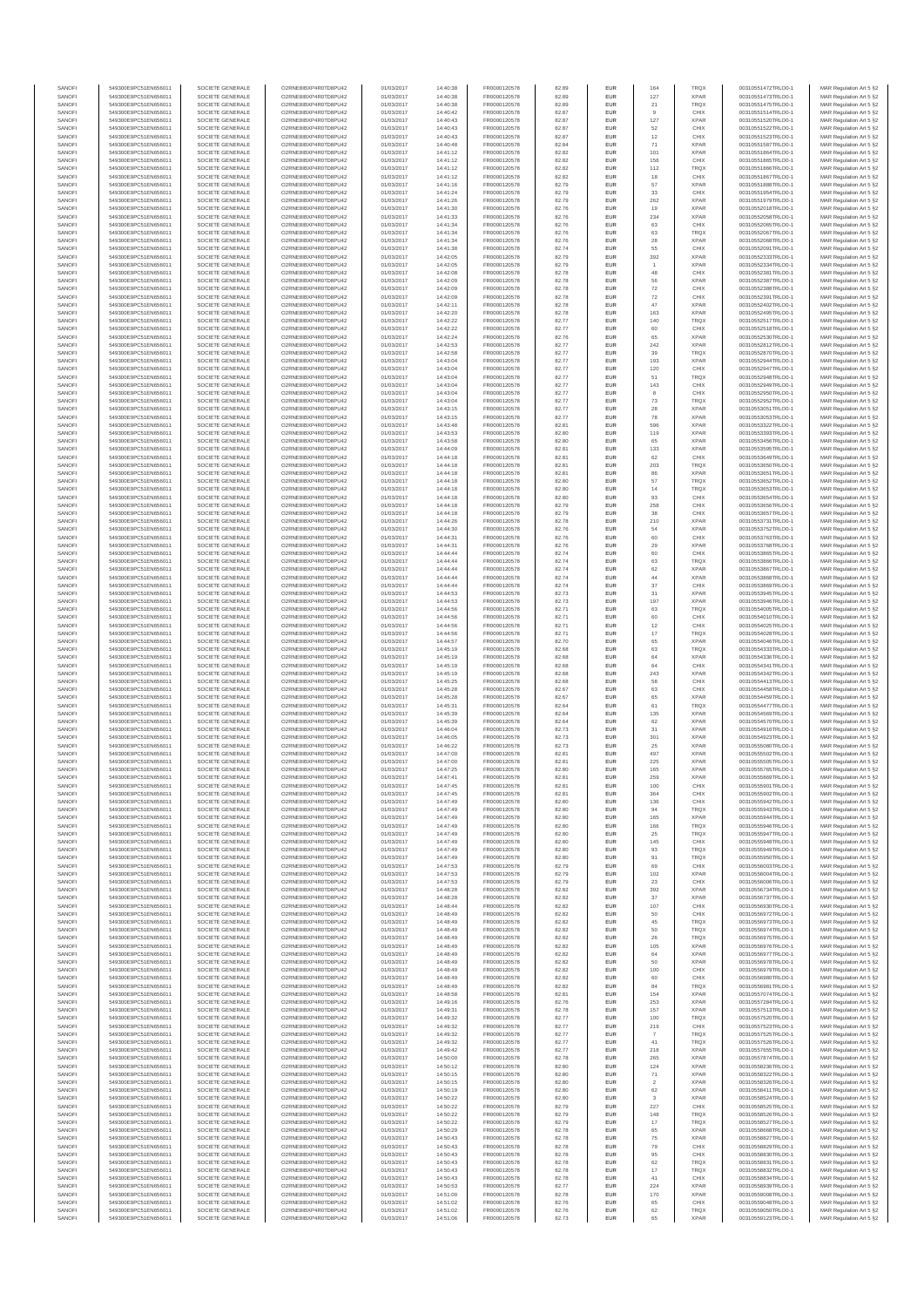| SANOFI           | 549300E9PC51EN656011                         | SOCIETE GENERALE                     | O2RNE8IBXP4R0TD8PU42                          | 01/03/2017               | 14:51:27             | FR0000120578                 | 82.72          | <b>EUR</b>        | 95                      | CHIX                       | 00310559333TRLO0-1                       | MAR Regulation Art 5 §2                            |
|------------------|----------------------------------------------|--------------------------------------|-----------------------------------------------|--------------------------|----------------------|------------------------------|----------------|-------------------|-------------------------|----------------------------|------------------------------------------|----------------------------------------------------|
| SANOFI<br>SANOFI | 549300E9PC51EN656011<br>549300E9PC51EN656011 | SOCIETE GENERALE<br>SOCIETE GENERALE | O2RNE8IBXP4R0TD8PU42<br>O2RNE8IBXP4R0TD8PU42  | 01/03/2017<br>01/03/2017 | 14:51:27<br>14:51:27 | FR0000120578<br>FR0000120578 | 82.72<br>82.72 | <b>EUR</b><br>EUR | 26<br>59                | CHIX<br>TRQX               | 00310559334TRLO0-1<br>00310559335TRLO0-1 | MAR Regulation Art 5 §2<br>MAR Regulation Art 5 §2 |
| SANOFI           | 549300E9PC51EN656011                         | SOCIETE GENERALE                     | O2RNE8IBXP4R0TD8PU42                          | 01/03/2017               | 14:51:27             | FR0000120578                 | 82.72          | <b>EUR</b>        | $\overline{4}$          | <b>TRQX</b>                | 00310559336TRLO0-1                       | MAR Regulation Art 5 §2                            |
| SANOFI           | 549300E9PC51EN656011                         | SOCIETE GENERALE                     | O2RNE8IBXP4R0TD8PU42                          | 01/03/2017               | 14:51:27             | FR0000120578                 | 82.72          | EUR               | 105                     | <b>XPAR</b>                | 00310559337TRLO0-1                       | MAR Regulation Art 5 §2                            |
| SANOFI           | 549300E9PC51EN656011                         | SOCIETE GENERALE                     | O2RNE8IBXP4R0TD8PU42                          | 01/03/2017               | 14:51:27             | FR0000120578                 | 82.72          | EUR               | 19                      | <b>TRQX</b>                | 00310559339TRLO0-1                       | MAR Regulation Art 5 §2                            |
| SANOFI<br>SANOFI | 549300E9PC51EN656011<br>549300E9PC51EN656011 | SOCIETE GENERALE<br>SOCIETE GENERALE | O2RNE8IBXP4R0TD8PU42<br>O2RNE8IBXP4R0TD8PU42  | 01/03/2017<br>01/03/2017 | 14:51:27<br>14:51:46 | FR0000120578<br>FR0000120578 | 82.72<br>82.70 | EUR<br>EUR        | $\mathbf{73}$<br>$64\,$ | CHIX<br>CHIX               | 00310559340TRLO0-1<br>00310559553TRLO0-1 | MAR Regulation Art 5 §2<br>MAR Regulation Art 5 §2 |
| SANOFI           | 549300E9PC51EN656011                         | SOCIETE GENERALE                     | O2RNE8IBXP4R0TD8PU42                          | 01/03/2017               | 14:51:46             | FR0000120578                 | 82.70          | EUR               | 63                      | TRQX                       | 00310559554TRLO0-1                       | MAR Regulation Art 5 §2                            |
| SANOFI           | 549300E9PC51EN656011                         | SOCIETE GENERALE                     | O2RNE8IBXP4R0TD8PU42                          | 01/03/2017               | 14:51:46             | FR0000120578                 | 82.70          | EUR               | 211                     | <b>XPAR</b>                | 00310559555TRLO0-1                       | MAR Regulation Art 5 §2                            |
| SANOFI<br>SANOFI | 549300E9PC51EN656011<br>549300E9PC51EN656011 | SOCIETE GENERALE<br>SOCIETE GENERALE | O2RNE8IBXP4R0TD8PLI42<br>O2RNE8IBXP4R0TD8PU42 | 01/03/2017<br>01/03/2017 | 14:51:46<br>14:52:32 | FR0000120578<br>FR0000120578 | 82.70<br>82.74 | <b>EUR</b><br>EUR | 47<br>53                | CHIX<br><b>XPAR</b>        | 00310559556TRLO0-1<br>00310560120TRLO0-1 | MAR Regulation Art 5 §2<br>MAR Regulation Art 5 §2 |
| SANOFI           | 549300E9PC51EN656011                         | SOCIETE GENERALE                     | O2RNE8IBXP4R0TD8PU42                          | 01/03/2017               | 14:52:32             | FR0000120578                 | 82.74          | <b>EUR</b>        | 464                     | <b>XPAR</b>                | 00310560121TRLO0-1                       | MAR Regulation Art 5 §2                            |
| SANOFI           | 549300E9PC51EN656011                         | SOCIETE GENERALE                     | O2RNE8IBXP4R0TD8PU42                          | 01/03/2017               | 14:52:36             | FR0000120578                 | 82.73          | EUR               | 102                     | CHIX                       | 00310560172TRLO0-1                       | MAR Regulation Art 5 §2                            |
| SANOFI           | 549300E9PC51EN656011                         | SOCIETE GENERALE                     | O2RNE8IBXP4R0TD8PU42                          | 01/03/2017               | 14:52:36             | FR0000120578                 | 82.73          | EUR               | $77\,$                  | CHIX                       | 00310560173TRLO0-1                       | MAR Regulation Art 5 §2                            |
| SANOFI<br>SANOFI | 549300E9PC51EN656011<br>549300E9PC51EN656011 | SOCIETE GENERALE<br>SOCIETE GENERALE | O2RNE8IBXP4R0TD8PU42<br>O2RNE8IBXP4R0TD8PU42  | 01/03/2017<br>01/03/2017 | 14:52:36<br>14:52:36 | FR0000120578<br>FR0000120578 | 82.73<br>82.73 | EUR<br>EUR        | 103<br>43               | CHIX<br>TRQX               | 00310560174TRLO0-1<br>00310560175TRLO0-1 | MAR Regulation Art 5 §2<br>MAR Regulation Art 5 §2 |
| SANOFI           | 549300E9PC51EN656011                         | SOCIETE GENERALE                     | O2RNE8IBXP4R0TD8PU42                          | 01/03/2017               | 14:52:36             | FR0000120578                 | 82.73          | EUR               | 379                     | <b>XPAR</b>                | 00310560176TRLO0-1                       | MAR Regulation Art 5 §2                            |
| SANOFI           | 549300E9PC51EN656011                         | SOCIETE GENERALE                     | O2RNE8IBXP4R0TD8PU42                          | 01/03/2017               | 14:52:36             | FR0000120578                 | 82.73          | EUR               | 102                     | <b>TRQX</b>                | 00310560177TRLO0-1                       | MAR Regulation Art 5 §2                            |
| SANOFI           | 549300E9PC51EN656011                         | SOCIETE GENERALE                     | O2RNE8IBXP4R0TD8PLI42                         | 01/03/2017               | 14:52:36             | FR0000120578                 | 82.73          | <b>EUR</b>        | 6                       | <b>TRQX</b>                | 00310560178TRLO0-1                       | MAR Regulation Art 5 §2                            |
| SANOFI<br>SANOFI | 549300E9PC51EN656011<br>549300E9PC51EN656011 | SOCIETE GENERALE<br>SOCIETE GENERALE | O2RNE8IBXP4R0TD8PU42<br>O2RNE8IBXP4R0TD8PU42  | 01/03/2017<br>01/03/2017 | 14:52:36<br>14:52:51 | FR0000120578<br>FR0000120578 | 82.73<br>82.70 | EUR<br><b>EUR</b> | 17<br>162               | CHIX<br><b>XPAR</b>        | 00310560179TRLO0-1<br>00310560351TRLO0-1 | MAR Regulation Art 5 §2<br>MAR Regulation Art 5 §2 |
| SANOFI           | 549300E9PC51EN656011                         | SOCIETE GENERALE                     | O2RNE8IBXP4R0TD8PU42                          | 01/03/2017               | 14:52:51             | FR0000120578                 | 82.69          | EUR               | 16                      | CHIX                       | 00310560352TRLO0-1                       | MAR Regulation Art 5 §2                            |
| SANOFI           | 549300E9PC51EN656011                         | SOCIETE GENERALE                     | O2RNESIBXP4R0TD8PLI42                         | 01/03/2017               | 14:53:00             | FR0000120578                 | 82.70          | EUR               | 83                      | <b>XPAR</b>                | 00310560461TRLO0-1                       | MAR Regulation Art 5 §2                            |
| SANOFI           | 549300E9PC51EN656011                         | SOCIETE GENERALE                     | O2RNE8IBXP4R0TD8PU42                          | 01/03/2017               | 14:53:00             | FR0000120578                 | 82.70          | EUR               | 62                      | <b>XPAR</b>                | 00310560464TRLO0-1                       | MAR Regulation Art 5 §2                            |
| SANOFI<br>SANOFI | 549300E9PC51EN656011<br>549300E9PC51EN656011 | SOCIETE GENERALE<br>SOCIETE GENERALE | O2RNE8IBXP4R0TD8PU42<br>O2RNE8IBXP4R0TD8PU42  | 01/03/2017<br>01/03/2017 | 14:53:03<br>14:53:03 | FR0000120578<br>FR0000120578 | 82.69<br>82.70 | EUR<br>EUR        | 49<br>65                | CHIX<br><b>XPAR</b>        | 00310560496TRLO0-1<br>00310560497TRLO0-1 | MAR Regulation Art 5 §2<br>MAR Regulation Art 5 §2 |
| SANOFI           | 549300E9PC51EN656011                         | SOCIETE GENERALE                     | O2RNE8IBXP4R0TD8PU42                          | 01/03/2017               | 14:54:01             | FR0000120578                 | 82.76          | EUR               | 395                     | <b>XPAR</b>                | 00310561401TRLO0-1                       | MAR Regulation Art 5 §2                            |
| SANOFI           | 549300E9PC51EN656011                         | SOCIETE GENERALE                     | O2RNE8IBXP4R0TD8PU42                          | 01/03/2017               | 14:54:01             | FR0000120578                 | 82.76          | <b>EUR</b>        | 206                     | CHIX                       | 00310561402TRLO0-1                       | MAR Regulation Art 5 §2                            |
| SANOFI<br>SANOFI | 549300E9PC51EN656011<br>549300E9PC51EN656011 | SOCIETE GENERALE<br>SOCIETE GENERALE | O2RNE8IBXP4R0TD8PU42<br>O2RNE8IBXP4R0TD8PU42  | 01/03/2017<br>01/03/2017 | 14:54:01<br>14:54:01 | FR0000120578<br>FR0000120578 | 82.76<br>82.76 | EUR<br><b>EUR</b> | 190<br>167              | TRQX<br><b>XPAR</b>        | 00310561403TRLO0-1<br>00310561404TRLO0-1 | MAR Regulation Art 5 §2<br>MAR Regulation Art 5 §2 |
| SANOFI           | 549300E9PC51EN656011                         | SOCIETE GENERALE                     | O2RNE8IBXP4R0TD8PU42                          | 01/03/2017               | 14:54:02             | FR0000120578                 | 82.76          | EUR               | 100                     | CHIX                       | 00310561407TRLO0-1                       | MAR Regulation Art 5 §2                            |
| SANOFI           | 549300E9PC51EN656011                         | SOCIETE GENERALE                     | O2RNE8IBXP4R0TD8PU42                          | 01/03/2017               | 14:54:08             | FR0000120578                 | 82.76          | EUR               | 116                     | CHIX                       | 00310561474TRLO0-1                       | MAR Regulation Art 5 §2                            |
| SANOFI           | 549300E9PC51EN656011                         | SOCIETE GENERALE                     | O2RNE8IBXP4R0TD8PU42                          | 01/03/2017               | 14:54:08             | FR0000120578                 | 82.76          | EUR               | 224                     | <b>XPAR</b>                | 00310561475TRLO0-1                       | MAR Regulation Art 5 §2                            |
| SANOFI<br>SANOFI | 549300E9PC51EN656011<br>549300E9PC51EN656011 | SOCIETE GENERALE<br>SOCIETE GENERALE | O2RNE8IBXP4R0TD8PU42<br>O2RNE8IBXP4R0TD8PU42  | 01/03/2017<br>01/03/2017 | 14:54:08<br>14:54:12 | FR0000120578<br>FR0000120578 | 82.76<br>82.75 | EUR<br><b>EUR</b> | 53<br>83                | CHIX<br><b>TRQX</b>        | 00310561476TRLO0-1<br>00310561526TRLO0-1 | MAR Regulation Art 5 §2<br>MAR Regulation Art 5 §2 |
| SANOFI           | 549300E9PC51EN656011                         | SOCIETE GENERALE                     | O2RNE8IBXP4R0TD8PU42                          | 01/03/2017               | 14:54:14             | FR0000120578                 | 82.75          | EUR               | 113                     | <b>XPAR</b>                | 00310561544TRLO0-1                       | MAR Regulation Art 5 §2                            |
| SANOFI           | 549300E9PC51EN656011                         | SOCIETE GENERALE                     | O2RNE8IBXP4R0TD8PU42                          | 01/03/2017               | 14:54:15             | FR0000120578                 | 82.74          | <b>EUR</b>        | 62                      | <b>TRQX</b>                | 00310561554TRLO0-1                       | MAR Regulation Art 5 §2                            |
| SANOFI<br>SANOFI | 549300E9PC51EN656011<br>549300E9PC51EN656011 | SOCIETE GENERALE<br>SOCIETE GENERALE | O2RNE8IBXP4R0TD8PU42<br>O2RNE8IBXP4R0TD8PU42  | 01/03/2017<br>01/03/2017 | 14:54:22<br>14:54:22 | FR0000120578<br>FR0000120578 | 82.72<br>82.72 | EUR<br>EUR        | 65                      | <b>XPAR</b><br>CHIX        | 00310561692TRLO0-1<br>00310561693TRLO0-1 | MAR Regulation Art 5 §2<br>MAR Regulation Art 5 §2 |
| SANOFI           | 549300E9PC51EN656011                         | SOCIETE GENERALE                     | O2RNE8IBXP4R0TD8PU42                          | 01/03/2017               | 14:54:22             | FR0000120578                 | 82.72          | EUR               | 11                      | CHIX                       | 00310561694TRLO0-1                       | MAR Regulation Art 5 §2                            |
| SANOFI           | 549300E9PC51EN656011                         | SOCIETE GENERALE                     | O2RNE8IBXP4R0TD8PU42                          | 01/03/2017               | 14:54:29             | FR0000120578                 | 82.72          | EUR               | 105                     | <b>XPAR</b>                | 00310561768TRLO0-1                       | MAR Regulation Art 5 §2                            |
| SANOFI           | 549300E9PC51EN656011                         | SOCIETE GENERALE                     | O2RNE8IBXP4R0TD8PU42                          | 01/03/2017               | 14:55:16             | FR0000120578                 | 82.75          | EUR               | 186                     | <b>XPAR</b>                | 00310562563TRLO0-1                       | MAR Regulation Art 5 §2                            |
| SANOFI<br>SANOFI | 549300E9PC51EN656011<br>549300E9PC51EN656011 | SOCIETE GENERALE<br>SOCIETE GENERALE | O2RNE8IBXP4R0TD8PLI42<br>O2RNE8IBXP4R0TD8PU42 | 01/03/2017<br>01/03/2017 | 14:55:16<br>14:55:17 | FR0000120578<br>FR0000120578 | 82.75<br>82.74 | EUR<br><b>EUR</b> | 376<br>174              | <b>XPAR</b><br><b>TRQX</b> | 00310562564TRLO0-1<br>00310562583TRLO0-1 | MAR Regulation Art 5 §2<br>MAR Regulation Art 5 §2 |
| SANOFI           | 549300E9PC51EN656011                         | SOCIETE GENERALE                     | O2RNE8IBXP4R0TD8PU42                          | 01/03/2017               | 14:55:18             | FR0000120578                 | 82.73          | EUR               | 263                     | CHIX                       | 00310562595TRLO0-1                       | MAR Regulation Art 5 §2                            |
| SANOFI           | 549300E9PC51EN656011                         | SOCIETE GENERALE                     | O2RNE8IBXP4R0TD8PU42                          | 01/03/2017               | 14:55:18             | FR0000120578                 | 82.72          | <b>EUR</b>        | 64                      | CHIX                       | 00310562599TRLO0-1                       | MAR Regulation Art 5 §2                            |
| SANOFI           | 549300E9PC51EN656011                         | SOCIETE GENERALE                     | O2RNE8IBXP4R0TD8PU42                          | 01/03/2017               | 14:55:20             | FR0000120578                 | 82.71          | EUR               | 188                     | <b>XPAR</b>                | 00310562623TRLO0-1                       | MAR Regulation Art 5 §2                            |
| SANOFI<br>SANOFI | 549300E9PC51EN656011<br>549300E9PC51EN656011 | SOCIETE GENERALE<br>SOCIETE GENERALE | O2RNE8IBXP4R0TD8PU42<br>O2RNE8IBXP4R0TD8PU42  | 01/03/2017<br>01/03/2017 | 14:55:36<br>14:56:18 | FR0000120578<br>FR0000120578 | 82.72<br>82.80 | EUR<br>EUR        | 144<br>117              | <b>XPAR</b><br><b>XPAR</b> | 00310562764TRLO0-1<br>00310563312TRLO0-1 | MAR Regulation Art 5 §2<br>MAR Regulation Art 5 §2 |
| SANOFI           | 549300E9PC51EN656011                         | SOCIETE GENERALE                     | O2RNE8IBXP4R0TD8PU42                          | 01/03/2017               | 14:56:18             | FR0000120578                 | 82.80          | EUR               | 512                     | <b>XPAR</b>                | 00310563314TRLO0-1                       | MAR Regulation Art 5 §2                            |
| SANOFI           | 549300E9PC51EN656011                         | SOCIETE GENERALE                     | O2RNE8IBXP4R0TD8PU42                          | 01/03/2017               | 14:56:20             | FR0000120578                 | 82.79          | EUR               | 53                      | TRQX                       | 00310563327TRLO0-1                       | MAR Regulation Art 5 §2                            |
| SANOFI           | 549300E9PC51EN656011                         | SOCIETE GENERALE                     | O2RNE8IBXP4R0TD8PU42                          | 01/03/2017               | 14:56:20             | FR0000120578                 | 82.79          | EUR               | 105                     | <b>XPAR</b>                | 00310563328TRLO0-1                       | MAR Regulation Art 5 §2                            |
| SANOFI<br>SANOFI | 549300E9PC51EN656011<br>549300E9PC51EN656011 | SOCIETE GENERALE<br>SOCIETE GENERALE | O2RNE8IBXP4R0TD8PU42<br>O2RNE8IBXP4R0TD8PU42  | 01/03/2017<br>01/03/2017 | 14:56:20<br>14:56:20 | FR0000120578<br>FR0000120578 | 82.79<br>82.79 | <b>EUR</b><br>EUR | 110                     | <b>TRQX</b><br>TRQX        | 00310563329TRLO0-1<br>00310563330TRLO0-  | MAR Regulation Art 5 §2<br>MAR Regulation Art 5 §2 |
| SANOFI           | 549300E9PC51EN656011                         | SOCIETE GENERALE                     | O2RNE8IBXP4R0TD8PU42                          | 01/03/2017               | 14:56:20             | FR0000120578                 | 82.79          | <b>EUR</b>        | 73                      | <b>TRQX</b>                | 00310563331TRLO0-1                       | MAR Regulation Art 5 §2                            |
| SANOFI           | 549300E9PC51EN656011                         | SOCIETE GENERALE                     | O2RNE8IBXP4R0TD8PU42                          | 01/03/2017               | 14:56:27             | FR0000120578                 | 82.80          | EUR               | 63                      | <b>XPAR</b>                | 00310563406TRLO0-1                       | MAR Regulation Art 5 §2                            |
| SANOFI           | 549300E9PC51EN656011                         | SOCIETE GENERALE                     | O2RNE8IBXP4R0TD8PU42                          | 01/03/2017               | 14:56:28             | FR0000120578                 | 82.80          | EUR               | ${\bf 75}$              | <b>XPAR</b>                | 00310563409TRLO0-1                       | MAR Regulation Art 5 §2                            |
| SANOFI<br>SANOFI | 549300E9PC51EN656011<br>549300E9PC51EN656011 | SOCIETE GENERALE<br>SOCIETE GENERALE | O2RNE8IBXP4R0TD8PU42<br>O2RNE8IBXP4R0TD8PU42  | 01/03/2017<br>01/03/2017 | 14:56:34<br>14:56:42 | FR0000120578<br>FR0000120578 | 82.79<br>82.80 | EUR<br>EUR        | 63<br>103               | <b>XPAR</b><br><b>XPAR</b> | 00310563464TRLO0-1<br>00310563592TRLO0-1 | MAR Regulation Art 5 §2<br>MAR Regulation Art 5 §2 |
| SANOFI           | 549300E9PC51EN656011                         | SOCIETE GENERALE                     | O2RNE8IBXP4R0TD8PU42                          | 01/03/2017               | 14:56:59             | FR0000120578                 | 82.79          | EUR               | 258                     | <b>XPAR</b>                | 00310563730TRLO0-1                       | MAR Regulation Art 5 §2                            |
| SANOFI           | 549300E9PC51EN656011                         | SOCIETE GENERALE                     | O2RNE8IBXP4R0TD8PU42                          | 01/03/2017               | 14:57:28             | FR0000120578                 | 82.80          | EUR               | 460                     | <b>XPAR</b>                | 00310564024TRLO0-1                       | MAR Regulation Art 5 §2                            |
| SANOFI<br>SANOFI | 549300E9PC51EN656011<br>549300E9PC51EN656011 | SOCIETE GENERALE<br>SOCIETE GENERALE | O2RNE8IBXP4R0TD8PU42<br>O2RNE8IBXP4R0TD8PU42  | 01/03/2017<br>01/03/2017 | 14:57:35<br>14:57:35 | FR0000120578<br>FR0000120578 | 82.79<br>82.79 | <b>EUR</b><br>EUR | 100<br>195              | <b>TRQX</b><br>CHIX        | 00310564087TRLO0-1<br>00310564088TRLO0-1 | MAR Regulation Art 5 §2                            |
| SANOFI           | 549300E9PC51EN656011                         | SOCIETE GENERALE                     | O2RNE8IBXP4R0TD8PU42                          | 01/03/2017               | 14:57:35             | FR0000120578                 | 82.79          | <b>EUR</b>        | 95                      | <b>TRQX</b>                | 00310564089TRLO0-1                       | MAR Regulation Art 5 §2<br>MAR Regulation Art 5 §2 |
| SANOFI           | 549300E9PC51EN656011                         | SOCIETE GENERALE                     | O2RNE8IBXP4R0TD8PU42                          | 01/03/2017               | 14:57:36             | FR0000120578                 | 82.79          | EUR               | 64                      | <b>XPAR</b>                | 00310564090TRLO0-1                       | MAR Regulation Art 5 §2                            |
| SANOFI           | 549300E9PC51EN656011                         | SOCIETE GENERALE                     | O2RNE8IBXP4R0TD8PU42                          | 01/03/2017               | 14:57:36             | FR0000120578                 | 82.79          | EUR               | 160                     | CHIX                       | 00310564091TRLO0-1                       | MAR Regulation Art 5 §2                            |
| SANOFI<br>SANOFI | 549300E9PC51EN656011<br>549300E9PC51EN656011 | SOCIETE GENERALE<br>SOCIETE GENERALE | O2RNE8IBXP4R0TD8PU42<br>O2RNE8IBXP4R0TD8PU42  | 01/03/2017<br>01/03/2017 | 14:57:49<br>14:57:54 | FR0000120578<br>FR0000120578 | 82.80<br>82.79 | EUR<br>EUR        | 231<br>63               | <b>XPAR</b><br><b>XPAR</b> | 00310564214TRLO0-1<br>00310564264TRLO0-1 | MAR Regulation Art 5 §2<br>MAR Regulation Art 5 §2 |
| SANOFI           | 549300E9PC51EN656011                         | SOCIETE GENERALE                     | O2RNE8IBXP4R0TD8PU42                          | 01/03/2017               | 14:58:08             | FR0000120578                 | 82.78          | <b>EUR</b>        | 55                      | CHIX                       | 00310564431TRLO0-1                       | MAR Regulation Art 5 §2                            |
| SANOFI           | 549300E9PC51EN656011                         | SOCIETE GENERALE                     | O2RNE8IBXP4R0TD8PU42                          | 01/03/2017               | 14:58:08             | FR0000120578                 | 82.78          | EUR               | 384                     | CHIX                       | 00310564432TRLO0-1                       | MAR Regulation Art 5 §2                            |
| SANOFI           | 549300E9PC51EN656011                         | SOCIETE GENERALE                     | O2RNE8IBXP4R0TD8PU42                          | 01/03/2017               | 14:58:08             | FR0000120578                 | 82.78          | <b>EUR</b>        | 97                      | <b>TRQX</b>                | 00310564433TRLO0-1                       | MAR Regulation Art 5 §2                            |
| SANOFI<br>SANOFI | 549300E9PC51EN656011<br>549300E9PC51EN656011 | SOCIETE GENERALE<br>SOCIETE GENERALE | O2RNE8IBXP4R0TD8PU42<br>O2RNE8IBXP4R0TD8PU42  | 01/03/2017<br>01/03/2017 | 14:58:08<br>14:58:08 | FR0000120578<br>FR0000120578 | 82.78<br>82.78 | EUR<br><b>EUR</b> | 85<br>53                | <b>XPAR</b><br>TRQX        | 00310564434TRLO0-1<br>00310564435TRLO0-1 | MAR Regulation Art 5 §2<br>MAR Regulation Art 5 §2 |
| SANOFI           | 549300E9PC51EN656011                         | SOCIETE GENERALE                     | O2RNE8IBXP4R0TD8PU42                          | 01/03/2017               | 14:58:08             | FR0000120578                 | 82.78          | EUR               | 98                      | CHIX                       | 00310564436TRLO0-1                       | MAR Regulation Art 5 §2                            |
| SANOFI           | 549300E9PC51EN656011                         | SOCIETE GENERALE                     | O2RNE8IBXP4R0TD8PLI42                         | 01/03/2017               | 14:59:16             | FR0000120578                 | 82.82          | EUR               | 174                     | <b>XPAR</b>                | 00310565284TRLO0-1                       | MAR Regulation Art 5 §2                            |
| SANOFI<br>SANOFI | 549300E9PC51EN656011<br>549300E9PC51EN656011 | SOCIETE GENERALE<br>SOCIETE GENERALE | O2RNE8IBXP4R0TD8PU42<br>O2RNE8IBXP4R0TD8PU42  | 01/03/2017<br>01/03/2017 | 14:59:16<br>14:59:19 | FR0000120578<br>FR0000120578 | 82.82<br>82.81 | EUR<br>EUR        | 456<br>184              | <b>XPAR</b><br>CHIX        | 00310565286TRLO0-1<br>00310565311TRLO0-1 | MAR Regulation Art 5 §2<br>MAR Regulation Art 5 §2 |
| SANOFI           | 549300E9PC51EN656011                         | SOCIETE GENERALE                     | O2RNE8IBXP4R0TD8PU42                          | 01/03/2017               | 14:59:19             | FR0000120578                 | 82.81          | <b>EUR</b>        | 121                     | <b>TRQX</b>                | 00310565312TRLO0-1                       | MAR Regulation Art 5 §2                            |
| SANOFI           | 549300E9PC51EN656011                         | SOCIETE GENERALE                     | O2RNE8IBXP4R0TD8PU42                          | 01/03/2017               | 14:59:19             | FR0000120578                 | 82.80          | EUR               | 30                      | TRQX                       | 00310565313TRLO0-1                       | MAR Regulation Art 5 §2                            |
| SANOFI           | 549300E9PC51EN656011                         | SOCIETE GENERALE                     | O2RNE8IBXP4R0TD8PU42                          | 01/03/2017               | 14:59:19             | FR0000120578                 | 82.80          | <b>EUR</b>        | 87                      | <b>TRQX</b>                | 00310565314TRLO0-1                       | MAR Regulation Art 5 §2                            |
| SANOFI<br>SANOFI | 549300E9PC51EN656011<br>549300E9PC51EN656011 | SOCIETE GENERALE<br>SOCIETE GENERALE | O2RNE8IBXP4R0TD8PU42<br>O2RNE8IBXP4R0TD8PU42  | 01/03/2017<br>01/03/2017 | 14:59:19<br>14:59:26 | FR0000120578<br>FR0000120578 | 82.78<br>82.77 | EUR<br>EUR        | 154<br>130              | CHIX<br><b>XPAR</b>        | 00310565315TRLO0-1<br>00310565404TRLO0-1 | MAR Regulation Art 5 §2<br>MAR Regulation Art 5 §2 |
| SANOFI           | 549300E9PC51EN656011                         | SOCIETE GENERALE                     | O2RNE8IBXP4R0TD8PU42                          | 01/03/2017               | 14:59:27             | FR0000120578                 | 82.77          | EUR               | 533                     | <b>XPAR</b>                | 00310565421TRLO0-1                       | MAR Regulation Art 5 §2                            |
| SANOFI           | 549300E9PC51EN656011                         | SOCIETE GENERALE                     | O2RNESIBXP4R0TD8PLI42                         | 01/03/2017               | 14:59:35             | FR0000120578                 | 82.76          | EUR               | 150                     | <b>XPAR</b>                | 00310565511TRLO0-1                       | MAR Regulation Art 5 §2                            |
| SANOFI           | 549300E9PC51EN656011                         | SOCIETE GENERALE                     | O2RNE8IBXP4R0TD8PU42                          | 01/03/2017               | 14:59:54             | FR0000120578                 | 82.76          | EUR               | 153                     | <b>XPAR</b>                | 00310565789TRLO0-1                       | MAR Regulation Art 5 §2                            |
| SANOFI<br>SANOFI | 549300E9PC51EN656011<br>549300E9PC51EN656011 | SOCIETE GENERALE<br>SOCIETE GENERALE | O2RNE8IBXP4R0TD8PU42<br>O2RNE8IBXP4R0TD8PU42  | 01/03/2017<br>01/03/2017 | 15:00:24<br>15:00:24 | FR0000120578<br>FR0000120578 | 82.81<br>82.81 | EUR<br><b>EUR</b> | $\overline{9}$<br>263   | <b>XPAR</b><br><b>XPAR</b> | 00310566653TRLO0-1<br>00310566657TRLO0-1 | MAR Regulation Art 5 §2<br>MAR Regulation Art 5 §2 |
| SANOFI           | 549300E9PC51EN656011                         | SOCIETE GENERALE                     | O2RNE8IBXP4R0TD8PU42                          | 01/03/2017               | 15:00:24             | FR0000120578                 | 82.81          | EUR               | 111                     | <b>XPAR</b>                | 00310566658TRLO0-1                       | MAR Regulation Art 5 §2                            |
| SANOFI           | 549300E9PC51EN656011                         | SOCIETE GENERALE                     | O2RNE8IBXP4R0TD8PU42                          | 01/03/2017               | 15:00:24             | FR0000120578                 | 82.81          | <b>EUR</b>        | 202                     | <b>XPAR</b>                | 00310566659TRLO0-1                       | MAR Regulation Art 5 §2                            |
| SANOFI           | 549300E9PC51EN656011                         | SOCIETE GENERALE                     | O2RNE8IBXP4R0TD8PU42                          | 01/03/2017               | 15:00:24             | FR0000120578                 | 82.80          | EUR               | 118                     | CHIX                       | 00310566660TRLO0-1                       | MAR Regulation Art 5 §2                            |
| SANOFI<br>SANOFI | 549300E9PC51EN656011<br>549300E9PC51EN656011 | SOCIETE GENERALE<br>SOCIETE GENERALE | O2RNE8IBXP4R0TD8PU42<br>O2RNE8IBXP4R0TD8PU42  | 01/03/2017<br>01/03/2017 | 15:00:54<br>15:00:54 | FR0000120578<br>FR0000120578 | 82.86<br>82.86 | <b>EUR</b><br>EUR | 107<br>82               | CHIX<br><b>TRQX</b>        | 00310566996TRLO0-1<br>00310566998TRLO0-1 | MAR Regulation Art 5 §2<br>MAR Regulation Art 5 §2 |
| SANOFI           | 549300E9PC51EN656011                         | SOCIETE GENERALE                     | O2RNESIBXP4R0TD8PLI42                         | 01/03/2017               | 15:01:02             | FR0000120578                 | 82.88          | EUR               | 546                     | <b>XPAR</b>                | 00310567123TRLO0-1                       | MAR Regulation Art 5 §2                            |
| SANOFI           | 549300E9PC51EN656011                         | SOCIETE GENERALE                     | O2RNE8IBXP4R0TD8PU42                          | 01/03/2017               | 15:01:02             | FR0000120578                 | 82.87          | EUR               | 169                     | CHIX                       | 00310567125TRLO0-1                       | MAR Regulation Art 5 §2                            |
| SANOFI<br>SANOFI | 549300E9PC51EN656011<br>549300E9PC51EN656011 | SOCIETE GENERALE<br>SOCIETE GENERALE | O2RNE8IBXP4R0TD8PU42<br>O2RNE8IBXP4R0TD8PLI42 | 01/03/2017<br>01/03/2017 | 15:01:02<br>15:01:02 | FR0000120578<br>FR0000120578 | 82.87<br>82.87 | EUR<br><b>EUR</b> | 78                      | TRQX<br><b>TRQX</b>        | 00310567126TRLO0-1<br>00310567127TRLO0-1 | MAR Regulation Art 5 §2<br>MAR Regulation Art 5 §2 |
| SANOFI           | 549300E9PC51EN656011                         | SOCIETE GENERALE                     | O2RNE8IBXP4R0TD8PU42                          | 01/03/2017               | 15:01:05             | FR0000120578                 | 82.84          | EUR               | 231                     | CHIX                       | 00310567179TRLO0-1                       | MAR Regulation Art 5 §2                            |
| SANOFI           | 549300E9PC51EN656011                         | SOCIETE GENERALE                     | O2RNE8IBXP4R0TD8PU42                          | 01/03/2017               | 15:01:05             | FR0000120578                 | 82.84          | <b>EUR</b>        | 102                     | <b>TROX</b>                | 00310567180TRLO0-1                       | MAR Regulation Art 5 §2                            |
| SANOFI<br>SANOFI | 549300E9PC51EN656011<br>549300E9PC51EN656011 | SOCIETE GENERALE<br>SOCIETE GENERALE | O2RNE8IBXP4R0TD8PU42<br>O2RNE8IBXP4R0TD8PU42  | 01/03/2017<br>01/03/2017 | 15:01:07<br>15:01:16 | FR0000120578<br>FR0000120578 | 82.83<br>82.81 | EUR<br>EUR        | 118<br>107              | <b>XPAR</b><br><b>XPAR</b> | 00310567232TRLO0-1<br>00310567330TRLO0-1 | MAR Regulation Art 5 §2<br>MAR Regulation Art 5 §2 |
| SANOFI           | 549300E9PC51EN656011                         | SOCIETE GENERALE                     | O2RNE8IBXP4R0TD8PU42                          | 01/03/2017               | 15:01:16             | FR0000120578                 | 82.81          | EUR               | 29                      | <b>XPAR</b>                | 00310567333TRLO0-1                       | MAR Regulation Art 5 §2                            |
| SANOFI           | 549300E9PC51EN656011                         | SOCIETE GENERALE                     | O2RNESIBXP4R0TD8PLI42                         | 01/03/2017               | 15:01:18             | FR0000120578                 | 82.80          | EUR               | 103                     | <b>TRQX</b>                | 00310567372TRLO0-1                       | MAR Regulation Art 5 §2                            |
| SANOFI           | 549300E9PC51EN656011                         | SOCIETE GENERALE                     | O2RNE8IBXP4R0TD8PLI42                         | 01/03/2017               | 15:01:18             | FR0000120578                 | 82.80          | <b>EUR</b>        | 74                      | CHIX                       | 00310567373TRLO0-1                       | MAR Regulation Art 5 §2                            |
| SANOFI<br>SANOFI | 549300E9PC51EN656011<br>549300E9PC51EN656011 | SOCIETE GENERALE<br>SOCIETE GENERALE | O2RNE8IBXP4R0TD8PU42<br>O2RNE8IBXP4R0TD8PU42  | 01/03/2017<br>01/03/2017 | 15:01:45<br>15:01:45 | FR0000120578<br>FR0000120578 | 82.85<br>82.84 | EUR<br><b>EUR</b> | 476<br>56               | <b>XPAR</b><br>CHIX        | 00310567643TRLO0-1<br>00310567645TRLO0-1 | MAR Regulation Art 5 §2<br>MAR Regulation Art 5 §2 |
| SANOFI           | 549300E9PC51EN656011                         | SOCIETE GENERALE                     | O2RNE8IBXP4R0TD8PU42                          | 01/03/2017               | 15:01:45             | FR0000120578                 | 82.84          | EUR               | 78                      | TRQX                       | 00310567646TRLO0-1                       | MAR Regulation Art 5 §2                            |
| SANOFI           | 549300E9PC51EN656011                         | SOCIETE GENERALE                     | O2RNE8IBXP4R0TD8PU42                          | 01/03/2017               | 15:01:45             | FR0000120578                 | 82.84          | EUR               | $\overline{1}$          | TRQX                       | 00310567647TRLO0-1                       | MAR Regulation Art 5 §2                            |
| SANOFI           | 549300E9PC51EN656011                         | SOCIETE GENERALE                     | O2RNE8IBXP4R0TD8PU42<br>O2RNE8IBXP4R0TD8PU42  | 01/03/2017               | 15:01:45             | FR0000120578                 | 82.85          | EUR               | 9<br>96                 | <b>TRQX</b>                | 00310567648TRLO0-1                       | MAR Regulation Art 5 §2                            |
| SANOFI<br>SANOFI | 549300E9PC51EN656011<br>549300E9PC51EN656011 | SOCIETE GENERALE<br>SOCIETE GENERALE | O2RNE8IBXP4R0TD8PU42                          | 01/03/2017<br>01/03/2017 | 15:01:45<br>15:02:01 | FR0000120578<br>FR0000120578 | 82.85<br>82.82 | EUR<br>EUR        | 282                     | CHIX<br><b>XPAR</b>        | 00310567649TRLO0-1<br>00310567836TRLO0-1 | MAR Regulation Art 5 §2<br>MAR Regulation Art 5 §2 |
| SANOFI           | 549300E9PC51EN656011                         | SOCIETE GENERALE                     | O2RNE8IBXP4R0TD8PU42                          | 01/03/2017               | 15:02:02             | FR0000120578                 | 82.81          | EUR               | 64                      | CHIX                       | 00310567840TRLO0-1                       | MAR Regulation Art 5 §2                            |
| SANOFI           | 549300E9PC51EN656011                         | SOCIETE GENERALE                     | O2RNE8IBXP4R0TD8PU42                          | 01/03/2017               | 15:02:02             | FR0000120578                 | 82.81          | <b>EUR</b>        | 31                      | CHIX                       | 00310567844TRLO0-1                       | MAR Regulation Art 5 §2                            |
| SANOFI           | 549300E9PC51EN656011                         | SOCIETE GENERALE                     | O2RNE8IBXP4R0TD8PU42                          | 01/03/2017               | 15:02:08             | FR0000120578                 | 82.81          | EUR               | 110                     | <b>XPAR</b>                | 00310567940TRLO0-1                       | MAR Regulation Art 5 §2                            |
| SANOFI<br>SANOFI | 549300E9PC51EN656011<br>549300E9PC51EN656011 | SOCIETE GENERALE<br>SOCIETE GENERALE | O2RNE8IBXP4R0TD8PU42<br>O2RNE8IBXP4R0TD8PU42  | 01/03/2017<br>01/03/2017 | 15:02:34<br>15:02:34 | FR0000120578<br>FR0000120578 | 82.85<br>82.85 | <b>EUR</b><br>EUR | 211<br>77               | <b>XPAR</b><br><b>XPAR</b> | 00310568235TRLO0-1<br>00310568237TRLO0-1 | MAR Regulation Art 5 §2<br>MAR Regulation Art 5 §2 |
| SANOFI           | 549300E9PC51EN656011                         | SOCIETE GENERALE                     | O2RNE8IBXP4R0TD8PU42                          | 01/03/2017               | 15:02:34             | FR0000120578                 | 82.83          | <b>EUR</b>        | 169                     | CHIX                       | 00310568244TRLO0-1                       | MAR Regulation Art 5 §2                            |
| SANOFI           | 549300E9PC51EN656011                         | SOCIETE GENERALE                     | O2RNE8IBXP4R0TD8PU42                          | 01/03/2017               | 15:02:34             | FR0000120578                 | 82.83          | EUR               | 145                     | <b>TRQX</b>                | 00310568246TRLO0-1                       | MAR Regulation Art 5 §2                            |
| SANOFI           | 549300E9PC51EN656011                         | SOCIETE GENERALE                     | O2RNE8IBXP4R0TD8PU42                          | 01/03/2017               | 15:03:18             | FR0000120578                 | 82.83          | EUR               | 466                     | <b>XPAR</b>                | 00310568686TRLO0-1                       | MAR Regulation Art 5 §2                            |
| SANOFI<br>SANOFI | 549300E9PC51EN656011<br>549300E9PC51EN656011 | SOCIETE GENERALE<br>SOCIETE GENERALE | O2RNE8IBXP4R0TD8PU42<br>O2RNE8IBXP4R0TD8PU42  | 01/03/2017<br>01/03/2017 | 15:03:18<br>15:03:18 | FR0000120578<br>FR0000120578 | 82.83<br>82.82 | EUR<br>EUR        | 70<br>161               | <b>XPAR</b><br>CHIX        | 00310568687TRLO0-1<br>00310568688TRLO0-1 | MAR Regulation Art 5 §2<br>MAR Regulation Art 5 §2 |
| SANOFI           | 549300E9PC51EN656011                         | SOCIETE GENERALE                     | O2RNE8IBXP4R0TD8PU42                          | 01/03/2017               | 15:03:21             | FR0000120578                 | 82.82          | <b>EUR</b>        | 142                     | <b>XPAR</b>                | 00310568718TRLO0-1                       | MAR Regulation Art 5 §2                            |
| SANOFI           | 549300E9PC51EN656011                         | SOCIETE GENERALE                     | O2RNE8IBXP4R0TD8PU42                          | 01/03/2017               | 15:03:21             | FR0000120578                 | 82.82          | EUR               | 16                      | CHIX                       | 00310568720TRLO0-1                       | MAR Regulation Art 5 §2                            |
| SANOFI           | 549300E9PC51EN656011                         | SOCIETE GENERALE                     | O2RNE8IBXP4R0TD8PU42                          | 01/03/2017               | 15:03:21             | FR0000120578                 | 82.82          | <b>EUR</b>        | 46                      | <b>TROX</b>                | 00310568721TRLO0-1                       | MAR Regulation Art 5 §2                            |
| SANOFI<br>SANOFI | 549300E9PC51EN656011<br>549300E9PC51EN656011 | SOCIETE GENERALE<br>SOCIETE GENERALE | O2RNE8IBXP4R0TD8PU42<br>O2RNE8IBXP4R0TD8PU42  | 01/03/2017<br>01/03/2017 | 15:03:21<br>15:03:21 | FR0000120578<br>FR0000120578 | 82.82<br>82.82 | EUR<br>EUR        | 213<br>28               | <b>XPAR</b><br>CHIX        | 00310568722TRLO0-1<br>00310568723TRLO0-1 | MAR Regulation Art 5 §2<br>MAR Regulation Art 5 §2 |
| SANOFI           | 549300E9PC51EN656011                         | SOCIETE GENERALE                     | O2RNE8IBXP4R0TD8PU42                          | 01/03/2017               | 15:03:21             | FR0000120578                 | 82.82          | EUR               | ${\bf 76}$              | <b>TRQX</b>                | 00310568724TRLO0-1                       | MAR Regulation Art 5 §2                            |
| SANOFI           | 549300E9PC51EN656011                         | SOCIETE GENERALE                     | O2RNE8IBXP4R0TD8PU42                          | 01/03/2017               | 15:03:21             | FR0000120578                 | 82.82          | EUR               | 15                      | <b>TRQX</b>                | 00310568725TRLO0-1                       | MAR Regulation Art 5 §2                            |
| SANOFI<br>SANOFI | 549300E9PC51EN656011<br>549300E9PC51EN656011 | SOCIETE GENERALE<br>SOCIETE GENERALE | O2RNE8IBXP4R0TD8PU42<br>O2RNE8IBXP4R0TD8PU42  | 01/03/2017<br>01/03/2017 | 15:03:21<br>15:03:30 | FR0000120578<br>FR0000120578 | 82.82<br>82.79 | EUR<br>EUR        | 43<br>77                | CHIX<br><b>XPAR</b>        | 00310568726TRLO0-1<br>00310568866TRLO0-1 | MAR Regulation Art 5 §2                            |
| SANOFI           | 549300E9PC51EN656011                         | SOCIETE GENERALE                     | O2RNE8IBXP4R0TD8PU42                          | 01/03/2017               | 15:03:30             | FR0000120578                 | 82.79          | <b>EUR</b>        | 69                      | <b>XPAR</b>                | 00310568867TRLO0-1                       | MAR Regulation Art 5 §2<br>MAR Regulation Art 5 §2 |
| SANOFI           | 549300E9PC51EN656011                         | SOCIETE GENERALE                     | O2RNE8IBXP4R0TD8PU42                          | 01/03/2017               | 15:03:37             | FR0000120578                 | 82.77          | EUR               | 24                      | <b>XPAR</b>                | 00310568917TRLO0-1                       | MAR Regulation Art 5 §2                            |
| SANOFI           | 549300E9PC51EN656011                         | SOCIETE GENERALE                     | O2RNE8IBXP4R0TD8PU42                          | 01/03/2017               | 15:03:37             | FR0000120578                 | 82.77          | <b>EUR</b>        | 40                      | <b>XPAR</b>                | 00310568919TRLO0-1                       | MAR Regulation Art 5 §2                            |
| SANOFI<br>SANOFI | 549300E9PC51EN656011<br>549300E9PC51EN656011 | SOCIETE GENERALE<br>SOCIETE GENERALE | O2RNE8IBXP4R0TD8PU42<br>O2RNE8IBXP4R0TD8PU42  | 01/03/2017<br>01/03/2017 | 15:03:39<br>15:03:39 | FR0000120578<br>FR0000120578 | 82.76<br>82.76 | EUR<br>EUR        | 63<br>10                | CHIX<br>CHIX               | 00310568945TRLO0-1<br>00310568947TRLO0-1 | MAR Regulation Art 5 §2<br>MAR Regulation Art 5 §2 |
| SANOFI           | 549300E9PC51EN656011                         | SOCIETE GENERALE                     | O2RNE8IBXP4R0TD8PU42                          | 01/03/2017               | 15:03:39             | FR0000120578                 | 82.76          | EUR               | 37                      | <b>TRQX</b>                | 00310568948TRLO0-1                       | MAR Regulation Art 5 §2                            |
| SANOFI           | 549300E9PC51EN656011                         | SOCIETE GENERALE                     | O2RNE8IBXP4R0TD8PU42                          | 01/03/2017               | 15:03:39             | FR0000120578                 | 82.76          | EUR               | $23\,$                  | TRQX                       | 00310568949TRLO0-1                       | MAR Regulation Art 5 §2                            |
| SANOFI           | 549300E9PC51EN656011                         | SOCIETE GENERALE                     | O2RNE8IBXP4R0TD8PU42                          | 01/03/2017               | 15:03:39             | FR0000120578                 | 82.76          | <b>EUR</b>        | 21                      | CHIX                       | 00310568950TRLO0-1                       | MAR Regulation Art 5 §2                            |
| SANOFI<br>SANOFI | 549300E9PC51EN656011<br>549300E9PC51EN656011 | SOCIETE GENERALE<br>SOCIETE GENERALE | O2RNE8IBXP4R0TD8PU42<br>O2RNE8IBXP4R0TD8PU42  | 01/03/2017<br>01/03/2017 | 15:03:44<br>15:03:55 | FR0000120578<br>FR0000120578 | 82.76<br>82.77 | EUR<br><b>EUR</b> | 119<br>64               | <b>XPAR</b><br>CHIX        | 00310569050TRLO0-1<br>00310569260TRLO0-1 | MAR Regulation Art 5 §2<br>MAR Regulation Art 5 §2 |
| SANOFI           | 549300E9PC51EN656011                         | SOCIETE GENERALE                     | O2RNE8IBXP4R0TD8PU42                          | 01/03/2017               | 15:03:55             | FR0000120578                 | 82.77          | EUR               | 201                     | <b>XPAR</b>                | 00310569265TRLO0-1                       | MAR Regulation Art 5 §2                            |
| SANOFI           | 549300E9PC51EN656011                         | SOCIETE GENERALE                     | O2RNE8IBXP4R0TD8PU42                          | 01/03/2017               | 15:03:55             | FR0000120578                 | 82.77          | EUR               | $\overline{1}$          | <b>XPAR</b>                | 00310569266TRLO0-1                       | MAR Regulation Art 5 §2                            |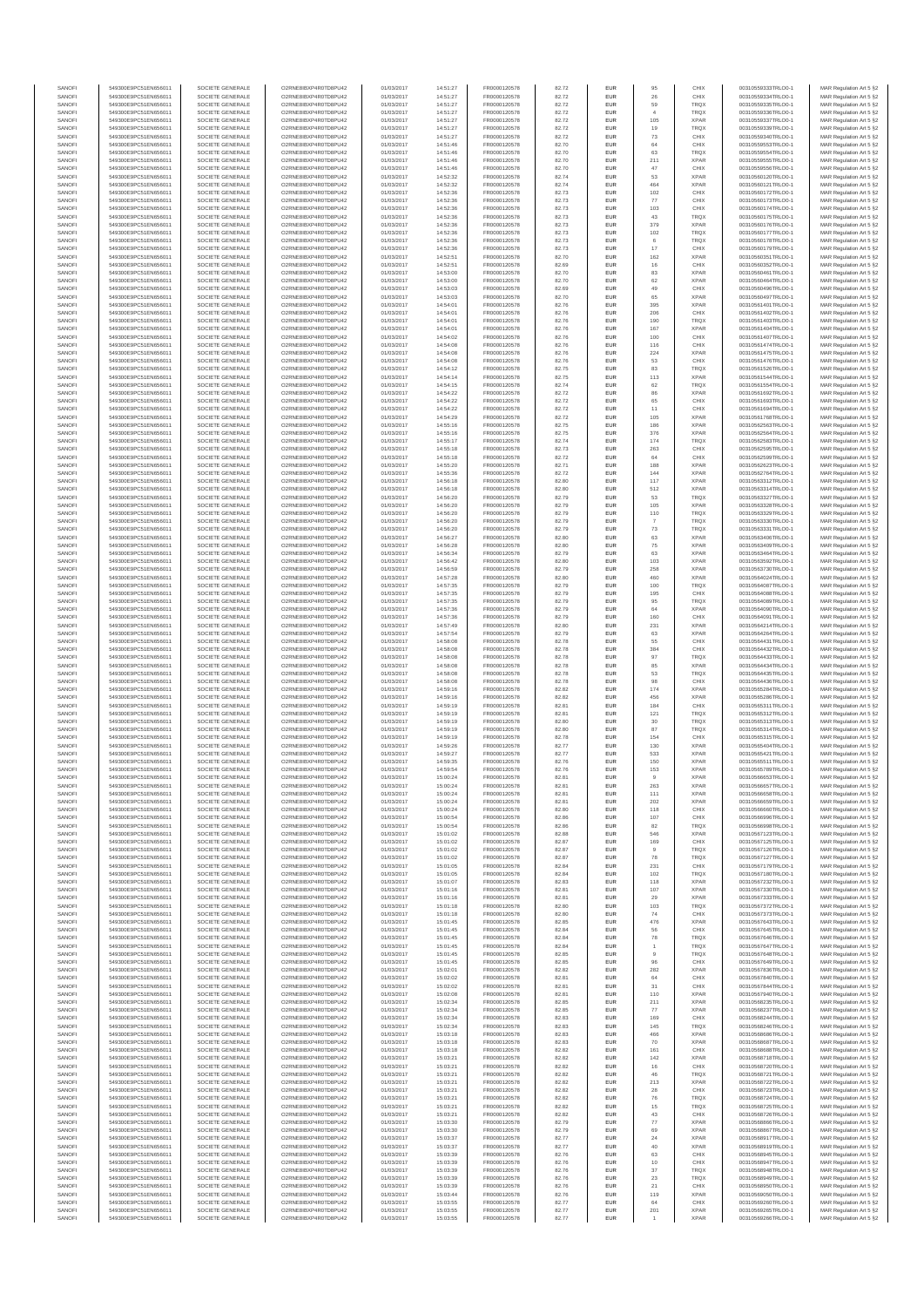| SANOFI           | 549300E9PC51EN656011                         | SOCIETE GENERALE                     | O2RNE8IBXP4R0TD8PU42                          | 01/03/2017               | 15:03:55             | FR0000120578                 | 82.77          | EUR                      | 21           | CHIX                       | 00310569267TRLO0-1                       | MAR Regulation Art 5 §2                            |
|------------------|----------------------------------------------|--------------------------------------|-----------------------------------------------|--------------------------|----------------------|------------------------------|----------------|--------------------------|--------------|----------------------------|------------------------------------------|----------------------------------------------------|
| SANOFI<br>SANOFI | 549300E9PC51EN656011<br>549300E9PC51EN656011 | SOCIETE GENERALE<br>SOCIETE GENERALE | O2RNE8IBXP4R0TD8PU42<br>O2RNE8IBXP4R0TD8PU42  | 01/03/2017<br>01/03/2017 | 15:04:05<br>15:04:05 | FR0000120578                 | 82.76<br>82.76 | EUR<br>EUR               | 30<br>74     | <b>XPAR</b><br><b>XPAR</b> | 00310569432TRLO0-1<br>00310569434TRLO0-1 | MAR Regulation Art 5 §2                            |
| SANOFI           | 549300E9PC51EN656011                         | SOCIETE GENERALE                     | O2RNE8IBXP4R0TD8PLI42                         | 01/03/2017               | 15:04:06             | FR0000120578<br>FR0000120578 | 82.75          | EUR                      | 70           | <b>XPAR</b>                | 00310569449TRLO0-1                       | MAR Regulation Art 5 §2<br>MAR Regulation Art 5 §2 |
| SANOFI           | 549300E9PC51EN656011                         | SOCIETE GENERALE                     | O2RNE8IBXP4R0TD8PU42                          | 01/03/2017               | 15:04:06             | FR0000120578                 | 82.75          | EUR                      | 11           | <b>XPAR</b>                | 00310569454TRLO0-1                       | MAR Regulation Art 5 §2                            |
| SANOFI           | 549300E9PC51EN656011                         | SOCIETE GENERALE                     | O2RNE8IBXP4R0TD8PU42                          | 01/03/2017               | 15:04:21             | FR0000120578<br>FR0000120578 | 82.77          | EUR                      | 213          | <b>XPAR</b>                | 00310569613TRLO0-1                       | MAR Regulation Art 5 §2                            |
| SANOFI<br>SANOFI | 549300E9PC51EN656011<br>549300E9PC51EN656011 | SOCIETE GENERALE<br>SOCIETE GENERALE | O2RNE8IBXP4R0TD8PU42<br>O2RNE8IBXP4R0TD8PU42  | 01/03/2017<br>01/03/2017 | 15:04:23<br>15:04:23 | FR0000120578                 | 82.76<br>82.76 | <b>EUR</b><br>EUR        | 94<br>22     | CHIX<br>CHIX               | 00310569624TRLO0-1<br>00310569625TRLO0-1 | MAR Regulation Art 5 §2<br>MAR Regulation Art 5 §2 |
| SANOFI           | 549300E9PC51EN656011                         | SOCIETE GENERALE                     | O2RNE8IBXP4R0TD8PU42                          | 01/03/2017               | 15:04:23             | FR0000120578                 | 82.76          | <b>EUR</b>               | 105          | <b>TRQX</b>                | 00310569626TRLO0-1                       | MAR Regulation Art 5 §2                            |
| SANOFI           | 549300E9PC51EN656011                         | SOCIETE GENERALE                     | O2RNE8IBXP4R0TD8PU42                          | 01/03/2017               | 15:04:34             | FR0000120578                 | 82.79          | EUR                      | 175          | <b>XPAR</b>                | 00310569797TRLO0-1                       | MAR Regulation Art 5 §2                            |
| SANOFI<br>SANOFI | 549300E9PC51EN656011<br>549300E9PC51EN656011 | SOCIETE GENERALE<br>SOCIETE GENERALE | O2RNE8IBXP4R0TD8PLI42<br>O2RNE8IBXP4R0TD8PU42 | 01/03/2017<br>01/03/2017 | 15:04:39<br>15:05:07 | FR0000120578<br>FR0000120578 | 82.77<br>82.78 | EUR<br>EUR               | 110<br>155   | <b>XPAR</b><br><b>XPAR</b> | 00310569877TRLO0-1<br>00310570250TRLO0-1 | MAR Regulation Art 5 §2<br>MAR Regulation Art 5 §2 |
| SANOFI           | 549300E9PC51EN656011                         | SOCIETE GENERALE                     | O2RNESIBXP4R0TD8PLI42                         | 01/03/2017               | 15:05:07             | FR0000120578                 | 82.78          | EUR                      | 185          | <b>XPAR</b>                | 00310570254TRLO0-1                       | MAR Regulation Art 5 §2                            |
| SANOFI           | 549300E9PC51EN656011                         | SOCIETE GENERALE                     | O2RNE8IBXP4R0TD8PU42                          | 01/03/2017               | 15:05:17             | FR0000120578                 | 82.78          | EUR                      | 61           | <b>XPAR</b>                | 00310570403TRLO0-1                       | MAR Regulation Art 5 §2                            |
| SANOFI           | 549300E9PC51EN656011                         | SOCIETE GENERALE                     | O2RNE8IBXP4R0TD8PU42                          | 01/03/2017               | 15:05:24             | FR0000120578                 | 82.78          | EUR                      | 200          | <b>XPAR</b>                | 00310570461TRLO0-1                       | MAR Regulation Art 5 §2                            |
| SANOFI<br>SANOFI | 549300E9PC51EN656011<br>549300E9PC51EN656011 | SOCIETE GENERALE<br>SOCIETE GENERALE | O2RNE8IBXP4R0TD8PU42<br>O2RNE8IBXP4R0TD8PU42  | 01/03/2017<br>01/03/2017 | 15:05:24<br>15:05:24 | FR0000120578<br>FR0000120578 | 82.78<br>82.78 | <b>EUR</b><br>EUR        | 83<br>11     | CHIX<br><b>XPAR</b>        | 00310570462TRLO0-1<br>00310570463TRLO0-1 | MAR Regulation Art 5 §2<br>MAR Regulation Art 5 §2 |
| SANOFI           | 549300E9PC51EN656011                         | SOCIETE GENERALE                     | O2RNE8IBXP4R0TD8PU42                          | 01/03/2017               | 15:05:24             | FR0000120578                 | 82.78          | <b>EUR</b>               | 58           | <b>TRQX</b>                | 00310570464TRLO0-1                       | MAR Regulation Art 5 §2                            |
| SANOFI           | 549300E9PC51EN656011                         | SOCIETE GENERALE                     | O2RNE8IBXP4R0TD8PU42                          | 01/03/2017               | 15:05:24             | FR0000120578                 | 82.78          | EUR                      | 261          | CHIX                       | 00310570465TRLO0-1                       | MAR Regulation Art 5 §2                            |
| SANOFI           | 549300E9PC51EN656011                         | SOCIETE GENERALE                     | O2RNESIBXP4R0TD8PLI42                         | 01/03/2017               | 15:05:24             | FR0000120578                 | 82.78          | EUR                      | 135          | TRQX                       | 00310570466TRLO0-1<br>00310570469TRLO0-1 | MAR Regulation Art 5 §2                            |
| SANOFI<br>SANOFI | 549300E9PC51EN656011<br>549300E9PC51EN656011 | SOCIETE GENERALE<br>SOCIETE GENERALE | O2RNE8IBXP4R0TD8PU42<br>O2RNE8IBXP4R0TD8PLI42 | 01/03/2017<br>01/03/2017 | 15:05:24<br>15:05:43 | FR0000120578<br>FR0000120578 | 82.78<br>82.79 | EUR<br>EUR               | 21<br>334    | TRQX<br>XPAR               | 00310570724TRLO0-1                       | MAR Regulation Art 5 §2<br>MAR Regulation Art 5 §2 |
| SANOFI           | 549300E9PC51EN656011                         | SOCIETE GENERALE                     | O2RNE8IBXP4R0TD8PU42                          | 01/03/2017               | 15:05:43             | FR0000120578                 | 82.79          | <b>EUR</b>               | 113          | <b>XPAR</b>                | 00310570730TRLO0-1                       | MAR Regulation Art 5 §2                            |
| SANOFI           | 549300E9PC51EN656011                         | SOCIETE GENERALE                     | O2RNE8IBXP4R0TD8PU42                          | 01/03/2017               | 15:05:44             | FR0000120578                 | 82.78          | EUR                      | 64           | CHIX                       | 00310570734TRLO0-1                       | MAR Regulation Art 5 §2                            |
| SANOFI<br>SANOFI | 549300E9PC51EN656011<br>549300E9PC51EN656011 | SOCIETE GENERALE<br>SOCIETE GENERALE | O2RNE8IBXP4R0TD8PU42<br>O2RNE8IBXP4R0TD8PU42  | 01/03/2017<br>01/03/2017 | 15:05:44<br>15:05:44 | FR0000120578<br>FR0000120578 | 82.78<br>82.78 | <b>EUR</b><br>EUR        | 61<br>43     | <b>TRQX</b><br>CHIX        | 00310570736TRLO0-1<br>00310570739TRLO0-1 | MAR Regulation Art 5 §2<br>MAR Regulation Art 5 §2 |
| SANOFI           | 549300E9PC51EN656011                         | SOCIETE GENERALE                     | O2RNE8IBXP4R0TD8PU42                          | 01/03/2017               | 15:06:05             | FR0000120578                 | 82.79          | <b>EUR</b>               | 76           | <b>XPAR</b>                | 00310570945TRLO0-1                       | MAR Regulation Art 5 §2                            |
| SANOFI           | 549300E9PC51EN656011                         | SOCIETE GENERALE                     | O2RNE8IBXP4R0TD8PU42                          | 01/03/2017               | 15:06:18             | FR0000120578                 | 82.80          | EUR                      | 400          | <b>XPAR</b>                | 00310571104TRLO0-1                       | MAR Regulation Art 5 §2                            |
| SANOFI           | 549300E9PC51EN656011                         | SOCIETE GENERALE                     | O2RNE8IBXP4R0TD8PU42                          | 01/03/2017               | 15:06:19             | FR0000120578                 | 82.80          | EUR                      | 56           | <b>XPAR</b>                | 00310571138TRLO0-1                       | MAR Regulation Art 5 §2                            |
| SANOFI<br>SANOFI | 549300E9PC51EN656011<br>549300E9PC51EN656011 | SOCIETE GENERALE<br>SOCIETE GENERALE | O2RNE8IBXP4R0TD8PU42<br>O2RNE8IBXP4R0TD8PU42  | 01/03/2017<br>01/03/2017 | 15:06:50<br>15:07:12 | FR0000120578<br>FR0000120578 | 82.82<br>82.83 | EUR<br>EUR               | 57<br>528    | <b>XPAR</b><br><b>XPAR</b> | 00310571484TRLO0-1<br>00310571667TRLO0-1 | MAR Regulation Art 5 §2<br>MAR Regulation Art 5 §2 |
| SANOFI           | 549300E9PC51EN656011                         | SOCIETE GENERALE                     | O2RNE8IBXP4R0TD8PU42                          | 01/03/2017               | 15:07:12             | FR0000120578                 | 82.82          | <b>EUR</b>               | 321          | CHIX                       | 00310571671TRLO0-1                       | MAR Regulation Art 5 §2                            |
| SANOFI           | 549300E9PC51EN656011                         | SOCIETE GENERALE                     | O2RNE8IBXP4R0TD8PU42                          | 01/03/2017               | 15:07:12             | FR0000120578                 | 82.82          | EUR                      | 114          | <b>TRQX</b>                | 00310571672TRLO0-1                       | MAR Regulation Art 5 §2                            |
| SANOFI<br>SANOFI | 549300E9PC51EN656011<br>549300E9PC51EN656011 | SOCIETE GENERALE<br>SOCIETE GENERALE | O2RNE8IBXP4R0TD8PU42<br>O2RNE8IBXP4R0TD8PU42  | 01/03/2017<br>01/03/2017 | 15:07:12<br>15:07:13 | FR0000120578<br>FR0000120578 | 82.82<br>82.82 | <b>EUR</b><br>EUR        | 27<br>100    | <b>TRQX</b><br>CHIX        | 00310571673TRLO0-1<br>00310571675TRLO0-1 | MAR Regulation Art 5 §2<br>MAR Regulation Art 5 §2 |
| SANOFI           | 549300E9PC51EN656011                         | SOCIETE GENERALE                     | O2RNE8IBXP4R0TD8PU42                          | 01/03/2017               | 15:07:13             | FR0000120578                 | 82.82          | EUR                      | 65           | CHIX                       | 00310571677TRLO0-1                       | MAR Regulation Art 5 §2                            |
| SANOFI           | 549300E9PC51EN656011                         | SOCIETE GENERALE                     | O2RNE8IBXP4R0TD8PU42                          | 01/03/2017               | 15:07:32             | FR0000120578                 | 82.84          | EUR                      | 577          | <b>XPAR</b>                | 00310571836TRLO0-1                       | MAR Regulation Art 5 §2                            |
| SANOFI<br>SANOFI | 549300E9PC51EN656011<br>549300E9PC51EN656011 | SOCIETE GENERALE<br>SOCIETE GENERALE | O2RNE8IBXP4R0TD8PU42<br>O2RNE8IBXP4R0TD8PU42  | 01/03/2017<br>01/03/2017 | 15:08:24<br>15:08:24 | FR0000120578                 | 82.87<br>82.86 | EUR<br>EUR               | 675<br>52    | <b>XPAR</b><br>CHIX        | 00310572442TRLO0-1<br>00310572444TRLO0-1 | MAR Regulation Art 5 §2                            |
| SANOFI           | 549300E9PC51EN656011                         | SOCIETE GENERALE                     | O2RNE8IBXP4R0TD8PU42                          | 01/03/2017               | 15:08:24             | FR0000120578<br>FR0000120578 | 82.86          | EUR                      | 58           | CHIX                       | 00310572445TRLO0-1                       | MAR Regulation Art 5 §2<br>MAR Regulation Art 5 §2 |
| SANOFI           | 549300E9PC51EN656011                         | SOCIETE GENERALE                     | O2RNE8IBXP4R0TD8PU42                          | 01/03/2017               | 15:08:25             | FR0000120578                 | 82.86          | <b>EUR</b>               | 28           | CHIX                       | 00310572457TRLO0-1                       | MAR Regulation Art 5 §2                            |
| SANOFI           | 549300E9PC51EN656011                         | SOCIETE GENERALE                     | O2RNE8IBXP4R0TD8PU42                          | 01/03/2017               | 15:08:25             | FR0000120578                 | 82.86          | EUR                      | 100          | CHIX                       | 00310572460TRLO0-1                       | MAR Regulation Art 5 §2                            |
| SANOFI<br>SANOFI | 549300E9PC51EN656011<br>549300E9PC51EN656011 | SOCIETE GENERALE<br>SOCIETE GENERALE | O2RNE8IBXP4R0TD8PLI42<br>O2RNE8IBXP4R0TD8PU42 | 01/03/2017<br>01/03/2017 | 15:08:25<br>15:08:25 | FR0000120578<br>FR0000120578 | 82.86<br>82.86 | <b>EUR</b><br>EUR        | 120<br>26    | CHIX<br>CHIX               | 00310572461TRLO0-1<br>00310572462TRLO0-1 | MAR Regulation Art 5 §2<br>MAR Regulation Art 5 §2 |
| SANOFI           | 549300E9PC51EN656011                         | SOCIETE GENERALE                     | O2RNE8IBXP4R0TD8PU42                          | 01/03/2017               | 15:08:28             | FR0000120578                 | 82.85          | EUR                      | 235          | <b>XPAR</b>                | 00310572521TRLO0-1                       | MAR Regulation Art 5 §2                            |
| SANOFI           | 549300E9PC51EN656011                         | SOCIETE GENERALE                     | O2RNE8IBXP4R0TD8PU42                          | 01/03/2017               | 15:08:29             | FR0000120578                 | 82.85          | EUR                      | 280          | TRQX                       | 00310572525TRLO0-1                       | MAR Regulation Art 5 §2                            |
| SANOFI<br>SANOFI | 549300E9PC51EN656011<br>549300E9PC51EN656011 | SOCIETE GENERALE<br>SOCIETE GENERALE | O2RNE8IBXP4R0TD8PLI42<br>O2RNE8IBXP4R0TD8PU42 | 01/03/2017<br>01/03/2017 | 15:08:29<br>15:08:32 | FR0000120578                 | 82.85<br>82.83 | EUR<br>EUR               | $64\,$<br>65 | TRQX<br><b>XPAR</b>        | 00310572527TRLO0-1<br>00310572591TRLO0-1 | MAR Regulation Art 5 §2<br>MAR Regulation Art 5 §2 |
| SANOFI           | 549300E9PC51EN656011                         | SOCIETE GENERALE                     | O2RNE8IBXP4R0TD8PU42                          | 01/03/2017               | 15:08:36             | FR0000120578<br>FR0000120578 | 82.82          | EUR                      |              | <b>XPAR</b>                | 00310572632TRLO0-1                       | MAR Regulation Art 5 §2                            |
| SANOFI           | 549300E9PC51EN656011                         | SOCIETE GENERALE                     | O2RNE8IBXP4R0TD8PU42                          | 01/03/2017               | 15:08:48             | FR0000120578                 | 82.81          | <b>EUR</b>               | 60           | <b>TRQX</b>                | 00310572781TRLO0-1                       | MAR Regulation Art 5 §2                            |
| SANOFI           | 549300E9PC51EN656011                         | SOCIETE GENERALE                     | O2RNE8IBXP4R0TD8PU42                          | 01/03/2017               | 15:08:48             | FR0000120578                 | 82.81          | EUR                      | 64           | CHIX                       | 00310572784TRLO0-1                       | MAR Regulation Art 5 §2                            |
| SANOFI<br>SANOFI | 549300E9PC51EN656011<br>549300E9PC51EN656011 | SOCIETE GENERALE<br>SOCIETE GENERALE | O2RNE8IBXP4R0TD8PU42<br>O2RNE8IBXP4R0TD8PU42  | 01/03/2017<br>01/03/2017 | 15:08:48<br>15:08:48 | FR0000120578<br>FR0000120578 | 82.81<br>82.81 | <b>EUR</b><br>EUR        | 223<br>16    | <b>XPAR</b><br>TRQX        | 00310572787TRLO0-1<br>00310572791TRLO0-1 | MAR Regulation Art 5 §2<br>MAR Regulation Art 5 §2 |
| SANOFI           | 549300E9PC51EN656011                         | SOCIETE GENERALE                     | O2RNE8IBXP4R0TD8PLI42                         | 01/03/2017               | 15:08:48             | FR0000120578                 | 82.81          | EUR                      | $^{\rm 54}$  | CHIX                       | 00310572792TRLO0-1                       | MAR Regulation Art 5 §2                            |
| SANOFI           | 549300E9PC51EN656011                         | SOCIETE GENERALE                     | O2RNE8IBXP4R0TD8PU42                          | 01/03/2017               | 15:08:53             | FR0000120578                 | 82.79          | EUR                      |              | <b>XPAR</b>                | 00310572898TRLO0-1                       | MAR Regulation Art 5 §2                            |
| SANOFI<br>SANOFI | 549300E9PC51EN656011<br>549300E9PC51EN656011 | SOCIETE GENERALE<br>SOCIETE GENERALE | O2RNE8IBXP4R0TD8PU42<br>O2RNE8IBXP4R0TD8PU42  | 01/03/2017               | 15:09:10             | FR0000120578                 | 82.80          | EUR<br><b>EUR</b>        | 152<br>107   | <b>XPAR</b><br>CHIX        | 00310573076TRLO0-1                       | MAR Regulation Art 5 §2                            |
| SANOFI           | 549300E9PC51EN656011                         | SOCIETE GENERALE                     | O2RNE8IBXP4R0TD8PU42                          | 01/03/2017<br>01/03/2017 | 15:09:18<br>15:09:18 | FR0000120578<br>FR0000120578 | 82.80<br>82.80 | EUR                      | 16           | CHIX                       | 00310573163TRLO0-1<br>00310573164TRLO0-1 | MAR Regulation Art 5 §2<br>MAR Regulation Art 5 §2 |
| SANOFI           | 549300E9PC51EN656011                         | SOCIETE GENERALE                     | O2RNE8IBXP4R0TD8PU42                          | 01/03/2017               | 15:09:18             | FR0000120578                 | 82.80          | <b>EUR</b>               | 200          | <b>XPAR</b>                | 00310573165TRLO0-1                       | MAR Regulation Art 5 §2                            |
| SANOFI           | 549300E9PC51EN656011                         | SOCIETE GENERALE                     | O2RNE8IBXP4R0TD8PU42                          | 01/03/2017               | 15:09:19             | FR0000120578                 | 82.80          | EUR                      |              | CHIX                       | 00310573166TRLO0-1                       | MAR Regulation Art 5 §2                            |
| SANOFI<br>SANOFI | 549300E9PC51EN656011<br>549300E9PC51EN656011 | SOCIETE GENERALE<br>SOCIETE GENERALE | O2RNE8IBXP4R0TD8PU42<br>O2RNE8IBXP4R0TD8PU42  | 01/03/2017<br>01/03/2017 | 15:09:40<br>15:09:40 | FR0000120578<br>FR0000120578 | 82.82<br>82.82 | <b>EUR</b><br>EUR        | 305<br>58    | <b>XPAR</b><br><b>XPAR</b> | 00310573519TRLO0-1<br>00310573529TRLO0-1 | MAR Regulation Art 5 §2<br>MAR Regulation Art 5 §2 |
| SANOFI           | 549300E9PC51EN656011                         | SOCIETE GENERALE                     | O2RNE8IBXP4R0TD8PU42                          | 01/03/2017               | 15:09:40             | FR0000120578                 | 82.82          | EUR                      | 117          | <b>XPAR</b>                | 00310573531TRLO0-1                       | MAR Regulation Art 5 §2                            |
| SANOFI           | 549300E9PC51EN656011                         | SOCIETE GENERALE                     | O2RNE8IBXP4R0TD8PU42                          | 01/03/2017               | 15:09:40             | FR0000120578                 | 82.81          | EUR                      | 44           | CHIX                       | 00310573532TRLO0-1                       | MAR Regulation Art 5 §2                            |
| SANOFI<br>SANOFI | 549300E9PC51EN656011<br>549300E9PC51EN656011 | SOCIETE GENERALE<br>SOCIETE GENERALE | O2RNE8IBXP4R0TD8PU42<br>O2RNE8IBXP4R0TD8PU42  | 01/03/2017               | 15:09:40             | FR0000120578                 | 82.81          | EUR<br><b>EUR</b>        | 126          | TRQX<br>CHIX               | 00310573533TRLO0-1                       | MAR Regulation Art 5 §2                            |
| SANOFI           | 549300E9PC51EN656011                         | SOCIETE GENERALE                     | O2RNE8IBXP4R0TD8PU42                          | 01/03/2017<br>01/03/2017 | 15:09:40<br>15:09:41 | FR0000120578<br>FR0000120578 | 82.81<br>82.81 | EUR                      | 20<br>10     | TRQX                       | 00310573534TRLO0-1<br>00310573535TRLO0-1 | MAR Regulation Art 5 §2<br>MAR Regulation Art 5 §2 |
| SANOFI           | 549300E9PC51EN656011                         | SOCIETE GENERALE                     | O2RNE8IBXP4R0TD8PU42                          | 01/03/2017               | 15:09:41             | FR0000120578                 | 82.81          | <b>EUR</b>               | 53           | CHIX                       | 00310573536TRLO0-1                       | MAR Regulation Art 5 §2                            |
| SANOFI           | 549300E9PC51EN656011                         | SOCIETE GENERALE                     | O2RNE8IBXP4R0TD8PU42                          | 01/03/2017               | 15:09:46             | FR0000120578                 | 82.79          | EUR                      | 64           | <b>XPAR</b>                | 00310573568TRLO0-                        | MAR Regulation Art 5 §2                            |
| SANOFI<br>SANOFI | 549300E9PC51EN656011<br>549300E9PC51EN656011 | SOCIETE GENERALE<br>SOCIETE GENERALE | O2RNE8IBXP4R0TD8PU42<br>O2RNE8IBXP4R0TD8PU42  | 01/03/2017<br>01/03/2017 | 15:09:55<br>15:09:55 | FR0000120578<br>FR0000120578 | 82.77<br>82.77 | <b>EUR</b><br>EUR        | 64<br>143    | CHIX<br><b>XPAR</b>        | 00310573687TRLO0-1<br>00310573688TRLO0-1 | MAR Regulation Art 5 §2<br>MAR Regulation Art 5 §2 |
| SANOFI           | 549300E9PC51EN656011                         | SOCIETE GENERALE                     | O2RNE8IBXP4R0TD8PU42                          | 01/03/2017               | 15:10:10             | FR0000120578                 | 82.80          | EUR                      | 214          | <b>XPAR</b>                | 00310573884TRLO0-1                       | MAR Regulation Art 5 §2                            |
| SANOFI           | 549300E9PC51EN656011                         | SOCIETE GENERALE                     | O2RNE8IBXP4R0TD8PU42                          | 01/03/2017               | 15:10:22             | FR0000120578                 | 82.80          | EUR                      | 135          | <b>XPAR</b>                | 00310574018TRLO0-1                       | MAR Regulation Art 5 §2                            |
| SANOFI           | 549300E9PC51EN656011                         | SOCIETE GENERALE                     | O2RNE8IBXP4R0TD8PU42                          | 01/03/2017               | 15:10:23             | FR0000120578                 | 82.79          | EUR                      | 25           | CHIX                       | 00310574029TRLO0-1                       | MAR Regulation Art 5 §2                            |
| SANOFI<br>SANOFI | 549300E9PC51EN656011<br>549300E9PC51EN656011 | SOCIETE GENERALE<br>SOCIETE GENERALE | O2RNE8IBXP4R0TD8PU42<br>O2RNE8IBXP4R0TD8PU42  | 01/03/2017<br>01/03/2017 | 15:10:23<br>15:10:23 | FR0000120578<br>FR0000120578 | 82.79<br>82.79 | <b>EUR</b><br>EUR        | 93<br>62     | CHIX<br>TRQX               | 00310574030TRLO0-1<br>00310574031TRLO0-1 | MAR Regulation Art 5 §2<br>MAR Regulation Art 5 §2 |
| SANOFI           | 549300E9PC51EN656011                         | SOCIETE GENERALE                     | O2RNE8IBXP4R0TD8PU42                          | 01/03/2017               | 15:10:23             | FR0000120578                 | 82.79          | <b>EUR</b>               | 73           | <b>TRQX</b>                | 00310574032TRLO0-1                       | MAR Regulation Art 5 §2                            |
| SANOFI           | 549300E9PC51EN656011                         | SOCIETE GENERALE                     | O2RNE8IBXP4R0TD8PU42                          | 01/03/2017               | 15:10:23             | FR0000120578                 | 82.79          | EUR                      | 29           | CHIX                       | 00310574033TRLO0-1                       | MAR Regulation Art 5 §2                            |
| SANOFI           | 549300E9PC51EN656011                         | SOCIETE GENERALE                     | O2RNE8IBXP4R0TD8PU42                          | 01/03/2017               | 15:10:27             | FR0000120578                 | 82.78          | EUR                      | 116          | <b>XPAR</b>                | 00310574145TRLO0-1                       | MAR Regulation Art 5 §2                            |
| SANOFI<br>SANOFI | 549300E9PC51EN656011<br>549300E9PC51EN656011 | SOCIETE GENERALE<br>SOCIETE GENERALE | O2RNE8IBXP4R0TD8PU42<br>O2RNE8IBXP4R0TD8PU42  | 01/03/2017<br>01/03/2017 | 15:10:49<br>15:11:00 | FR0000120578<br>FR0000120578 | 82.79<br>82.78 | EUR<br>EUR               | 244<br>118   | <b>XPAR</b><br>CHIX        | 00310574402TRLO0-1<br>00310574519TRLO0-1 | MAR Regulation Art 5 §2<br>MAR Regulation Art 5 §2 |
| SANOFI           | 549300E9PC51EN656011                         | SOCIETE GENERALE                     | O2RNE8IBXP4R0TD8PU42                          | 01/03/2017               | 15:11:00             | FR0000120578                 | 82.78          | EUR                      | 46           | TRQX                       | 00310574520TRLO0-1                       | MAR Regulation Art 5 §2                            |
| SANOFI           | 549300E9PC51EN656011                         | SOCIETE GENERALE                     | O2RNE8IBXP4R0TD8PU42                          | 01/03/2017               | 15:11:00             | FR0000120578                 | 82.78          | EUR                      | 155          | <b>XPAR</b>                | 00310574521TRLO0-1                       | MAR Regulation Art 5 §2                            |
| SANOFI<br>SANOFI | 549300E9PC51EN656011<br>549300E9PC51EN656011 | SOCIETE GENERALE<br>SOCIETE GENERALE | O2RNE8IBXP4R0TD8PU42<br>O2RNE8IBXP4R0TD8PU42  | 01/03/2017<br>01/03/2017 | 15:11:00<br>15:11:00 | FR0000120578<br>FR0000120578 | 82.78<br>82.78 | <b>EUR</b><br>EUR        | 40<br>13     | <b>TRQX</b><br>CHIX        | 00310574522TRLO0-1<br>00310574523TRLO0-1 | MAR Regulation Art 5 §2<br>MAR Regulation Art 5 §2 |
| SANOFI           | 549300E9PC51EN656011                         | SOCIETE GENERALE                     | O2RNE8IBXP4R0TD8PU42                          | 01/03/2017               | 15:11:15             | FR0000120578                 | 82.77          | <b>EUR</b>               | 10           | <b>XPAR</b>                | 00310574776TRLO0-1                       | MAR Regulation Art 5 §2                            |
| SANOFI           | 549300E9PC51EN656011                         | SOCIETE GENERALE                     | O2RNE8IBXP4R0TD8PU42                          | 01/03/2017               | 15:11:30             | FR0000120578                 | 82.78          | EUR                      | 115          | CHIX                       | 00310574955TRLO0-1                       | MAR Regulation Art 5 §2                            |
| SANOFI           | 549300E9PC51EN656011                         | SOCIETE GENERALE                     | O2RNE8IBXP4R0TD8PU42<br>O2RNE8IBXP4R0TD8PU42  | 01/03/2017               | 15:11:30             | FR0000120578                 | 82.78          | EUR                      | 345          | <b>XPAR</b>                | 00310574963TRLO0-1                       | MAR Regulation Art 5 §2                            |
| SANOFI<br>SANOFI | 549300E9PC51EN656011<br>549300E9PC51EN656011 | SOCIETE GENERALE<br>SOCIETE GENERALE | O2RNESIBXP4R0TD8PLI42                         | 01/03/2017<br>01/03/2017 | 15:11:30<br>15:11:30 | FR0000120578<br>FR0000120578 | 82.78<br>82.78 | <b>EUR</b><br><b>EUR</b> | 27<br>41     | <b>TRQX</b><br><b>TROX</b> | 00310574970TRLO0-1<br>00310574977TRLO0-1 | MAR Regulation Art 5 §2<br>MAR Regulation Art 5 §2 |
| SANOFI           | 549300E9PC51EN656011                         | SOCIETE GENERALE                     | O2RNESIBXP4R0TD8PLI42                         | 01/03/2017               | 15:11:30             | FR0000120578                 | 82.78          | EUR                      | 26           | <b>TRQX</b>                | 00310574988TRLO0-1                       | MAR Regulation Art 5 §2                            |
| SANOFI           | 549300E9PC51EN656011                         | SOCIETE GENERALE                     | O2RNE8IBXP4R0TD8PU42                          | 01/03/2017               | 15:11:30             | FR0000120578                 | 82.77          | EUR                      |              | CHIX                       | 00310574994TRLO0-1                       | MAR Regulation Art 5 §2                            |
| SANOFI<br>SANOFI | 549300E9PC51EN656011<br>549300E9PC51EN656011 | SOCIETE GENERALE<br>SOCIETE GENERALE | O2RNE8IBXP4R0TD8PU42<br>O2RNE8IBXP4R0TD8PU42  | 01/03/2017<br>01/03/2017 | 15:12:12<br>15:12:12 | FR0000120578<br>FR0000120578 | 82.80<br>82.80 | <b>EUR</b><br>EUR        | 509<br>56    | <b>XPAR</b><br><b>XPAR</b> | 00310575587TRLO0-1<br>00310575588TRLO0-1 | MAR Regulation Art 5 §2<br>MAR Regulation Art 5 §2 |
| SANOFI           | 549300E9PC51EN656011                         | SOCIETE GENERALE                     | O2RNE8IBXP4R0TD8PU42                          | 01/03/2017               | 15:12:38             | FR0000120578                 | 82.82          | <b>EUR</b>               | 592          | <b>XPAR</b>                | 00310575819TRLO0-1                       | MAR Regulation Art 5 §2                            |
| SANOFI           | 549300E9PC51EN656011                         | SOCIETE GENERALE                     | O2RNE8IBXP4R0TD8PU42                          | 01/03/2017               | 15:13:12             | FR0000120578                 | 82.90          | <b>EUR</b>               | 531          | <b>XPAR</b>                | 00310576581TRLO0-1                       | MAR Regulation Art 5 §2                            |
| SANOFI<br>SANOFI | 549300E9PC51EN656011<br>549300E9PC51EN656011 | SOCIETE GENERALE<br>SOCIETE GENERALE | O2RNE8IBXP4R0TD8PU42<br>O2RNE8IBXP4R0TD8PU42  | 01/03/2017<br>01/03/2017 | 15:13:13<br>15:13:13 | FR0000120578<br>FR0000120578 | 82.88<br>82.88 | EUR<br>EUR               | 332<br>99    | CHIX<br>CHIX               | 00310576614TRLO0-1<br>00310576616TRLO0-1 | MAR Regulation Art 5 §2<br>MAR Regulation Art 5 §2 |
| SANOFI           | 549300E9PC51EN656011                         | SOCIETE GENERALE                     | O2RNESIBXP4R0TD8PLI42                         | 01/03/2017               | 15:13:13             | FR0000120578                 | 82.88          | EUR                      | 196          | <b>TRQX</b>                | 00310576617TRLO0-1                       | MAR Regulation Art 5 §2                            |
| SANOFI           | 549300E9PC51EN656011                         | SOCIETE GENERALE                     | O2RNE8IBXP4R0TD8PLI42                         | 01/03/2017               | 15:13:13             | FR0000120578                 | 82.87          | <b>EUR</b>               | 24           | CHIX                       | 00310576618TRLO0-1                       | MAR Regulation Art 5 §2                            |
| SANOFI<br>SANOFI | 549300E9PC51EN656011<br>549300E9PC51EN656011 | SOCIETE GENERALE<br>SOCIETE GENERALE | O2RNE8IBXP4R0TD8PU42<br>O2RNE8IBXP4R0TD8PU42  | 01/03/2017<br>01/03/2017 | 15:13:13<br>15:13:13 | FR0000120578<br>FR0000120578 | 82.87<br>82.87 | EUR<br><b>EUR</b>        | 69           | TRQX<br><b>TROX</b>        | 00310576619TRLO0-1<br>00310576620TRLO0-1 | MAR Regulation Art 5 §2                            |
| SANOFI           | 549300E9PC51EN656011                         | SOCIETE GENERALE                     | O2RNE8IBXP4R0TD8PU42                          | 01/03/2017               | 15:13:19             | FR0000120578                 | 82.85          | EUR                      |              | <b>XPAR</b>                | 00310576725TRLO0-1                       | MAR Regulation Art 5 §2<br>MAR Regulation Art 5 §2 |
| SANOFI           | 549300E9PC51EN656011                         | SOCIETE GENERALE                     | O2RNE8IBXP4R0TD8PU42                          | 01/03/2017               | 15:13:20             | FR0000120578                 | 82.85          | EUR                      | 63           | <b>XPAR</b>                | 00310576744TRLO0-1                       | MAR Regulation Art 5 §2                            |
| SANOFI<br>SANOFI | 549300E9PC51EN656011<br>549300E9PC51EN656011 | SOCIETE GENERALE<br>SOCIETE GENERALE | O2RNE8IBXP4R0TD8PU42<br>O2RNE8IBXP4R0TD8PU42  | 01/03/2017<br>01/03/2017 | 15:13:25<br>15:13:43 | FR0000120578<br>FR0000120578 | 82.83<br>82.85 | EUR<br>EUR               | 63<br>111    | <b>XPAR</b><br><b>XPAR</b> | 00310576834TRLO0-1<br>00310577052TRLO0-1 | MAR Regulation Art 5 §2<br>MAR Regulation Art 5 §2 |
| SANOFI           | 549300E9PC51EN656011                         | SOCIETE GENERALE                     | O2RNE8IBXP4R0TD8PU42                          | 01/03/2017               | 15:13:43             | FR0000120578                 | 82.85          | EUR                      | 136          | <b>XPAR</b>                | 00310577054TRLO0-1                       | MAR Regulation Art 5 §2                            |
| SANOFI           | 549300E9PC51EN656011                         | SOCIETE GENERALE                     | O2RNE8IBXP4R0TD8PU42                          | 01/03/2017               | 15:13:44             | FR0000120578                 | 82.84          | EUR                      | 165          | CHIX                       | 00310577076TRLO0-1                       | MAR Regulation Art 5 §2                            |
| SANOFI           | 549300E9PC51EN656011                         | SOCIETE GENERALE                     | O2RNE8IBXP4R0TD8PU42<br>O2RNE8IBXP4R0TD8PU42  | 01/03/2017               | 15:13:44             | FR0000120578                 | 82.84          | <b>EUR</b>               | 60           | <b>TROX</b>                | 00310577077TRLO0-1                       | MAR Regulation Art 5 §2                            |
| SANOFI<br>SANOFI | 549300E9PC51EN656011<br>549300E9PC51EN656011 | SOCIETE GENERALE<br>SOCIETE GENERALE | O2RNE8IBXP4R0TD8PLI42                         | 01/03/2017<br>01/03/2017 | 15:13:44<br>15:13:44 | FR0000120578<br>FR0000120578 | 82.84<br>82.84 | EUR<br><b>EUR</b>        | 24<br>19     | TRQX<br>CHIX               | 00310577080TRLO0-1<br>00310577082TRLO0-1 | MAR Regulation Art 5 §2<br>MAR Regulation Art 5 §2 |
| SANOFI           | 549300E9PC51EN656011                         | SOCIETE GENERALE                     | O2RNE8IBXP4R0TD8PU42                          | 01/03/2017               | 15:14:00             | FR0000120578                 | 82.84          | EUR                      | 134          | <b>XPAR</b>                | 00310577187TRLO0-1                       | MAR Regulation Art 5 §2                            |
| SANOFI           | 549300E9PC51EN656011                         | SOCIETE GENERALE                     | O2RNE8IBXP4R0TD8PU42                          | 01/03/2017               | 15:14:00             | FR0000120578                 | 82.84          | <b>EUR</b>               | 119          | <b>XPAR</b>                | 00310577188TRLO0-1                       | MAR Regulation Art 5 §2                            |
| SANOFI<br>SANOFI | 549300E9PC51EN656011<br>549300E9PC51EN656011 | SOCIETE GENERALE<br>SOCIETE GENERALE | O2RNE8IBXP4R0TD8PU42<br>O2RNE8IBXP4R0TD8PU42  | 01/03/2017<br>01/03/2017 | 15:14:01<br>15:14:02 | FR0000120578<br>FR0000120578 | 82.84<br>82.83 | EUR<br>EUR               | 21<br>$62\,$ | <b>XPAR</b><br>CHIX        | 00310577191TRLO0-1<br>00310577206TRLO0-1 | MAR Regulation Art 5 §2<br>MAR Regulation Art 5 §2 |
| SANOFI           | 549300E9PC51EN656011                         | SOCIETE GENERALE                     | O2RNE8IBXP4R0TD8PU42                          | 01/03/2017               | 15:14:25             | FR0000120578                 | 82.84          | EUR                      | 96           | <b>XPAR</b>                | 00310577469TRLO0-1                       | MAR Regulation Art 5 §2                            |
| SANOFI           | 549300E9PC51EN656011                         | SOCIETE GENERALE                     | O2RNE8IBXP4R0TD8PU42                          | 01/03/2017               | 15:14:26             | FR0000120578                 | 82.84          | EUR                      | 222          | <b>XPAR</b>                | 00310577472TRLO0-1                       | MAR Regulation Art 5 §2                            |
| SANOFI           | 549300E9PC51EN656011                         | SOCIETE GENERALE                     | O2RNE8IBXP4R0TD8PU42                          | 01/03/2017               | 15:14:26             | FR0000120578                 | 82.84          | <b>EUR</b>               | 46           | <b>XPAR</b>                | 00310577482TRLO0-1                       | MAR Regulation Art 5 §2                            |
| SANOFI<br>SANOFI | 549300E9PC51EN656011<br>549300E9PC51EN656011 | SOCIETE GENERALE<br>SOCIETE GENERALE | O2RNE8IBXP4R0TD8PU42<br>O2RNE8IBXP4R0TD8PU42  | 01/03/2017<br>01/03/2017 | 15:14:33<br>15:15:12 | FR0000120578<br>FR0000120578 | 82.83<br>82.85 | EUR<br><b>EUR</b>        | 72<br>251    | <b>XPAR</b><br>CHIX        | 00310577539TRLO0-1<br>00310577935TRLO0-1 | MAR Regulation Art 5 §2<br>MAR Regulation Art 5 §2 |
| SANOFI           | 549300E9PC51EN656011                         | SOCIETE GENERALE                     | O2RNE8IBXP4R0TD8PU42                          | 01/03/2017               | 15:15:20             | FR0000120578                 | 82.85          | <b>EUR</b>               | 358          | <b>XPAR</b>                | 00310577998TRLO0-1                       | MAR Regulation Art 5 §2                            |
| SANOFI           | 549300E9PC51EN656011                         | SOCIETE GENERALE                     | O2RNE8IBXP4R0TD8PU42                          | 01/03/2017               | 15:16:06             | FR0000120578                 | 82.92          | EUR                      | 118          | TRQX                       | 00310578457TRLO0-1                       | MAR Regulation Art 5 §2                            |
| SANOFI<br>SANOFI | 549300E9PC51EN656011<br>549300E9PC51EN656011 | SOCIETE GENERALE<br>SOCIETE GENERALE | O2RNE8IBXP4R0TD8PU42<br>O2RNE8IBXP4R0TD8PU42  | 01/03/2017               | 15:16:06             | FR0000120578                 | 82.92<br>82.92 | EUR<br>EUR               | 683          | <b>XPAR</b>                | 00310578459TRLO0-1                       | MAR Regulation Art 5 §2                            |
| SANOFI           | 549300E9PC51EN656011                         | SOCIETE GENERALE                     | O2RNE8IBXP4R0TD8PU42                          | 01/03/2017<br>01/03/2017 | 15:16:06<br>15:16:06 | FR0000120578<br>FR0000120578 | 82.92          | EUR                      | 173<br>172   | CHIX<br>CHIX               | 00310578460TRLO0-1<br>00310578461TRLO0-1 | MAR Regulation Art 5 §2<br>MAR Regulation Art 5 §2 |
| SANOFI           | 549300E9PC51EN656011                         | SOCIETE GENERALE                     | O2RNE8IBXP4R0TD8PU42                          | 01/03/2017               | 15:16:06             | FR0000120578                 | 82.92          | EUR                      | 38           | CHIX                       | 00310578462TRLO0-1                       | MAR Regulation Art 5 §2                            |
| SANOFI           | 549300E9PC51EN656011                         | SOCIETE GENERALE                     | O2RNE8IBXP4R0TD8PU42                          | 01/03/2017               | 15:16:06             | FR0000120578                 | 82.92          | <b>EUR</b>               | 66           | <b>TRQX</b>                | 00310578463TRLO0-1                       | MAR Regulation Art 5 §2                            |
| SANOFI<br>SANOFI | 549300E9PC51EN656011<br>549300E9PC51EN656011 | SOCIETE GENERALE<br>SOCIETE GENERALE | O2RNE8IBXP4R0TD8PU42<br>O2RNE8IBXP4R0TD8PU42  | 01/03/2017<br>01/03/2017 | 15:16:25<br>15:16:25 | FR0000120578<br>FR0000120578 | 82.91<br>82.91 | EUR<br><b>EUR</b>        | 214<br>65    | TRQX<br>CHIX               | 00310578666TRLO0-1<br>00310578669TRLO0-1 | MAR Regulation Art 5 §2<br>MAR Regulation Art 5 §2 |
| SANOFI           | 549300E9PC51EN656011                         | SOCIETE GENERALE                     | O2RNE8IBXP4R0TD8PU42                          | 01/03/2017               | 15:16:25             | FR0000120578                 | 82.91          | <b>EUR</b>               | 310          | <b>XPAR</b>                | 00310578670TRLO0-1                       | MAR Regulation Art 5 §2                            |
| SANOFI           | 549300E9PC51EN656011                         | SOCIETE GENERALE                     | O2RNE8IBXP4R0TD8PU42                          | 01/03/2017               | 15:16:25             | FR0000120578                 | 82.91          | EUR                      | 54           | CHIX                       | 00310578683TRLO0-1                       | MAR Regulation Art 5 §2                            |
| SANOFI<br>SANOFI | 549300E9PC51EN656011<br>549300E9PC51EN656011 | SOCIETE GENERALE<br>SOCIETE GENERALE | O2RNE8IBXP4R0TD8PU42<br>O2RNE8IBXP4R0TD8PU42  | 01/03/2017<br>01/03/2017 | 15:16:25<br>15:16:28 | FR0000120578<br>FR0000120578 | 82.91<br>82.90 | EUR<br>EUR               | 46<br>218    | <b>TRQX</b><br><b>XPAR</b> | 00310578684TRLO0-1<br>00310578710TRLO0-1 | MAR Regulation Art 5 §2<br>MAR Regulation Art 5 §2 |
| SANOFI           | 549300E9PC51EN656011                         | SOCIETE GENERALE                     | O2RNE8IBXP4R0TD8PU42                          | 01/03/2017               | 15:16:32             | FR0000120578                 | 82.90          | <b>EUR</b>               | 65           | <b>XPAR</b>                | 00310578731TRLO0-1                       | MAR Regulation Art 5 §2                            |
| SANOFI           | 549300E9PC51EN656011                         | SOCIETE GENERALE                     | O2RNE8IBXP4R0TD8PU42                          | 01/03/2017               | 15:16:37             | FR0000120578                 | 82.89          | EUR                      | 63           | <b>XPAR</b>                | 00310578768TRLO0-1                       | MAR Regulation Art 5 §2                            |
| SANOFI<br>SANOFI | 549300E9PC51EN656011<br>549300E9PC51EN656011 | SOCIETE GENERALE<br>SOCIETE GENERALE | O2RNE8IBXP4R0TD8PU42<br>O2RNE8IBXP4R0TD8PU42  | 01/03/2017<br>01/03/2017 | 15:16:37<br>15:16:46 | FR0000120578<br>FR0000120578 | 82.89<br>82.88 | <b>EUR</b><br>EUR        | 60<br>63     | CHIX<br><b>XPAR</b>        | 00310578769TRLO0-1<br>00310578844TRLO0-1 | MAR Regulation Art 5 §2<br>MAR Regulation Art 5 §2 |
| SANOFI           | 549300E9PC51EN656011                         | SOCIETE GENERALE                     | O2RNE8IBXP4R0TD8PU42                          | 01/03/2017               | 15:16:46             | FR0000120578                 | 82.88          | EUR                      | 26           | <b>TRQX</b>                | 00310578845TRLO0-1                       | MAR Regulation Art 5 §2                            |
| SANOFI           | 549300E9PC51EN656011                         | SOCIETE GENERALE                     | O2RNE8IBXP4R0TD8PU42                          | 01/03/2017               | 15:16:46             | FR0000120578                 | 82.88          | EUR                      | 34           | TRQX                       | 00310578846TRLO0-1                       | MAR Regulation Art 5 §2                            |
| SANOFI           | 549300E9PC51EN656011                         | SOCIETE GENERALE                     | O2RNE8IBXP4R0TD8PU42                          | 01/03/2017               | 15:17:09             | FR0000120578                 | 82.89          | EUR                      | 40           | CHIX                       | 00310579056TRLO0-1                       | MAR Regulation Art 5 §2                            |
| SANOFI<br>SANOFI | 549300E9PC51EN656011<br>549300E9PC51EN656011 | SOCIETE GENERALE<br>SOCIETE GENERALE | O2RNE8IBXP4R0TD8PU42<br>O2RNE8IBXP4R0TD8PU42  | 01/03/2017<br>01/03/2017 | 15:17:58<br>15:17:58 | FR0000120578<br>FR0000120578 | 82.95<br>82.95 | EUR<br>EUR               | 183<br>467   | CHIX<br><b>XPAR</b>        | 00310579706TRLO0-1<br>00310579707TRLO0-1 | MAR Regulation Art 5 §2<br>MAR Regulation Art 5 §2 |
|                  |                                              |                                      |                                               |                          |                      |                              |                |                          |              |                            |                                          |                                                    |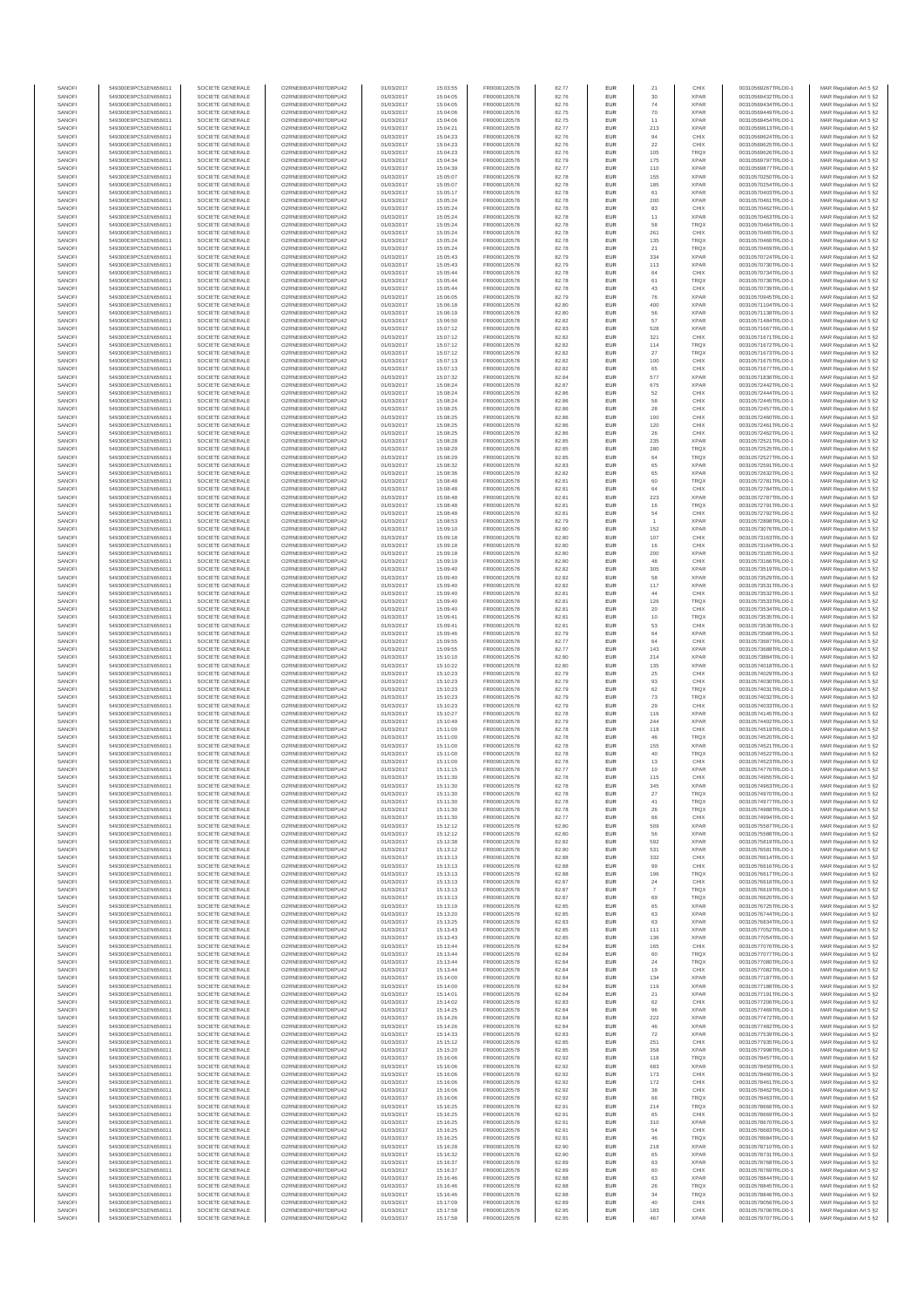| SANOFI           | 549300E9PC51EN656011                         | SOCIETE GENERALE                     | O2RNE8IBXP4R0TD8PU42                          | 01/03/2017               | 15:17:58             | FR0000120578                 | 82.95          | EUR                      | 232                   | <b>XPAR</b>                | 00310579708TRLO0-1                       | MAR Regulation Art 5 §2                            |
|------------------|----------------------------------------------|--------------------------------------|-----------------------------------------------|--------------------------|----------------------|------------------------------|----------------|--------------------------|-----------------------|----------------------------|------------------------------------------|----------------------------------------------------|
| SANOFI<br>SANOFI | 549300E9PC51EN656011<br>549300E9PC51EN656011 | SOCIETE GENERALE<br>SOCIETE GENERALE | O2RNE8IBXP4R0TD8PU42<br>O2RNE8IBXP4R0TD8PU42  | 01/03/2017<br>01/03/2017 | 15:17:58             | FR0000120578                 | 82.95          | EUR<br>EUR               | 199                   | CHIX<br>TRQX               | 00310579709TRLO0-1<br>00310579742TRLO0-1 | MAR Regulation Art 5 §2                            |
| SANOFI           | 549300E9PC51EN656011                         | SOCIETE GENERALE                     | O2RNE8IBXP4R0TD8PLI42                         | 01/03/2017               | 15:18:01<br>15:18:01 | FR0000120578<br>FR0000120578 | 82.94<br>82.94 | EUR                      | 69                    | TRQX                       | 00310579743TRLO0-1                       | MAR Regulation Art 5 §2<br>MAR Regulation Art 5 §2 |
| SANOFI           | 549300E9PC51EN656011                         | SOCIETE GENERALE                     | O2RNE8IBXP4R0TD8PU42                          | 01/03/2017               | 15:18:01             | FR0000120578                 | 82.94          | EUR                      | 67                    | TRQX                       | 00310579745TRLO0-1                       | MAR Regulation Art 5 §2                            |
| SANOFI           | 549300E9PC51EN656011                         | SOCIETE GENERALE                     | O2RNE8IBXP4R0TD8PU42                          | 01/03/2017               | 15:18:01             | FR0000120578                 | 82.94          | EUR                      | 63                    | TRQX                       | 00310579746TRLO0-1                       | MAR Regulation Art 5 §2                            |
| SANOFI<br>SANOFI | 549300E9PC51EN656011<br>549300E9PC51EN656011 | SOCIETE GENERALE<br>SOCIETE GENERALE | O2RNE8IBXP4R0TD8PU42<br>O2RNE8IBXP4R0TD8PU42  | 01/03/2017<br>01/03/2017 | 15:18:01<br>15:18:01 | FR0000120578<br>FR0000120578 | 82.94<br>82.93 | EUR<br>EUR               | 318<br>30             | <b>XPAR</b><br>TRQX        | 00310579747TRLO0-1<br>00310579753TRLO0-1 | MAR Regulation Art 5 §2<br>MAR Regulation Art 5 §2 |
| SANOFI           | 549300E9PC51EN656011                         | SOCIETE GENERALE                     | O2RNE8IBXP4R0TD8PU42                          | 01/03/2017               | 15:18:24             | FR0000120578                 | 82.91          | <b>EUR</b>               | 223                   | <b>XPAR</b>                | 00310579988TRLO0-1                       | MAR Regulation Art 5 §2                            |
| SANOFI           | 549300E9PC51EN656011                         | SOCIETE GENERALE                     | O2RNE8IBXP4R0TD8PU42                          | 01/03/2017               | 15:18:44             | FR0000120578                 | 82.92          | EUR                      | 233                   | CHIX                       | 00310580213TRLO0-1                       | MAR Regulation Art 5 §2                            |
| SANOFI<br>SANOFI | 549300E9PC51EN656011<br>549300E9PC51EN656011 | SOCIETE GENERALE<br>SOCIETE GENERALE | O2RNE8IBXP4R0TD8PLI42<br>O2RNE8IBXP4R0TD8PU42 | 01/03/2017<br>01/03/2017 | 15:18:44<br>15:18:44 | FR0000120578<br>FR0000120578 | 82.92<br>82.92 | EUR<br>EUR               | 95<br>$\sqrt{26}$     | TRQX<br>TRQX               | 00310580220TRLO0-1<br>00310580227TRLO0-1 | MAR Regulation Art 5 §2<br>MAR Regulation Art 5 §2 |
| SANOFI           | 549300E9PC51EN656011                         | SOCIETE GENERALE                     | O2RNE8IBXP4R0TD8PU42                          | 01/03/2017               | 15:18:44             | FR0000120578                 | 82.92          | EUR                      | 62                    | <b>XPAR</b>                | 00310580233TRLO0-1                       | MAR Regulation Art 5 §2                            |
| SANOFI           | 549300E9PC51EN656011                         | SOCIETE GENERALE                     | O2RNE8IBXP4R0TD8PU42                          | 01/03/2017               | 15:18:44             | FR0000120578                 | 82.92          | EUR                      | 153                   | <b>XPAR</b>                | 00310580234TRLO0-1                       | MAR Regulation Art 5 §2                            |
| SANOFI           | 549300E9PC51EN656011                         | SOCIETE GENERALE                     | O2RNE8IBXP4R0TD8PU42                          | 01/03/2017               | 15:18:44             | FR0000120578                 | 82.91          | EUR                      | 15                    | TRQX                       | 00310580235TRLO0-1                       | MAR Regulation Art 5 §2                            |
| SANOFI<br>SANOFI | 549300E9PC51EN656011<br>549300E9PC51EN656011 | SOCIETE GENERALE<br>SOCIETE GENERALE | O2RNE8IBXP4R0TD8PU42<br>O2RNE8IBXP4R0TD8PU42  | 01/03/2017<br>01/03/2017 | 15:18:44<br>15:18:56 | FR0000120578<br>FR0000120578 | 82.91<br>82.90 | <b>EUR</b><br>EUR        | 27<br>142             | CHIX<br><b>XPAR</b>        | 00310580236TRLO0-1<br>00310580342TRLO0-1 | MAR Regulation Art 5 §2<br>MAR Regulation Art 5 §2 |
| SANOFI           | 549300E9PC51EN656011                         | SOCIETE GENERALE                     | O2RNE8IBXP4R0TD8PU42                          | 01/03/2017               | 15:18:56             | FR0000120578                 | 82.90          | <b>EUR</b>               | 76                    | <b>XPAR</b>                | 00310580343TRLO0-1                       | MAR Regulation Art 5 §2                            |
| SANOFI           | 549300E9PC51EN656011                         | SOCIETE GENERALE                     | O2RNE8IBXP4R0TD8PU42                          | 01/03/2017               | 15:18:56             | FR0000120578                 | 82.89          | EUR                      | 65                    | CHIX                       | 00310580346TRLO0-1                       | MAR Regulation Art 5 §2                            |
| SANOFI           | 549300E9PC51EN656011                         | SOCIETE GENERALE                     | O2RNESIBXP4R0TD8PLI42                         | 01/03/2017               | 15:19:33             | FR0000120578                 | 82.91          | EUR                      | 548                   | <b>XPAR</b>                | 00310580708TRLO0-1                       | MAR Regulation Art 5 §2                            |
| SANOFI<br>SANOFI | 549300E9PC51EN656011<br>549300E9PC51EN656011 | SOCIETE GENERALE<br>SOCIETE GENERALE | O2RNE8IBXP4R0TD8PU42<br>O2RNE8IBXP4R0TD8PLI42 | 01/03/2017<br>01/03/2017 | 15:20:42<br>15:20:42 | FR0000120578<br>FR0000120578 | 82.95<br>82.95 | EUR<br>EUR               | 738<br>$\overline{1}$ | <b>XPAR</b><br>TRQX        | 00310581601TRLO0-1<br>00310581602TRLO0-1 | MAR Regulation Art 5 §2<br>MAR Regulation Art 5 §2 |
| SANOFI           | 549300E9PC51EN656011                         | SOCIETE GENERALE                     | O2RNE8IBXP4R0TD8PU42                          | 01/03/2017               | 15:20:42             | FR0000120578                 | 82.95          | <b>EUR</b>               | 38                    | <b>TRQX</b>                | 00310581603TRLO0-1                       | MAR Regulation Art 5 §2                            |
| SANOFI           | 549300E9PC51EN656011                         | SOCIETE GENERALE                     | O2RNE8IBXP4R0TD8PU42                          | 01/03/2017               | 15:20:55             | FR0000120578                 | 82.95          | EUR                      | 191                   | CHIX                       | 00310581744TRLO0-1                       | MAR Regulation Art 5 §2                            |
| SANOFI<br>SANOFI | 549300E9PC51EN656011<br>549300E9PC51EN656011 | SOCIETE GENERALE<br>SOCIETE GENERALE | O2RNE8IBXP4R0TD8PU42<br>O2RNE8IBXP4R0TD8PU42  | 01/03/2017<br>01/03/2017 | 15:20:55<br>15:20:55 | FR0000120578<br>FR0000120578 | 82.95<br>82.95 | <b>EUR</b><br>EUR        | 191<br>196            | CHIX<br><b>XPAR</b>        | 00310581749TRLO0-1<br>00310581750TRLO0-1 | MAR Regulation Art 5 §2<br>MAR Regulation Art 5 §2 |
| SANOFI           | 549300E9PC51EN656011                         | SOCIETE GENERALE                     | O2RNE8IBXP4R0TD8PU42                          | 01/03/2017               | 15:20:55             | FR0000120578                 | 82.95          | <b>EUR</b>               | 234                   | <b>XPAR</b>                | 00310581751TRLO0-1                       | MAR Regulation Art 5 §2                            |
| SANOFI           | 549300E9PC51EN656011                         | SOCIETE GENERALE                     | O2RNE8IBXP4R0TD8PU42                          | 01/03/2017               | 15:20:59             | FR0000120578                 | 82.94          | EUR                      | 74                    | CHIX                       | 00310581840TRLO0-1                       | MAR Regulation Art 5 §2                            |
| SANOFI           | 549300E9PC51EN656011                         | SOCIETE GENERALE                     | O2RNE8IBXP4R0TD8PU42                          | 01/03/2017               | 15:20:59             | FR0000120578                 | 82.94          | EUR                      | 67                    | CHIX                       | 00310581841TRLO0-1                       | MAR Regulation Art 5 §2                            |
| SANOFI<br>SANOFI | 549300E9PC51EN656011<br>549300E9PC51EN656011 | SOCIETE GENERALE<br>SOCIETE GENERALE | O2RNE8IBXP4R0TD8PU42<br>O2RNE8IBXP4R0TD8PU42  | 01/03/2017<br>01/03/2017 | 15:20:59<br>15:20:59 | FR0000120578<br>FR0000120578 | 82.94<br>82.94 | EUR<br>EUR               | 59<br>112             | TRQX<br>CHIX               | 00310581842TRLO0-1<br>00310581843TRLO0-1 | MAR Regulation Art 5 §2<br>MAR Regulation Art 5 §2 |
| SANOFI           | 549300E9PC51EN656011                         | SOCIETE GENERALE                     | O2RNE8IBXP4R0TD8PU42                          | 01/03/2017               | 15:20:59             | FR0000120578                 | 82.94          | <b>EUR</b>               | 110                   | <b>TRQX</b>                | 00310581844TRLO0-1                       | MAR Regulation Art 5 §2                            |
| SANOFI           | 549300E9PC51EN656011                         | SOCIETE GENERALE                     | O2RNE8IBXP4R0TD8PU42                          | 01/03/2017               | 15:21:01             | FR0000120578                 | 82.92          | EUR                      | 191                   | <b>TRQX</b>                | 00310581872TRLO0-1                       | MAR Regulation Art 5 §2                            |
| SANOFI<br>SANOFI | 549300E9PC51EN656011<br>549300E9PC51EN656011 | SOCIETE GENERALE<br>SOCIETE GENERALE | O2RNE8IBXP4R0TD8PU42<br>O2RNE8IBXP4R0TD8PU42  | 01/03/2017<br>01/03/2017 | 15:21:01<br>15:21:46 | FR0000120578<br>FR0000120578 | 82.92<br>82.93 | <b>EUR</b><br>EUR        | 65<br>319             | <b>XPAR</b><br><b>XPAR</b> | 00310581873TRLO0-1<br>00310582327TRLO0-1 | MAR Regulation Art 5 §2<br>MAR Regulation Art 5 §2 |
| SANOFI           | 549300E9PC51EN656011                         | SOCIETE GENERALE                     | O2RNE8IBXP4R0TD8PU42                          | 01/03/2017               | 15:21:54             | FR0000120578                 | 82.95          | EUR                      | 444                   | <b>XPAR</b>                | 00310582549TRLO0-1                       | MAR Regulation Art 5 §2                            |
| SANOFI           | 549300E9PC51EN656011                         | SOCIETE GENERALE                     | O2RNE8IBXP4R0TD8PU42                          | 01/03/2017               | 15:21:54             | FR0000120578                 | 82.94          | EUR                      | 151                   | TRQX                       | 00310582552TRLO0-1                       | MAR Regulation Art 5 §2                            |
| SANOFI<br>SANOFI | 549300E9PC51EN656011                         | SOCIETE GENERALE                     | O2RNE8IBXP4R0TD8PU42<br>O2RNE8IBXP4R0TD8PU42  | 01/03/2017               | 15:21:54             | FR0000120578                 | 82.94          | EUR                      | 58                    | CHIX                       | 00310582553TRLO0-1                       | MAR Regulation Art 5 §2                            |
| SANOFI           | 549300E9PC51EN656011<br>549300E9PC51EN656011 | SOCIETE GENERALE<br>SOCIETE GENERALE | O2RNE8IBXP4R0TD8PU42                          | 01/03/2017<br>01/03/2017 | 15:21:54<br>15:21:54 | FR0000120578<br>FR0000120578 | 82.94<br>82.94 | EUR<br>EUR               | 53<br>18              | CHIX<br><b>TRQX</b>        | 00310582554TRLO0-1<br>00310582555TRLO0-1 | MAR Regulation Art 5 §2<br>MAR Regulation Art 5 §2 |
| SANOFI           | 549300E9PC51EN656011                         | SOCIETE GENERALE                     | O2RNE8IBXP4R0TD8PU42                          | 01/03/2017               | 15:22:29             | FR0000120578                 | 82.97          | <b>EUR</b>               | 402                   | <b>XPAR</b>                | 00310582964TRLO0-1                       | MAR Regulation Art 5 §2                            |
| SANOFI           | 549300E9PC51EN656011                         | SOCIETE GENERALE                     | O2RNE8IBXP4R0TD8PU42                          | 01/03/2017               | 15:22:29             | FR0000120578                 | 82.96          | EUR                      | 42                    | CHIX                       | 00310582965TRLO0-1                       | MAR Regulation Art 5 §2                            |
| SANOFI<br>SANOFI | 549300E9PC51EN656011<br>549300E9PC51EN656011 | SOCIETE GENERALE<br>SOCIETE GENERALE | O2RNE8IBXP4R0TD8PLI42<br>O2RNE8IBXP4R0TD8PU42 | 01/03/2017<br>01/03/2017 | 15:22:29<br>15:22:29 | FR0000120578<br>FR0000120578 | 82.96<br>82.96 | <b>EUR</b><br>EUR        | 282<br>53             | CHIX<br>TRQX               | 00310582966TRLO0-1<br>00310582967TRLO0-1 | MAR Regulation Art 5 §2<br>MAR Regulation Art 5 §2 |
| SANOFI           | 549300E9PC51EN656011                         | SOCIETE GENERALE                     | O2RNE8IBXP4R0TD8PU42                          | 01/03/2017               | 15:22:30             | FR0000120578                 | 82.95          | EUR                      | 79                    | CHIX                       | 00310582968TRLO0-1                       | MAR Regulation Art 5 §2                            |
| SANOFI           | 549300E9PC51EN656011                         | SOCIETE GENERALE                     | O2RNE8IBXP4R0TD8PU42                          | 01/03/2017               | 15:22:30             | FR0000120578                 | 82.95          | EUR                      | 56                    | TRQX                       | 00310582969TRLO0-1                       | MAR Regulation Art 5 §2                            |
| SANOFI           | 549300E9PC51EN656011                         | SOCIETE GENERALE                     | O2RNE8IBXP4R0TD8PLI42<br>O2RNE8IBXP4R0TD8PU42 | 01/03/2017               | 15:22:35             | FR0000120578                 | 82.92          | EUR                      | 180                   | <b>XPAR</b><br><b>XPAR</b> | 00310583020TRLO0-1                       | MAR Regulation Art 5 §2<br>MAR Regulation Art 5 §2 |
| SANOFI<br>SANOFI | 549300E9PC51EN656011<br>549300E9PC51EN656011 | SOCIETE GENERALE<br>SOCIETE GENERALE | O2RNE8IBXP4R0TD8PU42                          | 01/03/2017<br>01/03/2017 | 15:23:02<br>15:23:02 | FR0000120578<br>FR0000120578 | 82.95<br>82.95 | EUR<br>EUR               | 178<br>177            | <b>XPAR</b>                | 00310583400TRLO0-1<br>00310583401TRLO0-1 | MAR Regulation Art 5 §2                            |
| SANOFI           | 549300E9PC51EN656011                         | SOCIETE GENERALE                     | O2RNE8IBXP4R0TD8PU42                          | 01/03/2017               | 15:23:03             | FR0000120578                 | 82.94          | <b>EUR</b>               | 21                    | <b>TRQX</b>                | 00310583405TRLO0-1                       | MAR Regulation Art 5 §2                            |
| SANOFI           | 549300E9PC51EN656011                         | SOCIETE GENERALE                     | O2RNE8IBXP4R0TD8PU42                          | 01/03/2017               | 15:23:09             | FR0000120578                 | 82.94          | EUR                      | 194                   | CHIX                       | 00310583445TRLO0-1                       | MAR Regulation Art 5 §2                            |
| SANOFI<br>SANOFI | 549300E9PC51EN656011<br>549300E9PC51EN656011 | SOCIETE GENERALE<br>SOCIETE GENERALE | O2RNE8IBXP4R0TD8PU42<br>O2RNE8IBXP4R0TD8PU42  | 01/03/2017<br>01/03/2017 | 15:23:09<br>15:23:09 | FR0000120578<br>FR0000120578 | 82.94<br>82.94 | <b>EUR</b><br><b>EUR</b> | 74<br>168             | <b>TRQX</b><br><b>XPAR</b> | 00310583448TRLO0-1<br>00310583449TRLO0-1 | MAR Regulation Art 5 §2<br>MAR Regulation Art 5 §2 |
| SANOFI           | 549300E9PC51EN656011                         | SOCIETE GENERALE                     | O2RNE8IBXP4R0TD8PLI42                         | 01/03/2017               | 15:23:09             | FR0000120578                 | 82.94          | EUR                      | 18                    | TRQX                       | 00310583450TRLO0-1                       | MAR Regulation Art 5 §2                            |
| SANOFI           | 549300E9PC51EN656011                         | SOCIETE GENERALE                     | O2RNE8IBXP4R0TD8PU42                          | 01/03/2017               | 15:23:40             | FR0000120578                 | 82.97          | EUR                      | 62                    | CHIX                       | 00310583949TRLO0-1                       | MAR Regulation Art 5 §2                            |
| SANOFI           | 549300E9PC51EN656011                         | SOCIETE GENERALE                     | O2RNE8IBXP4R0TD8PU42                          | 01/03/2017               | 15:23:40             | FR0000120578                 | 82.97          | EUR                      | 111                   | CHIX                       | 00310583950TRLO0-1                       | MAR Regulation Art 5 §2                            |
| SANOFI<br>SANOFI | 549300E9PC51EN656011<br>549300E9PC51EN656011 | SOCIETE GENERALE<br>SOCIETE GENERALE | O2RNE8IBXP4R0TD8PU42<br>O2RNE8IBXP4R0TD8PU42  | 01/03/2017<br>01/03/2017 | 15:23:40<br>15:23:40 | FR0000120578<br>FR0000120578 | 82.97<br>82.97 | <b>EUR</b><br>EUR        | 98<br>470             | <b>TRQX</b><br><b>XPAR</b> | 00310583951TRLO0-1<br>00310583952TRLO0-1 | MAR Regulation Art 5 §2<br>MAR Regulation Art 5 §2 |
| SANOFI           | 549300E9PC51EN656011                         | SOCIETE GENERALE                     | O2RNE8IBXP4R0TD8PU42                          | 01/03/2017               | 15:23:48             | FR0000120578                 | 82.97          | <b>EUR</b>               | 11                    | <b>XPAR</b>                | 00310584012TRLO0-1                       | MAR Regulation Art 5 §2                            |
| SANOFI           | 549300E9PC51EN656011                         | SOCIETE GENERALE                     | O2RNE8IBXP4R0TD8PU42                          | 01/03/2017               | 15:23:48             | FR0000120578                 | 82.97          | EUR                      |                       | <b>XPAR</b>                | 00310584013TRLO0-1                       | MAR Regulation Art 5 §2                            |
| SANOFI<br>SANOFI | 549300E9PC51EN656011<br>549300E9PC51EN656011 | SOCIETE GENERALE<br>SOCIETE GENERALE | O2RNE8IBXP4R0TD8PU42<br>O2RNE8IBXP4R0TD8PU42  | 01/03/2017<br>01/03/2017 | 15:23:48<br>15:23:48 | FR0000120578<br>FR0000120578 | 82.97<br>82.97 | <b>EUR</b><br>EUR        | 30<br>13              | <b>XPAR</b><br><b>XPAR</b> | 00310584014TRLO0-1<br>00310584015TRLO0-1 | MAR Regulation Art 5 §2<br>MAR Regulation Art 5 §2 |
| SANOFI           | 549300E9PC51EN656011                         | SOCIETE GENERALE                     | O2RNE8IBXP4R0TD8PU42                          | 01/03/2017               | 15:23:48             | FR0000120578                 | 82.97          | EUR                      | 40                    | <b>XPAR</b>                | 00310584016TRLO0-1                       | MAR Regulation Art 5 §2                            |
| SANOFI           | 549300E9PC51EN656011                         | SOCIETE GENERALE                     | O2RNE8IBXP4R0TD8PU42                          | 01/03/2017               | 15:23:53             | FR0000120578                 | 82.98          | EUR                      | 65                    | <b>XPAR</b>                | 00310584100TRLO0-1                       | MAR Regulation Art 5 §2                            |
| SANOFI           | 549300E9PC51EN656011                         | SOCIETE GENERALE                     | O2RNE8IBXP4R0TD8PU42                          | 01/03/2017               | 15:24:14             | FR0000120578                 | 82.98          | EUR                      | 103                   | CHIX                       | 00310584298TRLO0-1                       | MAR Regulation Art 5 §2                            |
| SANOFI<br>SANOFI | 549300E9PC51EN656011<br>549300E9PC51EN656011 | SOCIETE GENERALE<br>SOCIETE GENERALE | O2RNE8IBXP4R0TD8PU42<br>O2RNE8IBXP4R0TD8PU42  | 01/03/2017<br>01/03/2017 | 15:24:14<br>15:24:14 | FR0000120578<br>FR0000120578 | 82.98<br>82.98 | <b>EUR</b><br>EUR        | 17<br>65              | CHIX<br><b>XPAR</b>        | 00310584299TRLO0-1<br>00310584301TRLO0-1 | MAR Regulation Art 5 §2<br>MAR Regulation Art 5 §2 |
| SANOFI           | 549300E9PC51EN656011                         | SOCIETE GENERALE                     | O2RNE8IBXP4R0TD8PU42                          | 01/03/2017               | 15:24:16             | FR0000120578                 | 82.98          | <b>EUR</b>               | 63                    | CHIX                       | 00310584322TRLO0-1                       | MAR Regulation Art 5 §2                            |
| SANOFI           | 549300E9PC51EN656011                         | SOCIETE GENERALE                     | O2RNE8IBXP4R0TD8PU42                          | 01/03/2017               | 15:24:16             | FR0000120578                 | 82.98          | EUR                      | 139                   | <b>XPAR</b>                | 00310584323TRLO0-1                       | MAR Regulation Art 5 §2                            |
| SANOFI<br>SANOFI | 549300E9PC51EN656011<br>549300E9PC51EN656011 | SOCIETE GENERALE<br>SOCIETE GENERALE | O2RNE8IBXP4R0TD8PU42<br>O2RNE8IBXP4R0TD8PU42  | 01/03/2017<br>01/03/2017 | 15:24:16<br>15:24:35 | FR0000120578<br>FR0000120578 | 82.98<br>82.96 | <b>EUR</b><br>EUR        | 127<br>63             | <b>XPAR</b><br>CHIX        | 00310584324TRLO0-1<br>00310584551TRLO0-1 | MAR Regulation Art 5 §2<br>MAR Regulation Art 5 §2 |
| SANOFI           | 549300E9PC51EN656011                         | SOCIETE GENERALE                     | O2RNE8IBXP4R0TD8PU42                          | 01/03/2017               | 15:24:35             | FR0000120578                 | 82.96          | EUR                      | 94                    | TRQX                       | 00310584552TRLO0-1                       | MAR Regulation Art 5 §2                            |
| SANOFI           | 549300E9PC51EN656011                         | SOCIETE GENERALE                     | O2RNE8IBXP4R0TD8PU42                          | 01/03/2017               | 15:24:35             | FR0000120578                 | 82.96          | EUR                      | 65                    | <b>XPAR</b>                | 00310584553TRLO0-1                       | MAR Regulation Art 5 §2                            |
| SANOFI           | 549300E9PC51EN656011                         | SOCIETE GENERALE                     | O2RNE8IBXP4R0TD8PU42                          | 01/03/2017               | 15:24:35             | FR0000120578                 | 82.96          | EUR                      | 42                    | CHIX                       | 00310584554TRLO0-1                       | MAR Regulation Art 5 §2                            |
| SANOFI<br>SANOFI | 549300E9PC51EN656011<br>549300E9PC51EN656011 | SOCIETE GENERALE<br>SOCIETE GENERALE | O2RNE8IBXP4R0TD8PU42<br>O2RNE8IBXP4R0TD8PU42  | 01/03/2017<br>01/03/2017 | 15:25:05<br>15:25:05 | FR0000120578<br>FR0000120578 | 82.98<br>82.98 | <b>EUR</b><br>EUR        | 110<br>532            | <b>XPAR</b><br><b>XPAR</b> | 00310584918TRLO0-1<br>00310584921TRLO0-1 | MAR Regulation Art 5 §2<br>MAR Regulation Art 5 §2 |
| SANOFI           | 549300E9PC51EN656011                         | SOCIETE GENERALE                     | O2RNE8IBXP4R0TD8PU42                          | 01/03/2017               | 15:25:13             | FR0000120578                 | 82.99          | <b>EUR</b>               | 124                   | <b>XPAR</b>                | 00310585151TRLO0-1                       | MAR Regulation Art 5 §2                            |
| SANOFI           | 549300E9PC51EN656011                         | SOCIETE GENERALE                     | O2RNE8IBXP4R0TD8PU42                          | 01/03/2017               | 15:25:13             | FR0000120578                 | 82.97          | EUR                      | 53                    | CHIX                       | 00310585162TRLO0-1                       | MAR Regulation Art 5 §2                            |
| SANOFI           | 549300E9PC51EN656011                         | SOCIETE GENERALE                     | O2RNE8IBXP4R0TD8PU42                          | 01/03/2017               | 15:25:14             | FR0000120578<br>FR0000120578 | 82.97          | EUR                      | $\sqrt{28}$           | CHIX                       | 00310585171TRLO0-1                       | MAR Regulation Art 5 §2                            |
| SANOFI<br>SANOFI | 549300E9PC51EN656011<br>549300E9PC51EN656011 | SOCIETE GENERALE<br>SOCIETE GENERALE | O2RNE8IBXP4R0TD8PU42<br>O2RNE8IBXP4R0TD8PU42  | 01/03/2017<br>01/03/2017 | 15:25:14<br>15:25:40 | FR0000120578                 | 82.97<br>82.97 | EUR<br>EUR               | 69<br>209             | CHIX<br><b>XPAR</b>        | 00310585172TRLO0-1<br>00310585464TRLO0-1 | MAR Regulation Art 5 §2<br>MAR Regulation Art 5 §2 |
| SANOFI           | 549300E9PC51EN656011                         | SOCIETE GENERALE                     | O2RNE8IBXP4R0TD8PU42                          | 01/03/2017               | 15:25:40             | FR0000120578                 | 82.96          | EUR                      | 122                   | CHIX                       | 00310585471TRLO0-1                       | MAR Regulation Art 5 §2                            |
| SANOFI           | 549300E9PC51EN656011                         | SOCIETE GENERALE                     | O2RNE8IBXP4R0TD8PU42                          | 01/03/2017               | 15:25:40             | FR0000120578                 | 82.97          | EUR                      | 47                    | CHIX                       | 00310585473TRLO0-1                       | MAR Regulation Art 5 §2                            |
| SANOFI<br>SANOFI | 549300E9PC51EN656011<br>549300E9PC51EN656011 | SOCIETE GENERALE<br>SOCIETE GENERALE | O2RNE8IBXP4R0TD8PU42<br>O2RNE8IBXP4R0TD8PU42  | 01/03/2017<br>01/03/2017 | 15:25:40<br>15:25:40 | FR0000120578<br>FR0000120578 | 82.96<br>82.96 | <b>EUR</b><br>EUR        | 82<br>125             | <b>TRQX</b><br>TRQX        | 00310585474TRLO0-1<br>00310585475TRLO0-1 | MAR Regulation Art 5 §2<br>MAR Regulation Art 5 §2 |
| SANOFI           | 549300E9PC51EN656011                         | SOCIETE GENERALE                     | O2RNE8IBXP4R0TD8PU42                          | 01/03/2017               | 15:25:45             | FR0000120578                 | 82.95          | EUR                      | 232                   | <b>XPAR</b>                | 00310585539TRLO0-1                       | MAR Regulation Art 5 §2                            |
| SANOFI           | 549300E9PC51EN656011                         | SOCIETE GENERALE                     | O2RNE8IBXP4R0TD8PU42                          | 01/03/2017               | 15:26:02             | FR0000120578                 | 82.97          | EUR                      | 31                    | CHIX                       | 00310585760TRLO0-1                       | MAR Regulation Art 5 §2                            |
| SANOFI           | 549300E9PC51EN656011                         | SOCIETE GENERALE                     | O2RNE8IBXP4R0TD8PLI42                         | 01/03/2017               | 15:26:02             | FR0000120578                 | 82.97          | EUR                      | 67                    | CHIX                       | 00310585761TRLO0-1                       | MAR Regulation Art 5 §2                            |
| SANOFI<br>SANOFI | 549300E9PC51EN656011<br>549300E9PC51EN656011 | SOCIETE GENERALE<br>SOCIETE GENERALE | O2RNE8IBXP4R0TD8PU42<br>O2RNESIBXP4R0TD8PLI42 | 01/03/2017<br>01/03/2017 | 15:26:27<br>15:26:27 | FR0000120578<br>FR0000120578 | 82.97<br>82.97 | <b>EUR</b><br><b>EUR</b> | 109<br>254            | <b>XPAR</b><br><b>XPAR</b> | 00310586074TRLO0-1<br>00310586075TRLO0-1 | MAR Regulation Art 5 §2<br>MAR Regulation Art 5 §2 |
| SANOFI           | 549300E9PC51EN656011                         | SOCIETE GENERALE                     | O2RNE8IBXP4R0TD8PU42                          | 01/03/2017               | 15:26:27             | FR0000120578                 | 82.96          | EUR                      | 61                    | CHIX                       | 00310586076TRLO0-1                       | MAR Regulation Art 5 §2                            |
| SANOFI           | 549300E9PC51EN656011                         | SOCIETE GENERALE                     | O2RNE8IBXP4R0TD8PU42                          | 01/03/2017               | 15:26:27             | FR0000120578                 | 82.96          | EUR                      | 129                   | TRQX                       | 00310586077TRLO0-1                       | MAR Regulation Art 5 §2                            |
| SANOFI<br>SANOFI | 549300E9PC51EN656011<br>549300E9PC51EN656011 | SOCIETE GENERALE<br>SOCIETE GENERALE | O2RNE8IBXP4R0TD8PU42<br>O2RNE8IBXP4R0TD8PU42  | 01/03/2017<br>01/03/2017 | 15:26:27<br>15:26:27 | FR0000120578<br>FR0000120578 | 82.96<br>82.96 | <b>EUR</b><br>EUR        | 57<br>28              | CHIX<br>TRQX               | 00310586078TRLO0-1<br>00310586079TRLO0-1 | MAR Regulation Art 5 §2<br>MAR Regulation Art 5 §2 |
| SANOFI           | 549300E9PC51EN656011                         | SOCIETE GENERALE                     | O2RNE8IBXP4R0TD8PU42                          | 01/03/2017               | 15:26:34             | FR0000120578                 | 82.95          | <b>EUR</b>               | 315                   | <b>XPAR</b>                | 00310586144TRLO0-1                       | MAR Regulation Art 5 §2                            |
| SANOFI           | 549300E9PC51EN656011                         | SOCIETE GENERALE                     | O2RNE8IBXP4R0TD8PU42                          | 01/03/2017               | 15:26:34             | FR0000120578                 | 82.95          | EUR                      | $\overline{2}$        | <b>XPAR</b>                | 00310586145TRLO0-1                       | MAR Regulation Art 5 §2                            |
| SANOFI           | 549300E9PC51EN656011                         | SOCIETE GENERALE                     | O2RNE8IBXP4R0TD8PU42<br>O2RNE8IBXP4R0TD8PU42  | 01/03/2017               | 15:26:47             | FR0000120578                 | 82.93          | EUR                      | $61\,$                | CHIX<br><b>XPAR</b>        | 00310586330TRLO0-1                       | MAR Regulation Art 5 §2                            |
| SANOFI<br>SANOFI | 549300E9PC51EN656011<br>549300E9PC51EN656011 | SOCIETE GENERALE<br>SOCIETE GENERALE | O2RNESIBXP4R0TD8PLI42                         | 01/03/2017<br>01/03/2017 | 15:26:47<br>15:27:14 | FR0000120578<br>FR0000120578 | 82.93<br>82.94 | EUR<br>EUR               | 200<br>15             | CHIX                       | 00310586331TRLO0-1<br>00310586641TRLO0-1 | MAR Regulation Art 5 §2<br>MAR Regulation Art 5 §2 |
| SANOFI           | 549300E9PC51EN656011                         | SOCIETE GENERALE                     | O2RNE8IBXP4R0TD8PLI42                         | 01/03/2017               | 15:27:14             | FR0000120578                 | 82.94          | <b>EUR</b>               | 107                   | CHIX                       | 00310586643TRLO0-1                       | MAR Regulation Art 5 §2                            |
| SANOFI           | 549300E9PC51EN656011                         | SOCIETE GENERALE                     | O2RNE8IBXP4R0TD8PU42                          | 01/03/2017               | 15:27:14             | FR0000120578                 | 82.94          | EUR                      | 55                    | TRQX                       | 00310586644TRLO0-1                       | MAR Regulation Art 5 §2                            |
| SANOFI<br>SANOFI | 549300E9PC51EN656011<br>549300E9PC51EN656011 | SOCIETE GENERALE<br>SOCIETE GENERALE | O2RNE8IBXP4R0TD8PU42<br>O2RNE8IBXP4R0TD8PU42  | 01/03/2017<br>01/03/2017 | 15:27:14<br>15:27:14 | FR0000120578<br>FR0000120578 | 82.94<br>82.94 | <b>EUR</b><br>EUR        | 40<br>197             | <b>TROX</b><br><b>XPAR</b> | 00310586645TRLO0-1<br>00310586646TRLO0-1 | MAR Regulation Art 5 §2<br>MAR Regulation Art 5 §2 |
| SANOFI           | 549300E9PC51EN656011                         | SOCIETE GENERALE                     | O2RNE8IBXP4R0TD8PU42                          | 01/03/2017               | 15:27:14             | FR0000120578                 | 82.94          | EUR                      | 71                    | <b>XPAR</b>                | 00310586647TRLO0-1                       | MAR Regulation Art 5 §2                            |
| SANOFI           | 549300E9PC51EN656011                         | SOCIETE GENERALE                     | O2RNE8IBXP4R0TD8PU42                          | 01/03/2017               | 15:27:14             | FR0000120578                 | 82.94          | EUR                      | 28                    | CHIX                       | 00310586648TRLO0-1                       | MAR Regulation Art 5 §2                            |
| SANOFI<br>SANOFI | 549300E9PC51EN656011<br>549300E9PC51EN656011 | SOCIETE GENERALE<br>SOCIETE GENERALE | O2RNE8IBXP4R0TD8PU42<br>O2RNE8IBXP4R0TD8PU42  | 01/03/2017<br>01/03/2017 | 15:27:14<br>15:27:36 | FR0000120578<br>FR0000120578 | 82.94<br>82.93 | EUR<br>EUR               | 23<br>246             | TRQX<br><b>XPAR</b>        | 00310586649TRLO0-1<br>00310586923TRLO0-1 | MAR Regulation Art 5 §2<br>MAR Regulation Art 5 §2 |
| SANOFI           | 549300E9PC51EN656011                         | SOCIETE GENERALE                     | O2RNE8IBXP4R0TD8PU42                          | 01/03/2017               | 15:27:36             | FR0000120578                 | 82.92          | EUR                      | 61                    | CHIX                       | 00310586926TRLO0-1                       | MAR Regulation Art 5 §2                            |
| SANOFI           | 549300E9PC51EN656011                         | SOCIETE GENERALE                     | O2RNE8IBXP4R0TD8PU42                          | 01/03/2017               | 15:27:36             | FR0000120578                 | 82.92          | <b>EUR</b>               | 47                    | CHIX                       | 00310586930TRLO0-1                       | MAR Regulation Art 5 §2                            |
| SANOFI<br>SANOFI | 549300E9PC51EN656011<br>549300E9PC51EN656011 | SOCIETE GENERALE<br>SOCIETE GENERALE | O2RNE8IBXP4R0TD8PU42<br>O2RNE8IBXP4R0TD8PLI42 | 01/03/2017<br>01/03/2017 | 15:27:43<br>15:27:43 | FR0000120578<br>FR0000120578 | 82.91<br>82.91 | EUR<br><b>EUR</b>        | 61<br>46              | TRQX<br><b>XPAR</b>        | 00310587020TRLO0-1<br>00310587022TRLO0-1 | MAR Regulation Art 5 §2<br>MAR Regulation Art 5 §2 |
| SANOFI           | 549300E9PC51EN656011                         | SOCIETE GENERALE                     | O2RNE8IBXP4R0TD8PU42                          | 01/03/2017               | 15:27:43             | FR0000120578                 | 82.91          | EUR                      | 227                   | <b>XPAR</b>                | 00310587026TRLO0-1                       | MAR Regulation Art 5 \$2                           |
| SANOFI           | 549300E9PC51EN656011                         | SOCIETE GENERALE                     | O2RNE8IBXP4R0TD8PU42                          | 01/03/2017               | 15:28:12             | FR0000120578                 | 82.93          | EUR                      | 69                    | <b>XPAR</b>                | 00310587411TRLO0-1                       | MAR Regulation Art 5 §2                            |
| SANOFI           | 549300E9PC51EN656011                         | SOCIETE GENERALE                     | O2RNE8IBXP4R0TD8PU42                          | 01/03/2017               | 15:28:12             | FR0000120578                 | 82.93          | EUR                      | 358                   | <b>XPAR</b>                | 00310587412TRLO0-1                       | MAR Regulation Art 5 §2                            |
| SANOFI<br>SANOFI | 549300E9PC51EN656011<br>549300E9PC51EN656011 | SOCIETE GENERALE<br>SOCIETE GENERALE | O2RNE8IBXP4R0TD8PU42<br>O2RNE8IBXP4R0TD8PU42  | 01/03/2017<br>01/03/2017 | 15:28:19<br>15:28:45 | FR0000120578<br>FR0000120578 | 82.92<br>82.91 | EUR<br>EUR               | 119<br>93             | <b>XPAR</b><br>TRQX        | 00310587476TRLO0-1<br>00310587853TRLO0-1 | MAR Regulation Art 5 §2<br>MAR Regulation Art 5 §2 |
| SANOFI           | 549300E9PC51EN656011                         | SOCIETE GENERALE                     | O2RNE8IBXP4R0TD8PU42                          | 01/03/2017               | 15:28:45             | FR0000120578                 | 82.91          | EUR                      | 208                   | CHIX                       | 00310587854TRLO0-1                       | MAR Regulation Art 5 §2                            |
| SANOFI           | 549300E9PC51EN656011                         | SOCIETE GENERALE                     | O2RNE8IBXP4R0TD8PU42                          | 01/03/2017               | 15:28:45             | FR0000120578                 | 82.91          | <b>EUR</b>               | 64                    | <b>XPAR</b>                | 00310587855TRLO0-1                       | MAR Regulation Art 5 §2                            |
| SANOFI           | 549300E9PC51EN656011                         | SOCIETE GENERALE                     | O2RNE8IBXP4R0TD8PU42                          | 01/03/2017               | 15:28:45             | FR0000120578                 | 82.90          | EUR                      | 70                    | TRQX                       | 00310587856TRLO0-1                       | MAR Regulation Art 5 §2                            |
| SANOFI<br>SANOFI | 549300E9PC51EN656011<br>549300E9PC51EN656011 | SOCIETE GENERALE<br>SOCIETE GENERALE | O2RNE8IBXP4R0TD8PU42<br>O2RNE8IBXP4R0TD8PU42  | 01/03/2017<br>01/03/2017 | 15:28:45<br>15:28:53 | FR0000120578<br>FR0000120578 | 82.90<br>82.90 | <b>EUR</b><br><b>EUR</b> | 111<br>231            | CHIX<br><b>XPAR</b>        | 00310587857TRLO0-1<br>00310587954TRLO0-1 | MAR Regulation Art 5 §2<br>MAR Regulation Art 5 §2 |
| SANOFI           | 549300E9PC51EN656011                         | SOCIETE GENERALE                     | O2RNE8IBXP4R0TD8PU42                          | 01/03/2017               | 15:28:59             | FR0000120578                 | 82.90          | EUR                      | 61                    | CHIX                       | 00310588023TRLO0-1                       | MAR Regulation Art 5 §2                            |
| SANOFI           | 549300E9PC51EN656011                         | SOCIETE GENERALE                     | O2RNE8IBXP4R0TD8PU42                          | 01/03/2017               | 15:29:30             | FR0000120578                 | 82.92          | EUR                      | 122                   | CHIX                       | 00310588411TRLO0-1                       | MAR Regulation Art 5 §2                            |
| SANOFI<br>SANOFI | 549300E9PC51EN656011<br>549300E9PC51EN656011 | SOCIETE GENERALE<br>SOCIETE GENERALE | O2RNE8IBXP4R0TD8PU42<br>O2RNE8IBXP4R0TD8PU42  | 01/03/2017<br>01/03/2017 | 15:29:30             | FR0000120578<br>FR0000120578 | 82.92          | EUR<br>EUR               | $\overline{9}$        | <b>TRQX</b><br><b>TRQX</b> | 00310588413TRLO0-1<br>00310588414TRLO0-1 | MAR Regulation Art 5 §2                            |
| SANOFI           | 549300E9PC51EN656011                         | SOCIETE GENERALE                     | O2RNE8IBXP4R0TD8PU42                          | 01/03/2017               | 15:29:30<br>15:29:30 | FR0000120578                 | 82.92<br>82.92 | EUR                      | 78<br>224             | <b>XPAR</b>                | 00310588415TRLO0-1                       | MAR Regulation Art 5 §2<br>MAR Regulation Art 5 §2 |
| SANOFI           | 549300E9PC51EN656011                         | SOCIETE GENERALE                     | O2RNE8IBXP4R0TD8PU42                          | 01/03/2017               | 15:29:30             | FR0000120578                 | 82.92          | <b>EUR</b>               | 139                   | <b>XPAR</b>                | 00310588416TRLO0-1                       | MAR Regulation Art 5 §2                            |
| SANOFI           | 549300E9PC51EN656011                         | SOCIETE GENERALE                     | O2RNE8IBXP4R0TD8PU42                          | 01/03/2017               | 15:29:30             | FR0000120578                 | 82.92          | EUR                      | 51                    | <b>XPAR</b>                | 00310588417TRLO0-1                       | MAR Regulation Art 5 §2                            |
| SANOFI<br>SANOFI | 549300E9PC51EN656011<br>549300E9PC51EN656011 | SOCIETE GENERALE<br>SOCIETE GENERALE | O2RNE8IBXP4R0TD8PU42<br>O2RNE8IBXP4R0TD8PU42  | 01/03/2017<br>01/03/2017 | 15:29:30<br>15:29:30 | FR0000120578<br>FR0000120578 | 82.92<br>82.92 | EUR<br>EUR               | 28<br>31              | CHIX<br>TRQX               | 00310588418TRLO0-1<br>00310588419TRLO0-1 | MAR Regulation Art 5 §2<br>MAR Regulation Art 5 §2 |
| SANOFI           | 549300E9PC51EN656011                         | SOCIETE GENERALE                     | O2RNE8IBXP4R0TD8PU42                          | 01/03/2017               | 15:29:35             | FR0000120578                 | 82.89          | EUR                      | 381                   | <b>XPAR</b>                | 00310588455TRLO0-1                       | MAR Regulation Art 5 §2                            |
| SANOFI           | 549300E9PC51EN656011                         | SOCIETE GENERALE                     | O2RNE8IBXP4R0TD8PU42                          | 01/03/2017               | 15:30:13             | FR0000120578                 | 82.90          | EUR                      | 141                   | CHIX                       | 00310589015TRLO0-1                       | MAR Regulation Art 5 §2                            |
| SANOFI<br>SANOFI | 549300E9PC51EN656011<br>549300E9PC51EN656011 | SOCIETE GENERALE<br>SOCIETE GENERALE | O2RNE8IBXP4R0TD8PU42<br>O2RNE8IBXP4R0TD8PU42  | 01/03/2017<br>01/03/2017 | 15:30:13<br>15:30:30 | FR0000120578<br>FR0000120578 | 82.90<br>82.91 | EUR<br><b>EUR</b>        | 87<br>577             | <b>XPAR</b><br><b>XPAR</b> | 00310589019TRLO0-1<br>00310589189TRLO0-1 | MAR Regulation Art 5 §2                            |
| SANOFI           | 549300E9PC51EN656011                         | SOCIETE GENERALE                     | O2RNE8IBXP4R0TD8PU42                          | 01/03/2017               | 15:30:46             | FR0000120578                 | 82.90          | EUR                      | 165                   | <b>XPAR</b>                | 00310589361TRLO0-1                       | MAR Regulation Art 5 §2<br>MAR Regulation Art 5 §2 |
| SANOFI           | 549300E9PC51EN656011                         | SOCIETE GENERALE                     | O2RNE8IBXP4R0TD8PU42                          | 01/03/2017               | 15:30:51             | FR0000120578                 | 82.90          | <b>EUR</b>               | 97                    | <b>XPAR</b>                | 00310589399TRLO0-1                       | MAR Regulation Art 5 §2                            |
| SANOFI           | 549300E9PC51EN656011                         | SOCIETE GENERALE                     | O2RNE8IBXP4R0TD8PU42                          | 01/03/2017               | 15:30:51             | FR0000120578                 | 82.90          | EUR                      | 210                   | CHIX                       | 00310589400TRLO0-1                       | MAR Regulation Art 5 §2                            |
| SANOFI<br>SANOFI | 549300E9PC51EN656011<br>549300E9PC51EN656011 | SOCIETE GENERALE<br>SOCIETE GENERALE | O2RNE8IBXP4R0TD8PU42<br>O2RNE8IBXP4R0TD8PU42  | 01/03/2017<br>01/03/2017 | 15:30:51<br>15:30:51 | FR0000120578<br>FR0000120578 | 82.90<br>82.90 | EUR<br>EUR               | 58<br>111             | CHIX<br>TRQX               | 00310589401TRLO0-1<br>00310589402TRLO0-1 | MAR Regulation Art 5 §2<br>MAR Regulation Art 5 §2 |
| SANOFI           | 549300E9PC51EN656011                         | SOCIETE GENERALE                     | O2RNE8IBXP4R0TD8PU42                          | 01/03/2017               | 15:30:51             | FR0000120578                 | 82.90          | EUR                      | 86                    | TRQX                       | 00310589403TRLO0-1                       | MAR Regulation Art 5 §2                            |
| SANOFI           | 549300E9PC51EN656011                         | SOCIETE GENERALE                     | O2RNE8IBXP4R0TD8PU42                          | 01/03/2017               | 15:30:51             | FR0000120578                 | 82.90          | EUR                      | $^{\rm 84}$           | <b>XPAR</b>                | 00310589404TRLO0-1                       | MAR Regulation Art 5 §2                            |
| SANOFI           | 549300E9PC51EN656011                         | SOCIETE GENERALE                     | O2RNE8IBXP4R0TD8PU42                          | 01/03/2017               | 15:30:51             | FR0000120578                 | 82.90          | EUR                      | 62                    | CHIX                       | 00310589405TRLO0-1                       | MAR Regulation Art 5 §2                            |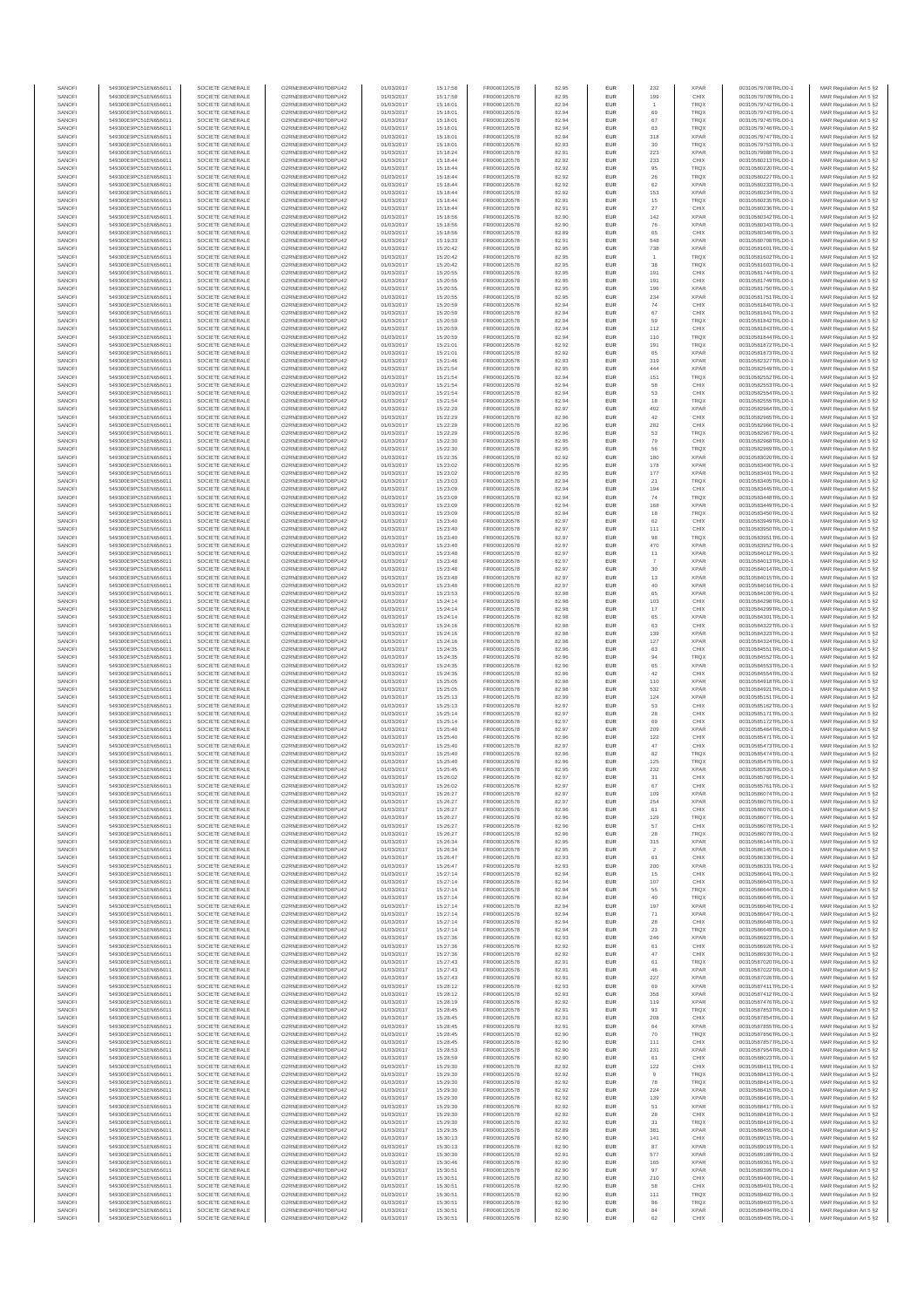| SANOFI           | 549300E9PC51EN656011                         | SOCIETE GENERALE                     | O2RNE8IBXP4R0TD8PU42                          | 01/03/2017               | 15:30:51             | FR0000120578                 | 82.90          | EUR                      | 14                    | CHIX                       | 00310589406TRLO0-1                       | MAR Regulation Art 5 §2                             |
|------------------|----------------------------------------------|--------------------------------------|-----------------------------------------------|--------------------------|----------------------|------------------------------|----------------|--------------------------|-----------------------|----------------------------|------------------------------------------|-----------------------------------------------------|
| SANOFI<br>SANOFI | 549300E9PC51EN656011<br>549300E9PC51EN656011 | SOCIETE GENERALE<br>SOCIETE GENERALE | O2RNE8IBXP4R0TD8PU42<br>O2RNE8IBXP4R0TD8PU42  | 01/03/2017<br>01/03/2017 | 15:31:02<br>15:31:02 | FR0000120578<br>FR0000120578 | 82.89<br>82.89 | EUR<br>EUR               | 98<br>73              | <b>XPAR</b><br><b>XPAR</b> | 00310589527TRLO0-1<br>00310589528TRLO0-1 | MAR Regulation Art 5 §2                             |
| SANOFI           | 549300E9PC51EN656011                         | SOCIETE GENERALE                     | O2RNE8IBXP4R0TD8PU42                          | 01/03/2017               | 15:31:02             | FR0000120578                 | 82.88          | EUR                      | 60                    | CHIX                       | 00310589529TRLO0-1                       | MAR Regulation Art 5 §2<br>MAR Regulation Art 5 §2  |
| SANOFI           | 549300E9PC51EN656011                         | SOCIETE GENERALE                     | O2RNE8IBXP4R0TD8PU42                          | 01/03/2017               | 15:31:03             | FR0000120578                 | 82.88          | EUR                      | 70                    | TRQX                       | 00310589535TRLO0-1                       | MAR Regulation Art 5 §2                             |
| SANOFI           | 549300E9PC51EN656011                         | SOCIETE GENERALE                     | O2RNE8IBXP4R0TD8PU42                          | 01/03/2017               | 15:31:12             | FR0000120578                 | 82.87          | EUR                      | 61                    | CHIX                       | 00310589619TRLO0-1                       | MAR Regulation Art 5 §2                             |
| SANOFI<br>SANOFI | 549300E9PC51EN656011<br>549300E9PC51EN656011 | SOCIETE GENERALE<br>SOCIETE GENERALE | O2RNE8IBXP4R0TD8PU42<br>O2RNE8IBXP4R0TD8PU42  | 01/03/2017<br>01/03/2017 | 15:31:12<br>15:31:12 | FR0000120578<br>FR0000120578 | 82.87<br>82.87 | EUR<br>EUR               | 63<br>171             | <b>TRQX</b><br><b>XPAR</b> | 00310589620TRLO0-1<br>00310589621TRLO0-1 | MAR Regulation Art 5 §2<br>MAR Regulation Art 5 §2  |
| SANOFI           | 549300E9PC51EN656011                         | SOCIETE GENERALE                     | O2RNE8IBXP4R0TD8PU42                          | 01/03/2017               | 15:31:12             | FR0000120578                 | 82.87          | EUR                      | 27                    | CHIX                       | 00310589622TRLO0-1                       | MAR Regulation Art 5 \$2                            |
| SANOFI           | 549300E9PC51EN656011                         | SOCIETE GENERALE                     | O2RNE8IBXP4R0TD8PU42                          | 01/03/2017               | 15:31:26             | FR0000120578                 | 82.85          | EUR                      | 18                    | <b>XPAR</b>                | 00310589728TRLO0-1                       | MAR Regulation Art 5 §2                             |
| SANOFI<br>SANOFI | 549300E9PC51EN656011<br>549300E9PC51EN656011 | SOCIETE GENERALE<br>SOCIETE GENERALE | O2RNE8IBXP4R0TD8PU42<br>O2RNE8IBXP4R0TD8PU42  | 01/03/2017<br>01/03/2017 | 15:31:26<br>15:31:53 | FR0000120578<br>FR0000120578 | 82.85<br>82.84 | EUR<br>EUR               | 127<br>229            | <b>XPAR</b><br>CHIX        | 00310589729TRLO0-1<br>00310589946TRLO0-1 | MAR Regulation Art 5 §2<br>MAR Regulation Art 5 §2  |
| SANOFI           | 549300E9PC51EN656011                         | SOCIETE GENERALE                     | O2RNE8IBXP4R0TD8PU42                          | 01/03/2017               | 15:31:53             | FR0000120578                 | 82.84          | EUR                      | 49                    | TRQX                       | 00310589952TRLO0-1                       | MAR Regulation Art 5 §2                             |
| SANOFI           | 549300E9PC51EN656011                         | SOCIETE GENERALE                     | O2RNE8IBXP4R0TD8PU42                          | 01/03/2017               | 15:31:53             | FR0000120578                 | 82.84          | EUR                      | 60                    | TRQX                       | 00310589958TRLO0-1                       | MAR Regulation Art 5 §2                             |
| SANOFI           | 549300E9PC51EN656011                         | SOCIETE GENERALE                     | O2RNE8IBXP4R0TD8PU42                          | 01/03/2017               | 15:31:53             | FR0000120578                 | 82.84          | EUR                      | 102                   | <b>XPAR</b>                | 00310589961TRLO0-1                       | MAR Regulation Art 5 §2                             |
| SANOFI<br>SANOFI | 549300E9PC51EN656011<br>549300E9PC51EN656011 | SOCIETE GENERALE<br>SOCIETE GENERALE | O2RNE8IBXP4R0TD8PU42<br>O2RNE8IBXP4R0TD8PU42  | 01/03/2017<br>01/03/2017 | 15:31:53<br>15:31:53 | FR0000120578<br>FR0000120578 | 82.84<br>82.84 | EUR<br>EUR               | 37<br>54              | <b>TRQX</b><br>CHIX        | 00310589962TRLO0-1<br>00310589963TRLO0-1 | MAR Regulation Art 5 §2<br>MAR Regulation Art 5 §2  |
| SANOFI           | 549300E9PC51EN656011                         | SOCIETE GENERALE                     | O2RNE8IBXP4R0TD8PU42                          | 01/03/2017               | 15:31:53             | FR0000120578                 | 82.84          | EUR                      | 29                    | <b>TRQX</b>                | 00310589964TRLO0-1                       | MAR Regulation Art 5 §2                             |
| SANOFI           | 549300E9PC51EN656011                         | SOCIETE GENERALE                     | O2RNE8IBXP4R0TD8PU42                          | 01/03/2017               | 15:32:29             | FR0000120578                 | 82.88          | EUR                      | 43                    | <b>XPAR</b>                | 00310590471TRLO0-1                       | MAR Regulation Art 5 §2                             |
| SANOFI<br>SANOFI | 549300E9PC51EN656011                         | SOCIETE GENERALE                     | O2RNE8IBXP4R0TD8PU42<br>O2RNE8IBXP4R0TD8PU42  | 01/03/2017               | 15:32:30             | FR0000120578                 | 82.88          | EUR                      | 115                   | <b>XPAR</b>                | 00310590479TRLO0-1<br>00310590480TRLO0-1 | MAR Regulation Art 5 §2                             |
| SANOFI           | 549300E9PC51EN656011<br>549300E9PC51EN656011 | SOCIETE GENERALE<br>SOCIETE GENERALE | O2RNE8IBXP4R0TD8PU42                          | 01/03/2017<br>01/03/2017 | 15:32:30<br>15:32:51 | FR0000120578<br>FR0000120578 | 82.88<br>82.90 | EUR<br>EUR               | 622<br>100            | <b>XPAR</b><br>TRQX        | 00310590697TRLO0-1                       | MAR Regulation Art 5 §2<br>MAR Regulation Art 5 §2  |
| SANOFI           | 549300E9PC51EN656011                         | SOCIETE GENERALE                     | O2RNE8IBXP4R0TD8PU42                          | 01/03/2017               | 15:32:51             | FR0000120578                 | 82.90          | EUR                      | 102                   | <b>TRQX</b>                | 00310590698TRLO0-1                       | MAR Regulation Art 5 §2                             |
| SANOFI           | 549300E9PC51EN656011                         | SOCIETE GENERALE                     | O2RNE8IBXP4R0TD8PU42                          | 01/03/2017               | 15:33:00             | FR0000120578                 | 82.90          | EUR                      | 91                    | <b>XPAR</b>                | 00310590806TRLO0-1                       | MAR Regulation Art 5 §2                             |
| SANOFI           | 549300E9PC51EN656011                         | SOCIETE GENERALE                     | O2RNE8IBXP4R0TD8PU42<br>O2RNE8IBXP4R0TD8PU42  | 01/03/2017               | 15:33:00             | FR0000120578<br>FR0000120578 | 82.90          | EUR                      | 100                   | <b>XPAR</b>                | 00310590808TRLO0-1                       | MAR Regulation Art 5 §2                             |
| SANOFI<br>SANOFI | 549300E9PC51EN656011<br>549300E9PC51EN656011 | SOCIETE GENERALE<br>SOCIETE GENERALE | O2RNE8IBXP4R0TD8PU42                          | 01/03/2017<br>01/03/2017 | 15:33:00<br>15:33:17 | FR0000120578                 | 82.90<br>82.90 | EUR<br>EUR               | 195<br>111            | <b>XPAR</b><br>CHIX        | 00310590809TRLO0-1<br>00310590968TRLO0-1 | MAR Regulation Art 5 §2<br>MAR Regulation Art 5 62  |
| SANOFI           | 549300E9PC51EN656011                         | SOCIETE GENERALE                     | O2RNE8IBXP4R0TD8PU42                          | 01/03/2017               | 15:33:17             | FR0000120578                 | 82.90          | EUR                      | 51                    | CHIX                       | 00310590969TRLO0-1                       | MAR Regulation Art 5 §2                             |
| SANOFI           | 549300E9PC51EN656011                         | SOCIETE GENERALE                     | O2RNE8IBXP4R0TD8PU42                          | 01/03/2017               | 15:33:17             | FR0000120578                 | 82.90          | EUR                      | 108                   | TRQX                       | 00310590970TRLO0-1                       | MAR Regulation Art 5 §2                             |
| SANOFI<br>SANOFI | 549300E9PC51EN656011<br>549300E9PC51EN656011 | SOCIETE GENERALE<br>SOCIETE GENERALE | O2RNE8IBXP4R0TD8PU42<br>O2RNE8IBXP4R0TD8PU42  | 01/03/2017<br>01/03/2017 | 15:33:17<br>15:33:17 | FR0000120578<br>FR0000120578 | 82.90<br>82.90 | EUR<br>EUR               | 10<br>100             | <b>XPAR</b><br><b>XPAR</b> | 00310590971TRLO0-1<br>00310590972TRLO0-1 | MAR Regulation Art 5 §2<br>MAR Regulation Art 5 §2  |
| SANOFI           | 549300E9PC51EN656011                         | SOCIETE GENERALE                     | O2RNE8IBXP4R0TD8PU42                          | 01/03/2017               | 15:33:17             | FR0000120578                 | 82.90          | EUR                      | 62                    | <b>XPAR</b>                | 00310590973TRLO0-1                       | MAR Regulation Art 5 §2                             |
| SANOFI           | 549300E9PC51EN656011                         | SOCIETE GENERALE                     | O2RNE8IBXP4R0TD8PU42                          | 01/03/2017               | 15:33:17             | FR0000120578                 | 82.90          | EUR                      | 12                    | <b>XPAR</b>                | 00310590974TRLO0-1                       | MAR Regulation Art 5 §2                             |
| SANOFI           | 549300E9PC51EN656011                         | SOCIETE GENERALE                     | O2RNE8IBXP4R0TD8PU42                          | 01/03/2017               | 15:33:17             | FR0000120578                 | 82.90          | EUR                      | 120                   | CHIX                       | 00310590976TRLO0-1                       | MAR Regulation Art 5 \$2                            |
| SANOFI<br>SANOFI | 549300E9PC51EN656011<br>549300E9PC51EN656011 | SOCIETE GENERALE<br>SOCIETE GENERALE | O2RNE8IBXP4R0TD8PU42<br>O2RNE8IBXP4R0TD8PU42  | 01/03/2017<br>01/03/2017 | 15:33:17<br>15:33:17 | FR0000120578<br>FR0000120578 | 82.90<br>82.90 | EUR<br>EUR               | 12<br>33              | CHIX<br>CHIX               | 00310590977TRLO0-1<br>00310590978TRLO0-1 | MAR Regulation Art 5 §2<br>MAR Regulation Art 5 §2  |
| SANOFI           | 549300E9PC51EN656011                         | SOCIETE GENERALE                     | O2RNE8IBXP4R0TD8PU42                          | 01/03/2017               | 15:33:20             | FR0000120578                 | 82.89          | EUR                      | 88                    | CHIX                       | 00310591025TRLO0-1                       | MAR Regulation Art 5 §2                             |
| SANOFI           | 549300E9PC51EN656011                         | SOCIETE GENERALE                     | O2RNE8IBXP4R0TD8PU42                          | 01/03/2017               | 15:33:20             | FR0000120578                 | 82.89          | EUR                      | 150                   | CHIX                       | 00310591040TRLO0-1                       | MAR Regulation Art 5 §2                             |
| SANOFI<br>SANOFI | 549300E9PC51EN656011<br>549300E9PC51EN656011 | SOCIETE GENERALE<br>SOCIETE GENERALE | O2RNE8IBXP4R0TD8PU42<br>O2RNE8IBXP4R0TD8PU42  | 01/03/2017<br>01/03/2017 | 15:33:20<br>15:33:20 | FR0000120578<br>FR0000120578 | 82.88<br>82.88 | EUR<br>EUR               | 100<br>52             | <b>XPAR</b><br><b>XPAR</b> | 00310591057TRLO0-1<br>00310591060TRLO0-1 | MAR Regulation Art 5 §2<br>MAR Regulation Art 5 §2  |
| SANOFI           | 549300E9PC51EN656011                         | SOCIETE GENERALE                     | O2RNE8IBXP4R0TD8PU42                          | 01/03/2017               | 15:33:38             | FR0000120578                 | 82.87          | EUR                      | 107                   | <b>XPAR</b>                | 00310591251TRLO0-1                       | MAR Regulation Art 5 §2                             |
| SANOFI           | 549300E9PC51EN656011                         | SOCIETE GENERALE                     | O2RNE8IBXP4R0TD8PU42                          | 01/03/2017               | 15:33:41             | FR0000120578                 | 82.87          | EUR                      | 101                   | <b>XPAR</b>                | 00310591264TRLO0-1                       | MAR Regulation Art 5 §2                             |
| SANOFI           | 549300E9PC51EN656011                         | SOCIETE GENERALE<br>SOCIETE GENERALE | O2RNE8IBXP4R0TD8PU42                          | 01/03/2017               | 15:34:04             | FR0000120578<br>FR0000120578 | 82.87          | EUR                      | 69                    | <b>TRQX</b>                | 00310591402TRLO0-1                       | MAR Regulation Art 5 §2                             |
| SANOFI<br>SANOFI | 549300E9PC51EN656011<br>549300E9PC51EN656011 | SOCIETE GENERALE                     | O2RNE8IBXP4R0TD8PU42<br>O2RNE8IBXP4R0TD8PU42  | 01/03/2017<br>01/03/2017 | 15:34:04<br>15:34:04 | FR0000120578                 | 82.87<br>82.87 | EUR<br>EUR               | 184<br>80             | CHIX<br><b>TRQX</b>        | 00310591405TRLO0-1<br>00310591408TRLO0-1 | MAR Regulation Art 5 §2<br>MAR Regulation Art 5 §2  |
| SANOFI           | 549300E9PC51EN656011                         | SOCIETE GENERALE                     | O2RNE8IBXP4R0TD8PU42                          | 01/03/2017               | 15:34:04             | FR0000120578                 | 82.87          | EUR                      | 50                    | <b>XPAR</b>                | 00310591410TRLO0-1                       | MAR Regulation Art 5 §2                             |
| SANOFI           | 549300E9PC51EN656011                         | SOCIETE GENERALE                     | O2RNE8IBXP4R0TD8PU42                          | 01/03/2017               | 15:34:21             | FR0000120578                 | 82.89          | EUR                      | 32                    | <b>TRQX</b>                | 00310591628TRLO0-1                       | MAR Regulation Art 5 §2                             |
| SANOFI<br>SANOFI | 549300E9PC51EN656011<br>549300E9PC51EN656011 | SOCIETE GENERALE<br>SOCIETE GENERALE | O2RNE8IBXP4R0TD8PU42<br>O2RNE8IBXP4R0TD8PU42  | 01/03/2017<br>01/03/2017 | 15:34:33<br>15:34:33 | FR0000120578<br>FR0000120578 | 82.90<br>82.90 | EUR<br>EUR               | 62                    | <b>XPAR</b><br><b>XPAR</b> | 00310591782TRLO0-1<br>00310591786TRLO0-1 | MAR Regulation Art 5 §2                             |
| SANOFI           | 549300E9PC51EN656011                         | SOCIETE GENERALE                     | O2RNE8IBXP4R0TD8PU42                          | 01/03/2017               | 15:34:33             | FR0000120578                 | 82.90          | EUR                      | 125                   | <b>XPAR</b>                | 00310591790TRLO0-1                       | MAR Regulation Art 5 §2<br>MAR Regulation Art 5 §2  |
| SANOFI           | 549300E9PC51EN656011                         | SOCIETE GENERALE                     | O2RNE8IBXP4R0TD8PU42                          | 01/03/2017               | 15:34:33             | FR0000120578                 | 82.90          | EUR                      | 164                   | <b>XPAR</b>                | 00310591793TRLO0-1                       | MAR Regulation Art 5 §2                             |
| SANOFI           | 549300E9PC51EN656011                         | SOCIETE GENERALE                     | O2RNE8IBXP4R0TD8PU42                          | 01/03/2017               | 15:34:33             | FR0000120578                 | 82.90          | EUR                      | 163                   | <b>XPAR</b>                | 00310591796TRLO0-1                       | MAR Regulation Art 5 \$2                            |
| SANOFI<br>SANOFI | 549300E9PC51EN656011<br>549300E9PC51EN656011 | SOCIETE GENERALE<br>SOCIETE GENERALE | O2RNE8IBXP4R0TD8PU42<br>O2RNE8IBXP4R0TD8PU42  | 01/03/2017<br>01/03/2017 | 15:34:33<br>15:34:33 | FR0000120578<br>FR0000120578 | 82.90<br>82.89 | EUR<br>EUR               | 123<br>107            | <b>XPAR</b><br>CHIX        | 00310591798TRLO0-1<br>00310591805TRLO0-1 | MAR Regulation Art 5 §2<br>MAR Regulation Art 5 §2  |
| SANOFI           | 549300E9PC51EN656011                         | SOCIETE GENERALE                     | O2RNE8IBXP4R0TD8PU42                          | 01/03/2017               | 15:34:33             | FR0000120578                 | 82.89          | EUR                      | 140                   | CHIX                       | 00310591823TRLO0-1                       | MAR Regulation Art 5 §2                             |
| SANOFI           | 549300E9PC51EN656011                         | SOCIETE GENERALE                     | O2RNE8IBXP4R0TD8PU42                          | 01/03/2017               | 15:34:33             | FR0000120578                 | 82.89          | EUR                      | 28                    | <b>TRQX</b>                | 00310591824TRLO0-1                       | MAR Regulation Art 5 §2                             |
| SANOFI           | 549300E9PC51EN656011                         | SOCIETE GENERALE                     | O2RNE8IBXP4R0TD8PU42                          | 01/03/2017               | 15:34:33             | FR0000120578                 | 82.89          | EUR                      | 94                    | <b>XPAR</b>                | 00310591825TRLO0-1                       | MAR Regulation Art 5 §2                             |
| SANOFI<br>SANOFI | 549300E9PC51EN656011<br>549300E9PC51EN656011 | SOCIETE GENERALE<br>SOCIETE GENERALE | O2RNE8IBXP4R0TD8PU42<br>O2RNE8IBXP4R0TD8PU42  | 01/03/2017<br>01/03/2017 | 15:34:33<br>15:34:33 | FR0000120578<br>FR0000120578 | 82.89<br>82.89 | EUR<br>EUR               | 81<br>71              | CHIX<br><b>TRQX</b>        | 00310591827TRLO0-1<br>00310591831TRLO0-1 | MAR Regulation Art 5 §2<br>MAR Regulation Art 5 §2  |
| SANOFI           | 549300E9PC51EN656011                         | SOCIETE GENERALE                     | O2RNE8IBXP4R0TD8PU42                          | 01/03/2017               | 15:34:42             | FR0000120578                 | 82.91          | EUR                      | 99                    | <b>XPAR</b>                | 00310591962TRLO0-1                       | MAR Regulation Art 5 §2                             |
| SANOFI           | 549300E9PC51EN656011                         | SOCIETE GENERALE                     | O2RNE8IBXP4R0TD8PU42                          | 01/03/2017               | 15:34:44             | FR0000120578                 | 82.90          | EUR                      | 33                    | CHIX                       | 00310592020TRLO0-1                       | MAR Regulation Art 5 §2                             |
| SANOFI           | 549300E9PC51EN656011                         | SOCIETE GENERALE                     | O2RNE8IBXP4R0TD8PU42<br>O2RNE8IBXP4R0TD8PU42  | 01/03/2017               | 15:34:51             | FR0000120578                 | 82.90          | EUR                      | 102                   | <b>XPAR</b>                | 00310592100TRLO0-1                       | MAR Regulation Art 5 §2                             |
| SANOFI<br>SANOFI | 549300E9PC51EN656011<br>549300E9PC51EN656011 | SOCIETE GENERALE<br>SOCIETE GENERALE | O2RNE8IBXP4R0TD8PU42                          | 01/03/2017<br>01/03/2017 | 15:34:51<br>15:34:51 | FR0000120578<br>FR0000120578 | 82.89<br>82.89 | EUR<br>EUR               | 60<br>61              | <b>TRQX</b><br>CHIX        | 00310592101TRLO0-1<br>00310592102TRLO0-1 | MAR Regulation Art 5 §2<br>MAR Regulation Art 5 §2  |
| SANOFI           | 549300E9PC51EN656011                         | SOCIETE GENERALE                     | O2RNE8IBXP4R0TD8PU42                          | 01/03/2017               | 15:34:51             | FR0000120578                 | 82.88          | EUR                      | 15                    | TRQX                       | 00310592104TRLO0-1                       | MAR Regulation Art 5 §2                             |
| SANOFI           | 549300E9PC51EN656011                         | SOCIETE GENERALE                     | O2RNE8IBXP4R0TD8PU42                          | 01/03/2017               | 15:35:06             | FR0000120578                 | 82.88          | EUR                      | 242                   | <b>XPAR</b>                | 00310592270TRLO0-1                       | MAR Regulation Art 5 §2                             |
| SANOFI<br>SANOFI | 549300E9PC51EN656011<br>549300E9PC51EN656011 | SOCIETE GENERALE<br>SOCIETE GENERALE | O2RNE8IBXP4R0TD8PU42<br>O2RNE8IBXP4R0TD8PU42  | 01/03/2017<br>01/03/2017 | 15:35:18<br>15:35:23 | FR0000120578<br>FR0000120578 | 82.88<br>82.89 | EUR<br>EUR               | 65<br>154             | <b>XPAR</b><br><b>XPAR</b> | 00310592390TRLO0-1<br>00310592447TRLO0-1 | MAR Regulation Art 5 §2<br>MAR Regulation Art 5 §2  |
| SANOFI           | 549300E9PC51EN656011                         | SOCIETE GENERALE                     | O2RNE8IBXP4R0TD8PU42                          | 01/03/2017               | 15:35:28             | FR0000120578                 | 82.88          | EUR                      | 162                   | CHIX                       | 00310592509TRLO0-1                       | MAR Regulation Art 5 §2                             |
| SANOFI           | 549300E9PC51EN656011                         | SOCIETE GENERALE                     | O2RNE8IBXP4R0TD8PU42                          | 01/03/2017               | 15:35:28             | FR0000120578                 | 82.88          | EUR                      | 76                    | TRQX                       | 00310592511TRLO0-1                       | MAR Regulation Art 5 §2                             |
| SANOFI           | 549300E9PC51EN656011                         | SOCIETE GENERALE                     | O2RNE8IBXP4R0TD8PU42                          | 01/03/2017               | 15:35:38             | FR0000120578                 | 82.89          | EUR                      | 199                   | <b>XPAR</b>                | 00310592629TRLO0-1                       | MAR Regulation Art 5 §2                             |
| SANOFI<br>SANOFI | 549300E9PC51EN656011<br>549300E9PC51EN656011 | SOCIETE GENERALE<br>SOCIETE GENERALE | O2RNE8IBXP4R0TD8PU42<br>O2RNE8IBXP4R0TD8PU42  | 01/03/2017<br>01/03/2017 | 15:35:38<br>15:35:54 | FR0000120578<br>FR0000120578 | 82.89<br>82.90 | EUR<br>EUR               | 21<br>197             | <b>XPAR</b><br><b>XPAR</b> | 00310592630TRLO0-1<br>00310592832TRLO0-1 | MAR Regulation Art 5 §2<br>MAR Regulation Art 5 §2  |
| SANOFI           | 549300E9PC51EN656011                         | SOCIETE GENERALE                     | O2RNE8IBXP4R0TD8PU42                          | 01/03/2017               | 15:36:01             | FR0000120578                 | 82.91          | EUR                      | 141                   | <b>XPAR</b>                | 00310592921TRLO0-1                       | MAR Regulation Art 5 §2                             |
| SANOFI           | 549300E9PC51EN656011                         | SOCIETE GENERALE                     | O2RNE8IBXP4R0TD8PU42                          | 01/03/2017               | 15:36:01             | FR0000120578                 | 82.91          | EUR                      | $\overline{1}$        | <b>XPAR</b>                | 00310592922TRLO0-1                       | MAR Regulation Art 5 §2                             |
| SANOFI           | 549300E9PC51EN656011                         | SOCIETE GENERALE                     | O2RNE8IBXP4R0TD8PU42                          | 01/03/2017               | 15:36:01             | FR0000120578                 | 82.89          | EUR                      | $\mathbf{74}$         | <b>TRQX</b>                | 00310592927TRLO0-1                       | MAR Regulation Art 5 §2                             |
| SANOFI<br>SANOFI | 549300E9PC51EN656011<br>549300E9PC51EN656011 | SOCIETE GENERALE<br>SOCIETE GENERALE | O2RNE8IBXP4R0TD8PU42<br>O2RNE8IBXP4R0TD8PU42  | 01/03/2017<br>01/03/2017 | 15:36:03<br>15:36:08 | FR0000120578<br>FR0000120578 | 82.89<br>82.88 | EUR<br>EUR               | $\overline{2}$<br>182 | <b>TRQX</b><br>CHIX        | 00310592946TRLO0-1<br>00310592991TRLO0-1 | MAR Regulation Art 5 \$2<br>MAR Regulation Art 5 §2 |
| SANOFI           | 549300E9PC51EN656011                         | SOCIETE GENERALE                     | O2RNE8IBXP4R0TD8PU42                          | 01/03/2017               | 15:36:08             | FR0000120578                 | 82.88          | EUR                      | 78                    | TRQX                       | 00310592992TRLO0-1                       | MAR Regulation Art 5 §2                             |
| SANOFI           | 549300E9PC51EN656011                         | SOCIETE GENERALE                     | O2RNE8IBXP4R0TD8PU42                          | 01/03/2017               | 15:36:08             | FR0000120578                 | 82.88          | EUR                      | 63                    | <b>XPAR</b>                | 00310592993TRLO0-1                       | MAR Regulation Art 5 §2                             |
| SANOFI<br>SANOFI | 549300E9PC51EN656011<br>549300E9PC51EN656011 | SOCIETE GENERALE<br>SOCIETE GENERALE | O2RNE8IBXP4R0TD8PU42<br>O2RNE8IBXP4R0TD8PU42  | 01/03/2017<br>01/03/2017 | 15:36:08<br>15:36:20 | FR0000120578<br>FR0000120578 | 82.88<br>82.88 | EUR<br>EUR               | 125<br>174            | CHIX<br><b>XPAR</b>        | 00310592994TRLO0-1<br>00310593131TRLO0-1 | MAR Regulation Art 5 §2<br>MAR Regulation Art 5 §2  |
| SANOFI           | 549300E9PC51EN656011                         | SOCIETE GENERALE                     | O2RNE8IBXP4R0TD8PU42                          | 01/03/2017               | 15:36:41             | FR0000120578                 | 82.88          | EUR                      | 211                   | <b>XPAR</b>                | 00310593517TRLO0-1                       | MAR Regulation Art 5 §2                             |
| SANOFI           | 549300E9PC51EN656011                         | SOCIETE GENERALE                     | O2RNE8IBXP4R0TD8PU42                          | 01/03/2017               | 15:37:13             | FR0000120578                 | 82.91          | EUR                      | 314                   | <b>XPAR</b>                | 00310593922TRLO0-1                       | MAR Regulation Art 5 \$2                            |
| SANOFI           | 549300E9PC51EN656011                         | SOCIETE GENERALE                     | O2RNE8IBXP4R0TD8PU42                          | 01/03/2017               | 15:37:16             | FR0000120578                 | 82.90          | EUR                      | 59                    | <b>TRQX</b>                | 00310593954TRLO0-1                       | MAR Regulation Art 5 §2                             |
| SANOFI<br>SANOFI | 549300E9PC51EN656011<br>549300E9PC51EN656011 | SOCIETE GENERALE<br>SOCIETE GENERALE | O2RNE8IBXP4R0TD8PU42<br>O2RNE8IBXP4R0TD8PU42  | 01/03/2017<br>01/03/2017 | 15:37:16<br>15:37:16 | FR0000120578<br>FR0000120578 | 82.90<br>82.90 | <b>EUR</b><br><b>EUR</b> | 149<br>118            | <b>TRQX</b><br>CHIX        | 00310593956TRLO0-1<br>00310593957TRLO0-1 | MAR Regulation Art 5 §2<br>MAR Regulation Art 5 §2  |
| SANOFI           | 549300E9PC51EN656011                         | SOCIETE GENERALE                     | O2RNE8IBXP4R0TD8PU42                          | 01/03/2017               | 15:37:16             | FR0000120578                 | 82.90          | EUR                      | 94                    | CHIX                       | 00310593959TRLO0-1                       | MAR Regulation Art 5 §2                             |
| SANOFI           | 549300E9PC51EN656011                         | SOCIETE GENERALE                     | O2RNE8IBXP4R0TD8PU42                          | 01/03/2017               | 15:37:16             | FR0000120578                 | 82.90          | EUR                      | 93                    | CHIX                       | 00310593960TRLO0-1                       | MAR Regulation Art 5 §2                             |
| SANOFI<br>SANOFI | 549300E9PC51EN656011<br>549300E9PC51EN656011 | SOCIETE GENERALE<br>SOCIETE GENERALE | O2RNE8IBXP4R0TD8PU42<br>O2RNE8IBXP4R0TD8PU42  | 01/03/2017<br>01/03/2017 | 15:37:16<br>15:37:18 | FR0000120578<br>FR0000120578 | 82.90<br>82.89 | EUR<br>EUR               | 21<br>88              | <b>TRQX</b><br>CHIX        | 00310593961TRLO0-1<br>00310593992TRLO0-1 | MAR Regulation Art 5 §2                             |
| SANOFI           | 549300E9PC51EN656011                         | SOCIETE GENERALE                     | O2RNE8IBXP4R0TD8PU42                          | 01/03/2017               | 15:37:24             | FR0000120578                 | 82.89          | EUR                      | 337                   | <b>XPAR</b>                | 00310594064TRLO0-1                       | MAR Regulation Art 5 §2<br>MAR Regulation Art 5 §2  |
| SANOFI           | 549300E9PC51EN656011                         | SOCIETE GENERALE                     | O2RNE8IBXP4R0TD8PU42                          | 01/03/2017               | 15:37:35             | FR0000120578                 | 82.87          | EUR                      | 62                    | CHIX                       | 00310594222TRLO0-1                       | MAR Regulation Art 5 §2                             |
| SANOFI           | 549300E9PC51EN656011                         | SOCIETE GENERALE                     | O2RNE8IBXP4R0TD8PU42                          | 01/03/2017               | 15:37:35             | FR0000120578                 | 82.87          | EUR                      | 66                    | <b>XPAR</b>                | 00310594223TRLO0-1                       | MAR Regulation Art 5 §2                             |
| SANOFI<br>SANOFI | 549300E9PC51EN656011<br>549300E9PC51EN656011 | SOCIETE GENERALE<br>SOCIETE GENERALE | O2RNE8IBXP4R0TD8PU42<br>O2RNE8IBXP4R0TD8PU42  | 01/03/2017<br>01/03/2017 | 15:37:49<br>15:37:49 | FR0000120578<br>FR0000120578 | 82.86<br>82.86 | EUR<br>EUR               | 13<br>63              | <b>TRQX</b><br>CHIX        | 00310594435TRLO0-1<br>00310594436TRLO0-1 | MAR Regulation Art 5 \$2<br>MAR Regulation Art 5 §2 |
| SANOFI           | 549300E9PC51EN656011                         | SOCIETE GENERALE                     | O2RNE8IBXP4R0TD8PU42                          | 01/03/2017               | 15:37:49             | FR0000120578                 | 82.86          | EUR                      | 65                    | <b>XPAR</b>                | 00310594437TRLO0-1                       | MAR Regulation Art 5 §2                             |
| SANOFI           | 549300E9PC51EN656011                         | SOCIETE GENERALE                     | O2RNE8IBXP4R0TD8PU42                          | 01/03/2017               | 15:37:49             | FR0000120578                 | 82.86          | EUR                      | 86                    | TRQX                       | 00310594438TRLO0-1                       | MAR Regulation Art 5 §2                             |
| SANOFI<br>SANOFI | 549300E9PC51EN656011<br>549300E9PC51EN656011 | SOCIETE GENERALE<br>SOCIETE GENERALE | O2RNE8IBXP4R0TD8PU42<br>O2RNE8IBXP4R0TD8PU42  | 01/03/2017<br>01/03/2017 | 15:38:02<br>15:38:02 | FR0000120578<br>FR0000120578 | 82.86<br>82.86 | EUR<br>EUR               | 57<br>158             | CHIX<br><b>XPAR</b>        | 00310594631TRLO0-1<br>00310594634TRLO0-1 | MAR Regulation Art 5 §2<br>MAR Regulation Art 5 §2  |
| SANOFI           | 549300E9PC51EN656011                         | SOCIETE GENERALE                     | O2RNE8IBXP4R0TD8PU42                          | 01/03/2017               | 15:38:02             | FR0000120578                 | 82.86          | EUR                      | 42                    | <b>XPAR</b>                | 00310594635TRLO0-1                       | MAR Regulation Art 5 §2                             |
| SANOFI           | 549300E9PC51EN656011                         | SOCIETE GENERALE                     | O2RNE8IBXP4R0TD8PU42                          | 01/03/2017               | 15:38:10             | FR0000120578                 | 82.86          | EUR                      | 60                    | <b>TRQX</b>                | 00310594748TRLO0-1                       | MAR Regulation Art 5 §2                             |
| SANOFI<br>SANOFI | 549300E9PC51EN656011<br>549300E9PC51EN656011 | SOCIETE GENERALE<br>SOCIETE GENERALE | O2RNE8IBXP4R0TD8PU42<br>O2RNE8IBXP4R0TD8PU42  | 01/03/2017<br>01/03/2017 | 15:38:10<br>15:38:10 | FR0000120578<br>FR0000120578 | 82.86<br>82.86 | EUR<br>EUR               | 80<br>190             | CHIX<br><b>XPAR</b>        | 00310594756TRLO0-1<br>00310594763TRLO0-1 | MAR Regulation Art 5 §2<br>MAR Regulation Art 5 §2  |
| SANOFI           | 549300E9PC51EN656011                         | SOCIETE GENERALE                     | O2RNE8IBXP4R0TD8PU42                          | 01/03/2017               | 15:38:10             | FR0000120578                 | 82.86          | EUR                      | 34                    | CHIX                       | 00310594784TRLO0-1                       | MAR Regulation Art 5 §2                             |
| SANOFI           | 549300E9PC51EN656011                         | SOCIETE GENERALE                     | O2RNE8IBXP4R0TD8PU42                          | 01/03/2017               | 15:38:28             | FR0000120578                 | 82.86          | EUR                      | 197                   | <b>XPAR</b>                | 00310594984TRLO0-1                       | MAR Regulation Art 5 §2                             |
| SANOFI<br>SANOFI | 549300E9PC51EN656011<br>549300E9PC51EN656011 | SOCIETE GENERALE<br>SOCIETE GENERALE | O2RNESIBXP4R0TD8PLI42<br>O2RNE8IBXP4R0TD8PU42 | 01/03/2017<br>01/03/2017 | 15:38:54<br>15:39:17 | FR0000120578<br>FR0000120578 | 82.89<br>82.91 | EUR<br>EUR               | 402<br>318            | <b>XPAR</b><br><b>XPAR</b> | 00310595186TRLO0-1<br>00310595442TRLO0-1 | MAR Regulation Art 5 §2                             |
| SANOFI           | 549300E9PC51EN656011                         | SOCIETE GENERALE                     | O2RNE8IBXP4R0TD8PU42                          | 01/03/2017               | 15:39:28             | FR0000120578                 | 82.91          | EUR                      | 347                   | CHIX                       | 00310595650TRLO0-1                       | MAR Regulation Art 5 §2<br>MAR Regulation Art 5 §2  |
| SANOFI           | 549300E9PC51EN656011                         | SOCIETE GENERALE                     | O2RNE8IBXP4R0TD8PU42                          | 01/03/2017               | 15:39:28             | FR0000120578                 | 82.91          | EUR                      | 14                    | TRQX                       | 00310595653TRLO0-1                       | MAR Regulation Art 5 §2                             |
| SANOFI           | 549300E9PC51EN656011                         | SOCIETE GENERALE                     | O2RNE8IBXP4R0TD8PU42                          | 01/03/2017               | 15:39:34             | FR0000120578                 | 82.91          | EUR                      | 221                   | <b>XPAR</b>                | 00310595703TRLO0-1                       | MAR Regulation Art 5 §2                             |
| SANOFI<br>SANOFI | 549300E9PC51EN656011<br>549300E9PC51EN656011 | SOCIETE GENERALE<br>SOCIETE GENERALE | O2RNE8IBXP4R0TD8PU42<br>O2RNE8IBXP4R0TD8PU42  | 01/03/2017<br>01/03/2017 | 15:39:35<br>15:39:38 | FR0000120578<br>FR0000120578 | 82.91<br>82.91 | EUR<br>EUR               | 174<br>19             | TRQX<br>TRQX               | 00310595712TRLO0-1<br>00310595752TRLO0-1 | MAR Regulation Art 5 §2<br>MAR Regulation Art 5 §2  |
| SANOFI           | 549300E9PC51EN656011                         | SOCIETE GENERALE                     | O2RNE8IBXP4R0TD8PU42                          | 01/03/2017               | 15:39:38             | FR0000120578                 | 82.91          | EUR                      | 261                   | <b>XPAR</b>                | 00310595756TRLO0-1                       | MAR Regulation Art 5 §2                             |
| SANOFI           | 549300E9PC51EN656011                         | SOCIETE GENERALE                     | O2RNE8IBXP4R0TD8PU42                          | 01/03/2017               | 15:39:38             | FR0000120578                 | 82.91          | EUR                      | 86                    | TRQX                       | 00310595764TRLO0-1                       | MAR Regulation Art 5 §2                             |
| SANOFI<br>SANOFI | 549300E9PC51EN656011<br>549300E9PC51EN656011 | SOCIETE GENERALE<br>SOCIETE GENERALE | O2RNE8IBXP4R0TD8PU42<br>O2RNE8IBXP4R0TD8PU42  | 01/03/2017<br>01/03/2017 | 15:39:42<br>15:39:58 | FR0000120578<br>FR0000120578 | 82.92<br>82.92 | EUR<br>EUR               | 65<br>239             | <b>XPAR</b><br>CHIX        | 00310595861TRLO0-1<br>00310596054TRLO0-1 | MAR Regulation Art 5 §2                             |
| SANOFI           | 549300E9PC51EN656011                         | SOCIETE GENERALE                     | O2RNE8IBXP4R0TD8PU42                          | 01/03/2017               | 15:40:00             | FR0000120578                 | 82.92          | EUR                      | 60                    | <b>TRQX</b>                | 00310596078TRLO0-1                       | MAR Regulation Art 5 §2<br>MAR Regulation Art 5 §2  |
| SANOFI           | 549300E9PC51EN656011                         | SOCIETE GENERALE                     | O2RNE8IBXP4R0TD8PU42                          | 01/03/2017               | 15:40:00             | FR0000120578                 | 82.92          | EUR                      | 65                    | <b>XPAR</b>                | 00310596079TRLO0-1                       | MAR Regulation Art 5 §2                             |
| SANOFI           | 549300E9PC51EN656011                         | SOCIETE GENERALE                     | O2RNE8IBXP4R0TD8PU42                          | 01/03/2017               | 15:40:00             | FR0000120578                 | 82.92          | EUR                      | 10                    | <b>TROX</b>                | 00310596080TRLO0-1                       | MAR Regulation Art 5 §2                             |
| SANOFI<br>SANOFI | 549300E9PC51EN656011<br>549300E9PC51EN656011 | SOCIETE GENERALE<br>SOCIETE GENERALE | O2RNE8IBXP4R0TD8PU42<br>O2RNE8IBXP4R0TD8PU42  | 01/03/2017<br>01/03/2017 | 15:40:02<br>15:40:44 | FR0000120578<br>FR0000120578 | 82.90<br>82.94 | EUR<br>EUR               | 64<br>577             | CHIX<br><b>XPAR</b>        | 00310596099TRLO0-1<br>00310596623TRLO0-1 | MAR Regulation Art 5 §2<br>MAR Regulation Art 5 §2  |
| SANOFI           | 549300E9PC51EN656011                         | SOCIETE GENERALE                     | O2RNE8IBXP4R0TD8PU42                          | 01/03/2017               | 15:40:44             | FR0000120578                 | 82.94          | EUR                      | 84                    | <b>XPAR</b>                | 00310596625TRLO0-1                       | MAR Regulation Art 5 §2                             |
| SANOFI           | 549300E9PC51EN656011                         | SOCIETE GENERALE                     | O2RNE8IBXP4R0TD8PU42                          | 01/03/2017               | 15:40:44             | FR0000120578                 | 82.94          | EUR                      | 28                    | <b>XPAR</b>                | 00310596627TRLO0-1                       | MAR Regulation Art 5 §2                             |
| SANOFI           | 549300E9PC51EN656011                         | SOCIETE GENERALE                     | O2RNE8IBXP4R0TD8PU42                          | 01/03/2017               | 15:40:44             | FR0000120578                 | 82.93          | EUR                      | 213                   | CHIX                       | 00310596628TRLO0-1                       | MAR Regulation Art 5 §2                             |
| SANOFI<br>SANOFI | 549300E9PC51EN656011<br>549300E9PC51EN656011 | SOCIETE GENERALE<br>SOCIETE GENERALE | O2RNE8IBXP4R0TD8PU42<br>O2RNE8IBXP4R0TD8PU42  | 01/03/2017<br>01/03/2017 | 15:40:44<br>15:40:44 | FR0000120578<br>FR0000120578 | 82.93<br>82.94 | EUR<br>EUR               | 128<br>50             | <b>TRQX</b><br>CHIX        | 00310596629TRLO0-1<br>00310596630TRLO0-1 | MAR Regulation Art 5 §2<br>MAR Regulation Art 5 §2  |
| SANOFI           | 549300E9PC51EN656011                         | SOCIETE GENERALE                     | O2RNE8IBXP4R0TD8PU42                          | 01/03/2017               | 15:40:44             | FR0000120578                 | 82.94          | EUR                      | 233                   | <b>XPAR</b>                | 00310596634TRLO0-1                       | MAR Regulation Art 5 §2                             |
| SANOFI           | 549300E9PC51EN656011                         | SOCIETE GENERALE                     | O2RNE8IBXP4R0TD8PU42                          | 01/03/2017               | 15:41:00             | FR0000120578                 | 82.96          | EUR                      | 63                    | <b>XPAR</b>                | 00310596852TRLO0-1                       | MAR Regulation Art 5 §2                             |
| SANOFI           | 549300E9PC51EN656011                         | SOCIETE GENERALE                     | O2RNE8IBXP4R0TD8PU42                          | 01/03/2017               | 15:41:06             | FR0000120578                 | 82.96          | EUR                      | 128                   | <b>XPAR</b>                | 00310596921TRLO0-1                       | MAR Regulation Art 5 §2                             |
| SANOFI<br>SANOFI | 549300E9PC51EN656011<br>549300E9PC51EN656011 | SOCIETE GENERALE<br>SOCIETE GENERALE | O2RNE8IBXP4R0TD8PU42<br>O2RNE8IBXP4R0TD8PU42  | 01/03/2017<br>01/03/2017 | 15:41:24<br>15:41:24 | FR0000120578<br>FR0000120578 | 82.98<br>82.98 | EUR<br>EUR               | 192<br>349            | CHIX<br><b>XPAR</b>        | 00310597090TRLO0-1<br>00310597091TRLO0-1 | MAR Regulation Art 5 §2<br>MAR Regulation Art 5 §2  |
| SANOFI           | 549300E9PC51EN656011                         | SOCIETE GENERALE                     | O2RNE8IBXP4R0TD8PU42                          | 01/03/2017               | 15:41:24             | FR0000120578                 | 82.98          | EUR                      | $10$                  | <b>XPAR</b>                | 00310597092TRLO0-1                       | MAR Regulation Art 5 §2                             |
| SANOFI           | 549300E9PC51EN656011                         | SOCIETE GENERALE                     | O2RNE8IBXP4R0TD8PU42                          | 01/03/2017               | 15:41:24             | FR0000120578                 | 82.98          | EUR                      | 46                    | CHIX                       | 00310597094TRLO0-1                       | MAR Regulation Art 5 §2                             |
| SANOFI<br>SANOFI | 549300E9PC51EN656011<br>549300E9PC51EN656011 | SOCIETE GENERALE<br>SOCIETE GENERALE | O2RNE8IBXP4R0TD8PU42<br>O2RNE8IBXP4R0TD8PU42  | 01/03/2017<br>01/03/2017 | 15:42:25<br>15:42:59 | FR0000120578<br>FR0000120578 | 83.01<br>83.02 | EUR<br>EUR               | 361<br>63             | <b>XPAR</b><br>CHIX        | 00310597882TRLO0-1<br>00310598331TRLO0-1 | MAR Regulation Art 5 §2                             |
| SANOFI           | 549300E9PC51EN656011                         | SOCIETE GENERALE                     | O2RNE8IBXP4R0TD8PU42                          | 01/03/2017               | 15:42:59             | FR0000120578                 | 83.02          | EUR                      | 326                   | CHIX                       | 00310598332TRLO0-1                       | MAR Regulation Art 5 §2<br>MAR Regulation Art 5 §2  |
| SANOFI           | 549300E9PC51EN656011                         | SOCIETE GENERALE                     | O2RNE8IBXP4R0TD8PU42                          | 01/03/2017               | 15:42:59             | FR0000120578                 | 83.02          | EUR                      | 38                    | <b>XPAR</b>                | 00310598333TRLO0-1                       | MAR Regulation Art 5 §2                             |
| SANOFI           | 549300E9PC51EN656011                         | SOCIETE GENERALE                     | O2RNE8IBXP4R0TD8PU42                          | 01/03/2017               | 15:42:59             | FR0000120578                 | 83.02          | EUR                      | 38                    | <b>TRQX</b>                | 00310598334TRLO0-1                       | MAR Regulation Art 5 §2                             |
| SANOFI<br>SANOFI | 549300E9PC51EN656011<br>549300E9PC51EN656011 | SOCIETE GENERALE<br>SOCIETE GENERALE | O2RNE8IBXP4R0TD8PU42<br>O2RNE8IBXP4R0TD8PU42  | 01/03/2017<br>01/03/2017 | 15:42:59<br>15:42:59 | FR0000120578<br>FR0000120578 | 83.02<br>83.02 | EUR<br>EUR               | 647<br>262            | <b>XPAR</b><br><b>TRQX</b> | 00310598335TRLO0-1<br>00310598336TRLO0-1 | MAR Regulation Art 5 §2<br>MAR Regulation Art 5 §2  |
| SANOFI           | 549300E9PC51EN656011                         | SOCIETE GENERALE                     | O2RNE8IBXP4R0TD8PU42                          | 01/03/2017               | 15:43:06             | FR0000120578                 | 83.02          | EUR                      | 212                   | CHIX                       | 00310598405TRLO0-1                       | MAR Regulation Art 5 §2                             |
|                  |                                              |                                      |                                               |                          |                      |                              |                |                          |                       |                            |                                          |                                                     |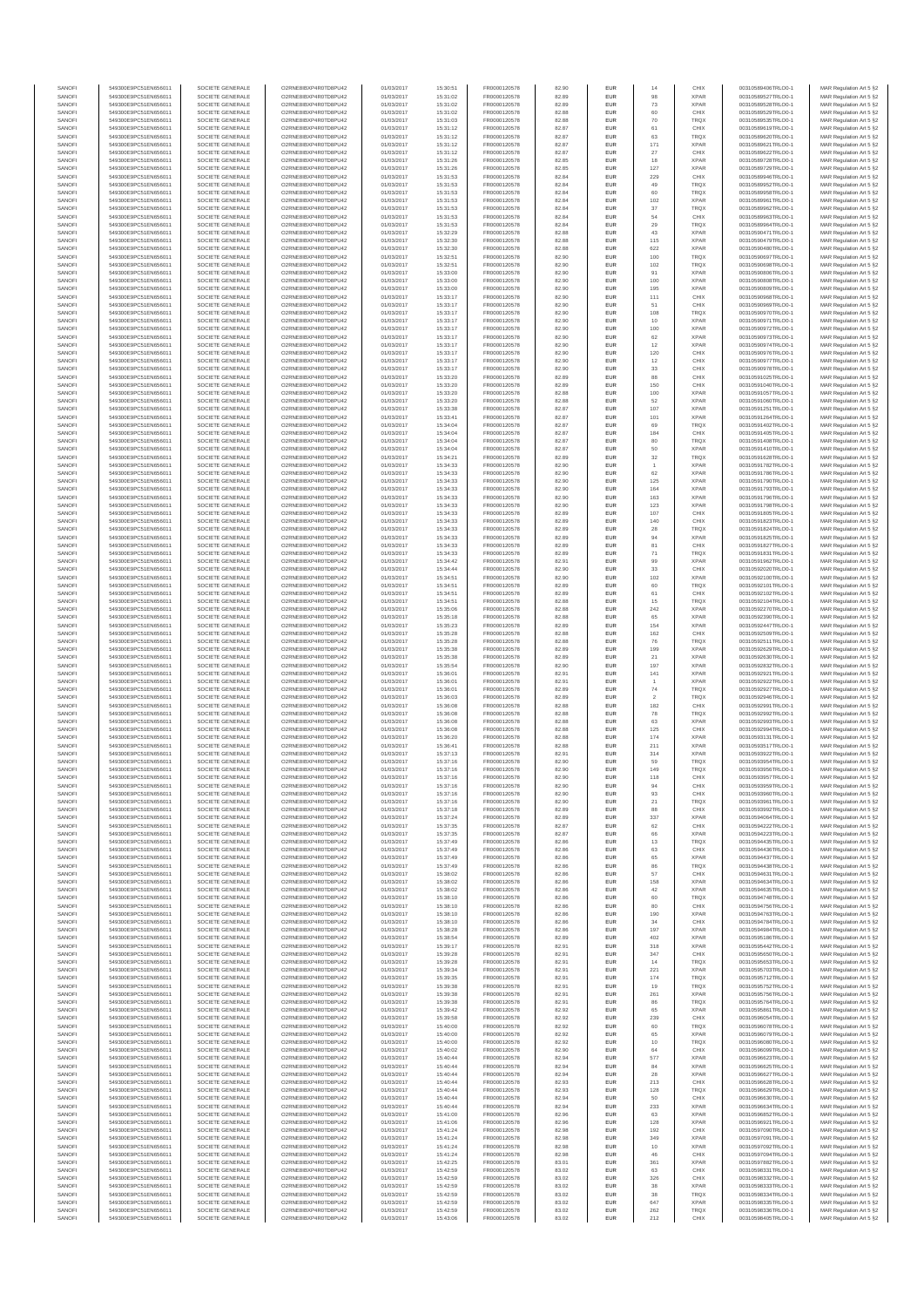| SANOFI           | 549300E9PC51EN656011                         | SOCIETE GENERALE                     | O2RNE8IBXP4R0TD8PU42                          | 01/03/2017               | 15:43:06             | FR0000120578                 | 83.02          | EUR                      | 95             | <b>XPAR</b>                | 00310598408TRLO0-1                       | MAR Regulation Art 5 §2                            |
|------------------|----------------------------------------------|--------------------------------------|-----------------------------------------------|--------------------------|----------------------|------------------------------|----------------|--------------------------|----------------|----------------------------|------------------------------------------|----------------------------------------------------|
| SANOFI<br>SANOFI | 549300E9PC51EN656011<br>549300E9PC51EN656011 | SOCIETE GENERALE<br>SOCIETE GENERALE | O2RNE8IBXP4R0TD8PU42<br>O2RNE8IBXP4R0TD8PU42  | 01/03/2017<br>01/03/2017 | 15:43:06<br>15:43:06 | FR0000120578                 | 83.02<br>83.02 | EUR<br>EUR               | 129<br>130     | <b>XPAR</b><br><b>TRQX</b> | 00310598411TRLO0-1<br>00310598415TRLO0-1 | MAR Regulation Art 5 §2                            |
| SANOFI           | 549300E9PC51EN656011                         | SOCIETE GENERALE                     | O2RNE8IBXP4R0TD8PLI42                         | 01/03/2017               | 15:43:06             | FR0000120578<br>FR0000120578 | 83.02          | EUR                      | 50             | TRQX                       | 00310598418TRLO0-1                       | MAR Regulation Art 5 §2<br>MAR Regulation Art 5 §2 |
| SANOFI           | 549300E9PC51EN656011                         | SOCIETE GENERALE                     | O2RNE8IBXP4R0TD8PU42                          | 01/03/2017               | 15:43:06             | FR0000120578                 | 83.02          | EUR                      | 231            | <b>XPAR</b>                | 00310598424TRLO0-1                       | MAR Regulation Art 5 §2                            |
| SANOFI           | 549300E9PC51EN656011                         | SOCIETE GENERALE                     | O2RNE8IBXP4R0TD8PU42                          | 01/03/2017               | 15:43:06             | FR0000120578                 | 83.01          | EUR                      | 5<br>45        | CHIX                       | 00310598429TRLO0-1                       | MAR Regulation Art 5 §2                            |
| SANOFI<br>SANOFI | 549300E9PC51EN656011<br>549300E9PC51EN656011 | SOCIETE GENERALE<br>SOCIETE GENERALE | O2RNE8IBXP4R0TD8PU42<br>O2RNE8IBXP4R0TD8PU42  | 01/03/2017<br>01/03/2017 | 15:43:06<br>15:43:06 | FR0000120578<br>FR0000120578 | 83.02<br>83.02 | EUR<br>EUR               | 20             | CHIX<br>TRQX               | 00310598431TRLO0-1<br>00310598433TRLO0-1 | MAR Regulation Art 5 §2<br>MAR Regulation Art 5 §2 |
| SANOFI           | 549300E9PC51EN656011                         | SOCIETE GENERALE                     | O2RNE8IBXP4R0TD8PU42                          | 01/03/2017               | 15:43:07             | FR0000120578                 | 83.00          | <b>EUR</b>               | 100            | <b>XPAR</b>                | 00310598447TRLO0-1                       | MAR Regulation Art 5 §2                            |
| SANOFI           | 549300E9PC51EN656011                         | SOCIETE GENERALE                     | O2RNE8IBXP4R0TD8PU42                          | 01/03/2017               | 15:43:07             | FR0000120578                 | 83.01          | EUR                      | 10             | <b>XPAR</b>                | 00310598448TRLO0-1                       | MAR Regulation Art 5 §2                            |
| SANOFI<br>SANOFI | 549300E9PC51EN656011<br>549300E9PC51EN656011 | SOCIETE GENERALE<br>SOCIETE GENERALE | O2RNE8IBXP4R0TD8PLI42<br>O2RNE8IBXP4R0TD8PU42 | 01/03/2017<br>01/03/2017 | 15:43:23<br>15:43:23 | FR0000120578<br>FR0000120578 | 82.98<br>82.98 | EUR<br>EUR               | 63<br>65       | CHIX<br><b>XPAR</b>        | 00310598605TRLO0-1<br>00310598608TRLO0-1 | MAR Regulation Art 5 §2<br>MAR Regulation Art 5 §2 |
| SANOFI           | 549300E9PC51EN656011                         | SOCIETE GENERALE                     | O2RNESIBXP4R0TD8PLI42                         | 01/03/2017               | 15:43:23             | FR0000120578                 | 82.98          | EUR                      | 37             | CHIX                       | 00310598610TRLO0-1                       | MAR Regulation Art 5 §2                            |
| SANOFI           | 549300E9PC51EN656011                         | SOCIETE GENERALE                     | O2RNE8IBXP4R0TD8PU42                          | 01/03/2017               | 15:43:23             | FR0000120578                 | 82.98          | EUR                      | 61             | TRQX                       | 00310598611TRLO0-1                       | MAR Regulation Art 5 §2                            |
| SANOFI           | 549300E9PC51EN656011                         | SOCIETE GENERALE                     | O2RNE8IBXP4R0TD8PU42                          | 01/03/2017               | 15:43:46             | FR0000120578                 | 82.98          | EUR                      | 21             | CHIX                       | 00310598844TRLO0-1                       | MAR Regulation Art 5 §2                            |
| SANOFI<br>SANOFI | 549300E9PC51EN656011<br>549300E9PC51EN656011 | SOCIETE GENERALE<br>SOCIETE GENERALE | O2RNE8IBXP4R0TD8PU42<br>O2RNE8IBXP4R0TD8PU42  | 01/03/2017<br>01/03/2017 | 15:43:46<br>15:43:46 | FR0000120578<br>FR0000120578 | 82.98<br>82.98 | <b>EUR</b><br>EUR        | 117<br>172     | CHIX<br><b>XPAR</b>        | 00310598845TRLO0-1<br>00310598846TRLO0-1 | MAR Regulation Art 5 §2<br>MAR Regulation Art 5 §2 |
| SANOFI           | 549300E9PC51EN656011                         | SOCIETE GENERALE                     | O2RNE8IBXP4R0TD8PU42                          | 01/03/2017               | 15:43:47             | FR0000120578                 | 82.98          | <b>EUR</b>               | 268            | <b>XPAR</b>                | 00310598847TRLO0-1                       | MAR Regulation Art 5 §2                            |
| SANOFI           | 549300E9PC51EN656011                         | SOCIETE GENERALE                     | O2RNE8IBXP4R0TD8PU42                          | 01/03/2017               | 15:43:55             | FR0000120578                 | 82.96          | EUR                      | 62             | CHIX                       | 00310598905TRLO0-1                       | MAR Regulation Art 5 §2                            |
| SANOFI           | 549300E9PC51EN656011                         | SOCIETE GENERALE                     | O2RNESIBXP4R0TD8PLI42                         | 01/03/2017               | 15:43:55             | FR0000120578                 | 82.96          | EUR                      | 144            | <b>XPAR</b>                | 00310598909TRLO0-1<br>00310598911TRLO0-1 | MAR Regulation Art 5 §2                            |
| SANOFI<br>SANOFI | 549300E9PC51EN656011<br>549300E9PC51EN656011 | SOCIETE GENERALE<br>SOCIETE GENERALE | O2RNE8IBXP4R0TD8PU42<br>O2RNE8IBXP4R0TD8PLI42 | 01/03/2017<br>01/03/2017 | 15:43:55<br>15:43:55 | FR0000120578<br>FR0000120578 | 82.96<br>82.96 | EUR<br>EUR               | 105<br>86      | TRQX<br>XPAR               | 00310598922TRLO0-1                       | MAR Regulation Art 5 §2<br>MAR Regulation Art 5 §2 |
| SANOFI           | 549300E9PC51EN656011                         | SOCIETE GENERALE                     | O2RNE8IBXP4R0TD8PU42                          | 01/03/2017               | 15:44:14             | FR0000120578                 | 82.94          | <b>EUR</b>               | 123            | <b>XPAR</b>                | 00310599135TRLO0-1                       | MAR Regulation Art 5 §2                            |
| SANOFI           | 549300E9PC51EN656011                         | SOCIETE GENERALE                     | O2RNE8IBXP4R0TD8PU42                          | 01/03/2017               | 15:44:15             | FR0000120578                 | 82.93          | EUR                      | 63             | CHIX                       | 00310599174TRLO0-1                       | MAR Regulation Art 5 §2                            |
| SANOFI<br>SANOFI | 549300E9PC51EN656011<br>549300E9PC51EN656011 | SOCIETE GENERALE<br>SOCIETE GENERALE | O2RNE8IBXP4R0TD8PU42<br>O2RNE8IBXP4R0TD8PU42  | 01/03/2017<br>01/03/2017 | 15:44:15<br>15:44:15 | FR0000120578<br>FR0000120578 | 82.93<br>82.93 | <b>EUR</b><br>EUR        | 61<br>14       | <b>TRQX</b><br><b>TRQX</b> | 00310599178TRLO0-1<br>00310599180TRLO0-1 | MAR Regulation Art 5 §2<br>MAR Regulation Art 5 §2 |
| SANOFI           | 549300E9PC51EN656011                         | SOCIETE GENERALE                     | O2RNE8IBXP4R0TD8PU42                          | 01/03/2017               | 15:44:15             | FR0000120578                 | 82.93          | <b>EUR</b>               | 63             | CHIX                       | 00310599181TRLO0-1                       | MAR Regulation Art 5 §2                            |
| SANOFI           | 549300E9PC51EN656011                         | SOCIETE GENERALE                     | O2RNE8IBXP4R0TD8PU42                          | 01/03/2017               | 15:44:18             | FR0000120578                 | 82.92          | EUR                      | 212            | <b>XPAR</b>                | 00310599205TRLO0-1                       | MAR Regulation Art 5 §2                            |
| SANOFI           | 549300E9PC51EN656011                         | SOCIETE GENERALE                     | O2RNE8IBXP4R0TD8PU42                          | 01/03/2017               | 15:44:34             | FR0000120578                 | 82.92          | EUR                      | 14             | TRQX                       | 00310599306TRLO0-1                       | MAR Regulation Art 5 §2                            |
| SANOFI<br>SANOFI | 549300E9PC51EN656011<br>549300E9PC51EN656011 | SOCIETE GENERALE<br>SOCIETE GENERALE | O2RNE8IBXP4R0TD8PU42<br>O2RNE8IBXP4R0TD8PU42  | 01/03/2017<br>01/03/2017 | 15:44:35<br>15:44:45 | FR0000120578<br>FR0000120578 | 82.92<br>82.92 | EUR<br>EUR               | 85<br>100      | <b>XPAR</b><br><b>XPAR</b> | 00310599311TRLO0-1<br>00310599394TRLO0-1 | MAR Regulation Art 5 §2<br>MAR Regulation Art 5 §2 |
| SANOFI           | 549300E9PC51EN656011                         | SOCIETE GENERALE                     | O2RNE8IBXP4R0TD8PU42                          | 01/03/2017               | 15:44:45             | FR0000120578                 | 82.91          | <b>EUR</b>               | 115            | CHIX                       | 00310599408TRLO0-1                       | MAR Regulation Art 5 §2                            |
| SANOFI           | 549300E9PC51EN656011                         | SOCIETE GENERALE                     | O2RNE8IBXP4R0TD8PU42                          | 01/03/2017               | 15:44:45             | FR0000120578                 | 82.91          | EUR                      | 6              | CHIX                       | 00310599412TRLO0-1                       | MAR Regulation Art 5 §2                            |
| SANOFI<br>SANOFI | 549300E9PC51EN656011<br>549300E9PC51EN656011 | SOCIETE GENERALE<br>SOCIETE GENERALE | O2RNE8IBXP4R0TD8PU42<br>O2RNE8IBXP4R0TD8PU42  | 01/03/2017<br>01/03/2017 | 15:44:45<br>15:44:46 | FR0000120578<br>FR0000120578 | 82.91<br>82.91 | <b>EUR</b><br>EUR        | 60<br>24       | <b>TRQX</b><br>TRQX        | 00310599414TRLO0-1<br>00310599415TRLO0-1 | MAR Regulation Art 5 §2<br>MAR Regulation Art 5 §2 |
| SANOFI           | 549300E9PC51EN656011                         | SOCIETE GENERALE                     | O2RNE8IBXP4R0TD8PU42                          | 01/03/2017               | 15:44:46             | FR0000120578                 | 82.91          | EUR                      | 67             | CHIX                       | 00310599417TRLO0-1                       | MAR Regulation Art 5 §2                            |
| SANOFI           | 549300E9PC51EN656011                         | SOCIETE GENERALE                     | O2RNE8IBXP4R0TD8PU42                          | 01/03/2017               | 15:44:58             | FR0000120578                 | 82.90          | EUR                      | 185            | <b>XPAR</b>                | 00310599555TRLO0-1                       | MAR Regulation Art 5 §2                            |
| SANOFI<br>SANOFI | 549300E9PC51EN656011                         | SOCIETE GENERALE                     | O2RNE8IBXP4R0TD8PU42<br>O2RNE8IBXP4R0TD8PU42  | 01/03/2017               | 15:44:58             | FR0000120578                 | 82.90          | EUR                      | 165            | <b>XPAR</b>                | 00310599556TRLO0-1                       | MAR Regulation Art 5 §2                            |
| SANOFI           | 549300E9PC51EN656011<br>549300E9PC51EN656011 | SOCIETE GENERALE<br>SOCIETE GENERALE | O2RNE8IBXP4R0TD8PU42                          | 01/03/2017<br>01/03/2017 | 15:45:14<br>15:45:16 | FR0000120578<br>FR0000120578 | 82.90<br>82.89 | EUR<br>EUR               | 302<br>115     | <b>XPAR</b><br>CHIX        | 00310599757TRLO0-1<br>00310599777TRLO0-1 | MAR Regulation Art 5 §2<br>MAR Regulation Art 5 §2 |
| SANOFI           | 549300E9PC51EN656011                         | SOCIETE GENERALE                     | O2RNE8IBXP4R0TD8PU42                          | 01/03/2017               | 15:45:16             | FR0000120578                 | 82.89          | <b>EUR</b>               | 65             | <b>XPAR</b>                | 00310599780TRLO0-1                       | MAR Regulation Art 5 §2                            |
| SANOFI           | 549300E9PC51EN656011                         | SOCIETE GENERALE                     | O2RNE8IBXP4R0TD8PU42                          | 01/03/2017               | 15:45:21             | FR0000120578                 | 82.88          | EUR                      | 82             | CHIX                       | 00310599811TRLO0-1                       | MAR Regulation Art 5 §2                            |
| SANOFI<br>SANOFI | 549300E9PC51EN656011<br>549300E9PC51EN656011 | SOCIETE GENERALE<br>SOCIETE GENERALE | O2RNE8IBXP4R0TD8PLI42<br>O2RNE8IBXP4R0TD8PU42 | 01/03/2017<br>01/03/2017 | 15:45:51<br>15:45:58 | FR0000120578<br>FR0000120578 | 82.90<br>82.90 | <b>EUR</b><br>EUR        | 156<br>145     | <b>XPAR</b><br><b>XPAR</b> | 00310600138TRLO0-1<br>00310600223TRLO0-1 | MAR Regulation Art 5 §2<br>MAR Regulation Art 5 §2 |
| SANOFI           | 549300E9PC51EN656011                         | SOCIETE GENERALE                     | O2RNE8IBXP4R0TD8PU42                          | 01/03/2017               | 15:45:58             | FR0000120578                 | 82.90          | EUR                      | 195            | CHIX                       | 00310600224TRLO0-1                       | MAR Regulation Art 5 §2                            |
| SANOFI           | 549300E9PC51EN656011                         | SOCIETE GENERALE                     | O2RNE8IBXP4R0TD8PU42                          | 01/03/2017               | 15:45:58             | FR0000120578                 | 82.90          | EUR                      | 49             | CHIX                       | 00310600225TRLO0-1                       | MAR Regulation Art 5 §2                            |
| SANOFI           | 549300E9PC51EN656011                         | SOCIETE GENERALE                     | O2RNE8IBXP4R0TD8PLI42<br>O2RNE8IBXP4R0TD8PU42 | 01/03/2017               | 15:45:58             | FR0000120578                 | 82.90          | EUR                      | 95             | TRQX                       | 00310600226TRLO0-1                       | MAR Regulation Art 5 §2<br>MAR Regulation Art 5 §2 |
| SANOFI<br>SANOFI | 549300E9PC51EN656011<br>549300E9PC51EN656011 | SOCIETE GENERALE<br>SOCIETE GENERALE | O2RNE8IBXP4R0TD8PU42                          | 01/03/2017<br>01/03/2017 | 15:45:58<br>15:45:58 | FR0000120578<br>FR0000120578 | 82.90<br>82.90 | EUR<br>EUR               | 12<br>77       | CHIX<br>TRQX               | 00310600227TRLO0-1<br>00310600228TRLO0-1 | MAR Regulation Art 5 §2                            |
| SANOFI           | 549300E9PC51EN656011                         | SOCIETE GENERALE                     | O2RNE8IBXP4R0TD8PU42                          | 01/03/2017               | 15:46:09             | FR0000120578                 | 82.90          | EUR                      | 26             | <b>XPAR</b>                | 00310600316TRLO0-1                       | MAR Regulation Art 5 §2                            |
| SANOFI           | 549300E9PC51EN656011                         | SOCIETE GENERALE                     | O2RNE8IBXP4R0TD8PU42                          | 01/03/2017               | 15:46:09             | FR0000120578                 | 82.90          | EUR                      | 411            | <b>XPAR</b>                | 00310600318TRLO0-1                       | MAR Regulation Art 5 §2                            |
| SANOFI<br>SANOFI | 549300E9PC51EN656011<br>549300E9PC51EN656011 | SOCIETE GENERALE<br>SOCIETE GENERALE | O2RNE8IBXP4R0TD8PU42<br>O2RNE8IBXP4R0TD8PU42  | 01/03/2017<br>01/03/2017 | 15:46:09<br>15:46:15 | FR0000120578<br>FR0000120578 | 82.90<br>82.89 | <b>EUR</b><br>EUR        | 20<br>61       | <b>XPAR</b><br>CHIX        | 00310600320TRLO0-1<br>00310600380TRLO0-1 | MAR Regulation Art 5 §2<br>MAR Regulation Art 5 §2 |
| SANOFI           | 549300E9PC51EN656011                         | SOCIETE GENERALE                     | O2RNE8IBXP4R0TD8PLI42                         | 01/03/2017               | 15:46:20             | FR0000120578                 | 82.89          | EUR                      | 122            | TRQX                       | 00310600437TRLO0-1                       | MAR Regulation Art 5 §2                            |
| SANOFI           | 549300E9PC51EN656011                         | SOCIETE GENERALE                     | O2RNE8IBXP4R0TD8PU42                          | 01/03/2017               | 15:46:20             | FR0000120578                 | 82.88          | EUR                      | 19             | CHIX                       | 00310600438TRLO0-1                       | MAR Regulation Art 5 §2                            |
| SANOFI           | 549300E9PC51EN656011                         | SOCIETE GENERALE                     | O2RNE8IBXP4R0TD8PU42                          | 01/03/2017               | 15:46:26             | FR0000120578                 | 82.88          | EUR                      | 29             | <b>XPAR</b>                | 00310600496TRLO0-1                       | MAR Regulation Art 5 §2                            |
| SANOFI<br>SANOFI | 549300E9PC51EN656011<br>549300E9PC51EN656011 | SOCIETE GENERALE<br>SOCIETE GENERALE | O2RNE8IBXP4R0TD8PU42<br>O2RNE8IBXP4R0TD8PU42  | 01/03/2017<br>01/03/2017 | 15:46:26<br>15:46:26 | FR0000120578<br>FR0000120578 | 82.88<br>82.88 | <b>EUR</b><br>EUR        | 6<br>56        | <b>XPAR</b><br><b>XPAR</b> | 00310600497TRLO0-1<br>00310600498TRLO0-1 | MAR Regulation Art 5 §2<br>MAR Regulation Art 5 §2 |
| SANOFI           | 549300E9PC51EN656011                         | SOCIETE GENERALE                     | O2RNE8IBXP4R0TD8PU42                          | 01/03/2017               | 15:46:26             | FR0000120578                 | 82.87          | <b>EUR</b>               | 60             | CHIX                       | 00310600499TRLO0-1                       | MAR Regulation Art 5 §2                            |
| SANOFI           | 549300E9PC51EN656011                         | SOCIETE GENERALE                     | O2RNE8IBXP4R0TD8PU42                          | 01/03/2017               | 15:46:45             | FR0000120578                 | 82.86          | EUR                      | 141            | CHIX                       | 00310600668TRLO0-1                       | MAR Regulation Art 5 §2                            |
| SANOFI<br>SANOFI | 549300E9PC51EN656011<br>549300E9PC51EN656011 | SOCIETE GENERALE<br>SOCIETE GENERALE | O2RNE8IBXP4R0TD8PU42<br>O2RNE8IBXP4R0TD8PU42  | 01/03/2017<br>01/03/2017 | 15:46:45<br>15:46:45 | FR0000120578<br>FR0000120578 | 82.86<br>82.86 | <b>EUR</b><br>EUR        | 105<br>317     | <b>TRQX</b><br><b>XPAR</b> | 00310600669TRLO0-1<br>00310600670TRLO0-1 | MAR Regulation Art 5 §2<br>MAR Regulation Art 5 §2 |
| SANOFI           | 549300E9PC51EN656011                         | SOCIETE GENERALE                     | O2RNE8IBXP4R0TD8PU42                          | 01/03/2017               | 15:47:08             | FR0000120578                 | 82.87          | EUR                      | 513            | <b>XPAR</b>                | 00310600899TRLO0-1                       | MAR Regulation Art 5 §2                            |
| SANOFI           | 549300E9PC51EN656011                         | SOCIETE GENERALE                     | O2RNE8IBXP4R0TD8PU42                          | 01/03/2017               | 15:47:08             | FR0000120578                 | 82.87          | EUR                      | 45             | <b>XPAR</b>                | 00310600900TRLO0-1                       | MAR Regulation Art 5 §2                            |
| SANOFI           | 549300E9PC51EN656011                         | SOCIETE GENERALE                     | O2RNE8IBXP4R0TD8PU42                          | 01/03/2017               | 15:47:12             | FR0000120578                 | 82.87          | EUR                      | $\mathbf{73}$  | <b>XPAR</b>                | 00310600951TRLO0-1                       | MAR Regulation Art 5 §2                            |
| SANOFI<br>SANOFI | 549300E9PC51EN656011<br>549300E9PC51EN656011 | SOCIETE GENERALE<br>SOCIETE GENERALE | O2RNE8IBXP4R0TD8PU42<br>O2RNE8IBXP4R0TD8PU42  | 01/03/2017<br>01/03/2017 | 15:47:12<br>15:47:12 | FR0000120578<br>FR0000120578 | 82.87<br>82.86 | <b>EUR</b><br>EUR        | 50             | <b>XPAR</b><br>CHIX        | 00310600952TRLO0-1<br>00310600955TRLO0-1 | MAR Regulation Art 5 §2<br>MAR Regulation Art 5 §2 |
| SANOFI           | 549300E9PC51EN656011                         | SOCIETE GENERALE                     | O2RNE8IBXP4R0TD8PU42                          | 01/03/2017               | 15:48:15             | FR0000120578                 | 82.89          | <b>EUR</b>               | 284            | CHIX                       | 00310601670TRLO0-1                       | MAR Regulation Art 5 §2                            |
| SANOFI           | 549300E9PC51EN656011                         | SOCIETE GENERALE                     | O2RNE8IBXP4R0TD8PU42                          | 01/03/2017               | 15:48:15             | FR0000120578                 | 82.89          | EUR                      | 196            | CHIX                       | 00310601674TRLO0-1                       | MAR Regulation Art 5 §2                            |
| SANOFI<br>SANOFI | 549300E9PC51EN656011<br>549300E9PC51EN656011 | SOCIETE GENERALE<br>SOCIETE GENERALE | O2RNE8IBXP4R0TD8PU42<br>O2RNE8IBXP4R0TD8PU42  | 01/03/2017<br>01/03/2017 | 15:48:15<br>15:48:15 | FR0000120578<br>FR0000120578 | 82.89<br>82.89 | <b>EUR</b><br>EUR        | 169<br>606     | <b>XPAR</b><br><b>XPAR</b> | 00310601675TRLO0-1<br>00310601676TRLO0-1 | MAR Regulation Art 5 §2<br>MAR Regulation Art 5 §2 |
| SANOFI           | 549300E9PC51EN656011                         | SOCIETE GENERALE                     | O2RNE8IBXP4R0TD8PU42                          | 01/03/2017               | 15:48:24             | FR0000120578                 | 82.89          | EUR                      | 43             | <b>XPAR</b>                | 00310601796TRLO0-1                       | MAR Regulation Art 5 §2                            |
| SANOFI           | 549300E9PC51EN656011                         | SOCIETE GENERALE                     | O2RNE8IBXP4R0TD8PU42                          | 01/03/2017               | 15:48:24             | FR0000120578                 | 82.89          | EUR                      | 100            | <b>XPAR</b>                | 00310601797TRLO0-1                       | MAR Regulation Art 5 §2                            |
| SANOFI           | 549300E9PC51EN656011                         | SOCIETE GENERALE                     | O2RNE8IBXP4R0TD8PU42                          | 01/03/2017               | 15:48:25             | FR0000120578                 | 82.89          | EUR                      | 165            | <b>XPAR</b>                | 00310601809TRLO0-1                       | MAR Regulation Art 5 §2                            |
| SANOFI<br>SANOFI | 549300E9PC51EN656011<br>549300E9PC51EN656011 | SOCIETE GENERALE<br>SOCIETE GENERALE | O2RNE8IBXP4R0TD8PU42<br>O2RNE8IBXP4R0TD8PU42  | 01/03/2017<br>01/03/2017 | 15:48:28<br>15:48:39 | FR0000120578<br>FR0000120578 | 82.89<br>82.89 | <b>EUR</b><br>EUR        | 88<br>229      | <b>XPAR</b><br><b>XPAR</b> | 00310601849TRLO0-1<br>00310601950TRLO0-1 | MAR Regulation Art 5 §2<br>MAR Regulation Art 5 §2 |
| SANOFI           | 549300E9PC51EN656011                         | SOCIETE GENERALE                     | O2RNE8IBXP4R0TD8PU42                          | 01/03/2017               | 15:48:55             | FR0000120578                 | 82.88          | <b>EUR</b>               | 128            | <b>TRQX</b>                | 00310602139TRLO0-1                       | MAR Regulation Art 5 §2                            |
| SANOFI           | 549300E9PC51EN656011                         | SOCIETE GENERALE                     | O2RNE8IBXP4R0TD8PU42                          | 01/03/2017               | 15:48:55             | FR0000120578                 | 82.89          | EUR                      | 256            | <b>XPAR</b>                | 00310602140TRLO0-1                       | MAR Regulation Art 5 §2                            |
| SANOFI           | 549300E9PC51EN656011                         | SOCIETE GENERALE                     | O2RNE8IBXP4R0TD8PU42                          | 01/03/2017               | 15:48:55             | FR0000120578<br>FR0000120578 | 82.88          | EUR                      | 200            | CHIX                       | 00310602141TRLO0-1                       | MAR Regulation Art 5 §2                            |
| SANOFI<br>SANOFI | 549300E9PC51EN656011<br>549300E9PC51EN656011 | SOCIETE GENERALE<br>SOCIETE GENERALE | O2RNE8IBXP4R0TD8PU42<br>O2RNE8IBXP4R0TD8PU42  | 01/03/2017<br>01/03/2017 | 15:48:55<br>15:49:06 | FR0000120578                 | 82.88<br>82.89 | EUR<br>EUR               | 81<br>214      | TRQX<br><b>XPAR</b>        | 00310602142TRLO0-1<br>00310602258TRLO0-1 | MAR Regulation Art 5 §2<br>MAR Regulation Art 5 §2 |
| SANOFI           | 549300E9PC51EN656011                         | SOCIETE GENERALE                     | O2RNE8IBXP4R0TD8PU42                          | 01/03/2017               | 15:49:11             | FR0000120578                 | 82.88          | EUR                      | 164            | <b>TRQX</b>                | 00310602316TRLO0-1                       | MAR Regulation Art 5 §2                            |
| SANOFI           | 549300E9PC51EN656011                         | SOCIETE GENERALE                     | O2RNE8IBXP4R0TD8PU42                          | 01/03/2017               | 15:49:17             | FR0000120578                 | 82.88          | EUR                      | 147            | CHIX                       | 00310602389TRLO0-1                       | MAR Regulation Art 5 §2                            |
| SANOFI<br>SANOFI | 549300E9PC51EN656011<br>549300E9PC51EN656011 | SOCIETE GENERALE<br>SOCIETE GENERALE | O2RNE8IBXP4R0TD8PU42<br>O2RNE8IBXP4R0TD8PU42  | 01/03/2017<br>01/03/2017 | 15:49:17<br>15:49:17 | FR0000120578<br>FR0000120578 | 82.88<br>82.88 | <b>EUR</b><br>EUR        | 65<br>37       | <b>XPAR</b><br>CHIX        | 00310602390TRLO0-1<br>00310602392TRLO0-1 | MAR Regulation Art 5 §2<br>MAR Regulation Art 5 §2 |
| SANOFI           | 549300E9PC51EN656011                         | SOCIETE GENERALE                     | O2RNE8IBXP4R0TD8PU42                          | 01/03/2017               | 15:49:19             | FR0000120578                 | 82.87          | EUR                      | 131            | <b>TRQX</b>                | 00310602423TRLO0-1                       | MAR Regulation Art 5 §2                            |
| SANOFI           | 549300E9PC51EN656011                         | SOCIETE GENERALE                     | O2RNE8IBXP4R0TD8PU42                          | 01/03/2017               | 15:49:19             | FR0000120578                 | 82.87          | EUR                      | 17             | <b>TRQX</b>                | 00310602424TRLO0-1                       | MAR Regulation Art 5 §2                            |
| SANOFI           | 549300E9PC51EN656011                         | SOCIETE GENERALE                     | O2RNE8IBXP4R0TD8PLI42                         | 01/03/2017               | 15:49:24             | FR0000120578                 | 82.86          | EUR                      | 169            | <b>XPAR</b>                | 00310602481TRLO0-1                       | MAR Regulation Art 5 §2                            |
| SANOFI<br>SANOFI | 549300E9PC51EN656011<br>549300E9PC51EN656011 | SOCIETE GENERALE<br>SOCIETE GENERALE | O2RNE8IBXP4R0TD8PU42<br>O2RNESIBXP4R0TD8PLI42 | 01/03/2017<br>01/03/2017 | 15:50:02<br>15:50:10 | FR0000120578<br>FR0000120578 | 82.90<br>82.89 | <b>EUR</b><br><b>EUR</b> | 505<br>142     | <b>XPAR</b><br><b>TRQX</b> | 00310602947TRLO0-1<br>00310603071TRLO0-1 | MAR Regulation Art 5 §2<br>MAR Regulation Art 5 §2 |
| SANOFI           | 549300E9PC51EN656011                         | SOCIETE GENERALE                     | O2RNE8IBXP4R0TD8PU42                          | 01/03/2017               | 15:50:10             | FR0000120578                 | 82.89          | EUR                      | 166            | <b>XPAR</b>                | 00310603073TRLO0-1                       | MAR Regulation Art 5 §2                            |
| SANOFI           | 549300E9PC51EN656011                         | SOCIETE GENERALE                     | O2RNE8IBXP4R0TD8PU42                          | 01/03/2017               | 15:50:10             | FR0000120578                 | 82.89          | EUR                      | 219            | CHIX                       | 00310603074TRLO0-1                       | MAR Regulation Art 5 §2                            |
| SANOFI           | 549300E9PC51EN656011                         | SOCIETE GENERALE                     | O2RNE8IBXP4R0TD8PU42                          | 01/03/2017               | 15:50:10             | FR0000120578                 | 82.89          | <b>EUR</b>               | 56             | <b>XPAR</b>                | 00310603076TRLO0-1                       | MAR Regulation Art 5 §2                            |
| SANOFI<br>SANOFI | 549300E9PC51EN656011<br>549300E9PC51EN656011 | SOCIETE GENERALE<br>SOCIETE GENERALE | O2RNE8IBXP4R0TD8PU42<br>O2RNE8IBXP4R0TD8PU42  | 01/03/2017<br>01/03/2017 | 15:50:10<br>15:50:10 | FR0000120578<br>FR0000120578 | 82.89<br>82.89 | EUR<br><b>EUR</b>        | 100<br>8       | CHIX<br>CHIX               | 00310603079TRLO0-1<br>00310603080TRLO0-1 | MAR Regulation Art 5 §2<br>MAR Regulation Art 5 §2 |
| SANOFI           | 549300E9PC51EN656011                         | SOCIETE GENERALE                     | O2RNE8IBXP4R0TD8PU42                          | 01/03/2017               | 15:50:10             | FR0000120578                 | 82.89          | EUR                      | 33             | <b>TRQX</b>                | 00310603081TRLO0-1                       | MAR Regulation Art 5 §2                            |
| SANOFI           | 549300E9PC51EN656011                         | SOCIETE GENERALE                     | O2RNE8IBXP4R0TD8PU42<br>O2RNE8IBXP4R0TD8PU42  | 01/03/2017               | 15:50:17             | FR0000120578                 | 82.88          | EUR                      | $15\,$         | <b>XPAR</b><br><b>XPAR</b> | 00310603143TRLO0-1                       | MAR Regulation Art 5 §2                            |
| SANOFI<br>SANOFI | 549300E9PC51EN656011<br>549300E9PC51EN656011 | SOCIETE GENERALE<br>SOCIETE GENERALE | O2RNESIBXP4R0TD8PLI42                         | 01/03/2017<br>01/03/2017 | 15:50:17<br>15:50:22 | FR0000120578<br>FR0000120578 | 82.88<br>82.88 | EUR<br>EUR               | 119<br>165     | <b>XPAR</b>                | 00310603147TRLO0-1<br>00310603207TRLO0-1 | MAR Regulation Art 5 §2<br>MAR Regulation Art 5 §2 |
| SANOFI           | 549300E9PC51EN656011                         | SOCIETE GENERALE                     | O2RNE8IBXP4R0TD8PLI42                         | 01/03/2017               | 15:50:40             | FR0000120578                 | 82.87          | <b>EUR</b>               | 120            | CHIX                       | 00310603361TRLO0-1                       | MAR Regulation Art 5 §2                            |
| SANOFI           | 549300E9PC51EN656011                         | SOCIETE GENERALE                     | O2RNE8IBXP4R0TD8PU42                          | 01/03/2017               | 15:50:40             | FR0000120578                 | 82.87          | EUR                      | 61             | TRQX                       | 00310603362TRLO0-1                       | MAR Regulation Art 5 §2                            |
| SANOFI<br>SANOFI | 549300E9PC51EN656011<br>549300E9PC51EN656011 | SOCIETE GENERALE<br>SOCIETE GENERALE | O2RNE8IBXP4R0TD8PU42<br>O2RNE8IBXP4R0TD8PU42  | 01/03/2017<br>01/03/2017 | 15:50:40<br>15:50:50 | FR0000120578<br>FR0000120578 | 82.87<br>82.86 | <b>EUR</b><br>EUR        | 65<br>206      | <b>XPAR</b><br><b>XPAR</b> | 00310603363TRLO0-1<br>00310603500TRLO0-1 | MAR Regulation Art 5 §2<br>MAR Regulation Art 5 §2 |
| SANOFI           | 549300E9PC51EN656011                         | SOCIETE GENERALE                     | O2RNE8IBXP4R0TD8PU42                          | 01/03/2017               | 15:50:50             | FR0000120578                 | 82.86          | EUR                      | 57             | <b>XPAR</b>                | 00310603501TRLO0-1                       | MAR Regulation Art 5 §2                            |
| SANOFI           | 549300E9PC51EN656011                         | SOCIETE GENERALE                     | O2RNE8IBXP4R0TD8PU42                          | 01/03/2017               | 15:50:50             | FR0000120578                 | 82.85          | EUR                      | 63             | CHIX                       | 00310603502TRLO0-1                       | MAR Regulation Art 5 §2                            |
| SANOFI<br>SANOFI | 549300E9PC51EN656011<br>549300E9PC51EN656011 | SOCIETE GENERALE<br>SOCIETE GENERALE | O2RNE8IBXP4R0TD8PU42<br>O2RNE8IBXP4R0TD8PU42  | 01/03/2017<br>01/03/2017 | 15:51:12<br>15:51:12 | FR0000120578<br>FR0000120578 | 82.85<br>82.85 | EUR<br>EUR               | 82<br>97       | <b>XPAR</b><br><b>TRQX</b> | 00310603808TRLO0-1<br>00310603809TRLO0-1 | MAR Regulation Art 5 §2<br>MAR Regulation Art 5 §2 |
| SANOFI           | 549300E9PC51EN656011                         | SOCIETE GENERALE                     | O2RNE8IBXP4R0TD8PU42                          | 01/03/2017               | 15:51:12             | FR0000120578                 | 82.85          | EUR                      | 59             | <b>XPAR</b>                | 00310603810TRLO0-1                       | MAR Regulation Art 5 §2                            |
| SANOFI           | 549300E9PC51EN656011                         | SOCIETE GENERALE                     | O2RNE8IBXP4R0TD8PU42                          | 01/03/2017               | 15:51:12             | FR0000120578                 | 82.85          | <b>EUR</b>               | 120            | CHIX                       | 00310603811TRLO0-1                       | MAR Regulation Art 5 §2                            |
| SANOFI<br>SANOFI | 549300E9PC51EN656011<br>549300E9PC51EN656011 | SOCIETE GENERALE<br>SOCIETE GENERALE | O2RNE8IBXP4R0TD8PU42<br>O2RNE8IBXP4R0TD8PLI42 | 01/03/2017<br>01/03/2017 | 15:51:12<br>15:51:12 | FR0000120578<br>FR0000120578 | 82.85<br>82.85 | EUR<br><b>EUR</b>        | 82<br>16       | <b>XPAR</b><br>CHIX        | 00310603812TRLO0-1<br>00310603813TRLO0-1 | MAR Regulation Art 5 §2<br>MAR Regulation Art 5 §2 |
| SANOFI           | 549300E9PC51EN656011                         | SOCIETE GENERALE                     | O2RNE8IBXP4R0TD8PU42                          | 01/03/2017               | 15:51:12             | FR0000120578                 | 82.85          | EUR                      | 23             | TRQX                       | 00310603814TRLO0-1                       | MAR Regulation Art 5 \$2                           |
| SANOFI           | 549300E9PC51EN656011                         | SOCIETE GENERALE                     | O2RNE8IBXP4R0TD8PU42                          | 01/03/2017               | 15:51:36             | FR0000120578                 | 82.85          | EUR                      | 14             | CHIX                       | 00310604027TRLO0-1                       | MAR Regulation Art 5 §2                            |
| SANOFI           | 549300E9PC51EN656011                         | SOCIETE GENERALE                     | O2RNE8IBXP4R0TD8PU42                          | 01/03/2017               | 15:51:36             | FR0000120578                 | 82.85          | EUR                      | 106            | CHIX                       | 00310604028TRLO0-1                       | MAR Regulation Art 5 §2                            |
| SANOFI<br>SANOFI | 549300E9PC51EN656011<br>549300E9PC51EN656011 | SOCIETE GENERALE<br>SOCIETE GENERALE | O2RNE8IBXP4R0TD8PU42<br>O2RNE8IBXP4R0TD8PU42  | 01/03/2017<br>01/03/2017 | 15:51:36<br>15:51:36 | FR0000120578<br>FR0000120578 | 82.85<br>82.85 | EUR<br>EUR               | 61<br>39       | TRQX<br><b>XPAR</b>        | 00310604029TRLO0-1<br>00310604030TRLO0-1 | MAR Regulation Art 5 §2<br>MAR Regulation Art 5 §2 |
| SANOFI           | 549300E9PC51EN656011                         | SOCIETE GENERALE                     | O2RNE8IBXP4R0TD8PU42                          | 01/03/2017               | 15:51:36             | FR0000120578                 | 82.85          | EUR                      | 444            | <b>XPAR</b>                | 00310604031TRLO0-1                       | MAR Regulation Art 5 §2                            |
| SANOFI           | 549300E9PC51EN656011                         | SOCIETE GENERALE                     | O2RNE8IBXP4R0TD8PU42                          | 01/03/2017               | 15:51:36             | FR0000120578                 | 82.85          | <b>EUR</b>               | 16             | CHIX                       | 00310604032TRLO0-1                       | MAR Regulation Art 5 §2                            |
| SANOFI<br>SANOFI | 549300E9PC51EN656011<br>549300E9PC51EN656011 | SOCIETE GENERALE<br>SOCIETE GENERALE | O2RNE8IBXP4R0TD8PU42<br>O2RNE8IBXP4R0TD8PU42  | 01/03/2017<br>01/03/2017 | 15:51:36<br>15:51:46 | FR0000120578<br>FR0000120578 | 82.85<br>82.84 | EUR<br><b>EUR</b>        | $\overline{9}$ | TRQX<br><b>XPAR</b>        | 00310604033TRLO0-1<br>00310604083TRLO0-1 | MAR Regulation Art 5 §2                            |
| SANOFI           | 549300E9PC51EN656011                         | SOCIETE GENERALE                     | O2RNE8IBXP4R0TD8PU42                          | 01/03/2017               | 15:52:03             | FR0000120578                 | 82.84          | <b>EUR</b>               | 157            | TRQX                       | 00310604256TRLO0-1                       | MAR Regulation Art 5 §2<br>MAR Regulation Art 5 §2 |
| SANOFI           | 549300E9PC51EN656011                         | SOCIETE GENERALE                     | O2RNE8IBXP4R0TD8PU42                          | 01/03/2017               | 15:52:12             | FR0000120578                 | 82.84          | EUR                      | 120            | CHIX                       | 00310604340TRLO0-1                       | MAR Regulation Art 5 §2                            |
| SANOFI           | 549300E9PC51EN656011                         | SOCIETE GENERALE                     | O2RNE8IBXP4R0TD8PU42                          | 01/03/2017               | 15:52:12             | FR0000120578                 | 82.84          | EUR                      | 200            | <b>XPAR</b>                | 00310604342TRLO0-1                       | MAR Regulation Art 5 §2                            |
| SANOFI<br>SANOFI | 549300E9PC51EN656011<br>549300E9PC51EN656011 | SOCIETE GENERALE<br>SOCIETE GENERALE | O2RNE8IBXP4R0TD8PU42<br>O2RNE8IBXP4R0TD8PU42  | 01/03/2017<br>01/03/2017 | 15:52:12<br>15:52:22 | FR0000120578<br>FR0000120578 | 82.84<br>82.87 | <b>EUR</b><br>EUR        | 249<br>452     | <b>XPAR</b><br><b>XPAR</b> | 00310604343TRLO0-1<br>00310604485TRLO0-1 | MAR Regulation Art 5 §2                            |
| SANOFI           | 549300E9PC51EN656011                         | SOCIETE GENERALE                     | O2RNE8IBXP4R0TD8PU42                          | 01/03/2017               | 15:52:23             | FR0000120578                 | 82.86          | EUR                      | 47             | CHIX                       | 00310604501TRLO0-1                       | MAR Regulation Art 5 §2<br>MAR Regulation Art 5 §2 |
| SANOFI           | 549300E9PC51EN656011                         | SOCIETE GENERALE                     | O2RNE8IBXP4R0TD8PU42                          | 01/03/2017               | 15:52:23             | FR0000120578                 | 82.86          | <b>EUR</b>               | 42             | CHIX                       | 00310604510TRLO0-1                       | MAR Regulation Art 5 §2                            |
| SANOFI           | 549300E9PC51EN656011                         | SOCIETE GENERALE                     | O2RNE8IBXP4R0TD8PU42                          | 01/03/2017               | 15:52:23             | FR0000120578                 | 82.86          | EUR                      | 65             | <b>XPAR</b>                | 00310604511TRLO0-1                       | MAR Regulation Art 5 §2                            |
| SANOFI<br>SANOFI | 549300E9PC51EN656011<br>549300E9PC51EN656011 | SOCIETE GENERALE<br>SOCIETE GENERALE | O2RNE8IBXP4R0TD8PU42<br>O2RNE8IBXP4R0TD8PU42  | 01/03/2017<br>01/03/2017 | 15:52:36<br>15:52:36 | FR0000120578<br>FR0000120578 | 82.85<br>82.85 | <b>EUR</b><br><b>EUR</b> | 133<br>63      | <b>TROX</b><br>CHIX        | 00310604690TRLO0-1<br>00310604692TRLO0-1 | MAR Regulation Art 5 §2<br>MAR Regulation Art 5 §2 |
| SANOFI           | 549300E9PC51EN656011                         | SOCIETE GENERALE                     | O2RNE8IBXP4R0TD8PU42                          | 01/03/2017               | 15:52:36             | FR0000120578                 | 82.85          | EUR                      | 203            | <b>XPAR</b>                | 00310604693TRLO0-1                       | MAR Regulation Art 5 §2                            |
| SANOFI           | 549300E9PC51EN656011                         | SOCIETE GENERALE                     | O2RNE8IBXP4R0TD8PU42                          | 01/03/2017               | 15:52:36             | FR0000120578                 | 82.85          | EUR                      | 31             | <b>XPAR</b>                | 00310604695TRLO0-1                       | MAR Regulation Art 5 §2                            |
| SANOFI<br>SANOFI | 549300E9PC51EN656011<br>549300E9PC51EN656011 | SOCIETE GENERALE<br>SOCIETE GENERALE | O2RNE8IBXP4R0TD8PU42<br>O2RNE8IBXP4R0TD8PU42  | 01/03/2017<br>01/03/2017 | 15:52:36<br>15:52:36 | FR0000120578<br>FR0000120578 | 82.85<br>82.85 | EUR<br><b>EUR</b>        | $42\,$<br>38   | CHIX<br><b>TROX</b>        | 00310604696TRLO0-1<br>00310604697TRLO0-1 | MAR Regulation Art 5 §2                            |
| SANOFI           | 549300E9PC51EN656011                         | SOCIETE GENERALE                     | O2RNE8IBXP4R0TD8PU42                          | 01/03/2017               | 15:52:56             | FR0000120578                 | 82.83          | EUR                      | 63             | CHIX                       | 00310604920TRLO0-1                       | MAR Regulation Art 5 §2<br>MAR Regulation Art 5 §2 |
| SANOFI           | 549300E9PC51EN656011                         | SOCIETE GENERALE                     | O2RNE8IBXP4R0TD8PU42                          | 01/03/2017               | 15:52:56             | FR0000120578                 | 82.83          | <b>EUR</b>               | 65             | <b>XPAR</b>                | 00310604923TRLO0-1                       | MAR Regulation Art 5 §2                            |
| SANOFI           | 549300E9PC51EN656011                         | SOCIETE GENERALE                     | O2RNE8IBXP4R0TD8PU42                          | 01/03/2017               | 15:52:56             | FR0000120578                 | 82.83          | EUR                      | 42             | CHIX                       | 00310604924TRLO0-1                       | MAR Regulation Art 5 §2                            |
| SANOFI<br>SANOFI | 549300E9PC51EN656011<br>549300E9PC51EN656011 | SOCIETE GENERALE<br>SOCIETE GENERALE | O2RNE8IBXP4R0TD8PU42<br>O2RNE8IBXP4R0TD8PU42  | 01/03/2017<br>01/03/2017 | 15:53:13<br>15:53:13 | FR0000120578<br>FR0000120578 | 82.82<br>82.82 | EUR<br>EUR               | 96<br>62       | <b>TRQX</b><br>CHIX        | 00310605150TRLO0-1<br>00310605151TRLO0-1 | MAR Regulation Art 5 §2<br>MAR Regulation Art 5 §2 |
| SANOFI           | 549300E9PC51EN656011                         | SOCIETE GENERALE                     | O2RNE8IBXP4R0TD8PU42                          | 01/03/2017               | 15:53:13             | FR0000120578                 | 82.82          | EUR                      | 342            | <b>XPAR</b>                | 00310605152TRLO0-1                       | MAR Regulation Art 5 §2                            |
| SANOFI           | 549300E9PC51EN656011                         | SOCIETE GENERALE                     | O2RNE8IBXP4R0TD8PU42                          | 01/03/2017               | 15:53:13             | FR0000120578                 | 82.82          | EUR                      | $21\,$         | CHIX                       | 00310605153TRLO0-1                       | MAR Regulation Art 5 §2                            |
| SANOFI           | 549300E9PC51EN656011                         | SOCIETE GENERALE                     | O2RNE8IBXP4R0TD8PU42                          | 01/03/2017               | 15:53:13             | FR0000120578                 | 82.82          | EUR                      | 12             | TRQX                       | 00310605154TRLO0-1                       | MAR Regulation Art 5 §2                            |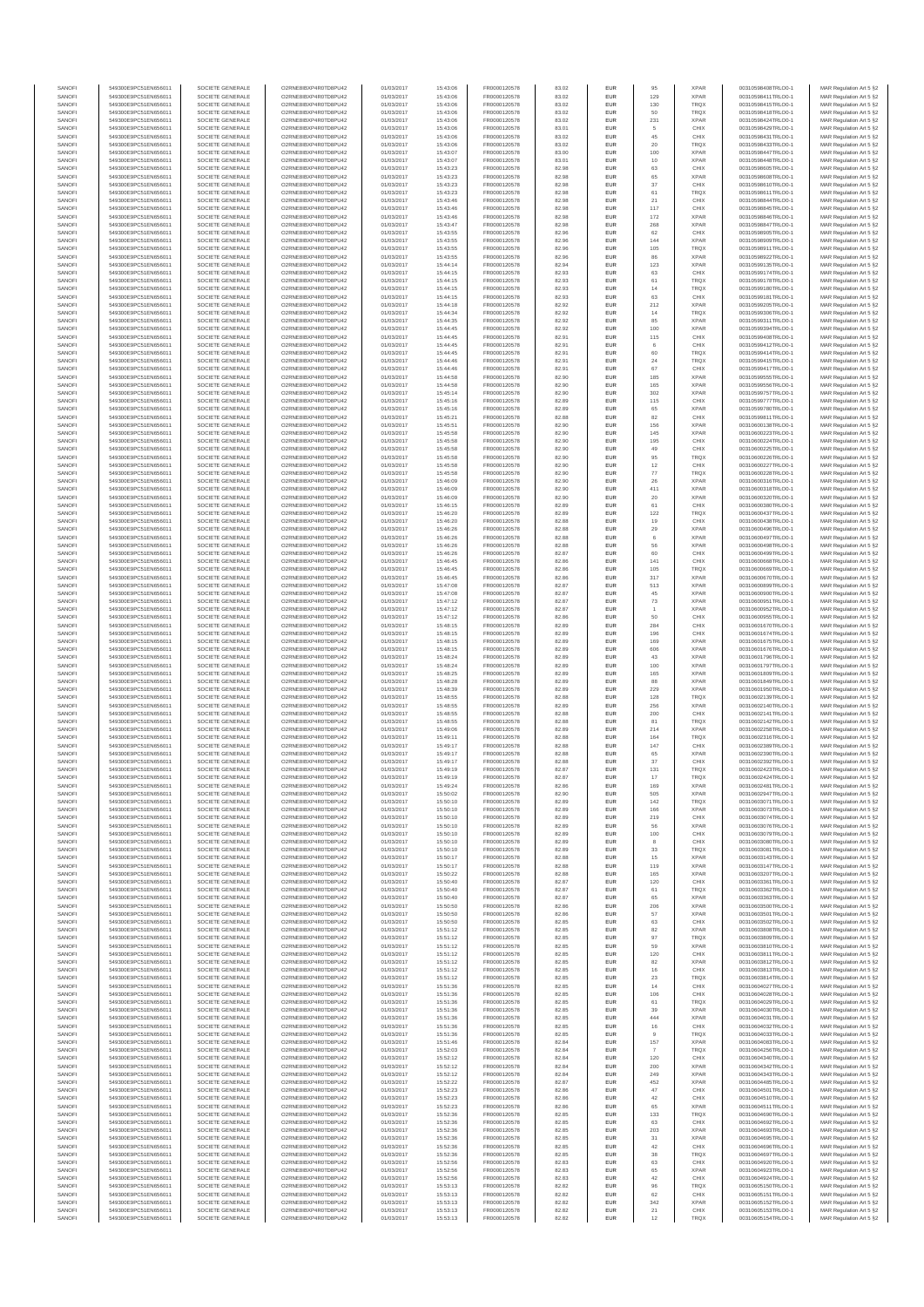| SANOFI           | 549300E9PC51EN656011                         | SOCIETE GENERALE                     | O2RNE8IBXP4R0TD8PU42                          | 01/03/2017               | 15:54:23             | FR0000120578                 | 82.84          | EUR                         | 293        | <b>XPAR</b>                | 00310605989TRLO0-1                       | MAR Regulation Art 5 §2                            |
|------------------|----------------------------------------------|--------------------------------------|-----------------------------------------------|--------------------------|----------------------|------------------------------|----------------|-----------------------------|------------|----------------------------|------------------------------------------|----------------------------------------------------|
| SANOFI<br>SANOFI | 549300E9PC51EN656011<br>549300E9PC51EN656011 | SOCIETE GENERALE<br>SOCIETE GENERALE | O2RNE8IBXP4R0TD8PU42<br>O2RNE8IBXP4R0TD8PU42  | 01/03/2017<br>01/03/2017 | 15:54:23<br>15:54:23 | FR0000120578                 | 82.84<br>82.84 | EUR<br>EUR                  | 404<br>25  | <b>XPAR</b><br><b>XPAR</b> | 00310605990TRLO0-1<br>00310605991TRLO0-1 | MAR Regulation Art 5 §2                            |
| SANOFI           | 549300E9PC51EN656011                         | SOCIETE GENERALE                     | O2RNE8IBXP4R0TD8PLI42                         | 01/03/2017               | 15:54:35             | FR0000120578<br>FR0000120578 | 82.86          | EUR                         | 91         | <b>XPAR</b>                | 00310606105TRLO0-1                       | MAR Regulation Art 5 §2<br>MAR Regulation Art 5 §2 |
| SANOFI           | 549300E9PC51EN656011                         | SOCIETE GENERALE                     | O2RNE8IBXP4R0TD8PU42                          | 01/03/2017               | 15:55:08             | FR0000120578                 | 82.87          | EUR                         | 124        | CHIX                       | 00310606399TRLO0-1                       | MAR Regulation Art 5 §2                            |
| SANOFI           | 549300E9PC51EN656011                         | SOCIETE GENERALE                     | O2RNE8IBXP4R0TD8PU42                          | 01/03/2017               | 15:55:08             | FR0000120578                 | 82.87          | EUR                         | 32         | TRQX                       | 00310606400TRLO0-1                       | MAR Regulation Art 5 §2                            |
| SANOFI<br>SANOFI | 549300E9PC51EN656011<br>549300E9PC51EN656011 | SOCIETE GENERALE<br>SOCIETE GENERALE | O2RNE8IBXP4R0TD8PU42<br>O2RNE8IBXP4R0TD8PU42  | 01/03/2017<br>01/03/2017 | 15:55:08<br>15:55:08 | FR0000120578<br>FR0000120578 | 82.87<br>82.87 | <b>EUR</b><br>EUR           | 843<br>102 | <b>XPAR</b><br>TRQX        | 00310606401TRLO0-1<br>00310606402TRLO0-1 | MAR Regulation Art 5 §2<br>MAR Regulation Art 5 §2 |
| SANOFI           | 549300E9PC51EN656011                         | SOCIETE GENERALE                     | O2RNE8IBXP4R0TD8PU42                          | 01/03/2017               | 15:55:08             | FR0000120578                 | 82.87          | <b>EUR</b>                  | 146        | CHIX                       | 00310606403TRLO0-1                       | MAR Regulation Art 5 §2                            |
| SANOFI           | 549300E9PC51EN656011                         | SOCIETE GENERALE                     | O2RNE8IBXP4R0TD8PU42                          | 01/03/2017               | 15:55:08             | FR0000120578                 | 82.87          | EUR                         | 269        | CHIX                       | 00310606404TRLO0-1                       | MAR Regulation Art 5 §2                            |
| SANOFI<br>SANOFI | 549300E9PC51EN656011<br>549300E9PC51EN656011 | SOCIETE GENERALE<br>SOCIETE GENERALE | O2RNE8IBXP4R0TD8PLI42<br>O2RNE8IBXP4R0TD8PU42 | 01/03/2017<br>01/03/2017 | 15:55:08<br>15:55:08 | FR0000120578<br>FR0000120578 | 82.87<br>82.87 | EUR<br>EUR                  | 82<br>121  | TRQX<br>TRQX               | 00310606405TRLO0-1<br>00310606407TRLO0-1 | MAR Regulation Art 5 §2<br>MAR Regulation Art 5 §2 |
| SANOFI           | 549300E9PC51EN656011                         | SOCIETE GENERALE                     | O2RNE8IBXP4R0TD8PU42                          | 01/03/2017               | 15:55:09             | FR0000120578                 | 82.86          | EUR                         | 44         | CHIX                       | 00310606419TRLO0-1                       | MAR Regulation Art 5 §2                            |
| SANOFI           | 549300E9PC51EN656011                         | SOCIETE GENERALE                     | O2RNE8IBXP4R0TD8PU42                          | 01/03/2017               | 15:55:14             | FR0000120578                 | 82.88          | EUR                         | 100        | <b>XPAR</b>                | 00310606550TRLO0-1                       | MAR Regulation Art 5 §2                            |
| SANOFI           | 549300E9PC51EN656011                         | SOCIETE GENERALE                     | O2RNE8IBXP4R0TD8PU42                          | 01/03/2017               | 15:55:16             | FR0000120578                 | 82.88          | EUR                         | 200        | <b>XPAR</b>                | 00310606623TRLO0-1                       | MAR Regulation Art 5 §2                            |
| SANOFI<br>SANOFI | 549300E9PC51EN656011<br>549300E9PC51EN656011 | SOCIETE GENERALE<br>SOCIETE GENERALE | O2RNE8IBXP4R0TD8PU42<br>O2RNE8IBXP4R0TD8PU42  | 01/03/2017<br>01/03/2017 | 15:55:22<br>15:55:22 | FR0000120578<br>FR0000120578 | 82.88<br>82.88 | <b>EUR</b><br>EUR           | 64<br>419  | <b>TRQX</b><br><b>XPAR</b> | 00310606732TRLO0-1<br>00310606733TRLO0-1 | MAR Regulation Art 5 §2<br>MAR Regulation Art 5 §2 |
| SANOFI           | 549300E9PC51EN656011                         | SOCIETE GENERALE                     | O2RNE8IBXP4R0TD8PU42                          | 01/03/2017               | 15:55:26             | FR0000120578                 | 82.87          | <b>EUR</b>                  | 161        | CHIX                       | 00310606771TRLO0-1                       | MAR Regulation Art 5 §2                            |
| SANOFI           | 549300E9PC51EN656011                         | SOCIETE GENERALE                     | O2RNE8IBXP4R0TD8PU42                          | 01/03/2017               | 15:55:26             | FR0000120578                 | 82.87          | EUR                         | 215        | <b>XPAR</b>                | 00310606772TRLO0-1                       | MAR Regulation Art 5 §2                            |
| SANOFI           | 549300E9PC51EN656011                         | SOCIETE GENERALE<br>SOCIETE GENERALE | O2RNESIBXP4R0TD8PLI42                         | 01/03/2017               | 15:56:02             | FR0000120578                 | 82.88          | EUR                         | 261        | <b>XPAR</b>                | 00310607063TRLO0-1                       | MAR Regulation Art 5 §2                            |
| SANOFI<br>SANOFI | 549300E9PC51EN656011<br>549300E9PC51EN656011 | SOCIETE GENERALE                     | O2RNE8IBXP4R0TD8PU42<br>O2RNE8IBXP4R0TD8PLI42 | 01/03/2017<br>01/03/2017 | 15:56:04<br>15:56:04 | FR0000120578<br>FR0000120578 | 82.88<br>82.88 | EUR<br>EUR                  | 227<br>119 | <b>XPAR</b><br><b>XPAR</b> | 00310607140TRLO0-1<br>00310607141TRLO0-1 | MAR Regulation Art 5 §2<br>MAR Regulation Art 5 §2 |
| SANOFI           | 549300E9PC51EN656011                         | SOCIETE GENERALE                     | O2RNE8IBXP4R0TD8PU42                          | 01/03/2017               | 15:56:06             | FR0000120578                 | 82.87          | <b>EUR</b>                  | 39         | <b>TRQX</b>                | 00310607156TRLO0-1                       | MAR Regulation Art 5 §2                            |
| SANOFI           | 549300E9PC51EN656011                         | SOCIETE GENERALE                     | O2RNE8IBXP4R0TD8PU42                          | 01/03/2017               | 15:56:28             | FR0000120578                 | 82.87          | EUR                         | 250        | <b>XPAR</b>                | 00310607357TRLO0-1                       | MAR Regulation Art 5 §2                            |
| SANOFI<br>SANOFI | 549300E9PC51EN656011<br>549300E9PC51EN656011 | SOCIETE GENERALE<br>SOCIETE GENERALE | O2RNE8IBXP4R0TD8PU42<br>O2RNE8IBXP4R0TD8PU42  | 01/03/2017<br>01/03/2017 | 15:56:30<br>15:56:53 | FR0000120578<br>FR0000120578 | 82.87<br>82.88 | <b>EUR</b><br>EUR           | 65<br>90   | <b>XPAR</b><br>TRQX        | 00310607392TRLO0-1<br>00310607656TRLO0-1 | MAR Regulation Art 5 §2<br>MAR Regulation Art 5 §2 |
| SANOFI           | 549300E9PC51EN656011                         | SOCIETE GENERALE                     | O2RNE8IBXP4R0TD8PU42                          | 01/03/2017               | 15:57:11             | FR0000120578                 | 82.89          | <b>EUR</b>                  | 217        | CHIX                       | 00310607848TRLO0-1                       | MAR Regulation Art 5 §2                            |
| SANOFI           | 549300E9PC51EN656011                         | SOCIETE GENERALE                     | O2RNE8IBXP4R0TD8PU42                          | 01/03/2017               | 15:57:11             | FR0000120578                 | 82.89          | <b>EUR</b>                  | 779        | <b>XPAR</b>                | 00310607850TRLO0-1                       | MAR Regulation Art 5 §2                            |
| SANOFI           | 549300E9PC51EN656011                         | SOCIETE GENERALE                     | O2RNE8IBXP4R0TD8PU42                          | 01/03/2017               | 15:57:11             | FR0000120578                 | 82.89          | EUR                         | 100        | CHIX                       | 00310607853TRLO0-1                       | MAR Regulation Art 5 §2                            |
| SANOFI<br>SANOFI | 549300E9PC51EN656011<br>549300E9PC51EN656011 | SOCIETE GENERALE<br>SOCIETE GENERALE | O2RNE8IBXP4R0TD8PU42<br>O2RNE8IBXP4R0TD8PU42  | 01/03/2017<br>01/03/2017 | 15:57:11<br>15:57:11 | FR0000120578<br>FR0000120578 | 82.89<br>82.89 | EUR<br>EUR                  | 335<br>100 | CHIX<br>CHIX               | 00310607854TRLO0-1<br>00310607856TRLO0-1 | MAR Regulation Art 5 §2<br>MAR Regulation Art 5 §2 |
| SANOFI           | 549300E9PC51EN656011                         | SOCIETE GENERALE                     | O2RNE8IBXP4R0TD8PU42                          | 01/03/2017               | 15:57:18             | FR0000120578                 | 82.88          | <b>EUR</b>                  | 296        | <b>TRQX</b>                | 00310607949TRLO0-1                       | MAR Regulation Art 5 §2                            |
| SANOFI           | 549300E9PC51EN656011                         | SOCIETE GENERALE                     | O2RNE8IBXP4R0TD8PU42                          | 01/03/2017               | 15:57:18             | FR0000120578                 | 82.88          | EUR                         | 217        | <b>XPAR</b>                | 00310607953TRLO0-1                       | MAR Regulation Art 5 §2                            |
| SANOFI<br>SANOFI | 549300E9PC51EN656011<br>549300E9PC51EN656011 | SOCIETE GENERALE<br>SOCIETE GENERALE | O2RNE8IBXP4R0TD8PU42<br>O2RNE8IBXP4R0TD8PU42  | 01/03/2017<br>01/03/2017 | 15:57:18<br>15:57:18 | FR0000120578<br>FR0000120578 | 82.88<br>82.88 | <b>EUR</b><br>EUR           | 61<br>30   | CHIX<br>CHIX               | 00310607955TRLO0-1<br>00310607959TRLO0-1 | MAR Regulation Art 5 §2<br>MAR Regulation Art 5 §2 |
| SANOFI           | 549300E9PC51EN656011                         | SOCIETE GENERALE                     | O2RNE8IBXP4R0TD8PU42                          | 01/03/2017               | 15:57:19             | FR0000120578                 | 82.88          | EUR                         | $64\,$     | <b>TRQX</b>                | 00310607974TRLO0-1                       | MAR Regulation Art 5 §2                            |
| SANOFI           | 549300E9PC51EN656011                         | SOCIETE GENERALE                     | O2RNE8IBXP4R0TD8PU42                          | 01/03/2017               | 15:57:19             | FR0000120578                 | 82.88          | EUR                         | 52         | <b>XPAR</b>                | 00310607984TRLO0-1                       | MAR Regulation Art 5 §2                            |
| SANOFI<br>SANOFI | 549300E9PC51EN656011<br>549300E9PC51EN656011 | SOCIETE GENERALE<br>SOCIETE GENERALE | O2RNE8IBXP4R0TD8PU42<br>O2RNE8IBXP4R0TD8PU42  | 01/03/2017<br>01/03/2017 | 15:57:19<br>15:57:30 | FR0000120578<br>FR0000120578 | 82.88<br>82.89 | EUR<br>EUR                  | 27<br>67   | <b>XPAR</b><br>CHIX        | 00310607986TRLO0-1<br>00310608107TRLO0-1 | MAR Regulation Art 5 §2                            |
| SANOFI           | 549300E9PC51EN656011                         | SOCIETE GENERALE                     | O2RNE8IBXP4R0TD8PU42                          | 01/03/2017               | 15:57:30             | FR0000120578                 | 82.89          | EUR                         | 111        | <b>XPAR</b>                | 00310608108TRLO0-1                       | MAR Regulation Art 5 §2<br>MAR Regulation Art 5 §2 |
| SANOFI           | 549300E9PC51EN656011                         | SOCIETE GENERALE                     | O2RNE8IBXP4R0TD8PU42                          | 01/03/2017               | 15:57:30             | FR0000120578                 | 82.89          | <b>EUR</b>                  | 29         | CHIX                       | 00310608109TRLO0-1                       | MAR Regulation Art 5 §2                            |
| SANOFI           | 549300E9PC51EN656011                         | SOCIETE GENERALE                     | O2RNE8IBXP4R0TD8PU42                          | 01/03/2017               | 15:57:38             | FR0000120578                 | 82.89          | EUR                         | 179        | <b>XPAR</b>                | 00310608167TRLO0-1                       | MAR Regulation Art 5 §2                            |
| SANOFI<br>SANOFI | 549300E9PC51EN656011<br>549300E9PC51EN656011 | SOCIETE GENERALE<br>SOCIETE GENERALE | O2RNE8IBXP4R0TD8PLI42<br>O2RNE8IBXP4R0TD8PU42 | 01/03/2017<br>01/03/2017 | 15:58:09<br>15:58:09 | FR0000120578<br>FR0000120578 | 82.89<br>82.89 | <b>EUR</b><br>EUR           | 3<br>144   | CHIX<br>CHIX               | 00310608395TRLO0-1<br>00310608397TRLO0-1 | MAR Regulation Art 5 §2<br>MAR Regulation Art 5 §2 |
| SANOFI           | 549300E9PC51EN656011                         | SOCIETE GENERALE                     | O2RNE8IBXP4R0TD8PU42                          | 01/03/2017               | 15:58:09             | FR0000120578                 | 82.89          | EUR                         | 164        | <b>TRQX</b>                | 00310608400TRLO0-1                       | MAR Regulation Art 5 §2                            |
| SANOFI           | 549300E9PC51EN656011                         | SOCIETE GENERALE                     | O2RNE8IBXP4R0TD8PU42                          | 01/03/2017               | 15:58:09             | FR0000120578                 | 82.89          | EUR                         | 160        | <b>XPAR</b>                | 00310608402TRLO0-1                       | MAR Regulation Art 5 §2                            |
| SANOFI<br>SANOFI | 549300E9PC51EN656011<br>549300E9PC51EN656011 | SOCIETE GENERALE<br>SOCIETE GENERALE | O2RNE8IBXP4R0TD8PLI42<br>O2RNE8IBXP4R0TD8PU42 | 01/03/2017<br>01/03/2017 | 15:58:09<br>15:58:09 | FR0000120578                 | 82.89<br>82.89 | EUR<br>EUR                  | $20\,$     | CHIX<br>CHIX               | 00310608403TRLO0-1<br>00310608404TRLO0-1 | MAR Regulation Art 5 §2<br>MAR Regulation Art 5 §2 |
| SANOFI           | 549300E9PC51EN656011                         | SOCIETE GENERALE                     | O2RNE8IBXP4R0TD8PU42                          | 01/03/2017               | 15:58:09             | FR0000120578<br>FR0000120578 | 82.89          | EUR                         | 102<br>38  | TRQX                       | 00310608405TRLO0-1                       | MAR Regulation Art 5 §2                            |
| SANOFI           | 549300E9PC51EN656011                         | SOCIETE GENERALE                     | O2RNE8IBXP4R0TD8PU42                          | 01/03/2017               | 15:58:29             | FR0000120578                 | 82.89          | <b>EUR</b>                  | 128        | CHIX                       | 00310608642TRLO0-1                       | MAR Regulation Art 5 §2                            |
| SANOFI           | 549300E9PC51EN656011                         | SOCIETE GENERALE                     | O2RNE8IBXP4R0TD8PU42                          | 01/03/2017               | 15:58:32             | FR0000120578                 | 82.89          | EUR                         | 63         | TRQX                       | 00310608699TRLO0-1                       | MAR Regulation Art 5 §2                            |
| SANOFI<br>SANOFI | 549300E9PC51EN656011<br>549300E9PC51EN656011 | SOCIETE GENERALE<br>SOCIETE GENERALE | O2RNE8IBXP4R0TD8PU42<br>O2RNE8IBXP4R0TD8PU42  | 01/03/2017<br>01/03/2017 | 15:58:32<br>15:58:32 | FR0000120578<br>FR0000120578 | 82.89<br>82.88 | <b>EUR</b><br>EUR           | 583<br>52  | <b>XPAR</b><br>CHIX        | 00310608700TRLO0-1<br>00310608709TRLO0-1 | MAR Regulation Art 5 §2<br>MAR Regulation Art 5 §2 |
| SANOFI           | 549300E9PC51EN656011                         | SOCIETE GENERALE                     | O2RNE8IBXP4R0TD8PLI42                         | 01/03/2017               | 15:59:00             | FR0000120578                 | 82.87          | EUR                         | 122        | CHIX                       | 00310609033TRLO0-1                       | MAR Regulation Art 5 §2                            |
| SANOFI           | 549300E9PC51EN656011                         | SOCIETE GENERALE                     | O2RNE8IBXP4R0TD8PU42                          | 01/03/2017               | 15:59:00             | FR0000120578                 | 82.87          | EUR                         | 81         | TRQX                       | 00310609037TRLO0-1                       | MAR Regulation Art 5 §2                            |
| SANOFI<br>SANOFI | 549300E9PC51EN656011<br>549300E9PC51EN656011 | SOCIETE GENERALE<br>SOCIETE GENERALE | O2RNE8IBXP4R0TD8PU42<br>O2RNE8IBXP4R0TD8PU42  | 01/03/2017               | 15:59:00<br>15:59:00 | FR0000120578                 | 82.87<br>82.87 | EUR<br><b>EUR</b>           | 17<br>23   | <b>TRQX</b><br>CHIX        | 00310609038TRLO0-1<br>00310609039TRLO0-1 | MAR Regulation Art 5 §2                            |
| SANOFI           | 549300E9PC51EN656011                         | SOCIETE GENERALE                     | O2RNE8IBXP4R0TD8PU42                          | 01/03/2017<br>01/03/2017 | 15:59:00             | FR0000120578<br>FR0000120578 | 82.87          | EUR                         | 29         | <b>XPAR</b>                | 00310609040TRLO0-1                       | MAR Regulation Art 5 §2<br>MAR Regulation Art 5 §2 |
| SANOFI           | 549300E9PC51EN656011                         | SOCIETE GENERALE                     | O2RNE8IBXP4R0TD8PU42                          | 01/03/2017               | 15:59:00             | FR0000120578                 | 82.87          | <b>EUR</b>                  | 271        | <b>XPAR</b>                | 00310609041TRLO0-1                       | MAR Regulation Art 5 §2                            |
| SANOFI           | 549300E9PC51EN656011                         | SOCIETE GENERALE                     | O2RNE8IBXP4R0TD8PU42                          | 01/03/2017               | 15:59:00             | FR0000120578                 | 82.87          | EUR                         | 10         | CHIX                       | 00310609042TRLO0-1                       | MAR Regulation Art 5 §2                            |
| SANOFI<br>SANOFI | 549300E9PC51EN656011<br>549300E9PC51EN656011 | SOCIETE GENERALE<br>SOCIETE GENERALE | O2RNE8IBXP4R0TD8PU42<br>O2RNE8IBXP4R0TD8PU42  | 01/03/2017<br>01/03/2017 | 15:59:00<br>15:59:00 | FR0000120578<br>FR0000120578 | 82.87<br>82.87 | <b>EUR</b><br>EUR           | 62<br>67   | <b>TRQX</b><br>CHIX        | 00310609043TRLO0-1<br>00310609044TRLO0-1 | MAR Regulation Art 5 §2<br>MAR Regulation Art 5 §2 |
| SANOFI           | 549300E9PC51EN656011                         | SOCIETE GENERALE                     | O2RNE8IBXP4R0TD8PU42                          | 01/03/2017               | 15:59:07             | FR0000120578                 | 82.86          | EUR                         | 110        | <b>XPAR</b>                | 00310609145TRLO0-1                       | MAR Regulation Art 5 §2                            |
| SANOFI           | 549300E9PC51EN656011                         | SOCIETE GENERALE                     | O2RNE8IBXP4R0TD8PU42                          | 01/03/2017               | 15:59:26             | FR0000120578                 | 82.88          | EUR                         | 683        | <b>XPAR</b>                | 00310609406TRLO0-1                       | MAR Regulation Art 5 §2                            |
| SANOFI<br>SANOFI | 549300E9PC51EN656011<br>549300E9PC51EN656011 | SOCIETE GENERALE<br>SOCIETE GENERALE | O2RNE8IBXP4R0TD8PU42<br>O2RNE8IBXP4R0TD8PU42  | 01/03/2017               | 15:59:27             | FR0000120578                 | 82.87          | EUR<br><b>EUR</b>           | 89<br>149  | TRQX<br>CHIX               | 00310609430TRLO0-1                       | MAR Regulation Art 5 §2                            |
| SANOFI           | 549300E9PC51EN656011                         | SOCIETE GENERALE                     | O2RNE8IBXP4R0TD8PU42                          | 01/03/2017<br>01/03/2017 | 15:59:27<br>15:59:30 | FR0000120578<br>FR0000120578 | 82.87<br>82.86 | EUR                         |            | CHIX                       | 00310609432TRLO0-1<br>00310609464TRLO0-1 | MAR Regulation Art 5 §2<br>MAR Regulation Art 5 §2 |
| SANOFI           | 549300E9PC51EN656011                         | SOCIETE GENERALE                     | O2RNE8IBXP4R0TD8PU42                          | 01/03/2017               | 15:59:45             | FR0000120578                 | 82.87          | <b>EUR</b>                  | 280        | <b>XPAR</b>                | 00310609781TRLO0-1                       | MAR Regulation Art 5 §2                            |
| SANOFI           | 549300E9PC51EN656011                         | SOCIETE GENERALE                     | O2RNE8IBXP4R0TD8PU42                          | 01/03/2017               | 15:59:45             | FR0000120578                 | 82.87          | EUR                         |            | <b>XPAR</b>                | 00310609783TRLO0-1                       | MAR Regulation Art 5 §2                            |
| SANOFI<br>SANOFI | 549300E9PC51EN656011<br>549300E9PC51EN656011 | SOCIETE GENERALE<br>SOCIETE GENERALE | O2RNE8IBXP4R0TD8PU42<br>O2RNE8IBXP4R0TD8PU42  | 01/03/2017<br>01/03/2017 | 15:59:45<br>15:59:58 | FR0000120578<br>FR0000120578 | 82.87<br>82.87 | <b>EUR</b><br>EUR           | 88<br>28   | <b>XPAR</b><br><b>XPAR</b> | 00310609787TRLO0-1<br>00310609948TRLO0-1 | MAR Regulation Art 5 §2<br>MAR Regulation Art 5 §2 |
| SANOFI           | 549300E9PC51EN656011                         | SOCIETE GENERALE                     | O2RNE8IBXP4R0TD8PU42                          | 01/03/2017               | 15:59:58             | FR0000120578                 | 82.87          | $\ensuremath{\mathsf{EUR}}$ | 161        | <b>XPAR</b>                | 00310609953TRLO0-1                       | MAR Regulation Art 5 §2                            |
| SANOFI           | 549300E9PC51EN656011                         | SOCIETE GENERALE                     | O2RNE8IBXP4R0TD8PU42                          | 01/03/2017               | 16:00:00             | FR0000120578                 | 82.86          | EUR                         | 149        | CHIX                       | 00310609971TRLO0-1                       | MAR Regulation Art 5 §2                            |
| SANOFI           | 549300E9PC51EN656011                         | SOCIETE GENERALE                     | O2RNE8IBXP4R0TD8PU42                          | 01/03/2017               | 16:00:00             | FR0000120578                 | 82.86          | EUR                         | 82         | CHIX                       | 00310610011TRLO0-1                       | MAR Regulation Art 5 §2                            |
| SANOFI<br>SANOFI | 549300E9PC51EN656011<br>549300E9PC51EN656011 | SOCIETE GENERALE<br>SOCIETE GENERALE | O2RNE8IBXP4R0TD8PU42<br>O2RNE8IBXP4R0TD8PU42  | 01/03/2017<br>01/03/2017 | 16:00:01<br>16:00:45 | FR0000120578<br>FR0000120578 | 82.85<br>82.89 | <b>EUR</b><br>EUR           | 99<br>512  | <b>TRQX</b><br><b>XPAR</b> | 00310610043TRLO0-1<br>00310610677TRLO0-1 | MAR Regulation Art 5 §2<br>MAR Regulation Art 5 §2 |
| SANOFI           | 549300E9PC51EN656011                         | SOCIETE GENERALE                     | O2RNE8IBXP4R0TD8PU42                          | 01/03/2017               | 16:00:45             | FR0000120578                 | 82.89          | <b>EUR</b>                  | 87         | <b>TRQX</b>                | 00310610679TRLO0-1                       | MAR Regulation Art 5 §2                            |
| SANOFI           | 549300E9PC51EN656011                         | SOCIETE GENERALE                     | O2RNE8IBXP4R0TD8PU42                          | 01/03/2017               | 16:00:45             | FR0000120578                 | 82.89          | EUR                         | 79         | TRQX                       | 00310610680TRLO0-1                       | MAR Regulation Art 5 §2                            |
| SANOFI           | 549300E9PC51EN656011                         | SOCIETE GENERALE                     | O2RNE8IBXP4R0TD8PU42                          | 01/03/2017               | 16:00:45             | FR0000120578<br>FR0000120578 | 82.89          | EUR                         | 242        | <b>XPAR</b>                | 00310610681TRLO0-1                       | MAR Regulation Art 5 §2                            |
| SANOFI<br>SANOFI | 549300E9PC51EN656011<br>549300E9PC51EN656011 | SOCIETE GENERALE<br>SOCIETE GENERALE | O2RNE8IBXP4R0TD8PU42<br>O2RNE8IBXP4R0TD8PU42  | 01/03/2017<br>01/03/2017 | 16:00:45<br>16:00:45 | FR0000120578                 | 82.89<br>82.89 | EUR<br>EUR                  | 92<br>197  | TRQX<br><b>XPAR</b>        | 00310610682TRLO0-1<br>00310610692TRLO0-1 | MAR Regulation Art 5 §2<br>MAR Regulation Art 5 §2 |
| SANOFI           | 549300E9PC51EN656011                         | SOCIETE GENERALE                     | O2RNE8IBXP4R0TD8PU42                          | 01/03/2017               | 16:00:45             | FR0000120578                 | 82.89          | EUR                         | 125        | <b>XPAR</b>                | 00310610694TRLO0-1                       | MAR Regulation Art 5 §2                            |
| SANOFI           | 549300E9PC51EN656011                         | SOCIETE GENERALE                     | O2RNE8IBXP4R0TD8PU42                          | 01/03/2017               | 16:00:58             | FR0000120578                 | 82.88          | EUR                         | 28         | TRQX                       | 00310610808TRLO0-1                       | MAR Regulation Art 5 §2                            |
| SANOFI<br>SANOFI | 549300E9PC51EN656011<br>549300E9PC51EN656011 | SOCIETE GENERALE<br>SOCIETE GENERALE | O2RNE8IBXP4R0TD8PU42<br>O2RNE8IBXP4R0TD8PU42  | 01/03/2017<br>01/03/2017 | 16:00:58<br>16:00:58 | FR0000120578<br>FR0000120578 | 82.88<br>82.88 | <b>EUR</b><br>EUR           | 32<br>274  | <b>TRQX</b><br>CHIX        | 00310610809TRLO0-1<br>00310610810TRLO0-1 | MAR Regulation Art 5 §2<br>MAR Regulation Art 5 §2 |
| SANOFI           | 549300E9PC51EN656011                         | SOCIETE GENERALE                     | O2RNE8IBXP4R0TD8PU42                          | 01/03/2017               | 16:00:58             | FR0000120578                 | 82.88          | EUR                         | 66         | <b>XPAR</b>                | 00310610811TRLO0-1                       | MAR Regulation Art 5 §2                            |
| SANOFI           | 549300E9PC51EN656011                         | SOCIETE GENERALE                     | O2RNE8IBXP4R0TD8PU42                          | 01/03/2017               | 16:00:58             | FR0000120578                 | 82.88          | EUR                         | 59         | CHIX                       | 00310610813TRLO0-1                       | MAR Regulation Art 5 §2                            |
| SANOFI           | 549300E9PC51EN656011                         | SOCIETE GENERALE<br>SOCIETE GENERALE | O2RNE8IBXP4R0TD8PU42<br>O2RNE8IBXP4R0TD8PU42  | 01/03/2017               | 16:00:58             | FR0000120578                 | 82.88          | EUR                         | 78         | CHIX                       | 00310610816TRLO0-1                       | MAR Regulation Art 5 §2                            |
| SANOFI<br>SANOFI | 549300E9PC51EN656011<br>549300E9PC51EN656011 | SOCIETE GENERALE                     | O2RNESIBXP4R0TD8PLI42                         | 01/03/2017<br>01/03/2017 | 16:00:58<br>16:00:59 | FR0000120578<br>FR0000120578 | 82.88<br>82.88 | <b>EUR</b><br><b>EUR</b>    | 40<br>11   | <b>TRQX</b><br><b>XPAR</b> | 00310610817TRLO0-1<br>00310610835TRLO0-1 | MAR Regulation Art 5 §2<br>MAR Regulation Art 5 §2 |
| SANOFI           | 549300E9PC51EN656011                         | SOCIETE GENERALE                     | O2RNE8IBXP4R0TD8PU42                          | 01/03/2017               | 16:00:59             | FR0000120578                 | 82.88          | EUR                         | 58         | CHIX                       | 00310610836TRLO0-1                       | MAR Regulation Art 5 §2                            |
| SANOFI           | 549300E9PC51EN656011                         | SOCIETE GENERALE                     | O2RNE8IBXP4R0TD8PU42                          | 01/03/2017               | 16:00:59             | FR0000120578                 | 82.88          | EUR                         | 179        | <b>XPAR</b>                | 00310610837TRLO0-1                       | MAR Regulation Art 5 §2                            |
| SANOFI<br>SANOFI | 549300E9PC51EN656011<br>549300E9PC51EN656011 | SOCIETE GENERALE<br>SOCIETE GENERALE | O2RNE8IBXP4R0TD8PU42<br>O2RNE8IBXP4R0TD8PU42  | 01/03/2017<br>01/03/2017 | 16:01:23<br>16:01:23 | FR0000120578<br>FR0000120578 | 82.89<br>82.89 | <b>EUR</b><br>EUR           | 255<br>136 | <b>XPAR</b><br>CHIX        | 00310611151TRLO0-1<br>00310611152TRLO0-1 | MAR Regulation Art 5 §2<br>MAR Regulation Art 5 §2 |
| SANOFI           | 549300E9PC51EN656011                         | SOCIETE GENERALE                     | O2RNE8IBXP4R0TD8PU42                          | 01/03/2017               | 16:01:23             | FR0000120578                 | 82.89          | <b>EUR</b>                  | 26         | CHIX                       | 00310611153TRLO0-1                       | MAR Regulation Art 5 §2                            |
| SANOFI           | 549300E9PC51EN656011                         | SOCIETE GENERALE                     | O2RNE8IBXP4R0TD8PU42                          | 01/03/2017               | 16:01:23             | FR0000120578                 | 82.89          | <b>EUR</b>                  | 115        | <b>TRQX</b>                | 00310611154TRLO0-1                       | MAR Regulation Art 5 §2                            |
| SANOFI<br>SANOFI | 549300E9PC51EN656011<br>549300E9PC51EN656011 | SOCIETE GENERALE<br>SOCIETE GENERALE | O2RNE8IBXP4R0TD8PU42<br>O2RNE8IBXP4R0TD8PU42  | 01/03/2017<br>01/03/2017 | 16:01:23<br>16:01:23 | FR0000120578<br>FR0000120578 | 82.89<br>82.89 | EUR<br>EUR                  | 15<br>69   | <b>TROX</b><br>CHIX        | 00310611156TRLO0-1<br>00310611157TRLO0-1 | MAR Regulation Art 5 §2<br>MAR Regulation Art 5 §2 |
| SANOFI           | 549300E9PC51EN656011                         | SOCIETE GENERALE                     | O2RNESIBXP4R0TD8PLI42                         | 01/03/2017               | 16:01:40             | FR0000120578                 | 82.87          | EUR                         | 34         | CHIX                       | 00310611371TRLO0-1                       | MAR Regulation Art 5 §2                            |
| SANOFI           | 549300E9PC51EN656011                         | SOCIETE GENERALE                     | O2RNE8IBXP4R0TD8PLI42                         | 01/03/2017               | 16:01:40             | FR0000120578                 | 82.87          | <b>EUR</b>                  | 112        | <b>XPAR</b>                | 00310611375TRLO0-1                       | MAR Regulation Art 5 §2                            |
| SANOFI<br>SANOFI | 549300E9PC51EN656011<br>549300E9PC51EN656011 | SOCIETE GENERALE<br>SOCIETE GENERALE | O2RNE8IBXP4R0TD8PU42<br>O2RNE8IBXP4R0TD8PU42  | 01/03/2017<br>01/03/2017 | 16:01:40<br>16:01:40 | FR0000120578<br>FR0000120578 | 82.87<br>82.87 | EUR<br><b>EUR</b>           | 220<br>34  | <b>XPAR</b><br>CHIX        | 00310611379TRLO0-1<br>00310611381TRLO0-1 | MAR Regulation Art 5 §2                            |
| SANOFI           | 549300E9PC51EN656011                         | SOCIETE GENERALE                     | O2RNE8IBXP4R0TD8PU42                          | 01/03/2017               | 16:01:40             | FR0000120578                 | 82.87          | EUR                         | 60         | TRQX                       | 00310611382TRLO0-1                       | MAR Regulation Art 5 §2<br>MAR Regulation Art 5 §2 |
| SANOFI           | 549300E9PC51EN656011                         | SOCIETE GENERALE                     | O2RNE8IBXP4R0TD8PU42                          | 01/03/2017               | 16:01:40             | FR0000120578                 | 82.87          | EUR                         | $20\,$     | <b>TRQX</b>                | 00310611383TRLO0-1                       | MAR Regulation Art 5 §2                            |
| SANOFI<br>SANOFI | 549300E9PC51EN656011<br>549300E9PC51EN656011 | SOCIETE GENERALE<br>SOCIETE GENERALE | O2RNE8IBXP4R0TD8PU42<br>O2RNE8IBXP4R0TD8PU42  | 01/03/2017<br>01/03/2017 | 16:01:40<br>16:01:41 | FR0000120578<br>FR0000120578 | 82.87<br>82.86 | EUR<br>EUR                  | 94<br>283  | CHIX<br><b>XPAR</b>        | 00310611385TRLO0-1<br>00310611453TRLO0-1 | MAR Regulation Art 5 §2<br>MAR Regulation Art 5 §2 |
| SANOFI           | 549300E9PC51EN656011                         | SOCIETE GENERALE                     | O2RNE8IBXP4R0TD8PU42                          | 01/03/2017               | 16:01:47             | FR0000120578                 | 82.85          | EUR                         | 60         | CHIX                       | 00310611537TRLO0-1                       | MAR Regulation Art 5 §2                            |
| SANOFI           | 549300E9PC51EN656011                         | SOCIETE GENERALE                     | O2RNE8IBXP4R0TD8PU42                          | 01/03/2017               | 16:01:47             | FR0000120578                 | 82.85          | EUR                         | 66         | <b>XPAR</b>                | 00310611539TRLO0-1                       | MAR Regulation Art 5 §2                            |
| SANOFI           | 549300E9PC51EN656011                         | SOCIETE GENERALE                     | O2RNE8IBXP4R0TD8PU42                          | 01/03/2017               | 16:02:06             | FR0000120578                 | 82.83          | <b>EUR</b>                  | 29         | CHIX                       | 00310611841TRLO0-1                       | MAR Regulation Art 5 §2                            |
| SANOFI<br>SANOFI | 549300E9PC51EN656011<br>549300E9PC51EN656011 | SOCIETE GENERALE<br>SOCIETE GENERALE | O2RNE8IBXP4R0TD8PU42<br>O2RNE8IBXP4R0TD8PLI42 | 01/03/2017<br>01/03/2017 | 16:02:06<br>16:02:37 | FR0000120578<br>FR0000120578 | 82.83<br>82.85 | EUR<br><b>EUR</b>           | 39<br>782  | CHIX<br><b>XPAR</b>        | 00310611843TRLO0-1<br>00310612316TRLO0-1 | MAR Regulation Art 5 §2<br>MAR Regulation Art 5 §2 |
| SANOFI           | 549300E9PC51EN656011                         | SOCIETE GENERALE                     | O2RNE8IBXP4R0TD8PU42                          | 01/03/2017               | 16:02:47             | FR0000120578                 | 82.85          | EUR                         | 502        | <b>XPAR</b>                | 00310612468TRLO0-1                       | MAR Regulation Art 5 §2                            |
| SANOFI           | 549300E9PC51EN656011                         | SOCIETE GENERALE                     | O2RNE8IBXP4R0TD8PU42                          | 01/03/2017               | 16:02:57             | FR0000120578                 | 82.85          | <b>EUR</b>                  | 191        | <b>XPAR</b>                | 00310612607TRLO0-1                       | MAR Regulation Art 5 §2                            |
| SANOFI<br>SANOFI | 549300E9PC51EN656011<br>549300E9PC51EN656011 | SOCIETE GENERALE<br>SOCIETE GENERALE | O2RNE8IBXP4R0TD8PU42<br>O2RNE8IBXP4R0TD8PU42  | 01/03/2017<br>01/03/2017 | 16:02:57<br>16:02:57 | FR0000120578<br>FR0000120578 | 82.84<br>82.84 | EUR<br>EUR                  | 349<br>87  | CHIX<br>CHIX               | 00310612608TRLO0-1<br>00310612609TRLO0-1 | MAR Regulation Art 5 §2<br>MAR Regulation Art 5 §2 |
| SANOFI           | 549300E9PC51EN656011                         | SOCIETE GENERALE                     | O2RNE8IBXP4R0TD8PU42                          | 01/03/2017               | 16:02:57             | FR0000120578                 | 82.84          | EUR                         | 167        | TRQX                       | 00310612610TRLO0-1                       | MAR Regulation Art 5 §2                            |
| SANOFI           | 549300E9PC51EN656011                         | SOCIETE GENERALE                     | O2RNE8IBXP4R0TD8PU42                          | 01/03/2017               | 16:02:57             | FR0000120578                 | 82.84          | EUR                         | 51         | CHIX                       | 00310612611TRLO0-1                       | MAR Regulation Art 5 §2                            |
| SANOFI<br>SANOFI | 549300E9PC51EN656011<br>549300E9PC51EN656011 | SOCIETE GENERALE<br>SOCIETE GENERALE | O2RNE8IBXP4R0TD8PU42<br>O2RNE8IBXP4R0TD8PU42  | 01/03/2017<br>01/03/2017 | 16:02:57<br>16:02:57 | FR0000120578<br>FR0000120578 | 82.84<br>82.84 | <b>EUR</b><br>EUR           | 90<br>66   | <b>TRQX</b><br>TRQX        | 00310612612TRLO0-1<br>00310612613TRLO0-1 | MAR Regulation Art 5 §2<br>MAR Regulation Art 5 §2 |
| SANOFI           | 549300E9PC51EN656011                         | SOCIETE GENERALE                     | O2RNE8IBXP4R0TD8PU42                          | 01/03/2017               | 16:02:57             | FR0000120578                 | 82.84          | <b>EUR</b>                  | 61         | <b>TROX</b>                | 00310612614TRLO0-1                       | MAR Regulation Art 5 §2                            |
| SANOFI           | 549300E9PC51EN656011                         | SOCIETE GENERALE                     | O2RNE8IBXP4R0TD8PU42                          | 01/03/2017               | 16:03:32             | FR0000120578                 | 82.85          | <b>EUR</b>                  | 732        | <b>XPAR</b>                | 00310613031TRLO0-1                       | MAR Regulation Art 5 §2                            |
| SANOFI           | 549300E9PC51EN656011                         | SOCIETE GENERALE                     | O2RNE8IBXP4R0TD8PU42                          | 01/03/2017               | 16:03:52             | FR0000120578                 | 82.85          | EUR                         | 16         | <b>XPAR</b>                | 00310613270TRLO0-1                       | MAR Regulation Art 5 §2                            |
| SANOFI<br>SANOFI | 549300E9PC51EN656011<br>549300E9PC51EN656011 | SOCIETE GENERALE<br>SOCIETE GENERALE | O2RNE8IBXP4R0TD8PU42<br>O2RNE8IBXP4R0TD8PU42  | 01/03/2017<br>01/03/2017 | 16:04:01<br>16:04:01 | FR0000120578<br>FR0000120578 | 82.85<br>82.85 | EUR<br>EUR                  | 234<br>244 | CHIX<br><b>TRQX</b>        | 00310613351TRLO0-1<br>00310613352TRLO0-1 | MAR Regulation Art 5 §2<br>MAR Regulation Art 5 §2 |
| SANOFI           | 549300E9PC51EN656011                         | SOCIETE GENERALE                     | O2RNE8IBXP4R0TD8PU42                          | 01/03/2017               | 16:04:01             | FR0000120578                 | 82.85          | EUR                         | 311        | <b>XPAR</b>                | 00310613353TRLO0-1                       | MAR Regulation Art 5 §2                            |
| SANOFI           | 549300E9PC51EN656011                         | SOCIETE GENERALE                     | O2RNE8IBXP4R0TD8PU42                          | 01/03/2017               | 16:04:01             | FR0000120578                 | 82.85          | EUR                         | 55         | TRQX                       | 00310613354TRLO0-1                       | MAR Regulation Art 5 §2                            |
| SANOFI<br>SANOFI | 549300E9PC51EN656011<br>549300E9PC51EN656011 | SOCIETE GENERALE<br>SOCIETE GENERALE | O2RNE8IBXP4R0TD8PU42<br>O2RNE8IBXP4R0TD8PU42  | 01/03/2017<br>01/03/2017 | 16:04:01<br>16:04:22 | FR0000120578<br>FR0000120578 | 82.85<br>82.84 | <b>EUR</b><br>EUR           | 100<br>68  | CHIX<br>TRQX               | 00310613355TRLO0-1<br>00310613606TRLO0-1 | MAR Regulation Art 5 §2                            |
| SANOFI           | 549300E9PC51EN656011                         | SOCIETE GENERALE                     | O2RNE8IBXP4R0TD8PU42                          | 01/03/2017               | 16:04:56             | FR0000120578                 | 82.86          | EUR                         | 112        | CHIX                       | 00310614108TRLO0-1                       | MAR Regulation Art 5 §2<br>MAR Regulation Art 5 §2 |
| SANOFI           | 549300E9PC51EN656011                         | SOCIETE GENERALE                     | O2RNE8IBXP4R0TD8PU42                          | 01/03/2017               | 16:05:00             | FR0000120578                 | 82.86          | <b>EUR</b>                  | 79         | CHIX                       | 00310614184TRLO0-1                       | MAR Regulation Art 5 §2                            |
| SANOFI<br>SANOFI | 549300E9PC51EN656011                         | SOCIETE GENERALE                     | O2RNE8IBXP4R0TD8PU42                          | 01/03/2017               | 16:05:00             | FR0000120578                 | 82.86          | EUR                         | 121        | CHIX<br><b>XPAR</b>        | 00310614185TRLO0-1                       | MAR Regulation Art 5 §2                            |
| SANOFI           | 549300E9PC51EN656011<br>549300E9PC51EN656011 | SOCIETE GENERALE<br>SOCIETE GENERALE | O2RNE8IBXP4R0TD8PU42<br>O2RNE8IBXP4R0TD8PU42  | 01/03/2017<br>01/03/2017 | 16:05:00<br>16:05:00 | FR0000120578<br>FR0000120578 | 82.86<br>82.86 | EUR<br>EUR                  | 579<br>121 | <b>XPAR</b>                | 00310614187TRLO0-1<br>00310614189TRLO0-1 | MAR Regulation Art 5 §2<br>MAR Regulation Art 5 §2 |
| SANOFI           | 549300E9PC51EN656011                         | SOCIETE GENERALE                     | O2RNE8IBXP4R0TD8PU42                          | 01/03/2017               | 16:05:00             | FR0000120578                 | 82.85          | <b>EUR</b>                  | 150        | CHIX                       | 00310614190TRLO0-1                       | MAR Regulation Art 5 §2                            |
| SANOFI           | 549300E9PC51EN656011                         | SOCIETE GENERALE                     | O2RNE8IBXP4R0TD8PU42                          | 01/03/2017               | 16:05:00             | FR0000120578                 | 82.85          | EUR                         | 110        | CHIX                       | 00310614191TRLO0-1                       | MAR Regulation Art 5 §2                            |
| SANOFI<br>SANOFI | 549300E9PC51EN656011<br>549300E9PC51EN656011 | SOCIETE GENERALE<br>SOCIETE GENERALE | O2RNE8IBXP4R0TD8PU42<br>O2RNE8IBXP4R0TD8PU42  | 01/03/2017<br>01/03/2017 | 16:05:00<br>16:05:00 | FR0000120578<br>FR0000120578 | 82.85<br>82.85 | <b>EUR</b><br>EUR           | 110<br>26  | CHIX<br>CHIX               | 00310614192TRLO0-1<br>00310614193TRLO0-1 | MAR Regulation Art 5 §2<br>MAR Regulation Art 5 §2 |
| SANOFI           | 549300E9PC51EN656011                         | SOCIETE GENERALE                     | O2RNE8IBXP4R0TD8PU42                          | 01/03/2017               | 16:05:22             | FR0000120578                 | 82.84          | <b>EUR</b>                  | 741        | <b>XPAR</b>                | 00310614474TRLO0-1                       | MAR Regulation Art 5 §2                            |
| SANOFI           | 549300E9PC51EN656011                         | SOCIETE GENERALE                     | O2RNE8IBXP4R0TD8PU42                          | 01/03/2017               | 16:05:22             | FR0000120578                 | 82.84          | EUR                         | 141        | CHIX                       | 00310614475TRLO0-1                       | MAR Regulation Art 5 §2                            |
| SANOFI<br>SANOFI | 549300E9PC51EN656011<br>549300E9PC51EN656011 | SOCIETE GENERALE<br>SOCIETE GENERALE | O2RNE8IBXP4R0TD8PU42<br>O2RNE8IBXP4R0TD8PU42  | 01/03/2017<br>01/03/2017 | 16:05:22<br>16:05:22 | FR0000120578                 | 82.84<br>82.84 | EUR<br>EUR                  | 197<br>62  | TRQX<br>CHIX               | 00310614476TRLO0-1<br>00310614480TRLO0-1 | MAR Regulation Art 5 §2                            |
| SANOFI           | 549300E9PC51EN656011                         | SOCIETE GENERALE                     | O2RNE8IBXP4R0TD8PU42                          | 01/03/2017               | 16:05:22             | FR0000120578<br>FR0000120578 | 82.84          | EUR                         | 100        | TRQX                       | 00310614482TRLO0-1                       | MAR Regulation Art 5 §2<br>MAR Regulation Art 5 §2 |
|                  |                                              |                                      |                                               |                          |                      |                              |                |                             |            |                            |                                          |                                                    |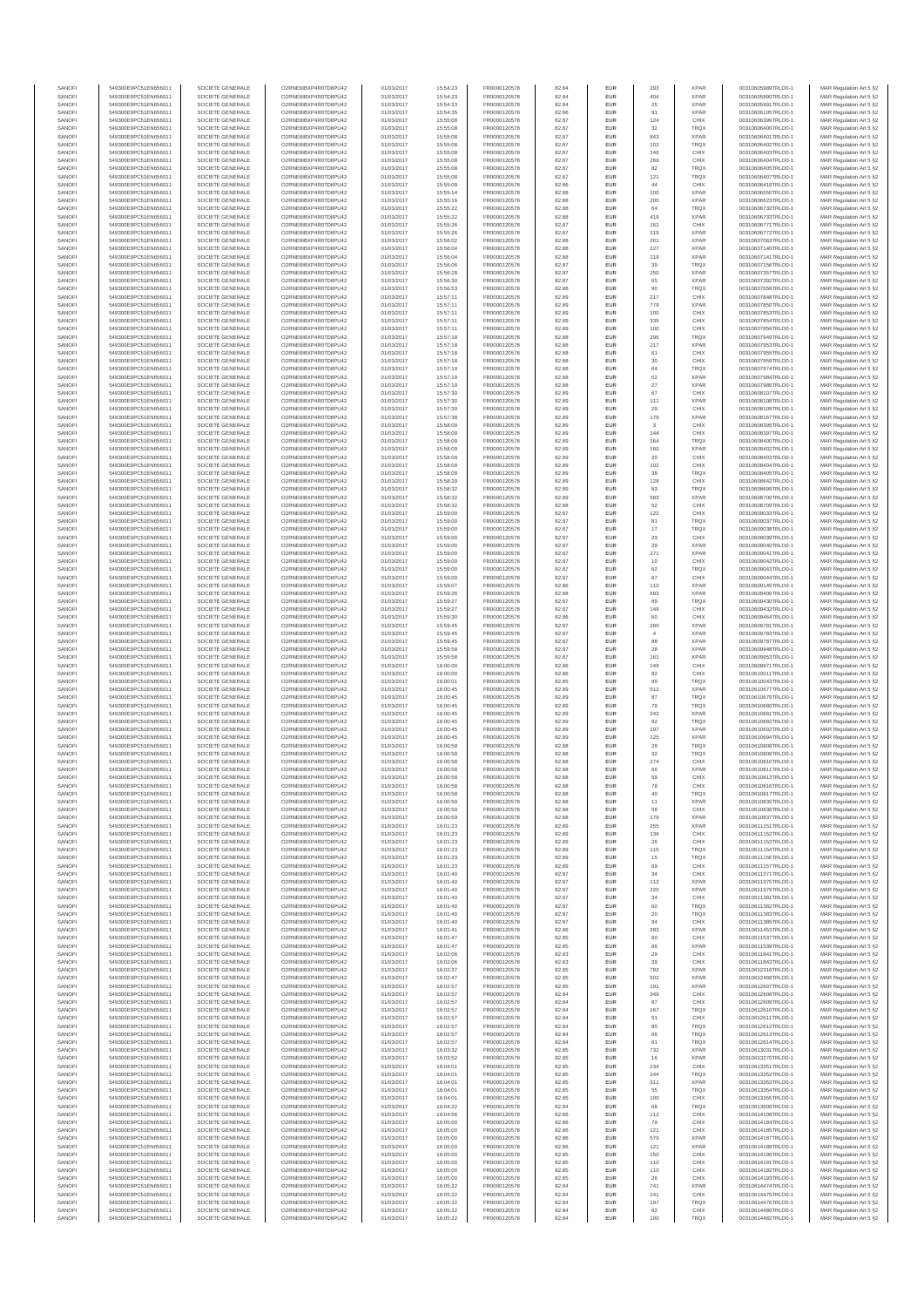| SANOFI<br>SANOFI | 549300E9PC51EN656011<br>549300E9PC51EN656011 | SOCIETE GENERALE<br>SOCIETE GENERALE | O2RNE8IBXP4R0TD8PU42<br>O2RNE8IBXP4R0TD8PU42  | 01/03/2017<br>01/03/2017 | 16:05:22<br>16:05:38 | FR0000120578<br>FR0000120578 | 82.84<br>82.82 | EUR<br>EUR        | 10<br>32              | <b>TRQX</b><br><b>XPAR</b> | 00310614483TRLO0-1<br>00310614751TRLO0-1 | MAR Regulation Art 5 §2                            |
|------------------|----------------------------------------------|--------------------------------------|-----------------------------------------------|--------------------------|----------------------|------------------------------|----------------|-------------------|-----------------------|----------------------------|------------------------------------------|----------------------------------------------------|
| SANOFI           | 549300E9PC51EN656011                         | SOCIETE GENERALE                     | O2RNE8IBXP4R0TD8PU42                          | 01/03/2017               | 16:05:48             | FR0000120578                 | 82.82          | <b>EUR</b>        | 98                    | <b>XPAR</b>                | 00310614897TRLO0-1                       | MAR Regulation Art 5 §2<br>MAR Regulation Art 5 §2 |
| SANOFI           | 549300E9PC51EN656011                         | SOCIETE GENERALE                     | O2RNE8IBXP4R0TD8PU42                          | 01/03/2017               | 16:05:48             | FR0000120578                 | 82.82          | EUR               | 121                   | <b>XPAR</b>                | 00310614898TRLO0-1                       | MAR Regulation Art 5 §2                            |
| SANOFI<br>SANOFI | 549300E9PC51EN656011<br>549300E9PC51EN656011 | SOCIETE GENERALE<br>SOCIETE GENERALE | O2RNE8IBXP4R0TD8PU42<br>O2RNE8IBXP4R0TD8PU42  | 01/03/2017<br>01/03/2017 | 16:05:48<br>16:05:48 | FR0000120578<br>FR0000120578 | 82.82<br>82.82 | <b>EUR</b><br>EUR | 153<br>307            | CHIX<br><b>XPAR</b>        | 00310614899TRLO0-1<br>00310614900TRLO0-1 | MAR Regulation Art 5 §2<br>MAR Regulation Art 5 §2 |
| SANOFI           | 549300E9PC51EN656011                         | SOCIETE GENERALE                     | O2RNE8IBXP4R0TD8PU42                          | 01/03/2017               | 16:05:48             | FR0000120578                 | 82.82          | EUR               | $20\,$                | CHIX                       | 00310614901TRLO0-1                       | MAR Regulation Art 5 §2                            |
| SANOFI<br>SANOFI | 549300E9PC51EN656011<br>549300E9PC51EN656011 | SOCIETE GENERALE<br>SOCIETE GENERALE | O2RNE8IBXP4R0TD8PU42<br>O2RNE8IBXP4R0TD8PU42  | 01/03/2017<br>01/03/2017 | 16:05:49<br>16:06:01 | FR0000120578<br>FR0000120578 | 82.81<br>82.83 | EUR<br>EUR        | 61<br>90              | <b>TRQX</b><br><b>XPAR</b> | 00310614907TRLO0-1<br>00310615086TRLO0-1 | MAR Regulation Art 5 §2<br>MAR Regulation Art 5 §2 |
| SANOFI           | 549300E9PC51EN656011                         | SOCIETE GENERALE                     | O2RNE8IBXP4R0TD8PU42                          | 01/03/2017               | 16:06:01             | FR0000120578                 | 82.83          | EUR               | 95                    | <b>XPAR</b>                | 00310615087TRLO0-1                       | MAR Regulation Art 5 §2                            |
| SANOFI           | 549300E9PC51EN656011                         | SOCIETE GENERALE                     | O2RNE8IBXP4R0TD8PU42                          | 01/03/2017               | 16:06:05             | FR0000120578                 | 82.83          | EUR               | 169                   | <b>XPAR</b>                | 00310615143TRLO0-1                       | MAR Regulation Art 5 §2                            |
| SANOFI<br>SANOFI | 549300E9PC51EN656011<br>549300E9PC51EN656011 | SOCIETE GENERALE<br>SOCIETE GENERALE | O2RNE8IBXP4R0TD8PU42<br>O2RNE8IBXP4R0TD8PU42  | 01/03/2017<br>01/03/2017 | 16:06:05<br>16:06:09 | FR0000120578<br>FR0000120578 | 82.83<br>82.83 | <b>EUR</b><br>EUR | 88<br>50              | <b>XPAR</b><br><b>XPAR</b> | 00310615145TRLO0-1<br>00310615189TRLO0-1 | MAR Regulation Art 5 §2<br>MAR Regulation Art 5 §2 |
| SANOFI           | 549300E9PC51EN656011                         | SOCIETE GENERALE                     | O2RNE8IBXP4R0TD8PU42                          | 01/03/2017               | 16:06:09             | FR0000120578                 | 82.83          | EUR               | 150                   | <b>XPAR</b>                | 00310615193TRLO0-1                       | MAR Regulation Art 5 §2                            |
| SANOFI<br>SANOFI | 549300E9PC51EN656011<br>549300E9PC51EN656011 | SOCIETE GENERALE<br>SOCIETE GENERALE | O2RNE8IBXP4R0TD8PU42<br>O2RNE8IBXP4R0TD8PU42  | 01/03/2017<br>01/03/2017 | 16:06:09<br>16:06:20 | FR0000120578<br>FR0000120578 | 82.83<br>82.83 | EUR<br>EUR        | 50<br>132             | <b>XPAR</b><br>CHIX        | 00310615194TRLO0-1<br>00310615306TRLO0-1 | MAR Regulation Art 5 §2<br>MAR Regulation Art 5 §2 |
| SANOFI           | 549300E9PC51EN656011                         | SOCIETE GENERALE                     | O2RNE8IBXP4R0TD8PU42                          | 01/03/2017               | 16:06:40             | FR0000120578                 | 82.84          | EUR               | 804                   | <b>XPAR</b>                | 00310615596TRLO0-1                       | MAR Regulation Art 5 §2                            |
| SANOFI           | 549300E9PC51EN656011                         | SOCIETE GENERALE                     | O2RNE8IBXP4R0TD8PU42                          | 01/03/2017               | 16:06:52             | FR0000120578                 | 82.85          | EUR               | 148                   | <b>TRQX</b>                | 00310615771TRLO0-1                       | MAR Regulation Art 5 §2                            |
| SANOFI<br>SANOFI | 549300E9PC51EN656011<br>549300E9PC51EN656011 | SOCIETE GENERALE<br>SOCIETE GENERALE | O2RNE8IBXP4R0TD8PU42<br>O2RNE8IBXP4R0TD8PU42  | 01/03/2017<br>01/03/2017 | 16:06:52<br>16:06:52 | FR0000120578<br>FR0000120578 | 82.85<br>82.85 | <b>EUR</b><br>EUR | 125<br>74             | <b>XPAR</b><br><b>XPAR</b> | 00310615774TRLO0-1<br>00310615775TRLO0-1 | MAR Regulation Art 5 §2<br>MAR Regulation Art 5 §2 |
| SANOFI           | 549300E9PC51EN656011                         | SOCIETE GENERALE                     | O2RNE8IBXP4R0TD8PU42                          | 01/03/2017               | 16:06:52             | FR0000120578                 | 82.85          | EUR               | 90                    | <b>TRQX</b>                | 00310615776TRLO0-1                       | MAR Regulation Art 5 §2                            |
| SANOFI<br>SANOFI | 549300E9PC51EN656011<br>549300E9PC51EN656011 | SOCIETE GENERALE<br>SOCIETE GENERALE | O2RNE8IBXP4R0TD8PU42<br>O2RNE8IBXP4R0TD8PU42  | 01/03/2017<br>01/03/2017 | 16:06:52<br>16:07:28 | FR0000120578<br>FR0000120578 | 82.85<br>82.87 | EUR<br>EUR        | 15<br>300             | <b>TRQX</b><br><b>XPAR</b> | 00310615777TRLO0-1<br>00310616483TRLO0-1 | MAR Regulation Art 5 §2<br>MAR Regulation Art 5 §2 |
| SANOFI           | 549300E9PC51EN656011                         | SOCIETE GENERALE                     | O2RNE8IBXP4R0TD8PU42                          | 01/03/2017               | 16:07:28             | FR0000120578                 | 82.87          | EUR               | 477                   | <b>XPAR</b>                | 00310616484TRLO0-1                       | MAR Regulation Art 5 §2                            |
| SANOFI<br>SANOFI | 549300E9PC51EN656011<br>549300E9PC51EN656011 | SOCIETE GENERALE<br>SOCIETE GENERALE | O2RNE8IBXP4R0TD8PU42<br>O2RNE8IBXP4R0TD8PU42  | 01/03/2017               | 16:07:28             | FR0000120578                 | 82.86          | EUR               | 101                   | <b>TRQX</b>                | 00310616486TRLO0-1                       | MAR Regulation Art 5 §2                            |
| SANOFI           | 549300E9PC51EN656011                         | SOCIETE GENERALE                     | O2RNE8IBXP4R0TD8PU42                          | 01/03/2017<br>01/03/2017 | 16:07:28<br>16:07:50 | FR0000120578<br>FR0000120578 | 82.86<br>82.86 | EUR<br>EUR        | 131<br>325            | CHIX<br>CHIX               | 00310616488TRLO0-1<br>00310616850TRLO0-1 | MAR Regulation Art 5 §2<br>MAR Regulation Art 5 §2 |
| SANOFI           | 549300E9PC51EN656011                         | SOCIETE GENERALE                     | O2RNE8IBXP4R0TD8PU42                          | 01/03/2017               | 16:07:50             | FR0000120578                 | 82.88          | EUR               | 98                    | <b>TRQX</b>                | 00310616851TRLO0-1                       | MAR Regulation Art 5 §2                            |
| SANOFI<br>SANOFI | 549300E9PC51EN656011<br>549300E9PC51EN656011 | SOCIETE GENERALE<br>SOCIETE GENERALE | O2RNE8IBXP4R0TD8PU42<br>O2RNE8IBXP4R0TD8PU42  | 01/03/2017<br>01/03/2017 | 16:07:50<br>16:07:50 | FR0000120578<br>FR0000120578 | 82.88<br>82.86 | EUR<br>EUR        | 407<br>21             | <b>XPAR</b><br><b>TRQX</b> | 00310616852TRLO0-1<br>00310616853TRLO0-1 | MAR Regulation Art 5 §2<br>MAR Regulation Art 5 §2 |
| SANOFI           | 549300E9PC51EN656011                         | SOCIETE GENERALE                     | O2RNE8IBXP4R0TD8PU42                          | 01/03/2017               | 16:07:50             | FR0000120578                 | 82.86          | EUR               | 100                   | CHIX                       | 00310616854TRLO0-1                       | MAR Regulation Art 5 §2                            |
| SANOFI<br>SANOFI | 549300E9PC51EN656011                         | SOCIETE GENERALE                     | O2RNE8IBXP4R0TD8PU42                          | 01/03/2017               | 16:07:50             | FR0000120578                 | 82.87          | EUR               | 84                    | CHIX                       | 00310616855TRLO0-1                       | MAR Regulation Art 5 §2                            |
| SANOFI           | 549300E9PC51EN656011<br>549300E9PC51EN656011 | SOCIETE GENERALE<br>SOCIETE GENERALE | O2RNE8IBXP4R0TD8PU42<br>O2RNE8IBXP4R0TD8PU42  | 01/03/2017<br>01/03/2017 | 16:07:50<br>16:07:50 | FR0000120578<br>FR0000120578 | 82.87<br>82.87 | EUR<br>EUR        | $20\,$<br>45          | CHIX<br>CHIX               | 00310616856TRLO0-1<br>00310616857TRLO0-1 | MAR Regulation Art 5 §2<br>MAR Regulation Art 5 §2 |
| SANOFI           | 549300E9PC51EN656011                         | SOCIETE GENERALE                     | O2RNE8IBXP4R0TD8PU42                          | 01/03/2017               | 16:07:58             | FR0000120578                 | 82.85          | EUR               | 32                    | CHIX                       | 00310616963TRLO0-1                       | MAR Regulation Art 5 §2                            |
| SANOFI<br>SANOFI | 549300E9PC51EN656011<br>549300E9PC51EN656011 | SOCIETE GENERALE<br>SOCIETE GENERALE | O2RNE8IBXP4R0TD8PU42<br>O2RNE8IBXP4R0TD8PU42  | 01/03/2017<br>01/03/2017 | 16:08:02<br>16:08:12 | FR0000120578<br>FR0000120578 | 82.86<br>82.86 | EUR<br><b>EUR</b> | 320<br>108            | <b>XPAR</b><br><b>XPAR</b> | 00310617019TRLO0-1<br>00310617196TRLO0-1 | MAR Regulation Art 5 §2<br>MAR Regulation Art 5 §2 |
| SANOFI           | 549300E9PC51EN656011                         | SOCIETE GENERALE                     | O2RNE8IBXP4R0TD8PU42                          | 01/03/2017               | 16:08:14             | FR0000120578                 | 82.85          | EUR               | 30                    | <b>TRQX</b>                | 00310617240TRLO0-1                       | MAR Regulation Art 5 §2                            |
| SANOFI           | 549300E9PC51EN656011                         | SOCIETE GENERALE                     | O2RNE8IBXP4R0TD8PLI42<br>O2RNE8IBXP4R0TD8PU42 | 01/03/2017               | 16:08:36             | FR0000120578                 | 82.87          | <b>EUR</b>        | 457                   | <b>XPAR</b>                | 00310617457TRLO0-1                       | MAR Regulation Art 5 §2                            |
| SANOFI<br>SANOFI | 549300E9PC51EN656011<br>549300E9PC51EN656011 | SOCIETE GENERALE<br>SOCIETE GENERALE | O2RNE8IBXP4R0TD8PU42                          | 01/03/2017<br>01/03/2017 | 16:08:37<br>16:08:37 | FR0000120578<br>FR0000120578 | 82.86<br>82.86 | EUR<br>EUR        | 83<br>102             | CHIX<br><b>TRQX</b>        | 00310617474TRLO0-1<br>00310617478TRLO0-1 | MAR Regulation Art 5 §2<br>MAR Regulation Art 5 §2 |
| SANOFI           | 549300E9PC51EN656011                         | SOCIETE GENERALE                     | O2RNE8IBXP4R0TD8PU42                          | 01/03/2017               | 16:08:37             | FR0000120578                 | 82.86          | EUR               | 147                   | CHIX                       | 00310617481TRLO0-1                       | MAR Regulation Art 5 §2                            |
| SANOFI<br>SANOFI | 549300E9PC51EN656011<br>549300E9PC51EN656011 | SOCIETE GENERALE<br>SOCIETE GENERALE | O2RNE8IBXP4R0TD8PU42<br>O2RNE8IBXP4R0TD8PU42  | 01/03/2017<br>01/03/2017 | 16:08:39<br>16:08:39 | FR0000120578<br>FR0000120578 | 82.86<br>82.86 | EUR<br>EUR        | 56<br>34              | CHIX<br>CHIX               | 00310617498TRLO0-1<br>00310617499TRLO0-1 | MAR Regulation Art 5 §2<br>MAR Regulation Art 5 §2 |
| SANOFI           | 549300E9PC51EN656011                         | SOCIETE GENERALE                     | O2RNE8IBXP4R0TD8PU42                          | 01/03/2017               | 16:09:04             | FR0000120578                 | 82.88          | EUR               | 152                   | CHIX                       | 00310617941TRLO0-1                       | MAR Regulation Art 5 §2                            |
| SANOFI           | 549300E9PC51EN656011                         | SOCIETE GENERALE                     | O2RNE8IBXP4R0TD8PU42                          | 01/03/2017               | 16:09:04             | FR0000120578                 | 82.88          | EUR               | 92                    | <b>TRQX</b>                | 00310617945TRLO0-1                       | MAR Regulation Art 5 §2                            |
| SANOFI<br>SANOFI | 549300E9PC51EN656011<br>549300E9PC51EN656011 | SOCIETE GENERALE<br>SOCIETE GENERALE | O2RNE8IBXP4R0TD8PU42<br>O2RNE8IBXP4R0TD8PU42  | 01/03/2017<br>01/03/2017 | 16:09:04<br>16:09:04 | FR0000120578<br>FR0000120578 | 82.88<br>82.88 | EUR<br><b>EUR</b> | 420<br>21             | <b>XPAR</b><br>CHIX        | 00310617946TRLO0-1<br>00310617947TRLO0-1 | MAR Regulation Art 5 §2<br>MAR Regulation Art 5 §2 |
| SANOFI           | 549300E9PC51EN656011                         | SOCIETE GENERALE                     | O2RNE8IBXP4R0TD8PU42                          | 01/03/2017               | 16:09:04             | FR0000120578                 | 82.88          | EUR               | 27                    | <b>TRQX</b>                | 00310617948TRLO0-1                       | MAR Regulation Art 5 §2                            |
| SANOFI<br>SANOFI | 549300E9PC51EN656011<br>549300E9PC51EN656011 | SOCIETE GENERALE<br>SOCIETE GENERALE | O2RNE8IBXP4R0TD8PU42<br>O2RNE8IBXP4R0TD8PU42  | 01/03/2017<br>01/03/2017 | 16:09:16<br>16:09:29 | FR0000120578<br>FR0000120578 | 82.88<br>82.89 | EUR<br>EUR        | 544<br>41             | <b>XPAR</b><br><b>XPAR</b> | 00310618141TRLO0-1<br>00310618406TRLO0-1 | MAR Regulation Art 5 §2<br>MAR Regulation Art 5 §2 |
| SANOFI           | 549300E9PC51EN656011                         | SOCIETE GENERALE                     | O2RNE8IBXP4R0TD8PU42                          | 01/03/2017               | 16:09:30             | FR0000120578                 | 82.89          | EUR               | 192                   | <b>XPAR</b>                | 00310618461TRLO0-1                       | MAR Regulation Art 5 §2                            |
| SANOFI           | 549300E9PC51EN656011                         | SOCIETE GENERALE                     | O2RNE8IBXP4R0TD8PU42                          | 01/03/2017               | 16:09:38             | FR0000120578                 | 82.88          | EUR               | 133                   | <b>XPAR</b>                | 00310618627TRLO0-1                       | MAR Regulation Art 5 §2                            |
| SANOFI<br>SANOFI | 549300E9PC51EN656011<br>549300E9PC51EN656011 | SOCIETE GENERALE<br>SOCIETE GENERALE | O2RNE8IBXP4R0TD8PU42<br>O2RNE8IBXP4R0TD8PU42  | 01/03/2017<br>01/03/2017 | 16:09:38<br>16:09:38 | FR0000120578<br>FR0000120578 | 82.87<br>82.87 | EUR<br>EUR        | 101<br>24             | <b>TRQX</b><br><b>TRQX</b> | 00310618630TRLO0-1<br>00310618631TRLO0-1 | MAR Regulation Art 5 §2<br>MAR Regulation Art 5 §2 |
| SANOFI           | 549300E9PC51EN656011                         | SOCIETE GENERALE                     | O2RNE8IBXP4R0TD8PU42                          | 01/03/2017               | 16:09:51             | FR0000120578                 | 82.88          | EUR               | 365                   | <b>XPAR</b>                | 00310618754TRLO0-1                       | MAR Regulation Art 5 §2                            |
| SANOFI<br>SANOFI | 549300E9PC51EN656011<br>549300E9PC51EN656011 | SOCIETE GENERALE<br>SOCIETE GENERALE | O2RNE8IBXP4R0TD8PU42<br>O2RNE8IBXP4R0TD8PU42  | 01/03/2017<br>01/03/2017 | 16:10:05<br>16:10:10 | FR0000120578<br>FR0000120578 | 82.90<br>82.89 | EUR<br>EUR        | 277<br>366            | <b>XPAR</b><br>CHIX        | 00310618957TRLO0-1<br>00310619005TRLO0-1 | MAR Regulation Art 5 §2<br>MAR Regulation Art 5 §2 |
| SANOFI           | 549300E9PC51EN656011                         | SOCIETE GENERALE                     | O2RNE8IBXP4R0TD8PU42                          | 01/03/2017               | 16:10:10             | FR0000120578                 | 82.89          | EUR               | 65                    | <b>XPAR</b>                | 00310619007TRLO0-1                       | MAR Regulation Art 5 §2                            |
| SANOFI           | 549300E9PC51EN656011                         | SOCIETE GENERALE                     | O2RNE8IBXP4R0TD8PU42                          | 01/03/2017               | 16:10:10             | FR0000120578                 | 82.89          | EUR               | 74                    | CHIX                       | 00310619009TRLO0-1                       | MAR Regulation Art 5 §2                            |
| SANOFI<br>SANOFI | 549300E9PC51EN656011<br>549300E9PC51EN656011 | SOCIETE GENERALE<br>SOCIETE GENERALE | O2RNE8IBXP4R0TD8PU42<br>O2RNE8IBXP4R0TD8PU42  | 01/03/2017<br>01/03/2017 | 16:10:11<br>16:10:11 | FR0000120578<br>FR0000120578 | 82.88<br>82.88 | EUR<br><b>EUR</b> | 96<br>22              | TRQX<br><b>TRQX</b>        | 00310619016TRLO0-1<br>00310619021TRLO0-1 | MAR Regulation Art 5 §2<br>MAR Regulation Art 5 §2 |
| SANOFI           | 549300E9PC51EN656011                         | SOCIETE GENERALE                     | O2RNE8IBXP4R0TD8PU42                          | 01/03/2017               | 16:10:18             | FR0000120578                 | 82.91          | EUR               | 75                    | CHIX                       | 00310619122TRLO0-1                       | MAR Regulation Art 5 §2                            |
| SANOFI<br>SANOFI | 549300E9PC51EN656011<br>549300E9PC51EN656011 | SOCIETE GENERALE<br>SOCIETE GENERALE | O2RNE8IBXP4R0TD8PU42<br>O2RNE8IBXP4R0TD8PU42  | 01/03/2017<br>01/03/2017 | 16:10:21<br>16:10:28 | FR0000120578<br>FR0000120578 | 82.91<br>82.90 | EUR<br>EUR        | 232<br>60             | <b>XPAR</b><br>CHIX        | 00310619154TRLO0-1<br>00310619246TRLO0-1 | MAR Regulation Art 5 §2<br>MAR Regulation Art 5 §2 |
| SANOFI           | 549300E9PC51EN656011                         | SOCIETE GENERALE                     | O2RNE8IBXP4R0TD8PU42                          | 01/03/2017               | 16:10:28             | FR0000120578                 | 82.90          | EUR               | 60                    | <b>TRQX</b>                | 00310619248TRLO0-1                       | MAR Regulation Art 5 §2                            |
| SANOFI           | 549300E9PC51EN656011                         | SOCIETE GENERALE                     | O2RNE8IBXP4R0TD8PU42                          | 01/03/2017               | 16:10:28             | FR0000120578                 | 82.90          | EUR               | 65                    | <b>XPAR</b>                | 00310619249TRLO0-1                       | MAR Regulation Art 5 §2                            |
| SANOFI<br>SANOFI | 549300E9PC51EN656011<br>549300E9PC51EN656011 | SOCIETE GENERALE<br>SOCIETE GENERALE | O2RNE8IBXP4R0TD8PU42<br>O2RNE8IBXP4R0TD8PU42  | 01/03/2017<br>01/03/2017 | 16:10:28<br>16:10:39 | FR0000120578<br>FR0000120578 | 82.90<br>82.89 | EUR<br>EUR        | $23\,$<br>300         | CHIX<br><b>XPAR</b>        | 00310619250TRLO0-1<br>00310619361TRLO0-1 | MAR Regulation Art 5 §2<br>MAR Regulation Art 5 §2 |
| SANOFI           | 549300E9PC51EN656011                         | SOCIETE GENERALE                     | O2RNE8IBXP4R0TD8PU42                          | 01/03/2017               | 16:10:39             | FR0000120578                 | 82.89          | EUR               | 26                    | <b>XPAR</b>                | 00310619362TRLO0-1                       | MAR Regulation Art 5 §2                            |
| SANOFI<br>SANOFI | 549300E9PC51EN656011<br>549300E9PC51EN656011 | SOCIETE GENERALE<br>SOCIETE GENERALE | O2RNE8IBXP4R0TD8PU42<br>O2RNE8IBXP4R0TD8PU42  | 01/03/2017<br>01/03/2017 | 16:10:50<br>16:10:52 | FR0000120578<br>FR0000120578 | 82.89<br>82.88 | EUR<br>EUR        | 65<br>150             | <b>XPAR</b><br>CHIX        | 00310619472TRLO0-1<br>00310619506TRLO0-1 | MAR Regulation Art 5 §2<br>MAR Regulation Art 5 §2 |
| SANOFI           | 549300E9PC51EN656011                         | SOCIETE GENERALE                     | O2RNE8IBXP4R0TD8PU42                          | 01/03/2017               | 16:10:52             | FR0000120578                 | 82.88          | <b>EUR</b>        | 60                    | <b>TRQX</b>                | 00310619509TRLO0-1                       | MAR Regulation Art 5 §2                            |
| SANOFI           | 549300E9PC51EN656011                         | SOCIETE GENERALE                     | O2RNE8IBXP4R0TD8PU42                          | 01/03/2017               | 16:10:52             | FR0000120578                 | 82.88          | EUR               | 37                    | <b>TRQX</b>                | 00310619529TRLO0-1                       | MAR Regulation Art 5 §2                            |
| SANOFI<br>SANOFI | 549300E9PC51EN656011<br>549300E9PC51EN656011 | SOCIETE GENERALE<br>SOCIETE GENERALE | O2RNE8IBXP4R0TD8PU42<br>O2RNE8IBXP4R0TD8PU42  | 01/03/2017<br>01/03/2017 | 16:10:52<br>16:10:56 | FR0000120578<br>FR0000120578 | 82.88<br>82.86 | EUR<br>EUR        | $23\,$<br>220         | CHIX<br><b>XPAR</b>        | 00310619531TRLO0-1<br>00310619647TRLO0-1 | MAR Regulation Art 5 §2<br>MAR Regulation Art 5 §2 |
| SANOFI           | 549300E9PC51EN656011                         | SOCIETE GENERALE                     | O2RNE8IBXP4R0TD8PU42                          | 01/03/2017               | 16:11:06             | FR0000120578                 | 82.85          | EUR               | 75                    | CHIX                       | 00310619764TRLO0-1                       | MAR Regulation Art 5 §2                            |
| SANOFI<br>SANOFI | 549300E9PC51EN656011<br>549300E9PC51EN656011 | SOCIETE GENERALE<br>SOCIETE GENERALE | O2RNE8IBXP4R0TD8PU42<br>O2RNE8IBXP4R0TD8PU42  | 01/03/2017<br>01/03/2017 | 16:11:24<br>16:11:24 | FR0000120578<br>FR0000120578 | 82.88<br>82.88 | EUR<br>EUR        | 109                   | CHIX<br>CHIX               | 00310619973TRLO0-1<br>00310619974TRLO0-1 | MAR Regulation Art 5 §2<br>MAR Regulation Art 5 §2 |
| SANOFI           | 549300E9PC51EN656011                         | SOCIETE GENERALE                     | O2RNE8IBXP4R0TD8PU42                          | 01/03/2017               | 16:11:54             | FR0000120578                 | 82.91          | <b>EUR</b>        | 893                   | <b>XPAR</b>                | 00310620385TRLO0-1                       | MAR Regulation Art 5 §2                            |
| SANOFI           | 549300E9PC51EN656011                         | SOCIETE GENERALE                     | O2RNE8IBXP4R0TD8PU42                          | 01/03/2017               | 16:11:56             | FR0000120578                 | 82.90          | EUR               | 64                    | CHIX                       | 00310620406TRLO0-1                       | MAR Regulation Art 5 §2                            |
| SANOFI<br>SANOFI | 549300E9PC51EN656011<br>549300E9PC51EN656011 | SOCIETE GENERALE<br>SOCIETE GENERALE | O2RNE8IBXP4R0TD8PU42<br>O2RNE8IBXP4R0TD8PU42  | 01/03/2017<br>01/03/2017 | 16:12:02<br>16:12:02 | FR0000120578<br>FR0000120578 | 82.90<br>82.90 | <b>EUR</b><br>EUR | 184<br>62             | CHIX<br><b>TRQX</b>        | 00310620494TRLO0-1<br>00310620496TRLO0-1 | MAR Regulation Art 5 §2<br>MAR Regulation Art 5 §2 |
| SANOFI           | 549300E9PC51EN656011                         | SOCIETE GENERALE                     | O2RNE8IBXP4R0TD8PU42                          | 01/03/2017               | 16:12:02             | FR0000120578                 | 82.90          | EUR               | 58                    | <b>TRQX</b>                | 00310620497TRLO0-1                       | MAR Regulation Art 5 §2                            |
| SANOFI<br>SANOFI | 549300E9PC51EN656011<br>549300E9PC51EN656011 | SOCIETE GENERALE<br>SOCIETE GENERALE | O2RNE8IBXP4R0TD8PU42<br>O2RNE8IBXP4R0TD8PU42  | 01/03/2017<br>01/03/2017 | 16:12:02<br>16:12:02 | FR0000120578<br>FR0000120578 | 82.90<br>82.90 | EUR<br>EUR        | 124<br>218            | <b>TRQX</b><br><b>XPAR</b> | 00310620498TRLO0-1<br>00310620499TRLO0-1 | MAR Regulation Art 5 §2<br>MAR Regulation Art 5 §2 |
| SANOFI           | 549300E9PC51EN656011                         | SOCIETE GENERALE                     | O2RNE8IBXP4R0TD8PU42                          | 01/03/2017               | 16:12:02             | FR0000120578                 | 82.90          | <b>EUR</b>        | 155                   | <b>XPAR</b>                | 00310620500TRLO0-1                       | MAR Regulation Art 5 §2                            |
| SANOF<br>SANOFI  | 549300E9PC51EN656011<br>549300E9PC51EN656011 | SOCIETE GENERALE<br>SOCIETE GENERALE | O2RNE8IBXP4R0TD8PU42<br>O2RNE8IBXP4R0TD8PU42  | 01/03/2017<br>01/03/2017 | 16:12:16<br>16:12:16 | FR0000120578                 | 82.88<br>82.88 | EUR               | 113                   | CHIX<br>CHIX               | 00310620685TRLO0-1<br>00310620686TRLO0-1 | MAR Regulation Art 5 §2                            |
| SANOFI           | 549300E9PC51EN656011                         | SOCIETE GENERALE                     | O2RNE8IBXP4R0TD8PU42                          | 01/03/2017               | 16:12:16             | FR0000120578<br>FR0000120578 | 82.88          | EUR               | 159                   | <b>XPAR</b>                | 00310620687TRLO0-1                       | MAR Regulation Art 5 §2<br>MAR Regulation Art 5 §2 |
| SANOFI           | 549300E9PC51EN656011                         | SOCIETE GENERALE                     | O2RNE8IBXP4R0TD8PU42                          | 01/03/2017               | 16:12:16             | FR0000120578                 | 82.88          | <b>EUR</b>        | 22                    | CHIX                       | 00310620688TRLO0-1                       | MAR Regulation Art 5 §2                            |
| SANOFI<br>SANOFI | 549300E9PC51EN656011<br>549300E9PC51EN656011 | SOCIETE GENERALE<br>SOCIETE GENERALE | O2RNE8IBXP4R0TD8PU42<br>O2RNE8IBXP4R0TD8PU42  | 01/03/2017<br>01/03/2017 | 16:12:18<br>16:12:18 | FR0000120578<br>FR0000120578 | 82.87<br>82.87 | EUR<br>EUR        | 63<br>8               | <b>TRQX</b><br><b>TRQX</b> | 00310620699TRLO0-1<br>00310620700TRLO0-1 | MAR Regulation Art 5 §2<br>MAR Regulation Art 5 §2 |
| SANOFI           | 549300E9PC51EN656011                         | SOCIETE GENERALE                     | O2RNE8IBXP4R0TD8PU42                          | 01/03/2017               | 16:13:05             | FR0000120578                 | 82.87          | EUR               | 354                   | CHIX                       | 00310621280TRLO0-1                       | MAR Regulation Art 5 §2                            |
| SANOFI<br>SANOFI | 549300E9PC51EN656011<br>549300E9PC51EN656011 | SOCIETE GENERALE<br>SOCIETE GENERALE | O2RNE8IBXP4R0TD8PU42<br>O2RNE8IBXP4R0TD8PU42  | 01/03/2017<br>01/03/2017 | 16:13:05<br>16:13:05 | FR0000120578<br>FR0000120578 | 82.87<br>82.87 | EUR<br><b>EUR</b> | 452<br>161            | <b>XPAR</b><br><b>TROX</b> | 00310621281TRLO0-1<br>00310621282TRLO0-1 | MAR Regulation Art 5 §2                            |
| SANOFI           | 549300E9PC51EN656011                         | SOCIETE GENERALE                     | O2RNE8IBXP4R0TD8PU42                          | 01/03/2017               | 16:13:05             | FR0000120578                 | 82.87          | EUR               | 18                    | <b>TRQX</b>                | 00310621284TRLO0-1                       | MAR Regulation Art 5 §2<br>MAR Regulation Art 5 §2 |
| SANOFI           | 549300E9PC51EN656011                         | SOCIETE GENERALE                     | O2RNE8IBXP4R0TD8PU42                          | 01/03/2017               | 16:13:20             | FR0000120578                 | 82.85          | <b>EUR</b>        | 60                    | CHIX                       | 00310621508TRLO0-1                       | MAR Regulation Art 5 §2                            |
| SANOFI<br>SANOFI | 549300E9PC51EN656011<br>549300E9PC51EN656011 | SOCIETE GENERALE<br>SOCIETE GENERALE | O2RNE8IBXP4R0TD8PU42<br>O2RNE8IBXP4R0TD8PU42  | 01/03/2017<br>01/03/2017 | 16:13:33<br>16:13:33 | FR0000120578<br>FR0000120578 | 82.85<br>82.85 | EUR<br>EUR        | 33<br>88              | <b>TRQX</b><br><b>XPAR</b> | 00310621719TRLO0-1<br>00310621720TRLO0-1 | MAR Regulation Art 5 §2<br>MAR Regulation Art 5 §2 |
| SANOFI           | 549300E9PC51EN656011                         | SOCIETE GENERALE                     | O2RNE8IBXP4R0TD8PU42                          | 01/03/2017               | 16:13:33             | FR0000120578                 | 82.85          | EUR               | 88                    | <b>XPAR</b>                | 00310621721TRLO0-1                       | MAR Regulation Art 5 §2                            |
| SANOFI<br>SANOFI | 549300E9PC51EN656011<br>549300E9PC51EN656011 | SOCIETE GENERALE<br>SOCIETE GENERALE | O2RNE8IBXP4R0TD8PU42<br>O2RNE8IBXP4R0TD8PU42  | 01/03/2017<br>01/03/2017 | 16:13:33<br>16:13:36 | FR0000120578<br>FR0000120578 | 82.85<br>82.85 | EUR<br>EUR        | 88<br>99              | <b>XPAR</b><br><b>XPAR</b> | 00310621722TRLO0-1<br>00310621788TRLO0-1 | MAR Regulation Art 5 §2<br>MAR Regulation Art 5 §2 |
| SANOFI           | 549300E9PC51EN656011                         | SOCIETE GENERALE                     | O2RNE8IBXP4R0TD8PU42                          | 01/03/2017               | 16:13:36             | FR0000120578                 | 82.85          | EUR               | 66                    | CHIX                       | 00310621789TRLO0-1                       | MAR Regulation Art 5 §2                            |
| SANOFI<br>SANOFI | 549300E9PC51EN656011<br>549300E9PC51EN656011 | SOCIETE GENERALE<br>SOCIETE GENERALE | O2RNE8IBXP4R0TD8PU42<br>O2RNE8IBXP4R0TD8PU42  | 01/03/2017<br>01/03/2017 | 16:13:36<br>16:13:36 | FR0000120578<br>FR0000120578 | 82.85<br>82.85 | <b>EUR</b><br>EUR | 72<br>92              | <b>TROX</b><br>CHIX        | 00310621790TRLO0-1<br>00310621791TRLO0-1 | MAR Regulation Art 5 §2<br>MAR Regulation Art 5 §2 |
| SANOFI           | 549300E9PC51EN656011                         | SOCIETE GENERALE                     | O2RNE8IBXP4R0TD8PU42                          | 01/03/2017               | 16:13:36             | FR0000120578                 | 82.85          | <b>EUR</b>        | 507                   | <b>XPAR</b>                | 00310621792TRLO0-1                       | MAR Regulation Art 5 §2                            |
| SANOFI<br>SANOFI | 549300E9PC51EN656011<br>549300E9PC51EN656011 | SOCIETE GENERALE<br>SOCIETE GENERALE | O2RNE8IBXP4R0TD8PU42<br>O2RNE8IBXP4R0TD8PU42  | 01/03/2017<br>01/03/2017 | 16:13:36<br>16:13:36 | FR0000120578<br>FR0000120578 | 82.85<br>82.85 | EUR<br>EUR        | 8<br>22               | <b>TRQX</b><br>CHIX        | 00310621793TRLO0-1<br>00310621794TRLO0-1 | MAR Regulation Art 5 §2<br>MAR Regulation Art 5 §2 |
| SANOFI           | 549300E9PC51EN656011                         | SOCIETE GENERALE                     | O2RNE8IBXP4R0TD8PU42                          | 01/03/2017               | 16:13:58             | FR0000120578                 | 82.85          | EUR               | 151                   | CHIX                       | 00310622067TRLO0-1                       | MAR Regulation Art 5 §2                            |
| SANOFI           | 549300E9PC51EN656011                         | SOCIETE GENERALE                     | O2RNE8IBXP4R0TD8PU42                          | 01/03/2017               | 16:13:58             | FR0000120578                 | 82.85          | EUR               | 63                    | <b>TRQX</b>                | 00310622068TRLO0-1                       | MAR Regulation Art 5 §2                            |
| SANOFI<br>SANOFI | 549300E9PC51EN656011<br>549300E9PC51EN656011 | SOCIETE GENERALE<br>SOCIETE GENERALE | O2RNE8IBXP4R0TD8PU42<br>O2RNE8IBXP4R0TD8PU42  | 01/03/2017<br>01/03/2017 | 16:13:58<br>16:13:58 | FR0000120578<br>FR0000120578 | 82.85<br>82.85 | EUR<br>EUR        | 653<br>19             | <b>XPAR</b><br><b>TRQX</b> | 00310622069TRLO0-1<br>00310622073TRLO0-1 | MAR Regulation Art 5 §2<br>MAR Regulation Art 5 §2 |
| SANOFI           | 549300E9PC51EN656011                         | SOCIETE GENERALE                     | O2RNE8IBXP4R0TD8PU42                          | 01/03/2017               | 16:13:58             | FR0000120578                 | 82.85          | EUR               | 22                    | CHIX                       | 00310622077TRLO0-1                       | MAR Regulation Art 5 §2                            |
| SANOFI           | 549300E9PC51EN656011                         | SOCIETE GENERALE                     | O2RNE8IBXP4R0TD8PU42                          | 01/03/2017               | 16:14:07             | FR0000120578                 | 82.84          | EUR               | 362                   | <b>XPAR</b>                | 00310622231TRLO0-1                       | MAR Regulation Art 5 §2                            |
| SANOFI<br>SANOFI | 549300E9PC51EN656011<br>549300E9PC51EN656011 | SOCIETE GENERALE<br>SOCIETE GENERALE | O2RNE8IBXP4R0TD8PU42<br>O2RNE8IBXP4R0TD8PU42  | 01/03/2017<br>01/03/2017 | 16:14:07<br>16:14:07 | FR0000120578<br>FR0000120578 | 82.84<br>82.84 | <b>EUR</b><br>EUR | 37<br>20              | CHIX<br>CHIX               | 00310622232TRLO0-1<br>00310622233TRLO0-1 | MAR Regulation Art 5 §2<br>MAR Regulation Art 5 §2 |
| SANOFI           | 549300E9PC51EN656011                         | SOCIETE GENERALE                     | O2RNE8IBXP4R0TD8PU42                          | 01/03/2017               | 16:14:07             | FR0000120578                 | 82.84          | EUR               | $\sqrt{4}$            | CHIX                       | 00310622234TRLO0-1                       | MAR Regulation Art 5 §2                            |
| SANOFI<br>SANOFI | 549300E9PC51EN656011<br>549300E9PC51EN656011 | SOCIETE GENERALE<br>SOCIETE GENERALE | O2RNE8IBXP4R0TD8PU42<br>O2RNE8IBXP4R0TD8PU42  | 01/03/2017<br>01/03/2017 | 16:14:07<br>16:14:34 | FR0000120578<br>FR0000120578 | 82.84<br>82.83 | EUR<br>EUR        | $\overline{7}$<br>135 | CHIX<br>CHIX               | 00310622235TRLO0-1<br>00310622668TRLO0-1 | MAR Regulation Art 5 §2<br>MAR Regulation Art 5 §2 |
| SANOFI           | 549300E9PC51EN656011                         | SOCIETE GENERALE                     | O2RNE8IBXP4R0TD8PU42                          | 01/03/2017               | 16:14:34             | FR0000120578                 | 82.83          | <b>EUR</b>        | 29                    | <b>XPAR</b>                | 00310622670TRLO0-1                       | MAR Regulation Art 5 §2                            |
| SANOFI<br>SANOFI | 549300E9PC51EN656011<br>549300E9PC51EN656011 | SOCIETE GENERALE<br>SOCIETE GENERALE | O2RNE8IBXP4R0TD8PU42<br>O2RNE8IBXP4R0TD8PU42  | 01/03/2017<br>01/03/2017 | 16:14:35<br>16:14:35 | FR0000120578                 | 82.83<br>82.83 | EUR<br><b>EUR</b> | 10<br>98              | <b>TRQX</b><br><b>TRQX</b> | 00310622671TRLO0-1                       | MAR Regulation Art 5 §2                            |
| SANOFI           | 549300E9PC51EN656011                         | SOCIETE GENERALE                     | O2RNE8IBXP4R0TD8PU42                          | 01/03/2017               | 16:14:35             | FR0000120578<br>FR0000120578 | 82.83          | EUR               | 23                    | CHIX                       | 00310622672TRLO0-1<br>00310622673TRLO0-1 | MAR Regulation Art 5 §2<br>MAR Regulation Art 5 §2 |
| SANOFI           | 549300E9PC51EN656011                         | SOCIETE GENERALE                     | O2RNE8IBXP4R0TD8PU42                          | 01/03/2017               | 16:14:35             | FR0000120578                 | 82.83          | <b>EUR</b>        | 47                    | <b>XPAR</b>                | 00310622674TRLO0-1                       | MAR Regulation Art 5 §2                            |
| SANOFI<br>SANOFI | 549300E9PC51EN656011<br>549300E9PC51EN656011 | SOCIETE GENERALE<br>SOCIETE GENERALE | O2RNE8IBXP4R0TD8PU42<br>O2RNE8IBXP4R0TD8PU42  | 01/03/2017<br>01/03/2017 | 16:14:35<br>16:14:35 | FR0000120578<br>FR0000120578 | 82.83<br>82.83 | EUR<br>EUR        | 120<br>$\overline{2}$ | <b>XPAR</b><br>CHIX        | 00310622675TRLO0-1<br>00310622676TRLO0-1 | MAR Regulation Art 5 §2<br>MAR Regulation Art 5 §2 |
| SANOFI           | 549300E9PC51EN656011                         | SOCIETE GENERALE                     | O2RNE8IBXP4R0TD8PU42                          | 01/03/2017               | 16:14:35             | FR0000120578                 | 82.83          | EUR               | $\sqrt{2}$            | CHIX                       | 00310622677TRLO0-1                       | MAR Regulation Art 5 §2                            |
| SANOFI<br>SANOFI | 549300E9PC51EN656011<br>549300E9PC51EN656011 | SOCIETE GENERALE<br>SOCIETE GENERALE | O2RNE8IBXP4R0TD8PU42<br>O2RNE8IBXP4R0TD8PU42  | 01/03/2017<br>01/03/2017 | 16:14:35<br>16:14:49 | FR0000120578<br>FR0000120578 | 82.83<br>82.81 | EUR<br><b>EUR</b> | 27<br>554             | <b>TRQX</b><br><b>XPAR</b> | 00310622678TRLO0-1<br>00310622811TRLO0-1 | MAR Regulation Art 5 §2                            |
| SANOFI           | 549300E9PC51EN656011                         | SOCIETE GENERALE                     | O2RNE8IBXP4R0TD8PU42                          | 01/03/2017               | 16:14:49             | FR0000120578                 | 82.81          | EUR               | 64                    | CHIX                       | 00310622813TRLO0-1                       | MAR Regulation Art 5 §2<br>MAR Regulation Art 5 §2 |
| SANOFI           | 549300E9PC51EN656011                         | SOCIETE GENERALE                     | O2RNE8IBXP4R0TD8PU42                          | 01/03/2017               | 16:14:49             | FR0000120578                 | 82.81          | <b>EUR</b>        | 63                    | <b>TROX</b>                | 00310622814TRLO0-1                       | MAR Regulation Art 5 §2                            |
| SANOFI<br>SANOFI | 549300E9PC51EN656011<br>549300E9PC51EN656011 | SOCIETE GENERALE<br>SOCIETE GENERALE | O2RNE8IBXP4R0TD8PU42<br>O2RNE8IBXP4R0TD8PU42  | 01/03/2017<br>01/03/2017 | 16:14:49<br>16:15:02 | FR0000120578<br>FR0000120578 | 82.81<br>82.80 | EUR<br>EUR        | 90<br>8               | CHIX<br>CHIX               | 00310622818TRLO0-1<br>00310623033TRLO0-1 | MAR Regulation Art 5 §2<br>MAR Regulation Art 5 §2 |
| SANOFI           | 549300E9PC51EN656011                         | SOCIETE GENERALE                     | O2RNE8IBXP4R0TD8PU42                          | 01/03/2017               | 16:15:02             | FR0000120578                 | 82.80          | EUR               | 52                    | CHIX                       | 00310623039TRLO0-1                       | MAR Regulation Art 5 §2                            |
| SANOFI           | 549300E9PC51EN656011                         | SOCIETE GENERALE                     | O2RNE8IBXP4R0TD8PU42                          | 01/03/2017               | 16:15:06             | FR0000120578                 | 82.80          | EUR               | 277                   | XPAR                       | 00310623107TRLO0-1                       | MAR Regulation Art 5 §2                            |
| SANOFI<br>SANOFI | 549300E9PC51EN656011<br>549300E9PC51EN656011 | SOCIETE GENERALE<br>SOCIETE GENERALE | O2RNE8IBXP4R0TD8PU42<br>O2RNE8IBXP4R0TD8PU42  | 01/03/2017<br>01/03/2017 | 16:15:06<br>16:15:06 | FR0000120578<br>FR0000120578 | 82.79<br>82.79 | EUR<br>EUR        | 61<br>62              | <b>TRQX</b><br>CHIX        | 00310623117TRLO0-1<br>00310623119TRLO0-1 | MAR Regulation Art 5 §2<br>MAR Regulation Art 5 §2 |
| SANOFI           | 549300E9PC51EN656011                         | SOCIETE GENERALE                     | O2RNE8IBXP4R0TD8PU42                          | 01/03/2017               | 16:15:22             | FR0000120578                 | 82.79          | EUR               | 124                   | <b>XPAR</b>                | 00310623361TRLO0-1                       | MAR Regulation Art 5 §2                            |
| SANOFI<br>SANOFI | 549300E9PC51EN656011<br>549300E9PC51EN656011 | SOCIETE GENERALE<br>SOCIETE GENERALE | O2RNE8IBXP4R0TD8PU42<br>O2RNE8IBXP4R0TD8PU42  | 01/03/2017<br>01/03/2017 | 16:15:29<br>16:15:51 | FR0000120578<br>FR0000120578 | 82.82<br>82.83 | EUR<br><b>EUR</b> | 100<br>889            | CHIX<br><b>XPAR</b>        | 00310623529TRLO0-1<br>00310623805TRLO0-1 | MAR Regulation Art 5 §2<br>MAR Regulation Art 5 §2 |
| SANOFI           | 549300E9PC51EN656011                         | SOCIETE GENERALE                     | O2RNE8IBXP4R0TD8PU42                          | 01/03/2017               | 16:16:57             | FR0000120578                 | 82.87          | EUR               | 470                   | <b>XPAR</b>                | 00310624830TRLO0-1                       | MAR Regulation Art 5 §2                            |
|                  |                                              |                                      |                                               |                          |                      |                              |                |                   |                       |                            |                                          |                                                    |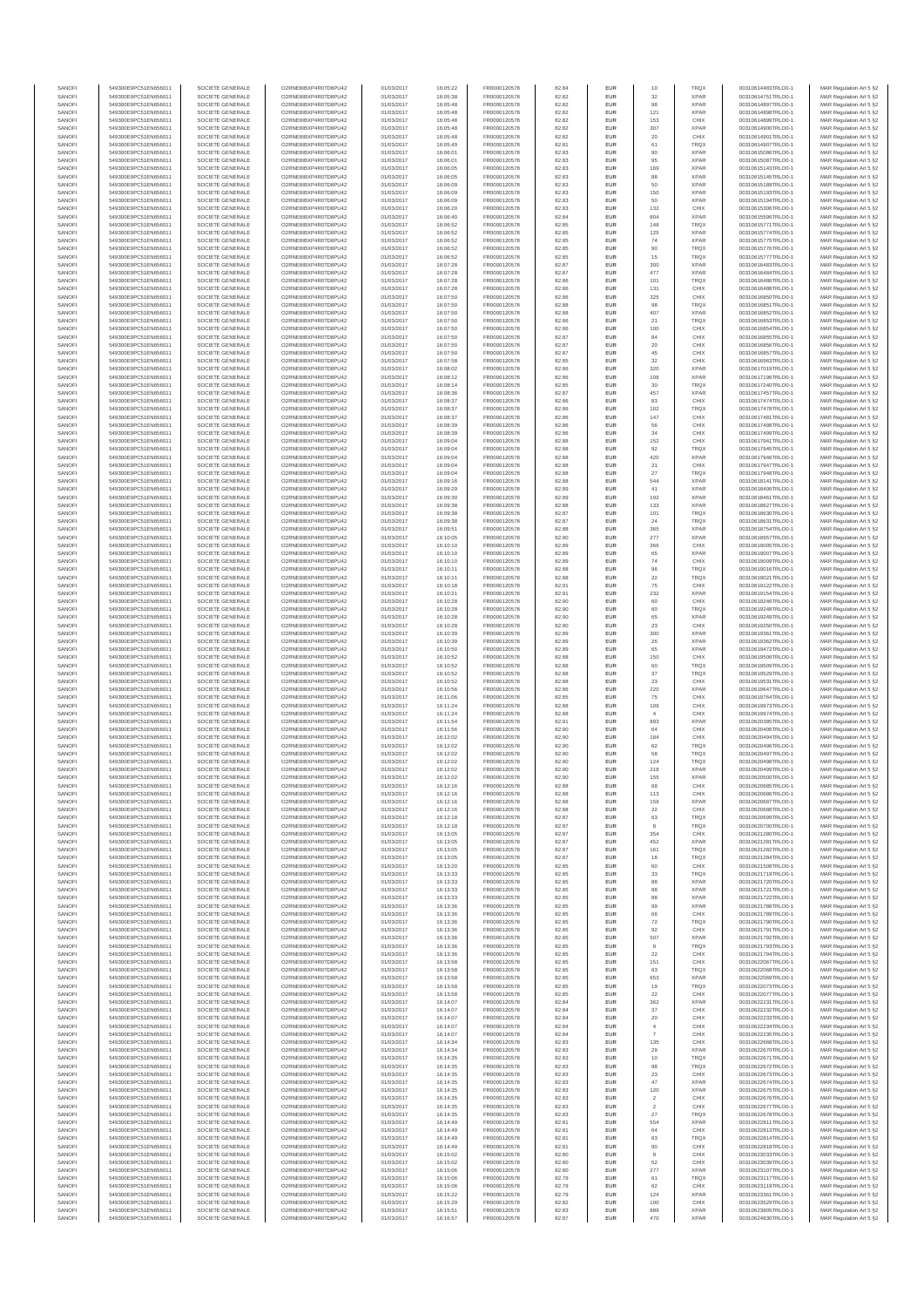| SANOFI           | 549300E9PC51EN656011                         | SOCIETE GENERALE                     | O2RNE8IBXP4R0TD8PU42                          | 01/03/2017               | 16:16:57             | FR0000120578                 | 82.87          | EUR                      | 176                | <b>XPAR</b>                | 00310624831TRLO0-1                       | MAR Regulation Art 5 §2                            |
|------------------|----------------------------------------------|--------------------------------------|-----------------------------------------------|--------------------------|----------------------|------------------------------|----------------|--------------------------|--------------------|----------------------------|------------------------------------------|----------------------------------------------------|
| SANOFI<br>SANOFI | 549300E9PC51EN656011<br>549300E9PC51EN656011 | SOCIETE GENERALE<br>SOCIETE GENERALE | O2RNE8IBXP4R0TD8PU42<br>O2RNE8IBXP4R0TD8PU42  | 01/03/2017<br>01/03/2017 | 16:16:57<br>16:17:08 | FR0000120578                 | 82.87<br>82.87 | EUR<br>EUR               | 284<br>769         | <b>XPAR</b><br><b>XPAR</b> | 00310624832TRLO0-1<br>00310625018TRLO0-1 | MAR Regulation Art 5 §2                            |
| SANOFI           | 549300E9PC51EN656011                         | SOCIETE GENERALE                     | O2RNE8IBXP4R0TD8PLI42                         | 01/03/2017               | 16:17:08             | FR0000120578<br>FR0000120578 | 82.87          | EUR                      | 52                 | CHIX                       | 00310625020TRLO0-1                       | MAR Regulation Art 5 §2<br>MAR Regulation Art 5 §2 |
| SANOFI           | 549300E9PC51EN656011                         | SOCIETE GENERALE                     | O2RNE8IBXP4R0TD8PU42                          | 01/03/2017               | 16:17:12             | FR0000120578                 | 82.86          | EUR                      | 699                | CHIX                       | 00310625098TRLO0-1                       | MAR Regulation Art 5 §2                            |
| SANOFI           | 549300E9PC51EN656011                         | SOCIETE GENERALE                     | O2RNE8IBXP4R0TD8PU42                          | 01/03/2017               | 16:17:12             | FR0000120578                 | 82.86          | EUR                      | 396                | TRQX                       | 00310625100TRLO0-1                       | MAR Regulation Art 5 §2                            |
| SANOFI<br>SANOFI | 549300E9PC51EN656011<br>549300E9PC51EN656011 | SOCIETE GENERALE<br>SOCIETE GENERALE | O2RNE8IBXP4R0TD8PU42<br>O2RNE8IBXP4R0TD8PU42  | 01/03/2017<br>01/03/2017 | 16:17:12<br>16:17:12 | FR0000120578<br>FR0000120578 | 82.86<br>82.86 | EUR<br>EUR               | 219<br>74          | <b>XPAR</b><br>CHIX        | 00310625102TRLO0-1<br>00310625107TRLO0-1 | MAR Regulation Art 5 §2<br>MAR Regulation Art 5 §2 |
| SANOFI           | 549300E9PC51EN656011                         | SOCIETE GENERALE                     | O2RNE8IBXP4R0TD8PU42                          | 01/03/2017               | 16:17:28             | FR0000120578                 | 82.86          | <b>EUR</b>               | 356                | <b>XPAR</b>                | 00310625430TRLO0-1                       | MAR Regulation Art 5 §2                            |
| SANOFI           | 549300E9PC51EN656011                         | SOCIETE GENERALE                     | O2RNE8IBXP4R0TD8PU42                          | 01/03/2017               | 16:17:34             | FR0000120578                 | 82.86          | EUR                      | 65                 | <b>XPAR</b>                | 00310625596TRLO0-1                       | MAR Regulation Art 5 §2                            |
| SANOFI<br>SANOFI | 549300E9PC51EN656011<br>549300E9PC51EN656011 | SOCIETE GENERALE<br>SOCIETE GENERALE | O2RNE8IBXP4R0TD8PLI42<br>O2RNE8IBXP4R0TD8PU42 | 01/03/2017<br>01/03/2017 | 16:17:45<br>16:17:46 | FR0000120578<br>FR0000120578 | 82.86<br>82.85 | EUR<br>EUR               | 189<br>57          | <b>XPAR</b><br>CHIX        | 00310625886TRLO0-1<br>00310625909TRLO0-1 | MAR Regulation Art 5 §2<br>MAR Regulation Art 5 §2 |
| SANOFI           | 549300E9PC51EN656011                         | SOCIETE GENERALE                     | O2RNE8IBXP4R0TD8PU42                          | 01/03/2017               | 16:17:46             | FR0000120578                 | 82.85          | EUR                      | 192                | CHIX                       | 00310625910TRLO0-1                       | MAR Regulation Art 5 §2                            |
| SANOFI           | 549300E9PC51EN656011                         | SOCIETE GENERALE                     | O2RNE8IBXP4R0TD8PU42                          | 01/03/2017               | 16:17:46             | FR0000120578                 | 82.85          | EUR                      | 17                 | CHIX                       | 00310625911TRLO0-1                       | MAR Regulation Art 5 §2                            |
| SANOFI           | 549300E9PC51EN656011                         | SOCIETE GENERALE                     | O2RNE8IBXP4R0TD8PU42                          | 01/03/2017               | 16:17:46             | FR0000120578                 | 82.85          | EUR                      | 192                | TRQX                       | 00310625912TRLO0-1                       | MAR Regulation Art 5 §2                            |
| SANOFI<br>SANOFI | 549300E9PC51EN656011<br>549300E9PC51EN656011 | SOCIETE GENERALE<br>SOCIETE GENERALE | O2RNE8IBXP4R0TD8PU42<br>O2RNE8IBXP4R0TD8PU42  | 01/03/2017<br>01/03/2017 | 16:17:54<br>16:17:56 | FR0000120578<br>FR0000120578 | 82.85<br>82.85 | <b>EUR</b><br>EUR        | 63<br>23           | CHIX<br>CHIX               | 00310626013TRLO0-1<br>00310626087TRLO0-1 | MAR Regulation Art 5 §2<br>MAR Regulation Art 5 §2 |
| SANOFI           | 549300E9PC51EN656011                         | SOCIETE GENERALE                     | O2RNE8IBXP4R0TD8PU42                          | 01/03/2017               | 16:18:50             | FR0000120578                 | 82.95          | <b>EUR</b>               | 106                | <b>XPAR</b>                | 00310626983TRLO0-1                       | MAR Regulation Art 5 §2                            |
| SANOFI           | 549300E9PC51EN656011                         | SOCIETE GENERALE                     | O2RNE8IBXP4R0TD8PU42                          | 01/03/2017               | 16:18:50             | FR0000120578                 | 82.95          | EUR                      | 750                | <b>XPAR</b>                | 00310626984TRLO0-1                       | MAR Regulation Art 5 §2                            |
| SANOFI           | 549300E9PC51EN656011                         | SOCIETE GENERALE                     | O2RNESIBXP4R0TD8PLI42                         | 01/03/2017               | 16:18:50             | FR0000120578                 | 82.95          | EUR                      | 37                 | <b>XPAR</b>                | 00310626985TRLO0-1                       | MAR Regulation Art 5 §2                            |
| SANOFI<br>SANOFI | 549300E9PC51EN656011<br>549300E9PC51EN656011 | SOCIETE GENERALE<br>SOCIETE GENERALE | O2RNE8IBXP4R0TD8PU42<br>O2RNE8IBXP4R0TD8PLI42 | 01/03/2017<br>01/03/2017 | 16:18:58<br>16:18:59 | FR0000120578<br>FR0000120578 | 82.96<br>82.96 | EUR<br>EUR               | 45<br>50           | <b>XPAR</b><br><b>XPAR</b> | 00310627094TRLO0-1<br>00310627108TRLO0-1 | MAR Regulation Art 5 §2<br>MAR Regulation Art 5 §2 |
| SANOFI           | 549300E9PC51EN656011                         | SOCIETE GENERALE                     | O2RNE8IBXP4R0TD8PU42                          | 01/03/2017               | 16:18:59             | FR0000120578                 | 82.96          | <b>EUR</b>               | 100                | <b>XPAR</b>                | 00310627109TRLO0-1                       | MAR Regulation Art 5 §2                            |
| SANOFI           | 549300E9PC51EN656011                         | SOCIETE GENERALE                     | O2RNE8IBXP4R0TD8PU42                          | 01/03/2017               | 16:18:59             | FR0000120578                 | 82.96          | EUR                      |                    | <b>XPAR</b>                | 00310627110TRLO0-1                       | MAR Regulation Art 5 §2                            |
| SANOFI           | 549300E9PC51EN656011                         | SOCIETE GENERALE<br>SOCIETE GENERALE | O2RNE8IBXP4R0TD8PU42<br>O2RNE8IBXP4R0TD8PU42  | 01/03/2017               | 16:18:59             | FR0000120578                 | 82.96          | <b>EUR</b>               | 187                | <b>XPAR</b>                | 00310627114TRLO0-1                       | MAR Regulation Art 5 §2                            |
| SANOFI<br>SANOFI | 549300E9PC51EN656011<br>549300E9PC51EN656011 | SOCIETE GENERALE                     | O2RNE8IBXP4R0TD8PU42                          | 01/03/2017<br>01/03/2017 | 16:19:04<br>16:19:04 | FR0000120578<br>FR0000120578 | 82.96<br>82.94 | EUR<br><b>EUR</b>        | 366<br>100         | <b>XPAR</b><br><b>TRQX</b> | 00310627223TRLO0-1<br>00310627225TRLO0-1 | MAR Regulation Art 5 §2<br>MAR Regulation Art 5 §2 |
| SANOFI           | 549300E9PC51EN656011                         | SOCIETE GENERALE                     | O2RNE8IBXP4R0TD8PU42                          | 01/03/2017               | 16:19:04             | FR0000120578                 | 82.94          | <b>EUR</b>               | 51                 | <b>TRQX</b>                | 00310627227TRLO0-1                       | MAR Regulation Art 5 §2                            |
| SANOFI           | 549300E9PC51EN656011                         | SOCIETE GENERALE                     | O2RNE8IBXP4R0TD8PU42                          | 01/03/2017               | 16:19:04             | FR0000120578                 | 82.94          | EUR                      | $\mathbf{^{24}}$   | CHIX                       | 00310627230TRLO0-1                       | MAR Regulation Art 5 §2                            |
| SANOFI<br>SANOFI | 549300E9PC51EN656011<br>549300E9PC51EN656011 | SOCIETE GENERALE<br>SOCIETE GENERALE | O2RNE8IBXP4R0TD8PU42<br>O2RNE8IBXP4R0TD8PU42  | 01/03/2017<br>01/03/2017 | 16:19:25<br>16:19:25 | FR0000120578<br>FR0000120578 | 83.00<br>83.00 | EUR<br>EUR               | 100<br>100         | <b>XPAR</b><br><b>XPAR</b> | 00310627569TRLO0-1<br>00310627570TRLO0-1 | MAR Regulation Art 5 §2<br>MAR Regulation Art 5 §2 |
| SANOFI           | 549300E9PC51EN656011                         | SOCIETE GENERALE                     | O2RNE8IBXP4R0TD8PU42                          | 01/03/2017               | 16:19:25             | FR0000120578                 | 83.00          | <b>EUR</b>               | 281                | <b>XPAR</b>                | 00310627571TRLO0-1                       | MAR Regulation Art 5 §2                            |
| SANOFI           | 549300E9PC51EN656011                         | SOCIETE GENERALE                     | O2RNE8IBXP4R0TD8PU42                          | 01/03/2017               | 16:19:32             | FR0000120578                 | 82.99          | EUR                      | 269                | TRQX                       | 00310627698TRLO0-1                       | MAR Regulation Art 5 §2                            |
| SANOFI<br>SANOFI | 549300E9PC51EN656011<br>549300E9PC51EN656011 | SOCIETE GENERALE<br>SOCIETE GENERALE | O2RNE8IBXP4R0TD8PU42<br>O2RNE8IBXP4R0TD8PU42  | 01/03/2017<br>01/03/2017 | 16:19:32<br>16:19:32 | FR0000120578<br>FR0000120578 | 82.99<br>82.98 | <b>EUR</b><br>EUR        | 65<br>80           | <b>XPAR</b><br>CHIX        | 00310627705TRLO0-1<br>00310627715TRLO0-1 | MAR Regulation Art 5 §2<br>MAR Regulation Art 5 §2 |
| SANOFI           | 549300E9PC51EN656011                         | SOCIETE GENERALE                     | O2RNE8IBXP4R0TD8PU42                          | 01/03/2017               | 16:19:32             | FR0000120578                 | 82.98          | EUR                      | $93\,$             | CHIX                       | 00310627716TRLO0-1                       | MAR Regulation Art 5 §2                            |
| SANOFI           | 549300E9PC51EN656011                         | SOCIETE GENERALE                     | O2RNE8IBXP4R0TD8PU42                          | 01/03/2017               | 16:19:33             | FR0000120578                 | 82.98          | EUR                      |                    | CHIX                       | 00310627721TRLO0-1                       | MAR Regulation Art 5 §2                            |
| SANOFI           | 549300E9PC51EN656011                         | SOCIETE GENERALE                     | O2RNE8IBXP4R0TD8PU42<br>O2RNE8IBXP4R0TD8PU42  | 01/03/2017               | 16:19:33             | FR0000120578                 | 82.98          | EUR                      | 86                 | CHIX                       | 00310627727TRLO0-1<br>00310627730TRLO0-1 | MAR Regulation Art 5 §2                            |
| SANOFI<br>SANOFI | 549300E9PC51EN656011<br>549300E9PC51EN656011 | SOCIETE GENERALE<br>SOCIETE GENERALE | O2RNE8IBXP4R0TD8PU42                          | 01/03/2017<br>01/03/2017 | 16:19:33<br>16:20:11 | FR0000120578<br>FR0000120578 | 82.98<br>83.01 | EUR<br>EUR               | 81<br>154          | CHIX<br><b>TRQX</b>        | 00310628350TRLO0-1                       | MAR Regulation Art 5 §2<br>MAR Regulation Art 5 §2 |
| SANOFI           | 549300E9PC51EN656011                         | SOCIETE GENERALE                     | O2RNE8IBXP4R0TD8PU42                          | 01/03/2017               | 16:20:24             | FR0000120578                 | 83.00          | <b>EUR</b>               | 291                | CHIX                       | 00310628559TRLO0-1                       | MAR Regulation Art 5 §2                            |
| SANOFI           | 549300E9PC51EN656011                         | SOCIETE GENERALE                     | O2RNE8IBXP4R0TD8PU42                          | 01/03/2017               | 16:20:24             | FR0000120578                 | 83.00          | EUR                      | 62                 | TRQX                       | 00310628560TRLO0-1                       | MAR Regulation Art 5 §2                            |
| SANOFI<br>SANOFI | 549300E9PC51EN656011<br>549300E9PC51EN656011 | SOCIETE GENERALE<br>SOCIETE GENERALE | O2RNE8IBXP4R0TD8PLI42<br>O2RNE8IBXP4R0TD8PU42 | 01/03/2017<br>01/03/2017 | 16:20:24<br>16:20:24 | FR0000120578<br>FR0000120578 | 83.00<br>83.00 | <b>EUR</b><br>EUR        | 114<br>624         | <b>XPAR</b><br><b>XPAR</b> | 00310628561TRLO0-1<br>00310628562TRLO0-1 | MAR Regulation Art 5 §2<br>MAR Regulation Art 5 §2 |
| SANOFI           | 549300E9PC51EN656011                         | SOCIETE GENERALE                     | O2RNE8IBXP4R0TD8PU42                          | 01/03/2017               | 16:20:24             | FR0000120578                 | 83.00          | EUR                      | 130                | CHIX                       | 00310628565TRLO0-1                       | MAR Regulation Art 5 §2                            |
| SANOFI           | 549300E9PC51EN656011                         | SOCIETE GENERALE                     | O2RNE8IBXP4R0TD8PU42                          | 01/03/2017               | 16:20:24             | FR0000120578                 | 83.00          | EUR                      | 45                 | CHIX                       | 00310628566TRLO0-1                       | MAR Regulation Art 5 §2                            |
| SANOFI           | 549300E9PC51EN656011                         | SOCIETE GENERALE                     | O2RNE8IBXP4R0TD8PLI42<br>O2RNE8IBXP4R0TD8PU42 | 01/03/2017               | 16:20:24             | FR0000120578                 | 83.00          | EUR                      | $20\,$             | CHIX                       | 00310628567TRLO0-1                       | MAR Regulation Art 5 §2                            |
| SANOFI<br>SANOFI | 549300E9PC51EN656011<br>549300E9PC51EN656011 | SOCIETE GENERALE<br>SOCIETE GENERALE | O2RNE8IBXP4R0TD8PU42                          | 01/03/2017<br>01/03/2017 | 16:20:24<br>16:20:24 | FR0000120578<br>FR0000120578 | 83.00<br>83.00 | EUR<br>EUR               | 65<br>275          | CHIX<br>CHIX               | 00310628568TRLO0-1<br>00310628569TRLO0-1 | MAR Regulation Art 5 §2<br>MAR Regulation Art 5 §2 |
| SANOFI           | 549300E9PC51EN656011                         | SOCIETE GENERALE                     | O2RNE8IBXP4R0TD8PU42                          | 01/03/2017               | 16:20:29             | FR0000120578                 | 83.00          | EUR                      | 61                 | CHIX                       | 00310628657TRLO0-1                       | MAR Regulation Art 5 §2                            |
| SANOFI           | 549300E9PC51EN656011                         | SOCIETE GENERALE                     | O2RNE8IBXP4R0TD8PU42                          | 01/03/2017               | 16:20:30             | FR0000120578                 | 83.00          | EUR                      | 133                | <b>XPAR</b>                | 00310628670TRLO0-1                       | MAR Regulation Art 5 §2                            |
| SANOFI<br>SANOFI | 549300E9PC51EN656011<br>549300E9PC51EN656011 | SOCIETE GENERALE<br>SOCIETE GENERALE | O2RNE8IBXP4R0TD8PU42<br>O2RNE8IBXP4R0TD8PU42  | 01/03/2017<br>01/03/2017 | 16:20:30<br>16:20:31 | FR0000120578<br>FR0000120578 | 83.00<br>83.00 | <b>EUR</b><br>EUR        | 194<br>88          | <b>XPAR</b><br><b>XPAR</b> | 00310628671TRLO0-1<br>00310628685TRLO0-1 | MAR Regulation Art 5 §2<br>MAR Regulation Art 5 §2 |
| SANOFI           | 549300E9PC51EN656011                         | SOCIETE GENERALE                     | O2RNE8IBXP4R0TD8PLI42                         | 01/03/2017               | 16:20:31             | FR0000120578                 | 83.00          | EUR                      | 88                 | <b>XPAR</b>                | 00310628688TRLO0-1                       | MAR Regulation Art 5 §2                            |
| SANOFI           | 549300E9PC51EN656011                         | SOCIETE GENERALE                     | O2RNE8IBXP4R0TD8PU42                          | 01/03/2017               | 16:20:31             | FR0000120578                 | 83.00          | EUR                      | 118                | <b>XPAR</b>                | 00310628690TRLO0-1                       | MAR Regulation Art 5 §2                            |
| SANOFI           | 549300E9PC51EN656011                         | SOCIETE GENERALE                     | O2RNE8IBXP4R0TD8PU42                          | 01/03/2017               | 16:20:32             | FR0000120578                 | 82.99          | EUR                      | 32                 | <b>XPAR</b>                | 00310628739TRLO0-1                       | MAR Regulation Art 5 §2                            |
| SANOFI<br>SANOFI | 549300E9PC51EN656011<br>549300E9PC51EN656011 | SOCIETE GENERALE<br>SOCIETE GENERALE | O2RNE8IBXP4R0TD8PU42<br>O2RNE8IBXP4R0TD8PU42  | 01/03/2017<br>01/03/2017 | 16:20:32<br>16:20:41 | FR0000120578<br>FR0000120578 | 82.99<br>82.99 | <b>EUR</b><br>EUR        | 34<br>197          | <b>XPAR</b><br><b>XPAR</b> | 00310628740TRLO0-1<br>00310628988TRLO0-1 | MAR Regulation Art 5 §2<br>MAR Regulation Art 5 §2 |
| SANOFI           | 549300E9PC51EN656011                         | SOCIETE GENERALE                     | O2RNE8IBXP4R0TD8PU42                          | 01/03/2017               | 16:20:50             | FR0000120578                 | 82.98          | <b>EUR</b>               | 64                 | <b>XPAR</b>                | 00310629117TRLO0-1                       | MAR Regulation Art 5 §2                            |
| SANOFI           | 549300E9PC51EN656011                         | SOCIETE GENERALE                     | O2RNE8IBXP4R0TD8PU42                          | 01/03/2017               | 16:20:53             | FR0000120578                 | 82.98          | EUR                      |                    | <b>XPAR</b>                | 00310629158TRLO0-1                       | MAR Regulation Art 5 §2                            |
| SANOFI<br>SANOFI | 549300E9PC51EN656011<br>549300E9PC51EN656011 | SOCIETE GENERALE<br>SOCIETE GENERALE | O2RNE8IBXP4R0TD8PU42                          | 01/03/2017               | 16:21:20             | FR0000120578                 | 82.99<br>82.99 | <b>EUR</b><br>EUR        | 104<br>636         | <b>XPAR</b><br><b>XPAR</b> | 00310629554TRLO0-1                       | MAR Regulation Art 5 §2                            |
| SANOFI           | 549300E9PC51EN656011                         | SOCIETE GENERALE                     | O2RNE8IBXP4R0TD8PU42<br>O2RNE8IBXP4R0TD8PU42  | 01/03/2017<br>01/03/2017 | 16:21:21<br>16:21:21 | FR0000120578<br>FR0000120578 | 82.99          | EUR                      | 280                | CHIX                       | 00310629568TRLO0-1<br>00310629572TRLO0-1 | MAR Regulation Art 5 §2<br>MAR Regulation Art 5 §2 |
| SANOFI           | 549300E9PC51EN656011                         | SOCIETE GENERALE                     | O2RNE8IBXP4R0TD8PU42                          | 01/03/2017               | 16:21:21             | FR0000120578                 | 82.99          | EUR                      | 109                | TRQX                       | 00310629576TRLO0-1                       | MAR Regulation Art 5 §2                            |
| SANOFI           | 549300E9PC51EN656011                         | SOCIETE GENERALE                     | O2RNE8IBXP4R0TD8PU42                          | 01/03/2017               | 16:21:25             | FR0000120578                 | 82.99          | EUR                      | 108                | TRQX                       | 00310629650TRLO0-1                       | MAR Regulation Art 5 §2                            |
| SANOFI<br>SANOFI | 549300E9PC51EN656011<br>549300E9PC51EN656011 | SOCIETE GENERALE<br>SOCIETE GENERALE | O2RNE8IBXP4R0TD8PU42<br>O2RNE8IBXP4R0TD8PU42  | 01/03/2017<br>01/03/2017 | 16:21:25<br>16:21:30 | FR0000120578<br>FR0000120578 | 82.99<br>82.98 | <b>EUR</b><br>EUR        | 121<br>62          | CHIX<br>CHIX               | 00310629651TRLO0-1<br>00310629747TRLO0-1 | MAR Regulation Art 5 §2<br>MAR Regulation Art 5 §2 |
| SANOFI           | 549300E9PC51EN656011                         | SOCIETE GENERALE                     | O2RNE8IBXP4R0TD8PU42                          | 01/03/2017               | 16:21:36             | FR0000120578                 | 82.98          | <b>EUR</b>               | 38                 | <b>XPAR</b>                | 00310629863TRLO0-1                       | MAR Regulation Art 5 §2                            |
| SANOFI           | 549300E9PC51EN656011                         | SOCIETE GENERALE                     | O2RNE8IBXP4R0TD8PU42                          | 01/03/2017               | 16:21:45             | FR0000120578                 | 82.98          | EUR                      | 62                 | CHIX                       | 00310629966TRLO0-1                       | MAR Regulation Art 5 §2                            |
| SANOFI<br>SANOFI | 549300E9PC51EN656011<br>549300E9PC51EN656011 | SOCIETE GENERALE<br>SOCIETE GENERALE | O2RNE8IBXP4R0TD8PU42<br>O2RNE8IBXP4R0TD8PU42  | 01/03/2017               | 16:21:45             | FR0000120578                 | 82.98<br>82.98 | <b>EUR</b><br>EUR        | 509<br>54          | <b>XPAR</b><br>CHIX        | 00310629970TRLO0-1<br>00310629973TRLO0-1 | MAR Regulation Art 5 §2                            |
| SANOFI           | 549300E9PC51EN656011                         | SOCIETE GENERALE                     | O2RNE8IBXP4R0TD8PU42                          | 01/03/2017<br>01/03/2017 | 16:21:45<br>16:21:47 | FR0000120578<br>FR0000120578 | 82.97          | EUR                      | 39                 | TRQX                       | 00310629996TRLO0-1                       | MAR Regulation Art 5 §2<br>MAR Regulation Art 5 §2 |
| SANOFI           | 549300E9PC51EN656011                         | SOCIETE GENERALE                     | O2RNE8IBXP4R0TD8PU42                          | 01/03/2017               | 16:21:55             | FR0000120578                 | 82.97          | EUR                      | $23\,$             | TRQX                       | 00310630203TRLO0-1                       | MAR Regulation Art 5 §2                            |
| SANOFI           | 549300E9PC51EN656011                         | SOCIETE GENERALE                     | O2RNE8IBXP4R0TD8PU42                          | 01/03/2017               | 16:21:55             | FR0000120578                 | 82.97          | EUR                      |                    | <b>XPAR</b>                | 00310630204TRLO0-1                       | MAR Regulation Art 5 §2                            |
| SANOFI<br>SANOFI | 549300E9PC51EN656011<br>549300E9PC51EN656011 | SOCIETE GENERALE<br>SOCIETE GENERALE | O2RNE8IBXP4R0TD8PU42<br>O2RNE8IBXP4R0TD8PU42  | 01/03/2017<br>01/03/2017 | 16:21:55<br>16:21:55 | FR0000120578<br>FR0000120578 | 82.97<br>82.97 | <b>EUR</b><br>EUR        | 62<br>$23\,$       | CHIX<br>CHIX               | 00310630205TRLO0-1<br>00310630206TRLO0-1 | MAR Regulation Art 5 §2<br>MAR Regulation Art 5 §2 |
| SANOFI           | 549300E9PC51EN656011                         | SOCIETE GENERALE                     | O2RNE8IBXP4R0TD8PU42                          | 01/03/2017               | 16:21:55             | FR0000120578                 | 82.97          | <b>EUR</b>               | 70                 | <b>TRQX</b>                | 00310630207TRLO0-1                       | MAR Regulation Art 5 §2                            |
| SANOFI           | 549300E9PC51EN656011                         | SOCIETE GENERALE                     | O2RNE8IBXP4R0TD8PU42                          | 01/03/2017               | 16:22:04             | FR0000120578                 | 82.95          | EUR                      | 315                | <b>XPAR</b>                | 00310630387TRLO0-1                       | MAR Regulation Art 5 §2                            |
| SANOFI           | 549300E9PC51EN656011                         | SOCIETE GENERALE                     | O2RNE8IBXP4R0TD8PU42                          | 01/03/2017               | 16:22:04             | FR0000120578                 | 82.95          | EUR                      | 61                 | CHIX                       | 00310630389TRLO0-1                       | MAR Regulation Art 5 §2                            |
| SANOFI<br>SANOFI | 549300E9PC51EN656011<br>549300E9PC51EN656011 | SOCIETE GENERALE<br>SOCIETE GENERALE | O2RNE8IBXP4R0TD8PU42<br>O2RNE8IBXP4R0TD8PU42  | 01/03/2017<br>01/03/2017 | 16:22:04<br>16:22:21 | FR0000120578<br>FR0000120578 | 82.95<br>82.93 | EUR<br>EUR               | 8<br>62            | CHIX<br>CHIX               | 00310630393TRLO0-1<br>00310630691TRLO0-1 | MAR Regulation Art 5 §2<br>MAR Regulation Art 5 §2 |
| SANOFI           | 549300E9PC51EN656011                         | SOCIETE GENERALE                     | O2RNE8IBXP4R0TD8PU42                          | 01/03/2017               | 16:22:21             | FR0000120578                 | 82.93          | EUR                      | 62                 | TRQX                       | 00310630693TRLO0-1                       | MAR Regulation Art 5 §2                            |
| SANOFI           | 549300E9PC51EN656011                         | SOCIETE GENERALE                     | O2RNE8IBXP4R0TD8PU42                          | 01/03/2017               | 16:22:21             | FR0000120578                 | 82.93          | EUR                      | 45                 | <b>XPAR</b>                | 00310630694TRLO0-1                       | MAR Regulation Art 5 §2                            |
| SANOFI           | 549300E9PC51EN656011                         | SOCIETE GENERALE                     | O2RNE8IBXP4R0TD8PU42                          | 01/03/2017               | 16:22:21             | FR0000120578                 | 82.93          | <b>EUR</b>               | $77\,$             | <b>XPAR</b>                | 00310630695TRLO0-1                       | MAR Regulation Art 5 §2                            |
| SANOFI<br>SANOFI | 549300E9PC51EN656011<br>549300E9PC51EN656011 | SOCIETE GENERALE<br>SOCIETE GENERALE | O2RNE8IBXP4R0TD8PU42<br>O2RNE8IBXP4R0TD8PU42  | 01/03/2017<br>01/03/2017 | 16:22:22<br>16:22:22 | FR0000120578<br>FR0000120578 | 82.92<br>82.92 | EUR<br>EUR               | 69<br>$\mathbf{8}$ | CHIX<br>CHIX               | 00310630705TRLO0-1<br>00310630711TRLO0-1 | MAR Regulation Art 5 §2<br>MAR Regulation Art 5 §2 |
| SANOFI           | 549300E9PC51EN656011                         | SOCIETE GENERALE                     | O2RNE8IBXP4R0TD8PU42                          | 01/03/2017               | 16:22:26             | FR0000120578                 | 82.91          | EUR                      | 62                 | TRQX                       | 00310630852TRLO0-1                       | MAR Regulation Art 5 §2                            |
| SANOFI           | 549300E9PC51EN656011                         | SOCIETE GENERALE                     | O2RNE8IBXP4R0TD8PLI42                         | 01/03/2017               | 16:22:26             | FR0000120578                 | 82.91          | EUR                      | 41                 | <b>XPAR</b>                | 00310630855TRLO0-1                       | MAR Regulation Art 5 §2                            |
| SANOFI<br>SANOFI | 549300E9PC51EN656011<br>549300E9PC51EN656011 | SOCIETE GENERALE<br>SOCIETE GENERALE | O2RNE8IBXP4R0TD8PU42<br>O2RNESIBXP4R0TD8PLI42 | 01/03/2017<br>01/03/2017 | 16:22:26<br>16:22:26 | FR0000120578<br>FR0000120578 | 82.91<br>82.91 | <b>EUR</b><br><b>EUR</b> | 283<br>48          | <b>XPAR</b><br><b>XPAR</b> | 00310630856TRLO0-1<br>00310630857TRLO0-1 | MAR Regulation Art 5 §2<br>MAR Regulation Art 5 §2 |
| SANOFI           | 549300E9PC51EN656011                         | SOCIETE GENERALE                     | O2RNE8IBXP4R0TD8PU42                          | 01/03/2017               | 16:22:31             | FR0000120578                 | 82.90          | EUR                      | 58                 | CHIX                       | 00310630934TRLO0-1                       | MAR Regulation Art 5 §2                            |
| SANOFI           | 549300E9PC51EN656011                         | SOCIETE GENERALE                     | O2RNE8IBXP4R0TD8PU42                          | 01/03/2017               | 16:22:32             | FR0000120578                 | 82.90          | EUR                      |                    | <b>XPAR</b>                | 00310630970TRLO0-1                       | MAR Regulation Art 5 §2                            |
| SANOFI           | 549300E9PC51EN656011                         | SOCIETE GENERALE                     | O2RNE8IBXP4R0TD8PU42                          | 01/03/2017               | 16:22:32             | FR0000120578                 | 82.90          | <b>EUR</b>               | 105                | <b>XPAR</b>                | 00310630971TRLO0-1                       | MAR Regulation Art 5 §2                            |
| SANOFI<br>SANOFI | 549300E9PC51EN656011<br>549300E9PC51EN656011 | SOCIETE GENERALE<br>SOCIETE GENERALE | O2RNE8IBXP4R0TD8PU42<br>O2RNE8IBXP4R0TD8PU42  | 01/03/2017<br>01/03/2017 | 16:22:40<br>16:22:40 | FR0000120578<br>FR0000120578 | 82.88<br>82.88 | EUR<br><b>EUR</b>        | 66<br>88           | CHIX<br><b>XPAR</b>        | 00310631106TRLO0-1<br>00310631109TRLO0-1 | MAR Regulation Art 5 §2<br>MAR Regulation Art 5 §2 |
| SANOFI           | 549300E9PC51EN656011                         | SOCIETE GENERALE                     | O2RNE8IBXP4R0TD8PU42                          | 01/03/2017               | 16:22:40             | FR0000120578                 | 82.88          | EUR                      | 126                | <b>XPAR</b>                | 00310631116TRLO0-1                       | MAR Regulation Art 5 §2                            |
| SANOFI           | 549300E9PC51EN656011                         | SOCIETE GENERALE                     | O2RNE8IBXP4R0TD8PU42                          | 01/03/2017               | 16:22:55             | FR0000120578                 | 82.87          | EUR                      | 61                 | CHIX                       | 00310631347TRLO0-1                       | MAR Regulation Art 5 §2                            |
| SANOFI<br>SANOFI | 549300E9PC51EN656011<br>549300E9PC51EN656011 | SOCIETE GENERALE<br>SOCIETE GENERALE | O2RNE8IBXP4R0TD8PU42<br>O2RNESIBXP4R0TD8PLI42 | 01/03/2017<br>01/03/2017 | 16:22:55<br>16:22:55 | FR0000120578<br>FR0000120578 | 82.87<br>82.87 | EUR<br>EUR               | 108<br>39          | <b>TRQX</b><br><b>XPAR</b> | 00310631351TRLO0-1<br>00310631353TRLO0-1 | MAR Regulation Art 5 §2<br>MAR Regulation Art 5 §2 |
| SANOFI           | 549300E9PC51EN656011                         | SOCIETE GENERALE                     | O2RNE8IBXP4R0TD8PLI42                         | 01/03/2017               | 16:22:55             | FR0000120578                 | 82.87          | <b>EUR</b>               | 37                 | <b>XPAR</b>                | 00310631354TRLO0-1                       | MAR Regulation Art 5 §2                            |
| SANOFI           | 549300E9PC51EN656011                         | SOCIETE GENERALE                     | O2RNE8IBXP4R0TD8PU42                          | 01/03/2017               | 16:22:55             | FR0000120578                 | 82.87          | EUR                      | 30                 | <b>XPAR</b>                | 00310631355TRLO0-1                       | MAR Regulation Art 5 §2                            |
| SANOFI<br>SANOFI | 549300E9PC51EN656011<br>549300E9PC51EN656011 | SOCIETE GENERALE<br>SOCIETE GENERALE | O2RNE8IBXP4R0TD8PU42<br>O2RNE8IBXP4R0TD8PU42  | 01/03/2017<br>01/03/2017 | 16:22:55<br>16:22:57 | FR0000120578<br>FR0000120578 | 82.87<br>82.87 | <b>EUR</b><br>EUR        | 12<br>112          | <b>XPAR</b><br><b>XPAR</b> | 00310631356TRLO0-1<br>00310631401TRLO0-1 | MAR Regulation Art 5 §2<br>MAR Regulation Art 5 §2 |
| SANOFI           | 549300E9PC51EN656011                         | SOCIETE GENERALE                     | O2RNE8IBXP4R0TD8PU42                          | 01/03/2017               | 16:22:57             | FR0000120578                 | 82.87          | EUR                      | 62                 | CHIX                       | 00310631410TRLO0-1                       | MAR Regulation Art 5 §2                            |
| SANOFI           | 549300E9PC51EN656011                         | SOCIETE GENERALE                     | O2RNE8IBXP4R0TD8PU42                          | 01/03/2017               | 16:22:57             | FR0000120578                 | 82.87          | EUR                      | 125                | <b>XPAR</b>                | 00310631411TRLO0-1                       | MAR Regulation Art 5 §2                            |
| SANOFI<br>SANOFI | 549300E9PC51EN656011<br>549300E9PC51EN656011 | SOCIETE GENERALE<br>SOCIETE GENERALE | O2RNE8IBXP4R0TD8PU42<br>O2RNE8IBXP4R0TD8PU42  | 01/03/2017<br>01/03/2017 | 16:23:12<br>16:23:12 | FR0000120578<br>FR0000120578 | 82.86<br>82.86 | EUR<br>EUR               | 62<br>62           | TRQX<br>CHIX               | 00310631708TRLO0-1<br>00310631711TRLO0-1 | MAR Regulation Art 5 §2<br>MAR Regulation Art 5 §2 |
| SANOFI           | 549300E9PC51EN656011                         | SOCIETE GENERALE                     | O2RNE8IBXP4R0TD8PU42                          | 01/03/2017               | 16:23:12             | FR0000120578                 | 82.86          | EUR                      | 65                 | <b>XPAR</b>                | 00310631714TRLO0-1                       | MAR Regulation Art 5 §2                            |
| SANOFI           | 549300E9PC51EN656011                         | SOCIETE GENERALE                     | O2RNE8IBXP4R0TD8PU42                          | 01/03/2017               | 16:23:12             | FR0000120578                 | 82.86          | <b>EUR</b>               | 8                  | <b>TROX</b>                | 00310631715TRLO0-1                       | MAR Regulation Art 5 §2                            |
| SANOFI<br>SANOFI | 549300E9PC51EN656011<br>549300E9PC51EN656011 | SOCIETE GENERALE<br>SOCIETE GENERALE | O2RNE8IBXP4R0TD8PU42<br>O2RNE8IBXP4R0TD8PLI42 | 01/03/2017<br>01/03/2017 | 16:23:22<br>16:23:24 | FR0000120578<br>FR0000120578 | 82.85<br>82.85 | EUR<br><b>EUR</b>        | 19<br>58           | CHIX<br>CHIX               | 00310631902TRLO0-1<br>00310631914TRLO0-1 | MAR Regulation Art 5 §2<br>MAR Regulation Art 5 §2 |
| SANOFI           | 549300E9PC51EN656011                         | SOCIETE GENERALE                     | O2RNE8IBXP4R0TD8PU42                          | 01/03/2017               | 16:23:27             | FR0000120578                 | 82.85          | EUR                      | 87                 | CHIX                       | 00310631931TRLO0-1                       | MAR Regulation Art 5 §2                            |
| SANOFI           | 549300E9PC51EN656011                         | SOCIETE GENERALE                     | O2RNE8IBXP4R0TD8PU42                          | 01/03/2017               | 16:23:27             | FR0000120578                 | 82.85          | <b>EUR</b>               | 24                 | TRQX                       | 00310631933TRLO0-1                       | MAR Regulation Art 5 §2                            |
| SANOFI           | 549300E9PC51EN656011                         | SOCIETE GENERALE                     | O2RNE8IBXP4R0TD8PU42                          | 01/03/2017               | 16:23:27             | FR0000120578                 | 82.85          | EUR                      | 11                 | <b>XPAR</b>                | 00310631934TRLO0-1                       | MAR Regulation Art 5 §2                            |
| SANOFI<br>SANOFI | 549300E9PC51EN656011<br>549300E9PC51EN656011 | SOCIETE GENERALE<br>SOCIETE GENERALE | O2RNE8IBXP4R0TD8PU42<br>O2RNE8IBXP4R0TD8PU42  | 01/03/2017<br>01/03/2017 | 16:23:27<br>16:23:27 | FR0000120578<br>FR0000120578 | 82.85<br>82.85 | EUR<br>EUR               | 38<br>258          | TRQX<br><b>XPAR</b>        | 00310631935TRLO0-1<br>00310631937TRLO0-1 | MAR Regulation Art 5 §2<br>MAR Regulation Art 5 §2 |
| SANOFI           | 549300E9PC51EN656011                         | SOCIETE GENERALE                     | O2RNE8IBXP4R0TD8PU42                          | 01/03/2017               | 16:23:27             | FR0000120578                 | 82.85          | EUR                      | 41                 | <b>XPAR</b>                | 00310631938TRLO0-1                       | MAR Regulation Art 5 §2                            |
| SANOFI           | 549300E9PC51EN656011                         | SOCIETE GENERALE                     | O2RNE8IBXP4R0TD8PU42                          | 01/03/2017               | 16:23:27             | FR0000120578                 | 82.85          | <b>EUR</b>               | 32                 | <b>XPAR</b>                | 00310631940TRLO0-1                       | MAR Regulation Art 5 §2                            |
| SANOFI<br>SANOFI | 549300E9PC51EN656011<br>549300E9PC51EN656011 | SOCIETE GENERALE<br>SOCIETE GENERALE | O2RNE8IBXP4R0TD8PU42<br>O2RNE8IBXP4R0TD8PU42  | 01/03/2017<br>01/03/2017 | 16:23:44<br>16:23:44 | FR0000120578<br>FR0000120578 | 82.84<br>82.84 | EUR<br><b>EUR</b>        | 66                 | CHIX<br>CHIX               | 00310632121TRLO0-1<br>00310632131TRLO0-1 | MAR Regulation Art 5 §2                            |
| SANOFI           | 549300E9PC51EN656011                         | SOCIETE GENERALE                     | O2RNE8IBXP4R0TD8PU42                          | 01/03/2017               | 16:23:44             | FR0000120578                 | 82.84          | <b>EUR</b>               | 332                | <b>XPAR</b>                | 00310632139TRLO0-1                       | MAR Regulation Art 5 §2<br>MAR Regulation Art 5 §2 |
| SANOFI           | 549300E9PC51EN656011                         | SOCIETE GENERALE                     | O2RNE8IBXP4R0TD8PU42                          | 01/03/2017               | 16:23:44             | FR0000120578                 | 82.83          | EUR                      | 38                 | TRQX                       | 00310632147TRLO0-1                       | MAR Regulation Art 5 §2                            |
| SANOFI           | 549300E9PC51EN656011                         | SOCIETE GENERALE                     | O2RNE8IBXP4R0TD8PU42                          | 01/03/2017               | 16:23:44             | FR0000120578                 | 82.84          | EUR                      | 93                 | CHIX                       | 00310632148TRLO0-1                       | MAR Regulation Art 5 §2                            |
| SANOFI<br>SANOFI | 549300E9PC51EN656011<br>549300E9PC51EN656011 | SOCIETE GENERALE<br>SOCIETE GENERALE | O2RNE8IBXP4R0TD8PU42<br>O2RNE8IBXP4R0TD8PU42  | 01/03/2017<br>01/03/2017 | 16:23:44<br>16:23:44 | FR0000120578<br>FR0000120578 | 82.83          | EUR<br>EUR               | 24<br>113          | <b>TRQX</b><br><b>XPAR</b> | 00310632149TRLO0-1<br>00310632164TRLO0-1 | MAR Regulation Art 5 §2                            |
| SANOFI           | 549300E9PC51EN656011                         | SOCIETE GENERALE                     | O2RNE8IBXP4R0TD8PU42                          | 01/03/2017               | 16:23:44             | FR0000120578                 | 82.81<br>82.81 | EUR                      | 88                 | <b>XPAR</b>                | 00310632167TRLO0-1                       | MAR Regulation Art 5 §2<br>MAR Regulation Art 5 §2 |
| SANOFI           | 549300E9PC51EN656011                         | SOCIETE GENERALE                     | O2RNE8IBXP4R0TD8PU42                          | 01/03/2017               | 16:23:44             | FR0000120578                 | 82.81          | <b>EUR</b>               | 88                 | <b>XPAR</b>                | 00310632170TRLO0-1                       | MAR Regulation Art 5 §2                            |
| SANOFI           | 549300E9PC51EN656011                         | SOCIETE GENERALE                     | O2RNE8IBXP4R0TD8PU42                          | 01/03/2017               | 16:23:44             | FR0000120578                 | 82.81          | EUR                      | 18                 | <b>XPAR</b>                | 00310632174TRLO0-1                       | MAR Regulation Art 5 §2                            |
| SANOFI<br>SANOFI | 549300E9PC51EN656011<br>549300E9PC51EN656011 | SOCIETE GENERALE<br>SOCIETE GENERALE | O2RNE8IBXP4R0TD8PU42<br>O2RNE8IBXP4R0TD8PU42  | 01/03/2017<br>01/03/2017 | 16:23:48<br>16:24:31 | FR0000120578<br>FR0000120578 | 82.79<br>82.85 | EUR<br>EUR               | 65<br>452          | <b>XPAR</b><br><b>XPAR</b> | 00310632241TRLO0-1<br>00310632922TRLO0-1 | MAR Regulation Art 5 §2<br>MAR Regulation Art 5 §2 |
| SANOFI           | 549300E9PC51EN656011                         | SOCIETE GENERALE                     | O2RNE8IBXP4R0TD8PU42                          | 01/03/2017               | 16:24:33             | FR0000120578                 | 82.85          | EUR                      | 52                 | <b>XPAR</b>                | 00310632952TRLO0-1                       | MAR Regulation Art 5 §2                            |
| SANOFI           | 549300E9PC51EN656011                         | SOCIETE GENERALE                     | O2RNE8IBXP4R0TD8PU42                          | 01/03/2017               | 16:24:33             | FR0000120578                 | 82.85          | EUR                      | 490                | <b>XPAR</b>                | 00310632961TRLO0-1                       | MAR Regulation Art 5 §2                            |
| SANOFI<br>SANOFI | 549300E9PC51EN656011<br>549300E9PC51EN656011 | SOCIETE GENERALE<br>SOCIETE GENERALE | O2RNE8IBXP4R0TD8PU42<br>O2RNE8IBXP4R0TD8PU42  | 01/03/2017<br>01/03/2017 | 16:24:47<br>16:24:47 | FR0000120578<br>FR0000120578 | 82.85<br>82.85 | EUR<br><b>EUR</b>        | 324<br>66          | CHIX<br><b>XPAR</b>        | 00310633164TRLO0-1<br>00310633165TRLO0-1 | MAR Regulation Art 5 §2                            |
| SANOFI           | 549300E9PC51EN656011                         | SOCIETE GENERALE                     | O2RNE8IBXP4R0TD8PU42                          | 01/03/2017               | 16:24:47             | FR0000120578                 | 82.84          | EUR                      | 73                 | CHIX                       | 00310633166TRLO0-1                       | MAR Regulation Art 5 §2<br>MAR Regulation Art 5 §2 |
| SANOFI           | 549300E9PC51EN656011                         | SOCIETE GENERALE                     | O2RNE8IBXP4R0TD8PU42                          | 01/03/2017               | 16:25:09             | FR0000120578                 | 82.83          | <b>EUR</b>               | 218                | <b>TROX</b>                | 00310633574TRLO0-1                       | MAR Regulation Art 5 §2                            |
| SANOFI           | 549300E9PC51EN656011                         | SOCIETE GENERALE                     | O2RNE8IBXP4R0TD8PU42                          | 01/03/2017               | 16:25:09             | FR0000120578                 | 82.83          | EUR                      | 44                 | <b>XPAR</b>                | 00310633579TRLO0-1                       | MAR Regulation Art 5 §2                            |
| SANOFI<br>SANOFI | 549300E9PC51EN656011<br>549300E9PC51EN656011 | SOCIETE GENERALE<br>SOCIETE GENERALE | O2RNE8IBXP4R0TD8PU42<br>O2RNE8IBXP4R0TD8PU42  | 01/03/2017<br>01/03/2017 | 16:25:09<br>16:25:09 | FR0000120578<br>FR0000120578 | 82.83<br>82.83 | EUR<br>EUR               | 19<br>100          | <b>TRQX</b><br><b>XPAR</b> | 00310633583TRLO0-1<br>00310633585TRLO0-1 | MAR Regulation Art 5 §2<br>MAR Regulation Art 5 §2 |
| SANOFI           | 549300E9PC51EN656011                         | SOCIETE GENERALE                     | O2RNE8IBXP4R0TD8PU42                          | 01/03/2017               | 16:25:09             | FR0000120578                 | 82.83          | EUR                      | 214                | <b>XPAR</b>                | 00310633586TRLO0-1                       | MAR Regulation Art 5 §2                            |
| SANOFI           | 549300E9PC51EN656011                         | SOCIETE GENERALE                     | O2RNE8IBXP4R0TD8PU42                          | 01/03/2017               | 16:25:09             | FR0000120578                 | 82.83          | EUR                      | $70$               | <b>TRQX</b>                | 00310633603TRLO0-1                       | MAR Regulation Art 5 §2                            |
| SANOFI           | 549300E9PC51EN656011                         | SOCIETE GENERALE                     | O2RNE8IBXP4R0TD8PU42                          | 01/03/2017               | 16:25:17             | FR0000120578                 | 82.83          | EUR                      | 63                 | CHIX                       | 00310633754TRLO0-1                       | MAR Regulation Art 5 §2                            |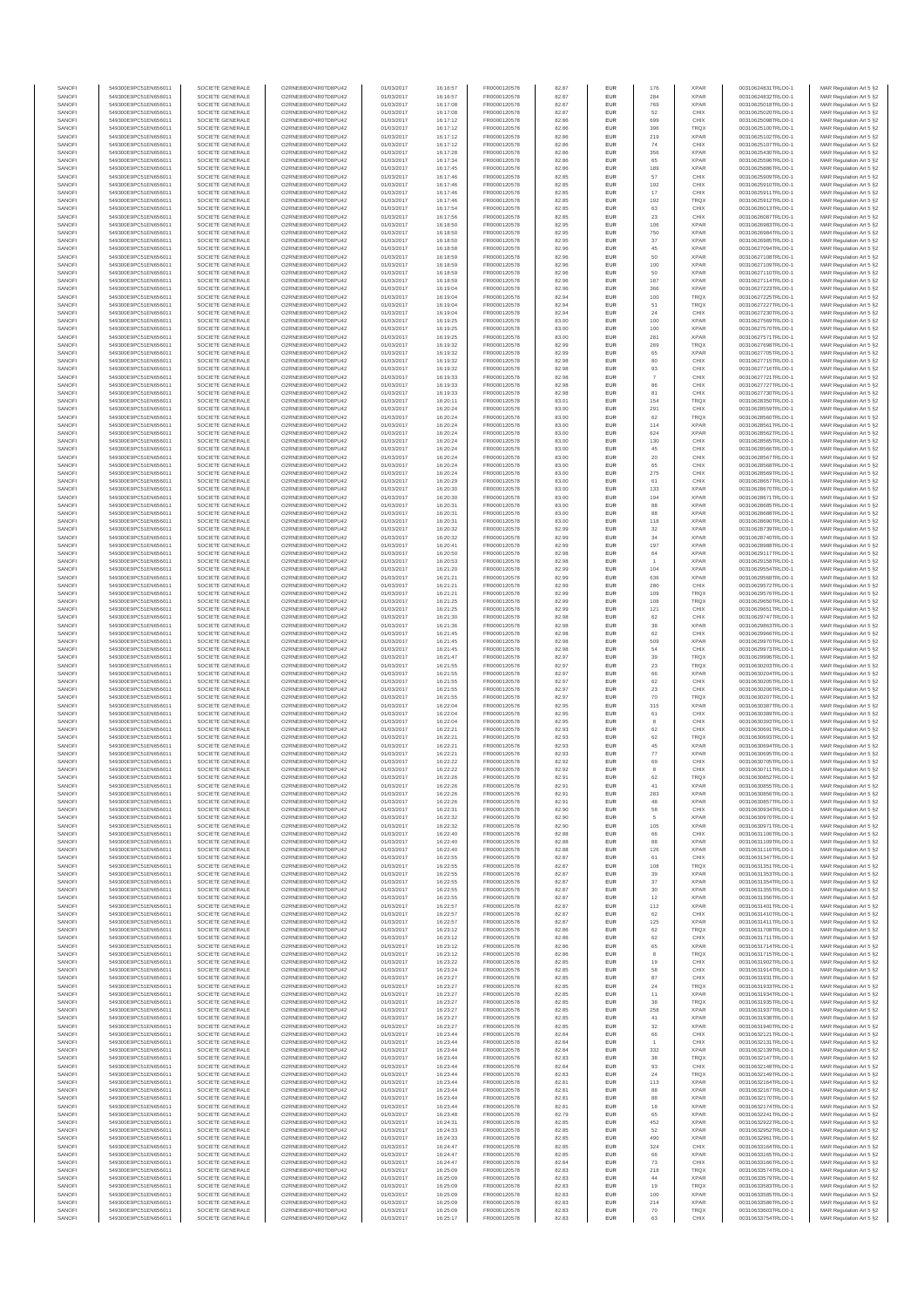| SANOFI           | 549300E9PC51EN656011                         | SOCIETE GENERALE                     | O2RNE8IBXP4R0TD8PU42                          | 01/03/2017               | 16:25:17             | FR0000120578                 | 82.83          | <b>EUR</b>               | 71                             | CHIX                       | 00310633755TRLO0-1                       | MAR Regulation Art 5 §2                             |
|------------------|----------------------------------------------|--------------------------------------|-----------------------------------------------|--------------------------|----------------------|------------------------------|----------------|--------------------------|--------------------------------|----------------------------|------------------------------------------|-----------------------------------------------------|
| SANOFI<br>SANOFI | 549300E9PC51EN656011<br>549300E9PC51EN656011 | SOCIETE GENERALE<br>SOCIETE GENERALE | O2RNE8IBXP4R0TD8PU42<br>O2RNE8IBXP4R0TD8PU42  | 01/03/2017<br>01/03/2017 | 16:25:27<br>16:25:27 | FR0000120578<br>FR0000120578 | 82.82<br>82.82 | <b>EUR</b><br>EUR        | 149<br>62                      | <b>XPAR</b><br><b>TRQX</b> | 00310633873TRLO0-1<br>00310633874TRLO0-1 | MAR Regulation Art 5 §2<br>MAR Regulation Art 5 §2  |
| SANOFI           | 549300E9PC51EN656011                         | SOCIETE GENERALE                     | O2RNE8IBXP4R0TD8PU42                          | 01/03/2017               | 16:25:28             | FR0000120578                 | 82.82          | <b>EUR</b>               | 223                            | <b>XPAR</b>                | 00310633880TRLO0-1                       | MAR Regulation Art 5 §2                             |
| SANOFI           | 549300E9PC51EN656011                         | SOCIETE GENERALE                     | O2RNE8IBXP4R0TD8PU42                          | 01/03/2017               | 16:26:04             | FR0000120578                 | 82.84          | EUR                      | 91                             | CHIX                       | 00310634633TRLO0-1                       | MAR Regulation Art 5 §2                             |
| SANOFI           | 549300E9PC51EN656011                         | SOCIETE GENERALE                     | O2RNE8IBXP4R0TD8PU42                          | 01/03/2017               | 16:26:12             | FR0000120578                 | 82.87          | <b>EUR</b>               | 180                            | CHIX                       | 00310634896TRLO0-1                       | MAR Regulation Art 5 §2                             |
| SANOFI<br>SANOFI | 549300E9PC51EN656011<br>549300E9PC51EN656011 | SOCIETE GENERALE<br>SOCIETE GENERALE | O2RNE8IBXP4R0TD8PU42<br>O2RNE8IBXP4R0TD8PU42  | 01/03/2017<br>01/03/2017 | 16:26:45<br>16:26:46 | FR0000120578<br>FR0000120578 | 82.92<br>82.92 | EUR<br>EUR               | 104<br>$32\,$                  | CHIX<br>CHIX               | 00310635303TRLO0-1<br>00310635336TRLO0-1 | MAR Regulation Art 5 §2<br>MAR Regulation Art 5 §2  |
| SANOFI           | 549300E9PC51EN656011                         | SOCIETE GENERALE                     | O2RNE8IBXP4R0TD8PU42                          | 01/03/2017               | 16:26:56             | FR0000120578                 | 82.93          | EUR                      | 935                            | <b>XPAR</b>                | 00310635481TRLO0-1                       | MAR Regulation Art 5 §2                             |
| SANOFI           | 549300E9PC51EN656011                         | SOCIETE GENERALE                     | O2RNE8IBXP4R0TD8PU42                          | 01/03/2017               | 16:26:56             | FR0000120578                 | 82.93          | EUR                      | 300                            | <b>XPAR</b>                | 00310635483TRLO0-1                       | MAR Regulation Art 5 §2                             |
| SANOFI           | 549300E9PC51EN656011                         | SOCIETE GENERALE<br>SOCIETE GENERALE | O2RNE8IBXP4R0TD8PU42                          | 01/03/2017               | 16:26:56             | FR0000120578                 | 82.93          | <b>EUR</b>               | 241                            | <b>XPAR</b>                | 00310635484TRLO0-1                       | MAR Regulation Art 5 §2                             |
| SANOFI<br>SANOFI | 549300E9PC51EN656011<br>549300E9PC51EN656011 | SOCIETE GENERALE                     | O2RNE8IBXP4R0TD8PU42<br>O2RNE8IBXP4R0TD8PU42  | 01/03/2017<br>01/03/2017 | 16:26:56<br>16:26:56 | FR0000120578<br>FR0000120578 | 82.93<br>82.93 | EUR<br><b>EUR</b>        | 59<br>182                      | <b>XPAR</b><br><b>XPAR</b> | 00310635485TRLO0-1<br>00310635486TRLO0-1 | MAR Regulation Art 5 §2<br>MAR Regulation Art 5 §2  |
| SANOFI           | 549300E9PC51EN656011                         | SOCIETE GENERALE                     | O2RNE8IBXP4R0TD8PU42                          | 01/03/2017               | 16:26:56             | FR0000120578                 | 82.93          | EUR                      | 105                            | <b>XPAR</b>                | 00310635487TRLO0-1                       | MAR Regulation Art 5 §2                             |
| SANOFI           | 549300E9PC51EN656011                         | SOCIETE GENERALE                     | O2RNE8IBXP4R0TD8PU42                          | 01/03/2017               | 16:27:00             | FR0000120578                 | 82.91          | EUR                      | 1,029                          | <b>XPAR</b>                | 00310635543TRLO0-1                       | MAR Regulation Art 5 §2                             |
| SANOFI<br>SANOFI | 549300E9PC51EN656011<br>549300E9PC51EN656011 | SOCIETE GENERALE<br>SOCIETE GENERALE | O2RNE8IBXP4R0TD8PU42<br>O2RNE8IBXP4R0TD8PU42  | 01/03/2017<br>01/03/2017 | 16:27:09<br>16:27:10 | FR0000120578<br>FR0000120578 | 82.90<br>82.90 | EUR<br>EUR               | 221<br>14                      | <b>XPAR</b><br><b>XPAR</b> | 00310635719TRLO0-1<br>00310635736TRLO0-1 | MAR Regulation Art 5 §2<br>MAR Regulation Art 5 §2  |
| SANOFI           | 549300E9PC51EN656011                         | SOCIETE GENERALE                     | O2RNE8IBXP4R0TD8PU42                          | 01/03/2017               | 16:27:12             | FR0000120578                 | 82.90          | EUR                      | 194                            | <b>XPAR</b>                | 00310635751TRLO0-1                       | MAR Regulation Art 5 §2                             |
| SANOFI           | 549300E9PC51EN656011                         | SOCIETE GENERALE                     | O2RNE8IBXP4R0TD8PU42                          | 01/03/2017               | 16:27:12             | FR0000120578                 | 82.90          | EUR                      | 158                            | <b>XPAR</b>                | 00310635752TRLO0-1                       | MAR Regulation Art 5 §2                             |
| SANOFI           | 549300E9PC51EN656011                         | SOCIETE GENERALE                     | O2RNE8IBXP4R0TD8PLI42                         | 02/03/2017               | 14:29:05             | FR0000120578                 | 82.36          | <b>EUR</b>               | 60                             | BATE                       | 00310800975TRLO0-1                       | MAR Regulation Art 5 §2                             |
| SANOFI<br>SANOFI | 549300E9PC51EN656011<br>549300E9PC51EN656011 | SOCIETE GENERALE<br>SOCIETE GENERALE | O2RNE8IBXP4R0TD8PU42<br>O2RNE8IBXP4R0TD8PU42  | 02/03/2017<br>02/03/2017 | 14:33:55<br>14:33:57 | FR0000120578<br>FR0000120578 | 82.36<br>82.36 | EUR<br><b>EUR</b>        | $\overline{9}$<br>$\mathbf{3}$ | BATE<br>BATE               | 00310805195TRLO0-1<br>00310805205TRLO0-1 | MAR Regulation Art 5 §2<br>MAR Regulation Art 5 §2  |
| SANOFI           | 549300E9PC51EN656011                         | SOCIETE GENERALE                     | O2RNE8IBXP4R0TD8PU42                          | 02/03/2017               | 14:33:57             | FR0000120578                 | 82.36          | EUR                      | 3                              | BATE                       | 00310805209TRLO0-1                       | MAR Regulation Art 5 §2                             |
| SANOFI           | 549300E9PC51EN656011                         | SOCIETE GENERALE                     | O2RNE8IBXP4R0TD8PU42                          | 02/03/2017               | 14:30:41             | FR0000120578                 | 82.37          | EUR                      | 60                             | BATE                       | 00310802202TRLO0-1                       | MAR Regulation Art 5 §2                             |
| SANOFI           | 549300E9PC51EN656011                         | SOCIETE GENERALE                     | O2RNE8IBXP4R0TD8PU42                          | 02/03/2017               | 14:31:02             | FR0000120578                 | 82.37          | EUR                      | 60                             | BATE                       | 00310802554TRLO0-1                       | MAR Regulation Art 5 §2                             |
| SANOFI<br>SANOFI | 549300E9PC51EN656011<br>549300E9PC51EN656011 | SOCIETE GENERALE<br>SOCIETE GENERALE | O2RNE8IBXP4R0TD8PU42<br>O2RNE8IBXP4R0TD8PU42  | 02/03/2017<br>02/03/2017 | 14:31:06<br>14:31:08 | FR0000120578<br>FR0000120578 | 82.37<br>82.37 | EUR<br>EUR               | $\,$ 2 $\,$<br>86              | BATE<br>BATE               | 00310802682TRLO0-1<br>00310802730TRLO0-1 | MAR Regulation Art 5 §2<br>MAR Regulation Art 5 §2  |
| SANOFI           | 549300E9PC51EN656011                         | SOCIETE GENERALE                     | O2RNE8IBXP4R0TD8PU42                          | 02/03/2017               | 14:31:08             | FR0000120578                 | 82.37          | EUR                      | 57                             | BATE                       | 00310802735TRLO0-1                       | MAR Regulation Art 5 §2                             |
| SANOFI           | 549300E9PC51EN656011                         | SOCIETE GENERALE                     | O2RNE8IBXP4R0TD8PU42                          | 02/03/2017               | 14:34:30             | FR0000120578                 | 82.37          | <b>EUR</b>               | 42                             | BATE                       | 00310805536TRLO0-1                       | MAR Regulation Art 5 §2                             |
| SANOFI           | 549300E9PC51EN656011                         | SOCIETE GENERALE                     | O2RNE8IBXP4R0TD8PU42                          | 02/03/2017               | 14:34:30             | FR0000120578                 | 82.37          | EUR                      | 3                              | BATE                       | 00310805540TRLO0-1                       | MAR Regulation Art 5 §2                             |
| SANOFI<br>SANOFI | 549300E9PC51EN656011<br>549300E9PC51EN656011 | SOCIETE GENERALE<br>SOCIETE GENERALE | O2RNE8IBXP4R0TD8PU42<br>O2RNE8IBXP4R0TD8PU42  | 02/03/2017<br>02/03/2017 | 14:34:30<br>14:30:27 | FR0000120578<br>FR0000120578 | 82.37<br>82.38 | <b>EUR</b><br>EUR        | $\overline{4}$<br>$^{\rm 3}$   | BATE<br>BATE               | 00310805541TRLO0-1<br>00310801957TRLO0-1 | MAR Regulation Art 5 §2<br>MAR Regulation Art 5 §2  |
| SANOFI           | 549300E9PC51EN656011                         | SOCIETE GENERALE                     | O2RNE8IBXP4R0TD8PU42                          | 02/03/2017               | 14:30:28             | FR0000120578                 | 82.38          | EUR                      | 3                              | BATE                       | 00310801964TRLO0-1                       | MAR Regulation Art 5 §2                             |
| SANOFI           | 549300E9PC51EN656011                         | SOCIETE GENERALE                     | O2RNE8IBXP4R0TD8PU42                          | 02/03/2017               | 14:32:42             | FR0000120578                 | 82.38          | EUR                      | 64                             | BATE                       | 00310804225TRLO0-1                       | MAR Regulation Art 5 §2                             |
| SANOFI<br>SANOFI | 549300E9PC51EN656011<br>549300E9PC51EN656011 | SOCIETE GENERALE<br>SOCIETE GENERALE | O2RNE8IBXP4R0TD8PU42<br>O2RNE8IBXP4R0TD8PU42  | 02/03/2017<br>02/03/2017 | 14:32:59<br>14:24:27 | FR0000120578                 | 82.38<br>82.39 | EUR<br><b>EUR</b>        | 61<br>60                       | BATE<br>BATE               | 00310804438TRLO0-1<br>00310798613TRLO0-1 | MAR Regulation Art 5 §2                             |
| SANOFI           | 549300E9PC51EN656011                         | SOCIETE GENERALE                     | O2RNE8IBXP4R0TD8PU42                          | 02/03/2017               | 14:24:38             | FR0000120578<br>FR0000120578 | 82.39          | EUR                      | $27\,$                         | BATE                       | 00310798686TRLO0-1                       | MAR Regulation Art 5 §2<br>MAR Regulation Art 5 §2  |
| SANOFI           | 549300E9PC51EN656011                         | SOCIETE GENERALE                     | O2RNE8IBXP4R0TD8PU42                          | 02/03/2017               | 14:26:35             | FR0000120578                 | 82.39          | <b>EUR</b>               | 5                              | BATE                       | 00310799593TRLO0-1                       | MAR Regulation Art 5 \$2                            |
| SANOFI           | 549300E9PC51EN656011                         | SOCIETE GENERALE                     | O2RNE8IBXP4R0TD8PU42                          | 02/03/2017               | 14:26:35             | FR0000120578                 | 82.39          | EUR                      | 10                             | BATE                       | 00310799595TRLO0-1                       | MAR Regulation Art 5 §2                             |
| SANOFI<br>SANOFI | 549300E9PC51EN656011<br>549300E9PC51EN656011 | SOCIETE GENERALE<br>SOCIETE GENERALE | O2RNE8IBXP4R0TD8PU42<br>O2RNE8IBXP4R0TD8PU42  | 02/03/2017<br>02/03/2017 | 14:26:35<br>14:27:00 | FR0000120578<br>FR0000120578 | 82.39<br>82.39 | EUR<br>EUR               | 45                             | BATE<br>BATE               | 00310799596TRLO0-1<br>00310799822TRLO0-1 | MAR Regulation Art 5 §2<br>MAR Regulation Art 5 §2  |
| SANOFI           | 549300E9PC51EN656011                         | SOCIETE GENERALE                     | O2RNE8IBXP4R0TD8PU42                          | 02/03/2017               | 14:28:05             | FR0000120578                 | 82.39          | EUR                      | 60<br>50                       | BATE                       | 00310800519TRLO0-1                       | MAR Regulation Art 5 §2                             |
| SANOFI           | 549300E9PC51EN656011                         | SOCIETE GENERALE                     | O2RNE8IBXP4R0TD8PU42                          | 02/03/2017               | 14:28:05             | FR0000120578                 | 82.39          | EUR                      | 10                             | BATE                       | 00310800521TRLO0-1                       | MAR Regulation Art 5 §2                             |
| SANOFI           | 549300E9PC51EN656011                         | SOCIETE GENERALE                     | O2RNE8IBXP4R0TD8PLI42                         | 02/03/2017               | 14:28:05             | FR0000120578                 | 82.39          | EUR                      | 60                             | BATE                       | 00310800522TRLO0-1                       | MAR Regulation Art 5 §2                             |
| SANOFI<br>SANOFI | 549300E9PC51EN656011<br>549300E9PC51EN656011 | SOCIETE GENERALE<br>SOCIETE GENERALE | O2RNE8IBXP4R0TD8PU42<br>O2RNE8IBXP4R0TD8PU42  | 02/03/2017<br>02/03/2017 | 14:28:42<br>14:30:21 | FR0000120578<br>FR0000120578 | 82.39<br>82.39 | <b>EUR</b><br>EUR        | 60<br>34                       | BATE<br>BATE               | 00310800830TRLO0-1<br>00310801816TRLO0-1 | MAR Regulation Art 5 §2                             |
| SANOFI           | 549300E9PC51EN656011                         | SOCIETE GENERALE                     | O2RNE8IBXP4R0TD8PU42                          | 02/03/2017               | 14:30:21             | FR0000120578                 | 82.39          | <b>EUR</b>               | 26                             | BATE                       | 00310801819TRLO0-1                       | MAR Regulation Art 5 §2<br>MAR Regulation Art 5 §2  |
| SANOFI           | 549300E9PC51EN656011                         | SOCIETE GENERALE                     | O2RNE8IBXP4R0TD8PU42                          | 02/03/2017               | 14:30:3              | FR0000120578                 | 82.39          | EUR                      | 3                              | BATE                       | 00310802048TRLO0-1                       | MAR Regulation Art 5 §2                             |
| SANOFI           | 549300E9PC51EN656011                         | SOCIETE GENERALE                     | O2RNE8IBXP4R0TD8PU42                          | 02/03/2017               | 14:30:31             | FR0000120578                 | 82.39          | <b>EUR</b>               | $41\,$                         | BATE                       | 00310802052TRLO0-1                       | MAR Regulation Art 5 §2                             |
| SANOFI<br>SANOFI | 549300E9PC51EN656011<br>549300E9PC51EN656011 | SOCIETE GENERALE<br>SOCIETE GENERALE | O2RNE8IBXP4R0TD8PU42<br>O2RNE8IBXP4R0TD8PU42  | 02/03/2017<br>02/03/2017 | 14:30:31<br>14:30:31 | FR0000120578<br>FR0000120578 | 82.39<br>82.39 | EUR<br>EUR               | $\overline{2}$<br>12           | BATE<br>BATE               | 00310802053TRLO0-1<br>00310802054TRLO0-1 | MAR Regulation Art 5 §2<br>MAR Regulation Art 5 §2  |
| SANOFI           | 549300E9PC51EN656011                         | SOCIETE GENERALE                     | O2RNE8IBXP4R0TD8PU42                          | 02/03/2017               | 14:24:10             | FR0000120578                 | 82.40          | EUR                      | 62                             | BATE                       | 00310798376TRLO0-1                       | MAR Regulation Art 5 §2                             |
| SANOFI           | 549300E9PC51EN656011                         | SOCIETE GENERALE                     | O2RNE8IBXP4R0TD8PU42                          | 02/03/2017               | 14:26:09             | FR0000120578                 | 82.40          | EUR                      | 60                             | BATE                       | 00310799433TRLO0-1                       | MAR Regulation Art 5 §2                             |
| SANOFI           | 549300E9PC51EN656011                         | SOCIETE GENERALE                     | O2RNE8IBXP4R0TD8PU42                          | 02/03/2017               | 14:30:09             | FR0000120578                 | 82.40          | <b>EUR</b>               | 60                             | BATE                       | 00310801635TRLO0-1                       | MAR Regulation Art 5 §2                             |
| SANOFI<br>SANOFI | 549300E9PC51EN656011<br>549300E9PC51EN656011 | SOCIETE GENERALE<br>SOCIETE GENERALE | O2RNE8IBXP4R0TD8PU42<br>O2RNE8IBXP4R0TD8PU42  | 02/03/2017<br>02/03/2017 | 14:30:09<br>14:31:44 | FR0000120578<br>FR0000120578 | 82.40<br>82.40 | EUR<br><b>EUR</b>        | 60<br>60                       | BATE<br>BATE               | 00310801637TRLO0-1<br>00310803417TRLO0-1 | MAR Regulation Art 5 §2<br>MAR Regulation Art 5 \$2 |
| SANOFI           | 549300E9PC51EN656011                         | SOCIETE GENERALE                     | O2RNE8IBXP4R0TD8PU42                          | 02/03/2017               | 14:31:44             | FR0000120578                 | 82.40          | <b>EUR</b>               | 60                             | BATE                       | 00310803421TRLO0-1                       | MAR Regulation Art 5 §2                             |
| SANOFI           | 549300E9PC51EN656011                         | SOCIETE GENERALE                     | O2RNE8IBXP4R0TD8PU42                          | 02/03/2017               | 14:32:39             | FR0000120578                 | 82.40          | EUR                      | 60                             | BATE                       | 00310804169TRLO0-1                       | MAR Regulation Art 5 §2                             |
| SANOFI           | 549300E9PC51EN656011                         | SOCIETE GENERALE                     | O2RNE8IBXP4R0TD8PU42                          | 02/03/2017               | 14:34:53             | FR0000120578                 | 82.40          | EUR                      | 141                            | BATE                       | 00310805794TRLO0-1                       | MAR Regulation Art 5 §2                             |
| SANOFI<br>SANOFI | 549300E9PC51EN656011<br>549300E9PC51EN656011 | SOCIETE GENERALE<br>SOCIETE GENERALE | O2RNE8IBXP4R0TD8PU42<br>O2RNE8IBXP4R0TD8PU42  | 02/03/2017<br>02/03/2017 | 14:34:54<br>14:34:54 | FR0000120578<br>FR0000120578 | 82.40<br>82.40 | EUR<br>EUR               | 203<br>156                     | BATE<br>BATE               | 00310805800TRLO0-1<br>00310805801TRLO0-1 | MAR Regulation Art 5 §2<br>MAR Regulation Art 5 §2  |
| SANOFI           | 549300E9PC51EN656011                         | SOCIETE GENERALE                     | O2RNE8IBXP4R0TD8PU42                          | 02/03/2017               | 14:34:54             | FR0000120578                 | 82.40          | EUR                      | 56                             | BATE                       | 00310805802TRLO0-1                       | MAR Regulation Art 5 §2                             |
| SANOFI           | 549300E9PC51EN656011                         | SOCIETE GENERALE                     | O2RNE8IBXP4R0TD8PU42                          | 02/03/2017               | 14:43:23             | FR0000120578                 | 82.40          | <b>EUR</b>               | 10                             | BATE                       | 00310811254TRLO0-1                       | MAR Regulation Art 5 §2                             |
| SANOFI           | 549300E9PC51EN656011                         | SOCIETE GENERALE                     | O2RNE8IBXP4R0TD8PU42                          | 02/03/2017               | 14:43:24             | FR0000120578                 | 82.40          | EUR                      | 13                             | BATE                       | 00310811294TRLO0-1                       | MAR Regulation Art 5 §2                             |
| SANOFI<br>SANOFI | 549300E9PC51EN656011<br>549300E9PC51EN656011 | SOCIETE GENERALE<br>SOCIETE GENERALE | O2RNE8IBXP4R0TD8PU42<br>O2RNE8IBXP4R0TD8PU42  | 02/03/2017<br>02/03/2017 | 14:43:24<br>14:43:24 | FR0000120578<br>FR0000120578 | 82.40<br>82.40 | <b>EUR</b><br>EUR        | $\overline{2}$<br>3            | BATE<br>BATE               | 00310811298TRLO0-1<br>00310811306TRLO0-1 | MAR Regulation Art 5 §2<br>MAR Regulation Art 5 §2  |
| SANOFI           | 549300E9PC51EN656011                         | SOCIETE GENERALE                     | O2RNE8IBXP4R0TD8PU42                          | 02/03/2017               | 14:33:43             | FR0000120578                 | 82.41          | EUR                      | 60                             | BATE                       | 00310805038TRLO0-1                       | MAR Regulation Art 5 §2                             |
| SANOFI           | 549300E9PC51EN656011                         | SOCIETE GENERALE                     | O2RNE8IBXP4R0TD8PU42                          | 02/03/2017               | 14:33:43             | FR0000120578                 | 82.41          | EUR                      | 60                             | BATE                       | 00310805039TRLO0-1                       | MAR Regulation Art 5 §2                             |
| SANOFI           | 549300E9PC51EN656011                         | SOCIETE GENERALE                     | O2RNE8IBXP4R0TD8PU42                          | 02/03/2017               | 14:35:51             | FR0000120578                 | 82.41          | EUR                      | 62                             | BATE                       | 00310806455TRLO0-1                       | MAR Regulation Art 5 §2                             |
| SANOFI<br>SANOFI | 549300E9PC51EN656011<br>549300E9PC51EN656011 | SOCIETE GENERALE<br>SOCIETE GENERALE | O2RNE8IBXP4R0TD8PU42<br>O2RNE8IBXP4R0TD8PU42  | 02/03/2017<br>02/03/2017 | 14:35:51<br>14:35:58 | FR0000120578<br>FR0000120578 | 82.41<br>82.41 | <b>EUR</b><br>EUR        | 60<br>62                       | BATE<br>BATE               | 00310806459TRLO0-1<br>00310806609TRLO0-1 | MAR Regulation Art 5 §2<br>MAR Regulation Art 5 §2  |
| SANOFI           | 549300E9PC51EN656011                         | SOCIETE GENERALE                     | O2RNE8IBXP4R0TD8PU42                          | 02/03/2017               | 14:44:10             | FR0000120578                 | 82.41          | <b>EUR</b>               | 34                             | BATE                       | 00310811769TRLO0-1                       | MAR Regulation Art 5 §2                             |
| SANOFI           | 549300E9PC51EN656011                         | SOCIETE GENERALE                     | O2RNE8IBXP4R0TD8PU42                          | 02/03/2017               | 14:44:10             | FR0000120578                 | 82.41          | EUR                      | 5                              | BATE                       | 00310811771TRLO0-1                       | MAR Regulation Art 5 §2                             |
| SANOFI           | 549300E9PC51EN656011                         | SOCIETE GENERALE                     | O2RNE8IBXP4R0TD8PU42                          | 02/03/2017               | 14:44:10             | FR0000120578                 | 82.41          | <b>EUR</b>               | 15                             | BATE                       | 00310811772TRLO0-1                       | MAR Regulation Art 5 §2                             |
| SANOFI<br>SANOFI | 549300E9PC51EN656011<br>549300E9PC51EN656011 | SOCIETE GENERALE<br>SOCIETE GENERALE | O2RNE8IBXP4R0TD8PU42<br>O2RNE8IBXP4R0TD8PU42  | 02/03/2017<br>02/03/2017 | 14:44:10<br>14:44:10 | FR0000120578<br>FR0000120578 | 82.41<br>82.41 | EUR<br>EUR               | 28<br>12                       | BATE<br>BATE               | 00310811773TRLO0-1<br>00310811774TRLO0-1 | MAR Regulation Art 5 §2<br>MAR Regulation Art 5 §2  |
| SANOFI           | 549300E9PC51EN656011                         | SOCIETE GENERALE                     | O2RNE8IBXP4R0TD8PU42                          | 02/03/2017               | 14:25:29             | FR0000120578                 | 82.42          | EUR                      | 59                             | BATE                       | 00310799203TRLO0-1                       | MAR Regulation Art 5 §2                             |
| SANOFI           | 549300E9PC51EN656011                         | SOCIETE GENERALE                     | O2RNESIBXP4R0TD8PLI42                         | 02/03/2017               | 14:25:31             | FR0000120578                 | 82.42          | <b>EUR</b>               |                                | BATE                       | 00310799207TRLO0-1                       | MAR Regulation Art 5 §2                             |
| SANOFI           | 549300E9PC51EN656011                         | SOCIETE GENERALE                     | O2RNE8IBXP4R0TD8PU42                          | 02/03/2017               | 14:32:22             | FR0000120578                 | 82.42          | <b>EUR</b>               | 13                             | BATE                       | 00310803995TRLO0-1                       | MAR Regulation Art 5 §2                             |
| SANOFI<br>SANOFI | 549300E9PC51EN656011<br>549300E9PC51EN656011 | SOCIETE GENERALE<br>SOCIETE GENERALE | O2RNE8IBXP4R0TD8PU42<br>O2RNE8IBXP4R0TD8PU42  | 02/03/2017<br>02/03/2017 | 14:32:22<br>14:42:26 | FR0000120578<br>FR0000120578 | 82.42<br>82.42 | EUR<br><b>EUR</b>        | 47<br>61                       | BATE<br>BATE               | 00310803996TRLO0-1<br>00310810766TRLO0-1 | MAR Regulation Art 5 §2<br>MAR Regulation Art 5 §2  |
| SANOFI           | 549300E9PC51EN656011                         | SOCIETE GENERALE                     | O2RNE8IBXP4R0TD8PU42                          | 02/03/2017               | 14:43:03             | FR0000120578                 | 82.42          | EUR                      | $20\,$                         | BATE                       | 00310811069TRLO0-1                       | MAR Regulation Art 5 §2                             |
| SANOFI           | 549300E9PC51EN656011                         | SOCIETE GENERALE                     | O2RNE8IBXP4R0TD8PU42                          | 02/03/2017               | 14:43:03             | FR0000120578                 | 82.42          | EUR                      | $_{\rm 6}$                     | BATE                       | 00310811070TRLO0-1                       | MAR Regulation Art 5 §2                             |
| SANOFI           | 549300E9PC51EN656011<br>549300E9PC51EN656011 | SOCIETE GENERALE                     | O2RNE8IBXP4R0TD8PLI42<br>O2RNE8IBXP4R0TD8PU42 | 02/03/2017               | 14:43:03             | FR0000120578                 | 82.42          | EUR                      | $_{38}$                        | BATE                       | 00310811072TRLO0-1<br>00310798980TRLO0-1 | MAR Regulation Art 5 §2                             |
| SANOFI<br>SANOFI | 549300E9PC51EN656011                         | SOCIETE GENERALE<br>SOCIETE GENERALE | O2RNE8IBXP4R0TD8PU42                          | 02/03/2017<br>02/03/2017 | 14:25:08<br>14:25:08 | FR0000120578<br>FR0000120578 | 82.43<br>82.43 | EUR<br>EUR               | 34<br>60                       | BATE<br>BATE               | 00310798981TRLO0-1                       | MAR Regulation Art 5 §2<br>MAR Regulation Art 5 §2  |
| SANOFI           | 549300E9PC51EN656011                         | SOCIETE GENERALE                     | O2RNE8IBXP4R0TD8PU42                          | 02/03/2017               | 14:32:03             | FR0000120578                 | 82.43          | EUR                      | 60                             | BATE                       | 00310803783TRLO0-1                       | MAR Regulation Art 5 §2                             |
| SANOFI           | 549300E9PC51EN656011                         | SOCIETE GENERALE                     | O2RNE8IBXP4R0TD8PU42                          | 02/03/2017               | 14:42:35             | FR0000120578                 | 82.43          | <b>EUR</b>               | 61                             | BATE                       | 00310810830TRLO0-1                       | MAR Regulation Art 5 §2                             |
| SANOFI           | 549300E9PC51EN656011                         | SOCIETE GENERALE                     | O2RNE8IBXP4R0TD8PU42                          | 02/03/2017               | 14:23:37             | FR0000120578                 | 82.44          | EUR                      | 60                             | BATE                       | 00310798090TRLO0-1                       | MAR Regulation Art 5 §2                             |
| SANOFI<br>SANOFI | 549300E9PC51EN656011<br>549300E9PC51EN656011 | SOCIETE GENERALE<br>SOCIETE GENERALE | O2RNE8IBXP4R0TD8PU42<br>O2RNE8IBXP4R0TD8PU42  | 02/03/2017<br>02/03/2017 | 14:41:26<br>14:41:26 | FR0000120578<br>FR0000120578 | 82.44<br>82.44 | <b>EUR</b><br>EUR        | 19<br>42                       | BATE<br>BATE               | 00310810123TRLO0-1<br>00310810124TRLO0-1 | MAR Regulation Art 5 §2<br>MAR Regulation Art 5 §2  |
| SANOFI           | 549300E9PC51EN656011                         | SOCIETE GENERALE                     | O2RNE8IBXP4R0TD8PU42                          | 02/03/2017               | 14:44:41             | FR0000120578                 | 82.44          | <b>EUR</b>               | 62                             | BATE                       | 00310812133TRLO0-1                       | MAR Regulation Art 5 §2                             |
| SANOFI           | 549300E9PC51EN656011                         | SOCIETE GENERALE                     | O2RNE8IBXP4R0TD8PU42                          | 02/03/2017               | 14:40:53             | FR0000120578                 | 82.46          | EUR                      | 61                             | BATE                       | 00310809741TRLO0-1                       | MAR Regulation Art 5 §2                             |
| SANOFI<br>SANOFI | 549300E9PC51EN656011<br>549300E9PC51EN656011 | SOCIETE GENERALE<br>SOCIETE GENERALE | O2RNE8IBXP4R0TD8PU42<br>O2RNE8IBXP4R0TD8PU42  | 02/03/2017<br>02/03/2017 | 14:41:50<br>14:42:02 | FR0000120578<br>FR0000120578 | 82.46<br>82.46 | EUR<br>EUR               | $61\,$<br>61                   | BATE<br>BATE               | 00310810390TRLO0-1<br>00310810520TRLO0-1 | MAR Regulation Art 5 §2<br>MAR Regulation Art 5 §2  |
| SANOFI           | 549300E9PC51EN656011                         | SOCIETE GENERALE                     | O2RNE8IBXP4R0TD8PU42                          | 02/03/2017               | 14:42:02             | FR0000120578                 | 82.46          | EUR                      | 60                             | BATE                       | 00310810522TRLO0-1                       | MAR Regulation Art 5 §2                             |
| SANOFI           | 549300E9PC51EN656011                         | SOCIETE GENERALE                     | O2RNE8IBXP4R0TD8PU42                          | 02/03/2017               | 14:22:50             | FR0000120578                 | 82.47          | <b>EUR</b>               | 14                             | BATE                       | 00310797710TRLO0-1                       | MAR Regulation Art 5 §2                             |
| SANOFI           | 549300E9PC51EN656011                         | SOCIETE GENERALE                     | O2RNE8IBXP4R0TD8PU42                          | 02/03/2017               | 14:22:50             | FR0000120578                 | 82.47          | EUR                      | 17<br>17                       | BATE                       | 00310797714TRLO0-1                       | MAR Regulation Art 5 §2                             |
| SANOFI<br>SANOFI | 549300E9PC51EN656011<br>549300E9PC51EN656011 | SOCIETE GENERALE<br>SOCIETE GENERALE | O2RNE8IBXP4R0TD8PU42<br>O2RNE8IBXP4R0TD8PU42  | 02/03/2017<br>02/03/2017 | 14:22:51<br>14:23:10 | FR0000120578<br>FR0000120578 | 82.47<br>82.47 | <b>EUR</b><br>EUR        | 13                             | BATE<br>BATE               | 00310797720TRLO0-1<br>00310797889TRLO0-1 | MAR Regulation Art 5 §2<br>MAR Regulation Art 5 §2  |
| SANOFI           | 549300E9PC51EN656011                         | SOCIETE GENERALE                     | O2RNE8IBXP4R0TD8PU42                          | 02/03/2017               | 14:37:33             | FR0000120578                 | 82.48          | EUR                      | 60                             | BATE                       | 00310807931TRLO0-1                       | MAR Regulation Art 5 §2                             |
| SANOFI           | 549300E9PC51EN656011                         | SOCIETE GENERALE                     | O2RNE8IBXP4R0TD8PU42                          | 02/03/2017               | 14:21:19             | FR0000120578                 | 82.49          | <b>EUR</b>               | 3                              | BATE                       | 00310797019TRLO0-1                       | MAR Regulation Art 5 §2                             |
| SANOFI<br>SANOFI | 549300E9PC51EN656011<br>549300E9PC51EN656011 | SOCIETE GENERALE<br>SOCIETE GENERALE | O2RNE8IBXP4R0TD8PU42<br>O2RNE8IBXP4R0TD8PU42  | 02/03/2017<br>02/03/2017 | 14:21:19<br>14:22:12 | FR0000120578<br>FR0000120578 | 82.49<br>82.49 | <b>EUR</b><br><b>EUR</b> | 3<br>16                        | BATE<br>BATE               | 00310797022TRLO0-1<br>00310797456TRLO0-1 | MAR Regulation Art 5 §2<br>MAR Regulation Art 5 §2  |
| SANOFI           | 549300E9PC51EN656011                         | SOCIETE GENERALE                     | O2RNE8IBXP4R0TD8PU42                          | 02/03/2017               | 14:22:12             | FR0000120578                 | 82.49          | EUR                      | 14                             | BATE                       | 00310797457TRLO0-1                       | MAR Regulation Art 5 §2                             |
| SANOFI           | 549300E9PC51EN656011                         | SOCIETE GENERALE                     | O2RNE8IBXP4R0TD8PU42                          | 02/03/2017               | 14:22:12             | FR0000120578                 | 82.49          | <b>EUR</b>               | $\overline{2}$                 | BATE                       | 00310797458TRLO0-1                       | MAR Regulation Art 5 §2                             |
| SANOFI           | 549300E9PC51EN656011                         | SOCIETE GENERALE                     | O2RNE8IBXP4R0TD8PU42                          | 02/03/2017               | 14:22:12             | FR0000120578                 | 82.49          | EUR                      | $\overline{2}$                 | BATE                       | 00310797459TRLO0-1                       | MAR Regulation Art 5 §2                             |
| SANOFI<br>SANOFI | 549300E9PC51EN656011<br>549300E9PC51EN656011 | SOCIETE GENERALE<br>SOCIETE GENERALE | O2RNE8IBXP4R0TD8PU42<br>O2RNE8IBXP4R0TD8PU42  | 02/03/2017<br>02/03/2017 | 14:22:13<br>14:22:13 | FR0000120578<br>FR0000120578 | 82.49<br>82.49 | EUR<br>EUR               | $20\,$<br>$23\,$               | BATE<br>BATE               | 00310797460TRLO0-1<br>00310797462TRLO0-1 | MAR Regulation Art 5 §2<br>MAR Regulation Art 5 §2  |
| SANOFI           | 549300E9PC51EN656011                         | SOCIETE GENERALE                     | O2RNE8IBXP4R0TD8PU42                          | 02/03/2017               | 14:22:13             | FR0000120578                 | 82.49          | EUR                      | $\overline{2}$                 | BATE                       | 00310797468TRLO0-1                       | MAR Regulation Art 5 §2                             |
| SANOFI           | 549300E9PC51EN656011                         | SOCIETE GENERALE                     | O2RNE8IBXP4R0TD8PU42                          | 02/03/2017               | 14:22:13             | FR0000120578                 | 82.49          | EUR                      | 3                              | BATE                       | 00310797470TRLO0-1                       | MAR Regulation Art 5 §2                             |
| SANOFI<br>SANOFI | 549300E9PC51EN656011<br>549300E9PC51EN656011 | SOCIETE GENERALE<br>SOCIETE GENERALE | O2RNE8IBXP4R0TD8PU42<br>O2RNE8IBXP4R0TD8PU42  | 02/03/2017<br>02/03/2017 | 14:22:15<br>14:22:36 | FR0000120578<br>FR0000120578 | 82.49<br>82.49 | EUR<br><b>EUR</b>        | 178<br>58                      | BATE<br>BATE               | 00310797481TRLO0-1<br>00310797626TRLO0-1 | MAR Regulation Art 5 §2                             |
| SANOFI           | 549300E9PC51EN656011                         | SOCIETE GENERALE                     | O2RNE8IBXP4R0TD8PU42                          | 02/03/2017               | 14:22:36             | FR0000120578                 | 82.49          | EUR                      | $\overline{2}$                 | BATE                       | 00310797627TRLO0-1                       | MAR Regulation Art 5 §2<br>MAR Regulation Art 5 §2  |
| SANOFI           | 549300E9PC51EN656011                         | SOCIETE GENERALE                     | O2RNE8IBXP4R0TD8PU42                          | 02/03/2017               | 14:22:36             | FR0000120578                 | 82.49          | <b>EUR</b>               | 60                             | BATE                       | 00310797629TRLO0-1                       | MAR Regulation Art 5 §2                             |
| SANOFI           | 549300E9PC51EN656011                         | SOCIETE GENERALE                     | O2RNE8IBXP4R0TD8PU42                          | 02/03/2017               | 14:36:49             | FR0000120578                 | 82.49          | EUR                      | 62                             | BATE                       | 00310807400TRLO0-1                       | MAR Regulation Art 5 §2                             |
| SANOFI<br>SANOFI | 549300E9PC51EN656011<br>549300E9PC51EN656011 | SOCIETE GENERALE<br>SOCIETE GENERALE | O2RNE8IBXP4R0TD8PU42<br>O2RNE8IBXP4R0TD8PU42  | 02/03/2017<br>02/03/2017 | 14:36:49<br>14:20:49 | FR0000120578<br>FR0000120578 | 82.49<br>82.50 | <b>EUR</b><br><b>EUR</b> | 60<br>19                       | BATE<br>BATE               | 00310807401TRLO0-1<br>00310796723TRLO0-1 | MAR Regulation Art 5 §2<br>MAR Regulation Art 5 §2  |
| SANOFI           | 549300E9PC51EN656011                         | SOCIETE GENERALE                     | O2RNE8IBXP4R0TD8PU42                          | 02/03/2017               | 14:20:50             | FR0000120578                 | 82.50          | EUR                      | 19                             | BATE                       | 00310796740TRLO0-1                       | MAR Regulation Art 5 §2                             |
| SANOFI           | 549300E9PC51EN656011                         | SOCIETE GENERALE                     | O2RNE8IBXP4R0TD8PU42                          | 02/03/2017               | 14:38:48             | FR0000120578                 | 82.50          | EUR                      | 61                             | BATE                       | 00310808679TRLO0-1                       | MAR Regulation Art 5 §2                             |
| SANOFI           | 549300E9PC51EN656011                         | SOCIETE GENERALE                     | O2RNE8IBXP4R0TD8PU42                          | 02/03/2017               | 14:39:08             | FR0000120578                 | 82.50          | EUR                      |                                | BATE                       | 00310808852TRLO0-1                       | MAR Regulation Art 5 §2                             |
| SANOFI<br>SANOFI | 549300E9PC51EN656011<br>549300E9PC51EN656011 | SOCIETE GENERALE<br>SOCIETE GENERALE | O2RNE8IBXP4R0TD8PU42<br>O2RNE8IBXP4R0TD8PU42  | 02/03/2017<br>02/03/2017 | 14:39:08<br>14:39:08 | FR0000120578<br>FR0000120578 | 82.50<br>82.50 | <b>EUR</b><br>EUR        | 50<br>5                        | BATE<br>BATE               | 00310808854TRLO0-1<br>00310808856TRLO0-1 | MAR Regulation Art 5 §2<br>MAR Regulation Art 5 §2  |
| SANOFI           | 549300E9PC51EN656011                         | SOCIETE GENERALE                     | O2RNE8IBXP4R0TD8PU42                          | 02/03/2017               | 14:39:37             | FR0000120578                 | 82.50          | <b>EUR</b>               | 13                             | BATE                       | 00310809119TRLO0-1                       | MAR Regulation Art 5 §2                             |
| SANOFI           | 549300E9PC51EN656011                         | SOCIETE GENERALE                     | O2RNE8IBXP4R0TD8PU42                          | 02/03/2017               | 14:40:03             | FR0000120578                 | 82.50          | EUR                      | 49                             | BATE                       | 00310809347TRLO0-1                       | MAR Regulation Art 5 §2                             |
| SANOFI           | 549300E9PC51EN656011                         | SOCIETE GENERALE                     | O2RNE8IBXP4R0TD8PU42                          | 02/03/2017               | 14:40:03             | FR0000120578                 | 82.50          | EUR                      | 60                             | BATE                       | 00310809348TRLO0-1                       | MAR Regulation Art 5 §2                             |
| SANOFI<br>SANOFI | 549300E9PC51EN656011<br>549300E9PC51EN656011 | SOCIETE GENERALE<br>SOCIETE GENERALE | O2RNE8IBXP4R0TD8PU42<br>O2RNE8IBXP4R0TD8PU42  | 02/03/2017<br>02/03/2017 | 14:20:05<br>14:19:38 | FR0000120578<br>FR0000120578 | 82.52<br>82.53 | EUR<br><b>EUR</b>        | 61<br>10                       | BATE<br>BATE               | 00310796366TRLO0-1<br>00310795998TRLO0-1 | MAR Regulation Art 5 §2<br>MAR Regulation Art 5 §2  |
| SANOFI           | 549300E9PC51EN656011                         | SOCIETE GENERALE                     | O2RNE8IBXP4R0TD8PU42                          | 02/03/2017               | 14:19:38             | FR0000120578                 | 82.53          | EUR                      | $\overline{5}$                 | BATE                       | 00310796001TRLO0-1                       | MAR Regulation Art 5 §2                             |
| SANOFI           | 549300E9PC51EN656011                         | SOCIETE GENERALE                     | O2RNE8IBXP4R0TD8PU42                          | 02/03/2017               | 14:19:49             | FR0000120578                 | 82.53          | EUR                      | $^{\rm 9}$                     | BATE                       | 00310796113TRLO0-1                       | MAR Regulation Art 5 §2                             |
| SANOFI<br>SANOFI | 549300E9PC51EN656011<br>549300E9PC51EN656011 | SOCIETE GENERALE<br>SOCIETE GENERALE | O2RNE8IBXP4R0TD8PU42<br>O2RNE8IBXP4R0TD8PU42  | 02/03/2017<br>02/03/2017 | 14:19:50<br>14:46:17 | FR0000120578<br>FR0000120578 | 82.53<br>82.55 | <b>EUR</b><br>EUR        | 36                             | BATE<br>BATE               | 00310796140TRLO0-1<br>00310813223TRLO0-1 | MAR Regulation Art 5 §2                             |
| SANOFI           | 549300E9PC51EN656011                         | SOCIETE GENERALE                     | O2RNE8IBXP4R0TD8PU42                          | 02/03/2017               | 14:16:42             | FR0000120578                 | 82.56          | <b>EUR</b>               | 60                             | BATE                       | 00310794590TRLO0-1                       | MAR Regulation Art 5 §2<br>MAR Regulation Art 5 §2  |
| SANOFI           | 549300E9PC51EN656011                         | SOCIETE GENERALE                     | O2RNE8IBXP4R0TD8PU42                          | 02/03/2017               | 14:38:36             | FR0000120578                 | 82.56          | EUR                      | 176                            | BATE                       | 00310808556TRLO0-1                       | MAR Regulation Art 5 §2                             |
| SANOFI           | 549300E9PC51EN656011                         | SOCIETE GENERALE                     | O2RNE8IBXP4R0TD8PU42                          | 02/03/2017               | 14:38:36             | FR0000120578                 | 82.56          | EUR                      | 60                             | BATE                       | 00310808557TRLO0-1                       | MAR Regulation Art 5 §2                             |
| SANOFI<br>SANOFI | 549300E9PC51EN656011<br>549300E9PC51EN656011 | SOCIETE GENERALE<br>SOCIETE GENERALE | O2RNE8IBXP4R0TD8PU42<br>O2RNE8IBXP4R0TD8PU42  | 02/03/2017<br>02/03/2017 | 14:45:44<br>14:45:44 | FR0000120578<br>FR0000120578 | 82.56<br>82.56 | EUR<br>EUR               | 62<br>60                       | BATE<br>BATE               | 00310812919TRLO0-1<br>00310812920TRLO0-1 | MAR Regulation Art 5 §2<br>MAR Regulation Art 5 §2  |
| SANOFI           | 549300E9PC51EN656011                         | SOCIETE GENERALE                     | O2RNE8IBXP4R0TD8PU42                          | 02/03/2017               | 14:46:29             | FR0000120578                 | 82.56          | <b>EUR</b>               | 73                             | BATE                       | 00310813362TRLO0-1                       | MAR Regulation Art 5 §2                             |
| SANOFI           | 549300E9PC51EN656011                         | SOCIETE GENERALE                     | O2RNE8IBXP4R0TD8PU42                          | 02/03/2017               | 14:46:29             | FR0000120578                 | 82.56          | EUR                      | 62                             | BATE                       | 00310813367TRLO0-1                       | MAR Regulation Art 5 §2                             |
| SANOFI           | 549300E9PC51EN656011                         | SOCIETE GENERALE                     | O2RNE8IBXP4R0TD8PU42                          | 02/03/2017               | 14:46:57             | FR0000120578                 | 82.56          | <b>EUR</b>               | 62                             | BATE                       | 00310813637TRLO0-1                       | MAR Regulation Art 5 §2                             |
| SANOFI<br>SANOFI | 549300E9PC51EN656011<br>549300E9PC51EN656011 | SOCIETE GENERALE<br>SOCIETE GENERALE | O2RNE8IBXP4R0TD8PU42<br>O2RNE8IBXP4R0TD8PU42  | 02/03/2017<br>02/03/2017 | 14:46:14<br>14:17:28 | FR0000120578<br>FR0000120578 | 82.57<br>82.58 | EUR<br><b>EUR</b>        | 5<br>60                        | BATE<br>BATE               | 00310813173TRLO0-1<br>00310794985TRLO0-1 | MAR Regulation Art 5 §2<br>MAR Regulation Art 5 §2  |
|                  |                                              |                                      |                                               |                          |                      |                              |                |                          |                                |                            |                                          |                                                     |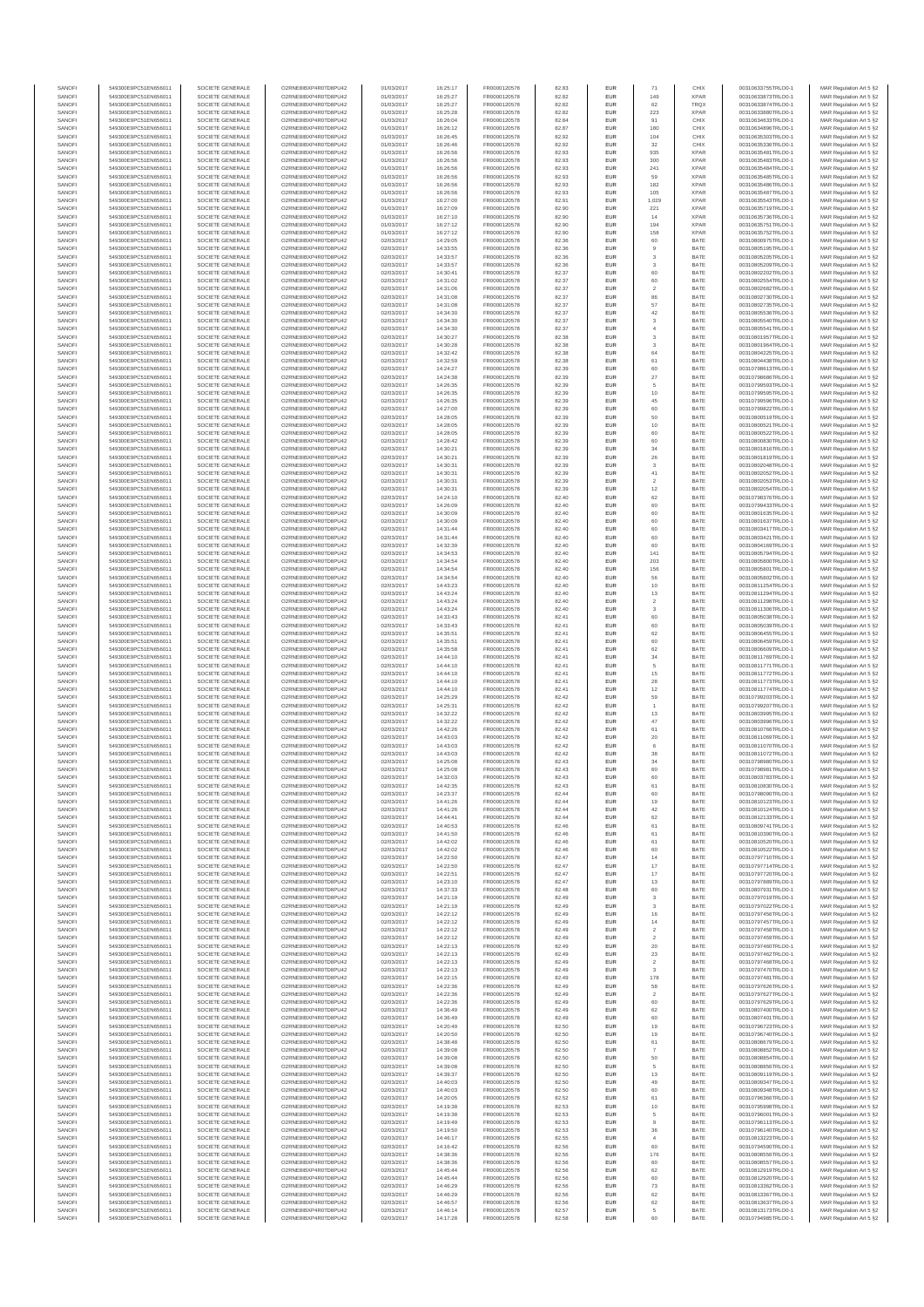| SANOF            | 549300E9PC51EN656011                         | SOCIETE GENERALE                     | O2RNE8IBXP4R0TD8PU42                          | 02/03/2017               | 14:16:16             | FR0000120578                 | 82.60          | EUR               | 27                      | BATE         | 00310794252TRLO0-1                       | MAR Regulation Art 5 §2                            |
|------------------|----------------------------------------------|--------------------------------------|-----------------------------------------------|--------------------------|----------------------|------------------------------|----------------|-------------------|-------------------------|--------------|------------------------------------------|----------------------------------------------------|
| SANOFI           | 549300E9PC51EN656011                         | SOCIETE GENERALE                     | O2RNE8IBXP4R0TD8PU42                          | 02/03/2017               | 14:16:16             | FR0000120578                 | 82.60          | EUR               | 19                      | BATE         | 00310794253TRLO0-1                       | MAR Regulation Art 5 §2                            |
| SANOFI<br>SANOFI | 549300E9PC51EN656011<br>549300E9PC51EN656011 | SOCIETE GENERALE<br>SOCIETE GENERALE | O2RNE8IBXP4R0TD8PU42<br>O2RNE8IBXP4R0TD8PU42  | 02/03/2017<br>02/03/2017 | 14:16:17<br>14:16:17 | FR0000120578<br>FR0000120578 | 82.60<br>82.60 | EUR<br>EUR        | 10<br>$\overline{4}$    | BATE<br>BATE | 00310794258TRLO0-1<br>00310794261TRLO0-1 | MAR Regulation Art 5 §2<br>MAR Regulation Art 5 §2 |
| SANOFI           | 549300E9PC51EN656011                         | SOCIETE GENERALE                     | O2RNE8IBXP4R0TD8PU42                          | 02/03/2017               | 14:19:10             | FR0000120578                 | 82.60          | EUR               | 61                      | BATE         | 00310795679TRLO0-1                       | MAR Regulation Art 5 §2                            |
| SANOFI           | 549300E9PC51EN656011                         | SOCIETE GENERALE                     | O2RNE8IBXP4R0TD8PU42                          | 02/03/2017               | 14:19:10             | FR0000120578                 | 82.60          | EUR               | 60                      | BATE         | 00310795686TRLO0-1                       | MAR Regulation Art 5 §2                            |
| SANOFI           | 549300E9PC51EN656011                         | SOCIETE GENERALE                     | O2RNE8IBXP4R0TD8PLI42                         | 02/03/2017               | 14:47:51             | FR0000120578                 | 82.60          | EUR               | 61                      | BATE         | 00310814246TRLO0-1                       | MAR Regulation Art 5 §2                            |
| SANOFI<br>SANOFI | 549300E9PC51EN656011<br>549300E9PC51EN656011 | SOCIETE GENERALE<br>SOCIETE GENERALE | O2RNE8IBXP4R0TD8PU42<br>O2RNE8IBXP4R0TD8PU42  | 02/03/2017<br>02/03/2017 | 14:15:24<br>14:15:24 | FR0000120578<br>FR0000120578 | 82.62<br>82.62 | EUR<br>EUR        | 53<br>$\overline{7}$    | BATE<br>BATE | 00310793917TRLO0-1<br>00310793918TRLO0-1 | MAR Regulation Art 5 §2<br>MAR Regulation Art 5 §2 |
| SANOFI           | 549300E9PC51EN656011                         | SOCIETE GENERALE                     | O2RNE8IBXP4R0TD8PU42                          | 02/03/2017               | 14:15:48             | FR0000120578                 | 82.62          | EUR               | $\rm 25$                | BATE         | 00310794093TRLO0-1                       | MAR Regulation Art 5 §2                            |
| SANOFI           | 549300E9PC51EN656011                         | SOCIETE GENERALE                     | O2RNE8IBXP4R0TD8PU42                          | 02/03/2017               | 14:15:48             | FR0000120578                 | 82.62          | EUR               | $35\,$                  | BATE         | 00310794094TRLO0-1                       | MAR Regulation Art 5 §2                            |
| SANOFI<br>SANOFI | 549300E9PC51EN656011<br>549300E9PC51EN656011 | SOCIETE GENERALE<br>SOCIETE GENERALE | O2RNE8IBXP4R0TD8PU42<br>O2RNE8IBXP4R0TD8PU42  | 02/03/2017<br>02/03/2017 | 14:48:16<br>14:03:07 | FR0000120578<br>FR0000120578 | 82.62<br>82.63 | EUR<br>EUR        | 62<br>13                | BATE<br>BATE | 00310814540TRLO0-1<br>00310788215TRLO0-1 | MAR Regulation Art 5 §2<br>MAR Regulation Art 5 §2 |
| SANOFI           | 549300E9PC51EN656011                         | SOCIETE GENERALE                     | O2RNE8IBXP4R0TD8PU42                          | 02/03/2017               | 14:03:07             | FR0000120578                 | 82.63          | EUR               | 47                      | BATE         | 00310788220TRLO0-1                       | MAR Regulation Art 5 §2                            |
| SANOFI           | 549300E9PC51EN656011                         | SOCIETE GENERALE                     | O2RNE8IBXP4R0TD8PU42                          | 02/03/2017               | 14:03:26             | FR0000120578                 | 82.64          | EUR               | 54                      | BATE         | 00310788285TRLO0-1                       | MAR Regulation Art 5 §2                            |
| SANOFI           | 549300E9PC51EN656011                         | SOCIETE GENERALE                     | O2RNE8IBXP4R0TD8PU42                          | 02/03/2017               | 14:15:04             | FR0000120578                 | 82.64          | EUR               | 60                      | BATE         | 00310793763TRLO0-1                       | MAR Regulation Art 5 §2                            |
| SANOFI<br>SANOFI | 549300E9PC51EN656011<br>549300E9PC51EN656011 | SOCIETE GENERALE<br>SOCIETE GENERALE | O2RNE8IBXP4R0TD8PU42<br>O2RNE8IBXP4R0TD8PU42  | 02/03/2017<br>02/03/2017 | 14:48:58<br>14:00:09 | FR0000120578<br>FR0000120578 | 82.64<br>82.65 | EUR<br>EUR        | 63<br>25                | BATE<br>BATE | 00310814940TRLO0-1<br>00310787085TRLO0-1 | MAR Regulation Art 5 §2<br>MAR Regulation Art 5 §2 |
| SANOFI           | 549300E9PC51EN656011                         | SOCIETE GENERALE                     | O2RNE8IBXP4R0TD8PU42                          | 02/03/2017               | 14:00:09             | FR0000120578                 | 82.65          | EUR               | $35\,$                  | BATE         | 00310787087TRLO0-1                       | MAR Regulation Art 5 §2                            |
| SANOFI           | 549300E9PC51EN656011                         | SOCIETE GENERALE                     | O2RNE8IBXP4R0TD8PU42                          | 02/03/2017               | 14:01:04             | FR0000120578                 | 82.65          | EUR               | 60                      | BATE         | 00310787388TRLO0-1                       | MAR Regulation Art 5 §2                            |
| SANOFI           | 549300E9PC51EN656011                         | SOCIETE GENERALE                     | O2RNE8IBXP4R0TD8PU42                          | 02/03/2017               | 14:01:04             | FR0000120578                 | 82.65          | EUR               | 5                       | BATE         | 00310787389TRLO0-1                       | MAR Regulation Art 5 §2                            |
| SANOFI<br>SANOFI | 549300E9PC51EN656011<br>549300E9PC51EN656011 | SOCIETE GENERALE<br>SOCIETE GENERALE | O2RNE8IBXP4R0TD8PU42<br>O2RNE8IBXP4R0TD8PU42  | 02/03/2017<br>02/03/2017 | 14:01:17<br>14:01:17 | FR0000120578<br>FR0000120578 | 82.65<br>82.65 | EUR<br>EUR        | 55<br>$\overline{4}$    | BATE<br>BATE | 00310787466TRLO0-1<br>00310787467TRLO0-1 | MAR Regulation Art 5 §2<br>MAR Regulation Art 5 §2 |
| SANOFI           | 549300E9PC51EN656011                         | SOCIETE GENERALE                     | O2RNE8IBXP4R0TD8PU42                          | 02/03/2017               | 14:01:55             | FR0000120578                 | 82.65          | EUR               | 60                      | BATE         | 00310787704TRLO0-1                       | MAR Regulation Art 5 §2                            |
| SANOFI           | 549300E9PC51EN656011                         | SOCIETE GENERALE                     | O2RNE8IBXP4R0TD8PU42                          | 02/03/2017               | 14:04:07             | FR0000120578                 | 82.65          | EUR               | 5                       | BATE         | 00310788649TRLO0-1                       | MAR Regulation Art 5 §2                            |
| SANOFI           | 549300E9PC51EN656011                         | SOCIETE GENERALE                     | O2RNE8IBXP4R0TD8PU42                          | 02/03/2017               | 14:04:59             | FR0000120578                 | 82.65          | EUR               | 60                      | BATE         | 00310789001TRLO0-1                       | MAR Regulation Art 5 §2                            |
| SANOFI<br>SANOFI | 549300E9PC51EN656011<br>549300E9PC51EN656011 | SOCIETE GENERALE<br>SOCIETE GENERALE | O2RNE8IBXP4R0TD8PU42<br>O2RNE8IBXP4R0TD8PU42  | 02/03/2017<br>02/03/2017 | 14:04:59<br>14:05:06 | FR0000120578<br>FR0000120578 | 82.65<br>82.65 | EUR<br>EUR        | 60<br>60                | BATE<br>BATE | 00310789002TRLO0-1<br>00310789064TRLO0-1 | MAR Regulation Art 5 §2<br>MAR Regulation Art 5 §2 |
| SANOFI           | 549300E9PC51EN656011                         | SOCIETE GENERALE                     | O2RNE8IBXP4R0TD8PU42                          | 02/03/2017               | 14:05:25             | FR0000120578                 | 82.65          | EUR               | 5                       | BATE         | 00310789192TRLO0-1                       | MAR Regulation Art 5 §2                            |
| SANOFI           | 549300E9PC51EN656011                         | SOCIETE GENERALE                     | O2RNE8IBXP4R0TD8PU42                          | 02/03/2017               | 14:11:08             | FR0000120578                 | 82.65          | EUR               | 60                      | BATE         | 00310792030TRLO0-1                       | MAR Regulation Art 5 §2                            |
| SANOFI           | 549300E9PC51EN656011                         | SOCIETE GENERALE                     | O2RNE8IBXP4R0TD8PU42                          | 02/03/2017               | 13:58:24             | FR0000120578                 | 82.66          | EUR<br>EUR        | 60                      | BATE         | 00310786292TRLO0-1                       | MAR Regulation Art 5 §2                            |
| SANOFI<br>SANOFI | 549300E9PC51EN656011<br>549300E9PC51EN656011 | SOCIETE GENERALE<br>SOCIETE GENERALE | O2RNE8IBXP4R0TD8PU42<br>O2RNE8IBXP4R0TD8PU42  | 02/03/2017<br>02/03/2017 | 13:59:28<br>13:59:28 | FR0000120578<br>FR0000120578 | 82.66<br>82.66 | EUR               | 12<br>48                | BATE<br>BATE | 00310786703TRLO0-1<br>00310786705TRLO0-1 | MAR Regulation Art 5 §2<br>MAR Regulation Art 5 §2 |
| SANOFI           | 549300E9PC51EN656011                         | SOCIETE GENERALE                     | O2RNE8IBXP4R0TD8PU42                          | 02/03/2017               | 14:02:06             | FR0000120578                 | 82.66          | EUR               | 82                      | BATE         | 00310787793TRLO0-1                       | MAR Regulation Art 5 §2                            |
| SANOFI           | 549300E9PC51EN656011                         | SOCIETE GENERALE                     | O2RNE8IBXP4R0TD8PU42                          | 02/03/2017               | 14:02:06             | FR0000120578                 | 82.66          | EUR               | 27                      | BATE         | 00310787796TRLO0-1                       | MAR Regulation Art 5 §2                            |
| SANOFI<br>SANOFI | 549300E9PC51EN656011<br>549300E9PC51EN656011 | SOCIETE GENERALE<br>SOCIETE GENERALE | O2RNE8IBXP4R0TD8PU42<br>O2RNE8IBXP4R0TD8PU42  | 02/03/2017<br>02/03/2017 | 14:03:36<br>14:03:36 | FR0000120578<br>FR0000120578 | 82.66<br>82.66 | EUR<br>EUR        | 267<br>60               | BATE<br>BATE | 00310788337TRLO0-1<br>00310788338TRLO0-1 | MAR Regulation Art 5 §2<br>MAR Regulation Art 5 §2 |
| SANOFI           | 549300E9PC51EN656011                         | SOCIETE GENERALE                     | O2RNE8IBXP4R0TD8PU42                          | 02/03/2017               | 14:09:19             | FR0000120578                 | 82.66          | EUR               | 60                      | BATE         | 00310791220TRLO0-1                       | MAR Regulation Art 5 §2                            |
| SANOFI           | 549300E9PC51EN656011                         | SOCIETE GENERALE                     | O2RNE8IBXP4R0TD8PU42                          | 02/03/2017               | 14:09:41             | FR0000120578                 | 82.66          | EUR               | $45\,$                  | BATE         | 00310791338TRLO0-1                       | MAR Regulation Art 5 §2                            |
| SANOFI           | 549300E9PC51EN656011                         | SOCIETE GENERALE                     | O2RNE8IBXP4R0TD8PU42                          | 02/03/2017               | 14:09:41             | FR0000120578                 | 82.66          | EUR               | 15                      | BATE         | 00310791341TRLO0-1                       | MAR Regulation Art 5 §2                            |
| SANOFI<br>SANOFI | 549300E9PC51EN656011<br>549300E9PC51EN656011 | SOCIETE GENERALE<br>SOCIETE GENERALE | O2RNE8IBXP4R0TD8PLI42<br>O2RNE8IBXP4R0TD8PU42 | 02/03/2017<br>02/03/2017 | 14:10:56<br>14:10:56 | FR0000120578<br>FR0000120578 | 82.66<br>82.66 | EUR<br>EUR        | 45<br>16                | BATE<br>BATE | 00310791948TRLO0-1<br>00310791949TRLO0-1 | MAR Regulation Art 5 §2<br>MAR Regulation Art 5 §2 |
| SANOFI           | 549300E9PC51EN656011                         | SOCIETE GENERALE                     | O2RNE8IBXP4R0TD8PU42                          | 02/03/2017               | 14:14:42             | FR0000120578                 | 82.66          | EUR               | 13                      | BATE         | 00310793539TRLO0-1                       | MAR Regulation Art 5 §2                            |
| SANOFI           | 549300E9PC51EN656011                         | SOCIETE GENERALE                     | O2RNE8IBXP4R0TD8PU42                          | 02/03/2017               | 14:14:43             | FR0000120578                 | 82.66          | EUR               | 19                      | BATE         | 00310793540TRLO0-1                       | MAR Regulation Art 5 §2                            |
| SANOFI           | 549300E9PC51EN656011                         | SOCIETE GENERALE                     | O2RNE8IBXP4R0TD8PU42                          | 02/03/2017               | 14:14:43             | FR0000120578                 | 82.66          | EUR               | $\overline{4}$          | BATE         | 00310793541TRLO0-1                       | MAR Regulation Art 5 §2                            |
| SANOFI<br>SANOFI | 549300E9PC51EN656011<br>549300E9PC51EN656011 | SOCIETE GENERALE<br>SOCIETE GENERALE | O2RNE8IBXP4R0TD8PU42<br>O2RNE8IBXP4R0TD8PLI42 | 02/03/2017<br>02/03/2017 | 14:14:45<br>14:14:45 | FR0000120578<br>FR0000120578 | 82.66<br>82.66 | EUR<br>EUR        | 14<br>$\,$ 3            | BATE<br>BATE | 00310793560TRLO0-1<br>00310793563TRLO0-1 | MAR Regulation Art 5 §2<br>MAR Regulation Art 5 §2 |
| SANOFI           | 549300E9PC51EN656011                         | SOCIETE GENERALE                     | O2RNE8IBXP4R0TD8PU42                          | 02/03/2017               | 14:14:46             | FR0000120578                 | 82.66          | EUR               |                         | BATE         | 00310793568TRLO0-1                       | MAR Regulation Art 5 §2                            |
| SANOFI           | 549300E9PC51EN656011                         | SOCIETE GENERALE                     | O2RNE8IBXP4R0TD8PU42                          | 02/03/2017               | 14:48:38             | FR0000120578                 | 82.66          | EUR               | 61                      | BATE         | 00310814744TRLO0-1                       | MAR Regulation Art 5 §2                            |
| SANOFI           | 549300E9PC51EN656011                         | SOCIETE GENERALE                     | O2RNE8IBXP4R0TD8PU42                          | 02/03/2017               | 14:48:38             | FR0000120578                 | 82.66          | EUR               | 60                      | BATE         | 00310814746TRLO0-1                       | MAR Regulation Art 5 §2                            |
| SANOFI<br>SANOFI | 549300E9PC51EN656011<br>549300E9PC51EN656011 | SOCIETE GENERALE<br>SOCIETE GENERALE | O2RNE8IBXP4R0TD8PU42<br>O2RNE8IBXP4R0TD8PU42  | 02/03/2017<br>02/03/2017 | 13:54:51<br>13:55:29 | FR0000120578<br>FR0000120578 | 82.67<br>82.67 | EUR<br>EUR        | 60<br>60                | BATE<br>BATE | 00310784940TRLO0-1<br>00310785087TRLO0-1 | MAR Regulation Art 5 §2<br>MAR Regulation Art 5 §2 |
| SANOFI           | 549300E9PC51EN656011                         | SOCIETE GENERALE                     | O2RNE8IBXP4R0TD8PU42                          | 02/03/2017               | 13:57:17             | FR0000120578                 | 82.67          | EUR               | 18                      | BATE         | 00310785729TRLO0-1                       | MAR Regulation Art 5 §2                            |
| SANOFI           | 549300E9PC51EN656011                         | SOCIETE GENERALE                     | O2RNE8IBXP4R0TD8PU42                          | 02/03/2017               | 13:57:22             | FR0000120578                 | 82.67          | EUR               | 42                      | BATE         | 00310785763TRLO0-1                       | MAR Regulation Art 5 §2                            |
| SANOFI           | 549300E9PC51EN656011                         | SOCIETE GENERALE                     | O2RNE8IBXP4R0TD8PLI42                         | 02/03/2017               | 13:57:32             | FR0000120578                 | 82.67          | EUR               | 60                      | BATE         | 00310785826TRLO0-1                       | MAR Regulation Art 5 §2                            |
| SANOFI<br>SANOFI | 549300E9PC51EN656011<br>549300E9PC51EN656011 | SOCIETE GENERALE<br>SOCIETE GENERALE | O2RNE8IBXP4R0TD8PU42<br>O2RNE8IBXP4R0TD8PU42  | 02/03/2017<br>02/03/2017 | 13:57:56<br>14:06:00 | FR0000120578<br>FR0000120578 | 82.67<br>82.67 | EUR<br>EUR        | 61<br>62                | BATE<br>BATE | 00310785962TRLO0-1<br>00310789558TRLO0-1 | MAR Regulation Art 5 §2<br>MAR Regulation Art 5 §2 |
| SANOFI           | 549300E9PC51EN656011                         | SOCIETE GENERALE                     | O2RNE8IBXP4R0TD8PU42                          | 02/03/2017               | 14:08:35             | FR0000120578                 | 82.67          | EUR               | 60                      | BATE         | 00310790837TRLO0-1                       | MAR Regulation Art 5 §2                            |
| SANOFI           | 549300E9PC51EN656011                         | SOCIETE GENERALE                     | O2RNE8IBXP4R0TD8PU42                          | 02/03/2017               | 13:53:21             | FR0000120578                 | 82.68          | EUR               | 58                      | BATE         | 00310784435TRLO0-1                       | MAR Regulation Art 5 §2                            |
| SANOFI           | 549300E9PC51EN656011                         | SOCIETE GENERALE                     | O2RNE8IBXP4R0TD8PU42                          | 02/03/2017               | 13:53:21             | FR0000120578                 | 82.68          | EUR               | $\,$                    | BATE         | 00310784455TRLO0-1                       | MAR Regulation Art 5 §2                            |
| SANOFI<br>SANOFI | 549300E9PC51EN656011<br>549300E9PC51EN656011 | SOCIETE GENERALE<br>SOCIETE GENERALE | O2RNE8IBXP4R0TD8PU42<br>O2RNE8IBXP4R0TD8PU42  | 02/03/2017<br>02/03/2017 | 13:56:43<br>13:56:43 | FR0000120578<br>FR0000120578 | 82.68<br>82.68 | EUR<br>EUR        | 327<br>$17\,$           | BATE<br>BATE | 00310785490TRLO0-1<br>00310785491TRLO0-1 | MAR Regulation Art 5 §2<br>MAR Regulation Art 5 §2 |
| SANOFI           | 549300E9PC51EN656011                         | SOCIETE GENERALE                     | O2RNE8IBXP4R0TD8PU42                          | 02/03/2017               | 13:56:43             | FR0000120578                 | 82.68          | EUR               | 23                      | BATE         | 00310785494TRLO0-1                       | MAR Regulation Art 5 §2                            |
| SANOFI           | 549300E9PC51EN656011                         | SOCIETE GENERALE                     | O2RNE8IBXP4R0TD8PU42                          | 02/03/2017               | 13:56:43             | FR0000120578                 | 82.68          | EUR               | $20\,$                  | BATE         | 00310785495TRLO0-1                       | MAR Regulation Art 5 §2                            |
| SANOFI           | 549300E9PC51EN656011                         | SOCIETE GENERALE                     | O2RNE8IBXP4R0TD8PU42                          | 02/03/2017               | 13:57:01             | FR0000120578                 | 82.68          | EUR               | 60                      | BATE         | 00310785633TRLO0-1                       | MAR Regulation Art 5 §2                            |
| SANOFI<br>SANOFI | 549300E9PC51EN656011<br>549300E9PC51EN656011 | SOCIETE GENERALE<br>SOCIETE GENERALE | O2RNE8IBXP4R0TD8PU42<br>O2RNE8IBXP4R0TD8PU42  | 02/03/2017<br>02/03/2017 | 14:13:48<br>14:14:30 | FR0000120578<br>FR0000120578 | 82.68<br>82.68 | EUR<br>EUR        | 10<br>50                | BATE<br>BATE | 00310793205TRLO0-1<br>00310793440TRLO0-1 | MAR Regulation Art 5 §2<br>MAR Regulation Art 5 §2 |
| SANOFI           | 549300E9PC51EN656011                         | SOCIETE GENERALE                     | O2RNE8IBXP4R0TD8PU42                          | 02/03/2017               | 14:52:30             | FR0000120578                 | 82.68          | EUR               | 60                      | BATE         | 00310817395TRLO0-1                       | MAR Regulation Art 5 §2                            |
| SANOFI           | 549300E9PC51EN656011                         | SOCIETE GENERALE                     | O2RNE8IBXP4R0TD8PU42                          | 02/03/2017               | 13:52:22             | FR0000120578                 | 82.69          | EUR               | 61                      | BATE         | 00310784075TRLO0-1                       | MAR Regulation Art 5 §2                            |
| SANOFI           | 549300E9PC51EN656011                         | SOCIETE GENERALE                     | O2RNE8IBXP4R0TD8PU42                          | 02/03/2017               | 14:08:15             | FR0000120578                 | 82.69          | EUR               | 60                      | BATE         | 00310790750TRLO0-1                       | MAR Regulation Art 5 §2                            |
| SANOFI<br>SANOFI | 549300E9PC51EN656011<br>549300E9PC51EN656011 | SOCIETE GENERALE<br>SOCIETE GENERALE | O2RNE8IBXP4R0TD8PU42<br>O2RNE8IBXP4R0TD8PU42  | 02/03/2017<br>02/03/2017 | 14:50:09<br>14:50:09 | FR0000120578<br>FR0000120578 | 82.69<br>82.69 | EUR<br>EUR        | 61<br>60                | BATE<br>BATE | 00310815693TRLO0-1<br>00310815694TRLO0-1 | MAR Regulation Art 5 §2<br>MAR Regulation Art 5 §2 |
| SANOFI           | 549300E9PC51EN656011                         | SOCIETE GENERALE                     | O2RNE8IBXP4R0TD8PU42                          | 02/03/2017               | 14:54:00             | FR0000120578                 | 82.69          | EUR               | 60                      | BATE         | 00310818359TRLO0-1                       | MAR Regulation Art 5 §2                            |
| SANOFI           | 549300E9PC51EN656011                         | SOCIETE GENERALE                     | O2RNE8IBXP4R0TD8PU42                          | 02/03/2017               | 14:54:22             | FR0000120578                 | 82.69          | EUR               | 60                      | BATE         | 00310818654TRLO0-1                       | MAR Regulation Art 5 §2                            |
| SANOFI           | 549300E9PC51EN656011                         | SOCIETE GENERALE                     | O2RNE8IBXP4R0TD8PU42                          | 02/03/2017               | 13:51:52             | FR0000120578                 | 82.70          | EUR               | 60                      | BATE         | 00310783883TRLO0-1                       | MAR Regulation Art 5 §2                            |
| SANOFI<br>SANOFI | 549300E9PC51EN656011<br>549300E9PC51EN656011 | SOCIETE GENERALE<br>SOCIETE GENERALE | O2RNE8IBXP4R0TD8PU42<br>O2RNE8IBXP4R0TD8PLI42 | 02/03/2017<br>02/03/2017 | 14:07:42<br>14:07:42 | FR0000120578<br>FR0000120578 | 82.70<br>82.70 | EUR<br>EUR        | 60<br>$\overline{9}$    | BATE<br>BATE | 00310790444TRLO0-1<br>00310790446TRLO0-1 | MAR Regulation Art 5 §2<br>MAR Regulation Art 5 §2 |
| SANOFI           | 549300E9PC51EN656011                         | SOCIETE GENERALE                     | O2RNE8IBXP4R0TD8PU42                          | 02/03/2017               | 14:52:16             | FR0000120578                 | 82.70          | EUR               | 60                      | BATE         | 00310817221TRLO0-1                       | MAR Regulation Art 5 §2                            |
| SANOFI           | 549300E9PC51EN656011                         | SOCIETE GENERALE                     | O2RNE8IBXP4R0TD8PU42                          | 02/03/2017               | 14:59:25             | FR0000120578                 | 82.70          | EUR               | $61\,$                  | BATE         | 00310821780TRLO0-1                       | MAR Regulation Art 5 §2                            |
| SANOFI           | 549300E9PC51EN656011<br>549300E9PC51EN656011 | SOCIETE GENERALE<br>SOCIETE GENERALE | O2RNE8IBXP4R0TD8PU42<br>O2RNE8IBXP4R0TD8PU42  | 02/03/2017               | 14:13:32             | FR0000120578                 | 82.71          | EUR               | 60                      | BATE         | 00310793108TRLO0-1                       | MAR Regulation Art 5 §2                            |
| SANOFI<br>SANOFI | 549300E9PC51EN656011                         | SOCIETE GENERALE                     | O2RNE8IBXP4R0TD8PU42                          | 02/03/2017<br>02/03/2017 | 14:13:32<br>14:53:12 | FR0000120578<br>FR0000120578 | 82.71<br>82.71 | EUR<br>EUR        | 60<br>60                | BATE<br>BATE | 00310793109TRLO0-1<br>00310817892TRLO0-1 | MAR Regulation Art 5 §2<br>MAR Regulation Art 5 §2 |
| SANOFI           | 549300E9PC51EN656011                         | SOCIETE GENERALE                     | O2RNE8IBXP4R0TD8PU42                          | 02/03/2017               | 14:53:12             | FR0000120578                 | 82.71          | EUR               | 60                      | BATE         | 00310817896TRLO0-1                       | MAR Regulation Art 5 §2                            |
| SANOFI           | 549300E9PC51EN656011                         | SOCIETE GENERALE                     | O2RNE8IBXP4R0TD8PU42                          | 02/03/2017               | 14:55:29             | FR0000120578                 | 82.71          | EUR               | 62                      | BATE         | 00310819376TRLO0-1                       | MAR Regulation Art 5 §2                            |
| SANOFI           | 549300E9PC51EN656011<br>549300E9PC51EN656011 | SOCIETE GENERALE                     | O2RNE8IBXP4R0TD8PU42<br>O2RNE8IBXP4R0TD8PU42  | 02/03/2017               | 15:00:36             | FR0000120578                 | 82.71          | EUR<br>EUR        | 60<br>60                | BATE<br>BATE | 00310822845TRLO0-1                       | MAR Regulation Art 5 §2                            |
| SANOFI<br>SANOFI | 549300E9PC51EN656011                         | SOCIETE GENERALE<br>SOCIETE GENERALE | O2RNE8IBXP4R0TD8PU42                          | 02/03/2017<br>02/03/2017 | 13:37:22<br>13:48:30 | FR0000120578<br>FR0000120578 | 82.72<br>82.72 | EUR               | 61                      | BATE         | 00310778629TRLO0-1<br>00310782502TRLO0-1 | MAR Regulation Art 5 §2<br>MAR Regulation Art 5 §2 |
| SANOFI           | 549300E9PC51EN656011                         | SOCIETE GENERALE                     | O2RNE8IBXP4R0TD8PLI42                         | 02/03/2017               | 14:54:51             | FR0000120578                 | 82.72          | EUR               | 60                      | BATE         | 00310818999TRLO0-1                       | MAR Regulation Art 5 §2                            |
| SANOFI           | 549300E9PC51EN656011                         | SOCIETE GENERALE                     | O2RNE8IBXP4R0TD8PU42                          | 02/03/2017               | 15:00:23             | FR0000120578                 | 82.72          | EUR               | 20                      | BATE         | 00310822647TRLO0-1                       | MAR Regulation Art 5 §2                            |
| SANOFI<br>SANOFI | 549300E9PC51EN656011<br>549300E9PC51EN656011 | SOCIETE GENERALE<br>SOCIETE GENERALE | O2RNE8IBXP4R0TD8PU42<br>O2RNE8IBXP4R0TD8PU42  | 02/03/2017<br>02/03/2017 | 15:00:23<br>13:43:28 | FR0000120578<br>FR0000120578 | 82.72<br>82.73 | EUR<br>EUR        | $42\,$<br>62            | BATE<br>BATE | 00310822651TRLO0-1<br>00310780851TRLO0-1 | MAR Regulation Art 5 §2<br>MAR Regulation Art 5 §2 |
| SANOFI           | 549300E9PC51EN656011                         | SOCIETE GENERALE                     | O2RNE8IBXP4R0TD8PU42                          | 02/03/2017               | 13:50:27             | FR0000120578                 | 82.73          | EUR               | 60                      | BATE         | 00310783281TRLO0-1                       | MAR Regulation Art 5 §2                            |
| SANOFI           | 549300E9PC51EN656011                         | SOCIETE GENERALE                     | O2RNE8IBXP4R0TD8PU42                          | 02/03/2017               | 13:50:27             | FR0000120578                 | 82.73          | EUR               | 49                      | BATE         | 00310783282TRLO0-1                       | MAR Regulation Art 5 §2                            |
| SANOFI           | 549300E9PC51EN656011                         | SOCIETE GENERALE                     | O2RNE8IBXP4R0TD8PU42                          | 02/03/2017               | 13:50:27             | FR0000120578                 | 82.73          | EUR               | 11                      | BATE         | 00310783283TRLO0-1                       | MAR Regulation Art 5 §2                            |
| SANOFI<br>SANOFI | 549300E9PC51EN656011<br>549300E9PC51EN656011 | SOCIETE GENERALE<br>SOCIETE GENERALE | O2RNE8IBXP4R0TD8PU42<br>O2RNE8IBXP4R0TD8PU42  | 02/03/2017<br>02/03/2017 | 14:51:56<br>14:53:39 | FR0000120578<br>FR0000120578 | 82.73<br>82.73 | EUR<br>EUR        | 60<br>60                | BATE<br>BATE | 00310817032TRLO0-1<br>00310818189TRLO0-1 | MAR Regulation Art 5 §2<br>MAR Regulation Art 5 §2 |
| SANOFI           | 549300E9PC51EN656011                         | SOCIETE GENERALE                     | O2RNE8IBXP4R0TD8PU42                          | 02/03/2017               | 14:56:44             | FR0000120578                 | 82.73          | EUR               | 61                      | BATE         | 00310820107TRLO0-1                       | MAR Regulation Art 5 §2                            |
| SANOFI           | 549300E9PC51EN656011                         | SOCIETE GENERALE                     | O2RNE8IBXP4R0TD8PU42                          | 02/03/2017               | 14:56:44             | FR0000120578                 | 82.73          | EUR               | 60                      | BATE         | 00310820108TRLO0-1                       | MAR Regulation Art 5 §2                            |
| SANOFI<br>SANOFI | 549300E9PC51EN656011<br>549300E9PC51EN656011 | SOCIETE GENERALE<br>SOCIETE GENERALE | O2RNE8IBXP4R0TD8PU42<br>O2RNE8IBXP4R0TD8PU42  | 02/03/2017<br>02/03/2017 | 14:59:01<br>15:01:56 | FR0000120578                 | 82.73<br>82.73 | EUR<br><b>EUR</b> | 61<br>10                | BATE<br>BATE | 00310821521TRLO0-1<br>00310823692TRLO0-1 | MAR Regulation Art 5 §2                            |
| SANOFI           | 549300E9PC51EN656011                         | SOCIETE GENERALE                     | O2RNE8IBXP4R0TD8PU42                          | 02/03/2017               | 15:01:56             | FR0000120578<br>FR0000120578 | 82.73          | EUR               | 97                      | BATE         | 00310823693TRLO0-1                       | MAR Regulation Art 5 §2<br>MAR Regulation Art 5 §2 |
| SANOFI           | 549300E9PC51EN656011                         | SOCIETE GENERALE                     | O2RNE8IBXP4R0TD8PU42                          | 02/03/2017               | 11:47:56             | FR0000120578                 | 82.74          | EUR               | 60                      | BATE         | 00310744750TRLO0-1                       | MAR Regulation Art 5 §2                            |
| SANOFI<br>SANOFI | 549300E9PC51EN656011<br>549300E9PC51EN656011 | SOCIETE GENERALE<br>SOCIETE GENERALE | O2RNE8IBXP4R0TD8PU42<br>O2RNE8IBXP4R0TD8PU42  | 02/03/2017               | 11:47:56             | FR0000120578<br>FR0000120578 | 82.74<br>82.74 | EUR<br>EUR        | 60<br>60                | BATE<br>BATE | 00310744752TRLO0-1<br>00310774366TRLO0-1 | MAR Regulation Art 5 §2                            |
| SANOFI           | 549300E9PC51EN656011                         | SOCIETE GENERALE                     | O2RNE8IBXP4R0TD8PU42                          | 02/03/2017<br>02/03/2017 | 13:26:12<br>13:39:43 | FR0000120578                 | 82.74          | EUR               | 61                      | BATE         | 00310779480TRLO0-1                       | MAR Regulation Art 5 §2<br>MAR Regulation Art 5 §2 |
| SANOFI           | 549300E9PC51EN656011                         | SOCIETE GENERALE                     | O2RNE8IBXP4R0TD8PU42                          | 02/03/2017               | 13:40:31             | FR0000120578                 | 82.74          | EUR               | 60                      | BATE         | 00310779673TRLO0-1                       | MAR Regulation Art 5 §2                            |
| SANOFI           | 549300E9PC51EN656011                         | SOCIETE GENERALE                     | O2RNE8IBXP4R0TD8PU42                          | 02/03/2017               | 13:44:45             | FR0000120578                 | 82.74          | EUR               | 66                      | BATE         | 00310781351TRLO0-1                       | MAR Regulation Art 5 §2                            |
| SANOFI<br>SANOFI | 549300E9PC51EN656011<br>549300E9PC51EN656011 | SOCIETE GENERALE<br>SOCIETE GENERALE | O2RNE8IBXP4R0TD8PU42<br>O2RNE8IBXP4R0TD8PU42  | 02/03/2017<br>02/03/2017 | 13:47:51<br>13:47:53 | FR0000120578<br>FR0000120578 | 82.74<br>82.74 | EUR<br>EUR        | 56<br>3                 | BATE<br>BATE | 00310782229TRLO0-1<br>00310782249TRLO0-1 | MAR Regulation Art 5 §2                            |
| SANOFI           | 549300E9PC51EN656011                         | SOCIETE GENERALE                     | O2RNE8IBXP4R0TD8PU42                          | 02/03/2017               | 13:47:53             | FR0000120578                 | 82.74          | EUR               |                         | BATE         | 00310782251TRLO0-1                       | MAR Regulation Art 5 §2<br>MAR Regulation Art 5 §2 |
| SANOFI           | 549300E9PC51EN656011                         | SOCIETE GENERALE                     | O2RNE8IBXP4R0TD8PLI42                         | 02/03/2017               | 14:51:24             | FR0000120578                 | 82.74          | EUR               | 212                     | BATE         | 00310816668TRLO0-1                       | MAR Regulation Art 5 §2                            |
| SANOFI           | 549300E9PC51EN656011                         | SOCIETE GENERALE                     | O2RNE8IBXP4R0TD8PU42                          | 02/03/2017               | 14:57:34             | FR0000120578                 | 82.74          | EUR               | 61                      | BATE         | 00310820694TRLO0-1                       | MAR Regulation Art 5 §2                            |
| SANOFI<br>SANOFI | 549300E9PC51EN656011<br>549300E9PC51EN656011 | SOCIETE GENERALE<br>SOCIETE GENERALE | O2RNE8IBXP4R0TD8PU42<br>O2RNE8IBXP4R0TD8PU42  | 02/03/2017<br>02/03/2017 | 14:57:34<br>15:00:06 | FR0000120578                 | 82.74<br>82.74 | EUR<br>EUR        | 60<br>60                | BATE<br>BATE | 00310820698TRLO0-1<br>00310822419TRLO0-1 | MAR Regulation Art 5 §2                            |
| SANOFI           | 549300E9PC51EN656011                         | SOCIETE GENERALE                     | O2RNE8IBXP4R0TD8PU42                          | 02/03/2017               | 15:00:06             | FR0000120578<br>FR0000120578 | 82.74          | EUR               | 60                      | BATE         | 00310822423TRLO0-1                       | MAR Regulation Art 5 §2<br>MAR Regulation Art 5 §2 |
| SANOFI           | 549300E9PC51EN656011                         | SOCIETE GENERALE                     | O2RNE8IBXP4R0TD8PU42                          | 02/03/2017               | 15:02:23             | FR0000120578                 | 82.74          | EUR               | 80                      | BATE         | 00310824029TRLO0-1                       | MAR Regulation Art 5 §2                            |
| SANOFI           | 549300E9PC51EN656011                         | SOCIETE GENERALE                     | O2RNE8IBXP4R0TD8PU42                          | 02/03/2017               | 08:02:00             | FR0000120578                 | 82.75          | EUR               | 64                      | BATE         | 00310667526TRLO0-1                       | MAR Regulation Art 5 §2                            |
| SANOFI<br>SANOFI | 549300E9PC51EN656011<br>549300E9PC51EN656011 | SOCIETE GENERALE<br>SOCIETE GENERALE | O2RNE8IBXP4R0TD8PU42<br>O2RNE8IBXP4R0TD8PU42  | 02/03/2017<br>02/03/2017 | 09:45:47<br>11:43:58 | FR0000120578<br>FR0000120578 | 82.75<br>82.75 | EUR<br>EUR        | 61<br>24                | BATE<br>BATE | 00310699465TRLO0-1<br>00310743526TRLO0-1 | MAR Regulation Art 5 §2<br>MAR Regulation Art 5 §2 |
| SANOFI           | 549300E9PC51EN656011                         | SOCIETE GENERALE                     | O2RNE8IBXP4R0TD8PU42                          | 02/03/2017               | 11:47:16             | FR0000120578                 | 82.75          | <b>EUR</b>        | 60                      | BATE         | 00310744506TRLO0-1                       | MAR Regulation Art 5 §2                            |
| SANOFI           | 549300E9PC51EN656011                         | SOCIETE GENERALE                     | O2RNE8IBXP4R0TD8PU42                          | 02/03/2017               | 13:28:24             | FR0000120578                 | 82.75          | EUR               | 61                      | BATE         | 00310775032TRLO0-1                       | MAR Regulation Art 5 §2                            |
| SANOFI           | 549300E9PC51EN656011                         | SOCIETE GENERALE                     | O2RNE8IBXP4R0TD8PU42                          | 02/03/2017               | 13:28:24             | FR0000120578                 | 82.75          | EUR               | 60                      | BATE         | 00310775033TRLO0-1                       | MAR Regulation Art 5 §2                            |
| SANOFI<br>SANOFI | 549300E9PC51EN656011<br>549300E9PC51EN656011 | SOCIETE GENERALE<br>SOCIETE GENERALE | O2RNE8IBXP4R0TD8PU42<br>O2RNE8IBXP4R0TD8PU42  | 02/03/2017<br>02/03/2017 | 13:28:32<br>13:29:48 | FR0000120578<br>FR0000120578 | 82.75<br>82.75 | EUR<br>EUR        | 128<br>60               | BATE<br>BATE | 00310775084TRLO0-1<br>00310775497TRLO0-1 | MAR Regulation Art 5 §2<br>MAR Regulation Art 5 §2 |
| SANOFI           | 549300E9PC51EN656011                         | SOCIETE GENERALE                     | O2RNE8IBXP4R0TD8PU42                          | 02/03/2017               | 13:31:03             | FR0000120578                 | 82.75          | EUR               | 60                      | BATE         | 00310776173TRLO0-1                       | MAR Regulation Art 5 §2                            |
| SANOFI           | 549300E9PC51EN656011                         | SOCIETE GENERALE                     | O2RNE8IBXP4R0TD8PU42                          | 02/03/2017               | 13:31:03             | FR0000120578                 | 82.75          | EUR               | 60                      | BATE         | 00310776174TRLO0-1                       | MAR Regulation Art 5 §2                            |
| SANOFI           | 549300E9PC51EN656011                         | SOCIETE GENERALE                     | O2RNE8IBXP4R0TD8PU42                          | 02/03/2017               | 13:39:06             | FR0000120578                 | 82.75          | <b>EUR</b>        | 60                      | BATE         | 00310779317TRLO0-1                       | MAR Regulation Art 5 §2                            |
| SANOFI<br>SANOFI | 549300E9PC51EN656011<br>549300E9PC51EN656011 | SOCIETE GENERALE<br>SOCIETE GENERALE | O2RNE8IBXP4R0TD8PU42<br>O2RNE8IBXP4R0TD8PU42  | 02/03/2017<br>02/03/2017 | 13:39:06<br>13:40:56 | FR0000120578<br>FR0000120578 | 82.75<br>82.75 | EUR<br>EUR        | 60<br>60                | BATE<br>BATE | 00310779318TRLO0-1<br>00310779815TRLO0-1 | MAR Regulation Art 5 §2<br>MAR Regulation Art 5 §2 |
| SANOFI           | 549300E9PC51EN656011                         | SOCIETE GENERALE                     | O2RNE8IBXP4R0TD8PU42                          | 02/03/2017               | 13:42:10             | FR0000120578                 | 82.75          | EUR               | 60                      | BATE         | 00310780311TRLO0-1                       | MAR Regulation Art 5 §2                            |
| SANOFI           | 549300E9PC51EN656011                         | SOCIETE GENERALE                     | O2RNE8IBXP4R0TD8PU42                          | 02/03/2017               | 13:42:15             | FR0000120578                 | 82.75          | EUR               | 60                      | BATE         | 00310780347TRLO0-1                       | MAR Regulation Art 5 §2                            |
| SANOFI           | 549300E9PC51EN656011                         | SOCIETE GENERALE                     | O2RNE8IBXP4R0TD8PU42                          | 02/03/2017               | 13:43:07             | FR0000120578                 | 82.75          | EUR               | 60                      | BATE         | 00310780782TRLO0-1                       | MAR Regulation Art 5 §2                            |
| SANOFI<br>SANOFI | 549300E9PC51EN656011<br>549300E9PC51EN656011 | SOCIETE GENERALE<br>SOCIETE GENERALE | O2RNE8IBXP4R0TD8PU42<br>O2RNE8IBXP4R0TD8PU42  | 02/03/2017<br>02/03/2017 | 13:44:42<br>13:44:42 | FR0000120578<br>FR0000120578 | 82.75<br>82.75 | EUR<br><b>EUR</b> | 60<br>60                | BATE<br>BATE | 00310781332TRLO0-1<br>00310781333TRLO0-1 | MAR Regulation Art 5 §2<br>MAR Regulation Art 5 §2 |
| SANOFI           | 549300E9PC51EN656011                         | SOCIETE GENERALE                     | O2RNE8IBXP4R0TD8PU42                          | 02/03/2017               | 13:46:29             | FR0000120578                 | 82.75          | EUR               | 60                      | BATE         | 00310781866TRLO0-1                       | MAR Regulation Art 5 §2                            |
| SANOFI           | 549300E9PC51EN656011                         | SOCIETE GENERALE                     | O2RNE8IBXP4R0TD8PU42                          | 02/03/2017               | 13:47:01             | FR0000120578                 | 82.75          | EUR               | 60                      | BATE         | 00310782028TRLO0-1                       | MAR Regulation Art 5 §2                            |
| SANOFI<br>SANOFI | 549300E9PC51EN656011<br>549300E9PC51EN656011 | SOCIETE GENERALE<br>SOCIETE GENERALE | O2RNE8IBXP4R0TD8PU42<br>O2RNE8IBXP4R0TD8PU42  | 02/03/2017<br>02/03/2017 | 14:51:19<br>14:51:19 | FR0000120578<br>FR0000120578 | 82.75<br>82.75 | EUR<br>EUR        | 60<br>60                | BATE<br>BATE | 00310816611TRLO0-1<br>00310816612TRLO0-1 | MAR Regulation Art 5 §2<br>MAR Regulation Art 5 §2 |
| SANOFI           | 549300E9PC51EN656011                         | SOCIETE GENERALE                     | O2RNE8IBXP4R0TD8PU42                          | 02/03/2017               | 09:44:39             | FR0000120578                 | 82.76          | EUR               | 60                      | BATE         | 00310699254TRLO0-1                       | MAR Regulation Art 5 §2                            |
| SANOFI           | 549300E9PC51EN656011                         | SOCIETE GENERALE                     | O2RNE8IBXP4R0TD8PU42                          | 02/03/2017               | 11:46:04             | FR0000120578                 | 82.76          | EUR               | 60                      | BATE         | 00310744130TRLO0-1                       | MAR Regulation Art 5 §2                            |
| SANOFI           | 549300E9PC51EN656011<br>549300E9PC51EN656011 | SOCIETE GENERALE                     | O2RNE8IBXP4R0TD8PU42                          | 02/03/2017               | 13:33:44             | FR0000120578                 | 82.76          | EUR               | 338                     | BATE         | 00310777292TRLO0-1                       | MAR Regulation Art 5 §2                            |
| SANOFI           |                                              | SOCIETE GENERALE                     | O2RNE8IBXP4R0TD8PU42                          | 02/03/2017               | 13:34:18             | FR0000120578                 | 82.76          | EUR               | $\overline{\mathbf{3}}$ | BATE         | 00310777450TRLO0-1                       | MAR Regulation Art 5 §2                            |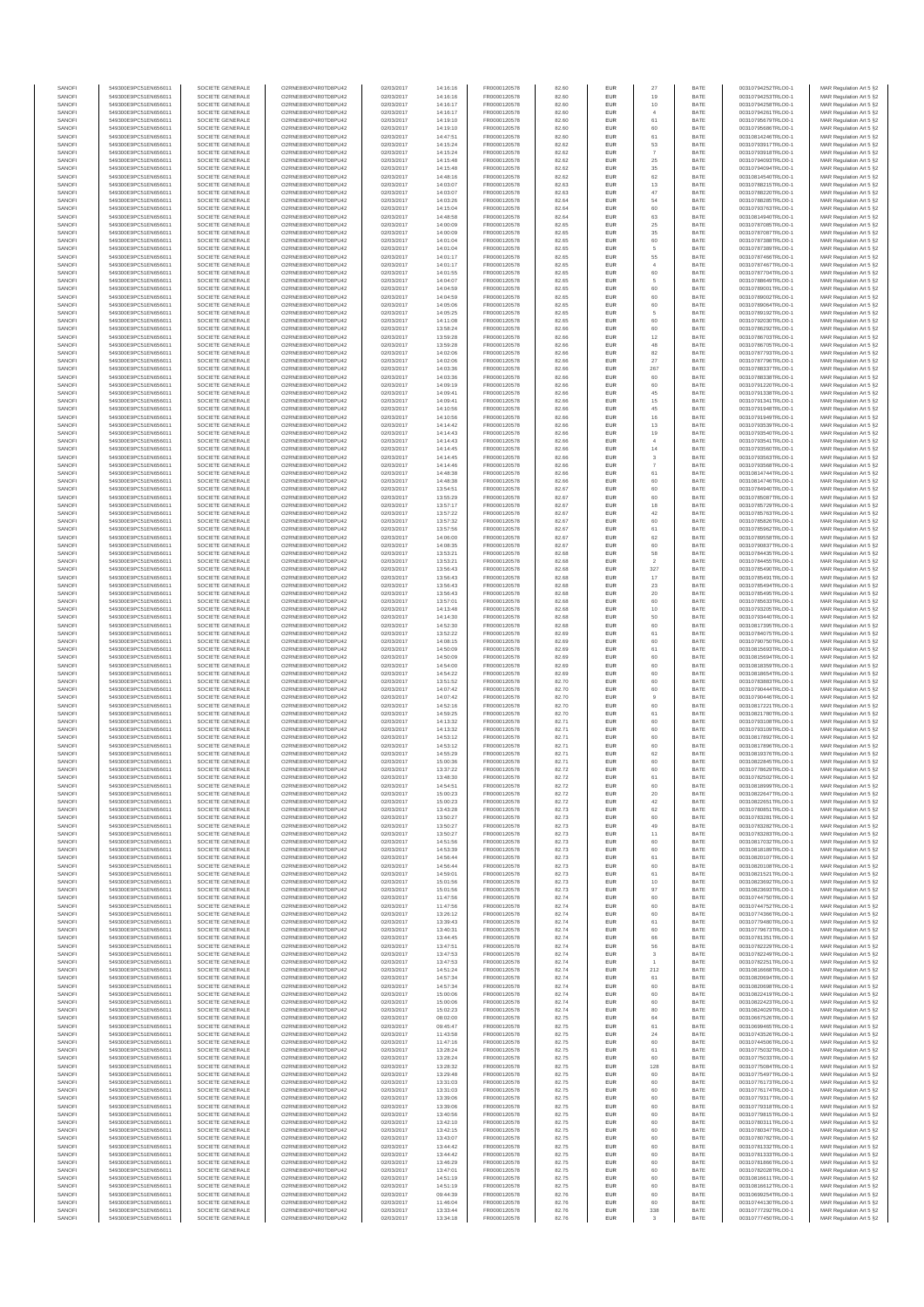| SANOF            | 549300E9PC51EN656011                         | SOCIETE GENERALE                     | O2RNE8IBXP4R0TD8PU42                          | 02/03/2017               | 13:34:18             | FR0000120578                 | 82.76          | EUR               | 57                       | BATE         | 00310777453TRLO0-1                       | MAR Regulation Art 5 §2                            |
|------------------|----------------------------------------------|--------------------------------------|-----------------------------------------------|--------------------------|----------------------|------------------------------|----------------|-------------------|--------------------------|--------------|------------------------------------------|----------------------------------------------------|
| SANOFI           | 549300E9PC51EN656011                         | SOCIETE GENERALE                     | O2RNE8IBXP4R0TD8PU42                          | 02/03/2017               | 13:36:51             | FR0000120578                 | 82.76          | EUR               | 60                       | BATE         | 00310778463TRLO0-1                       | MAR Regulation Art 5 §2                            |
| SANOFI           | 549300E9PC51EN656011<br>549300E9PC51EN656011 | SOCIETE GENERALE<br>SOCIETE GENERALE | O2RNE8IBXP4R0TD8PU42<br>O2RNE8IBXP4R0TD8PU42  | 02/03/2017<br>02/03/2017 | 13:41:45             | FR0000120578<br>FR0000120578 | 82.76          | EUR<br>EUR        | 60<br>60                 | BATE<br>BATE | 00310780129TRLO0-1                       | MAR Regulation Art 5 §2<br>MAR Regulation Art 5 §2 |
| SANOFI<br>SANOFI | 549300E9PC51EN656011                         | SOCIETE GENERALE                     | O2RNE8IBXP4R0TD8PU42                          | 02/03/2017               | 13:45:42<br>14:58:43 | FR0000120578                 | 82.76<br>82.76 | EUR               | 60                       | BATE         | 00310781607TRLO0-1<br>00310821272TRLO0-1 | MAR Regulation Art 5 §2                            |
| SANOFI           | 549300E9PC51EN656011                         | SOCIETE GENERALE                     | O2RNE8IBXP4R0TD8PU42                          | 02/03/2017               | 14:58:43             | FR0000120578                 | 82.76          | EUR               | 62                       | BATE         | 00310821273TRLO0-1                       | MAR Regulation Art 5 §2                            |
| SANOFI           | 549300E9PC51EN656011                         | SOCIETE GENERALE                     | O2RNE8IBXP4R0TD8PLI42                         | 02/03/2017               | 15:01:16             | FR0000120578                 | 82.76          | EUR               | 60                       | BATE         | 00310823186TRLO0-1                       | MAR Regulation Art 5 §2                            |
| SANOFI<br>SANOFI | 549300E9PC51EN656011<br>549300E9PC51EN656011 | SOCIETE GENERALE<br>SOCIETE GENERALE | O2RNE8IBXP4R0TD8PU42<br>O2RNE8IBXP4R0TD8PU42  | 02/03/2017<br>02/03/2017 | 15:01:16<br>08:01:03 | FR0000120578<br>FR0000120578 | 82.76<br>82.77 | EUR<br>EUR        | 62                       | BATE<br>BATE | 00310823187TRLO0-1<br>00310667170TRLO0-1 | MAR Regulation Art 5 §2<br>MAR Regulation Art 5 §2 |
| SANOFI           | 549300E9PC51EN656011                         | SOCIETE GENERALE                     | O2RNE8IBXP4R0TD8PU42                          | 02/03/2017               | 09:44:14             | FR0000120578                 | 82.77          | EUR               | 25<br>5                  | BATE         | 00310699154TRLO0-1                       | MAR Regulation Art 5 §2                            |
| SANOFI           | 549300E9PC51EN656011                         | SOCIETE GENERALE                     | O2RNE8IBXP4R0TD8PU42                          | 02/03/2017               | 09:44:14             | FR0000120578                 | 82.77          | EUR               | $61\,$                   | BATE         | 00310699156TRLO0-1                       | MAR Regulation Art 5 §2                            |
| SANOFI           | 549300E9PC51EN656011                         | SOCIETE GENERALE                     | O2RNE8IBXP4R0TD8PU42                          | 02/03/2017               | 09:45:05             | FR0000120578                 | 82.77          | EUR               | 60                       | BATE         | 00310699332TRLO0-1                       | MAR Regulation Art 5 §2                            |
| SANOFI           | 549300E9PC51EN656011                         | SOCIETE GENERALE                     | O2RNE8IBXP4R0TD8PU42                          | 02/03/2017               | 11:45:40             | FR0000120578<br>FR0000120578 | 82.77          | EUR               | $\overline{4}$           | BATE         | 00310744023TRLO0-1                       | MAR Regulation Art 5 §2                            |
| SANOFI<br>SANOFI | 549300E9PC51EN656011<br>549300E9PC51EN656011 | SOCIETE GENERALE<br>SOCIETE GENERALE | O2RNE8IBXP4R0TD8PU42<br>O2RNE8IBXP4R0TD8PU42  | 02/03/2017<br>02/03/2017 | 11:45:40<br>09:18:57 | FR0000120578                 | 82.77<br>82.78 | EUR<br>EUR        | 60<br>60                 | BATE<br>BATE | 00310744025TRLO0-1<br>00310690139TRLO0-1 | MAR Regulation Art 5 §2<br>MAR Regulation Art 5 §2 |
| SANOFI           | 549300E9PC51EN656011                         | SOCIETE GENERALE                     | O2RNE8IBXP4R0TD8PU42                          | 02/03/2017               | 09:19:12             | FR0000120578                 | 82.78          | EUR               | 60                       | BATE         | 00310690213TRLO0-1                       | MAR Regulation Art 5 §2                            |
| SANOFI           | 549300E9PC51EN656011                         | SOCIETE GENERALE                     | O2RNE8IBXP4R0TD8PU42                          | 02/03/2017               | 11:41:52             | FR0000120578                 | 82.78          | EUR               | 60                       | BATE         | 00310742936TRLO0-1                       | MAR Regulation Art 5 §2                            |
| SANOFI           | 549300E9PC51EN656011                         | SOCIETE GENERALE                     | O2RNE8IBXP4R0TD8PU42                          | 02/03/2017               | 11:41:52             | FR0000120578                 | 82.78          | EUR               | 60                       | BATE         | 00310742937TRLO0-1                       | MAR Regulation Art 5 §2                            |
| SANOFI           | 549300E9PC51EN656011                         | SOCIETE GENERALE                     | O2RNE8IBXP4R0TD8PU42                          | 02/03/2017               | 11:54:19             | FR0000120578                 | 82.78          | EUR               | 9                        | BATE         | 00310747020TRLO0-1                       | MAR Regulation Art 5 §2                            |
| SANOFI<br>SANOFI | 549300E9PC51EN656011<br>549300E9PC51EN656011 | SOCIETE GENERALE<br>SOCIETE GENERALE | O2RNE8IBXP4R0TD8PU42<br>O2RNE8IBXP4R0TD8PU42  | 02/03/2017<br>02/03/2017 | 11:54:19<br>11:56:02 | FR0000120578<br>FR0000120578 | 82.78<br>82.78 | EUR<br>EUR        | $51\,$<br>60             | BATE<br>BATE | 00310747021TRLO0-1<br>00310747613TRLO0-1 | MAR Regulation Art 5 §2<br>MAR Regulation Art 5 §2 |
| SANOFI           | 549300E9PC51EN656011                         | SOCIETE GENERALE                     | O2RNE8IBXP4R0TD8PU42                          | 02/03/2017               | 11:56:02             | FR0000120578                 | 82.78          | EUR               | 60                       | BATE         | 00310747616TRLO0-1                       | MAR Regulation Art 5 §2                            |
| SANOFI           | 549300E9PC51EN656011                         | SOCIETE GENERALE                     | O2RNE8IBXP4R0TD8PU42                          | 02/03/2017               | 11:57:12             | FR0000120578                 | 82.78          | EUR               | 60                       | BATE         | 00310747968TRLO0-1                       | MAR Regulation Art 5 §2                            |
| SANOFI           | 549300E9PC51EN656011                         | SOCIETE GENERALE                     | O2RNE8IBXP4R0TD8PU42                          | 02/03/2017               | 11:57:38             | FR0000120578                 | 82.78          | EUR               | 60                       | BATE         | 00310748079TRLO0-1                       | MAR Regulation Art 5 §2                            |
| SANOFI<br>SANOFI | 549300E9PC51EN656011<br>549300E9PC51EN656011 | SOCIETE GENERALE<br>SOCIETE GENERALE | O2RNE8IBXP4R0TD8PU42<br>O2RNE8IBXP4R0TD8PU42  | 02/03/2017<br>02/03/2017 | 11:57:38<br>13:32:42 | FR0000120578<br>FR0000120578 | 82.78<br>82.78 | EUR<br>EUR        | 60<br>60                 | BATE<br>BATE | 00310748083TRLO0-1<br>00310776886TRLO0-1 | MAR Regulation Art 5 §2<br>MAR Regulation Art 5 §2 |
| SANOFI           | 549300E9PC51EN656011                         | SOCIETE GENERALE                     | O2RNE8IBXP4R0TD8PU42                          | 02/03/2017               | 13:32:42             | FR0000120578                 | 82.78          | EUR               | 60                       | BATE         | 00310776889TRLO0-1                       | MAR Regulation Art 5 §2                            |
| SANOFI           | 549300E9PC51EN656011                         | SOCIETE GENERALE                     | O2RNE8IBXP4R0TD8PU42                          | 02/03/2017               | 13:35:09             | FR0000120578                 | 82.78          | EUR               | 61                       | BATE         | 00310777754TRLO0-1                       | MAR Regulation Art 5 §2                            |
| SANOFI           | 549300E9PC51EN656011                         | SOCIETE GENERALE                     | O2RNE8IBXP4R0TD8PU42                          | 02/03/2017               | 13:36:05             | FR0000120578                 | 82.78          | EUR               | 60                       | BATE         | 00310778121TRLO0-1                       | MAR Regulation Art 5 §2                            |
| SANOFI<br>SANOFI | 549300E9PC51EN656011<br>549300E9PC51EN656011 | SOCIETE GENERALE<br>SOCIETE GENERALE | O2RNE8IBXP4R0TD8PU42<br>O2RNE8IBXP4R0TD8PU42  | 02/03/2017<br>02/03/2017 | 13:36:38<br>08:02:10 | FR0000120578<br>FR0000120578 | 82.78          | EUR<br>EUR        | 60                       | BATE<br>BATE | 00310778304TRLO0-1<br>00310667602TRLO0-1 | MAR Regulation Art 5 §2<br>MAR Regulation Art 5 §2 |
| SANOFI           | 549300E9PC51EN656011                         | SOCIETE GENERALE                     | O2RNE8IBXP4R0TD8PU42                          | 02/03/2017               | 08:02:10             | FR0000120578                 | 82.79<br>82.79 | EUR               | 36<br>27                 | BATE         | 00310667604TRLO0-1                       | MAR Regulation Art 5 §2                            |
| SANOFI           | 549300E9PC51EN656011                         | SOCIETE GENERALE                     | O2RNE8IBXP4R0TD8PU42                          | 02/03/2017               | 08:02:39             | FR0000120578                 | 82.79          | EUR               | 63                       | BATE         | 00310667780TRLO0-1                       | MAR Regulation Art 5 §2                            |
| SANOFI           | 549300E9PC51EN656011                         | SOCIETE GENERALE                     | O2RNE8IBXP4R0TD8PU42                          | 02/03/2017               | 09:18:56             | FR0000120578                 | 82.79          | EUR               | 61                       | BATE         | 00310690132TRLO0-1                       | MAR Regulation Art 5 §2                            |
| SANOFI           | 549300E9PC51EN656011                         | SOCIETE GENERALE                     | O2RNE8IBXP4R0TD8PU42                          | 02/03/2017               | 11:39:30             | FR0000120578                 | 82.79          | EUR<br>EUR        | 20<br>40                 | BATE<br>BATE | 00310742162TRLO0-1                       | MAR Regulation Art 5 §2<br>MAR Regulation Art 5 §2 |
| SANOFI<br>SANOFI | 549300E9PC51EN656011<br>549300E9PC51EN656011 | SOCIETE GENERALE<br>SOCIETE GENERALE | O2RNE8IBXP4R0TD8PU42<br>O2RNE8IBXP4R0TD8PU42  | 02/03/2017<br>02/03/2017 | 11:39:32<br>11:50:32 | FR0000120578<br>FR0000120578 | 82.79<br>82.79 | EUR               | 60                       | BATE         | 00310742171TRLO0-1<br>00310745717TRLO0-1 | MAR Regulation Art 5 §2                            |
| SANOFI           | 549300E9PC51EN656011                         | SOCIETE GENERALE                     | O2RNE8IBXP4R0TD8PU42                          | 02/03/2017               | 11:50:32             | FR0000120578                 | 82.79          | EUR               | 60                       | BATE         | 00310745718TRLO0-1                       | MAR Regulation Art 5 §2                            |
| SANOFI           | 549300E9PC51EN656011                         | SOCIETE GENERALE                     | O2RNE8IBXP4R0TD8PU42                          | 02/03/2017               | 11:59:55             | FR0000120578                 | 82.79          | EUR               | $32\,$                   | BATE         | 00310748848TRLO0-1                       | MAR Regulation Art 5 §2                            |
| SANOFI           | 549300E9PC51EN656011                         | SOCIETE GENERALE                     | O2RNE8IBXP4R0TD8PU42<br>O2RNE8IBXP4R0TD8PLI42 | 02/03/2017               | 08:02:24             | FR0000120578<br>FR0000120578 | 82.80          | EUR               | 51                       | BATE         | 00310667668TRLO0-1                       | MAR Regulation Art 5 §2                            |
| SANOFI<br>SANOFI | 549300E9PC51EN656011<br>549300E9PC51EN656011 | SOCIETE GENERALE<br>SOCIETE GENERALE | O2RNE8IBXP4R0TD8PU42                          | 02/03/2017<br>02/03/2017 | 08:02:24<br>09:17:22 | FR0000120578                 | 82.80<br>82.80 | EUR<br>EUR        | 12<br>61                 | BATE<br>BATE | 00310667670TRLO0-1<br>00310689783TRLO0-1 | MAR Regulation Art 5 §2<br>MAR Regulation Art 5 §2 |
| SANOFI           | 549300E9PC51EN656011                         | SOCIETE GENERALE                     | O2RNE8IBXP4R0TD8PU42                          | 02/03/2017               | 09:17:42             | FR0000120578                 | 82.80          | EUR               | $\overline{2}$           | BATE         | 00310689849TRLO0-1                       | MAR Regulation Art 5 §2                            |
| SANOFI           | 549300E9PC51EN656011                         | SOCIETE GENERALE                     | O2RNE8IBXP4R0TD8PU42                          | 02/03/2017               | 09:17:42             | FR0000120578                 | 82.80          | EUR               | $23\,$                   | BATE         | 00310689851TRLO0-1                       | MAR Regulation Art 5 §2                            |
| SANOFI           | 549300E9PC51EN656011                         | SOCIETE GENERALE                     | O2RNE8IBXP4R0TD8PU42                          | 02/03/2017               | 09:17:42             | FR0000120578                 | 82.80          | EUR               | 3                        | BATE         | 00310689853TRLO0-1                       | MAR Regulation Art 5 §2                            |
| SANOFI           | 549300E9PC51EN656011                         | SOCIETE GENERALE                     | O2RNE8IBXP4R0TD8PU42<br>O2RNE8IBXP4R0TD8PLI42 | 02/03/2017               | 09:17:42             | FR0000120578                 | 82.80          | EUR               | $33\,$                   | BATE         | 00310689855TRLO0-1                       | MAR Regulation Art 5 §2                            |
| SANOFI<br>SANOFI | 549300E9PC51EN656011<br>549300E9PC51EN656011 | SOCIETE GENERALE<br>SOCIETE GENERALE | O2RNE8IBXP4R0TD8PU42                          | 02/03/2017<br>02/03/2017 | 09:18:06<br>09:18:06 | FR0000120578<br>FR0000120578 | 82.80<br>82.80 | EUR<br>EUR        | $16\,$                   | BATE<br>BATE | 00310689970TRLO0-1<br>00310689971TRLO0-1 | MAR Regulation Art 5 §2<br>MAR Regulation Art 5 §2 |
| SANOFI           | 549300E9PC51EN656011                         | SOCIETE GENERALE                     | O2RNE8IBXP4R0TD8PU42                          | 02/03/2017               | 09:46:46             | FR0000120578                 | 82.80          | EUR               | $16\,$<br>60             | BATE         | 00310699881TRLO0-1                       | MAR Regulation Art 5 §2                            |
| SANOFI           | 549300E9PC51EN656011                         | SOCIETE GENERALE                     | O2RNE8IBXP4R0TD8PU42                          | 02/03/2017               | 08:01:21             | FR0000120578                 | 82.81          | EUR               | 21                       | BATE         | 00310667361TRLO0-1                       | MAR Regulation Art 5 §2                            |
| SANOFI           | 549300E9PC51EN656011                         | SOCIETE GENERALE                     | O2RNE8IBXP4R0TD8PU42                          | 02/03/2017               | 08:01:21             | FR0000120578                 | 82.81          | EUR               | 253                      | BATE         | 00310667362TRLO0-1                       | MAR Regulation Art 5 §2                            |
| SANOFI<br>SANOFI | 549300E9PC51EN656011                         | SOCIETE GENERALE                     | O2RNE8IBXP4R0TD8PU42<br>O2RNE8IBXP4R0TD8PU42  | 02/03/2017               | 08:21:01             | FR0000120578                 | 82.81<br>82.81 | EUR<br>EUR        | $\overline{7}$           | BATE<br>BATE | 00310672924TRLO0-1<br>00310672925TRLO0-1 | MAR Regulation Art 5 §2                            |
| SANOFI           | 549300E9PC51EN656011<br>549300E9PC51EN656011 | SOCIETE GENERALE<br>SOCIETE GENERALE | O2RNE8IBXP4R0TD8PU42                          | 02/03/2017<br>02/03/2017 | 08:21:01<br>08:21:01 | FR0000120578<br>FR0000120578 | 82.81          | EUR               | $47\,$<br>7              | BATE         | 00310672928TRLO0-1                       | MAR Regulation Art 5 §2<br>MAR Regulation Art 5 §2 |
| SANOFI           | 549300E9PC51EN656011                         | SOCIETE GENERALE                     | O2RNE8IBXP4R0TD8PLI42                         | 02/03/2017               | 09:17:13             | FR0000120578                 | 82.81          | EUR               | 19                       | BATE         | 00310689764TRLO0-1                       | MAR Regulation Art 5 §2                            |
| SANOFI           | 549300E9PC51EN656011                         | SOCIETE GENERALE                     | O2RNE8IBXP4R0TD8PU42                          | 02/03/2017               | 09:17:13             | FR0000120578                 | 82.81          | EUR               | 43                       | BATE         | 00310689765TRLO0-1                       | MAR Regulation Art 5 §2                            |
| SANOFI<br>SANOFI | 549300E9PC51EN656011<br>549300E9PC51EN656011 | SOCIETE GENERALE<br>SOCIETE GENERALE | O2RNE8IBXP4R0TD8PU42<br>O2RNE8IBXP4R0TD8PU42  | 02/03/2017<br>02/03/2017 | 09:18:42<br>09:26:57 | FR0000120578<br>FR0000120578 | 82.81<br>82.81 | EUR<br>EUR        | 28<br>60                 | BATE<br>BATE | 00310690082TRLO0-1<br>00310692547TRLO0-1 | MAR Regulation Art 5 §2                            |
| SANOFI           | 549300E9PC51EN656011                         | SOCIETE GENERALE                     | O2RNE8IBXP4R0TD8PU42                          | 02/03/2017               | 09:27:53             | FR0000120578                 | 82.81          | EUR               | $\overline{\mathbf{2}}$  | BATE         | 00310692956TRLO0-1                       | MAR Regulation Art 5 §2<br>MAR Regulation Art 5 §2 |
| SANOFI           | 549300E9PC51EN656011                         | SOCIETE GENERALE                     | O2RNE8IBXP4R0TD8PU42                          | 02/03/2017               | 09:27:53             | FR0000120578                 | 82.81          | EUR               | 98                       | BATE         | 00310692959TRLO0-1                       | MAR Regulation Art 5 §2                            |
| SANOFI           | 549300E9PC51EN656011                         | SOCIETE GENERALE                     | O2RNE8IBXP4R0TD8PU42                          | 02/03/2017               | 09:27:53             | FR0000120578                 | 82.81          | EUR               | 81                       | BATE         | 00310692960TRLO0-1                       | MAR Regulation Art 5 §2                            |
| SANOFI           | 549300E9PC51EN656011                         | SOCIETE GENERALE                     | O2RNE8IBXP4R0TD8PU42                          | 02/03/2017               | 09:27:53             | FR0000120578                 | 82.81          | EUR               | 8                        | BATE         | 00310692962TRLO0-1                       | MAR Regulation Art 5 §2                            |
| SANOFI<br>SANOFI | 549300E9PC51EN656011<br>549300E9PC51EN656011 | SOCIETE GENERALE<br>SOCIETE GENERALE | O2RNE8IBXP4R0TD8PU42<br>O2RNE8IBXP4R0TD8PU42  | 02/03/2017<br>02/03/2017 | 09:42:38<br>09:43:00 | FR0000120578<br>FR0000120578 | 82.81<br>82.81 | EUR<br>EUR        | 60<br>9                  | BATE<br>BATE | 00310698714TRLO0-1<br>00310698796TRLO0-1 | MAR Regulation Art 5 §2<br>MAR Regulation Art 5 §2 |
| SANOFI           | 549300E9PC51EN656011                         | SOCIETE GENERALE                     | O2RNE8IBXP4R0TD8PU42                          | 02/03/2017               | 09:43:00             | FR0000120578                 | 82.81          | EUR               | 51                       | BATE         | 00310698799TRLO0-1                       | MAR Regulation Art 5 §2                            |
| SANOFI           | 549300E9PC51EN656011                         | SOCIETE GENERALE                     | O2RNE8IBXP4R0TD8PU42                          | 02/03/2017               | 08:15:38             | FR0000120578                 | 82.82          | EUR               | 5                        | BATE         | 00310671426TRLO0-1                       | MAR Regulation Art 5 §2                            |
| SANOFI<br>SANOFI | 549300E9PC51EN656011<br>549300E9PC51EN656011 | SOCIETE GENERALE<br>SOCIETE GENERALE | O2RNE8IBXP4R0TD8PU42<br>O2RNE8IBXP4R0TD8PU42  | 02/03/2017<br>02/03/2017 | 08:20:23<br>09:16:40 | FR0000120578<br>FR0000120578 | 82.82<br>82.82 | EUR<br>EUR        | 112<br>$\overline{4}$    | BATE<br>BATE | 00310672765TRLO0-1<br>00310689527TRLO0-1 | MAR Regulation Art 5 §2<br>MAR Regulation Art 5 §2 |
| SANOFI           | 549300E9PC51EN656011                         | SOCIETE GENERALE                     | O2RNE8IBXP4R0TD8PU42                          | 02/03/2017               | 09:16:40             | FR0000120578                 | 82.82          | EUR               | 60                       | BATE         | 00310689530TRLO0-1                       | MAR Regulation Art 5 §2                            |
| SANOFI           | 549300E9PC51EN656011                         | SOCIETE GENERALE                     | O2RNE8IBXP4R0TD8PU42                          | 02/03/2017               | 09:26:22             | FR0000120578                 | 82.82          | EUR               | 60                       | BATE         | 00310692385TRLO0-1                       | MAR Regulation Art 5 §2                            |
| SANOFI           | 549300E9PC51EN656011                         | SOCIETE GENERALE                     | O2RNE8IBXP4R0TD8PU42                          | 02/03/2017               | 09:41:04             | FR0000120578                 | 82.82          | EUR               | 60                       | BATE         | 00310698283TRLO0-1                       | MAR Regulation Art 5 §2                            |
| SANOFI<br>SANOFI | 549300E9PC51EN656011<br>549300E9PC51EN656011 | SOCIETE GENERALE<br>SOCIETE GENERALE | O2RNE8IBXP4R0TD8PU42<br>O2RNE8IBXP4R0TD8PU42  | 02/03/2017<br>02/03/2017 | 09:41:23<br>09:41:23 | FR0000120578<br>FR0000120578 | 82.82<br>82.82 | EUR<br>EUR        | 18<br>$42\,$             | BATE<br>BATE | 00310698406TRLO0-1<br>00310698407TRLO0-1 | MAR Regulation Art 5 §2<br>MAR Regulation Art 5 §2 |
| SANOFI           | 549300E9PC51EN656011                         | SOCIETE GENERALE                     | O2RNE8IBXP4R0TD8PU42                          | 02/03/2017               | 11:38:38             | FR0000120578                 | 82.82          | EUR               | 5                        | BATE         | 00310741932TRLO0-1                       | MAR Regulation Art 5 §2                            |
| SANOFI           | 549300E9PC51EN656011                         | SOCIETE GENERALE                     | O2RNE8IBXP4R0TD8PU42                          | 02/03/2017               | 11:38:38             | FR0000120578                 | 82.82          | EUR               | 5                        | BATE         | 00310741944TRLO0-1                       | MAR Regulation Art 5 §2                            |
| SANOFI           | 549300E9PC51EN656011                         | SOCIETE GENERALE                     | O2RNE8IBXP4R0TD8PU42                          | 02/03/2017               | 11:38:38             | FR0000120578                 | 82.82          | EUR               | 60                       | BATE         | 00310741945TRLO0-1                       | MAR Regulation Art 5 §2                            |
| SANOFI<br>SANOFI | 549300E9PC51EN656011<br>549300E9PC51EN656011 | SOCIETE GENERALE<br>SOCIETE GENERALE | O2RNE8IBXP4R0TD8PLI42<br>O2RNE8IBXP4R0TD8PU42 | 02/03/2017<br>02/03/2017 | 11:38:40<br>11:38:40 | FR0000120578<br>FR0000120578 | 82.82<br>82.82 | EUR<br>EUR        | 345<br>$35\,$            | BATE<br>BATE | 00310741980TRLO0-1<br>00310741982TRLO0-1 | MAR Regulation Art 5 §2<br>MAR Regulation Art 5 §2 |
| SANOFI           | 549300E9PC51EN656011                         | SOCIETE GENERALE                     | O2RNE8IBXP4R0TD8PU42                          | 02/03/2017               | 13:23:28             | FR0000120578                 | 82.82          | EUR               | $\overline{4}$           | BATE         | 00310773494TRLO0-1                       | MAR Regulation Art 5 §2                            |
| SANOFI           | 549300E9PC51EN656011                         | SOCIETE GENERALE                     | O2RNE8IBXP4R0TD8PU42                          | 02/03/2017               | 13:23:29             | FR0000120578                 | 82.82          | EUR               | 56                       | BATE         | 00310773523TRLO0-1                       | MAR Regulation Art 5 §2                            |
| SANOFI<br>SANOFI | 549300E9PC51EN656011<br>549300E9PC51EN656011 | SOCIETE GENERALE<br>SOCIETE GENERALE | O2RNE8IBXP4R0TD8PU42<br>O2RNE8IBXP4R0TD8PU42  | 02/03/2017               | 13:23:29             | FR0000120578<br>FR0000120578 | 82.82<br>82.83 | EUR<br>EUR        | 60                       | BATE<br>BATE | 00310773526TRLO0-1<br>00310689069TRLO0-1 | MAR Regulation Art 5 §2                            |
| SANOFI           | 549300E9PC51EN656011                         | SOCIETE GENERALE                     | O2RNE8IBXP4R0TD8PU42                          | 02/03/2017<br>02/03/2017 | 09:15:30<br>09:25:11 | FR0000120578                 | 82.83          | EUR               | 61<br>61                 | BATE         | 00310691915TRLO0-1                       | MAR Regulation Art 5 §2<br>MAR Regulation Art 5 §2 |
| SANOFI           | 549300E9PC51EN656011                         | SOCIETE GENERALE                     | O2RNE8IBXP4R0TD8PU42                          | 02/03/2017               | 09:25:54             | FR0000120578                 | 82.83          | EUR               | 48                       | BATE         | 00310692220TRLO0-1                       | MAR Regulation Art 5 §2                            |
| SANOFI<br>SANOFI | 549300E9PC51EN656011<br>549300E9PC51EN656011 | SOCIETE GENERALE<br>SOCIETE GENERALE | O2RNE8IBXP4R0TD8PU42<br>O2RNE8IBXP4R0TD8PU42  | 02/03/2017<br>02/03/2017 | 09:25:54<br>09:26:20 | FR0000120578<br>FR0000120578 | 82.83<br>82.83 | EUR<br>EUR        | 12<br>60                 | BATE<br>BATE | 00310692221TRLO0-1<br>00310692366TRLO0-1 | MAR Regulation Art 5 §2                            |
| SANOFI           | 549300E9PC51EN656011                         | SOCIETE GENERALE                     | O2RNE8IBXP4R0TD8PU42                          | 02/03/2017               | 09:41:03             | FR0000120578                 | 82.83          | EUR               | 61                       | BATE         | 00310698278TRLO0-1                       | MAR Regulation Art 5 §2<br>MAR Regulation Art 5 §2 |
| SANOFI           | 549300E9PC51EN656011                         | SOCIETE GENERALE                     | O2RNE8IBXP4R0TD8PLI42                         | 02/03/2017               | 09:47:28             | FR0000120578                 | 82.83          | EUR               |                          | BATE         | 00310700115TRLO0-1                       | MAR Regulation Art 5 §2                            |
| SANOFI           | 549300E9PC51EN656011                         | SOCIETE GENERALE                     | O2RNE8IBXP4R0TD8PU42                          | 02/03/2017               | 11:37:04             | FR0000120578                 | 82.83          | EUR               | 164                      | BATE         | 00310741434TRLO0-1                       | MAR Regulation Art 5 §2                            |
| SANOFI<br>SANOFI | 549300E9PC51EN656011<br>549300E9PC51EN656011 | SOCIETE GENERALE<br>SOCIETE GENERALE | O2RNE8IBXP4R0TD8PU42<br>O2RNE8IBXP4R0TD8PU42  | 02/03/2017<br>02/03/2017 | 12:01:50<br>12:01:50 | FR0000120578<br>FR0000120578 | 82.83<br>82.83 | EUR<br>EUR        | 28<br>60                 | BATE<br>BATE | 00310749372TRLO0-1<br>00310749373TRLO0-1 | MAR Regulation Art 5 §2<br>MAR Regulation Art 5 §2 |
| SANOFI           | 549300E9PC51EN656011                         | SOCIETE GENERALE                     | O2RNE8IBXP4R0TD8PU42                          | 02/03/2017               | 12:04:25             | FR0000120578                 | 82.83          | EUR               | 60                       | BATE         | 00310750808TRLO0-1                       | MAR Regulation Art 5 §2                            |
| SANOFI           | 549300E9PC51EN656011                         | SOCIETE GENERALE                     | O2RNE8IBXP4R0TD8PU42                          | 02/03/2017               | 12:04:25             | FR0000120578                 | 82.83          | EUR               | 60                       | BATE         | 00310750809TRLO0-1                       | MAR Regulation Art 5 §2                            |
| SANOFI           | 549300E9PC51EN656011                         | SOCIETE GENERALE                     | O2RNE8IBXP4R0TD8PU42                          | 02/03/2017               | 13:22:01             | FR0000120578                 | 82.83          | EUR               | 60                       | BATE         | 00310773006TRLO0-1                       | MAR Regulation Art 5 §2                            |
| SANOFI<br>SANOFI | 549300E9PC51EN656011<br>549300E9PC51EN656011 | SOCIETE GENERALE<br>SOCIETE GENERALE | O2RNE8IBXP4R0TD8PU42<br>O2RNE8IBXP4R0TD8PU42  | 02/03/2017<br>02/03/2017 | 08:01:45<br>09:12:00 | FR0000120578<br>FR0000120578 | 82.84<br>82.84 | EUR<br>EUR        | 61<br>20                 | BATE<br>BATE | 00310667454TRLO0-1<br>00310688253TRLO0-1 | MAR Regulation Art 5 §2<br>MAR Regulation Art 5 §2 |
| SANOFI           | 549300E9PC51EN656011                         | SOCIETE GENERALE                     | O2RNE8IBXP4R0TD8PU42                          | 02/03/2017               | 09:16:27             | FR0000120578                 | 82.84          | EUR               | 60                       | BATE         | 00310689362TRLO0-1                       | MAR Regulation Art 5 §2                            |
| SANOFI           | 549300E9PC51EN656011                         | SOCIETE GENERALE                     | O2RNE8IBXP4R0TD8PU42                          | 02/03/2017               | 09:24:50             | FR0000120578                 | 82.84          | EUR               | 61                       | BATE         | 00310691766TRLO0-1                       | MAR Regulation Art 5 §2                            |
| SANOFI           | 549300E9PC51EN656011                         | SOCIETE GENERALE                     | O2RNE8IBXP4R0TD8PU42                          | 02/03/2017               | 11:36:58             | FR0000120578                 | 82.84          | EUR               | 60                       | BATE         | 00310741373TRLO0-1                       | MAR Regulation Art 5 §2                            |
| SANOFI<br>SANOFI | 549300E9PC51EN656011<br>549300E9PC51EN656011 | SOCIETE GENERALE<br>SOCIETE GENERALE | O2RNE8IBXP4R0TD8PU42<br>O2RNE8IBXP4R0TD8PU42  | 02/03/2017<br>02/03/2017 | 13:23:35<br>13:23:35 | FR0000120578<br>FR0000120578 | 82.84<br>82.84 | <b>EUR</b><br>EUR | 261<br>27                | BATE<br>BATE | 00310773576TRLO0-1<br>00310773577TRLO0-1 | MAR Regulation Art 5 §2<br>MAR Regulation Art 5 §2 |
| SANOFI           | 549300E9PC51EN656011                         | SOCIETE GENERALE                     | O2RNE8IBXP4R0TD8PU42                          | 02/03/2017               | 08:15:37             | FR0000120578                 | 82.85          | EUR               | 17                       | BATE         | 00310671417TRLO0-1                       | MAR Regulation Art 5 §2                            |
| SANOFI           | 549300E9PC51EN656011                         | SOCIETE GENERALE                     | O2RNE8IBXP4R0TD8PU42                          | 02/03/2017               | 08:15:37             | FR0000120578                 | 82.85          | EUR               | 44                       | BATE         | 00310671418TRLO0-1                       | MAR Regulation Art 5 §2                            |
| SANOFI           | 549300E9PC51EN656011                         | SOCIETE GENERALE                     | O2RNE8IBXP4R0TD8PU42<br>O2RNE8IBXP4R0TD8PU42  | 02/03/2017               | 08:17:56             | FR0000120578                 | 82.85          | EUR               | 61                       | BATE         | 00310672061TRLO0-1<br>00310672665TRLO0-1 | MAR Regulation Art 5 §2                            |
| SANOFI<br>SANOFI | 549300E9PC51EN656011<br>549300E9PC51EN656011 | SOCIETE GENERALE<br>SOCIETE GENERALE | O2RNE8IBXP4R0TD8PU42                          | 02/03/2017<br>02/03/2017 | 08:20:05<br>08:52:34 | FR0000120578<br>FR0000120578 | 82.85<br>82.85 | EUR<br>EUR        | 45<br>61                 | BATE<br>BATE | 00310682763TRLO0-1                       | MAR Regulation Art 5 §2<br>MAR Regulation Art 5 §2 |
| SANOFI           | 549300E9PC51EN656011                         | SOCIETE GENERALE                     | O2RNE8IBXP4R0TD8PU42                          | 02/03/2017               | 09:10:25             | FR0000120578                 | 82.85          | EUR               | 25                       | BATE         | 00310687841TRLO0-1                       | MAR Regulation Art 5 §2                            |
| SANOFI           | 549300E9PC51EN656011                         | SOCIETE GENERALE                     | O2RNE8IBXP4R0TD8PU42                          | 02/03/2017               | 09:10:37             | FR0000120578                 | 82.85          | EUR               | 35                       | BATE         | 00310687897TRLO0-1                       | MAR Regulation Art 5 §2                            |
| SANOFI           | 549300E9PC51EN656011                         | SOCIETE GENERALE                     | O2RNE8IBXP4R0TD8PU42<br>O2RNE8IBXP4R0TD8PU42  | 02/03/2017               | 09:15:04             | FR0000120578                 | 82.85          | EUR               | 60                       | BATE         | 00310688991TRLO0-1                       | MAR Regulation Art 5 §2                            |
| SANOFI<br>SANOFI | 549300E9PC51EN656011<br>549300E9PC51EN656011 | SOCIETE GENERALE<br>SOCIETE GENERALE | O2RNE8IBXP4R0TD8PLI42                         | 02/03/2017<br>02/03/2017 | 09:23:07<br>09:28:40 | FR0000120578<br>FR0000120578 | 82.85<br>82.85 | EUR<br>EUR        | 60<br>60                 | BATE<br>BATE | 00310691296TRLO0-1<br>00310693324TRLO0-1 | MAR Regulation Art 5 §2<br>MAR Regulation Art 5 §2 |
| SANOFI           | 549300E9PC51EN656011                         | SOCIETE GENERALE                     | O2RNE8IBXP4R0TD8PU42                          | 02/03/2017               | 09:32:06             | FR0000120578                 | 82.85          | EUR               | 61                       | BATE         | 00310694416TRLO0-1                       | MAR Regulation Art 5 §2                            |
| SANOFI           | 549300E9PC51EN656011                         | SOCIETE GENERALE                     | O2RNE8IBXP4R0TD8PU42                          | 02/03/2017               | 09:32:09             | FR0000120578                 | 82.85          | EUR               | 61                       | BATE         | 00310694453TRLO0-1                       | MAR Regulation Art 5 §2                            |
| SANOFI<br>SANOFI | 549300E9PC51EN656011<br>549300E9PC51EN656011 | SOCIETE GENERALE<br>SOCIETE GENERALE | O2RNE8IBXP4R0TD8PU42<br>O2RNE8IBXP4R0TD8PU42  | 02/03/2017<br>02/03/2017 | 09:40:32             | FR0000120578<br>FR0000120578 | 82.85<br>82.85 | EUR<br>EUR        | $\overline{4}$<br>$34\,$ | BATE<br>BATE | 00310698025TRLO0-1<br>00310698029TRLO0-1 | MAR Regulation Art 5 §2<br>MAR Regulation Art 5 §2 |
| SANOFI           | 549300E9PC51EN656011                         | SOCIETE GENERALE                     | O2RNE8IBXP4R0TD8PU42                          | 02/03/2017               | 09:40:32<br>09:40:32 | FR0000120578                 | 82.85          | EUR               | 25                       | BATE         | 00310698031TRLO0-1                       | MAR Regulation Art 5 §2                            |
| SANOFI           | 549300E9PC51EN656011                         | SOCIETE GENERALE                     | O2RNE8IBXP4R0TD8PU42                          | 02/03/2017               | 09:40:32             | FR0000120578                 | 82.85          | EUR               | 22                       | BATE         | 00310698033TRLO0-1                       | MAR Regulation Art 5 §2                            |
| SANOFI           | 549300E9PC51EN656011                         | SOCIETE GENERALE                     | O2RNE8IBXP4R0TD8PU42                          | 02/03/2017               | 09:40:32             | FR0000120578                 | 82.85          | EUR               | 37                       | BATE         | 00310698036TRLO0-1                       | MAR Regulation Art 5 §2                            |
| SANOFI<br>SANOFI | 549300E9PC51EN656011<br>549300E9PC51EN656011 | SOCIETE GENERALE<br>SOCIETE GENERALE | O2RNE8IBXP4R0TD8PU42<br>O2RNE8IBXP4R0TD8PU42  | 02/03/2017<br>02/03/2017 | 11:35:28<br>12:32:36 | FR0000120578<br>FR0000120578 | 82.85<br>82.85 | EUR<br><b>EUR</b> | 152<br>119               | BATE<br>BATE | 00310740996TRLO0-1<br>00310758685TRLO0-1 | MAR Regulation Art 5 §2<br>MAR Regulation Art 5 §2 |
| SANOFI           | 549300E9PC51EN656011                         | SOCIETE GENERALE                     | O2RNE8IBXP4R0TD8PU42                          | 02/03/2017               | 12:33:23             | FR0000120578                 | 82.85          | EUR               | 162                      | BATE         | 00310758866TRLO0-1                       | MAR Regulation Art 5 §2                            |
| SANOFI           | 549300E9PC51EN656011                         | SOCIETE GENERALE                     | O2RNE8IBXP4R0TD8PU42                          | 02/03/2017               | 08:15:04             | FR0000120578                 | 82.86          | EUR               | 61                       | BATE         | 00310671233TRLO0-1                       | MAR Regulation Art 5 §2                            |
| SANOFI           | 549300E9PC51EN656011                         | SOCIETE GENERALE                     | O2RNE8IBXP4R0TD8PU42                          | 02/03/2017               | 08:15:27             | FR0000120578                 | 82.86          | EUR               | 61                       | BATE         | 00310671385TRLO0-1                       | MAR Regulation Art 5 §2                            |
| SANOFI<br>SANOFI | 549300E9PC51EN656011<br>549300E9PC51EN656011 | SOCIETE GENERALE<br>SOCIETE GENERALE | O2RNE8IBXP4R0TD8PU42<br>O2RNE8IBXP4R0TD8PU42  | 02/03/2017<br>02/03/2017 | 08:20:21<br>08:55:45 | FR0000120578<br>FR0000120578 | 82.86<br>82.86 | EUR<br>EUR        | 17<br>61                 | BATE<br>BATE | 00310672751TRLO0-1<br>00310683466TRLO0-1 | MAR Regulation Art 5 §2<br>MAR Regulation Art 5 §2 |
| SANOFI           | 549300E9PC51EN656011                         | SOCIETE GENERALE                     | O2RNE8IBXP4R0TD8PU42                          | 02/03/2017               | 09:09:15             | FR0000120578                 | 82.86          | EUR               | 56                       | BATE         | 00310687527TRLO0-1                       | MAR Regulation Art 5 §2                            |
| SANOFI           | 549300E9PC51EN656011                         | SOCIETE GENERALE                     | O2RNE8IBXP4R0TD8PU42                          | 02/03/2017               | 09:09:15             | FR0000120578                 | 82.86          | <b>EUR</b>        | $\overline{4}$           | BATE         | 00310687528TRLO0-1                       | MAR Regulation Art 5 §2                            |
| SANOFI           | 549300E9PC51EN656011                         | SOCIETE GENERALE                     | O2RNE8IBXP4R0TD8PU42                          | 02/03/2017               | 09:11:24             | FR0000120578                 | 82.86          | EUR               | 62                       | BATE         | 00310688106TRLO0-1                       | MAR Regulation Art 5 §2                            |
| SANOFI<br>SANOFI | 549300E9PC51EN656011<br>549300E9PC51EN656011 | SOCIETE GENERALE<br>SOCIETE GENERALE | O2RNE8IBXP4R0TD8PU42<br>O2RNE8IBXP4R0TD8PU42  | 02/03/2017<br>02/03/2017 | 09:14:05<br>09:14:14 | FR0000120578<br>FR0000120578 | 82.86<br>82.86 | EUR<br>EUR        | 60<br>20                 | BATE<br>BATE | 00310688777TRLO0-1<br>00310688828TRLO0-1 | MAR Regulation Art 5 §2<br>MAR Regulation Art 5 §2 |
| SANOFI           | 549300E9PC51EN656011                         | SOCIETE GENERALE                     | O2RNE8IBXP4R0TD8PU42                          | 02/03/2017               | 09:20:58             | FR0000120578                 | 82.86          | EUR               | 60                       | BATE         | 00310690650TRLO0-1                       | MAR Regulation Art 5 §2                            |
| SANOFI           | 549300E9PC51EN656011                         | SOCIETE GENERALE                     | O2RNE8IBXP4R0TD8PU42                          | 02/03/2017               | 09:24:06             | FR0000120578                 | 82.86          | EUR               | 61                       | BATE         | 00310691590TRLO0-1                       | MAR Regulation Art 5 §2                            |
| SANOFI           | 549300E9PC51EN656011                         | SOCIETE GENERALE                     | O2RNE8IBXP4R0TD8PU42                          | 02/03/2017               | 09:31:40             | FR0000120578                 | 82.86          | EUR               | $21\,$                   | BATE         | 00310694275TRLO0-1                       | MAR Regulation Art 5 §2                            |
| SANOFI<br>SANOFI | 549300E9PC51EN656011<br>549300E9PC51EN656011 | SOCIETE GENERALE<br>SOCIETE GENERALE | O2RNE8IBXP4R0TD8PU42<br>O2RNE8IBXP4R0TD8PU42  | 02/03/2017<br>02/03/2017 | 09:31:40<br>09:38:06 | FR0000120578<br>FR0000120578 | 82.86<br>82.86 | <b>EUR</b><br>EUR | 39<br>60                 | BATE<br>BATE | 00310694276TRLO0-1<br>00310697260TRLO0-1 | MAR Regulation Art 5 §2                            |
| SANOFI           | 549300E9PC51EN656011                         | SOCIETE GENERALE                     | O2RNE8IBXP4R0TD8PU42                          | 02/03/2017               | 09:38:26             | FR0000120578                 | 82.86          | EUR               | 20                       | BATE         | 00310697432TRLO0-1                       | MAR Regulation Art 5 §2<br>MAR Regulation Art 5 §2 |
| SANOFI           |                                              |                                      | O2RNE8IBXP4R0TD8PU42                          | 02/03/2017               | 09:39:26             | FR0000120578                 | 82.86          | EUR               | 62                       | BATE         | 00310697763TRLO0-1                       | MAR Regulation Art 5 §2                            |
|                  | 549300E9PC51EN656011                         | SOCIETE GENERALE                     |                                               |                          |                      |                              |                |                   |                          |              |                                          |                                                    |
| SANOFI           | 549300E9PC51EN656011                         | SOCIETE GENERALE                     | O2RNE8IBXP4R0TD8PU42                          | 02/03/2017               | 09:40:28             | FR0000120578                 | 82.86          | EUR               | 60                       | BATE         | 00310698009TRLO0-1                       | MAR Regulation Art 5 §2                            |
| SANOFI<br>SANOFI | 549300E9PC51EN656011<br>549300E9PC51EN656011 | SOCIETE GENERALE<br>SOCIETE GENERALE | O2RNE8IBXP4R0TD8PU42<br>O2RNE8IBXP4R0TD8PU42  | 02/03/2017<br>02/03/2017 | 09:48:11<br>12:06:04 | FR0000120578<br>FR0000120578 | 82.86<br>82.86 | EUR               | 169                      | BATE<br>BATE | 00310700305TRLO0-1<br>00310751326TRLO0-1 | MAR Regulation Art 5 §2<br>MAR Regulation Art 5 §2 |
| SANOFI<br>SANOFI | 549300E9PC51EN656011<br>549300E9PC51EN656011 | SOCIETE GENERALE<br>SOCIETE GENERALE | O2RNE8IBXP4R0TD8PU42<br>O2RNE8IBXP4R0TD8PU42  | 02/03/2017<br>02/03/2017 | 12:34:43<br>13:21:37 | FR0000120578<br>FR0000120578 | 82.86<br>82.86 | EUR<br>EUR<br>EUR | 60<br>107<br>60          | BATE<br>BATE | 00310759109TRLO0-1<br>00310772830TRLO0-1 | MAR Regulation Art 5 §2<br>MAR Regulation Art 5 §2 |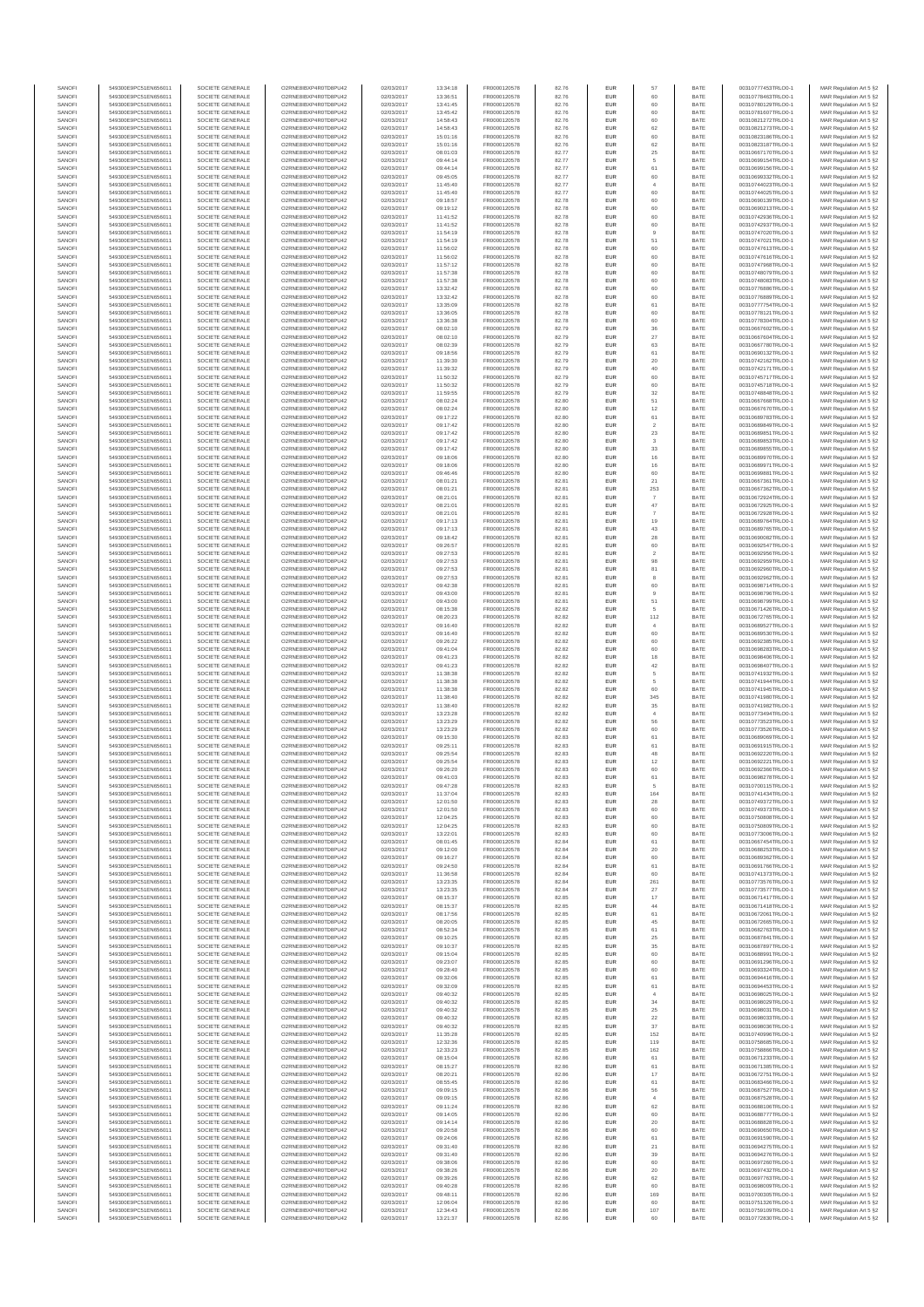| SANOFI           | 549300E9PC51EN656011                         | SOCIETE GENERALE                     | O2RNE8IBXP4R0TD8PU42                          | 02/03/2017               | 08:19:44             | FR0000120578                 | 82.87          | EUR               | 61                            | BATE         | 00310672576TRLO0-1                       | MAR Regulation Art 5 §2                             |
|------------------|----------------------------------------------|--------------------------------------|-----------------------------------------------|--------------------------|----------------------|------------------------------|----------------|-------------------|-------------------------------|--------------|------------------------------------------|-----------------------------------------------------|
| SANOFI<br>SANOFI | 549300E9PC51EN656011<br>549300E9PC51EN656011 | SOCIETE GENERALE<br>SOCIETE GENERALE | O2RNE8IBXP4R0TD8PU42<br>O2RNE8IBXP4R0TD8PU42  | 02/03/2017<br>02/03/2017 | 08:53:38<br>09:10:06 | FR0000120578                 | 82.87          | EUR<br>EUR        | 61<br>60                      | BATE<br>BATE | 00310682968TRLO0-1<br>00310687749TRLO0-1 | MAR Regulation Art 5 §2                             |
| SANOFI           | 549300E9PC51EN656011                         | SOCIETE GENERALE                     | O2RNE8IBXP4R0TD8PLI42                         | 02/03/2017               | 09:11:33             | FR0000120578<br>FR0000120578 | 82.87<br>82.87 | EUR               | 60                            | BATE         | 00310688143TRLO0-1                       | MAR Regulation Art 5 §2<br>MAR Regulation Art 5 §2  |
| SANOFI           | 549300E9PC51EN656011                         | SOCIETE GENERALE                     | O2RNE8IBXP4R0TD8PU42                          | 02/03/2017               | 09:12:59             | FR0000120578                 | 82.87          | EUR               | 17                            | BATE         | 00310688525TRLO0-1                       | MAR Regulation Art 5 §2                             |
| SANOFI           | 549300E9PC51EN656011                         | SOCIETE GENERALE                     | O2RNE8IBXP4R0TD8PU42                          | 02/03/2017               | 09:12:59             | FR0000120578                 | 82.87          | EUR               | 23                            | BATE         | 00310688528TRLO0-1                       | MAR Regulation Art 5 §2                             |
| SANOFI<br>SANOFI | 549300E9PC51EN656011<br>549300E9PC51EN656011 | SOCIETE GENERALE<br>SOCIETE GENERALE | O2RNE8IBXP4R0TD8PU42<br>O2RNE8IBXP4R0TD8PU42  | 02/03/2017<br>02/03/2017 | 09:13:29<br>09:14:50 | FR0000120578<br>FR0000120578 | 82.87<br>82.87 | <b>EUR</b><br>EUR | 60<br>13                      | BATE<br>BATE | 00310688651TRLO0-1<br>00310688933TRLO0-1 | MAR Regulation Art 5 §2<br>MAR Regulation Art 5 §2  |
| SANOFI           | 549300E9PC51EN656011                         | SOCIETE GENERALE                     | O2RNE8IBXP4R0TD8PU42                          | 02/03/2017               | 09:14:50             | FR0000120578                 | 82.87          | <b>EUR</b>        | 149                           | BATE         | 00310688935TRLO0-1                       | MAR Regulation Art 5 §2                             |
| SANOFI           | 549300E9PC51EN656011                         | SOCIETE GENERALE                     | O2RNE8IBXP4R0TD8PU42                          | 02/03/2017               | 09:22:27             | FR0000120578                 | 82.87          | EUR               | 61                            | BATE         | 00310691129TRLO0-1                       | MAR Regulation Art 5 §2                             |
| SANOFI<br>SANOFI | 549300E9PC51EN656011<br>549300E9PC51EN656011 | SOCIETE GENERALE<br>SOCIETE GENERALE | O2RNE8IBXP4R0TD8PU42<br>O2RNE8IBXP4R0TD8PU42  | 02/03/2017<br>02/03/2017 | 09:29:58<br>09:30:3  | FR0000120578<br>FR0000120578 | 82.87<br>82.87 | EUR<br>EUR        | 60<br>$43\,$                  | BATE<br>BATE | 00310693654TRLO0-1<br>00310693850TRLO0-1 | MAR Regulation Art 5 §2<br>MAR Regulation Art 5 §2  |
| SANOFI           | 549300E9PC51EN656011                         | SOCIETE GENERALE                     | O2RNE8IBXP4R0TD8PLI42                         | 02/03/2017               | 09:30:45             | FR0000120578                 | 82.87          | EUR               | $\overline{1}$                | BATE         | 00310693872TRLO0-1                       | MAR Regulation Art 5 §2                             |
| SANOFI           | 549300E9PC51EN656011                         | SOCIETE GENERALE                     | O2RNE8IBXP4R0TD8PU42                          | 02/03/2017               | 09:30:45             | FR0000120578                 | 82.87          | <b>EUR</b>        | 16                            | BATE         | 00310693873TRLO0-1                       | MAR Regulation Art 5 §2                             |
| SANOFI           | 549300E9PC51EN656011                         | SOCIETE GENERALE                     | O2RNE8IBXP4R0TD8PU42                          | 02/03/2017               | 09:32:35             | FR0000120578                 | 82.87          | EUR               | 12                            | BATE         | 00310694648TRLO0-1                       | MAR Regulation Art 5 §2                             |
| SANOFI<br>SANOFI | 549300E9PC51EN656011<br>549300E9PC51EN656011 | SOCIETE GENERALE<br>SOCIETE GENERALE | O2RNE8IBXP4R0TD8PU42<br>O2RNE8IBXP4R0TD8PU42  | 02/03/2017<br>02/03/2017 | 09:32:35<br>09:34:23 | FR0000120578<br>FR0000120578 | 82.87<br>82.87 | <b>EUR</b><br>EUR | 49<br>20                      | BATE<br>BATE | 00310694649TRLO0-1<br>00310695597TRLO0-1 | MAR Regulation Art 5 §2<br>MAR Regulation Art 5 §2  |
| SANOFI           | 549300E9PC51EN656011                         | SOCIETE GENERALE                     | O2RNE8IBXP4R0TD8PU42                          | 02/03/2017               | 09:35:53             | FR0000120578                 | 82.87          | <b>EUR</b>        | 60                            | BATE         | 00310696164TRLO0-1                       | MAR Regulation Art 5 §2                             |
| SANOFI           | 549300E9PC51EN656011                         | SOCIETE GENERALE                     | O2RNE8IBXP4R0TD8PU42                          | 02/03/2017               | 09:37:55             | FR0000120578                 | 82.87          | EUR               | 3                             | BATE         | 00310697145TRLO0-1                       | MAR Regulation Art 5 §2                             |
| SANOFI           | 549300E9PC51EN656011                         | SOCIETE GENERALE                     | O2RNE8IBXP4R0TD8PLI42                         | 02/03/2017               | 09:37:55             | FR0000120578                 | 82.87          | <b>EUR</b>        | $\sqrt{24}$                   | BATE         | 00310697146TRLO0-1                       | MAR Regulation Art 5 §2                             |
| SANOFI<br>SANOFI | 549300E9PC51EN656011<br>549300E9PC51EN656011 | SOCIETE GENERALE<br>SOCIETE GENERALE | O2RNE8IBXP4R0TD8PU42<br>O2RNE8IBXP4R0TD8PLI42 | 02/03/2017<br>02/03/2017 | 09:37:55<br>09:39:44 | FR0000120578<br>FR0000120578 | 82.87<br>82.87 | EUR<br>EUR        | $33\,$<br>$22\,$              | BATE<br>BATE | 00310697147TRLO0-1<br>00310697862TRLO0-1 | MAR Regulation Art 5 §2<br>MAR Regulation Art 5 §2  |
| SANOFI           | 549300E9PC51EN656011                         | SOCIETE GENERALE                     | O2RNE8IBXP4R0TD8PU42                          | 02/03/2017               | 09:39:44             | FR0000120578                 | 82.87          | <b>EUR</b>        | 38                            | BATE         | 00310697863TRLO0-1                       | MAR Regulation Art 5 §2                             |
| SANOFI           | 549300E9PC51EN656011                         | SOCIETE GENERALE                     | O2RNE8IBXP4R0TD8PU42                          | 02/03/2017               | 12:34:05             | FR0000120578                 | 82.87          | EUR               | 69                            | BATE         | 00310759009TRLO0-1                       | MAR Regulation Art 5 §2                             |
| SANOFI<br>SANOFI | 549300E9PC51EN656011<br>549300E9PC51EN656011 | SOCIETE GENERALE<br>SOCIETE GENERALE | O2RNE8IBXP4R0TD8PU42<br>O2RNE8IBXP4R0TD8PU42  | 02/03/2017<br>02/03/2017 | 12:34:05<br>13:20:43 | FR0000120578<br>FR0000120578 | 82.87<br>82.87 | <b>EUR</b><br>EUR | 60<br>60                      | BATE<br>BATE | 00310759010TRLO0-1<br>00310772574TRLO0-1 | MAR Regulation Art 5 §2<br>MAR Regulation Art 5 §2  |
| SANOFI           | 549300E9PC51EN656011                         | SOCIETE GENERALE                     | O2RNE8IBXP4R0TD8PU42                          | 02/03/2017               | 08:14:57             | FR0000120578                 | 82.88          | <b>EUR</b>        | 109                           | BATE         | 00310671200TRLO0-1                       | MAR Regulation Art 5 \$2                            |
| SANOFI           | 549300E9PC51EN656011                         | SOCIETE GENERALE                     | O2RNE8IBXP4R0TD8PU42                          | 02/03/2017               | 08:17:46             | FR0000120578                 | 82.88          | <b>EUR</b>        | 61                            | BATE         | 00310672012TRLO0-1                       | MAR Regulation Art 5 §2                             |
| SANOFI           | 549300E9PC51EN656011                         | SOCIETE GENERALE                     | O2RNE8IBXP4R0TD8PU42                          | 02/03/2017               | 08:49:47             | FR0000120578                 | 82.88          | EUR               | $61\,$                        | BATE         | 00310681947TRLO0-1                       | MAR Regulation Art 5 §2                             |
| SANOFI<br>SANOFI | 549300E9PC51EN656011<br>549300E9PC51EN656011 | SOCIETE GENERALE<br>SOCIETE GENERALE | O2RNE8IBXP4R0TD8PU42<br>O2RNE8IBXP4R0TD8PU42  | 02/03/2017<br>02/03/2017 | 08:52:22<br>08:52:57 | FR0000120578<br>FR0000120578 | 82.88<br>82.88 | EUR<br>EUR        | 60                            | BATE<br>BATE | 00310682722TRLO0-1<br>00310682822TRLO0-1 | MAR Regulation Art 5 §2<br>MAR Regulation Art 5 §2  |
| SANOFI           | 549300E9PC51EN656011                         | SOCIETE GENERALE                     | O2RNE8IBXP4R0TD8PU42                          | 02/03/2017               | 08:52:57             | FR0000120578                 | 82.88          | <b>EUR</b>        | 59                            | BATE         | 00310682824TRLO0-1                       | MAR Regulation Art 5 §2                             |
| SANOFI           | 549300E9PC51EN656011                         | SOCIETE GENERALE                     | O2RNE8IBXP4R0TD8PU42                          | 02/03/2017               | 08:54:09             | FR0000120578                 | 82.88          | EUR               | 61                            | BATE         | 00310683068TRLO0-1                       | MAR Regulation Art 5 §2                             |
| SANOFI<br>SANOFI | 549300E9PC51EN656011<br>549300E9PC51EN656011 | SOCIETE GENERALE<br>SOCIETE GENERALE | O2RNE8IBXP4R0TD8PU42<br>O2RNE8IBXP4R0TD8PU42  | 02/03/2017<br>02/03/2017 | 08:54:59<br>08:55:10 | FR0000120578<br>FR0000120578 | 82.88<br>82.88 | <b>EUR</b><br>EUR | 26<br>203                     | BATE<br>BATE | 00310683259TRLO0-1<br>00310683286TRLO0-1 | MAR Regulation Art 5 §2<br>MAR Regulation Art 5 §2  |
| SANOFI           | 549300E9PC51EN656011                         | SOCIETE GENERALE                     | O2RNE8IBXP4R0TD8PU42                          | 02/03/2017               | 09:05:59             | FR0000120578                 | 82.88          | EUR               | $\overline{1}$                | BATE         | 00310686552TRLO0-1                       | MAR Regulation Art 5 §2                             |
| SANOFI           | 549300E9PC51EN656011                         | SOCIETE GENERALE                     | O2RNE8IBXP4R0TD8PU42                          | 02/03/2017               | 09:05:59             | FR0000120578                 | 82.88          | EUR               | 32                            | BATE         | 00310686553TRLO0-1                       | MAR Regulation Art 5 §2                             |
| SANOFI           | 549300E9PC51EN656011<br>549300E9PC51EN656011 | SOCIETE GENERALE                     | O2RNE8IBXP4R0TD8PU42                          | 02/03/2017               | 09:05:59             | FR0000120578                 | 82.88          | EUR               | 27                            | BATE         | 00310686554TRLO0-1                       | MAR Regulation Art 5 §2                             |
| SANOFI<br>SANOFI | 549300E9PC51EN656011                         | SOCIETE GENERALE<br>SOCIETE GENERALE | O2RNE8IBXP4R0TD8PU42<br>O2RNE8IBXP4R0TD8PU42  | 02/03/2017<br>02/03/2017 | 09:08:56<br>09:08:56 | FR0000120578<br>FR0000120578 | 82.88<br>82.88 | EUR<br>EUR        | $\overline{\mathbf{c}}$<br>41 | BATE<br>BATE | 00310687345TRLO0-1<br>00310687346TRLO0-1 | MAR Regulation Art 5 §2<br>MAR Regulation Art 5 §2  |
| SANOFI           | 549300E9PC51EN656011                         | SOCIETE GENERALE                     | O2RNE8IBXP4R0TD8PLI42                         | 02/03/2017               | 09:08:56             | FR0000120578                 | 82.88          | <b>EUR</b>        | 17                            | BATE         | 00310687349TRLO0-1                       | MAR Regulation Art 5 §2                             |
| SANOFI           | 549300E9PC51EN656011                         | SOCIETE GENERALE                     | O2RNE8IBXP4R0TD8PU42                          | 02/03/2017               | 09:09:57             | FR0000120578                 | 82.88          | EUR               | 59                            | BATE         | 00310687712TRLO0-1                       | MAR Regulation Art 5 §2                             |
| SANOFI<br>SANOFI | 549300E9PC51EN656011<br>549300E9PC51EN656011 | SOCIETE GENERALE<br>SOCIETE GENERALE | O2RNE8IBXP4R0TD8PU42<br>O2RNE8IBXP4R0TD8PU42  | 02/03/2017<br>02/03/2017 | 09:09:57<br>09:11:14 | FR0000120578<br>FR0000120578 | 82.88<br>82.88 | <b>EUR</b><br>EUR | $\overline{1}$<br>60          | BATE<br>BATE | 00310687714TRLO0-1<br>00310688046TRLO0-1 | MAR Regulation Art 5 §2<br>MAR Regulation Art 5 §2  |
| SANOFI           | 549300E9PC51EN656011                         | SOCIETE GENERALE                     | O2RNE8IBXP4R0TD8PU42                          | 02/03/2017               | 09:21:54             | FR0000120578                 | 82.88          | <b>EUR</b>        | 9                             | BATE         | 00310690957TRLO0-1                       | MAR Regulation Art 5 §2                             |
| SANOFI           | 549300E9PC51EN656011                         | SOCIETE GENERALE                     | O2RNE8IBXP4R0TD8PU42                          | 02/03/2017               | 09:21:54             | FR0000120578                 | 82.88          | EUR               | 52                            | BATE         | 00310690958TRLO0-1                       | MAR Regulation Art 5 §2                             |
| SANOFI           | 549300E9PC51EN656011                         | SOCIETE GENERALE                     | O2RNE8IBXP4R0TD8PLI42                         | 02/03/2017               | 09:36:08             | FR0000120578                 | 82.88          | EUR               | 3                             | BATE         | 00310696299TRLO0-1                       | MAR Regulation Art 5 §2                             |
| SANOFI<br>SANOFI | 549300E9PC51EN656011<br>549300E9PC51EN656011 | SOCIETE GENERALE<br>SOCIETE GENERALE | O2RNE8IBXP4R0TD8PU42<br>O2RNE8IBXP4R0TD8PU42  | 02/03/2017<br>02/03/2017 | 09:36:08<br>09:38:51 | FR0000120578<br>FR0000120578 | 82.88<br>82.88 | EUR<br>EUR        | 57<br>40                      | BATE<br>BATE | 00310696300TRLO0-1<br>00310697572TRLO0-1 | MAR Regulation Art 5 §2<br>MAR Regulation Art 5 §2  |
| SANOFI           | 549300E9PC51EN656011                         | SOCIETE GENERALE                     | O2RNE8IBXP4R0TD8PU42                          | 02/03/2017               | 11:35:15             | FR0000120578                 | 82.88          | <b>EUR</b>        | 661                           | BATE         | 00310740889TRLO0-1                       | MAR Regulation Art 5 §2                             |
| SANOFI           | 549300E9PC51EN656011                         | SOCIETE GENERALE                     | O2RNE8IBXP4R0TD8PU42                          | 02/03/2017               | 11:35:15             | FR0000120578                 | 82.88          | EUR               | 60                            | BATE         | 00310740890TRLO0-1                       | MAR Regulation Art 5 §2                             |
| SANOFI<br>SANOFI | 549300E9PC51EN656011                         | SOCIETE GENERALE                     | O2RNE8IBXP4R0TD8PU42                          | 02/03/2017               | 12:07:16             | FR0000120578                 | 82.88          | <b>EUR</b>        | 8                             | BATE<br>BATE | 00310751632TRLO0-1                       | MAR Regulation Art 5 §2                             |
| SANOFI           | 549300E9PC51EN656011<br>549300E9PC51EN656011 | SOCIETE GENERALE<br>SOCIETE GENERALE | O2RNE8IBXP4R0TD8PU42<br>O2RNE8IBXP4R0TD8PU42  | 02/03/2017<br>02/03/2017 | 12:07:16<br>12:07:16 | FR0000120578<br>FR0000120578 | 82.88<br>82.88 | <b>EUR</b><br>EUR | 91<br>83                      | BATE         | 00310751635TRLO0-1<br>00310751642TRLO0-1 | MAR Regulation Art 5 §2<br>MAR Regulation Art 5 §2  |
| SANOFI           | 549300E9PC51EN656011                         | SOCIETE GENERALE                     | O2RNE8IBXP4R0TD8PLI42                         | 02/03/2017               | 12:07:16             | FR0000120578                 | 82.88          | EUR               | 83                            | BATE         | 00310751648TRLO0-1                       | MAR Regulation Art 5 §2                             |
| SANOFI           | 549300E9PC51EN656011                         | SOCIETE GENERALE                     | O2RNE8IBXP4R0TD8PU42                          | 02/03/2017               | 12:07:16             | FR0000120578                 | 82.88          | EUR               | 60                            | BATE         | 00310751651TRLO0-1                       | MAR Regulation Art 5 §2                             |
| SANOFI<br>SANOFI | 549300E9PC51EN656011<br>549300E9PC51EN656011 | SOCIETE GENERALE<br>SOCIETE GENERALE | O2RNE8IBXP4R0TD8PU42<br>O2RNE8IBXP4R0TD8PU42  | 02/03/2017<br>02/03/2017 | 12:30:35<br>12:35:20 | FR0000120578<br>FR0000120578 | 82.88<br>82.88 | <b>EUR</b><br>EUR | 106<br>37                     | BATE<br>BATE | 00310758133TRLO0-1<br>00310759266TRLO0-1 | MAR Regulation Art 5 §2<br>MAR Regulation Art 5 §2  |
| SANOFI           | 549300E9PC51EN656011                         | SOCIETE GENERALE                     | O2RNE8IBXP4R0TD8PU42                          | 02/03/2017               | 12:35:20             | FR0000120578                 | 82.88          | <b>EUR</b>        | 23                            | BATE         | 00310759268TRLO0-1                       | MAR Regulation Art 5 §2                             |
| SANOFI           | 549300E9PC51EN656011                         | SOCIETE GENERALE                     | O2RNE8IBXP4R0TD8PU42                          | 02/03/2017               | 13:05:45             | FR0000120578                 | 82.88          | EUR               | 60                            | BATE         | 00310767921TRLO0-1                       | MAR Regulation Art 5 §2                             |
| SANOFI           | 549300E9PC51EN656011                         | SOCIETE GENERALE                     | O2RNE8IBXP4R0TD8PU42                          | 02/03/2017               | 13:20:10             | FR0000120578                 | 82.88          | <b>EUR</b>        | 60                            | BATE         | 00310772403TRLO0-1                       | MAR Regulation Art 5 §2                             |
| SANOFI<br>SANOFI | 549300E9PC51EN656011<br>549300E9PC51EN656011 | SOCIETE GENERALE<br>SOCIETE GENERALE | O2RNE8IBXP4R0TD8PU42<br>O2RNE8IBXP4R0TD8PU42  | 02/03/2017<br>02/03/2017 | 08:17:06<br>09:01:20 | FR0000120578<br>FR0000120578 | 82.89<br>82.89 | EUR<br><b>EUR</b> | 61<br>60                      | BATE<br>BATE | 00310671843TRLO0-1<br>00310684788TRLO0-1 | MAR Regulation Art 5 §2<br>MAR Regulation Art 5 §2  |
| SANOFI           | 549300E9PC51EN656011                         | SOCIETE GENERALE                     | O2RNE8IBXP4R0TD8PU42                          | 02/03/2017               | 09:02:26             | FR0000120578                 | 82.89          | <b>EUR</b>        | 60                            | BATE         | 00310685094TRLO0-1                       | MAR Regulation Art 5 §2                             |
| SANOFI           | 549300E9PC51EN656011                         | SOCIETE GENERALE                     | O2RNE8IBXP4R0TD8PU42                          | 02/03/2017               | 09:05:46             | FR0000120578                 | 82.89          | EUR               | $61\,$                        | BATE         | 00310686398TRLO0-1                       | MAR Regulation Art 5 §2                             |
| SANOFI           | 549300E9PC51EN656011                         | SOCIETE GENERALE                     | O2RNE8IBXP4R0TD8PU42                          | 02/03/2017               | 09:08:32             | FR0000120578                 | 82.89          | <b>EUR</b>        | 60                            | BATE         | 00310687179TRLO0-1                       | MAR Regulation Art 5 §2                             |
| SANOFI<br>SANOFI | 549300E9PC51EN656011<br>549300E9PC51EN656011 | SOCIETE GENERALE<br>SOCIETE GENERALE | O2RNE8IBXP4R0TD8PU42<br>O2RNE8IBXP4R0TD8PU42  | 02/03/2017<br>02/03/2017 | 09:35:25<br>09:35:25 | FR0000120578<br>FR0000120578 | 82.89<br>82.89 | EUR<br><b>EUR</b> | 11<br>80                      | BATE<br>BATE | 00310696049TRLO0-1<br>00310696051TRLO0-1 | MAR Regulation Art 5 §2<br>MAR Regulation Art 5 §2  |
| SANOFI           | 549300E9PC51EN656011                         | SOCIETE GENERALE                     | O2RNE8IBXP4R0TD8PU42                          | 02/03/2017               | 09:49:26             | FR0000120578                 | 82.89          | EUR               | 49                            | BATE         | 00310700678TRLO0-1                       | MAR Regulation Art 5 §2                             |
| SANOFI           | 549300E9PC51EN656011                         | SOCIETE GENERALE                     | O2RNE8IBXP4R0TD8PU42                          | 02/03/2017               | 09:49:26             | FR0000120578                 | 82.89          | <b>EUR</b>        | 11                            | BATE         | 00310700679TRLO0-1                       | MAR Regulation Art 5 §2                             |
| SANOFI<br>SANOFI | 549300E9PC51EN656011<br>549300E9PC51EN656011 | SOCIETE GENERALE<br>SOCIETE GENERALE | O2RNE8IBXP4R0TD8PU42<br>O2RNE8IBXP4R0TD8PU42  | 02/03/2017<br>02/03/2017 | 09:52:47<br>09:53:24 | FR0000120578<br>FR0000120578 | 82.89<br>82.89 | EUR<br>EUR        | 60<br>$\overline{3}$          | BATE<br>BATE | 00310702237TRLO0-1<br>00310702533TRLO0-1 | MAR Regulation Art 5 §2<br>MAR Regulation Art 5 §2  |
| SANOFI           | 549300E9PC51EN656011                         | SOCIETE GENERALE                     | O2RNE8IBXP4R0TD8PU42                          | 02/03/2017               | 09:53:24             | FR0000120578                 | 82.89          | EUR               | 57                            | BATE         | 00310702536TRLO0-1                       | MAR Regulation Art 5 §2                             |
| SANOFI           | 549300E9PC51EN656011                         | SOCIETE GENERALE                     | O2RNE8IBXP4R0TD8PU42                          | 02/03/2017               | 12:31:48             | FR0000120578                 | 82.89          | EUR               | 124                           | BATE         | 00310758477TRLO0-1                       | MAR Regulation Art 5 §2                             |
| SANOFI           | 549300E9PC51EN656011                         | SOCIETE GENERALE                     | O2RNE8IBXP4R0TD8PU42                          | 02/03/2017               | 12:35:49             | FR0000120578                 | 82.89          | <b>EUR</b>        | 60                            | BATE         | 00310759469TRLO0-1                       | MAR Regulation Art 5 §2                             |
| SANOFI<br>SANOFI | 549300E9PC51EN656011<br>549300E9PC51EN656011 | SOCIETE GENERALE<br>SOCIETE GENERALE | O2RNE8IBXP4R0TD8PU42<br>O2RNE8IBXP4R0TD8PU42  | 02/03/2017<br>02/03/2017 | 12:57:14<br>13:04:30 | FR0000120578<br>FR0000120578 | 82.89<br>82.89 | EUR<br><b>EUR</b> | 60<br>20                      | BATE<br>BATE | 00310765139TRLO0-1<br>00310767596TRLO0-1 | MAR Regulation Art 5 §2<br>MAR Regulation Art 5 §2  |
| SANOFI           | 549300E9PC51EN656011                         | SOCIETE GENERALE                     | O2RNE8IBXP4R0TD8PU42                          | 02/03/2017               | 13:04:30             | FR0000120578                 | 82.89          | EUR               | 60                            | BATE         | 00310767598TRLO0-1                       | MAR Regulation Art 5 §2                             |
| SANOFI           | 549300E9PC51EN656011                         | SOCIETE GENERALE                     | O2RNE8IBXP4R0TD8PU42                          | 02/03/2017               | 08:49:05             | FR0000120578                 | 82.90          | EUR               | 79                            | BATE         | 00310681786TRLO0-1                       | MAR Regulation Art 5 §2                             |
| SANOFI           | 549300E9PC51EN656011                         | SOCIETE GENERALE                     | O2RNE8IBXP4R0TD8PU42                          | 02/03/2017               | 08:56:03             | FR0000120578                 | 82.90          | EUR               | 20                            | BATE         | 00310683566TRLO0-1                       | MAR Regulation Art 5 §2                             |
| SANOFI<br>SANOFI | 549300E9PC51EN656011<br>549300E9PC51EN656011 | SOCIETE GENERALE<br>SOCIETE GENERALE | O2RNESIBXP4R0TD8PLI42<br>O2RNE8IBXP4R0TD8PU42 | 02/03/2017<br>02/03/2017 | 08:56:03<br>09:01:51 | FR0000120578<br>FR0000120578 | 82.90<br>82.90 | EUR<br>EUR        | 42<br>$\rm 25$                | BATE<br>BATE | 00310683567TRLO0-1<br>00310684946TRLO0-1 | MAR Regulation Art 5 §2<br>MAR Regulation Art 5 §2  |
| SANOFI           | 549300E9PC51EN656011                         | SOCIETE GENERALE                     | O2RNE8IBXP4R0TD8PU42                          | 02/03/2017               | 09:01:51             | FR0000120578                 | 82.90          | EUR               | 35                            | BATE         | 00310684948TRLO0-1                       | MAR Regulation Art 5 §2                             |
| SANOFI           | 549300E9PC51EN656011                         | SOCIETE GENERALE                     | O2RNE8IBXP4R0TD8PU42                          | 02/03/2017               | 09:07:49             | FR0000120578                 | 82.90          | <b>EUR</b>        | $\scriptstyle{72}$            | BATE         | 00310687057TRLO0-1                       | MAR Regulation Art 5 \$2                            |
| SANOFI           | 549300E9PC51EN656011                         | SOCIETE GENERALE<br>SOCIETE GENERALE | O2RNE8IBXP4R0TD8PU42<br>O2RNE8IBXP4R0TD8PU42  | 02/03/2017               | 09:07:49             | FR0000120578                 | 82.90          | EUR<br><b>EUR</b> | 58<br>61                      | BATE<br>BATE | 00310687058TRLO0-1                       | MAR Regulation Art 5 §2                             |
| SANOFI<br>SANOFI | 549300E9PC51EN656011<br>549300E9PC51EN656011 | SOCIETE GENERALE                     | O2RNE8IBXP4R0TD8PU42                          | 02/03/2017<br>02/03/2017 | 09:37:21<br>09:50:47 | FR0000120578<br>FR0000120578 | 82.90<br>82.90 | EUR               | 60                            | BATE         | 00310696803TRLO0-1<br>00310701281TRLO0-1 | MAR Regulation Art 5 §2<br>MAR Regulation Art 5 §2  |
| SANOFI           | 549300E9PC51EN656011                         | SOCIETE GENERALE                     | O2RNE8IBXP4R0TD8PLI42                         | 02/03/2017               | 09:51:31             | FR0000120578                 | 82.90          | EUR               | 60                            | BATE         | 00310701574TRLO0-1                       | MAR Regulation Art 5 §2                             |
| SANOFI           | 549300E9PC51EN656011                         | SOCIETE GENERALE                     | O2RNE8IBXP4R0TD8PU42                          | 02/03/2017               | 09:51:50             | FR0000120578                 | 82.90          | <b>EUR</b>        | 61                            | BATE         | 00310701752TRLO0-1                       | MAR Regulation Art 5 §2                             |
| SANOFI<br>SANOFI | 549300E9PC51EN656011<br>549300E9PC51EN656011 | SOCIETE GENERALE<br>SOCIETE GENERALE | O2RNE8IBXP4R0TD8PU42<br>O2RNE8IBXP4R0TD8PU42  | 02/03/2017<br>02/03/2017 | 09:54:43<br>11:34:33 | FR0000120578<br>FR0000120578 | 82.90<br>82.90 | EUR<br>EUR        | 60<br>60                      | BATE<br>BATE | 00310703322TRLO0-1<br>00310740676TRLO0-1 | MAR Regulation Art 5 §2<br>MAR Regulation Art 5 §2  |
| SANOFI           | 549300E9PC51EN656011                         | SOCIETE GENERALE                     | O2RNE8IBXP4R0TD8PU42                          | 02/03/2017               | 12:27:08             | FR0000120578                 | 82.90          | EUR               | 60                            | BATE         | 00310757124TRLO0-1                       | MAR Regulation Art 5 §2                             |
| SANOFI           | 549300E9PC51EN656011                         | SOCIETE GENERALE                     | O2RNE8IBXP4R0TD8PU42                          | 02/03/2017               | 12:29:23             | FR0000120578                 | 82.90          | <b>EUR</b>        | 24                            | BATE         | 00310757727TRLO0-1                       | MAR Regulation Art 5 §2                             |
| SANOFI           | 549300E9PC51EN656011<br>549300E9PC51EN656011 | SOCIETE GENERALE                     | O2RNE8IBXP4R0TD8PU42                          | 02/03/2017               | 12:30:07             | FR0000120578                 | 82.90          | EUR               | 36                            | BATE         | 00310757986TRLO0-1                       | MAR Regulation Art 5 §2<br>MAR Regulation Art 5 \$2 |
| SANOFI<br>SANOFI | 549300E9PC51EN656011                         | SOCIETE GENERALE<br>SOCIETE GENERALE | O2RNE8IBXP4R0TD8PU42<br>O2RNE8IBXP4R0TD8PU42  | 02/03/2017<br>02/03/2017 | 12:37:07<br>12:37:07 | FR0000120578<br>FR0000120578 | 82.90<br>82.90 | <b>EUR</b><br>EUR | 60<br>60                      | BATE<br>BATE | 00310759766TRLO0-1<br>00310759767TRLO0-1 | MAR Regulation Art 5 §2                             |
| SANOFI           | 549300E9PC51EN656011                         | SOCIETE GENERALE                     | O2RNE8IBXP4R0TD8PU42                          | 02/03/2017               | 12:37:17             | FR0000120578                 | 82.90          | EUR               | $61\,$                        | BATE         | 00310759792TRLO0-1                       | MAR Regulation Art 5 §2                             |
| SANOFI<br>SANOFI | 549300E9PC51EN656011<br>549300E9PC51EN656011 | SOCIETE GENERALE<br>SOCIETE GENERALE | O2RNE8IBXP4R0TD8PU42<br>O2RNE8IBXP4R0TD8PU42  | 02/03/2017<br>02/03/2017 | 12:37:40<br>12:44:27 | FR0000120578<br>FR0000120578 | 82.90<br>82.90 | EUR<br>EUR        | 60<br>60                      | BATE<br>BATE | 00310759867TRLO0-1<br>00310761542TRLO0-1 | MAR Regulation Art 5 §2<br>MAR Regulation Art 5 §2  |
| SANOFI           | 549300E9PC51EN656011                         | SOCIETE GENERALE                     | O2RNE8IBXP4R0TD8PU42                          | 02/03/2017               | 12:46:44             | FR0000120578                 | 82.90          | <b>EUR</b>        | 248                           | BATE         | 00310762175TRLO0-1                       | MAR Regulation Art 5 §2                             |
| SANOFI           | 549300E9PC51EN656011                         | SOCIETE GENERALE                     | O2RNE8IBXP4R0TD8PU42                          | 02/03/2017               | 12:50:57             | FR0000120578                 | 82.90          | EUR               | 60                            | BATE         | 00310763346TRLO0-1                       | MAR Regulation Art 5 §2                             |
| SANOFI<br>SANOFI | 549300E9PC51EN656011<br>549300E9PC51EN656011 | SOCIETE GENERALE<br>SOCIETE GENERALE | O2RNE8IBXP4R0TD8PU42<br>O2RNE8IBXP4R0TD8PU42  | 02/03/2017<br>02/03/2017 | 12:51:05<br>12:51:29 | FR0000120578<br>FR0000120578 | 82.90<br>82.90 | <b>EUR</b><br>EUR | 60<br>60                      | BATE<br>BATE | 00310763399TRLO0-1<br>00310763506TRLO0-1 | MAR Regulation Art 5 §2                             |
| SANOFI           | 549300E9PC51EN656011                         | SOCIETE GENERALE                     | O2RNE8IBXP4R0TD8PU42                          | 02/03/2017               | 12:54:12             | FR0000120578                 | 82.90          | EUR               | 60                            | BATE         | 00310763982TRLO0-1                       | MAR Regulation Art 5 §2<br>MAR Regulation Art 5 §2  |
| SANOFI           | 549300E9PC51EN656011                         | SOCIETE GENERALE                     | O2RNE8IBXP4R0TD8PU42                          | 02/03/2017               | 12:54:12             | FR0000120578                 | 82.90          | EUR               | 60                            | BATE         | 00310763983TRLO0-1                       | MAR Regulation Art 5 §2                             |
| SANOFI           | 549300E9PC51EN656011                         | SOCIETE GENERALE                     | O2RNE8IBXP4R0TD8PU42                          | 02/03/2017               | 12:55:08             | FR0000120578                 | 82.90          | EUR               | 60                            | BATE         | 00310764296TRLO0-1                       | MAR Regulation Art 5 §2                             |
| SANOFI<br>SANOFI | 549300E9PC51EN656011<br>549300E9PC51EN656011 | SOCIETE GENERALE<br>SOCIETE GENERALE | O2RNE8IBXP4R0TD8PU42<br>O2RNE8IBXP4R0TD8PU42  | 02/03/2017<br>02/03/2017 | 12:56:23<br>12:58:19 | FR0000120578<br>FR0000120578 | 82.90<br>82.90 | EUR<br>EUR        | 60<br>60                      | BATE<br>BATE | 00310764733TRLO0-1<br>00310765507TRLO0-1 | MAR Regulation Art 5 §2<br>MAR Regulation Art 5 §2  |
| SANOFI           | 549300E9PC51EN656011                         | SOCIETE GENERALE                     | O2RNE8IBXP4R0TD8PU42                          | 02/03/2017               | 12:59:01             | FR0000120578                 | 82.90          | <b>EUR</b>        | 60                            | BATE         | 00310765840TRLO0-1                       | MAR Regulation Art 5 §2                             |
| SANOFI           | 549300E9PC51EN656011                         | SOCIETE GENERALE                     | O2RNE8IBXP4R0TD8PU42                          | 02/03/2017               | 13:03:12             | FR0000120578                 | 82.90          | EUR               | 5                             | BATE         | 00310767314TRLO0-1                       | MAR Regulation Art 5 §2                             |
| SANOFI           | 549300E9PC51EN656011                         | SOCIETE GENERALE                     | O2RNE8IBXP4R0TD8PU42                          | 02/03/2017               | 13:03:12             | FR0000120578                 | 82.90          | <b>EUR</b>        | 35                            | BATE         | 00310767315TRLO0-1                       | MAR Regulation Art 5 §2                             |
| SANOFI<br>SANOFI | 549300E9PC51EN656011<br>549300E9PC51EN656011 | SOCIETE GENERALE<br>SOCIETE GENERALE | O2RNE8IBXP4R0TD8PU42<br>O2RNE8IBXP4R0TD8PU42  | 02/03/2017<br>02/03/2017 | 13:08:16<br>13:08:16 | FR0000120578<br>FR0000120578 | 82.90<br>82.90 | EUR<br><b>EUR</b> | 75<br>60                      | BATE<br>BATE | 00310768760TRLO0-1<br>00310768761TRLO0-1 | MAR Regulation Art 5 §2<br>MAR Regulation Art 5 §2  |
| SANOFI           | 549300E9PC51EN656011                         | SOCIETE GENERALE                     | O2RNE8IBXP4R0TD8PU42                          | 02/03/2017               | 13:09:32             | FR0000120578                 | 82.90          | <b>EUR</b>        | 60                            | BATE         | 00310769162TRLO0-1                       | MAR Regulation Art 5 §2                             |
| SANOFI           | 549300E9PC51EN656011                         | SOCIETE GENERALE                     | O2RNE8IBXP4R0TD8PU42                          | 02/03/2017               | 13:09:32             | FR0000120578                 | 82.90          | EUR               | 60                            | BATE         | 00310769163TRLO0-1                       | MAR Regulation Art 5 §2                             |
| SANOFI<br>SANOFI | 549300E9PC51EN656011<br>549300E9PC51EN656011 | SOCIETE GENERALE<br>SOCIETE GENERALE | O2RNE8IBXP4R0TD8PU42<br>O2RNE8IBXP4R0TD8PU42  | 02/03/2017<br>02/03/2017 | 13:10:15<br>13:11:09 | FR0000120578<br>FR0000120578 | 82.90<br>82.90 | EUR<br>EUR        | 98<br>44                      | BATE<br>BATE | 00310769370TRLO0-1<br>00310769583TRLO0-1 | MAR Regulation Art 5 §2<br>MAR Regulation Art 5 §2  |
| SANOFI           | 549300E9PC51EN656011                         | SOCIETE GENERALE                     | O2RNE8IBXP4R0TD8PU42                          | 02/03/2017               | 13:17:56             | FR0000120578                 | 82.90          | <b>EUR</b>        | 60                            | BATE         | 00310771638TRLO0-1                       | MAR Regulation Art 5 §2                             |
| SANOFI           | 549300E9PC51EN656011                         | SOCIETE GENERALE                     | O2RNE8IBXP4R0TD8PU42                          | 02/03/2017               | 13:17:56             | FR0000120578                 | 82.90          | EUR               | 24                            | BATE         | 00310771639TRLO0-1                       | MAR Regulation Art 5 §2                             |
| SANOFI<br>SANOFI | 549300E9PC51EN656011<br>549300E9PC51EN656011 | SOCIETE GENERALE<br>SOCIETE GENERALE | O2RNE8IBXP4R0TD8PU42<br>O2RNE8IBXP4R0TD8PU42  | 02/03/2017<br>02/03/2017 | 13:17:56<br>13:19:32 | FR0000120578                 | 82.90<br>82.90 | <b>EUR</b><br>EUR | 36<br>60                      | BATE<br>BATE | 00310771640TRLO0-1<br>00310772132TRLO0-1 | MAR Regulation Art 5 §2                             |
| SANOFI           | 549300E9PC51EN656011                         | SOCIETE GENERALE                     | O2RNE8IBXP4R0TD8PU42                          | 02/03/2017               | 13:19:32             | FR0000120578<br>FR0000120578 | 82.90          | EUR               | 60                            | BATE         | 00310772133TRLO0-1                       | MAR Regulation Art 5 §2<br>MAR Regulation Art 5 §2  |
| SANOFI           | 549300E9PC51EN656011                         | SOCIETE GENERALE                     | O2RNE8IBXP4R0TD8PU42                          | 02/03/2017               | 08:16:45             | FR0000120578                 | 82.91          | EUR               | 61                            | BATE         | 00310671726TRLO0-1                       | MAR Regulation Art 5 §2                             |
| SANOFI           | 549300E9PC51EN656011                         | SOCIETE GENERALE                     | O2RNE8IBXP4R0TD8PU42                          | 02/03/2017               | 08:19:02             | FR0000120578                 | 82.91          | <b>EUR</b>        | 35                            | BATE         | 00310672346TRLO0-1                       | MAR Regulation Art 5 §2                             |
| SANOFI<br>SANOFI | 549300E9PC51EN656011<br>549300E9PC51EN656011 | SOCIETE GENERALE<br>SOCIETE GENERALE | O2RNE8IBXP4R0TD8PU42<br>O2RNE8IBXP4R0TD8PU42  | 02/03/2017<br>02/03/2017 | 08:19:02<br>08:19:02 | FR0000120578<br>FR0000120578 | 82.91<br>82.91 | EUR<br>EUR        | 177<br>153                    | BATE<br>BATE | 00310672347TRLO0-1<br>00310672348TRLO0-1 | MAR Regulation Art 5 §2<br>MAR Regulation Art 5 §2  |
| SANOFI           | 549300E9PC51EN656011                         | SOCIETE GENERALE                     | O2RNE8IBXP4R0TD8PU42                          | 02/03/2017               | 08:23:09             | FR0000120578                 | 82.91          | <b>EUR</b>        | 61                            | BATE         | 00310673459TRLO0-1                       | MAR Regulation Art 5 §2                             |
| SANOFI           | 549300E9PC51EN656011                         | SOCIETE GENERALE                     | O2RNE8IBXP4R0TD8PU42                          | 02/03/2017               | 08:23:43             | FR0000120578                 | 82.91          | EUR               | 75                            | BATE         | 00310673573TRLO0-1                       | MAR Regulation Art 5 §2                             |
| SANOFI<br>SANOFI | 549300E9PC51EN656011                         | SOCIETE GENERALE<br>SOCIETE GENERALE | O2RNE8IBXP4R0TD8PU42<br>O2RNE8IBXP4R0TD8PU42  | 02/03/2017               | 08:49:01<br>08:56:39 | FR0000120578                 | 82.91<br>82.91 | <b>EUR</b><br>EUR | 61<br>62                      | BATE<br>BATE | 00310681772TRLO0-1                       | MAR Regulation Art 5 §2                             |
| SANOFI           | 549300E9PC51EN656011<br>549300E9PC51EN656011 | SOCIETE GENERALE                     | O2RNE8IBXP4R0TD8PU42                          | 02/03/2017<br>02/03/2017 | 08:57:25             | FR0000120578<br>FR0000120578 | 82.91          | EUR               | 202                           | BATE         | 00310683698TRLO0-1<br>00310683845TRLO0-1 | MAR Regulation Art 5 §2<br>MAR Regulation Art 5 §2  |
| SANOFI           | 549300E9PC51EN656011                         | SOCIETE GENERALE                     | O2RNE8IBXP4R0TD8PU42                          | 02/03/2017               | 09:06:57             | FR0000120578                 | 82.91          | EUR               | 11                            | BATE         | 00310686772TRLO0-1                       | MAR Regulation Art 5 §2                             |
| SANOFI           | 549300E9PC51EN656011                         | SOCIETE GENERALE                     | O2RNE8IBXP4R0TD8PU42                          | 02/03/2017               | 09:06:57             | FR0000120578                 | 82.91          | EUR               | 49                            | BATE         | 00310686773TRLO0-1                       | MAR Regulation Art 5 §2                             |
| SANOFI<br>SANOFI | 549300E9PC51EN656011<br>549300E9PC51EN656011 | SOCIETE GENERALE<br>SOCIETE GENERALE | O2RNE8IBXP4R0TD8PU42<br>O2RNE8IBXP4R0TD8PU42  | 02/03/2017<br>02/03/2017 | 09:50:18<br>12:10:07 | FR0000120578<br>FR0000120578 | 82.91<br>82.91 | <b>EUR</b><br>EUR | 60<br>60                      | BATE<br>BATE | 00310701133TRLO0-1<br>00310752465TRLO0-1 | MAR Regulation Art 5 §2<br>MAR Regulation Art 5 §2  |
| SANOFI           | 549300E9PC51EN656011                         | SOCIETE GENERALE                     | O2RNE8IBXP4R0TD8PU42                          | 02/03/2017               | 12:28:05             | FR0000120578                 | 82.91          | <b>EUR</b>        | 92                            | BATE         | 00310757393TRLO0-1                       | MAR Regulation Art 5 §2                             |
| SANOFI           | 549300E9PC51EN656011                         | SOCIETE GENERALE                     | O2RNE8IBXP4R0TD8PU42                          | 02/03/2017               | 12:29:43             | FR0000120578                 | 82.91          | EUR               | 27                            | BATE         | 00310757851TRLO0-1                       | MAR Regulation Art 5 §2                             |
| SANOFI<br>SANOFI | 549300E9PC51EN656011<br>549300E9PC51EN656011 | SOCIETE GENERALE<br>SOCIETE GENERALE | O2RNE8IBXP4R0TD8PU42<br>O2RNE8IBXP4R0TD8PU42  | 02/03/2017               | 12:29:47             | FR0000120578                 | 82.91          | <b>EUR</b>        | 76                            | BATE<br>BATE | 00310757866TRLO0-1                       | MAR Regulation Art 5 §2                             |
| SANOFI           | 549300E9PC51EN656011                         | SOCIETE GENERALE                     | O2RNE8IBXP4R0TD8PU42                          | 02/03/2017<br>02/03/2017 | 12:30:04<br>12:42:57 | FR0000120578<br>FR0000120578 | 82.91<br>82.91 | <b>EUR</b><br>EUR | 311<br>60                     | BATE         | 00310757947TRLO0-1<br>00310761123TRLO0-1 | MAR Regulation Art 5 §2<br>MAR Regulation Art 5 §2  |
| SANOFI           | 549300E9PC51EN656011                         | SOCIETE GENERALE                     | O2RNE8IBXP4R0TD8PU42                          | 02/03/2017               | 12:44:26             | FR0000120578                 | 82.91          | EUR               | 60                            | BATE         | 00310761521TRLO0-1                       | MAR Regulation Art 5 §2                             |
| SANOFI           | 549300E9PC51EN656011                         | SOCIETE GENERALE                     | O2RNE8IBXP4R0TD8PU42                          | 02/03/2017               | 12:45:28             | FR0000120578                 | 82.91          | EUR               | 12                            | BATE         | 00310761773TRLO0-1                       | MAR Regulation Art 5 §2                             |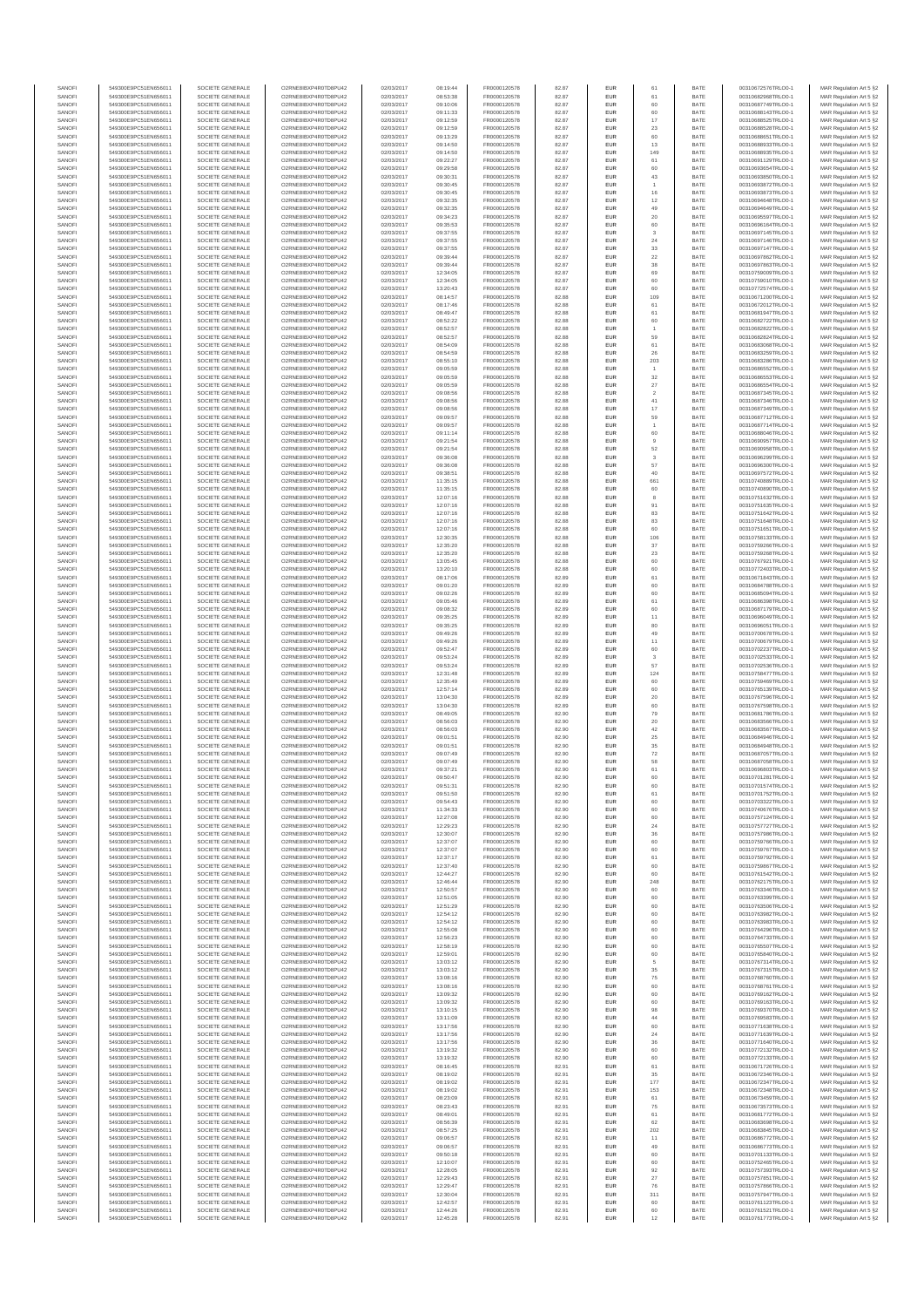| SANOFI           | 549300E9PC51EN656011                         | SOCIETE GENERALE                     | O2RNE8IBXP4R0TD8PU42                          | 02/03/2017               | 12:45:28             | FR0000120578                 | 82.91          | EUR               | $42\,$                                    | BATE         | 00310761775TRLO0-1                       | MAR Regulation Art 5 §2                             |
|------------------|----------------------------------------------|--------------------------------------|-----------------------------------------------|--------------------------|----------------------|------------------------------|----------------|-------------------|-------------------------------------------|--------------|------------------------------------------|-----------------------------------------------------|
| SANOFI<br>SANOFI | 549300E9PC51EN656011<br>549300E9PC51EN656011 | SOCIETE GENERALE<br>SOCIETE GENERALE | O2RNE8IBXP4R0TD8PU42<br>O2RNE8IBXP4R0TD8PU42  | 02/03/2017<br>02/03/2017 | 12:45:28<br>12:50:55 | FR0000120578<br>FR0000120578 | 82.91<br>82.91 | EUR<br>EUR        | 62                                        | BATE<br>BATE | 00310761776TRLO0-1<br>00310763333TRLO0-1 | MAR Regulation Art 5 §2<br>MAR Regulation Art 5 §2  |
| SANOFI           | 549300E9PC51EN656011                         | SOCIETE GENERALE                     |                                               | 02/03/2017               | 13:03:03             | FR0000120578                 | 82.91          | EUR               | 39                                        | BATE         | 00310767245TRLO0-1                       | MAR Regulation Art 5 §2                             |
| SANOFI           | 549300E9PC51EN656011                         | SOCIETE GENERALE                     | O2RNE8IBXP4R0TD8PU42                          | 02/03/2017               | 13:03:03             | FR0000120578                 | 82.91          | EUR               | 21                                        | BATE         | 00310767247TRLO0-1                       | MAR Regulation Art 5 §2                             |
| SANOFI           | 549300E9PC51EN656011                         | SOCIETE GENERALE                     | O2RNE8IBXP4R0TD8PU42                          | 02/03/2017               | 13:18:16             | FR0000120578                 | 82.91          | EUR               | $23\,$                                    | BATE         | 00310771758TRLO0-1                       | MAR Regulation Art 5 §2                             |
| SANOFI<br>SANOFI | 549300E9PC51EN656011<br>549300E9PC51EN656011 | SOCIETE GENERALE<br>SOCIETE GENERALE | O2RNE8IBXP4R0TD8PU42<br>O2RNE8IBXP4R0TD8PU42  | 02/03/2017<br>02/03/2017 | 13:18:16<br>13:19:08 | FR0000120578<br>FR0000120578 | 82.91<br>82.91 | EUR<br>EUR        | $37\,$<br>60                              | BATE<br>BATE | 00310771759TRLO0-1<br>00310772003TRLO0-1 | MAR Regulation Art 5 §2<br>MAR Regulation Art 5 §2  |
| SANOFI           | 549300E9PC51EN656011                         | SOCIETE GENERALE                     | O2RNE8IBXP4R0TD8PU42                          | 02/03/2017               | 08:18:53             | FR0000120578                 | 82.92          | EUR               | 61                                        | BATE         | 00310672299TRLO0-1                       | MAR Regulation Art 5 §2                             |
| SANOFI           | 549300E9PC51EN656011                         | SOCIETE GENERALE                     | O2RNE8IBXP4R0TD8PU42                          | 02/03/2017               | 08:21:49             | FR0000120578                 | 82.92          | EUR               | 60                                        | BATE         | 00310673121TRLO0-1                       | MAR Regulation Art 5 §2                             |
| SANOFI<br>SANOFI | 549300E9PC51EN656011<br>549300E9PC51EN656011 | SOCIETE GENERALE<br>SOCIETE GENERALE | O2RNE8IBXP4R0TD8PU42<br>O2RNE8IBXP4R0TD8PU42  | 02/03/2017<br>02/03/2017 | 08:24:24<br>08:28:18 | FR0000120578<br>FR0000120578 | 82.92<br>82.92 | EUR<br>EUR        | 61<br>62                                  | BATE<br>BATE | 00310673744TRLO0-1<br>00310675043TRLO0-1 | MAR Regulation Art 5 §2<br>MAR Regulation Art 5 \$2 |
| SANOFI           | 549300E9PC51EN656011                         | SOCIETE GENERALE                     | O2RNE8IBXP4R0TD8PU42                          | 02/03/2017               | 08:28:29             | FR0000120578                 | 82.92          | EUR               | 20                                        | BATE         | 00310675087TRLO0-1                       | MAR Regulation Art 5 §2                             |
| SANOFI           | 549300E9PC51EN656011                         | SOCIETE GENERALE                     | O2RNE8IBXP4R0TD8PU42                          | 02/03/2017               | 08:28:29             | FR0000120578                 | 82.92          | EUR               | 42                                        | BATE         | 00310675088TRLO0-1                       | MAR Regulation Art 5 §2                             |
| SANOFI           | 549300E9PC51EN656011                         | SOCIETE GENERALE                     | O2RNE8IBXP4R0TD8PU42                          | 02/03/2017               | 08:47:48             | FR0000120578                 | 82.92          | EUR               | 61                                        | BATE         | 00310681425TRLO0-1                       | MAR Regulation Art 5 §2                             |
| SANOFI<br>SANOFI | 549300E9PC51EN656011<br>549300E9PC51EN656011 | SOCIETE GENERALE<br>SOCIETE GENERALE | O2RNE8IBXP4R0TD8PU42<br>O2RNE8IBXP4R0TD8PU42  | 02/03/2017<br>02/03/2017 | 08:48:12<br>08:51:08 | FR0000120578<br>FR0000120578 | 82.92<br>82.92 | EUR<br>EUR        | 62<br>328                                 | BATE<br>BATE | 00310681568TRLO0-1<br>00310682443TRLO0-1 | MAR Regulation Art 5 §2<br>MAR Regulation Art 5 §2  |
| SANOFI           | 549300E9PC51EN656011                         | SOCIETE GENERALE                     | O2RNE8IBXP4R0TD8PU42                          | 02/03/2017               | 09:03:21             | FR0000120578                 | 82.92          | EUR               | $37\,$                                    | BATE         | 00310685401TRLO0-1                       | MAR Regulation Art 5 §2                             |
| SANOFI           | 549300E9PC51EN656011                         | SOCIETE GENERALE                     | O2RNE8IBXP4R0TD8PU42                          | 02/03/2017               | 09:03:21             | FR0000120578                 | 82.92          | EUR               | 24                                        | BATE         | 00310685402TRLO0-1                       | MAR Regulation Art 5 §2                             |
| SANOFI           | 549300E9PC51EN656011                         | SOCIETE GENERALE                     | O2RNE8IBXP4R0TD8PU42                          | 02/03/2017               | 12:14:01             | FR0000120578                 | 82.92          | EUR               | 60                                        | BATE         | 00310753560TRLO0-1                       | MAR Regulation Art 5 §2                             |
| SANOFI<br>SANOFI | 549300E9PC51EN656011<br>549300E9PC51EN656011 | SOCIETE GENERALE<br>SOCIETE GENERALE | O2RNE8IBXP4R0TD8PU42<br>O2RNE8IBXP4R0TD8PU42  | 02/03/2017<br>02/03/2017 | 12:20:31<br>12:36:35 | FR0000120578<br>FR0000120578 | 82.92<br>82.92 | EUR<br>EUR        | 60                                        | BATE<br>BATE | 00310755216TRLO0-1<br>00310759678TRLO0-1 | MAR Regulation Art 5 §2<br>MAR Regulation Art 5 §2  |
| SANOFI           | 549300E9PC51EN656011                         | SOCIETE GENERALE                     | O2RNE8IBXP4R0TD8PU42                          | 02/03/2017               | 12:36:35             | FR0000120578                 | 82.92          | EUR               | 59                                        | BATE         | 00310759679TRLO0-1                       | MAR Regulation Art 5 §2                             |
| SANOFI           | 549300E9PC51EN656011                         | SOCIETE GENERALE                     | O2RNE8IBXP4R0TD8PU42                          | 02/03/2017               | 12:41:20             | FR0000120578                 | 82.92          | EUR               | 60                                        | BATE         | 00310760791TRLO0-1                       | MAR Regulation Art 5 §2                             |
| SANOFI<br>SANOFI | 549300E9PC51EN656011<br>549300E9PC51EN656011 | SOCIETE GENERALE<br>SOCIETE GENERALE | O2RNE8IBXP4R0TD8PU42<br>O2RNE8IBXP4R0TD8PU42  | 02/03/2017<br>02/03/2017 | 12:42:26<br>12:47:11 | FR0000120578<br>FR0000120578 | 82.92<br>82.92 | EUR<br>EUR        | 60                                        | BATE<br>BATE | 00310761035TRLO0-1<br>00310762311TRLO0-1 | MAR Regulation Art 5 §2                             |
| SANOFI           | 549300E9PC51EN656011                         | SOCIETE GENERALE                     | O2RNE8IBXP4R0TD8PU42                          | 02/03/2017               | 12:47:11             | FR0000120578                 | 82.92          | EUR               | $\overline{\mathbf{2}}$<br>$\overline{9}$ | BATE         | 00310762313TRLO0-1                       | MAR Regulation Art 5 §2<br>MAR Regulation Art 5 §2  |
| SANOFI           | 549300E9PC51EN656011                         | SOCIETE GENERALE                     | O2RNE8IBXP4R0TD8PU42                          | 02/03/2017               | 13:01:08             | FR0000120578                 | 82.92          | EUR               | 60                                        | BATE         | 00310766618TRLO0-1                       | MAR Regulation Art 5 §2                             |
| SANOFI           | 549300E9PC51EN656011                         | SOCIETE GENERALE                     | O2RNE8IBXP4R0TD8PU42                          | 02/03/2017               | 13:12:25             | FR0000120578                 | 82.92          | EUR               | 64                                        | BATE         | 00310769874TRLO0-1                       | MAR Regulation Art 5 §2                             |
| SANOFI<br>SANOFI | 549300E9PC51EN656011<br>549300E9PC51EN656011 | SOCIETE GENERALE<br>SOCIETE GENERALE | O2RNE8IBXP4R0TD8PU42<br>O2RNE8IBXP4R0TD8PU42  | 02/03/2017<br>02/03/2017 | 13:16:20<br>13:16:21 | FR0000120578<br>FR0000120578 | 82.92<br>82.92 | EUR<br>EUR        | 24<br>$_{\rm 32}$                         | BATE<br>BATE | 00310771172TRLO0-1<br>00310771191TRLO0-1 | MAR Regulation Art 5 §2<br>MAR Regulation Art 5 §2  |
| SANOFI           | 549300E9PC51EN656011                         | SOCIETE GENERALE                     | O2RNE8IBXP4R0TD8PU42                          | 02/03/2017               | 13:16:21             | FR0000120578                 | 82.92          | EUR               | $\ddot{4}$                                | BATE         | 00310771192TRLO0-1                       | MAR Regulation Art 5 §2                             |
| SANOFI           | 549300E9PC51EN656011                         | SOCIETE GENERALE                     | O2RNE8IBXP4R0TD8PU42                          | 02/03/2017               | 13:17:11             | FR0000120578                 | 82.92          | EUR               | 60                                        | BATE         | 00310771473TRLO0-1                       | MAR Regulation Art 5 §2                             |
| SANOFI<br>SANOFI | 549300E9PC51EN656011<br>549300E9PC51EN656011 | SOCIETE GENERALE<br>SOCIETE GENERALE | O2RNE8IBXP4R0TD8PU42<br>O2RNE8IBXP4R0TD8PU42  | 02/03/2017<br>02/03/2017 | 08:13:49<br>08:13:49 | FR0000120578<br>FR0000120578 | 82.93<br>82.93 | EUR<br>EUR        | 5<br>18                                   | BATE<br>BATE | 00310670996TRLO0-1<br>00310670998TRLO0-1 | MAR Regulation Art 5 §2<br>MAR Regulation Art 5 §2  |
| SANOFI           | 549300E9PC51EN656011                         | SOCIETE GENERALE                     | O2RNE8IBXP4R0TD8PU42                          | 02/03/2017               | 08:13:49             | FR0000120578                 | 82.93          | EUR               | 39                                        | BATE         | 00310670999TRLO0-1                       | MAR Regulation Art 5 §2                             |
| SANOFI           | 549300E9PC51EN656011                         | SOCIETE GENERALE                     | O2RNE8IBXP4R0TD8PU42                          | 02/03/2017               | 08:14:06             | FR0000120578                 | 82.93          | EUR               | 61                                        | BATE         | 00310671048TRLO0-1                       | MAR Regulation Art 5 §2                             |
| SANOFI           | 549300E9PC51EN656011                         | SOCIETE GENERALE                     | O2RNE8IBXP4R0TD8PU42                          | 02/03/2017               | 08:19:36             | FR0000120578<br>FR0000120578 | 82.93          | EUR               | 61                                        | BATE         | 00310672517TRLO0-1                       | MAR Regulation Art 5 §2                             |
| SANOFI<br>SANOFI | 549300E9PC51EN656011<br>549300E9PC51EN656011 | SOCIETE GENERALE<br>SOCIETE GENERALE | O2RNE8IBXP4R0TD8PU42<br>O2RNE8IBXP4R0TD8PU42  | 02/03/2017<br>02/03/2017 | 08:22:33<br>08:28:09 | FR0000120578                 | 82.93<br>82.93 | EUR<br>EUR        | 60<br>61                                  | BATE<br>BATE | 00310673262TRLO0-1<br>00310674998TRLO0-1 | MAR Regulation Art 5 §2<br>MAR Regulation Art 5 §2  |
| SANOFI           | 549300E9PC51EN656011                         | SOCIETE GENERALE                     | O2RNE8IBXP4R0TD8PU42                          | 02/03/2017               | 08:29:35             | FR0000120578                 | 82.93          | EUR               | 38                                        | BATE         | 00310675367TRLO0-1                       | MAR Regulation Art 5 §2                             |
| SANOFI           | 549300E9PC51EN656011                         | SOCIETE GENERALE                     | O2RNE8IBXP4R0TD8PU42                          | 02/03/2017               | 08:29:35             | FR0000120578                 | 82.93          | EUR               | 134                                       | BATE         | 00310675368TRLO0-1                       | MAR Regulation Art 5 §2                             |
| SANOFI<br>SANOFI | 549300E9PC51EN656011<br>549300E9PC51EN656011 | SOCIETE GENERALE<br>SOCIETE GENERALE | O2RNE8IBXP4R0TD8PU42<br>O2RNE8IBXP4R0TD8PU42  | 02/03/2017<br>02/03/2017 | 08:29:35<br>08:29:35 | FR0000120578<br>FR0000120578 | 82.93<br>82.93 | EUR<br>EUR        | $\overline{9}$<br>44                      | BATE<br>BATE | 00310675369TRLO0-1<br>00310675371TRLO0-1 | MAR Regulation Art 5 §2                             |
| SANOFI           | 549300E9PC51EN656011                         | SOCIETE GENERALE                     | O2RNE8IBXP4R0TD8PU42                          | 02/03/2017               | 08:44:55             | FR0000120578                 | 82.93          | EUR               | 60                                        | BATE         | 00310680654TRLO0-1                       | MAR Regulation Art 5 §2<br>MAR Regulation Art 5 §2  |
| SANOFI           | 549300E9PC51EN656011                         | SOCIETE GENERALE                     | O2RNE8IBXP4R0TD8PU42                          | 02/03/2017               | 08:45:46             | FR0000120578                 | 82.93          | EUR               | 61                                        | BATE         | 00310680792TRLO0-1                       | MAR Regulation Art 5 §2                             |
| SANOFI           | 549300E9PC51EN656011                         | SOCIETE GENERALE                     | O2RNE8IBXP4R0TD8PU42                          | 02/03/2017               | 08:48:34             | FR0000120578                 | 82.93          | EUR               | 56                                        | BATE         | 00310681676TRLO0-1                       | MAR Regulation Art 5 §2                             |
| SANOFI<br>SANOFI | 549300E9PC51EN656011<br>549300E9PC51EN656011 | SOCIETE GENERALE<br>SOCIETE GENERALE | O2RNE8IBXP4R0TD8PU42<br>O2RNE8IBXP4R0TD8PU42  | 02/03/2017<br>02/03/2017 | 08:48:34<br>08:50:54 | FR0000120578<br>FR0000120578 | 82.93<br>82.93 | EUR<br>EUR        | 5<br>61                                   | BATE<br>BATE | 00310681677TRLO0-1<br>00310682376TRLO0-1 | MAR Regulation Art 5 §2<br>MAR Regulation Art 5 §2  |
| SANOFI           | 549300E9PC51EN656011                         | SOCIETE GENERALE                     | O2RNE8IBXP4R0TD8PU42                          | 02/03/2017               | 08:58:08             | FR0000120578                 | 82.93          | EUR               | 100                                       | BATE         | 00310684005TRLO0-1                       | MAR Regulation Art 5 §2                             |
| SANOFI           | 549300E9PC51EN656011                         | SOCIETE GENERALE                     | O2RNE8IBXP4R0TD8PU42                          | 02/03/2017               | 08:58:08             | FR0000120578                 | 82.93          | EUR               | $20\,$                                    | BATE         | 00310684009TRLO0-1                       | MAR Regulation Art 5 §2                             |
| SANOFI           | 549300E9PC51EN656011                         | SOCIETE GENERALE                     | O2RNE8IBXP4R0TD8PU42                          | 02/03/2017               | 09:55:19             | FR0000120578                 | 82.93          | EUR               | 5                                         | BATE         | 00310703630TRLO0-1                       | MAR Regulation Art 5 §2                             |
| SANOFI<br>SANOFI | 549300E9PC51EN656011<br>549300E9PC51EN656011 | SOCIETE GENERALE<br>SOCIETE GENERALE | O2RNE8IBXP4R0TD8PU42<br>O2RNE8IBXP4R0TD8PU42  | 02/03/2017<br>02/03/2017 | 09:56:01<br>10:45:44 | FR0000120578<br>FR0000120578 | 82.93<br>82.93 | EUR<br>EUR        | 60<br>5                                   | BATE<br>BATE | 00310703949TRLO0-1<br>00310724496TRLO0-1 | MAR Regulation Art 5 §2<br>MAR Regulation Art 5 §2  |
| SANOFI           | 549300E9PC51EN656011                         | SOCIETE GENERALE                     | O2RNE8IBXP4R0TD8PU42                          | 02/03/2017               | 10:45:44             | FR0000120578                 | 82.93          | EUR               | $\overline{9}$                            | BATE         | 00310724497TRLO0-1                       | MAR Regulation Art 5 §2                             |
| SANOFI           | 549300E9PC51EN656011                         | SOCIETE GENERALE                     | O2RNE8IBXP4R0TD8PU42                          | 02/03/2017               | 12:39:45             | FR0000120578                 | 82.93          | EUR               | 60                                        | BATE         | 00310760377TRLO0-1                       | MAR Regulation Art 5 §2                             |
| SANOFI           | 549300E9PC51EN656011                         | SOCIETE GENERALE                     | O2RNE8IBXP4R0TD8PU42                          | 02/03/2017               | 12:40:33             | FR0000120578                 | 82.93          | EUR               | 60                                        | BATE         | 00310760624TRLO0-1                       | MAR Regulation Art 5 §2                             |
| SANOFI<br>SANOFI | 549300E9PC51EN656011<br>549300E9PC51EN656011 | SOCIETE GENERALE<br>SOCIETE GENERALE | O2RNE8IBXP4R0TD8PU42<br>O2RNE8IBXP4R0TD8PU42  | 02/03/2017<br>02/03/2017 | 12:41:45<br>12:50:06 | FR0000120578<br>FR0000120578 | 82.93<br>82.93 | EUR<br>EUR        | 60<br>60                                  | BATE<br>BATE | 00310760908TRLO0-1<br>00310763097TRLO0-1 | MAR Regulation Art 5 §2<br>MAR Regulation Art 5 §2  |
| SANOFI           | 549300E9PC51EN656011                         | SOCIETE GENERALE                     | O2RNE8IBXP4R0TD8PU42                          | 02/03/2017               | 13:12:19             | FR0000120578                 | 82.93          | EUR               | 16                                        | BATE         | 00310769860TRLO0-1                       | MAR Regulation Art 5 §2                             |
| SANOFI           | 549300E9PC51EN656011                         | SOCIETE GENERALE                     | O2RNE8IBXP4R0TD8PU42                          | 02/03/2017               | 13:13:54             | FR0000120578                 | 82.93          | EUR               | 60                                        | BATE         | 00310770199TRLO0-1                       | MAR Regulation Art 5 §2                             |
| SANOFI           | 549300E9PC51EN656011                         | SOCIETE GENERALE                     | O2RNE8IBXP4R0TD8PU42                          | 02/03/2017               | 13:15:27             | FR0000120578                 | 82.93          | EUR               | 60                                        | BATE         | 00310770833TRLO0-1                       | MAR Regulation Art 5 §2                             |
| SANOFI<br>SANOFI | 549300E9PC51EN656011<br>549300E9PC51EN656011 | SOCIETE GENERALE<br>SOCIETE GENERALE | O2RNE8IBXP4R0TD8PU42<br>O2RNE8IBXP4R0TD8PU42  | 02/03/2017<br>02/03/2017 | 13:18:39<br>13:18:39 | FR0000120578<br>FR0000120578 | 82.93<br>82.93 | EUR<br>EUR        | 8<br>52                                   | BATE<br>BATE | 00310771891TRLO0-1<br>00310771892TRLO0-1 | MAR Regulation Art 5 §2<br>MAR Regulation Art 5 §2  |
| SANOFI           | 549300E9PC51EN656011                         | SOCIETE GENERALE                     | O2RNE8IBXP4R0TD8PU42                          | 02/03/2017               | 08:03:04             | FR0000120578                 | 82.94          | EUR               | 61                                        | BATE         | 00310667919TRLO0-1                       | MAR Regulation Art 5 §2                             |
| SANOFI           | 549300E9PC51EN656011                         | SOCIETE GENERALE                     | O2RNE8IBXP4R0TD8PU42                          | 02/03/2017               | 08:16:14             | FR0000120578                 | 82.94          | EUR               | 61                                        | BATE         | 00310671573TRLO0-1                       | MAR Regulation Art 5 §2                             |
| SANOFI           | 549300E9PC51EN656011                         | SOCIETE GENERALE                     | O2RNE8IBXP4R0TD8PU42                          | 02/03/2017               | 08:23:30             | FR0000120578                 | 82.94          | EUR               | 61                                        | BATE         | 00310673534TRLO0-1                       | MAR Regulation Art 5 §2                             |
| SANOFI<br>SANOFI | 549300E9PC51EN656011<br>549300E9PC51EN656011 | SOCIETE GENERALE<br>SOCIETE GENERALE | O2RNE8IBXP4R0TD8PU42<br>O2RNE8IBXP4R0TD8PU42  | 02/03/2017<br>02/03/2017 | 08:28:48<br>08:29:02 | FR0000120578<br>FR0000120578 | 82.94<br>82.94 | EUR<br>EUR        | $20\,$<br>$42\,$                          | BATE<br>BATE | 00310675113TRLO0-1<br>00310675174TRLO0-1 | MAR Regulation Art 5 §2<br>MAR Regulation Art 5 §2  |
| SANOFI           | 549300E9PC51EN656011                         | SOCIETE GENERALE                     | O2RNE8IBXP4R0TD8PU42                          | 02/03/2017               | 09:04:48             | FR0000120578                 | 82.94          | EUR               | 60                                        | BATE         | 00310685752TRLO0-1                       | MAR Regulation Art 5 §2                             |
| SANOFI           | 549300E9PC51EN656011                         | SOCIETE GENERALE                     | O2RNE8IBXP4R0TD8PU42                          | 02/03/2017               | 10:45:28             | FR0000120578                 | 82.94          | EUR               | 60                                        | BATE         | 00310724344TRLO0-1                       | MAR Regulation Art 5 §2                             |
| SANOFI<br>SANOFI | 549300E9PC51EN656011<br>549300E9PC51EN656011 | SOCIETE GENERALE<br>SOCIETE GENERALE | O2RNE8IBXP4R0TD8PU42<br>O2RNE8IBXP4R0TD8PU42  | 02/03/2017<br>02/03/2017 | 10:45:28<br>11:11:56 | FR0000120578<br>FR0000120578 | 82.94<br>82.94 | EUR<br>EUR        | 297<br>52                                 | BATE<br>BATE | 00310724346TRLO0-1<br>00310733806TRLO0-1 | MAR Regulation Art 5 §2<br>MAR Regulation Art 5 §2  |
| SANOFI           | 549300E9PC51EN656011                         | SOCIETE GENERALE                     | O2RNE8IBXP4R0TD8PU42                          | 02/03/2017               | 11:11:56             | FR0000120578                 | 82.94          | EUR               | 8                                         | BATE         | 00310733807TRLO0-1                       | MAR Regulation Art 5 §2                             |
| SANOFI           | 549300E9PC51EN656011                         | SOCIETE GENERALE                     | O2RNE8IBXP4R0TD8PU42                          | 02/03/2017               | 11:12:42             | FR0000120578                 | 82.94          | EUR               | 60                                        | BATE         | 00310734069TRLO0-1                       | MAR Regulation Art 5 §2                             |
| SANOFI<br>SANOFI | 549300E9PC51EN656011<br>549300E9PC51EN656011 | SOCIETE GENERALE<br>SOCIETE GENERALE | O2RNE8IBXP4R0TD8PU42<br>O2RNE8IBXP4R0TD8PLI42 | 02/03/2017<br>02/03/2017 | 11:13:05             | FR0000120578<br>FR0000120578 | 82.94<br>82.94 | EUR<br>EUR        | $23\,$<br>37                              | BATE<br>BATE | 00310734191TRLO0-1<br>00310734196TRLO0-1 | MAR Regulation Art 5 §2<br>MAR Regulation Art 5 §2  |
| SANOFI           | 549300E9PC51EN656011                         | SOCIETE GENERALE                     | O2RNE8IBXP4R0TD8PU42                          | 02/03/2017               | 11:13:06<br>11:13:41 | FR0000120578                 | 82.94          | EUR               | $\ddot{4}$                                | BATE         | 00310734378TRLO0-1                       | MAR Regulation Art 5 §2                             |
| SANOFI           | 549300E9PC51EN656011                         | SOCIETE GENERALE                     | O2RNE8IBXP4R0TD8PU42                          | 02/03/2017               | 11:13:41             | FR0000120578                 | 82.94          | EUR               | 60                                        | BATE         | 00310734380TRLO0-1                       | MAR Regulation Art 5 §2                             |
| SANOFI           | 549300E9PC51EN656011                         | SOCIETE GENERALE                     | O2RNE8IBXP4R0TD8PU42                          | 02/03/2017               | 11:16:08             | FR0000120578                 | 82.94          | EUR               | $\overline{2}$                            | BATE         | 00310735231TRLO0-1                       | MAR Regulation Art 5 §2                             |
| SANOFI<br>SANOFI | 549300E9PC51EN656011<br>549300E9PC51EN656011 | SOCIETE GENERALE<br>SOCIETE GENERALE | O2RNE8IBXP4R0TD8PU42<br>O2RNE8IBXP4R0TD8PU42  | 02/03/2017<br>02/03/2017 | 11:16:08<br>11:16:08 | FR0000120578<br>FR0000120578 | 82.94<br>82.94 | EUR<br>EUR        | 158<br>60                                 | BATE<br>BATE | 00310735235TRLO0-1<br>00310735237TRLO0-1 | MAR Regulation Art 5 §2                             |
| SANOFI           | 549300E9PC51EN656011                         | SOCIETE GENERALE                     | O2RNE8IBXP4R0TD8PU42                          | 02/03/2017               | 11:31:44             | FR0000120578                 | 82.94          | EUR               | 60                                        | BATE         | 00310739904TRLO0-1                       | MAR Regulation Art 5 §2<br>MAR Regulation Art 5 §2  |
| SANOFI           | 549300E9PC51EN656011                         | SOCIETE GENERALE                     | O2RNE8IBXP4R0TD8PU42                          | 02/03/2017               | 11:31:44             | FR0000120578                 | 82.94          | EUR               | 303                                       | BATE         | 00310739905TRLO0-1                       | MAR Regulation Art 5 §2                             |
| SANOFI           | 549300E9PC51EN656011                         | SOCIETE GENERALE                     | O2RNE8IBXP4R0TD8PU42                          | 02/03/2017               | 12:15:16             | FR0000120578                 | 82.94          | EUR               | 60                                        | BATE         | 00310753864TRLO0-1                       | MAR Regulation Art 5 §2                             |
| SANOFI<br>SANOFI | 549300E9PC51EN656011<br>549300E9PC51EN656011 | SOCIETE GENERALE<br>SOCIETE GENERALE | O2RNE8IBXP4R0TD8PU42<br>O2RNE8IBXP4R0TD8PU42  | 02/03/2017<br>02/03/2017 | 12:18:03<br>12:26:07 | FR0000120578<br>FR0000120578 | 82.94<br>82.94 | EUR<br><b>EUR</b> | 60<br>$\mathbf{A}$                        | BATE<br>BATE | 00310754617TRLO0-1<br>00310756918TRLO0-1 | MAR Regulation Art 5 §2<br>MAR Regulation Art 5 §2  |
| SANOF            | 549300E9PC51EN656011                         | SOCIETE GENERALE                     | O2RNE8IBXP4R0TD8PU42                          | 02/03/2017               | 12:49:13             | FR0000120578                 | 82.94          |                   |                                           | BATE         | 00310762809TRLO0-1                       | MAR Regulation Art 5 §2                             |
| SANOFI           | 549300E9PC51EN656011                         | SOCIETE GENERALE                     | O2RNE8IBXP4R0TD8PU42                          | 02/03/2017               | 08:03:14             | FR0000120578                 | 82.95          | EUR               | 160                                       | BATE         | 00310667975TRLO0-1                       | MAR Regulation Art 5 §2                             |
| SANOFI           | 549300E9PC51EN656011                         | SOCIETE GENERALE<br>SOCIETE GENERALE | O2RNE8IBXP4R0TD8PU42                          | 02/03/2017               | 08:03:14             | FR0000120578                 | 82.95          | EUR               | 17                                        | BATE         | 00310667977TRLO0-1                       | MAR Regulation Art 5 §2                             |
| SANOFI<br>SANOFI | 549300E9PC51EN656011<br>549300E9PC51EN656011 | SOCIETE GENERALE                     | O2RNE8IBXP4R0TD8PU42<br>O2RNE8IBXP4R0TD8PU42  | 02/03/2017<br>02/03/2017 | 08:12:45<br>08:13:58 | FR0000120578<br>FR0000120578 | 82.95<br>82.95 | EUR<br>EUR        | 61<br>230                                 | BATE<br>BATE | 00310670779TRLO0-1<br>00310671020TRLO0-1 | MAR Regulation Art 5 §2<br>MAR Regulation Art 5 §2  |
| SANOFI           | 549300E9PC51EN656011                         | SOCIETE GENERALE                     | O2RNE8IBXP4R0TD8PU42                          | 02/03/2017               | 08:24:11             | FR0000120578                 | 82.95          | EUR               | 60                                        | BATE         | 00310673680TRLO0-1                       | MAR Regulation Art 5 §2                             |
| SANOFI           | 549300E9PC51EN656011                         | SOCIETE GENERALE                     | O2RNE8IBXP4R0TD8PU42                          | 02/03/2017               | 08:27:50             | FR0000120578                 | 82.95          | EUR               | 48                                        | BATE         | 00310674912TRLO0-1                       | MAR Regulation Art 5 §2                             |
| SANOFI<br>SANOFI | 549300E9PC51EN656011<br>549300E9PC51EN656011 | SOCIETE GENERALE<br>SOCIETE GENERALE | O2RNE8IBXP4R0TD8PU42<br>O2RNE8IBXP4R0TD8PU42  | 02/03/2017<br>02/03/2017 | 08:27:52<br>08:47:33 | FR0000120578<br>FR0000120578 | 82.95<br>82.95 | EUR<br><b>EUR</b> | 13<br>60                                  | BATE<br>BATE | 00310674927TRLO0-1<br>00310681320TRLO0-1 | MAR Regulation Art 5 §2<br>MAR Regulation Art 5 §2  |
| SANOFI           | 549300E9PC51EN656011                         | SOCIETE GENERALE                     | O2RNE8IBXP4R0TD8PU42                          | 02/03/2017               | 09:00:34             | FR0000120578                 | 82.95          | EUR               | 120                                       | BATE         | 00310684633TRLO0-1                       | MAR Regulation Art 5 §2                             |
| SANOFI           | 549300E9PC51EN656011                         | SOCIETE GENERALE                     | O2RNE8IBXP4R0TD8PU42                          | 02/03/2017               | 09:04:01             | FR0000120578                 | 82.95          | <b>EUR</b>        | 125                                       | BATE         | 00310685587TRLO0-1                       | MAR Regulation Art 5 §2                             |
| SANOFI<br>SANOFI | 549300E9PC51EN656011<br>549300E9PC51EN656011 | SOCIETE GENERALE<br>SOCIETE GENERALE | O2RNE8IBXP4R0TD8PU42<br>O2RNE8IBXP4R0TD8PU42  | 02/03/2017<br>02/03/2017 | 10:46:33<br>10:46:33 | FR0000120578<br>FR0000120578 | 82.95<br>82.95 | EUR<br>EUR        | 101<br>51                                 | BATE<br>BATE | 00310724838TRLO0-1<br>00310724842TRLO0-1 | MAR Regulation Art 5 §2<br>MAR Regulation Art 5 §2  |
| SANOFI           | 549300E9PC51EN656011                         | SOCIETE GENERALE                     | O2RNE8IBXP4R0TD8PU42                          | 02/03/2017               | 11:11:00             | FR0000120578                 | 82.95          | EUR               | 60                                        | BATE         | 00310733517TRLO0-1                       | MAR Regulation Art 5 §2                             |
| SANOFI           | 549300E9PC51EN656011                         | SOCIETE GENERALE                     | O2RNE8IBXP4R0TD8PU42                          | 02/03/2017               | 11:16:40             | FR0000120578                 | 82.95          | EUR               | 56                                        | BATE         | 00310735386TRLO0-1                       | MAR Regulation Art 5 §2                             |
| SANOFI<br>SANOFI | 549300E9PC51EN656011<br>549300E9PC51EN656011 | SOCIETE GENERALE<br>SOCIETE GENERALE | O2RNE8IBXP4R0TD8PU42<br>O2RNE8IBXP4R0TD8PU42  | 02/03/2017<br>02/03/2017 | 11:16:40<br>11:16:40 | FR0000120578<br>FR0000120578 | 82.95<br>82.95 | EUR<br>EUR        | $\mathbf{A}$<br>282                       | BATE<br>BATE | 00310735387TRLO0-1<br>00310735388TRLO0-1 | MAR Regulation Art 5 §2<br>MAR Regulation Art 5 §2  |
| SANOFI           | 549300E9PC51EN656011                         | SOCIETE GENERALE                     | O2RNE8IBXP4R0TD8PU42                          | 02/03/2017               | 11:16:42             | FR0000120578                 | 82.95          | <b>EUR</b>        | 77                                        | BATE         | 00310735396TRLO0-1                       | MAR Regulation Art 5 §2                             |
| SANOFI           | 549300E9PC51EN656011                         | SOCIETE GENERALE                     | O2RNE8IBXP4R0TD8PU42                          | 02/03/2017               | 11:16:42             | FR0000120578                 | 82.95          | EUR               | 32                                        | BATE         | 00310735401TRLO0-1                       | MAR Regulation Art 5 §2                             |
| SANOFI<br>SANOFI | 549300E9PC51EN656011                         | SOCIETE GENERALE<br>SOCIETE GENERALE | O2RNE8IBXP4R0TD8PU42                          | 02/03/2017               | 11:16:42             | FR0000120578                 | 82.95<br>82.95 | <b>EUR</b><br>EUR | 44<br>$\overline{9}$                      | BATE<br>BATE | 00310735403TRLO0-1                       | MAR Regulation Art 5 §2                             |
| SANOFI           | 549300E9PC51EN656011<br>549300E9PC51EN656011 | SOCIETE GENERALE                     | O2RNE8IBXP4R0TD8PU42<br>O2RNE8IBXP4R0TD8PU42  | 02/03/2017<br>02/03/2017 | 11:16:42<br>08:14:49 | FR0000120578<br>FR0000120578 | 82.96          | EUR               | 61                                        | BATE         | 00310735404TRLO0-1<br>00310671164TRLO0-1 | MAR Regulation Art 5 §2<br>MAR Regulation Art 5 §2  |
| SANOFI           | 549300E9PC51EN656011                         | SOCIETE GENERALE                     | O2RNE8IBXP4R0TD8PU42                          | 02/03/2017               | 08:16:32             | FR0000120578                 | 82.96          | EUR               | 305                                       | BATE         | 00310671600TRLO0-1                       | MAR Regulation Art 5 §2                             |
| SANOFI           | 549300E9PC51EN656011                         | SOCIETE GENERALE                     | O2RNE8IBXP4R0TD8PU42                          | 02/03/2017               | 08:27:37             | FR0000120578                 | 82.96          | EUR               | $22\,$                                    | BATE         | 00310674844TRLO0-1                       | MAR Regulation Art 5 §2                             |
| SANOFI<br>SANOFI | 549300E9PC51EN656011<br>549300E9PC51EN656011 | SOCIETE GENERALE<br>SOCIETE GENERALE | O2RNE8IBXP4R0TD8PU42<br>O2RNE8IBXP4R0TD8PU42  | 02/03/2017<br>02/03/2017 | 08:27:37<br>10:44:27 | FR0000120578<br>FR0000120578 | 82.96<br>82.96 | EUR<br>EUR        | 111<br>61                                 | BATE<br>BATE | 00310674845TRLO0-1<br>00310723926TRLO0-1 | MAR Regulation Art 5 §2                             |
| SANOFI           | 549300E9PC51EN656011                         | SOCIETE GENERALE                     | O2RNE8IBXP4R0TD8PU42                          | 02/03/2017               | 11:09:54             | FR0000120578                 | 82.96          | EUR               | 328                                       | BATE         | 00310733154TRLO0-1                       | MAR Regulation Art 5 §2<br>MAR Regulation Art 5 §2  |
| SANOFI           | 549300E9PC51EN656011                         | SOCIETE GENERALE                     | O2RNE8IBXP4R0TD8PU42                          | 02/03/2017               | 11:10:30             | FR0000120578                 | 82.96          | EUR               | 54                                        | BATE         | 00310733352TRLO0-1                       | MAR Regulation Art 5 §2                             |
| SANOFI           | 549300E9PC51EN656011                         | SOCIETE GENERALE                     | O2RNE8IBXP4R0TD8PU42                          | 02/03/2017               | 11:10:30             | FR0000120578                 | 82.96          | EUR               | 6                                         | BATE         | 00310733355TRLO0-1                       | MAR Regulation Art 5 §2                             |
| SANOFI<br>SANOFI | 549300E9PC51EN656011<br>549300E9PC51EN656011 | SOCIETE GENERALE<br>SOCIETE GENERALE | O2RNE8IBXP4R0TD8PU42<br>O2RNE8IBXP4R0TD8PU42  | 02/03/2017<br>02/03/2017 | 11:14:40<br>11:14:40 | FR0000120578<br>FR0000120578 | 82.96<br>82.96 | EUR<br>EUR        | 60<br>62                                  | BATE<br>BATE | 00310734757TRLO0-1<br>00310734759TRLO0-1 | MAR Regulation Art 5 §2                             |
| SANOFI           | 549300E9PC51EN656011                         | SOCIETE GENERALE                     | O2RNE8IBXP4R0TD8PU42                          | 02/03/2017               | 11:15:02             | FR0000120578                 | 82.96          | EUR               | 60                                        | BATE         | 00310734901TRLO0-1                       | MAR Regulation Art 5 §2<br>MAR Regulation Art 5 §2  |
| SANOFI           | 549300E9PC51EN656011                         | SOCIETE GENERALE                     | O2RNE8IBXP4R0TD8PU42                          | 02/03/2017               | 11:19:20             | FR0000120578                 | 82.96          | EUR               | 26                                        | BATE         | 00310736309TRLO0-1                       | MAR Regulation Art 5 §2                             |
| SANOFI           | 549300E9PC51EN656011                         | SOCIETE GENERALE                     | O2RNE8IBXP4R0TD8PU42                          | 02/03/2017               | 11:19:20             | FR0000120578                 | 82.96          | <b>EUR</b>        | 60                                        | BATE         | 00310736310TRLO0-1                       | MAR Regulation Art 5 §2                             |
| SANOFI<br>SANOFI | 549300E9PC51EN656011<br>549300E9PC51EN656011 | SOCIETE GENERALE<br>SOCIETE GENERALE | O2RNE8IBXP4R0TD8PU42<br>O2RNE8IBXP4R0TD8PU42  | 02/03/2017<br>02/03/2017 | 11:27:23<br>11:27:25 | FR0000120578<br>FR0000120578 | 82.96<br>82.96 | EUR<br><b>EUR</b> | 229<br>298                                | BATE<br>BATE | 00310738506TRLO0-1<br>00310738507TRLO0-1 | MAR Regulation Art 5 §2                             |
| SANOFI           | 549300E9PC51EN656011                         | SOCIETE GENERALE                     | O2RNE8IBXP4R0TD8PU42                          | 02/03/2017               | 11:27:25             | FR0000120578                 | 82.96          | EUR               | 141                                       | BATE         | 00310738508TRLO0-1                       | MAR Regulation Art 5 §2<br>MAR Regulation Art 5 §2  |
| SANOFI           | 549300E9PC51EN656011                         | SOCIETE GENERALE                     | O2RNE8IBXP4R0TD8PU42                          | 02/03/2017               | 11:27:25             | FR0000120578                 | 82.96          | <b>EUR</b>        | 150                                       | BATE         | 00310738510TRLO0-1                       | MAR Regulation Art 5 §2                             |
| SANOFI           | 549300E9PC51EN656011                         | SOCIETE GENERALE                     | O2RNE8IBXP4R0TD8PU42                          | 02/03/2017               | 11:29:31             | FR0000120578                 | 82.96          | EUR               | 276                                       | BATE         | 00310739155TRLO0-1                       | MAR Regulation Art 5 §2                             |
| SANOFI<br>SANOFI | 549300E9PC51EN656011<br>549300E9PC51EN656011 | SOCIETE GENERALE<br>SOCIETE GENERALE | O2RNE8IBXP4R0TD8PU42<br>O2RNE8IBXP4R0TD8PU42  | 02/03/2017<br>02/03/2017 | 11:29:31<br>11:30:12 | FR0000120578<br>FR0000120578 | 82.96<br>82.96 | EUR<br>EUR        | 348<br>$202\,$                            | BATE<br>BATE | 00310739159TRLO0-1<br>00310739459TRLO0-1 | MAR Regulation Art 5 §2<br>MAR Regulation Art 5 §2  |
| SANOFI           | 549300E9PC51EN656011                         | SOCIETE GENERALE                     | O2RNE8IBXP4R0TD8PU42                          | 02/03/2017               | 11:30:12             | FR0000120578                 | 82.96          | EUR               | 152                                       | BATE         | 00310739461TRLO0-1                       | MAR Regulation Art 5 §2                             |
| SANOFI           | 549300E9PC51EN656011                         | SOCIETE GENERALE                     | O2RNE8IBXP4R0TD8PU42                          | 02/03/2017               | 11:30:12             | FR0000120578                 | 82.96          | <b>EUR</b>        | 60                                        | BATE         | 00310739462TRLO0-1                       | MAR Regulation Art 5 §2                             |
| SANOFI           | 549300E9PC51EN656011                         | SOCIETE GENERALE                     | O2RNE8IBXP4R0TD8PU42                          | 02/03/2017               | 08:25:19             | FR0000120578                 | 82.97          | EUR<br>EUR        | 61                                        | BATE         | 00310673989TRLO0-1                       | MAR Regulation Art 5 §2                             |
| SANOFI<br>SANOFI | 549300E9PC51EN656011<br>549300E9PC51EN656011 | SOCIETE GENERALE<br>SOCIETE GENERALE | O2RNE8IBXP4R0TD8PU42<br>O2RNE8IBXP4R0TD8PU42  | 02/03/2017<br>02/03/2017 | 08:39:29<br>08:39:29 | FR0000120578<br>FR0000120578 | 82.97<br>82.97 | EUR               | $\overline{4}$<br>57                      | BATE<br>BATE | 00310679003TRLO0-1<br>00310679006TRLO0-1 | MAR Regulation Art 5 §2<br>MAR Regulation Art 5 §2  |
| SANOFI           | 549300E9PC51EN656011                         | SOCIETE GENERALE                     | O2RNE8IBXP4R0TD8PU42                          | 02/03/2017               | 08:44:36             | FR0000120578                 | 82.97          | EUR               | 61                                        | BATE         | 00310680569TRLO0-1                       | MAR Regulation Art 5 §2                             |
| SANOFI           | 549300E9PC51EN656011                         | SOCIETE GENERALE                     | O2RNE8IBXP4R0TD8PU42                          | 02/03/2017               | 08:46:31             | FR0000120578                 | 82.97          | EUR               | 61                                        | BATE         | 00310680968TRLO0-1                       | MAR Regulation Art 5 §2                             |
| SANOFI<br>SANOFI | 549300E9PC51EN656011<br>549300E9PC51EN656011 | SOCIETE GENERALE<br>SOCIETE GENERALE | O2RNE8IBXP4R0TD8PU42<br>O2RNE8IBXP4R0TD8PU42  | 02/03/2017<br>02/03/2017 | 08:59:46<br>08:59:46 | FR0000120578<br>FR0000120578 | 82.97<br>82.97 | EUR<br>EUR        | 3<br>57                                   | BATE<br>BATE | 00310684412TRLO0-1<br>00310684413TRLO0-1 | MAR Regulation Art 5 §2<br>MAR Regulation Art 5 §2  |
| SANOFI           | 549300E9PC51EN656011                         | SOCIETE GENERALE                     | O2RNE8IBXP4R0TD8PU42                          | 02/03/2017               | 10:43:57             | FR0000120578                 | 82.97          | EUR               | 129                                       | BATE         | 00310723706TRLO0-1                       | MAR Regulation Art 5 §2                             |
| SANOFI           | 549300E9PC51EN656011                         | SOCIETE GENERALE                     | O2RNE8IBXP4R0TD8PU42                          | 02/03/2017               | 10:44:00             | FR0000120578                 | 82.97          | EUR               | 85                                        | BATE         | 00310723730TRLO0-1                       | MAR Regulation Art 5 §2                             |
| SANOFI           | 549300E9PC51EN656011                         | SOCIETE GENERALE                     | O2RNE8IBXP4R0TD8PU42                          | 02/03/2017               | 11:18:07             | FR0000120578                 | 82.97          | EUR               | 60                                        | BATE         | 00310735895TRLO0-1                       | MAR Regulation Art 5 §2                             |
| SANOFI<br>SANOFI | 549300E9PC51EN656011<br>549300E9PC51EN656011 | SOCIETE GENERALE<br>SOCIETE GENERALE | O2RNE8IBXP4R0TD8PU42<br>O2RNE8IBXP4R0TD8PU42  | 02/03/2017<br>02/03/2017 | 11:18:34<br>11:25:28 | FR0000120578<br>FR0000120578 | 82.97<br>82.97 | <b>EUR</b><br>EUR | 60<br>195                                 | BATE<br>BATE | 00310736024TRLO0-1<br>00310737972TRLO0-1 | MAR Regulation Art 5 §2<br>MAR Regulation Art 5 §2  |
|                  |                                              |                                      |                                               |                          |                      |                              |                |                   |                                           |              |                                          |                                                     |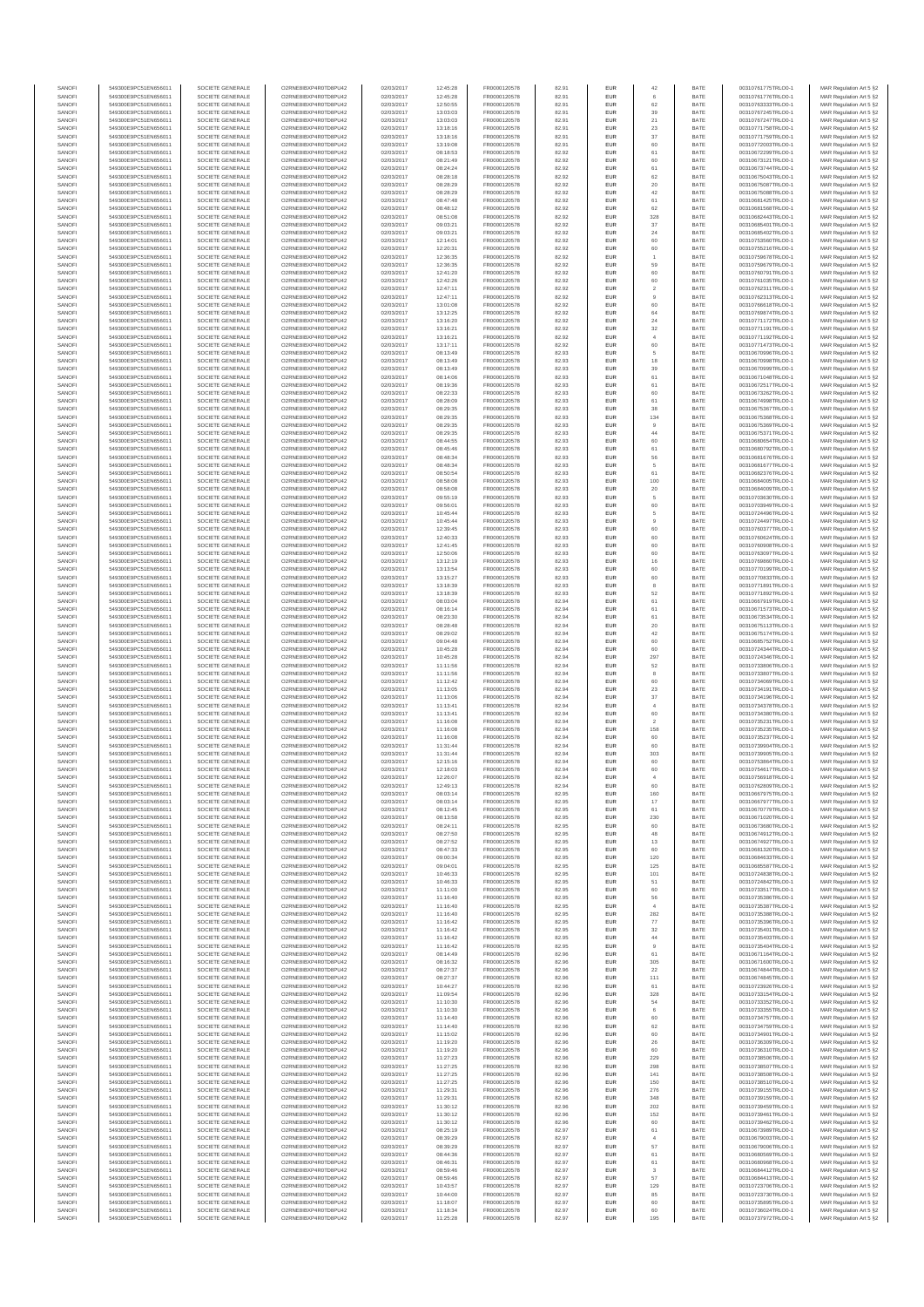| SANOFI           | 549300E9PC51EN656011                         | SOCIETE GENERALE                     | O2RNE8IBXP4R0TD8PU42                         | 02/03/2017               | 11:25:28             | FR0000120578                 | 82.97          | EUR               | 26                               | BATE         | 00310737973TRLO0-1                       | MAR Regulation Art 5 §2                            |
|------------------|----------------------------------------------|--------------------------------------|----------------------------------------------|--------------------------|----------------------|------------------------------|----------------|-------------------|----------------------------------|--------------|------------------------------------------|----------------------------------------------------|
| SANOFI<br>SANOFI | 549300E9PC51EN656011<br>549300E9PC51EN656011 | SOCIETE GENERALE<br>SOCIETE GENERALE | O2RNE8IBXP4R0TD8PU42<br>O2RNE8IBXP4R0TD8PU42 | 02/03/2017<br>02/03/2017 | 11:28:41<br>08:12:08 | FR0000120578<br>FR0000120578 | 82.97<br>82.98 | <b>EUR</b><br>EUR | 60<br>61                         | BATE<br>BATE | 00310738890TRLO0-1<br>00310670625TRLO0-1 | MAR Regulation Art 5 §2<br>MAR Regulation Art 5 §2 |
| SANOFI           | 549300E9PC51EN656011                         | SOCIETE GENERALE                     | O2RNE8IBXP4R0TD8PU42                         | 02/03/2017               | 08:32:04             | FR0000120578                 | 82.98          | EUR               | 60                               | BATE         | 00310676806TRLO0-1                       | MAR Regulation Art 5 §2                            |
| SANOFI           | 549300E9PC51EN656011                         | SOCIETE GENERALE                     | O2RNE8IBXP4R0TD8PU42                         | 02/03/2017               | 08:33:01             | FR0000120578                 | 82.98          | EUR               | 60                               | BATE         | 00310677063TRLO0-1                       | MAR Regulation Art 5 §2                            |
| SANOFI           | 549300E9PC51EN656011                         | SOCIETE GENERALE                     | O2RNE8IBXP4R0TD8PU42                         | 02/03/2017               | 08:39:11             | FR0000120578                 | 82.98          | EUR               | 20                               | BATE         | 00310678901TRLO0-1                       | MAR Regulation Art 5 §2                            |
| SANOFI<br>SANOFI | 549300E9PC51EN656011<br>549300E9PC51EN656011 | SOCIETE GENERALE<br>SOCIETE GENERALE | O2RNE8IBXP4R0TD8PU42<br>O2RNE8IBXP4R0TD8PU42 | 02/03/2017<br>02/03/2017 | 08:39:11<br>08:44:13 | FR0000120578<br>FR0000120578 | 82.98<br>82.98 | EUR<br>EUR        | 41<br>61                         | BATE<br>BATE | 00310678902TRLO0-1<br>00310680497TRLO0-1 | MAR Regulation Art 5 §2<br>MAR Regulation Art 5 §2 |
| SANOFI           | 549300E9PC51EN656011                         | SOCIETE GENERALE                     | O2RNE8IBXP4R0TD8PU42                         | 02/03/2017               | 10:10:51             | FR0000120578                 | 82.98          | EUR               | $\overline{4}$                   | BATE         | 00310710416TRLO0-1                       | MAR Regulation Art 5 §2                            |
| SANOFI           | 549300E9PC51EN656011                         | SOCIETE GENERALE                     | O2RNE8IBXP4R0TD8PU42                         | 02/03/2017               | 11:06:16             | FR0000120578                 | 82.98          | EUR               | 60                               | BATE         | 00310731909TRLO0-1                       | MAR Regulation Art 5 §2                            |
| SANOFI<br>SANOFI | 549300E9PC51EN656011<br>549300E9PC51EN656011 | SOCIETE GENERALE<br>SOCIETE GENERALE | O2RNE8IBXP4R0TD8PU42<br>O2RNE8IBXP4R0TD8PU42 | 02/03/2017<br>02/03/2017 | 11:06:16<br>11:07:35 | FR0000120578<br>FR0000120578 | 82.98<br>82.98 | EUR<br>EUR        | 60<br>60                         | BATE<br>BATE | 00310731910TRLO0-1<br>00310732291TRLO0-1 | MAR Regulation Art 5 §2                            |
| SANOFI           | 549300E9PC51EN656011                         | SOCIETE GENERALE                     | O2RNE8IBXP4R0TD8PU42                         | 02/03/2017               | 11:07:35             | FR0000120578                 | 82.98          | <b>EUR</b>        | 35                               | BATE         | 00310732293TRLO0-1                       | MAR Regulation Art 5 §2<br>MAR Regulation Art 5 §2 |
| SANOFI           | 549300E9PC51EN656011                         | SOCIETE GENERALE                     | O2RNE8IBXP4R0TD8PU42                         | 02/03/2017               | 11:07:35             | FR0000120578                 | 82.98          | EUR               | 25                               | BATE         | 00310732296TRLO0-1                       | MAR Regulation Art 5 §2                            |
| SANOFI           | 549300E9PC51EN656011                         | SOCIETE GENERALE                     | O2RNE8IBXP4R0TD8PU42                         | 02/03/2017               | 11:09:47             | FR0000120578                 | 82.98          | EUR               | $52\,$                           | BATE         | 00310733106TRLO0-1                       | MAR Regulation Art 5 §2                            |
| SANOFI<br>SANOFI | 549300E9PC51EN656011<br>549300E9PC51EN656011 | SOCIETE GENERALE<br>SOCIETE GENERALE | O2RNE8IBXP4R0TD8PU42<br>O2RNE8IBXP4R0TD8PU42 | 02/03/2017<br>02/03/2017 | 11:09:47<br>11:09:47 | FR0000120578<br>FR0000120578 | 82.98<br>82.98 | EUR<br>EUR        | 8<br>60                          | BATE<br>BATE | 00310733107TRLO0-1<br>00310733109TRLO0-1 | MAR Regulation Art 5 §2<br>MAR Regulation Art 5 §2 |
| SANOFI           | 549300E9PC51EN656011                         | SOCIETE GENERALE                     | O2RNE8IBXP4R0TD8PU42                         | 02/03/2017               | 11:20:13             | FR0000120578                 | 82.98          | EUR               | 118                              | BATE         | 00310736587TRLO0-1                       | MAR Regulation Art 5 §2                            |
| SANOFI           | 549300E9PC51EN656011                         | SOCIETE GENERALE                     | O2RNE8IBXP4R0TD8PU42                         | 02/03/2017               | 11:22:05             | FR0000120578                 | 82.98          | EUR               | 60                               | BATE         | 00310737081TRLO0-1                       | MAR Regulation Art 5 §2                            |
| SANOFI           | 549300E9PC51EN656011                         | SOCIETE GENERALE                     | O2RNE8IBXP4R0TD8PU42                         | 02/03/2017               | 11:23:57             | FR0000120578                 | 82.98          | <b>EUR</b>        | 60                               | BATE         | 00310737614TRLO0-1                       | MAR Regulation Art 5 §2                            |
| SANOFI<br>SANOFI | 549300E9PC51EN656011<br>549300E9PC51EN656011 | SOCIETE GENERALE<br>SOCIETE GENERALE | O2RNE8IBXP4R0TD8PU42<br>O2RNE8IBXP4R0TD8PU42 | 02/03/2017<br>02/03/2017 | 11:24:36<br>11:24:36 | FR0000120578<br>FR0000120578 | 82.98<br>82.98 | EUR<br>EUR        | 41<br>117                        | BATE<br>BATE | 00310737772TRLO0-1<br>00310737780TRLO0-1 | MAR Regulation Art 5 §2<br>MAR Regulation Art 5 §2 |
| SANOFI           | 549300E9PC51EN656011                         | SOCIETE GENERALE                     | O2RNE8IBXP4R0TD8PU42                         | 02/03/2017               | 08:11:59             | FR0000120578                 | 82.99          | EUR               | 62                               | BATE         | 00310670580TRLO0-1                       | MAR Regulation Art 5 §2                            |
| SANOFI           | 549300E9PC51EN656011                         | SOCIETE GENERALE                     | O2RNE8IBXP4R0TD8PU42                         | 02/03/2017               | 08:27:34             | FR0000120578                 | 82.99          | EUR               | 61                               | BATE         | 00310674827TRLO0-1                       | MAR Regulation Art 5 §2                            |
| SANOFI           | 549300E9PC51EN656011                         | SOCIETE GENERALE                     | O2RNE8IBXP4R0TD8PU42                         | 02/03/2017               | 08:31:54             | FR0000120578                 | 82.99          | EUR               | 60                               | BATE         | 00310676710TRLO0-1                       | MAR Regulation Art 5 §2                            |
| SANOFI<br>SANOFI | 549300E9PC51EN656011<br>549300E9PC51EN656011 | SOCIETE GENERALE<br>SOCIETE GENERALE | O2RNE8IBXP4R0TD8PU42<br>O2RNE8IBXP4R0TD8PU42 | 02/03/2017<br>02/03/2017 | 08:35:31<br>08:35:31 | FR0000120578<br>FR0000120578 | 82.99<br>82.99 | EUR<br>EUR        | 100<br>$25\,$                    | BATE<br>BATE | 00310677796TRLO0-1<br>00310677797TRLO0-1 | MAR Regulation Art 5 §2<br>MAR Regulation Art 5 §2 |
| SANOFI           | 549300E9PC51EN656011                         | SOCIETE GENERALE                     | O2RNE8IBXP4R0TD8PU42                         | 02/03/2017               | 08:36:15             | FR0000120578                 | 82.99          | EUR               | 61                               | BATE         | 00310677979TRLO0-1                       | MAR Regulation Art 5 §2                            |
| SANOFI           | 549300E9PC51EN656011                         | SOCIETE GENERALE                     | O2RNE8IBXP4R0TD8PU42                         | 02/03/2017               | 08:43:18             | FR0000120578                 | 82.99          | EUR               | 12                               | BATE         | 00310680339TRLO0-1                       | MAR Regulation Art 5 §2                            |
| SANOFI<br>SANOFI | 549300E9PC51EN656011<br>549300E9PC51EN656011 | SOCIETE GENERALE<br>SOCIETE GENERALE | O2RNE8IBXP4R0TD8PU42<br>O2RNE8IBXP4R0TD8PU42 | 02/03/2017<br>02/03/2017 | 08:43:18<br>10:11:41 | FR0000120578<br>FR0000120578 | 82.99<br>82.99 | EUR<br><b>EUR</b> | 50<br>60                         | BATE<br>BATE | 00310680340TRLO0-1<br>00310710758TRLO0-1 | MAR Regulation Art 5 §2<br>MAR Regulation Art 5 62 |
| SANOFI           | 549300E9PC51EN656011                         | SOCIETE GENERALE                     | O2RNE8IBXP4R0TD8PU42                         | 02/03/2017               | 10:43:34             | FR0000120578                 | 82.99          | EUR               | 253                              | BATE         | 00310723516TRLO0-1                       | MAR Regulation Art 5 §2                            |
| SANOFI           | 549300E9PC51EN656011                         | SOCIETE GENERALE                     | O2RNE8IBXP4R0TD8PU42                         | 02/03/2017               | 11:05:02             | FR0000120578                 | 82.99          | EUR               | 60                               | BATE         | 00310731391TRLO0-1                       | MAR Regulation Art 5 §2                            |
| SANOFI           | 549300E9PC51EN656011                         | SOCIETE GENERALE                     | O2RNE8IBXP4R0TD8PU42                         | 02/03/2017               | 08:25:41             | FR0000120578                 | 83.00          | EUR               | $\overline{4}$                   | BATE         | 00310674124TRLO0-1                       | MAR Regulation Art 5 §2                            |
| SANOFI<br>SANOFI | 549300E9PC51EN656011<br>549300E9PC51EN656011 | SOCIETE GENERALE<br>SOCIETE GENERALE | O2RNE8IBXP4R0TD8PU42<br>O2RNE8IBXP4R0TD8PU42 | 02/03/2017<br>02/03/2017 | 08:25:41<br>08:30:56 | FR0000120578<br>FR0000120578 | 83.00<br>83.00 | EUR<br>EUR        | 57<br>60                         | BATE<br>BATE | 00310674125TRLO0-1<br>00310676355TRLO0-1 | MAR Regulation Art 5 §2<br>MAR Regulation Art 5 §2 |
| SANOFI           | 549300E9PC51EN656011                         | SOCIETE GENERALE                     | O2RNE8IBXP4R0TD8PU42                         | 02/03/2017               | 08:31:33             | FR0000120578                 | 83.00          | EUR               | 60                               | BATE         | 00310676642TRLO0-1                       | MAR Regulation Art 5 §2                            |
| SANOFI           | 549300E9PC51EN656011                         | SOCIETE GENERALE                     | O2RNE8IBXP4R0TD8PU42                         | 02/03/2017               | 08:33:57             | FR0000120578                 | 83.00          | <b>EUR</b>        | 150                              | BATE         | 00310677381TRLO0-1                       | MAR Regulation Art 5 §2                            |
| SANOFI<br>SANOFI | 549300E9PC51EN656011                         | SOCIETE GENERALE                     | O2RNE8IBXP4R0TD8PU42                         | 02/03/2017               | 08:34:17             | FR0000120578                 | 83.00          | EUR<br>EUR        | 60<br>60                         | BATE<br>BATE | 00310677443TRLO0-1                       | MAR Regulation Art 5 §2                            |
| SANOFI           | 549300E9PC51EN656011<br>549300E9PC51EN656011 | SOCIETE GENERALE<br>SOCIETE GENERALE | O2RNE8IBXP4R0TD8PU42<br>O2RNE8IBXP4R0TD8PU42 | 02/03/2017<br>02/03/2017 | 08:41:14<br>10:43:20 | FR0000120578<br>FR0000120578 | 83.00<br>83.00 | EUR               | $40\,$                           | BATE         | 00310679791TRLO0-1<br>00310723373TRLO0-1 | MAR Regulation Art 5 §2<br>MAR Regulation Art 5 §2 |
| SANOFI           | 549300E9PC51EN656011                         | SOCIETE GENERALE                     | O2RNE8IBXP4R0TD8PU42                         | 02/03/2017               | 10:43:20             | FR0000120578                 | 83.00          | EUR               | 6                                | BATE         | 00310723374TRLO0-1                       | MAR Regulation Art 5 §2                            |
| SANOFI           | 549300E9PC51EN656011                         | SOCIETE GENERALE                     | O2RNE8IBXP4R0TD8PU42                         | 02/03/2017               | 10:54:00             | FR0000120578                 | 83.00          | EUR               | 60                               | BATE         | 00310727524TRLO0-1                       | MAR Regulation Art 5 §2                            |
| SANOFI<br>SANOFI | 549300E9PC51EN656011<br>549300E9PC51EN656011 | SOCIETE GENERALE<br>SOCIETE GENERALE | O2RNE8IBXP4R0TD8PU42<br>O2RNE8IBXP4R0TD8PU42 | 02/03/2017<br>02/03/2017 | 10:58:41<br>10:58:41 | FR0000120578<br>FR0000120578 | 83.00<br>83.00 | EUR<br><b>EUR</b> | $\overline{5}$<br>$\overline{4}$ | BATE<br>BATE | 00310728932TRLO0-1<br>00310728933TRLO0-1 | MAR Regulation Art 5 §2<br>MAR Regulation Art 5 §2 |
| SANOFI           | 549300E9PC51EN656011                         | SOCIETE GENERALE                     | O2RNE8IBXP4R0TD8PU42                         | 02/03/2017               | 11:02:53             | FR0000120578                 | 83.00          | EUR               | 30                               | BATE         | 00310730742TRLO0-1                       | MAR Regulation Art 5 §2                            |
| SANOFI           | 549300E9PC51EN656011                         | SOCIETE GENERALE                     | O2RNE8IBXP4R0TD8PU42                         | 02/03/2017               | 11:02:59             | FR0000120578                 | 83.00          | EUR               | 44                               | BATE         | 00310730796TRLO0-1                       | MAR Regulation Art 5 §2                            |
| SANOFI           | 549300E9PC51EN656011                         | SOCIETE GENERALE                     | O2RNE8IBXP4R0TD8PU42                         | 02/03/2017               | 11:03:52             | FR0000120578                 | 83.00          | EUR               | 401                              | BATE         | 00310731068TRLO0-1                       | MAR Regulation Art 5 §2                            |
| SANOFI<br>SANOFI | 549300E9PC51EN656011<br>549300E9PC51EN656011 | SOCIETE GENERALE<br>SOCIETE GENERALE | O2RNE8IBXP4R0TD8PU42<br>O2RNE8IBXP4R0TD8PU42 | 02/03/2017<br>02/03/2017 | 08:33:35<br>08:33:35 | FR0000120578<br>FR0000120578 | 83.01<br>83.01 | EUR<br>EUR        | 36<br>24                         | BATE<br>BATE | 00310677256TRLO0-1<br>00310677257TRLO0-1 | MAR Regulation Art 5 §2<br>MAR Regulation Art 5 §2 |
| SANOFI           | 549300E9PC51EN656011                         | SOCIETE GENERALE                     | O2RNE8IBXP4R0TD8PU42                         | 02/03/2017               | 08:36:08             | FR0000120578                 | 83.01          | EUR               | 61                               | BATE         | 00310677947TRLO0-1                       | MAR Regulation Art 5 §2                            |
| SANOFI           | 549300E9PC51EN656011                         | SOCIETE GENERALE                     | O2RNE8IBXP4R0TD8PU42                         | 02/03/2017               | 08:37:40             | FR0000120578                 | 83.01          | EUR               | 64                               | BATE         | 00310678389TRLO0-1                       | MAR Regulation Art 5 §2                            |
| SANOFI           | 549300E9PC51EN656011                         | SOCIETE GENERALE                     | O2RNE8IBXP4R0TD8PU42                         | 02/03/2017               | 08:37:56             | FR0000120578                 | 83.01          | EUR               | 62                               | BATE         | 00310678531TRLO0-1                       | MAR Regulation Art 5 §2                            |
| SANOFI<br>SANOFI | 549300E9PC51EN656011<br>549300E9PC51EN656011 | SOCIETE GENERALE<br>SOCIETE GENERALE | O2RNE8IBXP4R0TD8PU42<br>O2RNE8IBXP4R0TD8PU42 | 02/03/2017<br>02/03/2017 | 08:40:16<br>08:40:16 | FR0000120578<br>FR0000120578 | 83.01<br>83.01 | EUR<br>EUR        | 14<br>48                         | BATE<br>BATE | 00310679286TRLO0-1<br>00310679287TRLO0-1 | MAR Regulation Art 5 §2<br>MAR Regulation Art 5 §2 |
| SANOFI           | 549300E9PC51EN656011                         | SOCIETE GENERALE                     | O2RNE8IBXP4R0TD8PU42                         | 02/03/2017               | 08:41:40             | FR0000120578                 | 83.01          | <b>EUR</b>        | 61                               | BATE         | 00310679996TRLO0-1                       | MAR Regulation Art 5 §2                            |
| SANOFI           | 549300E9PC51EN656011                         | SOCIETE GENERALE                     | O2RNE8IBXP4R0TD8PU42                         | 02/03/2017               | 10:42:56             | FR0000120578                 | 83.01          | EUR               | 62                               | BATE         | 00310723172TRLO0-1                       | MAR Regulation Art 5 §2                            |
| SANOFI           | 549300E9PC51EN656011                         | SOCIETE GENERALE                     | O2RNE8IBXP4R0TD8PU42                         | 02/03/2017               | 08:30:33             | FR0000120578                 | 83.02          | EUR               | 183                              | BATE         | 00310676153TRLO0-1                       | MAR Regulation Art 5 §2                            |
| SANOFI<br>SANOFI | 549300E9PC51EN656011<br>549300E9PC51EN656011 | SOCIETE GENERALE<br>SOCIETE GENERALE | O2RNE8IBXP4R0TD8PU42<br>O2RNE8IBXP4R0TD8PU42 | 02/03/2017<br>02/03/2017 | 08:36:46<br>08:42:30 | FR0000120578<br>FR0000120578 | 83.02<br>83.02 | EUR<br>EUR        | 61<br>60                         | BATE<br>BATE | 00310678111TRLO0-1<br>00310680161TRLO0-1 | MAR Regulation Art 5 §2<br>MAR Regulation Art 5 §2 |
| SANOFI           | 549300E9PC51EN656011                         | SOCIETE GENERALE                     | O2RNE8IBXP4R0TD8PU42                         | 02/03/2017               | 10:54:27             | FR0000120578                 | 83.02          | EUR               | 113                              | BATE         | 00310727712TRLO0-1                       | MAR Regulation Art 5 §2                            |
| SANOFI           | 549300E9PC51EN656011                         | SOCIETE GENERALE                     | O2RNE8IBXP4R0TD8PU42                         | 02/03/2017               | 10:54:27             | FR0000120578                 | 83.02          | EUR               | 69                               | BATE         | 00310727716TRLO0-1                       | MAR Regulation Art 5 §2                            |
| SANOFI           | 549300E9PC51EN656011                         | SOCIETE GENERALE                     | O2RNE8IBXP4R0TD8PU42                         | 02/03/2017               | 10:59:45             | FR0000120578                 | 83.02          | EUR               | 66                               | BATE         | 00310729520TRLO0-1                       | MAR Regulation Art 5 §2                            |
| SANOFI<br>SANOFI | 549300E9PC51EN656011<br>549300E9PC51EN656011 | SOCIETE GENERALE<br>SOCIETE GENERALE | O2RNE8IBXP4R0TD8PU42<br>O2RNE8IBXP4R0TD8PU42 | 02/03/2017<br>02/03/2017 | 11:02:30<br>08:26:53 | FR0000120578<br>FR0000120578 | 83.02<br>83.03 | EUR<br><b>EUR</b> | 60<br>33                         | BATE<br>BATE | 00310730657TRLO0-1<br>00310674567TRLO0-1 | MAR Regulation Art 5 §2<br>MAR Regulation Art 5 §2 |
| SANOFI           | 549300E9PC51EN656011                         | SOCIETE GENERALE                     | O2RNE8IBXP4R0TD8PU42                         | 02/03/2017               | 08:26:53             | FR0000120578                 | 83.03          | EUR               | 29                               | BATE         | 00310674568TRLO0-1                       | MAR Regulation Art 5 §2                            |
| SANOFI           | 549300E9PC51EN656011                         | SOCIETE GENERALE                     | O2RNE8IBXP4R0TD8PU42                         | 02/03/2017               | 08:35:56             | FR0000120578                 | 83.03          | EUR               | 303                              | BATE         | 00310677877TRLO0-1                       | MAR Regulation Art 5 §2                            |
| SANOFI           | 549300E9PC51EN656011                         | SOCIETE GENERALE                     | O2RNE8IBXP4R0TD8PU42<br>O2RNE8IBXP4R0TD8PU42 | 02/03/2017<br>02/03/2017 | 08:40:45             | FR0000120578                 | 83.03          | EUR               | 60                               | BATE         | 00310679393TRLO0-1                       | MAR Regulation Art 5 §2                            |
| SANOFI<br>SANOFI | 549300E9PC51EN656011<br>549300E9PC51EN656011 | SOCIETE GENERALE<br>SOCIETE GENERALE | O2RNE8IBXP4R0TD8PU42                         | 02/03/2017               | 10:50:00<br>10:50:04 | FR0000120578<br>FR0000120578 | 83.03<br>83.03 | EUR<br><b>EUR</b> | $\overline{4}$<br>136            | BATE<br>BATE | 00310726016TRLO0-1<br>00310726045TRLO0-1 | MAR Regulation Art 5 §2<br>MAR Regulation Art 5 §2 |
| SANOFI           | 549300E9PC51EN656011                         | SOCIETE GENERALE                     | O2RNE8IBXP4R0TD8PU42                         | 02/03/2017               | 10:51:44             | FR0000120578                 | 83.03          | EUR               | 38                               | BATE         | 00310726592TRLO0-1                       | MAR Regulation Art 5 §2                            |
| SANOFI           | 549300E9PC51EN656011                         | SOCIETE GENERALE                     | O2RNE8IBXP4R0TD8PU42                         | 02/03/2017               | 10:51:44             | FR0000120578                 | 83.03          | EUR               | 30                               | BATE         | 00310726593TRLO0-1                       | MAR Regulation Art 5 §2                            |
| SANOFI<br>SANOFI | 549300E9PC51EN656011<br>549300E9PC51EN656011 | SOCIETE GENERALE<br>SOCIETE GENERALE | O2RNE8IBXP4R0TD8PU42<br>O2RNE8IBXP4R0TD8PU42 | 02/03/2017<br>02/03/2017 | 10:52:28<br>10:52:28 | FR0000120578<br>FR0000120578 | 83.03<br>83.03 | EUR<br>EUR        | 31                               | BATE<br>BATE | 00310726858TRLO0-1<br>00310726861TRLO0-1 | MAR Regulation Art 5 §2<br>MAR Regulation Art 5 §2 |
| SANOFI           | 549300E9PC51EN656011                         | SOCIETE GENERALE                     | O2RNE8IBXP4R0TD8PU42                         | 02/03/2017               | 10:53:35             | FR0000120578                 | 83.03          | EUR               | 133                              | BATE         | 00310727237TRLO0-1                       | MAR Regulation Art 5 §2                            |
| SANOFI           | 549300E9PC51EN656011                         | SOCIETE GENERALE                     | O2RNE8IBXP4R0TD8PU42                         | 02/03/2017               | 10:41:00             | FR0000120578                 | 83.04          | EUR               | 125                              | BATE         | 00310722130TRLO0-1                       | MAR Regulation Art 5 §2                            |
| SANOFI           | 549300E9PC51EN656011                         | SOCIETE GENERALE                     | O2RNE8IBXP4R0TD8PU42                         | 02/03/2017               | 10:41:19             | FR0000120578                 | 83.04          | EUR               | 89                               | BATE         | 00310722345TRLO0-1                       | MAR Regulation Art 5 §2                            |
| SANOFI<br>SANOFI | 549300E9PC51EN656011<br>549300E9PC51EN656011 | SOCIETE GENERALE<br>SOCIETE GENERALE | O2RNE8IBXP4R0TD8PU42<br>O2RNE8IBXP4R0TD8PU42 | 02/03/2017<br>02/03/2017 | 10:41:59<br>10:41:59 | FR0000120578<br>FR0000120578 | 83.04<br>83.04 | EUR<br>EUR        | 90<br>26                         | BATE<br>BATE | 00310722659TRLO0-1<br>00310722668TRLO0-1 | MAR Regulation Art 5 §2<br>MAR Regulation Art 5 §2 |
| SANOFI           | 549300E9PC51EN656011                         | SOCIETE GENERALE                     | O2RNE8IBXP4R0TD8PU42                         | 02/03/2017               | 10:41:59             | FR0000120578                 | 83.04          | EUR               | 20                               | BATE         | 00310722670TRLO0-1                       | MAR Regulation Art 5 §2                            |
| SANOFI           | 549300E9PC51EN656011                         | SOCIETE GENERALE                     | O2RNE8IBXP4R0TD8PU42                         | 02/03/2017               | 10:56:41             | FR0000120578                 | 83.04          | <b>EUR</b>        | 121                              | BATE         | 00310728388TRLO0-1                       | MAR Regulation Art 5 §2                            |
| SANOFI           | 549300E9PC51EN656011                         | SOCIETE GENERALE                     | O2RNE8IBXP4R0TD8PU42                         | 02/03/2017               | 08:37:31             | FR0000120578                 | 83.05          | EUR               |                                  | BATE         | 00310678362TRLO0-1                       | MAR Regulation Art 5 §2                            |
| SANOFI<br>SANOFI | 549300E9PC51EN656011<br>549300E9PC51EN656011 | SOCIETE GENERALE<br>SOCIETE GENERALE | O2RNE8IBXP4R0TD8PU42<br>O2RNE8IBXP4R0TD8PU42 | 02/03/2017<br>02/03/2017 | 08:37:31<br>08:37:31 | FR0000120578<br>FR0000120578 | 83.05<br>83.05 | EUR<br>EUR        | $47\,$<br>$\overline{7}$         | BATE<br>BATE | 00310678364TRLO0-1<br>00310678365TRLO0-1 | MAR Regulation Art 5 §2<br>MAR Regulation Art 5 §2 |
| SANOFI           | 549300E9PC51EN656011                         | SOCIETE GENERALE                     | O2RNE8IBXP4R0TD8PU42                         | 02/03/2017               | 10:30:25             | FR0000120578                 | 83.06          | EUR               | 203                              | BATE         | 00310717473TRLO0-1                       | MAR Regulation Art 5 §2                            |
| SANOFI           | 549300E9PC51EN656011                         | SOCIETE GENERALE                     | O2RNESIBXP4R0TD8PLI42                        | 02/03/2017               | 10:37:33             | FR0000120578                 | 83.06          | EUR               | 121                              | BATE         | 00310720434TRLO0-1                       | MAR Regulation Art 5 §2                            |
| SANOFI           | 549300E9PC51EN656011                         | SOCIETE GENERALE                     | O2RNE8IBXP4R0TD8PU42                         | 02/03/2017               | 10:37:33             | FR0000120578                 | 83.06          | EUR               | 60                               | BATE         | 00310720435TRLO0-1                       | MAR Regulation Art 5 §2                            |
| SANOFI<br>SANOFI | 549300E9PC51EN656011<br>549300E9PC51EN656011 | SOCIETE GENERALE<br>SOCIETE GENERALE | O2RNE8IBXP4R0TD8PU42<br>O2RNE8IBXP4R0TD8PU42 | 02/03/2017<br>02/03/2017 | 10:19:44<br>10:31:25 | FR0000120578<br>FR0000120578 | 83.07<br>83.07 | EUR<br>EUR        | 60                               | BATE<br>BATE | 00310713501TRLO0-1<br>00310717768TRLO0-1 | MAR Regulation Art 5 §2<br>MAR Regulation Art 5 §2 |
| SANOFI           | 549300E9PC51EN656011                         | SOCIETE GENERALE                     | O2RNE8IBXP4R0TD8PU42                         | 02/03/2017               | 10:31:25             | FR0000120578                 | 83.07          | <b>EUR</b>        | 28                               | BATE         | 00310717769TRLO0-1                       | MAR Regulation Art 5 §2                            |
| SANOFI           | 549300E9PC51EN656011                         | SOCIETE GENERALE                     | O2RNE8IBXP4R0TD8PU42                         | 02/03/2017               | 10:31:25             | FR0000120578                 | 83.07          | EUR               | 39                               | BATE         | 00310717772TRLO0-1                       | MAR Regulation Art 5 §2                            |
| SANOFI<br>SANOFI | 549300E9PC51EN656011<br>549300E9PC51EN656011 | SOCIETE GENERALE<br>SOCIETE GENERALE | O2RNE8IBXP4R0TD8PU42<br>O2RNE8IBXP4R0TD8PU42 | 02/03/2017               | 08:11:39             | FR0000120578                 | 83.08          | EUR<br>EUR        | 61<br>6                          | BATE<br>BATE | 00310670485TRLO0-1<br>00310713249TRLO0-1 | MAR Regulation Art 5 §2                            |
| SANOFI           | 549300E9PC51EN656011                         | SOCIETE GENERALE                     | O2RNE8IBXP4R0TD8PU42                         | 02/03/2017<br>02/03/2017 | 10:19:09<br>10:19:09 | FR0000120578<br>FR0000120578 | 83.08<br>83.08 | EUR               | 60                               | BATE         | 00310713250TRLO0-1                       | MAR Regulation Art 5 §2<br>MAR Regulation Art 5 §2 |
| SANOFI           | 549300E9PC51EN656011                         | SOCIETE GENERALE                     | O2RNE8IBXP4R0TD8PU42                         | 02/03/2017               | 10:37:04             | FR0000120578                 | 83.08          | EUR               | 60                               | BATE         | 00310720280TRLO0-1                       | MAR Regulation Art 5 §2                            |
| SANOFI           | 549300E9PC51EN656011                         | SOCIETE GENERALE                     | O2RNE8IBXP4R0TD8PU42                         | 02/03/2017               | 10:40:02             | FR0000120578                 | 83.08          | EUR               | 102                              | BATE         | 00310721527TRLO0-1                       | MAR Regulation Art 5 §2                            |
| SANOFI<br>SANOFI | 549300E9PC51EN656011<br>549300E9PC51EN656011 | SOCIETE GENERALE<br>SOCIETE GENERALE | O2RNE8IBXP4R0TD8PU42<br>O2RNE8IBXP4R0TD8PU42 | 02/03/2017<br>02/03/2017 | 10:40:02<br>10:13:50 | FR0000120578<br>FR0000120578 | 83.08<br>83.09 | <b>EUR</b><br>EUR | $\overline{1}$<br>60             | BATE<br>BATE | 00310721528TRLO0-1<br>00310711574TRLO0-1 | MAR Regulation Art 5 §2<br>MAR Regulation Art 5 §2 |
| SANOFI           | 549300E9PC51EN656011                         | SOCIETE GENERALE                     | O2RNE8IBXP4R0TD8PU42                         | 02/03/2017               | 10:15:46             | FR0000120578                 | 83.09          | <b>EUR</b>        | $\mathbf{4}$                     | BATE         | 00310712241TRLO0-1                       | MAR Regulation Art 5 §2                            |
| SANOFI           | 549300E9PC51EN656011                         | SOCIETE GENERALE                     | O2RNE8IBXP4R0TD8PU42                         | 02/03/2017               | 10:39:49             | FR0000120578                 | 83.09          | EUR               | 60                               | BATE         | 00310721453TRLO0-1                       | MAR Regulation Art 5 §2                            |
| SANOFI<br>SANOFI | 549300E9PC51EN656011<br>549300E9PC51EN656011 | SOCIETE GENERALE<br>SOCIETE GENERALE | O2RNE8IBXP4R0TD8PU42<br>O2RNE8IBXP4R0TD8PU42 | 02/03/2017<br>02/03/2017 | 10:39:49<br>10:39:49 | FR0000120578<br>FR0000120578 | 83.09<br>83.09 | EUR<br>EUR        | 70<br>82                         | BATE<br>BATE | 00310721454TRLO0-1<br>00310721456TRLO0-1 | MAR Regulation Art 5 §2<br>MAR Regulation Art 5 §2 |
| SANOFI           | 549300E9PC51EN656011                         | SOCIETE GENERALE                     | O2RNE8IBXP4R0TD8PU42                         | 02/03/2017               | 08:05:47             | FR0000120578                 | 83.10          | EUR               | 61                               | BATE         | 00310668826TRLO0-1                       | MAR Regulation Art 5 §2                            |
| SANOFI           | 549300E9PC51EN656011                         | SOCIETE GENERALE                     | O2RNE8IBXP4R0TD8PU42                         | 02/03/2017               | 10:14:11             | FR0000120578                 | 83.10          | <b>EUR</b>        | 60                               | BATE         | 00310711677TRLO0-1                       | MAR Regulation Art 5 §2                            |
| SANOFI<br>SANOFI | 549300E9PC51EN656011<br>549300E9PC51EN656011 | SOCIETE GENERALE<br>SOCIETE GENERALE | O2RNE8IBXP4R0TD8PU42<br>O2RNE8IBXP4R0TD8PU42 | 02/03/2017<br>02/03/2017 | 10:15:08<br>10:15:08 | FR0000120578<br>FR0000120578 | 83.10<br>83.10 | EUR<br><b>EUR</b> | 53                               | BATE<br>BATE | 00310711912TRLO0-1<br>00310711925TRLO0-1 | MAR Regulation Art 5 §2                            |
| SANOFI           | 549300E9PC51EN656011                         | SOCIETE GENERALE                     | O2RNE8IBXP4R0TD8PU42                         | 02/03/2017               | 10:15:08             | FR0000120578                 | 83.10          | EUR               | $\overline{1}$                   | BATE         | 00310711932TRLO0-1                       | MAR Regulation Art 5 §2<br>MAR Regulation Art 5 §2 |
| SANOFI           | 549300E9PC51EN656011                         | SOCIETE GENERALE                     | O2RNE8IBXP4R0TD8PU42                         | 02/03/2017               | 10:18:32             | FR0000120578                 | 83.10          | EUR               | 79                               | BATE         | 00310713046TRLO0-1                       | MAR Regulation Art 5 §2                            |
| SANOFI           | 549300E9PC51EN656011                         | SOCIETE GENERALE                     | O2RNE8IBXP4R0TD8PU42                         | 02/03/2017               | 10:20:23             | FR0000120578                 | 83.10          | EUR               | 60                               | BATE         | 00310713751TRLO0-1                       | MAR Regulation Art 5 §2                            |
| SANOFI<br>SANOFI | 549300E9PC51EN656011<br>549300E9PC51EN656011 | SOCIETE GENERALE<br>SOCIETE GENERALE | O2RNE8IBXP4R0TD8PU42<br>O2RNE8IBXP4R0TD8PU42 | 02/03/2017<br>02/03/2017 | 10:28:37<br>10:29:24 | FR0000120578<br>FR0000120578 | 83.10<br>83.10 | EUR<br>EUR        | 60<br>8                          | BATE<br>BATE | 00310716756TRLO0-1<br>00310717062TRLO0-1 | MAR Regulation Art 5 §2<br>MAR Regulation Art 5 §2 |
| SANOFI           | 549300E9PC51EN656011                         | SOCIETE GENERALE                     | O2RNE8IBXP4R0TD8PU42                         | 02/03/2017               | 10:29:24             | FR0000120578                 | 83.10          | EUR               | $\overline{9}$                   | BATE         | 00310717063TRLO0-1                       | MAR Regulation Art 5 §2                            |
| SANOFI           | 549300E9PC51EN656011                         | SOCIETE GENERALE                     | O2RNE8IBXP4R0TD8PU42                         | 02/03/2017               | 10:29:53             | FR0000120578                 | 83.10          | <b>EUR</b>        | 163                              | BATE         | 00310717192TRLO0-1                       | MAR Regulation Art 5 §2                            |
| SANOFI           | 549300E9PC51EN656011                         | SOCIETE GENERALE                     | O2RNE8IBXP4R0TD8PU42                         | 02/03/2017               | 10:29:53             | FR0000120578                 | 83.10          | EUR               | 95                               | BATE         | 00310717194TRLO0-1                       | MAR Regulation Art 5 §2                            |
| SANOFI<br>SANOFI | 549300E9PC51EN656011<br>549300E9PC51EN656011 | SOCIETE GENERALE<br>SOCIETE GENERALE | O2RNE8IBXP4R0TD8PU42<br>O2RNE8IBXP4R0TD8PU42 | 02/03/2017<br>02/03/2017 | 10:29:53<br>10:31:32 | FR0000120578<br>FR0000120578 | 83.10<br>83.10 | <b>EUR</b><br>EUR | 442<br>85                        | BATE<br>BATE | 00310717199TRLO0-1<br>00310717854TRLO0-1 | MAR Regulation Art 5 §2<br>MAR Regulation Art 5 §2 |
| SANOFI           | 549300E9PC51EN656011                         | SOCIETE GENERALE                     | O2RNE8IBXP4R0TD8PU42                         | 02/03/2017               | 10:36:25             | FR0000120578                 | 83.10          | EUR               | 46                               | BATE         | 00310719947TRLO0-1                       | MAR Regulation Art 5 §2                            |
| SANOFI           | 549300E9PC51EN656011                         | SOCIETE GENERALE                     | O2RNE8IBXP4R0TD8PU42                         | 02/03/2017               | 10:36:36             | FR0000120578                 | 83.10          | EUR               | $\mathbf{A}$                     | BATE         | 00310720037TRLO0-1                       | MAR Regulation Art 5 §2                            |
| SANOFI           | 549300E9PC51EN656011                         | SOCIETE GENERALE                     | O2RNE8IBXP4R0TD8PU42                         | 02/03/2017               | 10:36:36             | FR0000120578                 | 83.10          | EUR               | 182                              | BATE         | 00310720038TRLO0-1                       | MAR Regulation Art 5 §2                            |
| SANOFI<br>SANOFI | 549300E9PC51EN656011<br>549300E9PC51EN656011 | SOCIETE GENERALE<br>SOCIETE GENERALE | O2RNE8IBXP4R0TD8PU42<br>O2RNE8IBXP4R0TD8PU42 | 02/03/2017<br>02/03/2017 | 10:20:22<br>10:35:20 | FR0000120578<br>FR0000120578 | 83.11<br>83.11 | EUR<br>EUR        | 89<br>115                        | BATE<br>BATE | 00310713738TRLO0-1<br>00310719434TRLO0-1 | MAR Regulation Art 5 §2<br>MAR Regulation Art 5 §2 |
| SANOFI           | 549300E9PC51EN656011                         | SOCIETE GENERALE                     | O2RNE8IBXP4R0TD8PU42                         | 02/03/2017               | 08:06:08             | FR0000120578                 | 83.12          | EUR               | 61                               | BATE         | 00310668971TRLO0-1                       | MAR Regulation Art 5 §2                            |
| SANOFI           | 549300E9PC51EN656011                         | SOCIETE GENERALE                     | O2RNE8IBXP4R0TD8PU42                         | 02/03/2017               | 08:11:24             | FR0000120578                 | 83.12          | EUR               | 62                               | BATE         | 00310670449TRLO0-1                       | MAR Regulation Art 5 §2                            |
| SANOFI<br>SANOFI | 549300E9PC51EN656011<br>549300E9PC51EN656011 | SOCIETE GENERALE<br>SOCIETE GENERALE | O2RNE8IBXP4R0TD8PU42<br>O2RNE8IBXP4R0TD8PU42 | 02/03/2017<br>02/03/2017 | 10:18:03<br>10:22:07 | FR0000120578<br>FR0000120578 | 83.12<br>83.12 | <b>EUR</b><br>EUR | 293<br>199                       | BATE<br>BATE | 00310712912TRLO0-1<br>00310714263TRLO0-1 | MAR Regulation Art 5 §2                            |
| SANOFI           | 549300E9PC51EN656011                         | SOCIETE GENERALE                     | O2RNE8IBXP4R0TD8PU42                         | 02/03/2017               | 10:22:07             | FR0000120578                 | 83.12          | EUR               | 8                                | BATE         | 00310714267TRLO0-1                       | MAR Regulation Art 5 §2<br>MAR Regulation Art 5 §2 |
| SANOFI           | 549300E9PC51EN656011                         | SOCIETE GENERALE                     | O2RNE8IBXP4R0TD8PU42                         | 02/03/2017               | 10:35:43             | FR0000120578                 | 83.12          | EUR               | $45\,$                           | BATE         | 00310719603TRLO0-1                       | MAR Regulation Art 5 §2                            |
| SANOFI           | 549300E9PC51EN656011                         | SOCIETE GENERALE                     | O2RNE8IBXP4R0TD8PU42                         | 02/03/2017               | 10:35:44             | FR0000120578                 | 83.12          | EUR               | 71                               | BATE         | 00310719617TRLO0-1                       | MAR Regulation Art 5 §2                            |
| SANOFI<br>SANOFI | 549300E9PC51EN656011<br>549300E9PC51EN656011 | SOCIETE GENERALE<br>SOCIETE GENERALE | O2RNE8IBXP4R0TD8PU42<br>O2RNE8IBXP4R0TD8PU42 | 02/03/2017<br>02/03/2017 | 10:35:44<br>10:35:44 | FR0000120578<br>FR0000120578 | 83.12<br>83.12 | EUR<br>EUR        | 11<br>219                        | BATE<br>BATE | 00310719619TRLO0-1<br>00310719620TRLO0-1 | MAR Regulation Art 5 §2<br>MAR Regulation Art 5 §2 |
| SANOFI           | 549300E9PC51EN656011                         | SOCIETE GENERALE                     | O2RNE8IBXP4R0TD8PU42                         | 02/03/2017               | 08:04:31             | FR0000120578                 | 83.13          | <b>EUR</b>        | 17                               | BATE         | 00310668388TRLO0-1                       | MAR Regulation Art 5 §2                            |
| SANOFI           | 549300E9PC51EN656011                         | SOCIETE GENERALE                     | O2RNE8IBXP4R0TD8PU42                         | 02/03/2017               | 10:22:37             | FR0000120578                 | 83.13          | EUR               | 212                              | BATE         | 00310714415TRLO0-1                       | MAR Regulation Art 5 §2                            |
| SANOFI<br>SANOFI | 549300E9PC51EN656011<br>549300E9PC51EN656011 | SOCIETE GENERALE<br>SOCIETE GENERALE | O2RNE8IBXP4R0TD8PU42<br>O2RNE8IBXP4R0TD8PU42 | 02/03/2017<br>02/03/2017 | 10:24:45<br>10:24:45 | FR0000120578                 | 83.13<br>83.13 | <b>EUR</b><br>EUR | 17<br>62                         | BATE<br>BATE | 00310715217TRLO0-1                       | MAR Regulation Art 5 §2                            |
| SANOFI           | 549300E9PC51EN656011                         | SOCIETE GENERALE                     | O2RNE8IBXP4R0TD8PU42                         | 02/03/2017               | 10:24:45             | FR0000120578<br>FR0000120578 | 83.13          | EUR               | 10                               | BATE         | 00310715218TRLO0-1<br>00310715219TRLO0-1 | MAR Regulation Art 5 §2<br>MAR Regulation Art 5 §2 |
| SANOFI           | 549300E9PC51EN656011                         | SOCIETE GENERALE                     | O2RNE8IBXP4R0TD8PU42                         | 02/03/2017               | 10:27:36             | FR0000120578                 | 83.13          | EUR               | 529                              | BATE         | 00310716378TRLO0-1                       | MAR Regulation Art 5 §2                            |
| SANOFI           | 549300E9PC51EN656011                         | SOCIETE GENERALE                     | O2RNE8IBXP4R0TD8PU42                         | 02/03/2017               | 10:28:36             | FR0000120578                 | 83.13          | EUR               | $32\,$                           | BATE         | 00310716726TRLO0-1                       | MAR Regulation Art 5 §2                            |
| SANOFI<br>SANOFI | 549300E9PC51EN656011<br>549300E9PC51EN656011 | SOCIETE GENERALE<br>SOCIETE GENERALE | O2RNE8IBXP4R0TD8PU42<br>O2RNE8IBXP4R0TD8PU42 | 02/03/2017<br>02/03/2017 | 10:28:36<br>10:28:36 | FR0000120578<br>FR0000120578 | 83.13<br>83.13 | <b>EUR</b><br>EUR | 35<br>26                         | BATE<br>BATE | 00310716730TRLO0-1<br>00310716734TRLO0-1 | MAR Regulation Art 5 §2                            |
| SANOFI           | 549300E9PC51EN656011                         | SOCIETE GENERALE                     | O2RNE8IBXP4R0TD8PU42                         | 02/03/2017               | 10:28:36             | FR0000120578                 | 83.13          | EUR               | 18                               | BATE         | 00310716735TRLO0-1                       | MAR Regulation Art 5 §2<br>MAR Regulation Art 5 §2 |
| SANOFI           | 549300E9PC51EN656011                         | SOCIETE GENERALE                     | O2RNE8IBXP4R0TD8PU42                         | 02/03/2017               | 10:28:36             | FR0000120578                 | 83.13          | EUR               |                                  | BATE         | 00310716744TRLO0-1                       | MAR Regulation Art 5 §2                            |
| SANOFI           | 549300E9PC51EN656011                         | SOCIETE GENERALE                     | O2RNE8IBXP4R0TD8PU42                         | 02/03/2017               | 10:34:43             | FR0000120578                 | 83.13          | EUR               | 113                              | BATE         | 00310719088TRLO0-1                       | MAR Regulation Art 5 §2                            |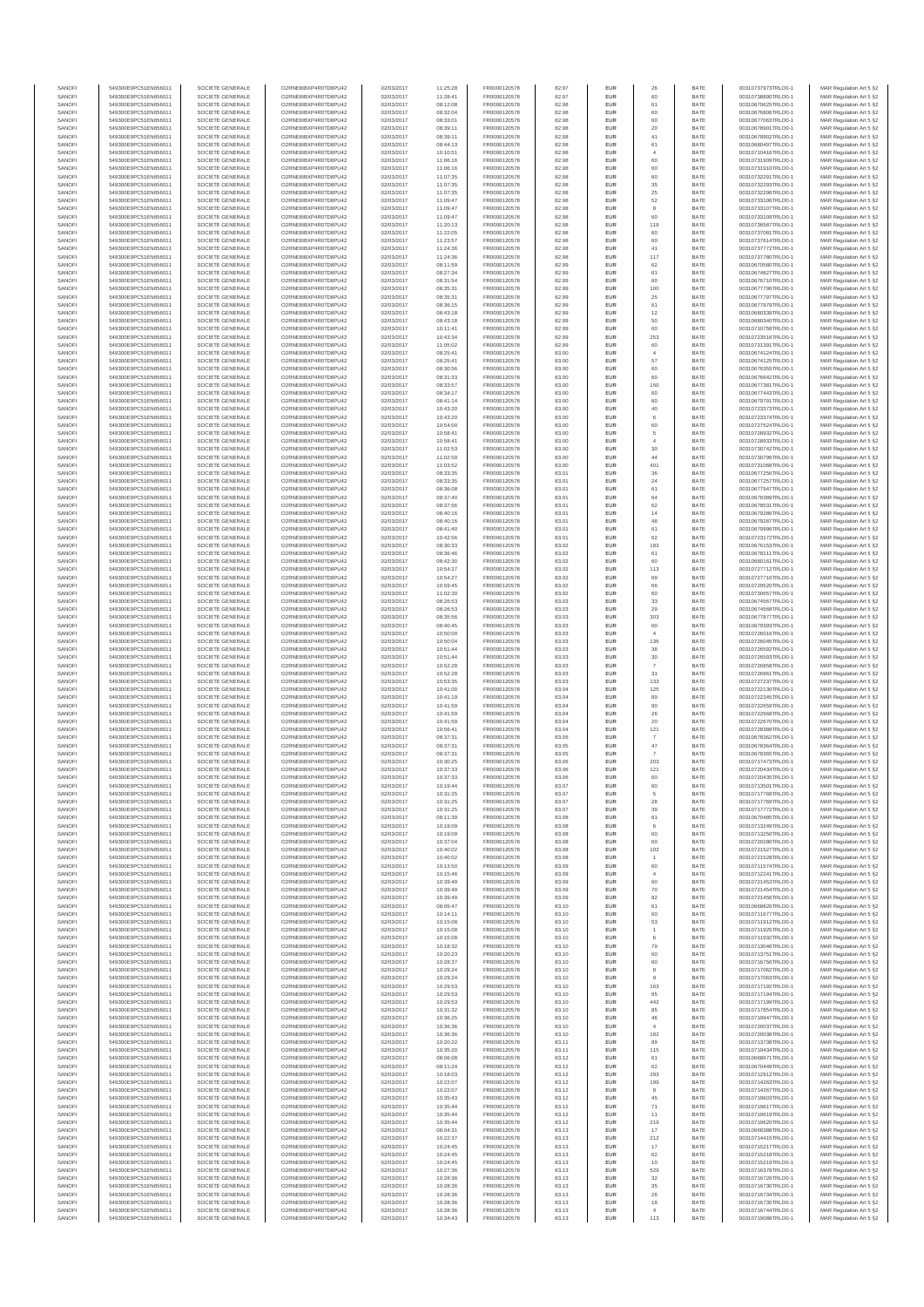| SANOFI           | 549300E9PC51EN656011                         | SOCIETE GENERALE                     | O2RNE8IBXP4R0TD8PU42                          | 02/03/2017               | 10:17:08             | FR0000120578                 | 83.14          | EUR                      | 305            | BATE         | 00310712649TRLO0-1                       | MAR Regulation Art 5 §2                             |
|------------------|----------------------------------------------|--------------------------------------|-----------------------------------------------|--------------------------|----------------------|------------------------------|----------------|--------------------------|----------------|--------------|------------------------------------------|-----------------------------------------------------|
| SANOFI<br>SANOFI | 549300E9PC51EN656011<br>549300E9PC51EN656011 | SOCIETE GENERALE<br>SOCIETE GENERALE | O2RNE8IBXP4R0TD8PU42<br>O2RNE8IBXP4R0TD8PU42  | 02/03/2017<br>02/03/2017 | 10:25:00<br>10:25:00 | FR0000120578                 | 83.14<br>83.14 | EUR<br>EUR               | 13<br>88       | BATE<br>BATE | 00310715300TRLO0-1<br>00310715301TRLO0-1 | MAR Regulation Art 5 §2                             |
| SANOFI           | 549300E9PC51EN656011                         | SOCIETE GENERALE                     | O2RNE8IBXP4R0TD8PLI42                         | 02/03/2017               | 10:25:00             | FR0000120578<br>FR0000120578 | 83.14          | EUR                      | $17\,$         | BATE         | 00310715302TRLO0-1                       | MAR Regulation Art 5 §2<br>MAR Regulation Art 5 §2  |
| SANOFI           | 549300E9PC51EN656011                         | SOCIETE GENERALE                     | O2RNE8IBXP4R0TD8PU42                          | 02/03/2017               | 10:32:45             | FR0000120578                 | 83.14          | EUR                      | 11             | BATE         | 00310718428TRLO0-1                       | MAR Regulation Art 5 §2                             |
| SANOFI           | 549300E9PC51EN656011                         | SOCIETE GENERALE                     | O2RNE8IBXP4R0TD8PU42                          | 02/03/2017               | 10:33:15             | FR0000120578                 | 83.14          | EUR                      | 96             | BATE         | 00310718660TRLO0-1                       | MAR Regulation Art 5 §2                             |
| SANOFI<br>SANOFI | 549300E9PC51EN656011<br>549300E9PC51EN656011 | SOCIETE GENERALE<br>SOCIETE GENERALE | O2RNE8IBXP4R0TD8PU42<br>O2RNE8IBXP4R0TD8PU42  | 02/03/2017<br>02/03/2017 | 10:24:40<br>08:09:36 | FR0000120578<br>FR0000120578 | 83.15<br>83.16 | <b>EUR</b><br>EUR        | 5<br>60        | BATE<br>BATE | 00310715179TRLO0-1<br>00310669937TRLO0-1 | MAR Regulation Art 5 §2<br>MAR Regulation Art 5 §2  |
| SANOFI           | 549300E9PC51EN656011                         | SOCIETE GENERALE                     | O2RNE8IBXP4R0TD8PU42                          | 02/03/2017               | 10:24:22             | FR0000120578                 | 83.16          | <b>EUR</b>               | 288            | BATE         | 00310715041TRLO0-1                       | MAR Regulation Art 5 \$2                            |
| SANOFI           | 549300E9PC51EN656011                         | SOCIETE GENERALE                     | O2RNE8IBXP4R0TD8PU42                          | 02/03/2017               | 08:03:54             | FR0000120578                 | 83.17          | EUR                      | 63             | BATE         | 00310668208TRLO0-1                       | MAR Regulation Art 5 §2                             |
| SANOFI<br>SANOFI | 549300E9PC51EN656011<br>549300E9PC51EN656011 | SOCIETE GENERALE<br>SOCIETE GENERALE | O2RNE8IBXP4R0TD8PU42<br>O2RNE8IBXP4R0TD8PU42  | 02/03/2017<br>02/03/2017 | 08:06:24<br>08:06:24 | FR0000120578<br>FR0000120578 | 83.17<br>83.17 | EUR<br>EUR               | $34\,$<br>14   | BATE<br>BATE | 00310669076TRLO0-1<br>00310669077TRLO0-1 | MAR Regulation Art 5 §2<br>MAR Regulation Art 5 §2  |
| SANOFI           | 549300E9PC51EN656011                         | SOCIETE GENERALE                     | O2RNE8IBXP4R0TD8PLI42                         | 02/03/2017               | 08:06:24             | FR0000120578                 | 83.17          | <b>EUR</b>               | 13             | BATE         | 00310669078TRLO0-1                       | MAR Regulation Art 5 §2                             |
| SANOFI           | 549300E9PC51EN656011                         | SOCIETE GENERALE                     | O2RNE8IBXP4R0TD8PU42                          | 02/03/2017               | 08:09:00             | FR0000120578                 | 83.17          | <b>EUR</b>               | 14             | BATE         | 00310669807TRLO0-1                       | MAR Regulation Art 5 §2                             |
| SANOFI           | 549300E9PC51EN656011                         | SOCIETE GENERALE                     | O2RNE8IBXP4R0TD8PU42                          | 02/03/2017               | 08:09:00             | FR0000120578                 | 83.17          | EUR                      | $47\,$         | BATE         | 00310669808TRLO0-1                       | MAR Regulation Art 5 §2                             |
| SANOFI<br>SANOFI | 549300E9PC51EN656011<br>549300E9PC51EN656011 | SOCIETE GENERALE<br>SOCIETE GENERALE | O2RNE8IBXP4R0TD8PU42<br>O2RNE8IBXP4R0TD8PU42  | 02/03/2017<br>02/03/2017 | 10:24:02<br>10:24:02 | FR0000120578<br>FR0000120578 | 83.17<br>83.17 | <b>EUR</b><br>EUR        | 47             | BATE<br>BATE | 00310714898TRLO0-1<br>00310714899TRLO0-1 | MAR Regulation Art 5 §2<br>MAR Regulation Art 5 §2  |
| SANOFI           | 549300E9PC51EN656011                         | SOCIETE GENERALE                     | O2RNE8IBXP4R0TD8PU42                          | 02/03/2017               | 10:24:02             | FR0000120578                 | 83.17          | <b>EUR</b>               | 143            | BATE         | 00310714900TRLO0-1                       | MAR Regulation Art 5 §2                             |
| SANOFI           | 549300E9PC51EN656011                         | SOCIETE GENERALE                     | O2RNE8IBXP4R0TD8PU42                          | 02/03/2017               | 10:25:09             | FR0000120578                 | 83.17          | EUR                      | 11             | BATE         | 00310715347TRLO0-1                       | MAR Regulation Art 5 §2                             |
| SANOFI           | 549300E9PC51EN656011                         | SOCIETE GENERALE                     | O2RNE8IBXP4R0TD8PLI42                         | 02/03/2017               | 10:25:09             | FR0000120578                 | 83.17          | <b>EUR</b>               | 72             | BATE         | 00310715348TRLO0-1                       | MAR Regulation Art 5 §2                             |
| SANOFI<br>SANOFI | 549300E9PC51EN656011<br>549300E9PC51EN656011 | SOCIETE GENERALE<br>SOCIETE GENERALE | O2RNE8IBXP4R0TD8PU42<br>O2RNE8IBXP4R0TD8PLI42 | 02/03/2017<br>02/03/2017 | 08:07:20<br>08:08:49 | FR0000120578<br>FR0000120578 | 83.18<br>83.18 | EUR<br>EUR               | 61<br>$61\,$   | BATE<br>BATE | 00310669388TRLO0-1<br>00310669764TRLO0-1 | MAR Regulation Art 5 §2<br>MAR Regulation Art 5 §2  |
| SANOFI           | 549300E9PC51EN656011                         | SOCIETE GENERALE                     | O2RNE8IBXP4R0TD8PU42                          | 02/03/2017               | 08:06:50             | FR0000120578                 | 83.19          | <b>EUR</b>               | 62             | BATE         | 00310669252TRLO0-1                       | MAR Regulation Art 5 §2                             |
| SANOFI           | 549300E9PC51EN656011                         | SOCIETE GENERALE                     | O2RNE8IBXP4R0TD8PU42                          | 02/03/2017               | 08:10:08             | FR0000120578                 | 83.19          | EUR                      | 60             | BATE         | 00310670133TRLO0-1                       | MAR Regulation Art 5 §2                             |
| SANOFI           | 549300E9PC51EN656011                         | SOCIETE GENERALE                     | O2RNE8IBXP4R0TD8PU42                          | 02/03/2017               | 08:08:38             | FR0000120578<br>FR0000120578 | 83.20          | <b>EUR</b>               | 61             | BATE         | 00310669722TRLO0-1                       | MAR Regulation Art 5 §2                             |
| SANOFI<br>SANOFI | 549300E9PC51EN656011<br>549300E9PC51EN656011 | SOCIETE GENERALE<br>SOCIETE GENERALE | O2RNE8IBXP4R0TD8PU42<br>O2RNE8IBXP4R0TD8PU42  | 02/03/2017<br>02/03/2017 | 08:05:02<br>08:05:02 | FR0000120578                 | 83.21<br>83.21 | EUR<br><b>EUR</b>        | 109<br>121     | BATE<br>BATE | 00310668562TRLO0-1<br>00310668563TRLO0-1 | MAR Regulation Art 5 §2<br>MAR Regulation Art 5 \$2 |
| SANOFI           | 549300E9PC51EN656011                         | SOCIETE GENERALE                     | O2RNE8IBXP4R0TD8PU42                          | 02/03/2017               | 08:05:34             | FR0000120578                 | 83.23          | <b>EUR</b>               | 61             | BATE         | 00310668725TRLO0-1                       | MAR Regulation Art 5 §2                             |
| SANOFI           | 549300E9PC51EN656011                         | SOCIETE GENERALE                     | O2RNE8IBXP4R0TD8PU42                          | 02/03/2017               | 08:08:27             | FR0000120578                 | 83.23          | EUR                      | $61\,$         | BATE         | 00310669677TRLO0-1                       | MAR Regulation Art 5 §2                             |
| SANOFI<br>SANOFI | 549300E9PC51EN656011<br>549300E9PC51EN656011 | SOCIETE GENERALE<br>SOCIETE GENERALE | O2RNE8IBXP4R0TD8PU42<br>O2RNE8IBXP4R0TD8PU42  | 02/03/2017<br>02/03/2017 | 08:11:09<br>08:08:17 | FR0000120578<br>FR0000120578 | 83.23<br>83.24 | EUR<br>EUR               | 87<br>60       | BATE<br>BATE | 00310670334TRLO0-1<br>00310669635TRLO0-1 | MAR Regulation Art 5 §2<br>MAR Regulation Art 5 §2  |
| SANOFI           | 549300E9PC51EN656011                         | SOCIETE GENERALE                     | O2RNE8IBXP4R0TD8PU42                          | 02/03/2017               | 08:10:53             | FR0000120578                 | 83.24          | <b>EUR</b>               | 41             | BATE         | 00310670294TRLO0-1                       | MAR Regulation Art 5 §2                             |
| SANOFI           | 549300E9PC51EN656011                         | SOCIETE GENERALE                     | O2RNE8IBXP4R0TD8PU42                          | 02/03/2017               | 08:10:53             | FR0000120578                 | 83.24          | EUR                      | 107            | BATE         | 00310670295TRLO0-1                       | MAR Regulation Art 5 §2                             |
| SANOFI<br>SANOFI | 549300E9PC51EN656011<br>549300E9PC51EN656011 | SOCIETE GENERALE<br>SOCIETE GENERALE | O2RNE8IBXP4R0TD8PU42<br>O2RNE8IBXP4R0TD8PU42  | 02/03/2017<br>02/03/2017 | 08:08:06<br>08:08:08 | FR0000120578<br>FR0000120578 | 83.29<br>83.29 | <b>EUR</b><br>EUR        | 13<br>60       | BATE<br>BATE | 00310669578TRLO0-1<br>00310669583TRLO0-1 | MAR Regulation Art 5 §2                             |
| SANOFI           | 549300E9PC51EN656011                         | SOCIETE GENERALE                     | O2RNE8IBXP4R0TD8PU42                          | 02/03/2017               | 14:25:38             | FR0000120578                 | 82.36          | EUR                      | 63             | CHIX         | 00310799262TRLO0-1                       | MAR Regulation Art 5 §2<br>MAR Regulation Art 5 §2  |
| SANOFI           | 549300E9PC51EN656011                         | SOCIETE GENERALE                     | O2RNE8IBXP4R0TD8PU42                          | 02/03/2017               | 14:29:05             | FR0000120578                 | 82.36          | EUR                      | 63             | CHIX         | 00310800973TRLO0-1                       | MAR Regulation Art 5 §2                             |
| SANOFI           | 549300E9PC51EN656011                         | SOCIETE GENERALE                     | O2RNE8IBXP4R0TD8PU42                          | 02/03/2017               | 14:29:05             | FR0000120578                 | 82.36          | EUR                      | 50             | CHIX         | 00310800974TRLO0-1                       | MAR Regulation Art 5 §2                             |
| SANOFI<br>SANOFI | 549300E9PC51EN656011<br>549300E9PC51EN656011 | SOCIETE GENERALE<br>SOCIETE GENERALE | O2RNE8IBXP4R0TD8PU42<br>O2RNE8IBXP4R0TD8PU42  | 02/03/2017<br>02/03/2017 | 14:30:41<br>14:30:4  | FR0000120578<br>FR0000120578 | 82.37<br>82.37 | EUR<br>EUR               | 11<br>5        | CHIX<br>CHIX | 00310802198TRLO0-1<br>00310802203TRLO0-1 | MAR Regulation Art 5 §2<br>MAR Regulation Art 5 §2  |
| SANOFI           | 549300E9PC51EN656011                         | SOCIETE GENERALE                     | O2RNE8IBXP4R0TD8PU42                          | 02/03/2017               | 14:30:41             | FR0000120578                 | 82.37          | <b>EUR</b>               | 48             | CHIX         | 00310802204TRLO0-1                       | MAR Regulation Art 5 §2                             |
| SANOFI           | 549300E9PC51EN656011                         | SOCIETE GENERALE                     | O2RNE8IBXP4R0TD8PU42                          | 02/03/2017               | 14:30:41             | FR0000120578                 | 82.37          | EUR                      | 52             | CHIX         | 00310802205TRLO0-1                       | MAR Regulation Art 5 §2                             |
| SANOFI           | 549300E9PC51EN656011                         | SOCIETE GENERALE<br>SOCIETE GENERALE | O2RNE8IBXP4R0TD8PU42                          | 02/03/2017               | 14:30:42             | FR0000120578                 | 82.37          | <b>EUR</b>               | 62             | CHIX         | 00310802208TRLO0-1                       | MAR Regulation Art 5 §2                             |
| SANOFI<br>SANOFI | 549300E9PC51EN656011<br>549300E9PC51EN656011 | SOCIETE GENERALE                     | O2RNE8IBXP4R0TD8PU42<br>O2RNE8IBXP4R0TD8PU42  | 02/03/2017<br>02/03/2017 | 14:31:04<br>14:31:08 | FR0000120578<br>FR0000120578 | 82.37<br>82.37 | EUR<br><b>EUR</b>        | 166<br>64      | CHIX<br>CHIX | 00310802579TRLO0-1<br>00310802720TRLO0-1 | MAR Regulation Art 5 §2<br>MAR Regulation Art 5 §2  |
| SANOFI           | 549300E9PC51EN656011                         | SOCIETE GENERALE                     | O2RNE8IBXP4R0TD8PU42                          | 02/03/2017               | 14:28:42             | FR0000120578                 | 82.38          | EUR                      | 542            | CHIX         | 00310800841TRLO0-1                       | MAR Regulation Art 5 §2                             |
| SANOFI           | 549300E9PC51EN656011                         | SOCIETE GENERALE                     | O2RNE8IBXP4R0TD8PLI42                         | 02/03/2017               | 14:30:27             | FR0000120578                 | 82.38          | EUR                      | 123            | CHIX         | 00310801952TRLO0-1                       | MAR Regulation Art 5 §2                             |
| SANOFI           | 549300E9PC51EN656011<br>549300E9PC51EN656011 | SOCIETE GENERALE                     | O2RNE8IBXP4R0TD8PU42                          | 02/03/2017               | 14:30:27             | FR0000120578<br>FR0000120578 | 82.38          | EUR                      | 18             | CHIX         | 00310801956TRLO0-1                       | MAR Regulation Art 5 §2                             |
| SANOFI<br>SANOFI | 549300E9PC51EN656011                         | SOCIETE GENERALE<br>SOCIETE GENERALE | O2RNE8IBXP4R0TD8PU42<br>O2RNE8IBXP4R0TD8PU42  | 02/03/2017<br>02/03/2017 | 14:30:31<br>14:30:31 | FR0000120578                 | 82.38<br>82.38 | EUR<br><b>EUR</b>        | 175<br>29      | CHIX<br>CHIX | 00310802055TRLO0-1<br>00310802056TRLO0-1 | MAR Regulation Art 5 §2<br>MAR Regulation Art 5 §2  |
| SANOFI           | 549300E9PC51EN656011                         | SOCIETE GENERALE                     | O2RNE8IBXP4R0TD8PU42                          | 02/03/2017               | 14:30:32             | FR0000120578                 | 82.38          | EUR                      | 31             | CHIX         | 00310802061TRLO0-1                       | MAR Regulation Art 5 §2                             |
| SANOFI           | 549300E9PC51EN656011                         | SOCIETE GENERALE                     | O2RNE8IBXP4R0TD8PU42                          | 02/03/2017               | 14:30:32             | FR0000120578                 | 82.38          | <b>EUR</b>               | 5              | CHIX         | 00310802062TRLO0-1                       | MAR Regulation Art 5 §2                             |
| SANOFI<br>SANOFI | 549300E9PC51EN656011                         | SOCIETE GENERALE<br>SOCIETE GENERALE | O2RNE8IBXP4R0TD8PU42                          | 02/03/2017               | 14:30:32             | FR0000120578<br>FR0000120578 | 82.38<br>82.38 | <b>EUR</b><br>EUR        | 111<br>62      | CHIX<br>CHIX | 00310802064TRLO0-1                       | MAR Regulation Art 5 §2<br>MAR Regulation Art 5 §2  |
| SANOFI           | 549300E9PC51EN656011<br>549300E9PC51EN656011 | SOCIETE GENERALE                     | O2RNE8IBXP4R0TD8PU42<br>O2RNE8IBXP4R0TD8PLI42 | 02/03/2017<br>02/03/2017 | 14:31:06<br>14:32:46 | FR0000120578                 | 82.38          | EUR                      | 62             | CHIX         | 00310802677TRLO0-1<br>00310804245TRLO0-1 | MAR Regulation Art 5 §2                             |
| SANOFI           | 549300E9PC51EN656011                         | SOCIETE GENERALE                     | O2RNE8IBXP4R0TD8PU42                          | 02/03/2017               | 14:32:46             | FR0000120578                 | 82.38          | EUR                      | 6              | CHIX         | 00310804248TRLO0-1                       | MAR Regulation Art 5 §2                             |
| SANOFI           | 549300E9PC51EN656011                         | SOCIETE GENERALE                     | O2RNE8IBXP4R0TD8PU42                          | 02/03/2017               | 14:32:46             | FR0000120578                 | 82.38          | <b>EUR</b>               | 58             | CHIX         | 00310804252TRLO0-1                       | MAR Regulation Art 5 §2                             |
| SANOFI<br>SANOFI | 549300E9PC51EN656011<br>549300E9PC51EN656011 | SOCIETE GENERALE<br>SOCIETE GENERALE | O2RNE8IBXP4R0TD8PU42<br>O2RNE8IBXP4R0TD8PU42  | 02/03/2017<br>02/03/2017 | 14:33:52<br>14:33:52 | FR0000120578<br>FR0000120578 | 82.38<br>82.38 | EUR<br><b>EUR</b>        | 60<br>62       | CHIX<br>CHIX | 00310805163TRLO0-1<br>00310805165TRLO0-1 | MAR Regulation Art 5 §2<br>MAR Regulation Art 5 §2  |
| SANOFI           | 549300E9PC51EN656011                         | SOCIETE GENERALE                     | O2RNE8IBXP4R0TD8PU42                          | 02/03/2017               | 14:34:59             | FR0000120578                 | 82.38          | EUR                      | 343            | CHIX         | 00310805855TRLO0-1                       | MAR Regulation Art 5 §2                             |
| SANOFI           | 549300E9PC51EN656011                         | SOCIETE GENERALE                     | O2RNE8IBXP4R0TD8PU42                          | 02/03/2017               | 14:24:27             | FR0000120578                 | 82.39          | <b>EUR</b>               | 6              | CHIX         | 00310798614TRLO0-1                       | MAR Regulation Art 5 §2                             |
| SANOFI           | 549300E9PC51EN656011                         | SOCIETE GENERALE                     | O2RNE8IBXP4R0TD8PU42                          | 02/03/2017               | 14:26:09             | FR0000120578                 | 82.39          | EUR                      | 115            | CHIX         | 00310799436TRLO0-1                       | MAR Regulation Art 5 §2                             |
| SANOFI<br>SANOFI | 549300E9PC51EN656011<br>549300E9PC51EN656011 | SOCIETE GENERALE<br>SOCIETE GENERALE | O2RNE8IBXP4R0TD8PU42<br>O2RNE8IBXP4R0TD8PU42  | 02/03/2017<br>02/03/2017 | 14:26:09<br>14:26:35 | FR0000120578<br>FR0000120578 | 82.39<br>82.39 | <b>EUR</b><br><b>EUR</b> | 12<br>5        | CHIX<br>CHIX | 00310799437TRLO0-1<br>00310799590TRLO0-1 | MAR Regulation Art 5 §2<br>MAR Regulation Art 5 §2  |
| SANOFI           | 549300E9PC51EN656011                         | SOCIETE GENERALE                     | O2RNE8IBXP4R0TD8PU42                          | 02/03/2017               | 14:26:35             | FR0000120578                 | 82.39          | EUR                      | 58             | CHIX         | 00310799591TRLO0-1                       | MAR Regulation Art 5 §2                             |
| SANOFI           | 549300E9PC51EN656011                         | SOCIETE GENERALE                     | O2RNE8IBXP4R0TD8PU42                          | 02/03/2017               | 14:26:35             | FR0000120578                 | 82.39          | <b>EUR</b>               | 62             | CHIX         | 00310799592TRLO0-1                       | MAR Regulation Art 5 §2                             |
| SANOFI<br>SANOFI | 549300E9PC51EN656011<br>549300E9PC51EN656011 | SOCIETE GENERALE<br>SOCIETE GENERALE | O2RNE8IBXP4R0TD8PU42<br>O2RNE8IBXP4R0TD8PU42  | 02/03/2017<br>02/03/2017 | 14:27:00<br>14:27:00 | FR0000120578                 | 82.39<br>82.39 | EUR<br><b>EUR</b>        | 10<br>50       | CHIX<br>CHIX | 00310799821TRLO0-1<br>00310799825TRLO0-1 | MAR Regulation Art 5 §2                             |
| SANOFI           | 549300E9PC51EN656011                         | SOCIETE GENERALE                     | O2RNE8IBXP4R0TD8PU42                          | 02/03/2017               | 14:27:00             | FR0000120578<br>FR0000120578 | 82.39          | EUR                      | 62             | CHIX         | 00310799826TRLO0-1                       | MAR Regulation Art 5 §2<br>MAR Regulation Art 5 §2  |
| SANOFI           | 549300E9PC51EN656011                         | SOCIETE GENERALE                     | O2RNE8IBXP4R0TD8PU42                          | 02/03/2017               | 14:28:05             | FR0000120578                 | 82.39          | <b>EUR</b>               | 60             | CHIX         | 00310800529TRLO0-1                       | MAR Regulation Art 5 §2                             |
| SANOFI           | 549300E9PC51EN656011                         | SOCIETE GENERALE                     | O2RNE8IBXP4R0TD8PU42                          | 02/03/2017               | 14:28:05             | FR0000120578                 | 82.39          | EUR                      | $\overline{1}$ | CHIX         | 00310800531TRLO0-1                       | MAR Regulation Art 5 §2                             |
| SANOFI<br>SANOFI | 549300E9PC51EN656011<br>549300E9PC51EN656011 | SOCIETE GENERALE<br>SOCIETE GENERALE | O2RNE8IBXP4R0TD8PU42<br>O2RNE8IBXP4R0TD8PU42  | 02/03/2017<br>02/03/2017 | 14:28:06<br>14:28:23 | FR0000120578<br>FR0000120578 | 82.39<br>82.39 | EUR<br>EUR               | 11<br>5        | CHIX<br>CHIX | 00310800533TRLO0-1<br>00310800659TRLO0-1 | MAR Regulation Art 5 §2<br>MAR Regulation Art 5 §2  |
| SANOFI           | 549300E9PC51EN656011                         | SOCIETE GENERALE                     | O2RNE8IBXP4R0TD8PU42                          | 02/03/2017               | 14:28:42             | FR0000120578                 | 82.39          | EUR                      | 45             | CHIX         | 00310800827TRLO0-1                       | MAR Regulation Art 5 §2                             |
| SANOFI           | 549300E9PC51EN656011                         | SOCIETE GENERALE                     | O2RNE8IBXP4R0TD8PU42                          | 02/03/2017               | 14:28:42             | FR0000120578                 | 82.39          | <b>EUR</b>               | 48             | CHIX         | 00310800831TRLO0-1                       | MAR Regulation Art 5 §2                             |
| SANOFI<br>SANOFI | 549300E9PC51EN656011<br>549300E9PC51EN656011 | SOCIETE GENERALE<br>SOCIETE GENERALE | O2RNE8IBXP4R0TD8PU42<br>O2RNE8IBXP4R0TD8PU42  | 02/03/2017<br>02/03/2017 | 14:28:42<br>14:28:42 | FR0000120578<br>FR0000120578 | 82.39<br>82.39 | EUR<br><b>EUR</b>        | 328            | CHIX<br>CHIX | 00310800832TRLO0-1<br>00310800836TRLO0-1 | MAR Regulation Art 5 §2                             |
| SANOFI           | 549300E9PC51EN656011                         | SOCIETE GENERALE                     | O2RNE8IBXP4R0TD8PU42                          | 02/03/2017               | 14:28:42             | FR0000120578                 | 82.39          | EUR                      | 23<br>60       | CHIX         | 00310800837TRLO0-1                       | MAR Regulation Art 5 §2<br>MAR Regulation Art 5 §2  |
| SANOFI           | 549300E9PC51EN656011                         | SOCIETE GENERALE                     | O2RNE8IBXP4R0TD8PU42                          | 02/03/2017               | 14:30:21             | FR0000120578                 | 82.39          | EUR                      | 169            | CHIX         | 00310801813TRLO0-1                       | MAR Regulation Art 5 §2                             |
| SANOFI           | 549300E9PC51EN656011                         | SOCIETE GENERALE                     | O2RNE8IBXP4R0TD8PU42                          | 02/03/2017               | 14:30:2              | FR0000120578                 | 82.39          | EUR                      | 43             | CHIX         | 00310801818TRLO0-1                       | MAR Regulation Art 5 §2                             |
| SANOFI<br>SANOFI | 549300E9PC51EN656011<br>549300E9PC51EN656011 | SOCIETE GENERALE<br>SOCIETE GENERALE | O2RNESIBXP4R0TD8PLI42<br>O2RNE8IBXP4R0TD8PU42 | 02/03/2017<br>02/03/2017 | 14:30:27<br>14:30:27 | FR0000120578<br>FR0000120578 | 82.39<br>82.39 | EUR<br>EUR               | 60<br>60       | CHIX<br>CHIX | 00310801948TRLO0-1<br>00310801949TRLO0-1 | MAR Regulation Art 5 §2<br>MAR Regulation Art 5 §2  |
| SANOFI           | 549300E9PC51EN656011                         | SOCIETE GENERALE                     | O2RNE8IBXP4R0TD8PU42                          | 02/03/2017               | 14:33:48             | FR0000120578                 | 82.39          | EUR                      | 62             | CHIX         | 00310805131TRLO0-1                       | MAR Regulation Art 5 §2                             |
| SANOFI           | 549300E9PC51EN656011                         | SOCIETE GENERALE                     | O2RNE8IBXP4R0TD8PU42                          | 02/03/2017               | 14:33:48             | FR0000120578                 | 82.39          | <b>EUR</b>               | $\overline{7}$ | CHIX         | 00310805134TRLO0-1                       | MAR Regulation Art 5 §2                             |
| SANOFI           | 549300E9PC51EN656011                         | SOCIETE GENERALE                     | O2RNE8IBXP4R0TD8PU42                          | 02/03/2017               | 14:34:58             | FR0000120578                 | 82.39          | EUR                      | 60             | CHIX         | 00310805848TRLO0-1                       | MAR Regulation Art 5 §2                             |
| SANOFI<br>SANOFI | 549300E9PC51EN656011<br>549300E9PC51EN656011 | SOCIETE GENERALE<br>SOCIETE GENERALE | O2RNE8IBXP4R0TD8PU42<br>O2RNE8IBXP4R0TD8PU42  | 02/03/2017<br>02/03/2017 | 14:24:10<br>14:25:31 | FR0000120578<br>FR0000120578 | 82.40<br>82.40 | EUR<br>EUR               | 60<br>62       | CHIX<br>CHIX | 00310798374TRLO0-1<br>00310799212TRLO0-1 | MAR Regulation Art 5 §2<br>MAR Regulation Art 5 §2  |
| SANOFI           | 549300E9PC51EN656011                         | SOCIETE GENERALE                     | O2RNE8IBXP4R0TD8PLI42                         | 02/03/2017               | 14:26:09             | FR0000120578                 | 82.40          | EUR                      | 62             | CHIX         | 00310799430TRLO0-1                       | MAR Regulation Art 5 §2                             |
| SANOFI           | 549300E9PC51EN656011                         | SOCIETE GENERALE                     | O2RNE8IBXP4R0TD8PU42                          | 02/03/2017               | 14:26:09             | FR0000120578                 | 82.40          | <b>EUR</b>               | 62             | CHIX         | 00310799431TRLO0-1                       | MAR Regulation Art 5 §2                             |
| SANOFI           | 549300E9PC51EN656011                         | SOCIETE GENERALE<br>SOCIETE GENERALE | O2RNE8IBXP4R0TD8PU42<br>O2RNE8IBXP4R0TD8PU42  | 02/03/2017               | 14:30:09             | FR0000120578                 | 82.40<br>82.40 | EUR                      | 60             | CHIX<br>CHIX | 00310801633TRLO0-1                       | MAR Regulation Art 5 §2                             |
| SANOFI<br>SANOFI | 549300E9PC51EN656011<br>549300E9PC51EN656011 | SOCIETE GENERALE                     | O2RNE8IBXP4R0TD8PU42                          | 02/03/2017<br>02/03/2017 | 14:30:09<br>14:31:44 | FR0000120578<br>FR0000120578 | 82.40          | EUR<br>EUR               | 12<br>62       | CHIX         | 00310801638TRLO0-1<br>00310803415TRLO0-1 | MAR Regulation Art 5 §2<br>MAR Regulation Art 5 §2  |
| SANOFI           | 549300E9PC51EN656011                         | SOCIETE GENERALE                     | O2RNE8IBXP4R0TD8PU42                          | 02/03/2017               | 14:31:44             | FR0000120578                 | 82.40          | <b>EUR</b>               | 198            | CHIX         | 00310803424TRLO0-1                       | MAR Regulation Art 5 §2                             |
| SANOFI           | 549300E9PC51EN656011                         | SOCIETE GENERALE                     | O2RNE8IBXP4R0TD8PU42                          | 02/03/2017               | 14:32:29             | FR0000120578                 | 82.40          | EUR                      | 62             | CHIX         | 00310804060TRLO0-1                       | MAR Regulation Art 5 §2                             |
| SANOFI<br>SANOFI | 549300E9PC51EN656011<br>549300E9PC51EN656011 | SOCIETE GENERALE<br>SOCIETE GENERALE | O2RNE8IBXP4R0TD8PU42<br>O2RNE8IBXP4R0TD8PU42  | 02/03/2017<br>02/03/2017 | 14:32:29<br>14:32:29 | FR0000120578<br>FR0000120578 | 82.40<br>82.40 | <b>EUR</b><br><b>EUR</b> | 64<br>63       | CHIX<br>CHIX | 00310804061TRLO0-1<br>00310804062TRLO0-1 | MAR Regulation Art 5 §2<br>MAR Regulation Art 5 §2  |
| SANOFI           | 549300E9PC51EN656011                         | SOCIETE GENERALE                     | O2RNE8IBXP4R0TD8PU42                          | 02/03/2017               | 14:32:30             | FR0000120578                 | 82.40          | EUR                      | $64\,$         | CHIX         | 00310804067TRLO0-1                       | MAR Regulation Art 5 §2                             |
| SANOFI           | 549300E9PC51EN656011                         | SOCIETE GENERALE                     | O2RNE8IBXP4R0TD8PU42                          | 02/03/2017               | 14:32:39             | FR0000120578                 | 82.40          | EUR                      | 64             | CHIX         | 00310804172TRLO0-1                       | MAR Regulation Art 5 §2                             |
| SANOFI<br>SANOFI | 549300E9PC51EN656011<br>549300E9PC51EN656011 | SOCIETE GENERALE<br>SOCIETE GENERALE | O2RNE8IBXP4R0TD8PU42<br>O2RNE8IBXP4R0TD8PU42  | 02/03/2017<br>02/03/2017 | 14:32:39<br>14:32:39 | FR0000120578<br>FR0000120578 | 82.40<br>82.40 | <b>EUR</b><br><b>EUR</b> | 62<br>14       | CHIX<br>CHIX | 00310804173TRLO0-1<br>00310804174TRLO0-1 | MAR Regulation Art 5 §2<br>MAR Regulation Art 5 §2  |
| SANOFI           | 549300E9PC51EN656011                         | SOCIETE GENERALE                     | O2RNE8IBXP4R0TD8PU42                          | 02/03/2017               | 14:34:53             | FR0000120578                 | 82.40          | EUR                      | 61             | CHIX         | 00310805784TRLO0-1                       | MAR Regulation Art 5 §2                             |
| SANOFI           | 549300E9PC51EN656011                         | SOCIETE GENERALE                     | O2RNE8IBXP4R0TD8PU42                          | 02/03/2017               | 14:34:53             | FR0000120578                 | 82.40          | <b>EUR</b>               | 62             | CHIX         | 00310805785TRLO0-1                       | MAR Regulation Art 5 §2                             |
| SANOFI<br>SANOFI | 549300E9PC51EN656011<br>549300E9PC51EN656011 | SOCIETE GENERALE<br>SOCIETE GENERALE | O2RNE8IBXP4R0TD8PU42<br>O2RNE8IBXP4R0TD8PU42  | 02/03/2017<br>02/03/2017 | 14:43:29<br>14:43:29 | FR0000120578<br>FR0000120578 | 82.40<br>82.40 | EUR<br>EUR               | 160<br>41      | CHIX<br>CHIX | 00310811342TRLO0-1<br>00310811347TRLO0-1 | MAR Regulation Art 5 §2<br>MAR Regulation Art 5 §2  |
| SANOFI           | 549300E9PC51EN656011                         | SOCIETE GENERALE                     | O2RNE8IBXP4R0TD8PU42                          | 02/03/2017               | 14:24:04             | FR0000120578                 | 82.41          | EUR                      | $41\,$         | CHIX         | 00310798308TRLO0-1                       | MAR Regulation Art 5 §2                             |
| SANOFI           | 549300E9PC51EN656011                         | SOCIETE GENERALE                     | O2RNE8IBXP4R0TD8PU42                          | 02/03/2017               | 14:32:22             | FR0000120578                 | 82.41          | EUR                      | $\overline{9}$ | CHIX         | 00310804008TRLO0-1                       | MAR Regulation Art 5 §2                             |
| SANOFI<br>SANOFI | 549300E9PC51EN656011<br>549300E9PC51EN656011 | SOCIETE GENERALE<br>SOCIETE GENERALE | O2RNE8IBXP4R0TD8PU42<br>O2RNE8IBXP4R0TD8PU42  | 02/03/2017<br>02/03/2017 | 14:32:23<br>14:33:43 | FR0000120578<br>FR0000120578 | 82.41<br>82.41 | <b>EUR</b><br>EUR        | 51<br>63       | CHIX<br>CHIX | 00310804011TRLO0-1<br>00310805034TRLO0-1 | MAR Regulation Art 5 §2<br>MAR Regulation Art 5 §2  |
| SANOFI           | 549300E9PC51EN656011                         | SOCIETE GENERALE                     | O2RNE8IBXP4R0TD8PU42                          | 02/03/2017               | 14:33:43             | FR0000120578                 | 82.41          | <b>EUR</b>               | 62             | CHIX         | 00310805036TRLO0-1                       | MAR Regulation Art 5 §2                             |
| SANOFI           | 549300E9PC51EN656011                         | SOCIETE GENERALE                     | O2RNE8IBXP4R0TD8PU42                          | 02/03/2017               | 14:33:43             | FR0000120578                 | 82.41          | EUR                      | 376            | CHIX         | 00310805037TRLO0-1                       | MAR Regulation Art 5 §2                             |
| SANOFI           | 549300E9PC51EN656011                         | SOCIETE GENERALE                     | O2RNE8IBXP4R0TD8PU42                          | 02/03/2017               | 14:33:43             | FR0000120578                 | 82.41          | <b>EUR</b>               | 42             | CHIX         | 00310805046TRLO0-1                       | MAR Regulation Art 5 §2                             |
| SANOFI<br>SANOFI | 549300E9PC51EN656011<br>549300E9PC51EN656011 | SOCIETE GENERALE<br>SOCIETE GENERALE | O2RNE8IBXP4R0TD8PU42<br>O2RNE8IBXP4R0TD8PU42  | 02/03/2017<br>02/03/2017 | 14:35:5<br>14:35:51  | FR0000120578<br>FR0000120578 | 82.41<br>82.41 | EUR<br><b>EUR</b>        | 60<br>62       | CHIX<br>CHIX | 00310806461TRLO0-1<br>00310806465TRLO0-1 | MAR Regulation Art 5 §2<br>MAR Regulation Art 5 §2  |
| SANOFI           | 549300E9PC51EN656011                         | SOCIETE GENERALE                     | O2RNE8IBXP4R0TD8PU42                          | 02/03/2017               | 14:35:58             | FR0000120578                 | 82.41          | <b>EUR</b>               | 164            | CHIX         | 00310806604TRLO0-1                       | MAR Regulation Art 5 §2                             |
| SANOFI           | 549300E9PC51EN656011                         | SOCIETE GENERALE                     | O2RNE8IBXP4R0TD8PU42                          | 02/03/2017               | 14:35:58             | FR0000120578                 | 82.41          | EUR                      | 43             | CHIX         | 00310806607TRLO0-1                       | MAR Regulation Art 5 §2                             |
| SANOFI           | 549300E9PC51EN656011                         | SOCIETE GENERALE                     | O2RNE8IBXP4R0TD8PU42                          | 02/03/2017               | 14:42:55             | FR0000120578                 | 82.41          | EUR                      | 95             | CHIX         | 00310810953TRLO0-1                       | MAR Regulation Art 5 §2                             |
| SANOFI<br>SANOFI | 549300E9PC51EN656011<br>549300E9PC51EN656011 | SOCIETE GENERALE<br>SOCIETE GENERALE | O2RNE8IBXP4R0TD8PU42<br>O2RNE8IBXP4R0TD8PU42  | 02/03/2017<br>02/03/2017 | 14:42:55<br>14:42:55 | FR0000120578<br>FR0000120578 | 82.41<br>82.41 | EUR<br><b>EUR</b>        | 45<br>19       | CHIX<br>CHIX | 00310810956TRLO0-1<br>00310810959TRLO0-1 | MAR Regulation Art 5 §2<br>MAR Regulation Art 5 §2  |
| SANOFI           | 549300E9PC51EN656011                         | SOCIETE GENERALE                     | O2RNE8IBXP4R0TD8PU42                          | 02/03/2017               | 14:44:10             | FR0000120578                 | 82.41          | EUR                      | 61             | CHIX         | 00310811776TRLO0-1                       | MAR Regulation Art 5 §2                             |
| SANOFI           | 549300E9PC51EN656011                         | SOCIETE GENERALE                     | O2RNE8IBXP4R0TD8PU42                          | 02/03/2017               | 14:44:10             | FR0000120578                 | 82.41          | <b>EUR</b>               | 62             | CHIX         | 00310811777TRLO0-1                       | MAR Regulation Art 5 §2                             |
| SANOFI<br>SANOFI | 549300E9PC51EN656011<br>549300E9PC51EN656011 | SOCIETE GENERALE<br>SOCIETE GENERALE | O2RNE8IBXP4R0TD8PU42<br>O2RNE8IBXP4R0TD8PU42  | 02/03/2017<br>02/03/2017 | 14:23:41             | FR0000120578<br>FR0000120578 | 82.42<br>82.42 | <b>EUR</b><br>EUR        | 28<br>$34\,$   | CHIX<br>CHIX | 00310798106TRLO0-1<br>00310798110TRLO0-1 | MAR Regulation Art 5 §2<br>MAR Regulation Art 5 §2  |
| SANOFI           | 549300E9PC51EN656011                         | SOCIETE GENERALE                     | O2RNE8IBXP4R0TD8PU42                          | 02/03/2017               | 14:23:41<br>14:23:51 | FR0000120578                 | 82.42          | <b>EUR</b>               | 63             | CHIX         | 00310798192TRLO0-1                       | MAR Regulation Art 5 §2                             |
| SANOFI           | 549300E9PC51EN656011                         | SOCIETE GENERALE                     | O2RNE8IBXP4R0TD8PU42                          | 02/03/2017               | 14:25:08             | FR0000120578                 | 82.42          | <b>EUR</b>               | 141            | CHIX         | 00310798983TRLO0-1                       | MAR Regulation Art 5 §2                             |
| SANOFI           | 549300E9PC51EN656011                         | SOCIETE GENERALE                     | O2RNE8IBXP4R0TD8PU42                          | 02/03/2017               | 14:25:31             | FR0000120578                 | 82.42          | EUR                      | 79             | CHIX         | 00310799208TRLO0-1                       | MAR Regulation Art 5 §2                             |
| SANOFI<br>SANOFI | 549300E9PC51EN656011<br>549300E9PC51EN656011 | SOCIETE GENERALE<br>SOCIETE GENERALE | O2RNE8IBXP4R0TD8PU42<br>O2RNE8IBXP4R0TD8PU42  | 02/03/2017<br>02/03/2017 | 14:25:3<br>14:32:04  | FR0000120578                 | 82.42<br>82.42 | EUR<br><b>EUR</b>        | 62<br>168      | CHIX<br>CHIX | 00310799209TRLO0-1<br>00310803794TRLO0-1 | MAR Regulation Art 5 §2                             |
| SANOFI           | 549300E9PC51EN656011                         | SOCIETE GENERALE                     | O2RNE8IBXP4R0TD8PU42                          | 02/03/2017               | 14:32:04             | FR0000120578<br>FR0000120578 | 82.42          | EUR                      | 65             | CHIX         | 00310803799TRLO0-1                       | MAR Regulation Art 5 §2<br>MAR Regulation Art 5 §2  |
| SANOFI           | 549300E9PC51EN656011                         | SOCIETE GENERALE                     | O2RNE8IBXP4R0TD8PU42                          | 02/03/2017               | 14:32:04             | FR0000120578                 | 82.42          | <b>EUR</b>               | 95             | CHIX         | 00310803800TRLO0-1                       | MAR Regulation Art 5 §2                             |
| SANOFI           | 549300E9PC51EN656011                         | SOCIETE GENERALE                     | O2RNE8IBXP4R0TD8PU42                          | 02/03/2017               | 14:32:22             | FR0000120578                 | 82.42          | EUR                      | 64             | CHIX         | 00310803997TRLO0-1                       | MAR Regulation Art 5 §2                             |
| SANOFI<br>SANOFI | 549300E9PC51EN656011<br>549300E9PC51EN656011 | SOCIETE GENERALE<br>SOCIETE GENERALE | O2RNE8IBXP4R0TD8PU42<br>O2RNE8IBXP4R0TD8PU42  | 02/03/2017<br>02/03/2017 | 14:32:22<br>14:32:22 | FR0000120578<br>FR0000120578 | 82.42<br>82.42 | EUR<br>EUR               | 62<br>164      | CHIX<br>CHIX | 00310803998TRLO0-1<br>00310803999TRLO0-1 | MAR Regulation Art 5 §2<br>MAR Regulation Art 5 §2  |
| SANOFI           | 549300E9PC51EN656011                         | SOCIETE GENERALE                     | O2RNE8IBXP4R0TD8PU42                          | 02/03/2017               | 14:32:22             | FR0000120578                 | 82.42          | EUR                      | 50             | CHIX         | 00310804000TRLO0-1                       | MAR Regulation Art 5 §2                             |
| SANOFI           | 549300E9PC51EN656011                         | SOCIETE GENERALE                     | O2RNE8IBXP4R0TD8PU42                          | 02/03/2017               | 14:42:13             | FR0000120578                 | 82.42          | <b>EUR</b>               | 65             | CHIX         | 00310810646TRLO0-1                       | MAR Regulation Art 5 §2                             |
| SANOFI<br>SANOFI | 549300E9PC51EN656011<br>549300E9PC51EN656011 | SOCIETE GENERALE<br>SOCIETE GENERALE | O2RNE8IBXP4R0TD8PU42<br>O2RNE8IBXP4R0TD8PU42  | 02/03/2017<br>02/03/2017 | 14:42:36<br>14:42:37 | FR0000120578<br>FR0000120578 | 82.42<br>82.42 | EUR<br><b>EUR</b>        | 3<br>86        | CHIX<br>CHIX | 00310810841TRLO0-1<br>00310810847TRLO0-1 | MAR Regulation Art 5 §2                             |
| SANOFI           | 549300E9PC51EN656011                         | SOCIETE GENERALE                     | O2RNE8IBXP4R0TD8PU42                          | 02/03/2017               | 14:43:02             | FR0000120578                 | 82.42          | EUR                      | 16             | CHIX         | 00310811049TRLO0-1                       | MAR Regulation Art 5 §2<br>MAR Regulation Art 5 §2  |
| SANOFI           | 549300E9PC51EN656011                         | SOCIETE GENERALE                     | O2RNE8IBXP4R0TD8PU42                          | 02/03/2017               | 14:43:03             | FR0000120578                 | 82.42          | <b>EUR</b>               | 45             | CHIX         | 00310811066TRLO0-1                       | MAR Regulation Art 5 §2                             |
| SANOFI           | 549300E9PC51EN656011                         | SOCIETE GENERALE                     | O2RNE8IBXP4R0TD8PU42                          | 02/03/2017               | 14:43:03             | FR0000120578                 | 82.42          | <b>EUR</b>               | 62             | CHIX         | 00310811071TRLO0-1                       | MAR Regulation Art 5 §2                             |
| SANOFI<br>SANOFI | 549300E9PC51EN656011<br>549300E9PC51EN656011 | SOCIETE GENERALE<br>SOCIETE GENERALE | O2RNE8IBXP4R0TD8PU42<br>O2RNE8IBXP4R0TD8PU42  | 02/03/2017<br>02/03/2017 | 14:23:37<br>14:25:08 | FR0000120578<br>FR0000120578 | 82.43<br>82.43 | EUR<br>EUR               | 15<br>62       | CHIX<br>CHIX | 00310798094TRLO0-1<br>00310798977TRLO0-1 | MAR Regulation Art 5 §2<br>MAR Regulation Art 5 §2  |
| SANOFI           | 549300E9PC51EN656011                         | SOCIETE GENERALE                     | O2RNE8IBXP4R0TD8PU42                          | 02/03/2017               | 14:25:08             | FR0000120578                 | 82.43          | EUR                      | 57             | CHIX         | 00310798978TRLO0-1                       | MAR Regulation Art 5 §2                             |
|                  |                                              |                                      |                                               |                          |                      |                              |                |                          |                |              |                                          |                                                     |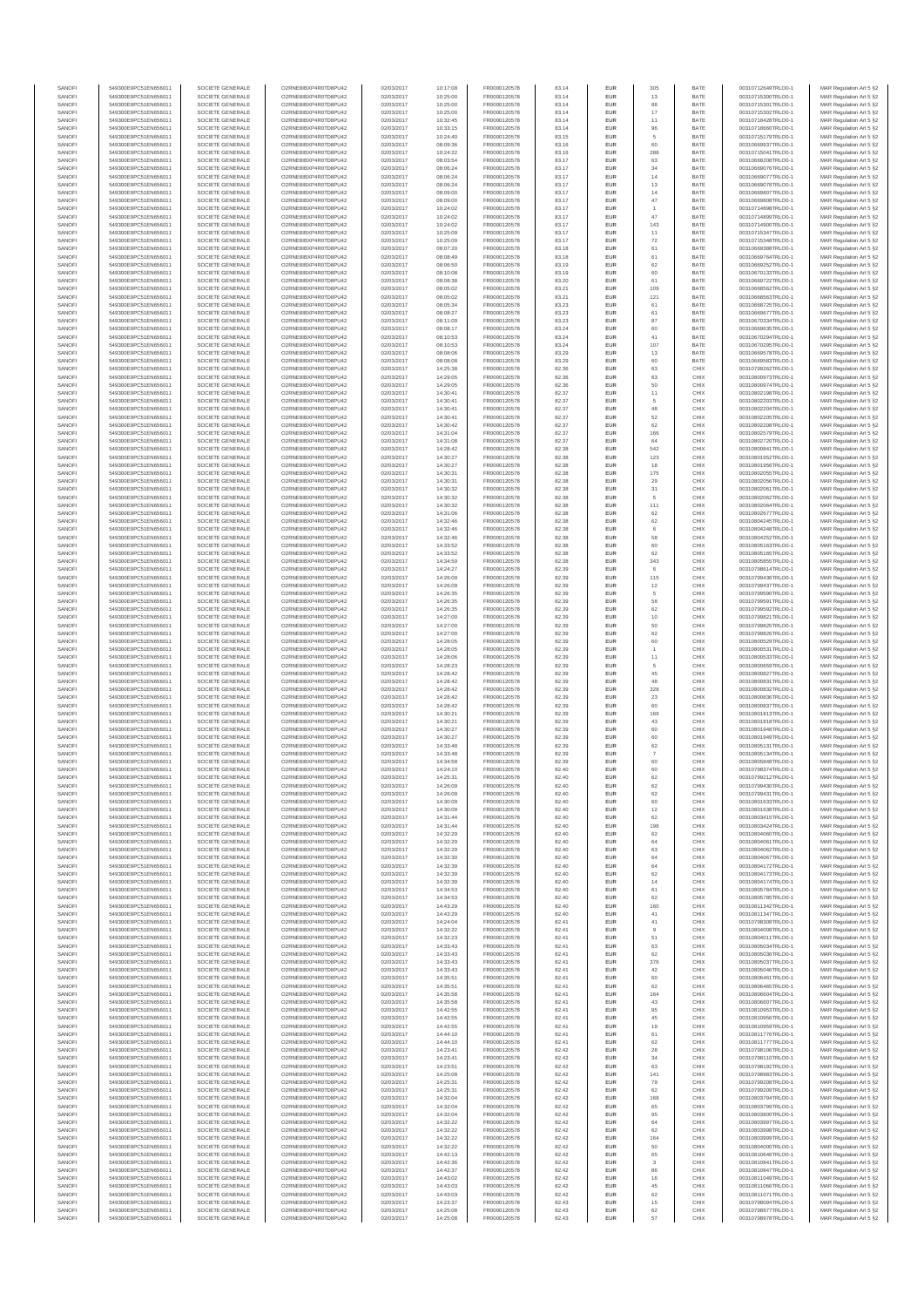| SANOFI           | 549300E9PC51EN656011                         | SOCIETE GENERALE                     | O2RNE8IBXP4R0TD8PU42                          | 02/03/2017               | 14:32:03             | FR0000120578                 | 82.43          | <b>EUR</b>               | 61                 | CHIX         | 00310803778TRLO0-1                       | MAR Regulation Art 5 §2                             |
|------------------|----------------------------------------------|--------------------------------------|-----------------------------------------------|--------------------------|----------------------|------------------------------|----------------|--------------------------|--------------------|--------------|------------------------------------------|-----------------------------------------------------|
| SANOFI<br>SANOFI | 549300E9PC51EN656011<br>549300E9PC51EN656011 | SOCIETE GENERALE<br>SOCIETE GENERALE | O2RNE8IBXP4R0TD8PU42<br>O2RNE8IBXP4R0TD8PU42  | 02/03/2017<br>02/03/2017 | 14:32:03<br>14:42:35 | FR0000120578<br>FR0000120578 | 82.43<br>82.43 | <b>EUR</b><br>EUR        | 62<br>64           | CHIX<br>CHIX | 00310803779TRLO0-1<br>00310810827TRLO0-1 | MAR Regulation Art 5 §2<br>MAR Regulation Art 5 §2  |
| SANOFI           | 549300E9PC51EN656011                         | SOCIETE GENERALE                     | O2RNE8IBXP4R0TD8PU42                          | 02/03/2017               | 14:42:35             | FR0000120578                 | 82.43          | <b>EUR</b>               | 62                 | CHIX         | 00310810829TRLO0-1                       | MAR Regulation Art 5 §2                             |
| SANOFI           | 549300E9PC51EN656011                         | SOCIETE GENERALE                     | O2RNE8IBXP4R0TD8PU42                          | 02/03/2017               | 14:23:19             | FR0000120578                 | 82.44          | EUR                      | 38                 | CHIX         | 00310797951TRLO0-1                       | MAR Regulation Art 5 §2                             |
| SANOFI           | 549300E9PC51EN656011                         | SOCIETE GENERALE                     | O2RNE8IBXP4R0TD8PU42                          | 02/03/2017               | 14:23:19             | FR0000120578                 | 82.44          | <b>EUR</b>               | 58                 | CHIX         | 00310797955TRLO0-1                       | MAR Regulation Art 5 §2                             |
| SANOFI<br>SANOFI | 549300E9PC51EN656011<br>549300E9PC51EN656011 | SOCIETE GENERALE<br>SOCIETE GENERALE | O2RNE8IBXP4R0TD8PU42<br>O2RNE8IBXP4R0TD8PU42  | 02/03/2017<br>02/03/2017 | 14:23:37<br>14:23:37 | FR0000120578<br>FR0000120578 | 82.44<br>82.44 | EUR<br>EUR               | 24<br>60           | CHIX<br>CHIX | 00310798087TRLO0-1<br>00310798089TRLO0-1 | MAR Regulation Art 5 §2<br>MAR Regulation Art 5 §2  |
| SANOFI           | 549300E9PC51EN656011                         | SOCIETE GENERALE                     | O2RNE8IBXP4R0TD8PU42                          | 02/03/2017               | 14:41:26             | FR0000120578                 | 82.44          | EUR                      | $\rm 25$           | CHIX         | 00310810117TRLO0-1                       | MAR Regulation Art 5 §2                             |
| SANOFI           | 549300E9PC51EN656011                         | SOCIETE GENERALE                     | O2RNE8IBXP4R0TD8PU42                          | 02/03/2017               | 14:41:26             | FR0000120578                 | 82.44          | EUR                      | 37                 | CHIX         | 00310810119TRLO0-1                       | MAR Regulation Art 5 §2                             |
| SANOFI<br>SANOFI | 549300E9PC51EN656011<br>549300E9PC51EN656011 | SOCIETE GENERALE<br>SOCIETE GENERALE | O2RNE8IBXP4R0TD8PU42<br>O2RNE8IBXP4R0TD8PU42  | 02/03/2017<br>02/03/2017 | 14:41:26<br>14:41:26 | FR0000120578<br>FR0000120578 | 82.44<br>82.44 | <b>EUR</b><br>EUR        | 38<br>24           | CHIX<br>CHIX | 00310810120TRLO0-1<br>00310810121TRLO0-1 | MAR Regulation Art 5 §2<br>MAR Regulation Art 5 §2  |
| SANOFI           | 549300E9PC51EN656011                         | SOCIETE GENERALE                     | O2RNE8IBXP4R0TD8PU42                          | 02/03/2017               | 14:41:26             | FR0000120578                 | 82.44          | <b>EUR</b>               | 37                 | CHIX         | 00310810122TRLO0-1                       | MAR Regulation Art 5 §2                             |
| SANOFI           | 549300E9PC51EN656011                         | SOCIETE GENERALE                     | O2RNE8IBXP4R0TD8PU42                          | 02/03/2017               | 14:41:34             | FR0000120578                 | 82.44          | EUR                      | 46                 | CHIX         | 00310810178TRLO0-1                       | MAR Regulation Art 5 §2                             |
| SANOFI           | 549300E9PC51EN656011                         | SOCIETE GENERALE                     | O2RNE8IBXP4R0TD8PU42                          | 02/03/2017               | 14:41:36             | FR0000120578                 | 82.44          | EUR                      | $20\,$             | CHIX         | 00310810196TRLO0-1                       | MAR Regulation Art 5 §2                             |
| SANOFI<br>SANOFI | 549300E9PC51EN656011<br>549300E9PC51EN656011 | SOCIETE GENERALE<br>SOCIETE GENERALE | O2RNE8IBXP4R0TD8PU42<br>O2RNE8IBXP4R0TD8PU42  | 02/03/2017<br>02/03/2017 | 14:41:36<br>14:41:39 | FR0000120578<br>FR0000120578 | 82.44<br>82.44 | EUR<br>EUR               | 3<br>9             | CHIX<br>CHIX | 00310810202TRLO0-1<br>00310810219TRLO0-1 | MAR Regulation Art 5 §2<br>MAR Regulation Art 5 §2  |
| SANOFI           | 549300E9PC51EN656011                         | SOCIETE GENERALE                     | O2RNE8IBXP4R0TD8PU42                          | 02/03/2017               | 14:44:41             | FR0000120578                 | 82.44          | <b>EUR</b>               | 61                 | CHIX         | 00310812130TRLO0-1                       | MAR Regulation Art 5 §2                             |
| SANOFI           | 549300E9PC51EN656011                         | SOCIETE GENERALE                     | O2RNE8IBXP4R0TD8PU42                          | 02/03/2017               | 14:44:4              | FR0000120578                 | 82.44          | EUR                      | 60                 | CHIX         | 00310812131TRLO0-1                       | MAR Regulation Art 5 §2                             |
| SANOFI           | 549300E9PC51EN656011                         | SOCIETE GENERALE                     | O2RNE8IBXP4R0TD8PLI42                         | 02/03/2017               | 14:44:41             | FR0000120578                 | 82.44          | <b>EUR</b>               | 152                | CHIX         | 00310812132TRLO0-1                       | MAR Regulation Art 5 §2                             |
| SANOFI<br>SANOFI | 549300E9PC51EN656011<br>549300E9PC51EN656011 | SOCIETE GENERALE<br>SOCIETE GENERALE | O2RNE8IBXP4R0TD8PU42<br>O2RNE8IBXP4R0TD8PU42  | 02/03/2017<br>02/03/2017 | 14:40:34<br>14:40:34 | FR0000120578<br>FR0000120578 | 82.45<br>82.45 | EUR<br><b>EUR</b>        | 13<br>52           | CHIX<br>CHIX | 00310809629TRLO0-1<br>00310809630TRLO0-1 | MAR Regulation Art 5 §2<br>MAR Regulation Art 5 §2  |
| SANOFI           | 549300E9PC51EN656011                         | SOCIETE GENERALE                     | O2RNE8IBXP4R0TD8PU42                          | 02/03/2017               | 14:41:17             | FR0000120578                 | 82.45          | EUR                      | 65                 | CHIX         | 00310810034TRLO0-1                       | MAR Regulation Art 5 §2                             |
| SANOFI           | 549300E9PC51EN656011                         | SOCIETE GENERALE                     | O2RNE8IBXP4R0TD8PU42                          | 02/03/2017               | 14:40:29             | FR0000120578                 | 82.46          | EUR                      | 63                 | CHIX         | 00310809587TRLO0-1                       | MAR Regulation Art 5 §2                             |
| SANOFI           | 549300E9PC51EN656011                         | SOCIETE GENERALE                     | O2RNE8IBXP4R0TD8PU42                          | 02/03/2017               | 14:40:53             | FR0000120578                 | 82.46          | EUR                      | 64                 | CHIX         | 00310809742TRLO0-1                       | MAR Regulation Art 5 §2                             |
| SANOFI<br>SANOFI | 549300E9PC51EN656011<br>549300E9PC51EN656011 | SOCIETE GENERALE<br>SOCIETE GENERALE | O2RNE8IBXP4R0TD8PU42<br>O2RNE8IBXP4R0TD8PU42  | 02/03/2017<br>02/03/2017 | 14:40:53<br>14:40:53 | FR0000120578<br>FR0000120578 | 82.46<br>82.46 | EUR<br>EUR               | $37\,$<br>$\rm 25$ | CHIX<br>CHIX | 00310809743TRLO0-1<br>00310809744TRLO0-1 | MAR Regulation Art 5 §2<br>MAR Regulation Art 5 §2  |
| SANOFI           | 549300E9PC51EN656011                         | SOCIETE GENERALE                     | O2RNE8IBXP4R0TD8PU42                          | 02/03/2017               | 14:40:54             | FR0000120578                 | 82.46          | EUR                      | 130                | CHIX         | 00310809747TRLO0-1                       | MAR Regulation Art 5 §2                             |
| SANOFI           | 549300E9PC51EN656011                         | SOCIETE GENERALE                     | O2RNE8IBXP4R0TD8PU42                          | 02/03/2017               | 14:42:02             | FR0000120578                 | 82.46          | <b>EUR</b>               | 13                 | CHIX         | 00310810519TRLO0-1                       | MAR Regulation Art 5 §2                             |
| SANOFI           | 549300E9PC51EN656011                         | SOCIETE GENERALE                     | O2RNE8IBXP4R0TD8PU42                          | 02/03/2017               | 14:42:02             | FR0000120578                 | 82.46          | EUR                      | 49                 | CHIX         | 00310810521TRLO0-1                       | MAR Regulation Art 5 §2                             |
| SANOFI<br>SANOFI | 549300E9PC51EN656011<br>549300E9PC51EN656011 | SOCIETE GENERALE<br>SOCIETE GENERALE | O2RNE8IBXP4R0TD8PU42<br>O2RNE8IBXP4R0TD8PU42  | 02/03/2017<br>02/03/2017 | 14:42:02<br>14:42:02 | FR0000120578<br>FR0000120578 | 82.46<br>82.46 | <b>EUR</b><br>EUR        | 52<br>154          | CHIX<br>CHIX | 00310810523TRLO0-1<br>00310810524TRLO0-1 | MAR Regulation Art 5 §2<br>MAR Regulation Art 5 §2  |
| SANOFI           | 549300E9PC51EN656011                         | SOCIETE GENERALE                     | O2RNE8IBXP4R0TD8PU42                          | 02/03/2017               | 14:42:02             | FR0000120578                 | 82.46          | EUR                      | 181                | CHIX         | 00310810525TRLO0-1                       | MAR Regulation Art 5 §2                             |
| SANOFI           | 549300E9PC51EN656011                         | SOCIETE GENERALE                     | O2RNE8IBXP4R0TD8PU42                          | 02/03/2017               | 14:42:02             | FR0000120578                 | 82.46          | EUR                      | 47                 | CHIX         | 00310810529TRLO0-1                       | MAR Regulation Art 5 §2                             |
| SANOFI<br>SANOFI | 549300E9PC51EN656011<br>549300E9PC51EN656011 | SOCIETE GENERALE<br>SOCIETE GENERALE | O2RNE8IBXP4R0TD8PU42<br>O2RNE8IBXP4R0TD8PU42  | 02/03/2017<br>02/03/2017 | 14:23:01<br>14:23:10 | FR0000120578<br>FR0000120578 | 82.47<br>82.47 | EUR<br><b>EUR</b>        | 60<br>63           | CHIX<br>CHIX | 00310797796TRLO0-1<br>00310797885TRLO0-1 | MAR Regulation Art 5 §2<br>MAR Regulation Art 5 §2  |
| SANOFI           | 549300E9PC51EN656011                         | SOCIETE GENERALE                     | O2RNE8IBXP4R0TD8PU42                          | 02/03/2017               | 14:23:10             | FR0000120578                 | 82.47          | EUR                      | 37                 | CHIX         | 00310797887TRLO0-1                       | MAR Regulation Art 5 §2                             |
| SANOFI           | 549300E9PC51EN656011                         | SOCIETE GENERALE                     | O2RNE8IBXP4R0TD8PU42                          | 02/03/2017               | 14:23:11             | FR0000120578                 | 82.47          | <b>EUR</b>               | 25                 | CHIX         | 00310797904TRLO0-1                       | MAR Regulation Art 5 \$2                            |
| SANOFI           | 549300E9PC51EN656011                         | SOCIETE GENERALE                     | O2RNE8IBXP4R0TD8PU42                          | 02/03/2017               | 14:37:08             | FR0000120578                 | 82.48          | EUR                      | 62                 | CHIX         | 00310807650TRLO0-1                       | MAR Regulation Art 5 §2                             |
| SANOFI<br>SANOFI | 549300E9PC51EN656011<br>549300E9PC51EN656011 | SOCIETE GENERALE<br>SOCIETE GENERALE | O2RNE8IBXP4R0TD8PU42<br>O2RNE8IBXP4R0TD8PU42  | 02/03/2017<br>02/03/2017 | 14:37:33<br>14:37:33 | FR0000120578<br>FR0000120578 | 82.48<br>82.48 | EUR<br>EUR               | 16<br>46           | CHIX<br>CHIX | 00310807929TRLO0-1<br>00310807932TRLO0-1 | MAR Regulation Art 5 §2<br>MAR Regulation Art 5 §2  |
| SANOFI           | 549300E9PC51EN656011                         | SOCIETE GENERALE                     | O2RNE8IBXP4R0TD8PU42                          | 02/03/2017               | 14:37:33             | FR0000120578                 | 82.48          | EUR                      | 338                | CHIX         | 00310807933TRLO0-1                       | MAR Regulation Art 5 §2                             |
| SANOFI           | 549300E9PC51EN656011                         | SOCIETE GENERALE                     | O2RNE8IBXP4R0TD8PU42                          | 02/03/2017               | 14:37:33             | FR0000120578                 | 82.48          | EUR                      | 59                 | CHIX         | 00310807934TRLO0-1                       | MAR Regulation Art 5 §2                             |
| SANOFI           | 549300E9PC51EN656011                         | SOCIETE GENERALE                     | O2RNE8IBXP4R0TD8PLI42                         | 02/03/2017               | 14:37:33             | FR0000120578                 | 82.48          | EUR                      | 100                | CHIX         | 00310807938TRLO0-1                       | MAR Regulation Art 5 §2                             |
| SANOFI<br>SANOFI | 549300E9PC51EN656011<br>549300E9PC51EN656011 | SOCIETE GENERALE<br>SOCIETE GENERALE | O2RNE8IBXP4R0TD8PU42<br>O2RNE8IBXP4R0TD8PU42  | 02/03/2017<br>02/03/2017 | 14:37:33<br>14:40:19 | FR0000120578<br>FR0000120578 | 82.48<br>82.48 | <b>EUR</b><br>EUR        | 100<br>27          | CHIX<br>CHIX | 00310807939TRLO0-1<br>00310809503TRLO0-1 | MAR Regulation Art 5 §2                             |
| SANOFI           | 549300E9PC51EN656011                         | SOCIETE GENERALE                     | O2RNE8IBXP4R0TD8PU42                          | 02/03/2017               | 14:40:19             | FR0000120578                 | 82.48          | <b>EUR</b>               | $\sqrt{4}$         | CHIX         | 00310809504TRLO0-1                       | MAR Regulation Art 5 §2<br>MAR Regulation Art 5 §2  |
| SANOFI           | 549300E9PC51EN656011                         | SOCIETE GENERALE                     | O2RNE8IBXP4R0TD8PU42                          | 02/03/2017               | 14:40:20             | FR0000120578                 | 82.48          | EUR                      | $\overline{2}$     | CHIX         | 00310809505TRLO0-1                       | MAR Regulation Art 5 §2                             |
| SANOFI           | 549300E9PC51EN656011                         | SOCIETE GENERALE                     | O2RNE8IBXP4R0TD8PU42                          | 02/03/2017               | 14:40:23             | FR0000120578                 | 82.48          | <b>EUR</b>               | 116                | CHIX         | 00310809531TRLO0-1                       | MAR Regulation Art 5 §2                             |
| SANOFI<br>SANOFI | 549300E9PC51EN656011<br>549300E9PC51EN656011 | SOCIETE GENERALE<br>SOCIETE GENERALE | O2RNE8IBXP4R0TD8PU42<br>O2RNE8IBXP4R0TD8PU42  | 02/03/2017<br>02/03/2017 | 14:40:23<br>14:40:23 | FR0000120578<br>FR0000120578 | 82.48<br>82.48 | EUR<br>EUR               | 101<br>62          | CHIX<br>CHIX | 00310809532TRLO0-1<br>00310809533TRLO0-1 | MAR Regulation Art 5 §2<br>MAR Regulation Art 5 §2  |
| SANOFI           | 549300E9PC51EN656011                         | SOCIETE GENERALE                     | O2RNE8IBXP4R0TD8PU42                          | 02/03/2017               | 14:22:36             | FR0000120578                 | 82.49          | EUR                      | 20                 | CHIX         | 00310797622TRLO0-1                       | MAR Regulation Art 5 §2                             |
| SANOFI           | 549300E9PC51EN656011                         | SOCIETE GENERALE                     | O2RNE8IBXP4R0TD8PU42                          | 02/03/2017               | 14:22:36             | FR0000120578                 | 82.49          | EUR                      | 314                | CHIX         | 00310797624TRLO0-1                       | MAR Regulation Art 5 §2                             |
| SANOFI           | 549300E9PC51EN656011                         | SOCIETE GENERALE                     | O2RNE8IBXP4R0TD8PU42                          | 02/03/2017               | 14:22:36             | FR0000120578                 | 82.49          | <b>EUR</b>               | 264                | CHIX         | 00310797625TRLO0-1                       | MAR Regulation Art 5 §2                             |
| SANOFI<br>SANOFI | 549300E9PC51EN656011<br>549300E9PC51EN656011 | SOCIETE GENERALE<br>SOCIETE GENERALE | O2RNE8IBXP4R0TD8PU42<br>O2RNE8IBXP4R0TD8PU42  | 02/03/2017<br>02/03/2017 | 14:22:36<br>14:22:36 | FR0000120578<br>FR0000120578 | 82.49<br>82.49 | EUR<br><b>EUR</b>        | $^{\rm 8}$<br>170  | CHIX<br>CHIX | 00310797628TRLO0-1<br>00310797631TRLO0-1 | MAR Regulation Art 5 §2<br>MAR Regulation Art 5 \$2 |
| SANOFI           | 549300E9PC51EN656011                         | SOCIETE GENERALE                     | O2RNE8IBXP4R0TD8PU42                          | 02/03/2017               | 14:22:37             | FR0000120578                 | 82.49          | EUR                      | 86                 | CHIX         | 00310797635TRLO0-1                       | MAR Regulation Art 5 §2                             |
| SANOFI           | 549300E9PC51EN656011                         | SOCIETE GENERALE                     | O2RNE8IBXP4R0TD8PU42                          | 02/03/2017               | 14:22:37             | FR0000120578                 | 82.49          | EUR                      | $36\,$             | CHIX         | 00310797636TRLO0-1                       | MAR Regulation Art 5 §2                             |
| SANOFI           | 549300E9PC51EN656011                         | SOCIETE GENERALE                     | O2RNE8IBXP4R0TD8PU42                          | 02/03/2017               | 14:36:49             | FR0000120578                 | 82.49          | EUR                      | 61                 | CHIX         | 00310807397TRLO0-1                       | MAR Regulation Art 5 §2                             |
| SANOFI<br>SANOFI | 549300E9PC51EN656011<br>549300E9PC51EN656011 | SOCIETE GENERALE<br>SOCIETE GENERALE | O2RNE8IBXP4R0TD8PU42<br>O2RNE8IBXP4R0TD8PU42  | 02/03/2017<br>02/03/2017 | 14:36:49<br>14:38:48 | FR0000120578<br>FR0000120578 | 82.49<br>82.49 | EUR<br>EUR               | 62<br>6            | CHIX<br>CHIX | 00310807398TRLO0-1<br>00310808688TRLO0-1 | MAR Regulation Art 5 §2<br>MAR Regulation Art 5 §2  |
| SANOFI           | 549300E9PC51EN656011                         | SOCIETE GENERALE                     | O2RNE8IBXP4R0TD8PU42                          | 02/03/2017               | 14:38:49             | FR0000120578                 | 82.49          | EUR                      | $\overline{2}$     | CHIX         | 00310808689TRLO0-1                       | MAR Regulation Art 5 §2                             |
| SANOFI           | 549300E9PC51EN656011                         | SOCIETE GENERALE                     | O2RNE8IBXP4R0TD8PU42                          | 02/03/2017               | 14:38:49             | FR0000120578                 | 82.49          | <b>EUR</b>               | 54                 | CHIX         | 00310808690TRLO0-1                       | MAR Regulation Art 5 §2                             |
| SANOFI           | 549300E9PC51EN656011                         | SOCIETE GENERALE                     | O2RNE8IBXP4R0TD8PU42                          | 02/03/2017               | 14:40:19             | FR0000120578                 | 82.49          | EUR                      | 61                 | CHIX         | 00310809498TRLO0-1                       | MAR Regulation Art 5 §2                             |
| SANOFI<br>SANOFI | 549300E9PC51EN656011<br>549300E9PC51EN656011 | SOCIETE GENERALE<br>SOCIETE GENERALE | O2RNE8IBXP4R0TD8PU42<br>O2RNE8IBXP4R0TD8PU42  | 02/03/2017<br>02/03/2017 | 14:40:19<br>14:20:12 | FR0000120578<br>FR0000120578 | 82.49<br>82.50 | <b>EUR</b><br>EUR        | 47<br>63           | CHIX<br>CHIX | 00310809500TRLO0-1<br>00310796426TRLO0-1 | MAR Regulation Art 5 §2<br>MAR Regulation Art 5 §2  |
| SANOFI           | 549300E9PC51EN656011                         | SOCIETE GENERALE                     | O2RNE8IBXP4R0TD8PU42                          | 02/03/2017               | 14:20:12             | FR0000120578                 | 82.50          | EUR                      | 61                 | CHIX         | 00310796428TRLO0-1                       | MAR Regulation Art 5 §2                             |
| SANOFI           | 549300E9PC51EN656011                         | SOCIETE GENERALE                     | O2RNE8IBXP4R0TD8PU42                          | 02/03/2017               | 14:20:48             | FR0000120578                 | 82.50          | EUR                      | 63                 | CHIX         | 00310796720TRLO0-1                       | MAR Regulation Art 5 §2                             |
| SANOFI<br>SANOFI | 549300E9PC51EN656011<br>549300E9PC51EN656011 | SOCIETE GENERALE<br>SOCIETE GENERALE | O2RNE8IBXP4R0TD8PU42<br>O2RNE8IBXP4R0TD8PU42  | 02/03/2017               | 14:20:48<br>14:20:50 | FR0000120578                 | 82.50<br>82.50 | EUR<br><b>EUR</b>        | $22\,$             | CHIX<br>CHIX | 00310796721TRLO0-1<br>00310796739TRLO0-1 | MAR Regulation Art 5 §2                             |
| SANOFI           | 549300E9PC51EN656011                         | SOCIETE GENERALE                     | O2RNE8IBXP4R0TD8PU42                          | 02/03/2017<br>02/03/2017 | 14:39:08             | FR0000120578<br>FR0000120578 | 82.50          | EUR                      | 20<br>64           | CHIX         | 00310808855TRLO0-1                       | MAR Regulation Art 5 §2<br>MAR Regulation Art 5 §2  |
| SANOFI           | 549300E9PC51EN656011                         | SOCIETE GENERALE                     | O2RNE8IBXP4R0TD8PU42                          | 02/03/2017               | 14:39:08             | FR0000120578                 | 82.50          | <b>EUR</b>               | 62                 | CHIX         | 00310808857TRLO0-1                       | MAR Regulation Art 5 §2                             |
| SANOFI           | 549300E9PC51EN656011                         | SOCIETE GENERALE                     | O2RNE8IBXP4R0TD8PU42                          | 02/03/2017               | 14:39:09             | FR0000120578                 | 82.50          | EUR                      | 62                 | CHIX         | 00310808864TRLO0-1                       | MAR Regulation Art 5 §2                             |
| SANOFI<br>SANOFI | 549300E9PC51EN656011                         | SOCIETE GENERALE                     | O2RNE8IBXP4R0TD8PU42                          | 02/03/2017               | 14:40:03             | FR0000120578                 | 82.50          | <b>EUR</b>               | 64                 | CHIX         | 00310809343TRLO0-1                       | MAR Regulation Art 5 §2                             |
| SANOFI           | 549300E9PC51EN656011<br>549300E9PC51EN656011 | SOCIETE GENERALE<br>SOCIETE GENERALE | O2RNE8IBXP4R0TD8PU42<br>O2RNE8IBXP4R0TD8PU42  | 02/03/2017<br>02/03/2017 | 14:40:03<br>14:40:03 | FR0000120578<br>FR0000120578 | 82.50<br>82.50 | EUR<br>EUR               | 62<br>132          | CHIX<br>CHIX | 00310809344TRLO0-1<br>00310809345TRLO0-1 | MAR Regulation Art 5 §2<br>MAR Regulation Art 5 §2  |
| SANOFI           | 549300E9PC51EN656011                         | SOCIETE GENERALE                     | O2RNE8IBXP4R0TD8PU42                          | 02/03/2017               | 14:40:03             | FR0000120578                 | 82.50          | EUR                      | 155                | CHIX         | 00310809346TRLO0-1                       | MAR Regulation Art 5 §2                             |
| SANOFI           | 549300E9PC51EN656011                         | SOCIETE GENERALE                     | O2RNESIBXP4R0TD8PLI42                         | 02/03/2017               | 14:40:03             | FR0000120578                 | 82.50          | <b>EUR</b>               | 71                 | CHIX         | 00310809354TRLO0-1                       | MAR Regulation Art 5 §2                             |
| SANOFI           | 549300E9PC51EN656011                         | SOCIETE GENERALE                     | O2RNE8IBXP4R0TD8PU42                          | 02/03/2017               | 14:40:03             | FR0000120578                 | 82.50          | <b>EUR</b>               | 54                 | CHIX         | 00310809355TRLO0-1                       | MAR Regulation Art 5 §2                             |
| SANOFI<br>SANOFI | 549300E9PC51EN656011<br>549300E9PC51EN656011 | SOCIETE GENERALE<br>SOCIETE GENERALE | O2RNE8IBXP4R0TD8PU42<br>O2RNE8IBXP4R0TD8PU42  | 02/03/2017<br>02/03/2017 | 14:40:03<br>14:40:03 | FR0000120578<br>FR0000120578 | 82.50<br>82.50 | EUR<br><b>EUR</b>        | 106<br>62          | CHIX<br>CHIX | 00310809357TRLO0-1<br>00310809360TRLO0-1 | MAR Regulation Art 5 §2<br>MAR Regulation Art 5 §2  |
| SANOFI           | 549300E9PC51EN656011                         | SOCIETE GENERALE                     | O2RNE8IBXP4R0TD8PU42                          | 02/03/2017               | 14:40:08             | FR0000120578                 | 82.50          | EUR                      | 14                 | CHIX         | 00310809396TRLO0-1                       | MAR Regulation Art 5 §2                             |
| SANOFI           | 549300E9PC51EN656011                         | SOCIETE GENERALE                     | O2RNE8IBXP4R0TD8PU42                          | 02/03/2017               | 14:40:08             | FR0000120578                 | 82.50          | EUR                      | $34\,$             | CHIX         | 00310809400TRLO0-1                       | MAR Regulation Art 5 §2                             |
| SANOFI<br>SANOFI | 549300E9PC51EN656011<br>549300E9PC51EN656011 | SOCIETE GENERALE<br>SOCIETE GENERALE | O2RNE8IBXP4R0TD8PLI42<br>O2RNE8IBXP4R0TD8PU42 | 02/03/2017<br>02/03/2017 | 14:20:05<br>14:20:05 | FR0000120578<br>FR0000120578 | 82.52<br>82.52 | EUR<br>EUR               | $27\,$<br>35       | CHIX<br>CHIX | 00310796368TRLO0-1<br>00310796369TRLO0-1 | MAR Regulation Art 5 §2                             |
| SANOFI           | 549300E9PC51EN656011                         | SOCIETE GENERALE                     | O2RNE8IBXP4R0TD8PU42                          | 02/03/2017               | 14:19:50             | FR0000120578                 | 82.53          | EUR                      | 61                 | CHIX         | 00310796141TRLO0-1                       | MAR Regulation Art 5 §2<br>MAR Regulation Art 5 §2  |
| SANOFI           | 549300E9PC51EN656011                         | SOCIETE GENERALE                     | O2RNE8IBXP4R0TD8PU42                          | 02/03/2017               | 14:19:50             | FR0000120578                 | 82.53          | EUR                      | 62                 | CHIX         | 00310796143TRLO0-1                       | MAR Regulation Art 5 §2                             |
| SANOFI           | 549300E9PC51EN656011                         | SOCIETE GENERALE                     | O2RNE8IBXP4R0TD8PU42                          | 02/03/2017               | 14:19:50             | FR0000120578                 | 82.53          | <b>EUR</b>               | 62                 | CHIX         | 00310796144TRLO0-1                       | MAR Regulation Art 5 §2                             |
| SANOFI<br>SANOFI | 549300E9PC51EN656011<br>549300E9PC51EN656011 | SOCIETE GENERALE<br>SOCIETE GENERALE | O2RNE8IBXP4R0TD8PU42<br>O2RNE8IBXP4R0TD8PU42  | 02/03/2017<br>02/03/2017 | 14:38:44<br>14:38:44 | FR0000120578<br>FR0000120578 | 82.53<br>82.53 | EUR<br><b>EUR</b>        | 515<br>62          | CHIX<br>CHIX | 00310808648TRLO0-1<br>00310808652TRLO0-1 | MAR Regulation Art 5 §2                             |
| SANOFI           | 549300E9PC51EN656011                         | SOCIETE GENERALE                     | O2RNE8IBXP4R0TD8PU42                          | 02/03/2017               | 14:38:44             | FR0000120578                 | 82.53          | EUR                      | 100                | CHIX         | 00310808656TRLO0-1                       | MAR Regulation Art 5 §2<br>MAR Regulation Art 5 §2  |
| SANOFI           | 549300E9PC51EN656011                         | SOCIETE GENERALE                     | O2RNE8IBXP4R0TD8PU42                          | 02/03/2017               | 14:38:44             | FR0000120578                 | 82.53          | <b>EUR</b>               | 53                 | CHIX         | 00310808657TRLO0-1                       | MAR Regulation Art 5 §2                             |
| SANOFI           | 549300E9PC51EN656011                         | SOCIETE GENERALE                     | O2RNE8IBXP4R0TD8PU42                          | 02/03/2017               | 14:38:36             | FR0000120578                 | 82.54          | <b>EUR</b>               | 68                 | CHIX         | 00310808565TRLO0-1                       | MAR Regulation Art 5 §2                             |
| SANOFI<br>SANOFI | 549300E9PC51EN656011<br>549300E9PC51EN656011 | SOCIETE GENERALE<br>SOCIETE GENERALE | O2RNE8IBXP4R0TD8PU42<br>O2RNE8IBXP4R0TD8PU42  | 02/03/2017<br>02/03/2017 | 14:38:36<br>14:38:36 | FR0000120578<br>FR0000120578 | 82.54<br>82.54 | EUR<br>EUR               | 144<br>49          | CHIX<br>CHIX | 00310808566TRLO0-1<br>00310808567TRLO0-1 | MAR Regulation Art 5 §2<br>MAR Regulation Art 5 §2  |
| SANOFI           | 549300E9PC51EN656011                         | SOCIETE GENERALE                     | O2RNE8IBXP4R0TD8PU42                          | 02/03/2017               | 14:38:36             | FR0000120578                 | 82.54          | EUR                      | 50                 | CHIX         | 00310808568TRLO0-1                       | MAR Regulation Art 5 §2                             |
| SANOFI           | 549300E9PC51EN656011                         | SOCIETE GENERALE                     | O2RNE8IBXP4R0TD8PU42                          | 02/03/2017               | 14:38:36             | FR0000120578                 | 82.54          | <b>EUR</b>               | 49                 | CHIX         | 00310808569TRLO0-1                       | MAR Regulation Art 5 §2                             |
| SANOFI<br>SANOFI | 549300E9PC51EN656011<br>549300E9PC51EN656011 | SOCIETE GENERALE<br>SOCIETE GENERALE | O2RNE8IBXP4R0TD8PU42<br>O2RNE8IBXP4R0TD8PU42  | 02/03/2017<br>02/03/2017 | 14:38:36<br>14:19:15 | FR0000120578<br>FR0000120578 | 82.54<br>82.55 | EUR<br><b>EUR</b>        | 193<br>325         | CHIX<br>CHIX | 00310808571TRLO0-1<br>00310795835TRLO0-1 | MAR Regulation Art 5 §2<br>MAR Regulation Art 5 §2  |
| SANOFI           | 549300E9PC51EN656011                         | SOCIETE GENERALE                     | O2RNE8IBXP4R0TD8PU42                          | 02/03/2017               | 14:46:17             | FR0000120578                 | 82.55          | <b>EUR</b>               | 321                | CHIX         | 00310813222TRLO0-1                       | MAR Regulation Art 5 §2                             |
| SANOFI           | 549300E9PC51EN656011                         | SOCIETE GENERALE                     | O2RNE8IBXP4R0TD8PU42                          | 02/03/2017               | 14:46:35             | FR0000120578                 | 82.55          | EUR                      | 312                | CHIX         | 00310813424TRLO0-1                       | MAR Regulation Art 5 §2                             |
| SANOFI           | 549300E9PC51EN656011<br>549300E9PC51EN656011 | SOCIETE GENERALE<br>SOCIETE GENERALE | O2RNE8IBXP4R0TD8PU42                          | 02/03/2017               | 14:47:00             | FR0000120578                 | 82.55          | <b>EUR</b>               | 93                 | CHIX         | 00310813678TRLO0-1                       | MAR Regulation Art 5 §2                             |
| SANOFI<br>SANOFI | 549300E9PC51EN656011                         | SOCIETE GENERALE                     | O2RNE8IBXP4R0TD8PU42<br>O2RNE8IBXP4R0TD8PU42  | 02/03/2017<br>02/03/2017 | 14:47:00<br>14:47:00 | FR0000120578<br>FR0000120578 | 82.55<br>82.55 | <b>EUR</b><br><b>EUR</b> | 76<br>61           | CHIX<br>CHIX | 00310813679TRLO0-1<br>00310813680TRLO0-1 | MAR Regulation Art 5 §2<br>MAR Regulation Art 5 §2  |
| SANOFI           | 549300E9PC51EN656011                         | SOCIETE GENERALE                     | O2RNE8IBXP4R0TD8PU42                          | 02/03/2017               | 14:47:00             | FR0000120578                 | 82.55          | EUR                      | 100                | CHIX         | 00310813683TRLO0-1                       | MAR Regulation Art 5 §2                             |
| SANOFI           | 549300E9PC51EN656011                         | SOCIETE GENERALE                     | O2RNE8IBXP4R0TD8PU42                          | 02/03/2017               | 14:47:00             | FR0000120578                 | 82.55          | <b>EUR</b>               | 136                | CHIX         | 00310813684TRLO0-1                       | MAR Regulation Art 5 §2                             |
| SANOFI<br>SANOFI | 549300E9PC51EN656011<br>549300E9PC51EN656011 | SOCIETE GENERALE<br>SOCIETE GENERALE | O2RNE8IBXP4R0TD8PU42<br>O2RNE8IBXP4R0TD8PU42  | 02/03/2017<br>02/03/2017 | 14:16:38<br>14:38:36 | FR0000120578<br>FR0000120578 | 82.56<br>82.56 | EUR<br>EUR               | 62<br>460          | CHIX<br>CHIX | 00310794561TRLO0-1<br>00310808559TRLO0-1 | MAR Regulation Art 5 §2<br>MAR Regulation Art 5 §2  |
| SANOFI           | 549300E9PC51EN656011                         | SOCIETE GENERALE                     | O2RNE8IBXP4R0TD8PU42                          | 02/03/2017               | 14:38:36             | FR0000120578                 | 82.56          | EUR                      | 62                 | CHIX         | 00310808560TRLO0-1                       | MAR Regulation Art 5 §2                             |
| SANOFI           | 549300E9PC51EN656011                         | SOCIETE GENERALE                     | O2RNE8IBXP4R0TD8PU42                          | 02/03/2017               | 14:45:44             | FR0000120578                 | 82.56          | EUR                      | 431                | CHIX         | 00310812918TRLO0-1                       | MAR Regulation Art 5 §2                             |
| SANOFI           | 549300E9PC51EN656011                         | SOCIETE GENERALE                     | O2RNE8IBXP4R0TD8PU42                          | 02/03/2017               | 14:45:44             | FR0000120578                 | 82.56          | EUR                      | 62                 | CHIX         | 00310812921TRLO0-1                       | MAR Regulation Art 5 §2                             |
| SANOFI<br>SANOFI | 549300E9PC51EN656011<br>549300E9PC51EN656011 | SOCIETE GENERALE<br>SOCIETE GENERALE | O2RNE8IBXP4R0TD8PU42<br>O2RNE8IBXP4R0TD8PU42  | 02/03/2017<br>02/03/2017 | 14:46:29<br>14:46:29 | FR0000120578<br>FR0000120578 | 82.56<br>82.56 | EUR<br><b>EUR</b>        | 61<br>-5           | CHIX<br>CHIX | 00310813365TRLO0-1<br>00310813366TRLO0-1 | MAR Regulation Art 5 §2<br>MAR Regulation Art 5 §2  |
| SANOFI           | 549300E9PC51EN656011                         | SOCIETE GENERALE                     | O2RNE8IBXP4R0TD8PU42                          | 02/03/2017               | 14:46:35             | FR0000120578                 | 82.56          | EUR                      | 61                 | CHIX         | 00310813422TRLO0-1                       | MAR Regulation Art 5 §2                             |
| SANOFI           | 549300E9PC51EN656011                         | SOCIETE GENERALE                     | O2RNE8IBXP4R0TD8PU42                          | 02/03/2017               | 14:46:57             | FR0000120578                 | 82.56          | <b>EUR</b>               | 63                 | CHIX         | 00310813634TRLO0-1                       | MAR Regulation Art 5 §2                             |
| SANOFI           | 549300E9PC51EN656011                         | SOCIETE GENERALE                     | O2RNE8IBXP4R0TD8PU42                          | 02/03/2017               | 14:46:57             | FR0000120578                 | 82.56          | EUR                      | 63                 | CHIX         | 00310813636TRLO0-1                       | MAR Regulation Art 5 §2                             |
| SANOFI<br>SANOFI | 549300E9PC51EN656011<br>549300E9PC51EN656011 | SOCIETE GENERALE<br>SOCIETE GENERALE | O2RNE8IBXP4R0TD8PU42<br>O2RNE8IBXP4R0TD8PU42  | 02/03/2017<br>02/03/2017 | 14:46:14<br>14:16:22 | FR0000120578<br>FR0000120578 | 82.57<br>82.58 | <b>EUR</b><br><b>EUR</b> | 6<br>62            | CHIX<br>CHIX | 00310813169TRLO0-1<br>00310794303TRLO0-1 | MAR Regulation Art 5 §2<br>MAR Regulation Art 5 §2  |
| SANOFI           | 549300E9PC51EN656011                         | SOCIETE GENERALE                     | O2RNE8IBXP4R0TD8PU42                          | 02/03/2017               | 14:17:28             | FR0000120578                 | 82.58          | EUR                      | 62                 | CHIX         | 00310794982TRLO0-1                       | MAR Regulation Art 5 §2                             |
| SANOFI           | 549300E9PC51EN656011                         | SOCIETE GENERALE                     | O2RNE8IBXP4R0TD8PU42                          | 02/03/2017               | 14:17:28             | FR0000120578                 | 82.58          | EUR                      | 62                 | CHIX         | 00310794984TRLO0-1                       | MAR Regulation Art 5 §2                             |
| SANOFI           | 549300E9PC51EN656011                         | SOCIETE GENERALE                     | O2RNE8IBXP4R0TD8PU42                          | 02/03/2017               | 14:16:16             | FR0000120578                 | 82.60          | EUR                      | 62                 | CHIX         | 00310794250TRLO0-1                       | MAR Regulation Art 5 §2                             |
| SANOFI<br>SANOFI | 549300E9PC51EN656011<br>549300E9PC51EN656011 | SOCIETE GENERALE<br>SOCIETE GENERALE | O2RNE8IBXP4R0TD8PU42<br>O2RNE8IBXP4R0TD8PU42  | 02/03/2017<br>02/03/2017 | 14:16:17<br>14:17:47 | FR0000120578<br>FR0000120578 | 82.60<br>82.60 | <b>EUR</b><br>EUR        | 60<br>60           | CHIX<br>CHIX | 00310794260TRLO0-1<br>00310795120TRLO0-1 | MAR Regulation Art 5 §2<br>MAR Regulation Art 5 §2  |
| SANOFI           | 549300E9PC51EN656011                         | SOCIETE GENERALE                     | O2RNE8IBXP4R0TD8PU42                          | 02/03/2017               | 14:19:10             | FR0000120578                 | 82.60          | <b>EUR</b>               | 60                 | CHIX         | 00310795676TRLO0-1                       | MAR Regulation Art 5 §2                             |
| SANOFI           | 549300E9PC51EN656011                         | SOCIETE GENERALE                     | O2RNE8IBXP4R0TD8PU42                          | 02/03/2017               | 14:19:10             | FR0000120578                 | 82.60          | EUR                      | 62                 | CHIX         | 00310795684TRLO0-1                       | MAR Regulation Art 5 §2                             |
| SANOFI           | 549300E9PC51EN656011                         | SOCIETE GENERALE                     | O2RNE8IBXP4R0TD8PU42                          | 02/03/2017               | 14:19:10             | FR0000120578                 | 82.60          | EUR                      | 258                | CHIX         | 00310795687TRLO0-1                       | MAR Regulation Art 5 §2                             |
| SANOFI<br>SANOFI | 549300E9PC51EN656011<br>549300E9PC51EN656011 | SOCIETE GENERALE<br>SOCIETE GENERALE | O2RNE8IBXP4R0TD8PU42<br>O2RNE8IBXP4R0TD8PU42  | 02/03/2017<br>02/03/2017 | 14:19:11<br>14:47:51 | FR0000120578<br>FR0000120578 | 82.60<br>82.60 | EUR<br><b>EUR</b>        | 89<br>62           | CHIX<br>CHIX | 00310795706TRLO0-1<br>00310814244TRLO0-1 | MAR Regulation Art 5 §2<br>MAR Regulation Art 5 §2  |
| SANOFI           | 549300E9PC51EN656011                         | SOCIETE GENERALE                     | O2RNE8IBXP4R0TD8PU42                          | 02/03/2017               | 14:47:51             | FR0000120578                 | 82.60          | EUR                      | 64                 | CHIX         | 00310814245TRLO0-1                       | MAR Regulation Art 5 §2                             |
| SANOFI           | 549300E9PC51EN656011                         | SOCIETE GENERALE                     | O2RNE8IBXP4R0TD8PU42                          | 02/03/2017               | 14:02:21             | FR0000120578                 | 82.61          | EUR                      | 62                 | CHIX         | 00310787985TRLO0-1                       | MAR Regulation Art 5 §2                             |
| SANOFI           | 549300E9PC51EN656011                         | SOCIETE GENERALE                     | O2RNE8IBXP4R0TD8PU42                          | 02/03/2017               | 14:02:21             | FR0000120578                 | 82.61          | <b>EUR</b>               | 8                  | CHIX         | 00310787986TRLO0-1                       | MAR Regulation Art 5 §2                             |
| SANOFI<br>SANOFI | 549300E9PC51EN656011<br>549300E9PC51EN656011 | SOCIETE GENERALE<br>SOCIETE GENERALE | O2RNE8IBXP4R0TD8PU42<br>O2RNE8IBXP4R0TD8PU42  | 02/03/2017<br>02/03/2017 | 14:02:21<br>14:16:16 | FR0000120578<br>FR0000120578 | 82.61<br>82.61 | EUR<br><b>EUR</b>        | 54<br>60           | CHIX<br>CHIX | 00310787987TRLO0-1<br>00310794245TRLO0-1 | MAR Regulation Art 5 §2<br>MAR Regulation Art 5 §2  |
| SANOFI           | 549300E9PC51EN656011                         | SOCIETE GENERALE                     | O2RNE8IBXP4R0TD8PU42                          | 02/03/2017               | 14:16:16             | FR0000120578                 | 82.61          | EUR                      | $16\,$             | CHIX         | 00310794246TRLO0-1                       | MAR Regulation Art 5 §2                             |
| SANOFI           | 549300E9PC51EN656011                         | SOCIETE GENERALE                     | O2RNE8IBXP4R0TD8PU42                          | 02/03/2017               | 14:15:16             | FR0000120578                 | 82.62          | EUR                      | $\overline{4}$     | CHIX         | 00310793871TRLO0-1                       | MAR Regulation Art 5 §2                             |
| SANOFI           | 549300E9PC51EN656011                         | SOCIETE GENERALE                     | O2RNE8IBXP4R0TD8PU42                          | 02/03/2017               | 14:15:16             | FR0000120578                 | 82.62          | <b>EUR</b>               | 3                  | CHIX         | 00310793872TRLO0-1                       | MAR Regulation Art 5 §2                             |
| SANOFI<br>SANOFI | 549300E9PC51EN656011<br>549300E9PC51EN656011 | SOCIETE GENERALE<br>SOCIETE GENERALE | O2RNE8IBXP4R0TD8PU42<br>O2RNE8IBXP4R0TD8PU42  | 02/03/2017<br>02/03/2017 | 14:15:24<br>14:15:48 | FR0000120578<br>FR0000120578 | 82.62<br>82.62 | EUR<br><b>EUR</b>        | 55<br>62           | CHIX<br>CHIX | 00310793919TRLO0-1<br>00310794095TRLO0-1 | MAR Regulation Art 5 §2<br>MAR Regulation Art 5 §2  |
| SANOFI           | 549300E9PC51EN656011                         | SOCIETE GENERALE                     | O2RNE8IBXP4R0TD8PU42                          | 02/03/2017               | 14:15:48             | FR0000120578                 | 82.62          | EUR                      | 43                 | CHIX         | 00310794096TRLO0-1                       | MAR Regulation Art 5 §2                             |
| SANOFI           | 549300E9PC51EN656011                         | SOCIETE GENERALE                     | O2RNE8IBXP4R0TD8PU42                          | 02/03/2017               | 14:15:48             | FR0000120578                 | 82.62          | <b>EUR</b>               | 19                 | CHIX         | 00310794097TRLO0-1                       | MAR Regulation Art 5 §2                             |
| SANOFI<br>SANOFI | 549300E9PC51EN656011<br>549300E9PC51EN656011 | SOCIETE GENERALE<br>SOCIETE GENERALE | O2RNE8IBXP4R0TD8PU42<br>O2RNE8IBXP4R0TD8PU42  | 02/03/2017<br>02/03/2017 | 14:15:48             | FR0000120578<br>FR0000120578 | 82.62<br>82.62 | EUR                      | 84<br>150          | CHIX<br>CHIX | 00310794098TRLO0-1<br>00310814543TRLO0-1 | MAR Regulation Art 5 §2<br>MAR Regulation Art 5 §2  |
|                  |                                              |                                      |                                               |                          | 14:48:16             |                              |                | <b>EUR</b>               |                    |              |                                          |                                                     |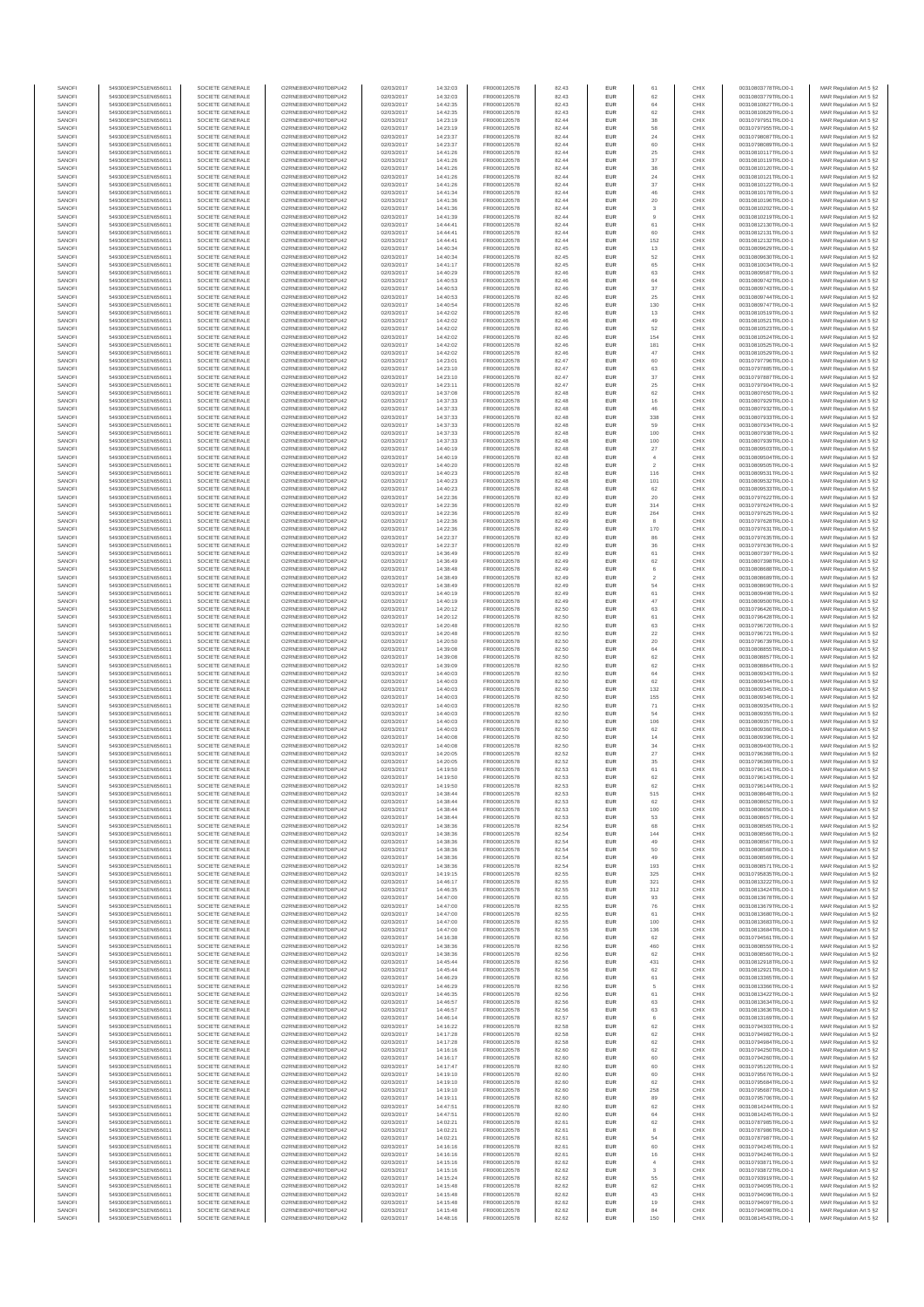| SANOFI           | 549300E9PC51EN656011                         | SOCIETE GENERALE                     | O2RNE8IBXP4R0TD8PU42                          | 02/03/2017               | 14:01:23             | FR0000120578                 | 82.63          | <b>EUR</b>               | 100                     | CHIX         | 00310787513TRLO0-1                       | MAR Regulation Art 5 §2                            |
|------------------|----------------------------------------------|--------------------------------------|-----------------------------------------------|--------------------------|----------------------|------------------------------|----------------|--------------------------|-------------------------|--------------|------------------------------------------|----------------------------------------------------|
| SANOFI           | 549300E9PC51EN656011                         | SOCIETE GENERALE                     | O2RNE8IBXP4R0TD8PU42                          | 02/03/2017               | 14:04:15             | FR0000120578                 | 82.63          | <b>EUR</b>               | 62                      | CHIX         | 00310788726TRLO0-1                       | MAR Regulation Art 5 §2                            |
| SANOFI<br>SANOFI | 549300E9PC51EN656011<br>549300E9PC51EN656011 | SOCIETE GENERALE<br>SOCIETE GENERALE | O2RNE8IBXP4R0TD8PU42<br>O2RNE8IBXP4R0TD8PU42  | 02/03/2017<br>02/03/2017 | 14:15:04<br>14:15:04 | FR0000120578<br>FR0000120578 | 82.63<br>82.63 | EUR<br><b>EUR</b>        | 61<br>37                | CHIX<br>CHIX | 00310793764TRLO0-1<br>00310793768TRLO0-1 | MAR Regulation Art 5 §2<br>MAR Regulation Art 5 §2 |
| SANOFI           | 549300E9PC51EN656011                         | SOCIETE GENERALE                     | O2RNE8IBXP4R0TD8PU42                          | 02/03/2017               | 13:58:32             | FR0000120578                 | 82.64          | EUR                      | 62                      | CHIX         | 00310786352TRLO0-1                       | MAR Regulation Art 5 §2                            |
| SANOFI           | 549300E9PC51EN656011                         | SOCIETE GENERALE                     | O2RNE8IBXP4R0TD8PU42                          | 02/03/2017               | 13:59:35             | FR0000120578                 | 82.64          | <b>EUR</b>               | 60                      | CHIX         | 00310786760TRLO0-1                       | MAR Regulation Art 5 §2                            |
| SANOFI<br>SANOFI | 549300E9PC51EN656011<br>549300E9PC51EN656011 | SOCIETE GENERALE<br>SOCIETE GENERALE | O2RNE8IBXP4R0TD8PU42<br>O2RNE8IBXP4R0TD8PU42  | 02/03/2017<br>02/03/2017 | 13:59:48<br>14:01:17 | FR0000120578<br>FR0000120578 | 82.64<br>82.64 | EUR<br>EUR               | 60<br>113               | CHIX<br>CHIX | 00310786821TRLO0-1<br>00310787470TRLO0-1 | MAR Regulation Art 5 §2<br>MAR Regulation Art 5 §2 |
| SANOFI           | 549300E9PC51EN656011                         | SOCIETE GENERALE                     | O2RNE8IBXP4R0TD8PU42                          | 02/03/2017               | 14:01:17             | FR0000120578                 | 82.64          | EUR                      | 79                      | CHIX         | 00310787471TRLO0-1                       | MAR Regulation Art 5 §2                            |
| SANOFI           | 549300E9PC51EN656011                         | SOCIETE GENERALE                     | O2RNE8IBXP4R0TD8PU42                          | 02/03/2017               | 14:01:17             | FR0000120578                 | 82.64          | EUR                      | 48                      | CHIX         | 00310787472TRLO0-1                       | MAR Regulation Art 5 §2                            |
| SANOFI<br>SANOFI | 549300E9PC51EN656011<br>549300E9PC51EN656011 | SOCIETE GENERALE<br>SOCIETE GENERALE | O2RNE8IBXP4R0TD8PU42<br>O2RNE8IBXP4R0TD8PU42  | 02/03/2017<br>02/03/2017 | 14:01:17<br>14:15:01 | FR0000120578<br>FR0000120578 | 82.64<br>82.64 | <b>EUR</b><br>EUR        | 26<br>20                | CHIX<br>CHIX | 00310787476TRLO0-1<br>00310793740TRLO0-1 | MAR Regulation Art 5 §2<br>MAR Regulation Art 5 §2 |
| SANOFI           | 549300E9PC51EN656011                         | SOCIETE GENERALE                     | O2RNE8IBXP4R0TD8PU42                          | 02/03/2017               | 14:15:02             | FR0000120578                 | 82.64          | <b>EUR</b>               | $\overline{\mathbf{3}}$ | CHIX         | 00310793752TRLO0-1                       | MAR Regulation Art 5 §2                            |
| SANOFI           | 549300E9PC51EN656011                         | SOCIETE GENERALE                     | O2RNE8IBXP4R0TD8PU42                          | 02/03/2017               | 14:15:02             | FR0000120578                 | 82.64          | EUR                      | 3                       | CHIX         | 00310793753TRLO0-1                       | MAR Regulation Art 5 §2                            |
| SANOFI           | 549300E9PC51EN656011                         | SOCIETE GENERALE                     | O2RNE8IBXP4R0TD8PU42                          | 02/03/2017               | 14:48:54             | FR0000120578                 | 82.64          | EUR                      | $64\,$                  | CHIX         | 00310814904TRLO0-1                       | MAR Regulation Art 5 §2                            |
| SANOFI<br>SANOFI | 549300E9PC51EN656011<br>549300E9PC51EN656011 | SOCIETE GENERALE<br>SOCIETE GENERALE | O2RNE8IBXP4R0TD8PU42<br>O2RNE8IBXP4R0TD8PU42  | 02/03/2017<br>02/03/2017 | 13:58:24<br>13:58:25 | FR0000120578<br>FR0000120578 | 82.65<br>82.65 | EUR<br>EUR               | 5<br>$\overline{2}$     | CHIX<br>CHIX | 00310786293TRLO0-1<br>00310786294TRLO0-1 | MAR Regulation Art 5 §2<br>MAR Regulation Art 5 §2 |
| SANOFI           | 549300E9PC51EN656011                         | SOCIETE GENERALE                     | O2RNE8IBXP4R0TD8PU42                          | 02/03/2017               | 13:58:32             | FR0000120578                 | 82.65          | EUR                      | 54                      | CHIX         | 00310786351TRLO0-1                       | MAR Regulation Art 5 §2                            |
| SANOFI           | 549300E9PC51EN656011                         | SOCIETE GENERALE                     | O2RNE8IBXP4R0TD8PU42                          | 02/03/2017               | 13:59:28             | FR0000120578                 | 82.65          | EUR                      | 129                     | CHIX         | 00310786710TRLO0-1                       | MAR Regulation Art 5 §2                            |
| SANOFI           | 549300E9PC51EN656011                         | SOCIETE GENERALE                     | O2RNE8IBXP4R0TD8PLI42                         | 02/03/2017               | 13:59:28             | FR0000120578                 | 82.65          | <b>EUR</b>               | 13                      | CHIX         | 00310786711TRLO0-1                       | MAR Regulation Art 5 §2                            |
| SANOFI<br>SANOFI | 549300E9PC51EN656011<br>549300E9PC51EN656011 | SOCIETE GENERALE<br>SOCIETE GENERALE | O2RNE8IBXP4R0TD8PU42<br>O2RNE8IBXP4R0TD8PU42  | 02/03/2017<br>02/03/2017 | 13:59:41<br>14:00:09 | FR0000120578<br>FR0000120578 | 82.65<br>82.65 | EUR<br><b>EUR</b>        | 62<br>60                | CHIX<br>CHIX | 00310786797TRLO0-1<br>00310787088TRLO0-1 | MAR Regulation Art 5 §2<br>MAR Regulation Art 5 §2 |
| SANOFI           | 549300E9PC51EN656011                         | SOCIETE GENERALE                     | O2RNE8IBXP4R0TD8PU42                          | 02/03/2017               | 14:01:17             | FR0000120578                 | 82.65          | EUR                      | 62                      | CHIX         | 00310787464TRLO0-1                       | MAR Regulation Art 5 §2                            |
| SANOFI           | 549300E9PC51EN656011                         | SOCIETE GENERALE                     | O2RNE8IBXP4R0TD8PU42                          | 02/03/2017               | 14:01:17             | FR0000120578                 | 82.65          | EUR                      | 5                       | CHIX         | 00310787465TRLO0-1                       | MAR Regulation Art 5 §2                            |
| SANOFI<br>SANOFI | 549300E9PC51EN656011<br>549300E9PC51EN656011 | SOCIETE GENERALE<br>SOCIETE GENERALE | O2RNE8IBXP4R0TD8PU42<br>O2RNE8IBXP4R0TD8PU42  | 02/03/2017<br>02/03/2017 | 14:04:07             | FR0000120578<br>FR0000120578 | 82.65<br>82.65 | EUR<br>EUR               | $_{\rm 6}$<br>62        | CHIX<br>CHIX | 00310788647TRLO0-1<br>00310789000TRLO0-1 | MAR Regulation Art 5 §2<br>MAR Regulation Art 5 §2 |
| SANOFI           | 549300E9PC51EN656011                         | SOCIETE GENERALE                     | O2RNE8IBXP4R0TD8PU42                          | 02/03/2017               | 14:04:59<br>14:05:25 | FR0000120578                 | 82.65          | EUR                      | 6                       | CHIX         | 00310789206TRLO0-1                       | MAR Regulation Art 5 §2                            |
| SANOFI           | 549300E9PC51EN656011                         | SOCIETE GENERALE                     | O2RNE8IBXP4R0TD8PU42                          | 02/03/2017               | 14:05:25             | FR0000120578                 | 82.65          | EUR                      | 35                      | CHIX         | 00310789210TRLO0-1                       | MAR Regulation Art 5 §2                            |
| SANOFI           | 549300E9PC51EN656011                         | SOCIETE GENERALE                     | O2RNE8IBXP4R0TD8PU42                          | 02/03/2017               | 14:05:25             | FR0000120578                 | 82.65          | <b>EUR</b>               | 111                     | CHIX         | 00310789213TRLO0-1                       | MAR Regulation Art 5 §2                            |
| SANOFI<br>SANOFI | 549300E9PC51EN656011<br>549300E9PC51EN656011 | SOCIETE GENERALE<br>SOCIETE GENERALE | O2RNE8IBXP4R0TD8PU42<br>O2RNE8IBXP4R0TD8PU42  | 02/03/2017<br>02/03/2017 | 14:05:26<br>14:05:26 | FR0000120578<br>FR0000120578 | 82.65<br>82.65 | EUR<br><b>EUR</b>        | 80<br>$\overline{4}$    | CHIX<br>CHIX | 00310789239TRLO0-1<br>00310789244TRLO0-1 | MAR Regulation Art 5 §2<br>MAR Regulation Art 5 §2 |
| SANOFI           | 549300E9PC51EN656011                         | SOCIETE GENERALE                     | O2RNE8IBXP4R0TD8PU42                          | 02/03/2017               | 14:05:26             | FR0000120578                 | 82.65          | EUR                      | $\rm 75$                | CHIX         | 00310789245TRLO0-1                       | MAR Regulation Art 5 §2                            |
| SANOFI           | 549300E9PC51EN656011                         | SOCIETE GENERALE                     | O2RNE8IBXP4R0TD8PU42                          | 02/03/2017               | 14:09:47             | FR0000120578                 | 82.65          | EUR                      | 10                      | CHIX         | 00310791375TRLO0-1                       | MAR Regulation Art 5 §2                            |
| SANOFI           | 549300E9PC51EN656011                         | SOCIETE GENERALE                     | O2RNE8IBXP4R0TD8PU42                          | 02/03/2017               | 14:09:52             | FR0000120578                 | 82.65          | EUR                      | 133                     | CHIX         | 00310791414TRLO0-1                       | MAR Regulation Art 5 §2                            |
| SANOFI<br>SANOFI | 549300E9PC51EN656011<br>549300E9PC51EN656011 | SOCIETE GENERALE<br>SOCIETE GENERALE | O2RNE8IBXP4R0TD8PU42<br>O2RNE8IBXP4R0TD8PU42  | 02/03/2017<br>02/03/2017 | 14:09:52<br>14:09:52 | FR0000120578<br>FR0000120578 | 82.65<br>82.65 | EUR<br><b>EUR</b>        | 336<br>49               | CHIX<br>CHIX | 00310791416TRLO0-1<br>00310791418TRLO0-1 | MAR Regulation Art 5 §2<br>MAR Regulation Art 5 §2 |
| SANOFI           | 549300E9PC51EN656011                         | SOCIETE GENERALE                     | O2RNE8IBXP4R0TD8PU42                          | 02/03/2017               | 14:11:08             | FR0000120578                 | 82.65          | EUR                      | 90                      | CHIX         | 00310792026TRLO0-1                       | MAR Regulation Art 5 §2                            |
| SANOFI           | 549300E9PC51EN656011                         | SOCIETE GENERALE                     | O2RNE8IBXP4R0TD8PU42                          | 02/03/2017               | 14:11:08             | FR0000120578                 | 82.65          | <b>EUR</b>               | 62                      | CHIX         | 00310792029TRLO0-1                       | MAR Regulation Art 5 \$2                           |
| SANOFI<br>SANOFI | 549300E9PC51EN656011<br>549300E9PC51EN656011 | SOCIETE GENERALE<br>SOCIETE GENERALE | O2RNE8IBXP4R0TD8PU42<br>O2RNE8IBXP4R0TD8PU42  | 02/03/2017<br>02/03/2017 | 14:14:47<br>14:14:47 | FR0000120578<br>FR0000120578 | 82.65<br>82.65 | EUR<br>EUR               | 14<br>199               | CHIX<br>CHIX | 00310793570TRLO0-1<br>00310793571TRLO0-1 | MAR Regulation Art 5 §2<br>MAR Regulation Art 5 §2 |
| SANOFI           | 549300E9PC51EN656011                         | SOCIETE GENERALE                     | O2RNE8IBXP4R0TD8PU42                          | 02/03/2017               | 14:14:47             | FR0000120578                 | 82.65          | EUR                      | 62                      | CHIX         | 00310793572TRLO0-1                       | MAR Regulation Art 5 §2                            |
| SANOFI           | 549300E9PC51EN656011                         | SOCIETE GENERALE                     | O2RNE8IBXP4R0TD8PU42                          | 02/03/2017               | 14:48:48             | FR0000120578                 | 82.65          | EUR                      | 62                      | CHIX         | 00310814819TRLO0-1                       | MAR Regulation Art 5 §2                            |
| SANOFI           | 549300E9PC51EN656011                         | SOCIETE GENERALE                     | O2RNE8IBXP4R0TD8PU42                          | 02/03/2017               | 14:48:48             | FR0000120578                 | 82.65          | EUR                      | 61                      | CHIX         | 00310814820TRLO0-1                       | MAR Regulation Art 5 §2                            |
| SANOFI<br>SANOFI | 549300E9PC51EN656011<br>549300E9PC51EN656011 | SOCIETE GENERALE<br>SOCIETE GENERALE | O2RNE8IBXP4R0TD8PLI42<br>O2RNE8IBXP4R0TD8PU42 | 02/03/2017<br>02/03/2017 | 13:54:27<br>13:54:27 | FR0000120578<br>FR0000120578 | 82.66<br>82.66 | EUR<br><b>EUR</b>        | $61\,$<br>8             | CHIX<br>CHIX | 00310784802TRLO0-1<br>00310784804TRLO0-1 | MAR Regulation Art 5 §2<br>MAR Regulation Art 5 §2 |
| SANOFI           | 549300E9PC51EN656011                         | SOCIETE GENERALE                     | O2RNE8IBXP4R0TD8PU42                          | 02/03/2017               | 13:58:24             | FR0000120578                 | 82.66          | EUR                      | 38                      | CHIX         | 00310786289TRLO0-1                       | MAR Regulation Art 5 §2                            |
| SANOFI           | 549300E9PC51EN656011                         | SOCIETE GENERALE                     | O2RNE8IBXP4R0TD8PU42                          | 02/03/2017               | 13:58:24             | FR0000120578                 | 82.66          | <b>EUR</b>               | 24                      | CHIX         | 00310786290TRLO0-1                       | MAR Regulation Art 5 §2                            |
| SANOFI           | 549300E9PC51EN656011                         | SOCIETE GENERALE                     | O2RNE8IBXP4R0TD8PU42                          | 02/03/2017               | 13:58:24             | FR0000120578                 | 82.66          | EUR                      | 62                      | CHIX         | 00310786291TRLO0-1                       | MAR Regulation Art 5 §2                            |
| SANOFI<br>SANOFI | 549300E9PC51EN656011<br>549300E9PC51EN656011 | SOCIETE GENERALE<br>SOCIETE GENERALE | O2RNE8IBXP4R0TD8PU42<br>O2RNE8IBXP4R0TD8PU42  | 02/03/2017<br>02/03/2017 | 13:59:28<br>13:59:28 | FR0000120578<br>FR0000120578 | 82.66<br>82.66 | <b>EUR</b><br>EUR        | 46<br>16                | CHIX<br>CHIX | 00310786704TRLO0-1<br>00310786706TRLO0-1 | MAR Regulation Art 5 §2<br>MAR Regulation Art 5 §2 |
| SANOFI           | 549300E9PC51EN656011                         | SOCIETE GENERALE                     | O2RNE8IBXP4R0TD8PU42                          | 02/03/2017               | 13:59:28             | FR0000120578                 | 82.66          | EUR                      | 62                      | CHIX         | 00310786707TRLO0-1                       | MAR Regulation Art 5 §2                            |
| SANOFI           | 549300E9PC51EN656011                         | SOCIETE GENERALE                     | O2RNE8IBXP4R0TD8PU42                          | 02/03/2017               | 14:01:58             | FR0000120578                 | 82.66          | EUR                      | 62                      | CHIX         | 00310787729TRLO0-1                       | MAR Regulation Art 5 §2                            |
| SANOFI           | 549300E9PC51EN656011                         | SOCIETE GENERALE                     | O2RNE8IBXP4R0TD8PU42                          | 02/03/2017               | 14:02:06             | FR0000120578                 | 82.66          | EUR                      | 62                      | CHIX         | 00310787790TRLO0-1                       | MAR Regulation Art 5 §2                            |
| SANOFI<br>SANOFI | 549300E9PC51EN656011<br>549300E9PC51EN656011 | SOCIETE GENERALE<br>SOCIETE GENERALE | O2RNE8IBXP4R0TD8PU42<br>O2RNE8IBXP4R0TD8PU42  | 02/03/2017<br>02/03/2017 | 14:02:06<br>14:02:06 | FR0000120578<br>FR0000120578 | 82.66<br>82.66 | <b>EUR</b><br>EUR        | 60<br>77                | CHIX<br>CHIX | 00310787792TRLO0-1<br>00310787794TRLO0-1 | MAR Regulation Art 5 §2<br>MAR Regulation Art 5 §2 |
| SANOFI           | 549300E9PC51EN656011                         | SOCIETE GENERALE                     | O2RNE8IBXP4R0TD8PU42                          | 02/03/2017               | 14:02:06             | FR0000120578                 | 82.66          | <b>EUR</b>               | 66                      | CHIX         | 00310787795TRLO0-1                       | MAR Regulation Art 5 \$2                           |
| SANOFI           | 549300E9PC51EN656011                         | SOCIETE GENERALE                     | O2RNE8IBXP4R0TD8PU42                          | 02/03/2017               | 14:03:36             | FR0000120578                 | 82.66          | <b>EUR</b>               | 63                      | CHIX         | 00310788339TRLO0-1                       | MAR Regulation Art 5 §2                            |
| SANOFI           | 549300E9PC51EN656011                         | SOCIETE GENERALE                     | O2RNE8IBXP4R0TD8PU42                          | 02/03/2017               | 14:03:36             | FR0000120578                 | 82.66          | EUR                      | 62                      | CHIX         | 00310788340TRLO0-1                       | MAR Regulation Art 5 §2                            |
| SANOFI<br>SANOFI | 549300E9PC51EN656011<br>549300E9PC51EN656011 | SOCIETE GENERALE<br>SOCIETE GENERALE | O2RNE8IBXP4R0TD8PU42<br>O2RNE8IBXP4R0TD8PU42  | 02/03/2017<br>02/03/2017 | 14:03:59<br>14:03:59 | FR0000120578<br>FR0000120578 | 82.66<br>82.66 | EUR<br>EUR               | 155<br>90               | CHIX<br>CHIX | 00310788561TRLO0-1<br>00310788562TRLO0-1 | MAR Regulation Art 5 §2<br>MAR Regulation Art 5 §2 |
| SANOFI           | 549300E9PC51EN656011                         | SOCIETE GENERALE                     | O2RNE8IBXP4R0TD8PU42                          | 02/03/2017               | 14:03:59             | FR0000120578                 | 82.66          | EUR                      | 80                      | CHIX         | 00310788563TRLO0-1                       | MAR Regulation Art 5 §2                            |
| SANOFI           | 549300E9PC51EN656011                         | SOCIETE GENERALE                     | O2RNE8IBXP4R0TD8PU42                          | 02/03/2017               | 14:09:41             | FR0000120578                 | 82.66          | EUR                      |                         | CHIX         | 00310791339TRLO0-1                       | MAR Regulation Art 5 §2                            |
| SANOFI<br>SANOFI | 549300E9PC51EN656011<br>549300E9PC51EN656011 | SOCIETE GENERALE<br>SOCIETE GENERALE | O2RNE8IBXP4R0TD8PU42<br>O2RNE8IBXP4R0TD8PU42  | 02/03/2017<br>02/03/2017 | 14:09:41<br>14:09:41 | FR0000120578<br>FR0000120578 | 82.66<br>82.66 | <b>EUR</b><br>EUR        | 59<br>62                | CHIX<br>CHIX | 00310791345TRLO0-1<br>00310791346TRLO0-1 | MAR Regulation Art 5 §2                            |
| SANOFI           | 549300E9PC51EN656011                         | SOCIETE GENERALE                     | O2RNE8IBXP4R0TD8PU42                          | 02/03/2017               | 14:10:56             | FR0000120578                 | 82.66          | <b>EUR</b>               | 62                      | CHIX         | 00310791950TRLO0-1                       | MAR Regulation Art 5 §2<br>MAR Regulation Art 5 §2 |
| SANOFI           | 549300E9PC51EN656011                         | SOCIETE GENERALE                     | O2RNE8IBXP4R0TD8PU42                          | 02/03/2017               | 14:10:56             | FR0000120578                 | 82.66          | EUR                      | 62                      | CHIX         | 00310791951TRLO0-1                       | MAR Regulation Art 5 §2                            |
| SANOFI           | 549300E9PC51EN656011                         | SOCIETE GENERALE                     | O2RNE8IBXP4R0TD8PU42                          | 02/03/2017               | 14:10:56             | FR0000120578                 | 82.66          | EUR                      | 131                     | CHIX         | 00310791952TRLO0-1                       | MAR Regulation Art 5 §2                            |
| SANOFI<br>SANOFI | 549300E9PC51EN656011<br>549300E9PC51EN656011 | SOCIETE GENERALE<br>SOCIETE GENERALE | O2RNE8IBXP4R0TD8PU42<br>O2RNE8IBXP4R0TD8PU42  | 02/03/2017<br>02/03/2017 | 14:48:38<br>14:48:38 | FR0000120578<br>FR0000120578 | 82.66<br>82.66 | EUR<br>EUR               | 61<br>62                | CHIX<br>CHIX | 00310814745TRLO0-1<br>00310814747TRLO0-1 | MAR Regulation Art 5 §2<br>MAR Regulation Art 5 §2 |
| SANOFI           | 549300E9PC51EN656011                         | SOCIETE GENERALE                     | O2RNE8IBXP4R0TD8PU42                          | 02/03/2017               | 13:54:01             | FR0000120578                 | 82.67          | <b>EUR</b>               | 97                      | CHIX         | 00310784658TRLO0-1                       | MAR Regulation Art 5 §2                            |
| SANOFI           | 549300E9PC51EN656011                         | SOCIETE GENERALE                     | O2RNE8IBXP4R0TD8PU42                          | 02/03/2017               | 13:54:20             | FR0000120578                 | 82.67          | EUR                      | 62                      | CHIX         | 00310784771TRLO0-1                       | MAR Regulation Art 5 §2                            |
| SANOFI           | 549300E9PC51EN656011                         | SOCIETE GENERALE                     | O2RNE8IBXP4R0TD8PU42                          | 02/03/2017               | 13:54:51             | FR0000120578                 | 82.67          | <b>EUR</b>               | 25                      | CHIX         | 00310784943TRLO0-1                       | MAR Regulation Art 5 §2                            |
| SANOFI<br>SANOFI | 549300E9PC51EN656011<br>549300E9PC51EN656011 | SOCIETE GENERALE<br>SOCIETE GENERALE | O2RNE8IBXP4R0TD8PU42<br>O2RNE8IBXP4R0TD8PU42  | 02/03/2017<br>02/03/2017 | 13:54:51<br>13:54:51 | FR0000120578<br>FR0000120578 | 82.67<br>82.67 | EUR<br><b>EUR</b>        | 36<br>61                | CHIX<br>CHIX | 00310784944TRLO0-1<br>00310784945TRLO0-1 | MAR Regulation Art 5 §2<br>MAR Regulation Art 5 §2 |
| SANOFI           | 549300E9PC51EN656011                         | SOCIETE GENERALE                     | O2RNE8IBXP4R0TD8PU42                          | 02/03/2017               | 13:56:43             | FR0000120578                 | 82.67          | EUR                      | 236                     | CHIX         | 00310785500TRLO0-1                       | MAR Regulation Art 5 §2                            |
| SANOFI           | 549300E9PC51EN656011                         | SOCIETE GENERALE                     | O2RNE8IBXP4R0TD8PU42                          | 02/03/2017               | 13:57:22             | FR0000120578                 | 82.67          | EUR                      | 42                      | CHIX         | 00310785762TRLO0-1                       | MAR Regulation Art 5 §2                            |
| SANOFI<br>SANOFI | 549300E9PC51EN656011<br>549300E9PC51EN656011 | SOCIETE GENERALE<br>SOCIETE GENERALE | O2RNE8IBXP4R0TD8PU42<br>O2RNESIBXP4R0TD8PLI42 | 02/03/2017<br>02/03/2017 | 13:57:32<br>13:57:32 | FR0000120578<br>FR0000120578 | 82.67<br>82.67 | EUR                      | $20\,$<br>44            | CHIX<br>CHIX | 00310785824TRLO0-1<br>00310785825TRLO0-1 | MAR Regulation Art 5 §2<br>MAR Regulation Art 5 §2 |
| SANOFI           | 549300E9PC51EN656011                         | SOCIETE GENERALE                     | O2RNE8IBXP4R0TD8PU42                          | 02/03/2017               | 13:57:32             | FR0000120578                 | 82.67          | <b>EUR</b><br><b>EUR</b> | $\overline{4}$          | CHIX         | 00310785827TRLO0-1                       | MAR Regulation Art 5 §2                            |
| SANOFI           | 549300E9PC51EN656011                         | SOCIETE GENERALE                     | O2RNE8IBXP4R0TD8PU42                          | 02/03/2017               | 13:57:32             | FR0000120578                 | 82.67          | EUR                      | 10                      | CHIX         | 00310785831TRLO0-1                       | MAR Regulation Art 5 §2                            |
| SANOFI           | 549300E9PC51EN656011                         | SOCIETE GENERALE                     | O2RNE8IBXP4R0TD8PU42                          | 02/03/2017               | 13:57:32             | FR0000120578                 | 82.67          | <b>EUR</b>               | $\overline{4}$          | CHIX         | 00310785832TRLO0-1                       | MAR Regulation Art 5 §2                            |
| SANOFI<br>SANOFI | 549300E9PC51EN656011<br>549300E9PC51EN656011 | SOCIETE GENERALE<br>SOCIETE GENERALE | O2RNE8IBXP4R0TD8PU42<br>O2RNE8IBXP4R0TD8PU42  | 02/03/2017<br>02/03/2017 | 13:57:32<br>13:57:56 | FR0000120578<br>FR0000120578 | 82.67<br>82.67 | EUR<br>EUR               | 62<br>62                | CHIX<br>CHIX | 00310785833TRLO0-1<br>00310785958TRLO0-1 | MAR Regulation Art 5 §2<br>MAR Regulation Art 5 §2 |
| SANOFI           | 549300E9PC51EN656011                         | SOCIETE GENERALE                     | O2RNE8IBXP4R0TD8PLI42                         | 02/03/2017               | 13:57:56             | FR0000120578                 | 82.67          | EUR                      | 95                      | CHIX         | 00310785965TRLO0-1                       | MAR Regulation Art 5 §2                            |
| SANOFI           | 549300E9PC51EN656011                         | SOCIETE GENERALE                     | O2RNE8IBXP4R0TD8PU42                          | 02/03/2017               | 13:57:56             | FR0000120578                 | 82.67          | EUR                      | 11                      | CHIX         | 00310785995TRLO0-1                       | MAR Regulation Art 5 §2                            |
| SANOFI           | 549300E9PC51EN656011                         | SOCIETE GENERALE                     | O2RNE8IBXP4R0TD8PU42                          | 02/03/2017               | 14:06:00             | FR0000120578                 | 82.67          | EUR                      | $\rm 75$                | CHIX         | 00310789555TRLO0-1                       | MAR Regulation Art 5 §2                            |
| SANOFI<br>SANOFI | 549300E9PC51EN656011<br>549300E9PC51EN656011 | SOCIETE GENERALE<br>SOCIETE GENERALE | O2RNE8IBXP4R0TD8PU42<br>O2RNE8IBXP4R0TD8PU42  | 02/03/2017<br>02/03/2017 | 14:06:00<br>14:06:11 | FR0000120578<br>FR0000120578 | 82.67<br>82.67 | EUR<br><b>EUR</b>        | 62<br>92                | CHIX<br>CHIX | 00310789556TRLO0-1<br>00310789641TRLO0-1 | MAR Regulation Art 5 §2<br>MAR Regulation Art 5 §2 |
| SANOFI           | 549300E9PC51EN656011                         | SOCIETE GENERALE                     | O2RNE8IBXP4R0TD8PU42                          | 02/03/2017               | 14:06:38             | FR0000120578                 | 82.67          | EUR                      | 62                      | CHIX         | 00310789754TRLO0-1                       | MAR Regulation Art 5 §2                            |
| SANOFI           | 549300E9PC51EN656011                         | SOCIETE GENERALE                     | O2RNE8IBXP4R0TD8PU42                          | 02/03/2017               | 14:06:38             | FR0000120578                 | 82.67          | <b>EUR</b>               | 14                      | CHIX         | 00310789755TRLO0-1                       | MAR Regulation Art 5 §2                            |
| SANOFI<br>SANOFI | 549300E9PC51EN656011<br>549300E9PC51EN656011 | SOCIETE GENERALE<br>SOCIETE GENERALE | O2RNE8IBXP4R0TD8PU42<br>O2RNE8IBXP4R0TD8PU42  | 02/03/2017<br>02/03/2017 | 14:08:35<br>14:08:35 | FR0000120578<br>FR0000120578 | 82.67<br>82.67 | EUR<br><b>EUR</b>        | 39<br>22                | CHIX<br>CHIX | 00310790838TRLO0-1<br>00310790839TRLO0-1 | MAR Regulation Art 5 §2<br>MAR Regulation Art 5 §2 |
| SANOFI           | 549300E9PC51EN656011                         | SOCIETE GENERALE                     | O2RNE8IBXP4R0TD8PU42                          | 02/03/2017               | 14:08:35             | FR0000120578                 | 82.67          | <b>EUR</b>               | 60                      | CHIX         | 00310790840TRLO0-1                       | MAR Regulation Art 5 §2                            |
| SANOFI           | 549300E9PC51EN656011                         | SOCIETE GENERALE                     | O2RNE8IBXP4R0TD8PU42                          | 02/03/2017               | 14:08:35             | FR0000120578                 | 82.67          | EUR                      | $25\,$                  | CHIX         | 00310790841TRLO0-1                       | MAR Regulation Art 5 §2                            |
| SANOFI           | 549300E9PC51EN656011                         | SOCIETE GENERALE                     | O2RNE8IBXP4R0TD8PU42                          | 02/03/2017               | 13:50:38             | FR0000120578                 | 82.68          | EUR                      | 24                      | CHIX         | 00310783347TRLO0-1                       | MAR Regulation Art 5 §2                            |
| SANOFI<br>SANOFI | 549300E9PC51EN656011<br>549300E9PC51EN656011 | SOCIETE GENERALE<br>SOCIETE GENERALE | O2RNE8IBXP4R0TD8PU42<br>O2RNE8IBXP4R0TD8PU42  | 02/03/2017<br>02/03/2017 | 13:50:38<br>13:53:21 | FR0000120578<br>FR0000120578 | 82.68<br>82.68 | EUR<br><b>EUR</b>        | 38<br>61                | CHIX<br>CHIX | 00310783350TRLO0-1<br>00310784442TRLO0-1 | MAR Regulation Art 5 §2<br>MAR Regulation Art 5 §2 |
| SANOFI           | 549300E9PC51EN656011                         | SOCIETE GENERALE                     | O2RNE8IBXP4R0TD8PU42                          | 02/03/2017               | 13:53:2              | FR0000120578                 | 82.68          | EUR                      | 102                     | CHIX         | 00310784446TRLO0-1                       | MAR Regulation Art 5 §2                            |
| SANOFI           | 549300E9PC51EN656011                         | SOCIETE GENERALE                     | O2RNE8IBXP4R0TD8PU42                          | 02/03/2017               | 13:53:21             | FR0000120578                 | 82.68          | <b>EUR</b>               | 44                      | CHIX         | 00310784451TRLO0-1                       | MAR Regulation Art 5 §2                            |
| SANOFI<br>SANOFI | 549300E9PC51EN656011<br>549300E9PC51EN656011 | SOCIETE GENERALE<br>SOCIETE GENERALE | O2RNE8IBXP4R0TD8PU42<br>O2RNE8IBXP4R0TD8PU42  | 02/03/2017<br>02/03/2017 | 13:53:21<br>13:53:21 | FR0000120578<br>FR0000120578 | 82.68<br>82.68 | <b>EUR</b><br>EUR        | 62<br>94                | CHIX<br>CHIX | 00310784456TRLO0-1<br>00310784464TRLO0-1 | MAR Regulation Art 5 §2<br>MAR Regulation Art 5 §2 |
| SANOFI           | 549300E9PC51EN656011                         | SOCIETE GENERALE                     | O2RNE8IBXP4R0TD8PU42                          | 02/03/2017               | 13:53:41             | FR0000120578                 | 82.68          | EUR                      | 202                     | CHIX         | 00310784580TRLO0-1                       | MAR Regulation Art 5 §2                            |
| SANOFI           | 549300E9PC51EN656011                         | SOCIETE GENERALE                     | O2RNE8IBXP4R0TD8PU42                          | 02/03/2017               | 13:53:41             | FR0000120578                 | 82.68          | <b>EUR</b>               | 46                      | CHIX         | 00310784582TRLO0-1                       | MAR Regulation Art 5 §2                            |
| SANOFI<br>SANOFI | 549300E9PC51EN656011<br>549300E9PC51EN656011 | SOCIETE GENERALE<br>SOCIETE GENERALE | O2RNE8IBXP4R0TD8PU42<br>O2RNE8IBXP4R0TD8PU42  | 02/03/2017<br>02/03/2017 | 13:53:41<br>13:53:43 | FR0000120578<br>FR0000120578 | 82.68<br>82.68 | <b>EUR</b><br>EUR        | 62<br>60                | CHIX<br>CHIX | 00310784583TRLO0-1<br>00310784601TRLO0-1 | MAR Regulation Art 5 §2<br>MAR Regulation Art 5 §2 |
| SANOFI           | 549300E9PC51EN656011                         | SOCIETE GENERALE                     | O2RNE8IBXP4R0TD8PU42                          | 02/03/2017               | 13:53:54             | FR0000120578                 | 82.68          | <b>EUR</b>               | 61                      | CHIX         | 00310784632TRLO0-1                       | MAR Regulation Art 5 §2                            |
| SANOFI           | 549300E9PC51EN656011                         | SOCIETE GENERALE                     | O2RNE8IBXP4R0TD8PU42                          | 02/03/2017               | 13:56:43             | FR0000120578                 | 82.68          | EUR                      | 60                      | CHIX         | 00310785492TRLO0-1                       | MAR Regulation Art 5 §2                            |
| SANOFI           | 549300E9PC51EN656011                         | SOCIETE GENERALE                     | O2RNE8IBXP4R0TD8PU42                          | 02/03/2017               | 13:56:43             | FR0000120578                 | 82.68          | EUR                      | 62                      | CHIX         | 00310785493TRLO0-1                       | MAR Regulation Art 5 §2                            |
| SANOFI<br>SANOFI | 549300E9PC51EN656011<br>549300E9PC51EN656011 | SOCIETE GENERALE<br>SOCIETE GENERALE | O2RNE8IBXP4R0TD8PU42<br>O2RNE8IBXP4R0TD8PU42  | 02/03/2017<br>02/03/2017 | 13:57:01<br>14:08:00 | FR0000120578<br>FR0000120578 | 82.68<br>82.68 | EUR<br>EUR               | 340<br>$\overline{9}$   | CHIX<br>CHIX | 00310785635TRLO0-1<br>00310790616TRLO0-1 | MAR Regulation Art 5 §2<br>MAR Regulation Art 5 §2 |
| SANOFI           | 549300E9PC51EN656011                         | SOCIETE GENERALE                     | O2RNE8IBXP4R0TD8PU42                          | 02/03/2017               | 14:08:01             | FR0000120578                 | 82.68          | EUR                      | 3                       | CHIX         | 00310790618TRLO0-1                       | MAR Regulation Art 5 §2                            |
| SANOFI           | 549300E9PC51EN656011                         | SOCIETE GENERALE                     | O2RNE8IBXP4R0TD8PU42                          | 02/03/2017               | 14:08:15             | FR0000120578                 | 82.68          | EUR                      | 40                      | CHIX         | 00310790751TRLO0-1                       | MAR Regulation Art 5 §2                            |
| SANOFI           | 549300E9PC51EN656011                         | SOCIETE GENERALE                     | O2RNE8IBXP4R0TD8PU42                          | 02/03/2017               | 14:14:30             | FR0000120578                 | 82.68          | <b>EUR</b>               | 197                     | CHIX         | 00310793436TRLO0-1                       | MAR Regulation Art 5 §2                            |
| SANOFI<br>SANOFI | 549300E9PC51EN656011<br>549300E9PC51EN656011 | SOCIETE GENERALE<br>SOCIETE GENERALE | O2RNE8IBXP4R0TD8PU42<br>O2RNE8IBXP4R0TD8PU42  | 02/03/2017<br>02/03/2017 | 14:14:30<br>14:14:30 | FR0000120578<br>FR0000120578 | 82.68<br>82.68 | EUR<br><b>EUR</b>        | 62<br>93                | CHIX<br>CHIX | 00310793437TRLO0-1<br>00310793439TRLO0-1 | MAR Regulation Art 5 §2<br>MAR Regulation Art 5 §2 |
| SANOFI           | 549300E9PC51EN656011                         | SOCIETE GENERALE                     | O2RNE8IBXP4R0TD8PU42                          | 02/03/2017               | 14:14:30             | FR0000120578                 | 82.68          | EUR                      | 21                      | CHIX         | 00310793445TRLO0-1                       | MAR Regulation Art 5 §2                            |
| SANOFI           | 549300E9PC51EN656011                         | SOCIETE GENERALE                     | O2RNE8IBXP4R0TD8PU42                          | 02/03/2017               | 14:52:30             | FR0000120578                 | 82.68          | <b>EUR</b>               | 62                      | CHIX         | 00310817396TRLO0-1                       | MAR Regulation Art 5 §2                            |
| SANOFI<br>SANOFI | 549300E9PC51EN656011<br>549300E9PC51EN656011 | SOCIETE GENERALE<br>SOCIETE GENERALE | O2RNE8IBXP4R0TD8PU42<br>O2RNE8IBXP4R0TD8PU42  | 02/03/2017<br>02/03/2017 | 14:52:30<br>14:52:33 | FR0000120578<br>FR0000120578 | 82.68<br>82.68 | <b>EUR</b><br>EUR        | 62<br>71                | CHIX<br>CHIX | 00310817397TRLO0-1<br>00310817445TRLO0-1 | MAR Regulation Art 5 §2<br>MAR Regulation Art 5 §2 |
| SANOFI           | 549300E9PC51EN656011                         | SOCIETE GENERALE                     | O2RNE8IBXP4R0TD8PU42                          | 02/03/2017               | 15:03:15             | FR0000120578                 | 82.68          | EUR                      | 62                      | CHIX         | 00310824741TRLO0-1                       | MAR Regulation Art 5 §2                            |
| SANOFI           | 549300E9PC51EN656011                         | SOCIETE GENERALE                     | O2RNE8IBXP4R0TD8PU42                          | 02/03/2017               | 13:52:22             | FR0000120578                 | 82.69          | EUR                      | 60                      | CHIX         | 00310784069TRLO0-1                       | MAR Regulation Art 5 §2                            |
| SANOFI           | 549300E9PC51EN656011                         | SOCIETE GENERALE                     | O2RNE8IBXP4R0TD8PU42                          | 02/03/2017               | 13:52:22             | FR0000120578                 | 82.69          | <b>EUR</b>               | 62                      | CHIX         | 00310784072TRLO0-1                       | MAR Regulation Art 5 §2                            |
| SANOFI<br>SANOFI | 549300E9PC51EN656011<br>549300E9PC51EN656011 | SOCIETE GENERALE<br>SOCIETE GENERALE | O2RNE8IBXP4R0TD8PU42<br>O2RNE8IBXP4R0TD8PU42  | 02/03/2017<br>02/03/2017 | 14:07:42<br>14:08:15 | FR0000120578<br>FR0000120578 | 82.69<br>82.69 | EUR<br><b>EUR</b>        | 51<br>48                | CHIX<br>CHIX | 00310790447TRLO0-1<br>00310790748TRLO0-1 | MAR Regulation Art 5 §2<br>MAR Regulation Art 5 §2 |
| SANOFI           | 549300E9PC51EN656011                         | SOCIETE GENERALE                     | O2RNE8IBXP4R0TD8PU42                          | 02/03/2017               | 14:08:15             | FR0000120578                 | 82.69          | EUR                      | 62                      | CHIX         | 00310790749TRLO0-1                       | MAR Regulation Art 5 §2                            |
| SANOFI           | 549300E9PC51EN656011                         | SOCIETE GENERALE                     | O2RNE8IBXP4R0TD8PU42                          | 02/03/2017               | 14:50:09             | FR0000120578                 | 82.69          | EUR                      | 64                      | CHIX         | 00310815685TRLO0-1                       | MAR Regulation Art 5 §2                            |
| SANOFI           | 549300E9PC51EN656011                         | SOCIETE GENERALE                     | O2RNE8IBXP4R0TD8PU42                          | 02/03/2017               | 14:50:09             | FR0000120578                 | 82.69          | EUR                      | 62                      | CHIX         | 00310815687TRLO0-1                       | MAR Regulation Art 5 §2                            |
| SANOFI<br>SANOFI | 549300E9PC51EN656011<br>549300E9PC51EN656011 | SOCIETE GENERALE<br>SOCIETE GENERALE | O2RNE8IBXP4R0TD8PU42<br>O2RNE8IBXP4R0TD8PU42  | 02/03/2017<br>02/03/2017 | 14:50:10<br>14:52:25 | FR0000120578<br>FR0000120578 | 82.69<br>82.69 | <b>EUR</b><br>EUR        | 162<br>64               | CHIX<br>CHIX | 00310815706TRLO0-1<br>00310817309TRLO0-1 | MAR Regulation Art 5 §2<br>MAR Regulation Art 5 §2 |
| SANOFI           | 549300E9PC51EN656011                         | SOCIETE GENERALE                     | O2RNE8IBXP4R0TD8PU42                          | 02/03/2017               | 14:54:00             | FR0000120578                 | 82.69          | EUR                      | 72                      | CHIX         | 00310818363TRLO0-1                       | MAR Regulation Art 5 §2                            |
| SANOFI           | 549300E9PC51EN656011                         | SOCIETE GENERALE                     | O2RNE8IBXP4R0TD8PU42                          | 02/03/2017               | 14:54:00             | FR0000120578                 | 82.69          | <b>EUR</b>               | 62                      | CHIX         | 00310818364TRLO0-1                       | MAR Regulation Art 5 §2                            |
| SANOFI<br>SANOFI | 549300E9PC51EN656011<br>549300E9PC51EN656011 | SOCIETE GENERALE<br>SOCIETE GENERALE | O2RNE8IBXP4R0TD8PU42<br>O2RNE8IBXP4R0TD8PU42  | 02/03/2017<br>02/03/2017 | 14:54:22<br>14:54:22 | FR0000120578<br>FR0000120578 | 82.69<br>82.69 | EUR<br><b>EUR</b>        | 39<br>24                | CHIX<br>CHIX | 00310818651TRLO0-1<br>00310818657TRLO0-1 | MAR Regulation Art 5 §2<br>MAR Regulation Art 5 §2 |
| SANOFI           | 549300E9PC51EN656011                         | SOCIETE GENERALE                     | O2RNE8IBXP4R0TD8PU42                          | 02/03/2017               | 14:54:29             | FR0000120578                 | 82.69          | EUR                      | 62                      | CHIX         | 00310818765TRLO0-1                       | MAR Regulation Art 5 §2                            |
| SANOFI           | 549300E9PC51EN656011                         | SOCIETE GENERALE                     | O2RNE8IBXP4R0TD8PU42                          | 02/03/2017               | 14:54:29             | FR0000120578                 | 82.69          | EUR                      | 62                      | CHIX         | 00310818767TRLO0-1                       | MAR Regulation Art 5 §2                            |
| SANOFI<br>SANOFI | 549300E9PC51EN656011<br>549300E9PC51EN656011 | SOCIETE GENERALE<br>SOCIETE GENERALE | O2RNE8IBXP4R0TD8PU42<br>O2RNE8IBXP4R0TD8PU42  | 02/03/2017<br>02/03/2017 | 15:03:10<br>15:03:52 | FR0000120578<br>FR0000120578 | 82.69<br>82.69 | EUR<br>EUR               | 63<br>63                | CHIX<br>CHIX | 00310824677TRLO0-1<br>00310825115TRLO0-1 | MAR Regulation Art 5 §2<br>MAR Regulation Art 5 §2 |
| SANOFI           | 549300E9PC51EN656011                         | SOCIETE GENERALE                     | O2RNE8IBXP4R0TD8PU42                          | 02/03/2017               | 15:03:52             | FR0000120578                 | 82.69          | <b>EUR</b>               | 62                      | CHIX         | 00310825116TRLO0-1                       | MAR Regulation Art 5 §2                            |
| SANOFI           | 549300E9PC51EN656011                         | SOCIETE GENERALE                     | O2RNE8IBXP4R0TD8PU42                          | 02/03/2017               | 15:03:52             | FR0000120578                 | 82.69          | EUR                      | 145                     | CHIX         | 00310825117TRLO0-1                       | MAR Regulation Art 5 §2                            |
| SANOFI           | 549300E9PC51EN656011                         | SOCIETE GENERALE                     | O2RNE8IBXP4R0TD8PU42                          | 02/03/2017               | 15:03:52             | FR0000120578                 | 82.69          | <b>EUR</b>               | 57                      | CHIX         | 00310825121TRLO0-1                       | MAR Regulation Art 5 §2                            |
| SANOFI<br>SANOFI | 549300E9PC51EN656011<br>549300E9PC51EN656011 | SOCIETE GENERALE<br>SOCIETE GENERALE | O2RNE8IBXP4R0TD8PU42<br>O2RNE8IBXP4R0TD8PU42  | 02/03/2017<br>02/03/2017 | 13:51:52<br>13:51:52 | FR0000120578<br>FR0000120578 | 82.70<br>82.70 | EUR<br><b>EUR</b>        | 62<br>60                | CHIX<br>CHIX | 00310783880TRLO0-1<br>00310783881TRLO0-1 | MAR Regulation Art 5 §2<br>MAR Regulation Art 5 §2 |
|                  |                                              |                                      |                                               |                          |                      |                              |                |                          |                         |              |                                          |                                                    |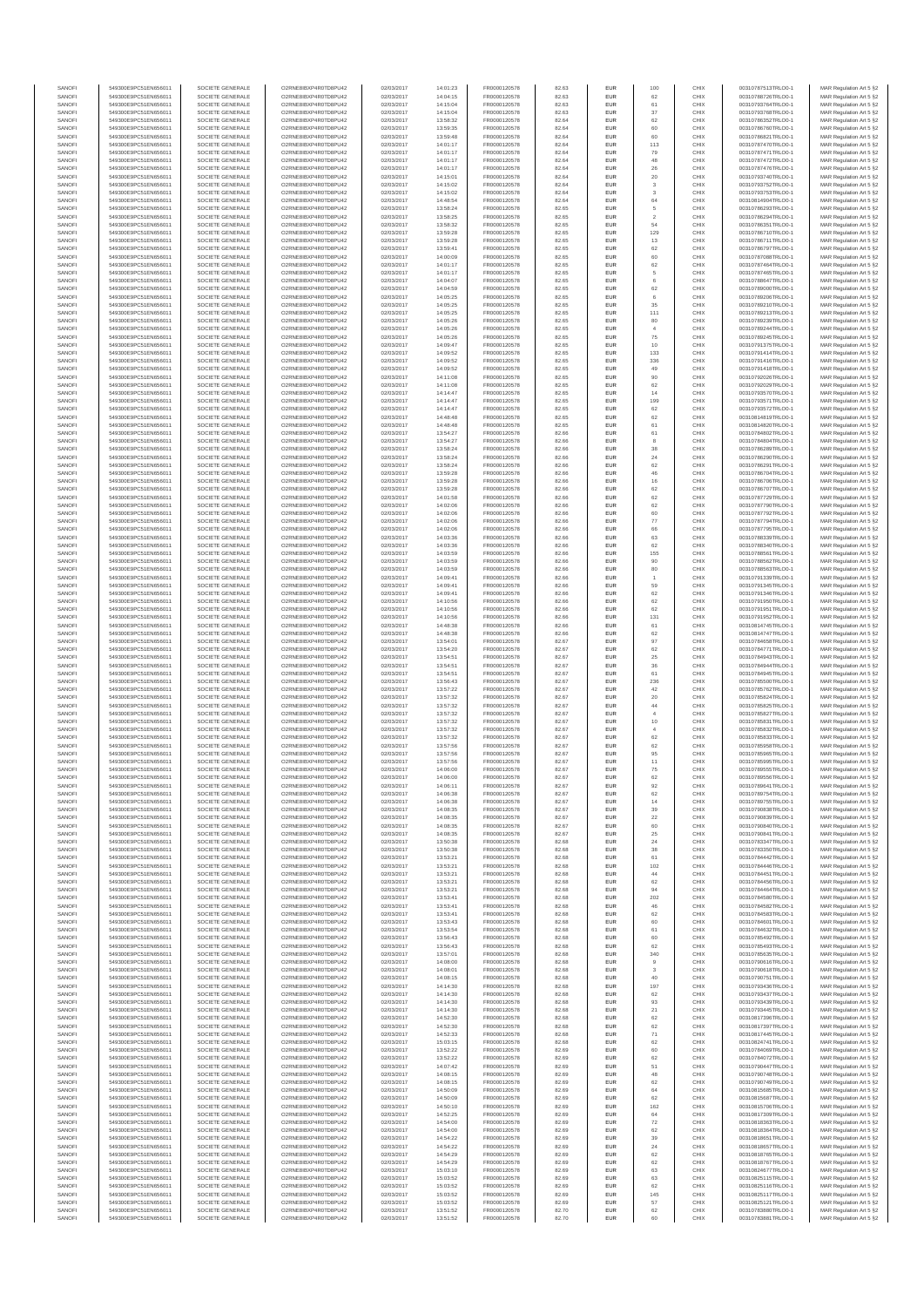| SANOFI           | 549300E9PC51EN656011                         | SOCIETE GENERALE                     | O2RNE8IBXP4R0TD8PLI42                         | 02/03/2017               | 13:51:52             | FR0000120578                 | 82.70          | <b>EUR</b>        | 114               | CHIX         | 00310783882TRLO0-1                       | MAR Regulation Art 5 §2                             |
|------------------|----------------------------------------------|--------------------------------------|-----------------------------------------------|--------------------------|----------------------|------------------------------|----------------|-------------------|-------------------|--------------|------------------------------------------|-----------------------------------------------------|
| SANOFI<br>SANOFI | 549300E9PC51EN656011<br>549300E9PC51EN656011 | SOCIETE GENERALE<br>SOCIETE GENERALE | O2RNE8IBXP4R0TD8PU42<br>O2RNE8IBXP4R0TD8PU42  | 02/03/2017<br>02/03/2017 | 13:51:52<br>14:07:42 | FR0000120578<br>FR0000120578 | 82.70<br>82.70 | <b>EUR</b><br>EUR | 87<br>300         | CHIX<br>CHIX | 00310783885TRLO0-1<br>00310790440TRLO0-1 | MAR Regulation Art 5 §2<br>MAR Regulation Art 5 §2  |
| SANOFI           | 549300E9PC51EN656011                         | SOCIETE GENERALE                     | O2RNE8IBXP4R0TD8PU42                          | 02/03/2017               | 14:07:42             | FR0000120578                 | 82.70          | <b>EUR</b>        | 11                | CHIX         | 00310790443TRLO0-1                       | MAR Regulation Art 5 §2                             |
| SANOFI           | 549300E9PC51EN656011                         | SOCIETE GENERALE                     | O2RNE8IBXP4R0TD8PU42                          | 02/03/2017               | 14:07:42             | FR0000120578                 | 82.70          | EUR               | 62                | CHIX         | 00310790445TRLO0-1                       | MAR Regulation Art 5 §2                             |
| SANOFI           | 549300E9PC51EN656011                         | SOCIETE GENERALE                     | O2RNE8IBXP4R0TD8PU42                          | 02/03/2017               | 14:13:32             | FR0000120578                 | 82.70          | EUR               | 97                | CHIX         | 00310793116TRLO0-1                       | MAR Regulation Art 5 §2                             |
| SANOFI<br>SANOFI | 549300E9PC51EN656011<br>549300E9PC51EN656011 | SOCIETE GENERALE<br>SOCIETE GENERALE | O2RNE8IBXP4R0TD8PU42<br>O2RNE8IBXP4R0TD8PU42  | 02/03/2017<br>02/03/2017 | 14:13:33<br>14:52:01 | FR0000120578<br>FR0000120578 | 82.70<br>82.70 | EUR<br>EUR        | 31<br>136         | CHIX<br>CHIX | 00310793117TRLO0-1<br>00310817087TRLO0-1 | MAR Regulation Art 5 §2<br>MAR Regulation Art 5 §2  |
| SANOFI           | 549300E9PC51EN656011                         | SOCIETE GENERALE                     | O2RNE8IBXP4R0TD8PU42                          | 02/03/2017               | 14:52:16             | FR0000120578                 | 82.70          | EUR               | 63                | CHIX         | 00310817220TRLO0-1                       | MAR Regulation Art 5 §2                             |
| SANOFI           | 549300E9PC51EN656011                         | SOCIETE GENERALE                     | O2RNE8IBXP4R0TD8PU42                          | 02/03/2017               | 14:54:00             | FR0000120578                 | 82.70          | EUR               | 60                | CHIX         | 00310818366TRLO0-1                       | MAR Regulation Art 5 §2                             |
| SANOFI<br>SANOFI | 549300E9PC51EN656011<br>549300E9PC51EN656011 | SOCIETE GENERALE<br>SOCIETE GENERALE | O2RNE8IBXP4R0TD8PLI42<br>O2RNE8IBXP4R0TD8PU42 | 02/03/2017<br>02/03/2017 | 14:54:53<br>14:54:56 | FR0000120578<br>FR0000120578 | 82.70<br>82.70 | <b>EUR</b><br>EUR | 62<br>43          | CHIX<br>CHIX | 00310819026TRLO0-1<br>00310819052TRLO0-1 | MAR Regulation Art 5 §2<br>MAR Regulation Art 5 §2  |
| SANOFI           | 549300E9PC51EN656011                         | SOCIETE GENERALE                     | O2RNE8IBXP4R0TD8PU42                          | 02/03/2017               | 14:55:31             | FR0000120578                 | 82.70          | <b>EUR</b>        | 70                | CHIX         | 00310819431TRLO0-1                       | MAR Regulation Art 5 §2                             |
| SANOFI           | 549300E9PC51EN656011                         | SOCIETE GENERALE                     | O2RNE8IBXP4R0TD8PU42                          | 02/03/2017               | 14:59:25             | FR0000120578                 | 82.70          | EUR               | 61                | CHIX         | 00310821781TRLO0-1                       | MAR Regulation Art 5 §2                             |
| SANOFI           | 549300E9PC51EN656011                         | SOCIETE GENERALE                     | O2RNE8IBXP4R0TD8PU42                          | 02/03/2017               | 14:59:25             | FR0000120578                 | 82.70          | EUR               | 60                | CHIX         | 00310821782TRLO0-1                       | MAR Regulation Art 5 §2                             |
| SANOFI<br>SANOFI | 549300E9PC51EN656011<br>549300E9PC51EN656011 | SOCIETE GENERALE<br>SOCIETE GENERALE | O2RNE8IBXP4R0TD8PU42<br>O2RNE8IBXP4R0TD8PU42  | 02/03/2017<br>02/03/2017 | 14:59:25<br>15:03:10 | FR0000120578<br>FR0000120578 | 82.70<br>82.70 | EUR<br>EUR        | 64<br>62          | CHIX<br>CHIX | 00310821783TRLO0-1<br>00310824675TRLO0-1 | MAR Regulation Art 5 §2<br>MAR Regulation Art 5 §2  |
| SANOFI           | 549300E9PC51EN656011                         | SOCIETE GENERALE                     | O2RNE8IBXP4R0TD8PU42                          | 02/03/2017               | 15:06:59             | FR0000120578                 | 82.70          | EUR               | 62                | CHIX         | 00310827029TRLO0-1                       | MAR Regulation Art 5 §2                             |
| SANOFI           | 549300E9PC51EN656011                         | SOCIETE GENERALE                     | O2RNE8IBXP4R0TD8PU42                          | 02/03/2017               | 14:13:32             | FR0000120578                 | 82.71          | EUR               | 61                | CHIX         | 00310793110TRLO0-1                       | MAR Regulation Art 5 §2                             |
| SANOFI           | 549300E9PC51EN656011                         | SOCIETE GENERALE                     | O2RNE8IBXP4R0TD8PLI42                         | 02/03/2017               | 14:13:32             | FR0000120578                 | 82.71          | <b>EUR</b>        | 222               | CHIX         | 00310793111TRLO0-1                       | MAR Regulation Art 5 §2                             |
| SANOFI<br>SANOFI | 549300E9PC51EN656011<br>549300E9PC51EN656011 | SOCIETE GENERALE<br>SOCIETE GENERALE | O2RNE8IBXP4R0TD8PU42<br>O2RNE8IBXP4R0TD8PU42  | 02/03/2017<br>02/03/2017 | 14:13:32<br>14:52:01 | FR0000120578<br>FR0000120578 | 82.71<br>82.71 | EUR<br><b>EUR</b> | 62<br>62          | CHIX<br>CHIX | 00310793112TRLO0-1<br>00310817086TRLO0-1 | MAR Regulation Art 5 §2<br>MAR Regulation Art 5 §2  |
| SANOFI           | 549300E9PC51EN656011                         | SOCIETE GENERALE                     | O2RNE8IBXP4R0TD8PU42                          | 02/03/2017               | 14:52:07             | FR0000120578                 | 82.71          | EUR               | 39                | CHIX         | 00310817158TRLO0-1                       | MAR Regulation Art 5 §2                             |
| SANOFI           | 549300E9PC51EN656011                         | SOCIETE GENERALE                     | O2RNESIBXP4R0TD8PLI42                         | 02/03/2017               | 14:52:14             | FR0000120578                 | 82.71          | EUR               | 62                | CHIX         | 00310817198TRLO0-1                       | MAR Regulation Art 5 §2                             |
| SANOFI           | 549300E9PC51EN656011                         | SOCIETE GENERALE                     | O2RNE8IBXP4R0TD8PU42                          | 02/03/2017               | 14:53:12             | FR0000120578                 | 82.71          | EUR               | 63                | CHIX         | 00310817897TRLO0-1                       | MAR Regulation Art 5 §2                             |
| SANOFI<br>SANOFI | 549300E9PC51EN656011<br>549300E9PC51EN656011 | SOCIETE GENERALE<br>SOCIETE GENERALE | O2RNE8IBXP4R0TD8PU42<br>O2RNE8IBXP4R0TD8PU42  | 02/03/2017<br>02/03/2017 | 14:53:12<br>14:53:12 | FR0000120578<br>FR0000120578 | 82.71<br>82.71 | EUR<br>EUR        | 62<br>${\bf 74}$  | CHIX<br>CHIX | 00310817898TRLO0-1<br>00310817903TRLO0-1 | MAR Regulation Art 5 §2<br>MAR Regulation Art 5 §2  |
| SANOFI           | 549300E9PC51EN656011                         | SOCIETE GENERALE                     | O2RNE8IBXP4R0TD8PU42                          | 02/03/2017               | 14:53:13             | FR0000120578                 | 82.71          | EUR               |                   | CHIX         | 00310817904TRLO0-1                       | MAR Regulation Art 5 §2                             |
| SANOFI           | 549300E9PC51EN656011                         | SOCIETE GENERALE                     | O2RNE8IBXP4R0TD8PU42                          | 02/03/2017               | 14:53:13             | FR0000120578                 | 82.71          | <b>EUR</b>        | 100               | CHIX         | 00310817906TRLO0-1                       | MAR Regulation Art 5 §2                             |
| SANOFI<br>SANOFI | 549300E9PC51EN656011<br>549300E9PC51EN656011 | SOCIETE GENERALE<br>SOCIETE GENERALE | O2RNE8IBXP4R0TD8PU42<br>O2RNE8IBXP4R0TD8PU42  | 02/03/2017<br>02/03/2017 | 14:53:19<br>14:53:19 | FR0000120578<br>FR0000120578 | 82.71<br>82.71 | EUR<br><b>EUR</b> | 61<br>20          | CHIX<br>CHIX | 00310817951TRLO0-1<br>00310817955TRLO0-1 | MAR Regulation Art 5 §2<br>MAR Regulation Art 5 §2  |
| SANOFI           | 549300E9PC51EN656011                         | SOCIETE GENERALE                     | O2RNE8IBXP4R0TD8PU42                          | 02/03/2017               | 14:53:19             | FR0000120578                 | 82.71          | EUR               |                   | CHIX         | 00310817956TRLO0-1                       | MAR Regulation Art 5 §2                             |
| SANOFI           | 549300E9PC51EN656011                         | SOCIETE GENERALE                     | O2RNE8IBXP4R0TD8PU42                          | 02/03/2017               | 14:53:19             | FR0000120578                 | 82.71          | EUR               | 16                | CHIX         | 00310817957TRLO0-1                       | MAR Regulation Art 5 §2                             |
| SANOFI           | 549300E9PC51EN656011                         | SOCIETE GENERALE                     | O2RNE8IBXP4R0TD8PU42                          | 02/03/2017               | 14:55:00             | FR0000120578                 | 82.71          | EUR               | 63                | CHIX         | 00310819083TRLO0-1                       | MAR Regulation Art 5 §2                             |
| SANOFI<br>SANOFI | 549300E9PC51EN656011<br>549300E9PC51EN656011 | SOCIETE GENERALE<br>SOCIETE GENERALE | O2RNE8IBXP4R0TD8PU42<br>O2RNE8IBXP4R0TD8PU42  | 02/03/2017<br>02/03/2017 | 14:55:10<br>14:55:18 | FR0000120578<br>FR0000120578 | 82.71<br>82.71 | EUR<br><b>EUR</b> | 60<br>23          | CHIX<br>CHIX | 00310819189TRLO0-1<br>00310819258TRLO0-1 | MAR Regulation Art 5 §2<br>MAR Regulation Art 5 §2  |
| SANOFI           | 549300E9PC51EN656011                         | SOCIETE GENERALE                     | O2RNE8IBXP4R0TD8PU42                          | 02/03/2017               | 14:55:28             | FR0000120578                 | 82.71          | EUR               | 60                | CHIX         | 00310819339TRLO0-1                       | MAR Regulation Art 5 §2                             |
| SANOFI           | 549300E9PC51EN656011                         | SOCIETE GENERALE                     | O2RNE8IBXP4R0TD8PU42                          | 02/03/2017               | 14:55:29             | FR0000120578                 | 82.71          | <b>EUR</b>        | 61                | CHIX         | 00310819378TRLO0-1                       | MAR Regulation Art 5 §2                             |
| SANOFI<br>SANOFI | 549300E9PC51EN656011<br>549300E9PC51EN656011 | SOCIETE GENERALE<br>SOCIETE GENERALE | O2RNE8IBXP4R0TD8PU42<br>O2RNE8IBXP4R0TD8PU42  | 02/03/2017<br>02/03/2017 | 14:55:29<br>14:55:29 | FR0000120578<br>FR0000120578 | 82.71<br>82.71 | EUR<br>EUR        | 44<br>18          | CHIX<br>CHIX | 00310819379TRLO0-1<br>00310819380TRLO0-1 | MAR Regulation Art 5 §2<br>MAR Regulation Art 5 §2  |
| SANOFI           | 549300E9PC51EN656011                         | SOCIETE GENERALE                     | O2RNE8IBXP4R0TD8PU42                          | 02/03/2017               | 15:00:23             | FR0000120578                 | 82.71          | EUR               | 62                | CHIX         | 00310822658TRLO0-1                       | MAR Regulation Art 5 §2                             |
| SANOFI           | 549300E9PC51EN656011                         | SOCIETE GENERALE                     | O2RNE8IBXP4R0TD8PU42                          | 02/03/2017               | 15:00:36             | FR0000120578                 | 82.71          | EUR               | 62                | CHIX         | 00310822846TRLO0-1                       | MAR Regulation Art 5 §2                             |
| SANOFI           | 549300E9PC51EN656011                         | SOCIETE GENERALE                     | O2RNE8IBXP4R0TD8PU42                          | 02/03/2017               | 15:06:48             | FR0000120578                 | 82.71          | EUR               | 63                | CHIX         | 00310826963TRLO0-1                       | MAR Regulation Art 5 §2                             |
| SANOFI<br>SANOFI | 549300E9PC51EN656011<br>549300E9PC51EN656011 | SOCIETE GENERALE<br>SOCIETE GENERALE | O2RNE8IBXP4R0TD8PLI42<br>O2RNE8IBXP4R0TD8PU42 | 02/03/2017<br>02/03/2017 | 15:06:48<br>15:06:48 | FR0000120578<br>FR0000120578 | 82.71<br>82.71 | EUR<br><b>EUR</b> | 63<br>11          | CHIX<br>CHIX | 00310826964TRLO0-1<br>00310826966TRLO0-1 | MAR Regulation Art 5 §2<br>MAR Regulation Art 5 §2  |
| SANOFI           | 549300E9PC51EN656011                         | SOCIETE GENERALE                     | O2RNE8IBXP4R0TD8PU42                          | 02/03/2017               | 15:06:58             | FR0000120578                 | 82.71          | EUR               | 63                | CHIX         | 00310827026TRLO0-1                       | MAR Regulation Art 5 §2                             |
| SANOFI           | 549300E9PC51EN656011                         | SOCIETE GENERALE                     | O2RNE8IBXP4R0TD8PU42                          | 02/03/2017               | 13:37:22             | FR0000120578                 | 82.72          | <b>EUR</b>        | 62                | CHIX         | 00310778628TRLO0-1                       | MAR Regulation Art 5 §2                             |
| SANOFI           | 549300E9PC51EN656011                         | SOCIETE GENERALE                     | O2RNE8IBXP4R0TD8PU42                          | 02/03/2017               | 13:43:36             | FR0000120578                 | 82.72          | EUR               | 62                | CHIX         | 00310780899TRLO0-1                       | MAR Regulation Art 5 §2                             |
| SANOFI<br>SANOFI | 549300E9PC51EN656011<br>549300E9PC51EN656011 | SOCIETE GENERALE<br>SOCIETE GENERALE | O2RNE8IBXP4R0TD8PU42<br>O2RNE8IBXP4R0TD8PU42  | 02/03/2017<br>02/03/2017 | 13:50:27<br>14:54:51 | FR0000120578<br>FR0000120578 | 82.72<br>82.72 | EUR<br>EUR        | 71<br>63          | CHIX<br>CHIX | 00310783292TRLO0-1<br>00310818988TRLO0-1 | MAR Regulation Art 5 §2<br>MAR Regulation Art 5 §2  |
| SANOFI           | 549300E9PC51EN656011                         | SOCIETE GENERALE                     | O2RNE8IBXP4R0TD8PU42                          | 02/03/2017               | 14:54:51             | FR0000120578                 | 82.72          | EUR               | 62                | CHIX         | 00310818995TRLO0-1                       | MAR Regulation Art 5 §2                             |
| SANOFI           | 549300E9PC51EN656011                         | SOCIETE GENERALE                     | O2RNE8IBXP4R0TD8PU42                          | 02/03/2017               | 14:56:19             | FR0000120578                 | 82.72          | EUR               |                   | CHIX         | 00310819884TRLO0-1                       | MAR Regulation Art 5 §2                             |
| SANOFI           | 549300E9PC51EN656011                         | SOCIETE GENERALE                     | O2RNE8IBXP4R0TD8PU42                          | 02/03/2017               | 14:56:22             | FR0000120578                 | 82.72          | EUR               | $\overline{a}$    | CHIX         | 00310819928TRLO0-1                       | MAR Regulation Art 5 §2                             |
| SANOFI<br>SANOFI | 549300E9PC51EN656011<br>549300E9PC51EN656011 | SOCIETE GENERALE<br>SOCIETE GENERALE | O2RNE8IBXP4R0TD8PU42<br>O2RNE8IBXP4R0TD8PU42  | 02/03/2017<br>02/03/2017 | 14:56:22<br>14:56:23 | FR0000120578<br>FR0000120578 | 82.72<br>82.72 | <b>EUR</b><br>EUR | 100<br>33         | CHIX<br>CHIX | 00310819930TRLO0-1<br>00310819937TRLO0-1 | MAR Regulation Art 5 §2<br>MAR Regulation Art 5 §2  |
| SANOFI           | 549300E9PC51EN656011                         | SOCIETE GENERALE                     | O2RNE8IBXP4R0TD8PU42                          | 02/03/2017               | 14:56:23             | FR0000120578                 | 82.72          | <b>EUR</b>        | 27                | CHIX         | 00310819939TRLO0-1                       | MAR Regulation Art 5 §2                             |
| SANOFI           | 549300E9PC51EN656011                         | SOCIETE GENERALE                     | O2RNE8IBXP4R0TD8PU42                          | 02/03/2017               | 15:00:23             | FR0000120578                 | 82.72          | EUR               | 159               | CHIX         | 00310822650TRLO0-1                       | MAR Regulation Art 5 §2                             |
| SANOFI           | 549300E9PC51EN656011                         | SOCIETE GENERALE                     | O2RNE8IBXP4R0TD8PU42                          | 02/03/2017               | 15:00:23             | FR0000120578                 | 82.72          | EUR               | 60                | CHIX         | 00310822652TRLO0-1                       | MAR Regulation Art 5 §2                             |
| SANOFI<br>SANOFI | 549300E9PC51EN656011<br>549300E9PC51EN656011 | SOCIETE GENERALE<br>SOCIETE GENERALE | O2RNE8IBXP4R0TD8PU42<br>O2RNE8IBXP4R0TD8PU42  | 02/03/2017<br>02/03/2017 | 15:00:23<br>15:00:23 | FR0000120578<br>FR0000120578 | 82.72<br>82.72 | EUR<br>EUR        | 60<br>57          | CHIX<br>CHIX | 00310822653TRLO0-1<br>00310822656TRLO0-1 | MAR Regulation Art 5 §2<br>MAR Regulation Art 5 §2  |
| SANOFI           | 549300E9PC51EN656011                         | SOCIETE GENERALE                     | O2RNE8IBXP4R0TD8PU42                          | 02/03/2017               | 15:03:00             | FR0000120578                 | 82.72          | EUR               | 62                | CHIX         | 00310824515TRLO0-1                       | MAR Regulation Art 5 §2                             |
| SANOFI           | 549300E9PC51EN656011                         | SOCIETE GENERALE                     | O2RNE8IBXP4R0TD8PU42                          | 02/03/2017               | 13:37:12             | FR0000120578                 | 82.73          | EUR               | 60                | CHIX         | 00310778594TRLO0-1                       | MAR Regulation Art 5 §2                             |
| SANOFI<br>SANOFI | 549300E9PC51EN656011<br>549300E9PC51EN656011 | SOCIETE GENERALE<br>SOCIETE GENERALE | O2RNE8IBXP4R0TD8PU42<br>O2RNE8IBXP4R0TD8PU42  | 02/03/2017<br>02/03/2017 | 13:43:28<br>13:43:28 | FR0000120578<br>FR0000120578 | 82.73<br>82.73 | <b>EUR</b><br>EUR | 5<br>55           | CHIX<br>CHIX | 00310780850TRLO0-1<br>00310780852TRLO0-1 | MAR Regulation Art 5 §2                             |
| SANOFI           | 549300E9PC51EN656011                         | SOCIETE GENERALE                     | O2RNE8IBXP4R0TD8PU42                          | 02/03/2017               | 13:43:28             | FR0000120578                 | 82.73          | <b>EUR</b>        | 62                | CHIX         | 00310780853TRLO0-1                       | MAR Regulation Art 5 §2<br>MAR Regulation Art 5 §2  |
| SANOFI           | 549300E9PC51EN656011                         | SOCIETE GENERALE                     | O2RNE8IBXP4R0TD8PU42                          | 02/03/2017               | 13:46:46             | FR0000120578                 | 82.73          | EUR               | 45                | CHIX         | 00310781954TRLO0-1                       | MAR Regulation Art 5 §2                             |
| SANOFI           | 549300E9PC51EN656011                         | SOCIETE GENERALE                     | O2RNE8IBXP4R0TD8PU42                          | 02/03/2017               | 13:50:07             | FR0000120578                 | 82.73          | EUR               | 23                | CHIX         | 00310783095TRLO0-1                       | MAR Regulation Art 5 §2                             |
| SANOFI<br>SANOFI | 549300E9PC51EN656011<br>549300E9PC51EN656011 | SOCIETE GENERALE<br>SOCIETE GENERALE | O2RNE8IBXP4R0TD8PU42<br>O2RNE8IBXP4R0TD8PU42  | 02/03/2017<br>02/03/2017 | 13:50:27<br>13:50:27 | FR0000120578<br>FR0000120578 | 82.73<br>82.73 | EUR<br>EUR        | 322<br>39         | CHIX<br>CHIX | 00310783284TRLO0-1<br>00310783285TRLO0-1 | MAR Regulation Art 5 §2<br>MAR Regulation Art 5 §2  |
| SANOFI           | 549300E9PC51EN656011                         | SOCIETE GENERALE                     | O2RNE8IBXP4R0TD8PU42                          | 02/03/2017               | 13:50:27             | FR0000120578                 | 82.73          | <b>EUR</b>        | 62                | CHIX         | 00310783286TRLO0-1                       | MAR Regulation Art 5 §2                             |
| SANOFI           | 549300E9PC51EN656011                         | SOCIETE GENERALE                     | O2RNE8IBXP4R0TD8PU42                          | 02/03/2017               | 14:51:25             | FR0000120578                 | 82.73          | EUR               | 62                | CHIX         | 00310816684TRLO0-1                       | MAR Regulation Art 5 §2                             |
| SANOFI           | 549300E9PC51EN656011                         | SOCIETE GENERALE                     | O2RNE8IBXP4R0TD8PU42                          | 02/03/2017               | 14:51:32             | FR0000120578                 | 82.73          | <b>EUR</b>        | 63                | CHIX         | 00310816785TRLO0-1                       | MAR Regulation Art 5 §2                             |
| SANOFI<br>SANOFI | 549300E9PC51EN656011<br>549300E9PC51EN656011 | SOCIETE GENERALE<br>SOCIETE GENERALE | O2RNE8IBXP4R0TD8PU42<br>O2RNE8IBXP4R0TD8PU42  | 02/03/2017<br>02/03/2017 | 14:51:32<br>14:51:56 | FR0000120578<br>FR0000120578 | 82.73<br>82.73 | EUR<br><b>EUR</b> | 62<br>63          | CHIX<br>CHIX | 00310816787TRLO0-1<br>00310817034TRLO0-1 | MAR Regulation Art 5 §2<br>MAR Regulation Art 5 §2  |
| SANOFI           | 549300E9PC51EN656011                         | SOCIETE GENERALE                     | O2RNE8IBXP4R0TD8PU42                          | 02/03/2017               | 14:51:56             | FR0000120578                 | 82.73          | EUR               | 62                | CHIX         | 00310817035TRLO0-1                       | MAR Regulation Art 5 §2                             |
| SANOFI           | 549300E9PC51EN656011                         | SOCIETE GENERALE                     | O2RNE8IBXP4R0TD8PLI42                         | 02/03/2017               | 14:53:39             | FR0000120578                 | 82.73          | EUR               | 15                | CHIX         | 00310818188TRLO0-1                       | MAR Regulation Art 5 §2                             |
| SANOFI<br>SANOFI | 549300E9PC51EN656011<br>549300E9PC51EN656011 | SOCIETE GENERALE<br>SOCIETE GENERALE | O2RNE8IBXP4R0TD8PU42<br>O2RNE8IBXP4R0TD8PU42  | 02/03/2017<br>02/03/2017 | 14:53:39<br>14:53:39 | FR0000120578<br>FR0000120578 | 82.73<br>82.73 | EUR<br>EUR        | 48<br>62          | CHIX<br>CHIX | 00310818190TRLO0-1<br>00310818191TRLO0-1 | MAR Regulation Art 5 §2<br>MAR Regulation Art 5 §2  |
| SANOFI           | 549300E9PC51EN656011                         | SOCIETE GENERALE                     | O2RNE8IBXP4R0TD8PU42                          | 02/03/2017               | 14:54:38             | FR0000120578                 | 82.73          | <b>EUR</b>        | 100               | CHIX         | 00310818885TRLO0-1                       | MAR Regulation Art 5 §2                             |
| SANOFI           | 549300E9PC51EN656011                         | SOCIETE GENERALE                     | O2RNE8IBXP4R0TD8PU42                          | 02/03/2017               | 14:54:38             | FR0000120578                 | 82.73          | EUR               | $\ddot{a}$        | CHIX         | 00310818886TRLO0-1                       | MAR Regulation Art 5 §2                             |
| SANOFI           | 549300E9PC51EN656011                         | SOCIETE GENERALE                     | O2RNE8IBXP4R0TD8PU42                          | 02/03/2017               | 14:54:38             | FR0000120578                 | 82.73          | <b>EUR</b>        | 96                | CHIX         | 00310818887TRLO0-1                       | MAR Regulation Art 5 §2                             |
| SANOFI<br>SANOFI | 549300E9PC51EN656011<br>549300E9PC51EN656011 | SOCIETE GENERALE<br>SOCIETE GENERALE | O2RNE8IBXP4R0TD8PU42<br>O2RNE8IBXP4R0TD8PU42  | 02/03/2017<br>02/03/2017 | 14:54:38<br>14:54:42 | FR0000120578<br>FR0000120578 | 82.73<br>82.73 | EUR<br>EUR        | 110               | CHIX<br>CHIX | 00310818888TRLO0-1<br>00310818912TRLO0-1 | MAR Regulation Art 5 §2<br>MAR Regulation Art 5 §2  |
| SANOFI           | 549300E9PC51EN656011                         | SOCIETE GENERALE                     | O2RNE8IBXP4R0TD8PU42                          | 02/03/2017               | 14:54:47             | FR0000120578                 | 82.73          | EUR               | $\boldsymbol{29}$ | CHIX         | 00310818959TRLO0-1                       | MAR Regulation Art 5 §2                             |
| SANOFI           | 549300E9PC51EN656011                         | SOCIETE GENERALE                     | O2RNESIBXP4R0TD8PLI42                         | 02/03/2017               | 14:54:51             | FR0000120578                 | 82.73          | EUR               | 61                | CHIX         | 00310818986TRLO0-1                       | MAR Regulation Art 5 §2                             |
| SANOFI           | 549300E9PC51EN656011                         | SOCIETE GENERALE                     | O2RNE8IBXP4R0TD8PU42                          | 02/03/2017               | 14:56:44             | FR0000120578                 | 82.73          | EUR               | 160               | CHIX         | 00310820109TRLO0-1                       | MAR Regulation Art 5 §2                             |
| SANOFI<br>SANOFI | 549300E9PC51EN656011<br>549300E9PC51EN656011 | SOCIETE GENERALE<br>SOCIETE GENERALE | O2RNE8IBXP4R0TD8PU42<br>O2RNE8IBXP4R0TD8PU42  | 02/03/2017<br>02/03/2017 | 14:56:44<br>14:57:35 | FR0000120578<br>FR0000120578 | 82.73<br>82.73 | EUR<br><b>EUR</b> | 62<br>130         | CHIX<br>CHIX | 00310820110TRLO0-1<br>00310820709TRLO0-1 | MAR Regulation Art 5 §2<br>MAR Regulation Art 5 §2  |
| SANOFI           | 549300E9PC51EN656011                         | SOCIETE GENERALE                     | O2RNE8IBXP4R0TD8PU42                          | 02/03/2017               | 14:57:35             | FR0000120578                 | 82.73          | EUR               | 347               | CHIX         | 00310820710TRLO0-1                       | MAR Regulation Art 5 §2                             |
| SANOFI           | 549300E9PC51EN656011                         | SOCIETE GENERALE                     | O2RNE8IBXP4R0TD8PU42                          | 02/03/2017               | 14:57:35             | FR0000120578                 | 82.73          | <b>EUR</b>        | 243               | CHIX         | 00310820711TRLO0-1                       | MAR Regulation Art 5 §2                             |
| SANOFI           | 549300E9PC51EN656011                         | SOCIETE GENERALE                     | O2RNE8IBXP4R0TD8PU42                          | 02/03/2017               | 14:57:35             | FR0000120578                 | 82.73          | EUR               | 63                | CHIX         | 00310820712TRLO0-1                       | MAR Regulation Art 5 §2                             |
| SANOFI<br>SANOFI | 549300E9PC51EN656011<br>549300E9PC51EN656011 | SOCIETE GENERALE<br>SOCIETE GENERALE | O2RNE8IBXP4R0TD8PU42<br>O2RNE8IBXP4R0TD8PU42  | 02/03/2017<br>02/03/2017 | 14:59:01<br>14:59:01 | FR0000120578<br>FR0000120578 | 82.73<br>82.73 | <b>EUR</b><br>EUR | 240               | CHIX<br>CHIX | 00310821523TRLO0-1<br>00310821524TRLO0-1 | MAR Regulation Art 5 §2<br>MAR Regulation Art 5 §2  |
| SANOFI           | 549300E9PC51EN656011                         | SOCIETE GENERALE                     | O2RNESIBXP4R0TD8PLI42                         | 02/03/2017               | 14:59:01             | FR0000120578                 | 82.73          | ${\sf EUR}$       | 108               | CHIX         | 00310821526TRLO0-1                       | MAR Regulation Art 5 §2                             |
| SANOFI           | 549300E9PC51EN656011                         | SOCIETE GENERALE                     | O2RNE8IBXP4R0TD8PU42                          | 02/03/2017               | 14:59:01             | FR0000120578                 | 82.73          | EUR               | 64                | CHIX         | 00310821527TRLO0-1                       | MAR Regulation Art 5 §2                             |
| SANOFI<br>SANOFI | 549300E9PC51EN656011<br>549300E9PC51EN656011 | SOCIETE GENERALE<br>SOCIETE GENERALE | O2RNE8IBXP4R0TD8PU42<br>O2RNE8IBXP4R0TD8PLI42 | 02/03/2017<br>02/03/2017 | 14:59:01<br>14:59:01 | FR0000120578<br>FR0000120578 | 82.73<br>82.73 | EUR<br><b>EUR</b> | 69                | CHIX<br>CHIX | 00310821528TRLO0-1<br>00310821531TRLO0-1 | MAR Regulation Art 5 §2<br>MAR Regulation Art 5 §2  |
| SANOFI           | 549300E9PC51EN656011                         | SOCIETE GENERALE                     | O2RNE8IBXP4R0TD8PU42                          | 02/03/2017               | 15:00:13             | FR0000120578                 | 82.73          | EUR               | 154               | CHIX         | 00310822517TRLO0-1                       | MAR Regulation Art 5 §2                             |
| SANOFI           | 549300E9PC51EN656011                         | SOCIETE GENERALE                     | O2RNE8IBXP4R0TD8PU42                          | 02/03/2017               | 15:00:13             | FR0000120578                 | 82.73          | <b>EUR</b>        | 61                | CHIX         | 00310822519TRLO0-1                       | MAR Regulation Art 5 §2                             |
| SANOFI<br>SANOFI | 549300E9PC51EN656011<br>549300E9PC51EN656011 | SOCIETE GENERALE<br>SOCIETE GENERALE | O2RNE8IBXP4R0TD8PU42<br>O2RNE8IBXP4R0TD8PU42  | 02/03/2017<br>02/03/2017 | 15:00:13<br>15:01:23 | FR0000120578<br>FR0000120578 | 82.73<br>82.73 | EUR<br>EUR        | $32\,$            | CHIX<br>CHIX | 00310822520TRLO0-1<br>00310823279TRLO0-1 | MAR Regulation Art 5 §2<br>MAR Regulation Art 5 §2  |
| SANOFI           | 549300E9PC51EN656011                         | SOCIETE GENERALE                     | O2RNE8IBXP4R0TD8PU42                          | 02/03/2017               | 15:01:30             | FR0000120578                 | 82.73          | EUR               | 200               | CHIX         | 00310823372TRLO0-1                       | MAR Regulation Art 5 §2                             |
| SANOFI           | 549300E9PC51EN656011                         | SOCIETE GENERALE                     | O2RNE8IBXP4R0TD8PU42                          | 02/03/2017               | 15:01:30             | FR0000120578                 | 82.73          | EUR               |                   | CHIX         | 00310823374TRLO0-1                       | MAR Regulation Art 5 §2                             |
| SANOFI           | 549300E9PC51EN656011                         | SOCIETE GENERALE                     | O2RNE8IBXP4R0TD8PLI42<br>O2RNE8IBXP4R0TD8PU42 | 02/03/2017               | 15:01:30             | FR0000120578<br>FR0000120578 | 82.73          | <b>EUR</b>        | 137               | CHIX         | 00310823378TRLO0-1                       | MAR Regulation Art 5 §2                             |
| SANOFI<br>SANOFI | 549300E9PC51EN656011<br>549300E9PC51EN656011 | SOCIETE GENERALE<br>SOCIETE GENERALE | O2RNE8IBXP4R0TD8PU42                          | 02/03/2017<br>02/03/2017 | 15:01:30<br>15:02:59 | FR0000120578                 | 82.73<br>82.73 | EUR<br><b>EUR</b> | 102<br>100        | CHIX<br>CHIX | 00310823387TRLO0-1<br>00310824440TRLO0-1 | MAR Regulation Art 5 §2<br>MAR Regulation Art 5 \$2 |
| SANOFI           | 549300E9PC51EN656011                         | SOCIETE GENERALE                     | O2RNE8IBXP4R0TD8PU42                          | 02/03/2017               | 15:02:59             | FR0000120578                 | 82.73          | EUR               | 65                | CHIX         | 00310824442TRLO0-1                       | MAR Regulation Art 5 §2                             |
| SANOFI           | 549300E9PC51EN656011                         | SOCIETE GENERALE                     | O2RNE8IBXP4R0TD8PU42                          | 02/03/2017               | 15:06:44             | FR0000120578                 | 82.73          | EUR               | $62\,$            | CHIX         | 00310826876TRLO0-1                       | MAR Regulation Art 5 §2                             |
| SANOFI           | 549300E9PC51EN656011                         | SOCIETE GENERALE                     | O2RNE8IBXP4R0TD8PU42<br>O2RNE8IBXP4R0TD8PU42  | 02/03/2017               | 08:02:02             | FR0000120578                 | 82.74          | EUR               | 57                | CHIX         | 00310667549TRLO0-1<br>00310667611TRLO0-1 | MAR Regulation Art 5 §2                             |
| SANOFI<br>SANOFI | 549300E9PC51EN656011<br>549300E9PC51EN656011 | SOCIETE GENERALE<br>SOCIETE GENERALE | O2RNE8IBXP4R0TD8PU42                          | 02/03/2017<br>02/03/2017 | 08:02:11<br>11:47:56 | FR0000120578<br>FR0000120578 | 82.74<br>82.74 | EUR<br>EUR        | 54<br>62          | CHIX<br>CHIX | 00310744742TRLO0-1                       | MAR Regulation Art 5 §2<br>MAR Regulation Art 5 §2  |
| SANOFI           | 549300E9PC51EN656011                         | SOCIETE GENERALE                     | O2RNE8IBXP4R0TD8PU42                          | 02/03/2017               | 11:47:56             | FR0000120578                 | 82.74          | EUR               | 62                | CHIX         | 00310744746TRLO0-1                       | MAR Regulation Art 5 §2                             |
| SANOFI           | 549300E9PC51EN656011                         | SOCIETE GENERALE                     | O2RNE8IBXP4R0TD8PU42                          | 02/03/2017               | 13:26:12             | FR0000120578                 | 82.74          | <b>EUR</b>        | 62                | CHIX         | 00310774364TRLO0-1                       | MAR Regulation Art 5 §2                             |
| SANOFI<br>SANOFI | 549300E9PC51EN656011<br>549300E9PC51EN656011 | SOCIETE GENERALE<br>SOCIETE GENERALE | O2RNE8IBXP4R0TD8PU42<br>O2RNE8IBXP4R0TD8PU42  | 02/03/2017<br>02/03/2017 | 13:26:12<br>13:26:12 | FR0000120578<br>FR0000120578 | 82.74<br>82.74 | EUR<br><b>EUR</b> | 48<br>14          | CHIX<br>CHIX | 00310774365TRLO0-1<br>00310774368TRLO0-1 | MAR Regulation Art 5 §2<br>MAR Regulation Art 5 §2  |
| SANOFI           | 549300E9PC51EN656011                         | SOCIETE GENERALE                     | O2RNE8IBXP4R0TD8PU42                          | 02/03/2017               | 13:28:36             | FR0000120578                 | 82.74          | EUR               | 60                | CHIX         | 00310775120TRLO0-1                       | MAR Regulation Art 5 §2                             |
| SANOFI           | 549300E9PC51EN656011                         | SOCIETE GENERALE                     | O2RNE8IBXP4R0TD8PU42                          | 02/03/2017               | 13:29:50             | FR0000120578                 | 82.74          | <b>EUR</b>        | 187               | CHIX         | 00310775512TRLO0-1                       | MAR Regulation Art 5 §2                             |
| SANOFI           | 549300E9PC51EN656011                         | SOCIETE GENERALE                     | O2RNE8IBXP4R0TD8PU42                          | 02/03/2017               | 13:29:50             | FR0000120578                 | 82.74          | EUR               | 42                | CHIX         | 00310775516TRLO0-1                       | MAR Regulation Art 5 §2                             |
| SANOFI<br>SANOFI | 549300E9PC51EN656011<br>549300E9PC51EN656011 | SOCIETE GENERALE<br>SOCIETE GENERALE | O2RNE8IBXP4R0TD8PU42<br>O2RNE8IBXP4R0TD8PU42  | 02/03/2017<br>02/03/2017 | 13:31:08<br>13:31:08 | FR0000120578<br>FR0000120578 | 82.74<br>82.74 | EUR<br>EUR        | 60<br>208         | CHIX<br>CHIX | 00310776218TRLO0-1<br>00310776219TRLO0-1 | MAR Regulation Art 5 §2<br>MAR Regulation Art 5 §2  |
| SANOFI           | 549300E9PC51EN656011                         | SOCIETE GENERALE                     | O2RNE8IBXP4R0TD8PU42                          | 02/03/2017               | 13:39:43             | FR0000120578                 | 82.74          | EUR               | 101               | CHIX         | 00310779479TRLO0-1                       | MAR Regulation Art 5 §2                             |
| SANOFI           | 549300E9PC51EN656011                         | SOCIETE GENERALE                     | O2RNE8IBXP4R0TD8PU42                          | 02/03/2017               | 13:39:43             | FR0000120578                 | 82.74          | <b>EUR</b>        | 85                | CHIX         | 00310779481TRLO0-1                       | MAR Regulation Art 5 §2                             |
| SANOFI           | 549300E9PC51EN656011                         | SOCIETE GENERALE                     | O2RNE8IBXP4R0TD8PU42                          | 02/03/2017               | 13:40:31             | FR0000120578                 | 82.74          | EUR               | 47                | CHIX         | 00310779674TRLO0-1                       | MAR Regulation Art 5 §2                             |
| SANOFI<br>SANOFI | 549300E9PC51EN656011<br>549300E9PC51EN656011 | SOCIETE GENERALE<br>SOCIETE GENERALE | O2RNE8IBXP4R0TD8PU42<br>O2RNE8IBXP4R0TD8PU42  | 02/03/2017<br>02/03/2017 | 13:43:08<br>13:43:08 | FR0000120578<br>FR0000120578 | 82.74<br>82.74 | <b>EUR</b><br>EUR | 95<br>23          | CHIX<br>CHIX | 00310780786TRLO0-1<br>00310780789TRLO0-1 | MAR Regulation Art 5 §2<br>MAR Regulation Art 5 §2  |
| SANOFI           | 549300E9PC51EN656011                         | SOCIETE GENERALE                     | O2RNE8IBXP4R0TD8PU42                          | 02/03/2017               | 13:44:45             | FR0000120578                 | 82.74          | EUR               | 155               | CHIX         | 00310781350TRLO0-1                       | MAR Regulation Art 5 §2                             |
| SANOFI           | 549300E9PC51EN656011                         | SOCIETE GENERALE                     | O2RNE8IBXP4R0TD8PU42                          | 02/03/2017               | 13:45:47             | FR0000120578                 | 82.74          | EUR               | 78                | CHIX         | 00310781648TRLO0-1                       | MAR Regulation Art 5 §2                             |
| SANOFI           | 549300E9PC51EN656011                         | SOCIETE GENERALE                     | O2RNE8IBXP4R0TD8PU42                          | 02/03/2017               | 13:45:47             | FR0000120578                 | 82.74          | EUR               | 47                | CHIX         | 00310781649TRLO0-1                       | MAR Regulation Art 5 §2                             |
| SANOFI<br>SANOFI | 549300E9PC51EN656011<br>549300E9PC51EN656011 | SOCIETE GENERALE<br>SOCIETE GENERALE | O2RNE8IBXP4R0TD8PU42<br>O2RNE8IBXP4R0TD8PU42  | 02/03/2017<br>02/03/2017 | 13:45:47<br>13:45:47 | FR0000120578<br>FR0000120578 | 82.74<br>82.74 | EUR<br>EUR        | 16<br>10          | CHIX<br>CHIX | 00310781650TRLO0-1<br>00310781651TRLO0-1 | MAR Regulation Art 5 §2<br>MAR Regulation Art 5 §2  |
| SANOFI           | 549300E9PC51EN656011                         | SOCIETE GENERALE                     | O2RNE8IBXP4R0TD8PU42                          | 02/03/2017               | 13:46:46             | FR0000120578                 | 82.74          | <b>EUR</b>        | 100               | CHIX         | 00310781952TRLO0-1                       | MAR Regulation Art 5 §2                             |
| SANOFI           | 549300E9PC51EN656011                         | SOCIETE GENERALE                     | O2RNE8IBXP4R0TD8PU42                          | 02/03/2017               | 13:47:53             | FR0000120578                 | 82.74          | EUR               |                   | CHIX         | 00310782250TRLO0-1                       | MAR Regulation Art 5 §2                             |
| SANOFI<br>SANOFI | 549300E9PC51EN656011<br>549300E9PC51EN656011 | SOCIETE GENERALE<br>SOCIETE GENERALE | O2RNE8IBXP4R0TD8PU42<br>O2RNE8IBXP4R0TD8PU42  | 02/03/2017<br>02/03/2017 | 13:47:53<br>13:47:53 | FR0000120578<br>FR0000120578 | 82.74<br>82.74 | <b>EUR</b><br>EUR | 62<br>132         | CHIX<br>CHIX | 00310782252TRLO0-1<br>00310782253TRLO0-1 | MAR Regulation Art 5 §2<br>MAR Regulation Art 5 §2  |
| SANOFI           | 549300E9PC51EN656011                         | SOCIETE GENERALE                     | O2RNE8IBXP4R0TD8PU42                          | 02/03/2017               | 13:47:53             | FR0000120578                 | 82.74          | EUR               | 30                | CHIX         | 00310782256TRLO0-1                       | MAR Regulation Art 5 §2                             |
| SANOFI           | 549300E9PC51EN656011                         | SOCIETE GENERALE                     | O2RNE8IBXP4R0TD8PU42                          | 02/03/2017               | 14:51:24             | FR0000120578                 | 82.74          | EUR               | $\overline{7}$    | CHIX         | 00310816670TRLO0-1                       | MAR Regulation Art 5 §2                             |
| SANOFI           | 549300E9PC51EN656011                         | SOCIETE GENERALE                     | O2RNE8IBXP4R0TD8PU42                          | 02/03/2017               | 14:51:32             | FR0000120578                 | 82.74          | EUR               | 63                | CHIX         | 00310816788TRLO0-1                       | MAR Regulation Art 5 §2                             |
| SANOFI<br>SANOFI | 549300E9PC51EN656011<br>549300E9PC51EN656011 | SOCIETE GENERALE<br>SOCIETE GENERALE | O2RNE8IBXP4R0TD8PU42<br>O2RNE8IBXP4R0TD8PU42  | 02/03/2017<br>02/03/2017 | 14:51:36<br>14:57:34 | FR0000120578<br>FR0000120578 | 82.74<br>82.74 | <b>EUR</b><br>EUR | 62<br>113         | CHIX<br>CHIX | 00310816843TRLO0-1<br>00310820693TRLO0-1 | MAR Regulation Art 5 §2<br>MAR Regulation Art 5 §2  |
| SANOFI           | 549300E9PC51EN656011                         | SOCIETE GENERALE                     | O2RNE8IBXP4R0TD8PU42                          | 02/03/2017               | 14:57:34             | FR0000120578                 | 82.74          | <b>EUR</b>        | 60                | CHIX         | 00310820695TRLO0-1                       | MAR Regulation Art 5 §2                             |
| SANOFI           | 549300E9PC51EN656011                         | SOCIETE GENERALE                     | O2RNE8IBXP4R0TD8PU42                          | 02/03/2017               | 14:57:34             | FR0000120578                 | 82.74          | EUR               | 516               | CHIX         | 00310820697TRLO0-1                       | MAR Regulation Art 5 §2                             |
| SANOFI           | 549300E9PC51EN656011                         | SOCIETE GENERALE                     | O2RNE8IBXP4R0TD8PU42                          | 02/03/2017               | 14:57:40             | FR0000120578                 | 82.74          | EUR               | 3                 | CHIX         | 00310820734TRLO0-1                       | MAR Regulation Art 5 §2                             |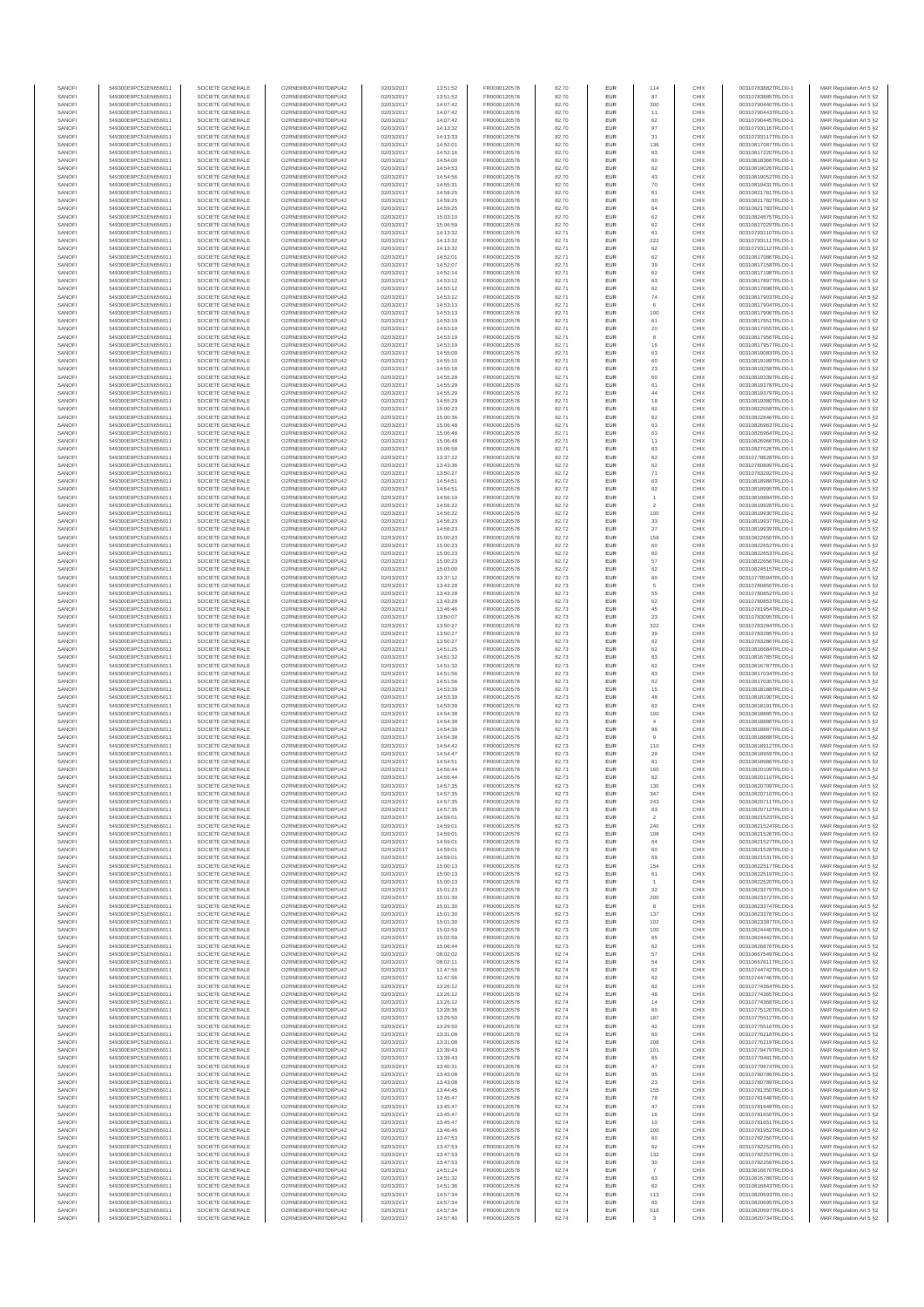| SANOFI           | 549300E9PC51EN656011                         | SOCIETE GENERALE                     | O2RNE8IBXP4R0TD8PU42                          | 02/03/2017               | 14:58:44             | FR0000120578                 | 82.74          | EUR                      | 38                      | CHIX         | 00310821278TRLO0-1                       | MAR Regulation Art 5 §2                            |
|------------------|----------------------------------------------|--------------------------------------|-----------------------------------------------|--------------------------|----------------------|------------------------------|----------------|--------------------------|-------------------------|--------------|------------------------------------------|----------------------------------------------------|
| SANOFI<br>SANOFI | 549300E9PC51EN656011<br>549300E9PC51EN656011 | SOCIETE GENERALE<br>SOCIETE GENERALE | O2RNE8IBXP4R0TD8PU42<br>O2RNE8IBXP4R0TD8PU42  | 02/03/2017<br>02/03/2017 | 15:00:06<br>15:00:06 | FR0000120578                 | 82.74<br>82.74 | EUR<br>EUR               | 144<br>60               | CHIX<br>CHIX | 00310822426TRLO0-1<br>00310822427TRLO0-1 | MAR Regulation Art 5 §2                            |
| SANOFI           | 549300E9PC51EN656011                         | SOCIETE GENERALE                     | O2RNE8IBXP4R0TD8PLI42                         | 02/03/2017               | 15:02:59             | FR0000120578<br>FR0000120578 | 82.74          | EUR                      | 296                     | CHIX         | 00310824430TRLO0-1                       | MAR Regulation Art 5 §2<br>MAR Regulation Art 5 §2 |
| SANOFI           | 549300E9PC51EN656011                         | SOCIETE GENERALE                     | O2RNE8IBXP4R0TD8PU42                          | 02/03/2017               | 15:02:59             | FR0000120578                 | 82.74          | EUR                      | 480                     | CHIX         | 00310824434TRLO0-1                       | MAR Regulation Art 5 §2                            |
| SANOFI           | 549300E9PC51EN656011                         | SOCIETE GENERALE                     | O2RNE8IBXP4R0TD8PU42                          | 02/03/2017               | 15:05:53             | FR0000120578                 | 82.74          | EUR                      | 478                     | CHIX         | 00310826316TRLO0-1                       | MAR Regulation Art 5 §2                            |
| SANOFI<br>SANOFI | 549300E9PC51EN656011<br>549300E9PC51EN656011 | SOCIETE GENERALE<br>SOCIETE GENERALE | O2RNE8IBXP4R0TD8PU42<br>O2RNE8IBXP4R0TD8PU42  | 02/03/2017<br>02/03/2017 | 15:05:53<br>15:05:53 | FR0000120578<br>FR0000120578 | 82.74<br>82.74 | <b>EUR</b><br>EUR        | 68<br>52                | CHIX<br>CHIX | 00310826317TRLO0-1<br>00310826318TRLO0-1 | MAR Regulation Art 5 §2<br>MAR Regulation Art 5 §2 |
| SANOFI           | 549300E9PC51EN656011                         | SOCIETE GENERALE                     | O2RNE8IBXP4R0TD8PU42                          | 02/03/2017               | 15:06:34             | FR0000120578                 | 82.74          | <b>EUR</b>               | 26                      | CHIX         | 00310826759TRLO0-1                       | MAR Regulation Art 5 §2                            |
| SANOFI           | 549300E9PC51EN656011                         | SOCIETE GENERALE                     | O2RNE8IBXP4R0TD8PU42                          | 02/03/2017               | 08:02:00             | FR0000120578                 | 82.75          | EUR                      | 70                      | CHIX         | 00310667522TRLO0-1                       | MAR Regulation Art 5 §2                            |
| SANOFI<br>SANOFI | 549300E9PC51EN656011<br>549300E9PC51EN656011 | SOCIETE GENERALE<br>SOCIETE GENERALE | O2RNE8IBXP4R0TD8PLI42<br>O2RNE8IBXP4R0TD8PU42 | 02/03/2017<br>02/03/2017 | 08:02:00<br>09:45:35 | FR0000120578<br>FR0000120578 | 82.75<br>82.75 | EUR<br>EUR               | 61<br>19                | CHIX<br>CHIX | 00310667525TRLO0-1<br>00310699421TRLO0-1 | MAR Regulation Art 5 §2<br>MAR Regulation Art 5 §2 |
| SANOFI           | 549300E9PC51EN656011                         | SOCIETE GENERALE                     | O2RNESIBXP4R0TD8PLI42                         | 02/03/2017               | 09:45:35             | FR0000120578                 | 82.75          | EUR                      | 41                      | CHIX         | 00310699424TRLO0-1                       | MAR Regulation Art 5 §2                            |
| SANOFI           | 549300E9PC51EN656011                         | SOCIETE GENERALE                     | O2RNE8IBXP4R0TD8PU42                          | 02/03/2017               | 09:45:35             | FR0000120578                 | 82.75          | EUR                      | 95                      | CHIX         | 00310699425TRLO0-1                       | MAR Regulation Art 5 §2                            |
| SANOFI           | 549300E9PC51EN656011                         | SOCIETE GENERALE                     | O2RNE8IBXP4R0TD8PU42                          | 02/03/2017               | 09:45:47             | FR0000120578                 | 82.75          | EUR                      | 60                      | CHIX         | 00310699468TRLO0-1                       | MAR Regulation Art 5 §2                            |
| SANOFI<br>SANOFI | 549300E9PC51EN656011<br>549300E9PC51EN656011 | SOCIETE GENERALE<br>SOCIETE GENERALE | O2RNE8IBXP4R0TD8PU42<br>O2RNE8IBXP4R0TD8PU42  | 02/03/2017<br>02/03/2017 | 09:45:47<br>09:45:47 | FR0000120578<br>FR0000120578 | 82.75<br>82.75 | <b>EUR</b><br>EUR        | 60                      | CHIX<br>CHIX | 00310699475TRLO0-1<br>00310699479TRLO0-1 | MAR Regulation Art 5 §2<br>MAR Regulation Art 5 §2 |
| SANOFI           | 549300E9PC51EN656011                         | SOCIETE GENERALE                     | O2RNE8IBXP4R0TD8PU42                          | 02/03/2017               | 09:45:47             | FR0000120578                 | 82.75          | <b>EUR</b>               | 14                      | CHIX         | 00310699483TRLO0-1                       | MAR Regulation Art 5 §2                            |
| SANOFI           | 549300E9PC51EN656011                         | SOCIETE GENERALE                     | O2RNE8IBXP4R0TD8PU42                          | 02/03/2017               | 11:47:44             | FR0000120578                 | 82.75          | EUR                      | 229                     | CHIX         | 00310744675TRLO0-1                       | MAR Regulation Art 5 §2                            |
| SANOFI           | 549300E9PC51EN656011                         | SOCIETE GENERALE                     | O2RNESIBXP4R0TD8PLI42                         | 02/03/2017               | 13:25:28             | FR0000120578                 | 82.75          | EUR                      | 8                       | CHIX         | 00310774063TRLO0-1                       | MAR Regulation Art 5 §2                            |
| SANOFI<br>SANOFI | 549300E9PC51EN656011<br>549300E9PC51EN656011 | SOCIETE GENERALE<br>SOCIETE GENERALE | O2RNE8IBXP4R0TD8PU42<br>O2RNE8IBXP4R0TD8PLI42 | 02/03/2017<br>02/03/2017 | 13:28:24<br>13:28:32 | FR0000120578<br>FR0000120578 | 82.75<br>82.75 | EUR<br>EUR               | 29<br>31                | CHIX<br>CHIX | 00310775030TRLO0-1<br>00310775079TRLO0-1 | MAR Regulation Art 5 §2<br>MAR Regulation Art 5 §2 |
| SANOFI           | 549300E9PC51EN656011                         | SOCIETE GENERALE                     | O2RNE8IBXP4R0TD8PU42                          | 02/03/2017               | 13:28:32             | FR0000120578                 | 82.75          | <b>EUR</b>               | 62                      | CHIX         | 00310775081TRLO0-1                       | MAR Regulation Art 5 §2                            |
| SANOFI           | 549300E9PC51EN656011                         | SOCIETE GENERALE                     | O2RNE8IBXP4R0TD8PU42                          | 02/03/2017               | 13:28:32             | FR0000120578                 | 82.75          | EUR                      | 103                     | CHIX         | 00310775082TRLO0-1                       | MAR Regulation Art 5 §2                            |
| SANOFI<br>SANOFI | 549300E9PC51EN656011<br>549300E9PC51EN656011 | SOCIETE GENERALE<br>SOCIETE GENERALE | O2RNE8IBXP4R0TD8PU42<br>O2RNE8IBXP4R0TD8PU42  | 02/03/2017<br>02/03/2017 | 13:28:32<br>13:28:32 | FR0000120578<br>FR0000120578 | 82.75<br>82.75 | <b>EUR</b><br>EUR        | 127<br>17               | CHIX<br>CHIX | 00310775083TRLO0-1<br>00310775085TRLO0-  | MAR Regulation Art 5 §2<br>MAR Regulation Art 5 §2 |
| SANOFI           | 549300E9PC51EN656011                         | SOCIETE GENERALE                     | O2RNE8IBXP4R0TD8PU42                          | 02/03/2017               | 13:28:32             | FR0000120578                 | 82.75          | <b>EUR</b>               | 99                      | CHIX         | 00310775090TRLO0-1                       | MAR Regulation Art 5 §2                            |
| SANOFI           | 549300E9PC51EN656011                         | SOCIETE GENERALE                     | O2RNE8IBXP4R0TD8PU42                          | 02/03/2017               | 13:29:48             | FR0000120578                 | 82.75          | EUR                      | 60                      | CHIX         | 00310775494TRLO0-1                       | MAR Regulation Art 5 §2                            |
| SANOFI           | 549300E9PC51EN656011                         | SOCIETE GENERALE                     | O2RNE8IBXP4R0TD8PU42                          | 02/03/2017               | 13:29:48             | FR0000120578                 | 82.75          | EUR                      | 62                      | CHIX         | 00310775495TRLO0-1                       | MAR Regulation Art 5 §2                            |
| SANOFI<br>SANOFI | 549300E9PC51EN656011<br>549300E9PC51EN656011 | SOCIETE GENERALE<br>SOCIETE GENERALE | O2RNE8IBXP4R0TD8PU42<br>O2RNE8IBXP4R0TD8PU42  | 02/03/2017<br>02/03/2017 | 13:29:48<br>13:29:50 | FR0000120578<br>FR0000120578 | 82.75<br>82.75 | EUR<br>EUR               | 91<br>66                | CHIX<br>CHIX | 00310775496TRLO0-1<br>00310775504TRLO0-1 | MAR Regulation Art 5 §2<br>MAR Regulation Art 5 §2 |
| SANOFI           | 549300E9PC51EN656011                         | SOCIETE GENERALE                     | O2RNE8IBXP4R0TD8PU42                          | 02/03/2017               | 13:29:50             | FR0000120578                 | 82.75          | <b>EUR</b>               | 10                      | CHIX         | 00310775509TRLO0-1                       | MAR Regulation Art 5 §2                            |
| SANOFI           | 549300E9PC51EN656011                         | SOCIETE GENERALE                     | O2RNE8IBXP4R0TD8PU42                          | 02/03/2017               | 13:31:03             | FR0000120578                 | 82.75          | EUR                      | 62                      | CHIX         | 00310776167TRLO0-1                       | MAR Regulation Art 5 §2                            |
| SANOFI<br>SANOFI | 549300E9PC51EN656011<br>549300E9PC51EN656011 | SOCIETE GENERALE<br>SOCIETE GENERALE | O2RNE8IBXP4R0TD8PU42<br>O2RNE8IBXP4R0TD8PU42  | 02/03/2017<br>02/03/2017 | 13:31:03<br>13:34:21 | FR0000120578<br>FR0000120578 | 82.75<br>82.75 | <b>EUR</b><br>EUR        | 62                      | CHIX<br>CHIX | 00310776170TRLO0-1<br>00310777462TRLO0-1 | MAR Regulation Art 5 §2<br>MAR Regulation Art 5 §2 |
| SANOFI           | 549300E9PC51EN656011                         | SOCIETE GENERALE                     | O2RNE8IBXP4R0TD8PU42                          | 02/03/2017               | 13:34:46             | FR0000120578                 | 82.75          | EUR                      | $22\,$                  | CHIX         | 00310777576TRLO0-1                       | MAR Regulation Art 5 §2                            |
| SANOFI           | 549300E9PC51EN656011                         | SOCIETE GENERALE                     | O2RNE8IBXP4R0TD8PU42                          | 02/03/2017               | 13:37:09             | FR0000120578                 | 82.75          | EUR                      | 62                      | CHIX         | 00310778580TRLO0-1                       | MAR Regulation Art 5 §2                            |
| SANOFI<br>SANOFI | 549300E9PC51EN656011                         | SOCIETE GENERALE                     | O2RNE8IBXP4R0TD8PU42<br>O2RNE8IBXP4R0TD8PU42  | 02/03/2017               | 13:39:06             | FR0000120578                 | 82.75          | EUR                      | 63                      | CHIX<br>CHIX | 00310779320TRLO0-1                       | MAR Regulation Art 5 §2                            |
| SANOFI           | 549300E9PC51EN656011<br>549300E9PC51EN656011 | SOCIETE GENERALE<br>SOCIETE GENERALE | O2RNE8IBXP4R0TD8PU42                          | 02/03/2017<br>02/03/2017 | 13:39:06<br>13:39:06 | FR0000120578<br>FR0000120578 | 82.75<br>82.75 | EUR<br>EUR               | 62<br>168               | CHIX         | 00310779321TRLO0-1<br>00310779324TRLO0-1 | MAR Regulation Art 5 §2<br>MAR Regulation Art 5 §2 |
| SANOFI           | 549300E9PC51EN656011                         | SOCIETE GENERALE                     | O2RNE8IBXP4R0TD8PU42                          | 02/03/2017               | 13:39:06             | FR0000120578                 | 82.75          | <b>EUR</b>               | 100                     | CHIX         | 00310779329TRLO0-1                       | MAR Regulation Art 5 §2                            |
| SANOFI           | 549300E9PC51EN656011                         | SOCIETE GENERALE                     | O2RNE8IBXP4R0TD8PU42                          | 02/03/2017               | 13:39:06             | FR0000120578                 | 82.75          | EUR                      | 75                      | CHIX         | 00310779330TRLO0-1                       | MAR Regulation Art 5 §2                            |
| SANOFI<br>SANOFI | 549300E9PC51EN656011<br>549300E9PC51EN656011 | SOCIETE GENERALE<br>SOCIETE GENERALE | O2RNE8IBXP4R0TD8PLI42<br>O2RNE8IBXP4R0TD8PU42 | 02/03/2017<br>02/03/2017 | 13:39:54<br>13:39:54 | FR0000120578<br>FR0000120578 | 82.75<br>82.75 | <b>EUR</b><br>EUR        | 60<br>62                | CHIX<br>CHIX | 00310779552TRLO0-1<br>00310779553TRLO0-1 | MAR Regulation Art 5 §2<br>MAR Regulation Art 5 §2 |
| SANOFI           | 549300E9PC51EN656011                         | SOCIETE GENERALE                     | O2RNE8IBXP4R0TD8PU42                          | 02/03/2017               | 13:40:56             | FR0000120578                 | 82.75          | EUR                      | 15                      | CHIX         | 00310779813TRLO0-1                       | MAR Regulation Art 5 §2                            |
| SANOFI           | 549300E9PC51EN656011                         | SOCIETE GENERALE                     | O2RNE8IBXP4R0TD8PU42                          | 02/03/2017               | 13:40:56             | FR0000120578                 | 82.75          | EUR                      | 62                      | CHIX         | 00310779814TRLO0-1                       | MAR Regulation Art 5 §2                            |
| SANOFI           | 549300E9PC51EN656011                         | SOCIETE GENERALE                     | O2RNE8IBXP4R0TD8PLI42<br>O2RNE8IBXP4R0TD8PU42 | 02/03/2017               | 13:41:18             | FR0000120578                 | 82.75          | EUR                      | 131                     | CHIX         | 00310779919TRLO0-1                       | MAR Regulation Art 5 §2<br>MAR Regulation Art 5 §2 |
| SANOFI<br>SANOFI | 549300E9PC51EN656011<br>549300E9PC51EN656011 | SOCIETE GENERALE<br>SOCIETE GENERALE | O2RNE8IBXP4R0TD8PU42                          | 02/03/2017<br>02/03/2017 | 13:42:15<br>13:42:18 | FR0000120578<br>FR0000120578 | 82.75<br>82.75 | EUR<br>EUR               | 27<br>36                | CHIX<br>CHIX | 00310780345TRLO0-1<br>00310780379TRLO0-1 | MAR Regulation Art 5 §2                            |
| SANOFI           | 549300E9PC51EN656011                         | SOCIETE GENERALE                     | O2RNE8IBXP4R0TD8PU42                          | 02/03/2017               | 13:42:18             | FR0000120578                 | 82.75          | <b>EUR</b>               | 214                     | CHIX         | 00310780380TRLO0-1                       | MAR Regulation Art 5 §2                            |
| SANOFI           | 549300E9PC51EN656011                         | SOCIETE GENERALE                     | O2RNE8IBXP4R0TD8PU42                          | 02/03/2017               | 13:42:18             | FR0000120578                 | 82.75          | EUR                      | 62                      | CHIX         | 00310780381TRLO0-1                       | MAR Regulation Art 5 §2                            |
| SANOFI<br>SANOFI | 549300E9PC51EN656011<br>549300E9PC51EN656011 | SOCIETE GENERALE<br>SOCIETE GENERALE | O2RNE8IBXP4R0TD8PU42<br>O2RNE8IBXP4R0TD8PU42  | 02/03/2017<br>02/03/2017 | 13:42:18<br>13:42:18 | FR0000120578<br>FR0000120578 | 82.75<br>82.75 | <b>EUR</b><br>EUR        | 100<br>233              | CHIX<br>CHIX | 00310780382TRLO0-1<br>00310780383TRLO0-1 | MAR Regulation Art 5 §2<br>MAR Regulation Art 5 §2 |
| SANOFI           | 549300E9PC51EN656011                         | SOCIETE GENERALE                     | O2RNE8IBXP4R0TD8PLI42                         | 02/03/2017               | 13:43:07             | FR0000120578                 | 82.75          | EUR                      | 62                      | CHIX         | 00310780783TRLO0-1                       | MAR Regulation Art 5 §2                            |
| SANOFI           | 549300E9PC51EN656011                         | SOCIETE GENERALE                     | O2RNE8IBXP4R0TD8PU42                          | 02/03/2017               | 13:43:07             | FR0000120578                 | 82.75          | EUR                      | 62                      | CHIX         | 00310780784TRLO0-1                       | MAR Regulation Art 5 §2                            |
| SANOFI           | 549300E9PC51EN656011                         | SOCIETE GENERALE                     | O2RNE8IBXP4R0TD8PU42                          | 02/03/2017               | 13:44:42             | FR0000120578                 | 82.75          | EUR                      | 63                      | CHIX         | 00310781329TRLO0-1                       | MAR Regulation Art 5 §2                            |
| SANOFI<br>SANOFI | 549300E9PC51EN656011<br>549300E9PC51EN656011 | SOCIETE GENERALE<br>SOCIETE GENERALE | O2RNE8IBXP4R0TD8PU42<br>O2RNE8IBXP4R0TD8PU42  | 02/03/2017<br>02/03/2017 | 13:44:42<br>13:45:44 | FR0000120578<br>FR0000120578 | 82.75<br>82.75 | <b>EUR</b><br>EUR        | 62<br>113               | CHIX<br>CHIX | 00310781331TRLO0-1<br>00310781618TRLO0-1 | MAR Regulation Art 5 §2<br>MAR Regulation Art 5 §2 |
| SANOFI           | 549300E9PC51EN656011                         | SOCIETE GENERALE                     | O2RNE8IBXP4R0TD8PU42                          | 02/03/2017               | 13:46:29             | FR0000120578                 | 82.75          | <b>EUR</b>               | 63                      | CHIX         | 00310781864TRLO0-1                       | MAR Regulation Art 5 §2                            |
| SANOFI           | 549300E9PC51EN656011                         | SOCIETE GENERALE                     | O2RNE8IBXP4R0TD8PU42                          | 02/03/2017               | 13:46:29             | FR0000120578                 | 82.75          | EUR                      | 62                      | CHIX         | 00310781865TRLO0-1                       | MAR Regulation Art 5 §2                            |
| SANOFI<br>SANOFI | 549300E9PC51EN656011<br>549300E9PC51EN656011 | SOCIETE GENERALE<br>SOCIETE GENERALE | O2RNE8IBXP4R0TD8PU42                          | 02/03/2017<br>02/03/2017 | 13:46:44<br>13:47:01 | FR0000120578                 | 82.75          | <b>EUR</b><br>EUR        | 61<br>60                | CHIX<br>CHIX | 00310781940TRLO0-1                       | MAR Regulation Art 5 §2                            |
| SANOFI           | 549300E9PC51EN656011                         | SOCIETE GENERALE                     | O2RNE8IBXP4R0TD8PU42<br>O2RNE8IBXP4R0TD8PU42  | 02/03/2017               | 13:47:01             | FR0000120578<br>FR0000120578 | 82.75<br>82.75 | EUR                      | 62                      | CHIX         | 00310782026TRLO0-1<br>00310782027TRLO0-1 | MAR Regulation Art 5 §2<br>MAR Regulation Art 5 §2 |
| SANOFI           | 549300E9PC51EN656011                         | SOCIETE GENERALE                     | O2RNE8IBXP4R0TD8PU42                          | 02/03/2017               | 14:51:19             | FR0000120578                 | 82.75          | EUR                      | 60                      | CHIX         | 00310816608TRLO0-1                       | MAR Regulation Art 5 §2                            |
| SANOFI           | 549300E9PC51EN656011                         | SOCIETE GENERALE                     | O2RNE8IBXP4R0TD8PU42                          | 02/03/2017               | 14:51:19             | FR0000120578                 | 82.75          | EUR                      | 62                      | CHIX         | 00310816609TRLO0-1                       | MAR Regulation Art 5 §2                            |
| SANOFI<br>SANOFI | 549300E9PC51EN656011<br>549300E9PC51EN656011 | SOCIETE GENERALE<br>SOCIETE GENERALE | O2RNE8IBXP4R0TD8PU42<br>O2RNE8IBXP4R0TD8PU42  | 02/03/2017<br>02/03/2017 | 14:51:19<br>14:51:19 | FR0000120578<br>FR0000120578 | 82.75<br>82.75 | <b>EUR</b><br>EUR        | 5<br>44                 | CHIX<br>CHIX | 00310816616TRLO0-1<br>00310816617TRLO0-1 | MAR Regulation Art 5 §2<br>MAR Regulation Art 5 §2 |
| SANOFI           | 549300E9PC51EN656011                         | SOCIETE GENERALE                     | O2RNE8IBXP4R0TD8PU42                          | 02/03/2017               | 14:51:19             | FR0000120578                 | 82.75          | <b>EUR</b>               | 39                      | CHIX         | 00310816618TRLO0-1                       | MAR Regulation Art 5 §2                            |
| SANOFI           | 549300E9PC51EN656011                         | SOCIETE GENERALE                     | O2RNE8IBXP4R0TD8PU42                          | 02/03/2017               | 14:51:22             | FR0000120578                 | 82.75          | EUR                      | 166                     | CHIX         | 00310816656TRLO0-                        | MAR Regulation Art 5 §2                            |
| SANOFI<br>SANOFI | 549300E9PC51EN656011<br>549300E9PC51EN656011 | SOCIETE GENERALE<br>SOCIETE GENERALE | O2RNE8IBXP4R0TD8PU42<br>O2RNE8IBXP4R0TD8PU42  | 02/03/2017               | 14:57:06             | FR0000120578                 | 82.75          | <b>EUR</b><br>EUR        | 90<br>90                | CHIX<br>CHIX | 00310820377TRLO0-1<br>00310820382TRLO0-1 | MAR Regulation Art 5 §2                            |
| SANOFI           | 549300E9PC51EN656011                         | SOCIETE GENERALE                     | O2RNE8IBXP4R0TD8PU42                          | 02/03/2017<br>02/03/2017 | 14:57:06<br>14:57:09 | FR0000120578<br>FR0000120578 | 82.75<br>82.75 | EUR                      | 110                     | CHIX         | 00310820393TRLO0-1                       | MAR Regulation Art 5 §2<br>MAR Regulation Art 5 §2 |
| SANOFI           | 549300E9PC51EN656011                         | SOCIETE GENERALE                     | O2RNE8IBXP4R0TD8PU42                          | 02/03/2017               | 14:57:22             | FR0000120578                 | 82.75          | EUR                      | 74                      | CHIX         | 00310820520TRLO0-1                       | MAR Regulation Art 5 §2                            |
| SANOFI           | 549300E9PC51EN656011                         | SOCIETE GENERALE                     | O2RNE8IBXP4R0TD8PU42                          | 02/03/2017               | 15:02:45             | FR0000120578                 | 82.75          | EUR                      | 61                      | CHIX         | 00310824260TRLO0-1                       | MAR Regulation Art 5 §2                            |
| SANOFI<br>SANOFI | 549300E9PC51EN656011<br>549300E9PC51EN656011 | SOCIETE GENERALE<br>SOCIETE GENERALE | O2RNE8IBXP4R0TD8PU42<br>O2RNE8IBXP4R0TD8PU42  | 02/03/2017<br>02/03/2017 | 15:02:45<br>15:05:52 | FR0000120578<br>FR0000120578 | 82.75<br>82.75 | <b>EUR</b><br>EUR        | 62<br>427               | CHIX<br>CHIX | 00310824262TRLO0-1<br>00310826302TRLO0-1 | MAR Regulation Art 5 §2<br>MAR Regulation Art 5 §2 |
| SANOFI           | 549300E9PC51EN656011                         | SOCIETE GENERALE                     | O2RNE8IBXP4R0TD8PU42                          | 02/03/2017               | 15:05:52             | FR0000120578                 | 82.75          | <b>EUR</b>               | 34                      | CHIX         | 00310826304TRLO0-1                       | MAR Regulation Art 5 §2                            |
| SANOFI           | 549300E9PC51EN656011                         | SOCIETE GENERALE                     | O2RNE8IBXP4R0TD8PU42                          | 02/03/2017               | 15:06:34             | FR0000120578                 | 82.75          | EUR                      | 62                      | CHIX         | 00310826755TRLO0-1                       | MAR Regulation Art 5 §2                            |
| SANOFI           | 549300E9PC51EN656011                         | SOCIETE GENERALE                     | O2RNE8IBXP4R0TD8PU42                          | 02/03/2017               | 15:06:34             | FR0000120578                 | 82.75          | EUR                      | 62                      | CHIX         | 00310826756TRLO0-1                       | MAR Regulation Art 5 §2                            |
| SANOFI<br>SANOFI | 549300E9PC51EN656011<br>549300E9PC51EN656011 | SOCIETE GENERALE<br>SOCIETE GENERALE | O2RNE8IBXP4R0TD8PU42<br>O2RNE8IBXP4R0TD8PU42  | 02/03/2017<br>02/03/2017 | 15:06:34<br>15:07:40 | FR0000120578<br>FR0000120578 | 82.75<br>82.75 | EUR<br>EUR               | 236<br>62               | CHIX<br>CHIX | 00310826757TRLO0-1<br>00310827485TRLO0-1 | MAR Regulation Art 5 §2<br>MAR Regulation Art 5 §2 |
| SANOFI           | 549300E9PC51EN656011                         | SOCIETE GENERALE                     | O2RNE8IBXP4R0TD8PU42                          | 02/03/2017               | 15:07:40             | FR0000120578                 | 82.75          | EUR                      | 62                      | CHIX         | 00310827486TRLO0-1                       | MAR Regulation Art 5 §2                            |
| SANOFI           | 549300E9PC51EN656011                         | SOCIETE GENERALE                     | O2RNE8IBXP4R0TD8PU42                          | 02/03/2017               | 08:01:26             | FR0000120578                 | 82.76          | EUR                      | 61                      | CHIX         | 00310667387TRLO0-1                       | MAR Regulation Art 5 §2                            |
| SANOFI           | 549300E9PC51EN656011                         | SOCIETE GENERALE                     | O2RNE8IBXP4R0TD8PU42                          | 02/03/2017               | 08:01:26             | FR0000120578                 | 82.76          | <b>EUR</b>               | 21                      | CHIX         | 00310667390TRLO0-1                       | MAR Regulation Art 5 §2                            |
| SANOFI<br>SANOFI | 549300E9PC51EN656011<br>549300E9PC51EN656011 | SOCIETE GENERALE<br>SOCIETE GENERALE | O2RNE8IBXP4R0TD8PU42<br>O2RNE8IBXP4R0TD8PU42  | 02/03/2017<br>02/03/2017 | 09:44:22<br>09:44:39 | FR0000120578<br>FR0000120578 | 82.76<br>82.76 | EUR<br>EUR               | 127<br>60               | CHIX<br>CHIX | 00310699202TRLO0-1<br>00310699253TRLO0-1 | MAR Regulation Art 5 §2<br>MAR Regulation Art 5 §2 |
| SANOFI           | 549300E9PC51EN656011                         | SOCIETE GENERALE                     | O2RNE8IBXP4R0TD8PU42                          | 02/03/2017               | 09:44:39             | FR0000120578                 | 82.76          | EUR                      | 86                      | CHIX         | 00310699258TRLO0-1                       | MAR Regulation Art 5 §2                            |
| SANOFI           | 549300E9PC51EN656011                         | SOCIETE GENERALE                     | O2RNE8IBXP4R0TD8PLI42                         | 02/03/2017               | 09:44:39             | FR0000120578                 | 82.76          | EUR                      | 10                      | CHIX         | 00310699259TRLO0-1                       | MAR Regulation Art 5 §2                            |
| SANOFI<br>SANOFI | 549300E9PC51EN656011<br>549300E9PC51EN656011 | SOCIETE GENERALE<br>SOCIETE GENERALE | O2RNE8IBXP4R0TD8PU42<br>O2RNESIBXP4R0TD8PLI42 | 02/03/2017<br>02/03/2017 | 09:45:14<br>11:44:04 | FR0000120578<br>FR0000120578 | 82.76<br>82.76 | <b>EUR</b><br><b>EUR</b> | 133<br>196              | CHIX<br>CHIX | 00310699373TRLO0-1<br>00310743563TRLO0-1 | MAR Regulation Art 5 §2<br>MAR Regulation Art 5 §2 |
| SANOFI           | 549300E9PC51EN656011                         | SOCIETE GENERALE                     | O2RNE8IBXP4R0TD8PU42                          | 02/03/2017               | 11:44:04             | FR0000120578                 | 82.76          | EUR                      | 60                      | CHIX         | 00310743564TRLO0-1                       | MAR Regulation Art 5 §2                            |
| SANOFI           | 549300E9PC51EN656011                         | SOCIETE GENERALE                     | O2RNE8IBXP4R0TD8PU42                          | 02/03/2017               | 11:44:04             | FR0000120578                 | 82.76          | EUR                      | 46                      | CHIX         | 00310743565TRLO0-1                       | MAR Regulation Art 5 §2                            |
| SANOFI           | 549300E9PC51EN656011                         | SOCIETE GENERALE                     | O2RNE8IBXP4R0TD8PU42                          | 02/03/2017               | 11:46:04             | FR0000120578                 | 82.76          | <b>EUR</b>               | 156                     | CHIX         | 00310744129TRLO0-1                       | MAR Regulation Art 5 §2                            |
| SANOFI<br>SANOFI | 549300E9PC51EN656011<br>549300E9PC51EN656011 | SOCIETE GENERALE<br>SOCIETE GENERALE | O2RNE8IBXP4R0TD8PU42<br>O2RNE8IBXP4R0TD8PU42  | 02/03/2017<br>02/03/2017 | 11:52:30<br>11:52:30 | FR0000120578<br>FR0000120578 | 82.76<br>82.76 | EUR<br><b>EUR</b>        | 104<br>12               | CHIX<br>CHIX | 00310746484TRLO0-1<br>00310746485TRLO0-1 | MAR Regulation Art 5 §2<br>MAR Regulation Art 5 §2 |
| SANOFI           | 549300E9PC51EN656011                         | SOCIETE GENERALE                     | O2RNE8IBXP4R0TD8PU42                          | 02/03/2017               | 11:52:30             | FR0000120578                 | 82.76          | EUR                      | 13                      | CHIX         | 00310746486TRLO0-1                       | MAR Regulation Art 5 §2                            |
| SANOFI           | 549300E9PC51EN656011                         | SOCIETE GENERALE                     | O2RNE8IBXP4R0TD8PU42                          | 02/03/2017               | 11:56:11             | FR0000120578                 | 82.76          | EUR                      | 100                     | CHIX         | 00310747642TRLO0-1                       | MAR Regulation Art 5 §2                            |
| SANOFI<br>SANOFI | 549300E9PC51EN656011<br>549300E9PC51EN656011 | SOCIETE GENERALE<br>SOCIETE GENERALE | O2RNE8IBXP4R0TD8PU42<br>O2RNESIBXP4R0TD8PLI42 | 02/03/2017<br>02/03/2017 | 11:56:11<br>13:25:03 | FR0000120578<br>FR0000120578 | 82.76<br>82.76 | EUR<br>EUR               | 47<br>62                | CHIX<br>CHIX | 00310747643TRLO0-1<br>00310773966TRLO0-1 | MAR Regulation Art 5 §2<br>MAR Regulation Art 5 §2 |
| SANOFI           | 549300E9PC51EN656011                         | SOCIETE GENERALE                     | O2RNE8IBXP4R0TD8PLI42                         | 02/03/2017               | 13:25:19             | FR0000120578                 | 82.76          | <b>EUR</b>               | 62                      | CHIX         | 00310774038TRLO0-1                       | MAR Regulation Art 5 §2                            |
| SANOFI           | 549300E9PC51EN656011                         | SOCIETE GENERALE                     | O2RNE8IBXP4R0TD8PU42                          | 02/03/2017               | 13:25:27             | FR0000120578                 | 82.76          | EUR                      | 60                      | CHIX         | 00310774057TRLO0-1                       | MAR Regulation Art 5 §2                            |
| SANOFI<br>SANOFI | 549300E9PC51EN656011<br>549300E9PC51EN656011 | SOCIETE GENERALE<br>SOCIETE GENERALE | O2RNE8IBXP4R0TD8PU42<br>O2RNE8IBXP4R0TD8PU42  | 02/03/2017<br>02/03/2017 | 13:25:28<br>13:25:28 | FR0000120578<br>FR0000120578 | 82.76<br>82.76 | <b>EUR</b><br>EUR        | $\overline{2}$<br>62    | CHIX<br>CHIX | 00310774060TRLO0-1<br>00310774061TRLO0-1 | MAR Regulation Art 5 §2<br>MAR Regulation Art 5 §2 |
| SANOFI           | 549300E9PC51EN656011                         | SOCIETE GENERALE                     | O2RNE8IBXP4R0TD8PU42                          | 02/03/2017               | 13:25:28             | FR0000120578                 | 82.76          | EUR                      | 61                      | CHIX         | 00310774062TRLO0-1                       | MAR Regulation Art 5 §2                            |
| SANOFI           | 549300E9PC51EN656011                         | SOCIETE GENERALE                     | O2RNE8IBXP4R0TD8PU42                          | 02/03/2017               | 13:34:18             | FR0000120578                 | 82.76          | EUR                      | 62                      | CHIX         | 00310777451TRLO0-1                       | MAR Regulation Art 5 §2                            |
| SANOFI<br>SANOFI | 549300E9PC51EN656011<br>549300E9PC51EN656011 | SOCIETE GENERALE<br>SOCIETE GENERALE | O2RNE8IBXP4R0TD8PU42<br>O2RNE8IBXP4R0TD8PU42  | 02/03/2017<br>02/03/2017 | 13:34:18<br>13:35:22 | FR0000120578<br>FR0000120578 | 82.76<br>82.76 | EUR<br>EUR               | 59<br>60                | CHIX<br>CHIX | 00310777452TRLO0-1<br>00310777886TRLO0-1 | MAR Regulation Art 5 §2<br>MAR Regulation Art 5 §2 |
| SANOFI           | 549300E9PC51EN656011                         | SOCIETE GENERALE                     | O2RNE8IBXP4R0TD8PU42                          | 02/03/2017               | 13:35:22             | FR0000120578                 | 82.76          | EUR                      | 24                      | CHIX         | 00310777887TRLO0-1                       | MAR Regulation Art 5 §2                            |
| SANOFI           | 549300E9PC51EN656011                         | SOCIETE GENERALE                     | O2RNE8IBXP4R0TD8PU42                          | 02/03/2017               | 13:35:22             | FR0000120578                 | 82.76          | <b>EUR</b>               | 38                      | CHIX         | 00310777890TRLO0-1                       | MAR Regulation Art 5 §2                            |
| SANOFI<br>SANOFI | 549300E9PC51EN656011<br>549300E9PC51EN656011 | SOCIETE GENERALE<br>SOCIETE GENERALE | O2RNE8IBXP4R0TD8PU42<br>O2RNE8IBXP4R0TD8PLI42 | 02/03/2017<br>02/03/2017 | 13:36:51<br>13:36:51 | FR0000120578<br>FR0000120578 | 82.76<br>82.76 | EUR<br><b>EUR</b>        | 163<br>62               | CHIX<br>CHIX | 00310778461TRLO0-1<br>00310778464TRLO0-1 | MAR Regulation Art 5 §2<br>MAR Regulation Art 5 §2 |
| SANOFI           | 549300E9PC51EN656011                         | SOCIETE GENERALE                     | O2RNE8IBXP4R0TD8PU42                          | 02/03/2017               | 13:36:51             | FR0000120578                 | 82.76          | EUR                      | 62                      | CHIX         | 00310778465TRLO0-1                       | MAR Regulation Art 5 \$2                           |
| SANOFI           | 549300E9PC51EN656011                         | SOCIETE GENERALE                     | O2RNE8IBXP4R0TD8PU42                          | 02/03/2017               | 13:41:45             | FR0000120578                 | 82.76          | EUR                      | 60                      | CHIX         | 00310780126TRLO0-1                       | MAR Regulation Art 5 §2                            |
| SANOFI           | 549300E9PC51EN656011                         | SOCIETE GENERALE                     | O2RNE8IBXP4R0TD8PU42                          | 02/03/2017               | 13:41:45             | FR0000120578                 | 82.76          | EUR                      | 62                      | CHIX         | 00310780127TRLO0-1                       | MAR Regulation Art 5 §2                            |
| SANOFI<br>SANOFI | 549300E9PC51EN656011<br>549300E9PC51EN656011 | SOCIETE GENERALE<br>SOCIETE GENERALE | O2RNE8IBXP4R0TD8PU42<br>O2RNE8IBXP4R0TD8PU42  | 02/03/2017<br>02/03/2017 | 13:42:31<br>13:45:42 | FR0000120578<br>FR0000120578 | 82.76<br>82.76 | EUR<br>EUR               | $62\,$<br>60            | CHIX<br>CHIX | 00310780495TRLO0-1<br>00310781603TRLO0-1 | MAR Regulation Art 5 §2<br>MAR Regulation Art 5 §2 |
| SANOFI           | 549300E9PC51EN656011                         | SOCIETE GENERALE                     | O2RNE8IBXP4R0TD8PU42                          | 02/03/2017               | 13:45:42             | FR0000120578                 | 82.76          | EUR                      | 62                      | CHIX         | 00310781604TRLO0-1                       | MAR Regulation Art 5 §2                            |
| SANOFI           | 549300E9PC51EN656011                         | SOCIETE GENERALE                     | O2RNE8IBXP4R0TD8PU42                          | 02/03/2017               | 14:58:43             | FR0000120578                 | 82.76          | <b>EUR</b>               | 60                      | CHIX         | 00310821268TRLO0-1                       | MAR Regulation Art 5 §2                            |
| SANOFI<br>SANOFI | 549300E9PC51EN656011<br>549300E9PC51EN656011 | SOCIETE GENERALE<br>SOCIETE GENERALE | O2RNE8IBXP4R0TD8PU42<br>O2RNE8IBXP4R0TD8PU42  | 02/03/2017<br>02/03/2017 | 14:58:43<br>14:58:43 | FR0000120578<br>FR0000120578 | 82.76<br>82.76 | EUR<br><b>EUR</b>        | 495<br>363              | CHIX<br>CHIX | 00310821269TRLO0-1<br>00310821270TRLO0-1 | MAR Regulation Art 5 §2                            |
| SANOFI           | 549300E9PC51EN656011                         | SOCIETE GENERALE                     | O2RNE8IBXP4R0TD8PU42                          | 02/03/2017               | 15:01:16             | FR0000120578                 | 82.76          | <b>EUR</b>               | 63                      | CHIX         | 00310823189TRLO0-1                       | MAR Regulation Art 5 §2<br>MAR Regulation Art 5 §2 |
| SANOFI           | 549300E9PC51EN656011                         | SOCIETE GENERALE                     | O2RNE8IBXP4R0TD8PU42                          | 02/03/2017               | 15:01:16             | FR0000120578                 | 82.76          | EUR                      | $62\,$                  | CHIX         | 00310823190TRLO0-1                       | MAR Regulation Art 5 §2                            |
| SANOFI           | 549300E9PC51EN656011                         | SOCIETE GENERALE                     | O2RNE8IBXP4R0TD8PU42                          | 02/03/2017               | 15:05:39             | FR0000120578                 | 82.76          | EUR                      | 178                     | CHIX         | 00310826155TRLO0-1                       | MAR Regulation Art 5 §2                            |
| SANOFI<br>SANOFI | 549300E9PC51EN656011<br>549300E9PC51EN656011 | SOCIETE GENERALE<br>SOCIETE GENERALE | O2RNE8IBXP4R0TD8PU42<br>O2RNE8IBXP4R0TD8PU42  | 02/03/2017<br>02/03/2017 | 15:05:39             | FR0000120578<br>FR0000120578 | 82.76          | EUR<br>EUR               | 62<br>102               | CHIX<br>CHIX | 00310826156TRLO0-1<br>00310827818TRLO0-1 | MAR Regulation Art 5 §2                            |
| SANOFI           | 549300E9PC51EN656011                         | SOCIETE GENERALE                     | O2RNE8IBXP4R0TD8PU42                          | 02/03/2017               | 15:08:15<br>15:08:15 | FR0000120578                 | 82.76<br>82.76 | EUR                      | 62                      | CHIX         | 00310827819TRLO0-1                       | MAR Regulation Art 5 §2<br>MAR Regulation Art 5 §2 |
| SANOFI           | 549300E9PC51EN656011                         | SOCIETE GENERALE                     | O2RNE8IBXP4R0TD8PU42                          | 02/03/2017               | 08:01:03             | FR0000120578                 | 82.77          | <b>EUR</b>               | $\overline{\mathbf{3}}$ | CHIX         | 00310667166TRLO0-1                       | MAR Regulation Art 5 §2                            |
| SANOFI           | 549300E9PC51EN656011                         | SOCIETE GENERALE                     | O2RNE8IBXP4R0TD8PU42                          | 02/03/2017               | 08:01:03             | FR0000120578                 | 82.77          | EUR                      | $\overline{2}$          | CHIX         | 00310667168TRLO0-1                       | MAR Regulation Art 5 §2                            |
| SANOFI<br>SANOFI | 549300E9PC51EN656011<br>549300E9PC51EN656011 | SOCIETE GENERALE<br>SOCIETE GENERALE | O2RNE8IBXP4R0TD8PU42<br>O2RNE8IBXP4R0TD8PU42  | 02/03/2017<br>02/03/2017 | 08:01:03<br>08:01:24 | FR0000120578<br>FR0000120578 | 82.77<br>82.77 | <b>EUR</b><br><b>EUR</b> | 23<br>303               | CHIX<br>CHIX | 00310667169TRLO0-1<br>00310667376TRLO0-1 | MAR Regulation Art 5 §2<br>MAR Regulation Art 5 §2 |
| SANOFI           | 549300E9PC51EN656011                         | SOCIETE GENERALE                     | O2RNE8IBXP4R0TD8PU42                          | 02/03/2017               | 08:01:54             | FR0000120578                 | 82.77          | EUR                      | 63                      | CHIX         | 00310667492TRLO0-1                       | MAR Regulation Art 5 §2                            |
| SANOFI           | 549300E9PC51EN656011                         | SOCIETE GENERALE                     | O2RNE8IBXP4R0TD8PU42                          | 02/03/2017               | 08:02:13             | FR0000120578                 | 82.77          | EUR                      | 64                      | CHIX         | 00310667632TRLO0-1                       | MAR Regulation Art 5 §2                            |
| SANOFI<br>SANOFI | 549300E9PC51EN656011<br>549300E9PC51EN656011 | SOCIETE GENERALE<br>SOCIETE GENERALE | O2RNE8IBXP4R0TD8PU42<br>O2RNE8IBXP4R0TD8PU42  | 02/03/2017<br>02/03/2017 | 09:44:14<br>09:44:14 | FR0000120578<br>FR0000120578 | 82.77<br>82.77 | EUR<br><b>EUR</b>        | 63                      | CHIX<br>CHIX | 00310699157TRLO0-1<br>00310699161TRLO0-1 | MAR Regulation Art 5 §2                            |
| SANOFI           | 549300E9PC51EN656011                         | SOCIETE GENERALE                     | O2RNE8IBXP4R0TD8PU42                          | 02/03/2017               | 09:44:14             | FR0000120578                 | 82.77          | EUR                      | 6<br>128                | CHIX         | 00310699164TRLO0-1                       | MAR Regulation Art 5 §2<br>MAR Regulation Art 5 §2 |
| SANOFI           | 549300E9PC51EN656011                         | SOCIETE GENERALE                     | O2RNE8IBXP4R0TD8PU42                          | 02/03/2017               | 09:44:14             | FR0000120578                 | 82.77          | <b>EUR</b>               | 64                      | CHIX         | 00310699174TRLO0-1                       | MAR Regulation Art 5 §2                            |
| SANOFI           | 549300E9PC51EN656011                         | SOCIETE GENERALE                     | O2RNE8IBXP4R0TD8PU42                          | 02/03/2017               | 09:45:05             | FR0000120578                 | 82.77          | EUR                      | 61                      | CHIX         | 00310699334TRLO0-1                       | MAR Regulation Art 5 §2                            |
| SANOFI<br>SANOFI | 549300E9PC51EN656011<br>549300E9PC51EN656011 | SOCIETE GENERALE<br>SOCIETE GENERALE | O2RNE8IBXP4R0TD8PU42<br>O2RNE8IBXP4R0TD8PU42  | 02/03/2017<br>02/03/2017 | 11:41:52<br>11:41:52 | FR0000120578<br>FR0000120578 | 82.77<br>82.77 | EUR<br>EUR               | 12<br>16                | CHIX<br>CHIX | 00310742941TRLO0-1<br>00310742945TRLO0-1 | MAR Regulation Art 5 §2<br>MAR Regulation Art 5 §2 |
| SANOFI           | 549300E9PC51EN656011                         | SOCIETE GENERALE                     | O2RNE8IBXP4R0TD8PU42                          | 02/03/2017               | 11:45:40             | FR0000120578                 | 82.77          | EUR                      | 5                       | CHIX         | 00310744020TRLO0-1                       | MAR Regulation Art 5 §2                            |
| SANOFI           | 549300E9PC51EN656011                         | SOCIETE GENERALE                     | O2RNE8IBXP4R0TD8PU42                          | 02/03/2017               | 11:45:40             | FR0000120578                 | 82.77          | EUR                      | 16                      | CHIX         | 00310744021TRLO0-1                       | MAR Regulation Art 5 §2                            |
| SANOFI           | 549300E9PC51EN656011                         | SOCIETE GENERALE                     | O2RNE8IBXP4R0TD8PU42                          | 02/03/2017               | 11:45:40             | FR0000120578                 | 82.77          | EUR                      | 61                      | CHIX         | 00310744026TRLO0-1                       | MAR Regulation Art 5 §2                            |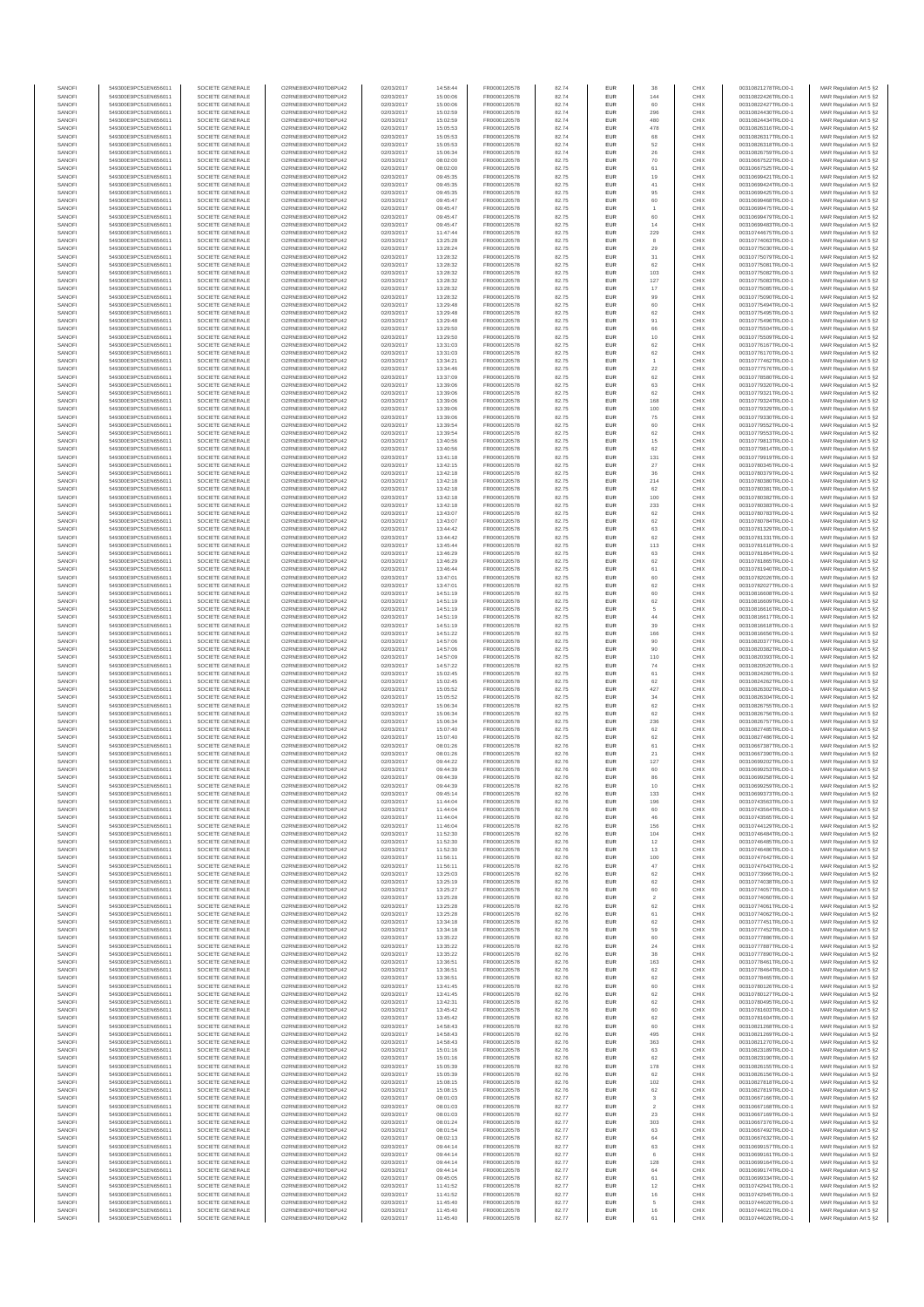| SANOFI           | 549300E9PC51EN656011                         | SOCIETE GENERALE                     | O2RNE8IBXP4R0TD8PU42                          | 02/03/2017               | 11:45:40             | FR0000120578                 | 82.77          | EUR                      | 16             | CHIX         | 00310744031TRLO0-1                       | MAR Regulation Art 5 §2                            |
|------------------|----------------------------------------------|--------------------------------------|-----------------------------------------------|--------------------------|----------------------|------------------------------|----------------|--------------------------|----------------|--------------|------------------------------------------|----------------------------------------------------|
| SANOFI<br>SANOFI | 549300E9PC51EN656011<br>549300E9PC51EN656011 | SOCIETE GENERALE<br>SOCIETE GENERALE | O2RNE8IBXP4R0TD8PU42<br>O2RNE8IBXP4R0TD8PU42  | 02/03/2017<br>02/03/2017 | 11:49:18<br>11:49:18 | FR0000120578                 | 82.77          | EUR<br>EUR               | 100            | CHIX<br>CHIX | 00310745244TRLO0-1<br>00310745246TRLO0-1 | MAR Regulation Art 5 §2                            |
| SANOFI           | 549300E9PC51EN656011                         | SOCIETE GENERALE                     | O2RNE8IBXP4R0TD8PLI42                         | 02/03/2017               | 11:49:18             | FR0000120578<br>FR0000120578 | 82.77<br>82.77 | EUR                      | 78<br>12       | CHIX         | 00310745247TRLO0-1                       | MAR Regulation Art 5 §2<br>MAR Regulation Art 5 §2 |
| SANOFI           | 549300E9PC51EN656011                         | SOCIETE GENERALE                     | O2RNE8IBXP4R0TD8PU42                          | 02/03/2017               | 13:33:44             | FR0000120578                 | 82.77          | EUR                      | 150            | CHIX         | 00310777236TRLO0-1                       | MAR Regulation Art 5 §2                            |
| SANOFI           | 549300E9PC51EN656011                         | SOCIETE GENERALE                     | O2RNE8IBXP4R0TD8PU42                          | 02/03/2017               | 13:33:44             | FR0000120578                 | 82.77          | EUR                      | 62             | CHIX         | 00310777239TRLO0-1                       | MAR Regulation Art 5 §2                            |
| SANOFI<br>SANOFI | 549300E9PC51EN656011<br>549300E9PC51EN656011 | SOCIETE GENERALE<br>SOCIETE GENERALE | O2RNE8IBXP4R0TD8PU42<br>O2RNE8IBXP4R0TD8PU42  | 02/03/2017<br>02/03/2017 | 13:33:44<br>13:33:44 | FR0000120578<br>FR0000120578 | 82.77<br>82.77 | <b>EUR</b><br>EUR        | 112<br>85      | CHIX<br>CHIX | 00310777243TRLO0-1<br>00310777253TRLO0-1 | MAR Regulation Art 5 §2<br>MAR Regulation Art 5 §2 |
| SANOFI           | 549300E9PC51EN656011                         | SOCIETE GENERALE                     | O2RNE8IBXP4R0TD8PU42                          | 02/03/2017               | 13:35:12             | FR0000120578                 | 82.77          | <b>EUR</b>               | 52             | CHIX         | 00310777778TRLO0-1                       | MAR Regulation Art 5 §2                            |
| SANOFI           | 549300E9PC51EN656011                         | SOCIETE GENERALE                     | O2RNE8IBXP4R0TD8PU42                          | 02/03/2017               | 13:35:12             | FR0000120578                 | 82.77          | EUR                      | 69             | CHIX         | 00310777783TRLO0-1                       | MAR Regulation Art 5 §2                            |
| SANOFI<br>SANOFI | 549300E9PC51EN656011<br>549300E9PC51EN656011 | SOCIETE GENERALE<br>SOCIETE GENERALE | O2RNE8IBXP4R0TD8PLI42<br>O2RNE8IBXP4R0TD8PU42 | 02/03/2017<br>02/03/2017 | 13:35:13<br>13:35:13 | FR0000120578<br>FR0000120578 | 82.77<br>82.77 | EUR<br>EUR               | 100<br>33      | CHIX<br>CHIX | 00310777796TRLO0-1<br>00310777798TRLO0-1 | MAR Regulation Art 5 §2<br>MAR Regulation Art 5 §2 |
| SANOFI           | 549300E9PC51EN656011                         | SOCIETE GENERALE                     | O2RNESIBXP4R0TD8PLI42                         | 02/03/2017               | 13:36:10             | FR0000120578                 | 82.77          | EUR                      | 160            | CHIX         | 00310778141TRLO0-1                       | MAR Regulation Art 5 §2                            |
| SANOFI           | 549300E9PC51EN656011                         | SOCIETE GENERALE                     | O2RNE8IBXP4R0TD8PU42                          | 02/03/2017               | 08:01:06             | FR0000120578                 | 82.78          | EUR                      | $23\,$         | CHIX         | 00310667195TRLO0-1                       | MAR Regulation Art 5 §2                            |
| SANOFI           | 549300E9PC51EN656011                         | SOCIETE GENERALE                     | O2RNE8IBXP4R0TD8PU42                          | 02/03/2017               | 08:01:06             | FR0000120578                 | 82.78          | EUR                      | 65             | CHIX         | 00310667205TRLO0-1                       | MAR Regulation Art 5 §2                            |
| SANOFI<br>SANOFI | 549300E9PC51EN656011<br>549300E9PC51EN656011 | SOCIETE GENERALE<br>SOCIETE GENERALE | O2RNE8IBXP4R0TD8PU42<br>O2RNE8IBXP4R0TD8PU42  | 02/03/2017<br>02/03/2017 | 08:01:06<br>08:01:06 | FR0000120578<br>FR0000120578 | 82.78<br>82.78 | <b>EUR</b><br>EUR        | 22<br>71       | CHIX<br>CHIX | 00310667206TRLO0-1<br>00310667207TRLO0-1 | MAR Regulation Art 5 §2<br>MAR Regulation Art 5 §2 |
| SANOFI           | 549300E9PC51EN656011                         | SOCIETE GENERALE                     | O2RNE8IBXP4R0TD8PU42                          | 02/03/2017               | 08:02:30             | FR0000120578                 | 82.78          | <b>EUR</b>               | 64             | CHIX         | 00310667708TRLO0-1                       | MAR Regulation Art 5 §2                            |
| SANOFI           | 549300E9PC51EN656011                         | SOCIETE GENERALE                     | O2RNE8IBXP4R0TD8PU42                          | 02/03/2017               | 09:18:57             | FR0000120578                 | 82.78          | EUR                      | 50             | CHIX         | 00310690140TRLO0-1                       | MAR Regulation Art 5 §2                            |
| SANOFI           | 549300E9PC51EN656011                         | SOCIETE GENERALE                     | O2RNESIBXP4R0TD8PLI42                         | 02/03/2017               | 09:18:57             | FR0000120578                 | 82.78          | EUR                      | 254            | CHIX         | 00310690141TRLO0-1                       | MAR Regulation Art 5 §2                            |
| SANOFI<br>SANOFI | 549300E9PC51EN656011<br>549300E9PC51EN656011 | SOCIETE GENERALE<br>SOCIETE GENERALE | O2RNE8IBXP4R0TD8PU42<br>O2RNE8IBXP4R0TD8PLI42 | 02/03/2017<br>02/03/2017 | 09:18:57<br>09:19:12 | FR0000120578<br>FR0000120578 | 82.78<br>82.78 | EUR<br>EUR               | 192<br>61      | CHIX<br>CHIX | 00310690142TRLO0-1<br>00310690212TRLO0-1 | MAR Regulation Art 5 §2<br>MAR Regulation Art 5 §2 |
| SANOFI           | 549300E9PC51EN656011                         | SOCIETE GENERALE                     | O2RNE8IBXP4R0TD8PU42                          | 02/03/2017               | 09:19:21             | FR0000120578                 | 82.78          | <b>EUR</b>               | 48             | CHIX         | 00310690265TRLO0-1                       | MAR Regulation Art 5 §2                            |
| SANOFI           | 549300E9PC51EN656011                         | SOCIETE GENERALE                     | O2RNE8IBXP4R0TD8PU42                          | 02/03/2017               | 09:19:21             | FR0000120578                 | 82.78          | EUR                      | 13             | CHIX         | 00310690266TRLO0-1                       | MAR Regulation Art 5 §2                            |
| SANOFI<br>SANOFI | 549300E9PC51EN656011<br>549300E9PC51EN656011 | SOCIETE GENERALE<br>SOCIETE GENERALE | O2RNE8IBXP4R0TD8PU42<br>O2RNE8IBXP4R0TD8PU42  | 02/03/2017<br>02/03/2017 | 09:43:30<br>11:39:40 | FR0000120578<br>FR0000120578 | 82.78<br>82.78 | <b>EUR</b><br>EUR        | 63<br>103      | CHIX<br>CHIX | 00310699004TRLO0-1<br>00310742223TRLO0-1 | MAR Regulation Art 5 §2<br>MAR Regulation Art 5 §2 |
| SANOFI           | 549300E9PC51EN656011                         | SOCIETE GENERALE                     | O2RNE8IBXP4R0TD8PU42                          | 02/03/2017               | 11:39:40             | FR0000120578                 | 82.78          | <b>EUR</b>               | 11             | CHIX         | 00310742225TRLO0-1                       | MAR Regulation Art 5 §2                            |
| SANOFI           | 549300E9PC51EN656011                         | SOCIETE GENERALE                     | O2RNE8IBXP4R0TD8PU42                          | 02/03/2017               | 11:40:05             | FR0000120578                 | 82.78          | EUR                      | 40             | CHIX         | 00310742385TRLO0-1                       | MAR Regulation Art 5 §2                            |
| SANOFI           | 549300E9PC51EN656011                         | SOCIETE GENERALE                     | O2RNE8IBXP4R0TD8PU42                          | 02/03/2017               | 11:40:50             | FR0000120578                 | 82.78          | EUR                      | $20\,$         | CHIX         | 00310742580TRLO0-1                       | MAR Regulation Art 5 §2                            |
| SANOFI<br>SANOFI | 549300E9PC51EN656011<br>549300E9PC51EN656011 | SOCIETE GENERALE<br>SOCIETE GENERALE | O2RNE8IBXP4R0TD8PU42<br>O2RNE8IBXP4R0TD8PU42  | 02/03/2017<br>02/03/2017 | 11:40:50<br>11:41:52 | FR0000120578<br>FR0000120578 | 82.78<br>82.78 | EUR<br>EUR               | 37<br>263      | CHIX<br>CHIX | 00310742582TRLO0-1<br>00310742938TRLO0-1 | MAR Regulation Art 5 §2<br>MAR Regulation Art 5 §2 |
| SANOFI           | 549300E9PC51EN656011                         | SOCIETE GENERALE                     | O2RNE8IBXP4R0TD8PU42                          | 02/03/2017               | 11:41:52             | FR0000120578                 | 82.78          | <b>EUR</b>               | 117            | CHIX         | 00310742939TRLO0-1                       | MAR Regulation Art 5 §2                            |
| SANOFI           | 549300E9PC51EN656011                         | SOCIETE GENERALE                     | O2RNE8IBXP4R0TD8PU42                          | 02/03/2017               | 11:41:52             | FR0000120578                 | 82.78          | EUR                      | 25             | CHIX         | 00310742940TRLO0-1                       | MAR Regulation Art 5 §2                            |
| SANOFI<br>SANOFI | 549300E9PC51EN656011<br>549300E9PC51EN656011 | SOCIETE GENERALE<br>SOCIETE GENERALE | O2RNE8IBXP4R0TD8PU42<br>O2RNE8IBXP4R0TD8PU42  | 02/03/2017<br>02/03/2017 | 11:45:06<br>11:52:01 | FR0000120578<br>FR0000120578 | 82.78<br>82.78 | <b>EUR</b><br>EUR        | 253<br>117     | CHIX<br>CHIX | 00310743857TRLO0-1<br>00310746368TRLO0-1 | MAR Regulation Art 5 §2<br>MAR Regulation Art 5 §2 |
| SANOFI           | 549300E9PC51EN656011                         | SOCIETE GENERALE                     | O2RNE8IBXP4R0TD8PU42                          | 02/03/2017               | 11:52:01             | FR0000120578                 | 82.78          | EUR                      | 62             | CHIX         | 00310746370TRLO0-1                       | MAR Regulation Art 5 §2                            |
| SANOFI           | 549300E9PC51EN656011                         | SOCIETE GENERALE                     | O2RNE8IBXP4R0TD8PU42                          | 02/03/2017               | 11:54:19             | FR0000120578                 | 82.78          | EUR                      | 62             | CHIX         | 00310747015TRLO0-1                       | MAR Regulation Art 5 §2                            |
| SANOFI<br>SANOFI | 549300E9PC51EN656011                         | SOCIETE GENERALE                     | O2RNE8IBXP4R0TD8PU42<br>O2RNE8IBXP4R0TD8PU42  | 02/03/2017               | 11:54:19             | FR0000120578                 | 82.78          | EUR                      | 33             | CHIX<br>CHIX | 00310747017TRLO0-1<br>00310747019TRLO0-1 | MAR Regulation Art 5 §2                            |
| SANOFI           | 549300E9PC51EN656011<br>549300E9PC51EN656011 | SOCIETE GENERALE<br>SOCIETE GENERALE | O2RNE8IBXP4R0TD8PU42                          | 02/03/2017<br>02/03/2017 | 11:54:19<br>11:56:02 | FR0000120578<br>FR0000120578 | 82.78<br>82.78 | EUR<br>EUR               | 29<br>60       | CHIX         | 00310747618TRLO0-1                       | MAR Regulation Art 5 §2<br>MAR Regulation Art 5 §2 |
| SANOFI           | 549300E9PC51EN656011                         | SOCIETE GENERALE                     | O2RNE8IBXP4R0TD8PU42                          | 02/03/2017               | 11:56:02             | FR0000120578                 | 82.78          | <b>EUR</b>               | 62             | CHIX         | 00310747619TRLO0-1                       | MAR Regulation Art 5 §2                            |
| SANOFI           | 549300E9PC51EN656011                         | SOCIETE GENERALE                     | O2RNE8IBXP4R0TD8PU42                          | 02/03/2017               | 11:56:02             | FR0000120578                 | 82.78          | EUR                      | 228            | CHIX         | 00310747620TRLO0-1                       | MAR Regulation Art 5 §2                            |
| SANOFI<br>SANOFI | 549300E9PC51EN656011<br>549300E9PC51EN656011 | SOCIETE GENERALE<br>SOCIETE GENERALE | O2RNE8IBXP4R0TD8PLI42<br>O2RNE8IBXP4R0TD8PU42 | 02/03/2017<br>02/03/2017 | 11:56:11<br>11:57:38 | FR0000120578<br>FR0000120578 | 82.78<br>82.78 | <b>EUR</b><br>EUR        | 23<br>121      | CHIX<br>CHIX | 00310747639TRLO0-1<br>00310748078TRLO0-1 | MAR Regulation Art 5 §2<br>MAR Regulation Art 5 §2 |
| SANOFI           | 549300E9PC51EN656011                         | SOCIETE GENERALE                     | O2RNE8IBXP4R0TD8PU42                          | 02/03/2017               | 11:57:38             | FR0000120578                 | 82.78          | EUR                      | 161            | CHIX         | 00310748088TRLO0-1                       | MAR Regulation Art 5 §2                            |
| SANOFI           | 549300E9PC51EN656011                         | SOCIETE GENERALE                     | O2RNE8IBXP4R0TD8PU42                          | 02/03/2017               | 11:57:38             | FR0000120578                 | 82.78          | EUR                      | $\overline{2}$ | CHIX         | 00310748091TRLO0-1                       | MAR Regulation Art 5 §2                            |
| SANOFI           | 549300E9PC51EN656011                         | SOCIETE GENERALE                     | O2RNE8IBXP4R0TD8PLI42<br>O2RNE8IBXP4R0TD8PU42 | 02/03/2017               | 11:57:38             | FR0000120578                 | 82.78          | EUR                      | 60             | CHIX         | 00310748094TRLO0-1                       | MAR Regulation Art 5 §2<br>MAR Regulation Art 5 §2 |
| SANOFI<br>SANOFI | 549300E9PC51EN656011<br>549300E9PC51EN656011 | SOCIETE GENERALE<br>SOCIETE GENERALE | O2RNE8IBXP4R0TD8PU42                          | 02/03/2017<br>02/03/2017 | 11:57:38<br>11:57:38 | FR0000120578<br>FR0000120578 | 82.78<br>82.78 | EUR<br>EUR               | 104<br>37      | CHIX<br>CHIX | 00310748095TRLO0-1<br>00310748097TRLO0-1 | MAR Regulation Art 5 §2                            |
| SANOFI           | 549300E9PC51EN656011                         | SOCIETE GENERALE                     | O2RNE8IBXP4R0TD8PU42                          | 02/03/2017               | 11:57:38             | FR0000120578                 | 82.78          | <b>EUR</b>               | $27\,$         | CHIX         | 00310748098TRLO0-1                       | MAR Regulation Art 5 §2                            |
| SANOFI           | 549300E9PC51EN656011                         | SOCIETE GENERALE                     | O2RNE8IBXP4R0TD8PU42                          | 02/03/2017               | 11:58:34             | FR0000120578                 | 82.78          | EUR                      | 84             | CHIX         | 00310748393TRLO0-1                       | MAR Regulation Art 5 §2                            |
| SANOFI<br>SANOFI | 549300E9PC51EN656011<br>549300E9PC51EN656011 | SOCIETE GENERALE<br>SOCIETE GENERALE | O2RNE8IBXP4R0TD8PU42<br>O2RNE8IBXP4R0TD8PU42  | 02/03/2017<br>02/03/2017 | 11:58:34<br>13:32:42 | FR0000120578<br>FR0000120578 | 82.78<br>82.78 | <b>EUR</b><br>EUR        | 9<br>61        | CHIX<br>CHIX | 00310748395TRLO0-1<br>00310776884TRLO0-1 | MAR Regulation Art 5 §2<br>MAR Regulation Art 5 §2 |
| SANOFI           | 549300E9PC51EN656011                         | SOCIETE GENERALE                     | O2RNE8IBXP4R0TD8PLI42                         | 02/03/2017               | 13:32:42             | FR0000120578                 | 82.78          | EUR                      | $30\,$         | CHIX         | 00310776885TRLO0-1                       | MAR Regulation Art 5 §2                            |
| SANOFI           | 549300E9PC51EN656011                         | SOCIETE GENERALE                     | O2RNE8IBXP4R0TD8PU42                          | 02/03/2017               | 13:32:42             | FR0000120578                 | 82.78          | EUR                      | $32\,$         | CHIX         | 00310776887TRLO0-1                       | MAR Regulation Art 5 §2                            |
| SANOFI           | 549300E9PC51EN656011                         | SOCIETE GENERALE                     | O2RNE8IBXP4R0TD8PU42                          | 02/03/2017               | 13:32:42             | FR0000120578                 | 82.78          | EUR                      | 260            | CHIX         | 00310776890TRLO0-1                       | MAR Regulation Art 5 §2                            |
| SANOFI<br>SANOFI | 549300E9PC51EN656011<br>549300E9PC51EN656011 | SOCIETE GENERALE<br>SOCIETE GENERALE | O2RNE8IBXP4R0TD8PU42<br>O2RNE8IBXP4R0TD8PU42  | 02/03/2017<br>02/03/2017 | 13:32:42<br>13:35:09 | FR0000120578<br>FR0000120578 | 82.78<br>82.78 | <b>EUR</b><br>EUR        | 19<br>38       | CHIX<br>CHIX | 00310776894TRLO0-1<br>00310777753TRLO0-1 | MAR Regulation Art 5 §2<br>MAR Regulation Art 5 §2 |
| SANOFI           | 549300E9PC51EN656011                         | SOCIETE GENERALE                     | O2RNE8IBXP4R0TD8PU42                          | 02/03/2017               | 13:35:09             | FR0000120578                 | 82.78          | <b>EUR</b>               | 54             | CHIX         | 00310777755TRLO0-1                       | MAR Regulation Art 5 §2                            |
| SANOFI           | 549300E9PC51EN656011                         | SOCIETE GENERALE                     | O2RNE8IBXP4R0TD8PU42                          | 02/03/2017               | 13:35:09             | FR0000120578                 | 82.78          | EUR                      |                | CHIX         | 00310777756TRLO0-1                       | MAR Regulation Art 5 §2                            |
| SANOFI<br>SANOFI | 549300E9PC51EN656011<br>549300E9PC51EN656011 | SOCIETE GENERALE<br>SOCIETE GENERALE | O2RNE8IBXP4R0TD8PU42<br>O2RNE8IBXP4R0TD8PU42  | 02/03/2017<br>02/03/2017 | 13:36:05<br>13:36:05 | FR0000120578<br>FR0000120578 | 82.78<br>82.78 | <b>EUR</b><br>EUR        | 60             | CHIX<br>CHIX | 00310778116TRLO0-1<br>00310778119TRLO0-1 | MAR Regulation Art 5 §2<br>MAR Regulation Art 5 §2 |
| SANOFI           | 549300E9PC51EN656011                         | SOCIETE GENERALE                     | O2RNE8IBXP4R0TD8PU42                          | 02/03/2017               | 13:36:05             | FR0000120578                 | 82.78          | EUR                      | 62             | CHIX         | 00310778120TRLO0-1                       | MAR Regulation Art 5 §2                            |
| SANOFI           | 549300E9PC51EN656011                         | SOCIETE GENERALE                     | O2RNE8IBXP4R0TD8PU42                          | 02/03/2017               | 13:36:38             | FR0000120578                 | 82.78          | EUR                      | 60             | CHIX         | 00310778303TRLO0-1                       | MAR Regulation Art 5 §2                            |
| SANOFI           | 549300E9PC51EN656011                         | SOCIETE GENERALE                     | O2RNE8IBXP4R0TD8PU42                          | 02/03/2017               | 08:02:10             | FR0000120578                 | 82.79          | EUR                      | $64\,$         | CHIX         | 00310667603TRLO0-1                       | MAR Regulation Art 5 §2                            |
| SANOFI<br>SANOFI | 549300E9PC51EN656011<br>549300E9PC51EN656011 | SOCIETE GENERALE<br>SOCIETE GENERALE | O2RNE8IBXP4R0TD8PU42<br>O2RNE8IBXP4R0TD8PU42  | 02/03/2017<br>02/03/2017 | 08:02:26<br>08:02:39 | FR0000120578<br>FR0000120578 | 82.79<br>82.79 | <b>EUR</b><br>EUR        | 56<br>64       | CHIX<br>CHIX | 00310667688TRLO0-1<br>00310667781TRLO0-1 | MAR Regulation Art 5 §2<br>MAR Regulation Art 5 §2 |
| SANOFI           | 549300E9PC51EN656011                         | SOCIETE GENERALE                     | O2RNE8IBXP4R0TD8PU42                          | 02/03/2017               | 08:02:39             | FR0000120578                 | 82.79          | <b>EUR</b>               | 69             | CHIX         | 00310667782TRLO0-1                       | MAR Regulation Art 5 §2                            |
| SANOFI           | 549300E9PC51EN656011                         | SOCIETE GENERALE                     | O2RNE8IBXP4R0TD8PU42                          | 02/03/2017               | 09:19:48             | FR0000120578                 | 82.79          | EUR                      | 62             | CHIX         | 00310690364TRLO0-1                       | MAR Regulation Art 5 §2                            |
| SANOFI<br>SANOFI | 549300E9PC51EN656011<br>549300E9PC51EN656011 | SOCIETE GENERALE<br>SOCIETE GENERALE | O2RNE8IBXP4R0TD8PU42<br>O2RNE8IBXP4R0TD8PU42  | 02/03/2017<br>02/03/2017 | 09:42:47<br>11:39:32 | FR0000120578<br>FR0000120578 | 82.79<br>82.79 | <b>EUR</b><br>EUR        | 37<br>53       | CHIX<br>CHIX | 00310698767TRLO0-1<br>00310742169TRLO0-1 | MAR Regulation Art 5 §2<br>MAR Regulation Art 5 §2 |
| SANOFI           | 549300E9PC51EN656011                         | SOCIETE GENERALE                     | O2RNE8IBXP4R0TD8PU42                          | 02/03/2017               | 11:39:32             | FR0000120578                 | 82.79          | EUR                      | $\overline{9}$ | CHIX         | 00310742170TRLO0-1                       | MAR Regulation Art 5 §2                            |
| SANOFI           | 549300E9PC51EN656011                         | SOCIETE GENERALE                     | O2RNE8IBXP4R0TD8PU42                          | 02/03/2017               | 11:50:32             | FR0000120578                 | 82.79          | EUR                      | 62             | CHIX         | 00310745719TRLO0-1                       | MAR Regulation Art 5 §2                            |
| SANOFI           | 549300E9PC51EN656011                         | SOCIETE GENERALE                     | O2RNE8IBXP4R0TD8PU42                          | 02/03/2017               | 11:50:32             | FR0000120578                 | 82.79          | EUR                      | 60             | CHIX         | 00310745720TRLO0-1                       | MAR Regulation Art 5 §2                            |
| SANOFI<br>SANOFI | 549300E9PC51EN656011<br>549300E9PC51EN656011 | SOCIETE GENERALE<br>SOCIETE GENERALE | O2RNE8IBXP4R0TD8PU42<br>O2RNE8IBXP4R0TD8PU42  | 02/03/2017<br>02/03/2017 | 11:51:18<br>11:51:18 | FR0000120578<br>FR0000120578 | 82.79<br>82.79 | <b>EUR</b><br>EUR        | 62<br>38       | CHIX<br>CHIX | 00310746067TRLO0-1<br>00310746068TRLO0-1 | MAR Regulation Art 5 §2<br>MAR Regulation Art 5 §2 |
| SANOFI           | 549300E9PC51EN656011                         | SOCIETE GENERALE                     | O2RNE8IBXP4R0TD8PU42                          | 02/03/2017               | 11:51:18             | FR0000120578                 | 82.79          | <b>EUR</b>               | 12             | CHIX         | 00310746069TRLO0-1                       | MAR Regulation Art 5 §2                            |
| SANOFI           | 549300E9PC51EN656011                         | SOCIETE GENERALE                     | O2RNE8IBXP4R0TD8PU42                          | 02/03/2017               | 11:51:18             | FR0000120578                 | 82.79          | EUR                      | 16             | CHIX         | 00310746070TRLO0-1                       | MAR Regulation Art 5 §2                            |
| SANOFI           | 549300E9PC51EN656011                         | SOCIETE GENERALE                     | O2RNE8IBXP4R0TD8PU42                          | 02/03/2017               | 11:51:18             | FR0000120578                 | 82.79          | EUR                      | 100<br>400     | CHIX         | 00310746071TRLO0-1                       | MAR Regulation Art 5 §2                            |
| SANOFI<br>SANOFI | 549300E9PC51EN656011<br>549300E9PC51EN656011 | SOCIETE GENERALE<br>SOCIETE GENERALE | O2RNE8IBXP4R0TD8PU42<br>O2RNE8IBXP4R0TD8PU42  | 02/03/2017<br>02/03/2017 | 11:51:18<br>11:51:18 | FR0000120578<br>FR0000120578 | 82.79<br>82.79 | EUR<br>EUR               | 25             | CHIX<br>CHIX | 00310746073TRLO0-1<br>00310746074TRLO0-1 | MAR Regulation Art 5 §2<br>MAR Regulation Art 5 §2 |
| SANOFI           | 549300E9PC51EN656011                         | SOCIETE GENERALE                     | O2RNE8IBXP4R0TD8PU42                          | 02/03/2017               | 11:51:18             | FR0000120578                 | 82.79          | EUR                      | 211            | CHIX         | 00310746075TRLO0-1                       | MAR Regulation Art 5 §2                            |
| SANOFI           | 549300E9PC51EN656011                         | SOCIETE GENERALE                     | O2RNE8IBXP4R0TD8PU42                          | 02/03/2017               | 12:02:34             | FR0000120578                 | 82.79          | EUR                      | 60             | CHIX         | 00310750082TRLO0-1                       | MAR Regulation Art 5 §2                            |
| SANOFI<br>SANOFI | 549300E9PC51EN656011<br>549300E9PC51EN656011 | SOCIETE GENERALE<br>SOCIETE GENERALE | O2RNE8IBXP4R0TD8PU42<br>O2RNE8IBXP4R0TD8PU42  | 02/03/2017<br>02/03/2017 | 08:02:24<br>08:02:39 | FR0000120578<br>FR0000120578 | 82.80<br>82.80 | <b>EUR</b><br>EUR        | 64<br>65       | CHIX<br>CHIX | 00310667671TRLO0-1<br>00310667777TRLO0-1 | MAR Regulation Art 5 §2<br>MAR Regulation Art 5 §2 |
| SANOFI           | 549300E9PC51EN656011                         | SOCIETE GENERALE                     | O2RNE8IBXP4R0TD8PU42                          | 02/03/2017               | 09:16:40             | FR0000120578                 | 82.80          | EUR                      | 12             | CHIX         | 00310689553TRLO0-1                       | MAR Regulation Art 5 §2                            |
| SANOFI           | 549300E9PC51EN656011                         | SOCIETE GENERALE                     | O2RNE8IBXP4R0TD8PU42                          | 02/03/2017               | 09:16:40             | FR0000120578                 | 82.80          | EUR                      | 134            | CHIX         | 00310689554TRLO0-1                       | MAR Regulation Art 5 §2                            |
| SANOFI           | 549300E9PC51EN656011                         | SOCIETE GENERALE                     | O2RNE8IBXP4R0TD8PLI42                         | 02/03/2017               | 09:16:40             | FR0000120578                 | 82.80          | EUR                      | 84             | CHIX         | 00310689555TRLO0-1                       | MAR Regulation Art 5 §2                            |
| SANOFI<br>SANOFI | 549300E9PC51EN656011<br>549300E9PC51EN656011 | SOCIETE GENERALE<br>SOCIETE GENERALE | O2RNE8IBXP4R0TD8PU42<br>O2RNESIBXP4R0TD8PLI42 | 02/03/2017<br>02/03/2017 | 09:16:40<br>09:16:41 | FR0000120578<br>FR0000120578 | 82.80<br>82.80 | <b>EUR</b><br><b>EUR</b> | 40<br>145      | CHIX<br>CHIX | 00310689556TRLO0-1<br>00310689558TRLO0-1 | MAR Regulation Art 5 §2<br>MAR Regulation Art 5 §2 |
| SANOFI           | 549300E9PC51EN656011                         | SOCIETE GENERALE                     | O2RNE8IBXP4R0TD8PU42                          | 02/03/2017               | 09:17:22             | FR0000120578                 | 82.80          | EUR                      | 60             | CHIX         | 00310689781TRLO0-1                       | MAR Regulation Art 5 §2                            |
| SANOFI           | 549300E9PC51EN656011                         | SOCIETE GENERALE                     | O2RNE8IBXP4R0TD8PU42                          | 02/03/2017               | 09:17:28             | FR0000120578                 | 82.80          | EUR                      |                | CHIX         | 00310689793TRLO0-1                       | MAR Regulation Art 5 §2                            |
| SANOFI           | 549300E9PC51EN656011                         | SOCIETE GENERALE                     | O2RNE8IBXP4R0TD8PU42                          | 02/03/2017               | 09:41:50             | FR0000120578                 | 82.80          | <b>EUR</b>               | 60             | CHIX         | 00310698541TRLO0-1                       | MAR Regulation Art 5 §2                            |
| SANOFI<br>SANOFI | 549300E9PC51EN656011<br>549300E9PC51EN656011 | SOCIETE GENERALE<br>SOCIETE GENERALE | O2RNE8IBXP4R0TD8PU42<br>O2RNE8IBXP4R0TD8PU42  | 02/03/2017<br>02/03/2017 | 09:41:50<br>09:42:47 | FR0000120578<br>FR0000120578 | 82.80<br>82.80 | EUR<br><b>EUR</b>        | 63<br>168      | CHIX<br>CHIX | 00310698543TRLO0-1<br>00310698760TRLO0-1 | MAR Regulation Art 5 §2<br>MAR Regulation Art 5 §2 |
| SANOFI           | 549300E9PC51EN656011                         | SOCIETE GENERALE                     | O2RNE8IBXP4R0TD8PU42                          | 02/03/2017               | 09:42:47             | FR0000120578                 | 82.80          | EUR                      | 60             | CHIX         | 00310698761TRLO0-1                       | MAR Regulation Art 5 §2                            |
| SANOFI           | 549300E9PC51EN656011                         | SOCIETE GENERALE                     | O2RNE8IBXP4R0TD8PU42                          | 02/03/2017               | 09:43:13             | FR0000120578                 | 82.80          | EUR                      | 63             | CHIX<br>CHIX | 00310698862TRLO0-1                       | MAR Regulation Art 5 §2                            |
| SANOFI<br>SANOFI | 549300E9PC51EN656011<br>549300E9PC51EN656011 | SOCIETE GENERALE<br>SOCIETE GENERALE | O2RNE8IBXP4R0TD8PU42<br>O2RNESIBXP4R0TD8PLI42 | 02/03/2017<br>02/03/2017 | 09:43:13<br>09:43:17 | FR0000120578<br>FR0000120578 | 82.80<br>82.80 | EUR<br>EUR               | 95<br>62       | CHIX         | 00310698864TRLO0-1<br>00310698897TRLO0-1 | MAR Regulation Art 5 §2<br>MAR Regulation Art 5 §2 |
| SANOFI           | 549300E9PC51EN656011                         | SOCIETE GENERALE                     | O2RNE8IBXP4R0TD8PLI42                         | 02/03/2017               | 09:43:17             | FR0000120578                 | 82.80          | <b>EUR</b>               | 63             | CHIX         | 00310698900TRLO0-1                       | MAR Regulation Art 5 §2                            |
| SANOFI           | 549300E9PC51EN656011                         | SOCIETE GENERALE                     | O2RNE8IBXP4R0TD8PU42                          | 02/03/2017               | 09:46:45             | FR0000120578                 | 82.80          | EUR                      | 62             | CHIX         | 00310699877TRLO0-1                       | MAR Regulation Art 5 §2                            |
| SANOFI<br>SANOFI | 549300E9PC51EN656011<br>549300E9PC51EN656011 | SOCIETE GENERALE<br>SOCIETE GENERALE | O2RNE8IBXP4R0TD8PU42<br>O2RNE8IBXP4R0TD8PU42  | 02/03/2017<br>02/03/2017 | 09:46:46<br>13:24:52 | FR0000120578<br>FR0000120578 | 82.80<br>82.80 | <b>EUR</b><br>EUR        | 60<br>106      | CHIX<br>CHIX | 00310699880TRLO0-1<br>00310773899TRLO0-1 | MAR Regulation Art 5 §2<br>MAR Regulation Art 5 §2 |
| SANOFI           | 549300E9PC51EN656011                         | SOCIETE GENERALE                     | O2RNE8IBXP4R0TD8PU42                          | 02/03/2017               | 13:24:52             | FR0000120578                 | 82.80          | EUR                      | 40             | CHIX         | 00310773902TRLO0-1                       | MAR Regulation Art 5 §2                            |
| SANOFI           | 549300E9PC51EN656011                         | SOCIETE GENERALE                     | O2RNE8IBXP4R0TD8PU42                          | 02/03/2017               | 08:01:21             | FR0000120578                 | 82.81          | EUR                      | 252            | CHIX         | 00310667365TRLO0-1                       | MAR Regulation Art 5 §2                            |
| SANOFI<br>SANOFI | 549300E9PC51EN656011<br>549300E9PC51EN656011 | SOCIETE GENERALE<br>SOCIETE GENERALE | O2RNE8IBXP4R0TD8PU42<br>O2RNE8IBXP4R0TD8PU42  | 02/03/2017<br>02/03/2017 | 08:02:36<br>08:02:39 | FR0000120578<br>FR0000120578 | 82.81<br>82.81 | EUR<br>EUR               | 45<br>11       | CHIX<br>CHIX | 00310667746TRLO0-1<br>00310667774TRLO0-1 | MAR Regulation Art 5 §2<br>MAR Regulation Art 5 §2 |
| SANOFI           | 549300E9PC51EN656011                         | SOCIETE GENERALE                     | O2RNE8IBXP4R0TD8PU42                          | 02/03/2017               | 08:21:01             | FR0000120578                 | 82.81          | EUR                      | 63             | CHIX         | 00310672926TRLO0-1                       | MAR Regulation Art 5 §2                            |
| SANOFI           | 549300E9PC51EN656011                         | SOCIETE GENERALE                     | O2RNE8IBXP4R0TD8PU42                          | 02/03/2017               | 08:21:01             | FR0000120578                 | 82.81          | <b>EUR</b>               | 89             | CHIX         | 00310672927TRLO0-1                       | MAR Regulation Art 5 §2                            |
| SANOFI<br>SANOFI | 549300E9PC51EN656011<br>549300E9PC51EN656011 | SOCIETE GENERALE<br>SOCIETE GENERALE | O2RNE8IBXP4R0TD8PU42<br>O2RNE8IBXP4R0TD8PLI42 | 02/03/2017<br>02/03/2017 | 09:16:48<br>09:17:13 | FR0000120578<br>FR0000120578 | 82.81<br>82.81 | EUR<br><b>EUR</b>        | 63<br>61       | CHIX<br>CHIX | 00310689602TRLO0-1<br>00310689766TRLO0-1 | MAR Regulation Art 5 §2<br>MAR Regulation Art 5 §2 |
| SANOFI           | 549300E9PC51EN656011                         | SOCIETE GENERALE                     | O2RNE8IBXP4R0TD8PU42                          | 02/03/2017               | 09:17:13             | FR0000120578                 | 82.81          | EUR                      | 109            | CHIX         | 00310689767TRLO0-1                       | MAR Regulation Art 5 \$2                           |
| SANOFI           | 549300E9PC51EN656011                         | SOCIETE GENERALE                     | O2RNE8IBXP4R0TD8PU42                          | 02/03/2017               | 09:18:42             | FR0000120578                 | 82.81          | <b>EUR</b>               | 60             | CHIX         | 00310690081TRLO0-1                       | MAR Regulation Art 5 §2                            |
| SANOFI           | 549300E9PC51EN656011                         | SOCIETE GENERALE                     | O2RNE8IBXP4R0TD8PU42                          | 02/03/2017               | 09:18:42             | FR0000120578                 | 82.81          | EUR<br>EUR               | 62             | CHIX         | 00310690083TRLO0-1                       | MAR Regulation Art 5 §2                            |
| SANOFI<br>SANOFI | 549300E9PC51EN656011<br>549300E9PC51EN656011 | SOCIETE GENERALE<br>SOCIETE GENERALE | O2RNE8IBXP4R0TD8PU42<br>O2RNE8IBXP4R0TD8PU42  | 02/03/2017<br>02/03/2017 | 09:18:42<br>09:26:57 | FR0000120578                 | 82.81<br>82.81 | EUR                      | 116<br>60      | CHIX<br>CHIX | 00310690084TRLO0-1<br>00310692542TRLO0-1 | MAR Regulation Art 5 §2                            |
| SANOFI           | 549300E9PC51EN656011                         | SOCIETE GENERALE                     | O2RNE8IBXP4R0TD8PU42                          | 02/03/2017               | 09:26:57             | FR0000120578<br>FR0000120578 | 82.81          | EUR                      | 79             | CHIX         | 00310692549TRLO0-1                       | MAR Regulation Art 5 §2<br>MAR Regulation Art 5 §2 |
| SANOFI           | 549300E9PC51EN656011                         | SOCIETE GENERALE                     | O2RNE8IBXP4R0TD8PU42                          | 02/03/2017               | 09:27:53             | FR0000120578                 | 82.81          | <b>EUR</b>               | 60             | CHIX         | 00310692957TRLO0-1                       | MAR Regulation Art 5 §2                            |
| SANOFI<br>SANOFI | 549300E9PC51EN656011<br>549300E9PC51EN656011 | SOCIETE GENERALE<br>SOCIETE GENERALE | O2RNE8IBXP4R0TD8PU42<br>O2RNE8IBXP4R0TD8PU42  | 02/03/2017<br>02/03/2017 | 09:27:53<br>09:27:53 | FR0000120578<br>FR0000120578 | 82.81<br>82.81 | EUR<br><b>EUR</b>        | 61             | CHIX<br>CHIX | 00310692958TRLO0-1<br>00310692961TRLO0-1 | MAR Regulation Art 5 §2                            |
| SANOFI           | 549300E9PC51EN656011                         | SOCIETE GENERALE                     | O2RNE8IBXP4R0TD8PU42                          | 02/03/2017               | 09:27:53             | FR0000120578                 | 82.81          | <b>EUR</b>               | 102            | CHIX         | 00310692963TRLO0-1                       | MAR Regulation Art 5 §2<br>MAR Regulation Art 5 §2 |
| SANOFI           | 549300E9PC51EN656011                         | SOCIETE GENERALE                     | O2RNE8IBXP4R0TD8PU42                          | 02/03/2017               | 09:27:53             | FR0000120578                 | 82.81          | EUR                      | $25\,$         | CHIX         | 00310692966TRLO0-1                       | MAR Regulation Art 5 §2                            |
| SANOFI           | 549300E9PC51EN656011                         | SOCIETE GENERALE                     | O2RNE8IBXP4R0TD8PU42                          | 02/03/2017               | 09:41:23             | FR0000120578                 | 82.81          | EUR                      |                | CHIX         | 00310698408TRLO0-1                       | MAR Regulation Art 5 §2                            |
| SANOFI<br>SANOFI | 549300E9PC51EN656011<br>549300E9PC51EN656011 | SOCIETE GENERALE<br>SOCIETE GENERALE | O2RNE8IBXP4R0TD8PU42<br>O2RNE8IBXP4R0TD8PU42  | 02/03/2017<br>02/03/2017 | 09:42:38<br>09:43:00 | FR0000120578                 | 82.81<br>82.81 | EUR<br>EUR               | 60<br>63       | CHIX<br>CHIX | 00310698712TRLO0-1<br>00310698801TRLO0-1 | MAR Regulation Art 5 §2                            |
| SANOFI           | 549300E9PC51EN656011                         | SOCIETE GENERALE                     | O2RNE8IBXP4R0TD8PU42                          | 02/03/2017               | 12:04:25             | FR0000120578<br>FR0000120578 | 82.81          | EUR                      | 65             | CHIX         | 00310750819TRLO0-1                       | MAR Regulation Art 5 §2<br>MAR Regulation Art 5 §2 |
| SANOFI           | 549300E9PC51EN656011                         | SOCIETE GENERALE                     | O2RNE8IBXP4R0TD8PU42                          | 02/03/2017               | 12:04:39             | FR0000120578                 | 82.81          | <b>EUR</b>               | 128            | CHIX         | 00310750935TRLO0-1                       | MAR Regulation Art 5 §2                            |
| SANOFI           | 549300E9PC51EN656011                         | SOCIETE GENERALE                     | O2RNE8IBXP4R0TD8PU42                          | 02/03/2017               | 13:24:25             | FR0000120578                 | 82.81          | EUR                      | 53             | CHIX         | 00310773795TRLO0-1                       | MAR Regulation Art 5 §2                            |
| SANOFI<br>SANOFI | 549300E9PC51EN656011<br>549300E9PC51EN656011 | SOCIETE GENERALE<br>SOCIETE GENERALE | O2RNE8IBXP4R0TD8PU42<br>O2RNE8IBXP4R0TD8PU42  | 02/03/2017<br>02/03/2017 | 13:24:25<br>13:24:25 | FR0000120578<br>FR0000120578 | 82.81<br>82.81 | EUR<br>EUR               | 23<br>62       | CHIX<br>CHIX | 00310773796TRLO0-1<br>00310773798TRLO0-1 | MAR Regulation Art 5 §2<br>MAR Regulation Art 5 §2 |
| SANOFI           | 549300E9PC51EN656011                         | SOCIETE GENERALE                     | O2RNE8IBXP4R0TD8PU42                          | 02/03/2017               | 08:15:40             | FR0000120578                 | 82.82          | EUR                      | 6              | CHIX         | 00310671432TRLO0-1                       | MAR Regulation Art 5 §2                            |
| SANOFI           | 549300E9PC51EN656011                         | SOCIETE GENERALE                     | O2RNE8IBXP4R0TD8PU42                          | 02/03/2017               | 08:15:40             | FR0000120578                 | 82.82          | EUR                      | 61             | CHIX         | 00310671434TRLO0-1                       | MAR Regulation Art 5 §2                            |
| SANOFI<br>SANOFI | 549300E9PC51EN656011<br>549300E9PC51EN656011 | SOCIETE GENERALE<br>SOCIETE GENERALE | O2RNE8IBXP4R0TD8PU42<br>O2RNE8IBXP4R0TD8PU42  | 02/03/2017<br>02/03/2017 | 08:20:23<br>09:16:40 | FR0000120578<br>FR0000120578 | 82.82<br>82.82 | EUR<br><b>EUR</b>        | 60<br>5        | CHIX<br>CHIX | 00310672766TRLO0-1<br>00310689525TRLO0-1 | MAR Regulation Art 5 §2<br>MAR Regulation Art 5 §2 |
| SANOFI           | 549300E9PC51EN656011                         | SOCIETE GENERALE                     | O2RNE8IBXP4R0TD8PU42                          | 02/03/2017               | 09:26:22             | FR0000120578                 | 82.82          | EUR                      | 62             | CHIX         | 00310692386TRLO0-1                       | MAR Regulation Art 5 §2                            |
| SANOFI           | 549300E9PC51EN656011                         | SOCIETE GENERALE                     | O2RNE8IBXP4R0TD8PU42                          | 02/03/2017               | 09:26:22             | FR0000120578                 | 82.82          | <b>EUR</b>               | 44             | CHIX         | 00310692387TRLO0-1                       | MAR Regulation Art 5 §2                            |
| SANOFI<br>SANOFI | 549300E9PC51EN656011<br>549300E9PC51EN656011 | SOCIETE GENERALE<br>SOCIETE GENERALE | O2RNE8IBXP4R0TD8PU42<br>O2RNE8IBXP4R0TD8PU42  | 02/03/2017<br>02/03/2017 | 09:26:22<br>09:26:22 | FR0000120578<br>FR0000120578 | 82.82<br>82.82 | EUR<br>EUR               | 152<br>20      | CHIX<br>CHIX | 00310692389TRLO0-1<br>00310692392TRLO0-1 | MAR Regulation Art 5 §2<br>MAR Regulation Art 5 §2 |
| SANOFI           | 549300E9PC51EN656011                         | SOCIETE GENERALE                     | O2RNE8IBXP4R0TD8PU42                          | 02/03/2017               | 09:41:04             | FR0000120578                 | 82.82          | EUR                      | 62             | CHIX         | 00310698286TRLO0-1                       | MAR Regulation Art 5 §2                            |
| SANOFI           | 549300E9PC51EN656011                         | SOCIETE GENERALE                     | O2RNE8IBXP4R0TD8PU42                          | 02/03/2017               | 09:41:23             | FR0000120578                 | 82.82          | EUR                      | $61\,$         | CHIX         | 00310698400TRLO0-1                       | MAR Regulation Art 5 §2                            |
| SANOFI<br>SANOFI | 549300E9PC51EN656011<br>549300E9PC51EN656011 | SOCIETE GENERALE<br>SOCIETE GENERALE | O2RNE8IBXP4R0TD8PU42<br>O2RNE8IBXP4R0TD8PU42  | 02/03/2017<br>02/03/2017 | 09:41:23<br>09:41:23 | FR0000120578<br>FR0000120578 | 82.82<br>82.82 | EUR<br>EUR               | $90\,$<br>61   | CHIX<br>CHIX | 00310698401TRLO0-1<br>00310698403TRLO0-1 | MAR Regulation Art 5 §2                            |
|                  |                                              |                                      |                                               |                          |                      |                              |                |                          |                |              |                                          | MAR Regulation Art 5 §2                            |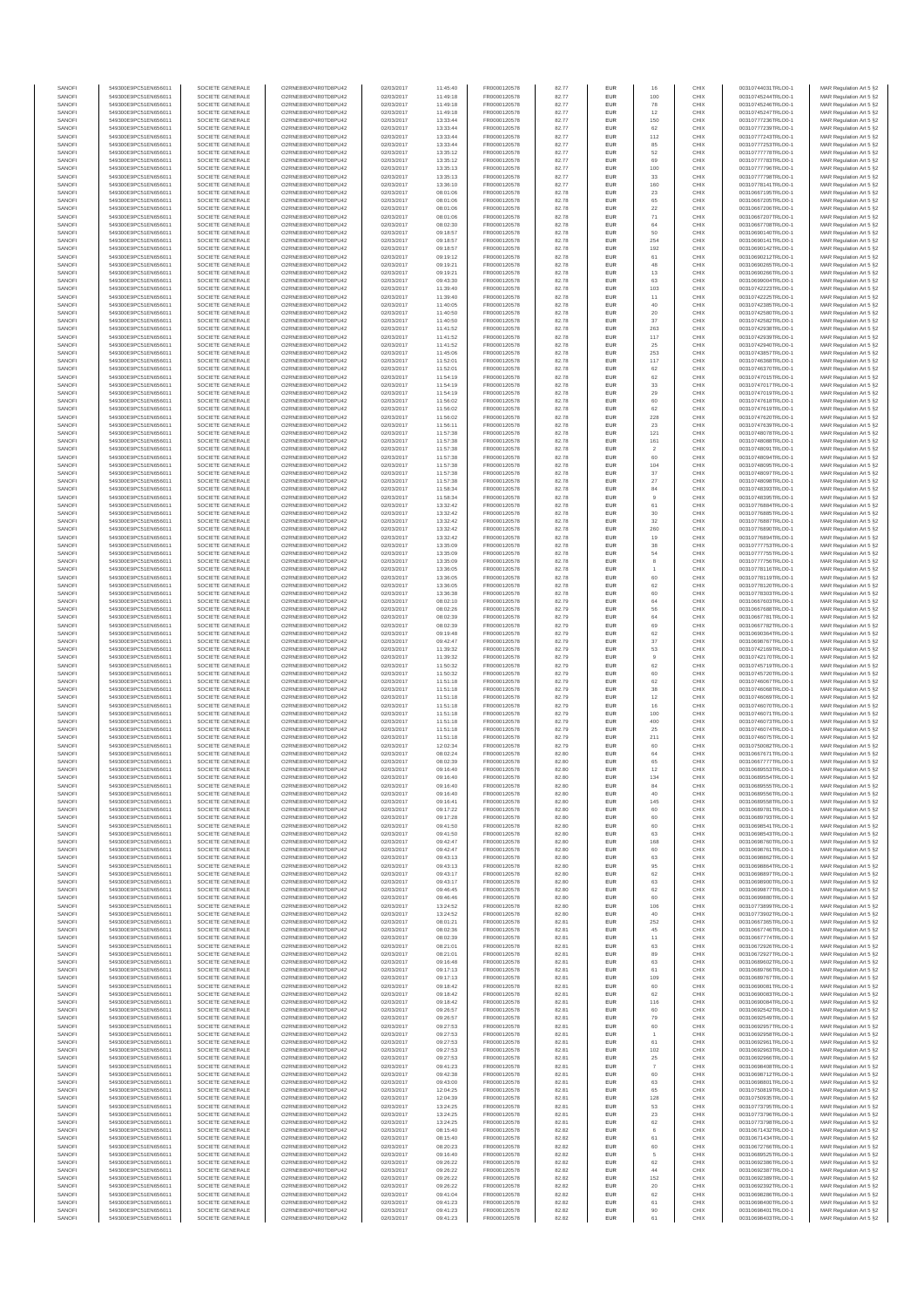| SANOFI           | 549300E9PC51EN656011                         | SOCIETE GENERALE                     | O2RNE8IBXP4R0TD8PU42                          | 02/03/2017               | 09:41:23             | FR0000120578                 | 82.82          | EUR                      | 62             | CHIX         | 00310698405TRLO0-1                       | MAR Regulation Art 5 §2                            |
|------------------|----------------------------------------------|--------------------------------------|-----------------------------------------------|--------------------------|----------------------|------------------------------|----------------|--------------------------|----------------|--------------|------------------------------------------|----------------------------------------------------|
| SANOFI<br>SANOFI | 549300E9PC51EN656011<br>549300E9PC51EN656011 | SOCIETE GENERALE<br>SOCIETE GENERALE | O2RNE8IBXP4R0TD8PU42<br>O2RNE8IBXP4R0TD8PU42  | 02/03/2017<br>02/03/2017 | 11:38:38<br>11:38:38 | FR0000120578                 | 82.82<br>82.82 | EUR<br>EUR               | 62             | CHIX<br>CHIX | 00310741934TRLO0-1<br>00310741935TRLO0-1 | MAR Regulation Art 5 §2                            |
| SANOFI           | 549300E9PC51EN656011                         | SOCIETE GENERALE                     | O2RNE8IBXP4R0TD8PLI42                         | 02/03/2017               | 11:38:38             | FR0000120578<br>FR0000120578 | 82.82          | EUR                      | 6              | CHIX         | 00310741941TRLO0-1                       | MAR Regulation Art 5 §2<br>MAR Regulation Art 5 §2 |
| SANOFI           | 549300E9PC51EN656011                         | SOCIETE GENERALE                     | O2RNE8IBXP4R0TD8PU42                          | 02/03/2017               | 11:38:38             | FR0000120578                 | 82.82          | EUR                      | 189            | CHIX         | 00310741942TRLO0-1                       | MAR Regulation Art 5 §2                            |
| SANOFI           | 549300E9PC51EN656011                         | SOCIETE GENERALE                     | O2RNE8IBXP4R0TD8PU42                          | 02/03/2017               | 11:38:38             | FR0000120578                 | 82.82          | EUR                      | 100            | CHIX         | 00310741967TRLO0-1                       | MAR Regulation Art 5 §2                            |
| SANOFI<br>SANOFI | 549300E9PC51EN656011<br>549300E9PC51EN656011 | SOCIETE GENERALE<br>SOCIETE GENERALE | O2RNE8IBXP4R0TD8PU42<br>O2RNE8IBXP4R0TD8PU42  | 02/03/2017<br>02/03/2017 | 11:38:38<br>11:38:38 | FR0000120578<br>FR0000120578 | 82.82<br>82.82 | <b>EUR</b><br>EUR        | 58<br>709      | CHIX<br>CHIX | 00310741968TRLO0-1<br>00310741969TRLO0-1 | MAR Regulation Art 5 §2<br>MAR Regulation Art 5 §2 |
| SANOFI           | 549300E9PC51EN656011                         | SOCIETE GENERALE                     | O2RNE8IBXP4R0TD8PU42                          | 02/03/2017               | 11:38:38             | FR0000120578                 | 82.82          | <b>EUR</b>               | 8              | CHIX         | 00310741970TRLO0-1                       | MAR Regulation Art 5 \$2                           |
| SANOFI           | 549300E9PC51EN656011                         | SOCIETE GENERALE                     | O2RNE8IBXP4R0TD8PU42                          | 02/03/2017               | 11:38:40             | FR0000120578                 | 82.82          | EUR                      | 74             | CHIX         | 00310741979TRLO0-1                       | MAR Regulation Art 5 §2                            |
| SANOFI<br>SANOFI | 549300E9PC51EN656011<br>549300E9PC51EN656011 | SOCIETE GENERALE<br>SOCIETE GENERALE | O2RNE8IBXP4R0TD8PU42<br>O2RNE8IBXP4R0TD8PU42  | 02/03/2017<br>02/03/2017 | 11:38:40<br>12:01:50 | FR0000120578<br>FR0000120578 | 82.82<br>82.82 | EUR<br>EUR               | 8<br>122       | CHIX<br>CHIX | 00310741981TRLO0-1<br>00310749379TRLO0-1 | MAR Regulation Art 5 §2<br>MAR Regulation Art 5 §2 |
| SANOFI           | 549300E9PC51EN656011                         | SOCIETE GENERALE                     | O2RNE8IBXP4R0TD8PLI42                         | 02/03/2017               | 12:01:50             | FR0000120578                 | 82.82          | EUR                      | 81             | CHIX         | 00310749381TRLO0-1                       | MAR Regulation Art 5 §2                            |
| SANOFI           | 549300E9PC51EN656011                         | SOCIETE GENERALE                     | O2RNE8IBXP4R0TD8PU42                          | 02/03/2017               | 12:02:16             | FR0000120578                 | 82.82          | <b>EUR</b>               | 100            | CHIX         | 00310749747TRLO0-1                       | MAR Regulation Art 5 §2                            |
| SANOFI           | 549300E9PC51EN656011                         | SOCIETE GENERALE                     | O2RNE8IBXP4R0TD8PU42                          | 02/03/2017               | 12:02:16             | FR0000120578                 | 82.82          | EUR                      | 12             | CHIX         | 00310749750TRLO0-1                       | MAR Regulation Art 5 §2                            |
| SANOFI<br>SANOFI | 549300E9PC51EN656011<br>549300E9PC51EN656011 | SOCIETE GENERALE<br>SOCIETE GENERALE | O2RNE8IBXP4R0TD8PU42<br>O2RNE8IBXP4R0TD8PU42  | 02/03/2017<br>02/03/2017 | 12:02:16<br>12:04:25 | FR0000120578<br>FR0000120578 | 82.82<br>82.82 | <b>EUR</b><br>EUR        | 24<br>140      | CHIX<br>CHIX | 00310749752TRLO0-1<br>00310750812TRLO0-1 | MAR Regulation Art 5 §2<br>MAR Regulation Art 5 §2 |
| SANOFI           | 549300E9PC51EN656011                         | SOCIETE GENERALE                     | O2RNE8IBXP4R0TD8PU42                          | 02/03/2017               | 08:01:45             | FR0000120578                 | 82.83          | <b>EUR</b>               | 82             | CHIX         | 00310667458TRLO0-1                       | MAR Regulation Art 5 §2                            |
| SANOFI           | 549300E9PC51EN656011                         | SOCIETE GENERALE                     | O2RNE8IBXP4R0TD8PU42                          | 02/03/2017               | 08:01:45             | FR0000120578                 | 82.83          | EUR                      | 94             | CHIX         | 00310667461TRLO0-1                       | MAR Regulation Art 5 §2                            |
| SANOFI           | 549300E9PC51EN656011                         | SOCIETE GENERALE                     | O2RNE8IBXP4R0TD8PLI42<br>O2RNE8IBXP4R0TD8PU42 | 02/03/2017               | 09:15:30             | FR0000120578<br>FR0000120578 | 82.83          | <b>EUR</b>               | 60             | CHIX         | 00310689063TRLO0-1                       | MAR Regulation Art 5 §2                            |
| SANOFI<br>SANOFI | 549300E9PC51EN656011<br>549300E9PC51EN656011 | SOCIETE GENERALE<br>SOCIETE GENERALE | O2RNE8IBXP4R0TD8PLI42                         | 02/03/2017<br>02/03/2017 | 09:15:30<br>09:16:36 | FR0000120578                 | 82.83<br>82.83 | EUR<br>EUR               | 86<br>345      | CHIX<br>CHIX | 00310689065TRLO0-1<br>00310689469TRLO0-1 | MAR Regulation Art 5 §2<br>MAR Regulation Art 5 §2 |
| SANOFI           | 549300E9PC51EN656011                         | SOCIETE GENERALE                     | O2RNE8IBXP4R0TD8PU42                          | 02/03/2017               | 09:25:11             | FR0000120578                 | 82.83          | <b>EUR</b>               | 321            | CHIX         | 00310691914TRLO0-1                       | MAR Regulation Art 5 §2                            |
| SANOFI           | 549300E9PC51EN656011                         | SOCIETE GENERALE                     | O2RNE8IBXP4R0TD8PU42                          | 02/03/2017               | 09:25:54             | FR0000120578                 | 82.83          | EUR                      | 60             | CHIX         | 00310692222TRLO0-1                       | MAR Regulation Art 5 §2                            |
| SANOFI<br>SANOFI | 549300E9PC51EN656011<br>549300E9PC51EN656011 | SOCIETE GENERALE<br>SOCIETE GENERALE | O2RNE8IBXP4R0TD8PU42<br>O2RNE8IBXP4R0TD8PU42  | 02/03/2017<br>02/03/2017 | 09:26:20<br>09:32:20 | FR0000120578<br>FR0000120578 | 82.83<br>82.83 | <b>EUR</b><br>EUR        | 60<br>60       | CHIX<br>CHIX | 00310692367TRLO0-1<br>00310694537TRLO0-1 | MAR Regulation Art 5 §2<br>MAR Regulation Art 5 §2 |
| SANOFI           | 549300E9PC51EN656011                         | SOCIETE GENERALE                     | O2RNE8IBXP4R0TD8PU42                          | 02/03/2017               | 09:41:03             | FR0000120578                 | 82.83          | <b>EUR</b>               | 62             | CHIX         | 00310698276TRLO0-1                       | MAR Regulation Art 5 \$2                           |
| SANOFI           | 549300E9PC51EN656011                         | SOCIETE GENERALE                     | O2RNE8IBXP4R0TD8PU42                          | 02/03/2017               | 09:41:03             | FR0000120578                 | 82.83          | <b>EUR</b>               | $^{\rm 84}$    | CHIX         | 00310698277TRLO0-1                       | MAR Regulation Art 5 §2                            |
| SANOFI           | 549300E9PC51EN656011                         | SOCIETE GENERALE                     | O2RNE8IBXP4R0TD8PU42                          | 02/03/2017               | 09:41:03             | FR0000120578                 | 82.83          | EUR                      | 35             | CHIX         | 00310698281TRLO0-1                       | MAR Regulation Art 5 §2                            |
| SANOFI<br>SANOFI | 549300E9PC51EN656011<br>549300E9PC51EN656011 | SOCIETE GENERALE<br>SOCIETE GENERALE | O2RNE8IBXP4R0TD8PU42<br>O2RNE8IBXP4R0TD8PU42  | 02/03/2017<br>02/03/2017 | 09:48:19<br>09:48:29 | FR0000120578<br>FR0000120578 | 82.83<br>82.83 | EUR<br>EUR               | 62<br>63       | CHIX<br>CHIX | 00310700334TRLO0-1<br>00310700360TRLO0-1 | MAR Regulation Art 5 §2<br>MAR Regulation Art 5 §2 |
| SANOFI           | 549300E9PC51EN656011                         | SOCIETE GENERALE                     | O2RNE8IBXP4R0TD8PU42                          | 02/03/2017               | 09:48:29             | FR0000120578                 | 82.83          | <b>EUR</b>               | 60             | CHIX         | 00310700362TRLO0-1                       | MAR Regulation Art 5 §2                            |
| SANOFI           | 549300E9PC51EN656011                         | SOCIETE GENERALE                     | O2RNE8IBXP4R0TD8PU42                          | 02/03/2017               | 12:01:50             | FR0000120578                 | 82.83          | EUR                      | 60             | CHIX         | 00310749377TRLO0-1                       | MAR Regulation Art 5 §2                            |
| SANOFI<br>SANOFI | 549300E9PC51EN656011<br>549300E9PC51EN656011 | SOCIETE GENERALE<br>SOCIETE GENERALE | O2RNE8IBXP4R0TD8PU42<br>O2RNE8IBXP4R0TD8PU42  | 02/03/2017<br>02/03/2017 | 12:01:50<br>12:02:16 | FR0000120578<br>FR0000120578 | 82.83<br>82.83 | <b>EUR</b><br>EUR        | 62             | CHIX<br>CHIX | 00310749378TRLO0-1<br>00310749741TRLO0-1 | MAR Regulation Art 5 §2<br>MAR Regulation Art 5 §2 |
| SANOFI           | 549300E9PC51EN656011                         | SOCIETE GENERALE                     | O2RNE8IBXP4R0TD8PU42                          | 02/03/2017               | 12:02:16             | FR0000120578                 | 82.83          | EUR                      | $\sqrt{24}$    | CHIX         | 00310749744TRLO0-1                       | MAR Regulation Art 5 §2                            |
| SANOFI           | 549300E9PC51EN656011                         | SOCIETE GENERALE                     | O2RNE8IBXP4R0TD8PU42                          | 02/03/2017               | 12:04:25             | FR0000120578                 | 82.83          | EUR                      | 60             | CHIX         | 00310750810TRLO0-1                       | MAR Regulation Art 5 §2                            |
| SANOFI<br>SANOFI | 549300E9PC51EN656011<br>549300E9PC51EN656011 | SOCIETE GENERALE<br>SOCIETE GENERALE | O2RNE8IBXP4R0TD8PU42<br>O2RNE8IBXP4R0TD8PU42  | 02/03/2017<br>02/03/2017 | 12:04:25             | FR0000120578                 | 82.83          | EUR                      | 60<br>60       | CHIX<br>CHIX | 00310750811TRLO0-1<br>00310773005TRLO0-1 | MAR Regulation Art 5 §2                            |
| SANOFI           | 549300E9PC51EN656011                         | SOCIETE GENERALE                     | O2RNE8IBXP4R0TD8PU42                          | 02/03/2017               | 13:22:0<br>13:23:48  | FR0000120578<br>FR0000120578 | 82.83<br>82.83 | EUR<br>EUR               | 167            | CHIX         | 00310773641TRLO0-1                       | MAR Regulation Art 5 §2<br>MAR Regulation Art 5 §2 |
| SANOFI           | 549300E9PC51EN656011                         | SOCIETE GENERALE                     | O2RNE8IBXP4R0TD8PU42                          | 02/03/2017               | 13:23:48             | FR0000120578                 | 82.83          | <b>EUR</b>               | 90             | CHIX         | 00310773642TRLO0-1                       | MAR Regulation Art 5 §2                            |
| SANOFI           | 549300E9PC51EN656011                         | SOCIETE GENERALE                     | O2RNE8IBXP4R0TD8PU42                          | 02/03/2017               | 13:23:48             | FR0000120578                 | 82.83          | EUR                      | $\overline{2}$ | CHIX         | 00310773643TRLO0-1                       | MAR Regulation Art 5 §2                            |
| SANOFI<br>SANOFI | 549300E9PC51EN656011<br>549300E9PC51EN656011 | SOCIETE GENERALE<br>SOCIETE GENERALE | O2RNE8IBXP4R0TD8PU42<br>O2RNE8IBXP4R0TD8PU42  | 02/03/2017<br>02/03/2017 | 08:01:32<br>08:01:45 | FR0000120578<br>FR0000120578 | 82.84<br>82.84 | <b>EUR</b><br>EUR        | 61<br>27       | CHIX<br>CHIX | 00310667412TRLO0-1<br>00310667456TRLO0-1 | MAR Regulation Art 5 §2<br>MAR Regulation Art 5 §2 |
| SANOFI           | 549300E9PC51EN656011                         | SOCIETE GENERALE                     | O2RNE8IBXP4R0TD8PU42                          | 02/03/2017               | 08:01:45             | FR0000120578                 | 82.84          | <b>EUR</b>               | 36             | CHIX         | 00310667457TRLO0-1                       | MAR Regulation Art 5 §2                            |
| SANOFI           | 549300E9PC51EN656011                         | SOCIETE GENERALE                     | O2RNE8IBXP4R0TD8PU42                          | 02/03/2017               | 08:51:52             | FR0000120578                 | 82.84          | EUR                      | $\rm 75$       | CHIX         | 00310682617TRLO0-1                       | MAR Regulation Art 5 §2                            |
| SANOFI<br>SANOFI | 549300E9PC51EN656011<br>549300E9PC51EN656011 | SOCIETE GENERALE<br>SOCIETE GENERALE | O2RNE8IBXP4R0TD8PLI42<br>O2RNE8IBXP4R0TD8PU42 | 02/03/2017<br>02/03/2017 | 08:51:52<br>09:16:27 | FR0000120578<br>FR0000120578 | 82.84<br>82.84 | EUR<br>EUR               | $17\,$         | CHIX<br>CHIX | 00310682618TRLO0-1<br>00310689366TRLO0-1 | MAR Regulation Art 5 §2<br>MAR Regulation Art 5 §2 |
| SANOFI           | 549300E9PC51EN656011                         | SOCIETE GENERALE                     | O2RNE8IBXP4R0TD8PU42                          | 02/03/2017               | 09:16:27             | FR0000120578                 | 82.84          | EUR                      | 65<br>94       | CHIX         | 00310689370TRLO0-1                       | MAR Regulation Art 5 §2                            |
| SANOFI           | 549300E9PC51EN656011                         | SOCIETE GENERALE                     | O2RNE8IBXP4R0TD8PU42                          | 02/03/2017               | 09:16:27             | FR0000120578                 | 82.84          | <b>EUR</b>               | 71             | CHIX         | 00310689371TRLO0-1                       | MAR Regulation Art 5 §2                            |
| SANOFI           | 549300E9PC51EN656011                         | SOCIETE GENERALE                     | O2RNE8IBXP4R0TD8PU42                          | 02/03/2017               | 09:16:28             | FR0000120578                 | 82.84          | EUR                      | 17             | CHIX         | 00310689375TRLO0-1                       | MAR Regulation Art 5 §2                            |
| SANOFI<br>SANOFI | 549300E9PC51EN656011<br>549300E9PC51EN656011 | SOCIETE GENERALE<br>SOCIETE GENERALE | O2RNE8IBXP4R0TD8PU42<br>O2RNE8IBXP4R0TD8PU42  | 02/03/2017<br>02/03/2017 | 09:24:50<br>09:24:50 | FR0000120578<br>FR0000120578 | 82.84<br>82.84 | <b>EUR</b><br><b>EUR</b> | 79<br>5        | CHIX<br>CHIX | 00310691763TRLO0-1<br>00310691764TRLO0-1 | MAR Regulation Art 5 §2<br>MAR Regulation Art 5 §2 |
| SANOFI           | 549300E9PC51EN656011                         | SOCIETE GENERALE                     | O2RNE8IBXP4R0TD8PU42                          | 02/03/2017               | 09:24:50             | FR0000120578                 | 82.84          | EUR                      | 214            | CHIX         | 00310691765TRLO0-1                       | MAR Regulation Art 5 §2                            |
| SANOFI           | 549300E9PC51EN656011                         | SOCIETE GENERALE                     | O2RNE8IBXP4R0TD8PLI42                         | 02/03/2017               | 09:24:50             | FR0000120578                 | 82.84          | EUR                      | $22\,$         | CHIX         | 00310691769TRLO0-1                       | MAR Regulation Art 5 §2                            |
| SANOFI<br>SANOFI | 549300E9PC51EN656011<br>549300E9PC51EN656011 | SOCIETE GENERALE<br>SOCIETE GENERALE | O2RNESIBXP4R0TD8PLI42<br>O2RNE8IBXP4R0TD8PU42 | 02/03/2017<br>02/03/2017 | 09:28:40<br>11:35:31 | FR0000120578<br>FR0000120578 | 82.84<br>82.84 | EUR<br><b>EUR</b>        | 29<br>57       | CHIX<br>CHIX | 00310693330TRLO0-1<br>00310741018TRLO0-1 | MAR Regulation Art 5 §2                            |
| SANOFI           | 549300E9PC51EN656011                         | SOCIETE GENERALE                     | O2RNE8IBXP4R0TD8PU42                          | 02/03/2017               | 11:35:31             | FR0000120578                 | 82.84          | EUR                      | 342            | CHIX         | 00310741019TRLO0-1                       | MAR Regulation Art 5 §2<br>MAR Regulation Art 5 §2 |
| SANOFI           | 549300E9PC51EN656011                         | SOCIETE GENERALE                     | O2RNE8IBXP4R0TD8PU42                          | 02/03/2017               | 11:36:58             | FR0000120578                 | 82.84          | <b>EUR</b>               | 300            | CHIX         | 00310741368TRLO0-1                       | MAR Regulation Art 5 §2                            |
| SANOFI           | 549300E9PC51EN656011                         | SOCIETE GENERALE                     | O2RNE8IBXP4R0TD8PU42                          | 02/03/2017               | 11:36:58             | FR0000120578                 | 82.84          | EUR                      |                | CHIX         | 00310741369TRLO0-1                       | MAR Regulation Art 5 §2                            |
| SANOFI<br>SANOFI | 549300E9PC51EN656011<br>549300E9PC51EN656011 | SOCIETE GENERALE<br>SOCIETE GENERALE | O2RNE8IBXP4R0TD8PU42<br>O2RNE8IBXP4R0TD8PU42  | 02/03/2017<br>02/03/2017 | 11:36:58<br>11:36:58 | FR0000120578<br>FR0000120578 | 82.84<br>82.84 | <b>EUR</b><br>EUR        | 60<br>22       | CHIX<br>CHIX | 00310741370TRLO0-1<br>00310741371TRLO0-1 | MAR Regulation Art 5 §2<br>MAR Regulation Art 5 §2 |
| SANOFI           | 549300E9PC51EN656011                         | SOCIETE GENERALE                     | O2RNE8IBXP4R0TD8PU42                          | 02/03/2017               | 11:36:58             | FR0000120578                 | 82.84          | EUR                      | 176            | CHIX         | 00310741372TRLO0-1                       | MAR Regulation Art 5 §2                            |
| SANOFI           | 549300E9PC51EN656011                         | SOCIETE GENERALE                     | O2RNE8IBXP4R0TD8PU42                          | 02/03/2017               | 11:36:58             | FR0000120578                 | 82.84          | EUR                      | 12             | CHIX         | 00310741389TRLO0-1                       | MAR Regulation Art 5 §2                            |
| SANOFI<br>SANOFI | 549300E9PC51EN656011<br>549300E9PC51EN656011 | SOCIETE GENERALE<br>SOCIETE GENERALE | O2RNE8IBXP4R0TD8PU42<br>O2RNE8IBXP4R0TD8PU42  | 02/03/2017               | 11:36:58<br>11:36:58 | FR0000120578                 | 82.84<br>82.84 | EUR<br><b>EUR</b>        | 198<br>197     | CHIX<br>CHIX | 00310741390TRLO0-1<br>00310741391TRLO0-1 | MAR Regulation Art 5 §2                            |
| SANOFI           | 549300E9PC51EN656011                         | SOCIETE GENERALE                     | O2RNE8IBXP4R0TD8PU42                          | 02/03/2017<br>02/03/2017 | 11:36:58             | FR0000120578<br>FR0000120578 | 82.84          | EUR                      | 127            | CHIX         | 00310741392TRLO0-1                       | MAR Regulation Art 5 §2<br>MAR Regulation Art 5 §2 |
| SANOFI           | 549300E9PC51EN656011                         | SOCIETE GENERALE                     | O2RNE8IBXP4R0TD8PU42                          | 02/03/2017               | 11:36:59             | FR0000120578                 | 82.84          | <b>EUR</b>               | 171            | CHIX         | 00310741403TRLO0-1                       | MAR Regulation Art 5 §2                            |
| SANOFI           | 549300E9PC51EN656011                         | SOCIETE GENERALE                     | O2RNE8IBXP4R0TD8PU42                          | 02/03/2017               | 11:36:59             | FR0000120578                 | 82.84          | EUR                      | 222            | CHIX         | 00310741404TRLO0-1                       | MAR Regulation Art 5 §2                            |
| SANOFI<br>SANOFI | 549300E9PC51EN656011<br>549300E9PC51EN656011 | SOCIETE GENERALE<br>SOCIETE GENERALE | O2RNE8IBXP4R0TD8PU42<br>O2RNE8IBXP4R0TD8PU42  | 02/03/2017<br>02/03/2017 | 11:37:04<br>11:37:04 | FR0000120578<br>FR0000120578 | 82.84<br>82.84 | <b>EUR</b><br>EUR        | 159<br>100     | CHIX<br>CHIX | 00310741461TRLO0-1<br>00310741462TRLO0-1 | MAR Regulation Art 5 §2<br>MAR Regulation Art 5 §2 |
| SANOFI           | 549300E9PC51EN656011                         | SOCIETE GENERALE                     | O2RNE8IBXP4R0TD8PU42                          | 02/03/2017               | 11:37:04             | FR0000120578                 | 82.84          | EUR                      | $20\,$         | CHIX         | 00310741463TRLO0-1                       | MAR Regulation Art 5 §2                            |
| SANOFI           | 549300E9PC51EN656011                         | SOCIETE GENERALE                     | O2RNE8IBXP4R0TD8PU42                          | 02/03/2017               | 11:37:04             | FR0000120578                 | 82.84          | EUR                      | 423            | CHIX         | 00310741464TRLO0-1                       | MAR Regulation Art 5 §2                            |
| SANOFI           | 549300E9PC51EN656011                         | SOCIETE GENERALE                     | O2RNE8IBXP4R0TD8PU42                          | 02/03/2017               | 12:02:16             | FR0000120578                 | 82.84          | EUR                      | 230            | CHIX         | 00310749733TRLO0-1                       | MAR Regulation Art 5 §2                            |
| SANOFI<br>SANOFI | 549300E9PC51EN656011<br>549300E9PC51EN656011 | SOCIETE GENERALE<br>SOCIETE GENERALE | O2RNE8IBXP4R0TD8PU42<br>O2RNE8IBXP4R0TD8PU42  | 02/03/2017<br>02/03/2017 | 12:02:16<br>13:23:35 | FR0000120578<br>FR0000120578 | 82.84<br>82.84 | <b>EUR</b><br>EUR        | 352<br>60      | CHIX<br>CHIX | 00310749737TRLO0-1<br>00310773578TRLO0-1 | MAR Regulation Art 5 §2<br>MAR Regulation Art 5 §2 |
| SANOFI           | 549300E9PC51EN656011                         | SOCIETE GENERALE                     | O2RNE8IBXP4R0TD8PU42                          | 02/03/2017               | 13:23:35             | FR0000120578                 | 82.84          | <b>EUR</b>               | 62             | CHIX         | 00310773579TRLO0-1                       | MAR Regulation Art 5 §2                            |
| SANOFI           | 549300E9PC51EN656011                         | SOCIETE GENERALE                     | O2RNE8IBXP4R0TD8PU42                          | 02/03/2017               | 08:15:32             | FR0000120578                 | 82.85          | EUR                      | 55             | CHIX         | 00310671407TRLO0-1                       | MAR Regulation Art 5 §2                            |
| SANOFI           | 549300E9PC51EN656011                         | SOCIETE GENERALE                     | O2RNE8IBXP4R0TD8PU42                          | 02/03/2017               | 08:17:56             | FR0000120578                 | 82.85          | EUR                      | 65             | CHIX         | 00310672060TRLO0-1                       | MAR Regulation Art 5 §2                            |
| SANOFI<br>SANOFI | 549300E9PC51EN656011<br>549300E9PC51EN656011 | SOCIETE GENERALE<br>SOCIETE GENERALE | O2RNE8IBXP4R0TD8PU42<br>O2RNESIBXP4R0TD8PLI42 | 02/03/2017<br>02/03/2017 | 08:20:22<br>08:20:22 | FR0000120578<br>FR0000120578 | 82.85<br>82.85 | EUR<br>EUR               | 80<br>49       | CHIX<br>CHIX | 00310672757TRLO0-1<br>00310672759TRLO0-1 | MAR Regulation Art 5 §2<br>MAR Regulation Art 5 §2 |
| SANOFI           | 549300E9PC51EN656011                         | SOCIETE GENERALE                     | O2RNE8IBXP4R0TD8PU42                          | 02/03/2017               | 08:20:22             | FR0000120578                 | 82.85          | EUR                      | 110            | CHIX         | 00310672760TRLO0-1                       | MAR Regulation Art 5 §2                            |
| SANOFI           | 549300E9PC51EN656011                         | SOCIETE GENERALE                     | O2RNE8IBXP4R0TD8PU42                          | 02/03/2017               | 08:20:22             | FR0000120578                 | 82.85          | EUR                      | 25             | CHIX         | 00310672761TRLO0-1                       | MAR Regulation Art 5 §2                            |
| SANOFI<br>SANOFI | 549300E9PC51EN656011<br>549300E9PC51EN656011 | SOCIETE GENERALE<br>SOCIETE GENERALE | O2RNE8IBXP4R0TD8PLI42<br>O2RNE8IBXP4R0TD8PU42 | 02/03/2017<br>02/03/2017 | 08:52:34<br>09:10:06 | FR0000120578<br>FR0000120578 | 82.85<br>82.85 | <b>EUR</b><br>EUR        | 63<br>17       | CHIX<br>CHIX | 00310682764TRLO0-1<br>00310687755TRLO0-1 | MAR Regulation Art 5 §2<br>MAR Regulation Art 5 §2 |
| SANOFI           | 549300E9PC51EN656011                         | SOCIETE GENERALE                     | O2RNE8IBXP4R0TD8PU42                          | 02/03/2017               | 09:10:37             | FR0000120578                 | 82.85          | EUR                      | 60             | CHIX         | 00310687894TRLO0-1                       | MAR Regulation Art 5 §2                            |
| SANOFI           | 549300E9PC51EN656011                         | SOCIETE GENERALE                     | O2RNE8IBXP4R0TD8PU42                          | 02/03/2017               | 09:10:37             | FR0000120578                 | 82.85          | EUR                      | 61             | CHIX         | 00310687896TRLO0-1                       | MAR Regulation Art 5 §2                            |
| SANOFI           | 549300E9PC51EN656011                         | SOCIETE GENERALE                     | O2RNE8IBXP4R0TD8PLI42                         | 02/03/2017               | 09:10:37             | FR0000120578                 | 82.85          | EUR                      |                | CHIX         | 00310687902TRLO0-1                       | MAR Regulation Art 5 §2                            |
| SANOFI<br>SANOFI | 549300E9PC51EN656011<br>549300E9PC51EN656011 | SOCIETE GENERALE<br>SOCIETE GENERALE | O2RNE8IBXP4R0TD8PU42<br>O2RNE8IBXP4R0TD8PU42  | 02/03/2017<br>02/03/2017 | 09:11:39<br>09:11:39 | FR0000120578<br>FR0000120578 | 82.85<br>82.85 | <b>EUR</b><br>EUR        | 61<br>62       | CHIX<br>CHIX | 00310688163TRLO0-1<br>00310688164TRLO0-1 | MAR Regulation Art 5 §2<br>MAR Regulation Art 5 §2 |
| SANOFI           | 549300E9PC51EN656011                         | SOCIETE GENERALE                     | O2RNE8IBXP4R0TD8PU42                          | 02/03/2017               | 09:11:39             | FR0000120578                 | 82.85          | EUR                      | 14             | CHIX         | 00310688166TRLO0-1                       | MAR Regulation Art 5 §2                            |
| SANOFI           | 549300E9PC51EN656011                         | SOCIETE GENERALE                     | O2RNE8IBXP4R0TD8PU42                          | 02/03/2017               | 09:15:04             | FR0000120578                 | 82.85          | EUR                      | 279            | CHIX         | 00310688989TRLO0-1                       | MAR Regulation Art 5 §2                            |
| SANOFI<br>SANOFI | 549300E9PC51EN656011<br>549300E9PC51EN656011 | SOCIETE GENERALE<br>SOCIETE GENERALE | O2RNE8IBXP4R0TD8PU42<br>O2RNE8IBXP4R0TD8PU42  | 02/03/2017<br>02/03/2017 | 09:21:02<br>09:23:07 | FR0000120578<br>FR0000120578 | 82.85<br>82.85 | <b>EUR</b><br>EUR        | 301<br>226     | CHIX<br>CHIX | 00310690672TRLO0-1<br>00310691293TRLO0-1 | MAR Regulation Art 5 §2<br>MAR Regulation Art 5 §2 |
| SANOFI           | 549300E9PC51EN656011                         | SOCIETE GENERALE                     | O2RNE8IBXP4R0TD8PU42                          | 02/03/2017               | 09:23:07             | FR0000120578                 | 82.85          | <b>EUR</b>               | 75             | CHIX         | 00310691295TRLO0-1                       | MAR Regulation Art 5 §2                            |
| SANOFI           | 549300E9PC51EN656011                         | SOCIETE GENERALE                     | O2RNE8IBXP4R0TD8PU42                          | 02/03/2017               | 09:23:07             | FR0000120578                 | 82.85          | <b>EUR</b>               | 30             | CHIX         | 00310691298TRLO0-1                       | MAR Regulation Art 5 §2                            |
| SANOFI<br>SANOFI | 549300E9PC51EN656011<br>549300E9PC51EN656011 | SOCIETE GENERALE<br>SOCIETE GENERALE | O2RNE8IBXP4R0TD8PU42<br>O2RNE8IBXP4R0TD8PU42  | 02/03/2017<br>02/03/2017 | 09:28:40<br>09:28:40 | FR0000120578<br>FR0000120578 | 82.85<br>82.85 | EUR<br>EUR               | 277<br>$33\,$  | CHIX<br>CHIX | 00310693322TRLO0-1<br>00310693325TRLO0-1 | MAR Regulation Art 5 §2<br>MAR Regulation Art 5 §2 |
| SANOFI           | 549300E9PC51EN656011                         | SOCIETE GENERALE                     | O2RNE8IBXP4R0TD8PU42                          | 02/03/2017               | 09:28:40             | FR0000120578                 | 82.85          | <b>EUR</b>               | 46             | CHIX         | 00310693326TRLO0-1                       | MAR Regulation Art 5 §2                            |
| SANOFI           | 549300E9PC51EN656011                         | SOCIETE GENERALE                     | O2RNE8IBXP4R0TD8PU42                          | 02/03/2017               | 09:32:09             | FR0000120578                 | 82.85          | <b>EUR</b>               | 62             | CHIX         | 00310694450TRLO0-1                       | MAR Regulation Art 5 §2                            |
| SANOFI<br>SANOFI | 549300E9PC51EN656011<br>549300E9PC51EN656011 | SOCIETE GENERALE<br>SOCIETE GENERALE | O2RNE8IBXP4R0TD8PU42<br>O2RNE8IBXP4R0TD8PU42  | 02/03/2017<br>02/03/2017 | 09:32:09<br>09:32:09 | FR0000120578<br>FR0000120578 | 82.85<br>82.85 | EUR<br><b>EUR</b>        | 162<br>38      | CHIX<br>CHIX | 00310694451TRLO0-1<br>00310694455TRLO0-1 | MAR Regulation Art 5 §2                            |
| SANOFI           | 549300E9PC51EN656011                         | SOCIETE GENERALE                     | O2RNE8IBXP4R0TD8PU42                          | 02/03/2017               | 09:32:09             | FR0000120578                 | 82.85          | EUR                      | 60             | CHIX         | 00310694456TRLO0-1                       | MAR Regulation Art 5 §2<br>MAR Regulation Art 5 §2 |
| SANOFI           | 549300E9PC51EN656011                         | SOCIETE GENERALE                     | O2RNE8IBXP4R0TD8PU42                          | 02/03/2017               | 09:32:44             | FR0000120578                 | 82.85          | EUR                      | 128            | CHIX         | 00310694732TRLO0-1                       | MAR Regulation Art 5 §2                            |
| SANOFI<br>SANOFI | 549300E9PC51EN656011<br>549300E9PC51EN656011 | SOCIETE GENERALE<br>SOCIETE GENERALE | O2RNE8IBXP4R0TD8PU42<br>O2RNE8IBXP4R0TD8PU42  | 02/03/2017<br>02/03/2017 | 09:48:12<br>11:35:28 | FR0000120578<br>FR0000120578 | 82.85<br>82.85 | EUR<br>EUR               | 67<br>60       | CHIX<br>CHIX | 00310700311TRLO0-1<br>00310740995TRLO0-1 | MAR Regulation Art 5 §2<br>MAR Regulation Art 5 §2 |
| SANOFI           | 549300E9PC51EN656011                         | SOCIETE GENERALE                     | O2RNE8IBXP4R0TD8PLI42                         | 02/03/2017               | 12:34:53             | FR0000120578                 | 82.85          | <b>EUR</b>               | 42             | CHIX         | 00310759157TRLO0-1                       | MAR Regulation Art 5 §2                            |
| SANOFI           | 549300E9PC51EN656011                         | SOCIETE GENERALE                     | O2RNE8IBXP4R0TD8PU42                          | 02/03/2017               | 13:21:37             | FR0000120578                 | 82.85          | EUR                      | 21             | CHIX         | 00310772838TRLO0-1                       | MAR Regulation Art 5 §2                            |
| SANOFI           | 549300E9PC51EN656011                         | SOCIETE GENERALE                     | O2RNE8IBXP4R0TD8PU42                          | 02/03/2017               | 08:15:04             | FR0000120578                 | 82.86          | <b>EUR</b>               | 63             | CHIX         | 00310671234TRLO0-1                       | MAR Regulation Art 5 §2                            |
| SANOFI<br>SANOFI | 549300E9PC51EN656011<br>549300E9PC51EN656011 | SOCIETE GENERALE<br>SOCIETE GENERALE | O2RNE8IBXP4R0TD8PU42<br>O2RNE8IBXP4R0TD8PU42  | 02/03/2017<br>02/03/2017 | 08:15:32<br>08:15:32 | FR0000120578<br>FR0000120578 | 82.86<br>82.86 | EUR<br><b>EUR</b>        | 65<br>107      | CHIX<br>CHIX | 00310671402TRLO0-1<br>00310671403TRLO0-1 | MAR Regulation Art 5 §2<br>MAR Regulation Art 5 §2 |
| SANOFI           | 549300E9PC51EN656011                         | SOCIETE GENERALE                     | O2RNE8IBXP4R0TD8PU42                          | 02/03/2017               | 08:15:32             | FR0000120578                 | 82.86          | EUR                      | 33             | CHIX         | 00310671404TRLO0-1                       | MAR Regulation Art 5 §2                            |
| SANOFI           | 549300E9PC51EN656011                         | SOCIETE GENERALE                     | O2RNE8IBXP4R0TD8PU42                          | 02/03/2017               | 08:15:37             | FR0000120578                 | 82.86          | <b>EUR</b>               | 136            | CHIX         | 00310671416TRLO0-1                       | MAR Regulation Art 5 §2                            |
| SANOFI<br>SANOFI | 549300E9PC51EN656011<br>549300E9PC51EN656011 | SOCIETE GENERALE<br>SOCIETE GENERALE | O2RNE8IBXP4R0TD8PU42<br>O2RNE8IBXP4R0TD8PU42  | 02/03/2017<br>02/03/2017 | 08:20:21<br>08:55:45 | FR0000120578<br>FR0000120578 | 82.86<br>82.86 | <b>EUR</b><br>EUR        | 61<br>260      | CHIX<br>CHIX | 00310672750TRLO0-1<br>00310683457TRLO0-1 | MAR Regulation Art 5 §2<br>MAR Regulation Art 5 §2 |
| SANOFI           | 549300E9PC51EN656011                         | SOCIETE GENERALE                     | O2RNE8IBXP4R0TD8PU42                          | 02/03/2017               | 08:55:45             | FR0000120578                 | 82.86          | EUR                      | 44             | CHIX         | 00310683461TRLO0-1                       | MAR Regulation Art 5 §2                            |
| SANOFI           | 549300E9PC51EN656011                         | SOCIETE GENERALE                     | O2RNE8IBXP4R0TD8PU42                          | 02/03/2017               | 08:55:45             | FR0000120578                 | 82.86          | EUR                      | 16             | CHIX         | 00310683468TRLO0-1                       | MAR Regulation Art 5 §2                            |
| SANOFI           | 549300E9PC51EN656011                         | SOCIETE GENERALE                     | O2RNE8IBXP4R0TD8PU42                          | 02/03/2017               | 09:09:15             | FR0000120578                 | 82.86          | <b>EUR</b>               | 61             | CHIX         | 00310687526TRLO0-1                       | MAR Regulation Art 5 §2                            |
| SANOFI<br>SANOFI | 549300E9PC51EN656011<br>549300E9PC51EN656011 | SOCIETE GENERALE<br>SOCIETE GENERALE | O2RNE8IBXP4R0TD8PU42<br>O2RNE8IBXP4R0TD8PU42  | 02/03/2017<br>02/03/2017 | 09:11:19<br>09:14:05 | FR0000120578<br>FR0000120578 | 82.86<br>82.86 | EUR<br><b>EUR</b>        | 75<br>99       | CHIX<br>CHIX | 00310688079TRLO0-1<br>00310688778TRLO0-1 | MAR Regulation Art 5 §2<br>MAR Regulation Art 5 §2 |
| SANOFI           | 549300E9PC51EN656011                         | SOCIETE GENERALE                     | O2RNE8IBXP4R0TD8PU42                          | 02/03/2017               | 09:14:05             | FR0000120578                 | 82.86          | <b>EUR</b>               | 83             | CHIX         | 00310688780TRLO0-1                       | MAR Regulation Art 5 §2                            |
| SANOFI           | 549300E9PC51EN656011                         | SOCIETE GENERALE                     | O2RNE8IBXP4R0TD8PU42                          | 02/03/2017               | 09:14:05             | FR0000120578                 | 82.86          | EUR                      | $20\,$         | CHIX         | 00310688781TRLO0-1                       | MAR Regulation Art 5 §2                            |
| SANOFI<br>SANOFI | 549300E9PC51EN656011<br>549300E9PC51EN656011 | SOCIETE GENERALE<br>SOCIETE GENERALE | O2RNE8IBXP4R0TD8PU42<br>O2RNE8IBXP4R0TD8PU42  | 02/03/2017<br>02/03/2017 | 09:14:05<br>09:14:05 | FR0000120578<br>FR0000120578 | 82.86          | <b>EUR</b>               | 19<br>37       | CHIX<br>CHIX | 00310688785TRLO0-1<br>00310688786TRLO0-1 | MAR Regulation Art 5 §2<br>MAR Regulation Art 5 §2 |
| SANOFI           | 549300E9PC51EN656011                         | SOCIETE GENERALE                     | O2RNE8IBXP4R0TD8PU42                          | 02/03/2017               | 09:20:58             | FR0000120578                 | 82.86<br>82.86 | <b>EUR</b><br><b>EUR</b> | 60             | CHIX         | 00310690648TRLO0-1                       | MAR Regulation Art 5 §2                            |
| SANOFI           | 549300E9PC51EN656011                         | SOCIETE GENERALE                     | O2RNE8IBXP4R0TD8PU42                          | 02/03/2017               | 09:20:58             | FR0000120578                 | 82.86          | EUR                      | 125            | CHIX         | 00310690649TRLO0-1                       | MAR Regulation Art 5 §2                            |
| SANOFI           | 549300E9PC51EN656011                         | SOCIETE GENERALE                     | O2RNE8IBXP4R0TD8PU42                          | 02/03/2017               | 09:20:58             | FR0000120578                 | 82.86          | <b>EUR</b>               | 100            | CHIX         | 00310690654TRLO0-1                       | MAR Regulation Art 5 §2                            |
| SANOFI<br>SANOFI | 549300E9PC51EN656011<br>549300E9PC51EN656011 | SOCIETE GENERALE<br>SOCIETE GENERALE | O2RNE8IBXP4R0TD8PU42<br>O2RNE8IBXP4R0TD8PU42  | 02/03/2017<br>02/03/2017 | 09:20:58<br>09:22:27 | FR0000120578<br>FR0000120578 | 82.86<br>82.86 | EUR<br><b>EUR</b>        | 80<br>12       | CHIX<br>CHIX | 00310690655TRLO0-1<br>00310691133TRLO0-1 | MAR Regulation Art 5 §2<br>MAR Regulation Art 5 §2 |
| SANOFI           | 549300E9PC51EN656011                         | SOCIETE GENERALE                     | O2RNE8IBXP4R0TD8PU42                          | 02/03/2017               | 09:24:06             | FR0000120578                 | 82.86          | <b>EUR</b>               | 184            | CHIX         | 00310691594TRLO0-1                       | MAR Regulation Art 5 §2                            |
| SANOFI           | 549300E9PC51EN656011                         | SOCIETE GENERALE                     | O2RNE8IBXP4R0TD8PU42                          | 02/03/2017               | 09:30:45             | FR0000120578                 | 82.86          | <b>EUR</b>               | 417            | CHIX         | 00310693874TRLO0-1                       | MAR Regulation Art 5 §2                            |
| SANOFI<br>SANOFI | 549300E9PC51EN656011<br>549300E9PC51EN656011 | SOCIETE GENERALE<br>SOCIETE GENERALE | O2RNE8IBXP4R0TD8PU42<br>O2RNE8IBXP4R0TD8PU42  | 02/03/2017<br>02/03/2017 | 09:30:45<br>09:31:40 | FR0000120578<br>FR0000120578 | 82.86<br>82.86 | <b>EUR</b><br>EUR        | 69<br>73       | CHIX<br>CHIX | 00310693875TRLO0-1<br>00310694277TRLO0-1 | MAR Regulation Art 5 §2<br>MAR Regulation Art 5 §2 |
| SANOFI           | 549300E9PC51EN656011                         | SOCIETE GENERALE                     | O2RNE8IBXP4R0TD8PU42                          | 02/03/2017               | 09:32:42             | FR0000120578                 | 82.86          | <b>EUR</b>               | 61             | CHIX         | 00310694717TRLO0-1                       | MAR Regulation Art 5 §2                            |
| SANOFI           | 549300E9PC51EN656011                         | SOCIETE GENERALE                     | O2RNE8IBXP4R0TD8PU42                          | 02/03/2017               | 09:38:06             | FR0000120578                 | 82.86          | EUR                      | 62             | CHIX         | 00310697257TRLO0-1                       | MAR Regulation Art 5 §2                            |
| SANOFI<br>SANOFI | 549300E9PC51EN656011<br>549300E9PC51EN656011 | SOCIETE GENERALE<br>SOCIETE GENERALE | O2RNE8IBXP4R0TD8PU42<br>O2RNE8IBXP4R0TD8PU42  | 02/03/2017<br>02/03/2017 | 09:39:26<br>09:40:28 | FR0000120578<br>FR0000120578 | 82.86<br>82.86 | <b>EUR</b><br>EUR        | 60<br>60       | CHIX<br>CHIX | 00310697767TRLO0-1<br>00310698010TRLO0-1 | MAR Regulation Art 5 §2                            |
| SANOFI           | 549300E9PC51EN656011                         | SOCIETE GENERALE                     | O2RNE8IBXP4R0TD8PU42                          | 02/03/2017               | 09:40:28             | FR0000120578                 | 82.86          | <b>EUR</b>               | 146            | CHIX         | 00310698011TRLO0-1                       | MAR Regulation Art 5 §2<br>MAR Regulation Art 5 §2 |
| SANOFI           | 549300E9PC51EN656011                         | SOCIETE GENERALE                     | O2RNE8IBXP4R0TD8PU42                          | 02/03/2017               | 09:40:29             | FR0000120578                 | 82.86          | <b>EUR</b>               | 53             | CHIX         | 00310698014TRLO0-1                       | MAR Regulation Art 5 §2                            |
| SANOFI           | 549300E9PC51EN656011                         | SOCIETE GENERALE                     | O2RNE8IBXP4R0TD8PU42                          | 02/03/2017               | 09:48:11             | FR0000120578                 | 82.86          | EUR                      | 150            | CHIX         | 00310700291TRLO0-1                       | MAR Regulation Art 5 §2                            |
| SANOFI           | 549300E9PC51EN656011<br>549300E9PC51EN656011 | SOCIETE GENERALE<br>SOCIETE GENERALE | O2RNE8IBXP4R0TD8PU42<br>O2RNE8IBXP4R0TD8PU42  | 02/03/2017<br>02/03/2017 | 09:48:11<br>09:48:11 | FR0000120578<br>FR0000120578 | 82.86<br>82.86 | EUR<br>EUR               | 23<br>146      | CHIX<br>CHIX | 00310700295TRLO0-1<br>00310700299TRLO0-1 | MAR Regulation Art 5 §2<br>MAR Regulation Art 5 §2 |
| SANOFI           |                                              |                                      |                                               |                          |                      |                              |                |                          |                |              |                                          |                                                    |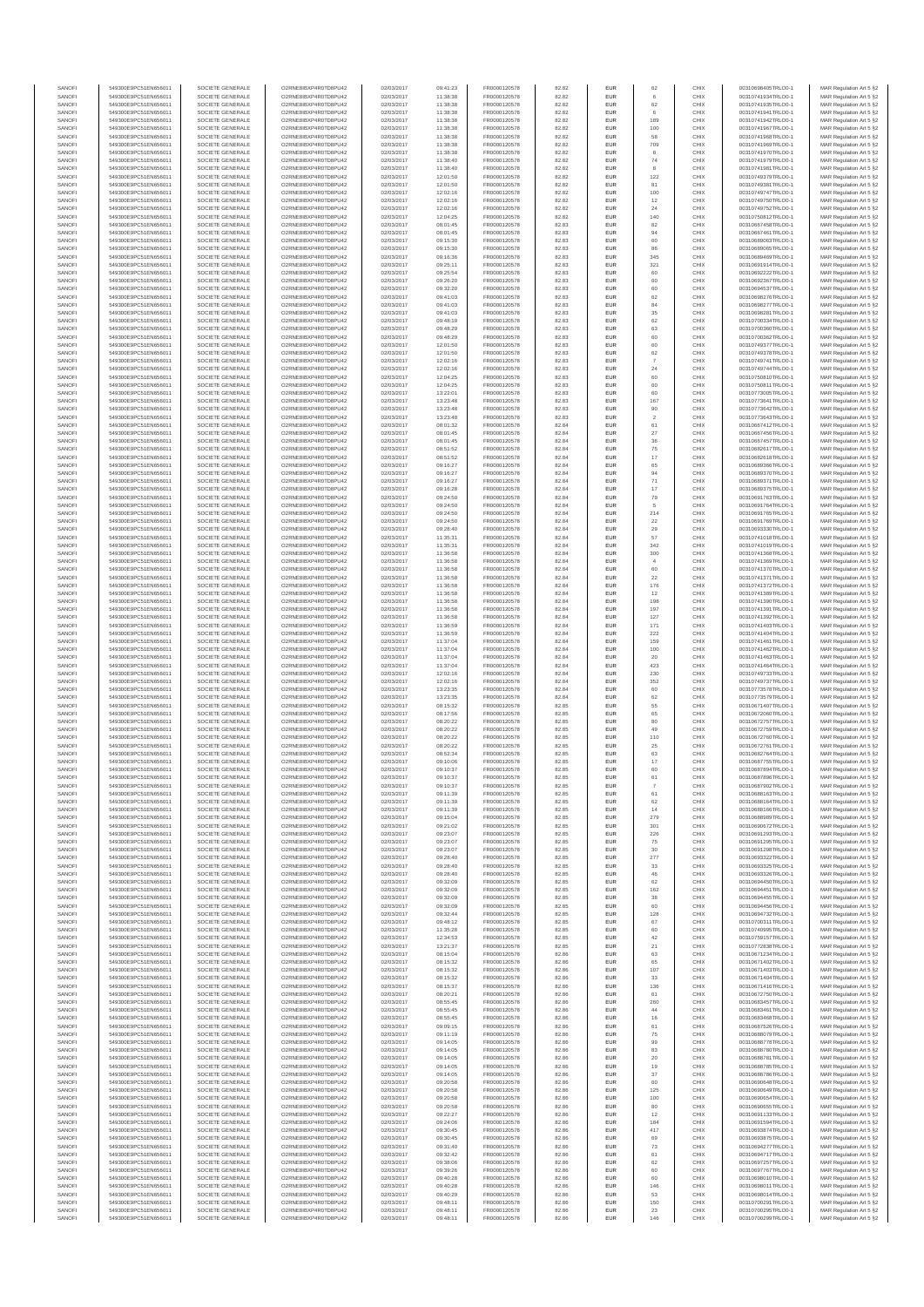| SANOFI           | 549300E9PC51EN656011                         | SOCIETE GENERALE                     | O2RNE8IBXP4R0TD8PU42                          | 02/03/2017               | 09:48:11             | FR0000120578                 | 82.86          | EUR               | 431                           | CHIX         | 00310700302TRLO0-1                       | MAR Regulation Art 5 §2                             |
|------------------|----------------------------------------------|--------------------------------------|-----------------------------------------------|--------------------------|----------------------|------------------------------|----------------|-------------------|-------------------------------|--------------|------------------------------------------|-----------------------------------------------------|
| SANOFI<br>SANOFI | 549300E9PC51EN656011<br>549300E9PC51EN656011 | SOCIETE GENERALE<br>SOCIETE GENERALE | O2RNE8IBXP4R0TD8PU42<br>O2RNE8IBXP4R0TD8PU42  | 02/03/2017<br>02/03/2017 | 11:35:15<br>11:35:15 | FR0000120578                 | 82.86<br>82.86 | EUR<br>EUR        | 10<br>90                      | CHIX<br>CHIX | 00310740893TRLO0-1<br>00310740898TRLO0-1 | MAR Regulation Art 5 §2                             |
| SANOFI           | 549300E9PC51EN656011                         | SOCIETE GENERALE                     | O2RNE8IBXP4R0TD8PLI42                         | 02/03/2017               | 11:35:15             | FR0000120578<br>FR0000120578 | 82.86          | EUR               | 372                           | CHIX         | 00310740899TRLO0-1                       | MAR Regulation Art 5 §2<br>MAR Regulation Art 5 §2  |
| SANOFI           | 549300E9PC51EN656011                         | SOCIETE GENERALE                     | O2RNE8IBXP4R0TD8PU42                          | 02/03/2017               | 11:35:15             | FR0000120578                 | 82.86          | EUR               | 50                            | CHIX         | 00310740900TRLO0-1                       | MAR Regulation Art 5 §2                             |
| SANOFI           | 549300E9PC51EN656011                         | SOCIETE GENERALE                     | O2RNE8IBXP4R0TD8PU42                          | 02/03/2017               | 12:07:19             | FR0000120578                 | 82.86          | EUR               | 259                           | CHIX         | 00310751709TRLO0-1                       | MAR Regulation Art 5 §2                             |
| SANOFI<br>SANOFI | 549300E9PC51EN656011<br>549300E9PC51EN656011 | SOCIETE GENERALE<br>SOCIETE GENERALE | O2RNE8IBXP4R0TD8PU42<br>O2RNE8IBXP4R0TD8PU42  | 02/03/2017<br>02/03/2017 | 12:08:09<br>12:08:09 | FR0000120578<br>FR0000120578 | 82.86<br>82.86 | EUR<br>EUR        | 76<br>62                      | CHIX<br>CHIX | 00310751995TRLO0-1<br>00310751996TRLO0-1 | MAR Regulation Art 5 §2<br>MAR Regulation Art 5 §2  |
| SANOFI           | 549300E9PC51EN656011                         | SOCIETE GENERALE                     | O2RNE8IBXP4R0TD8PU42                          | 02/03/2017               | 12:08:09             | FR0000120578                 | 82.86          | <b>EUR</b>        | 18                            | CHIX         | 00310751997TRLO0-1                       | MAR Regulation Art 5 §2                             |
| SANOFI           | 549300E9PC51EN656011                         | SOCIETE GENERALE                     | O2RNE8IBXP4R0TD8PU42                          | 02/03/2017               | 12:33:19             | FR0000120578                 | 82.86          | EUR               | 82                            | CHIX         | 00310758838TRLO0-1                       | MAR Regulation Art 5 §2                             |
| SANOFI<br>SANOFI | 549300E9PC51EN656011<br>549300E9PC51EN656011 | SOCIETE GENERALE<br>SOCIETE GENERALE | O2RNE8IBXP4R0TD8PLI42<br>O2RNE8IBXP4R0TD8PU42 | 02/03/2017<br>02/03/2017 | 12:34:43<br>12:34:43 | FR0000120578<br>FR0000120578 | 82.86<br>82.86 | EUR<br>EUR        | $41\,$<br>19                  | CHIX<br>CHIX | 00310759105TRLO0-1<br>00310759106TRLO0-1 | MAR Regulation Art 5 §2<br>MAR Regulation Art 5 §2  |
| SANOFI           | 549300E9PC51EN656011                         | SOCIETE GENERALE                     | O2RNE8IBXP4R0TD8PU42                          | 02/03/2017               | 12:34:43             | FR0000120578                 | 82.86          | EUR               | 60                            | CHIX         | 00310759108TRLO0-1                       | MAR Regulation Art 5 §2                             |
| SANOFI           | 549300E9PC51EN656011                         | SOCIETE GENERALE                     | O2RNE8IBXP4R0TD8PU42                          | 02/03/2017               | 12:34:43             | FR0000120578                 | 82.86          | EUR               | $\overline{7}$                | CHIX         | 00310759112TRLO0-1                       | MAR Regulation Art 5 §2                             |
| SANOFI           | 549300E9PC51EN656011                         | SOCIETE GENERALE                     | O2RNE8IBXP4R0TD8PU42                          | 02/03/2017               | 13:21:37             | FR0000120578                 | 82.86          | EUR               | 60                            | CHIX         | 00310772826TRLO0-1                       | MAR Regulation Art 5 §2                             |
| SANOFI<br>SANOFI | 549300E9PC51EN656011<br>549300E9PC51EN656011 | SOCIETE GENERALE<br>SOCIETE GENERALE | O2RNE8IBXP4R0TD8PU42<br>O2RNE8IBXP4R0TD8PU42  | 02/03/2017<br>02/03/2017 | 13:21:37<br>13:21:37 | FR0000120578<br>FR0000120578 | 82.86<br>82.86 | <b>EUR</b><br>EUR | 62<br>93                      | CHIX<br>CHIX | 00310772828TRLO0-1<br>00310772832TRLO0-1 | MAR Regulation Art 5 §2<br>MAR Regulation Art 5 §2  |
| SANOFI           | 549300E9PC51EN656011                         | SOCIETE GENERALE                     | O2RNE8IBXP4R0TD8PU42                          | 02/03/2017               | 08:17:46             | FR0000120578                 | 82.87          | <b>EUR</b>        | 341                           | CHIX         | 00310672017TRLO0-1                       | MAR Regulation Art 5 §2                             |
| SANOFI           | 549300E9PC51EN656011                         | SOCIETE GENERALE                     | O2RNE8IBXP4R0TD8PU42                          | 02/03/2017               | 08:19:44             | FR0000120578                 | 82.87          | EUR               | 302                           | CHIX         | 00310672574TRLO0-1                       | MAR Regulation Art 5 §2                             |
| SANOFI           | 549300E9PC51EN656011                         | SOCIETE GENERALE                     | O2RNESIBXP4R0TD8PLI42                         | 02/03/2017               | 08:53:38             | FR0000120578                 | 82.87          | EUR               | 39                            | CHIX         | 00310682969TRLO0-1<br>00310683301TRLO0-1 | MAR Regulation Art 5 §2                             |
| SANOFI<br>SANOFI | 549300E9PC51EN656011<br>549300E9PC51EN656011 | SOCIETE GENERALE<br>SOCIETE GENERALE | O2RNE8IBXP4R0TD8PU42<br>O2RNE8IBXP4R0TD8PLI42 | 02/03/2017<br>02/03/2017 | 08:55:10<br>09:10:06 | FR0000120578<br>FR0000120578 | 82.87<br>82.87 | EUR<br>EUR        | 12<br>63                      | CHIX<br>CHIX | 00310687742TRLO0-1                       | MAR Regulation Art 5 §2<br>MAR Regulation Art 5 §2  |
| SANOFI           | 549300E9PC51EN656011                         | SOCIETE GENERALE                     | O2RNE8IBXP4R0TD8PU42                          | 02/03/2017               | 09:10:06             | FR0000120578                 | 82.87          | <b>EUR</b>        | 20                            | CHIX         | 00310687745TRLO0-1                       | MAR Regulation Art 5 §2                             |
| SANOFI           | 549300E9PC51EN656011                         | SOCIETE GENERALE                     | O2RNE8IBXP4R0TD8PU42                          | 02/03/2017               | 09:10:06             | FR0000120578                 | 82.87          | EUR               | 145                           | CHIX         | 00310687751TRLO0-1                       | MAR Regulation Art 5 §2                             |
| SANOFI<br>SANOFI | 549300E9PC51EN656011<br>549300E9PC51EN656011 | SOCIETE GENERALE<br>SOCIETE GENERALE | O2RNE8IBXP4R0TD8PU42<br>O2RNE8IBXP4R0TD8PU42  | 02/03/2017<br>02/03/2017 | 09:11:19<br>09:11:33 | FR0000120578<br>FR0000120578 | 82.87<br>82.87 | <b>EUR</b><br>EUR | 80<br>63                      | CHIX<br>CHIX | 00310688078TRLO0-1<br>00310688142TRLO0-1 | MAR Regulation Art 5 §2<br>MAR Regulation Art 5 §2  |
| SANOFI           | 549300E9PC51EN656011                         | SOCIETE GENERALE                     | O2RNE8IBXP4R0TD8PU42                          | 02/03/2017               | 09:12:59             | FR0000120578                 | 82.87          | <b>EUR</b>        | 62                            | CHIX         | 00310688526TRLO0-1                       | MAR Regulation Art 5 §2                             |
| SANOFI           | 549300E9PC51EN656011                         | SOCIETE GENERALE                     | O2RNE8IBXP4R0TD8PU42                          | 02/03/2017               | 09:12:59             | FR0000120578                 | 82.87          | EUR               | 81                            | CHIX         | 00310688527TRLO0-1                       | MAR Regulation Art 5 §2                             |
| SANOFI           | 549300E9PC51EN656011                         | SOCIETE GENERALE                     | O2RNE8IBXP4R0TD8PU42                          | 02/03/2017               | 09:12:59             | FR0000120578                 | 82.87          | EUR               | 90                            | CHIX         | 00310688531TRLO0-1                       | MAR Regulation Art 5 §2                             |
| SANOFI<br>SANOFI | 549300E9PC51EN656011<br>549300E9PC51EN656011 | SOCIETE GENERALE<br>SOCIETE GENERALE | O2RNE8IBXP4R0TD8PU42<br>O2RNE8IBXP4R0TD8PU42  | 02/03/2017<br>02/03/2017 | 09:12:59<br>09:13:29 | FR0000120578<br>FR0000120578 | 82.87<br>82.87 | EUR<br>EUR        | 5<br>27                       | CHIX<br>CHIX | 00310688532TRLO0-1<br>00310688652TRLO0-1 | MAR Regulation Art 5 §2<br>MAR Regulation Art 5 §2  |
| SANOFI           | 549300E9PC51EN656011                         | SOCIETE GENERALE                     | O2RNE8IBXP4R0TD8PU42                          | 02/03/2017               | 09:13:29             | FR0000120578                 | 82.87          | <b>EUR</b>        | 54                            | CHIX         | 00310688653TRLO0-1                       | MAR Regulation Art 5 §2                             |
| SANOFI           | 549300E9PC51EN656011                         | SOCIETE GENERALE                     | O2RNE8IBXP4R0TD8PU42                          | 02/03/2017               | 09:14:50             | FR0000120578                 | 82.87          | EUR               | 60                            | CHIX         | 00310688931TRLO0-1                       | MAR Regulation Art 5 §2                             |
| SANOFI<br>SANOFI | 549300E9PC51EN656011<br>549300E9PC51EN656011 | SOCIETE GENERALE<br>SOCIETE GENERALE | O2RNE8IBXP4R0TD8PU42<br>O2RNE8IBXP4R0TD8PU42  | 02/03/2017<br>02/03/2017 | 09:14:50<br>09:14:50 | FR0000120578<br>FR0000120578 | 82.87<br>82.87 | <b>EUR</b><br>EUR | 83<br>17                      | CHIX<br>CHIX | 00310688932TRLO0-1<br>00310688934TRLO0-1 | MAR Regulation Art 5 §2<br>MAR Regulation Art 5 §2  |
| SANOFI           | 549300E9PC51EN656011                         | SOCIETE GENERALE                     | O2RNE8IBXP4R0TD8PU42                          | 02/03/2017               | 09:14:50             | FR0000120578                 | 82.87          | EUR               | 6                             | CHIX         | 00310688938TRLO0-1                       | MAR Regulation Art 5 §2                             |
| SANOFI           | 549300E9PC51EN656011                         | SOCIETE GENERALE                     | O2RNE8IBXP4R0TD8PU42                          | 02/03/2017               | 09:21:54             | FR0000120578                 | 82.87          | EUR               | 15                            | CHIX         | 00310690963TRLO0-1                       | MAR Regulation Art 5 §2                             |
| SANOFI<br>SANOFI | 549300E9PC51EN656011                         | SOCIETE GENERALE                     | O2RNE8IBXP4R0TD8PU42<br>O2RNE8IBXP4R0TD8PU42  | 02/03/2017               | 09:22:27             | FR0000120578                 | 82.87          | EUR               | 254                           | CHIX         | 00310691127TRLO0-1<br>00310691128TRLO0-1 | MAR Regulation Art 5 §2                             |
| SANOFI           | 549300E9PC51EN656011<br>549300E9PC51EN656011 | SOCIETE GENERALE<br>SOCIETE GENERALE | O2RNE8IBXP4R0TD8PU42                          | 02/03/2017<br>02/03/2017 | 09:22:27<br>09:22:27 | FR0000120578<br>FR0000120578 | 82.87<br>82.87 | EUR<br>EUR        | 62                            | CHIX<br>CHIX | 00310691134TRLO0-1                       | MAR Regulation Art 5 §2<br>MAR Regulation Art 5 §2  |
| SANOFI           | 549300E9PC51EN656011                         | SOCIETE GENERALE                     | O2RNE8IBXP4R0TD8PU42                          | 02/03/2017               | 09:29:58             | FR0000120578                 | 82.87          | <b>EUR</b>        | 207                           | CHIX         | 00310693652TRLO0-1                       | MAR Regulation Art 5 §2                             |
| SANOFI           | 549300E9PC51EN656011                         | SOCIETE GENERALE                     | O2RNE8IBXP4R0TD8PU42                          | 02/03/2017               | 09:29:58             | FR0000120578                 | 82.87          | EUR               | 129                           | CHIX         | 00310693653TRLO0-1                       | MAR Regulation Art 5 §2                             |
| SANOFI<br>SANOFI | 549300E9PC51EN656011<br>549300E9PC51EN656011 | SOCIETE GENERALE<br>SOCIETE GENERALE | O2RNE8IBXP4R0TD8PLI42<br>O2RNE8IBXP4R0TD8PU42 | 02/03/2017<br>02/03/2017 | 09:29:58<br>09:30:45 | FR0000120578<br>FR0000120578 | 82.87<br>82.87 | <b>EUR</b><br>EUR | 44<br>70                      | CHIX<br>CHIX | 00310693656TRLO0-1<br>00310693871TRLO0-1 | MAR Regulation Art 5 §2<br>MAR Regulation Art 5 §2  |
| SANOFI           | 549300E9PC51EN656011                         | SOCIETE GENERALE                     | O2RNE8IBXP4R0TD8PU42                          | 02/03/2017               | 09:32:35             | FR0000120578                 | 82.87          | EUR               | 60                            | CHIX         | 00310694650TRLO0-1                       | MAR Regulation Art 5 §2                             |
| SANOFI           | 549300E9PC51EN656011                         | SOCIETE GENERALE                     | O2RNE8IBXP4R0TD8PU42                          | 02/03/2017               | 09:34:23             | FR0000120578                 | 82.87          | EUR               | 25                            | CHIX         | 00310695598TRLO0-1                       | MAR Regulation Art 5 §2                             |
| SANOFI           | 549300E9PC51EN656011                         | SOCIETE GENERALE                     | O2RNE8IBXP4R0TD8PLI42                         | 02/03/2017               | 09:35:53             | FR0000120578                 | 82.87          | EUR               | 218                           | CHIX         | 00310696161TRLO0-1                       | MAR Regulation Art 5 §2                             |
| SANOFI<br>SANOFI | 549300E9PC51EN656011<br>549300E9PC51EN656011 | SOCIETE GENERALE<br>SOCIETE GENERALE | O2RNE8IBXP4R0TD8PU42<br>O2RNE8IBXP4R0TD8PU42  | 02/03/2017<br>02/03/2017 | 09:35:53<br>09:35:53 | FR0000120578<br>FR0000120578 | 82.87<br>82.87 | EUR<br>EUR        | 60<br>15                      | CHIX<br>CHIX | 00310696163TRLO0-1<br>00310696168TRLO0-1 | MAR Regulation Art 5 §2<br>MAR Regulation Art 5 §2  |
| SANOFI           | 549300E9PC51EN656011                         | SOCIETE GENERALE                     | O2RNE8IBXP4R0TD8PU42                          | 02/03/2017               | 09:37:55             | FR0000120578                 | 82.87          | <b>EUR</b>        | 62                            | CHIX         | 00310697148TRLO0-1                       | MAR Regulation Art 5 §2                             |
| SANOFI           | 549300E9PC51EN656011                         | SOCIETE GENERALE                     | O2RNE8IBXP4R0TD8PU42                          | 02/03/2017               | 09:37:55             | FR0000120578                 | 82.87          | EUR               | 62                            | CHIX         | 00310697149TRLO0-1                       | MAR Regulation Art 5 §2                             |
| SANOFI           | 549300E9PC51EN656011                         | SOCIETE GENERALE                     | O2RNE8IBXP4R0TD8PU42                          | 02/03/2017               | 09:37:55             | FR0000120578                 | 82.87          | <b>EUR</b>        | 8                             | CHIX         | 00310697150TRLO0-1                       | MAR Regulation Art 5 §2                             |
| SANOFI<br>SANOFI | 549300E9PC51EN656011<br>549300E9PC51EN656011 | SOCIETE GENERALE<br>SOCIETE GENERALE | O2RNE8IBXP4R0TD8PU42<br>O2RNE8IBXP4R0TD8PLI42 | 02/03/2017<br>02/03/2017 | 09:39:15<br>09:39:22 | FR0000120578<br>FR0000120578 | 82.87<br>82.87 | EUR<br>EUR        | 62<br>76                      | CHIX<br>CHIX | 00310697710TRLO0-1<br>00310697752TRLO0-1 | MAR Regulation Art 5 §2<br>MAR Regulation Art 5 §2  |
| SANOFI           | 549300E9PC51EN656011                         | SOCIETE GENERALE                     | O2RNE8IBXP4R0TD8PU42                          | 02/03/2017               | 09:39:44             | FR0000120578                 | 82.87          | EUR               | 58                            | CHIX         | 00310697864TRLO0-1                       | MAR Regulation Art 5 §2                             |
| SANOFI           | 549300E9PC51EN656011                         | SOCIETE GENERALE                     | O2RNE8IBXP4R0TD8PU42                          | 02/03/2017               | 09:39:44             | FR0000120578                 | 82.87          | EUR               |                               | CHIX         | 00310697865TRLO0-1                       | MAR Regulation Art 5 §2                             |
| SANOFI           | 549300E9PC51EN656011                         | SOCIETE GENERALE                     | O2RNE8IBXP4R0TD8PU42                          | 02/03/2017               | 09:49:26             | FR0000120578                 | 82.87          | <b>EUR</b>        | 100                           | CHIX         | 00310700696TRLO0-1                       | MAR Regulation Art 5 §2                             |
| SANOFI<br>SANOFI | 549300E9PC51EN656011<br>549300E9PC51EN656011 | SOCIETE GENERALE<br>SOCIETE GENERALE | O2RNE8IBXP4R0TD8PU42<br>O2RNE8IBXP4R0TD8PU42  | 02/03/2017<br>02/03/2017 | 11:35:15<br>11:35:15 | FR0000120578<br>FR0000120578 | 82.87<br>82.87 | EUR<br><b>EUR</b> | 12<br>84                      | CHIX<br>CHIX | 00310740901TRLO0-1<br>00310740902TRLO0-1 | MAR Regulation Art 5 §2<br>MAR Regulation Art 5 §2  |
| SANOFI           | 549300E9PC51EN656011                         | SOCIETE GENERALE                     | O2RNE8IBXP4R0TD8PU42                          | 02/03/2017               | 11:35:15             | FR0000120578                 | 82.87          | EUR               | 84                            | CHIX         | 00310740903TRLO0-1                       | MAR Regulation Art 5 §2                             |
| SANOFI           | 549300E9PC51EN656011                         | SOCIETE GENERALE                     | O2RNE8IBXP4R0TD8PU42                          | 02/03/2017               | 11:35:15             | FR0000120578                 | 82.87          | <b>EUR</b>        | 10                            | CHIX         | 00310740904TRLO0-1                       | MAR Regulation Art 5 §2                             |
| SANOFI<br>SANOFI | 549300E9PC51EN656011<br>549300E9PC51EN656011 | SOCIETE GENERALE<br>SOCIETE GENERALE | O2RNE8IBXP4R0TD8PU42<br>O2RNE8IBXP4R0TD8PU42  | 02/03/2017<br>02/03/2017 | 12:12:17<br>12:12:17 | FR0000120578<br>FR0000120578 | 82.87<br>82.87 | EUR<br>EUR        | 140<br>16                     | CHIX<br>CHIX | 00310753085TRLO0-1<br>00310753105TRLO0-1 | MAR Regulation Art 5 §2<br>MAR Regulation Art 5 §2  |
| SANOFI           | 549300E9PC51EN656011                         | SOCIETE GENERALE                     | O2RNE8IBXP4R0TD8PU42                          | 02/03/2017               | 12:30:41             | FR0000120578                 | 82.87          | EUR               | 22                            | CHIX         | 00310758168TRLO0-1                       | MAR Regulation Art 5 §2                             |
| SANOFI           | 549300E9PC51EN656011                         | SOCIETE GENERALE                     | O2RNE8IBXP4R0TD8PU42                          | 02/03/2017               | 12:32:27             | FR0000120578                 | 82.87          | EUR               | 196                           | CHIX         | 00310758622TRLO0-1                       | MAR Regulation Art 5 §2                             |
| SANOFI           | 549300E9PC51EN656011                         | SOCIETE GENERALE                     | O2RNE8IBXP4R0TD8PU42                          | 02/03/2017               | 12:32:27             | FR0000120578                 | 82.87          | <b>EUR</b>        | 62                            | CHIX         | 00310758624TRLO0-1                       | MAR Regulation Art 5 §2                             |
| SANOFI<br>SANOFI | 549300E9PC51EN656011<br>549300E9PC51EN656011 | SOCIETE GENERALE<br>SOCIETE GENERALE | O2RNE8IBXP4R0TD8PU42<br>O2RNE8IBXP4R0TD8PU42  | 02/03/2017<br>02/03/2017 | 12:32:27<br>12:32:27 | FR0000120578<br>FR0000120578 | 82.87<br>82.87 | EUR<br><b>EUR</b> | 185<br>22                     | CHIX<br>CHIX | 00310758626TRLO0-1<br>00310758630TRLO0-1 | MAR Regulation Art 5 §2<br>MAR Regulation Art 5 §2  |
| SANOFI           | 549300E9PC51EN656011                         | SOCIETE GENERALE                     | O2RNE8IBXP4R0TD8PU42                          | 02/03/2017               | 12:34:05             | FR0000120578                 | 82.87          | EUR               | 152                           | CHIX         | 00310759007TRLO0-1                       | MAR Regulation Art 5 §2                             |
| SANOFI           | 549300E9PC51EN656011                         | SOCIETE GENERALE                     | O2RNE8IBXP4R0TD8PU42                          | 02/03/2017               | 12:34:05             | FR0000120578                 | 82.87          | <b>EUR</b>        | 62                            | CHIX         | 00310759008TRLO0-1                       | MAR Regulation Art 5 §2                             |
| SANOFI<br>SANOFI | 549300E9PC51EN656011<br>549300E9PC51EN656011 | SOCIETE GENERALE<br>SOCIETE GENERALE | O2RNE8IBXP4R0TD8PU42<br>O2RNE8IBXP4R0TD8PU42  | 02/03/2017<br>02/03/2017 | 12:34:05<br>12:34:05 | FR0000120578<br>FR0000120578 | 82.87<br>82.87 | EUR<br>EUR        | $^{\rm 84}$<br>$\overline{9}$ | CHIX<br>CHIX | 00310759011TRLO0-1<br>00310759014TRLO0-1 | MAR Regulation Art 5 §2<br>MAR Regulation Art 5 §2  |
| SANOFI           | 549300E9PC51EN656011                         | SOCIETE GENERALE                     | O2RNE8IBXP4R0TD8PU42                          | 02/03/2017               | 13:20:43             | FR0000120578                 | 82.87          | EUR               | 60                            | CHIX         | 00310772571TRLO0-1                       | MAR Regulation Art 5 §2                             |
| SANOFI           | 549300E9PC51EN656011                         | SOCIETE GENERALE                     | O2RNE8IBXP4R0TD8PU42                          | 02/03/2017               | 13:20:43             | FR0000120578                 | 82.87          | EUR               | 62                            | CHIX         | 00310772572TRLO0-1                       | MAR Regulation Art 5 §2                             |
| SANOFI           | 549300E9PC51EN656011                         | SOCIETE GENERALE                     | O2RNE8IBXP4R0TD8PU42                          | 02/03/2017               | 13:20:43             | FR0000120578                 | 82.87          | <b>EUR</b>        | 61                            | CHIX         | 00310772573TRLO0-1                       | MAR Regulation Art 5 §2                             |
| SANOFI<br>SANOFI | 549300E9PC51EN656011<br>549300E9PC51EN656011 | SOCIETE GENERALE<br>SOCIETE GENERALE | O2RNE8IBXP4R0TD8PU42<br>O2RNE8IBXP4R0TD8PU42  | 02/03/2017<br>02/03/2017 | 13:20:43<br>08:14:57 | FR0000120578<br>FR0000120578 | 82.87<br>82.88 | EUR<br><b>EUR</b> | 24<br>189                     | CHIX<br>CHIX | 00310772576TRLO0-1<br>00310671199TRLO0-1 | MAR Regulation Art 5 §2<br>MAR Regulation Art 5 §2  |
| SANOFI           | 549300E9PC51EN656011                         | SOCIETE GENERALE                     | O2RNE8IBXP4R0TD8PU42                          | 02/03/2017               | 08:17:46             | FR0000120578                 | 82.88          | EUR               | 180                           | CHIX         | 00310672013TRLO0-1                       | MAR Regulation Art 5 §2                             |
| SANOFI           | 549300E9PC51EN656011                         | SOCIETE GENERALE                     | O2RNE8IBXP4R0TD8PU42                          | 02/03/2017               | 08:17:46             | FR0000120578                 | 82.88          | EUR               | 122                           | CHIX         | 00310672014TRLO0-1                       | MAR Regulation Art 5 §2                             |
| SANOFI           | 549300E9PC51EN656011                         | SOCIETE GENERALE                     | O2RNE8IBXP4R0TD8PU42                          | 02/03/2017               | 08:21:56             | FR0000120578                 | 82.88          | EUR               | 107                           | CHIX         | 00310673143TRLO0-1<br>00310681954TRLO0-1 | MAR Regulation Art 5 §2                             |
| SANOFI<br>SANOFI | 549300E9PC51EN656011<br>549300E9PC51EN656011 | SOCIETE GENERALE<br>SOCIETE GENERALE | O2RNE8IBXP4R0TD8PU42<br>O2RNE8IBXP4R0TD8PU42  | 02/03/2017<br>02/03/2017 | 08:49:47<br>08:49:47 | FR0000120578<br>FR0000120578 | 82.88<br>82.88 | EUR<br>EUR        | 60<br>$\rm 75$                | CHIX<br>CHIX | 00310681957TRLO0-1                       | MAR Regulation Art 5 §2<br>MAR Regulation Art 5 §2  |
| SANOFI           | 549300E9PC51EN656011                         | SOCIETE GENERALE                     | O2RNE8IBXP4R0TD8PU42                          | 02/03/2017               | 08:49:47             | FR0000120578                 | 82.88          | EUR               | 8                             | CHIX         | 00310681962TRLO0-1                       | MAR Regulation Art 5 §2                             |
| SANOFI           | 549300E9PC51EN656011                         | SOCIETE GENERALE                     | O2RNE8IBXP4R0TD8PU42                          | 02/03/2017               | 08:52:22             | FR0000120578                 | 82.88          | <b>EUR</b>        | 61                            | CHIX         | 00310682721TRLO0-1                       | MAR Regulation Art 5 §2                             |
| SANOFI<br>SANOFI | 549300E9PC51EN656011<br>549300E9PC51EN656011 | SOCIETE GENERALE<br>SOCIETE GENERALE | O2RNE8IBXP4R0TD8PU42<br>O2RNE8IBXP4R0TD8PU42  | 02/03/2017<br>02/03/2017 | 08:52:57<br>08:52:57 | FR0000120578<br>FR0000120578 | 82.88<br>82.88 | EUR<br>EUR        | 101<br>68                     | CHIX<br>CHIX | 00310682826TRLO0-1<br>00310682828TRLO0-1 | MAR Regulation Art 5 §2<br>MAR Regulation Art 5 §2  |
| SANOFI           | 549300E9PC51EN656011                         | SOCIETE GENERALE                     | O2RNE8IBXP4R0TD8PU42                          | 02/03/2017               | 08:54:09             | FR0000120578                 | 82.88          | EUR               | 139                           | CHIX         | 00310683066TRLO0-1                       | MAR Regulation Art 5 §2                             |
| SANOFI           | 549300E9PC51EN656011                         | SOCIETE GENERALE                     | O2RNE8IBXP4R0TD8PLI42                         | 02/03/2017               | 08:54:09             | FR0000120578                 | 82.88          | EUR               | 120                           | CHIX         | 00310683067TRLO0-1                       | MAR Regulation Art 5 §2                             |
| SANOFI           | 549300E9PC51EN656011                         | SOCIETE GENERALE                     | O2RNE8IBXP4R0TD8PU42                          | 02/03/2017               | 08:54:09             | FR0000120578                 | 82.88          | <b>EUR</b>        |                               | CHIX         | 00310683070TRLO0-1                       | MAR Regulation Art 5 §2                             |
| SANOFI<br>SANOFI | 549300E9PC51EN656011<br>549300E9PC51EN656011 | SOCIETE GENERALE<br>SOCIETE GENERALE | O2RNESIBXP4R0TD8PLI42<br>O2RNE8IBXP4R0TD8PU42 | 02/03/2017<br>02/03/2017 | 08:55:10<br>08:55:10 | FR0000120578<br>FR0000120578 | 82.88<br>82.88 | <b>EUR</b><br>EUR | 60<br>84                      | CHIX<br>CHIX | 00310683292TRLO0-1<br>00310683293TRLO0-1 | MAR Regulation Art 5 §2<br>MAR Regulation Art 5 §2  |
| SANOFI           | 549300E9PC51EN656011                         | SOCIETE GENERALE                     | O2RNE8IBXP4R0TD8PU42                          | 02/03/2017               | 08:55:10             | FR0000120578                 | 82.88          | EUR               |                               | CHIX         | 00310683304TRLO0-1                       | MAR Regulation Art 5 §2                             |
| SANOFI           | 549300E9PC51EN656011                         | SOCIETE GENERALE                     | O2RNE8IBXP4R0TD8PU42                          | 02/03/2017               | 09:01:20             | FR0000120578                 | 82.88          | <b>EUR</b>        | 60                            | CHIX         | 00310684793TRLO0-1                       | MAR Regulation Art 5 §2                             |
| SANOFI<br>SANOFI | 549300E9PC51EN656011<br>549300E9PC51EN656011 | SOCIETE GENERALE<br>SOCIETE GENERALE | O2RNE8IBXP4R0TD8PU42<br>O2RNE8IBXP4R0TD8PU42  | 02/03/2017<br>02/03/2017 | 09:02:26<br>09:05:46 | FR0000120578<br>FR0000120578 | 82.88<br>82.88 | EUR<br><b>EUR</b> | 49<br>13                      | CHIX<br>CHIX | 00310685107TRLO0-1<br>00310686400TRLO0-1 | MAR Regulation Art 5 §2<br>MAR Regulation Art 5 §2  |
| SANOFI           | 549300E9PC51EN656011                         | SOCIETE GENERALE                     | O2RNE8IBXP4R0TD8PU42                          | 02/03/2017               | 09:06:00             | FR0000120578                 | 82.88          | EUR               | 25                            | CHIX         | 00310686560TRLO0-1                       | MAR Regulation Art 5 §2                             |
| SANOFI           | 549300E9PC51EN656011                         | SOCIETE GENERALE                     | O2RNE8IBXP4R0TD8PU42                          | 02/03/2017               | 09:07:58             | FR0000120578                 | 82.88          | EUR               | 118                           | CHIX         | 00310687082TRLO0-1                       | MAR Regulation Art 5 §2                             |
| SANOFI<br>SANOFI | 549300E9PC51EN656011<br>549300E9PC51EN656011 | SOCIETE GENERALE<br>SOCIETE GENERALE | O2RNE8IBXP4R0TD8PU42<br>O2RNESIBXP4R0TD8PLI42 | 02/03/2017<br>02/03/2017 | 09:08:56<br>09:08:56 | FR0000120578<br>FR0000120578 | 82.88<br>82.88 | EUR<br>EUR        | 61<br>61                      | CHIX<br>CHIX | 00310687347TRLO0-1<br>00310687348TRLO0-1 | MAR Regulation Art 5 §2<br>MAR Regulation Art 5 §2  |
| SANOFI           | 549300E9PC51EN656011                         | SOCIETE GENERALE                     | O2RNE8IBXP4R0TD8PLI42                         | 02/03/2017               | 09:09:57             | FR0000120578                 | 82.88          | <b>EUR</b>        | 112                           | CHIX         | 00310687713TRLO0-1                       | MAR Regulation Art 5 §2                             |
| SANOFI           | 549300E9PC51EN656011                         | SOCIETE GENERALE                     | O2RNE8IBXP4R0TD8PU42                          | 02/03/2017               | 09:11:14             | FR0000120578                 | 82.88          | EUR               | 60                            | CHIX         | 00310688043TRLO0-1                       | MAR Regulation Art 5 §2                             |
| SANOFI<br>SANOFI | 549300E9PC51EN656011<br>549300E9PC51EN656011 | SOCIETE GENERALE<br>SOCIETE GENERALE | O2RNE8IBXP4R0TD8PU42<br>O2RNE8IBXP4R0TD8PU42  | 02/03/2017<br>02/03/2017 | 09:21:54<br>09:21:54 | FR0000120578<br>FR0000120578 | 82.88<br>82.88 | <b>EUR</b><br>EUR | 60<br>147                     | CHIX<br>CHIX | 00310690959TRLO0-1<br>00310690960TRLO0-1 | MAR Regulation Art 5 §2<br>MAR Regulation Art 5 §2  |
| SANOFI           | 549300E9PC51EN656011                         | SOCIETE GENERALE                     | O2RNE8IBXP4R0TD8PU42                          | 02/03/2017               | 09:37:29             | FR0000120578                 | 82.88          | EUR               | 60                            | CHIX         | 00310696898TRLO0-1                       | MAR Regulation Art 5 §2                             |
| SANOFI           | 549300E9PC51EN656011                         | SOCIETE GENERALE                     | O2RNE8IBXP4R0TD8PU42                          | 02/03/2017               | 09:37:29             | FR0000120578                 | 82.88          | EUR               | 241                           | CHIX         | 00310696900TRLO0-1                       | MAR Regulation Art 5 §2                             |
| SANOFI<br>SANOFI | 549300E9PC51EN656011<br>549300E9PC51EN656011 | SOCIETE GENERALE<br>SOCIETE GENERALE | O2RNE8IBXP4R0TD8PU42<br>O2RNE8IBXP4R0TD8PU42  | 02/03/2017<br>02/03/2017 | 09:38:51<br>09:38:51 | FR0000120578<br>FR0000120578 | 82.88<br>82.88 | EUR<br>EUR        | 62                            | CHIX<br>CHIX | 00310697573TRLO0-1<br>00310697574TRLO0-1 | MAR Regulation Art 5 §2                             |
| SANOFI           | 549300E9PC51EN656011                         | SOCIETE GENERALE                     | O2RNE8IBXP4R0TD8PU42                          | 02/03/2017               | 09:38:51             | FR0000120578                 | 82.88          | EUR               | 96<br>43                      | CHIX         | 00310697577TRLO0-1                       | MAR Regulation Art 5 §2<br>MAR Regulation Art 5 §2  |
| SANOFI           | 549300E9PC51EN656011                         | SOCIETE GENERALE                     | O2RNE8IBXP4R0TD8PU42                          | 02/03/2017               | 09:39:06             | FR0000120578                 | 82.88          | <b>EUR</b>        | 60                            | CHIX         | 00310697658TRLO0-1                       | MAR Regulation Art 5 §2                             |
| SANOFI           | 549300E9PC51EN656011                         | SOCIETE GENERALE                     | O2RNE8IBXP4R0TD8PU42<br>O2RNE8IBXP4R0TD8PLI42 | 02/03/2017               | 11:35:15             | FR0000120578<br>FR0000120578 | 82.88          | EUR               | 578                           | CHIX         | 00310740884TRLO0-1                       | MAR Regulation Art 5 §2                             |
| SANOFI<br>SANOFI | 549300E9PC51EN656011<br>549300E9PC51EN656011 | SOCIETE GENERALE<br>SOCIETE GENERALE | O2RNE8IBXP4R0TD8PU42                          | 02/03/2017<br>02/03/2017 | 11:35:15<br>11:35:15 | FR0000120578                 | 82.88<br>82.88 | <b>EUR</b><br>EUR | 60<br>83                      | CHIX<br>CHIX | 00310740886TRLO0-1<br>00310740887TRLO0-1 | MAR Regulation Art 5 §2<br>MAR Regulation Art 5 \$2 |
| SANOFI           | 549300E9PC51EN656011                         | SOCIETE GENERALE                     | O2RNE8IBXP4R0TD8PU42                          | 02/03/2017               | 12:07:16             | FR0000120578                 | 82.88          | <b>EUR</b>        | 62                            | CHIX         | 00310751638TRLO0-1                       | MAR Regulation Art 5 §2                             |
| SANOFI           | 549300E9PC51EN656011                         | SOCIETE GENERALE                     | O2RNE8IBXP4R0TD8PU42                          | 02/03/2017               | 12:07:16             | FR0000120578                 | 82.88          | EUR               | 62                            | CHIX         | 00310751644TRLO0-1                       | MAR Regulation Art 5 §2                             |
| SANOFI           | 549300E9PC51EN656011                         | SOCIETE GENERALE                     | O2RNE8IBXP4R0TD8PU42                          | 02/03/2017               | 12:10:36             | FR0000120578                 | 82.88          | EUR               | 60                            | CHIX         | 00310752609TRLO0-1                       | MAR Regulation Art 5 §2                             |
| SANOFI<br>SANOFI | 549300E9PC51EN656011<br>549300E9PC51EN656011 | SOCIETE GENERALE<br>SOCIETE GENERALE | O2RNE8IBXP4R0TD8PU42<br>O2RNE8IBXP4R0TD8PU42  | 02/03/2017<br>02/03/2017 | 12:10:36<br>12:10:36 | FR0000120578<br>FR0000120578 | 82.88<br>82.88 | EUR<br>EUR        | 46<br>16                      | CHIX<br>CHIX | 00310752612TRLO0-1<br>00310752615TRLO0-1 | MAR Regulation Art 5 §2<br>MAR Regulation Art 5 §2  |
| SANOFI           | 549300E9PC51EN656011                         | SOCIETE GENERALE                     | O2RNE8IBXP4R0TD8PU42                          | 02/03/2017               | 12:10:36             | FR0000120578                 | 82.88          | <b>EUR</b>        | 60                            | CHIX         | 00310752618TRLO0-1                       | MAR Regulation Art 5 §2                             |
| SANOFI           | 549300E9PC51EN656011                         | SOCIETE GENERALE                     | O2RNE8IBXP4R0TD8PU42                          | 02/03/2017               | 12:30:33             | FR0000120578                 | 82.88          | EUR               | 242                           | CHIX         | 00310758128TRLO0-1                       | MAR Regulation Art 5 §2                             |
| SANOFI<br>SANOFI | 549300E9PC51EN656011<br>549300E9PC51EN656011 | SOCIETE GENERALE<br>SOCIETE GENERALE | O2RNE8IBXP4R0TD8PU42<br>O2RNE8IBXP4R0TD8PU42  | 02/03/2017<br>02/03/2017 | 12:30:35<br>12:35:20 | FR0000120578<br>FR0000120578 | 82.88<br>82.88 | <b>EUR</b><br>EUR | 75<br>62                      | CHIX<br>CHIX | 00310758132TRLO0-1<br>00310759267TRLO0-1 | MAR Regulation Art 5 §2<br>MAR Regulation Art 5 §2  |
| SANOFI           | 549300E9PC51EN656011                         | SOCIETE GENERALE                     | O2RNE8IBXP4R0TD8PU42                          | 02/03/2017               | 12:35:20             | FR0000120578                 | 82.88          | EUR               | $20\,$                        | CHIX         | 00310759269TRLO0-1                       | MAR Regulation Art 5 §2                             |
| SANOFI           | 549300E9PC51EN656011                         | SOCIETE GENERALE                     | O2RNE8IBXP4R0TD8PU42                          | 02/03/2017               | 12:59:04             | FR0000120578                 | 82.88          | EUR               | 60                            | CHIX         | 00310765912TRLO0-1                       | MAR Regulation Art 5 §2                             |
| SANOFI           | 549300E9PC51EN656011                         | SOCIETE GENERALE                     | O2RNE8IBXP4R0TD8PU42                          | 02/03/2017               | 13:05:20             | FR0000120578                 | 82.88          | EUR               | 149                           | CHIX         | 00310767805TRLO0-1                       | MAR Regulation Art 5 §2                             |
| SANOFI<br>SANOFI | 549300E9PC51EN656011<br>549300E9PC51EN656011 | SOCIETE GENERALE<br>SOCIETE GENERALE | O2RNE8IBXP4R0TD8PU42<br>O2RNE8IBXP4R0TD8PU42  | 02/03/2017<br>02/03/2017 | 13:05:45<br>13:05:45 | FR0000120578<br>FR0000120578 | 82.88<br>82.88 | EUR<br>EUR        | 15<br>60                      | CHIX<br>CHIX | 00310767917TRLO0-1<br>00310767918TRLO0-1 | MAR Regulation Art 5 §2<br>MAR Regulation Art 5 §2  |
| SANOFI           | 549300E9PC51EN656011                         | SOCIETE GENERALE                     | O2RNE8IBXP4R0TD8PU42                          | 02/03/2017               | 13:05:45             | FR0000120578                 | 82.88          | <b>EUR</b>        | 145                           | CHIX         | 00310767919TRLO0-1                       | MAR Regulation Art 5 §2                             |
| SANOFI           | 549300E9PC51EN656011                         | SOCIETE GENERALE                     | O2RNE8IBXP4R0TD8PU42                          | 02/03/2017               | 13:06:01             | FR0000120578                 | 82.88          | EUR               | 112                           | CHIX         | 00310768006TRLO0-1                       | MAR Regulation Art 5 §2                             |
| SANOFI<br>SANOFI | 549300E9PC51EN656011<br>549300E9PC51EN656011 | SOCIETE GENERALE<br>SOCIETE GENERALE | O2RNE8IBXP4R0TD8PU42<br>O2RNE8IBXP4R0TD8PU42  | 02/03/2017<br>02/03/2017 | 13:06:23<br>13:06:42 | FR0000120578<br>FR0000120578 | 82.88<br>82.88 | EUR<br>EUR        | 46<br>5                       | CHIX<br>CHIX | 00310768120TRLO0-1<br>00310768209TRLO0-1 | MAR Regulation Art 5 §2<br>MAR Regulation Art 5 §2  |
| SANOFI           | 549300E9PC51EN656011                         | SOCIETE GENERALE                     | O2RNE8IBXP4R0TD8PU42                          | 02/03/2017               | 13:20:11             | FR0000120578                 | 82.88          | EUR               | 60                            | CHIX         | 00310772409TRLO0-1                       | MAR Regulation Art 5 §2                             |
| SANOFI           | 549300E9PC51EN656011                         | SOCIETE GENERALE                     | O2RNE8IBXP4R0TD8PU42                          | 02/03/2017               | 08:14:56             | FR0000120578                 | 82.89          | EUR               | 72                            | CHIX         | 00310671196TRLO0-1                       | MAR Regulation Art 5 §2                             |
| SANOFI           | 549300E9PC51EN656011                         | SOCIETE GENERALE                     | O2RNE8IBXP4R0TD8PU42                          | 02/03/2017               | 08:17:06             | FR0000120578                 | 82.89          | EUR               | 13                            | CHIX         | 00310671844TRLO0-1                       | MAR Regulation Art 5 §2                             |
| SANOFI<br>SANOFI | 549300E9PC51EN656011<br>549300E9PC51EN656011 | SOCIETE GENERALE<br>SOCIETE GENERALE | O2RNE8IBXP4R0TD8PU42<br>O2RNE8IBXP4R0TD8PU42  | 02/03/2017<br>02/03/2017 | 08:17:06<br>08:17:06 | FR0000120578<br>FR0000120578 | 82.89<br>82.89 | <b>EUR</b><br>EUR | 48<br>91                      | CHIX<br>CHIX | 00310671845TRLO0-1<br>00310671846TRLO0-1 | MAR Regulation Art 5 §2<br>MAR Regulation Art 5 §2  |
| SANOFI           | 549300E9PC51EN656011                         | SOCIETE GENERALE                     | O2RNE8IBXP4R0TD8PU42                          | 02/03/2017               | 08:17:06             | FR0000120578                 | 82.89          | <b>EUR</b>        | 12                            | CHIX         | 00310671853TRLO0-1                       | MAR Regulation Art 5 §2                             |
| SANOFI           | 549300E9PC51EN656011                         | SOCIETE GENERALE                     | O2RNE8IBXP4R0TD8PU42                          | 02/03/2017               | 08:56:03             | FR0000120578                 | 82.89          | EUR               | 139                           | CHIX         | 00310683570TRLO0-1                       | MAR Regulation Art 5 §2                             |
| SANOFI<br>SANOFI | 549300E9PC51EN656011<br>549300E9PC51EN656011 | SOCIETE GENERALE<br>SOCIETE GENERALE | O2RNE8IBXP4R0TD8PU42<br>O2RNE8IBXP4R0TD8PU42  | 02/03/2017<br>02/03/2017 | 09:01:20             | FR0000120578                 | 82.89          | EUR<br>EUR        | 64<br>61                      | CHIX<br>CHIX | 00310684789TRLO0-1<br>00310685085TRLO0-1 | MAR Regulation Art 5 §2                             |
| SANOFI           | 549300E9PC51EN656011                         | SOCIETE GENERALE                     | O2RNE8IBXP4R0TD8PU42                          | 02/03/2017               | 09:02:26<br>09:02:26 | FR0000120578<br>FR0000120578 | 82.89<br>82.89 | EUR               | 104                           | CHIX         | 00310685088TRLO0-1                       | MAR Regulation Art 5 §2<br>MAR Regulation Art 5 §2  |
| SANOFI           | 549300E9PC51EN656011                         | SOCIETE GENERALE                     | O2RNE8IBXP4R0TD8PU42                          | 02/03/2017               | 09:02:26             | FR0000120578                 | 82.89          | EUR               | $27\,$                        | CHIX         | 00310685091TRLO0-1                       | MAR Regulation Art 5 §2                             |
| SANOFI           | 549300E9PC51EN656011                         | SOCIETE GENERALE                     | O2RNE8IBXP4R0TD8PU42                          | 02/03/2017               | 09:05:46             | FR0000120578                 | 82.89          | EUR               | 63                            | CHIX         | 00310686395TRLO0-1                       | MAR Regulation Art 5 §2                             |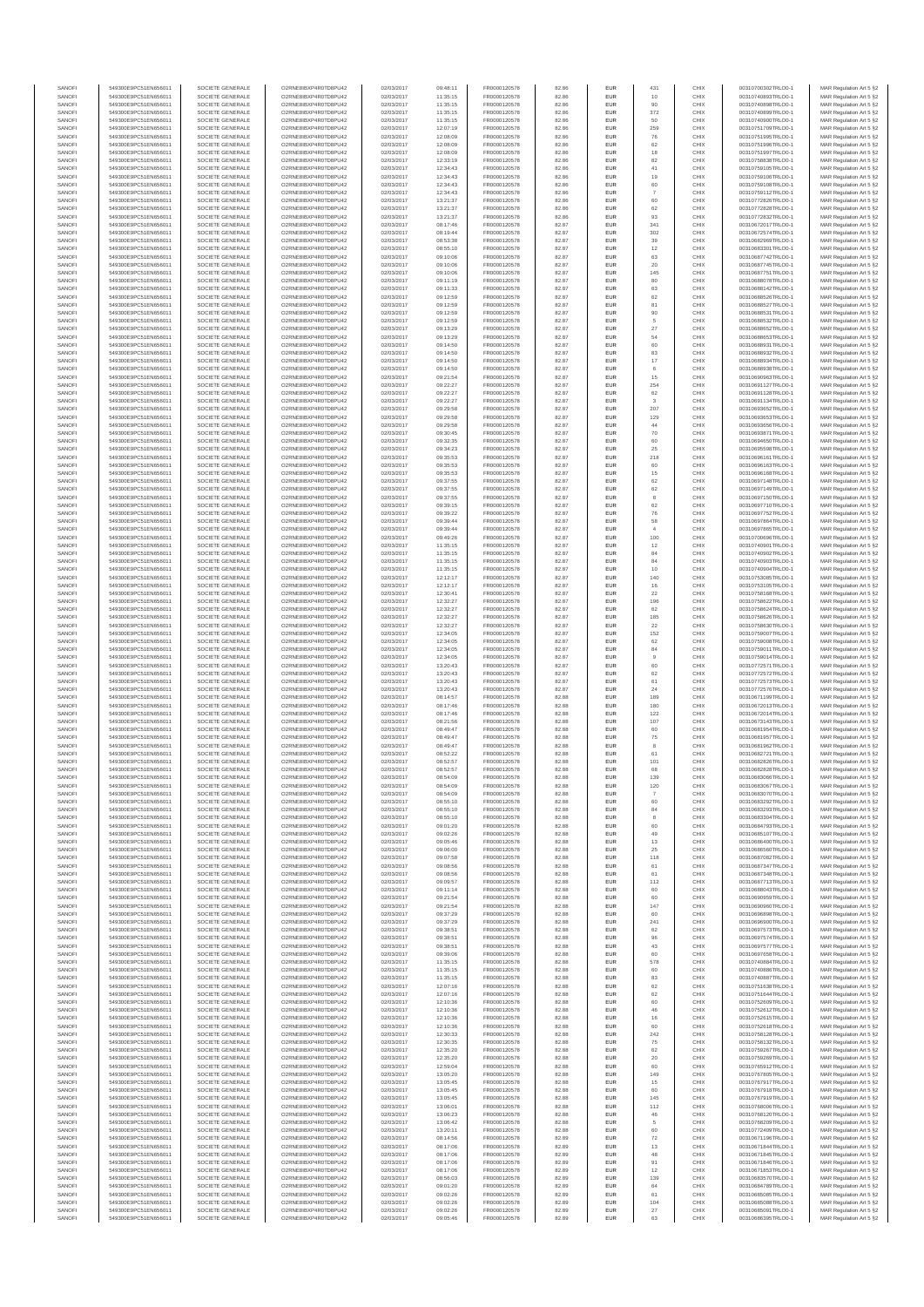| SANOFI           | 549300E9PC51EN656011                         | SOCIETE GENERALE                     | O2RNE8IBXP4R0TD8PU42                          | 02/03/2017               | 09:05:46             | FR0000120578                 | 82.89          | EUR                      | 129                  | CHIX         | 00310686396TRLO0-1                       | MAR Regulation Art 5 §2                            |
|------------------|----------------------------------------------|--------------------------------------|-----------------------------------------------|--------------------------|----------------------|------------------------------|----------------|--------------------------|----------------------|--------------|------------------------------------------|----------------------------------------------------|
| SANOFI<br>SANOFI | 549300E9PC51EN656011<br>549300E9PC51EN656011 | SOCIETE GENERALE<br>SOCIETE GENERALE | O2RNE8IBXP4R0TD8PU42<br>O2RNE8IBXP4R0TD8PU42  | 02/03/2017<br>02/03/2017 | 09:07:54<br>09:07:54 | FR0000120578                 | 82.89<br>82.89 | <b>EUR</b><br>EUR        | 90<br>34             | CHIX<br>CHIX | 00310687077TRLO0-1<br>00310687078TRLO0-1 | MAR Regulation Art 5 §2                            |
| SANOFI           | 549300E9PC51EN656011                         | SOCIETE GENERALE                     | O2RNE8IBXP4R0TD8PLI42                         | 02/03/2017               | 09:08:32             | FR0000120578<br>FR0000120578 | 82.89          | EUR                      | 60                   | CHIX         | 00310687180TRLO0-1                       | MAR Regulation Art 5 §2<br>MAR Regulation Art 5 §2 |
| SANOFI           | 549300E9PC51EN656011                         | SOCIETE GENERALE                     | O2RNE8IBXP4R0TD8PU42                          | 02/03/2017               | 09:08:32             | FR0000120578                 | 82.89          | EUR                      | 95                   | CHIX         | 00310687181TRLO0-1                       | MAR Regulation Art 5 §2                            |
| SANOFI           | 549300E9PC51EN656011                         | SOCIETE GENERALE                     | O2RNE8IBXP4R0TD8PU42                          | 02/03/2017               | 09:35:25             | FR0000120578<br>FR0000120578 | 82.89          | EUR                      | 61<br>453            | CHIX         | 00310696050TRLO0-1                       | MAR Regulation Art 5 §2                            |
| SANOFI<br>SANOFI | 549300E9PC51EN656011<br>549300E9PC51EN656011 | SOCIETE GENERALE<br>SOCIETE GENERALE | O2RNE8IBXP4R0TD8PU42<br>O2RNE8IBXP4R0TD8PU42  | 02/03/2017<br>02/03/2017 | 09:35:25<br>09:35:25 | FR0000120578                 | 82.89<br>82.89 | EUR<br>EUR               | 46                   | CHIX<br>CHIX | 00310696052TRLO0-1<br>00310696055TRLO0-1 | MAR Regulation Art 5 §2<br>MAR Regulation Art 5 §2 |
| SANOFI           | 549300E9PC51EN656011                         | SOCIETE GENERALE                     | O2RNE8IBXP4R0TD8PU42                          | 02/03/2017               | 09:49:26             | FR0000120578                 | 82.89          | <b>EUR</b>               | 62                   | CHIX         | 00310700686TRLO0-1                       | MAR Regulation Art 5 §2                            |
| SANOFI           | 549300E9PC51EN656011                         | SOCIETE GENERALE                     | O2RNE8IBXP4R0TD8PU42                          | 02/03/2017               | 09:51:52             | FR0000120578                 | 82.89          | EUR                      | 62                   | CHIX         | 00310701761TRLO0-1                       | MAR Regulation Art 5 §2                            |
| SANOFI<br>SANOFI | 549300E9PC51EN656011<br>549300E9PC51EN656011 | SOCIETE GENERALE<br>SOCIETE GENERALE | O2RNE8IBXP4R0TD8PLI42<br>O2RNE8IBXP4R0TD8PU42 | 02/03/2017<br>02/03/2017 | 09:52:47<br>09:52:47 | FR0000120578<br>FR0000120578 | 82.89<br>82.89 | EUR<br>EUR               | 137<br>62            | CHIX<br>CHIX | 00310702241TRLO0-1<br>00310702246TRLO0-1 | MAR Regulation Art 5 §2<br>MAR Regulation Art 5 §2 |
| SANOFI           | 549300E9PC51EN656011                         | SOCIETE GENERALE                     | O2RNE8IBXP4R0TD8PU42                          | 02/03/2017               | 09:52:47             | FR0000120578                 | 82.89          | EUR                      | 100                  | CHIX         | 00310702261TRLO0-1                       | MAR Regulation Art 5 §2                            |
| SANOFI           | 549300E9PC51EN656011                         | SOCIETE GENERALE                     | O2RNE8IBXP4R0TD8PU42                          | 02/03/2017               | 09:52:47             | FR0000120578                 | 82.89          | EUR                      | 53                   | CHIX         | 00310702262TRLO0-1                       | MAR Regulation Art 5 §2                            |
| SANOFI           | 549300E9PC51EN656011                         | SOCIETE GENERALE                     | O2RNE8IBXP4R0TD8PU42                          | 02/03/2017               | 09:53:24             | FR0000120578                 | 82.89          | EUR                      | 85                   | CHIX         | 00310702535TRLO0-1                       | MAR Regulation Art 5 §2                            |
| SANOFI<br>SANOFI | 549300E9PC51EN656011<br>549300E9PC51EN656011 | SOCIETE GENERALE<br>SOCIETE GENERALE | O2RNE8IBXP4R0TD8PU42<br>O2RNE8IBXP4R0TD8PU42  | 02/03/2017<br>02/03/2017 | 11:34:34<br>11:34:34 | FR0000120578<br>FR0000120578 | 82.89<br>82.89 | <b>EUR</b><br>EUR        | 67<br>83             | CHIX<br>CHIX | 00310740690TRLO0-1<br>00310740691TRLO0-1 | MAR Regulation Art 5 §2<br>MAR Regulation Art 5 §2 |
| SANOFI           | 549300E9PC51EN656011                         | SOCIETE GENERALE                     | O2RNE8IBXP4R0TD8PU42                          | 02/03/2017               | 11:34:34             | FR0000120578                 | 82.89          | <b>EUR</b>               | 211                  | CHIX         | 00310740692TRLO0-1                       | MAR Regulation Art 5 §2                            |
| SANOFI           | 549300E9PC51EN656011                         | SOCIETE GENERALE                     | O2RNE8IBXP4R0TD8PU42                          | 02/03/2017               | 11:34:34             | FR0000120578                 | 82.89          | EUR                      | 245                  | CHIX         | 00310740693TRLO0-1                       | MAR Regulation Art 5 §2                            |
| SANOFI           | 549300E9PC51EN656011                         | SOCIETE GENERALE                     | O2RNESIBXP4R0TD8PLI42                         | 02/03/2017               | 12:31:48             | FR0000120578                 | 82.89          | EUR                      | 129                  | CHIX         | 00310758478TRLO0-1                       | MAR Regulation Art 5 §2                            |
| SANOFI<br>SANOFI | 549300E9PC51EN656011<br>549300E9PC51EN656011 | SOCIETE GENERALE<br>SOCIETE GENERALE | O2RNE8IBXP4R0TD8PU42<br>O2RNE8IBXP4R0TD8PLI42 | 02/03/2017<br>02/03/2017 | 12:31:49<br>12:51:40 | FR0000120578<br>FR0000120578 | 82.89<br>82.89 | EUR<br>EUR               | 62<br>62             | CHIX<br>CHIX | 00310758479TRLO0-1<br>00310763535TRLO0-1 | MAR Regulation Art 5 §2<br>MAR Regulation Art 5 §2 |
| SANOFI           | 549300E9PC51EN656011                         | SOCIETE GENERALE                     | O2RNE8IBXP4R0TD8PU42                          | 02/03/2017               | 12:55:09             | FR0000120578                 | 82.89          | <b>EUR</b>               | 60                   | CHIX         | 00310764352TRLO0-1                       | MAR Regulation Art 5 §2                            |
| SANOFI           | 549300E9PC51EN656011                         | SOCIETE GENERALE                     | O2RNE8IBXP4R0TD8PU42                          | 02/03/2017               | 12:56:29             | FR0000120578                 | 82.89          | EUR                      |                      | CHIX         | 00310764852TRLO0-1                       | MAR Regulation Art 5 §2                            |
| SANOFI<br>SANOFI | 549300E9PC51EN656011<br>549300E9PC51EN656011 | SOCIETE GENERALE<br>SOCIETE GENERALE | O2RNE8IBXP4R0TD8PU42<br>O2RNE8IBXP4R0TD8PU42  | 02/03/2017<br>02/03/2017 | 12:57:14<br>12:57:14 | FR0000120578<br>FR0000120578 | 82.89<br>82.89 | <b>EUR</b><br>EUR        | 72                   | CHIX<br>CHIX | 00310765134TRLO0-1<br>00310765135TRLO0-1 | MAR Regulation Art 5 §2<br>MAR Regulation Art 5 §2 |
| SANOFI           | 549300E9PC51EN656011                         | SOCIETE GENERALE                     | O2RNE8IBXP4R0TD8PU42                          | 02/03/2017               | 12:57:14             | FR0000120578                 | 82.89          | <b>EUR</b>               | 53                   | CHIX         | 00310765136TRLO0-1                       | MAR Regulation Art 5 §2                            |
| SANOFI           | 549300E9PC51EN656011                         | SOCIETE GENERALE                     | O2RNE8IBXP4R0TD8PU42                          | 02/03/2017               | 12:57:14             | FR0000120578                 | 82.89          | EUR                      | 206                  | CHIX         | 00310765137TRLO0-1                       | MAR Regulation Art 5 §2                            |
| SANOFI           | 549300E9PC51EN656011                         | SOCIETE GENERALE                     | O2RNE8IBXP4R0TD8PU42                          | 02/03/2017               | 12:57:14             | FR0000120578                 | 82.89          | EUR                      | 45                   | CHIX         | 00310765141TRLO0-1                       | MAR Regulation Art 5 §2                            |
| SANOFI<br>SANOFI | 549300E9PC51EN656011<br>549300E9PC51EN656011 | SOCIETE GENERALE<br>SOCIETE GENERALE | O2RNE8IBXP4R0TD8PU42<br>O2RNE8IBXP4R0TD8PU42  | 02/03/2017<br>02/03/2017 | 12:58:22<br>12:58:22 | FR0000120578<br>FR0000120578 | 82.89<br>82.89 | EUR<br>EUR               | 60<br>43             | CHIX<br>CHIX | 00310765539TRLO0-1<br>00310765540TRLO0-1 | MAR Regulation Art 5 §2<br>MAR Regulation Art 5 §2 |
| SANOFI           | 549300E9PC51EN656011                         | SOCIETE GENERALE                     | O2RNE8IBXP4R0TD8PU42                          | 02/03/2017               | 12:58:22             | FR0000120578                 | 82.89          | <b>EUR</b>               | 12                   | CHIX         | 00310765543TRLO0-1                       | MAR Regulation Art 5 §2                            |
| SANOFI           | 549300E9PC51EN656011                         | SOCIETE GENERALE                     | O2RNE8IBXP4R0TD8PU42                          | 02/03/2017               | 12:58:22             | FR0000120578                 | 82.89          | EUR                      | 28                   | CHIX         | 00310765544TRLO0-                        | MAR Regulation Art 5 §2                            |
| SANOFI<br>SANOFI | 549300E9PC51EN656011<br>549300E9PC51EN656011 | SOCIETE GENERALE<br>SOCIETE GENERALE | O2RNE8IBXP4R0TD8PU42<br>O2RNE8IBXP4R0TD8PU42  | 02/03/2017<br>02/03/2017 | 12:59:01<br>12:59:01 | FR0000120578<br>FR0000120578 | 82.89<br>82.89 | <b>EUR</b><br>EUR        | 60<br>62             | CHIX<br>CHIX | 00310765843TRLO0-1<br>00310765844TRLO0-1 | MAR Regulation Art 5 §2<br>MAR Regulation Art 5 §2 |
| SANOFI           | 549300E9PC51EN656011                         | SOCIETE GENERALE                     | O2RNE8IBXP4R0TD8PU42                          | 02/03/2017               | 12:59:01             | FR0000120578                 | 82.89          | EUR                      | 15                   | CHIX         | 00310765845TRLO0-1                       | MAR Regulation Art 5 §2                            |
| SANOFI           | 549300E9PC51EN656011                         | SOCIETE GENERALE                     | O2RNE8IBXP4R0TD8PU42                          | 02/03/2017               | 13:04:30             | FR0000120578                 | 82.89          | EUR                      | 60                   | CHIX         | 00310767594TRLO0-1                       | MAR Regulation Art 5 §2                            |
| SANOFI<br>SANOFI | 549300E9PC51EN656011                         | SOCIETE GENERALE                     | O2RNE8IBXP4R0TD8PU42<br>O2RNE8IBXP4R0TD8PU42  | 02/03/2017               | 13:04:30             | FR0000120578                 | 82.89          | EUR                      | 248                  | CHIX<br>CHIX | 00310767599TRLO0-1<br>00310767600TRLO0-1 | MAR Regulation Art 5 §2                            |
| SANOFI           | 549300E9PC51EN656011<br>549300E9PC51EN656011 | SOCIETE GENERALE<br>SOCIETE GENERALE | O2RNE8IBXP4R0TD8PU42                          | 02/03/2017<br>02/03/2017 | 13:04:30<br>13:04:30 | FR0000120578<br>FR0000120578 | 82.89<br>82.89 | EUR<br>EUR               | 60<br>12             | CHIX         | 00310767602TRLO0-1                       | MAR Regulation Art 5 §2<br>MAR Regulation Art 5 §2 |
| SANOFI           | 549300E9PC51EN656011                         | SOCIETE GENERALE                     | O2RNE8IBXP4R0TD8PU42                          | 02/03/2017               | 13:04:30             | FR0000120578                 | 82.89          | <b>EUR</b>               | 14                   | CHIX         | 00310767603TRLO0-1                       | MAR Regulation Art 5 §2                            |
| SANOFI           | 549300E9PC51EN656011                         | SOCIETE GENERALE                     | O2RNE8IBXP4R0TD8PU42                          | 02/03/2017               | 13:06:38             | FR0000120578                 | 82.89          | EUR                      | 84                   | CHIX         | 00310768194TRLO0-1                       | MAR Regulation Art 5 §2                            |
| SANOFI<br>SANOFI | 549300E9PC51EN656011<br>549300E9PC51EN656011 | SOCIETE GENERALE<br>SOCIETE GENERALE | O2RNE8IBXP4R0TD8PLI42<br>O2RNE8IBXP4R0TD8PU42 | 02/03/2017<br>02/03/2017 | 13:06:38<br>13:08:16 | FR0000120578<br>FR0000120578 | 82.89<br>82.89 | <b>EUR</b><br>EUR        | 10<br>50             | CHIX<br>CHIX | 00310768195TRLO0-1<br>00310768767TRLO0-1 | MAR Regulation Art 5 §2<br>MAR Regulation Art 5 §2 |
| SANOFI           | 549300E9PC51EN656011                         | SOCIETE GENERALE                     | O2RNE8IBXP4R0TD8PU42                          | 02/03/2017               | 13:19:59             | FR0000120578                 | 82.89          | EUR                      | 63                   | CHIX         | 00310772297TRLO0-1                       | MAR Regulation Art 5 §2                            |
| SANOFI           | 549300E9PC51EN656011                         | SOCIETE GENERALE                     | O2RNE8IBXP4R0TD8PU42                          | 02/03/2017               | 13:19:59             | FR0000120578                 | 82.89          | EUR                      | 38                   | CHIX         | 00310772301TRLO0-1                       | MAR Regulation Art 5 §2                            |
| SANOFI           | 549300E9PC51EN656011                         | SOCIETE GENERALE                     | O2RNE8IBXP4R0TD8PLI42<br>O2RNE8IBXP4R0TD8PU42 | 02/03/2017               | 08:21:49             | FR0000120578                 | 82.90          | EUR                      | 138                  | CHIX         | 00310673126TRLO0-1                       | MAR Regulation Art 5 §2                            |
| SANOFI<br>SANOFI | 549300E9PC51EN656011<br>549300E9PC51EN656011 | SOCIETE GENERALE<br>SOCIETE GENERALE | O2RNE8IBXP4R0TD8PU42                          | 02/03/2017<br>02/03/2017 | 08:21:49<br>08:21:49 | FR0000120578<br>FR0000120578 | 82.90<br>82.90 | EUR<br>EUR               | 12<br>153            | CHIX<br>CHIX | 00310673128TRLO0-1<br>00310673130TRLO0-1 | MAR Regulation Art 5 §2<br>MAR Regulation Art 5 §2 |
| SANOFI           | 549300E9PC51EN656011                         | SOCIETE GENERALE                     | O2RNE8IBXP4R0TD8PU42                          | 02/03/2017               | 08:49:06             | FR0000120578                 | 82.90          | EUR                      | 60                   | CHIX         | 00310681789TRLO0-1                       | MAR Regulation Art 5 §2                            |
| SANOFI           | 549300E9PC51EN656011                         | SOCIETE GENERALE                     | O2RNE8IBXP4R0TD8PU42                          | 02/03/2017               | 08:57:25             | FR0000120578                 | 82.90          | EUR                      | 95                   | CHIX         | 00310683847TRLO0-1                       | MAR Regulation Art 5 §2                            |
| SANOFI<br>SANOFI | 549300E9PC51EN656011<br>549300E9PC51EN656011 | SOCIETE GENERALE<br>SOCIETE GENERALE | O2RNE8IBXP4R0TD8PU42<br>O2RNE8IBXP4R0TD8PU42  | 02/03/2017<br>02/03/2017 | 09:00:52<br>09:01:51 | FR0000120578<br>FR0000120578 | 82.90<br>82.90 | <b>EUR</b><br>EUR        | 16<br>63             | CHIX<br>CHIX | 00310684685TRLO0-1<br>00310684947TRLO0-1 | MAR Regulation Art 5 §2<br>MAR Regulation Art 5 §2 |
| SANOFI           | 549300E9PC51EN656011                         | SOCIETE GENERALE                     | O2RNE8IBXP4R0TD8PLI42                         | 02/03/2017               | 09:06:58             | FR0000120578                 | 82.90          | EUR                      | 16                   | CHIX         | 00310686781TRLO0-1                       | MAR Regulation Art 5 §2                            |
| SANOFI           | 549300E9PC51EN656011                         | SOCIETE GENERALE                     | O2RNE8IBXP4R0TD8PU42                          | 02/03/2017               | 09:07:49             | FR0000120578                 | 82.90          | EUR                      | 60                   | CHIX         | 00310687059TRLO0-1                       | MAR Regulation Art 5 §2                            |
| SANOFI           | 549300E9PC51EN656011                         | SOCIETE GENERALE                     | O2RNE8IBXP4R0TD8PU42                          | 02/03/2017               | 09:37:21             | FR0000120578                 | 82.90          | EUR                      | 62                   | CHIX         | 00310696802TRLO0-1                       | MAR Regulation Art 5 §2                            |
| SANOFI<br>SANOFI | 549300E9PC51EN656011<br>549300E9PC51EN656011 | SOCIETE GENERALE<br>SOCIETE GENERALE | O2RNE8IBXP4R0TD8PU42<br>O2RNE8IBXP4R0TD8PU42  | 02/03/2017<br>02/03/2017 | 09:50:24<br>09:50:24 | FR0000120578<br>FR0000120578 | 82.90<br>82.90 | <b>EUR</b><br>EUR        | 144<br>87            | CHIX<br>CHIX | 00310701149TRLO0-1<br>00310701150TRLO0-1 | MAR Regulation Art 5 §2<br>MAR Regulation Art 5 §2 |
| SANOFI           | 549300E9PC51EN656011                         | SOCIETE GENERALE                     | O2RNE8IBXP4R0TD8PU42                          | 02/03/2017               | 09:50:25             | FR0000120578                 | 82.90          | <b>EUR</b>               | 58                   | CHIX         | 00310701153TRLO0-1                       | MAR Regulation Art 5 §2                            |
| SANOFI           | 549300E9PC51EN656011                         | SOCIETE GENERALE                     | O2RNE8IBXP4R0TD8PU42                          | 02/03/2017               | 09:50:47             | FR0000120578                 | 82.90          | EUR                      | 62                   | CHIX         | 00310701282TRLO0-1                       | MAR Regulation Art 5 §2                            |
| SANOFI<br>SANOFI | 549300E9PC51EN656011<br>549300E9PC51EN656011 | SOCIETE GENERALE<br>SOCIETE GENERALE | O2RNE8IBXP4R0TD8PU42                          | 02/03/2017<br>02/03/2017 | 09:51:31<br>09:51:31 | FR0000120578                 | 82.90<br>82.90 | <b>EUR</b><br>EUR        | 140<br>60            | CHIX<br>CHIX | 00310701576TRLO0-1                       | MAR Regulation Art 5 §2                            |
| SANOFI           | 549300E9PC51EN656011                         | SOCIETE GENERALE                     | O2RNE8IBXP4R0TD8PU42<br>O2RNE8IBXP4R0TD8PU42  | 02/03/2017               | 09:51:34             | FR0000120578<br>FR0000120578 | 82.90          | EUR                      | 154                  | CHIX         | 00310701577TRLO0-1<br>00310701591TRLO0-1 | MAR Regulation Art 5 §2<br>MAR Regulation Art 5 §2 |
| SANOFI           | 549300E9PC51EN656011                         | SOCIETE GENERALE                     | O2RNE8IBXP4R0TD8PU42                          | 02/03/2017               | 09:51:50             | FR0000120578                 | 82.90          | EUR                      | 169                  | CHIX         | 00310701754TRLO0-1                       | MAR Regulation Art 5 §2                            |
| SANOFI           | 549300E9PC51EN656011                         | SOCIETE GENERALE                     | O2RNE8IBXP4R0TD8PU42                          | 02/03/2017               | 09:54:43             | FR0000120578                 | 82.90          | EUR                      | 86                   | CHIX         | 00310703318TRLO0-1                       | MAR Regulation Art 5 §2                            |
| SANOFI<br>SANOFI | 549300E9PC51EN656011<br>549300E9PC51EN656011 | SOCIETE GENERALE<br>SOCIETE GENERALE | O2RNE8IBXP4R0TD8PU42<br>O2RNE8IBXP4R0TD8PU42  | 02/03/2017<br>02/03/2017 | 09:54:43<br>09:54:43 | FR0000120578<br>FR0000120578 | 82.90<br>82.90 | <b>EUR</b><br>EUR        | 59                   | CHIX<br>CHIX | 00310703319TRLO0-1<br>00310703320TRLO0-1 | MAR Regulation Art 5 §2<br>MAR Regulation Art 5 §2 |
| SANOFI           | 549300E9PC51EN656011                         | SOCIETE GENERALE                     | O2RNE8IBXP4R0TD8PU42                          | 02/03/2017               | 09:54:43             | FR0000120578                 | 82.90          | <b>EUR</b>               | 71                   | CHIX         | 00310703330TRLO0-1                       | MAR Regulation Art 5 §2                            |
| SANOFI           | 549300E9PC51EN656011                         | SOCIETE GENERALE                     | O2RNE8IBXP4R0TD8PU42                          | 02/03/2017               | 09:54:43             | FR0000120578                 | 82.90          | EUR                      | 130                  | CHIX         | 00310703331TRLO0-                        | MAR Regulation Art 5 §2                            |
| SANOFI<br>SANOFI | 549300E9PC51EN656011<br>549300E9PC51EN656011 | SOCIETE GENERALE<br>SOCIETE GENERALE | O2RNE8IBXP4R0TD8PU42<br>O2RNE8IBXP4R0TD8PU42  | 02/03/2017               | 09:54:43<br>09:54:43 | FR0000120578                 | 82.90          | <b>EUR</b><br>EUR        | 19<br>51             | CHIX<br>CHIX | 00310703332TRLO0-1                       | MAR Regulation Art 5 §2                            |
| SANOFI           | 549300E9PC51EN656011                         | SOCIETE GENERALE                     | O2RNE8IBXP4R0TD8PU42                          | 02/03/2017<br>02/03/2017 | 09:54:43             | FR0000120578<br>FR0000120578 | 82.90<br>82.90 | EUR                      | 10                   | CHIX         | 00310703334TRLO0-1<br>00310703336TRLO0-1 | MAR Regulation Art 5 §2<br>MAR Regulation Art 5 §2 |
| SANOFI           | 549300E9PC51EN656011                         | SOCIETE GENERALE                     | O2RNE8IBXP4R0TD8PU42                          | 02/03/2017               | 09:54:44             | FR0000120578                 | 82.90          | EUR                      | 110                  | CHIX         | 00310703356TRLO0-1                       | MAR Regulation Art 5 §2                            |
| SANOFI           | 549300E9PC51EN656011                         | SOCIETE GENERALE                     | O2RNE8IBXP4R0TD8PU42                          | 02/03/2017               | 11:34:33             | FR0000120578                 | 82.90          | EUR                      |                      | CHIX         | 00310740679TRLO0-1                       | MAR Regulation Art 5 §2                            |
| SANOFI<br>SANOFI | 549300E9PC51EN656011<br>549300E9PC51EN656011 | SOCIETE GENERALE<br>SOCIETE GENERALE | O2RNE8IBXP4R0TD8PU42<br>O2RNE8IBXP4R0TD8PU42  | 02/03/2017<br>02/03/2017 | 11:34:33<br>11:34:34 | FR0000120578<br>FR0000120578 | 82.90<br>82.90 | <b>EUR</b><br>EUR        | 262<br>130           | CHIX<br>CHIX | 00310740682TRLO0-1<br>00310740689TRLO0-1 | MAR Regulation Art 5 §2<br>MAR Regulation Art 5 §2 |
| SANOFI           | 549300E9PC51EN656011                         | SOCIETE GENERALE                     | O2RNE8IBXP4R0TD8PU42                          | 02/03/2017               | 12:10:23             | FR0000120578                 | 82.90          | <b>EUR</b>               | 62                   | CHIX         | 00310752535TRLO0-1                       | MAR Regulation Art 5 §2                            |
| SANOFI           | 549300E9PC51EN656011                         | SOCIETE GENERALE                     | O2RNE8IBXP4R0TD8PU42                          | 02/03/2017               | 12:10:23             | FR0000120578                 | 82.90          | EUR                      | 66                   | CHIX         | 00310752537TRLO0-1                       | MAR Regulation Art 5 §2                            |
| SANOFI           | 549300E9PC51EN656011                         | SOCIETE GENERALE                     | O2RNE8IBXP4R0TD8PU42                          | 02/03/2017               | 12:27:08             | FR0000120578                 | 82.90          | EUR                      | 62                   | CHIX         | 00310757123TRLO0-1                       | MAR Regulation Art 5 §2                            |
| SANOFI<br>SANOFI | 549300E9PC51EN656011<br>549300E9PC51EN656011 | SOCIETE GENERALE<br>SOCIETE GENERALE | O2RNE8IBXP4R0TD8PU42<br>O2RNE8IBXP4R0TD8PU42  | 02/03/2017<br>02/03/2017 | 12:30:07<br>12:30:07 | FR0000120578<br>FR0000120578 | 82.90<br>82.90 | EUR<br>EUR               | 68<br>550            | CHIX<br>CHIX | 00310757984TRLO0-1<br>00310757985TRLO0-1 | MAR Regulation Art 5 §2<br>MAR Regulation Art 5 §2 |
| SANOFI           | 549300E9PC51EN656011                         | SOCIETE GENERALE                     | O2RNE8IBXP4R0TD8PU42                          | 02/03/2017               | 12:37:07             | FR0000120578                 | 82.90          | EUR                      | 39                   | CHIX         | 00310759765TRLO0-1                       | MAR Regulation Art 5 §2                            |
| SANOFI           | 549300E9PC51EN656011                         | SOCIETE GENERALE                     | O2RNE8IBXP4R0TD8PU42                          | 02/03/2017               | 12:37:17             | FR0000120578                 | 82.90          | EUR                      | $23\,$               | CHIX         | 00310759790TRLO0-1                       | MAR Regulation Art 5 §2                            |
| SANOFI           | 549300E9PC51EN656011                         | SOCIETE GENERALE                     | O2RNE8IBXP4R0TD8PU42                          | 02/03/2017               | 12:37:17             | FR0000120578                 | 82.90          | <b>EUR</b>               | 135                  | CHIX         | 00310759793TRLO0-1                       | MAR Regulation Art 5 §2                            |
| SANOFI<br>SANOFI | 549300E9PC51EN656011<br>549300E9PC51EN656011 | SOCIETE GENERALE<br>SOCIETE GENERALE | O2RNE8IBXP4R0TD8PU42<br>O2RNE8IBXP4R0TD8PU42  | 02/03/2017<br>02/03/2017 | 12:37:17<br>12:37:17 | FR0000120578<br>FR0000120578 | 82.90<br>82.90 | EUR<br>EUR               | 17<br>69             | CHIX<br>CHIX | 00310759795TRLO0-1<br>00310759796TRLO0-1 | MAR Regulation Art 5 §2<br>MAR Regulation Art 5 §2 |
| SANOFI           | 549300E9PC51EN656011                         | SOCIETE GENERALE                     | O2RNE8IBXP4R0TD8PU42                          | 02/03/2017               | 12:37:40             | FR0000120578                 | 82.90          | EUR                      | 60                   | CHIX         | 00310759866TRLO0-1                       | MAR Regulation Art 5 §2                            |
| SANOFI           | 549300E9PC51EN656011                         | SOCIETE GENERALE                     | O2RNE8IBXP4R0TD8PLI42                         | 02/03/2017               | 12:44:27             | FR0000120578                 | 82.90          | EUR                      | 62                   | CHIX         | 00310761543TRLO0-1                       | MAR Regulation Art 5 §2                            |
| SANOFI<br>SANOFI | 549300E9PC51EN656011<br>549300E9PC51EN656011 | SOCIETE GENERALE<br>SOCIETE GENERALE | O2RNE8IBXP4R0TD8PU42<br>O2RNESIBXP4R0TD8PLI42 | 02/03/2017               | 12:44:27<br>12:46:44 | FR0000120578                 | 82.90          | <b>EUR</b><br><b>EUR</b> | 375<br>60            | CHIX<br>CHIX | 00310761544TRLO0-1                       | MAR Regulation Art 5 §2                            |
| SANOFI           | 549300E9PC51EN656011                         | SOCIETE GENERALE                     | O2RNE8IBXP4R0TD8PU42                          | 02/03/2017<br>02/03/2017 | 12:50:57             | FR0000120578<br>FR0000120578 | 82.90<br>82.90 | EUR                      | 24                   | CHIX         | 00310762174TRLO0-1<br>00310763345TRLO0-1 | MAR Regulation Art 5 §2<br>MAR Regulation Art 5 §2 |
| SANOFI           | 549300E9PC51EN656011                         | SOCIETE GENERALE                     | O2RNE8IBXP4R0TD8PU42                          | 02/03/2017               | 12:51:05             | FR0000120578                 | 82.90          | EUR                      | 38                   | CHIX         | 00310763396TRLO0-1                       | MAR Regulation Art 5 §2                            |
| SANOFI           | 549300E9PC51EN656011                         | SOCIETE GENERALE                     | O2RNE8IBXP4R0TD8PU42                          | 02/03/2017               | 12:51:05             | FR0000120578                 | 82.90          | <b>EUR</b>               | 62                   | CHIX         | 00310763397TRLO0-1                       | MAR Regulation Art 5 §2                            |
| SANOFI<br>SANOFI | 549300E9PC51EN656011<br>549300E9PC51EN656011 | SOCIETE GENERALE<br>SOCIETE GENERALE | O2RNE8IBXP4R0TD8PU42<br>O2RNE8IBXP4R0TD8PU42  | 02/03/2017<br>02/03/2017 | 12:51:29<br>12:53:39 | FR0000120578<br>FR0000120578 | 82.90<br>82.90 | EUR<br><b>EUR</b>        | 62<br>6              | CHIX<br>CHIX | 00310763505TRLO0-1<br>00310763908TRLO0-1 | MAR Regulation Art 5 §2<br>MAR Regulation Art 5 §2 |
| SANOFI           | 549300E9PC51EN656011                         | SOCIETE GENERALE                     | O2RNE8IBXP4R0TD8PU42                          | 02/03/2017               | 12:54:12             | FR0000120578                 | 82.90          | EUR                      | 56                   | CHIX         | 00310763984TRLO0-1                       | MAR Regulation Art 5 §2                            |
| SANOFI           | 549300E9PC51EN656011                         | SOCIETE GENERALE                     | O2RNE8IBXP4R0TD8PU42                          | 02/03/2017               | 12:54:12             | FR0000120578                 | 82.90          | EUR                      | 60                   | CHIX         | 00310763985TRLO0-1                       | MAR Regulation Art 5 §2                            |
| SANOFI<br>SANOFI | 549300E9PC51EN656011<br>549300E9PC51EN656011 | SOCIETE GENERALE<br>SOCIETE GENERALE | O2RNE8IBXP4R0TD8PU42<br>O2RNESIBXP4R0TD8PLI42 | 02/03/2017<br>02/03/2017 | 12:54:12<br>12:54:12 | FR0000120578<br>FR0000120578 | 82.90<br>82.90 | EUR<br>EUR               | 203<br>44            | CHIX<br>CHIX | 00310763988TRLO0-1<br>00310763992TRLO0-1 | MAR Regulation Art 5 §2<br>MAR Regulation Art 5 §2 |
| SANOFI           | 549300E9PC51EN656011                         | SOCIETE GENERALE                     | O2RNE8IBXP4R0TD8PLI42                         | 02/03/2017               | 12:55:08             | FR0000120578                 | 82.90          | <b>EUR</b>               | 62                   | CHIX         | 00310764288TRLO0-1                       | MAR Regulation Art 5 §2                            |
| SANOFI           | 549300E9PC51EN656011                         | SOCIETE GENERALE                     | O2RNE8IBXP4R0TD8PU42                          | 02/03/2017               | 12:55:08             | FR0000120578                 | 82.90          | EUR                      | 236                  | CHIX         | 00310764293TRLO0-1                       | MAR Regulation Art 5 §2                            |
| SANOFI<br>SANOFI | 549300E9PC51EN656011<br>549300E9PC51EN656011 | SOCIETE GENERALE<br>SOCIETE GENERALE | O2RNE8IBXP4R0TD8PU42<br>O2RNE8IBXP4R0TD8PU42  | 02/03/2017<br>02/03/2017 | 12:56:23<br>12:56:23 | FR0000120578<br>FR0000120578 | 82.90<br>82.90 | <b>EUR</b><br>EUR        | 60<br>16             | CHIX<br>CHIX | 00310764730TRLO0-1<br>00310764731TRLO0-1 | MAR Regulation Art 5 §2<br>MAR Regulation Art 5 §2 |
| SANOFI           | 549300E9PC51EN656011                         | SOCIETE GENERALE                     | O2RNE8IBXP4R0TD8PU42                          | 02/03/2017               | 12:56:23             | FR0000120578                 | 82.90          | EUR                      | 46                   | CHIX         | 00310764732TRLO0-1                       | MAR Regulation Art 5 §2                            |
| SANOFI           | 549300E9PC51EN656011                         | SOCIETE GENERALE                     | O2RNE8IBXP4R0TD8PU42                          | 02/03/2017               | 12:58:19             | FR0000120578                 | 82.90          | EUR                      | 60                   | CHIX         | 00310765509TRLO0-1                       | MAR Regulation Art 5 §2                            |
| SANOFI<br>SANOFI | 549300E9PC51EN656011                         | SOCIETE GENERALE<br>SOCIETE GENERALE | O2RNE8IBXP4R0TD8PU42<br>O2RNE8IBXP4R0TD8PU42  | 02/03/2017               | 12:58:19             | FR0000120578                 | 82.90          | EUR                      | $\overline{2}$<br>60 | CHIX<br>CHIX | 00310765510TRLO0-1                       | MAR Regulation Art 5 §2                            |
| SANOFI           | 549300E9PC51EN656011<br>549300E9PC51EN656011 | SOCIETE GENERALE                     | O2RNE8IBXP4R0TD8PU42                          | 02/03/2017<br>02/03/2017 | 12:58:19<br>12:59:01 | FR0000120578<br>FR0000120578 | 82.90<br>82.90 | EUR<br>EUR               | 60                   | CHIX         | 00310765511TRLO0-1<br>00310765838TRLO0-1 | MAR Regulation Art 5 §2<br>MAR Regulation Art 5 §2 |
| SANOFI           | 549300E9PC51EN656011                         | SOCIETE GENERALE                     | O2RNE8IBXP4R0TD8PU42                          | 02/03/2017               | 13:03:12             | FR0000120578                 | 82.90          | <b>EUR</b>               | 62                   | CHIX         | 00310767308TRLO0-1                       | MAR Regulation Art 5 §2                            |
| SANOFI<br>SANOFI | 549300E9PC51EN656011<br>549300E9PC51EN656011 | SOCIETE GENERALE<br>SOCIETE GENERALE | O2RNE8IBXP4R0TD8PU42<br>O2RNE8IBXP4R0TD8PLI42 | 02/03/2017<br>02/03/2017 | 13:03:12<br>13:03:12 | FR0000120578<br>FR0000120578 | 82.90<br>82.90 | EUR<br><b>EUR</b>        | 200<br>60            | CHIX<br>CHIX | 00310767309TRLO0-1<br>00310767311TRLO0-1 | MAR Regulation Art 5 §2<br>MAR Regulation Art 5 §2 |
| SANOFI           | 549300E9PC51EN656011                         | SOCIETE GENERALE                     | O2RNE8IBXP4R0TD8PU42                          | 02/03/2017               | 13:08:16             | FR0000120578                 | 82.90          | EUR                      | 107                  | CHIX         | 00310768757TRLO0-1                       | MAR Regulation Art 5 \$2                           |
| SANOFI           | 549300E9PC51EN656011                         | SOCIETE GENERALE                     | O2RNE8IBXP4R0TD8PU42                          | 02/03/2017               | 13:08:16             | FR0000120578                 | 82.90          | <b>EUR</b>               | 14                   | CHIX         | 00310768758TRLO0-1                       | MAR Regulation Art 5 §2                            |
| SANOFI           | 549300E9PC51EN656011                         | SOCIETE GENERALE                     | O2RNE8IBXP4R0TD8PU42                          | 02/03/2017               | 13:08:16             | FR0000120578                 | 82.90          | EUR<br>EUR               | 106                  | CHIX         | 00310768759TRLO0-1                       | MAR Regulation Art 5 §2                            |
| SANOFI<br>SANOFI | 549300E9PC51EN656011<br>549300E9PC51EN656011 | SOCIETE GENERALE<br>SOCIETE GENERALE | O2RNE8IBXP4R0TD8PU42<br>O2RNE8IBXP4R0TD8PU42  | 02/03/2017<br>02/03/2017 | 13:09:32<br>13:09:32 | FR0000120578                 | 82.90<br>82.90 | EUR                      | 303<br>62            | CHIX<br>CHIX | 00310769160TRLO0-1<br>00310769161TRLO0-1 | MAR Regulation Art 5 §2                            |
| SANOFI           | 549300E9PC51EN656011                         | SOCIETE GENERALE                     | O2RNE8IBXP4R0TD8PU42                          | 02/03/2017               | 13:09:32             | FR0000120578<br>FR0000120578 | 82.90          | EUR                      | 114                  | CHIX         | 00310769165TRLO0-1                       | MAR Regulation Art 5 §2<br>MAR Regulation Art 5 §2 |
| SANOFI           | 549300E9PC51EN656011                         | SOCIETE GENERALE                     | O2RNE8IBXP4R0TD8PU42                          | 02/03/2017               | 13:09:32             | FR0000120578                 | 82.90          | <b>EUR</b>               | 12                   | CHIX         | 00310769167TRLO0-1                       | MAR Regulation Art 5 §2                            |
| SANOFI<br>SANOFI | 549300E9PC51EN656011<br>549300E9PC51EN656011 | SOCIETE GENERALE<br>SOCIETE GENERALE | O2RNE8IBXP4R0TD8PU42<br>O2RNE8IBXP4R0TD8PU42  | 02/03/2017<br>02/03/2017 | 13:10:15<br>13:10:15 | FR0000120578<br>FR0000120578 | 82.90<br>82.90 | EUR<br><b>EUR</b>        | 59                   | CHIX<br>CHIX | 00310769367TRLO0-1<br>00310769368TRLO0-1 | MAR Regulation Art 5 §2                            |
| SANOFI           | 549300E9PC51EN656011                         | SOCIETE GENERALE                     | O2RNE8IBXP4R0TD8PU42                          | 02/03/2017               | 13:10:15             | FR0000120578                 | 82.90          | EUR                      | 60                   | CHIX         | 00310769369TRLO0-1                       | MAR Regulation Art 5 §2<br>MAR Regulation Art 5 §2 |
| SANOFI           | 549300E9PC51EN656011                         | SOCIETE GENERALE                     | O2RNE8IBXP4R0TD8PU42                          | 02/03/2017               | 13:10:15             | FR0000120578                 | 82.90          | EUR                      | $\overline{1}$       | CHIX         | 00310769371TRLO0-1                       | MAR Regulation Art 5 §2                            |
| SANOFI           | 549300E9PC51EN656011                         | SOCIETE GENERALE                     | O2RNE8IBXP4R0TD8PU42                          | 02/03/2017               | 13:17:56             | FR0000120578                 | 82.90          | EUR                      | 62                   | CHIX         | 00310771632TRLO0-1                       | MAR Regulation Art 5 §2                            |
| SANOFI<br>SANOFI | 549300E9PC51EN656011<br>549300E9PC51EN656011 | SOCIETE GENERALE<br>SOCIETE GENERALE | O2RNE8IBXP4R0TD8PU42<br>O2RNE8IBXP4R0TD8PU42  | 02/03/2017<br>02/03/2017 | 13:17:56<br>13:17:56 | FR0000120578<br>FR0000120578 | 82.90          | EUR<br>EUR               | 130<br>117           | CHIX<br>CHIX | 00310771636TRLO0-1<br>00310771637TRLO0-1 | MAR Regulation Art 5 §2                            |
| SANOFI           | 549300E9PC51EN656011                         | SOCIETE GENERALE                     | O2RNE8IBXP4R0TD8PU42                          | 02/03/2017               | 13:17:56             | FR0000120578                 | 82.90<br>82.90 | EUR                      | 60                   | CHIX         | 00310771644TRLO0-1                       | MAR Regulation Art 5 §2<br>MAR Regulation Art 5 §2 |
| SANOFI           | 549300E9PC51EN656011                         | SOCIETE GENERALE                     | O2RNE8IBXP4R0TD8PU42                          | 02/03/2017               | 13:19:32             | FR0000120578                 | 82.90          | <b>EUR</b>               | 279                  | CHIX         | 00310772130TRLO0-1                       | MAR Regulation Art 5 §2                            |
| SANOFI           | 549300E9PC51EN656011                         | SOCIETE GENERALE                     | O2RNE8IBXP4R0TD8PU42                          | 02/03/2017               | 13:19:32             | FR0000120578                 | 82.90          | EUR                      | 60                   | CHIX         | 00310772131TRLO0-1                       | MAR Regulation Art 5 §2                            |
| SANOFI<br>SANOFI | 549300E9PC51EN656011<br>549300E9PC51EN656011 | SOCIETE GENERALE<br>SOCIETE GENERALE | O2RNE8IBXP4R0TD8PU42<br>O2RNE8IBXP4R0TD8PU42  | 02/03/2017<br>02/03/2017 | 08:16:45<br>08:23:09 | FR0000120578<br>FR0000120578 | 82.91<br>82.91 | EUR<br>EUR               | 64<br>39             | CHIX<br>CHIX | 00310671727TRLO0-1<br>00310673460TRLO0-1 | MAR Regulation Art 5 §2<br>MAR Regulation Art 5 §2 |
| SANOFI           | 549300E9PC51EN656011                         | SOCIETE GENERALE                     | O2RNE8IBXP4R0TD8PU42                          | 02/03/2017               | 08:23:09             | FR0000120578                 | 82.91          | EUR                      | 21                   | CHIX         | 00310673461TRLO0-1                       | MAR Regulation Art 5 §2                            |
| SANOFI           | 549300E9PC51EN656011                         | SOCIETE GENERALE                     | O2RNE8IBXP4R0TD8PU42                          | 02/03/2017               | 08:49:01             | FR0000120578                 | 82.91          | EUR                      | 61                   | CHIX         | 00310681771TRLO0-1                       | MAR Regulation Art 5 §2                            |
| SANOFI<br>SANOFI | 549300E9PC51EN656011<br>549300E9PC51EN656011 | SOCIETE GENERALE<br>SOCIETE GENERALE | O2RNE8IBXP4R0TD8PU42<br>O2RNE8IBXP4R0TD8PU42  | 02/03/2017<br>02/03/2017 | 08:56:41<br>08:56:41 | FR0000120578<br>FR0000120578 | 82.91<br>82.91 | EUR<br><b>EUR</b>        | $61\,$               | CHIX<br>CHIX | 00310683706TRLO0-1<br>00310683708TRLO0-1 | MAR Regulation Art 5 §2                            |
| SANOFI           | 549300E9PC51EN656011                         | SOCIETE GENERALE                     | O2RNE8IBXP4R0TD8PU42                          | 02/03/2017               | 08:56:41             | FR0000120578                 | 82.91          | EUR                      | 72<br>29             | CHIX         | 00310683710TRLO0-1                       | MAR Regulation Art 5 §2<br>MAR Regulation Art 5 §2 |
| SANOFI           | 549300E9PC51EN656011                         | SOCIETE GENERALE                     | O2RNE8IBXP4R0TD8PU42                          | 02/03/2017               | 08:56:41             | FR0000120578                 | 82.91          | <b>EUR</b>               | 16                   | CHIX         | 00310683712TRLO0-1                       | MAR Regulation Art 5 §2                            |
| SANOFI           | 549300E9PC51EN656011                         | SOCIETE GENERALE                     | O2RNE8IBXP4R0TD8PU42                          | 02/03/2017               | 08:57:25             | FR0000120578                 | 82.91          | EUR                      | 61                   | CHIX         | 00310683841TRLO0-1                       | MAR Regulation Art 5 §2                            |
| SANOFI<br>SANOFI | 549300E9PC51EN656011<br>549300E9PC51EN656011 | SOCIETE GENERALE<br>SOCIETE GENERALE | O2RNE8IBXP4R0TD8PU42<br>O2RNE8IBXP4R0TD8PU42  | 02/03/2017<br>02/03/2017 | 09:00:52<br>09:04:56 | FR0000120578<br>FR0000120578 | 82.91<br>82.91 | EUR<br>EUR               | 60<br>62             | CHIX<br>CHIX | 00310684682TRLO0-1<br>00310685810TRLO0-1 | MAR Regulation Art 5 §2<br>MAR Regulation Art 5 §2 |
| SANOFI           | 549300E9PC51EN656011                         | SOCIETE GENERALE                     | O2RNE8IBXP4R0TD8PU42                          | 02/03/2017               | 09:06:57             | FR0000120578                 | 82.91          | EUR                      | 239                  | CHIX         | 00310686774TRLO0-1                       | MAR Regulation Art 5 §2                            |
| SANOFI           | 549300E9PC51EN656011                         | SOCIETE GENERALE                     | O2RNE8IBXP4R0TD8PU42                          | 02/03/2017               | 09:06:57             | FR0000120578                 | 82.91          | EUR                      | 6                    | CHIX         | 00310686775TRLO0-1                       | MAR Regulation Art 5 §2                            |
| SANOFI           | 549300E9PC51EN656011                         | SOCIETE GENERALE                     | O2RNE8IBXP4R0TD8PU42                          | 02/03/2017               | 09:06:57             | FR0000120578                 | 82.91          | EUR                      | 146                  | CHIX         | 00310686776TRLO0-1                       | MAR Regulation Art 5 §2                            |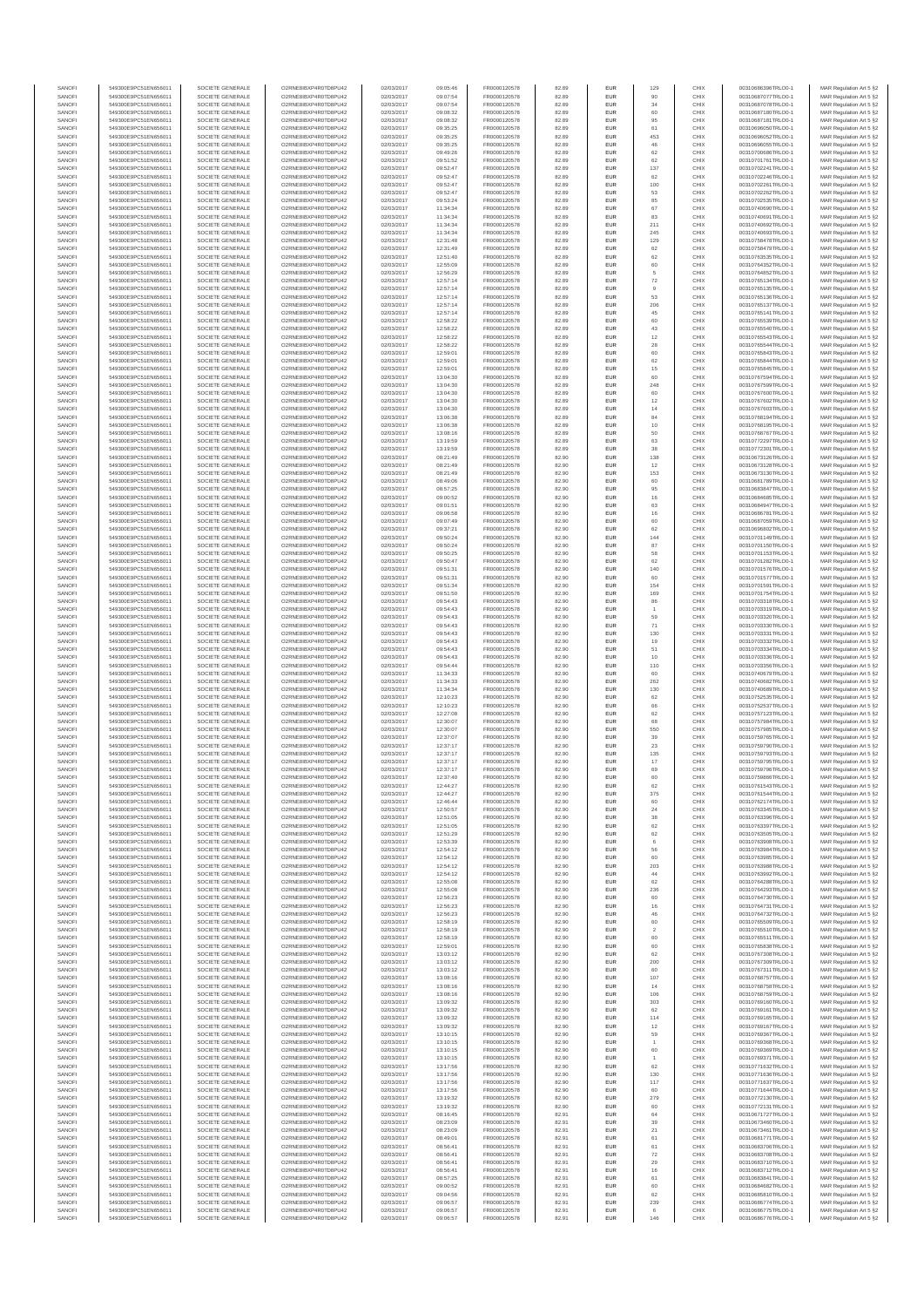| SANOF            | 549300E9PC51EN656011                         | SOCIETE GENERALE                     | O2RNE8IBXP4R0TD8PU42                          | 02/03/2017               | 09:50:18             | FR0000120578                 | 82.91          | EUR               | 62                   | CHIX         | 00310701134TRLO0-1                       | MAR Regulation Art 5 §2                            |
|------------------|----------------------------------------------|--------------------------------------|-----------------------------------------------|--------------------------|----------------------|------------------------------|----------------|-------------------|----------------------|--------------|------------------------------------------|----------------------------------------------------|
| SANOFI<br>SANOFI | 549300E9PC51EN656011<br>549300E9PC51EN656011 | SOCIETE GENERALE<br>SOCIETE GENERALE | O2RNE8IBXP4R0TD8PU42                          | 02/03/2017<br>02/03/2017 | 12:10:07             | FR0000120578<br>FR0000120578 | 82.91          | EUR<br>EUR        | 60<br>155            | CHIX<br>CHIX | 00310752462TRLO0-1                       | MAR Regulation Art 5 §2                            |
| SANOFI           | 549300E9PC51EN656011                         | SOCIETE GENERALE                     | O2RNE8IBXP4R0TD8PU42<br>O2RNE8IBXP4R0TD8PU42  | 02/03/2017               | 12:10:07<br>12:10:07 | FR0000120578                 | 82.91<br>82.91 | EUR               | 16                   | CHIX         | 00310752464TRLO0-1<br>00310752466TRLO0-1 | MAR Regulation Art 5 §2<br>MAR Regulation Art 5 §2 |
| SANOFI           | 549300E9PC51EN656011                         | SOCIETE GENERALE                     | O2RNE8IBXP4R0TD8PU42                          | 02/03/2017               | 12:20:31             | FR0000120578                 | 82.91          | EUR               | 97                   | CHIX         | 00310755221TRLO0-1                       | MAR Regulation Art 5 §2                            |
| SANOFI           | 549300E9PC51EN656011                         | SOCIETE GENERALE                     | O2RNE8IBXP4R0TD8PU42                          | 02/03/2017               | 12:20:31             | FR0000120578                 | 82.91          | EUR               | 225                  | CHIX         | 00310755222TRLO0-1                       | MAR Regulation Art 5 §2                            |
| SANOFI<br>SANOFI | 549300E9PC51EN656011<br>549300E9PC51EN656011 | SOCIETE GENERALE<br>SOCIETE GENERALE | O2RNE8IBXP4R0TD8PLI42<br>O2RNE8IBXP4R0TD8PU42 | 02/03/2017<br>02/03/2017 | 12:27:07<br>12:27:33 | FR0000120578<br>FR0000120578 | 82.91<br>82.91 | EUR<br>EUR        | 82<br>60             | CHIX<br>CHIX | 00310757119TRLO0-1<br>00310757274TRLO0-1 | MAR Regulation Art 5 §2<br>MAR Regulation Art 5 §2 |
| SANOFI           | 549300E9PC51EN656011                         | SOCIETE GENERALE                     | O2RNE8IBXP4R0TD8PU42                          | 02/03/2017               | 12:28:05             | FR0000120578                 | 82.91          | EUR               | 72                   | CHIX         | 00310757392TRLO0-1                       | MAR Regulation Art 5 §2                            |
| SANOFI           | 549300E9PC51EN656011                         | SOCIETE GENERALE                     | O2RNE8IBXP4R0TD8PU42                          | 02/03/2017               | 12:28:05             | FR0000120578                 | 82.91          | EUR               | 52                   | CHIX         | 00310757394TRLO0-1                       | MAR Regulation Art 5 §2                            |
| SANOFI<br>SANOFI | 549300E9PC51EN656011<br>549300E9PC51EN656011 | SOCIETE GENERALE<br>SOCIETE GENERALE | O2RNE8IBXP4R0TD8PU42<br>O2RNE8IBXP4R0TD8PU42  | 02/03/2017<br>02/03/2017 | 12:29:23<br>12:29:23 | FR0000120578<br>FR0000120578 | 82.91<br>82.91 | EUR<br>EUR        | 146<br>26            | CHIX<br>CHIX | 00310757725TRLO0-1<br>00310757728TRLO0-1 | MAR Regulation Art 5 §2<br>MAR Regulation Art 5 §2 |
| SANOFI           | 549300E9PC51EN656011                         | SOCIETE GENERALE                     | O2RNE8IBXP4R0TD8PU42                          | 02/03/2017               | 12:30:04             | FR0000120578                 | 82.91          | EUR               | 58                   | CHIX         | 00310757940TRLO0-1                       | MAR Regulation Art 5 §2                            |
| SANOFI           | 549300E9PC51EN656011                         | SOCIETE GENERALE                     | O2RNE8IBXP4R0TD8PU42                          | 02/03/2017               | 12:30:04             | FR0000120578                 | 82.91          | EUR               | 61                   | CHIX         | 00310757943TRLO0-1                       | MAR Regulation Art 5 §2                            |
| SANOFI           | 549300E9PC51EN656011                         | SOCIETE GENERALE                     | O2RNE8IBXP4R0TD8PU42                          | 02/03/2017               | 12:36:36             | FR0000120578                 | 82.91          | EUR               | 56                   | CHIX         | 00310759685TRLO0-1                       | MAR Regulation Art 5 §2                            |
| SANOFI<br>SANOFI | 549300E9PC51EN656011<br>549300E9PC51EN656011 | SOCIETE GENERALE<br>SOCIETE GENERALE | O2RNE8IBXP4R0TD8PU42<br>O2RNE8IBXP4R0TD8PU42  | 02/03/2017<br>02/03/2017 | 12:36:36<br>12:37:05 | FR0000120578<br>FR0000120578 | 82.91<br>82.91 | EUR<br>EUR        | 94<br>43             | CHIX<br>CHIX | 00310759686TRLO0-1<br>00310759756TRLO0-1 | MAR Regulation Art 5 §2<br>MAR Regulation Art 5 §2 |
| SANOFI           | 549300E9PC51EN656011                         | SOCIETE GENERALE                     | O2RNE8IBXP4R0TD8PU42                          | 02/03/2017               | 12:43:24             | FR0000120578                 | 82.91          | EUR               | 43                   | CHIX         | 00310761252TRLO0-1                       | MAR Regulation Art 5 §2                            |
| SANOFI           | 549300E9PC51EN656011                         | SOCIETE GENERALE                     | O2RNE8IBXP4R0TD8PU42                          | 02/03/2017               | 12:43:49             | FR0000120578                 | 82.91          | EUR               | $17$                 | CHIX         | 00310761342TRLO0-1                       | MAR Regulation Art 5 §2                            |
| SANOFI           | 549300E9PC51EN656011                         | SOCIETE GENERALE                     | O2RNE8IBXP4R0TD8PU42                          | 02/03/2017               | 12:43:49             | FR0000120578                 | 82.91          | EUR               | 21                   | CHIX         | 00310761343TRLO0-1                       | MAR Regulation Art 5 §2                            |
| SANOFI<br>SANOFI | 549300E9PC51EN656011<br>549300E9PC51EN656011 | SOCIETE GENERALE<br>SOCIETE GENERALE | O2RNE8IBXP4R0TD8PU42<br>O2RNE8IBXP4R0TD8PU42  | 02/03/2017<br>02/03/2017 | 12:44:26<br>12:44:26 | FR0000120578<br>FR0000120578 | 82.91<br>82.91 | EUR<br>EUR        | 130<br>$\mathbf{73}$ | CHIX<br>CHIX | 00310761519TRLO0-1<br>00310761523TRLO0-1 | MAR Regulation Art 5 §2<br>MAR Regulation Art 5 §2 |
| SANOFI           | 549300E9PC51EN656011                         | SOCIETE GENERALE                     | O2RNE8IBXP4R0TD8PU42                          | 02/03/2017               | 12:45:28             | FR0000120578                 | 82.91          | EUR               | 60                   | CHIX         | 00310761771TRLO0-1                       | MAR Regulation Art 5 §2                            |
| SANOFI           | 549300E9PC51EN656011                         | SOCIETE GENERALE                     | O2RNE8IBXP4R0TD8PU42                          | 02/03/2017               | 12:45:28             | FR0000120578                 | 82.91          | EUR               | 102                  | CHIX         | 00310761772TRLO0-1                       | MAR Regulation Art 5 §2                            |
| SANOFI<br>SANOFI | 549300E9PC51EN656011<br>549300E9PC51EN656011 | SOCIETE GENERALE<br>SOCIETE GENERALE | O2RNE8IBXP4R0TD8PU42<br>O2RNE8IBXP4R0TD8PU42  | 02/03/2017<br>02/03/2017 | 12:45:28<br>12:50:55 | FR0000120578<br>FR0000120578 | 82.91<br>82.91 | EUR<br>EUR        | 12<br>60             | CHIX<br>CHIX | 00310761777TRLO0-1<br>00310763329TRLO0-1 | MAR Regulation Art 5 §2<br>MAR Regulation Art 5 §2 |
| SANOFI           | 549300E9PC51EN656011                         | SOCIETE GENERALE                     | O2RNE8IBXP4R0TD8PU42                          | 02/03/2017               | 12:50:55             | FR0000120578                 | 82.91          | EUR               | 60                   | CHIX         | 00310763331TRLO0-1                       | MAR Regulation Art 5 §2                            |
| SANOFI           | 549300E9PC51EN656011                         | SOCIETE GENERALE                     | O2RNE8IBXP4R0TD8PU42                          | 02/03/2017               | 12:50:55             | FR0000120578                 | 82.91          | EUR               | 8                    | CHIX         | 00310763334TRLO0-1                       | MAR Regulation Art 5 §2                            |
| SANOFI           | 549300E9PC51EN656011                         | SOCIETE GENERALE                     | O2RNE8IBXP4R0TD8PU42                          | 02/03/2017               | 13:01:08             | FR0000120578                 | 82.91          | EUR               | 67                   | CHIX         | 00310766622TRLO0-1                       | MAR Regulation Art 5 §2                            |
| SANOFI<br>SANOFI | 549300E9PC51EN656011<br>549300E9PC51EN656011 | SOCIETE GENERALE<br>SOCIETE GENERALE | O2RNE8IBXP4R0TD8PU42<br>O2RNE8IBXP4R0TD8PU42  | 02/03/2017<br>02/03/2017 | 13:01:08<br>13:03:03 | FR0000120578<br>FR0000120578 | 82.91<br>82.91 | EUR<br>EUR        | 83<br>62             | CHIX<br>CHIX | 00310766623TRLO0-1<br>00310767243TRLO0-1 | MAR Regulation Art 5 §2<br>MAR Regulation Art 5 §2 |
| SANOFI           | 549300E9PC51EN656011                         | SOCIETE GENERALE                     | O2RNE8IBXP4R0TD8PU42                          | 02/03/2017               | 13:10:55             | FR0000120578                 | 82.91          | EUR               | 60                   | CHIX         | 00310769510TRLO0-1                       | MAR Regulation Art 5 §2                            |
| SANOFI           | 549300E9PC51EN656011                         | SOCIETE GENERALE                     | O2RNE8IBXP4R0TD8PU42                          | 02/03/2017               | 13:18:16             | FR0000120578                 | 82.91          | EUR               | 60                   | CHIX         | 00310771757TRLO0-1                       | MAR Regulation Art 5 §2                            |
| SANOFI<br>SANOFI | 549300E9PC51EN656011<br>549300E9PC51EN656011 | SOCIETE GENERALE<br>SOCIETE GENERALE | O2RNE8IBXP4R0TD8PU42<br>O2RNE8IBXP4R0TD8PU42  | 02/03/2017<br>02/03/2017 | 13:19:08<br>13:19:08 | FR0000120578<br>FR0000120578 | 82.91<br>82.91 | <b>EUR</b><br>EUR | 61<br>60             | CHIX<br>CHIX | 00310772000TRLO0-1<br>00310772001TRLO0-1 | MAR Regulation Art 5 §2<br>MAR Regulation Art 5 §2 |
| SANOFI           | 549300E9PC51EN656011                         | SOCIETE GENERALE                     | O2RNE8IBXP4R0TD8PU42                          | 02/03/2017               | 13:19:08             | FR0000120578                 | 82.91          | EUR               | 69                   | CHIX         | 00310772006TRLO0-1                       | MAR Regulation Art 5 §2                            |
| SANOFI           | 549300E9PC51EN656011                         | SOCIETE GENERALE                     | O2RNE8IBXP4R0TD8PU42                          | 02/03/2017               | 08:12:47             | FR0000120578                 | 82.92          | EUR               | 34                   | CHIX         | 00310670788TRLO0-1                       | MAR Regulation Art 5 §2                            |
| SANOFI           | 549300E9PC51EN656011                         | SOCIETE GENERALE                     | O2RNE8IBXP4R0TD8PU42                          | 02/03/2017               | 08:12:47             | FR0000120578                 | 82.92          | EUR               | 147                  | CHIX         | 00310670789TRLO0-1                       | MAR Regulation Art 5 §2                            |
| SANOFI<br>SANOFI | 549300E9PC51EN656011<br>549300E9PC51EN656011 | SOCIETE GENERALE<br>SOCIETE GENERALE | O2RNE8IBXP4R0TD8PU42<br>O2RNE8IBXP4R0TD8PU42  | 02/03/2017<br>02/03/2017 | 08:18:53<br>08:18:53 | FR0000120578<br>FR0000120578 | 82.92<br>82.92 | EUR<br>EUR        | 61<br>39             | CHIX<br>CHIX | 00310672297TRLO0-1<br>00310672298TRLO0-1 | MAR Regulation Art 5 §2<br>MAR Regulation Art 5 §2 |
| SANOFI           | 549300E9PC51EN656011                         | SOCIETE GENERALE                     | O2RNE8IBXP4R0TD8PU42                          | 02/03/2017               | 08:18:53             | FR0000120578                 | 82.92          | <b>EUR</b>        | 100                  | CHIX         | 00310672300TRLO0-1                       | MAR Regulation Art 5 §2                            |
| SANOFI           | 549300E9PC51EN656011                         | SOCIETE GENERALE                     | O2RNE8IBXP4R0TD8PU42                          | 02/03/2017               | 08:18:53             | FR0000120578                 | 82.92          | EUR               | 32                   | CHIX         | 00310672301TRLO0-1                       | MAR Regulation Art 5 §2                            |
| SANOFI<br>SANOFI | 549300E9PC51EN656011<br>549300E9PC51EN656011 | SOCIETE GENERALE<br>SOCIETE GENERALE | O2RNE8IBXP4R0TD8PU42<br>O2RNE8IBXP4R0TD8PU42  | 02/03/2017<br>02/03/2017 | 08:18:53<br>08:21:49 | FR0000120578<br>FR0000120578 | 82.92<br>82.92 | EUR<br>EUR        | 41<br>65             | CHIX<br>CHIX | 00310672305TRLO0-1<br>00310673122TRLO0-1 | MAR Regulation Art 5 §2<br>MAR Regulation Art 5 §2 |
| SANOFI           | 549300E9PC51EN656011                         | SOCIETE GENERALE                     | O2RNE8IBXP4R0TD8PU42                          | 02/03/2017               | 08:21:49             | FR0000120578                 | 82.92          | EUR               | 192                  | CHIX         | 00310673123TRLO0-1                       | MAR Regulation Art 5 §2                            |
| SANOFI           | 549300E9PC51EN656011                         | SOCIETE GENERALE                     | O2RNE8IBXP4R0TD8PU42                          | 02/03/2017               | 08:22:33             | FR0000120578                 | 82.92          | EUR               | 100                  | CHIX         | 00310673264TRLO0-1                       | MAR Regulation Art 5 §2                            |
| SANOFI           | 549300E9PC51EN656011                         | SOCIETE GENERALE                     | O2RNE8IBXP4R0TD8PU42                          | 02/03/2017               | 08:22:33             | FR0000120578                 | 82.92          | EUR               | $48\,$               | CHIX         | 00310673265TRLO0-1                       | MAR Regulation Art 5 §2                            |
| SANOFI<br>SANOFI | 549300E9PC51EN656011<br>549300E9PC51EN656011 | SOCIETE GENERALE<br>SOCIETE GENERALE | O2RNE8IBXP4R0TD8PU42<br>O2RNE8IBXP4R0TD8PU42  | 02/03/2017<br>02/03/2017 | 08:22:33<br>08:23:41 | FR0000120578<br>FR0000120578 | 82.92<br>82.92 | EUR<br>EUR        | 15<br>165            | CHIX<br>CHIX | 00310673267TRLO0-1<br>00310673554TRLO0-1 | MAR Regulation Art 5 §2<br>MAR Regulation Art 5 §2 |
| SANOFI           | 549300E9PC51EN656011                         | SOCIETE GENERALE                     | O2RNE8IBXP4R0TD8PU42                          | 02/03/2017               | 08:23:41             | FR0000120578                 | 82.92          | EUR               | 62                   | CHIX         | 00310673556TRLO0-1                       | MAR Regulation Art 5 §2                            |
| SANOFI           | 549300E9PC51EN656011                         | SOCIETE GENERALE                     | O2RNE8IBXP4R0TD8PU42                          | 02/03/2017               | 08:23:41             | FR0000120578                 | 82.92          | EUR               | 124                  | CHIX         | 00310673558TRLO0-1                       | MAR Regulation Art 5 §2                            |
| SANOFI           | 549300E9PC51EN656011                         | SOCIETE GENERALE                     | O2RNE8IBXP4R0TD8PU42                          | 02/03/2017               | 08:23:41             | FR0000120578                 | 82.92          | EUR               | 26                   | CHIX         | 00310673562TRLO0-1                       | MAR Regulation Art 5 §2                            |
| SANOFI<br>SANOFI | 549300E9PC51EN656011<br>549300E9PC51EN656011 | SOCIETE GENERALE<br>SOCIETE GENERALE | O2RNE8IBXP4R0TD8PU42<br>O2RNE8IBXP4R0TD8PU42  | 02/03/2017<br>02/03/2017 | 08:24:24<br>08:28:29 | FR0000120578<br>FR0000120578 | 82.92<br>82.92 | EUR<br>EUR        | 60<br>61             | CHIX<br>CHIX | 00310673745TRLO0-1<br>00310675089TRLO0-1 | MAR Regulation Art 5 §2<br>MAR Regulation Art 5 §2 |
| SANOFI           | 549300E9PC51EN656011                         | SOCIETE GENERALE                     | O2RNESIBXP4R0TD8PLI42                         | 02/03/2017               | 08:45:05             | FR0000120578                 | 82.92          | EUR               | 60                   | CHIX         | 00310680672TRLO0-1                       | MAR Regulation Art 5 §2                            |
| SANOFI           | 549300E9PC51EN656011                         | SOCIETE GENERALE                     | O2RNE8IBXP4R0TD8PU42                          | 02/03/2017               | 08:45:05             | FR0000120578                 | 82.92          | EUR               | 61                   | CHIX         | 00310680673TRLO0-1                       | MAR Regulation Art 5 §2                            |
| SANOFI           | 549300E9PC51EN656011                         | SOCIETE GENERALE                     | O2RNE8IBXP4R0TD8PU42                          | 02/03/2017               | 08:45:05             | FR0000120578                 | 82.92          | EUR               | 14                   | CHIX         | 00310680676TRLO0-1                       | MAR Regulation Art 5 §2                            |
| SANOFI<br>SANOFI | 549300E9PC51EN656011<br>549300E9PC51EN656011 | SOCIETE GENERALE<br>SOCIETE GENERALE | O2RNE8IBXP4R0TD8PU42<br>O2RNE8IBXP4R0TD8PU42  | 02/03/2017<br>02/03/2017 | 08:47:48<br>08:48:12 | FR0000120578<br>FR0000120578 | 82.92<br>82.92 | EUR<br>EUR        | 68<br>61             | CHIX<br>CHIX | 00310681421TRLO0-1<br>00310681567TRLO0-1 | MAR Regulation Art 5 §2<br>MAR Regulation Art 5 §2 |
| SANOFI           | 549300E9PC51EN656011                         | SOCIETE GENERALE                     | O2RNE8IBXP4R0TD8PU42                          | 02/03/2017               | 08:48:19             | FR0000120578                 | 82.92          | EUR               | 40                   | CHIX         | 00310681624TRLO0-1                       | MAR Regulation Art 5 §2                            |
| SANOFI           | 549300E9PC51EN656011                         | SOCIETE GENERALE                     | O2RNE8IBXP4R0TD8PU42                          | 02/03/2017               | 08:48:41             | FR0000120578                 | 82.92          | EUR               | 110                  | CHIX         | 00310681704TRLO0-1                       | MAR Regulation Art 5 §2                            |
| SANOFI<br>SANOFI | 549300E9PC51EN656011<br>549300E9PC51EN656011 | SOCIETE GENERALE                     | O2RNE8IBXP4R0TD8PU42<br>O2RNE8IBXP4R0TD8PU42  | 02/03/2017               | 08:48:41             | FR0000120578<br>FR0000120578 | 82.92<br>82.92 | EUR               | 18<br>61             | CHIX<br>CHIX | 00310681706TRLO0-1                       | MAR Regulation Art 5 §2<br>MAR Regulation Art 5 §2 |
| SANOFI           | 549300E9PC51EN656011                         | SOCIETE GENERALE<br>SOCIETE GENERALE | O2RNE8IBXP4R0TD8PU42                          | 02/03/2017<br>02/03/2017 | 08:51:08<br>09:03:21 | FR0000120578                 | 82.92          | EUR<br>EUR        | 132                  | CHIX         | 00310682444TRLO0-1<br>00310685397TRLO0-1 | MAR Regulation Art 5 §2                            |
| SANOFI           | 549300E9PC51EN656011                         | SOCIETE GENERALE                     | O2RNE8IBXP4R0TD8PU42                          | 02/03/2017               | 09:03:21             | FR0000120578                 | 82.92          | EUR               | 67                   | CHIX         | 00310685399TRLO0-1                       | MAR Regulation Art 5 §2                            |
| SANOFI           | 549300E9PC51EN656011                         | SOCIETE GENERALE                     | O2RNE8IBXP4R0TD8PU42                          | 02/03/2017               | 11:31:45             | FR0000120578                 | 82.92          | <b>EUR</b>        | 40                   | CHIX         | 00310739918TRLO0-1                       | MAR Regulation Art 5 §2                            |
| SANOFI<br>SANOFI | 549300E9PC51EN656011<br>549300E9PC51EN656011 | SOCIETE GENERALE<br>SOCIETE GENERALE | O2RNE8IBXP4R0TD8PU42<br>O2RNE8IBXP4R0TD8PU42  | 02/03/2017<br>02/03/2017 | 12:14:01<br>12:14:01 | FR0000120578<br>FR0000120578 | 82.92<br>82.92 | EUR<br>EUR        | 60<br>133            | CHIX<br>CHIX | 00310753553TRLO0-1<br>00310753557TRLO0-1 | MAR Regulation Art 5 §2<br>MAR Regulation Art 5 §2 |
| SANOFI           | 549300E9PC51EN656011                         | SOCIETE GENERALE                     | O2RNE8IBXP4R0TD8PU42                          | 02/03/2017               | 12:14:01             | FR0000120578                 | 82.92          | EUR               | 12                   | CHIX         | 00310753565TRLO0-1                       | MAR Regulation Art 5 §2                            |
| SANOFI           | 549300E9PC51EN656011                         | SOCIETE GENERALE                     | O2RNE8IBXP4R0TD8PU42                          | 02/03/2017               | 12:14:01             | FR0000120578                 | 82.92          | EUR               | 11                   | CHIX         | 00310753566TRLO0-1                       | MAR Regulation Art 5 §2                            |
| SANOFI<br>SANOFI | 549300E9PC51EN656011                         | SOCIETE GENERALE                     | O2RNE8IBXP4R0TD8PU42                          | 02/03/2017               | 12:20:31             | FR0000120578                 | 82.92<br>82.92 | EUR<br>EUR        | 62<br>140            | CHIX<br>CHIX | 00310755209TRLO0-1                       | MAR Regulation Art 5 §2<br>MAR Regulation Art 5 §2 |
| SANOFI           | 549300E9PC51EN656011<br>549300E9PC51EN656011 | SOCIETE GENERALE<br>SOCIETE GENERALE | O2RNE8IBXP4R0TD8PU42<br>O2RNE8IBXP4R0TD8PU42  | 02/03/2017<br>02/03/2017 | 12:20:31<br>12:20:31 | FR0000120578<br>FR0000120578 | 82.92          | EUR               | 100                  | CHIX         | 00310755214TRLO0-1<br>00310755218TRLO0-1 | MAR Regulation Art 5 §2                            |
| SANOFI           | 549300E9PC51EN656011                         | SOCIETE GENERALE                     | O2RNE8IBXP4R0TD8PU42                          | 02/03/2017               | 12:20:31             | FR0000120578                 | 82.92          | EUR               | 18                   | CHIX         | 00310755219TRLO0-1                       | MAR Regulation Art 5 §2                            |
| SANOFI           | 549300E9PC51EN656011                         | SOCIETE GENERALE                     | O2RNE8IBXP4R0TD8PU42                          | 02/03/2017               | 12:36:35             | FR0000120578                 | 82.92          | EUR               | 62                   | CHIX         | 00310759680TRLO0-1                       | MAR Regulation Art 5 §2                            |
| SANOFI<br>SANOFI | 549300E9PC51EN656011<br>549300E9PC51EN656011 | SOCIETE GENERALE<br>SOCIETE GENERALE | O2RNE8IBXP4R0TD8PU42<br>O2RNE8IBXP4R0TD8PU42  | 02/03/2017<br>02/03/2017 | 12:40:45<br>12:40:45 | FR0000120578<br>FR0000120578 | 82.92<br>82.92 | EUR<br><b>EUR</b> | 155<br>62            | CHIX<br>CHIX | 00310760664TRLO0-1<br>00310760665TRLO0-1 | MAR Regulation Art 5 §2<br>MAR Regulation Art 5 §2 |
| SANOFI           | 549300E9PC51EN656011                         | SOCIETE GENERALE                     | O2RNE8IBXP4R0TD8PU42                          | 02/03/2017               | 12:40:45             | FR0000120578                 | 82.92          | EUR               |                      | CHIX         | 00310760666TRLO0-1                       | MAR Regulation Art 5 §2                            |
| SANOFI           | 549300E9PC51EN656011                         | SOCIETE GENERALE                     | O2RNE8IBXP4R0TD8PU42                          | 02/03/2017               | 12:40:45             | FR0000120578                 | 82.92          | EUR               | 124                  | CHIX         | 00310760667TRLO0-1                       | MAR Regulation Art 5 §2                            |
| SANOFI           | 549300E9PC51EN656011                         | SOCIETE GENERALE                     | O2RNE8IBXP4R0TD8PU42                          | 02/03/2017               | 12:41:20             | FR0000120578                 | 82.92          | EUR               | 62                   | CHIX         | 00310760790TRLO0-1<br>00310761033TRLO0-1 | MAR Regulation Art 5 §2                            |
| SANOFI<br>SANOFI | 549300E9PC51EN656011<br>549300E9PC51EN656011 | SOCIETE GENERALE<br>SOCIETE GENERALE | O2RNE8IBXP4R0TD8PU42<br>O2RNE8IBXP4R0TD8PU42  | 02/03/2017<br>02/03/2017 | 12:42:26<br>12:42:26 | FR0000120578<br>FR0000120578 | 82.92<br>82.92 | EUR<br>EUR        | 308<br>62            | CHIX<br>CHIX | 00310761034TRLO0-1                       | MAR Regulation Art 5 §2<br>MAR Regulation Art 5 §2 |
| SANOFI           | 549300E9PC51EN656011                         | SOCIETE GENERALE                     | O2RNE8IBXP4R0TD8PU42                          | 02/03/2017               | 12:42:26             | FR0000120578                 | 82.92          | EUR               | 68                   | CHIX         | 00310761036TRLO0-1                       | MAR Regulation Art 5 §2                            |
| SANOFI           | 549300E9PC51EN656011                         | SOCIETE GENERALE                     | O2RNE8IBXP4R0TD8PU42                          | 02/03/2017               | 12:47:11             | FR0000120578                 | 82.92          | <b>EUR</b>        | 14                   | CHIX         | 00310762312TRLO0-1                       | MAR Regulation Art 5 §2                            |
| SANOFI<br>SANOFI | 549300E9PC51EN656011<br>549300E9PC51EN656011 | SOCIETE GENERALE<br>SOCIETE GENERALE | O2RNE8IBXP4R0TD8PU42<br>O2RNE8IBXP4R0TD8PU42  | 02/03/2017<br>02/03/2017 | 12:50:19<br>13:01:08 | FR0000120578<br>FR0000120578 | 82.92<br>82.92 | EUR<br>EUR        | 60<br>60             | CHIX<br>CHIX | 00310763161TRLO0-1<br>00310766619TRLO0-1 | MAR Regulation Art 5 §2<br>MAR Regulation Art 5 §2 |
| SANOFI           | 549300E9PC51EN656011                         | SOCIETE GENERALE                     | O2RNE8IBXP4R0TD8PU42                          | 02/03/2017               | 13:12:25             | FR0000120578                 | 82.92          | EUR               | 5                    | CHIX         | 00310769873TRLO0-1                       | MAR Regulation Art 5 §2                            |
| SANOFI           | 549300E9PC51EN656011                         | SOCIETE GENERALE                     | O2RNE8IBXP4R0TD8PU42                          | 02/03/2017               | 13:12:25             | FR0000120578                 | 82.92          | EUR               | 96                   | CHIX         | 00310769876TRLO0-1                       | MAR Regulation Art 5 §2                            |
| SANOFI           | 549300E9PC51EN656011                         | SOCIETE GENERALE                     | O2RNE8IBXP4R0TD8PU42                          | 02/03/2017               | 13:12:25             | FR0000120578                 | 82.92          | EUR               | 40                   | CHIX         | 00310769877TRLO0-1                       | MAR Regulation Art 5 §2                            |
| SANOFI<br>SANOFI | 549300E9PC51EN656011<br>549300E9PC51EN656011 | SOCIETE GENERALE<br>SOCIETE GENERALE | O2RNE8IBXP4R0TD8PU42<br>O2RNE8IBXP4R0TD8PU42  | 02/03/2017<br>02/03/2017 | 13:12:25<br>13:14:56 | FR0000120578<br>FR0000120578 | 82.92<br>82.92 | EUR<br>EUR        | 32<br>181            | CHIX<br>CHIX | 00310769878TRLO0-1<br>00310770623TRLO0-1 | MAR Regulation Art 5 §2<br>MAR Regulation Art 5 §2 |
| SANOFI           | 549300E9PC51EN656011                         | SOCIETE GENERALE                     | O2RNE8IBXP4R0TD8PU42                          | 02/03/2017               | 13:15:36             | FR0000120578                 | 82.92          | EUR               | 84                   | CHIX         | 00310770969TRLO0-1                       | MAR Regulation Art 5 §2                            |
| SANOFI           | 549300E9PC51EN656011                         | SOCIETE GENERALE                     | O2RNE8IBXP4R0TD8PU42                          | 02/03/2017               | 13:15:36             | FR0000120578                 | 82.92          | EUR               | 62                   | CHIX         | 00310770970TRLO0-1                       | MAR Regulation Art 5 §2                            |
| SANOFI<br>SANOFI | 549300E9PC51EN656011<br>549300E9PC51EN656011 | SOCIETE GENERALE<br>SOCIETE GENERALE | O2RNE8IBXP4R0TD8PU42<br>O2RNE8IBXP4R0TD8PU42  | 02/03/2017<br>02/03/2017 | 13:15:36<br>13:16:09 | FR0000120578<br>FR0000120578 | 82.92<br>82.92 | EUR<br><b>EUR</b> | 30<br>62             | CHIX<br>CHIX | 00310770971TRLO0-1<br>00310771134TRLO0-1 | MAR Regulation Art 5 §2                            |
| SANOFI           | 549300E9PC51EN656011                         | SOCIETE GENERALE                     | O2RNE8IBXP4R0TD8PU42                          | 02/03/2017               | 13:16:21             | FR0000120578                 | 82.92          | EUR               | 61                   | CHIX         | 00310771188TRLO0-1                       | MAR Regulation Art 5 §2<br>MAR Regulation Art 5 §2 |
| SANOFI           | 549300E9PC51EN656011                         | SOCIETE GENERALE                     | O2RNE8IBXP4R0TD8PU42                          | 02/03/2017               | 13:16:21             | FR0000120578                 | 82.92          | EUR               | $\overline{7}$       | CHIX         | 00310771189TRLO0-1                       | MAR Regulation Art 5 §2                            |
| SANOFI<br>SANOFI | 549300E9PC51EN656011<br>549300E9PC51EN656011 | SOCIETE GENERALE<br>SOCIETE GENERALE | O2RNE8IBXP4R0TD8PU42<br>O2RNE8IBXP4R0TD8PU42  | 02/03/2017<br>02/03/2017 | 13:16:21<br>13:16:22 | FR0000120578<br>FR0000120578 | 82.92<br>82.92 | EUR               | 53<br>23             | CHIX<br>CHIX | 00310771190TRLO0-1<br>00310771195TRLO0-1 | MAR Regulation Art 5 §2<br>MAR Regulation Art 5 §2 |
| SANOFI           | 549300E9PC51EN656011                         | SOCIETE GENERALE                     | O2RNE8IBXP4R0TD8PU42                          | 02/03/2017               | 13:17:11             | FR0000120578                 | 82.92          | EUR<br><b>EUR</b> | 62                   | CHIX         | 00310771470TRLO0-1                       | MAR Regulation Art 5 §2                            |
| SANOFI           | 549300E9PC51EN656011                         | SOCIETE GENERALE                     | O2RNE8IBXP4R0TD8PU42                          | 02/03/2017               | 08:03:05             | FR0000120578                 | 82.93          | EUR               | 52                   | CHIX         | 00310667927TRLO0-1                       | MAR Regulation Art 5 §2                            |
| SANOFI<br>SANOFI | 549300E9PC51EN656011<br>549300E9PC51EN656011 | SOCIETE GENERALE<br>SOCIETE GENERALE | O2RNE8IBXP4R0TD8PU42<br>O2RNE8IBXP4R0TD8PU42  | 02/03/2017<br>02/03/2017 | 08:03:05<br>08:13:49 | FR0000120578<br>FR0000120578 | 82.93<br>82.93 | <b>EUR</b><br>EUR | 100<br>62            | CHIX<br>CHIX | 00310667928TRLO0-1<br>00310670993TRLO0-1 | MAR Regulation Art 5 §2                            |
| SANOFI           | 549300E9PC51EN656011                         | SOCIETE GENERALE                     | O2RNE8IBXP4R0TD8PU42                          | 02/03/2017               | 08:13:49             | FR0000120578                 | 82.93          | EUR               | 134                  | CHIX         | 00310670994TRLO0-1                       | MAR Regulation Art 5 §2<br>MAR Regulation Art 5 §2 |
| SANOFI           | 549300E9PC51EN656011                         | SOCIETE GENERALE                     | O2RNE8IBXP4R0TD8PU42                          | 02/03/2017               | 08:14:06             | FR0000120578                 | 82.93          | EUR               | 62                   | CHIX         | 00310671045TRLO0-1                       | MAR Regulation Art 5 §2                            |
| SANOFI           | 549300E9PC51EN656011                         | SOCIETE GENERALE                     | O2RNE8IBXP4R0TD8PU42                          | 02/03/2017               | 08:19:36             | FR0000120578                 | 82.93          | EUR               | 100                  | CHIX         | 00310672519TRLO0-1                       | MAR Regulation Art 5 §2                            |
| SANOFI<br>SANOFI | 549300E9PC51EN656011<br>549300E9PC51EN656011 | SOCIETE GENERALE<br>SOCIETE GENERALE | O2RNE8IBXP4R0TD8PU42<br>O2RNE8IBXP4R0TD8PU42  | 02/03/2017<br>02/03/2017 | 08:19:36<br>08:19:36 | FR0000120578<br>FR0000120578 | 82.93<br>82.93 | EUR<br>EUR        | 177<br>40            | CHIX<br>CHIX | 00310672520TRLO0-1<br>00310672522TRLO0-1 | MAR Regulation Art 5 §2<br>MAR Regulation Art 5 §2 |
| SANOFI           | 549300E9PC51EN656011                         | SOCIETE GENERALE                     | O2RNE8IBXP4R0TD8PU42                          | 02/03/2017               | 08:22:33             | FR0000120578                 | 82.93          | <b>EUR</b>        | 60                   | CHIX         | 00310673261TRLO0-1                       | MAR Regulation Art 5 §2                            |
| SANOFI           | 549300E9PC51EN656011                         | SOCIETE GENERALE                     | O2RNE8IBXP4R0TD8PU42                          | 02/03/2017               | 08:28:09             | FR0000120578                 | 82.93          | EUR               | 61                   | CHIX         | 00310674997TRLO0-1                       | MAR Regulation Art 5 §2                            |
| SANOFI<br>SANOFI | 549300E9PC51EN656011<br>549300E9PC51EN656011 | SOCIETE GENERALE<br>SOCIETE GENERALE | O2RNE8IBXP4R0TD8PU42<br>O2RNE8IBXP4R0TD8PU42  | 02/03/2017<br>02/03/2017 | 08:29:35<br>08:29:35 | FR0000120578<br>FR0000120578 | 82.93<br>82.93 | <b>EUR</b><br>EUR | 61<br>78             | CHIX<br>CHIX | 00310675370TRLO0-1<br>00310675372TRLO0-1 | MAR Regulation Art 5 §2                            |
| SANOFI           | 549300E9PC51EN656011                         | SOCIETE GENERALE                     | O2RNE8IBXP4R0TD8PU42                          | 02/03/2017               | 08:44:55             | FR0000120578                 | 82.93          | EUR               | 60                   | CHIX         | 00310680655TRLO0-1                       | MAR Regulation Art 5 §2<br>MAR Regulation Art 5 §2 |
| SANOFI           | 549300E9PC51EN656011                         | SOCIETE GENERALE                     | O2RNE8IBXP4R0TD8PU42                          | 02/03/2017               | 08:45:46             | FR0000120578                 | 82.93          | EUR               | 30                   | CHIX         | 00310680793TRLO0-1                       | MAR Regulation Art 5 §2                            |
| SANOFI           | 549300E9PC51EN656011                         | SOCIETE GENERALE                     | O2RNE8IBXP4R0TD8PU42                          | 02/03/2017               | 08:45:46             | FR0000120578                 | 82.93          | EUR               | $_{33}$              | CHIX         | 00310680794TRLO0-1                       | MAR Regulation Art 5 §2                            |
| SANOFI<br>SANOFI | 549300E9PC51EN656011<br>549300E9PC51EN656011 | SOCIETE GENERALE<br>SOCIETE GENERALE | O2RNE8IBXP4R0TD8PU42<br>O2RNE8IBXP4R0TD8PU42  | 02/03/2017<br>02/03/2017 | 08:47:36<br>08:48:34 | FR0000120578<br>FR0000120578 | 82.93<br>82.93 | EUR<br>EUR        | 100<br>21            | CHIX<br>CHIX | 00310681360TRLO0-1<br>00310681679TRLO0-1 | MAR Regulation Art 5 §2<br>MAR Regulation Art 5 §2 |
| SANOFI           | 549300E9PC51EN656011                         | SOCIETE GENERALE                     | O2RNE8IBXP4R0TD8PU42                          | 02/03/2017               | 08:50:57             | FR0000120578                 | 82.93          | <b>EUR</b>        | 100                  | CHIX         | 00310682390TRLO0-1                       | MAR Regulation Art 5 §2                            |
| SANOFI           | 549300E9PC51EN656011                         | SOCIETE GENERALE                     | O2RNE8IBXP4R0TD8PU42                          | 02/03/2017               | 08:50:57             | FR0000120578                 | 82.93          | EUR               | 104                  | CHIX         | 00310682391TRLO0-1                       | MAR Regulation Art 5 §2                            |
| SANOFI<br>SANOFI | 549300E9PC51EN656011<br>549300E9PC51EN656011 | SOCIETE GENERALE<br>SOCIETE GENERALE | O2RNE8IBXP4R0TD8PU42<br>O2RNE8IBXP4R0TD8PU42  | 02/03/2017<br>02/03/2017 | 08:50:57<br>08:50:57 | FR0000120578                 | 82.93<br>82.93 | <b>EUR</b><br>EUR | 103<br>24            | CHIX<br>CHIX | 00310682393TRLO0-1<br>00310682398TRLO0-1 | MAR Regulation Art 5 §2                            |
| SANOFI           | 549300E9PC51EN656011                         | SOCIETE GENERALE                     | O2RNE8IBXP4R0TD8PU42                          | 02/03/2017               | 08:58:08             | FR0000120578<br>FR0000120578 | 82.93          | EUR               | 60                   | CHIX         | 00310683998TRLO0-1                       | MAR Regulation Art 5 §2<br>MAR Regulation Art 5 §2 |
| SANOFI           | 549300E9PC51EN656011                         | SOCIETE GENERALE                     | O2RNE8IBXP4R0TD8PU42                          | 02/03/2017               | 09:04:49             | FR0000120578                 | 82.93          | EUR               | 261                  | CHIX         | 00310685776TRLO0-1                       | MAR Regulation Art 5 §2                            |
| SANOFI           | 549300E9PC51EN656011                         | SOCIETE GENERALE                     | O2RNE8IBXP4R0TD8PU42                          | 02/03/2017               | 09:55:19             | FR0000120578                 | 82.93          | EUR               | 18                   | CHIX         | 00310703629TRLO0-1                       | MAR Regulation Art 5 §2                            |
| SANOFI<br>SANOFI | 549300E9PC51EN656011<br>549300E9PC51EN656011 | SOCIETE GENERALE<br>SOCIETE GENERALE | O2RNE8IBXP4R0TD8PU42<br>O2RNE8IBXP4R0TD8PU42  | 02/03/2017<br>02/03/2017 | 09:55:19<br>09:55:19 | FR0000120578<br>FR0000120578 | 82.93<br>82.93 | EUR<br>EUR        | 120<br>6             | CHIX<br>CHIX | 00310703631TRLO0-1<br>00310703632TRLO0-1 | MAR Regulation Art 5 §2                            |
| SANOFI           | 549300E9PC51EN656011                         | SOCIETE GENERALE                     | O2RNE8IBXP4R0TD8PU42                          | 02/03/2017               | 09:55:19             | FR0000120578                 | 82.93          | <b>EUR</b>        | 15                   | CHIX         | 00310703636TRLO0-1                       | MAR Regulation Art 5 §2<br>MAR Regulation Art 5 §2 |
| SANOFI           | 549300E9PC51EN656011                         | SOCIETE GENERALE                     | O2RNE8IBXP4R0TD8PU42                          | 02/03/2017               | 09:56:01             | FR0000120578                 | 82.93          | EUR               | 60                   | CHIX         | 00310703952TRLO0-1                       | MAR Regulation Art 5 §2                            |
| SANOFI           | 549300E9PC51EN656011                         | SOCIETE GENERALE                     | O2RNE8IBXP4R0TD8PU42                          | 02/03/2017               | 09:56:01             | FR0000120578                 | 82.93          | <b>EUR</b>        | 84                   | CHIX         | 00310703953TRLO0-1                       | MAR Regulation Art 5 §2                            |
| SANOFI<br>SANOFI | 549300E9PC51EN656011<br>549300E9PC51EN656011 | SOCIETE GENERALE<br>SOCIETE GENERALE | O2RNE8IBXP4R0TD8PU42<br>O2RNE8IBXP4R0TD8PU42  | 02/03/2017<br>02/03/2017 | 09:56:01<br>09:56:01 | FR0000120578<br>FR0000120578 | 82.93<br>82.93 | EUR<br>EUR        | 33<br>203            | CHIX<br>CHIX | 00310703954TRLO0-1<br>00310703956TRLO0-1 | MAR Regulation Art 5 §2<br>MAR Regulation Art 5 §2 |
| SANOFI           | 549300E9PC51EN656011                         | SOCIETE GENERALE                     | O2RNE8IBXP4R0TD8PU42                          | 02/03/2017               | 11:13:42             | FR0000120578                 | 82.93          | EUR               | 11                   | CHIX         | 00310734385TRLO0-1                       | MAR Regulation Art 5 §2                            |
| SANOFI           | 549300E9PC51EN656011                         | SOCIETE GENERALE                     | O2RNE8IBXP4R0TD8PU42                          | 02/03/2017               | 11:30:59             | FR0000120578                 | 82.93          | EUR               | 50                   | CHIX         | 00310739695TRLO0-1                       | MAR Regulation Art 5 §2                            |
| SANOFI<br>SANOFI | 549300E9PC51EN656011<br>549300E9PC51EN656011 | SOCIETE GENERALE<br>SOCIETE GENERALE | O2RNE8IBXP4R0TD8PU42<br>O2RNE8IBXP4R0TD8PU42  | 02/03/2017<br>02/03/2017 | 11:31:15<br>11:31:19 | FR0000120578<br>FR0000120578 | 82.93<br>82.93 | <b>EUR</b><br>EUR | 23<br>18             | CHIX<br>CHIX | 00310739763TRLO0-1<br>00310739803TRLO0-1 | MAR Regulation Art 5 §2                            |
| SANOFI           | 549300E9PC51EN656011                         | SOCIETE GENERALE                     | O2RNE8IBXP4R0TD8PU42                          | 02/03/2017               | 11:31:45             | FR0000120578                 | 82.93          | <b>EUR</b>        | 47                   | CHIX         | 00310739915TRLO0-1                       | MAR Regulation Art 5 §2<br>MAR Regulation Art 5 §2 |
| SANOFI           | 549300E9PC51EN656011                         | SOCIETE GENERALE                     | O2RNE8IBXP4R0TD8PU42                          | 02/03/2017               | 11:31:45             | FR0000120578                 | 82.93          | EUR               | 142                  | CHIX         | 00310739917TRLO0-1                       | MAR Regulation Art 5 §2                            |
| SANOFI           | 549300E9PC51EN656011                         | SOCIETE GENERALE                     | O2RNE8IBXP4R0TD8PU42                          | 02/03/2017               | 12:18:03             | FR0000120578                 | 82.93          | EUR               | 100                  | CHIX         | 00310754629TRLO0-1                       | MAR Regulation Art 5 §2                            |
| SANOFI<br>SANOFI | 549300E9PC51EN656011<br>549300E9PC51EN656011 | SOCIETE GENERALE<br>SOCIETE GENERALE | O2RNE8IBXP4R0TD8PU42<br>O2RNE8IBXP4R0TD8PU42  | 02/03/2017<br>02/03/2017 | 12:18:03<br>12:18:03 | FR0000120578<br>FR0000120578 | 82.93<br>82.93 | EUR<br>EUR        | 100<br>$12\,$        | CHIX<br>CHIX | 00310754631TRLO0-1<br>00310754632TRLO0-1 | MAR Regulation Art 5 §2<br>MAR Regulation Art 5 §2 |
| SANOFI           | 549300E9PC51EN656011                         | SOCIETE GENERALE                     | O2RNE8IBXP4R0TD8PU42                          | 02/03/2017               | 12:18:03             | FR0000120578                 | 82.93          | EUR               | 131                  | CHIX         | 00310754633TRLO0-1                       | MAR Regulation Art 5 §2                            |
| SANOFI           | 549300E9PC51EN656011                         | SOCIETE GENERALE                     | O2RNE8IBXP4R0TD8PU42                          | 02/03/2017               | 12:18:03             | FR0000120578                 | 82.93          | EUR               | 56                   | CHIX         | 00310754634TRLO0-1                       | MAR Regulation Art 5 §2                            |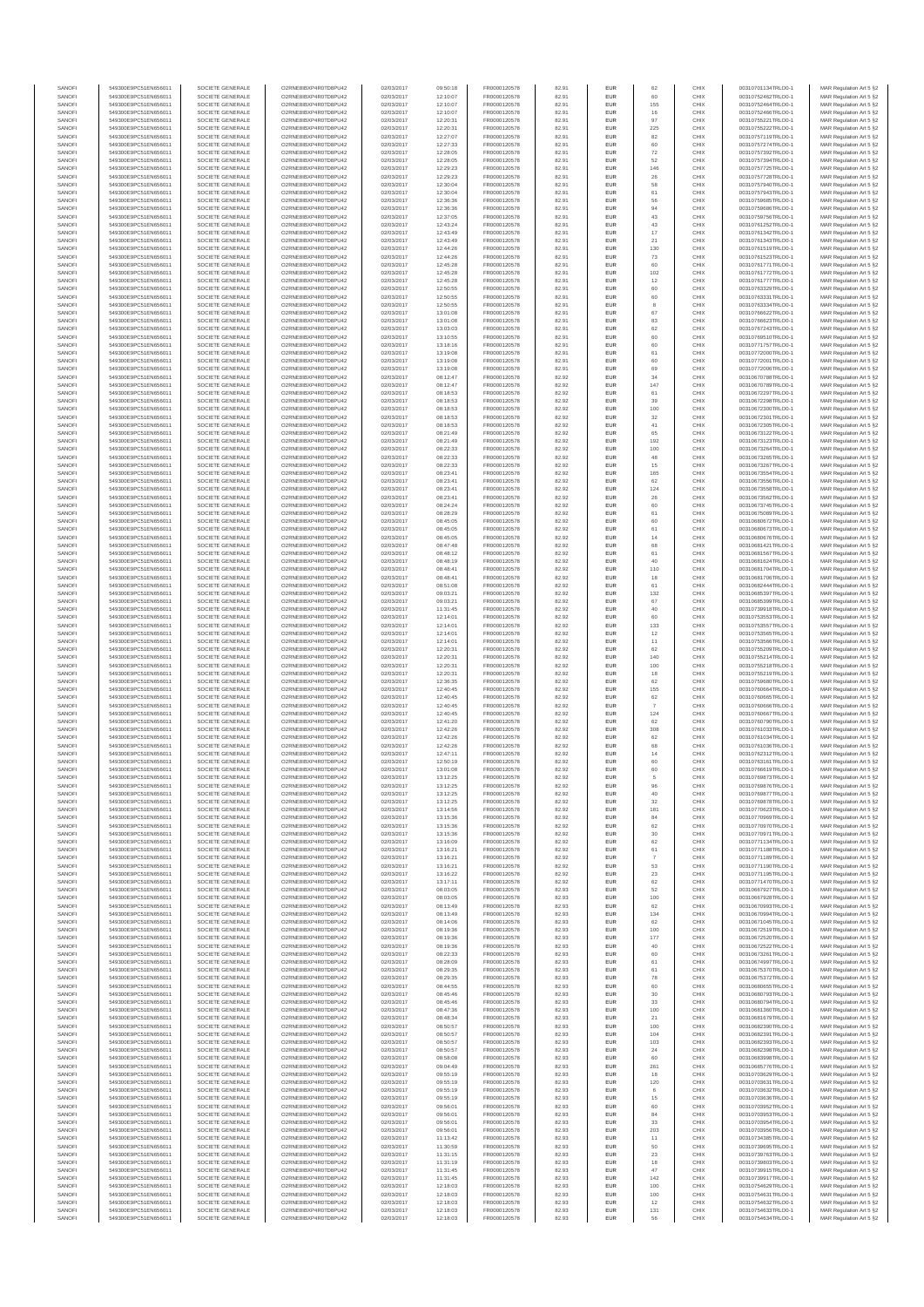| SANOFI           | 549300E9PC51EN656011                         | SOCIETE GENERALE                     | O2RNE8IBXP4R0TD8PLI42                          | 02/03/2017               | 12:39:45             | FR0000120578                 | 82.93          | <b>EUR</b>        | 60                    | CHIX         | 00310760378TRLO0-1                       | MAR Regulation Art 5 §2                            |
|------------------|----------------------------------------------|--------------------------------------|------------------------------------------------|--------------------------|----------------------|------------------------------|----------------|-------------------|-----------------------|--------------|------------------------------------------|----------------------------------------------------|
| SANOFI           | 549300E9PC51EN656011                         | SOCIETE GENERALE                     | O2RNE8IBXP4R0TD8PU42                           | 02/03/2017               | 12:40:33             | FR0000120578                 | 82.93          | <b>EUR</b>        | 62                    | CHIX         | 00310760621TRLO0-1                       | MAR Regulation Art 5 §2                            |
| SANOFI<br>SANOFI | 549300E9PC51EN656011<br>549300E9PC51EN656011 | SOCIETE GENERALE<br>SOCIETE GENERALE | O2RNE8IBXP4R0TD8PU42<br>O2RNE8IBXP4R0TD8PU42   | 02/03/2017<br>02/03/2017 | 12:50:06<br>12:50:06 | FR0000120578<br>FR0000120578 | 82.93<br>82.93 | EUR<br><b>EUR</b> | 233<br>60             | CHIX<br>CHIX | 00310763095TRLO0-1<br>00310763096TRLO0-1 | MAR Regulation Art 5 §2<br>MAR Regulation Art 5 §2 |
| SANOFI           | 549300E9PC51EN656011                         | SOCIETE GENERALE                     | O2RNE8IBXP4R0TD8PU42                           | 02/03/2017               | 12:50:06             | FR0000120578                 | 82.93          | EUR               | 12                    | CHIX         | 00310763099TRLO0-1                       | MAR Regulation Art 5 §2                            |
| SANOFI           | 549300E9PC51EN656011                         | SOCIETE GENERALE                     | O2RNE8IBXP4R0TD8PU42                           | 02/03/2017               | 12:50:06             | FR0000120578                 | 82.93          | EUR               | 222                   | CHIX         | 00310763100TRLO0-1                       | MAR Regulation Art 5 §2                            |
| SANOFI<br>SANOFI | 549300E9PC51EN656011<br>549300E9PC51EN656011 | SOCIETE GENERALE<br>SOCIETE GENERALE | O2RNE8IBXP4R0TD8PU42<br>O2RNE8IBXP4R0TD8PU42   | 02/03/2017<br>02/03/2017 | 13:12:19<br>13:13:54 | FR0000120578<br>FR0000120578 | 82.93<br>82.93 | EUR<br>EUR        | 60<br>60              | CHIX<br>CHIX | 00310769859TRLO0-1<br>00310770200TRLO0-1 | MAR Regulation Art 5 §2<br>MAR Regulation Art 5 §2 |
| SANOFI           | 549300E9PC51EN656011                         | SOCIETE GENERALE                     | O2RNE8IBXP4R0TD8PU42                           | 02/03/2017               | 13:14:11             | FR0000120578                 | 82.93          | EUR               | 173                   | CHIX         | 00310770309TRLO0-1                       | MAR Regulation Art 5 §2                            |
| SANOFI           | 549300E9PC51EN656011                         | SOCIETE GENERALE                     | O2RNE8IBXP4R0TD8PU42                           | 02/03/2017               | 13:14:34             | FR0000120578                 | 82.93          | EUR               |                       | CHIX         | 00310770431TRLO0-1                       | MAR Regulation Art 5 §2                            |
| SANOFI<br>SANOFI | 549300E9PC51EN656011<br>549300E9PC51EN656011 | SOCIETE GENERALE<br>SOCIETE GENERALE | O2RNE8IBXP4R0TD8PLI42<br>O2RNE8IBXP4R0TD8PU42  | 02/03/2017<br>02/03/2017 | 13:14:34<br>13:14:34 | FR0000120578<br>FR0000120578 | 82.93<br>82.93 | <b>EUR</b><br>EUR | 116<br>55             | CHIX<br>CHIX | 00310770432TRLO0-1<br>00310770438TRLO0-1 | MAR Regulation Art 5 §2<br>MAR Regulation Art 5 §2 |
| SANOFI           | 549300E9PC51EN656011                         | SOCIETE GENERALE                     | O2RNE8IBXP4R0TD8PU42                           | 02/03/2017               | 13:15:01             | FR0000120578                 | 82.93          | <b>EUR</b>        | 11                    | CHIX         | 00310770697TRLO0-1                       | MAR Regulation Art 5 §2                            |
| SANOFI           | 549300E9PC51EN656011                         | SOCIETE GENERALE                     | O2RNE8IBXP4R0TD8PU42                           | 02/03/2017               | 13:15:27             | FR0000120578                 | 82.93          | EUR               | 60                    | CHIX         | 00310770837TRLO0-1                       | MAR Regulation Art 5 §2                            |
| SANOFI           | 549300E9PC51EN656011                         | SOCIETE GENERALE                     | O2RNE8IBXP4R0TD8PU42                           | 02/03/2017               | 13:18:39             | FR0000120578                 | 82.93          | EUR               | 60                    | CHIX         | 00310771889TRLO0-1                       | MAR Regulation Art 5 §2                            |
| SANOFI<br>SANOFI | 549300E9PC51EN656011<br>549300E9PC51EN656011 | SOCIETE GENERALE<br>SOCIETE GENERALE | O2RNE8IBXP4R0TD8PU42<br>O2RNE8IBXP4R0TD8PU42   | 02/03/2017<br>02/03/2017 | 08:03:04<br>08:19:36 | FR0000120578<br>FR0000120578 | 82.94<br>82.94 | EUR<br>EUR        | 61<br>100             | CHIX<br>CHIX | 00310667922TRLO0-1<br>00310672516TRLO0-1 | MAR Regulation Art 5 §2<br>MAR Regulation Art 5 §2 |
| SANOFI           | 549300E9PC51EN656011                         | SOCIETE GENERALE                     | O2RNE8IBXP4R0TD8PU42                           | 02/03/2017               | 08:23:30             | FR0000120578                 | 82.94          | EUR               | 151                   | CHIX         | 00310673533TRLO0-1                       | MAR Regulation Art 5 §2                            |
| SANOFI           | 549300E9PC51EN656011                         | SOCIETE GENERALE                     | O2RNE8IBXP4R0TD8PU42                           | 02/03/2017               | 08:24:11             | FR0000120578                 | 82.94          | EUR               | 108                   | CHIX         | 00310673681TRLO0-1                       | MAR Regulation Art 5 §2                            |
| SANOFI           | 549300E9PC51EN656011                         | SOCIETE GENERALE                     | O2RNE8IBXP4R0TD8PLI42                          | 02/03/2017               | 08:28:09             | FR0000120578                 | 82.94          | <b>EUR</b>        | 97                    | CHIX         | 00310674993TRLO0-1                       | MAR Regulation Art 5 §2                            |
| SANOFI<br>SANOFI | 549300E9PC51EN656011<br>549300E9PC51EN656011 | SOCIETE GENERALE<br>SOCIETE GENERALE | O2RNE8IBXP4R0TD8PU42<br>O2RNE8IBXP4R0TD8PU42   | 02/03/2017<br>02/03/2017 | 08:29:02<br>08:29:02 | FR0000120578<br>FR0000120578 | 82.94<br>82.94 | EUR<br><b>EUR</b> | 56<br>94              | CHIX<br>CHIX | 00310675173TRLO0-1<br>00310675175TRLO0-1 | MAR Regulation Art 5 §2<br>MAR Regulation Art 5 §2 |
| SANOFI           | 549300E9PC51EN656011                         | SOCIETE GENERALE                     | O2RNE8IBXP4R0TD8PU42                           | 02/03/2017               | 08:29:03             | FR0000120578                 | 82.94          | EUR               | 62                    | CHIX         | 00310675178TRLO0-1                       | MAR Regulation Art 5 §2                            |
| SANOFI           | 549300E9PC51EN656011                         | SOCIETE GENERALE                     | O2RNESIBXP4R0TD8PLI42                          | 02/03/2017               | 08:29:03             | FR0000120578                 | 82.94          | EUR               | 19                    | CHIX         | 00310675179TRLO0-1                       | MAR Regulation Art 5 §2                            |
| SANOFI<br>SANOFI | 549300E9PC51EN656011<br>549300E9PC51EN656011 | SOCIETE GENERALE<br>SOCIETE GENERALE | O2RNE8IBXP4R0TD8PU42<br>O2RNE8IBXP4R0TD8PU42   | 02/03/2017<br>02/03/2017 | 08:29:03<br>08:47:02 | FR0000120578<br>FR0000120578 | 82.94<br>82.94 | EUR<br>EUR        | 121                   | CHIX<br>CHIX | 00310675180TRLO0-1<br>00310681101TRLO0-1 | MAR Regulation Art 5 §2<br>MAR Regulation Art 5 §2 |
| SANOFI           | 549300E9PC51EN656011                         | SOCIETE GENERALE                     | O2RNE8IBXP4R0TD8PU42                           | 02/03/2017               | 08:47:02             | FR0000120578                 | 82.94          | EUR               | 91                    | CHIX         | 00310681104TRLO0-1                       | MAR Regulation Art 5 §2                            |
| SANOFI           | 549300E9PC51EN656011                         | SOCIETE GENERALE                     | O2RNE8IBXP4R0TD8PU42                           | 02/03/2017               | 08:47:02             | FR0000120578                 | 82.94          | EUR               | 135                   | CHIX         | 00310681108TRLO0-1                       | MAR Regulation Art 5 §2                            |
| SANOFI           | 549300E9PC51EN656011                         | SOCIETE GENERALE                     | O2RNE8IBXP4R0TD8PU42                           | 02/03/2017               | 08:47:34             | FR0000120578                 | 82.94          | <b>EUR</b>        | 62                    | CHIX         | 00310681327TRLO0-1                       | MAR Regulation Art 5 §2                            |
| SANOFI<br>SANOFI | 549300E9PC51EN656011<br>549300E9PC51EN656011 | SOCIETE GENERALE<br>SOCIETE GENERALE | O2RNE8IBXP4R0TD8PU42<br>O2RNE8IBXP4R0TD8PU42   | 02/03/2017<br>02/03/2017 | 08:47:36<br>08:47:36 | FR0000120578<br>FR0000120578 | 82.94<br>82.94 | EUR<br><b>EUR</b> | 143<br>5              | CHIX<br>CHIX | 00310681344TRLO0-1<br>00310681361TRLO0-1 | MAR Regulation Art 5 §2<br>MAR Regulation Art 5 §2 |
| SANOFI           | 549300E9PC51EN656011                         | SOCIETE GENERALE                     | O2RNE8IBXP4R0TD8PU42                           | 02/03/2017               | 09:04:48             | FR0000120578                 | 82.94          | EUR               | 61                    | CHIX         | 00310685754TRLO0-1                       | MAR Regulation Art 5 §2                            |
| SANOFI           | 549300E9PC51EN656011                         | SOCIETE GENERALE                     | O2RNE8IBXP4R0TD8PU42                           | 02/03/2017               | 09:04:48             | FR0000120578                 | 82.94          | EUR               | 172                   | CHIX         | 00310685758TRLO0-1                       | MAR Regulation Art 5 §2                            |
| SANOFI           | 549300E9PC51EN656011                         | SOCIETE GENERALE                     | O2RNE8IBXP4R0TD8PU42<br>O2RNE8IBXP4R0TD8PU42   | 02/03/2017               | 09:04:48             | FR0000120578                 | 82.94          | EUR               | 100                   | CHIX         | 00310685771TRLO0-1                       | MAR Regulation Art 5 §2                            |
| SANOFI<br>SANOFI | 549300E9PC51EN656011<br>549300E9PC51EN656011 | SOCIETE GENERALE<br>SOCIETE GENERALE | O2RNE8IBXP4R0TD8PU42                           | 02/03/2017<br>02/03/2017 | 09:04:48<br>09:04:48 | FR0000120578<br>FR0000120578 | 82.94<br>82.94 | EUR<br><b>EUR</b> | 70<br>24              | CHIX<br>CHIX | 00310685772TRLO0-1<br>00310685773TRLO0-1 | MAR Regulation Art 5 §2<br>MAR Regulation Art 5 §2 |
| SANOFI           | 549300E9PC51EN656011                         | SOCIETE GENERALE                     | O2RNE8IBXP4R0TD8PU42                           | 02/03/2017               | 10:45:28             | FR0000120578                 | 82.94          | EUR               | 62                    | CHIX         | 00310724341TRLO0-1                       | MAR Regulation Art 5 §2                            |
| SANOFI           | 549300E9PC51EN656011                         | SOCIETE GENERALE                     | O2RNE8IBXP4R0TD8PU42                           | 02/03/2017               | 10:45:28             | FR0000120578                 | 82.94          | <b>EUR</b>        | 426                   | CHIX         | 00310724347TRLO0-1                       | MAR Regulation Art 5 §2                            |
| SANOFI<br>SANOFI | 549300E9PC51EN656011<br>549300E9PC51EN656011 | SOCIETE GENERALE<br>SOCIETE GENERALE | O2RNE8IBXP4R0TD8PU42<br>O2RNE8IBXP4R0TD8PU42   | 02/03/2017<br>02/03/2017 | 10:45:28<br>10:45:28 | FR0000120578<br>FR0000120578 | 82.94<br>82.94 | EUR<br>EUR        | 117<br>29             | CHIX<br>CHIX | 00310724348TRLO0-1<br>00310724380TRLO0-1 | MAR Regulation Art 5 §2<br>MAR Regulation Art 5 §2 |
| SANOFI           | 549300E9PC51EN656011                         | SOCIETE GENERALE                     | O2RNE8IBXP4R0TD8PU42                           | 02/03/2017               | 11:11:37             | FR0000120578                 | 82.94          | EUR               | 18                    | CHIX         | 00310733708TRLO0-1                       | MAR Regulation Art 5 §2                            |
| SANOFI           | 549300E9PC51EN656011                         | SOCIETE GENERALE                     | O2RNE8IBXP4R0TD8PU42                           | 02/03/2017               | 11:11:56             | FR0000120578                 | 82.94          | EUR               | 62                    | CHIX         | 00310733796TRLO0-1                       | MAR Regulation Art 5 §2                            |
| SANOFI           | 549300E9PC51EN656011                         | SOCIETE GENERALE                     | O2RNE8IBXP4R0TD8PU42                           | 02/03/2017               | 11:11:56             | FR0000120578                 | 82.94          | EUR               | 62                    | CHIX         | 00310733799TRLO0-1                       | MAR Regulation Art 5 §2                            |
| SANOFI<br>SANOFI | 549300E9PC51EN656011<br>549300E9PC51EN656011 | SOCIETE GENERALE<br>SOCIETE GENERALE | O2RNE8IBXP4R0TD8PLI42<br>O2RNE8IBXP4R0TD8PU42  | 02/03/2017<br>02/03/2017 | 11:11:56<br>11:11:56 | FR0000120578<br>FR0000120578 | 82.94<br>82.94 | EUR<br><b>EUR</b> | 76<br>8               | CHIX<br>CHIX | 00310733803TRLO0-1<br>00310733805TRLO0-1 | MAR Regulation Art 5 §2<br>MAR Regulation Art 5 §2 |
| SANOFI           | 549300E9PC51EN656011                         | SOCIETE GENERALE                     | O2RNE8IBXP4R0TD8PU42                           | 02/03/2017               | 11:11:56             | FR0000120578                 | 82.94          | EUR               |                       | CHIX         | 00310733817TRLO0-1                       | MAR Regulation Art 5 §2                            |
| SANOFI           | 549300E9PC51EN656011                         | SOCIETE GENERALE                     | O2RNE8IBXP4R0TD8PU42                           | 02/03/2017               | 11:12:16             | FR0000120578                 | 82.94          | <b>EUR</b>        | 42                    | CHIX         | 00310733942TRLO0-1                       | MAR Regulation Art 5 §2                            |
| SANOFI           | 549300E9PC51EN656011<br>549300E9PC51EN656011 | SOCIETE GENERALE<br>SOCIETE GENERALE | O2RNE8IBXP4R0TD8PU42                           | 02/03/2017               | 11:12:40             | FR0000120578                 | 82.94          | EUR               | 20                    | CHIX         | 00310734058TRLO0-1                       | MAR Regulation Art 5 §2                            |
| SANOFI<br>SANOFI | 549300E9PC51EN656011                         | SOCIETE GENERALE                     | O2RNE8IBXP4R0TD8PU42<br>O2RNE8IBXP4R0TD8PU42   | 02/03/2017<br>02/03/2017 | 11:12:40<br>11:12:40 | FR0000120578<br>FR0000120578 | 82.94<br>82.94 | EUR<br>EUR        | 41<br>19              | CHIX<br>CHIX | 00310734060TRLO0-1<br>00310734061TRLO0-1 | MAR Regulation Art 5 §2<br>MAR Regulation Art 5 §2 |
| SANOFI           | 549300E9PC51EN656011                         | SOCIETE GENERALE                     | O2RNE8IBXP4R0TD8PLI42                          | 02/03/2017               | 11:12:40             | FR0000120578                 | 82.94          | EUR               | 62                    | CHIX         | 00310734062TRLO0-1                       | MAR Regulation Art 5 §2                            |
| SANOFI           | 549300E9PC51EN656011                         | SOCIETE GENERALE                     | O2RNE8IBXP4R0TD8PU42                           | 02/03/2017               | 11:12:40             | FR0000120578                 | 82.94          | EUR               | 15                    | CHIX         | 00310734063TRLO0-1                       | MAR Regulation Art 5 §2                            |
| SANOFI           | 549300E9PC51EN656011                         | SOCIETE GENERALE                     | O2RNE8IBXP4R0TD8PU42                           | 02/03/2017               | 11:13:06             | FR0000120578                 | 82.94          | EUR               | 62<br>5               | CHIX         | 00310734194TRLO0-1<br>00310734368TRLO0-1 | MAR Regulation Art 5 §2                            |
| SANOFI<br>SANOFI | 549300E9PC51EN656011<br>549300E9PC51EN656011 | SOCIETE GENERALE<br>SOCIETE GENERALE | O2RNE8IBXP4R0TD8PU42<br>O2RNE8IBXP4R0TD8PU42   | 02/03/2017<br>02/03/2017 | 11:13:41<br>11:13:41 | FR0000120578<br>FR0000120578 | 82.94<br>82.94 | <b>EUR</b><br>EUR | 62                    | CHIX<br>CHIX | 00310734370TRLO0-                        | MAR Regulation Art 5 §2<br>MAR Regulation Art 5 §2 |
| SANOFI           | 549300E9PC51EN656011                         | SOCIETE GENERALE                     | O2RNE8IBXP4R0TD8PU42                           | 02/03/2017               | 11:13:41             | FR0000120578                 | 82.94          | <b>EUR</b>        | 94                    | CHIX         | 00310734374TRLO0-1                       | MAR Regulation Art 5 §2                            |
| SANOFI           | 549300E9PC51EN656011                         | SOCIETE GENERALE                     | O2RNE8IBXP4R0TD8PU42                           | 02/03/2017               | 11:13:41             | FR0000120578                 | 82.94          | EUR               | $\overline{9}$        | CHIX         | 00310734377TRLO0-1                       | MAR Regulation Art 5 §2                            |
| SANOFI<br>SANOFI | 549300E9PC51EN656011<br>549300E9PC51EN656011 | SOCIETE GENERALE<br>SOCIETE GENERALE | O2RNE8IBXP4R0TD8PU42<br>O2RNE8IBXP4R0TD8PU42   | 02/03/2017<br>02/03/2017 | 11:16:08<br>11:16:08 | FR0000120578<br>FR0000120578 | 82.94<br>82.94 | EUR<br>EUR        | 206<br>60             | CHIX<br>CHIX | 00310735232TRLO0-1<br>00310735233TRLO0-1 | MAR Regulation Art 5 §2<br>MAR Regulation Art 5 §2 |
| SANOFI           | 549300E9PC51EN656011                         | SOCIETE GENERALE                     | O2RNE8IBXP4R0TD8PU42                           | 02/03/2017               | 11:16:08             | FR0000120578                 | 82.94          | EUR               | 128                   | CHIX         | 00310735238TRLO0-1                       | MAR Regulation Art 5 §2                            |
| SANOFI           | 549300E9PC51EN656011                         | SOCIETE GENERALE                     | O2RNE8IBXP4R0TD8PU42                           | 02/03/2017               | 11:31:44             | FR0000120578                 | 82.94          | EUR               | 10                    | CHIX         | 00310739908TRLO0-1                       | MAR Regulation Art 5 §2                            |
| SANOFI           | 549300E9PC51EN656011                         | SOCIETE GENERALE                     | O2RNE8IBXP4R0TD8PU42                           | 02/03/2017               | 11:31:44             | FR0000120578                 | 82.94          | EUR               | 86                    | CHIX         | 00310739909TRLO0-1                       | MAR Regulation Art 5 §2                            |
| SANOFI<br>SANOFI | 549300E9PC51EN656011<br>549300E9PC51EN656011 | SOCIETE GENERALE<br>SOCIETE GENERALE | O2RNE8IBXP4R0TD8PU42<br>O2RNE8IBXP4R0TD8PU42   | 02/03/2017<br>02/03/2017 | 12:15:16<br>12:15:16 | FR0000120578<br>FR0000120578 | 82.94<br>82.94 | <b>EUR</b><br>EUR | 130<br>100            | CHIX<br>CHIX | 00310753881TRLO0-1<br>00310753884TRLO0-1 | MAR Regulation Art 5 §2<br>MAR Regulation Art 5 §2 |
| SANOFI           | 549300E9PC51EN656011                         | SOCIETE GENERALE                     | O2RNE8IBXP4R0TD8PU42                           | 02/03/2017               | 12:18:03             | FR0000120578                 | 82.94          | <b>EUR</b>        | 70                    | CHIX         | 00310754609TRLO0-1                       | MAR Regulation Art 5 §2                            |
| SANOFI           | 549300E9PC51EN656011                         | SOCIETE GENERALE                     | O2RNE8IBXP4R0TD8PU42                           | 02/03/2017               | 12:18:03             | FR0000120578                 | 82.94          | EUR               | 186                   | CHIX         | 00310754613TRLO0-1                       | MAR Regulation Art 5 §2                            |
| SANOFI           | 549300E9PC51EN656011                         | SOCIETE GENERALE                     | O2RNE8IBXP4R0TD8PU42                           | 02/03/2017               | 12:18:03             | FR0000120578                 | 82.94          | EUR               | 100                   | CHIX         | 00310754626TRLO0-1                       | MAR Regulation Art 5 §2                            |
| SANOFI<br>SANOFI | 549300E9PC51EN656011<br>549300E9PC51EN656011 | SOCIETE GENERALE<br>SOCIETE GENERALE | O2RNE8IBXP4R0TD8PU42<br>O2RNE8IBXP4R0TD8PU42   | 02/03/2017<br>02/03/2017 | 12:18:03<br>12:26:07 | FR0000120578<br>FR0000120578 | 82.94<br>82.94 | EUR<br>EUR        | $\mathbf{^{24}}$<br>5 | CHIX<br>CHIX | 00310754627TRLO0-1<br>00310756915TRLO0-1 | MAR Regulation Art 5 §2<br>MAR Regulation Art 5 §2 |
| SANOFI           | 549300E9PC51EN656011                         | SOCIETE GENERALE                     | O2RNE8IBXP4R0TD8PU42                           | 02/03/2017               | 12:49:13             | FR0000120578                 | 82.94          | <b>EUR</b>        | 62                    | CHIX         | 00310762810TRLO0-1                       | MAR Regulation Art 5 §2                            |
| SANOFI           | 549300E9PC51EN656011                         | SOCIETE GENERALE                     | O2RNE8IBXP4R0TD8PU42                           | 02/03/2017               | 08:12:13             | FR0000120578                 | 82.95          | EUR               | 64                    | CHIX         | 00310670650TRLO0-1                       | MAR Regulation Art 5 §2                            |
| SANOFI<br>SANOFI | 549300E9PC51EN656011<br>549300E9PC51EN656011 | SOCIETE GENERALE<br>SOCIETE GENERALE | O2RNE8IBXP4R0TD8PU42<br>O2RNE8IBXP4R0TD8PU42   | 02/03/2017<br>02/03/2017 | 08:12:45<br>08:12:45 | FR0000120578<br>FR0000120578 | 82.95<br>82.95 | <b>EUR</b><br>EUR | 62<br>107             | CHIX<br>CHIX | 00310670780TRLO0-1<br>00310670782TRLO0-1 | MAR Regulation Art 5 §2<br>MAR Regulation Art 5 §2 |
| SANOFI           | 549300E9PC51EN656011                         | SOCIETE GENERALE                     | O2RNE8IBXP4R0TD8PU42                           | 02/03/2017               | 08:13:58             | FR0000120578                 | 82.95          | <b>EUR</b>        | 100                   | CHIX         | 00310671021TRLO0-1                       | MAR Regulation Art 5 §2                            |
| SANOFI           | 549300E9PC51EN656011                         | SOCIETE GENERALE                     | O2RNE8IBXP4R0TD8PU42                           | 02/03/2017               | 08:13:58             | FR0000120578                 | 82.95          | EUR               | 160                   | CHIX         | 00310671022TRLO0-1                       | MAR Regulation Art 5 §2                            |
| SANOFI           | 549300E9PC51EN656011                         | SOCIETE GENERALE                     | O2RNE8IBXP4R0TD8PLI42<br>O2RNE8IBXP4R0TD8PU42  | 02/03/2017               | 08:14:49             | FR0000120578                 | 82.95          | EUR               | 80                    | CHIX         | 00310671173TRLO0-1                       | MAR Regulation Art 5 §2                            |
| SANOFI<br>SANOFI | 549300E9PC51EN656011<br>549300E9PC51EN656011 | SOCIETE GENERALE<br>SOCIETE GENERALE | O2RNE8IBXP4R0TD8PU42                           | 02/03/2017<br>02/03/2017 | 08:14:49<br>08:16:32 | FR0000120578<br>FR0000120578 | 82.95<br>82.95 | EUR<br>EUR        | 84<br>100             | CHIX<br>CHIX | 00310671175TRLO0-1<br>00310671605TRLO0-1 | MAR Regulation Art 5 §2<br>MAR Regulation Art 5 §2 |
| SANOFI           | 549300E9PC51EN656011                         | SOCIETE GENERALE                     | O2RNE8IBXP4R0TD8PU42                           | 02/03/2017               | 08:24:11             | FR0000120578                 | 82.95          | <b>EUR</b>        | 61                    | CHIX         | 00310673678TRLO0-1                       | MAR Regulation Art 5 §2                            |
| SANOFI           | 549300E9PC51EN656011                         | SOCIETE GENERALE                     | O2RNE8IBXP4R0TD8PU42                           | 02/03/2017               | 08:27:52             | FR0000120578                 | 82.95          | EUR               | 62                    | CHIX         | 00310674926TRLO0-1                       | MAR Regulation Art 5 §2                            |
| SANOFI<br>SANOFI | 549300E9PC51EN656011<br>549300E9PC51EN656011 | SOCIETE GENERALE<br>SOCIETE GENERALE | O2RNE8IBXP4R0TD8PU42<br>O2RNE8IBXP4R0TD8PU42   | 02/03/2017<br>02/03/2017 | 08:44:42<br>08:46:12 | FR0000120578<br>FR0000120578 | 82.95<br>82.95 | <b>EUR</b><br>EUR | 61                    | CHIX<br>CHIX | 00310680596TRLO0-1<br>00310680861TRLO0-1 | MAR Regulation Art 5 §2                            |
| SANOFI           | 549300E9PC51EN656011                         | SOCIETE GENERALE                     | O2RNE8IBXP4R0TD8PU42                           | 02/03/2017               | 08:47:33             | FR0000120578                 | 82.95          | EUR               | $61\,$                | CHIX         | 00310681319TRLO0-1                       | MAR Regulation Art 5 §2<br>MAR Regulation Art 5 §2 |
| SANOFI           | 549300E9PC51EN656011                         | SOCIETE GENERALE                     | O2RNE8IBXP4R0TD8PU42                           | 02/03/2017               | 09:00:00             | FR0000120578                 | 82.95          | EUR               | 423                   | CHIX         | 00310684474TRLO0-1                       | MAR Regulation Art 5 §2                            |
| SANOFI           | 549300E9PC51EN656011                         | SOCIETE GENERALE                     | O2RNESIBXP4R0TD8PLI42                          | 02/03/2017               | 09:00:28             | FR0000120578                 | 82.95          | EUR               | 60                    | CHIX         | 00310684601TRLO0-1                       | MAR Regulation Art 5 §2                            |
| SANOFI<br>SANOFI | 549300E9PC51EN656011<br>549300E9PC51EN656011 | SOCIETE GENERALE<br>SOCIETE GENERALE | O2RNE8IBXP4R0TD8PU42<br>O2RNE8IBXP4R0TD8PU42   | 02/03/2017<br>02/03/2017 | 09:00:28<br>09:00:34 | FR0000120578<br>FR0000120578 | 82.95<br>82.95 | EUR<br>EUR        | 61<br>251             | CHIX<br>CHIX | 00310684602TRLO0-1<br>00310684632TRLO0-1 | MAR Regulation Art 5 §2<br>MAR Regulation Art 5 §2 |
| SANOFI           | 549300E9PC51EN656011                         | SOCIETE GENERALE                     | O2RNE8IBXP4R0TD8PU42                           | 02/03/2017               | 09:04:01             | FR0000120578                 | 82.95          | <b>EUR</b>        | 14                    | CHIX         | 00310685585TRLO0-1                       | MAR Regulation Art 5 §2                            |
| SANOFI           | 549300E9PC51EN656011                         | SOCIETE GENERALE                     | O2RNE8IBXP4R0TD8PU42                           | 02/03/2017               | 09:04:01             | FR0000120578                 | 82.95          | EUR               | 47                    | CHIX         | 00310685588TRLO0-1                       | MAR Regulation Art 5 §2                            |
| SANOFI<br>SANOFI | 549300E9PC51EN656011<br>549300E9PC51EN656011 | SOCIETE GENERALE<br>SOCIETE GENERALE | O2RNE8IBXP4R0TD8PU42<br>O2RNE8IBXP4R0TD8PU42   | 02/03/2017<br>02/03/2017 | 10:46:33<br>10:46:33 | FR0000120578<br>FR0000120578 | 82.95<br>82.95 | <b>EUR</b><br>EUR | 6<br>60               | CHIX<br>CHIX | 00310724835TRLO0-1<br>00310724836TRLO0-1 | MAR Regulation Art 5 §2<br>MAR Regulation Art 5 §2 |
| SANOFI           | 549300E9PC51EN656011                         | SOCIETE GENERALE                     | O2RNE8IBXP4R0TD8PU42                           | 02/03/2017               | 10:46:33             | FR0000120578                 | 82.95          | <b>EUR</b>        | 22                    | CHIX         | 00310724841TRLO0-1                       | MAR Regulation Art 5 §2                            |
| SANOFI           | 549300E9PC51EN656011                         | SOCIETE GENERALE                     | O2RNE8IBXP4R0TD8PU42                           | 02/03/2017               | 10:46:33             | FR0000120578                 | 82.95          | EUR               | 100                   | CHIX         | 00310724843TRLO0-1                       | MAR Regulation Art 5 §2                            |
| SANOFI           | 549300E9PC51EN656011                         | SOCIETE GENERALE                     | O2RNESIBXP4R0TD8PLI42                          | 02/03/2017               | 10:46:33             | FR0000120578                 | 82.95          | EUR               | $15\,$                | CHIX         | 00310724847TRLO0-1                       | MAR Regulation Art 5 §2                            |
| SANOFI<br>SANOFI | 549300E9PC51EN656011<br>549300E9PC51EN656011 | SOCIETE GENERALE<br>SOCIETE GENERALE | O2RNE8IBXP4R0TD8PU42<br>O2RNE8IBXP4R0TD8PU42   | 02/03/2017<br>02/03/2017 | 10:46:33<br>10:46:34 | FR0000120578<br>FR0000120578 | 82.95<br>82.95 | EUR<br>EUR        | 41<br>127             | CHIX<br>CHIX | 00310724849TRLO0-1<br>00310724852TRLO0-1 | MAR Regulation Art 5 §2<br>MAR Regulation Art 5 §2 |
| SANOFI           | 549300E9PC51EN656011                         | SOCIETE GENERALE                     | O2RNE8IBXP4R0TD8PLI42                          | 02/03/2017               | 11:10:22             | FR0000120578                 | 82.95          | <b>EUR</b>        | 26                    | CHIX         | 00310733323TRLO0-1                       | MAR Regulation Art 5 §2                            |
| SANOFI           | 549300E9PC51EN656011                         | SOCIETE GENERALE                     | O2RNE8IBXP4R0TD8PU42                           | 02/03/2017               | 11:11:00             | FR0000120578                 | 82.95          | EUR               | 60                    | CHIX         | 00310733515TRLO0-1                       | MAR Regulation Art 5 §2                            |
| SANOFI<br>SANOFI | 549300E9PC51EN656011<br>549300E9PC51EN656011 | SOCIETE GENERALE<br>SOCIETE GENERALE | O2RNE8IBXP4R0TD8PU42<br>O2RNE8IBXP4R0TD8PU42   | 02/03/2017<br>02/03/2017 | 11:11:00<br>11:11:24 | FR0000120578<br>FR0000120578 | 82.95<br>82.95 | <b>EUR</b><br>EUR | 127<br>62             | CHIX<br>CHIX | 00310733516TRLO0-1<br>00310733642TRLO0-1 | MAR Regulation Art 5 §2<br>MAR Regulation Art 5 §2 |
| SANOFI           | 549300E9PC51EN656011                         | SOCIETE GENERALE                     | O2RNE8IBXP4R0TD8PU42                           | 02/03/2017               | 11:15:02             | FR0000120578                 | 82.95          | EUR               | 125                   | CHIX         | 00310734921TRLO0-1                       | MAR Regulation Art 5 §2                            |
| SANOFI           | 549300E9PC51EN656011                         | SOCIETE GENERALE                     | O2RNE8IBXP4R0TD8PU42                           | 02/03/2017               | 11:16:42             | FR0000120578                 | 82.95          | EUR               | 107                   | CHIX         | 00310735397TRLO0-1                       | MAR Regulation Art 5 §2                            |
| SANOFI<br>SANOFI | 549300E9PC51EN656011<br>549300E9PC51EN656011 | SOCIETE GENERALE<br>SOCIETE GENERALE | O2RNESIBXP4R0TD8PLI42<br>O2RNE8IBXP4R0TD8PLI42 | 02/03/2017<br>02/03/2017 | 11:16:42<br>11:16:42 | FR0000120578<br>FR0000120578 | 82.95<br>82.95 | EUR<br><b>EUR</b> | 62<br>138             | CHIX<br>CHIX | 00310735399TRLO0-1<br>00310735400TRLO0-1 | MAR Regulation Art 5 §2<br>MAR Regulation Art 5 §2 |
| SANOFI           | 549300E9PC51EN656011                         | SOCIETE GENERALE                     | O2RNE8IBXP4R0TD8PU42                           | 02/03/2017               | 11:16:42             | FR0000120578                 | 82.95          | EUR               | 185                   | CHIX         | 00310735402TRLO0-1                       | MAR Regulation Art 5 §2                            |
| SANOFI           | 549300E9PC51EN656011                         | SOCIETE GENERALE                     | O2RNE8IBXP4R0TD8PU42                           | 02/03/2017               | 11:16:42             | FR0000120578                 | 82.95          | <b>EUR</b>        | 94                    | CHIX         | 00310735405TRLO0-1                       | MAR Regulation Art 5 §2                            |
| SANOFI<br>SANOFI | 549300E9PC51EN656011<br>549300E9PC51EN656011 | SOCIETE GENERALE<br>SOCIETE GENERALE | O2RNE8IBXP4R0TD8PU42<br>O2RNE8IBXP4R0TD8PU42   | 02/03/2017<br>02/03/2017 | 11:16:42<br>11:16:42 | FR0000120578<br>FR0000120578 | 82.95<br>82.95 | EUR<br>EUR        | 57<br>76              | CHIX<br>CHIX | 00310735406TRLO0-1<br>00310735407TRLO0-1 | MAR Regulation Art 5 §2<br>MAR Regulation Art 5 §2 |
| SANOFI           | 549300E9PC51EN656011                         | SOCIETE GENERALE                     | O2RNE8IBXP4R0TD8PU42                           | 02/03/2017               | 11:16:42             | FR0000120578                 | 82.95          | EUR               | 22                    | CHIX         | 00310735408TRLO0-1                       | MAR Regulation Art 5 §2                            |
| SANOFI           | 549300E9PC51EN656011                         | SOCIETE GENERALE                     | O2RNE8IBXP4R0TD8PU42                           | 02/03/2017               | 11:27:25             | FR0000120578                 | 82.95          | EUR               | 77                    | CHIX         | 00310738522TRLO0-1                       | MAR Regulation Art 5 §2                            |
| SANOFI           | 549300E9PC51EN656011                         | SOCIETE GENERALE                     | O2RNE8IBXP4R0TD8PU42                           | 02/03/2017               | 11:29:57             | FR0000120578                 | 82.95          | EUR               | 61                    | CHIX         | 00310739360TRLO0-1                       | MAR Regulation Art 5 §2                            |
| SANOFI<br>SANOFI | 549300E9PC51EN656011<br>549300E9PC51EN656011 | SOCIETE GENERALE<br>SOCIETE GENERALE | O2RNE8IBXP4R0TD8PU42<br>O2RNE8IBXP4R0TD8PU42   | 02/03/2017<br>02/03/2017 | 12:26:06<br>12:26:06 | FR0000120578<br>FR0000120578 | 82.95<br>82.95 | EUR<br><b>EUR</b> | 9<br>96               | CHIX<br>CHIX | 00310756912TRLO0-1<br>00310756913TRLO0-1 | MAR Regulation Art 5 §2<br>MAR Regulation Art 5 §2 |
| SANOFI           | 549300E9PC51EN656011                         | SOCIETE GENERALE                     | O2RNE8IBXP4R0TD8PU42                           | 02/03/2017               | 08:03:14             | FR0000120578                 | 82.96          | EUR               | 109                   | CHIX         | 00310667973TRLO0-1                       | MAR Regulation Art 5 §2                            |
| SANOFI           | 549300E9PC51EN656011                         | SOCIETE GENERALE                     | O2RNE8IBXP4R0TD8PU42                           | 02/03/2017               | 08:14:49             | FR0000120578                 | 82.96          | <b>EUR</b>        | 62                    | CHIX         | 00310671163TRLO0-1                       | MAR Regulation Art 5 §2                            |
| SANOFI           | 549300E9PC51EN656011                         | SOCIETE GENERALE                     | O2RNE8IBXP4R0TD8PU42                           | 02/03/2017               | 08:14:49             | FR0000120578                 | 82.96          | EUR               | 100                   | CHIX         | 00310671166TRLO0-1                       | MAR Regulation Art 5 §2                            |
| SANOFI<br>SANOFI | 549300E9PC51EN656011<br>549300E9PC51EN656011 | SOCIETE GENERALE<br>SOCIETE GENERALE | O2RNE8IBXP4R0TD8PU42<br>O2RNE8IBXP4R0TD8PU42   | 02/03/2017<br>02/03/2017 | 08:14:49<br>08:16:32 | FR0000120578<br>FR0000120578 | 82.96<br>82.96 | <b>EUR</b><br>EUR | 62<br>61              | CHIX<br>CHIX | 00310671167TRLO0-1<br>00310671602TRLO0-1 | MAR Regulation Art 5 §2<br>MAR Regulation Art 5 §2 |
| SANOFI           | 549300E9PC51EN656011                         | SOCIETE GENERALE                     | O2RNE8IBXP4R0TD8PU42                           | 02/03/2017               | 08:16:32             | FR0000120578                 | 82.96          | EUR               | 90                    | CHIX         | 00310671603TRLO0-1                       | MAR Regulation Art 5 §2                            |
| SANOFI           | 549300E9PC51EN656011                         | SOCIETE GENERALE                     | O2RNE8IBXP4R0TD8PU42                           | 02/03/2017               | 09:00:00             | FR0000120578                 | 82.96          | EUR               | 200                   | CHIX         | 00310684456TRLO0-1                       | MAR Regulation Art 5 §2                            |
| SANOFI           | 549300E9PC51EN656011                         | SOCIETE GENERALE                     | O2RNE8IBXP4R0TD8PU42                           | 02/03/2017               | 09:00:00             | FR0000120578                 | 82.96          | EUR               | 59<br>54              | CHIX         | 00310684459TRLO0-1                       | MAR Regulation Art 5 §2                            |
| SANOFI<br>SANOFI | 549300E9PC51EN656011<br>549300E9PC51EN656011 | SOCIETE GENERALE<br>SOCIETE GENERALE | O2RNE8IBXP4R0TD8PU42<br>O2RNE8IBXP4R0TD8PU42   | 02/03/2017<br>02/03/2017 | 09:00:00<br>09:04:06 | FR0000120578<br>FR0000120578 | 82.96<br>82.96 | <b>EUR</b><br>EUR | 21                    | CHIX<br>CHIX | 00310684472TRLO0-1<br>00310685615TRLO0-1 | MAR Regulation Art 5 §2<br>MAR Regulation Art 5 §2 |
| SANOFI           | 549300E9PC51EN656011                         | SOCIETE GENERALE                     | O2RNE8IBXP4R0TD8PU42                           | 02/03/2017               | 09:04:06             | FR0000120578                 | 82.96          | <b>EUR</b>        | 39                    | CHIX         | 00310685617TRLO0-1                       | MAR Regulation Art 5 §2                            |
| SANOFI           | 549300E9PC51EN656011                         | SOCIETE GENERALE                     | O2RNE8IBXP4R0TD8PU42                           | 02/03/2017               | 09:58:04             | FR0000120578                 | 82.96          | EUR               | 289                   | CHIX         | 00310704923TRLO0-1                       | MAR Regulation Art 5 §2                            |
| SANOFI<br>SANOFI | 549300E9PC51EN656011<br>549300E9PC51EN656011 | SOCIETE GENERALE<br>SOCIETE GENERALE | O2RNE8IBXP4R0TD8PU42<br>O2RNE8IBXP4R0TD8PU42   | 02/03/2017<br>02/03/2017 | 09:59:06<br>10:01:02 | FR0000120578                 | 82.96<br>82.96 | EUR<br>EUR        | 51<br>134             | CHIX<br>CHIX | 00310705403TRLO0-1                       | MAR Regulation Art 5 §2                            |
| SANOFI           | 549300E9PC51EN656011                         | SOCIETE GENERALE                     | O2RNE8IBXP4R0TD8PU42                           | 02/03/2017               | 10:44:27             | FR0000120578<br>FR0000120578 | 82.96          | EUR               | 56                    | CHIX         | 00310706631TRLO0-1<br>00310723922TRLO0-1 | MAR Regulation Art 5 §2<br>MAR Regulation Art 5 §2 |
| SANOFI           | 549300E9PC51EN656011                         | SOCIETE GENERALE                     | O2RNE8IBXP4R0TD8PU42                           | 02/03/2017               | 10:44:27             | FR0000120578                 | 82.96          | EUR               | 138                   | CHIX         | 00310723924TRLO0-1                       | MAR Regulation Art 5 §2                            |
| SANOFI           | 549300E9PC51EN656011                         | SOCIETE GENERALE                     | O2RNE8IBXP4R0TD8PU42                           | 02/03/2017               | 10:44:27             | FR0000120578                 | 82.96          | EUR               | 62                    | CHIX         | 00310723928TRLO0-1                       | MAR Regulation Art 5 §2                            |
| SANOFI<br>SANOFI | 549300E9PC51EN656011<br>549300E9PC51EN656011 | SOCIETE GENERALE<br>SOCIETE GENERALE | O2RNE8IBXP4R0TD8PU42<br>O2RNE8IBXP4R0TD8PU42   | 02/03/2017<br>02/03/2017 | 10:44:27<br>11:10:29 | FR0000120578<br>FR0000120578 | 82.96<br>82.96 | <b>EUR</b><br>EUR | 105<br>31             | CHIX<br>CHIX | 00310723931TRLO0-1<br>00310733351TRLO0-1 | MAR Regulation Art 5 §2<br>MAR Regulation Art 5 §2 |
| SANOFI           | 549300E9PC51EN656011                         | SOCIETE GENERALE                     | O2RNE8IBXP4R0TD8PU42                           | 02/03/2017               | 11:10:30             | FR0000120578                 | 82.96          | <b>EUR</b>        | 5                     | CHIX         | 00310733353TRLO0-1                       | MAR Regulation Art 5 §2                            |
| SANOFI           | 549300E9PC51EN656011                         | SOCIETE GENERALE                     | O2RNE8IBXP4R0TD8PU42                           | 02/03/2017               | 11:10:30             | FR0000120578                 | 82.96          | EUR               | 62                    | CHIX         | 00310733354TRLO0-1                       | MAR Regulation Art 5 §2                            |
| SANOFI<br>SANOFI | 549300E9PC51EN656011<br>549300E9PC51EN656011 | SOCIETE GENERALE<br>SOCIETE GENERALE | O2RNE8IBXP4R0TD8PU42<br>O2RNE8IBXP4R0TD8PU42   | 02/03/2017<br>02/03/2017 | 11:11:16             | FR0000120578                 | 82.96<br>82.96 | EUR<br>EUR        | 62<br>62              | CHIX<br>CHIX | 00310733614TRLO0-1<br>00310733615TRLO0-1 | MAR Regulation Art 5 §2                            |
| SANOFI           | 549300E9PC51EN656011                         | SOCIETE GENERALE                     | O2RNE8IBXP4R0TD8PU42                           | 02/03/2017               | 11:11:16<br>11:14:40 | FR0000120578<br>FR0000120578 | 82.96          | EUR               | 62                    | CHIX         | 00310734758TRLO0-1                       | MAR Regulation Art 5 §2<br>MAR Regulation Art 5 §2 |
| SANOFI           | 549300E9PC51EN656011                         | SOCIETE GENERALE                     | O2RNE8IBXP4R0TD8PU42                           | 02/03/2017               | 11:14:40             | FR0000120578                 | 82.96          | <b>EUR</b>        | 571                   | CHIX         | 00310734760TRLO0-1                       | MAR Regulation Art 5 §2                            |
| SANOFI           | 549300E9PC51EN656011                         | SOCIETE GENERALE                     | O2RNE8IBXP4R0TD8PU42                           | 02/03/2017               | 11:15:02             | FR0000120578                 | 82.96          | EUR               | 60                    | CHIX         | 00310734905TRLO0-1                       | MAR Regulation Art 5 §2                            |
| SANOFI<br>SANOFI | 549300E9PC51EN656011<br>549300E9PC51EN656011 | SOCIETE GENERALE<br>SOCIETE GENERALE | O2RNE8IBXP4R0TD8PU42<br>O2RNE8IBXP4R0TD8PU42   | 02/03/2017<br>02/03/2017 | 11:15:02<br>11:19:20 | FR0000120578<br>FR0000120578 | 82.96<br>82.96 | <b>EUR</b><br>EUR | 198<br>277            | CHIX<br>CHIX | 00310734908TRLO0-1<br>00310736306TRLO0-1 | MAR Regulation Art 5 §2<br>MAR Regulation Art 5 §2 |
| SANOFI           | 549300E9PC51EN656011                         | SOCIETE GENERALE                     | O2RNE8IBXP4R0TD8PU42                           | 02/03/2017               | 11:19:20             | FR0000120578                 | 82.96          | EUR               | 270                   | CHIX         | 00310736307TRLO0-1                       | MAR Regulation Art 5 §2                            |
|                  |                                              |                                      |                                                |                          |                      |                              |                |                   |                       |              |                                          |                                                    |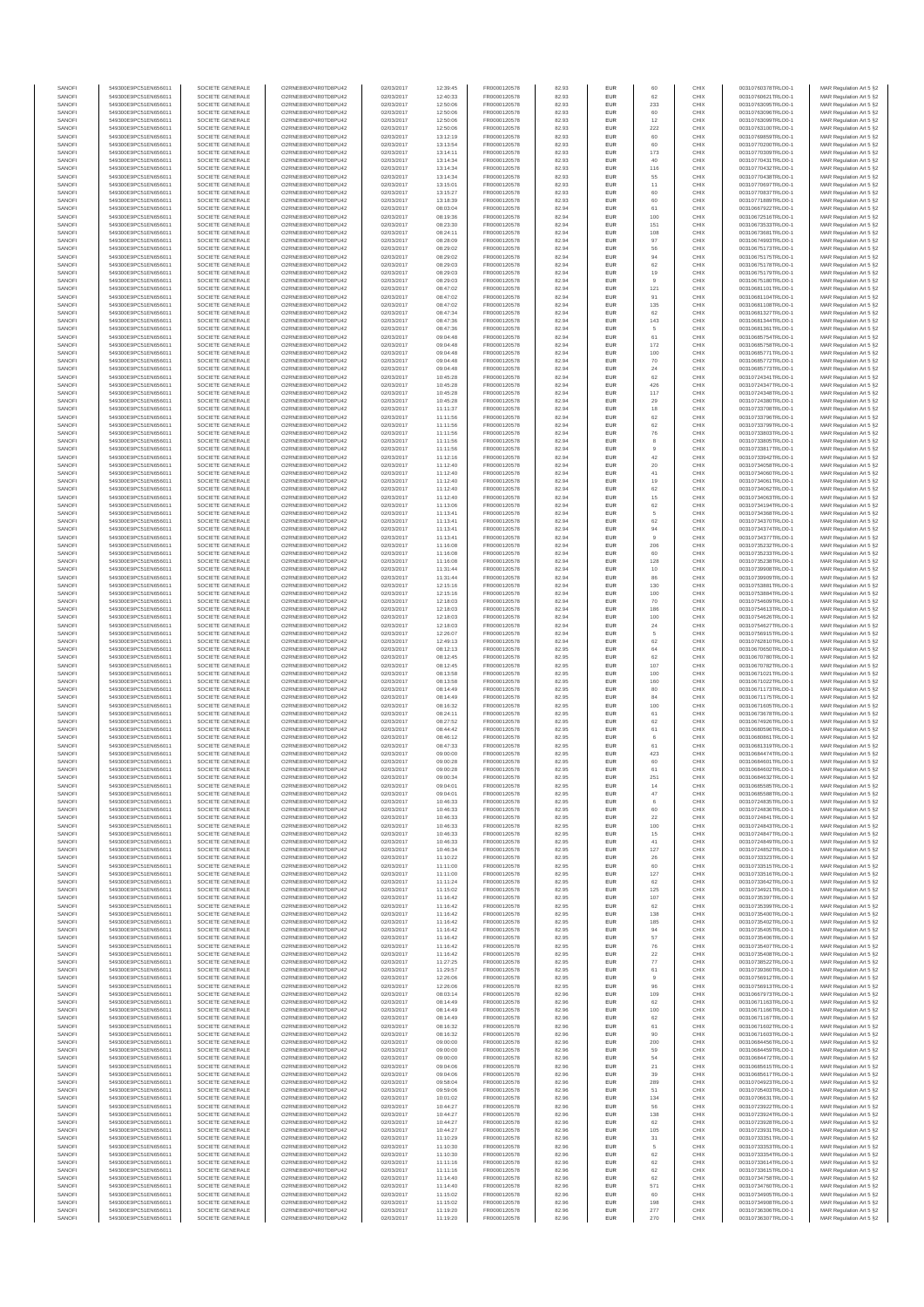| SANOFI           | 549300E9PC51EN656011                         | SOCIETE GENERALE                     | O2RNE8IBXP4R0TD8PLI42                         | 02/03/2017               | 11:19:20             | FR0000120578                 | 82.96          | <b>EUR</b>        | 60                   | CHIX         | 00310736308TRLO0-1                       | MAR Regulation Art 5 §2                            |
|------------------|----------------------------------------------|--------------------------------------|-----------------------------------------------|--------------------------|----------------------|------------------------------|----------------|-------------------|----------------------|--------------|------------------------------------------|----------------------------------------------------|
| SANOFI           | 549300E9PC51EN656011                         | SOCIETE GENERALE                     | O2RNE8IBXP4R0TD8PU42                          | 02/03/2017               | 11:27:25             | FR0000120578                 | 82.96          | <b>EUR</b>        | 178                  | CHIX         | 00310738509TRLO0-1                       | MAR Regulation Art 5 §2                            |
| SANOFI<br>SANOFI | 549300E9PC51EN656011<br>549300E9PC51EN656011 | SOCIETE GENERALE<br>SOCIETE GENERALE | O2RNE8IBXP4R0TD8PU42<br>O2RNE8IBXP4R0TD8PU42  | 02/03/2017<br>02/03/2017 | 11:27:25<br>11:27:25 | FR0000120578<br>FR0000120578 | 82.96<br>82.96 | EUR<br><b>EUR</b> | 402<br>40            | CHIX<br>CHIX | 00310738511TRLO0-1<br>00310738512TRLO0-1 | MAR Regulation Art 5 §2<br>MAR Regulation Art 5 §2 |
| SANOFI           | 549300E9PC51EN656011                         | SOCIETE GENERALE                     | O2RNE8IBXP4R0TD8PU42                          | 02/03/2017               | 11:27:25             | FR0000120578                 | 82.96          | EUR               | 60                   | CHIX         | 00310738513TRLO0-1                       | MAR Regulation Art 5 §2                            |
| SANOFI           | 549300E9PC51EN656011                         | SOCIETE GENERALE                     | O2RNE8IBXP4R0TD8PU42                          | 02/03/2017               | 11:27:25             | FR0000120578                 | 82.96          | EUR               | 130                  | CHIX         | 00310738514TRLO0-1                       | MAR Regulation Art 5 §2                            |
| SANOFI<br>SANOFI | 549300E9PC51EN656011<br>549300E9PC51EN656011 | SOCIETE GENERALE<br>SOCIETE GENERALE | O2RNE8IBXP4R0TD8PU42<br>O2RNE8IBXP4R0TD8PU42  | 02/03/2017<br>02/03/2017 | 11:29:31<br>11:30:12 | FR0000120578<br>FR0000120578 | 82.96<br>82.96 | EUR<br>EUR        | 140<br>144           | CHIX<br>CHIX | 00310739162TRLO0-1<br>00310739463TRLO0-1 | MAR Regulation Art 5 §2<br>MAR Regulation Art 5 §2 |
| SANOFI           | 549300E9PC51EN656011                         | SOCIETE GENERALE                     | O2RNE8IBXP4R0TD8PU42                          | 02/03/2017               | 11:30:12             | FR0000120578                 | 82.96          | EUR               | 52                   | CHIX         | 00310739464TRLO0-1                       | MAR Regulation Art 5 §2                            |
| SANOFI           | 549300E9PC51EN656011                         | SOCIETE GENERALE                     | O2RNE8IBXP4R0TD8PU42                          | 02/03/2017               | 11:30:12             | FR0000120578                 | 82.96          | EUR               |                      | CHIX         | 00310739465TRLO0-1                       | MAR Regulation Art 5 §2                            |
| SANOFI<br>SANOFI | 549300E9PC51EN656011<br>549300E9PC51EN656011 | SOCIETE GENERALE<br>SOCIETE GENERALE | O2RNE8IBXP4R0TD8PLI42<br>O2RNE8IBXP4R0TD8PU42 | 02/03/2017<br>02/03/2017 | 08:12:10<br>08:12:10 | FR0000120578<br>FR0000120578 | 82.97<br>82.97 | <b>EUR</b><br>EUR | 75                   | CHIX<br>CHIX | 00310670631TRLO0-1<br>00310670632TRLO0-1 | MAR Regulation Art 5 §2<br>MAR Regulation Art 5 §2 |
| SANOFI           | 549300E9PC51EN656011                         | SOCIETE GENERALE                     | O2RNE8IBXP4R0TD8PU42                          | 02/03/2017               | 08:25:19             | FR0000120578                 | 82.97          | <b>EUR</b>        | 60                   | CHIX         | 00310673988TRLO0-1                       | MAR Regulation Art 5 §2                            |
| SANOFI           | 549300E9PC51EN656011                         | SOCIETE GENERALE                     | O2RNE8IBXP4R0TD8PU42                          | 02/03/2017               | 08:25:19             | FR0000120578                 | 82.97          | EUR               | 130                  | CHIX         | 00310673990TRLO0-1                       | MAR Regulation Art 5 §2                            |
| SANOFI           | 549300E9PC51EN656011                         | SOCIETE GENERALE                     | O2RNE8IBXP4R0TD8PU42                          | 02/03/2017               | 08:25:19             | FR0000120578                 | 82.97          | EUR               | $\overline{2}$       | CHIX         | 00310673993TRLO0-1                       | MAR Regulation Art 5 §2                            |
| SANOFI<br>SANOFI | 549300E9PC51EN656011<br>549300E9PC51EN656011 | SOCIETE GENERALE<br>SOCIETE GENERALE | O2RNE8IBXP4R0TD8PU42<br>O2RNE8IBXP4R0TD8PU42  | 02/03/2017<br>02/03/2017 | 08:25:19<br>08:39:29 | FR0000120578<br>FR0000120578 | 82.97<br>82.97 | EUR<br>EUR        | 88<br>182            | CHIX<br>CHIX | 00310673994TRLO0-1<br>00310679007TRLO0-1 | MAR Regulation Art 5 §2<br>MAR Regulation Art 5 §2 |
| SANOFI           | 549300E9PC51EN656011                         | SOCIETE GENERALE                     | O2RNE8IBXP4R0TD8PU42                          | 02/03/2017               | 08:39:29             | FR0000120578                 | 82.97          | EUR               | 265                  | CHIX         | 00310679008TRLO0-1                       | MAR Regulation Art 5 §2                            |
| SANOFI           | 549300E9PC51EN656011                         | SOCIETE GENERALE                     | O2RNE8IBXP4R0TD8PU42                          | 02/03/2017               | 08:39:29             | FR0000120578                 | 82.97          | EUR               | 98                   | CHIX         | 00310679010TRLO0-1                       | MAR Regulation Art 5 §2                            |
| SANOFI           | 549300E9PC51EN656011                         | SOCIETE GENERALE                     | O2RNE8IBXP4R0TD8PLI42                         | 02/03/2017               | 08:43:03             | FR0000120578                 | 82.97          | <b>EUR</b>        | 62                   | CHIX         | 00310680291TRLO0-1                       | MAR Regulation Art 5 §2                            |
| SANOFI<br>SANOFI | 549300E9PC51EN656011<br>549300E9PC51EN656011 | SOCIETE GENERALE<br>SOCIETE GENERALE | O2RNE8IBXP4R0TD8PU42<br>O2RNE8IBXP4R0TD8PU42  | 02/03/2017<br>02/03/2017 | 08:43:03<br>08:43:03 | FR0000120578<br>FR0000120578 | 82.97<br>82.97 | EUR<br><b>EUR</b> | 38<br>23             | CHIX<br>CHIX | 00310680295TRLO0-1<br>00310680298TRLO0-1 | MAR Regulation Art 5 §2<br>MAR Regulation Art 5 §2 |
| SANOFI           | 549300E9PC51EN656011                         | SOCIETE GENERALE                     | O2RNE8IBXP4R0TD8PU42                          | 02/03/2017               | 08:44:36             | FR0000120578                 | 82.97          | EUR               | 273                  | CHIX         | 00310680570TRLO0-1                       | MAR Regulation Art 5 §2                            |
| SANOFI           | 549300E9PC51EN656011                         | SOCIETE GENERALE                     | O2RNESIBXP4R0TD8PLI42                         | 02/03/2017               | 08:44:36             | FR0000120578                 | 82.97          | EUR               | 61                   | CHIX         | 00310680571TRLO0-1                       | MAR Regulation Art 5 §2                            |
| SANOFI<br>SANOFI | 549300E9PC51EN656011                         | SOCIETE GENERALE<br>SOCIETE GENERALE | O2RNE8IBXP4R0TD8PU42<br>O2RNE8IBXP4R0TD8PU42  | 02/03/2017<br>02/03/2017 | 08:46:31             | FR0000120578<br>FR0000120578 | 82.97<br>82.97 | EUR<br>EUR        | 55<br>61             | CHIX<br>CHIX | 00310680969TRLO0-1                       | MAR Regulation Art 5 §2<br>MAR Regulation Art 5 §2 |
| SANOFI           | 549300E9PC51EN656011<br>549300E9PC51EN656011 | SOCIETE GENERALE                     | O2RNE8IBXP4R0TD8PU42                          | 02/03/2017               | 08:59:46<br>09:59:46 | FR0000120578                 | 82.97          | EUR               | 128                  | CHIX         | 00310684414TRLO0-1<br>00310705778TRLO0-1 | MAR Regulation Art 5 §2                            |
| SANOFI           | 549300E9PC51EN656011                         | SOCIETE GENERALE                     | O2RNE8IBXP4R0TD8PU42                          | 02/03/2017               | 09:59:46             | FR0000120578                 | 82.97          | EUR               |                      | CHIX         | 00310705788TRLO0-1                       | MAR Regulation Art 5 §2                            |
| SANOFI           | 549300E9PC51EN656011                         | SOCIETE GENERALE                     | O2RNE8IBXP4R0TD8PU42                          | 02/03/2017               | 09:59:46             | FR0000120578                 | 82.97          | <b>EUR</b>        | 82                   | CHIX         | 00310705790TRLO0-1                       | MAR Regulation Art 5 §2                            |
| SANOFI<br>SANOFI | 549300E9PC51EN656011<br>549300E9PC51EN656011 | SOCIETE GENERALE<br>SOCIETE GENERALE | O2RNE8IBXP4R0TD8PU42<br>O2RNE8IBXP4R0TD8PU42  | 02/03/2017<br>02/03/2017 | 10:43:57<br>11:06:40 | FR0000120578<br>FR0000120578 | 82.97<br>82.97 | EUR<br><b>EUR</b> | 61<br>264            | CHIX<br>CHIX | 00310723707TRLO0-1<br>00310731992TRLO0-1 | MAR Regulation Art 5 §2<br>MAR Regulation Art 5 §2 |
| SANOFI           | 549300E9PC51EN656011                         | SOCIETE GENERALE                     | O2RNE8IBXP4R0TD8PU42                          | 02/03/2017               | 11:18:07             | FR0000120578                 | 82.97          | EUR               | 36                   | CHIX         | 00310735894TRLO0-1                       | MAR Regulation Art 5 §2                            |
| SANOFI           | 549300E9PC51EN656011                         | SOCIETE GENERALE                     | O2RNE8IBXP4R0TD8PU42                          | 02/03/2017               | 11:18:07             | FR0000120578                 | 82.97          | EUR               | $\sqrt{24}$          | CHIX         | 00310735896TRLO0-1                       | MAR Regulation Art 5 §2                            |
| SANOFI<br>SANOFI | 549300E9PC51EN656011<br>549300E9PC51EN656011 | SOCIETE GENERALE<br>SOCIETE GENERALE | O2RNE8IBXP4R0TD8PU42<br>O2RNE8IBXP4R0TD8PU42  | 02/03/2017<br>02/03/2017 | 11:18:07<br>11:18:07 | FR0000120578<br>FR0000120578 | 82.97<br>82.97 | EUR<br>EUR        | 173<br>19            | CHIX<br>CHIX | 00310735898TRLO0-1<br>00310735899TRLO0-1 | MAR Regulation Art 5 §2<br>MAR Regulation Art 5 §2 |
| SANOFI           | 549300E9PC51EN656011                         | SOCIETE GENERALE                     | O2RNE8IBXP4R0TD8PU42                          | 02/03/2017               | 11:18:34             | FR0000120578                 | 82.97          | <b>EUR</b>        | 53                   | CHIX         | 00310736016TRLO0-1                       | MAR Regulation Art 5 §2                            |
| SANOFI           | 549300E9PC51EN656011                         | SOCIETE GENERALE                     | O2RNE8IBXP4R0TD8PU42                          | 02/03/2017               | 11:18:34             | FR0000120578                 | 82.97          | EUR               | 8                    | CHIX         | 00310736020TRLO0-1                       | MAR Regulation Art 5 §2                            |
| SANOFI           | 549300E9PC51EN656011<br>549300E9PC51EN656011 | SOCIETE GENERALE                     | O2RNE8IBXP4R0TD8PU42<br>O2RNE8IBXP4R0TD8PU42  | 02/03/2017               | 11:25:28             | FR0000120578<br>FR0000120578 | 82.97          | <b>EUR</b>        | 60                   | CHIX         | 00310737970TRLO0-1                       | MAR Regulation Art 5 §2                            |
| SANOFI<br>SANOFI | 549300E9PC51EN656011                         | SOCIETE GENERALE<br>SOCIETE GENERALE | O2RNE8IBXP4R0TD8PU42                          | 02/03/2017<br>02/03/2017 | 11:25:28<br>11:28:41 | FR0000120578                 | 82.97<br>82.97 | EUR<br>EUR        | 192<br>129           | CHIX<br>CHIX | 00310737971TRLO0-1<br>00310738889TRLO0-1 | MAR Regulation Art 5 §2<br>MAR Regulation Art 5 §2 |
| SANOFI           | 549300E9PC51EN656011                         | SOCIETE GENERALE                     | O2RNE8IBXP4R0TD8PU42                          | 02/03/2017               | 11:29:16             | FR0000120578                 | 82.97          | EUR               | 262                  | CHIX         | 00310739039TRLO0-1                       | MAR Regulation Art 5 §2                            |
| SANOFI           | 549300E9PC51EN656011                         | SOCIETE GENERALE                     | O2RNE8IBXP4R0TD8PU42                          | 02/03/2017               | 11:29:16             | FR0000120578                 | 82.97          | EUR               | 192                  | CHIX         | 00310739040TRLO0-1                       | MAR Regulation Art 5 §2                            |
| SANOFI<br>SANOFI | 549300E9PC51EN656011<br>549300E9PC51EN656011 | SOCIETE GENERALE<br>SOCIETE GENERALE | O2RNE8IBXP4R0TD8PU42<br>O2RNE8IBXP4R0TD8PLI42 | 02/03/2017<br>02/03/2017 | 12:25:08<br>12:25:08 | FR0000120578<br>FR0000120578 | 82.97<br>82.97 | EUR<br>EUR        | 348<br>100           | CHIX<br>CHIX | 00310756686TRLO0-1<br>00310756687TRLO0-1 | MAR Regulation Art 5 §2<br>MAR Regulation Art 5 §2 |
| SANOFI           | 549300E9PC51EN656011                         | SOCIETE GENERALE                     | O2RNE8IBXP4R0TD8PU42                          | 02/03/2017               | 12:25:08             | FR0000120578                 | 82.97          | <b>EUR</b>        | 16                   | CHIX         | 00310756688TRLO0-1                       | MAR Regulation Art 5 §2                            |
| SANOFI           | 549300E9PC51EN656011                         | SOCIETE GENERALE                     | O2RNE8IBXP4R0TD8PU42                          | 02/03/2017               | 08:32:04             | FR0000120578                 | 82.98          | EUR               |                      | CHIX         | 00310676799TRLO0-1                       | MAR Regulation Art 5 §2                            |
| SANOFI           | 549300E9PC51EN656011                         | SOCIETE GENERALE                     | O2RNE8IBXP4R0TD8PU42                          | 02/03/2017               | 08:32:04             | FR0000120578                 | 82.98          | <b>EUR</b>        | 61                   | CHIX         | 00310676803TRLO0-1                       | MAR Regulation Art 5 §2                            |
| SANOFI<br>SANOFI | 549300E9PC51EN656011<br>549300E9PC51EN656011 | SOCIETE GENERALE<br>SOCIETE GENERALE | O2RNE8IBXP4R0TD8PU42<br>O2RNE8IBXP4R0TD8PU42  | 02/03/2017<br>02/03/2017 | 08:32:04<br>08:33:01 | FR0000120578<br>FR0000120578 | 82.98<br>82.98 | EUR<br>EUR        | 60                   | CHIX<br>CHIX | 00310676811TRLO0-1<br>00310677067TRLO0-1 | MAR Regulation Art 5 §2<br>MAR Regulation Art 5 §2 |
| SANOFI           | 549300E9PC51EN656011                         | SOCIETE GENERALE                     | O2RNE8IBXP4R0TD8PU42                          | 02/03/2017               | 08:33:01             | FR0000120578                 | 82.98          | EUR               | 30                   | CHIX         | 00310677068TRLO0-1                       | MAR Regulation Art 5 §2                            |
| SANOFI           | 549300E9PC51EN656011                         | SOCIETE GENERALE                     | O2RNE8IBXP4R0TD8PLI42                         | 02/03/2017               | 08:33:01             | FR0000120578                 | 82.98          | EUR               | 83                   | CHIX         | 00310677069TRLO0-1                       | MAR Regulation Art 5 §2                            |
| SANOFI<br>SANOFI | 549300E9PC51EN656011<br>549300E9PC51EN656011 | SOCIETE GENERALE<br>SOCIETE GENERALE | O2RNE8IBXP4R0TD8PU42<br>O2RNE8IBXP4R0TD8PU42  | 02/03/2017<br>02/03/2017 | 08:38:00<br>08:38:00 | FR0000120578<br>FR0000120578 | 82.98<br>82.98 | EUR<br>EUR        | 24<br>39             | CHIX<br>CHIX | 00310678546TRLO0-1<br>00310678547TRLO0-1 | MAR Regulation Art 5 §2                            |
| SANOFI           | 549300E9PC51EN656011                         | SOCIETE GENERALE                     | O2RNE8IBXP4R0TD8PU42                          | 02/03/2017               | 08:39:11             | FR0000120578                 | 82.98          | <b>EUR</b>        | 64                   | CHIX         | 00310678899TRLO0-1                       | MAR Regulation Art 5 §2<br>MAR Regulation Art 5 §2 |
| SANOFI           | 549300E9PC51EN656011                         | SOCIETE GENERALE                     | O2RNE8IBXP4R0TD8PU42                          | 02/03/2017               | 08:44:13             | FR0000120578                 | 82.98          | EUR               | 62                   | CHIX         | 00310680495TRLO0-                        | MAR Regulation Art 5 §2                            |
| SANOFI           | 549300E9PC51EN656011                         | SOCIETE GENERALE                     | O2RNE8IBXP4R0TD8PU42                          | 02/03/2017               | 08:44:13             | FR0000120578                 | 82.98          | <b>EUR</b>        | 146                  | CHIX         | 00310680496TRLO0-1                       | MAR Regulation Art 5 §2                            |
| SANOFI<br>SANOFI | 549300E9PC51EN656011<br>549300E9PC51EN656011 | SOCIETE GENERALE<br>SOCIETE GENERALE | O2RNE8IBXP4R0TD8PU42<br>O2RNE8IBXP4R0TD8PU42  | 02/03/2017<br>02/03/2017 | 08:44:13<br>10:04:05 | FR0000120578<br>FR0000120578 | 82.98<br>82.98 | EUR<br>EUR        | 33<br>200            | CHIX<br>CHIX | 00310680503TRLO0-1<br>00310707766TRLO0-1 | MAR Regulation Art 5 §2<br>MAR Regulation Art 5 §2 |
| SANOFI           | 549300E9PC51EN656011                         | SOCIETE GENERALE                     | O2RNE8IBXP4R0TD8PU42                          | 02/03/2017               | 10:04:05             | FR0000120578                 | 82.98          | EUR               | 19                   | CHIX         | 00310707768TRLO0-1                       | MAR Regulation Art 5 §2                            |
| SANOFI           | 549300E9PC51EN656011                         | SOCIETE GENERALE                     | O2RNE8IBXP4R0TD8PU42                          | 02/03/2017               | 10:04:05             | FR0000120578                 | 82.98          | EUR               | 26                   | CHIX         | 00310707769TRLO0-1                       | MAR Regulation Art 5 §2                            |
| SANOFI<br>SANOFI | 549300E9PC51EN656011<br>549300E9PC51EN656011 | SOCIETE GENERALE<br>SOCIETE GENERALE | O2RNE8IBXP4R0TD8PU42<br>O2RNE8IBXP4R0TD8PU42  | 02/03/2017<br>02/03/2017 | 10:10:51<br>10:10:51 | FR0000120578<br>FR0000120578 | 82.98<br>82.98 | EUR<br>EUR        | 111                  | CHIX<br>CHIX | 00310710419TRLO0-1<br>00310710421TRLO0-1 | MAR Regulation Art 5 §2<br>MAR Regulation Art 5 §2 |
| SANOFI           | 549300E9PC51EN656011                         | SOCIETE GENERALE                     | O2RNE8IBXP4R0TD8PU42                          | 02/03/2017               | 10:10:51             | FR0000120578                 | 82.98          | <b>EUR</b>        | 90                   | CHIX         | 00310710422TRLO0-1                       | MAR Regulation Art 5 §2                            |
| SANOFI           | 549300E9PC51EN656011                         | SOCIETE GENERALE                     | O2RNE8IBXP4R0TD8PU42                          | 02/03/2017               | 10:10:51             | FR0000120578                 | 82.98          | EUR               | $22\,$               | CHIX         | 00310710425TRLO0-1                       | MAR Regulation Art 5 §2                            |
| SANOFI           | 549300E9PC51EN656011                         | SOCIETE GENERALE                     | O2RNE8IBXP4R0TD8PU42                          | 02/03/2017               | 10:11:41             | FR0000120578                 | 82.98          | <b>EUR</b>        | 62                   | CHIX         | 00310710759TRLO0-1                       | MAR Regulation Art 5 §2                            |
| SANOFI<br>SANOFI | 549300E9PC51EN656011<br>549300E9PC51EN656011 | SOCIETE GENERALE<br>SOCIETE GENERALE | O2RNE8IBXP4R0TD8PU42<br>O2RNE8IBXP4R0TD8PU42  | 02/03/2017<br>02/03/2017 | 10:11:41<br>11:03:36 | FR0000120578<br>FR0000120578 | 82.98<br>82.98 | EUR<br>EUR        | 19<br>101            | CHIX<br>CHIX | 00310710760TRLO0-1<br>00310730992TRLO0-1 | MAR Regulation Art 5 §2<br>MAR Regulation Art 5 §2 |
| SANOFI           | 549300E9PC51EN656011                         | SOCIETE GENERALE                     | O2RNE8IBXP4R0TD8PU42                          | 02/03/2017               | 11:06:16             | FR0000120578                 | 82.98          | EUR               | 219                  | CHIX         | 00310731903TRLO0-1                       | MAR Regulation Art 5 §2                            |
| SANOFI           | 549300E9PC51EN656011                         | SOCIETE GENERALE                     | O2RNE8IBXP4R0TD8PU42                          | 02/03/2017               | 11:06:16             | FR0000120578                 | 82.98          | EUR               | 102                  | CHIX         | 00310731904TRLO0-1                       | MAR Regulation Art 5 §2                            |
| SANOFI<br>SANOFI | 549300E9PC51EN656011<br>549300E9PC51EN656011 | SOCIETE GENERALE<br>SOCIETE GENERALE | O2RNE8IBXP4R0TD8PU42<br>O2RNE8IBXP4R0TD8PU42  | 02/03/2017<br>02/03/2017 | 11:06:16<br>11:06:16 | FR0000120578<br>FR0000120578 | 82.98<br>82.98 | <b>EUR</b><br>EUR | 25<br>37             | CHIX<br>CHIX | 00310731905TRLO0-1<br>00310731906TRLO0-1 | MAR Regulation Art 5 §2                            |
| SANOFI           | 549300E9PC51EN656011                         | SOCIETE GENERALE                     | O2RNE8IBXP4R0TD8PU42                          | 02/03/2017               | 11:06:16             | FR0000120578                 | 82.98          | <b>EUR</b>        | 71                   | CHIX         | 00310731907TRLO0-1                       | MAR Regulation Art 5 §2<br>MAR Regulation Art 5 §2 |
| SANOFI           | 549300E9PC51EN656011                         | SOCIETE GENERALE                     | O2RNE8IBXP4R0TD8PU42                          | 02/03/2017               | 11:06:16             | FR0000120578                 | 82.98          | EUR               | 34                   | CHIX         | 00310731908TRLO0-1                       | MAR Regulation Art 5 §2                            |
| SANOFI           | 549300E9PC51EN656011                         | SOCIETE GENERALE                     | O2RNE8IBXP4R0TD8PU42                          | 02/03/2017               | 11:06:16             | FR0000120578                 | 82.98          | <b>EUR</b>        | 11                   | CHIX         | 00310731912TRLO0-1                       | MAR Regulation Art 5 §2                            |
| SANOFI<br>SANOFI | 549300E9PC51EN656011                         | SOCIETE GENERALE<br>SOCIETE GENERALE | O2RNE8IBXP4R0TD8PU42<br>O2RNE8IBXP4R0TD8PLI42 | 02/03/2017<br>02/03/2017 | 11:07:35             | FR0000120578<br>FR0000120578 | 82.98<br>82.98 | EUR<br>EUR        | 62<br>62             | CHIX<br>CHIX | 00310732281TRLO0-1                       | MAR Regulation Art 5 §2<br>MAR Regulation Art 5 §2 |
| SANOFI           | 549300E9PC51EN656011<br>549300E9PC51EN656011 | SOCIETE GENERALE                     | O2RNE8IBXP4R0TD8PU42                          | 02/03/2017               | 11:07:35<br>11:07:35 | FR0000120578                 | 82.98          | EUR               | 126                  | CHIX         | 00310732284TRLO0-1<br>00310732287TRLO0-1 | MAR Regulation Art 5 §2                            |
| SANOFI           | 549300E9PC51EN656011                         | SOCIETE GENERALE                     | O2RNE8IBXP4R0TD8PU42                          | 02/03/2017               | 11:07:35             | FR0000120578                 | 82.98          | EUR               | 13                   | CHIX         | 00310732323TRLO0-1                       | MAR Regulation Art 5 §2                            |
| SANOFI           | 549300E9PC51EN656011                         | SOCIETE GENERALE                     | O2RNE8IBXP4R0TD8PU42                          | 02/03/2017               | 11:09:47             | FR0000120578                 | 82.98          | <b>EUR</b>        | 62                   | CHIX         | 00310733102TRLO0-1                       | MAR Regulation Art 5 §2                            |
| SANOFI<br>SANOFI | 549300E9PC51EN656011<br>549300E9PC51EN656011 | SOCIETE GENERALE<br>SOCIETE GENERALE | O2RNE8IBXP4R0TD8PU42<br>O2RNE8IBXP4R0TD8PU42  | 02/03/2017<br>02/03/2017 | 11:09:47<br>11:09:47 | FR0000120578<br>FR0000120578 | 82.98<br>82.98 | EUR<br><b>EUR</b> | 62<br>197            | CHIX<br>CHIX | 00310733103TRLO0-1<br>00310733105TRLO0-1 | MAR Regulation Art 5 §2<br>MAR Regulation Art 5 §2 |
| SANOFI           | 549300E9PC51EN656011                         | SOCIETE GENERALE                     | O2RNE8IBXP4R0TD8PU42                          | 02/03/2017               | 11:09:47             | FR0000120578                 | 82.98          | EUR               | 12                   | CHIX         | 00310733115TRLO0-1                       | MAR Regulation Art 5 §2                            |
| SANOFI           | 549300E9PC51EN656011                         | SOCIETE GENERALE                     | O2RNE8IBXP4R0TD8PU42                          | 02/03/2017               | 11:20:13             | FR0000120578                 | 82.98          | EUR               | 61                   | CHIX         | 00310736596TRLO0-1                       | MAR Regulation Art 5 §2                            |
| SANOFI           | 549300E9PC51EN656011                         | SOCIETE GENERALE                     | O2RNE8IBXP4R0TD8PU42<br>O2RNESIBXP4R0TD8PLI42 | 02/03/2017               | 11:20:13             | FR0000120578                 | 82.98          | EUR               | 80                   | CHIX         | 00310736600TRLO0-1                       | MAR Regulation Art 5 §2                            |
| SANOFI<br>SANOFI | 549300E9PC51EN656011<br>549300E9PC51EN656011 | SOCIETE GENERALE<br>SOCIETE GENERALE | O2RNE8IBXP4R0TD8PU42                          | 02/03/2017<br>02/03/2017 | 11:20:13<br>11:22:05 | FR0000120578<br>FR0000120578 | 82.98<br>82.98 | EUR<br>EUR        | 24<br>95             | CHIX<br>CHIX | 00310736601TRLO0-1<br>00310737085TRLO0-1 | MAR Regulation Art 5 §2<br>MAR Regulation Art 5 §2 |
| SANOFI           | 549300E9PC51EN656011                         | SOCIETE GENERALE                     | O2RNE8IBXP4R0TD8PU42                          | 02/03/2017               | 11:22:05             | FR0000120578                 | 82.98          | EUR               | 104                  | CHIX         | 00310737089TRLO0-1                       | MAR Regulation Art 5 §2                            |
| SANOFI           | 549300E9PC51EN656011                         | SOCIETE GENERALE                     | O2RNE8IBXP4R0TD8PU42                          | 02/03/2017               | 11:22:05             | FR0000120578                 | 82.98          | <b>EUR</b>        | 19                   | CHIX         | 00310737099TRLO0-1                       | MAR Regulation Art 5 §2                            |
| SANOFI<br>SANOFI | 549300E9PC51EN656011<br>549300E9PC51EN656011 | SOCIETE GENERALE<br>SOCIETE GENERALE | O2RNE8IBXP4R0TD8PU42<br>O2RNE8IBXP4R0TD8PU42  | 02/03/2017<br>02/03/2017 | 11:22:06<br>11:22:06 | FR0000120578<br>FR0000120578 | 82.98<br>82.98 | EUR<br><b>EUR</b> | 16<br>58             | CHIX<br>CHIX | 00310737111TRLO0-1<br>00310737116TRLO0-1 | MAR Regulation Art 5 §2<br>MAR Regulation Art 5 §2 |
| SANOFI           | 549300E9PC51EN656011                         | SOCIETE GENERALE                     | O2RNE8IBXP4R0TD8PU42                          | 02/03/2017               | 11:23:57             | FR0000120578                 | 82.98          | EUR               | 356                  | CHIX         | 00310737609TRLO0-1                       | MAR Regulation Art 5 §2                            |
| SANOFI           | 549300E9PC51EN656011                         | SOCIETE GENERALE                     | O2RNE8IBXP4R0TD8PU42                          | 02/03/2017               | 11:23:57             | FR0000120578                 | 82.98          | <b>EUR</b>        | 235                  | CHIX         | 00310737617TRLO0-1                       | MAR Regulation Art 5 §2                            |
| SANOFI           | 549300E9PC51EN656011                         | SOCIETE GENERALE                     | O2RNE8IBXP4R0TD8PU42<br>O2RNESIBXP4R0TD8PLI42 | 02/03/2017               | 08:11:59             | FR0000120578                 | 82.99          | EUR               | 61                   | CHIX         | 00310670578TRLO0-1                       | MAR Regulation Art 5 §2                            |
| SANOFI<br>SANOFI | 549300E9PC51EN656011<br>549300E9PC51EN656011 | SOCIETE GENERALE<br>SOCIETE GENERALE | O2RNE8IBXP4R0TD8PU42                          | 02/03/2017<br>02/03/2017 | 08:12:06<br>08:27:04 | FR0000120578<br>FR0000120578 | 82.99<br>82.99 | EUR<br>EUR        | 65<br>8              | CHIX<br>CHIX | 00310670620TRLO0-1<br>00310674686TRLO0-1 | MAR Regulation Art 5 §2<br>MAR Regulation Art 5 §2 |
| SANOFI           | 549300E9PC51EN656011                         | SOCIETE GENERALE                     | O2RNE8IBXP4R0TD8PU42                          | 02/03/2017               | 08:27:34             | FR0000120578                 | 82.99          | EUR               | 64                   | CHIX         | 00310674828TRLO0-1                       | MAR Regulation Art 5 §2                            |
| SANOFI<br>SANOFI | 549300E9PC51EN656011<br>549300E9PC51EN656011 | SOCIETE GENERALE<br>SOCIETE GENERALE | O2RNE8IBXP4R0TD8PLI42<br>O2RNE8IBXP4R0TD8PU42 | 02/03/2017<br>02/03/2017 | 08:27:34<br>08:31:54 | FR0000120578<br>FR0000120578 | 82.99<br>82.99 | <b>EUR</b><br>EUR | 76<br>122            | CHIX<br>CHIX | 00310674829TRLO0-1<br>00310676704TRLO0-1 | MAR Regulation Art 5 §2<br>MAR Regulation Art 5 §2 |
| SANOFI           | 549300E9PC51EN656011                         | SOCIETE GENERALE                     | O2RNE8IBXP4R0TD8PU42                          | 02/03/2017               | 08:31:54             | FR0000120578                 | 82.99          | <b>EUR</b>        | 68                   | CHIX         | 00310676713TRLO0-1                       | MAR Regulation Art 5 §2                            |
| SANOFI           | 549300E9PC51EN656011                         | SOCIETE GENERALE                     | O2RNE8IBXP4R0TD8PU42                          | 02/03/2017               | 08:35:31             | FR0000120578                 | 82.99          | EUR               | 58                   | CHIX         | 00310677793TRLO0-1                       | MAR Regulation Art 5 §2                            |
| SANOFI           | 549300E9PC51EN656011                         | SOCIETE GENERALE                     | O2RNE8IBXP4R0TD8PU42                          | 02/03/2017               | 08:35:31             | FR0000120578                 | 82.99          | EUR               | 79                   | CHIX         | 00310677794TRLO0-1                       | MAR Regulation Art 5 §2                            |
| SANOFI<br>SANOFI | 549300E9PC51EN656011<br>549300E9PC51EN656011 | SOCIETE GENERALE<br>SOCIETE GENERALE | O2RNE8IBXP4R0TD8PU42<br>O2RNESIBXP4R0TD8PLI42 | 02/03/2017<br>02/03/2017 | 08:35:31<br>08:36:15 | FR0000120578<br>FR0000120578 | 82.99<br>82.99 | EUR<br>EUR        | 193<br>61            | CHIX<br>CHIX | 00310677795TRLO0-1<br>00310677978TRLO0-1 | MAR Regulation Art 5 §2<br>MAR Regulation Art 5 §2 |
| SANOFI           | 549300E9PC51EN656011                         | SOCIETE GENERALE                     | O2RNE8IBXP4R0TD8PLI42                         | 02/03/2017               | 08:39:48             | FR0000120578                 | 82.99          | <b>EUR</b>        | 70                   | CHIX         | 00310679145TRLO0-1                       | MAR Regulation Art 5 §2                            |
| SANOFI           | 549300E9PC51EN656011                         | SOCIETE GENERALE                     | O2RNE8IBXP4R0TD8PU42                          | 02/03/2017               | 10:00:20             | FR0000120578                 | 82.99          | EUR               | 11                   | CHIX         | 00310706245TRLO0-1                       | MAR Regulation Art 5 §2                            |
| SANOFI<br>SANOFI | 549300E9PC51EN656011<br>549300E9PC51EN656011 | SOCIETE GENERALE<br>SOCIETE GENERALE | O2RNE8IBXP4R0TD8PU42<br>O2RNE8IBXP4R0TD8PU42  | 02/03/2017<br>02/03/2017 | 10:01:43<br>10:01:43 | FR0000120578<br>FR0000120578 | 82.99<br>82.99 | <b>EUR</b><br>EUR | 121<br>27            | CHIX<br>CHIX | 00310706891TRLO0-1<br>00310706893TRLO0-1 | MAR Regulation Art 5 §2<br>MAR Regulation Art 5 §2 |
| SANOFI           | 549300E9PC51EN656011                         | SOCIETE GENERALE                     | O2RNE8IBXP4R0TD8PU42                          | 02/03/2017               | 10:02:27             | FR0000120578                 | 82.99          | EUR               | 121                  | CHIX         | 00310707149TRLO0-1                       | MAR Regulation Art 5 §2                            |
| SANOFI           | 549300E9PC51EN656011                         | SOCIETE GENERALE                     | O2RNE8IBXP4R0TD8PU42                          | 02/03/2017               | 10:02:58             | FR0000120578                 | 82.99          | EUR               | 113                  | CHIX         | 00310707360TRLO0-1                       | MAR Regulation Art 5 §2                            |
| SANOFI<br>SANOFI | 549300E9PC51EN656011<br>549300E9PC51EN656011 | SOCIETE GENERALE<br>SOCIETE GENERALE | O2RNE8IBXP4R0TD8PU42<br>O2RNE8IBXP4R0TD8PU42  | 02/03/2017<br>02/03/2017 | 10:07:24<br>10:11:13 | FR0000120578<br>FR0000120578 | 82.99<br>82.99 | EUR<br>EUR        | 122<br>62            | CHIX<br>CHIX | 00310709120TRLO0-1<br>00310710568TRLO0-1 | MAR Regulation Art 5 §2<br>MAR Regulation Art 5 §2 |
| SANOFI           | 549300E9PC51EN656011                         | SOCIETE GENERALE                     | O2RNE8IBXP4R0TD8PU42                          | 02/03/2017               | 10:11:14             | FR0000120578                 | 82.99          | EUR               | 60                   | CHIX         | 00310710578TRLO0-1                       | MAR Regulation Art 5 §2                            |
| SANOFI           | 549300E9PC51EN656011                         | SOCIETE GENERALE                     | O2RNE8IBXP4R0TD8PU42                          | 02/03/2017               | 10:11:14             | FR0000120578                 | 82.99          | <b>EUR</b>        | 28                   | CHIX         | 00310710583TRLO0-1                       | MAR Regulation Art 5 §2                            |
| SANOFI<br>SANOFI | 549300E9PC51EN656011<br>549300E9PC51EN656011 | SOCIETE GENERALE<br>SOCIETE GENERALE | O2RNE8IBXP4R0TD8PU42<br>O2RNE8IBXP4R0TD8PU42  | 02/03/2017<br>02/03/2017 | 10:11:41<br>10:12:05 | FR0000120578<br>FR0000120578 | 82.99<br>82.99 | EUR<br><b>EUR</b> | 62<br>62             | CHIX<br>CHIX | 00310710757TRLO0-1<br>00310710905TRLO0-1 | MAR Regulation Art 5 §2                            |
| SANOFI           | 549300E9PC51EN656011                         | SOCIETE GENERALE                     | O2RNE8IBXP4R0TD8PU42                          | 02/03/2017               | 10:43:21             | FR0000120578                 | 82.99          | EUR               | 92                   | CHIX         | 00310723386TRLO0-1                       | MAR Regulation Art 5 §2<br>MAR Regulation Art 5 §2 |
| SANOFI           | 549300E9PC51EN656011                         | SOCIETE GENERALE                     | O2RNE8IBXP4R0TD8PU42                          | 02/03/2017               | 10:43:34             | FR0000120578                 | 82.99          | <b>EUR</b>        | 295                  | CHIX         | 00310723514TRLO0-1                       | MAR Regulation Art 5 §2                            |
| SANOFI           | 549300E9PC51EN656011                         | SOCIETE GENERALE                     | O2RNE8IBXP4R0TD8PU42                          | 02/03/2017               | 10:43:34             | FR0000120578                 | 82.99          | EUR               | 121                  | CHIX         | 00310723518TRLO0-1                       | MAR Regulation Art 5 §2                            |
| SANOFI<br>SANOFI | 549300E9PC51EN656011<br>549300E9PC51EN656011 | SOCIETE GENERALE<br>SOCIETE GENERALE | O2RNE8IBXP4R0TD8PU42<br>O2RNE8IBXP4R0TD8PU42  | 02/03/2017<br>02/03/2017 | 10:43:34<br>10:43:34 | FR0000120578<br>FR0000120578 | 82.99<br>82.99 | EUR<br>EUR        | 61<br>16             | CHIX<br>CHIX | 00310723519TRLO0-1<br>00310723523TRLO0-1 | MAR Regulation Art 5 §2<br>MAR Regulation Art 5 §2 |
| SANOFI           | 549300E9PC51EN656011                         | SOCIETE GENERALE                     | O2RNE8IBXP4R0TD8PU42                          | 02/03/2017               | 11:03:03             | FR0000120578                 | 82.99          | EUR               | 558                  | CHIX         | 00310730837TRLO0-1                       | MAR Regulation Art 5 §2                            |
| SANOFI           | 549300E9PC51EN656011                         | SOCIETE GENERALE                     | O2RNE8IBXP4R0TD8PU42                          | 02/03/2017               | 11:03:26             | FR0000120578                 | 82.99          | <b>EUR</b>        | 84                   | CHIX         | 00310730951TRLO0-1                       | MAR Regulation Art 5 §2                            |
| SANOFI           | 549300E9PC51EN656011                         | SOCIETE GENERALE                     | O2RNE8IBXP4R0TD8PU42                          | 02/03/2017               | 11:03:36             | FR0000120578                 | 82.99          | EUR               | 28                   | CHIX         | 00310730988TRLO0-1                       | MAR Regulation Art 5 §2                            |
| SANOFI<br>SANOFI | 549300E9PC51EN656011<br>549300E9PC51EN656011 | SOCIETE GENERALE<br>SOCIETE GENERALE | O2RNE8IBXP4R0TD8PU42<br>O2RNE8IBXP4R0TD8PU42  | 02/03/2017<br>02/03/2017 | 11:03:36<br>11:05:02 | FR0000120578<br>FR0000120578 | 82.99<br>82.99 | <b>EUR</b><br>EUR | 62<br>62             | CHIX<br>CHIX | 00310730989TRLO0-1<br>00310731387TRLO0-1 | MAR Regulation Art 5 §2<br>MAR Regulation Art 5 §2 |
| SANOFI           | 549300E9PC51EN656011                         | SOCIETE GENERALE                     | O2RNE8IBXP4R0TD8PU42                          | 02/03/2017               | 11:05:02             | FR0000120578                 | 82.99          | EUR               | 153                  | CHIX         | 00310731389TRLO0-1                       | MAR Regulation Art 5 §2                            |
| SANOFI           | 549300E9PC51EN656011                         | SOCIETE GENERALE                     | O2RNE8IBXP4R0TD8PU42                          | 02/03/2017               | 08:25:41             | FR0000120578                 | 83.00          | EUR               | 330                  | CHIX         | 00310674126TRLO0-1                       | MAR Regulation Art 5 §2                            |
| SANOFI<br>SANOFI | 549300E9PC51EN656011<br>549300E9PC51EN656011 | SOCIETE GENERALE<br>SOCIETE GENERALE | O2RNE8IBXP4R0TD8PU42<br>O2RNE8IBXP4R0TD8PU42  | 02/03/2017<br>02/03/2017 | 08:27:04<br>08:27:04 | FR0000120578<br>FR0000120578 | 83.00<br>83.00 | EUR<br>EUR        | 78<br>108            | CHIX<br>CHIX | 00310674684TRLO0-1<br>00310674685TRLO0-1 | MAR Regulation Art 5 §2<br>MAR Regulation Art 5 §2 |
| SANOFI           | 549300E9PC51EN656011                         | SOCIETE GENERALE                     | O2RNE8IBXP4R0TD8PU42                          | 02/03/2017               | 08:30:56             | FR0000120578                 | 83.00          | EUR               | 43                   | CHIX         | 00310676340TRLO0-1                       | MAR Regulation Art 5 §2                            |
| SANOFI           | 549300E9PC51EN656011                         | SOCIETE GENERALE                     | O2RNE8IBXP4R0TD8PU42                          | 02/03/2017               | 08:30:56             | FR0000120578                 | 83.00          | <b>EUR</b>        | 103                  | CHIX         | 00310676344TRLO0-1                       | MAR Regulation Art 5 §2                            |
| SANOFI           | 549300E9PC51EN656011                         | SOCIETE GENERALE                     | O2RNE8IBXP4R0TD8PU42                          | 02/03/2017               | 08:30:56             | FR0000120578                 | 83.00          | EUR               | 60                   | CHIX         | 00310676348TRLO0-1                       | MAR Regulation Art 5 §2                            |
| SANOFI<br>SANOFI | 549300E9PC51EN656011<br>549300E9PC51EN656011 | SOCIETE GENERALE<br>SOCIETE GENERALE | O2RNE8IBXP4R0TD8PU42<br>O2RNE8IBXP4R0TD8PU42  | 02/03/2017<br>02/03/2017 | 08:30:56<br>08:30:56 | FR0000120578<br>FR0000120578 | 83.00<br>83.00 | <b>EUR</b><br>EUR | 60<br>55             | CHIX<br>CHIX | 00310676351TRLO0-1<br>00310676399TRLO0-1 | MAR Regulation Art 5 §2<br>MAR Regulation Art 5 §2 |
| SANOFI           | 549300E9PC51EN656011                         | SOCIETE GENERALE                     | O2RNE8IBXP4R0TD8PU42                          | 02/03/2017               | 08:31:33             | FR0000120578                 | 83.00          | EUR               | 63                   | CHIX         | 00310676643TRLO0-1                       | MAR Regulation Art 5 §2                            |
| SANOFI           | 549300E9PC51EN656011                         | SOCIETE GENERALE                     | O2RNE8IBXP4R0TD8PU42                          | 02/03/2017               | 08:31:33             | FR0000120578                 | 83.00          | EUR               | 65                   | CHIX         | 00310676644TRLO0-1                       | MAR Regulation Art 5 §2                            |
| SANOFI<br>SANOFI | 549300E9PC51EN656011<br>549300E9PC51EN656011 | SOCIETE GENERALE<br>SOCIETE GENERALE | O2RNE8IBXP4R0TD8PU42<br>O2RNE8IBXP4R0TD8PU42  | 02/03/2017<br>02/03/2017 | 08:31:33<br>08:33:57 | FR0000120578<br>FR0000120578 | 83.00<br>83.00 | EUR<br><b>EUR</b> | 30<br>155            | CHIX<br>CHIX | 00310676648TRLO0-1<br>00310677387TRLO0-1 | MAR Regulation Art 5 §2<br>MAR Regulation Art 5 §2 |
| SANOFI           | 549300E9PC51EN656011                         | SOCIETE GENERALE                     | O2RNE8IBXP4R0TD8PU42                          | 02/03/2017               | 08:33:57             | FR0000120578                 | 83.00          | EUR               | 77                   | CHIX         | 00310677388TRLO0-1                       | MAR Regulation Art 5 §2                            |
| SANOFI           | 549300E9PC51EN656011                         | SOCIETE GENERALE                     | O2RNE8IBXP4R0TD8PU42                          | 02/03/2017               | 08:34:17             | FR0000120578                 | 83.00          | <b>EUR</b>        | 60                   | CHIX         | 00310677444TRLO0-1                       | MAR Regulation Art 5 §2                            |
| SANOFI<br>SANOFI | 549300E9PC51EN656011<br>549300E9PC51EN656011 | SOCIETE GENERALE<br>SOCIETE GENERALE | O2RNE8IBXP4R0TD8PU42<br>O2RNE8IBXP4R0TD8PU42  | 02/03/2017<br>02/03/2017 | 08:34:17<br>08:34:17 | FR0000120578<br>FR0000120578 | 83.00<br>83.00 | EUR<br>EUR        | 60<br>$\overline{7}$ | CHIX<br>CHIX | 00310677446TRLO0-1<br>00310677447TRLO0-1 | MAR Regulation Art 5 §2<br>MAR Regulation Art 5 §2 |
|                  |                                              |                                      |                                               |                          |                      |                              |                |                   |                      |              |                                          |                                                    |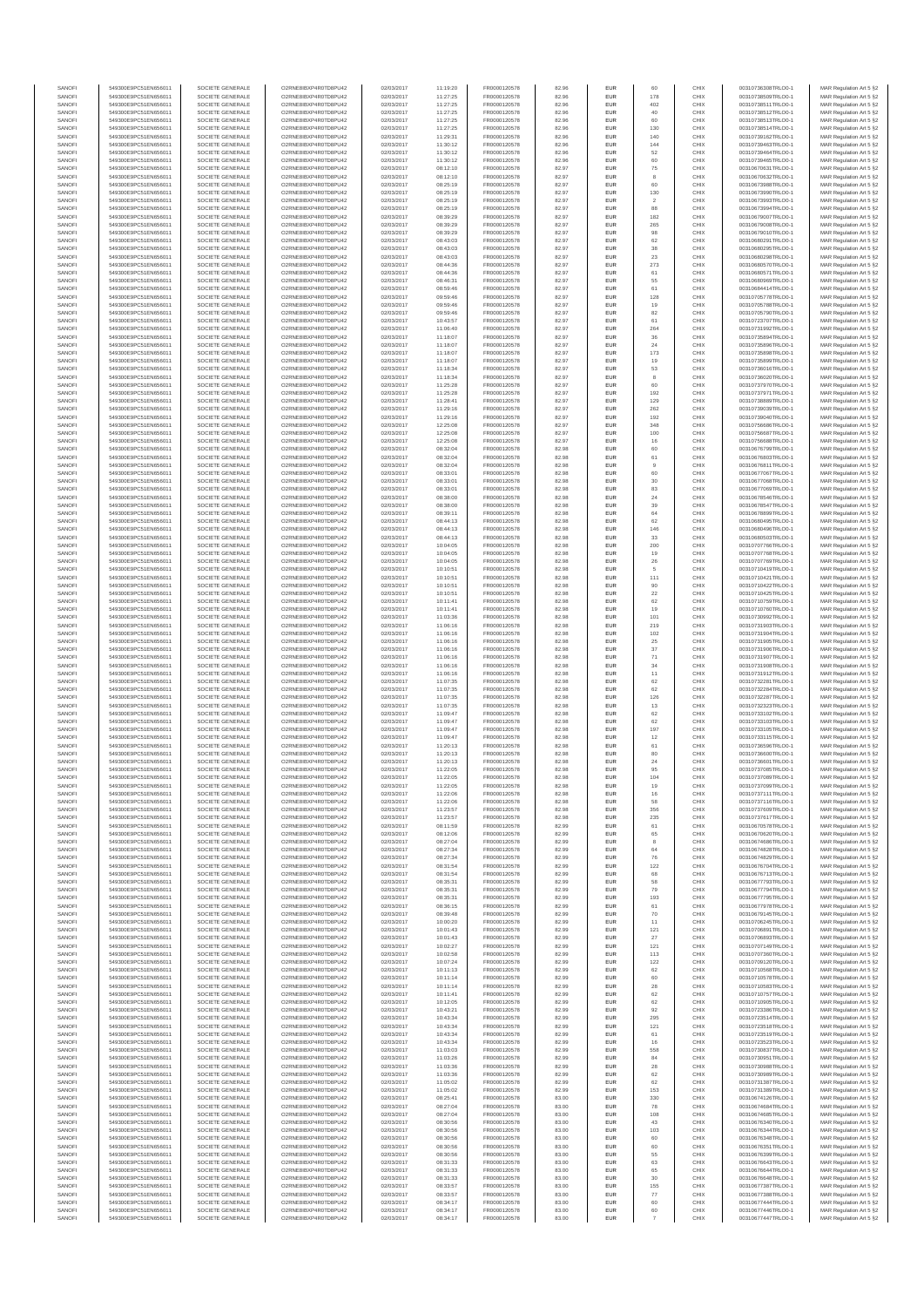| SANOFI           | 549300E9PC51EN656011                         | SOCIETE GENERALE                     | O2RNE8IBXP4R0TD8PU42                          | 02/03/2017               | 08:36:15             | FR0000120578                 | 83.00          | EUR                      | 120                 | CHIX         | 00310677977TRLO0-1                       | MAR Regulation Art 5 §2                            |
|------------------|----------------------------------------------|--------------------------------------|-----------------------------------------------|--------------------------|----------------------|------------------------------|----------------|--------------------------|---------------------|--------------|------------------------------------------|----------------------------------------------------|
| SANOFI<br>SANOFI | 549300E9PC51EN656011<br>549300E9PC51EN656011 | SOCIETE GENERALE<br>SOCIETE GENERALE | O2RNE8IBXP4R0TD8PU42<br>O2RNE8IBXP4R0TD8PU42  | 02/03/2017<br>02/03/2017 | 08:41:14<br>08:41:14 | FR0000120578                 | 83.00<br>83.00 | EUR<br>EUR               | 61<br>60            | CHIX<br>CHIX | 00310679789TRLO0-1<br>00310679790TRLO0-1 | MAR Regulation Art 5 §2                            |
| SANOFI           | 549300E9PC51EN656011                         | SOCIETE GENERALE                     | O2RNE8IBXP4R0TD8PLI42                         | 02/03/2017               | 08:41:42             | FR0000120578<br>FR0000120578 | 83.00          | EUR                      | 76                  | CHIX         | 00310680001TRLO0-1                       | MAR Regulation Art 5 §2<br>MAR Regulation Art 5 §2 |
| SANOFI           | 549300E9PC51EN656011                         | SOCIETE GENERALE                     | O2RNE8IBXP4R0TD8PU42                          | 02/03/2017               | 08:42:37             | FR0000120578                 | 83.00          | EUR                      | 316                 | CHIX         | 00310680205TRLO0-1                       | MAR Regulation Art 5 §2                            |
| SANOFI           | 549300E9PC51EN656011                         | SOCIETE GENERALE                     | O2RNE8IBXP4R0TD8PU42                          | 02/03/2017               | 08:43:07             | FR0000120578                 | 83.00          | EUR                      | 62                  | CHIX         | 00310680312TRLO0-1                       | MAR Regulation Art 5 §2                            |
| SANOFI<br>SANOFI | 549300E9PC51EN656011<br>549300E9PC51EN656011 | SOCIETE GENERALE<br>SOCIETE GENERALE | O2RNE8IBXP4R0TD8PU42<br>O2RNE8IBXP4R0TD8PU42  | 02/03/2017<br>02/03/2017 | 10:00:20<br>10:06:27 | FR0000120578<br>FR0000120578 | 83.00<br>83.00 | EUR<br>EUR               | 94<br>93            | CHIX<br>CHIX | 00310706211TRLO0-1<br>00310708802TRLO0-1 | MAR Regulation Art 5 §2<br>MAR Regulation Art 5 §2 |
| SANOFI           | 549300E9PC51EN656011                         | SOCIETE GENERALE                     | O2RNE8IBXP4R0TD8PU42                          | 02/03/2017               | 10:06:27             | FR0000120578                 | 83.00          | <b>EUR</b>               | 10                  | CHIX         | 00310708803TRLO0-1                       | MAR Regulation Art 5 §2                            |
| SANOFI           | 549300E9PC51EN656011                         | SOCIETE GENERALE                     | O2RNE8IBXP4R0TD8PU42                          | 02/03/2017               | 10:06:27             | FR0000120578                 | 83.00          | EUR                      |                     | CHIX         | 00310708804TRLO0-1                       | MAR Regulation Art 5 §2                            |
| SANOFI<br>SANOFI | 549300E9PC51EN656011<br>549300E9PC51EN656011 | SOCIETE GENERALE<br>SOCIETE GENERALE | O2RNE8IBXP4R0TD8PLI42<br>O2RNE8IBXP4R0TD8PU42 | 02/03/2017<br>02/03/2017 | 10:09:32<br>10:12:38 | FR0000120578<br>FR0000120578 | 83.00<br>83.00 | EUR<br>EUR               | 16<br>109           | CHIX<br>CHIX | 00310709976TRLO0-1<br>00310711145TRLO0-1 | MAR Regulation Art 5 §2<br>MAR Regulation Art 5 §2 |
| SANOFI           | 549300E9PC51EN656011                         | SOCIETE GENERALE                     | O2RNE8IBXP4R0TD8PU42                          | 02/03/2017               | 10:12:38             | FR0000120578                 | 83.00          | EUR                      | 62                  | CHIX         | 00310711148TRLO0-1                       | MAR Regulation Art 5 §2                            |
| SANOFI           | 549300E9PC51EN656011                         | SOCIETE GENERALE                     | O2RNE8IBXP4R0TD8PU42                          | 02/03/2017               | 10:12:38             | FR0000120578                 | 83.00          | EUR                      | 60                  | CHIX         | 00310711149TRLO0-1                       | MAR Regulation Art 5 §2                            |
| SANOFI           | 549300E9PC51EN656011                         | SOCIETE GENERALE                     | O2RNE8IBXP4R0TD8PU42                          | 02/03/2017               | 10:42:56             | FR0000120578                 | 83.00          | EUR                      | 6                   | CHIX         | 00310723184TRLO0-1                       | MAR Regulation Art 5 §2                            |
| SANOFI<br>SANOFI | 549300E9PC51EN656011<br>549300E9PC51EN656011 | SOCIETE GENERALE<br>SOCIETE GENERALE | O2RNE8IBXP4R0TD8PU42<br>O2RNE8IBXP4R0TD8PU42  | 02/03/2017<br>02/03/2017 | 10:43:20<br>10:54:00 | FR0000120578<br>FR0000120578 | 83.00<br>83.00 | <b>EUR</b><br>EUR        | 6<br>60             | CHIX<br>CHIX | 00310723375TRLO0-1<br>00310727521TRLO0-1 | MAR Regulation Art 5 §2<br>MAR Regulation Art 5 §2 |
| SANOFI           | 549300E9PC51EN656011                         | SOCIETE GENERALE                     | O2RNE8IBXP4R0TD8PU42                          | 02/03/2017               | 10:58:32             | FR0000120578                 | 83.00          | <b>EUR</b>               | 6                   | CHIX         | 00310728891TRLO0-1                       | MAR Regulation Art 5 §2                            |
| SANOFI           | 549300E9PC51EN656011                         | SOCIETE GENERALE                     | O2RNE8IBXP4R0TD8PU42                          | 02/03/2017               | 10:58:56             | FR0000120578                 | 83.00          | EUR                      | 68                  | CHIX         | 00310729049TRLO0-1                       | MAR Regulation Art 5 §2                            |
| SANOFI           | 549300E9PC51EN656011                         | SOCIETE GENERALE                     | O2RNESIBXP4R0TD8PLI42                         | 02/03/2017               | 11:00:25             | FR0000120578                 | 83.00          | EUR                      | 192                 | CHIX         | 00310729941TRLO0-1                       | MAR Regulation Art 5 §2                            |
| SANOFI<br>SANOFI | 549300E9PC51EN656011<br>549300E9PC51EN656011 | SOCIETE GENERALE<br>SOCIETE GENERALE | O2RNE8IBXP4R0TD8PU42<br>O2RNE8IBXP4R0TD8PLI42 | 02/03/2017<br>02/03/2017 | 11:00:25<br>11:00:25 | FR0000120578<br>FR0000120578 | 83.00<br>83.00 | EUR<br>EUR               | 352<br>20           | CHIX<br>CHIX | 00310729942TRLO0-1<br>00310729943TRLO0-1 | MAR Regulation Art 5 §2<br>MAR Regulation Art 5 §2 |
| SANOFI           | 549300E9PC51EN656011                         | SOCIETE GENERALE                     | O2RNE8IBXP4R0TD8PU42                          | 02/03/2017               | 11:00:25             | FR0000120578                 | 83.00          | <b>EUR</b>               | 56                  | CHIX         | 00310729944TRLO0-1                       | MAR Regulation Art 5 §2                            |
| SANOFI           | 549300E9PC51EN656011                         | SOCIETE GENERALE                     | O2RNE8IBXP4R0TD8PU42                          | 02/03/2017               | 11:00:39             | FR0000120578                 | 83.00          | EUR                      | 69                  | CHIX         | 00310730008TRLO0-1                       | MAR Regulation Art 5 §2                            |
| SANOFI           | 549300E9PC51EN656011                         | SOCIETE GENERALE<br>SOCIETE GENERALE | O2RNE8IBXP4R0TD8PU42                          | 02/03/2017               | 11:02:59             | FR0000120578                 | 83.00          | <b>EUR</b>               | 62                  | CHIX         | 00310730798TRLO0-1                       | MAR Regulation Art 5 §2                            |
| SANOFI<br>SANOFI | 549300E9PC51EN656011<br>549300E9PC51EN656011 | SOCIETE GENERALE                     | O2RNE8IBXP4R0TD8PU42<br>O2RNE8IBXP4R0TD8PU42  | 02/03/2017<br>02/03/2017 | 11:02:59<br>11:03:52 | FR0000120578<br>FR0000120578 | 83.00<br>83.00 | EUR<br><b>EUR</b>        | 62<br>62            | CHIX<br>CHIX | 00310730800TRLO0-<br>00310731064TRLO0-1  | MAR Regulation Art 5 §2<br>MAR Regulation Art 5 §2 |
| SANOFI           | 549300E9PC51EN656011                         | SOCIETE GENERALE                     | O2RNE8IBXP4R0TD8PU42                          | 02/03/2017               | 11:03:52             | FR0000120578                 | 83.00          | <b>EUR</b>               | 124                 | CHIX         | 00310731066TRLO0-1                       | MAR Regulation Art 5 §2                            |
| SANOFI           | 549300E9PC51EN656011                         | SOCIETE GENERALE                     | O2RNE8IBXP4R0TD8PU42                          | 02/03/2017               | 08:33:35             | FR0000120578                 | 83.01          | EUR                      | $36\,$              | CHIX         | 00310677254TRLO0-1                       | MAR Regulation Art 5 §2                            |
| SANOFI<br>SANOFI | 549300E9PC51EN656011<br>549300E9PC51EN656011 | SOCIETE GENERALE<br>SOCIETE GENERALE | O2RNE8IBXP4R0TD8PU42<br>O2RNE8IBXP4R0TD8PU42  | 02/03/2017<br>02/03/2017 | 08:33:53<br>08:37:56 | FR0000120578<br>FR0000120578 | 83.01<br>83.01 | EUR<br>EUR               | 128<br>63           | CHIX<br>CHIX | 00310677358TRLO0-1<br>00310678528TRLO0-1 | MAR Regulation Art 5 §2<br>MAR Regulation Art 5 §2 |
| SANOFI           | 549300E9PC51EN656011                         | SOCIETE GENERALE                     | O2RNE8IBXP4R0TD8PU42                          | 02/03/2017               | 08:37:56             | FR0000120578                 | 83.01          | <b>EUR</b>               | 61                  | CHIX         | 00310678529TRLO0-1                       | MAR Regulation Art 5 §2                            |
| SANOFI           | 549300E9PC51EN656011                         | SOCIETE GENERALE                     | O2RNE8IBXP4R0TD8PU42                          | 02/03/2017               | 08:37:56             | FR0000120578                 | 83.01          | EUR                      | 26                  | CHIX         | 00310678532TRLO0-1                       | MAR Regulation Art 5 §2                            |
| SANOFI<br>SANOFI | 549300E9PC51EN656011<br>549300E9PC51EN656011 | SOCIETE GENERALE<br>SOCIETE GENERALE | O2RNE8IBXP4R0TD8PU42<br>O2RNE8IBXP4R0TD8PU42  | 02/03/2017<br>02/03/2017 | 08:40:16<br>08:40:53 | FR0000120578<br>FR0000120578 | 83.01<br>83.01 | <b>EUR</b><br>EUR        | 117<br>101          | CHIX<br>CHIX | 00310679288TRLO0-1<br>00310679439TRLO0-1 | MAR Regulation Art 5 §2<br>MAR Regulation Art 5 §2 |
| SANOFI           | 549300E9PC51EN656011                         | SOCIETE GENERALE                     | O2RNE8IBXP4R0TD8PU42                          | 02/03/2017               | 08:40:55             | FR0000120578                 | 83.01          | EUR                      | 61                  | CHIX         | 00310679449TRLO0-1                       | MAR Regulation Art 5 §2                            |
| SANOFI           | 549300E9PC51EN656011                         | SOCIETE GENERALE                     | O2RNE8IBXP4R0TD8PU42                          | 02/03/2017               | 08:41:40             | FR0000120578                 | 83.01          | EUR                      | 124                 | CHIX         | 00310679997TRLO0-1                       | MAR Regulation Art 5 §2                            |
| SANOFI<br>SANOFI | 549300E9PC51EN656011                         | SOCIETE GENERALE                     | O2RNE8IBXP4R0TD8PU42<br>O2RNE8IBXP4R0TD8PU42  | 02/03/2017               | 08:42:37             | FR0000120578                 | 83.01          | EUR                      | 146                 | CHIX<br>CHIX | 00310680202TRLO0-1                       | MAR Regulation Art 5 §2                            |
| SANOFI           | 549300E9PC51EN656011<br>549300E9PC51EN656011 | SOCIETE GENERALE<br>SOCIETE GENERALE | O2RNE8IBXP4R0TD8PU42                          | 02/03/2017<br>02/03/2017 | 10:05:46<br>10:05:46 | FR0000120578<br>FR0000120578 | 83.01<br>83.01 | EUR<br>EUR               | 37<br>189           | CHIX         | 00310708509TRLO0-1<br>00310708510TRLO0-1 | MAR Regulation Art 5 §2<br>MAR Regulation Art 5 §2 |
| SANOFI           | 549300E9PC51EN656011                         | SOCIETE GENERALE                     | O2RNE8IBXP4R0TD8PU42                          | 02/03/2017               | 10:05:46             | FR0000120578                 | 83.01          | <b>EUR</b>               | 100                 | CHIX         | 00310708513TRLO0-1                       | MAR Regulation Art 5 §2                            |
| SANOFI           | 549300E9PC51EN656011                         | SOCIETE GENERALE                     | O2RNE8IBXP4R0TD8PU42                          | 02/03/2017               | 10:05:46             | FR0000120578                 | 83.01          | EUR                      | 10                  | CHIX         | 00310708514TRLO0-1                       | MAR Regulation Art 5 §2                            |
| SANOFI<br>SANOFI | 549300E9PC51EN656011<br>549300E9PC51EN656011 | SOCIETE GENERALE<br>SOCIETE GENERALE | O2RNE8IBXP4R0TD8PLI42<br>O2RNE8IBXP4R0TD8PU42 | 02/03/2017<br>02/03/2017 | 10:42:56<br>10:42:56 | FR0000120578<br>FR0000120578 | 83.01<br>83.01 | EUR<br>EUR               | 181<br>106          | CHIX<br>CHIX | 00310723174TRLO0-1<br>00310723175TRLO0-1 | MAR Regulation Art 5 §2<br>MAR Regulation Art 5 §2 |
| SANOFI           | 549300E9PC51EN656011                         | SOCIETE GENERALE                     | O2RNE8IBXP4R0TD8PU42                          | 02/03/2017               | 10:42:56             | FR0000120578                 | 83.01          | EUR                      | 12                  | CHIX         | 00310723176TRLO0-1                       | MAR Regulation Art 5 §2                            |
| SANOFI           | 549300E9PC51EN656011                         | SOCIETE GENERALE                     | O2RNE8IBXP4R0TD8PU42                          | 02/03/2017               | 10:47:29             | FR0000120578                 | 83.01          | EUR                      | 132                 | CHIX         | 00310725143TRLO0-1                       | MAR Regulation Art 5 §2                            |
| SANOFI           | 549300E9PC51EN656011                         | SOCIETE GENERALE                     | O2RNE8IBXP4R0TD8PLI42<br>O2RNE8IBXP4R0TD8PU42 | 02/03/2017               | 10:54:30             | FR0000120578                 | 83.01          | EUR                      | 137                 | CHIX         | 00310727764TRLO0-1<br>00310728964TRLO0-1 | MAR Regulation Art 5 §2<br>MAR Regulation Art 5 §2 |
| SANOFI<br>SANOFI | 549300E9PC51EN656011<br>549300E9PC51EN656011 | SOCIETE GENERALE<br>SOCIETE GENERALE | O2RNE8IBXP4R0TD8PU42                          | 02/03/2017<br>02/03/2017 | 10:58:45<br>10:58:45 | FR0000120578<br>FR0000120578 | 83.01<br>83.01 | EUR<br>EUR               | 106<br>37           | CHIX<br>CHIX | 00310728967TRLO0-1                       | MAR Regulation Art 5 §2                            |
| SANOFI           | 549300E9PC51EN656011                         | SOCIETE GENERALE                     | O2RNE8IBXP4R0TD8PU42                          | 02/03/2017               | 10:58:45             | FR0000120578                 | 83.01          | EUR                      | 69                  | CHIX         | 00310728969TRLO0-1                       | MAR Regulation Art 5 §2                            |
| SANOFI           | 549300E9PC51EN656011                         | SOCIETE GENERALE                     | O2RNE8IBXP4R0TD8PU42                          | 02/03/2017               | 10:58:45             | FR0000120578                 | 83.01          | EUR                      |                     | CHIX         | 00310728971TRLO0-1                       | MAR Regulation Art 5 §2                            |
| SANOFI<br>SANOFI | 549300E9PC51EN656011<br>549300E9PC51EN656011 | SOCIETE GENERALE<br>SOCIETE GENERALE | O2RNE8IBXP4R0TD8PU42<br>O2RNE8IBXP4R0TD8PU42  | 02/03/2017<br>02/03/2017 | 10:59:47<br>10:59:47 | FR0000120578<br>FR0000120578 | 83.01<br>83.01 | <b>EUR</b><br>EUR        | 169<br>17           | CHIX<br>CHIX | 00310729530TRLO0-1<br>00310729531TRLO0-1 | MAR Regulation Art 5 §2<br>MAR Regulation Art 5 §2 |
| SANOFI           | 549300E9PC51EN656011                         | SOCIETE GENERALE                     | O2RNE8IBXP4R0TD8PLI42                         | 02/03/2017               | 11:00:39             | FR0000120578                 | 83.01          | EUR                      | 62                  | CHIX         | 00310730003TRLO0-1                       | MAR Regulation Art 5 §2                            |
| SANOFI           | 549300E9PC51EN656011                         | SOCIETE GENERALE                     | O2RNE8IBXP4R0TD8PU42                          | 02/03/2017               | 11:02:36             | FR0000120578                 | 83.01          | EUR                      | 184                 | CHIX         | 00310730671TRLO0-1                       | MAR Regulation Art 5 §2                            |
| SANOFI           | 549300E9PC51EN656011                         | SOCIETE GENERALE                     | O2RNE8IBXP4R0TD8PU42                          | 02/03/2017               | 11:02:36             | FR0000120578                 | 83.01          | EUR                      | 41                  | CHIX         | 00310730674TRLO0-1                       | MAR Regulation Art 5 §2                            |
| SANOFI<br>SANOFI | 549300E9PC51EN656011<br>549300E9PC51EN656011 | SOCIETE GENERALE<br>SOCIETE GENERALE | O2RNE8IBXP4R0TD8PU42<br>O2RNE8IBXP4R0TD8PU42  | 02/03/2017<br>02/03/2017 | 08:26:32<br>08:26:32 | FR0000120578<br>FR0000120578 | 83.02<br>83.02 | <b>EUR</b><br>EUR        | 80<br>33            | CHIX<br>CHIX | 00310674410TRLO0-1<br>00310674411TRLO0-1 | MAR Regulation Art 5 §2<br>MAR Regulation Art 5 §2 |
| SANOFI           | 549300E9PC51EN656011                         | SOCIETE GENERALE                     | O2RNE8IBXP4R0TD8PU42                          | 02/03/2017               | 08:26:33             | FR0000120578                 | 83.02          | <b>EUR</b>               | 90                  | CHIX         | 00310674414TRLO0-1                       | MAR Regulation Art 5 §2                            |
| SANOFI           | 549300E9PC51EN656011                         | SOCIETE GENERALE                     | O2RNE8IBXP4R0TD8PU42                          | 02/03/2017               | 08:30:33             | FR0000120578                 | 83.02          | EUR                      | 389                 | CHIX         | 00310676149TRLO0-1                       | MAR Regulation Art 5 §2                            |
| SANOFI<br>SANOFI | 549300E9PC51EN656011<br>549300E9PC51EN656011 | SOCIETE GENERALE<br>SOCIETE GENERALE | O2RNE8IBXP4R0TD8PU42<br>O2RNE8IBXP4R0TD8PU42  | 02/03/2017<br>02/03/2017 | 08:36:46<br>08:37:38 | FR0000120578<br>FR0000120578 | 83.02<br>83.02 | <b>EUR</b><br>EUR        | 61<br>$\mathbf{73}$ | CHIX<br>CHIX | 00310678110TRLO0-1<br>00310678384TRLO0-1 | MAR Regulation Art 5 §2<br>MAR Regulation Art 5 §2 |
| SANOFI           | 549300E9PC51EN656011                         | SOCIETE GENERALE                     | O2RNE8IBXP4R0TD8PU42                          | 02/03/2017               | 08:42:30             | FR0000120578                 | 83.02          | EUR                      | 62                  | CHIX         | 00310680162TRLO0-1                       | MAR Regulation Art 5 §2                            |
| SANOFI           | 549300E9PC51EN656011                         | SOCIETE GENERALE                     | O2RNE8IBXP4R0TD8PU42                          | 02/03/2017               | 10:08:36             | FR0000120578                 | 83.02          | EUR                      | 181                 | CHIX         | 00310709713TRLO0-1                       | MAR Regulation Art 5 §2                            |
| SANOFI           | 549300E9PC51EN656011                         | SOCIETE GENERALE                     | O2RNE8IBXP4R0TD8PU42                          | 02/03/2017               | 10:09:07             | FR0000120578                 | 83.02          | EUR                      | 117                 | CHIX         | 00310709861TRLO0-1                       | MAR Regulation Art 5 §2                            |
| SANOFI<br>SANOFI | 549300E9PC51EN656011<br>549300E9PC51EN656011 | SOCIETE GENERALE<br>SOCIETE GENERALE | O2RNE8IBXP4R0TD8PU42<br>O2RNE8IBXP4R0TD8PU42  | 02/03/2017<br>02/03/2017 | 10:09:07<br>10:09:31 | FR0000120578<br>FR0000120578 | 83.02<br>83.02 | <b>EUR</b><br>EUR        | 14<br>60            | CHIX<br>CHIX | 00310709865TRLO0-1<br>00310709974TRLO0-1 | MAR Regulation Art 5 §2<br>MAR Regulation Art 5 §2 |
| SANOFI           | 549300E9PC51EN656011                         | SOCIETE GENERALE                     | O2RNE8IBXP4R0TD8PU42                          | 02/03/2017               | 10:41:29             | FR0000120578                 | 83.02          | <b>EUR</b>               | 75                  | CHIX         | 00310722401TRLO0-1                       | MAR Regulation Art 5 §2                            |
| SANOFI           | 549300E9PC51EN656011                         | SOCIETE GENERALE                     | O2RNE8IBXP4R0TD8PU42                          | 02/03/2017               | 10:50:09             | FR0000120578                 | 83.02          | EUR                      | 95                  | CHIX         | 00310726070TRLO0-1                       | MAR Regulation Art 5 §2                            |
| SANOFI<br>SANOFI | 549300E9PC51EN656011<br>549300E9PC51EN656011 | SOCIETE GENERALE<br>SOCIETE GENERALE | O2RNE8IBXP4R0TD8PU42<br>O2RNE8IBXP4R0TD8PU42  | 02/03/2017<br>02/03/2017 | 10:50:09<br>10:54:27 | FR0000120578<br>FR0000120578 | 83.02<br>83.02 | <b>EUR</b><br>EUR        | 11<br>121           | CHIX<br>CHIX | 00310726073TRLO0-1<br>00310727714TRLO0-1 | MAR Regulation Art 5 §2<br>MAR Regulation Art 5 §2 |
| SANOFI           | 549300E9PC51EN656011                         | SOCIETE GENERALE                     | O2RNE8IBXP4R0TD8PU42                          | 02/03/2017               | 10:54:27             | FR0000120578                 | 83.02          | EUR                      | 63                  | CHIX         | 00310727715TRLO0-1                       | MAR Regulation Art 5 §2                            |
| SANOFI           | 549300E9PC51EN656011                         | SOCIETE GENERALE                     | O2RNE8IBXP4R0TD8PU42                          | 02/03/2017               | 10:54:27             | FR0000120578                 | 83.02          | EUR                      | 114                 | CHIX         | 00310727717TRLO0-1                       | MAR Regulation Art 5 §2                            |
| SANOFI           | 549300E9PC51EN656011                         | SOCIETE GENERALE                     | O2RNE8IBXP4R0TD8PU42                          | 02/03/2017               | 10:56:47             | FR0000120578                 | 83.02          | EUR                      | 192                 | CHIX         | 00310728419TRLO0-1                       | MAR Regulation Art 5 §2                            |
| SANOFI<br>SANOFI | 549300E9PC51EN656011<br>549300E9PC51EN656011 | SOCIETE GENERALE<br>SOCIETE GENERALE | O2RNE8IBXP4R0TD8PU42<br>O2RNE8IBXP4R0TD8PU42  | 02/03/2017<br>02/03/2017 | 10:59:20<br>10:59:45 | FR0000120578<br>FR0000120578 | 83.02<br>83.02 | <b>EUR</b><br>EUR        | 60<br>60            | CHIX<br>CHIX | 00310729290TRLO0-1<br>00310729519TRLO0-1 | MAR Regulation Art 5 §2<br>MAR Regulation Art 5 §2 |
| SANOFI           | 549300E9PC51EN656011                         | SOCIETE GENERALE                     | O2RNE8IBXP4R0TD8PU42                          | 02/03/2017               | 11:02:30             | FR0000120578                 | 83.02          | <b>EUR</b>               | 62                  | CHIX         | 00310730658TRLO0-1                       | MAR Regulation Art 5 §2                            |
| SANOFI           | 549300E9PC51EN656011                         | SOCIETE GENERALE                     | O2RNE8IBXP4R0TD8PU42                          | 02/03/2017               | 08:26:53             | FR0000120578                 | 83.03          | EUR                      | 61                  | CHIX         | 00310674569TRLO0-1                       | MAR Regulation Art 5 §2                            |
| SANOFI           | 549300E9PC51EN656011                         | SOCIETE GENERALE                     | O2RNE8IBXP4R0TD8PU42                          | 02/03/2017               | 08:35:56             | FR0000120578<br>FR0000120578 | 83.03          | EUR                      | 61                  | CHIX         | 00310677876TRLO0-1                       | MAR Regulation Art 5 §2                            |
| SANOFI<br>SANOFI | 549300E9PC51EN656011<br>549300E9PC51EN656011 | SOCIETE GENERALE<br>SOCIETE GENERALE | O2RNE8IBXP4R0TD8PU42<br>O2RNE8IBXP4R0TD8PU42  | 02/03/2017<br>02/03/2017 | 08:37:32<br>08:37:32 | FR0000120578                 | 83.03<br>83.03 | EUR<br>EUR               | 175<br>8            | CHIX<br>CHIX | 00310678375TRLO0-1<br>00310678376TRLO0-1 | MAR Regulation Art 5 §2<br>MAR Regulation Art 5 §2 |
| SANOFI           | 549300E9PC51EN656011                         | SOCIETE GENERALE                     | O2RNE8IBXP4R0TD8PU42                          | 02/03/2017               | 08:37:32             | FR0000120578                 | 83.03          | EUR                      | 42                  | CHIX         | 00310678377TRLO0-1                       | MAR Regulation Art 5 §2                            |
| SANOFI           | 549300E9PC51EN656011                         | SOCIETE GENERALE                     | O2RNE8IBXP4R0TD8PU42                          | 02/03/2017               | 08:40:45             | FR0000120578                 | 83.03          | EUR                      | 61                  | CHIX         | 00310679394TRLO0-1                       | MAR Regulation Art 5 §2                            |
| SANOFI<br>SANOFI | 549300E9PC51EN656011<br>549300E9PC51EN656011 | SOCIETE GENERALE<br>SOCIETE GENERALE | O2RNE8IBXP4R0TD8PU42<br>O2RNE8IBXP4R0TD8PU42  | 02/03/2017<br>02/03/2017 | 10:41:26<br>10:41:34 | FR0000120578<br>FR0000120578 | 83.03<br>83.03 | <b>EUR</b><br>EUR        | 60<br>30            | CHIX<br>CHIX | 00310722383TRLO0-1<br>00310722435TRLO0-1 | MAR Regulation Art 5 §2<br>MAR Regulation Art 5 §2 |
| SANOFI           | 549300E9PC51EN656011                         | SOCIETE GENERALE                     | O2RNE8IBXP4R0TD8PU42                          | 02/03/2017               | 10:50:04             | FR0000120578                 | 83.03          | EUR                      | $\overline{5}$      | CHIX         | 00310726041TRLO0-1                       | MAR Regulation Art 5 §2                            |
| SANOFI           | 549300E9PC51EN656011                         | SOCIETE GENERALE                     | O2RNE8IBXP4R0TD8PU42                          | 02/03/2017               | 10:50:04             | FR0000120578                 | 83.03          | EUR                      | $\overline{2}$      | CHIX         | 00310726043TRLO0-1                       | MAR Regulation Art 5 §2                            |
| SANOFI           | 549300E9PC51EN656011                         | SOCIETE GENERALE                     | O2RNE8IBXP4R0TD8PLI42                         | 02/03/2017               | 10:50:04             | FR0000120578                 | 83.03          | EUR                      | 95                  | CHIX         | 00310726044TRLO0-1                       | MAR Regulation Art 5 §2                            |
| SANOFI<br>SANOFI | 549300E9PC51EN656011<br>549300E9PC51EN656011 | SOCIETE GENERALE<br>SOCIETE GENERALE | O2RNE8IBXP4R0TD8PU42<br>O2RNESIBXP4R0TD8PLI42 | 02/03/2017<br>02/03/2017 | 10:50:04<br>10:50:04 | FR0000120578<br>FR0000120578 | 83.03<br>83.03 | <b>EUR</b><br><b>EUR</b> | 19<br>80            | CHIX<br>CHIX | 00310726046TRLO0-1<br>00310726047TRLO0-1 | MAR Regulation Art 5 §2<br>MAR Regulation Art 5 §2 |
| SANOFI           | 549300E9PC51EN656011                         | SOCIETE GENERALE                     | O2RNE8IBXP4R0TD8PU42                          | 02/03/2017               | 10:50:04             | FR0000120578                 | 83.03          | EUR                      | 46                  | CHIX         | 00310726048TRLO0-1                       | MAR Regulation Art 5 §2                            |
| SANOFI           | 549300E9PC51EN656011                         | SOCIETE GENERALE                     | O2RNE8IBXP4R0TD8PU42                          | 02/03/2017               | 10:50:04             | FR0000120578                 | 83.03          | EUR                      |                     | CHIX         | 00310726053TRLO0-1                       | MAR Regulation Art 5 §2                            |
| SANOFI           | 549300E9PC51EN656011                         | SOCIETE GENERALE                     | O2RNE8IBXP4R0TD8PU42                          | 02/03/2017               | 10:50:05             | FR0000120578                 | 83.03          | <b>EUR</b>               | 140<br>66           | CHIX         | 00310726054TRLO0-1                       | MAR Regulation Art 5 §2                            |
| SANOFI<br>SANOFI | 549300E9PC51EN656011<br>549300E9PC51EN656011 | SOCIETE GENERALE<br>SOCIETE GENERALE | O2RNE8IBXP4R0TD8PU42<br>O2RNE8IBXP4R0TD8PU42  | 02/03/2017<br>02/03/2017 | 10:52:28<br>10:52:28 | FR0000120578<br>FR0000120578 | 83.03<br>83.03 | EUR<br><b>EUR</b>        | 15                  | CHIX<br>CHIX | 00310726857TRLO0-1<br>00310726862TRLO0-1 | MAR Regulation Art 5 §2<br>MAR Regulation Art 5 §2 |
| SANOFI           | 549300E9PC51EN656011                         | SOCIETE GENERALE                     | O2RNE8IBXP4R0TD8PU42                          | 02/03/2017               | 10:52:28             | FR0000120578                 | 83.03          | EUR                      | 63                  | CHIX         | 00310726866TRLO0-1                       | MAR Regulation Art 5 §2                            |
| SANOFI           | 549300E9PC51EN656011                         | SOCIETE GENERALE                     | O2RNE8IBXP4R0TD8PU42<br>O2RNE8IBXP4R0TD8PU42  | 02/03/2017               | 10:52:28             | FR0000120578                 | 83.03          | EUR                      | 168                 | CHIX<br>CHIX | 00310726867TRLO0-1                       | MAR Regulation Art 5 §2                            |
| SANOFI<br>SANOFI | 549300E9PC51EN656011<br>549300E9PC51EN656011 | SOCIETE GENERALE<br>SOCIETE GENERALE | O2RNESIBXP4R0TD8PLI42                         | 02/03/2017<br>02/03/2017 | 10:52:28<br>10:52:28 | FR0000120578<br>FR0000120578 | 83.03<br>83.03 | EUR<br>EUR               | $21\,$<br>19        | CHIX         | 00310726868TRLO0-1<br>00310726869TRLO0-1 | MAR Regulation Art 5 §2<br>MAR Regulation Art 5 §2 |
| SANOFI           | 549300E9PC51EN656011                         | SOCIETE GENERALE                     | O2RNE8IBXP4R0TD8PLI42                         | 02/03/2017               | 10:52:28             | FR0000120578                 | 83.03          | <b>EUR</b>               | 19                  | CHIX         | 00310726870TRLO0-1                       | MAR Regulation Art 5 §2                            |
| SANOFI           | 549300E9PC51EN656011                         | SOCIETE GENERALE                     | O2RNE8IBXP4R0TD8PU42                          | 02/03/2017               | 10:53:35             | FR0000120578                 | 83.03          | EUR                      | 62                  | CHIX         | 00310727236TRLO0-1                       | MAR Regulation Art 5 §2                            |
| SANOFI<br>SANOFI | 549300E9PC51EN656011<br>549300E9PC51EN656011 | SOCIETE GENERALE<br>SOCIETE GENERALE | O2RNE8IBXP4R0TD8PU42<br>O2RNE8IBXP4R0TD8PU42  | 02/03/2017<br>02/03/2017 | 10:53:35<br>10:53:35 | FR0000120578<br>FR0000120578 | 83.03<br>83.03 | <b>EUR</b><br>EUR        | 114<br>61           | CHIX<br>CHIX | 00310727238TRLO0-1<br>00310727242TRLO0-1 | MAR Regulation Art 5 §2<br>MAR Regulation Art 5 §2 |
| SANOFI           | 549300E9PC51EN656011                         | SOCIETE GENERALE                     | O2RNE8IBXP4R0TD8PU42                          | 02/03/2017               | 08:11:46             | FR0000120578                 | 83.04          | EUR                      | 61                  | CHIX         | 00310670513TRLO0-1                       | MAR Regulation Art 5 §2                            |
| SANOFI           | 549300E9PC51EN656011                         | SOCIETE GENERALE                     | O2RNE8IBXP4R0TD8PU42                          | 02/03/2017               | 08:11:46             | FR0000120578                 | 83.04          | EUR                      | 14                  | CHIX         | 00310670515TRLO0-1                       | MAR Regulation Art 5 §2                            |
| SANOFI<br>SANOFI | 549300E9PC51EN656011<br>549300E9PC51EN656011 | SOCIETE GENERALE<br>SOCIETE GENERALE | O2RNE8IBXP4R0TD8PU42<br>O2RNE8IBXP4R0TD8PU42  | 02/03/2017<br>02/03/2017 | 08:37:31<br>10:40:57 | FR0000120578<br>FR0000120578 | 83.04<br>83.04 | EUR<br>EUR               | 48<br>111           | CHIX<br>CHIX | 00310678367TRLO0-1<br>00310722083TRLO0-1 | MAR Regulation Art 5 §2<br>MAR Regulation Art 5 §2 |
| SANOFI           | 549300E9PC51EN656011                         | SOCIETE GENERALE                     | O2RNE8IBXP4R0TD8PU42                          | 02/03/2017               | 10:41:19             | FR0000120578                 | 83.04          | EUR                      | 64                  | CHIX         | 00310722346TRLO0-1                       | MAR Regulation Art 5 §2                            |
| SANOFI           | 549300E9PC51EN656011                         | SOCIETE GENERALE                     | O2RNE8IBXP4R0TD8PU42                          | 02/03/2017               | 10:41:19             | FR0000120578                 | 83.04          | <b>EUR</b>               | 156                 | CHIX         | 00310722348TRLO0-1                       | MAR Regulation Art 5 §2                            |
| SANOFI<br>SANOFI | 549300E9PC51EN656011<br>549300E9PC51EN656011 | SOCIETE GENERALE<br>SOCIETE GENERALE | O2RNE8IBXP4R0TD8PU42<br>O2RNE8IBXP4R0TD8PLI42 | 02/03/2017<br>02/03/2017 | 10:41:57<br>10:41:57 | FR0000120578<br>FR0000120578 | 83.04<br>83.04 | EUR<br><b>EUR</b>        | 89<br>75            | CHIX<br>CHIX | 00310722643TRLO0-1<br>00310722644TRLO0-1 | MAR Regulation Art 5 §2<br>MAR Regulation Art 5 §2 |
| SANOFI           | 549300E9PC51EN656011                         | SOCIETE GENERALE                     | O2RNE8IBXP4R0TD8PU42                          | 02/03/2017               | 10:41:57             | FR0000120578                 | 83.04          | EUR                      | 76                  | CHIX         | 00310722646TRLO0-1                       | MAR Regulation Art 5 \$2                           |
| SANOFI           | 549300E9PC51EN656011                         | SOCIETE GENERALE                     | O2RNE8IBXP4R0TD8PU42                          | 02/03/2017               | 10:56:41             | FR0000120578                 | 83.04          | <b>EUR</b>               | 104                 | CHIX         | 00310728384TRLO0-1                       | MAR Regulation Art 5 §2                            |
| SANOFI           | 549300E9PC51EN656011                         | SOCIETE GENERALE                     | O2RNE8IBXP4R0TD8PU42<br>O2RNE8IBXP4R0TD8PU42  | 02/03/2017               | 10:56:41             | FR0000120578                 | 83.04          | EUR<br>EUR               | 103                 | CHIX         | 00310728387TRLO0-1                       | MAR Regulation Art 5 §2                            |
| SANOFI<br>SANOFI | 549300E9PC51EN656011<br>549300E9PC51EN656011 | SOCIETE GENERALE<br>SOCIETE GENERALE | O2RNE8IBXP4R0TD8PU42                          | 02/03/2017<br>02/03/2017 | 10:56:41<br>08:11:46 | FR0000120578<br>FR0000120578 | 83.04<br>83.05 | EUR                      | 192<br>61           | CHIX<br>CHIX | 00310728392TRLO0-1<br>00310670510TRLO0-1 | MAR Regulation Art 5 §2<br>MAR Regulation Art 5 §2 |
| SANOFI           | 549300E9PC51EN656011                         | SOCIETE GENERALE                     | O2RNE8IBXP4R0TD8PU42                          | 02/03/2017               | 08:37:31             | FR0000120578                 | 83.05          | EUR                      |                     | CHIX         | 00310678363TRLO0-1                       | MAR Regulation Art 5 §2                            |
| SANOFI           | 549300E9PC51EN656011                         | SOCIETE GENERALE                     | O2RNE8IBXP4R0TD8PU42                          | 02/03/2017               | 08:03:37             | FR0000120578                 | 83.06          | <b>EUR</b>               | 144                 | CHIX         | 00310668099TRLO0-1                       | MAR Regulation Art 5 §2                            |
| SANOFI<br>SANOFI | 549300E9PC51EN656011<br>549300E9PC51EN656011 | SOCIETE GENERALE<br>SOCIETE GENERALE | O2RNE8IBXP4R0TD8PU42<br>O2RNE8IBXP4R0TD8PU42  | 02/03/2017<br>02/03/2017 | 08:03:37<br>10:37:33 | FR0000120578<br>FR0000120578 | 83.06<br>83.06 | EUR<br><b>EUR</b>        | 39<br>62            | CHIX<br>CHIX | 00310668101TRLO0-1<br>00310720429TRLO0-1 | MAR Regulation Art 5 §2                            |
| SANOFI           | 549300E9PC51EN656011                         | SOCIETE GENERALE                     | O2RNE8IBXP4R0TD8PU42                          | 02/03/2017               | 10:37:33             | FR0000120578                 | 83.06          | EUR                      | 60                  | CHIX         | 00310720431TRLO0-1                       | MAR Regulation Art 5 §2<br>MAR Regulation Art 5 §2 |
| SANOFI           | 549300E9PC51EN656011                         | SOCIETE GENERALE                     | O2RNE8IBXP4R0TD8PU42                          | 02/03/2017               | 10:37:34             | FR0000120578                 | 83.06          | EUR                      | 8                   | CHIX         | 00310720445TRLO0-1                       | MAR Regulation Art 5 §2                            |
| SANOFI           | 549300E9PC51EN656011                         | SOCIETE GENERALE                     | O2RNE8IBXP4R0TD8PU42                          | 02/03/2017               | 10:19:44             | FR0000120578                 | 83.07          | EUR                      | 150                 | CHIX         | 00310713483TRLO0-1                       | MAR Regulation Art 5 §2                            |
| SANOFI<br>SANOFI | 549300E9PC51EN656011<br>549300E9PC51EN656011 | SOCIETE GENERALE<br>SOCIETE GENERALE | O2RNE8IBXP4R0TD8PU42<br>O2RNE8IBXP4R0TD8PU42  | 02/03/2017<br>02/03/2017 | 10:19:44<br>10:19:44 | FR0000120578<br>FR0000120578 | 83.07          | EUR<br>EUR               | 60<br>8             | CHIX<br>CHIX | 00310713487TRLO0-1<br>00310713506TRLO0-1 | MAR Regulation Art 5 §2                            |
| SANOFI           | 549300E9PC51EN656011                         | SOCIETE GENERALE                     | O2RNE8IBXP4R0TD8PU42                          | 02/03/2017               | 10:31:25             | FR0000120578                 | 83.07<br>83.07 | EUR                      | 48                  | CHIX         | 00310717765TRLO0-1                       | MAR Regulation Art 5 §2<br>MAR Regulation Art 5 §2 |
| SANOFI           | 549300E9PC51EN656011                         | SOCIETE GENERALE                     | O2RNE8IBXP4R0TD8PU42                          | 02/03/2017               | 10:31:25             | FR0000120578                 | 83.07          | <b>EUR</b>               | 149                 | CHIX         | 00310717766TRLO0-1                       | MAR Regulation Art 5 §2                            |
| SANOFI           | 549300E9PC51EN656011                         | SOCIETE GENERALE                     | O2RNE8IBXP4R0TD8PU42                          | 02/03/2017               | 10:31:25             | FR0000120578                 | 83.07          | EUR                      | 135                 | CHIX         | 00310717767TRLO0-1                       | MAR Regulation Art 5 §2                            |
| SANOFI<br>SANOFI | 549300E9PC51EN656011<br>549300E9PC51EN656011 | SOCIETE GENERALE<br>SOCIETE GENERALE | O2RNE8IBXP4R0TD8PU42<br>O2RNE8IBXP4R0TD8PU42  | 02/03/2017<br>02/03/2017 | 10:31:25<br>10:31:25 | FR0000120578<br>FR0000120578 | 83.07<br>83.07 | EUR<br>EUR               | 58<br>6             | CHIX<br>CHIX | 00310717770TRLO0-1<br>00310717773TRLO0-1 | MAR Regulation Art 5 §2<br>MAR Regulation Art 5 §2 |
| SANOFI           | 549300E9PC51EN656011                         | SOCIETE GENERALE                     | O2RNE8IBXP4R0TD8PU42                          | 02/03/2017               | 10:31:25             | FR0000120578                 | 83.07          | EUR                      | 77                  | CHIX         | 00310717775TRLO0-1                       | MAR Regulation Art 5 §2                            |
| SANOFI           | 549300E9PC51EN656011                         | SOCIETE GENERALE                     | O2RNE8IBXP4R0TD8PU42                          | 02/03/2017               | 10:31:25             | FR0000120578                 | 83.07          | EUR                      | 85                  | CHIX         | 00310717776TRLO0-1                       | MAR Regulation Art 5 §2                            |
| SANOFI<br>SANOFI | 549300E9PC51EN656011<br>549300E9PC51EN656011 | SOCIETE GENERALE<br>SOCIETE GENERALE | O2RNE8IBXP4R0TD8PU42<br>O2RNE8IBXP4R0TD8PU42  | 02/03/2017<br>02/03/2017 | 10:31:25<br>08:11:39 | FR0000120578<br>FR0000120578 | 83.07<br>83.08 | EUR<br><b>EUR</b>        | 20                  | CHIX<br>CHIX | 00310717778TRLO0-1<br>00310670484TRLO0-1 | MAR Regulation Art 5 §2                            |
| SANOFI           | 549300E9PC51EN656011                         | SOCIETE GENERALE                     | O2RNE8IBXP4R0TD8PU42                          | 02/03/2017               | 10:19:00             | FR0000120578                 | 83.08          | EUR                      | 62                  | CHIX         | 00310713213TRLO0-1                       | MAR Regulation Art 5 §2<br>MAR Regulation Art 5 §2 |
| SANOFI           | 549300E9PC51EN656011                         | SOCIETE GENERALE                     | O2RNE8IBXP4R0TD8PU42                          | 02/03/2017               | 10:19:00             | FR0000120578                 | 83.08          | <b>EUR</b>               | 74                  | CHIX         | 00310713214TRLO0-1                       | MAR Regulation Art 5 §2                            |
| SANOFI           | 549300E9PC51EN656011                         | SOCIETE GENERALE                     | O2RNE8IBXP4R0TD8PU42                          | 02/03/2017               | 10:19:09             | FR0000120578                 | 83.08          | EUR                      |                     | CHIX         | 00310713251TRLO0-1                       | MAR Regulation Art 5 §2                            |
| SANOFI<br>SANOFI | 549300E9PC51EN656011<br>549300E9PC51EN656011 | SOCIETE GENERALE<br>SOCIETE GENERALE | O2RNE8IBXP4R0TD8PU42<br>O2RNE8IBXP4R0TD8PU42  | 02/03/2017<br>02/03/2017 | 10:19:09<br>10:19:09 | FR0000120578<br>FR0000120578 | 83.08<br>83.08 | EUR<br>EUR               | 60<br>15            | CHIX<br>CHIX | 00310713252TRLO0-1<br>00310713255TRLO0-1 | MAR Regulation Art 5 §2<br>MAR Regulation Art 5 §2 |
| SANOFI           | 549300E9PC51EN656011                         | SOCIETE GENERALE                     | O2RNE8IBXP4R0TD8PU42                          | 02/03/2017               | 10:30:18             | FR0000120578                 | 83.08          | EUR                      | $92\,$              | CHIX         | 00310717380TRLO0-1                       | MAR Regulation Art 5 §2                            |
| SANOFI           | 549300E9PC51EN656011                         | SOCIETE GENERALE                     | O2RNE8IBXP4R0TD8PU42                          | 02/03/2017               | 10:36:51             | FR0000120578                 | 83.08          | EUR                      | 61                  | CHIX         | 00310720198TRLO0-1                       | MAR Regulation Art 5 §2                            |
| SANOFI           | 549300E9PC51EN656011                         | SOCIETE GENERALE                     | O2RNE8IBXP4R0TD8PU42                          | 02/03/2017               | 10:36:55             | FR0000120578                 | 83.08          | EUR                      | 40                  | CHIX         | 00310720217TRLO0-1                       | MAR Regulation Art 5 §2                            |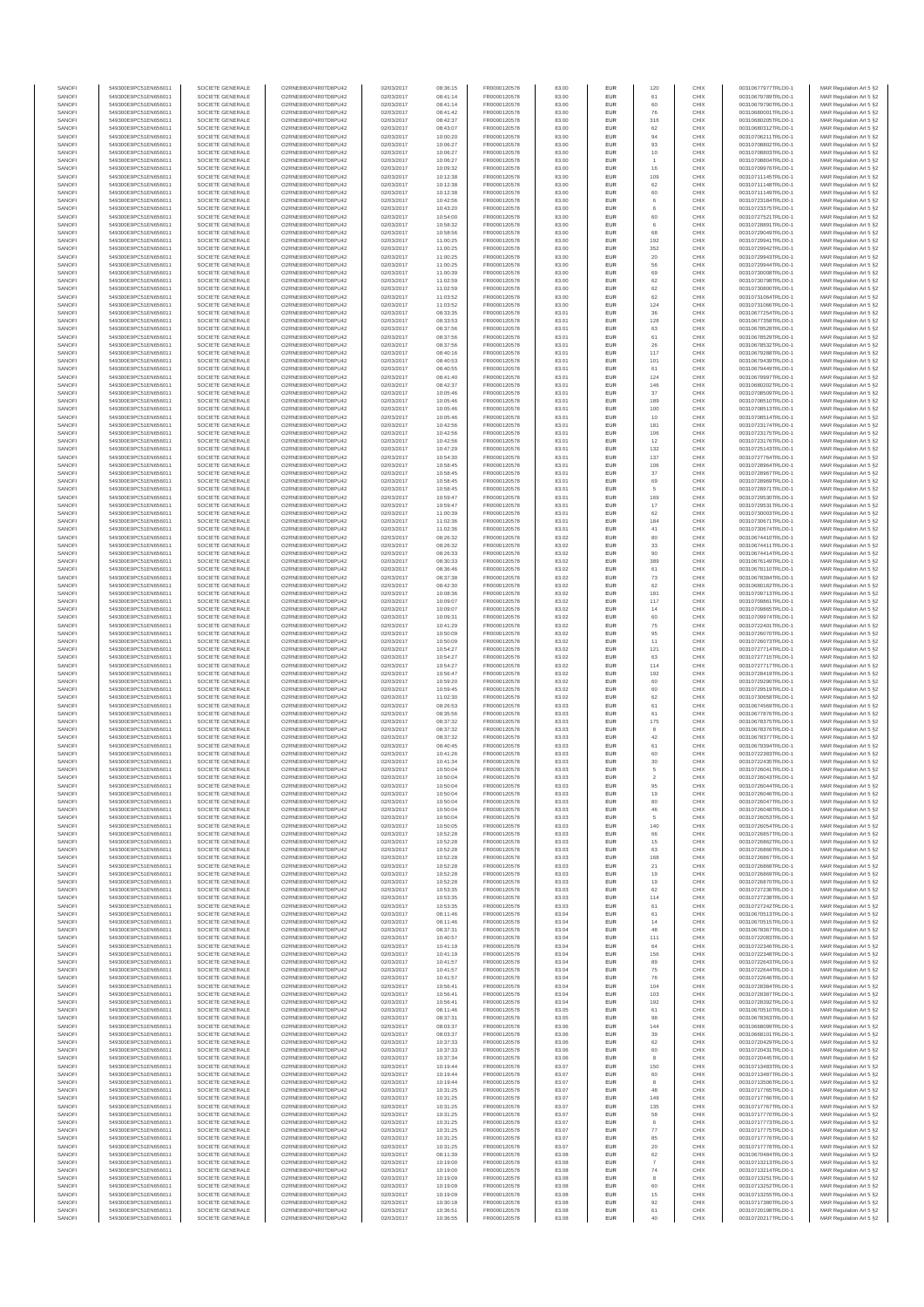| SANOFI           | 549300E9PC51EN656011                         | SOCIETE GENERALE                     | O2RNE8IBXP4R0TD8PU42                          | 02/03/2017               | 10:37:04             | FR0000120578                 | 83.08          | EUR                      | 55                    | CHIX         | 00310720278TRLO0-1                       | MAR Regulation Art 5 §2                            |
|------------------|----------------------------------------------|--------------------------------------|-----------------------------------------------|--------------------------|----------------------|------------------------------|----------------|--------------------------|-----------------------|--------------|------------------------------------------|----------------------------------------------------|
| SANOFI<br>SANOFI | 549300E9PC51EN656011<br>549300E9PC51EN656011 | SOCIETE GENERALE<br>SOCIETE GENERALE | O2RNE8IBXP4R0TD8PU42<br>O2RNE8IBXP4R0TD8PU42  | 02/03/2017<br>02/03/2017 | 10:37:04<br>10:37:04 | FR0000120578                 | 83.08<br>83.08 | EUR<br>EUR               | 11<br>51              | CHIX<br>CHIX | 00310720283TRLO0-1<br>00310720285TRLO0-1 | MAR Regulation Art 5 §2                            |
| SANOFI           | 549300E9PC51EN656011                         | SOCIETE GENERALE                     | O2RNE8IBXP4R0TD8PLI42                         | 02/03/2017               | 10:37:04             | FR0000120578<br>FR0000120578 | 83.08          | EUR                      | 98                    | CHIX         | 00310720286TRLO0-1                       | MAR Regulation Art 5 §2<br>MAR Regulation Art 5 §2 |
| SANOFI           | 549300E9PC51EN656011                         | SOCIETE GENERALE                     | O2RNE8IBXP4R0TD8PU42                          | 02/03/2017               | 10:37:04             | FR0000120578                 | 83.08          | EUR                      |                       | CHIX         | 00310720287TRLO0-1                       | MAR Regulation Art 5 §2                            |
| SANOFI           | 549300E9PC51EN656011                         | SOCIETE GENERALE                     | O2RNE8IBXP4R0TD8PU42                          | 02/03/2017               | 10:39:50             | FR0000120578                 | 83.08          | EUR                      | 34                    | CHIX         | 00310721474TRLO0-1                       | MAR Regulation Art 5 §2                            |
| SANOFI<br>SANOFI | 549300E9PC51EN656011<br>549300E9PC51EN656011 | SOCIETE GENERALE<br>SOCIETE GENERALE | O2RNE8IBXP4R0TD8PU42<br>O2RNE8IBXP4R0TD8PU42  | 02/03/2017<br>02/03/2017 | 10:40:02<br>10:40:02 | FR0000120578<br>FR0000120578 | 83.08<br>83.08 | EUR<br>EUR               | 128<br>98             | CHIX<br>CHIX | 00310721523TRLO0-1<br>00310721524TRLO0-1 | MAR Regulation Art 5 §2<br>MAR Regulation Art 5 §2 |
| SANOFI           | 549300E9PC51EN656011                         | SOCIETE GENERALE                     | O2RNE8IBXP4R0TD8PU42                          | 02/03/2017               | 10:40:02             | FR0000120578                 | 83.08          | <b>EUR</b>               | 402                   | CHIX         | 00310721525TRLO0-1                       | MAR Regulation Art 5 §2                            |
| SANOFI           | 549300E9PC51EN656011                         | SOCIETE GENERALE                     | O2RNE8IBXP4R0TD8PU42                          | 02/03/2017               | 10:40:02             | FR0000120578                 | 83.08          | EUR                      | 617                   | CHIX         | 00310721526TRLO0-1                       | MAR Regulation Art 5 §2                            |
| SANOFI<br>SANOFI | 549300E9PC51EN656011<br>549300E9PC51EN656011 | SOCIETE GENERALE<br>SOCIETE GENERALE | O2RNE8IBXP4R0TD8PLI42<br>O2RNE8IBXP4R0TD8PU42 | 02/03/2017<br>02/03/2017 | 10:40:02<br>10:15:46 | FR0000120578<br>FR0000120578 | 83.08<br>83.09 | EUR<br>EUR               | 35<br>5               | CHIX<br>CHIX | 00310721529TRLO0-1<br>00310712237TRLO0-1 | MAR Regulation Art 5 §2<br>MAR Regulation Art 5 §2 |
| SANOFI           | 549300E9PC51EN656011                         | SOCIETE GENERALE                     | O2RNESIBXP4R0TD8PLI42                         | 02/03/2017               | 10:15:46             | FR0000120578                 | 83.09          | EUR                      | 61                    | CHIX         | 00310712239TRLO0-1                       | MAR Regulation Art 5 §2                            |
| SANOFI           | 549300E9PC51EN656011                         | SOCIETE GENERALE                     | O2RNE8IBXP4R0TD8PU42                          | 02/03/2017               | 10:15:46             | FR0000120578                 | 83.09          | EUR                      | 16                    | CHIX         | 00310712243TRLO0-1                       | MAR Regulation Art 5 §2                            |
| SANOFI           | 549300E9PC51EN656011                         | SOCIETE GENERALE                     | O2RNE8IBXP4R0TD8PU42                          | 02/03/2017               | 10:18:32             | FR0000120578                 | 83.09          | EUR                      | 16                    | CHIX         | 00310713050TRLO0-1                       | MAR Regulation Art 5 §2                            |
| SANOFI<br>SANOFI | 549300E9PC51EN656011<br>549300E9PC51EN656011 | SOCIETE GENERALE<br>SOCIETE GENERALE | O2RNE8IBXP4R0TD8PU42<br>O2RNE8IBXP4R0TD8PU42  | 02/03/2017<br>02/03/2017 | 10:21:07<br>10:21:07 | FR0000120578<br>FR0000120578 | 83.09<br>83.09 | <b>EUR</b><br>EUR        | 60<br>84              | CHIX<br>CHIX | 00310714000TRLO0-1<br>00310714001TRLO0-1 | MAR Regulation Art 5 §2<br>MAR Regulation Art 5 §2 |
| SANOFI           | 549300E9PC51EN656011                         | SOCIETE GENERALE                     | O2RNE8IBXP4R0TD8PU42                          | 02/03/2017               | 10:30:18             | FR0000120578                 | 83.09          | <b>EUR</b>               | 62                    | CHIX         | 00310717378TRLO0-1                       | MAR Regulation Art 5 §2                            |
| SANOFI           | 549300E9PC51EN656011                         | SOCIETE GENERALE                     | O2RNE8IBXP4R0TD8PU42                          | 02/03/2017               | 10:30:18             | FR0000120578                 | 83.09          | EUR                      | 18                    | CHIX         | 00310717382TRLO0-1                       | MAR Regulation Art 5 §2                            |
| SANOFI           | 549300E9PC51EN656011                         | SOCIETE GENERALE                     | O2RNESIBXP4R0TD8PLI42                         | 02/03/2017               | 10:39:38             | FR0000120578                 | 83.09          | EUR                      | 63                    | CHIX         | 00310721366TRLO0-1                       | MAR Regulation Art 5 §2                            |
| SANOFI<br>SANOFI | 549300E9PC51EN656011<br>549300E9PC51EN656011 | SOCIETE GENERALE<br>SOCIETE GENERALE | O2RNE8IBXP4R0TD8PU42<br>O2RNE8IBXP4R0TD8PLI42 | 02/03/2017<br>02/03/2017 | 10:39:49<br>10:39:49 | FR0000120578<br>FR0000120578 | 83.09<br>83.09 | EUR<br>EUR               | 161<br>125            | CHIX<br>CHIX | 00310721455TRLO0-1<br>00310721457TRLO0-1 | MAR Regulation Art 5 §2<br>MAR Regulation Art 5 §2 |
| SANOFI           | 549300E9PC51EN656011                         | SOCIETE GENERALE                     | O2RNE8IBXP4R0TD8PU42                          | 02/03/2017               | 08:11:28             | FR0000120578                 | 83.10          | <b>EUR</b>               | 24                    | CHIX         | 00310670460TRLO0-1                       | MAR Regulation Art 5 §2                            |
| SANOFI           | 549300E9PC51EN656011                         | SOCIETE GENERALE                     | O2RNE8IBXP4R0TD8PU42                          | 02/03/2017               | 08:11:28             | FR0000120578                 | 83.10          | EUR                      | $37\,$                | CHIX         | 00310670461TRLO0-1                       | MAR Regulation Art 5 §2                            |
| SANOFI<br>SANOFI | 549300E9PC51EN656011<br>549300E9PC51EN656011 | SOCIETE GENERALE<br>SOCIETE GENERALE | O2RNE8IBXP4R0TD8PU42<br>O2RNE8IBXP4R0TD8PU42  | 02/03/2017<br>02/03/2017 | 10:14:11<br>10:15:08 | FR0000120578<br>FR0000120578 | 83.10<br>83.10 | <b>EUR</b><br>EUR        | 62<br>62              | CHIX<br>CHIX | 00310711675TRLO0-1<br>00310711916TRLO0-1 | MAR Regulation Art 5 §2<br>MAR Regulation Art 5 §2 |
| SANOFI           | 549300E9PC51EN656011                         | SOCIETE GENERALE                     | O2RNE8IBXP4R0TD8PU42                          | 02/03/2017               | 10:15:08             | FR0000120578                 | 83.10          | <b>EUR</b>               | 19                    | CHIX         | 00310711943TRLO0-1                       | MAR Regulation Art 5 §2                            |
| SANOFI           | 549300E9PC51EN656011                         | SOCIETE GENERALE                     | O2RNE8IBXP4R0TD8PU42                          | 02/03/2017               | 10:15:08             | FR0000120578                 | 83.10          | EUR                      | 69                    | CHIX         | 00310711946TRLO0-1                       | MAR Regulation Art 5 §2                            |
| SANOFI           | 549300E9PC51EN656011                         | SOCIETE GENERALE                     | O2RNE8IBXP4R0TD8PU42                          | 02/03/2017               | 10:15:08             | FR0000120578                 | 83.10          | EUR                      | 51                    | CHIX         | 00310711948TRLO0-1                       | MAR Regulation Art 5 §2                            |
| SANOFI<br>SANOFI | 549300E9PC51EN656011<br>549300E9PC51EN656011 | SOCIETE GENERALE<br>SOCIETE GENERALE | O2RNE8IBXP4R0TD8PU42<br>O2RNE8IBXP4R0TD8PU42  | 02/03/2017<br>02/03/2017 | 10:15:08<br>10:15:08 | FR0000120578<br>FR0000120578 | 83.10<br>83.10 | EUR<br>EUR               | 198<br>91             | CHIX<br>CHIX | 00310711951TRLO0-1<br>00310711953TRLO0-1 | MAR Regulation Art 5 §2<br>MAR Regulation Art 5 §2 |
| SANOFI           | 549300E9PC51EN656011                         | SOCIETE GENERALE                     | O2RNE8IBXP4R0TD8PU42                          | 02/03/2017               | 10:15:08             | FR0000120578                 | 83.10          | <b>EUR</b>               | 44                    | CHIX         | 00310711955TRLO0-1                       | MAR Regulation Art 5 §2                            |
| SANOFI           | 549300E9PC51EN656011                         | SOCIETE GENERALE                     | O2RNE8IBXP4R0TD8PU42                          | 02/03/2017               | 10:18:32             | FR0000120578                 | 83.10          | EUR                      | 110                   | CHIX         | 00310713047TRLO0-1                       | MAR Regulation Art 5 §2                            |
| SANOFI<br>SANOFI | 549300E9PC51EN656011<br>549300E9PC51EN656011 | SOCIETE GENERALE<br>SOCIETE GENERALE | O2RNE8IBXP4R0TD8PU42<br>O2RNE8IBXP4R0TD8PU42  | 02/03/2017<br>02/03/2017 | 10:18:32<br>10:18:32 | FR0000120578<br>FR0000120578 | 83.10<br>83.10 | <b>EUR</b><br>EUR        | 46<br>15              | CHIX<br>CHIX | 00310713048TRLO0-1<br>00310713049TRLO0-1 | MAR Regulation Art 5 §2<br>MAR Regulation Art 5 §2 |
| SANOFI           | 549300E9PC51EN656011                         | SOCIETE GENERALE                     | O2RNE8IBXP4R0TD8PU42                          | 02/03/2017               | 10:20:23             | FR0000120578                 | 83.10          | EUR                      | 62                    | CHIX         | 00310713749TRLO0-1                       | MAR Regulation Art 5 §2                            |
| SANOFI           | 549300E9PC51EN656011                         | SOCIETE GENERALE                     | O2RNE8IBXP4R0TD8PU42                          | 02/03/2017               | 10:20:23             | FR0000120578                 | 83.10          | EUR                      | 84                    | CHIX         | 00310713753TRLO0-1                       | MAR Regulation Art 5 §2                            |
| SANOFI<br>SANOFI | 549300E9PC51EN656011                         | SOCIETE GENERALE                     | O2RNE8IBXP4R0TD8PU42<br>O2RNE8IBXP4R0TD8PU42  | 02/03/2017               | 10:28:37             | FR0000120578                 | 83.10          | EUR                      | 60                    | CHIX<br>CHIX | 00310716757TRLO0-1                       | MAR Regulation Art 5 §2                            |
| SANOFI           | 549300E9PC51EN656011<br>549300E9PC51EN656011 | SOCIETE GENERALE<br>SOCIETE GENERALE | O2RNE8IBXP4R0TD8PU42                          | 02/03/2017<br>02/03/2017 | 10:29:36<br>10:29:53 | FR0000120578<br>FR0000120578 | 83.10<br>83.10 | EUR<br>EUR               | 161<br>249            | CHIX         | 00310717116TRLO0-1<br>00310717197TRLO0-1 | MAR Regulation Art 5 §2<br>MAR Regulation Art 5 §2 |
| SANOFI           | 549300E9PC51EN656011                         | SOCIETE GENERALE                     | O2RNE8IBXP4R0TD8PU42                          | 02/03/2017               | 10:29:53             | FR0000120578                 | 83.10          | <b>EUR</b>               | 179                   | CHIX         | 00310717201TRLO0-1                       | MAR Regulation Art 5 §2                            |
| SANOFI           | 549300E9PC51EN656011                         | SOCIETE GENERALE                     | O2RNE8IBXP4R0TD8PU42                          | 02/03/2017               | 10:36:18             | FR0000120578                 | 83.10          | EUR                      |                       | CHIX         | 00310719888TRLO0-1                       | MAR Regulation Art 5 §2                            |
| SANOFI<br>SANOFI | 549300E9PC51EN656011<br>549300E9PC51EN656011 | SOCIETE GENERALE<br>SOCIETE GENERALE | O2RNE8IBXP4R0TD8PLI42<br>O2RNE8IBXP4R0TD8PU42 | 02/03/2017<br>02/03/2017 | 10:36:36<br>10:36:36 | FR0000120578<br>FR0000120578 | 83.10<br>83.10 | <b>EUR</b><br>EUR        | 386<br>101            | CHIX<br>CHIX | 00310720039TRLO0-1<br>00310720040TRLO0-1 | MAR Regulation Art 5 §2<br>MAR Regulation Art 5 §2 |
| SANOFI           | 549300E9PC51EN656011                         | SOCIETE GENERALE                     | O2RNE8IBXP4R0TD8PU42                          | 02/03/2017               | 10:39:38             | FR0000120578                 | 83.10          | EUR                      | 19                    | CHIX         | 00310721389TRLO0-1                       | MAR Regulation Art 5 §2                            |
| SANOFI           | 549300E9PC51EN656011                         | SOCIETE GENERALE                     | O2RNE8IBXP4R0TD8PU42                          | 02/03/2017               | 10:39:38             | FR0000120578                 | 83.10          | EUR                      | 11                    | CHIX         | 00310721391TRLO0-1                       | MAR Regulation Art 5 §2                            |
| SANOFI           | 549300E9PC51EN656011                         | SOCIETE GENERALE                     | O2RNE8IBXP4R0TD8PLI42<br>O2RNE8IBXP4R0TD8PU42 | 02/03/2017               | 10:39:38             | FR0000120578                 | 83.10          | EUR                      | 51                    | CHIX         | 00310721392TRLO0-1                       | MAR Regulation Art 5 §2<br>MAR Regulation Art 5 §2 |
| SANOFI<br>SANOFI | 549300E9PC51EN656011<br>549300E9PC51EN656011 | SOCIETE GENERALE<br>SOCIETE GENERALE | O2RNE8IBXP4R0TD8PU42                          | 02/03/2017<br>02/03/2017 | 10:39:38<br>08:05:47 | FR0000120578<br>FR0000120578 | 83.10<br>83.11 | EUR<br>EUR               | 12<br>64              | CHIX<br>CHIX | 00310721393TRLO0-1<br>00310668824TRLO0-1 | MAR Regulation Art 5 §2                            |
| SANOFI           | 549300E9PC51EN656011                         | SOCIETE GENERALE                     | O2RNE8IBXP4R0TD8PU42                          | 02/03/2017               | 08:11:28             | FR0000120578                 | 83.11          | EUR                      | 64                    | CHIX         | 00310670459TRLO0-1                       | MAR Regulation Art 5 §2                            |
| SANOFI           | 549300E9PC51EN656011                         | SOCIETE GENERALE                     | O2RNE8IBXP4R0TD8PU42                          | 02/03/2017               | 10:18:03             | FR0000120578                 | 83.11          | EUR                      | 43                    | CHIX         | 00310712918TRLO0-1                       | MAR Regulation Art 5 §2                            |
| SANOFI<br>SANOFI | 549300E9PC51EN656011<br>549300E9PC51EN656011 | SOCIETE GENERALE<br>SOCIETE GENERALE | O2RNE8IBXP4R0TD8PU42<br>O2RNE8IBXP4R0TD8PU42  | 02/03/2017<br>02/03/2017 | 10:20:22<br>10:35:01 | FR0000120578<br>FR0000120578 | 83.11<br>83.11 | <b>EUR</b><br>EUR        | 232<br>37             | CHIX<br>CHIX | 00310713739TRLO0-1<br>00310719260TRLO0-1 | MAR Regulation Art 5 §2<br>MAR Regulation Art 5 §2 |
| SANOFI           | 549300E9PC51EN656011                         | SOCIETE GENERALE                     | O2RNE8IBXP4R0TD8PLI42                         | 02/03/2017               | 10:35:20             | FR0000120578                 | 83.11          | EUR                      | 385                   | CHIX         | 00310719433TRLO0-1                       | MAR Regulation Art 5 §2                            |
| SANOFI           | 549300E9PC51EN656011                         | SOCIETE GENERALE                     | O2RNE8IBXP4R0TD8PU42                          | 02/03/2017               | 10:35:22             | FR0000120578                 | 83.11          | EUR                      | $\overline{2}$        | CHIX         | 00310719438TRLO0-1                       | MAR Regulation Art 5 §2                            |
| SANOFI           | 549300E9PC51EN656011                         | SOCIETE GENERALE                     | O2RNE8IBXP4R0TD8PU42                          | 02/03/2017               | 10:35:23             | FR0000120578                 | 83.11          | EUR                      | 96                    | CHIX         | 00310719458TRLO0-1                       | MAR Regulation Art 5 §2                            |
| SANOFI<br>SANOFI | 549300E9PC51EN656011<br>549300E9PC51EN656011 | SOCIETE GENERALE<br>SOCIETE GENERALE | O2RNE8IBXP4R0TD8PU42<br>O2RNE8IBXP4R0TD8PU42  | 02/03/2017<br>02/03/2017 | 10:35:23<br>10:36:18 | FR0000120578<br>FR0000120578 | 83.11<br>83.11 | <b>EUR</b><br>EUR        | 12<br>73              | CHIX<br>CHIX | 00310719459TRLO0-1<br>00310719881TRLO0-1 | MAR Regulation Art 5 §2<br>MAR Regulation Art 5 §2 |
| SANOFI           | 549300E9PC51EN656011                         | SOCIETE GENERALE                     | O2RNE8IBXP4R0TD8PU42                          | 02/03/2017               | 10:36:18             | FR0000120578                 | 83.11          | <b>EUR</b>               | 107                   | CHIX         | 00310719883TRLO0-1                       | MAR Regulation Art 5 §2                            |
| SANOFI           | 549300E9PC51EN656011                         | SOCIETE GENERALE                     | O2RNE8IBXP4R0TD8PU42                          | 02/03/2017               | 10:36:18             | FR0000120578                 | 83.11          | EUR                      | 104                   | CHIX         | 00310719884TRLO0-1                       | MAR Regulation Art 5 §2                            |
| SANOFI<br>SANOFI | 549300E9PC51EN656011<br>549300E9PC51EN656011 | SOCIETE GENERALE<br>SOCIETE GENERALE | O2RNE8IBXP4R0TD8PU42<br>O2RNE8IBXP4R0TD8PU42  | 02/03/2017<br>02/03/2017 | 08:04:07<br>08:05:47 | FR0000120578<br>FR0000120578 | 83.12<br>83.12 | <b>EUR</b><br>EUR        | 63<br>61              | CHIX<br>CHIX | 00310668290TRLO0-1<br>00310668822TRLO0-1 | MAR Regulation Art 5 §2<br>MAR Regulation Art 5 §2 |
| SANOFI           | 549300E9PC51EN656011                         | SOCIETE GENERALE                     | O2RNE8IBXP4R0TD8PU42                          | 02/03/2017               | 08:06:06             | FR0000120578                 | 83.12          | EUR                      | 65                    | CHIX         | 00310668960TRLO0-1                       | MAR Regulation Art 5 §2                            |
| SANOFI           | 549300E9PC51EN656011                         | SOCIETE GENERALE                     | O2RNE8IBXP4R0TD8PU42                          | 02/03/2017               | 08:06:11             | FR0000120578                 | 83.12          | EUR                      | 62                    | CHIX         | 00310669006TRLO0-1                       | MAR Regulation Art 5 §2                            |
| SANOFI           | 549300E9PC51EN656011                         | SOCIETE GENERALE                     | O2RNE8IBXP4R0TD8PU42                          | 02/03/2017               | 08:11:24             | FR0000120578                 | 83.12          | EUR                      | 62                    | CHIX         | 00310670448TRLO0-1                       | MAR Regulation Art 5 §2                            |
| SANOFI<br>SANOFI | 549300E9PC51EN656011<br>549300E9PC51EN656011 | SOCIETE GENERALE<br>SOCIETE GENERALE | O2RNE8IBXP4R0TD8PU42<br>O2RNE8IBXP4R0TD8PU42  | 02/03/2017<br>02/03/2017 | 10:18:03<br>10:18:03 | FR0000120578<br>FR0000120578 | 83.12<br>83.12 | <b>EUR</b><br>EUR        | 732<br>215            | CHIX<br>CHIX | 00310712911TRLO0-1<br>00310712913TRLO0-1 | MAR Regulation Art 5 §2<br>MAR Regulation Art 5 §2 |
| SANOFI           | 549300E9PC51EN656011                         | SOCIETE GENERALE                     | O2RNE8IBXP4R0TD8PU42                          | 02/03/2017               | 10:22:07             | FR0000120578                 | 83.12          | <b>EUR</b>               | 310                   | CHIX         | 00310714261TRLO0-1                       | MAR Regulation Art 5 §2                            |
| SANOFI           | 549300E9PC51EN656011                         | SOCIETE GENERALE                     | O2RNE8IBXP4R0TD8PU42                          | 02/03/2017               | 10:22:07             | FR0000120578                 | 83.12          | EUR                      | 116                   | CHIX         | 00310714265TRLO0-1                       | MAR Regulation Art 5 §2                            |
| SANOFI<br>SANOFI | 549300E9PC51EN656011<br>549300E9PC51EN656011 | SOCIETE GENERALE<br>SOCIETE GENERALE | O2RNE8IBXP4R0TD8PU42<br>O2RNE8IBXP4R0TD8PU42  | 02/03/2017<br>02/03/2017 | 10:22:07<br>10:22:07 | FR0000120578<br>FR0000120578 | 83.12<br>83.12 | <b>EUR</b><br>EUR        | 24<br>16              | CHIX<br>CHIX | 00310714266TRLO0-1<br>00310714268TRLO0-1 | MAR Regulation Art 5 §2<br>MAR Regulation Art 5 §2 |
| SANOFI           | 549300E9PC51EN656011                         | SOCIETE GENERALE                     | O2RNE8IBXP4R0TD8PU42                          | 02/03/2017               | 08:04:34             | FR0000120578                 | 83.13          | EUR                      | $20\,$                | CHIX         | 00310668409TRLO0-1                       | MAR Regulation Art 5 §2                            |
| SANOFI           | 549300E9PC51EN656011                         | SOCIETE GENERALE                     | O2RNE8IBXP4R0TD8PU42                          | 02/03/2017               | 08:06:04             | FR0000120578                 | 83.13          | EUR                      | 88                    | CHIX         | 00310668938TRLO0-1                       | MAR Regulation Art 5 §2                            |
| SANOFI           | 549300E9PC51EN656011                         | SOCIETE GENERALE                     | O2RNE8IBXP4R0TD8PU42                          | 02/03/2017               | 10:22:37             | FR0000120578                 | 83.13          | EUR                      | 170                   | CHIX         | 00310714411TRLO0-1                       | MAR Regulation Art 5 §2                            |
| SANOFI<br>SANOFI | 549300E9PC51EN656011<br>549300E9PC51EN656011 | SOCIETE GENERALE<br>SOCIETE GENERALE | O2RNE8IBXP4R0TD8PU42<br>O2RNE8IBXP4R0TD8PU42  | 02/03/2017<br>02/03/2017 | 10:22:37<br>10:22:37 | FR0000120578<br>FR0000120578 | 83.13<br>83.13 | <b>EUR</b><br>EUR        | 61<br>14              | CHIX<br>CHIX | 00310714417TRLO0-1<br>00310714422TRLO0-1 | MAR Regulation Art 5 §2<br>MAR Regulation Art 5 §2 |
| SANOFI           | 549300E9PC51EN656011                         | SOCIETE GENERALE                     | O2RNE8IBXP4R0TD8PU42                          | 02/03/2017               | 10:27:36             | FR0000120578                 | 83.13          | <b>EUR</b>               | 101                   | CHIX         | 00310716379TRLO0-1                       | MAR Regulation Art 5 §2                            |
| SANOFI           | 549300E9PC51EN656011                         | SOCIETE GENERALE                     | O2RNE8IBXP4R0TD8PU42                          | 02/03/2017               | 10:27:36             | FR0000120578                 | 83.13          | EUR                      | 144                   | CHIX         | 00310716380TRLO0-1                       | MAR Regulation Art 5 §2                            |
| SANOFI           | 549300E9PC51EN656011                         | SOCIETE GENERALE                     | O2RNE8IBXP4R0TD8PU42                          | 02/03/2017               | 10:28:36             | FR0000120578<br>FR0000120578 | 83.13          | EUR                      | 101<br>407            | CHIX         | 00310716736TRLO0-1                       | MAR Regulation Art 5 §2                            |
| SANOFI<br>SANOFI | 549300E9PC51EN656011<br>549300E9PC51EN656011 | SOCIETE GENERALE<br>SOCIETE GENERALE | O2RNE8IBXP4R0TD8PU42<br>O2RNE8IBXP4R0TD8PU42  | 02/03/2017<br>02/03/2017 | 10:28:36<br>10:28:36 | FR0000120578                 | 83.13<br>83.13 | EUR<br>EUR               | 144                   | CHIX<br>CHIX | 00310716737TRLO0-1<br>00310716741TRLO0-1 | MAR Regulation Art 5 §2<br>MAR Regulation Art 5 §2 |
| SANOFI           | 549300E9PC51EN656011                         | SOCIETE GENERALE                     | O2RNE8IBXP4R0TD8PU42                          | 02/03/2017               | 10:33:15             | FR0000120578                 | 83.13          | EUR                      | 55                    | CHIX         | 00310718663TRLO0-1                       | MAR Regulation Art 5 §2                            |
| SANOFI           | 549300E9PC51EN656011                         | SOCIETE GENERALE                     | O2RNE8IBXP4R0TD8PU42                          | 02/03/2017               | 10:34:43             | FR0000120578                 | 83.13          | EUR                      | 155                   | CHIX         | 00310719084TRLO0-1                       | MAR Regulation Art 5 §2                            |
| SANOFI<br>SANOFI | 549300E9PC51EN656011<br>549300E9PC51EN656011 | SOCIETE GENERALE<br>SOCIETE GENERALE | O2RNE8IBXP4R0TD8PU42<br>O2RNE8IBXP4R0TD8PU42  | 02/03/2017<br>02/03/2017 | 10:34:43<br>10:34:43 | FR0000120578<br>FR0000120578 | 83.13<br>83.13 | <b>EUR</b><br>EUR        | 250<br>$\overline{2}$ | CHIX<br>CHIX | 00310719094TRLO0-1<br>00310719111TRLO0-1 | MAR Regulation Art 5 §2<br>MAR Regulation Art 5 §2 |
| SANOFI           | 549300E9PC51EN656011                         | SOCIETE GENERALE                     | O2RNE8IBXP4R0TD8PU42                          | 02/03/2017               | 10:35:43             | FR0000120578                 | 83.13          | EUR                      | 144                   | CHIX         | 00310719588TRLO0-1                       | MAR Regulation Art 5 §2                            |
| SANOFI           | 549300E9PC51EN656011                         | SOCIETE GENERALE                     | O2RNE8IBXP4R0TD8PU42                          | 02/03/2017               | 08:04:31             | FR0000120578                 | 83.14          | EUR                      | 104                   | CHIX         | 00310668387TRLO0-1                       | MAR Regulation Art 5 §2                            |
| SANOFI           | 549300E9PC51EN656011                         | SOCIETE GENERALE                     | O2RNE8IBXP4R0TD8PLI42                         | 02/03/2017               | 08:04:34             | FR0000120578                 | 83.14          | EUR                      | 104                   | CHIX         | 00310668398TRLO0-1                       | MAR Regulation Art 5 §2                            |
| SANOFI<br>SANOFI | 549300E9PC51EN656011<br>549300E9PC51EN656011 | SOCIETE GENERALE<br>SOCIETE GENERALE | O2RNE8IBXP4R0TD8PU42<br>O2RNESIBXP4R0TD8PLI42 | 02/03/2017<br>02/03/2017 | 08:04:34<br>08:05:37 | FR0000120578<br>FR0000120578 | 83.14<br>83.14 | <b>EUR</b><br><b>EUR</b> | 53<br>164             | CHIX<br>CHIX | 00310668408TRLO0-1<br>00310668746TRLO0-1 | MAR Regulation Art 5 §2<br>MAR Regulation Art 5 §2 |
| SANOFI           | 549300E9PC51EN656011                         | SOCIETE GENERALE                     | O2RNE8IBXP4R0TD8PU42                          | 02/03/2017               | 08:05:37             | FR0000120578                 | 83.14          | EUR                      | 57                    | CHIX         | 00310668749TRLO0-1                       | MAR Regulation Art 5 §2                            |
| SANOFI           | 549300E9PC51EN656011                         | SOCIETE GENERALE                     | O2RNE8IBXP4R0TD8PU42                          | 02/03/2017               | 10:17:08             | FR0000120578                 | 83.14          | EUR                      | 597                   | CHIX         | 00310712647TRLO0-1                       | MAR Regulation Art 5 §2                            |
| SANOFI           | 549300E9PC51EN656011                         | SOCIETE GENERALE                     | O2RNE8IBXP4R0TD8PU42                          | 02/03/2017               | 10:25:00             | FR0000120578                 | 83.14          | <b>EUR</b>               | 77                    | CHIX         | 00310715303TRLO0-1                       | MAR Regulation Art 5 §2                            |
| SANOFI<br>SANOFI | 549300E9PC51EN656011<br>549300E9PC51EN656011 | SOCIETE GENERALE<br>SOCIETE GENERALE | O2RNE8IBXP4R0TD8PU42<br>O2RNE8IBXP4R0TD8PU42  | 02/03/2017<br>02/03/2017 | 10:32:45<br>10:33:15 | FR0000120578<br>FR0000120578 | 83.14<br>83.14 | EUR<br><b>EUR</b>        | 13<br>97              | CHIX<br>CHIX | 00310718429TRLO0-1<br>00310718658TRLO0-1 | MAR Regulation Art 5 §2<br>MAR Regulation Art 5 §2 |
| SANOFI           | 549300E9PC51EN656011                         | SOCIETE GENERALE                     | O2RNE8IBXP4R0TD8PU42                          | 02/03/2017               | 10:33:15             | FR0000120578                 | 83.14          | EUR                      | 190                   | CHIX         | 00310718659TRLO0-1                       | MAR Regulation Art 5 §2                            |
| SANOFI           | 549300E9PC51EN656011                         | SOCIETE GENERALE                     | O2RNE8IBXP4R0TD8PU42                          | 02/03/2017               | 10:33:15             | FR0000120578                 | 83.14          | EUR                      | 286                   | CHIX         | 00310718661TRLO0-1<br>00310669285TRLO0-1 | MAR Regulation Art 5 §2                            |
| SANOFI<br>SANOFI | 549300E9PC51EN656011<br>549300E9PC51EN656011 | SOCIETE GENERALE<br>SOCIETE GENERALE | O2RNE8IBXP4R0TD8PU42<br>O2RNESIBXP4R0TD8PLI42 | 02/03/2017<br>02/03/2017 | 08:06:57<br>08:09:10 | FR0000120578<br>FR0000120578 | 83.15<br>83.15 | EUR<br>EUR               | 62<br>43              | CHIX<br>CHIX | 00310669836TRLO0-1                       | MAR Regulation Art 5 §2<br>MAR Regulation Art 5 §2 |
| SANOFI           | 549300E9PC51EN656011                         | SOCIETE GENERALE                     | O2RNE8IBXP4R0TD8PLI42                         | 02/03/2017               | 10:24:40             | FR0000120578                 | 83.15          | <b>EUR</b>               | 6                     | CHIX         | 00310715177TRLO0-1                       | MAR Regulation Art 5 §2                            |
| SANOFI           | 549300E9PC51EN656011                         | SOCIETE GENERALE                     | O2RNE8IBXP4R0TD8PU42                          | 02/03/2017               | 10:24:40             | FR0000120578                 | 83.15          | EUR                      | 61                    | CHIX         | 00310715178TRLO0-1                       | MAR Regulation Art 5 §2                            |
| SANOFI<br>SANOFI | 549300E9PC51EN656011<br>549300E9PC51EN656011 | SOCIETE GENERALE<br>SOCIETE GENERALE | O2RNE8IBXP4R0TD8PU42<br>O2RNE8IBXP4R0TD8PU42  | 02/03/2017<br>02/03/2017 | 10:24:40<br>10:26:37 | FR0000120578<br>FR0000120578 | 83.15<br>83.15 | <b>EUR</b><br>EUR        | 14<br>11              | CHIX<br>CHIX | 00310715182TRLO0-1<br>00310715962TRLO0-1 | MAR Regulation Art 5 §2<br>MAR Regulation Art 5 §2 |
| SANOFI           | 549300E9PC51EN656011                         | SOCIETE GENERALE                     | O2RNE8IBXP4R0TD8PU42                          | 02/03/2017               | 10:26:37             | FR0000120578                 | 83.15          | EUR                      | 45                    | CHIX         | 00310715964TRLO0-1                       | MAR Regulation Art 5 §2                            |
| SANOFI           | 549300E9PC51EN656011                         | SOCIETE GENERALE                     | O2RNE8IBXP4R0TD8PU42                          | 02/03/2017               | 08:08:53             | FR0000120578                 | 83.16          | EUR                      | 24                    | CHIX         | 00310669780TRLO0-1                       | MAR Regulation Art 5 §2                            |
| SANOFI<br>SANOFI | 549300E9PC51EN656011<br>549300E9PC51EN656011 | SOCIETE GENERALE<br>SOCIETE GENERALE | O2RNE8IBXP4R0TD8PU42<br>O2RNE8IBXP4R0TD8PU42  | 02/03/2017<br>02/03/2017 | 08:09:10<br>08:09:36 | FR0000120578<br>FR0000120578 | 83.16<br>83.16 | EUR<br>EUR               | 77<br>60              | CHIX<br>CHIX | 00310669835TRLO0-1<br>00310669938TRLO0-1 | MAR Regulation Art 5 §2<br>MAR Regulation Art 5 §2 |
| SANOFI           | 549300E9PC51EN656011                         | SOCIETE GENERALE                     | O2RNE8IBXP4R0TD8PU42                          | 02/03/2017               | 08:11:14             | FR0000120578                 | 83.16          | EUR                      | 62                    | CHIX         | 00310670362TRLO0-1                       | MAR Regulation Art 5 §2                            |
| SANOFI           | 549300E9PC51EN656011                         | SOCIETE GENERALE                     | O2RNE8IBXP4R0TD8PU42                          | 02/03/2017               | 10:24:08             | FR0000120578                 | 83.16          | <b>EUR</b>               | 318                   | CHIX         | 00310714934TRLO0-1                       | MAR Regulation Art 5 §2                            |
| SANOFI<br>SANOFI | 549300E9PC51EN656011<br>549300E9PC51EN656011 | SOCIETE GENERALE<br>SOCIETE GENERALE | O2RNE8IBXP4R0TD8PU42<br>O2RNE8IBXP4R0TD8PLI42 | 02/03/2017<br>02/03/2017 | 10:24:08<br>10:24:08 | FR0000120578<br>FR0000120578 | 83.16<br>83.16 | EUR<br><b>EUR</b>        | 61<br>$\overline{7}$  | CHIX<br>CHIX | 00310714935TRLO0-1<br>00310714937TRLO0-1 | MAR Regulation Art 5 §2<br>MAR Regulation Art 5 §2 |
| SANOFI           | 549300E9PC51EN656011                         | SOCIETE GENERALE                     | O2RNE8IBXP4R0TD8PU42                          | 02/03/2017               | 10:24:22             | FR0000120578                 | 83.16          | EUR                      | 47                    | CHIX         | 00310715036TRLO0-1                       | MAR Regulation Art 5 \$2                           |
| SANOFI           | 549300E9PC51EN656011                         | SOCIETE GENERALE                     | O2RNE8IBXP4R0TD8PU42                          | 02/03/2017               | 10:24:22             | FR0000120578                 | 83.16          | EUR                      | 46                    | CHIX         | 00310715040TRLO0-1                       | MAR Regulation Art 5 §2                            |
| SANOFI           | 549300E9PC51EN656011                         | SOCIETE GENERALE                     | O2RNE8IBXP4R0TD8PU42                          | 02/03/2017               | 10:25:55             | FR0000120578                 | 83.16          | EUR                      | 83                    | CHIX         | 00310715694TRLO0-1                       | MAR Regulation Art 5 §2                            |
| SANOFI<br>SANOFI | 549300E9PC51EN656011<br>549300E9PC51EN656011 | SOCIETE GENERALE<br>SOCIETE GENERALE | O2RNE8IBXP4R0TD8PU42<br>O2RNE8IBXP4R0TD8PU42  | 02/03/2017<br>02/03/2017 | 10:26:37<br>10:26:37 | FR0000120578<br>FR0000120578 | 83.16<br>83.16 | EUR<br>EUR               | 56<br>209             | CHIX<br>CHIX | 00310715955TRLO0-1<br>00310715958TRLO0-1 | MAR Regulation Art 5 §2<br>MAR Regulation Art 5 §2 |
| SANOFI           | 549300E9PC51EN656011                         | SOCIETE GENERALE                     | O2RNE8IBXP4R0TD8PU42                          | 02/03/2017               | 08:03:54             | FR0000120578                 | 83.17          | EUR                      | 64                    | CHIX         | 00310668209TRLO0-1                       | MAR Regulation Art 5 §2                            |
| SANOFI           | 549300E9PC51EN656011                         | SOCIETE GENERALE                     | O2RNE8IBXP4R0TD8PU42                          | 02/03/2017               | 08:06:24             | FR0000120578                 | 83.17          | <b>EUR</b>               | 64                    | CHIX         | 00310669079TRLO0-1                       | MAR Regulation Art 5 §2                            |
| SANOFI<br>SANOFI | 549300E9PC51EN656011<br>549300E9PC51EN656011 | SOCIETE GENERALE<br>SOCIETE GENERALE | O2RNE8IBXP4R0TD8PU42<br>O2RNE8IBXP4R0TD8PU42  | 02/03/2017<br>02/03/2017 | 08:06:24<br>08:06:50 | FR0000120578<br>FR0000120578 | 83.17<br>83.17 | EUR<br><b>EUR</b>        | 101<br>88             | CHIX<br>CHIX | 00310669080TRLO0-1<br>00310669255TRLO0-1 | MAR Regulation Art 5 §2                            |
| SANOFI           | 549300E9PC51EN656011                         | SOCIETE GENERALE                     | O2RNE8IBXP4R0TD8PU42                          | 02/03/2017               | 08:06:50             | FR0000120578                 | 83.17          | <b>EUR</b>               | 36                    | CHIX         | 00310669257TRLO0-1                       | MAR Regulation Art 5 §2<br>MAR Regulation Art 5 §2 |
| SANOFI           | 549300E9PC51EN656011                         | SOCIETE GENERALE                     | O2RNE8IBXP4R0TD8PU42                          | 02/03/2017               | 08:06:54             | FR0000120578                 | 83.17          | EUR                      | $61\,$                | CHIX         | 00310669271TRLO0-1                       | MAR Regulation Art 5 §2                            |
| SANOFI           | 549300E9PC51EN656011                         | SOCIETE GENERALE                     | O2RNE8IBXP4R0TD8PU42                          | 02/03/2017               | 08:07:20             | FR0000120578                 | 83.17          | EUR                      | 27                    | CHIX         | 00310669392TRLO0-1                       | MAR Regulation Art 5 §2                            |
| SANOFI<br>SANOFI | 549300E9PC51EN656011<br>549300E9PC51EN656011 | SOCIETE GENERALE<br>SOCIETE GENERALE | O2RNE8IBXP4R0TD8PU42<br>O2RNE8IBXP4R0TD8PU42  | 02/03/2017<br>02/03/2017 | 08:07:20<br>08:09:36 | FR0000120578                 | 83.17          | <b>EUR</b><br>EUR        | 27<br>73              | CHIX<br>CHIX | 00310669394TRLO0-1<br>00310669936TRLO0-1 | MAR Regulation Art 5 §2                            |
| SANOFI           | 549300E9PC51EN656011                         | SOCIETE GENERALE                     | O2RNE8IBXP4R0TD8PU42                          | 02/03/2017               | 08:11:15             | FR0000120578<br>FR0000120578 | 83.17<br>83.17 | EUR                      | 64                    | CHIX         | 00310670386TRLO0-1                       | MAR Regulation Art 5 §2<br>MAR Regulation Art 5 §2 |
| SANOFI           | 549300E9PC51EN656011                         | SOCIETE GENERALE                     | O2RNE8IBXP4R0TD8PU42                          | 02/03/2017               | 10:24:02             | FR0000120578                 | 83.17          | <b>EUR</b>               | 143                   | CHIX         | 00310714901TRLO0-1                       | MAR Regulation Art 5 §2                            |
| SANOFI           | 549300E9PC51EN656011                         | SOCIETE GENERALE                     | O2RNE8IBXP4R0TD8PU42                          | 02/03/2017               | 08:04:02             | FR0000120578                 | 83.18          | EUR                      | 135                   | CHIX         | 00310668257TRLO0-1                       | MAR Regulation Art 5 §2                            |
| SANOFI<br>SANOFI | 549300E9PC51EN656011<br>549300E9PC51EN656011 | SOCIETE GENERALE<br>SOCIETE GENERALE | O2RNE8IBXP4R0TD8PU42<br>O2RNE8IBXP4R0TD8PU42  | 02/03/2017<br>02/03/2017 | 08:04:02<br>08:07:20 | FR0000120578<br>FR0000120578 | 83.18<br>83.18 | <b>EUR</b><br>EUR        | 63<br>61              | CHIX<br>CHIX | 00310668260TRLO0-1<br>00310669389TRLO0-1 | MAR Regulation Art 5 §2<br>MAR Regulation Art 5 §2 |
| SANOFI           | 549300E9PC51EN656011                         | SOCIETE GENERALE                     | O2RNE8IBXP4R0TD8PU42                          | 02/03/2017               | 08:07:20             | FR0000120578                 | 83.18          | EUR                      | 38                    | CHIX         | 00310669390TRLO0-1                       | MAR Regulation Art 5 §2                            |
| SANOFI           | 549300E9PC51EN656011                         | SOCIETE GENERALE                     | O2RNE8IBXP4R0TD8PU42                          | 02/03/2017               | 08:08:49             | FR0000120578                 | 83.18          | EUR                      | 63                    | CHIX         | 00310669763TRLO0-1                       | MAR Regulation Art 5 §2                            |
| SANOFI<br>SANOFI | 549300E9PC51EN656011<br>549300E9PC51EN656011 | SOCIETE GENERALE<br>SOCIETE GENERALE | O2RNE8IBXP4R0TD8PU42<br>O2RNE8IBXP4R0TD8PU42  | 02/03/2017<br>02/03/2017 | 08:08:55<br>08:10:08 | FR0000120578<br>FR0000120578 | 83.18<br>83.18 | EUR<br><b>EUR</b>        | 39<br>59              | CHIX<br>CHIX | 00310669785TRLO0-1<br>00310670137TRLO0-1 | MAR Regulation Art 5 §2                            |
| SANOFI           | 549300E9PC51EN656011                         | SOCIETE GENERALE                     | O2RNE8IBXP4R0TD8PU42                          | 02/03/2017               | 08:10:08             | FR0000120578                 | 83.18          | EUR                      | 22                    | CHIX         | 00310670138TRLO0-1                       | MAR Regulation Art 5 §2<br>MAR Regulation Art 5 §2 |
| SANOFI           | 549300E9PC51EN656011                         | SOCIETE GENERALE                     | O2RNE8IBXP4R0TD8PU42                          | 02/03/2017               | 08:10:08             | FR0000120578                 | 83.18          | <b>EUR</b>               | 22                    | CHIX         | 00310670139TRLO0-1                       | MAR Regulation Art 5 §2                            |
| SANOFI           | 549300E9PC51EN656011                         | SOCIETE GENERALE                     | O2RNE8IBXP4R0TD8PU42                          | 02/03/2017               | 08:03:57             | FR0000120578                 | 83.19          | EUR                      | 150                   | CHIX         | 00310668230TRLO0-1                       | MAR Regulation Art 5 §2                            |
| SANOFI<br>SANOFI | 549300E9PC51EN656011<br>549300E9PC51EN656011 | SOCIETE GENERALE<br>SOCIETE GENERALE | O2RNE8IBXP4R0TD8PU42<br>O2RNE8IBXP4R0TD8PU42  | 02/03/2017<br>02/03/2017 | 08:04:02<br>08:04:02 | FR0000120578<br>FR0000120578 | 83.19<br>83.19 | EUR<br>EUR               | 23<br>41              | CHIX<br>CHIX | 00310668252TRLO0-1<br>00310668253TRLO0-1 | MAR Regulation Art 5 §2<br>MAR Regulation Art 5 §2 |
| SANOFI           | 549300E9PC51EN656011                         | SOCIETE GENERALE                     | O2RNE8IBXP4R0TD8PU42                          | 02/03/2017               | 08:06:50             | FR0000120578                 | 83.19          | EUR                      | $61\,$                | CHIX         | 00310669253TRLO0-1                       | MAR Regulation Art 5 §2                            |
| SANOFI           | 549300E9PC51EN656011                         | SOCIETE GENERALE                     | O2RNE8IBXP4R0TD8PU42                          | 02/03/2017               | 08:10:08             | FR0000120578                 | 83.19          | EUR                      | 151                   | CHIX         | 00310670132TRLO0-1                       | MAR Regulation Art 5 §2                            |
| SANOFI           | 549300E9PC51EN656011                         | SOCIETE GENERALE                     | O2RNE8IBXP4R0TD8PU42                          | 02/03/2017               | 08:10:08             | FR0000120578                 | 83.19          | EUR                      | 11                    | CHIX         | 00310670140TRLO0-1                       | MAR Regulation Art 5 §2                            |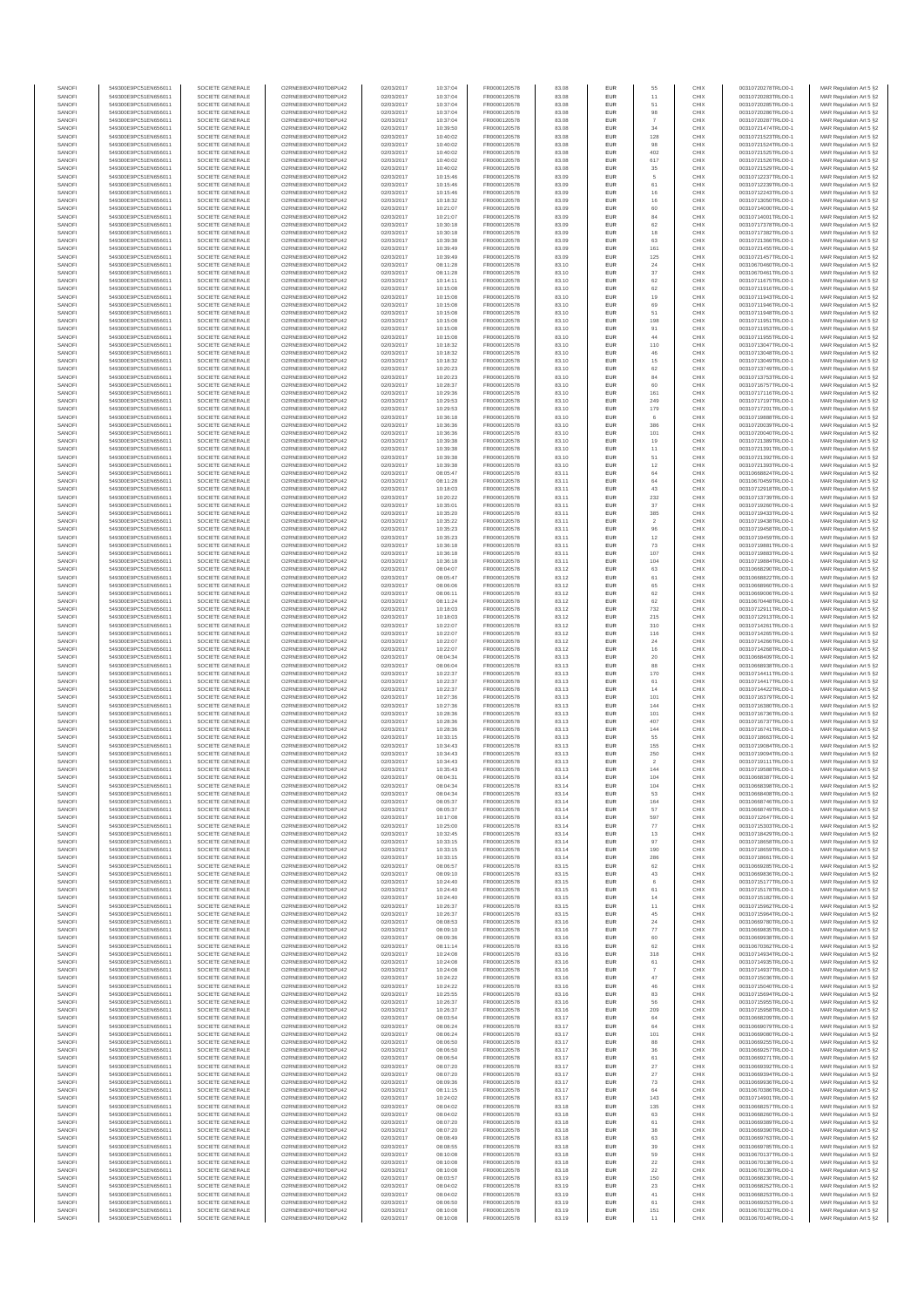| SANOFI           | 549300E9PC51EN656011                         | SOCIETE GENERALE                     | O2RNE8IBXP4R0TD8PU42                         | 02/03/2017               | 08:08:38             | FR0000120578                 | 83.20          | EUR               | 63             | CHIX                       | 00310669723TRLO0-1                       | MAR Regulation Art 5 §2                             |
|------------------|----------------------------------------------|--------------------------------------|----------------------------------------------|--------------------------|----------------------|------------------------------|----------------|-------------------|----------------|----------------------------|------------------------------------------|-----------------------------------------------------|
| SANOFI<br>SANOFI | 549300E9PC51EN656011<br>549300E9PC51EN656011 | SOCIETE GENERALE<br>SOCIETE GENERALE | O2RNE8IBXP4R0TD8PU42<br>O2RNE8IBXP4R0TD8PU42 | 02/03/2017<br>02/03/2017 | 08:08:38<br>08:07:58 | FR0000120578<br>FR0000120578 | 83.20<br>83.21 | EUR<br>EUR        | 69<br>6        | CHIX<br>CHIX               | 00310669724TRLO0-1<br>00310669558TRLO0-1 | MAR Regulation Art 5 §2                             |
| SANOFI           | 549300E9PC51EN656011                         | SOCIETE GENERALE                     | O2RNE8IBXP4R0TD8PU42                         | 02/03/2017               | 08:10:53             | FR0000120578                 | 83.22          | EUR               | 162            | CHIX                       | 00310670299TRLO0-1                       | MAR Regulation Art 5 §2<br>MAR Regulation Art 5 §2  |
| SANOFI           | 549300E9PC51EN656011                         | SOCIETE GENERALE                     | O2RNE8IBXP4R0TD8PU42                         | 02/03/2017               | 08:11:09             | FR0000120578                 | 83.22          | EUR               | 61             | CHIX                       | 00310670337TRLO0-1                       | MAR Regulation Art 5 §2                             |
| SANOFI           | 549300E9PC51EN656011                         | SOCIETE GENERALE                     | O2RNE8IBXP4R0TD8PU42                         | 02/03/2017               | 08:05:34             | FR0000120578                 | 83.23          | EUR               | 61             | CHIX                       | 00310668723TRLO0-1                       | MAR Regulation Art 5 §2                             |
| SANOFI<br>SANOFI | 549300E9PC51EN656011<br>549300E9PC51EN656011 | SOCIETE GENERALE<br>SOCIETE GENERALE | O2RNE8IBXP4R0TD8PU42<br>O2RNE8IBXP4R0TD8PU42 | 02/03/2017<br>02/03/2017 | 08:05:34<br>08:05:34 | FR0000120578<br>FR0000120578 | 83.23<br>83.23 | EUR<br>EUR        | 175<br>100     | CHIX<br>CHIX               | 00310668726TRLO0-1<br>00310668729TRLO0-1 | MAR Regulation Art 5 §2<br>MAR Regulation Art 5 §2  |
| SANOFI           | 549300E9PC51EN656011                         | SOCIETE GENERALE                     | O2RNE8IBXP4R0TD8PU42                         | 02/03/2017               | 08:05:34             | FR0000120578                 | 83.23          | EUR               | 6              | CHIX                       | 00310668732TRLO0-1                       | MAR Regulation Art 5 \$2                            |
| SANOFI           | 549300E9PC51EN656011                         | SOCIETE GENERALE                     | O2RNE8IBXP4R0TD8PU42                         | 02/03/2017               | 08:08:11             | FR0000120578                 | 83.23          | EUR               | 55             | CHIX                       | 00310669612TRLO0-1                       | MAR Regulation Art 5 §2                             |
| SANOFI<br>SANOFI | 549300E9PC51EN656011<br>549300E9PC51EN656011 | SOCIETE GENERALE<br>SOCIETE GENERALE | O2RNE8IBXP4R0TD8PU42<br>O2RNE8IBXP4R0TD8PU42 | 02/03/2017<br>02/03/2017 | 08:08:27<br>08:11:09 | FR0000120578<br>FR0000120578 | 83.23<br>83.23 | EUR<br>EUR        | 63             | CHIX<br>CHIX               | 00310669679TRLO0-1<br>00310670333TRLO0-1 | MAR Regulation Art 5 §2<br>MAR Regulation Art 5 §2  |
| SANOFI           | 549300E9PC51EN656011                         | SOCIETE GENERALE                     | O2RNE8IBXP4R0TD8PU42                         | 02/03/2017               | 08:05:02             | FR0000120578                 | 83.24          | EUR               | 239<br>43      | CHIX                       | 00310668557TRLO0-1                       | MAR Regulation Art 5 §2                             |
| SANOFI           | 549300E9PC51EN656011                         | SOCIETE GENERALE                     | O2RNE8IBXP4R0TD8PU42                         | 02/03/2017               | 08:05:02             | FR0000120578                 | 83.24          | EUR               | 62             | CHIX                       | 00310668559TRLO0-1                       | MAR Regulation Art 5 §2                             |
| SANOFI           | 549300E9PC51EN656011                         | SOCIETE GENERALE                     | O2RNE8IBXP4R0TD8PU42                         | 02/03/2017               | 08:05:02             | FR0000120578                 | 83.24          | EUR               | 58             | CHIX                       | 00310668571TRLO0-1                       | MAR Regulation Art 5 §2                             |
| SANOFI<br>SANOFI | 549300E9PC51EN656011<br>549300E9PC51EN656011 | SOCIETE GENERALE<br>SOCIETE GENERALE | O2RNE8IBXP4R0TD8PU42<br>O2RNE8IBXP4R0TD8PU42 | 02/03/2017<br>02/03/2017 | 08:08:17<br>08:08:17 | FR0000120578<br>FR0000120578 | 83.24<br>83.24 | EUR<br>EUR        | 64<br>106      | CHIX<br>CHIX               | 00310669634TRLO0-1<br>00310669636TRLO0-1 | MAR Regulation Art 5 §2<br>MAR Regulation Art 5 §2  |
| SANOFI           | 549300E9PC51EN656011                         | SOCIETE GENERALE                     | O2RNE8IBXP4R0TD8PU42                         | 02/03/2017               | 08:10:53             | FR0000120578                 | 83.24          | EUR               | 61             | CHIX                       | 00310670296TRLO0-1                       | MAR Regulation Art 5 §2                             |
| SANOFI           | 549300E9PC51EN656011                         | SOCIETE GENERALE                     | O2RNE8IBXP4R0TD8PU42                         | 02/03/2017               | 08:08:17             | FR0000120578                 | 83.25          | EUR               | 68             | CHIX                       | 00310669632TRLO0-1                       | MAR Regulation Art 5 §2                             |
| SANOFI           | 549300E9PC51EN656011                         | SOCIETE GENERALE                     | O2RNE8IBXP4R0TD8PU42                         | 02/03/2017               | 08:08:08             | FR0000120578                 | 83.27          | EUR               | 35             | CHIX                       | 00310669584TRLO0-1                       | MAR Regulation Art 5 §2                             |
| SANOFI<br>SANOFI | 549300E9PC51EN656011<br>549300E9PC51EN656011 | SOCIETE GENERALE<br>SOCIETE GENERALE | O2RNE8IBXP4R0TD8PU42<br>O2RNE8IBXP4R0TD8PU42 | 02/03/2017<br>02/03/2017 | 08:08:08<br>14:26:35 | FR0000120578<br>FR0000120578 | 83.29<br>82.39 | EUR<br>EUR        | 136<br>60      | CHIX<br><b>XPAR</b>        | 00310669582TRLO0-1<br>00310799597TRLO0-1 | MAR Regulation Art 5 §2<br>MAR Regulation Art 5 §2  |
| SANOFI           | 549300E9PC51EN656011                         | SOCIETE GENERALE                     | O2RNE8IBXP4R0TD8PU42                         | 02/03/2017               | 14:27:00             | FR0000120578                 | 82.39          | EUR               | 106            | <b>XPAR</b>                | 00310799824TRLO0-1                       | MAR Regulation Art 5 §2                             |
| SANOFI           | 549300E9PC51EN656011                         | SOCIETE GENERALE                     | O2RNE8IBXP4R0TD8PU42                         | 02/03/2017               | 14:28:42             | FR0000120578                 | 82.39          | EUR               | 485            | <b>XPAR</b>                | 00310800833TRLO0-1                       | MAR Regulation Art 5 §2                             |
| SANOFI<br>SANOFI | 549300E9PC51EN656011<br>549300E9PC51EN656011 | SOCIETE GENERALE<br>SOCIETE GENERALE | O2RNE8IBXP4R0TD8PU42<br>O2RNE8IBXP4R0TD8PU42 | 02/03/2017<br>02/03/2017 | 14:30:22<br>14:25:32 | FR0000120578<br>FR0000120578 | 82.39<br>82.40 | EUR<br>EUR        | 60<br>62       | <b>XPAR</b><br><b>XPAR</b> | 00310801822TRLO0-1<br>00310799221TRLO0-1 | MAR Regulation Art 5 §2<br>MAR Regulation Art 5 §2  |
| SANOFI           | 549300E9PC51EN656011                         | SOCIETE GENERALE                     | O2RNE8IBXP4R0TD8PU42                         | 02/03/2017               | 14:26:09             | FR0000120578                 | 82.40          | EUR               | 92             | <b>XPAR</b>                | 00310799434TRLO0-1                       | MAR Regulation Art 5 62                             |
| SANOFI           | 549300E9PC51EN656011                         | SOCIETE GENERALE                     | O2RNE8IBXP4R0TD8PU42                         | 02/03/2017               | 14:30:09             | FR0000120578                 | 82.40          | EUR               | 60             | <b>XPAR</b>                | 00310801643TRLO0-1                       | MAR Regulation Art 5 §2                             |
| SANOFI           | 549300E9PC51EN656011                         | SOCIETE GENERALE                     | O2RNE8IBXP4R0TD8PU42                         | 02/03/2017               | 14:30:09             | FR0000120578                 | 82.40          | EUR               | 300            | <b>XPAR</b>                | 00310801645TRLO0-1                       | MAR Regulation Art 5 §2                             |
| SANOFI<br>SANOFI | 549300E9PC51EN656011<br>549300E9PC51EN656011 | SOCIETE GENERALE<br>SOCIETE GENERALE | O2RNE8IBXP4R0TD8PU42<br>O2RNE8IBXP4R0TD8PU42 | 02/03/2017<br>02/03/2017 | 14:30:09<br>14:31:44 | FR0000120578<br>FR0000120578 | 82.40<br>82.40 | EUR<br>EUR        | 102<br>319     | <b>XPAR</b><br><b>XPAR</b> | 00310801647TRLO0-1<br>00310803425TRLO0-1 | MAR Regulation Art 5 §2<br>MAR Regulation Art 5 §2  |
| SANOFI           | 549300E9PC51EN656011                         | SOCIETE GENERALE                     | O2RNE8IBXP4R0TD8PU42                         | 02/03/2017               | 14:33:20             | FR0000120578                 | 82.40          | EUR               | 29             | <b>XPAR</b>                | 00310804667TRLO0-1                       | MAR Regulation Art 5 §2                             |
| SANOFI           | 549300E9PC51EN656011                         | SOCIETE GENERALE                     | O2RNE8IBXP4R0TD8PU42                         | 02/03/2017               | 14:34:54             | FR0000120578                 | 82.40          | EUR               | 206            | <b>XPAR</b>                | 00310805799TRLO0-1                       | MAR Regulation Art 5 §2                             |
| SANOFI<br>SANOFI | 549300E9PC51EN656011<br>549300E9PC51EN656011 | SOCIETE GENERALE<br>SOCIETE GENERALE | O2RNE8IBXP4R0TD8PU42<br>O2RNE8IBXP4R0TD8PU42 | 02/03/2017<br>02/03/2017 | 14:33:43<br>14:33:43 | FR0000120578<br>FR0000120578 | 82.41<br>82.41 | EUR<br>EUR        | 274<br>59      | <b>XPAR</b><br><b>XPAR</b> | 00310805043TRLO0-1<br>00310805044TRLO0-1 | MAR Regulation Art 5 \$2<br>MAR Regulation Art 5 §2 |
| SANOFI           | 549300E9PC51EN656011                         | SOCIETE GENERALE                     | O2RNE8IBXP4R0TD8PU42                         | 02/03/2017               | 14:35:51             | FR0000120578                 | 82.41          | EUR               | 464            | <b>XPAR</b>                | 00310806478TRLO0-1                       | MAR Regulation Art 5 §2                             |
| SANOFI           | 549300E9PC51EN656011                         | SOCIETE GENERALE                     | O2RNE8IBXP4R0TD8PU42                         | 02/03/2017               | 14:44:10             | FR0000120578                 | 82.41          | EUR               | 506            | <b>XPAR</b>                | 00310811775TRLO0-1                       | MAR Regulation Art 5 §2                             |
| SANOFI           | 549300E9PC51EN656011                         | SOCIETE GENERALE                     | O2RNE8IBXP4R0TD8PU42                         | 02/03/2017               | 14:32:22             | FR0000120578                 | 82.42          | EUR               | 60             | <b>XPAR</b>                | 00310804003TRLO0-1                       | MAR Regulation Art 5 §2                             |
| SANOFI<br>SANOFI | 549300E9PC51EN656011<br>549300E9PC51EN656011 | SOCIETE GENERALE<br>SOCIETE GENERALE | O2RNE8IBXP4R0TD8PU42<br>O2RNE8IBXP4R0TD8PU42 | 02/03/2017<br>02/03/2017 | 14:43:02<br>14:25:08 | FR0000120578<br>FR0000120578 | 82.42<br>82.43 | EUR<br>EUR        | 123<br>141     | <b>XPAR</b><br><b>XPAR</b> | 00310811050TRLO0-1<br>00310798976TRLO0-1 | MAR Regulation Art 5 §2<br>MAR Regulation Art 5 §2  |
| SANOFI           | 549300E9PC51EN656011                         | SOCIETE GENERALE                     | O2RNE8IBXP4R0TD8PU42                         | 02/03/2017               | 14:32:03             | FR0000120578                 | 82.43          | EUR               | 131            | <b>XPAR</b>                | 00310803786TRLO0-1                       | MAR Regulation Art 5 §2                             |
| SANOFI           | 549300E9PC51EN656011                         | SOCIETE GENERALE                     | O2RNE8IBXP4R0TD8PU42                         | 02/03/2017               | 14:42:05             | FR0000120578                 | 82.43          | EUR               | 62             | <b>XPAR</b>                | 00310810562TRLO0-1                       | MAR Regulation Art 5 §2                             |
| SANOFI           | 549300E9PC51EN656011                         | SOCIETE GENERALE<br>SOCIETE GENERALE | O2RNE8IBXP4R0TD8PU42                         | 02/03/2017               | 14:41:26             | FR0000120578<br>FR0000120578 | 82.44          | EUR               | 123            | <b>XPAR</b>                | 00310810115TRLO0-1                       | MAR Regulation Art 5 §2                             |
| SANOFI<br>SANOFI | 549300E9PC51EN656011<br>549300E9PC51EN656011 | SOCIETE GENERALE                     | O2RNE8IBXP4R0TD8PU42<br>O2RNE8IBXP4R0TD8PU42 | 02/03/2017<br>02/03/2017 | 14:44:41<br>14:23:16 | FR0000120578                 | 82.44<br>82.46 | EUR<br>EUR        | 61<br>61       | <b>XPAR</b><br><b>XPAR</b> | 00310812137TRLO0-1<br>00310797933TRLO0-1 | MAR Regulation Art 5 §2<br>MAR Regulation Art 5 §2  |
| SANOFI           | 549300E9PC51EN656011                         | SOCIETE GENERALE                     | O2RNE8IBXP4R0TD8PU42                         | 02/03/2017               | 14:40:54             | FR0000120578                 | 82.46          | EUR               | 62             | <b>XPAR</b>                | 00310809748TRLO0-1                       | MAR Regulation Art 5 §2                             |
| SANOFI           | 549300E9PC51EN656011                         | SOCIETE GENERALE                     | O2RNE8IBXP4R0TD8PU42                         | 02/03/2017               | 14:37:08             | FR0000120578                 | 82.48          | EUR               | 441            | <b>XPAR</b>                | 00310807651TRLO0-1                       | MAR Regulation Art 5 §2                             |
| SANOFI           | 549300E9PC51EN656011                         | SOCIETE GENERALE                     | O2RNE8IBXP4R0TD8PU42<br>O2RNE8IBXP4R0TD8PU42 | 02/03/2017               | 14:37:33             | FR0000120578<br>FR0000120578 | 82.48          | EUR               | 61             | <b>XPAR</b>                | 00310807936TRLO0-1                       | MAR Regulation Art 5 §2                             |
| SANOFI<br>SANOFI | 549300E9PC51EN656011<br>549300E9PC51EN656011 | SOCIETE GENERALE<br>SOCIETE GENERALE | O2RNE8IBXP4R0TD8PU42                         | 02/03/2017<br>02/03/2017 | 14:21:38<br>14:22:13 | FR0000120578                 | 82.49<br>82.49 | EUR<br>EUR        | 43<br>17       | <b>XPAR</b><br><b>XPAR</b> | 00310797188TRLO0-1<br>00310797463TRLO0-1 | MAR Regulation Art 5 §2<br>MAR Regulation Art 5 §2  |
| SANOFI           | 549300E9PC51EN656011                         | SOCIETE GENERALE                     | O2RNE8IBXP4R0TD8PU42                         | 02/03/2017               | 14:40:19             | FR0000120578                 | 82.49          | EUR               | 60             | <b>XPAR</b>                | 00310809499TRLO0-1                       | MAR Regulation Art 5 §2                             |
| SANOFI           | 549300E9PC51EN656011                         | SOCIETE GENERALE                     | O2RNE8IBXP4R0TD8PU42                         | 02/03/2017               | 14:40:03             | FR0000120578                 | 82.50          | EUR               | 98             | <b>XPAR</b>                | 00310809351TRLO0-1                       | MAR Regulation Art 5 \$2                            |
| SANOFI<br>SANOFI | 549300E9PC51EN656011                         | SOCIETE GENERALE<br>SOCIETE GENERALE | O2RNE8IBXP4R0TD8PU42<br>O2RNE8IBXP4R0TD8PU42 | 02/03/2017               | 14:38:36             | FR0000120578<br>FR0000120578 | 82.54<br>82.55 | EUR<br>EUR        | 499<br>$41\,$  | <b>XPAR</b><br><b>XPAR</b> | 00310808563TRLO0-1                       | MAR Regulation Art 5 §2<br>MAR Regulation Art 5 §2  |
| SANOFI           | 549300E9PC51EN656011<br>549300E9PC51EN656011 | SOCIETE GENERALE                     | O2RNE8IBXP4R0TD8PU42                         | 02/03/2017<br>02/03/2017 | 14:47:00<br>15:19:03 | FR0000120578                 | 82.55          | EUR               | 11             | <b>XPAR</b>                | 00310813681TRLO0-1<br>00310834442TRLO0-1 | MAR Regulation Art 5 §2                             |
| SANOFI           | 549300E9PC51EN656011                         | SOCIETE GENERALE                     | O2RNE8IBXP4R0TD8PU42                         | 02/03/2017               | 15:19:14             | FR0000120578                 | 82.55          | EUR               | 26             | <b>XPAR</b>                | 00310834551TRLO0-1                       | MAR Regulation Art 5 §2                             |
| SANOFI           | 549300E9PC51EN656011                         | SOCIETE GENERALE                     | O2RNE8IBXP4R0TD8PU42                         | 02/03/2017               | 15:19:41             | FR0000120578                 | 82.55          | EUR               | 24             | <b>XPAR</b>                | 00310834837TRLO0-1                       | MAR Regulation Art 5 §2                             |
| SANOFI<br>SANOFI | 549300E9PC51EN656011<br>549300E9PC51EN656011 | SOCIETE GENERALE<br>SOCIETE GENERALE | O2RNE8IBXP4R0TD8PU42<br>O2RNE8IBXP4R0TD8PU42 | 02/03/2017<br>02/03/2017 | 14:46:14<br>15:20:09 | FR0000120578<br>FR0000120578 | 82.56<br>82.56 | EUR<br>EUR        | 47<br>117      | <b>XPAR</b><br><b>XPAR</b> | 00310813175TRLO0-1<br>00310835149TRLO0-1 | MAR Regulation Art 5 §2<br>MAR Regulation Art 5 §2  |
| SANOFI           | 549300E9PC51EN656011                         | SOCIETE GENERALE                     | O2RNE8IBXP4R0TD8PU42                         | 02/03/2017               | 14:45:42             | FR0000120578                 | 82.57          | EUR               | 439            | <b>XPAR</b>                | 00310812887TRLO0-1                       | MAR Regulation Art 5 §2                             |
| SANOFI           | 549300E9PC51EN656011                         | SOCIETE GENERALE                     | O2RNE8IBXP4R0TD8PU42                         | 02/03/2017               | 15:21:57             | FR0000120578                 | 82.57          | EUR               | 62             | <b>XPAR</b>                | 00310836333TRLO0-1                       | MAR Regulation Art 5 §2                             |
| SANOFI           | 549300E9PC51EN656011                         | SOCIETE GENERALE                     | O2RNE8IBXP4R0TD8PU42                         | 02/03/2017               | 15:22:38             | FR0000120578                 | 82.57          | EUR               | 62             | <b>XPAR</b>                | 00310836814TRLO0-1                       | MAR Regulation Art 5 §2                             |
| SANOFI<br>SANOFI | 549300E9PC51EN656011<br>549300E9PC51EN656011 | SOCIETE GENERALE<br>SOCIETE GENERALE | O2RNE8IBXP4R0TD8PU42<br>O2RNE8IBXP4R0TD8PU42 | 02/03/2017<br>02/03/2017 | 15:26:22             | FR0000120578<br>FR0000120578 | 82.57<br>82.57 | EUR<br>EUR        | 71             | <b>XPAR</b><br><b>XPAR</b> | 00310838919TRLO0-1<br>00310838920TRLO0-1 | MAR Regulation Art 5 §2                             |
| SANOFI           | 549300E9PC51EN656011                         | SOCIETE GENERALE                     | O2RNE8IBXP4R0TD8PU42                         | 02/03/2017               | 15:26:22<br>14:17:28 | FR0000120578                 | 82.58          | EUR               | $27\,$<br>84   | <b>XPAR</b>                | 00310794983TRLO0-1                       | MAR Regulation Art 5 §2<br>MAR Regulation Art 5 §2  |
| SANOFI           | 549300E9PC51EN656011                         | SOCIETE GENERALE                     | O2RNE8IBXP4R0TD8PU42                         | 02/03/2017               | 15:22:48             | FR0000120578                 | 82.58          | EUR               | 391            | <b>XPAR</b>                | 00310836893TRLO0-1                       | MAR Regulation Art 5 §2                             |
| SANOFI           | 549300E9PC51EN656011                         | SOCIETE GENERALE                     | O2RNE8IBXP4R0TD8PU42                         | 02/03/2017               | 15:18:14             | FR0000120578                 | 82.59          | EUR               | 61             | <b>XPAR</b>                | 00310834111TRLO0-1                       | MAR Regulation Art 5 §2                             |
| SANOFI<br>SANOFI | 549300E9PC51EN656011<br>549300E9PC51EN656011 | SOCIETE GENERALE<br>SOCIETE GENERALE | O2RNE8IBXP4R0TD8PU42<br>O2RNE8IBXP4R0TD8PU42 | 02/03/2017<br>02/03/2017 | 15:21:24<br>15:21:24 | FR0000120578<br>FR0000120578 | 82.59<br>82.59 | EUR<br>EUR        | 42<br>242      | <b>XPAR</b><br><b>XPAR</b> | 00310835987TRLO0-1<br>00310835990TRLO0-1 | MAR Regulation Art 5 §2<br>MAR Regulation Art 5 §2  |
| SANOFI           | 549300E9PC51EN656011                         | SOCIETE GENERALE                     | O2RNE8IBXP4R0TD8PU42                         | 02/03/2017               | 15:21:24             | FR0000120578                 | 82.59          | EUR               | 302            | <b>XPAR</b>                | 00310835993TRLO0-1                       | MAR Regulation Art 5 §2                             |
| SANOFI           | 549300E9PC51EN656011                         | SOCIETE GENERALE                     | O2RNE8IBXP4R0TD8PU42                         | 02/03/2017               | 15:27:48             | FR0000120578                 | 82.59          | EUR               | 376            | <b>XPAR</b>                | 00310839643TRLO0-1                       | MAR Regulation Art 5 §2                             |
| SANOFI           | 549300E9PC51EN656011                         | SOCIETE GENERALE                     | O2RNE8IBXP4R0TD8PU42                         | 02/03/2017               | 15:27:48             | FR0000120578                 | 82.59          | EUR               | 221            | <b>XPAR</b>                | 00310839647TRLO0-1                       | MAR Regulation Art 5 §2                             |
| SANOFI<br>SANOFI | 549300E9PC51EN656011<br>549300E9PC51EN656011 | SOCIETE GENERALE<br>SOCIETE GENERALE | O2RNE8IBXP4R0TD8PU42<br>O2RNE8IBXP4R0TD8PU42 | 02/03/2017<br>02/03/2017 | 15:27:48<br>14:19:10 | FR0000120578<br>FR0000120578 | 82.59<br>82.60 | EUR<br>EUR        | 60<br>38       | <b>XPAR</b><br><b>XPAR</b> | 00310839650TRLO0-1<br>00310795690TRLO0-1 | MAR Regulation Art 5 §2<br>MAR Regulation Art 5 §2  |
| SANOFI           | 549300E9PC51EN656011                         | SOCIETE GENERALE                     | O2RNE8IBXP4R0TD8PU42                         | 02/03/2017               | 14:19:10             | FR0000120578                 | 82.60          | EUR               | 64             | <b>XPAR</b>                | 00310795691TRLO0-1                       | MAR Regulation Art 5 §2                             |
| SANOFI           | 549300E9PC51EN656011                         | SOCIETE GENERALE                     | O2RNE8IBXP4R0TD8PU42                         | 02/03/2017               | 14:47:51             | FR0000120578                 | 82.60          | EUR               | 233            | <b>XPAR</b>                | 00310814242TRLO0-1                       | MAR Regulation Art 5 §2                             |
| SANOFI           | 549300E9PC51EN656011<br>549300E9PC51EN656011 | SOCIETE GENERALE                     | O2RNE8IBXP4R0TD8PU42                         | 02/03/2017               | 14:47:51             | FR0000120578                 | 82.60          | EUR               | 60             | <b>XPAR</b>                | 00310814243TRLO0-1                       | MAR Regulation Art 5 §2                             |
| SANOFI<br>SANOFI | 549300E9PC51EN656011                         | SOCIETE GENERALE<br>SOCIETE GENERALE | O2RNE8IBXP4R0TD8PU42<br>O2RNE8IBXP4R0TD8PU42 | 02/03/2017<br>02/03/2017 | 15:23:40<br>14:48:15 | FR0000120578<br>FR0000120578 | 82.60<br>82.62 | EUR<br>EUR        | 390<br>61      | <b>XPAR</b><br><b>XPAR</b> | 00310837311TRLO0-1<br>00310814526TRLO0-1 | MAR Regulation Art 5 §2<br>MAR Regulation Art 5 §2  |
| SANOFI           | 549300E9PC51EN656011                         | SOCIETE GENERALE                     | O2RNE8IBXP4R0TD8PU42                         | 02/03/2017               | 15:25:12             | FR0000120578                 | 82.62          | EUR               | 444            | <b>XPAR</b>                | 00310838254TRLO0-1                       | MAR Regulation Art 5 §2                             |
| SANOFI           | 549300E9PC51EN656011                         | SOCIETE GENERALE                     | O2RNE8IBXP4R0TD8PU42                         | 02/03/2017               | 15:13:53             | FR0000120578                 | 82.63          | EUR               | 61             | <b>XPAR</b>                | 00310831413TRLO0-1                       | MAR Regulation Art 5 §2                             |
| SANOFI<br>SANOFI | 549300E9PC51EN656011<br>549300E9PC51EN656011 | SOCIETE GENERALE<br>SOCIETE GENERALE | O2RNE8IBXP4R0TD8PU42<br>O2RNE8IBXP4R0TD8PU42 | 02/03/2017<br>02/03/2017 | 15:29:45<br>15:29:45 | FR0000120578<br>FR0000120578 | 82.63<br>82.63 | EUR<br>EUR        | 591<br>$_{9}$  | <b>XPAR</b><br><b>XPAR</b> | 00310840745TRLO0-1<br>00310840747TRLO0-1 | MAR Regulation Art 5 §2<br>MAR Regulation Art 5 §2  |
| SANOFI           | 549300E9PC51EN656011                         | SOCIETE GENERALE                     | O2RNE8IBXP4R0TD8PU42                         | 02/03/2017               | 15:29:46             | FR0000120578                 | 82.63          | EUR               | 75             | <b>XPAR</b>                | 00310840750TRLO0-1                       | MAR Regulation Art 5 \$2                            |
| SANOFI           | 549300E9PC51EN656011                         | SOCIETE GENERALE                     | O2RNE8IBXP4R0TD8PU42                         | 02/03/2017               | 15:30:35             | FR0000120578                 | 82.63          | EUR               | 66             | <b>XPAR</b>                | 00310841175TRLO0-1                       | MAR Regulation Art 5 §2                             |
| SANOFI           | 549300E9PC51EN656011<br>549300E9PC51EN656011 | SOCIETE GENERALE                     | O2RNE8IBXP4R0TD8PU42                         | 02/03/2017               | 15:30:35             | FR0000120578                 | 82.63          | <b>EUR</b>        | 71<br>62       | <b>XPAR</b><br><b>XPAR</b> | 00310841176TRLO0-1                       | MAR Regulation Art 5 §2                             |
| SANOFI<br>SANOFI | 549300E9PC51EN656011                         | SOCIETE GENERALE<br>SOCIETE GENERALE | O2RNE8IBXP4R0TD8PU42<br>O2RNE8IBXP4R0TD8PU42 | 02/03/2017<br>02/03/2017 | 15:13:16<br>15:14:37 | FR0000120578<br>FR0000120578 | 82.64<br>82.64 | <b>EUR</b><br>EUR | 62             | <b>XPAR</b>                | 00310830904TRLO0-1<br>00310832044TRLO0-1 | MAR Regulation Art 5 §2<br>MAR Regulation Art 5 §2  |
| SANOFI           | 549300E9PC51EN656011                         | SOCIETE GENERALE                     | O2RNE8IBXP4R0TD8PU42                         | 02/03/2017               | 15:16:10             | FR0000120578                 | 82.64          | EUR               | 99             | <b>XPAR</b>                | 00310833027TRLO0-1                       | MAR Regulation Art 5 §2                             |
| SANOFI           | 549300E9PC51EN656011                         | SOCIETE GENERALE                     | O2RNE8IBXP4R0TD8PU42                         | 02/03/2017               | 15:17:23             | FR0000120578                 | 82.64          | EUR               | 358            | <b>XPAR</b>                | 00310833553TRLO0-1                       | MAR Regulation Art 5 §2                             |
| SANOFI<br>SANOFI | 549300E9PC51EN656011<br>549300E9PC51EN656011 | SOCIETE GENERALE<br>SOCIETE GENERALE | O2RNE8IBXP4R0TD8PU42<br>O2RNE8IBXP4R0TD8PU42 | 02/03/2017<br>02/03/2017 | 15:32:12<br>15:32:12 | FR0000120578<br>FR0000120578 | 82.64<br>82.64 | EUR<br>EUR        | 52<br>10       | <b>XPAR</b><br><b>XPAR</b> | 00310842143TRLO0-1<br>00310842148TRLO0-1 | MAR Regulation Art 5 §2                             |
| SANOFI           | 549300E9PC51EN656011                         | SOCIETE GENERALE                     | O2RNE8IBXP4R0TD8PU42                         | 02/03/2017               | 15:32:50             | FR0000120578                 | 82.64          | EUR               | 62             | <b>XPAR</b>                | 00310842531TRLO0-1                       | MAR Regulation Art 5 §2<br>MAR Regulation Art 5 §2  |
| SANOFI           | 549300E9PC51EN656011                         | SOCIETE GENERALE                     | O2RNE8IBXP4R0TD8PU42                         | 02/03/2017               | 16:29:43             | FR0000120578                 | 82.64          | EUR               | 19             | <b>XPAR</b>                | 00310885614TRLO0-1                       | MAR Regulation Art 5 §2                             |
| SANOFI<br>SANOFI | 549300E9PC51EN656011<br>549300E9PC51EN656011 | SOCIETE GENERALE                     | O2RNE8IBXP4R0TD8PU42                         | 02/03/2017               | 16:29:43             | FR0000120578                 | 82.64          | EUR               | 64<br>450      | <b>XPAR</b><br><b>XPAR</b> | 00310885615TRLO0-1                       | MAR Regulation Art 5 \$2                            |
| SANOFI           | 549300E9PC51EN656011                         | SOCIETE GENERALE<br>SOCIETE GENERALE | O2RNE8IBXP4R0TD8PU42<br>O2RNE8IBXP4R0TD8PU42 | 02/03/2017<br>02/03/2017 | 16:29:43<br>16:29:43 | FR0000120578<br>FR0000120578 | 82.64<br>82.64 | EUR<br>EUR        | $10$           | <b>XPAR</b>                | 00310885616TRLO0-1<br>00310885617TRLO0-1 | MAR Regulation Art 5 §2<br>MAR Regulation Art 5 §2  |
| SANOFI           | 549300E9PC51EN656011                         | SOCIETE GENERALE                     | O2RNE8IBXP4R0TD8PU42                         | 02/03/2017               | 16:29:43             | FR0000120578                 | 82.64          | EUR               | 18             | <b>XPAR</b>                | 00310885618TRLO0-1                       | MAR Regulation Art 5 §2                             |
| SANOFI           | 549300E9PC51EN656011                         | SOCIETE GENERALE                     | O2RNE8IBXP4R0TD8PU42                         | 02/03/2017               | 16:29:43             | FR0000120578                 | 82.64          | EUR               | 20             | <b>XPAR</b>                | 00310885619TRLO0-1                       | MAR Regulation Art 5 §2                             |
| SANOFI<br>SANOFI | 549300E9PC51EN656011<br>549300E9PC51EN656011 | SOCIETE GENERALE<br>SOCIETE GENERALE | O2RNE8IBXP4R0TD8PU42<br>O2RNE8IBXP4R0TD8PU42 | 02/03/2017<br>02/03/2017 | 16:29:43<br>16:29:43 | FR0000120578<br>FR0000120578 | 82.64<br>82.64 | EUR<br>EUR        | 148<br>10      | <b>XPAR</b><br><b>XPAR</b> | 00310885620TRLO0-1<br>00310885621TRLO0-1 | MAR Regulation Art 5 §2<br>MAR Regulation Art 5 §2  |
| SANOFI           | 549300E9PC51EN656011                         | SOCIETE GENERALE                     | O2RNE8IBXP4R0TD8PU42                         | 02/03/2017               | 16:29:43             | FR0000120578                 | 82.64          | EUR               | 14             | <b>XPAR</b>                | 00310885622TRLO0-1                       | MAR Regulation Art 5 §2                             |
| SANOFI           | 549300E9PC51EN656011                         | SOCIETE GENERALE                     | O2RNE8IBXP4R0TD8PU42                         | 02/03/2017               | 16:29:43             | FR0000120578                 | 82.64          | EUR               | 100            | <b>XPAR</b>                | 00310885623TRLO0-1                       | MAR Regulation Art 5 §2                             |
| SANOFI<br>SANOFI | 549300E9PC51EN656011                         | SOCIETE GENERALE<br>SOCIETE GENERALE | O2RNE8IBXP4R0TD8PU42                         | 02/03/2017               | 16:29:43             | FR0000120578                 | 82.64<br>82.64 | EUR               | 19             | <b>XPAR</b><br><b>XPAR</b> | 00310885624TRLO0-1                       | MAR Regulation Art 5 §2                             |
| SANOFI           | 549300E9PC51EN656011<br>549300E9PC51EN656011 | SOCIETE GENERALE                     | O2RNE8IBXP4R0TD8PU42<br>O2RNE8IBXP4R0TD8PU42 | 02/03/2017<br>02/03/2017 | 16:29:44<br>14:01:17 | FR0000120578<br>FR0000120578 | 82.65          | EUR<br>EUR        | 128<br>43      | <b>XPAR</b>                | 00310885631TRLO0-1<br>00310787469TRLO0-1 | MAR Regulation Art 5 §2<br>MAR Regulation Art 5 §2  |
| SANOFI           | 549300E9PC51EN656011                         | SOCIETE GENERALE                     | O2RNESIBXP4R0TD8PLI42                        | 02/03/2017               | 14:02:09             | FR0000120578                 | 82.65          | EUR               | 79             | <b>XPAR</b>                | 00310787843TRLO0-1                       | MAR Regulation Art 5 §2                             |
| SANOFI           | 549300E9PC51EN656011                         | SOCIETE GENERALE                     | O2RNE8IBXP4R0TD8PU42                         | 02/03/2017               | 14:02:09             | FR0000120578                 | 82.65          | EUR               | 309            | <b>XPAR</b>                | 00310787844TRLO0-1                       | MAR Regulation Art 5 §2                             |
| SANOFI           | 549300E9PC51EN656011                         | SOCIETE GENERALE                     | O2RNE8IBXP4R0TD8PU42                         | 02/03/2017               | 14:02:09             | FR0000120578                 | 82.65          | EUR               | 309            | <b>XPAR</b>                | 00310787845TRLO0-1                       | MAR Regulation Art 5 §2                             |
| SANOFI<br>SANOFI | 549300E9PC51EN656011<br>549300E9PC51EN656011 | SOCIETE GENERALE<br>SOCIETE GENERALE | O2RNE8IBXP4R0TD8PU42<br>O2RNE8IBXP4R0TD8PU42 | 02/03/2017<br>02/03/2017 | 14:02:09<br>14:02:09 | FR0000120578<br>FR0000120578 | 82.65<br>82.65 | EUR<br>EUR        | 309<br>271     | <b>XPAR</b><br><b>XPAR</b> | 00310787846TRLO0-1<br>00310787847TRLO0-1 | MAR Regulation Art 5 §2<br>MAR Regulation Art 5 §2  |
| SANOFI           | 549300E9PC51EN656011                         | SOCIETE GENERALE                     | O2RNE8IBXP4R0TD8PU42                         | 02/03/2017               | 14:04:00             | FR0000120578                 | 82.65          | EUR               | 53             | <b>XPAR</b>                | 00310788577TRLO0-1                       | MAR Regulation Art 5 §2                             |
| SANOFI           | 549300E9PC51EN656011                         | SOCIETE GENERALE                     | O2RNE8IBXP4R0TD8PU42                         | 02/03/2017               | 14:04:07             | FR0000120578                 | 82.65          | EUR               | 48             | <b>XPAR</b>                | 00310788650TRLO0-1                       | MAR Regulation Art 5 §2                             |
| SANOFI<br>SANOFI | 549300E9PC51EN656011<br>549300E9PC51EN656011 | SOCIETE GENERALE<br>SOCIETE GENERALE | O2RNE8IBXP4R0TD8PU42<br>O2RNE8IBXP4R0TD8PU42 | 02/03/2017<br>02/03/2017 | 14:05:26<br>15:11:45 | FR0000120578<br>FR0000120578 | 82.65<br>82.65 | EUR<br>EUR        | 48<br>61       | <b>XPAR</b><br><b>XPAR</b> | 00310789235TRLO0-1<br>00310830168TRLO0-1 | MAR Regulation Art 5 §2<br>MAR Regulation Art 5 §2  |
| SANOFI           | 549300E9PC51EN656011                         | SOCIETE GENERALE                     | O2RNE8IBXP4R0TD8PU42                         | 02/03/2017               | 13:59:28             | FR0000120578                 | 82.66          | EUR               | 60             | <b>XPAR</b>                | 00310786708TRLO0-1                       | MAR Regulation Art 5 §2                             |
| SANOFI           | 549300E9PC51EN656011                         | SOCIETE GENERALE                     | O2RNE8IBXP4R0TD8PU42                         | 02/03/2017               | 14:01:57             | FR0000120578                 | 82.66          | EUR               | 100            | <b>XPAR</b>                | 00310787726TRLO0-1                       | MAR Regulation Art 5 §2                             |
| SANOFI           | 549300E9PC51EN656011                         | SOCIETE GENERALE                     | O2RNE8IBXP4R0TD8PU42                         | 02/03/2017               | 14:01:57             | FR0000120578                 | 82.66          | EUR               | 200            | <b>XPAR</b>                | 00310787727TRLO0-1                       | MAR Regulation Art 5 §2                             |
| SANOFI<br>SANOFI | 549300E9PC51EN656011<br>549300E9PC51EN656011 | SOCIETE GENERALE<br>SOCIETE GENERALE | O2RNE8IBXP4R0TD8PU42<br>O2RNE8IBXP4R0TD8PU42 | 02/03/2017<br>02/03/2017 | 14:01:57<br>14:02:06 | FR0000120578<br>FR0000120578 | 82.66<br>82.66 | EUR<br>EUR        | 100<br>153     | <b>XPAR</b><br><b>XPAR</b> | 00310787728TRLO0-1<br>00310787799TRLO0-1 | MAR Regulation Art 5 §2<br>MAR Regulation Art 5 §2  |
| SANOFI           | 549300E9PC51EN656011                         | SOCIETE GENERALE                     | O2RNE8IBXP4R0TD8PU42                         | 02/03/2017               | 14:02:06             | FR0000120578                 | 82.66          | EUR               | 156            | <b>XPAR</b>                | 00310787800TRLO0-1                       | MAR Regulation Art 5 §2                             |
| SANOFI           | 549300E9PC51EN656011                         | SOCIETE GENERALE                     | O2RNE8IBXP4R0TD8PU42                         | 02/03/2017               | 14:02:06             | FR0000120578                 | 82.66          | EUR               | 153            | <b>XPAR</b>                | 00310787801TRLO0-1                       | MAR Regulation Art 5 §2                             |
| SANOFI           | 549300E9PC51EN656011                         | SOCIETE GENERALE                     | O2RNE8IBXP4R0TD8PU42                         | 02/03/2017               | 14:02:06             | FR0000120578                 | 82.66          | EUR               | 171            | <b>XPAR</b>                | 00310787802TRLO0-1                       | MAR Regulation Art 5 §2                             |
| SANOFI<br>SANOFI | 549300E9PC51EN656011<br>549300E9PC51EN656011 | SOCIETE GENERALE<br>SOCIETE GENERALE | O2RNE8IBXP4R0TD8PU42<br>O2RNE8IBXP4R0TD8PU42 | 02/03/2017<br>02/03/2017 | 14:02:06<br>14:02:06 | FR0000120578<br>FR0000120578 | 82.66<br>82.66 | EUR<br>EUR        | 138<br>171     | <b>XPAR</b><br><b>XPAR</b> | 00310787803TRLO0-1<br>00310787804TRLO0-1 | MAR Regulation Art 5 §2<br>MAR Regulation Art 5 §2  |
| SANOFI           | 549300E9PC51EN656011                         | SOCIETE GENERALE                     | O2RNE8IBXP4R0TD8PU42                         | 02/03/2017               | 14:02:06             | FR0000120578                 | 82.66          | EUR               | 138            | <b>XPAR</b>                | 00310787805TRLO0-1                       | MAR Regulation Art 5 §2                             |
| SANOFI           | 549300E9PC51EN656011                         | SOCIETE GENERALE                     | O2RNE8IBXP4R0TD8PU42                         | 02/03/2017               | 14:02:06             | FR0000120578                 | 82.66          | EUR               | 156            | <b>XPAR</b>                | 00310787806TRLO0-1                       | MAR Regulation Art 5 §2                             |
| SANOFI           | 549300E9PC51EN656011                         | SOCIETE GENERALE                     | O2RNE8IBXP4R0TD8PU42                         | 02/03/2017               | 14:02:06             | FR0000120578                 | 82.66          | EUR               | $\overline{4}$ | <b>XPAR</b>                | 00310787807TRLO0-1                       | MAR Regulation Art 5 §2                             |
| SANOFI<br>SANOFI | 549300E9PC51EN656011<br>549300E9PC51EN656011 | SOCIETE GENERALE<br>SOCIETE GENERALE | O2RNE8IBXP4R0TD8PU42<br>O2RNE8IBXP4R0TD8PU42 | 02/03/2017<br>02/03/2017 | 14:02:07<br>14:02:07 | FR0000120578<br>FR0000120578 | 82.66<br>82.66 | EUR<br>EUR        | 11<br>111      | <b>XPAR</b><br><b>XPAR</b> | 00310787814TRLO0-1<br>00310787817TRLO0-1 | MAR Regulation Art 5 §2<br>MAR Regulation Art 5 §2  |
| SANOFI           | 549300E9PC51EN656011                         | SOCIETE GENERALE                     | O2RNE8IBXP4R0TD8PU42                         | 02/03/2017               | 14:02:07             | FR0000120578                 | 82.66          | EUR               | 140            | <b>XPAR</b>                | 00310787819TRLO0-1                       | MAR Regulation Art 5 §2                             |
| SANOFI           | 549300E9PC51EN656011                         | SOCIETE GENERALE                     | O2RNE8IBXP4R0TD8PU42                         | 02/03/2017               | 14:02:08             | FR0000120578                 | 82.66          | EUR               | 58             | <b>XPAR</b>                | 00310787840TRLO0-1                       | MAR Regulation Art 5 §2                             |
| SANOFI<br>SANOFI | 549300E9PC51EN656011<br>549300E9PC51EN656011 | SOCIETE GENERALE<br>SOCIETE GENERALE | O2RNE8IBXP4R0TD8PU42<br>O2RNE8IBXP4R0TD8PU42 | 02/03/2017<br>02/03/2017 | 14:02:08<br>14:02:08 | FR0000120578<br>FR0000120578 | 82.66<br>82.66 | EUR<br>EUR        | 1,742<br>100   | <b>XPAR</b><br><b>XPAR</b> | 00310787841TRLO0-1<br>00310787842TRLO0-1 | MAR Regulation Art 5 §2<br>MAR Regulation Art 5 §2  |
| SANOFI           | 549300E9PC51EN656011                         | SOCIETE GENERALE                     | O2RNE8IBXP4R0TD8PU42                         | 02/03/2017               | 14:09:41             | FR0000120578                 | 82.66          | EUR               | 15             | <b>XPAR</b>                | 00310791342TRLO0-1                       | MAR Regulation Art 5 §2                             |
| SANOFI           | 549300E9PC51EN656011                         | SOCIETE GENERALE                     | O2RNE8IBXP4R0TD8PU42                         | 02/03/2017               | 14:09:42             | FR0000120578                 | 82.66          | EUR               | 131            | <b>XPAR</b>                | 00310791352TRLO0-1                       | MAR Regulation Art 5 §2                             |
| SANOFI           | 549300E9PC51EN656011                         | SOCIETE GENERALE                     | O2RNE8IBXP4R0TD8PU42                         | 02/03/2017               | 14:10:56             | FR0000120578                 | 82.66          | EUR               | 75             | <b>XPAR</b>                | 00310791954TRLO0-1                       | MAR Regulation Art 5 §2                             |
| SANOFI<br>SANOFI | 549300E9PC51EN656011<br>549300E9PC51EN656011 | SOCIETE GENERALE<br>SOCIETE GENERALE | O2RNE8IBXP4R0TD8PU42<br>O2RNE8IBXP4R0TD8PU42 | 02/03/2017<br>02/03/2017 | 14:48:38<br>15:31:17 | FR0000120578<br>FR0000120578 | 82.66<br>82.66 | EUR<br>EUR        | 148<br>329     | <b>XPAR</b><br><b>XPAR</b> | 00310814743TRLO0-1<br>00310841535TRLO0-1 | MAR Regulation Art 5 §2<br>MAR Regulation Art 5 §2  |
| SANOFI           | 549300E9PC51EN656011                         | SOCIETE GENERALE                     | O2RNE8IBXP4R0TD8PU42                         | 02/03/2017               | 13:54:01             | FR0000120578                 | 82.67          | EUR               | 191            | <b>XPAR</b>                | 00310784659TRLO0-1                       | MAR Regulation Art 5 §2                             |
| SANOFI           | 549300E9PC51EN656011                         | SOCIETE GENERALE                     | O2RNE8IBXP4R0TD8PU42                         | 02/03/2017               | 15:38:48             | FR0000120578                 | 82.67          | EUR               | 98             | <b>XPAR</b>                | 00310845890TRLO0-1                       | MAR Regulation Art 5 §2                             |
| SANOFI           | 549300E9PC51EN656011                         | SOCIETE GENERALE                     | O2RNE8IBXP4R0TD8PU42                         | 02/03/2017               | 13:53:21             | FR0000120578                 | 82.68          | EUR               | 61             | <b>XPAR</b>                | 00310784439TRLO0-1                       | MAR Regulation Art 5 §2                             |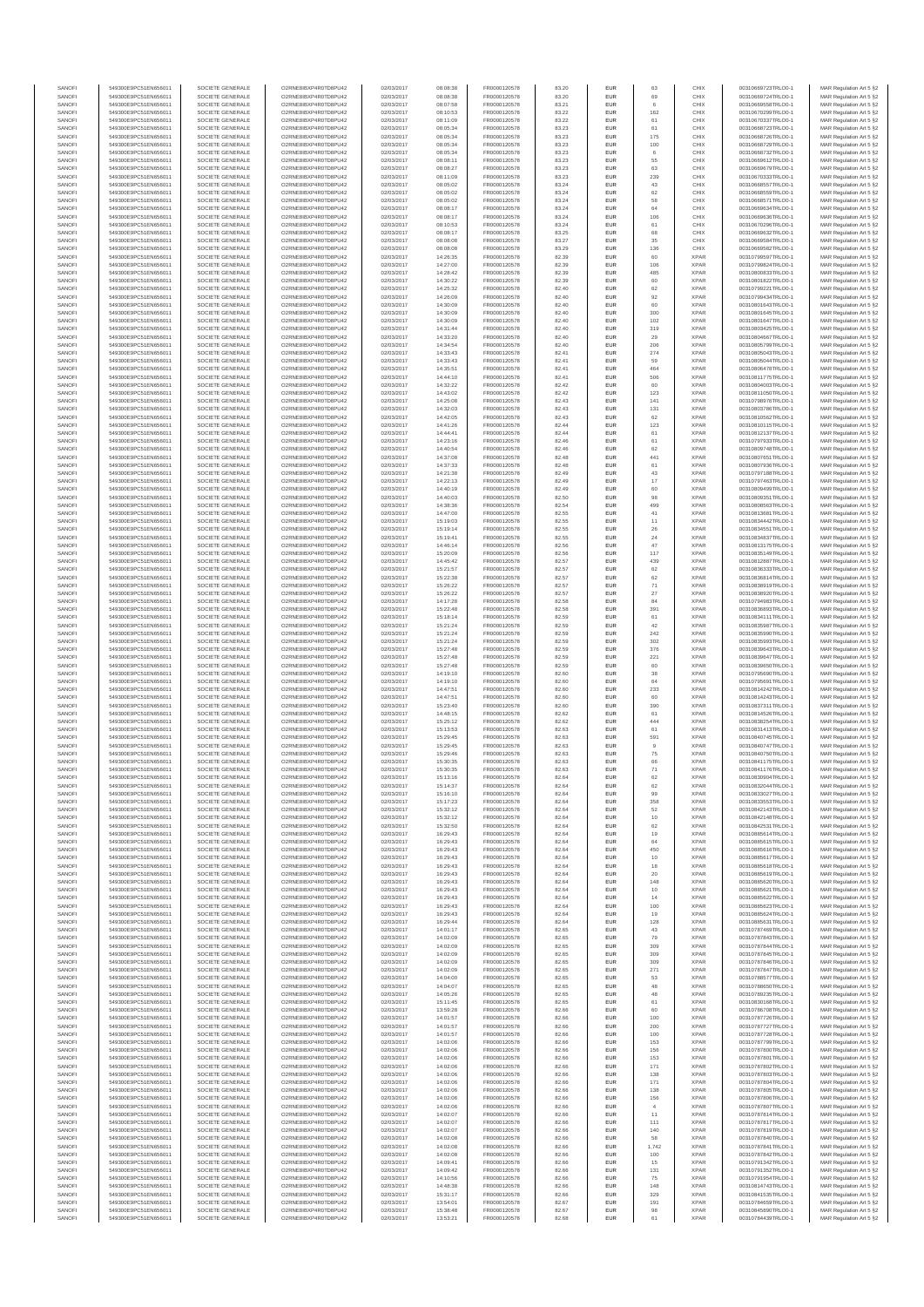| SANOFI           | 549300E9PC51EN656011                         | SOCIETE GENERALE                     | O2RNE8IBXP4R0TD8PU42                         | 02/03/2017               | 13:56:43             | FR0000120578                 | 82.68          | EUR               | 76         | <b>XPAR</b>                | 00310785499TRLO0-1                       | MAR Regulation Art 5 §2                            |
|------------------|----------------------------------------------|--------------------------------------|----------------------------------------------|--------------------------|----------------------|------------------------------|----------------|-------------------|------------|----------------------------|------------------------------------------|----------------------------------------------------|
| SANOFI<br>SANOFI | 549300E9PC51EN656011<br>549300E9PC51EN656011 | SOCIETE GENERALE<br>SOCIETE GENERALE | O2RNE8IBXP4R0TD8PU42<br>O2RNE8IBXP4R0TD8PU42 | 02/03/2017<br>02/03/2017 | 14:12:37<br>14:14:30 | FR0000120578<br>FR0000120578 | 82.68<br>82.68 | EUR<br>EUR        | 52<br>60   | <b>XPAR</b><br><b>XPAR</b> | 00310792730TRLO0-1<br>00310793443TRLO0-1 | MAR Regulation Art 5 §2                            |
| SANOFI           | 549300E9PC51EN656011                         | SOCIETE GENERALE                     | O2RNE8IBXP4R0TD8PU42                         | 02/03/2017               | 15:33:18             | FR0000120578                 | 82.68          | EUR               | 62         | <b>XPAR</b>                | 00310842884TRLO0-1                       | MAR Regulation Art 5 §2<br>MAR Regulation Art 5 §2 |
| SANOFI           | 549300E9PC51EN656011                         | SOCIETE GENERALE                     | O2RNE8IBXP4R0TD8PU42                         | 02/03/2017               | 15:33:53             | FR0000120578                 | 82.68          | EUR               | 62         | <b>XPAR</b>                | 00310843236TRLO0-1                       | MAR Regulation Art 5 §2                            |
| SANOFI           | 549300E9PC51EN656011                         | SOCIETE GENERALE                     | O2RNE8IBXP4R0TD8PU42                         | 02/03/2017               | 14:07:45             | FR0000120578                 | 82.69          | EUR               | 85         | <b>XPAR</b>                | 00310790488TRLO0-1                       | MAR Regulation Art 5 §2                            |
| SANOFI<br>SANOFI | 549300E9PC51EN656011<br>549300E9PC51EN656011 | SOCIETE GENERALE<br>SOCIETE GENERALE | O2RNE8IBXP4R0TD8PU42<br>O2RNE8IBXP4R0TD8PU42 | 02/03/2017<br>02/03/2017 | 14:50:09<br>14:50:09 | FR0000120578<br>FR0000120578 | 82.69<br>82.69 | EUR<br>EUR        | 241<br>270 | <b>XPAR</b><br><b>XPAR</b> | 00310815689TRLO0-1<br>00310815692TRLO0-1 | MAR Regulation Art 5 §2<br>MAR Regulation Art 5 §2 |
| SANOFI           | 549300E9PC51EN656011                         | SOCIETE GENERALE                     | O2RNE8IBXP4R0TD8PU42                         | 02/03/2017               | 14:54:22             | FR0000120578                 | 82.69          | EUR               | 60         | <b>XPAR</b>                | 00310818642TRLO0-1                       | MAR Regulation Art 5 \$2                           |
| SANOFI           | 549300E9PC51EN656011                         | SOCIETE GENERALE                     | O2RNE8IBXP4R0TD8PU42                         | 02/03/2017               | 14:56:03             | FR0000120578                 | 82.69          | EUR               | 61         | <b>XPAR</b>                | 00310819748TRLO0-1                       | MAR Regulation Art 5 §2                            |
| SANOFI<br>SANOFI | 549300E9PC51EN656011<br>549300E9PC51EN656011 | SOCIETE GENERALE<br>SOCIETE GENERALE | O2RNE8IBXP4R0TD8PU42<br>O2RNE8IBXP4R0TD8PU42 | 02/03/2017<br>02/03/2017 | 15:03:52<br>15:36:38 | FR0000120578<br>FR0000120578 | 82.69<br>82.69 | EUR<br>EUR        | 136<br>122 | <b>XPAR</b><br><b>XPAR</b> | 00310825120TRLO0-1<br>00310844737TRLO0-1 | MAR Regulation Art 5 §2<br>MAR Regulation Art 5 §2 |
| SANOFI           | 549300E9PC51EN656011                         | SOCIETE GENERALE                     | O2RNE8IBXP4R0TD8PU42                         | 02/03/2017               | 14:55:22             | FR0000120578                 | 82.70          | EUR               | 61         | <b>XPAR</b>                | 00310819293TRLO0-1                       | MAR Regulation Art 5 §2                            |
| SANOFI           | 549300E9PC51EN656011                         | SOCIETE GENERALE                     | O2RNE8IBXP4R0TD8PU42                         | 02/03/2017               | 14:55:31             | FR0000120578                 | 82.70          | EUR               | 121        | <b>XPAR</b>                | 00310819425TRLO0-1                       | MAR Regulation Art 5 §2                            |
| SANOFI           | 549300E9PC51EN656011                         | SOCIETE GENERALE                     | O2RNE8IBXP4R0TD8PU42                         | 02/03/2017               | 14:59:25             | FR0000120578                 | 82.70          | EUR               | 61         | <b>XPAR</b>                | 00310821784TRLO0-1                       | MAR Regulation Art 5 §2                            |
| SANOFI<br>SANOFI | 549300E9PC51EN656011<br>549300E9PC51EN656011 | SOCIETE GENERALE<br>SOCIETE GENERALE | O2RNE8IBXP4R0TD8PU42<br>O2RNE8IBXP4R0TD8PU42 | 02/03/2017<br>02/03/2017 | 15:10:04<br>15:10:04 | FR0000120578<br>FR0000120578 | 82.70<br>82.70 | EUR<br>EUR        | 166<br>94  | <b>XPAR</b><br><b>XPAR</b> | 00310829163TRLO0-1<br>00310829164TRLO0-1 | MAR Regulation Art 5 §2<br>MAR Regulation Art 5 §2 |
| SANOFI           | 549300E9PC51EN656011                         | SOCIETE GENERALE                     | O2RNE8IBXP4R0TD8PU42                         | 02/03/2017               | 15:10:32             | FR0000120578                 | 82.70          | EUR               | 62         | <b>XPAR</b>                | 00310829423TRLO0-1                       | MAR Regulation Art 5 §2                            |
| SANOFI           | 549300E9PC51EN656011                         | SOCIETE GENERALE                     | O2RNE8IBXP4R0TD8PU42                         | 02/03/2017               | 15:37:04             | FR0000120578                 | 82.70          | EUR               | 205        | <b>XPAR</b>                | 00310844959TRLO0-1                       | MAR Regulation Art 5 §2                            |
| SANOFI           | 549300E9PC51EN656011                         | SOCIETE GENERALE                     | O2RNE8IBXP4R0TD8PU42                         | 02/03/2017               | 15:37:04             | FR0000120578                 | 82.70          | EUR               | 403        | <b>XPAR</b>                | 00310844961TRLO0-1                       | MAR Regulation Art 5 §2                            |
| SANOFI<br>SANOFI | 549300E9PC51EN656011<br>549300E9PC51EN656011 | SOCIETE GENERALE<br>SOCIETE GENERALE | O2RNE8IBXP4R0TD8PU42<br>O2RNE8IBXP4R0TD8PU42 | 02/03/2017<br>02/03/2017 | 15:37:04<br>15:37:39 | FR0000120578<br>FR0000120578 | 82.70<br>82.70 | EUR<br>EUR        | 72<br>62   | <b>XPAR</b><br><b>XPAR</b> | 00310844963TRLO0-1<br>00310845311TRLO0-1 | MAR Regulation Art 5 §2<br>MAR Regulation Art 5 §2 |
| SANOFI           | 549300E9PC51EN656011                         | SOCIETE GENERALE                     | O2RNE8IBXP4R0TD8PU42                         | 02/03/2017               | 14:13:32             | FR0000120578                 | 82.71          | EUR               | 504        | <b>XPAR</b>                | 00310793115TRLO0-1                       | MAR Regulation Art 5 §2                            |
| SANOFI           | 549300E9PC51EN656011                         | SOCIETE GENERALE                     | O2RNE8IBXP4R0TD8PU42                         | 02/03/2017               | 14:53:12             | FR0000120578                 | 82.71          | EUR               | 100        | <b>XPAR</b>                | 00310817894TRLO0-1                       | MAR Regulation Art 5 §2                            |
| SANOFI<br>SANOFI | 549300E9PC51EN656011<br>549300E9PC51EN656011 | SOCIETE GENERALE<br>SOCIETE GENERALE | O2RNE8IBXP4R0TD8PU42<br>O2RNE8IBXP4R0TD8PU42 | 02/03/2017<br>02/03/2017 | 14:53:12<br>14:53:12 | FR0000120578<br>FR0000120578 | 82.71<br>82.71 | EUR<br>EUR        | 100<br>80  | <b>XPAR</b><br><b>XPAR</b> | 00310817895TRLO0-1<br>00310817901TRLO0-1 | MAR Regulation Art 5 §2<br>MAR Regulation Art 5 §2 |
| SANOFI           | 549300E9PC51EN656011                         | SOCIETE GENERALE                     | O2RNE8IBXP4R0TD8PU42                         | 02/03/2017               | 15:09:11             | FR0000120578                 | 82.71          | EUR               | 27         | <b>XPAR</b>                | 00310828546TRLO0-1                       | MAR Regulation Art 5 62                            |
| SANOFI           | 549300E9PC51EN656011                         | SOCIETE GENERALE                     | O2RNE8IBXP4R0TD8PU42                         | 02/03/2017               | 15:09:18             | FR0000120578                 | 82.71          | EUR               | $35\,$     | <b>XPAR</b>                | 00310828659TRLO0-1                       | MAR Regulation Art 5 §2                            |
| SANOFI           | 549300E9PC51EN656011                         | SOCIETE GENERALE                     | O2RNE8IBXP4R0TD8PU42                         | 02/03/2017               | 15:40:00             | FR0000120578                 | 82.71          | EUR               | $_{\rm 8}$ | <b>XPAR</b>                | 00310846623TRLO0-1                       | MAR Regulation Art 5 §2                            |
| SANOFI<br>SANOFI | 549300E9PC51EN656011<br>549300E9PC51EN656011 | SOCIETE GENERALE<br>SOCIETE GENERALE | O2RNE8IBXP4R0TD8PU42<br>O2RNE8IBXP4R0TD8PU42 | 02/03/2017<br>02/03/2017 | 15:40:00<br>15:40:08 | FR0000120578<br>FR0000120578 | 82.71<br>82.71 | EUR<br>EUR        | 5<br>29    | <b>XPAR</b><br><b>XPAR</b> | 00310846625TRLO0-1<br>00310846726TRLO0-1 | MAR Regulation Art 5 §2<br>MAR Regulation Art 5 §2 |
| SANOFI           | 549300E9PC51EN656011                         | SOCIETE GENERALE                     | O2RNE8IBXP4R0TD8PU42                         | 02/03/2017               | 14:53:39             | FR0000120578                 | 82.72          | EUR               | 60         | <b>XPAR</b>                | 00310818193TRLO0-1                       | MAR Regulation Art 5 §2                            |
| SANOFI           | 549300E9PC51EN656011                         | SOCIETE GENERALE                     | O2RNE8IBXP4R0TD8PU42                         | 02/03/2017               | 15:34:47             | FR0000120578                 | 82.72          | EUR               | 421        | <b>XPAR</b>                | 00310843803TRLO0-1                       | MAR Regulation Art 5 §2                            |
| SANOFI<br>SANOFI | 549300E9PC51EN656011<br>549300E9PC51EN656011 | SOCIETE GENERALE<br>SOCIETE GENERALE | O2RNE8IBXP4R0TD8PU42<br>O2RNE8IBXP4R0TD8PU42 | 02/03/2017<br>02/03/2017 | 15:41:10<br>11:43:00 | FR0000120578<br>FR0000120578 | 82.72<br>82.73 | EUR<br>EUR        | 72<br>60   | <b>XPAR</b><br><b>XPAR</b> | 00310847520TRLO0-1<br>00310743273TRLO0-1 | MAR Regulation Art 5 \$2                           |
| SANOFI           | 549300E9PC51EN656011                         | SOCIETE GENERALE                     | O2RNE8IBXP4R0TD8PU42                         | 02/03/2017               | 13:50:27             | FR0000120578                 | 82.73          | EUR               | 340        | <b>XPAR</b>                | 00310783287TRLO0-1                       | MAR Regulation Art 5 §2<br>MAR Regulation Art 5 §2 |
| SANOFI           | 549300E9PC51EN656011                         | SOCIETE GENERALE                     | O2RNE8IBXP4R0TD8PU42                         | 02/03/2017               | 14:56:44             | FR0000120578                 | 82.73          | EUR               | 135        | <b>XPAR</b>                | 00310820101TRLO0-1                       | MAR Regulation Art 5 §2                            |
| SANOFI           | 549300E9PC51EN656011                         | SOCIETE GENERALE                     | O2RNE8IBXP4R0TD8PU42                         | 02/03/2017               | 14:59:01             | FR0000120578                 | 82.73          | EUR               | 60         | <b>XPAR</b>                | 00310821525TRLO0-1                       | MAR Regulation Art 5 §2                            |
| SANOFI<br>SANOFI | 549300E9PC51EN656011<br>549300E9PC51EN656011 | SOCIETE GENERALE<br>SOCIETE GENERALE | O2RNE8IBXP4R0TD8PU42<br>O2RNE8IBXP4R0TD8PU42 | 02/03/2017<br>02/03/2017 | 15:01:30<br>15:08:46 | FR0000120578<br>FR0000120578 | 82.73<br>82.73 | EUR<br>EUR        | 60<br>95   | <b>XPAR</b><br><b>XPAR</b> | 00310823384TRLO0-1<br>00310828234TRLO0-1 | MAR Regulation Art 5 §2<br>MAR Regulation Art 5 §2 |
| SANOFI           | 549300E9PC51EN656011                         | SOCIETE GENERALE                     | O2RNE8IBXP4R0TD8PU42                         | 02/03/2017               | 11:47:56             | FR0000120578                 | 82.74          | EUR               | 60         | <b>XPAR</b>                | 00310744753TRLO0-1                       | MAR Regulation Art 5 §2                            |
| SANOFI           | 549300E9PC51EN656011                         | SOCIETE GENERALE                     | O2RNE8IBXP4R0TD8PU42                         | 02/03/2017               | 13:47:53             | FR0000120578                 | 82.74          | EUR               | 145        | <b>XPAR</b>                | 00310782248TRLO0-1                       | MAR Regulation Art 5 §2                            |
| SANOFI           | 549300E9PC51EN656011                         | SOCIETE GENERALE<br>SOCIETE GENERALE | O2RNE8IBXP4R0TD8PU42                         | 02/03/2017               | 14:57:34             | FR0000120578<br>FR0000120578 | 82.74          | EUR               | 61         | <b>XPAR</b>                | 00310820700TRLO0-1                       | MAR Regulation Art 5 §2                            |
| SANOFI<br>SANOFI | 549300E9PC51EN656011<br>549300E9PC51EN656011 | SOCIETE GENERALE                     | O2RNE8IBXP4R0TD8PU42<br>O2RNE8IBXP4R0TD8PU42 | 02/03/2017<br>02/03/2017 | 15:00:06<br>15:00:06 | FR0000120578                 | 82.74<br>82.74 | EUR<br>EUR        | 200<br>185 | <b>XPAR</b><br><b>XPAR</b> | 00310822432TRLO0-1<br>00310822434TRLO0-1 | MAR Regulation Art 5 §2<br>MAR Regulation Art 5 §2 |
| SANOFI           | 549300E9PC51EN656011                         | SOCIETE GENERALE                     | O2RNE8IBXP4R0TD8PU42                         | 02/03/2017               | 15:00:06             | FR0000120578                 | 82.74          | EUR               | 16         | <b>XPAR</b>                | 00310822435TRLO0-1                       | MAR Regulation Art 5 §2                            |
| SANOFI           | 549300E9PC51EN656011                         | SOCIETE GENERALE                     | O2RNE8IBXP4R0TD8PU42                         | 02/03/2017               | 15:50:00             | FR0000120578                 | 82.74          | EUR               | 100        | <b>XPAR</b>                | 00310853281TRLO0-1                       | MAR Regulation Art 5 §2                            |
| SANOFI           | 549300E9PC51EN656011                         | SOCIETE GENERALE                     | O2RNE8IBXP4R0TD8PU42<br>O2RNE8IBXP4R0TD8PU42 | 02/03/2017               | 13:28:24             | FR0000120578<br>FR0000120578 | 82.75          | EUR               | 448        | <b>XPAR</b>                | 00310775034TRLO0-1<br>00310775503TRLO0-1 | MAR Regulation Art 5 §2                            |
| SANOFI<br>SANOFI | 549300E9PC51EN656011<br>549300E9PC51EN656011 | SOCIETE GENERALE<br>SOCIETE GENERALE | O2RNE8IBXP4R0TD8PU42                         | 02/03/2017<br>02/03/2017 | 13:29:50<br>13:29:50 | FR0000120578                 | 82.75<br>82.75 | EUR<br>EUR        | 62<br>43   | <b>XPAR</b><br><b>XPAR</b> | 00310775506TRLO0-1                       | MAR Regulation Art 5 §2<br>MAR Regulation Art 5 §2 |
| SANOFI           | 549300E9PC51EN656011                         | SOCIETE GENERALE                     | O2RNE8IBXP4R0TD8PU42                         | 02/03/2017               | 13:31:03             | FR0000120578                 | 82.75          | EUR               | 92         | <b>XPAR</b>                | 00310776164TRLO0-1                       | MAR Regulation Art 5 §2                            |
| SANOFI           | 549300E9PC51EN656011                         | SOCIETE GENERALE                     | O2RNE8IBXP4R0TD8PU42                         | 02/03/2017               | 13:39:06             | FR0000120578                 | 82.75          | EUR               | 8          | <b>XPAR</b>                | 00310779326TRLO0-1                       | MAR Regulation Art 5 \$2                           |
| SANOFI<br>SANOFI | 549300E9PC51EN656011                         | SOCIETE GENERALE<br>SOCIETE GENERALE | O2RNE8IBXP4R0TD8PU42<br>O2RNE8IBXP4R0TD8PU42 | 02/03/2017               | 13:39:06             | FR0000120578<br>FR0000120578 | 82.75<br>82.75 | EUR<br>EUR        | 205<br>60  | <b>XPAR</b><br><b>XPAR</b> | 00310779327TRLO0-1                       | MAR Regulation Art 5 §2<br>MAR Regulation Art 5 §2 |
| SANOFI           | 549300E9PC51EN656011<br>549300E9PC51EN656011 | SOCIETE GENERALE                     | O2RNE8IBXP4R0TD8PU42                         | 02/03/2017<br>02/03/2017 | 13:41:07<br>13:44:42 | FR0000120578                 | 82.75          | EUR               | 87         | <b>XPAR</b>                | 00310779881TRLO0-1<br>00310781335TRLO0-1 | MAR Regulation Art 5 §2                            |
| SANOFI           | 549300E9PC51EN656011                         | SOCIETE GENERALE                     | O2RNE8IBXP4R0TD8PU42                         | 02/03/2017               | 14:51:19             | FR0000120578                 | 82.75          | EUR               | 484        | <b>XPAR</b>                | 00310816615TRLO0-1                       | MAR Regulation Art 5 §2                            |
| SANOFI           | 549300E9PC51EN656011                         | SOCIETE GENERALE                     | O2RNE8IBXP4R0TD8PU42                         | 02/03/2017               | 15:02:45             | FR0000120578                 | 82.75          | EUR               | 98         | <b>XPAR</b>                | 00310824270TRLO0-1                       | MAR Regulation Art 5 §2                            |
| SANOFI<br>SANOFI | 549300E9PC51EN656011<br>549300E9PC51EN656011 | SOCIETE GENERALE<br>SOCIETE GENERALE | O2RNE8IBXP4R0TD8PU42<br>O2RNE8IBXP4R0TD8PU42 | 02/03/2017<br>02/03/2017 | 15:02:45<br>15:06:34 | FR0000120578<br>FR0000120578 | 82.75<br>82.75 | EUR<br>EUR        | 229<br>60  | <b>XPAR</b><br><b>XPAR</b> | 00310824271TRLO0-1<br>00310826754TRLO0-1 | MAR Regulation Art 5 §2<br>MAR Regulation Art 5 §2 |
| SANOFI           | 549300E9PC51EN656011                         | SOCIETE GENERALE                     | O2RNE8IBXP4R0TD8PU42                         | 02/03/2017               | 15:07:40             | FR0000120578                 | 82.75          | EUR               | 112        | <b>XPAR</b>                | 00310827490TRLO0-1                       | MAR Regulation Art 5 §2                            |
| SANOFI           | 549300E9PC51EN656011                         | SOCIETE GENERALE                     | O2RNE8IBXP4R0TD8PU42                         | 02/03/2017               | 15:07:40             | FR0000120578                 | 82.75          | EUR               | 33         | <b>XPAR</b>                | 00310827491TRLO0-1                       | MAR Regulation Art 5 §2                            |
| SANOFI           | 549300E9PC51EN656011                         | SOCIETE GENERALE                     | O2RNE8IBXP4R0TD8PU42                         | 02/03/2017               | 15:07:40             | FR0000120578                 | 82.75          | EUR               | 220        | <b>XPAR</b>                | 00310827492TRLO0-1                       | MAR Regulation Art 5 §2                            |
| SANOFI<br>SANOFI | 549300E9PC51EN656011<br>549300E9PC51EN656011 | SOCIETE GENERALE<br>SOCIETE GENERALE | O2RNE8IBXP4R0TD8PU42<br>O2RNE8IBXP4R0TD8PU42 | 02/03/2017<br>02/03/2017 | 15:43:13<br>15:43:15 | FR0000120578<br>FR0000120578 | 82.75<br>82.75 | EUR<br>EUR        | 16<br>24   | <b>XPAR</b><br><b>XPAR</b> | 00310849077TRLO0-1<br>00310849113TRLO0-1 | MAR Regulation Art 5 §2<br>MAR Regulation Art 5 §2 |
| SANOFI           | 549300E9PC51EN656011                         | SOCIETE GENERALE                     | O2RNE8IBXP4R0TD8PU42                         | 02/03/2017               | 15:43:15             | FR0000120578                 | 82.75          | EUR               | 365        | <b>XPAR</b>                | 00310849114TRLO0-1                       | MAR Regulation Art 5 §2                            |
| SANOFI           | 549300E9PC51EN656011                         | SOCIETE GENERALE                     | O2RNE8IBXP4R0TD8PU42                         | 02/03/2017               | 16:10:30             | FR0000120578                 | 82.75          | EUR               | 63         | <b>XPAR</b>                | 00310868363TRLO0-1                       | MAR Regulation Art 5 §2                            |
| SANOFI           | 549300E9PC51EN656011                         | SOCIETE GENERALE                     | O2RNE8IBXP4R0TD8PU42                         | 02/03/2017               | 09:45:17             | FR0000120578                 | 82.76          | EUR<br>EUR        | 61<br>127  | <b>XPAR</b>                | 00310699388TRLO0-1                       | MAR Regulation Art 5 §2                            |
| SANOFI<br>SANOFI | 549300E9PC51EN656011<br>549300E9PC51EN656011 | SOCIETE GENERALE<br>SOCIETE GENERALE | O2RNE8IBXP4R0TD8PU42<br>O2RNE8IBXP4R0TD8PU42 | 02/03/2017<br>02/03/2017 | 13:45:42<br>14:58:43 | FR0000120578<br>FR0000120578 | 82.76<br>82.76 | EUR               | 60         | <b>XPAR</b><br><b>XPAR</b> | 00310781608TRLO0-1<br>00310821276TRLO0-1 | MAR Regulation Art 5 §2<br>MAR Regulation Art 5 §2 |
| SANOFI           | 549300E9PC51EN656011                         | SOCIETE GENERALE                     | O2RNE8IBXP4R0TD8PU42                         | 02/03/2017               | 15:01:11             | FR0000120578                 | 82.76          | EUR               | 246        | <b>XPAR</b>                | 00310823145TRLO0-1                       | MAR Regulation Art 5 §2                            |
| SANOFI           | 549300E9PC51EN656011                         | SOCIETE GENERALE                     | O2RNE8IBXP4R0TD8PU42                         | 02/03/2017               | 15:01:16             | FR0000120578                 | 82.76          | EUR               | 62         | <b>XPAR</b>                | 00310823191TRLO0-1                       | MAR Regulation Art 5 §2                            |
| SANOFI<br>SANOFI | 549300E9PC51EN656011<br>549300E9PC51EN656011 | SOCIETE GENERALE<br>SOCIETE GENERALE | O2RNE8IBXP4R0TD8PU42<br>O2RNE8IBXP4R0TD8PU42 | 02/03/2017<br>02/03/2017 | 15:05:39<br>15:05:39 | FR0000120578<br>FR0000120578 | 82.76<br>82.76 | EUR<br>EUR        | 67<br>385  | <b>XPAR</b><br><b>XPAR</b> | 00310826154TRLO0-1<br>00310826158TRLO0-1 | MAR Regulation Art 5 §2<br>MAR Regulation Art 5 §2 |
| SANOFI           | 549300E9PC51EN656011                         | SOCIETE GENERALE                     | O2RNE8IBXP4R0TD8PU42                         | 02/03/2017               | 15:05:39             | FR0000120578                 | 82.76          | EUR               | 97         | <b>XPAR</b>                | 00310826159TRLO0-1                       | MAR Regulation Art 5 §2                            |
| SANOFI           | 549300E9PC51EN656011                         | SOCIETE GENERALE                     | O2RNE8IBXP4R0TD8PU42                         | 02/03/2017               | 15:05:52             | FR0000120578                 | 82.76          | EUR               | 60         | <b>XPAR</b>                | 00310826295TRLO0-1                       | MAR Regulation Art 5 §2                            |
| SANOFI           | 549300E9PC51EN656011                         | SOCIETE GENERALE                     | O2RNE8IBXP4R0TD8PU42                         | 02/03/2017               | 15:08:15             | FR0000120578                 | 82.76          | EUR               | 270        | <b>XPAR</b>                | 00310827821TRLO0-1                       | MAR Regulation Art 5 §2                            |
| SANOFI<br>SANOFI | 549300E9PC51EN656011<br>549300E9PC51EN656011 | SOCIETE GENERALE<br>SOCIETE GENERALE | O2RNE8IBXP4R0TD8PU42<br>O2RNE8IBXP4R0TD8PU42 | 02/03/2017<br>02/03/2017 | 15:44:00<br>15:44:34 | FR0000120578<br>FR0000120578 | 82.76<br>82.76 | EUR<br>EUR        | 102<br>62  | <b>XPAR</b><br><b>XPAR</b> | 00310849528TRLO0-1<br>00310849937TRLO0-1 | MAR Regulation Art 5 §2<br>MAR Regulation Art 5 §2 |
| SANOFI           | 549300E9PC51EN656011                         | SOCIETE GENERALE                     | O2RNE8IBXP4R0TD8PU42                         | 02/03/2017               | 15:50:37             | FR0000120578                 | 82.76          | EUR               | 124        | <b>XPAR</b>                | 00310853772TRLO0-1                       | MAR Regulation Art 5 §2                            |
| SANOFI           | 549300E9PC51EN656011                         | SOCIETE GENERALE                     | O2RNE8IBXP4R0TD8PU42                         | 02/03/2017               | 16:00:23             | FR0000120578                 | 82.76          | EUR               | 126        | <b>XPAR</b>                | 00310860536TRLO0-1                       | MAR Regulation Art 5 §2                            |
| SANOFI           | 549300E9PC51EN656011                         | SOCIETE GENERALE                     | O2RNE8IBXP4R0TD8PU42                         | 02/03/2017               | 16:01:46             | FR0000120578                 | 82.76          | EUR               | 91         | <b>XPAR</b>                | 00310861454TRLO0-1                       | MAR Regulation Art 5 §2                            |
| SANOFI<br>SANOFI | 549300E9PC51EN656011<br>549300E9PC51EN656011 | SOCIETE GENERALE<br>SOCIETE GENERALE | O2RNE8IBXP4R0TD8PU42<br>O2RNE8IBXP4R0TD8PU42 | 02/03/2017<br>02/03/2017 | 16:01:46<br>16:03:03 | FR0000120578<br>FR0000120578 | 82.76<br>82.76 | EUR<br>EUR        | 216<br>63  | <b>XPAR</b><br><b>XPAR</b> | 00310861459TRLO0-1<br>00310862256TRLO0-1 | MAR Regulation Art 5 §2<br>MAR Regulation Art 5 §2 |
| SANOFI           | 549300E9PC51EN656011                         | SOCIETE GENERALE                     | O2RNE8IBXP4R0TD8PU42                         | 02/03/2017               | 16:03:56             | FR0000120578                 | 82.76          | EUR               | 273        | <b>XPAR</b>                | 00310862993TRLO0-1                       | MAR Regulation Art 5 \$2                           |
| SANOFI           | 549300E9PC51EN656011                         | SOCIETE GENERALE                     | O2RNE8IBXP4R0TD8PU42                         | 02/03/2017               | 16:07:08             | FR0000120578                 | 82.76          | EUR               | 60         | <b>XPAR</b>                | 00310865825TRLO0-1                       | MAR Regulation Art 5 §2                            |
| SANOFI           | 549300E9PC51EN656011<br>549300E9PC51EN656011 | SOCIETE GENERALE                     | O2RNE8IBXP4R0TD8PU42                         | 02/03/2017               | 16:09:59             | FR0000120578                 | 82.76          | <b>EUR</b>        | 60         | <b>XPAR</b><br><b>XPAR</b> | 00310867946TRLO0-1<br>00310868113TRLO0-1 | MAR Regulation Art 5 §2                            |
| SANOFI<br>SANOFI | 549300E9PC51EN656011                         | SOCIETE GENERALE<br>SOCIETE GENERALE | O2RNE8IBXP4R0TD8PU42<br>O2RNE8IBXP4R0TD8PU42 | 02/03/2017<br>02/03/2017 | 16:10:14<br>08:01:03 | FR0000120578<br>FR0000120578 | 82.76<br>82.77 | <b>EUR</b><br>EUR | 63         | <b>XPAR</b>                | 00310667167TRLO0-1                       | MAR Regulation Art 5 §2<br>MAR Regulation Art 5 §2 |
| SANOFI           | 549300E9PC51EN656011                         | SOCIETE GENERALE                     | O2RNE8IBXP4R0TD8PU42                         | 02/03/2017               | 08:01:03             | FR0000120578                 | 82.77          | EUR               | 140        | <b>XPAR</b>                | 00310667171TRLO0-1                       | MAR Regulation Art 5 §2                            |
| SANOFI           | 549300E9PC51EN656011                         | SOCIETE GENERALE                     | O2RNE8IBXP4R0TD8PU42                         | 02/03/2017               | 08:01:04             | FR0000120578                 | 82.77          | EUR               | 86         | <b>XPAR</b>                | 00310667178TRLO0-1                       | MAR Regulation Art 5 §2                            |
| SANOFI<br>SANOFI | 549300E9PC51EN656011<br>549300E9PC51EN656011 | SOCIETE GENERALE<br>SOCIETE GENERALE | O2RNE8IBXP4R0TD8PU42<br>O2RNE8IBXP4R0TD8PU42 | 02/03/2017<br>02/03/2017 | 09:44:14<br>09:44:14 | FR0000120578<br>FR0000120578 | 82.77<br>82.77 | EUR<br>EUR        | 47<br>60   | <b>XPAR</b><br><b>XPAR</b> | 00310699168TRLO0-1<br>00310699170TRLO0-1 | MAR Regulation Art 5 §2                            |
| SANOFI           | 549300E9PC51EN656011                         | SOCIETE GENERALE                     | O2RNE8IBXP4R0TD8PU42                         | 02/03/2017               | 11:45:40             | FR0000120578                 | 82.77          | EUR               | 42         | <b>XPAR</b>                | 00310744030TRLO0-1                       | MAR Regulation Art 5 §2<br>MAR Regulation Art 5 §2 |
| SANOFI           | 549300E9PC51EN656011                         | SOCIETE GENERALE                     | O2RNE8IBXP4R0TD8PU42                         | 02/03/2017               | 13:32:46             | FR0000120578                 | 82.77          | EUR               | 131        | <b>XPAR</b>                | 00310776913TRLO0-1                       | MAR Regulation Art 5 §2                            |
| SANOFI<br>SANOFI | 549300E9PC51EN656011<br>549300E9PC51EN656011 | SOCIETE GENERALE                     | O2RNE8IBXP4R0TD8PU42                         | 02/03/2017               | 13:33:44             | FR0000120578                 | 82.77          | EUR<br>EUR        | 89         | <b>XPAR</b><br><b>XPAR</b> | 00310777248TRLO0-1                       | MAR Regulation Art 5 \$2                           |
| SANOFI           | 549300E9PC51EN656011                         | SOCIETE GENERALE<br>SOCIETE GENERALE | O2RNE8IBXP4R0TD8PU42<br>O2RNE8IBXP4R0TD8PU42 | 02/03/2017<br>02/03/2017 | 15:41:51<br>15:46:35 | FR0000120578<br>FR0000120578 | 82.77<br>82.77 | EUR               | 62<br>61   | <b>XPAR</b>                | 00310848017TRLO0-1<br>00310851128TRLO0-1 | MAR Regulation Art 5 §2<br>MAR Regulation Art 5 §2 |
| SANOFI           | 549300E9PC51EN656011                         | SOCIETE GENERALE                     | O2RNE8IBXP4R0TD8PU42                         | 02/03/2017               | 16:00:41             | FR0000120578                 | 82.77          | EUR               | 109        | <b>XPAR</b>                | 00310860743TRLO0-1                       | MAR Regulation Art 5 §2                            |
| SANOFI           | 549300E9PC51EN656011                         | SOCIETE GENERALE                     | O2RNE8IBXP4R0TD8PU42                         | 02/03/2017               | 16:06:46             | FR0000120578                 | 82.77          | EUR               | 347        | <b>XPAR</b>                | 00310865516TRLO0-1                       | MAR Regulation Art 5 §2                            |
| SANOFI<br>SANOFI | 549300E9PC51EN656011<br>549300E9PC51EN656011 | SOCIETE GENERALE<br>SOCIETE GENERALE | O2RNE8IBXP4R0TD8PU42<br>O2RNE8IBXP4R0TD8PU42 | 02/03/2017<br>02/03/2017 | 16:08:47<br>16:09:47 | FR0000120578<br>FR0000120578 | 82.77<br>82.77 | EUR<br>EUR        | 60<br>30   | <b>XPAR</b><br><b>XPAR</b> | 00310867040TRLO0-1<br>00310867813TRLO0-1 | MAR Regulation Art 5 §2<br>MAR Regulation Art 5 §2 |
| SANOFI           | 549300E9PC51EN656011                         | SOCIETE GENERALE                     | O2RNE8IBXP4R0TD8PU42                         | 02/03/2017               | 16:09:47             | FR0000120578                 | 82.77          | EUR               | 467        | <b>XPAR</b>                | 00310867816TRLO0-1                       | MAR Regulation Art 5 §2                            |
| SANOFI           | 549300E9PC51EN656011                         | SOCIETE GENERALE                     | O2RNE8IBXP4R0TD8PU42                         | 02/03/2017               | 11:40:50             | FR0000120578                 | 82.78          | EUR               | 60         | <b>XPAR</b>                | 00310742563TRLO0-1                       | MAR Regulation Art 5 §2                            |
| SANOFI<br>SANOFI | 549300E9PC51EN656011<br>549300E9PC51EN656011 | SOCIETE GENERALE<br>SOCIETE GENERALE | O2RNE8IBXP4R0TD8PU42<br>O2RNE8IBXP4R0TD8PU42 | 02/03/2017<br>02/03/2017 | 11:41:52<br>11:41:52 | FR0000120578<br>FR0000120578 | 82.78<br>82.78 | EUR<br>EUR        | 171<br>72  | <b>XPAR</b><br><b>XPAR</b> | 00310742933TRLO0-1<br>00310742934TRLO0-1 | MAR Regulation Art 5 §2<br>MAR Regulation Art 5 §2 |
| SANOFI           | 549300E9PC51EN656011                         | SOCIETE GENERALE                     | O2RNE8IBXP4R0TD8PU42                         | 02/03/2017               | 11:51:23             | FR0000120578                 | 82.78          | EUR               | 241        | <b>XPAR</b>                | 00310746103TRLO0-1                       | MAR Regulation Art 5 §2                            |
| SANOFI           | 549300E9PC51EN656011                         | SOCIETE GENERALE                     | O2RNESIBXP4R0TD8PLI42                        | 02/03/2017               | 11:51:23             | FR0000120578                 | 82.78          | EUR               | 197        | <b>XPAR</b>                | 00310746104TRLO0-1                       | MAR Regulation Art 5 §2                            |
| SANOFI           | 549300E9PC51EN656011                         | SOCIETE GENERALE                     | O2RNE8IBXP4R0TD8PU42                         | 02/03/2017               | 11:56:11             | FR0000120578                 | 82.78          | EUR               | 60         | <b>XPAR</b>                | 00310747640TRLO0-1                       | MAR Regulation Art 5 §2                            |
| SANOFI<br>SANOFI | 549300E9PC51EN656011<br>549300E9PC51EN656011 | SOCIETE GENERALE<br>SOCIETE GENERALE | O2RNE8IBXP4R0TD8PU42<br>O2RNE8IBXP4R0TD8PU42 | 02/03/2017<br>02/03/2017 | 11:57:38<br>13:32:42 | FR0000120578<br>FR0000120578 | 82.78<br>82.78 | EUR<br>EUR        | 60<br>254  | <b>XPAR</b><br><b>XPAR</b> | 00310748092TRLO0-1<br>00310776893TRLO0-1 | MAR Regulation Art 5 §2<br>MAR Regulation Art 5 §2 |
| SANOFI           | 549300E9PC51EN656011                         | SOCIETE GENERALE                     | O2RNE8IBXP4R0TD8PU42                         | 02/03/2017               | 13:35:09             | FR0000120578                 | 82.78          | EUR               | 160        | <b>XPAR</b>                | 00310777757TRLO0-1                       | MAR Regulation Art 5 §2                            |
| SANOFI           | 549300E9PC51EN656011                         | SOCIETE GENERALE                     | O2RNE8IBXP4R0TD8PU42                         | 02/03/2017               | 13:36:05             | FR0000120578                 | 82.78          | EUR               | 81         | <b>XPAR</b>                | 00310778118TRLO0-1                       | MAR Regulation Art 5 §2                            |
| SANOFI<br>SANOFI | 549300E9PC51EN656011<br>549300E9PC51EN656011 | SOCIETE GENERALE<br>SOCIETE GENERALE | O2RNE8IBXP4R0TD8PU42<br>O2RNE8IBXP4R0TD8PU42 | 02/03/2017<br>02/03/2017 | 15:45:44<br>15:46:04 | FR0000120578<br>FR0000120578 | 82.78<br>82.78 | EUR<br>EUR        | -7<br>54   | <b>XPAR</b><br><b>XPAR</b> | 00310850628TRLO0-1<br>00310850776TRLO0-1 | MAR Regulation Art 5 §2                            |
| SANOFI           | 549300E9PC51EN656011                         | SOCIETE GENERALE                     | O2RNE8IBXP4R0TD8PU42                         | 02/03/2017               | 15:46:50             | FR0000120578                 | 82.78          | EUR               | 221        | <b>XPAR</b>                | 00310851273TRLO0-1                       | MAR Regulation Art 5 §2<br>MAR Regulation Art 5 §2 |
| SANOFI           | 549300E9PC51EN656011                         | SOCIETE GENERALE                     | O2RNE8IBXP4R0TD8PU42                         | 02/03/2017               | 15:48:42             | FR0000120578                 | 82.78          | EUR               | 520        | <b>XPAR</b>                | 00310852357TRLO0-1                       | MAR Regulation Art 5 §2                            |
| SANOFI           | 549300E9PC51EN656011                         | SOCIETE GENERALE                     | O2RNE8IBXP4R0TD8PU42                         | 02/03/2017               | 15:59:02             | FR0000120578                 | 82.78          | EUR               | 60         | <b>XPAR</b>                | 00310859418TRLO0-1                       | MAR Regulation Art 5 §2                            |
| SANOFI<br>SANOFI | 549300E9PC51EN656011<br>549300E9PC51EN656011 | SOCIETE GENERALE<br>SOCIETE GENERALE | O2RNE8IBXP4R0TD8PU42<br>O2RNE8IBXP4R0TD8PU42 | 02/03/2017<br>02/03/2017 | 16:01:15<br>16:02:35 | FR0000120578<br>FR0000120578 | 82.78<br>82.78 | EUR<br>EUR        | 63<br>445  | <b>XPAR</b><br><b>XPAR</b> | 00310861101TRLO0-1<br>00310861992TRLO0-1 | MAR Regulation Art 5 §2<br>MAR Regulation Art 5 §2 |
| SANOFI           | 549300E9PC51EN656011                         | SOCIETE GENERALE                     | O2RNE8IBXP4R0TD8PU42                         | 02/03/2017               | 16:04:56             | FR0000120578                 | 82.78          | EUR               | 71         | <b>XPAR</b>                | 00310863801TRLO0-1                       | MAR Regulation Art 5 §2                            |
| SANOFI           | 549300E9PC51EN656011                         | SOCIETE GENERALE                     | O2RNE8IBXP4R0TD8PU42                         | 02/03/2017               | 16:05:01             | FR0000120578                 | 82.78          | EUR               | 265        | <b>XPAR</b>                | 00310863856TRLO0-1                       | MAR Regulation Art 5 §2                            |
| SANOFI           | 549300E9PC51EN656011                         | SOCIETE GENERALE                     | O2RNE8IBXP4R0TD8PU42                         | 02/03/2017               | 16:05:08             | FR0000120578                 | 82.78          | EUR               | 614        | <b>XPAR</b>                | 00310863990TRLO0-1                       | MAR Regulation Art 5 §2                            |
| SANOFI<br>SANOFI | 549300E9PC51EN656011<br>549300E9PC51EN656011 | SOCIETE GENERALE<br>SOCIETE GENERALE | O2RNE8IBXP4R0TD8PU42<br>O2RNE8IBXP4R0TD8PU42 | 02/03/2017<br>02/03/2017 | 16:06:03<br>16:06:35 | FR0000120578<br>FR0000120578 | 82.78<br>82.78 | EUR<br>EUR        | 593<br>111 | <b>XPAR</b><br><b>XPAR</b> | 00310864659TRLO0-1<br>00310865152TRLO0-1 | MAR Regulation Art 5 §2<br>MAR Regulation Art 5 §2 |
| SANOFI           | 549300E9PC51EN656011                         | SOCIETE GENERALE                     | O2RNE8IBXP4R0TD8PU42                         | 02/03/2017               | 16:08:39             | FR0000120578                 | 82.78          | EUR               | 603        | <b>XPAR</b>                | 00310866945TRLO0-1                       | MAR Regulation Art 5 §2                            |
| SANOFI           | 549300E9PC51EN656011                         | SOCIETE GENERALE                     | O2RNE8IBXP4R0TD8PU42                         | 02/03/2017               | 16:08:39             | FR0000120578                 | 82.78          | EUR               | 84         | <b>XPAR</b>                | 00310866952TRLO0-1                       | MAR Regulation Art 5 §2                            |
| SANOFI           | 549300E9PC51EN656011                         | SOCIETE GENERALE                     | O2RNE8IBXP4R0TD8PU42                         | 02/03/2017               | 09:19:48             | FR0000120578                 | 82.79          | EUR               | 61         | <b>XPAR</b>                | 00310690365TRLO0-1                       | MAR Regulation Art 5 §2                            |
| SANOFI<br>SANOFI | 549300E9PC51EN656011<br>549300E9PC51EN656011 | SOCIETE GENERALE<br>SOCIETE GENERALE | O2RNE8IBXP4R0TD8PU42<br>O2RNE8IBXP4R0TD8PU42 | 02/03/2017<br>02/03/2017 | 15:47:10<br>15:56:09 | FR0000120578<br>FR0000120578 | 82.79<br>82.79 | EUR<br>EUR        | 209<br>223 | <b>XPAR</b><br><b>XPAR</b> | 00310851480TRLO0-1<br>00310857531TRLO0-1 | MAR Regulation Art 5 §2<br>MAR Regulation Art 5 §2 |
| SANOFI           | 549300E9PC51EN656011                         | SOCIETE GENERALE                     | O2RNE8IBXP4R0TD8PU42                         | 02/03/2017               | 15:56:09             | FR0000120578                 | 82.79          | EUR               | 190        | <b>XPAR</b>                | 00310857537TRLO0-1                       | MAR Regulation Art 5 §2                            |
| SANOFI           | 549300E9PC51EN656011                         | SOCIETE GENERALE                     | O2RNE8IBXP4R0TD8PU42                         | 02/03/2017               | 15:58:11             | FR0000120578                 | 82.79          | EUR               | 188        | <b>XPAR</b>                | 00310858903TRLO0-1                       | MAR Regulation Art 5 §2                            |
| SANOFI           | 549300E9PC51EN656011                         | SOCIETE GENERALE                     | O2RNE8IBXP4R0TD8PU42                         | 02/03/2017               | 15:54:41             | FR0000120578                 | 82.80          | EUR               | 26         | <b>XPAR</b>                | 00310856662TRLO0-1                       | MAR Regulation Art 5 §2                            |
| SANOFI<br>SANOFI | 549300E9PC51EN656011<br>549300E9PC51EN656011 | SOCIETE GENERALE<br>SOCIETE GENERALE | O2RNE8IBXP4R0TD8PU42<br>O2RNE8IBXP4R0TD8PU42 | 02/03/2017<br>02/03/2017 | 15:54:41<br>15:54:41 | FR0000120578<br>FR0000120578 | 82.80<br>82.80 | EUR<br>EUR        | 50<br>260  | <b>XPAR</b><br><b>XPAR</b> | 00310856663TRLO0-1<br>00310856664TRLO0-1 | MAR Regulation Art 5 §2<br>MAR Regulation Art 5 §2 |
| SANOFI           | 549300E9PC51EN656011                         | SOCIETE GENERALE                     | O2RNE8IBXP4R0TD8PU42                         | 02/03/2017               | 15:54:42             | FR0000120578                 | 82.80          | EUR               | 50         | <b>XPAR</b>                | 00310856688TRLO0-1                       | MAR Regulation Art 5 §2                            |
| SANOFI           | 549300E9PC51EN656011                         | SOCIETE GENERALE                     | O2RNE8IBXP4R0TD8PU42                         | 02/03/2017               | 15:54:42             | FR0000120578                 | 82.80          | EUR               | 50         | <b>XPAR</b>                | 00310856689TRLO0-1                       | MAR Regulation Art 5 §2                            |
| SANOFI           | 549300E9PC51EN656011                         | SOCIETE GENERALE                     | O2RNE8IBXP4R0TD8PU42                         | 02/03/2017               | 15:56:17             | FR0000120578                 | 82.80          | EUR               | 60         | <b>XPAR</b>                | 00310857589TRLO0-1                       | MAR Regulation Art 5 §2                            |
| SANOFI<br>SANOFI | 549300E9PC51EN656011<br>549300E9PC51EN656011 | SOCIETE GENERALE<br>SOCIETE GENERALE | O2RNE8IBXP4R0TD8PU42<br>O2RNE8IBXP4R0TD8PU42 | 02/03/2017<br>02/03/2017 | 15:57:53<br>08:01:21 | FR0000120578<br>FR0000120578 | 82.80<br>82.81 | EUR<br>EUR        | 117<br>98  | <b>XPAR</b><br><b>XPAR</b> | 00310858507TRLO0-1<br>00310667367TRLO0-1 | MAR Regulation Art 5 §2<br>MAR Regulation Art 5 §2 |
| SANOFI           | 549300E9PC51EN656011                         | SOCIETE GENERALE                     | O2RNE8IBXP4R0TD8PU42                         | 02/03/2017               | 08:01:21             | FR0000120578                 | 82.81          | EUR               | 32         | <b>XPAR</b>                | 00310667368TRLO0-1                       | MAR Regulation Art 5 §2                            |
| SANOFI           | 549300E9PC51EN656011                         | SOCIETE GENERALE                     | O2RNE8IBXP4R0TD8PU42                         | 02/03/2017               | 08:01:21             | FR0000120578                 | 82.81          | EUR               | 9          | <b>XPAR</b>                | 00310667369TRLO0-1                       | MAR Regulation Art 5 §2                            |
| SANOFI           | 549300E9PC51EN656011                         | SOCIETE GENERALE                     | O2RNE8IBXP4R0TD8PU42                         | 02/03/2017               | 08:21:01             | FR0000120578                 | 82.81          | EUR               | 100        | <b>XPAR</b>                | 00310672930TRLO0-1                       | MAR Regulation Art 5 §2                            |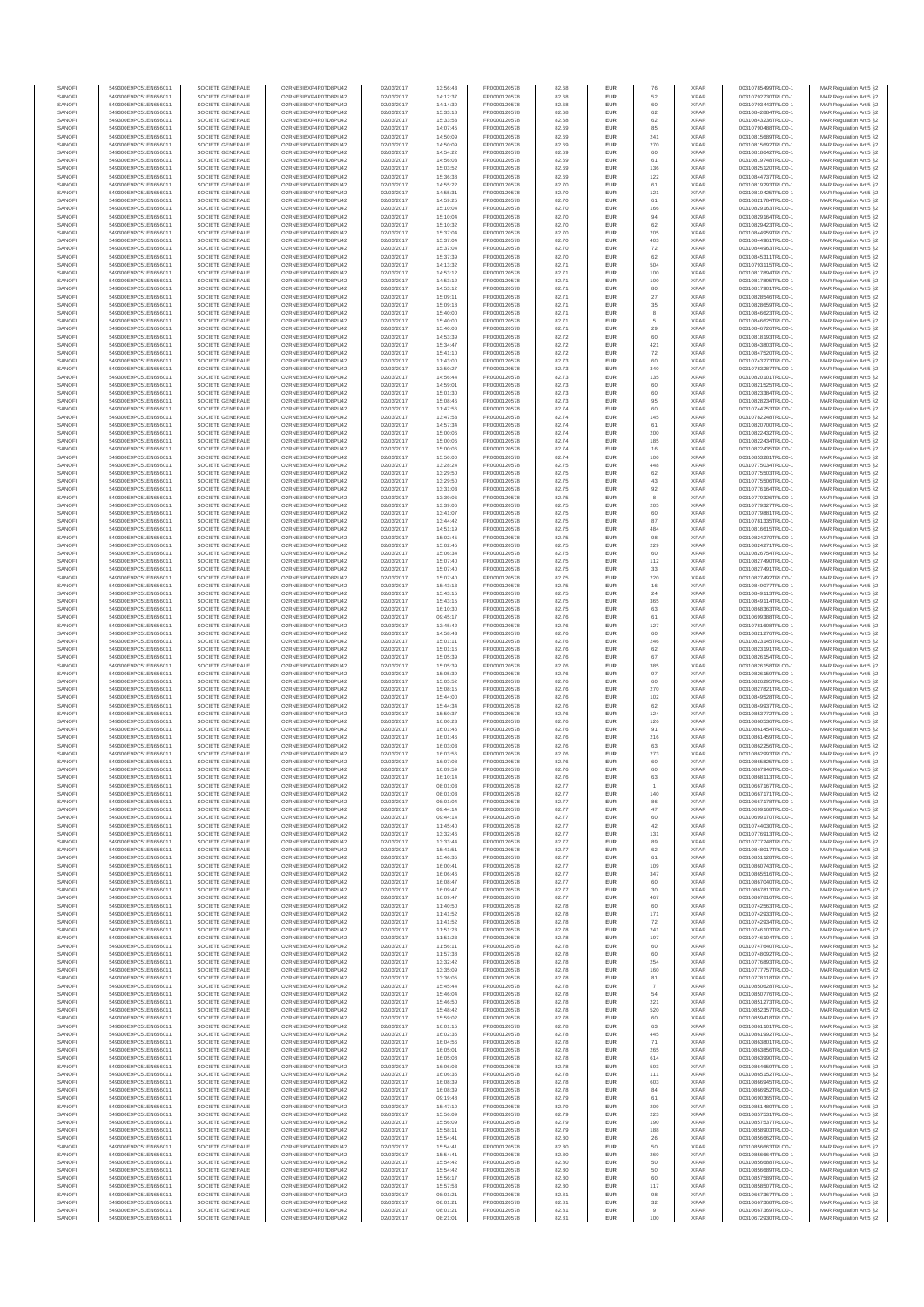| SANOFI           | 549300E9PC51EN656011                         | SOCIETE GENERALE                     | O2RNE8IBXP4R0TD8PU42                         | 02/03/2017               | 08:21:01             | FR0000120578                 | 82.81          | EUR                      | 58                | <b>XPAR</b>                | 00310672931TRLO0-1                       | MAR Regulation Art 5 §2                             |
|------------------|----------------------------------------------|--------------------------------------|----------------------------------------------|--------------------------|----------------------|------------------------------|----------------|--------------------------|-------------------|----------------------------|------------------------------------------|-----------------------------------------------------|
| SANOFI<br>SANOFI | 549300E9PC51EN656011<br>549300E9PC51EN656011 | SOCIETE GENERALE<br>SOCIETE GENERALE | O2RNE8IBXP4R0TD8PU42<br>O2RNE8IBXP4R0TD8PU42 | 02/03/2017<br>02/03/2017 | 08:21:01<br>08:21:01 | FR0000120578<br>FR0000120578 | 82.81          | EUR<br>EUR               | 100               | <b>XPAR</b><br><b>XPAR</b> | 00310672932TRLO0-1<br>00310672933TRLO0-1 | MAR Regulation Art 5 §2                             |
| SANOFI           | 549300E9PC51EN656011                         | SOCIETE GENERALE                     | O2RNE8IBXP4R0TD8PU42                         | 02/03/2017               | 09:18:42             | FR0000120578                 | 82.81<br>82.81 | EUR                      | 11<br>218         | <b>XPAR</b>                | 00310690087TRLO0-1                       | MAR Regulation Art 5 §2<br>MAR Regulation Art 5 §2  |
| SANOFI           | 549300E9PC51EN656011                         | SOCIETE GENERALE                     | O2RNE8IBXP4R0TD8PU42                         | 02/03/2017               | 09:26:57             | FR0000120578                 | 82.81          | EUR                      | 60                | <b>XPAR</b>                | 00310692552TRLO0-1                       | MAR Regulation Art 5 §2                             |
| SANOFI           | 549300E9PC51EN656011                         | SOCIETE GENERALE                     | O2RNE8IBXP4R0TD8PU42                         | 02/03/2017               | 09:27:53             | FR0000120578                 | 82.81          | EUR                      | 89                | <b>XPAR</b>                | 00310692965TRLO0-1                       | MAR Regulation Art 5 §2                             |
| SANOFI<br>SANOFI | 549300E9PC51EN656011<br>549300E9PC51EN656011 | SOCIETE GENERALE<br>SOCIETE GENERALE | O2RNE8IBXP4R0TD8PU42<br>O2RNE8IBXP4R0TD8PU42 | 02/03/2017<br>02/03/2017 | 09:42:38<br>15:52:03 | FR0000120578<br>FR0000120578 | 82.81<br>82.81 | EUR<br>EUR               | 337<br>346        | <b>XPAR</b><br><b>XPAR</b> | 00310698715TRLO0-1<br>00310854570TRLO0-1 | MAR Regulation Art 5 §2<br>MAR Regulation Art 5 §2  |
| SANOFI           | 549300E9PC51EN656011                         | SOCIETE GENERALE                     | O2RNE8IBXP4R0TD8PU42                         | 02/03/2017               | 15:52:03             | FR0000120578                 | 82.81          | EUR                      | 108               | <b>XPAR</b>                | 00310854571TRLO0-1                       | MAR Regulation Art 5 \$2                            |
| SANOFI           | 549300E9PC51EN656011                         | SOCIETE GENERALE                     | O2RNE8IBXP4R0TD8PU42                         | 02/03/2017               | 15:53:37             | FR0000120578                 | 82.81          | EUR                      | 124               | <b>XPAR</b>                | 00310856067TRLO0-1                       | MAR Regulation Art 5 §2                             |
| SANOFI<br>SANOFI | 549300E9PC51EN656011<br>549300E9PC51EN656011 | SOCIETE GENERALE<br>SOCIETE GENERALE | O2RNE8IBXP4R0TD8PU42<br>O2RNE8IBXP4R0TD8PU42 | 02/03/2017<br>02/03/2017 | 15:53:37<br>15:54:33 | FR0000120578<br>FR0000120578 | 82.81<br>82.81 | EUR<br>EUR               | 106<br>19         | <b>XPAR</b><br><b>XPAR</b> | 00310856072TRLO0-1<br>00310856552TRLO0-1 | MAR Regulation Art 5 §2<br>MAR Regulation Art 5 §2  |
| SANOFI           | 549300E9PC51EN656011                         | SOCIETE GENERALE                     | O2RNE8IBXP4R0TD8PU42                         | 02/03/2017               | 15:54:38             | FR0000120578                 | 82.81          | EUR                      | 132               | <b>XPAR</b>                | 00310856626TRLO0-1                       | MAR Regulation Art 5 §2                             |
| SANOFI           | 549300E9PC51EN656011                         | SOCIETE GENERALE                     | O2RNE8IBXP4R0TD8PU42                         | 02/03/2017               | 15:56:58             | FR0000120578                 | 82.81          | EUR                      | 108               | <b>XPAR</b>                | 00310857880TRLO0-1                       | MAR Regulation Art 5 §2                             |
| SANOFI           | 549300E9PC51EN656011                         | SOCIETE GENERALE                     | O2RNE8IBXP4R0TD8PU42                         | 02/03/2017               | 15:57:18             | FR0000120578                 | 82.81          | EUR                      | 342               | <b>XPAR</b>                | 00310858062TRLO0-1                       | MAR Regulation Art 5 §2                             |
| SANOFI<br>SANOFI | 549300E9PC51EN656011<br>549300E9PC51EN656011 | SOCIETE GENERALE<br>SOCIETE GENERALE | O2RNE8IBXP4R0TD8PU42<br>O2RNE8IBXP4R0TD8PU42 | 02/03/2017<br>02/03/2017 | 15:57:30<br>15:57:30 | FR0000120578<br>FR0000120578 | 82.81<br>82.81 | EUR<br>EUR               | 458<br>$_{\rm 6}$ | <b>XPAR</b><br><b>XPAR</b> | 00310858169TRLO0-1<br>00310858170TRLO0-1 | MAR Regulation Art 5 §2<br>MAR Regulation Art 5 §2  |
| SANOFI           | 549300E9PC51EN656011                         | SOCIETE GENERALE                     | O2RNE8IBXP4R0TD8PU42                         | 02/03/2017               | 15:59:43             | FR0000120578                 | 82.81          | EUR                      | 180               | <b>XPAR</b>                | 00310859931TRLO0-1                       | MAR Regulation Art 5 §2                             |
| SANOFI           | 549300E9PC51EN656011                         | SOCIETE GENERALE                     | O2RNE8IBXP4R0TD8PU42                         | 02/03/2017               | 15:59:43             | FR0000120578                 | 82.81          | EUR                      | 347               | <b>XPAR</b>                | 00310859932TRLO0-1                       | MAR Regulation Art 5 §2                             |
| SANOFI           | 549300E9PC51EN656011                         | SOCIETE GENERALE                     | O2RNE8IBXP4R0TD8PU42                         | 02/03/2017               | 08:01:48             | FR0000120578                 | 82.82          | EUR                      | $41\,$            | <b>XPAR</b>                | 00310667471TRLO0-1<br>00310667472TRLO0-1 | MAR Regulation Art 5 §2                             |
| SANOFI<br>SANOFI | 549300E9PC51EN656011<br>549300E9PC51EN656011 | SOCIETE GENERALE<br>SOCIETE GENERALE | O2RNE8IBXP4R0TD8PU42<br>O2RNE8IBXP4R0TD8PU42 | 02/03/2017<br>02/03/2017 | 08:01:48<br>08:15:40 | FR0000120578<br>FR0000120578 | 82.82<br>82.82 | EUR<br>EUR               | 23<br>$47\,$      | <b>XPAR</b><br><b>XPAR</b> | 00310671437TRLO0-1                       | MAR Regulation Art 5 §2<br>MAR Regulation Art 5 §2  |
| SANOFI           | 549300E9PC51EN656011                         | SOCIETE GENERALE                     | O2RNE8IBXP4R0TD8PU42                         | 02/03/2017               | 08:20:23             | FR0000120578                 | 82.82          | EUR                      | 60                | <b>XPAR</b>                | 00310672767TRLO0-1                       | MAR Regulation Art 5 §2                             |
| SANOFI           | 549300E9PC51EN656011                         | SOCIETE GENERALE                     | O2RNE8IBXP4R0TD8PU42                         | 02/03/2017               | 09:16:40             | FR0000120578                 | 82.82          | EUR                      | 45                | <b>XPAR</b>                | 00310689532TRLO0-1                       | MAR Regulation Art 5 §2                             |
| SANOFI<br>SANOFI | 549300E9PC51EN656011<br>549300E9PC51EN656011 | SOCIETE GENERALE<br>SOCIETE GENERALE | O2RNE8IBXP4R0TD8PU42<br>O2RNE8IBXP4R0TD8PU42 | 02/03/2017<br>02/03/2017 | 09:16:40<br>09:16:40 | FR0000120578<br>FR0000120578 | 82.82<br>82.82 | EUR<br>EUR               | 308<br>308        | <b>XPAR</b><br><b>XPAR</b> | 00310689534TRLO0-1<br>00310689535TRLO0-1 | MAR Regulation Art 5 §2<br>MAR Regulation Art 5 §2  |
| SANOFI           | 549300E9PC51EN656011                         | SOCIETE GENERALE                     | O2RNE8IBXP4R0TD8PU42                         | 02/03/2017               | 09:16:40             | FR0000120578                 | 82.82          | EUR                      | 192               | <b>XPAR</b>                | 00310689536TRLO0-1                       | MAR Regulation Art 5 62                             |
| SANOFI           | 549300E9PC51EN656011                         | SOCIETE GENERALE                     | O2RNE8IBXP4R0TD8PU42                         | 02/03/2017               | 09:16:40             | FR0000120578                 | 82.82          | EUR                      | 70                | <b>XPAR</b>                | 00310689537TRLO0-1                       | MAR Regulation Art 5 §2                             |
| SANOFI           | 549300E9PC51EN656011                         | SOCIETE GENERALE                     | O2RNE8IBXP4R0TD8PU42                         | 02/03/2017               | 09:16:40             | FR0000120578                 | 82.82          | EUR                      | 163               | <b>XPAR</b>                | 00310689538TRLO0-1                       | MAR Regulation Art 5 §2                             |
| SANOFI<br>SANOFI | 549300E9PC51EN656011<br>549300E9PC51EN656011 | SOCIETE GENERALE<br>SOCIETE GENERALE | O2RNE8IBXP4R0TD8PU42<br>O2RNE8IBXP4R0TD8PU42 | 02/03/2017<br>02/03/2017 | 09:16:40<br>09:16:40 | FR0000120578<br>FR0000120578 | 82.82<br>82.82 | EUR<br>EUR               | 75<br>65          | <b>XPAR</b><br><b>XPAR</b> | 00310689539TRLO0-1<br>00310689540TRLO0-1 | MAR Regulation Art 5 §2<br>MAR Regulation Art 5 §2  |
| SANOFI           | 549300E9PC51EN656011                         | SOCIETE GENERALE                     | O2RNE8IBXP4R0TD8PU42                         | 02/03/2017               | 09:16:40             | FR0000120578                 | 82.82          | EUR                      | 308               | <b>XPAR</b>                | 00310689541TRLO0-1                       | MAR Regulation Art 5 §2                             |
| SANOFI           | 549300E9PC51EN656011                         | SOCIETE GENERALE                     | O2RNE8IBXP4R0TD8PU42                         | 02/03/2017               | 09:16:40             | FR0000120578                 | 82.82          | EUR                      | 65                | <b>XPAR</b>                | 00310689542TRLO0-1                       | MAR Regulation Art 5 §2                             |
| SANOFI<br>SANOFI | 549300E9PC51EN656011<br>549300E9PC51EN656011 | SOCIETE GENERALE<br>SOCIETE GENERALE | O2RNE8IBXP4R0TD8PU42<br>O2RNE8IBXP4R0TD8PU42 | 02/03/2017<br>02/03/2017 | 09:16:40<br>09:16:40 | FR0000120578<br>FR0000120578 | 82.82<br>82.82 | EUR<br>EUR               | 200<br>108        | <b>XPAR</b><br><b>XPAR</b> | 00310689543TRLO0-1<br>00310689544TRLO0-1 | MAR Regulation Art 5 \$2                            |
| SANOFI           | 549300E9PC51EN656011                         | SOCIETE GENERALE                     | O2RNE8IBXP4R0TD8PU42                         | 02/03/2017               | 09:16:40             | FR0000120578                 | 82.82          | EUR                      | 220               | <b>XPAR</b>                | 00310689545TRLO0-1                       | MAR Regulation Art 5 §2<br>MAR Regulation Art 5 §2  |
| SANOFI           | 549300E9PC51EN656011                         | SOCIETE GENERALE                     | O2RNE8IBXP4R0TD8PU42                         | 02/03/2017               | 09:16:40             | FR0000120578                 | 82.82          | EUR                      | 100               | <b>XPAR</b>                | 00310689546TRLO0-1                       | MAR Regulation Art 5 §2                             |
| SANOFI           | 549300E9PC51EN656011                         | SOCIETE GENERALE                     | O2RNE8IBXP4R0TD8PU42                         | 02/03/2017               | 09:16:40             | FR0000120578                 | 82.82          | EUR                      | 208               | <b>XPAR</b>                | 00310689547TRLO0-1                       | MAR Regulation Art 5 §2                             |
| SANOFI<br>SANOFI | 549300E9PC51EN656011<br>549300E9PC51EN656011 | SOCIETE GENERALE<br>SOCIETE GENERALE | O2RNE8IBXP4R0TD8PU42<br>O2RNE8IBXP4R0TD8PU42 | 02/03/2017<br>02/03/2017 | 09:16:40<br>09:16:40 | FR0000120578<br>FR0000120578 | 82.82<br>82.82 | EUR<br>EUR               | 65<br>45          | <b>XPAR</b><br><b>XPAR</b> | 00310689548TRLO0-1<br>00310689549TRLO0-1 | MAR Regulation Art 5 §2<br>MAR Regulation Art 5 §2  |
| SANOFI           | 549300E9PC51EN656011                         | SOCIETE GENERALE                     | O2RNE8IBXP4R0TD8PU42                         | 02/03/2017               | 09:26:22             | FR0000120578                 | 82.82          | EUR                      | 60                | <b>XPAR</b>                | 00310692384TRLO0-1                       | MAR Regulation Art 5 §2                             |
| SANOFI           | 549300E9PC51EN656011                         | SOCIETE GENERALE                     | O2RNE8IBXP4R0TD8PU42                         | 02/03/2017               | 09:41:04             | FR0000120578                 | 82.82          | EUR                      | 55                | <b>XPAR</b>                | 00310698288TRLO0-1                       | MAR Regulation Art 5 §2                             |
| SANOFI           | 549300E9PC51EN656011                         | SOCIETE GENERALE<br>SOCIETE GENERALE | O2RNE8IBXP4R0TD8PU42                         | 02/03/2017               | 09:41:04             | FR0000120578<br>FR0000120578 | 82.82          | EUR                      | 5                 | <b>XPAR</b>                | 00310698289TRLO0-1                       | MAR Regulation Art 5 §2                             |
| SANOFI<br>SANOFI | 549300E9PC51EN656011<br>549300E9PC51EN656011 | SOCIETE GENERALE                     | O2RNE8IBXP4R0TD8PU42<br>O2RNE8IBXP4R0TD8PU42 | 02/03/2017<br>02/03/2017 | 11:38:38<br>11:38:38 | FR0000120578                 | 82.82<br>82.82 | EUR<br>EUR               | 49<br>309         | <b>XPAR</b><br><b>XPAR</b> | 00310741939TRLO0-1<br>00310741940TRLO0-1 | MAR Regulation Art 5 §2<br>MAR Regulation Art 5 §2  |
| SANOFI           | 549300E9PC51EN656011                         | SOCIETE GENERALE                     | O2RNE8IBXP4R0TD8PU42                         | 02/03/2017               | 11:38:38             | FR0000120578                 | 82.82          | EUR                      | 45                | <b>XPAR</b>                | 00310741943TRLO0-1                       | MAR Regulation Art 5 §2                             |
| SANOFI           | 549300E9PC51EN656011                         | SOCIETE GENERALE                     | O2RNE8IBXP4R0TD8PU42                         | 02/03/2017               | 11:38:38             | FR0000120578                 | 82.82          | EUR                      | 60                | <b>XPAR</b>                | 00310741946TRLO0-1                       | MAR Regulation Art 5 §2                             |
| SANOFI<br>SANOFI | 549300E9PC51EN656011<br>549300E9PC51EN656011 | SOCIETE GENERALE<br>SOCIETE GENERALE | O2RNE8IBXP4R0TD8PU42<br>O2RNE8IBXP4R0TD8PU42 | 02/03/2017<br>02/03/2017 | 11:38:38<br>11:38:38 | FR0000120578<br>FR0000120578 | 82.82<br>82.82 | EUR<br>EUR               | 241<br>68         | <b>XPAR</b><br><b>XPAR</b> | 00310741947TRLO0-1<br>00310741948TRLO0-1 | MAR Regulation Art 5 §2                             |
| SANOFI           | 549300E9PC51EN656011                         | SOCIETE GENERALE                     | O2RNE8IBXP4R0TD8PU42                         | 02/03/2017               | 11:38:38             | FR0000120578                 | 82.82          | EUR                      | 173               | <b>XPAR</b>                | 00310741949TRLO0-1                       | MAR Regulation Art 5 §2<br>MAR Regulation Art 5 §2  |
| SANOFI           | 549300E9PC51EN656011                         | SOCIETE GENERALE                     | O2RNE8IBXP4R0TD8PU42                         | 02/03/2017               | 11:38:38             | FR0000120578                 | 82.82          | EUR                      | 309               | <b>XPAR</b>                | 00310741950TRLO0-1                       | MAR Regulation Art 5 §2                             |
| SANOFI           | 549300E9PC51EN656011                         | SOCIETE GENERALE                     | O2RNE8IBXP4R0TD8PU42                         | 02/03/2017               | 11:38:38             | FR0000120578                 | 82.82          | EUR                      | 16                | <b>XPAR</b>                | 00310741951TRLO0-1                       | MAR Regulation Art 5 \$2                            |
| SANOFI<br>SANOFI | 549300E9PC51EN656011                         | SOCIETE GENERALE<br>SOCIETE GENERALE | O2RNE8IBXP4R0TD8PU42<br>O2RNE8IBXP4R0TD8PU42 | 02/03/2017               | 11:38:38             | FR0000120578<br>FR0000120578 | 82.82<br>82.82 | EUR<br>EUR               | 186<br>107        | <b>XPAR</b><br><b>XPAR</b> | 00310741952TRLO0-1                       | MAR Regulation Art 5 §2<br>MAR Regulation Art 5 §2  |
| SANOFI           | 549300E9PC51EN656011<br>549300E9PC51EN656011 | SOCIETE GENERALE                     | O2RNE8IBXP4R0TD8PU42                         | 02/03/2017<br>02/03/2017 | 11:38:38<br>11:38:38 | FR0000120578                 | 82.82          | EUR                      | 107               | <b>XPAR</b>                | 00310741953TRLO0-1<br>00310741954TRLO0-1 | MAR Regulation Art 5 §2                             |
| SANOFI           | 549300E9PC51EN656011                         | SOCIETE GENERALE                     | O2RNE8IBXP4R0TD8PU42                         | 02/03/2017               | 11:38:38             | FR0000120578                 | 82.82          | EUR                      | 107               | <b>XPAR</b>                | 00310741955TRLO0-1                       | MAR Regulation Art 5 §2                             |
| SANOFI           | 549300E9PC51EN656011                         | SOCIETE GENERALE                     | O2RNE8IBXP4R0TD8PU42                         | 02/03/2017               | 11:38:38             | FR0000120578                 | 82.82          | EUR                      | 70                | <b>XPAR</b>                | 00310741957TRLO0-1                       | MAR Regulation Art 5 §2                             |
| SANOFI<br>SANOFI | 549300E9PC51EN656011<br>549300E9PC51EN656011 | SOCIETE GENERALE<br>SOCIETE GENERALE | O2RNE8IBXP4R0TD8PU42<br>O2RNE8IBXP4R0TD8PU42 | 02/03/2017<br>02/03/2017 | 11:38:38<br>11:38:38 | FR0000120578<br>FR0000120578 | 82.82<br>82.82 | EUR<br>EUR               | 25<br>464         | <b>XPAR</b><br><b>XPAR</b> | 00310741958TRLO0-1<br>00310741959TRLO0-1 | MAR Regulation Art 5 §2<br>MAR Regulation Art 5 §2  |
| SANOFI           | 549300E9PC51EN656011                         | SOCIETE GENERALE                     | O2RNE8IBXP4R0TD8PU42                         | 02/03/2017               | 11:38:38             | FR0000120578                 | 82.82          | EUR                      | 309               | <b>XPAR</b>                | 00310741960TRLO0-1                       | MAR Regulation Art 5 §2                             |
| SANOFI           | 549300E9PC51EN656011                         | SOCIETE GENERALE                     | O2RNE8IBXP4R0TD8PU42                         | 02/03/2017               | 11:38:38             | FR0000120578                 | 82.82          | EUR                      | 213               | <b>XPAR</b>                | 00310741961TRLO0-1                       | MAR Regulation Art 5 §2                             |
| SANOFI           | 549300E9PC51EN656011                         | SOCIETE GENERALE                     | O2RNE8IBXP4R0TD8PU42                         | 02/03/2017               | 11:38:38             | FR0000120578                 | 82.82          | EUR                      | 100               | <b>XPAR</b>                | 00310741962TRLO0-1                       | MAR Regulation Art 5 §2                             |
| SANOFI<br>SANOFI | 549300E9PC51EN656011<br>549300E9PC51EN656011 | SOCIETE GENERALE<br>SOCIETE GENERALE | O2RNE8IBXP4R0TD8PU42<br>O2RNE8IBXP4R0TD8PU42 | 02/03/2017<br>02/03/2017 | 11:38:38<br>11:38:38 | FR0000120578<br>FR0000120578 | 82.82<br>82.82 | EUR<br>EUR               | 209<br>209        | <b>XPAR</b><br><b>XPAR</b> | 00310741963TRLO0-1<br>00310741964TRLO0-1 | MAR Regulation Art 5 §2<br>MAR Regulation Art 5 §2  |
| SANOFI           | 549300E9PC51EN656011                         | SOCIETE GENERALE                     | O2RNE8IBXP4R0TD8PU42                         | 02/03/2017               | 11:38:38             | FR0000120578                 | 82.82          | EUR                      | 100               | <b>XPAR</b>                | 00310741965TRLO0-1                       | MAR Regulation Art 5 §2                             |
| SANOFI           | 549300E9PC51EN656011                         | SOCIETE GENERALE                     | O2RNE8IBXP4R0TD8PU42                         | 02/03/2017               | 11:38:38             | FR0000120578                 | 82.82          | EUR                      | 109               | <b>XPAR</b>                | 00310741966TRLO0-1                       | MAR Regulation Art 5 §2                             |
| SANOFI           | 549300E9PC51EN656011                         | SOCIETE GENERALE                     | O2RNE8IBXP4R0TD8PU42                         | 02/03/2017               | 11:38:38             | FR0000120578                 | 82.82          | EUR<br>EUR               | 309               | <b>XPAR</b>                | 00310741971TRLO0-1                       | MAR Regulation Art 5 §2                             |
| SANOFI<br>SANOFI | 549300E9PC51EN656011<br>549300E9PC51EN656011 | SOCIETE GENERALE<br>SOCIETE GENERALE | O2RNE8IBXP4R0TD8PU42<br>O2RNE8IBXP4R0TD8PU42 | 02/03/2017<br>02/03/2017 | 11:38:39<br>11:38:40 | FR0000120578<br>FR0000120578 | 82.82<br>82.82 | EUR                      | 309<br>309        | <b>XPAR</b><br><b>XPAR</b> | 00310741972TRLO0-1<br>00310741983TRLO0-1 | MAR Regulation Art 5 §2<br>MAR Regulation Art 5 §2  |
| SANOFI           | 549300E9PC51EN656011                         | SOCIETE GENERALE                     | O2RNE8IBXP4R0TD8PU42                         | 02/03/2017               | 11:38:40             | FR0000120578                 | 82.82          | EUR                      | 309               | <b>XPAR</b>                | 00310741984TRLO0-1                       | MAR Regulation Art 5 §2                             |
| SANOFI           | 549300E9PC51EN656011                         | SOCIETE GENERALE                     | O2RNE8IBXP4R0TD8PU42                         | 02/03/2017               | 11:38:40             | FR0000120578                 | 82.82          | EUR                      | 100               | <b>XPAR</b>                | 00310741985TRLO0-1                       | MAR Regulation Art 5 §2                             |
| SANOFI<br>SANOFI | 549300E9PC51EN656011<br>549300E9PC51EN656011 | SOCIETE GENERALE<br>SOCIETE GENERALE | O2RNE8IBXP4R0TD8PU42<br>O2RNE8IBXP4R0TD8PU42 | 02/03/2017<br>02/03/2017 | 11:38:40<br>11:38:40 | FR0000120578<br>FR0000120578 | 82.82<br>82.82 | EUR<br>EUR               | 209<br>24         | <b>XPAR</b><br><b>XPAR</b> | 00310741986TRLO0-1<br>00310741987TRLO0-1 | MAR Regulation Art 5 §2<br>MAR Regulation Art 5 §2  |
| SANOFI           | 549300E9PC51EN656011                         | SOCIETE GENERALE                     | O2RNE8IBXP4R0TD8PU42                         | 02/03/2017               | 12:04:25             | FR0000120578                 | 82.82          | EUR                      | 60                | <b>XPAR</b>                | 00310750815TRLO0-1                       | MAR Regulation Art 5 §2                             |
| SANOFI           | 549300E9PC51EN656011                         | SOCIETE GENERALE                     | O2RNE8IBXP4R0TD8PU42                         | 02/03/2017               | 15:52:31             | FR0000120578                 | 82.82          | EUR                      | 62                | <b>XPAR</b>                | 00310854998TRLO0-1                       | MAR Regulation Art 5 §2                             |
| SANOFI           | 549300E9PC51EN656011                         | SOCIETE GENERALE                     | O2RNE8IBXP4R0TD8PU42                         | 02/03/2017               | 09:15:30             | FR0000120578                 | 82.83          | EUR                      | 60                | <b>XPAR</b>                | 00310689076TRLO0-1                       | MAR Regulation Art 5 §2                             |
| SANOFI<br>SANOFI | 549300E9PC51EN656011<br>549300E9PC51EN656011 | SOCIETE GENERALE<br>SOCIETE GENERALE | O2RNE8IBXP4R0TD8PU42<br>O2RNE8IBXP4R0TD8PU42 | 02/03/2017<br>02/03/2017 | 09:25:11<br>09:25:54 | FR0000120578<br>FR0000120578 | 82.83<br>82.83 | EUR<br>EUR               | 60<br>257         | <b>XPAR</b><br><b>XPAR</b> | 00310691917TRLO0-1<br>00310692224TRLO0-1 | MAR Regulation Art 5 \$2<br>MAR Regulation Art 5 §2 |
| SANOFI           | 549300E9PC51EN656011                         | SOCIETE GENERALE                     | O2RNE8IBXP4R0TD8PU42                         | 02/03/2017               | 09:26:20             | FR0000120578                 | 82.83          | EUR                      | 83                | <b>XPAR</b>                | 00310692369TRLO0-1                       | MAR Regulation Art 5 §2                             |
| SANOFI           | 549300E9PC51EN656011                         | SOCIETE GENERALE                     | O2RNE8IBXP4R0TD8PU42                         | 02/03/2017               | 11:37:04             | FR0000120578                 | 82.83          | EUR                      | 689               | <b>XPAR</b>                | 00310741452TRLO0-1                       | MAR Regulation Art 5 §2                             |
| SANOFI           | 549300E9PC51EN656011                         | SOCIETE GENERALE                     | O2RNE8IBXP4R0TD8PU42                         | 02/03/2017               | 12:01:50             | FR0000120578                 | 82.83          | EUR                      | 526               | <b>XPAR</b>                | 00310749380TRLO0-1                       | MAR Regulation Art 5 §2                             |
| SANOFI<br>SANOFI | 549300E9PC51EN656011<br>549300E9PC51EN656011 | SOCIETE GENERALE<br>SOCIETE GENERALE | O2RNE8IBXP4R0TD8PU42<br>O2RNE8IBXP4R0TD8PU42 | 02/03/2017<br>02/03/2017 | 13:23:48<br>15:52:49 | FR0000120578<br>FR0000120578 | 82.83<br>82.83 | EUR<br>EUR               | 274<br>148        | <b>XPAR</b><br><b>XPAR</b> | 00310773639TRLO0-1<br>00310855301TRLO0-1 | MAR Regulation Art 5 §2<br>MAR Regulation Art 5 §2  |
| SANOFI           | 549300E9PC51EN656011                         | SOCIETE GENERALE                     | O2RNE8IBXP4R0TD8PU42                         | 02/03/2017               | 09:16:27             | FR0000120578                 | 82.84          | EUR                      | 129               | <b>XPAR</b>                | 00310689373TRLO0-1                       | MAR Regulation Art 5 \$2                            |
| SANOFI           | 549300E9PC51EN656011                         | SOCIETE GENERALE                     | O2RNE8IBXP4R0TD8PU42                         | 02/03/2017               | 09:24:50             | FR0000120578                 | 82.84          | EUR                      | 61                | <b>XPAR</b>                | 00310691768TRLO0-1                       | MAR Regulation Art 5 §2                             |
| SANOFI<br>SANOFI | 549300E9PC51EN656011<br>549300E9PC51EN656011 | SOCIETE GENERALE<br>SOCIETE GENERALE | O2RNE8IBXP4R0TD8PU42<br>O2RNE8IBXP4R0TD8PU42 | 02/03/2017<br>02/03/2017 | 11:36:58<br>11:36:58 | FR0000120578<br>FR0000120578 | 82.84<br>82.84 | <b>EUR</b><br><b>EUR</b> | 241<br>211        | <b>XPAR</b><br><b>XPAR</b> | 00310741377TRLO0-1<br>00310741378TRLO0-1 | MAR Regulation Art 5 §2<br>MAR Regulation Art 5 §2  |
| SANOFI           | 549300E9PC51EN656011                         | SOCIETE GENERALE                     | O2RNE8IBXP4R0TD8PU42                         | 02/03/2017               | 11:36:58             | FR0000120578                 | 82.84          | EUR                      | 60                | <b>XPAR</b>                | 00310741379TRLO0-1                       | MAR Regulation Art 5 §2                             |
| SANOFI           | 549300E9PC51EN656011                         | SOCIETE GENERALE                     | O2RNE8IBXP4R0TD8PU42                         | 02/03/2017               | 09:10:37             | FR0000120578                 | 82.85          | EUR                      | 60                | <b>XPAR</b>                | 00310687899TRLO0-1                       | MAR Regulation Art 5 §2                             |
| SANOFI           | 549300E9PC51EN656011                         | SOCIETE GENERALE                     | O2RNE8IBXP4R0TD8PU42                         | 02/03/2017               | 09:23:07             | FR0000120578                 | 82.85          | EUR                      | 123               | <b>XPAR</b>                | 00310691297TRLO0-1                       | MAR Regulation Art 5 §2                             |
| SANOFI<br>SANOFI | 549300E9PC51EN656011<br>549300E9PC51EN656011 | SOCIETE GENERALE<br>SOCIETE GENERALE | O2RNE8IBXP4R0TD8PU42<br>O2RNE8IBXP4R0TD8PU42 | 02/03/2017<br>02/03/2017 | 09:28:40<br>09:28:40 | FR0000120578<br>FR0000120578 | 82.85<br>82.85 | EUR<br>EUR               | 154<br>22         | <b>XPAR</b><br><b>XPAR</b> | 00310693321TRLO0-1<br>00310693328TRLO0-1 | MAR Regulation Art 5 §2<br>MAR Regulation Art 5 §2  |
| SANOFI           | 549300E9PC51EN656011                         | SOCIETE GENERALE                     | O2RNE8IBXP4R0TD8PU42                         | 02/03/2017               | 09:30:49             | FR0000120578                 | 82.85          | EUR                      | 300               | <b>XPAR</b>                | 00310693880TRLO0-1                       | MAR Regulation Art 5 §2                             |
| SANOFI           | 549300E9PC51EN656011                         | SOCIETE GENERALE                     | O2RNE8IBXP4R0TD8PU42                         | 02/03/2017               | 11:35:28             | FR0000120578                 | 82.85          | EUR                      | 681               | <b>XPAR</b>                | 00310740997TRLO0-1                       | MAR Regulation Art 5 §2                             |
| SANOFI<br>SANOFI | 549300E9PC51EN656011<br>549300E9PC51EN656011 | SOCIETE GENERALE<br>SOCIETE GENERALE | O2RNE8IBXP4R0TD8PU42<br>O2RNE8IBXP4R0TD8PU42 | 02/03/2017<br>02/03/2017 | 08:15:32<br>08:20:21 | FR0000120578                 | 82.86          | EUR<br>EUR               | 61<br>71          | <b>XPAR</b><br><b>XPAR</b> | 00310671405TRLO0-1                       | MAR Regulation Art 5 \$2<br>MAR Regulation Art 5 §2 |
| SANOFI           | 549300E9PC51EN656011                         | SOCIETE GENERALE                     | O2RNE8IBXP4R0TD8PU42                         | 02/03/2017               | 08:20:21             | FR0000120578<br>FR0000120578 | 82.86<br>82.86 | EUR                      | 241               | <b>XPAR</b>                | 00310672753TRLO0-1<br>00310672754TRLO0-1 | MAR Regulation Art 5 §2                             |
| SANOFI           | 549300E9PC51EN656011                         | SOCIETE GENERALE                     | O2RNE8IBXP4R0TD8PU42                         | 02/03/2017               | 08:20:21             | FR0000120578                 | 82.86          | EUR                      | 33                | <b>XPAR</b>                | 00310672755TRLO0-1                       | MAR Regulation Art 5 §2                             |
| SANOFI<br>SANOFI | 549300E9PC51EN656011<br>549300E9PC51EN656011 | SOCIETE GENERALE<br>SOCIETE GENERALE | O2RNE8IBXP4R0TD8PU42<br>O2RNE8IBXP4R0TD8PU42 | 02/03/2017<br>02/03/2017 | 08:55:45<br>09:14:05 | FR0000120578<br>FR0000120578 | 82.86<br>82.86 | EUR<br>EUR               | 61<br>60          | <b>XPAR</b><br><b>XPAR</b> | 00310683469TRLO0-1<br>00310688784TRLO0-1 | MAR Regulation Art 5 §2                             |
| SANOFI           | 549300E9PC51EN656011                         | SOCIETE GENERALE                     | O2RNE8IBXP4R0TD8PU42                         | 02/03/2017               | 09:20:58             | FR0000120578                 | 82.86          | EUR                      | 434               | <b>XPAR</b>                | 00310690651TRLO0-1                       | MAR Regulation Art 5 §2<br>MAR Regulation Art 5 §2  |
| SANOFI           | 549300E9PC51EN656011                         | SOCIETE GENERALE                     | O2RNE8IBXP4R0TD8PU42                         | 02/03/2017               | 09:20:58             | FR0000120578                 | 82.86          | EUR                      | 26                | <b>XPAR</b>                | 00310690652TRLO0-1                       | MAR Regulation Art 5 §2                             |
| SANOFI<br>SANOFI | 549300E9PC51EN656011<br>549300E9PC51EN656011 | SOCIETE GENERALE<br>SOCIETE GENERALE | O2RNE8IBXP4R0TD8PU42<br>O2RNE8IBXP4R0TD8PU42 | 02/03/2017               | 09:24:06             | FR0000120578<br>FR0000120578 | 82.86<br>82.86 | EUR<br>EUR               | 447<br>61         | <b>XPAR</b><br><b>XPAR</b> | 00310691596TRLO0-1                       | MAR Regulation Art 5 §2<br>MAR Regulation Art 5 §2  |
| SANOFI           | 549300E9PC51EN656011                         | SOCIETE GENERALE                     | O2RNE8IBXP4R0TD8PU42                         | 02/03/2017<br>02/03/2017 | 09:31:40<br>09:40:28 | FR0000120578                 | 82.86          | EUR                      | 60                | <b>XPAR</b>                | 00310694279TRLO0-1<br>00310698013TRLO0-1 | MAR Regulation Art 5 §2                             |
| SANOFI           | 549300E9PC51EN656011                         | SOCIETE GENERALE                     | O2RNE8IBXP4R0TD8PU42                         | 02/03/2017               | 09:48:11             | FR0000120578                 | 82.86          | EUR                      | 405               | <b>XPAR</b>                | 00310700308TRLO0-1                       | MAR Regulation Art 5 §2                             |
| SANOFI           | 549300E9PC51EN656011                         | SOCIETE GENERALE                     | O2RNESIBXP4R0TD8PLI42                        | 02/03/2017               | 13:21:37             | FR0000120578                 | 82.86          | EUR                      | 60                | <b>XPAR</b>                | 00310772836TRLO0-1                       | MAR Regulation Art 5 §2                             |
| SANOFI<br>SANOFI | 549300E9PC51EN656011<br>549300E9PC51EN656011 | SOCIETE GENERALE<br>SOCIETE GENERALE | O2RNE8IBXP4R0TD8PU42<br>O2RNE8IBXP4R0TD8PU42 | 02/03/2017<br>02/03/2017 | 09:12:59<br>09:13:29 | FR0000120578<br>FR0000120578 | 82.87<br>82.87 | EUR<br>EUR               | 132<br>91         | <b>XPAR</b><br><b>XPAR</b> | 00310688530TRLO0-1<br>00310688655TRLO0-1 | MAR Regulation Art 5 §2<br>MAR Regulation Art 5 §2  |
| SANOFI           | 549300E9PC51EN656011                         | SOCIETE GENERALE                     | O2RNE8IBXP4R0TD8PU42                         | 02/03/2017               | 09:14:50             | FR0000120578                 | 82.87          | EUR                      | 60                | <b>XPAR</b>                | 00310688937TRLO0-1                       | MAR Regulation Art 5 §2                             |
| SANOFI           | 549300E9PC51EN656011                         | SOCIETE GENERALE                     | O2RNE8IBXP4R0TD8PU42                         | 02/03/2017               | 09:22:27             | FR0000120578                 | 82.87          | EUR                      | 61                | <b>XPAR</b>                | 00310691125TRLO0-1                       | MAR Regulation Art 5 §2                             |
| SANOFI           | 549300E9PC51EN656011                         | SOCIETE GENERALE                     | O2RNE8IBXP4R0TD8PU42                         | 02/03/2017               | 09:29:58             | FR0000120578                 | 82.87          | EUR                      | 366               | <b>XPAR</b>                | 00310693655TRLO0-1                       | MAR Regulation Art 5 §2                             |
| SANOFI<br>SANOFI | 549300E9PC51EN656011<br>549300E9PC51EN656011 | SOCIETE GENERALE<br>SOCIETE GENERALE | O2RNE8IBXP4R0TD8PU42<br>O2RNE8IBXP4R0TD8PU42 | 02/03/2017<br>02/03/2017 | 09:34:23<br>12:34:05 | FR0000120578<br>FR0000120578 | 82.87<br>82.87 | EUR<br>EUR               | 187<br>147        | <b>XPAR</b><br><b>XPAR</b> | 00310695600TRLO0-1<br>00310759012TRLO0-1 | MAR Regulation Art 5 §2<br>MAR Regulation Art 5 §2  |
| SANOFI           | 549300E9PC51EN656011                         | SOCIETE GENERALE                     | O2RNE8IBXP4R0TD8PU42                         | 02/03/2017               | 08:17:46             | FR0000120578                 | 82.88          | EUR                      | 137               | <b>XPAR</b>                | 00310672011TRLO0-1                       | MAR Regulation Art 5 §2                             |
| SANOFI           | 549300E9PC51EN656011                         | SOCIETE GENERALE                     | O2RNE8IBXP4R0TD8PU42                         | 02/03/2017               | 08:49:47             | FR0000120578                 | 82.88          | EUR                      | 92                | <b>XPAR</b>                | 00310681951TRLO0-1                       | MAR Regulation Art 5 §2                             |
| SANOFI<br>SANOFI | 549300E9PC51EN656011<br>549300E9PC51EN656011 | SOCIETE GENERALE<br>SOCIETE GENERALE | O2RNE8IBXP4R0TD8PU42<br>O2RNE8IBXP4R0TD8PU42 | 02/03/2017<br>02/03/2017 | 08:52:22<br>08:53:02 | FR0000120578<br>FR0000120578 | 82.88<br>82.88 | EUR<br>EUR               | 377<br>105        | <b>XPAR</b><br><b>XPAR</b> | 00310682723TRLO0-1<br>00310682863TRLO0-1 | MAR Regulation Art 5 §2<br>MAR Regulation Art 5 §2  |
| SANOFI           | 549300E9PC51EN656011                         | SOCIETE GENERALE                     | O2RNE8IBXP4R0TD8PU42                         | 02/03/2017               | 08:54:09             | FR0000120578                 | 82.88          | EUR                      | 90                | <b>XPAR</b>                | 00310683069TRLO0-1                       | MAR Regulation Art 5 §2                             |
| SANOFI           | 549300E9PC51EN656011                         | SOCIETE GENERALE                     | O2RNE8IBXP4R0TD8PU42                         | 02/03/2017               | 08:54:59             | FR0000120578                 | 82.88          | EUR                      | 21                | <b>XPAR</b>                | 00310683258TRLO0-1                       | MAR Regulation Art 5 §2                             |
| SANOFI           | 549300E9PC51EN656011                         | SOCIETE GENERALE                     | O2RNE8IBXP4R0TD8PU42                         | 02/03/2017               | 08:55:10             | FR0000120578                 | 82.88          | EUR                      | 194               | <b>XPAR</b>                | 00310683290TRLO0-1                       | MAR Regulation Art 5 §2                             |
| SANOFI<br>SANOFI | 549300E9PC51EN656011<br>549300E9PC51EN656011 | SOCIETE GENERALE<br>SOCIETE GENERALE | O2RNE8IBXP4R0TD8PU42<br>O2RNE8IBXP4R0TD8PU42 | 02/03/2017<br>02/03/2017 | 09:09:57<br>09:11:14 | FR0000120578<br>FR0000120578 | 82.88<br>82.88 | EUR<br>EUR               | 224<br>143        | <b>XPAR</b><br><b>XPAR</b> | 00310687711TRLO0-1<br>00310688050TRLO0-1 | MAR Regulation Art 5 §2<br>MAR Regulation Art 5 §2  |
| SANOFI           | 549300E9PC51EN656011                         | SOCIETE GENERALE                     | O2RNE8IBXP4R0TD8PU42                         | 02/03/2017               | 09:21:54             | FR0000120578                 | 82.88          | EUR                      | 186               | <b>XPAR</b>                | 00310690962TRLO0-1                       | MAR Regulation Art 5 §2                             |
| SANOFI           | 549300E9PC51EN656011                         | SOCIETE GENERALE                     | O2RNE8IBXP4R0TD8PU42                         | 02/03/2017               | 09:38:51             | FR0000120578                 | 82.88          | EUR                      | 60                | <b>XPAR</b>                | 00310697575TRLO0-1                       | MAR Regulation Art 5 §2                             |
| SANOFI           | 549300E9PC51EN656011                         | SOCIETE GENERALE                     | O2RNE8IBXP4R0TD8PU42                         | 02/03/2017               | 11:35:15             | FR0000120578                 | 82.88          | EUR                      | 655               | <b>XPAR</b>                | 00310740883TRLO0-1                       | MAR Regulation Art 5 §2                             |
| SANOFI<br>SANOFI | 549300E9PC51EN656011<br>549300E9PC51EN656011 | SOCIETE GENERALE<br>SOCIETE GENERALE | O2RNE8IBXP4R0TD8PU42<br>O2RNE8IBXP4R0TD8PU42 | 02/03/2017<br>02/03/2017 | 12:07:16<br>13:05:45 | FR0000120578<br>FR0000120578 | 82.88<br>82.88 | EUR<br>EUR               | 121<br>128        | <b>XPAR</b><br><b>XPAR</b> | 00310751653TRLO0-1<br>00310767923TRLO0-1 | MAR Regulation Art 5 §2<br>MAR Regulation Art 5 §2  |
| SANOFI           | 549300E9PC51EN656011                         | SOCIETE GENERALE                     | O2RNE8IBXP4R0TD8PU42                         | 02/03/2017               | 08:17:06             | FR0000120578                 | 82.89          | EUR                      | 61                | <b>XPAR</b>                | 00310671848TRLO0-1                       | MAR Regulation Art 5 §2                             |
| SANOFI           | 549300E9PC51EN656011                         | SOCIETE GENERALE                     | O2RNE8IBXP4R0TD8PU42                         | 02/03/2017               | 09:01:20             | FR0000120578                 | 82.89          | EUR                      | 61                | <b>XPAR</b>                | 00310684792TRLO0-1                       | MAR Regulation Art 5 §2                             |
| SANOFI           | 549300E9PC51EN656011                         | SOCIETE GENERALE                     | O2RNE8IBXP4R0TD8PU42                         | 02/03/2017               | 09:02:26             | FR0000120578                 | 82.89          | EUR                      | 61                | <b>XPAR</b>                | 00310685097TRLO0-1                       | MAR Regulation Art 5 §2                             |
| SANOFI<br>SANOFI | 549300E9PC51EN656011<br>549300E9PC51EN656011 | SOCIETE GENERALE<br>SOCIETE GENERALE | O2RNE8IBXP4R0TD8PU42<br>O2RNE8IBXP4R0TD8PU42 | 02/03/2017<br>02/03/2017 | 09:05:46<br>09:08:32 | FR0000120578<br>FR0000120578 | 82.89<br>82.89 | EUR<br>EUR               | 60<br>60          | <b>XPAR</b><br><b>XPAR</b> | 00310686394TRLO0-1<br>00310687185TRLO0-1 | MAR Regulation Art 5 §2<br>MAR Regulation Art 5 §2  |
| SANOFI           | 549300E9PC51EN656011                         | SOCIETE GENERALE                     | O2RNE8IBXP4R0TD8PU42                         | 02/03/2017               | 09:35:25             | FR0000120578                 | 82.89          | EUR                      | 178               | <b>XPAR</b>                | 00310696053TRLO0-1                       | MAR Regulation Art 5 §2                             |
| SANOFI           | 549300E9PC51EN656011                         | SOCIETE GENERALE                     | O2RNE8IBXP4R0TD8PU42                         | 02/03/2017               | 09:49:26             | FR0000120578                 | 82.89          | EUR                      | 270               | <b>XPAR</b>                | 00310700689TRLO0-1                       | MAR Regulation Art 5 §2                             |
| SANOFI<br>SANOFI | 549300E9PC51EN656011<br>549300E9PC51EN656011 | SOCIETE GENERALE<br>SOCIETE GENERALE | O2RNE8IBXP4R0TD8PU42<br>O2RNE8IBXP4R0TD8PU42 | 02/03/2017<br>02/03/2017 | 09:52:47<br>09:53:24 | FR0000120578<br>FR0000120578 | 82.89<br>82.89 | EUR<br>EUR               | 231<br>103        | <b>XPAR</b><br><b>XPAR</b> | 00310702249TRLO0-1<br>00310702538TRLO0-1 | MAR Regulation Art 5 §2<br>MAR Regulation Art 5 §2  |
| SANOFI           | 549300E9PC51EN656011                         | SOCIETE GENERALE                     | O2RNE8IBXP4R0TD8PU42                         | 02/03/2017               | 12:57:14             | FR0000120578                 | 82.89          | EUR                      | 60                | <b>XPAR</b>                | 00310765138TRLO0-1                       | MAR Regulation Art 5 §2                             |
| SANOFI           | 549300E9PC51EN656011                         | SOCIETE GENERALE                     | O2RNE8IBXP4R0TD8PU42                         | 02/03/2017               | 13:04:30             | FR0000120578                 | 82.89          | EUR                      | 60                | <b>XPAR</b>                | 00310767601TRLO0-1                       | MAR Regulation Art 5 §2                             |
| SANOFI           | 549300E9PC51EN656011                         | SOCIETE GENERALE                     | O2RNE8IBXP4R0TD8PU42                         | 02/03/2017               | 08:22:37             | FR0000120578                 | 82.90          | EUR                      | 173               | <b>XPAR</b>                | 00310673282TRLO0-1                       | MAR Regulation Art 5 §2                             |
| SANOFI<br>SANOFI | 549300E9PC51EN656011<br>549300E9PC51EN656011 | SOCIETE GENERALE<br>SOCIETE GENERALE | O2RNE8IBXP4R0TD8PU42<br>O2RNE8IBXP4R0TD8PU42 | 02/03/2017<br>02/03/2017 | 08:22:37<br>09:01:51 | FR0000120578<br>FR0000120578 | 82.90<br>82.90 | EUR<br>EUR               | 5<br>92           | <b>XPAR</b><br><b>XPAR</b> | 00310673283TRLO0-1<br>00310684950TRLO0-1 | MAR Regulation Art 5 §2<br>MAR Regulation Art 5 §2  |
|                  |                                              |                                      |                                              |                          |                      |                              |                |                          |                   |                            |                                          |                                                     |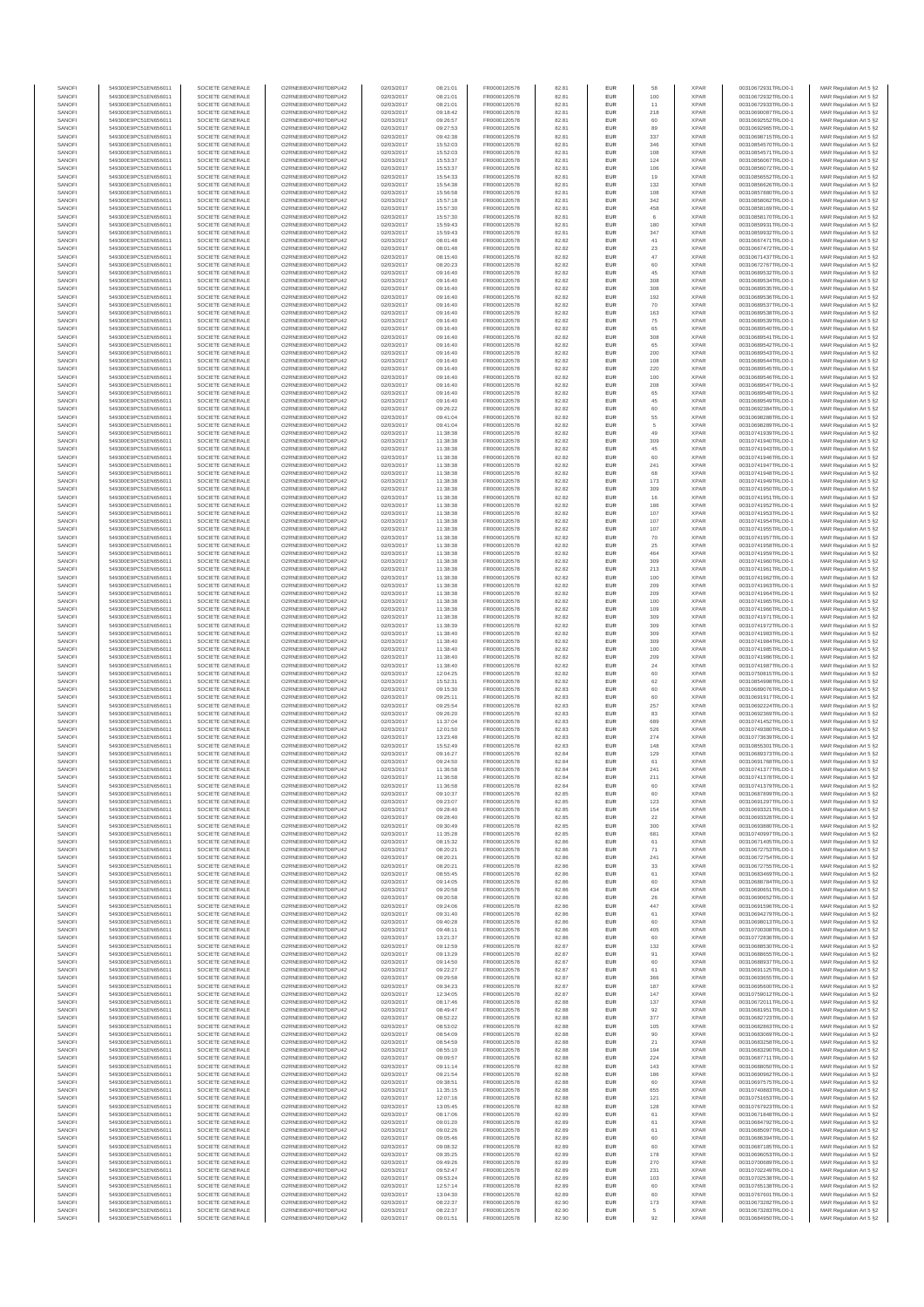| SANOFI           | 549300E9PC51EN656011                         | SOCIETE GENERALE                     | O2RNE8IBXP4R0TD8PU42                          | 02/03/2017               | 09:07:50             | FR0000120578                 | 82.90          | EUR                      | 213                  | <b>XPAR</b>                | 00310687064TRLO0-1                       | MAR Regulation Art 5 §2                             |
|------------------|----------------------------------------------|--------------------------------------|-----------------------------------------------|--------------------------|----------------------|------------------------------|----------------|--------------------------|----------------------|----------------------------|------------------------------------------|-----------------------------------------------------|
| SANOFI<br>SANOFI | 549300E9PC51EN656011<br>549300E9PC51EN656011 | SOCIETE GENERALE<br>SOCIETE GENERALE | O2RNE8IBXP4R0TD8PU42<br>O2RNE8IBXP4R0TD8PU42  | 02/03/2017<br>02/03/2017 | 09:07:50<br>09:07:51 | FR0000120578<br>FR0000120578 | 82.90<br>82.90 | EUR<br>EUR               | 49<br>84             | <b>XPAR</b><br><b>XPAR</b> | 00310687066TRLO0-1<br>00310687067TRLO0-1 | MAR Regulation Art 5 §2                             |
| SANOFI           | 549300E9PC51EN656011                         | SOCIETE GENERALE                     | O2RNE8IBXP4R0TD8PU42                          | 02/03/2017               | 09:37:21             | FR0000120578                 | 82.90          | EUR                      | 126                  | <b>XPAR</b>                | 00310696800TRLO0-1                       | MAR Regulation Art 5 §2<br>MAR Regulation Art 5 §2  |
| SANOFI           | 549300E9PC51EN656011                         | SOCIETE GENERALE                     | O2RNE8IBXP4R0TD8PU42                          | 02/03/2017               | 09:37:21             | FR0000120578                 | 82.90          | EUR                      | 104                  | <b>XPAR</b>                | 00310696806TRLO0-1                       | MAR Regulation Art 5 §2                             |
| SANOFI           | 549300E9PC51EN656011                         | SOCIETE GENERALE                     | O2RNE8IBXP4R0TD8PU42                          | 02/03/2017               | 09:37:23             | FR0000120578                 | 82.90          | EUR                      | 217                  | <b>XPAR</b>                | 00310696818TRLO0-1                       | MAR Regulation Art 5 §2                             |
| SANOFI<br>SANOFI | 549300E9PC51EN656011<br>549300E9PC51EN656011 | SOCIETE GENERALE<br>SOCIETE GENERALE | O2RNE8IBXP4R0TD8PU42<br>O2RNE8IBXP4R0TD8PU42  | 02/03/2017<br>02/03/2017 | 09:51:31<br>09:54:24 | FR0000120578<br>FR0000120578 | 82.90<br>82.90 | EUR<br>EUR               | 60<br>224            | <b>XPAR</b><br><b>XPAR</b> | 00310701573TRLO0-1<br>00310703153TRLO0-1 | MAR Regulation Art 5 §2<br>MAR Regulation Art 5 §2  |
| SANOFI           | 549300E9PC51EN656011                         | SOCIETE GENERALE                     | O2RNE8IBXP4R0TD8PU42                          | 02/03/2017               | 09:54:43             | FR0000120578                 | 82.90          | EUR                      | 60                   | <b>XPAR</b>                | 00310703328TRLO0-1                       | MAR Regulation Art 5 \$2                            |
| SANOFI           | 549300E9PC51EN656011                         | SOCIETE GENERALE                     | O2RNE8IBXP4R0TD8PU42                          | 02/03/2017               | 11:34:34             | FR0000120578                 | 82.90          | EUR                      | 502                  | <b>XPAR</b>                | 00310740685TRLO0-1                       | MAR Regulation Art 5 §2                             |
| SANOFI<br>SANOFI | 549300E9PC51EN656011<br>549300E9PC51EN656011 | SOCIETE GENERALE<br>SOCIETE GENERALE | O2RNE8IBXP4R0TD8PU42<br>O2RNE8IBXP4R0TD8PU42  | 02/03/2017<br>02/03/2017 | 11:34:34<br>12:27:33 | FR0000120578<br>FR0000120578 | 82.90<br>82.90 | EUR<br>EUR               | 60<br>60             | <b>XPAR</b><br><b>XPAR</b> | 00310740686TRLO0-1<br>00310757273TRLO0-1 | MAR Regulation Art 5 §2<br>MAR Regulation Art 5 §2  |
| SANOFI           | 549300E9PC51EN656011                         | SOCIETE GENERALE                     | O2RNE8IBXP4R0TD8PU42                          | 02/03/2017               | 12:30:07             | FR0000120578                 | 82.90          | EUR                      | 60                   | <b>XPAR</b>                | 00310757988TRLO0-1                       | MAR Regulation Art 5 §2                             |
| SANOFI           | 549300E9PC51EN656011                         | SOCIETE GENERALE                     | O2RNE8IBXP4R0TD8PU42                          | 02/03/2017               | 12:30:07             | FR0000120578                 | 82.90          | EUR                      | 60                   | <b>XPAR</b>                | 00310757989TRLO0-1                       | MAR Regulation Art 5 §2                             |
| SANOFI           | 549300E9PC51EN656011                         | SOCIETE GENERALE                     | O2RNE8IBXP4R0TD8PU42                          | 02/03/2017               | 12:44:27             | FR0000120578                 | 82.90          | EUR                      | 60                   | <b>XPAR</b>                | 00310761546TRLO0-1                       | MAR Regulation Art 5 §2                             |
| SANOFI<br>SANOFI | 549300E9PC51EN656011<br>549300E9PC51EN656011 | SOCIETE GENERALE<br>SOCIETE GENERALE | O2RNE8IBXP4R0TD8PU42<br>O2RNE8IBXP4R0TD8PU42  | 02/03/2017<br>02/03/2017 | 12:54:12<br>12:56:23 | FR0000120578<br>FR0000120578 | 82.90<br>82.90 | EUR<br>EUR               | 268<br>117           | <b>XPAR</b><br><b>XPAR</b> | 00310763979TRLO0-1<br>00310764735TRLO0-1 | MAR Regulation Art 5 §2<br>MAR Regulation Art 5 §2  |
| SANOFI           | 549300E9PC51EN656011                         | SOCIETE GENERALE                     | O2RNE8IBXP4R0TD8PU42                          | 02/03/2017               | 12:58:19             | FR0000120578                 | 82.90          | EUR                      | 151                  | <b>XPAR</b>                | 00310765505TRLO0-1                       | MAR Regulation Art 5 §2                             |
| SANOFI           | 549300E9PC51EN656011                         | SOCIETE GENERALE                     | O2RNE8IBXP4R0TD8PU42                          | 02/03/2017               | 13:03:12             | FR0000120578                 | 82.90          | EUR                      | 60                   | <b>XPAR</b>                | 00310767313TRLO0-1                       | MAR Regulation Art 5 §2                             |
| SANOFI           | 549300E9PC51EN656011                         | SOCIETE GENERALE                     | O2RNE8IBXP4R0TD8PU42                          | 02/03/2017               | 13:08:16             | FR0000120578                 | 82.90          | EUR                      | 134                  | <b>XPAR</b>                | 00310768765TRLO0-1                       | MAR Regulation Art 5 §2                             |
| SANOFI<br>SANOFI | 549300E9PC51EN656011<br>549300E9PC51EN656011 | SOCIETE GENERALE<br>SOCIETE GENERALE | O2RNE8IBXP4R0TD8PU42<br>O2RNE8IBXP4R0TD8PU42  | 02/03/2017<br>02/03/2017 | 13:09:32<br>13:17:56 | FR0000120578<br>FR0000120578 | 82.90<br>82.90 | EUR<br>EUR               | 60<br>$14$           | <b>XPAR</b><br><b>XPAR</b> | 00310769159TRLO0-1<br>00310771630TRLO0-1 | MAR Regulation Art 5 §2<br>MAR Regulation Art 5 §2  |
| SANOFI           | 549300E9PC51EN656011                         | SOCIETE GENERALE                     | O2RNE8IBXP4R0TD8PU42                          | 02/03/2017               | 13:17:56             | FR0000120578                 | 82.90          | EUR                      | 46                   | <b>XPAR</b>                | 00310771642TRLO0-1                       | MAR Regulation Art 5 §2                             |
| SANOFI           | 549300E9PC51EN656011                         | SOCIETE GENERALE                     | O2RNE8IBXP4R0TD8PU42                          | 02/03/2017               | 08:19:02             | FR0000120578                 | 82.91          | EUR                      | 165                  | <b>XPAR</b>                | 00310672349TRLO0-1                       | MAR Regulation Art 5 §2                             |
| SANOFI<br>SANOFI | 549300E9PC51EN656011<br>549300E9PC51EN656011 | SOCIETE GENERALE<br>SOCIETE GENERALE | O2RNE8IBXP4R0TD8PU42<br>O2RNE8IBXP4R0TD8PU42  | 02/03/2017<br>02/03/2017 | 08:23:09<br>08:49:01 | FR0000120578<br>FR0000120578 | 82.91<br>82.91 | EUR<br>EUR               | 199<br>34            | <b>XPAR</b><br><b>XPAR</b> | 00310673463TRLO0-1<br>00310681774TRLO0-1 | MAR Regulation Art 5 §2<br>MAR Regulation Art 5 §2  |
| SANOFI           | 549300E9PC51EN656011                         | SOCIETE GENERALE                     | O2RNE8IBXP4R0TD8PU42                          | 02/03/2017               | 08:49:01             | FR0000120578                 | 82.91          | EUR                      | 27                   | <b>XPAR</b>                | 00310681775TRLO0-1                       | MAR Regulation Art 5 62                             |
| SANOFI           | 549300E9PC51EN656011                         | SOCIETE GENERALE                     | O2RNE8IBXP4R0TD8PU42                          | 02/03/2017               | 08:56:41             | FR0000120578                 | 82.91          | EUR                      | 90                   | <b>XPAR</b>                | 00310683711TRLO0-1                       | MAR Regulation Art 5 §2                             |
| SANOFI           | 549300E9PC51EN656011                         | SOCIETE GENERALE                     | O2RNE8IBXP4R0TD8PU42                          | 02/03/2017               | 08:57:25             | FR0000120578                 | 82.91          | EUR                      | 133                  | <b>XPAR</b>                | 00310683843TRLO0-1                       | MAR Regulation Art 5 §2                             |
| SANOFI<br>SANOFI | 549300E9PC51EN656011<br>549300E9PC51EN656011 | SOCIETE GENERALE<br>SOCIETE GENERALE | O2RNE8IBXP4R0TD8PU42<br>O2RNE8IBXP4R0TD8PU42  | 02/03/2017<br>02/03/2017 | 09:06:57<br>09:50:15 | FR0000120578<br>FR0000120578 | 82.91<br>82.91 | EUR<br>EUR               | 382<br>79            | <b>XPAR</b><br><b>XPAR</b> | 00310686779TRLO0-1<br>00310701108TRLO0-1 | MAR Regulation Art 5 §2<br>MAR Regulation Art 5 §2  |
| SANOFI           | 549300E9PC51EN656011                         | SOCIETE GENERALE                     | O2RNE8IBXP4R0TD8PU42                          | 02/03/2017               | 09:50:18             | FR0000120578                 | 82.91          | EUR                      | 117                  | <b>XPAR</b>                | 00310701131TRLO0-1                       | MAR Regulation Art 5 §2                             |
| SANOFI           | 549300E9PC51EN656011                         | SOCIETE GENERALE                     | O2RNE8IBXP4R0TD8PU42                          | 02/03/2017               | 12:10:07             | FR0000120578                 | 82.91          | EUR                      | 241                  | <b>XPAR</b>                | 00310752461TRLO0-1                       | MAR Regulation Art 5 §2                             |
| SANOFI<br>SANOFI | 549300E9PC51EN656011<br>549300E9PC51EN656011 | SOCIETE GENERALE<br>SOCIETE GENERALE | O2RNE8IBXP4R0TD8PU42<br>O2RNE8IBXP4R0TD8PU42  | 02/03/2017<br>02/03/2017 | 12:10:07<br>12:44:26 | FR0000120578<br>FR0000120578 | 82.91<br>82.91 | EUR<br>EUR               | 253<br>60            | <b>XPAR</b><br><b>XPAR</b> | 00310752463TRLO0-1<br>00310761513TRLO0-1 | MAR Regulation Art 5 \$2                            |
| SANOFI           | 549300E9PC51EN656011                         | SOCIETE GENERALE                     | O2RNE8IBXP4R0TD8PU42                          | 02/03/2017               | 12:55:08             | FR0000120578                 | 82.91          | EUR                      | 75                   | <b>XPAR</b>                | 00310764284TRLO0-1                       | MAR Regulation Art 5 §2<br>MAR Regulation Art 5 §2  |
| SANOFI           | 549300E9PC51EN656011                         | SOCIETE GENERALE                     | O2RNE8IBXP4R0TD8PU42                          | 02/03/2017               | 13:03:03             | FR0000120578                 | 82.91          | EUR                      | 251                  | <b>XPAR</b>                | 00310767246TRLO0-1                       | MAR Regulation Art 5 §2                             |
| SANOFI           | 549300E9PC51EN656011                         | SOCIETE GENERALE                     | O2RNE8IBXP4R0TD8PU42                          | 02/03/2017               | 13:17:25             | FR0000120578                 | 82.91          | EUR                      | 60                   | <b>XPAR</b>                | 00310771524TRLO0-1                       | MAR Regulation Art 5 §2                             |
| SANOFI<br>SANOFI | 549300E9PC51EN656011<br>549300E9PC51EN656011 | SOCIETE GENERALE<br>SOCIETE GENERALE | O2RNE8IBXP4R0TD8PU42<br>O2RNE8IBXP4R0TD8PU42  | 02/03/2017<br>02/03/2017 | 08:03:05<br>08:16:35 | FR0000120578<br>FR0000120578 | 82.92<br>82.92 | EUR<br>EUR               | 136<br>292           | <b>XPAR</b><br><b>XPAR</b> | 00310667926TRLO0-1<br>00310671614TRLO0-1 | MAR Regulation Art 5 §2<br>MAR Regulation Art 5 §2  |
| SANOFI           | 549300E9PC51EN656011                         | SOCIETE GENERALE                     | O2RNE8IBXP4R0TD8PU42                          | 02/03/2017               | 08:18:53             | FR0000120578                 | 82.92          | EUR                      | 325                  | <b>XPAR</b>                | 00310672304TRLO0-1                       | MAR Regulation Art 5 §2                             |
| SANOFI           | 549300E9PC51EN656011                         | SOCIETE GENERALE                     | O2RNE8IBXP4R0TD8PU42                          | 02/03/2017               | 08:21:49             | FR0000120578                 | 82.92          | EUR                      | 349                  | <b>XPAR</b>                | 00310673124TRLO0-1                       | MAR Regulation Art 5 §2                             |
| SANOFI           | 549300E9PC51EN656011                         | SOCIETE GENERALE<br>SOCIETE GENERALE | O2RNE8IBXP4R0TD8PU42                          | 02/03/2017               | 08:23:41             | FR0000120578<br>FR0000120578 | 82.92          | EUR                      | 60                   | <b>XPAR</b>                | 00310673560TRLO0-1                       | MAR Regulation Art 5 §2                             |
| SANOFI<br>SANOFI | 549300E9PC51EN656011<br>549300E9PC51EN656011 | SOCIETE GENERALE                     | O2RNE8IBXP4R0TD8PU42<br>O2RNE8IBXP4R0TD8PU42  | 02/03/2017<br>02/03/2017 | 09:03:21<br>12:14:01 | FR0000120578                 | 82.92<br>82.92 | EUR<br>EUR               | 294<br>396           | <b>XPAR</b><br><b>XPAR</b> | 00310685404TRLO0-1<br>00310753564TRLO0-1 | MAR Regulation Art 5 §2<br>MAR Regulation Art 5 §2  |
| SANOFI           | 549300E9PC51EN656011                         | SOCIETE GENERALE                     | O2RNE8IBXP4R0TD8PU42                          | 02/03/2017               | 12:20:31             | FR0000120578                 | 82.92          | EUR                      | 60                   | <b>XPAR</b>                | 00310755211TRLO0-1                       | MAR Regulation Art 5 §2                             |
| SANOFI           | 549300E9PC51EN656011                         | SOCIETE GENERALE                     | O2RNE8IBXP4R0TD8PU42                          | 02/03/2017               | 12:36:35             | FR0000120578                 | 82.92          | EUR                      | 106                  | <b>XPAR</b>                | 00310759682TRLO0-1                       | MAR Regulation Art 5 §2                             |
| SANOFI           | 549300E9PC51EN656011                         | SOCIETE GENERALE                     | O2RNE8IBXP4R0TD8PU42<br>O2RNE8IBXP4R0TD8PU42  | 02/03/2017               | 12:47:11             | FR0000120578<br>FR0000120578 | 82.92          | EUR                      | 107                  | <b>XPAR</b>                | 00310762316TRLO0-1<br>00310766620TRLO0-1 | MAR Regulation Art 5 §2                             |
| SANOFI<br>SANOFI | 549300E9PC51EN656011<br>549300E9PC51EN656011 | SOCIETE GENERALE<br>SOCIETE GENERALE | O2RNE8IBXP4R0TD8PU42                          | 02/03/2017<br>02/03/2017 | 13:01:08<br>08:13:49 | FR0000120578                 | 82.92<br>82.93 | EUR<br>EUR               | 378<br>240           | <b>XPAR</b><br><b>XPAR</b> | 00310671000TRLO0-1                       | MAR Regulation Art 5 §2<br>MAR Regulation Art 5 §2  |
| SANOFI           | 549300E9PC51EN656011                         | SOCIETE GENERALE                     | O2RNE8IBXP4R0TD8PU42                          | 02/03/2017               | 08:19:36             | FR0000120578                 | 82.93          | EUR                      | 61                   | <b>XPAR</b>                | 00310672521TRLO0-1                       | MAR Regulation Art 5 §2                             |
| SANOFI           | 549300E9PC51EN656011                         | SOCIETE GENERALE                     | O2RNE8IBXP4R0TD8PU42                          | 02/03/2017               | 08:22:33             | FR0000120578                 | 82.93          | EUR                      | 236                  | <b>XPAR</b>                | 00310673266TRLO0-1                       | MAR Regulation Art 5 \$2                            |
| SANOFI<br>SANOFI | 549300E9PC51EN656011                         | SOCIETE GENERALE<br>SOCIETE GENERALE | O2RNE8IBXP4R0TD8PU42<br>O2RNE8IBXP4R0TD8PU42  | 02/03/2017               | 08:29:35             | FR0000120578<br>FR0000120578 | 82.93<br>82.93 | EUR<br>EUR               | 61<br>180            | <b>XPAR</b><br><b>XPAR</b> | 00310675375TRLO0-1                       | MAR Regulation Art 5 §2<br>MAR Regulation Art 5 §2  |
| SANOFI           | 549300E9PC51EN656011<br>549300E9PC51EN656011 | SOCIETE GENERALE                     | O2RNE8IBXP4R0TD8PU42                          | 02/03/2017<br>02/03/2017 | 08:45:46<br>08:48:34 | FR0000120578                 | 82.93          | EUR                      | 61                   | <b>XPAR</b>                | 00310680796TRLO0-1<br>00310681680TRLO0-1 | MAR Regulation Art 5 §2                             |
| SANOFI           | 549300E9PC51EN656011                         | SOCIETE GENERALE                     | O2RNE8IBXP4R0TD8PU42                          | 02/03/2017               | 08:50:57             | FR0000120578                 | 82.93          | EUR                      | 182                  | <b>XPAR</b>                | 00310682396TRLO0-1                       | MAR Regulation Art 5 §2                             |
| SANOFI           | 549300E9PC51EN656011                         | SOCIETE GENERALE                     | O2RNE8IBXP4R0TD8PU42                          | 02/03/2017               | 08:58:08             | FR0000120578                 | 82.93          | EUR                      | 261                  | <b>XPAR</b>                | 00310684001TRLO0-1                       | MAR Regulation Art 5 §2                             |
| SANOFI<br>SANOFI | 549300E9PC51EN656011<br>549300E9PC51EN656011 | SOCIETE GENERALE<br>SOCIETE GENERALE | O2RNE8IBXP4R0TD8PU42<br>O2RNE8IBXP4R0TD8PU42  | 02/03/2017<br>02/03/2017 | 09:55:19<br>09:56:01 | FR0000120578<br>FR0000120578 | 82.93<br>82.93 | EUR<br>EUR               | 49<br>60             | <b>XPAR</b><br><b>XPAR</b> | 00310703635TRLO0-1<br>00310703947TRLO0-1 | MAR Regulation Art 5 §2<br>MAR Regulation Art 5 §2  |
| SANOFI           | 549300E9PC51EN656011                         | SOCIETE GENERALE                     | O2RNE8IBXP4R0TD8PU42                          | 02/03/2017               | 11:30:59             | FR0000120578                 | 82.93          | EUR                      | 86                   | <b>XPAR</b>                | 00310739693TRLO0-1                       | MAR Regulation Art 5 §2                             |
| SANOFI           | 549300E9PC51EN656011                         | SOCIETE GENERALE                     | O2RNE8IBXP4R0TD8PU42                          | 02/03/2017               | 11:30:59             | FR0000120578                 | 82.93          | EUR                      | 60                   | <b>XPAR</b>                | 00310739694TRLO0-1                       | MAR Regulation Art 5 §2                             |
| SANOFI           | 549300E9PC51EN656011                         | SOCIETE GENERALE                     | O2RNE8IBXP4R0TD8PU42                          | 02/03/2017               | 12:39:45             | FR0000120578                 | 82.93          | EUR                      | 473                  | <b>XPAR</b>                | 00310760380TRLO0-1                       | MAR Regulation Art 5 §2                             |
| SANOFI<br>SANOFI | 549300E9PC51EN656011<br>549300E9PC51EN656011 | SOCIETE GENERALE<br>SOCIETE GENERALE | O2RNE8IBXP4R0TD8PU42<br>O2RNE8IBXP4R0TD8PU42  | 02/03/2017<br>02/03/2017 | 13:12:19<br>13:13:54 | FR0000120578<br>FR0000120578 | 82.93<br>82.93 | EUR<br>EUR               | 439<br>85            | <b>XPAR</b><br><b>XPAR</b> | 00310769861TRLO0-1<br>00310770198TRLO0-1 | MAR Regulation Art 5 §2<br>MAR Regulation Art 5 §2  |
| SANOFI           | 549300E9PC51EN656011                         | SOCIETE GENERALE                     | O2RNE8IBXP4R0TD8PU42                          | 02/03/2017               | 13:14:34             | FR0000120578                 | 82.93          | EUR                      | 97                   | <b>XPAR</b>                | 00310770436TRLO0-1                       | MAR Regulation Art 5 §2                             |
| SANOFI           | 549300E9PC51EN656011                         | SOCIETE GENERALE                     | O2RNE8IBXP4R0TD8PU42                          | 02/03/2017               | 13:14:34             | FR0000120578                 | 82.93          | EUR                      | 8                    | <b>XPAR</b>                | 00310770437TRLO0-1                       | MAR Regulation Art 5 §2                             |
| SANOFI           | 549300E9PC51EN656011                         | SOCIETE GENERALE                     | O2RNE8IBXP4R0TD8PU42                          | 02/03/2017               | 08:23:30             | FR0000120578                 | 82.94          | EUR<br>EUR               | $\overline{2}$<br>59 | <b>XPAR</b>                | 00310673530TRLO0-1                       | MAR Regulation Art 5 §2                             |
| SANOFI<br>SANOFI | 549300E9PC51EN656011<br>549300E9PC51EN656011 | SOCIETE GENERALE<br>SOCIETE GENERALE | O2RNE8IBXP4R0TD8PU42<br>O2RNE8IBXP4R0TD8PU42  | 02/03/2017<br>02/03/2017 | 08:23:30<br>08:29:02 | FR0000120578<br>FR0000120578 | 82.94<br>82.94 | EUR                      | 62                   | <b>XPAR</b><br><b>XPAR</b> | 00310673535TRLO0-1<br>00310675177TRLO0-1 | MAR Regulation Art 5 §2<br>MAR Regulation Art 5 §2  |
| SANOFI           | 549300E9PC51EN656011                         | SOCIETE GENERALE                     | O2RNE8IBXP4R0TD8PU42                          | 02/03/2017               | 09:04:48             | FR0000120578                 | 82.94          | EUR                      | 60                   | <b>XPAR</b>                | 00310685762TRLO0-1                       | MAR Regulation Art 5 §2                             |
| SANOFI           | 549300E9PC51EN656011                         | SOCIETE GENERALE                     | O2RNE8IBXP4R0TD8PU42                          | 02/03/2017               | 10:45:28             | FR0000120578                 | 82.94          | EUR                      | 60                   | <b>XPAR</b>                | 00310724351TRLO0-1                       | MAR Regulation Art 5 §2                             |
| SANOFI<br>SANOFI | 549300E9PC51EN656011<br>549300E9PC51EN656011 | SOCIETE GENERALE<br>SOCIETE GENERALE | O2RNE8IBXP4R0TD8PU42<br>O2RNE8IBXP4R0TD8PU42  | 02/03/2017<br>02/03/2017 | 11:13:41<br>11:16:08 | FR0000120578<br>FR0000120578 | 82.94<br>82.94 | EUR<br>EUR               | 42<br>108            | <b>XPAR</b><br><b>XPAR</b> | 00310734384TRLO0-1<br>00310735228TRLO0-1 | MAR Regulation Art 5 §2<br>MAR Regulation Art 5 §2  |
| SANOFI           | 549300E9PC51EN656011                         | SOCIETE GENERALE                     | O2RNE8IBXP4R0TD8PU42                          | 02/03/2017               | 11:16:08             | FR0000120578                 | 82.94          | EUR                      | 60                   | <b>XPAR</b>                | 00310735229TRLO0-1                       | MAR Regulation Art 5 §2                             |
| SANOFI           | 549300E9PC51EN656011                         | SOCIETE GENERALE                     | O2RNE8IBXP4R0TD8PU42                          | 02/03/2017               | 11:31:44             | FR0000120578                 | 82.94          | EUR                      | 165                  | <b>XPAR</b>                | 00310739912TRLO0-1                       | MAR Regulation Art 5 §2                             |
| SANOFI<br>SANOFI | 549300E9PC51EN656011<br>549300E9PC51EN656011 | SOCIETE GENERALE<br>SOCIETE GENERALE | O2RNE8IBXP4R0TD8PU42<br>O2RNE8IBXP4R0TD8PU42  | 02/03/2017<br>02/03/2017 | 11:31:45<br>12:15:16 | FR0000120578<br>FR0000120578 | 82.94<br>82.94 | EUR<br>EUR               | 100<br>60            | <b>XPAR</b><br><b>XPAR</b> | 00310739913TRLO0-1<br>00310753870TRLO0-1 | MAR Regulation Art 5 §2                             |
| SANOFI           | 549300E9PC51EN656011                         | SOCIETE GENERALE                     | O2RNE8IBXP4R0TD8PU42                          | 02/03/2017               | 12:18:03             | FR0000120578                 | 82.94          | EUR                      | 150                  | <b>XPAR</b>                | 00310754621TRLO0-1                       | MAR Regulation Art 5 §2<br>MAR Regulation Art 5 §2  |
| SANOFI           | 549300E9PC51EN656011                         | SOCIETE GENERALE                     | O2RNE8IBXP4R0TD8PU42                          | 02/03/2017               | 12:26:07             | FR0000120578                 | 82.94          | EUR                      | 43                   | <b>XPAR</b>                | 00310756917TRLO0-1                       | MAR Regulation Art 5 §2                             |
| SANOFI           | 549300E9PC51EN656011                         | SOCIETE GENERALE                     | O2RNE8IBXP4R0TD8PU42                          | 02/03/2017               | 12:49:13             | FR0000120578                 | 82.94          | EUR                      | 349                  | <b>XPAR</b>                | 00310762811TRLO0-1                       | MAR Regulation Art 5 §2                             |
| SANOFI<br>SANOFI | 549300E9PC51EN656011<br>549300E9PC51EN656011 | SOCIETE GENERALE<br>SOCIETE GENERALE | O2RNE8IBXP4R0TD8PU42<br>O2RNE8IBXP4R0TD8PU42  | 02/03/2017<br>02/03/2017 | 08:12:45<br>08:12:45 | FR0000120578<br>FR0000120578 | 82.95<br>82.95 | EUR<br>EUR               | 71                   | <b>XPAR</b><br><b>XPAR</b> | 00310670783TRLO0-1<br>00310670784TRLO0-1 | MAR Regulation Art 5 §2<br>MAR Regulation Art 5 §2  |
| SANOFI           | 549300E9PC51EN656011                         | SOCIETE GENERALE                     | O2RNE8IBXP4R0TD8PU42                          | 02/03/2017               | 08:24:11             | FR0000120578                 | 82.95          | EUR                      | 31<br>196            | <b>XPAR</b>                | 00310673679TRLO0-1                       | MAR Regulation Art 5 §2                             |
| SANOFI           | 549300E9PC51EN656011                         | SOCIETE GENERALE                     | O2RNE8IBXP4R0TD8PU42                          | 02/03/2017               | 08:47:33             | FR0000120578                 | 82.95          | EUR                      | 61                   | <b>XPAR</b>                | 00310681322TRLO0-1                       | MAR Regulation Art 5 \$2                            |
| SANOFI           | 549300E9PC51EN656011                         | SOCIETE GENERALE                     | O2RNE8IBXP4R0TD8PU42                          | 02/03/2017               | 09:00:34             | FR0000120578                 | 82.95          | EUR                      | 191                  | <b>XPAR</b>                | 00310684630TRLO0-1                       | MAR Regulation Art 5 §2                             |
| SANOFI<br>SANOFI | 549300E9PC51EN656011<br>549300E9PC51EN656011 | SOCIETE GENERALE<br>SOCIETE GENERALE | O2RNE8IBXP4R0TD8PU42<br>O2RNE8IBXP4R0TD8PU42  | 02/03/2017<br>02/03/2017 | 09:03:59<br>09:04:01 | FR0000120578<br>FR0000120578 | 82.95<br>82.95 | <b>EUR</b><br><b>EUR</b> | 50<br>82             | <b>XPAR</b><br><b>XPAR</b> | 00310685574TRLO0-1<br>00310685590TRLO0-1 | MAR Regulation Art 5 §2<br>MAR Regulation Art 5 §2  |
| SANOFI           | 549300E9PC51EN656011                         | SOCIETE GENERALE                     | O2RNE8IBXP4R0TD8PU42                          | 02/03/2017               | 09:04:01             | FR0000120578                 | 82.95          | EUR                      | 129                  | <b>XPAR</b>                | 00310685591TRLO0-1                       | MAR Regulation Art 5 §2                             |
| SANOFI           | 549300E9PC51EN656011                         | SOCIETE GENERALE                     | O2RNE8IBXP4R0TD8PU42                          | 02/03/2017               | 10:46:33             | FR0000120578                 | 82.95          | EUR                      | 60                   | <b>XPAR</b>                | 00310724846TRLO0-1                       | MAR Regulation Art 5 §2                             |
| SANOFI<br>SANOFI | 549300E9PC51EN656011<br>549300E9PC51EN656011 | SOCIETE GENERALE<br>SOCIETE GENERALE | O2RNE8IBXP4R0TD8PU42<br>O2RNE8IBXP4R0TD8PU42  | 02/03/2017               | 11:16:40<br>08:14:49 | FR0000120578                 | 82.95<br>82.96 | EUR                      | 85                   | <b>XPAR</b><br><b>XPAR</b> | 00310735383TRLO0-1                       | MAR Regulation Art 5 §2                             |
| SANOFI           | 549300E9PC51EN656011                         | SOCIETE GENERALE                     | O2RNE8IBXP4R0TD8PU42                          | 02/03/2017<br>02/03/2017 | 08:16:32             | FR0000120578<br>FR0000120578 | 82.96          | EUR<br>EUR               | 116<br>209           | <b>XPAR</b>                | 00310671165TRLO0-1<br>00310671601TRLO0-1 | MAR Regulation Art 5 §2<br>MAR Regulation Art 5 §2  |
| SANOFI           | 549300E9PC51EN656011                         | SOCIETE GENERALE                     | O2RNE8IBXP4R0TD8PU42                          | 02/03/2017               | 08:46:37             | FR0000120578                 | 82.96          | EUR                      | 122                  | <b>XPAR</b>                | 00310680991TRLO0-1                       | MAR Regulation Art 5 §2                             |
| SANOFI           | 549300E9PC51EN656011                         | SOCIETE GENERALE                     | O2RNE8IBXP4R0TD8PU42                          | 02/03/2017               | 08:46:37             | FR0000120578                 | 82.96          | EUR                      | 160                  | <b>XPAR</b>                | 00310680992TRLO0-1                       | MAR Regulation Art 5 §2                             |
| SANOFI<br>SANOFI | 549300E9PC51EN656011<br>549300E9PC51EN656011 | SOCIETE GENERALE<br>SOCIETE GENERALE | O2RNE8IBXP4R0TD8PU42<br>O2RNE8IBXP4R0TD8PU42  | 02/03/2017<br>02/03/2017 | 09:00:00<br>09:00:00 | FR0000120578<br>FR0000120578 | 82.96<br>82.96 | EUR<br>EUR               | 77<br>163            | <b>XPAR</b><br><b>XPAR</b> | 00310684463TRLO0-1<br>00310684466TRLO0-1 | MAR Regulation Art 5 \$2<br>MAR Regulation Art 5 §2 |
| SANOFI           | 549300E9PC51EN656011                         | SOCIETE GENERALE                     | O2RNE8IBXP4R0TD8PU42                          | 02/03/2017               | 09:00:00             | FR0000120578                 | 82.96          | EUR                      | 187                  | <b>XPAR</b>                | 00310684468TRLO0-1                       | MAR Regulation Art 5 §2                             |
| SANOFI           | 549300E9PC51EN656011                         | SOCIETE GENERALE                     | O2RNE8IBXP4R0TD8PU42                          | 02/03/2017               | 11:14:40             | FR0000120578                 | 82.96          | EUR                      | 227                  | <b>XPAR</b>                | 00310734762TRLO0-1                       | MAR Regulation Art 5 §2                             |
| SANOFI<br>SANOFI | 549300E9PC51EN656011<br>549300E9PC51EN656011 | SOCIETE GENERALE<br>SOCIETE GENERALE | O2RNE8IBXP4R0TD8PU42<br>O2RNE8IBXP4R0TD8PU42  | 02/03/2017<br>02/03/2017 | 11:19:20<br>11:19:20 | FR0000120578<br>FR0000120578 | 82.96<br>82.96 | EUR<br>EUR               | 669<br>60            | <b>XPAR</b><br><b>XPAR</b> | 00310736313TRLO0-1<br>00310736314TRLO0-1 | MAR Regulation Art 5 §2<br>MAR Regulation Art 5 §2  |
| SANOFI           | 549300E9PC51EN656011                         | SOCIETE GENERALE                     | O2RNE8IBXP4R0TD8PU42                          | 02/03/2017               | 11:27:10             | FR0000120578                 | 82.96          | EUR                      | 130                  | <b>XPAR</b>                | 00310738433TRLO0-1                       | MAR Regulation Art 5 §2                             |
| SANOFI           | 549300E9PC51EN656011                         | SOCIETE GENERALE                     | O2RNE8IBXP4R0TD8PU42                          | 02/03/2017               | 11:27:25             | FR0000120578                 | 82.96          | EUR                      | 84                   | <b>XPAR</b>                | 00310738518TRLO0-1                       | MAR Regulation Art 5 §2                             |
| SANOFI<br>SANOFI | 549300E9PC51EN656011<br>549300E9PC51EN656011 | SOCIETE GENERALE<br>SOCIETE GENERALE | O2RNE8IBXP4R0TD8PU42<br>O2RNE8IBXP4R0TD8PU42  | 02/03/2017<br>02/03/2017 | 11:27:25<br>08:25:19 | FR0000120578<br>FR0000120578 | 82.96<br>82.97 | EUR<br>EUR               | 60<br>317            | <b>XPAR</b><br><b>XPAR</b> | 00310738519TRLO0-1<br>00310673992TRLO0-1 | MAR Regulation Art 5 §2<br>MAR Regulation Art 5 §2  |
| SANOFI           | 549300E9PC51EN656011                         | SOCIETE GENERALE                     | O2RNE8IBXP4R0TD8PU42                          | 02/03/2017               | 11:06:24             | FR0000120578                 | 82.97          | EUR                      | 181                  | <b>XPAR</b>                | 00310731962TRLO0-1                       | MAR Regulation Art 5 §2                             |
| SANOFI           | 549300E9PC51EN656011                         | SOCIETE GENERALE                     | O2RNE8IBXP4R0TD8PU42                          | 02/03/2017               | 11:18:07             | FR0000120578                 | 82.97          | EUR                      | 112                  | <b>XPAR</b>                | 00310735897TRLO0-1                       | MAR Regulation Art 5 §2                             |
| SANOFI<br>SANOFI | 549300E9PC51EN656011<br>549300E9PC51EN656011 | SOCIETE GENERALE<br>SOCIETE GENERALE | O2RNESIBXP4R0TD8PLI42<br>O2RNE8IBXP4R0TD8PU42 | 02/03/2017<br>02/03/2017 | 11:25:29<br>11:29:16 | FR0000120578<br>FR0000120578 | 82.97<br>82.97 | EUR<br>EUR               | 60<br>33             | <b>XPAR</b><br><b>XPAR</b> | 00310737975TRLO0-1<br>00310739038TRLO0-1 | MAR Regulation Art 5 §2<br>MAR Regulation Art 5 §2  |
| SANOFI           | 549300E9PC51EN656011                         | SOCIETE GENERALE                     | O2RNE8IBXP4R0TD8PU42                          | 02/03/2017               | 11:29:16             | FR0000120578                 | 82.97          | EUR                      | 27                   | <b>XPAR</b>                | 00310739041TRLO0-1                       | MAR Regulation Art 5 §2                             |
| SANOFI           | 549300E9PC51EN656011                         | SOCIETE GENERALE                     | O2RNE8IBXP4R0TD8PU42                          | 02/03/2017               | 08:33:01             | FR0000120578                 | 82.98          | EUR                      | 340                  | <b>XPAR</b>                | 00310677072TRLO0-1                       | MAR Regulation Art 5 §2                             |
| SANOFI           | 549300E9PC51EN656011                         | SOCIETE GENERALE                     | O2RNE8IBXP4R0TD8PU42                          | 02/03/2017               | 08:39:11             | FR0000120578                 | 82.98          | EUR                      | 378                  | <b>XPAR</b>                | 00310678904TRLO0-1                       | MAR Regulation Art 5 §2                             |
| SANOFI<br>SANOFI | 549300E9PC51EN656011<br>549300E9PC51EN656011 | SOCIETE GENERALE<br>SOCIETE GENERALE | O2RNE8IBXP4R0TD8PU42<br>O2RNE8IBXP4R0TD8PU42  | 02/03/2017<br>02/03/2017 | 08:44:13<br>10:10:51 | FR0000120578<br>FR0000120578 | 82.98<br>82.98 | EUR<br>EUR               | 178<br>79            | <b>XPAR</b><br><b>XPAR</b> | 00310680501TRLO0-1<br>00310710423TRLO0-1 | MAR Regulation Art 5 §2<br>MAR Regulation Art 5 §2  |
| SANOFI           | 549300E9PC51EN656011                         | SOCIETE GENERALE                     | O2RNE8IBXP4R0TD8PU42                          | 02/03/2017               | 11:07:35             | FR0000120578                 | 82.98          | EUR                      | 60                   | <b>XPAR</b>                | 00310732309TRLO0-1                       | MAR Regulation Art 5 §2                             |
| SANOFI           | 549300E9PC51EN656011                         | SOCIETE GENERALE                     | O2RNE8IBXP4R0TD8PU42                          | 02/03/2017               | 11:09:47             | FR0000120578                 | 82.98          | EUR                      | 106                  | <b>XPAR</b>                | 00310733108TRLO0-1                       | MAR Regulation Art 5 §2                             |
| SANOFI<br>SANOFI | 549300E9PC51EN656011<br>549300E9PC51EN656011 | SOCIETE GENERALE<br>SOCIETE GENERALE | O2RNE8IBXP4R0TD8PU42<br>O2RNE8IBXP4R0TD8PU42  | 02/03/2017<br>02/03/2017 | 11:09:47<br>11:20:13 | FR0000120578<br>FR0000120578 | 82.98<br>82.98 | EUR<br>EUR               | 17<br>75             | <b>XPAR</b><br><b>XPAR</b> | 00310733110TRLO0-1<br>00310736593TRLO0-1 | MAR Regulation Art 5 §2                             |
| SANOFI           | 549300E9PC51EN656011                         | SOCIETE GENERALE                     | O2RNE8IBXP4R0TD8PU42                          | 02/03/2017               | 11:22:05             | FR0000120578                 | 82.98          | EUR                      | 11                   | <b>XPAR</b>                | 00310737092TRLO0-1                       | MAR Regulation Art 5 §2<br>MAR Regulation Art 5 §2  |
| SANOFI           | 549300E9PC51EN656011                         | SOCIETE GENERALE                     | O2RNE8IBXP4R0TD8PU42                          | 02/03/2017               | 11:22:05             | FR0000120578                 | 82.98          | EUR                      | 49                   | <b>XPAR</b>                | 00310737096TRLO0-1                       | MAR Regulation Art 5 §2                             |
| SANOFI           | 549300E9PC51EN656011                         | SOCIETE GENERALE                     | O2RNE8IBXP4R0TD8PU42                          | 02/03/2017               | 11:23:57             | FR0000120578                 | 82.98          | EUR                      | 60                   | <b>XPAR</b>                | 00310737610TRLO0-1                       | MAR Regulation Art 5 §2                             |
| SANOFI<br>SANOFI | 549300E9PC51EN656011<br>549300E9PC51EN656011 | SOCIETE GENERALE<br>SOCIETE GENERALE | O2RNE8IBXP4R0TD8PU42<br>O2RNE8IBXP4R0TD8PU42  | 02/03/2017<br>02/03/2017 | 08:27:34<br>08:31:54 | FR0000120578<br>FR0000120578 | 82.99<br>82.99 | EUR<br>EUR               | 61<br>60             | <b>XPAR</b><br><b>XPAR</b> | 00310674831TRLO0-1<br>00310676707TRLO0-1 | MAR Regulation Art 5 §2<br>MAR Regulation Art 5 §2  |
| SANOFI           | 549300E9PC51EN656011                         | SOCIETE GENERALE                     | O2RNE8IBXP4R0TD8PU42                          | 02/03/2017               | 08:35:31             | FR0000120578                 | 82.99          | EUR                      | 350                  | <b>XPAR</b>                | 00310677800TRLO0-1                       | MAR Regulation Art 5 §2                             |
| SANOFI           | 549300E9PC51EN656011                         | SOCIETE GENERALE                     | O2RNE8IBXP4R0TD8PU42                          | 02/03/2017               | 10:43:34             | FR0000120578                 | 82.99          | EUR                      | 61                   | <b>XPAR</b>                | 00310723510TRLO0-1                       | MAR Regulation Art 5 §2                             |
| SANOFI           | 549300E9PC51EN656011                         | SOCIETE GENERALE                     | O2RNE8IBXP4R0TD8PU42                          | 02/03/2017               | 08:30:56             | FR0000120578                 | 83.00          | EUR                      | 60                   | <b>XPAR</b>                | 00310676337TRLO0-1                       | MAR Regulation Art 5 §2                             |
| SANOFI<br>SANOFI | 549300E9PC51EN656011<br>549300E9PC51EN656011 | SOCIETE GENERALE<br>SOCIETE GENERALE | O2RNE8IBXP4R0TD8PU42<br>O2RNE8IBXP4R0TD8PU42  | 02/03/2017<br>02/03/2017 | 08:31:33<br>08:33:57 | FR0000120578<br>FR0000120578 | 83.00<br>83.00 | EUR<br>EUR               | 60<br>40             | <b>XPAR</b><br><b>XPAR</b> | 00310676647TRLO0-1<br>00310677383TRLO0-1 | MAR Regulation Art 5 §2<br>MAR Regulation Art 5 §2  |
| SANOFI           | 549300E9PC51EN656011                         | SOCIETE GENERALE                     | O2RNE8IBXP4R0TD8PU42                          | 02/03/2017               | 08:33:57             | FR0000120578                 | 83.00          | EUR                      | 67                   | <b>XPAR</b>                | 00310677385TRLO0-1                       | MAR Regulation Art 5 §2                             |
| SANOFI           | 549300E9PC51EN656011                         | SOCIETE GENERALE                     | O2RNE8IBXP4R0TD8PU42                          | 02/03/2017               | 08:41:14             | FR0000120578                 | 83.00          | EUR                      | 61                   | <b>XPAR</b>                | 00310679788TRLO0-1                       | MAR Regulation Art 5 §2                             |
| SANOFI<br>SANOFI | 549300E9PC51EN656011<br>549300E9PC51EN656011 | SOCIETE GENERALE<br>SOCIETE GENERALE | O2RNE8IBXP4R0TD8PU42<br>O2RNE8IBXP4R0TD8PU42  | 02/03/2017<br>02/03/2017 | 10:42:56<br>10:43:20 | FR0000120578<br>FR0000120578 | 83.00<br>83.00 | EUR<br>EUR               | 47<br>59             | <b>XPAR</b><br><b>XPAR</b> | 00310723183TRLO0-1<br>00310723378TRLO0-1 | MAR Regulation Art 5 §2<br>MAR Regulation Art 5 §2  |
| SANOFI           | 549300E9PC51EN656011                         | SOCIETE GENERALE                     | O2RNE8IBXP4R0TD8PU42                          | 02/03/2017               | 10:54:00             | FR0000120578                 | 83.00          | EUR                      | 60                   | <b>XPAR</b>                | 00310727526TRLO0-1                       | MAR Regulation Art 5 §2                             |
| SANOFI           | 549300E9PC51EN656011                         | SOCIETE GENERALE                     | O2RNE8IBXP4R0TD8PU42                          | 02/03/2017               | 10:57:10             | FR0000120578                 | 83.00          | EUR                      | 49                   | <b>XPAR</b>                | 00310728549TRLO0-1                       | MAR Regulation Art 5 §2                             |
| SANOFI           | 549300E9PC51EN656011                         | SOCIETE GENERALE                     | O2RNE8IBXP4R0TD8PU42                          | 02/03/2017               | 11:00:00             | FR0000120578                 | 83.00          | EUR                      | 42                   | <b>XPAR</b>                | 00310729628TRLO0-1                       | MAR Regulation Art 5 §2                             |
| SANOFI<br>SANOFI | 549300E9PC51EN656011<br>549300E9PC51EN656011 | SOCIETE GENERALE<br>SOCIETE GENERALE | O2RNE8IBXP4R0TD8PU42<br>O2RNE8IBXP4R0TD8PU42  | 02/03/2017<br>02/03/2017 | 11:02:59<br>08:33:36 | FR0000120578<br>FR0000120578 | 83.00<br>83.01 | EUR<br>EUR               | 74<br>125            | <b>XPAR</b><br><b>XPAR</b> | 00310730801TRLO0-1<br>00310677261TRLO0-1 | MAR Regulation Art 5 §2<br>MAR Regulation Art 5 §2  |
| SANOFI           | 549300E9PC51EN656011                         | SOCIETE GENERALE                     | O2RNE8IBXP4R0TD8PU42                          | 02/03/2017               | 08:33:52             | FR0000120578                 | 83.01          | EUR                      | 61                   | <b>XPAR</b>                | 00310677351TRLO0-1                       | MAR Regulation Art 5 §2                             |
| SANOFI           | 549300E9PC51EN656011                         | SOCIETE GENERALE                     | O2RNE8IBXP4R0TD8PU42                          | 02/03/2017               | 08:40:15             | FR0000120578                 | 83.01          | EUR                      | 134                  | <b>XPAR</b>                | 00310679282TRLO0-1                       | MAR Regulation Art 5 §2                             |
| SANOFI<br>SANOFI | 549300E9PC51EN656011<br>549300E9PC51EN656011 | SOCIETE GENERALE<br>SOCIETE GENERALE | O2RNE8IBXP4R0TD8PU42<br>O2RNE8IBXP4R0TD8PU42  | 02/03/2017<br>02/03/2017 | 08:40:16<br>08:41:40 | FR0000120578<br>FR0000120578 | 83.01<br>83.01 | EUR<br>EUR               | 89<br>91             | <b>XPAR</b><br><b>XPAR</b> | 00310679290TRLO0-1<br>00310679999TRLO0-1 | MAR Regulation Art 5 §2<br>MAR Regulation Art 5 §2  |
| SANOFI           | 549300E9PC51EN656011                         | SOCIETE GENERALE                     | O2RNE8IBXP4R0TD8PU42                          | 02/03/2017               | 08:27:01             | FR0000120578                 | 83.02          | EUR                      | 29                   | <b>XPAR</b>                | 00310674656TRLO0-1                       | MAR Regulation Art 5 §2                             |
| SANOFI           | 549300E9PC51EN656011                         | SOCIETE GENERALE                     | O2RNE8IBXP4R0TD8PU42                          | 02/03/2017               | 08:27:01             | FR0000120578                 | 83.02          | EUR                      | 163                  | <b>XPAR</b>                | 00310674659TRLO0-1                       | MAR Regulation Art 5 §2                             |
|                  |                                              |                                      |                                               |                          |                      |                              |                |                          |                      |                            |                                          |                                                     |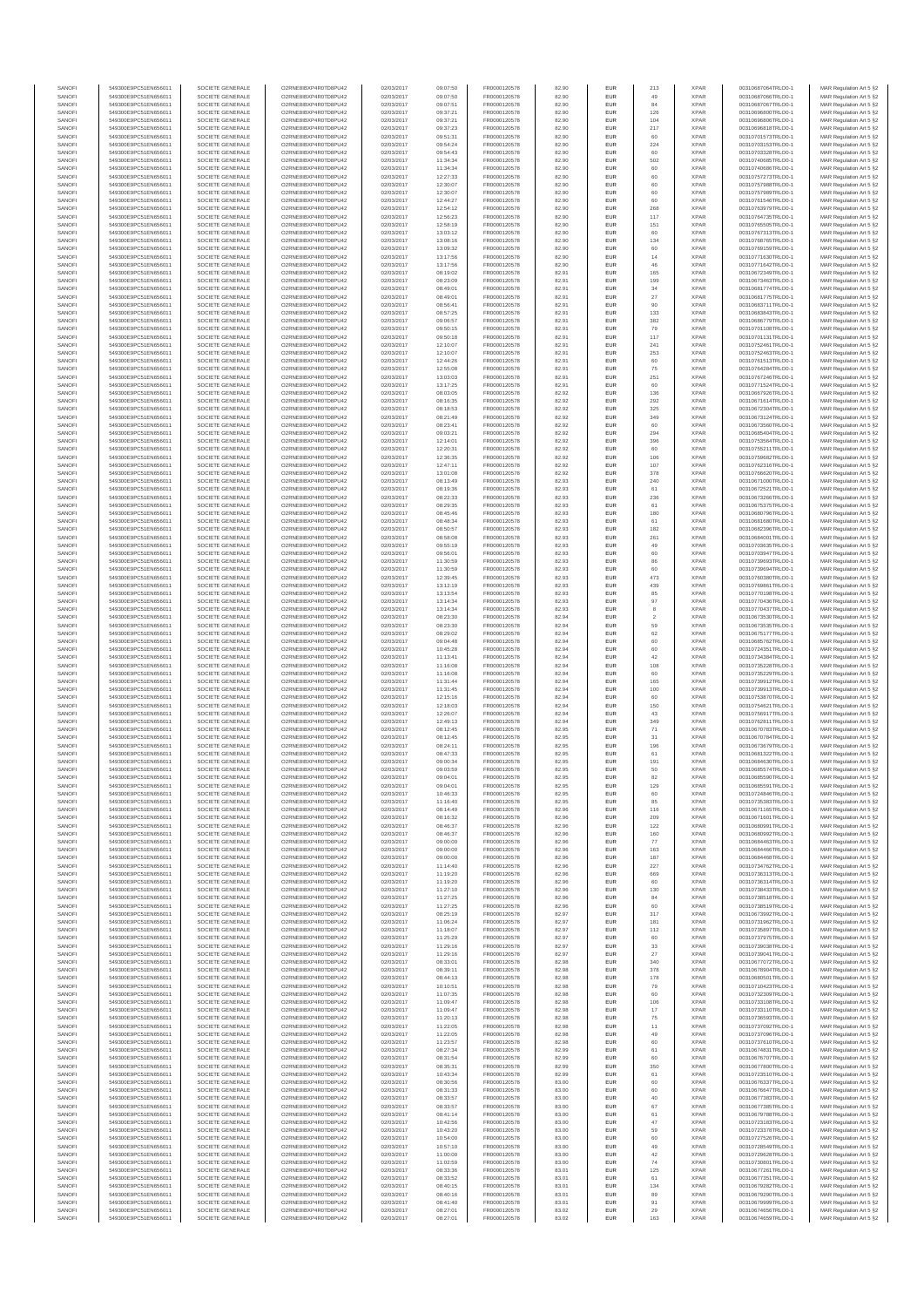| SANOFI           | 549300E9PC51EN656011                         | SOCIETE GENERALE                     | O2RNE8IBXP4R0TD8PU42                          | 02/03/2017               | 08:27:01             | FR0000120578                 | 83.02          | <b>EUR</b>        | 219                  | <b>XPAR</b>                | 00310674660TRLO0-1                       | MAR Regulation Art 5 §2                            |
|------------------|----------------------------------------------|--------------------------------------|-----------------------------------------------|--------------------------|----------------------|------------------------------|----------------|-------------------|----------------------|----------------------------|------------------------------------------|----------------------------------------------------|
| SANOFI<br>SANOFI | 549300E9PC51EN656011<br>549300E9PC51EN656011 | SOCIETE GENERALE<br>SOCIETE GENERALE | O2RNE8IBXP4R0TD8PU42<br>O2RNE8IBXP4R0TD8PU42  | 02/03/2017<br>02/03/2017 | 08:30:33<br>08:30:33 | FR0000120578<br>FR0000120578 | 83.02<br>83.02 | <b>EUR</b><br>EUR | 111<br>89            | <b>XPAR</b><br><b>XPAR</b> | 00310676127TRLO0-1<br>00310676155TRLO0-1 | MAR Regulation Art 5 §2<br>MAR Regulation Art 5 §2 |
| SANOFI           | 549300E9PC51EN656011                         | SOCIETE GENERALE                     | O2RNE8IBXP4R0TD8PLI42                         | 02/03/2017               | 08:36:46             | FR0000120578                 | 83.02          | <b>EUR</b>        | 23                   | <b>XPAR</b>                | 00310678109TRLO0-1                       | MAR Regulation Art 5 §2                            |
| SANOFI           | 549300E9PC51EN656011                         | SOCIETE GENERALE                     | O2RNE8IBXP4R0TD8PU42                          | 02/03/2017               | 08:36:46             | FR0000120578                 | 83.02          | EUR               | 104                  | <b>XPAR</b>                | 00310678113TRLO0-1                       | MAR Regulation Art 5 §2                            |
| SANOFI           | 549300E9PC51EN656011                         | SOCIETE GENERALE                     | O2RNE8IBXP4R0TD8PU42                          | 02/03/2017               | 08:42:34             | FR0000120578                 | 83.02          | EUR               | 286                  | <b>XPAR</b>                | 00310680186TRLO0-1                       | MAR Regulation Art 5 §2                            |
| SANOFI<br>SANOFI | 549300E9PC51EN656011<br>549300E9PC51EN656011 | SOCIETE GENERALE<br>SOCIETE GENERALE | O2RNE8IBXP4R0TD8PU42<br>O2RNE8IBXP4R0TD8PU42  | 02/03/2017<br>02/03/2017 | 10:52:42<br>10:52:42 | FR0000120578<br>FR0000120578 | 83.02<br>83.02 | EUR<br>EUR        | 27<br>125            | <b>XPAR</b><br><b>XPAR</b> | 00310726947TRLO0-1<br>00310726950TRLO0-1 | MAR Regulation Art 5 §2<br>MAR Regulation Art 5 §2 |
| SANOFI           | 549300E9PC51EN656011                         | SOCIETE GENERALE                     | O2RNE8IBXP4R0TD8PU42                          | 02/03/2017               | 10:52:42             | FR0000120578                 | 83.02          | EUR               | 275                  | <b>XPAR</b>                | 00310726954TRLO0-1                       | MAR Regulation Art 5 §2                            |
| SANOFI           | 549300E9PC51EN656011                         | SOCIETE GENERALE                     | O2RNE8IBXP4R0TD8PU42                          | 02/03/2017               | 08:26:53             | FR0000120578                 | 83.03          | EUR               | 240                  | <b>XPAR</b>                | 00310674562TRLO0-1                       | MAR Regulation Art 5 §2                            |
| SANOFI<br>SANOFI | 549300E9PC51EN656011<br>549300E9PC51EN656011 | SOCIETE GENERALE<br>SOCIETE GENERALE | O2RNE8IBXP4R0TD8PLI42<br>O2RNE8IBXP4R0TD8PU42 | 02/03/2017<br>02/03/2017 | 08:26:53<br>08:35:56 | FR0000120578<br>FR0000120578 | 83.03<br>83.03 | <b>EUR</b><br>EUR | 191<br>61            | <b>XPAR</b><br><b>XPAR</b> | 00310674563TRLO0-1<br>00310677879TRLO0-1 | MAR Regulation Art 5 §2<br>MAR Regulation Art 5 §2 |
| SANOFI           | 549300E9PC51EN656011                         | SOCIETE GENERALE                     | O2RNE8IBXP4R0TD8PU42                          | 02/03/2017               | 08:40:42             | FR0000120578                 | 83.03          | <b>EUR</b>        | 75                   | <b>XPAR</b>                | 00310679382TRLO0-1                       | MAR Regulation Art 5 §2                            |
| SANOFI           | 549300E9PC51EN656011                         | SOCIETE GENERALE                     | O2RNE8IBXP4R0TD8PU42                          | 02/03/2017               | 08:40:45             | FR0000120578                 | 83.03          | EUR               | 53                   | <b>XPAR</b>                | 00310679392TRLO0-1                       | MAR Regulation Art 5 §2                            |
| SANOFI           | 549300E9PC51EN656011                         | SOCIETE GENERALE                     | O2RNE8IBXP4R0TD8PU42                          | 02/03/2017               | 10:50:00             | FR0000120578                 | 83.03          | EUR               | 45                   | <b>XPAR</b>                | 00310726017TRLO0-1                       | MAR Regulation Art 5 §2                            |
| SANOFI<br>SANOFI | 549300E9PC51EN656011<br>549300E9PC51EN656011 | SOCIETE GENERALE<br>SOCIETE GENERALE | O2RNE8IBXP4R0TD8PU42<br>O2RNE8IBXP4R0TD8PU42  | 02/03/2017<br>02/03/2017 | 08:37:31<br>10:41:59 | FR0000120578<br>FR0000120578 | 83.04<br>83.04 | EUR<br>EUR        | 259<br>63            | <b>XPAR</b><br><b>XPAR</b> | 00310678369TRLO0-1<br>00310722666TRLO0-1 | MAR Regulation Art 5 §2<br>MAR Regulation Art 5 §2 |
| SANOFI           | 549300E9PC51EN656011                         | SOCIETE GENERALE                     | O2RNE8IBXP4R0TD8PU42                          | 02/03/2017               | 10:42:08             | FR0000120578                 | 83.04          | EUR               |                      | <b>XPAR</b>                | 00310722798TRLO0-1                       | MAR Regulation Art 5 §2                            |
| SANOFI           | 549300E9PC51EN656011                         | SOCIETE GENERALE                     | O2RNE8IBXP4R0TD8PU42                          | 02/03/2017               | 10:42:18             | FR0000120578                 | 83.04          | EUR               | 172                  | <b>XPAR</b>                | 00310722909TRLO0-1                       | MAR Regulation Art 5 §2                            |
| SANOFI           | 549300E9PC51EN656011                         | SOCIETE GENERALE                     | O2RNE8IBXP4R0TD8PLI42                         | 02/03/2017               | 10:56:41             | FR0000120578                 | 83.04          | <b>EUR</b>        | 394                  | <b>XPAR</b>                | 00310728391TRLO0-1                       | MAR Regulation Art 5 §2                            |
| SANOFI<br>SANOFI | 549300E9PC51EN656011<br>549300E9PC51EN656011 | SOCIETE GENERALE<br>SOCIETE GENERALE | O2RNE8IBXP4R0TD8PU42<br>O2RNE8IBXP4R0TD8PU42  | 02/03/2017<br>02/03/2017 | 08:37:25<br>10:40:06 | FR0000120578<br>FR0000120578 | 83.05<br>83.05 | EUR<br><b>EUR</b> | 93<br>210            | <b>XPAR</b><br><b>XPAR</b> | 00310678335TRLO0-1<br>00310721563TRLO0-1 | MAR Regulation Art 5 §2<br>MAR Regulation Art 5 §2 |
| SANOFI           | 549300E9PC51EN656011                         | SOCIETE GENERALE                     | O2RNE8IBXP4R0TD8PU42                          | 02/03/2017               | 10:31:23             | FR0000120578                 | 83.07          | EUR               | 46                   | <b>XPAR</b>                | 00310717742TRLO0-1                       | MAR Regulation Art 5 §2                            |
| SANOFI           | 549300E9PC51EN656011                         | SOCIETE GENERALE                     | O2RNESIBXP4R0TD8PLI42                         | 02/03/2017               | 10:19:09             | FR0000120578                 | 83.08          | EUR               | 56                   | <b>XPAR</b>                | 00310713254TRLO0-1                       | MAR Regulation Art 5 §2                            |
| SANOFI           | 549300E9PC51EN656011                         | SOCIETE GENERALE                     | O2RNE8IBXP4R0TD8PU42                          | 02/03/2017               | 10:15:46             | FR0000120578                 | 83.09          | EUR               | 42                   | <b>XPAR</b>                | 00310712242TRLO0-1                       | MAR Regulation Art 5 §2                            |
| SANOFI<br>SANOFI | 549300E9PC51EN656011<br>549300E9PC51EN656011 | SOCIETE GENERALE<br>SOCIETE GENERALE | O2RNE8IBXP4R0TD8PU42<br>O2RNE8IBXP4R0TD8PU42  | 02/03/2017<br>02/03/2017 | 10:20:33<br>10:21:07 | FR0000120578<br>FR0000120578 | 83.09<br>83.09 | EUR<br>EUR        | $21\,$<br>227        | <b>XPAR</b><br><b>XPAR</b> | 00310713792TRLO0-1<br>00310714003TRLO0-1 | MAR Regulation Art 5 §2<br>MAR Regulation Art 5 §2 |
| SANOFI           | 549300E9PC51EN656011                         | SOCIETE GENERALE                     | O2RNE8IBXP4R0TD8PU42                          | 02/03/2017               | 10:21:07             | FR0000120578                 | 83.09          | EUR               | 97                   | <b>XPAR</b>                | 00310714004TRLO0-1                       | MAR Regulation Art 5 §2                            |
| SANOFI           | 549300E9PC51EN656011                         | SOCIETE GENERALE                     | O2RNE8IBXP4R0TD8PU42                          | 02/03/2017               | 10:21:07             | FR0000120578                 | 83.09          | <b>EUR</b>        | 61                   | <b>XPAR</b>                | 00310714005TRLO0-1                       | MAR Regulation Art 5 §2                            |
| SANOFI<br>SANOFI | 549300E9PC51EN656011<br>549300E9PC51EN656011 | SOCIETE GENERALE<br>SOCIETE GENERALE | O2RNE8IBXP4R0TD8PU42<br>O2RNE8IBXP4R0TD8PU42  | 02/03/2017<br>02/03/2017 | 10:28:42<br>10:29:53 | FR0000120578<br>FR0000120578 | 83.09          | EUR<br><b>EUR</b> | 149<br>185           | <b>XPAR</b><br><b>XPAR</b> | 00310716833TRLO0-1<br>00310717203TRLO0-1 | MAR Regulation Art 5 §2<br>MAR Regulation Art 5 §2 |
| SANOFI           | 549300E9PC51EN656011                         | SOCIETE GENERALE                     | O2RNE8IBXP4R0TD8PU42                          | 02/03/2017               | 10:39:49             | FR0000120578                 | 83.09<br>83.09 | EUR               | 439                  | <b>XPAR</b>                | 00310721461TRLO0-1                       | MAR Regulation Art 5 §2                            |
| SANOFI           | 549300E9PC51EN656011                         | SOCIETE GENERALE                     | O2RNE8IBXP4R0TD8PU42                          | 02/03/2017               | 10:39:49             | FR0000120578                 | 83.09          | EUR               | 563                  | <b>XPAR</b>                | 00310721462TRLO0-1                       | MAR Regulation Art 5 §2                            |
| SANOFI           | 549300E9PC51EN656011                         | SOCIETE GENERALE                     | O2RNE8IBXP4R0TD8PU42                          | 02/03/2017               | 10:28:37             | FR0000120578                 | 83.10          | EUR               | 60                   | <b>XPAR</b>                | 00310716754TRLO0-1                       | MAR Regulation Art 5 §2                            |
| SANOFI<br>SANOFI | 549300E9PC51EN656011<br>549300E9PC51EN656011 | SOCIETE GENERALE<br>SOCIETE GENERALE | O2RNE8IBXP4R0TD8PU42<br>O2RNE8IBXP4R0TD8PU42  | 02/03/2017<br>02/03/2017 | 10:36:18<br>10:36:18 | FR0000120578<br>FR0000120578 | 83.10<br>83.10 | EUR<br><b>EUR</b> | 164<br>430           | <b>XPAR</b><br><b>XPAR</b> | 00310719886TRLO0-1<br>00310719889TRLO0-1 | MAR Regulation Art 5 §2<br>MAR Regulation Art 5 §2 |
| SANOFI           | 549300E9PC51EN656011                         | SOCIETE GENERALE                     | O2RNE8IBXP4R0TD8PU42                          | 02/03/2017               | 10:20:22             | FR0000120578                 | 83.11          | EUR               | 240                  | <b>XPAR</b>                | 00310713736TRLO0-1                       | MAR Regulation Art 5 §2                            |
| SANOFI           | 549300E9PC51EN656011                         | SOCIETE GENERALE                     | O2RNE8IBXP4R0TD8PU42                          | 02/03/2017               | 10:20:22             | FR0000120578                 | 83.11          | <b>EUR</b>        | 397                  | <b>XPAR</b>                | 00310713737TRLO0-1                       | MAR Regulation Art 5 §2                            |
| SANOFI<br>SANOFI | 549300E9PC51EN656011<br>549300E9PC51EN656011 | SOCIETE GENERALE                     | O2RNE8IBXP4R0TD8PU42                          | 02/03/2017               | 08:06:06             | FR0000120578                 | 83.12          | EUR<br>EUR        | 48<br>$13\,$         | <b>XPAR</b><br><b>XPAR</b> | 00310668961TRLO0-1                       | MAR Regulation Art 5 §2<br>MAR Regulation Art 5 §2 |
| SANOFI           | 549300E9PC51EN656011                         | SOCIETE GENERALE<br>SOCIETE GENERALE | O2RNE8IBXP4R0TD8PU42<br>O2RNE8IBXP4R0TD8PU42  | 02/03/2017<br>02/03/2017 | 08:06:08<br>10:18:03 | FR0000120578<br>FR0000120578 | 83.12<br>83.12 | EUR               | 95                   | <b>XPAR</b>                | 00310668974TRLO0-1<br>00310712914TRLO0-1 | MAR Regulation Art 5 §2                            |
| SANOFI           | 549300E9PC51EN656011                         | SOCIETE GENERALE                     | O2RNE8IBXP4R0TD8PU42                          | 02/03/2017               | 10:18:03             | FR0000120578                 | 83.12          | EUR               | 351                  | <b>XPAR</b>                | 00310712915TRLO0-1                       | MAR Regulation Art 5 §2                            |
| SANOFI           | 549300E9PC51EN656011                         | SOCIETE GENERALE                     | O2RNE8IBXP4R0TD8PU42                          | 02/03/2017               | 10:22:07             | FR0000120578                 | 83.12          | EUR               | 92                   | <b>XPAR</b>                | 00310714262TRLO0-1                       | MAR Regulation Art 5 §2                            |
| SANOFI<br>SANOFI | 549300E9PC51EN656011<br>549300E9PC51EN656011 | SOCIETE GENERALE<br>SOCIETE GENERALE | O2RNE8IBXP4R0TD8PLI42<br>O2RNE8IBXP4R0TD8PU42 | 02/03/2017<br>02/03/2017 | 08:04:34<br>10:22:37 | FR0000120578<br>FR0000120578 | 83.13<br>83.13 | EUR<br><b>EUR</b> | 153                  | <b>XPAR</b><br><b>XPAR</b> | 00310668411TRLO0-1<br>00310714419TRLO0-1 | MAR Regulation Art 5 §2<br>MAR Regulation Art 5 §2 |
| SANOFI           | 549300E9PC51EN656011                         | SOCIETE GENERALE                     | O2RNE8IBXP4R0TD8PU42                          | 02/03/2017               | 10:22:37             | FR0000120578                 | 83.13          | EUR               | 90                   | <b>XPAR</b>                | 00310714420TRLO0-1                       | MAR Regulation Art 5 §2                            |
| SANOFI           | 549300E9PC51EN656011                         | SOCIETE GENERALE                     | O2RNE8IBXP4R0TD8PU42                          | 02/03/2017               | 10:33:15             | FR0000120578                 | 83.13          | <b>EUR</b>        | 286                  | <b>XPAR</b>                | 00310718662TRLO0-1                       | MAR Regulation Art 5 §2                            |
| SANOFI           | 549300E9PC51EN656011                         | SOCIETE GENERALE                     | O2RNE8IBXP4R0TD8PU42                          | 02/03/2017               | 10:24:40             | FR0000120578                 | 83.15          | EUR               | 47                   | <b>XPAR</b>                | 00310715181TRLO0-1                       | MAR Regulation Art 5 §2                            |
| SANOFI<br>SANOFI | 549300E9PC51EN656011<br>549300E9PC51EN656011 | SOCIETE GENERALE<br>SOCIETE GENERALE | O2RNE8IBXP4R0TD8PU42<br>O2RNE8IBXP4R0TD8PU42  | 02/03/2017<br>02/03/2017 | 08:09:36<br>10:24:08 | FR0000120578<br>FR0000120578 | 83.16<br>83.16 | EUR<br>EUR        | 248<br>34            | <b>XPAR</b><br><b>XPAR</b> | 00310669940TRLO0-1<br>00310714932TRLO0-1 | MAR Regulation Art 5 §2<br>MAR Regulation Art 5 §2 |
| SANOFI           | 549300E9PC51EN656011                         | SOCIETE GENERALE                     | O2RNE8IBXP4R0TD8PLI42                         | 02/03/2017               | 10:24:08             | FR0000120578                 | 83.16          | EUR               | 234                  | <b>XPAR</b>                | 00310714933TRLO0-1                       | MAR Regulation Art 5 §2                            |
| SANOFI           | 549300E9PC51EN656011                         | SOCIETE GENERALE                     | O2RNE8IBXP4R0TD8PU42                          | 02/03/2017               | 08:03:54             | FR0000120578                 | 83.17          | EUR               | 174                  | <b>XPAR</b>                | 00310668202TRLO0-1                       | MAR Regulation Art 5 §2                            |
| SANOFI           | 549300E9PC51EN656011                         | SOCIETE GENERALE                     | O2RNE8IBXP4R0TD8PU42                          | 02/03/2017               | 08:03:54             | FR0000120578                 | 83.17          | EUR               | 32                   | <b>XPAR</b>                | 00310668203TRLO0-1                       | MAR Regulation Art 5 §2                            |
| SANOFI<br>SANOFI | 549300E9PC51EN656011<br>549300E9PC51EN656011 | SOCIETE GENERALE<br>SOCIETE GENERALE | O2RNE8IBXP4R0TD8PU42<br>O2RNE8IBXP4R0TD8PU42  | 02/03/2017<br>02/03/2017 | 08:07:20<br>08:06:50 | FR0000120578<br>FR0000120578 | 83.18<br>83.19 | <b>EUR</b><br>EUR | 108<br>147           | <b>XPAR</b><br><b>XPAR</b> | 00310669391TRLO0-1<br>00310669254TRLO0-1 | MAR Regulation Art 5 §2<br>MAR Regulation Art 5 §2 |
| SANOFI           | 549300E9PC51EN656011                         | SOCIETE GENERALE                     | O2RNE8IBXP4R0TD8PU42                          | 02/03/2017               | 08:10:08             | FR0000120578                 | 83.19          | <b>EUR</b>        | 230                  | <b>XPAR</b>                | 00310670134TRLO0-1                       | MAR Regulation Art 5 §2                            |
| SANOFI           | 549300E9PC51EN656011                         | SOCIETE GENERALE                     | O2RNE8IBXP4R0TD8PU42                          | 02/03/2017               | 08:05:02             | FR0000120578                 | 83.21          | EUR               | 61                   | <b>XPAR</b>                | 00310668564TRLO0-1                       | MAR Regulation Art 5 §2                            |
| SANOFI           | 549300E9PC51EN656011                         | SOCIETE GENERALE                     | O2RNE8IBXP4R0TD8PU42                          | 02/03/2017               | 08:07:58             | FR0000120578                 | 83.21          | EUR               | 52                   | <b>XPAR</b>                | 00310669559TRLO0-1                       | MAR Regulation Art 5 §2                            |
| SANOFI<br>SANOFI | 549300E9PC51EN656011<br>549300E9PC51EN656011 | SOCIETE GENERALE<br>SOCIETE GENERALE | O2RNE8IBXP4R0TD8PU42<br>O2RNE8IBXP4R0TD8PU42  | 02/03/2017<br>02/03/2017 | 08:10:53<br>08:05:34 | FR0000120578<br>FR0000120578 | 83.22<br>83.23 | EUR<br>EUR        | 252<br>159           | <b>XPAR</b><br><b>XPAR</b> | 00310670298TRLO0-1<br>00310668722TRLO0-1 | MAR Regulation Art 5 §2<br>MAR Regulation Art 5 §2 |
| SANOFI           | 549300E9PC51EN656011                         | SOCIETE GENERALE                     | O2RNE8IBXP4R0TD8PU42                          | 02/03/2017               | 08:11:09             | FR0000120578                 | 83.23          | EUR               | 98                   | <b>XPAR</b>                | 00310670336TRLO0-1                       | MAR Regulation Art 5 §2                            |
| SANOFI           | 549300E9PC51EN656011                         | SOCIETE GENERALE                     | O2RNE8IBXP4R0TD8PU42                          | 02/03/2017               | 14:30:43             | FR0000120578                 | 82.36          | EUR               | 48                   | TRQX                       | 00310802225TRLO0-1                       | MAR Regulation Art 5 §2                            |
| SANOFI<br>SANOFI | 549300E9PC51EN656011<br>549300E9PC51EN656011 | SOCIETE GENERALE<br>SOCIETE GENERALE | O2RNE8IBXP4R0TD8PU42<br>O2RNE8IBXP4R0TD8PU42  | 02/03/2017<br>02/03/2017 | 14:30:41<br>14:31:02 | FR0000120578<br>FR0000120578 | 82.37<br>82.37 | <b>EUR</b><br>EUR | 60<br>61             | <b>TRQX</b><br>TRQX        | 00310802200TRLO0-1<br>00310802553TRLO0-1 | MAR Regulation Art 5 §2                            |
| SANOFI           | 549300E9PC51EN656011                         | SOCIETE GENERALE                     | O2RNE8IBXP4R0TD8PU42                          | 02/03/2017               | 14:31:08             | FR0000120578                 | 82.37          | <b>EUR</b>        | 61                   | <b>TRQX</b>                | 00310802724TRLO0-1                       | MAR Regulation Art 5 §2<br>MAR Regulation Art 5 §2 |
| SANOFI           | 549300E9PC51EN656011                         | SOCIETE GENERALE                     | O2RNE8IBXP4R0TD8PU42                          | 02/03/2017               | 14:31:08             | FR0000120578                 | 82.37          | EUR               | 61                   | TRQX                       | 00310802738TRLO0-1                       | MAR Regulation Art 5 §2                            |
| SANOFI           | 549300E9PC51EN656011                         | SOCIETE GENERALE                     | O2RNE8IBXP4R0TD8PU42                          | 02/03/2017               | 14:34:30             | FR0000120578                 | 82.37          | EUR               | 60                   | TRQX                       | 00310805533TRLO0-1                       | MAR Regulation Art 5 §2                            |
| SANOFI<br>SANOFI | 549300E9PC51EN656011<br>549300E9PC51EN656011 | SOCIETE GENERALE<br>SOCIETE GENERALE | O2RNE8IBXP4R0TD8PU42<br>O2RNE8IBXP4R0TD8PU42  | 02/03/2017<br>02/03/2017 | 14:27:03<br>14:34:41 | FR0000120578<br>FR0000120578 | 82.38<br>82.38 | EUR<br>EUR        | 74<br>3              | TRQX<br>TRQX               | 00310799852TRLO0-1<br>00310805670TRLO0-1 | MAR Regulation Art 5 §2<br>MAR Regulation Art 5 §2 |
| SANOFI           | 549300E9PC51EN656011                         | SOCIETE GENERALE                     | O2RNE8IBXP4R0TD8PU42                          | 02/03/2017               | 14:34:58             | FR0000120578                 | 82.38          | <b>EUR</b>        | 35                   | <b>TRQX</b>                | 00310805852TRLO0-1                       | MAR Regulation Art 5 §2                            |
| SANOFI           | 549300E9PC51EN656011                         | SOCIETE GENERALE                     | O2RNE8IBXP4R0TD8PU42                          | 02/03/2017               | 14:34:58             | FR0000120578                 | 82.38          | EUR               | 5                    | TRQX                       | 00310805853TRLO0-1                       | MAR Regulation Art 5 §2                            |
| SANOFI           | 549300E9PC51EN656011                         | SOCIETE GENERALE                     | O2RNE8IBXP4R0TD8PU42                          | 02/03/2017               | 14:34:58             | FR0000120578                 | 82.38          | <b>EUR</b>        | $\overline{2}$       | <b>TRQX</b>                | 00310805854TRLO0-1                       | MAR Regulation Art 5 §2                            |
| SANOFI<br>SANOFI | 549300E9PC51EN656011<br>549300E9PC51EN656011 | SOCIETE GENERALE<br>SOCIETE GENERALE | O2RNE8IBXP4R0TD8PU42<br>O2RNE8IBXP4R0TD8PU42  | 02/03/2017<br>02/03/2017 | 14:34:59<br>14:34:59 | FR0000120578<br>FR0000120578 | 82.38<br>82.38 | EUR<br><b>EUR</b> | 73<br>13             | TRQX<br>TRQX               | 00310805856TRLO0-1<br>00310805857TRLO0-1 | MAR Regulation Art 5 §2<br>MAR Regulation Art 5 §2 |
| SANOFI           | 549300E9PC51EN656011                         | SOCIETE GENERALE                     | O2RNE8IBXP4R0TD8PU42                          | 02/03/2017               | 14:24:37             | FR0000120578                 | 82.39          | EUR               | 61                   | TRQX                       | 00310798678TRLO0-1                       | MAR Regulation Art 5 §2                            |
| SANOFI           | 549300E9PC51EN656011                         | SOCIETE GENERALE                     | O2RNE8IBXP4R0TD8PLI42                         | 02/03/2017               | 14:26:35             | FR0000120578                 | 82.39          | EUR               | 60                   | TRQX                       | 00310799594TRLO0-1                       | MAR Regulation Art 5 §2                            |
| SANOFI<br>SANOFI | 549300E9PC51EN656011<br>549300E9PC51EN656011 | SOCIETE GENERALE<br>SOCIETE GENERALE | O2RNE8IBXP4R0TD8PU42<br>O2RNE8IBXP4R0TD8PU42  | 02/03/2017<br>02/03/2017 | 14:27:00<br>14:28:05 | FR0000120578<br>FR0000120578 | 82.39<br>82.39 | EUR<br>EUR        | 60<br>60             | TRQX<br>TRQX               | 00310799823TRLO0-1<br>00310800527TRLO0-1 | MAR Regulation Art 5 §2<br>MAR Regulation Art 5 §2 |
| SANOFI           | 549300E9PC51EN656011                         | SOCIETE GENERALE                     | O2RNE8IBXP4R0TD8PU42                          | 02/03/2017               | 14:28:05             | FR0000120578                 | 82.39          | <b>EUR</b>        | 60                   | <b>TRQX</b>                | 00310800528TRLO0-1                       | MAR Regulation Art 5 §2                            |
| SANOFI           | 549300E9PC51EN656011                         | SOCIETE GENERALE                     | O2RNE8IBXP4R0TD8PU42                          | 02/03/2017               | 14:28:42             | FR0000120578                 | 82.39          | EUR               | 67                   | TRQX                       | 00310800829TRLO0-1                       | MAR Regulation Art 5 §2                            |
| SANOFI           | 549300E9PC51EN656011                         | SOCIETE GENERALE                     | O2RNE8IBXP4R0TD8PU42                          | 02/03/2017               | 14:28:42             | FR0000120578                 | 82.39          | <b>EUR</b>        | 15                   | <b>TRQX</b>                | 00310800835TRLO0-1                       | MAR Regulation Art 5 §2                            |
| SANOFI<br>SANOFI | 549300E9PC51EN656011<br>549300E9PC51EN656011 | SOCIETE GENERALE<br>SOCIETE GENERALE | O2RNE8IBXP4R0TD8PU42<br>O2RNE8IBXP4R0TD8PU42  | 02/03/2017<br>02/03/2017 | 14:30:21<br>14:24:10 | FR0000120578<br>FR0000120578 | 82.39<br>82.40 | EUR<br>EUR        | 61<br>61             | TRQX<br>TRQX               | 00310801820TRLO0-1<br>00310798375TRLO0-1 | MAR Regulation Art 5 §2<br>MAR Regulation Art 5 §2 |
| SANOFI           | 549300E9PC51EN656011                         | SOCIETE GENERALE                     | O2RNE8IBXP4R0TD8PU42                          | 02/03/2017               | 14:25:31             | FR0000120578                 | 82.40          | EUR               | 60                   | TRQX                       | 00310799213TRLO0-1                       | MAR Regulation Art 5 §2                            |
| SANOFI           | 549300E9PC51EN656011                         | SOCIETE GENERALE                     | O2RNESIBXP4R0TD8PLI42                         | 02/03/2017               | 14:26:07             | FR0000120578                 | 82.40          | EUR               | 12                   | TRQX                       | 00310799420TRLO0-1                       | MAR Regulation Art 5 §2                            |
| SANOFI           | 549300E9PC51EN656011                         | SOCIETE GENERALE                     | O2RNE8IBXP4R0TD8PU42                          | 02/03/2017               | 14:26:07             | FR0000120578                 | 82.40          | EUR               | $^{\rm 3}$           | TRQX                       | 00310799421TRLO0-1                       | MAR Regulation Art 5 §2                            |
| SANOFI<br>SANOFI | 549300E9PC51EN656011<br>549300E9PC51EN656011 | SOCIETE GENERALE<br>SOCIETE GENERALE | O2RNE8IBXP4R0TD8PU42<br>O2RNE8IBXP4R0TD8PU42  | 02/03/2017<br>02/03/2017 | 14:26:09<br>14:30:09 | FR0000120578<br>FR0000120578 | 82.40<br>82.40 | EUR<br><b>EUR</b> | $\overline{2}$<br>60 | TRQX<br><b>TROX</b>        | 00310799432TRLO0-1<br>00310801634TRLO0-1 | MAR Regulation Art 5 §2<br>MAR Regulation Art 5 §2 |
| SANOFI           | 549300E9PC51EN656011                         | SOCIETE GENERALE                     | O2RNE8IBXP4R0TD8PU42                          | 02/03/2017               | 14:30:09             | FR0000120578                 | 82.40          | EUR               | 60                   | TRQX                       | 00310801636TRLO0-1                       | MAR Regulation Art 5 §2                            |
| SANOFI           | 549300E9PC51EN656011                         | SOCIETE GENERALE                     | O2RNE8IBXP4R0TD8PU42                          | 02/03/2017               | 14:30:09             | FR0000120578                 | 82.40          | <b>EUR</b>        | 82                   | <b>TROX</b>                | 00310801648TRLO0-1                       | MAR Regulation Art 5 §2                            |
| SANOFI<br>SANOFI | 549300E9PC51EN656011<br>549300E9PC51EN656011 | SOCIETE GENERALE<br>SOCIETE GENERALE | O2RNE8IBXP4R0TD8PU42<br>O2RNE8IBXP4R0TD8PU42  | 02/03/2017<br>02/03/2017 | 14:31:44<br>14:33:44 | FR0000120578<br>FR0000120578 | 82.40<br>82.40 | EUR<br><b>EUR</b> | 60<br>27             | TRQX<br><b>TRQX</b>        | 00310803426TRLO0-1<br>00310805057TRLO0-1 | MAR Regulation Art 5 §2<br>MAR Regulation Art 5 §2 |
| SANOFI           | 549300E9PC51EN656011                         | SOCIETE GENERALE                     | O2RNE8IBXP4R0TD8PU42                          | 02/03/2017               | 14:33:44             | FR0000120578                 | 82.40          | EUR               | 67                   | TRQX                       | 00310805060TRLO0-1                       | MAR Regulation Art 5 §2                            |
| SANOFI           | 549300E9PC51EN656011                         | SOCIETE GENERALE                     | O2RNESIBXP4R0TD8PLI42                         | 02/03/2017               | 14:33:44             | FR0000120578                 | 82.40          | EUR               | 10                   | TRQX                       | 00310805061TRLO0-1                       | MAR Regulation Art 5 §2                            |
| SANOFI           | 549300E9PC51EN656011                         | SOCIETE GENERALE                     | O2RNE8IBXP4R0TD8PU42                          | 02/03/2017               | 14:34:53             | FR0000120578                 | 82.40          | EUR               | 212                  | <b>TRQX</b>                | 00310805783TRLO0-1                       | MAR Regulation Art 5 §2                            |
| SANOFI<br>SANOFI | 549300E9PC51EN656011<br>549300E9PC51EN656011 | SOCIETE GENERALE<br>SOCIETE GENERALE | O2RNE8IBXP4R0TD8PU42<br>O2RNE8IBXP4R0TD8PLI42 | 02/03/2017<br>02/03/2017 | 14:34:53<br>14:34:53 | FR0000120578<br>FR0000120578 | 82.40<br>82.40 | EUR<br><b>EUR</b> | 11<br>60             | TRQX<br><b>TROX</b>        | 00310805789TRLO0-1<br>00310805791TRLO0-1 | MAR Regulation Art 5 §2<br>MAR Regulation Art 5 §2 |
| SANOFI           | 549300E9PC51EN656011                         | SOCIETE GENERALE                     | O2RNE8IBXP4R0TD8PU42                          | 02/03/2017               | 14:43:15             | FR0000120578                 | 82.40          | EUR               |                      | TRQX                       | 00310811196TRLO0-1                       | MAR Regulation Art 5 §2                            |
| SANOFI           | 549300E9PC51EN656011                         | SOCIETE GENERALE                     | O2RNE8IBXP4R0TD8PU42                          | 02/03/2017               | 14:43:15             | FR0000120578                 | 82.40          | <b>EUR</b>        | 10                   | <b>TROX</b>                | 00310811197TRLO0-1                       | MAR Regulation Art 5 §2                            |
| SANOFI<br>SANOFI | 549300E9PC51EN656011<br>549300E9PC51EN656011 | SOCIETE GENERALE<br>SOCIETE GENERALE | O2RNE8IBXP4R0TD8PU42<br>O2RNE8IBXP4R0TD8PU42  | 02/03/2017<br>02/03/2017 | 14:25:11<br>14:26:04 | FR0000120578<br>FR0000120578 | 82.41<br>82.41 | EUR<br>EUR        | 11<br>$36\,$         | <b>TRQX</b><br>TRQX        | 00310799039TRLO0-1<br>00310799411TRLO0-1 | MAR Regulation Art 5 §2<br>MAR Regulation Art 5 §2 |
| SANOFI           | 549300E9PC51EN656011                         | SOCIETE GENERALE                     | O2RNE8IBXP4R0TD8PU42                          | 02/03/2017               | 14:26:05             | FR0000120578                 | 82.41          | EUR               | $\overline{4}$       | TRQX                       | 00310799413TRLO0-1                       | MAR Regulation Art 5 §2                            |
| SANOFI           | 549300E9PC51EN656011                         | SOCIETE GENERALE                     | O2RNESIBXP4R0TD8PLI42                         | 02/03/2017               | 14:26:05             | FR0000120578                 | 82.41          | EUR               | 3                    | <b>TRQX</b>                | 00310799414TRLO0-1                       | MAR Regulation Art 5 §2                            |
| SANOFI<br>SANOFI | 549300E9PC51EN656011<br>549300E9PC51EN656011 | SOCIETE GENERALE<br>SOCIETE GENERALE | O2RNE8IBXP4R0TD8PLI42<br>O2RNE8IBXP4R0TD8PU42 | 02/03/2017<br>02/03/2017 | 14:33:43<br>14:33:43 | FR0000120578<br>FR0000120578 | 82.41<br>82.41 | <b>EUR</b><br>EUR | 60<br>60             | <b>TROX</b><br>TRQX        | 00310805040TRLO0-1<br>00310805041TRLO0-1 | MAR Regulation Art 5 §2                            |
| SANOFI           | 549300E9PC51EN656011                         | SOCIETE GENERALE                     | O2RNE8IBXP4R0TD8PU42                          | 02/03/2017               | 14:33:43             | FR0000120578                 | 82.41          | <b>EUR</b>        | 60                   | <b>TROX</b>                | 00310805042TRLO0-1                       | MAR Regulation Art 5 §2<br>MAR Regulation Art 5 §2 |
| SANOFI           | 549300E9PC51EN656011                         | SOCIETE GENERALE                     | O2RNE8IBXP4R0TD8PU42                          | 02/03/2017               | 14:35:51             | FR0000120578                 | 82.41          | EUR               | 61                   | TRQX                       | 00310806469TRLO0-1                       | MAR Regulation Art 5 §2                            |
| SANOFI           | 549300E9PC51EN656011                         | SOCIETE GENERALE                     | O2RNE8IBXP4R0TD8PU42                          | 02/03/2017               | 14:35:51             | FR0000120578                 | 82.41          | EUR               | 39                   | TRQX                       | 00310806471TRLO0-1                       | MAR Regulation Art 5 §2                            |
| SANOFI<br>SANOFI | 549300E9PC51EN656011<br>549300E9PC51EN656011 | SOCIETE GENERALE<br>SOCIETE GENERALE | O2RNE8IBXP4R0TD8PU42<br>O2RNE8IBXP4R0TD8PU42  | 02/03/2017<br>02/03/2017 | 14:35:51<br>14:35:58 | FR0000120578<br>FR0000120578 | 82.41<br>82.41 | EUR<br>EUR        | 21<br>119            | <b>TRQX</b><br><b>TRQX</b> | 00310806475TRLO0-1<br>00310806610TRLO0-1 | MAR Regulation Art 5 §2<br>MAR Regulation Art 5 §2 |
| SANOFI           | 549300E9PC51EN656011                         | SOCIETE GENERALE                     | O2RNE8IBXP4R0TD8PU42                          | 02/03/2017               | 14:35:58             | FR0000120578                 | 82.41          | EUR               | 9                    | TRQX                       | 00310806611TRLO0-1                       | MAR Regulation Art 5 §2                            |
| SANOFI           | 549300E9PC51EN656011                         | SOCIETE GENERALE                     | O2RNE8IBXP4R0TD8PU42                          | 02/03/2017               | 14:43:04             | FR0000120578                 | 82.41          | EUR               | $43\,$               | <b>TROX</b>                | 00310811085TRLO0-1                       | MAR Regulation Art 5 §2                            |
| SANOFI           | 549300E9PC51EN656011                         | SOCIETE GENERALE                     | O2RNE8IBXP4R0TD8PU42                          | 02/03/2017               | 14:44:10             | FR0000120578                 | 82.41          | <b>EUR</b>        | 58                   | <b>TROX</b>                | 00310811780TRLO0-1                       | MAR Regulation Art 5 §2                            |
| SANOFI<br>SANOFI | 549300E9PC51EN656011<br>549300E9PC51EN656011 | SOCIETE GENERALE<br>SOCIETE GENERALE | O2RNE8IBXP4R0TD8PU42<br>O2RNE8IBXP4R0TD8PU42  | 02/03/2017<br>02/03/2017 | 14:25:31<br>14:32:04 | FR0000120578<br>FR0000120578 | 82.42<br>82.42 | EUR<br><b>EUR</b> | 60<br>53             | TRQX<br><b>TROX</b>        | 00310799210TRLO0-1<br>00310803797TRLO0-1 | MAR Regulation Art 5 §2                            |
| SANOFI           | 549300E9PC51EN656011                         | SOCIETE GENERALE                     | O2RNE8IBXP4R0TD8PU42                          | 02/03/2017               | 14:32:04             | FR0000120578                 | 82.42          | EUR               | 15                   | TRQX                       | 00310803801TRLO0-1                       | MAR Regulation Art 5 §2<br>MAR Regulation Art 5 §2 |
| SANOFI           | 549300E9PC51EN656011                         | SOCIETE GENERALE                     | O2RNE8IBXP4R0TD8PU42                          | 02/03/2017               | 14:32:22             | FR0000120578                 | 82.42          | <b>EUR</b>        | 61                   | <b>TRQX</b>                | 00310804001TRLO0-1                       | MAR Regulation Art 5 §2                            |
| SANOFI           | 549300E9PC51EN656011                         | SOCIETE GENERALE                     | O2RNE8IBXP4R0TD8PU42                          | 02/03/2017               | 14:32:22             | FR0000120578                 | 82.42          | EUR               | 51                   | <b>TRQX</b>                | 00310804002TRLO0-1                       | MAR Regulation Art 5 §2                            |
| SANOFI<br>SANOFI | 549300E9PC51EN656011<br>549300E9PC51EN656011 | SOCIETE GENERALE<br>SOCIETE GENERALE | O2RNE8IBXP4R0TD8PU42<br>O2RNE8IBXP4R0TD8PU42  | 02/03/2017<br>02/03/2017 | 14:42:26<br>14:43:03 | FR0000120578<br>FR0000120578 | 82.42<br>82.42 | EUR<br>EUR        | $62\,$<br>18         | <b>TROX</b><br>TRQX        | 00310810765TRLO0-1<br>00310811065TRLO0-1 | MAR Regulation Art 5 §2<br>MAR Regulation Art 5 §2 |
| SANOFI           | 549300E9PC51EN656011                         | SOCIETE GENERALE                     | O2RNE8IBXP4R0TD8PU42                          | 02/03/2017               | 14:23:37             | FR0000120578                 | 82.43          | EUR               | 56                   | TRQX                       | 00310798092TRLO0-1                       | MAR Regulation Art 5 §2                            |
| SANOFI           | 549300E9PC51EN656011                         | SOCIETE GENERALE                     | O2RNE8IBXP4R0TD8PU42                          | 02/03/2017               | 14:23:37             | FR0000120578                 | 82.43          | <b>EUR</b>        | $\overline{4}$       | <b>TROX</b>                | 00310798093TRLO0-1                       | MAR Regulation Art 5 §2                            |
| SANOFI           | 549300E9PC51EN656011                         | SOCIETE GENERALE                     | O2RNE8IBXP4R0TD8PU42                          | 02/03/2017               | 14:25:08             | FR0000120578                 | 82.43          | EUR               | 61                   | TRQX                       | 00310798979TRLO0-1                       | MAR Regulation Art 5 §2                            |
| SANOFI<br>SANOFI | 549300E9PC51EN656011<br>549300E9PC51EN656011 | SOCIETE GENERALE<br>SOCIETE GENERALE | O2RNE8IBXP4R0TD8PU42<br>O2RNE8IBXP4R0TD8PU42  | 02/03/2017<br>02/03/2017 | 14:32:03<br>14:42:34 | FR0000120578<br>FR0000120578 | 82.43<br>82.43 | <b>EUR</b><br>EUR | 60<br>27             | <b>TROX</b><br>TRQX        | 00310803784TRLO0-1<br>00310810819TRLO0-1 | MAR Regulation Art 5 §2<br>MAR Regulation Art 5 §2 |
| SANOFI           | 549300E9PC51EN656011                         | SOCIETE GENERALE                     | O2RNE8IBXP4R0TD8PU42                          | 02/03/2017               | 14:42:34             | FR0000120578                 | 82.43          | EUR               | $\overline{4}$       | TRQX                       | 00310810821TRLO0-1                       | MAR Regulation Art 5 §2                            |
| SANOFI           | 549300E9PC51EN656011                         | SOCIETE GENERALE                     | O2RNE8IBXP4R0TD8PU42                          | 02/03/2017               | 14:42:35             | FR0000120578                 | 82.43          | EUR               | 31                   | <b>TRQX</b>                | 00310810831TRLO0-1                       | MAR Regulation Art 5 §2                            |
| SANOFI           | 549300E9PC51EN656011                         | SOCIETE GENERALE                     | O2RNE8IBXP4R0TD8PU42<br>O2RNE8IBXP4R0TD8PU42  | 02/03/2017               | 14:42:35             | FR0000120578                 | 82.43          | EUR               | 60                   | <b>TRQX</b>                | 00310810832TRLO0-1                       | MAR Regulation Art 5 §2                            |
| SANOFI<br>SANOFI | 549300E9PC51EN656011<br>549300E9PC51EN656011 | SOCIETE GENERALE<br>SOCIETE GENERALE | O2RNE8IBXP4R0TD8PU42                          | 02/03/2017<br>02/03/2017 | 14:23:37<br>14:41:26 | FR0000120578<br>FR0000120578 | 82.44<br>82.44 | EUR<br>EUR        | 60<br>62             | TRQX<br>TRQX               | 00310798091TRLO0-1<br>00310810116TRLO0-1 | MAR Regulation Art 5 §2<br>MAR Regulation Art 5 §2 |
| SANOFI           | 549300E9PC51EN656011                         | SOCIETE GENERALE                     | O2RNE8IBXP4R0TD8PU42                          | 02/03/2017               | 14:44:41             | FR0000120578                 | 82.44          | <b>EUR</b>        | $\mathcal{A}$        | <b>TROX</b>                | 00310812134TRLO0-1                       | MAR Regulation Art 5 §2                            |
| SANOFI           | 549300E9PC51EN656011                         | SOCIETE GENERALE                     | O2RNE8IBXP4R0TD8PU42                          | 02/03/2017               | 14:44:41             | FR0000120578                 | 82.44          | EUR               | 60                   | TRQX                       | 00310812135TRLO0-1                       | MAR Regulation Art 5 §2                            |
| SANOFI<br>SANOFI | 549300E9PC51EN656011<br>549300E9PC51EN656011 | SOCIETE GENERALE<br>SOCIETE GENERALE | O2RNE8IBXP4R0TD8PU42<br>O2RNE8IBXP4R0TD8PU42  | 02/03/2017<br>02/03/2017 | 14:44:41<br>14:40:54 | FR0000120578<br>FR0000120578 | 82.44<br>82.45 | <b>EUR</b><br>EUR | 125<br>82            | <b>TROX</b><br>TRQX        | 00310812136TRLO0-1<br>00310809752TRLO0-1 | MAR Regulation Art 5 §2<br>MAR Regulation Art 5 §2 |
| SANOFI           | 549300E9PC51EN656011                         | SOCIETE GENERALE                     | O2RNE8IBXP4R0TD8PU42                          | 02/03/2017               | 14:40:53             | FR0000120578                 | 82.46          | EUR               | 62                   | TRQX                       | 00310809746TRLO0-1                       | MAR Regulation Art 5 §2                            |
| SANOFI           | 549300E9PC51EN656011                         | SOCIETE GENERALE                     | O2RNE8IBXP4R0TD8PU42                          | 02/03/2017               | 14:41:52             | FR0000120578                 | 82.46          | EUR               | 62                   | TRQX                       | 00310810407TRLO0-1                       | MAR Regulation Art 5 §2                            |
| SANOFI           | 549300E9PC51EN656011                         | SOCIETE GENERALE                     | O2RNE8IBXP4R0TD8PU42                          | 02/03/2017               | 14:42:02             | FR0000120578                 | 82.46          | EUR               | 62                   | TRQX                       | 00310810526TRLO0-1                       | MAR Regulation Art 5 §2                            |
| SANOFI<br>SANOFI | 549300E9PC51EN656011<br>549300E9PC51EN656011 | SOCIETE GENERALE<br>SOCIETE GENERALE | O2RNE8IBXP4R0TD8PU42<br>O2RNE8IBXP4R0TD8PU42  | 02/03/2017<br>02/03/2017 | 14:42:02<br>14:42:02 | FR0000120578<br>FR0000120578 | 82.46<br>82.46 | <b>EUR</b><br>EUR | 52<br>51             | <b>TROX</b><br>TRQX        | 00310810527TRLO0-1<br>00310810528TRLO0-1 | MAR Regulation Art 5 §2<br>MAR Regulation Art 5 §2 |
| SANOFI           | 549300E9PC51EN656011                         | SOCIETE GENERALE                     | O2RNE8IBXP4R0TD8PU42                          | 02/03/2017               | 14:23:10             | FR0000120578                 | 82.47          | <b>EUR</b>        | 60                   | <b>TRQX</b>                | 00310797883TRLO0-1                       | MAR Regulation Art 5 §2                            |
| SANOFI<br>SANOFI | 549300E9PC51EN656011                         | SOCIETE GENERALE                     | O2RNE8IBXP4R0TD8PU42                          | 02/03/2017               | 14:37:08             | FR0000120578                 | 82.47          | EUR               | 101                  | TRQX                       | 00310807653TRLO0-1                       | MAR Regulation Art 5 §2                            |
|                  | 549300E9PC51EN656011                         | SOCIETE GENERALE                     | O2RNE8IBXP4R0TD8PU42                          | 02/03/2017               | 14:37:28             | FR0000120578                 | 82.48          | EUR               | 5                    | <b>TRQX</b>                | 00310807860TRLO0-1                       | MAR Regulation Art 5 §2                            |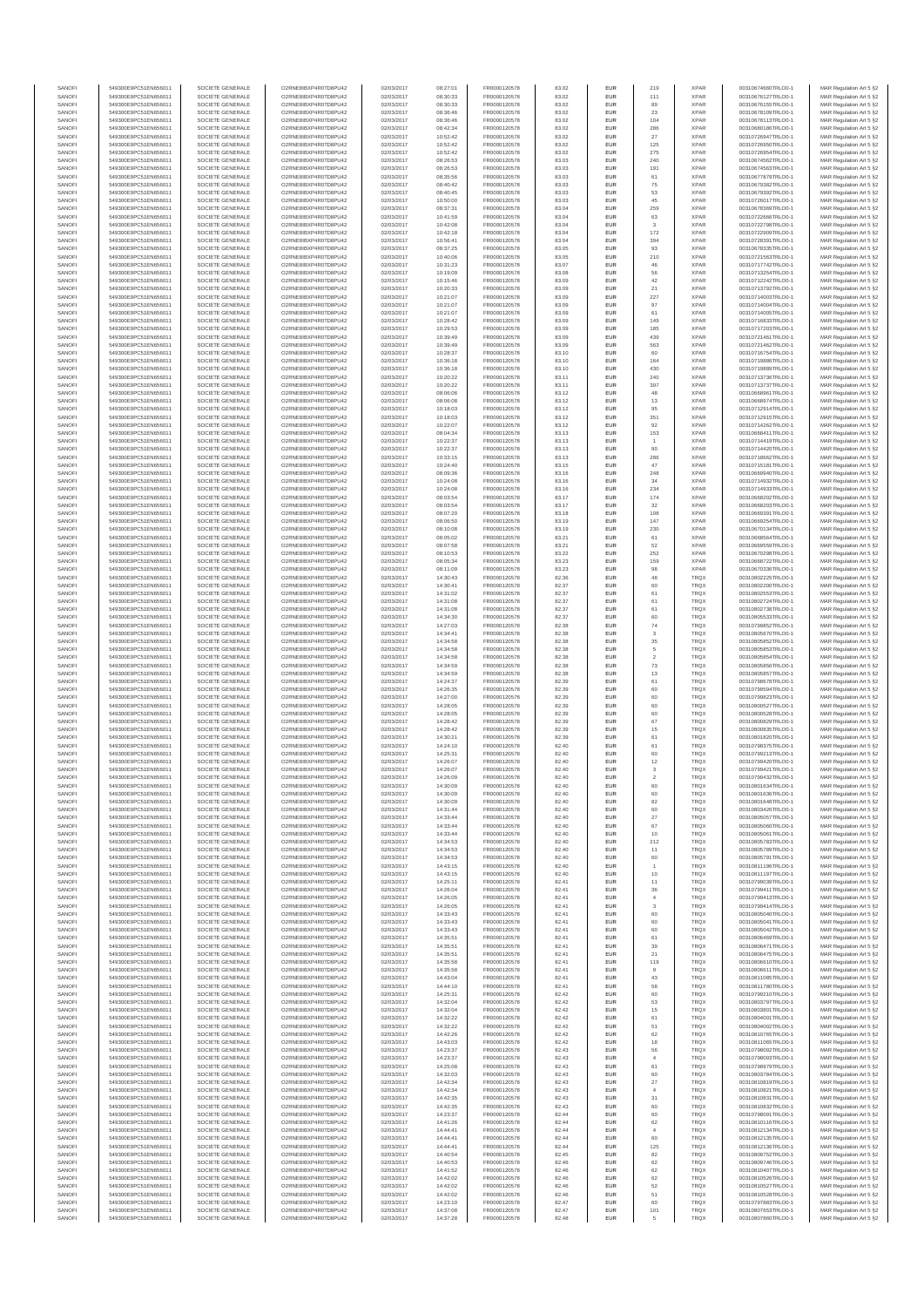| SANOFI           | 549300E9PC51EN656011                         | SOCIETE GENERALE                     | O2RNE8IBXP4R0TD8PU42                          | 02/03/2017               | 14:37:28             | FR0000120578                 | 82.48          | <b>EUR</b>         |                               | <b>TRQX</b>                | 00310807864TRLO0-1                       | MAR Regulation Art 5 §2                             |
|------------------|----------------------------------------------|--------------------------------------|-----------------------------------------------|--------------------------|----------------------|------------------------------|----------------|--------------------|-------------------------------|----------------------------|------------------------------------------|-----------------------------------------------------|
| SANOFI           | 549300E9PC51EN656011                         | SOCIETE GENERALE                     | O2RNE8IBXP4R0TD8PU42                          | 02/03/2017               | 14:37:33             | FR0000120578                 | 82.48          | <b>EUR</b>         | 53                            | <b>TRQX</b>                | 00310807925TRLO0-1                       | MAR Regulation Art 5 §2                             |
| SANOFI<br>SANOFI | 549300E9PC51EN656011<br>549300E9PC51EN656011 | SOCIETE GENERALE<br>SOCIETE GENERALE | O2RNE8IBXP4R0TD8PU42<br>O2RNE8IBXP4R0TD8PU42  | 02/03/2017<br>02/03/2017 | 14:37:33<br>14:21:18 | FR0000120578<br>FR0000120578 | 82.48<br>82.49 | EUR<br><b>EUR</b>  | 84<br>$\overline{\mathbf{3}}$ | TRQX<br><b>TRQX</b>        | 00310807927TRLO0-1<br>00310797010TRLO0-1 | MAR Regulation Art 5 §2<br>MAR Regulation Art 5 §2  |
| SANOFI           | 549300E9PC51EN656011                         | SOCIETE GENERALE                     | O2RNE8IBXP4R0TD8PU42                          | 02/03/2017               | 14:21:18             | FR0000120578                 | 82.49          | EUR                | 8                             | TRQX                       | 00310797012TRLO0-1                       | MAR Regulation Art 5 §2                             |
| SANOFI           | 549300E9PC51EN656011                         | SOCIETE GENERALE                     | O2RNE8IBXP4R0TD8PU42                          | 02/03/2017               | 14:21:19             | FR0000120578                 | 82.49          | EUR                | 15                            | <b>TRQX</b>                | 00310797017TRLO0-1                       | MAR Regulation Art 5 §2                             |
| SANOFI<br>SANOFI | 549300E9PC51EN656011<br>549300E9PC51EN656011 | SOCIETE GENERALE<br>SOCIETE GENERALE | O2RNE8IBXP4R0TD8PU42<br>O2RNE8IBXP4R0TD8PU42  | 02/03/2017<br>02/03/2017 | 14:21:38<br>14:21:39 | FR0000120578<br>FR0000120578 | 82.49<br>82.49 | EUR<br>EUR         | 6<br>8                        | <b>TRQX</b><br>TRQX        | 00310797189TRLO0-1<br>00310797195TRLO0-1 | MAR Regulation Art 5 §2<br>MAR Regulation Art 5 §2  |
| SANOFI           | 549300E9PC51EN656011                         | SOCIETE GENERALE                     | O2RNE8IBXP4R0TD8PU42                          | 02/03/2017               | 14:22:12             | FR0000120578                 | 82.49          | EUR                | 46                            | TRQX                       | 00310797451TRLO0-1                       | MAR Regulation Art 5 §2                             |
| SANOFI           | 549300E9PC51EN656011                         | SOCIETE GENERALE                     | O2RNE8IBXP4R0TD8PU42                          | 02/03/2017               | 14:22:12             | FR0000120578                 | 82.49          | EUR                | 74                            | TRQX                       | 00310797455TRLO0-1                       | MAR Regulation Art 5 §2                             |
| SANOFI<br>SANOFI | 549300E9PC51EN656011<br>549300E9PC51EN656011 | SOCIETE GENERALE<br>SOCIETE GENERALE | O2RNE8IBXP4R0TD8PLI42<br>O2RNE8IBXP4R0TD8PU42 | 02/03/2017<br>02/03/2017 | 14:22:36<br>14:22:36 | FR0000120578<br>FR0000120578 | 82.49<br>82.49 | <b>EUR</b><br>EUR  | 29                            | <b>TRQX</b><br>TRQX        | 00310797617TRLO0-1<br>00310797630TRLO0-1 | MAR Regulation Art 5 §2<br>MAR Regulation Art 5 §2  |
| SANOFI           | 549300E9PC51EN656011                         | SOCIETE GENERALE                     | O2RNE8IBXP4R0TD8PU42                          | 02/03/2017               | 14:22:36             | FR0000120578                 | 82.49          | <b>EUR</b>         | $\sqrt{28}$<br>$\overline{4}$ | <b>TRQX</b>                | 00310797632TRLO0-1                       | MAR Regulation Art 5 §2                             |
| SANOFI           | 549300E9PC51EN656011                         | SOCIETE GENERALE                     | O2RNE8IBXP4R0TD8PU42                          | 02/03/2017               | 14:36:49             | FR0000120578                 | 82.49          | EUR                | 61                            | TRQX                       | 00310807395TRLO0-1                       | MAR Regulation Art 5 §2                             |
| SANOFI           | 549300E9PC51EN656011                         | SOCIETE GENERALE                     | O2RNE8IBXP4R0TD8PU42                          | 02/03/2017               | 14:36:49             | FR0000120578                 | 82.49          | EUR                | 60                            | <b>TRQX</b>                | 00310807396TRLO0-1                       | MAR Regulation Art 5 §2                             |
| SANOFI<br>SANOFI | 549300E9PC51EN656011<br>549300E9PC51EN656011 | SOCIETE GENERALE<br>SOCIETE GENERALE | O2RNE8IBXP4R0TD8PU42<br>O2RNE8IBXP4R0TD8PU42  | 02/03/2017<br>02/03/2017 | 14:39:17<br>14:40:11 | FR0000120578<br>FR0000120578 | 82.49<br>82.49 | EUR<br>EUR         | 92<br>21                      | TRQX<br><b>TRQX</b>        | 00310808927TRLO0-1<br>00310809424TRLO0-1 | MAR Regulation Art 5 §2<br>MAR Regulation Art 5 §2  |
| SANOFI           | 549300E9PC51EN656011                         | SOCIETE GENERALE                     | O2RNE8IBXP4R0TD8PU42                          | 02/03/2017               | 14:40:11             | FR0000120578                 | 82.49          | EUR                | 10                            | TRQX                       | 00310809427TRLO0-1                       | MAR Regulation Art 5 §2                             |
| SANOFI           | 549300E9PC51EN656011                         | SOCIETE GENERALE                     | O2RNE8IBXP4R0TD8PU42                          | 02/03/2017               | 14:40:19             | FR0000120578                 | 82.49          | EUR                | 391                           | TRQX                       | 00310809497TRLO0-1                       | MAR Regulation Art 5 §2                             |
| SANOFI           | 549300E9PC51EN656011                         | SOCIETE GENERALE                     | O2RNE8IBXP4R0TD8PLI42                         | 02/03/2017               | 14:20:48             | FR0000120578                 | 82.50          | <b>EUR</b>         | 61                            | <b>TRQX</b>                | 00310796718TRLO0-1                       | MAR Regulation Art 5 §2                             |
| SANOFI<br>SANOFI | 549300E9PC51EN656011<br>549300E9PC51EN656011 | SOCIETE GENERALE<br>SOCIETE GENERALE | O2RNE8IBXP4R0TD8PU42<br>O2RNE8IBXP4R0TD8PU42  | 02/03/2017<br>02/03/2017 | 14:39:08<br>14:39:30 | FR0000120578<br>FR0000120578 | 82.50<br>82.50 | EUR<br><b>EUR</b>  | 61<br>49                      | TRQX<br><b>TRQX</b>        | 00310808858TRLO0-1<br>00310809068TRLO0-1 | MAR Regulation Art 5 §2<br>MAR Regulation Art 5 §2  |
| SANOFI           | 549300E9PC51EN656011                         | SOCIETE GENERALE                     | O2RNE8IBXP4R0TD8PU42                          | 02/03/2017               | 14:39:30             | FR0000120578                 | 82.50          | EUR                | 8                             | TRQX                       | 00310809070TRLO0-1                       | MAR Regulation Art 5 §2                             |
| SANOFI           | 549300E9PC51EN656011                         | SOCIETE GENERALE                     | O2RNESIBXP4R0TD8PLI42                         | 02/03/2017               | 14:39:30             | FR0000120578                 | 82.50          | EUR                | $\overline{2}$                | <b>TRQX</b>                | 00310809071TRLO0-1                       | MAR Regulation Art 5 §2                             |
| SANOFI           | 549300E9PC51EN656011                         | SOCIETE GENERALE                     | O2RNE8IBXP4R0TD8PU42                          | 02/03/2017               | 14:39:37             | FR0000120578                 | 82.50          | EUR                | $\overline{2}$                | <b>TRQX</b>                | 00310809118TRLO0-1                       | MAR Regulation Art 5 §2                             |
| SANOFI<br>SANOFI | 549300E9PC51EN656011<br>549300E9PC51EN656011 | SOCIETE GENERALE<br>SOCIETE GENERALE | O2RNE8IBXP4R0TD8PU42<br>O2RNE8IBXP4R0TD8PU42  | 02/03/2017<br>02/03/2017 | 14:40:03<br>14:40:03 | FR0000120578<br>FR0000120578 | 82.50<br>82.50 | EUR<br>EUR         | 79<br>60                      | TRQX<br>TRQX               | 00310809349TRLO0-1<br>00310809350TRLO0-1 | MAR Regulation Art 5 §2<br>MAR Regulation Art 5 §2  |
| SANOFI           | 549300E9PC51EN656011                         | SOCIETE GENERALE                     | O2RNE8IBXP4R0TD8PU42                          | 02/03/2017               | 14:40:03             | FR0000120578                 | 82.50          | EUR                | 34                            | TRQX                       | 00310809353TRLO0-1                       | MAR Regulation Art 5 §2                             |
| SANOFI           | 549300E9PC51EN656011                         | SOCIETE GENERALE                     | O2RNE8IBXP4R0TD8PU42                          | 02/03/2017               | 14:38:15             | FR0000120578                 | 82.51          | <b>EUR</b>         | 44                            | <b>TRQX</b>                | 00310808331TRLO0-1                       | MAR Regulation Art 5 §2                             |
| SANOFI<br>SANOFI | 549300E9PC51EN656011<br>549300E9PC51EN656011 | SOCIETE GENERALE<br>SOCIETE GENERALE | O2RNE8IBXP4R0TD8PU42<br>O2RNE8IBXP4R0TD8PU42  | 02/03/2017<br>02/03/2017 | 14:19:50<br>14:19:50 | FR0000120578<br>FR0000120578 | 82.53<br>82.53 | EUR<br><b>EUR</b>  | 42<br>16                      | TRQX<br><b>TRQX</b>        | 00310796142TRLO0-1<br>00310796145TRLO0-1 | MAR Regulation Art 5 §2<br>MAR Regulation Art 5 §2  |
| SANOFI           | 549300E9PC51EN656011                         | SOCIETE GENERALE                     | O2RNE8IBXP4R0TD8PU42                          | 02/03/2017               | 14:19:51             | FR0000120578                 | 82.53          | EUR                |                               | TRQX                       | 00310796146TRLO0-1                       | MAR Regulation Art 5 §2                             |
| SANOFI           | 549300E9PC51EN656011                         | SOCIETE GENERALE                     | O2RNE8IBXP4R0TD8PU42                          | 02/03/2017               | 14:38:37             | FR0000120578                 | 82.53          | EUR                | 192                           | TRQX                       | 00310808580TRLO0-1                       | MAR Regulation Art 5 §2                             |
| SANOFI<br>SANOFI | 549300E9PC51EN656011<br>549300E9PC51EN656011 | SOCIETE GENERALE<br>SOCIETE GENERALE | O2RNE8IBXP4R0TD8PU42<br>O2RNE8IBXP4R0TD8PU42  | 02/03/2017<br>02/03/2017 | 14:38:37<br>14:38:36 | FR0000120578<br>FR0000120578 | 82.53<br>82.54 | EUR<br>EUR         | 168<br>130                    | TRQX<br><b>TRQX</b>        | 00310808583TRLO0-1<br>00310808562TRLO0-1 | MAR Regulation Art 5 §2<br>MAR Regulation Art 5 §2  |
| SANOFI           | 549300E9PC51EN656011                         | SOCIETE GENERALE                     | O2RNE8IBXP4R0TD8PU42                          | 02/03/2017               | 14:46:17             | FR0000120578                 | 82.55          | <b>EUR</b>         | $\overline{4}$                | <b>TRQX</b>                | 00310813221TRLO0-1                       | MAR Regulation Art 5 §2                             |
| SANOFI           | 549300E9PC51EN656011                         | SOCIETE GENERALE                     | O2RNE8IBXP4R0TD8PU42                          | 02/03/2017               | 15:19:04             | FR0000120578                 | 82.55          | EUR                | 61                            | TRQX                       | 00310834457TRLO0-1                       | MAR Regulation Art 5 §2                             |
| SANOFI           | 549300E9PC51EN656011                         | SOCIETE GENERALE                     | O2RNE8IBXP4R0TD8PU42                          | 02/03/2017               | 15:19:04             | FR0000120578                 | 82.55          | <b>EUR</b>         | 49                            | <b>TRQX</b>                | 00310834458TRLO0-1                       | MAR Regulation Art 5 §2                             |
| SANOFI<br>SANOFI | 549300E9PC51EN656011<br>549300E9PC51EN656011 | SOCIETE GENERALE<br>SOCIETE GENERALE | O2RNE8IBXP4R0TD8PU42<br>O2RNE8IBXP4R0TD8PU42  | 02/03/2017<br>02/03/2017 | 15:19:41<br>15:19:41 | FR0000120578<br>FR0000120578 | 82.55<br>82.55 | EUR<br>EUR         | 60<br>$\overline{7}$          | TRQX<br>TRQX               | 00310834841TRLO0-1<br>00310834843TRLO0-1 | MAR Regulation Art 5 §2<br>MAR Regulation Art 5 §2  |
| SANOFI           | 549300E9PC51EN656011                         | SOCIETE GENERALE                     | O2RNE8IBXP4R0TD8PU42                          | 02/03/2017               | 14:17:08             | FR0000120578                 | 82.56          | EUR                | 11                            | TRQX                       | 00310794825TRLO0-1                       | MAR Regulation Art 5 §2                             |
| SANOFI           | 549300E9PC51EN656011                         | SOCIETE GENERALE                     | O2RNE8IBXP4R0TD8PU42                          | 02/03/2017               | 14:17:08             | FR0000120578                 | 82.56          | EUR                | $\overline{2}$                | TRQX                       | 00310794827TRLO0-1                       | MAR Regulation Art 5 §2                             |
| SANOFI<br>SANOFI | 549300E9PC51EN656011<br>549300E9PC51EN656011 | SOCIETE GENERALE<br>SOCIETE GENERALE | O2RNE8IBXP4R0TD8PU42<br>O2RNE8IBXP4R0TD8PLI42 | 02/03/2017<br>02/03/2017 | 14:17:08<br>14:17:10 | FR0000120578<br>FR0000120578 | 82.56<br>82.56 | EUR<br>EUR         | $\overline{2}$<br>10          | TRQX<br>TRQX               | 00310794833TRLO0-1<br>00310794852TRLO0-1 | MAR Regulation Art 5 §2<br>MAR Regulation Art 5 §2  |
| SANOFI           | 549300E9PC51EN656011                         | SOCIETE GENERALE                     | O2RNE8IBXP4R0TD8PU42                          | 02/03/2017               | 14:38:25             | FR0000120578                 | 82.56          | <b>EUR</b>         | 17                            | <b>TRQX</b>                | 00310808435TRLO0-1                       | MAR Regulation Art 5 §2                             |
| SANOFI           | 549300E9PC51EN656011                         | SOCIETE GENERALE                     | O2RNE8IBXP4R0TD8PU42                          | 02/03/2017               | 14:38:36             | FR0000120578                 | 82.56          | EUR                | 60                            | TRQX                       | 00310808561TRLO0-1                       | MAR Regulation Art 5 §2                             |
| SANOFI           | 549300E9PC51EN656011                         | SOCIETE GENERALE                     | O2RNE8IBXP4R0TD8PU42                          | 02/03/2017               | 14:45:44             | FR0000120578                 | 82.56          | <b>EUR</b>         | 61                            | <b>TRQX</b>                | 00310812922TRLO0-1                       | MAR Regulation Art 5 §2                             |
| SANOFI<br>SANOFI | 549300E9PC51EN656011<br>549300E9PC51EN656011 | SOCIETE GENERALE<br>SOCIETE GENERALE | O2RNE8IBXP4R0TD8PU42<br>O2RNE8IBXP4R0TD8PU42  | 02/03/2017<br>02/03/2017 | 14:45:44<br>14:46:03 | FR0000120578<br>FR0000120578 | 82.56<br>82.56 | EUR<br>EUR         | 60<br>5                       | TRQX<br>TRQX               | 00310812923TRLO0-1<br>00310813065TRLO0-1 | MAR Regulation Art 5 §2<br>MAR Regulation Art 5 §2  |
| SANOFI           | 549300E9PC51EN656011                         | SOCIETE GENERALE                     | O2RNE8IBXP4R0TD8PU42                          | 02/03/2017               | 14:46:31             | FR0000120578                 | 82.56          | EUR                | 61                            | TRQX                       | 00310813384TRLO0-1                       | MAR Regulation Art 5 §2                             |
| SANOFI           | 549300E9PC51EN656011                         | SOCIETE GENERALE                     | O2RNE8IBXP4R0TD8PU42                          | 02/03/2017               | 14:46:57             | FR0000120578                 | 82.56          | EUR                | 61                            | TRQX                       | 00310813638TRLO0-1                       | MAR Regulation Art 5 §2                             |
| SANOFI<br>SANOFI | 549300E9PC51EN656011<br>549300E9PC51EN656011 | SOCIETE GENERALE<br>SOCIETE GENERALE | O2RNE8IBXP4R0TD8PU42<br>O2RNE8IBXP4R0TD8PU42  | 02/03/2017<br>02/03/2017 | 14:46:08<br>14:46:14 | FR0000120578<br>FR0000120578 | 82.57<br>82.57 | EUR<br>EUR         | 61<br>100                     | TRQX<br>TRQX               | 00310813104TRLO0-1<br>00310813165TRLO0-1 | MAR Regulation Art 5 §2                             |
| SANOFI           | 549300E9PC51EN656011                         | SOCIETE GENERALE                     | O2RNE8IBXP4R0TD8PU42                          | 02/03/2017               | 15:18:28             | FR0000120578                 | 82.57          | <b>EUR</b>         | 61                            | <b>TRQX</b>                | 00310834198TRLO0-1                       | MAR Regulation Art 5 §2<br>MAR Regulation Art 5 §2  |
| SANOFI           | 549300E9PC51EN656011                         | SOCIETE GENERALE                     | O2RNE8IBXP4R0TD8PU42                          | 02/03/2017               | 15:18:28             | FR0000120578                 | 82.57          | EUR                |                               | TRQX                       | 00310834199TRLO0-1                       | MAR Regulation Art 5 §2                             |
| SANOFI           | 549300E9PC51EN656011                         | SOCIETE GENERALE                     | O2RNE8IBXP4R0TD8PU42                          | 02/03/2017               | 15:21:57             | FR0000120578                 | 82.57          | <b>EUR</b>         | 60                            | <b>TRQX</b>                | 00310836338TRLO0-1                       | MAR Regulation Art 5 §2                             |
| SANOFI<br>SANOFI | 549300E9PC51EN656011<br>549300E9PC51EN656011 | SOCIETE GENERALE<br>SOCIETE GENERALE | O2RNE8IBXP4R0TD8PU42<br>O2RNE8IBXP4R0TD8PU42  | 02/03/2017<br>02/03/2017 | 14:17:28<br>15:18:14 | FR0000120578<br>FR0000120578 | 82.58<br>82.58 | EUR<br>EUR         | 35<br>82                      | <b>TRQX</b><br>TRQX        | 00310794981TRLO0-1<br>00310834113TRLO0-1 | MAR Regulation Art 5 §2<br>MAR Regulation Art 5 §2  |
| SANOFI           | 549300E9PC51EN656011                         | SOCIETE GENERALE                     | O2RNE8IBXP4R0TD8PU42                          | 02/03/2017               | 15:18:15             | FR0000120578                 | 82.58          | EUR                |                               | TRQX                       | 00310834115TRLO0-1                       | MAR Regulation Art 5 §2                             |
| SANOFI           | 549300E9PC51EN656011                         | SOCIETE GENERALE                     | O2RNE8IBXP4R0TD8PU42                          | 02/03/2017               | 15:22:48             | FR0000120578                 | 82.58          | EUR                | 60                            | <b>TRQX</b>                | 00310836896TRLO0-1                       | MAR Regulation Art 5 §2                             |
| SANOFI<br>SANOFI | 549300E9PC51EN656011<br>549300E9PC51EN656011 | SOCIETE GENERALE<br>SOCIETE GENERALE | O2RNE8IBXP4R0TD8PU42<br>O2RNE8IBXP4R0TD8PU42  | 02/03/2017<br>02/03/2017 | 15:22:48<br>15:18:14 | FR0000120578<br>FR0000120578 | 82.58<br>82.59 | EUR<br>EUR         | 60<br>62                      | TRQX<br>TRQX               | 00310836897TRLO0-1<br>00310834110TRLO0-1 | MAR Regulation Art 5 §2<br>MAR Regulation Art 5 §2  |
| SANOFI           | 549300E9PC51EN656011                         | SOCIETE GENERALE                     | O2RNE8IBXP4R0TD8PU42                          | 02/03/2017               | 15:21:24             | FR0000120578                 | 82.59          | <b>EUR</b>         | 62                            | <b>TRQX</b>                | 00310835986TRLO0-1                       | MAR Regulation Art 5 §2                             |
| SANOFI           | 549300E9PC51EN656011                         | SOCIETE GENERALE                     | O2RNE8IBXP4R0TD8PU42                          | 02/03/2017               | 15:21:24             | FR0000120578                 | 82.59          | EUR                | 59                            | TRQX                       | 00310835988TRLO0-1                       | MAR Regulation Art 5 §2                             |
| SANOFI           | 549300E9PC51EN656011                         | SOCIETE GENERALE                     | O2RNE8IBXP4R0TD8PU42                          | 02/03/2017               | 15:21:24             | FR0000120578                 | 82.59          | <b>EUR</b>         | 56                            | <b>TRQX</b>                | 00310835997TRLO0-1                       | MAR Regulation Art 5 §2                             |
| SANOFI<br>SANOFI | 549300E9PC51EN656011<br>549300E9PC51EN656011 | SOCIETE GENERALE<br>SOCIETE GENERALE | O2RNE8IBXP4R0TD8PU42<br>O2RNE8IBXP4R0TD8PU42  | 02/03/2017<br>02/03/2017 | 15:21:24<br>15:27:48 | FR0000120578<br>FR0000120578 | 82.59<br>82.59 | EUR<br>EUR         | 60<br>136                     | TRQX<br><b>TRQX</b>        | 00310835999TRLO0-1<br>00310839639TRLO0-1 | MAR Regulation Art 5 §2<br>MAR Regulation Art 5 §2  |
| SANOFI           | 549300E9PC51EN656011                         | SOCIETE GENERALE                     | O2RNE8IBXP4R0TD8PU42                          | 02/03/2017               | 15:27:48             | FR0000120578                 | 82.59          | EUR                | 15                            | <b>TRQX</b>                | 00310839640TRLO0-1                       | MAR Regulation Art 5 §2                             |
| SANOFI           | 549300E9PC51EN656011                         | SOCIETE GENERALE                     | O2RNE8IBXP4R0TD8PU42                          | 02/03/2017               | 15:27:48             | FR0000120578                 | 82.59          | EUR                | 61                            | TRQX                       | 00310839641TRLO0-1                       | MAR Regulation Art 5 §2                             |
| SANOFI<br>SANOFI | 549300E9PC51EN656011<br>549300E9PC51EN656011 | SOCIETE GENERALE<br>SOCIETE GENERALE | O2RNE8IBXP4R0TD8PU42<br>O2RNE8IBXP4R0TD8PU42  | 02/03/2017<br>02/03/2017 | 15:27:48<br>15:27:48 | FR0000120578<br>FR0000120578 | 82.59<br>82.59 | <b>EUR</b><br>EUR  | 60<br>16                      | <b>TRQX</b><br>TRQX        | 00310839642TRLO0-1<br>00310839654TRLO0-1 | MAR Regulation Art 5 §2                             |
| SANOFI           | 549300E9PC51EN656011                         | SOCIETE GENERALE                     | O2RNE8IBXP4R0TD8PU42                          | 02/03/2017               | 14:19:10             | FR0000120578                 | 82.60          | <b>EUR</b>         | 60                            | <b>TRQX</b>                | 00310795688TRLO0-1                       | MAR Regulation Art 5 §2<br>MAR Regulation Art 5 §2  |
| SANOFI           | 549300E9PC51EN656011                         | SOCIETE GENERALE                     | O2RNE8IBXP4R0TD8PU42                          | 02/03/2017               | 14:19:10             | FR0000120578                 | 82.60          | EUR                | 91                            | TRQX                       | 00310795689TRLO0-1                       | MAR Regulation Art 5 §2                             |
| SANOFI           | 549300E9PC51EN656011                         | SOCIETE GENERALE                     | O2RNE8IBXP4R0TD8PU42                          | 02/03/2017               | 14:19:10             | FR0000120578                 | 82.60          | <b>EUR</b>         | 10                            | <b>TRQX</b>                | 00310795703TRLO0-1                       | MAR Regulation Art 5 §2                             |
| SANOFI<br>SANOFI | 549300E9PC51EN656011                         | SOCIETE GENERALE<br>SOCIETE GENERALE | O2RNE8IBXP4R0TD8PU42<br>O2RNE8IBXP4R0TD8PLI42 | 02/03/2017<br>02/03/2017 | 14:47:51             | FR0000120578<br>FR0000120578 | 82.60<br>82.60 | EUR<br>EUR         | 61<br>38                      | TRQX<br>TRQX               | 00310814240TRLO0-1                       | MAR Regulation Art 5 §2<br>MAR Regulation Art 5 §2  |
| SANOFI           | 549300E9PC51EN656011<br>549300E9PC51EN656011 | SOCIETE GENERALE                     | O2RNE8IBXP4R0TD8PU42                          | 02/03/2017               | 14:47:51<br>15:23:40 | FR0000120578                 | 82.60          | EUR                | 60                            | TRQX                       | 00310814248TRLO0-1<br>00310837309TRLO0-1 | MAR Regulation Art 5 §2                             |
| SANOFI           | 549300E9PC51EN656011                         | SOCIETE GENERALE                     | O2RNE8IBXP4R0TD8PU42                          | 02/03/2017               | 15:23:40             | FR0000120578                 | 82.60          | EUR                | 80                            | TRQX                       | 00310837310TRLO0-1                       | MAR Regulation Art 5 §2                             |
| SANOFI           | 549300E9PC51EN656011                         | SOCIETE GENERALE                     | O2RNE8IBXP4R0TD8PU42                          | 02/03/2017               | 15:23:40             | FR0000120578                 | 82.60          | <b>EUR</b>         | 58                            | <b>TRQX</b>                | 00310837312TRLO0-1                       | MAR Regulation Art 5 §2                             |
| SANOFI<br>SANOFI | 549300E9PC51EN656011<br>549300E9PC51EN656011 | SOCIETE GENERALE<br>SOCIETE GENERALE | O2RNE8IBXP4R0TD8PU42<br>O2RNE8IBXP4R0TD8PU42  | 02/03/2017<br>02/03/2017 | 15:23:40<br>14:16:16 | FR0000120578<br>FR0000120578 | 82.60<br>82.61 | EUR<br><b>EUR</b>  | 48<br>60                      | TRQX<br><b>TRQX</b>        | 00310837313TRLO0-1<br>00310794244TRLO0-1 | MAR Regulation Art 5 §2<br>MAR Regulation Art 5 §2  |
| SANOFI           | 549300E9PC51EN656011                         | SOCIETE GENERALE                     | O2RNE8IBXP4R0TD8PU42                          | 02/03/2017               | 14:16:16             | FR0000120578                 | 82.61          | EUR                |                               | TRQX                       | 00310794247TRLO0-1                       | MAR Regulation Art 5 §2                             |
| SANOFI           | 549300E9PC51EN656011                         | SOCIETE GENERALE                     | O2RNE8IBXP4R0TD8PU42                          | 02/03/2017               | 14:15:48             | FR0000120578                 | 82.62          | EUR                | $\overline{9}$                | TRQX                       | 00310794090TRLO0-1                       | MAR Regulation Art 5 §2                             |
| SANOFI           | 549300E9PC51EN656011                         | SOCIETE GENERALE                     | O2RNE8IBXP4R0TD8PU42<br>O2RNESIBXP4R0TD8PLI42 | 02/03/2017               | 14:15:48             | FR0000120578                 | 82.62          | EUR                | $20\,$                        | TRQX                       | 00310794091TRLO0-1                       | MAR Regulation Art 5 §2                             |
| SANOFI<br>SANOFI | 549300E9PC51EN656011<br>549300E9PC51EN656011 | SOCIETE GENERALE<br>SOCIETE GENERALE | O2RNE8IBXP4R0TD8PU42                          | 02/03/2017<br>02/03/2017 | 14:15:48<br>14:15:49 | FR0000120578<br>FR0000120578 | 82.62<br>82.62 | EUR<br>EUR         | 3<br>28                       | TRQX<br>TRQX               | 00310794092TRLO0-1<br>00310794099TRLO0-1 | MAR Regulation Art 5 §2<br>MAR Regulation Art 5 §2  |
| SANOFI           | 549300E9PC51EN656011                         | SOCIETE GENERALE                     | O2RNE8IBXP4R0TD8PU42                          | 02/03/2017               | 15:15:02             | FR0000120578                 | 82.62          | EUR                | $61\,$                        | TRQX                       | 00310832294TRLO0-1                       | MAR Regulation Art 5 §2                             |
| SANOFI           | 549300E9PC51EN656011                         | SOCIETE GENERALE                     | O2RNE8IBXP4R0TD8PU42                          | 02/03/2017               | 15:25:20             | FR0000120578                 | 82.62          | <b>EUR</b>         | 133                           | <b>TRQX</b>                | 00310838338TRLO0-1                       | MAR Regulation Art 5 §2                             |
| SANOFI<br>SANOFI | 549300E9PC51EN656011<br>549300E9PC51EN656011 | SOCIETE GENERALE<br>SOCIETE GENERALE | O2RNE8IBXP4R0TD8PU42<br>O2RNE8IBXP4R0TD8PU42  | 02/03/2017<br>02/03/2017 | 15:25:20<br>15:30:01 | FR0000120578<br>FR0000120578 | 82.62<br>82.62 | EUR<br><b>EUR</b>  | 126                           | TRQX<br><b>TROX</b>        | 00310838339TRLO0-1<br>00310840879TRLO0-1 | MAR Regulation Art 5 §2<br>MAR Regulation Art 5 §2  |
| SANOFI           | 549300E9PC51EN656011                         | SOCIETE GENERALE                     | O2RNE8IBXP4R0TD8PU42                          | 02/03/2017               | 14:03:07             | FR0000120578                 | 82.63          | EUR                | 60                            | TRQX                       | 00310788214TRLO0-1                       | MAR Regulation Art 5 §2                             |
| SANOFI           | 549300E9PC51EN656011                         | SOCIETE GENERALE                     | O2RNE8IBXP4R0TD8PU42                          | 02/03/2017               | 15:13:16             | FR0000120578                 | 82.63          | <b>EUR</b>         | 21                            | <b>TRQX</b>                | 00310830905TRLO0-1                       | MAR Regulation Art 5 §2                             |
| SANOFI           | 549300E9PC51EN656011                         | SOCIETE GENERALE                     | O2RNE8IBXP4R0TD8PU42<br>O2RNESIBXP4R0TD8PLI42 | 02/03/2017               | 15:13:43             | FR0000120578                 | 82.63          | EUR                | 97                            | TRQX                       | 00310831292TRLO0-1                       | MAR Regulation Art 5 §2                             |
| SANOFI<br>SANOFI | 549300E9PC51EN656011<br>549300E9PC51EN656011 | SOCIETE GENERALE<br>SOCIETE GENERALE | O2RNE8IBXP4R0TD8PU42                          | 02/03/2017<br>02/03/2017 | 15:16:11<br>15:16:11 | FR0000120578<br>FR0000120578 | 82.63<br>82.63 | ${\sf EUR}$<br>EUR | 103<br>12                     | TRQX<br><b>TRQX</b>        | 00310833042TRLO0-1<br>00310833043TRLO0-1 | MAR Regulation Art 5 §2<br>MAR Regulation Art 5 §2  |
| SANOFI           | 549300E9PC51EN656011                         | SOCIETE GENERALE                     | O2RNE8IBXP4R0TD8PU42                          | 02/03/2017               | 15:25:20             | FR0000120578                 | 82.63          | EUR                |                               | <b>TRQX</b>                | 00310838331TRLO0-1                       | MAR Regulation Art 5 §2                             |
| SANOFI           | 549300E9PC51EN656011                         | SOCIETE GENERALE                     | O2RNE8IBXP4R0TD8PLI42                         | 02/03/2017               | 15:25:20             | FR0000120578                 | 82.63          | <b>EUR</b>         | 60                            | <b>TROX</b>                | 00310838332TRLO0-1<br>00310840744TRLO0-1 | MAR Regulation Art 5 §2<br>MAR Regulation Art 5 \$2 |
| SANOFI<br>SANOFI | 549300E9PC51EN656011<br>549300E9PC51EN656011 | SOCIETE GENERALE<br>SOCIETE GENERALE | O2RNE8IBXP4R0TD8PU42<br>O2RNE8IBXP4R0TD8PU42  | 02/03/2017<br>02/03/2017 | 15:29:45<br>15:29:45 | FR0000120578<br>FR0000120578 | 82.63<br>82.63 | EUR<br><b>EUR</b>  | 61<br>60                      | TRQX<br><b>TROX</b>        | 00310840746TRLO0-1                       | MAR Regulation Art 5 §2                             |
| SANOFI           | 549300E9PC51EN656011                         | SOCIETE GENERALE                     | O2RNE8IBXP4R0TD8PU42                          | 02/03/2017               | 15:29:55             | FR0000120578                 | 82.63          | EUR                | 203                           | <b>TRQX</b>                | 00310840834TRLO0-1                       | MAR Regulation Art 5 §2                             |
| SANOFI           | 549300E9PC51EN656011                         | SOCIETE GENERALE                     | O2RNE8IBXP4R0TD8PU42                          | 02/03/2017               | 15:29:55             | FR0000120578                 | 82.63          | EUR                | 6                             | TRQX                       | 00310840835TRLO0-1                       | MAR Regulation Art 5 §2                             |
| SANOFI<br>SANOFI | 549300E9PC51EN656011<br>549300E9PC51EN656011 | SOCIETE GENERALE<br>SOCIETE GENERALE | O2RNE8IBXP4R0TD8PU42<br>O2RNESIBXP4R0TD8PLI42 | 02/03/2017<br>02/03/2017 | 15:30:35<br>15:30:35 | FR0000120578<br>FR0000120578 | 82.63<br>82.63 | EUR<br>EUR         | 29<br>33                      | <b>TRQX</b><br><b>TRQX</b> | 00310841168TRLO0-1<br>00310841169TRLO0-1 | MAR Regulation Art 5 §2<br>MAR Regulation Art 5 §2  |
| SANOFI           | 549300E9PC51EN656011                         | SOCIETE GENERALE                     | O2RNE8IBXP4R0TD8PLI42                         | 02/03/2017               | 14:01:17             | FR0000120578                 | 82.64          | <b>EUR</b>         | 20                            | <b>TROX</b>                | 00310787473TRLO0-1                       | MAR Regulation Art 5 §2                             |
| SANOFI           | 549300E9PC51EN656011                         | SOCIETE GENERALE                     | O2RNE8IBXP4R0TD8PU42                          | 02/03/2017               | 14:01:17             | FR0000120578                 | 82.64          | EUR                | 54                            | TRQX                       | 00310787474TRLO0-1                       | MAR Regulation Art 5 §2                             |
| SANOFI<br>SANOFI | 549300E9PC51EN656011<br>549300E9PC51EN656011 | SOCIETE GENERALE<br>SOCIETE GENERALE | O2RNE8IBXP4R0TD8PU42<br>O2RNE8IBXP4R0TD8PU42  | 02/03/2017<br>02/03/2017 | 14:01:17<br>15:11:46 | FR0000120578<br>FR0000120578 | 82.64<br>82.64 | <b>EUR</b><br>EUR  | 8<br>74                       | <b>TROX</b><br><b>TRQX</b> | 00310787475TRLO0-1<br>00310830195TRLO0-1 | MAR Regulation Art 5 §2<br>MAR Regulation Art 5 §2  |
| SANOFI           | 549300E9PC51EN656011                         | SOCIETE GENERALE                     | O2RNE8IBXP4R0TD8PU42                          | 02/03/2017               | 15:11:46             | FR0000120578                 | 82.64          | EUR                | 8                             | TRQX                       | 00310830197TRLO0-1                       | MAR Regulation Art 5 §2                             |
| SANOFI           | 549300E9PC51EN656011                         | SOCIETE GENERALE                     | O2RNE8IBXP4R0TD8PU42                          | 02/03/2017               | 15:11:57             | FR0000120578                 | 82.64          | EUR                | 62                            | <b>TRQX</b>                | 00310830315TRLO0-1                       | MAR Regulation Art 5 §2                             |
| SANOFI<br>SANOFI | 549300E9PC51EN656011<br>549300E9PC51EN656011 | SOCIETE GENERALE<br>SOCIETE GENERALE | O2RNE8IBXP4R0TD8PU42<br>O2RNE8IBXP4R0TD8PU42  | 02/03/2017<br>02/03/2017 | 15:12:22<br>15:13:16 | FR0000120578<br>FR0000120578 | 82.64<br>82.64 | EUR<br>EUR         | 62<br>12                      | <b>TRQX</b><br><b>TRQX</b> | 00310830488TRLO0-1<br>00310830899TRLO0-1 | MAR Regulation Art 5 §2<br>MAR Regulation Art 5 §2  |
| SANOFI           | 549300E9PC51EN656011                         | SOCIETE GENERALE                     | O2RNE8IBXP4R0TD8PU42                          | 02/03/2017               | 15:13:16             | FR0000120578                 | 82.64          | EUR                | 79                            | <b>TROX</b>                | 00310830900TRLO0-1                       | MAR Regulation Art 5 §2                             |
| SANOFI           | 549300E9PC51EN656011                         | SOCIETE GENERALE                     | O2RNE8IBXP4R0TD8PU42                          | 02/03/2017               | 15:13:16             | FR0000120578                 | 82.64          | <b>EUR</b>         | 39                            | <b>TROX</b>                | 00310830901TRLO0-1                       | MAR Regulation Art 5 §2                             |
| SANOFI           | 549300E9PC51EN656011                         | SOCIETE GENERALE                     | O2RNE8IBXP4R0TD8PU42                          | 02/03/2017               | 15:13:16             | FR0000120578                 | 82.64          | EUR                | 21                            | <b>TRQX</b>                | 00310830903TRLO0-1                       | MAR Regulation Art 5 §2                             |
| SANOFI<br>SANOFI | 549300E9PC51EN656011<br>549300E9PC51EN656011 | SOCIETE GENERALE<br>SOCIETE GENERALE | O2RNE8IBXP4R0TD8PU42<br>O2RNE8IBXP4R0TD8PU42  | 02/03/2017<br>02/03/2017 | 15:14:37<br>15:14:37 | FR0000120578<br>FR0000120578 | 82.64<br>82.64 | <b>EUR</b><br>EUR  | 451<br>74                     | <b>TROX</b><br>TRQX        | 00310832034TRLO0-1<br>00310832037TRLO0-1 | MAR Regulation Art 5 §2<br>MAR Regulation Art 5 §2  |
| SANOFI           | 549300E9PC51EN656011                         | SOCIETE GENERALE                     | O2RNE8IBXP4R0TD8PU42                          | 02/03/2017               | 15:14:37             | FR0000120578                 | 82.64          | <b>EUR</b>         | 17                            | <b>TRQX</b>                | 00310832045TRLO0-1                       | MAR Regulation Art 5 §2                             |
| SANOFI           | 549300E9PC51EN656011                         | SOCIETE GENERALE                     | O2RNE8IBXP4R0TD8PU42                          | 02/03/2017               | 15:16:10             | FR0000120578                 | 82.64          | EUR                | 62                            | <b>TRQX</b>                | 00310833026TRLO0-1                       | MAR Regulation Art 5 §2                             |
| SANOFI           | 549300E9PC51EN656011                         | SOCIETE GENERALE                     | O2RNE8IBXP4R0TD8PU42                          | 02/03/2017               | 15:17:23             | FR0000120578                 | 82.64          | EUR                | 113                           | TRQX                       | 00310833547TRLO0-1                       | MAR Regulation Art 5 §2                             |
| SANOFI<br>SANOFI | 549300E9PC51EN656011<br>549300E9PC51EN656011 | SOCIETE GENERALE<br>SOCIETE GENERALE | O2RNE8IBXP4R0TD8PU42<br>O2RNE8IBXP4R0TD8PU42  | 02/03/2017<br>02/03/2017 | 15:17:23<br>15:17:23 | FR0000120578<br>FR0000120578 | 82.64<br>82.64 | EUR<br>EUR         | 110<br>78                     | <b>TRQX</b><br><b>TRQX</b> | 00310833548TRLO0-1<br>00310833549TRLO0-1 | MAR Regulation Art 5 §2<br>MAR Regulation Art 5 §2  |
| SANOFI           | 549300E9PC51EN656011                         | SOCIETE GENERALE                     | O2RNE8IBXP4R0TD8PU42                          | 02/03/2017               | 15:17:23             | FR0000120578                 | 82.64          | <b>EUR</b>         | 165                           | <b>TROX</b>                | 00310833550TRLO0-1                       | MAR Regulation Art 5 §2                             |
| SANOFI           | 549300E9PC51EN656011                         | SOCIETE GENERALE                     | O2RNE8IBXP4R0TD8PU42                          | 02/03/2017               | 15:17:23             | FR0000120578                 | 82.64          | EUR                | 30                            | TRQX                       | 00310833551TRLO0-1                       | MAR Regulation Art 5 §2                             |
| SANOFI<br>SANOFI | 549300E9PC51EN656011<br>549300E9PC51EN656011 | SOCIETE GENERALE<br>SOCIETE GENERALE | O2RNE8IBXP4R0TD8PU42<br>O2RNE8IBXP4R0TD8PU42  | 02/03/2017<br>02/03/2017 | 15:17:23<br>15:17:23 | FR0000120578<br>FR0000120578 | 82.64<br>82.64 | <b>EUR</b><br>EUR  | 52<br>48                      | <b>TROX</b><br>TRQX        | 00310833552TRLO0-1<br>00310833554TRLO0-1 | MAR Regulation Art 5 §2<br>MAR Regulation Art 5 §2  |
| SANOFI           | 549300E9PC51EN656011                         | SOCIETE GENERALE                     | O2RNE8IBXP4R0TD8PU42                          | 02/03/2017               | 15:17:23             | FR0000120578                 | 82.64          | EUR                | 12                            | <b>TRQX</b>                | 00310833555TRLO0-1                       | MAR Regulation Art 5 §2                             |
| SANOFI           | 549300E9PC51EN656011                         | SOCIETE GENERALE                     | O2RNE8IBXP4R0TD8PU42                          | 02/03/2017               | 15:31:39             | FR0000120578                 | 82.64          | EUR                | 20                            | <b>TRQX</b>                | 00310841817TRLO0-1                       | MAR Regulation Art 5 §2                             |
| SANOFI<br>SANOFI | 549300E9PC51EN656011                         | SOCIETE GENERALE                     | O2RNE8IBXP4R0TD8PU42                          | 02/03/2017               | 15:31:46             | FR0000120578                 | 82.64          | EUR                | 153                           | <b>TRQX</b>                | 00310841874TRLO0-1                       | MAR Regulation Art 5 §2                             |
| SANOFI           | 549300E9PC51EN656011<br>549300E9PC51EN656011 | SOCIETE GENERALE<br>SOCIETE GENERALE | O2RNE8IBXP4R0TD8PU42<br>O2RNE8IBXP4R0TD8PU42  | 02/03/2017<br>02/03/2017 | 15:31:46<br>15:32:12 | FR0000120578<br>FR0000120578 | 82.64<br>82.64 | EUR<br>EUR         | 18<br>3                       | TRQX<br>TRQX               | 00310841878TRLO0-1<br>00310842142TRLO0-1 | MAR Regulation Art 5 §2<br>MAR Regulation Art 5 §2  |
| SANOFI           | 549300E9PC51EN656011                         | SOCIETE GENERALE                     | O2RNE8IBXP4R0TD8PU42                          | 02/03/2017               | 15:32:12             | FR0000120578                 | 82.64          | <b>EUR</b>         | 57                            | <b>TROX</b>                | 00310842147TRLO0-1                       | MAR Regulation Art 5 §2                             |
| SANOFI           | 549300E9PC51EN656011                         | SOCIETE GENERALE                     | O2RNE8IBXP4R0TD8PU42                          | 02/03/2017               | 15:32:50             | FR0000120578                 | 82.64          | EUR                | 113                           | TRQX                       | 00310842532TRLO0-1                       | MAR Regulation Art 5 §2                             |
| SANOFI<br>SANOFI | 549300E9PC51EN656011<br>549300E9PC51EN656011 | SOCIETE GENERALE<br>SOCIETE GENERALE | O2RNE8IBXP4R0TD8PU42<br>O2RNE8IBXP4R0TD8PU42  | 02/03/2017<br>02/03/2017 | 15:32:50<br>13:59:28 | FR0000120578<br>FR0000120578 | 82.64<br>82.65 | <b>EUR</b><br>EUR  | 60                            | <b>TROX</b><br>TRQX        | 00310842536TRLO0-1<br>00310786709TRLO0-1 | MAR Regulation Art 5 §2<br>MAR Regulation Art 5 §2  |
| SANOFI           | 549300E9PC51EN656011                         | SOCIETE GENERALE                     | O2RNE8IBXP4R0TD8PU42                          | 02/03/2017               | 14:01:17             | FR0000120578                 | 82.65          | EUR                | 5                             | TRQX                       | 00310787468TRLO0-1                       | MAR Regulation Art 5 §2                             |
| SANOFI           | 549300E9PC51EN656011                         | SOCIETE GENERALE                     | O2RNE8IBXP4R0TD8PU42                          | 02/03/2017               | 14:04:00             | FR0000120578                 | 82.65          | EUR                | 32                            | TRQX                       | 00310788569TRLO0-1                       | MAR Regulation Art 5 §2                             |
| SANOFI<br>SANOFI | 549300E9PC51EN656011<br>549300E9PC51EN656011 | SOCIETE GENERALE<br>SOCIETE GENERALE | O2RNE8IBXP4R0TD8PU42<br>O2RNE8IBXP4R0TD8PU42  | 02/03/2017               | 14:04:00<br>14:04:00 | FR0000120578<br>FR0000120578 | 82.65<br>82.65 | EUR<br><b>EUR</b>  | $\overline{7}$<br>60          | TRQX<br><b>TROX</b>        | 00310788570TRLO0-1<br>00310788575TRLO0-1 | MAR Regulation Art 5 §2                             |
| SANOFI           | 549300E9PC51EN656011                         | SOCIETE GENERALE                     | O2RNE8IBXP4R0TD8PU42                          | 02/03/2017<br>02/03/2017 | 14:04:00             | FR0000120578                 | 82.65          | EUR                | 5                             | TRQX                       | 00310788578TRLO0-1                       | MAR Regulation Art 5 §2<br>MAR Regulation Art 5 §2  |
| SANOFI           | 549300E9PC51EN656011                         | SOCIETE GENERALE                     | O2RNE8IBXP4R0TD8PU42                          | 02/03/2017               | 14:04:07             | FR0000120578                 | 82.65          | <b>EUR</b>         | 5                             | <b>TRQX</b>                | 00310788651TRLO0-1                       | MAR Regulation Art 5 §2                             |
| SANOFI           | 549300E9PC51EN656011                         | SOCIETE GENERALE                     | O2RNE8IBXP4R0TD8PU42                          | 02/03/2017               | 14:05:25             | FR0000120578                 | 82.65          | EUR                | 31                            | TRQX                       | 00310789217TRLO0-1                       | MAR Regulation Art 5 §2                             |
| SANOFI           | 549300E9PC51EN656011                         | SOCIETE GENERALE                     | O2RNE8IBXP4R0TD8PU42                          | 02/03/2017               | 14:05:26             | FR0000120578                 | 82.65          | EUR                | 51                            | <b>TRQX</b>                | 00310789237TRLO0-1                       | MAR Regulation Art 5 §2                             |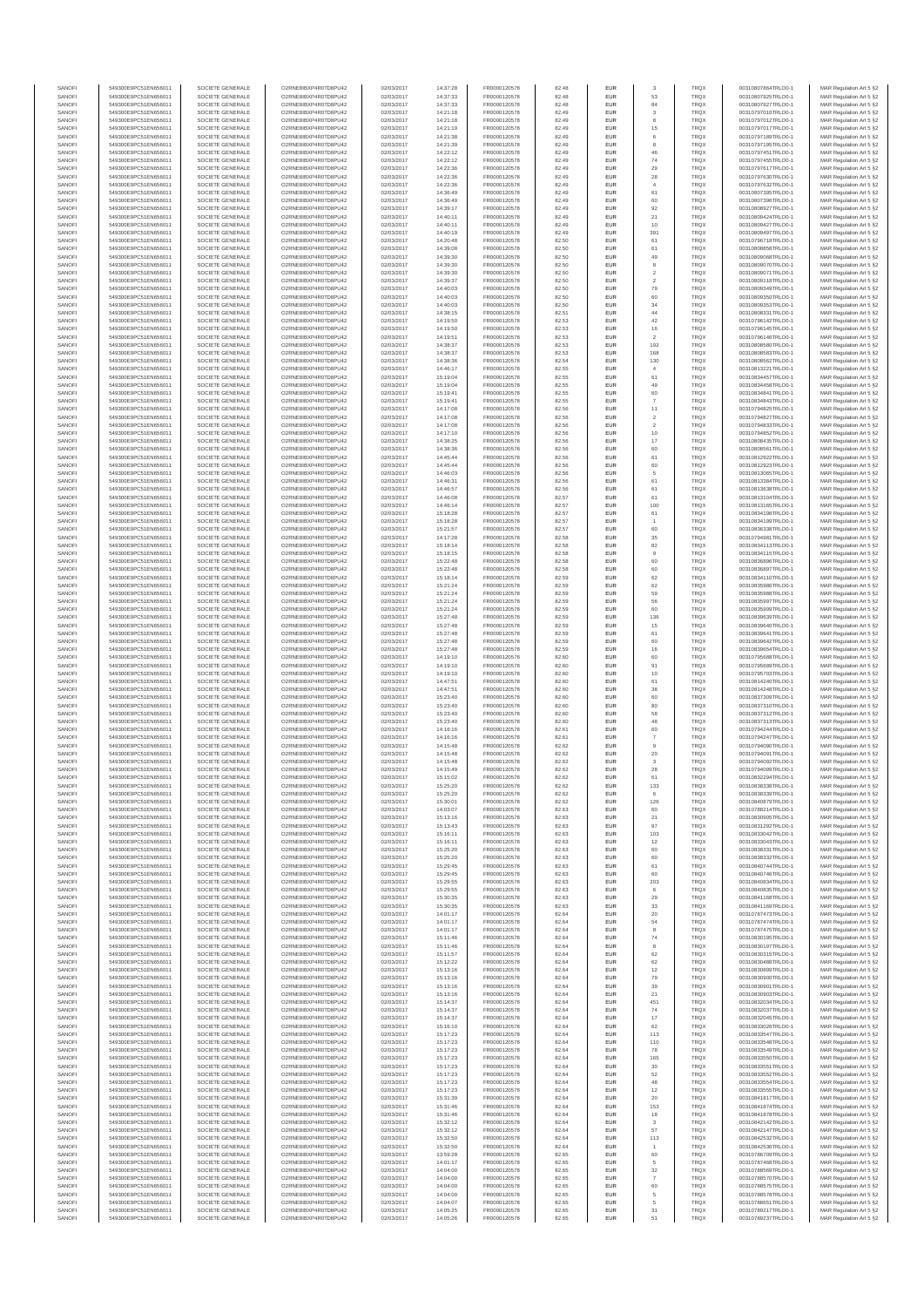| SANOFI           | 549300E9PC51EN656011                         | SOCIETE GENERALE                     | O2RNE8IBXP4R0TD8PU42                          | 02/03/2017               | 14:05:26             | FR0000120578                 | 82.65          | EUR                      |                      | TRQX                       | 00310789238TRLO0-1                       | MAR Regulation Art 5 §2                            |
|------------------|----------------------------------------------|--------------------------------------|-----------------------------------------------|--------------------------|----------------------|------------------------------|----------------|--------------------------|----------------------|----------------------------|------------------------------------------|----------------------------------------------------|
| SANOFI<br>SANOFI | 549300E9PC51EN656011<br>549300E9PC51EN656011 | SOCIETE GENERALE<br>SOCIETE GENERALE | O2RNE8IBXP4R0TD8PU42<br>O2RNE8IBXP4R0TD8PU42  | 02/03/2017<br>02/03/2017 | 14:05:26             | FR0000120578                 | 82.65<br>82.65 | EUR<br>EUR               | 19<br>15             | TRQX<br>TRQX               | 00310789240TRLO0-1<br>00310791768TRLO0-1 | MAR Regulation Art 5 §2                            |
| SANOFI           | 549300E9PC51EN656011                         | SOCIETE GENERALE                     | O2RNE8IBXP4R0TD8PLI42                         | 02/03/2017               | 14:10:32<br>14:10:32 | FR0000120578<br>FR0000120578 | 82.65          | EUR                      | 3                    | TRQX                       | 00310791784TRLO0-1                       | MAR Regulation Art 5 §2<br>MAR Regulation Art 5 §2 |
| SANOFI           | 549300E9PC51EN656011                         | SOCIETE GENERALE                     | O2RNE8IBXP4R0TD8PU42                          | 02/03/2017               | 14:10:33             | FR0000120578                 | 82.65          | EUR                      | 3                    | TRQX                       | 00310791800TRLO0-1                       | MAR Regulation Art 5 §2                            |
| SANOFI           | 549300E9PC51EN656011                         | SOCIETE GENERALE                     | O2RNE8IBXP4R0TD8PU42                          | 02/03/2017               | 14:10:33             | FR0000120578<br>FR0000120578 | 82.65          | EUR                      | 74                   | TRQX                       | 00310791802TRLO0-1                       | MAR Regulation Art 5 §2                            |
| SANOFI<br>SANOFI | 549300E9PC51EN656011<br>549300E9PC51EN656011 | SOCIETE GENERALE<br>SOCIETE GENERALE | O2RNE8IBXP4R0TD8PU42<br>O2RNE8IBXP4R0TD8PU42  | 02/03/2017<br>02/03/2017 | 14:48:48<br>15:11:45 | FR0000120578                 | 82.65<br>82.65 | EUR<br>EUR               | 61                   | <b>TRQX</b><br>TRQX        | 00310814818TRLO0-1<br>00310830167TRLO0-1 | MAR Regulation Art 5 §2<br>MAR Regulation Art 5 §2 |
| SANOFI           | 549300E9PC51EN656011                         | SOCIETE GENERALE                     | O2RNE8IBXP4R0TD8PU42                          | 02/03/2017               | 15:31:39             | FR0000120578                 | 82.65          | <b>EUR</b>               | 62                   | <b>TRQX</b>                | 00310841803TRLO0-1                       | MAR Regulation Art 5 §2                            |
| SANOFI           | 549300E9PC51EN656011                         | SOCIETE GENERALE                     | O2RNE8IBXP4R0TD8PU42                          | 02/03/2017               | 15:32:31             | FR0000120578                 | 82.65          | EUR                      | 62                   | TRQX                       | 00310842281TRLO0-1                       | MAR Regulation Art 5 §2                            |
| SANOFI<br>SANOFI | 549300E9PC51EN656011<br>549300E9PC51EN656011 | SOCIETE GENERALE<br>SOCIETE GENERALE | O2RNE8IBXP4R0TD8PLI42<br>O2RNE8IBXP4R0TD8PU42 | 02/03/2017<br>02/03/2017 | 13:57:56<br>13:57:56 | FR0000120578<br>FR0000120578 | 82.66<br>82.66 | EUR<br>EUR               | 60                   | TRQX<br>TRQX               | 00310785978TRLO0-1<br>00310785998TRLO0-1 | MAR Regulation Art 5 §2<br>MAR Regulation Art 5 §2 |
| SANOFI           | 549300E9PC51EN656011                         | SOCIETE GENERALE                     | O2RNE8IBXP4R0TD8PU42                          | 02/03/2017               | 13:58:24             | FR0000120578                 | 82.66          | EUR                      | 61                   | TRQX                       | 00310786288TRLO0-1                       | MAR Regulation Art 5 §2                            |
| SANOFI           | 549300E9PC51EN656011                         | SOCIETE GENERALE                     | O2RNE8IBXP4R0TD8PU42                          | 02/03/2017               | 13:59:28             | FR0000120578                 | 82.66          | EUR                      | 9                    | TRQX                       | 00310786701TRLO0-1                       | MAR Regulation Art 5 §2                            |
| SANOFI           | 549300E9PC51EN656011                         | SOCIETE GENERALE                     | O2RNE8IBXP4R0TD8PU42                          | 02/03/2017               | 13:59:28             | FR0000120578                 | 82.66          | EUR                      | 51                   | TRQX                       | 00310786702TRLO0-1                       | MAR Regulation Art 5 §2                            |
| SANOFI<br>SANOFI | 549300E9PC51EN656011<br>549300E9PC51EN656011 | SOCIETE GENERALE<br>SOCIETE GENERALE | O2RNE8IBXP4R0TD8PU42<br>O2RNE8IBXP4R0TD8PU42  | 02/03/2017<br>02/03/2017 | 14:02:06<br>14:02:06 | FR0000120578<br>FR0000120578 | 82.66<br>82.66 | <b>EUR</b><br>EUR        | 33<br>28             | <b>TRQX</b><br>TRQX        | 00310787797TRLO0-1<br>00310787798TRLO0-1 | MAR Regulation Art 5 §2<br>MAR Regulation Art 5 §2 |
| SANOFI           | 549300E9PC51EN656011                         | SOCIETE GENERALE                     | O2RNE8IBXP4R0TD8PU42                          | 02/03/2017               | 14:03:36             | FR0000120578                 | 82.66          | <b>EUR</b>               | 60                   | <b>TRQX</b>                | 00310788341TRLO0-1                       | MAR Regulation Art 5 §2                            |
| SANOFI           | 549300E9PC51EN656011                         | SOCIETE GENERALE                     | O2RNE8IBXP4R0TD8PU42                          | 02/03/2017               | 14:09:41             | FR0000120578                 | 82.66          | EUR                      | 14                   | TRQX                       | 00310791340TRLO0-1                       | MAR Regulation Art 5 §2                            |
| SANOFI           | 549300E9PC51EN656011                         | SOCIETE GENERALE                     | O2RNESIBXP4R0TD8PLI42                         | 02/03/2017               | 14:09:41             | FR0000120578                 | 82.66          | EUR                      | 46                   | TRQX                       | 00310791343TRLO0-1                       | MAR Regulation Art 5 §2                            |
| SANOFI<br>SANOFI | 549300E9PC51EN656011<br>549300E9PC51EN656011 | SOCIETE GENERALE<br>SOCIETE GENERALE | O2RNE8IBXP4R0TD8PU42<br>O2RNE8IBXP4R0TD8PLI42 | 02/03/2017<br>02/03/2017 | 14:09:41<br>14:09:42 | FR0000120578<br>FR0000120578 | 82.66<br>82.66 | EUR<br>EUR               | 35<br>42             | TRQX<br>TRQX               | 00310791344TRLO0-1<br>00310791347TRLO0-1 | MAR Regulation Art 5 §2<br>MAR Regulation Art 5 §2 |
| SANOFI           | 549300E9PC51EN656011                         | SOCIETE GENERALE                     | O2RNE8IBXP4R0TD8PU42                          | 02/03/2017               | 14:09:42             | FR0000120578                 | 82.66          | <b>EUR</b>               | 14                   | <b>TRQX</b>                | 00310791353TRLO0-1                       | MAR Regulation Art 5 §2                            |
| SANOFI           | 549300E9PC51EN656011                         | SOCIETE GENERALE                     | O2RNE8IBXP4R0TD8PU42                          | 02/03/2017               | 14:09:42             | FR0000120578                 | 82.66          | EUR                      | 6                    | TRQX                       | 00310791354TRLO0-1                       | MAR Regulation Art 5 §2                            |
| SANOFI<br>SANOFI | 549300E9PC51EN656011<br>549300E9PC51EN656011 | SOCIETE GENERALE<br>SOCIETE GENERALE | O2RNE8IBXP4R0TD8PU42<br>O2RNE8IBXP4R0TD8PU42  | 02/03/2017<br>02/03/2017 | 14:10:56<br>14:10:56 | FR0000120578<br>FR0000120578 | 82.66<br>82.66 | <b>EUR</b><br>EUR        | 5<br>$27\,$          | <b>TRQX</b><br>TRQX        | 00310791947TRLO0-1<br>00310791953TRLO0-1 | MAR Regulation Art 5 §2<br>MAR Regulation Art 5 §2 |
| SANOFI           | 549300E9PC51EN656011                         | SOCIETE GENERALE                     | O2RNE8IBXP4R0TD8PU42                          | 02/03/2017               | 14:48:38             | FR0000120578                 | 82.66          | <b>EUR</b>               | 61                   | <b>TRQX</b>                | 00310814742TRLO0-1                       | MAR Regulation Art 5 §2                            |
| SANOFI           | 549300E9PC51EN656011                         | SOCIETE GENERALE                     | O2RNE8IBXP4R0TD8PU42                          | 02/03/2017               | 15:31:17             | FR0000120578                 | 82.66          | EUR                      | 60                   | TRQX                       | 00310841532TRLO0-1                       | MAR Regulation Art 5 §2                            |
| SANOFI           | 549300E9PC51EN656011                         | SOCIETE GENERALE                     | O2RNE8IBXP4R0TD8PU42                          | 02/03/2017               | 15:31:17             | FR0000120578                 | 82.66          | EUR                      | $\overline{a}$       | TRQX                       | 00310841534TRLO0-1                       | MAR Regulation Art 5 §2                            |
| SANOFI<br>SANOFI | 549300E9PC51EN656011<br>549300E9PC51EN656011 | SOCIETE GENERALE<br>SOCIETE GENERALE | O2RNE8IBXP4R0TD8PU42<br>O2RNE8IBXP4R0TD8PU42  | 02/03/2017<br>02/03/2017 | 16:25:02<br>16:25:02 | FR0000120578<br>FR0000120578 | 82.66<br>82.66 | EUR<br>EUR               | 83                   | TRQX<br>TRQX               | 00310881592TRLO0-1<br>00310881594TRLO0-1 | MAR Regulation Art 5 §2<br>MAR Regulation Art 5 §2 |
| SANOFI           | 549300E9PC51EN656011                         | SOCIETE GENERALE                     | O2RNE8IBXP4R0TD8PU42                          | 02/03/2017               | 13:57:02             | FR0000120578                 | 82.67          | <b>EUR</b>               | 15                   | <b>TRQX</b>                | 00310785652TRLO0-1                       | MAR Regulation Art 5 §2                            |
| SANOFI           | 549300E9PC51EN656011                         | SOCIETE GENERALE                     | O2RNE8IBXP4R0TD8PU42                          | 02/03/2017               | 13:57:22             | FR0000120578                 | 82.67          | EUR                      |                      | TRQX                       | 00310785764TRLO0-1                       | MAR Regulation Art 5 §2                            |
| SANOFI<br>SANOFI | 549300E9PC51EN656011<br>549300E9PC51EN656011 | SOCIETE GENERALE<br>SOCIETE GENERALE | O2RNE8IBXP4R0TD8PU42<br>O2RNE8IBXP4R0TD8PU42  | 02/03/2017<br>02/03/2017 | 14:06:00<br>14:08:35 | FR0000120578<br>FR0000120578 | 82.67<br>82.67 | <b>EUR</b><br>EUR        | 60<br>60             | <b>TRQX</b><br>TRQX        | 00310789557TRLO0-1<br>00310790836TRLO0-1 | MAR Regulation Art 5 §2<br>MAR Regulation Art 5 §2 |
| SANOFI           | 549300E9PC51EN656011                         | SOCIETE GENERALE                     | O2RNE8IBXP4R0TD8PU42                          | 02/03/2017               | 15:33:22             | FR0000120578                 | 82.67          | EUR                      | 60                   | TRQX                       | 00310842917TRLO0-1                       | MAR Regulation Art 5 §2                            |
| SANOFI           | 549300E9PC51EN656011                         | SOCIETE GENERALE                     | O2RNE8IBXP4R0TD8PU42                          | 02/03/2017               | 15:38:00             | FR0000120578                 | 82.67          | EUR                      | 60                   | TRQX                       | 00310845487TRLO0-1                       | MAR Regulation Art 5 §2                            |
| SANOFI<br>SANOFI | 549300E9PC51EN656011                         | SOCIETE GENERALE                     | O2RNE8IBXP4R0TD8PU42<br>O2RNE8IBXP4R0TD8PU42  | 02/03/2017               | 15:38:23             | FR0000120578                 | 82.67          | EUR                      | 61                   | TRQX                       | 00310845685TRLO0-1                       | MAR Regulation Art 5 §2                            |
| SANOFI           | 549300E9PC51EN656011<br>549300E9PC51EN656011 | SOCIETE GENERALE<br>SOCIETE GENERALE | O2RNE8IBXP4R0TD8PU42                          | 02/03/2017<br>02/03/2017 | 15:38:48<br>16:24:12 | FR0000120578<br>FR0000120578 | 82.67<br>82.67 | EUR<br>EUR               | 62<br>61             | TRQX<br>TRQX               | 00310845887TRLO0-1<br>00310880841TRLO0-1 | MAR Regulation Art 5 §2<br>MAR Regulation Art 5 §2 |
| SANOFI           | 549300E9PC51EN656011                         | SOCIETE GENERALE                     | O2RNE8IBXP4R0TD8PU42                          | 02/03/2017               | 16:24:12             | FR0000120578                 | 82.67          | <b>EUR</b>               | 8                    | <b>TRQX</b>                | 00310880847TRLO0-1                       | MAR Regulation Art 5 §2                            |
| SANOFI           | 549300E9PC51EN656011                         | SOCIETE GENERALE                     | O2RNE8IBXP4R0TD8PU42                          | 02/03/2017               | 13:53:21             | FR0000120578                 | 82.68          | EUR                      | 60                   | TRQX                       | 00310784448TRLO0-1                       | MAR Regulation Art 5 §2                            |
| SANOFI<br>SANOFI | 549300E9PC51EN656011<br>549300E9PC51EN656011 | SOCIETE GENERALE<br>SOCIETE GENERALE | O2RNE8IBXP4R0TD8PLI42<br>O2RNE8IBXP4R0TD8PU42 | 02/03/2017<br>02/03/2017 | 13:53:21<br>13:53:21 | FR0000120578<br>FR0000120578 | 82.68<br>82.68 | <b>EUR</b><br>EUR        | 60                   | <b>TRQX</b><br>TRQX        | 00310784453TRLO0-1<br>00310784462TRLO0-1 | MAR Regulation Art 5 §2<br>MAR Regulation Art 5 §2 |
| SANOFI           | 549300E9PC51EN656011                         | SOCIETE GENERALE                     | O2RNE8IBXP4R0TD8PU42                          | 02/03/2017               | 13:55:19             | FR0000120578                 | 82.68          | EUR                      | $\overline{2}$       | <b>TRQX</b>                | 00310785033TRLO0-1                       | MAR Regulation Art 5 §2                            |
| SANOFI           | 549300E9PC51EN656011                         | SOCIETE GENERALE                     | O2RNE8IBXP4R0TD8PU42                          | 02/03/2017               | 13:55:29             | FR0000120578                 | 82.68          | EUR                      | 91                   | <b>TRQX</b>                | 00310785086TRLO0-1                       | MAR Regulation Art 5 §2                            |
| SANOFI           | 549300E9PC51EN656011                         | SOCIETE GENERALE                     | O2RNE8IBXP4R0TD8PLI42<br>O2RNE8IBXP4R0TD8PU42 | 02/03/2017               | 13:56:33             | FR0000120578                 | 82.68          | EUR                      | 5                    | TRQX                       | 00310785460TRLO0-1                       | MAR Regulation Art 5 §2                            |
| SANOFI<br>SANOFI | 549300E9PC51EN656011<br>549300E9PC51EN656011 | SOCIETE GENERALE<br>SOCIETE GENERALE | O2RNE8IBXP4R0TD8PU42                          | 02/03/2017<br>02/03/2017 | 13:56:43<br>13:56:43 | FR0000120578<br>FR0000120578 | 82.68<br>82.68 | EUR<br>EUR               | 54<br>42             | <b>TRQX</b><br><b>TRQX</b> | 00310785496TRLO0-1<br>00310785497TRLO0-1 | MAR Regulation Art 5 §2<br>MAR Regulation Art 5 §2 |
| SANOFI           | 549300E9PC51EN656011                         | SOCIETE GENERALE                     | O2RNE8IBXP4R0TD8PU42                          | 02/03/2017               | 13:56:43             | FR0000120578                 | 82.68          | EUR                      | 18                   | <b>TRQX</b>                | 00310785498TRLO0-1                       | MAR Regulation Art 5 §2                            |
| SANOFI           | 549300E9PC51EN656011                         | SOCIETE GENERALE                     | O2RNE8IBXP4R0TD8PU42                          | 02/03/2017               | 14:12:35             | FR0000120578                 | 82.68          | EUR                      |                      | TRQX                       | 00310792718TRLO0-1                       | MAR Regulation Art 5 §2                            |
| SANOFI<br>SANOFI | 549300E9PC51EN656011<br>549300E9PC51EN656011 | SOCIETE GENERALE<br>SOCIETE GENERALE | O2RNE8IBXP4R0TD8PU42<br>O2RNE8IBXP4R0TD8PU42  | 02/03/2017<br>02/03/2017 | 14:14:30<br>14:14:30 | FR0000120578<br>FR0000120578 | 82.68<br>82.68 | <b>EUR</b><br>EUR        | 60<br>60             | <b>TRQX</b><br>TRQX        | 00310793441TRLO0-1<br>00310793442TRLO0-1 | MAR Regulation Art 5 §2<br>MAR Regulation Art 5 §2 |
| SANOFI           | 549300E9PC51EN656011                         | SOCIETE GENERALE                     | O2RNE8IBXP4R0TD8PLI42                         | 02/03/2017               | 14:52:30             | FR0000120578                 | 82.68          | EUR                      | 60                   | TRQX                       | 00310817394TRLO0-1                       | MAR Regulation Art 5 §2                            |
| SANOFI           | 549300E9PC51EN656011                         | SOCIETE GENERALE                     | O2RNE8IBXP4R0TD8PU42                          | 02/03/2017               | 14:52:31             | FR0000120578                 | 82.68          | EUR                      | 60                   | TRQX                       | 00310817406TRLO0-1                       | MAR Regulation Art 5 §2                            |
| SANOFI           | 549300E9PC51EN656011                         | SOCIETE GENERALE                     | O2RNE8IBXP4R0TD8PU42                          | 02/03/2017               | 14:52:31             | FR0000120578                 | 82.68          | EUR                      |                      | <b>TRQX</b>                | 00310817407TRLO0-1                       | MAR Regulation Art 5 §2                            |
| SANOFI<br>SANOFI | 549300E9PC51EN656011<br>549300E9PC51EN656011 | SOCIETE GENERALE<br>SOCIETE GENERALE | O2RNE8IBXP4R0TD8PU42<br>O2RNE8IBXP4R0TD8PU42  | 02/03/2017<br>02/03/2017 | 15:10:59<br>15:33:18 | FR0000120578<br>FR0000120578 | 82.68<br>82.68 | <b>EUR</b><br>EUR        | 62                   | <b>TRQX</b><br>TRQX        | 00310829696TRLO0-1<br>00310842882TRLO0-1 | MAR Regulation Art 5 §2<br>MAR Regulation Art 5 §2 |
| SANOFI           | 549300E9PC51EN656011                         | SOCIETE GENERALE                     | O2RNE8IBXP4R0TD8PU42                          | 02/03/2017               | 15:33:18             | FR0000120578                 | 82.68          | <b>EUR</b>               | 59                   | <b>TRQX</b>                | 00310842883TRLO0-1                       | MAR Regulation Art 5 §2                            |
| SANOFI           | 549300E9PC51EN656011                         | SOCIETE GENERALE                     | O2RNE8IBXP4R0TD8PU42                          | 02/03/2017               | 15:33:53             | FR0000120578                 | 82.68          | EUR                      | 60                   | TRQX                       | 00310843235TRLO0-1                       | MAR Regulation Art 5 §2                            |
| SANOFI<br>SANOFI | 549300E9PC51EN656011<br>549300E9PC51EN656011 | SOCIETE GENERALE<br>SOCIETE GENERALE | O2RNE8IBXP4R0TD8PU42                          | 02/03/2017<br>02/03/2017 | 15:38:20             | FR0000120578                 | 82.68<br>82.68 | <b>EUR</b><br>EUR        | 62<br>60             | <b>TRQX</b><br>TRQX        | 00310845645TRLO0-1                       | MAR Regulation Art 5 §2                            |
| SANOFI           | 549300E9PC51EN656011                         | SOCIETE GENERALE                     | O2RNE8IBXP4R0TD8PU42<br>O2RNE8IBXP4R0TD8PU42  | 02/03/2017               | 16:19:49<br>13:51:53 | FR0000120578<br>FR0000120578 | 82.69          | EUR                      | 67                   | <b>TRQX</b>                | 00310877048TRLO0-1<br>00310783892TRLO0-1 | MAR Regulation Art 5 §2<br>MAR Regulation Art 5 §2 |
| SANOFI           | 549300E9PC51EN656011                         | SOCIETE GENERALE                     | O2RNE8IBXP4R0TD8PU42                          | 02/03/2017               | 13:51:53             | FR0000120578                 | 82.69          | EUR                      | 61                   | <b>TRQX</b>                | 00310783893TRLO0-1                       | MAR Regulation Art 5 §2                            |
| SANOFI           | 549300E9PC51EN656011                         | SOCIETE GENERALE                     | O2RNE8IBXP4R0TD8PU42                          | 02/03/2017               | 13:51:53             | FR0000120578                 | 82.69          | EUR                      |                      | TRQX                       | 00310783894TRLO0-1                       | MAR Regulation Art 5 §2                            |
| SANOFI<br>SANOFI | 549300E9PC51EN656011<br>549300E9PC51EN656011 | SOCIETE GENERALE<br>SOCIETE GENERALE | O2RNE8IBXP4R0TD8PU42<br>O2RNE8IBXP4R0TD8PU42  | 02/03/2017<br>02/03/2017 | 14:07:23<br>14:07:23 | FR0000120578<br>FR0000120578 | 82.69<br>82.69 | <b>EUR</b><br>EUR        | 10<br>82             | <b>TRQX</b><br>TRQX        | 00310790186TRLO0-1<br>00310790187TRLO0-1 | MAR Regulation Art 5 §2<br>MAR Regulation Art 5 §2 |
| SANOFI           | 549300E9PC51EN656011                         | SOCIETE GENERALE                     | O2RNE8IBXP4R0TD8PU42                          | 02/03/2017               | 14:13:33             | FR0000120578                 | 82.69          | <b>EUR</b>               | 112                  | <b>TRQX</b>                | 00310793124TRLO0-1                       | MAR Regulation Art 5 §2                            |
| SANOFI           | 549300E9PC51EN656011                         | SOCIETE GENERALE                     | O2RNE8IBXP4R0TD8PU42                          | 02/03/2017               | 14:50:09             | FR0000120578                 | 82.69          | EUR                      | 61                   | TRQX                       | 00310815686TRLO0-1                       | MAR Regulation Art 5 §2                            |
| SANOFI<br>SANOFI | 549300E9PC51EN656011<br>549300E9PC51EN656011 | SOCIETE GENERALE<br>SOCIETE GENERALE | O2RNE8IBXP4R0TD8PU42<br>O2RNE8IBXP4R0TD8PU42  | 02/03/2017               | 14:50:09             | FR0000120578                 | 82.69<br>82.69 | <b>EUR</b><br>EUR        | 39                   | <b>TRQX</b><br>TRQX        | 00310815688TRLO0-1<br>00310815691TRLO0-1 | MAR Regulation Art 5 §2                            |
| SANOFI           | 549300E9PC51EN656011                         | SOCIETE GENERALE                     | O2RNE8IBXP4R0TD8PU42                          | 02/03/2017<br>02/03/2017 | 14:50:09<br>14:54:00 | FR0000120578<br>FR0000120578 | 82.69          | EUR                      | $21\,$<br>60         | TRQX                       | 00310818361TRLO0-1                       | MAR Regulation Art 5 §2<br>MAR Regulation Art 5 §2 |
| SANOFI           | 549300E9PC51EN656011                         | SOCIETE GENERALE                     | O2RNE8IBXP4R0TD8PU42                          | 02/03/2017               | 14:54:22             | FR0000120578                 | 82.69          | EUR                      | 60                   | TRQX                       | 00310818658TRLO0-1                       | MAR Regulation Art 5 §2                            |
| SANOFI           | 549300E9PC51EN656011                         | SOCIETE GENERALE                     | O2RNE8IBXP4R0TD8PU42                          | 02/03/2017               | 15:03:52             | FR0000120578                 | 82.69          | EUR                      | 62                   | TRQX                       | 00310825118TRLO0-1                       | MAR Regulation Art 5 §2                            |
| SANOFI<br>SANOFI | 549300E9PC51EN656011<br>549300E9PC51EN656011 | SOCIETE GENERALE<br>SOCIETE GENERALE | O2RNE8IBXP4R0TD8PU42<br>O2RNE8IBXP4R0TD8PU42  | 02/03/2017<br>02/03/2017 | 15:03:52<br>15:10:32 | FR0000120578<br>FR0000120578 | 82.69<br>82.69 | <b>EUR</b><br>EUR        | 82<br>$74\,$         | <b>TRQX</b><br>TRQX        | 00310825119TRLO0-1<br>00310829424TRLO0-1 | MAR Regulation Art 5 §2<br>MAR Regulation Art 5 §2 |
| SANOFI           | 549300E9PC51EN656011                         | SOCIETE GENERALE                     | O2RNE8IBXP4R0TD8PU42                          | 02/03/2017               | 15:10:32             | FR0000120578                 | 82.69          | <b>EUR</b>               | $\overline{7}$       | <b>TRQX</b>                | 00310829426TRLO0-1                       | MAR Regulation Art 5 §2                            |
| SANOFI           | 549300E9PC51EN656011                         | SOCIETE GENERALE                     | O2RNE8IBXP4R0TD8PU42                          | 02/03/2017               | 15:10:32             | FR0000120578                 | 82.69          | EUR                      | 10                   | TRQX                       | 00310829427TRLO0-1                       | MAR Regulation Art 5 §2                            |
| SANOFI           | 549300E9PC51EN656011                         | SOCIETE GENERALE                     | O2RNE8IBXP4R0TD8PU42                          | 02/03/2017               | 15:35:20             | FR0000120578                 | 82.69          | EUR                      | 60                   | TRQX                       | 00310844141TRLO0-1                       | MAR Regulation Art 5 §2                            |
| SANOFI<br>SANOFI | 549300E9PC51EN656011<br>549300E9PC51EN656011 | SOCIETE GENERALE<br>SOCIETE GENERALE | O2RNE8IBXP4R0TD8PU42<br>O2RNE8IBXP4R0TD8PU42  | 02/03/2017<br>02/03/2017 | 15:35:53<br>15:35:53 | FR0000120578<br>FR0000120578 | 82.69<br>82.69 | EUR<br>EUR               | 82                   | TRQX<br>TRQX               | 00310844378TRLO0-1<br>00310844380TRLO0-1 | MAR Regulation Art 5 §2<br>MAR Regulation Art 5 §2 |
| SANOFI           | 549300E9PC51EN656011                         | SOCIETE GENERALE                     | O2RNE8IBXP4R0TD8PU42                          | 02/03/2017               | 15:37:45             | FR0000120578                 | 82.69          | EUR                      | 152                  | TRQX                       | 00310845374TRLO0-1                       | MAR Regulation Art 5 §2                            |
| SANOFI           | 549300E9PC51EN656011                         | SOCIETE GENERALE                     | O2RNE8IBXP4R0TD8PU42                          | 02/03/2017               | 16:17:52             | FR0000120578                 | 82.69          | EUR                      | 113                  | TRQX                       | 00310874900TRLO0-1                       | MAR Regulation Art 5 §2                            |
| SANOFI           | 549300E9PC51EN656011                         | SOCIETE GENERALE                     | O2RNE8IBXP4R0TD8PU42                          | 02/03/2017               | 16:27:53             | FR0000120578                 | 82.69          | <b>EUR</b>               | 65                   | <b>TRQX</b>                | 00310883828TRLO0-1                       | MAR Regulation Art 5 §2                            |
| SANOFI<br>SANOFI | 549300E9PC51EN656011<br>549300E9PC51EN656011 | SOCIETE GENERALE<br>SOCIETE GENERALE | O2RNE8IBXP4R0TD8PU42<br>O2RNE8IBXP4R0TD8PU42  | 02/03/2017<br>02/03/2017 | 16:27:53<br>16:27:53 | FR0000120578<br>FR0000120578 | 82.69<br>82.69 | EUR<br>EUR               | 14<br>$\overline{7}$ | TRQX<br><b>TRQX</b>        | 00310883829TRLO0-1<br>00310883830TRLO0-1 | MAR Regulation Art 5 §2<br>MAR Regulation Art 5 §2 |
| SANOFI           | 549300E9PC51EN656011                         | SOCIETE GENERALE                     | O2RNE8IBXP4R0TD8PU42                          | 02/03/2017               | 16:27:53             | FR0000120578                 | 82.69          | EUR                      | 24                   | TRQX                       | 00310883831TRLO0-1                       | MAR Regulation Art 5 §2                            |
| SANOFI           | 549300E9PC51EN656011                         | SOCIETE GENERALE                     | O2RNE8IBXP4R0TD8PLI42                         | 02/03/2017               | 16:27:53             | FR0000120578                 | 82.69          | EUR                      | 57                   | TRQX                       | 00310883832TRLO0-1                       | MAR Regulation Art 5 §2                            |
| SANOFI<br>SANOFI | 549300E9PC51EN656011<br>549300E9PC51EN656011 | SOCIETE GENERALE<br>SOCIETE GENERALE | O2RNE8IBXP4R0TD8PU42<br>O2RNESIBXP4R0TD8PLI42 | 02/03/2017<br>02/03/2017 | 16:27:53<br>16:27:53 | FR0000120578<br>FR0000120578 | 82.69<br>82.69 | <b>EUR</b><br><b>EUR</b> | 50<br>63             | <b>TRQX</b><br><b>TROX</b> | 00310883833TRLO0-1<br>00310883834TRLO0-1 | MAR Regulation Art 5 §2<br>MAR Regulation Art 5 §2 |
| SANOFI           | 549300E9PC51EN656011                         | SOCIETE GENERALE                     | O2RNE8IBXP4R0TD8PU42                          | 02/03/2017               | 14:07:41             | FR0000120578                 | 82.70          | EUR                      | 30                   | <b>TRQX</b>                | 00310790426TRLO0-1                       | MAR Regulation Art 5 §2                            |
| SANOFI           | 549300E9PC51EN656011                         | SOCIETE GENERALE                     | O2RNE8IBXP4R0TD8PU42                          | 02/03/2017               | 14:07:41             | FR0000120578                 | 82.70          | EUR                      |                      | TRQX                       | 00310790427TRLO0-1                       | MAR Regulation Art 5 §2                            |
| SANOFI           | 549300E9PC51EN656011                         | SOCIETE GENERALE                     | O2RNE8IBXP4R0TD8PU42                          | 02/03/2017               | 14:07:42             | FR0000120578                 | 82.70          | <b>EUR</b>               | 3                    | <b>TROX</b>                | 00310790431TRLO0-1                       | MAR Regulation Art 5 §2                            |
| SANOFI<br>SANOFI | 549300E9PC51EN656011<br>549300E9PC51EN656011 | SOCIETE GENERALE<br>SOCIETE GENERALE | O2RNE8IBXP4R0TD8PU42<br>O2RNE8IBXP4R0TD8PU42  | 02/03/2017<br>02/03/2017 | 14:07:42<br>14:07:42 | FR0000120578<br>FR0000120578 | 82.70<br>82.70 | EUR<br><b>EUR</b>        | 30<br>4              | TRQX<br><b>TROX</b>        | 00310790435TRLO0-1<br>00310790439TRLO0-1 | MAR Regulation Art 5 §2<br>MAR Regulation Art 5 §2 |
| SANOFI           | 549300E9PC51EN656011                         | SOCIETE GENERALE                     | O2RNE8IBXP4R0TD8PU42                          | 02/03/2017               | 14:07:42             | FR0000120578                 | 82.70          | <b>EUR</b>               | 237                  | <b>TRQX</b>                | 00310790442TRLO0-1                       | MAR Regulation Art 5 §2                            |
| SANOFI           | 549300E9PC51EN656011                         | SOCIETE GENERALE                     | O2RNE8IBXP4R0TD8PU42                          | 02/03/2017               | 14:52:16             | FR0000120578                 | 82.70          | EUR                      | $\overline{9}$       | <b>TROX</b>                | 00310817211TRLO0-1<br>00310817242TRLO0-1 | MAR Regulation Art 5 §2                            |
| SANOFI<br>SANOFI | 549300E9PC51EN656011<br>549300E9PC51EN656011 | SOCIETE GENERALE<br>SOCIETE GENERALE | O2RNE8IBXP4R0TD8PU42<br>O2RNESIBXP4R0TD8PLI42 | 02/03/2017<br>02/03/2017 | 14:52:18<br>14:55:31 | FR0000120578<br>FR0000120578 | 82.70<br>82.70 | EUR<br>EUR               | 51<br>19             | <b>TRQX</b><br><b>TRQX</b> | 00310819432TRLO0-1                       | MAR Regulation Art 5 §2<br>MAR Regulation Art 5 §2 |
| SANOFI           | 549300E9PC51EN656011                         | SOCIETE GENERALE                     | O2RNE8IBXP4R0TD8PLI42                         | 02/03/2017               | 14:55:40             | FR0000120578                 | 82.70          | <b>EUR</b>               | $\overline{7}$       | <b>TROX</b>                | 00310819540TRLO0-1                       | MAR Regulation Art 5 §2                            |
| SANOFI           | 549300E9PC51EN656011                         | SOCIETE GENERALE                     | O2RNE8IBXP4R0TD8PU42                          | 02/03/2017               | 14:59:25             | FR0000120578                 | 82.70          | EUR                      | 60                   | TRQX                       | 00310821777TRLO0-1                       | MAR Regulation Art 5 §2                            |
| SANOFI<br>SANOFI | 549300E9PC51EN656011<br>549300E9PC51EN656011 | SOCIETE GENERALE<br>SOCIETE GENERALE | O2RNE8IBXP4R0TD8PU42<br>O2RNE8IBXP4R0TD8PU42  | 02/03/2017<br>02/03/2017 | 14:59:25<br>14:59:25 | FR0000120578<br>FR0000120578 | 82.70<br>82.70 | <b>EUR</b><br>EUR        | $\overline{2}$<br>58 | <b>TROX</b><br>TRQX        | 00310821778TRLO0-1<br>00310821779TRLO0-1 | MAR Regulation Art 5 §2<br>MAR Regulation Art 5 §2 |
| SANOFI           | 549300E9PC51EN656011                         | SOCIETE GENERALE                     | O2RNE8IBXP4R0TD8PU42                          | 02/03/2017               | 15:10:03             | FR0000120578                 | 82.70          | EUR                      | 60                   | TRQX                       | 00310829154TRLO0-1                       | MAR Regulation Art 5 §2                            |
| SANOFI           | 549300E9PC51EN656011                         | SOCIETE GENERALE                     | O2RNE8IBXP4R0TD8PU42                          | 02/03/2017               | 15:10:32             | FR0000120578                 | 82.70          | EUR                      | 61                   | <b>TRQX</b>                | 00310829419TRLO0-1                       | MAR Regulation Art 5 §2                            |
| SANOFI<br>SANOFI | 549300E9PC51EN656011<br>549300E9PC51EN656011 | SOCIETE GENERALE<br>SOCIETE GENERALE | O2RNE8IBXP4R0TD8PU42<br>O2RNESIBXP4R0TD8PLI42 | 02/03/2017<br>02/03/2017 | 15:37:04<br>15:37:04 | FR0000120578<br>FR0000120578 | 82.70<br>82.70 | EUR<br>EUR               | 60<br>59             | <b>TRQX</b><br><b>TRQX</b> | 00310844957TRLO0-1<br>00310844958TRLO0-1 | MAR Regulation Art 5 §2                            |
| SANOFI           | 549300E9PC51EN656011                         | SOCIETE GENERALE                     | O2RNE8IBXP4R0TD8PU42                          | 02/03/2017               | 15:37:04             | FR0000120578                 | 82.70          | EUR                      |                      | TRQX                       | 00310844960TRLO0-1                       | MAR Regulation Art 5 §2<br>MAR Regulation Art 5 §2 |
| SANOFI           | 549300E9PC51EN656011                         | SOCIETE GENERALE                     | O2RNE8IBXP4R0TD8PU42                          | 02/03/2017               | 15:37:39             | FR0000120578                 | 82.70          | <b>EUR</b>               | 60                   | <b>TROX</b>                | 00310845310TRLO0-1                       | MAR Regulation Art 5 §2                            |
| SANOFI           | 549300E9PC51EN656011                         | SOCIETE GENERALE                     | O2RNE8IBXP4R0TD8PU42                          | 02/03/2017               | 16:16:40             | FR0000120578                 | 82.70          | EUR                      | 82                   | TRQX                       | 00310873886TRLO0-1                       | MAR Regulation Art 5 §2                            |
| SANOFI<br>SANOFI | 549300E9PC51EN656011<br>549300E9PC51EN656011 | SOCIETE GENERALE<br>SOCIETE GENERALE | O2RNE8IBXP4R0TD8PLI42<br>O2RNE8IBXP4R0TD8PU42 | 02/03/2017<br>02/03/2017 | 16:19:15<br>16:19:15 | FR0000120578<br>FR0000120578 | 82.70<br>82.70 | <b>EUR</b><br>EUR        | 142<br>15            | <b>TROX</b><br>TRQX        | 00310876338TRLO0-1<br>00310876370TRLO0-1 | MAR Regulation Art 5 §2<br>MAR Regulation Art 5 §2 |
| SANOFI           | 549300E9PC51EN656011                         | SOCIETE GENERALE                     | O2RNE8IBXP4R0TD8PU42                          | 02/03/2017               | 14:07:41             | FR0000120578                 | 82.71          | EUR                      | 9                    | TRQX                       | 00310790416TRLO0-1                       | MAR Regulation Art 5 §2                            |
| SANOFI           | 549300E9PC51EN656011                         | SOCIETE GENERALE                     | O2RNE8IBXP4R0TD8PU42                          | 02/03/2017               | 14:07:41             | FR0000120578                 | 82.71          | EUR                      | 5                    | <b>TRQX</b>                | 00310790424TRLO0-1                       | MAR Regulation Art 5 §2                            |
| SANOFI<br>SANOFI | 549300E9PC51EN656011<br>549300E9PC51EN656011 | SOCIETE GENERALE<br>SOCIETE GENERALE | O2RNE8IBXP4R0TD8PU42<br>O2RNE8IBXP4R0TD8PU42  | 02/03/2017<br>02/03/2017 | 14:13:32             | FR0000120578                 | 82.71<br>82.71 | EUR<br>EUR               | 57<br>60             | TRQX<br>TRQX               | 00310793113TRLO0-1<br>00310793114TRLO0-1 | MAR Regulation Art 5 §2                            |
| SANOFI           | 549300E9PC51EN656011                         | SOCIETE GENERALE                     | O2RNE8IBXP4R0TD8PU42                          | 02/03/2017               | 14:13:32<br>14:53:12 | FR0000120578<br>FR0000120578 | 82.71          | EUR                      | 60                   | TRQX                       | 00310817900TRLO0-1                       | MAR Regulation Art 5 §2<br>MAR Regulation Art 5 §2 |
| SANOFI           | 549300E9PC51EN656011                         | SOCIETE GENERALE                     | O2RNE8IBXP4R0TD8PU42                          | 02/03/2017               | 14:53:17             | FR0000120578                 | 82.71          | <b>EUR</b>               | 9                    | <b>TROX</b>                | 00310817943TRLO0-1                       | MAR Regulation Art 5 §2                            |
| SANOFI           | 549300E9PC51EN656011                         | SOCIETE GENERALE                     | O2RNE8IBXP4R0TD8PU42                          | 02/03/2017               | 14:55:00             | FR0000120578                 | 82.71          | EUR                      | 34                   | TRQX                       | 00310819091TRLO0-1                       | MAR Regulation Art 5 §2                            |
| SANOFI<br>SANOFI | 549300E9PC51EN656011<br>549300E9PC51EN656011 | SOCIETE GENERALE<br>SOCIETE GENERALE | O2RNE8IBXP4R0TD8PU42<br>O2RNE8IBXP4R0TD8PU42  | 02/03/2017<br>02/03/2017 | 14:55:18<br>14:55:29 | FR0000120578<br>FR0000120578 | 82.71<br>82.71 | <b>EUR</b><br><b>EUR</b> | 13<br>60             | <b>TROX</b><br><b>TRQX</b> | 00310819256TRLO0-1<br>00310819377TRLO0-1 | MAR Regulation Art 5 §2<br>MAR Regulation Art 5 §2 |
| SANOFI           | 549300E9PC51EN656011                         | SOCIETE GENERALE                     | O2RNE8IBXP4R0TD8PU42                          | 02/03/2017               | 15:00:36             | FR0000120578                 | 82.71          | EUR                      | 62                   | TRQX                       | 00310822848TRLO0-1                       | MAR Regulation Art 5 §2                            |
| SANOFI           | 549300E9PC51EN656011                         | SOCIETE GENERALE                     | O2RNE8IBXP4R0TD8PU42                          | 02/03/2017               | 15:09:18             | FR0000120578                 | 82.71          | EUR                      | 60                   | <b>TRQX</b>                | 00310828657TRLO0-1                       | MAR Regulation Art 5 §2                            |
| SANOFI<br>SANOFI | 549300E9PC51EN656011                         | SOCIETE GENERALE<br>SOCIETE GENERALE | O2RNE8IBXP4R0TD8PU42<br>O2RNE8IBXP4R0TD8PU42  | 02/03/2017               | 15:09:18             | FR0000120578                 | 82.71          | EUR                      | 77                   | <b>TRQX</b><br><b>TRQX</b> | 00310828660TRLO0-1                       | MAR Regulation Art 5 §2                            |
| SANOFI           | 549300E9PC51EN656011<br>549300E9PC51EN656011 | SOCIETE GENERALE                     | O2RNE8IBXP4R0TD8PU42                          | 02/03/2017<br>02/03/2017 | 15:09:18<br>15:34:56 | FR0000120578<br>FR0000120578 | 82.71<br>82.71 | EUR<br>EUR               | 8<br>142             | TRQX                       | 00310828666TRLO0-1<br>00310843882TRLO0-1 | MAR Regulation Art 5 §2<br>MAR Regulation Art 5 §2 |
| SANOFI           | 549300E9PC51EN656011                         | SOCIETE GENERALE                     | O2RNE8IBXP4R0TD8PU42                          | 02/03/2017               | 15:39:33             | FR0000120578                 | 82.71          | <b>EUR</b>               | 60                   | <b>TROX</b>                | 00310846352TRLO0-1                       | MAR Regulation Art 5 §2                            |
| SANOFI           | 549300E9PC51EN656011                         | SOCIETE GENERALE                     | O2RNE8IBXP4R0TD8PU42                          | 02/03/2017               | 15:40:00             | FR0000120578                 | 82.71          | EUR                      | 5                    | TRQX                       | 00310846615TRLO0-1                       | MAR Regulation Art 5 §2                            |
| SANOFI<br>SANOFI | 549300E9PC51EN656011<br>549300E9PC51EN656011 | SOCIETE GENERALE<br>SOCIETE GENERALE | O2RNE8IBXP4R0TD8PU42<br>O2RNE8IBXP4R0TD8PU42  | 02/03/2017<br>02/03/2017 | 16:23:29<br>16:23:29 | FR0000120578<br>FR0000120578 | 82.71<br>82.71 | EUR<br>EUR               | 83<br>20             | <b>TROX</b><br>TRQX        | 00310880340TRLO0-1<br>00310880341TRLO0-1 | MAR Regulation Art 5 §2<br>MAR Regulation Art 5 §2 |
| SANOFI           | 549300E9PC51EN656011                         | SOCIETE GENERALE                     | O2RNE8IBXP4R0TD8PU42                          | 02/03/2017               | 13:50:27             | FR0000120578                 | 82.72          | EUR                      | 28                   | <b>TRQX</b>                | 00310783290TRLO0-1                       | MAR Regulation Art 5 §2                            |
| SANOFI           | 549300E9PC51EN656011                         | SOCIETE GENERALE                     | O2RNE8IBXP4R0TD8PU42                          | 02/03/2017               | 13:50:27             | FR0000120578                 | 82.72          | EUR                      | 46                   | <b>TRQX</b>                | 00310783291TRLO0-1                       | MAR Regulation Art 5 §2                            |
| SANOFI<br>SANOFI | 549300E9PC51EN656011<br>549300E9PC51EN656011 | SOCIETE GENERALE<br>SOCIETE GENERALE | O2RNE8IBXP4R0TD8PU42<br>O2RNE8IBXP4R0TD8PU42  | 02/03/2017<br>02/03/2017 | 14:52:00<br>14:54:51 | FR0000120578<br>FR0000120578 | 82.72<br>82.72 | EUR<br><b>EUR</b>        | 100<br>60            | <b>TROX</b><br><b>TROX</b> | 00310817074TRLO0-1<br>00310819000TRLO0-1 | MAR Regulation Art 5 §2                            |
| SANOFI           | 549300E9PC51EN656011                         | SOCIETE GENERALE                     | O2RNE8IBXP4R0TD8PU42                          | 02/03/2017               | 15:34:47             | FR0000120578                 | 82.72          | EUR                      | 61                   | TRQX                       | 00310843802TRLO0-1                       | MAR Regulation Art 5 §2<br>MAR Regulation Art 5 §2 |
| SANOFI           | 549300E9PC51EN656011                         | SOCIETE GENERALE                     | O2RNE8IBXP4R0TD8PU42                          | 02/03/2017               | 15:41:10             | FR0000120578                 | 82.72          | <b>EUR</b>               | 73                   | <b>TROX</b>                | 00310847519TRLO0-1                       | MAR Regulation Art 5 §2                            |
| SANOFI           | 549300E9PC51EN656011                         | SOCIETE GENERALE                     | O2RNE8IBXP4R0TD8PU42                          | 02/03/2017               | 15:41:10             | FR0000120578                 | 82.72          | EUR                      | 28                   | TRQX                       | 00310847521TRLO0-1                       | MAR Regulation Art 5 §2                            |
| SANOFI<br>SANOFI | 549300E9PC51EN656011<br>549300E9PC51EN656011 | SOCIETE GENERALE<br>SOCIETE GENERALE | O2RNE8IBXP4R0TD8PU42<br>O2RNE8IBXP4R0TD8PU42  | 02/03/2017<br>02/03/2017 | 15:41:10<br>15:41:10 | FR0000120578<br>FR0000120578 | 82.72<br>82.72 | EUR<br>EUR               | 60<br>$\overline{2}$ | <b>TRQX</b><br>TRQX        | 00310847528TRLO0-1<br>00310847529TRLO0-1 | MAR Regulation Art 5 §2<br>MAR Regulation Art 5 §2 |
| SANOFI           | 549300E9PC51EN656011                         | SOCIETE GENERALE                     | O2RNE8IBXP4R0TD8PU42                          | 02/03/2017               | 16:12:41             | FR0000120578                 | 82.72          | EUR                      | 113                  | TRQX                       | 00310870244TRLO0-1                       | MAR Regulation Art 5 §2                            |
| SANOFI           | 549300E9PC51EN656011                         | SOCIETE GENERALE                     | O2RNE8IBXP4R0TD8PU42                          | 02/03/2017               | 16:14:24             | FR0000120578                 | 82.72          | EUR                      | 170                  | TRQX                       | 00310871872TRLO0-1                       | MAR Regulation Art 5 §2                            |
| SANOFI           | 549300E9PC51EN656011                         | SOCIETE GENERALE                     | O2RNE8IBXP4R0TD8PU42                          | 02/03/2017               | 16:15:51             | FR0000120578                 | 82.72          | EUR                      | 100                  | TRQX                       | 00310873146TRLO0-1                       | MAR Regulation Art 5 §2                            |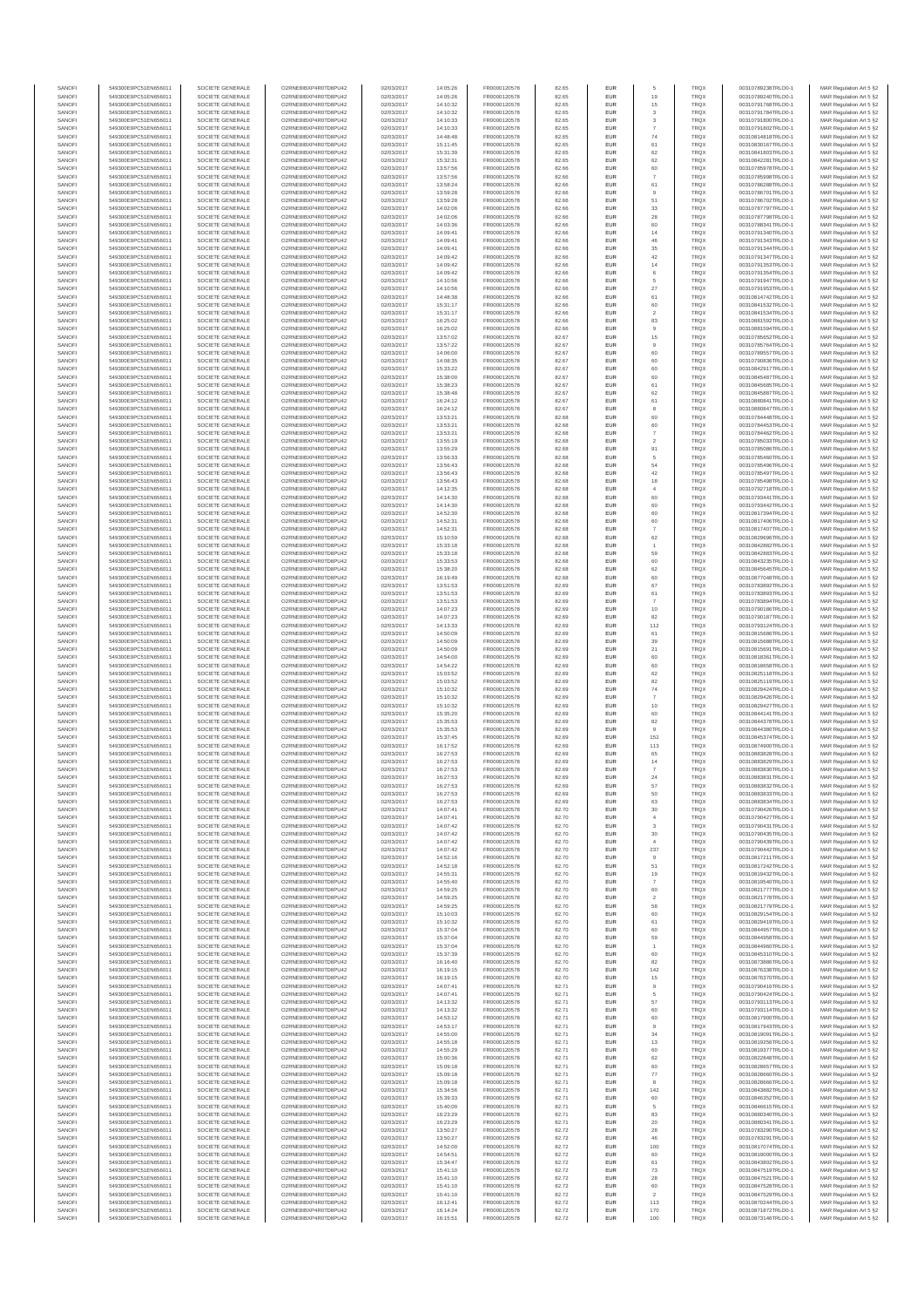| SANOFI           | 549300E9PC51EN656011                         | SOCIETE GENERALE                     | O2RNE8IBXP4R0TD8PU42                          | 02/03/2017               | 16:15:51             | FR0000120578                 | 82.72          | <b>EUR</b>        | 39                   | <b>TRQX</b>                | 00310873147TRLO0-1                       | MAR Regulation Art 5 §2                            |
|------------------|----------------------------------------------|--------------------------------------|-----------------------------------------------|--------------------------|----------------------|------------------------------|----------------|-------------------|----------------------|----------------------------|------------------------------------------|----------------------------------------------------|
| SANOFI<br>SANOFI | 549300E9PC51EN656011<br>549300E9PC51EN656011 | SOCIETE GENERALE<br>SOCIETE GENERALE | O2RNE8IBXP4R0TD8PU42<br>O2RNE8IBXP4R0TD8PU42  | 02/03/2017<br>02/03/2017 | 16:15:51<br>16:21:52 | FR0000120578<br>FR0000120578 | 82.72<br>82.72 | <b>EUR</b><br>EUR | 14<br>95             | <b>TRQX</b><br>TRQX        | 00310873148TRLO0-1<br>00310879131TRLO0-1 | MAR Regulation Art 5 §2<br>MAR Regulation Art 5 §2 |
| SANOFI           | 549300E9PC51EN656011                         | SOCIETE GENERALE                     | O2RNE8IBXP4R0TD8PU42                          | 02/03/2017               | 16:21:55             | FR0000120578                 | 82.72          | <b>EUR</b>        | 102                  | <b>TRQX</b>                | 00310879159TRLO0-1                       | MAR Regulation Art 5 §2                            |
| SANOFI           | 549300E9PC51EN656011                         | SOCIETE GENERALE                     | O2RNE8IBXP4R0TD8PU42                          | 02/03/2017               | 16:21:55             | FR0000120578                 | 82.72          | EUR               |                      | TRQX                       | 00310879160TRLO0-1                       | MAR Regulation Art 5 §2                            |
| SANOFI           | 549300E9PC51EN656011                         | SOCIETE GENERALE                     | O2RNE8IBXP4R0TD8PU42                          | 02/03/2017               | 16:21:55             | FR0000120578                 | 82.72          | EUR               | 12                   | TRQX                       | 00310879162TRLO0-1                       | MAR Regulation Art 5 §2                            |
| SANOFI<br>SANOFI | 549300E9PC51EN656011<br>549300E9PC51EN656011 | SOCIETE GENERALE<br>SOCIETE GENERALE | O2RNE8IBXP4R0TD8PU42<br>O2RNE8IBXP4R0TD8PU42  | 02/03/2017<br>02/03/2017 | 16:22:29<br>16:22:29 | FR0000120578<br>FR0000120578 | 82.72<br>82.72 | EUR<br>EUR        | 56<br>$\overline{4}$ | <b>TRQX</b><br>TRQX        | 00310879604TRLO0-1<br>00310879605TRLO0-1 | MAR Regulation Art 5 §2<br>MAR Regulation Art 5 §2 |
| SANOFI           | 549300E9PC51EN656011                         | SOCIETE GENERALE                     | O2RNE8IBXP4R0TD8PU42                          | 02/03/2017               | 13:43:28             | FR0000120578                 | 82.73          | EUR               | 60                   | TRQX                       | 00310780854TRLO0-1                       | MAR Regulation Art 5 §2                            |
| SANOFI           | 549300E9PC51EN656011                         | SOCIETE GENERALE                     | O2RNE8IBXP4R0TD8PU42                          | 02/03/2017               | 13:46:46             | FR0000120578                 | 82.73          | EUR               | 74                   | TRQX                       | 00310781953TRLO0-1                       | MAR Regulation Art 5 §2                            |
| SANOFI<br>SANOFI | 549300E9PC51EN656011<br>549300E9PC51EN656011 | SOCIETE GENERALE<br>SOCIETE GENERALE | O2RNE8IBXP4R0TD8PLI42<br>O2RNE8IBXP4R0TD8PU42 | 02/03/2017<br>02/03/2017 | 14:50:47<br>14:51:56 | FR0000120578<br>FR0000120578 | 82.73<br>82.73 | <b>EUR</b><br>EUR | $\overline{9}$<br>60 | <b>TRQX</b><br>TRQX        | 00310816234TRLO0-1<br>00310817031TRLO0-1 | MAR Regulation Art 5 §2<br>MAR Regulation Art 5 §2 |
| SANOFI           | 549300E9PC51EN656011                         | SOCIETE GENERALE                     | O2RNE8IBXP4R0TD8PU42                          | 02/03/2017               | 14:53:39             | FR0000120578                 | 82.73          | <b>EUR</b>        | 60                   | <b>TRQX</b>                | 00310818185TRLO0-1                       | MAR Regulation Art 5 §2                            |
| SANOFI           | 549300E9PC51EN656011                         | SOCIETE GENERALE                     | O2RNE8IBXP4R0TD8PU42                          | 02/03/2017               | 14:54:39             | FR0000120578                 | 82.73          | EUR               | 100                  | TRQX                       | 00310818895TRLO0-1                       | MAR Regulation Art 5 §2                            |
| SANOFI           | 549300E9PC51EN656011                         | SOCIETE GENERALE                     | O2RNE8IBXP4R0TD8PU42                          | 02/03/2017               | 14:54:39             | FR0000120578                 | 82.73          | EUR               | $\overline{2}$       | TRQX                       | 00310818897TRLO0-1                       | MAR Regulation Art 5 §2                            |
| SANOFI<br>SANOFI | 549300E9PC51EN656011<br>549300E9PC51EN656011 | SOCIETE GENERALE<br>SOCIETE GENERALE | O2RNE8IBXP4R0TD8PU42<br>O2RNE8IBXP4R0TD8PU42  | 02/03/2017<br>02/03/2017 | 14:56:44<br>14:56:44 | FR0000120578<br>FR0000120578 | 82.73<br>82.73 | EUR<br>EUR        | 60<br>60             | TRQX<br><b>TRQX</b>        | 00310820112TRLO0-1<br>00310820113TRLO0-1 | MAR Regulation Art 5 §2<br>MAR Regulation Art 5 §2 |
| SANOFI           | 549300E9PC51EN656011                         | SOCIETE GENERALE                     | O2RNE8IBXP4R0TD8PU42                          | 02/03/2017               | 14:59:01             | FR0000120578                 | 82.73          | EUR               | 61                   | TRQX                       | 00310821520TRLO0-1                       | MAR Regulation Art 5 §2                            |
| SANOFI           | 549300E9PC51EN656011                         | SOCIETE GENERALE                     | O2RNE8IBXP4R0TD8PU42                          | 02/03/2017               | 14:59:01             | FR0000120578                 | 82.73          | EUR               | 85                   | TRQX                       | 00310821522TRLO0-1                       | MAR Regulation Art 5 §2                            |
| SANOFI           | 549300E9PC51EN656011                         | SOCIETE GENERALE                     | O2RNE8IBXP4R0TD8PLI42                         | 02/03/2017               | 14:59:01             | FR0000120578                 | 82.73          | <b>EUR</b>        | 90                   | <b>TRQX</b>                | 00310821530TRLO0-1                       | MAR Regulation Art 5 §2                            |
| SANOFI<br>SANOFI | 549300E9PC51EN656011<br>549300E9PC51EN656011 | SOCIETE GENERALE<br>SOCIETE GENERALE | O2RNE8IBXP4R0TD8PU42<br>O2RNE8IBXP4R0TD8PU42  | 02/03/2017<br>02/03/2017 | 15:00:13<br>15:00:13 | FR0000120578<br>FR0000120578 | 82.73<br>82.73 | EUR<br><b>EUR</b> | 60<br>8              | TRQX<br><b>TRQX</b>        | 00310822515TRLO0-1<br>00310822521TRLO0-1 | MAR Regulation Art 5 §2<br>MAR Regulation Art 5 §2 |
| SANOFI           | 549300E9PC51EN656011                         | SOCIETE GENERALE                     | O2RNE8IBXP4R0TD8PU42                          | 02/03/2017               | 15:01:30             | FR0000120578                 | 82.73          | EUR               | 82                   | TRQX                       | 00310823381TRLO0-1                       | MAR Regulation Art 5 §2                            |
| SANOFI           | 549300E9PC51EN656011                         | SOCIETE GENERALE                     | O2RNESIBXP4R0TD8PLI42                         | 02/03/2017               | 15:01:30             | FR0000120578                 | 82.73          | EUR               | 62                   | <b>TRQX</b>                | 00310823383TRLO0-1                       | MAR Regulation Art 5 §2                            |
| SANOFI           | 549300E9PC51EN656011                         | SOCIETE GENERALE                     | O2RNE8IBXP4R0TD8PU42                          | 02/03/2017               | 15:01:30             | FR0000120578                 | 82.73          | EUR               | 19                   | <b>TRQX</b>                | 00310823385TRLO0-1                       | MAR Regulation Art 5 §2                            |
| SANOFI<br>SANOFI | 549300E9PC51EN656011<br>549300E9PC51EN656011 | SOCIETE GENERALE<br>SOCIETE GENERALE | O2RNE8IBXP4R0TD8PU42<br>O2RNE8IBXP4R0TD8PU42  | 02/03/2017<br>02/03/2017 | 15:08:46<br>09:45:47 | FR0000120578<br>FR0000120578 | 82.73<br>82.74 | EUR<br>EUR        | 60                   | TRQX<br>TRQX               | 00310828233TRLO0-1<br>00310699486TRLO0-1 | MAR Regulation Art 5 §2<br>MAR Regulation Art 5 §2 |
| SANOFI           | 549300E9PC51EN656011                         | SOCIETE GENERALE                     | O2RNE8IBXP4R0TD8PU42                          | 02/03/2017               | 09:45:47             | FR0000120578                 | 82.74          | EUR               |                      | TRQX                       | 00310699488TRLO0-1                       | MAR Regulation Art 5 §2                            |
| SANOFI           | 549300E9PC51EN656011                         | SOCIETE GENERALE                     | O2RNE8IBXP4R0TD8PU42                          | 02/03/2017               | 11:47:56             | FR0000120578                 | 82.74          | <b>EUR</b>        | 60                   | <b>TRQX</b>                | 00310744749TRLO0-1                       | MAR Regulation Art 5 §2                            |
| SANOFI<br>SANOFI | 549300E9PC51EN656011<br>549300E9PC51EN656011 | SOCIETE GENERALE<br>SOCIETE GENERALE | O2RNE8IBXP4R0TD8PU42<br>O2RNE8IBXP4R0TD8PU42  | 02/03/2017<br>02/03/2017 | 13:26:12<br>13:31:08 | FR0000120578<br>FR0000120578 | 82.74<br>82.74 | EUR<br><b>EUR</b> | 60<br>101            | TRQX<br><b>TRQX</b>        | 00310774367TRLO0-1<br>00310776217TRLO0-1 | MAR Regulation Art 5 §2<br>MAR Regulation Art 5 §2 |
| SANOFI           | 549300E9PC51EN656011                         | SOCIETE GENERALE                     | O2RNE8IBXP4R0TD8PU42                          | 02/03/2017               | 13:31:08             | FR0000120578                 | 82.74          | EUR               | 11                   | TRQX                       | 00310776220TRLO0-1                       | MAR Regulation Art 5 §2                            |
| SANOFI           | 549300E9PC51EN656011                         | SOCIETE GENERALE                     | O2RNE8IBXP4R0TD8PU42                          | 02/03/2017               | 13:44:49             | FR0000120578                 | 82.74          | EUR               | 60                   | TRQX                       | 00310781379TRLO0-1                       | MAR Regulation Art 5 §2                            |
| SANOFI           | 549300E9PC51EN656011                         | SOCIETE GENERALE                     | O2RNE8IBXP4R0TD8PU42                          | 02/03/2017               | 13:47:53             | FR0000120578                 | 82.74          | EUR               | 61                   | TRQX                       | 00310782254TRLO0-1                       | MAR Regulation Art 5 §2                            |
| SANOFI<br>SANOFI | 549300E9PC51EN656011<br>549300E9PC51EN656011 | SOCIETE GENERALE<br>SOCIETE GENERALE | O2RNE8IBXP4R0TD8PU42<br>O2RNE8IBXP4R0TD8PU42  | 02/03/2017<br>02/03/2017 | 13:47:53<br>13:50:18 | FR0000120578<br>FR0000120578 | 82.74<br>82.74 | EUR<br><b>EUR</b> | 60<br>90             | <b>TRQX</b><br><b>TRQX</b> | 00310782255TRLO0-1<br>00310783177TRLO0-1 | MAR Regulation Art 5 §2<br>MAR Regulation Art 5 §2 |
| SANOFI           | 549300E9PC51EN656011                         | SOCIETE GENERALE                     | O2RNE8IBXP4R0TD8PU42                          | 02/03/2017               | 13:50:18             | FR0000120578                 | 82.74          | EUR               | 49                   | TRQX                       | 00310783178TRLO0-1                       | MAR Regulation Art 5 §2                            |
| SANOFI           | 549300E9PC51EN656011                         | SOCIETE GENERALE                     | O2RNE8IBXP4R0TD8PU42                          | 02/03/2017               | 13:50:18             | FR0000120578                 | 82.74          | <b>EUR</b>        | 11                   | <b>TRQX</b>                | 00310783179TRLO0-1                       | MAR Regulation Art 5 §2                            |
| SANOFI<br>SANOFI | 549300E9PC51EN656011<br>549300E9PC51EN656011 | SOCIETE GENERALE<br>SOCIETE GENERALE | O2RNE8IBXP4R0TD8PU42<br>O2RNE8IBXP4R0TD8PU42  | 02/03/2017<br>02/03/2017 | 13:50:18<br>13:50:18 | FR0000120578<br>FR0000120578 | 82.74<br>82.74 | EUR<br>EUR        | $22\,$               | TRQX<br>TRQX               | 00310783180TRLO0-1<br>00310783181TRLO0-1 | MAR Regulation Art 5 §2<br>MAR Regulation Art 5 §2 |
| SANOFI           | 549300E9PC51EN656011                         | SOCIETE GENERALE                     | O2RNE8IBXP4R0TD8PU42                          | 02/03/2017               | 14:51:50             | FR0000120578                 | 82.74          | EUR               |                      | TRQX                       | 00310816971TRLO0-1                       | MAR Regulation Art 5 §2                            |
| SANOFI           | 549300E9PC51EN656011                         | SOCIETE GENERALE                     | O2RNE8IBXP4R0TD8PU42                          | 02/03/2017               | 14:57:34             | FR0000120578                 | 82.74          | EUR               | 60                   | TRQX                       | 00310820696TRLO0-1                       | MAR Regulation Art 5 §2                            |
| SANOFI           | 549300E9PC51EN656011                         | SOCIETE GENERALE                     | O2RNE8IBXP4R0TD8PU42                          | 02/03/2017               | 14:57:34             | FR0000120578                 | 82.74          | EUR               | 210                  | TRQX                       | 00310820699TRLO0-1                       | MAR Regulation Art 5 §2                            |
| SANOFI<br>SANOFI | 549300E9PC51EN656011<br>549300E9PC51EN656011 | SOCIETE GENERALE<br>SOCIETE GENERALE | O2RNE8IBXP4R0TD8PLI42<br>O2RNE8IBXP4R0TD8PU42 | 02/03/2017<br>02/03/2017 | 14:57:34<br>14:57:34 | FR0000120578<br>FR0000120578 | 82.74<br>82.74 | EUR<br><b>EUR</b> | 11<br>192            | TRQX<br><b>TRQX</b>        | 00310820702TRLO0-1<br>00310820703TRLO0-1 | MAR Regulation Art 5 §2<br>MAR Regulation Art 5 §2 |
| SANOFI           | 549300E9PC51EN656011                         | SOCIETE GENERALE                     | O2RNE8IBXP4R0TD8PU42                          | 02/03/2017               | 14:58:02             | FR0000120578                 | 82.74          | EUR               | 61                   | TRQX                       | 00310820918TRLO0-1                       | MAR Regulation Art 5 §2                            |
| SANOFI           | 549300E9PC51EN656011                         | SOCIETE GENERALE                     | O2RNE8IBXP4R0TD8PU42                          | 02/03/2017               | 14:58:02             | FR0000120578                 | 82.74          | <b>EUR</b>        | $\overline{7}$       | <b>TRQX</b>                | 00310820920TRLO0-1                       | MAR Regulation Art 5 §2                            |
| SANOFI           | 549300E9PC51EN656011                         | SOCIETE GENERALE                     | O2RNE8IBXP4R0TD8PU42                          | 02/03/2017               | 15:00:06             | FR0000120578                 | 82.74          | EUR               | 61                   | TRQX                       | 00310822416TRLO0-1                       | MAR Regulation Art 5 §2                            |
| SANOFI<br>SANOFI | 549300E9PC51EN656011<br>549300E9PC51EN656011 | SOCIETE GENERALE<br>SOCIETE GENERALE | O2RNE8IBXP4R0TD8PU42<br>O2RNE8IBXP4R0TD8PU42  | 02/03/2017<br>02/03/2017 | 15:42:17<br>15:43:21 | FR0000120578<br>FR0000120578 | 82.74<br>82.74 | EUR<br>EUR        | 60<br>84             | TRQX<br>TRQX               | 00310848441TRLO0-1<br>00310849210TRLO0-1 | MAR Regulation Art 5 §2<br>MAR Regulation Art 5 §2 |
| SANOFI           | 549300E9PC51EN656011                         | SOCIETE GENERALE                     | O2RNE8IBXP4R0TD8PU42                          | 02/03/2017               | 15:43:21             | FR0000120578                 | 82.74          | EUR               | $\overline{9}$       | TRQX                       | 00310849214TRLO0-1                       | MAR Regulation Art 5 §2                            |
| SANOFI           | 549300E9PC51EN656011                         | SOCIETE GENERALE                     | O2RNE8IBXP4R0TD8PU42                          | 02/03/2017               | 15:49:53             | FR0000120578                 | 82.74          | EUR               | 61                   | TRQX                       | 00310853207TRLO0-1                       | MAR Regulation Art 5 §2                            |
| SANOFI           | 549300E9PC51EN656011                         | SOCIETE GENERALE                     | O2RNE8IBXP4R0TD8PU42                          | 02/03/2017               | 15:50:00             | FR0000120578                 | 82.74          | EUR               | 103                  | TRQX                       | 00310853280TRLO0-1                       | MAR Regulation Art 5 §2                            |
| SANOFI<br>SANOFI | 549300E9PC51EN656011<br>549300E9PC51EN656011 | SOCIETE GENERALE<br>SOCIETE GENERALE | O2RNE8IBXP4R0TD8PU42<br>O2RNE8IBXP4R0TD8PU42  | 02/03/2017<br>02/03/2017 | 15:50:00<br>09:45:47 | FR0000120578<br>FR0000120578 | 82.74<br>82.75 | <b>EUR</b><br>EUR | 11<br>74             | <b>TRQX</b><br>TRQX        | 00310853282TRLO0-1<br>00310699471TRLO0-1 | MAR Regulation Art 5 §2<br>MAR Regulation Art 5 §2 |
| SANOFI           | 549300E9PC51EN656011                         | SOCIETE GENERALE                     | O2RNE8IBXP4R0TD8PU42                          | 02/03/2017               | 09:45:47             | FR0000120578                 | 82.75          | <b>EUR</b>        | 60                   | <b>TRQX</b>                | 00310699478TRLO0-1                       | MAR Regulation Art 5 §2                            |
| SANOFI           | 549300E9PC51EN656011                         | SOCIETE GENERALE                     | O2RNE8IBXP4R0TD8PU42                          | 02/03/2017               | 11:47:27             | FR0000120578                 | 82.75          | EUR               | 82                   | <b>TRQX</b>                | 00310744581TRLO0-1                       | MAR Regulation Art 5 §2                            |
| SANOFI<br>SANOFI | 549300E9PC51EN656011<br>549300E9PC51EN656011 | SOCIETE GENERALE<br>SOCIETE GENERALE | O2RNE8IBXP4R0TD8PU42<br>O2RNE8IBXP4R0TD8PU42  | 02/03/2017<br>02/03/2017 | 13:28:32<br>13:28:32 | FR0000120578<br>FR0000120578 | 82.75<br>82.75 | EUR<br>EUR        | 60<br>106            | TRQX<br>TRQX               | 00310775086TRLO0-1<br>00310775087TRLO0-1 | MAR Regulation Art 5 §2<br>MAR Regulation Art 5 §2 |
| SANOFI           | 549300E9PC51EN656011                         | SOCIETE GENERALE                     | O2RNE8IBXP4R0TD8PU42                          | 02/03/2017               | 13:28:32             | FR0000120578                 | 82.75          | EUR               | 60                   | <b>TRQX</b>                | 00310775088TRLO0-1                       | MAR Regulation Art 5 §2                            |
| SANOFI           | 549300E9PC51EN656011                         | SOCIETE GENERALE                     | O2RNE8IBXP4R0TD8PU42                          | 02/03/2017               | 13:28:32             | FR0000120578                 | 82.75          | EUR               | 6                    | TRQX                       | 00310775089TRLO0-1                       | MAR Regulation Art 5 §2                            |
| SANOFI           | 549300E9PC51EN656011                         | SOCIETE GENERALE                     | O2RNE8IBXP4R0TD8PU42                          | 02/03/2017               | 13:29:50             | FR0000120578                 | 82.75          | EUR               | 59                   | TRQX                       | 00310775505TRLO0-1                       | MAR Regulation Art 5 §2                            |
| SANOFI<br>SANOFI | 549300E9PC51EN656011<br>549300E9PC51EN656011 | SOCIETE GENERALE<br>SOCIETE GENERALE | O2RNE8IBXP4R0TD8PU42<br>O2RNE8IBXP4R0TD8PU42  | 02/03/2017<br>02/03/2017 | 13:29:50<br>13:31:03 | FR0000120578<br>FR0000120578 | 82.75<br>82.75 | <b>EUR</b><br>EUR | 60                   | <b>TRQX</b><br>TRQX        | 00310775507TRLO0-1<br>00310776175TRLO0-1 | MAR Regulation Art 5 §2<br>MAR Regulation Art 5 §2 |
| SANOFI           | 549300E9PC51EN656011                         | SOCIETE GENERALE                     | O2RNE8IBXP4R0TD8PU42                          | 02/03/2017               | 13:39:06             | FR0000120578                 | 82.75          | <b>EUR</b>        | 60                   | <b>TRQX</b>                | 00310779319TRLO0-1                       | MAR Regulation Art 5 §2                            |
| SANOFI           | 549300E9PC51EN656011                         | SOCIETE GENERALE                     | O2RNE8IBXP4R0TD8PU42                          | 02/03/2017               | 13:39:06             | FR0000120578                 | 82.75          | EUR               | 124                  | TRQX                       | 00310779322TRLO0-1                       | MAR Regulation Art 5 §2                            |
| SANOFI           | 549300E9PC51EN656011                         | SOCIETE GENERALE                     | O2RNE8IBXP4R0TD8PU42                          | 02/03/2017               | 13:39:06             | FR0000120578                 | 82.75          | EUR               | 60                   | <b>TRQX</b>                | 00310779325TRLO0-1                       | MAR Regulation Art 5 §2                            |
| SANOFI<br>SANOFI | 549300E9PC51EN656011<br>549300E9PC51EN656011 | SOCIETE GENERALE<br>SOCIETE GENERALE | O2RNE8IBXP4R0TD8PU42<br>O2RNE8IBXP4R0TD8PU42  | 02/03/2017<br>02/03/2017 | 13:39:06<br>13:39:54 | FR0000120578<br>FR0000120578 | 82.75<br>82.75 | EUR<br>EUR        | 13<br>60             | <b>TRQX</b><br>TRQX        | 00310779328TRLO0-1<br>00310779551TRLO0-1 | MAR Regulation Art 5 §2<br>MAR Regulation Art 5 §2 |
| SANOFI           | 549300E9PC51EN656011                         | SOCIETE GENERALE                     | O2RNE8IBXP4R0TD8PU42                          | 02/03/2017               | 13:40:56             | FR0000120578                 | 82.75          | <b>EUR</b>        | 60                   | <b>TRQX</b>                | 00310779816TRLO0-1                       | MAR Regulation Art 5 §2                            |
| SANOFI           | 549300E9PC51EN656011                         | SOCIETE GENERALE                     | O2RNE8IBXP4R0TD8PU42                          | 02/03/2017               | 13:42:15             | FR0000120578                 | 82.75          | EUR               | 151                  | TRQX                       | 00310780346TRLO0-1                       | MAR Regulation Art 5 §2                            |
| SANOFI           | 549300E9PC51EN656011                         | SOCIETE GENERALE                     | O2RNE8IBXP4R0TD8PU42                          | 02/03/2017               | 13:43:07             | FR0000120578                 | 82.75          | <b>EUR</b>        | 60                   | <b>TRQX</b>                | 00310780781TRLO0-1                       | MAR Regulation Art 5 §2                            |
| SANOFI<br>SANOFI | 549300E9PC51EN656011<br>549300E9PC51EN656011 | SOCIETE GENERALE<br>SOCIETE GENERALE | O2RNE8IBXP4R0TD8PU42<br>O2RNE8IBXP4R0TD8PU42  | 02/03/2017<br>02/03/2017 | 13:44:42<br>13:46:29 | FR0000120578<br>FR0000120578 | 82.75<br>82.75 | EUR<br><b>EUR</b> | 60<br>61             | TRQX<br>TRQX               | 00310781334TRLO0-1<br>00310781867TRLO0-1 | MAR Regulation Art 5 §2<br>MAR Regulation Art 5 §2 |
| SANOFI           | 549300E9PC51EN656011                         | SOCIETE GENERALE                     | O2RNE8IBXP4R0TD8PU42                          | 02/03/2017               | 14:51:19             | FR0000120578                 | 82.75          | EUR               | 60                   | TRQX                       | 00310816613TRLO0-1                       | MAR Regulation Art 5 §2                            |
| SANOFI           | 549300E9PC51EN656011                         | SOCIETE GENERALE                     | O2RNE8IBXP4R0TD8PLI42                         | 02/03/2017               | 14:51:19             | FR0000120578                 | 82.75          | EUR               | 60                   | TRQX                       | 00310816614TRLO0-1                       | MAR Regulation Art 5 §2                            |
| SANOFI<br>SANOFI | 549300E9PC51EN656011<br>549300E9PC51EN656011 | SOCIETE GENERALE<br>SOCIETE GENERALE | O2RNE8IBXP4R0TD8PU42<br>O2RNE8IBXP4R0TD8PU42  | 02/03/2017<br>02/03/2017 | 14:57:00<br>14:57:06 | FR0000120578<br>FR0000120578 | 82.75<br>82.75 | EUR<br>EUR        | 100<br>61            | TRQX<br>TRQX               | 00310820314TRLO0-1<br>00310820376TRLO0-1 | MAR Regulation Art 5 §2<br>MAR Regulation Art 5 §2 |
| SANOFI           | 549300E9PC51EN656011                         | SOCIETE GENERALE                     | O2RNE8IBXP4R0TD8PU42                          | 02/03/2017               | 15:02:45             | FR0000120578                 | 82.75          | <b>EUR</b>        | 60                   | <b>TRQX</b>                | 00310824267TRLO0-1                       | MAR Regulation Art 5 §2                            |
| SANOFI           | 549300E9PC51EN656011                         | SOCIETE GENERALE                     | O2RNE8IBXP4R0TD8PU42                          | 02/03/2017               | 15:02:45             | FR0000120578                 | 82.75          | EUR               | 60                   | TRQX                       | 00310824268TRLO0-1                       | MAR Regulation Art 5 §2                            |
| SANOFI           | 549300E9PC51EN656011                         | SOCIETE GENERALE                     | O2RNE8IBXP4R0TD8PU42                          | 02/03/2017               | 15:02:45             | FR0000120578                 | 82.75          | <b>EUR</b>        | 101                  | <b>TRQX</b>                | 00310824269TRLO0-1                       | MAR Regulation Art 5 §2                            |
| SANOFI<br>SANOFI | 549300E9PC51EN656011<br>549300E9PC51EN656011 | SOCIETE GENERALE<br>SOCIETE GENERALE | O2RNE8IBXP4R0TD8PU42<br>O2RNE8IBXP4R0TD8PU42  | 02/03/2017<br>02/03/2017 | 15:05:39<br>15:06:25 | FR0000120578<br>FR0000120578 | 82.75<br>82.75 | EUR<br>EUR        | 137<br>60            | TRQX<br>TRQX               | 00310826160TRLO0-1<br>00310826667TRLO0-1 | MAR Regulation Art 5 §2<br>MAR Regulation Art 5 §2 |
| SANOFI           | 549300E9PC51EN656011                         | SOCIETE GENERALE                     | O2RNE8IBXP4R0TD8PU42                          | 02/03/2017               | 15:06:25             | FR0000120578                 | 82.75          | EUR               | 61                   | TRQX                       | 00310826668TRLO0-1                       | MAR Regulation Art 5 §2                            |
| SANOFI           | 549300E9PC51EN656011                         | SOCIETE GENERALE                     | O2RNESIBXP4R0TD8PLI42                         | 02/03/2017               | 15:07:40             | FR0000120578                 | 82.75          | EUR               | 63                   | TRQX                       | 00310827489TRLO0-1                       | MAR Regulation Art 5 §2                            |
| SANOFI           | 549300E9PC51EN656011                         | SOCIETE GENERALE                     | O2RNE8IBXP4R0TD8PU42                          | 02/03/2017               | 15:08:15             | FR0000120578                 | 82.75          | EUR               | 152                  | TRQX                       | 00310827823TRLO0-1                       | MAR Regulation Art 5 §2                            |
| SANOFI<br>SANOFI | 549300E9PC51EN656011<br>549300E9PC51EN656011 | SOCIETE GENERALE<br>SOCIETE GENERALE | O2RNE8IBXP4R0TD8PU42<br>O2RNE8IBXP4R0TD8PU42  | 02/03/2017<br>02/03/2017 | 15:08:15<br>15:41:20 | FR0000120578<br>FR0000120578 | 82.75<br>82.75 | EUR<br><b>EUR</b> | 16<br>62             | TRQX<br><b>TRQX</b>        | 00310827830TRLO0-1<br>00310847599TRLO0-1 | MAR Regulation Art 5 §2<br>MAR Regulation Art 5 §2 |
| SANOFI           | 549300E9PC51EN656011                         | SOCIETE GENERALE                     | O2RNE8IBXP4R0TD8PU42                          | 02/03/2017               | 15:42:15             | FR0000120578                 | 82.75          | EUR               | 30                   | TRQX                       | 00310848425TRLO0-1                       | MAR Regulation Art 5 §2                            |
| SANOFI           | 549300E9PC51EN656011                         | SOCIETE GENERALE                     | O2RNE8IBXP4R0TD8PU42                          | 02/03/2017               | 15:42:15             | FR0000120578                 | 82.75          | <b>EUR</b>        | 32                   | <b>TROX</b>                | 00310848428TRLO0-1                       | MAR Regulation Art 5 §2                            |
| SANOFI<br>SANOFI | 549300E9PC51EN656011<br>549300E9PC51EN656011 | SOCIETE GENERALE<br>SOCIETE GENERALE | O2RNE8IBXP4R0TD8PU42<br>O2RNE8IBXP4R0TD8PU42  | 02/03/2017<br>02/03/2017 | 15:43:13<br>15:43:13 | FR0000120578<br>FR0000120578 | 82.75<br>82.75 | EUR<br><b>EUR</b> | 51<br>11             | TRQX<br><b>TRQX</b>        | 00310849075TRLO0-1<br>00310849076TRLO0-1 | MAR Regulation Art 5 §2<br>MAR Regulation Art 5 §2 |
| SANOFI           | 549300E9PC51EN656011                         | SOCIETE GENERALE                     | O2RNE8IBXP4R0TD8PU42                          | 02/03/2017               | 15:50:20             | FR0000120578                 | 82.75          | EUR               | 6                    | TRQX                       | 00310853532TRLO0-1                       | MAR Regulation Art 5 §2                            |
| SANOFI           | 549300E9PC51EN656011                         | SOCIETE GENERALE                     | O2RNESIBXP4R0TD8PLI42                         | 02/03/2017               | 15:50:20             | FR0000120578                 | 82.75          | EUR               | 110                  | TRQX                       | 00310853533TRLO0-1                       | MAR Regulation Art 5 §2                            |
| SANOFI           | 549300E9PC51EN656011                         | SOCIETE GENERALE                     | O2RNE8IBXP4R0TD8PU42                          | 02/03/2017               | 16:10:23             | FR0000120578                 | 82.75          | EUR               | 61                   | <b>TRQX</b>                | 00310868270TRLO0-1                       | MAR Regulation Art 5 §2                            |
| SANOFI<br>SANOFI | 549300E9PC51EN656011<br>549300E9PC51EN656011 | SOCIETE GENERALE<br>SOCIETE GENERALE | O2RNE8IBXP4R0TD8PU42<br>O2RNE8IBXP4R0TD8PLI42 | 02/03/2017<br>02/03/2017 | 16:10:23<br>16:11:29 | FR0000120578<br>FR0000120578 | 82.75<br>82.75 | EUR<br><b>EUR</b> | 62<br>84             | <b>TRQX</b><br><b>TROX</b> | 00310868271TRLO0-1<br>00310869316TRLO0-1 | MAR Regulation Art 5 §2<br>MAR Regulation Art 5 §2 |
| SANOFI           | 549300E9PC51EN656011                         | SOCIETE GENERALE                     | O2RNE8IBXP4R0TD8PU42                          | 02/03/2017               | 16:11:29             | FR0000120578                 | 82.75          | EUR               | 30                   | TRQX                       | 00310869317TRLO0-1                       | MAR Regulation Art 5 \$2                           |
| SANOFI           | 549300E9PC51EN656011                         | SOCIETE GENERALE                     | O2RNE8IBXP4R0TD8PU42                          | 02/03/2017               | 08:02:15             | FR0000120578                 | 82.76          | <b>EUR</b>        | 17                   | <b>TROX</b>                | 00310667641TRLO0-1                       | MAR Regulation Art 5 §2                            |
| SANOFI<br>SANOFI | 549300E9PC51EN656011<br>549300E9PC51EN656011 | SOCIETE GENERALE<br>SOCIETE GENERALE | O2RNE8IBXP4R0TD8PU42<br>O2RNE8IBXP4R0TD8PU42  | 02/03/2017<br>02/03/2017 | 13:33:44<br>13:36:51 | FR0000120578<br>FR0000120578 | 82.76<br>82.76 | EUR<br>EUR        | 60<br>91             | <b>TRQX</b><br>TRQX        | 00310777296TRLO0-1<br>00310778466TRLO0-1 | MAR Regulation Art 5 §2<br>MAR Regulation Art 5 §2 |
| SANOFI           | 549300E9PC51EN656011                         | SOCIETE GENERALE                     | O2RNE8IBXP4R0TD8PU42                          | 02/03/2017               | 13:45:42             | FR0000120578                 | 82.76          | EUR               | 61                   | <b>TRQX</b>                | 00310781605TRLO0-1                       | MAR Regulation Art 5 §2                            |
| SANOFI           | 549300E9PC51EN656011                         | SOCIETE GENERALE                     | O2RNESIBXP4R0TD8PLI42                         | 02/03/2017               | 14:58:43             | FR0000120578                 | 82.76          | EUR               | 414                  | <b>TRQX</b>                | 00310821271TRLO0-1                       | MAR Regulation Art 5 §2                            |
| SANOFI<br>SANOFI | 549300E9PC51EN656011<br>549300E9PC51EN656011 | SOCIETE GENERALE<br>SOCIETE GENERALE | O2RNE8IBXP4R0TD8PLI42<br>O2RNE8IBXP4R0TD8PU42 | 02/03/2017<br>02/03/2017 | 14:58:43<br>14:58:43 | FR0000120578<br>FR0000120578 | 82.76<br>82.76 | <b>EUR</b><br>EUR | 60<br>152            | <b>TROX</b><br>TRQX        | 00310821274TRLO0-1<br>00310821275TRLO0-1 | MAR Regulation Art 5 §2<br>MAR Regulation Art 5 §2 |
| SANOFI           | 549300E9PC51EN656011                         | SOCIETE GENERALE                     | O2RNE8IBXP4R0TD8PU42                          | 02/03/2017               | 15:01:16             | FR0000120578                 | 82.76          | <b>EUR</b>        | 62                   | <b>TROX</b>                | 00310823184TRLO0-1                       | MAR Regulation Art 5 §2                            |
| SANOFI           | 549300E9PC51EN656011                         | SOCIETE GENERALE                     | O2RNE8IBXP4R0TD8PU42                          | 02/03/2017               | 15:05:39             | FR0000120578                 | 82.76          | EUR               | 62                   | <b>TRQX</b>                | 00310826149TRLO0-1                       | MAR Regulation Art 5 §2                            |
| SANOFI           | 549300E9PC51EN656011                         | SOCIETE GENERALE                     | O2RNE8IBXP4R0TD8PU42                          | 02/03/2017               | 15:05:39             | FR0000120578                 | 82.76          | EUR               | 60                   | TRQX                       | 00310826151TRLO0-1                       | MAR Regulation Art 5 §2                            |
| SANOFI<br>SANOFI | 549300E9PC51EN656011<br>549300E9PC51EN656011 | SOCIETE GENERALE<br>SOCIETE GENERALE | O2RNE8IBXP4R0TD8PU42<br>O2RNE8IBXP4R0TD8PU42  | 02/03/2017<br>02/03/2017 | 15:05:52<br>15:08:15 | FR0000120578<br>FR0000120578 | 82.76<br>82.76 | EUR<br>EUR        | 109<br>62            | <b>TRQX</b><br><b>TRQX</b> | 00310826299TRLO0-1<br>00310827820TRLO0-1 | MAR Regulation Art 5 §2<br>MAR Regulation Art 5 §2 |
| SANOFI           | 549300E9PC51EN656011                         | SOCIETE GENERALE                     | O2RNE8IBXP4R0TD8PU42                          | 02/03/2017               | 15:44:00             | FR0000120578                 | 82.76          | EUR               | 43                   | <b>TRQX</b>                | 00310849525TRLO0-1                       | MAR Regulation Art 5 §2                            |
| SANOFI           | 549300E9PC51EN656011                         | SOCIETE GENERALE                     | O2RNE8IBXP4R0TD8PU42                          | 02/03/2017               | 15:44:00             | FR0000120578                 | 82.76          | EUR               | 18                   | <b>TROX</b>                | 00310849526TRLO0-1                       | MAR Regulation Art 5 §2                            |
| SANOFI           | 549300E9PC51EN656011                         | SOCIETE GENERALE                     | O2RNE8IBXP4R0TD8PU42                          | 02/03/2017               | 15:44:34             | FR0000120578                 | 82.76          | <b>EUR</b>        | 61                   | <b>TROX</b>                | 00310849934TRLO0-1                       | MAR Regulation Art 5 §2                            |
| SANOFI<br>SANOFI | 549300E9PC51EN656011<br>549300E9PC51EN656011 | SOCIETE GENERALE<br>SOCIETE GENERALE | O2RNE8IBXP4R0TD8PU42<br>O2RNE8IBXP4R0TD8PU42  | 02/03/2017<br>02/03/2017 | 15:50:37<br>15:50:37 | FR0000120578<br>FR0000120578 | 82.76<br>82.76 | EUR<br><b>EUR</b> | 157<br>131           | <b>TRQX</b><br><b>TROX</b> | 00310853769TRLO0-1<br>00310853770TRLO0-1 | MAR Regulation Art 5 §2<br>MAR Regulation Art 5 §2 |
| SANOFI           | 549300E9PC51EN656011                         | SOCIETE GENERALE                     | O2RNE8IBXP4R0TD8PU42                          | 02/03/2017               | 15:50:37             | FR0000120578                 | 82.76          | EUR               | 91                   | TRQX                       | 00310853771TRLO0-1                       | MAR Regulation Art 5 §2                            |
| SANOFI           | 549300E9PC51EN656011                         | SOCIETE GENERALE                     | O2RNE8IBXP4R0TD8PU42                          | 02/03/2017               | 16:00:23             | FR0000120578                 | 82.76          | <b>EUR</b>        | -3                   | <b>TRQX</b>                | 00310860538TRLO0-1                       | MAR Regulation Art 5 §2                            |
| SANOFI           | 549300E9PC51EN656011                         | SOCIETE GENERALE                     | O2RNE8IBXP4R0TD8PU42                          | 02/03/2017               | 16:01:46             | FR0000120578                 | 82.76          | EUR               | 63                   | <b>TRQX</b>                | 00310861457TRLO0-1                       | MAR Regulation Art 5 §2                            |
| SANOFI<br>SANOFI | 549300E9PC51EN656011<br>549300E9PC51EN656011 | SOCIETE GENERALE<br>SOCIETE GENERALE | O2RNE8IBXP4R0TD8PU42<br>O2RNE8IBXP4R0TD8PU42  | 02/03/2017<br>02/03/2017 | 16:01:46<br>16:03:56 | FR0000120578<br>FR0000120578 | 82.76<br>82.76 | EUR<br>EUR        | 95<br>63             | <b>TROX</b><br><b>TRQX</b> | 00310861458TRLO0-1<br>00310862996TRLO0-1 | MAR Regulation Art 5 §2<br>MAR Regulation Art 5 §2 |
| SANOFI           | 549300E9PC51EN656011                         | SOCIETE GENERALE                     | O2RNE8IBXP4R0TD8PU42                          | 02/03/2017               | 16:04:00             | FR0000120578                 | 82.76          | EUR               | 63                   | <b>TRQX</b>                | 00310863078TRLO0-1                       | MAR Regulation Art 5 §2                            |
| SANOFI           | 549300E9PC51EN656011                         | SOCIETE GENERALE                     | O2RNE8IBXP4R0TD8PU42                          | 02/03/2017               | 16:07:08             | FR0000120578                 | 82.76          | <b>EUR</b>        | 60                   | <b>TROX</b>                | 00310865826TRLO0-1                       | MAR Regulation Art 5 §2                            |
| SANOFI           | 549300E9PC51EN656011                         | SOCIETE GENERALE                     | O2RNE8IBXP4R0TD8PU42                          | 02/03/2017               | 16:09:56             | FR0000120578                 | 82.76          | EUR               | 102                  | TRQX                       | 00310867907TRLO0-1                       | MAR Regulation Art 5 §2                            |
| SANOFI<br>SANOFI | 549300E9PC51EN656011<br>549300E9PC51EN656011 | SOCIETE GENERALE<br>SOCIETE GENERALE | O2RNE8IBXP4R0TD8PU42<br>O2RNE8IBXP4R0TD8PU42  | 02/03/2017<br>02/03/2017 | 16:09:56<br>16:10:09 | FR0000120578<br>FR0000120578 | 82.76<br>82.76 | <b>EUR</b><br>EUR | 60<br>$77\,$         | <b>TROX</b><br>TRQX        | 00310867908TRLO0-1<br>00310868062TRLO0-1 | MAR Regulation Art 5 §2<br>MAR Regulation Art 5 §2 |
| SANOFI           | 549300E9PC51EN656011                         | SOCIETE GENERALE                     | O2RNE8IBXP4R0TD8PU42                          | 02/03/2017               | 08:01:04             | FR0000120578                 | 82.77          | EUR               | $\overline{4}$       | <b>TRQX</b>                | 00310667180TRLO0-1                       | MAR Regulation Art 5 §2                            |
| SANOFI           | 549300E9PC51EN656011                         | SOCIETE GENERALE                     | O2RNE8IBXP4R0TD8PU42                          | 02/03/2017               | 08:01:24             | FR0000120578                 | 82.77          | EUR               | 100                  | <b>TRQX</b>                | 00310667377TRLO0-1                       | MAR Regulation Art 5 §2                            |
| SANOFI<br>SANOFI | 549300E9PC51EN656011                         | SOCIETE GENERALE                     | O2RNE8IBXP4R0TD8PU42                          | 02/03/2017               | 09:44:14             | FR0000120578                 | 82.77          | EUR               | 5                    | <b>TRQX</b>                | 00310699166TRLO0-1                       | MAR Regulation Art 5 §2                            |
| SANOFI           | 549300E9PC51EN656011<br>549300E9PC51EN656011 | SOCIETE GENERALE<br>SOCIETE GENERALE | O2RNE8IBXP4R0TD8PU42<br>O2RNE8IBXP4R0TD8PU42  | 02/03/2017<br>02/03/2017 | 09:44:14<br>09:44:14 | FR0000120578<br>FR0000120578 | 82.77<br>82.77 | EUR<br>EUR        | 60<br>13             | TRQX<br>TRQX               | 00310699171TRLO0-1<br>00310699172TRLO0-1 | MAR Regulation Art 5 §2<br>MAR Regulation Art 5 §2 |
| SANOFI           | 549300E9PC51EN656011                         | SOCIETE GENERALE                     | O2RNE8IBXP4R0TD8PU42                          | 02/03/2017               | 09:44:14             | FR0000120578                 | 82.77          | <b>EUR</b>        | 69                   | <b>TROX</b>                | 00310699173TRLO0-1                       | MAR Regulation Art 5 §2                            |
| SANOFI           | 549300E9PC51EN656011                         | SOCIETE GENERALE                     | O2RNE8IBXP4R0TD8PU42                          | 02/03/2017               | 09:45:05             | FR0000120578                 | 82.77          | EUR               | 60                   | TRQX                       | 00310699338TRLO0-1                       | MAR Regulation Art 5 §2                            |
| SANOFI<br>SANOFI | 549300E9PC51EN656011<br>549300E9PC51EN656011 | SOCIETE GENERALE<br>SOCIETE GENERALE | O2RNE8IBXP4R0TD8PU42<br>O2RNE8IBXP4R0TD8PU42  | 02/03/2017<br>02/03/2017 | 11:45:40<br>11:45:40 | FR0000120578<br>FR0000120578 | 82.77<br>82.77 | <b>EUR</b><br>EUR | 5<br>60              | <b>TROX</b><br>TRQX        | 00310744028TRLO0-1<br>00310744029TRLO0-1 | MAR Regulation Art 5 §2<br>MAR Regulation Art 5 §2 |
| SANOFI           | 549300E9PC51EN656011                         | SOCIETE GENERALE                     | O2RNE8IBXP4R0TD8PU42                          | 02/03/2017               | 11:51:23             | FR0000120578                 | 82.77          | EUR               | 16                   | TRQX                       | 00310746105TRLO0-1                       | MAR Regulation Art 5 §2                            |
| SANOFI           | 549300E9PC51EN656011                         | SOCIETE GENERALE                     | O2RNE8IBXP4R0TD8PU42                          | 02/03/2017               | 13:35:12             | FR0000120578                 | 82.77          | EUR               | 74                   | TRQX                       | 00310777788TRLO0-1                       | MAR Regulation Art 5 §2                            |
| SANOFI           | 549300E9PC51EN656011                         | SOCIETE GENERALE                     | O2RNE8IBXP4R0TD8PU42                          | 02/03/2017               | 15:41:51             | FR0000120578                 | 82.77          | EUR               | 53                   | TRQX                       | 00310848010TRLO0-1                       | MAR Regulation Art 5 §2                            |
| SANOFI<br>SANOFI | 549300E9PC51EN656011<br>549300E9PC51EN656011 | SOCIETE GENERALE<br>SOCIETE GENERALE | O2RNE8IBXP4R0TD8PU42<br>O2RNE8IBXP4R0TD8PU42  | 02/03/2017<br>02/03/2017 | 15:41:51<br>15:41:51 | FR0000120578<br>FR0000120578 | 82.77<br>82.77 | <b>EUR</b><br>EUR | $\mathbf{a}$<br>117  | <b>TROX</b><br>TRQX        | 00310848011TRLO0-1<br>00310848012TRLO0-1 | MAR Regulation Art 5 §2<br>MAR Regulation Art 5 §2 |
| SANOFI           | 549300E9PC51EN656011                         | SOCIETE GENERALE                     | O2RNE8IBXP4R0TD8PU42                          | 02/03/2017               | 15:41:51             | FR0000120578                 | 82.77          | <b>EUR</b>        | 74                   | <b>TRQX</b>                | 00310848018TRLO0-1                       | MAR Regulation Art 5 §2                            |
| SANOFI           | 549300E9PC51EN656011                         | SOCIETE GENERALE                     | O2RNE8IBXP4R0TD8PU42                          | 02/03/2017               | 15:44:12             | FR0000120578                 | 82.77          | EUR               | 68                   | TRQX                       | 00310849684TRLO0-1                       | MAR Regulation Art 5 §2                            |
| SANOFI           | 549300E9PC51EN656011                         | SOCIETE GENERALE                     | O2RNE8IBXP4R0TD8PU42                          | 02/03/2017               | 15:44:12             | FR0000120578                 | 82.77          | EUR               | 15                   | <b>TRQX</b>                | 00310849686TRLO0-1                       | MAR Regulation Art 5 §2                            |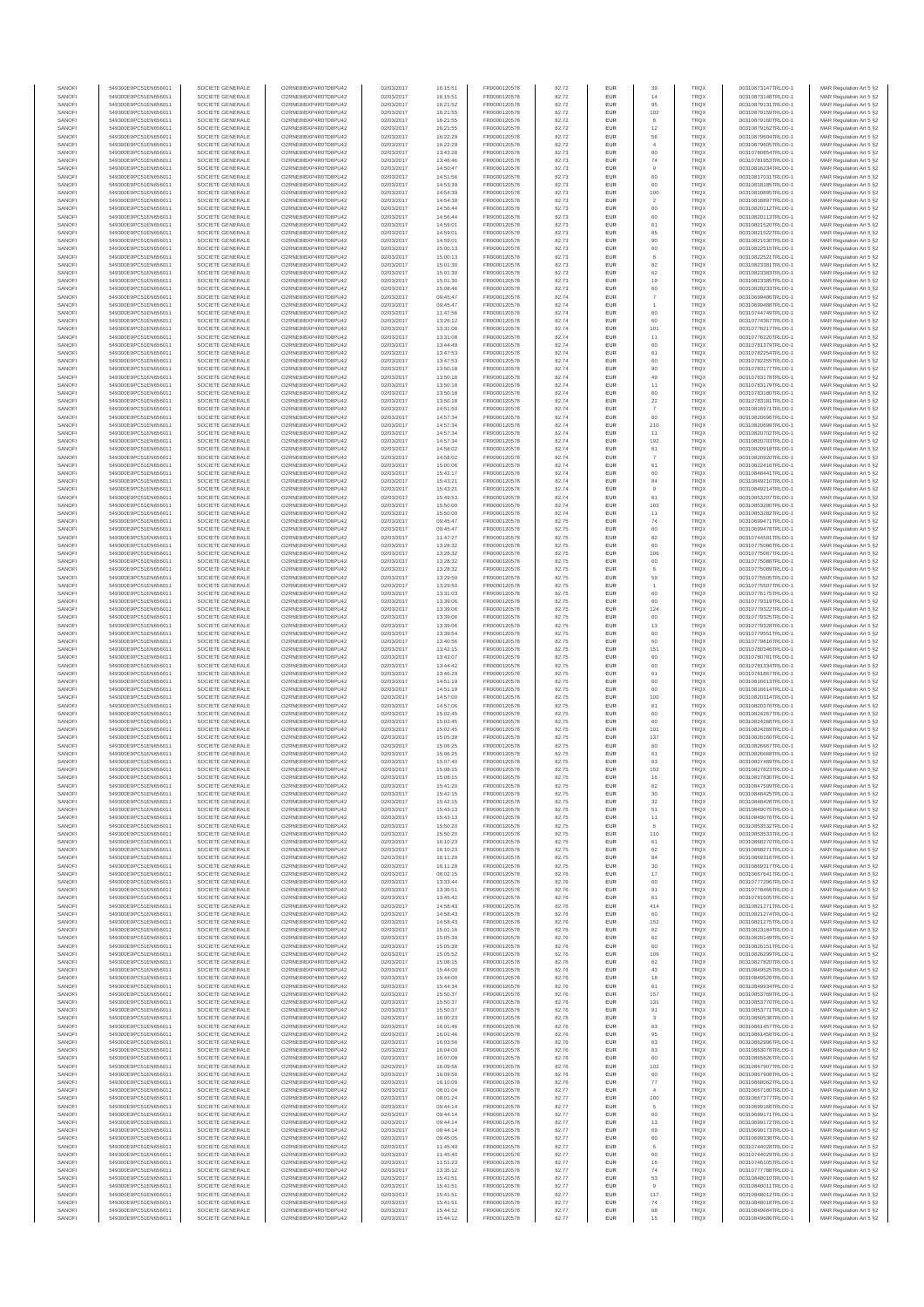| SANOFI           | 549300E9PC51EN656011                         | SOCIETE GENERALE                     | O2RNE8IBXP4R0TD8PU42                          | 02/03/2017               | 15:48:42             | FR0000120578                 | 82.77          | <b>EUR</b>        | 37                   | <b>TRQX</b>                | 00310852358TRLO0-1                       | MAR Regulation Art 5 §2                            |
|------------------|----------------------------------------------|--------------------------------------|-----------------------------------------------|--------------------------|----------------------|------------------------------|----------------|-------------------|----------------------|----------------------------|------------------------------------------|----------------------------------------------------|
| SANOFI<br>SANOFI | 549300E9PC51EN656011<br>549300E9PC51EN656011 | SOCIETE GENERALE<br>SOCIETE GENERALE | O2RNE8IBXP4R0TD8PU42<br>O2RNE8IBXP4R0TD8PU42  | 02/03/2017<br>02/03/2017 | 16:00:41<br>16:01:16 | FR0000120578<br>FR0000120578 | 82.77<br>82.77 | <b>EUR</b><br>EUR | 60<br>171            | <b>TRQX</b><br>TRQX        | 00310860750TRLO0-1<br>00310861147TRLO0-1 | MAR Regulation Art 5 §2<br>MAR Regulation Art 5 §2 |
| SANOFI           | 549300E9PC51EN656011                         | SOCIETE GENERALE                     | O2RNE8IBXP4R0TD8PU42                          | 02/03/2017               | 16:03:40             | FR0000120578                 | 82.77          | <b>EUR</b>        | 100                  | <b>TRQX</b>                | 00310862740TRLO0-1                       | MAR Regulation Art 5 §2                            |
| SANOFI<br>SANOFI | 549300E9PC51EN656011<br>549300E9PC51EN656011 | SOCIETE GENERALE<br>SOCIETE GENERALE | O2RNE8IBXP4R0TD8PU42<br>O2RNE8IBXP4R0TD8PU42  | 02/03/2017<br>02/03/2017 | 16:03:40<br>16:03:40 | FR0000120578<br>FR0000120578 | 82.77<br>82.77 | EUR<br>EUR        | 35                   | TRQX<br><b>TRQX</b>        | 00310862742TRLO0-1<br>00310862743TRLO0-1 | MAR Regulation Art 5 §2<br>MAR Regulation Art 5 §2 |
| SANOFI           | 549300E9PC51EN656011                         | SOCIETE GENERALE                     | O2RNE8IBXP4R0TD8PU42                          | 02/03/2017               | 16:06:07             | FR0000120578                 | 82.77          | EUR               | 83                   | <b>TRQX</b>                | 00310864729TRLO0-1                       | MAR Regulation Art 5 §2                            |
| SANOFI           | 549300E9PC51EN656011                         | SOCIETE GENERALE                     | O2RNE8IBXP4R0TD8PU42                          | 02/03/2017               | 16:06:07             | FR0000120578                 | 82.77          | EUR               | 379                  | TRQX                       | 00310864731TRLO0-1                       | MAR Regulation Art 5 §2                            |
| SANOFI<br>SANOFI | 549300E9PC51EN656011<br>549300E9PC51EN656011 | SOCIETE GENERALE<br>SOCIETE GENERALE | O2RNE8IBXP4R0TD8PU42<br>O2RNE8IBXP4R0TD8PU42  | 02/03/2017<br>02/03/2017 | 16:06:46<br>16:06:46 | FR0000120578<br>FR0000120578 | 82.77<br>82.77 | EUR<br>EUR        | 60<br>61             | TRQX<br>TRQX               | 00310865514TRLO0-1<br>00310865515TRLO0-1 | MAR Regulation Art 5 §2<br>MAR Regulation Art 5 §2 |
| SANOFI           | 549300E9PC51EN656011                         | SOCIETE GENERALE                     | O2RNE8IBXP4R0TD8PLI42                         | 02/03/2017               | 16:06:46             | FR0000120578                 | 82.77          | <b>EUR</b>        | $\overline{7}$       | <b>TRQX</b>                | 00310865522TRLO0-1                       | MAR Regulation Art 5 §2                            |
| SANOFI<br>SANOFI | 549300E9PC51EN656011<br>549300E9PC51EN656011 | SOCIETE GENERALE<br>SOCIETE GENERALE | O2RNE8IBXP4R0TD8PU42<br>O2RNE8IBXP4R0TD8PU42  | 02/03/2017<br>02/03/2017 | 16:08:48<br>16:09:47 | FR0000120578<br>FR0000120578 | 82.77<br>82.77 | EUR<br><b>EUR</b> | 60<br>26             | TRQX<br><b>TRQX</b>        | 00310867045TRLO0-1<br>00310867815TRLO0-1 | MAR Regulation Art 5 §2<br>MAR Regulation Art 5 §2 |
| SANOFI           | 549300E9PC51EN656011                         | SOCIETE GENERALE                     | O2RNE8IBXP4R0TD8PU42                          | 02/03/2017               | 16:09:47             | FR0000120578                 | 82.77          | EUR               | 34                   | TRQX                       | 00310867822TRLO0-1                       | MAR Regulation Art 5 §2                            |
| SANOFI<br>SANOFI | 549300E9PC51EN656011<br>549300E9PC51EN656011 | SOCIETE GENERALE<br>SOCIETE GENERALE | O2RNE8IBXP4R0TD8PU42<br>O2RNE8IBXP4R0TD8PU42  | 02/03/2017<br>02/03/2017 | 11:41:52<br>11:41:52 | FR0000120578<br>FR0000120578 | 82.78<br>82.78 | EUR<br>EUR        | 112<br>60            | TRQX<br>TRQX               | 00310742931TRLO0-1<br>00310742932TRLO0-1 | MAR Regulation Art 5 §2<br>MAR Regulation Art 5 §2 |
| SANOFI           | 549300E9PC51EN656011                         | SOCIETE GENERALE                     | O2RNE8IBXP4R0TD8PU42                          | 02/03/2017               | 11:41:52             | FR0000120578                 | 82.78          | EUR               | 60                   | <b>TRQX</b>                | 00310742935TRLO0-1                       | MAR Regulation Art 5 §2                            |
| SANOFI           | 549300E9PC51EN656011                         | SOCIETE GENERALE                     | O2RNE8IBXP4R0TD8PU42                          | 02/03/2017               | 11:45:06             | FR0000120578                 | 82.78          | EUR               | 70                   | TRQX                       | 00310743858TRLO0-1                       | MAR Regulation Art 5 §2                            |
| SANOFI<br>SANOFI | 549300E9PC51EN656011<br>549300E9PC51EN656011 | SOCIETE GENERALE<br>SOCIETE GENERALE | O2RNE8IBXP4R0TD8PU42<br>O2RNE8IBXP4R0TD8PLI42 | 02/03/2017<br>02/03/2017 | 11:45:06<br>11:45:06 | FR0000120578<br>FR0000120578 | 82.78<br>82.78 | EUR<br><b>EUR</b> | 42<br>12             | <b>TRQX</b><br><b>TRQX</b> | 00310743859TRLO0-1<br>00310743860TRLO0-1 | MAR Regulation Art 5 §2<br>MAR Regulation Art 5 §2 |
| SANOFI           | 549300E9PC51EN656011                         | SOCIETE GENERALE                     | O2RNE8IBXP4R0TD8PU42                          | 02/03/2017               | 11:51:23             | FR0000120578                 | 82.78          | EUR               | 96                   | TRQX                       | 00310746102TRLO0-1                       | MAR Regulation Art 5 §2                            |
| SANOFI<br>SANOFI | 549300E9PC51EN656011<br>549300E9PC51EN656011 | SOCIETE GENERALE<br>SOCIETE GENERALE | O2RNE8IBXP4R0TD8PU42<br>O2RNE8IBXP4R0TD8PU42  | 02/03/2017<br>02/03/2017 | 11:54:19<br>11:56:02 | FR0000120578<br>FR0000120578 | 82.78<br>82.78 | <b>EUR</b><br>EUR | 60<br>60             | <b>TRQX</b><br>TRQX        | 00310747022TRLO0-1<br>00310747614TRLO0-1 | MAR Regulation Art 5 §2<br>MAR Regulation Art 5 §2 |
| SANOFI           | 549300E9PC51EN656011                         | SOCIETE GENERALE                     | O2RNESIBXP4R0TD8PLI42                         | 02/03/2017               | 11:56:02             | FR0000120578                 | 82.78          | EUR               | 68                   | <b>TRQX</b>                | 00310747615TRLO0-1                       | MAR Regulation Art 5 §2                            |
| SANOFI           | 549300E9PC51EN656011                         | SOCIETE GENERALE<br>SOCIETE GENERALE | O2RNE8IBXP4R0TD8PU42                          | 02/03/2017               | 11:56:02             | FR0000120578                 | 82.78          | EUR               | 83                   | <b>TRQX</b>                | 00310747617TRLO0-1<br>00310748086TRLO0-1 | MAR Regulation Art 5 §2                            |
| SANOFI<br>SANOFI | 549300E9PC51EN656011<br>549300E9PC51EN656011 | SOCIETE GENERALE                     | O2RNE8IBXP4R0TD8PU42<br>O2RNE8IBXP4R0TD8PU42  | 02/03/2017<br>02/03/2017 | 11:57:38<br>11:57:38 | FR0000120578<br>FR0000120578 | 82.78<br>82.78 | EUR<br>EUR        | 59                   | TRQX<br>TRQX               | 00310748096TRLO0-1                       | MAR Regulation Art 5 §2<br>MAR Regulation Art 5 §2 |
| SANOFI           | 549300E9PC51EN656011                         | SOCIETE GENERALE                     | O2RNE8IBXP4R0TD8PU42                          | 02/03/2017               | 11:58:34             | FR0000120578                 | 82.78          | EUR               | 67                   | TRQX                       | 00310748394TRLO0-1                       | MAR Regulation Art 5 §2                            |
| SANOFI<br>SANOFI | 549300E9PC51EN656011<br>549300E9PC51EN656011 | SOCIETE GENERALE<br>SOCIETE GENERALE | O2RNE8IBXP4R0TD8PU42<br>O2RNE8IBXP4R0TD8PU42  | 02/03/2017<br>02/03/2017 | 11:58:34<br>13:24:57 | FR0000120578<br>FR0000120578 | 82.78<br>82.78 | <b>EUR</b><br>EUR | $\overline{7}$<br>60 | <b>TRQX</b><br>TRQX        | 00310748396TRLO0-1<br>00310773940TRLO0-1 | MAR Regulation Art 5 §2<br>MAR Regulation Art 5 §2 |
| SANOFI           | 549300E9PC51EN656011                         | SOCIETE GENERALE                     | O2RNE8IBXP4R0TD8PU42                          | 02/03/2017               | 13:32:42             | FR0000120578                 | 82.78          | <b>EUR</b>        | 61                   | <b>TRQX</b>                | 00310776888TRLO0-1                       | MAR Regulation Art 5 §2                            |
| SANOFI<br>SANOFI | 549300E9PC51EN656011<br>549300E9PC51EN656011 | SOCIETE GENERALE<br>SOCIETE GENERALE | O2RNE8IBXP4R0TD8PU42<br>O2RNE8IBXP4R0TD8PU42  | 02/03/2017<br>02/03/2017 | 13:32:42<br>13:32:42 | FR0000120578<br>FR0000120578 | 82.78<br>82.78 | EUR<br>EUR        | 60<br>82             | TRQX<br>TRQX               | 00310776891TRLO0-1<br>00310776892TRLO0-1 | MAR Regulation Art 5 §2<br>MAR Regulation Art 5 §2 |
| SANOFI           | 549300E9PC51EN656011                         | SOCIETE GENERALE                     | O2RNE8IBXP4R0TD8PU42                          | 02/03/2017               | 13:35:09             | FR0000120578                 | 82.78          | EUR               | 61                   | TRQX                       | 00310777752TRLO0-1                       | MAR Regulation Art 5 §2                            |
| SANOFI<br>SANOFI | 549300E9PC51EN656011<br>549300E9PC51EN656011 | SOCIETE GENERALE<br>SOCIETE GENERALE | O2RNE8IBXP4R0TD8PU42<br>O2RNE8IBXP4R0TD8PU42  | 02/03/2017<br>02/03/2017 | 13:36:05<br>13:36:38 | FR0000120578<br>FR0000120578 | 82.78<br>82.78 | EUR<br><b>EUR</b> | 60<br>60             | TRQX<br><b>TRQX</b>        | 00310778122TRLO0-1<br>00310778301TRLO0-1 | MAR Regulation Art 5 §2<br>MAR Regulation Art 5 §2 |
| SANOFI           | 549300E9PC51EN656011                         | SOCIETE GENERALE                     | O2RNE8IBXP4R0TD8PU42                          | 02/03/2017               | 15:45:17             | FR0000120578                 | 82.78          | EUR               | 62                   | TRQX                       | 00310850301TRLO0-1                       | MAR Regulation Art 5 §2                            |
| SANOFI           | 549300E9PC51EN656011                         | SOCIETE GENERALE                     | O2RNE8IBXP4R0TD8PU42                          | 02/03/2017               | 15:46:04             | FR0000120578                 | 82.78          | <b>EUR</b>        | 61                   | <b>TRQX</b>                | 00310850787TRLO0-1                       | MAR Regulation Art 5 §2                            |
| SANOFI<br>SANOFI | 549300E9PC51EN656011<br>549300E9PC51EN656011 | SOCIETE GENERALE<br>SOCIETE GENERALE | O2RNE8IBXP4R0TD8PU42<br>O2RNE8IBXP4R0TD8PU42  | 02/03/2017<br>02/03/2017 | 15:46:04<br>15:46:04 | FR0000120578<br>FR0000120578 | 82.78<br>82.78 | EUR<br>EUR        | 153<br>16            | TRQX<br>TRQX               | 00310850788TRLO0-1<br>00310850789TRLO0-1 | MAR Regulation Art 5 §2<br>MAR Regulation Art 5 §2 |
| SANOFI           | 549300E9PC51EN656011                         | SOCIETE GENERALE                     | O2RNE8IBXP4R0TD8PU42                          | 02/03/2017               | 15:47:10             | FR0000120578                 | 82.78          | EUR               | 83                   | TRQX                       | 00310851486TRLO0-1                       | MAR Regulation Art 5 §2                            |
| SANOFI<br>SANOFI | 549300E9PC51EN656011<br>549300E9PC51EN656011 | SOCIETE GENERALE<br>SOCIETE GENERALE | O2RNE8IBXP4R0TD8PU42<br>O2RNE8IBXP4R0TD8PU42  | 02/03/2017<br>02/03/2017 | 15:47:11<br>15:48:42 | FR0000120578<br>FR0000120578 | 82.78<br>82.78 | EUR<br>EUR        | 9<br>61              | TRQX<br>TRQX               | 00310851488TRLO0-1<br>00310852355TRLO0-1 | MAR Regulation Art 5 §2<br>MAR Regulation Art 5 §2 |
| SANOFI           | 549300E9PC51EN656011                         | SOCIETE GENERALE                     | O2RNE8IBXP4R0TD8PLI42                         | 02/03/2017               | 15:48:42             | FR0000120578                 | 82.78          | EUR               | 103                  | TRQX                       | 00310852356TRLO0-1                       | MAR Regulation Art 5 §2                            |
| SANOFI<br>SANOFI | 549300E9PC51EN656011<br>549300E9PC51EN656011 | SOCIETE GENERALE<br>SOCIETE GENERALE | O2RNE8IBXP4R0TD8PU42<br>O2RNE8IBXP4R0TD8PU42  | 02/03/2017<br>02/03/2017 | 15:58:12<br>15:58:12 | FR0000120578<br>FR0000120578 | 82.78<br>82.78 | <b>EUR</b><br>EUR | 60<br>51             | <b>TRQX</b><br>TRQX        | 00310858920TRLO0-1<br>00310858922TRLO0-1 | MAR Regulation Art 5 §2<br>MAR Regulation Art 5 §2 |
| SANOFI           | 549300E9PC51EN656011                         | SOCIETE GENERALE                     | O2RNE8IBXP4R0TD8PU42                          | 02/03/2017               | 16:01:15             | FR0000120578                 | 82.78          | <b>EUR</b>        | 63                   | <b>TRQX</b>                | 00310861099TRLO0-1                       | MAR Regulation Art 5 §2                            |
| SANOFI           | 549300E9PC51EN656011                         | SOCIETE GENERALE                     | O2RNE8IBXP4R0TD8PU42                          | 02/03/2017               | 16:02:35             | FR0000120578                 | 82.78          | EUR               | 52                   | TRQX                       | 00310861988TRLO0-1                       | MAR Regulation Art 5 §2                            |
| SANOFI<br>SANOFI | 549300E9PC51EN656011<br>549300E9PC51EN656011 | SOCIETE GENERALE<br>SOCIETE GENERALE | O2RNE8IBXP4R0TD8PU42<br>O2RNE8IBXP4R0TD8PU42  | 02/03/2017<br>02/03/2017 | 16:02:35<br>16:02:35 | FR0000120578<br>FR0000120578 | 82.78<br>82.78 | EUR<br>EUR        | 8<br>56              | TRQX<br>TRQX               | 00310861989TRLO0-1<br>00310861990TRLO0-1 | MAR Regulation Art 5 §2<br>MAR Regulation Art 5 §2 |
| SANOFI           | 549300E9PC51EN656011                         | SOCIETE GENERALE                     | O2RNE8IBXP4R0TD8PU42                          | 02/03/2017               | 16:02:35             | FR0000120578                 | 82.78          | EUR               | $\overline{7}$       | TRQX                       | 00310861991TRLO0-1                       | MAR Regulation Art 5 §2                            |
| SANOFI<br>SANOFI | 549300E9PC51EN656011<br>549300E9PC51EN656011 | SOCIETE GENERALE<br>SOCIETE GENERALE | O2RNE8IBXP4R0TD8PU42<br>O2RNE8IBXP4R0TD8PU42  | 02/03/2017<br>02/03/2017 | 16:02:35<br>16:04:59 | FR0000120578<br>FR0000120578 | 82.78<br>82.78 | EUR<br>EUR        | 44<br>45             | TRQX<br>TRQX               | 00310861995TRLO0-1<br>00310863832TRLO0-1 | MAR Regulation Art 5 §2<br>MAR Regulation Art 5 §2 |
| SANOFI           | 549300E9PC51EN656011                         | SOCIETE GENERALE                     | O2RNE8IBXP4R0TD8PU42                          | 02/03/2017               | 16:05:08             | FR0000120578                 | 82.78          | <b>EUR</b>        | 18                   | <b>TRQX</b>                | 00310863989TRLO0-1                       | MAR Regulation Art 5 §2                            |
| SANOFI           | 549300E9PC51EN656011                         | SOCIETE GENERALE                     | O2RNE8IBXP4R0TD8PU42                          | 02/03/2017               | 16:05:08             | FR0000120578                 | 82.78          | EUR               | 198                  | TRQX                       | 00310863991TRLO0-1                       | MAR Regulation Art 5 §2                            |
| SANOFI<br>SANOFI | 549300E9PC51EN656011<br>549300E9PC51EN656011 | SOCIETE GENERALE<br>SOCIETE GENERALE | O2RNE8IBXP4R0TD8PU42<br>O2RNE8IBXP4R0TD8PU42  | 02/03/2017<br>02/03/2017 | 16:06:03<br>16:08:39 | FR0000120578<br>FR0000120578 | 82.78<br>82.78 | <b>EUR</b><br>EUR | 60<br>60             | <b>TRQX</b><br><b>TRQX</b> | 00310864657TRLO0-1<br>00310866953TRLO0-1 | MAR Regulation Art 5 §2<br>MAR Regulation Art 5 §2 |
| SANOFI           | 549300E9PC51EN656011                         | SOCIETE GENERALE                     | O2RNE8IBXP4R0TD8PU42                          | 02/03/2017               | 16:08:39             | FR0000120578                 | 82.78          | EUR               | 111                  | TRQX                       | 00310866954TRLO0-1                       | MAR Regulation Art 5 §2                            |
| SANOFI<br>SANOFI | 549300E9PC51EN656011<br>549300E9PC51EN656011 | SOCIETE GENERALE<br>SOCIETE GENERALE | O2RNE8IBXP4R0TD8PU42<br>O2RNE8IBXP4R0TD8PU42  | 02/03/2017<br>02/03/2017 | 16:08:39<br>08:01:09 | FR0000120578<br>FR0000120578 | 82.78<br>82.79 | EUR<br>EUR        | 60                   | TRQX<br><b>TRQX</b>        | 00310866955TRLO0-1<br>00310667225TRLO0-1 | MAR Regulation Art 5 §2<br>MAR Regulation Art 5 §2 |
| SANOFI           | 549300E9PC51EN656011                         | SOCIETE GENERALE                     | O2RNE8IBXP4R0TD8PU42                          | 02/03/2017               | 08:02:26             | FR0000120578                 | 82.79          | EUR               | 53                   | TRQX                       | 00310667689TRLO0-1                       | MAR Regulation Art 5 §2                            |
| SANOFI<br>SANOFI | 549300E9PC51EN656011<br>549300E9PC51EN656011 | SOCIETE GENERALE<br>SOCIETE GENERALE | O2RNE8IBXP4R0TD8PU42<br>O2RNE8IBXP4R0TD8PU42  | 02/03/2017<br>02/03/2017 | 09:18:42<br>09:42:47 | FR0000120578<br>FR0000120578 | 82.79<br>82.79 | EUR<br><b>EUR</b> | 17<br>29             | TRQX<br><b>TRQX</b>        | 00310690088TRLO0-1<br>00310698768TRLO0-1 | MAR Regulation Art 5 §2<br>MAR Regulation Art 5 §2 |
| SANOFI           | 549300E9PC51EN656011                         | SOCIETE GENERALE                     | O2RNE8IBXP4R0TD8PU42                          | 02/03/2017               | 11:39:32             | FR0000120578                 | 82.79          | EUR               | 60                   | TRQX                       | 00310742172TRLO0-1                       | MAR Regulation Art 5 §2                            |
| SANOFI           | 549300E9PC51EN656011                         | SOCIETE GENERALE                     | O2RNE8IBXP4R0TD8PU42                          | 02/03/2017               | 11:50:32             | FR0000120578                 | 82.79          | <b>EUR</b>        | 60                   | <b>TRQX</b>                | 00310745721TRLO0-1                       | MAR Regulation Art 5 §2                            |
| SANOFI<br>SANOFI | 549300E9PC51EN656011<br>549300E9PC51EN656011 | SOCIETE GENERALE<br>SOCIETE GENERALE | O2RNE8IBXP4R0TD8PU42<br>O2RNE8IBXP4R0TD8PU42  | 02/03/2017<br>02/03/2017 | 15:47:10<br>15:56:09 | FR0000120578<br>FR0000120578 | 82.79<br>82.79 | EUR<br>EUR        | 61<br>61             | TRQX<br><b>TRQX</b>        | 00310851478TRLO0-1<br>00310857536TRLO0-1 | MAR Regulation Art 5 §2<br>MAR Regulation Art 5 §2 |
| SANOFI           | 549300E9PC51EN656011                         | SOCIETE GENERALE                     | O2RNE8IBXP4R0TD8PU42                          | 02/03/2017               | 15:58:55             | FR0000120578                 | 82.79          | EUR               | 84                   | <b>TRQX</b>                | 00310859356TRLO0-1                       | MAR Regulation Art 5 §2                            |
| SANOFI<br>SANOFI | 549300E9PC51EN656011<br>549300E9PC51EN656011 | SOCIETE GENERALE<br>SOCIETE GENERALE | O2RNE8IBXP4R0TD8PU42<br>O2RNE8IBXP4R0TD8PU42  | 02/03/2017<br>02/03/2017 | 15:58:55<br>16:00:00 | FR0000120578<br>FR0000120578 | 82.79<br>82.79 | EUR<br><b>EUR</b> | $\overline{9}$<br>60 | TRQX<br><b>TRQX</b>        | 00310859361TRLO0-1<br>00310860182TRLO0-1 | MAR Regulation Art 5 §2<br>MAR Regulation Art 5 §2 |
| SANOFI           | 549300E9PC51EN656011                         | SOCIETE GENERALE                     | O2RNE8IBXP4R0TD8PU42                          | 02/03/2017               | 08:02:39             | FR0000120578                 | 82.80          | EUR               | 62                   | TRQX                       | 00310667776TRLO0-1                       | MAR Regulation Art 5 §2                            |
| SANOFI<br>SANOFI | 549300E9PC51EN656011<br>549300E9PC51EN656011 | SOCIETE GENERALE<br>SOCIETE GENERALE | O2RNE8IBXP4R0TD8PU42<br>O2RNE8IBXP4R0TD8PU42  | 02/03/2017<br>02/03/2017 | 09:42:25<br>09:42:47 | FR0000120578<br>FR0000120578 | 82.80<br>82.80 | <b>EUR</b><br>EUR | 59<br>108            | <b>TRQX</b><br>TRQX        | 00310698657TRLO0-1<br>00310698762TRLO0-1 | MAR Regulation Art 5 §2<br>MAR Regulation Art 5 §2 |
| SANOFI           | 549300E9PC51EN656011                         | SOCIETE GENERALE                     | O2RNE8IBXP4R0TD8PU42                          | 02/03/2017               | 09:42:47             | FR0000120578                 | 82.80          | <b>EUR</b>        | $\overline{2}$       | <b>TRQX</b>                | 00310698764TRLO0-1                       | MAR Regulation Art 5 §2                            |
| SANOFI<br>SANOFI | 549300E9PC51EN656011                         | SOCIETE GENERALE<br>SOCIETE GENERALE | O2RNE8IBXP4R0TD8PU42<br>O2RNE8IBXP4R0TD8PLI42 | 02/03/2017<br>02/03/2017 | 09:46:45             | FR0000120578<br>FR0000120578 | 82.80<br>82.80 | EUR<br>EUR        | 60<br>$\overline{7}$ | <b>TRQX</b><br>TRQX        | 00310699879TRLO0-1<br>00310750818TRLO0-1 | MAR Regulation Art 5 §2<br>MAR Regulation Art 5 §2 |
| SANOFI           | 549300E9PC51EN656011<br>549300E9PC51EN656011 | SOCIETE GENERALE                     | O2RNE8IBXP4R0TD8PU42                          | 02/03/2017               | 12:04:25<br>15:57:53 | FR0000120578                 | 82.80          | EUR               | 19                   | <b>TRQX</b>                | 00310858501TRLO0-1                       | MAR Regulation Art 5 §2                            |
| SANOFI           | 549300E9PC51EN656011                         | SOCIETE GENERALE                     | O2RNE8IBXP4R0TD8PU42                          | 02/03/2017               | 15:57:53             | FR0000120578                 | 82.80          | EUR               | 41                   | <b>TRQX</b>                | 00310858503TRLO0-1                       | MAR Regulation Art 5 §2                            |
| SANOFI<br>SANOFI | 549300E9PC51EN656011<br>549300E9PC51EN656011 | SOCIETE GENERALE<br>SOCIETE GENERALE | O2RNE8IBXP4R0TD8PU42<br>O2RNE8IBXP4R0TD8PU42  | 02/03/2017<br>02/03/2017 | 15:59:43<br>15:59:43 | FR0000120578<br>FR0000120578 | 82.80<br>82.80 | <b>EUR</b><br>EUR | 83<br>9              | <b>TRQX</b><br>TRQX        | 00310859933TRLO0-1<br>00310859936TRLO0-1 | MAR Regulation Art 5 §2<br>MAR Regulation Art 5 §2 |
| SANOFI           | 549300E9PC51EN656011                         | SOCIETE GENERALE                     | O2RNE8IBXP4R0TD8PU42                          | 02/03/2017               | 08:01:21             | FR0000120578                 | 82.81          | <b>EUR</b>        | 40                   | <b>TRQX</b>                | 00310667363TRLO0-1                       | MAR Regulation Art 5 §2                            |
| SANOFI<br>SANOFI | 549300E9PC51EN656011<br>549300E9PC51EN656011 | SOCIETE GENERALE<br>SOCIETE GENERALE | O2RNE8IBXP4R0TD8PU42<br>O2RNE8IBXP4R0TD8PU42  | 02/03/2017<br>02/03/2017 | 08:01:21<br>08:21:01 | FR0000120578<br>FR0000120578 | 82.81<br>82.81 | EUR<br>EUR        | 164<br>60            | TRQX<br><b>TRQX</b>        | 00310667366TRLO0-1<br>00310672929TRLO0-1 | MAR Regulation Art 5 §2<br>MAR Regulation Art 5 §2 |
| SANOFI           | 549300E9PC51EN656011                         | SOCIETE GENERALE                     | O2RNE8IBXP4R0TD8PU42                          | 02/03/2017               | 09:17:13             | FR0000120578                 | 82.81          | EUR               | 60                   | <b>TRQX</b>                | 00310689768TRLO0-1                       | MAR Regulation Art 5 §2                            |
| SANOFI           | 549300E9PC51EN656011                         | SOCIETE GENERALE                     | O2RNESIBXP4R0TD8PLI42                         | 02/03/2017               | 09:18:42             | FR0000120578                 | 82.81          | EUR               | 61                   | <b>TRQX</b>                | 00310690085TRLO0-1                       | MAR Regulation Art 5 §2                            |
| SANOFI<br>SANOFI | 549300E9PC51EN656011<br>549300E9PC51EN656011 | SOCIETE GENERALE<br>SOCIETE GENERALE | O2RNE8IBXP4R0TD8PU42<br>O2RNE8IBXP4R0TD8PU42  | 02/03/2017<br>02/03/2017 | 09:18:42<br>09:26:57 | FR0000120578<br>FR0000120578 | 82.81<br>82.81 | EUR<br>EUR        | 84<br>60             | <b>TRQX</b><br>TRQX        | 00310690086TRLO0-1<br>00310692551TRLO0-1 | MAR Regulation Art 5 §2<br>MAR Regulation Art 5 §2 |
| SANOFI           | 549300E9PC51EN656011                         | SOCIETE GENERALE                     | O2RNE8IBXP4R0TD8PU42                          | 02/03/2017               | 09:27:53             | FR0000120578                 | 82.81          | <b>EUR</b>        | 60                   | <b>TRQX</b>                | 00310692964TRLO0-1                       | MAR Regulation Art 5 §2                            |
| SANOFI<br>SANOFI | 549300E9PC51EN656011<br>549300E9PC51EN656011 | SOCIETE GENERALE<br>SOCIETE GENERALE | O2RNE8IBXP4R0TD8PU42<br>O2RNE8IBXP4R0TD8PU42  | 02/03/2017<br>02/03/2017 | 11:38:42<br>15:52:03 | FR0000120578<br>FR0000120578 | 82.81<br>82.81 | EUR<br><b>EUR</b> | 62                   | TRQX<br><b>TROX</b>        | 00310741995TRLO0-1<br>00310854569TRLO0-1 | MAR Regulation Art 5 §2<br>MAR Regulation Art 5 §2 |
| SANOFI           | 549300E9PC51EN656011                         | SOCIETE GENERALE                     | O2RNE8IBXP4R0TD8PU42                          | 02/03/2017               | 15:52:58             | FR0000120578                 | 82.81          | EUR               | 89                   | TRQX                       | 00310855433TRLO0-1                       | MAR Regulation Art 5 §2                            |
| SANOFI<br>SANOFI | 549300E9PC51EN656011<br>549300E9PC51EN656011 | SOCIETE GENERALE<br>SOCIETE GENERALE | O2RNE8IBXP4R0TD8PU42<br>O2RNE8IBXP4R0TD8PU42  | 02/03/2017<br>02/03/2017 | 15:52:58<br>15:53:37 | FR0000120578<br>FR0000120578 | 82.81<br>82.81 | <b>EUR</b><br>EUR | 62                   | <b>TRQX</b><br><b>TRQX</b> | 00310855442TRLO0-1<br>00310856071TRLO0-1 | MAR Regulation Art 5 §2<br>MAR Regulation Art 5 §2 |
| SANOFI           | 549300E9PC51EN656011                         | SOCIETE GENERALE                     | O2RNESIBXP4R0TD8PLI42                         | 02/03/2017               | 15:54:38             | FR0000120578                 | 82.81          | ${\sf EUR}$       | 62                   | TRQX                       | 00310856623TRLO0-1                       | MAR Regulation Art 5 §2                            |
| SANOFI<br>SANOFI | 549300E9PC51EN656011<br>549300E9PC51EN656011 | SOCIETE GENERALE<br>SOCIETE GENERALE | O2RNE8IBXP4R0TD8PU42<br>O2RNE8IBXP4R0TD8PU42  | 02/03/2017<br>02/03/2017 | 15:54:38<br>15:54:38 | FR0000120578<br>FR0000120578 | 82.81<br>82.81 | EUR<br>EUR        | 101<br>25            | <b>TRQX</b><br>TRQX        | 00310856624TRLO0-1<br>00310856631TRLO0-1 | MAR Regulation Art 5 §2                            |
| SANOFI           | 549300E9PC51EN656011                         | SOCIETE GENERALE                     | O2RNE8IBXP4R0TD8PLI42                         | 02/03/2017               | 15:57:30             | FR0000120578                 | 82.81          | <b>EUR</b>        | 61                   | <b>TROX</b>                | 00310858165TRLO0-1                       | MAR Regulation Art 5 §2<br>MAR Regulation Art 5 §2 |
| SANOFI           | 549300E9PC51EN656011                         | SOCIETE GENERALE                     | O2RNE8IBXP4R0TD8PU42                          | 02/03/2017               | 15:57:30             | FR0000120578                 | 82.81          | EUR               | 223                  | TRQX                       | 00310858167TRLO0-1                       | MAR Regulation Art 5 \$2                           |
| SANOFI<br>SANOFI | 549300E9PC51EN656011<br>549300E9PC51EN656011 | SOCIETE GENERALE<br>SOCIETE GENERALE | O2RNE8IBXP4R0TD8PU42<br>O2RNE8IBXP4R0TD8PU42  | 02/03/2017<br>02/03/2017 | 15:57:33<br>15:59:43 | FR0000120578<br>FR0000120578 | 82.81<br>82.81 | <b>EUR</b><br>EUR | 91<br>10             | <b>TROX</b><br><b>TRQX</b> | 00310858240TRLO0-1<br>00310859929TRLO0-1 | MAR Regulation Art 5 §2<br>MAR Regulation Art 5 §2 |
| SANOFI           | 549300E9PC51EN656011                         | SOCIETE GENERALE                     | O2RNE8IBXP4R0TD8PU42                          | 02/03/2017               | 08:01:45             | FR0000120578                 | 82.82          | EUR               | 86                   | TRQX                       | 00310667459TRLO0-1                       | MAR Regulation Art 5 §2                            |
| SANOFI<br>SANOFI | 549300E9PC51EN656011<br>549300E9PC51EN656011 | SOCIETE GENERALE<br>SOCIETE GENERALE | O2RNE8IBXP4R0TD8PU42<br>O2RNESIBXP4R0TD8PLI42 | 02/03/2017<br>02/03/2017 | 08:20:23<br>09:16:40 | FR0000120578<br>FR0000120578 | 82.82<br>82.82 | EUR<br>EUR        | 5<br>5               | <b>TRQX</b><br><b>TRQX</b> | 00310672763TRLO0-1<br>00310689519TRLO0-1 | MAR Regulation Art 5 §2<br>MAR Regulation Art 5 §2 |
| SANOFI           | 549300E9PC51EN656011                         | SOCIETE GENERALE                     | O2RNE8IBXP4R0TD8PLI42                         | 02/03/2017               | 09:16:40             | FR0000120578                 | 82.82          | <b>EUR</b>        | 60                   | <b>TROX</b>                | 00310689523TRLO0-1                       | MAR Regulation Art 5 §2                            |
| SANOFI<br>SANOFI | 549300E9PC51EN656011<br>549300E9PC51EN656011 | SOCIETE GENERALE<br>SOCIETE GENERALE | O2RNE8IBXP4R0TD8PU42<br>O2RNE8IBXP4R0TD8PU42  | 02/03/2017<br>02/03/2017 | 09:26:22<br>09:26:22 | FR0000120578<br>FR0000120578 | 82.82<br>82.82 | EUR<br><b>EUR</b> | 60<br>91             | TRQX<br><b>TROX</b>        | 00310692388TRLO0-1<br>00310692390TRLO0-1 | MAR Regulation Art 5 §2<br>MAR Regulation Art 5 §2 |
| SANOFI           | 549300E9PC51EN656011                         | SOCIETE GENERALE                     | O2RNE8IBXP4R0TD8PU42                          | 02/03/2017               | 09:41:04             | FR0000120578                 | 82.82          | EUR               | 60                   | <b>TRQX</b>                | 00310698284TRLO0-1                       | MAR Regulation Art 5 §2                            |
| SANOFI<br>SANOFI | 549300E9PC51EN656011<br>549300E9PC51EN656011 | SOCIETE GENERALE<br>SOCIETE GENERALE | O2RNE8IBXP4R0TD8PU42<br>O2RNE8IBXP4R0TD8PU42  | 02/03/2017<br>02/03/2017 | 11:38:38<br>11:38:38 | FR0000120578<br>FR0000120578 | 82.82<br>82.82 | EUR<br>EUR        | 5<br>5               | TRQX<br><b>TRQX</b>        | 00310741936TRLO0-1<br>00310741937TRLO0-1 | MAR Regulation Art 5 §2<br>MAR Regulation Art 5 §2 |
| SANOFI           | 549300E9PC51EN656011                         | SOCIETE GENERALE                     | O2RNE8IBXP4R0TD8PU42                          | 02/03/2017               | 11:38:38             | FR0000120578                 | 82.82          | EUR               | 60                   | <b>TRQX</b>                | 00310741938TRLO0-1                       | MAR Regulation Art 5 §2                            |
| SANOFI<br>SANOFI | 549300E9PC51EN656011<br>549300E9PC51EN656011 | SOCIETE GENERALE<br>SOCIETE GENERALE | O2RNE8IBXP4R0TD8PU42<br>O2RNE8IBXP4R0TD8PU42  | 02/03/2017<br>02/03/2017 | 12:04:25<br>15:52:27 | FR0000120578<br>FR0000120578 | 82.82<br>82.82 | <b>EUR</b><br>EUR | 60<br>61             | <b>TRQX</b><br><b>TROX</b> | 00310750814TRLO0-1<br>00310854877TRLO0-1 | MAR Regulation Art 5 §2<br>MAR Regulation Art 5 §2 |
| SANOFI           | 549300E9PC51EN656011                         | SOCIETE GENERALE                     | O2RNE8IBXP4R0TD8PU42                          | 02/03/2017               | 15:52:51             | FR0000120578                 | 82.82          | <b>EUR</b>        | 24                   | <b>TROX</b>                | 00310855317TRLO0-1                       | MAR Regulation Art 5 §2                            |
| SANOFI           | 549300E9PC51EN656011                         | SOCIETE GENERALE                     | O2RNE8IBXP4R0TD8PU42                          | 02/03/2017               | 15:52:51             | FR0000120578                 | 82.82          | EUR               | 116                  | <b>TRQX</b>                | 00310855318TRLO0-1                       | MAR Regulation Art 5 §2                            |
| SANOFI<br>SANOFI | 549300E9PC51EN656011<br>549300E9PC51EN656011 | SOCIETE GENERALE<br>SOCIETE GENERALE | O2RNE8IBXP4R0TD8PU42<br>O2RNE8IBXP4R0TD8PU42  | 02/03/2017<br>02/03/2017 | 08:01:45<br>09:15:30 | FR0000120578<br>FR0000120578 | 82.83<br>82.83 | <b>EUR</b><br>EUR | 20<br>60             | <b>TROX</b><br>TRQX        | 00310667463TRLO0-1<br>00310689072TRLO0-1 | MAR Regulation Art 5 §2<br>MAR Regulation Art 5 §2 |
| SANOFI           | 549300E9PC51EN656011                         | SOCIETE GENERALE                     | O2RNE8IBXP4R0TD8PU42                          | 02/03/2017               | 09:15:30             | FR0000120578                 | 82.83          | <b>EUR</b>        | 60                   | <b>TRQX</b>                | 00310689074TRLO0-1                       | MAR Regulation Art 5 §2                            |
| SANOFI<br>SANOFI | 549300E9PC51EN656011<br>549300E9PC51EN656011 | SOCIETE GENERALE<br>SOCIETE GENERALE | O2RNE8IBXP4R0TD8PU42<br>O2RNE8IBXP4R0TD8PU42  | 02/03/2017<br>02/03/2017 | 09:25:11<br>09:25:54 | FR0000120578<br>FR0000120578 | 82.83<br>82.83 | EUR<br>EUR        | 60<br>60             | <b>TRQX</b><br><b>TROX</b> | 00310691916TRLO0-1<br>00310692223TRLO0-1 | MAR Regulation Art 5 §2<br>MAR Regulation Art 5 §2 |
| SANOFI           | 549300E9PC51EN656011                         | SOCIETE GENERALE                     | O2RNE8IBXP4R0TD8PU42                          | 02/03/2017               | 09:26:20             | FR0000120578                 | 82.83          | EUR               | 60                   | <b>TRQX</b>                | 00310692368TRLO0-1                       | MAR Regulation Art 5 §2                            |
| SANOFI<br>SANOFI | 549300E9PC51EN656011<br>549300E9PC51EN656011 | SOCIETE GENERALE<br>SOCIETE GENERALE | O2RNE8IBXP4R0TD8PU42<br>O2RNE8IBXP4R0TD8PU42  | 02/03/2017<br>02/03/2017 | 09:41:03<br>09:41:03 | FR0000120578<br>FR0000120578 | 82.83<br>82.83 | EUR<br><b>EUR</b> | 57<br>3              | <b>TRQX</b><br><b>TROX</b> | 00310698279TRLO0-1<br>00310698280TRLO0-1 | MAR Regulation Art 5 §2                            |
| SANOFI           | 549300E9PC51EN656011                         | SOCIETE GENERALE                     | O2RNE8IBXP4R0TD8PU42                          | 02/03/2017               | 11:37:04             | FR0000120578                 | 82.83          | EUR               | 389                  | TRQX                       | 00310741437TRLO0-1                       | MAR Regulation Art 5 §2<br>MAR Regulation Art 5 §2 |
| SANOFI           | 549300E9PC51EN656011                         | SOCIETE GENERALE                     | O2RNE8IBXP4R0TD8PU42                          | 02/03/2017               | 11:37:04             | FR0000120578                 | 82.83          | <b>EUR</b>        | 166                  | <b>TROX</b>                | 00310741444TRLO0-1                       | MAR Regulation Art 5 §2                            |
| SANOFI<br>SANOFI | 549300E9PC51EN656011<br>549300E9PC51EN656011 | SOCIETE GENERALE<br>SOCIETE GENERALE | O2RNE8IBXP4R0TD8PU42<br>O2RNE8IBXP4R0TD8PU42  | 02/03/2017<br>02/03/2017 | 11:37:04<br>12:01:50 | FR0000120578<br>FR0000120578 | 82.83<br>82.83 | EUR<br>EUR        | 176<br>60            | TRQX<br><b>TRQX</b>        | 00310741449TRLO0-1<br>00310749374TRLO0-1 | MAR Regulation Art 5 §2<br>MAR Regulation Art 5 §2 |
| SANOFI           | 549300E9PC51EN656011                         | SOCIETE GENERALE                     | O2RNE8IBXP4R0TD8PU42                          | 02/03/2017               | 12:01:50             | FR0000120578                 | 82.83          | EUR               | 60                   | <b>TRQX</b>                | 00310749375TRLO0-1                       | MAR Regulation Art 5 §2                            |
| SANOFI<br>SANOFI | 549300E9PC51EN656011<br>549300E9PC51EN656011 | SOCIETE GENERALE<br>SOCIETE GENERALE | O2RNE8IBXP4R0TD8PU42<br>O2RNE8IBXP4R0TD8PU42  | 02/03/2017<br>02/03/2017 | 12:01:50<br>12:01:50 | FR0000120578                 | 82.83<br>82.83 | EUR<br>EUR        | 62<br>20             | <b>TRQX</b><br><b>TRQX</b> | 00310749376TRLO0-1<br>00310749382TRLO0-1 | MAR Regulation Art 5 §2                            |
| SANOFI           | 549300E9PC51EN656011                         | SOCIETE GENERALE                     | O2RNE8IBXP4R0TD8PU42                          | 02/03/2017               | 12:04:25             | FR0000120578<br>FR0000120578 | 82.83          | EUR               | 60                   | TRQX                       | 00310750813TRLO0-1                       | MAR Regulation Art 5 §2<br>MAR Regulation Art 5 §2 |
| SANOFI           | 549300E9PC51EN656011                         | SOCIETE GENERALE                     | O2RNE8IBXP4R0TD8PU42                          | 02/03/2017               | 13:23:48             | FR0000120578                 | 82.83          | <b>EUR</b>        | 57                   | <b>TROX</b>                | 00310773640TRLO0-1                       | MAR Regulation Art 5 §2                            |
| SANOFI<br>SANOFI | 549300E9PC51EN656011<br>549300E9PC51EN656011 | SOCIETE GENERALE<br>SOCIETE GENERALE | O2RNE8IBXP4R0TD8PU42<br>O2RNE8IBXP4R0TD8PU42  | 02/03/2017<br>02/03/2017 | 15:52:49<br>15:52:49 | FR0000120578<br>FR0000120578 | 82.83<br>82.83 | EUR<br><b>EUR</b> | 279<br>17            | TRQX<br><b>TROX</b>        | 00310855299TRLO0-1<br>00310855300TRLO0-1 | MAR Regulation Art 5 §2<br>MAR Regulation Art 5 §2 |
| SANOFI           | 549300E9PC51EN656011                         | SOCIETE GENERALE                     | O2RNE8IBXP4R0TD8PU42                          | 02/03/2017               | 08:01:45             | FR0000120578                 | 82.84          | EUR               | 61                   | <b>TRQX</b>                | 00310667453TRLO0-1                       | MAR Regulation Art 5 §2                            |
| SANOFI<br>SANOFI | 549300E9PC51EN656011<br>549300E9PC51EN656011 | SOCIETE GENERALE<br>SOCIETE GENERALE | O2RNE8IBXP4R0TD8PU42<br>O2RNE8IBXP4R0TD8PU42  | 02/03/2017<br>02/03/2017 | 09:16:27<br>09:24:50 | FR0000120578<br>FR0000120578 | 82.84<br>82.84 | EUR<br>EUR        | 61<br>60             | <b>TRQX</b><br><b>TRQX</b> | 00310689372TRLO0-1<br>00310691767TRLO0-1 | MAR Regulation Art 5 §2<br>MAR Regulation Art 5 §2 |
| SANOFI           | 549300E9PC51EN656011                         | SOCIETE GENERALE                     | O2RNE8IBXP4R0TD8PU42                          | 02/03/2017               | 11:36:29             | FR0000120578                 | 82.84          | EUR               | 80                   | TRQX                       | 00310741294TRLO0-1                       | MAR Regulation Art 5 §2                            |
| SANOFI<br>SANOFI | 549300E9PC51EN656011<br>549300E9PC51EN656011 | SOCIETE GENERALE<br>SOCIETE GENERALE | O2RNE8IBXP4R0TD8PU42<br>O2RNE8IBXP4R0TD8PU42  | 02/03/2017<br>02/03/2017 | 11:36:58<br>11:36:58 | FR0000120578<br>FR0000120578 | 82.84<br>82.84 | <b>EUR</b><br>EUR | 633<br>60            | <b>TROX</b><br>TRQX        | 00310741374TRLO0-1<br>00310741375TRLO0-1 | MAR Regulation Art 5 §2                            |
| SANOFI           | 549300E9PC51EN656011                         | SOCIETE GENERALE                     | O2RNE8IBXP4R0TD8PU42                          | 02/03/2017               | 11:36:58             | FR0000120578                 | 82.84          | <b>EUR</b>        | 74                   | <b>TRQX</b>                | 00310741376TRLO0-1                       | MAR Regulation Art 5 §2<br>MAR Regulation Art 5 §2 |
| SANOFI<br>SANOFI | 549300E9PC51EN656011<br>549300E9PC51EN656011 | SOCIETE GENERALE<br>SOCIETE GENERALE | O2RNE8IBXP4R0TD8PU42<br>O2RNE8IBXP4R0TD8PU42  | 02/03/2017<br>02/03/2017 | 11:36:58             | FR0000120578<br>FR0000120578 | 82.84          | EUR<br>EUR        | 8<br>60              | TRQX<br><b>TRQX</b>        | 00310741380TRLO0-1<br>00310773580TRLO0-1 | MAR Regulation Art 5 §2<br>MAR Regulation Art 5 §2 |
|                  |                                              |                                      |                                               |                          | 13:23:35             |                              | 82.84          |                   |                      |                            |                                          |                                                    |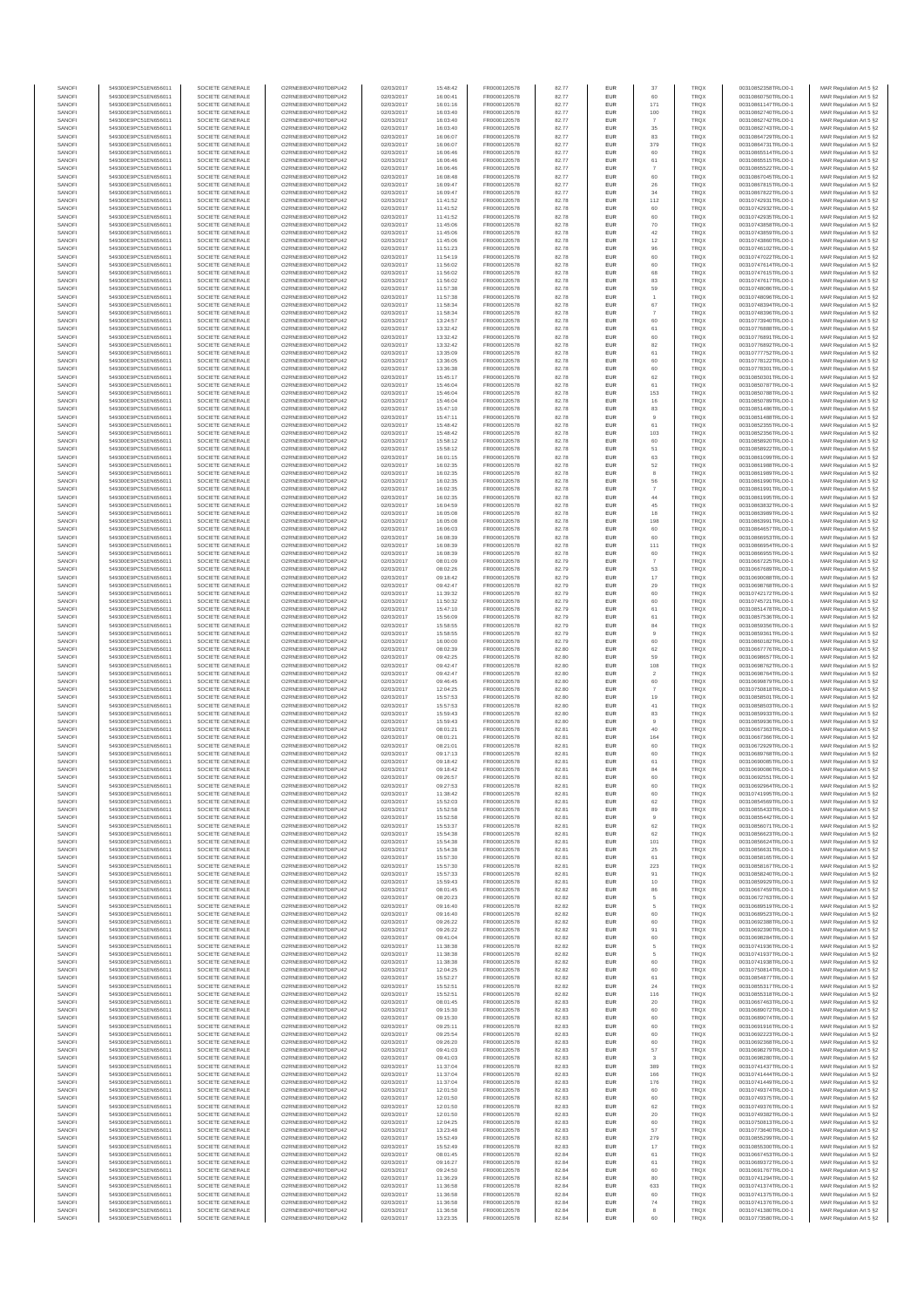| SANOFI           | 549300E9PC51EN656011                         | SOCIETE GENERALE                     | O2RNE8IBXP4R0TD8PU42                          | 02/03/2017               | 08:20:05             | FR0000120578                 | 82.85          | <b>EUR</b>        | 24             | <b>TRQX</b>                | 00310672664TRLO0-1                       | MAR Regulation Art 5 §2                            |
|------------------|----------------------------------------------|--------------------------------------|-----------------------------------------------|--------------------------|----------------------|------------------------------|----------------|-------------------|----------------|----------------------------|------------------------------------------|----------------------------------------------------|
| SANOFI<br>SANOFI | 549300E9PC51EN656011<br>549300E9PC51EN656011 | SOCIETE GENERALE<br>SOCIETE GENERALE | O2RNE8IBXP4R0TD8PU42<br>O2RNE8IBXP4R0TD8PU42  | 02/03/2017<br>02/03/2017 | 08:20:22<br>09:10:37 | FR0000120578<br>FR0000120578 | 82.85<br>82.85 | <b>EUR</b><br>EUR | 74<br>60       | <b>TRQX</b><br>TRQX        | 00310672758TRLO0-1<br>00310687900TRLO0-1 | MAR Regulation Art 5 §2<br>MAR Regulation Art 5 §2 |
| SANOFI           | 549300E9PC51EN656011                         | SOCIETE GENERALE                     | O2RNE8IBXP4R0TD8PU42                          | 02/03/2017               | 09:11:39             | FR0000120578                 | 82.85          | <b>EUR</b>        | 60             | <b>TRQX</b>                | 00310688165TRLO0-1                       | MAR Regulation Art 5 §2                            |
| SANOFI           | 549300E9PC51EN656011                         | SOCIETE GENERALE                     | O2RNE8IBXP4R0TD8PU42                          | 02/03/2017               | 09:23:07             | FR0000120578                 | 82.85          | EUR               | 61             | TRQX                       | 00310691291TRLO0-1                       | MAR Regulation Art 5 §2                            |
| SANOFI           | 549300E9PC51EN656011                         | SOCIETE GENERALE                     | O2RNE8IBXP4R0TD8PU42                          | 02/03/2017               | 09:24:06             | FR0000120578                 | 82.85          | EUR               | 67             | <b>TRQX</b>                | 00310691593TRLO0-1                       | MAR Regulation Art 5 §2                            |
| SANOFI<br>SANOFI | 549300E9PC51EN656011<br>549300E9PC51EN656011 | SOCIETE GENERALE<br>SOCIETE GENERALE | O2RNE8IBXP4R0TD8PU42<br>O2RNE8IBXP4R0TD8PU42  | 02/03/2017<br>02/03/2017 | 09:28:40<br>09:28:40 | FR0000120578<br>FR0000120578 | 82.85<br>82.85 | EUR<br>EUR        | 60<br>$74\,$   | <b>TRQX</b><br>TRQX        | 00310693323TRLO0-1<br>00310693327TRLO0-1 | MAR Regulation Art 5 §2<br>MAR Regulation Art 5 §2 |
| SANOFI           | 549300E9PC51EN656011                         | SOCIETE GENERALE                     | O2RNE8IBXP4R0TD8PU42                          | 02/03/2017               | 09:28:40             | FR0000120578                 | 82.85          | EUR               |                | TRQX                       | 00310693332TRLO0-1                       | MAR Regulation Art 5 §2                            |
| SANOFI           | 549300E9PC51EN656011                         | SOCIETE GENERALE                     | O2RNE8IBXP4R0TD8PU42                          | 02/03/2017               | 09:31:48             | FR0000120578                 | 82.85          | EUR               | 41             | TRQX                       | 00310694299TRLO0-1                       | MAR Regulation Art 5 §2                            |
| SANOFI<br>SANOFI | 549300E9PC51EN656011<br>549300E9PC51EN656011 | SOCIETE GENERALE<br>SOCIETE GENERALE | O2RNE8IBXP4R0TD8PLI42<br>O2RNE8IBXP4R0TD8PU42 | 02/03/2017<br>02/03/2017 | 09:32:09<br>09:32:44 | FR0000120578<br>FR0000120578 | 82.85<br>82.85 | <b>EUR</b><br>EUR | 60<br>50       | <b>TRQX</b><br>TRQX        | 00310694452TRLO0-1<br>00310694733TRLO0-1 | MAR Regulation Art 5 §2<br>MAR Regulation Art 5 §2 |
| SANOFI           | 549300E9PC51EN656011                         | SOCIETE GENERALE                     | O2RNE8IBXP4R0TD8PU42                          | 02/03/2017               | 09:40:32             | FR0000120578                 | 82.85          | <b>EUR</b>        | 60             | <b>TRQX</b>                | 00310698038TRLO0-1                       | MAR Regulation Art 5 §2                            |
| SANOFI           | 549300E9PC51EN656011                         | SOCIETE GENERALE                     | O2RNE8IBXP4R0TD8PU42                          | 02/03/2017               | 13:21:37             | FR0000120578                 | 82.85          | EUR               | 17             | TRQX                       | 00310772840TRLO0-1                       | MAR Regulation Art 5 §2                            |
| SANOFI           | 549300E9PC51EN656011                         | SOCIETE GENERALE                     | O2RNE8IBXP4R0TD8PU42                          | 02/03/2017               | 08:15:27             | FR0000120578                 | 82.86          | EUR               | 61             | <b>TRQX</b>                | 00310671383TRLO0-1                       | MAR Regulation Art 5 §2                            |
| SANOFI<br>SANOFI | 549300E9PC51EN656011<br>549300E9PC51EN656011 | SOCIETE GENERALE<br>SOCIETE GENERALE | O2RNE8IBXP4R0TD8PU42<br>O2RNE8IBXP4R0TD8PU42  | 02/03/2017<br>02/03/2017 | 08:20:21<br>08:55:45 | FR0000120578<br>FR0000120578 | 82.86<br>82.86 | EUR<br>EUR        | 37<br>61       | TRQX<br><b>TRQX</b>        | 00310672752TRLO0-1<br>00310683453TRLO0-1 | MAR Regulation Art 5 §2<br>MAR Regulation Art 5 §2 |
| SANOFI           | 549300E9PC51EN656011                         | SOCIETE GENERALE                     | O2RNE8IBXP4R0TD8PU42                          | 02/03/2017               | 09:09:15             | FR0000120578                 | 82.86          | EUR               | 61             | TRQX                       | 00310687525TRLO0-1                       | MAR Regulation Art 5 §2                            |
| SANOFI           | 549300E9PC51EN656011                         | SOCIETE GENERALE                     | O2RNE8IBXP4R0TD8PU42                          | 02/03/2017               | 09:10:06             | FR0000120578                 | 82.86          | EUR               | 60             | TRQX                       | 00310687753TRLO0-1                       | MAR Regulation Art 5 §2                            |
| SANOFI           | 549300E9PC51EN656011                         | SOCIETE GENERALE                     | O2RNE8IBXP4R0TD8PLI42                         | 02/03/2017               | 09:14:05             | FR0000120578                 | 82.86          | <b>EUR</b>        | 73             | <b>TRQX</b>                | 00310688779TRLO0-1                       | MAR Regulation Art 5 §2                            |
| SANOFI<br>SANOFI | 549300E9PC51EN656011<br>549300E9PC51EN656011 | SOCIETE GENERALE<br>SOCIETE GENERALE | O2RNE8IBXP4R0TD8PU42<br>O2RNE8IBXP4R0TD8PU42  | 02/03/2017<br>02/03/2017 | 09:14:05<br>09:14:05 | FR0000120578<br>FR0000120578 | 82.86<br>82.86 | EUR<br><b>EUR</b> | 14<br>60       | TRQX<br><b>TRQX</b>        | 00310688782TRLO0-1<br>00310688783TRLO0-1 | MAR Regulation Art 5 §2<br>MAR Regulation Art 5 §2 |
| SANOFI           | 549300E9PC51EN656011                         | SOCIETE GENERALE                     | O2RNE8IBXP4R0TD8PU42                          | 02/03/2017               | 09:14:05             | FR0000120578                 | 82.86          | EUR               | 11             | TRQX                       | 00310688787TRLO0-1                       | MAR Regulation Art 5 §2                            |
| SANOFI           | 549300E9PC51EN656011                         | SOCIETE GENERALE                     | O2RNESIBXP4R0TD8PLI42                         | 02/03/2017               | 09:14:05             | FR0000120578                 | 82.86          | EUR               | 3              | TRQX                       | 00310688788TRLO0-1                       | MAR Regulation Art 5 §2                            |
| SANOFI           | 549300E9PC51EN656011                         | SOCIETE GENERALE                     | O2RNE8IBXP4R0TD8PU42                          | 02/03/2017               | 09:20:58             | FR0000120578                 | 82.86          | EUR               | 61             | TRQX                       | 00310690645TRLO0-1                       | MAR Regulation Art 5 §2                            |
| SANOFI<br>SANOFI | 549300E9PC51EN656011<br>549300E9PC51EN656011 | SOCIETE GENERALE<br>SOCIETE GENERALE | O2RNE8IBXP4R0TD8PU42<br>O2RNE8IBXP4R0TD8PU42  | 02/03/2017<br>02/03/2017 | 09:20:58<br>09:20:58 | FR0000120578<br>FR0000120578 | 82.86<br>82.86 | EUR<br>EUR        | 68<br>$23\,$   | TRQX<br>TRQX               | 00310690646TRLO0-1<br>00310690647TRLO0-1 | MAR Regulation Art 5 §2<br>MAR Regulation Art 5 §2 |
| SANOFI           | 549300E9PC51EN656011                         | SOCIETE GENERALE                     | O2RNE8IBXP4R0TD8PU42                          | 02/03/2017               | 09:20:58             | FR0000120578                 | 82.86          | EUR               | 10             | TRQX                       | 00310690653TRLO0-1                       | MAR Regulation Art 5 §2                            |
| SANOFI           | 549300E9PC51EN656011                         | SOCIETE GENERALE                     | O2RNE8IBXP4R0TD8PU42                          | 02/03/2017               | 09:24:06             | FR0000120578                 | 82.86          | <b>EUR</b>        | 60             | <b>TRQX</b>                | 00310691592TRLO0-1                       | MAR Regulation Art 5 §2                            |
| SANOFI<br>SANOFI | 549300E9PC51EN656011<br>549300E9PC51EN656011 | SOCIETE GENERALE<br>SOCIETE GENERALE | O2RNE8IBXP4R0TD8PU42<br>O2RNE8IBXP4R0TD8PU42  | 02/03/2017<br>02/03/2017 | 09:31:40<br>09:32:42 | FR0000120578<br>FR0000120578 | 82.86<br>82.86 | EUR<br><b>EUR</b> | 60<br>60       | TRQX<br><b>TRQX</b>        | 00310694278TRLO0-1<br>00310694718TRLO0-1 | MAR Regulation Art 5 §2<br>MAR Regulation Art 5 §2 |
| SANOFI           | 549300E9PC51EN656011                         | SOCIETE GENERALE                     | O2RNE8IBXP4R0TD8PU42                          | 02/03/2017               | 09:39:26             | FR0000120578                 | 82.86          | EUR               | 60             | TRQX                       | 00310697768TRLO0-1                       | MAR Regulation Art 5 §2                            |
| SANOFI           | 549300E9PC51EN656011                         | SOCIETE GENERALE                     | O2RNE8IBXP4R0TD8PU42                          | 02/03/2017               | 09:39:26             | FR0000120578                 | 82.86          | EUR               | $\overline{7}$ | TRQX                       | 00310697769TRLO0-1                       | MAR Regulation Art 5 §2                            |
| SANOFI           | 549300E9PC51EN656011                         | SOCIETE GENERALE                     | O2RNE8IBXP4R0TD8PU42                          | 02/03/2017               | 09:40:28             | FR0000120578                 | 82.86          | EUR               | 62             | TRQX                       | 00310698008TRLO0-1                       | MAR Regulation Art 5 §2                            |
| SANOFI<br>SANOFI | 549300E9PC51EN656011<br>549300E9PC51EN656011 | SOCIETE GENERALE<br>SOCIETE GENERALE | O2RNE8IBXP4R0TD8PU42<br>O2RNE8IBXP4R0TD8PU42  | 02/03/2017<br>02/03/2017 | 09:48:11<br>09:48:11 | FR0000120578<br>FR0000120578 | 82.86<br>82.86 | EUR<br><b>EUR</b> | 91<br>60       | TRQX<br><b>TRQX</b>        | 00310700306TRLO0-1<br>00310700307TRLO0-1 | MAR Regulation Art 5 §2<br>MAR Regulation Art 5 §2 |
| SANOFI           | 549300E9PC51EN656011                         | SOCIETE GENERALE                     | O2RNE8IBXP4R0TD8PU42                          | 02/03/2017               | 09:48:11             | FR0000120578                 | 82.86          | EUR               | 10             | TRQX                       | 00310700309TRLO0-1                       | MAR Regulation Art 5 §2                            |
| SANOFI           | 549300E9PC51EN656011                         | SOCIETE GENERALE                     | O2RNE8IBXP4R0TD8PU42                          | 02/03/2017               | 12:07:19             | FR0000120578                 | 82.86          | <b>EUR</b>        | 74             | <b>TRQX</b>                | 00310751711TRLO0-1                       | MAR Regulation Art 5 §2                            |
| SANOFI<br>SANOFI | 549300E9PC51EN656011<br>549300E9PC51EN656011 | SOCIETE GENERALE<br>SOCIETE GENERALE | O2RNE8IBXP4R0TD8PU42<br>O2RNE8IBXP4R0TD8PU42  | 02/03/2017<br>02/03/2017 | 12:32:27<br>12:34:43 | FR0000120578<br>FR0000120578 | 82.86<br>82.86 | EUR<br>EUR        | 60             | TRQX<br>TRQX               | 00310758629TRLO0-1<br>00310759110TRLO0-1 | MAR Regulation Art 5 §2<br>MAR Regulation Art 5 §2 |
| SANOFI           | 549300E9PC51EN656011                         | SOCIETE GENERALE                     | O2RNE8IBXP4R0TD8PU42                          | 02/03/2017               | 12:34:43             | FR0000120578                 | 82.86          | EUR               | 60             | TRQX                       | 00310759111TRLO0-1                       | MAR Regulation Art 5 §2                            |
| SANOFI           | 549300E9PC51EN656011                         | SOCIETE GENERALE                     | O2RNE8IBXP4R0TD8PU42                          | 02/03/2017               | 12:34:43             | FR0000120578                 | 82.86          | EUR               |                | TRQX                       | 00310759113TRLO0-1                       | MAR Regulation Art 5 §2                            |
| SANOFI           | 549300E9PC51EN656011                         | SOCIETE GENERALE                     | O2RNE8IBXP4R0TD8PU42                          | 02/03/2017               | 13:21:37             | FR0000120578                 | 82.86          | EUR               | 74             | TRQX                       | 00310772834TRLO0-1                       | MAR Regulation Art 5 §2                            |
| SANOFI<br>SANOFI | 549300E9PC51EN656011<br>549300E9PC51EN656011 | SOCIETE GENERALE<br>SOCIETE GENERALE | O2RNE8IBXP4R0TD8PLI42<br>O2RNE8IBXP4R0TD8PU42 | 02/03/2017<br>02/03/2017 | 13:21:37<br>09:01:20 | FR0000120578<br>FR0000120578 | 82.86<br>82.87 | EUR<br><b>EUR</b> | 60<br>60       | TRQX<br><b>TRQX</b>        | 00310772835TRLO0-1<br>00310684794TRLO0-1 | MAR Regulation Art 5 §2<br>MAR Regulation Art 5 §2 |
| SANOFI           | 549300E9PC51EN656011                         | SOCIETE GENERALE                     | O2RNE8IBXP4R0TD8PU42                          | 02/03/2017               | 09:12:59             | FR0000120578                 | 82.87          | EUR               | 60             | TRQX                       | 00310688529TRLO0-1                       | MAR Regulation Art 5 §2                            |
| SANOFI           | 549300E9PC51EN656011                         | SOCIETE GENERALE                     | O2RNE8IBXP4R0TD8PU42                          | 02/03/2017               | 09:13:29             | FR0000120578                 | 82.87          | <b>EUR</b>        | 60             | <b>TRQX</b>                | 00310688654TRLO0-1                       | MAR Regulation Art 5 §2                            |
| SANOFI           | 549300E9PC51EN656011                         | SOCIETE GENERALE                     | O2RNE8IBXP4R0TD8PU42                          | 02/03/2017               | 09:14:50             | FR0000120578                 | 82.87          | EUR               | 61             | TRQX                       | 00310688936TRLO0-1                       | MAR Regulation Art 5 §2                            |
| SANOFI<br>SANOFI | 549300E9PC51EN656011<br>549300E9PC51EN656011 | SOCIETE GENERALE<br>SOCIETE GENERALE | O2RNE8IBXP4R0TD8PU42<br>O2RNE8IBXP4R0TD8PU42  | 02/03/2017<br>02/03/2017 | 09:22:27<br>09:22:27 | FR0000120578<br>FR0000120578 | 82.87<br>82.87 | EUR<br>EUR        | 60<br>40       | TRQX<br>TRQX               | 00310691130TRLO0-1<br>00310691131TRLO0-1 | MAR Regulation Art 5 §2<br>MAR Regulation Art 5 §2 |
| SANOFI           | 549300E9PC51EN656011                         | SOCIETE GENERALE                     | O2RNE8IBXP4R0TD8PLI42                         | 02/03/2017               | 09:22:27             | FR0000120578                 | 82.87          | EUR               | $20\,$         | TRQX                       | 00310691132TRLO0-1                       | MAR Regulation Art 5 §2                            |
| SANOFI           | 549300E9PC51EN656011                         | SOCIETE GENERALE                     | O2RNE8IBXP4R0TD8PU42                          | 02/03/2017               | 09:29:58             | FR0000120578                 | 82.87          | EUR               | 61             | TRQX                       | 00310693651TRLO0-1                       | MAR Regulation Art 5 §2                            |
| SANOFI           | 549300E9PC51EN656011                         | SOCIETE GENERALE                     | O2RNE8IBXP4R0TD8PU42                          | 02/03/2017               | 09:30:31             | FR0000120578                 | 82.87          | EUR               | 61             | TRQX                       | 00310693848TRLO0-1                       | MAR Regulation Art 5 §2                            |
| SANOFI<br>SANOFI | 549300E9PC51EN656011<br>549300E9PC51EN656011 | SOCIETE GENERALE<br>SOCIETE GENERALE | O2RNE8IBXP4R0TD8PU42<br>O2RNE8IBXP4R0TD8PU42  | 02/03/2017<br>02/03/2017 | 09:30:45<br>09:30:45 | FR0000120578<br>FR0000120578 | 82.87<br>82.87 | <b>EUR</b><br>EUR | 61<br>82       | <b>TRQX</b><br>TRQX        | 00310693869TRLO0-1<br>00310693870TRLO0-1 | MAR Regulation Art 5 §2<br>MAR Regulation Art 5 §2 |
| SANOFI           | 549300E9PC51EN656011                         | SOCIETE GENERALE                     | O2RNE8IBXP4R0TD8PU42                          | 02/03/2017               | 09:34:23             | FR0000120578                 | 82.87          | <b>EUR</b>        | 23             | <b>TRQX</b>                | 00310695595TRLO0-1                       | MAR Regulation Art 5 §2                            |
| SANOFI           | 549300E9PC51EN656011                         | SOCIETE GENERALE                     | O2RNE8IBXP4R0TD8PU42                          | 02/03/2017               | 09:34:23             | FR0000120578                 | 82.87          | EUR               | 112            | TRQX                       | 00310695596TRLO0-1                       | MAR Regulation Art 5 §2                            |
| SANOFI           | 549300E9PC51EN656011                         | SOCIETE GENERALE                     | O2RNE8IBXP4R0TD8PU42                          | 02/03/2017               | 09:35:53             | FR0000120578                 | 82.87          | EUR               | 60             | TRQX                       | 00310696165TRLO0-1                       | MAR Regulation Art 5 §2                            |
| SANOFI<br>SANOFI | 549300E9PC51EN656011<br>549300E9PC51EN656011 | SOCIETE GENERALE<br>SOCIETE GENERALE | O2RNE8IBXP4R0TD8PU42<br>O2RNE8IBXP4R0TD8PU42  | 02/03/2017<br>02/03/2017 | 09:35:53<br>09:37:55 | FR0000120578<br>FR0000120578 | 82.87<br>82.87 | EUR<br>EUR        | 74<br>60       | TRQX<br><b>TRQX</b>        | 00310696166TRLO0-1<br>00310697144TRLO0-1 | MAR Regulation Art 5 §2<br>MAR Regulation Art 5 §2 |
| SANOFI           | 549300E9PC51EN656011                         | SOCIETE GENERALE                     | O2RNE8IBXP4R0TD8PU42                          | 02/03/2017               | 09:38:52             | FR0000120578                 | 82.87          | EUR               | $22\,$         | TRQX                       | 00310697589TRLO0-1                       | MAR Regulation Art 5 §2                            |
| SANOFI           | 549300E9PC51EN656011                         | SOCIETE GENERALE                     | O2RNE8IBXP4R0TD8PU42                          | 02/03/2017               | 12:32:27             | FR0000120578                 | 82.87          | EUR               | 60             | TRQX                       | 00310758628TRLO0-1                       | MAR Regulation Art 5 §2                            |
| SANOFI<br>SANOFI | 549300E9PC51EN656011<br>549300E9PC51EN656011 | SOCIETE GENERALE<br>SOCIETE GENERALE | O2RNE8IBXP4R0TD8PU42<br>O2RNE8IBXP4R0TD8PU42  | 02/03/2017<br>02/03/2017 | 12:34:05<br>13:20:43 | FR0000120578<br>FR0000120578 | 82.87<br>82.87 | <b>EUR</b><br>EUR | 60<br>60       | <b>TRQX</b><br>TRQX        | 00310759006TRLO0-1<br>00310772575TRLO0-1 | MAR Regulation Art 5 §2                            |
| SANOFI           | 549300E9PC51EN656011                         | SOCIETE GENERALE                     | O2RNE8IBXP4R0TD8PU42                          | 02/03/2017               | 08:17:46             | FR0000120578                 | 82.88          | <b>EUR</b>        | 61             | <b>TRQX</b>                | 00310672009TRLO0-1                       | MAR Regulation Art 5 §2<br>MAR Regulation Art 5 §2 |
| SANOFI           | 549300E9PC51EN656011                         | SOCIETE GENERALE                     | O2RNE8IBXP4R0TD8PU42                          | 02/03/2017               | 08:17:46             | FR0000120578                 | 82.88          | EUR               | 60             | TRQX                       | 00310672010TRLO0-1                       | MAR Regulation Art 5 §2                            |
| SANOFI           | 549300E9PC51EN656011                         | SOCIETE GENERALE                     | O2RNE8IBXP4R0TD8PU42                          | 02/03/2017               | 08:17:46             | FR0000120578                 | 82.88          | EUR               |                | <b>TRQX</b>                | 00310672016TRLO0-1                       | MAR Regulation Art 5 §2                            |
| SANOFI<br>SANOFI | 549300E9PC51EN656011<br>549300E9PC51EN656011 | SOCIETE GENERALE<br>SOCIETE GENERALE | O2RNE8IBXP4R0TD8PU42<br>O2RNE8IBXP4R0TD8PU42  | 02/03/2017<br>02/03/2017 | 08:49:47<br>08:52:22 | FR0000120578<br>FR0000120578 | 82.88<br>82.88 | EUR<br>EUR        | 61<br>61       | <b>TRQX</b><br>TRQX        | 00310681960TRLO0-1<br>00310682719TRLO0-1 | MAR Regulation Art 5 §2<br>MAR Regulation Art 5 §2 |
| SANOFI           | 549300E9PC51EN656011                         | SOCIETE GENERALE                     | O2RNE8IBXP4R0TD8PU42                          | 02/03/2017               | 08:52:57             | FR0000120578                 | 82.88          | <b>EUR</b>        | 61             | <b>TRQX</b>                | 00310682820TRLO0-1                       | MAR Regulation Art 5 §2                            |
| SANOFI           | 549300E9PC51EN656011                         | SOCIETE GENERALE                     | O2RNE8IBXP4R0TD8PU42                          | 02/03/2017               | 08:52:57             | FR0000120578                 | 82.88          | EUR               | 60             | TRQX                       | 00310682825TRLO0-1                       | MAR Regulation Art 5 §2                            |
| SANOFI           | 549300E9PC51EN656011                         | SOCIETE GENERALE                     | O2RNE8IBXP4R0TD8PU42                          | 02/03/2017               | 08:54:09             | FR0000120578                 | 82.88          | <b>EUR</b>        | 61             | <b>TRQX</b>                | 00310683064TRLO0-1                       | MAR Regulation Art 5 §2                            |
| SANOFI<br>SANOFI | 549300E9PC51EN656011<br>549300E9PC51EN656011 | SOCIETE GENERALE<br>SOCIETE GENERALE | O2RNE8IBXP4R0TD8PU42<br>O2RNE8IBXP4R0TD8PU42  | 02/03/2017<br>02/03/2017 | 08:55:10<br>08:55:10 | FR0000120578<br>FR0000120578 | 82.88<br>82.88 | EUR<br><b>EUR</b> | 61<br>60       | TRQX<br><b>TRQX</b>        | 00310683289TRLO0-1<br>00310683291TRLO0-1 | MAR Regulation Art 5 §2<br>MAR Regulation Art 5 §2 |
| SANOFI           | 549300E9PC51EN656011                         | SOCIETE GENERALE                     | O2RNE8IBXP4R0TD8PU42                          | 02/03/2017               | 09:06:00             | FR0000120578                 | 82.88          | EUR               | 61             | <b>TRQX</b>                | 00310686562TRLO0-1                       | MAR Regulation Art 5 §2                            |
| SANOFI           | 549300E9PC51EN656011                         | SOCIETE GENERALE                     | O2RNE8IBXP4R0TD8PLI42                         | 02/03/2017               | 09:08:56             | FR0000120578                 | 82.88          | EUR               | 61             | TRQX                       | 00310687350TRLO0-1                       | MAR Regulation Art 5 §2                            |
| SANOFI<br>SANOFI | 549300E9PC51EN656011<br>549300E9PC51EN656011 | SOCIETE GENERALE<br>SOCIETE GENERALE | O2RNE8IBXP4R0TD8PU42<br>O2RNE8IBXP4R0TD8PU42  | 02/03/2017<br>02/03/2017 | 09:09:57<br>09:11:14 | FR0000120578<br>FR0000120578 | 82.88<br>82.88 | EUR<br>EUR        | 61             | <b>TRQX</b><br><b>TRQX</b> | 00310687710TRLO0-1<br>00310688049TRLO0-1 | MAR Regulation Art 5 §2<br>MAR Regulation Art 5 §2 |
| SANOFI           | 549300E9PC51EN656011                         | SOCIETE GENERALE                     | O2RNE8IBXP4R0TD8PU42                          | 02/03/2017               | 09:21:54             | FR0000120578                 | 82.88          | <b>EUR</b>        | 60<br>61       | <b>TRQX</b>                | 00310690961TRLO0-1                       | MAR Regulation Art 5 §2                            |
| SANOFI           | 549300E9PC51EN656011                         | SOCIETE GENERALE                     | O2RNE8IBXP4R0TD8PU42                          | 02/03/2017               | 09:38:51             | FR0000120578                 | 82.88          | EUR               | 61             | TRQX                       | 00310697571TRLO0-1                       | MAR Regulation Art 5 §2                            |
| SANOFI           | 549300E9PC51EN656011                         | SOCIETE GENERALE                     | O2RNE8IBXP4R0TD8PU42                          | 02/03/2017               | 09:52:47             | FR0000120578                 | 82.88          | <b>EUR</b>        | 102            | <b>TRQX</b>                | 00310702260TRLO0-1                       | MAR Regulation Art 5 §2                            |
| SANOFI<br>SANOFI | 549300E9PC51EN656011<br>549300E9PC51EN656011 | SOCIETE GENERALE<br>SOCIETE GENERALE | O2RNE8IBXP4R0TD8PU42<br>O2RNE8IBXP4R0TD8PU42  | 02/03/2017<br>02/03/2017 | 09:52:47<br>11:35:15 | FR0000120578<br>FR0000120578 | 82.88<br>82.88 | EUR<br>EUR        | 11<br>227      | TRQX<br><b>TRQX</b>        | 00310702263TRLO0-1<br>00310740891TRLO0-1 | MAR Regulation Art 5 §2<br>MAR Regulation Art 5 §2 |
| SANOFI           | 549300E9PC51EN656011                         | SOCIETE GENERALE                     | O2RNE8IBXP4R0TD8PU42                          | 02/03/2017               | 12:07:16             | FR0000120578                 | 82.88          | EUR               | 60             | <b>TRQX</b>                | 00310751655TRLO0-1                       | MAR Regulation Art 5 §2                            |
| SANOFI           | 549300E9PC51EN656011                         | SOCIETE GENERALE                     | O2RNESIBXP4R0TD8PLI42                         | 02/03/2017               | 12:07:16             | FR0000120578                 | 82.88          | EUR               | 60             | <b>TRQX</b>                | 00310751657TRLO0-1                       | MAR Regulation Art 5 §2                            |
| SANOFI           | 549300E9PC51EN656011                         | SOCIETE GENERALE                     | O2RNE8IBXP4R0TD8PU42                          | 02/03/2017               | 12:35:20             | FR0000120578                 | 82.88          | EUR               | $\overline{9}$ | <b>TRQX</b>                | 00310759265TRLO0-1                       | MAR Regulation Art 5 §2                            |
| SANOFI<br>SANOFI | 549300E9PC51EN656011<br>549300E9PC51EN656011 | SOCIETE GENERALE<br>SOCIETE GENERALE | O2RNE8IBXP4R0TD8PU42<br>O2RNE8IBXP4R0TD8PU42  | 02/03/2017<br>02/03/2017 | 12:35:20<br>13:05:45 | FR0000120578<br>FR0000120578 | 82.88<br>82.88 | EUR<br><b>EUR</b> | $51\,$<br>60   | TRQX<br><b>TROX</b>        | 00310759270TRLO0-1<br>00310767920TRLO0-1 | MAR Regulation Art 5 §2<br>MAR Regulation Art 5 §2 |
| SANOFI           | 549300E9PC51EN656011                         | SOCIETE GENERALE                     | O2RNE8IBXP4R0TD8PU42                          | 02/03/2017               | 13:05:45             | FR0000120578                 | 82.88          | EUR               | 74             | TRQX                       | 00310767922TRLO0-1                       | MAR Regulation Art 5 §2                            |
| SANOFI           | 549300E9PC51EN656011                         | SOCIETE GENERALE                     | O2RNE8IBXP4R0TD8PU42                          | 02/03/2017               | 13:20:11             | FR0000120578                 | 82.88          | <b>EUR</b>        | 60             | <b>TROX</b>                | 00310772408TRLO0-1                       | MAR Regulation Art 5 §2                            |
| SANOFI           | 549300E9PC51EN656011                         | SOCIETE GENERALE                     | O2RNE8IBXP4R0TD8PU42<br>O2RNE8IBXP4R0TD8PU42  | 02/03/2017               | 13:20:11             | FR0000120578                 | 82.88          | EUR               | 62             | TRQX                       | 00310772410TRLO0-1                       | MAR Regulation Art 5 §2                            |
| SANOFI<br>SANOFI | 549300E9PC51EN656011<br>549300E9PC51EN656011 | SOCIETE GENERALE<br>SOCIETE GENERALE | O2RNE8IBXP4R0TD8PU42                          | 02/03/2017<br>02/03/2017 | 08:14:57<br>08:17:06 | FR0000120578<br>FR0000120578 | 82.89<br>82.89 | <b>EUR</b><br>EUR | 61<br>62       | <b>TRQX</b><br><b>TRQX</b> | 00310671198TRLO0-1<br>00310671847TRLO0-1 | MAR Regulation Art 5 §2<br>MAR Regulation Art 5 §2 |
| SANOFI           | 549300E9PC51EN656011                         | SOCIETE GENERALE                     | O2RNESIBXP4R0TD8PLI42                         | 02/03/2017               | 09:01:17             | FR0000120578                 | 82.89          | EUR               | $20\,$         | TRQX                       | 00310684781TRLO0-1                       | MAR Regulation Art 5 §2                            |
| SANOFI           | 549300E9PC51EN656011                         | SOCIETE GENERALE                     | O2RNE8IBXP4R0TD8PU42                          | 02/03/2017               | 09:01:20             | FR0000120578                 | 82.89          | EUR               | 41             | <b>TRQX</b>                | 00310684791TRLO0-1                       | MAR Regulation Art 5 §2                            |
| SANOFI<br>SANOFI | 549300E9PC51EN656011<br>549300E9PC51EN656011 | SOCIETE GENERALE<br>SOCIETE GENERALE | O2RNE8IBXP4R0TD8PU42<br>O2RNE8IBXP4R0TD8PLI42 | 02/03/2017<br>02/03/2017 | 09:02:26<br>09:05:46 | FR0000120578<br>FR0000120578 | 82.89<br>82.89 | EUR<br><b>EUR</b> | 61<br>33       | TRQX<br><b>TROX</b>        | 00310685082TRLO0-1<br>00310686397TRLO0-1 | MAR Regulation Art 5 §2<br>MAR Regulation Art 5 §2 |
| SANOFI           | 549300E9PC51EN656011                         | SOCIETE GENERALE                     | O2RNE8IBXP4R0TD8PU42                          | 02/03/2017               | 09:05:46             | FR0000120578                 | 82.89          | EUR               | 27             | TRQX                       | 00310686399TRLO0-1                       | MAR Regulation Art 5 §2                            |
| SANOFI           | 549300E9PC51EN656011                         | SOCIETE GENERALE                     | O2RNE8IBXP4R0TD8PU42                          | 02/03/2017               | 09:08:32             | FR0000120578                 | 82.89          | <b>EUR</b>        | 61             | <b>TROX</b>                | 00310687182TRLO0-1                       | MAR Regulation Art 5 §2                            |
| SANOFI<br>SANOFI | 549300E9PC51EN656011<br>549300E9PC51EN656011 | SOCIETE GENERALE<br>SOCIETE GENERALE | O2RNE8IBXP4R0TD8PU42<br>O2RNE8IBXP4R0TD8PU42  | 02/03/2017<br>02/03/2017 | 09:08:32<br>09:08:32 | FR0000120578<br>FR0000120578 | 82.89<br>82.89 | EUR<br>EUR        | 39<br>$21\,$   | <b>TRQX</b><br>TRQX        | 00310687183TRLO0-1<br>00310687184TRLO0-1 | MAR Regulation Art 5 §2<br>MAR Regulation Art 5 §2 |
| SANOFI           | 549300E9PC51EN656011                         | SOCIETE GENERALE                     | O2RNE8IBXP4R0TD8PU42                          | 02/03/2017               | 09:08:32             | FR0000120578                 | 82.89          | EUR               |                | <b>TRQX</b>                | 00310687186TRLO0-1                       | MAR Regulation Art 5 §2                            |
| SANOFI           | 549300E9PC51EN656011                         | SOCIETE GENERALE                     | O2RNESIBXP4R0TD8PLI42                         | 02/03/2017               | 09:35:25             | FR0000120578                 | 82.89          | EUR               | 60             | <b>TRQX</b>                | 00310696048TRLO0-1                       | MAR Regulation Art 5 §2                            |
| SANOFI           | 549300E9PC51EN656011                         | SOCIETE GENERALE                     | O2RNE8IBXP4R0TD8PLI42<br>O2RNE8IBXP4R0TD8PU42 | 02/03/2017               | 09:49:26             | FR0000120578                 | 82.89          | <b>EUR</b>        | 60             | <b>TROX</b>                | 00310700688TRLO0-1                       | MAR Regulation Art 5 §2                            |
| SANOFI<br>SANOFI | 549300E9PC51EN656011<br>549300E9PC51EN656011 | SOCIETE GENERALE<br>SOCIETE GENERALE | O2RNE8IBXP4R0TD8PU42                          | 02/03/2017<br>02/03/2017 | 09:52:47<br>09:53:24 | FR0000120578<br>FR0000120578 | 82.89<br>82.89 | EUR<br><b>EUR</b> | 60<br>60       | TRQX<br><b>TROX</b>        | 00310702256TRLO0-1<br>00310702537TRLO0-1 | MAR Regulation Art 5 §2<br>MAR Regulation Art 5 §2 |
| SANOFI           | 549300E9PC51EN656011                         | SOCIETE GENERALE                     | O2RNE8IBXP4R0TD8PU42                          | 02/03/2017               | 12:31:48             | FR0000120578                 | 82.89          | EUR               | 70             | <b>TRQX</b>                | 00310758476TRLO0-1                       | MAR Regulation Art 5 §2                            |
| SANOFI           | 549300E9PC51EN656011                         | SOCIETE GENERALE                     | O2RNE8IBXP4R0TD8PU42                          | 02/03/2017               | 12:35:49             | FR0000120578                 | 82.89          | EUR               | 21             | TRQX                       | 00310759467TRLO0-1                       | MAR Regulation Art 5 §2                            |
| SANOFI<br>SANOFI | 549300E9PC51EN656011<br>549300E9PC51EN656011 | SOCIETE GENERALE<br>SOCIETE GENERALE | O2RNE8IBXP4R0TD8PU42<br>O2RNE8IBXP4R0TD8PU42  | 02/03/2017<br>02/03/2017 | 12:56:26<br>12:57:14 | FR0000120578<br>FR0000120578 | 82.89<br>82.89 | EUR<br>EUR        | 60<br>60       | <b>TRQX</b><br><b>TRQX</b> | 00310764810TRLO0-1<br>00310765140TRLO0-1 | MAR Regulation Art 5 §2<br>MAR Regulation Art 5 §2 |
| SANOFI           | 549300E9PC51EN656011                         | SOCIETE GENERALE                     | O2RNE8IBXP4R0TD8PU42                          | 02/03/2017               | 12:58:22             | FR0000120578                 | 82.89          | EUR               | 60             | <b>TRQX</b>                | 00310765541TRLO0-1                       | MAR Regulation Art 5 §2                            |
| SANOFI           | 549300E9PC51EN656011                         | SOCIETE GENERALE                     | O2RNE8IBXP4R0TD8PU42                          | 02/03/2017               | 12:58:22             | FR0000120578                 | 82.89          | EUR               |                | <b>TROX</b>                | 00310765542TRLO0-1                       | MAR Regulation Art 5 §2                            |
| SANOFI           | 549300E9PC51EN656011                         | SOCIETE GENERALE                     | O2RNE8IBXP4R0TD8PU42                          | 02/03/2017               | 12:59:01             | FR0000120578                 | 82.89          | <b>EUR</b>        | 60             | <b>TROX</b>                | 00310765841TRLO0-1                       | MAR Regulation Art 5 §2                            |
| SANOFI<br>SANOFI | 549300E9PC51EN656011<br>549300E9PC51EN656011 | SOCIETE GENERALE<br>SOCIETE GENERALE | O2RNE8IBXP4R0TD8PU42<br>O2RNE8IBXP4R0TD8PU42  | 02/03/2017<br>02/03/2017 | 13:04:30<br>08:21:49 | FR0000120578<br>FR0000120578 | 82.89<br>82.90 | EUR<br><b>EUR</b> | 60<br>80       | <b>TRQX</b><br><b>TROX</b> | 00310767592TRLO0-1<br>00310673127TRLO0-1 | MAR Regulation Art 5 §2<br>MAR Regulation Art 5 §2 |
| SANOFI           | 549300E9PC51EN656011                         | SOCIETE GENERALE                     | O2RNE8IBXP4R0TD8PU42                          | 02/03/2017               | 08:21:49             | FR0000120578                 | 82.90          | EUR               | 11             | TRQX                       | 00310673129TRLO0-1                       | MAR Regulation Art 5 §2                            |
| SANOFI           | 549300E9PC51EN656011                         | SOCIETE GENERALE                     | O2RNE8IBXP4R0TD8PU42                          | 02/03/2017               | 08:56:03             | FR0000120578                 | 82.90          | <b>EUR</b>        | 61             | <b>TRQX</b>                | 00310683569TRLO0-1                       | MAR Regulation Art 5 §2                            |
| SANOFI           | 549300E9PC51EN656011                         | SOCIETE GENERALE                     | O2RNE8IBXP4R0TD8PU42                          | 02/03/2017               | 08:57:25             | FR0000120578                 | 82.90          | EUR               | 74             | <b>TRQX</b>                | 00310683846TRLO0-1                       | MAR Regulation Art 5 §2                            |
| SANOFI<br>SANOFI | 549300E9PC51EN656011<br>549300E9PC51EN656011 | SOCIETE GENERALE<br>SOCIETE GENERALE | O2RNE8IBXP4R0TD8PU42<br>O2RNE8IBXP4R0TD8PU42  | 02/03/2017<br>02/03/2017 | 09:01:51<br>09:06:58 | FR0000120578<br>FR0000120578 | 82.90<br>82.90 | EUR<br>EUR        | $61\,$         | <b>TROX</b><br>TRQX        | 00310684949TRLO0-1<br>00310686784TRLO0-1 | MAR Regulation Art 5 §2<br>MAR Regulation Art 5 §2 |
| SANOFI           | 549300E9PC51EN656011                         | SOCIETE GENERALE                     | O2RNE8IBXP4R0TD8PU42                          | 02/03/2017               | 09:07:49             | FR0000120578                 | 82.90          | EUR               | 61             | TRQX                       | 00310687060TRLO0-1                       | MAR Regulation Art 5 §2                            |
| SANOFI           | 549300E9PC51EN656011                         | SOCIETE GENERALE                     | O2RNE8IBXP4R0TD8PU42                          | 02/03/2017               | 09:37:21             | FR0000120578                 | 82.90          | <b>EUR</b>        | 60             | <b>TROX</b>                | 00310696804TRLO0-1                       | MAR Regulation Art 5 §2                            |
| SANOFI           | 549300E9PC51EN656011                         | SOCIETE GENERALE                     | O2RNE8IBXP4R0TD8PU42                          | 02/03/2017               | 09:37:21             | FR0000120578                 | 82.90          | EUR               | 67             | TRQX                       | 00310696805TRLO0-1                       | MAR Regulation Art 5 §2                            |
| SANOFI<br>SANOFI | 549300E9PC51EN656011<br>549300E9PC51EN656011 | SOCIETE GENERALE<br>SOCIETE GENERALE | O2RNE8IBXP4R0TD8PU42<br>O2RNE8IBXP4R0TD8PU42  | 02/03/2017<br>02/03/2017 | 09:50:47<br>09:51:31 | FR0000120578<br>FR0000120578 | 82.90<br>82.90 | <b>EUR</b><br>EUR | 60             | <b>TROX</b><br>TRQX        | 00310701283TRLO0-1<br>00310701575TRLO0-1 | MAR Regulation Art 5 §2<br>MAR Regulation Art 5 §2 |
| SANOFI           | 549300E9PC51EN656011                         | SOCIETE GENERALE                     | O2RNE8IBXP4R0TD8PU42                          | 02/03/2017               | 09:51:31             | FR0000120578                 | 82.90          | EUR               | 91             | TRQX                       | 00310701578TRLO0-1                       | MAR Regulation Art 5 §2                            |
| SANOFI           | 549300E9PC51EN656011                         | SOCIETE GENERALE                     | O2RNE8IBXP4R0TD8PU42                          | 02/03/2017               | 09:51:50             | FR0000120578                 | 82.90          | EUR               | 60             | <b>TRQX</b>                | 00310701750TRLO0-1                       | MAR Regulation Art 5 §2                            |
| SANOFI           | 549300E9PC51EN656011                         | SOCIETE GENERALE                     | O2RNE8IBXP4R0TD8PU42                          | 02/03/2017               | 09:54:43             | FR0000120578                 | 82.90          | EUR               | 60             | <b>TRQX</b>                | 00310703325TRLO0-1                       | MAR Regulation Art 5 §2                            |
| SANOFI<br>SANOFI | 549300E9PC51EN656011<br>549300E9PC51EN656011 | SOCIETE GENERALE<br>SOCIETE GENERALE | O2RNE8IBXP4R0TD8PU42<br>O2RNE8IBXP4R0TD8PU42  | 02/03/2017<br>02/03/2017 | 11:34:33<br>11:34:34 | FR0000120578<br>FR0000120578 | 82.90<br>82.90 | EUR<br>EUR        | 60<br>75       | TRQX<br>TRQX               | 00310740683TRLO0-1<br>00310740684TRLO0-1 | MAR Regulation Art 5 §2<br>MAR Regulation Art 5 §2 |
| SANOFI           | 549300E9PC51EN656011                         | SOCIETE GENERALE                     | O2RNE8IBXP4R0TD8PU42                          | 02/03/2017               | 11:34:34             | FR0000120578                 | 82.90          | <b>EUR</b>        | 11             | <b>TROX</b>                | 00310740687TRLO0-1                       | MAR Regulation Art 5 §2                            |
| SANOFI           | 549300E9PC51EN656011                         | SOCIETE GENERALE                     | O2RNE8IBXP4R0TD8PU42                          | 02/03/2017               | 11:34:34             | FR0000120578                 | 82.90          | EUR               | 15             | TRQX                       | 00310740688TRLO0-1                       | MAR Regulation Art 5 §2                            |
| SANOFI<br>SANOFI | 549300E9PC51EN656011<br>549300E9PC51EN656011 | SOCIETE GENERALE<br>SOCIETE GENERALE | O2RNE8IBXP4R0TD8PU42<br>O2RNE8IBXP4R0TD8PU42  | 02/03/2017<br>02/03/2017 | 12:10:23<br>12:30:07 | FR0000120578<br>FR0000120578 | 82.90<br>82.90 | <b>EUR</b><br>EUR | 82<br>60       | <b>TROX</b><br>TRQX        | 00310752532TRLO0-1<br>00310757987TRLO0-1 | MAR Regulation Art 5 §2<br>MAR Regulation Art 5 §2 |
| SANOFI           | 549300E9PC51EN656011                         | SOCIETE GENERALE                     | O2RNE8IBXP4R0TD8PU42                          | 02/03/2017               | 12:44:27             | FR0000120578                 | 82.90          | EUR               | 60             | TRQX                       | 00310761545TRLO0-1                       | MAR Regulation Art 5 §2                            |
| SANOFI           | 549300E9PC51EN656011                         | SOCIETE GENERALE                     | O2RNE8IBXP4R0TD8PU42                          | 02/03/2017               | 12:51:05             | FR0000120578                 | 82.90          | EUR               | 60             | TRQX                       | 00310763398TRLO0-1                       | MAR Regulation Art 5 §2                            |
| SANOFI           | 549300E9PC51EN656011                         | SOCIETE GENERALE                     | O2RNE8IBXP4R0TD8PU42                          | 02/03/2017               | 12:54:12             | FR0000120578                 | 82.90          | EUR               | 60             | TRQX                       | 00310763978TRLO0-1                       | MAR Regulation Art 5 §2                            |
| SANOFI<br>SANOFI | 549300E9PC51EN656011<br>549300E9PC51EN656011 | SOCIETE GENERALE<br>SOCIETE GENERALE | O2RNE8IBXP4R0TD8PU42<br>O2RNE8IBXP4R0TD8PU42  | 02/03/2017<br>02/03/2017 | 12:54:12<br>12:54:12 | FR0000120578<br>FR0000120578 | 82.90<br>82.90 | <b>EUR</b><br>EUR | 60<br>74       | <b>TROX</b><br>TRQX        | 00310763980TRLO0-1<br>00310763981TRLO0-1 | MAR Regulation Art 5 §2<br>MAR Regulation Art 5 §2 |
| SANOFI           | 549300E9PC51EN656011                         | SOCIETE GENERALE                     | O2RNE8IBXP4R0TD8PU42                          | 02/03/2017               | 12:54:12             | FR0000120578                 | 82.90          | <b>EUR</b>        | 8              | <b>TRQX</b>                | 00310763991TRLO0-1                       | MAR Regulation Art 5 §2                            |
| SANOFI           | 549300E9PC51EN656011                         | SOCIETE GENERALE                     | O2RNE8IBXP4R0TD8PU42                          | 02/03/2017               | 12:55:08             | FR0000120578                 | 82.90          | EUR               | 60             | TRQX                       | 00310764300TRLO0-1                       | MAR Regulation Art 5 §2                            |
| SANOFI           | 549300E9PC51EN656011                         | SOCIETE GENERALE                     | O2RNE8IBXP4R0TD8PU42                          | 02/03/2017               | 12:56:23             | FR0000120578                 | 82.90          | EUR               | 60             | <b>TRQX</b>                | 00310764734TRLO0-1                       | MAR Regulation Art 5 §2                            |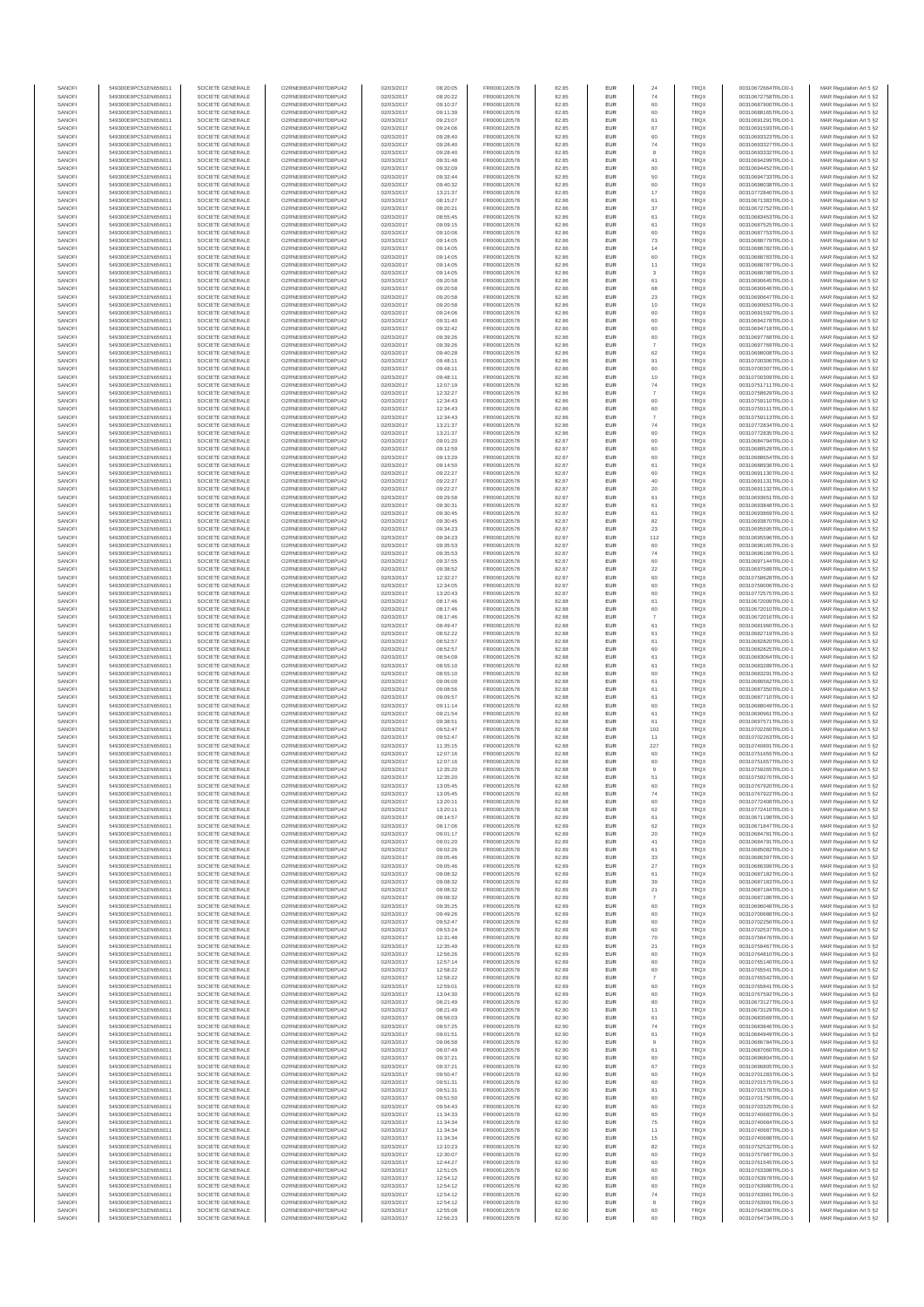| SANOFI           | 549300E9PC51EN656011                         | SOCIETE GENERALE                     | O2RNE8IBXP4R0TD8PU42                          | 02/03/2017               | 12:58:19             | FR0000120578                 | 82.90          | <b>EUR</b>        | 63                   | <b>TRQX</b>                | 00310765506TRLO0-1                       | MAR Regulation Art 5 §2                            |
|------------------|----------------------------------------------|--------------------------------------|-----------------------------------------------|--------------------------|----------------------|------------------------------|----------------|-------------------|----------------------|----------------------------|------------------------------------------|----------------------------------------------------|
| SANOFI<br>SANOFI | 549300E9PC51EN656011<br>549300E9PC51EN656011 | SOCIETE GENERALE<br>SOCIETE GENERALE | O2RNE8IBXP4R0TD8PU42<br>O2RNE8IBXP4R0TD8PU42  | 02/03/2017<br>02/03/2017 | 13:03:12<br>13:03:12 | FR0000120578<br>FR0000120578 | 82.90<br>82.90 | <b>EUR</b><br>EUR | 60                   | <b>TRQX</b><br>TRQX        | 00310767307TRLO0-1<br>00310767310TRLO0-1 | MAR Regulation Art 5 §2<br>MAR Regulation Art 5 §2 |
| SANOFI           | 549300E9PC51EN656011                         | SOCIETE GENERALE                     | O2RNE8IBXP4R0TD8PU42                          | 02/03/2017               | 13:03:12             | FR0000120578                 | 82.90          | <b>EUR</b>        | 21                   | <b>TRQX</b>                | 00310767312TRLO0-1                       | MAR Regulation Art 5 §2                            |
| SANOFI           | 549300E9PC51EN656011                         | SOCIETE GENERALE                     | O2RNE8IBXP4R0TD8PU42                          | 02/03/2017               | 13:03:12             | FR0000120578                 | 82.90          | EUR               |                      | TRQX                       | 00310767316TRLO0-1                       | MAR Regulation Art 5 §2                            |
| SANOFI           | 549300E9PC51EN656011                         | SOCIETE GENERALE                     | O2RNE8IBXP4R0TD8PU42                          | 02/03/2017               | 13:08:16             | FR0000120578                 | 82.90          | EUR               | 108                  | TRQX                       | 00310768762TRLO0-1                       | MAR Regulation Art 5 §2                            |
| SANOFI<br>SANOFI | 549300E9PC51EN656011<br>549300E9PC51EN656011 | SOCIETE GENERALE<br>SOCIETE GENERALE | O2RNE8IBXP4R0TD8PU42<br>O2RNE8IBXP4R0TD8PU42  | 02/03/2017<br>02/03/2017 | 13:08:16<br>13:08:16 | FR0000120578<br>FR0000120578 | 82.90<br>82.90 | EUR<br>EUR        | 60<br>$74\,$         | TRQX<br>TRQX               | 00310768763TRLO0-1<br>00310768764TRLO0-1 | MAR Regulation Art 5 §2<br>MAR Regulation Art 5 §2 |
| SANOFI           | 549300E9PC51EN656011                         | SOCIETE GENERALE                     | O2RNE8IBXP4R0TD8PU42                          | 02/03/2017               | 13:09:32             | FR0000120578                 | 82.90          | EUR               | 60                   | TRQX                       | 00310769158TRLO0-1                       | MAR Regulation Art 5 §2                            |
| SANOFI           | 549300E9PC51EN656011                         | SOCIETE GENERALE                     | O2RNE8IBXP4R0TD8PU42                          | 02/03/2017               | 13:10:15             | FR0000120578                 | 82.90          | EUR               | 32                   | TRQX                       | 00310769372TRLO0-1                       | MAR Regulation Art 5 §2                            |
| SANOFI           | 549300E9PC51EN656011                         | SOCIETE GENERALE                     | O2RNE8IBXP4R0TD8PLI42                         | 02/03/2017               | 13:10:20             | FR0000120578                 | 82.90          | <b>EUR</b>        | 60                   | <b>TRQX</b>                | 00310769385TRLO0-1                       | MAR Regulation Art 5 §2                            |
| SANOFI<br>SANOFI | 549300E9PC51EN656011<br>549300E9PC51EN656011 | SOCIETE GENERALE<br>SOCIETE GENERALE | O2RNE8IBXP4R0TD8PU42<br>O2RNE8IBXP4R0TD8PU42  | 02/03/2017<br>02/03/2017 | 13:17:56<br>08:23:09 | FR0000120578<br>FR0000120578 | 82.90<br>82.91 | EUR<br><b>EUR</b> | 60<br>60             | TRQX<br><b>TRQX</b>        | 00310771641TRLO0-1<br>00310673462TRLO0-1 | MAR Regulation Art 5 §2<br>MAR Regulation Art 5 §2 |
| SANOFI           | 549300E9PC51EN656011                         | SOCIETE GENERALE                     | O2RNE8IBXP4R0TD8PU42                          | 02/03/2017               | 08:47:49             | FR0000120578                 | 82.91          | EUR               | 61                   | TRQX                       | 00310681458TRLO0-1                       | MAR Regulation Art 5 §2                            |
| SANOFI           | 549300E9PC51EN656011                         | SOCIETE GENERALE                     | O2RNE8IBXP4R0TD8PU42                          | 02/03/2017               | 08:49:01             | FR0000120578                 | 82.91          | EUR               | 62                   | TRQX                       | 00310681773TRLO0-1                       | MAR Regulation Art 5 §2                            |
| SANOFI<br>SANOFI | 549300E9PC51EN656011<br>549300E9PC51EN656011 | SOCIETE GENERALE<br>SOCIETE GENERALE | O2RNE8IBXP4R0TD8PU42<br>O2RNE8IBXP4R0TD8PU42  | 02/03/2017<br>02/03/2017 | 08:56:39<br>08:57:25 | FR0000120578<br>FR0000120578 | 82.91<br>82.91 | EUR<br>EUR        | 61<br>61             | TRQX<br><b>TRQX</b>        | 00310683699TRLO0-1<br>00310683844TRLO0-1 | MAR Regulation Art 5 §2<br>MAR Regulation Art 5 §2 |
| SANOFI           | 549300E9PC51EN656011                         | SOCIETE GENERALE                     | O2RNE8IBXP4R0TD8PU42                          | 02/03/2017               | 09:03:21             | FR0000120578                 | 82.91          | EUR               | 80                   | TRQX                       | 00310685405TRLO0-1                       | MAR Regulation Art 5 §2                            |
| SANOFI           | 549300E9PC51EN656011                         | SOCIETE GENERALE                     | O2RNE8IBXP4R0TD8PU42                          | 02/03/2017               | 09:03:21             | FR0000120578                 | 82.91          | EUR               | 11                   | TRQX                       | 00310685406TRLO0-1                       | MAR Regulation Art 5 §2                            |
| SANOFI           | 549300E9PC51EN656011                         | SOCIETE GENERALE                     | O2RNE8IBXP4R0TD8PLI42                         | 02/03/2017               | 09:06:57             | FR0000120578                 | 82.91          | <b>EUR</b>        | 61                   | <b>TRQX</b>                | 00310686777TRLO0-1                       | MAR Regulation Art 5 §2                            |
| SANOFI<br>SANOFI | 549300E9PC51EN656011<br>549300E9PC51EN656011 | SOCIETE GENERALE<br>SOCIETE GENERALE | O2RNE8IBXP4R0TD8PU42<br>O2RNE8IBXP4R0TD8PU42  | 02/03/2017<br>02/03/2017 | 09:06:57<br>09:50:18 | FR0000120578<br>FR0000120578 | 82.91<br>82.91 | EUR<br><b>EUR</b> | 82<br>60             | TRQX<br><b>TRQX</b>        | 00310686778TRLO0-1<br>00310701128TRLO0-1 | MAR Regulation Art 5 §2<br>MAR Regulation Art 5 §2 |
| SANOFI           | 549300E9PC51EN656011                         | SOCIETE GENERALE                     | O2RNE8IBXP4R0TD8PU42                          | 02/03/2017               | 09:50:18             | FR0000120578                 | 82.91          | EUR               | 92                   | TRQX                       | 00310701130TRLO0-1                       | MAR Regulation Art 5 §2                            |
| SANOFI           | 549300E9PC51EN656011                         | SOCIETE GENERALE                     | O2RNESIBXP4R0TD8PLI42                         | 02/03/2017               | 12:10:07             | FR0000120578                 | 82.91          | EUR               | 60                   | <b>TRQX</b>                | 00310752460TRLO0-1                       | MAR Regulation Art 5 §2                            |
| SANOFI           | 549300E9PC51EN656011                         | SOCIETE GENERALE                     | O2RNE8IBXP4R0TD8PU42                          | 02/03/2017               | 12:28:05             | FR0000120578                 | 82.91          | EUR               | 105                  | <b>TRQX</b>                | 00310757395TRLO0-1                       | MAR Regulation Art 5 §2                            |
| SANOFI<br>SANOFI | 549300E9PC51EN656011<br>549300E9PC51EN656011 | SOCIETE GENERALE<br>SOCIETE GENERALE | O2RNE8IBXP4R0TD8PU42<br>O2RNE8IBXP4R0TD8PU42  | 02/03/2017<br>02/03/2017 | 12:29:23<br>12:30:04 | FR0000120578<br>FR0000120578 | 82.91<br>82.91 | EUR<br>EUR        | 52<br>109            | TRQX<br>TRQX               | 00310757726TRLO0-1<br>00310757950TRLO0-1 | MAR Regulation Art 5 §2<br>MAR Regulation Art 5 §2 |
| SANOFI           | 549300E9PC51EN656011                         | SOCIETE GENERALE                     | O2RNE8IBXP4R0TD8PU42                          | 02/03/2017               | 12:30:04             | FR0000120578                 | 82.91          | EUR               | 60                   | TRQX                       | 00310757954TRLO0-1                       | MAR Regulation Art 5 §2                            |
| SANOFI           | 549300E9PC51EN656011                         | SOCIETE GENERALE                     | O2RNE8IBXP4R0TD8PU42                          | 02/03/2017               | 12:30:04             | FR0000120578                 | 82.91          | <b>EUR</b>        | $\overline{7}$       | <b>TRQX</b>                | 00310757966TRLO0-1                       | MAR Regulation Art 5 §2                            |
| SANOFI<br>SANOFI | 549300E9PC51EN656011<br>549300E9PC51EN656011 | SOCIETE GENERALE<br>SOCIETE GENERALE | O2RNE8IBXP4R0TD8PU42<br>O2RNE8IBXP4R0TD8PU42  | 02/03/2017<br>02/03/2017 | 12:36:36<br>12:36:36 | FR0000120578<br>FR0000120578 | 82.91<br>82.91 | EUR<br><b>EUR</b> | 67                   | TRQX<br><b>TRQX</b>        | 00310759687TRLO0-1<br>00310759689TRLO0-1 | MAR Regulation Art 5 §2<br>MAR Regulation Art 5 §2 |
| SANOFI           | 549300E9PC51EN656011                         | SOCIETE GENERALE                     | O2RNE8IBXP4R0TD8PU42                          | 02/03/2017               | 12:44:20             | FR0000120578                 | 82.91          | EUR               | 46                   | TRQX                       | 00310761469TRLO0-1                       | MAR Regulation Art 5 §2                            |
| SANOFI           | 549300E9PC51EN656011                         | SOCIETE GENERALE                     | O2RNE8IBXP4R0TD8PU42                          | 02/03/2017               | 12:44:26             | FR0000120578                 | 82.91          | EUR               | 14                   | TRQX                       | 00310761516TRLO0-1                       | MAR Regulation Art 5 §2                            |
| SANOFI           | 549300E9PC51EN656011                         | SOCIETE GENERALE                     | O2RNE8IBXP4R0TD8PU42                          | 02/03/2017               | 12:44:26             | FR0000120578                 | 82.91          | EUR               | ${\bf 74}$           | <b>TRQX</b>                | 00310761520TRLO0-1                       | MAR Regulation Art 5 §2                            |
| SANOFI<br>SANOFI | 549300E9PC51EN656011<br>549300E9PC51EN656011 | SOCIETE GENERALE<br>SOCIETE GENERALE | O2RNE8IBXP4R0TD8PU42<br>O2RNE8IBXP4R0TD8PU42  | 02/03/2017<br>02/03/2017 | 12:44:26<br>12:45:28 | FR0000120578<br>FR0000120578 | 82.91<br>82.91 | EUR<br><b>EUR</b> | 8<br>60              | <b>TRQX</b><br><b>TRQX</b> | 00310761522TRLO0-1<br>00310761764TRLO0-1 | MAR Regulation Art 5 §2<br>MAR Regulation Art 5 §2 |
| SANOFI           | 549300E9PC51EN656011                         | SOCIETE GENERALE                     | O2RNE8IBXP4R0TD8PU42                          | 02/03/2017               | 12:50:55             | FR0000120578                 | 82.91          | EUR               | 60                   | TRQX                       | 00310763332TRLO0-1                       | MAR Regulation Art 5 §2                            |
| SANOFI           | 549300E9PC51EN656011                         | SOCIETE GENERALE                     | O2RNE8IBXP4R0TD8PU42                          | 02/03/2017               | 13:01:08             | FR0000120578                 | 82.91          | <b>EUR</b>        | 80                   | <b>TRQX</b>                | 00310766624TRLO0-1                       | MAR Regulation Art 5 §2                            |
| SANOFI<br>SANOFI | 549300E9PC51EN656011<br>549300E9PC51EN656011 | SOCIETE GENERALE<br>SOCIETE GENERALE | O2RNE8IBXP4R0TD8PU42<br>O2RNE8IBXP4R0TD8PU42  | 02/03/2017<br>02/03/2017 | 13:01:08<br>13:03:03 | FR0000120578<br>FR0000120578 | 82.91<br>82.91 | EUR<br>EUR        | 11<br>39             | TRQX<br><b>TRQX</b>        | 00310766625TRLO0-1<br>00310767244TRLO0-1 | MAR Regulation Art 5 §2<br>MAR Regulation Art 5 §2 |
| SANOFI           | 549300E9PC51EN656011                         | SOCIETE GENERALE                     | O2RNE8IBXP4R0TD8PU42                          | 02/03/2017               | 13:17:25             | FR0000120578                 | 82.91          | EUR               | 60                   | TRQX                       | 00310771523TRLO0-1                       | MAR Regulation Art 5 §2                            |
| SANOFI           | 549300E9PC51EN656011                         | SOCIETE GENERALE                     | O2RNE8IBXP4R0TD8PU42                          | 02/03/2017               | 13:19:08             | FR0000120578                 | 82.91          | EUR               | 55                   | <b>TRQX</b>                | 00310772002TRLO0-1                       | MAR Regulation Art 5 §2                            |
| SANOFI           | 549300E9PC51EN656011                         | SOCIETE GENERALE                     | O2RNE8IBXP4R0TD8PU42                          | 02/03/2017               | 13:19:08             | FR0000120578                 | 82.91          | EUR               | 60                   | <b>TRQX</b>                | 00310772004TRLO0-1                       | MAR Regulation Art 5 §2                            |
| SANOFI<br>SANOFI | 549300E9PC51EN656011<br>549300E9PC51EN656011 | SOCIETE GENERALE<br>SOCIETE GENERALE | O2RNE8IBXP4R0TD8PLI42<br>O2RNE8IBXP4R0TD8PU42 | 02/03/2017<br>02/03/2017 | 13:19:08<br>08:18:53 | FR0000120578<br>FR0000120578 | 82.91<br>82.92 | EUR<br><b>EUR</b> | 5<br>65              | TRQX<br><b>TRQX</b>        | 00310772005TRLO0-1<br>00310672302TRLO0-1 | MAR Regulation Art 5 §2<br>MAR Regulation Art 5 §2 |
| SANOFI           | 549300E9PC51EN656011                         | SOCIETE GENERALE                     | O2RNE8IBXP4R0TD8PU42                          | 02/03/2017               | 08:18:53             | FR0000120578                 | 82.92          | EUR               | 60                   | TRQX                       | 00310672303TRLO0-1                       | MAR Regulation Art 5 §2                            |
| SANOFI           | 549300E9PC51EN656011                         | SOCIETE GENERALE                     | O2RNE8IBXP4R0TD8PU42                          | 02/03/2017               | 08:21:49             | FR0000120578                 | 82.92          | <b>EUR</b>        | 60                   | <b>TRQX</b>                | 00310673120TRLO0-1                       | MAR Regulation Art 5 §2                            |
| SANOFI           | 549300E9PC51EN656011                         | SOCIETE GENERALE                     | O2RNE8IBXP4R0TD8PU42                          | 02/03/2017               | 08:24:24             | FR0000120578                 | 82.92          | EUR               | 60                   | TRQX                       | 00310673743TRLO0-1                       | MAR Regulation Art 5 §2                            |
| SANOFI<br>SANOFI | 549300E9PC51EN656011<br>549300E9PC51EN656011 | SOCIETE GENERALE<br>SOCIETE GENERALE | O2RNE8IBXP4R0TD8PU42<br>O2RNE8IBXP4R0TD8PU42  | 02/03/2017<br>02/03/2017 | 08:28:29<br>08:45:05 | FR0000120578<br>FR0000120578 | 82.92<br>82.92 | EUR<br>EUR        | 61<br>61             | <b>TRQX</b><br><b>TRQX</b> | 00310675090TRLO0-1<br>00310680674TRLO0-1 | MAR Regulation Art 5 §2<br>MAR Regulation Art 5 §2 |
| SANOFI           | 549300E9PC51EN656011                         | SOCIETE GENERALE                     | O2RNE8IBXP4R0TD8PLI42                         | 02/03/2017               | 08:48:12             | FR0000120578                 | 82.92          | EUR               | 61                   | TRQX                       | 00310681569TRLO0-1                       | MAR Regulation Art 5 §2                            |
| SANOFI           | 549300E9PC51EN656011                         | SOCIETE GENERALE                     | O2RNE8IBXP4R0TD8PU42                          | 02/03/2017               | 08:48:41             | FR0000120578                 | 82.92          | EUR               | 72                   | TRQX                       | 00310681705TRLO0-1                       | MAR Regulation Art 5 §2                            |
| SANOFI           | 549300E9PC51EN656011                         | SOCIETE GENERALE                     | O2RNE8IBXP4R0TD8PU42                          | 02/03/2017               | 09:03:21             | FR0000120578                 | 82.92          | EUR               |                      | TRQX                       | 00310685403TRLO0-1                       | MAR Regulation Art 5 §2                            |
| SANOFI<br>SANOFI | 549300E9PC51EN656011<br>549300E9PC51EN656011 | SOCIETE GENERALE<br>SOCIETE GENERALE | O2RNE8IBXP4R0TD8PU42<br>O2RNE8IBXP4R0TD8PU42  | 02/03/2017<br>02/03/2017 | 12:14:01<br>12:14:01 | FR0000120578<br>FR0000120578 | 82.92<br>82.92 | <b>EUR</b><br>EUR | 60<br>91             | <b>TRQX</b><br>TRQX        | 00310753562TRLO0-1<br>00310753563TRLO0-  | MAR Regulation Art 5 §2<br>MAR Regulation Art 5 §2 |
| SANOFI           | 549300E9PC51EN656011                         | SOCIETE GENERALE                     | O2RNE8IBXP4R0TD8PU42                          | 02/03/2017               | 12:20:31             | FR0000120578                 | 82.92          | <b>EUR</b>        | 60                   | <b>TRQX</b>                | 00310755213TRLO0-1                       | MAR Regulation Art 5 §2                            |
| SANOFI           | 549300E9PC51EN656011                         | SOCIETE GENERALE                     | O2RNE8IBXP4R0TD8PU42                          | 02/03/2017               | 12:20:31             | FR0000120578                 | 82.92          | EUR               | 62                   | <b>TRQX</b>                | 00310755215TRLO0-1                       | MAR Regulation Art 5 §2                            |
| SANOFI           | 549300E9PC51EN656011                         | SOCIETE GENERALE                     | O2RNE8IBXP4R0TD8PU42                          | 02/03/2017               | 12:20:31             | FR0000120578                 | 82.92          | EUR               | $12\,$               | TRQX                       | 00310755217TRLO0-1                       | MAR Regulation Art 5 §2                            |
| SANOFI<br>SANOFI | 549300E9PC51EN656011<br>549300E9PC51EN656011 | SOCIETE GENERALE<br>SOCIETE GENERALE | O2RNE8IBXP4R0TD8PU42<br>O2RNE8IBXP4R0TD8PU42  | 02/03/2017<br>02/03/2017 | 12:36:35<br>12:39:46 | FR0000120578<br>FR0000120578 | 82.92<br>82.92 | EUR<br>EUR        | 39<br>124            | TRQX<br><b>TRQX</b>        | 00310759681TRLO0-1<br>00310760386TRLO0-1 | MAR Regulation Art 5 §2<br>MAR Regulation Art 5 §2 |
| SANOFI           | 549300E9PC51EN656011                         | SOCIETE GENERALE                     | O2RNE8IBXP4R0TD8PU42                          | 02/03/2017               | 12:41:20             | FR0000120578                 | 82.92          | EUR               | 60                   | TRQX                       | 00310760792TRLO0-1                       | MAR Regulation Art 5 §2                            |
| SANOFI           | 549300E9PC51EN656011                         | SOCIETE GENERALE                     | O2RNE8IBXP4R0TD8PU42                          | 02/03/2017               | 12:42:26             | FR0000120578                 | 82.92          | EUR               | 60                   | TRQX                       | 00310761030TRLO0-1                       | MAR Regulation Art 5 §2                            |
| SANOFI           | 549300E9PC51EN656011                         | SOCIETE GENERALE                     | O2RNE8IBXP4R0TD8PU42                          | 02/03/2017               | 12:47:11             | FR0000120578                 | 82.92          | <b>EUR</b>        | 13                   | <b>TRQX</b>                | 00310762314TRLO0-1                       | MAR Regulation Art 5 §2                            |
| SANOFI<br>SANOFI | 549300E9PC51EN656011<br>549300E9PC51EN656011 | SOCIETE GENERALE<br>SOCIETE GENERALE | O2RNE8IBXP4R0TD8PU42<br>O2RNE8IBXP4R0TD8PU42  | 02/03/2017<br>02/03/2017 | 12:47:11<br>13:01:08 | FR0000120578<br>FR0000120578 | 82.92<br>82.92 | EUR<br><b>EUR</b> | 74<br>60             | TRQX<br><b>TRQX</b>        | 00310762315TRLO0-1<br>00310766617TRLO0-1 | MAR Regulation Art 5 §2<br>MAR Regulation Art 5 §2 |
| SANOFI           | 549300E9PC51EN656011                         | SOCIETE GENERALE                     | O2RNE8IBXP4R0TD8PU42                          | 02/03/2017               | 13:16:21             | FR0000120578                 | 82.92          | EUR               | 59                   | TRQX                       | 00310771193TRLO0-1                       | MAR Regulation Art 5 §2                            |
| SANOFI           | 549300E9PC51EN656011                         | SOCIETE GENERALE                     | O2RNE8IBXP4R0TD8PU42                          | 02/03/2017               | 13:16:21             | FR0000120578                 | 82.92          | EUR               |                      | <b>TRQX</b>                | 00310771194TRLO0-1                       | MAR Regulation Art 5 §2                            |
| SANOFI<br>SANOFI | 549300E9PC51EN656011<br>549300E9PC51EN656011 | SOCIETE GENERALE<br>SOCIETE GENERALE | O2RNE8IBXP4R0TD8PU42<br>O2RNE8IBXP4R0TD8PU42  | 02/03/2017<br>02/03/2017 | 13:17:11             | FR0000120578<br>FR0000120578 | 82.92<br>82.93 | EUR<br>EUR        | 82<br>61             | <b>TRQX</b><br>TRQX        | 00310771466TRLO0-1<br>00310670995TRLO0-1 | MAR Regulation Art 5 §2<br>MAR Regulation Art 5 §2 |
| SANOFI           | 549300E9PC51EN656011                         | SOCIETE GENERALE                     | O2RNE8IBXP4R0TD8PU42                          | 02/03/2017               | 08:13:49<br>08:13:49 | FR0000120578                 | 82.93          | <b>EUR</b>        | 101                  | <b>TRQX</b>                | 00310670997TRLO0-1                       | MAR Regulation Art 5 §2                            |
| SANOFI           | 549300E9PC51EN656011                         | SOCIETE GENERALE                     | O2RNE8IBXP4R0TD8PU42                          | 02/03/2017               | 08:13:49             | FR0000120578                 | 82.93          | EUR               | 11                   | TRQX                       | 00310671001TRLO0-1                       | MAR Regulation Art 5 §2                            |
| SANOFI           | 549300E9PC51EN656011                         | SOCIETE GENERALE                     | O2RNE8IBXP4R0TD8PU42                          | 02/03/2017               | 08:13:58             | FR0000120578                 | 82.93          | <b>EUR</b>        | 57                   | <b>TRQX</b>                | 00310671024TRLO0-1                       | MAR Regulation Art 5 §2                            |
| SANOFI<br>SANOFI | 549300E9PC51EN656011<br>549300E9PC51EN656011 | SOCIETE GENERALE<br>SOCIETE GENERALE | O2RNE8IBXP4R0TD8PU42<br>O2RNE8IBXP4R0TD8PU42  | 02/03/2017<br>02/03/2017 | 08:13:59<br>08:19:36 | FR0000120578<br>FR0000120578 | 82.93<br>82.93 | EUR<br><b>EUR</b> | 61                   | TRQX<br><b>TRQX</b>        | 00310671032TRLO0-1<br>00310672518TRLO0-1 | MAR Regulation Art 5 §2<br>MAR Regulation Art 5 §2 |
| SANOFI           | 549300E9PC51EN656011                         | SOCIETE GENERALE                     | O2RNE8IBXP4R0TD8PU42                          | 02/03/2017               | 08:22:33             | FR0000120578                 | 82.93          | EUR               | 61                   | <b>TRQX</b>                | 00310673263TRLO0-1                       | MAR Regulation Art 5 §2                            |
| SANOFI           | 549300E9PC51EN656011                         | SOCIETE GENERALE                     | O2RNE8IBXP4R0TD8PLI42                         | 02/03/2017               | 08:28:09             | FR0000120578                 | 82.93          | EUR               | 60                   | TRQX                       | 00310674994TRLO0-1                       | MAR Regulation Art 5 §2                            |
| SANOFI           | 549300E9PC51EN656011                         | SOCIETE GENERALE                     | O2RNE8IBXP4R0TD8PU42                          | 02/03/2017               | 08:28:09             | FR0000120578                 | 82.93          | EUR               | 62                   | <b>TRQX</b>                | 00310674996TRLO0-1                       | MAR Regulation Art 5 §2                            |
| SANOFI<br>SANOFI | 549300E9PC51EN656011<br>549300E9PC51EN656011 | SOCIETE GENERALE<br>SOCIETE GENERALE | O2RNE8IBXP4R0TD8PU42<br>O2RNE8IBXP4R0TD8PU42  | 02/03/2017<br>02/03/2017 | 08:29:35<br>08:29:35 | FR0000120578<br>FR0000120578 | 82.93<br>82.93 | EUR<br><b>EUR</b> | 62<br>60             | <b>TRQX</b><br><b>TRQX</b> | 00310675373TRLO0-1<br>00310675374TRLO0-1 | MAR Regulation Art 5 §2<br>MAR Regulation Art 5 §2 |
| SANOFI           | 549300E9PC51EN656011                         | SOCIETE GENERALE                     | O2RNE8IBXP4R0TD8PU42                          | 02/03/2017               | 08:29:35             | FR0000120578                 | 82.93          | EUR               |                      | TRQX                       | 00310675376TRLO0-1                       | MAR Regulation Art 5 §2                            |
| SANOFI           | 549300E9PC51EN656011                         | SOCIETE GENERALE                     | O2RNE8IBXP4R0TD8PU42                          | 02/03/2017               | 08:45:46             | FR0000120578                 | 82.93          | <b>EUR</b>        | 60                   | <b>TRQX</b>                | 00310680795TRLO0-1                       | MAR Regulation Art 5 §2                            |
| SANOFI           | 549300E9PC51EN656011                         | SOCIETE GENERALE                     | O2RNE8IBXP4R0TD8PU42<br>O2RNE8IBXP4R0TD8PU42  | 02/03/2017               | 08:48:34             | FR0000120578                 | 82.93          | EUR               | 62                   | TRQX                       | 00310681678TRLO0-1                       | MAR Regulation Art 5 §2                            |
| SANOFI<br>SANOFI | 549300E9PC51EN656011<br>549300E9PC51EN656011 | SOCIETE GENERALE<br>SOCIETE GENERALE | O2RNE8IBXP4R0TD8PU42                          | 02/03/2017<br>02/03/2017 | 08:50:57<br>08:50:57 | FR0000120578<br>FR0000120578 | 82.93<br>82.93 | EUR<br>EUR        | $61\,$<br>$34\,$     | <b>TRQX</b><br><b>TRQX</b> | 00310682394TRLO0-1<br>00310682395TRLO0-1 | MAR Regulation Art 5 §2<br>MAR Regulation Art 5 §2 |
| SANOFI           | 549300E9PC51EN656011                         | SOCIETE GENERALE                     | O2RNESIBXP4R0TD8PLI42                         | 02/03/2017               | 08:50:57             | FR0000120578                 | 82.93          | EUR               | 40                   | <b>TRQX</b>                | 00310682397TRLO0-1                       | MAR Regulation Art 5 §2                            |
| SANOFI           | 549300E9PC51EN656011                         | SOCIETE GENERALE                     | O2RNE8IBXP4R0TD8PU42                          | 02/03/2017               | 08:58:08             | FR0000120578                 | 82.93          | EUR               | 61                   | <b>TRQX</b>                | 00310684011TRLO0-1                       | MAR Regulation Art 5 §2                            |
| SANOFI<br>SANOFI | 549300E9PC51EN656011<br>549300E9PC51EN656011 | SOCIETE GENERALE<br>SOCIETE GENERALE | O2RNE8IBXP4R0TD8PU42<br>O2RNE8IBXP4R0TD8PU42  | 02/03/2017<br>02/03/2017 | 08:58:55<br>09:55:19 | FR0000120578<br>FR0000120578 | 82.93<br>82.93 | EUR<br><b>EUR</b> | $12\,$<br>168        | TRQX<br><b>TROX</b>        | 00310684173TRLO0-1<br>00310703633TRLO0-1 | MAR Regulation Art 5 §2                            |
| SANOFI           | 549300E9PC51EN656011                         | SOCIETE GENERALE                     | O2RNE8IBXP4R0TD8PU42                          | 02/03/2017               | 09:55:19             | FR0000120578                 | 82.93          | EUR               |                      | TRQX                       | 00310703634TRLO0-1                       | MAR Regulation Art 5 §2<br>MAR Regulation Art 5 §2 |
| SANOFI           | 549300E9PC51EN656011                         | SOCIETE GENERALE                     | O2RNE8IBXP4R0TD8PU42                          | 02/03/2017               | 09:55:19             | FR0000120578                 | 82.93          | <b>EUR</b>        | 17                   | <b>TROX</b>                | 00310703637TRLO0-1                       | MAR Regulation Art 5 §2                            |
| SANOFI           | 549300E9PC51EN656011                         | SOCIETE GENERALE                     | O2RNE8IBXP4R0TD8PU42                          | 02/03/2017               | 09:56:01             | FR0000120578                 | 82.93          | EUR               | 60                   | TRQX                       | 00310703951TRLO0-1                       | MAR Regulation Art 5 §2                            |
| SANOFI<br>SANOFI | 549300E9PC51EN656011<br>549300E9PC51EN656011 | SOCIETE GENERALE<br>SOCIETE GENERALE | O2RNE8IBXP4R0TD8PU42<br>O2RNE8IBXP4R0TD8PU42  | 02/03/2017<br>02/03/2017 | 11:14:18<br>11:14:18 | FR0000120578<br>FR0000120578 | 82.93<br>82.93 | <b>EUR</b><br>EUR | 60<br>183            | <b>TRQX</b><br><b>TRQX</b> | 00310734596TRLO0-1<br>00310734597TRLO0-1 | MAR Regulation Art 5 §2<br>MAR Regulation Art 5 §2 |
| SANOFI           | 549300E9PC51EN656011                         | SOCIETE GENERALE                     | O2RNESIBXP4R0TD8PLI42                         | 02/03/2017               | 11:30:59             | FR0000120578                 | 82.93          | EUR               | $^{\rm 82}$          | TRQX                       | 00310739692TRLO0-1                       | MAR Regulation Art 5 §2                            |
| SANOFI           | 549300E9PC51EN656011                         | SOCIETE GENERALE                     | O2RNE8IBXP4R0TD8PU42                          | 02/03/2017               | 12:39:45             | FR0000120578                 | 82.93          | EUR               | 28                   | <b>TRQX</b>                | 00310760375TRLO0-1                       | MAR Regulation Art 5 §2                            |
| SANOFI           | 549300E9PC51EN656011                         | SOCIETE GENERALE                     | O2RNE8IBXP4R0TD8PU42<br>O2RNE8IBXP4R0TD8PLI42 | 02/03/2017               | 12:39:45             | FR0000120578                 | 82.93          | EUR               | 31                   | <b>TRQX</b>                | 00310760376TRLO0-1                       | MAR Regulation Art 5 §2                            |
| SANOFI<br>SANOFI | 549300E9PC51EN656011<br>549300E9PC51EN656011 | SOCIETE GENERALE<br>SOCIETE GENERALE | O2RNE8IBXP4R0TD8PU42                          | 02/03/2017<br>02/03/2017 | 12:39:45<br>12:40:33 | FR0000120578<br>FR0000120578 | 82.93<br>82.93 | <b>EUR</b><br>EUR | $\overline{1}$<br>60 | <b>TROX</b><br>TRQX        | 00310760381TRLO0-1<br>00310760626TRLO0-1 | MAR Regulation Art 5 §2<br>MAR Regulation Art 5 §2 |
| SANOFI           | 549300E9PC51EN656011                         | SOCIETE GENERALE                     | O2RNE8IBXP4R0TD8PU42                          | 02/03/2017               | 12:42:00             | FR0000120578                 | 82.93          | <b>EUR</b>        | 67                   | <b>TROX</b>                | 00310760949TRLO0-1                       | MAR Regulation Art 5 §2                            |
| SANOFI           | 549300E9PC51EN656011<br>549300E9PC51EN656011 | SOCIETE GENERALE                     | O2RNE8IBXP4R0TD8PU42                          | 02/03/2017               | 12:42:00             | FR0000120578                 | 82.93          | EUR               | $\overline{7}$       | <b>TRQX</b>                | 00310760951TRLO0-1                       | MAR Regulation Art 5 §2                            |
| SANOFI<br>SANOFI | 549300E9PC51EN656011                         | SOCIETE GENERALE<br>SOCIETE GENERALE | O2RNE8IBXP4R0TD8PU42<br>O2RNE8IBXP4R0TD8PU42  | 02/03/2017<br>02/03/2017 | 12:50:06<br>12:50:06 | FR0000120578<br>FR0000120578 | 82.93<br>82.93 | EUR<br>EUR        | 60<br>94             | TRQX<br>TRQX               | 00310763093TRLO0-1<br>00310763094TRLO0-1 | MAR Regulation Art 5 §2<br>MAR Regulation Art 5 §2 |
| SANOFI           | 549300E9PC51EN656011                         | SOCIETE GENERALE                     | O2RNESIBXP4R0TD8PLI42                         | 02/03/2017               | 12:50:06             | FR0000120578                 | 82.93          | EUR               | 22                   | <b>TRQX</b>                | 00310763098TRLO0-1                       | MAR Regulation Art 5 §2                            |
| SANOFI           | 549300E9PC51EN656011                         | SOCIETE GENERALE                     | O2RNE8IBXP4R0TD8PLI42                         | 02/03/2017               | 13:12:19             | FR0000120578                 | 82.93          | <b>EUR</b>        | 28                   | <b>TROX</b>                | 00310769857TRLO0-1                       | MAR Regulation Art 5 §2                            |
| SANOFI           | 549300E9PC51EN656011                         | SOCIETE GENERALE                     | O2RNE8IBXP4R0TD8PU42                          | 02/03/2017               | 13:14:34             | FR0000120578<br>FR0000120578 | 82.93          | EUR               | $27\,$               | TRQX                       | 00310770433TRLO0-1                       | MAR Regulation Art 5 §2                            |
| SANOFI<br>SANOFI | 549300E9PC51EN656011<br>549300E9PC51EN656011 | SOCIETE GENERALE<br>SOCIETE GENERALE | O2RNE8IBXP4R0TD8PU42<br>O2RNE8IBXP4R0TD8PU42  | 02/03/2017<br>02/03/2017 | 13:14:34<br>13:14:34 | FR0000120578                 | 82.93<br>82.93 | <b>EUR</b><br>EUR | 33<br>60             | <b>TROX</b><br>TRQX        | 00310770434TRLO0-1<br>00310770435TRLO0-1 | MAR Regulation Art 5 §2<br>MAR Regulation Art 5 §2 |
| SANOFI           | 549300E9PC51EN656011                         | SOCIETE GENERALE                     | O2RNE8IBXP4R0TD8PU42                          | 02/03/2017               | 13:14:34             | FR0000120578                 | 82.93          | EUR               | 52                   | TRQX                       | 00310770439TRLO0-1                       | MAR Regulation Art 5 §2                            |
| SANOFI           | 549300E9PC51EN656011                         | SOCIETE GENERALE                     | O2RNE8IBXP4R0TD8PU42                          | 02/03/2017               | 08:03:04             | FR0000120578                 | 82.94          | EUR               | 60                   | <b>TRQX</b>                | 00310667914TRLO0-1                       | MAR Regulation Art 5 §2                            |
| SANOFI<br>SANOFI | 549300E9PC51EN656011<br>549300E9PC51EN656011 | SOCIETE GENERALE<br>SOCIETE GENERALE | O2RNE8IBXP4R0TD8PU42<br>O2RNE8IBXP4R0TD8PU42  | 02/03/2017<br>02/03/2017 | 08:03:04<br>08:23:30 | FR0000120578                 | 82.94          | EUR<br>EUR        | 64<br>60             | <b>TRQX</b><br>TRQX        | 00310667917TRLO0-1<br>00310673531TRLO0-1 | MAR Regulation Art 5 §2<br>MAR Regulation Art 5 §2 |
| SANOFI           | 549300E9PC51EN656011                         | SOCIETE GENERALE                     | O2RNE8IBXP4R0TD8PU42                          | 02/03/2017               | 08:23:30             | FR0000120578<br>FR0000120578 | 82.94<br>82.94 | EUR               | 91                   | <b>TROX</b>                | 00310673532TRLO0-1                       | MAR Regulation Art 5 §2                            |
| SANOFI           | 549300E9PC51EN656011                         | SOCIETE GENERALE                     | O2RNE8IBXP4R0TD8PU42                          | 02/03/2017               | 08:23:30             | FR0000120578                 | 82.94          | <b>EUR</b>        | 10                   | <b>TROX</b>                | 00310673536TRLO0-1                       | MAR Regulation Art 5 §2                            |
| SANOFI           | 549300E9PC51EN656011                         | SOCIETE GENERALE                     | O2RNE8IBXP4R0TD8PU42                          | 02/03/2017               | 08:29:02             | FR0000120578                 | 82.94          | EUR               | 61                   | TRQX                       | 00310675176TRLO0-1                       | MAR Regulation Art 5 §2                            |
| SANOFI<br>SANOFI | 549300E9PC51EN656011<br>549300E9PC51EN656011 | SOCIETE GENERALE<br>SOCIETE GENERALE | O2RNE8IBXP4R0TD8PU42<br>O2RNE8IBXP4R0TD8PU42  | 02/03/2017<br>02/03/2017 | 09:04:48<br>09:04:48 | FR0000120578<br>FR0000120578 | 82.94<br>82.94 | <b>EUR</b><br>EUR | 61<br>74             | <b>TROX</b><br>TRQX        | 00310685765TRLO0-1<br>00310685767TRLO0-1 | MAR Regulation Art 5 §2<br>MAR Regulation Art 5 §2 |
| SANOFI           | 549300E9PC51EN656011                         | SOCIETE GENERALE                     | O2RNE8IBXP4R0TD8PU42                          | 02/03/2017               | 10:45:28             | FR0000120578                 | 82.94          | <b>EUR</b>        | 96                   | <b>TRQX</b>                | 00310724349TRLO0-1                       | MAR Regulation Art 5 §2                            |
| SANOFI           | 549300E9PC51EN656011                         | SOCIETE GENERALE                     | O2RNE8IBXP4R0TD8PU42                          | 02/03/2017               | 10:45:28             | FR0000120578                 | 82.94          | EUR               | 60                   | <b>TRQX</b>                | 00310724350TRLO0-1                       | MAR Regulation Art 5 §2                            |
| SANOFI           | 549300E9PC51EN656011                         | SOCIETE GENERALE                     | O2RNE8IBXP4R0TD8PU42                          | 02/03/2017               | 10:46:01             | FR0000120578                 | 82.94          | EUR               | $\overline{7}$       | <b>TROX</b>                | 00310724612TRLO0-1                       | MAR Regulation Art 5 §2                            |
| SANOFI<br>SANOFI | 549300E9PC51EN656011<br>549300E9PC51EN656011 | SOCIETE GENERALE<br>SOCIETE GENERALE | O2RNE8IBXP4R0TD8PU42<br>O2RNE8IBXP4R0TD8PU42  | 02/03/2017<br>02/03/2017 | 11:12:37<br>11:12:37 | FR0000120578<br>FR0000120578 | 82.94<br>82.94 | EUR<br>EUR        | 60<br>76             | <b>TRQX</b><br><b>TRQX</b> | 00310734031TRLO0-1<br>00310734032TRLO0-1 | MAR Regulation Art 5 §2<br>MAR Regulation Art 5 §2 |
| SANOFI           | 549300E9PC51EN656011                         | SOCIETE GENERALE                     | O2RNE8IBXP4R0TD8PU42                          | 02/03/2017               | 11:13:41             | FR0000120578                 | 82.94          | <b>EUR</b>        | 5                    | <b>TROX</b>                | 00310734381TRLO0-1                       | MAR Regulation Art 5 §2                            |
| SANOFI           | 549300E9PC51EN656011                         | SOCIETE GENERALE                     | O2RNE8IBXP4R0TD8PU42                          | 02/03/2017               | 11:13:41             | FR0000120578                 | 82.94          | EUR               | 29                   | TRQX                       | 00310734382TRLO0-1                       | MAR Regulation Art 5 §2                            |
| SANOFI           | 549300E9PC51EN656011                         | SOCIETE GENERALE                     | O2RNE8IBXP4R0TD8PU42                          | 02/03/2017               | 11:13:41             | FR0000120578                 | 82.94          | <b>EUR</b>        | 31                   | <b>TROX</b>                | 00310734383TRLO0-1                       | MAR Regulation Art 5 §2                            |
| SANOFI<br>SANOFI | 549300E9PC51EN656011<br>549300E9PC51EN656011 | SOCIETE GENERALE<br>SOCIETE GENERALE | O2RNE8IBXP4R0TD8PU42<br>O2RNE8IBXP4R0TD8PU42  | 02/03/2017<br>02/03/2017 | 11:16:08<br>11:16:08 | FR0000120578<br>FR0000120578 | 82.94<br>82.94 | EUR<br>EUR        | 269<br>60            | TRQX<br><b>TRQX</b>        | 00310735230TRLO0-1<br>00310735234TRLO0-1 | MAR Regulation Art 5 §2<br>MAR Regulation Art 5 §2 |
| SANOFI           | 549300E9PC51EN656011                         | SOCIETE GENERALE                     | O2RNE8IBXP4R0TD8PU42                          | 02/03/2017               | 11:16:08             | FR0000120578                 | 82.94          | EUR               | 60                   | <b>TRQX</b>                | 00310735236TRLO0-1                       | MAR Regulation Art 5 §2                            |
| SANOFI           | 549300E9PC51EN656011                         | SOCIETE GENERALE                     | O2RNE8IBXP4R0TD8PU42                          | 02/03/2017               | 11:31:44             | FR0000120578                 | 82.94          | EUR               | 60                   | <b>TRQX</b>                | 00310739910TRLO0-1                       | MAR Regulation Art 5 §2                            |
| SANOFI           | 549300E9PC51EN656011                         | SOCIETE GENERALE                     | O2RNE8IBXP4R0TD8PU42                          | 02/03/2017               | 11:31:44             | FR0000120578                 | 82.94          | EUR               | 21                   | <b>TRQX</b>                | 00310739911TRLO0-1                       | MAR Regulation Art 5 §2                            |
| SANOFI<br>SANOFI | 549300E9PC51EN656011<br>549300E9PC51EN656011 | SOCIETE GENERALE<br>SOCIETE GENERALE | O2RNE8IBXP4R0TD8PU42<br>O2RNE8IBXP4R0TD8PU42  | 02/03/2017<br>02/03/2017 | 11:31:45<br>12:15:16 | FR0000120578<br>FR0000120578 | 82.94<br>82.94 | EUR<br><b>EUR</b> | 82<br>61             | TRQX<br><b>TROX</b>        | 00310739914TRLO0-1<br>00310753866TRLO0-1 | MAR Regulation Art 5 §2<br>MAR Regulation Art 5 §2 |
| SANOFI           | 549300E9PC51EN656011                         | SOCIETE GENERALE                     | O2RNE8IBXP4R0TD8PU42                          | 02/03/2017               | 12:18:03             | FR0000120578                 | 82.94          | EUR               | 60                   | TRQX                       | 00310754603TRLO0-1                       | MAR Regulation Art 5 §2                            |
| SANOFI           | 549300E9PC51EN656011                         | SOCIETE GENERALE                     | O2RNE8IBXP4R0TD8PU42                          | 02/03/2017               | 12:18:03             | FR0000120578                 | 82.94          | <b>EUR</b>        | 61                   | <b>TROX</b>                | 00310754606TRLO0-1                       | MAR Regulation Art 5 §2                            |
| SANOFI           | 549300E9PC51EN656011                         | SOCIETE GENERALE                     | O2RNE8IBXP4R0TD8PU42                          | 02/03/2017               | 12:18:03             | FR0000120578                 | 82.94          | EUR               | 51                   | <b>TRQX</b>                | 00310754623TRLO0-1                       | MAR Regulation Art 5 §2                            |
| SANOFI<br>SANOFI | 549300E9PC51EN656011<br>549300E9PC51EN656011 | SOCIETE GENERALE<br>SOCIETE GENERALE | O2RNE8IBXP4R0TD8PU42<br>O2RNE8IBXP4R0TD8PU42  | 02/03/2017<br>02/03/2017 | 12:26:07<br>12:49:13 | FR0000120578<br>FR0000120578 | 82.94<br>82.94 | EUR<br>EUR        | 5<br>60              | <b>TRQX</b><br><b>TRQX</b> | 00310756916TRLO0-1<br>00310762808TRLO0-1 | MAR Regulation Art 5 §2<br>MAR Regulation Art 5 §2 |
| SANOFI           | 549300E9PC51EN656011                         | SOCIETE GENERALE                     | O2RNE8IBXP4R0TD8PU42                          | 02/03/2017               | 08:12:45             | FR0000120578                 | 82.95          | EUR               | 62                   | TRQX                       | 00310670781TRLO0-1                       | MAR Regulation Art 5 §2                            |
| SANOFI           | 549300E9PC51EN656011                         | SOCIETE GENERALE                     | O2RNE8IBXP4R0TD8PU42                          | 02/03/2017               | 08:24:11             | FR0000120578                 | 82.95          | <b>EUR</b>        | 61                   | <b>TROX</b>                | 00310673676TRLO0-1                       | MAR Regulation Art 5 §2                            |
| SANOFI           | 549300E9PC51EN656011                         | SOCIETE GENERALE                     | O2RNE8IBXP4R0TD8PU42                          | 02/03/2017               | 08:27:52             | FR0000120578                 | 82.95          | EUR               | 62                   | TRQX                       | 00310674928TRLO0-1                       | MAR Regulation Art 5 §2                            |
| SANOFI<br>SANOFI | 549300E9PC51EN656011<br>549300E9PC51EN656011 | SOCIETE GENERALE<br>SOCIETE GENERALE | O2RNE8IBXP4R0TD8PU42<br>O2RNE8IBXP4R0TD8PU42  | 02/03/2017<br>02/03/2017 | 08:46:43<br>08:47:33 | FR0000120578<br>FR0000120578 | 82.95<br>82.95 | <b>EUR</b><br>EUR | 74<br>$61\,$         | <b>TRQX</b><br>TRQX        | 00310681027TRLO0-1<br>00310681321TRLO0-1 | MAR Regulation Art 5 §2<br>MAR Regulation Art 5 §2 |
| SANOFI           | 549300E9PC51EN656011                         | SOCIETE GENERALE                     | O2RNE8IBXP4R0TD8PU42                          | 02/03/2017               | 09:00:34             | FR0000120578                 | 82.95          | EUR               | 61                   | <b>TRQX</b>                | 00310684631TRLO0-1                       | MAR Regulation Art 5 §2                            |
|                  |                                              |                                      |                                               |                          |                      |                              |                |                   |                      |                            |                                          |                                                    |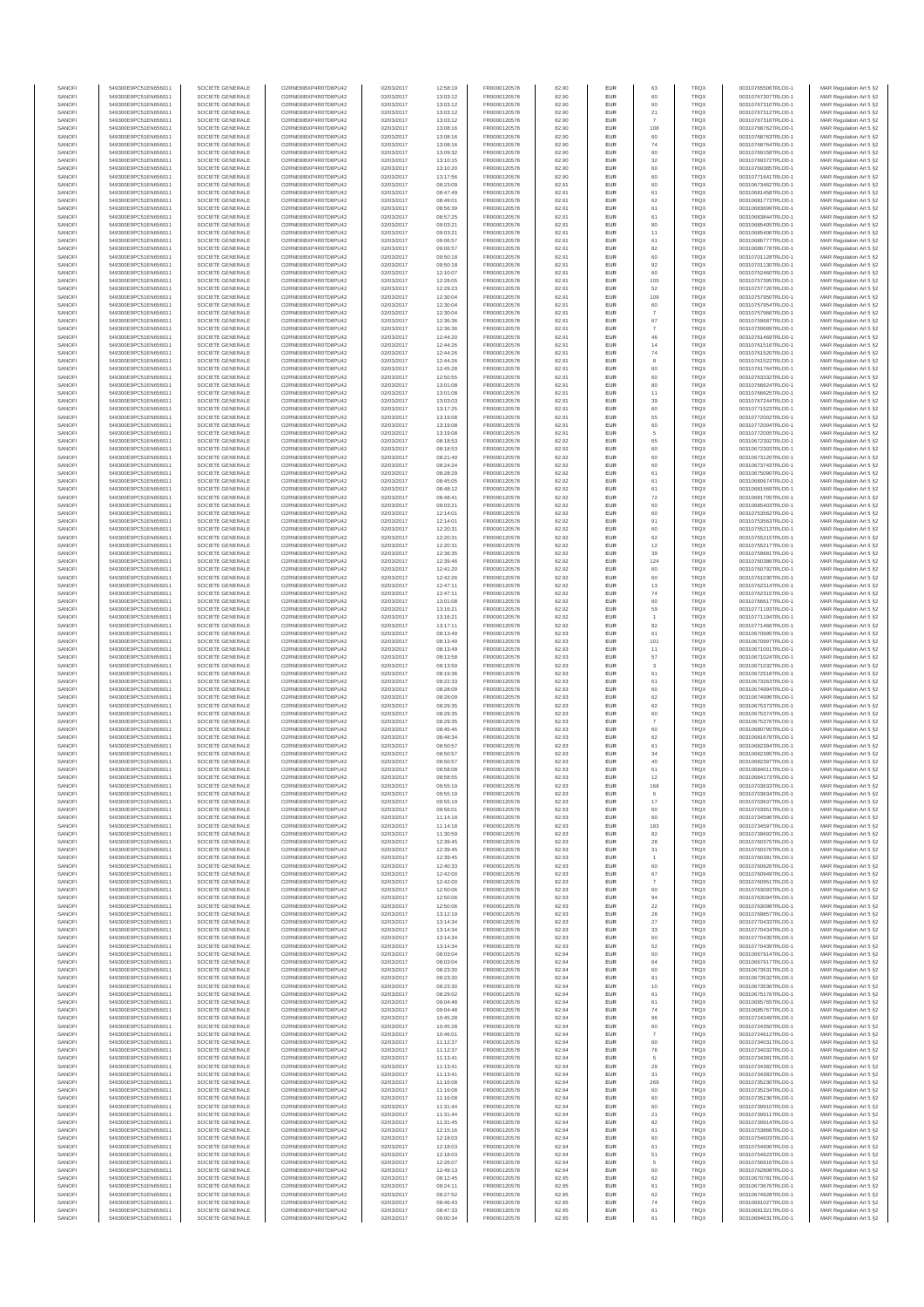| SANOFI           | 549300E9PC51EN656011                         | SOCIETE GENERALE                     | O2RNE8IBXP4R0TD8PU42                          | 02/03/2017               | 09:04:01             | FR0000120578                 | 82.95          | <b>EUR</b>         | 60                   | <b>TRQX</b>                | 00310685589TRLO0-1                       | MAR Regulation Art 5 §2                            |
|------------------|----------------------------------------------|--------------------------------------|-----------------------------------------------|--------------------------|----------------------|------------------------------|----------------|--------------------|----------------------|----------------------------|------------------------------------------|----------------------------------------------------|
| SANOFI<br>SANOFI | 549300E9PC51EN656011<br>549300E9PC51EN656011 | SOCIETE GENERALE<br>SOCIETE GENERALE | O2RNE8IBXP4R0TD8PU42<br>O2RNE8IBXP4R0TD8PU42  | 02/03/2017<br>02/03/2017 | 09:58:04<br>09:58:04 | FR0000120578<br>FR0000120578 | 82.95<br>82.95 | <b>EUR</b><br>EUR  | 30<br>77             | <b>TRQX</b><br>TRQX        | 00310704927TRLO0-1<br>00310704930TRLO0-1 | MAR Regulation Art 5 §2<br>MAR Regulation Art 5 §2 |
| SANOFI           | 549300E9PC51EN656011                         | SOCIETE GENERALE                     | O2RNE8IBXP4R0TD8PU42                          | 02/03/2017               | 10:46:33             | FR0000120578                 | 82.95          | <b>EUR</b>         | 5                    | <b>TRQX</b>                | 00310724844TRLO0-1                       | MAR Regulation Art 5 §2                            |
| SANOFI<br>SANOFI | 549300E9PC51EN656011<br>549300E9PC51EN656011 | SOCIETE GENERALE<br>SOCIETE GENERALE | O2RNE8IBXP4R0TD8PU42<br>O2RNE8IBXP4R0TD8PU42  | 02/03/2017<br>02/03/2017 | 10:46:33<br>11:11:00 | FR0000120578<br>FR0000120578 | 82.95<br>82.95 | EUR<br>EUR         | 60<br>60             | TRQX<br><b>TRQX</b>        | 00310724845TRLO0-1<br>00310733514TRLO0-1 | MAR Regulation Art 5 §2<br>MAR Regulation Art 5 §2 |
| SANOFI           | 549300E9PC51EN656011                         | SOCIETE GENERALE                     | O2RNE8IBXP4R0TD8PU42                          | 02/03/2017               | 11:16:42             | FR0000120578                 | 82.95          | EUR                | 45                   | <b>TRQX</b>                | 00310735398TRLO0-1                       | MAR Regulation Art 5 §2                            |
| SANOFI           | 549300E9PC51EN656011                         | SOCIETE GENERALE                     | O2RNE8IBXP4R0TD8PU42                          | 02/03/2017               | 11:27:25             | FR0000120578                 | 82.95          | EUR                | 10                   | TRQX                       | 00310738523TRLO0-1                       | MAR Regulation Art 5 §2                            |
| SANOFI<br>SANOFI | 549300E9PC51EN656011<br>549300E9PC51EN656011 | SOCIETE GENERALE<br>SOCIETE GENERALE | O2RNE8IBXP4R0TD8PU42<br>O2RNE8IBXP4R0TD8PU42  | 02/03/2017<br>02/03/2017 | 11:29:58<br>08:14:49 | FR0000120578<br>FR0000120578 | 82.95<br>82.96 | EUR<br>EUR         | 60<br>62             | TRQX<br>TRQX               | 00310739361TRLO0-1<br>00310671168TRLO0-1 | MAR Regulation Art 5 §2<br>MAR Regulation Art 5 §2 |
| SANOFI           | 549300E9PC51EN656011                         | SOCIETE GENERALE                     | O2RNE8IBXP4R0TD8PLI42                         | 02/03/2017               | 08:14:49             | FR0000120578                 | 82.96          | <b>EUR</b>         | 60                   | <b>TRQX</b>                | 00310671169TRLO0-1                       | MAR Regulation Art 5 §2                            |
| SANOFI<br>SANOFI | 549300E9PC51EN656011<br>549300E9PC51EN656011 | SOCIETE GENERALE<br>SOCIETE GENERALE | O2RNE8IBXP4R0TD8PU42<br>O2RNE8IBXP4R0TD8PU42  | 02/03/2017<br>02/03/2017 | 08:14:49<br>08:16:32 | FR0000120578<br>FR0000120578 | 82.96<br>82.96 | EUR<br><b>EUR</b>  | 14<br>61             | TRQX<br><b>TRQX</b>        | 00310671171TRLO0-1<br>00310671598TRLO0-1 | MAR Regulation Art 5 §2<br>MAR Regulation Art 5 §2 |
| SANOFI           | 549300E9PC51EN656011                         | SOCIETE GENERALE                     | O2RNE8IBXP4R0TD8PU42                          | 02/03/2017               | 08:16:32             | FR0000120578                 | 82.96          | EUR                | 82                   | TRQX                       | 00310671599TRLO0-1                       | MAR Regulation Art 5 §2                            |
| SANOFI<br>SANOFI | 549300E9PC51EN656011<br>549300E9PC51EN656011 | SOCIETE GENERALE<br>SOCIETE GENERALE | O2RNE8IBXP4R0TD8PU42<br>O2RNE8IBXP4R0TD8PU42  | 02/03/2017<br>02/03/2017 | 08:16:32<br>09:00:00 | FR0000120578<br>FR0000120578 | 82.96<br>82.96 | EUR<br>EUR         | $\overline{9}$<br>55 | <b>TRQX</b><br>TRQX        | 00310671604TRLO0-1<br>00310684469TRLO0-1 | MAR Regulation Art 5 §2<br>MAR Regulation Art 5 §2 |
| SANOFI           | 549300E9PC51EN656011                         | SOCIETE GENERALE                     | O2RNE8IBXP4R0TD8PU42                          | 02/03/2017               | 09:00:00             | FR0000120578                 | 82.96          | EUR                | 27                   | <b>TRQX</b>                | 00310684471TRLO0-1                       | MAR Regulation Art 5 §2                            |
| SANOFI           | 549300E9PC51EN656011                         | SOCIETE GENERALE                     | O2RNE8IBXP4R0TD8PU42                          | 02/03/2017               | 10:46:41             | FR0000120578                 | 82.96          | EUR                | 62                   | TRQX                       | 00310724885TRLO0-1                       | MAR Regulation Art 5 §2                            |
| SANOFI<br>SANOFI | 549300E9PC51EN656011<br>549300E9PC51EN656011 | SOCIETE GENERALE<br>SOCIETE GENERALE | O2RNE8IBXP4R0TD8PU42<br>O2RNE8IBXP4R0TD8PLI42 | 02/03/2017<br>02/03/2017 | 11:14:40<br>11:14:40 | FR0000120578<br>FR0000120578 | 82.96<br>82.96 | EUR<br><b>EUR</b>  | 60<br>5              | <b>TRQX</b><br><b>TRQX</b> | 00310734752TRLO0-1<br>00310734754TRLO0-1 | MAR Regulation Art 5 §2<br>MAR Regulation Art 5 §2 |
| SANOFI           | 549300E9PC51EN656011                         | SOCIETE GENERALE                     | O2RNE8IBXP4R0TD8PU42                          | 02/03/2017               | 11:19:20             | FR0000120578                 | 82.96          | EUR                | 112                  | TRQX                       | 00310736311TRLO0-1                       | MAR Regulation Art 5 §2                            |
| SANOFI<br>SANOFI | 549300E9PC51EN656011<br>549300E9PC51EN656011 | SOCIETE GENERALE<br>SOCIETE GENERALE | O2RNE8IBXP4R0TD8PU42<br>O2RNE8IBXP4R0TD8PU42  | 02/03/2017<br>02/03/2017 | 11:19:20<br>11:27:25 | FR0000120578<br>FR0000120578 | 82.96<br>82.96 | <b>EUR</b><br>EUR  | 60<br>513            | <b>TRQX</b><br>TRQX        | 00310736312TRLO0-1<br>00310738515TRLO0-1 | MAR Regulation Art 5 §2<br>MAR Regulation Art 5 §2 |
| SANOFI           | 549300E9PC51EN656011                         | SOCIETE GENERALE                     | O2RNESIBXP4R0TD8PLI42                         | 02/03/2017               | 11:27:25             | FR0000120578                 | 82.96          | EUR                | 60                   | <b>TRQX</b>                | 00310738516TRLO0-1                       | MAR Regulation Art 5 §2                            |
| SANOFI           | 549300E9PC51EN656011                         | SOCIETE GENERALE                     | O2RNE8IBXP4R0TD8PU42<br>O2RNE8IBXP4R0TD8PU42  | 02/03/2017               | 11:27:25             | FR0000120578                 | 82.96          | EUR                | 91                   | <b>TRQX</b>                | 00310738517TRLO0-1<br>00310739164TRLO0-1 | MAR Regulation Art 5 §2                            |
| SANOFI<br>SANOFI | 549300E9PC51EN656011<br>549300E9PC51EN656011 | SOCIETE GENERALE<br>SOCIETE GENERALE | O2RNE8IBXP4R0TD8PU42                          | 02/03/2017<br>02/03/2017 | 11:29:31<br>11:30:12 | FR0000120578<br>FR0000120578 | 82.96<br>82.96 | EUR<br>EUR         | 186<br>60            | TRQX<br>TRQX               | 00310739466TRLO0-1                       | MAR Regulation Art 5 §2<br>MAR Regulation Art 5 §2 |
| SANOFI           | 549300E9PC51EN656011                         | SOCIETE GENERALE                     | O2RNE8IBXP4R0TD8PU42                          | 02/03/2017               | 08:25:19             | FR0000120578                 | 82.97          | EUR                | 60                   | TRQX                       | 00310673991TRLO0-1                       | MAR Regulation Art 5 §2                            |
| SANOFI<br>SANOFI | 549300E9PC51EN656011<br>549300E9PC51EN656011 | SOCIETE GENERALE<br>SOCIETE GENERALE | O2RNE8IBXP4R0TD8PU42<br>O2RNE8IBXP4R0TD8PU42  | 02/03/2017<br>02/03/2017 | 08:39:29<br>08:39:29 | FR0000120578<br>FR0000120578 | 82.97<br>82.97 | <b>EUR</b><br>EUR  | 54<br>61             | <b>TRQX</b><br>TRQX        | 00310679004TRLO0-1<br>00310679005TRLO0-1 | MAR Regulation Art 5 §2<br>MAR Regulation Art 5 §2 |
| SANOFI           | 549300E9PC51EN656011                         | SOCIETE GENERALE                     | O2RNE8IBXP4R0TD8PU42                          | 02/03/2017               | 08:44:36             | FR0000120578                 | 82.97          | <b>EUR</b>         | 60                   | <b>TRQX</b>                | 00310680572TRLO0-1                       | MAR Regulation Art 5 §2                            |
| SANOFI<br>SANOFI | 549300E9PC51EN656011<br>549300E9PC51EN656011 | SOCIETE GENERALE<br>SOCIETE GENERALE | O2RNE8IBXP4R0TD8PU42<br>O2RNE8IBXP4R0TD8PU42  | 02/03/2017<br>02/03/2017 | 08:46:31<br>08:59:46 | FR0000120578<br>FR0000120578 | 82.97<br>82.97 | EUR<br>EUR         | 61<br>49             | TRQX<br>TRQX               | 00310680970TRLO0-1<br>00310684415TRLO0-1 | MAR Regulation Art 5 §2<br>MAR Regulation Art 5 §2 |
| SANOFI           | 549300E9PC51EN656011                         | SOCIETE GENERALE                     | O2RNE8IBXP4R0TD8PU42                          | 02/03/2017               | 09:59:46             | FR0000120578                 | 82.97          | EUR                | 82                   | <b>TRQX</b>                | 00310705782TRLO0-1                       | MAR Regulation Art 5 §2                            |
| SANOFI<br>SANOFI | 549300E9PC51EN656011<br>549300E9PC51EN656011 | SOCIETE GENERALE<br>SOCIETE GENERALE | O2RNE8IBXP4R0TD8PU42<br>O2RNE8IBXP4R0TD8PU42  | 02/03/2017<br>02/03/2017 | 10:43:57<br>11:18:07 | FR0000120578<br>FR0000120578 | 82.97<br>82.97 | EUR<br><b>EUR</b>  | 126<br>60            | <b>TRQX</b><br><b>TRQX</b> | 00310723708TRLO0-1<br>00310735893TRLO0-1 | MAR Regulation Art 5 §2<br>MAR Regulation Art 5 §2 |
| SANOFI           | 549300E9PC51EN656011                         | SOCIETE GENERALE                     | O2RNE8IBXP4R0TD8PU42                          | 02/03/2017               | 11:18:34             | FR0000120578                 | 82.97          | EUR                | 60                   | TRQX                       | 00310736030TRLO0-1                       | MAR Regulation Art 5 §2                            |
| SANOFI           | 549300E9PC51EN656011                         | SOCIETE GENERALE                     | O2RNE8IBXP4R0TD8PU42                          | 02/03/2017               | 11:18:34             | FR0000120578                 | 82.97          | <b>EUR</b>         | 60                   | <b>TRQX</b>                | 00310736035TRLO0-1                       | MAR Regulation Art 5 §2                            |
| SANOFI<br>SANOFI | 549300E9PC51EN656011<br>549300E9PC51EN656011 | SOCIETE GENERALE<br>SOCIETE GENERALE | O2RNE8IBXP4R0TD8PU42<br>O2RNE8IBXP4R0TD8PU42  | 02/03/2017<br>02/03/2017 | 11:18:34<br>11:23:57 | FR0000120578<br>FR0000120578 | 82.97<br>82.97 | EUR<br>EUR         | $\overline{7}$       | TRQX<br><b>TRQX</b>        | 00310736050TRLO0-1<br>00310737620TRLO0-1 | MAR Regulation Art 5 §2<br>MAR Regulation Art 5 §2 |
| SANOFI           | 549300E9PC51EN656011                         | SOCIETE GENERALE                     | O2RNE8IBXP4R0TD8PU42                          | 02/03/2017               | 11:23:57             | FR0000120578                 | 82.97          | EUR                |                      | <b>TRQX</b>                | 00310737621TRLO0-1                       | MAR Regulation Art 5 §2                            |
| SANOFI<br>SANOFI | 549300E9PC51EN656011<br>549300E9PC51EN656011 | SOCIETE GENERALE<br>SOCIETE GENERALE | O2RNE8IBXP4R0TD8PU42<br>O2RNE8IBXP4R0TD8PU42  | 02/03/2017<br>02/03/2017 | 11:25:29<br>11:25:57 | FR0000120578<br>FR0000120578 | 82.97<br>82.97 | EUR<br>EUR         | 60<br>9              | <b>TRQX</b><br><b>TRQX</b> | 00310737974TRLO0-1<br>00310738078TRLO0-1 | MAR Regulation Art 5 §2<br>MAR Regulation Art 5 §2 |
| SANOFI           | 549300E9PC51EN656011                         | SOCIETE GENERALE                     | O2RNE8IBXP4R0TD8PLI42                         | 02/03/2017               | 11:29:16             | FR0000120578                 | 82.97          | EUR                | 60                   | TRQX                       | 00310739042TRLO0-1                       | MAR Regulation Art 5 §2                            |
| SANOFI<br>SANOFI | 549300E9PC51EN656011<br>549300E9PC51EN656011 | SOCIETE GENERALE<br>SOCIETE GENERALE | O2RNE8IBXP4R0TD8PU42<br>O2RNE8IBXP4R0TD8PU42  | 02/03/2017<br>02/03/2017 | 12:25:08<br>08:12:08 | FR0000120578<br>FR0000120578 | 82.97<br>82.98 | <b>EUR</b><br>EUR  | 137<br>62            | <b>TRQX</b><br>TRQX        | 00310756685TRLO0-1<br>00310670623TRLO0-1 | MAR Regulation Art 5 §2<br>MAR Regulation Art 5 §2 |
| SANOFI           | 549300E9PC51EN656011                         | SOCIETE GENERALE                     | O2RNE8IBXP4R0TD8PU42                          | 02/03/2017               | 08:32:04             | FR0000120578                 | 82.98          | <b>EUR</b>         | 52                   | <b>TRQX</b>                | 00310676797TRLO0-1                       | MAR Regulation Art 5 §2                            |
| SANOFI           | 549300E9PC51EN656011                         | SOCIETE GENERALE                     | O2RNE8IBXP4R0TD8PU42                          | 02/03/2017               | 08:32:04             | FR0000120578                 | 82.98          | EUR                | 8                    | TRQX                       | 00310676808TRLO0-1                       | MAR Regulation Art 5 §2                            |
| SANOFI<br>SANOFI | 549300E9PC51EN656011<br>549300E9PC51EN656011 | SOCIETE GENERALE<br>SOCIETE GENERALE | O2RNE8IBXP4R0TD8PU42<br>O2RNE8IBXP4R0TD8PU42  | 02/03/2017<br>02/03/2017 | 08:33:01<br>08:33:01 | FR0000120578<br>FR0000120578 | 82.98<br>82.98 | EUR<br>EUR         | 51<br>$\overline{9}$ | <b>TRQX</b><br><b>TRQX</b> | 00310677070TRLO0-1<br>00310677071TRLO0-1 | MAR Regulation Art 5 §2<br>MAR Regulation Art 5 §2 |
| SANOFI           | 549300E9PC51EN656011                         | SOCIETE GENERALE                     | O2RNE8IBXP4R0TD8PLI42                         | 02/03/2017               | 08:35:31             | FR0000120578                 | 82.98          | EUR                | $\overline{7}$       | TRQX                       | 00310677801TRLO0-1                       | MAR Regulation Art 5 §2                            |
| SANOFI<br>SANOFI | 549300E9PC51EN656011<br>549300E9PC51EN656011 | SOCIETE GENERALE<br>SOCIETE GENERALE | O2RNE8IBXP4R0TD8PU42<br>O2RNE8IBXP4R0TD8PU42  | 02/03/2017<br>02/03/2017 | 08:39:11<br>08:44:13 | FR0000120578<br>FR0000120578 | 82.98<br>82.98 | EUR<br>EUR         | 61                   | TRQX<br>TRQX               | 00310678903TRLO0-1<br>00310680498TRLO0-1 | MAR Regulation Art 5 §2<br>MAR Regulation Art 5 §2 |
| SANOFI           | 549300E9PC51EN656011                         | SOCIETE GENERALE                     | O2RNE8IBXP4R0TD8PU42                          | 02/03/2017               | 08:44:13             | FR0000120578                 | 82.98          | <b>EUR</b>         | 12                   | <b>TRQX</b>                | 00310680499TRLO0-1                       | MAR Regulation Art 5 §2                            |
| SANOFI           | 549300E9PC51EN656011                         | SOCIETE GENERALE                     | O2RNE8IBXP4R0TD8PU42                          | 02/03/2017               | 08:44:13             | FR0000120578                 | 82.98          | EUR                | 60                   | TRQX                       | 00310680500TRLO0-1                       | MAR Regulation Art 5 §2                            |
| SANOFI<br>SANOFI | 549300E9PC51EN656011<br>549300E9PC51EN656011 | SOCIETE GENERALE<br>SOCIETE GENERALE | O2RNE8IBXP4R0TD8PU42<br>O2RNE8IBXP4R0TD8PU42  | 02/03/2017<br>02/03/2017 | 08:44:13<br>10:04:05 | FR0000120578<br>FR0000120578 | 82.98<br>82.98 | <b>EUR</b><br>EUR  | $\overline{2}$<br>60 | <b>TRQX</b><br><b>TRQX</b> | 00310680502TRLO0-1<br>00310707764TRLO0-1 | MAR Regulation Art 5 §2<br>MAR Regulation Art 5 §2 |
| SANOFI           | 549300E9PC51EN656011                         | SOCIETE GENERALE                     | O2RNE8IBXP4R0TD8PU42                          | 02/03/2017               | 10:04:05             | FR0000120578                 | 82.98          | EUR                | 14                   | TRQX                       | 00310707767TRLO0-1                       | MAR Regulation Art 5 §2                            |
| SANOFI<br>SANOFI | 549300E9PC51EN656011<br>549300E9PC51EN656011 | SOCIETE GENERALE<br>SOCIETE GENERALE | O2RNE8IBXP4R0TD8PU42<br>O2RNE8IBXP4R0TD8PU42  | 02/03/2017<br>02/03/2017 | 10:10:51<br>10:10:51 | FR0000120578<br>FR0000120578 | 82.98<br>82.98 | EUR<br>EUR         | 5<br>43              | TRQX<br><b>TRQX</b>        | 00310710414TRLO0-1<br>00310710415TRLO0-1 | MAR Regulation Art 5 §2<br>MAR Regulation Art 5 §2 |
| SANOFI           | 549300E9PC51EN656011                         | SOCIETE GENERALE                     | O2RNE8IBXP4R0TD8PU42                          | 02/03/2017               | 10:10:51             | FR0000120578                 | 82.98          | EUR                | 58                   | TRQX                       | 00310710418TRLO0-1                       | MAR Regulation Art 5 §2                            |
| SANOFI<br>SANOFI | 549300E9PC51EN656011<br>549300E9PC51EN656011 | SOCIETE GENERALE<br>SOCIETE GENERALE | O2RNE8IBXP4R0TD8PU42<br>O2RNE8IBXP4R0TD8PU42  | 02/03/2017<br>02/03/2017 | 10:10:51<br>11:06:16 | FR0000120578<br>FR0000120578 | 82.98<br>82.98 | EUR<br><b>EUR</b>  | 11<br>200            | TRQX<br><b>TRQX</b>        | 00310710424TRLO0-1<br>00310731911TRLO0-1 | MAR Regulation Art 5 §2<br>MAR Regulation Art 5 §2 |
| SANOFI           | 549300E9PC51EN656011                         | SOCIETE GENERALE                     | O2RNE8IBXP4R0TD8PU42                          | 02/03/2017               | 11:07:35             | FR0000120578                 | 82.98          | EUR                | 60                   | TRQX                       | 00310732298TRLO0-1                       | MAR Regulation Art 5 §2                            |
| SANOFI           | 549300E9PC51EN656011                         | SOCIETE GENERALE                     | O2RNE8IBXP4R0TD8PU42                          | 02/03/2017               | 11:07:35             | FR0000120578                 | 82.98          | <b>EUR</b>         | 10                   | <b>TRQX</b>                | 00310732302TRLO0-1                       | MAR Regulation Art 5 §2                            |
| SANOFI<br>SANOFI | 549300E9PC51EN656011<br>549300E9PC51EN656011 | SOCIETE GENERALE<br>SOCIETE GENERALE | O2RNE8IBXP4R0TD8PU42<br>O2RNE8IBXP4R0TD8PU42  | 02/03/2017<br>02/03/2017 | 11:07:35<br>11:09:47 | FR0000120578<br>FR0000120578 | 82.98<br>82.98 | EUR<br>EUR         | 64<br>60             | TRQX<br><b>TRQX</b>        | 00310732305TRLO0-1<br>00310733101TRLO0-1 | MAR Regulation Art 5 §2<br>MAR Regulation Art 5 §2 |
| SANOFI           | 549300E9PC51EN656011                         | SOCIETE GENERALE                     | O2RNE8IBXP4R0TD8PU42                          | 02/03/2017               | 11:09:47             | FR0000120578                 | 82.98          | EUR                | 60                   | <b>TRQX</b>                | 00310733111TRLO0-1                       | MAR Regulation Art 5 §2                            |
| SANOFI<br>SANOFI | 549300E9PC51EN656011<br>549300E9PC51EN656011 | SOCIETE GENERALE<br>SOCIETE GENERALE | O2RNE8IBXP4R0TD8PU42<br>O2RNE8IBXP4R0TD8PU42  | 02/03/2017<br>02/03/2017 | 11:09:47<br>11:20:13 | FR0000120578<br>FR0000120578 | 82.98<br>82.98 | EUR<br><b>EUR</b>  | 60<br>60             | TRQX<br><b>TRQX</b>        | 00310733112TRLO0-1<br>00310736589TRLO0-1 | MAR Regulation Art 5 §2<br>MAR Regulation Art 5 §2 |
| SANOFI           | 549300E9PC51EN656011                         | SOCIETE GENERALE                     | O2RNE8IBXP4R0TD8PU42                          | 02/03/2017               | 11:22:05             | FR0000120578                 | 82.98          | EUR                | 60                   | TRQX                       | 00310737076TRLO0-1                       | MAR Regulation Art 5 §2                            |
| SANOFI<br>SANOFI | 549300E9PC51EN656011<br>549300E9PC51EN656011 | SOCIETE GENERALE<br>SOCIETE GENERALE | O2RNE8IBXP4R0TD8PU42<br>O2RNE8IBXP4R0TD8PU42  | 02/03/2017<br>02/03/2017 | 11:22:05<br>11:22:05 | FR0000120578<br>FR0000120578 | 82.98<br>82.98 | <b>EUR</b><br>EUR  | 82<br>11             | <b>TRQX</b><br>TRQX        | 00310737078TRLO0-1<br>00310737100TRLO0-1 | MAR Regulation Art 5 §2<br>MAR Regulation Art 5 §2 |
| SANOFI           | 549300E9PC51EN656011                         | SOCIETE GENERALE                     | O2RNE8IBXP4R0TD8PU42                          | 02/03/2017               | 11:23:57             | FR0000120578                 | 82.98          | <b>EUR</b>         | 60                   | <b>TRQX</b>                | 00310737607TRLO0-1                       | MAR Regulation Art 5 §2                            |
| SANOFI           | 549300E9PC51EN656011                         | SOCIETE GENERALE                     | O2RNE8IBXP4R0TD8PU42                          | 02/03/2017               | 11:23:57             | FR0000120578                 | 82.98          | EUR                | 74                   | <b>TRQX</b>                | 00310737608TRLO0-1                       | MAR Regulation Art 5 §2                            |
| SANOFI<br>SANOFI | 549300E9PC51EN656011<br>549300E9PC51EN656011 | SOCIETE GENERALE<br>SOCIETE GENERALE | O2RNE8IBXP4R0TD8PLI42<br>O2RNE8IBXP4R0TD8PU42 | 02/03/2017<br>02/03/2017 | 11:24:36<br>08:11:59 | FR0000120578<br>FR0000120578 | 82.98<br>82.99 | EUR<br>EUR         | 60<br>60             | TRQX<br><b>TRQX</b>        | 00310737775TRLO0-1<br>00310670583TRLO0-1 | MAR Regulation Art 5 §2<br>MAR Regulation Art 5 §2 |
| SANOFI           | 549300E9PC51EN656011                         | SOCIETE GENERALE                     | O2RNE8IBXP4R0TD8PU42                          | 02/03/2017               | 08:11:59             | FR0000120578                 | 82.99          | EUR                | 62                   | <b>TRQX</b>                | 00310670584TRLO0-1                       | MAR Regulation Art 5 §2                            |
| SANOFI<br>SANOFI | 549300E9PC51EN656011<br>549300E9PC51EN656011 | SOCIETE GENERALE<br>SOCIETE GENERALE | O2RNE8IBXP4R0TD8PU42<br>O2RNE8IBXP4R0TD8PU42  | 02/03/2017<br>02/03/2017 | 08:27:34<br>08:31:54 | FR0000120578<br>FR0000120578 | 82.99<br>82.99 | <b>EUR</b><br>EUR  | 61<br>60             | <b>TRQX</b><br>TRQX        | 00310674830TRLO0-1<br>00310676702TRLO0-1 | MAR Regulation Art 5 §2<br>MAR Regulation Art 5 §2 |
| SANOFI           | 549300E9PC51EN656011                         | SOCIETE GENERALE                     | O2RNE8IBXP4R0TD8PU42                          | 02/03/2017               | 08:35:31             | FR0000120578                 | 82.99          | <b>EUR</b>         | 61                   | <b>TRQX</b>                | 00310677798TRLO0-1                       | MAR Regulation Art 5 §2                            |
| SANOFI           | 549300E9PC51EN656011                         | SOCIETE GENERALE                     | O2RNE8IBXP4R0TD8PU42<br>O2RNE8IBXP4R0TD8PU42  | 02/03/2017               | 08:35:31             | FR0000120578                 | 82.99          | EUR<br>EUR         | 67<br>62             | TRQX<br><b>TRQX</b>        | 00310677799TRLO0-1                       | MAR Regulation Art 5 §2<br>MAR Regulation Art 5 §2 |
| SANOFI<br>SANOFI | 549300E9PC51EN656011<br>549300E9PC51EN656011 | SOCIETE GENERALE<br>SOCIETE GENERALE | O2RNE8IBXP4R0TD8PU42                          | 02/03/2017<br>02/03/2017 | 08:36:15<br>10:01:36 | FR0000120578<br>FR0000120578 | 82.99<br>82.99 | EUR                | 90                   | <b>TRQX</b>                | 00310677976TRLO0-1<br>00310706844TRLO0-1 | MAR Regulation Art 5 §2                            |
| SANOFI           | 549300E9PC51EN656011                         | SOCIETE GENERALE                     | O2RNESIBXP4R0TD8PLI42                         | 02/03/2017               | 10:02:58             | FR0000120578                 | 82.99          | EUR                | 91                   | <b>TRQX</b>                | 00310707359TRLO0-1                       | MAR Regulation Art 5 §2                            |
| SANOFI<br>SANOFI | 549300E9PC51EN656011<br>549300E9PC51EN656011 | SOCIETE GENERALE<br>SOCIETE GENERALE | O2RNE8IBXP4R0TD8PU42<br>O2RNE8IBXP4R0TD8PU42  | 02/03/2017<br>02/03/2017 | 10:07:24<br>11:05:02 | FR0000120578<br>FR0000120578 | 82.99<br>82.99 | EUR<br>EUR         | 67<br>60             | <b>TRQX</b><br>TRQX        | 00310709121TRLO0-1<br>00310731393TRLO0-1 | MAR Regulation Art 5 §2<br>MAR Regulation Art 5 §2 |
| SANOFI           | 549300E9PC51EN656011                         | SOCIETE GENERALE                     | O2RNE8IBXP4R0TD8PU42                          | 02/03/2017               | 11:05:02             | FR0000120578                 | 82.99          | <b>EUR</b>         |                      | <b>TRQX</b>                | 00310731396TRLO0-1                       | MAR Regulation Art 5 §2                            |
| SANOFI<br>SANOFI | 549300E9PC51EN656011<br>549300E9PC51EN656011 | SOCIETE GENERALE<br>SOCIETE GENERALE | O2RNE8IBXP4R0TD8PU42<br>O2RNE8IBXP4R0TD8PU42  | 02/03/2017<br>02/03/2017 | 08:30:56<br>08:31:33 | FR0000120578<br>FR0000120578 | 83.00<br>83.00 | EUR<br><b>EUR</b>  | 60<br>60             | TRQX<br><b>TROX</b>        | 00310676335TRLO0-1<br>00310676645TRLO0-1 | MAR Regulation Art 5 §2<br>MAR Regulation Art 5 §2 |
| SANOFI           | 549300E9PC51EN656011                         | SOCIETE GENERALE                     | O2RNE8IBXP4R0TD8PU42                          | 02/03/2017               | 08:31:33             | FR0000120578                 | 83.00          | EUR                | 37                   | TRQX                       | 00310676646TRLO0-1                       | MAR Regulation Art 5 §2                            |
| SANOFI           | 549300E9PC51EN656011                         | SOCIETE GENERALE                     | O2RNE8IBXP4R0TD8PU42                          | 02/03/2017               | 08:33:57             | FR0000120578                 | 83.00          | <b>EUR</b>         | 60                   | <b>TRQX</b>                | 00310677380TRLO0-1                       | MAR Regulation Art 5 §2                            |
| SANOFI<br>SANOFI | 549300E9PC51EN656011<br>549300E9PC51EN656011 | SOCIETE GENERALE<br>SOCIETE GENERALE | O2RNE8IBXP4R0TD8PU42<br>O2RNESIBXP4R0TD8PLI42 | 02/03/2017<br>02/03/2017 | 08:34:17<br>08:41:14 | FR0000120578<br>FR0000120578 | 83.00<br>83.00 | EUR<br>${\sf EUR}$ | 60<br>60             | <b>TRQX</b><br>TRQX        | 00310677445TRLO0-1<br>00310679792TRLO0-1 | MAR Regulation Art 5 §2<br>MAR Regulation Art 5 §2 |
| SANOFI           | 549300E9PC51EN656011                         | SOCIETE GENERALE                     | O2RNE8IBXP4R0TD8PU42                          | 02/03/2017               | 10:12:38             | FR0000120578                 | 83.00          | EUR                | 82                   | <b>TRQX</b>                | 00310711147TRLO0-1                       | MAR Regulation Art 5 §2                            |
| SANOFI<br>SANOFI | 549300E9PC51EN656011<br>549300E9PC51EN656011 | SOCIETE GENERALE<br>SOCIETE GENERALE | O2RNE8IBXP4R0TD8PU42<br>O2RNE8IBXP4R0TD8PLI42 | 02/03/2017<br>02/03/2017 | 10:12:38<br>10:43:20 | FR0000120578<br>FR0000120578 | 83.00<br>83.00 | EUR<br><b>EUR</b>  | 19<br>44             | TRQX<br><b>TROX</b>        | 00310711150TRLO0-1<br>00310723376TRLO0-1 | MAR Regulation Art 5 §2<br>MAR Regulation Art 5 §2 |
| SANOFI           | 549300E9PC51EN656011                         | SOCIETE GENERALE                     | O2RNE8IBXP4R0TD8PU42                          | 02/03/2017               | 10:43:20             | FR0000120578                 | 83.00          | EUR                | 5                    | TRQX                       | 00310723377TRLO0-1                       | MAR Regulation Art 5 \$2                           |
| SANOFI<br>SANOFI | 549300E9PC51EN656011<br>549300E9PC51EN656011 | SOCIETE GENERALE<br>SOCIETE GENERALE | O2RNE8IBXP4R0TD8PU42<br>O2RNE8IBXP4R0TD8PU42  | 02/03/2017<br>02/03/2017 | 10:54:00<br>11:00:00 | FR0000120578<br>FR0000120578 | 83.00<br>83.00 | <b>EUR</b><br>EUR  | 60<br>5              | <b>TROX</b><br><b>TRQX</b> | 00310727525TRLO0-1<br>00310729624TRLO0-1 | MAR Regulation Art 5 §2<br>MAR Regulation Art 5 §2 |
| SANOFI           | 549300E9PC51EN656011                         | SOCIETE GENERALE                     | O2RNE8IBXP4R0TD8PU42                          | 02/03/2017               | 11:00:25             | FR0000120578                 | 83.00          | EUR                | 60                   | TRQX                       | 00310729945TRLO0-1                       | MAR Regulation Art 5 §2                            |
| SANOFI<br>SANOFI | 549300E9PC51EN656011<br>549300E9PC51EN656011 | SOCIETE GENERALE<br>SOCIETE GENERALE | O2RNE8IBXP4R0TD8PU42<br>O2RNESIBXP4R0TD8PLI42 | 02/03/2017<br>02/03/2017 | 11:02:59<br>11:03:52 | FR0000120578<br>FR0000120578 | 83.00<br>83.00 | EUR<br>EUR         | 69<br>126            | <b>TRQX</b><br><b>TRQX</b> | 00310730795TRLO0-1<br>00310731070TRLO0-1 | MAR Regulation Art 5 §2<br>MAR Regulation Art 5 §2 |
| SANOFI           | 549300E9PC51EN656011                         | SOCIETE GENERALE                     | O2RNE8IBXP4R0TD8PLI42                         | 02/03/2017               | 08:33:36             | FR0000120578                 | 83.01          | <b>EUR</b>         | 60                   | <b>TROX</b>                | 00310677259TRLO0-1                       | MAR Regulation Art 5 §2                            |
| SANOFI<br>SANOFI | 549300E9PC51EN656011<br>549300E9PC51EN656011 | SOCIETE GENERALE<br>SOCIETE GENERALE | O2RNE8IBXP4R0TD8PU42<br>O2RNE8IBXP4R0TD8PU42  | 02/03/2017<br>02/03/2017 | 08:33:53<br>08:33:54 | FR0000120578<br>FR0000120578 | 83.01<br>83.01 | EUR<br><b>EUR</b>  | 60<br>-7             | TRQX<br><b>TROX</b>        | 00310677359TRLO0-1<br>00310677360TRLO0-1 | MAR Regulation Art 5 §2<br>MAR Regulation Art 5 §2 |
| SANOFI           | 549300E9PC51EN656011                         | SOCIETE GENERALE                     | O2RNE8IBXP4R0TD8PU42                          | 02/03/2017               | 08:37:56             | FR0000120578                 | 83.01          | EUR                | 61                   | <b>TRQX</b>                | 00310678530TRLO0-1                       | MAR Regulation Art 5 §2                            |
| SANOFI<br>SANOFI | 549300E9PC51EN656011<br>549300E9PC51EN656011 | SOCIETE GENERALE<br>SOCIETE GENERALE | O2RNE8IBXP4R0TD8PU42<br>O2RNE8IBXP4R0TD8PU42  | 02/03/2017<br>02/03/2017 | 08:40:16<br>08:40:55 | FR0000120578<br>FR0000120578 | 83.01<br>83.01 | EUR<br>EUR         | 61<br>106            | TRQX<br><b>TRQX</b>        | 00310679289TRLO0-1<br>00310679450TRLO0-1 | MAR Regulation Art 5 §2<br>MAR Regulation Art 5 §2 |
| SANOFI           | 549300E9PC51EN656011                         | SOCIETE GENERALE                     | O2RNE8IBXP4R0TD8PU42                          | 02/03/2017               | 08:40:55             | FR0000120578                 | 83.01          | EUR                | 11                   | <b>TRQX</b>                | 00310679451TRLO0-1                       | MAR Regulation Art 5 §2                            |
| SANOFI           | 549300E9PC51EN656011                         | SOCIETE GENERALE                     | O2RNE8IBXP4R0TD8PU42                          | 02/03/2017               | 08:41:40             | FR0000120578                 | 83.01          | EUR                | 60                   | <b>TRQX</b>                | 00310679998TRLO0-1                       | MAR Regulation Art 5 §2                            |
| SANOFI<br>SANOFI | 549300E9PC51EN656011<br>549300E9PC51EN656011 | SOCIETE GENERALE<br>SOCIETE GENERALE | O2RNE8IBXP4R0TD8PU42<br>O2RNE8IBXP4R0TD8PU42  | 02/03/2017<br>02/03/2017 | 08:42:37<br>10:05:46 | FR0000120578<br>FR0000120578 | 83.01<br>83.01 | EUR<br><b>EUR</b>  | $74\,$<br>55         | <b>TROX</b><br><b>TROX</b> | 00310680199TRLO0-1<br>00310708511TRLO0-1 | MAR Regulation Art 5 §2<br>MAR Regulation Art 5 §2 |
| SANOFI           | 549300E9PC51EN656011                         | SOCIETE GENERALE                     | O2RNE8IBXP4R0TD8PU42                          | 02/03/2017               | 10:05:46             | FR0000120578                 | 83.01          | EUR                | 36                   | <b>TRQX</b>                | 00310708512TRLO0-1                       | MAR Regulation Art 5 §2                            |
| SANOFI<br>SANOFI | 549300E9PC51EN656011<br>549300E9PC51EN656011 | SOCIETE GENERALE<br>SOCIETE GENERALE | O2RNE8IBXP4R0TD8PU42<br>O2RNE8IBXP4R0TD8PU42  | 02/03/2017<br>02/03/2017 | 10:42:56<br>10:53:39 | FR0000120578<br>FR0000120578 | 83.01<br>83.01 | <b>EUR</b><br>EUR  | 61<br>223            | <b>TROX</b><br>TRQX        | 00310723173TRLO0-1<br>00310727267TRLO0-1 | MAR Regulation Art 5 §2<br>MAR Regulation Art 5 §2 |
| SANOFI           | 549300E9PC51EN656011                         | SOCIETE GENERALE                     | O2RNE8IBXP4R0TD8PU42                          | 02/03/2017               | 10:58:51             | FR0000120578                 | 83.01          | <b>EUR</b>         | 69                   | <b>TRQX</b>                | 00310729033TRLO0-1                       | MAR Regulation Art 5 §2                            |
| SANOFI           | 549300E9PC51EN656011                         | SOCIETE GENERALE                     | O2RNE8IBXP4R0TD8PU42<br>O2RNE8IBXP4R0TD8PU42  | 02/03/2017               | 11:02:36             | FR0000120578                 | 83.01          | EUR<br>EUR         | 62                   | <b>TRQX</b><br><b>TROX</b> | 00310730672TRLO0-1                       | MAR Regulation Art 5 §2                            |
| SANOFI<br>SANOFI | 549300E9PC51EN656011<br>549300E9PC51EN656011 | SOCIETE GENERALE<br>SOCIETE GENERALE | O2RNE8IBXP4R0TD8PU42                          | 02/03/2017<br>02/03/2017 | 11:02:36<br>08:30:33 | FR0000120578<br>FR0000120578 | 83.01<br>83.02 | EUR                | $12\,$<br>60         | <b>TRQX</b>                | 00310730673TRLO0-1<br>00310676148TRLO0-1 | MAR Regulation Art 5 §2<br>MAR Regulation Art 5 §2 |
| SANOFI           | 549300E9PC51EN656011                         | SOCIETE GENERALE                     | O2RNE8IBXP4R0TD8PU42                          | 02/03/2017               | 08:36:46             | FR0000120578                 | 83.02          | EUR                | 61                   | <b>TRQX</b>                | 00310678112TRLO0-1                       | MAR Regulation Art 5 §2                            |
| SANOFI<br>SANOFI | 549300E9PC51EN656011<br>549300E9PC51EN656011 | SOCIETE GENERALE<br>SOCIETE GENERALE | O2RNE8IBXP4R0TD8PU42<br>O2RNE8IBXP4R0TD8PU42  | 02/03/2017<br>02/03/2017 | 08:42:30<br>10:08:36 | FR0000120578<br>FR0000120578 | 83.02<br>83.02 | <b>EUR</b><br>EUR  | 61<br>67             | <b>TROX</b><br>TRQX        | 00310680163TRLO0-1<br>00310709712TRLO0-1 | MAR Regulation Art 5 §2<br>MAR Regulation Art 5 §2 |
| SANOFI           | 549300E9PC51EN656011                         | SOCIETE GENERALE                     | O2RNE8IBXP4R0TD8PU42                          | 02/03/2017               | 10:50:04             | FR0000120578                 | 83.02          | <b>EUR</b>         | 133                  | <b>TROX</b>                | 00310726042TRLO0-1                       | MAR Regulation Art 5 §2                            |
| SANOFI<br>SANOFI | 549300E9PC51EN656011<br>549300E9PC51EN656011 | SOCIETE GENERALE<br>SOCIETE GENERALE | O2RNE8IBXP4R0TD8PU42<br>O2RNE8IBXP4R0TD8PU42  | 02/03/2017<br>02/03/2017 | 10:50:09<br>10:50:09 | FR0000120578<br>FR0000120578 | 83.02<br>83.02 | EUR<br>EUR         | 193                  | TRQX<br><b>TRQX</b>        | 00310726071TRLO0-1<br>00310726072TRLO0-1 | MAR Regulation Art 5 §2<br>MAR Regulation Art 5 §2 |
| SANOFI           | 549300E9PC51EN656011                         | SOCIETE GENERALE                     | O2RNE8IBXP4R0TD8PU42                          | 02/03/2017               | 10:50:09             | FR0000120578                 | 83.02          | EUR                | 28                   | <b>TRQX</b>                | 00310726075TRLO0-1                       | MAR Regulation Art 5 §2                            |
| SANOFI           | 549300E9PC51EN656011                         | SOCIETE GENERALE                     | O2RNE8IBXP4R0TD8PU42                          | 02/03/2017               | 10:50:53             | FR0000120578                 | 83.02          | EUR                | 11                   | <b>TRQX</b>                | 00310726330TRLO0-1                       | MAR Regulation Art 5 §2                            |
| SANOFI<br>SANOFI | 549300E9PC51EN656011<br>549300E9PC51EN656011 | SOCIETE GENERALE<br>SOCIETE GENERALE | O2RNE8IBXP4R0TD8PU42<br>O2RNE8IBXP4R0TD8PU42  | 02/03/2017<br>02/03/2017 | 10:50:55<br>10:53:35 | FR0000120578<br>FR0000120578 | 83.02<br>83.02 | EUR<br>EUR         | 10<br>14             | <b>TRQX</b><br>TRQX        | 00310726365TRLO0-1<br>00310727241TRLO0-1 | MAR Regulation Art 5 §2<br>MAR Regulation Art 5 §2 |
| SANOFI           | 549300E9PC51EN656011                         | SOCIETE GENERALE                     | O2RNE8IBXP4R0TD8PU42                          | 02/03/2017               | 10:54:27             | FR0000120578                 | 83.02          | <b>EUR</b>         | 212                  | <b>TROX</b>                | 00310727713TRLO0-1                       | MAR Regulation Art 5 §2                            |
| SANOFI<br>SANOFI | 549300E9PC51EN656011<br>549300E9PC51EN656011 | SOCIETE GENERALE<br>SOCIETE GENERALE | O2RNE8IBXP4R0TD8PU42<br>O2RNE8IBXP4R0TD8PU42  | 02/03/2017<br>02/03/2017 | 10:59:20<br>11:02:30 | FR0000120578<br>FR0000120578 | 83.02<br>83.02 | EUR<br><b>EUR</b>  | 5<br>60              | TRQX<br><b>TROX</b>        | 00310729292TRLO0-1<br>00310730656TRLO0-1 | MAR Regulation Art 5 §2<br>MAR Regulation Art 5 §2 |
| SANOFI           | 549300E9PC51EN656011                         | SOCIETE GENERALE                     | O2RNE8IBXP4R0TD8PU42                          | 02/03/2017               | 08:26:53             | FR0000120578                 | 83.03          | EUR                | 62                   | <b>TRQX</b>                | 00310674564TRLO0-1                       | MAR Regulation Art 5 §2                            |
| SANOFI<br>SANOFI | 549300E9PC51EN656011<br>549300E9PC51EN656011 | SOCIETE GENERALE<br>SOCIETE GENERALE | O2RNE8IBXP4R0TD8PU42<br>O2RNE8IBXP4R0TD8PU42  | 02/03/2017<br>02/03/2017 | 08:26:53             | FR0000120578                 | 83.03          | EUR<br>EUR         | 38<br>86             | <b>TRQX</b><br><b>TRQX</b> | 00310674565TRLO0-1<br>00310674566TRLO0-1 | MAR Regulation Art 5 §2                            |
| SANOFI           | 549300E9PC51EN656011                         | SOCIETE GENERALE                     | O2RNE8IBXP4R0TD8PU42                          | 02/03/2017               | 08:26:53<br>08:26:53 | FR0000120578<br>FR0000120578 | 83.03<br>83.03 | EUR                | 43                   | TRQX                       | 00310674570TRLO0-1                       | MAR Regulation Art 5 §2<br>MAR Regulation Art 5 §2 |
| SANOFI           | 549300E9PC51EN656011                         | SOCIETE GENERALE                     | O2RNE8IBXP4R0TD8PU42                          | 02/03/2017               | 08:35:56             | FR0000120578                 | 83.03          | <b>EUR</b>         | 61                   | <b>TROX</b>                | 00310677878TRLO0-1                       | MAR Regulation Art 5 §2                            |
| SANOFI<br>SANOFI | 549300E9PC51EN656011<br>549300E9PC51EN656011 | SOCIETE GENERALE<br>SOCIETE GENERALE | O2RNE8IBXP4R0TD8PU42<br>O2RNE8IBXP4R0TD8PU42  | 02/03/2017<br>02/03/2017 | 08:40:45<br>10:41:21 | FR0000120578<br>FR0000120578 | 83.03<br>83.03 | EUR<br><b>EUR</b>  | 105<br>66            | TRQX<br><b>TRQX</b>        | 00310679395TRLO0-1<br>00310722364TRLO0-1 | MAR Regulation Art 5 §2<br>MAR Regulation Art 5 §2 |
| SANOFI           | 549300E9PC51EN656011                         | SOCIETE GENERALE                     | O2RNE8IBXP4R0TD8PU42                          | 02/03/2017               | 10:41:26             | FR0000120578                 | 83.03          | EUR                | 242                  | TRQX                       | 00310722382TRLO0-1                       | MAR Regulation Art 5 §2                            |
| SANOFI           | 549300E9PC51EN656011                         | SOCIETE GENERALE                     | O2RNE8IBXP4R0TD8PU42                          | 02/03/2017               | 10:50:00             | FR0000120578                 | 83.03          | EUR                | 101                  | <b>TRQX</b>                | 00310726014TRLO0-1                       | MAR Regulation Art 5 §2                            |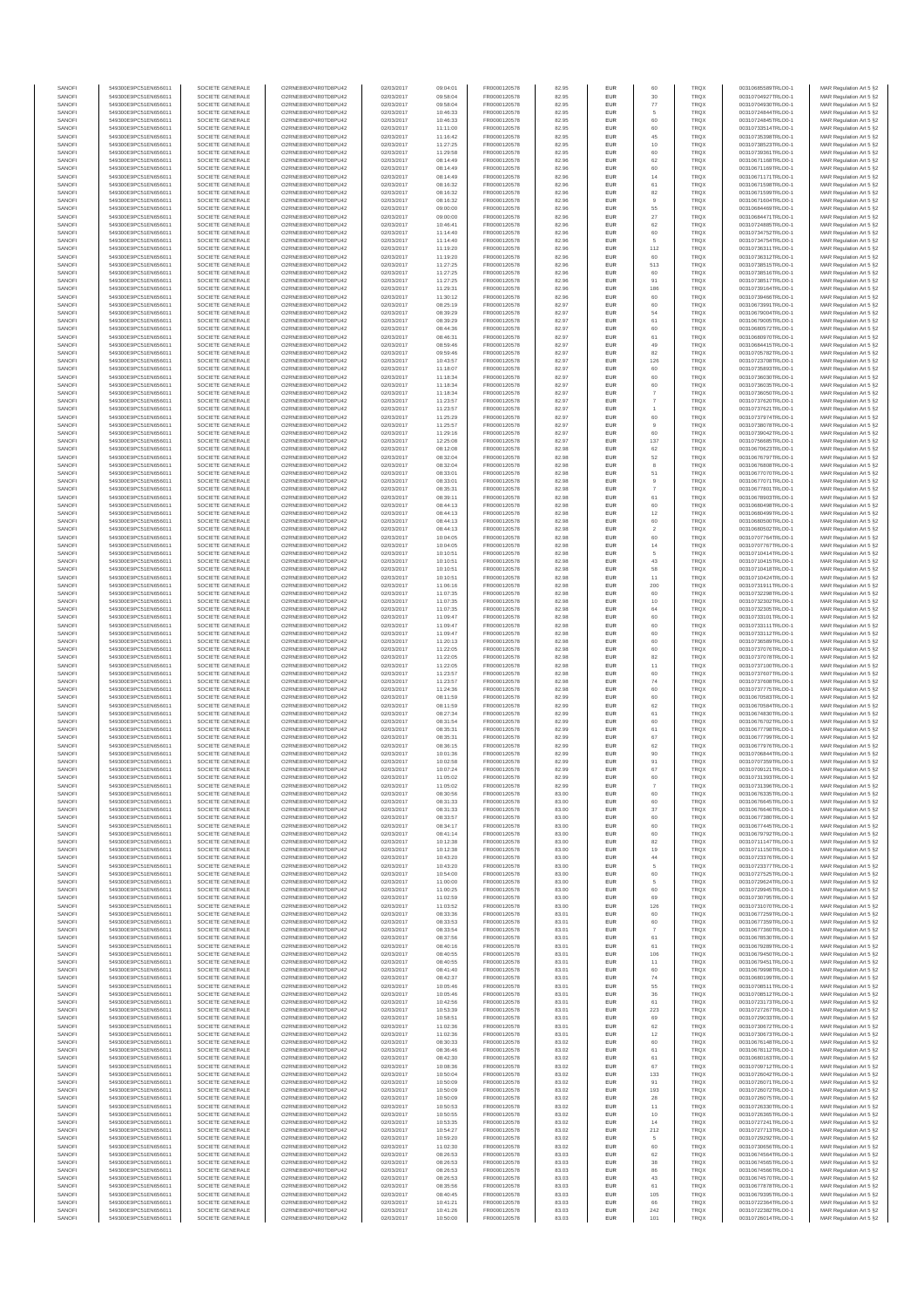| SANOFI           | 549300E9PC51EN656011                         | SOCIETE GENERALE                     | O2RNE8IBXP4R0TD8PU42                          | 02/03/2017               | 10:50:00             | FR0000120578                 | 83.03          | <b>EUR</b>        | 5                    | <b>TRQX</b>                | 00310726015TRLO0-1                       | MAR Regulation Art 5 §2                            |
|------------------|----------------------------------------------|--------------------------------------|-----------------------------------------------|--------------------------|----------------------|------------------------------|----------------|-------------------|----------------------|----------------------------|------------------------------------------|----------------------------------------------------|
| SANOFI           | 549300E9PC51EN656011                         | SOCIETE GENERALE                     | O2RNE8IBXP4R0TD8PU42                          | 02/03/2017               | 10:50:00             | FR0000120578                 | 83.03          | <b>EUR</b>        | 100                  | <b>TRQX</b>                | 00310726018TRLO0-1                       | MAR Regulation Art 5 §2                            |
| SANOFI<br>SANOFI | 549300E9PC51EN656011<br>549300E9PC51EN656011 | SOCIETE GENERALE<br>SOCIETE GENERALE | O2RNE8IBXP4R0TD8PU42<br>O2RNE8IBXP4R0TD8PU42  | 02/03/2017<br>02/03/2017 | 10:50:04<br>10:52:09 | FR0000120578<br>FR0000120578 | 83.03<br>83.03 | EUR<br><b>EUR</b> | 114<br>20            | TRQX<br><b>TRQX</b>        | 00310726040TRLO0-1<br>00310726757TRLO0-1 | MAR Regulation Art 5 §2<br>MAR Regulation Art 5 §2 |
| SANOFI           | 549300E9PC51EN656011                         | SOCIETE GENERALE                     | O2RNE8IBXP4R0TD8PU42                          | 02/03/2017               | 10:52:28             | FR0000120578                 | 83.03          | EUR               | 120                  | TRQX                       | 00310726859TRLO0-1                       | MAR Regulation Art 5 §2                            |
| SANOFI           | 549300E9PC51EN656011                         | SOCIETE GENERALE                     | O2RNE8IBXP4R0TD8PU42                          | 02/03/2017               | 10:52:28             | FR0000120578                 | 83.03          | EUR               | 67                   | <b>TRQX</b>                | 00310726860TRLO0-1                       | MAR Regulation Art 5 §2                            |
| SANOFI<br>SANOFI | 549300E9PC51EN656011<br>549300E9PC51EN656011 | SOCIETE GENERALE<br>SOCIETE GENERALE | O2RNE8IBXP4R0TD8PU42<br>O2RNE8IBXP4R0TD8PU42  | 02/03/2017<br>02/03/2017 | 10:53:35<br>10:56:42 | FR0000120578<br>FR0000120578 | 83.03<br>83.03 | EUR<br>EUR        | 60<br>112            | <b>TRQX</b><br>TRQX        | 00310727239TRLO0-1<br>00310728398TRLO0-1 | MAR Regulation Art 5 §2<br>MAR Regulation Art 5 §2 |
| SANOFI           | 549300E9PC51EN656011                         | SOCIETE GENERALE                     | O2RNE8IBXP4R0TD8PU42                          | 02/03/2017               | 08:37:31             | FR0000120578                 | 83.04          | EUR               | 21                   | TRQX                       | 00310678368TRLO0-1                       | MAR Regulation Art 5 §2                            |
| SANOFI           | 549300E9PC51EN656011                         | SOCIETE GENERALE                     | O2RNE8IBXP4R0TD8PU42                          | 02/03/2017               | 08:37:31             | FR0000120578                 | 83.04          | EUR               | 91                   | TRQX                       | 00310678370TRLO0-1                       | MAR Regulation Art 5 §2                            |
| SANOFI<br>SANOFI | 549300E9PC51EN656011<br>549300E9PC51EN656011 | SOCIETE GENERALE<br>SOCIETE GENERALE | O2RNE8IBXP4R0TD8PLI42<br>O2RNE8IBXP4R0TD8PU42 | 02/03/2017<br>02/03/2017 | 10:42:18<br>10:56:41 | FR0000120578<br>FR0000120578 | 83.04<br>83.04 | <b>EUR</b><br>EUR | 79<br>154            | <b>TRQX</b><br>TRQX        | 00310722908TRLO0-1<br>00310728390TRLO0-1 | MAR Regulation Art 5 §2<br>MAR Regulation Art 5 §2 |
| SANOFI           | 549300E9PC51EN656011                         | SOCIETE GENERALE                     | O2RNE8IBXP4R0TD8PU42                          | 02/03/2017               | 08:11:46             | FR0000120578                 | 83.05          | <b>EUR</b>        | 62                   | <b>TRQX</b>                | 00310670508TRLO0-1                       | MAR Regulation Art 5 §2                            |
| SANOFI           | 549300E9PC51EN656011                         | SOCIETE GENERALE                     | O2RNE8IBXP4R0TD8PU42                          | 02/03/2017               | 08:37:31             | FR0000120578                 | 83.05          | EUR               | 61                   | TRQX                       | 00310678366TRLO0-1                       | MAR Regulation Art 5 §2                            |
| SANOFI           | 549300E9PC51EN656011                         | SOCIETE GENERALE                     | O2RNE8IBXP4R0TD8PU42                          | 02/03/2017               | 10:40:07             | FR0000120578                 | 83.05          | EUR               | 87                   | TRQX                       | 00310721568TRLO0-1                       | MAR Regulation Art 5 §2                            |
| SANOFI<br>SANOFI | 549300E9PC51EN656011<br>549300E9PC51EN656011 | SOCIETE GENERALE<br>SOCIETE GENERALE | O2RNE8IBXP4R0TD8PU42<br>O2RNE8IBXP4R0TD8PU42  | 02/03/2017<br>02/03/2017 | 10:40:07<br>08:03:37 | FR0000120578<br>FR0000120578 | 83.05<br>83.06 | EUR<br>EUR        | 113<br>84            | <b>TRQX</b><br><b>TRQX</b> | 00310721569TRLO0-1<br>00310668100TRLO0-1 | MAR Regulation Art 5 §2<br>MAR Regulation Art 5 §2 |
| SANOFI           | 549300E9PC51EN656011                         | SOCIETE GENERALE                     | O2RNE8IBXP4R0TD8PU42                          | 02/03/2017               | 10:37:33             | FR0000120578                 | 83.06          | EUR               | 60                   | TRQX                       | 00310720432TRLO0-1                       | MAR Regulation Art 5 §2                            |
| SANOFI           | 549300E9PC51EN656011                         | SOCIETE GENERALE                     | O2RNE8IBXP4R0TD8PU42                          | 02/03/2017               | 10:19:44             | FR0000120578                 | 83.07          | EUR               | 31                   | TRQX                       | 00310713491TRLO0-1                       | MAR Regulation Art 5 §2                            |
| SANOFI           | 549300E9PC51EN656011                         | SOCIETE GENERALE                     | O2RNE8IBXP4R0TD8PLI42                         | 02/03/2017               | 10:19:44             | FR0000120578                 | 83.07          | <b>EUR</b>        | 71                   | <b>TRQX</b>                | 00310713493TRLO0-1                       | MAR Regulation Art 5 §2                            |
| SANOFI<br>SANOFI | 549300E9PC51EN656011<br>549300E9PC51EN656011 | SOCIETE GENERALE<br>SOCIETE GENERALE | O2RNE8IBXP4R0TD8PU42<br>O2RNE8IBXP4R0TD8PU42  | 02/03/2017<br>02/03/2017 | 10:19:44<br>10:19:44 | FR0000120578<br>FR0000120578 | 83.07<br>83.07 | EUR<br><b>EUR</b> | 60<br>60             | TRQX<br><b>TRQX</b>        | 00310713498TRLO0-1<br>00310713503TRLO0-1 | MAR Regulation Art 5 §2<br>MAR Regulation Art 5 §2 |
| SANOFI           | 549300E9PC51EN656011                         | SOCIETE GENERALE                     | O2RNE8IBXP4R0TD8PU42                          | 02/03/2017               | 10:31:25             | FR0000120578                 | 83.07          | EUR               | 5                    | TRQX                       | 00310717771TRLO0-1                       | MAR Regulation Art 5 §2                            |
| SANOFI           | 549300E9PC51EN656011                         | SOCIETE GENERALE                     | O2RNESIBXP4R0TD8PLI42                         | 02/03/2017               | 10:31:25             | FR0000120578                 | 83.07          | EUR               | $74\,$               | TRQX                       | 00310717774TRLO0-1                       | MAR Regulation Art 5 §2                            |
| SANOFI<br>SANOFI | 549300E9PC51EN656011                         | SOCIETE GENERALE<br>SOCIETE GENERALE | O2RNE8IBXP4R0TD8PU42<br>O2RNE8IBXP4R0TD8PU42  | 02/03/2017<br>02/03/2017 | 10:31:25             | FR0000120578<br>FR0000120578 | 83.07<br>83.08 | EUR<br>EUR        | 8<br>6               | TRQX<br>TRQX               | 00310717777TRLO0-1<br>00310713253TRLO0-1 | MAR Regulation Art 5 §2<br>MAR Regulation Art 5 §2 |
| SANOFI           | 549300E9PC51EN656011<br>549300E9PC51EN656011 | SOCIETE GENERALE                     | O2RNE8IBXP4R0TD8PU42                          | 02/03/2017               | 10:19:09<br>10:30:18 | FR0000120578                 | 83.08          | EUR               | 226                  | TRQX                       | 00310717381TRLO0-1                       | MAR Regulation Art 5 §2                            |
| SANOFI           | 549300E9PC51EN656011                         | SOCIETE GENERALE                     | O2RNE8IBXP4R0TD8PU42                          | 02/03/2017               | 10:13:49             | FR0000120578                 | 83.09          | EUR               | 60                   | TRQX                       | 00310711569TRLO0-1                       | MAR Regulation Art 5 §2                            |
| SANOFI           | 549300E9PC51EN656011                         | SOCIETE GENERALE                     | O2RNE8IBXP4R0TD8PU42                          | 02/03/2017               | 10:15:46             | FR0000120578                 | 83.09          | <b>EUR</b>        | 5                    | <b>TRQX</b>                | 00310712240TRLO0-1                       | MAR Regulation Art 5 §2                            |
| SANOFI<br>SANOFI | 549300E9PC51EN656011<br>549300E9PC51EN656011 | SOCIETE GENERALE<br>SOCIETE GENERALE | O2RNE8IBXP4R0TD8PU42<br>O2RNE8IBXP4R0TD8PU42  | 02/03/2017<br>02/03/2017 | 10:39:49<br>10:39:49 | FR0000120578<br>FR0000120578 | 83.09<br>83.09 | EUR<br><b>EUR</b> | 60<br>97             | TRQX<br><b>TRQX</b>        | 00310721458TRLO0-1<br>00310721459TRLO0-1 | MAR Regulation Art 5 §2<br>MAR Regulation Art 5 §2 |
| SANOFI           | 549300E9PC51EN656011                         | SOCIETE GENERALE                     | O2RNE8IBXP4R0TD8PU42                          | 02/03/2017               | 10:39:49             | FR0000120578                 | 83.09          | EUR               | 67                   | TRQX                       | 00310721460TRLO0-1                       | MAR Regulation Art 5 §2                            |
| SANOFI           | 549300E9PC51EN656011                         | SOCIETE GENERALE                     | O2RNE8IBXP4R0TD8PU42                          | 02/03/2017               | 08:05:48             | FR0000120578                 | 83.10          | EUR               | 60                   | TRQX                       | 00310668829TRLO0-1                       | MAR Regulation Art 5 §2                            |
| SANOFI<br>SANOFI | 549300E9PC51EN656011<br>549300E9PC51EN656011 | SOCIETE GENERALE<br>SOCIETE GENERALE | O2RNE8IBXP4R0TD8PU42<br>O2RNE8IBXP4R0TD8PU42  | 02/03/2017<br>02/03/2017 | 10:15:08<br>10:15:08 | FR0000120578<br>FR0000120578 | 83.10<br>83.10 | EUR<br>EUR        | 60<br>66             | TRQX<br>TRQX               | 00310711928TRLO0-1<br>00310711930TRLO0-1 | MAR Regulation Art 5 §2<br>MAR Regulation Art 5 §2 |
| SANOFI           | 549300E9PC51EN656011                         | SOCIETE GENERALE                     | O2RNE8IBXP4R0TD8PU42                          | 02/03/2017               | 10:15:08             | FR0000120578                 | 83.10          | <b>EUR</b>        | 58                   | <b>TRQX</b>                | 00310711934TRLO0-1                       | MAR Regulation Art 5 §2                            |
| SANOFI           | 549300E9PC51EN656011                         | SOCIETE GENERALE                     | O2RNE8IBXP4R0TD8PU42                          | 02/03/2017               | 10:18:03             | FR0000120578                 | 83.10          | EUR               | 38                   | TRQX                       | 00310712917TRLO0-1                       | MAR Regulation Art 5 §2                            |
| SANOFI           | 549300E9PC51EN656011<br>549300E9PC51EN656011 | SOCIETE GENERALE                     | O2RNE8IBXP4R0TD8PU42<br>O2RNE8IBXP4R0TD8PU42  | 02/03/2017               | 10:18:32             | FR0000120578<br>FR0000120578 | 83.10          | <b>EUR</b>        | 133                  | <b>TRQX</b>                | 00310713045TRLO0-1                       | MAR Regulation Art 5 §2                            |
| SANOFI<br>SANOFI | 549300E9PC51EN656011                         | SOCIETE GENERALE<br>SOCIETE GENERALE | O2RNE8IBXP4R0TD8PU42                          | 02/03/2017<br>02/03/2017 | 10:20:23<br>10:20:23 | FR0000120578                 | 83.10<br>83.10 | EUR<br>EUR        | 53<br>$\overline{7}$ | TRQX<br>TRQX               | 00310713745TRLO0-1<br>00310713747TRLO0-1 | MAR Regulation Art 5 §2<br>MAR Regulation Art 5 §2 |
| SANOFI           | 549300E9PC51EN656011                         | SOCIETE GENERALE                     | O2RNE8IBXP4R0TD8PU42                          | 02/03/2017               | 10:29:25             | FR0000120578                 | 83.10          | EUR               | 13                   | TRQX                       | 00310717064TRLO0-1                       | MAR Regulation Art 5 §2                            |
| SANOFI           | 549300E9PC51EN656011                         | SOCIETE GENERALE                     | O2RNE8IBXP4R0TD8PU42                          | 02/03/2017               | 10:29:53             | FR0000120578                 | 83.10          | EUR               | 60                   | TRQX                       | 00310717202TRLO0-1                       | MAR Regulation Art 5 §2                            |
| SANOFI<br>SANOFI | 549300E9PC51EN656011<br>549300E9PC51EN656011 | SOCIETE GENERALE<br>SOCIETE GENERALE | O2RNE8IBXP4R0TD8PU42<br>O2RNE8IBXP4R0TD8PLI42 | 02/03/2017<br>02/03/2017 | 10:29:53<br>10:36:18 | FR0000120578<br>FR0000120578 | 83.10<br>83.10 | EUR<br>EUR        | $\overline{7}$<br>60 | TRQX<br>TRQX               | 00310717204TRLO0-1<br>00310719890TRLO0-1 | MAR Regulation Art 5 §2<br>MAR Regulation Art 5 §2 |
| SANOFI           | 549300E9PC51EN656011                         | SOCIETE GENERALE                     | O2RNE8IBXP4R0TD8PU42                          | 02/03/2017               | 10:36:36             | FR0000120578                 | 83.10          | <b>EUR</b>        | 56                   | <b>TRQX</b>                | 00310720041TRLO0-1                       | MAR Regulation Art 5 §2                            |
| SANOFI           | 549300E9PC51EN656011                         | SOCIETE GENERALE                     | O2RNE8IBXP4R0TD8PU42                          | 02/03/2017               | 10:20:22             | FR0000120578                 | 83.11          | EUR               | 322                  | TRQX                       | 00310713734TRLO0-1                       | MAR Regulation Art 5 §2                            |
| SANOFI           | 549300E9PC51EN656011                         | SOCIETE GENERALE                     | O2RNE8IBXP4R0TD8PU42                          | 02/03/2017               | 10:35:23             | FR0000120578                 | 83.11          | <b>EUR</b>        | 60                   | <b>TRQX</b>                | 00310719457TRLO0-1                       | MAR Regulation Art 5 §2                            |
| SANOFI<br>SANOFI | 549300E9PC51EN656011<br>549300E9PC51EN656011 | SOCIETE GENERALE<br>SOCIETE GENERALE | O2RNE8IBXP4R0TD8PU42<br>O2RNE8IBXP4R0TD8PU42  | 02/03/2017<br>02/03/2017 | 08:06:08<br>10:18:03 | FR0000120578<br>FR0000120578 | 83.12<br>83.12 | EUR<br>EUR        | 61<br>46             | TRQX<br>TRQX               | 00310668973TRLO0-1<br>00310712909TRLO0-1 | MAR Regulation Art 5 §2<br>MAR Regulation Art 5 §2 |
| SANOFI           | 549300E9PC51EN656011                         | SOCIETE GENERALE                     | O2RNE8IBXP4R0TD8PU42                          | 02/03/2017               | 10:18:03             | FR0000120578                 | 83.12          | EUR               | 28                   | TRQX                       | 00310712910TRLO0-1                       | MAR Regulation Art 5 §2                            |
| SANOFI           | 549300E9PC51EN656011                         | SOCIETE GENERALE                     | O2RNE8IBXP4R0TD8PU42                          | 02/03/2017               | 10:22:07             | FR0000120578                 | 83.12          | EUR               | 291                  | TRQX                       | 00310714259TRLO0-1                       | MAR Regulation Art 5 §2                            |
| SANOFI<br>SANOFI | 549300E9PC51EN656011<br>549300E9PC51EN656011 | SOCIETE GENERALE<br>SOCIETE GENERALE | O2RNE8IBXP4R0TD8PU42<br>O2RNE8IBXP4R0TD8PU42  | 02/03/2017<br>02/03/2017 | 10:22:07<br>10:22:07 | FR0000120578<br>FR0000120578 | 83.12<br>83.12 | EUR<br>EUR        | 67<br>34             | TRQX<br>TRQX               | 00310714260TRLO0-1<br>00310714269TRLO0-1 | MAR Regulation Art 5 §2                            |
| SANOFI           | 549300E9PC51EN656011                         | SOCIETE GENERALE                     | O2RNE8IBXP4R0TD8PU42                          | 02/03/2017               | 10:35:44             | FR0000120578                 | 83.12          | <b>EUR</b>        | 129                  | <b>TRQX</b>                | 00310719621TRLO0-1                       | MAR Regulation Art 5 §2<br>MAR Regulation Art 5 §2 |
| SANOFI           | 549300E9PC51EN656011                         | SOCIETE GENERALE                     | O2RNE8IBXP4R0TD8PU42                          | 02/03/2017               | 08:04:34             | FR0000120578                 | 83.13          | EUR               | 18                   | TRQX                       | 00310668410TRLO0-1                       | MAR Regulation Art 5 §2                            |
| SANOFI           | 549300E9PC51EN656011                         | SOCIETE GENERALE                     | O2RNE8IBXP4R0TD8PU42                          | 02/03/2017               | 08:06:26             | FR0000120578                 | 83.13          | <b>EUR</b>        | 60                   | <b>TRQX</b>                | 00310669096TRLO0-1                       | MAR Regulation Art 5 §2                            |
| SANOFI<br>SANOFI | 549300E9PC51EN656011<br>549300E9PC51EN656011 | SOCIETE GENERALE<br>SOCIETE GENERALE | O2RNE8IBXP4R0TD8PU42<br>O2RNE8IBXP4R0TD8PU42  | 02/03/2017<br>02/03/2017 | 10:22:37<br>10:28:36 | FR0000120578<br>FR0000120578 | 83.13<br>83.13 | EUR<br>EUR        | 195<br>$61\,$        | TRQX<br>TRQX               | 00310714413TRLO0-1<br>00310716728TRLO0-1 | MAR Regulation Art 5 §2<br>MAR Regulation Art 5 §2 |
| SANOFI           | 549300E9PC51EN656011                         | SOCIETE GENERALE                     | O2RNE8IBXP4R0TD8PU42                          | 02/03/2017               | 10:28:36             | FR0000120578                 | 83.13          | EUR               | $\mathbf{74}$        | TRQX                       | 00310716732TRLO0-1                       | MAR Regulation Art 5 §2                            |
| SANOFI           | 549300E9PC51EN656011                         | SOCIETE GENERALE                     | O2RNE8IBXP4R0TD8PU42                          | 02/03/2017               | 10:34:15             | FR0000120578                 | 83.13          | EUR               |                      | TRQX                       | 00310718982TRLO0-1                       | MAR Regulation Art 5 §2                            |
| SANOFI<br>SANOFI | 549300E9PC51EN656011<br>549300E9PC51EN656011 | SOCIETE GENERALE<br>SOCIETE GENERALE | O2RNE8IBXP4R0TD8PU42<br>O2RNE8IBXP4R0TD8PU42  | 02/03/2017<br>02/03/2017 | 10:34:43<br>10:34:43 | FR0000120578<br>FR0000120578 | 83.13<br>83.13 | EUR<br>EUR        | 212<br>60            | TRQX<br>TRQX               | 00310719091TRLO0-1<br>00310719099TRLO0-1 | MAR Regulation Art 5 §2<br>MAR Regulation Art 5 §2 |
| SANOFI           | 549300E9PC51EN656011                         | SOCIETE GENERALE                     | O2RNE8IBXP4R0TD8PU42                          | 02/03/2017               | 10:34:43             | FR0000120578                 | 83.13          | <b>EUR</b>        | 11                   | <b>TRQX</b>                | 00310719105TRLO0-1                       | MAR Regulation Art 5 §2                            |
| SANOFI           | 549300E9PC51EN656011                         | SOCIETE GENERALE                     | O2RNE8IBXP4R0TD8PU42                          | 02/03/2017               | 10:34:43             | FR0000120578                 | 83.13          | EUR               | 3                    | TRQX                       | 00310719108TRLO0-1                       | MAR Regulation Art 5 §2                            |
| SANOFI           | 549300E9PC51EN656011                         | SOCIETE GENERALE                     | O2RNE8IBXP4R0TD8PU42                          | 02/03/2017               | 10:17:08             | FR0000120578                 | 83.14          | <b>EUR</b>        | 205                  | <b>TRQX</b>                | 00310712651TRLO0-1                       | MAR Regulation Art 5 §2                            |
| SANOFI<br>SANOFI | 549300E9PC51EN656011<br>549300E9PC51EN656011 | SOCIETE GENERALE<br>SOCIETE GENERALE | O2RNE8IBXP4R0TD8PU42<br>O2RNE8IBXP4R0TD8PU42  | 02/03/2017<br>02/03/2017 | 10:32:45<br>10:24:40 | FR0000120578<br>FR0000120578 | 83.14<br>83.15 | EUR<br>EUR        | 12<br>5              | TRQX<br>TRQX               | 00310718430TRLO0-1<br>00310715180TRLO0-1 | MAR Regulation Art 5 §2<br>MAR Regulation Art 5 §2 |
| SANOFI           | 549300E9PC51EN656011                         | SOCIETE GENERALE                     | O2RNE8IBXP4R0TD8PU42                          | 02/03/2017               | 10:26:37             | FR0000120578                 | 83.15          | EUR               | 112                  | TRQX                       | 00310715960TRLO0-1                       | MAR Regulation Art 5 §2                            |
| SANOFI           | 549300E9PC51EN656011                         | SOCIETE GENERALE                     | O2RNE8IBXP4R0TD8PU42                          | 02/03/2017               | 10:33:15             | FR0000120578                 | 83.15          | EUR               | 190                  | TRQX                       | 00310718649TRLO0-1                       | MAR Regulation Art 5 §2                            |
| SANOFI<br>SANOFI | 549300E9PC51EN656011<br>549300E9PC51EN656011 | SOCIETE GENERALE<br>SOCIETE GENERALE | O2RNE8IBXP4R0TD8PU42<br>O2RNE8IBXP4R0TD8PU42  | 02/03/2017<br>02/03/2017 | 10:33:15<br>08:04:31 | FR0000120578<br>FR0000120578 | 83.15<br>83.16 | <b>EUR</b><br>EUR | 91<br>53             | <b>TRQX</b><br>TRQX        | 00310718650TRLO0-1<br>00310668381TRLO0-1 | MAR Regulation Art 5 §2                            |
| SANOFI           | 549300E9PC51EN656011                         | SOCIETE GENERALE                     | O2RNE8IBXP4R0TD8PU42                          | 02/03/2017               | 08:06:24             | FR0000120578                 | 83.16          | <b>EUR</b>        | 61                   | <b>TRQX</b>                | 00310669081TRLO0-1                       | MAR Regulation Art 5 §2<br>MAR Regulation Art 5 §2 |
| SANOFI           | 549300E9PC51EN656011                         | SOCIETE GENERALE                     | O2RNE8IBXP4R0TD8PU42                          | 02/03/2017               | 08:09:36             | FR0000120578                 | 83.16          | EUR               | 61                   | TRQX                       | 00310669939TRLO0-1                       | MAR Regulation Art 5 §2                            |
| SANOFI           | 549300E9PC51EN656011                         | SOCIETE GENERALE                     | O2RNE8IBXP4R0TD8PU42                          | 02/03/2017               | 10:26:37             | FR0000120578                 | 83.16          | <b>EUR</b>        | 84                   | TRQX                       | 00310715959TRLO0-1                       | MAR Regulation Art 5 §2                            |
| SANOFI<br>SANOFI | 549300E9PC51EN656011                         | SOCIETE GENERALE<br>SOCIETE GENERALE | O2RNE8IBXP4R0TD8PU42<br>O2RNE8IBXP4R0TD8PLI42 | 02/03/2017<br>02/03/2017 | 08:03:54             | FR0000120578<br>FR0000120578 | 83.17<br>83.17 | EUR<br>EUR        | 61<br>176            | TRQX<br>TRQX               | 00310668206TRLO0-1<br>00310714902TRLO0-1 | MAR Regulation Art 5 §2<br>MAR Regulation Art 5 §2 |
| SANOFI           | 549300E9PC51EN656011<br>549300E9PC51EN656011 | SOCIETE GENERALE                     | O2RNE8IBXP4R0TD8PU42                          | 02/03/2017               | 10:24:02<br>10:24:02 | FR0000120578                 | 83.17          | EUR               | 74                   | TRQX                       | 00310714903TRLO0-1                       | MAR Regulation Art 5 §2                            |
| SANOFI           | 549300E9PC51EN656011                         | SOCIETE GENERALE                     | O2RNE8IBXP4R0TD8PU42                          | 02/03/2017               | 08:04:02             | FR0000120578                 | 83.18          | EUR               | 60                   | TRQX                       | 00310668256TRLO0-1                       | MAR Regulation Art 5 §2                            |
| SANOFI           | 549300E9PC51EN656011                         | SOCIETE GENERALE                     | O2RNE8IBXP4R0TD8PU42                          | 02/03/2017               | 08:07:20             | FR0000120578                 | 83.18          | <b>EUR</b>        | 61                   | <b>TRQX</b>                | 00310669387TRLO0-1                       | MAR Regulation Art 5 §2                            |
| SANOFI<br>SANOFI | 549300E9PC51EN656011<br>549300E9PC51EN656011 | SOCIETE GENERALE<br>SOCIETE GENERALE | O2RNE8IBXP4R0TD8PU42<br>O2RNE8IBXP4R0TD8PU42  | 02/03/2017<br>02/03/2017 | 08:06:49<br>08:10:08 | FR0000120578<br>FR0000120578 | 83.19<br>83.19 | EUR<br><b>EUR</b> | 61<br>60             | TRQX<br><b>TRQX</b>        | 00310669251TRLO0-1<br>00310670135TRLO0-1 | MAR Regulation Art 5 §2<br>MAR Regulation Art 5 §2 |
| SANOFI           | 549300E9PC51EN656011                         | SOCIETE GENERALE                     | O2RNE8IBXP4R0TD8PU42                          | 02/03/2017               | 08:10:08             | FR0000120578                 | 83.19          | EUR               | 74                   | TRQX                       | 00310670136TRLO0-1                       | MAR Regulation Art 5 §2                            |
| SANOFI           | 549300E9PC51EN656011                         | SOCIETE GENERALE                     | O2RNE8IBXP4R0TD8PU42                          | 02/03/2017               | 08:10:08             | FR0000120578                 | 83.19          | EUR               | 8                    | TRQX                       | 00310670141TRLO0-1                       | MAR Regulation Art 5 §2                            |
| SANOFI           | 549300E9PC51EN656011                         | SOCIETE GENERALE                     | O2RNE8IBXP4R0TD8PU42<br>O2RNESIBXP4R0TD8PLI42 | 02/03/2017               | 08:08:38             | FR0000120578                 | 83.20          | EUR               | 60                   | TRQX                       | 00310669726TRLO0-1                       | MAR Regulation Art 5 §2                            |
| SANOFI<br>SANOFI | 549300E9PC51EN656011<br>549300E9PC51EN656011 | SOCIETE GENERALE<br>SOCIETE GENERALE | O2RNE8IBXP4R0TD8PU42                          | 02/03/2017<br>02/03/2017 | 08:08:38<br>08:05:02 | FR0000120578<br>FR0000120578 | 83.20<br>83.21 | EUR<br>EUR        | 60<br>61             | TRQX<br>TRQX               | 00310669727TRLO0-1<br>00310668561TRLO0-1 | MAR Regulation Art 5 §2<br>MAR Regulation Art 5 §2 |
| SANOFI           | 549300E9PC51EN656011                         | SOCIETE GENERALE                     | O2RNE8IBXP4R0TD8PU42                          | 02/03/2017               | 08:07:58             | FR0000120578                 | 83.21          | EUR               | 6                    | TRQX                       | 00310669556TRLO0-1                       | MAR Regulation Art 5 §2                            |
| SANOFI           | 549300E9PC51EN656011                         | SOCIETE GENERALE                     | O2RNE8IBXP4R0TD8PU42                          | 02/03/2017               | 08:11:09             | FR0000120578                 | 83.21          | <b>EUR</b>        | 60                   | <b>TRQX</b>                | 00310670338TRLO0-1                       | MAR Regulation Art 5 §2                            |
| SANOFI<br>SANOFI | 549300E9PC51EN656011<br>549300E9PC51EN656011 | SOCIETE GENERALE<br>SOCIETE GENERALE | O2RNE8IBXP4R0TD8PU42<br>O2RNE8IBXP4R0TD8PU42  | 02/03/2017<br>02/03/2017 | 08:05:02<br>08:05:34 | FR0000120578<br>FR0000120578 | 83.23<br>83.23 | EUR<br><b>EUR</b> | 57<br>61             | TRQX<br><b>TROX</b>        | 00310668565TRLO0-1<br>00310668721TRLO0-1 | MAR Regulation Art 5 §2<br>MAR Regulation Art 5 §2 |
| SANOFI           | 549300E9PC51EN656011                         | SOCIETE GENERALE                     | O2RNE8IBXP4R0TD8PU42                          | 02/03/2017               | 08:08:11             | FR0000120578                 | 83.23          | EUR               | 66                   | TRQX                       | 00310669611TRLO0-1                       | MAR Regulation Art 5 §2                            |
| SANOFI           | 549300E9PC51EN656011                         | SOCIETE GENERALE                     | O2RNE8IBXP4R0TD8PU42                          | 02/03/2017               | 08:11:09             | FR0000120578                 | 83.23          | <b>EUR</b>        | 62                   | <b>TRQX</b>                | 00310670335TRLO0-1                       | MAR Regulation Art 5 §2                            |
| SANOFI           | 549300E9PC51EN656011                         | SOCIETE GENERALE                     | O2RNE8IBXP4R0TD8PU42<br>O2RNESIBXP4R0TD8PLI42 | 02/03/2017               | 08:05:02             | FR0000120578                 | 83.24          | EUR               | 38                   | <b>TRQX</b>                | 00310668556TRLO0-1                       | MAR Regulation Art 5 §2                            |
| SANOFI<br>SANOFI | 549300E9PC51EN656011<br>549300E9PC51EN656011 | SOCIETE GENERALE<br>SOCIETE GENERALE | O2RNE8IBXP4R0TD8PU42                          | 02/03/2017<br>02/03/2017 | 08:10:53<br>08:08:08 | FR0000120578<br>FR0000120578 | 83.24<br>83.29 | EUR<br>EUR        | 62<br>61             | TRQX<br><b>TRQX</b>        | 00310670297TRLO0-1<br>00310669581TRLO0-1 | MAR Regulation Art 5 §2<br>MAR Regulation Art 5 §2 |
| SANOFI           | 549300E9PC51EN656011                         | SOCIETE GENERALE                     | O2RNE8IBXP4R0TD8PU42                          | 03/03/2017               | 08:00:19             | FR0000120578                 | 82.60          | EUR               | 59                   | <b>XPAR</b>                | 00310921536TRLO0-1                       | MAR Regulation Art 5 §2                            |
| SANOFI           | 549300E9PC51EN656011                         | SOCIETE GENERALE                     | O2RNE8IBXP4R0TD8PLI42                         | 03/03/2017               | 08:00:22             | FR0000120578                 | 82.59          | <b>EUR</b>        | 161                  | <b>XPAR</b>                | 00310921602TRLO0-1<br>00310921684TRLO0-1 | MAR Regulation Art 5 §2                            |
| SANOFI<br>SANOFI | 549300E9PC51EN656011<br>549300E9PC51EN656011 | SOCIETE GENERALE<br>SOCIETE GENERALE | O2RNE8IBXP4R0TD8PU42<br>O2RNE8IBXP4R0TD8PU42  | 03/03/2017<br>03/03/2017 | 08:00:25<br>08:00:25 | FR0000120578<br>FR0000120578 | 82.53<br>82.53 | EUR<br><b>EUR</b> | 11<br>38             | <b>XPAR</b><br><b>XPAR</b> | 00310921686TRLO0-1                       | MAR Regulation Art 5 §2<br>MAR Regulation Art 5 §2 |
| SANOFI           | 549300E9PC51EN656011                         | SOCIETE GENERALE                     | O2RNE8IBXP4R0TD8PU42                          | 03/03/2017               | 08:00:25             | FR0000120578                 | 82.53          | EUR               | 100                  | <b>XPAR</b>                | 00310921687TRLO0-1                       | MAR Regulation Art 5 §2                            |
| SANOFI           | 549300E9PC51EN656011                         | SOCIETE GENERALE                     | O2RNE8IBXP4R0TD8PU42<br>O2RNE8IBXP4R0TD8PU42  | 03/03/2017               | 08:00:25             | FR0000120578                 | 82.53          | EUR               | 5                    | <b>XPAR</b>                | 00310921688TRLO0-1                       | MAR Regulation Art 5 §2                            |
| SANOFI<br>SANOFI | 549300E9PC51EN656011<br>549300E9PC51EN656011 | SOCIETE GENERALE<br>SOCIETE GENERALE | O2RNESIBXP4R0TD8PLI42                         | 03/03/2017<br>03/03/2017 | 08:00:27<br>08:00:52 | FR0000120578<br>FR0000120578 | 82.53<br>82.63 | EUR<br>EUR        | 143<br>43            | <b>XPAR</b><br>CHIX        | 00310921830TRLO0-1<br>00310921989TRLO0-1 | MAR Regulation Art 5 §2<br>MAR Regulation Art 5 §2 |
| SANOFI           | 549300E9PC51EN656011                         | SOCIETE GENERALE                     | O2RNE8IBXP4R0TD8PLI42                         | 03/03/2017               | 08:00:52             | FR0000120578                 | 82.62          | <b>EUR</b>        | 185                  | <b>XPAR</b>                | 00310921991TRLO0-1                       | MAR Regulation Art 5 §2                            |
| SANOFI           | 549300E9PC51EN656011                         | SOCIETE GENERALE                     | O2RNE8IBXP4R0TD8PU42                          | 03/03/2017               | 08:00:56             | FR0000120578                 | 82.59          | EUR               | 173                  | CHIX                       | 00310922007TRLO0-1                       | MAR Regulation Art 5 §2                            |
| SANOFI<br>SANOFI | 549300E9PC51EN656011<br>549300E9PC51EN656011 | SOCIETE GENERALE<br>SOCIETE GENERALE | O2RNE8IBXP4R0TD8PU42<br>O2RNE8IBXP4R0TD8PU42  | 03/03/2017<br>03/03/2017 | 08:00:56<br>08:00:56 | FR0000120578<br>FR0000120578 | 82.58<br>82.58 | <b>EUR</b><br>EUR | 80<br>139            | BATE<br><b>TRQX</b>        | 00310922009TRLO0-1<br>00310922010TRLO0-1 | MAR Regulation Art 5 §2<br>MAR Regulation Art 5 §2 |
| SANOFI           | 549300E9PC51EN656011                         | SOCIETE GENERALE                     | O2RNE8IBXP4R0TD8PU42                          | 03/03/2017               | 08:00:56             | FR0000120578                 | 82.57          | EUR               | 172                  | <b>XPAR</b>                | 00310922011TRLO0-1                       | MAR Regulation Art 5 §2                            |
| SANOFI           | 549300E9PC51EN656011                         | SOCIETE GENERALE                     | O2RNE8IBXP4R0TD8PU42                          | 03/03/2017               | 08:00:56             | FR0000120578                 | 82.58          | EUR               | 12                   | BATE                       | 00310922012TRLO0-1                       | MAR Regulation Art 5 §2                            |
| SANOFI<br>SANOFI | 549300E9PC51EN656011<br>549300E9PC51EN656011 | SOCIETE GENERALE<br>SOCIETE GENERALE | O2RNE8IBXP4R0TD8PU42<br>O2RNE8IBXP4R0TD8PU42  | 03/03/2017<br>03/03/2017 | 08:01:04<br>08:01:04 | FR0000120578                 | 82.57<br>82.56 | EUR<br>EUR        | 182<br>65            | <b>XPAR</b><br><b>TRQX</b> | 00310922077TRLO0-1<br>00310922078TRLO0-1 | MAR Regulation Art 5 §2<br>MAR Regulation Art 5 §2 |
| SANOFI           | 549300E9PC51EN656011                         | SOCIETE GENERALE                     | O2RNE8IBXP4R0TD8PU42                          | 03/03/2017               | 08:01:04             | FR0000120578<br>FR0000120578 | 82.56          | EUR               | 90                   | CHIX                       | 00310922079TRLO0-1                       | MAR Regulation Art 5 §2                            |
| SANOFI           | 549300E9PC51EN656011                         | SOCIETE GENERALE                     | O2RNE8IBXP4R0TD8PU42                          | 03/03/2017               | 08:01:04             | FR0000120578                 | 82.56          | <b>EUR</b>        | 66                   | CHIX                       | 00310922080TRLO0-1                       | MAR Regulation Art 5 §2                            |
| SANOFI<br>SANOFI | 549300E9PC51EN656011<br>549300E9PC51EN656011 | SOCIETE GENERALE<br>SOCIETE GENERALE | O2RNE8IBXP4R0TD8PU42<br>O2RNE8IBXP4R0TD8PU42  | 03/03/2017<br>03/03/2017 | 08:01:06<br>08:01:07 | FR0000120578<br>FR0000120578 | 82.56<br>82.54 | EUR<br><b>EUR</b> | 26<br>135            | CHIX<br><b>XPAR</b>        | 00310922091TRLO0-1<br>00310922101TRLO0-1 | MAR Regulation Art 5 §2                            |
| SANOFI           | 549300E9PC51EN656011                         | SOCIETE GENERALE                     | O2RNE8IBXP4R0TD8PU42                          | 03/03/2017               | 08:01:11             | FR0000120578                 | 82.50          | EUR               | 65                   | <b>XPAR</b>                | 00310922129TRLO0-1                       | MAR Regulation Art 5 §2<br>MAR Regulation Art 5 §2 |
| SANOFI           | 549300E9PC51EN656011                         | SOCIETE GENERALE                     | O2RNE8IBXP4R0TD8PU42                          | 03/03/2017               | 08:01:26             | FR0000120578                 | 82.64          | <b>EUR</b>        | 20                   | <b>XPAR</b>                | 00310922221TRLO0-1                       | MAR Regulation Art 5 §2                            |
| SANOFI           | 549300E9PC51EN656011                         | SOCIETE GENERALE                     | O2RNE8IBXP4R0TD8PU42                          | 03/03/2017               | 08:01:26             | FR0000120578                 | 82.64          | EUR               | 157                  | <b>XPAR</b>                | 00310922222TRLO0-1                       | MAR Regulation Art 5 §2                            |
| SANOFI<br>SANOFI | 549300E9PC51EN656011<br>549300E9PC51EN656011 | SOCIETE GENERALE<br>SOCIETE GENERALE | O2RNE8IBXP4R0TD8PU42<br>O2RNE8IBXP4R0TD8PU42  | 03/03/2017<br>03/03/2017 | 08:01:27<br>08:01:28 | FR0000120578                 | 82.61<br>82.60 | EUR<br>EUR        | 87                   | BATE<br><b>TRQX</b>        | 00310922223TRLO0-1                       | MAR Regulation Art 5 §2                            |
| SANOFI           | 549300E9PC51EN656011                         | SOCIETE GENERALE                     | O2RNE8IBXP4R0TD8PU42                          | 03/03/2017               | 08:01:28             | FR0000120578<br>FR0000120578 | 82.60          | EUR               | 154<br>81            | CHIX                       | 00310922228TRLO0-1<br>00310922229TRLO0-1 | MAR Regulation Art 5 §2<br>MAR Regulation Art 5 §2 |
| SANOFI           | 549300E9PC51EN656011                         | SOCIETE GENERALE                     | O2RNE8IBXP4R0TD8PU42                          | 03/03/2017               | 08:01:28             | FR0000120578                 | 82.59          | <b>EUR</b>        | 112                  | CHIX                       | 00310922233TRLO0-1                       | MAR Regulation Art 5 §2                            |
| SANOFI           | 549300E9PC51EN656011                         | SOCIETE GENERALE                     | O2RNE8IBXP4R0TD8PU42                          | 03/03/2017               | 08:01:35             | FR0000120578                 | 82.59          | EUR               | 165                  | <b>XPAR</b>                | 00310922272TRLO0-1                       | MAR Regulation Art 5 §2                            |
| SANOFI<br>SANOFI | 549300E9PC51EN656011<br>549300E9PC51EN656011 | SOCIETE GENERALE<br>SOCIETE GENERALE | O2RNE8IBXP4R0TD8PU42<br>O2RNE8IBXP4R0TD8PU42  | 03/03/2017<br>03/03/2017 | 08:01:35<br>08:01:56 | FR0000120578<br>FR0000120578 | 82.59<br>82.71 | <b>EUR</b><br>EUR | 23<br>169            | <b>XPAR</b><br><b>XPAR</b> | 00310922273TRLO0-1<br>00310922434TRLO0-1 | MAR Regulation Art 5 §2<br>MAR Regulation Art 5 §2 |
| SANOFI           | 549300E9PC51EN656011                         | SOCIETE GENERALE                     | O2RNE8IBXP4R0TD8PU42                          | 03/03/2017               | 08:02:00             | FR0000120578                 | 82.71          | EUR               | 192                  | <b>XPAR</b>                | 00310922461TRLO0-1                       | MAR Regulation Art 5 §2                            |
| SANOFI           | 549300E9PC51EN656011                         | SOCIETE GENERALE                     | O2RNE8IBXP4R0TD8PU42                          | 03/03/2017               | 08:02:15             | FR0000120578                 | 82.71          | EUR               | 123                  | <b>XPAR</b>                | 00310922590TRLO0-1                       | MAR Regulation Art 5 §2                            |
| SANOFI<br>SANOFI | 549300E9PC51EN656011<br>549300E9PC51EN656011 | SOCIETE GENERALE<br>SOCIETE GENERALE | O2RNE8IBXP4R0TD8PU42<br>O2RNE8IBXP4R0TD8PU42  | 03/03/2017<br>03/03/2017 | 08:02:15<br>08:03:29 | FR0000120578<br>FR0000120578 | 82.71<br>82.90 | EUR<br>EUR        | 136<br>248           | TRQX<br><b>XPAR</b>        | 00310922591TRLO0-1<br>00310923093TRLO0-1 | MAR Regulation Art 5 §2<br>MAR Regulation Art 5 §2 |
| SANOFI           | 549300E9PC51EN656011                         | SOCIETE GENERALE                     | O2RNE8IBXP4R0TD8PU42                          | 03/03/2017               | 08:04:14             | FR0000120578                 | 82.87          | EUR               | 135                  | TRQX                       | 00310923296TRLO0-1                       | MAR Regulation Art 5 §2                            |
| SANOFI           | 549300E9PC51EN656011                         | SOCIETE GENERALE                     | O2RNE8IBXP4R0TD8PU42                          | 03/03/2017               | 08:04:14             | FR0000120578                 | 82.87          | <b>EUR</b>        | 142                  | BATE                       | 00310923298TRLO0-1                       | MAR Regulation Art 5 §2                            |
| SANOFI           | 549300E9PC51EN656011                         | SOCIETE GENERALE                     | O2RNE8IBXP4R0TD8PU42                          | 03/03/2017               | 08:04:14             | FR0000120578                 | 82.87          | EUR               | 137                  | CHIX                       | 00310923299TRLO0-1                       | MAR Regulation Art 5 §2                            |
| SANOFI<br>SANOFI | 549300E9PC51EN656011<br>549300E9PC51EN656011 | SOCIETE GENERALE<br>SOCIETE GENERALE | O2RNE8IBXP4R0TD8PU42<br>O2RNE8IBXP4R0TD8PU42  | 03/03/2017<br>03/03/2017 | 08:04:14<br>08:04:14 | FR0000120578<br>FR0000120578 | 82.85<br>82.85 | <b>EUR</b><br>EUR | 61                   | <b>XPAR</b><br><b>XPAR</b> | 00310923300TRLO0-1<br>00310923301TRLO0-1 | MAR Regulation Art 5 §2<br>MAR Regulation Art 5 §2 |
| SANOFI           | 549300E9PC51EN656011                         | SOCIETE GENERALE                     | O2RNE8IBXP4R0TD8PU42                          | 03/03/2017               | 08:04:17             | FR0000120578                 | 82.87          | EUR               | 200                  | CHIX                       | 00310923326TRLO0-1                       | MAR Regulation Art 5 §2                            |
| SANOFI           | 549300E9PC51EN656011                         | SOCIETE GENERALE                     | O2RNE8IBXP4R0TD8PU42                          | 03/03/2017               | 08:04:18             | FR0000120578                 | 82.87          | EUR               | 40                   | CHIX                       | 00310923333TRLO0-1                       | MAR Regulation Art 5 §2                            |
| SANOFI<br>SANOFI | 549300E9PC51EN656011<br>549300E9PC51EN656011 | SOCIETE GENERALE<br>SOCIETE GENERALE | O2RNE8IBXP4R0TD8PU42<br>O2RNE8IBXP4R0TD8PU42  | 03/03/2017<br>03/03/2017 | 08:05:19<br>08:05:19 | FR0000120578<br>FR0000120578 | 82.93<br>82.93 | EUR<br><b>EUR</b> | 203<br>16            | CHIX<br>CHIX               | 00310923687TRLO0-1<br>00310923688TRLO0-1 | MAR Regulation Art 5 §2<br>MAR Regulation Art 5 §2 |
| SANOFI           | 549300E9PC51EN656011                         | SOCIETE GENERALE                     | O2RNE8IBXP4R0TD8PU42                          | 03/03/2017               | 08:05:43             | FR0000120578                 | 82.93          | EUR               | 120                  | CHIX                       | 00310923822TRLO0-1                       | MAR Regulation Art 5 §2                            |
| SANOFI           | 549300E9PC51EN656011                         | SOCIETE GENERALE                     | O2RNE8IBXP4R0TD8PU42                          | 03/03/2017               | 08:05:56             | FR0000120578                 | 82.96          | <b>EUR</b>        | 59                   | BATE                       | 00310923925TRLO0-1                       | MAR Regulation Art 5 §2                            |
| SANOFI<br>SANOFI | 549300E9PC51EN656011<br>549300E9PC51EN656011 | SOCIETE GENERALE<br>SOCIETE GENERALE | O2RNE8IBXP4R0TD8PU42<br>O2RNE8IBXP4R0TD8PU42  | 03/03/2017<br>03/03/2017 | 08:05:56<br>08:05:56 | FR0000120578<br>FR0000120578 | 82.96<br>82.96 | EUR<br>EUR        | 88<br>83             | <b>XPAR</b><br><b>XPAR</b> | 00310923927TRLO0-1<br>00310923928TRLO0-1 | MAR Regulation Art 5 §2<br>MAR Regulation Art 5 §2 |
|                  |                                              |                                      |                                               |                          |                      |                              |                |                   |                      |                            |                                          |                                                    |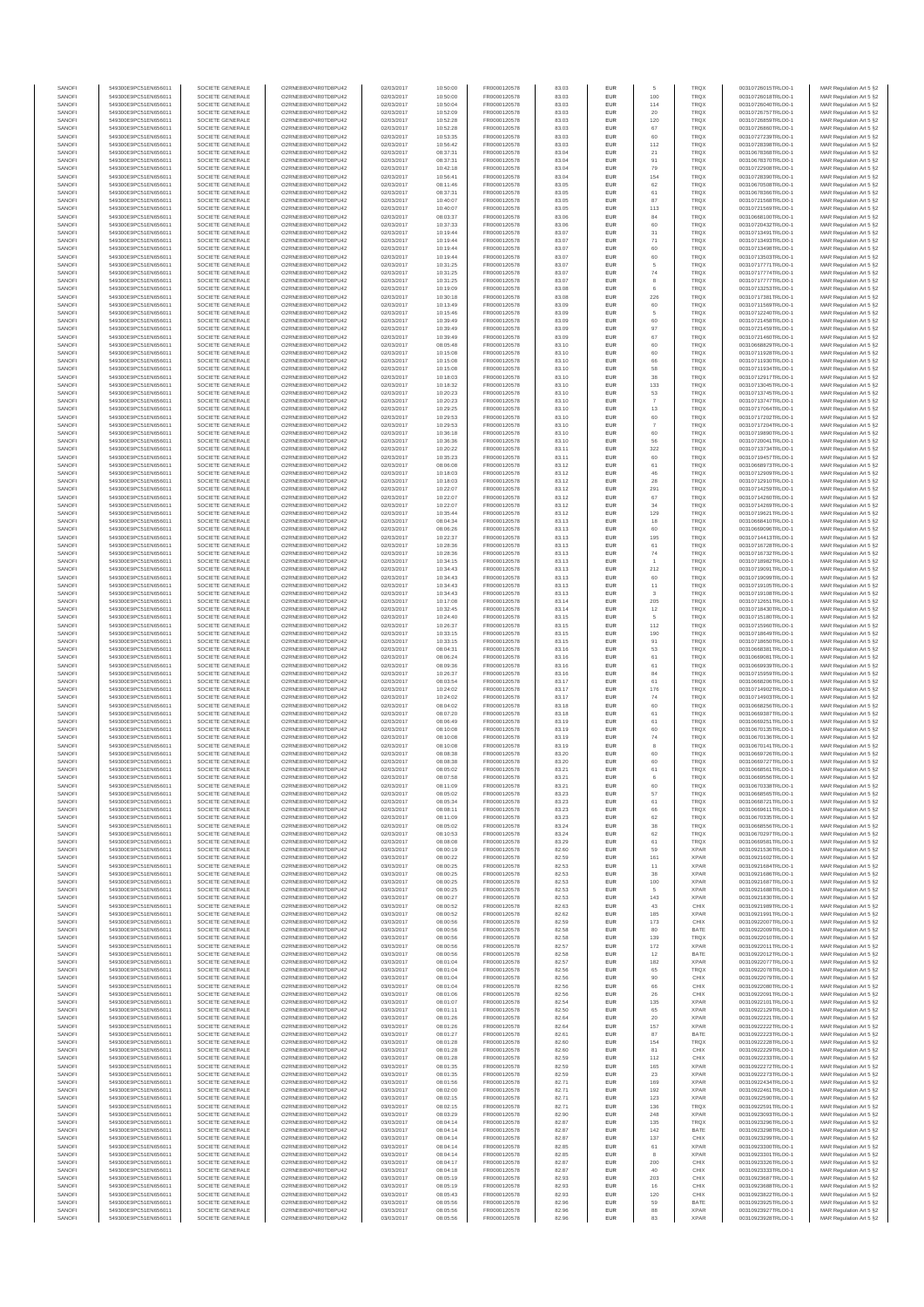| SANOFI           | 549300E9PC51EN656011                         | SOCIETE GENERALE                     | O2RNE8IBXP4R0TD8PLI42                         | 03/03/2017               | 08:05:56             | FR0000120578                 | 82.96          | <b>EUR</b>        | 140                  | <b>XPAR</b>                | 00310923929TRLO0-1                       | MAR Regulation Art 5 §2                            |
|------------------|----------------------------------------------|--------------------------------------|-----------------------------------------------|--------------------------|----------------------|------------------------------|----------------|-------------------|----------------------|----------------------------|------------------------------------------|----------------------------------------------------|
| SANOFI           | 549300E9PC51EN656011                         | SOCIETE GENERALE                     | O2RNE8IBXP4R0TD8PU42                          | 03/03/2017               | 08:05:56             | FR0000120578                 | 82.96          | <b>EUR</b>        | $\overline{2}$       | BATE                       | 00310923930TRLO0-1                       | MAR Regulation Art 5 §2                            |
| SANOFI<br>SANOFI | 549300E9PC51EN656011<br>549300E9PC51EN656011 | SOCIETE GENERALE<br>SOCIETE GENERALE | O2RNE8IBXP4R0TD8PU42<br>O2RNE8IBXP4R0TD8PU42  | 03/03/2017<br>03/03/2017 | 08:05:56<br>08:05:56 | FR0000120578<br>FR0000120578 | 82.95<br>82.93 | EUR<br><b>EUR</b> | 72<br>69             | TRQX<br>CHIX               | 00310923931TRLO0-1<br>00310923932TRLO0-1 | MAR Regulation Art 5 §2<br>MAR Regulation Art 5 §2 |
| SANOFI           | 549300E9PC51EN656011                         | SOCIETE GENERALE                     | O2RNE8IBXP4R0TD8PU42                          | 03/03/2017               | 08:05:56             | FR0000120578                 | 82.96          | EUR               |                      | BATE                       | 00310923933TRLO0-1                       | MAR Regulation Art 5 §2                            |
| SANOFI           | 549300E9PC51EN656011                         | SOCIETE GENERALE                     | O2RNE8IBXP4R0TD8PU42                          | 03/03/2017               | 08:05:57             | FR0000120578                 | 82.95          | EUR               | 88                   | CHIX                       | 00310923947TRLO0-1                       | MAR Regulation Art 5 §2                            |
| SANOFI<br>SANOFI | 549300E9PC51EN656011<br>549300E9PC51EN656011 | SOCIETE GENERALE<br>SOCIETE GENERALE | O2RNE8IBXP4R0TD8PU42<br>O2RNE8IBXP4R0TD8PU42  | 03/03/2017<br>03/03/2017 | 08:05:57<br>08:06:13 | FR0000120578<br>FR0000120578 | 82.95<br>82.95 | EUR<br>EUR        | 215<br>33            | CHIX<br>TRQX               | 00310923949TRLO0-1<br>00310924125TRLO0-1 | MAR Regulation Art 5 §2<br>MAR Regulation Art 5 §2 |
| SANOFI           | 549300E9PC51EN656011                         | SOCIETE GENERALE                     | O2RNE8IBXP4R0TD8PU42                          | 03/03/2017               | 08:06:16             | FR0000120578                 | 82.95          | EUR               | 56                   | CHIX                       | 00310924145TRLO0-1                       | MAR Regulation Art 5 §2                            |
| SANOFI           | 549300E9PC51EN656011                         | SOCIETE GENERALE                     | O2RNE8IBXP4R0TD8PU42                          | 03/03/2017               | 08:06:16             | FR0000120578                 | 82.94          | EUR               | 85                   | CHIX                       | 00310924147TRLO0-1                       | MAR Regulation Art 5 §2                            |
| SANOFI<br>SANOFI | 549300E9PC51EN656011<br>549300E9PC51EN656011 | SOCIETE GENERALE<br>SOCIETE GENERALE | O2RNE8IBXP4R0TD8PLI42<br>O2RNE8IBXP4R0TD8PU42 | 03/03/2017<br>03/03/2017 | 08:06:46<br>08:07:04 | FR0000120578<br>FR0000120578 | 82.98<br>82.98 | <b>EUR</b><br>EUR | 100<br>307           | <b>TRQX</b><br><b>XPAR</b> | 00310924405TRLO0-1<br>00310924491TRLO0-1 | MAR Regulation Art 5 §2<br>MAR Regulation Art 5 §2 |
| SANOFI           | 549300E9PC51EN656011                         | SOCIETE GENERALE                     | O2RNE8IBXP4R0TD8PU42                          | 03/03/2017               | 08:07:05             | FR0000120578                 | 82.98          | <b>EUR</b>        | 92                   | <b>TRQX</b>                | 00310924497TRLO0-1                       | MAR Regulation Art 5 §2                            |
| SANOFI           | 549300E9PC51EN656011                         | SOCIETE GENERALE                     | O2RNE8IBXP4R0TD8PU42                          | 03/03/2017               | 08:07:20             | FR0000120578                 | 82.98          | EUR               | 212                  | <b>XPAR</b>                | 00310924569TRLO0-1                       | MAR Regulation Art 5 §2                            |
| SANOFI           | 549300E9PC51EN656011                         | SOCIETE GENERALE                     | O2RNE8IBXP4R0TD8PU42                          | 03/03/2017               | 08:07:20             | FR0000120578                 | 82.98          | EUR               | 133                  | <b>XPAR</b>                | 00310924570TRLO0-1                       | MAR Regulation Art 5 §2                            |
| SANOFI<br>SANOFI | 549300E9PC51EN656011<br>549300E9PC51EN656011 | SOCIETE GENERALE<br>SOCIETE GENERALE | O2RNE8IBXP4R0TD8PU42<br>O2RNE8IBXP4R0TD8PU42  | 03/03/2017<br>03/03/2017 | 08:07:20<br>08:07:20 | FR0000120578<br>FR0000120578 | 82.97<br>82.97 | EUR<br>EUR        | 78<br>59             | TRQX<br>CHIX               | 00310924571TRLO0-1<br>00310924572TRLO0-1 | MAR Regulation Art 5 §2<br>MAR Regulation Art 5 §2 |
| SANOFI           | 549300E9PC51EN656011                         | SOCIETE GENERALE                     | O2RNE8IBXP4R0TD8PU42                          | 03/03/2017               | 08:07:20             | FR0000120578                 | 82.96          | EUR               | 170                  | BATE                       | 00310924573TRLO0-1                       | MAR Regulation Art 5 §2                            |
| SANOFI           | 549300E9PC51EN656011                         | SOCIETE GENERALE                     | O2RNE8IBXP4R0TD8PU42                          | 03/03/2017               | 08:07:26             | FR0000120578                 | 83.07          | EUR               | 34                   | CHIX                       | 00310924609TRLO0-1                       | MAR Regulation Art 5 §2                            |
| SANOFI           | 549300E9PC51EN656011                         | SOCIETE GENERALE                     | O2RNE8IBXP4R0TD8PLI42                         | 03/03/2017               | 08:07:26             | FR0000120578                 | 83.07          | <b>EUR</b>        | 111                  | CHIX                       | 00310924610TRLO0-1                       | MAR Regulation Art 5 §2                            |
| SANOFI<br>SANOFI | 549300E9PC51EN656011<br>549300E9PC51EN656011 | SOCIETE GENERALE<br>SOCIETE GENERALE | O2RNE8IBXP4R0TD8PU42<br>O2RNE8IBXP4R0TD8PU42  | 03/03/2017<br>03/03/2017 | 08:07:28<br>08:07:28 | FR0000120578<br>FR0000120578 | 83.07<br>83.07 | EUR<br><b>EUR</b> | 167<br>221           | <b>XPAR</b><br><b>XPAR</b> | 00310924624TRLO0-1<br>00310924625TRLO0-1 | MAR Regulation Art 5 §2<br>MAR Regulation Art 5 §2 |
| SANOFI           | 549300E9PC51EN656011                         | SOCIETE GENERALE                     | O2RNE8IBXP4R0TD8PU42                          | 03/03/2017               | 08:07:28             | FR0000120578                 | 83.05          | EUR               | 100                  | TRQX                       | 00310924626TRLO0-1                       | MAR Regulation Art 5 §2                            |
| SANOFI           | 549300E9PC51EN656011                         | SOCIETE GENERALE                     | O2RNESIBXP4R0TD8PLI42                         | 03/03/2017               | 08:07:28             | FR0000120578                 | 83.04          | EUR               | 133                  | CHIX                       | 00310924629TRLO0-1                       | MAR Regulation Art 5 §2                            |
| SANOFI<br>SANOFI | 549300E9PC51EN656011                         | SOCIETE GENERALE<br>SOCIETE GENERALE | O2RNE8IBXP4R0TD8PU42<br>O2RNE8IBXP4R0TD8PU42  | 03/03/2017<br>03/03/2017 | 08:07:28             | FR0000120578<br>FR0000120578 | 83.02<br>83.02 | EUR<br>EUR        | 111<br>81            | BATE<br>TRQX               | 00310924630TRLO0-1<br>00310924631TRLO0-1 | MAR Regulation Art 5 §2<br>MAR Regulation Art 5 §2 |
| SANOFI           | 549300E9PC51EN656011<br>549300E9PC51EN656011 | SOCIETE GENERALE                     | O2RNE8IBXP4R0TD8PU42                          | 03/03/2017               | 08:07:28<br>08:07:29 | FR0000120578                 | 83.02          | EUR               | 170                  | BATE                       | 00310924632TRLO0-1                       | MAR Regulation Art 5 §2                            |
| SANOFI           | 549300E9PC51EN656011                         | SOCIETE GENERALE                     | O2RNE8IBXP4R0TD8PU42                          | 03/03/2017               | 08:07:29             | FR0000120578                 | 83.02          | EUR               | 152                  | CHIX                       | 00310924633TRLO0-1                       | MAR Regulation Art 5 §2                            |
| SANOFI           | 549300E9PC51EN656011                         | SOCIETE GENERALE                     | O2RNE8IBXP4R0TD8PU42                          | 03/03/2017               | 08:07:29             | FR0000120578                 | 83.01          | <b>EUR</b>        | 96                   | <b>TRQX</b>                | 00310924634TRLO0-1                       | MAR Regulation Art 5 §2                            |
| SANOFI<br>SANOFI | 549300E9PC51EN656011<br>549300E9PC51EN656011 | SOCIETE GENERALE<br>SOCIETE GENERALE | O2RNE8IBXP4R0TD8PU42<br>O2RNE8IBXP4R0TD8PU42  | 03/03/2017<br>03/03/2017 | 08:07:29<br>08:07:29 | FR0000120578<br>FR0000120578 | 83.01<br>83.02 | EUR<br><b>EUR</b> | 53<br>50             | TRQX<br><b>TRQX</b>        | 00310924635TRLO0-1<br>00310924636TRLO0-1 | MAR Regulation Art 5 §2<br>MAR Regulation Art 5 §2 |
| SANOFI           | 549300E9PC51EN656011                         | SOCIETE GENERALE                     | O2RNE8IBXP4R0TD8PU42                          | 03/03/2017               | 08:07:31             | FR0000120578                 | 83.01          | EUR               | 155                  | CHIX                       | 00310924651TRLO0-1                       | MAR Regulation Art 5 §2                            |
| SANOFI           | 549300E9PC51EN656011                         | SOCIETE GENERALE                     | O2RNE8IBXP4R0TD8PU42                          | 03/03/2017               | 08:07:31             | FR0000120578                 | 83.01          | EUR               | 139                  | CHIX                       | 00310924654TRLO0-1                       | MAR Regulation Art 5 §2                            |
| SANOFI           | 549300E9PC51EN656011                         | SOCIETE GENERALE                     | O2RNE8IBXP4R0TD8PU42<br>O2RNE8IBXP4R0TD8PU42  | 03/03/2017               | 08:07:32             | FR0000120578                 | 83.01          | EUR               | 139                  | CHIX                       | 00310924656TRLO0-1                       | MAR Regulation Art 5 §2                            |
| SANOFI<br>SANOFI | 549300E9PC51EN656011<br>549300E9PC51EN656011 | SOCIETE GENERALE<br>SOCIETE GENERALE | O2RNE8IBXP4R0TD8PU42                          | 03/03/2017<br>03/03/2017 | 08:07:39<br>08:07:39 | FR0000120578<br>FR0000120578 | 83.00<br>83.00 | EUR<br><b>EUR</b> | 31<br>109            | CHIX<br>CHIX               | 00310924692TRLO0-1<br>00310924693TRLO0-1 | MAR Regulation Art 5 §2<br>MAR Regulation Art 5 §2 |
| SANOFI           | 549300E9PC51EN656011                         | SOCIETE GENERALE                     | O2RNE8IBXP4R0TD8PU42                          | 03/03/2017               | 08:07:39             | FR0000120578                 | 83.00          | EUR               | 91                   | <b>TRQX</b>                | 00310924694TRLO0-1                       | MAR Regulation Art 5 §2                            |
| SANOFI           | 549300E9PC51EN656011                         | SOCIETE GENERALE                     | O2RNE8IBXP4R0TD8PU42                          | 03/03/2017               | 08:07:39             | FR0000120578                 | 83.00          | <b>EUR</b>        | 99                   | BATE                       | 00310924695TRLO0-1                       | MAR Regulation Art 5 §2                            |
| SANOFI<br>SANOFI | 549300E9PC51EN656011<br>549300E9PC51EN656011 | SOCIETE GENERALE<br>SOCIETE GENERALE | O2RNE8IBXP4R0TD8PU42<br>O2RNE8IBXP4R0TD8PU42  | 03/03/2017<br>03/03/2017 | 08:07:39<br>08:07:49 | FR0000120578<br>FR0000120578 | 83.00<br>83.00 | EUR<br>EUR        | 77<br>$\sqrt{24}$    | CHIX<br>TRQX               | 00310924696TRLO0-1<br>00310924746TRLO0-1 | MAR Regulation Art 5 §2<br>MAR Regulation Art 5 §2 |
| SANOFI           | 549300E9PC51EN656011                         | SOCIETE GENERALE                     | O2RNE8IBXP4R0TD8PU42                          | 03/03/2017               | 08:07:49             | FR0000120578                 | 83.00          | EUR               | 160                  | CHIX                       | 00310924751TRLO0-1                       | MAR Regulation Art 5 §2                            |
| SANOFI           | 549300E9PC51EN656011                         | SOCIETE GENERALE                     | O2RNE8IBXP4R0TD8PU42                          | 03/03/2017               | 08:07:49             | FR0000120578                 | 83.00          | EUR               | 215                  | TRQX                       | 00310924752TRLO0-1                       | MAR Regulation Art 5 §2                            |
| SANOFI           | 549300E9PC51EN656011                         | SOCIETE GENERALE                     | O2RNE8IBXP4R0TD8PU42                          | 03/03/2017               | 08:07:49             | FR0000120578                 | 83.00          | EUR               | 310                  | <b>XPAR</b>                | 00310924753TRLO0-1                       | MAR Regulation Art 5 §2                            |
| SANOFI<br>SANOFI | 549300E9PC51EN656011<br>549300E9PC51EN656011 | SOCIETE GENERALE<br>SOCIETE GENERALE | O2RNE8IBXP4R0TD8PLI42<br>O2RNE8IBXP4R0TD8PU42 | 03/03/2017<br>03/03/2017 | 08:07:49<br>08:07:49 | FR0000120578<br>FR0000120578 | 83.00<br>82.97 | EUR<br><b>EUR</b> | 99<br>66             | <b>XPAR</b><br>BATE        | 00310924754TRLO0-1<br>00310924755TRLO0-1 | MAR Regulation Art 5 §2<br>MAR Regulation Art 5 §2 |
| SANOFI           | 549300E9PC51EN656011                         | SOCIETE GENERALE                     | O2RNE8IBXP4R0TD8PU42                          | 03/03/2017               | 08:07:49             | FR0000120578                 | 82.98          | EUR               | 110                  | TRQX                       | 00310924756TRLO0-1                       | MAR Regulation Art 5 §2                            |
| SANOFI           | 549300E9PC51EN656011                         | SOCIETE GENERALE                     | O2RNE8IBXP4R0TD8PU42                          | 03/03/2017               | 08:07:49             | FR0000120578                 | 82.98          | <b>EUR</b>        | 100                  | <b>TRQX</b>                | 00310924757TRLO0-1                       | MAR Regulation Art 5 §2                            |
| SANOFI           | 549300E9PC51EN656011                         | SOCIETE GENERALE                     | O2RNE8IBXP4R0TD8PU42                          | 03/03/2017               | 08:07:49             | FR0000120578                 | 82.98          | EUR               | 81                   | CHIX                       | 00310924758TRLO0-1                       | MAR Regulation Art 5 §2                            |
| SANOFI<br>SANOFI | 549300E9PC51EN656011<br>549300E9PC51EN656011 | SOCIETE GENERALE<br>SOCIETE GENERALE | O2RNE8IBXP4R0TD8PU42<br>O2RNE8IBXP4R0TD8PU42  | 03/03/2017<br>03/03/2017 | 08:08:07<br>08:08:07 | FR0000120578<br>FR0000120578 | 83.04<br>83.04 | EUR<br>EUR        | 97<br>95             | <b>TRQX</b><br>CHIX        | 00310924857TRLO0-1<br>00310924858TRLO0-1 | MAR Regulation Art 5 §2<br>MAR Regulation Art 5 §2 |
| SANOFI           | 549300E9PC51EN656011                         | SOCIETE GENERALE                     | O2RNE8IBXP4R0TD8PLI42                         | 03/03/2017               | 08:08:07             | FR0000120578                 | 83.04          | EUR               | 420                  | <b>XPAR</b>                | 00310924859TRLO0-1                       | MAR Regulation Art 5 §2                            |
| SANOFI           | 549300E9PC51EN656011                         | SOCIETE GENERALE                     | O2RNE8IBXP4R0TD8PU42                          | 03/03/2017               | 08:08:07             | FR0000120578                 | 83.03          | EUR               | 95                   | CHIX                       | 00310924860TRLO0-1                       | MAR Regulation Art 5 §2                            |
| SANOFI           | 549300E9PC51EN656011                         | SOCIETE GENERALE                     | O2RNE8IBXP4R0TD8PU42                          | 03/03/2017               | 08:08:22             | FR0000120578                 | 83.04          | EUR               | 31                   | <b>XPAR</b>                | 00310924955TRLO0-1                       | MAR Regulation Art 5 §2                            |
| SANOFI<br>SANOFI | 549300E9PC51EN656011<br>549300E9PC51EN656011 | SOCIETE GENERALE<br>SOCIETE GENERALE | O2RNE8IBXP4R0TD8PU42<br>O2RNE8IBXP4R0TD8PU42  | 03/03/2017<br>03/03/2017 | 08:08:31<br>08:08:31 | FR0000120578<br>FR0000120578 | 83.04<br>83.04 | <b>EUR</b><br>EUR | 411<br>161           | <b>XPAR</b><br>CHIX        | 00310925013TRLO0-1<br>00310925014TRLO0-1 | MAR Regulation Art 5 §2<br>MAR Regulation Art 5 §2 |
| SANOFI           | 549300E9PC51EN656011                         | SOCIETE GENERALE                     | O2RNE8IBXP4R0TD8PU42                          | 03/03/2017               | 08:08:32             | FR0000120578                 | 83.04          | <b>EUR</b>        | 186                  | CHIX                       | 00310925015TRLO0-1                       | MAR Regulation Art 5 §2                            |
| SANOFI           | 549300E9PC51EN656011                         | SOCIETE GENERALE                     | O2RNE8IBXP4R0TD8PU42                          | 03/03/2017               | 08:08:33             | FR0000120578                 | 83.04          | EUR               | 5                    | CHIX                       | 00310925025TRLO0-1                       | MAR Regulation Art 5 §2                            |
| SANOFI<br>SANOFI | 549300E9PC51EN656011<br>549300E9PC51EN656011 | SOCIETE GENERALE<br>SOCIETE GENERALE | O2RNE8IBXP4R0TD8PU42<br>O2RNE8IBXP4R0TD8PU42  | 03/03/2017<br>03/03/2017 | 08:09:18<br>08:09:18 | FR0000120578<br>FR0000120578 | 83.11<br>83.09 | EUR<br>EUR        | 393<br>19            | <b>XPAR</b><br>BATE        | 00310925240TRLO0-1<br>00310925241TRLO0-1 | MAR Regulation Art 5 §2<br>MAR Regulation Art 5 §2 |
| SANOFI           | 549300E9PC51EN656011                         | SOCIETE GENERALE                     | O2RNE8IBXP4R0TD8PU42                          | 03/03/2017               | 08:09:18             | FR0000120578                 | 83.09          | EUR               | 55                   | BATE                       | 00310925242TRLO0-1                       | MAR Regulation Art 5 §2                            |
| SANOFI           | 549300E9PC51EN656011                         | SOCIETE GENERALE                     | O2RNE8IBXP4R0TD8PU42                          | 03/03/2017               | 08:09:18             | FR0000120578                 | 83.09          | EUR               | ${\bf 76}$           | CHIX                       | 00310925243TRLO0-1                       | MAR Regulation Art 5 §2                            |
| SANOFI           | 549300E9PC51EN656011                         | SOCIETE GENERALE                     | O2RNE8IBXP4R0TD8PU42                          | 03/03/2017               | 08:09:18             | FR0000120578                 | 83.10          | EUR               | 69                   | <b>TRQX</b>                | 00310925244TRLO0-1                       | MAR Regulation Art 5 §2                            |
| SANOFI<br>SANOFI | 549300E9PC51EN656011<br>549300E9PC51EN656011 | SOCIETE GENERALE<br>SOCIETE GENERALE | O2RNE8IBXP4R0TD8PU42<br>O2RNE8IBXP4R0TD8PU42  | 03/03/2017<br>03/03/2017 | 08:09:18<br>08:09:19 | FR0000120578<br>FR0000120578 | 83.10<br>83.09 | <b>EUR</b><br>EUR | 213<br>127           | CHIX<br>CHIX               | 00310925245TRLO0-1<br>00310925251TRLO0-1 | MAR Regulation Art 5 §2<br>MAR Regulation Art 5 §2 |
| SANOFI           | 549300E9PC51EN656011                         | SOCIETE GENERALE                     | O2RNE8IBXP4R0TD8PU42                          | 03/03/2017               | 08:09:19             | FR0000120578                 | 83.09          | <b>EUR</b>        | 337                  | CHIX                       | 00310925252TRLO0-1                       | MAR Regulation Art 5 §2                            |
| SANOFI           | 549300E9PC51EN656011                         | SOCIETE GENERALE                     | O2RNE8IBXP4R0TD8PU42                          | 03/03/2017               | 08:09:19             | FR0000120578                 | 83.08          | EUR               | 135                  | CHIX                       | 00310925253TRLO0-1                       | MAR Regulation Art 5 §2                            |
| SANOFI           | 549300E9PC51EN656011                         | SOCIETE GENERALE                     | O2RNE8IBXP4R0TD8PU42                          | 03/03/2017               | 08:09:19             | FR0000120578                 | 83.08          | EUR               | 70                   | TRQX                       | 00310925254TRLO0-1                       | MAR Regulation Art 5 §2                            |
| SANOFI<br>SANOFI | 549300E9PC51EN656011<br>549300E9PC51EN656011 | SOCIETE GENERALE<br>SOCIETE GENERALE | O2RNE8IBXP4R0TD8PU42<br>O2RNE8IBXP4R0TD8PU42  | 03/03/2017<br>03/03/2017 | 08:09:21<br>08:09:21 | FR0000120578<br>FR0000120578 | 83.05<br>83.05 | EUR<br>EUR        | 189<br>189           | <b>XPAR</b><br><b>XPAR</b> | 00310925260TRLO0-1<br>00310925262TRLO0-1 | MAR Regulation Art 5 §2<br>MAR Regulation Art 5 §2 |
| SANOFI           | 549300E9PC51EN656011                         | SOCIETE GENERALE                     | O2RNE8IBXP4R0TD8PU42                          | 03/03/2017               | 08:09:21             | FR0000120578                 | 83.05          | <b>EUR</b>        | $\overline{2}$       | <b>XPAR</b>                | 00310925264TRLO0-1                       | MAR Regulation Art 5 §2                            |
| SANOFI           | 549300E9PC51EN656011                         | SOCIETE GENERALE                     | O2RNE8IBXP4R0TD8PU42                          | 03/03/2017               | 08:09:40             | FR0000120578                 | 83.04          | EUR               | 387                  | <b>XPAR</b>                | 00310925353TRLO0-1                       | MAR Regulation Art 5 §2                            |
| SANOFI           | 549300E9PC51EN656011                         | SOCIETE GENERALE                     | O2RNE8IBXP4R0TD8PU42                          | 03/03/2017               | 08:09:40             | FR0000120578                 | 83.04          | <b>EUR</b>        | 117                  | CHIX                       | 00310925354TRLO0-1                       | MAR Regulation Art 5 §2                            |
| SANOFI<br>SANOFI | 549300E9PC51EN656011<br>549300E9PC51EN656011 | SOCIETE GENERALE<br>SOCIETE GENERALE | O2RNE8IBXP4R0TD8PU42<br>O2RNE8IBXP4R0TD8PU42  | 03/03/2017<br>03/03/2017 | 08:09:40<br>08:09:40 | FR0000120578<br>FR0000120578 | 83.01<br>83.01 | EUR<br><b>EUR</b> | 53                   | BATE<br>BATE               | 00310925355TRLO0-1<br>00310925356TRLO0-1 | MAR Regulation Art 5 §2<br>MAR Regulation Art 5 §2 |
| SANOFI           | 549300E9PC51EN656011                         | SOCIETE GENERALE                     | O2RNE8IBXP4R0TD8PU42                          | 03/03/2017               | 08:10:23             | FR0000120578                 | 83.01          | EUR               | 152                  | CHIX                       | 00310925560TRLO0-1                       | MAR Regulation Art 5 §2                            |
| SANOFI           | 549300E9PC51EN656011                         | SOCIETE GENERALE                     | O2RNE8IBXP4R0TD8PLI42                         | 03/03/2017               | 08:10:23             | FR0000120578                 | 83.01          | EUR               | 97                   | TRQX                       | 00310925562TRLO0-1                       | MAR Regulation Art 5 §2                            |
| SANOFI<br>SANOFI | 549300E9PC51EN656011<br>549300E9PC51EN656011 | SOCIETE GENERALE<br>SOCIETE GENERALE | O2RNE8IBXP4R0TD8PU42<br>O2RNE8IBXP4R0TD8PU42  | 03/03/2017<br>03/03/2017 | 08:10:23<br>08:10:25 | FR0000120578<br>FR0000120578 | 83.01<br>83.01 | EUR<br>EUR        | 133<br>291           | <b>XPAR</b><br><b>XPAR</b> | 00310925563TRLO0-1<br>00310925568TRLO0-1 | MAR Regulation Art 5 §2<br>MAR Regulation Art 5 §2 |
| SANOFI           | 549300E9PC51EN656011                         | SOCIETE GENERALE                     | O2RNE8IBXP4R0TD8PU42                          | 03/03/2017               | 08:11:12             | FR0000120578                 | 83.05          | <b>EUR</b>        | 87                   | CHIX                       | 00310925876TRLO0-1                       | MAR Regulation Art 5 §2                            |
| SANOFI           | 549300E9PC51EN656011                         | SOCIETE GENERALE                     | O2RNE8IBXP4R0TD8PU42                          | 03/03/2017               | 08:11:12             | FR0000120578                 | 83.05          | EUR               | 168                  | TRQX                       | 00310925879TRLO0-1                       | MAR Regulation Art 5 §2                            |
| SANOFI           | 549300E9PC51EN656011                         | SOCIETE GENERALE                     | O2RNE8IBXP4R0TD8PU42                          | 03/03/2017               | 08:11:12             | FR0000120578                 | 83.05          | <b>EUR</b>        | 5                    | <b>TRQX</b>                | 00310925880TRLO0-1                       | MAR Regulation Art 5 §2                            |
| SANOFI<br>SANOFI | 549300E9PC51EN656011<br>549300E9PC51EN656011 | SOCIETE GENERALE<br>SOCIETE GENERALE | O2RNE8IBXP4R0TD8PU42<br>O2RNE8IBXP4R0TD8PU42  | 03/03/2017<br>03/03/2017 | 08:11:12<br>08:11:40 | FR0000120578<br>FR0000120578 | 83.05<br>83.09 | EUR<br>EUR        | 43<br>446            | CHIX<br><b>XPAR</b>        | 00310925881TRLO0-1<br>00310926048TRLO0-1 | MAR Regulation Art 5 §2<br>MAR Regulation Art 5 §2 |
| SANOFI           | 549300E9PC51EN656011                         | SOCIETE GENERALE                     | O2RNE8IBXP4R0TD8PU42                          | 03/03/2017               | 08:11:40             | FR0000120578                 | 83.08          | EUR               | $_{38}$              | BATE                       | 00310926050TRLO0-1                       | MAR Regulation Art 5 §2                            |
| SANOFI           | 549300E9PC51EN656011                         | SOCIETE GENERALE                     | O2RNESIBXP4R0TD8PLI42                         | 03/03/2017               | 08:11:40             | FR0000120578                 | 83.08          | EUR               | 66                   | BATE                       | 00310926052TRLO0-1                       | MAR Regulation Art 5 §2                            |
| SANOFI           | 549300E9PC51EN656011                         | SOCIETE GENERALE                     | O2RNE8IBXP4R0TD8PU42                          | 03/03/2017               | 08:11:40             | FR0000120578                 | 83.08          | EUR               | 20                   | BATE                       | 00310926054TRLO0-1                       | MAR Regulation Art 5 §2                            |
| SANOFI<br>SANOFI | 549300E9PC51EN656011<br>549300E9PC51EN656011 | SOCIETE GENERALE<br>SOCIETE GENERALE | O2RNE8IBXP4R0TD8PU42<br>O2RNE8IBXP4R0TD8PU42  | 03/03/2017<br>03/03/2017 | 08:11:40<br>08:11:40 | FR0000120578<br>FR0000120578 | 83.08<br>83.08 | EUR<br><b>EUR</b> | 192<br>78            | CHIX<br>CHIX               | 00310926056TRLO0-1<br>00310926057TRLO0-1 | MAR Regulation Art 5 §2<br>MAR Regulation Art 5 §2 |
| SANOFI           | 549300E9PC51EN656011                         | SOCIETE GENERALE                     | O2RNE8IBXP4R0TD8PU42                          | 03/03/2017               | 08:11:41             | FR0000120578                 | 83.08          | EUR               | 58                   | CHIX                       | 00310926064TRLO0-1                       | MAR Regulation Art 5 §2                            |
| SANOFI           | 549300E9PC51EN656011                         | SOCIETE GENERALE                     | O2RNE8IBXP4R0TD8PU42                          | 03/03/2017               | 08:11:41             | FR0000120578                 | 83.08          | <b>EUR</b>        | 5                    | CHIX                       | 00310926065TRLO0-1                       | MAR Regulation Art 5 §2                            |
| SANOFI<br>SANOFI | 549300E9PC51EN656011<br>549300E9PC51EN656011 | SOCIETE GENERALE<br>SOCIETE GENERALE | O2RNE8IBXP4R0TD8PU42<br>O2RNE8IBXP4R0TD8PU42  | 03/03/2017<br>03/03/2017 | 08:11:41<br>08:11:45 | FR0000120578<br>FR0000120578 | 83.08<br>83.08 | EUR<br><b>EUR</b> | 67<br>420            | TRQX<br><b>XPAR</b>        | 00310926066TRLO0-1<br>00310926087TRLO0-1 | MAR Regulation Art 5 §2<br>MAR Regulation Art 5 §2 |
| SANOFI           | 549300E9PC51EN656011                         | SOCIETE GENERALE                     | O2RNE8IBXP4R0TD8PU42                          | 03/03/2017               | 08:12:01             | FR0000120578                 | 83.03          | EUR               | 424                  | <b>XPAR</b>                | 00310926173TRLO0-1                       | MAR Regulation Art 5 §2                            |
| SANOFI           | 549300E9PC51EN656011                         | SOCIETE GENERALE                     | O2RNESIBXP4R0TD8PLI42                         | 03/03/2017               | 08:12:01             | FR0000120578                 | 83.02          | ${\sf EUR}$       | 60                   | CHIX                       | 00310926188TRLO0-1                       | MAR Regulation Art 5 §2                            |
| SANOFI           | 549300E9PC51EN656011                         | SOCIETE GENERALE                     | O2RNE8IBXP4R0TD8PU42<br>O2RNE8IBXP4R0TD8PU42  | 03/03/2017               | 08:12:01             | FR0000120578                 | 83.01          | EUR               | 41                   | CHIX                       | 00310926189TRLO0-1                       | MAR Regulation Art 5 §2                            |
| SANOFI<br>SANOFI | 549300E9PC51EN656011<br>549300E9PC51EN656011 | SOCIETE GENERALE<br>SOCIETE GENERALE | O2RNE8IBXP4R0TD8PLI42                         | 03/03/2017<br>03/03/2017 | 08:12:17<br>08:12:34 | FR0000120578<br>FR0000120578 | 83.01<br>83.01 | EUR<br><b>EUR</b> | 329<br>183           | <b>XPAR</b><br><b>XPAR</b> | 00310926300TRLO0-1<br>00310926407TRLO0-1 | MAR Regulation Art 5 §2<br>MAR Regulation Art 5 §2 |
| SANOFI           | 549300E9PC51EN656011                         | SOCIETE GENERALE                     | O2RNE8IBXP4R0TD8PU42                          | 03/03/2017               | 08:12:34             | FR0000120578                 | 83.01          | EUR               | 291                  | <b>XPAR</b>                | 00310926408TRLO0-1                       | MAR Regulation Art 5 §2                            |
| SANOFI           | 549300E9PC51EN656011                         | SOCIETE GENERALE                     | O2RNE8IBXP4R0TD8PU42                          | 03/03/2017               | 08:12:34             | FR0000120578                 | 83.00          | <b>EUR</b>        | 145                  | CHIX                       | 00310926409TRLO0-1                       | MAR Regulation Art 5 §2                            |
| SANOFI<br>SANOFI | 549300E9PC51EN656011<br>549300E9PC51EN656011 | SOCIETE GENERALE<br>SOCIETE GENERALE | O2RNE8IBXP4R0TD8PU42<br>O2RNE8IBXP4R0TD8PU42  | 03/03/2017<br>03/03/2017 | 08:12:34<br>08:12:34 | FR0000120578<br>FR0000120578 | 83.00<br>83.00 | EUR<br>EUR        | 53<br>$15\,$         | <b>TRQX</b><br>CHIX        | 00310926410TRLO0-1<br>00310926411TRLO0-1 | MAR Regulation Art 5 §2<br>MAR Regulation Art 5 §2 |
| SANOFI           | 549300E9PC51EN656011                         | SOCIETE GENERALE                     | O2RNE8IBXP4R0TD8PU42                          | 03/03/2017               | 08:12:34             | FR0000120578                 | 82.99          | EUR               | 56                   | BATE                       | 00310926412TRLO0-1                       | MAR Regulation Art 5 §2                            |
| SANOFI           | 549300E9PC51EN656011                         | SOCIETE GENERALE                     | O2RNESIBXP4R0TD8PLI42                         | 03/03/2017               | 08:12:34             | FR0000120578                 | 82.99          | EUR               | 19                   | BATE                       | 00310926413TRLO0-1                       | MAR Regulation Art 5 §2                            |
| SANOFI<br>SANOFI | 549300E9PC51EN656011<br>549300E9PC51EN656011 | SOCIETE GENERALE<br>SOCIETE GENERALE | O2RNE8IBXP4R0TD8PLI42<br>O2RNE8IBXP4R0TD8PU42 | 03/03/2017<br>03/03/2017 | 08:12:34<br>08:12:54 | FR0000120578<br>FR0000120578 | 82.97<br>82.93 | <b>EUR</b><br>EUR | 74<br>79             | <b>TROX</b><br><b>XPAR</b> | 00310926414TRLO0-1<br>00310926527TRLO0-1 | MAR Regulation Art 5 §2                            |
| SANOFI           | 549300E9PC51EN656011                         | SOCIETE GENERALE                     | O2RNE8IBXP4R0TD8PU42                          | 03/03/2017               | 08:13:10             | FR0000120578                 | 82.93          | <b>EUR</b>        | 398                  | <b>XPAR</b>                | 00310926618TRLO0-1                       | MAR Regulation Art 5 §2<br>MAR Regulation Art 5 §2 |
| SANOFI           | 549300E9PC51EN656011                         | SOCIETE GENERALE                     | O2RNE8IBXP4R0TD8PU42                          | 03/03/2017               | 08:13:10             | FR0000120578                 | 82.92          | EUR               | 82                   | <b>TRQX</b>                | 00310926620TRLO0-1                       | MAR Regulation Art 5 §2                            |
| SANOFI           | 549300E9PC51EN656011                         | SOCIETE GENERALE<br>SOCIETE GENERALE | O2RNE8IBXP4R0TD8PU42                          | 03/03/2017               | 08:13:10             | FR0000120578                 | 82.92          | EUR               | 105                  | CHIX                       | 00310926622TRLO0-1                       | MAR Regulation Art 5 §2                            |
| SANOFI<br>SANOFI | 549300E9PC51EN656011<br>549300E9PC51EN656011 | SOCIETE GENERALE                     | O2RNE8IBXP4R0TD8PU42<br>O2RNE8IBXP4R0TD8PU42  | 03/03/2017<br>03/03/2017 | 08:13:10<br>08:13:10 | FR0000120578<br>FR0000120578 | 82.90<br>82.90 | EUR<br>EUR        | $\overline{a}$<br>76 | <b>TRQX</b><br>CHIX        | 00310926623TRLO0-1<br>00310926624TRLO0-1 | MAR Regulation Art 5 §2<br>MAR Regulation Art 5 §2 |
| SANOFI           | 549300E9PC51EN656011                         | SOCIETE GENERALE                     | O2RNE8IBXP4R0TD8PU42                          | 03/03/2017               | 08:13:39             | FR0000120578                 | 82.90          | EUR               | 230                  | <b>XPAR</b>                | 00310926803TRLO0-1                       | MAR Regulation Art 5 §2                            |
| SANOFI           | 549300E9PC51EN656011                         | SOCIETE GENERALE                     | O2RNE8IBXP4R0TD8PU42                          | 03/03/2017               | 08:13:39             | FR0000120578                 | 82.90          | EUR               | 200                  | <b>XPAR</b>                | 00310926804TRLO0-1                       | MAR Regulation Art 5 §2                            |
| SANOFI           | 549300E9PC51EN656011                         | SOCIETE GENERALE                     | O2RNE8IBXP4R0TD8PU42                          | 03/03/2017               | 08:13:39             | FR0000120578                 | 82.89          | <b>EUR</b>        | 60                   | <b>TROX</b>                | 00310926805TRLO0-1                       | MAR Regulation Art 5 §2                            |
| SANOFI<br>SANOFI | 549300E9PC51EN656011<br>549300E9PC51EN656011 | SOCIETE GENERALE<br>SOCIETE GENERALE | O2RNE8IBXP4R0TD8PU42<br>O2RNE8IBXP4R0TD8PU42  | 03/03/2017<br>03/03/2017 | 08:13:39<br>08:13:40 | FR0000120578<br>FR0000120578 | 82.89<br>82.88 | EUR<br><b>EUR</b> | 103                  | TRQX<br>CHIX               | 00310926806TRLO0-1<br>00310926812TRLO0-1 | MAR Regulation Art 5 §2<br>MAR Regulation Art 5 §2 |
| SANOFI           | 549300E9PC51EN656011                         | SOCIETE GENERALE                     | O2RNE8IBXP4R0TD8PU42                          | 03/03/2017               | 08:13:40             | FR0000120578                 | 82.86          | EUR               | 83                   | BATE                       | 00310926813TRLO0-1                       | MAR Regulation Art 5 §2                            |
| SANOFI           | 549300E9PC51EN656011                         | SOCIETE GENERALE                     | O2RNE8IBXP4R0TD8PU42                          | 03/03/2017               | 08:13:59             | FR0000120578                 | 82.87          | <b>EUR</b>        | 46                   | <b>XPAR</b>                | 00310926888TRLO0-1                       | MAR Regulation Art 5 §2                            |
| SANOFI           | 549300E9PC51EN656011                         | SOCIETE GENERALE                     | O2RNE8IBXP4R0TD8PU42                          | 03/03/2017               | 08:14:05             | FR0000120578                 | 82.87          | EUR               | 3                    | <b>XPAR</b>                | 00310926917TRLO0-1                       | MAR Regulation Art 5 §2                            |
| SANOFI<br>SANOFI | 549300E9PC51EN656011<br>549300E9PC51EN656011 | SOCIETE GENERALE<br>SOCIETE GENERALE | O2RNE8IBXP4R0TD8PU42<br>O2RNE8IBXP4R0TD8PU42  | 03/03/2017<br>03/03/2017 | 08:14:05<br>08:14:05 | FR0000120578<br>FR0000120578 | 82.87<br>82.86 | EUR<br>EUR        | 382<br>149           | <b>XPAR</b><br>CHIX        | 00310926918TRLO0-1<br>00310926919TRLO0-1 | MAR Regulation Art 5 §2<br>MAR Regulation Art 5 §2 |
| SANOFI           | 549300E9PC51EN656011                         | SOCIETE GENERALE                     | O2RNE8IBXP4R0TD8PU42                          | 03/03/2017               | 08:14:05             | FR0000120578                 | 82.85          | EUR               | 60                   | TRQX                       | 00310926921TRLO0-1                       | MAR Regulation Art 5 §2                            |
| SANOFI           | 549300E9PC51EN656011                         | SOCIETE GENERALE                     | O2RNE8IBXP4R0TD8PU42                          | 03/03/2017               | 08:14:05             | FR0000120578                 | 82.85          | <b>EUR</b>        | 8                    | <b>TRQX</b>                | 00310926922TRLO0-1                       | MAR Regulation Art 5 §2                            |
| SANOFI           | 549300E9PC51EN656011                         | SOCIETE GENERALE                     | O2RNE8IBXP4R0TD8PU42                          | 03/03/2017               | 08:14:05             | FR0000120578                 | 82.86          | EUR               | 15                   | CHIX                       | 00310926924TRLO0-1                       | MAR Regulation Art 5 §2                            |
| SANOFI<br>SANOFI | 549300E9PC51EN656011<br>549300E9PC51EN656011 | SOCIETE GENERALE<br>SOCIETE GENERALE | O2RNE8IBXP4R0TD8PU42<br>O2RNE8IBXP4R0TD8PU42  | 03/03/2017<br>03/03/2017 | 08:14:35<br>08:14:36 | FR0000120578<br>FR0000120578 | 82.91<br>82.89 | <b>EUR</b><br>EUR | 410<br>121           | <b>XPAR</b><br>CHIX        | 00310927035TRLO0-1<br>00310927039TRLO0-1 | MAR Regulation Art 5 §2<br>MAR Regulation Art 5 §2 |
| SANOFI           | 549300E9PC51EN656011                         | SOCIETE GENERALE                     | O2RNE8IBXP4R0TD8PU42                          | 03/03/2017               | 08:14:45             | FR0000120578                 | 82.88          | EUR               | 48                   | <b>XPAR</b>                | 00310927068TRLO0-1                       | MAR Regulation Art 5 §2                            |
| SANOFI           | 549300E9PC51EN656011                         | SOCIETE GENERALE                     | O2RNE8IBXP4R0TD8PU42                          | 03/03/2017               | 08:15:07             | FR0000120578                 | 82.88          | EUR               | 115                  | <b>TRQX</b>                | 00310927217TRLO0-1                       | MAR Regulation Art 5 §2                            |
| SANOFI           | 549300E9PC51EN656011                         | SOCIETE GENERALE                     | O2RNE8IBXP4R0TD8PU42                          | 03/03/2017               | 08:15:07             | FR0000120578                 | 82.88          | EUR               | 197                  | CHIX                       | 00310927218TRLO0-1                       | MAR Regulation Art 5 §2                            |
| SANOFI<br>SANOFI | 549300E9PC51EN656011<br>549300E9PC51EN656011 | SOCIETE GENERALE<br>SOCIETE GENERALE | O2RNE8IBXP4R0TD8PU42<br>O2RNE8IBXP4R0TD8PU42  | 03/03/2017<br>03/03/2017 | 08:15:07<br>08:15:07 | FR0000120578<br>FR0000120578 | 82.88<br>82.88 | EUR<br>EUR        | 293<br>134           | <b>XPAR</b><br><b>XPAR</b> | 00310927219TRLO0-1<br>00310927220TRLO0-1 | MAR Regulation Art 5 §2<br>MAR Regulation Art 5 §2 |
| SANOFI           | 549300E9PC51EN656011                         | SOCIETE GENERALE                     | O2RNE8IBXP4R0TD8PU42                          | 03/03/2017               | 08:15:07             | FR0000120578                 | 82.87          | <b>EUR</b>        | 25                   | <b>TROX</b>                | 00310927221TRLO0-1                       | MAR Regulation Art 5 §2                            |
| SANOFI           | 549300E9PC51EN656011                         | SOCIETE GENERALE                     | O2RNE8IBXP4R0TD8PU42                          | 03/03/2017               | 08:15:08             | FR0000120578                 | 82.86          | EUR               | 25                   | BATE                       | 00310927222TRLO0-1                       | MAR Regulation Art 5 §2                            |
| SANOFI<br>SANOFI | 549300E9PC51EN656011<br>549300E9PC51EN656011 | SOCIETE GENERALE<br>SOCIETE GENERALE | O2RNE8IBXP4R0TD8PU42<br>O2RNE8IBXP4R0TD8PU42  | 03/03/2017<br>03/03/2017 | 08:15:08<br>08:15:08 | FR0000120578<br>FR0000120578 | 82.86<br>82.86 | <b>EUR</b><br>EUR | 78<br>11             | BATE<br>BATE               | 00310927223TRLO0-1<br>00310927224TRLO0-1 | MAR Regulation Art 5 §2<br>MAR Regulation Art 5 §2 |
| SANOFI           | 549300E9PC51EN656011                         | SOCIETE GENERALE                     | O2RNE8IBXP4R0TD8PU42                          | 03/03/2017               | 08:15:33             | FR0000120578                 | 82.90          | EUR               | 392                  | <b>XPAR</b>                | 00310927448TRLO0-1                       | MAR Regulation Art 5 §2                            |
| SANOFI           | 549300E9PC51EN656011                         | SOCIETE GENERALE                     | O2RNE8IBXP4R0TD8PU42                          | 03/03/2017               | 08:15:35             | FR0000120578                 | 82.88          | EUR               | 81                   | CHIX                       | 00310927459TRLO0-1                       | MAR Regulation Art 5 §2                            |
| SANOFI           | 549300E9PC51EN656011                         | SOCIETE GENERALE                     | O2RNE8IBXP4R0TD8PU42                          | 03/03/2017               | 08:15:35             | FR0000120578                 | 82.88          | EUR               | $10$                 | TRQX                       | 00310927461TRLO0-1                       | MAR Regulation Art 5 §2                            |
| SANOFI<br>SANOFI | 549300E9PC51EN656011<br>549300E9PC51EN656011 | SOCIETE GENERALE<br>SOCIETE GENERALE | O2RNE8IBXP4R0TD8PU42<br>O2RNE8IBXP4R0TD8PU42  | 03/03/2017<br>03/03/2017 | 08:15:35<br>08:15:36 | FR0000120578<br>FR0000120578 | 82.88<br>82.88 | <b>EUR</b><br>EUR | 75<br>111            | <b>XPAR</b><br><b>XPAR</b> | 00310927462TRLO0-1<br>00310927466TRLO0-1 | MAR Regulation Art 5 §2<br>MAR Regulation Art 5 §2 |
| SANOFI           | 549300E9PC51EN656011                         | SOCIETE GENERALE                     | O2RNE8IBXP4R0TD8PU42                          | 03/03/2017               | 08:15:37             | FR0000120578                 | 82.88          | <b>EUR</b>        | 235                  | <b>XPAR</b>                | 00310927470TRLO0-1                       | MAR Regulation Art 5 §2                            |
| SANOFI           | 549300E9PC51EN656011                         | SOCIETE GENERALE                     | O2RNE8IBXP4R0TD8PU42                          | 03/03/2017               | 08:15:43             | FR0000120578                 | 82.86          | EUR               | 63                   | CHIX                       | 00310927495TRLO0-1                       | MAR Regulation Art 5 §2                            |
| SANOFI           | 549300E9PC51EN656011                         | SOCIETE GENERALE                     | O2RNE8IBXP4R0TD8PU42                          | 03/03/2017               | 08:15:43             | FR0000120578                 | 82.86          | EUR               | 61                   | <b>TRQX</b>                | 00310927497TRLO0-1                       | MAR Regulation Art 5 §2                            |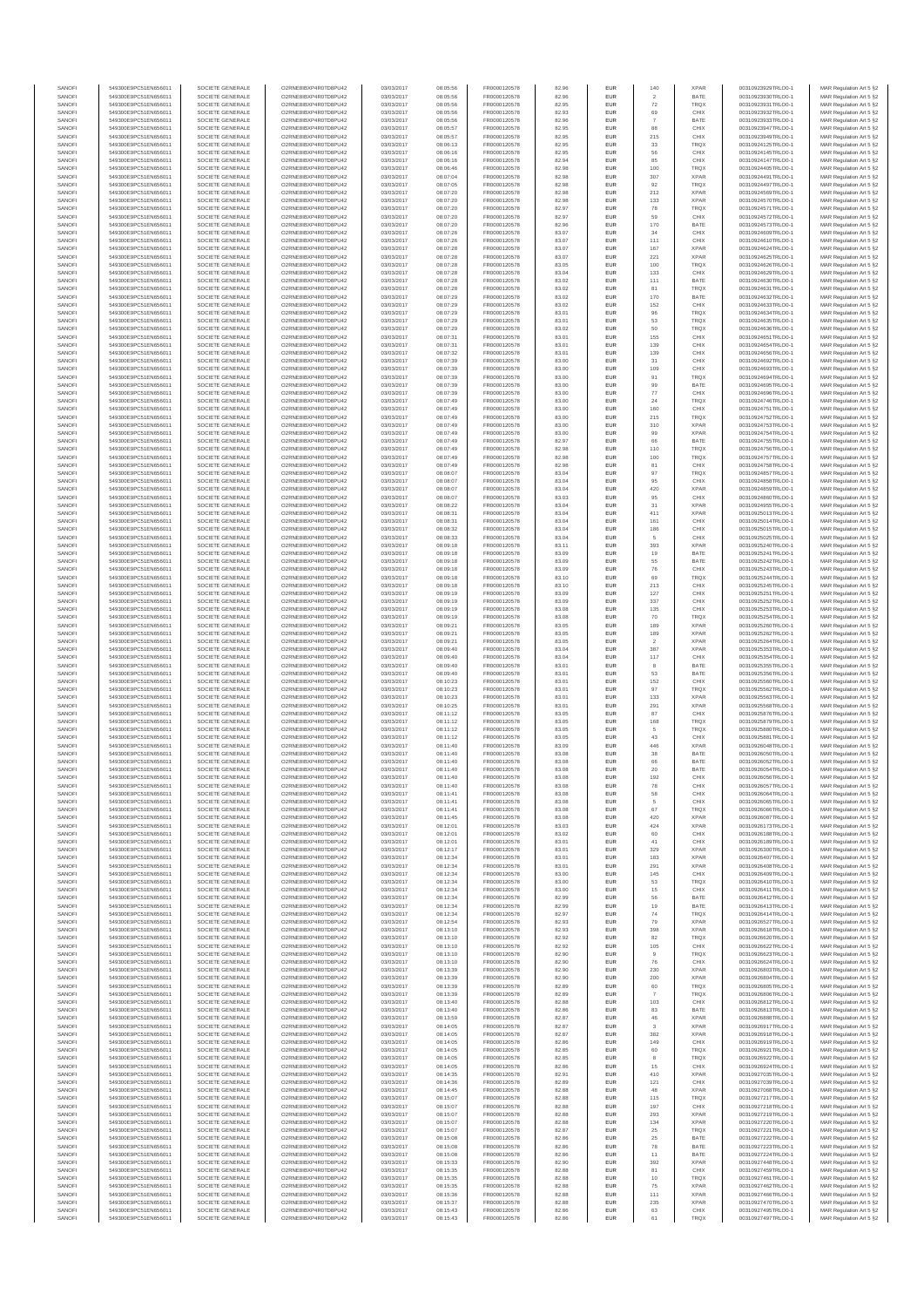| SANOF            | 549300E9PC51EN656011                         | SOCIETE GENERALE                     | O2RNE8IBXP4R0TD8PU42                          | 03/03/2017               | 08:15:43             | FR0000120578                 | 82.86          | EUR               | 435                  | <b>XPAR</b>                | 00310927498TRLO0-1                       | MAR Regulation Art 5 §2                            |
|------------------|----------------------------------------------|--------------------------------------|-----------------------------------------------|--------------------------|----------------------|------------------------------|----------------|-------------------|----------------------|----------------------------|------------------------------------------|----------------------------------------------------|
| SANOFI<br>SANOFI | 549300E9PC51EN656011<br>549300E9PC51EN656011 | SOCIETE GENERALE<br>SOCIETE GENERALE | O2RNE8IBXP4R0TD8PU42                          | 03/03/2017<br>03/03/2017 | 08:15:43<br>08:15:52 | FR0000120578<br>FR0000120578 | 82.86<br>82.83 | EUR<br>EUR        | 17<br>457            | CHIX<br><b>XPAR</b>        | 00310927499TRLO0-1<br>00310927541TRLO0-1 | MAR Regulation Art 5 §2                            |
| SANOFI           | 549300E9PC51EN656011                         | SOCIETE GENERALE                     | O2RNE8IBXP4R0TD8PU42<br>O2RNE8IBXP4R0TD8PU42  | 03/03/2017               | 08:16:00             | FR0000120578                 | 82.81          | EUR               | 61                   | CHIX                       | 00310927578TRLO0-1                       | MAR Regulation Art 5 §2<br>MAR Regulation Art 5 §2 |
| SANOFI           | 549300E9PC51EN656011                         | SOCIETE GENERALE                     | O2RNE8IBXP4R0TD8PU42                          | 03/03/2017               | 08:16:00             | FR0000120578                 | 82.81          | EUR               | 59                   | <b>XPAR</b>                | 00310927580TRLO0-1                       | MAR Regulation Art 5 §2                            |
| SANOFI           | 549300E9PC51EN656011                         | SOCIETE GENERALE                     | O2RNE8IBXP4R0TD8PU42<br>O2RNE8IBXP4R0TD8PLI42 | 03/03/2017               | 08:16:00             | FR0000120578                 | 82.81          | EUR               | 342                  | <b>XPAR</b>                | 00310927582TRLO0-1                       | MAR Regulation Art 5 §2                            |
| SANOFI<br>SANOFI | 549300E9PC51EN656011<br>549300E9PC51EN656011 | SOCIETE GENERALE<br>SOCIETE GENERALE | O2RNE8IBXP4R0TD8PU42                          | 03/03/2017<br>03/03/2017 | 08:16:08<br>08:16:11 | FR0000120578<br>FR0000120578 | 82.80<br>82.77 | EUR<br>EUR        | 438<br>61            | <b>XPAR</b><br>CHIX        | 00310927638TRLO0-1<br>00310927647TRLO0-1 | MAR Regulation Art 5 §2<br>MAR Regulation Art 5 §2 |
| SANOFI           | 549300E9PC51EN656011                         | SOCIETE GENERALE                     | O2RNE8IBXP4R0TD8PU42                          | 03/03/2017               | 08:16:11             | FR0000120578                 | 82.77          | EUR               | $\sim$               | BATE                       | 00310927648TRLO0-1                       | MAR Regulation Art 5 §2                            |
| SANOFI           | 549300E9PC51EN656011                         | SOCIETE GENERALE                     | O2RNE8IBXP4R0TD8PU42                          | 03/03/2017               | 08:16:11             | FR0000120578                 | 82.77          | EUR               | 49                   | BATE                       | 00310927652TRLO0-1                       | MAR Regulation Art 5 §2                            |
| SANOFI<br>SANOFI | 549300E9PC51EN656011<br>549300E9PC51EN656011 | SOCIETE GENERALE<br>SOCIETE GENERALE | O2RNE8IBXP4R0TD8PU42<br>O2RNE8IBXP4R0TD8PU42  | 03/03/2017<br>03/03/2017 | 08:16:36<br>08:16:36 | FR0000120578<br>FR0000120578 | 82.84<br>82.84 | EUR<br>EUR        | 88<br>53             | CHIX<br><b>TRQX</b>        | 00310927748TRLO0-1<br>00310927749TRLO0-1 | MAR Regulation Art 5 §2<br>MAR Regulation Art 5 §2 |
| SANOFI           | 549300E9PC51EN656011                         | SOCIETE GENERALE                     | O2RNE8IBXP4R0TD8PU42                          | 03/03/2017               | 08:16:36             | FR0000120578                 | 82.84          | EUR               | 482                  | <b>XPAR</b>                | 00310927750TRLO0-1                       | MAR Regulation Art 5 §2                            |
| SANOFI           | 549300E9PC51EN656011                         | SOCIETE GENERALE                     | O2RNE8IBXP4R0TD8PU42                          | 03/03/2017               | 08:16:41             | FR0000120578                 | 82.82          | EUR               | 248                  | <b>XPAR</b>                | 00310927782TRLO0-1                       | MAR Regulation Art 5 §2                            |
| SANOFI           | 549300E9PC51EN656011                         | SOCIETE GENERALE                     | O2RNE8IBXP4R0TD8PU42                          | 03/03/2017               | 08:16:46             | FR0000120578                 | 82.81          | EUR               | 15                   | CHIX                       | 00310927811TRLO0-1                       | MAR Regulation Art 5 §2                            |
| SANOFI<br>SANOFI | 549300E9PC51EN656011<br>549300E9PC51EN656011 | SOCIETE GENERALE<br>SOCIETE GENERALE | O2RNE8IBXP4R0TD8PU42<br>O2RNE8IBXP4R0TD8PU42  | 03/03/2017<br>03/03/2017 | 08:16:46<br>08:16:46 | FR0000120578<br>FR0000120578 | 82.81<br>82.81 | EUR<br>EUR        | 46<br>61             | CHIX<br><b>TRQX</b>        | 00310927812TRLO0-1<br>00310927813TRLO0-1 | MAR Regulation Art 5 §2<br>MAR Regulation Art 5 §2 |
| SANOFI           | 549300E9PC51EN656011                         | SOCIETE GENERALE                     | O2RNE8IBXP4R0TD8PU42                          | 03/03/2017               | 08:16:46             | FR0000120578                 | 82.81          | EUR               | 103                  | <b>XPAR</b>                | 00310927814TRLO0-1                       | MAR Regulation Art 5 §2                            |
| SANOFI           | 549300E9PC51EN656011                         | SOCIETE GENERALE                     | O2RNE8IBXP4R0TD8PU42                          | 03/03/2017               | 08:16:46             | FR0000120578                 | 82.81          | EUR               | 16                   | <b>TRQX</b>                | 00310927815TRLO0-1                       | MAR Regulation Art 5 §2                            |
| SANOFI           | 549300E9PC51EN656011                         | SOCIETE GENERALE                     | O2RNE8IBXP4R0TD8PU42                          | 03/03/2017               | 08:16:59             | FR0000120578                 | 82.79          | EUR               | 103                  | <b>XPAR</b>                | 00310927873TRLO0-1                       | MAR Regulation Art 5 §2                            |
| SANOFI<br>SANOFI | 549300E9PC51EN656011<br>549300E9PC51EN656011 | SOCIETE GENERALE<br>SOCIETE GENERALE | O2RNE8IBXP4R0TD8PU42<br>O2RNE8IBXP4R0TD8PU42  | 03/03/2017<br>03/03/2017 | 08:16:59<br>08:16:59 | FR0000120578<br>FR0000120578 | 82.79<br>82.78 | EUR<br>EUR        | 60<br>61             | BATE<br>CHIX               | 00310927876TRLO0-1<br>00310927878TRLO0-1 | MAR Regulation Art 5 §2<br>MAR Regulation Art 5 §2 |
| SANOFI           | 549300E9PC51EN656011                         | SOCIETE GENERALE                     | O2RNE8IBXP4R0TD8PU42                          | 03/03/2017               | 08:17:22             | FR0000120578                 | 82.77          | EUR               | 471                  | <b>XPAR</b>                | 00310927982TRLO0-1                       | MAR Regulation Art 5 §2                            |
| SANOFI           | 549300E9PC51EN656011                         | SOCIETE GENERALE                     | O2RNE8IBXP4R0TD8PU42                          | 03/03/2017               | 08:17:25             | FR0000120578                 | 82.75          | EUR               | 96                   | CHIX                       | 00310927992TRLO0-1                       | MAR Regulation Art 5 §2                            |
| SANOFI<br>SANOFI | 549300E9PC51EN656011<br>549300E9PC51EN656011 | SOCIETE GENERALE<br>SOCIETE GENERALE | O2RNE8IBXP4R0TD8PU42<br>O2RNE8IBXP4R0TD8PU42  | 03/03/2017<br>03/03/2017 | 08:17:26<br>08:17:30 | FR0000120578<br>FR0000120578 | 82.74<br>82.74 | EUR<br>EUR        | 61<br>143            | <b>TRQX</b><br><b>XPAR</b> | 00310927995TRLO0-1<br>00310928019TRLO0-1 | MAR Regulation Art 5 §2<br>MAR Regulation Art 5 §2 |
| SANOFI           | 549300E9PC51EN656011                         | SOCIETE GENERALE                     | O2RNE8IBXP4R0TD8PU42                          | 03/03/2017               | 08:17:35             | FR0000120578                 | 82.73          | EUR               | 121                  | <b>XPAR</b>                | 00310928034TRLO0-1                       | MAR Regulation Art 5 §2                            |
| SANOFI           | 549300E9PC51EN656011                         | SOCIETE GENERALE                     | O2RNE8IBXP4R0TD8PU42                          | 03/03/2017               | 08:17:35             | FR0000120578                 | 82.73          | EUR               | 22                   | <b>XPAR</b>                | 00310928035TRLO0-1                       | MAR Regulation Art 5 §2                            |
| SANOFI           | 549300E9PC51EN656011                         | SOCIETE GENERALE                     | O2RNE8IBXP4R0TD8PU42                          | 03/03/2017               | 08:17:39             | FR0000120578                 | 82.72          | EUR               | 61                   | CHIX                       | 00310928045TRLO0-1                       | MAR Regulation Art 5 §2                            |
| SANOFI<br>SANOFI | 549300E9PC51EN656011<br>549300E9PC51EN656011 | SOCIETE GENERALE<br>SOCIETE GENERALE | O2RNE8IBXP4R0TD8PU42<br>O2RNE8IBXP4R0TD8PU42  | 03/03/2017<br>03/03/2017 | 08:17:39<br>08:18:15 | FR0000120578<br>FR0000120578 | 82.71<br>82.74 | EUR<br>EUR        | 99<br>269            | <b>XPAR</b><br><b>XPAR</b> | 00310928048TRLO0-1<br>00310928314TRLO0-1 | MAR Regulation Art 5 §2<br>MAR Regulation Art 5 §2 |
| SANOFI           | 549300E9PC51EN656011                         | SOCIETE GENERALE                     | O2RNE8IBXP4R0TD8PU42                          | 03/03/2017               | 08:18:15             | FR0000120578                 | 82.74          | EUR               | 243                  | <b>XPAR</b>                | 00310928316TRLO0-1                       | MAR Regulation Art 5 §2                            |
| SANOFI           | 549300E9PC51EN656011                         | SOCIETE GENERALE                     | O2RNE8IBXP4R0TD8PU42                          | 03/03/2017               | 08:18:15             | FR0000120578                 | 82.73          | EUR               | 17                   | BATE                       | 00310928317TRLO0-1                       | MAR Regulation Art 5 §2                            |
| SANOFI<br>SANOFI | 549300E9PC51EN656011<br>549300E9PC51EN656011 | SOCIETE GENERALE<br>SOCIETE GENERALE | O2RNE8IBXP4R0TD8PU42<br>O2RNE8IBXP4R0TD8PU42  | 03/03/2017<br>03/03/2017 | 08:18:15<br>08:18:15 | FR0000120578<br>FR0000120578 | 82.73<br>82.73 | <b>EUR</b><br>EUR | 33<br>17             | BATE<br>BATE               | 00310928318TRLO0-1<br>00310928319TRLO0-1 | MAR Regulation Art 5 §2<br>MAR Regulation Art 5 §2 |
| SANOFI           | 549300E9PC51EN656011                         | SOCIETE GENERALE                     | O2RNE8IBXP4R0TD8PU42                          | 03/03/2017               | 08:18:21             | FR0000120578                 | 82.73          | EUR               | 170                  | CHIX                       | 00310928351TRLO0-1                       | MAR Regulation Art 5 §2                            |
| SANOFI           | 549300E9PC51EN656011                         | SOCIETE GENERALE                     | O2RNE8IBXP4R0TD8PU42                          | 03/03/2017               | 08:18:21             | FR0000120578                 | 82.73          | EUR               | 117                  | <b>TRQX</b>                | 00310928352TRLO0-1                       | MAR Regulation Art 5 §2                            |
| SANOFI           | 549300E9PC51EN656011                         | SOCIETE GENERALE                     | O2RNE8IBXP4R0TD8PU42                          | 03/03/2017               | 08:18:21             | FR0000120578                 | 82.73          | EUR               | 201                  | <b>XPAR</b>                | 00310928353TRLO0-1                       | MAR Regulation Art 5 §2                            |
| SANOFI<br>SANOFI | 549300E9PC51EN656011<br>549300E9PC51EN656011 | SOCIETE GENERALE<br>SOCIETE GENERALE | O2RNE8IBXP4R0TD8PU42<br>O2RNE8IBXP4R0TD8PU42  | 03/03/2017<br>03/03/2017 | 08:18:21<br>08:19:27 | FR0000120578<br>FR0000120578 | 82.71<br>82.71 | EUR<br>EUR        | 22<br>455            | CHIX<br><b>XPAF</b>        | 00310928354TRLO0-1<br>00310928766TRLO0-1 | MAR Regulation Art 5 §2<br>MAR Regulation Art 5 §2 |
| SANOFI           | 549300E9PC51EN656011                         | SOCIETE GENERALE                     | O2RNE8IBXP4R0TD8PU42                          | 03/03/2017               | 08:19:27             | FR0000120578                 | 82.71          | EUR               | 238                  | CHIX                       | 00310928767TRLO0-1                       | MAR Regulation Art 5 §2                            |
| SANOFI           | 549300E9PC51EN656011                         | SOCIETE GENERALE                     | O2RNE8IBXP4R0TD8PU42                          | 03/03/2017               | 08:19:27             | FR0000120578                 | 82.71          | EUR               | 62                   | BATE                       | 00310928770TRLO0-1                       | MAR Regulation Art 5 §2                            |
| SANOFI<br>SANOFI | 549300E9PC51EN656011<br>549300E9PC51EN656011 | SOCIETE GENERALE<br>SOCIETE GENERALE | O2RNE8IBXP4R0TD8PU42<br>O2RNE8IBXP4R0TD8PU42  | 03/03/2017<br>03/03/2017 | 08:19:27<br>08:19:27 | FR0000120578<br>FR0000120578 | 82.71<br>82.71 | EUR<br>EUR        | 80<br>28             | <b>TRQX</b><br>CHIX        | 00310928771TRLO0-1<br>00310928772TRLO0-1 | MAR Regulation Art 5 §2<br>MAR Regulation Art 5 §2 |
| SANOFI           | 549300E9PC51EN656011                         | SOCIETE GENERALE                     | O2RNE8IBXP4R0TD8PU42                          | 03/03/2017               | 08:19:27             | FR0000120578                 | 82.71          | EUR               | 17                   | <b>TRQX</b>                | 00310928773TRLO0-1                       | MAR Regulation Art 5 §2                            |
| SANOFI           | 549300E9PC51EN656011                         | SOCIETE GENERALE                     | O2RNE8IBXP4R0TD8PU42                          | 03/03/2017               | 08:19:27             | FR0000120578                 | 82.70          | EUR               | $12\,$               | BATE                       | 00310928774TRLO0-1                       | MAR Regulation Art 5 §2                            |
| SANOFI           | 549300E9PC51EN656011                         | SOCIETE GENERALE                     | O2RNE8IBXP4R0TD8PU42                          | 03/03/2017               | 08:19:27             | FR0000120578                 | 82.71          | EUR               | 8                    | BATE                       | 00310928775TRLO0-1                       | MAR Regulation Art 5 §2                            |
| SANOFI<br>SANOFI | 549300E9PC51EN656011<br>549300E9PC51EN656011 | SOCIETE GENERALE<br>SOCIETE GENERALE | O2RNE8IBXP4R0TD8PU42<br>O2RNE8IBXP4R0TD8PU42  | 03/03/2017<br>03/03/2017 | 08:19:27<br>08:19:48 | FR0000120578<br>FR0000120578 | 82.70<br>82.69 | EUR<br>EUR        | 30<br>442            | CHIX<br><b>XPAR</b>        | 00310928776TRLO0-1<br>00310928904TRLO0-1 | MAR Regulation Art 5 §2<br>MAR Regulation Art 5 §2 |
| SANOFI           | 549300E9PC51EN656011                         | SOCIETE GENERALE                     | O2RNE8IBXP4R0TD8PU42                          | 03/03/2017               | 08:19:48             | FR0000120578                 | 82.69          | EUR               | 62                   | CHIX                       | 00310928905TRLO0-1                       | MAR Regulation Art 5 §2                            |
| SANOFI           | 549300E9PC51EN656011                         | SOCIETE GENERALE                     | O2RNE8IBXP4R0TD8PU42                          | 03/03/2017               | 08:19:53             | FR0000120578                 | 82.69          | EUR               | 77                   | <b>TRQX</b>                | 00310928928TRLO0-1                       | MAR Regulation Art 5 §2                            |
| SANOFI           | 549300E9PC51EN656011                         | SOCIETE GENERALE                     | O2RNE8IBXP4R0TD8PU42                          | 03/03/2017               | 08:19:53             | FR0000120578                 | 82.69          | <b>EUR</b>        | 520                  | <b>XPAR</b>                | 00310928929TRLO0-1                       | MAR Regulation Art 5 §2                            |
| SANOFI<br>SANOFI | 549300E9PC51EN656011<br>549300E9PC51EN656011 | SOCIETE GENERALE<br>SOCIETE GENERALE | O2RNE8IBXP4R0TD8PU42<br>O2RNE8IBXP4R0TD8PU42  | 03/03/2017<br>03/03/2017 | 08:19:53<br>08:20:05 | FR0000120578<br>FR0000120578 | 82.69<br>82.64 | EUR<br>EUR        | 309                  | <b>TRQX</b><br><b>XPAR</b> | 00310928931TRLO0-1<br>00310929007TRLO0-1 | MAR Regulation Art 5 §2<br>MAR Regulation Art 5 §2 |
| SANOFI           | 549300E9PC51EN656011                         | SOCIETE GENERALE                     | O2RNE8IBXP4R0TD8PU42                          | 03/03/2017               | 08:20:05             | FR0000120578                 | 82.64          | EUR               | 79                   | CHIX                       | 00310929009TRLO0-1                       | MAR Regulation Art 5 §2                            |
| SANOFI           | 549300E9PC51EN656011                         | SOCIETE GENERALE                     | O2RNE8IBXP4R0TD8PU42                          | 03/03/2017               | 08:20:05             | FR0000120578                 | 82.64          | EUR               | 75                   | <b>XPAR</b>                | 00310929011TRLO0-1                       | MAR Regulation Art 5 §2                            |
| SANOFI           | 549300E9PC51EN656011                         | SOCIETE GENERALE                     | O2RNE8IBXP4R0TD8PU42                          | 03/03/2017               | 08:20:05             | FR0000120578                 | 82.64          | EUR               | 29                   | CHIX                       | 00310929012TRLO0-1                       | MAR Regulation Art 5 §2                            |
| SANOFI<br>SANOFI | 549300E9PC51EN656011<br>549300E9PC51EN656011 | SOCIETE GENERALE<br>SOCIETE GENERALE | O2RNE8IBXP4R0TD8PU42<br>O2RNE8IBXP4R0TD8PU42  | 03/03/2017<br>03/03/2017 | 08:20:15<br>08:20:15 | FR0000120578<br>FR0000120578 | 82.61<br>82.61 | EUR<br>EUR        | 119<br>140           | <b>XPAR</b><br><b>XPAR</b> | 00310929085TRLO0-1<br>00310929087TRLO0-1 | MAR Regulation Art 5 §2<br>MAR Regulation Art 5 §2 |
| SANOFI           | 549300E9PC51EN656011                         | SOCIETE GENERALE                     | O2RNE8IBXP4R0TD8PU42                          | 03/03/2017               | 08:20:49             | FR0000120578                 | 82.63          | EUR               | 59                   | <b>XPAR</b>                | 00310929240TRLO0-1                       | MAR Regulation Art 5 §2                            |
| SANOFI           | 549300E9PC51EN656011                         | SOCIETE GENERALE                     | O2RNE8IBXP4R0TD8PU42                          | 03/03/2017               | 08:20:49             | FR0000120578                 | 82.63          | EUR               | 429                  | <b>XPAR</b>                | 00310929242TRLO0-1                       | MAR Regulation Art 5 §2                            |
| SANOFI<br>SANOFI | 549300E9PC51EN656011<br>549300E9PC51EN656011 | SOCIETE GENERALE                     | O2RNE8IBXP4R0TD8PU42<br>O2RNE8IBXP4R0TD8PU42  | 03/03/2017               | 08:20:51             | FR0000120578<br>FR0000120578 | 82.62<br>82.61 | EUR<br>EUR        | 54<br>87             | <b>TRQX</b><br>CHIX        | 00310929264TRLO0-1                       | MAR Regulation Art 5 §2<br>MAR Regulation Art 5 §2 |
| SANOFI           | 549300E9PC51EN656011                         | SOCIETE GENERALE<br>SOCIETE GENERALE | O2RNE8IBXP4R0TD8PU42                          | 03/03/2017<br>03/03/2017 | 08:20:59<br>08:20:59 | FR0000120578                 | 82.61          | EUR               | 74                   | TRQX                       | 00310929312TRLO0-1<br>00310929313TRLO0-1 | MAR Regulation Art 5 §2                            |
| SANOFI           | 549300E9PC51EN656011                         | SOCIETE GENERALE                     | O2RNE8IBXP4R0TD8PU42                          | 03/03/2017               | 08:20:59             | FR0000120578                 | 82.61          | EUR               | $22\,$               | BATE                       | 00310929314TRLO0-1                       | MAR Regulation Art 5 §2                            |
| SANOFI           | 549300E9PC51EN656011                         | SOCIETE GENERALE                     | O2RNE8IBXP4R0TD8PU42                          | 03/03/2017               | 08:20:59             | FR0000120578                 | 82.61          | <b>EUR</b>        | 166                  | CHIX                       | 00310929315TRLO0-1                       | MAR Regulation Art 5 §2                            |
| SANOFI<br>SANOFI | 549300E9PC51EN656011<br>549300E9PC51EN656011 | SOCIETE GENERALE<br>SOCIETE GENERALE | O2RNE8IBXP4R0TD8PU42<br>O2RNE8IBXP4R0TD8PU42  | 03/03/2017<br>03/03/2017 | 08:20:59<br>08:20:59 | FR0000120578<br>FR0000120578 | 82.61<br>82.61 | EUR<br>EUR        | 60<br>20             | BATE<br><b>TRQX</b>        | 00310929316TRLO0-1<br>00310929317TRLO0-1 | MAR Regulation Art 5 §2<br>MAR Regulation Art 5 §2 |
| SANOFI           | 549300E9PC51EN656011                         | SOCIETE GENERALE                     | O2RNE8IBXP4R0TD8PU42                          | 03/03/2017               | 08:21:20             | FR0000120578                 | 82.62          | EUR               | 359                  | <b>XPAF</b>                | 00310929392TRLO0-1                       | MAR Regulation Art 5 §2                            |
| SANOFI           | 549300E9PC51EN656011                         | SOCIETE GENERALE                     | O2RNE8IBXP4R0TD8PU42                          | 03/03/2017               | 08:21:20             | FR0000120578                 | 82.62          | EUR               | 101                  | CHIX                       | 00310929394TRLO0-1                       | MAR Regulation Art 5 §2                            |
| SANOFI<br>SANOFI | 549300E9PC51EN656011<br>549300E9PC51EN656011 | SOCIETE GENERALE<br>SOCIETE GENERALE | O2RNE8IBXP4R0TD8PU42<br>O2RNE8IBXP4R0TD8PU42  | 03/03/2017<br>03/03/2017 | 08:21:20<br>08:22:31 | FR0000120578<br>FR0000120578 | 82.62<br>82.74 | EUR<br>EUR        | 15<br>521            | CHIX<br><b>XPAR</b>        | 00310929395TRLO0-1<br>00310929638TRLO0-1 | MAR Regulation Art 5 §2<br>MAR Regulation Art 5 §2 |
| SANOFI           | 549300E9PC51EN656011                         | SOCIETE GENERALE                     | O2RNE8IBXP4R0TD8PU42                          | 03/03/2017               | 08:22:40             | FR0000120578                 | 82.73          | EUR               | 407                  | <b>XPAR</b>                | 00310929672TRLO0-1                       | MAR Regulation Art 5 §2                            |
| SANOFI           | 549300E9PC51EN656011                         | SOCIETE GENERALE                     | O2RNE8IBXP4R0TD8PU42                          | 03/03/2017               | 08:22:43             | FR0000120578                 | 82.73          | EUR               | 193                  | <b>XPAR</b>                | 00310929678TRLO0-1                       | MAR Regulation Art 5 §2                            |
| SANOFI           | 549300E9PC51EN656011                         | SOCIETE GENERALE                     | O2RNE8IBXP4R0TD8PU42                          | 03/03/2017               | 08:22:43             | FR0000120578                 | 82.73          | EUR               | 121                  | CHIX                       | 00310929679TRLO0-1                       | MAR Regulation Art 5 §2                            |
| SANOFI<br>SANOFI | 549300E9PC51EN656011<br>549300E9PC51EN656011 | SOCIETE GENERALE<br>SOCIETE GENERALE | O2RNE8IBXP4R0TD8PU42<br>O2RNE8IBXP4R0TD8PU42  | 03/03/2017<br>03/03/2017 | 08:22:43<br>08:22:43 | FR0000120578<br>FR0000120578 | 82.73<br>82.73 | EUR<br><b>EUR</b> | 124<br>173           | BATE<br>CHIX               | 00310929680TRLO0-1<br>00310929681TRLO0-1 | MAR Regulation Art 5 §2<br>MAR Regulation Art 5 §2 |
| SANOFI           | 549300E9PC51EN656011                         | SOCIETE GENERALE                     | O2RNE8IBXP4R0TD8PU42                          | 03/03/2017               | 08:22:47             | FR0000120578                 | 82.72          | EUR               | 182                  | <b>TRQX</b>                | 00310929688TRLO0-1                       | MAR Regulation Art 5 §2                            |
| SANOFI           | 549300E9PC51EN656011                         | SOCIETE GENERALE                     | O2RNE8IBXP4R0TD8PU42                          | 03/03/2017               | 08:22:47             | FR0000120578                 | 82.72          | EUR               | 72                   | <b>XPAR</b>                | 00310929689TRLO0-1                       | MAR Regulation Art 5 §2                            |
| SANOFI           | 549300E9PC51EN656011                         | SOCIETE GENERALE                     | O2RNE8IBXP4R0TD8PU42                          | 03/03/2017               | 08:22:47             | FR0000120578                 | 82.72          | EUR               | 196                  | <b>XPAR</b>                | 00310929690TRLO0-1                       | MAR Regulation Art 5 §2                            |
| SANOFI<br>SANOFI | 549300E9PC51EN656011<br>549300E9PC51EN656011 | SOCIETE GENERALE<br>SOCIETE GENERALE | O2RNE8IBXP4R0TD8PU42<br>O2RNE8IBXP4R0TD8PU42  | 03/03/2017<br>03/03/2017 | 08:22:47<br>08:22:47 | FR0000120578<br>FR0000120578 | 82.72<br>82.72 | EUR<br>EUR        | 131<br>$15\,$        | CHIX<br>CHIX               | 00310929691TRLO0-1<br>00310929692TRLO0-1 | MAR Regulation Art 5 §2<br>MAR Regulation Art 5 §2 |
| SANOFI           | 549300E9PC51EN656011                         | SOCIETE GENERALE                     | O2RNE8IBXP4R0TD8PU42                          | 03/03/2017               | 08:22:47             | FR0000120578                 | 82.71          | EUR               | 53                   | TRQ)                       | 00310929693TRLO0-1                       | MAR Regulation Art 5 §2                            |
| SANOFI           | 549300E9PC51EN656011                         | SOCIETE GENERALE                     | O2RNE8IBXP4R0TD8PU42                          | 03/03/2017               | 08:24:03             | FR0000120578                 | 82.74          | <b>EUR</b>        | 217                  | CHIX                       | 00310930663TRLO0-1                       | MAR Regulation Art 5 §2                            |
| SANOFI<br>SANOFI | 549300E9PC51EN656011<br>549300E9PC51EN656011 | SOCIETE GENERALE<br>SOCIETE GENERALE | O2RNE8IBXP4R0TD8PU42<br>O2RNE8IBXP4R0TD8PU42  | 03/03/2017<br>03/03/2017 | 08:24:03<br>08:24:03 | FR0000120578<br>FR0000120578 | 82.74<br>82.74 | EUR<br>EUR        | 93<br>42             | BATE<br>CHIX               | 00310930667TRLO0-1<br>00310930671TRLO0-1 | MAR Regulation Art 5 §2<br>MAR Regulation Art 5 §2 |
| SANOFI           | 549300E9PC51EN656011                         | SOCIETE GENERALE                     | O2RNE8IBXP4R0TD8PU42                          | 03/03/2017               | 08:24:03             | FR0000120578                 | 82.74          | EUR               | 391                  | <b>XPAR</b>                | 00310930673TRLO0-1                       | MAR Regulation Art 5 §2                            |
| SANOFI           | 549300E9PC51EN656011                         | SOCIETE GENERALE                     | O2RNE8IBXP4R0TD8PU42                          | 03/03/2017               | 08:24:03             | FR0000120578                 | 82.74          | EUR               | 108                  | <b>XPAR</b>                | 00310930684TRLO0-1                       | MAR Regulation Art 5 §2                            |
| SANOFI           | 549300E9PC51EN656011                         | SOCIETE GENERALE                     | O2RNE8IBXP4R0TD8PU42                          | 03/03/2017               | 08:24:03             | FR0000120578                 | 82.74          | EUR               | 76                   | CHIX                       | 00310930700TRLO0-1                       | MAR Regulation Art 5 §2                            |
| SANOFI<br>SANOFI | 549300E9PC51EN656011<br>549300E9PC51EN656011 | SOCIETE GENERALE<br>SOCIETE GENERALE | O2RNE8IBXP4R0TD8PU42<br>O2RNE8IBXP4R0TD8PU42  | 03/03/2017<br>03/03/2017 | 08:24:05<br>08:24:05 | FR0000120578<br>FR0000120578 | 82.73<br>82.73 | EUR<br>EUR        | 482<br>161           | <b>XPAR</b><br><b>TROX</b> | 00310930762TRLO0-1<br>00310930764TRLO0-1 | MAR Regulation Art 5 §2<br>MAR Regulation Art 5 §2 |
| SANOFI           | 549300E9PC51EN656011                         | SOCIETE GENERALE                     | O2RNE8IBXP4R0TD8PU42                          | 03/03/2017               | 08:24:05             | FR0000120578                 | 82.73          | EUR               | 89                   | <b>XPAR</b>                | 00310930766TRLO0-1                       | MAR Regulation Art 5 §2                            |
| SANOFI           | 549300E9PC51EN656011                         | SOCIETE GENERALE                     | O2RNE8IBXP4R0TD8PU42                          | 03/03/2017               | 08:24:06             | FR0000120578                 | 82.72          | EUR               | 64                   | CHIX                       | 00310930772TRLO0-1                       | MAR Regulation Art 5 §2                            |
| SANOFI<br>SANOFI | 549300E9PC51EN656011<br>549300E9PC51EN656011 | SOCIETE GENERALE<br>SOCIETE GENERALE | O2RNE8IBXP4R0TD8PU42<br>O2RNE8IBXP4R0TD8PU42  | 03/03/2017<br>03/03/2017 | 08:24:41<br>08:24:41 | FR0000120578<br>FR0000120578 | 82.76<br>82.76 | EUR<br><b>EUR</b> | 459<br>44            | <b>XPAR</b><br><b>XPAR</b> | 00310931314TRLO0-1<br>00310931315TRLO0-1 | MAR Regulation Art 5 §2                            |
| SANOFI           | 549300E9PC51EN656011                         | SOCIETE GENERALE                     | O2RNE8IBXP4R0TD8PU42                          | 03/03/2017               | 08:24:49             | FR0000120578                 | 82.74          | EUR               | 190                  | CHIX                       | 00310931424TRLO0-1                       | MAR Regulation Art 5 §2<br>MAR Regulation Art 5 §2 |
| SANOFI           | 549300E9PC51EN656011                         | SOCIETE GENERALE                     | O2RNE8IBXP4R0TD8PU42                          | 03/03/2017               | 08:24:49             | FR0000120578                 | 82.74          | EUR               | 153                  | XPAR                       | 00310931425TRLO0-1                       | MAR Regulation Art 5 §2                            |
| SANOFI           | 549300E9PC51EN656011                         | SOCIETE GENERALE<br>SOCIETE GENERALE | O2RNE8IBXP4R0TD8PU42<br>O2RNE8IBXP4R0TD8PU42  | 03/03/2017               | 08:24:49             | FR0000120578                 | 82.74          | EUR               | 12                   | CHIX                       | 00310931428TRLO0-1                       | MAR Regulation Art 5 §2                            |
| SANOFI<br>SANOFI | 549300E9PC51EN656011<br>549300E9PC51EN656011 | SOCIETE GENERALE                     | O2RNE8IBXP4R0TD8PU42                          | 03/03/2017<br>03/03/2017 | 08:24:49<br>08:24:49 | FR0000120578<br>FR0000120578 | 82.74<br>82.74 | EUR<br><b>EUR</b> | 12<br>$\overline{4}$ | CHIX<br>CHIX               | 00310931432TRLO0-1<br>00310931434TRLO0-1 | MAR Regulation Art 5 §2<br>MAR Regulation Art 5 §2 |
| SANOFI           | 549300E9PC51EN656011                         | SOCIETE GENERALE                     | O2RNE8IBXP4R0TD8PU42                          | 03/03/2017               | 08:24:50             | FR0000120578                 | 82.73          | EUR               | 93                   | <b>TRQX</b>                | 00310931438TRLO0-1                       | MAR Regulation Art 5 §2                            |
| SANOFI           | 549300E9PC51EN656011                         | SOCIETE GENERALE                     | O2RNE8IBXP4R0TD8PU42                          | 03/03/2017               | 08:24:55             | FR0000120578                 | 82.72          | <b>EUR</b>        | 104                  | <b>XPAR</b>                | 00310931516TRLO0-1                       | MAR Regulation Art 5 §2                            |
| SANOFI<br>SANOFI | 549300E9PC51EN656011<br>549300E9PC51EN656011 | SOCIETE GENERALE<br>SOCIETE GENERALE | O2RNE8IBXP4R0TD8PU42<br>O2RNE8IBXP4R0TD8PU42  | 03/03/2017<br>03/03/2017 | 08:25:09<br>08:25:31 | FR0000120578<br>FR0000120578 | 82.73<br>82.73 | EUR<br>EUR        | 124<br>156           | <b>XPAR</b><br>CHIX        | 00310931698TRLO0-1<br>00310931936TRLO0-1 | MAR Regulation Art 5 §2<br>MAR Regulation Art 5 §2 |
| SANOFI           | 549300E9PC51EN656011                         | SOCIETE GENERALE                     | O2RNE8IBXP4R0TD8PU42                          | 03/03/2017               | 08:25:31             | FR0000120578                 | 82.73          | EUR               | 182                  | <b>XPAR</b>                | 00310931938TRLO0-1                       | MAR Regulation Art 5 §2                            |
| SANOFI           | 549300E9PC51EN656011                         | SOCIETE GENERALE                     | O2RNE8IBXP4R0TD8PU42                          | 03/03/2017               | 08:25:31             | FR0000120578                 | 82.72          | EUR               | 93                   | <b>TRQX</b>                | 00310931940TRLO0-1                       | MAR Regulation Art 5 §2                            |
| SANOFI<br>SANOFI | 549300E9PC51EN656011<br>549300E9PC51EN656011 | SOCIETE GENERALE<br>SOCIETE GENERALE | O2RNE8IBXP4R0TD8PU42<br>O2RNE8IBXP4R0TD8PU42  | 03/03/2017<br>03/03/2017 | 08:25:31<br>08:25:31 | FR0000120578<br>FR0000120578 | 82.73<br>82.71 | EUR<br>EUR        | 19<br>60             | CHIX<br>BATE               | 00310931942TRLO0-1<br>00310931945TRLO0-1 | MAR Regulation Art 5 §2<br>MAR Regulation Art 5 §2 |
| SANOFI           | 549300E9PC51EN656011                         | SOCIETE GENERALE                     | O2RNE8IBXP4R0TD8PU42                          | 03/03/2017               | 08:25:31             | FR0000120578                 | 82.71          | <b>EUR</b>        | $\overline{2}$       | BATE                       | 00310931948TRLO0-1                       | MAR Regulation Art 5 §2                            |
| SANOFI           | 549300E9PC51EN656011                         | SOCIETE GENERALE                     | O2RNE8IBXP4R0TD8PU42                          | 03/03/2017               | 08:25:31             | FR0000120578                 | 82.71          | EUR               | 5                    | BATE                       | 00310931949TRLO0-1                       | MAR Regulation Art 5 §2                            |
| SANOFI           | 549300E9PC51EN656011                         | SOCIETE GENERALE                     | O2RNE8IBXP4R0TD8PU42                          | 03/03/2017               | 08:25:31             | FR0000120578                 | 82.71          | <b>EUR</b>        | 13                   | BATE                       | 00310931950TRLO0-1                       | MAR Regulation Art 5 §2                            |
| SANOFI<br>SANOFI | 549300E9PC51EN656011<br>549300E9PC51EN656011 | SOCIETE GENERALE<br>SOCIETE GENERALE | O2RNE8IBXP4R0TD8PU42<br>O2RNE8IBXP4R0TD8PU42  | 03/03/2017<br>03/03/2017 | 08:25:31<br>08:25:40 | FR0000120578<br>FR0000120578 | 82.71<br>82.69 | EUR<br>EUR        | $\overline{2}$<br>65 | BATE<br><b>XPAR</b>        | 00310931951TRLO0-1<br>00310932019TRLO0-1 | MAR Regulation Art 5 §2<br>MAR Regulation Art 5 §2 |
| SANOFI           | 549300E9PC51EN656011                         | SOCIETE GENERALE                     | O2RNE8IBXP4R0TD8PU42                          | 03/03/2017               | 08:25:40             | FR0000120578                 | 82.69          | EUR               | 163                  | <b>XPAR</b>                | 00310932023TRLO0-1                       | MAR Regulation Art 5 §2                            |
| SANOFI           | 549300E9PC51EN656011                         | SOCIETE GENERALE                     | O2RNE8IBXP4R0TD8PU42                          | 03/03/2017               | 08:25:40             | FR0000120578                 | 82.69          | EUR               | 15                   | XPAR                       | 00310932025TRLO0-1                       | MAR Regulation Art 5 §2                            |
| SANOFI<br>SANOFI | 549300E9PC51EN656011<br>549300E9PC51EN656011 | SOCIETE GENERALE<br>SOCIETE GENERALE | O2RNE8IBXP4R0TD8PU42<br>O2RNE8IBXP4R0TD8PU42  | 03/03/2017<br>03/03/2017 | 08:25:55<br>08:25:55 | FR0000120578<br>FR0000120578 | 82.68<br>82.67 | EUR<br>EUR        | 170<br>72            | <b>XPAR</b><br>CHIX        | 00310932172TRLO0-1<br>00310932173TRLO0-1 | MAR Regulation Art 5 §2<br>MAR Regulation Art 5 §2 |
| SANOFI           | 549300E9PC51EN656011                         | SOCIETE GENERALE                     | O2RNE8IBXP4R0TD8PU42                          | 03/03/2017               | 08:25:55             | FR0000120578                 | 82.67          | EUR               | 15                   | CHIX                       | 00310932174TRLO0-1                       | MAR Regulation Art 5 §2                            |
| SANOFI           | 549300E9PC51EN656011                         | SOCIETE GENERALE                     | O2RNE8IBXP4R0TD8PU42                          | 03/03/2017               | 08:25:55             | FR0000120578                 | 82.66          | EUR               | 11                   | CHIX                       | 00310932175TRLO0-1                       | MAR Regulation Art 5 §2                            |
| SANOFI<br>SANOFI | 549300E9PC51EN656011<br>549300E9PC51EN656011 | SOCIETE GENERALE<br>SOCIETE GENERALE | O2RNE8IBXP4R0TD8PU42<br>O2RNE8IBXP4R0TD8PU42  | 03/03/2017<br>03/03/2017 | 08:26:09<br>08:26:09 | FR0000120578                 | 82.64<br>82.64 | <b>EUR</b><br>EUR | 24<br>10             | <b>TROX</b><br><b>XPAR</b> | 00310932266TRLO0-1<br>00310932268TRLO0-1 | MAR Regulation Art 5 §2                            |
| SANOFI           | 549300E9PC51EN656011                         | SOCIETE GENERALE                     | O2RNE8IBXP4R0TD8PU42                          | 03/03/2017               | 08:26:10             | FR0000120578<br>FR0000120578 | 82.64          | EUR               | 44                   | <b>XPAR</b>                | 00310932288TRLO0-1                       | MAR Regulation Art 5 §2<br>MAR Regulation Art 5 §2 |
| SANOFI           | 549300E9PC51EN656011                         | SOCIETE GENERALE                     | O2RNE8IBXP4R0TD8PU42                          | 03/03/2017               | 08:26:10             | FR0000120578                 | 82.64          | EUR               | 124                  | <b>XPAR</b>                | 00310932290TRLO0-1                       | MAR Regulation Art 5 §2                            |
| SANOFI           | 549300E9PC51EN656011                         | SOCIETE GENERALE                     | O2RNE8IBXP4R0TD8PU42                          | 03/03/2017               | 08:26:32             | FR0000120578                 | 82.67          | EUR               | 100                  | CHIX                       | 00310932560TRLO0-1                       | MAR Regulation Art 5 §2                            |
| SANOFI<br>SANOFI | 549300E9PC51EN656011<br>549300E9PC51EN656011 | SOCIETE GENERALE<br>SOCIETE GENERALE | O2RNE8IBXP4R0TD8PU42<br>O2RNE8IBXP4R0TD8PU42  | 03/03/2017<br>03/03/2017 | 08:26:32<br>08:26:32 | FR0000120578<br>FR0000120578 | 82.67<br>82.67 | EUR<br>EUR        | 57<br>413            | <b>TROX</b><br><b>XPAR</b> | 00310932566TRLO0-1<br>00310932570TRLO0-1 | MAR Regulation Art 5 §2                            |
| SANOFI           | 549300E9PC51EN656011                         | SOCIETE GENERALE                     | O2RNE8IBXP4R0TD8PU42                          | 03/03/2017               | 08:27:11             | FR0000120578                 | 82.66          | <b>EUR</b>        | 74                   | <b>BATE</b>                | 00310932847TRLO0-1                       | MAR Regulation Art 5 §2<br>MAR Regulation Art 5 §2 |
| SANOFI           | 549300E9PC51EN656011                         | SOCIETE GENERALE                     | O2RNE8IBXP4R0TD8PU42                          | 03/03/2017               | 08:27:11             | FR0000120578                 | 82.66          | EUR               | 77                   | <b>TRQX</b>                | 00310932849TRLO0-1                       | MAR Regulation Art 5 §2                            |
| SANOFI           | 549300E9PC51EN656011                         | SOCIETE GENERALE                     | O2RNE8IBXP4R0TD8PU42                          | 03/03/2017               | 08:27:11             | FR0000120578                 | 82.66          | <b>EUR</b>        | 132                  | <b>XPAR</b>                | 00310932850TRLO0-1                       | MAR Regulation Art 5 §2                            |
| SANOFI<br>SANOFI | 549300E9PC51EN656011<br>549300E9PC51EN656011 | SOCIETE GENERALE<br>SOCIETE GENERALE | O2RNE8IBXP4R0TD8PU42<br>O2RNE8IBXP4R0TD8PU42  | 03/03/2017<br>03/03/2017 | 08:27:11<br>08:27:11 | FR0000120578<br>FR0000120578 | 82.65<br>82.65 | EUR<br>EUR        | 30<br>131            | CHIX<br>CHIX               | 00310932851TRLO0-1<br>00310932852TRLO0-1 | MAR Regulation Art 5 §2<br>MAR Regulation Art 5 §2 |
| SANOFI           | 549300E9PC51EN656011                         | SOCIETE GENERALE                     | O2RNE8IBXP4R0TD8PU42                          | 03/03/2017               | 08:27:11             | FR0000120578                 | 82.64          | EUR               | 97                   | <b>XPAR</b>                | 00310932853TRLO0-1                       | MAR Regulation Art 5 §2                            |
| SANOFI           | 549300E9PC51EN656011                         | SOCIETE GENERALE                     | O2RNE8IBXP4R0TD8PU42                          | 03/03/2017               | 08:27:11             | FR0000120578                 | 82.65          | EUR               | 8                    | <b>TRQX</b>                | 00310932854TRLO0-1                       | MAR Regulation Art 5 §2                            |
| SANOFI<br>SANOFI | 549300E9PC51EN656011<br>549300E9PC51EN656011 | SOCIETE GENERALE<br>SOCIETE GENERALE | O2RNE8IBXP4R0TD8PU42<br>O2RNE8IBXP4R0TD8PU42  | 03/03/2017<br>03/03/2017 | 08:27:11<br>08:27:11 | FR0000120578<br>FR0000120578 | 82.66<br>82.65 | <b>EUR</b><br>EUR | 8<br>19              | BATE<br>CHIX               | 00310932855TRLO0-1<br>00310932856TRLO0-1 | MAR Regulation Art 5 §2                            |
| SANOFI           | 549300E9PC51EN656011                         | SOCIETE GENERALE                     | O2RNE8IBXP4R0TD8PU42                          | 03/03/2017               | 08:27:23             | FR0000120578                 | 82.60          | <b>EUR</b>        | 70                   | <b>XPAR</b>                | 00310932953TRLO0-1                       | MAR Regulation Art 5 §2<br>MAR Regulation Art 5 §2 |
| SANOFI           | 549300E9PC51EN656011                         | SOCIETE GENERALE                     | O2RNE8IBXP4R0TD8PU42                          | 03/03/2017               | 08:27:23             | FR0000120578                 | 82.60          | EUR               | 406                  | <b>XPAR</b>                | 00310932956TRLO0-1                       | MAR Regulation Art 5 §2                            |
| SANOFI           | 549300E9PC51EN656011                         | SOCIETE GENERALE                     | O2RNE8IBXP4R0TD8PU42                          | 03/03/2017               | 08:27:31             | FR0000120578                 | 82.58          | EUR               | 88                   | <b>XPAR</b>                | 00310933012TRLO0-1                       | MAR Regulation Art 5 §2                            |
| SANOFI<br>SANOFI | 549300E9PC51EN656011<br>549300E9PC51EN656011 | SOCIETE GENERALE<br>SOCIETE GENERALE | O2RNE8IBXP4R0TD8PU42<br>O2RNE8IBXP4R0TD8PU42  | 03/03/2017<br>03/03/2017 | 08:27:32<br>08:27:32 | FR0000120578<br>FR0000120578 | 82.58<br>82.57 | EUR<br>EUR        | $122\,$<br>61        | <b>XPAR</b><br>CHIX        | 00310933013TRLO0-1<br>00310933017TRLO0-1 | MAR Regulation Art 5 §2<br>MAR Regulation Art 5 §2 |
| SANOFI           | 549300E9PC51EN656011                         | SOCIETE GENERALE                     | O2RNE8IBXP4R0TD8PU42                          | 03/03/2017               | 08:27:55             | FR0000120578                 | 82.58          | EUR               | 57                   | <b>TROX</b>                | 00310933198TRLO0-1                       | MAR Regulation Art 5 §2                            |
| SANOFI           | 549300E9PC51EN656011                         | SOCIETE GENERALE                     | O2RNE8IBXP4R0TD8PU42                          | 03/03/2017               | 08:28:20             | FR0000120578                 | 82.59          | EUR               | 573                  | <b>XPAR</b>                | 00310933363TRLO0-1                       | MAR Regulation Art 5 §2                            |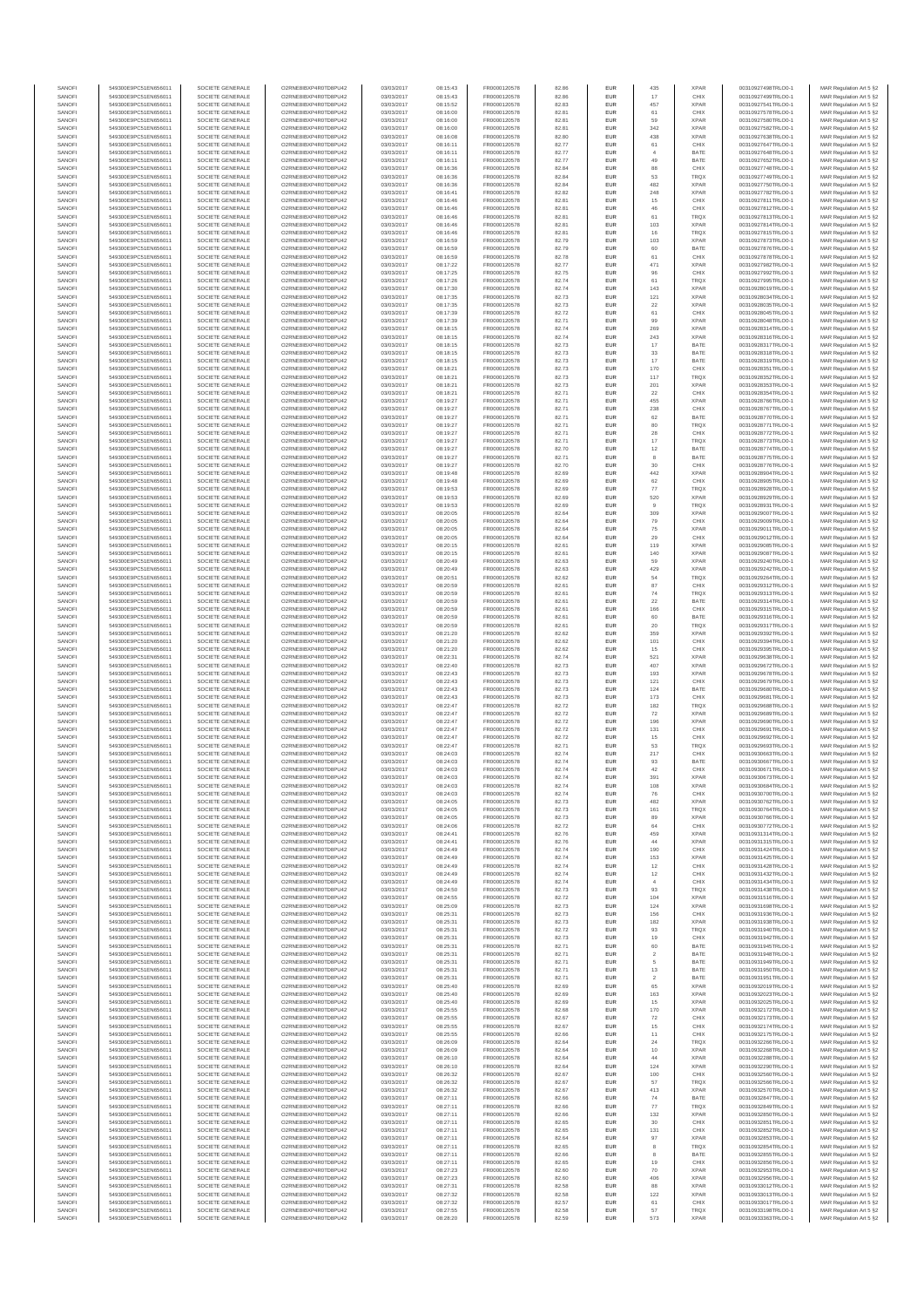| SANOFI           | 549300E9PC51EN656011                         | SOCIETE GENERALE                     | O2RNE8IBXP4R0TD8PU42                          | 03/03/2017               | 08:28:20             | FR0000120578                 | 82.59          | EUR                      | 103          | <b>XPAR</b>                | 00310933364TRLO0-1                       | MAR Regulation Art 5 §2                            |
|------------------|----------------------------------------------|--------------------------------------|-----------------------------------------------|--------------------------|----------------------|------------------------------|----------------|--------------------------|--------------|----------------------------|------------------------------------------|----------------------------------------------------|
| SANOFI<br>SANOFI | 549300E9PC51EN656011<br>549300E9PC51EN656011 | SOCIETE GENERALE<br>SOCIETE GENERALE | O2RNE8IBXP4R0TD8PU42<br>O2RNE8IBXP4R0TD8PU42  | 03/03/2017<br>03/03/2017 | 08:28:20<br>08:28:20 | FR0000120578                 | 82.59<br>82.59 | <b>EUR</b><br>EUR        | 56<br>20     | CHIX<br>CHIX               | 00310933365TRLO0-1<br>00310933366TRLO0-1 | MAR Regulation Art 5 §2                            |
| SANOFI           | 549300E9PC51EN656011                         | SOCIETE GENERALE                     | O2RNE8IBXP4R0TD8PLI42                         | 03/03/2017               | 08:28:20             | FR0000120578<br>FR0000120578 | 82.59          | EUR                      | 108          | CHIX                       | 00310933367TRLO0-1                       | MAR Regulation Art 5 §2<br>MAR Regulation Art 5 §2 |
| SANOFI           | 549300E9PC51EN656011                         | SOCIETE GENERALE                     | O2RNE8IBXP4R0TD8PU42                          | 03/03/2017               | 08:29:10             | FR0000120578                 | 82.62          | EUR                      | 567          | <b>XPAR</b>                | 00310933780TRLO0-1                       | MAR Regulation Art 5 §2                            |
| SANOFI           | 549300E9PC51EN656011                         | SOCIETE GENERALE                     | O2RNE8IBXP4R0TD8PU42                          | 03/03/2017               | 08:29:10             | FR0000120578                 | 82.62          | EUR                      | 74           | <b>XPAR</b>                | 00310933781TRLO0-1                       | MAR Regulation Art 5 §2                            |
| SANOFI<br>SANOFI | 549300E9PC51EN656011<br>549300E9PC51EN656011 | SOCIETE GENERALE<br>SOCIETE GENERALE | O2RNE8IBXP4R0TD8PU42<br>O2RNE8IBXP4R0TD8PU42  | 03/03/2017<br>03/03/2017 | 08:29:29<br>08:30:41 | FR0000120578<br>FR0000120578 | 82.64<br>82.67 | EUR<br>EUR               | 345<br>786   | <b>XPAR</b><br><b>XPAR</b> | 00310933888TRLO0-1<br>00310934589TRLO0-1 | MAR Regulation Art 5 §2<br>MAR Regulation Art 5 §2 |
| SANOFI           | 549300E9PC51EN656011                         | SOCIETE GENERALE                     | O2RNE8IBXP4R0TD8PU42                          | 03/03/2017               | 08:30:42             | FR0000120578                 | 82.66          | <b>EUR</b>               | 421          | CHIX                       | 00310934598TRLO0-1                       | MAR Regulation Art 5 §2                            |
| SANOFI           | 549300E9PC51EN656011                         | SOCIETE GENERALE                     | O2RNE8IBXP4R0TD8PU42                          | 03/03/2017               | 08:30:42             | FR0000120578                 | 82.66          | EUR                      | 120          | BATE                       | 00310934599TRLO0-1                       | MAR Regulation Art 5 §2                            |
| SANOFI<br>SANOFI | 549300E9PC51EN656011<br>549300E9PC51EN656011 | SOCIETE GENERALE<br>SOCIETE GENERALE | O2RNE8IBXP4R0TD8PLI42<br>O2RNE8IBXP4R0TD8PU42 | 03/03/2017<br>03/03/2017 | 08:30:42<br>08:30:42 | FR0000120578<br>FR0000120578 | 82.66<br>82.64 | EUR<br>EUR               | 156<br>30    | <b>TROX</b><br><b>XPAR</b> | 00310934600TRLO0-1<br>00310934601TRLO0-1 | MAR Regulation Art 5 §2<br>MAR Regulation Art 5 §2 |
| SANOFI           | 549300E9PC51EN656011                         | SOCIETE GENERALE                     | O2RNE8IBXP4R0TD8PU42                          | 03/03/2017               | 08:30:42             | FR0000120578                 | 82.65          | EUR                      | 78           | CHIX                       | 00310934602TRLO0-1                       | MAR Regulation Art 5 §2                            |
| SANOFI           | 549300E9PC51EN656011                         | SOCIETE GENERALE                     | O2RNE8IBXP4R0TD8PU42                          | 03/03/2017               | 08:30:42             | FR0000120578                 | 82.66          | EUR                      | 100          | <b>TRQX</b>                | 00310934603TRLO0-1                       | MAR Regulation Art 5 §2                            |
| SANOFI           | 549300E9PC51EN656011                         | SOCIETE GENERALE                     | O2RNE8IBXP4R0TD8PU42                          | 03/03/2017               | 08:30:42             | FR0000120578                 | 82.66          | EUR                      | 47           | BATE                       | 00310934604TRLO0-1                       | MAR Regulation Art 5 §2                            |
| SANOFI<br>SANOFI | 549300E9PC51EN656011<br>549300E9PC51EN656011 | SOCIETE GENERALE<br>SOCIETE GENERALE | O2RNE8IBXP4R0TD8PU42<br>O2RNE8IBXP4R0TD8PU42  | 03/03/2017<br>03/03/2017 | 08:31:33<br>08:31:33 | FR0000120578<br>FR0000120578 | 82.67<br>82.67 | <b>EUR</b><br>EUR        | 532<br>25    | <b>XPAR</b><br><b>XPAR</b> | 00310934954TRLO0-1<br>00310934963TRLO0-1 | MAR Regulation Art 5 §2<br>MAR Regulation Art 5 §2 |
| SANOFI           | 549300E9PC51EN656011                         | SOCIETE GENERALE                     | O2RNE8IBXP4R0TD8PU42                          | 03/03/2017               | 08:31:57             | FR0000120578                 | 82.66          | <b>EUR</b>               | 96           | <b>TRQX</b>                | 00310935105TRLO0-1                       | MAR Regulation Art 5 §2                            |
| SANOFI           | 549300E9PC51EN656011                         | SOCIETE GENERALE                     | O2RNE8IBXP4R0TD8PU42                          | 03/03/2017               | 08:31:57             | FR0000120578                 | 82.66          | EUR                      | 185          | CHIX                       | 00310935109TRLO0-1                       | MAR Regulation Art 5 §2                            |
| SANOFI           | 549300E9PC51EN656011                         | SOCIETE GENERALE                     | O2RNESIBXP4R0TD8PLI42                         | 03/03/2017               | 08:31:57             | FR0000120578                 | 82.66          | EUR                      | 181          | <b>XPAR</b>                | 00310935111TRLO0-1<br>00310935114TRLO0-1 | MAR Regulation Art 5 §2                            |
| SANOFI<br>SANOFI | 549300E9PC51EN656011<br>549300E9PC51EN656011 | SOCIETE GENERALE<br>SOCIETE GENERALE | O2RNE8IBXP4R0TD8PU42<br>O2RNE8IBXP4R0TD8PLI42 | 03/03/2017<br>03/03/2017 | 08:31:57<br>08:32:25 | FR0000120578<br>FR0000120578 | 82.66<br>82.70 | EUR<br>EUR               | 29<br>8      | <b>TRQX</b><br>BATE        | 00310935260TRLO0-1                       | MAR Regulation Art 5 §2<br>MAR Regulation Art 5 §2 |
| SANOFI           | 549300E9PC51EN656011                         | SOCIETE GENERALE                     | O2RNE8IBXP4R0TD8PU42                          | 03/03/2017               | 08:32:25             | FR0000120578                 | 82.70          | <b>EUR</b>               | 59           | BATE                       | 00310935261TRLO0-1                       | MAR Regulation Art 5 §2                            |
| SANOFI           | 549300E9PC51EN656011                         | SOCIETE GENERALE                     | O2RNE8IBXP4R0TD8PU42                          | 03/03/2017               | 08:32:25             | FR0000120578                 | 82.70          | EUR                      | 592          | <b>XPAR</b>                | 00310935262TRLO0-1                       | MAR Regulation Art 5 §2                            |
| SANOFI           | 549300E9PC51EN656011                         | SOCIETE GENERALE<br>SOCIETE GENERALE | O2RNE8IBXP4R0TD8PU42                          | 03/03/2017               | 08:32:37             | FR0000120578                 | 82.69          | <b>EUR</b>               | 169          | <b>XPAR</b>                | 00310935332TRLO0-1                       | MAR Regulation Art 5 §2<br>MAR Regulation Art 5 §2 |
| SANOFI<br>SANOFI | 549300E9PC51EN656011<br>549300E9PC51EN656011 | SOCIETE GENERALE                     | O2RNE8IBXP4R0TD8PU42<br>O2RNE8IBXP4R0TD8PU42  | 03/03/2017<br>03/03/2017 | 08:32:37<br>08:32:37 | FR0000120578<br>FR0000120578 | 82.69<br>82.69 | EUR<br><b>EUR</b>        | 146<br>81    | CHIX<br>CHIX               | 00310935333TRLO0-1<br>00310935334TRLO0-1 | MAR Regulation Art 5 §2                            |
| SANOFI           | 549300E9PC51EN656011                         | SOCIETE GENERALE                     | O2RNE8IBXP4R0TD8PU42                          | 03/03/2017               | 08:32:43             | FR0000120578                 | 82.68          | EUR                      | 64           | <b>XPAR</b>                | 00310935379TRLO0-1                       | MAR Regulation Art 5 §2                            |
| SANOFI           | 549300E9PC51EN656011                         | SOCIETE GENERALE                     | O2RNE8IBXP4R0TD8PU42                          | 03/03/2017               | 08:32:46             | FR0000120578                 | 82.67          | EUR                      | 60           | TRQX                       | 00310935390TRLO0-1                       | MAR Regulation Art 5 §2                            |
| SANOFI<br>SANOFI | 549300E9PC51EN656011<br>549300E9PC51EN656011 | SOCIETE GENERALE<br>SOCIETE GENERALE | O2RNE8IBXP4R0TD8PU42<br>O2RNE8IBXP4R0TD8PU42  | 03/03/2017<br>03/03/2017 | 08:32:51<br>08:32:51 | FR0000120578<br>FR0000120578 | 82.66<br>82.66 | EUR<br>EUR               | 57<br>5      | <b>XPAR</b><br><b>XPAR</b> | 00310935452TRLO0-1<br>00310935453TRLO0-1 | MAR Regulation Art 5 §2<br>MAR Regulation Art 5 §2 |
| SANOFI           | 549300E9PC51EN656011                         | SOCIETE GENERALE                     | O2RNE8IBXP4R0TD8PU42                          | 03/03/2017               | 08:32:58             | FR0000120578                 | 82.64          | <b>EUR</b>               | 111          | <b>XPAR</b>                | 00310935506TRLO0-1                       | MAR Regulation Art 5 §2                            |
| SANOFI           | 549300E9PC51EN656011                         | SOCIETE GENERALE                     | O2RNE8IBXP4R0TD8PU42                          | 03/03/2017               | 08:32:58             | FR0000120578                 | 82.64          | EUR                      | 96           | <b>XPAR</b>                | 00310935507TRLO0-1                       | MAR Regulation Art 5 §2                            |
| SANOFI<br>SANOFI | 549300E9PC51EN656011<br>549300E9PC51EN656011 | SOCIETE GENERALE<br>SOCIETE GENERALE | O2RNE8IBXP4R0TD8PU42<br>O2RNE8IBXP4R0TD8PU42  | 03/03/2017<br>03/03/2017 | 08:32:58<br>08:32:58 | FR0000120578<br>FR0000120578 | 82.64<br>82.64 | <b>EUR</b><br>EUR        | 60           | CHIX<br>CHIX               | 00310935508TRLO0-1<br>00310935509TRLO0-1 | MAR Regulation Art 5 §2<br>MAR Regulation Art 5 §2 |
| SANOFI           | 549300E9PC51EN656011                         | SOCIETE GENERALE                     | O2RNE8IBXP4R0TD8PU42                          | 03/03/2017               | 08:33:19             | FR0000120578                 | 82.57          | EUR                      | 228          | <b>XPAR</b>                | 00310935650TRLO0-1                       | MAR Regulation Art 5 §2                            |
| SANOFI           | 549300E9PC51EN656011                         | SOCIETE GENERALE                     | O2RNE8IBXP4R0TD8PU42                          | 03/03/2017               | 08:33:19             | FR0000120578                 | 82.57          | EUR                      | 156          | <b>XPAR</b>                | 00310935651TRLO0-1                       | MAR Regulation Art 5 §2                            |
| SANOFI<br>SANOFI | 549300E9PC51EN656011                         | SOCIETE GENERALE                     | O2RNE8IBXP4R0TD8PU42<br>O2RNE8IBXP4R0TD8PU42  | 03/03/2017               | 08:33:19             | FR0000120578                 | 82.57          | EUR                      | 107          | <b>XPAR</b>                | 00310935652TRLO0-1<br>00310935830TRLO0-1 | MAR Regulation Art 5 §2                            |
| SANOFI           | 549300E9PC51EN656011<br>549300E9PC51EN656011 | SOCIETE GENERALE<br>SOCIETE GENERALE | O2RNE8IBXP4R0TD8PU42                          | 03/03/2017<br>03/03/2017 | 08:33:36<br>08:33:36 | FR0000120578<br>FR0000120578 | 82.57<br>82.57 | EUR<br>EUR               | 101<br>198   | CHIX<br><b>XPAR</b>        | 00310935833TRLO0-1                       | MAR Regulation Art 5 §2<br>MAR Regulation Art 5 §2 |
| SANOFI           | 549300E9PC51EN656011                         | SOCIETE GENERALE                     | O2RNE8IBXP4R0TD8PU42                          | 03/03/2017               | 08:33:36             | FR0000120578                 | 82.57          | <b>EUR</b>               | 26           | CHIX                       | 00310935835TRLO0-1                       | MAR Regulation Art 5 §2                            |
| SANOFI           | 549300E9PC51EN656011                         | SOCIETE GENERALE                     | O2RNE8IBXP4R0TD8PU42                          | 03/03/2017               | 08:34:12             | FR0000120578                 | 82.57          | EUR                      | 112          | TRQX                       | 00310936127TRLO0-1                       | MAR Regulation Art 5 §2                            |
| SANOFI<br>SANOFI | 549300E9PC51EN656011<br>549300E9PC51EN656011 | SOCIETE GENERALE<br>SOCIETE GENERALE | O2RNE8IBXP4R0TD8PLI42<br>O2RNE8IBXP4R0TD8PU42 | 03/03/2017<br>03/03/2017 | 08:34:12<br>08:34:12 | FR0000120578<br>FR0000120578 | 82.57<br>82.57 | <b>EUR</b><br>EUR        | 184<br>62    | <b>XPAR</b><br><b>XPAR</b> | 00310936128TRLO0-1<br>00310936129TRLO0-1 | MAR Regulation Art 5 §2<br>MAR Regulation Art 5 §2 |
| SANOFI           | 549300E9PC51EN656011                         | SOCIETE GENERALE                     | O2RNE8IBXP4R0TD8PU42                          | 03/03/2017               | 08:34:12             | FR0000120578                 | 82.57          | EUR                      |              | TRQX                       | 00310936130TRLO0-1                       | MAR Regulation Art 5 §2                            |
| SANOFI           | 549300E9PC51EN656011                         | SOCIETE GENERALE                     | O2RNE8IBXP4R0TD8PU42                          | 03/03/2017               | 08:34:12             | FR0000120578                 | 82.57          | EUR                      | 6            | TRQX                       | 00310936132TRLO0-1                       | MAR Regulation Art 5 §2                            |
| SANOFI           | 549300E9PC51EN656011                         | SOCIETE GENERALE                     | O2RNE8IBXP4R0TD8PLI42<br>O2RNE8IBXP4R0TD8PU42 | 03/03/2017               | 08:34:14             | FR0000120578                 | 82.56          | EUR                      | 87           | CHIX                       | 00310936166TRLO0-1                       | MAR Regulation Art 5 §2<br>MAR Regulation Art 5 §2 |
| SANOFI<br>SANOFI | 549300E9PC51EN656011<br>549300E9PC51EN656011 | SOCIETE GENERALE<br>SOCIETE GENERALE | O2RNE8IBXP4R0TD8PU42                          | 03/03/2017<br>03/03/2017 | 08:34:14<br>08:34:14 | FR0000120578<br>FR0000120578 | 82.56<br>82.54 | EUR<br>EUR               | 74<br>33     | BATE<br>CHIX               | 00310936168TRLO0-1<br>00310936169TRLO0-1 | MAR Regulation Art 5 §2                            |
| SANOFI           | 549300E9PC51EN656011                         | SOCIETE GENERALE                     | O2RNE8IBXP4R0TD8PU42                          | 03/03/2017               | 08:34:25             | FR0000120578                 | 82.53          | EUR                      | 498          | <b>XPAR</b>                | 00310936244TRLO0-1                       | MAR Regulation Art 5 §2                            |
| SANOFI           | 549300E9PC51EN656011                         | SOCIETE GENERALE                     | O2RNE8IBXP4R0TD8PU42                          | 03/03/2017               | 08:34:51             | FR0000120578                 | 82.52          | EUR                      | 120          | CHIX                       | 00310936416TRLO0-1                       | MAR Regulation Art 5 §2                            |
| SANOFI<br>SANOFI | 549300E9PC51EN656011<br>549300E9PC51EN656011 | SOCIETE GENERALE<br>SOCIETE GENERALE | O2RNE8IBXP4R0TD8PU42<br>O2RNE8IBXP4R0TD8PU42  | 03/03/2017<br>03/03/2017 | 08:34:51<br>08:34:51 | FR0000120578<br>FR0000120578 | 82.52<br>82.52 | <b>EUR</b><br>EUR        | 64<br>62     | <b>XPAR</b><br><b>XPAR</b> | 00310936417TRLO0-1<br>00310936418TRLO0-1 | MAR Regulation Art 5 §2<br>MAR Regulation Art 5 §2 |
| SANOFI           | 549300E9PC51EN656011                         | SOCIETE GENERALE                     | O2RNE8IBXP4R0TD8PLI42                         | 03/03/2017               | 08:35:54             | FR0000120578                 | 82.65          | EUR                      | 480          | <b>XPAR</b>                | 00310936905TRLO0-1                       | MAR Regulation Art 5 §2                            |
| SANOFI           | 549300E9PC51EN656011                         | SOCIETE GENERALE                     | O2RNE8IBXP4R0TD8PU42                          | 03/03/2017               | 08:35:54             | FR0000120578                 | 82.65          | EUR                      | 168          | <b>XPAR</b>                | 00310936906TRLO0-1                       | MAR Regulation Art 5 §2                            |
| SANOFI           | 549300E9PC51EN656011                         | SOCIETE GENERALE                     | O2RNE8IBXP4R0TD8PU42                          | 03/03/2017               | 08:35:54             | FR0000120578                 | 82.64          | EUR                      | 129          | <b>XPAR</b>                | 00310936907TRLO0-1                       | MAR Regulation Art 5 §2                            |
| SANOFI<br>SANOFI | 549300E9PC51EN656011<br>549300E9PC51EN656011 | SOCIETE GENERALE<br>SOCIETE GENERALE | O2RNE8IBXP4R0TD8PU42<br>O2RNE8IBXP4R0TD8PU42  | 03/03/2017<br>03/03/2017 | 08:35:59<br>08:35:59 | FR0000120578<br>FR0000120578 | 82.64<br>82.63 | <b>EUR</b><br>EUR        | 422<br>285   | <b>XPAR</b><br>CHIX        | 00310936927TRLO0-1<br>00310936928TRLO0-1 | MAR Regulation Art 5 §2<br>MAR Regulation Art 5 §2 |
| SANOFI           | 549300E9PC51EN656011                         | SOCIETE GENERALE                     | O2RNE8IBXP4R0TD8PU42                          | 03/03/2017               | 08:35:59             | FR0000120578                 | 82.63          | <b>EUR</b>               | 91           | BATE                       | 00310936929TRLO0-1                       | MAR Regulation Art 5 §2                            |
| SANOFI           | 549300E9PC51EN656011                         | SOCIETE GENERALE                     | O2RNE8IBXP4R0TD8PU42                          | 03/03/2017               | 08:36:00             | FR0000120578                 | 82.62          | EUR                      | 121          | TRQX                       | 00310936937TRLO0-1                       | MAR Regulation Art 5 §2                            |
| SANOFI<br>SANOFI | 549300E9PC51EN656011<br>549300E9PC51EN656011 | SOCIETE GENERALE<br>SOCIETE GENERALE | O2RNE8IBXP4R0TD8PU42<br>O2RNE8IBXP4R0TD8PU42  | 03/03/2017<br>03/03/2017 | 08:36:00<br>08:36:21 | FR0000120578<br>FR0000120578 | 82.62<br>82.66 | <b>EUR</b><br>EUR        | 73<br>100    | <b>TRQX</b><br>CHIX        | 00310936938TRLO0-1<br>00310937082TRLO0-1 | MAR Regulation Art 5 §2<br>MAR Regulation Art 5 §2 |
| SANOFI           | 549300E9PC51EN656011                         | SOCIETE GENERALE                     | O2RNE8IBXP4R0TD8PU42                          | 03/03/2017               | 08:36:21             | FR0000120578                 | 82.66          | EUR                      | 126          | <b>XPAR</b>                | 00310937084TRLO0-1                       | MAR Regulation Art 5 §2                            |
| SANOFI           | 549300E9PC51EN656011                         | SOCIETE GENERALE                     | O2RNE8IBXP4R0TD8PU42                          | 03/03/2017               | 08:36:21             | FR0000120578                 | 82.66          | EUR                      | 19           | CHIX                       | 00310937085TRLO0-1                       | MAR Regulation Art 5 §2                            |
| SANOFI           | 549300E9PC51EN656011                         | SOCIETE GENERALE                     | O2RNE8IBXP4R0TD8PU42                          | 03/03/2017               | 08:36:31             | FR0000120578                 | 82.63          | EUR                      | 238          | <b>XPAR</b>                | 00310937149TRLO0-1                       | MAR Regulation Art 5 §2                            |
| SANOFI<br>SANOFI | 549300E9PC51EN656011<br>549300E9PC51EN656011 | SOCIETE GENERALE<br>SOCIETE GENERALE | O2RNE8IBXP4R0TD8PU42<br>O2RNE8IBXP4R0TD8PU42  | 03/03/2017<br>03/03/2017 | 08:36:31<br>08:36:33 | FR0000120578<br>FR0000120578 | 82.63<br>82.62 | <b>EUR</b><br>EUR        | 62<br>61     | <b>XPAR</b><br>TRQX        | 00310937150TRLO0-1<br>00310937169TRLO0-1 | MAR Regulation Art 5 §2<br>MAR Regulation Art 5 §2 |
| SANOFI           | 549300E9PC51EN656011                         | SOCIETE GENERALE                     | O2RNE8IBXP4R0TD8PU42                          | 03/03/2017               | 08:36:33             | FR0000120578                 | 82.62          | <b>EUR</b>               | 17           | <b>TRQX</b>                | 00310937172TRLO0-1                       | MAR Regulation Art 5 §2                            |
| SANOFI           | 549300E9PC51EN656011                         | SOCIETE GENERALE                     | O2RNE8IBXP4R0TD8PU42                          | 03/03/2017               | 08:36:39             | FR0000120578                 | 82.61          | EUR                      | 133          | <b>XPAR</b>                | 00310937221TRLO0-1                       | MAR Regulation Art 5 §2                            |
| SANOFI<br>SANOFI | 549300E9PC51EN656011<br>549300E9PC51EN656011 | SOCIETE GENERALE<br>SOCIETE GENERALE | O2RNE8IBXP4R0TD8PU42<br>O2RNE8IBXP4R0TD8PU42  | 03/03/2017<br>03/03/2017 | 08:36:54<br>08:36:54 | FR0000120578<br>FR0000120578 | 82.60<br>82.60 | EUR<br>EUR               | 104<br>60    | CHIX<br>BATE               | 00310937302TRLO0-1<br>00310937304TRLO0-1 | MAR Regulation Art 5 §2<br>MAR Regulation Art 5 §2 |
| SANOFI           | 549300E9PC51EN656011                         | SOCIETE GENERALE                     | O2RNE8IBXP4R0TD8PU42                          | 03/03/2017               | 08:36:54             | FR0000120578                 | 82.60          | EUR                      | 62           | <b>XPAR</b>                | 00310937306TRLO0-1                       | MAR Regulation Art 5 §2                            |
| SANOFI           | 549300E9PC51EN656011                         | SOCIETE GENERALE                     | O2RNE8IBXP4R0TD8PU42                          | 03/03/2017               | 08:36:54             | FR0000120578                 | 82.60          | EUR                      |              | BATE                       | 00310937308TRLO0-1                       | MAR Regulation Art 5 §2                            |
| SANOFI           | 549300E9PC51EN656011                         | SOCIETE GENERALE                     | O2RNE8IBXP4R0TD8PU42                          | 03/03/2017               | 08:36:54             | FR0000120578                 | 82.60          | EUR                      | 12           | CHIX                       | 00310937309TRLO0-1                       | MAR Regulation Art 5 §2                            |
| SANOFI<br>SANOFI | 549300E9PC51EN656011<br>549300E9PC51EN656011 | SOCIETE GENERALE<br>SOCIETE GENERALE | O2RNE8IBXP4R0TD8PU42<br>O2RNE8IBXP4R0TD8PU42  | 03/03/2017<br>03/03/2017 | 08:36:54<br>08:36:54 | FR0000120578<br>FR0000120578 | 82.60<br>82.60 | <b>EUR</b><br>EUR        | 12<br>17     | CHIX<br>CHIX               | 00310937310TRLO0-1<br>00310937311TRLO0-1 | MAR Regulation Art 5 §2<br>MAR Regulation Art 5 §2 |
| SANOFI           | 549300E9PC51EN656011                         | SOCIETE GENERALE                     | O2RNE8IBXP4R0TD8PU42                          | 03/03/2017               | 08:37:08             | FR0000120578                 | 82.59          | <b>EUR</b>               | 94           | <b>XPAR</b>                | 00310937398TRLO0-1                       | MAR Regulation Art 5 §2                            |
| SANOFI           | 549300E9PC51EN656011                         | SOCIETE GENERALE                     | O2RNE8IBXP4R0TD8PU42                          | 03/03/2017               | 08:37:57             | FR0000120578                 | 82.62          | EUR                      | 54           | BATE                       | 00310937753TRLO0-1                       | MAR Regulation Art 5 §2                            |
| SANOFI           | 549300E9PC51EN656011                         | SOCIETE GENERALE                     | O2RNE8IBXP4R0TD8PU42                          | 03/03/2017               | 08:37:57             | FR0000120578<br>FR0000120578 | 82.62          | EUR                      | 6            | BATE                       | 00310937756TRLO0-1                       | MAR Regulation Art 5 §2                            |
| SANOFI<br>SANOFI | 549300E9PC51EN656011<br>549300E9PC51EN656011 | SOCIETE GENERALE<br>SOCIETE GENERALE | O2RNE8IBXP4R0TD8PU42<br>O2RNE8IBXP4R0TD8PU42  | 03/03/2017<br>03/03/2017 | 08:37:57<br>08:37:57 | FR0000120578                 | 82.62<br>82.62 | EUR<br>EUR               | 547<br>106   | <b>XPAR</b><br><b>XPAR</b> | 00310937757TRLO0-1<br>00310937758TRLO0-1 | MAR Regulation Art 5 §2<br>MAR Regulation Art 5 §2 |
| SANOFI           | 549300E9PC51EN656011                         | SOCIETE GENERALE                     | O2RNE8IBXP4R0TD8PU42                          | 03/03/2017               | 08:38:11             | FR0000120578                 | 82.62          | EUR                      | 154          | <b>XPAR</b>                | 00310937826TRLO0-1                       | MAR Regulation Art 5 §2                            |
| SANOFI           | 549300E9PC51EN656011                         | SOCIETE GENERALE                     | O2RNE8IBXP4R0TD8PU42                          | 03/03/2017               | 08:39:11             | FR0000120578                 | 82.70          | EUR                      | 248          | <b>XPAR</b>                | 00310938048TRLO0-1                       | MAR Regulation Art 5 §2                            |
| SANOFI<br>SANOFI | 549300E9PC51EN656011<br>549300E9PC51EN656011 | SOCIETE GENERALE<br>SOCIETE GENERALE | O2RNE8IBXP4R0TD8PU42<br>O2RNE8IBXP4R0TD8PU42  | 03/03/2017<br>03/03/2017 | 08:39:11<br>08:39:27 | FR0000120578<br>FR0000120578 | 82.70<br>82.72 | <b>EUR</b><br>EUR        | 382<br>63    | <b>XPAR</b><br>TRQX        | 00310938049TRLO0-1<br>00310938142TRLO0-1 | MAR Regulation Art 5 §2<br>MAR Regulation Art 5 §2 |
| SANOFI           | 549300E9PC51EN656011                         | SOCIETE GENERALE                     | O2RNE8IBXP4R0TD8PU42                          | 03/03/2017               | 08:39:27             | FR0000120578                 | 82.72          | EUR                      | 100          | <b>TRQX</b>                | 00310938144TRLO0-1                       | MAR Regulation Art 5 §2                            |
| SANOFI           | 549300E9PC51EN656011                         | SOCIETE GENERALE                     | O2RNE8IBXP4R0TD8PU42                          | 03/03/2017               | 08:39:27             | FR0000120578                 | 82.72          | EUR                      | 12           | CHIX                       | 00310938148TRLO0-1                       | MAR Regulation Art 5 §2                            |
| SANOFI           | 549300E9PC51EN656011                         | SOCIETE GENERALE                     | O2RNE8IBXP4R0TD8PLI42                         | 03/03/2017               | 08:39:27             | FR0000120578                 | 82.72          | EUR                      | 174          | CHIX                       | 00310938151TRLO0-1                       | MAR Regulation Art 5 §2                            |
| SANOFI<br>SANOFI | 549300E9PC51EN656011<br>549300E9PC51EN656011 | SOCIETE GENERALE<br>SOCIETE GENERALE | O2RNE8IBXP4R0TD8PU42<br>O2RNESIBXP4R0TD8PLI42 | 03/03/2017<br>03/03/2017 | 08:39:27<br>08:39:27 | FR0000120578<br>FR0000120578 | 82.72<br>82.72 | <b>EUR</b><br><b>EUR</b> | 557<br>300   | <b>XPAR</b><br>CHIX        | 00310938152TRLO0-1<br>00310938154TRLO0-1 | MAR Regulation Art 5 §2<br>MAR Regulation Art 5 §2 |
| SANOFI           | 549300E9PC51EN656011                         | SOCIETE GENERALE                     | O2RNE8IBXP4R0TD8PU42                          | 03/03/2017               | 08:39:27             | FR0000120578                 | 82.72          | EUR                      | 129          | CHIX                       | 00310938155TRLO0-1                       | MAR Regulation Art 5 §2                            |
| SANOFI           | 549300E9PC51EN656011                         | SOCIETE GENERALE                     | O2RNE8IBXP4R0TD8PU42                          | 03/03/2017               | 08:39:27             | FR0000120578                 | 82.72          | EUR                      | 100          | TRQX                       | 00310938156TRLO0-1                       | MAR Regulation Art 5 §2                            |
| SANOFI           | 549300E9PC51EN656011                         | SOCIETE GENERALE                     | O2RNE8IBXP4R0TD8PU42                          | 03/03/2017               | 08:39:27             | FR0000120578                 | 82.72          | <b>EUR</b>               | 76           | <b>TROX</b>                | 00310938157TRLO0-1                       | MAR Regulation Art 5 §2                            |
| SANOFI<br>SANOFI | 549300E9PC51EN656011<br>549300E9PC51EN656011 | SOCIETE GENERALE<br>SOCIETE GENERALE | O2RNE8IBXP4R0TD8PU42<br>O2RNE8IBXP4R0TD8PU42  | 03/03/2017<br>03/03/2017 | 08:39:32<br>08:39:32 | FR0000120578<br>FR0000120578 | 82.72<br>82.72 | EUR<br><b>EUR</b>        | 62<br>92     | <b>XPAR</b><br>BATE        | 00310938208TRLO0-1<br>00310938209TRLO0-1 | MAR Regulation Art 5 §2<br>MAR Regulation Art 5 §2 |
| SANOFI           | 549300E9PC51EN656011                         | SOCIETE GENERALE                     | O2RNE8IBXP4R0TD8PU42                          | 03/03/2017               | 08:39:38             | FR0000120578                 | 82.72          | EUR                      | 122          | CHIX                       | 00310938236TRLO0-1                       | MAR Regulation Art 5 §2                            |
| SANOFI           | 549300E9PC51EN656011                         | SOCIETE GENERALE                     | O2RNE8IBXP4R0TD8PU42                          | 03/03/2017               | 08:39:38             | FR0000120578                 | 82.72          | EUR                      | 68           | <b>XPAR</b>                | 00310938237TRLO0-1                       | MAR Regulation Art 5 §2                            |
| SANOFI<br>SANOFI | 549300E9PC51EN656011<br>549300E9PC51EN656011 | SOCIETE GENERALE<br>SOCIETE GENERALE | O2RNE8IBXP4R0TD8PU42<br>O2RNESIBXP4R0TD8PLI42 | 03/03/2017<br>03/03/2017 | 08:39:38<br>08:39:46 | FR0000120578<br>FR0000120578 | 82.72<br>82.71 | EUR<br>EUR               | 13<br>103    | CHIX<br><b>XPAR</b>        | 00310938238TRLO0-1<br>00310938304TRLO0-1 | MAR Regulation Art 5 §2<br>MAR Regulation Art 5 §2 |
| SANOFI           | 549300E9PC51EN656011                         | SOCIETE GENERALE                     | O2RNE8IBXP4R0TD8PLI42                         | 03/03/2017               | 08:39:46             | FR0000120578                 | 82.70          | <b>EUR</b>               | 61           | <b>TRQX</b>                | 00310938305TRLO0-1                       | MAR Regulation Art 5 §2                            |
| SANOFI           | 549300E9PC51EN656011                         | SOCIETE GENERALE                     | O2RNE8IBXP4R0TD8PU42                          | 03/03/2017               | 08:39:51             | FR0000120578<br>FR0000120578 | 82.69          | EUR                      | 62           | <b>XPAR</b>                | 00310938335TRLO0-1                       | MAR Regulation Art 5 §2                            |
| SANOFI<br>SANOFI | 549300E9PC51EN656011<br>549300E9PC51EN656011 | SOCIETE GENERALE<br>SOCIETE GENERALE | O2RNE8IBXP4R0TD8PU42<br>O2RNE8IBXP4R0TD8PU42  | 03/03/2017<br>03/03/2017 | 08:39:51<br>08:40:07 | FR0000120578                 | 82.69<br>82.67 | <b>EUR</b><br>EUR        | 60<br>33     | CHIX<br><b>XPAR</b>        | 00310938337TRLO0-1<br>00310938398TRLO0-1 | MAR Regulation Art 5 §2<br>MAR Regulation Art 5 §2 |
| SANOFI           | 549300E9PC51EN656011                         | SOCIETE GENERALE                     | O2RNE8IBXP4R0TD8PU42                          | 03/03/2017               | 08:40:12             | FR0000120578                 | 82.67          | EUR                      | $12\,$       | <b>XPAR</b>                | 00310938414TRLO0-1                       | MAR Regulation Art 5 §2                            |
| SANOFI           | 549300E9PC51EN656011                         | SOCIETE GENERALE                     | O2RNE8IBXP4R0TD8PU42                          | 03/03/2017               | 08:40:12             | FR0000120578                 | 82.67          | EUR                      | 196          | <b>XPAR</b>                | 00310938416TRLO0-1                       | MAR Regulation Art 5 §2                            |
| SANOFI<br>SANOFI | 549300E9PC51EN656011<br>549300E9PC51EN656011 | SOCIETE GENERALE<br>SOCIETE GENERALE | O2RNE8IBXP4R0TD8PU42<br>O2RNE8IBXP4R0TD8PU42  | 03/03/2017<br>03/03/2017 | 08:40:12<br>08:40:16 | FR0000120578<br>FR0000120578 | 82.66<br>82.65 | EUR<br>EUR               | 62<br>91     | CHIX<br><b>XPAR</b>        | 00310938419TRLO0-1<br>00310938432TRLO0-1 | MAR Regulation Art 5 §2<br>MAR Regulation Art 5 §2 |
| SANOFI           | 549300E9PC51EN656011                         | SOCIETE GENERALE                     | O2RNE8IBXP4R0TD8PU42                          | 03/03/2017               | 08:40:21             | FR0000120578                 | 82.64          | EUR                      | 61           | TRQX                       | 00310938450TRLO0-1                       | MAR Regulation Art 5 §2                            |
| SANOFI           | 549300E9PC51EN656011                         | SOCIETE GENERALE                     | O2RNE8IBXP4R0TD8PU42                          | 03/03/2017               | 08:40:21             | FR0000120578                 | 82.64          | <b>EUR</b>               | 107          | <b>XPAR</b>                | 00310938452TRLO0-1                       | MAR Regulation Art 5 §2                            |
| SANOFI<br>SANOFI | 549300E9PC51EN656011<br>549300E9PC51EN656011 | SOCIETE GENERALE<br>SOCIETE GENERALE | O2RNE8IBXP4R0TD8PU42<br>O2RNE8IBXP4R0TD8PLI42 | 03/03/2017<br>03/03/2017 | 08:40:50<br>08:40:50 | FR0000120578<br>FR0000120578 | 82.62<br>82.62 | EUR<br><b>EUR</b>        | 186<br>175   | <b>XPAR</b><br><b>XPAR</b> | 00310938577TRLO0-1<br>00310938578TRLO0-1 | MAR Regulation Art 5 §2<br>MAR Regulation Art 5 §2 |
| SANOFI           | 549300E9PC51EN656011                         | SOCIETE GENERALE                     | O2RNE8IBXP4R0TD8PU42                          | 03/03/2017               | 08:40:51             | FR0000120578                 | 82.61          | EUR                      | 81           | CHIX                       | 00310938588TRLO0-1                       | MAR Regulation Art 5 §2                            |
| SANOFI           | 549300E9PC51EN656011                         | SOCIETE GENERALE                     | O2RNE8IBXP4R0TD8PU42                          | 03/03/2017               | 08:40:54             | FR0000120578                 | 82.61          | EUR                      | 69           | BATE                       | 00310938609TRLO0-1                       | MAR Regulation Art 5 §2                            |
| SANOFI           | 549300E9PC51EN656011                         | SOCIETE GENERALE                     | O2RNE8IBXP4R0TD8PU42                          | 03/03/2017               | 08:40:54             | FR0000120578                 | 82.61          | EUR                      | 44           | CHIX                       | 00310938610TRLO0-1                       | MAR Regulation Art 5 §2                            |
| SANOFI<br>SANOFI | 549300E9PC51EN656011<br>549300E9PC51EN656011 | SOCIETE GENERALE<br>SOCIETE GENERALE | O2RNE8IBXP4R0TD8PU42<br>O2RNE8IBXP4R0TD8PU42  | 03/03/2017<br>03/03/2017 | 08:40:54<br>08:40:54 | FR0000120578<br>FR0000120578 | 82.61<br>82.61 | EUR<br>EUR               | $13\,$<br>44 | BATE<br>CHIX               | 00310938611TRLO0-1<br>00310938612TRLO0-1 | MAR Regulation Art 5 §2<br>MAR Regulation Art 5 §2 |
| SANOFI           | 549300E9PC51EN656011                         | SOCIETE GENERALE                     | O2RNE8IBXP4R0TD8PU42                          | 03/03/2017               | 08:40:55             | FR0000120578                 | 82.60          | EUR                      | 210          | <b>XPAR</b>                | 00310938616TRLO0-1                       | MAR Regulation Art 5 §2                            |
| SANOFI           | 549300E9PC51EN656011                         | SOCIETE GENERALE                     | O2RNE8IBXP4R0TD8PU42                          | 03/03/2017               | 08:41:00             | FR0000120578                 | 82.59          | <b>EUR</b>               | 61           | <b>TROX</b>                | 00310938658TRLO0-1                       | MAR Regulation Art 5 §2                            |
| SANOFI<br>SANOFI | 549300E9PC51EN656011<br>549300E9PC51EN656011 | SOCIETE GENERALE<br>SOCIETE GENERALE | O2RNE8IBXP4R0TD8PU42<br>O2RNE8IBXP4R0TD8PU42  | 03/03/2017<br>03/03/2017 | 08:41:00<br>08:41:52 | FR0000120578<br>FR0000120578 | 82.58<br>82.57 | EUR<br><b>EUR</b>        | 63<br>77     | <b>XPAR</b><br><b>TROX</b> | 00310938664TRLO0-1<br>00310938923TRLO0-1 | MAR Regulation Art 5 §2                            |
| SANOFI           | 549300E9PC51EN656011                         | SOCIETE GENERALE                     | O2RNE8IBXP4R0TD8PU42                          | 03/03/2017               | 08:41:52             | FR0000120578                 | 82.57          | <b>EUR</b>               | 181          | CHIX                       | 00310938924TRLO0-1                       | MAR Regulation Art 5 §2<br>MAR Regulation Art 5 §2 |
| SANOFI           | 549300E9PC51EN656011                         | SOCIETE GENERALE                     | O2RNE8IBXP4R0TD8PU42                          | 03/03/2017               | 08:41:52             | FR0000120578                 | 82.57          | EUR                      | 63           | <b>XPAR</b>                | 00310938925TRLO0-1                       | MAR Regulation Art 5 §2                            |
| SANOFI           | 549300E9PC51EN656011                         | SOCIETE GENERALE                     | O2RNE8IBXP4R0TD8PU42                          | 03/03/2017               | 08:41:52             | FR0000120578                 | 82.57          | EUR                      | 62           | <b>XPAR</b>                | 00310938926TRLO0-1                       | MAR Regulation Art 5 §2                            |
| SANOFI<br>SANOFI | 549300E9PC51EN656011<br>549300E9PC51EN656011 | SOCIETE GENERALE<br>SOCIETE GENERALE | O2RNE8IBXP4R0TD8PU42<br>O2RNE8IBXP4R0TD8PU42  | 03/03/2017<br>03/03/2017 | 08:41:52<br>08:42:14 | FR0000120578                 | 82.57          | EUR<br>EUR               | 8<br>391     | <b>TRQX</b><br><b>XPAR</b> | 00310938927TRLO0-1<br>00310939063TRLO0-1 | MAR Regulation Art 5 §2                            |
| SANOFI           | 549300E9PC51EN656011                         | SOCIETE GENERALE                     | O2RNE8IBXP4R0TD8PU42                          | 03/03/2017               | 08:42:15             | FR0000120578<br>FR0000120578 | 82.58<br>82.58 | EUR                      | 349          | <b>XPAR</b>                | 00310939074TRLO0-1                       | MAR Regulation Art 5 §2<br>MAR Regulation Art 5 §2 |
| SANOFI           | 549300E9PC51EN656011                         | SOCIETE GENERALE                     | O2RNE8IBXP4R0TD8PU42                          | 03/03/2017               | 08:43:14             | FR0000120578                 | 82.63          | <b>EUR</b>               | 618          | <b>XPAR</b>                | 00310939487TRLO0-1                       | MAR Regulation Art 5 §2                            |
| SANOFI           | 549300E9PC51EN656011                         | SOCIETE GENERALE                     | O2RNE8IBXP4R0TD8PU42                          | 03/03/2017               | 08:43:14             | FR0000120578                 | 82.63          | EUR                      | 48           | <b>XPAR</b>                | 00310939488TRLO0-1                       | MAR Regulation Art 5 §2                            |
| SANOFI<br>SANOFI | 549300E9PC51EN656011<br>549300E9PC51EN656011 | SOCIETE GENERALE<br>SOCIETE GENERALE | O2RNE8IBXP4R0TD8PU42<br>O2RNE8IBXP4R0TD8PU42  | 03/03/2017<br>03/03/2017 | 08:43:14<br>08:43:21 | FR0000120578<br>FR0000120578 | 82.63<br>82.62 | EUR<br>EUR               | 112<br>107   | <b>XPAR</b><br>BATE        | 00310939489TRLO0-1<br>00310939511TRLO0-1 | MAR Regulation Art 5 §2<br>MAR Regulation Art 5 §2 |
| SANOFI           | 549300E9PC51EN656011                         | SOCIETE GENERALE                     | O2RNE8IBXP4R0TD8PU42                          | 03/03/2017               | 08:43:21             | FR0000120578                 | 82.62          | EUR                      | 63           | <b>XPAR</b>                | 00310939512TRLO0-1                       | MAR Regulation Art 5 §2                            |
| SANOFI           | 549300E9PC51EN656011                         | SOCIETE GENERALE                     | O2RNE8IBXP4R0TD8PU42                          | 03/03/2017               | 08:43:21             | FR0000120578                 | 82.61          | EUR                      | 230          | CHIX                       | 00310939515TRLO0-1                       | MAR Regulation Art 5 §2                            |
| SANOFI<br>SANOFI | 549300E9PC51EN656011<br>549300E9PC51EN656011 | SOCIETE GENERALE<br>SOCIETE GENERALE | O2RNE8IBXP4R0TD8PU42<br>O2RNE8IBXP4R0TD8PU42  | 03/03/2017<br>03/03/2017 | 08:43:21<br>08:43:21 | FR0000120578<br>FR0000120578 | 82.61<br>82.61 | EUR<br><b>EUR</b>        | 99<br>42     | <b>TROX</b><br><b>TROX</b> | 00310939516TRLO0-1<br>00310939517TRLO0-1 | MAR Regulation Art 5 §2                            |
| SANOFI           | 549300E9PC51EN656011                         | SOCIETE GENERALE                     | O2RNE8IBXP4R0TD8PU42                          | 03/03/2017               | 08:43:21             | FR0000120578                 | 82.61          | EUR                      | 109          | CHIX                       | 00310939518TRLO0-1                       | MAR Regulation Art 5 §2<br>MAR Regulation Art 5 §2 |
| SANOFI           | 549300E9PC51EN656011                         | SOCIETE GENERALE                     | O2RNE8IBXP4R0TD8PU42                          | 03/03/2017               | 08:43:21             | FR0000120578                 | 82.61          | <b>EUR</b>               | 5            | BATE                       | 00310939519TRLO0-1                       | MAR Regulation Art 5 §2                            |
| SANOFI           | 549300E9PC51EN656011                         | SOCIETE GENERALE                     | O2RNE8IBXP4R0TD8PU42                          | 03/03/2017               | 08:43:47             | FR0000120578                 | 82.61          | EUR                      | 299          | <b>XPAR</b>                | 00310939645TRLO0-1                       | MAR Regulation Art 5 §2                            |
| SANOFI<br>SANOFI | 549300E9PC51EN656011<br>549300E9PC51EN656011 | SOCIETE GENERALE<br>SOCIETE GENERALE | O2RNE8IBXP4R0TD8PU42<br>O2RNE8IBXP4R0TD8PU42  | 03/03/2017<br>03/03/2017 | 08:43:58<br>08:43:58 | FR0000120578<br>FR0000120578 | 82.62<br>82.62 | EUR<br>EUR               | 117<br>62    | CHIX<br><b>XPAR</b>        | 00310939706TRLO0-1<br>00310939707TRLO0-1 | MAR Regulation Art 5 §2<br>MAR Regulation Art 5 §2 |
| SANOFI           | 549300E9PC51EN656011                         | SOCIETE GENERALE                     | O2RNE8IBXP4R0TD8PU42                          | 03/03/2017               | 08:43:58             | FR0000120578                 | 82.62          | EUR                      | $62\,$       | <b>XPAR</b>                | 00310939708TRLO0-1                       | MAR Regulation Art 5 §2                            |
| SANOFI           | 549300E9PC51EN656011                         | SOCIETE GENERALE                     | O2RNE8IBXP4R0TD8PU42                          | 03/03/2017               | 08:44:00             | FR0000120578                 | 82.61          | EUR                      | 61           | TRQX                       | 00310939714TRLO0-1                       | MAR Regulation Art 5 §2                            |
| SANOFI           | 549300E9PC51EN656011                         | SOCIETE GENERALE                     | O2RNE8IBXP4R0TD8PU42                          | 03/03/2017               | 08:44:00             | FR0000120578                 | 82.60          | EUR                      | 91           | <b>XPAR</b>                | 00310939720TRLO0-1                       | MAR Regulation Art 5 §2                            |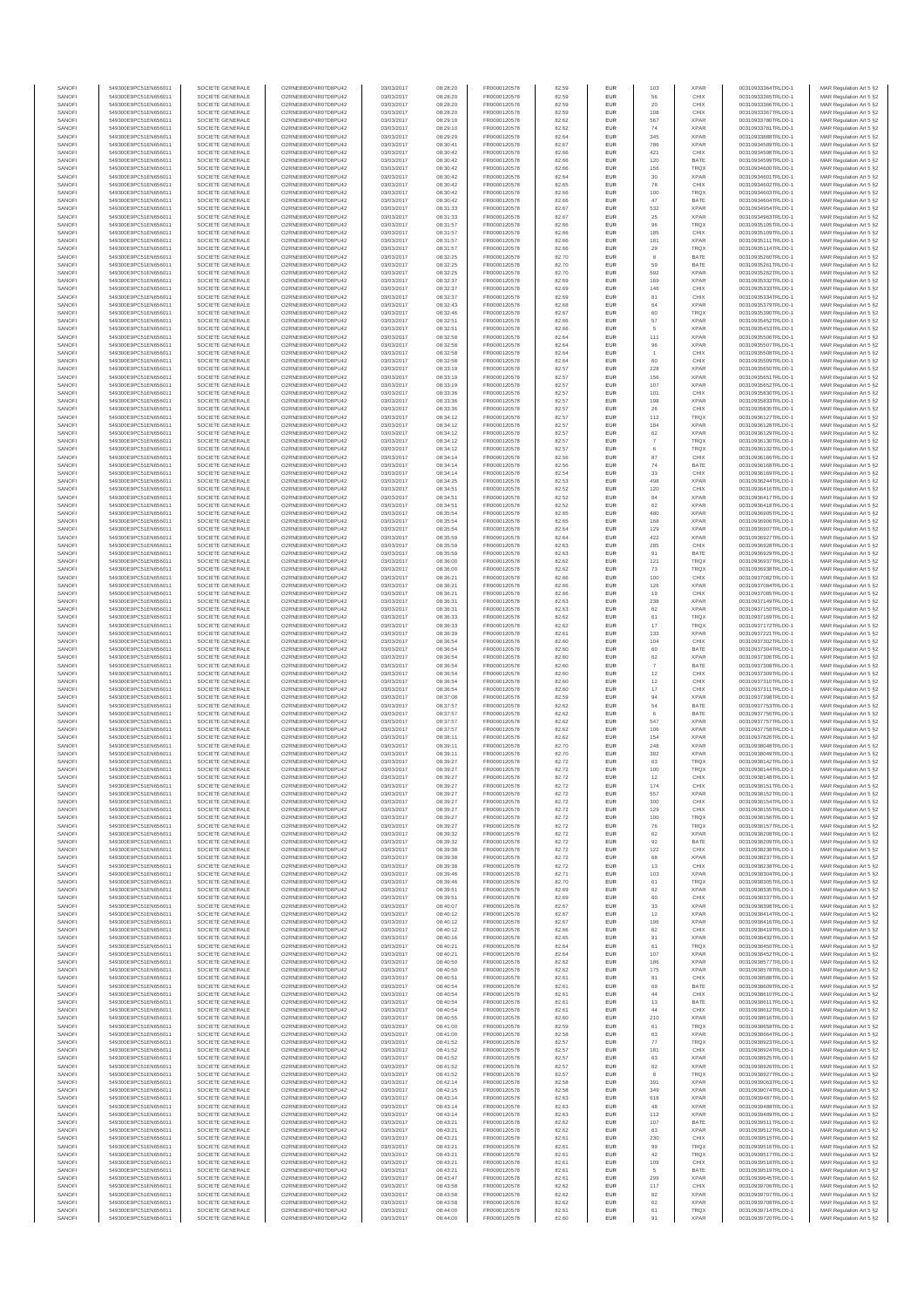| SANOFI           | 549300E9PC51EN656011                         | SOCIETE GENERALE                     | O2RNE8IBXP4R0TD8PU42                          | 03/03/2017               | 08:44:06             | FR0000120578                 | 82.59          | EUR                      | 63                   | <b>XPAR</b>                | 00310939788TRLO0-1                       | MAR Regulation Art 5 §2                            |
|------------------|----------------------------------------------|--------------------------------------|-----------------------------------------------|--------------------------|----------------------|------------------------------|----------------|--------------------------|----------------------|----------------------------|------------------------------------------|----------------------------------------------------|
| SANOFI<br>SANOFI | 549300E9PC51EN656011<br>549300E9PC51EN656011 | SOCIETE GENERALE<br>SOCIETE GENERALE | O2RNE8IBXP4R0TD8PU42<br>O2RNE8IBXP4R0TD8PU42  | 03/03/2017<br>03/03/2017 | 08:44:39<br>08:44:49 | FR0000120578                 | 82.58<br>82.58 | EUR<br>EUR               | 62<br>25             | CHIX<br>CHIX               | 00310940112TRLO0-1<br>00310940155TRLO0-1 | MAR Regulation Art 5 §2                            |
| SANOFI           | 549300E9PC51EN656011                         | SOCIETE GENERALE                     | O2RNE8IBXP4R0TD8PLI42                         | 03/03/2017               | 08:44:49             | FR0000120578<br>FR0000120578 | 82.58          | EUR                      | 61                   | CHIX                       | 00310940156TRLO0-1                       | MAR Regulation Art 5 §2<br>MAR Regulation Art 5 §2 |
| SANOFI           | 549300E9PC51EN656011                         | SOCIETE GENERALE                     | O2RNE8IBXP4R0TD8PU42                          | 03/03/2017               | 08:44:49             | FR0000120578                 | 82.57          | EUR                      | 74                   | TRQX                       | 00310940169TRLO0-1                       | MAR Regulation Art 5 §2                            |
| SANOFI           | 549300E9PC51EN656011                         | SOCIETE GENERALE                     | O2RNE8IBXP4R0TD8PU42                          | 03/03/2017               | 08:44:49             | FR0000120578<br>FR0000120578 | 82.57          | EUR                      | 170                  | <b>XPAR</b>                | 00310940171TRLO0-1                       | MAR Regulation Art 5 §2                            |
| SANOFI<br>SANOFI | 549300E9PC51EN656011<br>549300E9PC51EN656011 | SOCIETE GENERALE<br>SOCIETE GENERALE | O2RNE8IBXP4R0TD8PU42<br>O2RNE8IBXP4R0TD8PU42  | 03/03/2017<br>03/03/2017 | 08:44:49<br>08:44:49 | FR0000120578                 | 82.57<br>82.57 | <b>EUR</b><br>EUR        | 116<br>62            | <b>XPAR</b><br><b>XPAR</b> | 00310940172TRLO0-1<br>00310940173TRLO0-1 | MAR Regulation Art 5 §2<br>MAR Regulation Art 5 §2 |
| SANOFI           | 549300E9PC51EN656011                         | SOCIETE GENERALE                     | O2RNE8IBXP4R0TD8PU42                          | 03/03/2017               | 08:44:49             | FR0000120578                 | 82.58          | <b>EUR</b>               | 32                   | CHIX                       | 00310940174TRLO0-1                       | MAR Regulation Art 5 §2                            |
| SANOFI           | 549300E9PC51EN656011                         | SOCIETE GENERALE                     | O2RNE8IBXP4R0TD8PU42                          | 03/03/2017               | 08:44:58             | FR0000120578                 | 82.55          | EUR                      | $30\,$               | <b>XPAR</b>                | 00310940222TRLO0-1                       | MAR Regulation Art 5 §2                            |
| SANOFI<br>SANOFI | 549300E9PC51EN656011<br>549300E9PC51EN656011 | SOCIETE GENERALE<br>SOCIETE GENERALE | O2RNE8IBXP4R0TD8PLI42<br>O2RNE8IBXP4R0TD8PU42 | 03/03/2017<br>03/03/2017 | 08:44:58<br>08:44:58 | FR0000120578<br>FR0000120578 | 82.55<br>82.55 | EUR<br>EUR               | $74\,$<br>238        | BATE<br><b>XPAR</b>        | 00310940223TRLO0-1<br>00310940224TRLO0-1 | MAR Regulation Art 5 §2<br>MAR Regulation Art 5 §2 |
| SANOFI           | 549300E9PC51EN656011                         | SOCIETE GENERALE                     | O2RNE8IBXP4R0TD8PU42                          | 03/03/2017               | 08:45:36             | FR0000120578                 | 82.60          | EUR                      | 344                  | <b>XPAR</b>                | 00310940374TRLO0-1                       | MAR Regulation Art 5 §2                            |
| SANOFI           | 549300E9PC51EN656011                         | SOCIETE GENERALE                     | O2RNE8IBXP4R0TD8PU42                          | 03/03/2017               | 08:45:36             | FR0000120578                 | 82.60          | EUR                      | 69                   | <b>XPAR</b>                | 00310940375TRLO0-1                       | MAR Regulation Art 5 §2                            |
| SANOFI           | 549300E9PC51EN656011                         | SOCIETE GENERALE                     | O2RNE8IBXP4R0TD8PU42                          | 03/03/2017               | 08:45:38             | FR0000120578                 | 82.59          | EUR                      | 63                   | <b>XPAR</b>                | 00310940379TRLO0-1                       | MAR Regulation Art 5 §2                            |
| SANOFI<br>SANOFI | 549300E9PC51EN656011<br>549300E9PC51EN656011 | SOCIETE GENERALE<br>SOCIETE GENERALE | O2RNE8IBXP4R0TD8PU42<br>O2RNE8IBXP4R0TD8PU42  | 03/03/2017<br>03/03/2017 | 08:46:11<br>08:46:11 | FR0000120578<br>FR0000120578 | 82.61<br>82.61 | <b>EUR</b><br>EUR        | 68<br>221            | <b>XPAR</b><br><b>XPAR</b> | 00310940505TRLO0-1<br>00310940506TRLO0-1 | MAR Regulation Art 5 §2<br>MAR Regulation Art 5 §2 |
| SANOFI           | 549300E9PC51EN656011                         | SOCIETE GENERALE                     | O2RNE8IBXP4R0TD8PU42                          | 03/03/2017               | 08:46:30             | FR0000120578                 | 82.60          | <b>EUR</b>               | 77                   | <b>TRQX</b>                | 00310940625TRLO0-1                       | MAR Regulation Art 5 §2                            |
| SANOFI           | 549300E9PC51EN656011                         | SOCIETE GENERALE                     | O2RNE8IBXP4R0TD8PU42                          | 03/03/2017               | 08:46:30             | FR0000120578                 | 82.60          | EUR                      | 60                   | BATE                       | 00310940626TRLO0-1                       | MAR Regulation Art 5 §2                            |
| SANOFI           | 549300E9PC51EN656011                         | SOCIETE GENERALE                     | O2RNESIBXP4R0TD8PLI42                         | 03/03/2017               | 08:46:30             | FR0000120578                 | 82.60          | EUR                      | 229                  | CHIX                       | 00310940628TRLO0-1                       | MAR Regulation Art 5 §2                            |
| SANOFI<br>SANOFI | 549300E9PC51EN656011<br>549300E9PC51EN656011 | SOCIETE GENERALE<br>SOCIETE GENERALE | O2RNE8IBXP4R0TD8PU42<br>O2RNE8IBXP4R0TD8PLI42 | 03/03/2017<br>03/03/2017 | 08:46:30<br>08:46:30 | FR0000120578<br>FR0000120578 | 82.60<br>82.60 | EUR<br>EUR               | 94<br>62             | <b>XPAR</b><br>XPAR        | 00310940629TRLO0-1<br>00310940630TRLO0-1 | MAR Regulation Art 5 §2<br>MAR Regulation Art 5 §2 |
| SANOFI           | 549300E9PC51EN656011                         | SOCIETE GENERALE                     | O2RNE8IBXP4R0TD8PU42                          | 03/03/2017               | 08:46:30             | FR0000120578                 | 82.60          | <b>EUR</b>               |                      | BATE                       | 00310940631TRLO0-1                       | MAR Regulation Art 5 §2                            |
| SANOFI           | 549300E9PC51EN656011                         | SOCIETE GENERALE                     | O2RNE8IBXP4R0TD8PU42                          | 03/03/2017               | 08:46:30             | FR0000120578                 | 82.59          | EUR                      | 61                   | CHIX                       | 00310940632TRLO0-1                       | MAR Regulation Art 5 §2                            |
| SANOFI<br>SANOFI | 549300E9PC51EN656011<br>549300E9PC51EN656011 | SOCIETE GENERALE<br>SOCIETE GENERALE | O2RNE8IBXP4R0TD8PU42<br>O2RNE8IBXP4R0TD8PU42  | 03/03/2017<br>03/03/2017 | 08:47:34<br>08:47:34 | FR0000120578<br>FR0000120578 | 82.67<br>82.67 | <b>EUR</b><br>EUR        | 94<br>521            | <b>XPAR</b><br><b>XPAR</b> | 00310941067TRLO0-1<br>00310941068TRLO0-1 | MAR Regulation Art 5 §2<br>MAR Regulation Art 5 §2 |
| SANOFI           | 549300E9PC51EN656011                         | SOCIETE GENERALE                     | O2RNE8IBXP4R0TD8PU42                          | 03/03/2017               | 08:47:43             | FR0000120578                 | 82.69          | <b>EUR</b>               | 35                   | <b>XPAR</b>                | 00310941158TRLO0-1                       | MAR Regulation Art 5 §2                            |
| SANOFI           | 549300E9PC51EN656011                         | SOCIETE GENERALE                     | O2RNE8IBXP4R0TD8PU42                          | 03/03/2017               | 08:47:43             | FR0000120578                 | 82.69          | EUR                      | 100                  | <b>XPAR</b>                | 00310941159TRLO0-1                       | MAR Regulation Art 5 §2                            |
| SANOFI           | 549300E9PC51EN656011                         | SOCIETE GENERALE                     | O2RNE8IBXP4R0TD8PU42                          | 03/03/2017               | 08:47:43             | FR0000120578                 | 82.69          | EUR                      | 163                  | <b>XPAR</b>                | 00310941160TRLO0-1                       | MAR Regulation Art 5 §2                            |
| SANOFI<br>SANOFI | 549300E9PC51EN656011<br>549300E9PC51EN656011 | SOCIETE GENERALE<br>SOCIETE GENERALE | O2RNE8IBXP4R0TD8PU42<br>O2RNE8IBXP4R0TD8PU42  | 03/03/2017<br>03/03/2017 | 08:48:02<br>08:49:07 | FR0000120578<br>FR0000120578 | 82.71<br>82.78 | EUR<br>EUR               | 196<br>621           | <b>XPAR</b><br><b>XPAR</b> | 00310941277TRLO0-1<br>00310941654TRLO0-1 | MAR Regulation Art 5 §2<br>MAR Regulation Art 5 §2 |
| SANOFI           | 549300E9PC51EN656011                         | SOCIETE GENERALE                     | O2RNE8IBXP4R0TD8PU42                          | 03/03/2017               | 08:49:07             | FR0000120578                 | 82.77          | <b>EUR</b>               | 112                  | CHIX                       | 00310941655TRLO0-1                       | MAR Regulation Art 5 §2                            |
| SANOFI           | 549300E9PC51EN656011                         | SOCIETE GENERALE                     | O2RNE8IBXP4R0TD8PU42                          | 03/03/2017               | 08:49:07             | FR0000120578                 | 82.77          | EUR                      | 91                   | BATE                       | 00310941656TRLO0-1                       | MAR Regulation Art 5 §2                            |
| SANOFI<br>SANOFI | 549300E9PC51EN656011<br>549300E9PC51EN656011 | SOCIETE GENERALE<br>SOCIETE GENERALE | O2RNE8IBXP4R0TD8PU42<br>O2RNE8IBXP4R0TD8PU42  | 03/03/2017<br>03/03/2017 | 08:49:07<br>08:49:07 | FR0000120578<br>FR0000120578 | 82.77<br>82.77 | <b>EUR</b><br>EUR        | 229<br>79            | CHIX<br>CHIX               | 00310941657TRLO0-1<br>00310941658TRLO0-1 | MAR Regulation Art 5 §2<br>MAR Regulation Art 5 §2 |
| SANOFI           | 549300E9PC51EN656011                         | SOCIETE GENERALE                     | O2RNE8IBXP4R0TD8PU42                          | 03/03/2017               | 08:49:07             | FR0000120578                 | 82.76          | EUR                      | 60                   | <b>TRQX</b>                | 00310941659TRLO0-1                       | MAR Regulation Art 5 §2                            |
| SANOFI           | 549300E9PC51EN656011                         | SOCIETE GENERALE                     | O2RNE8IBXP4R0TD8PU42                          | 03/03/2017               | 08:49:09             | FR0000120578                 | 82.76          | EUR                      | 45                   | TRQX                       | 00310941669TRLO0-1                       | MAR Regulation Art 5 §2                            |
| SANOFI<br>SANOFI | 549300E9PC51EN656011                         | SOCIETE GENERALE                     | O2RNE8IBXP4R0TD8PU42<br>O2RNE8IBXP4R0TD8PU42  | 03/03/2017               | 08:49:16             | FR0000120578                 | 82.76          | EUR                      | 35                   | <b>TRQX</b>                | 00310941718TRLO0-1<br>00310941722TRLO0-1 | MAR Regulation Art 5 §2                            |
| SANOFI           | 549300E9PC51EN656011<br>549300E9PC51EN656011 | SOCIETE GENERALE<br>SOCIETE GENERALE | O2RNE8IBXP4R0TD8PU42                          | 03/03/2017<br>03/03/2017 | 08:49:16<br>08:49:21 | FR0000120578<br>FR0000120578 | 82.76<br>82.75 | EUR<br>EUR               | 40<br>87             | TRQX<br>CHIX               | 00310941728TRLO0-1                       | MAR Regulation Art 5 §2<br>MAR Regulation Art 5 §2 |
| SANOFI           | 549300E9PC51EN656011                         | SOCIETE GENERALE                     | O2RNE8IBXP4R0TD8PU42                          | 03/03/2017               | 08:49:21             | FR0000120578                 | 82.75          | <b>EUR</b>               | 68                   | <b>TRQX</b>                | 00310941729TRLO0-1                       | MAR Regulation Art 5 §2                            |
| SANOFI           | 549300E9PC51EN656011                         | SOCIETE GENERALE                     | O2RNE8IBXP4R0TD8PU42                          | 03/03/2017               | 08:49:21             | FR0000120578                 | 82.75          | EUR                      | 97                   | <b>XPAR</b>                | 00310941730TRLO0-1                       | MAR Regulation Art 5 §2                            |
| SANOFI<br>SANOFI | 549300E9PC51EN656011<br>549300E9PC51EN656011 | SOCIETE GENERALE<br>SOCIETE GENERALE | O2RNE8IBXP4R0TD8PLI42<br>O2RNE8IBXP4R0TD8PU42 | 03/03/2017<br>03/03/2017 | 08:49:21<br>08:49:32 | FR0000120578<br>FR0000120578 | 82.75<br>82.75 | <b>EUR</b><br>EUR        | $\overline{9}$<br>10 | CHIX<br><b>XPAR</b>        | 00310941731TRLO0-1<br>00310941780TRLO0-1 | MAR Regulation Art 5 §2<br>MAR Regulation Art 5 §2 |
| SANOFI           | 549300E9PC51EN656011                         | SOCIETE GENERALE                     | O2RNE8IBXP4R0TD8PU42                          | 03/03/2017               | 08:49:32             | FR0000120578                 | 82.75          | EUR                      | 26                   | <b>XPAR</b>                | 00310941781TRLO0-1                       | MAR Regulation Art 5 §2                            |
| SANOFI           | 549300E9PC51EN656011                         | SOCIETE GENERALE                     | O2RNE8IBXP4R0TD8PU42                          | 03/03/2017               | 08:49:39             | FR0000120578                 | 82.75          | EUR                      | 196                  | <b>XPAR</b>                | 00310941819TRLO0-1                       | MAR Regulation Art 5 §2                            |
| SANOFI           | 549300E9PC51EN656011                         | SOCIETE GENERALE                     | O2RNE8IBXP4R0TD8PLI42<br>O2RNE8IBXP4R0TD8PU42 | 03/03/2017               | 08:49:52             | FR0000120578                 | 82.75          | EUR                      | 189                  | <b>XPAR</b>                | 00310941903TRLO0-1                       | MAR Regulation Art 5 §2<br>MAR Regulation Art 5 §2 |
| SANOFI<br>SANOFI | 549300E9PC51EN656011<br>549300E9PC51EN656011 | SOCIETE GENERALE<br>SOCIETE GENERALE | O2RNE8IBXP4R0TD8PU42                          | 03/03/2017<br>03/03/2017 | 08:49:54<br>08:50:16 | FR0000120578<br>FR0000120578 | 82.74<br>82.77 | EUR<br>EUR               | 87<br>202            | CHIX<br><b>XPAR</b>        | 00310941911TRLO0-1<br>00310942104TRLO0-1 | MAR Regulation Art 5 §2                            |
| SANOFI           | 549300E9PC51EN656011                         | SOCIETE GENERALE                     | O2RNE8IBXP4R0TD8PU42                          | 03/03/2017               | 08:50:16             | FR0000120578                 | 82.77          | <b>EUR</b>               | 49                   | <b>XPAR</b>                | 00310942107TRLO0-1                       | MAR Regulation Art 5 §2                            |
| SANOFI           | 549300E9PC51EN656011                         | SOCIETE GENERALE                     | O2RNE8IBXP4R0TD8PU42                          | 03/03/2017               | 08:50:26             | FR0000120578                 | 82.76          | EUR                      | 58                   | CHIX                       | 00310942190TRLO0-1                       | MAR Regulation Art 5 §2                            |
| SANOFI<br>SANOFI | 549300E9PC51EN656011<br>549300E9PC51EN656011 | SOCIETE GENERALE<br>SOCIETE GENERALE | O2RNE8IBXP4R0TD8PU42<br>O2RNE8IBXP4R0TD8PU42  | 03/03/2017<br>03/03/2017 | 08:50:26<br>08:50:36 | FR0000120578<br>FR0000120578 | 82.76<br>82.78 | <b>EUR</b><br>EUR        | 53<br>163            | <b>TRQX</b><br><b>XPAR</b> | 00310942191TRLO0-1<br>00310942242TRLO0-1 | MAR Regulation Art 5 §2<br>MAR Regulation Art 5 §2 |
| SANOFI           | 549300E9PC51EN656011                         | SOCIETE GENERALE                     | O2RNE8IBXP4R0TD8PLI42                         | 03/03/2017               | 08:51:12             | FR0000120578                 | 82.77          | EUR                      | $64\,$               | <b>XPAR</b>                | 00310942424TRLO0-1                       | MAR Regulation Art 5 §2                            |
| SANOFI           | 549300E9PC51EN656011                         | SOCIETE GENERALE                     | O2RNE8IBXP4R0TD8PU42                          | 03/03/2017               | 08:51:12             | FR0000120578                 | 82.77          | EUR                      | 74                   | TRQX                       | 00310942425TRLO0-1                       | MAR Regulation Art 5 §2                            |
| SANOFI           | 549300E9PC51EN656011                         | SOCIETE GENERALE                     | O2RNE8IBXP4R0TD8PU42                          | 03/03/2017               | 08:51:12             | FR0000120578                 | 82.77          | EUR                      | 60                   | BATE                       | 00310942426TRLO0-1                       | MAR Regulation Art 5 §2                            |
| SANOFI<br>SANOFI | 549300E9PC51EN656011<br>549300E9PC51EN656011 | SOCIETE GENERALE<br>SOCIETE GENERALE | O2RNE8IBXP4R0TD8PU42<br>O2RNE8IBXP4R0TD8PU42  | 03/03/2017<br>03/03/2017 | 08:51:12<br>08:51:12 | FR0000120578<br>FR0000120578 | 82.77<br>82.77 | <b>EUR</b><br>EUR        | 96                   | CHIX<br>BATE               | 00310942427TRLO0-1<br>00310942428TRLO0-1 | MAR Regulation Art 5 §2<br>MAR Regulation Art 5 §2 |
| SANOFI           | 549300E9PC51EN656011                         | SOCIETE GENERALE                     | O2RNE8IBXP4R0TD8PU42                          | 03/03/2017               | 08:51:12             | FR0000120578                 | 82.77          | <b>EUR</b>               | 32                   | CHIX                       | 00310942429TRLO0-1                       | MAR Regulation Art 5 §2                            |
| SANOFI           | 549300E9PC51EN656011                         | SOCIETE GENERALE                     | O2RNE8IBXP4R0TD8PU42                          | 03/03/2017               | 08:52:08             | FR0000120578                 | 82.82          | EUR                      | 127                  | CHIX                       | 00310942869TRLO0-1                       | MAR Regulation Art 5 §2                            |
| SANOFI<br>SANOFI | 549300E9PC51EN656011<br>549300E9PC51EN656011 | SOCIETE GENERALE<br>SOCIETE GENERALE | O2RNE8IBXP4R0TD8PU42                          | 03/03/2017<br>03/03/2017 | 08:52:08<br>08:52:08 | FR0000120578                 | 82.82<br>82.82 | <b>EUR</b><br>EUR        | 19<br>60             | <b>XPAR</b><br>TRQX        | 00310942870TRLO0-1                       | MAR Regulation Art 5 §2                            |
| SANOFI           | 549300E9PC51EN656011                         | SOCIETE GENERALE                     | O2RNE8IBXP4R0TD8PU42<br>O2RNE8IBXP4R0TD8PU42  | 03/03/2017               | 08:52:08             | FR0000120578<br>FR0000120578 | 82.82          | EUR                      | 100                  | <b>XPAR</b>                | 00310942871TRLO0-1<br>00310942872TRLO0-1 | MAR Regulation Art 5 §2<br>MAR Regulation Art 5 §2 |
| SANOFI           | 549300E9PC51EN656011                         | SOCIETE GENERALE                     | O2RNE8IBXP4R0TD8PU42                          | 03/03/2017               | 08:52:08             | FR0000120578                 | 82.82          | EUR                      | 211                  | <b>XPAR</b>                | 00310942873TRLO0-1                       | MAR Regulation Art 5 §2                            |
| SANOFI           | 549300E9PC51EN656011                         | SOCIETE GENERALE                     | O2RNE8IBXP4R0TD8PU42                          | 03/03/2017               | 08:52:08             | FR0000120578                 | 82.82          | EUR                      | 135                  | <b>XPAR</b>                | 00310942874TRLO0-1                       | MAR Regulation Art 5 §2                            |
| SANOFI<br>SANOFI | 549300E9PC51EN656011<br>549300E9PC51EN656011 | SOCIETE GENERALE<br>SOCIETE GENERALE | O2RNE8IBXP4R0TD8PU42<br>O2RNE8IBXP4R0TD8PU42  | 03/03/2017<br>03/03/2017 | 08:52:08<br>08:52:08 | FR0000120578<br>FR0000120578 | 82.82<br>82.82 | <b>EUR</b><br>EUR        | 157<br>14            | <b>XPAR</b><br>CHIX        | 00310942875TRLO0-1<br>00310942876TRLO0-1 | MAR Regulation Art 5 §2<br>MAR Regulation Art 5 §2 |
| SANOFI           | 549300E9PC51EN656011                         | SOCIETE GENERALE                     | O2RNE8IBXP4R0TD8PU42                          | 03/03/2017               | 08:52:19             | FR0000120578                 | 82.80          | <b>EUR</b>               | 264                  | <b>XPAR</b>                | 00310942941TRLO0-1                       | MAR Regulation Art 5 §2                            |
| SANOFI           | 549300E9PC51EN656011                         | SOCIETE GENERALE                     | O2RNE8IBXP4R0TD8PU42                          | 03/03/2017               | 08:52:28             | FR0000120578                 | 82.77          | EUR                      | 84                   | <b>XPAR</b>                | 00310942987TRLO0-                        | MAR Regulation Art 5 §2                            |
| SANOFI<br>SANOFI | 549300E9PC51EN656011<br>549300E9PC51EN656011 | SOCIETE GENERALE<br>SOCIETE GENERALE | O2RNE8IBXP4R0TD8PU42<br>O2RNE8IBXP4R0TD8PU42  | 03/03/2017               | 08:52:30             | FR0000120578                 | 82.77          | <b>EUR</b><br>EUR        | 45<br>68             | <b>XPAR</b><br><b>XPAR</b> | 00310943011TRLO0-1<br>00310943047TRLO0-1 | MAR Regulation Art 5 §2                            |
| SANOFI           | 549300E9PC51EN656011                         | SOCIETE GENERALE                     | O2RNE8IBXP4R0TD8PU42                          | 03/03/2017<br>03/03/2017 | 08:52:35<br>08:53:15 | FR0000120578<br>FR0000120578 | 82.77<br>82.83 | EUR                      | 60                   | TRQX                       | 00310943356TRLO0-1                       | MAR Regulation Art 5 §2<br>MAR Regulation Art 5 §2 |
| SANOFI           | 549300E9PC51EN656011                         | SOCIETE GENERALE                     | O2RNE8IBXP4R0TD8PU42                          | 03/03/2017               | 08:53:15             | FR0000120578                 | 82.83          | EUR                      | 158                  | CHIX                       | 00310943357TRLO0-1                       | MAR Regulation Art 5 §2                            |
| SANOFI           | 549300E9PC51EN656011                         | SOCIETE GENERALE                     | O2RNE8IBXP4R0TD8PU42                          | 03/03/2017               | 08:53:15             | FR0000120578                 | 82.83          | EUR                      | 224                  | <b>XPAR</b>                | 00310943358TRLO0-1                       | MAR Regulation Art 5 §2                            |
| SANOFI<br>SANOFI | 549300E9PC51EN656011<br>549300E9PC51EN656011 | SOCIETE GENERALE<br>SOCIETE GENERALE | O2RNE8IBXP4R0TD8PU42<br>O2RNE8IBXP4R0TD8PU42  | 03/03/2017<br>03/03/2017 | 08:53:15<br>08:53:25 | FR0000120578<br>FR0000120578 | 82.83<br>82.80 | <b>EUR</b><br>EUR        | 60<br>237            | BATE<br><b>XPAR</b>        | 00310943359TRLO0-1<br>00310943448TRLO0-1 | MAR Regulation Art 5 §2<br>MAR Regulation Art 5 §2 |
| SANOFI           | 549300E9PC51EN656011                         | SOCIETE GENERALE                     | O2RNE8IBXP4R0TD8PU42                          | 03/03/2017               | 08:53:32             | FR0000120578                 | 82.79          | <b>EUR</b>               | 91                   | <b>XPAR</b>                | 00310943488TRLO0-1                       | MAR Regulation Art 5 §2                            |
| SANOFI           | 549300E9PC51EN656011                         | SOCIETE GENERALE                     | O2RNE8IBXP4R0TD8PU42                          | 03/03/2017               | 08:53:39             | FR0000120578                 | 82.78          | EUR                      | 74                   | <b>XPAR</b>                | 00310943531TRLO0-1                       | MAR Regulation Art 5 §2                            |
| SANOFI           | 549300E9PC51EN656011                         | SOCIETE GENERALE                     | O2RNE8IBXP4R0TD8PU42                          | 03/03/2017               | 08:53:49             | FR0000120578                 | 82.77          | EUR                      | 61                   | CHIX                       | 00310943586TRLO0-1                       | MAR Regulation Art 5 §2                            |
| SANOFI<br>SANOFI | 549300E9PC51EN656011<br>549300E9PC51EN656011 | SOCIETE GENERALE<br>SOCIETE GENERALE | O2RNE8IBXP4R0TD8PU42<br>O2RNE8IBXP4R0TD8PU42  | 03/03/2017<br>03/03/2017 | 08:53:49<br>08:53:52 | FR0000120578<br>FR0000120578 | 82.77<br>82.76 | EUR<br>EUR               | 65<br>98             | <b>XPAR</b><br><b>XPAR</b> | 00310943587TRLO0-1<br>00310943619TRLO0-1 | MAR Regulation Art 5 §2<br>MAR Regulation Art 5 §2 |
| SANOFI           | 549300E9PC51EN656011                         | SOCIETE GENERALE                     | O2RNE8IBXP4R0TD8PU42                          | 03/03/2017               | 08:54:01             | FR0000120578                 | 82.75          | EUR                      | 63                   | <b>XPAR</b>                | 00310943663TRLO0-1                       | MAR Regulation Art 5 §2                            |
| SANOFI           | 549300E9PC51EN656011                         | SOCIETE GENERALE                     | O2RNE8IBXP4R0TD8PU42                          | 03/03/2017               | 08:54:41             | FR0000120578                 | 82.78          | EUR                      | 50                   | <b>XPAR</b>                | 00310944001TRLO0-1                       | MAR Regulation Art 5 §2                            |
| SANOFI           | 549300E9PC51EN656011                         | SOCIETE GENERALE                     | O2RNE8IBXP4R0TD8PU42                          | 03/03/2017               | 08:54:53             | FR0000120578                 | 82.78          | <b>EUR</b>               | 84                   | <b>XPAR</b>                | 00310944062TRLO0-1                       | MAR Regulation Art 5 §2                            |
| SANOFI<br>SANOFI | 549300E9PC51EN656011<br>549300E9PC51EN656011 | SOCIETE GENERALE<br>SOCIETE GENERALE | O2RNE8IBXP4R0TD8PU42<br>O2RNE8IBXP4R0TD8PU42  | 03/03/2017<br>03/03/2017 | 08:54:53<br>08:54:53 | FR0000120578<br>FR0000120578 | 82.78<br>82.78 | EUR<br>EUR               | 91<br>127            | TRQX<br><b>XPAR</b>        | 00310944064TRLO0-1<br>00310944065TRLO0-1 | MAR Regulation Art 5 §2<br>MAR Regulation Art 5 §2 |
| SANOFI           | 549300E9PC51EN656011                         | SOCIETE GENERALE                     | O2RNE8IBXP4R0TD8PU42                          | 03/03/2017               | 08:54:53             | FR0000120578                 | 82.78          | EUR                      | 159                  | CHIX                       | 00310944066TRLO0-1                       | MAR Regulation Art 5 §2                            |
| SANOFI           | 549300E9PC51EN656011                         | SOCIETE GENERALE                     | O2RNE8IBXP4R0TD8PLI42                         | 03/03/2017               | 08:54:53             | FR0000120578                 | 82.78          | EUR                      | 10                   | TRQX                       | 00310944067TRLO0-1                       | MAR Regulation Art 5 §2                            |
| SANOFI<br>SANOFI | 549300E9PC51EN656011<br>549300E9PC51EN656011 | SOCIETE GENERALE<br>SOCIETE GENERALE | O2RNE8IBXP4R0TD8PU42<br>O2RNESIBXP4R0TD8PLI42 | 03/03/2017<br>03/03/2017 | 08:56:12<br>08:56:12 | FR0000120578<br>FR0000120578 | 82.86<br>82.86 | <b>EUR</b><br><b>EUR</b> | 100<br>100           | <b>XPAR</b><br><b>XPAR</b> | 00310944443TRLO0-1<br>00310944445TRLO0-1 | MAR Regulation Art 5 §2<br>MAR Regulation Art 5 §2 |
| SANOFI           | 549300E9PC51EN656011                         | SOCIETE GENERALE                     | O2RNE8IBXP4R0TD8PU42                          | 03/03/2017               | 08:56:12             | FR0000120578                 | 82.86          | EUR                      | 435                  | <b>XPAR</b>                | 00310944449TRLO0-1                       | MAR Regulation Art 5 §2                            |
| SANOFI           | 549300E9PC51EN656011                         | SOCIETE GENERALE                     | O2RNE8IBXP4R0TD8PU42                          | 03/03/2017               | 08:56:19             | FR0000120578                 | 82.84          | EUR                      | 238                  | CHIX                       | 00310944511TRLO0-1                       | MAR Regulation Art 5 §2                            |
| SANOFI           | 549300E9PC51EN656011                         | SOCIETE GENERALE                     | O2RNE8IBXP4R0TD8PU42                          | 03/03/2017               | 08:56:19             | FR0000120578                 | 82.84          | <b>EUR</b>               | 61                   | <b>TRQX</b>                | 00310944513TRLO0-1                       | MAR Regulation Art 5 §2                            |
| SANOFI<br>SANOFI | 549300E9PC51EN656011<br>549300E9PC51EN656011 | SOCIETE GENERALE<br>SOCIETE GENERALE | O2RNE8IBXP4R0TD8PU42<br>O2RNE8IBXP4R0TD8PU42  | 03/03/2017<br>03/03/2017 | 08:56:19<br>08:56:19 | FR0000120578<br>FR0000120578 | 82.84<br>82.84 | EUR<br><b>EUR</b>        | 22<br>431            | TRQX<br><b>XPAR</b>        | 00310944515TRLO0-1<br>00310944516TRLO0-1 | MAR Regulation Art 5 §2<br>MAR Regulation Art 5 §2 |
| SANOFI           | 549300E9PC51EN656011                         | SOCIETE GENERALE                     | O2RNE8IBXP4R0TD8PU42                          | 03/03/2017               | 08:56:19             | FR0000120578                 | 82.84          | EUR                      | 19                   | <b>TRQX</b>                | 00310944518TRLO0-1                       | MAR Regulation Art 5 §2                            |
| SANOFI           | 549300E9PC51EN656011                         | SOCIETE GENERALE                     | O2RNE8IBXP4R0TD8PU42                          | 03/03/2017               | 08:56:19             | FR0000120578                 | 82.82          | EUR                      | 91                   | BATE                       | 00310944531TRLO0-1                       | MAR Regulation Art 5 §2                            |
| SANOFI<br>SANOFI | 549300E9PC51EN656011<br>549300E9PC51EN656011 | SOCIETE GENERALE<br>SOCIETE GENERALE | O2RNE8IBXP4R0TD8PU42<br>O2RNESIBXP4R0TD8PLI42 | 03/03/2017<br>03/03/2017 | 08:56:28<br>08:56:56 | FR0000120578<br>FR0000120578 | 82.81<br>82.80 | EUR<br>EUR               | 81<br>51             | <b>XPAR</b><br>CHIX        | 00310944568TRLO0-1<br>00310944733TRLO0-1 | MAR Regulation Art 5 §2<br>MAR Regulation Art 5 §2 |
| SANOFI           | 549300E9PC51EN656011                         | SOCIETE GENERALE                     | O2RNE8IBXP4R0TD8PLI42                         | 03/03/2017               | 08:56:56             | FR0000120578                 | 82.80          | <b>EUR</b>               | 36                   | CHIX                       | 00310944734TRLO0-1                       | MAR Regulation Art 5 §2                            |
| SANOFI           | 549300E9PC51EN656011                         | SOCIETE GENERALE                     | O2RNE8IBXP4R0TD8PU42                          | 03/03/2017               | 08:56:56             | FR0000120578                 | 82.80          | EUR                      | 87                   | <b>XPAR</b>                | 00310944735TRLO0-1                       | MAR Regulation Art 5 §2                            |
| SANOFI<br>SANOFI | 549300E9PC51EN656011<br>549300E9PC51EN656011 | SOCIETE GENERALE<br>SOCIETE GENERALE | O2RNE8IBXP4R0TD8PU42<br>O2RNE8IBXP4R0TD8PU42  | 03/03/2017<br>03/03/2017 | 08:56:56<br>08:57:32 | FR0000120578<br>FR0000120578 | 82.80<br>82.81 | <b>EUR</b><br>EUR        | 31<br>536            | CHIX<br><b>XPAR</b>        | 00310944736TRLO0-1<br>00310944922TRLO0-1 | MAR Regulation Art 5 §2<br>MAR Regulation Art 5 §2 |
| SANOFI           | 549300E9PC51EN656011                         | SOCIETE GENERALE                     | O2RNE8IBXP4R0TD8PU42                          | 03/03/2017               | 08:57:34             | FR0000120578                 | 82.80          | EUR                      | 85                   | CHIX                       | 00310944932TRLO0-1                       | MAR Regulation Art 5 §2                            |
| SANOFI           | 549300E9PC51EN656011                         | SOCIETE GENERALE                     | O2RNE8IBXP4R0TD8PU42                          | 03/03/2017               | 08:57:34             | FR0000120578                 | 82.80          | EUR                      | 91                   | <b>TRQX</b>                | 00310944933TRLO0-1                       | MAR Regulation Art 5 §2                            |
| SANOFI<br>SANOFI | 549300E9PC51EN656011<br>549300E9PC51EN656011 | SOCIETE GENERALE<br>SOCIETE GENERALE | O2RNE8IBXP4R0TD8PU42<br>O2RNE8IBXP4R0TD8PU42  | 03/03/2017<br>03/03/2017 | 08:57:37<br>08:59:37 | FR0000120578<br>FR0000120578 | 82.79<br>82.81 | EUR<br>EUR               | 113<br>117           | <b>XPAR</b><br>BATE        | 00310944943TRLO0-1<br>00310945565TRLO0-1 | MAR Regulation Art 5 §2                            |
| SANOFI           | 549300E9PC51EN656011                         | SOCIETE GENERALE                     | O2RNE8IBXP4R0TD8PU42                          | 03/03/2017               | 08:59:37             | FR0000120578                 | 82.81          | EUR                      | 274                  | CHIX                       | 00310945568TRLO0-1                       | MAR Regulation Art 5 §2<br>MAR Regulation Art 5 §2 |
| SANOFI           | 549300E9PC51EN656011                         | SOCIETE GENERALE                     | O2RNE8IBXP4R0TD8PU42                          | 03/03/2017               | 08:59:37             | FR0000120578                 | 82.81          | <b>EUR</b>               | 94                   | <b>TROX</b>                | 00310945570TRLO0-1                       | MAR Regulation Art 5 §2                            |
| SANOFI           | 549300E9PC51EN656011                         | SOCIETE GENERALE                     | O2RNE8IBXP4R0TD8PU42<br>O2RNE8IBXP4R0TD8PLI42 | 03/03/2017               | 08:59:37             | FR0000120578<br>FR0000120578 | 82.81          | EUR                      | 45<br>630            | TRQX                       | 00310945572TRLO0-1                       | MAR Regulation Art 5 §2                            |
| SANOFI<br>SANOFI | 549300E9PC51EN656011<br>549300E9PC51EN656011 | SOCIETE GENERALE<br>SOCIETE GENERALE | O2RNE8IBXP4R0TD8PU42                          | 03/03/2017<br>03/03/2017 | 08:59:37<br>08:59:37 | FR0000120578                 | 82.81<br>82.81 | <b>EUR</b><br>EUR        | 71                   | <b>XPAR</b><br>CHIX        | 00310945573TRLO0-1<br>00310945577TRLO0-1 | MAR Regulation Art 5 §2<br>MAR Regulation Art 5 §2 |
| SANOFI           | 549300E9PC51EN656011                         | SOCIETE GENERALE                     | O2RNE8IBXP4R0TD8PU42                          | 03/03/2017               | 08:59:37             | FR0000120578                 | 82.81          | EUR                      | 14                   | <b>TRQX</b>                | 00310945580TRLO0-1                       | MAR Regulation Art 5 §2                            |
| SANOFI           | 549300E9PC51EN656011                         | SOCIETE GENERALE                     | O2RNE8IBXP4R0TD8PU42                          | 03/03/2017               | 08:59:37             | FR0000120578                 | 82.81          | EUR                      | $\overline{7}$       | BATE                       | 00310945581TRLO0-1                       | MAR Regulation Art 5 §2                            |
| SANOFI           | 549300E9PC51EN656011                         | SOCIETE GENERALE                     | O2RNE8IBXP4R0TD8PU42                          | 03/03/2017               | 09:00:01             | FR0000120578                 | 82.75          | EUR                      | $\overline{3}$       | CHIX                       | 00310945770TRLO0-1                       | MAR Regulation Art 5 §2                            |
| SANOFI<br>SANOFI | 549300E9PC51EN656011<br>549300E9PC51EN656011 | SOCIETE GENERALE<br>SOCIETE GENERALE | O2RNE8IBXP4R0TD8PU42<br>O2RNE8IBXP4R0TD8PU42  | 03/03/2017<br>03/03/2017 | 09:00:09<br>09:00:09 | FR0000120578<br>FR0000120578 | 82.75<br>82.75 | EUR<br>EUR               | 84<br>663            | CHIX<br><b>XPAR</b>        | 00310945815TRLO0-1<br>00310945817TRLO0-1 | MAR Regulation Art 5 §2<br>MAR Regulation Art 5 §2 |
| SANOFI           | 549300E9PC51EN656011                         | SOCIETE GENERALE                     | O2RNE8IBXP4R0TD8PU42                          | 03/03/2017               | 09:00:09             | FR0000120578                 | 82.75          | <b>EUR</b>               | 32                   | CHIX                       | 00310945818TRLO0-1                       | MAR Regulation Art 5 §2                            |
| SANOFI           | 549300E9PC51EN656011                         | SOCIETE GENERALE                     | O2RNE8IBXP4R0TD8PU42                          | 03/03/2017               | 09:01:03             | FR0000120578                 | 82.72          | EUR                      | 141                  | TRQX                       | 00310946040TRLO0-1                       | MAR Regulation Art 5 §2                            |
| SANOFI<br>SANOFI | 549300E9PC51EN656011<br>549300E9PC51EN656011 | SOCIETE GENERALE<br>SOCIETE GENERALE | O2RNE8IBXP4R0TD8PU42<br>O2RNE8IBXP4R0TD8PU42  | 03/03/2017<br>03/03/2017 | 09:01:03<br>09:04:06 | FR0000120578                 | 82.72<br>82.88 | <b>EUR</b><br>EUR        | 60<br>194            | BATE<br><b>TRQX</b>        | 00310946041TRLO0-1                       | MAR Regulation Art 5 §2                            |
| SANOFI           | 549300E9PC51EN656011                         | SOCIETE GENERALE                     | O2RNE8IBXP4R0TD8PU42                          | 03/03/2017               | 09:04:06             | FR0000120578<br>FR0000120578 | 82.88          | EUR                      | 222                  | CHIX                       | 00310947129TRLO0-1<br>00310947134TRLO0-1 | MAR Regulation Art 5 §2<br>MAR Regulation Art 5 §2 |
| SANOFI           | 549300E9PC51EN656011                         | SOCIETE GENERALE                     | O2RNE8IBXP4R0TD8PU42                          | 03/03/2017               | 09:04:06             | FR0000120578                 | 82.88          | EUR                      | 59                   | BATE                       | 00310947135TRLO0-1                       | MAR Regulation Art 5 §2                            |
| SANOFI           | 549300E9PC51EN656011                         | SOCIETE GENERALE                     | O2RNE8IBXP4R0TD8PU42                          | 03/03/2017               | 09:04:06             | FR0000120578                 | 82.88          | EUR                      | 683                  | <b>XPAR</b>                | 00310947136TRLO0-1                       | MAR Regulation Art 5 §2                            |
| SANOFI<br>SANOFI | 549300E9PC51EN656011<br>549300E9PC51EN656011 | SOCIETE GENERALE<br>SOCIETE GENERALE | O2RNE8IBXP4R0TD8PU42<br>O2RNE8IBXP4R0TD8PU42  | 03/03/2017<br>03/03/2017 | 09:04:06<br>09:04:06 | FR0000120578<br>FR0000120578 | 82.88<br>82.88 | EUR<br>EUR               | 79                   | CHIX<br>BATE               | 00310947137TRLO0-1<br>00310947138TRLO0-1 | MAR Regulation Art 5 §2                            |
| SANOFI           | 549300E9PC51EN656011                         | SOCIETE GENERALE                     | O2RNE8IBXP4R0TD8PU42                          | 03/03/2017               | 09:04:06             | FR0000120578                 | 82.88          | <b>EUR</b>               | 112                  | <b>TRQX</b>                | 00310947139TRLO0-1                       | MAR Regulation Art 5 §2<br>MAR Regulation Art 5 §2 |
| SANOFI           | 549300E9PC51EN656011                         | SOCIETE GENERALE                     | O2RNE8IBXP4R0TD8PU42                          | 03/03/2017               | 09:04:06             | FR0000120578                 | 82.88          | EUR                      | 161                  | CHIX                       | 00310947140TRLO0-1                       | MAR Regulation Art 5 §2                            |
| SANOFI           | 549300E9PC51EN656011                         | SOCIETE GENERALE                     | O2RNE8IBXP4R0TD8PU42                          | 03/03/2017               | 09:04:06             | FR0000120578                 | 82.88          | EUR                      | $\overline{2}$       | BATE                       | 00310947141TRLO0-1                       | MAR Regulation Art 5 §2                            |
| SANOFI<br>SANOFI | 549300E9PC51EN656011<br>549300E9PC51EN656011 | SOCIETE GENERALE<br>SOCIETE GENERALE | O2RNE8IBXP4R0TD8PU42<br>O2RNE8IBXP4R0TD8PU42  | 03/03/2017<br>03/03/2017 | 09:04:06<br>09:04:06 | FR0000120578<br>FR0000120578 | 82.88<br>82.88 | EUR<br>EUR               | 11<br>161            | BATE<br>CHIX               | 00310947144TRLO0-1<br>00310947145TRLO0-1 | MAR Regulation Art 5 §2<br>MAR Regulation Art 5 §2 |
| SANOFI           | 549300E9PC51EN656011                         | SOCIETE GENERALE                     | O2RNE8IBXP4R0TD8PU42                          | 03/03/2017               | 09:04:06             | FR0000120578                 | 82.88          | EUR                      | 62                   | CHIX                       | 00310947146TRLO0-1                       | MAR Regulation Art 5 §2                            |
| SANOFI           | 549300E9PC51EN656011                         | SOCIETE GENERALE                     | O2RNE8IBXP4R0TD8PU42                          | 03/03/2017               | 09:04:06             | FR0000120578                 | 82.88          | EUR                      | 120                  | CHIX                       | 00310947147TRLO0-1                       | MAR Regulation Art 5 §2                            |
| SANOFI           | 549300E9PC51EN656011                         | SOCIETE GENERALE                     | O2RNE8IBXP4R0TD8PU42                          | 03/03/2017               | 09:04:06             | FR0000120578                 | 82.88          | <b>EUR</b>               | 33                   | CHIX                       | 00310947148TRLO0-1                       | MAR Regulation Art 5 §2                            |
| SANOFI<br>SANOFI | 549300E9PC51EN656011<br>549300E9PC51EN656011 | SOCIETE GENERALE<br>SOCIETE GENERALE | O2RNE8IBXP4R0TD8PU42<br>O2RNE8IBXP4R0TD8PU42  | 03/03/2017<br>03/03/2017 | 09:04:10<br>09:04:10 | FR0000120578<br>FR0000120578 | 82.86<br>82.85 | EUR<br><b>EUR</b>        | 685<br>108           | <b>XPAR</b><br>CHIX        | 00310947171TRLO0-1<br>00310947173TRLO0-1 | MAR Regulation Art 5 §2<br>MAR Regulation Art 5 §2 |
| SANOFI           | 549300E9PC51EN656011                         | SOCIETE GENERALE                     | O2RNE8IBXP4R0TD8PU42                          | 03/03/2017               | 09:04:10             | FR0000120578                 | 82.85          | EUR                      | 11                   | CHIX                       | 00310947183TRLO0-1                       | MAR Regulation Art 5 §2                            |
| SANOFI           | 549300E9PC51EN656011                         | SOCIETE GENERALE                     | O2RNE8IBXP4R0TD8PU42                          | 03/03/2017               | 09:04:26             | FR0000120578                 | 82.84          | EUR                      | 699                  | <b>XPAR</b>                | 00310947391TRLO0-1                       | MAR Regulation Art 5 §2                            |
| SANOFI<br>SANOFI | 549300E9PC51EN656011<br>549300E9PC51EN656011 | SOCIETE GENERALE<br>SOCIETE GENERALE | O2RNE8IBXP4R0TD8PU42<br>O2RNE8IBXP4R0TD8PU42  | 03/03/2017<br>03/03/2017 | 09:04:26<br>09:04:35 | FR0000120578<br>FR0000120578 | 82.84<br>82.83 | EUR<br>EUR               | 62<br>$16\,$         | CHIX<br><b>XPAR</b>        | 00310947392TRLO0-1<br>00310947425TRLO0-1 | MAR Regulation Art 5 §2<br>MAR Regulation Art 5 §2 |
| SANOFI           | 549300E9PC51EN656011                         | SOCIETE GENERALE                     | O2RNE8IBXP4R0TD8PU42                          | 03/03/2017               | 09:07:31             | FR0000120578                 | 82.93          | EUR                      | ${\bf 76}$           | TRQX                       | 00310948451TRLO0-1                       | MAR Regulation Art 5 §2                            |
| SANOFI           | 549300E9PC51EN656011                         | SOCIETE GENERALE                     | O2RNE8IBXP4R0TD8PU42                          | 03/03/2017               | 09:07:31             | FR0000120578                 | 82.93          | EUR                      | 71                   | TRQX                       | 00310948453TRLO0-1                       | MAR Regulation Art 5 §2                            |
|                  |                                              |                                      |                                               |                          |                      |                              |                |                          |                      |                            |                                          |                                                    |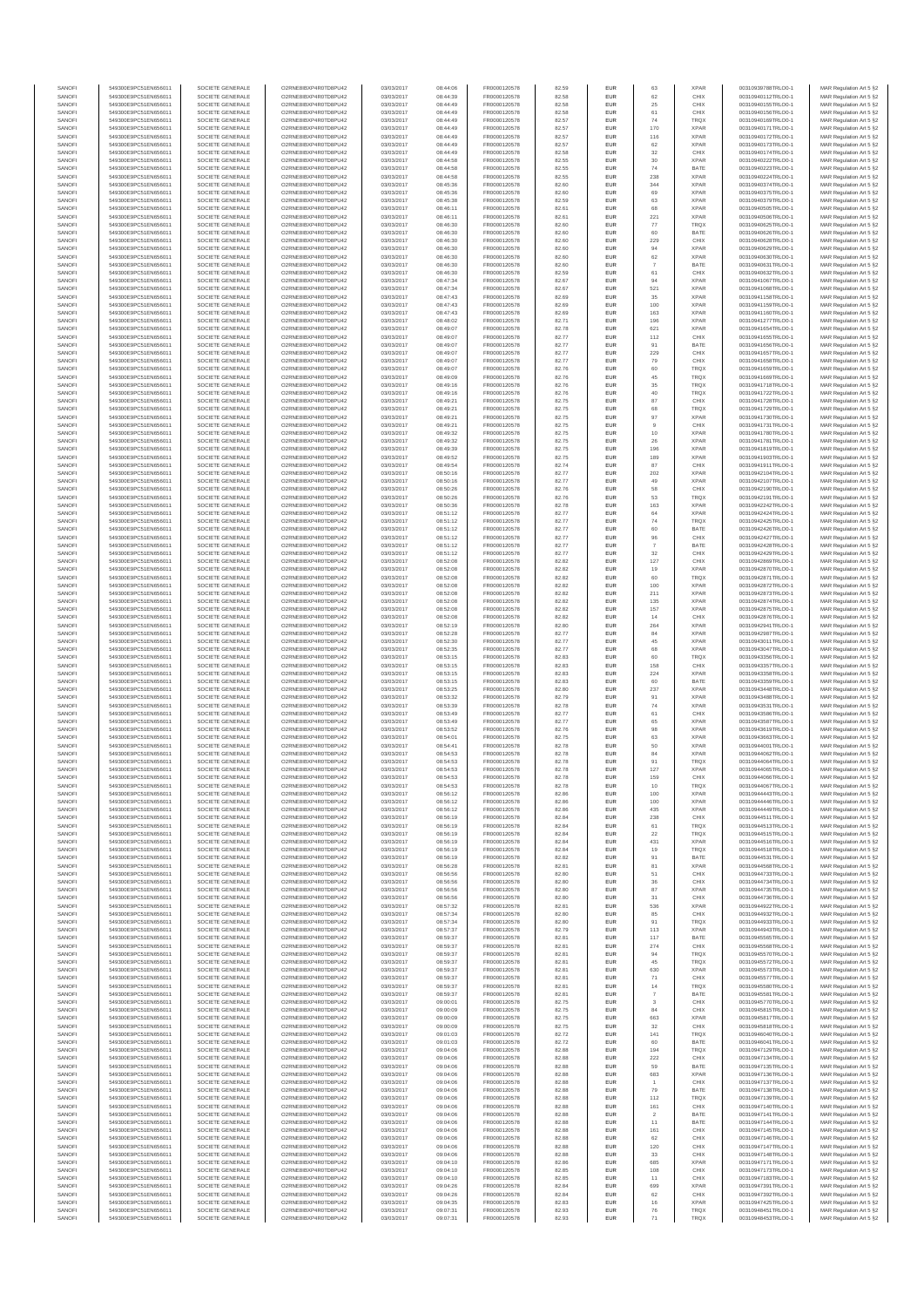| SANOFI           | 549300E9PC51EN656011                         | SOCIETE GENERALE                     | O2RNE8IBXP4R0TD8PLI42                         | 03/03/2017               | 09:07:31             | FR0000120578                 | 82.93          | <b>EUR</b>        | 308                      | CHIX                       | 00310948456TRLO0-1                       | MAR Regulation Art 5 §2                             |
|------------------|----------------------------------------------|--------------------------------------|-----------------------------------------------|--------------------------|----------------------|------------------------------|----------------|-------------------|--------------------------|----------------------------|------------------------------------------|-----------------------------------------------------|
| SANOFI           | 549300E9PC51EN656011                         | SOCIETE GENERALE                     | O2RNE8IBXP4R0TD8PU42                          | 03/03/2017               | 09:07:31             | FR0000120578                 | 82.93          | <b>EUR</b>        | 145                      | BATE                       | 00310948457TRLO0-1                       | MAR Regulation Art 5 §2                             |
| SANOFI<br>SANOFI | 549300E9PC51EN656011<br>549300E9PC51EN656011 | SOCIETE GENERALE<br>SOCIETE GENERALE | O2RNE8IBXP4R0TD8PU42<br>O2RNE8IBXP4R0TD8PLI42 | 03/03/2017<br>03/03/2017 | 09:07:31<br>09:07:31 | FR0000120578<br>FR0000120578 | 82.93<br>82.93 | EUR<br><b>EUR</b> | 453<br>334               | <b>XPAR</b><br><b>XPAR</b> | 00310948458TRLO0-1<br>00310948459TRLO0-1 | MAR Regulation Art 5 §2<br>MAR Regulation Art 5 §2  |
| SANOFI           | 549300E9PC51EN656011                         | SOCIETE GENERALE                     | O2RNE8IBXP4R0TD8PU42                          | 03/03/2017               | 09:07:31             | FR0000120578                 | 82.93          | EUR               |                          | BATE                       | 00310948461TRLO0-1                       | MAR Regulation Art 5 §2                             |
| SANOFI           | 549300E9PC51EN656011                         | SOCIETE GENERALE                     | O2RNE8IBXP4R0TD8PU42                          | 03/03/2017               | 09:07:31             | FR0000120578                 | 82.93          | EUR               | 80                       | TRQX                       | 00310948462TRLO0-1                       | MAR Regulation Art 5 §2                             |
| SANOFI<br>SANOFI | 549300E9PC51EN656011<br>549300E9PC51EN656011 | SOCIETE GENERALE<br>SOCIETE GENERALE | O2RNE8IBXP4R0TD8PU42<br>O2RNE8IBXP4R0TD8PU42  | 03/03/2017<br>03/03/2017 | 09:07:31<br>09:07:31 | FR0000120578<br>FR0000120578 | 82.93<br>82.93 | EUR<br>EUR        | 89<br>80                 | TRQX<br>CHIX               | 00310948463TRLO0-1<br>00310948464TRLO0-1 | MAR Regulation Art 5 §2<br>MAR Regulation Art 5 §2  |
| SANOFI           | 549300E9PC51EN656011                         | SOCIETE GENERALE                     | O2RNE8IBXP4R0TD8PU42                          | 03/03/2017               | 09:07:31             | FR0000120578                 | 82.93          | EUR               | 100                      | CHIX                       | 00310948465TRLO0-1                       | MAR Regulation Art 5 §2                             |
| SANOFI           | 549300E9PC51EN656011                         | SOCIETE GENERALE                     | O2RNE8IBXP4R0TD8PU42                          | 03/03/2017               | 09:07:32             | FR0000120578                 | 82.93          | EUR               |                          | CHIX                       | 00310948466TRLO0-1                       | MAR Regulation Art 5 §2                             |
| SANOFI<br>SANOFI | 549300E9PC51EN656011<br>549300E9PC51EN656011 | SOCIETE GENERALE<br>SOCIETE GENERALE | O2RNE8IBXP4R0TD8PLI42<br>O2RNE8IBXP4R0TD8PU42 | 03/03/2017<br>03/03/2017 | 09:07:32<br>09:07:41 | FR0000120578<br>FR0000120578 | 82.93<br>82.90 | <b>EUR</b><br>EUR | 20<br>600                | <b>TRQX</b><br><b>XPAR</b> | 00310948467TRLO0-1<br>00310948561TRLO0-1 | MAR Regulation Art 5 §2<br>MAR Regulation Art 5 §2  |
| SANOFI           | 549300E9PC51EN656011                         | SOCIETE GENERALE                     | O2RNE8IBXP4R0TD8PU42                          | 03/03/2017               | 09:07:41             | FR0000120578                 | 82.90          | <b>EUR</b>        | 382                      | <b>XPAR</b>                | 00310948562TRLO0-1                       | MAR Regulation Art 5 §2                             |
| SANOFI           | 549300E9PC51EN656011                         | SOCIETE GENERALE                     | O2RNE8IBXP4R0TD8PU42                          | 03/03/2017               | 09:07:50             | FR0000120578                 | 82.87          | EUR               | 60                       | CHIX                       | 00310948618TRLO0-1                       | MAR Regulation Art 5 §2                             |
| SANOFI           | 549300E9PC51EN656011                         | SOCIETE GENERALE                     | O2RNE8IBXP4R0TD8PU42                          | 03/03/2017               | 09:07:52             | FR0000120578                 | 82.86          | EUR               | 248                      | <b>XPAR</b>                | 00310948631TRLO0-1                       | MAR Regulation Art 5 §2                             |
| SANOFI<br>SANOFI | 549300E9PC51EN656011<br>549300E9PC51EN656011 | SOCIETE GENERALE<br>SOCIETE GENERALE | O2RNE8IBXP4R0TD8PU42<br>O2RNE8IBXP4R0TD8PU42  | 03/03/2017<br>03/03/2017 | 09:08:43<br>09:08:43 | FR0000120578<br>FR0000120578 | 82.86<br>82.86 | EUR<br>EUR        | 51<br>41                 | TRQX<br>TRQX               | 00310948927TRLO0-1<br>00310948929TRLO0-1 | MAR Regulation Art 5 §2<br>MAR Regulation Art 5 §2  |
| SANOFI           | 549300E9PC51EN656011                         | SOCIETE GENERALE                     | O2RNE8IBXP4R0TD8PU42                          | 03/03/2017               | 09:08:43             | FR0000120578                 | 82.86          | EUR               | 804                      | <b>XPAR</b>                | 00310948930TRLO0-1                       | MAR Regulation Art 5 §2                             |
| SANOFI           | 549300E9PC51EN656011                         | SOCIETE GENERALE                     | O2RNE8IBXP4R0TD8PU42                          | 03/03/2017               | 09:08:43             | FR0000120578                 | 82.86          | EUR               | 28                       | CHIX                       | 00310948931TRLO0-1                       | MAR Regulation Art 5 §2                             |
| SANOFI           | 549300E9PC51EN656011                         | SOCIETE GENERALE                     | O2RNE8IBXP4R0TD8PLI42                         | 03/03/2017               | 09:08:43             | FR0000120578                 | 82.86          | <b>EUR</b>        | 130                      | CHIX                       | 00310948933TRLO0-1                       | MAR Regulation Art 5 §2                             |
| SANOFI<br>SANOFI | 549300E9PC51EN656011<br>549300E9PC51EN656011 | SOCIETE GENERALE<br>SOCIETE GENERALE | O2RNE8IBXP4R0TD8PU42<br>O2RNE8IBXP4R0TD8PU42  | 03/03/2017<br>03/03/2017 | 09:08:43<br>09:08:43 | FR0000120578<br>FR0000120578 | 82.86<br>82.85 | EUR<br><b>EUR</b> | 178<br>23                | <b>XPAR</b><br>CHIX        | 00310948934TRLO0-1<br>00310948935TRLO0-1 | MAR Regulation Art 5 §2<br>MAR Regulation Art 5 §2  |
| SANOFI           | 549300E9PC51EN656011                         | SOCIETE GENERALE                     | O2RNE8IBXP4R0TD8PU42                          | 03/03/2017               | 09:08:50             | FR0000120578                 | 82.84          | EUR               | 847                      | <b>XPAR</b>                | 00310949026TRLO0-1                       | MAR Regulation Art 5 §2                             |
| SANOFI           | 549300E9PC51EN656011                         | SOCIETE GENERALE                     | O2RNESIBXP4R0TD8PLI42                         | 03/03/2017               | 09:09:38             | FR0000120578                 | 82.80          | EUR               | 179                      | <b>XPAR</b>                | 00310949286TRLO0-1                       | MAR Regulation Art 5 §2                             |
| SANOFI<br>SANOFI | 549300E9PC51EN656011                         | SOCIETE GENERALE<br>SOCIETE GENERALE | O2RNE8IBXP4R0TD8PU42<br>O2RNE8IBXP4R0TD8PU42  | 03/03/2017<br>03/03/2017 | 09:09:38             | FR0000120578<br>FR0000120578 | 82.80<br>82.80 | EUR<br>EUR        | 81<br>169                | TRQX<br>CHIX               | 00310949288TRLO0-1<br>00310949289TRLO0-1 | MAR Regulation Art 5 §2<br>MAR Regulation Art 5 §2  |
| SANOFI           | 549300E9PC51EN656011<br>549300E9PC51EN656011 | SOCIETE GENERALE                     | O2RNE8IBXP4R0TD8PU42                          | 03/03/2017               | 09:09:38<br>09:09:38 | FR0000120578                 | 82.80          | EUR               | 74                       | BATE                       | 00310949290TRLO0-1                       | MAR Regulation Art 5 §2                             |
| SANOFI           | 549300E9PC51EN656011                         | SOCIETE GENERALE                     | O2RNE8IBXP4R0TD8PU42                          | 03/03/2017               | 09:10:52             | FR0000120578                 | 82.86          | EUR               | 64                       | <b>XPAR</b>                | 00310949701TRLO0-1                       | MAR Regulation Art 5 §2                             |
| SANOFI           | 549300E9PC51EN656011                         | SOCIETE GENERALE                     | O2RNE8IBXP4R0TD8PU42                          | 03/03/2017               | 09:10:52             | FR0000120578                 | 82.86          | <b>EUR</b>        | 244                      | <b>XPAR</b>                | 00310949702TRLO0-1                       | MAR Regulation Art 5 §2                             |
| SANOFI<br>SANOFI | 549300E9PC51EN656011<br>549300E9PC51EN656011 | SOCIETE GENERALE<br>SOCIETE GENERALE | O2RNE8IBXP4R0TD8PU42<br>O2RNE8IBXP4R0TD8PU42  | 03/03/2017<br>03/03/2017 | 09:10:52<br>09:10:52 | FR0000120578<br>FR0000120578 | 82.86<br>82.85 | EUR<br><b>EUR</b> | 495<br>100               | <b>XPAR</b><br><b>TRQX</b> | 00310949703TRLO0-1<br>00310949704TRLO0-1 | MAR Regulation Art 5 §2<br>MAR Regulation Art 5 §2  |
| SANOFI           | 549300E9PC51EN656011                         | SOCIETE GENERALE                     | O2RNE8IBXP4R0TD8PU42                          | 03/03/2017               | 09:10:52             | FR0000120578                 | 82.85          | EUR               | 60                       | BATE                       | 00310949705TRLO0-1                       | MAR Regulation Art 5 §2                             |
| SANOFI           | 549300E9PC51EN656011                         | SOCIETE GENERALE                     | O2RNE8IBXP4R0TD8PU42                          | 03/03/2017               | 09:10:52             | FR0000120578                 | 82.84          | EUR               | 223                      | CHIX                       | 00310949706TRLO0-1                       | MAR Regulation Art 5 §2                             |
| SANOFI<br>SANOFI | 549300E9PC51EN656011<br>549300E9PC51EN656011 | SOCIETE GENERALE<br>SOCIETE GENERALE | O2RNE8IBXP4R0TD8PU42<br>O2RNE8IBXP4R0TD8PU42  | 03/03/2017<br>03/03/2017 | 09:10:52<br>09:13:03 | FR0000120578<br>FR0000120578 | 82.85<br>82.91 | EUR<br>EUR        | 221                      | BATE<br><b>XPAR</b>        | 00310949707TRLO0-1<br>00310950324TRLO0-1 | MAR Regulation Art 5 §2<br>MAR Regulation Art 5 §2  |
| SANOFI           | 549300E9PC51EN656011                         | SOCIETE GENERALE                     | O2RNE8IBXP4R0TD8PU42                          | 03/03/2017               | 09:13:03             | FR0000120578                 | 82.91          | <b>EUR</b>        | 100                      | <b>XPAR</b>                | 00310950327TRLO0-1                       | MAR Regulation Art 5 §2                             |
| SANOFI           | 549300E9PC51EN656011                         | SOCIETE GENERALE                     | O2RNE8IBXP4R0TD8PU42                          | 03/03/2017               | 09:13:03             | FR0000120578                 | 82.91          | EUR               | 573                      | <b>XPAR</b>                | 00310950328TRLO0-1                       | MAR Regulation Art 5 §2                             |
| SANOFI           | 549300E9PC51EN656011<br>549300E9PC51EN656011 | SOCIETE GENERALE                     | O2RNE8IBXP4R0TD8PU42<br>O2RNE8IBXP4R0TD8PU42  | 03/03/2017               | 09:13:03             | FR0000120578<br>FR0000120578 | 82.90          | <b>EUR</b>        | 64                       | CHIX                       | 00310950329TRLO0-1                       | MAR Regulation Art 5 §2                             |
| SANOFI<br>SANOFI | 549300E9PC51EN656011                         | SOCIETE GENERALE<br>SOCIETE GENERALE | O2RNE8IBXP4R0TD8PU42                          | 03/03/2017<br>03/03/2017 | 09:13:03<br>09:13:03 | FR0000120578                 | 82.90<br>82.90 | EUR<br>EUR        | 232                      | CHIX<br>TRQX               | 00310950330TRLO0-1<br>00310950331TRLO0-1 | MAR Regulation Art 5 §2<br>MAR Regulation Art 5 §2  |
| SANOFI           | 549300E9PC51EN656011                         | SOCIETE GENERALE                     | O2RNE8IBXP4R0TD8PU42                          | 03/03/2017               | 09:13:24             | FR0000120578                 | 82.89          | EUR               | 768                      | <b>XPAR</b>                | 00310950454TRLO0-1                       | MAR Regulation Art 5 §2                             |
| SANOFI           | 549300E9PC51EN656011                         | SOCIETE GENERALE                     | O2RNE8IBXP4R0TD8PU42                          | 03/03/2017               | 09:13:24             | FR0000120578                 | 82.89          | EUR               | 101                      | BATE                       | 00310950455TRLO0-1                       | MAR Regulation Art 5 §2                             |
| SANOFI<br>SANOFI | 549300E9PC51EN656011<br>549300E9PC51EN656011 | SOCIETE GENERALE<br>SOCIETE GENERALE | O2RNE8IBXP4R0TD8PU42<br>O2RNE8IBXP4R0TD8PLI42 | 03/03/2017<br>03/03/2017 | 09:13:24<br>09:13:24 | FR0000120578<br>FR0000120578 | 82.89<br>82.89 | EUR<br>EUR        | 244<br>11                | CHIX<br>BATE               | 00310950456TRLO0-1<br>00310950457TRLO0-1 | MAR Regulation Art 5 §2<br>MAR Regulation Art 5 §2  |
| SANOFI           | 549300E9PC51EN656011                         | SOCIETE GENERALE                     | O2RNE8IBXP4R0TD8PU42                          | 03/03/2017               | 09:13:24             | FR0000120578                 | 82.89          | <b>EUR</b>        | 111                      | CHIX                       | 00310950460TRLO0-1                       | MAR Regulation Art 5 §2                             |
| SANOFI           | 549300E9PC51EN656011                         | SOCIETE GENERALE                     | O2RNE8IBXP4R0TD8PU42                          | 03/03/2017               | 09:14:00             | FR0000120578                 | 82.87          | EUR               | 38                       | TRQX                       | 00310950625TRLO0-1                       | MAR Regulation Art 5 §2                             |
| SANOFI           | 549300E9PC51EN656011                         | SOCIETE GENERALE<br>SOCIETE GENERALE | O2RNE8IBXP4R0TD8PU42                          | 03/03/2017               | 09:14:00             | FR0000120578                 | 82.87          | <b>EUR</b>        | 63                       | CHIX                       | 00310950626TRLO0-1                       | MAR Regulation Art 5 §2                             |
| SANOFI<br>SANOFI | 549300E9PC51EN656011<br>549300E9PC51EN656011 | SOCIETE GENERALE                     | O2RNE8IBXP4R0TD8PU42<br>O2RNE8IBXP4R0TD8PU42  | 03/03/2017<br>03/03/2017 | 09:14:00<br>09:14:00 | FR0000120578<br>FR0000120578 | 82.87<br>82.87 | EUR<br>EUR        | $32\,$<br>$\overline{2}$ | TRQX<br><b>TRQX</b>        | 00310950627TRLO0-1<br>00310950629TRLO0-1 | MAR Regulation Art 5 §2<br>MAR Regulation Art 5 §2  |
| SANOFI           | 549300E9PC51EN656011                         | SOCIETE GENERALE                     | O2RNE8IBXP4R0TD8PU42                          | 03/03/2017               | 09:14:00             | FR0000120578                 | 82.87          | EUR               | 247                      | <b>XPAR</b>                | 00310950630TRLO0-1                       | MAR Regulation Art 5 §2                             |
| SANOFI           | 549300E9PC51EN656011                         | SOCIETE GENERALE                     | O2RNE8IBXP4R0TD8PLI42                         | 03/03/2017               | 09:14:00             | FR0000120578                 | 82.87          | EUR               | $22\,$                   | TRQX                       | 00310950631TRLO0-1                       | MAR Regulation Art 5 §2                             |
| SANOFI<br>SANOFI | 549300E9PC51EN656011<br>549300E9PC51EN656011 | SOCIETE GENERALE<br>SOCIETE GENERALE | O2RNE8IBXP4R0TD8PU42<br>O2RNE8IBXP4R0TD8PU42  | 03/03/2017<br>03/03/2017 | 09:14:00<br>09:14:00 | FR0000120578<br>FR0000120578 | 82.87<br>82.87 | EUR<br>EUR        | 12                       | CHIX<br>CHIX               | 00310950633TRLO0-1<br>00310950634TRLO0-1 | MAR Regulation Art 5 §2                             |
| SANOFI           | 549300E9PC51EN656011                         | SOCIETE GENERALE                     | O2RNE8IBXP4R0TD8PU42                          | 03/03/2017               | 09:15:05             | FR0000120578                 | 82.93          | <b>EUR</b>        | 67                       | BATE                       | 00310950895TRLO0-1                       | MAR Regulation Art 5 §2<br>MAR Regulation Art 5 §2  |
| SANOFI           | 549300E9PC51EN656011                         | SOCIETE GENERALE                     | O2RNE8IBXP4R0TD8PU42                          | 03/03/2017               | 09:15:05             | FR0000120578                 | 82.93          | EUR               | 533                      | <b>XPAR</b>                | 00310950896TRLO0-1                       | MAR Regulation Art 5 §2                             |
| SANOFI           | 549300E9PC51EN656011                         | SOCIETE GENERALE                     | O2RNE8IBXP4R0TD8PU42                          | 03/03/2017               | 09:15:05             | FR0000120578                 | 82.93          | <b>EUR</b>        | 284                      | <b>XPAR</b>                | 00310950897TRLO0-1                       | MAR Regulation Art 5 §2                             |
| SANOFI<br>SANOFI | 549300E9PC51EN656011<br>549300E9PC51EN656011 | SOCIETE GENERALE<br>SOCIETE GENERALE | O2RNE8IBXP4R0TD8PU42<br>O2RNE8IBXP4R0TD8PU42  | 03/03/2017<br>03/03/2017 | 09:15:06<br>09:15:06 | FR0000120578<br>FR0000120578 | 82.92<br>82.92 | EUR<br>EUR        | 84<br>174                | <b>TRQX</b><br>CHIX        | 00310950899TRLO0-1<br>00310950901TRLO0-1 | MAR Regulation Art 5 §2<br>MAR Regulation Art 5 §2  |
| SANOFI           | 549300E9PC51EN656011                         | SOCIETE GENERALE                     | O2RNE8IBXP4R0TD8PU42                          | 03/03/2017               | 09:15:06             | FR0000120578                 | 82.92          | EUR               | 19                       | TRQX                       | 00310950903TRLO0-1                       | MAR Regulation Art 5 §2                             |
| SANOFI           | 549300E9PC51EN656011                         | SOCIETE GENERALE                     | O2RNE8IBXP4R0TD8PU42                          | 03/03/2017               | 09:16:48             | FR0000120578                 | 82.93          | EUR               | 225                      | CHIX                       | 00310951325TRLO0-1                       | MAR Regulation Art 5 §2                             |
| SANOFI<br>SANOFI | 549300E9PC51EN656011<br>549300E9PC51EN656011 | SOCIETE GENERALE<br>SOCIETE GENERALE | O2RNE8IBXP4R0TD8PU42<br>O2RNE8IBXP4R0TD8PU42  | 03/03/2017<br>03/03/2017 | 09:16:48<br>09:16:48 | FR0000120578<br>FR0000120578 | 82.93<br>82.93 | EUR<br>EUR        | 85<br>85                 | BATE<br><b>TRQX</b>        | 00310951329TRLO0-1<br>00310951330TRLO0-1 | MAR Regulation Art 5 §2<br>MAR Regulation Art 5 §2  |
| SANOFI           | 549300E9PC51EN656011                         | SOCIETE GENERALE                     | O2RNE8IBXP4R0TD8PU42                          | 03/03/2017               | 09:16:48             | FR0000120578                 | 82.93          | <b>EUR</b>        | 135                      | <b>XPAR</b>                | 00310951331TRLO0-1                       | MAR Regulation Art 5 §2                             |
| SANOFI           | 549300E9PC51EN656011                         | SOCIETE GENERALE                     | O2RNE8IBXP4R0TD8PU42                          | 03/03/2017               | 09:16:48             | FR0000120578                 | 82.93          | EUR               | 115                      | <b>XPAR</b>                | 00310951332TRLO0-1                       | MAR Regulation Art 5 §2                             |
| SANOFI           | 549300E9PC51EN656011                         | SOCIETE GENERALE                     | O2RNE8IBXP4R0TD8PU42                          | 03/03/2017               | 09:16:48             | FR0000120578                 | 82.93          | <b>EUR</b>        | 221                      | <b>XPAR</b>                | 00310951333TRLO0-1                       | MAR Regulation Art 5 §2                             |
| SANOFI<br>SANOFI | 549300E9PC51EN656011<br>549300E9PC51EN656011 | SOCIETE GENERALE<br>SOCIETE GENERALE | O2RNE8IBXP4R0TD8PU42<br>O2RNE8IBXP4R0TD8PU42  | 03/03/2017<br>03/03/2017 | 09:16:48<br>09:16:49 | FR0000120578<br>FR0000120578 | 82.93<br>82.93 | EUR<br>EUR        | 88<br>227                | TRQX<br>CHIX               | 00310951334TRLO0-1<br>00310951336TRLO0-1 | MAR Regulation Art 5 §2<br>MAR Regulation Art 5 §2  |
| SANOFI           | 549300E9PC51EN656011                         | SOCIETE GENERALE                     | O2RNE8IBXP4R0TD8PU42                          | 03/03/2017               | 09:16:55             | FR0000120578                 | 82.92          | EUR               | 305                      | <b>XPAR</b>                | 00310951387TRLO0-1                       | MAR Regulation Art 5 §2                             |
| SANOFI           | 549300E9PC51EN656011                         | SOCIETE GENERALE                     | O2RNE8IBXP4R0TD8PU42                          | 03/03/2017               | 09:16:55             | FR0000120578                 | 82.92          | EUR               | 479                      | <b>XPAR</b>                | 00310951389TRLO0-1                       | MAR Regulation Art 5 §2                             |
| SANOFI<br>SANOFI | 549300E9PC51EN656011<br>549300E9PC51EN656011 | SOCIETE GENERALE<br>SOCIETE GENERALE | O2RNE8IBXP4R0TD8PU42<br>O2RNE8IBXP4R0TD8PU42  | 03/03/2017<br>03/03/2017 | 09:17:37<br>09:17:37 | FR0000120578<br>FR0000120578 | 82.95<br>82.95 | <b>EUR</b><br>EUR | 228<br>179               | <b>XPAR</b><br><b>XPAR</b> | 00310951644TRLO0-1<br>00310951645TRLO0-1 | MAR Regulation Art 5 §2                             |
| SANOFI           | 549300E9PC51EN656011                         | SOCIETE GENERALE                     | O2RNE8IBXP4R0TD8PU42                          | 03/03/2017               | 09:17:37             | FR0000120578                 | 82.95          | <b>EUR</b>        | $\overline{\mathbf{3}}$  | <b>XPAR</b>                | 00310951646TRLO0-1                       | MAR Regulation Art 5 §2<br>MAR Regulation Art 5 §2  |
| SANOFI           | 549300E9PC51EN656011                         | SOCIETE GENERALE                     | O2RNE8IBXP4R0TD8PU42                          | 03/03/2017               | 09:18:16             | FR0000120578                 | 82.94          | EUR               | 63                       | <b>XPAR</b>                | 00310951866TRLO0-1                       | MAR Regulation Art 5 §2                             |
| SANOFI           | 549300E9PC51EN656011                         | SOCIETE GENERALE                     | O2RNE8IBXP4R0TD8PU42                          | 03/03/2017               | 09:18:16             | FR0000120578                 | 82.94          | <b>EUR</b>        | 193                      | CHIX                       | 00310951867TRLO0-1                       | MAR Regulation Art 5 §2                             |
| SANOFI<br>SANOFI | 549300E9PC51EN656011                         | SOCIETE GENERALE<br>SOCIETE GENERALE | O2RNE8IBXP4R0TD8PU42<br>O2RNE8IBXP4R0TD8PLI42 | 03/03/2017<br>03/03/2017 | 09:18:17             | FR0000120578<br>FR0000120578 | 82.94<br>82.93 | EUR<br>EUR        | 133                      | CHIX<br><b>XPAR</b>        | 00310951884TRLO0-1<br>00310951885TRLO0-1 | MAR Regulation Art 5 §2<br>MAR Regulation Art 5 §2  |
| SANOFI           | 549300E9PC51EN656011<br>549300E9PC51EN656011 | SOCIETE GENERALE                     | O2RNE8IBXP4R0TD8PU42                          | 03/03/2017               | 09:18:17<br>09:18:48 | FR0000120578                 | 82.93          | EUR               | $27\,$                   | <b>XPAR</b>                | 00310952124TRLO0-1                       | MAR Regulation Art 5 §2                             |
| SANOFI           | 549300E9PC51EN656011                         | SOCIETE GENERALE                     | O2RNE8IBXP4R0TD8PU42                          | 03/03/2017               | 09:18:51             | FR0000120578                 | 82.93          | EUR               | 47                       | BATE                       | 00310952133TRLO0-1                       | MAR Regulation Art 5 §2                             |
| SANOFI           | 549300E9PC51EN656011                         | SOCIETE GENERALE                     | O2RNE8IBXP4R0TD8PU42                          | 03/03/2017               | 09:18:51             | FR0000120578                 | 82.93          | <b>EUR</b>        | 43                       | <b>XPAR</b>                | 00310952134TRLO0-1                       | MAR Regulation Art 5 §2                             |
| SANOFI<br>SANOFI | 549300E9PC51EN656011<br>549300E9PC51EN656011 | SOCIETE GENERALE<br>SOCIETE GENERALE | O2RNE8IBXP4R0TD8PU42<br>O2RNE8IBXP4R0TD8PU42  | 03/03/2017<br>03/03/2017 | 09:20:10<br>09:20:36 | FR0000120578<br>FR0000120578 | 82.98<br>83.02 | EUR<br><b>EUR</b> | 64<br>272                | <b>XPAR</b><br><b>XPAR</b> | 00310952532TRLO0-1<br>00310952702TRLO0-1 | MAR Regulation Art 5 §2<br>MAR Regulation Art 5 §2  |
| SANOFI           | 549300E9PC51EN656011                         | SOCIETE GENERALE                     | O2RNE8IBXP4R0TD8PU42                          | 03/03/2017               | 09:20:36             | FR0000120578                 | 83.01          | EUR               | 135                      | BATE                       | 00310952703TRLO0-1                       | MAR Regulation Art 5 §2                             |
| SANOFI           | 549300E9PC51EN656011                         | SOCIETE GENERALE                     | O2RNE8IBXP4R0TD8PU42                          | 03/03/2017               | 09:20:36             | FR0000120578                 | 83.01          | EUR               | 226                      | CHIX                       | 00310952704TRLO0-1                       | MAR Regulation Art 5 §2                             |
| SANOFI           | 549300E9PC51EN656011                         | SOCIETE GENERALE                     | O2RNE8IBXP4R0TD8PU42<br>O2RNESIBXP4R0TD8PLI42 | 03/03/2017               | 09:20:36             | FR0000120578                 | 83.00          | EUR               | 48                       | CHIX                       | 00310952705TRLO0-1                       | MAR Regulation Art 5 §2                             |
| SANOFI<br>SANOFI | 549300E9PC51EN656011<br>549300E9PC51EN656011 | SOCIETE GENERALE<br>SOCIETE GENERALE | O2RNE8IBXP4R0TD8PU42                          | 03/03/2017<br>03/03/2017 | 09:20:36<br>09:20:36 | FR0000120578<br>FR0000120578 | 83.01<br>83.01 | EUR<br>EUR        | 110<br>100               | CHIX<br>CHIX               | 00310952706TRLO0-1<br>00310952707TRLO0-1 | MAR Regulation Art 5 §2<br>MAR Regulation Art 5 §2  |
| SANOFI           | 549300E9PC51EN656011                         | SOCIETE GENERALE                     | O2RNE8IBXP4R0TD8PU42                          | 03/03/2017               | 09:20:36             | FR0000120578                 | 83.01          | EUR               | 20                       | CHIX                       | 00310952708TRLO0-1                       | MAR Regulation Art 5 §2                             |
| SANOFI           | 549300E9PC51EN656011                         | SOCIETE GENERALE                     | O2RNE8IBXP4R0TD8PU42                          | 03/03/2017               | 09:20:36             | FR0000120578                 | 83.01          | <b>EUR</b>        | 53                       | CHIX                       | 00310952709TRLO0-1                       | MAR Regulation Art 5 §2                             |
| SANOFI<br>SANOFI | 549300E9PC51EN656011<br>549300E9PC51EN656011 | SOCIETE GENERALE<br>SOCIETE GENERALE | O2RNE8IBXP4R0TD8PU42<br>O2RNE8IBXP4R0TD8PU42  | 03/03/2017<br>03/03/2017 | 09:20:36<br>09:20:40 | FR0000120578<br>FR0000120578 | 83.01<br>82.99 | EUR<br><b>EUR</b> | 211                      | BATE<br><b>TRQX</b>        | 00310952710TRLO0-1<br>00310952727TRLO0-1 | MAR Regulation Art 5 §2<br>MAR Regulation Art 5 §2  |
| SANOFI           | 549300E9PC51EN656011                         | SOCIETE GENERALE                     | O2RNE8IBXP4R0TD8PU42                          | 03/03/2017               | 09:20:40             | FR0000120578                 | 82.99          | EUR               |                          | <b>XPAR</b>                | 00310952731TRLO0-1                       | MAR Regulation Art 5 §2                             |
| SANOFI           | 549300E9PC51EN656011                         | SOCIETE GENERALE                     | O2RNE8IBXP4R0TD8PU42                          | 03/03/2017               | 09:20:40             | FR0000120578                 | 82.99          | <b>EUR</b>        | 110                      | <b>TRQX</b>                | 00310952732TRLO0-1                       | MAR Regulation Art 5 §2                             |
| SANOFI           | 549300E9PC51EN656011                         | SOCIETE GENERALE                     | O2RNE8IBXP4R0TD8PU42<br>O2RNESIBXP4R0TD8PLI42 | 03/03/2017               | 09:20:40             | FR0000120578                 | 82.99          | EUR               | 54                       | TRQX<br><b>XPAR</b>        | 00310952733TRLO0-1<br>00310952776TRLO0-1 | MAR Regulation Art 5 §2                             |
| SANOFI<br>SANOFI | 549300E9PC51EN656011<br>549300E9PC51EN656011 | SOCIETE GENERALE<br>SOCIETE GENERALE | O2RNE8IBXP4R0TD8PU42                          | 03/03/2017<br>03/03/2017 | 09:20:47<br>09:20:56 | FR0000120578<br>FR0000120578 | 82.98<br>82.94 | EUR<br>EUR        | 63<br>63                 | CHIX                       | 00310952819TRLO0-1                       | MAR Regulation Art 5 §2<br>MAR Regulation Art 5 §2  |
| SANOFI           | 549300E9PC51EN656011                         | SOCIETE GENERALE                     | O2RNE8IBXP4R0TD8PU42                          | 03/03/2017               | 09:22:03             | FR0000120578                 | 82.94          | EUR               | 144                      | CHIX                       | 00310953148TRLO0-1                       | MAR Regulation Art 5 §2                             |
| SANOFI           | 549300E9PC51EN656011                         | SOCIETE GENERALE                     | O2RNE8IBXP4R0TD8PLI42<br>O2RNE8IBXP4R0TD8PU42 | 03/03/2017               | 09:22:03             | FR0000120578                 | 82.94          | <b>EUR</b>        | 62                       | CHIX                       | 00310953149TRLO0-1<br>00310953150TRLO0-1 | MAR Regulation Art 5 §2<br>MAR Regulation Art 5 \$2 |
| SANOFI<br>SANOFI | 549300E9PC51EN656011<br>549300E9PC51EN656011 | SOCIETE GENERALE<br>SOCIETE GENERALE | O2RNE8IBXP4R0TD8PU42                          | 03/03/2017<br>03/03/2017 | 09:22:03<br>09:22:03 | FR0000120578<br>FR0000120578 | 82.94<br>82.94 | EUR<br><b>EUR</b> | 125<br>21                | TRQX<br>CHIX               | 00310953151TRLO0-1                       | MAR Regulation Art 5 §2                             |
| SANOFI           | 549300E9PC51EN656011                         | SOCIETE GENERALE                     | O2RNE8IBXP4R0TD8PU42                          | 03/03/2017               | 09:22:03             | FR0000120578                 | 82.94          | EUR               | 17                       | <b>TRQX</b>                | 00310953152TRLO0-1                       | MAR Regulation Art 5 §2                             |
| SANOFI           | 549300E9PC51EN656011                         | SOCIETE GENERALE                     | O2RNE8IBXP4R0TD8PU42                          | 03/03/2017               | 09:22:05             | FR0000120578                 | 82.93          | EUR               | $74\,$                   | BATE                       | 00310953175TRLO0-1                       | MAR Regulation Art 5 §2                             |
| SANOFI<br>SANOFI | 549300E9PC51EN656011<br>549300E9PC51EN656011 | SOCIETE GENERALE<br>SOCIETE GENERALE | O2RNE8IBXP4R0TD8PU42<br>O2RNESIBXP4R0TD8PLI42 | 03/03/2017<br>03/03/2017 | 09:22:24<br>09:23:28 | FR0000120578<br>FR0000120578 | 82.90<br>82.90 | EUR<br>EUR        | 62<br>60                 | CHIX<br>BATE               | 00310953278TRLO0-1<br>00310953640TRLO0-1 | MAR Regulation Art 5 §2<br>MAR Regulation Art 5 §2  |
| SANOFI           | 549300E9PC51EN656011                         | SOCIETE GENERALE                     | O2RNE8IBXP4R0TD8PLI42                         | 03/03/2017               | 09:25:04             | FR0000120578                 | 82.97          | <b>EUR</b>        | 163                      | <b>TRQX</b>                | 00310954278TRLO0-1                       | MAR Regulation Art 5 §2                             |
| SANOFI           | 549300E9PC51EN656011                         | SOCIETE GENERALE                     | O2RNE8IBXP4R0TD8PU42                          | 03/03/2017               | 09:25:04             | FR0000120578                 | 82.97          | EUR               | 100                      | TRQX                       | 00310954281TRLO0-1                       | MAR Regulation Art 5 §2                             |
| SANOFI<br>SANOFI | 549300E9PC51EN656011<br>549300E9PC51EN656011 | SOCIETE GENERALE<br>SOCIETE GENERALE | O2RNE8IBXP4R0TD8PU42<br>O2RNE8IBXP4R0TD8PU42  | 03/03/2017<br>03/03/2017 | 09:26:11<br>09:26:11 | FR0000120578<br>FR0000120578 | 82.96<br>82.96 | <b>EUR</b><br>EUR | 90<br>196                | <b>TROX</b><br>CHIX        | 00310954936TRLO0-1<br>00310954938TRLO0-1 | MAR Regulation Art 5 §2<br>MAR Regulation Art 5 §2  |
| SANOFI           | 549300E9PC51EN656011                         | SOCIETE GENERALE                     | O2RNE8IBXP4R0TD8PU42                          | 03/03/2017               | 09:26:11             | FR0000120578                 | 82.96          | EUR               | 101                      | BATE                       | 00310954940TRLO0-1                       | MAR Regulation Art 5 §2                             |
| SANOFI           | 549300E9PC51EN656011                         | SOCIETE GENERALE                     | O2RNE8IBXP4R0TD8PU42                          | 03/03/2017               | 09:26:11             | FR0000120578                 | 82.96          | EUR               | 26                       | <b>TRQX</b>                | 00310954941TRLO0-1                       | MAR Regulation Art 5 §2                             |
| SANOFI<br>SANOFI | 549300E9PC51EN656011<br>549300E9PC51EN656011 | SOCIETE GENERALE<br>SOCIETE GENERALE | O2RNE8IBXP4R0TD8PU42<br>O2RNE8IBXP4R0TD8PU42  | 03/03/2017<br>03/03/2017 | 09:26:11<br>09:26:18 | FR0000120578<br>FR0000120578 | 82.96<br>82.95 | EUR<br>EUR        | 100<br>327               | CHIX<br>CHIX               | 00310954942TRLO0-1<br>00310954995TRLO0-1 | MAR Regulation Art 5 §2<br>MAR Regulation Art 5 §2  |
| SANOFI           | 549300E9PC51EN656011                         | SOCIETE GENERALE                     | O2RNE8IBXP4R0TD8PU42                          | 03/03/2017               | 09:26:18             | FR0000120578                 | 82.95          | EUR               | 12                       | CHIX                       | 00310954996TRLO0-1                       | MAR Regulation Art 5 §2                             |
| SANOFI           | 549300E9PC51EN656011                         | SOCIETE GENERALE                     | O2RNE8IBXP4R0TD8PU42                          | 03/03/2017               | 09:26:18             | FR0000120578                 | 82.95          | <b>EUR</b>        | 100                      | CHIX                       | 00310954997TRLO0-1                       | MAR Regulation Art 5 §2                             |
| SANOFI           | 549300E9PC51EN656011                         | SOCIETE GENERALE                     | O2RNE8IBXP4R0TD8PU42                          | 03/03/2017               | 09:26:18             | FR0000120578                 | 82.95          | EUR               | 54                       | CHIX                       | 00310954998TRLO0-1                       | MAR Regulation Art 5 §2                             |
| SANOFI<br>SANOFI | 549300E9PC51EN656011<br>549300E9PC51EN656011 | SOCIETE GENERALE<br>SOCIETE GENERALE | O2RNE8IBXP4R0TD8PU42<br>O2RNE8IBXP4R0TD8PU42  | 03/03/2017<br>03/03/2017 | 09:26:34<br>09:28:38 | FR0000120578<br>FR0000120578 | 82.92<br>82.92 | <b>EUR</b><br>EUR | 62<br>79                 | CHIX<br>TRQX               | 00310955069TRLO0-1<br>00310956004TRLO0-1 | MAR Regulation Art 5 §2<br>MAR Regulation Art 5 §2  |
| SANOFI           | 549300E9PC51EN656011                         | SOCIETE GENERALE                     | O2RNE8IBXP4R0TD8PU42                          | 03/03/2017               | 09:28:38             | FR0000120578                 | 82.92          | <b>EUR</b>        | 18                       | BATE                       | 00310956005TRLO0-1                       | MAR Regulation Art 5 §2                             |
| SANOFI           | 549300E9PC51EN656011                         | SOCIETE GENERALE                     | O2RNE8IBXP4R0TD8PU42                          | 03/03/2017               | 09:28:38             | FR0000120578                 | 82.92          | EUR               | 66                       | BATE                       | 00310956006TRLO0-1                       | MAR Regulation Art 5 §2                             |
| SANOFI           | 549300E9PC51EN656011                         | SOCIETE GENERALE                     | O2RNE8IBXP4R0TD8PU42                          | 03/03/2017               | 09:28:38             | FR0000120578                 | 82.92          | EUR               | 119                      | CHIX                       | 00310956007TRLO0-1                       | MAR Regulation Art 5 §2                             |
| SANOFI<br>SANOFI | 549300E9PC51EN656011<br>549300E9PC51EN656011 | SOCIETE GENERALE<br>SOCIETE GENERALE | O2RNE8IBXP4R0TD8PU42<br>O2RNE8IBXP4R0TD8PU42  | 03/03/2017<br>03/03/2017 | 09:28:38<br>09:28:38 | FR0000120578<br>FR0000120578 | 82.92<br>82.92 | EUR<br>EUR        | 85<br>17                 | CHIX<br>BATE               | 00310956008TRLO0-1<br>00310956009TRLO0-1 | MAR Regulation Art 5 §2<br>MAR Regulation Art 5 §2  |
| SANOFI           | 549300E9PC51EN656011                         | SOCIETE GENERALE                     | O2RNE8IBXP4R0TD8PU42                          | 03/03/2017               | 09:29:47             | FR0000120578                 | 82.95          | <b>EUR</b>        | 168                      | <b>TRQX</b>                | 00310956478TRLO0-1                       | MAR Regulation Art 5 §2                             |
| SANOFI           | 549300E9PC51EN656011                         | SOCIETE GENERALE                     | O2RNE8IBXP4R0TD8PU42                          | 03/03/2017               | 09:29:47             | FR0000120578                 | 82.95          | EUR               | 238                      | CHIX                       | 00310956481TRLO0-1                       | MAR Regulation Art 5 §2                             |
| SANOFI<br>SANOFI | 549300E9PC51EN656011<br>549300E9PC51EN656011 | SOCIETE GENERALE<br>SOCIETE GENERALE | O2RNE8IBXP4R0TD8PU42<br>O2RNE8IBXP4R0TD8PU42  | 03/03/2017<br>03/03/2017 | 09:29:47<br>09:29:47 | FR0000120578<br>FR0000120578 | 82.95<br>82.95 | <b>EUR</b><br>EUR | 151                      | CHIX<br>TRQX               | 00310956486TRLO0-1<br>00310956490TRLO0-1 | MAR Regulation Art 5 §2<br>MAR Regulation Art 5 §2  |
| SANOFI           | 549300E9PC51EN656011                         | SOCIETE GENERALE                     | O2RNE8IBXP4R0TD8PU42                          | 03/03/2017               | 09:30:34             | FR0000120578                 | 82.96          | EUR               | $35\,$                   | <b>XPAR</b>                | 00310956952TRLO0-1                       | MAR Regulation Art 5 §2                             |
| SANOFI           | 549300E9PC51EN656011                         | SOCIETE GENERALE                     | O2RNE8IBXP4R0TD8PU42                          | 03/03/2017               | 09:30:34             | FR0000120578                 | 82.96          | EUR               | 53                       | <b>TRQX</b>                | 00310956953TRLO0-1                       | MAR Regulation Art 5 §2                             |
| SANOFI           | 549300E9PC51EN656011                         | SOCIETE GENERALE                     | O2RNE8IBXP4R0TD8PU42                          | 03/03/2017               | 09:30:34             | FR0000120578                 | 82.96          | EUR               | 56                       | CHIX                       | 00310956954TRLO0-1                       | MAR Regulation Art 5 §2                             |
| SANOFI<br>SANOFI | 549300E9PC51EN656011<br>549300E9PC51EN656011 | SOCIETE GENERALE<br>SOCIETE GENERALE | O2RNE8IBXP4R0TD8PU42<br>O2RNE8IBXP4R0TD8PU42  | 03/03/2017<br>03/03/2017 | 09:30:34<br>09:30:34 | FR0000120578<br>FR0000120578 | 82.96<br>82.96 | EUR<br>EUR        | 316<br>42                | <b>XPAR</b><br>TRQX        | 00310956955TRLO0-1<br>00310956957TRLO0-1 | MAR Regulation Art 5 §2<br>MAR Regulation Art 5 §2  |
| SANOFI           | 549300E9PC51EN656011                         | SOCIETE GENERALE                     | O2RNE8IBXP4R0TD8PU42                          | 03/03/2017               | 09:30:34             | FR0000120578                 | 82.96          | <b>EUR</b>        | 100                      | CHIX                       | 00310956959TRLO0-1                       | MAR Regulation Art 5 §2                             |
| SANOFI           | 549300E9PC51EN656011                         | SOCIETE GENERALE                     | O2RNE8IBXP4R0TD8PU42                          | 03/03/2017               | 09:30:34             | FR0000120578                 | 82.96          | EUR               | 34                       | CHIX                       | 00310956961TRLO0-1                       | MAR Regulation Art 5 §2                             |
| SANOFI<br>SANOFI | 549300E9PC51EN656011<br>549300E9PC51EN656011 | SOCIETE GENERALE<br>SOCIETE GENERALE | O2RNE8IBXP4R0TD8PU42<br>O2RNE8IBXP4R0TD8PU42  | 03/03/2017<br>03/03/2017 | 09:30:53<br>09:30:53 | FR0000120578<br>FR0000120578 | 82.95<br>82.95 | <b>EUR</b><br>EUR | 252<br>63                | <b>XPAR</b><br>CHIX        | 00310957103TRLO0-1<br>00310957104TRLO0-1 | MAR Regulation Art 5 §2<br>MAR Regulation Art 5 §2  |
| SANOFI           | 549300E9PC51EN656011                         | SOCIETE GENERALE                     | O2RNE8IBXP4R0TD8PU42                          | 03/03/2017               | 09:30:53             | FR0000120578                 | 82.95          | EUR               | 85                       | BATE                       | 00310957105TRLO0-1                       | MAR Regulation Art 5 §2                             |
| SANOFI           | 549300E9PC51EN656011                         | SOCIETE GENERALE                     | O2RNE8IBXP4R0TD8PU42                          | 03/03/2017               | 09:30:53             | FR0000120578                 | 82.95          | EUR               | 15                       | BATE                       | 00310957106TRLO0-1                       | MAR Regulation Art 5 §2                             |
| SANOFI<br>SANOFI | 549300E9PC51EN656011<br>549300E9PC51EN656011 | SOCIETE GENERALE<br>SOCIETE GENERALE | O2RNE8IBXP4R0TD8PU42<br>O2RNE8IBXP4R0TD8PU42  | 03/03/2017               | 09:30:53<br>09:30:53 | FR0000120578<br>FR0000120578 | 82.95<br>82.95 | EUR<br><b>EUR</b> | $12\,$<br>29             | CHIX<br>CHIX               | 00310957107TRLO0-1<br>00310957108TRLO0-1 | MAR Regulation Art 5 §2                             |
| SANOFI           | 549300E9PC51EN656011                         | SOCIETE GENERALE                     | O2RNE8IBXP4R0TD8PU42                          | 03/03/2017<br>03/03/2017 | 09:30:53             | FR0000120578                 | 82.95          | EUR               | 12                       | BATE                       | 00310957109TRLO0-1                       | MAR Regulation Art 5 §2<br>MAR Regulation Art 5 §2  |
| SANOFI           | 549300E9PC51EN656011                         | SOCIETE GENERALE                     | O2RNE8IBXP4R0TD8PU42                          | 03/03/2017               | 09:31:42             | FR0000120578                 | 82.95          | <b>EUR</b>        | 103                      | <b>TRQX</b>                | 00310957441TRLO0-1                       | MAR Regulation Art 5 §2                             |
| SANOFI           | 549300E9PC51EN656011                         | SOCIETE GENERALE                     | O2RNE8IBXP4R0TD8PU42                          | 03/03/2017               | 09:31:42             | FR0000120578                 | 82.95          | EUR               | 166                      | CHIX                       | 00310957443TRLO0-1                       | MAR Regulation Art 5 §2                             |
| SANOFI           | 549300E9PC51EN656011                         | SOCIETE GENERALE                     | O2RNE8IBXP4R0TD8PU42                          | 03/03/2017               | 09:31:42             | FR0000120578                 | 82.95          | EUR               | 65                       | <b>XPAR</b>                | 00310957446TRLO0-1                       | MAR Regulation Art 5 §2                             |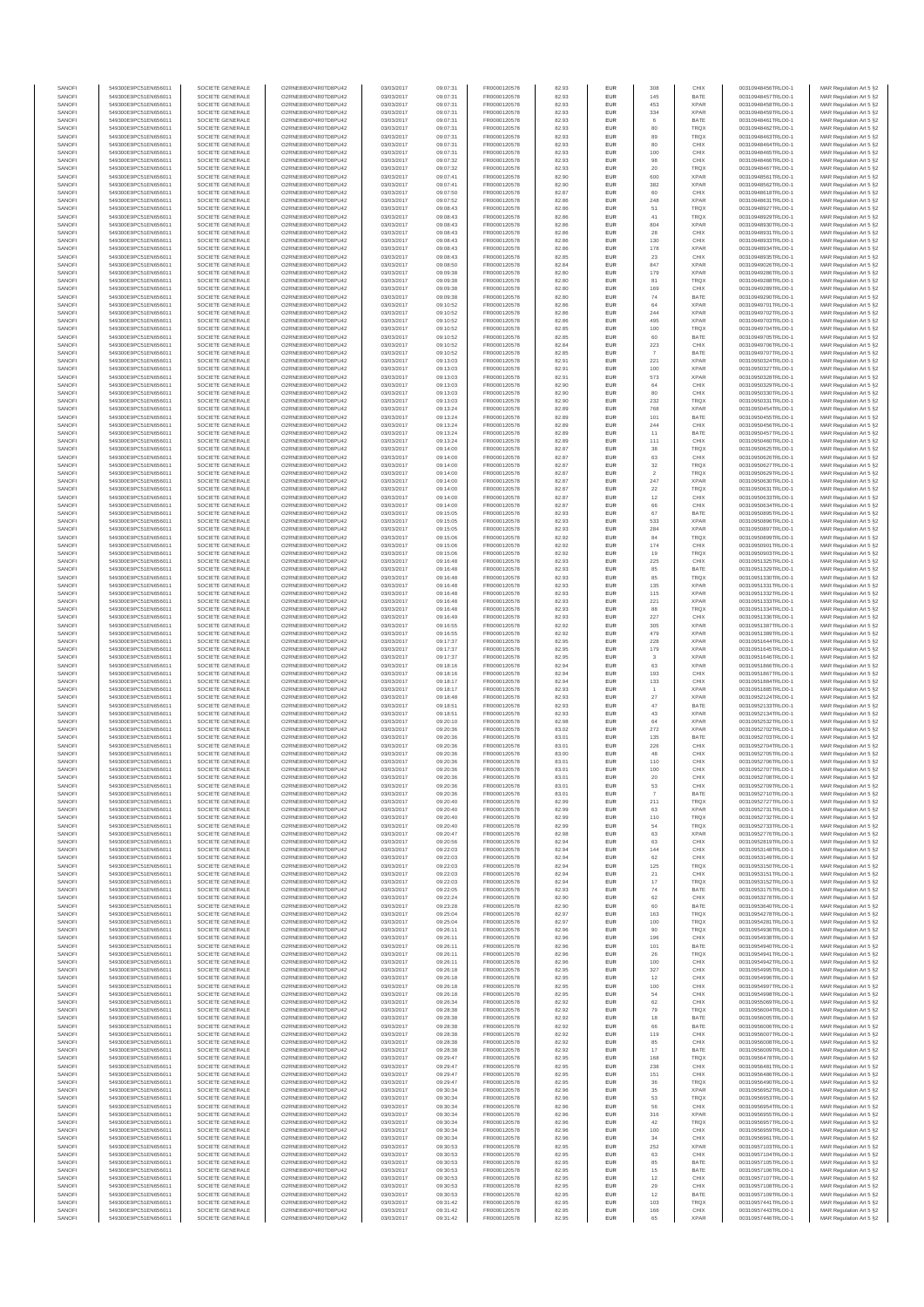| SANOF            | 549300E9PC51EN656011                         | SOCIETE GENERALE                     | O2RNE8IBXP4R0TD8PU42                          | 03/03/2017               | 09:31:42             | FR0000120578                 | 82.95          | EUR               | 24                           | TRQ)                       | 00310957449TRLO0-1                       | MAR Regulation Art 5 §2                             |
|------------------|----------------------------------------------|--------------------------------------|-----------------------------------------------|--------------------------|----------------------|------------------------------|----------------|-------------------|------------------------------|----------------------------|------------------------------------------|-----------------------------------------------------|
| SANOFI           | 549300E9PC51EN656011                         | SOCIETE GENERALE                     | O2RNE8IBXP4R0TD8PU42                          | 03/03/2017               | 09:31:50             | FR0000120578                 | 82.94          | EUR               | 63                           | CHIX                       | 00310957477TRLO0-1                       | MAR Regulation Art 5 §2                             |
| SANOFI<br>SANOFI | 549300E9PC51EN656011<br>549300E9PC51EN656011 | SOCIETE GENERALE<br>SOCIETE GENERALE | O2RNE8IBXP4R0TD8PU42<br>O2RNE8IBXP4R0TD8PU42  | 03/03/2017<br>03/03/2017 | 09:32:20<br>09:32:20 | FR0000120578<br>FR0000120578 | 82.93<br>82.93 | EUR<br>EUR        | 90<br>117                    | <b>XPAR</b><br>CHIX        | 00310957607TRLO0-1<br>00310957610TRLO0-1 | MAR Regulation Art 5 §2<br>MAR Regulation Art 5 §2  |
| SANOFI           | 549300E9PC51EN656011                         | SOCIETE GENERALE                     | O2RNE8IBXP4R0TD8PU42                          | 03/03/2017               | 09:32:20             | FR0000120578                 | 82.93          | EUR               | 80                           | TRQX                       | 00310957611TRLO0-1                       | MAR Regulation Art 5 §2                             |
| SANOFI           | 549300E9PC51EN656011                         | SOCIETE GENERALE                     | O2RNE8IBXP4R0TD8PU42                          | 03/03/2017               | 09:32:20             | FR0000120578                 | 82.93          | EUR               | 73                           | BATE                       | 00310957612TRLO0-1                       | MAR Regulation Art 5 §2                             |
| SANOFI           | 549300E9PC51EN656011                         | SOCIETE GENERALE                     | O2RNE8IBXP4R0TD8PLI42                         | 03/03/2017               | 09:32:20             | FR0000120578                 | 82.93          | EUR               | 94                           | <b>XPAR</b>                | 00310957613TRLO0-1                       | MAR Regulation Art 5 §2                             |
| SANOFI<br>SANOFI | 549300E9PC51EN656011<br>549300E9PC51EN656011 | SOCIETE GENERALE<br>SOCIETE GENERALE | O2RNE8IBXP4R0TD8PU42<br>O2RNE8IBXP4R0TD8PU42  | 03/03/2017<br>03/03/2017 | 09:32:20<br>09:33:00 | FR0000120578<br>FR0000120578 | 82.93<br>82.93 | EUR<br>EUR        | $\ddot{4}$<br>600            | TRQX<br><b>XPAR</b>        | 00310957614TRLO0-1<br>00310957884TRLO0-1 | MAR Regulation Art 5 §2<br>MAR Regulation Art 5 §2  |
| SANOFI           | 549300E9PC51EN656011                         | SOCIETE GENERALE                     | O2RNE8IBXP4R0TD8PU42                          | 03/03/2017               | 09:33:00             | FR0000120578                 | 82.93          | EUR               | 64                           | <b>XPAR</b>                | 00310957885TRLO0-1                       | MAR Regulation Art 5 §2                             |
| SANOFI           | 549300E9PC51EN656011                         | SOCIETE GENERALE                     | O2RNE8IBXP4R0TD8PU42                          | 03/03/2017               | 09:33:00             | FR0000120578                 | 82.92          | EUR               | 168                          | CHIX                       | 00310957887TRLO0-1                       | MAR Regulation Art 5 §2                             |
| SANOFI<br>SANOFI | 549300E9PC51EN656011<br>549300E9PC51EN656011 | SOCIETE GENERALE<br>SOCIETE GENERALE | O2RNE8IBXP4R0TD8PU42<br>O2RNE8IBXP4R0TD8PU42  | 03/03/2017<br>03/03/2017 | 09:33:00<br>09:33:00 | FR0000120578<br>FR0000120578 | 82.92<br>82.92 | EUR<br>EUR        | 60<br>6                      | TRQX<br><b>TRQX</b>        | 00310957888TRLO0-1<br>00310957889TRLO0-1 | MAR Regulation Art 5 §2<br>MAR Regulation Art 5 §2  |
| SANOFI           | 549300E9PC51EN656011                         | SOCIETE GENERALE                     | O2RNE8IBXP4R0TD8PU42                          | 03/03/2017               | 09:33:00             | FR0000120578                 | 82.92          | EUR               | 18                           | TRQX                       | 00310957892TRLO0-1                       | MAR Regulation Art 5 §2                             |
| SANOFI           | 549300E9PC51EN656011                         | SOCIETE GENERALE                     | O2RNE8IBXP4R0TD8PU42                          | 03/03/2017               | 09:33:00             | FR0000120578                 | 82.92          | EUR               | $\,$                         | CHIX                       | 00310957893TRLO0-1                       | MAR Regulation Art 5 §2                             |
| SANOFI           | 549300E9PC51EN656011                         | SOCIETE GENERALE                     | O2RNE8IBXP4R0TD8PU42                          | 03/03/2017               | 09:33:37             | FR0000120578                 | 82.91          | EUR               | 103                          | <b>XPAR</b>                | 00310958083TRLO0-1                       | MAR Regulation Art 5 §2                             |
| SANOFI<br>SANOFI | 549300E9PC51EN656011<br>549300E9PC51EN656011 | SOCIETE GENERALE<br>SOCIETE GENERALE | O2RNE8IBXP4R0TD8PU42<br>O2RNE8IBXP4R0TD8PU42  | 03/03/2017<br>03/03/2017 | 09:33:37<br>09:33:37 | FR0000120578<br>FR0000120578 | 82.91<br>82.91 | EUR<br>EUR        | 60<br>33                     | TRQ)<br>BATE               | 00310958084TRLO0-1<br>00310958085TRLO0-1 | MAR Regulation Art 5 §2<br>MAR Regulation Art 5 §2  |
| SANOFI           | 549300E9PC51EN656011                         | SOCIETE GENERALE                     | O2RNE8IBXP4R0TD8PU42                          | 03/03/2017               | 09:33:37             | FR0000120578                 | 82.91          | EUR               | 122                          | CHIX                       | 00310958086TRLO0-1                       | MAR Regulation Art 5 §2                             |
| SANOFI           | 549300E9PC51EN656011                         | SOCIETE GENERALE                     | O2RNE8IBXP4R0TD8PU42                          | 03/03/2017               | 09:33:37             | FR0000120578                 | 82.91          | EUR               | 29                           | BATE                       | 00310958087TRLO0-1                       | MAR Regulation Art 5 §2                             |
| SANOFI           | 549300E9PC51EN656011                         | SOCIETE GENERALE                     | O2RNE8IBXP4R0TD8PU42                          | 03/03/2017               | 09:33:37             | FR0000120578                 | 82.91          | EUR               | $\overline{2}$               | BATE                       | 00310958088TRLO0-1                       | MAR Regulation Art 5 §2                             |
| SANOFI<br>SANOFI | 549300E9PC51EN656011<br>549300E9PC51EN656011 | SOCIETE GENERALE<br>SOCIETE GENERALE | O2RNE8IBXP4R0TD8PU42<br>O2RNE8IBXP4R0TD8PU42  | 03/03/2017<br>03/03/2017 | 09:33:37<br>09:33:37 | FR0000120578<br>FR0000120578 | 82.91<br>82.91 | EUR<br>EUR        | $10$<br>12                   | BATE<br>CHIX               | 00310958089TRLO0-1<br>00310958090TRLO0-1 | MAR Regulation Art 5 §2<br>MAR Regulation Art 5 §2  |
| SANOFI           | 549300E9PC51EN656011                         | SOCIETE GENERALE                     | O2RNE8IBXP4R0TD8PU42                          | 03/03/2017               | 09:33:37             | FR0000120578                 | 82.91          | EUR               | 12                           | CHIX                       | 00310958091TRLO0-1                       | MAR Regulation Art 5 §2                             |
| SANOFI           | 549300E9PC51EN656011                         | SOCIETE GENERALE                     | O2RNE8IBXP4R0TD8PU42                          | 03/03/2017               | 09:33:37             | FR0000120578                 | 82.91          | EUR               | 56                           | CHIX                       | 00310958095TRLO0-1                       | MAR Regulation Art 5 §2                             |
| SANOFI           | 549300E9PC51EN656011                         | SOCIETE GENERALE                     | O2RNE8IBXP4R0TD8PU42                          | 03/03/2017               | 09:34:05             | FR0000120578                 | 82.91          | EUR               | 400                          | <b>XPAF</b>                | 00310958218TRLO0-1                       | MAR Regulation Art 5 §2                             |
| SANOFI<br>SANOFI | 549300E9PC51EN656011<br>549300E9PC51EN656011 | SOCIETE GENERALE<br>SOCIETE GENERALE | O2RNE8IBXP4R0TD8PU42<br>O2RNE8IBXP4R0TD8PU42  | 03/03/2017<br>03/03/2017 | 09:34:05<br>09:34:15 | FR0000120578<br>FR0000120578 | 82.91<br>82.90 | EUR<br>EUR        | 24<br>85                     | <b>XPAR</b><br>TRQX        | 00310958222TRLO0-1<br>00310958368TRLO0-1 | MAR Regulation Art 5 \$2<br>MAR Regulation Art 5 §2 |
| SANOFI           | 549300E9PC51EN656011                         | SOCIETE GENERALE                     | O2RNE8IBXP4R0TD8PU42                          | 03/03/2017               | 09:34:16             | FR0000120578                 | 82.90          | EUR               | 117                          | CHIX                       | 00310958369TRLO0-1                       | MAR Regulation Art 5 §2                             |
| SANOFI           | 549300E9PC51EN656011                         | SOCIETE GENERALE                     | O2RNE8IBXP4R0TD8PU42                          | 03/03/2017               | 09:34:27             | FR0000120578                 | 82.89          | EUR               | 367                          | <b>XPAR</b>                | 00310958416TRLO0-1                       | MAR Regulation Art 5 §2                             |
| SANOFI<br>SANOFI | 549300E9PC51EN656011<br>549300E9PC51EN656011 | SOCIETE GENERALE<br>SOCIETE GENERALE | O2RNE8IBXP4R0TD8PU42<br>O2RNE8IBXP4R0TD8PU42  | 03/03/2017<br>03/03/2017 | 09:34:27<br>09:34:27 | FR0000120578<br>FR0000120578 | 82.89<br>82.88 | EUR<br>EUR        | 67<br>60                     | CHIX<br>BATE               | 00310958417TRLO0-1<br>00310958418TRLO0-1 | MAR Regulation Art 5 §2                             |
| SANOFI           | 549300E9PC51EN656011                         | SOCIETE GENERALE                     | O2RNE8IBXP4R0TD8PU42                          | 03/03/2017               | 09:34:27             | FR0000120578                 | 82.89          | EUR               | 54                           | CHIX                       | 00310958419TRLO0-1                       | MAR Regulation Art 5 §2<br>MAR Regulation Art 5 §2  |
| SANOFI           | 549300E9PC51EN656011                         | SOCIETE GENERALE                     | O2RNE8IBXP4R0TD8PU42                          | 03/03/2017               | 09:35:28             | FR0000120578                 | 82.86          | EUR               | 152                          | CHIX                       | 00310958817TRLO0-1                       | MAR Regulation Art 5 §2                             |
| SANOFI           | 549300E9PC51EN656011                         | SOCIETE GENERALE                     | O2RNE8IBXP4R0TD8PU42                          | 03/03/2017               | 09:35:28             | FR0000120578                 | 82.86          | EUR               | 25                           | BATE                       | 00310958818TRLO0-1                       | MAR Regulation Art 5 §2                             |
| SANOFI<br>SANOFI | 549300E9PC51EN656011<br>549300E9PC51EN656011 | SOCIETE GENERALE<br>SOCIETE GENERALE | O2RNE8IBXP4R0TD8PU42<br>O2RNE8IBXP4R0TD8PU42  | 03/03/2017<br>03/03/2017 | 09:35:28<br>09:35:28 | FR0000120578<br>FR0000120578 | 82.86<br>82.86 | EUR<br>EUR        | $14\,$<br>100                | <b>TRQX</b><br><b>TRQX</b> | 00310958819TRLO0-1<br>00310958820TRLO0-1 | MAR Regulation Art 5 §2<br>MAR Regulation Art 5 §2  |
| SANOFI           | 549300E9PC51EN656011                         | SOCIETE GENERALE                     | O2RNE8IBXP4R0TD8PU42                          | 03/03/2017               | 09:35:28             | FR0000120578                 | 82.86          | EUR               | 13                           | <b>TRQX</b>                | 00310958821TRLO0-1                       | MAR Regulation Art 5 §2                             |
| SANOFI           | 549300E9PC51EN656011                         | SOCIETE GENERALE                     | O2RNE8IBXP4R0TD8PU42                          | 03/03/2017               | 09:35:28             | FR0000120578                 | 82.86          | EUR               | 63                           | <b>XPAR</b>                | 00310958822TRLO0-1                       | MAR Regulation Art 5 §2                             |
| SANOFI           | 549300E9PC51EN656011                         | SOCIETE GENERALE                     | O2RNE8IBXP4R0TD8PU42                          | 03/03/2017               | 09:35:28             | FR0000120578                 | 82.86          | EUR               | $35\,$                       | BATE                       | 00310958823TRLO0-1                       | MAR Regulation Art 5 §2                             |
| SANOFI<br>SANOFI | 549300E9PC51EN656011<br>549300E9PC51EN656011 | SOCIETE GENERALE<br>SOCIETE GENERALE | O2RNE8IBXP4R0TD8PLI42<br>O2RNE8IBXP4R0TD8PU42 | 03/03/2017<br>03/03/2017 | 09:35:28<br>09:35:28 | FR0000120578<br>FR0000120578 | 82.86<br>82.86 | EUR<br>EUR        | $\overline{7}$<br>$_{\rm 6}$ | <b>TROX</b><br>TRQX        | 00310958824TRLO0-1<br>00310958825TRLO0-1 | MAR Regulation Art 5 \$2<br>MAR Regulation Art 5 §2 |
| SANOFI           | 549300E9PC51EN656011                         | SOCIETE GENERALE                     | O2RNE8IBXP4R0TD8PU42                          | 03/03/2017               | 09:35:28             | FR0000120578                 | 82.86          | EUR               | 99                           | CHIX                       | 00310958826TRLO0-1                       | MAR Regulation Art 5 §2                             |
| SANOFI           | 549300E9PC51EN656011                         | SOCIETE GENERALE                     | O2RNE8IBXP4R0TD8PU42                          | 03/03/2017               | 09:36:33             | FR0000120578                 | 82.87          | EUR               | 74                           | CHIX                       | 00310959157TRLO0-1                       | MAR Regulation Art 5 §2                             |
| SANOFI           | 549300E9PC51EN656011                         | SOCIETE GENERALE                     | O2RNE8IBXP4R0TD8PU42                          | 03/03/2017               | 09:36:33             | FR0000120578                 | 82.87          | EUR               | 323                          | <b>XPAR</b>                | 00310959158TRLO0-1                       | MAR Regulation Art 5 §2                             |
| SANOFI<br>SANOFI | 549300E9PC51EN656011<br>549300E9PC51EN656011 | SOCIETE GENERALE<br>SOCIETE GENERALE | O2RNE8IBXP4R0TD8PU42<br>O2RNE8IBXP4R0TD8PU42  | 03/03/2017<br>03/03/2017 | 09:36:33<br>09:36:33 | FR0000120578<br>FR0000120578 | 82.87<br>82.87 | EUR<br>EUR        | 239<br>93                    | <b>XPAR</b><br>TRQX        | 00310959159TRLO0-1<br>00310959160TRLO0-1 | MAR Regulation Art 5 §2<br>MAR Regulation Art 5 §2  |
| SANOFI           | 549300E9PC51EN656011                         | SOCIETE GENERALE                     | O2RNE8IBXP4R0TD8PU42                          | 03/03/2017               | 09:36:33             | FR0000120578                 | 82.87          | EUR               | $_{38}$                      | CHIX                       | 00310959161TRLO0-1                       | MAR Regulation Art 5 §2                             |
| SANOFI           | 549300E9PC51EN656011                         | SOCIETE GENERALE                     | O2RNE8IBXP4R0TD8PU42                          | 03/03/2017               | 09:36:33             | FR0000120578                 | 82.87          | EUR               | 10                           | TRQX                       | 00310959162TRLO0-1                       | MAR Regulation Art 5 §2                             |
| SANOFI           | 549300E9PC51EN656011                         | SOCIETE GENERALE                     | O2RNE8IBXP4R0TD8PU42                          | 03/03/2017               | 09:36:33             | FR0000120578                 | 82.87          | EUR               | 110                          | CHIX                       | 00310959163TRLO0-1                       | MAR Regulation Art 5 §2                             |
| SANOFI<br>SANOFI | 549300E9PC51EN656011<br>549300E9PC51EN656011 | SOCIETE GENERALE<br>SOCIETE GENERALE | O2RNE8IBXP4R0TD8PU42<br>O2RNE8IBXP4R0TD8PU42  | 03/03/2017<br>03/03/2017 | 09:36:33<br>09:36:41 | FR0000120578<br>FR0000120578 | 82.87<br>82.86 | EUR<br>EUR        | 10<br>518                    | CHIX<br><b>XPAR</b>        | 00310959164TRLO0-1<br>00310959205TRLO0-1 | MAR Regulation Art 5 §2<br>MAR Regulation Art 5 §2  |
| SANOFI           | 549300E9PC51EN656011                         | SOCIETE GENERALE                     | O2RNE8IBXP4R0TD8PU42                          | 03/03/2017               | 09:36:47             | FR0000120578                 | 82.84          | EUR               | 67                           | <b>XPAR</b>                | 00310959236TRLO0-1                       | MAR Regulation Art 5 §2                             |
| SANOFI           | 549300E9PC51EN656011                         | SOCIETE GENERALE                     | O2RNE8IBXP4R0TD8PU42                          | 03/03/2017               | 09:36:50             | FR0000120578                 | 82.83          | EUR               | 61                           | CHIX                       | 00310959298TRLO0-1                       | MAR Regulation Art 5 §2                             |
| SANOFI           | 549300E9PC51EN656011                         | SOCIETE GENERALE<br>SOCIETE GENERALE | O2RNE8IBXP4R0TD8PLI42                         | 03/03/2017               | 09:39:26             | FR0000120578                 | 82.85          | EUR               | 120                          | <b>XPAR</b>                | 00310960068TRLO0-1                       | MAR Regulation Art 5 §2                             |
| SANOFI<br>SANOFI | 549300E9PC51EN656011<br>549300E9PC51EN656011 | SOCIETE GENERALE                     | O2RNE8IBXP4R0TD8PU42<br>O2RNE8IBXP4R0TD8PU42  | 03/03/2017<br>03/03/2017 | 09:39:46<br>09:39:46 | FR0000120578<br>FR0000120578 | 82.85<br>82.85 | EUR<br>EUR        | 241<br>440                   | <b>XPAR</b><br><b>XPAR</b> | 00310960148TRLO0-1<br>00310960152TRLO0-1 | MAR Regulation Art 5 §2<br>MAR Regulation Art 5 §2  |
| SANOFI           | 549300E9PC51EN656011                         | SOCIETE GENERALE                     | O2RNE8IBXP4R0TD8PU42                          | 03/03/2017               | 09:39:46             | FR0000120578                 | 82.84          | EUR               | 184                          | BATE                       | 00310960159TRLO0-1                       | MAR Regulation Art 5 §2                             |
| SANOFI           | 549300E9PC51EN656011                         | SOCIETE GENERALE                     | O2RNE8IBXP4R0TD8PU42                          | 03/03/2017               | 09:39:46             | FR0000120578                 | 82.84          | EUR               | 241                          | CHIX                       | 00310960162TRLO0-1                       | MAR Regulation Art 5 §2                             |
| SANOFI           | 549300E9PC51EN656011                         | SOCIETE GENERALE                     | O2RNE8IBXP4R0TD8PU42                          | 03/03/2017               | 09:39:46             | FR0000120578                 | 82.84          | EUR<br><b>EUR</b> | 220                          | TRQ)                       | 00310960165TRLO0-1                       | MAR Regulation Art 5 §2                             |
| SANOFI<br>SANOFI | 549300E9PC51EN656011<br>549300E9PC51EN656011 | SOCIETE GENERALE<br>SOCIETE GENERALE | O2RNE8IBXP4R0TD8PU42<br>O2RNE8IBXP4R0TD8PU42  | 03/03/2017<br>03/03/2017 | 09:39:46<br>09:39:46 | FR0000120578<br>FR0000120578 | 82.83<br>82.84 | EUR               | 90<br>110                    | <b>TRQX</b><br>CHIX        | 00310960176TRLO0-1<br>00310960179TRLO0-1 | MAR Regulation Art 5 §2<br>MAR Regulation Art 5 §2  |
| SANOFI           | 549300E9PC51EN656011                         | SOCIETE GENERALE                     | O2RNE8IBXP4R0TD8PU42                          | 03/03/2017               | 09:39:46             | FR0000120578                 | 82.84          | EUR               | 100                          | CHIX                       | 00310960181TRLO0-1                       | MAR Regulation Art 5 §2                             |
| SANOFI           | 549300E9PC51EN656011                         | SOCIETE GENERALE                     | O2RNE8IBXP4R0TD8PU42                          | 03/03/2017               | 09:40:15             | FR0000120578                 | 82.86          | EUR               | 780                          | <b>XPAR</b>                | 00310960473TRLO0-1                       | MAR Regulation Art 5 §2                             |
| SANOFI<br>SANOFI | 549300E9PC51EN656011<br>549300E9PC51EN656011 | SOCIETE GENERALE<br>SOCIETE GENERALE | O2RNE8IBXP4R0TD8PU42<br>O2RNE8IBXP4R0TD8PU42  | 03/03/2017<br>03/03/2017 | 09:40:16<br>09:40:16 | FR0000120578<br>FR0000120578 | 82.85<br>82.85 | EUR<br>EUR        | 61<br>233                    | TRQX<br>CHIX               | 00310960479TRLO0-1<br>00310960480TRLO0-1 | MAR Regulation Art 5 §2<br>MAR Regulation Art 5 §2  |
| SANOFI           | 549300E9PC51EN656011                         | SOCIETE GENERALE                     | O2RNE8IBXP4R0TD8PU42                          | 03/03/2017               | 09:40:16             | FR0000120578                 | 82.85          | EUR               | 7                            | TRQX                       | 00310960481TRLO0-1                       | MAR Regulation Art 5 §2                             |
| SANOFI           | 549300E9PC51EN656011                         | SOCIETE GENERALE                     | O2RNE8IBXP4R0TD8PU42                          | 03/03/2017               | 09:40:16             | FR0000120578                 | 82.85          | EUR               | 58                           | CHIX                       | 00310960482TRLO0-1                       | MAR Regulation Art 5 §2                             |
| SANOFI           | 549300E9PC51EN656011                         | SOCIETE GENERALE                     | O2RNE8IBXP4R0TD8PU42                          | 03/03/2017               | 09:40:56             | FR0000120578                 | 82.88          | EUR               | 61                           | <b>XPAF</b>                | 00310960835TRLO0-1                       | MAR Regulation Art 5 §2                             |
| SANOFI<br>SANOFI | 549300E9PC51EN656011<br>549300E9PC51EN656011 | SOCIETE GENERALE<br>SOCIETE GENERALE | O2RNE8IBXP4R0TD8PU42<br>O2RNE8IBXP4R0TD8PU42  | 03/03/2017<br>03/03/2017 | 09:40:56<br>09:40:56 | FR0000120578<br>FR0000120578 | 82.88<br>82.88 | EUR<br>EUR        | 100<br>283                   | <b>XPAR</b><br><b>XPAR</b> | 00310960839TRLO0-1<br>00310960843TRLO0-1 | MAR Regulation Art 5 §2<br>MAR Regulation Art 5 §2  |
| SANOFI           | 549300E9PC51EN656011                         | SOCIETE GENERALE                     | O2RNE8IBXP4R0TD8PU42                          | 03/03/2017               | 09:40:59             | FR0000120578                 | 82.87          | EUR               | 166                          | CHIX                       | 00310960864TRLO0-1                       | MAR Regulation Art 5 §2                             |
| SANOFI           | 549300E9PC51EN656011                         | SOCIETE GENERALE                     | O2RNE8IBXP4R0TD8PU42                          | 03/03/2017               | 09:40:59             | FR0000120578                 | 82.87          | EUR               | $\rm 75$                     | BATE                       | 00310960865TRLO0-1                       | MAR Regulation Art 5 §2                             |
| SANOFI           | 549300E9PC51EN656011                         | SOCIETE GENERALE                     | O2RNE8IBXP4R0TD8PU42                          | 03/03/2017               | 09:40:59             | FR0000120578                 | 82.87          | EUR               | 88                           | TRQX                       | 00310960866TRLO0-1                       | MAR Regulation Art 5 §2                             |
| SANOFI<br>SANOFI | 549300E9PC51EN656011<br>549300E9PC51EN656011 | SOCIETE GENERALE<br>SOCIETE GENERALE | O2RNE8IBXP4R0TD8PU42<br>O2RNE8IBXP4R0TD8PU42  | 03/03/2017<br>03/03/2017 | 09:40:59<br>09:40:59 | FR0000120578<br>FR0000120578 | 82.87<br>82.87 | EUR<br>EUR        | 62<br>$\overline{1}$         | <b>XPAR</b><br>CHIX        | 00310960867TRLO0-1<br>00310960868TRLO0-1 | MAR Regulation Art 5 §2<br>MAR Regulation Art 5 §2  |
| SANOFI           | 549300E9PC51EN656011                         | SOCIETE GENERALE                     | O2RNE8IBXP4R0TD8PU42                          | 03/03/2017               | 09:40:59             | FR0000120578                 | 82.87          | EUR               | $\overline{1}$               | <b>XPAR</b>                | 00310960869TRLO0-1                       | MAR Regulation Art 5 §2                             |
| SANOFI           | 549300E9PC51EN656011                         | SOCIETE GENERALE                     | O2RNE8IBXP4R0TD8PU42                          | 03/03/2017               | 09:41:03             | FR0000120578                 | 82.85          | EUR               | 60                           | CHIX                       | 00310960912TRLO0-1                       | MAR Regulation Art 5 §2                             |
| SANOFI           | 549300E9PC51EN656011                         | SOCIETE GENERALE                     | O2RNE8IBXP4R0TD8PU42                          | 03/03/2017               | 09:41:03             | FR0000120578                 | 82.85          | EUR               | 18                           | CHIX                       | 00310960913TRLO0-1                       | MAR Regulation Art 5 §2                             |
| SANOFI<br>SANOFI | 549300E9PC51EN656011<br>549300E9PC51EN656011 | SOCIETE GENERALE<br>SOCIETE GENERALE | O2RNE8IBXP4R0TD8PU42<br>O2RNESIBXP4R0TD8PLI42 | 03/03/2017<br>03/03/2017 | 09:41:21<br>09:41:21 | FR0000120578<br>FR0000120578 | 82.83<br>82.83 | EUR<br>EUR        | 187<br>61                    | <b>XPAR</b><br>CHIX        | 00310961029TRLO0-1<br>00310961031TRLO0-1 | MAR Regulation Art 5 §2<br>MAR Regulation Art 5 §2  |
| SANOFI           | 549300E9PC51EN656011                         | SOCIETE GENERALE                     | O2RNE8IBXP4R0TD8PU42                          | 03/03/2017               | 09:42:31             | FR0000120578                 | 82.86          | EUR               | $71\,$                       | <b>XPAR</b>                | 00310961402TRLO0-1                       | MAR Regulation Art 5 §2                             |
| SANOFI           | 549300E9PC51EN656011                         | SOCIETE GENERALE                     | O2RNE8IBXP4R0TD8PU42                          | 03/03/2017               | 09:43:27             | FR0000120578                 | 82.87          | EUR               | 660                          | <b>XPAF</b>                | 00310961630TRLO0-1                       | MAR Regulation Art 5 §2                             |
| SANOFI           | 549300E9PC51EN656011<br>549300E9PC51EN656011 | SOCIETE GENERALE                     | O2RNE8IBXP4R0TD8PU42<br>O2RNE8IBXP4R0TD8PU42  | 03/03/2017               | 09:43:27             | FR0000120578                 | 82.86          | EUR               | 263                          | CHIX                       | 00310961631TRLO0-1                       | MAR Regulation Art 5 §2                             |
| SANOFI<br>SANOFI | 549300E9PC51EN656011                         | SOCIETE GENERALE<br>SOCIETE GENERALE | O2RNE8IBXP4R0TD8PU42                          | 03/03/2017<br>03/03/2017 | 09:43:27<br>09:43:27 | FR0000120578<br>FR0000120578 | 82.86<br>82.86 | EUR<br><b>EUR</b> | 16<br>80                     | BATE<br>BATE               | 00310961632TRLO0-1<br>00310961633TRLO0-1 | MAR Regulation Art 5 §2<br>MAR Regulation Art 5 §2  |
| SANOFI           | 549300E9PC51EN656011                         | SOCIETE GENERALE                     | O2RNE8IBXP4R0TD8PU42                          | 03/03/2017               | 09:43:27             | FR0000120578                 | 82.86          | EUR               | 217                          | TRQX                       | 00310961634TRLO0-1                       | MAR Regulation Art 5 §2                             |
| SANOFI           | 549300E9PC51EN656011                         | SOCIETE GENERALE                     | O2RNE8IBXP4R0TD8PLI42                         | 03/03/2017               | 09:43:27             | FR0000120578                 | 82.86          | EUR               | 320                          | CHIX                       | 00310961635TRLO0-1                       | MAR Regulation Art 5 §2                             |
| SANOFI           | 549300E9PC51EN656011<br>549300E9PC51EN656011 | SOCIETE GENERALE                     | O2RNE8IBXP4R0TD8PU42<br>O2RNE8IBXP4R0TD8PU42  | 03/03/2017               | 09:43:27<br>09:43:27 | FR0000120578                 | 82.86<br>82.86 | EUR<br>EUR        | 56                           | BATE<br><b>TRQX</b>        | 00310961636TRLO0-1                       | MAR Regulation Art 5 §2                             |
| SANOFI<br>SANOFI | 549300E9PC51EN656011                         | SOCIETE GENERALE<br>SOCIETE GENERALE | O2RNE8IBXP4R0TD8PU42                          | 03/03/2017<br>03/03/2017 | 09:43:27             | FR0000120578<br>FR0000120578 | 82.86          | EUR               | $45\,$<br>14                 | BATE                       | 00310961637TRLO0-1<br>00310961638TRLO0-1 | MAR Regulation Art 5 §2<br>MAR Regulation Art 5 §2  |
| SANOFI           | 549300E9PC51EN656011                         | SOCIETE GENERALE                     | O2RNE8IBXP4R0TD8PU42                          | 03/03/2017               | 09:43:27             | FR0000120578                 | 82.86          | EUR               | 79                           | <b>TRQX</b>                | 00310961639TRLO0-1                       | MAR Regulation Art 5 §2                             |
| SANOFI           | 549300E9PC51EN656011                         | SOCIETE GENERALE                     | O2RNE8IBXP4R0TD8PU42                          | 03/03/2017               | 09:43:33             | FR0000120578                 | 82.84          | EUR               | 312                          | <b>XPAR</b>                | 00310961675TRLO0-1                       | MAR Regulation Art 5 §2                             |
| SANOFI           | 549300E9PC51EN656011<br>549300E9PC51EN656011 | SOCIETE GENERALE                     | O2RNE8IBXP4R0TD8PU42                          | 03/03/2017               | 09:43:35             | FR0000120578                 | 82.84          | EUR               | 60                           | CHIX                       | 00310961693TRLO0-1                       | MAR Regulation Art 5 §2                             |
| SANOFI<br>SANOFI | 549300E9PC51EN656011                         | SOCIETE GENERALE<br>SOCIETE GENERALE | O2RNE8IBXP4R0TD8PU42<br>O2RNE8IBXP4R0TD8PU42  | 03/03/2017<br>03/03/2017 | 09:44:04<br>09:44:05 | FR0000120578<br>FR0000120578 | 82.85<br>82.85 | EUR<br>EUR        | 147<br>95                    | <b>XPAR</b><br><b>XPAR</b> | 00310961808TRLO0-1<br>00310961813TRLO0-1 | MAR Regulation Art 5 §2<br>MAR Regulation Art 5 §2  |
| SANOFI           | 549300E9PC51EN656011                         | SOCIETE GENERALE                     | O2RNE8IBXP4R0TD8PU42                          | 03/03/2017               | 09:44:10             | FR0000120578                 | 82.82          | EUR               | 83                           | <b>TROX</b>                | 00310961843TRLO0-1                       | MAR Regulation Art 5 §2                             |
| SANOFI           | 549300E9PC51EN656011                         | SOCIETE GENERALE                     | O2RNE8IBXP4R0TD8PU42                          | 03/03/2017               | 09:44:10             | FR0000120578                 | 82.82          | EUR               | 111                          | CHIX                       | 00310961844TRLO0-1<br>00310962019TRLO0-1 | MAR Regulation Art 5 §2                             |
| SANOFI<br>SANOFI | 549300E9PC51EN656011<br>549300E9PC51EN656011 | SOCIETE GENERALE<br>SOCIETE GENERALE | O2RNE8IBXP4R0TD8PU42<br>O2RNE8IBXP4R0TD8PU42  | 03/03/2017<br>03/03/2017 | 09:44:42<br>09:44:42 | FR0000120578<br>FR0000120578 | 82.83<br>82.83 | EUR<br><b>EUR</b> | 53<br>58                     | CHIX<br>CHIX               | 00310962020TRLO0-1                       | MAR Regulation Art 5 §2<br>MAR Regulation Art 5 §2  |
| SANOFI           | 549300E9PC51EN656011                         | SOCIETE GENERALE                     | O2RNE8IBXP4R0TD8PU42                          | 03/03/2017               | 09:44:42             | FR0000120578                 | 82.83          | EUR               | 124                          | <b>XPAR</b>                | 00310962021TRLO0-1                       | MAR Regulation Art 5 §2                             |
| SANOFI           | 549300E9PC51EN656011                         | SOCIETE GENERALE                     | O2RNE8IBXP4R0TD8PU42                          | 03/03/2017               | 09:44:42             | FR0000120578                 | 82.83          | EUR               | 83                           | CHIX                       | 00310962022TRLO0-1                       | MAR Regulation Art 5 §2                             |
| SANOFI<br>SANOFI | 549300E9PC51EN656011<br>549300E9PC51EN656011 | SOCIETE GENERALE<br>SOCIETE GENERALE | O2RNE8IBXP4R0TD8PU42<br>O2RNE8IBXP4R0TD8PU42  | 03/03/2017<br>03/03/2017 | 09:44:42<br>09:44:42 | FR0000120578<br>FR0000120578 | 82.82<br>82.82 | EUR<br>EUR        | 19<br>55                     | BATE<br>BATE               | 00310962023TRLO0-1<br>00310962024TRLO0-1 | MAR Regulation Art 5 §2<br>MAR Regulation Art 5 §2  |
| SANOFI           | 549300E9PC51EN656011                         | SOCIETE GENERALE                     | O2RNE8IBXP4R0TD8PU42                          | 03/03/2017               | 09:44:42             | FR0000120578                 | 82.81          | EUR               | 60                           | <b>TROX</b>                | 00310962028TRLO0-1                       | MAR Regulation Art 5 §2                             |
| SANOFI           | 549300E9PC51EN656011                         | SOCIETE GENERALE                     | O2RNE8IBXP4R0TD8PU42                          | 03/03/2017               | 09:44:42             | FR0000120578                 | 82.81          | EUR               | 23                           | <b>TRQX</b>                | 00310962029TRLO0-1                       | MAR Regulation Art 5 §2                             |
| SANOFI           | 549300E9PC51EN656011                         | SOCIETE GENERALE                     | O2RNE8IBXP4R0TD8PU42                          | 03/03/2017               | 09:45:24             | FR0000120578                 | 82.81          | EUR               | 525                          | <b>XPAR</b>                | 00310962304TRLO0-1                       | MAR Regulation Art 5 §2                             |
| SANOFI<br>SANOFI | 549300E9PC51EN656011<br>549300E9PC51EN656011 | SOCIETE GENERALE<br>SOCIETE GENERALE | O2RNE8IBXP4R0TD8PU42<br>O2RNE8IBXP4R0TD8PU42  | 03/03/2017<br>03/03/2017 | 09:45:31<br>09:45:31 | FR0000120578<br>FR0000120578 | 82.79<br>82.79 | EUR<br>EUR        | 76<br>136                    | <b>TRQX</b><br>CHIX        | 00310962350TRLO0-1<br>00310962351TRLO0-1 | MAR Regulation Art 5 §2<br>MAR Regulation Art 5 §2  |
| SANOFI           | 549300E9PC51EN656011                         | SOCIETE GENERALE                     | O2RNE8IBXP4R0TD8PU42                          | 03/03/2017               | 09:45:31             | FR0000120578                 | 82.79          | EUR               | 8                            | <b>TRQX</b>                | 00310962352TRLO0-1                       | MAR Regulation Art 5 §2                             |
| SANOFI           | 549300E9PC51EN656011                         | SOCIETE GENERALE                     | O2RNE8IBXP4R0TD8PU42                          | 03/03/2017               | 09:45:31             | FR0000120578                 | 82.79          | EUR               | 52                           | CHIX                       | 00310962354TRLO0-1                       | MAR Regulation Art 5 §2                             |
| SANOFI           | 549300E9PC51EN656011                         | SOCIETE GENERALE                     | O2RNE8IBXP4R0TD8PU42                          | 03/03/2017               | 09:45:33             | FR0000120578                 | 82.78          | EUR               | 63                           | <b>XPAR</b>                | 00310962375TRLO0-1                       | MAR Regulation Art 5 §2                             |
| SANOFI<br>SANOFI | 549300E9PC51EN656011<br>549300E9PC51EN656011 | SOCIETE GENERALE<br>SOCIETE GENERALE | O2RNE8IBXP4R0TD8PU42<br>O2RNE8IBXP4R0TD8PU42  | 03/03/2017<br>03/03/2017 | 09:45:35<br>09:46:04 | FR0000120578<br>FR0000120578 | 82.77<br>82.74 | EUR<br>EUR        | 62<br>60                     | <b>XPAR</b><br>BATE        | 00310962395TRLO0-1<br>00310962593TRLO0-1 | MAR Regulation Art 5 §2<br>MAR Regulation Art 5 §2  |
| SANOFI           | 549300E9PC51EN656011                         | SOCIETE GENERALE                     | O2RNE8IBXP4R0TD8PU42                          | 03/03/2017               | 09:46:04             | FR0000120578                 | 82.74          | EUR               | $47\,$                       | CHIX                       | 00310962597TRLO0-1                       | MAR Regulation Art 5 §2                             |
| SANOFI           | 549300E9PC51EN656011                         | SOCIETE GENERALE                     | O2RNE8IBXP4R0TD8PU42                          | 03/03/2017               | 09:46:04             | FR0000120578                 | 82.74          | EUR               | 52                           | CHIX                       | 00310962598TRLO0-1                       | MAR Regulation Art 5 §2                             |
| SANOFI           | 549300E9PC51EN656011                         | SOCIETE GENERALE                     | O2RNE8IBXP4R0TD8PU42                          | 03/03/2017               | 09:46:04             | FR0000120578                 | 82.74          | EUR               | 63                           | <b>XPAR</b>                | 00310962599TRLO0-1                       | MAR Regulation Art 5 §2                             |
| SANOFI<br>SANOFI | 549300E9PC51EN656011<br>549300E9PC51EN656011 | SOCIETE GENERALE<br>SOCIETE GENERALE | O2RNE8IBXP4R0TD8PU42<br>O2RNE8IBXP4R0TD8PU42  | 03/03/2017<br>03/03/2017 | 09:46:17<br>09:46:17 | FR0000120578<br>FR0000120578 | 82.75<br>82.75 | EUR<br>EUR        | 270<br>5                     | <b>XPAR</b><br><b>XPAR</b> | 00310962746TRLO0-1<br>00310962749TRLO0-1 | MAR Regulation Art 5 §2<br>MAR Regulation Art 5 §2  |
| SANOFI           | 549300E9PC51EN656011                         | SOCIETE GENERALE                     | O2RNE8IBXP4R0TD8PU42                          | 03/03/2017               | 09:46:21             | FR0000120578                 | 82.73          | EUR               | 59                           | <b>XPAR</b>                | 00310962779TRLO0-1                       | MAR Regulation Art 5 §2                             |
| SANOFI           | 549300E9PC51EN656011                         | SOCIETE GENERALE                     | O2RNE8IBXP4R0TD8PU42                          | 03/03/2017               | 09:46:22             | FR0000120578                 | 82.73          | EUR               | 17                           | <b>XPAR</b>                | 00310962797TRLO0-1                       | MAR Regulation Art 5 §2                             |
| SANOFI           | 549300E9PC51EN656011                         | SOCIETE GENERALE                     | O2RNE8IBXP4R0TD8PU42                          | 03/03/2017               | 09:46:22             | FR0000120578                 | 82.72          | EUR               | 61                           | CHIX                       | 00310962800TRLO0-1                       | MAR Regulation Art 5 §2                             |
| SANOFI<br>SANOFI | 549300E9PC51EN656011<br>549300E9PC51EN656011 | SOCIETE GENERALE<br>SOCIETE GENERALE | O2RNE8IBXP4R0TD8PU42<br>O2RNE8IBXP4R0TD8PU42  | 03/03/2017<br>03/03/2017 | 09:46:22<br>09:46:30 | FR0000120578<br>FR0000120578 | 82.72<br>82.70 | EUR<br>EUR        | 61<br>53                     | <b>TRQX</b><br><b>XPAR</b> | 00310962801TRLO0-1<br>00310962842TRLO0-1 | MAR Regulation Art 5 §2<br>MAR Regulation Art 5 §2  |
| SANOFI           | 549300E9PC51EN656011                         | SOCIETE GENERALE                     | O2RNE8IBXP4R0TD8PU42                          | 03/03/2017               | 09:46:32             | FR0000120578                 | 82.70          | EUR               | $\overline{9}$               | <b>XPAR</b>                | 00310962854TRLO0-1                       | MAR Regulation Art 5 §2                             |
| SANOFI           | 549300E9PC51EN656011                         | SOCIETE GENERALE                     | O2RNE8IBXP4R0TD8PU42                          | 03/03/2017               | 09:46:53             | FR0000120578                 | 82.71          | EUR               | 117                          | <b>XPAR</b>                | 00310962967TRLO0-1                       | MAR Regulation Art 5 §2                             |
| SANOFI           | 549300E9PC51EN656011                         | SOCIETE GENERALE                     | O2RNE8IBXP4R0TD8PU42                          | 03/03/2017               | 09:46:53             | FR0000120578                 | 82.71          | <b>EUR</b>        | 61                           | CHIX                       | 00310962968TRLO0-1                       | MAR Regulation Art 5 §2                             |
| SANOFI<br>SANOFI | 549300E9PC51EN656011<br>549300E9PC51EN656011 | SOCIETE GENERALE<br>SOCIETE GENERALE | O2RNE8IBXP4R0TD8PU42<br>O2RNE8IBXP4R0TD8PU42  | 03/03/2017<br>03/03/2017 | 09:46:53<br>09:47:21 | FR0000120578<br>FR0000120578 | 82.71<br>82.70 | EUR<br>EUR        | 39<br>67                     | CHIX<br><b>TROX</b>        | 00310962969TRLO0-1<br>00310963119TRLO0-1 | MAR Regulation Art 5 §2<br>MAR Regulation Art 5 §2  |
| SANOFI           | 549300E9PC51EN656011                         | SOCIETE GENERALE                     | O2RNE8IBXP4R0TD8PU42                          | 03/03/2017               | 09:47:21             | FR0000120578                 | 82.70          | EUR               | 325                          | <b>XPAR</b>                | 00310963120TRLO0-1                       | MAR Regulation Art 5 §2                             |
| SANOFI           | 549300E9PC51EN656011                         | SOCIETE GENERALE                     | O2RNE8IBXP4R0TD8PU42                          | 03/03/2017               | 09:47:21             | FR0000120578                 | 82.69          | EUR               | 19                           | BATE                       | 00310963121TRLO0-1                       | MAR Regulation Art 5 §2                             |
| SANOFI           | 549300E9PC51EN656011                         | SOCIETE GENERALE                     | O2RNE8IBXP4R0TD8PU42                          | 03/03/2017               | 09:47:21             | FR0000120578                 | 82.69<br>82.69 | EUR               | 33                           | BATE                       | 00310963122TRLO0-1                       | MAR Regulation Art 5 §2                             |
| SANOFI<br>SANOFI | 549300E9PC51EN656011<br>549300E9PC51EN656011 | SOCIETE GENERALE<br>SOCIETE GENERALE | O2RNE8IBXP4R0TD8PU42<br>O2RNE8IBXP4R0TD8PU42  | 03/03/2017<br>03/03/2017 | 09:47:21<br>09:47:21 | FR0000120578<br>FR0000120578 | 82.69          | EUR<br><b>EUR</b> | 8<br>61                      | BATE<br>CHIX               | 00310963123TRLO0-1<br>00310963124TRLO0-1 | MAR Regulation Art 5 §2<br>MAR Regulation Art 5 §2  |
| SANOFI           | 549300E9PC51EN656011                         | SOCIETE GENERALE                     | O2RNE8IBXP4R0TD8PU42                          | 03/03/2017               | 09:47:21             | FR0000120578                 | 82.69          | EUR               | $\overline{7}$               | BATE                       | 00310963125TRLO0-1                       | MAR Regulation Art 5 §2                             |
| SANOFI           | 549300E9PC51EN656011                         | SOCIETE GENERALE                     | O2RNE8IBXP4R0TD8PU42                          | 03/03/2017               | 09:47:30             | FR0000120578                 | 82.68          | EUR               | 60                           | <b>XPAR</b>                | 00310963202TRLO0-1                       | MAR Regulation Art 5 §2                             |
| SANOFI<br>SANOFI | 549300E9PC51EN656011<br>549300E9PC51EN656011 | SOCIETE GENERALE<br>SOCIETE GENERALE | O2RNE8IBXP4R0TD8PU42<br>O2RNE8IBXP4R0TD8PU42  | 03/03/2017<br>03/03/2017 | 09:47:30<br>09:47:32 | FR0000120578<br>FR0000120578 | 82.68<br>82.67 | EUR<br>EUR        | 18<br>61                     | <b>XPAR</b><br>CHIX        | 00310963212TRLO0-1<br>00310963239TRLO0-1 | MAR Regulation Art 5 §2<br>MAR Regulation Art 5 §2  |
| SANOFI           | 549300E9PC51EN656011                         | SOCIETE GENERALE                     | O2RNE8IBXP4R0TD8PU42                          | 03/03/2017               | 09:48:50             | FR0000120578                 | 82.76          | EUR               | 236                          | <b>XPAR</b>                | 00310963650TRLO0-1                       | MAR Regulation Art 5 §2                             |
| SANOFI           | 549300E9PC51EN656011                         | SOCIETE GENERALE                     | O2RNE8IBXP4R0TD8PU42                          | 03/03/2017               | 09:48:50             | FR0000120578                 | 82.76          | EUR               | 325                          | <b>XPAR</b>                | 00310963651TRLO0-1                       | MAR Regulation Art 5 §2                             |
| SANOFI<br>SANOFI | 549300E9PC51EN656011<br>549300E9PC51EN656011 | SOCIETE GENERALE<br>SOCIETE GENERALE | O2RNE8IBXP4R0TD8PU42<br>O2RNE8IBXP4R0TD8PU42  | 03/03/2017<br>03/03/2017 | 09:48:52<br>09:50:09 | FR0000120578                 | 82.75<br>82.77 | EUR<br>EUR        | 171<br>215                   | <b>TROX</b><br>CHIX        | 00310963656TRLO0-1<br>00310964198TRLO0-1 | MAR Regulation Art 5 §2                             |
|                  |                                              |                                      |                                               |                          |                      | FR0000120578                 |                |                   |                              |                            |                                          | MAR Regulation Art 5 §2                             |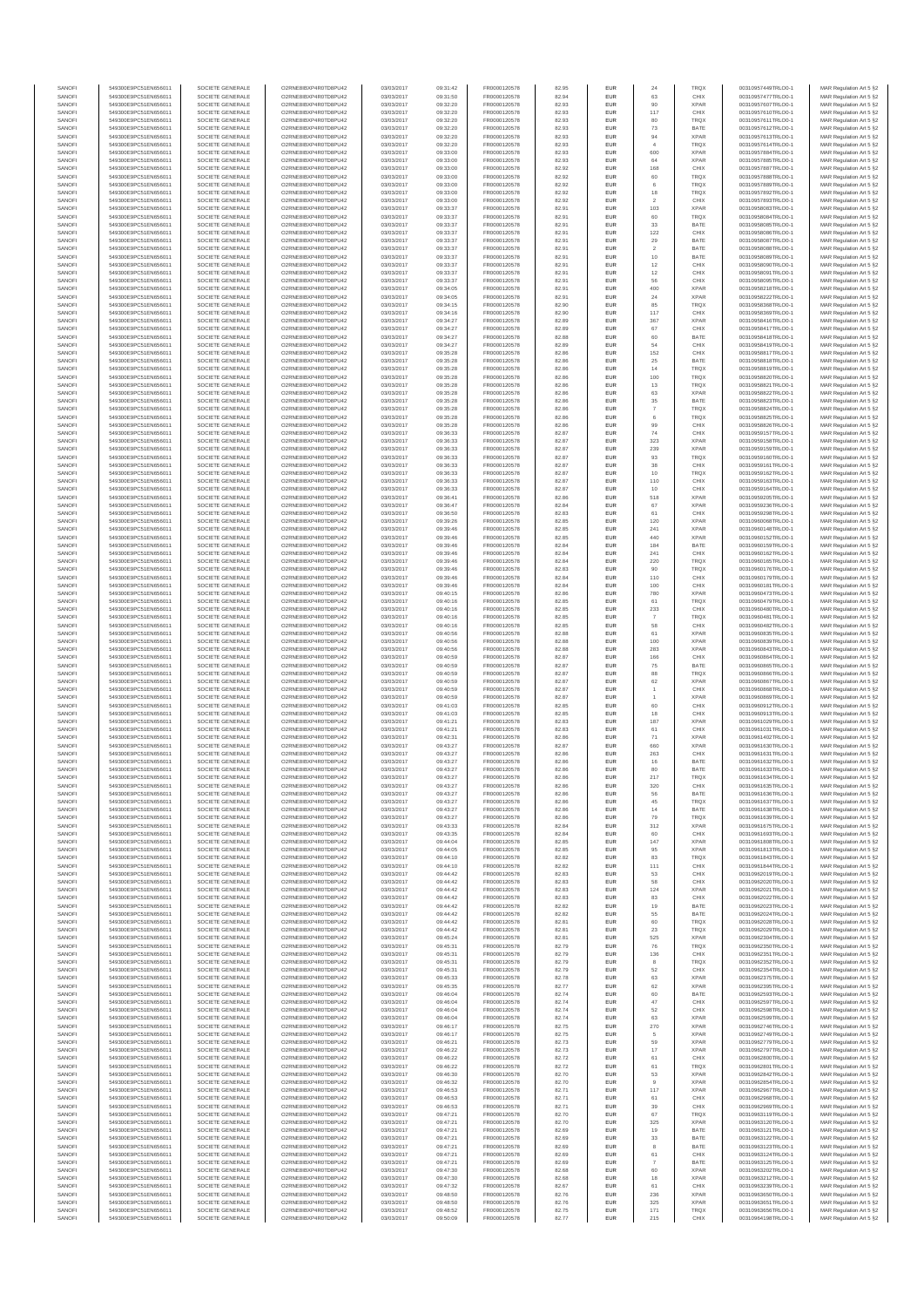| SANOFI           | 549300E9PC51EN656011                         | SOCIETE GENERALE                     | O2RNE8IBXP4R0TD8PU42                          | 03/03/2017               | 09:50:09             | FR0000120578                 | 82.77          | EUR                      | 112            | BATE                       | 00310964200TRLO0-1                       | MAR Regulation Art 5 §2                            |
|------------------|----------------------------------------------|--------------------------------------|-----------------------------------------------|--------------------------|----------------------|------------------------------|----------------|--------------------------|----------------|----------------------------|------------------------------------------|----------------------------------------------------|
| SANOFI<br>SANOFI | 549300E9PC51EN656011<br>549300E9PC51EN656011 | SOCIETE GENERALE<br>SOCIETE GENERALE | O2RNE8IBXP4R0TD8PU42<br>O2RNE8IBXP4R0TD8PU42  | 03/03/2017<br>03/03/2017 | 09:50:09<br>09:50:09 | FR0000120578                 | 82.77<br>82.77 | EUR<br>EUR               | 214<br>471     | <b>XPAR</b><br><b>XPAR</b> | 00310964201TRLO0-1<br>00310964202TRLO0-1 | MAR Regulation Art 5 §2                            |
| SANOFI           | 549300E9PC51EN656011                         | SOCIETE GENERALE                     | O2RNE8IBXP4R0TD8PLI42                         | 03/03/2017               | 09:50:09             | FR0000120578<br>FR0000120578 | 82.77          | EUR                      | 13             | BATE                       | 00310964204TRLO0-1                       | MAR Regulation Art 5 §2<br>MAR Regulation Art 5 §2 |
| SANOFI           | 549300E9PC51EN656011                         | SOCIETE GENERALE                     | O2RNE8IBXP4R0TD8PU42                          | 03/03/2017               | 09:50:09             | FR0000120578                 | 82.77          | EUR                      | 200            | CHIX                       | 00310964205TRLO0-1                       | MAR Regulation Art 5 §2                            |
| SANOFI           | 549300E9PC51EN656011                         | SOCIETE GENERALE                     | O2RNE8IBXP4R0TD8PU42                          | 03/03/2017               | 09:50:09             | FR0000120578                 | 82.77          | EUR                      | 26             | CHIX                       | 00310964206TRLO0-1                       | MAR Regulation Art 5 §2                            |
| SANOFI<br>SANOFI | 549300E9PC51EN656011<br>549300E9PC51EN656011 | SOCIETE GENERALE<br>SOCIETE GENERALE | O2RNE8IBXP4R0TD8PU42<br>O2RNE8IBXP4R0TD8PU42  | 03/03/2017<br>03/03/2017 | 09:50:11<br>09:50:11 | FR0000120578<br>FR0000120578 | 82.76<br>82.76 | <b>EUR</b><br>EUR        | 90<br>115      | CHIX<br><b>TRQX</b>        | 00310964223TRLO0-1<br>00310964225TRLO0-1 | MAR Regulation Art 5 §2<br>MAR Regulation Art 5 §2 |
| SANOFI           | 549300E9PC51EN656011                         | SOCIETE GENERALE                     | O2RNE8IBXP4R0TD8PU42                          | 03/03/2017               | 09:50:11             | FR0000120578                 | 82.76          | <b>EUR</b>               | 28             | <b>TRQX</b>                | 00310964226TRLO0-1                       | MAR Regulation Art 5 §2                            |
| SANOFI           | 549300E9PC51EN656011                         | SOCIETE GENERALE                     | O2RNE8IBXP4R0TD8PU42                          | 03/03/2017               | 09:50:12             | FR0000120578                 | 82.75          | EUR                      | 290            | <b>XPAR</b>                | 00310964234TRLO0-1                       | MAR Regulation Art 5 §2                            |
| SANOFI<br>SANOFI | 549300E9PC51EN656011<br>549300E9PC51EN656011 | SOCIETE GENERALE<br>SOCIETE GENERALE | O2RNE8IBXP4R0TD8PLI42<br>O2RNE8IBXP4R0TD8PU42 | 03/03/2017<br>03/03/2017 | 09:50:38<br>09:50:39 | FR0000120578<br>FR0000120578 | 82.74<br>82.74 | EUR<br>EUR               | 125<br>63      | CHIX<br><b>XPAR</b>        | 00310964365TRLO0-1<br>00310964375TRLO0-1 | MAR Regulation Art 5 §2<br>MAR Regulation Art 5 §2 |
| SANOFI           | 549300E9PC51EN656011                         | SOCIETE GENERALE                     | O2RNE8IBXP4R0TD8PU42                          | 03/03/2017               | 09:50:39             | FR0000120578                 | 82.74          | EUR                      | 56             | CHIX                       | 00310964379TRLO0-1                       | MAR Regulation Art 5 §2                            |
| SANOFI           | 549300E9PC51EN656011                         | SOCIETE GENERALE                     | O2RNE8IBXP4R0TD8PU42                          | 03/03/2017               | 09:50:40             | FR0000120578                 | 82.74          | EUR                      | 61             | <b>TRQX</b>                | 00310964384TRLO0-1                       | MAR Regulation Art 5 §2                            |
| SANOFI           | 549300E9PC51EN656011                         | SOCIETE GENERALE                     | O2RNE8IBXP4R0TD8PU42                          | 03/03/2017               | 09:50:40             | FR0000120578                 | 82.74          | EUR                      | 26             | TRQX                       | 00310964385TRLO0-1                       | MAR Regulation Art 5 §2                            |
| SANOFI<br>SANOFI | 549300E9PC51EN656011<br>549300E9PC51EN656011 | SOCIETE GENERALE<br>SOCIETE GENERALE | O2RNE8IBXP4R0TD8PU42<br>O2RNE8IBXP4R0TD8PU42  | 03/03/2017<br>03/03/2017 | 09:52:00<br>09:53:13 | FR0000120578<br>FR0000120578 | 82.74<br>82.79 | <b>EUR</b><br>EUR        | 74<br>53       | <b>TRQX</b><br>CHIX        | 00310965054TRLO0-1<br>00310965467TRLO0-1 | MAR Regulation Art 5 §2<br>MAR Regulation Art 5 §2 |
| SANOFI           | 549300E9PC51EN656011                         | SOCIETE GENERALE                     | O2RNE8IBXP4R0TD8PU42                          | 03/03/2017               | 09:53:13             | FR0000120578                 | 82.79          | <b>EUR</b>               | 189            | <b>TRQX</b>                | 00310965468TRLO0-1                       | MAR Regulation Art 5 §2                            |
| SANOFI           | 549300E9PC51EN656011                         | SOCIETE GENERALE                     | O2RNE8IBXP4R0TD8PU42                          | 03/03/2017               | 09:53:13             | FR0000120578                 | 82.79          | EUR                      | 138            | BATE                       | 00310965469TRLO0-1                       | MAR Regulation Art 5 §2                            |
| SANOFI           | 549300E9PC51EN656011                         | SOCIETE GENERALE                     | O2RNESIBXP4R0TD8PLI42                         | 03/03/2017               | 09:53:13             | FR0000120578                 | 82.79          | EUR                      | 755            | <b>XPAR</b>                | 00310965470TRLO0-1                       | MAR Regulation Art 5 §2                            |
| SANOFI<br>SANOFI | 549300E9PC51EN656011<br>549300E9PC51EN656011 | SOCIETE GENERALE<br>SOCIETE GENERALE | O2RNE8IBXP4R0TD8PU42<br>O2RNE8IBXP4R0TD8PLI42 | 03/03/2017<br>03/03/2017 | 09:53:13<br>09:53:14 | FR0000120578<br>FR0000120578 | 82.79<br>82.79 | EUR<br>EUR               | 214<br>110     | CHIX<br>TRQX               | 00310965471TRLO0-1<br>00310965472TRLO0-1 | MAR Regulation Art 5 §2<br>MAR Regulation Art 5 §2 |
| SANOFI           | 549300E9PC51EN656011                         | SOCIETE GENERALE                     | O2RNE8IBXP4R0TD8PU42                          | 03/03/2017               | 09:53:14             | FR0000120578                 | 82.79          | <b>EUR</b>               | 77             | <b>TRQX</b>                | 00310965473TRLO0-1                       | MAR Regulation Art 5 §2                            |
| SANOFI           | 549300E9PC51EN656011                         | SOCIETE GENERALE                     | O2RNE8IBXP4R0TD8PU42                          | 03/03/2017               | 09:53:14             | FR0000120578                 | 82.79          | EUR                      | 100            | BATE                       | 00310965474TRLO0-1                       | MAR Regulation Art 5 §2                            |
| SANOFI<br>SANOFI | 549300E9PC51EN656011<br>549300E9PC51EN656011 | SOCIETE GENERALE<br>SOCIETE GENERALE | O2RNE8IBXP4R0TD8PU42<br>O2RNE8IBXP4R0TD8PU42  | 03/03/2017<br>03/03/2017 | 09:53:14<br>09:53:33 | FR0000120578<br>FR0000120578 | 82.79<br>82.78 | <b>EUR</b><br>EUR        | 12<br>381      | BATE<br><b>XPAR</b>        | 00310965475TRLO0-1<br>00310965615TRLO0-1 | MAR Regulation Art 5 §2<br>MAR Regulation Art 5 §2 |
| SANOFI           | 549300E9PC51EN656011                         | SOCIETE GENERALE                     | O2RNE8IBXP4R0TD8PU42                          | 03/03/2017               | 09:53:33             | FR0000120578                 | 82.78          | <b>EUR</b>               | 349            | <b>XPAR</b>                | 00310965617TRLO0-1                       | MAR Regulation Art 5 §2                            |
| SANOFI           | 549300E9PC51EN656011                         | SOCIETE GENERALE                     | O2RNE8IBXP4R0TD8PU42                          | 03/03/2017               | 09:53:45             | FR0000120578                 | 82.78          | EUR                      | 357            | <b>XPAR</b>                | 00310965753TRLO0-1                       | MAR Regulation Art 5 §2                            |
| SANOFI           | 549300E9PC51EN656011                         | SOCIETE GENERALE                     | O2RNE8IBXP4R0TD8PU42                          | 03/03/2017               | 09:53:46             | FR0000120578                 | 82.77          | EUR                      | 16             | CHIX                       | 00310965764TRLO0-1                       | MAR Regulation Art 5 §2                            |
| SANOFI<br>SANOFI | 549300E9PC51EN656011<br>549300E9PC51EN656011 | SOCIETE GENERALE<br>SOCIETE GENERALE | O2RNE8IBXP4R0TD8PU42<br>O2RNE8IBXP4R0TD8PU42  | 03/03/2017<br>03/03/2017 | 09:53:48<br>09:53:48 | FR0000120578<br>FR0000120578 | 82.77<br>82.77 | EUR<br>EUR               | 210<br>139     | CHIX<br>CHIX               | 00310965771TRLO0-1<br>00310965774TRLO0-1 | MAR Regulation Art 5 §2<br>MAR Regulation Art 5 §2 |
| SANOFI           | 549300E9PC51EN656011                         | SOCIETE GENERALE                     | O2RNE8IBXP4R0TD8PU42                          | 03/03/2017               | 09:53:48             | FR0000120578                 | 82.77          | <b>EUR</b>               | 60             | BATE                       | 00310965775TRLO0-1                       | MAR Regulation Art 5 §2                            |
| SANOFI           | 549300E9PC51EN656011                         | SOCIETE GENERALE                     | O2RNE8IBXP4R0TD8PU42                          | 03/03/2017               | 09:53:48             | FR0000120578                 | 82.77          | EUR                      | 97             | <b>TRQX</b>                | 00310965776TRLO0-1                       | MAR Regulation Art 5 §2                            |
| SANOFI<br>SANOFI | 549300E9PC51EN656011<br>549300E9PC51EN656011 | SOCIETE GENERALE<br>SOCIETE GENERALE | O2RNE8IBXP4R0TD8PU42<br>O2RNE8IBXP4R0TD8PU42  | 03/03/2017<br>03/03/2017 | 09:53:48<br>09:53:48 | FR0000120578<br>FR0000120578 | 82.77<br>82.77 | <b>EUR</b><br>EUR        | 15<br>100      | BATE<br>CHIX               | 00310965777TRLO0-1<br>00310965778TRLO0-1 | MAR Regulation Art 5 §2<br>MAR Regulation Art 5 §2 |
| SANOFI           | 549300E9PC51EN656011                         | SOCIETE GENERALE                     | O2RNE8IBXP4R0TD8PU42                          | 03/03/2017               | 09:53:49             | FR0000120578                 | 82.77          | EUR                      | 98             | CHIX                       | 00310965780TRLO0-1                       | MAR Regulation Art 5 §2                            |
| SANOFI           | 549300E9PC51EN656011                         | SOCIETE GENERALE                     | O2RNE8IBXP4R0TD8PU42                          | 03/03/2017               | 09:53:49             | FR0000120578                 | 82.77          | EUR                      | 11             | CHIX                       | 00310965781TRLO0-1                       | MAR Regulation Art 5 §2                            |
| SANOFI<br>SANOFI | 549300E9PC51EN656011                         | SOCIETE GENERALE                     | O2RNE8IBXP4R0TD8PU42<br>O2RNE8IBXP4R0TD8PU42  | 03/03/2017               | 09:53:49             | FR0000120578                 | 82.77          | EUR                      | 110            | CHIX                       | 00310965782TRLO0-1<br>00310965783TRLO0-1 | MAR Regulation Art 5 §2                            |
| SANOFI           | 549300E9PC51EN656011<br>549300E9PC51EN656011 | SOCIETE GENERALE<br>SOCIETE GENERALE | O2RNE8IBXP4R0TD8PU42                          | 03/03/2017<br>03/03/2017 | 09:53:49<br>09:53:49 | FR0000120578<br>FR0000120578 | 82.77<br>82.77 | EUR<br>EUR               | 100<br>64      | CHIX<br>CHIX               | 00310965784TRLO0-1                       | MAR Regulation Art 5 §2<br>MAR Regulation Art 5 §2 |
| SANOFI           | 549300E9PC51EN656011                         | SOCIETE GENERALE                     | O2RNE8IBXP4R0TD8PU42                          | 03/03/2017               | 09:53:49             | FR0000120578                 | 82.77          | <b>EUR</b>               | 30             | CHIX                       | 00310965786TRLO0-1                       | MAR Regulation Art 5 §2                            |
| SANOFI           | 549300E9PC51EN656011                         | SOCIETE GENERALE                     | O2RNE8IBXP4R0TD8PU42                          | 03/03/2017               | 09:53:55             | FR0000120578                 | 82.77          | EUR                      | 93             | <b>XPAR</b>                | 00310965818TRLO0-1                       | MAR Regulation Art 5 §2                            |
| SANOFI<br>SANOFI | 549300E9PC51EN656011<br>549300E9PC51EN656011 | SOCIETE GENERALE<br>SOCIETE GENERALE | O2RNE8IBXP4R0TD8PLI42<br>O2RNE8IBXP4R0TD8PU42 | 03/03/2017<br>03/03/2017 | 09:54:07<br>09:54:14 | FR0000120578<br>FR0000120578 | 82.77<br>82.76 | <b>EUR</b><br>EUR        | 63<br>75       | <b>XPAR</b><br>CHIX        | 00310965913TRLO0-1<br>00310965987TRLO0-1 | MAR Regulation Art 5 §2<br>MAR Regulation Art 5 §2 |
| SANOFI           | 549300E9PC51EN656011                         | SOCIETE GENERALE                     | O2RNE8IBXP4R0TD8PU42                          | 03/03/2017               | 09:54:14             | FR0000120578                 | 82.76          | EUR                      | 65             | CHIX                       | 00310965989TRLO0-1                       | MAR Regulation Art 5 §2                            |
| SANOFI           | 549300E9PC51EN656011                         | SOCIETE GENERALE                     | O2RNE8IBXP4R0TD8PU42                          | 03/03/2017               | 09:54:14             | FR0000120578                 | 82.76          | EUR                      | 61             | TRQX                       | 00310965990TRLO0-1                       | MAR Regulation Art 5 §2                            |
| SANOFI           | 549300E9PC51EN656011                         | SOCIETE GENERALE                     | O2RNE8IBXP4R0TD8PLI42<br>O2RNE8IBXP4R0TD8PU42 | 03/03/2017               | 09:54:14             | FR0000120578                 | 82.76          | EUR                      | 95             | <b>XPAR</b>                | 00310965991TRLO0-1                       | MAR Regulation Art 5 §2<br>MAR Regulation Art 5 §2 |
| SANOFI<br>SANOFI | 549300E9PC51EN656011<br>549300E9PC51EN656011 | SOCIETE GENERALE<br>SOCIETE GENERALE | O2RNE8IBXP4R0TD8PU42                          | 03/03/2017<br>03/03/2017 | 09:54:14<br>09:54:14 | FR0000120578<br>FR0000120578 | 82.76<br>82.76 | EUR<br>EUR               | 18<br>56       | TRQX<br>CHIX               | 00310965992TRLO0-1<br>00310965993TRLO0-1 | MAR Regulation Art 5 §2                            |
| SANOFI           | 549300E9PC51EN656011                         | SOCIETE GENERALE                     | O2RNE8IBXP4R0TD8PU42                          | 03/03/2017               | 09:54:52             | FR0000120578                 | 82.78          | <b>EUR</b>               | 234            | <b>XPAR</b>                | 00310966257TRLO0-1                       | MAR Regulation Art 5 §2                            |
| SANOFI           | 549300E9PC51EN656011                         | SOCIETE GENERALE                     | O2RNE8IBXP4R0TD8PU42                          | 03/03/2017               | 09:54:52             | FR0000120578                 | 82.78          | EUR                      | 130            | <b>XPAR</b>                | 00310966258TRLO0-1                       | MAR Regulation Art 5 §2                            |
| SANOFI<br>SANOFI | 549300E9PC51EN656011<br>549300E9PC51EN656011 | SOCIETE GENERALE<br>SOCIETE GENERALE | O2RNE8IBXP4R0TD8PU42<br>O2RNE8IBXP4R0TD8PU42  | 03/03/2017<br>03/03/2017 | 09:55:29<br>09:55:29 | FR0000120578<br>FR0000120578 | 82.77<br>82.77 | <b>EUR</b><br>EUR        | 85<br>169      | CHIX<br>CHIX               | 00310966526TRLO0-1<br>00310966527TRLO0-1 | MAR Regulation Art 5 §2<br>MAR Regulation Art 5 §2 |
| SANOFI           | 549300E9PC51EN656011                         | SOCIETE GENERALE                     | O2RNE8IBXP4R0TD8PLI42                         | 03/03/2017               | 09:55:29             | FR0000120578                 | 82.76          | EUR                      | 94             | BATE                       | 00310966530TRLO0-1                       | MAR Regulation Art 5 §2                            |
| SANOFI           | 549300E9PC51EN656011                         | SOCIETE GENERALE                     | O2RNE8IBXP4R0TD8PU42                          | 03/03/2017               | 09:55:29             | FR0000120578                 | 82.77          | EUR                      | 63             | <b>XPAR</b>                | 00310966533TRLO0-1                       | MAR Regulation Art 5 §2                            |
| SANOFI           | 549300E9PC51EN656011                         | SOCIETE GENERALE                     | O2RNE8IBXP4R0TD8PU42                          | 03/03/2017               | 09:55:29             | FR0000120578                 | 82.77          | EUR                      | 58             | TRQX                       | 00310966550TRLO0-1                       | MAR Regulation Art 5 §2                            |
| SANOFI<br>SANOFI | 549300E9PC51EN656011<br>549300E9PC51EN656011 | SOCIETE GENERALE<br>SOCIETE GENERALE | O2RNE8IBXP4R0TD8PU42<br>O2RNE8IBXP4R0TD8PU42  | 03/03/2017<br>03/03/2017 | 09:55:29<br>09:55:29 | FR0000120578<br>FR0000120578 | 82.77<br>82.76 | <b>EUR</b><br>EUR        | 101<br>31      | <b>TRQX</b><br>BATE        | 00310966554TRLO0-1<br>00310966557TRLO0-1 | MAR Regulation Art 5 §2<br>MAR Regulation Art 5 §2 |
| SANOFI           | 549300E9PC51EN656011                         | SOCIETE GENERALE                     | O2RNE8IBXP4R0TD8PU42                          | 03/03/2017               | 09:55:29             | FR0000120578                 | 82.75          | <b>EUR</b>               | 60             | CHIX                       | 00310966560TRLO0-1                       | MAR Regulation Art 5 §2                            |
| SANOFI           | 549300E9PC51EN656011                         | SOCIETE GENERALE                     | O2RNE8IBXP4R0TD8PU42                          | 03/03/2017               | 09:55:29             | FR0000120578                 | 82.76          | EUR                      | 54             | CHIX                       | 00310966561TRLO0-1                       | MAR Regulation Art 5 §2                            |
| SANOFI<br>SANOFI | 549300E9PC51EN656011<br>549300E9PC51EN656011 | SOCIETE GENERALE<br>SOCIETE GENERALE | O2RNE8IBXP4R0TD8PU42<br>O2RNE8IBXP4R0TD8PU42  | 03/03/2017<br>03/03/2017 | 09:55:29<br>09:55:32 | FR0000120578<br>FR0000120578 | 82.76<br>82.73 | <b>EUR</b><br>EUR        | 19<br>53       | <b>TRQX</b><br><b>XPAR</b> | 00310966562TRLO0-1<br>00310966642TRLO0-1 | MAR Regulation Art 5 §2<br>MAR Regulation Art 5 §2 |
| SANOFI           | 549300E9PC51EN656011                         | SOCIETE GENERALE                     | O2RNE8IBXP4R0TD8PU42                          | 03/03/2017               | 09:55:32             | FR0000120578                 | 82.73          | EUR                      | 298            | <b>XPAR</b>                | 00310966644TRLO0-1                       | MAR Regulation Art 5 §2                            |
| SANOFI           | 549300E9PC51EN656011                         | SOCIETE GENERALE                     | O2RNE8IBXP4R0TD8PU42                          | 03/03/2017               | 09:55:42             | FR0000120578                 | 82.73          | EUR                      | 104            | <b>XPAR</b>                | 00310966712TRLO0-1                       | MAR Regulation Art 5 §2                            |
| SANOFI           | 549300E9PC51EN656011                         | SOCIETE GENERALE                     | O2RNE8IBXP4R0TD8PU42                          | 03/03/2017               | 09:55:57             | FR0000120578                 | 82.76          | EUR                      | 152            | <b>XPAR</b>                | 00310966840TRLO0-1                       | MAR Regulation Art 5 §2                            |
| SANOFI<br>SANOFI | 549300E9PC51EN656011<br>549300E9PC51EN656011 | SOCIETE GENERALE<br>SOCIETE GENERALE | O2RNE8IBXP4R0TD8PU42<br>O2RNE8IBXP4R0TD8PU42  | 03/03/2017<br>03/03/2017 | 09:55:58<br>09:57:01 | FR0000120578<br>FR0000120578 | 82.76<br>82.81 | <b>EUR</b><br>EUR        | 13<br>475      | <b>XPAR</b><br><b>XPAR</b> | 00310966845TRLO0-1<br>00310967143TRLO0-1 | MAR Regulation Art 5 §2<br>MAR Regulation Art 5 §2 |
| SANOFI           | 549300E9PC51EN656011                         | SOCIETE GENERALE                     | O2RNE8IBXP4R0TD8PU42                          | 03/03/2017               | 09:57:06             | FR0000120578                 | 82.80          | <b>EUR</b>               | 67             | BATE                       | 00310967172TRLO0-1                       | MAR Regulation Art 5 §2                            |
| SANOFI           | 549300E9PC51EN656011                         | SOCIETE GENERALE                     | O2RNE8IBXP4R0TD8PU42                          | 03/03/2017               | 09:57:06             | FR0000120578                 | 82.80          | EUR                      | 297            | CHIX                       | 00310967176TRLO0-1                       | MAR Regulation Art 5 §2                            |
| SANOFI<br>SANOFI | 549300E9PC51EN656011<br>549300E9PC51EN656011 | SOCIETE GENERALE<br>SOCIETE GENERALE | O2RNE8IBXP4R0TD8PU42<br>O2RNE8IBXP4R0TD8PU42  | 03/03/2017<br>03/03/2017 | 09:57:06<br>09:57:06 | FR0000120578<br>FR0000120578 | 82.80<br>82.80 | <b>EUR</b><br>EUR        | 141<br>72      | TRQX<br>CHIX               | 00310967179TRLO0-1<br>00310967181TRLO0-1 | MAR Regulation Art 5 §2<br>MAR Regulation Art 5 §2 |
| SANOFI           | 549300E9PC51EN656011                         | SOCIETE GENERALE                     | O2RNE8IBXP4R0TD8PU42                          | 03/03/2017               | 09:57:08             | FR0000120578                 | 82.79          | EUR                      | 200            | <b>XPAR</b>                | 00310967186TRLO0-1                       | MAR Regulation Art 5 §2                            |
| SANOFI           | 549300E9PC51EN656011                         | SOCIETE GENERALE                     | O2RNE8IBXP4R0TD8PU42                          | 03/03/2017               | 09:57:08             | FR0000120578                 | 82.79          | EUR                      | 16             | <b>XPAR</b>                | 00310967187TRLO0-1                       | MAR Regulation Art 5 §2                            |
| SANOFI           | 549300E9PC51EN656011                         | SOCIETE GENERALE                     | O2RNE8IBXP4R0TD8PU42                          | 03/03/2017               | 09:57:22             | FR0000120578                 | 82.78          | EUR                      | 72             | <b>XPAR</b>                | 00310967235TRLO0-1                       | MAR Regulation Art 5 §2                            |
| SANOFI<br>SANOFI | 549300E9PC51EN656011<br>549300E9PC51EN656011 | SOCIETE GENERALE<br>SOCIETE GENERALE | O2RNE8IBXP4R0TD8PU42<br>O2RNE8IBXP4R0TD8PU42  | 03/03/2017<br>03/03/2017 | 09:57:24<br>09:57:52 | FR0000120578<br>FR0000120578 | 82.78<br>82.82 | <b>EUR</b><br>EUR        | 61<br>405      | CHIX<br><b>XPAR</b>        | 00310967250TRLO0-1<br>00310967502TRLO0-1 | MAR Regulation Art 5 §2<br>MAR Regulation Art 5 §2 |
| SANOFI           | 549300E9PC51EN656011                         | SOCIETE GENERALE                     | O2RNE8IBXP4R0TD8PU42                          | 03/03/2017               | 09:57:57             | FR0000120578                 | 82.81          | <b>EUR</b>               | 117            | CHIX                       | 00310967528TRLO0-1                       | MAR Regulation Art 5 §2                            |
| SANOFI           | 549300E9PC51EN656011                         | SOCIETE GENERALE                     | O2RNE8IBXP4R0TD8PU42                          | 03/03/2017               | 09:57:57             | FR0000120578                 | 82.81          | EUR                      | 62             | <b>XPAR</b>                | 00310967532TRLO0-1                       | MAR Regulation Art 5 §2                            |
| SANOFI           | 549300E9PC51EN656011                         | SOCIETE GENERALE                     | O2RNE8IBXP4R0TD8PU42                          | 03/03/2017               | 09:57:57             | FR0000120578<br>FR0000120578 | 82.81          | EUR                      | 59             | TRQX                       | 00310967534TRLO0-1                       | MAR Regulation Art 5 §2                            |
| SANOFI<br>SANOFI | 549300E9PC51EN656011<br>549300E9PC51EN656011 | SOCIETE GENERALE<br>SOCIETE GENERALE | O2RNE8IBXP4R0TD8PU42<br>O2RNE8IBXP4R0TD8PU42  | 03/03/2017<br>03/03/2017 | 09:57:57<br>09:57:57 | FR0000120578                 | 82.81<br>82.81 | EUR<br>EUR               | 33<br>10       | TRQX<br>TRQX               | 00310967536TRLO0-1<br>00310967537TRLO0-1 | MAR Regulation Art 5 §2<br>MAR Regulation Art 5 §2 |
| SANOFI           | 549300E9PC51EN656011                         | SOCIETE GENERALE                     | O2RNE8IBXP4R0TD8PU42                          | 03/03/2017               | 09:59:00             | FR0000120578                 | 82.83          | EUR                      | 283            | <b>XPAR</b>                | 00310967734TRLO0-1                       | MAR Regulation Art 5 §2                            |
| SANOFI           | 549300E9PC51EN656011                         | SOCIETE GENERALE                     | O2RNE8IBXP4R0TD8PU42                          | 03/03/2017               | 10:00:18             | FR0000120578                 | 82.85          | EUR                      | 37             | TRQX                       | 00310968307TRLO0-1                       | MAR Regulation Art 5 §2                            |
| SANOFI<br>SANOFI | 549300E9PC51EN656011<br>549300E9PC51EN656011 | SOCIETE GENERALE<br>SOCIETE GENERALE | O2RNE8IBXP4R0TD8PU42<br>O2RNE8IBXP4R0TD8PU42  | 03/03/2017<br>03/03/2017 | 10:00:18<br>10:00:18 | FR0000120578<br>FR0000120578 | 82.85<br>82.85 | <b>EUR</b><br>EUR        | 113<br>24      | <b>TRQX</b><br>TRQX        | 00310968308TRLO0-1<br>00310968309TRLO0-1 | MAR Regulation Art 5 §2<br>MAR Regulation Art 5 §2 |
| SANOFI           | 549300E9PC51EN656011                         | SOCIETE GENERALE                     | O2RNE8IBXP4R0TD8PU42                          | 03/03/2017               | 10:00:18             | FR0000120578                 | 82.85          | EUR                      | 61             | BATE                       | 00310968310TRLO0-1                       | MAR Regulation Art 5 §2                            |
| SANOFI           | 549300E9PC51EN656011                         | SOCIETE GENERALE                     | O2RNE8IBXP4R0TD8PU42                          | 03/03/2017               | 10:00:18             | FR0000120578                 | 82.85          | EUR                      | 5              | BATE                       | 00310968311TRLO0-1                       | MAR Regulation Art 5 §2                            |
| SANOFI           | 549300E9PC51EN656011                         | SOCIETE GENERALE                     | O2RNE8IBXP4R0TD8PLI42                         | 03/03/2017               | 10:00:18             | FR0000120578                 | 82.85          | EUR                      | 65             | <b>XPAR</b>                | 00310968312TRLO0-1                       | MAR Regulation Art 5 §2                            |
| SANOFI<br>SANOFI | 549300E9PC51EN656011<br>549300E9PC51EN656011 | SOCIETE GENERALE<br>SOCIETE GENERALE | O2RNE8IBXP4R0TD8PU42<br>O2RNESIBXP4R0TD8PLI42 | 03/03/2017<br>03/03/2017 | 10:00:18<br>10:00:18 | FR0000120578<br>FR0000120578 | 82.84<br>82.85 | <b>EUR</b><br><b>EUR</b> | 171<br>61      | CHIX<br><b>TROX</b>        | 00310968313TRLO0-1<br>00310968314TRLO0-1 | MAR Regulation Art 5 §2<br>MAR Regulation Art 5 §2 |
| SANOFI           | 549300E9PC51EN656011                         | SOCIETE GENERALE                     | O2RNE8IBXP4R0TD8PU42                          | 03/03/2017               | 10:00:18             | FR0000120578                 | 82.85          | EUR                      | 27             | BATE                       | 00310968315TRLO0-1                       | MAR Regulation Art 5 §2                            |
| SANOFI           | 549300E9PC51EN656011                         | SOCIETE GENERALE                     | O2RNE8IBXP4R0TD8PU42                          | 03/03/2017               | 10:00:19             | FR0000120578                 | 82.85          | EUR                      | 56             | BATE                       | 00310968321TRLO0-1                       | MAR Regulation Art 5 §2                            |
| SANOFI           | 549300E9PC51EN656011                         | SOCIETE GENERALE                     | O2RNE8IBXP4R0TD8PLI42                         | 03/03/2017               | 10:04:38             | FR0000120578                 | 82.96          | <b>EUR</b>               | 10             | <b>TRQX</b>                | 00310969355TRLO0-1                       | MAR Regulation Art 5 §2                            |
| SANOFI<br>SANOFI | 549300E9PC51EN656011<br>549300E9PC51EN656011 | SOCIETE GENERALE<br>SOCIETE GENERALE | O2RNE8IBXP4R0TD8PU42<br>O2RNE8IBXP4R0TD8PU42  | 03/03/2017<br>03/03/2017 | 10:05:00<br>10:05:11 | FR0000120578<br>FR0000120578 | 82.97<br>82.96 | EUR<br><b>EUR</b>        | 77<br>60       | CHIX<br>CHIX               | 00310969437TRLO0-1<br>00310969520TRLO0-1 | MAR Regulation Art 5 §2<br>MAR Regulation Art 5 §2 |
| SANOFI           | 549300E9PC51EN656011                         | SOCIETE GENERALE                     | O2RNE8IBXP4R0TD8PU42                          | 03/03/2017               | 10:05:11             | FR0000120578                 | 82.96          | EUR                      | 134            | CHIX                       | 00310969522TRLO0-1                       | MAR Regulation Art 5 §2                            |
| SANOFI<br>SANOFI | 549300E9PC51EN656011<br>549300E9PC51EN656011 | SOCIETE GENERALE<br>SOCIETE GENERALE | O2RNE8IBXP4R0TD8PU42<br>O2RNE8IBXP4R0TD8PU42  | 03/03/2017<br>03/03/2017 | 10:05:11<br>10:05:11 | FR0000120578                 | 82.96<br>82.96 | EUR<br>EUR               | 149<br>251     | BATE<br><b>TRQX</b>        | 00310969526TRLO0-1                       | MAR Regulation Art 5 §2                            |
| SANOFI           | 549300E9PC51EN656011                         | SOCIETE GENERALE                     | O2RNESIBXP4R0TD8PLI42                         | 03/03/2017               | 10:05:11             | FR0000120578<br>FR0000120578 | 82.96          | EUR                      | 80             | CHIX                       | 00310969527TRLO0-1<br>00310969528TRLO0-1 | MAR Regulation Art 5 §2<br>MAR Regulation Art 5 §2 |
| SANOFI           | 549300E9PC51EN656011                         | SOCIETE GENERALE                     | O2RNE8IBXP4R0TD8PLI42                         | 03/03/2017               | 10:05:11             | FR0000120578                 | 82.96          | <b>EUR</b>               | 100            | CHIX                       | 00310969529TRLO0-1                       | MAR Regulation Art 5 §2                            |
| SANOFI           | 549300E9PC51EN656011                         | SOCIETE GENERALE                     | O2RNE8IBXP4R0TD8PU42                          | 03/03/2017               | 10:05:11             | FR0000120578                 | 82.96          | EUR                      | 100            | CHIX                       | 00310969530TRLO0-1                       | MAR Regulation Art 5 §2                            |
| SANOFI<br>SANOFI | 549300E9PC51EN656011<br>549300E9PC51EN656011 | SOCIETE GENERALE<br>SOCIETE GENERALE | O2RNE8IBXP4R0TD8PU42<br>O2RNE8IBXP4R0TD8PU42  | 03/03/2017<br>03/03/2017 | 10:05:11<br>10:05:11 | FR0000120578<br>FR0000120578 | 82.96<br>82.96 | <b>EUR</b><br>EUR        | 129<br>11      | CHIX<br>CHIX               | 00310969531TRLO0-1<br>00310969532TRLO0-1 | MAR Regulation Art 5 §2<br>MAR Regulation Art 5 §2 |
| SANOFI           | 549300E9PC51EN656011                         | SOCIETE GENERALE                     | O2RNE8IBXP4R0TD8PU42                          | 03/03/2017               | 10:05:11             | FR0000120578                 | 82.96          | EUR                      | 119            | BATE                       | 00310969533TRLO0-1                       | MAR Regulation Art 5 §2                            |
| SANOFI           | 549300E9PC51EN656011                         | SOCIETE GENERALE                     | O2RNE8IBXP4R0TD8PU42                          | 03/03/2017               | 10:05:11             | FR0000120578                 | 82.96          | EUR                      | 64             | BATE                       | 00310969534TRLO0-1                       | MAR Regulation Art 5 §2                            |
| SANOFI<br>SANOFI | 549300E9PC51EN656011<br>549300E9PC51EN656011 | SOCIETE GENERALE<br>SOCIETE GENERALE | O2RNE8IBXP4R0TD8PU42<br>O2RNESIBXP4R0TD8PLI42 | 03/03/2017<br>03/03/2017 | 10:05:11<br>10:05:11 | FR0000120578<br>FR0000120578 | 82.96<br>82.96 | EUR<br>EUR               | 80<br>100      | <b>TRQX</b><br><b>TRQX</b> | 00310969535TRLO0-1<br>00310969536TRLO0-1 | MAR Regulation Art 5 §2<br>MAR Regulation Art 5 §2 |
| SANOFI           | 549300E9PC51EN656011                         | SOCIETE GENERALE                     | O2RNE8IBXP4R0TD8PU42                          | 03/03/2017               | 10:05:11             | FR0000120578                 | 82.96          | EUR                      | 120            | TRQX                       | 00310969537TRLO0-1                       | MAR Regulation Art 5 §2                            |
| SANOFI           | 549300E9PC51EN656011                         | SOCIETE GENERALE                     | O2RNE8IBXP4R0TD8PU42                          | 03/03/2017               | 10:05:11             | FR0000120578                 | 82.96          | <b>EUR</b>               | 35             | <b>TROX</b>                | 00310969538TRLO0-1                       | MAR Regulation Art 5 §2                            |
| SANOFI<br>SANOFI | 549300E9PC51EN656011<br>549300E9PC51EN656011 | SOCIETE GENERALE<br>SOCIETE GENERALE | O2RNE8IBXP4R0TD8PU42<br>O2RNE8IBXP4R0TD8PLI42 | 03/03/2017<br>03/03/2017 | 10:05:11<br>10:05:11 | FR0000120578<br>FR0000120578 | 82.96<br>82.96 | EUR<br><b>EUR</b>        | 60<br>60       | CHIX<br>CHIX               | 00310969539TRLO0-1<br>00310969544TRLO0-1 | MAR Regulation Art 5 §2<br>MAR Regulation Art 5 §2 |
| SANOFI           | 549300E9PC51EN656011                         | SOCIETE GENERALE                     | O2RNE8IBXP4R0TD8PU42                          | 03/03/2017               | 10:05:11             | FR0000120578                 | 82.96          | EUR                      | 137            | CHIX                       | 00310969545TRLO0-1                       | MAR Regulation Art 5 \$2                           |
| SANOFI           | 549300E9PC51EN656011                         | SOCIETE GENERALE                     | O2RNE8IBXP4R0TD8PU42                          | 03/03/2017               | 10:05:11             | FR0000120578                 | 82.96          | <b>EUR</b>               | 164            | CHIX                       | 00310969546TRLO0-1                       | MAR Regulation Art 5 §2                            |
| SANOFI           | 549300E9PC51EN656011                         | SOCIETE GENERALE                     | O2RNE8IBXP4R0TD8PU42<br>O2RNE8IBXP4R0TD8PU42  | 03/03/2017               | 10:05:11             | FR0000120578                 | 82.96          | EUR<br>EUR               | 117            | CHIX                       | 00310969547TRLO0-1                       | MAR Regulation Art 5 §2                            |
| SANOFI<br>SANOFI | 549300E9PC51EN656011<br>549300E9PC51EN656011 | SOCIETE GENERALE<br>SOCIETE GENERALE | O2RNE8IBXP4R0TD8PU42                          | 03/03/2017<br>03/03/2017 | 10:05:11<br>10:05:11 | FR0000120578<br>FR0000120578 | 82.96<br>82.96 | EUR                      | 100<br>73      | CHIX<br>CHIX               | 00310969549TRLO0-1<br>00310969550TRLO0-1 | MAR Regulation Art 5 §2<br>MAR Regulation Art 5 §2 |
| SANOFI           | 549300E9PC51EN656011                         | SOCIETE GENERALE                     | O2RNE8IBXP4R0TD8PU42                          | 03/03/2017               | 10:05:12             | FR0000120578                 | 82.95          | EUR                      | 142            | CHIX                       | 00310969552TRLO0-1                       | MAR Regulation Art 5 §2                            |
| SANOFI           | 549300E9PC51EN656011                         | SOCIETE GENERALE                     | O2RNE8IBXP4R0TD8PU42                          | 03/03/2017               | 10:05:12             | FR0000120578                 | 82.95          | <b>EUR</b>               | 225            | CHIX                       | 00310969557TRLO0-1                       | MAR Regulation Art 5 §2                            |
| SANOFI<br>SANOFI | 549300E9PC51EN656011<br>549300E9PC51EN656011 | SOCIETE GENERALE<br>SOCIETE GENERALE | O2RNE8IBXP4R0TD8PU42<br>O2RNE8IBXP4R0TD8PU42  | 03/03/2017<br>03/03/2017 | 10:05:19<br>10:05:22 | FR0000120578<br>FR0000120578 | 82.90<br>82.90 | EUR<br><b>EUR</b>        | 299<br>362     | <b>XPAR</b><br><b>XPAR</b> | 00310969581TRLO0-1<br>00310969586TRLO0-1 | MAR Regulation Art 5 §2                            |
| SANOFI           | 549300E9PC51EN656011                         | SOCIETE GENERALE                     | O2RNE8IBXP4R0TD8PU42                          | 03/03/2017               | 10:06:49             | FR0000120578                 | 82.94          | EUR                      | 103            | <b>TRQX</b>                | 00310970068TRLO0-1                       | MAR Regulation Art 5 §2<br>MAR Regulation Art 5 §2 |
| SANOFI           | 549300E9PC51EN656011                         | SOCIETE GENERALE                     | O2RNE8IBXP4R0TD8PU42                          | 03/03/2017               | 10:06:49             | FR0000120578                 | 82.95          | EUR                      | 100            | TRQX                       | 00310970071TRLO0-1                       | MAR Regulation Art 5 §2                            |
| SANOFI           | 549300E9PC51EN656011                         | SOCIETE GENERALE                     | O2RNE8IBXP4R0TD8PU42                          | 03/03/2017               | 10:06:49             | FR0000120578                 | 82.95          | EUR                      | $\mathcal{R}$  | <b>TRQX</b>                | 00310970072TRLO0-1                       | MAR Regulation Art 5 §2                            |
| SANOFI<br>SANOFI | 549300E9PC51EN656011<br>549300E9PC51EN656011 | SOCIETE GENERALE<br>SOCIETE GENERALE | O2RNE8IBXP4R0TD8PU42<br>O2RNE8IBXP4R0TD8PU42  | 03/03/2017<br>03/03/2017 | 10:06:51<br>10:06:51 | FR0000120578<br>FR0000120578 | 82.93          | <b>EUR</b><br>EUR        | 273<br>82      | CHIX<br>BATE               | 00310970122TRLO0-1<br>00310970123TRLO0-1 | MAR Regulation Art 5 §2                            |
| SANOFI           | 549300E9PC51EN656011                         | SOCIETE GENERALE                     | O2RNE8IBXP4R0TD8PU42                          | 03/03/2017               | 10:06:51             | FR0000120578                 | 82.93<br>82.93 | EUR                      |                | BATE                       | 00310970124TRLO0-1                       | MAR Regulation Art 5 §2<br>MAR Regulation Art 5 §2 |
| SANOFI           | 549300E9PC51EN656011                         | SOCIETE GENERALE                     | O2RNE8IBXP4R0TD8PU42                          | 03/03/2017               | 10:06:55             | FR0000120578                 | 82.92          | <b>EUR</b>               | 110            | CHIX                       | 00310970149TRLO0-1                       | MAR Regulation Art 5 §2                            |
| SANOFI           | 549300E9PC51EN656011                         | SOCIETE GENERALE                     | O2RNE8IBXP4R0TD8PU42                          | 03/03/2017               | 10:06:55             | FR0000120578                 | 82.92          | EUR                      | 15             | CHIX                       | 00310970150TRLO0-1                       | MAR Regulation Art 5 §2                            |
| SANOFI<br>SANOFI | 549300E9PC51EN656011<br>549300E9PC51EN656011 | SOCIETE GENERALE<br>SOCIETE GENERALE | O2RNE8IBXP4R0TD8PU42<br>O2RNE8IBXP4R0TD8PU42  | 03/03/2017<br>03/03/2017 | 10:09:43<br>10:09:43 | FR0000120578<br>FR0000120578 | 82.92<br>82.92 | <b>EUR</b><br>EUR        | 296<br>119     | CHIX<br>CHIX               | 00310970993TRLO0-1<br>00310970997TRLO0-1 | MAR Regulation Art 5 §2<br>MAR Regulation Art 5 §2 |
| SANOFI           | 549300E9PC51EN656011                         | SOCIETE GENERALE                     | O2RNE8IBXP4R0TD8PU42                          | 03/03/2017               | 10:09:43             | FR0000120578                 | 82.92          | EUR                      | 95             | TRQX                       | 00310970998TRLO0-1                       | MAR Regulation Art 5 §2                            |
| SANOFI           | 549300E9PC51EN656011                         | SOCIETE GENERALE                     | O2RNE8IBXP4R0TD8PU42                          | 03/03/2017               | 10:09:44             | FR0000120578                 | 82.92          | EUR                      | 110            | <b>TRQX</b>                | 00310970999TRLO0-1                       | MAR Regulation Art 5 §2                            |
| SANOFI<br>SANOFI | 549300E9PC51EN656011<br>549300E9PC51EN656011 | SOCIETE GENERALE<br>SOCIETE GENERALE | O2RNE8IBXP4R0TD8PU42<br>O2RNE8IBXP4R0TD8PU42  | 03/03/2017<br>03/03/2017 | 10:09:44<br>10:09:44 | FR0000120578<br>FR0000120578 | 82.92<br>82.92 | EUR<br><b>EUR</b>        | 76<br>14       | <b>TROX</b><br>CHIX        | 00310971001TRLO0-1<br>00310971003TRLO0-1 | MAR Regulation Art 5 §2                            |
| SANOFI           | 549300E9PC51EN656011                         | SOCIETE GENERALE                     | O2RNE8IBXP4R0TD8PU42                          | 03/03/2017               | 10:09:44             | FR0000120578                 | 82.92          | EUR                      | 55             | CHIX                       | 00310971005TRLO0-1                       | MAR Regulation Art 5 §2<br>MAR Regulation Art 5 §2 |
| SANOFI           | 549300E9PC51EN656011                         | SOCIETE GENERALE                     | O2RNE8IBXP4R0TD8PU42                          | 03/03/2017               | 10:09:44             | FR0000120578                 | 82.92          | <b>EUR</b>               | 100            | CHIX                       | 00310971007TRLO0-1                       | MAR Regulation Art 5 §2                            |
| SANOFI           | 549300E9PC51EN656011                         | SOCIETE GENERALE                     | O2RNE8IBXP4R0TD8PU42                          | 03/03/2017               | 10:09:44             | FR0000120578                 | 82.92          | EUR                      | 51             | CHIX                       | 00310971009TRLO0-1                       | MAR Regulation Art 5 §2                            |
| SANOFI<br>SANOFI | 549300E9PC51EN656011<br>549300E9PC51EN656011 | SOCIETE GENERALE<br>SOCIETE GENERALE | O2RNE8IBXP4R0TD8PU42<br>O2RNE8IBXP4R0TD8PU42  | 03/03/2017<br>03/03/2017 | 10:09:44<br>10:09:44 | FR0000120578<br>FR0000120578 | 82.92<br>82.91 | EUR<br>EUR               | $\overline{4}$ | <b>TRQX</b><br>BATE        | 00310971010TRLO0-1<br>00310971011TRLO0-1 | MAR Regulation Art 5 §2<br>MAR Regulation Art 5 §2 |
| SANOFI           | 549300E9PC51EN656011                         | SOCIETE GENERALE                     | O2RNE8IBXP4R0TD8PU42                          | 03/03/2017               | 10:09:44             | FR0000120578                 | 82.91          | EUR                      | 58             | BATE                       | 00310971012TRLO0-1                       | MAR Regulation Art 5 §2                            |
| SANOFI           | 549300E9PC51EN656011                         | SOCIETE GENERALE                     | O2RNE8IBXP4R0TD8PU42                          | 03/03/2017               | 10:09:44             | FR0000120578                 | 82.91          | EUR                      | $12\,$         | BATE                       | 00310971013TRLO0-1                       | MAR Regulation Art 5 §2                            |
| SANOFI           | 549300E9PC51EN656011                         | SOCIETE GENERALE                     | O2RNE8IBXP4R0TD8PU42                          | 03/03/2017               | 10:09:44             | FR0000120578                 | 82.91          | EUR                      | 23             | BATE                       | 00310971014TRLO0-1                       | MAR Regulation Art 5 §2                            |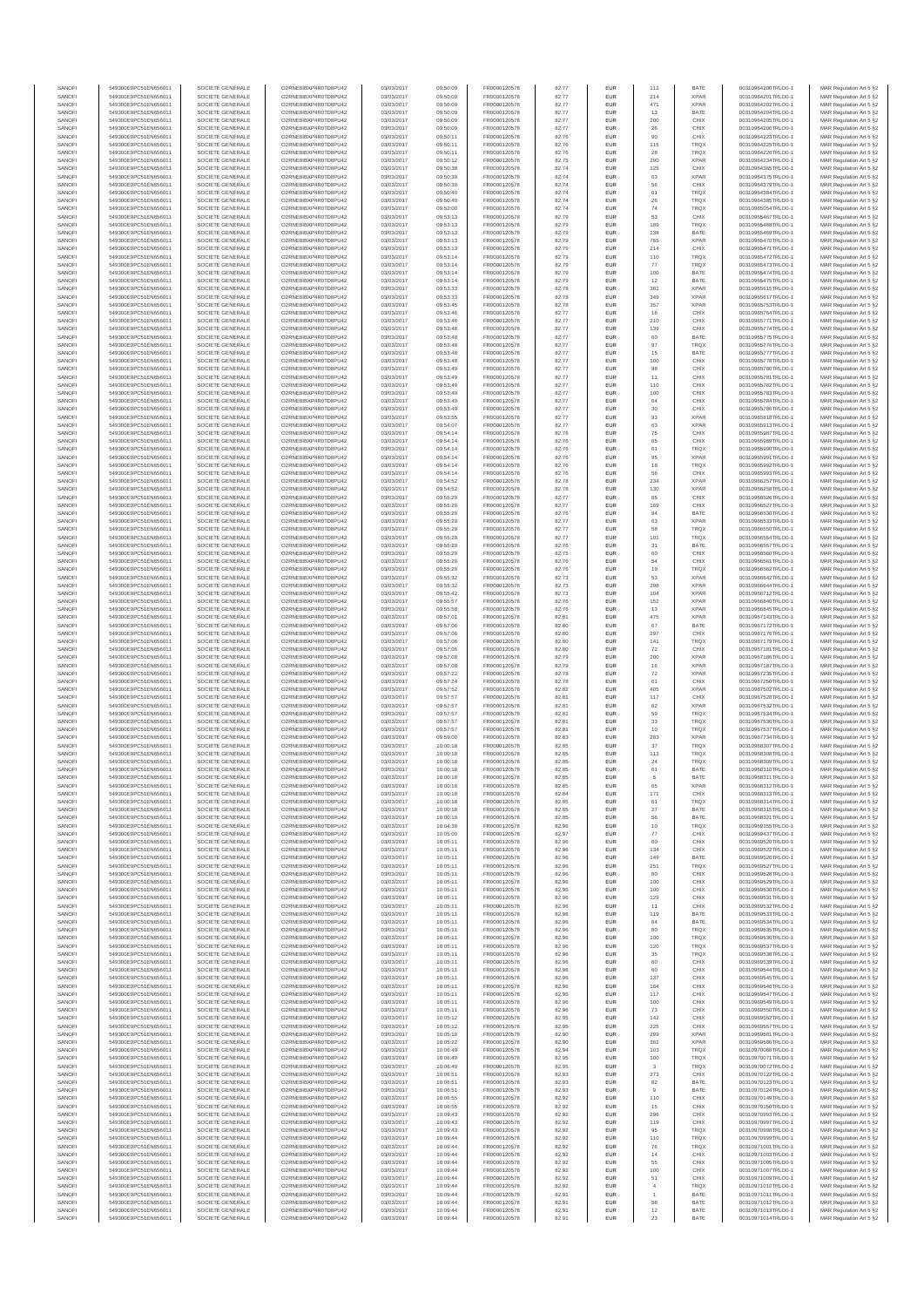| SANOFI           | 549300E9PC51EN656011                         | SOCIETE GENERALE                     | O2RNE8IBXP4R0TD8PU42                          | 03/03/2017               | 10:09:44             | FR0000120578                 | 82.91          | EUR                      | 10         | BATE                       | 00310971015TRLO0-1                       | MAR Regulation Art 5 §2                            |
|------------------|----------------------------------------------|--------------------------------------|-----------------------------------------------|--------------------------|----------------------|------------------------------|----------------|--------------------------|------------|----------------------------|------------------------------------------|----------------------------------------------------|
| SANOFI<br>SANOFI | 549300E9PC51EN656011<br>549300E9PC51EN656011 | SOCIETE GENERALE<br>SOCIETE GENERALE | O2RNE8IBXP4R0TD8PU42<br>O2RNE8IBXP4R0TD8PU42  | 03/03/2017<br>03/03/2017 | 10:11:04<br>10:11:04 | FR0000120578                 | 82.90<br>82.90 | EUR<br>EUR               | 173<br>124 | <b>TRQX</b><br>BATE        | 00310971645TRLO0-1<br>00310971646TRLO0-1 | MAR Regulation Art 5 §2                            |
| SANOFI           | 549300E9PC51EN656011                         | SOCIETE GENERALE                     | O2RNE8IBXP4R0TD8PLI42                         | 03/03/2017               | 10:11:04             | FR0000120578<br>FR0000120578 | 82.90          | EUR                      | 291        | CHIX                       | 00310971647TRLO0-1                       | MAR Regulation Art 5 §2<br>MAR Regulation Art 5 §2 |
| SANOFI           | 549300E9PC51EN656011                         | SOCIETE GENERALE                     | O2RNE8IBXP4R0TD8PU42                          | 03/03/2017               | 10:11:04             | FR0000120578                 | 82.90          | EUR                      | 31         | CHIX                       | 00310971649TRLO0-1                       | MAR Regulation Art 5 §2                            |
| SANOFI           | 549300E9PC51EN656011                         | SOCIETE GENERALE                     | O2RNE8IBXP4R0TD8PU42                          | 03/03/2017               | 10:11:04             | FR0000120578<br>FR0000120578 | 82.90          | EUR                      | 18         | TRQX                       | 00310971650TRLO0-1                       | MAR Regulation Art 5 §2                            |
| SANOFI<br>SANOFI | 549300E9PC51EN656011<br>549300E9PC51EN656011 | SOCIETE GENERALE<br>SOCIETE GENERALE | O2RNE8IBXP4R0TD8PU42<br>O2RNE8IBXP4R0TD8PU42  | 03/03/2017<br>03/03/2017 | 10:13:14<br>10:13:14 | FR0000120578                 | 82.92<br>82.91 | <b>EUR</b><br>EUR        | 384<br>87  | CHIX<br>BATE               | 00310972483TRLO0-1<br>00310972484TRLO0-1 | MAR Regulation Art 5 §2<br>MAR Regulation Art 5 §2 |
| SANOFI           | 549300E9PC51EN656011                         | SOCIETE GENERALE                     | O2RNE8IBXP4R0TD8PU42                          | 03/03/2017               | 10:13:14             | FR0000120578                 | 82.91          | <b>EUR</b>               | 236        | <b>TRQX</b>                | 00310972486TRLO0-1                       | MAR Regulation Art 5 §2                            |
| SANOFI           | 549300E9PC51EN656011                         | SOCIETE GENERALE                     | O2RNE8IBXP4R0TD8PU42                          | 03/03/2017               | 10:13:14             | FR0000120578                 | 82.91          | EUR                      | 100        | CHIX                       | 00310972487TRLO0-1                       | MAR Regulation Art 5 §2                            |
| SANOFI<br>SANOFI | 549300E9PC51EN656011<br>549300E9PC51EN656011 | SOCIETE GENERALE<br>SOCIETE GENERALE | O2RNE8IBXP4R0TD8PLI42<br>O2RNE8IBXP4R0TD8PU42 | 03/03/2017<br>03/03/2017 | 10:13:14<br>10:13:36 | FR0000120578<br>FR0000120578 | 82.91<br>82.91 | EUR<br>EUR               | 99<br>95   | CHIX<br>CHIX               | 00310972488TRLO0-1<br>00310972593TRLO0-1 | MAR Regulation Art 5 §2<br>MAR Regulation Art 5 §2 |
| SANOFI           | 549300E9PC51EN656011                         | SOCIETE GENERALE                     | O2RNE8IBXP4R0TD8PU42                          | 03/03/2017               | 10:13:48             | FR0000120578                 | 82.91          | EUR                      | 61         | CHIX                       | 00310972655TRLO0-1                       | MAR Regulation Art 5 §2                            |
| SANOFI           | 549300E9PC51EN656011                         | SOCIETE GENERALE                     | O2RNE8IBXP4R0TD8PU42                          | 03/03/2017               | 10:15:12             | FR0000120578                 | 82.92          | EUR                      | 112        | TRQX                       | 00310973107TRLO0-1                       | MAR Regulation Art 5 §2                            |
| SANOFI           | 549300E9PC51EN656011                         | SOCIETE GENERALE                     | O2RNE8IBXP4R0TD8PU42                          | 03/03/2017               | 10:15:12             | FR0000120578                 | 82.92          | EUR                      | 137        | CHIX                       | 00310973108TRLO0-1                       | MAR Regulation Art 5 §2                            |
| SANOFI<br>SANOFI | 549300E9PC51EN656011<br>549300E9PC51EN656011 | SOCIETE GENERALE<br>SOCIETE GENERALE | O2RNE8IBXP4R0TD8PU42<br>O2RNE8IBXP4R0TD8PU42  | 03/03/2017<br>03/03/2017 | 10:15:48<br>10:15:48 | FR0000120578<br>FR0000120578 | 82.92<br>82.92 | <b>EUR</b><br>EUR        | 76         | <b>TRQX</b><br>TRQX        | 00310973226TRLO0-1<br>00310973227TRLO0-1 | MAR Regulation Art 5 §2<br>MAR Regulation Art 5 §2 |
| SANOFI           | 549300E9PC51EN656011                         | SOCIETE GENERALE                     | O2RNE8IBXP4R0TD8PU42                          | 03/03/2017               | 10:15:48             | FR0000120578                 | 82.92          | <b>EUR</b>               | 153        | BATE                       | 00310973228TRLO0-1                       | MAR Regulation Art 5 §2                            |
| SANOFI           | 549300E9PC51EN656011                         | SOCIETE GENERALE                     | O2RNE8IBXP4R0TD8PU42                          | 03/03/2017               | 10:15:48             | FR0000120578                 | 82.92          | EUR                      | 220        | CHIX                       | 00310973229TRLO0-1                       | MAR Regulation Art 5 §2                            |
| SANOFI           | 549300E9PC51EN656011                         | SOCIETE GENERALE                     | O2RNESIBXP4R0TD8PLI42                         | 03/03/2017               | 10:15:48             | FR0000120578                 | 82.92          | EUR                      | 97         | CHIX                       | 00310973230TRLO0-1                       | MAR Regulation Art 5 §2                            |
| SANOFI<br>SANOFI | 549300E9PC51EN656011<br>549300E9PC51EN656011 | SOCIETE GENERALE<br>SOCIETE GENERALE | O2RNE8IBXP4R0TD8PU42<br>O2RNE8IBXP4R0TD8PLI42 | 03/03/2017<br>03/03/2017 | 10:15:48<br>10:16:10 | FR0000120578<br>FR0000120578 | 82.92<br>82.90 | EUR<br>EUR               | 31<br>60   | BATE<br>CHIX               | 00310973231TRLO0-1<br>00310973324TRLO0-1 | MAR Regulation Art 5 §2<br>MAR Regulation Art 5 §2 |
| SANOFI           | 549300E9PC51EN656011                         | SOCIETE GENERALE                     | O2RNE8IBXP4R0TD8PU42                          | 03/03/2017               | 10:16:10             | FR0000120578                 | 82.90          | <b>EUR</b>               | 8          | CHIX                       | 00310973325TRLO0-1                       | MAR Regulation Art 5 §2                            |
| SANOFI           | 549300E9PC51EN656011                         | SOCIETE GENERALE                     | O2RNE8IBXP4R0TD8PU42                          | 03/03/2017               | 10:16:50             | FR0000120578                 | 82.89          | EUR                      | 99         | CHIX                       | 00310973475TRLO0-1                       | MAR Regulation Art 5 §2                            |
| SANOFI<br>SANOFI | 549300E9PC51EN656011<br>549300E9PC51EN656011 | SOCIETE GENERALE<br>SOCIETE GENERALE | O2RNE8IBXP4R0TD8PU42<br>O2RNE8IBXP4R0TD8PU42  | 03/03/2017<br>03/03/2017 | 10:16:50<br>10:17:55 | FR0000120578<br>FR0000120578 | 82.89<br>82.87 | <b>EUR</b><br>EUR        | 93<br>76   | <b>TRQX</b><br><b>TRQX</b> | 00310973479TRLO0-1<br>00310973922TRLO0-1 | MAR Regulation Art 5 §2<br>MAR Regulation Art 5 §2 |
| SANOFI           | 549300E9PC51EN656011                         | SOCIETE GENERALE                     | O2RNE8IBXP4R0TD8PU42                          | 03/03/2017               | 10:17:55             | FR0000120578                 | 82.87          | <b>EUR</b>               | 17         | <b>TRQX</b>                | 00310973923TRLO0-1                       | MAR Regulation Art 5 §2                            |
| SANOFI           | 549300E9PC51EN656011                         | SOCIETE GENERALE                     | O2RNE8IBXP4R0TD8PU42                          | 03/03/2017               | 10:17:58             | FR0000120578                 | 82.85          | EUR                      | 167        | CHIX                       | 00310973959TRLO0-1                       | MAR Regulation Art 5 §2                            |
| SANOFI           | 549300E9PC51EN656011                         | SOCIETE GENERALE                     | O2RNE8IBXP4R0TD8PU42                          | 03/03/2017               | 10:19:23             | FR0000120578                 | 82.90          | EUR                      | 245        | CHIX                       | 00310974515TRLO0-1                       | MAR Regulation Art 5 §2                            |
| SANOFI<br>SANOFI | 549300E9PC51EN656011<br>549300E9PC51EN656011 | SOCIETE GENERALE<br>SOCIETE GENERALE | O2RNE8IBXP4R0TD8PU42<br>O2RNE8IBXP4R0TD8PU42  | 03/03/2017<br>03/03/2017 | 10:19:23<br>10:19:23 | FR0000120578<br>FR0000120578 | 82.89<br>82.90 | EUR<br>EUR               | 114<br>23  | TRQX<br>CHIX               | 00310974516TRLO0-1<br>00310974517TRLO0-1 | MAR Regulation Art 5 §2<br>MAR Regulation Art 5 §2 |
| SANOFI           | 549300E9PC51EN656011                         | SOCIETE GENERALE                     | O2RNE8IBXP4R0TD8PU42                          | 03/03/2017               | 10:21:26             | FR0000120578                 | 82.93          | <b>EUR</b>               | 20         | BATE                       | 00310975426TRLO0-1                       | MAR Regulation Art 5 §2                            |
| SANOFI           | 549300E9PC51EN656011                         | SOCIETE GENERALE                     | O2RNE8IBXP4R0TD8PU42                          | 03/03/2017               | 10:21:26             | FR0000120578                 | 82.93          | EUR                      | 59         | BATE                       | 00310975427TRLO0-1                       | MAR Regulation Art 5 §2                            |
| SANOFI<br>SANOFI | 549300E9PC51EN656011<br>549300E9PC51EN656011 | SOCIETE GENERALE<br>SOCIETE GENERALE | O2RNE8IBXP4R0TD8PU42<br>O2RNE8IBXP4R0TD8PU42  | 03/03/2017<br>03/03/2017 | 10:21:26<br>10:21:26 | FR0000120578<br>FR0000120578 | 82.93<br>82.93 | <b>EUR</b><br>EUR        | 335        | CHIX<br>BATE               | 00310975428TRLO0-1<br>00310975429TRLO0-1 | MAR Regulation Art 5 §2<br>MAR Regulation Art 5 §2 |
| SANOFI           | 549300E9PC51EN656011                         | SOCIETE GENERALE                     | O2RNE8IBXP4R0TD8PU42                          | 03/03/2017               | 10:21:26             | FR0000120578                 | 82.93          | EUR                      | 60         | BATE                       | 00310975430TRLO0-1                       | MAR Regulation Art 5 §2                            |
| SANOFI           | 549300E9PC51EN656011                         | SOCIETE GENERALE                     | O2RNE8IBXP4R0TD8PU42                          | 03/03/2017               | 10:21:26             | FR0000120578                 | 82.93          | EUR                      | 172        | TRQX                       | 00310975431TRLO0-1                       | MAR Regulation Art 5 §2                            |
| SANOFI<br>SANOFI | 549300E9PC51EN656011                         | SOCIETE GENERALE                     | O2RNE8IBXP4R0TD8PU42<br>O2RNE8IBXP4R0TD8PU42  | 03/03/2017               | 10:21:26             | FR0000120578                 | 82.93          | EUR                      | 36         | CHIX                       | 00310975432TRLO0-1                       | MAR Regulation Art 5 §2                            |
| SANOFI           | 549300E9PC51EN656011<br>549300E9PC51EN656011 | SOCIETE GENERALE<br>SOCIETE GENERALE | O2RNE8IBXP4R0TD8PU42                          | 03/03/2017<br>03/03/2017 | 10:21:26<br>10:21:47 | FR0000120578<br>FR0000120578 | 82.93<br>82.92 | EUR<br>EUR               | 79<br>63   | BATE<br>CHIX               | 00310975433TRLO0-1<br>00310975613TRLO0-1 | MAR Regulation Art 5 §2<br>MAR Regulation Art 5 §2 |
| SANOFI           | 549300E9PC51EN656011                         | SOCIETE GENERALE                     | O2RNE8IBXP4R0TD8PU42                          | 03/03/2017               | 10:22:47             | FR0000120578                 | 82.91          | <b>EUR</b>               | 67         | <b>TRQX</b>                | 00310976049TRLO0-1                       | MAR Regulation Art 5 §2                            |
| SANOFI           | 549300E9PC51EN656011                         | SOCIETE GENERALE                     | O2RNE8IBXP4R0TD8PU42                          | 03/03/2017               | 10:22:47             | FR0000120578                 | 82.91          | EUR                      | $22\,$     | CHIX                       | 00310976050TRLO0-1                       | MAR Regulation Art 5 §2                            |
| SANOFI<br>SANOFI | 549300E9PC51EN656011<br>549300E9PC51EN656011 | SOCIETE GENERALE<br>SOCIETE GENERALE | O2RNE8IBXP4R0TD8PLI42<br>O2RNE8IBXP4R0TD8PU42 | 03/03/2017<br>03/03/2017 | 10:22:47<br>10:22:47 | FR0000120578<br>FR0000120578 | 82.91<br>82.91 | <b>EUR</b><br>EUR        | 26<br>114  | BATE<br>CHIX               | 00310976051TRLO0-1<br>00310976052TRLO0-1 | MAR Regulation Art 5 §2<br>MAR Regulation Art 5 §2 |
| SANOFI           | 549300E9PC51EN656011                         | SOCIETE GENERALE                     | O2RNE8IBXP4R0TD8PU42                          | 03/03/2017               | 10:22:47             | FR0000120578                 | 82.91          | EUR                      | 74         | <b>TRQX</b>                | 00310976054TRLO0-1                       | MAR Regulation Art 5 §2                            |
| SANOFI           | 549300E9PC51EN656011                         | SOCIETE GENERALE                     | O2RNE8IBXP4R0TD8PU42                          | 03/03/2017               | 10:22:47             | FR0000120578                 | 82.91          | EUR                      | 10         | BATE                       | 00310976055TRLO0-1                       | MAR Regulation Art 5 §2                            |
| SANOFI           | 549300E9PC51EN656011                         | SOCIETE GENERALE                     | O2RNE8IBXP4R0TD8PLI42<br>O2RNE8IBXP4R0TD8PU42 | 03/03/2017               | 10:25:53             | FR0000120578                 | 82.91          | EUR                      | 225        | CHIX                       | 00310977046TRLO0-1<br>00310977047TRLO0-1 | MAR Regulation Art 5 §2                            |
| SANOFI<br>SANOFI | 549300E9PC51EN656011<br>549300E9PC51EN656011 | SOCIETE GENERALE<br>SOCIETE GENERALE | O2RNE8IBXP4R0TD8PU42                          | 03/03/2017<br>03/03/2017 | 10:25:53<br>10:25:53 | FR0000120578<br>FR0000120578 | 82.91<br>82.90 | EUR<br>EUR               | 137        | BATE<br>TRQX               | 00310977050TRLO0-1                       | MAR Regulation Art 5 §2<br>MAR Regulation Art 5 §2 |
| SANOFI           | 549300E9PC51EN656011                         | SOCIETE GENERALE                     | O2RNE8IBXP4R0TD8PU42                          | 03/03/2017               | 10:25:53             | FR0000120578                 | 82.90          | <b>EUR</b>               | 152        | <b>TRQX</b>                | 00310977052TRLO0-1                       | MAR Regulation Art 5 §2                            |
| SANOFI           | 549300E9PC51EN656011                         | SOCIETE GENERALE                     | O2RNE8IBXP4R0TD8PU42                          | 03/03/2017               | 10:25:53             | FR0000120578                 | 82.90          | EUR                      | 55         | TRQX                       | 00310977053TRLO0-1                       | MAR Regulation Art 5 §2                            |
| SANOFI<br>SANOFI | 549300E9PC51EN656011<br>549300E9PC51EN656011 | SOCIETE GENERALE<br>SOCIETE GENERALE | O2RNE8IBXP4R0TD8PU42<br>O2RNE8IBXP4R0TD8PU42  | 03/03/2017<br>03/03/2017 | 10:25:53<br>10:25:53 | FR0000120578<br>FR0000120578 | 82.90<br>82.90 | <b>EUR</b><br>EUR        | 100<br>79  | CHIX<br>CHIX               | 00310977054TRLO0-1<br>00310977055TRLO0-1 | MAR Regulation Art 5 §2<br>MAR Regulation Art 5 §2 |
| SANOFI           | 549300E9PC51EN656011                         | SOCIETE GENERALE                     | O2RNE8IBXP4R0TD8PLI42                         | 03/03/2017               | 10:25:53             | FR0000120578                 | 82.91          | EUR                      | $14\,$     | BATE                       | 00310977056TRLO0-1                       | MAR Regulation Art 5 §2                            |
| SANOFI           | 549300E9PC51EN656011                         | SOCIETE GENERALE                     | O2RNE8IBXP4R0TD8PU42                          | 03/03/2017               | 10:25:53             | FR0000120578                 | 82.90          | EUR                      | 6          | <b>TRQX</b>                | 00310977057TRLO0-1                       | MAR Regulation Art 5 §2                            |
| SANOFI           | 549300E9PC51EN656011                         | SOCIETE GENERALE                     | O2RNE8IBXP4R0TD8PU42                          | 03/03/2017               | 10:25:53             | FR0000120578                 | 82.90          | EUR                      | 20         | <b>TRQX</b>                | 00310977058TRLO0-1                       | MAR Regulation Art 5 §2                            |
| SANOFI<br>SANOFI | 549300E9PC51EN656011<br>549300E9PC51EN656011 | SOCIETE GENERALE<br>SOCIETE GENERALE | O2RNE8IBXP4R0TD8PU42<br>O2RNE8IBXP4R0TD8PU42  | 03/03/2017<br>03/03/2017 | 10:26:18<br>10:26:19 | FR0000120578<br>FR0000120578 | 82.89<br>82.89 | <b>EUR</b><br>EUR        | 158<br>200 | CHIX<br>CHIX               | 00310977201TRLO0-1<br>00310977203TRLO0-1 | MAR Regulation Art 5 §2<br>MAR Regulation Art 5 §2 |
| SANOFI           | 549300E9PC51EN656011                         | SOCIETE GENERALE                     | O2RNE8IBXP4R0TD8PU42                          | 03/03/2017               | 10:26:53             | FR0000120578                 | 82.94          | <b>EUR</b>               | 52         | BATE                       | 00310977404TRLO0-1                       | MAR Regulation Art 5 §2                            |
| SANOFI           | 549300E9PC51EN656011                         | SOCIETE GENERALE                     | O2RNE8IBXP4R0TD8PU42                          | 03/03/2017               | 10:26:53             | FR0000120578                 | 82.94          | EUR                      |            | BATE                       | 00310977405TRLO0-1                       | MAR Regulation Art 5 §2                            |
| SANOFI<br>SANOFI | 549300E9PC51EN656011<br>549300E9PC51EN656011 | SOCIETE GENERALE<br>SOCIETE GENERALE | O2RNE8IBXP4R0TD8PU42<br>O2RNE8IBXP4R0TD8PU42  | 03/03/2017<br>03/03/2017 | 10:26:53<br>10:26:53 | FR0000120578<br>FR0000120578 | 82.93<br>82.93 | <b>EUR</b><br>EUR        | 54<br>103  | <b>TRQX</b><br>CHIX        | 00310977406TRLO0-1<br>00310977407TRLO0-1 | MAR Regulation Art 5 §2<br>MAR Regulation Art 5 §2 |
| SANOFI           | 549300E9PC51EN656011                         | SOCIETE GENERALE                     | O2RNE8IBXP4R0TD8PU42                          | 03/03/2017               | 10:26:53             | FR0000120578                 | 82.93          | EUR                      | 85         | TRQX                       | 00310977408TRLO0-1                       | MAR Regulation Art 5 §2                            |
| SANOFI           | 549300E9PC51EN656011                         | SOCIETE GENERALE                     | O2RNE8IBXP4R0TD8PU42                          | 03/03/2017               | 10:26:53             | FR0000120578                 | 82.93          | EUR                      | 26         | CHIX                       | 00310977409TRLO0-1                       | MAR Regulation Art 5 §2                            |
| SANOFI           | 549300E9PC51EN656011                         | SOCIETE GENERALE                     | O2RNE8IBXP4R0TD8PU42                          | 03/03/2017               | 10:27:22             | FR0000120578                 | 82.91          | EUR                      | 106        | CHIX                       | 00310977563TRLO0-1                       | MAR Regulation Art 5 §2                            |
| SANOFI<br>SANOFI | 549300E9PC51EN656011<br>549300E9PC51EN656011 | SOCIETE GENERALE<br>SOCIETE GENERALE | O2RNE8IBXP4R0TD8PU42<br>O2RNE8IBXP4R0TD8PU42  | 03/03/2017<br>03/03/2017 | 10:28:29<br>10:28:29 | FR0000120578<br>FR0000120578 | 82.99<br>82.99 | <b>EUR</b><br>EUR        | 63<br>90   | <b>TRQX</b><br>TRQX        | 00310978065TRLO0-1<br>00310978066TRLO0-1 | MAR Regulation Art 5 §2<br>MAR Regulation Art 5 §2 |
| SANOFI           | 549300E9PC51EN656011                         | SOCIETE GENERALE                     | O2RNE8IBXP4R0TD8PU42                          | 03/03/2017               | 10:29:00             | FR0000120578                 | 82.98          | <b>EUR</b>               | 73         | BATE                       | 00310978449TRLO0-1                       | MAR Regulation Art 5 §2                            |
| SANOFI           | 549300E9PC51EN656011                         | SOCIETE GENERALE                     | O2RNE8IBXP4R0TD8PU42                          | 03/03/2017               | 10:29:26             | FR0000120578                 | 83.00          | EUR                      | 75         | TRQX                       | 00310978647TRLO0-1                       | MAR Regulation Art 5 §2                            |
| SANOFI<br>SANOFI | 549300E9PC51EN656011<br>549300E9PC51EN656011 | SOCIETE GENERALE<br>SOCIETE GENERALE | O2RNE8IBXP4R0TD8PU42<br>O2RNE8IBXP4R0TD8PU42  | 03/03/2017<br>03/03/2017 | 10:30:30<br>10:30:38 | FR0000120578<br>FR0000120578 | 83.08<br>83.07 | <b>EUR</b><br>EUR        | 305<br>118 | CHIX<br>TRQX               | 00310979454TRLO0-1<br>00310979560TRLO0-1 | MAR Regulation Art 5 §2<br>MAR Regulation Art 5 §2 |
| SANOFI           | 549300E9PC51EN656011                         | SOCIETE GENERALE                     | O2RNE8IBXP4R0TD8PU42                          | 03/03/2017               | 10:30:38             | FR0000120578                 | 83.07          | EUR                      | 16         | BATE                       | 00310979561TRLO0-1                       | MAR Regulation Art 5 §2                            |
| SANOFI           | 549300E9PC51EN656011                         | SOCIETE GENERALE                     | O2RNE8IBXP4R0TD8PU42                          | 03/03/2017               | 10:30:40             | FR0000120578                 | 83.07          | EUR                      | 75         | BATE                       | 00310979578TRLO0-1                       | MAR Regulation Art 5 §2                            |
| SANOFI           | 549300E9PC51EN656011                         | SOCIETE GENERALE                     | O2RNE8IBXP4R0TD8PU42                          | 03/03/2017               | 10:31:04             | FR0000120578                 | 83.07          | EUR                      | 240        | CHIX                       | 00310979746TRLO0-1                       | MAR Regulation Art 5 §2                            |
| SANOFI<br>SANOFI | 549300E9PC51EN656011<br>549300E9PC51EN656011 | SOCIETE GENERALE<br>SOCIETE GENERALE | O2RNE8IBXP4R0TD8PU42<br>O2RNE8IBXP4R0TD8PU42  | 03/03/2017<br>03/03/2017 | 10:31:04<br>10:31:04 | FR0000120578<br>FR0000120578 | 83.07<br>83.07 | <b>EUR</b><br>EUR        | 232<br>134 | CHIX<br><b>XPAR</b>        | 00310979750TRLO0-1<br>00310979754TRLO0-1 | MAR Regulation Art 5 §2<br>MAR Regulation Art 5 §2 |
| SANOFI           | 549300E9PC51EN656011                         | SOCIETE GENERALE                     | O2RNE8IBXP4R0TD8PU42                          | 03/03/2017               | 10:31:20             | FR0000120578                 | 83.06          | <b>EUR</b>               | 80         | <b>XPAR</b>                | 00310979900TRLO0-1                       | MAR Regulation Art 5 §2                            |
| SANOFI           | 549300E9PC51EN656011                         | SOCIETE GENERALE                     | O2RNE8IBXP4R0TD8PU42                          | 03/03/2017               | 10:33:11             | FR0000120578                 | 83.10          | EUR                      | 73         | TRQX                       | 00310980411TRLO0-1                       | MAR Regulation Art 5 §2                            |
| SANOFI           | 549300E9PC51EN656011                         | SOCIETE GENERALE                     | O2RNE8IBXP4R0TD8PU42                          | 03/03/2017               | 10:33:34             | FR0000120578<br>FR0000120578 | 83.10          | EUR                      | 240        | <b>XPAR</b>                | 00310980488TRLO0-1                       | MAR Regulation Art 5 §2                            |
| SANOFI<br>SANOFI | 549300E9PC51EN656011<br>549300E9PC51EN656011 | SOCIETE GENERALE<br>SOCIETE GENERALE | O2RNE8IBXP4R0TD8PU42<br>O2RNE8IBXP4R0TD8PU42  | 03/03/2017<br>03/03/2017 | 10:33:34<br>10:33:34 | FR0000120578                 | 83.10<br>83.10 | EUR<br>EUR               | 524<br>200 | <b>XPAR</b><br>CHIX        | 00310980491TRLO0-1<br>00310980493TRLO0-1 | MAR Regulation Art 5 §2<br>MAR Regulation Art 5 §2 |
| SANOFI           | 549300E9PC51EN656011                         | SOCIETE GENERALE                     | O2RNE8IBXP4R0TD8PU42                          | 03/03/2017               | 10:33:34             | FR0000120578                 | 83.10          | EUR                      | 185        | TRQX                       | 00310980494TRLO0-1                       | MAR Regulation Art 5 §2                            |
| SANOFI           | 549300E9PC51EN656011                         | SOCIETE GENERALE                     | O2RNE8IBXP4R0TD8PU42                          | 03/03/2017               | 10:33:34             | FR0000120578                 | 83.10          | EUR                      | 43         | CHIX                       | 00310980495TRLO0-1                       | MAR Regulation Art 5 §2                            |
| SANOFI<br>SANOFI | 549300E9PC51EN656011<br>549300E9PC51EN656011 | SOCIETE GENERALE<br>SOCIETE GENERALE | O2RNE8IBXP4R0TD8PU42<br>O2RNE8IBXP4R0TD8PU42  | 03/03/2017<br>03/03/2017 | 10:33:34<br>10:33:34 | FR0000120578<br>FR0000120578 | 83.10<br>83.10 | <b>EUR</b><br>EUR        | 130<br>100 | CHIX<br>CHIX               | 00310980496TRLO0-1<br>00310980500TRLO0-1 | MAR Regulation Art 5 §2<br>MAR Regulation Art 5 §2 |
| SANOFI           | 549300E9PC51EN656011                         | SOCIETE GENERALE                     | O2RNE8IBXP4R0TD8PU42                          | 03/03/2017               | 10:33:34             | FR0000120578                 | 83.10          | EUR                      | 126        | CHIX                       | 00310980501TRLO0-1                       | MAR Regulation Art 5 §2                            |
| SANOFI           | 549300E9PC51EN656011                         | SOCIETE GENERALE                     | O2RNE8IBXP4R0TD8PU42                          | 03/03/2017               | 10:34:57             | FR0000120578                 | 83.13          | EUR                      | 135        | <b>XPAR</b>                | 00310980904TRLO0-1                       | MAR Regulation Art 5 §2                            |
| SANOFI           | 549300E9PC51EN656011                         | SOCIETE GENERALE                     | O2RNE8IBXP4R0TD8PLI42                         | 03/03/2017               | 10:35:03             | FR0000120578                 | 83.13          | EUR                      | 436        | <b>XPAR</b>                | 00310980935TRLO0-1                       | MAR Regulation Art 5 §2                            |
| SANOFI<br>SANOFI | 549300E9PC51EN656011<br>549300E9PC51EN656011 | SOCIETE GENERALE<br>SOCIETE GENERALE | O2RNE8IBXP4R0TD8PU42<br>O2RNESIBXP4R0TD8PLI42 | 03/03/2017<br>03/03/2017 | 10:35:03<br>10:35:03 | FR0000120578<br>FR0000120578 | 83.13<br>83.13 | <b>EUR</b><br><b>EUR</b> | 98<br>120  | <b>TRQX</b><br>CHIX        | 00310980936TRLO0-1<br>00310980937TRLO0-1 | MAR Regulation Art 5 §2<br>MAR Regulation Art 5 §2 |
| SANOFI           | 549300E9PC51EN656011                         | SOCIETE GENERALE                     | O2RNE8IBXP4R0TD8PU42                          | 03/03/2017               | 10:35:03             | FR0000120578                 | 83.13          | EUR                      | 129        | CHIX                       | 00310980938TRLO0-1                       | MAR Regulation Art 5 §2                            |
| SANOFI           | 549300E9PC51EN656011                         | SOCIETE GENERALE                     | O2RNE8IBXP4R0TD8PU42                          | 03/03/2017               | 10:35:03             | FR0000120578                 | 83.13          | EUR                      | 125        | TRQX                       | 00310980939TRLO0-1                       | MAR Regulation Art 5 §2                            |
| SANOFI           | 549300E9PC51EN656011                         | SOCIETE GENERALE                     | O2RNE8IBXP4R0TD8PU42                          | 03/03/2017               | 10:35:03             | FR0000120578                 | 83.13          | <b>EUR</b>               | 17         | <b>TROX</b>                | 00310980940TRLO0-1                       | MAR Regulation Art 5 §2                            |
| SANOFI<br>SANOFI | 549300E9PC51EN656011<br>549300E9PC51EN656011 | SOCIETE GENERALE<br>SOCIETE GENERALE | O2RNE8IBXP4R0TD8PU42<br>O2RNE8IBXP4R0TD8PU42  | 03/03/2017<br>03/03/2017 | 10:35:03<br>10:35:03 | FR0000120578<br>FR0000120578 | 83.13<br>83.13 | EUR<br><b>EUR</b>        | 61<br>88   | BATE<br>BATE               | 00310980941TRLO0-1<br>00310980942TRLO0-1 | MAR Regulation Art 5 §2<br>MAR Regulation Art 5 §2 |
| SANOFI           | 549300E9PC51EN656011                         | SOCIETE GENERALE                     | O2RNE8IBXP4R0TD8PU42                          | 03/03/2017               | 10:35:03             | FR0000120578                 | 83.13          | EUR                      | 26         | <b>TRQX</b>                | 00310980943TRLO0-1                       | MAR Regulation Art 5 §2                            |
| SANOFI           | 549300E9PC51EN656011                         | SOCIETE GENERALE                     | O2RNE8IBXP4R0TD8PU42<br>O2RNE8IBXP4R0TD8PU42  | 03/03/2017               | 10:35:03             | FR0000120578                 | 83.13          | EUR                      | 98         | BATE<br>CHIX               | 00310980944TRLO0-1                       | MAR Regulation Art 5 §2                            |
| SANOFI<br>SANOFI | 549300E9PC51EN656011<br>549300E9PC51EN656011 | SOCIETE GENERALE<br>SOCIETE GENERALE | O2RNESIBXP4R0TD8PLI42                         | 03/03/2017<br>03/03/2017 | 10:35:03<br>10:35:03 | FR0000120578<br>FR0000120578 | 83.13<br>83.13 | EUR<br>EUR               | 90<br>60   | CHIX                       | 00310980945TRLO0-1<br>00310980946TRLO0-1 | MAR Regulation Art 5 §2<br>MAR Regulation Art 5 §2 |
| SANOFI           | 549300E9PC51EN656011                         | SOCIETE GENERALE                     | O2RNE8IBXP4R0TD8PLI42                         | 03/03/2017               | 10:35:14             | FR0000120578                 | 83.11          | <b>EUR</b>               | 497        | <b>XPAR</b>                | 00310980979TRLO0-1                       | MAR Regulation Art 5 §2                            |
| SANOFI           | 549300E9PC51EN656011                         | SOCIETE GENERALE                     | O2RNE8IBXP4R0TD8PU42                          | 03/03/2017               | 10:35:43             | FR0000120578                 | 83.09          | EUR                      | 48         | <b>XPAR</b>                | 00310981142TRLO0-1                       | MAR Regulation Art 5 §2                            |
| SANOFI<br>SANOFI | 549300E9PC51EN656011<br>549300E9PC51EN656011 | SOCIETE GENERALE<br>SOCIETE GENERALE | O2RNE8IBXP4R0TD8PU42<br>O2RNE8IBXP4R0TD8PU42  | 03/03/2017<br>03/03/2017 | 10:35:43<br>10:35:43 | FR0000120578<br>FR0000120578 | 83.09<br>83.08 | <b>EUR</b><br>EUR        | 63         | <b>XPAR</b><br>CHIX        | 00310981143TRLO0-1<br>00310981144TRLO0-1 | MAR Regulation Art 5 §2<br>MAR Regulation Art 5 §2 |
| SANOFI           | 549300E9PC51EN656011                         | SOCIETE GENERALE                     | O2RNE8IBXP4R0TD8PU42                          | 03/03/2017               | 10:35:44             | FR0000120578                 | 83.08          | EUR                      | $\rm 26$   | CHIX                       | 00310981145TRLO0-1                       | MAR Regulation Art 5 §2                            |
| SANOFI           | 549300E9PC51EN656011                         | SOCIETE GENERALE                     | O2RNE8IBXP4R0TD8PU42                          | 03/03/2017               | 10:35:49             | FR0000120578                 | 83.06          | EUR                      | 60         | <b>TRQX</b>                | 00310981165TRLO0-1                       | MAR Regulation Art 5 §2                            |
| SANOFI<br>SANOFI | 549300E9PC51EN656011<br>549300E9PC51EN656011 | SOCIETE GENERALE<br>SOCIETE GENERALE | O2RNE8IBXP4R0TD8PU42<br>O2RNESIBXP4R0TD8PLI42 | 03/03/2017<br>03/03/2017 | 10:35:49<br>10:37:19 | FR0000120578<br>FR0000120578 | 83.05<br>83.09 | EUR<br>EUR               | 190<br>700 | <b>XPAR</b><br><b>XPAR</b> | 00310981166TRLO0-1<br>00310981668TRLO0-1 | MAR Regulation Art 5 §2<br>MAR Regulation Art 5 §2 |
| SANOFI           | 549300E9PC51EN656011                         | SOCIETE GENERALE                     | O2RNE8IBXP4R0TD8PU42                          | 03/03/2017               | 10:38:08             | FR0000120578                 | 83.09          | EUR                      | 142        | TRQX                       | 00310981944TRLO0-1                       | MAR Regulation Art 5 §2                            |
| SANOFI           | 549300E9PC51EN656011                         | SOCIETE GENERALE                     | O2RNE8IBXP4R0TD8PU42                          | 03/03/2017               | 10:38:08             | FR0000120578                 | 83.09          | <b>EUR</b>               | 104        | <b>XPAR</b>                | 00310981950TRLO0-1                       | MAR Regulation Art 5 §2                            |
| SANOFI<br>SANOFI | 549300E9PC51EN656011<br>549300E9PC51EN656011 | SOCIETE GENERALE<br>SOCIETE GENERALE | O2RNE8IBXP4R0TD8PU42<br>O2RNE8IBXP4R0TD8PLI42 | 03/03/2017<br>03/03/2017 | 10:38:09<br>10:38:10 | FR0000120578<br>FR0000120578 | 83.09<br>83.08 | EUR<br><b>EUR</b>        | 33         | TRQX<br>CHIX               | 00310981968TRLO0-1<br>00310982002TRLO0-1 | MAR Regulation Art 5 §2                            |
| SANOFI           | 549300E9PC51EN656011                         | SOCIETE GENERALE                     | O2RNE8IBXP4R0TD8PU42                          | 03/03/2017               | 10:38:13             | FR0000120578                 | 83.08          | EUR                      | 276<br>14  | CHIX                       | 00310982038TRLO0-1                       | MAR Regulation Art 5 §2<br>MAR Regulation Art 5 §2 |
| SANOFI           | 549300E9PC51EN656011                         | SOCIETE GENERALE                     | O2RNE8IBXP4R0TD8PU42                          | 03/03/2017               | 10:38:13             | FR0000120578                 | 83.08          | EUR                      | 75         | <b>XPAR</b>                | 00310982041TRLO0-1                       | MAR Regulation Art 5 §2                            |
| SANOFI           | 549300E9PC51EN656011                         | SOCIETE GENERALE                     | O2RNE8IBXP4R0TD8PU42                          | 03/03/2017               | 10:38:13             | FR0000120578                 | 83.08          | EUR                      | 201        | <b>XPAR</b>                | 00310982042TRLO0-1                       | MAR Regulation Art 5 §2                            |
| SANOFI<br>SANOFI | 549300E9PC51EN656011<br>549300E9PC51EN656011 | SOCIETE GENERALE<br>SOCIETE GENERALE | O2RNE8IBXP4R0TD8PU42<br>O2RNE8IBXP4R0TD8PU42  | 03/03/2017<br>03/03/2017 | 10:38:13<br>10:38:34 | FR0000120578<br>FR0000120578 | 83.08<br>83.07 | EUR<br>EUR               | 136<br>124 | CHIX<br>BATE               | 00310982043TRLO0-1<br>00310982211TRLO0-1 | MAR Regulation Art 5 §2<br>MAR Regulation Art 5 §2 |
| SANOFI           | 549300E9PC51EN656011                         | SOCIETE GENERALE                     | O2RNE8IBXP4R0TD8PU42                          | 03/03/2017               | 10:38:34             | FR0000120578                 | 83.07          | EUR                      | 61         | CHIX                       | 00310982213TRLO0-1                       | MAR Regulation Art 5 §2                            |
| SANOFI           | 549300E9PC51EN656011                         | SOCIETE GENERALE                     | O2RNE8IBXP4R0TD8PU42                          | 03/03/2017               | 10:38:34             | FR0000120578                 | 83.07          | <b>EUR</b>               | 62         | <b>XPAR</b>                | 00310982216TRLO0-1                       | MAR Regulation Art 5 §2                            |
| SANOFI<br>SANOFI | 549300E9PC51EN656011<br>549300E9PC51EN656011 | SOCIETE GENERALE<br>SOCIETE GENERALE | O2RNE8IBXP4R0TD8PU42<br>O2RNE8IBXP4R0TD8PU42  | 03/03/2017<br>03/03/2017 | 10:38:34<br>10:38:34 | FR0000120578<br>FR0000120578 | 83.05<br>83.05 | EUR<br><b>EUR</b>        | 13<br>8    | BATE<br>CHIX               | 00310982217TRLO0-1<br>00310982218TRLO0-1 | MAR Regulation Art 5 §2                            |
| SANOFI           | 549300E9PC51EN656011                         | SOCIETE GENERALE                     | O2RNE8IBXP4R0TD8PU42                          | 03/03/2017               | 10:38:52             | FR0000120578                 | 83.00          | EUR                      | 120        | <b>XPAR</b>                | 00310982491TRLO0-1                       | MAR Regulation Art 5 §2<br>MAR Regulation Art 5 §2 |
| SANOFI           | 549300E9PC51EN656011                         | SOCIETE GENERALE                     | O2RNE8IBXP4R0TD8PU42                          | 03/03/2017               | 10:38:58             | FR0000120578                 | 83.00          | EUR                      | 148        | <b>XPAR</b>                | 00310982546TRLO0-1                       | MAR Regulation Art 5 §2                            |
| SANOFI           | 549300E9PC51EN656011                         | SOCIETE GENERALE                     | O2RNE8IBXP4R0TD8PU42                          | 03/03/2017               | 10:38:59             | FR0000120578                 | 82.99          | EUR                      | 67         | <b>TRQX</b>                | 00310982558TRLO0-1                       | MAR Regulation Art 5 §2                            |
| SANOFI<br>SANOFI | 549300E9PC51EN656011<br>549300E9PC51EN656011 | SOCIETE GENERALE<br>SOCIETE GENERALE | O2RNE8IBXP4R0TD8PU42<br>O2RNE8IBXP4R0TD8PU42  | 03/03/2017<br>03/03/2017 | 10:38:59<br>10:39:39 | FR0000120578<br>FR0000120578 | 82.99          | EUR<br>EUR               | 61<br>229  | CHIX<br><b>XPAR</b>        | 00310982562TRLO0-1<br>00310982825TRLO0-1 | MAR Regulation Art 5 §2                            |
| SANOFI           | 549300E9PC51EN656011                         | SOCIETE GENERALE                     | O2RNE8IBXP4R0TD8PU42                          | 03/03/2017               | 10:40:33             | FR0000120578                 | 83.00<br>83.05 | EUR                      | 542        | <b>XPAR</b>                | 00310983088TRLO0-1                       | MAR Regulation Art 5 §2<br>MAR Regulation Art 5 §2 |
| SANOFI           | 549300E9PC51EN656011                         | SOCIETE GENERALE                     | O2RNE8IBXP4R0TD8PU42                          | 03/03/2017               | 10:41:31             | FR0000120578                 | 83.09          | <b>EUR</b>               | 410        | <b>XPAR</b>                | 00310983531TRLO0-1                       | MAR Regulation Art 5 §2                            |
| SANOFI           | 549300E9PC51EN656011                         | SOCIETE GENERALE                     | O2RNE8IBXP4R0TD8PU42                          | 03/03/2017               | 10:41:32             | FR0000120578                 | 83.08          | EUR                      | 117        | CHIX                       | 00310983532TRLO0-1                       | MAR Regulation Art 5 §2                            |
| SANOFI<br>SANOFI | 549300E9PC51EN656011<br>549300E9PC51EN656011 | SOCIETE GENERALE<br>SOCIETE GENERALE | O2RNE8IBXP4R0TD8PU42<br>O2RNE8IBXP4R0TD8PU42  | 03/03/2017<br>03/03/2017 | 10:42:43<br>10:42:43 | FR0000120578<br>FR0000120578 | 83.10<br>83.10 | EUR<br>EUR               | 188<br>357 | <b>XPAR</b><br><b>XPAR</b> | 00310983962TRLO0-1<br>00310983963TRLO0-1 | MAR Regulation Art 5 §2<br>MAR Regulation Art 5 §2 |
| SANOFI           | 549300E9PC51EN656011                         | SOCIETE GENERALE                     | O2RNE8IBXP4R0TD8PU42                          | 03/03/2017               | 10:42:43             | FR0000120578                 | 83.09          | EUR                      | 256        | CHIX                       | 00310983964TRLO0-1                       | MAR Regulation Art 5 §2                            |
| SANOFI           | 549300E9PC51EN656011                         | SOCIETE GENERALE                     | O2RNE8IBXP4R0TD8PU42                          | 03/03/2017               | 10:42:43             | FR0000120578                 | 83.09          | EUR                      | 125        | BATE                       | 00310983965TRLO0-1                       | MAR Regulation Art 5 §2                            |
| SANOFI<br>SANOFI | 549300E9PC51EN656011<br>549300E9PC51EN656011 | SOCIETE GENERALE<br>SOCIETE GENERALE | O2RNE8IBXP4R0TD8PU42<br>O2RNE8IBXP4R0TD8PU42  | 03/03/2017<br>03/03/2017 | 10:42:43<br>10:42:43 | FR0000120578<br>FR0000120578 | 83.09<br>83.09 | EUR<br><b>EUR</b>        | 58<br>32   | <b>TROX</b><br><b>TROX</b> | 00310983966TRLO0-1<br>00310983967TRLO0-1 | MAR Regulation Art 5 §2                            |
| SANOFI           | 549300E9PC51EN656011                         | SOCIETE GENERALE                     | O2RNE8IBXP4R0TD8PU42                          | 03/03/2017               | 10:42:44             | FR0000120578                 | 83.11          | EUR                      | 106        | TRQX                       | 00310984009TRLO0-1                       | MAR Regulation Art 5 §2<br>MAR Regulation Art 5 §2 |
| SANOFI           | 549300E9PC51EN656011                         | SOCIETE GENERALE                     | O2RNE8IBXP4R0TD8PU42                          | 03/03/2017               | 10:42:46             | FR0000120578                 | 83.10          | <b>EUR</b>               | 169        | CHIX                       | 00310984041TRLO0-1                       | MAR Regulation Art 5 §2                            |
| SANOFI           | 549300E9PC51EN656011                         | SOCIETE GENERALE                     | O2RNE8IBXP4R0TD8PU42                          | 03/03/2017               | 10:43:16             | FR0000120578                 | 83.14          | EUR                      | 304        | <b>XPAR</b>                | 00310984769TRLO0-1                       | MAR Regulation Art 5 §2                            |
| SANOFI<br>SANOFI | 549300E9PC51EN656011<br>549300E9PC51EN656011 | SOCIETE GENERALE<br>SOCIETE GENERALE | O2RNE8IBXP4R0TD8PU42<br>O2RNE8IBXP4R0TD8PU42  | 03/03/2017<br>03/03/2017 | 10:43:37<br>10:44:01 | FR0000120578<br>FR0000120578 | 83.14<br>83.17 | EUR<br>EUR               | 147<br>129 | <b>XPAR</b><br><b>XPAR</b> | 00310985004TRLO0-1<br>00310985190TRLO0-1 | MAR Regulation Art 5 §2<br>MAR Regulation Art 5 §2 |
| SANOFI           | 549300E9PC51EN656011                         | SOCIETE GENERALE                     | O2RNE8IBXP4R0TD8PU42                          | 03/03/2017               | 10:44:04             | FR0000120578                 | 83.17          | EUR                      | 97         | <b>XPAR</b>                | 00310985228TRLO0-1                       | MAR Regulation Art 5 §2                            |
| SANOFI           | 549300E9PC51EN656011                         | SOCIETE GENERALE                     | O2RNE8IBXP4R0TD8PU42                          | 03/03/2017               | 10:44:10             | FR0000120578                 | 83.17          | EUR                      | 62         | <b>XPAR</b>                | 00310985353TRLO0-1                       | MAR Regulation Art 5 §2                            |
| SANOFI           | 549300E9PC51EN656011                         | SOCIETE GENERALE                     | O2RNE8IBXP4R0TD8PU42                          | 03/03/2017               | 10:44:21             | FR0000120578                 | 83.17          | EUR                      | 65         | <b>XPAR</b>                | 00310985479TRLO0-1                       | MAR Regulation Art 5 §2                            |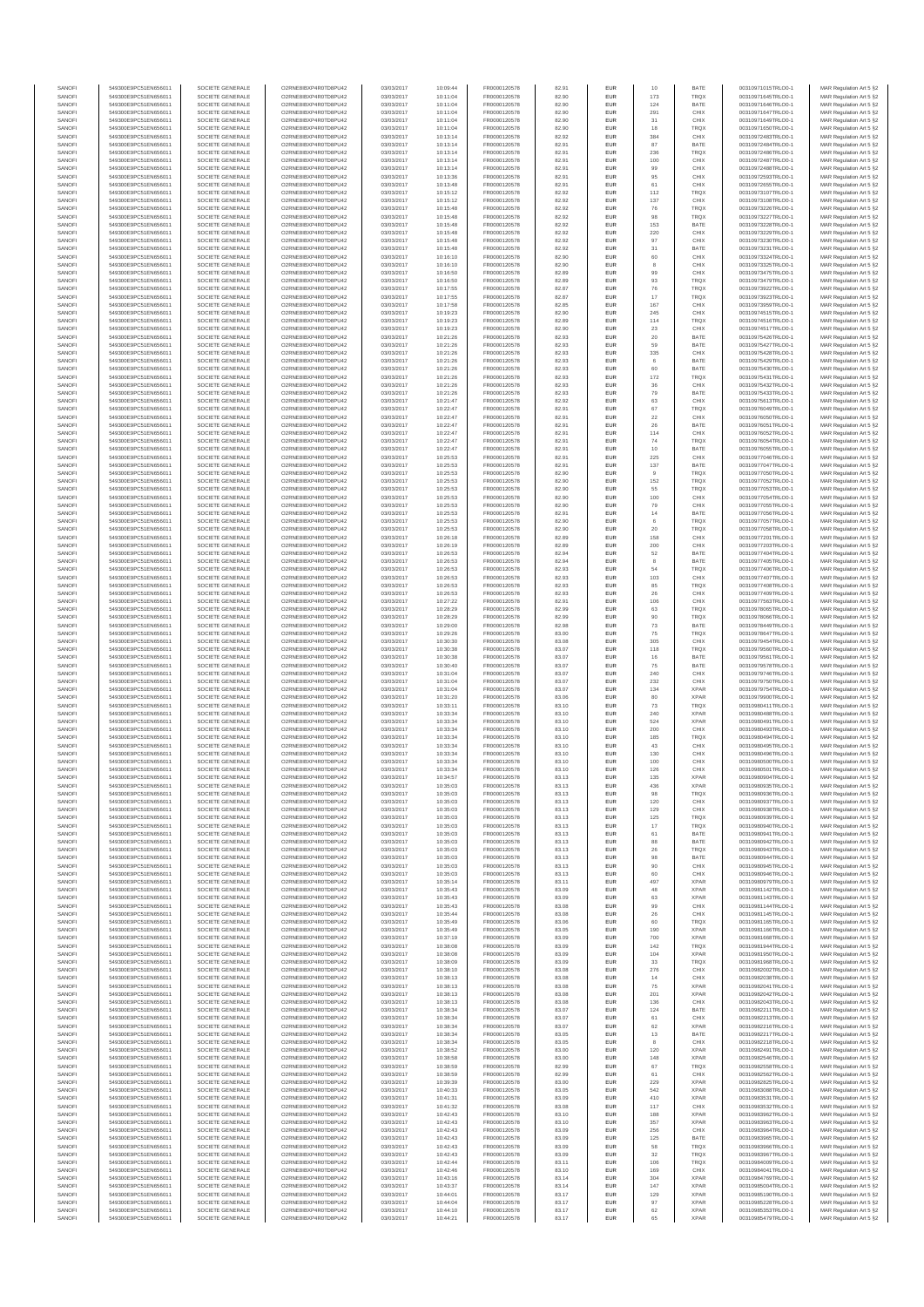| SANOFI<br>SANOFI | 549300E9PC51EN656011<br>549300E9PC51EN656011 | SOCIETE GENERALE<br>SOCIETE GENERALE | O2RNE8IBXP4R0TD8PU42<br>O2RNE8IBXP4R0TD8PU42 | 03/03/2017<br>03/03/2017 | 10:44:22<br>10:44:34 | FR0000120578<br>FR0000120578 | 83.17<br>83.19 | <b>EUR</b><br>EUR        | 33                   | <b>XPAR</b><br><b>XPAR</b> | 00310985484TRLO0-1<br>00310985635TRLO0-1 | MAR Regulation Art 5 §2                            |
|------------------|----------------------------------------------|--------------------------------------|----------------------------------------------|--------------------------|----------------------|------------------------------|----------------|--------------------------|----------------------|----------------------------|------------------------------------------|----------------------------------------------------|
| SANOFI           | 549300E9PC51EN656011                         | SOCIETE GENERALE                     | O2RNE8IBXP4R0TD8PU42                         | 03/03/2017               | 10:44:50             | FR0000120578                 | 83.19          | <b>EUR</b>               | 134                  | <b>XPAR</b>                | 00310985754TRLO0-1                       | MAR Regulation Art 5 §2<br>MAR Regulation Art 5 §2 |
| SANOFI           | 549300E9PC51EN656011                         | SOCIETE GENERALE                     | O2RNE8IBXP4R0TD8PU42                         | 03/03/2017               | 10:44:54             | FR0000120578                 | 83.18          | EUR                      | 101                  | BATE                       | 00310985800TRLO0-1                       | MAR Regulation Art 5 §2                            |
| SANOFI<br>SANOFI | 549300E9PC51EN656011<br>549300E9PC51EN656011 | SOCIETE GENERALE<br>SOCIETE GENERALE | O2RNE8IBXP4R0TD8PU42<br>O2RNE8IBXP4R0TD8PU42 | 03/03/2017<br>03/03/2017 | 10:44:54<br>10:44:54 | FR0000120578<br>FR0000120578 | 83.18<br>83.18 | <b>EUR</b><br><b>EUR</b> | 105<br>309           | CHIX<br>CHIX               | 00310985802TRLO0-1<br>00310985803TRLO0-1 | MAR Regulation Art 5 §2<br>MAR Regulation Art 5 §2 |
| SANOFI           | 549300E9PC51EN656011                         | SOCIETE GENERALE                     | O2RNE8IBXP4R0TD8PU42                         | 03/03/2017               | 10:44:54             | FR0000120578                 | 83.18          | EUR                      | 145                  | TRQX                       | 00310985804TRLO0-1                       | MAR Regulation Art 5 §2                            |
| SANOFI<br>SANOFI | 549300E9PC51EN656011<br>549300E9PC51EN656011 | SOCIETE GENERALE<br>SOCIETE GENERALE | O2RNE8IBXP4R0TD8PU42<br>O2RNE8IBXP4R0TD8PU42 | 03/03/2017<br>03/03/2017 | 10:44:54<br>10:44:55 | FR0000120578<br>FR0000120578 | 83.18<br>83.17 | EUR<br>EUR               | 37<br>11             | TRQX<br>BATE               | 00310985806TRLO0-1<br>00310985815TRLO0-1 | MAR Regulation Art 5 §2<br>MAR Regulation Art 5 §2 |
| SANOFI           | 549300E9PC51EN656011                         | SOCIETE GENERALE                     | O2RNE8IBXP4R0TD8PU42                         | 03/03/2017               | 10:44:55             | FR0000120578                 | 83.17          | EUR                      | 79                   | <b>TRQX</b>                | 00310985818TRLO0-1                       | MAR Regulation Art 5 §2                            |
| SANOFI           | 549300E9PC51EN656011                         | SOCIETE GENERALE                     | O2RNE8IBXP4R0TD8PU42                         | 03/03/2017               | 10:44:55             | FR0000120578                 | 83.17          | EUR                      | 44                   | CHIX                       | 00310985822TRLO0-1                       | MAR Regulation Art 5 §2                            |
| SANOFI<br>SANOFI | 549300E9PC51EN656011<br>549300E9PC51EN656011 | SOCIETE GENERALE<br>SOCIETE GENERALE | O2RNE8IBXP4R0TD8PU42<br>O2RNE8IBXP4R0TD8PU42 | 03/03/2017<br>03/03/2017 | 10:45:18<br>10:45:29 | FR0000120578<br>FR0000120578 | 83.16<br>83.16 | <b>EUR</b><br>EUR        | 61<br>258            | CHIX<br><b>XPAR</b>        | 00310985993TRLO0-1<br>00310986034TRLO0-1 | MAR Regulation Art 5 §2<br>MAR Regulation Art 5 §2 |
| SANOFI           | 549300E9PC51EN656011                         | SOCIETE GENERALE                     | O2RNE8IBXP4R0TD8PU42                         | 03/03/2017               | 10:45:29             | FR0000120578                 | 83.15          | <b>EUR</b>               | 61                   | <b>TRQX</b>                | 00310986035TRLO0-1                       | MAR Regulation Art 5 \$2                           |
| SANOFI<br>SANOFI | 549300E9PC51EN656011<br>549300E9PC51EN656011 | SOCIETE GENERALE<br>SOCIETE GENERALE | O2RNE8IBXP4R0TD8PU42<br>O2RNE8IBXP4R0TD8PU42 | 03/03/2017<br>03/03/2017 | 10:45:44<br>10:45:44 | FR0000120578<br>FR0000120578 | 83.16<br>83.16 | EUR<br>EUR               | 79<br>31             | <b>XPAR</b><br><b>XPAR</b> | 00310986163TRLO0-1<br>00310986165TRLO0-1 | MAR Regulation Art 5 §2<br>MAR Regulation Art 5 §2 |
| SANOFI           | 549300E9PC51EN656011                         | SOCIETE GENERALE                     | O2RNE8IBXP4R0TD8PU42                         | 03/03/2017               | 10:46:13             | FR0000120578                 | 83.19          | EUR                      | 60                   | TRQX                       | 00310986351TRLO0-1                       | MAR Regulation Art 5 §2                            |
| SANOFI           | 549300E9PC51EN656011                         | SOCIETE GENERALE                     | O2RNE8IBXP4R0TD8PU42                         | 03/03/2017               | 10:46:13             | FR0000120578                 | 83.19          | EUR                      | 129                  | <b>XPAR</b>                | 00310986353TRLO0-1                       | MAR Regulation Art 5 §2                            |
| SANOFI<br>SANOFI | 549300E9PC51EN656011<br>549300E9PC51EN656011 | SOCIETE GENERALE<br>SOCIETE GENERALE | O2RNE8IBXP4R0TD8PU42<br>O2RNE8IBXP4R0TD8PU42 | 03/03/2017<br>03/03/2017 | 10:46:14<br>10:46:14 | FR0000120578<br>FR0000120578 | 83.18<br>83.17 | <b>EUR</b><br>EUR        | 90<br>143            | CHIX<br>CHIX               | 00310986355TRLO0-1<br>00310986356TRLO0-1 | MAR Regulation Art 5 §2<br>MAR Regulation Art 5 §2 |
| SANOFI           | 549300E9PC51EN656011                         | SOCIETE GENERALE                     | O2RNE8IBXP4R0TD8PU42                         | 03/03/2017               | 10:47:04             | FR0000120578                 | 83.19          | <b>EUR</b>               | 336                  | <b>XPAR</b>                | 00310986607TRLO0-1                       | MAR Regulation Art 5 §2                            |
| SANOFI<br>SANOFI | 549300E9PC51EN656011<br>549300E9PC51EN656011 | SOCIETE GENERALE<br>SOCIETE GENERALE | O2RNE8IBXP4R0TD8PU42<br>O2RNE8IBXP4R0TD8PU42 | 03/03/2017<br>03/03/2017 | 10:47:05<br>10:47:05 | FR0000120578<br>FR0000120578 | 83.18<br>83.18 | EUR<br><b>EUR</b>        | 36<br>133            | CHIX<br>CHIX               | 00310986610TRLO0-1<br>00310986611TRLO0-1 | MAR Regulation Art 5 §2<br>MAR Regulation Art 5 §2 |
| SANOFI           | 549300E9PC51EN656011                         | SOCIETE GENERALE                     | O2RNE8IBXP4R0TD8PU42                         | 03/03/2017               | 10:47:05             | FR0000120578                 | 83.18          | EUR                      | 112                  | BATE                       | 00310986612TRLO0-1                       | MAR Regulation Art 5 §2                            |
| SANOFI           | 549300E9PC51EN656011                         | SOCIETE GENERALE                     | O2RNE8IBXP4R0TD8PU42                         | 03/03/2017               | 10:47:05             | FR0000120578                 | 83.18          | EUR                      | 100                  | TRQX                       | 00310986613TRLO0-1                       | MAR Regulation Art 5 §2                            |
| SANOFI<br>SANOFI | 549300E9PC51EN656011<br>549300E9PC51EN656011 | SOCIETE GENERALE<br>SOCIETE GENERALE | O2RNE8IBXP4R0TD8PU42<br>O2RNE8IBXP4R0TD8PU42 | 03/03/2017<br>03/03/2017 | 10:47:05<br>10:47:05 | FR0000120578<br>FR0000120578 | 83.18<br>83.18 | EUR<br>EUR               | $17\,$<br>11         | TRQX<br>CHIX               | 00310986614TRLO0-1<br>00310986616TRLO0-1 | MAR Regulation Art 5 §2<br>MAR Regulation Art 5 §2 |
| SANOFI           | 549300E9PC51EN656011                         | SOCIETE GENERALE                     | O2RNE8IBXP4R0TD8PLI42                        | 03/03/2017               | 10:47:05             | FR0000120578                 | 83.18          | <b>EUR</b>               | 11                   | CHIX                       | 00310986617TRLO0-1                       | MAR Regulation Art 5 §2                            |
| SANOFI<br>SANOFI | 549300E9PC51EN656011<br>549300E9PC51EN656011 | SOCIETE GENERALE<br>SOCIETE GENERALE | O2RNE8IBXP4R0TD8PU42<br>O2RNE8IBXP4R0TD8PU42 | 03/03/2017<br>03/03/2017 | 10:47:05<br>10:47:07 | FR0000120578<br>FR0000120578 | 83.18<br>83.16 | EUR<br><b>EUR</b>        | $15\,$<br>130        | CHIX<br><b>XPAR</b>        | 00310986618TRLO0-1<br>00310986645TRLO0-1 | MAR Regulation Art 5 §2<br>MAR Regulation Art 5 §2 |
| SANOFI           | 549300E9PC51EN656011                         | SOCIETE GENERALE                     | O2RNE8IBXP4R0TD8PU42                         | 03/03/2017               | 10:47:20             | FR0000120578                 | 83.13          | EUR                      | 63                   | <b>XPAR</b>                | 00310986717TRLO0-1                       | MAR Regulation Art 5 §2                            |
| SANOFI<br>SANOFI | 549300E9PC51EN656011                         | SOCIETE GENERALE                     | O2RNE8IBXP4R0TD8PU42                         | 03/03/2017               | 10:47:20             | FR0000120578                 | 83.13          | EUR                      | ${\bf 76}$           | CHIX<br><b>XPAR</b>        | 00310986719TRLO0-1                       | MAR Regulation Art 5 §2                            |
| SANOFI           | 549300E9PC51EN656011<br>549300E9PC51EN656011 | SOCIETE GENERALE<br>SOCIETE GENERALE | O2RNE8IBXP4R0TD8PU42<br>O2RNE8IBXP4R0TD8PU42 | 03/03/2017<br>03/03/2017 | 10:47:26<br>10:47:52 | FR0000120578<br>FR0000120578 | 83.10<br>83.08 | EUR<br>EUR               | 62<br>101            | XPAR                       | 00310986798TRLO0-1<br>00310986914TRLO0-1 | MAR Regulation Art 5 §2<br>MAR Regulation Art 5 §2 |
| SANOFI           | 549300E9PC51EN656011                         | SOCIETE GENERALE                     | O2RNE8IBXP4R0TD8PU42                         | 03/03/2017               | 10:47:53             | FR0000120578                 | 83.08          | EUR                      | 121                  | CHIX                       | 00310986926TRLO0-1                       | MAR Regulation Art 5 §2                            |
| SANOFI<br>SANOFI | 549300E9PC51EN656011<br>549300E9PC51EN656011 | SOCIETE GENERALE<br>SOCIETE GENERALE | O2RNE8IBXP4R0TD8PU42<br>O2RNE8IBXP4R0TD8PU42 | 03/03/2017<br>03/03/2017 | 10:47:53<br>10:47:53 | FR0000120578<br>FR0000120578 | 83.08<br>83.08 | EUR<br><b>EUR</b>        | 56<br>35             | TRQX<br><b>TRQX</b>        | 00310986930TRLO0-1<br>00310986935TRLO0-1 | MAR Regulation Art 5 §2<br>MAR Regulation Art 5 §2 |
| SANOFI           | 549300E9PC51EN656011                         | SOCIETE GENERALE                     | O2RNE8IBXP4R0TD8PU42                         | 03/03/2017               | 10:47:53             | FR0000120578                 | 83.08          | EUR                      | 16                   | CHIX                       | 00310986937TRLO0-1                       | MAR Regulation Art 5 §2                            |
| SANOFI           | 549300E9PC51EN656011                         | SOCIETE GENERALE<br>SOCIETE GENERALE | O2RNE8IBXP4R0TD8PU42<br>O2RNE8IBXP4R0TD8PU42 | 03/03/2017               | 10:47:56             | FR0000120578                 | 83.07          | <b>EUR</b>               | 38                   | <b>XPAR</b>                | 00310986964TRLO0-1                       | MAR Regulation Art 5 §2                            |
| SANOFI<br>SANOFI | 549300E9PC51EN656011<br>549300E9PC51EN656011 | SOCIETE GENERALE                     | O2RNE8IBXP4R0TD8PU42                         | 03/03/2017<br>03/03/2017 | 10:48:18<br>10:48:18 | FR0000120578<br>FR0000120578 | 83.07<br>83.07 | EUR<br>EUR               | 60<br>$74\,$         | CHIX<br><b>XPAR</b>        | 00310987093TRLO0-1<br>00310987094TRLO0-1 | MAR Regulation Art 5 §2<br>MAR Regulation Art 5 §2 |
| SANOFI           | 549300E9PC51EN656011                         | SOCIETE GENERALE                     | O2RNE8IBXP4R0TD8PU42                         | 03/03/2017               | 10:48:18             | FR0000120578                 | 83.06          | EUR                      | 60                   | BATE                       | 00310987096TRLO0-1                       | MAR Regulation Art 5 §2                            |
| SANOFI<br>SANOFI | 549300E9PC51EN656011<br>549300E9PC51EN656011 | SOCIETE GENERALE<br>SOCIETE GENERALE | O2RNE8IBXP4R0TD8PU42<br>O2RNE8IBXP4R0TD8PU42 | 03/03/2017<br>03/03/2017 | 10:48:18<br>10:48:18 | FR0000120578<br>FR0000120578 | 83.06<br>83.06 | EUR<br>EUR               | $\overline{7}$<br>37 | BATE<br>CHIX               | 00310987097TRLO0-1<br>00310987100TRLO0-1 | MAR Regulation Art 5 §2<br>MAR Regulation Art 5 §2 |
| SANOFI           | 549300E9PC51EN656011                         | SOCIETE GENERALE                     | O2RNE8IBXP4R0TD8PU42                         | 03/03/2017               | 10:48:23             | FR0000120578                 | 83.05          | EUR                      | 184                  | <b>XPAR</b>                | 00310987114TRLO0-1                       | MAR Regulation Art 5 §2                            |
| SANOFI           | 549300E9PC51EN656011                         | SOCIETE GENERALE                     | O2RNE8IBXP4R0TD8PU42                         | 03/03/2017               | 10:48:48             | FR0000120578                 | 83.06          | <b>EUR</b>               | 138                  | <b>XPAR</b>                | 00310987360TRLO0-1                       | MAR Regulation Art 5 §2                            |
| SANOFI<br>SANOFI | 549300E9PC51EN656011<br>549300E9PC51EN656011 | SOCIETE GENERALE<br>SOCIETE GENERALE | O2RNE8IBXP4R0TD8PU42<br>O2RNE8IBXP4R0TD8PU42 | 03/03/2017<br>03/03/2017 | 10:48:48<br>10:50:29 | FR0000120578<br>FR0000120578 | 83.06<br>83.09 | EUR<br><b>EUR</b>        | 36<br>428            | <b>XPAR</b><br><b>XPAR</b> | 00310987362TRLO0-1<br>00310987803TRLO0-1 | MAR Regulation Art 5 §2<br>MAR Regulation Art 5 §2 |
| SANOFI           | 549300E9PC51EN656011                         | SOCIETE GENERALE                     | O2RNE8IBXP4R0TD8PU42                         | 03/03/2017               | 10:50:53             | FR0000120578                 | 83.13          | EUR                      | 508                  | <b>XPAR</b>                | 00310987987TRLO0-1                       | MAR Regulation Art 5 §2                            |
| SANOFI<br>SANOFI | 549300E9PC51EN656011<br>549300E9PC51EN656011 | SOCIETE GENERALE<br>SOCIETE GENERALE | O2RNE8IBXP4R0TD8PU42<br>O2RNE8IBXP4R0TD8PU42 | 03/03/2017<br>03/03/2017 | 10:51:07<br>10:51:14 | FR0000120578<br>FR0000120578 | 83.14<br>83.14 | EUR<br>EUR               | 151<br>79            | <b>XPAR</b><br><b>XPAR</b> | 00310988064TRLO0-1<br>00310988139TRLO0-1 | MAR Regulation Art 5 §2<br>MAR Regulation Art 5 §2 |
| SANOFI           | 549300E9PC51EN656011                         | SOCIETE GENERALE                     | O2RNE8IBXP4R0TD8PU42                         | 03/03/2017               | 10:51:19             | FR0000120578                 | 83.16          | EUR                      | 53                   | TRQX                       | 00310988296TRLO0-1                       | MAR Regulation Art 5 §2                            |
| SANOFI           | 549300E9PC51EN656011                         | SOCIETE GENERALE                     | O2RNE8IBXP4R0TD8PU42                         | 03/03/2017               | 10:51:19             | FR0000120578                 | 83.16          | <b>EUR</b>               | 150                  | CHIX                       | 00310988298TRLO0-1                       | MAR Regulation Art 5 §2                            |
| SANOFI<br>SANOFI | 549300E9PC51EN656011<br>549300E9PC51EN656011 | SOCIETE GENERALE<br>SOCIETE GENERALE | O2RNE8IBXP4R0TD8PU42<br>O2RNE8IBXP4R0TD8PU42 | 03/03/2017<br>03/03/2017 | 10:51:19<br>10:51:36 | FR0000120578<br>FR0000120578 | 83.16<br>83.20 | EUR<br><b>EUR</b>        | 100<br>235           | CHIX<br><b>XPAR</b>        | 00310988299TRLO0-1<br>00310988591TRLO0-1 | MAR Regulation Art 5 §2<br>MAR Regulation Art 5 §2 |
| SANOFI           | 549300E9PC51EN656011                         | SOCIETE GENERALE                     | O2RNE8IBXP4R0TD8PU42                         | 03/03/2017               | 10:51:48             | FR0000120578                 | 83.21          | EUR                      | 123                  | CHIX                       | 00310988719TRLO0-1                       | MAR Regulation Art 5 §2                            |
| SANOFI<br>SANOFI | 549300E9PC51EN656011<br>549300E9PC51EN656011 | SOCIETE GENERALE<br>SOCIETE GENERALE | O2RNE8IBXP4R0TD8PU42<br>O2RNE8IBXP4R0TD8PU42 | 03/03/2017<br>03/03/2017 | 10:51:48<br>10:51:48 | FR0000120578<br>FR0000120578 | 83.21<br>83.21 | EUR<br>EUR               | $47\,$<br>123        | CHIX<br>CHIX               | 00310988720TRLO0-1<br>00310988721TRLO0-1 | MAR Regulation Art 5 §2<br>MAR Regulation Art 5 §2 |
| SANOFI           | 549300E9PC51EN656011                         | SOCIETE GENERALE                     | O2RNE8IBXP4R0TD8PU42                         | 03/03/2017               | 10:51:52             | FR0000120578                 | 83.21          | EUR                      | 132                  | <b>XPAR</b>                | 00310988753TRLO0-1                       | MAR Regulation Art 5 §2                            |
| SANOFI           | 549300E9PC51EN656011                         | SOCIETE GENERALE                     | O2RNE8IBXP4R0TD8PU42                         | 03/03/2017               | 10:52:03             | FR0000120578                 | 83.21          | EUR                      | 130                  | <b>XPAR</b>                | 00310988846TRLO0-1                       | MAR Regulation Art 5 §2                            |
| SANOFI<br>SANOFI | 549300E9PC51EN656011<br>549300E9PC51EN656011 | SOCIETE GENERALE<br>SOCIETE GENERALE | O2RNE8IBXP4R0TD8PU42<br>O2RNE8IBXP4R0TD8PU42 | 03/03/2017<br>03/03/2017 | 10:52:13<br>10:52:33 | FR0000120578<br>FR0000120578 | 83.20<br>83.22 | EUR<br><b>EUR</b>        | 87<br>155            | <b>XPAR</b><br><b>XPAR</b> | 00310988937TRLO0-1<br>00310989168TRLO0-1 | MAR Regulation Art 5 §2<br>MAR Regulation Art 5 §2 |
| SANOFI           | 549300E9PC51EN656011                         | SOCIETE GENERALE                     | O2RNE8IBXP4R0TD8PU42                         | 03/03/2017               | 10:52:38             | FR0000120578                 | 83.22          | EUR                      | 62                   | <b>XPAR</b>                | 00310989209TRLO0-1                       | MAR Regulation Art 5 §2                            |
| SANOFI<br>SANOFI | 549300E9PC51EN656011<br>549300E9PC51EN656011 | SOCIETE GENERALE<br>SOCIETE GENERALE | O2RNE8IBXP4R0TD8PU42<br>O2RNE8IBXP4R0TD8PU42 | 03/03/2017<br>03/03/2017 | 10:52:50<br>10:52:53 | FR0000120578<br>FR0000120578 | 83.22<br>83.20 | <b>EUR</b><br>EUR        | 63<br>19             | <b>XPAR</b><br>TRQX        | 00310989310TRLO0-1<br>00310989339TRLO0-1 | MAR Regulation Art 5 §2<br>MAR Regulation Art 5 §2 |
| SANOFI           | 549300E9PC51EN656011                         | SOCIETE GENERALE                     | O2RNE8IBXP4R0TD8PU42                         | 03/03/2017               | 10:52:53             | FR0000120578                 | 83.20          | EUR                      | 29                   | BATE                       | 00310989342TRLO0-1                       | MAR Regulation Art 5 §2                            |
| SANOFI           | 549300E9PC51EN656011                         | SOCIETE GENERALE                     | O2RNE8IBXP4R0TD8PU42                         | 03/03/2017               | 10:52:53             | FR0000120578                 | 83.20          | EUR                      | $30\,$               | BATE                       | 00310989344TRLO0-1                       | MAR Regulation Art 5 §2                            |
| SANOFI<br>SANOFI | 549300E9PC51EN656011<br>549300E9PC51EN656011 | SOCIETE GENERALE<br>SOCIETE GENERALE | O2RNE8IBXP4R0TD8PU42<br>O2RNE8IBXP4R0TD8PU42 | 03/03/2017<br>03/03/2017 | 10:52:53<br>10:53:04 | FR0000120578<br>FR0000120578 | 83.20<br>83.20 | EUR<br>EUR               | 69<br>365            | <b>XPAR</b><br>TRQX        | 00310989345TRLO0-1<br>00310989406TRLO0-1 | MAR Regulation Art 5 §2<br>MAR Regulation Art 5 §2 |
| SANOFI           | 549300E9PC51EN656011                         | SOCIETE GENERALE                     | O2RNE8IBXP4R0TD8PU42                         | 03/03/2017               | 10:53:04             | FR0000120578                 | 83.20          | EUR                      | 245                  | CHIX                       | 00310989409TRLO0-1                       | MAR Regulation Art 5 §2                            |
| SANOFI<br>SANOFI | 549300E9PC51EN656011<br>549300E9PC51EN656011 | SOCIETE GENERALE<br>SOCIETE GENERALE | O2RNE8IBXP4R0TD8PU42<br>O2RNE8IBXP4R0TD8PU42 | 03/03/2017<br>03/03/2017 | 10:53:04<br>10:53:04 | FR0000120578<br>FR0000120578 | 83.20<br>83.20 | <b>EUR</b><br>EUR        | 123<br>63            | BATE<br><b>XPAR</b>        | 00310989412TRLO0-1<br>00310989415TRLO0-1 | MAR Regulation Art 5 §2<br>MAR Regulation Art 5 §2 |
| SANOFI           | 549300E9PC51EN656011                         | SOCIETE GENERALE                     | O2RNE8IBXP4R0TD8PU42                         | 03/03/2017               | 10:53:04             | FR0000120578                 | 83.20          | <b>EUR</b>               | 37                   | <b>TRQX</b>                | 00310989426TRLO0-1                       | MAR Regulation Art 5 §2                            |
| SANOFI           | 549300E9PC51EN656011                         | SOCIETE GENERALE                     | O2RNE8IBXP4R0TD8PU42                         | 03/03/2017               | 10:53:04             | FR0000120578                 | 83.20          | EUR                      | 100                  | CHIX                       | 00310989435TRLO0-1                       | MAR Regulation Art 5 §2                            |
| SANOFI<br>SANOFI | 549300E9PC51EN656011<br>549300E9PC51EN656011 | SOCIETE GENERALE<br>SOCIETE GENERALE | O2RNE8IBXP4R0TD8PU42<br>O2RNE8IBXP4R0TD8PU42 | 03/03/2017<br>03/03/2017 | 10:53:04<br>10:53:14 | FR0000120578<br>FR0000120578 | 83.20<br>83.19 | EUR<br>EUR               | $^{\rm 82}$<br>117   | CHIX<br><b>XPAR</b>        | 00310989436TRLO0-1<br>00310989518TRLO0-1 | MAR Regulation Art 5 §2<br>MAR Regulation Art 5 §2 |
| SANOFI           | 549300E9PC51EN656011                         | SOCIETE GENERALE                     | O2RNE8IBXP4R0TD8PU42                         | 03/03/2017               | 10:53:34             | FR0000120578                 | 83.21          | EUR                      | 64                   | XPAR                       | 00310989633TRLO0-1                       | MAR Regulation Art 5 §2                            |
| SANOFI           | 549300E9PC51EN656011                         | SOCIETE GENERALE                     | O2RNE8IBXP4R0TD8PU42                         | 03/03/2017               | 10:53:34             | FR0000120578<br>FR0000120578 | 83.21          | EUR                      | 88                   | CHIX                       | 00310989635TRLO0-1                       | MAR Regulation Art 5 §2                            |
| SANOFI<br>SANOFI | 549300E9PC51EN656011<br>549300E9PC51EN656011 | SOCIETE GENERALE<br>SOCIETE GENERALE | O2RNE8IBXP4R0TD8PU42<br>O2RNE8IBXP4R0TD8PU42 | 03/03/2017<br>03/03/2017 | 10:53:34<br>10:53:34 | FR0000120578                 | 83.21<br>83.21 | EUR<br><b>EUR</b>        | 96<br>22             | <b>XPAR</b><br>CHIX        | 00310989637TRLO0-1<br>00310989639TRLO0-1 | MAR Regulation Art 5 §2<br>MAR Regulation Art 5 §2 |
| SANOFI           | 549300E9PC51EN656011                         | SOCIETE GENERALE                     | O2RNE8IBXP4R0TD8PU42                         | 03/03/2017               | 10:53:44             | FR0000120578                 | 83.21          | EUR                      | 60                   | <b>XPAR</b>                | 00310989680TRLO0-1                       | MAR Regulation Art 5 §2                            |
| SANOFI<br>SANOFI | 549300E9PC51EN656011<br>549300E9PC51EN656011 | SOCIETE GENERALE<br>SOCIETE GENERALE | O2RNE8IBXP4R0TD8PU42<br>O2RNE8IBXP4R0TD8PU42 | 03/03/2017<br>03/03/2017 | 10:53:48<br>10:53:59 | FR0000120578<br>FR0000120578 | 83.21<br>83.21 | <b>EUR</b><br>EUR        | 75<br>137            | <b>XPAR</b><br><b>XPAR</b> | 00310989692TRLO0-1<br>00310989724TRLO0-1 | MAR Regulation Art 5 §2<br>MAR Regulation Art 5 §2 |
| SANOFI           | 549300E9PC51EN656011                         | SOCIETE GENERALE                     | O2RNE8IBXP4R0TD8PU42                         | 03/03/2017               | 10:54:14             | FR0000120578                 | 83.21          | EUR                      | 63                   | <b>XPAR</b>                | 00310989804TRLO0-1                       | MAR Regulation Art 5 §2                            |
| SANOFI<br>SANOFI | 549300E9PC51EN656011                         | SOCIETE GENERALE                     | O2RNE8IBXP4R0TD8PU42<br>O2RNE8IBXP4R0TD8PU42 | 03/03/2017<br>03/03/2017 | 10:54:14             | FR0000120578                 | 83.21          | EUR                      | 106<br>62            | <b>XPAR</b><br><b>XPAR</b> | 00310989805TRLO0-1<br>00310989864TRLO0-1 | MAR Regulation Art 5 §2                            |
| SANOFI           | 549300E9PC51EN656011<br>549300E9PC51EN656011 | SOCIETE GENERALE<br>SOCIETE GENERALE | O2RNE8IBXP4R0TD8PU42                         | 03/03/2017               | 10:54:23<br>10:54:59 | FR0000120578<br>FR0000120578 | 83.22<br>83.23 | EUR<br><b>EUR</b>        | 206                  | <b>XPAR</b>                | 00310990074TRLO0-1                       | MAR Regulation Art 5 §2<br>MAR Regulation Art 5 §2 |
| SANOF            | 549300E9PC51EN656011                         | SOCIETE GENERALE                     | O2RNE8IBXP4R0TD8PU42                         | 03/03/2017               | 10:55:05             | FR0000120578                 | 83.22          | EUR                      |                      | BATE                       | 00310990123TRLO0-                        | MAR Regulation Art 5 §2                            |
| SANOFI<br>SANOFI | 549300E9PC51EN656011<br>549300E9PC51EN656011 | SOCIETE GENERALE<br>SOCIETE GENERALE | O2RNE8IBXP4R0TD8PU42<br>O2RNE8IBXP4R0TD8PU42 | 03/03/2017<br>03/03/2017 | 10:55:29<br>10:55:40 | FR0000120578<br>FR0000120578 | 83.23<br>83.23 | <b>EUR</b><br>EUR        | 240<br>40            | <b>XPAR</b><br>BATE        | 00310990268TRLO0-1<br>00310990307TRLO0-1 | MAR Regulation Art 5 §2<br>MAR Regulation Art 5 §2 |
| SANOFI           | 549300E9PC51EN656011                         | SOCIETE GENERALE                     | O2RNE8IBXP4R0TD8PU42                         | 03/03/2017               | 10:55:40             | FR0000120578                 | 83.23          | <b>EUR</b>               | 61                   | BATE                       | 00310990309TRLO0-1                       | MAR Regulation Art 5 §2                            |
| SANOFI<br>SANOFI | 549300E9PC51EN656011<br>549300E9PC51EN656011 | SOCIETE GENERALE<br>SOCIETE GENERALE | O2RNE8IBXP4R0TD8PU42<br>O2RNE8IBXP4R0TD8PU42 | 03/03/2017<br>03/03/2017 | 10:55:40<br>10:55:40 | FR0000120578<br>FR0000120578 | 83.23<br>83.23 | EUR<br>EUR               | 63<br>202            | <b>XPAR</b><br>CHIX        | 00310990311TRLO0-1<br>00310990312TRLO0-1 | MAR Regulation Art 5 §2<br>MAR Regulation Art 5 §2 |
| SANOFI           | 549300E9PC51EN656011                         | SOCIETE GENERALE                     | O2RNE8IBXP4R0TD8PU42                         | 03/03/2017               | 10:55:40             | FR0000120578                 | 83.23          | EUR                      | 145                  | CHIX                       | 00310990313TRLO0-1                       | MAR Regulation Art 5 §2                            |
| SANOFI           | 549300E9PC51EN656011                         | SOCIETE GENERALE                     | O2RNE8IBXP4R0TD8PU42                         | 03/03/2017               | 10:56:14             | FR0000120578                 | 83.23          | EUR                      | 220                  | <b>XPAR</b>                | 00310990601TRLO0-1                       | MAR Regulation Art 5 §2                            |
| SANOFI<br>SANOFI | 549300E9PC51EN656011<br>549300E9PC51EN656011 | SOCIETE GENERALE<br>SOCIETE GENERALE | O2RNE8IBXP4R0TD8PU42<br>O2RNE8IBXP4R0TD8PU42 | 03/03/2017<br>03/03/2017 | 10:56:21<br>10:56:21 | FR0000120578<br>FR0000120578 | 83.24<br>83.24 | <b>EUR</b><br>EUR        | 93<br>200            | <b>XPAR</b><br><b>XPAR</b> | 00310990635TRLO0-1<br>00310990636TRLO0-1 | MAR Regulation Art 5 §2<br>MAR Regulation Art 5 §2 |
| SANOFI           | 549300E9PC51EN656011                         | SOCIETE GENERALE                     | O2RNE8IBXP4R0TD8PU42                         | 03/03/2017               | 10:56:23             | FR0000120578                 | 83.24          | <b>EUR</b>               | 131                  | <b>XPAR</b>                | 00310990648TRLO0-1                       | MAR Regulation Art 5 §2                            |
| SANOFI<br>SANOFI | 549300E9PC51EN656011<br>549300E9PC51EN656011 | SOCIETE GENERALE<br>SOCIETE GENERALE | O2RNE8IBXP4R0TD8PU42<br>O2RNE8IBXP4R0TD8PU42 | 03/03/2017<br>03/03/2017 | 10:56:59<br>10:56:59 | FR0000120578<br>FR0000120578 | 83.23<br>83.23 | EUR<br>EUR               | 62<br>247            | <b>XPAR</b><br><b>TRQX</b> | 00310990830TRLO0-1<br>00310990832TRLO0-1 | MAR Regulation Art 5 §2<br>MAR Regulation Art 5 §2 |
| SANOFI           | 549300E9PC51EN656011                         | SOCIETE GENERALE                     | O2RNE8IBXP4R0TD8PU42                         | 03/03/2017               | 10:56:59             | FR0000120578                 | 83.23          | EUR                      | 145                  | CHIX                       | 00310990833TRLO0-1                       | MAR Regulation Art 5 §2                            |
| SANOFI<br>SANOFI | 549300E9PC51EN656011<br>549300E9PC51EN656011 | SOCIETE GENERALE<br>SOCIETE GENERALE | O2RNE8IBXP4R0TD8PU42<br>O2RNE8IBXP4R0TD8PU42 | 03/03/2017<br>03/03/2017 | 10:56:59<br>10:56:59 | FR0000120578<br>FR0000120578 | 83.23<br>83.23 | EUR<br>EUR               | 21<br>54             | CHIX<br>CHIX               | 00310990835TRLO0-1<br>00310990836TRLO0-1 | MAR Regulation Art 5 §2                            |
| SANOFI           | 549300E9PC51EN656011                         | SOCIETE GENERALE                     | O2RNE8IBXP4R0TD8PU42                         | 03/03/2017               | 10:57:34             | FR0000120578                 | 83.24          | EUR                      | 157                  | CHIX                       | 00310991087TRLO0-1                       | MAR Regulation Art 5 §2<br>MAR Regulation Art 5 §2 |
| SANOFI           | 549300E9PC51EN656011                         | SOCIETE GENERALE                     | O2RNE8IBXP4R0TD8PU42<br>O2RNE8IBXP4R0TD8PU42 | 03/03/2017               | 10:57:34             | FR0000120578<br>FR0000120578 | 83.24          | <b>EUR</b>               | 65                   | <b>XPAR</b>                | 00310991088TRLO0-1                       | MAR Regulation Art 5 §2                            |
| SANOFI<br>SANOFI | 549300E9PC51EN656011<br>549300E9PC51EN656011 | SOCIETE GENERALE<br>SOCIETE GENERALE | O2RNE8IBXP4R0TD8PU42                         | 03/03/2017<br>03/03/2017 | 10:57:34<br>10:57:34 | FR0000120578                 | 83.23<br>83.23 | EUR<br><b>EUR</b>        | 67<br>$\overline{7}$ | BATE<br>BATE               | 00310991089TRLO0-1<br>00310991090TRLO0-1 | MAR Regulation Art 5 §2<br>MAR Regulation Art 5 §2 |
| SANOFI           | 549300E9PC51EN656011                         | SOCIETE GENERALE                     | O2RNE8IBXP4R0TD8PU42                         | 03/03/2017               | 10:57:34             | FR0000120578                 | 83.24          | EUR                      | 18                   | CHIX                       | 00310991091TRLO0-1                       | MAR Regulation Art 5 §2                            |
| SANOFI<br>SANOFI | 549300E9PC51EN656011<br>549300E9PC51EN656011 | SOCIETE GENERALE<br>SOCIETE GENERALE | O2RNE8IBXP4R0TD8PU42<br>O2RNE8IBXP4R0TD8PU42 | 03/03/2017<br>03/03/2017 | 10:57:44<br>10:57:44 | FR0000120578<br>FR0000120578 | 83.23<br>83.23 | EUR<br>EUR               | 242<br>129           | <b>XPAR</b><br><b>TRQX</b> | 00310991151TRLO0-1<br>00310991152TRLO0-1 | MAR Regulation Art 5 §2<br>MAR Regulation Art 5 §2 |
| SANOFI           | 549300E9PC51EN656011                         | SOCIETE GENERALE                     | O2RNE8IBXP4R0TD8PU42                         | 03/03/2017               | 10:57:44             | FR0000120578                 | 83.23          | EUR                      | $_{\rm 6}$           | TRQX                       | 00310991154TRLO0-1                       | MAR Regulation Art 5 §2                            |
| SANOFI<br>SANOFI | 549300E9PC51EN656011<br>549300E9PC51EN656011 | SOCIETE GENERALE<br>SOCIETE GENERALE | O2RNE8IBXP4R0TD8PU42<br>O2RNE8IBXP4R0TD8PU42 | 03/03/2017<br>03/03/2017 | 10:57:44<br>10:58:10 | FR0000120578<br>FR0000120578 | 83.23<br>83.23 | EUR<br>EUR               | $\overline{7}$<br>73 | <b>TRQX</b><br>CHIX        | 00310991155TRLO0-1<br>00310991282TRLO0-1 | MAR Regulation Art 5 §2<br>MAR Regulation Art 5 §2 |
| SANOFI           | 549300E9PC51EN656011                         | SOCIETE GENERALE                     | O2RNE8IBXP4R0TD8PU42                         | 03/03/2017               | 10:58:10             | FR0000120578                 | 83.23          | <b>EUR</b>               | 22                   | CHIX                       | 00310991283TRLO0-1                       | MAR Regulation Art 5 §2                            |
| SANOFI           | 549300E9PC51EN656011                         | SOCIETE GENERALE                     | O2RNE8IBXP4R0TD8PU42                         | 03/03/2017               | 10:58:10             | FR0000120578                 | 83.23          | EUR                      | 136                  | <b>XPAR</b>                | 00310991284TRLO0-1                       | MAR Regulation Art 5 §2                            |
| SANOFI<br>SANOFI | 549300E9PC51EN656011<br>549300E9PC51EN656011 | SOCIETE GENERALE<br>SOCIETE GENERALE | O2RNE8IBXP4R0TD8PU42<br>O2RNE8IBXP4R0TD8PU42 | 03/03/2017<br>03/03/2017 | 10:58:10<br>10:58:41 | FR0000120578<br>FR0000120578 | 83.23<br>83.24 | <b>EUR</b><br><b>EUR</b> | 12<br>267            | CHIX<br><b>XPAR</b>        | 00310991285TRLO0-1<br>00310991513TRLO0-1 | MAR Regulation Art 5 §2<br>MAR Regulation Art 5 §2 |
| SANOFI           | 549300E9PC51EN656011                         | SOCIETE GENERALE                     | O2RNE8IBXP4R0TD8PU42                         | 03/03/2017               | 10:58:53             | FR0000120578                 | 83.24          | EUR                      | $25\,$               | TRQX                       | 00310991593TRLO0-1                       | MAR Regulation Art 5 §2                            |
| SANOFI<br>SANOFI | 549300E9PC51EN656011<br>549300E9PC51EN656011 | SOCIETE GENERALE<br>SOCIETE GENERALE | O2RNE8IBXP4R0TD8PU42<br>O2RNE8IBXP4R0TD8PU42 | 03/03/2017<br>03/03/2017 | 10:58:53<br>10:58:53 | FR0000120578<br>FR0000120578 | 83.24<br>83.24 | EUR<br>EUR               | 67<br>154            | <b>TROX</b><br><b>XPAR</b> | 00310991596TRLO0-1<br>00310991598TRLO0-1 | MAR Regulation Art 5 §2<br>MAR Regulation Art 5 §2 |
| SANOFI           | 549300E9PC51EN656011                         | SOCIETE GENERALE                     | O2RNE8IBXP4R0TD8PU42                         | 03/03/2017               | 10:58:53             | FR0000120578                 | 83.23          | <b>EUR</b>               | 38                   | <b>BATE</b>                | 00310991599TRLO0-1                       | MAR Regulation Art 5 §2                            |
| SANOFI           | 549300E9PC51EN656011                         | SOCIETE GENERALE                     | O2RNE8IBXP4R0TD8PU42                         | 03/03/2017               | 10:58:53             | FR0000120578                 | 83.23          | EUR                      | $22\,$               | BATE                       | 00310991600TRLO0-1                       | MAR Regulation Art 5 §2                            |
| SANOFI<br>SANOFI | 549300E9PC51EN656011<br>549300E9PC51EN656011 | SOCIETE GENERALE<br>SOCIETE GENERALE | O2RNE8IBXP4R0TD8PU42<br>O2RNE8IBXP4R0TD8PU42 | 03/03/2017<br>03/03/2017 | 10:58:53<br>10:58:56 | FR0000120578<br>FR0000120578 | 83.23<br>83.22 | <b>EUR</b><br>EUR        | 98<br>63             | CHIX<br><b>XPAR</b>        | 00310991601TRLO0-1<br>00310991625TRLO0-1 | MAR Regulation Art 5 §2<br>MAR Regulation Art 5 §2 |
| SANOFI           | 549300E9PC51EN656011                         | SOCIETE GENERALE                     | O2RNE8IBXP4R0TD8PU42                         | 03/03/2017               | 10:59:05             | FR0000120578                 | 83.20          | <b>EUR</b>               | 62                   | CHIX                       | 00310991739TRLO0-1                       | MAR Regulation Art 5 §2                            |
| SANOFI<br>SANOFI | 549300E9PC51EN656011<br>549300E9PC51EN656011 | SOCIETE GENERALE<br>SOCIETE GENERALE | O2RNE8IBXP4R0TD8PU42<br>O2RNE8IBXP4R0TD8PU42 | 03/03/2017<br>03/03/2017 | 10:59:05<br>10:59:06 | FR0000120578<br>FR0000120578 | 83.20<br>83.20 | EUR<br>EUR               | 63<br>18             | <b>XPAR</b><br>CHIX        | 00310991742TRLO0-1<br>00310991746TRLO0-1 | MAR Regulation Art 5 §2<br>MAR Regulation Art 5 §2 |
| SANOFI           | 549300E9PC51EN656011                         | SOCIETE GENERALE                     | O2RNE8IBXP4R0TD8PU42                         | 03/03/2017               | 10:59:14             | FR0000120578                 | 83.17          | EUR                      | 63                   | <b>XPAR</b>                | 00310991899TRLO0-1                       | MAR Regulation Art 5 §2                            |
| SANOFI           | 549300E9PC51EN656011                         | SOCIETE GENERALE                     | O2RNE8IBXP4R0TD8PU42                         | 03/03/2017               | 10:59:24             | FR0000120578                 | 83.17          | EUR                      | 123                  | <b>XPAR</b>                | 00310991976TRLO0-1                       | MAR Regulation Art 5 §2                            |
| SANOFI<br>SANOFI | 549300E9PC51EN656011<br>549300E9PC51EN656011 | SOCIETE GENERALE<br>SOCIETE GENERALE | O2RNE8IBXP4R0TD8PU42<br>O2RNE8IBXP4R0TD8PU42 | 03/03/2017<br>03/03/2017 | 10:59:36<br>10:59:36 | FR0000120578<br>FR0000120578 | 83.20<br>83.20 | <b>EUR</b><br>EUR        | 70<br>58             | <b>XPAR</b><br><b>XPAR</b> | 00310992065TRLO0-1<br>00310992066TRLO0-1 | MAR Regulation Art 5 §2<br>MAR Regulation Art 5 §2 |
| SANOFI           | 549300E9PC51EN656011                         | SOCIETE GENERALE                     | O2RNE8IBXP4R0TD8PU42                         | 03/03/2017               | 11:00:00             | FR0000120578                 | 83.21          | <b>EUR</b>               | 208                  | <b>XPAR</b>                | 00310992296TRLO0-1                       | MAR Regulation Art 5 §2                            |
| SANOFI<br>SANOFI | 549300E9PC51EN656011<br>549300E9PC51EN656011 | SOCIETE GENERALE<br>SOCIETE GENERALE | O2RNE8IBXP4R0TD8PU42<br>O2RNE8IBXP4R0TD8PU42 | 03/03/2017<br>03/03/2017 | 11:01:18<br>11:01:18 | FR0000120578<br>FR0000120578 | 83.23<br>83.23 | EUR<br><b>EUR</b>        | 216<br>69            | <b>XPAR</b><br><b>XPAR</b> | 00310993156TRLO0-1<br>00310993157TRLO0-1 | MAR Regulation Art 5 §2<br>MAR Regulation Art 5 §2 |
| SANOFI           | 549300E9PC51EN656011                         | SOCIETE GENERALE                     | O2RNE8IBXP4R0TD8PU42                         | 03/03/2017               | 11:01:19             | FR0000120578                 | 83.23          | EUR                      | 203                  | CHIX                       | 00310993165TRLO0-1                       | MAR Regulation Art 5 §2                            |
| SANOFI           | 549300E9PC51EN656011                         | SOCIETE GENERALE                     | O2RNE8IBXP4R0TD8PU42                         | 03/03/2017               | 11:01:19             | FR0000120578                 | 83.23          | EUR                      | 134                  | CHIX                       | 00310993166TRLO0-1                       | MAR Regulation Art 5 §2                            |
| SANOFI<br>SANOFI | 549300E9PC51EN656011<br>549300E9PC51EN656011 | SOCIETE GENERALE<br>SOCIETE GENERALE | O2RNE8IBXP4R0TD8PU42<br>O2RNE8IBXP4R0TD8PU42 | 03/03/2017<br>03/03/2017 | 11:01:19<br>11:01:19 | FR0000120578<br>FR0000120578 | 83.23<br>83.23 | EUR<br>EUR               | 83<br>86             | <b>TRQX</b><br>TRQX        | 00310993167TRLO0-1<br>00310993168TRLO0-1 | MAR Regulation Art 5 §2<br>MAR Regulation Art 5 §2 |
| SANOFI           | 549300E9PC51EN656011                         | SOCIETE GENERALE                     | O2RNE8IBXP4R0TD8PU42                         | 03/03/2017               | 11:01:19             | FR0000120578                 | 83.23          | <b>EUR</b>               | 14                   | <b>XPAR</b>                | 00310993169TRLO0-1                       | MAR Regulation Art 5 §2                            |
| SANOFI<br>SANOFI | 549300E9PC51EN656011<br>549300E9PC51EN656011 | SOCIETE GENERALE<br>SOCIETE GENERALE | O2RNE8IBXP4R0TD8PU42<br>O2RNE8IBXP4R0TD8PU42 | 03/03/2017<br>03/03/2017 | 11:01:19<br>11:01:19 | FR0000120578<br>FR0000120578 | 83.22<br>83.22 | EUR<br><b>EUR</b>        | 74<br>17             | BATE<br><b>TROX</b>        | 00310993170TRLO0-1<br>00310993171TRLO0-1 | MAR Regulation Art 5 §2                            |
| SANOFI           | 549300E9PC51EN656011                         | SOCIETE GENERALE                     | O2RNE8IBXP4R0TD8PU42                         | 03/03/2017               | 11:01:40             | FR0000120578                 | 83.22          | EUR                      | 37                   | <b>XPAR</b>                | 00310993292TRLO0-1                       | MAR Regulation Art 5 §2<br>MAR Regulation Art 5 §2 |
|                  |                                              |                                      |                                              |                          |                      |                              |                |                          |                      |                            |                                          |                                                    |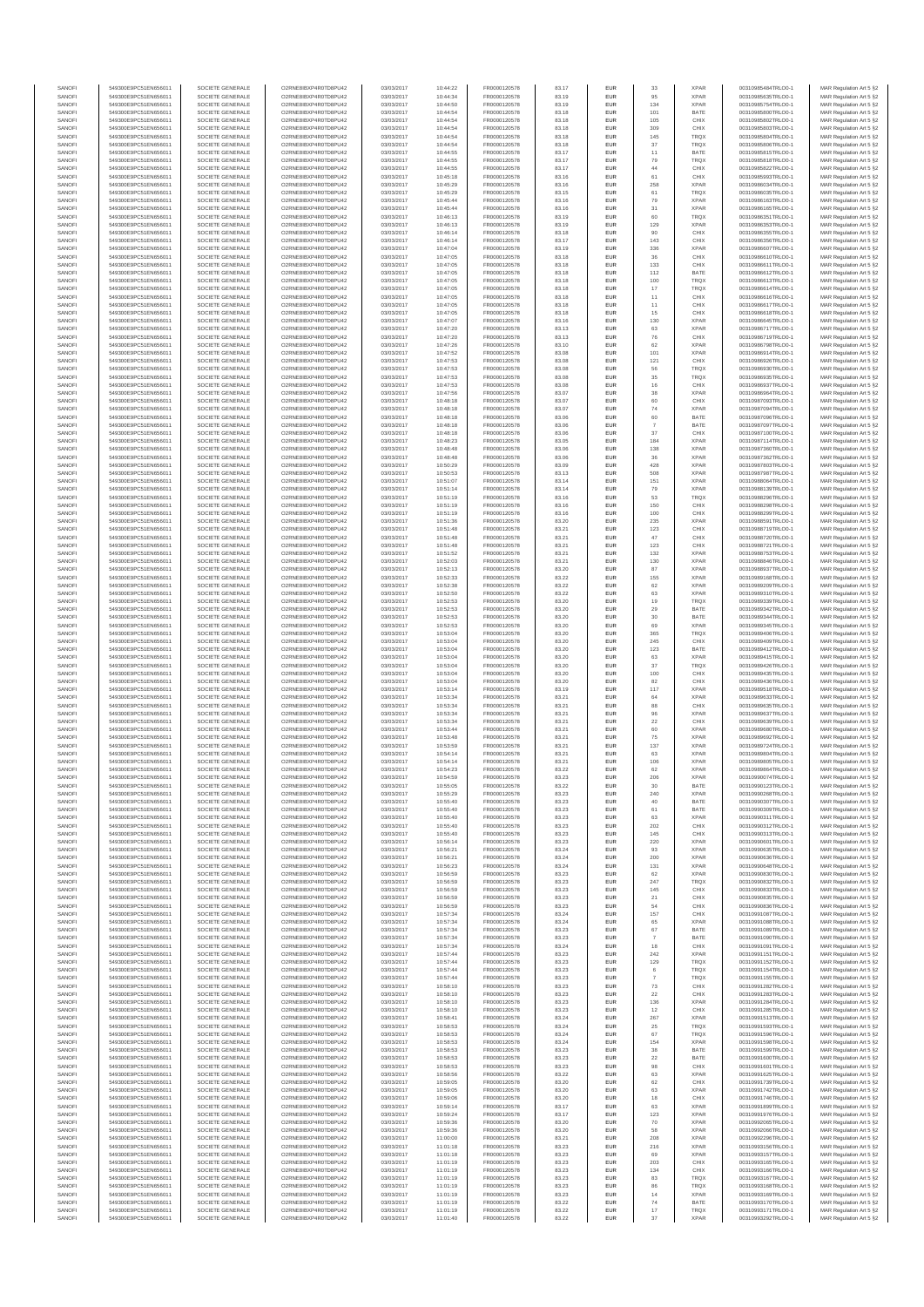|                  | 549300E9PC51EN656011                         | SOCIETE GENERALE                     | O2RNE8IBXP4R0TD8PU42                         | 03/03/2017               | 11:01:40             | FR0000120578                 | 83.22          | EUF               |                | CHIX         | 00310993294TRLO0-1                       | MAR Regulation Art 5 §2                            |
|------------------|----------------------------------------------|--------------------------------------|----------------------------------------------|--------------------------|----------------------|------------------------------|----------------|-------------------|----------------|--------------|------------------------------------------|----------------------------------------------------|
| SANOFI           | 549300E9PC51EN656011                         | SOCIETE GENERALE                     | O2RNE8IBXP4R0TD8PU42                         | 03/03/2017               | 11:01:40             | FR0000120578                 | 83.22          | <b>EUR</b>        | 306            | <b>XPAR</b>  | 00310993295TRLO0-1                       | MAR Regulation Art 5 §2                            |
| SANOFI           | 549300E9PC51EN656011                         | SOCIETE GENERALE                     | O2RNE8IBXP4R0TD8PU42                         | 03/03/2017               | 11:01:40             | FR0000120578                 | 83.22          | EUR               | 23             | CHIX         | 00310993296TRLO0-1                       | MAR Regulation Art 5 §2                            |
| SANOFI           | 549300E9PC51EN656011                         | SOCIETE GENERALE                     | O2RNE8IBXP4R0TD8PU42                         | 03/03/2017               | 11:03:04             | FR0000120578                 | 83.24          | EUR               | 170            | <b>XPAR</b>  | 00310993732TRLO0-1                       | MAR Regulation Art 5 §2                            |
| SANOFI           | 549300E9PC51EN656011                         | SOCIETE GENERALE                     | O2RNE8IBXP4R0TD8PU42                         | 03/03/2017               | 11:03:10             | FR0000120578                 | 83.24          | EUR               | 194            | CHIX         | 00310993804TRLO0-1                       | MAR Regulation Art 5 §2                            |
| SANOFI           | 549300E9PC51EN656011                         | SOCIETE GENERALE                     | O2RNE8IBXP4R0TD8PU42                         | 03/03/2017               | 11:03:10             | FR0000120578                 | 83.24          | EUR               | 401            | <b>XPAR</b>  | 00310993809TRLO0-1                       | MAR Regulation Art 5 §2                            |
|                  |                                              |                                      |                                              |                          |                      |                              |                |                   |                |              |                                          |                                                    |
| SANOFI           | 549300E9PC51EN656011                         | SOCIETE GENERALE                     | O2RNE8IBXP4R0TD8PU42                         | 03/03/2017               | 11:03:10             | FR0000120578                 | 83.24          | <b>EUR</b>        | 112            | <b>TRQX</b>  | 00310993814TRLO0-1                       | MAR Regulation Art 5 §2                            |
| SANOFI           | 549300E9PC51EN656011                         | SOCIETE GENERALE                     | O2RNE8IBXP4R0TD8PU42                         | 03/03/2017               | 11:03:10             | FR0000120578                 | 83.24          | EUR               | 12             | <b>TRQX</b>  | 00310993832TRLO0-1                       | MAR Regulation Art 5 §2                            |
| SANOFI           | 549300E9PC51EN656011                         | SOCIETE GENERALE                     | O2RNE8IBXP4R0TD8PU42                         | 03/03/2017               | 11:03:10             | FR0000120578                 | 83.24          | EUR               | 20             | CHIX         | 00310993834TRLO0-1                       | MAR Regulation Art 5 §2                            |
| SANOFI           | 549300E9PC51EN656011                         | SOCIETE GENERALE                     | O2RNE8IBXP4R0TD8PU42                         | 03/03/2017               | 11:03:23             | FR0000120578                 | 83.24          | EUR               | 36             | <b>XPAR</b>  | 00310993943TRLO0-1                       | MAR Regulation Art 5 §2                            |
| SANOFI           | 549300E9PC51EN656011                         | SOCIETE GENERALE                     | O2RNE8IBXP4R0TD8PU42                         | 03/03/2017               | 11:03:23             | FR0000120578                 | 83.24          | EUR               | 213            | <b>XPAR</b>  | 00310993944TRLO0-1                       | MAR Regulation Art 5 §2                            |
| SANOFI           | 549300E9PC51EN656011                         | SOCIETE GENERALE                     | O2RNE8IBXP4R0TD8PU42                         | 03/03/2017               | 11:03:38             | FR0000120578                 | 83.23          | EUR               | 60             | CHIX         | 00310994027TRLO0-1                       | MAR Regulation Art 5 §2                            |
| SANOFI           |                                              |                                      | O2RNE8IBXP4R0TD8PU42                         |                          |                      |                              | 83.23          |                   | 74             | BATE         |                                          |                                                    |
|                  | 549300E9PC51EN656011                         | SOCIETE GENERALE                     |                                              | 03/03/2017               | 11:03:38             | FR0000120578                 |                | EUR               |                |              | 00310994030TRLO0-1                       | MAR Regulation Art 5 §2                            |
| SANOFI           | 549300E9PC51EN656011                         | SOCIETE GENERALE                     | O2RNE8IBXP4R0TD8PU42                         | 03/03/2017               | 11:03:38             | FR0000120578                 | 83.23          | EUR               | 62             | <b>XPAR</b>  | 00310994031TRLO0-1                       | MAR Regulation Art 5 §2                            |
| SANOFI           | 549300E9PC51EN656011                         | SOCIETE GENERALE                     | O2RNE8IBXP4R0TD8PU42                         | 03/03/2017               | 11:03:39             | FR0000120578                 | 83.23          | EUR               | 24             | CHIX         | 00310994034TRLO0-1                       | MAR Regulation Art 5 §2                            |
| SANOFI           | 549300E9PC51EN656011                         | SOCIETE GENERALE                     | O2RNE8IBXP4R0TD8PU42                         | 03/03/2017               | 11:03:39             | FR0000120578                 | 83.23          | EUR               | 8              | BATE         | 00310994035TRLO0-1                       | MAR Regulation Art 5 §2                            |
| SANOFI           | 549300E9PC51EN656011                         | SOCIETE GENERALE                     | O2RNE8IBXP4R0TD8PU42                         | 03/03/2017               | 11:03:59             | FR0000120578                 | 83.22          | EUR               | 128            | <b>XPAR</b>  | 00310994132TRLO0-1                       | MAR Regulation Art 5 §2                            |
| SANOFI           | 549300E9PC51EN656011                         | SOCIETE GENERALE                     | O2RNE8IBXP4R0TD8PU42                         | 03/03/2017               | 11:04:50             | FR0000120578                 | 83.21          | EUR               | 50             | <b>XPAR</b>  | 00310994458TRLO0-1                       | MAR Regulation Art 5 §2                            |
| SANOFI           | 549300E9PC51EN656011                         | SOCIETE GENERALE                     | O2RNE8IBXP4R0TD8PU42                         |                          |                      |                              |                | EUR               | 114            | <b>TRQX</b>  | 00310994537TRLO0-1                       |                                                    |
|                  |                                              |                                      |                                              | 03/03/2017               | 11:05:09             | FR0000120578                 | 83.21          |                   |                |              |                                          | MAR Regulation Art 5 §2                            |
| SANOFI           | 549300E9PC51EN656011                         | SOCIETE GENERALE                     | O2RNE8IBXP4R0TD8PU42                         | 03/03/2017               | 11:05:09             | FR0000120578                 | 83.21          | EUR               | 203            | <b>XPAR</b>  | 00310994539TRLO0-1                       | MAR Regulation Art 5 §2                            |
| SANOFI           | 549300E9PC51EN656011                         | SOCIETE GENERALE                     | O2RNE8IBXP4R0TD8PU42                         | 03/03/2017               | 11:05:09             | FR0000120578                 | 83.21          | <b>EUR</b>        | 190            | CHIX         | 00310994540TRLO0-1                       | MAR Regulation Art 5 §2                            |
| SANOFI           | 549300E9PC51EN656011                         | SOCIETE GENERALE                     | O2RNE8IBXP4R0TD8PU42                         | 03/03/2017               | 11:05:09             | FR0000120578                 | 83.21          | EUR               | 12             | <b>TRQX</b>  | 00310994541TRLO0-1                       | MAR Regulation Art 5 §2                            |
| SANOFI           | 549300E9PC51EN656011                         | SOCIETE GENERALE                     | O2RNE8IBXP4R0TD8PU42                         | 03/03/2017               | 11:05:09             | FR0000120578                 | 83.21          | EUR               | 21             | CHIX         | 00310994542TRLO0-1                       | MAR Regulation Art 5 §2                            |
| SANOFI           | 549300E9PC51EN656011                         | SOCIETE GENERALE                     | O2RNE8IBXP4R0TD8PU42                         | 03/03/2017               | 11:06:34             | FR0000120578                 | 83.24          | EUR               | 192            | CHIX         | 00310995111TRLO0-1                       | MAR Regulation Art 5 §2                            |
| SANOFI           | 549300E9PC51EN656011                         | SOCIETE GENERALE                     | O2RNE8IBXP4R0TD8PU42                         | 03/03/2017               | 11:06:34             | FR0000120578                 | 83.24          | <b>EUR</b>        | 91             | <b>TROX</b>  | 00310995115TRLO0-1                       | MAR Regulation Art 5 §2                            |
|                  |                                              |                                      |                                              |                          |                      |                              |                |                   |                |              |                                          |                                                    |
| SANOFI           | 549300E9PC51EN656011                         | SOCIETE GENERALE                     | O2RNE8IBXP4R0TD8PU42                         | 03/03/2017               | 11:06:34             | FR0000120578                 | 83.24          | EUR               | 390            | <b>XPAR</b>  | 00310995116TRLO0-1                       | MAR Regulation Art 5 §2                            |
| SANOFI           | 549300E9PC51EN656011                         | SOCIETE GENERALE                     | O2RNE8IBXP4R0TD8PU42                         | 03/03/2017               | 11:06:34             | FR0000120578                 | 83.23          | EUR               | 82             | BATE         | 00310995119TRLO0-1                       | MAR Regulation Art 5 §2                            |
| SANOFI           | 549300E9PC51EN656011                         | SOCIETE GENERALE                     | O2RNE8IBXP4R0TD8PLI42                        | 03/03/2017               | 11:06:34             | FR0000120578                 | 83.23          | <b>EUR</b>        | 80             | <b>XPAR</b>  | 00310995132TRLO0-1                       | MAR Regulation Art 5 §2                            |
| SANOFI           | 549300E9PC51EN656011                         | SOCIETE GENERALE                     | O2RNE8IBXP4R0TD8PU42                         | 03/03/2017               | 11:06:34             | FR0000120578                 | 83.23          | EUR               | 100            | <b>XPAR</b>  | 00310995134TRLO0-1                       | MAR Regulation Art 5 §2                            |
| SANOFI           | 549300E9PC51EN656011                         | SOCIETE GENERALE                     | O2RNE8IBXP4R0TD8PLI42                        | 03/03/2017               | 11:06:34             | FR0000120578                 | 83.23          | EUR               | <b>88</b>      | <b>XPAR</b>  | 00310995135TRLO0-1                       | MAR Regulation Art 5 §2                            |
| SANOFI           | 549300E9PC51EN656011                         | SOCIETE GENERALE                     | O2RNE8IBXP4R0TD8PU42                         | 03/03/2017               | 11:06:34             | FR0000120578                 | 83.24          | EUR               | 130            | <b>XPAR</b>  | 00310995136TRLO0-1                       |                                                    |
|                  |                                              |                                      |                                              |                          |                      |                              |                |                   |                |              |                                          | MAR Regulation Art 5 §2                            |
| SANOFI           | 549300E9PC51EN656011                         | SOCIETE GENERALE                     | O2RNE8IBXP4R0TD8PU42                         | 03/03/2017               | 11:06:34             | FR0000120578                 | 83.24          | EUR               |                | <b>XPAR</b>  | 00310995137TRLO0-1                       | MAR Regulation Art 5 §2                            |
| SANOFI           | 549300E9PC51EN656011                         | SOCIETE GENERALE                     | O2RNE8IBXP4R0TD8PU42                         | 03/03/2017               | 11:06:49             | FR0000120578                 | 83.22          | EUR               | 62             | <b>XPAR</b>  | 00310995195TRLO0-1                       | MAR Regulation Art 5 §2                            |
| SANOFI           | 549300E9PC51EN656011                         | SOCIETE GENERALE                     | O2RNE8IBXP4R0TD8PU42                         | 03/03/2017               | 11:07:22             | FR0000120578                 | 83.23          | EUR               | 214            | <b>XPAR</b>  | 00310995425TRLO0-1                       | MAR Regulation Art 5 §2                            |
| SANOFI           | 549300E9PC51EN656011                         | SOCIETE GENERALE                     | O2RNE8IBXP4R0TD8PU42                         | 03/03/2017               | 11:08:10             | FR0000120578                 | 83.25          | EUR               | 82             | <b>TROX</b>  | 00310995721TRLO0-1                       | MAR Regulation Art 5 §2                            |
| SANOFI           | 549300E9PC51EN656011                         | SOCIETE GENERALE                     | O2RNE8IBXP4R0TD8PU42                         | 03/03/2017               | 11:08:10             | FR0000120578                 | 83.25          | EUR               | 118            | <b>XPAR</b>  | 00310995723TRLO0-1                       | MAR Regulation Art 5 §2                            |
| SANOFI           | 549300E9PC51EN656011                         | SOCIETE GENERALE                     | O2RNE8IBXP4R0TD8PLI42                        | 03/03/2017               | 11.08:10             | FR0000120578                 | 83.25          | <b>FUR</b>        | 180            | CHIX         | 00310995726TRLO0-1                       | MAR Regulation Art 5 §2                            |
|                  |                                              |                                      |                                              |                          |                      |                              |                |                   |                |              |                                          |                                                    |
| SANOF            | 549300E9PC51EN656011                         | SOCIETE GENERALE                     | O2RNE8IBXP4R0TD8PU42                         | 03/03/2017               | 11:08:10             | FR0000120578                 | 83.25          | EUR               | 127            | <b>XPAR</b>  | 00310995727TRLO0-1                       | MAR Regulation Art 5 §2                            |
| SANOFI           | 549300E9PC51EN656011                         | SOCIETE GENERALE                     | O2RNE8IBXP4R0TD8PLI42                        | 03/03/2017               | 11:08:10             | FR0000120578                 | 83.25          | <b>FUR</b>        |                | <b>XPAR</b>  | 00310995729TRLO0-1                       | MAR Regulation Art 5 §2                            |
| SANOFI           | 549300E9PC51EN656011                         | SOCIETE GENERALE                     | O2RNE8IBXP4R0TD8PU42                         | 03/03/2017               | 11:08:10             | FR0000120578                 | 83.25          | EUR               | $\overline{9}$ | <b>TROX</b>  | 00310995730TRLO0-1                       | MAR Regulation Art 5 §2                            |
| SANOFI           | 549300E9PC51EN656011                         | SOCIETE GENERALE                     | O2RNE8IBXP4R0TD8PU42                         | 03/03/2017               | 11:08:10             | FR0000120578                 | 83.25          | EUR               | 43             | CHIX         | 00310995731TRLO0-1                       | MAR Regulation Art 5 §2                            |
| SANOFI           | 549300E9PC51EN656011                         | SOCIETE GENERALE                     | O2RNE8IBXP4R0TD8PU42                         | 03/03/2017               | 11:09:20             | FR0000120578                 | 83.25          | EUR               | 78             | <b>XPAR</b>  | 00310996306TRLO0-1                       | MAR Regulation Art 5 §2                            |
| SANOFI           | 549300E9PC51EN656011                         | SOCIETE GENERALE                     | O2RNE8IBXP4R0TD8PU42                         | 03/03/2017               | 11:11:49             | FR0000120578                 | 83.28          | EUR               | 236            | <b>XPAR</b>  | 00310997167TRLO0-1                       | MAR Regulation Art 5 §2                            |
| SANOFI           |                                              |                                      |                                              |                          |                      |                              |                |                   |                | <b>XPAR</b>  |                                          |                                                    |
|                  | 549300E9PC51EN656011                         | SOCIETE GENERALE                     | O2RNE8IBXP4R0TD8PU42                         | 03/03/2017               | 11:11:49             | FR0000120578                 | 83.28          | EUR               | 142            |              | 00310997172TRLO0-1                       | MAR Regulation Art 5 §2                            |
| SANOF            | 549300E9PC51EN656011                         | SOCIETE GENERALE                     | O2RNE8IBXP4R0TD8PU42                         | 03/03/2017               | 11:11:49             | FR0000120578                 | 83.28          | EUR               | 231            | CHIX         | 00310997176TRLO0-1                       | MAR Regulation Art 5 §2                            |
| SANOFI           | 549300E9PC51EN656011                         | SOCIETE GENERALE                     | O2RNE8IBXP4R0TD8PU42                         | 03/03/2017               | 11:11:49             | FR0000120578                 | 83.28          | <b>EUR</b>        | 201            | <b>XPAR</b>  | 00310997178TRLO0-1                       | MAR Regulation Art 5 §2                            |
| SANOFI           | 549300E9PC51EN656011                         | SOCIETE GENERALE                     | O2RNE8IBXP4R0TD8PU42                         | 03/03/2017               | 11:11:49             | FR0000120578                 | 83.28          | EUR               | 164            | <b>XPAR</b>  | 00310997179TRLO0-1                       | MAR Regulation Art 5 §2                            |
| SANOFI           | 549300E9PC51EN656011                         | SOCIETE GENERALE                     | O2RNE8IBXP4R0TD8PU42                         | 03/03/2017               | 11:11:49             | FR0000120578                 | 83.27          | EUR               | 42             | BATE         | 00310997181TRLO0-1                       | MAR Regulation Art 5 §2                            |
| SANOFI           | 549300E9PC51EN656011                         | SOCIETE GENERALE                     | O2RNE8IBXP4R0TD8PU42                         | 03/03/2017               |                      | FR0000120578                 | 83.28          | EUR               | 47             | CHIX         | 00310997183TRLO0-1                       |                                                    |
|                  |                                              |                                      |                                              |                          | 11:11:49             |                              |                |                   |                |              |                                          | MAR Regulation Art 5 §2                            |
| SANOFI           | 549300E9PC51EN656011                         | SOCIETE GENERALE                     | O2RNE8IBXP4R0TD8PU42                         | 03/03/2017               | 11:11:49             | FR0000120578                 | 83.28          | EUR               | 246            | CHIX         | 00310997184TRLO0-1                       | MAR Regulation Art 5 §2                            |
| SANOFI           | 549300E9PC51EN656011                         | SOCIETE GENERALE                     | O2RNE8IBXP4R0TD8PU42                         | 03/03/2017               | 11:12:42             | FR0000120578                 | 83.30          | EUR               | 200            | TRQX         | 00310997486TRLO0-1                       | MAR Regulation Art 5 §2                            |
| SANOFI           | 549300E9PC51EN656011                         | SOCIETE GENERALE                     | O2RNE8IBXP4R0TD8PU42                         | 03/03/2017               | 11:12:44             | FR0000120578                 | 83.30          | EUR               | 50             | TRQX         | 00310997494TRLO0-1                       | MAR Regulation Art 5 §2                            |
| SANOFI           | 549300E9PC51EN656011                         | SOCIETE GENERALE                     | O2RNE8IBXP4R0TD8PU42                         | 03/03/2017               | 11:12:53             | FR0000120578                 | 83.31          | <b>EUR</b>        | 400            | <b>XPAR</b>  | 00310997544TRLO0-1                       | MAR Regulation Art 5 §2                            |
| SANOFI           | 549300E9PC51EN656011                         | SOCIETE GENERALE                     | O2RNE8IBXP4R0TD8PU42                         | 03/03/2017               | 11:12:53             | FR0000120578                 | 83.31          | EUR               | 250            | <b>XPAR</b>  | 00310997545TRLO0-1                       | MAR Regulation Art 5 §2                            |
|                  |                                              |                                      |                                              |                          |                      |                              | 83.31          | EUR               | 211            | <b>XPAR</b>  |                                          |                                                    |
| SANOFI           | 549300E9PC51EN656011                         | SOCIETE GENERALE                     | O2RNE8IBXP4R0TD8PU42                         | 03/03/2017               | 11:12:53             | FR0000120578                 |                |                   |                |              | 00310997546TRLO0-1                       | MAR Regulation Art 5 §2                            |
| SANOFI           | 549300E9PC51EN656011                         | SOCIETE GENERALE                     | O2RNE8IBXP4R0TD8PU42                         | 03/03/2017               | 11:12:53             | FR0000120578                 | 83.31          | EUR               | 150            | <b>XPAR</b>  | 00310997547TRLO0-1                       | MAR Regulation Art 5 §2                            |
| SANOFI           | 549300E9PC51EN656011                         | SOCIETE GENERALE                     | O2RNE8IBXP4R0TD8PU42                         | 03/03/2017               | 11:12:58             | FR0000120578                 | 83.31          | EUR               | 198            | <b>XPAR</b>  | 00310997558TRLO0-1                       | MAR Regulation Art 5 §2                            |
| SANOFI           | 549300E9PC51EN656011                         | SOCIETE GENERALE                     | O2RNE8IBXP4R0TD8PU42                         | 03/03/2017               | 11:13:25             | FR0000120578                 |                |                   |                |              | 00310997727TRLO0-1                       |                                                    |
| SANOFI           | 549300E9PC51EN656011                         | SOCIETE GENERALE                     | O2RNE8IBXP4R0TD8PU42                         | 03/03/2017               |                      |                              | 83.31          | EUR               | 52             | <b>XPAR</b>  |                                          |                                                    |
| SANOFI           | 549300E9PC51EN656011                         |                                      |                                              |                          |                      |                              |                |                   |                |              |                                          | MAR Regulation Art 5 §2                            |
| SANOFI           |                                              |                                      |                                              |                          | 11:13:26             | FR0000120578                 | 83.31          | EUR               | 100            | <b>XPAR</b>  | 00310997741TRLO0-1                       | MAR Regulation Art 5 §2                            |
|                  |                                              | SOCIETE GENERALE                     | O2RNE8IBXP4R0TD8PU42                         | 03/03/2017               | 11:13:36             | FR0000120578                 | 83.31          | <b>EUR</b>        | 62             | <b>XPAR</b>  | 00310997792TRLO0-1                       | MAR Regulation Art 5 §2                            |
|                  | 549300E9PC51EN656011                         | SOCIETE GENERALE                     | O2RNE8IBXP4R0TD8PU42                         | 03/03/2017               | 11:13:38             | FR0000120578                 | 83.30          | EUR               | 111            | <b>TROX</b>  | 00310997799TRLO0-1                       | MAR Regulation Art 5 §2                            |
| SANOFI           | 549300E9PC51EN656011                         | SOCIETE GENERALE                     | O2RNE8IBXP4R0TD8PU42                         | 03/03/2017               | 11:13:38             | FR0000120578                 | 83.30          | EUR               | 215            | CHIX         | 00310997801TRLO0-1                       | MAR Regulation Art 5 §2                            |
| SANOFI           | 549300E9PC51EN656011                         | SOCIETE GENERALE                     | O2RNE8IBXP4R0TD8PU42                         | 03/03/2017               | 11:13:38             | FR0000120578                 | 83.30          | EUR               | 150            | BATE         | 00310997802TRLO0-1                       | MAR Regulation Art 5 §2                            |
| SANOFI           | 549300E9PC51EN656011                         | SOCIETE GENERALE                     | O2RNE8IBXP4R0TD8PU42                         | 03/03/2017               | 11:13:38             | FR0000120578                 | 83.30          | <b>EUR</b>        | 47             | CHIX         | 00310997803TRLO0-1                       | MAR Regulation Art 5 §2                            |
|                  |                                              |                                      |                                              |                          |                      |                              |                |                   |                |              |                                          |                                                    |
| SANOFI           | 549300E9PC51EN656011                         | SOCIETE GENERALE                     | O2RNE8IBXP4R0TD8PU42                         | 03/03/2017               | 11:13:38             | FR0000120578                 | 83.30          | EUR               |                | <b>TRQX</b>  | 00310997804TRLO0-1                       | MAR Regulation Art 5 §2                            |
| SANOF            | 549300E9PC51EN656011                         | SOCIETE GENERALE                     | O2RNE8IBXP4R0TD8PU42                         | 03/03/2017               | 11:13:45             | FR0000120578                 | 83.31          | EUR               | 63             | <b>XPAR</b>  | 00310997865TRLO0-1                       | MAR Regulation Art 5 §2                            |
| SANOFI           | 549300E9PC51EN656011                         | SOCIETE GENERALE                     | O2RNE8IBXP4R0TD8PU42                         | 03/03/2017               | 11:14:14             | FR0000120578                 | 83.36          | <b>EUR</b>        | 201            | <b>XPAR</b>  | 00310998623TRLO0-1                       | MAR Regulation Art 5 §2                            |
| SANOFI           | 549300E9PC51EN656011                         | SOCIETE GENERALE                     | O2RNE8IBXP4R0TD8PU42                         | 03/03/2017               | 11:14:18             | FR0000120578                 | 83.35          | EUR               | 104            | CHIX         | 00310998677TRLO0-1                       | MAR Regulation Art 5 §2                            |
| SANOFI           | 549300E9PC51EN656011                         | SOCIETE GENERALE                     | O2RNE8IBXP4R0TD8PLI42                        | 03/03/2017               | 11:14:18             | FR0000120578                 | 83.34          | <b>FUR</b>        | 59             | BATE         | 00310998678TRLO0-1                       | MAR Regulation Art 5 §2                            |
| SANOFI           | 549300E9PC51EN656011                         | SOCIETE GENERALE                     | O2RNE8IBXP4R0TD8PU42                         | 03/03/2017               | 11:14:18             | FR0000120578                 | 83.35          | EUR               | $13\,$         | CHIX         | 00310998680TRLO0-1                       | MAR Regulation Art 5 §2                            |
| SANOFI           | 549300E9PC51EN656011                         | SOCIETE GENERALE                     | O2RNE8IBXP4R0TD8PU42                         | 03/03/2017               | 11:14:39             | FR0000120578                 | 83.37          | <b>EUR</b>        | 135            | <b>XPAR</b>  | 00310998812TRLO0-1                       | MAR Regulation Art 5 §2                            |
| SANOFI           |                                              |                                      |                                              |                          |                      |                              |                | EUR               |                | CHIX         |                                          |                                                    |
|                  | 549300E9PC51EN656011                         | SOCIETE GENERALE                     | O2RNE8IBXP4R0TD8PU42                         | 03/03/2017               | 11:14:39             | FR0000120578                 | 83.36          |                   | 61             |              | 00310998813TRLO0-1                       | MAR Regulation Art 5 §2                            |
| SANOFI           | 549300E9PC51EN656011                         | SOCIETE GENERALE                     | O2RNE8IBXP4R0TD8PU42                         | 03/03/2017               | 11:14:39             | FR0000120578                 | 83.37          | EUR               | 80             | TRQX         | 00310998814TRLO0-1                       | MAR Regulation Art 5 §2                            |
| SANOFI           | 549300E9PC51EN656011                         | SOCIETE GENERALE                     | O2RNE8IBXP4R0TD8PLI42                        | 03/03/2017               | 11:14:47             | FR0000120578                 | 83.35          | <b>EUR</b>        | 63             | <b>XPAR</b>  | 00310998872TRLO0-1                       | MAR Regulation Art 5 §2                            |
| SANOFI           | 549300E9PC51EN656011                         | SOCIETE GENERALE                     | O2RNE8IBXP4R0TD8PU42                         | 03/03/2017               | 11:15:24             | FR0000120578                 | 83,38          | EUR               | 290            | <b>XPAR</b>  | 00310999330TRLO0-1                       | MAR Regulation Art 5 §2                            |
| SANOFI           | 549300E9PC51EN656011                         | SOCIETE GENERALE                     | O2RNE8IBXP4R0TD8PLI42                        | 03/03/2017               | 11:15:59             | FR0000120578                 | 83.41          | EUR               | 289            | <b>XPAR</b>  | 00310999599TRLO0-1                       | MAR Regulation Art 5 §2                            |
| SANOF            | 549300E9PC51EN656011                         | SOCIETE GENERALE                     | O2RNE8IBXP4R0TD8PU42                         | 03/03/2017               | 11:16:09             | FR0000120578                 | 83.40          | EUR               | 91             | <b>TRQX</b>  | 00310999660TRLO0-1                       |                                                    |
|                  |                                              |                                      |                                              |                          |                      |                              |                |                   |                |              |                                          | MAR Regulation Art 5 §2                            |
| SANOFI           | 549300E9PC51EN656011                         | SOCIETE GENERALE                     | O2RNE8IBXP4R0TD8PLI42                        | 03/03/2017               | 11:16:09             | FR0000120578                 | 83.40          | <b>EUR</b>        | 62             | <b>XPAR</b>  | 00310999661TRLO0-1                       | MAR Regulation Art 5 §2                            |
| SANOFI           | 549300E9PC51EN656011                         | SOCIETE GENERALE                     | O2RNE8IBXP4R0TD8PU42                         | 03/03/2017               | 11:16:09             | FR0000120578                 | 83.40          | EUR               |                | <b>XPAR</b>  | 00310999662TRLO0-1                       | MAR Regulation Art 5 §2                            |
| SANOFI           | 549300E9PC51EN656011                         | SOCIETE GENERALE                     | O2RNE8IBXP4R0TD8PU42                         | 03/03/2017               | 11:16:10             | FR0000120578                 | 83.39          | EUR               | 192            | CHIX         | 00310999668TRLO0-1                       | MAR Regulation Art 5 §2                            |
| SANOFI           | 549300E9PC51EN656011                         | SOCIETE GENERALE                     | O2RNE8IBXP4R0TD8PU42                         | 03/03/2017               | 11:16:10             | FR0000120578                 | 83.39          | EUR               | 21             | CHIX         | 00310999669TRLO0-1                       | MAR Regulation Art 5 §2                            |
| SANOFI           | 549300E9PC51EN656011                         | SOCIETE GENERALE                     | O2RNE8IBXP4R0TD8PU42                         | 03/03/2017               | 11:16:28             | FR0000120578                 | 83.40          | EUR               | 58             | <b>XPAR</b>  | 00310999902TRLO0-1                       | MAR Regulation Art 5 §2                            |
| SANOFI           | 549300E9PC51EN656011                         | SOCIETE GENERALE                     | O2RNE8IBXP4R0TD8PLI42                        | 03/03/2017               | 11:16:28             | FR0000120578                 | 83.40          | <b>FUR</b>        | 116            | <b>XPAR</b>  | 00310999903TRLO0-1                       | MAR Regulation Art 5 §2                            |
| SANOFI           | 549300E9PC51EN656011                         | SOCIETE GENERALE                     | O2RNE8IBXP4R0TD8PU42                         | 03/03/2017               | 11:16:43             | FR0000120578                 | 83.40          | EUR               | 85             | <b>XPAR</b>  | 00311000031TRLO0-1                       |                                                    |
|                  |                                              |                                      |                                              |                          |                      |                              |                |                   |                |              |                                          | MAR Regulation Art 5 §2                            |
| SANOFI           | 549300E9PC51EN656011                         | SOCIETE GENERALE                     | O2RNE8IBXP4R0TD8PLI42                        | 03/03/2017               | 11:16:43             | FR0000120578                 | 83.39          | <b>EUR</b>        | 20             | CHIX         | 00311000042TRLO0-1                       | MAR Regulation Art 5 §2                            |
| SANOFI<br>SANOFI | 549300E9PC51EN656011<br>549300E9PC51EN656011 | SOCIETE GENERALE<br>SOCIETE GENERALE | O2RNE8IBXP4R0TD8PU42<br>O2RNE8IBXP4R0TD8PU42 | 03/03/2017<br>03/03/2017 | 11:16:43<br>11:16:43 | FR0000120578<br>FR0000120578 | 83.39<br>83.39 | EUR<br><b>EUR</b> | 39<br>53       | CHIX<br>BATE | 00311000044TRLO0-1<br>00311000045TRLO0-1 | MAR Regulation Art 5 §2<br>MAR Regulation Art 5 §2 |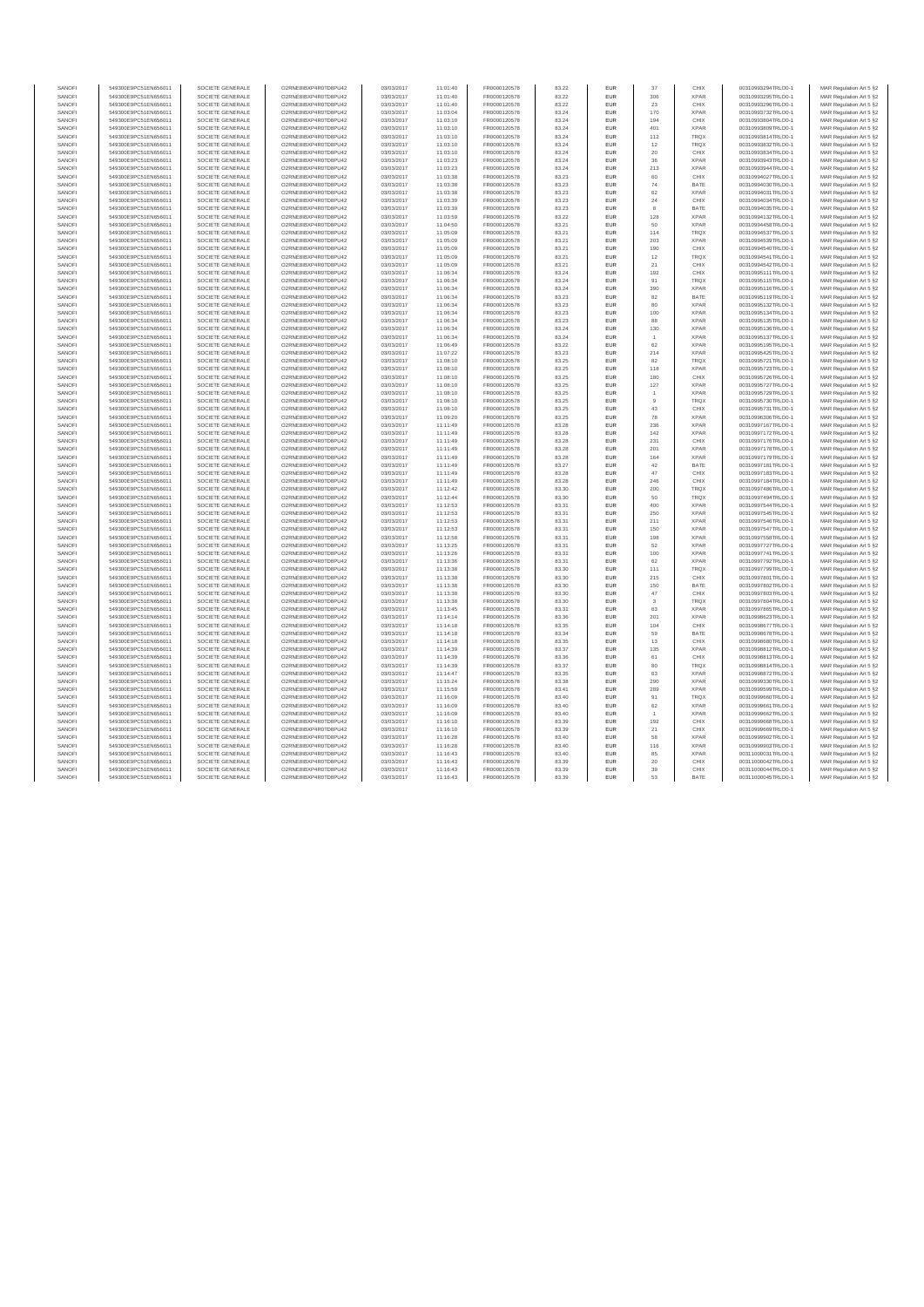| SANOFI           | 549300E9PC51EN656011                         | SOCIETE GENERALE                     | O2RNE8IBXP4R0TD8PU42                           | 03/03/2017               | 11:16:43             | FR0000120578                 | 83.39          | <b>EUR</b>        | 19                   | BATE                       | 00311000046TRLO0-1                       | MAR Regulation Art 5 §2                            |
|------------------|----------------------------------------------|--------------------------------------|------------------------------------------------|--------------------------|----------------------|------------------------------|----------------|-------------------|----------------------|----------------------------|------------------------------------------|----------------------------------------------------|
| SANOFI<br>SANOFI | 549300E9PC51EN656011<br>549300E9PC51EN656011 | SOCIETE GENERALE<br>SOCIETE GENERALE | O2RNE8IBXP4R0TD8PU42<br>O2RNE8IBXP4R0TD8PU42   | 03/03/2017<br>03/03/2017 | 11:16:57<br>11:16:57 | FR0000120578<br>FR0000120578 | 83.39<br>83.39 | <b>EUR</b><br>EUR | 90<br>62             | <b>XPAR</b><br><b>XPAR</b> | 00311000172TRLO0-1<br>00311000174TRLO0-1 | MAR Regulation Art 5 §2<br>MAR Regulation Art 5 §2 |
| SANOFI           | 549300E9PC51EN656011                         | SOCIETE GENERALE                     | O2RNE8IBXP4R0TD8PU42                           | 03/03/2017               | 11:17:01             | FR0000120578                 | 83.36          | <b>EUR</b>        | 59                   | <b>TRQX</b>                | 00311000230TRLO0-1                       | MAR Regulation Art 5 §2                            |
| SANOFI           | 549300E9PC51EN656011                         | SOCIETE GENERALE                     | O2RNE8IBXP4R0TD8PU42                           | 03/03/2017               | 11:17:01             | FR0000120578                 | 83.36          | EUR               | 59                   | CHIX                       | 00311000232TRLO0-1                       | MAR Regulation Art 5 §2                            |
| SANOFI           | 549300E9PC51EN656011                         | SOCIETE GENERALE                     | O2RNE8IBXP4R0TD8PU42                           | 03/03/2017               | 11:17:01             | FR0000120578                 | 83.36          | EUR               |                      | CHIX                       | 00311000233TRLO0-1                       | MAR Regulation Art 5 §2                            |
| SANOFI<br>SANOFI | 549300E9PC51EN656011<br>549300E9PC51EN656011 | SOCIETE GENERALE<br>SOCIETE GENERALE | O2RNE8IBXP4R0TD8PU42<br>O2RNE8IBXP4R0TD8PU42   | 03/03/2017<br>03/03/2017 | 11:18:03<br>11:18:08 | FR0000120578<br>FR0000120578 | 83.38<br>83.38 | EUR<br>EUR        | 25<br>72             | <b>XPAR</b><br><b>TRQX</b> | 00311000585TRLO0-1<br>00311000617TRLO0-1 | MAR Regulation Art 5 §2<br>MAR Regulation Art 5 §2 |
| SANOFI           | 549300E9PC51EN656011                         | SOCIETE GENERALE                     | O2RNE8IBXP4R0TD8PU42                           | 03/03/2017               | 11:18:08             | FR0000120578                 | 83.38          | EUR               | 493                  | <b>XPAR</b>                | 00311000618TRLO0-1                       | MAR Regulation Art 5 §2                            |
| SANOFI           | 549300E9PC51EN656011                         | SOCIETE GENERALE                     | O2RNE8IBXP4R0TD8PU42                           | 03/03/2017               | 11:18:10             | FR0000120578                 | 83.37          | EUR               | 104                  | CHIX                       | 00311000641TRLO0-1                       | MAR Regulation Art 5 §2                            |
| SANOFI<br>SANOFI | 549300E9PC51EN656011<br>549300E9PC51EN656011 | SOCIETE GENERALE<br>SOCIETE GENERALE | O2RNE8IBXP4R0TD8PLI42<br>O2RNE8IBXP4R0TD8PU42  | 03/03/2017<br>03/03/2017 | 11:18:11<br>11:18:20 | FR0000120578<br>FR0000120578 | 83.37<br>83.36 | <b>EUR</b><br>EUR | 21<br>59             | CHIX<br>CHIX               | 00311000643TRLO0-1<br>00311000716TRLO0-1 | MAR Regulation Art 5 §2<br>MAR Regulation Art 5 §2 |
| SANOFI           | 549300E9PC51EN656011                         | SOCIETE GENERALE                     | O2RNE8IBXP4R0TD8PU42                           | 03/03/2017               | 11:18:43             | FR0000120578                 | 83.37          | <b>EUR</b>        | 232                  | <b>XPAR</b>                | 00311000853TRLO0-1                       | MAR Regulation Art 5 §2                            |
| SANOFI           | 549300E9PC51EN656011                         | SOCIETE GENERALE                     | O2RNE8IBXP4R0TD8PU42                           | 03/03/2017               | 11:18:43             | FR0000120578                 | 83.37          | EUR               | 47                   | <b>XPAR</b>                | 00311000854TRLO0-1                       | MAR Regulation Art 5 §2                            |
| SANOFI           | 549300E9PC51EN656011                         | SOCIETE GENERALE                     | O2RNE8IBXP4R0TD8PU42                           | 03/03/2017               | 11:18:55             | FR0000120578                 | 83.39          | EUR               | $17\,$               | <b>XPAR</b>                | 00311000895TRLO0-1                       | MAR Regulation Art 5 §2                            |
| SANOFI<br>SANOFI | 549300E9PC51EN656011<br>549300E9PC51EN656011 | SOCIETE GENERALE<br>SOCIETE GENERALE | O2RNE8IBXP4R0TD8PU42<br>O2RNE8IBXP4R0TD8PU42   | 03/03/2017<br>03/03/2017 | 11:18:58<br>11:19:00 | FR0000120578<br>FR0000120578 | 83.39<br>83.39 | EUR<br>EUR        | 27<br>122            | <b>XPAR</b><br><b>XPAR</b> | 00311000896TRLO0-1<br>00311000902TRLO0-1 | MAR Regulation Art 5 §2<br>MAR Regulation Art 5 §2 |
| SANOFI           | 549300E9PC51EN656011                         | SOCIETE GENERALE                     | O2RNE8IBXP4R0TD8PU42                           | 03/03/2017               | 11:19:18             | FR0000120578                 | 83.38          | EUR               | 56                   | <b>XPAR</b>                | 00311001005TRLO0-1                       | MAR Regulation Art 5 §2                            |
| SANOFI           | 549300E9PC51EN656011                         | SOCIETE GENERALE                     | O2RNE8IBXP4R0TD8PU42                           | 03/03/2017               | 11:19:19             | FR0000120578                 | 83.38          | EUR               | 78                   | <b>XPAR</b>                | 00311001007TRLO0-1                       | MAR Regulation Art 5 §2                            |
| SANOFI           | 549300E9PC51EN656011                         | SOCIETE GENERALE                     | O2RNE8IBXP4R0TD8PLI42                          | 03/03/2017               | 11:19:19             | FR0000120578                 | 83.38          | <b>EUR</b>        | 47                   | <b>XPAR</b>                | 00311001012TRLO0-1                       | MAR Regulation Art 5 §2                            |
| SANOFI<br>SANOFI | 549300E9PC51EN656011<br>549300E9PC51EN656011 | SOCIETE GENERALE<br>SOCIETE GENERALE | O2RNE8IBXP4R0TD8PU42<br>O2RNE8IBXP4R0TD8PU42   | 03/03/2017<br>03/03/2017 | 11:19:33<br>11:19:33 | FR0000120578<br>FR0000120578 | 83.37<br>83.37 | EUR<br><b>EUR</b> | 32<br>$\overline{1}$ | TRQX<br>CHIX               | 00311001156TRLO0-1<br>00311001157TRLO0-1 | MAR Regulation Art 5 §2<br>MAR Regulation Art 5 §2 |
| SANOFI           | 549300E9PC51EN656011                         | SOCIETE GENERALE                     | O2RNE8IBXP4R0TD8PU42                           | 03/03/2017               | 11:19:33             | FR0000120578                 | 83.37          | EUR               | 143                  | CHIX                       | 00311001158TRLO0-1                       | MAR Regulation Art 5 §2                            |
| SANOFI           | 549300E9PC51EN656011                         | SOCIETE GENERALE                     | O2RNESIBXP4R0TD8PLI42                          | 03/03/2017               | 11:19:33             | FR0000120578                 | 83.37          | EUR               | 80                   | BATE                       | 00311001159TRLO0-1                       | MAR Regulation Art 5 §2                            |
| SANOFI           | 549300E9PC51EN656011                         | SOCIETE GENERALE                     | O2RNE8IBXP4R0TD8PU42                           | 03/03/2017               | 11:19:33             | FR0000120578                 | 83.37          | EUR               | 40                   | TRQX                       | 00311001161TRLO0-1                       | MAR Regulation Art 5 §2                            |
| SANOFI<br>SANOFI | 549300E9PC51EN656011<br>549300E9PC51EN656011 | SOCIETE GENERALE<br>SOCIETE GENERALE | O2RNE8IBXP4R0TD8PU42<br>O2RNE8IBXP4R0TD8PU42   | 03/03/2017<br>03/03/2017 | 11:19:33<br>11:19:33 | FR0000120578<br>FR0000120578 | 83.37<br>83.37 | EUR<br>EUR        | 63<br>16             | <b>XPAR</b><br>CHIX        | 00311001165TRLO0-1<br>00311001166TRLO0-1 | MAR Regulation Art 5 §2<br>MAR Regulation Art 5 §2 |
| SANOFI           | 549300E9PC51EN656011                         | SOCIETE GENERALE                     | O2RNE8IBXP4R0TD8PU42                           | 03/03/2017               | 11:19:57             | FR0000120578                 | 83.39          | EUR               | 38                   | <b>XPAR</b>                | 00311001343TRLO0-1                       | MAR Regulation Art 5 §2                            |
| SANOFI           | 549300E9PC51EN656011                         | SOCIETE GENERALE                     | O2RNE8IBXP4R0TD8PU42                           | 03/03/2017               | 11:20:13             | FR0000120578                 | 83.42          | <b>EUR</b>        | 31                   | <b>XPAR</b>                | 00311001431TRLO0-1                       | MAR Regulation Art 5 §2                            |
| SANOFI<br>SANOFI | 549300E9PC51EN656011<br>549300E9PC51EN656011 | SOCIETE GENERALE<br>SOCIETE GENERALE | O2RNE8IBXP4R0TD8PU42<br>O2RNE8IBXP4R0TD8PU42   | 03/03/2017<br>03/03/2017 | 11:20:13<br>11:20:14 | FR0000120578<br>FR0000120578 | 83.42<br>83.41 | EUR<br><b>EUR</b> | 278<br>59            | <b>XPAR</b><br><b>TRQX</b> | 00311001433TRLO0-1<br>00311001436TRLO0-1 | MAR Regulation Art 5 §2<br>MAR Regulation Art 5 §2 |
| SANOFI           | 549300E9PC51EN656011                         | SOCIETE GENERALE                     | O2RNE8IBXP4R0TD8PU42                           | 03/03/2017               | 11:20:46             | FR0000120578                 | 83.40          | EUR               | 171                  | CHIX                       | 00311001608TRLO0-1                       | MAR Regulation Art 5 §2                            |
| SANOFI           | 549300E9PC51EN656011                         | SOCIETE GENERALE                     | O2RNE8IBXP4R0TD8PU42                           | 03/03/2017               | 11:20:46             | FR0000120578                 | 83.40          | EUR               | 165                  | <b>XPAR</b>                | 00311001609TRLO0-1                       | MAR Regulation Art 5 §2                            |
| SANOFI           | 549300E9PC51EN656011                         | SOCIETE GENERALE                     | O2RNE8IBXP4R0TD8PU42<br>O2RNE8IBXP4R0TD8PU42   | 03/03/2017               | 11:20:46             | FR0000120578                 | 83.40          | EUR               | $\rm 25$             | CHIX                       | 00311001610TRLO0-1                       | MAR Regulation Art 5 §2                            |
| SANOFI<br>SANOFI | 549300E9PC51EN656011<br>549300E9PC51EN656011 | SOCIETE GENERALE<br>SOCIETE GENERALE | O2RNE8IBXP4R0TD8PU42                           | 03/03/2017<br>03/03/2017 | 11:21:18<br>11:21:18 | FR0000120578<br>FR0000120578 | 83.44<br>83.44 | EUR<br><b>EUR</b> | 86<br>56             | CHIX<br><b>TRQX</b>        | 00311001836TRLO0-1<br>00311001837TRLO0-1 | MAR Regulation Art 5 §2<br>MAR Regulation Art 5 §2 |
| SANOFI           | 549300E9PC51EN656011                         | SOCIETE GENERALE                     | O2RNE8IBXP4R0TD8PU42                           | 03/03/2017               | 11:21:18             | FR0000120578                 | 83.44          | EUR               | 24                   | TRQX                       | 00311001838TRLO0-1                       | MAR Regulation Art 5 §2                            |
| SANOFI           | 549300E9PC51EN656011                         | SOCIETE GENERALE                     | O2RNE8IBXP4R0TD8PU42                           | 03/03/2017               | 11:21:18             | FR0000120578                 | 83.44          | <b>EUR</b>        | 291                  | <b>XPAR</b>                | 00311001839TRLO0-1                       | MAR Regulation Art 5 §2                            |
| SANOFI<br>SANOFI | 549300E9PC51EN656011<br>549300E9PC51EN656011 | SOCIETE GENERALE<br>SOCIETE GENERALE | O2RNE8IBXP4R0TD8PU42<br>O2RNE8IBXP4R0TD8PU42   | 03/03/2017<br>03/03/2017 | 11:21:18<br>11:21:21 | FR0000120578<br>FR0000120578 | 83.44<br>83.42 | EUR<br>EUR        | 65                   | TRQX<br>BATE               | 00311001840TRLO0-1<br>00311001859TRLO0-1 | MAR Regulation Art 5 §2<br>MAR Regulation Art 5 §2 |
| SANOFI           | 549300E9PC51EN656011                         | SOCIETE GENERALE                     | O2RNE8IBXP4R0TD8PU42                           | 03/03/2017               | 11:21:28             | FR0000120578                 | 83.40          | EUR               | 62                   | <b>XPAR</b>                | 00311001879TRLO0-1                       | MAR Regulation Art 5 §2                            |
| SANOFI           | 549300E9PC51EN656011                         | SOCIETE GENERALE                     | O2RNE8IBXP4R0TD8PU42                           | 03/03/2017               | 11:21:40             | FR0000120578                 | 83.41          | EUR               | 55                   | <b>XPAR</b>                | 00311001939TRLO0-1                       | MAR Regulation Art 5 §2                            |
| SANOFI           | 549300E9PC51EN656011                         | SOCIETE GENERALE                     | O2RNE8IBXP4R0TD8PU42<br>O2RNE8IBXP4R0TD8PLI42  | 03/03/2017               | 11:21:40             | FR0000120578                 | 83.41          | EUR               | 29                   | <b>XPAR</b>                | 00311001943TRLO0-1                       | MAR Regulation Art 5 §2                            |
| SANOFI<br>SANOFI | 549300E9PC51EN656011<br>549300E9PC51EN656011 | SOCIETE GENERALE<br>SOCIETE GENERALE | O2RNE8IBXP4R0TD8PU42                           | 03/03/2017<br>03/03/2017 | 11:22:23<br>11:22:23 | FR0000120578<br>FR0000120578 | 83.46<br>83.44 | EUR<br><b>EUR</b> | 268<br>38            | <b>XPAR</b><br><b>TRQX</b> | 00311002323TRLO0-1<br>00311002324TRLO0-1 | MAR Regulation Art 5 §2<br>MAR Regulation Art 5 §2 |
| SANOFI           | 549300E9PC51EN656011                         | SOCIETE GENERALE                     | O2RNE8IBXP4R0TD8PU42                           | 03/03/2017               | 11:22:23             | FR0000120578                 | 83.44          | EUR               | 101                  | CHIX                       | 00311002325TRLO0-1                       | MAR Regulation Art 5 §2                            |
| SANOFI           | 549300E9PC51EN656011                         | SOCIETE GENERALE                     | O2RNE8IBXP4R0TD8PU42                           | 03/03/2017               | 11:22:23             | FR0000120578                 | 83.44          | <b>EUR</b>        | 24                   | CHIX                       | 00311002327TRLO0-1                       | MAR Regulation Art 5 §2                            |
| SANOFI           | 549300E9PC51EN656011                         | SOCIETE GENERALE                     | O2RNE8IBXP4R0TD8PU42                           | 03/03/2017               | 11:22:41             | FR0000120578                 | 83.47          | EUR               | 96                   | <b>XPAR</b>                | 00311002508TRLO0-1                       | MAR Regulation Art 5 §2                            |
| SANOFI<br>SANOFI | 549300E9PC51EN656011<br>549300E9PC51EN656011 | SOCIETE GENERALE<br>SOCIETE GENERALE | O2RNE8IBXP4R0TD8PU42<br>O2RNE8IBXP4R0TD8PU42   | 03/03/2017<br>03/03/2017 | 11:23:04<br>11:23:04 | FR0000120578<br>FR0000120578 | 83.47<br>83.47 | EUR<br>EUR        | 90<br>164            | TRQX<br><b>XPAR</b>        | 00311002769TRLO0-1<br>00311002770TRLO0-1 | MAR Regulation Art 5 §2<br>MAR Regulation Art 5 §2 |
| SANOFI           | 549300E9PC51EN656011                         | SOCIETE GENERALE                     | O2RNE8IBXP4R0TD8PU42                           | 03/03/2017               | 11:23:04             | FR0000120578                 | 83.47          | EUR               | 175                  | CHIX                       | 00311002771TRLO0-1                       | MAR Regulation Art 5 §2                            |
| SANOFI           | 549300E9PC51EN656011                         | SOCIETE GENERALE                     | O2RNE8IBXP4R0TD8PU42                           | 03/03/2017               | 11:23:11             | FR0000120578                 | 83.47          | EUR               | 62                   | <b>XPAR</b>                | 00311002868TRLO0-1                       | MAR Regulation Art 5 §2                            |
| SANOFI           | 549300E9PC51EN656011                         | SOCIETE GENERALE                     | O2RNE8IBXP4R0TD8PU42                           | 03/03/2017               | 11:23:11             | FR0000120578<br>FR0000120578 | 83.46          | EUR               |                      | BATE                       | 00311002879TRLO0-1                       | MAR Regulation Art 5 §2                            |
| SANOFI<br>SANOFI | 549300E9PC51EN656011<br>549300E9PC51EN656011 | SOCIETE GENERALE<br>SOCIETE GENERALE | O2RNE8IBXP4R0TD8PU42<br>O2RNE8IBXP4R0TD8PU42   | 03/03/2017<br>03/03/2017 | 11:23:21<br>11:23:24 | FR0000120578                 | 83.48<br>83.48 | <b>EUR</b><br>EUR | 71                   | <b>XPAR</b><br><b>XPAR</b> | 00311003033TRLO0-1<br>00311003052TRLO0-1 | MAR Regulation Art 5 §2<br>MAR Regulation Art 5 §2 |
| SANOFI           | 549300E9PC51EN656011                         | SOCIETE GENERALE                     | O2RNE8IBXP4R0TD8PU42                           | 03/03/2017               | 11:23:39             | FR0000120578                 | 83.48          | <b>EUR</b>        | 104                  | <b>XPAR</b>                | 00311003194TRLO0-1                       | MAR Regulation Art 5 §2                            |
| SANOFI           | 549300E9PC51EN656011                         | SOCIETE GENERALE                     | O2RNE8IBXP4R0TD8PU42                           | 03/03/2017               | 11:23:44             | FR0000120578                 | 83.47          | EUR               | 95                   | CHIX                       | 00311003236TRLO0-1                       | MAR Regulation Art 5 §2                            |
| SANOFI<br>SANOFI | 549300E9PC51EN656011<br>549300E9PC51EN656011 | SOCIETE GENERALE<br>SOCIETE GENERALE | O2RNE8IBXP4R0TD8PU42<br>O2RNE8IBXP4R0TD8PU42   | 03/03/2017<br>03/03/2017 | 11:23:45<br>11:23:55 | FR0000120578<br>FR0000120578 | 83.47<br>83.43 | EUR<br>EUR        | $22\,$<br>85         | CHIX<br><b>XPAR</b>        | 00311003240TRLO0-1<br>00311003349TRLO0-1 | MAR Regulation Art 5 §2<br>MAR Regulation Art 5 §2 |
| SANOFI           | 549300E9PC51EN656011                         | SOCIETE GENERALE                     | O2RNE8IBXP4R0TD8PU42                           | 03/03/2017               | 11:23:56             | FR0000120578                 | 83.43          | EUR               | 13                   | <b>XPAR</b>                | 00311003355TRLO0-1                       | MAR Regulation Art 5 §2                            |
| SANOFI           | 549300E9PC51EN656011                         | SOCIETE GENERALE                     | O2RNE8IBXP4R0TD8PU42                           | 03/03/2017               | 11:24:01             | FR0000120578                 | 83.42          | EUR               | $\scriptstyle{72}$   | TRQX                       | 00311003403TRLO0-1                       | MAR Regulation Art 5 §2                            |
| SANOFI           | 549300E9PC51EN656011                         | SOCIETE GENERALE                     | O2RNE8IBXP4R0TD8PU42                           | 03/03/2017               | 11:24:02             | FR0000120578                 | 83.41          | EUR               | 62                   | <b>XPAR</b>                | 00311003419TRLO0-1                       | MAR Regulation Art 5 §2                            |
| SANOFI<br>SANOFI | 549300E9PC51EN656011<br>549300E9PC51EN656011 | SOCIETE GENERALE<br>SOCIETE GENERALE | O2RNE8IBXP4R0TD8PU42<br>O2RNE8IBXP4R0TD8PU42   | 03/03/2017<br>03/03/2017 | 11:25:07<br>11:25:07 | FR0000120578<br>FR0000120578 | 83.48<br>83.48 | <b>EUR</b><br>EUR | 81<br>398            | <b>TRQX</b><br><b>XPAR</b> | 00311003874TRLO0-1<br>00311003875TRLO0-1 | MAR Regulation Art 5 §2<br>MAR Regulation Art 5 §2 |
| SANOFI           | 549300E9PC51EN656011                         | SOCIETE GENERALE                     | O2RNE8IBXP4R0TD8PU42                           | 03/03/2017               | 11:25:20             | FR0000120578                 | 83.49          | <b>EUR</b>        | 37                   | <b>XPAR</b>                | 00311003942TRLO0-1                       | MAR Regulation Art 5 §2                            |
| SANOFI           | 549300E9PC51EN656011                         | SOCIETE GENERALE                     | O2RNE8IBXP4R0TD8PU42                           | 03/03/2017               | 11:25:21             | FR0000120578                 | 83.49          | EUR               | 83                   | <b>XPAR</b>                | 00311003945TRLO0-1                       | MAR Regulation Art 5 §2                            |
| SANOFI           | 549300E9PC51EN656011                         | SOCIETE GENERALE                     | O2RNE8IBXP4R0TD8PU42                           | 03/03/2017               | 11:25:30             | FR0000120578                 | 83.50          | EUR               | 62                   | <b>XPAR</b>                | 00311003990TRLO0-1                       | MAR Regulation Art 5 §2                            |
| SANOFI<br>SANOFI | 549300E9PC51EN656011<br>549300E9PC51EN656011 | SOCIETE GENERALE<br>SOCIETE GENERALE | O2RNE8IBXP4R0TD8PU42<br>O2RNE8IBXP4R0TD8PU42   | 03/03/2017<br>03/03/2017 | 11:26:01<br>11:26:01 | FR0000120578<br>FR0000120578 | 83.48<br>83.48 | EUR<br>EUR        | 62<br>$\overline{9}$ | <b>XPAR</b><br>BATE        | 00311004141TRLO0-1<br>00311004144TRLO0-1 | MAR Regulation Art 5 §2<br>MAR Regulation Art 5 §2 |
| SANOFI           | 549300E9PC51EN656011                         | SOCIETE GENERALE                     | O2RNE8IBXP4R0TD8PU42                           | 03/03/2017               | 11:26:01             | FR0000120578                 | 83.48          | <b>EUR</b>        | 80                   | BATE                       | 00311004148TRLO0-1                       | MAR Regulation Art 5 §2                            |
| SANOFI           | 549300E9PC51EN656011                         | SOCIETE GENERALE                     | O2RNE8IBXP4R0TD8PU42                           | 03/03/2017               | 11:26:01             | FR0000120578                 | 83.48          | EUR               | 215                  | CHIX                       | 00311004149TRLO0-1                       | MAR Regulation Art 5 §2                            |
| SANOFI<br>SANOFI | 549300E9PC51EN656011<br>549300E9PC51EN656011 | SOCIETE GENERALE<br>SOCIETE GENERALE | O2RNE8IBXP4R0TD8PU42<br>O2RNE8IBXP4R0TD8PU42   | 03/03/2017<br>03/03/2017 | 11:26:01<br>11:26:01 | FR0000120578<br>FR0000120578 | 83.48<br>83.47 | <b>EUR</b><br>EUR | 59                   | <b>TRQX</b><br>BATE        | 00311004150TRLO0-1<br>00311004151TRLO0-1 | MAR Regulation Art 5 §2<br>MAR Regulation Art 5 §2 |
| SANOFI           | 549300E9PC51EN656011                         | SOCIETE GENERALE                     | O2RNE8IBXP4R0TD8PU42                           | 03/03/2017               | 11:26:01             | FR0000120578                 | 83.47          | <b>EUR</b>        | 100                  | CHIX                       | 00311004152TRLO0-1                       | MAR Regulation Art 5 §2                            |
| SANOFI           | 549300E9PC51EN656011                         | SOCIETE GENERALE                     | O2RNE8IBXP4R0TD8PU42                           | 03/03/2017               | 11:26:01             | FR0000120578                 | 83.47          | EUR               | 34                   | CHIX                       | 00311004156TRLO0-1                       | MAR Regulation Art 5 §2                            |
| SANOFI           | 549300E9PC51EN656011                         | SOCIETE GENERALE                     | O2RNE8IBXP4R0TD8PLI42<br>O2RNE8IBXP4R0TD8PU42  | 03/03/2017               | 11:26:12             | FR0000120578                 | 83.45          | EUR               | 100                  | <b>XPAR</b>                | 00311004297TRLO0-1                       | MAR Regulation Art 5 §2                            |
| SANOFI<br>SANOFI | 549300E9PC51EN656011<br>549300E9PC51EN656011 | SOCIETE GENERALE<br>SOCIETE GENERALE | O2RNE8IBXP4R0TD8PU42                           | 03/03/2017<br>03/03/2017 | 11:26:27<br>11:26:27 | FR0000120578<br>FR0000120578 | 83.45<br>83.45 | EUR<br>EUR        | 59<br>92             | CHIX<br><b>XPAR</b>        | 00311004426TRLO0-1<br>00311004427TRLO0-1 | MAR Regulation Art 5 §2<br>MAR Regulation Art 5 §2 |
| SANOFI           | 549300E9PC51EN656011                         | SOCIETE GENERALE                     | O2RNE8IBXP4R0TD8PU42                           | 03/03/2017               | 11:27:23             | FR0000120578                 | 83.49          | <b>EUR</b>        | 462                  | <b>XPAR</b>                | 00311004661TRLO0-1                       | MAR Regulation Art 5 §2                            |
| SANOFI           | 549300E9PC51EN656011                         | SOCIETE GENERALE                     | O2RNE8IBXP4R0TD8PU42                           | 03/03/2017               | 11:27:23             | FR0000120578                 | 83.48          | EUR               | 128                  | CHIX                       | 00311004662TRLO0-1                       | MAR Regulation Art 5 §2                            |
| SANOFI<br>SANOFI | 549300E9PC51EN656011<br>549300E9PC51EN656011 | SOCIETE GENERALE<br>SOCIETE GENERALE | O2RNE8IBXP4R0TD8PU42<br>O2RNE8IBXP4R0TD8PU42   | 03/03/2017<br>03/03/2017 | 11:27:30<br>11:27:52 | FR0000120578<br>FR0000120578 | 83.47<br>83.51 | <b>EUR</b><br>EUR | 68<br>126            | <b>XPAR</b><br><b>XPAR</b> | 00311004686TRLO0-1<br>00311004835TRLO0-1 | MAR Regulation Art 5 §2                            |
| SANOFI           | 549300E9PC51EN656011                         | SOCIETE GENERALE                     | O2RNE8IBXP4R0TD8PU42                           | 03/03/2017               | 11:28:00             | FR0000120578                 | 83.50          | EUR               | 108                  | TRQX                       | 00311004869TRLO0-1                       | MAR Regulation Art 5 §2<br>MAR Regulation Art 5 §2 |
| SANOFI           | 549300E9PC51EN656011                         | SOCIETE GENERALE                     | O2RNE8IBXP4R0TD8PU42                           | 03/03/2017               | 11:28:00             | FR0000120578                 | 83.50          | EUR               | 116                  | CHIX                       | 00311004870TRLO0-1                       | MAR Regulation Art 5 §2                            |
| SANOFI           | 549300E9PC51EN656011                         | SOCIETE GENERALE                     | O2RNESIBXP4R0TD8PLI42                          | 03/03/2017               | 11:28:00             | FR0000120578                 | 83.50          | EUR               | 63                   | <b>XPAR</b>                | 00311004871TRLO0-1                       | MAR Regulation Art 5 §2                            |
| SANOFI<br>SANOFI | 549300E9PC51EN656011<br>549300E9PC51EN656011 | SOCIETE GENERALE<br>SOCIETE GENERALE | O2RNE8IBXP4R0TD8PU42<br>O2RNE8IBXP4R0TD8PU42   | 03/03/2017<br>03/03/2017 | 11:28:52<br>11:28:52 | FR0000120578<br>FR0000120578 | 83.52<br>83.50 | EUR<br>EUR        | 303<br>38            | <b>XPAR</b><br>BATE        | 00311005060TRLO0-1<br>00311005061TRLO0-1 | MAR Regulation Art 5 §2<br>MAR Regulation Art 5 §2 |
| SANOFI           | 549300E9PC51EN656011                         | SOCIETE GENERALE                     | O2RNE8IBXP4R0TD8PU42                           | 03/03/2017               | 11:29:06             | FR0000120578                 | 83.50          | <b>EUR</b>        | 72                   | <b>TRQX</b>                | 00311005138TRLO0-1                       | MAR Regulation Art 5 §2                            |
| SANOFI           | 549300E9PC51EN656011                         | SOCIETE GENERALE                     | O2RNE8IBXP4R0TD8PU42                           | 03/03/2017               | 11:29:06             | FR0000120578                 | 83.50          | EUR               | 128                  | CHIX                       | 00311005139TRLO0-1                       | MAR Regulation Art 5 §2                            |
| SANOFI<br>SANOFI | 549300E9PC51EN656011<br>549300E9PC51EN656011 | SOCIETE GENERALE<br>SOCIETE GENERALE | O2RNE8IBXP4R0TD8PU42<br>O2RNE8IBXP4R0TD8PU42   | 03/03/2017<br>03/03/2017 | 11:29:06<br>11:29:06 | FR0000120578<br>FR0000120578 | 83.50<br>83.50 | <b>EUR</b><br>EUR | 62<br>17             | <b>XPAR</b><br>TRQX        | 00311005140TRLO0-1<br>00311005141TRLO0-1 | MAR Regulation Art 5 §2<br>MAR Regulation Art 5 §2 |
| SANOFI           | 549300E9PC51EN656011                         | SOCIETE GENERALE                     | O2RNE8IBXP4R0TD8PU42                           | 03/03/2017               | 11:29:06             | FR0000120578                 | 83.50          | <b>EUR</b>        | 29                   | CHIX                       | 00311005142TRLO0-1                       | MAR Regulation Art 5 §2                            |
| SANOFI           | 549300E9PC51EN656011                         | SOCIETE GENERALE                     | O2RNE8IBXP4R0TD8PU42                           | 03/03/2017               | 11:29:54             | FR0000120578                 | 83.53          | EUR               | 106                  | CHIX                       | 00311005333TRLO0-1                       | MAR Regulation Art 5 §2                            |
| SANOFI           | 549300E9PC51EN656011                         | SOCIETE GENERALE                     | O2RNESIBXP4R0TD8PLI42                          | 03/03/2017               | 11:29:54             | FR0000120578                 | 83.53          | ${\sf EUR}$       | 298                  | <b>XPAR</b>                | 00311005335TRLO0-1                       | MAR Regulation Art 5 §2                            |
| SANOFI<br>SANOFI | 549300E9PC51EN656011<br>549300E9PC51EN656011 | SOCIETE GENERALE<br>SOCIETE GENERALE | O2RNE8IBXP4R0TD8PU42<br>O2RNE8IBXP4R0TD8PU42   | 03/03/2017<br>03/03/2017 | 11:29:54<br>11:29:56 | FR0000120578<br>FR0000120578 | 83.53<br>83.52 | EUR<br>EUR        | 24<br>52             | CHIX<br>BATE               | 00311005338TRLO0-1<br>00311005422TRLO0-1 | MAR Regulation Art 5 §2<br>MAR Regulation Art 5 §2 |
| SANOFI           | 549300E9PC51EN656011                         | SOCIETE GENERALE                     | O2RNE8IBXP4R0TD8PLI42                          | 03/03/2017               | 11:30:07             | FR0000120578                 | 83.51          | <b>EUR</b>        | 62                   | <b>XPAR</b>                | 00311005519TRLO0-1                       | MAR Regulation Art 5 §2                            |
| SANOFI           | 549300E9PC51EN656011                         | SOCIETE GENERALE                     | O2RNE8IBXP4R0TD8PU42                           | 03/03/2017               | 11:30:09             | FR0000120578                 | 83.50          | EUR               | 60                   | TRQX                       | 00311005523TRLO0-1                       | MAR Regulation Art 5 §2                            |
| SANOFI<br>SANOFI | 549300E9PC51EN656011<br>549300E9PC51EN656011 | SOCIETE GENERALE<br>SOCIETE GENERALE | O2RNE8IBXP4R0TD8PU42<br>O2RNE8IBXP4R0TD8PU42   | 03/03/2017<br>03/03/2017 | 11:30:09<br>11:31:28 | FR0000120578<br>FR0000120578 | 83.50<br>83.52 | <b>EUR</b><br>EUR | -7<br>63             | <b>TROX</b><br>CHIX        | 00311005524TRLO0-1<br>00311006143TRLO0-1 | MAR Regulation Art 5 §2<br>MAR Regulation Art 5 §2 |
| SANOFI           | 549300E9PC51EN656011                         | SOCIETE GENERALE                     | O2RNE8IBXP4R0TD8PU42                           | 03/03/2017               | 11:31:28             | FR0000120578                 | 83.52          | EUR               | 63                   | CHIX                       | 00311006144TRLO0-1                       | MAR Regulation Art 5 §2                            |
| SANOFI           | 549300E9PC51EN656011                         | SOCIETE GENERALE                     | O2RNE8IBXP4R0TD8PU42                           | 03/03/2017               | 11:31:28             | FR0000120578                 | 83.52          | EUR               | 145                  | CHIX                       | 00311006145TRLO0-1                       | MAR Regulation Art 5 §2                            |
| SANOFI<br>SANOFI | 549300E9PC51EN656011<br>549300E9PC51EN656011 | SOCIETE GENERALE<br>SOCIETE GENERALE | O2RNESIBXP4R0TD8PLI42<br>O2RNE8IBXP4R0TD8PLI42 | 03/03/2017<br>03/03/2017 | 11:31:28<br>11:31:28 | FR0000120578<br>FR0000120578 | 83.52<br>83.52 | EUR<br><b>EUR</b> | 547<br>30            | <b>XPAR</b><br>CHIX        | 00311006146TRLO0-1<br>00311006147TRLO0-1 | MAR Regulation Art 5 §2<br>MAR Regulation Art 5 §2 |
| SANOFI           | 549300E9PC51EN656011                         | SOCIETE GENERALE                     | O2RNE8IBXP4R0TD8PU42                           | 03/03/2017               | 11:31:31             | FR0000120578                 | 83.51          | EUR               | 93                   | TRQX                       | 00311006175TRLO0-1                       | MAR Regulation Art 5 §2                            |
| SANOFI           | 549300E9PC51EN656011                         | SOCIETE GENERALE                     | O2RNE8IBXP4R0TD8PU42                           | 03/03/2017               | 11:31:31             | FR0000120578                 | 83.51          | <b>EUR</b>        | 21                   | <b>TROX</b>                | 00311006176TRLO0-1                       | MAR Regulation Art 5 §2                            |
| SANOFI<br>SANOFI | 549300E9PC51EN656011<br>549300E9PC51EN656011 | SOCIETE GENERALE<br>SOCIETE GENERALE | O2RNE8IBXP4R0TD8PU42<br>O2RNE8IBXP4R0TD8PU42   | 03/03/2017<br>03/03/2017 | 11:31:31<br>11:31:31 | FR0000120578<br>FR0000120578 | 83.50<br>83.50 | EUR<br>EUR        | 55<br>65             | BATE<br><b>XPAR</b>        | 00311006177TRLO0-1<br>00311006179TRLO0-1 | MAR Regulation Art 5 §2<br>MAR Regulation Art 5 §2 |
| SANOFI           | 549300E9PC51EN656011                         | SOCIETE GENERALE                     | O2RNE8IBXP4R0TD8PU42                           | 03/03/2017               | 11:32:58             | FR0000120578                 | 83.53          | EUR               | 6                    | <b>XPAR</b>                | 00311006833TRLO0-1                       | MAR Regulation Art 5 §2                            |
| SANOFI           | 549300E9PC51EN656011                         | SOCIETE GENERALE                     | O2RNE8IBXP4R0TD8PU42                           | 03/03/2017               | 11:32:58             | FR0000120578                 | 83.53          | EUR               | 524                  | <b>XPAR</b>                | 00311006836TRLO0-1                       | MAR Regulation Art 5 §2                            |
| SANOFI           | 549300E9PC51EN656011                         | SOCIETE GENERALE                     | O2RNE8IBXP4R0TD8PU42                           | 03/03/2017               | 11:32:59             | FR0000120578                 | 83.52          | EUR               | 223                  | CHIX                       | 00311006846TRLO0-1                       | MAR Regulation Art 5 §2                            |
| SANOFI<br>SANOFI | 549300E9PC51EN656011<br>549300E9PC51EN656011 | SOCIETE GENERALE<br>SOCIETE GENERALE | O2RNE8IBXP4R0TD8PU42<br>O2RNE8IBXP4R0TD8PU42   | 03/03/2017<br>03/03/2017 | 11:33:06<br>11:34:07 | FR0000120578<br>FR0000120578 | 83.52<br>83.55 | EUR<br><b>EUR</b> | 10<br>483            | <b>XPAR</b><br><b>XPAR</b> | 00311006898TRLO0-1<br>00311007479TRLO0-1 | MAR Regulation Art 5 §2<br>MAR Regulation Art 5 §2 |
| SANOFI           | 549300E9PC51EN656011                         | SOCIETE GENERALE                     | O2RNE8IBXP4R0TD8PU42                           | 03/03/2017               | 11:34:07             | FR0000120578                 | 83.54          | EUR               | 90                   | TRQX                       | 00311007481TRLO0-1                       | MAR Regulation Art 5 §2                            |
| SANOFI           | 549300E9PC51EN656011                         | SOCIETE GENERALE                     | O2RNE8IBXP4R0TD8PU42                           | 03/03/2017               | 11:35:34             | FR0000120578                 | 83.58          | <b>EUR</b>        | 539                  | <b>XPAR</b>                | 00311008404TRLO0-1                       | MAR Regulation Art 5 §2                            |
| SANOFI           | 549300E9PC51EN656011                         | SOCIETE GENERALE                     | O2RNE8IBXP4R0TD8PU42                           | 03/03/2017               | 11:35:58             | FR0000120578                 | 83.58          | EUR               | 30                   | <b>XPAR</b>                | 00311008600TRLO0-1                       | MAR Regulation Art 5 §2                            |
| SANOFI<br>SANOFI | 549300E9PC51EN656011<br>549300E9PC51EN656011 | SOCIETE GENERALE<br>SOCIETE GENERALE | O2RNE8IBXP4R0TD8PU42<br>O2RNE8IBXP4R0TD8PU42   | 03/03/2017<br>03/03/2017 | 11:36:09<br>11:36:09 | FR0000120578<br>FR0000120578 | 83.58<br>83.58 | <b>EUR</b><br>EUR | 66<br>329            | BATE<br>CHIX               | 00311008675TRLO0-1<br>00311008677TRLO0-1 | MAR Regulation Art 5 §2<br>MAR Regulation Art 5 §2 |
| SANOFI           | 549300E9PC51EN656011                         | SOCIETE GENERALE                     | O2RNE8IBXP4R0TD8PU42                           | 03/03/2017               | 11:36:09             | FR0000120578                 | 83.58          | EUR               | 10                   | TRQX                       | 00311008678TRLO0-1                       | MAR Regulation Art 5 §2                            |
| SANOFI           | 549300E9PC51EN656011                         | SOCIETE GENERALE                     | O2RNE8IBXP4R0TD8PU42                           | 03/03/2017               | 11:36:09             | FR0000120578                 | 83.58          | EUR               | 276                  | TRQX                       | 00311008679TRLO0-1                       | MAR Regulation Art 5 §2                            |
| SANOFI           | 549300E9PC51EN656011                         | SOCIETE GENERALE                     | O2RNE8IBXP4R0TD8PU42                           | 03/03/2017               | 11:36:09             | FR0000120578                 | 83.58          | EUR               | 33                   | <b>XPAR</b>                | 00311008680TRLO0-1                       | MAR Regulation Art 5 §2                            |
| SANOFI<br>SANOFI | 549300E9PC51EN656011<br>549300E9PC51EN656011 | SOCIETE GENERALE<br>SOCIETE GENERALE | O2RNE8IBXP4R0TD8PU42<br>O2RNE8IBXP4R0TD8PU42   | 03/03/2017<br>03/03/2017 | 11:36:09<br>11:36:09 | FR0000120578<br>FR0000120578 | 83.58<br>83.58 | <b>EUR</b><br>EUR | 100<br>57            | CHIX<br>CHIX               | 00311008681TRLO0-1<br>00311008682TRLO0-1 | MAR Regulation Art 5 §2<br>MAR Regulation Art 5 §2 |
| SANOFI           | 549300E9PC51EN656011                         | SOCIETE GENERALE                     | O2RNE8IBXP4R0TD8PU42                           | 03/03/2017               | 11:36:09             | FR0000120578                 | 83.58          | <b>EUR</b>        | 160                  | CHIX                       | 00311008683TRLO0-1                       | MAR Regulation Art 5 §2                            |
| SANOFI           | 549300E9PC51EN656011                         | SOCIETE GENERALE                     | O2RNE8IBXP4R0TD8PU42                           | 03/03/2017               | 11:36:22             | FR0000120578                 | 83.59          | EUR               | 242                  | <b>XPAR</b>                | 00311008801TRLO0-1                       | MAR Regulation Art 5 §2                            |
| SANOFI<br>SANOFI | 549300E9PC51EN656011<br>549300E9PC51EN656011 | SOCIETE GENERALE<br>SOCIETE GENERALE | O2RNE8IBXP4R0TD8PU42<br>O2RNE8IBXP4R0TD8PU42   | 03/03/2017<br>03/03/2017 | 11:36:39<br>11:36:39 | FR0000120578                 | 83.62<br>83.62 | EUR<br>EUR        | 103<br>67            | <b>XPAR</b><br>CHIX        | 00311008924TRLO0-1                       | MAR Regulation Art 5 §2                            |
| SANOFI           | 549300E9PC51EN656011                         | SOCIETE GENERALE                     | O2RNE8IBXP4R0TD8PU42                           | 03/03/2017               | 11:36:39             | FR0000120578<br>FR0000120578 | 83.62          | EUR               | 27                   | CHIX                       | 00311008926TRLO0-1<br>00311008927TRLO0-1 | MAR Regulation Art 5 §2<br>MAR Regulation Art 5 §2 |
| SANOFI           | 549300E9PC51EN656011                         | SOCIETE GENERALE                     | O2RNE8IBXP4R0TD8PU42                           | 03/03/2017               | 11:36:48             | FR0000120578                 | 83.62          | EUR               | 69                   | <b>XPAR</b>                | 00311008982TRLO0-1                       | MAR Regulation Art 5 §2                            |
| SANOFI           | 549300E9PC51EN656011                         | SOCIETE GENERALE                     | O2RNE8IBXP4R0TD8PU42                           | 03/03/2017               | 11:36:58             | FR0000120578                 | 83.61          | EUR               | 62                   | <b>XPAR</b>                | 00311009087TRLO0-1                       | MAR Regulation Art 5 §2                            |
| SANOFI<br>SANOFI | 549300E9PC51EN656011<br>549300E9PC51EN656011 | SOCIETE GENERALE<br>SOCIETE GENERALE | O2RNE8IBXP4R0TD8PU42<br>O2RNE8IBXP4R0TD8PU42   | 03/03/2017<br>03/03/2017 | 11:37:05<br>11:37:05 | FR0000120578<br>FR0000120578 | 83.61<br>83.61 | <b>EUR</b><br>EUR | 31<br>31             | <b>XPAR</b><br><b>XPAR</b> | 00311009157TRLO0-1<br>00311009159TRLO0-1 | MAR Regulation Art 5 §2<br>MAR Regulation Art 5 §2 |
| SANOFI           | 549300E9PC51EN656011                         | SOCIETE GENERALE                     | O2RNE8IBXP4R0TD8PU42                           | 03/03/2017               | 11:37:07             | FR0000120578                 | 83.60          | <b>EUR</b>        | 92                   | BATE                       | 00311009175TRLO0-1                       | MAR Regulation Art 5 §2                            |
| SANOFI           | 549300E9PC51EN656011                         | SOCIETE GENERALE                     | O2RNE8IBXP4R0TD8PU42                           | 03/03/2017               | 11:37:07             | FR0000120578                 | 83.60          | EUR               | 61                   | CHIX                       | 00311009176TRLO0-1                       | MAR Regulation Art 5 §2                            |
| SANOFI<br>SANOFI | 549300E9PC51EN656011<br>549300E9PC51EN656011 | SOCIETE GENERALE<br>SOCIETE GENERALE | O2RNE8IBXP4R0TD8PU42<br>O2RNE8IBXP4R0TD8PU42   | 03/03/2017<br>03/03/2017 | 11:37:12<br>11:37:21 | FR0000120578                 | 83.60<br>83.60 | EUR<br>EUR        | 62<br>90             | <b>XPAR</b><br>TRQX        | 00311009211TRLO0-1<br>00311009303TRLO0-1 | MAR Regulation Art 5 §2                            |
| SANOFI           | 549300E9PC51EN656011                         | SOCIETE GENERALE                     | O2RNE8IBXP4R0TD8PU42                           | 03/03/2017               | 11:37:21             | FR0000120578<br>FR0000120578 | 83.60          | EUR               | 62                   | <b>XPAR</b>                | 00311009304TRLO0-1                       | MAR Regulation Art 5 §2<br>MAR Regulation Art 5 §2 |
| SANOFI           | 549300E9PC51EN656011                         | SOCIETE GENERALE                     | O2RNE8IBXP4R0TD8PU42                           | 03/03/2017               | 11:37:55             | FR0000120578                 | 83.58          | <b>EUR</b>        | 119                  | CHIX                       | 00311009512TRLO0-1                       | MAR Regulation Art 5 §2                            |
| SANOFI           | 549300E9PC51EN656011                         | SOCIETE GENERALE                     | O2RNE8IBXP4R0TD8PU42                           | 03/03/2017               | 11:37:55             | FR0000120578                 | 83.58          | EUR               | 9                    | CHIX                       | 00311009514TRLO0-1                       | MAR Regulation Art 5 §2                            |
| SANOFI<br>SANOFI | 549300E9PC51EN656011<br>549300E9PC51EN656011 | SOCIETE GENERALE<br>SOCIETE GENERALE | O2RNE8IBXP4R0TD8PU42<br>O2RNE8IBXP4R0TD8PU42   | 03/03/2017<br>03/03/2017 | 11:37:55<br>11:37:55 | FR0000120578<br>FR0000120578 | 83.58<br>83.58 | <b>EUR</b><br>EUR | 63<br>13             | <b>XPAR</b><br>CHIX        | 00311009516TRLO0-1<br>00311009517TRLO0-1 | MAR Regulation Art 5 §2<br>MAR Regulation Art 5 §2 |
| SANOFI           | 549300E9PC51EN656011                         | SOCIETE GENERALE                     | O2RNE8IBXP4R0TD8PU42                           | 03/03/2017               | 11:39:09             | FR0000120578                 | 83.59          | EUR               | 124                  | <b>TRQX</b>                | 00311010034TRLO0-1                       | MAR Regulation Art 5 §2                            |
|                  |                                              |                                      |                                                |                          |                      |                              |                |                   |                      |                            |                                          |                                                    |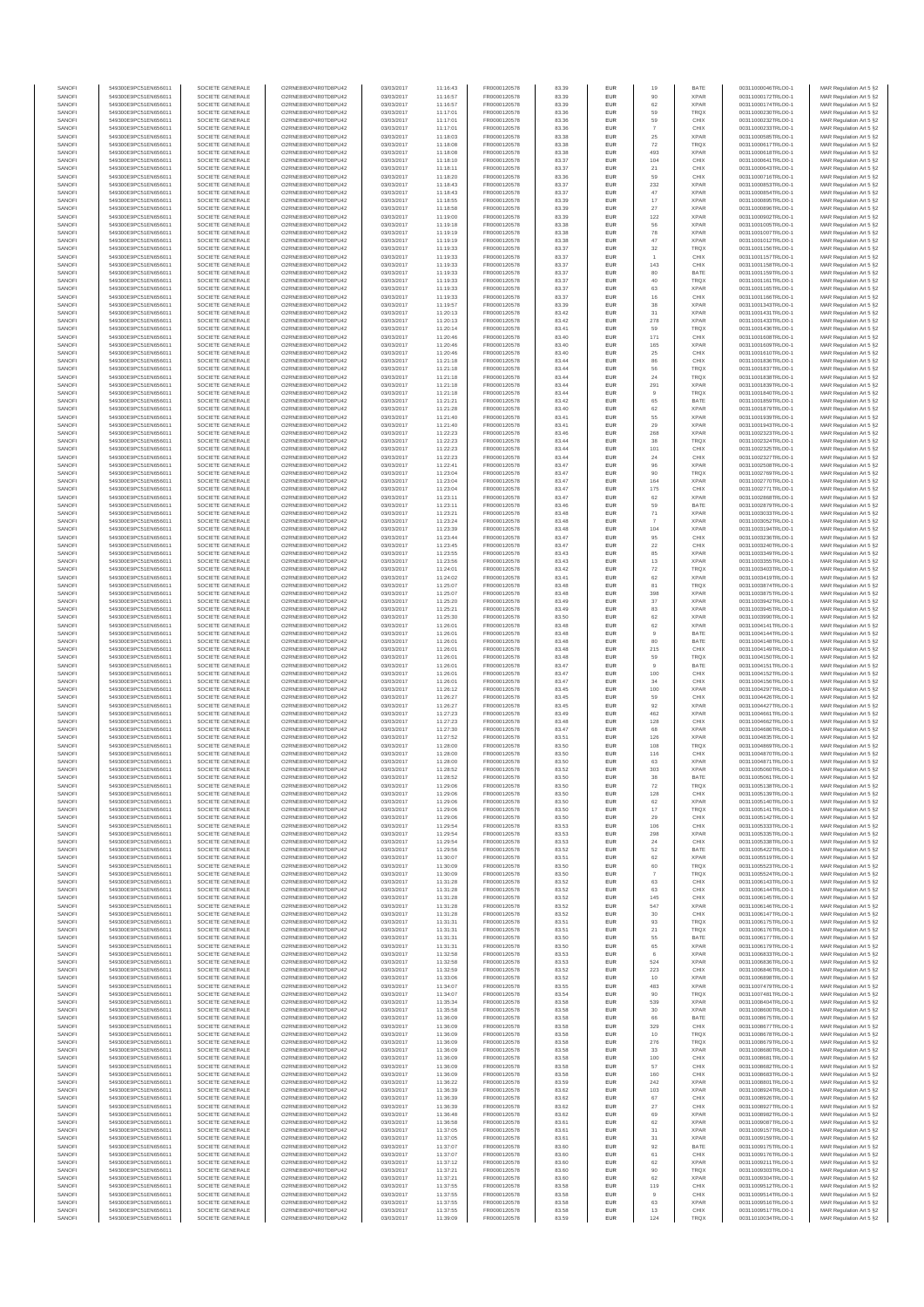| SANOFI | 549300E9PC51EN656011 | SOCIETE GENERALE | O2RNE8IBXP4R0TD8PU42 | 03/03/2017 | 11:39:09 | FR0000120578 | 83.59 | <b>EUR</b> | 325 | <b>XPAR</b> | 00311010036TRLO0-1 | MAR Regulation Art 5 §2 |
|--------|----------------------|------------------|----------------------|------------|----------|--------------|-------|------------|-----|-------------|--------------------|-------------------------|
| SANOFI | 549300E9PC51EN656011 | SOCIETE GENERALE | O2RNE8IBXP4R0TD8PU42 | 03/03/2017 | 11:39:09 | FR0000120578 | 83.59 | EUR        | 169 | CHIX        | 00311010040TRLO0-1 | MAR Regulation Art 5 §2 |
| SANOFI | 549300E9PC51EN656011 | SOCIETE GENERALE | O2RNE8IBXP4R0TD8PU42 | 03/03/2017 | 11:39:09 | FR0000120578 | 83.59 | EUR        | 168 | <b>XPAR</b> | 00311010041TRLO0-1 | MAR Regulation Art 5 §2 |
| SANOFI | 549300E9PC51EN656011 | SOCIETE GENERALE | O2RNE8IBXP4R0TD8PU42 | 03/03/2017 | 11:39:09 | FR0000120578 | 83.59 | EUR        | 18  | CHIX        | 00311010042TRLO0-1 | MAR Regulation Art 5 §2 |
| SANOFI | 549300E9PC51EN656011 | SOCIETE GENERALE | O2RNE8IBXP4R0TD8PU42 | 03/03/2017 | 11:39:41 | FR0000120578 | 83.59 | EUR        | 94  | CHIX        | 00311010254TRLO0-1 | MAR Regulation Art 5 §2 |
| SANOFI | 549300E9PC51EN656011 | SOCIETE GENERALE | O2RNE8IBXP4R0TD8PU42 | 03/03/2017 | 11:39:41 | FR0000120578 | 83.59 | EUR        | 50  | <b>XPAR</b> | 00311010256TRLO0-1 | MAR Regulation Art 5 §2 |
| SANOFI | 549300E9PC51EN656011 | SOCIETE GENERALE | O2RNE8IBXP4R0TD8PU42 | 03/03/2017 | 11:39:41 | FR0000120578 | 83.59 | EUR        | 262 | <b>XPAR</b> | 00311010257TRLO0-1 | MAR Regulation Art 5 §2 |
| SANOFI | 549300E9PC51EN656011 | SOCIETE GENERALE | O2RNE8IBXP4R0TD8PU42 | 03/03/2017 | 11:40:54 | FR0000120578 | 83.66 | EUR        | 401 | <b>XPAR</b> | 00311010734TRLO0-1 | MAR Regulation Art 5 §2 |
| SANOFI | 549300E9PC51EN656011 | SOCIETE GENERALE | O2RNE8IBXP4R0TD8PU42 | 03/03/2017 | 11:40:54 | FR0000120578 | 83.65 | EUR        | 100 | <b>TRQX</b> | 00311010737TRLO0-1 | MAR Regulation Art 5 §2 |
| SANOFI | 549300E9PC51EN656011 | SOCIETE GENERALE | O2RNE8IBXP4R0TD8PU42 | 03/03/2017 | 11:40:54 | FR0000120578 | 83.65 | EUR        | 45  | <b>TRQX</b> | 00311010738TRLO0-1 | MAR Regulation Art 5 §2 |
| SANOFI | 549300E9PC51EN656011 | SOCIETE GENERALE | O2RNE8IBXP4R0TD8PU42 | 03/03/2017 | 11:40:54 | FR0000120578 | 83.64 | EUR        | 192 | CHIX        | 00311010739TRLO0-1 | MAR Regulation Art 5 §2 |
| SANOFI | 549300E9PC51EN656011 | SOCIETE GENERALE | O2RNE8IBXP4R0TD8PU42 | 03/03/2017 | 11:40:54 | FR0000120578 | 83.64 | EUR        | 42  | CHIX        | 00311010740TRLO0-1 | MAR Regulation Art 5 §2 |
| SANOFI | 549300E9PC51EN656011 | SOCIETE GENERALE | O2RNE8IBXP4R0TD8PU42 | 03/03/2017 | 11:40:54 | FR0000120578 | 83.64 | EUR        |     | <b>TRQX</b> | 00311010741TRLO0-1 | MAR Regulation Art 5 §2 |
| SANOFI | 549300E9PC51EN656011 | SOCIETE GENERALE | O2RNE8IBXP4R0TD8PU42 | 03/03/2017 | 11:42:35 | FR0000120578 | 83.64 | EUR        | 137 | <b>TRQX</b> | 00311011207TRLO0-1 | MAR Regulation Art 5 §2 |
| SANOFI | 549300E9PC51EN656011 | SOCIETE GENERALE | O2RNE8IBXP4R0TD8PU42 | 03/03/2017 | 11:42:35 | FR0000120578 | 83.64 | EUR        | 196 | CHIX        | 00311011210TRLO0-1 | MAR Regulation Art 5 §2 |
| SANOFI | 549300E9PC51EN656011 | SOCIETE GENERALE | O2RNE8IBXP4R0TD8PU42 | 03/03/2017 | 11:42:35 | FR0000120578 | 83.64 | <b>EUR</b> | 256 | <b>XPAR</b> | 00311011214TRLO0-1 | MAR Regulation Art 5 §2 |
| SANOFI | 549300E9PC51EN656011 | SOCIETE GENERALE | O2RNE8IBXP4R0TD8PU42 | 03/03/2017 | 11:42:35 | FR0000120578 | 83.64 | EUR        | 15  | <b>TRQX</b> | 00311011215TRLO0-1 | MAR Regulation Art 5 §2 |
| SANOFI | 549300E9PC51EN656011 | SOCIETE GENERALE | O2RNE8IBXP4R0TD8PU42 | 03/03/2017 | 11:42:35 | FR0000120578 | 83.64 | EUR        | 100 | CHIX        | 00311011216TRLO0-1 | MAR Regulation Art 5 §2 |
| SANOFI | 549300E9PC51EN656011 | SOCIETE GENERALE | O2RNE8IBXP4R0TD8PU42 | 03/03/2017 | 11:42:35 | FR0000120578 | 83.64 | EUR        | 34  | CHIX        | 00311011217TRLO0-1 | MAR Regulation Art 5 §2 |
| SANOFI | 549300E9PC51EN656011 | SOCIETE GENERALE | O2RNE8IBXP4R0TD8PU42 | 03/03/2017 | 11:43:01 | FR0000120578 | 83.61 | EUR        | 437 | <b>XPAR</b> | 00311011433TRLO0-1 | MAR Regulation Art 5 §2 |
| SANOFI | 549300E9PC51EN656011 | SOCIETE GENERALE | O2RNE8IBXP4R0TD8PU42 | 03/03/2017 | 11:45:14 | FR0000120578 | 83.63 | EUR        | 298 | <b>XPAR</b> | 00311012573TRLO0-1 | MAR Regulation Art 5 §2 |
| SANOFI | 549300E9PC51EN656011 | SOCIETE GENERALE | O2RNE8IBXP4R0TD8PU42 | 03/03/2017 | 11:45:14 | FR0000120578 | 83.63 | EUR        | 272 | CHIX        | 00311012575TRLO0-1 | MAR Regulation Art 5 §2 |
| SANOFI | 549300E9PC51EN656011 | SOCIETE GENERALE | O2RNE8IBXP4R0TD8PU42 | 03/03/2017 | 11:45:14 | FR0000120578 | 83.63 | EUR        | 231 | <b>XPAR</b> | 00311012576TRLO0-1 | MAR Regulation Art 5 §2 |
| SANOFI | 549300E9PC51EN656011 | SOCIETE GENERALE | O2RNE8IBXP4R0TD8PU42 | 03/03/2017 | 11:45:14 | FR0000120578 | 83.63 | EUR        | 114 | CHIX        | 00311012577TRLO0-1 | MAR Regulation Art 5 §2 |
| SANOFI | 549300E9PC51EN656011 | SOCIETE GENERALE | O2RNE8IBXP4R0TD8PU42 | 03/03/2017 | 11:45:14 | FR0000120578 | 83.63 | EUR        | 205 | <b>TRQX</b> | 00311012579TRLO0-1 | MAR Regulation Art 5 §2 |
| SANOFI | 549300E9PC51EN656011 | SOCIETE GENERALE | O2RNE8IBXP4R0TD8PU42 | 03/03/2017 | 11:45:14 | FR0000120578 | 83.63 | EUR        | 100 | CHIX        | 00311012580TRLO0-1 | MAR Regulation Art 5 §2 |
| SANOFI | 549300E9PC51EN656011 | SOCIETE GENERALE | O2RNE8IBXP4R0TD8PU42 | 03/03/2017 | 11:45:14 | FR0000120578 | 83.63 | EUR        | 21  | CHIX        | 00311012582TRLO0-1 | MAR Regulation Art 5 §2 |
| SANOFI | 549300E9PC51EN656011 | SOCIETE GENERALE | O2RNE8IBXP4R0TD8PU42 | 03/03/2017 | 11:45:32 | FR0000120578 | 83.60 | EUR        | 305 | <b>XPAR</b> | 00311012794TRLO0-1 | MAR Regulation Art 5 §2 |
| SANOFI | 549300E9PC51EN656011 | SOCIETE GENERALE | O2RNE8IBXP4R0TD8PU42 | 03/03/2017 | 11:45:35 | FR0000120578 | 83.59 | <b>EUR</b> | 59  | CHIX        | 00311012825TRLO0-1 | MAR Regulation Art 5 §2 |
| SANOFI | 549300E9PC51EN656011 | SOCIETE GENERALE | O2RNE8IBXP4R0TD8PU42 | 03/03/2017 | 11:45:46 | FR0000120578 | 83.58 | EUR        | 25  | <b>TRQX</b> | 00311012899TRLO0-1 | MAR Regulation Art 5 §2 |
| SANOFI | 549300E9PC51EN656011 | SOCIETE GENERALE | O2RNE8IBXP4R0TD8PU42 | 03/03/2017 | 11:45:58 | FR0000120578 | 83.57 | EUR        | 127 | <b>XPAR</b> | 00311013067TRLO0-1 | MAR Regulation Art 5 §2 |
| SANOFI | 549300E9PC51EN656011 | SOCIETE GENERALE | O2RNE8IBXP4R0TD8PU42 | 03/03/2017 | 11:45:58 | FR0000120578 | 83.57 | EUR        | 59  | CHIX        | 00311013070TRLO0-1 | MAR Regulation Art 5 §2 |
| SANOFI | 549300E9PC51EN656011 | SOCIETE GENERALE | O2RNE8IBXP4R0TD8PU42 | 03/03/2017 | 11:46:45 | FR0000120578 | 83.54 | <b>FUR</b> | 62  | <b>XPAR</b> | 00311013394TRLO0-1 | MAR Regulation Art 5 §2 |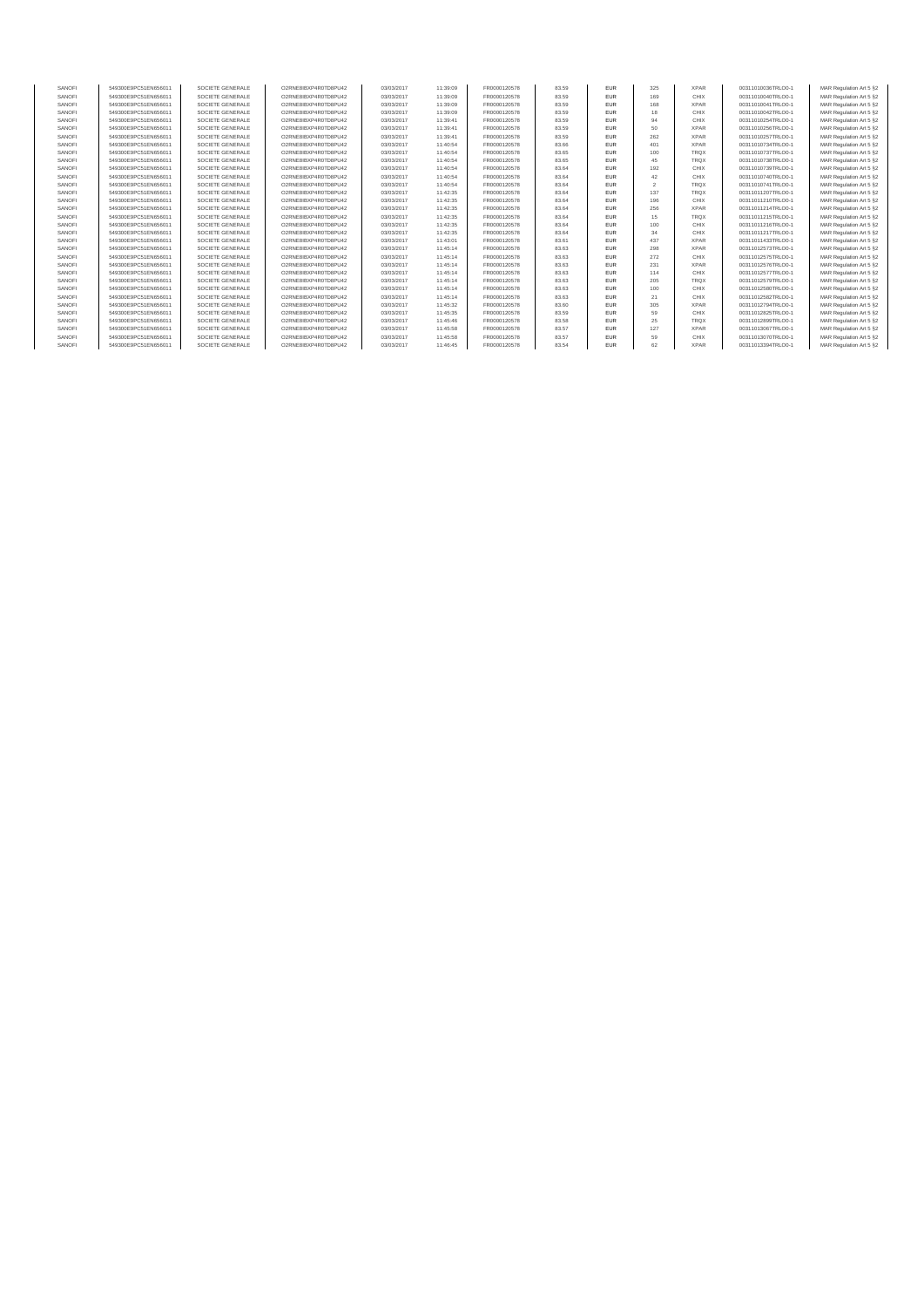| SANOFI           | 549300E9PC51EN656011                         | SOCIETE GENERALE                     | O2RNE8IBXP4R0TD8PU42                         |                          | 11:46:45             | FR0000120578                 | 83.54          | <b>EUR</b>               | 6               | CHIX                | 00311013398TRLO0-1                       | MAR Regulation Art 5 §2                             |
|------------------|----------------------------------------------|--------------------------------------|----------------------------------------------|--------------------------|----------------------|------------------------------|----------------|--------------------------|-----------------|---------------------|------------------------------------------|-----------------------------------------------------|
| SANOFI           | 549300E9PC51EN656011                         | SOCIETE GENERALE                     | O2RNE8IBXP4R0TD8PU42                         | 03/03/2017<br>03/03/2017 | 11:46:45             | FR0000120578                 | 83.54          | <b>EUR</b>               | 87              | CHIX                | 00311013399TRLO0-1                       | MAR Regulation Art 5 §2                             |
| SANOFI           | 549300E9PC51EN656011                         | SOCIETE GENERALE                     | O2RNE8IBXP4R0TD8PU42                         | 03/03/2017               | 11:46:45             | FR0000120578                 | 83.54          | <b>FUR</b>               | 87              | <b>TRQX</b>         | 00311013400TRLO0-1                       | MAR Regulation Art 5 §2                             |
| SANOFI           | 549300E9PC51EN656011                         | SOCIETE GENERALE                     | O2RNE8IBXP4R0TD8PU42                         | 03/03/2017               | 11:46:45             | FR0000120578                 | 83.54          | <b>EUR</b>               | 35              | CHIX                | 00311013401TRLO0-1                       | MAR Regulation Art 5 \$2                            |
| SANOFI           | 549300E9PC51EN656011                         | SOCIETE GENERALE                     | O2RNE8IBXP4R0TD8PU42                         | 03/03/2017               | 11:48:50             | FR0000120578                 | 83.56          | <b>FUR</b>               | 247             | CHIX                | 00311014161TRLO0-1                       | MAR Regulation Art 5 \$2                            |
| SANOFI           | 549300E9PC51EN656011                         | SOCIETE GENERALE                     | O2RNE8IBXP4R0TD8PU42                         | 03/03/2017               | 11:48:50             | FR0000120578                 | 83.56          | <b>EUR</b>               | 145             | <b>TRQX</b>         | 00311014162TRLO0-1                       | MAR Regulation Art 5 §2                             |
| SANOFI           |                                              |                                      |                                              | 03/03/2017               |                      |                              | 83.56          | <b>FUR</b>               | 581             | <b>XPAR</b>         |                                          | MAR Regulation Art 5 \$2                            |
| SANOFI           | 549300E9PC51EN656011<br>549300E9PC51EN656011 | SOCIETE GENERALE<br>SOCIETE GENERALE | O2RNE8IBXP4R0TD8PU42<br>O2RNE8IBXP4R0TD8PU42 | 03/03/2017               | 11:48:50<br>11:48:50 | FR0000120578<br>FR0000120578 | 83.56          | <b>FUR</b>               | <b>RR</b>       | CHIX                | 00311014163TRLO0-1<br>00311014164TRLO0-1 | MAR Regulation Art 5 \$2                            |
|                  |                                              |                                      |                                              |                          |                      |                              |                | <b>EUR</b>               | 66              | <b>XPAR</b>         |                                          |                                                     |
| SANOFI<br>SANOFI | 549300E9PC51EN656011<br>549300E9PC51EN656011 | SOCIETE GENERALE<br>SOCIETE GENERALE | O2RNE8IBXP4R0TD8PU42<br>O2RNE8IBXP4R0TD8PU42 | 03/03/2017<br>03/03/2017 | 11:48:51<br>11:48:51 | FR0000120578<br>FR0000120578 | 83.55<br>83.55 | <b>FUR</b>               | 169             | <b>XPAR</b>         | 00311014177TRLO0-1<br>00311014178TRLO0-1 | MAR Regulation Art 5 §2<br>MAR Regulation Art 5 \$2 |
| SANOFI           | 549300E9PC51EN656011                         | SOCIETE GENERALE                     | O2RNE8IBXP4R0TD8PU42                         | 03/03/2017               | 11:49:39             | FR0000120578                 | 83.56          | <b>EUR</b>               | 94              | CHIX                | 00311014488TRLO0-1                       | MAR Regulation Art 5 \$2                            |
| SANOFI           |                                              |                                      |                                              |                          |                      |                              |                | <b>EUR</b>               | 67              | <b>TRQX</b>         |                                          |                                                     |
|                  | 549300E9PC51EN656011                         | SOCIETE GENERALE                     | O2RNE8IBXP4R0TD8PU42                         | 03/03/2017               | 11:49:39             | FR0000120578                 | 83.56          |                          |                 |                     | 00311014489TRLO0-1                       | MAR Regulation Art 5 \$2                            |
| SANOFI           | 549300E9PC51EN656011                         | SOCIETE GENERALE                     | O2RNE8IBXP4R0TD8PU42                         | 03/03/2017               | 11:49:39             | FR0000120578                 | 83.56          | <b>EUR</b>               | 12              | <b>XPAR</b>         | 00311014490TRLO0-1                       | MAR Regulation Art 5 §2                             |
| SANOFI<br>SANOFI | 549300E9PC51EN656011                         | SOCIETE GENERALE                     | O2RNE8IBXP4R0TD8PU42                         | 03/03/2017               | 11:49:39             | FR0000120578                 | 83.56<br>83.56 | <b>EUR</b><br><b>FUR</b> | 63<br>13        | <b>XPAR</b><br>TROX | 00311014491TRLO0-1                       | MAR Regulation Art 5 §2                             |
|                  | 549300E9PC51EN656011                         | SOCIETE GENERALE                     | O2RNE8IBXP4R0TD8PU42                         | 03/03/2017               | 11:49:39             | FR0000120578                 |                |                          |                 |                     | 00311014493TRLO0-1                       | MAR Regulation Art 5 §2                             |
| SANOFI           | 549300E9PC51EN656011                         | SOCIETE GENERALE                     | O2RNE8IBXP4R0TD8PU42                         | 03/03/2017               | 11:49:49             | FR0000120578                 | 83.52          | <b>EUR</b>               | 59              | CHIX                | 00311014532TRLO0-1                       | MAR Regulation Art 5 §2                             |
| SANOFI           | 549300E9PC51EN656011                         | SOCIETE GENERALE                     | O2RNE8IBXP4R0TD8PU42                         | 03/03/2017               | 11:49:49             | FR0000120578                 | 83.52          | <b>FUR</b>               | 183             | <b>XPAR</b>         | 00311014533TRLO0-1                       | MAR Regulation Art 5 §2                             |
| SANOFI           | 549300E9PC51EN656011                         | SOCIETE GENERALE                     | O2RNE8IBXP4R0TD8PU42                         | 03/03/2017               | 11:49:50             | FR0000120578                 | 83.52          | <b>EUR</b>               | $\mathbf{R}$    | CHIX                | 00311014534TRLO0-1                       | MAR Regulation Art 5 \$2                            |
| SANOFI           | 549300E9PC51EN656011                         | SOCIETE GENERALE                     | O2RNE8IBXP4R0TD8PU42                         | 03/03/2017               | 11:50:45             | FR0000120578                 | 83.50          | <b>EUR</b>               | 230             | <b>XPAR</b>         | 00311014790TRLO0-1                       | MAR Regulation Art 5 §2                             |
| SANOFI           | 549300E9PC51EN656011                         | SOCIETE GENERALE                     | O2RNE8IBXP4R0TD8PU42                         | 03/03/2017               | 11:50:45             | FR0000120578                 | 83.50          | <b>FUR</b>               | 72              | <b>TRQX</b>         | 00311014791TRLO0-1                       | MAR Regulation Art 5 \$2                            |
| SANOFI           | 549300E9PC51EN656011                         | SOCIETE GENERALE                     | O2RNE8IBXP4R0TD8PU42                         | 03/03/2017               | 11:51:07             | FR0000120578                 | 83.50          | <b>EUR</b>               | 80              | CHIX                | 00311014916TRLO0-1                       | MAR Regulation Art 5 \$2                            |
| SANOFI           | 549300E9PC51EN656011                         | SOCIETE GENERALE                     | O2RNE8IBXP4R0TD8PU42                         | 03/03/2017               | 11:51:07             | FR0000120578                 | 83.50          | <b>EUR</b>               | 51              | CHIX                | 00311014917TRLO0-1                       | MAR Regulation Art 5 §2                             |
| SANOFI           | 549300E9PC51EN656011                         | SOCIETE GENERALE                     | O2RNE8IBXP4R0TD8PU42                         | 03/03/2017               | 11:51:07             | FR0000120578                 | 83.50          | <b>FUR</b>               | 140             | <b>XPAR</b>         | 00311014918TRLO0-1                       | MAR Regulation Art 5 \$2                            |
| SANOFI           | 549300E9PC51EN656011                         | SOCIETE GENERALE                     | O2RNE8IBXP4R0TD8PU42                         | 03/03/2017               | 11:51:07             | FR0000120578                 | 83.50          | <b>EUR</b>               | 64              | CHIX                | 00311014919TRLO0-1                       | MAR Regulation Art 5 \$2                            |
| SANOFI           | 549300E9PC51EN656011                         | SOCIETE GENERALE                     | O2RNE8IBXP4R0TD8PLI42                        | 03/03/2017               | 11:51:56             | FR0000120578                 | 83.51          | <b>FUR</b>               | 20 <sup>1</sup> | <b>XPAR</b>         | 00311015296TRLO0-1                       | MAR Regulation Art 5 \$2                            |
| SANOFI           | 549300E9PC51EN656011                         | SOCIETE GENERALE                     | O2RNE8IBXP4R0TD8PLI42                        | 03/03/2017               | 11:52:08             | FR0000120578                 | 83.50          | <b>FUR</b>               | 112             | <b>XPAR</b>         | 00311015490TRLO0-1                       | MAR Regulation Art 5 \$2                            |
| SANOFI           | 549300E9PC51EN656011                         | SOCIETE GENERALE                     | O2RNE8IBXP4R0TD8PLI42                        | 03/03/2017               | 11:52:08             | FR0000120578                 | 83.50          | <b>EUR</b>               | 106             | CHIX                | 00311015493TRLO0-1                       | MAR Regulation Art 5 \$2                            |
| SANOFI           | 549300E9PC51EN656011                         | SOCIETE GENERALE                     | O2RNE8IBXP4R0TD8PLI42                        | 03/03/2017               | 11:52:08             | FR0000120578                 | 83.50          | <b>FUR</b>               | 87              | <b>TROX</b>         | 00311015494TRLO0-1                       | MAR Regulation Art 5 \$2                            |
| SANOFI           | 549300E9PC51EN656011                         | SOCIETE GENERALE                     | O2RNE8IBXP4R0TD8PU42                         | 03/03/2017               | 11:52:08             | FR0000120578                 | 83.50          | <b>EUR</b>               |                 | <b>TROX</b>         | 00311015495TRLO0-1                       | MAR Regulation Art 5 §2                             |
| SANOFI           | 549300E9PC51EN656011                         | SOCIETE GENERALE                     | O2RNE8IBXP4R0TD8PLI42                        | 03/03/2017               | 11:52:08             | FR0000120578                 | 83.50          | <b>FLIR</b>              | 39              | CHIX                | 00311015496TRLO0-1                       | MAR Regulation Art 5 §2                             |
| SANOFI           | 549300E9PC51EN656011                         | SOCIETE GENERALE                     | O2RNE8IBXP4R0TD8PLI42                        | 03/03/2017               | 11:52:47             | FR0000120578                 | 83.50          | <b>EUR</b>               | 76              | <b>XPAR</b>         | 00311015773TRLO0-1                       | MAR Regulation Art 5 §2                             |
| SANOFI           | 549300E9PC51EN656011                         | SOCIETE GENERALE                     | O2RNE8IBXP4R0TD8PU42                         | 03/03/2017               | 11:53:12             | FR0000120578                 | 83.54          | <b>EUR</b>               | 61              | <b>XPAR</b>         | 00311016034TRLO0-1                       | MAR Regulation Art 5 §2                             |
| SANOFI           | 549300E9PC51EN656011                         | SOCIETE GENERALE                     | O2RNE8IBXP4R0TD8PLI42                        | 03/03/2017               | 11:53:12             | FR0000120578                 | 83.54          | <b>FUR</b>               | 243             | <b>XPAR</b>         | 00311016035TRLO0-1                       | MAR Regulation Art 5 §2                             |
| SANOFI           | 549300E9PC51EN656011                         | SOCIETE GENERALE                     | O2RNE8IBXP4R0TD8PU42                         | 03/03/2017               | 11:53:15             | FR0000120578                 | 83.52          | <b>EUR</b>               | 72              | <b>TRQX</b>         | 00311016062TRLO0-1                       | MAR Regulation Art 5 §2                             |
| SANOFI           | 549300E9PC51EN656011                         | SOCIETE GENERALE                     | O2RNE8IBXP4R0TD8PU42                         | 03/03/2017               | 11:53:37             | FR0000120578                 | 83.54          | <b>FUR</b>               | 123             | <b>XPAR</b>         | 00311016246TRLO0-1                       | MAR Regulation Art 5 §2                             |
| SANOFI           | 549300E9PC51EN656011                         | SOCIETE GENERALE                     | O2RNE8IBXP4R0TD8PU42                         | 03/03/2017               | 11:54:11             | FR0000120578                 | 83.53          | <b>FUR</b>               | 59              | <b>TRQX</b>         | 00311016426TRLO0-1                       | MAR Regulation Art 5 \$2                            |
| SANOFI           | 549300E9PC51EN656011                         | SOCIETE GENERALE                     | O2RNE8IBXP4R0TD8PU42                         | 03/03/2017               | 11:54:11             | FR0000120578                 | 83.53          | <b>FUR</b>               | 242             | CHIX                | 00311016427TRLO0-1                       | MAR Regulation Art 5 §2                             |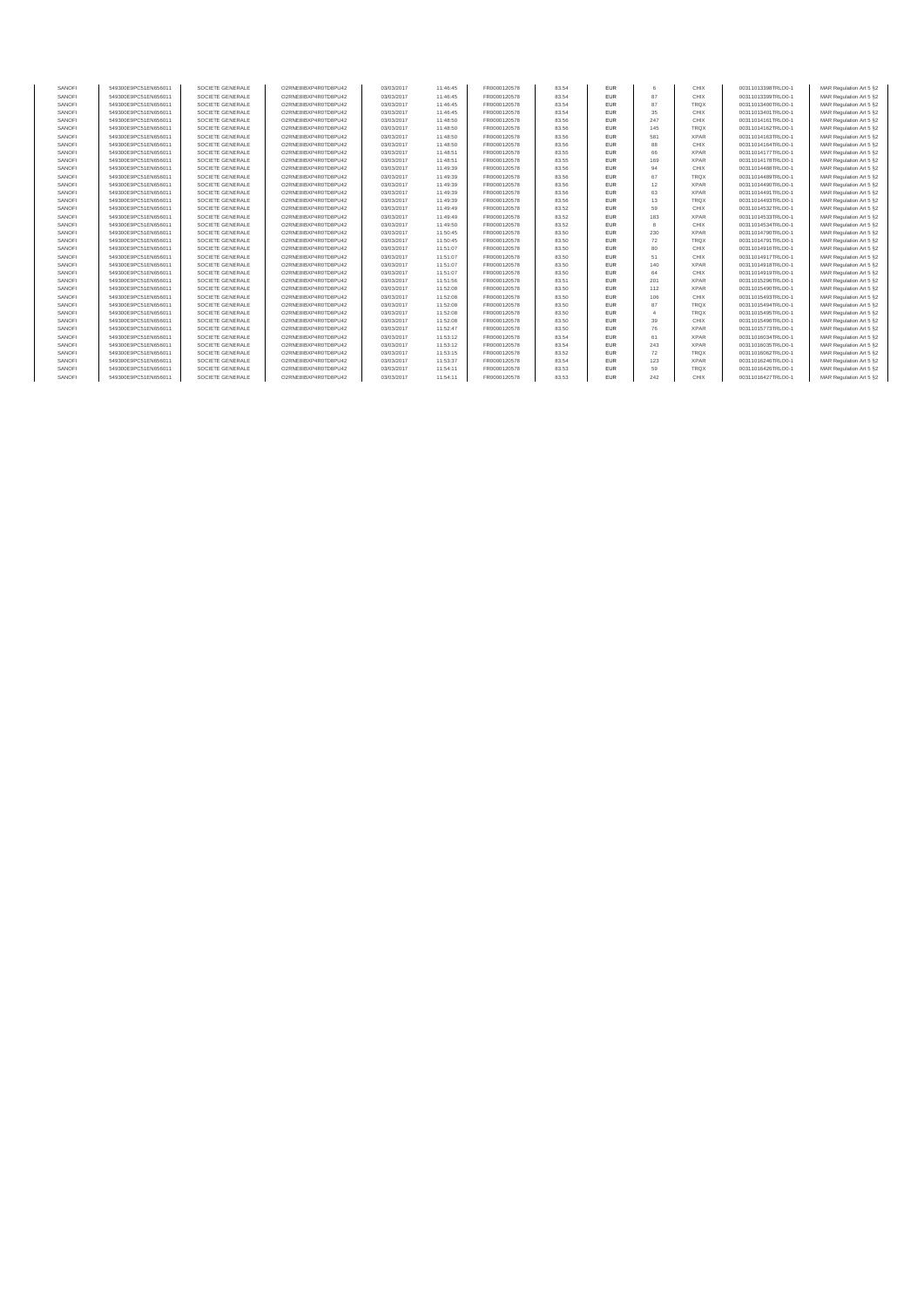| SANOFI           | 549300E9PC51EN656011                         | SOCIETE GENERALE                     | O2RNE8IBXP4R0TD8PU42                          | 03/03/2017               | 11:54:11             | FR0000120578                 | 83.53          | EUR                      | 62                    | <b>XPAR</b>                | 00311016428TRLO0-1                       | MAR Regulation Art 5 §2                            |
|------------------|----------------------------------------------|--------------------------------------|-----------------------------------------------|--------------------------|----------------------|------------------------------|----------------|--------------------------|-----------------------|----------------------------|------------------------------------------|----------------------------------------------------|
| SANOFI<br>SANOFI | 549300E9PC51EN656011<br>549300E9PC51EN656011 | SOCIETE GENERALE<br>SOCIETE GENERALE | O2RNE8IBXP4R0TD8PU42<br>O2RNE8IBXP4R0TD8PU42  | 03/03/2017<br>03/03/2017 | 11:54:11<br>11:54:11 | FR0000120578                 | 83.53<br>83.53 | EUR<br>EUR               | 13<br>49              | TRQX<br>CHIX               | 00311016429TRLO0-1<br>00311016430TRLO0-1 | MAR Regulation Art 5 §2                            |
| SANOFI           | 549300E9PC51EN656011                         | SOCIETE GENERALE                     | O2RNE8IBXP4R0TD8PLI42                         | 03/03/2017               | 11:55:33             | FR0000120578<br>FR0000120578 | 83.55          | EUR                      | 131                   | CHIX                       | 00311016789TRLO0-1                       | MAR Regulation Art 5 §2<br>MAR Regulation Art 5 §2 |
| SANOFI           | 549300E9PC51EN656011                         | SOCIETE GENERALE                     | O2RNE8IBXP4R0TD8PU42                          | 03/03/2017               | 11:55:33             | FR0000120578                 | 83.55          | EUR                      | 60                    | TRQX                       | 00311016791TRLO0-1                       | MAR Regulation Art 5 §2                            |
| SANOFI           | 549300E9PC51EN656011                         | SOCIETE GENERALE                     | O2RNE8IBXP4R0TD8PU42                          | 03/03/2017               | 11:55:33             | FR0000120578                 | 83.55          | EUR                      | 313                   | <b>XPAR</b>                | 00311016792TRLO0-1                       | MAR Regulation Art 5 §2                            |
| SANOFI<br>SANOFI | 549300E9PC51EN656011<br>549300E9PC51EN656011 | SOCIETE GENERALE<br>SOCIETE GENERALE | O2RNE8IBXP4R0TD8PU42<br>O2RNE8IBXP4R0TD8PU42  | 03/03/2017<br>03/03/2017 | 11:55:33<br>11:55:33 | FR0000120578<br>FR0000120578 | 83.54<br>83.54 | EUR<br>EUR               | 31<br>86              | <b>TRQX</b><br>CHIX        | 00311016793TRLO0-1<br>00311016794TRLO0-1 | MAR Regulation Art 5 §2<br>MAR Regulation Art 5 §2 |
| SANOFI           | 549300E9PC51EN656011                         | SOCIETE GENERALE                     | O2RNE8IBXP4R0TD8PU42                          | 03/03/2017               | 11:55:36             | FR0000120578                 | 83.53          | <b>EUR</b>               | 234                   | <b>XPAR</b>                | 00311016815TRLO0-1                       | MAR Regulation Art 5 §2                            |
| SANOFI           | 549300E9PC51EN656011                         | SOCIETE GENERALE                     | O2RNE8IBXP4R0TD8PU42                          | 03/03/2017               | 11:55:53             | FR0000120578                 | 83.52          | EUR                      | 59                    | CHIX                       | 00311016885TRLO0-1                       | MAR Regulation Art 5 §2                            |
| SANOFI<br>SANOFI | 549300E9PC51EN656011<br>549300E9PC51EN656011 | SOCIETE GENERALE<br>SOCIETE GENERALE | O2RNE8IBXP4R0TD8PLI42<br>O2RNE8IBXP4R0TD8PU42 | 03/03/2017<br>03/03/2017 | 11:55:53<br>11:55:53 | FR0000120578<br>FR0000120578 | 83.52<br>83.52 | EUR<br>EUR               | 62                    | <b>XPAR</b><br>CHIX        | 00311016886TRLO0-1<br>00311016887TRLO0-1 | MAR Regulation Art 5 §2<br>MAR Regulation Art 5 §2 |
| SANOFI           | 549300E9PC51EN656011                         | SOCIETE GENERALE                     | O2RNE8IBXP4R0TD8PU42                          | 03/03/2017               | 11:56:38             | FR0000120578                 | 83.51          | EUR                      | 92                    | CHIX                       | 00311017172TRLO0-1                       | MAR Regulation Art 5 §2                            |
| SANOFI           | 549300E9PC51EN656011                         | SOCIETE GENERALE                     | O2RNE8IBXP4R0TD8PU42                          | 03/03/2017               | 11:56:38             | FR0000120578                 | 83.51          | EUR                      | 59                    | <b>TRQX</b>                | 00311017173TRLO0-1                       | MAR Regulation Art 5 §2                            |
| SANOFI           | 549300E9PC51EN656011                         | SOCIETE GENERALE                     | O2RNE8IBXP4R0TD8PU42                          | 03/03/2017               | 11:56:38             | FR0000120578                 | 83.51          | EUR                      | 162                   | <b>XPAR</b>                | 00311017174TRLO0-1                       | MAR Regulation Art 5 §2                            |
| SANOFI<br>SANOFI | 549300E9PC51EN656011<br>549300E9PC51EN656011 | SOCIETE GENERALE<br>SOCIETE GENERALE | O2RNE8IBXP4R0TD8PU42<br>O2RNE8IBXP4R0TD8PU42  | 03/03/2017<br>03/03/2017 | 11:56:38<br>11:56:38 | FR0000120578<br>FR0000120578 | 83.51<br>83.51 | <b>EUR</b><br>EUR        | 6<br>23               | <b>TRQX</b><br>CHIX        | 00311017175TRLO0-1<br>00311017176TRLO0-1 | MAR Regulation Art 5 §2<br>MAR Regulation Art 5 §2 |
| SANOFI           | 549300E9PC51EN656011                         | SOCIETE GENERALE                     | O2RNE8IBXP4R0TD8PU42                          | 03/03/2017               | 11:56:54             | FR0000120578                 | 83.51          | <b>EUR</b>               | 161                   | <b>XPAR</b>                | 00311017297TRLO0-1                       | MAR Regulation Art 5 §2                            |
| SANOFI           | 549300E9PC51EN656011                         | SOCIETE GENERALE                     | O2RNE8IBXP4R0TD8PU42                          | 03/03/2017               | 11:57:10             | FR0000120578                 | 83.50          | EUR                      | 59                    | CHIX                       | 00311017369TRLO0-1                       | MAR Regulation Art 5 §2                            |
| SANOFI           | 549300E9PC51EN656011                         | SOCIETE GENERALE                     | O2RNESIBXP4R0TD8PLI42                         | 03/03/2017               | 11:57:10             | FR0000120578                 | 83.50          | EUR                      | 62                    | <b>XPAR</b>                | 00311017373TRLO0-1                       | MAR Regulation Art 5 §2                            |
| SANOFI<br>SANOFI | 549300E9PC51EN656011<br>549300E9PC51EN656011 | SOCIETE GENERALE<br>SOCIETE GENERALE | O2RNE8IBXP4R0TD8PU42<br>O2RNE8IBXP4R0TD8PLI42 | 03/03/2017<br>03/03/2017 | 11:57:10<br>11:58:04 | FR0000120578<br>FR0000120578 | 83.49<br>83.51 | EUR<br>EUR               | 23<br>337             | CHIX<br><b>XPAR</b>        | 00311017380TRLO0-1<br>00311017739TRLO0-1 | MAR Regulation Art 5 §2<br>MAR Regulation Art 5 §2 |
| SANOFI           | 549300E9PC51EN656011                         | SOCIETE GENERALE                     | O2RNE8IBXP4R0TD8PU42                          | 03/03/2017               | 11:58:09             | FR0000120578                 | 83.49          | <b>EUR</b>               | 89                    | <b>TRQX</b>                | 00311017802TRLO0-1                       | MAR Regulation Art 5 §2                            |
| SANOFI           | 549300E9PC51EN656011                         | SOCIETE GENERALE                     | O2RNE8IBXP4R0TD8PU42                          | 03/03/2017               | 11:58:09             | FR0000120578                 | 83.49          | EUR                      | 127                   | CHIX                       | 00311017805TRLO0-1                       | MAR Regulation Art 5 §2                            |
| SANOFI<br>SANOFI | 549300E9PC51EN656011<br>549300E9PC51EN656011 | SOCIETE GENERALE<br>SOCIETE GENERALE | O2RNE8IBXP4R0TD8PU42<br>O2RNE8IBXP4R0TD8PU42  | 03/03/2017<br>03/03/2017 | 11:58:09<br>11:58:09 | FR0000120578<br>FR0000120578 | 83.49<br>83.49 | <b>EUR</b><br>EUR        | 13                    | CHIX<br><b>TRQX</b>        | 00311017806TRLO0-1<br>00311017811TRLO0-1 | MAR Regulation Art 5 §2<br>MAR Regulation Art 5 §2 |
| SANOFI           | 549300E9PC51EN656011                         | SOCIETE GENERALE                     | O2RNE8IBXP4R0TD8PU42                          | 03/03/2017               | 11:58:23             | FR0000120578                 | 83.48          | <b>EUR</b>               | 77                    | <b>XPAR</b>                | 00311017948TRLO0-1                       | MAR Regulation Art 5 §2                            |
| SANOFI           | 549300E9PC51EN656011                         | SOCIETE GENERALE                     | O2RNE8IBXP4R0TD8PU42                          | 03/03/2017               | 11:59:18             | FR0000120578                 | 83.49          | EUR                      | 109                   | CHIX                       | 00311018587TRLO0-1                       | MAR Regulation Art 5 §2                            |
| SANOFI           | 549300E9PC51EN656011                         | SOCIETE GENERALE                     | O2RNE8IBXP4R0TD8PU42                          | 03/03/2017               | 11:59:18             | FR0000120578                 | 83.49          | EUR                      | ${\bf 72}$            | TRQX                       | 00311018588TRLO0-1                       | MAR Regulation Art 5 §2                            |
| SANOFI<br>SANOFI | 549300E9PC51EN656011<br>549300E9PC51EN656011 | SOCIETE GENERALE<br>SOCIETE GENERALE | O2RNE8IBXP4R0TD8PU42<br>O2RNE8IBXP4R0TD8PU42  | 03/03/2017<br>03/03/2017 | 11:59:18<br>11:59:18 | FR0000120578<br>FR0000120578 | 83.49<br>83.48 | EUR<br>EUR               | 196<br>78             | <b>XPAR</b><br>CHIX        | 00311018589TRLO0-1<br>00311018591TRLO0-1 | MAR Regulation Art 5 §2<br>MAR Regulation Art 5 §2 |
| SANOFI           | 549300E9PC51EN656011                         | SOCIETE GENERALE                     | O2RNE8IBXP4R0TD8PU42                          | 03/03/2017               | 12:00:10             | FR0000120578                 | 83.48          | <b>EUR</b>               | 16                    | <b>XPAR</b>                | 00311019123TRLO0-1                       | MAR Regulation Art 5 §2                            |
| SANOFI           | 549300E9PC51EN656011                         | SOCIETE GENERALE                     | O2RNE8IBXP4R0TD8PU42                          | 03/03/2017               | 12:00:10             | FR0000120578                 | 83.48          | EUR                      | $^{\rm 54}$           | <b>TRQX</b>                | 00311019125TRLO0-1                       | MAR Regulation Art 5 §2                            |
| SANOFI<br>SANOFI | 549300E9PC51EN656011<br>549300E9PC51EN656011 | SOCIETE GENERALE<br>SOCIETE GENERALE | O2RNE8IBXP4R0TD8PU42<br>O2RNE8IBXP4R0TD8PU42  | 03/03/2017<br>03/03/2017 | 12:00:10<br>12:00:10 | FR0000120578<br>FR0000120578 | 83.48<br>83.48 | <b>EUR</b><br>EUR        | 388                   | <b>XPAR</b><br>TRQX        | 00311019126TRLO0-1<br>00311019127TRLO0-1 | MAR Regulation Art 5 §2<br>MAR Regulation Art 5 §2 |
| SANOFI           | 549300E9PC51EN656011                         | SOCIETE GENERALE                     | O2RNE8IBXP4R0TD8PU42                          | 03/03/2017               | 12:00:13             | FR0000120578                 | 83.47          | EUR                      | 116                   | CHIX                       | 00311019160TRLO0-1                       | MAR Regulation Art 5 §2                            |
| SANOFI           | 549300E9PC51EN656011                         | SOCIETE GENERALE                     | O2RNE8IBXP4R0TD8PU42                          | 03/03/2017               | 12:00:13             | FR0000120578                 | 83.46          | EUR                      | 13                    | CHIX                       | 00311019163TRLO0-1                       | MAR Regulation Art 5 §2                            |
| SANOFI<br>SANOFI | 549300E9PC51EN656011                         | SOCIETE GENERALE                     | O2RNE8IBXP4R0TD8PU42<br>O2RNE8IBXP4R0TD8PU42  | 03/03/2017               | 12:01:29             | FR0000120578                 | 83.50          | EUR                      | 385                   | <b>XPAR</b>                | 00311019720TRLO0-1<br>00311019759TRLO0-1 | MAR Regulation Art 5 §2                            |
| SANOFI           | 549300E9PC51EN656011<br>549300E9PC51EN656011 | SOCIETE GENERALE<br>SOCIETE GENERALE | O2RNE8IBXP4R0TD8PU42                          | 03/03/2017<br>03/03/2017 | 12:01:37<br>12:01:37 | FR0000120578<br>FR0000120578 | 83.50<br>83.50 | EUR<br>EUR               | 179<br>80             | CHIX<br><b>TRQX</b>        | 00311019760TRLO0-1                       | MAR Regulation Art 5 §2<br>MAR Regulation Art 5 §2 |
| SANOFI           | 549300E9PC51EN656011                         | SOCIETE GENERALE                     | O2RNE8IBXP4R0TD8PU42                          | 03/03/2017               | 12:01:37             | FR0000120578                 | 83.50          | <b>EUR</b>               | 127                   | <b>XPAR</b>                | 00311019761TRLO0-1                       | MAR Regulation Art 5 §2                            |
| SANOFI           | 549300E9PC51EN656011                         | SOCIETE GENERALE                     | O2RNE8IBXP4R0TD8PU42                          | 03/03/2017               | 12:01:49             | FR0000120578                 | 83.49          | EUR                      | 62                    | <b>XPAR</b>                | 00311019833TRLO0-1                       | MAR Regulation Art 5 §2                            |
| SANOFI<br>SANOFI | 549300E9PC51EN656011<br>549300E9PC51EN656011 | SOCIETE GENERALE<br>SOCIETE GENERALE | O2RNE8IBXP4R0TD8PLI42<br>O2RNE8IBXP4R0TD8PU42 | 03/03/2017<br>03/03/2017 | 12:03:50<br>12:04:57 | FR0000120578<br>FR0000120578 | 83.54<br>83.57 | <b>EUR</b><br>EUR        | 304<br>195            | <b>XPAR</b><br>TRQX        | 00311021396TRLO0-1<br>00311021947TRLO0-1 | MAR Regulation Art 5 §2<br>MAR Regulation Art 5 §2 |
| SANOFI           | 549300E9PC51EN656011                         | SOCIETE GENERALE                     | O2RNE8IBXP4R0TD8PU42                          | 03/03/2017               | 12:05:05             | FR0000120578                 | 83.56          | EUR                      | 517                   | <b>XPAR</b>                | 00311021981TRLO0-1                       | MAR Regulation Art 5 §2                            |
| SANOFI           | 549300E9PC51EN656011                         | SOCIETE GENERALE                     | O2RNE8IBXP4R0TD8PU42                          | 03/03/2017               | 12:05:05             | FR0000120578                 | 83.56          | EUR                      | 205                   | CHIX                       | 00311021984TRLO0-1                       | MAR Regulation Art 5 §2                            |
| SANOFI           | 549300E9PC51EN656011                         | SOCIETE GENERALE                     | O2RNE8IBXP4R0TD8PLI42                         | 03/03/2017               | 12:05:05             | FR0000120578                 | 83.56          | EUR                      | 55                    | CHIX                       | 00311021985TRLO0-1                       | MAR Regulation Art 5 §2                            |
| SANOFI<br>SANOFI | 549300E9PC51EN656011<br>549300E9PC51EN656011 | SOCIETE GENERALE<br>SOCIETE GENERALE | O2RNE8IBXP4R0TD8PU42<br>O2RNE8IBXP4R0TD8PU42  | 03/03/2017<br>03/03/2017 | 12:05:05<br>12:05:05 | FR0000120578<br>FR0000120578 | 83.56<br>83.56 | EUR<br>EUR               | 134<br>73             | CHIX<br>CHIX               | 00311021987TRLO0-1<br>00311021988TRLO0-1 | MAR Regulation Art 5 §2<br>MAR Regulation Art 5 §2 |
| SANOFI           | 549300E9PC51EN656011                         | SOCIETE GENERALE                     | O2RNE8IBXP4R0TD8PU42                          | 03/03/2017               | 12:05:36             | FR0000120578                 | 83.54          | EUR                      | 61                    | CHIX                       | 00311022177TRLO0-1                       | MAR Regulation Art 5 §2                            |
| SANOFI           | 549300E9PC51EN656011                         | SOCIETE GENERALE                     | O2RNE8IBXP4R0TD8PU42                          | 03/03/2017               | 12:05:36             | FR0000120578                 | 83.54          | EUR                      | 514                   | <b>XPAR</b>                | 00311022178TRLO0-1                       | MAR Regulation Art 5 §2                            |
| SANOFI<br>SANOFI | 549300E9PC51EN656011<br>549300E9PC51EN656011 | SOCIETE GENERALE<br>SOCIETE GENERALE | O2RNE8IBXP4R0TD8PU42<br>O2RNE8IBXP4R0TD8PU42  | 03/03/2017<br>03/03/2017 | 12:05:36<br>12:05:56 | FR0000120578<br>FR0000120578 | 83.54<br>83.52 | <b>EUR</b><br>EUR        | 8<br>27               | CHIX<br><b>XPAR</b>        | 00311022179TRLO0-1<br>00311022348TRLO0-1 | MAR Regulation Art 5 §2<br>MAR Regulation Art 5 §2 |
| SANOFI           | 549300E9PC51EN656011                         | SOCIETE GENERALE                     | O2RNE8IBXP4R0TD8PLI42                         | 03/03/2017               | 12:05:56             | FR0000120578                 | 83.52          | EUR                      | 177                   | <b>XPAR</b>                | 00311022349TRLO0-1                       | MAR Regulation Art 5 §2                            |
| SANOFI           | 549300E9PC51EN656011                         | SOCIETE GENERALE                     | O2RNE8IBXP4R0TD8PU42                          | 03/03/2017               | 12:06:38             | FR0000120578                 | 83.50          | EUR                      | 120                   | CHIX                       | 00311022537TRLO0-1                       | MAR Regulation Art 5 §2                            |
| SANOFI           | 549300E9PC51EN656011                         | SOCIETE GENERALE                     | O2RNE8IBXP4R0TD8PU42                          | 03/03/2017               | 12:06:38             | FR0000120578                 | 83.50          | EUR                      | 62                    | <b>XPAR</b>                | 00311022541TRLO0-1                       | MAR Regulation Art 5 §2                            |
| SANOFI<br>SANOFI | 549300E9PC51EN656011<br>549300E9PC51EN656011 | SOCIETE GENERALE<br>SOCIETE GENERALE | O2RNE8IBXP4R0TD8PU42<br>O2RNE8IBXP4R0TD8PU42  | 03/03/2017<br>03/03/2017 | 12:06:38<br>12:06:38 | FR0000120578<br>FR0000120578 | 83.50<br>83.50 | <b>EUR</b><br>EUR        | 72<br>13              | <b>TRQX</b><br>CHIX        | 00311022545TRLO0-1<br>00311022547TRLO0-1 | MAR Regulation Art 5 §2<br>MAR Regulation Art 5 §2 |
| SANOFI           | 549300E9PC51EN656011                         | SOCIETE GENERALE                     | O2RNE8IBXP4R0TD8PU42                          | 03/03/2017               | 12:06:38             | FR0000120578                 | 83.50          | <b>EUR</b>               | 17                    | <b>TRQX</b>                | 00311022548TRLO0-1                       | MAR Regulation Art 5 §2                            |
| SANOFI           | 549300E9PC51EN656011                         | SOCIETE GENERALE                     | O2RNE8IBXP4R0TD8PU42                          | 03/03/2017               | 12:06:53             | FR0000120578                 | 83.49          | EUR                      | 90                    | <b>XPAR</b>                | 00311022733TRLO0-1                       | MAR Regulation Art 5 §2                            |
| SANOFI<br>SANOFI | 549300E9PC51EN656011<br>549300E9PC51EN656011 | SOCIETE GENERALE<br>SOCIETE GENERALE | O2RNE8IBXP4R0TD8PU42<br>O2RNE8IBXP4R0TD8PU42  | 03/03/2017<br>03/03/2017 | 12:08:21<br>12:08:21 | FR0000120578<br>FR0000120578 | 83.52<br>83.52 | <b>EUR</b><br>EUR        | 5<br>$\rm 75$         | <b>TRQX</b><br>TRQX        | 00311023382TRLO0-1<br>00311023386TRLO0-1 | MAR Regulation Art 5 §2<br>MAR Regulation Art 5 §2 |
| SANOFI           | 549300E9PC51EN656011                         | SOCIETE GENERALE                     | O2RNE8IBXP4R0TD8PU42                          | 03/03/2017               | 12:08:21             | FR0000120578                 | 83.52          | EUR                      | 146                   | <b>XPAR</b>                | 00311023390TRLO0-1                       | MAR Regulation Art 5 §2                            |
| SANOFI           | 549300E9PC51EN656011                         | SOCIETE GENERALE                     | O2RNE8IBXP4R0TD8PU42                          | 03/03/2017               | 12:08:21             | FR0000120578                 | 83.52          | EUR                      | 105                   | CHIX                       | 00311023393TRLO0-1                       | MAR Regulation Art 5 §2                            |
| SANOFI           | 549300E9PC51EN656011                         | SOCIETE GENERALE                     | O2RNE8IBXP4R0TD8PU42                          | 03/03/2017               | 12:08:21             | FR0000120578                 | 83.52          | EUR                      | $32\,$                | CHIX                       | 00311023395TRLO0-1                       | MAR Regulation Art 5 §2                            |
| SANOFI<br>SANOFI | 549300E9PC51EN656011<br>549300E9PC51EN656011 | SOCIETE GENERALE<br>SOCIETE GENERALE | O2RNE8IBXP4R0TD8PU42<br>O2RNE8IBXP4R0TD8PU42  | 03/03/2017<br>03/03/2017 | 12:08:21<br>12:08:21 | FR0000120578<br>FR0000120578 | 83.52<br>83.52 | <b>EUR</b><br>EUR        | 36<br>356             | CHIX<br><b>XPAR</b>        | 00311023396TRLO0-1<br>00311023397TRLO0-1 | MAR Regulation Art 5 §2<br>MAR Regulation Art 5 §2 |
| SANOFI           | 549300E9PC51EN656011                         | SOCIETE GENERALE                     | O2RNE8IBXP4R0TD8PU42                          | 03/03/2017               | 12:08:21             | FR0000120578                 | 83.52          | <b>EUR</b>               | 18                    | <b>TRQX</b>                | 00311023398TRLO0-1                       | MAR Regulation Art 5 §2                            |
| SANOFI           | 549300E9PC51EN656011                         | SOCIETE GENERALE                     | O2RNE8IBXP4R0TD8PU42                          | 03/03/2017               | 12:08:21             | FR0000120578                 | 83.52          | EUR                      | 39                    | CHIX                       | 00311023399TRLO0-1                       | MAR Regulation Art 5 §2                            |
| SANOFI<br>SANOFI | 549300E9PC51EN656011<br>549300E9PC51EN656011 | SOCIETE GENERALE<br>SOCIETE GENERALE | O2RNE8IBXP4R0TD8PU42<br>O2RNE8IBXP4R0TD8PU42  | 03/03/2017<br>03/03/2017 | 12:08:33<br>12:08:42 | FR0000120578<br>FR0000120578 | 83.51<br>83.49 | <b>EUR</b><br>EUR        | 134<br>$77\,$         | <b>XPAR</b><br><b>XPAR</b> | 00311023533TRLO0-1<br>00311023594TRLO0-1 | MAR Regulation Art 5 §2<br>MAR Regulation Art 5 §2 |
| SANOFI           | 549300E9PC51EN656011                         | SOCIETE GENERALE                     | O2RNE8IBXP4R0TD8PU42                          | 03/03/2017               | 12:08:42             | FR0000120578                 | 83.49          | EUR                      | 59                    | CHIX                       | 00311023595TRLO0-1                       | MAR Regulation Art 5 §2                            |
| SANOFI           | 549300E9PC51EN656011                         | SOCIETE GENERALE                     | O2RNE8IBXP4R0TD8PU42                          | 03/03/2017               | 12:09:26             | FR0000120578                 | 83.50          | EUR                      | 41                    | CHIX                       | 00311023838TRLO0-1                       | MAR Regulation Art 5 §2                            |
| SANOFI           | 549300E9PC51EN656011                         | SOCIETE GENERALE                     | O2RNE8IBXP4R0TD8PU42                          | 03/03/2017               | 12:09:26             | FR0000120578                 | 83.50          | EUR                      | 57                    | CHIX                       | 00311023843TRLO0-1                       | MAR Regulation Art 5 §2                            |
| SANOFI<br>SANOFI | 549300E9PC51EN656011<br>549300E9PC51EN656011 | SOCIETE GENERALE<br>SOCIETE GENERALE | O2RNE8IBXP4R0TD8PU42<br>O2RNE8IBXP4R0TD8PU42  | 03/03/2017<br>03/03/2017 | 12:09:26<br>12:11:43 | FR0000120578<br>FR0000120578 | 83.50<br>83.58 | <b>EUR</b><br>EUR        | 238<br>639            | <b>XPAR</b><br><b>XPAR</b> | 00311023846TRLO0-1<br>00311024702TRLO0-1 | MAR Regulation Art 5 §2<br>MAR Regulation Art 5 §2 |
| SANOFI           | 549300E9PC51EN656011                         | SOCIETE GENERALE                     | O2RNE8IBXP4R0TD8PU42                          | 03/03/2017               | 12:12:09             | FR0000120578                 | 83.58          | <b>EUR</b>               | 229                   | CHIX                       | 00311024790TRLO0-1                       | MAR Regulation Art 5 §2                            |
| SANOFI           | 549300E9PC51EN656011                         | SOCIETE GENERALE                     | O2RNE8IBXP4R0TD8PU42                          | 03/03/2017               | 12:12:09             | FR0000120578                 | 83.58          | EUR                      | 81                    | <b>XPAR</b>                | 00311024791TRLO0-1                       | MAR Regulation Art 5 §2                            |
| SANOFI           | 549300E9PC51EN656011                         | SOCIETE GENERALE                     | O2RNE8IBXP4R0TD8PU42                          | 03/03/2017               | 12:12:09             | FR0000120578                 | 83.58          | EUR                      | 80                    | CHIX                       | 00311024792TRLO0-1                       | MAR Regulation Art 5 §2                            |
| SANOFI<br>SANOFI | 549300E9PC51EN656011<br>549300E9PC51EN656011 | SOCIETE GENERALE<br>SOCIETE GENERALE | O2RNE8IBXP4R0TD8PU42<br>O2RNE8IBXP4R0TD8PU42  | 03/03/2017<br>03/03/2017 | 12:12:50<br>12:12:50 | FR0000120578<br>FR0000120578 | 83.57<br>83.57 | EUR<br>EUR               | 119<br>194            | CHIX<br><b>TRQX</b>        | 00311025012TRLO0-1<br>00311025014TRLO0-1 | MAR Regulation Art 5 §2<br>MAR Regulation Art 5 §2 |
| SANOFI           | 549300E9PC51EN656011                         | SOCIETE GENERALE                     | O2RNE8IBXP4R0TD8PU42                          | 03/03/2017               | 12:12:50             | FR0000120578                 | 83.57          | EUR                      | 62                    | <b>XPAR</b>                | 00311025016TRLO0-1                       | MAR Regulation Art 5 §2                            |
| SANOFI           | 549300E9PC51EN656011                         | SOCIETE GENERALE                     | O2RNE8IBXP4R0TD8PU42                          | 03/03/2017               | 12:12:50             | FR0000120578                 | 83.56          | EUR                      | 13                    | CHIX                       | 00311025020TRLO0-1                       | MAR Regulation Art 5 §2                            |
| SANOFI<br>SANOFI | 549300E9PC51EN656011<br>549300E9PC51EN656011 | SOCIETE GENERALE<br>SOCIETE GENERALE | O2RNE8IBXP4R0TD8PU42<br>O2RNE8IBXP4R0TD8PU42  | 03/03/2017<br>03/03/2017 | 12:12:50<br>12:13:09 | FR0000120578<br>FR0000120578 | 83.56<br>83.55 | <b>EUR</b><br>EUR        | 67<br>47              | <b>TRQX</b><br><b>XPAR</b> | 00311025022TRLO0-1<br>00311025143TRLO0-1 | MAR Regulation Art 5 §2<br>MAR Regulation Art 5 §2 |
| SANOFI           | 549300E9PC51EN656011                         | SOCIETE GENERALE                     | O2RNE8IBXP4R0TD8PU42                          | 03/03/2017               | 12:13:09             | FR0000120578                 | 83.55          | EUR                      | 144                   | <b>XPAR</b>                | 00311025145TRLO0-1                       | MAR Regulation Art 5 §2                            |
| SANOFI           | 549300E9PC51EN656011                         | SOCIETE GENERALE                     | O2RNE8IBXP4R0TD8PU42                          | 03/03/2017               | 12:13:27             | FR0000120578                 | 83.53          | EUR                      | 60                    | CHIX                       | 00311025223TRLO0-1                       | MAR Regulation Art 5 §2                            |
| SANOFI           | 549300E9PC51EN656011                         | SOCIETE GENERALE                     | O2RNE8IBXP4R0TD8PLI42                         | 03/03/2017               | 12:13:27             | FR0000120578                 | 83.53          | EUR                      | 62                    | <b>XPAR</b>                | 00311025227TRLO0-1                       | MAR Regulation Art 5 §2                            |
| SANOFI<br>SANOFI | 549300E9PC51EN656011<br>549300E9PC51EN656011 | SOCIETE GENERALE<br>SOCIETE GENERALE | O2RNE8IBXP4R0TD8PU42<br>O2RNESIBXP4R0TD8PLI42 | 03/03/2017<br>03/03/2017 | 12:13:27<br>12:14:53 | FR0000120578<br>FR0000120578 | 83.53<br>83.54 | <b>EUR</b><br><b>EUR</b> | 24<br>365             | CHIX<br><b>XPAR</b>        | 00311025229TRLO0-1<br>00311025563TRLO0-1 | MAR Regulation Art 5 §2<br>MAR Regulation Art 5 §2 |
| SANOFI           | 549300E9PC51EN656011                         | SOCIETE GENERALE                     | O2RNE8IBXP4R0TD8PU42                          | 03/03/2017               | 12:16:16             | FR0000120578                 | 83.59          | EUR                      | 191                   | <b>TRQX</b>                | 00311026056TRLO0-1                       | MAR Regulation Art 5 §2                            |
| SANOFI           | 549300E9PC51EN656011                         | SOCIETE GENERALE                     | O2RNE8IBXP4R0TD8PU42                          | 03/03/2017               | 12:16:16             | FR0000120578                 | 83.59          | EUR                      |                       | <b>TRQX</b>                | 00311026058TRLO0-1                       | MAR Regulation Art 5 §2                            |
| SANOFI<br>SANOFI | 549300E9PC51EN656011<br>549300E9PC51EN656011 | SOCIETE GENERALE<br>SOCIETE GENERALE | O2RNE8IBXP4R0TD8PU42<br>O2RNE8IBXP4R0TD8PU42  | 03/03/2017<br>03/03/2017 | 12:16:16<br>12:16:44 | FR0000120578<br>FR0000120578 | 83.59<br>83.60 | <b>EUR</b><br>EUR        | 337<br>202            | <b>XPAR</b><br><b>XPAR</b> | 00311026060TRLO0-1<br>00311026247TRLO0-1 | MAR Regulation Art 5 §2<br>MAR Regulation Art 5 §2 |
| SANOFI           | 549300E9PC51EN656011                         | SOCIETE GENERALE                     | O2RNE8IBXP4R0TD8PU42                          | 03/03/2017               | 12:16:45             | FR0000120578                 | 83.59          | <b>EUR</b>               | 137                   | CHIX                       | 00311026253TRLO0-1                       | MAR Regulation Art 5 §2                            |
| SANOFI           | 549300E9PC51EN656011                         | SOCIETE GENERALE                     | O2RNE8IBXP4R0TD8PU42                          | 03/03/2017               | 12:16:45             | FR0000120578                 | 83.59          | EUR                      | 120                   | CHIX                       | 00311026254TRLO0-1                       | MAR Regulation Art 5 §2                            |
| SANOFI           | 549300E9PC51EN656011                         | SOCIETE GENERALE                     | O2RNE8IBXP4R0TD8PU42                          | 03/03/2017               | 12:16:45             | FR0000120578                 | 83.59          | EUR                      | $20\,$                | CHIX                       | 00311026257TRLO0-1                       | MAR Regulation Art 5 §2                            |
| SANOFI<br>SANOFI | 549300E9PC51EN656011<br>549300E9PC51EN656011 | SOCIETE GENERALE<br>SOCIETE GENERALE | O2RNE8IBXP4R0TD8PU42<br>O2RNESIBXP4R0TD8PLI42 | 03/03/2017<br>03/03/2017 | 12:16:45<br>12:17:14 | FR0000120578<br>FR0000120578 | 83.59<br>83.62 | EUR<br>EUR               | 100<br>59             | CHIX<br><b>TRQX</b>        | 00311026260TRLO0-1<br>00311026558TRLO0-1 | MAR Regulation Art 5 §2<br>MAR Regulation Art 5 §2 |
| SANOFI           | 549300E9PC51EN656011                         | SOCIETE GENERALE                     | O2RNE8IBXP4R0TD8PLI42                         | 03/03/2017               | 12:17:14             | FR0000120578                 | 83.62          | <b>EUR</b>               | 118                   | <b>XPAR</b>                | 00311026559TRLO0-1                       | MAR Regulation Art 5 §2                            |
| SANOFI           | 549300E9PC51EN656011                         | SOCIETE GENERALE                     | O2RNE8IBXP4R0TD8PU42                          | 03/03/2017               | 12:17:14             | FR0000120578                 | 83.62          | EUR                      |                       | <b>XPAR</b>                | 00311026560TRLO0-1                       | MAR Regulation Art 5 §2                            |
| SANOFI<br>SANOFI | 549300E9PC51EN656011<br>549300E9PC51EN656011 | SOCIETE GENERALE<br>SOCIETE GENERALE | O2RNE8IBXP4R0TD8PU42<br>O2RNE8IBXP4R0TD8PU42  | 03/03/2017<br>03/03/2017 | 12:17:14<br>12:17:21 | FR0000120578<br>FR0000120578 | 83.62<br>83.61 | <b>EUR</b><br>EUR        | 13<br>126             | <b>TROX</b><br>CHIX        | 00311026563TRLO0-1<br>00311026603TRLO0-1 | MAR Regulation Art 5 §2<br>MAR Regulation Art 5 §2 |
| SANOFI           | 549300E9PC51EN656011                         | SOCIETE GENERALE                     | O2RNE8IBXP4R0TD8PU42                          | 03/03/2017               | 12:17:21             | FR0000120578                 | 83.61          | EUR                      | 58                    | <b>XPAR</b>                | 00311026604TRLO0-1                       | MAR Regulation Art 5 §2                            |
| SANOFI           | 549300E9PC51EN656011                         | SOCIETE GENERALE                     | O2RNE8IBXP4R0TD8PU42                          | 03/03/2017               | 12:17:21             | FR0000120578                 | 83.61          | EUR                      | 12                    | <b>XPAR</b>                | 00311026605TRLO0-1                       | MAR Regulation Art 5 §2                            |
| SANOFI<br>SANOFI | 549300E9PC51EN656011<br>549300E9PC51EN656011 | SOCIETE GENERALE<br>SOCIETE GENERALE | O2RNE8IBXP4R0TD8PU42<br>O2RNESIBXP4R0TD8PLI42 | 03/03/2017<br>03/03/2017 | 12:17:21<br>12:17:31 | FR0000120578<br>FR0000120578 | 83.61<br>83.61 | EUR<br>EUR               | 45<br>62              | CHIX<br><b>XPAR</b>        | 00311026606TRLO0-1<br>00311026660TRLO0-1 | MAR Regulation Art 5 §2<br>MAR Regulation Art 5 §2 |
| SANOFI           | 549300E9PC51EN656011                         | SOCIETE GENERALE                     | O2RNE8IBXP4R0TD8PU42                          | 03/03/2017               | 12:18:19             | FR0000120578                 | 83.62          | EUR                      | 129                   | CHIX                       | 00311026925TRLO0-1                       | MAR Regulation Art 5 §2                            |
| SANOFI           | 549300E9PC51EN656011                         | SOCIETE GENERALE                     | O2RNE8IBXP4R0TD8PU42                          | 03/03/2017               | 12:18:19             | FR0000120578                 | 83.62          | <b>EUR</b>               | 59                    | <b>TROX</b>                | 00311026926TRLO0-1                       | MAR Regulation Art 5 §2                            |
| SANOFI<br>SANOFI | 549300E9PC51EN656011<br>549300E9PC51EN656011 | SOCIETE GENERALE<br>SOCIETE GENERALE | O2RNE8IBXP4R0TD8PU42<br>O2RNE8IBXP4R0TD8PLI42 | 03/03/2017<br>03/03/2017 | 12:18:19<br>12:18:19 | FR0000120578<br>FR0000120578 | 83.62<br>83.62 | EUR<br><b>EUR</b>        | 230<br>$\overline{1}$ | <b>XPAR</b><br><b>XPAR</b> | 00311026927TRLO0-1<br>00311026928TRLO0-1 | MAR Regulation Art 5 §2<br>MAR Regulation Art 5 §2 |
| SANOFI           | 549300E9PC51EN656011                         | SOCIETE GENERALE                     | O2RNE8IBXP4R0TD8PU42                          | 03/03/2017               | 12:18:19             | FR0000120578                 | 83.62          | EUR                      | 28                    | CHIX                       | 00311026929TRLO0-1                       | MAR Regulation Art 5 \$2                           |
| SANOFI           | 549300E9PC51EN656011                         | SOCIETE GENERALE                     | O2RNE8IBXP4R0TD8PU42                          | 03/03/2017               | 12:18:55             | FR0000120578                 | 83.62          | EUR                      | 89                    | <b>XPAR</b>                | 00311027063TRLO0-1                       | MAR Regulation Art 5 §2                            |
| SANOFI           | 549300E9PC51EN656011                         | SOCIETE GENERALE                     | O2RNE8IBXP4R0TD8PU42                          | 03/03/2017               | 12:18:55             | FR0000120578                 | 83.62          | EUR<br>EUR               | 61                    | CHIX                       | 00311027065TRLO0-1                       | MAR Regulation Art 5 §2                            |
| SANOFI<br>SANOFI | 549300E9PC51EN656011<br>549300E9PC51EN656011 | SOCIETE GENERALE<br>SOCIETE GENERALE | O2RNE8IBXP4R0TD8PU42<br>O2RNE8IBXP4R0TD8PU42  | 03/03/2017<br>03/03/2017 | 12:18:55<br>12:19:24 | FR0000120578                 | 83.62<br>83.63 | EUR                      | $25\,$<br>21          | CHIX<br><b>XPAR</b>        | 00311027066TRLO0-1<br>00311027162TRLO0-1 | MAR Regulation Art 5 §2                            |
| SANOFI           | 549300E9PC51EN656011                         | SOCIETE GENERALE                     | O2RNE8IBXP4R0TD8PU42                          | 03/03/2017               | 12:19:24             | FR0000120578<br>FR0000120578 | 83.63          | EUR                      | 139                   | <b>XPAR</b>                | 00311027163TRLO0-1                       | MAR Regulation Art 5 §2<br>MAR Regulation Art 5 §2 |
| SANOFI           | 549300E9PC51EN656011                         | SOCIETE GENERALE                     | O2RNE8IBXP4R0TD8PU42                          | 03/03/2017               | 12:19:24             | FR0000120578                 | 83.62          | <b>EUR</b>               | 72                    | <b>TROX</b>                | 00311027164TRLO0-1                       | MAR Regulation Art 5 §2                            |
| SANOFI<br>SANOFI | 549300E9PC51EN656011<br>549300E9PC51EN656011 | SOCIETE GENERALE<br>SOCIETE GENERALE | O2RNE8IBXP4R0TD8PU42<br>O2RNE8IBXP4R0TD8PU42  | 03/03/2017<br>03/03/2017 | 12:19:24<br>12:19:24 | FR0000120578<br>FR0000120578 | 83.62<br>83.62 | EUR<br><b>EUR</b>        | 60<br>8               | CHIX<br><b>TROX</b>        | 00311027165TRLO0-1<br>00311027166TRLO0-1 | MAR Regulation Art 5 §2                            |
| SANOFI           | 549300E9PC51EN656011                         | SOCIETE GENERALE                     | O2RNE8IBXP4R0TD8PU42                          | 03/03/2017               | 12:19:44             | FR0000120578                 | 83.61          | EUR                      | 59                    | CHIX                       | 00311027262TRLO0-1                       | MAR Regulation Art 5 §2<br>MAR Regulation Art 5 §2 |
| SANOFI           | 549300E9PC51EN656011                         | SOCIETE GENERALE                     | O2RNE8IBXP4R0TD8PU42                          | 03/03/2017               | 12:19:44             | FR0000120578                 | 83.61          | EUR                      | 91                    | <b>XPAR</b>                | 00311027263TRLO0-1                       | MAR Regulation Art 5 §2                            |
| SANOFI           | 549300E9PC51EN656011                         | SOCIETE GENERALE                     | O2RNE8IBXP4R0TD8PU42                          | 03/03/2017               | 12:19:44             | FR0000120578                 | 83.60          | EUR                      |                       | CHIX                       | 00311027264TRLO0-1                       | MAR Regulation Art 5 §2                            |
| SANOFI<br>SANOFI | 549300E9PC51EN656011<br>549300E9PC51EN656011 | SOCIETE GENERALE<br>SOCIETE GENERALE | O2RNE8IBXP4R0TD8PU42<br>O2RNE8IBXP4R0TD8PU42  | 03/03/2017<br>03/03/2017 | 12:19:57<br>12:20:24 | FR0000120578<br>FR0000120578 | 83.60<br>83.59 | EUR<br>EUR               | 114<br>191            | <b>XPAR</b><br><b>XPAR</b> | 00311027333TRLO0-1<br>00311027638TRLO0-1 | MAR Regulation Art 5 §2                            |
| SANOFI           | 549300E9PC51EN656011                         | SOCIETE GENERALE                     | O2RNE8IBXP4R0TD8PU42                          | 03/03/2017               | 12:20:24             | FR0000120578                 | 83.58          | EUR                      | 59                    | TRQX                       | 00311027655TRLO0-1                       | MAR Regulation Art 5 §2<br>MAR Regulation Art 5 §2 |
| SANOFI           | 549300E9PC51EN656011                         | SOCIETE GENERALE                     | O2RNE8IBXP4R0TD8PU42                          | 03/03/2017               | 12:20:54             | FR0000120578                 | 83.59          | <b>EUR</b>               | 154                   | <b>XPAR</b>                | 00311027829TRLO0-1                       | MAR Regulation Art 5 §2                            |
| SANOFI           | 549300E9PC51EN656011                         | SOCIETE GENERALE                     | O2RNE8IBXP4R0TD8PU42                          | 03/03/2017               | 12:21:40             | FR0000120578                 | 83.58          | EUR                      | 103                   | <b>XPAR</b>                | 00311028047TRLO0-1                       | MAR Regulation Art 5 §2                            |
| SANOFI<br>SANOFI | 549300E9PC51EN656011<br>549300E9PC51EN656011 | SOCIETE GENERALE<br>SOCIETE GENERALE | O2RNE8IBXP4R0TD8PU42<br>O2RNE8IBXP4R0TD8PU42  | 03/03/2017<br>03/03/2017 | 12:21:40<br>12:21:40 | FR0000120578<br>FR0000120578 | 83.58<br>83.58 | EUR<br>EUR               | 238<br>72             | CHIX<br><b>TRQX</b>        | 00311028049TRLO0-1<br>00311028050TRLO0-1 | MAR Regulation Art 5 §2<br>MAR Regulation Art 5 §2 |
| SANOFI           | 549300E9PC51EN656011                         | SOCIETE GENERALE                     | O2RNE8IBXP4R0TD8PU42                          | 03/03/2017               | 12:21:40             | FR0000120578                 | 83.58          | EUR                      | 95                    | <b>XPAR</b>                | 00311028051TRLO0-1                       | MAR Regulation Art 5 §2                            |
| SANOFI           | 549300E9PC51EN656011                         | SOCIETE GENERALE                     | O2RNE8IBXP4R0TD8PU42                          | 03/03/2017               | 12:21:40             | FR0000120578                 | 83.58          | EUR                      | 17                    | <b>TRQX</b>                | 00311028052TRLO0-1                       | MAR Regulation Art 5 §2                            |
| SANOFI<br>SANOFI | 549300E9PC51EN656011<br>549300E9PC51EN656011 | SOCIETE GENERALE<br>SOCIETE GENERALE | O2RNE8IBXP4R0TD8PU42<br>O2RNE8IBXP4R0TD8PU42  | 03/03/2017<br>03/03/2017 | 12:21:40<br>12:22:15 | FR0000120578<br>FR0000120578 | 83.58<br>83.63 | EUR<br><b>EUR</b>        | $\sqrt{24}$<br>94     | CHIX<br>CHIX               | 00311028053TRLO0-1<br>00311028354TRLO0-1 | MAR Regulation Art 5 §2<br>MAR Regulation Art 5 §2 |
| SANOFI           | 549300E9PC51EN656011                         | SOCIETE GENERALE                     | O2RNE8IBXP4R0TD8PU42                          | 03/03/2017               | 12:22:15             | FR0000120578                 | 83.63          | EUR                      | 301                   | <b>XPAR</b>                | 00311028357TRLO0-1                       | MAR Regulation Art 5 §2                            |
| SANOFI           | 549300E9PC51EN656011                         | SOCIETE GENERALE                     | O2RNE8IBXP4R0TD8PU42                          | 03/03/2017               | 12:22:24             | FR0000120578                 | 83.63          | <b>EUR</b>               | 61                    | <b>XPAR</b>                | 00311028441TRLO0-1                       | MAR Regulation Art 5 §2                            |
| SANOFI<br>SANOFI | 549300E9PC51EN656011<br>549300E9PC51EN656011 | SOCIETE GENERALE<br>SOCIETE GENERALE | O2RNE8IBXP4R0TD8PU42<br>O2RNE8IBXP4R0TD8PU42  | 03/03/2017<br>03/03/2017 | 12:22:24<br>12:22:36 | FR0000120578<br>FR0000120578 | 83.63<br>83.63 | EUR<br>EUR               | 59                    | <b>XPAR</b><br><b>TRQX</b> | 00311028442TRLO0-1<br>00311028601TRLO0-1 | MAR Regulation Art 5 §2<br>MAR Regulation Art 5 §2 |
| SANOFI           | 549300E9PC51EN656011                         | SOCIETE GENERALE                     | O2RNE8IBXP4R0TD8PU42                          | 03/03/2017               | 12:22:36             | FR0000120578                 | 83.63          | EUR                      | 62                    | <b>XPAR</b>                | 00311028605TRLO0-1                       | MAR Regulation Art 5 §2                            |
| SANOFI           | 549300E9PC51EN656011                         | SOCIETE GENERALE                     | O2RNE8IBXP4R0TD8PU42                          | 03/03/2017               | 12:23:08             | FR0000120578                 | 83.65          | EUR                      | 94                    | CHIX                       | 00311028787TRLO0-1                       | MAR Regulation Art 5 §2                            |
| SANOFI<br>SANOFI | 549300E9PC51EN656011<br>549300E9PC51EN656011 | SOCIETE GENERALE<br>SOCIETE GENERALE | O2RNE8IBXP4R0TD8PU42<br>O2RNE8IBXP4R0TD8PU42  | 03/03/2017<br>03/03/2017 | 12:23:08<br>12:23:08 | FR0000120578<br>FR0000120578 | 83.65<br>83.65 | EUR<br>EUR               | $98\,$<br>35          | <b>XPAR</b><br>CHIX        | 00311028788TRLO0-1<br>00311028793TRLO0-1 | MAR Regulation Art 5 §2                            |
|                  |                                              |                                      |                                               |                          |                      |                              |                |                          |                       |                            |                                          | MAR Regulation Art 5 §2                            |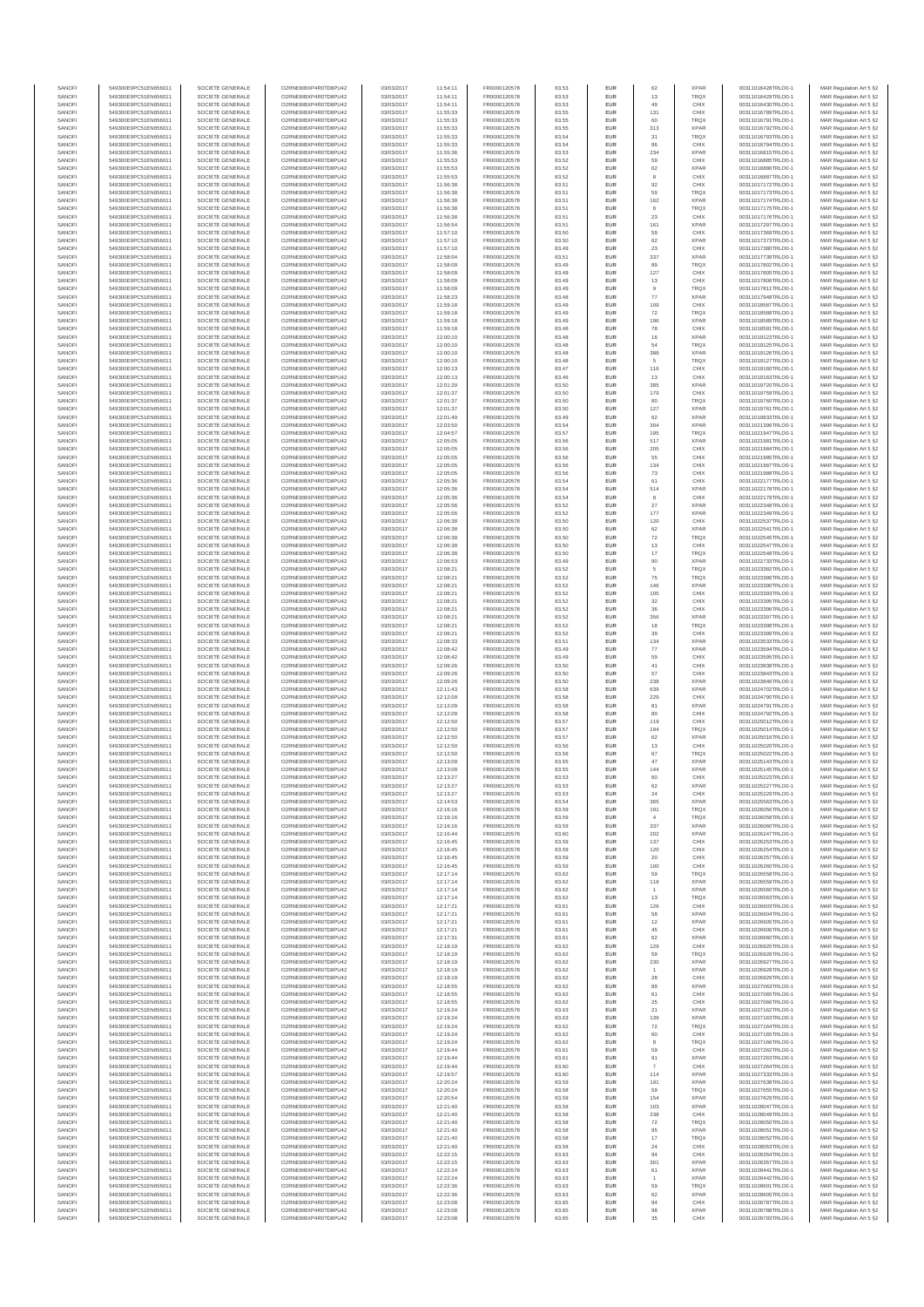| SANOFI<br>SANOFI | 549300E9PC51EN656011<br>549300E9PC51EN656011 | SOCIETE GENERALE<br>SOCIETE GENERALE | O2RNE8IBXP4R0TD8PU42<br>O2RNE8IBXP4R0TD8PU42   | 03/03/2017<br>03/03/2017 | 12:23:13<br>12:23:34 | FR0000120578<br>FR0000120578 | 83.62<br>83.63 | <b>EUR</b><br>EUR        | 122<br>76                | <b>XPAR</b><br><b>XPAR</b> | 00311028841TRLO0-1<br>00311028956TRLO0-1 | MAR Regulation Art 5 §2                            |
|------------------|----------------------------------------------|--------------------------------------|------------------------------------------------|--------------------------|----------------------|------------------------------|----------------|--------------------------|--------------------------|----------------------------|------------------------------------------|----------------------------------------------------|
| SANOFI           | 549300E9PC51EN656011                         | SOCIETE GENERALE                     | O2RNE8IBXP4R0TD8PU42                           | 03/03/2017               | 12:23:48             | FR0000120578                 | 83.63          | <b>EUR</b>               | 67                       | CHIX                       | 00311029012TRLO0-1                       | MAR Regulation Art 5 §2<br>MAR Regulation Art 5 §2 |
| SANOFI           | 549300E9PC51EN656011                         | SOCIETE GENERALE                     | O2RNE8IBXP4R0TD8PU42                           | 03/03/2017               | 12:23:48             | FR0000120578                 | 83.63          | EUR                      | 74                       | TRQX                       | 00311029013TRLO0-1                       | MAR Regulation Art 5 §2                            |
| SANOFI<br>SANOFI | 549300E9PC51EN656011<br>549300E9PC51EN656011 | SOCIETE GENERALE<br>SOCIETE GENERALE | O2RNE8IBXP4R0TD8PU42<br>O2RNE8IBXP4R0TD8PU42   | 03/03/2017<br>03/03/2017 | 12:23:48<br>12:24:06 | FR0000120578<br>FR0000120578 | 83.63<br>83.64 | <b>EUR</b><br>EUR        | 25<br>241                | CHIX<br><b>XPAR</b>        | 00311029014TRLO0-1<br>00311029162TRLO0-1 | MAR Regulation Art 5 §2<br>MAR Regulation Art 5 §2 |
| SANOFI           | 549300E9PC51EN656011                         | SOCIETE GENERALE                     | O2RNE8IBXP4R0TD8PLI42                          | 03/03/2017               | 12:24:34             | FR0000120578                 | 83.66          | EUR                      | 86                       | <b>XPAR</b>                | 00311029288TRLO0-1                       | MAR Regulation Art 5 §2                            |
| SANOFI<br>SANOFI | 549300E9PC51EN656011<br>549300E9PC51EN656011 | SOCIETE GENERALE<br>SOCIETE GENERALE | O2RNE8IBXP4R0TD8PU42<br>O2RNE8IBXP4R0TD8PU42   | 03/03/2017<br>03/03/2017 | 12:24:35<br>12:24:36 | FR0000120578<br>FR0000120578 | 83.66<br>83.65 | EUR<br>EUR               | 71<br>84                 | <b>XPAR</b><br>CHIX        | 00311029292TRLO0-1<br>00311029303TRLO0-1 | MAR Regulation Art 5 §2<br>MAR Regulation Art 5 §2 |
| SANOFI           | 549300E9PC51EN656011                         | SOCIETE GENERALE                     | O2RNE8IBXP4R0TD8PU42                           | 03/03/2017               | 12:24:48             | FR0000120578                 | 83.69          | <b>EUR</b>               | 75                       | <b>XPAR</b>                | 00311029444TRLO0-1                       | MAR Regulation Art 5 §2                            |
| SANOFI           | 549300E9PC51EN656011                         | SOCIETE GENERALE                     | O2RNE8IBXP4R0TD8PU42<br>O2RNE8IBXP4R0TD8PLI42  | 03/03/2017               | 12:24:53             | FR0000120578                 | 83.68          | EUR                      | 59                       | CHIX                       | 00311029460TRLO0-1                       | MAR Regulation Art 5 §2                            |
| SANOFI<br>SANOFI | 549300E9PC51EN656011<br>549300E9PC51EN656011 | SOCIETE GENERALE<br>SOCIETE GENERALE | O2RNE8IBXP4R0TD8PU42                           | 03/03/2017<br>03/03/2017 | 12:24:53<br>12:24:53 | FR0000120578<br>FR0000120578 | 83.68<br>83.68 | <b>EUR</b><br>EUR        | 59                       | <b>TRQX</b><br>CHIX        | 00311029461TRLO0-1<br>00311029462TRLO0-1 | MAR Regulation Art 5 §2<br>MAR Regulation Art 5 §2 |
| SANOFI           | 549300E9PC51EN656011                         | SOCIETE GENERALE                     | O2RNE8IBXP4R0TD8PU42                           | 03/03/2017               | 12:24:59             | FR0000120578                 | 83.68          | <b>EUR</b>               | 80                       | <b>XPAR</b>                | 00311029498TRLO0-1                       | MAR Regulation Art 5 §2                            |
| SANOFI<br>SANOFI | 549300E9PC51EN656011<br>549300E9PC51EN656011 | SOCIETE GENERALE<br>SOCIETE GENERALE | O2RNE8IBXP4R0TD8PU42<br>O2RNE8IBXP4R0TD8PU42   | 03/03/2017<br>03/03/2017 | 12:25:11<br>12:25:37 | FR0000120578<br>FR0000120578 | 83.66<br>83.65 | EUR<br>EUR               | 62<br>59                 | <b>XPAR</b><br>TRQX        | 00311029557TRLO0-1<br>00311029722TRLO0-1 | MAR Regulation Art 5 §2<br>MAR Regulation Art 5 §2 |
| SANOFI           | 549300E9PC51EN656011                         | SOCIETE GENERALE                     | O2RNE8IBXP4R0TD8PU42                           | 03/03/2017               | 12:26:06             | FR0000120578                 | 83.67          | EUR                      | 140                      | CHIX                       | 00311029860TRLO0-1                       | MAR Regulation Art 5 §2                            |
| SANOFI           | 549300E9PC51EN656011                         | SOCIETE GENERALE                     | O2RNE8IBXP4R0TD8PU42                           | 03/03/2017               | 12:26:06             | FR0000120578                 | 83.67          | EUR                      | 231                      | <b>XPAR</b>                | 00311029861TRLO0-1                       | MAR Regulation Art 5 §2                            |
| SANOFI<br>SANOFI | 549300E9PC51EN656011<br>549300E9PC51EN656011 | SOCIETE GENERALE<br>SOCIETE GENERALE | O2RNE8IBXP4R0TD8PU42<br>O2RNE8IBXP4R0TD8PU42   | 03/03/2017<br>03/03/2017 | 12:26:06<br>12:26:23 | FR0000120578<br>FR0000120578 | 83.67<br>83.67 | <b>EUR</b><br>EUR        | 15<br>126                | CHIX<br><b>XPAR</b>        | 00311029863TRLO0-1<br>00311029936TRLO0-1 | MAR Regulation Art 5 §2<br>MAR Regulation Art 5 §2 |
| SANOFI           | 549300E9PC51EN656011                         | SOCIETE GENERALE                     | O2RNE8IBXP4R0TD8PU42                           | 03/03/2017               | 12:26:23             | FR0000120578                 | 83.67          | <b>EUR</b>               | 30                       | <b>XPAR</b>                | 00311029937TRLO0-1                       | MAR Regulation Art 5 §2                            |
| SANOFI<br>SANOFI | 549300E9PC51EN656011<br>549300E9PC51EN656011 | SOCIETE GENERALE<br>SOCIETE GENERALE | O2RNE8IBXP4R0TD8PU42<br>O2RNE8IBXP4R0TD8PU42   | 03/03/2017<br>03/03/2017 | 12:26:55<br>12:26:55 | FR0000120578<br>FR0000120578 | 83.65<br>83.65 | EUR<br><b>EUR</b>        | 87<br>72                 | CHIX<br>TRQX               | 00311030077TRLO0-1<br>00311030078TRLO0-1 | MAR Regulation Art 5 §2<br>MAR Regulation Art 5 §2 |
| SANOFI           | 549300E9PC51EN656011                         | SOCIETE GENERALE                     | O2RNE8IBXP4R0TD8PU42                           | 03/03/2017               | 12:26:55             | FR0000120578                 | 83.65          | EUR                      | 62                       | <b>XPAR</b>                | 00311030079TRLO0-1                       | MAR Regulation Art 5 §2                            |
| SANOFI           | 549300E9PC51EN656011<br>549300E9PC51EN656011 | SOCIETE GENERALE                     | O2RNE8IBXP4R0TD8PLI42                          | 03/03/2017               | 12:26:55             | FR0000120578                 | 83.65          | EUR                      | $22\,$                   | CHIX                       | 00311030080TRLO0-1                       | MAR Regulation Art 5 §2                            |
| SANOFI<br>SANOFI | 549300E9PC51EN656011                         | SOCIETE GENERALE<br>SOCIETE GENERALE | O2RNE8IBXP4R0TD8PU42<br>O2RNE8IBXP4R0TD8PU42   | 03/03/2017<br>03/03/2017 | 12:27:26<br>12:27:26 | FR0000120578<br>FR0000120578 | 83.64<br>83.64 | EUR<br>EUR               | 135<br>60                | <b>XPAR</b><br>CHIX        | 00311030286TRLO0-1<br>00311030287TRLO0-1 | MAR Regulation Art 5 §2<br>MAR Regulation Art 5 §2 |
| SANOFI           | 549300E9PC51EN656011                         | SOCIETE GENERALE                     | O2RNE8IBXP4R0TD8PU42                           | 03/03/2017               | 12:27:26             | FR0000120578                 | 83.64          | <b>EUR</b>               | 153                      | <b>XPAR</b>                | 00311030289TRLO0-1                       | MAR Regulation Art 5 §2                            |
| SANOFI<br>SANOFI | 549300E9PC51EN656011<br>549300E9PC51EN656011 | SOCIETE GENERALE<br>SOCIETE GENERALE | O2RNE8IBXP4R0TD8PU42<br>O2RNE8IBXP4R0TD8PU42   | 03/03/2017<br>03/03/2017 | 12:28:54<br>12:28:54 | FR0000120578<br>FR0000120578 | 83.64<br>83.64 | EUR<br><b>EUR</b>        | 80<br>55                 | TRQX<br><b>XPAR</b>        | 00311030631TRLO0-1<br>00311030632TRLO0-1 | MAR Regulation Art 5 §2<br>MAR Regulation Art 5 §2 |
| SANOFI           | 549300E9PC51EN656011                         | SOCIETE GENERALE                     | O2RNE8IBXP4R0TD8PU42                           | 03/03/2017               | 12:28:54             | FR0000120578                 | 83.64          | EUR                      | 173                      | <b>XPAR</b>                | 00311030633TRLO0-1                       | MAR Regulation Art 5 §2                            |
| SANOFI           | 549300E9PC51EN656011                         | SOCIETE GENERALE                     | O2RNE8IBXP4R0TD8PU42                           | 03/03/2017               | 12:28:54             | FR0000120578                 | 83.64          | EUR                      | 135                      | CHIX                       | 00311030635TRLO0-1                       | MAR Regulation Art 5 §2                            |
| SANOFI<br>SANOFI | 549300E9PC51EN656011<br>549300E9PC51EN656011 | SOCIETE GENERALE<br>SOCIETE GENERALE | O2RNE8IBXP4R0TD8PU42<br>O2RNE8IBXP4R0TD8PU42   | 03/03/2017<br>03/03/2017 | 12:28:55<br>12:28:55 | FR0000120578<br>FR0000120578 | 83.64<br>83.64 | EUR<br>EUR               | $23\,$<br>46             | CHIX<br>CHIX               | 00311030640TRLO0-1<br>00311030641TRLO0-1 | MAR Regulation Art 5 §2<br>MAR Regulation Art 5 §2 |
| SANOFI           | 549300E9PC51EN656011                         | SOCIETE GENERALE                     | O2RNE8IBXP4R0TD8PU42                           | 03/03/2017               | 12:30:00             | FR0000120578                 | 83.67          | EUR                      | 514                      | <b>XPAR</b>                | 00311030973TRLO0-1                       | MAR Regulation Art 5 §2                            |
| SANOFI<br>SANOFI | 549300E9PC51EN656011<br>549300E9PC51EN656011 | SOCIETE GENERALE<br>SOCIETE GENERALE | O2RNE8IBXP4R0TD8PU42<br>O2RNE8IBXP4R0TD8PU42   | 03/03/2017<br>03/03/2017 | 12:30:01<br>12:30:51 | FR0000120578<br>FR0000120578 | 83.66<br>83.66 | EUR<br><b>EUR</b>        | 89<br>173                | TRQX<br>CHIX               | 00311030979TRLO0-1<br>00311031184TRLO0-1 | MAR Regulation Art 5 §2<br>MAR Regulation Art 5 §2 |
| SANOFI           | 549300E9PC51EN656011                         | SOCIETE GENERALE                     | O2RNE8IBXP4R0TD8PU42                           | 03/03/2017               | 12:30:51             | FR0000120578                 | 83.66          | EUR                      | 180                      | <b>XPAR</b>                | 00311031186TRLO0-1                       | MAR Regulation Art 5 §2                            |
| SANOFI           | 549300E9PC51EN656011                         | SOCIETE GENERALE                     | O2RNE8IBXP4R0TD8PU42                           | 03/03/2017               | 12:30:51             | FR0000120578                 | 83.66          | <b>EUR</b>               | 88                       | CHIX                       | 00311031187TRLO0-1                       | MAR Regulation Art 5 §2                            |
| SANOFI<br>SANOFI | 549300E9PC51EN656011<br>549300E9PC51EN656011 | SOCIETE GENERALE<br>SOCIETE GENERALE | O2RNE8IBXP4R0TD8PU42<br>O2RNE8IBXP4R0TD8PU42   | 03/03/2017<br>03/03/2017 | 12:31:44<br>12:31:44 | FR0000120578<br>FR0000120578 | 83.67<br>83.67 | EUR<br>EUR               | 114<br>$\overline{1}$    | CHIX<br>CHIX               | 00311031501TRLO0-1<br>00311031504TRLO0-1 | MAR Regulation Art 5 §2<br>MAR Regulation Art 5 §2 |
| SANOFI           | 549300E9PC51EN656011                         | SOCIETE GENERALE                     | O2RNE8IBXP4R0TD8PU42                           | 03/03/2017               | 12:31:44             | FR0000120578                 | 83.67          | EUR                      | 98                       | <b>TRQX</b>                | 00311031507TRLO0-1                       | MAR Regulation Art 5 §2                            |
| SANOFI<br>SANOFI | 549300E9PC51EN656011<br>549300E9PC51EN656011 | SOCIETE GENERALE<br>SOCIETE GENERALE | O2RNE8IBXP4R0TD8PU42<br>O2RNESIBXP4R0TD8PLI42  | 03/03/2017<br>03/03/2017 | 12:31:44<br>12:31:44 | FR0000120578<br>FR0000120578 | 83.67<br>83.67 | EUR<br>EUR               | 12<br>10                 | CHIX<br>TRQX               | 00311031508TRLO0-1<br>00311031510TRLO0-1 | MAR Regulation Art 5 §2<br>MAR Regulation Art 5 §2 |
| SANOFI           | 549300E9PC51EN656011                         | SOCIETE GENERALE                     | O2RNE8IBXP4R0TD8PU42                           | 03/03/2017               | 12:34:47             | FR0000120578                 | 83.70          | EUR                      | 20                       | TRQX                       | 00311032518TRLO0-1                       | MAR Regulation Art 5 §2                            |
| SANOFI           | 549300E9PC51EN656011                         | SOCIETE GENERALE                     | O2RNE8IBXP4R0TD8PLI42                          | 03/03/2017               | 12:34:47             | FR0000120578                 | 83.70          | <b>EUR</b>               | 99                       | <b>TRQX</b>                | 00311032519TRLO0-1                       | MAR Regulation Art 5 §2                            |
| SANOFI<br>SANOFI | 549300E9PC51EN656011<br>549300E9PC51EN656011 | SOCIETE GENERALE<br>SOCIETE GENERALE | O2RNE8IBXP4R0TD8PU42<br>O2RNE8IBXP4R0TD8PU42   | 03/03/2017<br>03/03/2017 | 12:34:47<br>12:34:47 | FR0000120578<br>FR0000120578 | 83.70<br>83.70 | EUR<br><b>EUR</b>        | 70<br>612                | <b>XPAR</b><br><b>XPAR</b> | 00311032520TRLO0-<br>00311032521TRLO0-1  | MAR Regulation Art 5 §2<br>MAR Regulation Art 5 §2 |
| SANOFI           | 549300E9PC51EN656011                         | SOCIETE GENERALE                     | O2RNE8IBXP4R0TD8PU42                           | 03/03/2017               | 12:34:47             | FR0000120578                 | 83.70          | EUR                      | 290                      | CHIX                       | 00311032525TRLO0-1                       | MAR Regulation Art 5 §2                            |
| SANOFI<br>SANOFI | 549300E9PC51EN656011<br>549300E9PC51EN656011 | SOCIETE GENERALE<br>SOCIETE GENERALE | O2RNE8IBXP4R0TD8PLI42<br>O2RNE8IBXP4R0TD8PU42  | 03/03/2017<br>03/03/2017 | 12:34:47<br>12:34:47 | FR0000120578<br>FR0000120578 | 83.69          | EUR<br>EUR               | 59<br>100                | TRQX<br>CHIX               | 00311032527TRLO0-1<br>00311032528TRLO0-1 | MAR Regulation Art 5 §2                            |
| SANOFI           | 549300E9PC51EN656011                         | SOCIETE GENERALE                     | O2RNE8IBXP4R0TD8PU42                           | 03/03/2017               | 12:34:47             | FR0000120578                 | 83.68<br>83.69 | EUR                      | 39                       | CHIX                       | 00311032529TRLO0-1                       | MAR Regulation Art 5 §2<br>MAR Regulation Art 5 §2 |
| SANOFI           | 549300E9PC51EN656011                         | SOCIETE GENERALE                     | O2RNE8IBXP4R0TD8PU42                           | 03/03/2017               | 12:34:55             | FR0000120578                 | 83.67          | <b>EUR</b>               | 238                      | <b>XPAR</b>                | 00311032585TRLO0-1                       | MAR Regulation Art 5 §2                            |
| SANOFI<br>SANOFI | 549300E9PC51EN656011<br>549300E9PC51EN656011 | SOCIETE GENERALE<br>SOCIETE GENERALE | O2RNE8IBXP4R0TD8PU42<br>O2RNE8IBXP4R0TD8PU42   | 03/03/2017<br>03/03/2017 | 12:34:55<br>12:34:55 | FR0000120578<br>FR0000120578 | 83.67<br>83.67 | EUR<br><b>EUR</b>        | 329<br>111               | <b>XPAR</b><br><b>XPAR</b> | 00311032588TRLO0-1<br>00311032592TRLO0-1 | MAR Regulation Art 5 §2<br>MAR Regulation Art 5 §2 |
| SANOFI           | 549300E9PC51EN656011                         | SOCIETE GENERALE                     | O2RNE8IBXP4R0TD8PU42                           | 03/03/2017               | 12:35:57             | FR0000120578                 | 83.67          | EUR                      | 51                       | CHIX                       | 00311032951TRLO0-1                       | MAR Regulation Art 5 §2                            |
| SANOFI<br>SANOFI | 549300E9PC51EN656011<br>549300E9PC51EN656011 | SOCIETE GENERALE<br>SOCIETE GENERALE | O2RNE8IBXP4R0TD8PU42<br>O2RNE8IBXP4R0TD8PU42   | 03/03/2017<br>03/03/2017 | 12:35:57<br>12:36:10 | FR0000120578<br>FR0000120578 | 83.67<br>83.67 | EUR<br>EUR               | 90<br>123                | CHIX<br>TRQX               | 00311032953TRLO0-1<br>00311033046TRLO0-1 | MAR Regulation Art 5 §2<br>MAR Regulation Art 5 §2 |
| SANOFI           | 549300E9PC51EN656011                         | SOCIETE GENERALE                     | O2RNE8IBXP4R0TD8PU42                           | 03/03/2017               | 12:36:10             | FR0000120578                 | 83.67          | EUR                      | 65                       | CHIX                       | 00311033047TRLO0-1                       | MAR Regulation Art 5 §2                            |
| SANOFI           | 549300E9PC51EN656011                         | SOCIETE GENERALE                     | O2RNE8IBXP4R0TD8PU42                           | 03/03/2017               | 12:36:10             | FR0000120578                 | 83.67          | EUR                      | 210                      | <b>XPAR</b>                | 00311033048TRLO0-1                       | MAR Regulation Art 5 §2                            |
| SANOFI<br>SANOFI | 549300E9PC51EN656011<br>549300E9PC51EN656011 | SOCIETE GENERALE<br>SOCIETE GENERALE | O2RNE8IBXP4R0TD8PU42<br>O2RNE8IBXP4R0TD8PU42   | 03/03/2017<br>03/03/2017 | 12:36:10<br>12:36:13 | FR0000120578<br>FR0000120578 | 83.67<br>83.65 | EUR<br><b>EUR</b>        | 50<br>364                | CHIX<br><b>XPAR</b>        | 00311033049TRLO0-1<br>00311033055TRLO0-1 | MAR Regulation Art 5 §2<br>MAR Regulation Art 5 §2 |
| SANOFI           | 549300E9PC51EN656011                         | SOCIETE GENERALE                     | O2RNE8IBXP4R0TD8PU42                           | 03/03/2017               | 12:37:05             | FR0000120578                 | 83.64          | EUR                      | 70                       | CHIX                       | 00311033287TRLO0-1                       | MAR Regulation Art 5 §2                            |
| SANOFI<br>SANOFI | 549300E9PC51EN656011<br>549300E9PC51EN656011 | SOCIETE GENERALE<br>SOCIETE GENERALE | O2RNE8IBXP4R0TD8PU42<br>O2RNE8IBXP4R0TD8PU42   | 03/03/2017<br>03/03/2017 | 12:37:05<br>12:37:05 | FR0000120578<br>FR0000120578 | 83.64<br>83.64 | <b>EUR</b><br>EUR        | 70<br>62                 | <b>TRQX</b><br><b>XPAR</b> | 00311033288TRLO0-1<br>00311033289TRLO0-1 | MAR Regulation Art 5 §2<br>MAR Regulation Art 5 §2 |
| SANOFI           | 549300E9PC51EN656011                         | SOCIETE GENERALE                     | O2RNE8IBXP4R0TD8PU42                           | 03/03/2017               | 12:37:05             | FR0000120578                 | 83.64          | <b>EUR</b>               | 110                      | CHIX                       | 00311033290TRLO0-1                       | MAR Regulation Art 5 §2                            |
| SANOFI           | 549300E9PC51EN656011                         | SOCIETE GENERALE                     | O2RNE8IBXP4R0TD8PU42                           | 03/03/2017               | 12:37:44             | FR0000120578                 | 83.66          | EUR                      | 83                       | TRQX                       | 00311033522TRLO0-1                       | MAR Regulation Art 5 §2                            |
| SANOFI<br>SANOFI | 549300E9PC51EN656011<br>549300E9PC51EN656011 | SOCIETE GENERALE<br>SOCIETE GENERALE | O2RNE8IBXP4R0TD8PU42<br>O2RNE8IBXP4R0TD8PU42   | 03/03/2017<br>03/03/2017 | 12:37:52<br>12:37:52 | FR0000120578<br>FR0000120578 | 83.66<br>83.66 | EUR<br>EUR               | 133<br>201               | CHIX<br><b>XPAR</b>        | 00311033609TRLO0-1<br>00311033611TRLO0-1 | MAR Regulation Art 5 §2<br>MAR Regulation Art 5 §2 |
| SANOFI           | 549300E9PC51EN656011                         | SOCIETE GENERALE                     | O2RNE8IBXP4R0TD8PU42                           | 03/03/2017               | 12:37:52             | FR0000120578                 | 83.66          | EUR                      | 311                      | <b>XPAR</b>                | 00311033612TRLO0-1                       | MAR Regulation Art 5 §2                            |
| SANOFI<br>SANOFI | 549300E9PC51EN656011<br>549300E9PC51EN656011 | SOCIETE GENERALE<br>SOCIETE GENERALE | O2RNE8IBXP4R0TD8PU42<br>O2RNE8IBXP4R0TD8PU42   | 03/03/2017<br>03/03/2017 | 12:37:52<br>12:38:07 | FR0000120578<br>FR0000120578 | 83.66<br>83.66 | <b>EUR</b><br>EUR        | 30<br>136                | CHIX<br><b>XPAR</b>        | 00311033613TRLO0-1<br>00311033695TRLO0-1 | MAR Regulation Art 5 §2<br>MAR Regulation Art 5 §2 |
| SANOFI           | 549300E9PC51EN656011                         | SOCIETE GENERALE                     | O2RNE8IBXP4R0TD8PU42                           | 03/03/2017               | 12:38:41             | FR0000120578                 | 83.65          | <b>EUR</b>               | 106                      | <b>XPAR</b>                | 00311033879TRLO0-1                       | MAR Regulation Art 5 §2                            |
| SANOFI           | 549300E9PC51EN656011                         | SOCIETE GENERALE                     | O2RNE8IBXP4R0TD8PU42                           | 03/03/2017               | 12:39:06             | FR0000120578                 | 83.64          | EUR                      | 113                      | TRQX                       | 00311034006TRLO0-1                       | MAR Regulation Art 5 §2                            |
| SANOFI<br>SANOFI | 549300E9PC51EN656011<br>549300E9PC51EN656011 | SOCIETE GENERALE<br>SOCIETE GENERALE | O2RNE8IBXP4R0TD8PU42<br>O2RNE8IBXP4R0TD8PU42   | 03/03/2017<br>03/03/2017 | 12:39:06<br>12:39:06 | FR0000120578<br>FR0000120578 | 83.64<br>83.64 | EUR<br>EUR               | 125<br>144               | <b>XPAR</b><br>CHIX        | 00311034007TRLO0-1<br>00311034008TRLO0-1 | MAR Regulation Art 5 §2<br>MAR Regulation Art 5 §2 |
| SANOFI           | 549300E9PC51EN656011                         | SOCIETE GENERALE                     | O2RNESIBXP4R0TD8PLI42                          | 03/03/2017               | 12:39:06             | FR0000120578                 | 83.64          | EUR                      | 12                       | <b>TRQX</b>                | 00311034010TRLO0-1                       | MAR Regulation Art 5 §2                            |
| SANOFI<br>SANOFI | 549300E9PC51EN656011<br>549300E9PC51EN656011 | SOCIETE GENERALE<br>SOCIETE GENERALE | O2RNESIBXP4R0TD8PLI42<br>O2RNE8IBXP4R0TD8PU42  | 03/03/2017<br>03/03/2017 | 12:39:06<br>12:39:16 | FR0000120578<br>FR0000120578 | 83.64<br>83.62 | EUR<br>EUR               | 96<br>158                | CHIX<br><b>XPAR</b>        | 00311034011TRLO0-1<br>00311034053TRLO0-1 | MAR Regulation Art 5 §2<br>MAR Regulation Art 5 §2 |
| SANOFI           | 549300E9PC51EN656011                         | SOCIETE GENERALE                     | O2RNE8IBXP4R0TD8PLI42                          | 03/03/2017               | 12:39:23             | FR0000120578                 | 83.60          | <b>EUR</b>               | 62                       | <b>XPAR</b>                | 00311034092TRLO0-1                       | MAR Regulation Art 5 §2                            |
| SANOFI           | 549300E9PC51EN656011                         | SOCIETE GENERALE                     | O2RNE8IBXP4R0TD8PU42                           | 03/03/2017               | 12:39:23             | FR0000120578                 | 83.60          | EUR                      | 60                       | CHIX                       | 00311034096TRLO0-1                       | MAR Regulation Art 5 §2                            |
| SANOFI<br>SANOFI | 549300E9PC51EN656011<br>549300E9PC51EN656011 | SOCIETE GENERALE<br>SOCIETE GENERALE | O2RNE8IBXP4R0TD8PU42<br>O2RNE8IBXP4R0TD8PU42   | 03/03/2017<br>03/03/2017 | 12:39:23<br>12:39:35 | FR0000120578<br>FR0000120578 | 83.60<br>83.58 | <b>EUR</b><br>EUR        | $\overline{7}$<br>57     | CHIX<br><b>XPAR</b>        | 00311034111TRLO0-1<br>00311034275TRLO0-1 | MAR Regulation Art 5 §2<br>MAR Regulation Art 5 §2 |
| SANOFI           | 549300E9PC51EN656011                         | SOCIETE GENERALE                     | O2RNE8IBXP4R0TD8PU42                           | 03/03/2017               | 12:39:35             | FR0000120578                 | 83.58          | EUR                      | 6                        | <b>XPAR</b>                | 00311034277TRLO0-1                       | MAR Regulation Art 5 §2                            |
| SANOFI<br>SANOFI | 549300E9PC51EN656011<br>549300E9PC51EN656011 | SOCIETE GENERALE<br>SOCIETE GENERALE | O2RNE8IBXP4R0TD8PU42<br>O2RNE8IBXP4R0TD8PLI42  | 03/03/2017<br>03/03/2017 | 12:39:40<br>12:39:40 | FR0000120578<br>FR0000120578 | 83.56<br>83.56 | EUR<br>EUR               | 60<br>62                 | CHIX<br><b>XPAR</b>        | 00311034377TRLO0-1<br>00311034379TRLO0-1 | MAR Regulation Art 5 §2<br>MAR Regulation Art 5 §2 |
| SANOFI           | 549300E9PC51EN656011                         | SOCIETE GENERALE                     | O2RNE8IBXP4R0TD8PU42                           | 03/03/2017               | 12:41:25             | FR0000120578                 | 83.61          | <b>EUR</b>               | 246                      | CHIX                       | 00311035032TRLO0-1                       | MAR Regulation Art 5 §2                            |
| SANOF            | 549300E9PC51EN656011                         | SOCIETE GENERALE                     | O2RNE8IBXP4R0TD8PU42                           | 03/03/2017               | 12:41:25             | FR0000120578                 | 83.61          | EUR                      | 414                      | <b>XPAR</b>                | 00311035034TRLO0-                        | MAR Regulation Art 5 §2                            |
| SANOFI<br>SANOFI | 549300E9PC51EN656011<br>549300E9PC51EN656011 | SOCIETE GENERALE<br>SOCIETE GENERALE | O2RNE8IBXP4R0TD8PU42<br>O2RNE8IBXP4R0TD8PU42   | 03/03/2017<br>03/03/2017 | 12:41:25<br>12:41:25 | FR0000120578<br>FR0000120578 | 83.61<br>83.61 | <b>EUR</b><br>EUR        | 143<br>26                | <b>XPAR</b><br>CHIX        | 00311035035TRLO0-1<br>00311035040TRLO0-1 | MAR Regulation Art 5 §2<br>MAR Regulation Art 5 §2 |
| SANOFI           | 549300E9PC51EN656011                         | SOCIETE GENERALE                     | O2RNE8IBXP4R0TD8PU42                           | 03/03/2017               | 12:41:25             | FR0000120578                 | 83.60          | <b>EUR</b>               | 142                      | <b>TROX</b>                | 00311035042TRLO0-1                       | MAR Regulation Art 5 §2                            |
| SANOFI<br>SANOFI | 549300E9PC51EN656011<br>549300E9PC51EN656011 | SOCIETE GENERALE<br>SOCIETE GENERALE | O2RNE8IBXP4R0TD8PU42<br>O2RNE8IBXP4R0TD8PU42   | 03/03/2017<br>03/03/2017 | 12:41:25<br>12:41:50 | FR0000120578<br>FR0000120578 | 83.60<br>83.63 | EUR<br>EUR               | 27<br>204                | <b>TRQX</b><br><b>XPAR</b> | 00311035044TRLO0-1<br>00311035183TRLO0-1 | MAR Regulation Art 5 §2<br>MAR Regulation Art 5 §2 |
| SANOFI           | 549300E9PC51EN656011                         | SOCIETE GENERALE                     | O2RNE8IBXP4R0TD8PU42                           | 03/03/2017               | 12:42:01             | FR0000120578                 | 83.61          | EUR                      | 74                       | <b>XPAR</b>                | 00311035292TRLO0-1                       | MAR Regulation Art 5 §2                            |
| SANOFI<br>SANOFI | 549300E9PC51EN656011<br>549300E9PC51EN656011 | SOCIETE GENERALE<br>SOCIETE GENERALE | O2RNESIBXP4R0TD8PLI42<br>O2RNE8IBXP4R0TD8PLI42 | 03/03/2017<br>03/03/2017 | 12:42:47<br>12:42:47 | FR0000120578<br>FR0000120578 | 83.60<br>83.60 | EUR<br><b>EUR</b>        | 91<br>192                | <b>TRQX</b><br>CHIX        | 00311035560TRLO0-1<br>00311035563TRLO0-1 | MAR Regulation Art 5 §2                            |
| SANOFI           | 549300E9PC51EN656011                         | SOCIETE GENERALE                     | O2RNE8IBXP4R0TD8PU42                           | 03/03/2017               | 12:42:47             | FR0000120578                 | 83.60          | EUR                      | 33                       | <b>XPAR</b>                | 00311035564TRLO0-1                       | MAR Regulation Art 5 §2<br>MAR Regulation Art 5 §2 |
| SANOFI           | 549300E9PC51EN656011                         | SOCIETE GENERALE                     | O2RNE8IBXP4R0TD8PLI42                          | 03/03/2017               | 12:42:47             | FR0000120578                 | 83.60          | <b>EUR</b>               | 183                      | <b>XPAR</b>                | 00311035565TRLO0-1                       | MAR Regulation Art 5 §2                            |
| SANOFI<br>SANOFI | 549300E9PC51EN656011<br>549300E9PC51EN656011 | SOCIETE GENERALE<br>SOCIETE GENERALE | O2RNE8IBXP4R0TD8PU42<br>O2RNE8IBXP4R0TD8PU42   | 03/03/2017<br>03/03/2017 | 12:42:47<br>12:42:47 | FR0000120578<br>FR0000120578 | 83.60<br>83.60 | EUR<br>EUR               | 11<br>$30\,$             | <b>TRQX</b><br>CHIX        | 00311035566TRLO0-1<br>00311035567TRLO0-1 | MAR Regulation Art 5 §2<br>MAR Regulation Art 5 §2 |
| SANOFI           | 549300E9PC51EN656011                         | SOCIETE GENERALE                     | O2RNE8IBXP4R0TD8PU42                           | 03/03/2017               | 12:42:52             | FR0000120578                 | 83.59          | EUR                      | 67                       | <b>XPAR</b>                | 00311035602TRLO0-1                       | MAR Regulation Art 5 §2                            |
| SANOFI<br>SANOFI | 549300E9PC51EN656011<br>549300E9PC51EN656011 | SOCIETE GENERALE<br>SOCIETE GENERALE | O2RNE8IBXP4R0TD8PU42<br>O2RNE8IBXP4R0TD8PU42   | 03/03/2017<br>03/03/2017 | 12:43:55<br>12:43:55 | FR0000120578<br>FR0000120578 | 83.59<br>83.59 | EUR<br>EUR               | 75<br>$\scriptstyle{72}$ | <b>XPAR</b><br><b>TRQX</b> | 00311035977TRLO0-1<br>00311035978TRLO0-1 | MAR Regulation Art 5 §2<br>MAR Regulation Art 5 §2 |
| SANOFI           | 549300E9PC51EN656011                         | SOCIETE GENERALE                     | O2RNE8IBXP4R0TD8PU42                           | 03/03/2017               | 12:43:55             | FR0000120578                 | 83.59          | EUR                      | 88                       | CHIX                       | 00311035979TRLO0-1                       | MAR Regulation Art 5 §2                            |
| SANOFI<br>SANOFI | 549300E9PC51EN656011<br>549300E9PC51EN656011 | SOCIETE GENERALE<br>SOCIETE GENERALE | O2RNE8IBXP4R0TD8PU42<br>O2RNE8IBXP4R0TD8PU42   | 03/03/2017<br>03/03/2017 | 12:43:55<br>12:43:55 | FR0000120578<br>FR0000120578 | 83.59<br>83.59 | <b>EUR</b><br>EUR        | 70                       | CHIX<br>TRQX               | 00311035980TRLO0-1<br>00311035981TRLO0-1 | MAR Regulation Art 5 §2<br>MAR Regulation Art 5 §2 |
| SANOFI           | 549300E9PC51EN656011                         | SOCIETE GENERALE                     | O2RNE8IBXP4R0TD8PLI42                          | 03/03/2017               | 12:43:55             | FR0000120578                 | 83.58          | <b>EUR</b>               | 11                       | CHIX                       | 00311035982TRLO0-1                       | MAR Regulation Art 5 §2                            |
| SANOFI           | 549300E9PC51EN656011                         | SOCIETE GENERALE<br>SOCIETE GENERALE | O2RNE8IBXP4R0TD8PU42<br>O2RNESIBXP4R0TD8PLI42  | 03/03/2017               | 12:43:55             | FR0000120578                 | 83.58          | EUR                      | 23                       | CHIX<br><b>XPAR</b>        | 00311035983TRLO0-1                       | MAR Regulation Art 5 §2                            |
| SANOFI<br>SANOFI | 549300E9PC51EN656011<br>549300E9PC51EN656011 | SOCIETE GENERALE                     | O2RNE8IBXP4R0TD8PU42                           | 03/03/2017<br>03/03/2017 | 12:45:20<br>12:45:27 | FR0000120578<br>FR0000120578 | 83.60<br>83.59 | EUR<br>EUR               | 631<br>123               | CHIX                       | 00311036432TRLO0-1<br>00311036475TRLO0-1 | MAR Regulation Art 5 §2<br>MAR Regulation Art 5 §2 |
| SANOFI           | 549300E9PC51EN656011                         | SOCIETE GENERALE                     | O2RNESIBXP4R0TD8PLI42                          | 03/03/2017               | 12:45:27             | FR0000120578                 | 83.59          | EUR                      | 108                      | <b>TROX</b>                | 00311036476TRLO0-1                       | MAR Regulation Art 5 §2                            |
| SANOFI<br>SANOFI | 549300E9PC51EN656011<br>549300E9PC51EN656011 | SOCIETE GENERALE<br>SOCIETE GENERALE | O2RNE8IBXP4R0TD8PU42<br>O2RNE8IBXP4R0TD8PU42   | 03/03/2017<br>03/03/2017 | 12:45:27<br>12:45:27 | FR0000120578<br>FR0000120578 | 83.59<br>83.58 | EUR<br>EUR               | 77<br>193                | CHIX<br><b>XPAR</b>        | 00311036477TRLO0-1<br>00311036478TRLO0-1 | MAR Regulation Art 5 §2<br>MAR Regulation Art 5 §2 |
| SANOFI           | 549300E9PC51EN656011                         | SOCIETE GENERALE                     | O2RNE8IBXP4R0TD8PU42                           | 03/03/2017               | 12:45:27             | FR0000120578                 | 83.58          | <b>EUR</b>               | 22                       | CHIX                       | 00311036479TRLO0-1                       | MAR Regulation Art 5 §2                            |
| SANOFI           | 549300E9PC51EN656011                         | SOCIETE GENERALE                     | O2RNE8IBXP4R0TD8PU42                           | 03/03/2017               | 12:47:21             | FR0000120578                 | 83.59          | EUR                      | 69                       | <b>XPAR</b>                | 00311037055TRLO0-1                       | MAR Regulation Art 5 §2                            |
| SANOFI<br>SANOFI | 549300E9PC51EN656011<br>549300E9PC51EN656011 | SOCIETE GENERALE<br>SOCIETE GENERALE | O2RNE8IBXP4R0TD8PU42<br>O2RNE8IBXP4R0TD8PU42   | 03/03/2017<br>03/03/2017 | 12:47:21<br>12:47:21 | FR0000120578<br>FR0000120578 | 83.59<br>83.59 | <b>EUR</b><br><b>EUR</b> | 593<br>182               | <b>XPAR</b><br>CHIX        | 00311037056TRLO0-1<br>00311037057TRLO0-1 | MAR Regulation Art 5 §2<br>MAR Regulation Art 5 §2 |
| SANOFI           | 549300E9PC51EN656011                         | SOCIETE GENERALE                     | O2RNE8IBXP4R0TD8PU42                           | 03/03/2017               | 12:47:21             | FR0000120578                 | 83.59          | EUR                      | 80                       | CHIX                       | 00311037058TRLO0-1                       | MAR Regulation Art 5 §2                            |
| SANOFI<br>SANOFI | 549300E9PC51EN656011<br>549300E9PC51EN656011 | SOCIETE GENERALE<br>SOCIETE GENERALE | O2RNE8IBXP4R0TD8PU42<br>O2RNE8IBXP4R0TD8PU42   | 03/03/2017<br>03/03/2017 | 12:47:21<br>12:47:34 | FR0000120578<br>FR0000120578 | 83.58<br>83.57 | EUR<br>EUR               | 102<br>62                | <b>TRQX</b><br><b>XPAR</b> | 00311037060TRLO0-1<br>00311037125TRLO0-1 | MAR Regulation Art 5 §2<br>MAR Regulation Art 5 §2 |
| SANOFI           | 549300E9PC51EN656011                         | SOCIETE GENERALE                     | O2RNE8IBXP4R0TD8PU42                           | 03/03/2017               | 12:48:19             | FR0000120578                 | 83.56          | <b>EUR</b>               | 285                      | <b>XPAR</b>                | 00311037482TRLO0-1                       | MAR Regulation Art 5 §2                            |
| SANOFI           | 549300E9PC51EN656011                         | SOCIETE GENERALE                     | O2RNE8IBXP4R0TD8PU42                           | 03/03/2017               | 12:48:59             | FR0000120578                 | 83.56          | EUR                      | 107                      | <b>XPAR</b>                | 00311037723TRLO0-1                       | MAR Regulation Art 5 §2                            |
| SANOFI<br>SANOFI | 549300E9PC51EN656011<br>549300E9PC51EN656011 | SOCIETE GENERALE<br>SOCIETE GENERALE | O2RNE8IBXP4R0TD8PU42<br>O2RNE8IBXP4R0TD8PU42   | 03/03/2017<br>03/03/2017 | 12:48:59<br>12:48:59 | FR0000120578<br>FR0000120578 | 83.56<br>83.56 | <b>EUR</b><br>EUR        | 46<br>63                 | CHIX<br>CHIX               | 00311037725TRLO0-1<br>00311037727TRLO0-1 | MAR Regulation Art 5 §2<br>MAR Regulation Art 5 §2 |
| SANOFI           | 549300E9PC51EN656011                         | SOCIETE GENERALE                     | O2RNE8IBXP4R0TD8PU42                           | 03/03/2017               | 12:48:59             | FR0000120578                 | 83.56          | <b>EUR</b>               | 70                       | <b>TRQX</b>                | 00311037730TRLO0-1                       | MAR Regulation Art 5 §2                            |
| SANOFI<br>SANOFI | 549300E9PC51EN656011<br>549300E9PC51EN656011 | SOCIETE GENERALE<br>SOCIETE GENERALE | O2RNE8IBXP4R0TD8PU42<br>O2RNE8IBXP4R0TD8PU42   | 03/03/2017<br>03/03/2017 | 12:48:59<br>12:48:59 | FR0000120578<br>FR0000120578 | 83.55<br>83.56 | EUR<br>EUR               | 49<br>100                | <b>TRQX</b><br>CHIX        | 00311037731TRLO0-1<br>00311037732TRLO0-1 | MAR Regulation Art 5 §2<br>MAR Regulation Art 5 §2 |
| SANOFI           | 549300E9PC51EN656011                         | SOCIETE GENERALE                     | O2RNE8IBXP4R0TD8PU42                           | 03/03/2017               | 12:48:59             | FR0000120578                 | 83.56          | EUR                      | 43                       | CHIX                       | 00311037734TRLO0-1                       | MAR Regulation Art 5 §2                            |
| SANOFI           | 549300E9PC51EN656011                         | SOCIETE GENERALE                     | O2RNE8IBXP4R0TD8PU42                           | 03/03/2017               | 12:49:54             | FR0000120578                 | 83.53          | EUR                      | 116                      | CHIX                       | 00311038080TRLO0-1                       | MAR Regulation Art 5 §2                            |
| SANOFI<br>SANOFI | 549300E9PC51EN656011<br>549300E9PC51EN656011 | SOCIETE GENERALE<br>SOCIETE GENERALE | O2RNE8IBXP4R0TD8PU42<br>O2RNE8IBXP4R0TD8PU42   | 03/03/2017<br>03/03/2017 | 12:50:33<br>12:50:33 | FR0000120578<br>FR0000120578 | 83.55<br>83.55 | <b>EUR</b><br>EUR        | 127<br>583               | <b>XPAR</b><br><b>XPAR</b> | 00311038383TRLO0-1<br>00311038385TRLO0-1 | MAR Regulation Art 5 §2<br>MAR Regulation Art 5 §2 |
| SANOFI           | 549300E9PC51EN656011                         | SOCIETE GENERALE                     | O2RNE8IBXP4R0TD8PU42                           | 03/03/2017               | 12:51:26             | FR0000120578                 | 83.55          | <b>EUR</b>               | 346                      | <b>XPAR</b>                | 00311038811TRLO0-1                       | MAR Regulation Art 5 §2                            |
| SANOFI<br>SANOFI | 549300E9PC51EN656011<br>549300E9PC51EN656011 | SOCIETE GENERALE<br>SOCIETE GENERALE | O2RNE8IBXP4R0TD8PU42<br>O2RNE8IBXP4R0TD8PU42   | 03/03/2017<br>03/03/2017 | 12:52:11<br>12:52:11 | FR0000120578<br>FR0000120578 | 83.55<br>83.55 | EUR<br>EUR               | 99<br>46                 | TRQX<br><b>TRQX</b>        | 00311039158TRLO0-1<br>00311039160TRLO0-1 | MAR Regulation Art 5 §2<br>MAR Regulation Art 5 §2 |
| SANOFI           | 549300E9PC51EN656011                         | SOCIETE GENERALE                     | O2RNE8IBXP4R0TD8PU42                           | 03/03/2017               | 12:52:11             | FR0000120578                 | 83.55          | EUR                      | 249                      | CHIX                       | 00311039161TRLO0-1                       | MAR Regulation Art 5 §2                            |
| SANOFI           | 549300E9PC51EN656011                         | SOCIETE GENERALE                     | O2RNE8IBXP4R0TD8PU42                           | 03/03/2017               | 12:52:11             | FR0000120578                 | 83.55          | EUR                      | $62\,$                   | <b>XPAR</b>                | 00311039162TRLO0-1                       | MAR Regulation Art 5 §2                            |
| SANOFI<br>SANOFI | 549300E9PC51EN656011<br>549300E9PC51EN656011 | SOCIETE GENERALE<br>SOCIETE GENERALE | O2RNE8IBXP4R0TD8PU42<br>O2RNE8IBXP4R0TD8PU42   | 03/03/2017<br>03/03/2017 | 12:53:08<br>12:53:08 | FR0000120578<br>FR0000120578 | 83.55<br>83.55 | EUR<br>EUR               | 36<br>101                | TRQX<br>CHIX               | 00311039478TRLO0-1<br>00311039479TRLO0-1 | MAR Regulation Art 5 §2<br>MAR Regulation Art 5 §2 |
| SANOFI           | 549300E9PC51EN656011                         | SOCIETE GENERALE                     | O2RNE8IBXP4R0TD8PU42                           | 03/03/2017               | 12:53:08             | FR0000120578                 | 83.55          | EUR                      | 22                       | <b>TRQX</b>                | 00311039480TRLO0-1                       | MAR Regulation Art 5 §2                            |
| SANOFI<br>SANOFI | 549300E9PC51EN656011<br>549300E9PC51EN656011 | SOCIETE GENERALE<br>SOCIETE GENERALE | O2RNE8IBXP4R0TD8PU42<br>O2RNE8IBXP4R0TD8PU42   | 03/03/2017<br>03/03/2017 | 12:53:08<br>12:53:08 | FR0000120578                 | 83.55<br>83.55 | EUR<br><b>EUR</b>        | 323<br>$\overline{1}$    | <b>XPAR</b><br><b>TRQX</b> | 00311039481TRLO0-1<br>00311039482TRLO0-1 | MAR Regulation Art 5 §2                            |
| SANOFI           | 549300E9PC51EN656011                         | SOCIETE GENERALE                     | O2RNE8IBXP4R0TD8PU42                           | 03/03/2017               | 12:53:31             | FR0000120578<br>FR0000120578 | 83.55          | EUR                      | 405                      | <b>XPAR</b>                | 00311039636TRLO0-1                       | MAR Regulation Art 5 §2<br>MAR Regulation Art 5 §2 |
|                  |                                              |                                      |                                                |                          |                      |                              |                |                          |                          |                            |                                          |                                                    |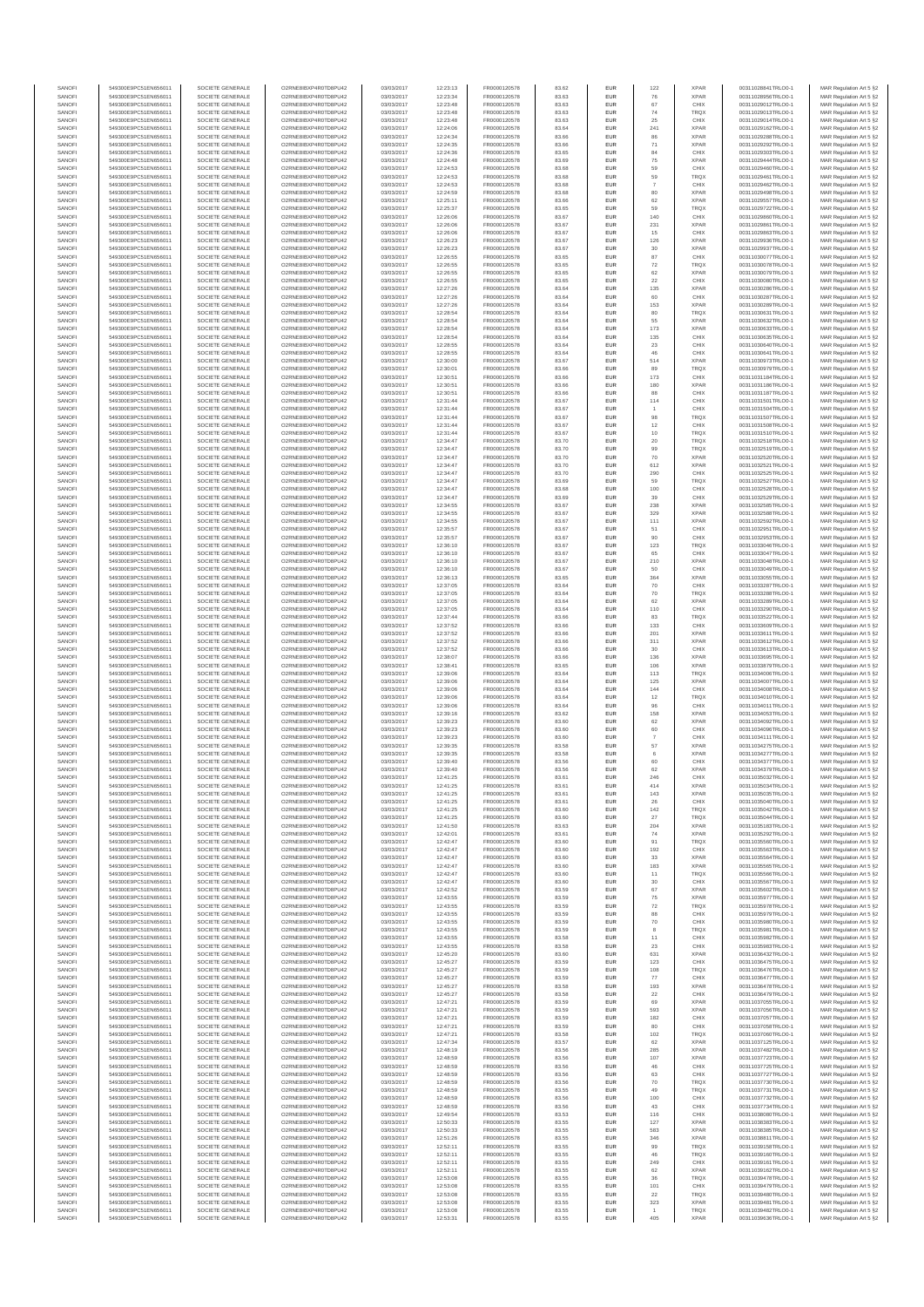| SANOF            | 549300E9PC51EN656011                         | SOCIETE GENERALE                     | O2RNE8IBXP4R0TD8PU42                          | 03/03/2017               | 12:54:24             | FR0000120578                 | 83.56          | EUR                      | 118                   | CHIX                       | 00311039927TRLO0-1                       | MAR Regulation Art 5 §2                            |
|------------------|----------------------------------------------|--------------------------------------|-----------------------------------------------|--------------------------|----------------------|------------------------------|----------------|--------------------------|-----------------------|----------------------------|------------------------------------------|----------------------------------------------------|
| SANOFI<br>SANOFI | 549300E9PC51EN656011<br>549300E9PC51EN656011 | SOCIETE GENERALE<br>SOCIETE GENERALE | O2RNE8IBXP4R0TD8PU42<br>O2RNE8IBXP4R0TD8PU42  | 03/03/2017<br>03/03/2017 | 12:54:24<br>12:54:24 | FR0000120578                 | 83.56          | <b>EUR</b><br>EUR        | 14<br>89              | CHIX<br><b>XPAR</b>        | 00311039928TRLO0-1<br>00311039930TRLO0-1 | MAR Regulation Art 5 §2                            |
| SANOFI           | 549300E9PC51EN656011                         | SOCIETE GENERALE                     | O2RNE8IBXP4R0TD8PLI42                         | 03/03/2017               | 12:54:24             | FR0000120578<br>FR0000120578 | 83.56<br>83.56 | EUR                      | 106                   | <b>XPAR</b>                | 00311039931TRLO0-1                       | MAR Regulation Art 5 §2<br>MAR Regulation Art 5 §2 |
| SANOFI           | 549300E9PC51EN656011                         | SOCIETE GENERALE                     | O2RNE8IBXP4R0TD8PU42                          | 03/03/2017               | 12:54:24             | FR0000120578                 | 83.56          | EUR                      | 6                     | CHIX                       | 00311039932TRLO0-1                       | MAR Regulation Art 5 §2                            |
| SANOFI           | 549300E9PC51EN656011                         | SOCIETE GENERALE                     | O2RNE8IBXP4R0TD8PU42<br>O2RNE8IBXP4R0TD8PLI42 | 03/03/2017               | 12:54:24             | FR0000120578                 | 83.56          | EUR                      | 14                    | CHIX                       | 00311039933TRLO0-1                       | MAR Regulation Art 5 §2                            |
| SANOFI<br>SANOFI | 549300E9PC51EN656011<br>549300E9PC51EN656011 | SOCIETE GENERALE<br>SOCIETE GENERALE | O2RNE8IBXP4R0TD8PU42                          | 03/03/2017<br>03/03/2017 | 12:54:53<br>12:54:53 | FR0000120578<br>FR0000120578 | 83.55<br>83.55 | EUR<br>EUR               | 72<br>78              | <b>TRQX</b><br><b>XPAR</b> | 00311040101TRLO0-1<br>00311040102TRLO0-1 | MAR Regulation Art 5 §2<br>MAR Regulation Art 5 §2 |
| SANOFI           | 549300E9PC51EN656011                         | SOCIETE GENERALE                     | O2RNE8IBXP4R0TD8PU42                          | 03/03/2017               | 12:54:53             | FR0000120578                 | 83.55          | <b>EUR</b>               | 30                    | <b>XPAR</b>                | 00311040103TRLO0-1                       | MAR Regulation Art 5 §2                            |
| SANOFI           | 549300E9PC51EN656011                         | SOCIETE GENERALE                     | O2RNE8IBXP4R0TD8PU42                          | 03/03/2017               | 12:55:19             | FR0000120578                 | 83.55          | EUR                      | 15                    | <b>XPAR</b>                | 00311040266TRLO0-1                       | MAR Regulation Art 5 §2                            |
| SANOFI<br>SANOFI | 549300E9PC51EN656011<br>549300E9PC51EN656011 | SOCIETE GENERALE<br>SOCIETE GENERALE | O2RNE8IBXP4R0TD8PLI42<br>O2RNE8IBXP4R0TD8PU42 | 03/03/2017<br>03/03/2017 | 12:55:19<br>12:55:19 | FR0000120578<br>FR0000120578 | 83.55<br>83.55 | EUR<br>EUR               | 73<br>11              | CHIX<br>CHIX               | 00311040267TRLO0-1<br>00311040268TRLO0-1 | MAR Regulation Art 5 §2<br>MAR Regulation Art 5 §2 |
| SANOFI           | 549300E9PC51EN656011                         | SOCIETE GENERALE                     | O2RNESIBXP4R0TD8PLI42                         | 03/03/2017               | 12:55:19             | FR0000120578                 | 83.55          | EUR                      | 70                    | <b>XPAR</b>                | 00311040270TRLO0-1                       | MAR Regulation Art 5 §2                            |
| SANOFI           | 549300E9PC51EN656011                         | SOCIETE GENERALE                     | O2RNE8IBXP4R0TD8PU42                          | 03/03/2017               | 12:55:19             | FR0000120578                 | 83.55          | EUR                      | 35                    | CHIX                       | 00311040271TRLO0-1                       | MAR Regulation Art 5 §2                            |
| SANOFI           | 549300E9PC51EN656011                         | SOCIETE GENERALE                     | O2RNE8IBXP4R0TD8PU42                          | 03/03/2017               | 12:55:31             | FR0000120578                 | 83.54          | EUR                      | 88                    | <b>XPAR</b>                | 00311040340TRLO0-1                       | MAR Regulation Art 5 §2                            |
| SANOFI<br>SANOFI | 549300E9PC51EN656011<br>549300E9PC51EN656011 | SOCIETE GENERALE<br>SOCIETE GENERALE | O2RNE8IBXP4R0TD8PU42<br>O2RNE8IBXP4R0TD8PU42  | 03/03/2017<br>03/03/2017 | 12:55:50<br>12:55:50 | FR0000120578<br>FR0000120578 | 83.54<br>83.54 | <b>EUR</b><br>EUR        | 300<br>133            | <b>XPAR</b><br><b>XPAR</b> | 00311040490TRLO0-1<br>00311040494TRLO0-1 | MAR Regulation Art 5 §2<br>MAR Regulation Art 5 §2 |
| SANOFI           | 549300E9PC51EN656011                         | SOCIETE GENERALE                     | O2RNE8IBXP4R0TD8PU42                          | 03/03/2017               | 12:55:50             | FR0000120578                 | 83.53          | <b>EUR</b>               | 61                    | <b>TRQX</b>                | 00311040514TRLO0-1                       | MAR Regulation Art 5 §2                            |
| SANOFI           | 549300E9PC51EN656011                         | SOCIETE GENERALE                     | O2RNE8IBXP4R0TD8PU42                          | 03/03/2017               | 12:56:05             | FR0000120578                 | 83.53          | EUR                      | 91                    | CHIX                       | 00311040688TRLO0-1                       | MAR Regulation Art 5 §2                            |
| SANOFI           | 549300E9PC51EN656011                         | SOCIETE GENERALE<br>SOCIETE GENERALE | O2RNESIBXP4R0TD8PLI42<br>O2RNE8IBXP4R0TD8PU42 | 03/03/2017               | 12:56:05             | FR0000120578                 | 83.53          | EUR                      | 4                     | CHIX                       | 00311040692TRLO0-1                       | MAR Regulation Art 5 §2                            |
| SANOFI<br>SANOFI | 549300E9PC51EN656011<br>549300E9PC51EN656011 | SOCIETE GENERALE                     | O2RNESIBXP4R0TD8PLI42                         | 03/03/2017<br>03/03/2017 | 12:56:15<br>12:56:15 | FR0000120578<br>FR0000120578 | 83.52<br>83.52 | EUR<br>EUR               | 60<br>62              | CHIX<br><b>XPAR</b>        | 00311040849TRLO0-1<br>00311040850TRLO0-1 | MAR Regulation Art 5 §2<br>MAR Regulation Art 5 §2 |
| SANOFI           | 549300E9PC51EN656011                         | SOCIETE GENERALE                     | O2RNE8IBXP4R0TD8PU42                          | 03/03/2017               | 12:56:23             | FR0000120578                 | 83.50          | <b>EUR</b>               | 97                    | <b>XPAR</b>                | 00311040983TRLO0-1                       | MAR Regulation Art 5 §2                            |
| SANOFI           | 549300E9PC51EN656011                         | SOCIETE GENERALE                     | O2RNE8IBXP4R0TD8PU42                          | 03/03/2017               | 12:56:40             | FR0000120578                 | 83.50          | EUR                      | 66                    | <b>XPAR</b>                | 00311041195TRLO0-1                       | MAR Regulation Art 5 §2                            |
| SANOFI<br>SANOFI | 549300E9PC51EN656011<br>549300E9PC51EN656011 | SOCIETE GENERALE<br>SOCIETE GENERALE | O2RNE8IBXP4R0TD8PU42<br>O2RNE8IBXP4R0TD8PU42  | 03/03/2017<br>03/03/2017 | 12:56:48<br>12:57:08 | FR0000120578<br>FR0000120578 | 83.50<br>83.49 | <b>EUR</b><br>EUR        | 77<br>124             | <b>XPAR</b><br>CHIX        | 00311041239TRLO0-1<br>00311041353TRLO0-  | MAR Regulation Art 5 §2<br>MAR Regulation Art 5 §2 |
| SANOFI           | 549300E9PC51EN656011                         | SOCIETE GENERALE                     | O2RNE8IBXP4R0TD8PU42                          | 03/03/2017               | 12:57:08             | FR0000120578                 | 83.49          | <b>EUR</b>               | 75                    | <b>TRQX</b>                | 00311041354TRLO0-1                       | MAR Regulation Art 5 §2                            |
| SANOFI           | 549300E9PC51EN656011                         | SOCIETE GENERALE                     | O2RNE8IBXP4R0TD8PU42                          | 03/03/2017               | 12:57:08             | FR0000120578                 | 83.49          | EUR                      | 24                    | TRQX                       | 00311041356TRLO0-1                       | MAR Regulation Art 5 §2                            |
| SANOFI           | 549300E9PC51EN656011                         | SOCIETE GENERALE                     | O2RNE8IBXP4R0TD8PU42                          | 03/03/2017               | 12:58:02             | FR0000120578                 | 83.53          | EUR                      | 318                   | <b>XPAR</b>                | 00311041735TRLO0-1                       | MAR Regulation Art 5 §2                            |
| SANOFI<br>SANOFI | 549300E9PC51EN656011<br>549300E9PC51EN656011 | SOCIETE GENERALE<br>SOCIETE GENERALE | O2RNE8IBXP4R0TD8PU42<br>O2RNE8IBXP4R0TD8PU42  | 03/03/2017<br>03/03/2017 | 12:58:02<br>12:58:04 | FR0000120578<br>FR0000120578 | 83.53<br>83.52 | EUR<br>EUR               | 101<br>100            | <b>XPAR</b><br>CHIX        | 00311041736TRLO0-1<br>00311041752TRLO0-1 | MAR Regulation Art 5 §2<br>MAR Regulation Art 5 §2 |
| SANOFI           | 549300E9PC51EN656011                         | SOCIETE GENERALE                     | O2RNE8IBXP4R0TD8PU42                          | 03/03/2017               | 12:58:04             | FR0000120578                 | 83.52          | <b>EUR</b>               | 30                    | CHIX                       | 00311041753TRLO0-1                       | MAR Regulation Art 5 §2                            |
| SANOFI           | 549300E9PC51EN656011                         | SOCIETE GENERALE                     | O2RNE8IBXP4R0TD8PU42                          | 03/03/2017               | 12:58:04             | FR0000120578                 | 83.52          | EUR                      | $30\,$                | CHIX                       | 00311041754TRLO0-1                       | MAR Regulation Art 5 §2                            |
| SANOFI<br>SANOFI | 549300E9PC51EN656011<br>549300E9PC51EN656011 | SOCIETE GENERALE<br>SOCIETE GENERALE | O2RNE8IBXP4R0TD8PU42<br>O2RNE8IBXP4R0TD8PU42  | 03/03/2017<br>03/03/2017 | 12:58:16<br>12:58:16 | FR0000120578<br>FR0000120578 | 83.52<br>83.52 | <b>EUR</b><br>EUR        | 68<br>81              | <b>XPAR</b><br><b>XPAR</b> | 00311041810TRLO0-1<br>00311041813TRLO0-1 | MAR Regulation Art 5 §2<br>MAR Regulation Art 5 §2 |
| SANOFI           | 549300E9PC51EN656011                         | SOCIETE GENERALE                     | O2RNE8IBXP4R0TD8PU42                          | 03/03/2017               | 12:58:31             | FR0000120578                 | 83.54          | EUR                      | 76                    | CHIX                       | 00311041946TRLO0-1                       | MAR Regulation Art 5 §2                            |
| SANOFI           | 549300E9PC51EN656011                         | SOCIETE GENERALE                     | O2RNE8IBXP4R0TD8PU42                          | 03/03/2017               | 12:58:31             | FR0000120578                 | 83.54          | EUR                      | 115                   | <b>XPAR</b>                | 00311041947TRLO0-1                       | MAR Regulation Art 5 §2                            |
| SANOFI<br>SANOFI | 549300E9PC51EN656011                         | SOCIETE GENERALE                     | O2RNE8IBXP4R0TD8PU42<br>O2RNE8IBXP4R0TD8PU42  | 03/03/2017               | 12:58:31             | FR0000120578                 | 83.54          | EUR                      | 8                     | CHIX                       | 00311041948TRLO0-1                       | MAR Regulation Art 5 §2                            |
| SANOFI           | 549300E9PC51EN656011<br>549300E9PC51EN656011 | SOCIETE GENERALE<br>SOCIETE GENERALE | O2RNE8IBXP4R0TD8PU42                          | 03/03/2017<br>03/03/2017 | 12:58:32<br>12:58:32 | FR0000120578<br>FR0000120578 | 83.52<br>83.52 | EUR<br>EUR               | 90<br>10              | TRQX<br><b>TRQX</b>        | 00311041955TRLO0-1<br>00311041961TRLO0-1 | MAR Regulation Art 5 §2<br>MAR Regulation Art 5 §2 |
| SANOFI           | 549300E9PC51EN656011                         | SOCIETE GENERALE                     | O2RNE8IBXP4R0TD8PU42                          | 03/03/2017               | 12:59:02             | FR0000120578                 | 83.50          | <b>EUR</b>               | 62                    | <b>XPAR</b>                | 00311042099TRLO0-1                       | MAR Regulation Art 5 §2                            |
| SANOFI           | 549300E9PC51EN656011                         | SOCIETE GENERALE                     | O2RNE8IBXP4R0TD8PU42                          | 03/03/2017               | 12:59:28             | FR0000120578                 | 83.50          | EUR                      | 272                   | <b>XPAR</b>                | 00311042317TRLO0-1                       | MAR Regulation Art 5 §2                            |
| SANOFI<br>SANOFI | 549300E9PC51EN656011<br>549300E9PC51EN656011 | SOCIETE GENERALE<br>SOCIETE GENERALE | O2RNE8IBXP4R0TD8PLI42<br>O2RNE8IBXP4R0TD8PU42 | 03/03/2017<br>03/03/2017 | 12:59:28<br>12:59:28 | FR0000120578<br>FR0000120578 | 83.50<br>83.50 | <b>EUR</b><br>EUR        | 38<br>92              | CHIX<br>CHIX               | 00311042318TRLO0-1<br>00311042319TRLO0-1 | MAR Regulation Art 5 §2<br>MAR Regulation Art 5 §2 |
| SANOFI           | 549300E9PC51EN656011                         | SOCIETE GENERALE                     | O2RNE8IBXP4R0TD8PU42                          | 03/03/2017               | 12:59:28             | FR0000120578                 | 83.50          | EUR                      | 14                    | CHIX                       | 00311042320TRLO0-1                       | MAR Regulation Art 5 §2                            |
| SANOFI           | 549300E9PC51EN656011                         | SOCIETE GENERALE                     | O2RNE8IBXP4R0TD8PU42                          | 03/03/2017               | 12:59:50             | FR0000120578                 | 83.49          | EUR                      | 89                    | TRQX                       | 00311042420TRLO0-1                       | MAR Regulation Art 5 §2                            |
| SANOFI           | 549300E9PC51EN656011                         | SOCIETE GENERALE                     | O2RNE8IBXP4R0TD8PLI42<br>O2RNE8IBXP4R0TD8PU42 | 03/03/2017               | 12:59:50             | FR0000120578                 | 83.49          | EUR                      | 59                    | CHIX<br><b>XPAR</b>        | 00311042422TRLO0-1                       | MAR Regulation Art 5 §2                            |
| SANOFI<br>SANOFI | 549300E9PC51EN656011<br>549300E9PC51EN656011 | SOCIETE GENERALE<br>SOCIETE GENERALE | O2RNE8IBXP4R0TD8PU42                          | 03/03/2017<br>03/03/2017 | 12:59:50<br>12:59:50 | FR0000120578<br>FR0000120578 | 83.49<br>83.49 | EUR<br>EUR               | 62                    | CHIX                       | 00311042423TRLO0-1<br>00311042425TRLO0-1 | MAR Regulation Art 5 §2<br>MAR Regulation Art 5 §2 |
| SANOFI           | 549300E9PC51EN656011                         | SOCIETE GENERALE                     | O2RNE8IBXP4R0TD8PU42                          | 03/03/2017               | 13:00:20             | FR0000120578                 | 83.51          | EUR                      | 77                    | CHIX                       | 00311042635TRLO0-1                       | MAR Regulation Art 5 §2                            |
| SANOFI           | 549300E9PC51EN656011                         | SOCIETE GENERALE                     | O2RNE8IBXP4R0TD8PU42                          | 03/03/2017               | 13:00:20             | FR0000120578                 | 83.51          | EUR                      | 289                   | <b>XPAR</b>                | 00311042637TRLO0-1                       | MAR Regulation Art 5 §2                            |
| SANOFI<br>SANOFI | 549300E9PC51EN656011<br>549300E9PC51EN656011 | SOCIETE GENERALE<br>SOCIETE GENERALE | O2RNE8IBXP4R0TD8PU42<br>O2RNE8IBXP4R0TD8PU42  | 03/03/2017<br>03/03/2017 | 13:00:20<br>13:00:46 | FR0000120578<br>FR0000120578 | 83.51<br>83.51 | <b>EUR</b><br>EUR        | 8<br>61               | CHIX<br>CHIX               | 00311042638TRLO0-1<br>00311042789TRLO0-1 | MAR Regulation Art 5 §2<br>MAR Regulation Art 5 §2 |
| SANOFI           | 549300E9PC51EN656011                         | SOCIETE GENERALE                     | O2RNE8IBXP4R0TD8PLI42                         | 03/03/2017               | 13:00:46             | FR0000120578                 | 83.51          | EUR                      | ${\bf 72}$            | TRQX                       | 00311042790TRLO0-1                       | MAR Regulation Art 5 §2                            |
| SANOFI           | 549300E9PC51EN656011                         | SOCIETE GENERALE                     | O2RNE8IBXP4R0TD8PU42                          | 03/03/2017               | 13:00:46             | FR0000120578                 | 83.51          | EUR                      | 104                   | <b>XPAR</b>                | 00311042791TRLO0-1                       | MAR Regulation Art 5 §2                            |
| SANOFI           | 549300E9PC51EN656011                         | SOCIETE GENERALE                     | O2RNE8IBXP4R0TD8PU42                          | 03/03/2017               | 13:00:46             | FR0000120578                 | 83.51          | EUR                      | 8                     | CHIX                       | 00311042792TRLO0-1                       | MAR Regulation Art 5 §2                            |
| SANOFI<br>SANOFI | 549300E9PC51EN656011<br>549300E9PC51EN656011 | SOCIETE GENERALE<br>SOCIETE GENERALE | O2RNE8IBXP4R0TD8PU42<br>O2RNE8IBXP4R0TD8PU42  | 03/03/2017<br>03/03/2017 | 13:00:46<br>13:01:05 | FR0000120578<br>FR0000120578 | 83.51<br>83.51 | <b>EUR</b><br>EUR        | 8<br>163              | <b>TRQX</b><br><b>XPAR</b> | 00311042793TRLO0-1<br>00311042889TRLO0-1 | MAR Regulation Art 5 §2<br>MAR Regulation Art 5 §2 |
| SANOFI           | 549300E9PC51EN656011                         | SOCIETE GENERALE                     | O2RNE8IBXP4R0TD8PU42                          | 03/03/2017               | 13:01:51             | FR0000120578                 | 83.51          | <b>EUR</b>               | 161                   | CHIX                       | 00311043143TRLO0-1                       | MAR Regulation Art 5 §2                            |
| SANOFI           | 549300E9PC51EN656011                         | SOCIETE GENERALE                     | O2RNE8IBXP4R0TD8PU42                          | 03/03/2017               | 13:01:51             | FR0000120578                 | 83.51          | EUR                      | 34                    | TRQX                       | 00311043144TRLO0-1                       | MAR Regulation Art 5 §2                            |
| SANOFI<br>SANOFI | 549300E9PC51EN656011<br>549300E9PC51EN656011 | SOCIETE GENERALE<br>SOCIETE GENERALE | O2RNE8IBXP4R0TD8PU42<br>O2RNE8IBXP4R0TD8PU42  | 03/03/2017<br>03/03/2017 | 13:01:51<br>13:01:51 | FR0000120578<br>FR0000120578 | 83.51<br>83.51 | <b>EUR</b><br>EUR        | 76<br>38              | <b>XPAR</b><br>TRQX        | 00311043145TRLO0-1<br>00311043147TRLO0-1 | MAR Regulation Art 5 §2<br>MAR Regulation Art 5 §2 |
| SANOFI           | 549300E9PC51EN656011                         | SOCIETE GENERALE                     | O2RNE8IBXP4R0TD8PU42                          | 03/03/2017               | 13:01:51             | FR0000120578                 | 83.51          | EUR                      | 17                    | CHIX                       | 00311043148TRLO0-1                       | MAR Regulation Art 5 §2                            |
| SANOFI           | 549300E9PC51EN656011                         | SOCIETE GENERALE                     | O2RNE8IBXP4R0TD8PU42                          | 03/03/2017               | 13:02:32             | FR0000120578                 | 83.51          | EUR                      | 244                   | <b>XPAR</b>                | 00311043393TRLO0-1                       | MAR Regulation Art 5 §2                            |
| SANOFI           | 549300E9PC51EN656011                         | SOCIETE GENERALE                     | O2RNE8IBXP4R0TD8PU42                          | 03/03/2017               | 13:02:57             | FR0000120578                 | 83.51          | EUR                      | 11                    | <b>XPAR</b>                | 00311043511TRLO0-1                       | MAR Regulation Art 5 §2                            |
| SANOFI<br>SANOFI | 549300E9PC51EN656011<br>549300E9PC51EN656011 | SOCIETE GENERALE<br>SOCIETE GENERALE | O2RNE8IBXP4R0TD8PU42<br>O2RNE8IBXP4R0TD8PU42  | 03/03/2017<br>03/03/2017 | 13:03:03<br>13:03:03 | FR0000120578<br>FR0000120578 | 83.51<br>83.51 | <b>EUR</b><br>EUR        | 200                   | <b>XPAR</b><br>TRQX        | 00311043537TRLO0-1<br>00311043538TRLO0-1 | MAR Regulation Art 5 §2<br>MAR Regulation Art 5 §2 |
| SANOFI           | 549300E9PC51EN656011                         | SOCIETE GENERALE                     | O2RNE8IBXP4R0TD8PU42                          | 03/03/2017               | 13:03:03             | FR0000120578                 | 83.51          | <b>EUR</b>               | 117                   | CHIX                       | 00311043539TRLO0-1                       | MAR Regulation Art 5 §2                            |
| SANOFI           | 549300E9PC51EN656011                         | SOCIETE GENERALE                     | O2RNE8IBXP4R0TD8PU42                          | 03/03/2017               | 13:03:03             | FR0000120578                 | 83.51          | EUR                      | 82                    | CHIX                       | 00311043540TRLO0-                        | MAR Regulation Art 5 §2                            |
| SANOFI<br>SANOFI | 549300E9PC51EN656011<br>549300E9PC51EN656011 | SOCIETE GENERALE<br>SOCIETE GENERALE | O2RNE8IBXP4R0TD8PU42<br>O2RNE8IBXP4R0TD8PU42  | 03/03/2017<br>03/03/2017 | 13:04:52<br>13:04:52 | FR0000120578<br>FR0000120578 | 83.54<br>83.54 | <b>EUR</b><br>EUR        | 40<br>30              | <b>TRQX</b><br><b>TRQX</b> | 00311044251TRLO0-1<br>00311044252TRLO0-1 | MAR Regulation Art 5 §2<br>MAR Regulation Art 5 §2 |
| SANOFI           | 549300E9PC51EN656011                         | SOCIETE GENERALE                     | O2RNE8IBXP4R0TD8PU42                          | 03/03/2017               | 13:04:52             | FR0000120578                 | 83.54          | EUR                      | 505                   | <b>XPAR</b>                | 00311044253TRLO0-1                       | MAR Regulation Art 5 §2                            |
| SANOFI           | 549300E9PC51EN656011                         | SOCIETE GENERALE                     | O2RNE8IBXP4R0TD8PU42                          | 03/03/2017               | 13:04:52             | FR0000120578                 | 83.54          | EUR                      | 54                    | CHIX                       | 00311044254TRLO0-1                       | MAR Regulation Art 5 §2                            |
| SANOFI           | 549300E9PC51EN656011                         | SOCIETE GENERALE                     | O2RNE8IBXP4R0TD8PU42                          | 03/03/2017               | 13:04:52             | FR0000120578                 | 83.54          | EUR                      | 72                    | CHIX                       | 00311044255TRLO0-1                       | MAR Regulation Art 5 §2                            |
| SANOFI<br>SANOFI | 549300E9PC51EN656011<br>549300E9PC51EN656011 | SOCIETE GENERALE<br>SOCIETE GENERALE | O2RNE8IBXP4R0TD8PU42<br>O2RNE8IBXP4R0TD8PU42  | 03/03/2017<br>03/03/2017 | 13:04:52<br>13:04:52 | FR0000120578<br>FR0000120578 | 83.54<br>83.54 | <b>EUR</b><br>EUR        | 33<br>194             | CHIX<br><b>XPAR</b>        | 00311044256TRLO0-1<br>00311044257TRLO0-1 | MAR Regulation Art 5 §2<br>MAR Regulation Art 5 §2 |
| SANOFI           | 549300E9PC51EN656011                         | SOCIETE GENERALE                     | O2RNE8IBXP4R0TD8PU42                          | 03/03/2017               | 13:04:52             | FR0000120578                 | 83.54          | <b>EUR</b>               | 90                    | CHIX                       | 00311044258TRLO0-1                       | MAR Regulation Art 5 §2                            |
| SANOFI           | 549300E9PC51EN656011                         | SOCIETE GENERALE                     | O2RNE8IBXP4R0TD8PU42                          | 03/03/2017               | 13:04:52             | FR0000120578                 | 83.54          | EUR                      | 43                    | CHIX                       | 00311044259TRLO0-1                       | MAR Regulation Art 5 §2                            |
| SANOFI           | 549300E9PC51EN656011                         | SOCIETE GENERALE                     | O2RNE8IBXP4R0TD8PU42                          | 03/03/2017               | 13:05:06             | FR0000120578<br>FR0000120578 | 83.53          | EUR                      | $61\,$                | <b>XPAR</b>                | 00311044324TRLO0-1                       | MAR Regulation Art 5 §2                            |
| SANOFI<br>SANOFI | 549300E9PC51EN656011<br>549300E9PC51EN656011 | SOCIETE GENERALE<br>SOCIETE GENERALE | O2RNE8IBXP4R0TD8PU42<br>O2RNE8IBXP4R0TD8PU42  | 03/03/2017<br>03/03/2017 | 13:05:06<br>13:05:24 | FR0000120578                 | 83.53<br>83.53 | EUR<br>EUR               | 88<br>139             | <b>XPAR</b><br><b>XPAR</b> | 00311044325TRLO0-1<br>00311044379TRLO0-1 | MAR Regulation Art 5 §2<br>MAR Regulation Art 5 §2 |
| SANOFI           | 549300E9PC51EN656011                         | SOCIETE GENERALE                     | O2RNE8IBXP4R0TD8PU42                          | 03/03/2017               | 13:05:34             | FR0000120578                 | 83.53          | EUR                      | 56                    | <b>XPAR</b>                | 00311044407TRLO0-1                       | MAR Regulation Art 5 §2                            |
| SANOFI           | 549300E9PC51EN656011                         | SOCIETE GENERALE                     | O2RNE8IBXP4R0TD8PU42                          | 03/03/2017               | 13:05:34             | FR0000120578                 | 83.53          | EUR                      | 6                     | <b>XPAR</b>                | 00311044410TRLO0-1                       | MAR Regulation Art 5 §2                            |
| SANOFI<br>SANOFI | 549300E9PC51EN656011<br>549300E9PC51EN656011 | SOCIETE GENERALE<br>SOCIETE GENERALE | O2RNE8IBXP4R0TD8PU42<br>O2RNE8IBXP4R0TD8PU42  | 03/03/2017<br>03/03/2017 | 13:05:34<br>13:05:37 | FR0000120578<br>FR0000120578 | 83.52<br>83.53 | <b>EUR</b><br>EUR        | 103<br>62             | <b>TRQX</b><br><b>XPAR</b> | 00311044412TRLO0-1<br>00311044417TRLO0-1 | MAR Regulation Art 5 §2<br>MAR Regulation Art 5 §2 |
| SANOFI           | 549300E9PC51EN656011                         | SOCIETE GENERALE                     | O2RNE8IBXP4R0TD8PU42                          | 03/03/2017               | 13:05:43             | FR0000120578                 | 83.52          | EUR                      | 117                   | CHIX                       | 00311044450TRLO0-1                       | MAR Regulation Art 5 §2                            |
| SANOFI           | 549300E9PC51EN656011                         | SOCIETE GENERALE                     | O2RNE8IBXP4R0TD8PU42                          | 03/03/2017               | 13:05:44             | FR0000120578                 | 83.51          | EUR                      | 14                    | CHIX                       | 00311044467TRLO0-1                       | MAR Regulation Art 5 §2                            |
| SANOFI           | 549300E9PC51EN656011                         | SOCIETE GENERALE                     | O2RNE8IBXP4R0TD8PLI42                         | 03/03/2017               | 13:05:49             | FR0000120578                 | 83.50          | EUR                      | 63                    | <b>XPAR</b>                | 00311044550TRLO0-1                       | MAR Regulation Art 5 §2                            |
| SANOFI<br>SANOFI | 549300E9PC51EN656011<br>549300E9PC51EN656011 | SOCIETE GENERALE<br>SOCIETE GENERALE | O2RNE8IBXP4R0TD8PU42<br>O2RNESIBXP4R0TD8PLI42 | 03/03/2017<br>03/03/2017 | 13:06:06<br>13:06:06 | FR0000120578<br>FR0000120578 | 83.47<br>83.47 | <b>EUR</b><br><b>EUR</b> | 9<br>116              | <b>XPAR</b><br><b>XPAR</b> | 00311044765TRLO0-1<br>00311044767TRLO0-1 | MAR Regulation Art 5 §2<br>MAR Regulation Art 5 §2 |
| SANOFI           | 549300E9PC51EN656011                         | SOCIETE GENERALE                     | O2RNE8IBXP4R0TD8PU42                          | 03/03/2017               | 13:06:54             | FR0000120578                 | 83.48          | EUR                      | 55                    | <b>TRQX</b>                | 00311044974TRLO0-1                       | MAR Regulation Art 5 §2                            |
| SANOFI           | 549300E9PC51EN656011                         | SOCIETE GENERALE                     | O2RNE8IBXP4R0TD8PU42                          | 03/03/2017               | 13:06:54             | FR0000120578                 | 83.48          | EUR                      | 235                   | <b>XPAR</b>                | 00311044975TRLO0-1                       | MAR Regulation Art 5 §2                            |
| SANOFI           | 549300E9PC51EN656011                         | SOCIETE GENERALE                     | O2RNE8IBXP4R0TD8PU42                          | 03/03/2017               | 13:06:54             | FR0000120578                 | 83.48          | <b>EUR</b>               | 142                   | CHIX                       | 00311044976TRLO0-1                       | MAR Regulation Art 5 §2                            |
| SANOFI<br>SANOFI | 549300E9PC51EN656011<br>549300E9PC51EN656011 | SOCIETE GENERALE<br>SOCIETE GENERALE | O2RNE8IBXP4R0TD8PU42<br>O2RNE8IBXP4R0TD8PU42  | 03/03/2017<br>03/03/2017 | 13:06:54<br>13:06:54 | FR0000120578<br>FR0000120578 | 83.48<br>83.48 | EUR<br><b>EUR</b>        | 16<br>53              | CHIX<br><b>TROX</b>        | 00311044977TRLO0-1<br>00311044978TRLO0-1 | MAR Regulation Art 5 §2<br>MAR Regulation Art 5 §2 |
| SANOFI           | 549300E9PC51EN656011                         | SOCIETE GENERALE                     | O2RNE8IBXP4R0TD8PU42                          | 03/03/2017               | 13:07:09             | FR0000120578                 | 83.49          | EUR                      | 156                   | <b>XPAR</b>                | 00311045055TRLO0-1                       | MAR Regulation Art 5 §2                            |
| SANOFI<br>SANOFI | 549300E9PC51EN656011<br>549300E9PC51EN656011 | SOCIETE GENERALE<br>SOCIETE GENERALE | O2RNE8IBXP4R0TD8PU42<br>O2RNE8IBXP4R0TD8PU42  | 03/03/2017<br>03/03/2017 | 13:07:34<br>13:07:57 | FR0000120578                 | 83.49<br>83.48 | EUR<br>EUR               | 144<br>88             | <b>XPAR</b><br><b>XPAR</b> | 00311045192TRLO0-1<br>00311045276TRLO0-1 | MAR Regulation Art 5 §2                            |
| SANOFI           | 549300E9PC51EN656011                         | SOCIETE GENERALE                     | O2RNESIBXP4R0TD8PLI42                         | 03/03/2017               | 13:08:08             | FR0000120578<br>FR0000120578 | 83.48          | EUR                      | 118                   | CHIX                       | 00311045304TRLO0-1                       | MAR Regulation Art 5 §2<br>MAR Regulation Art 5 §2 |
| SANOFI           | 549300E9PC51EN656011                         | SOCIETE GENERALE                     | O2RNE8IBXP4R0TD8PLI42                         | 03/03/2017               | 13:08:09             | FR0000120578                 | 83.47          | <b>EUR</b>               | 71                    | <b>TROX</b>                | 00311045305TRLO0-1                       | MAR Regulation Art 5 §2                            |
| SANOFI           | 549300E9PC51EN656011                         | SOCIETE GENERALE                     | O2RNE8IBXP4R0TD8PU42                          | 03/03/2017               | 13:08:09             | FR0000120578<br>FR0000120578 | 83.47          | EUR                      | 38                    | <b>XPAR</b>                | 00311045306TRLO0-1                       | MAR Regulation Art 5 §2                            |
| SANOFI<br>SANOFI | 549300E9PC51EN656011<br>549300E9PC51EN656011 | SOCIETE GENERALE<br>SOCIETE GENERALE | O2RNE8IBXP4R0TD8PU42<br>O2RNE8IBXP4R0TD8PU42  | 03/03/2017<br>03/03/2017 | 13:08:09<br>13:08:09 | FR0000120578                 | 83.47<br>83.47 | <b>EUR</b><br>EUR        | 44<br>111             | CHIX<br><b>XPAR</b>        | 00311045307TRLO0-1<br>00311045308TRLO0-1 | MAR Regulation Art 5 §2<br>MAR Regulation Art 5 §2 |
| SANOFI           | 549300E9PC51EN656011                         | SOCIETE GENERALE                     | O2RNE8IBXP4R0TD8PU42                          | 03/03/2017               | 13:08:09             | FR0000120578                 | 83.47          | EUR                      | 13                    | CHIX                       | 00311045309TRLO0-1                       | MAR Regulation Art 5 §2                            |
| SANOFI           | 549300E9PC51EN656011                         | SOCIETE GENERALE                     | O2RNE8IBXP4R0TD8PU42                          | 03/03/2017               | 13:08:09             | FR0000120578                 | 83.47          | EUR                      | $_{9}$                | <b>TRQX</b>                | 00311045310TRLO0-1                       | MAR Regulation Art 5 §2                            |
| SANOFI<br>SANOFI | 549300E9PC51EN656011<br>549300E9PC51EN656011 | SOCIETE GENERALE<br>SOCIETE GENERALE | O2RNE8IBXP4R0TD8PU42<br>O2RNESIBXP4R0TD8PLI42 | 03/03/2017<br>03/03/2017 | 13:08:09<br>13:08:25 | FR0000120578<br>FR0000120578 | 83.47<br>83.46 | EUR<br>EUR               | $\overline{7}$<br>22  | CHIX<br><b>XPAR</b>        | 00311045311TRLO0-1<br>00311045407TRLO0-1 | MAR Regulation Art 5 §2<br>MAR Regulation Art 5 §2 |
| SANOFI           | 549300E9PC51EN656011                         | SOCIETE GENERALE                     | O2RNE8IBXP4R0TD8PU42                          | 03/03/2017               | 13:08:37             | FR0000120578                 | 83.48          | EUR                      | 210                   | <b>XPAR</b>                | 00311045469TRLO0-1                       | MAR Regulation Art 5 §2                            |
| SANOFI           | 549300E9PC51EN656011                         | SOCIETE GENERALE                     | O2RNE8IBXP4R0TD8PU42                          | 03/03/2017               | 13:08:37             | FR0000120578                 | 83.47          | <b>EUR</b>               | 59                    | CHIX                       | 00311045471TRLO0-1                       | MAR Regulation Art 5 §2                            |
| SANOFI<br>SANOFI | 549300E9PC51EN656011<br>549300E9PC51EN656011 | SOCIETE GENERALE<br>SOCIETE GENERALE | O2RNE8IBXP4R0TD8PU42<br>O2RNE8IBXP4R0TD8PLI42 | 03/03/2017<br>03/03/2017 | 13:08:37<br>13:09:09 | FR0000120578<br>FR0000120578 | 83.47<br>83.46 | EUR<br><b>EUR</b>        | 58                    | CHIX<br><b>TRQX</b>        | 00311045472TRLO0-1<br>00311045535TRLO0-1 | MAR Regulation Art 5 §2                            |
| SANOFI           | 549300E9PC51EN656011                         | SOCIETE GENERALE                     | O2RNE8IBXP4R0TD8PU42                          | 03/03/2017               | 13:09:09             | FR0000120578                 | 83.46          | EUR                      |                       | TRQX                       | 00311045537TRLO0-1                       | MAR Regulation Art 5 §2<br>MAR Regulation Art 5 §2 |
| SANOFI           | 549300E9PC51EN656011                         | SOCIETE GENERALE                     | O2RNE8IBXP4R0TD8PU42                          | 03/03/2017               | 13:09:09             | FR0000120578                 | 83.46          | <b>EUR</b>               | 60                    | CHIX                       | 00311045538TRLO0-1                       | MAR Regulation Art 5 §2                            |
| SANOFI           | 549300E9PC51EN656011                         | SOCIETE GENERALE                     | O2RNE8IBXP4R0TD8PU42<br>O2RNE8IBXP4R0TD8PU42  | 03/03/2017               | 13:09:09             | FR0000120578                 | 83.46          | EUR<br>EUR               | 219                   | <b>XPAR</b>                | 00311045539TRLO0-1                       | MAR Regulation Art 5 §2                            |
| SANOFI<br>SANOFI | 549300E9PC51EN656011<br>549300E9PC51EN656011 | SOCIETE GENERALE<br>SOCIETE GENERALE | O2RNE8IBXP4R0TD8PU42                          | 03/03/2017<br>03/03/2017 | 13:09:09<br>13:09:09 | FR0000120578<br>FR0000120578 | 83.46<br>83.46 | EUR                      | $11$<br>$\mathcal{R}$ | CHIX<br>CHIX               | 00311045540TRLO0-1<br>00311045541TRLO0-1 | MAR Regulation Art 5 §2<br>MAR Regulation Art 5 §2 |
| SANOFI           | 549300E9PC51EN656011                         | SOCIETE GENERALE                     | O2RNE8IBXP4R0TD8PU42                          | 03/03/2017               | 13:09:31             | FR0000120578                 | 83.44          | EUR                      | 139                   | <b>XPAR</b>                | 00311045622TRLO0-1                       | MAR Regulation Art 5 §2                            |
| SANOFI           | 549300E9PC51EN656011                         | SOCIETE GENERALE                     | O2RNE8IBXP4R0TD8PU42                          | 03/03/2017               | 13:10:25             | FR0000120578                 | 83.47          | <b>EUR</b>               | 332                   | <b>XPAR</b>                | 00311045912TRLO0-1                       | MAR Regulation Art 5 §2                            |
| SANOFI<br>SANOFI | 549300E9PC51EN656011<br>549300E9PC51EN656011 | SOCIETE GENERALE<br>SOCIETE GENERALE | O2RNE8IBXP4R0TD8PU42<br>O2RNE8IBXP4R0TD8PU42  | 03/03/2017<br>03/03/2017 | 13:10:25<br>13:10:27 | FR0000120578<br>FR0000120578 | 83.46<br>83.44 | EUR<br><b>EUR</b>        | 89<br>152             | TRQX<br>CHIX               | 00311045913TRLO0-1<br>00311045917TRLO0-1 | MAR Regulation Art 5 §2<br>MAR Regulation Art 5 §2 |
| SANOFI           | 549300E9PC51EN656011                         | SOCIETE GENERALE                     | O2RNE8IBXP4R0TD8PU42                          | 03/03/2017               | 13:11:01             | FR0000120578                 | 83.44          | EUR                      | 215                   | <b>XPAR</b>                | 00311046033TRLO0-1                       | MAR Regulation Art 5 §2                            |
| SANOFI           | 549300E9PC51EN656011                         | SOCIETE GENERALE                     | O2RNE8IBXP4R0TD8PU42                          | 03/03/2017               | 13:11:03             | FR0000120578                 | 83.43          | EUR                      | $93\,$                | CHIX                       | 00311046036TRLO0-1                       | MAR Regulation Art 5 §2                            |
| SANOFI           | 549300E9PC51EN656011                         | SOCIETE GENERALE                     | O2RNE8IBXP4R0TD8PU42                          | 03/03/2017               | 13:11:03             | FR0000120578                 | 83.43          | EUR                      | 12                    | CHIX                       | 00311046037TRLO0-1                       | MAR Regulation Art 5 §2                            |
| SANOFI<br>SANOFI | 549300E9PC51EN656011<br>549300E9PC51EN656011 | SOCIETE GENERALE<br>SOCIETE GENERALE | O2RNE8IBXP4R0TD8PU42<br>O2RNE8IBXP4R0TD8PU42  | 03/03/2017<br>03/03/2017 | 13:11:19<br>13:11:49 | FR0000120578<br>FR0000120578 | 83.41<br>83.42 | EUR<br>EUR               | 63<br>249             | <b>XPAR</b><br><b>XPAR</b> | 00311046087TRLO0-1<br>00311046276TRLO0-1 | MAR Regulation Art 5 §2<br>MAR Regulation Art 5 §2 |
| SANOFI           | 549300E9PC51EN656011                         | SOCIETE GENERALE                     | O2RNE8IBXP4R0TD8PU42                          | 03/03/2017               | 13:12:25             | FR0000120578                 | 83.42          | EUR                      | 11                    | <b>XPAR</b>                | 00311046511TRLO0-1                       | MAR Regulation Art 5 §2                            |
| SANOFI           | 549300E9PC51EN656011                         | SOCIETE GENERALE                     | O2RNE8IBXP4R0TD8PU42                          | 03/03/2017               | 13:12:29             | FR0000120578                 | 83.42          | <b>EUR</b>               | 31                    | <b>XPAR</b>                | 00311046549TRLO0-1                       | MAR Regulation Art 5 §2                            |
| SANOFI           | 549300E9PC51EN656011                         | SOCIETE GENERALE                     | O2RNE8IBXP4R0TD8PU42                          | 03/03/2017               | 13:12:32             | FR0000120578                 | 83.42          | EUR<br>EUR               | 160                   | <b>XPAR</b>                | 00311046572TRLO0-1                       | MAR Regulation Art 5 §2                            |
| SANOFI<br>SANOFI | 549300E9PC51EN656011<br>549300E9PC51EN656011 | SOCIETE GENERALE<br>SOCIETE GENERALE | O2RNE8IBXP4R0TD8PU42<br>O2RNE8IBXP4R0TD8PU42  | 03/03/2017<br>03/03/2017 | 13:12:32<br>13:12:56 | FR0000120578<br>FR0000120578 | 83.42<br>83.43 | EUR                      | 62<br>94              | <b>XPAR</b><br><b>XPAR</b> | 00311046573TRLO0-1<br>00311046708TRLO0-1 | MAR Regulation Art 5 §2<br>MAR Regulation Art 5 §2 |
| SANOFI           | 549300E9PC51EN656011                         | SOCIETE GENERALE                     | O2RNE8IBXP4R0TD8PU42                          | 03/03/2017               | 13:12:56             | FR0000120578                 | 83.43          | EUR                      | 160                   | CHIX                       | 00311046709TRLO0-1                       | MAR Regulation Art 5 §2                            |
| SANOFI           | 549300E9PC51EN656011                         | SOCIETE GENERALE                     | O2RNE8IBXP4R0TD8PU42                          | 03/03/2017               | 13:12:56             | FR0000120578                 | 83.43          | EUR                      | 77                    | CHIX                       | 00311046710TRLO0-1                       | MAR Regulation Art 5 §2                            |
| SANOFI<br>SANOFI | 549300E9PC51EN656011<br>549300E9PC51EN656011 | SOCIETE GENERALE<br>SOCIETE GENERALE | O2RNE8IBXP4R0TD8PU42<br>O2RNE8IBXP4R0TD8PU42  | 03/03/2017<br>03/03/2017 | 13:12:56<br>13:12:56 | FR0000120578<br>FR0000120578 | 83.43<br>83.43 | EUR<br><b>EUR</b>        | $71\,$<br>24          | <b>TROX</b><br>CHIX        | 00311046711TRLO0-1<br>00311046712TRLO0-1 | MAR Regulation Art 5 §2<br>MAR Regulation Art 5 §2 |
| SANOFI           | 549300E9PC51EN656011                         | SOCIETE GENERALE                     | O2RNE8IBXP4R0TD8PU42                          | 03/03/2017               | 13:12:57             | FR0000120578                 | 83.43          | EUR                      | 74                    | TRQX                       | 00311046713TRLO0-1                       | MAR Regulation Art 5 §2                            |
| SANOFI           | 549300E9PC51EN656011                         | SOCIETE GENERALE                     | O2RNE8IBXP4R0TD8PU42                          | 03/03/2017               | 13:13:03             | FR0000120578                 | 83.41          | <b>EUR</b>               | 133                   | <b>XPAR</b>                | 00311046738TRLO0-1                       | MAR Regulation Art 5 §2                            |
| SANOFI<br>SANOFI | 549300E9PC51EN656011<br>549300E9PC51EN656011 | SOCIETE GENERALE<br>SOCIETE GENERALE | O2RNE8IBXP4R0TD8PU42<br>O2RNE8IBXP4R0TD8PU42  | 03/03/2017<br>03/03/2017 | 13:13:11<br>13:13:32 | FR0000120578<br>FR0000120578 | 83.39<br>83.38 | EUR<br>EUR               | 62<br>62              | <b>XPAR</b><br><b>XPAR</b> | 00311046773TRLO0-1<br>00311047217TRLO0-1 | MAR Regulation Art 5 §2<br>MAR Regulation Art 5 §2 |
| SANOFI           | 549300E9PC51EN656011                         | SOCIETE GENERALE                     | O2RNE8IBXP4R0TD8PU42                          | 03/03/2017               | 13:13:32             | FR0000120578                 | 83.38          | EUR                      | 11                    | <b>XPAR</b>                | 00311047264TRLO0-1                       | MAR Regulation Art 5 §2                            |
| SANOFI           | 549300E9PC51EN656011                         | SOCIETE GENERALE                     | O2RNE8IBXP4R0TD8PU42                          | 03/03/2017               | 13:13:32             | FR0000120578                 | 83.38          | EUR                      | ${\bf 72}$            | <b>XPAR</b>                | 00311047267TRLO0-1                       | MAR Regulation Art 5 §2                            |
| SANOFI<br>SANOFI | 549300E9PC51EN656011<br>549300E9PC51EN656011 | SOCIETE GENERALE<br>SOCIETE GENERALE | O2RNE8IBXP4R0TD8PU42<br>O2RNE8IBXP4R0TD8PU42  | 03/03/2017<br>03/03/2017 | 13:13:45<br>13:13:45 | FR0000120578<br>FR0000120578 | 83.37<br>83.37 | EUR<br>EUR               | 62<br>93              | <b>XPAR</b><br>CHIX        | 00311047392TRLO0-1<br>00311047396TRLO0-1 | MAR Regulation Art 5 §2                            |
|                  |                                              |                                      |                                               |                          |                      |                              |                |                          |                       |                            |                                          | MAR Regulation Art 5 §2                            |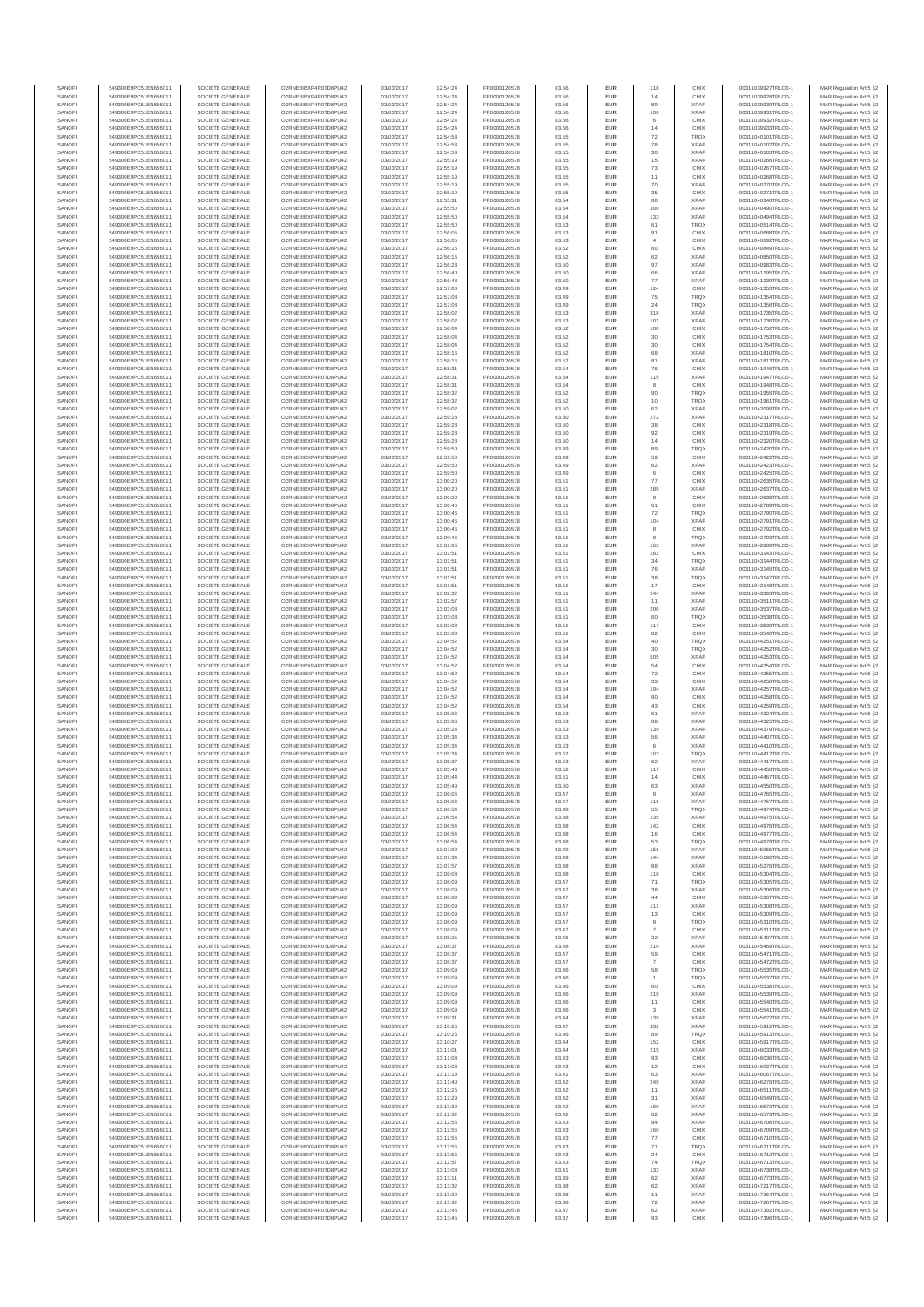| SANOFI<br>SANOFI       | 549300E9PC51EN656011<br>549300E9PC51EN656011 | SOCIETE GENERALE<br>SOCIETE GENERALE | O2RNE8IBXP4R0TD8PU42<br>O2RNE8IBXP4R0TD8PU42   | 03/03/2017<br>03/03/2017 | 13:13:45<br>13:13:58 | FR0000120578<br>FR0000120578 | 83.37<br>83.37 | <b>EUR</b><br>EUR        | 23<br>63             | CHIX<br><b>XPAR</b>        | 00311047398TRLO0-1<br>00311047463TRLO0-1 | MAR Regulation Art 5 §2                            |
|------------------------|----------------------------------------------|--------------------------------------|------------------------------------------------|--------------------------|----------------------|------------------------------|----------------|--------------------------|----------------------|----------------------------|------------------------------------------|----------------------------------------------------|
| SANOFI                 | 549300E9PC51EN656011                         | SOCIETE GENERALE                     | O2RNE8IBXP4R0TD8PU42                           | 03/03/2017               | 13:14:43             | FR0000120578                 | 83.37          | <b>EUR</b>               | 165                  | <b>XPAR</b>                | 00311047770TRLO0-1                       | MAR Regulation Art 5 §2<br>MAR Regulation Art 5 §2 |
| SANOFI                 | 549300E9PC51EN656011                         | SOCIETE GENERALE                     | O2RNE8IBXP4R0TD8PU42                           | 03/03/2017               | 13:14:43             | FR0000120578                 | 83.37          | EUR                      | 100                  | <b>XPAR</b>                | 00311047771TRLO0-1                       | MAR Regulation Art 5 §2                            |
| SANOFI<br>SANOFI       | 549300E9PC51EN656011<br>549300E9PC51EN656011 | SOCIETE GENERALE<br>SOCIETE GENERALE | O2RNE8IBXP4R0TD8PU42<br>O2RNE8IBXP4R0TD8PU42   | 03/03/2017<br>03/03/2017 | 13:14:43<br>13:14:44 | FR0000120578<br>FR0000120578 | 83.37<br>83.36 | <b>EUR</b><br>EUR        | 15<br>107            | <b>XPAR</b><br>CHIX        | 00311047772TRLO0-1<br>00311047775TRLO0-1 | MAR Regulation Art 5 §2<br>MAR Regulation Art 5 §2 |
| SANOFI                 | 549300E9PC51EN656011                         | SOCIETE GENERALE                     | O2RNE8IBXP4R0TD8PLI42                          | 03/03/2017               | 13:14:44             | FR0000120578                 | 83.36          | EUR                      | $70$                 | TRQX                       | 00311047776TRLO0-1                       | MAR Regulation Art 5 §2                            |
| SANOFI<br>SANOFI       | 549300E9PC51EN656011<br>549300E9PC51EN656011 | SOCIETE GENERALE<br>SOCIETE GENERALE | O2RNE8IBXP4R0TD8PU42<br>O2RNE8IBXP4R0TD8PU42   | 03/03/2017<br>03/03/2017 | 13:14:56<br>13:15:00 | FR0000120578<br>FR0000120578 | 83.36<br>83.35 | EUR<br>EUR               | 82<br>59             | <b>XPAR</b><br>CHIX        | 00311047847TRLO0-1<br>00311047896TRLO0-1 | MAR Regulation Art 5 §2<br>MAR Regulation Art 5 §2 |
| SANOFI                 | 549300E9PC51EN656011                         | SOCIETE GENERALE                     | O2RNE8IBXP4R0TD8PU42                           | 03/03/2017               | 13:15:00             | FR0000120578                 | 83.35          | <b>EUR</b>               | 62                   | <b>XPAR</b>                | 00311047897TRLO0-1                       | MAR Regulation Art 5 §2                            |
| SANOFI                 | 549300E9PC51EN656011                         | SOCIETE GENERALE                     | O2RNE8IBXP4R0TD8PU42<br>O2RNE8IBXP4R0TD8PLI42  | 03/03/2017               | 13:15:00             | FR0000120578                 | 83.35          | EUR                      | 14                   | CHIX                       | 00311047899TRLO0-1                       | MAR Regulation Art 5 §2                            |
| SANOFI<br>SANOFI       | 549300E9PC51EN656011<br>549300E9PC51EN656011 | SOCIETE GENERALE<br>SOCIETE GENERALE | O2RNE8IBXP4R0TD8PU42                           | 03/03/2017<br>03/03/2017 | 13:15:50<br>13:15:55 | FR0000120578<br>FR0000120578 | 83.38<br>83.39 | <b>EUR</b><br>EUR        | 125<br>273           | CHIX<br><b>XPAR</b>        | 00311048356TRLO0-1<br>00311048419TRLO0-1 | MAR Regulation Art 5 §2<br>MAR Regulation Art 5 §2 |
| SANOFI                 | 549300E9PC51EN656011                         | SOCIETE GENERALE                     | O2RNE8IBXP4R0TD8PU42                           | 03/03/2017               | 13:15:55             | FR0000120578                 | 83.39          | <b>EUR</b>               | 110                  | <b>XPAR</b>                | 00311048420TRLO0-1                       | MAR Regulation Art 5 §2                            |
| SANOFI<br>SANOFI       | 549300E9PC51EN656011<br>549300E9PC51EN656011 | SOCIETE GENERALE<br>SOCIETE GENERALE | O2RNE8IBXP4R0TD8PU42<br>O2RNE8IBXP4R0TD8PU42   | 03/03/2017<br>03/03/2017 | 13:15:55<br>13:16:34 | FR0000120578<br>FR0000120578 | 83.39<br>83.39 | EUR<br>EUR               | $21\,$<br>66         | <b>XPAR</b><br><b>TRQX</b> | 00311048421TRLO0-1<br>00311048722TRLO0-1 | MAR Regulation Art 5 §2<br>MAR Regulation Art 5 §2 |
| SANOFI                 | 549300E9PC51EN656011                         | SOCIETE GENERALE                     | O2RNE8IBXP4R0TD8PU42                           | 03/03/2017               | 13:16:34             | FR0000120578                 | 83.39          | EUR                      | 182                  | <b>XPAR</b>                | 00311048724TRLO0-1                       | MAR Regulation Art 5 §2                            |
| SANOFI                 | 549300E9PC51EN656011                         | SOCIETE GENERALE                     | O2RNE8IBXP4R0TD8PU42                           | 03/03/2017               | 13:16:34             | FR0000120578                 | 83.39          | EUR                      | 77                   | TRQX                       | 00311048725TRLO0-1                       | MAR Regulation Art 5 §2                            |
| SANOFI<br>SANOFI       | 549300E9PC51EN656011<br>549300E9PC51EN656011 | SOCIETE GENERALE<br>SOCIETE GENERALE | O2RNE8IBXP4R0TD8PU42<br>O2RNE8IBXP4R0TD8PU42   | 03/03/2017<br>03/03/2017 | 13:16:38<br>13:17:18 | FR0000120578<br>FR0000120578 | 83.38<br>83.39 | <b>EUR</b><br>EUR        | 22<br>72             | CHIX<br>TRQX               | 00311048760TRLO0-1<br>00311048975TRLO0-1 | MAR Regulation Art 5 §2<br>MAR Regulation Art 5 §2 |
| SANOFI                 | 549300E9PC51EN656011                         | SOCIETE GENERALE                     | O2RNE8IBXP4R0TD8PU42                           | 03/03/2017               | 13:17:18             | FR0000120578                 | 83.39          | <b>EUR</b>               | 63                   | <b>XPAR</b>                | 00311048976TRLO0-1                       | MAR Regulation Art 5 §2                            |
| SANOFI<br>SANOFI       | 549300E9PC51EN656011<br>549300E9PC51EN656011 | SOCIETE GENERALE<br>SOCIETE GENERALE | O2RNE8IBXP4R0TD8PU42<br>O2RNE8IBXP4R0TD8PU42   | 03/03/2017<br>03/03/2017 | 13:17:18<br>13:17:29 | FR0000120578<br>FR0000120578 | 83.39<br>83.39 | EUR<br><b>EUR</b>        | 159                  | TRQX<br><b>XPAR</b>        | 00311048977TRLO0-1<br>00311049131TRLO0-1 | MAR Regulation Art 5 §2<br>MAR Regulation Art 5 §2 |
| SANOFI                 | 549300E9PC51EN656011                         | SOCIETE GENERALE                     | O2RNE8IBXP4R0TD8PU42                           | 03/03/2017               | 13:17:40             | FR0000120578                 | 83.38          | EUR                      | 181                  | CHIX                       | 00311049224TRLO0-1                       | MAR Regulation Art 5 §2                            |
| SANOFI                 | 549300E9PC51EN656011<br>549300E9PC51EN656011 | SOCIETE GENERALE                     | O2RNE8IBXP4R0TD8PLI42                          | 03/03/2017               | 13:17:44             | FR0000120578                 | 83.37          | EUR                      | 91                   | CHIX                       | 00311049264TRLO0-1                       | MAR Regulation Art 5 §2                            |
| SANOFI<br>SANOFI       | 549300E9PC51EN656011                         | SOCIETE GENERALE<br>SOCIETE GENERALE | O2RNE8IBXP4R0TD8PU42<br>O2RNE8IBXP4R0TD8PU42   | 03/03/2017<br>03/03/2017 | 13:17:44<br>13:17:44 | FR0000120578<br>FR0000120578 | 83.37<br>83.37 | EUR<br>EUR               | 62<br>11             | <b>XPAR</b><br>CHIX        | 00311049265TRLO0-1<br>00311049266TRLO0-1 | MAR Regulation Art 5 §2<br>MAR Regulation Art 5 §2 |
| SANOFI                 | 549300E9PC51EN656011                         | SOCIETE GENERALE                     | O2RNE8IBXP4R0TD8PU42                           | 03/03/2017               | 13:18:31             | FR0000120578                 | 83.36          | <b>EUR</b>               | 70                   | <b>TRQX</b>                | 00311049539TRLO0-1                       | MAR Regulation Art 5 §2                            |
| SANOFI<br>SANOFI       | 549300E9PC51EN656011<br>549300E9PC51EN656011 | SOCIETE GENERALE<br>SOCIETE GENERALE | O2RNE8IBXP4R0TD8PU42<br>O2RNE8IBXP4R0TD8PU42   | 03/03/2017<br>03/03/2017 | 13:18:31<br>13:18:50 | FR0000120578<br>FR0000120578 | 83.36<br>83.35 | EUR<br><b>EUR</b>        | 361<br>50            | <b>XPAR</b><br><b>XPAR</b> | 00311049540TRLO0-1<br>00311049693TRLO0-1 | MAR Regulation Art 5 §2<br>MAR Regulation Art 5 §2 |
| SANOFI                 | 549300E9PC51EN656011                         | SOCIETE GENERALE                     | O2RNE8IBXP4R0TD8PU42                           | 03/03/2017               | 13:19:05             | FR0000120578                 | 83.35          | EUR                      |                      | <b>XPAR</b>                | 00311049789TRLO0-1                       | MAR Regulation Art 5 §2                            |
| SANOFI                 | 549300E9PC51EN656011                         | SOCIETE GENERALE                     | O2RNE8IBXP4R0TD8PU42                           | 03/03/2017               | 13:19:26             | FR0000120578                 | 83.35          | EUR                      | 154                  | CHIX                       | 00311049943TRLO0-1                       | MAR Regulation Art 5 §2                            |
| SANOFI<br>SANOFI       | 549300E9PC51EN656011<br>549300E9PC51EN656011 | SOCIETE GENERALE<br>SOCIETE GENERALE | O2RNE8IBXP4R0TD8PU42<br>O2RNE8IBXP4R0TD8PU42   | 03/03/2017<br>03/03/2017 | 13:19:26<br>13:19:26 | FR0000120578<br>FR0000120578 | 83.35<br>83.35 | EUR<br>EUR               | 74<br>42             | TRQX<br><b>XPAR</b>        | 00311049944TRLO0-1<br>00311049945TRLO0-1 | MAR Regulation Art 5 §2<br>MAR Regulation Art 5 §2 |
| SANOFI                 | 549300E9PC51EN656011                         | SOCIETE GENERALE                     | O2RNE8IBXP4R0TD8PU42                           | 03/03/2017               | 13:19:26             | FR0000120578                 | 83.35          | EUR                      | 100                  | CHIX                       | 00311049946TRLO0-1                       | MAR Regulation Art 5 §2                            |
| SANOFI<br>SANOFI       | 549300E9PC51EN656011<br>549300E9PC51EN656011 | SOCIETE GENERALE<br>SOCIETE GENERALE | O2RNE8IBXP4R0TD8PU42<br>O2RNE8IBXP4R0TD8PU42   | 03/03/2017<br>03/03/2017 | 13:19:26<br>13:19:42 | FR0000120578<br>FR0000120578 | 83.35<br>83.33 | EUR<br><b>EUR</b>        | 444                  | CHIX<br><b>XPAR</b>        | 00311049947TRLO0-1<br>00311050026TRLO0-1 | MAR Regulation Art 5 §2<br>MAR Regulation Art 5 §2 |
| SANOFI                 | 549300E9PC51EN656011                         | SOCIETE GENERALE                     | O2RNE8IBXP4R0TD8PU42                           | 03/03/2017               | 13:20:09             | FR0000120578                 | 83.34          | EUR                      | 20                   | <b>XPAR</b>                | 00311050218TRLO0-1                       | MAR Regulation Art 5 §2                            |
| SANOFI<br>SANOFI       | 549300E9PC51EN656011<br>549300E9PC51EN656011 | SOCIETE GENERALE<br>SOCIETE GENERALE | O2RNE8IBXP4R0TD8PU42                           | 03/03/2017<br>03/03/2017 | 13:20:10<br>13:20:13 | FR0000120578<br>FR0000120578 | 83.34<br>83.35 | <b>EUR</b><br>EUR        | 136<br>191           | <b>XPAR</b><br><b>XPAR</b> | 00311050231TRLO0-1                       | MAR Regulation Art 5 §2<br>MAR Regulation Art 5 §2 |
| SANOFI                 | 549300E9PC51EN656011                         | SOCIETE GENERALE                     | O2RNE8IBXP4R0TD8PU42<br>O2RNE8IBXP4R0TD8PU42   | 03/03/2017               | 13:20:41             | FR0000120578                 | 83.34          | EUR                      | 149                  | CHIX                       | 00311050290TRLO0-1<br>00311050508TRLO0-1 | MAR Regulation Art 5 §2                            |
| SANOFI                 | 549300E9PC51EN656011                         | SOCIETE GENERALE                     | O2RNE8IBXP4R0TD8PU42                           | 03/03/2017               | 13:20:41             | FR0000120578                 | 83.34          | EUR                      | 40                   | CHIX                       | 00311050509TRLO0-1                       | MAR Regulation Art 5 §2                            |
| SANOFI<br>SANOFI       | 549300E9PC51EN656011<br>549300E9PC51EN656011 | SOCIETE GENERALE<br>SOCIETE GENERALE | O2RNE8IBXP4R0TD8PU42<br>O2RNESIBXP4R0TD8PLI42  | 03/03/2017<br>03/03/2017 | 13:20:41<br>13:20:43 | FR0000120578<br>FR0000120578 | 83.34<br>83.33 | EUR<br>EUR               | 62<br>101            | <b>XPAR</b><br>TRQX        | 00311050510TRLO0-1<br>00311050515TRLO0-1 | MAR Regulation Art 5 §2<br>MAR Regulation Art 5 §2 |
| SANOFI                 | 549300E9PC51EN656011                         | SOCIETE GENERALE                     | O2RNE8IBXP4R0TD8PU42                           | 03/03/2017               | 13:21:22             | FR0000120578                 | 83.34          | EUR                      | 268                  | <b>XPAR</b>                | 00311050768TRLO0-1                       | MAR Regulation Art 5 §2                            |
| SANOFI<br>SANOFI       | 549300E9PC51EN656011<br>549300E9PC51EN656011 | SOCIETE GENERALE<br>SOCIETE GENERALE | O2RNE8IBXP4R0TD8PLI42<br>O2RNE8IBXP4R0TD8PU42  | 03/03/2017<br>03/03/2017 | 13:21:22<br>13:21:46 | FR0000120578<br>FR0000120578 | 83.34<br>83.33 | <b>EUR</b><br>EUR        | 42<br>204            | <b>XPAR</b><br>CHIX        | 00311050772TRLO0-1<br>00311050936TRLO0-  | MAR Regulation Art 5 §2<br>MAR Regulation Art 5 §2 |
| SANOFI                 | 549300E9PC51EN656011                         | SOCIETE GENERALE                     | O2RNE8IBXP4R0TD8PU42                           | 03/03/2017               | 13:21:46             | FR0000120578                 | 83.33          | <b>EUR</b>               | 70                   | <b>XPAR</b>                | 00311050939TRLO0-1                       | MAR Regulation Art 5 §2                            |
| SANOFI                 | 549300E9PC51EN656011                         | SOCIETE GENERALE                     | O2RNE8IBXP4R0TD8PU42                           | 03/03/2017               | 13:21:46             | FR0000120578                 | 83.33          | EUR                      | 100                  | <b>XPAR</b>                | 00311050940TRLO0-1                       | MAR Regulation Art 5 §2                            |
| SANOFI<br>SANOFI       | 549300E9PC51EN656011<br>549300E9PC51EN656011 | SOCIETE GENERALE<br>SOCIETE GENERALE | O2RNE8IBXP4R0TD8PLI42<br>O2RNE8IBXP4R0TD8PU42  | 03/03/2017<br>03/03/2017 | 13:21:58<br>13:21:58 | FR0000120578<br>FR0000120578 | 83.32<br>83.32 | EUR<br>EUR               | $77\,$<br>183        | TRQX<br><b>XPAR</b>        | 00311051036TRLO0-1<br>00311051039TRLO0-1 | MAR Regulation Art 5 §2<br>MAR Regulation Art 5 §2 |
| SANOFI                 | 549300E9PC51EN656011                         | SOCIETE GENERALE                     | O2RNE8IBXP4R0TD8PU42                           | 03/03/2017               | 13:21:58             | FR0000120578                 | 83.32          | EUR                      | 24                   | TRQX                       | 00311051041TRLO0-1                       | MAR Regulation Art 5 §2                            |
| SANOFI<br>SANOFI       | 549300E9PC51EN656011<br>549300E9PC51EN656011 | SOCIETE GENERALE<br>SOCIETE GENERALE | O2RNE8IBXP4R0TD8PU42<br>O2RNE8IBXP4R0TD8PU42   | 03/03/2017<br>03/03/2017 | 13:22:03<br>13:22:18 | FR0000120578<br>FR0000120578 | 83.30<br>83.30 | <b>EUR</b><br>EUR        | $\overline{4}$<br>95 | <b>XPAR</b><br>CHIX        | 00311051069TRLO0-1<br>00311051151TRLO0-1 | MAR Regulation Art 5 §2<br>MAR Regulation Art 5 §2 |
| SANOFI                 | 549300E9PC51EN656011                         | SOCIETE GENERALE                     | O2RNE8IBXP4R0TD8PU42                           | 03/03/2017               | 13:22:18             | FR0000120578                 | 83.30          | <b>EUR</b>               | 141                  | <b>XPAR</b>                | 00311051152TRLO0-1                       | MAR Regulation Art 5 §2                            |
| SANOFI                 | 549300E9PC51EN656011                         | SOCIETE GENERALE                     | O2RNE8IBXP4R0TD8PU42                           | 03/03/2017               | 13:23:24             | FR0000120578                 | 83.32          | EUR                      | 502                  | <b>XPAR</b>                | 00311051450TRLO0-1                       | MAR Regulation Art 5 §2                            |
| SANOFI<br>SANOFI       | 549300E9PC51EN656011<br>549300E9PC51EN656011 | SOCIETE GENERALE<br>SOCIETE GENERALE | O2RNE8IBXP4R0TD8PU42<br>O2RNE8IBXP4R0TD8PU42   | 03/03/2017<br>03/03/2017 | 13:23:24<br>13:23:24 | FR0000120578<br>FR0000120578 | 83.31<br>83.31 | EUR<br>EUR               | 161<br>93            | CHIX<br>TRQX               | 00311051454TRLO0-1<br>00311051460TRLO0-1 | MAR Regulation Art 5 §2<br>MAR Regulation Art 5 §2 |
| SANOFI                 | 549300E9PC51EN656011                         | SOCIETE GENERALE                     | O2RNE8IBXP4R0TD8PU42                           | 03/03/2017               | 13:23:30             | FR0000120578                 | 83.32          | EUR                      | 83                   | <b>XPAR</b>                | 00311051574TRLO0-1                       | MAR Regulation Art 5 §2                            |
| SANOFI<br>SANOFI       | 549300E9PC51EN656011<br>549300E9PC51EN656011 | SOCIETE GENERALE<br>SOCIETE GENERALE | O2RNE8IBXP4R0TD8PU42<br>O2RNE8IBXP4R0TD8PU42   | 03/03/2017<br>03/03/2017 | 13:23:40             | FR0000120578<br>FR0000120578 | 83.33<br>83.32 | EUR<br>EUR               | 85<br>95             | <b>XPAR</b><br>CHIX        | 00311051675TRLO0-1<br>00311051797TRLO0-1 | MAR Regulation Art 5 §2<br>MAR Regulation Art 5 §2 |
| SANOFI                 | 549300E9PC51EN656011                         | SOCIETE GENERALE                     | O2RNE8IBXP4R0TD8PU42                           | 03/03/2017               | 13:23:56<br>13:23:56 | FR0000120578                 | 83.32          | <b>EUR</b>               | 55                   | <b>TRQX</b>                | 00311051800TRLO0-1                       | MAR Regulation Art 5 §2                            |
| SANOFI                 | 549300E9PC51EN656011                         | SOCIETE GENERALE                     | O2RNE8IBXP4R0TD8PU42                           | 03/03/2017               | 13:23:56             | FR0000120578                 | 83.32          | EUR                      | 63                   | <b>XPAR</b>                | 00311051803TRLO0-1                       | MAR Regulation Art 5 §2                            |
| SANOFI<br>SANOFI       | 549300E9PC51EN656011<br>549300E9PC51EN656011 | SOCIETE GENERALE<br>SOCIETE GENERALE | O2RNE8IBXP4R0TD8PU42<br>O2RNE8IBXP4R0TD8PU42   | 03/03/2017<br>03/03/2017 | 13:23:56<br>13:24:35 | FR0000120578<br>FR0000120578 | 83.32<br>83.31 | <b>EUR</b><br>EUR        | 23<br>78             | CHIX<br>CHIX               | 00311051808TRLO0-1<br>00311052050TRLO0-1 | MAR Regulation Art 5 §2<br>MAR Regulation Art 5 §2 |
| SANOFI                 | 549300E9PC51EN656011                         | SOCIETE GENERALE                     | O2RNE8IBXP4R0TD8PU42                           | 03/03/2017               | 13:24:35             | FR0000120578                 | 83.31          | <b>EUR</b>               | 74                   | <b>XPAR</b>                | 00311052051TRLO0-1                       | MAR Regulation Art 5 §2                            |
| SANOFI<br>SANOFI       | 549300E9PC51EN656011<br>549300E9PC51EN656011 | SOCIETE GENERALE<br>SOCIETE GENERALE | O2RNE8IBXP4R0TD8PU42<br>O2RNE8IBXP4R0TD8PU42   | 03/03/2017<br>03/03/2017 | 13:25:15             | FR0000120578<br>FR0000120578 | 83.31<br>83.30 | EUR<br>EUR               | 564<br>125           | <b>XPAR</b><br>CHIX        | 00311052203TRLO0-1                       | MAR Regulation Art 5 §2<br>MAR Regulation Art 5 §2 |
| SANOFI                 | 549300E9PC51EN656011                         | SOCIETE GENERALE                     | O2RNE8IBXP4R0TD8PU42                           | 03/03/2017               | 13:25:15<br>13:25:15 | FR0000120578                 | 83.30          | EUR                      | 94                   | TRQX                       | 00311052209TRLO0-1<br>00311052213TRLO0-1 | MAR Regulation Art 5 §2                            |
| SANOFI                 | 549300E9PC51EN656011                         | SOCIETE GENERALE                     | O2RNE8IBXP4R0TD8PU42                           | 03/03/2017               | 13:25:15             | FR0000120578                 | 83.30          | EUR                      | 20                   | CHIX                       | 00311052214TRLO0-1                       | MAR Regulation Art 5 §2                            |
| SANOFI<br>SANOFI       | 549300E9PC51EN656011<br>549300E9PC51EN656011 | SOCIETE GENERALE<br>SOCIETE GENERALE | O2RNE8IBXP4R0TD8PU42<br>O2RNE8IBXP4R0TD8PU42   | 03/03/2017<br>03/03/2017 | 13:25:15<br>13:25:24 | FR0000120578<br>FR0000120578 | 83.30<br>83.28 | <b>EUR</b><br>EUR        | 10<br>62             | <b>TRQX</b><br><b>XPAR</b> | 00311052217TRLO0-1<br>00311052354TRLO0-1 | MAR Regulation Art 5 §2<br>MAR Regulation Art 5 §2 |
| SANOFI                 | 549300E9PC51EN656011                         | SOCIETE GENERALE                     | O2RNE8IBXP4R0TD8PU42                           | 03/03/2017               | 13:25:35             | FR0000120578                 | 83.27          | <b>EUR</b>               | 61                   | CHIX                       | 00311052424TRLO0-1                       | MAR Regulation Art 5 §2                            |
| SANOFI                 | 549300E9PC51EN656011                         | SOCIETE GENERALE                     | O2RNE8IBXP4R0TD8PU42                           | 03/03/2017               | 13:25:35             | FR0000120578                 | 83.27          | EUR                      | 68                   | <b>XPAR</b>                | 00311052425TRLO0-1                       | MAR Regulation Art 5 §2                            |
| SANOFI<br>SANOFI       | 549300E9PC51EN656011<br>549300E9PC51EN656011 | SOCIETE GENERALE<br>SOCIETE GENERALE | O2RNE8IBXP4R0TD8PU42<br>O2RNE8IBXP4R0TD8PU42   | 03/03/2017<br>03/03/2017 | 13:26:22<br>13:26:22 | FR0000120578<br>FR0000120578 | 83.27<br>83.27 | EUR<br>EUR               | 75<br>361            | <b>TRQX</b><br><b>XPAR</b> | 00311052679TRLO0-1<br>00311052682TRLO0-1 | MAR Regulation Art 5 §2<br>MAR Regulation Art 5 §2 |
| SANOFI                 | 549300E9PC51EN656011                         | SOCIETE GENERALE                     | O2RNESIBXP4R0TD8PLI42                          | 03/03/2017               | 13:26:32             | FR0000120578                 | 83.27          | EUR                      | 92                   | <b>XPAR</b>                | 00311052850TRLO0-1                       | MAR Regulation Art 5 §2                            |
| SANOFI<br>SANOFI       | 549300E9PC51EN656011<br>549300E9PC51EN656011 | SOCIETE GENERALE<br>SOCIETE GENERALE | O2RNESIBXP4R0TD8PLI42<br>O2RNE8IBXP4R0TD8PU42  | 03/03/2017<br>03/03/2017 | 13:26:32<br>13:26:32 | FR0000120578<br>FR0000120578 | 83.27<br>83.27 | EUR<br>EUR               | 132<br>16            | CHIX<br>CHIX               | 00311052852TRLO0-1<br>00311052853TRLO0-1 | MAR Regulation Art 5 §2<br>MAR Regulation Art 5 §2 |
| SANOFI                 | 549300E9PC51EN656011                         | SOCIETE GENERALE                     | O2RNE8IBXP4R0TD8PLI42                          | 03/03/2017               | 13:26:46             | FR0000120578                 | 83.26          | <b>EUR</b>               | 103                  | <b>XPAR</b>                | 00311052991TRLO0-1                       | MAR Regulation Art 5 §2                            |
| SANOFI                 | 549300E9PC51EN656011                         | SOCIETE GENERALE                     | O2RNE8IBXP4R0TD8PU42                           | 03/03/2017               | 13:27:36             | FR0000120578                 | 83.28          | EUR                      | 160                  | CHIX                       | 00311053296TRLO0-1                       | MAR Regulation Art 5 §2                            |
| SANOFI<br>SANOFI       | 549300E9PC51EN656011<br>549300E9PC51EN656011 | SOCIETE GENERALE<br>SOCIETE GENERALE | O2RNE8IBXP4R0TD8PU42<br>O2RNE8IBXP4R0TD8PU42   | 03/03/2017<br>03/03/2017 | 13:27:36<br>13:27:36 | FR0000120578<br>FR0000120578 | 83.28<br>83.28 | <b>EUR</b><br>EUR        | 388<br>19            | <b>XPAR</b><br>CHIX        | 00311053299TRLO0-1<br>00311053300TRLO0-1 | MAR Regulation Art 5 §2<br>MAR Regulation Art 5 §2 |
| SANOFI                 | 549300E9PC51EN656011                         | SOCIETE GENERALE                     | O2RNE8IBXP4R0TD8PU42                           | 03/03/2017               | 13:28:41             | FR0000120578                 | 83.29          | EUR                      | 81                   | CHIX                       | 00311053519TRLO0-1                       | MAR Regulation Art 5 §2                            |
| SANOFI<br>SANOFI       | 549300E9PC51EN656011<br>549300E9PC51EN656011 | SOCIETE GENERALE<br>SOCIETE GENERALE | O2RNE8IBXP4R0TD8PU42<br>O2RNE8IBXP4R0TD8PLI42  | 03/03/2017<br>03/03/2017 | 13:28:41<br>13:28:41 | FR0000120578<br>FR0000120578 | 83.29<br>83.29 | EUR<br>EUR               | 81<br>170            | CHIX<br><b>XPAR</b>        | 00311053520TRLO0-1<br>00311053521TRLO0-1 | MAR Regulation Art 5 §2<br>MAR Regulation Art 5 §2 |
| SANOFI                 | 549300E9PC51EN656011                         | SOCIETE GENERALE                     | O2RNE8IBXP4R0TD8PU42                           | 03/03/2017               | 13:28:41             | FR0000120578                 | 83.29          | <b>EUR</b>               | 282                  | <b>XPAR</b>                | 00311053522TRLO0-1                       | MAR Regulation Art 5 §2                            |
| <b>SANOF</b><br>SANOFI | 549300E9PC51EN656011<br>549300E9PC51EN656011 | SOCIETE GENERALE<br>SOCIETE GENERALE | O2RNE8IBXP4R0TD8PU42<br>O2RNE8IBXP4R0TD8PU42   | 03/03/2017<br>03/03/2017 | 13:28:41<br>13:29:24 | FR0000120578<br>FR0000120578 | 83.29<br>83.28 | EUR<br><b>EUR</b>        | 17<br>10             | CHIX<br><b>XPAR</b>        | 00311053523TRLO0-<br>00311053753TRLO0-1  | MAR Regulation Art 5 §2<br>MAR Regulation Art 5 §2 |
| SANOFI                 | 549300E9PC51EN656011                         | SOCIETE GENERALE                     | O2RNE8IBXP4R0TD8PU42                           | 03/03/2017               | 13:29:34             | FR0000120578                 | 83.28          | EUR                      | 291                  | <b>XPAR</b>                | 00311053810TRLO0-1                       | MAR Regulation Art 5 §2                            |
| SANOFI                 | 549300E9PC51EN656011                         | SOCIETE GENERALE                     | O2RNE8IBXP4R0TD8PU42                           | 03/03/2017               | 13:31:14             | FR0000120578                 | 83.32          | <b>EUR</b>               | 123                  | CHIX                       | 00311054299TRLO0-1                       | MAR Regulation Art 5 §2                            |
| SANOFI<br>SANOFI       | 549300E9PC51EN656011<br>549300E9PC51EN656011 | SOCIETE GENERALE<br>SOCIETE GENERALE | O2RNE8IBXP4R0TD8PU42<br>O2RNE8IBXP4R0TD8PU42   | 03/03/2017<br>03/03/2017 | 13:31:14<br>13:31:14 | FR0000120578<br>FR0000120578 | 83.32<br>83.32 | EUR<br>EUR               | 510<br>53            | <b>XPAR</b><br><b>XPAR</b> | 00311054300TRLO0-1<br>00311054303TRLO0-1 | MAR Regulation Art 5 §2<br>MAR Regulation Art 5 §2 |
| SANOFI                 | 549300E9PC51EN656011                         | SOCIETE GENERALE                     | O2RNE8IBXP4R0TD8PU42                           | 03/03/2017               | 13:31:14             | FR0000120578                 | 83.32          | EUR                      | 244                  | CHIX                       | 00311054304TRLO0-1                       | MAR Regulation Art 5 §2                            |
| SANOFI<br>SANOFI       | 549300E9PC51EN656011<br>549300E9PC51EN656011 | SOCIETE GENERALE<br>SOCIETE GENERALE | O2RNESIBXP4R0TD8PLI42<br>O2RNE8IBXP4R0TD8PLI42 | 03/03/2017<br>03/03/2017 | 13:31:52<br>13:31:52 | FR0000120578<br>FR0000120578 | 83.32<br>83.32 | EUR<br><b>EUR</b>        | 116<br>25            | CHIX<br>CHIX               | 00311054538TRLO0-1<br>00311054541TRLO0-1 | MAR Regulation Art 5 §2<br>MAR Regulation Art 5 §2 |
| SANOFI                 | 549300E9PC51EN656011                         | SOCIETE GENERALE                     | O2RNE8IBXP4R0TD8PU42                           | 03/03/2017               | 13:31:52             | FR0000120578                 | 83.32          | EUR                      | 294                  | <b>XPAR</b>                | 00311054543TRLO0-1                       | MAR Regulation Art 5 §2                            |
| SANOFI                 | 549300E9PC51EN656011                         | SOCIETE GENERALE                     | O2RNE8IBXP4R0TD8PLI42                          | 03/03/2017               | 13:31:52             | FR0000120578                 | 83.32          | <b>EUR</b>               | 200                  | <b>XPAR</b>                | 00311054544TRLO0-1                       | MAR Regulation Art 5 §2                            |
| SANOFI<br>SANOFI       | 549300E9PC51EN656011<br>549300E9PC51EN656011 | SOCIETE GENERALE<br>SOCIETE GENERALE | O2RNE8IBXP4R0TD8PU42<br>O2RNE8IBXP4R0TD8PU42   | 03/03/2017<br>03/03/2017 | 13:31:52<br>13:31:52 | FR0000120578<br>FR0000120578 | 83.32<br>83.32 | EUR<br>EUR               | 53<br>163            | <b>XPAR</b><br>CHIX        | 00311054545TRLO0-1<br>00311054546TRLO0-1 | MAR Regulation Art 5 §2<br>MAR Regulation Art 5 §2 |
| SANOFI                 | 549300E9PC51EN656011                         | SOCIETE GENERALE                     | O2RNE8IBXP4R0TD8PU42                           | 03/03/2017               | 13:31:52             | FR0000120578                 | 83.32          | EUR                      | 11                   | CHIX                       | 00311054547TRLO0-1                       | MAR Regulation Art 5 §2                            |
| SANOFI<br>SANOFI       | 549300E9PC51EN656011<br>549300E9PC51EN656011 | SOCIETE GENERALE<br>SOCIETE GENERALE | O2RNESIBXP4R0TD8PLI42<br>O2RNE8IBXP4R0TD8PU42  | 03/03/2017<br>03/03/2017 | 13:32:24<br>13:32:29 | FR0000120578<br>FR0000120578 | 83.35<br>83.33 | EUR<br>EUR               | 572<br>100           | <b>XPAR</b><br>CHIX        | 00311054875TRLO0-1<br>00311054924TRLO0-1 | MAR Regulation Art 5 §2<br>MAR Regulation Art 5 §2 |
| SANOFI                 | 549300E9PC51EN656011                         | SOCIETE GENERALE                     | O2RNE8IBXP4R0TD8PU42                           | 03/03/2017               | 13:32:29             | FR0000120578                 | 83.33          | EUR                      | $\overline{2}$       | CHIX                       | 00311054928TRLO0-1                       | MAR Regulation Art 5 §2                            |
| SANOFI<br>SANOFI       | 549300E9PC51EN656011<br>549300E9PC51EN656011 | SOCIETE GENERALE<br>SOCIETE GENERALE | O2RNE8IBXP4R0TD8PU42<br>O2RNE8IBXP4R0TD8PU42   | 03/03/2017<br>03/03/2017 | 13:32:29<br>13:33:58 | FR0000120578<br>FR0000120578 | 83.33<br>83.36 | <b>EUR</b><br>EUR        | 19<br>563            | CHIX<br><b>XPAR</b>        | 00311054930TRLO0-1<br>00311055322TRLO0-1 | MAR Regulation Art 5 §2<br>MAR Regulation Art 5 §2 |
| SANOFI                 | 549300E9PC51EN656011                         | SOCIETE GENERALE                     | O2RNE8IBXP4R0TD8PLI42                          | 03/03/2017               | 13:33:58             | FR0000120578                 | 83.36          | <b>EUR</b>               | 177                  | CHIX                       | 00311055325TRLO0-1                       | MAR Regulation Art 5 §2                            |
| SANOFI<br>SANOFI       | 549300E9PC51EN656011<br>549300E9PC51EN656011 | SOCIETE GENERALE<br>SOCIETE GENERALE | O2RNE8IBXP4R0TD8PU42<br>O2RNESIBXP4R0TD8PLI42  | 03/03/2017<br>03/03/2017 | 13:33:58<br>13:33:58 | FR0000120578<br>FR0000120578 | 83.36          | EUR<br>EUR               | 19<br>100            | CHIX<br>CHIX               | 00311055326TRLO0-1<br>00311055327TRLO0-1 | MAR Regulation Art 5 §2<br>MAR Regulation Art 5 §2 |
| SANOFI                 | 549300E9PC51EN656011                         | SOCIETE GENERALE                     | O2RNE8IBXP4R0TD8PU42                           | 03/03/2017               | 13:33:58             | FR0000120578                 | 83.36<br>83.36 | EUR                      | 84                   | CHIX                       | 00311055328TRLO0-1                       | MAR Regulation Art 5 §2                            |
| SANOFI                 | 549300E9PC51EN656011                         | SOCIETE GENERALE                     | O2RNESIBXP4R0TD8PLI42                          | 03/03/2017               | 13:33:58             | FR0000120578                 | 83.36          | EUR                      | 19                   | CHIX                       | 00311055329TRLO0-1                       | MAR Regulation Art 5 §2                            |
| SANOFI<br>SANOFI       | 549300E9PC51EN656011<br>549300E9PC51EN656011 | SOCIETE GENERALE<br>SOCIETE GENERALE | O2RNE8IBXP4R0TD8PU42<br>O2RNE8IBXP4R0TD8PU42   | 03/03/2017<br>03/03/2017 | 13:33:59<br>13:34:21 | FR0000120578<br>FR0000120578 | 83.36<br>83.40 | EUR<br>EUR               | 11<br>64             | <b>TRQX</b><br><b>XPAR</b> | 00311055346TRLO0-1<br>00311055498TRLO0-1 | MAR Regulation Art 5 §2<br>MAR Regulation Art 5 §2 |
| SANOFI                 | 549300E9PC51EN656011                         | SOCIETE GENERALE                     | O2RNE8IBXP4R0TD8PU42                           | 03/03/2017               | 13:34:21             | FR0000120578                 | 83.40          | <b>EUR</b>               | 195                  | <b>XPAR</b>                | 00311055499TRLO0-1                       | MAR Regulation Art 5 §2                            |
| SANOFI                 | 549300E9PC51EN656011                         | SOCIETE GENERALE                     | O2RNE8IBXP4R0TD8PU42                           | 03/03/2017               | 13:34:21             | FR0000120578                 | 83.40          | EUR                      | 292                  | <b>XPAR</b>                | 00311055500TRLO0-1                       | MAR Regulation Art 5 §2                            |
| SANOFI<br>SANOFI       | 549300E9PC51EN656011<br>549300E9PC51EN656011 | SOCIETE GENERALE<br>SOCIETE GENERALE | O2RNE8IBXP4R0TD8PU42<br>O2RNE8IBXP4R0TD8PU42   | 03/03/2017<br>03/03/2017 | 13:34:21<br>13:34:21 | FR0000120578<br>FR0000120578 | 83.40<br>83.40 | <b>EUR</b><br><b>EUR</b> | 12<br>84             | CHIX<br>CHIX               | 00311055501TRLO0-1<br>00311055502TRLO0-1 | MAR Regulation Art 5 §2<br>MAR Regulation Art 5 §2 |
| SANOFI                 | 549300E9PC51EN656011                         | SOCIETE GENERALE                     | O2RNE8IBXP4R0TD8PU42                           | 03/03/2017               | 13:34:21             | FR0000120578                 | 83.40          | EUR                      | $13\,$               | CHIX                       | 00311055503TRLO0-1                       | MAR Regulation Art 5 §2                            |
| SANOFI<br>SANOFI       | 549300E9PC51EN656011<br>549300E9PC51EN656011 | SOCIETE GENERALE<br>SOCIETE GENERALE | O2RNE8IBXP4R0TD8PU42<br>O2RNE8IBXP4R0TD8PU42   | 03/03/2017<br>03/03/2017 | 13:35:24<br>13:35:24 | FR0000120578<br>FR0000120578 | 83.41<br>83.41 | EUR<br>EUR               | 137<br>477           | CHIX<br><b>XPAR</b>        | 00311055852TRLO0-1<br>00311055853TRLO0-1 | MAR Regulation Art 5 §2<br>MAR Regulation Art 5 §2 |
| SANOFI                 | 549300E9PC51EN656011                         | SOCIETE GENERALE                     | O2RNE8IBXP4R0TD8PU42                           | 03/03/2017               | 13:35:24             | FR0000120578                 | 83.40          | <b>EUR</b>               | 106                  | <b>TROX</b>                | 00311055854TRLO0-1                       | MAR Regulation Art 5 §2                            |
| SANOFI                 | 549300E9PC51EN656011                         | SOCIETE GENERALE                     | O2RNE8IBXP4R0TD8PU42                           | 03/03/2017               | 13:35:24             | FR0000120578                 | 83.41          | EUR                      | 100                  | CHIX                       | 00311055855TRLO0-1                       | MAR Regulation Art 5 §2                            |
| SANOFI<br>SANOFI       | 549300E9PC51EN656011<br>549300E9PC51EN656011 | SOCIETE GENERALE<br>SOCIETE GENERALE | O2RNE8IBXP4R0TD8PU42<br>O2RNE8IBXP4R0TD8PU42   | 03/03/2017<br>03/03/2017 | 13:35:24<br>13:35:33 | FR0000120578<br>FR0000120578 | 83.41<br>83.41 | <b>EUR</b><br>EUR        | 26<br>46             | CHIX<br>TRQX               | 00311055856TRLO0-1<br>00311055904TRLO0-1 | MAR Regulation Art 5 §2<br>MAR Regulation Art 5 §2 |
| SANOFI                 | 549300E9PC51EN656011                         | SOCIETE GENERALE                     | O2RNE8IBXP4R0TD8PU42                           | 03/03/2017               | 13:35:50             | FR0000120578                 | 83.40          | <b>EUR</b>               | 62                   | CHIX                       | 00311056037TRLO0-1                       | MAR Regulation Art 5 §2                            |
| SANOFI<br>SANOFI       | 549300E9PC51EN656011<br>549300E9PC51EN656011 | SOCIETE GENERALE<br>SOCIETE GENERALE | O2RNE8IBXP4R0TD8PU42<br>O2RNE8IBXP4R0TD8PU42   | 03/03/2017<br>03/03/2017 | 13:35:50<br>13:35:50 | FR0000120578<br>FR0000120578 | 83.40<br>83.40 | EUR<br>EUR               | 164<br>533           | <b>TRQX</b><br><b>XPAR</b> | 00311056039TRLO0-1<br>00311056043TRLO0-1 | MAR Regulation Art 5 §2<br>MAR Regulation Art 5 §2 |
| SANOFI                 | 549300E9PC51EN656011                         | SOCIETE GENERALE                     | O2RNE8IBXP4R0TD8PU42                           | 03/03/2017               | 13:35:50             | FR0000120578                 | 83.40          | EUR                      | 61                   | CHIX                       | 00311056045TRLO0-1                       | MAR Regulation Art 5 §2                            |
| SANOFI                 | 549300E9PC51EN656011                         | SOCIETE GENERALE                     | O2RNE8IBXP4R0TD8PU42                           | 03/03/2017               | 13:35:50             | FR0000120578                 | 83.40          | EUR                      | 6                    | <b>TROX</b>                | 00311056047TRLO0-1                       | MAR Regulation Art 5 §2                            |
| SANOFI<br>SANOFI       | 549300E9PC51EN656011<br>549300E9PC51EN656011 | SOCIETE GENERALE<br>SOCIETE GENERALE | O2RNE8IBXP4R0TD8PU42<br>O2RNE8IBXP4R0TD8PU42   | 03/03/2017<br>03/03/2017 | 13:35:50<br>13:35:50 | FR0000120578<br>FR0000120578 | 83.40<br>83.40 | <b>EUR</b><br>EUR        | 100<br>23            | <b>TROX</b><br>TRQX        | 00311056048TRLO0-1<br>00311056050TRLO0-1 | MAR Regulation Art 5 §2<br>MAR Regulation Art 5 §2 |
| SANOFI                 | 549300E9PC51EN656011                         | SOCIETE GENERALE                     | O2RNE8IBXP4R0TD8PU42                           | 03/03/2017               | 13:36:22             | FR0000120578                 | 83.41          | <b>EUR</b>               | 119                  | CHIX                       | 00311056310TRLO0-1                       | MAR Regulation Art 5 §2                            |
| SANOFI<br>SANOFI       | 549300E9PC51EN656011<br>549300E9PC51EN656011 | SOCIETE GENERALE<br>SOCIETE GENERALE | O2RNE8IBXP4R0TD8PU42<br>O2RNE8IBXP4R0TD8PU42   | 03/03/2017<br>03/03/2017 | 13:36:22<br>13:36:22 | FR0000120578<br>FR0000120578 | 83.41<br>83.41 | EUR<br>EUR               | 385<br>13            | <b>XPAR</b><br>CHIX        | 00311056311TRLO0-1<br>00311056312TRLO0-1 | MAR Regulation Art 5 §2<br>MAR Regulation Art 5 §2 |
| SANOFI                 | 549300E9PC51EN656011                         | SOCIETE GENERALE                     | O2RNE8IBXP4R0TD8PU42                           | 03/03/2017               | 13:36:23             | FR0000120578                 | 83.40          | EUR                      | $\sqrt{73}$          | <b>TRQX</b>                | 00311056342TRLO0-1                       | MAR Regulation Art 5 §2                            |
| SANOFI                 | 549300E9PC51EN656011                         | SOCIETE GENERALE                     | O2RNE8IBXP4R0TD8PU42                           | 03/03/2017               | 13:36:23             | FR0000120578                 | 83.40          | EUR                      | 86                   | TRQX                       | 00311056351TRLO0-1                       | MAR Regulation Art 5 §2                            |
| SANOFI<br>SANOFI       | 549300E9PC51EN656011<br>549300E9PC51EN656011 | SOCIETE GENERALE<br>SOCIETE GENERALE | O2RNE8IBXP4R0TD8PU42<br>O2RNE8IBXP4R0TD8PU42   | 03/03/2017<br>03/03/2017 | 13:36:42<br>13:37:07 | FR0000120578<br>FR0000120578 | 83.43<br>83.43 | EUR<br>EUR               | 133<br>109           | <b>XPAR</b><br>CHIX        | 00311056510TRLO0-1<br>00311056679TRLO0-1 | MAR Regulation Art 5 §2<br>MAR Regulation Art 5 §2 |
| SANOFI                 | 549300E9PC51EN656011                         | SOCIETE GENERALE                     | O2RNE8IBXP4R0TD8PU42                           | 03/03/2017               | 13:37:07             | FR0000120578                 | 83.43          | EUR                      | 37                   | CHIX                       | 00311056685TRLO0-1                       | MAR Regulation Art 5 §2                            |
| SANOFI<br>SANOFI       | 549300E9PC51EN656011<br>549300E9PC51EN656011 | SOCIETE GENERALE<br>SOCIETE GENERALE | O2RNE8IBXP4R0TD8PU42<br>O2RNE8IBXP4R0TD8PU42   | 03/03/2017<br>03/03/2017 | 13:37:07<br>13:37:07 | FR0000120578                 | 83.43<br>83.43 | EUR<br><b>EUR</b>        | 151<br>139           | <b>XPAR</b><br><b>TRQX</b> | 00311056688TRLO0-1<br>00311056689TRLO0-1 | MAR Regulation Art 5 §2                            |
| SANOFI                 | 549300E9PC51EN656011                         | SOCIETE GENERALE                     | O2RNE8IBXP4R0TD8PU42                           | 03/03/2017               | 13:37:07             | FR0000120578<br>FR0000120578 | 83.43          | EUR                      | 57                   | CHIX                       | 00311056693TRLO0-1                       | MAR Regulation Art 5 §2<br>MAR Regulation Art 5 §2 |
|                        |                                              |                                      |                                                |                          |                      |                              |                |                          |                      |                            |                                          |                                                    |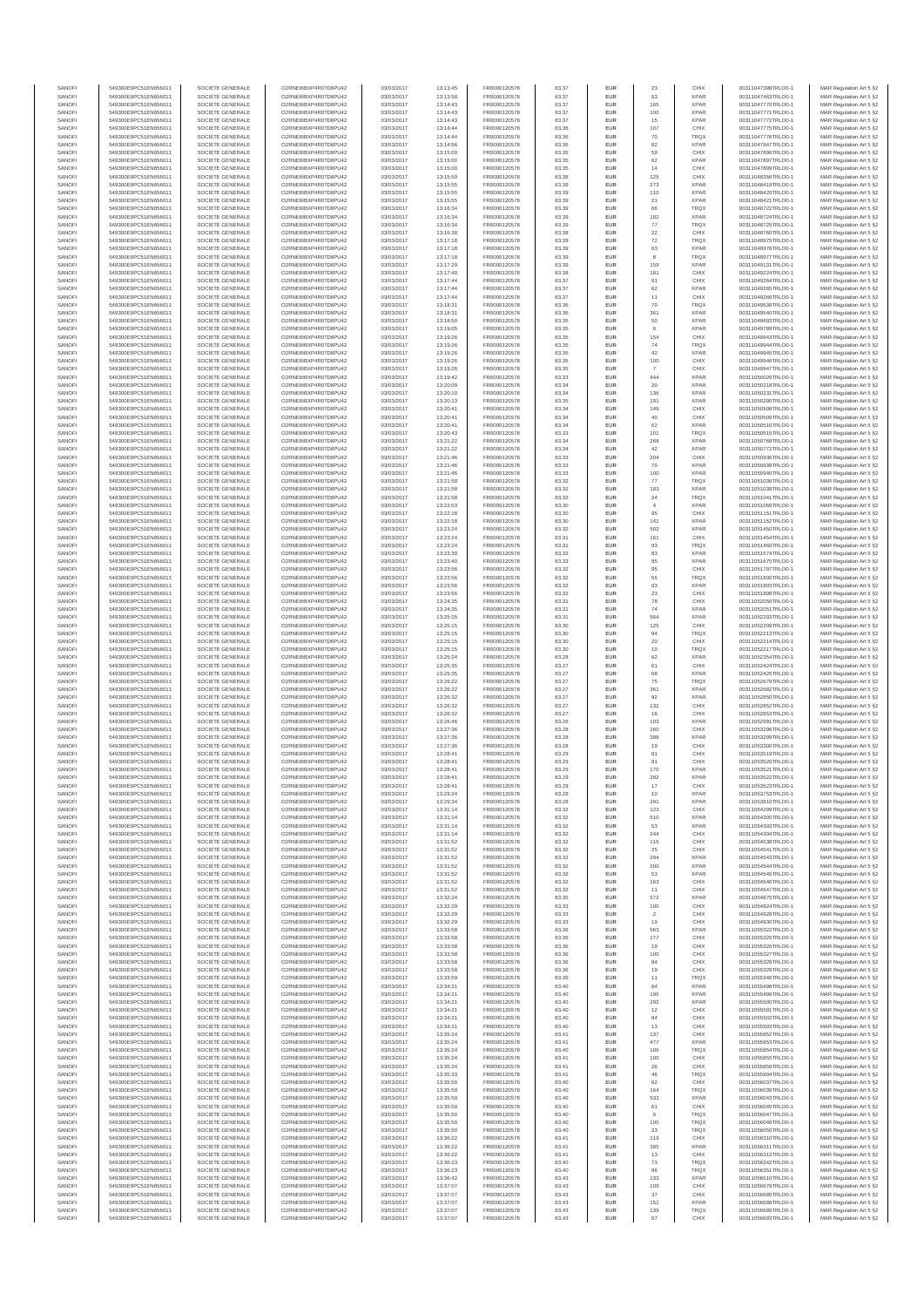| SANOFI           | 549300E9PC51EN656011                         | SOCIETE GENERALE                     | O2RNE8IBXP4R0TD8PU42                          | 03/03/2017               | 13:37:07             | FR0000120578                 | 83.42          | EUR                      | 100           | TRQX                       | 00311056696TRLO0-1                       | MAR Regulation Art 5 §2                            |
|------------------|----------------------------------------------|--------------------------------------|-----------------------------------------------|--------------------------|----------------------|------------------------------|----------------|--------------------------|---------------|----------------------------|------------------------------------------|----------------------------------------------------|
| SANOFI<br>SANOFI | 549300E9PC51EN656011<br>549300E9PC51EN656011 | SOCIETE GENERALE<br>SOCIETE GENERALE | O2RNE8IBXP4R0TD8PU42<br>O2RNE8IBXP4R0TD8PU42  | 03/03/2017<br>03/03/2017 | 13:37:07<br>13:37:07 | FR0000120578                 | 83.43<br>83.43 | EUR<br>EUR               | 90<br>18      | TRQX<br>TRQX               | 00311056697TRLO0-1<br>00311056698TRLO0-1 | MAR Regulation Art 5 §2                            |
| SANOFI           | 549300E9PC51EN656011                         | SOCIETE GENERALE                     | O2RNE8IBXP4R0TD8PU42                          | 03/03/2017               | 13:37:07             | FR0000120578<br>FR0000120578 | 83.42          | EUR                      | 100           | TRQX                       | 00311056699TRLO0-1                       | MAR Regulation Art 5 §2<br>MAR Regulation Art 5 §2 |
| SANOFI           | 549300E9PC51EN656011                         | SOCIETE GENERALE                     | O2RNE8IBXP4R0TD8PU42                          | 03/03/2017               | 13:37:07             | FR0000120578                 | 83.43          | EUR                      | 82            | TRQX                       | 00311056700TRLO0-1                       | MAR Regulation Art 5 §2                            |
| SANOFI           | 549300E9PC51EN656011                         | SOCIETE GENERALE                     | O2RNE8IBXP4R0TD8PU42                          | 03/03/2017               | 13:37:28             | FR0000120578                 | 83.41          | EUR                      | 268           | <b>XPAR</b>                | 00311056964TRLO0-1                       | MAR Regulation Art 5 §2                            |
| SANOFI<br>SANOFI | 549300E9PC51EN656011<br>549300E9PC51EN656011 | SOCIETE GENERALE<br>SOCIETE GENERALE | O2RNE8IBXP4R0TD8PU42<br>O2RNE8IBXP4R0TD8PU42  | 03/03/2017<br>03/03/2017 | 13:37:28<br>13:37:28 | FR0000120578<br>FR0000120578 | 83.41<br>83.41 | <b>EUR</b><br>EUR        | 62<br>18      | CHIX<br>CHIX               | 00311056967TRLO0-1<br>00311056968TRLO0-1 | MAR Regulation Art 5 §2<br>MAR Regulation Art 5 §2 |
| SANOFI           | 549300E9PC51EN656011                         | SOCIETE GENERALE                     | O2RNE8IBXP4R0TD8PU42                          | 03/03/2017               | 13:37:28             | FR0000120578                 | 83.41          | <b>EUR</b>               | 17            | CHIX                       | 00311056969TRLO0-1                       | MAR Regulation Art 5 §2                            |
| SANOFI           | 549300E9PC51EN656011                         | SOCIETE GENERALE                     | O2RNE8IBXP4R0TD8PU42                          | 03/03/2017               | 13:37:54             | FR0000120578                 | 83.40          | EUR                      | 239           | <b>XPAR</b>                | 00311057108TRLO0-1                       | MAR Regulation Art 5 §2                            |
| SANOFI<br>SANOFI | 549300E9PC51EN656011<br>549300E9PC51EN656011 | SOCIETE GENERALE<br>SOCIETE GENERALE | O2RNE8IBXP4R0TD8PU42<br>O2RNE8IBXP4R0TD8PU42  | 03/03/2017<br>03/03/2017 | 13:37:54<br>13:37:54 | FR0000120578<br>FR0000120578 | 83.40<br>83.40 | EUR<br>EUR               | $31\,$<br>83  | <b>XPAR</b><br>TRQX        | 00311057111TRLO0-1<br>00311057112TRLO0-1 | MAR Regulation Art 5 §2<br>MAR Regulation Art 5 §2 |
| SANOFI           | 549300E9PC51EN656011                         | SOCIETE GENERALE                     | O2RNE8IBXP4R0TD8PU42                          | 03/03/2017               | 13:37:54             | FR0000120578                 | 83.40          | EUR                      | $_{9}$        | TRQX                       | 00311057113TRLO0-1                       | MAR Regulation Art 5 §2                            |
| SANOFI           | 549300E9PC51EN656011                         | SOCIETE GENERALE                     | O2RNE8IBXP4R0TD8PU42                          | 03/03/2017               | 13:38:02             | FR0000120578                 | 83.39          | EUR                      | $\rm 25$      | CHIX                       | 00311057150TRLO0-1                       | MAR Regulation Art 5 §2                            |
| SANOFI           | 549300E9PC51EN656011                         | SOCIETE GENERALE                     | O2RNE8IBXP4R0TD8PU42                          | 03/03/2017               | 13:38:05             | FR0000120578                 | 83.39          | EUR                      | 98            | CHIX                       | 00311057175TRLO0-1                       | MAR Regulation Art 5 §2                            |
| SANOFI<br>SANOFI | 549300E9PC51EN656011<br>549300E9PC51EN656011 | SOCIETE GENERALE<br>SOCIETE GENERALE | O2RNE8IBXP4R0TD8PU42<br>O2RNE8IBXP4R0TD8PU42  | 03/03/2017<br>03/03/2017 | 13:38:05<br>13:38:40 | FR0000120578<br>FR0000120578 | 83.39<br>83.40 | <b>EUR</b><br>EUR        | 41<br>282     | <b>XPAR</b><br><b>XPAR</b> | 00311057177TRLO0-1<br>00311057346TRLO0-1 | MAR Regulation Art 5 §2<br>MAR Regulation Art 5 §2 |
| SANOFI           | 549300E9PC51EN656011                         | SOCIETE GENERALE                     | O2RNE8IBXP4R0TD8PU42                          | 03/03/2017               | 13:38:41             | FR0000120578                 | 83.40          | <b>EUR</b>               | 17            | <b>XPAR</b>                | 00311057352TRLO0-1                       | MAR Regulation Art 5 §2                            |
| SANOFI           | 549300E9PC51EN656011                         | SOCIETE GENERALE                     | O2RNE8IBXP4R0TD8PU42                          | 03/03/2017               | 13:38:41             | FR0000120578                 | 83.40          | EUR                      | 106           | <b>XPAR</b>                | 00311057355TRLO0-1                       | MAR Regulation Art 5 §2                            |
| SANOFI           | 549300E9PC51EN656011                         | SOCIETE GENERALE                     | O2RNE8IBXP4R0TD8PU42                          | 03/03/2017               | 13:39:01             | FR0000120578                 | 83.40          | EUR                      | 100           | <b>TRQX</b>                | 00311057507TRLO0-1                       | MAR Regulation Art 5 §2                            |
| SANOFI<br>SANOFI | 549300E9PC51EN656011<br>549300E9PC51EN656011 | SOCIETE GENERALE<br>SOCIETE GENERALE | O2RNE8IBXP4R0TD8PU42<br>O2RNE8IBXP4R0TD8PU42  | 03/03/2017<br>03/03/2017 | 13:39:18<br>13:39:22 | FR0000120578<br>FR0000120578 | 83.40<br>83.40 | EUR<br>EUR               | 23<br>100     | <b>XPAR</b><br>CHIX        | 00311057643TRLO0-1<br>00311057697TRLO0-1 | MAR Regulation Art 5 §2<br>MAR Regulation Art 5 §2 |
| SANOFI           | 549300E9PC51EN656011                         | SOCIETE GENERALE                     | O2RNE8IBXP4R0TD8PU42                          | 03/03/2017               | 13:39:36             | FR0000120578                 | 83.40          | <b>EUR</b>               | 96            | <b>XPAR</b>                | 00311057767TRLO0-1                       | MAR Regulation Art 5 §2                            |
| SANOFI           | 549300E9PC51EN656011                         | SOCIETE GENERALE                     | O2RNE8IBXP4R0TD8PU42                          | 03/03/2017               | 13:39:36             | FR0000120578                 | 83.40          | EUR                      | 104           | CHIX                       | 00311057770TRLO0-1                       | MAR Regulation Art 5 §2                            |
| SANOFI<br>SANOFI | 549300E9PC51EN656011<br>549300E9PC51EN656011 | SOCIETE GENERALE<br>SOCIETE GENERALE | O2RNE8IBXP4R0TD8PU42<br>O2RNE8IBXP4R0TD8PU42  | 03/03/2017<br>03/03/2017 | 13:39:36<br>13:39:36 | FR0000120578<br>FR0000120578 | 83.40<br>83.40 | <b>EUR</b><br>EUR        | 112<br>13     | <b>TRQX</b><br>TRQX        | 00311057773TRLO0-1<br>00311057774TRLO0-1 | MAR Regulation Art 5 §2<br>MAR Regulation Art 5 §2 |
| SANOFI           | 549300E9PC51EN656011                         | SOCIETE GENERALE                     | O2RNE8IBXP4R0TD8PU42                          | 03/03/2017               | 13:39:36             | FR0000120578                 | 83.40          | <b>EUR</b>               | 100           | CHIX                       | 00311057775TRLO0-1                       | MAR Regulation Art 5 §2                            |
| SANOFI           | 549300E9PC51EN656011                         | SOCIETE GENERALE                     | O2RNE8IBXP4R0TD8PU42                          | 03/03/2017               | 13:39:36             | FR0000120578                 | 83.40          | EUR                      | 79            | CHIX                       | 00311057776TRLO0-1                       | MAR Regulation Art 5 §2                            |
| SANOFI           | 549300E9PC51EN656011                         | SOCIETE GENERALE                     | O2RNE8IBXP4R0TD8PU42                          | 03/03/2017               | 13:40:07             | FR0000120578                 | 83.41          | EUR                      | 239           | <b>XPAR</b>                | 00311058016TRLO0-1                       | MAR Regulation Art 5 §2                            |
| SANOFI<br>SANOFI | 549300E9PC51EN656011<br>549300E9PC51EN656011 | SOCIETE GENERALE<br>SOCIETE GENERALE | O2RNE8IBXP4R0TD8PU42<br>O2RNE8IBXP4R0TD8PU42  | 03/03/2017<br>03/03/2017 | 13:40:07<br>13:40:07 | FR0000120578<br>FR0000120578 | 83.41<br>83.41 | EUR<br>EUR               | 59<br>371     | TRQX<br><b>XPAR</b>        | 00311058018TRLO0-1<br>00311058019TRLO0-1 | MAR Regulation Art 5 §2<br>MAR Regulation Art 5 §2 |
| SANOFI           | 549300E9PC51EN656011                         | SOCIETE GENERALE                     | O2RNE8IBXP4R0TD8PU42                          | 03/03/2017               | 13:40:07             | FR0000120578                 | 83.41          | <b>EUR</b>               | 147           | CHIX                       | 00311058020TRLO0-1                       | MAR Regulation Art 5 §2                            |
| SANOFI           | 549300E9PC51EN656011                         | SOCIETE GENERALE                     | O2RNE8IBXP4R0TD8PU42                          | 03/03/2017               | 13:40:07             | FR0000120578                 | 83.41          | EUR                      | $37\,$        | CHIX                       | 00311058021TRLO0-1                       | MAR Regulation Art 5 §2                            |
| SANOFI<br>SANOFI | 549300E9PC51EN656011<br>549300E9PC51EN656011 | SOCIETE GENERALE<br>SOCIETE GENERALE | O2RNE8IBXP4R0TD8PU42<br>O2RNE8IBXP4R0TD8PU42  | 03/03/2017<br>03/03/2017 | 13:41:36<br>13:41:36 | FR0000120578<br>FR0000120578 | 83.43<br>83.43 | <b>EUR</b><br>EUR        | 113<br>560    | CHIX<br><b>XPAR</b>        | 00311058435TRLO0-1<br>00311058436TRLO0-1 | MAR Regulation Art 5 §2<br>MAR Regulation Art 5 §2 |
| SANOFI           | 549300E9PC51EN656011                         | SOCIETE GENERALE                     | O2RNE8IBXP4R0TD8PU42                          | 03/03/2017               | 13:41:37             | FR0000120578                 | 83.42          | EUR                      | 142           | CHIX                       | 00311058437TRLO0-1                       | MAR Regulation Art 5 §2                            |
| SANOFI           | 549300E9PC51EN656011                         | SOCIETE GENERALE                     | O2RNE8IBXP4R0TD8PU42                          | 03/03/2017               | 13:41:37             | FR0000120578                 | 83.43          | EUR                      | 55            | CHIX                       | 00311058438TRLO0-1                       | MAR Regulation Art 5 §2                            |
| SANOFI<br>SANOFI | 549300E9PC51EN656011<br>549300E9PC51EN656011 | SOCIETE GENERALE<br>SOCIETE GENERALE | O2RNE8IBXP4R0TD8PU42<br>O2RNE8IBXP4R0TD8PU42  | 03/03/2017<br>03/03/2017 | 13:41:45<br>13:41:45 | FR0000120578                 | 83.41<br>83.41 | EUR<br>EUR               | 142<br>415    | TRQX<br><b>XPAR</b>        | 00311058481TRLO0-1<br>00311058485TRLO0-1 | MAR Regulation Art 5 §2                            |
| SANOFI           | 549300E9PC51EN656011                         | SOCIETE GENERALE                     | O2RNE8IBXP4R0TD8PU42                          | 03/03/2017               | 13:41:45             | FR0000120578<br>FR0000120578 | 83.41          | EUR                      | 15            | TRQX                       | 00311058489TRLO0-1                       | MAR Regulation Art 5 §2<br>MAR Regulation Art 5 §2 |
| SANOFI           | 549300E9PC51EN656011                         | SOCIETE GENERALE                     | O2RNE8IBXP4R0TD8PU42                          | 03/03/2017               | 13:42:27             | FR0000120578                 | 83.41          | <b>EUR</b>               | 144           | CHIX                       | 00311058740TRLO0-1                       | MAR Regulation Art 5 §2                            |
| SANOFI           | 549300E9PC51EN656011                         | SOCIETE GENERALE                     | O2RNE8IBXP4R0TD8PU42                          | 03/03/2017               | 13:42:27             | FR0000120578                 | 83.41          | EUR                      | 83            | TRQX                       | 00311058742TRLO0-1                       | MAR Regulation Art 5 §2                            |
| SANOFI<br>SANOFI | 549300E9PC51EN656011<br>549300E9PC51EN656011 | SOCIETE GENERALE<br>SOCIETE GENERALE | O2RNE8IBXP4R0TD8PLI42<br>O2RNE8IBXP4R0TD8PU42 | 03/03/2017<br>03/03/2017 | 13:42:27<br>13:42:27 | FR0000120578<br>FR0000120578 | 83.41<br>83.41 | <b>EUR</b><br>EUR        | 255<br>68     | <b>XPAR</b><br><b>XPAR</b> | 00311058744TRLO0-1<br>00311058745TRLO0-1 | MAR Regulation Art 5 §2<br>MAR Regulation Art 5 §2 |
| SANOFI           | 549300E9PC51EN656011                         | SOCIETE GENERALE                     | O2RNE8IBXP4R0TD8PU42                          | 03/03/2017               | 13:42:27             | FR0000120578                 | 83.41          | <b>EUR</b>               | 36            | CHIX                       | 00311058746TRLO0-1                       | MAR Regulation Art 5 §2                            |
| SANOFI           | 549300E9PC51EN656011                         | SOCIETE GENERALE                     | O2RNE8IBXP4R0TD8PU42                          | 03/03/2017               | 13:43:15             | FR0000120578                 | 83.42          | EUR                      | 243           | <b>XPAR</b>                | 00311059054TRLO0-1                       | MAR Regulation Art 5 §2                            |
| SANOFI<br>SANOFI | 549300E9PC51EN656011<br>549300E9PC51EN656011 | SOCIETE GENERALE<br>SOCIETE GENERALE | O2RNE8IBXP4R0TD8PU42<br>O2RNE8IBXP4R0TD8PU42  | 03/03/2017<br>03/03/2017 | 13:43:15<br>13:43:15 | FR0000120578                 | 83.42          | EUR                      | 59            | <b>TRQX</b><br>CHIX        | 00311059055TRLO0-1<br>00311059056TRLO0-1 | MAR Regulation Art 5 §2<br>MAR Regulation Art 5 §2 |
| SANOFI           | 549300E9PC51EN656011                         | SOCIETE GENERALE                     | O2RNE8IBXP4R0TD8PU42                          | 03/03/2017               | 13:43:15             | FR0000120578<br>FR0000120578 | 83.42<br>83.42 | EUR<br>EUR               | 135<br>$22\,$ | TRQX                       | 00311059057TRLO0-1                       | MAR Regulation Art 5 §2                            |
| SANOFI           | 549300E9PC51EN656011                         | SOCIETE GENERALE                     | O2RNE8IBXP4R0TD8PU42                          | 03/03/2017               | 13:43:15             | FR0000120578                 | 83.42          | <b>EUR</b>               | 11            | CHIX                       | 00311059058TRLO0-1                       | MAR Regulation Art 5 §2                            |
| SANOFI           | 549300E9PC51EN656011                         | SOCIETE GENERALE                     | O2RNE8IBXP4R0TD8PU42                          | 03/03/2017               | 13:43:15             | FR0000120578                 | 83.42          | EUR                      | 41            | CHIX                       | 00311059059TRLO0-1                       | MAR Regulation Art 5 §2                            |
| SANOFI<br>SANOFI | 549300E9PC51EN656011<br>549300E9PC51EN656011 | SOCIETE GENERALE<br>SOCIETE GENERALE | O2RNE8IBXP4R0TD8PU42<br>O2RNE8IBXP4R0TD8PU42  | 03/03/2017<br>03/03/2017 | 13:44:30<br>13:44:30 | FR0000120578<br>FR0000120578 | 83.43<br>83.43 | <b>EUR</b><br>EUR        | 21<br>608     | <b>XPAR</b><br><b>XPAR</b> | 00311059671TRLO0-1<br>00311059675TRLO0-1 | MAR Regulation Art 5 §2<br>MAR Regulation Art 5 §2 |
| SANOFI           | 549300E9PC51EN656011                         | SOCIETE GENERALE                     | O2RNE8IBXP4R0TD8PU42                          | 03/03/2017               | 13:44:30             | FR0000120578                 | 83.42          | EUR                      | 113           | CHIX                       | 00311059686TRLO0-1                       | MAR Regulation Art 5 §2                            |
| SANOFI           | 549300E9PC51EN656011                         | SOCIETE GENERALE                     | O2RNE8IBXP4R0TD8PU42                          | 03/03/2017               | 13:44:30             | FR0000120578                 | 83.42          | EUR                      | 117           | CHIX                       | 00311059689TRLO0-1                       | MAR Regulation Art 5 §2                            |
| SANOFI<br>SANOFI | 549300E9PC51EN656011<br>549300E9PC51EN656011 | SOCIETE GENERALE<br>SOCIETE GENERALE | O2RNE8IBXP4R0TD8PU42<br>O2RNE8IBXP4R0TD8PU42  | 03/03/2017<br>03/03/2017 | 13:44:30<br>13:44:30 | FR0000120578                 | 83.42<br>83.42 | EUR<br><b>EUR</b>        | 100           | TRQX<br><b>TRQX</b>        | 00311059692TRLO0-1<br>00311059694TRLO0-1 | MAR Regulation Art 5 §2                            |
| SANOFI           | 549300E9PC51EN656011                         | SOCIETE GENERALE                     | O2RNE8IBXP4R0TD8PU42                          | 03/03/2017               | 13:44:30             | FR0000120578<br>FR0000120578 | 83.42          | EUR                      | 26<br>25      | CHIX                       | 00311059699TRLO0-1                       | MAR Regulation Art 5 §2<br>MAR Regulation Art 5 §2 |
| SANOFI           | 549300E9PC51EN656011                         | SOCIETE GENERALE                     | O2RNE8IBXP4R0TD8PU42                          | 03/03/2017               | 13:45:53             | FR0000120578                 | 83.41          | <b>EUR</b>               | 64            | <b>XPAR</b>                | 00311060146TRLO0-1                       | MAR Regulation Art 5 §2                            |
| SANOFI           | 549300E9PC51EN656011                         | SOCIETE GENERALE                     | O2RNE8IBXP4R0TD8PU42                          | 03/03/2017               | 13:45:54             | FR0000120578                 | 83.41          | EUR                      | 230           | CHIX                       | 00311060153TRLO0-1                       | MAR Regulation Art 5 §2                            |
| SANOFI<br>SANOFI | 549300E9PC51EN656011<br>549300E9PC51EN656011 | SOCIETE GENERALE<br>SOCIETE GENERALE | O2RNE8IBXP4R0TD8PU42<br>O2RNE8IBXP4R0TD8PU42  | 03/03/2017<br>03/03/2017 | 13:45:54<br>13:45:54 | FR0000120578<br>FR0000120578 | 83.41<br>83.41 | <b>EUR</b><br>EUR        | 63<br>249     | <b>TRQX</b><br><b>XPAR</b> | 00311060154TRLO0-1<br>00311060155TRLO0-1 | MAR Regulation Art 5 §2<br>MAR Regulation Art 5 §2 |
| SANOFI           | 549300E9PC51EN656011                         | SOCIETE GENERALE                     | O2RNE8IBXP4R0TD8PU42                          | 03/03/2017               | 13:45:54             | FR0000120578                 | 83.41          | EUR                      | 74            | TRQX                       | 00311060156TRLO0-1                       | MAR Regulation Art 5 §2                            |
| SANOFI           | 549300E9PC51EN656011                         | SOCIETE GENERALE                     | O2RNE8IBXP4R0TD8PU42                          | 03/03/2017               | 13:45:54             | FR0000120578                 | 83.41          | EUR                      | $71\,$        | CHIX                       | 00311060157TRLO0-1                       | MAR Regulation Art 5 §2                            |
| SANOFI<br>SANOFI | 549300E9PC51EN656011                         | SOCIETE GENERALE<br>SOCIETE GENERALE | O2RNE8IBXP4R0TD8PU42<br>O2RNE8IBXP4R0TD8PU42  | 03/03/2017               | 13:46:02             | FR0000120578                 | 83.40<br>83.40 | EUR                      | 239           | <b>XPAR</b><br><b>XPAR</b> | 00311060191TRLO0-1                       | MAR Regulation Art 5 §2                            |
| SANOFI           | 549300E9PC51EN656011<br>549300E9PC51EN656011 | SOCIETE GENERALE                     | O2RNE8IBXP4R0TD8PU42                          | 03/03/2017<br>03/03/2017 | 13:46:02<br>13:46:53 | FR0000120578<br>FR0000120578 | 83.43          | <b>EUR</b><br>EUR        | 521<br>76     | TRQX                       | 00311060192TRLO0-1<br>00311060423TRLO0-1 | MAR Regulation Art 5 §2<br>MAR Regulation Art 5 §2 |
| SANOFI           | 549300E9PC51EN656011                         | SOCIETE GENERALE                     | O2RNE8IBXP4R0TD8PU42                          | 03/03/2017               | 13:46:53             | FR0000120578                 | 83.43          | <b>EUR</b>               | 10            | <b>XPAR</b>                | 00311060427TRLO0-1                       | MAR Regulation Art 5 §2                            |
| SANOFI           | 549300E9PC51EN656011                         | SOCIETE GENERALE                     | O2RNE8IBXP4R0TD8PU42                          | 03/03/2017               | 13:46:53             | FR0000120578                 | 83.43          | EUR                      | 294           | <b>XPAR</b>                | 00311060431TRLO0-1                       | MAR Regulation Art 5 §2                            |
| SANOFI<br>SANOFI | 549300E9PC51EN656011<br>549300E9PC51EN656011 | SOCIETE GENERALE<br>SOCIETE GENERALE | O2RNE8IBXP4R0TD8PU42<br>O2RNE8IBXP4R0TD8PU42  | 03/03/2017<br>03/03/2017 | 13:46:53<br>13:47:23 | FR0000120578<br>FR0000120578 | 83.43<br>83.44 | <b>EUR</b><br>EUR        | 17<br>10      | TRQX<br><b>XPAR</b>        | 00311060433TRLO0-1<br>00311060529TRLO0-1 | MAR Regulation Art 5 §2<br>MAR Regulation Art 5 §2 |
| SANOFI           | 549300E9PC51EN656011                         | SOCIETE GENERALE                     | O2RNE8IBXP4R0TD8PU42                          | 03/03/2017               | 13:47:45             | FR0000120578                 | 83.44          | EUR                      | $\sqrt{28}$   | <b>XPAR</b>                | 00311060606TRLO0-1                       | MAR Regulation Art 5 §2                            |
| SANOFI           | 549300E9PC51EN656011                         | SOCIETE GENERALE                     | O2RNE8IBXP4R0TD8PU42                          | 03/03/2017               | 13:47:45             | FR0000120578                 | 83.44          | EUR                      | 256           | <b>XPAR</b>                | 00311060609TRLO0-1                       | MAR Regulation Art 5 §2                            |
| SANOFI           | 549300E9PC51EN656011                         | SOCIETE GENERALE                     | O2RNE8IBXP4R0TD8PU42                          | 03/03/2017               | 13:47:45             | FR0000120578                 | 83.44          | EUR                      | 218           | CHIX                       | 00311060610TRLO0-1                       | MAR Regulation Art 5 §2                            |
| SANOFI<br>SANOFI | 549300E9PC51EN656011<br>549300E9PC51EN656011 | SOCIETE GENERALE<br>SOCIETE GENERALE | O2RNE8IBXP4R0TD8PU42<br>O2RNE8IBXP4R0TD8PU42  | 03/03/2017<br>03/03/2017 | 13:49:47<br>13:49:47 | FR0000120578<br>FR0000120578 | 83.48<br>83.48 | <b>EUR</b><br>EUR        | 175<br>72     | CHIX<br>CHIX               | 00311061042TRLO0-1<br>00311061043TRLO0-1 | MAR Regulation Art 5 §2<br>MAR Regulation Art 5 §2 |
| SANOFI           | 549300E9PC51EN656011                         | SOCIETE GENERALE                     | O2RNE8IBXP4R0TD8PU42                          | 03/03/2017               | 13:49:47             | FR0000120578                 | 83.48          | <b>EUR</b>               | 665           | <b>XPAR</b>                | 00311061044TRLO0-1                       | MAR Regulation Art 5 §2                            |
| SANOFI           | 549300E9PC51EN656011                         | SOCIETE GENERALE                     | O2RNE8IBXP4R0TD8PU42                          | 03/03/2017               | 13:49:47             | FR0000120578                 | 83.48          | EUR                      | 100           | CHIX                       | 00311061045TRLO0-1                       | MAR Regulation Art 5 §2                            |
| SANOFI           | 549300E9PC51EN656011                         | SOCIETE GENERALE                     | O2RNE8IBXP4R0TD8PU42                          | 03/03/2017               | 13:49:47             | FR0000120578                 | 83.48          | EUR                      | 100           | CHIX                       | 00311061046TRLO0-1                       | MAR Regulation Art 5 §2                            |
| SANOFI<br>SANOFI | 549300E9PC51EN656011<br>549300E9PC51EN656011 | SOCIETE GENERALE<br>SOCIETE GENERALE | O2RNE8IBXP4R0TD8PU42<br>O2RNE8IBXP4R0TD8PU42  | 03/03/2017<br>03/03/2017 | 13:49:47<br>13:49:47 | FR0000120578<br>FR0000120578 | 83.48<br>83.48 | EUR<br>EUR               | 100<br>10     | CHIX<br>CHIX               | 00311061047TRLO0-1<br>00311061048TRLO0-1 | MAR Regulation Art 5 §2<br>MAR Regulation Art 5 §2 |
| SANOFI           | 549300E9PC51EN656011                         | SOCIETE GENERALE                     | O2RNE8IBXP4R0TD8PU42                          | 03/03/2017               | 13:49:49             | FR0000120578                 | 83.47          | EUR                      | 84            | TRQX                       | 00311061061TRLO0-1                       | MAR Regulation Art 5 §2                            |
| SANOFI           | 549300E9PC51EN656011                         | SOCIETE GENERALE                     | O2RNE8IBXP4R0TD8PU42                          | 03/03/2017               | 13:49:49             | FR0000120578                 | 83.47          | EUR                      | 175           | TRQX                       | 00311061062TRLO0-1                       | MAR Regulation Art 5 §2                            |
| SANOFI<br>SANOFI | 549300E9PC51EN656011<br>549300E9PC51EN656011 | SOCIETE GENERALE<br>SOCIETE GENERALE | O2RNE8IBXP4R0TD8PU42<br>O2RNE8IBXP4R0TD8PU42  | 03/03/2017<br>03/03/2017 | 13:49:49<br>13:49:49 | FR0000120578<br>FR0000120578 | 83.47<br>83.47 | <b>EUR</b><br>EUR        | 60<br>27      | CHIX<br>TRQX               | 00311061063TRLO0-1<br>00311061064TRLO0-1 | MAR Regulation Art 5 §2<br>MAR Regulation Art 5 §2 |
| SANOFI           | 549300E9PC51EN656011                         | SOCIETE GENERALE                     | O2RNE8IBXP4R0TD8PU42                          | 03/03/2017               | 13:49:56             | FR0000120578                 | 83.46          | <b>EUR</b>               | 644           | <b>XPAR</b>                | 00311061102TRLO0-1                       | MAR Regulation Art 5 §2                            |
| SANOFI           | 549300E9PC51EN656011                         | SOCIETE GENERALE                     | O2RNE8IBXP4R0TD8PU42                          | 03/03/2017               | 13:50:41             | FR0000120578                 | 83.48          | EUR                      | $\mathbf{A}$  | <b>XPAR</b>                | 00311061310TRLO0-1                       | MAR Regulation Art 5 §2                            |
| SANOFI           | 549300E9PC51EN656011                         | SOCIETE GENERALE                     | O2RNE8IBXP4R0TD8PLI42                         | 03/03/2017               | 13:50:41             | FR0000120578                 | 83.48          | EUR                      | 209<br>416    | <b>XPAR</b>                | 00311061311TRLO0-1                       | MAR Regulation Art 5 §2                            |
| SANOFI<br>SANOFI | 549300E9PC51EN656011<br>549300E9PC51EN656011 | SOCIETE GENERALE<br>SOCIETE GENERALE | O2RNE8IBXP4R0TD8PU42<br>O2RNE8IBXP4R0TD8PU42  | 03/03/2017<br>03/03/2017 | 13:50:41<br>13:50:41 | FR0000120578<br>FR0000120578 | 83.48<br>83.48 | <b>EUR</b><br><b>EUR</b> | 25            | <b>XPAR</b><br><b>XPAR</b> | 00311061312TRLO0-1<br>00311061313TRLO0-1 | MAR Regulation Art 5 §2<br>MAR Regulation Art 5 §2 |
| SANOFI           | 549300E9PC51EN656011                         | SOCIETE GENERALE                     | O2RNE8IBXP4R0TD8PLI42                         | 03/03/2017               | 13:50:42             | FR0000120578                 | 83.47          | EUR                      | 10            | CHIX                       | 00311061316TRLO0-1                       | MAR Regulation Art 5 §2                            |
| SANOFI           | 549300E9PC51EN656011                         | SOCIETE GENERALE                     | O2RNE8IBXP4R0TD8PU42                          | 03/03/2017               | 13:50:42             | FR0000120578                 | 83.47          | EUR                      | 107           | CHIX                       | 00311061317TRLO0-1                       | MAR Regulation Art 5 §2                            |
| SANOFI<br>SANOFI | 549300E9PC51EN656011<br>549300E9PC51EN656011 | SOCIETE GENERALE<br>SOCIETE GENERALE | O2RNE8IBXP4R0TD8PU42<br>O2RNE8IBXP4R0TD8PU42  | 03/03/2017<br>03/03/2017 | 13:50:42<br>13:50:42 | FR0000120578<br>FR0000120578 | 83.47<br>83.47 | <b>EUR</b><br>EUR        | 67<br>33      | <b>TROX</b><br>TRQX        | 00311061318TRLO0-1<br>00311061319TRLO0-1 | MAR Regulation Art 5 §2<br>MAR Regulation Art 5 §2 |
| SANOFI           | 549300E9PC51EN656011                         | SOCIETE GENERALE                     | O2RNE8IBXP4R0TD8PU42                          | 03/03/2017               | 13:51:04             | FR0000120578                 | 83.46          | <b>EUR</b>               | 96            | <b>XPAR</b>                | 00311061412TRLO0-1                       | MAR Regulation Art 5 §2                            |
| SANOFI           | 549300E9PC51EN656011                         | SOCIETE GENERALE                     | O2RNE8IBXP4R0TD8PU42                          | 03/03/2017               | 13:51:04             | FR0000120578                 | 83.46          | EUR                      | 14            | CHIX                       | 00311061413TRLO0-1                       | MAR Regulation Art 5 §2                            |
| SANOFI<br>SANOFI | 549300E9PC51EN656011<br>549300E9PC51EN656011 | SOCIETE GENERALE<br>SOCIETE GENERALE | O2RNE8IBXP4R0TD8PU42<br>O2RNE8IBXP4R0TD8PU42  | 03/03/2017<br>03/03/2017 | 13:51:04<br>13:52:00 | FR0000120578                 | 83.46<br>83.46 | EUR<br>EUR               | 100<br>461    | CHIX<br><b>XPAR</b>        | 00311061414TRLO0-1<br>00311061729TRLO0-1 | MAR Regulation Art 5 §2                            |
| SANOFI           | 549300E9PC51EN656011                         | SOCIETE GENERALE                     | O2RNE8IBXP4R0TD8PU42                          | 03/03/2017               | 13:52:00             | FR0000120578<br>FR0000120578 | 83.46          | EUR                      | 44            | <b>TRQX</b>                | 00311061730TRLO0-1                       | MAR Regulation Art 5 §2<br>MAR Regulation Art 5 §2 |
| SANOFI           | 549300E9PC51EN656011                         | SOCIETE GENERALE                     | O2RNE8IBXP4R0TD8PU42                          | 03/03/2017               | 13:52:25             | FR0000120578                 | 83.46          | <b>EUR</b>               | 258           | <b>XPAR</b>                | 00311061822TRLO0-1                       | MAR Regulation Art 5 §2                            |
| SANOFI<br>SANOFI | 549300E9PC51EN656011<br>549300E9PC51EN656011 | SOCIETE GENERALE<br>SOCIETE GENERALE | O2RNE8IBXP4R0TD8PU42<br>O2RNE8IBXP4R0TD8PU42  | 03/03/2017<br>03/03/2017 | 13:52:25<br>13:52:26 | FR0000120578<br>FR0000120578 | 83.46<br>83.46 | EUR<br><b>EUR</b>        | 5<br>113      | TRQX<br><b>TROX</b>        | 00311061823TRLO0-1<br>00311061824TRLO0-1 | MAR Regulation Art 5 §2<br>MAR Regulation Art 5 §2 |
| SANOFI           | 549300E9PC51EN656011                         | SOCIETE GENERALE                     | O2RNE8IBXP4R0TD8PU42                          | 03/03/2017               | 13:52:26             | FR0000120578                 | 83.46          | EUR                      | 218           | CHIX                       | 00311061826TRLO0-1                       | MAR Regulation Art 5 §2                            |
| SANOFI           | 549300E9PC51EN656011                         | SOCIETE GENERALE                     | O2RNE8IBXP4R0TD8PU42                          | 03/03/2017               | 13:52:26             | FR0000120578                 | 83.46          | EUR                      | 12            | <b>TROX</b>                | 00311061827TRLO0-1                       | MAR Regulation Art 5 §2                            |
| SANOFI<br>SANOFI | 549300E9PC51EN656011<br>549300E9PC51EN656011 | SOCIETE GENERALE<br>SOCIETE GENERALE | O2RNE8IBXP4R0TD8PU42<br>O2RNE8IBXP4R0TD8PU42  | 03/03/2017<br>03/03/2017 | 13:52:40<br>13:52:40 | FR0000120578<br>FR0000120578 | 83.48<br>83.47 | EUR<br><b>EUR</b>        | 332<br>115    | <b>XPAR</b><br>CHIX        | 00311061905TRLO0-1<br>00311061906TRLO0-1 | MAR Regulation Art 5 §2<br>MAR Regulation Art 5 §2 |
| SANOFI           | 549300E9PC51EN656011                         | SOCIETE GENERALE                     | O2RNE8IBXP4R0TD8PU42                          | 03/03/2017               | 13:55:41             | FR0000120578                 | 83.54          | EUR                      | 206           | <b>TROX</b>                | 00311063070TRLO0-1                       | MAR Regulation Art 5 §2                            |
| SANOFI           | 549300E9PC51EN656011                         | SOCIETE GENERALE                     | O2RNE8IBXP4R0TD8PU42                          | 03/03/2017               | 13:55:41             | FR0000120578                 | 83.54          | EUR                      | 122           | <b>XPAR</b>                | 00311063072TRLO0-1                       | MAR Regulation Art 5 §2                            |
| SANOFI           | 549300E9PC51EN656011                         | SOCIETE GENERALE                     | O2RNE8IBXP4R0TD8PU42                          | 03/03/2017               | 13:55:41             | FR0000120578                 | 83.54          | <b>EUR</b>               | 99            | <b>TROX</b>                | 00311063076TRLO0-1                       | MAR Regulation Art 5 §2                            |
| SANOFI<br>SANOFI | 549300E9PC51EN656011<br>549300E9PC51EN656011 | SOCIETE GENERALE<br>SOCIETE GENERALE | O2RNE8IBXP4R0TD8PU42<br>O2RNE8IBXP4R0TD8PU42  | 03/03/2017<br>03/03/2017 | 13:56:00<br>13:56:03 | FR0000120578<br>FR0000120578 | 83.54<br>83.53 | EUR<br><b>EUR</b>        | 183<br>420    | <b>XPAR</b><br>CHIX        | 00311063182TRLO0-1<br>00311063185TRLO0-1 | MAR Regulation Art 5 §2<br>MAR Regulation Art 5 §2 |
| SANOFI           | 549300E9PC51EN656011                         | SOCIETE GENERALE                     | O2RNE8IBXP4R0TD8PU42                          | 03/03/2017               | 13:56:03             | FR0000120578                 | 83.53          | EUR                      | 110           | CHIX                       | 00311063186TRLO0-1                       | MAR Regulation Art 5 §2                            |
| SANOFI           | 549300E9PC51EN656011                         | SOCIETE GENERALE                     | O2RNE8IBXP4R0TD8PU42                          | 03/03/2017               | 13:56:03             | FR0000120578                 | 83.53          | EUR                      | 129           | CHIX                       | 00311063187TRLO0-1                       | MAR Regulation Art 5 §2                            |
| SANOFI<br>SANOFI | 549300E9PC51EN656011<br>549300E9PC51EN656011 | SOCIETE GENERALE<br>SOCIETE GENERALE | O2RNE8IBXP4R0TD8PU42<br>O2RNE8IBXP4R0TD8PU42  | 03/03/2017<br>03/03/2017 | 13:56:03<br>13:56:03 | FR0000120578<br>FR0000120578 | 83.53<br>83.53 | EUR<br>EUR               | 30<br>$41\,$  | CHIX<br>CHIX               | 00311063188TRLO0-1<br>00311063189TRLO0-1 | MAR Regulation Art 5 §2<br>MAR Regulation Art 5 §2 |
| SANOFI           | 549300E9PC51EN656011                         | SOCIETE GENERALE                     | O2RNE8IBXP4R0TD8PU42                          | 03/03/2017               | 13:56:04             | FR0000120578                 | 83.52          | EUR                      | 125           | <b>XPAR</b>                | 00311063200TRLO0-1                       | MAR Regulation Art 5 §2                            |
| SANOFI           | 549300E9PC51EN656011                         | SOCIETE GENERALE                     | O2RNE8IBXP4R0TD8PU42                          | 03/03/2017               | 13:56:55             | FR0000120578                 | 83.54          | EUR                      | 386           | <b>XPAR</b>                | 00311063415TRLO0-1                       | MAR Regulation Art 5 §2                            |
| SANOFI           | 549300E9PC51EN656011                         | SOCIETE GENERALE                     | O2RNE8IBXP4R0TD8PU42                          | 03/03/2017               | 13:57:10             | FR0000120578                 | 83.52          | <b>EUR</b>               | 62            | CHIX                       | 00311063496TRLO0-1                       | MAR Regulation Art 5 §2                            |
| SANOFI<br>SANOFI | 549300E9PC51EN656011<br>549300E9PC51EN656011 | SOCIETE GENERALE<br>SOCIETE GENERALE | O2RNE8IBXP4R0TD8PU42<br>O2RNE8IBXP4R0TD8PU42  | 03/03/2017<br>03/03/2017 | 13:57:10<br>13:57:10 | FR0000120578<br>FR0000120578 | 83.52<br>83.52 | EUR<br><b>EUR</b>        | 141<br>111    | TRQX<br>CHIX               | 00311063497TRLO0-1<br>00311063498TRLO0-1 | MAR Regulation Art 5 §2<br>MAR Regulation Art 5 §2 |
| SANOFI           | 549300E9PC51EN656011                         | SOCIETE GENERALE                     | O2RNE8IBXP4R0TD8PU42                          | 03/03/2017               | 13:57:10             | FR0000120578                 | 83.52          | <b>EUR</b>               | 14            | CHIX                       | 00311063499TRLO0-1                       | MAR Regulation Art 5 §2                            |
| SANOFI           | 549300E9PC51EN656011                         | SOCIETE GENERALE                     | O2RNE8IBXP4R0TD8PU42                          | 03/03/2017               | 13:57:10             | FR0000120578                 | 83.52          | EUR                      | 66            | XPAR                       | 00311063500TRLO0-1                       | MAR Regulation Art 5 §2                            |
| SANOFI           | 549300E9PC51EN656011                         | SOCIETE GENERALE                     | O2RNE8IBXP4R0TD8PU42                          | 03/03/2017               | 13:57:10             | FR0000120578                 | 83.52          | EUR                      | 19            | CHIX                       | 00311063501TRLO0-1                       | MAR Regulation Art 5 §2                            |
| SANOFI<br>SANOFI | 549300E9PC51EN656011<br>549300E9PC51EN656011 | SOCIETE GENERALE<br>SOCIETE GENERALE | O2RNE8IBXP4R0TD8PU42<br>O2RNE8IBXP4R0TD8PU42  | 03/03/2017<br>03/03/2017 | 13:57:20<br>13:58:55 | FR0000120578<br>FR0000120578 | 83.51<br>83.55 | EUR<br>EUR               | 126<br>638    | XPAR<br><b>XPAR</b>        | 00311063554TRLO0-1<br>00311063951TRLO0-1 | MAR Regulation Art 5 §2<br>MAR Regulation Art 5 §2 |
| SANOFI           | 549300E9PC51EN656011                         | SOCIETE GENERALE                     | O2RNE8IBXP4R0TD8PU42                          | 03/03/2017               | 13:58:55             | FR0000120578                 | 83.55          | EUR                      | 224           | <b>XPAR</b>                | 00311063953TRLO0-1                       | MAR Regulation Art 5 §2                            |
| SANOFI           | 549300E9PC51EN656011                         | SOCIETE GENERALE                     | O2RNE8IBXP4R0TD8PU42                          | 03/03/2017               | 13:59:24             | FR0000120578                 | 83.56          | <b>EUR</b>               | 222           | <b>XPAR</b>                | 00311064077TRLO0-1                       | MAR Regulation Art 5 §2                            |
| SANOFI<br>SANOFI | 549300E9PC51EN656011<br>549300E9PC51EN656011 | SOCIETE GENERALE<br>SOCIETE GENERALE | O2RNE8IBXP4R0TD8PU42<br>O2RNE8IBXP4R0TD8PU42  | 03/03/2017<br>03/03/2017 | 13:59:44<br>13:59:47 | FR0000120578<br>FR0000120578 | 83.56<br>83.55 | EUR<br><b>EUR</b>        | 130<br>165    | <b>XPAR</b><br>CHIX        | 00311064159TRLO0-1<br>00311064167TRLO0-1 | MAR Regulation Art 5 §2<br>MAR Regulation Art 5 §2 |
| SANOFI           | 549300E9PC51EN656011                         | SOCIETE GENERALE                     | O2RNE8IBXP4R0TD8PU42                          | 03/03/2017               | 13:59:47             | FR0000120578                 | 83.55          | EUR                      | 113           | CHIX                       | 00311064168TRLO0-1                       | MAR Regulation Art 5 §2                            |
| SANOFI           | 549300E9PC51EN656011                         | SOCIETE GENERALE                     | O2RNE8IBXP4R0TD8PU42                          | 03/03/2017               | 13:59:47             | FR0000120578                 | 83.55          | EUR                      | 81            | <b>XPAR</b>                | 00311064169TRLO0-1                       | MAR Regulation Art 5 §2                            |
| SANOFI<br>SANOFI | 549300E9PC51EN656011<br>549300E9PC51EN656011 | SOCIETE GENERALE<br>SOCIETE GENERALE | O2RNE8IBXP4R0TD8PU42<br>O2RNE8IBXP4R0TD8PU42  | 03/03/2017<br>03/03/2017 | 13:59:55<br>13:59:55 | FR0000120578<br>FR0000120578 | 83.55<br>83.55 | EUR<br>EUR               | 187<br>133    | CHIX<br>TRQX               | 00311064198TRLO0-1<br>00311064203TRLO0-1 | MAR Regulation Art 5 §2<br>MAR Regulation Art 5 §2 |
| SANOFI           | 549300E9PC51EN656011                         | SOCIETE GENERALE                     | O2RNE8IBXP4R0TD8PU42                          | 03/03/2017               | 13:59:55             | FR0000120578                 | 83.55          | <b>EUR</b>               | 63            | <b>XPAR</b>                | 00311064206TRLO0-1                       | MAR Regulation Art 5 §2                            |
| SANOFI           | 549300E9PC51EN656011                         | SOCIETE GENERALE                     | O2RNE8IBXP4R0TD8PU42                          | 03/03/2017               | 13:59:55             | FR0000120578                 | 83.54          | EUR                      | 91            | TRQX                       | 00311064214TRLO0-1                       | MAR Regulation Art 5 §2                            |
| SANOFI           | 549300E9PC51EN656011                         | SOCIETE GENERALE                     | O2RNE8IBXP4R0TD8PU42                          | 03/03/2017               | 13:59:55             | FR0000120578                 | 83.55          | <b>EUR</b>               | 21            | CHIX                       | 00311064215TRLO0-1                       | MAR Regulation Art 5 §2                            |
| SANOFI<br>SANOFI | 549300E9PC51EN656011<br>549300E9PC51EN656011 | SOCIETE GENERALE<br>SOCIETE GENERALE | O2RNE8IBXP4R0TD8PU42<br>O2RNE8IBXP4R0TD8PU42  | 03/03/2017<br>03/03/2017 | 14:00:12<br>14:00:25 | FR0000120578<br>FR0000120578 | 83.55<br>83.53 | EUR<br><b>EUR</b>        | 131<br>62     | <b>XPAR</b><br><b>XPAR</b> | 00311064310TRLO0-1<br>00311064360TRLO0-1 | MAR Regulation Art 5 §2<br>MAR Regulation Art 5 §2 |
| SANOFI           | 549300E9PC51EN656011                         | SOCIETE GENERALE                     | O2RNE8IBXP4R0TD8PU42                          | 03/03/2017               | 14:00:40             | FR0000120578                 | 83.53          | EUR                      | 81            | CHIX                       | 00311064434TRLO0-1                       | MAR Regulation Art 5 §2                            |
| SANOFI           | 549300E9PC51EN656011                         | SOCIETE GENERALE                     | O2RNE8IBXP4R0TD8PU42                          | 03/03/2017               | 14:00:40             | FR0000120578                 | 83.53          | EUR                      | 197           | <b>XPAR</b>                | 00311064435TRLO0-1                       | MAR Regulation Art 5 §2                            |
| SANOFI<br>SANOFI | 549300E9PC51EN656011<br>549300E9PC51EN656011 | SOCIETE GENERALE<br>SOCIETE GENERALE | O2RNE8IBXP4R0TD8PU42<br>O2RNE8IBXP4R0TD8PU42  | 03/03/2017<br>03/03/2017 | 14:00:42<br>14:00:56 | FR0000120578<br>FR0000120578 | 83.53<br>83.53 | EUR<br>EUR               | 66<br>86      | CHIX<br><b>XPAR</b>        | 00311064437TRLO0-1<br>00311064527TRLO0-1 | MAR Regulation Art 5 §2<br>MAR Regulation Art 5 §2 |
|                  |                                              |                                      |                                               |                          |                      |                              |                |                          |               |                            |                                          |                                                    |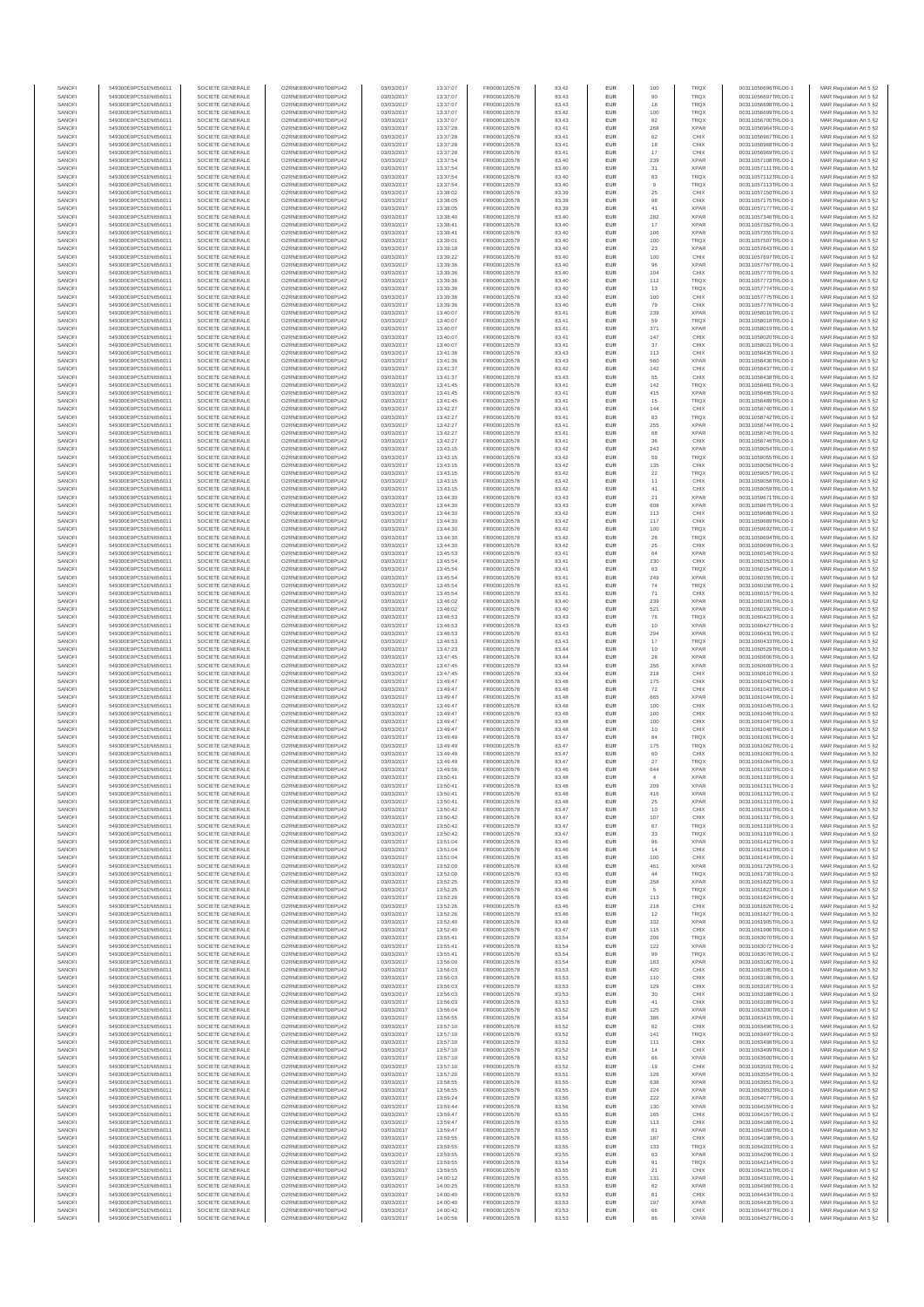| SANOFI<br>SANOFI | 549300E9PC51EN656011<br>549300E9PC51EN656011 | SOCIETE GENERALE<br>SOCIETE GENERALE | O2RNE8IBXP4R0TD8PU42<br>O2RNE8IBXP4R0TD8PU42 | 03/03/2017<br>03/03/2017 | 14:00:56<br>14:01:23 | FR0000120578<br>FR0000120578 | 83.53<br>83.53 | <b>EUR</b><br>EUR        | 121<br>74                | <b>XPAR</b><br><b>XPAR</b> | 00311064529TRLO0-1<br>00311064658TRLO0-1 | MAR Regulation Art 5 §2                            |
|------------------|----------------------------------------------|--------------------------------------|----------------------------------------------|--------------------------|----------------------|------------------------------|----------------|--------------------------|--------------------------|----------------------------|------------------------------------------|----------------------------------------------------|
| SANOFI           | 549300E9PC51EN656011                         | SOCIETE GENERALE                     | O2RNE8IBXP4R0TD8PU42                         | 03/03/2017               | 14:01:28             | FR0000120578                 | 83.53          | <b>EUR</b>               | 86                       | <b>XPAR</b>                | 00311064673TRLO0-1                       | MAR Regulation Art 5 §2<br>MAR Regulation Art 5 §2 |
| SANOFI           | 549300E9PC51EN656011                         | SOCIETE GENERALE                     | O2RNE8IBXP4R0TD8PU42                         | 03/03/2017               | 14:01:58             | FR0000120578                 | 83.53          | EUR                      | 64                       | TRQX                       | 00311064793TRLO0-1                       | MAR Regulation Art 5 §2                            |
| SANOFI<br>SANOFI | 549300E9PC51EN656011<br>549300E9PC51EN656011 | SOCIETE GENERALE<br>SOCIETE GENERALE | O2RNE8IBXP4R0TD8PU42<br>O2RNE8IBXP4R0TD8PU42 | 03/03/2017<br>03/03/2017 | 14:02:07<br>14:02:23 | FR0000120578<br>FR0000120578 | 83.53<br>83.55 | <b>EUR</b><br>EUR        | 117<br>152               | <b>XPAR</b><br>TRQX        | 00311064852TRLO0-1<br>00311064915TRLO0-1 | MAR Regulation Art 5 §2<br>MAR Regulation Art 5 §2 |
| SANOFI           | 549300E9PC51EN656011                         | SOCIETE GENERALE                     | O2RNE8IBXP4R0TD8PU42                         | 03/03/2017               | 14:02:23             | FR0000120578                 | 83.55          | EUR                      | $\overline{\mathbf{3}}$  | TRQX                       | 00311064916TRLO0-1                       | MAR Regulation Art 5 §2                            |
| SANOFI<br>SANOFI | 549300E9PC51EN656011<br>549300E9PC51EN656011 | SOCIETE GENERALE<br>SOCIETE GENERALE | O2RNE8IBXP4R0TD8PU42<br>O2RNE8IBXP4R0TD8PU42 | 03/03/2017<br>03/03/2017 | 14:02:23<br>14:02:23 | FR0000120578<br>FR0000120578 | 83.55<br>83.55 | EUR<br>EUR               | 317<br>193               | <b>XPAR</b><br><b>XPAR</b> | 00311064917TRLO0-1<br>00311064918TRLO0-1 | MAR Regulation Art 5 §2<br>MAR Regulation Art 5 §2 |
| SANOFI           | 549300E9PC51EN656011                         | SOCIETE GENERALE                     | O2RNE8IBXP4R0TD8PU42                         | 03/03/2017               | 14:02:44             | FR0000120578                 | 83.54          | <b>EUR</b>               | 86                       | <b>XPAR</b>                | 00311064997TRLO0-1                       | MAR Regulation Art 5 §2                            |
| SANOFI           | 549300E9PC51EN656011                         | SOCIETE GENERALE                     | O2RNE8IBXP4R0TD8PU42                         | 03/03/2017               | 14:02:44             | FR0000120578<br>FR0000120578 | 83.54          | EUR                      | 99                       | <b>XPAR</b>                | 00311064998TRLO0-1                       | MAR Regulation Art 5 §2                            |
| SANOFI<br>SANOFI | 549300E9PC51EN656011<br>549300E9PC51EN656011 | SOCIETE GENERALE<br>SOCIETE GENERALE | O2RNE8IBXP4R0TD8PU42<br>O2RNE8IBXP4R0TD8PU42 | 03/03/2017<br>03/03/2017 | 14:03:09<br>14:03:09 | FR0000120578                 | 83.54<br>83.54 | <b>EUR</b><br>EUR        | 177<br>93                | <b>XPAR</b><br><b>XPAR</b> | 00311065100TRLO0-1<br>00311065101TRLO0-1 | MAR Regulation Art 5 §2<br>MAR Regulation Art 5 §2 |
| SANOFI           | 549300E9PC51EN656011                         | SOCIETE GENERALE                     | O2RNE8IBXP4R0TD8PU42                         | 03/03/2017               | 14:03:44             | FR0000120578                 | 83.54          | <b>EUR</b>               | 84                       | CHIX                       | 00311065210TRLO0-1                       | MAR Regulation Art 5 §2                            |
| SANOFI<br>SANOFI | 549300E9PC51EN656011<br>549300E9PC51EN656011 | SOCIETE GENERALE<br>SOCIETE GENERALE | O2RNE8IBXP4R0TD8PU42<br>O2RNE8IBXP4R0TD8PU42 | 03/03/2017<br>03/03/2017 | 14:03:47<br>14:03:47 | FR0000120578<br>FR0000120578 | 83.54<br>83.54 | EUR<br>EUR               | 80<br>106                | CHIX<br>TRQX               | 00311065230TRLO0-1<br>00311065237TRLO0-1 | MAR Regulation Art 5 §2<br>MAR Regulation Art 5 §2 |
| SANOFI           | 549300E9PC51EN656011                         | SOCIETE GENERALE                     | O2RNE8IBXP4R0TD8PU42                         | 03/03/2017               | 14:03:47             | FR0000120578                 | 83.54          | EUR                      | 184                      | <b>XPAR</b>                | 00311065238TRLO0-1                       | MAR Regulation Art 5 §2                            |
| SANOFI           | 549300E9PC51EN656011                         | SOCIETE GENERALE                     | O2RNE8IBXP4R0TD8PU42                         | 03/03/2017               | 14:03:47             | FR0000120578                 | 83.54          | EUR                      | 100                      | CHIX                       | 00311065240TRLO0-1                       | MAR Regulation Art 5 §2                            |
| SANOFI<br>SANOFI | 549300E9PC51EN656011<br>549300E9PC51EN656011 | SOCIETE GENERALE<br>SOCIETE GENERALE | O2RNE8IBXP4R0TD8PU42<br>O2RNE8IBXP4R0TD8PU42 | 03/03/2017<br>03/03/2017 | 14:03:47<br>14:03:47 | FR0000120578<br>FR0000120578 | 83.54<br>83.54 | <b>EUR</b><br>EUR        | 11<br>166                | CHIX<br>CHIX               | 00311065241TRLO0-1<br>00311065242TRLO0-1 | MAR Regulation Art 5 §2<br>MAR Regulation Art 5 §2 |
| SANOFI           | 549300E9PC51EN656011                         | SOCIETE GENERALE                     | O2RNE8IBXP4R0TD8PU42                         | 03/03/2017               | 14:03:47             | FR0000120578                 | 83.54          | <b>EUR</b>               | 106                      | <b>TRQX</b>                | 00311065243TRLO0-1                       | MAR Regulation Art 5 §2                            |
| SANOFI<br>SANOFI | 549300E9PC51EN656011<br>549300E9PC51EN656011 | SOCIETE GENERALE<br>SOCIETE GENERALE | O2RNE8IBXP4R0TD8PU42<br>O2RNE8IBXP4R0TD8PU42 | 03/03/2017<br>03/03/2017 | 14:03:47<br>14:03:58 | FR0000120578<br>FR0000120578 | 83.54<br>83.53 | EUR<br><b>EUR</b>        | 17<br>199                | CHIX<br><b>XPAR</b>        | 00311065246TRLO0-1<br>00311065331TRLO0-1 | MAR Regulation Art 5 §2<br>MAR Regulation Art 5 §2 |
| SANOFI           | 549300E9PC51EN656011                         | SOCIETE GENERALE                     | O2RNE8IBXP4R0TD8PU42                         | 03/03/2017               | 14:03:58             | FR0000120578                 | 83.53          | EUR                      | 75                       | <b>XPAR</b>                | 00311065332TRLO0-1                       | MAR Regulation Art 5 §2                            |
| SANOFI           | 549300E9PC51EN656011                         | SOCIETE GENERALE                     | O2RNE8IBXP4R0TD8PU42                         | 03/03/2017               | 14:03:58             | FR0000120578                 | 83.53          | EUR                      | 192                      | CHIX                       | 00311065333TRLO0-1                       | MAR Regulation Art 5 §2                            |
| SANOFI<br>SANOFI | 549300E9PC51EN656011<br>549300E9PC51EN656011 | SOCIETE GENERALE<br>SOCIETE GENERALE | O2RNE8IBXP4R0TD8PU42<br>O2RNE8IBXP4R0TD8PU42 | 03/03/2017<br>03/03/2017 | 14:03:58<br>14:03:58 | FR0000120578<br>FR0000120578 | 83.53<br>83.53 | EUR<br>EUR               | $27\,$<br>80             | CHIX<br>CHIX               | 00311065334TRLO0-1<br>00311065335TRLO0-1 | MAR Regulation Art 5 §2<br>MAR Regulation Art 5 §2 |
| SANOFI           | 549300E9PC51EN656011                         | SOCIETE GENERALE                     | O2RNE8IBXP4R0TD8PLI42                        | 03/03/2017               | 14:03:58             | FR0000120578                 | 83.53          | <b>EUR</b>               | 53                       | CHIX                       | 00311065336TRLO0-1                       | MAR Regulation Art 5 §2                            |
| SANOFI<br>SANOFI | 549300E9PC51EN656011<br>549300E9PC51EN656011 | SOCIETE GENERALE<br>SOCIETE GENERALE | O2RNE8IBXP4R0TD8PU42<br>O2RNE8IBXP4R0TD8PU42 | 03/03/2017<br>03/03/2017 | 14:04:18<br>14:05:19 | FR0000120578<br>FR0000120578 | 83.52<br>83.53 | EUR<br><b>EUR</b>        | 128<br>67                | <b>XPAR</b><br><b>TRQX</b> | 00311065424TRLO0-1<br>00311065688TRLO0-1 | MAR Regulation Art 5 §2<br>MAR Regulation Art 5 §2 |
| SANOFI           | 549300E9PC51EN656011                         | SOCIETE GENERALE                     | O2RNE8IBXP4R0TD8PU42                         | 03/03/2017               | 14:05:19             | FR0000120578                 | 83.53          | EUR                      | 134                      | CHIX                       | 00311065692TRLO0-1                       | MAR Regulation Art 5 §2                            |
| SANOFI<br>SANOFI | 549300E9PC51EN656011                         | SOCIETE GENERALE                     | O2RNE8IBXP4R0TD8PU42                         | 03/03/2017               | 14:05:19             | FR0000120578                 | 83.53          | EUR                      | 38                       | CHIX<br><b>XPAR</b>        | 00311065693TRLO0-1                       | MAR Regulation Art 5 §2                            |
| SANOFI           | 549300E9PC51EN656011<br>549300E9PC51EN656011 | SOCIETE GENERALE<br>SOCIETE GENERALE | O2RNE8IBXP4R0TD8PU42<br>O2RNE8IBXP4R0TD8PU42 | 03/03/2017<br>03/03/2017 | 14:05:19<br>14:05:19 | FR0000120578<br>FR0000120578 | 83.53<br>83.53 | EUR<br>EUR               | 239<br>125               | XPAR                       | 00311065694TRLO0-1<br>00311065695TRLO0-1 | MAR Regulation Art 5 §2<br>MAR Regulation Art 5 §2 |
| SANOFI           | 549300E9PC51EN656011                         | SOCIETE GENERALE                     | O2RNE8IBXP4R0TD8PU42                         | 03/03/2017               | 14:05:19             | FR0000120578                 | 83.53          | EUR                      | 89                       | TRQX                       | 00311065697TRLO0-1                       | MAR Regulation Art 5 §2                            |
| SANOFI<br>SANOFI | 549300E9PC51EN656011<br>549300E9PC51EN656011 | SOCIETE GENERALE<br>SOCIETE GENERALE | O2RNE8IBXP4R0TD8PU42<br>O2RNE8IBXP4R0TD8PU42 | 03/03/2017<br>03/03/2017 | 14:05:19<br>14:05:19 | FR0000120578<br>FR0000120578 | 83.53<br>83.53 | EUR<br><b>EUR</b>        | 80<br>54                 | CHIX<br>CHIX               | 00311065700TRLO0-1<br>00311065702TRLO0-1 | MAR Regulation Art 5 §2<br>MAR Regulation Art 5 §2 |
| SANOFI           | 549300E9PC51EN656011                         | SOCIETE GENERALE                     | O2RNE8IBXP4R0TD8PU42                         | 03/03/2017               | 14:05:19             | FR0000120578                 | 83.53          | EUR                      |                          | CHIX                       | 00311065704TRLO0-1                       | MAR Regulation Art 5 §2                            |
| SANOFI           | 549300E9PC51EN656011                         | SOCIETE GENERALE<br>SOCIETE GENERALE | O2RNE8IBXP4R0TD8PU42<br>O2RNE8IBXP4R0TD8PU42 | 03/03/2017               | 14:05:31             | FR0000120578                 | 83.52          | <b>EUR</b>               | 438                      | <b>XPAR</b>                | 00311065754TRLO0-1                       | MAR Regulation Art 5 §2                            |
| SANOFI<br>SANOFI | 549300E9PC51EN656011<br>549300E9PC51EN656011 | SOCIETE GENERALE                     | O2RNE8IBXP4R0TD8PU42                         | 03/03/2017<br>03/03/2017 | 14:05:40<br>14:05:40 | FR0000120578<br>FR0000120578 | 83.51<br>83.51 | EUR<br>EUR               | 32<br>173                | CHIX<br><b>XPAR</b>        | 00311065780TRLO0-1<br>00311065784TRLO0-1 | MAR Regulation Art 5 §2<br>MAR Regulation Art 5 §2 |
| SANOFI           | 549300E9PC51EN656011                         | SOCIETE GENERALE                     | O2RNE8IBXP4R0TD8PU42                         | 03/03/2017               | 14:06:00             | FR0000120578                 | 83.49          | EUR                      | 63                       | <b>XPAR</b>                | 00311065839TRLO0-1                       | MAR Regulation Art 5 §2                            |
| SANOFI<br>SANOFI | 549300E9PC51EN656011<br>549300E9PC51EN656011 | SOCIETE GENERALE<br>SOCIETE GENERALE | O2RNE8IBXP4R0TD8PU42<br>O2RNE8IBXP4R0TD8PU42 | 03/03/2017<br>03/03/2017 | 14:06:00<br>14:06:00 | FR0000120578<br>FR0000120578 | 83.49<br>83.49 | EUR<br>EUR               | $47\,$<br>60             | CHIX<br>TRQX               | 00311065840TRLO0-1<br>00311065842TRLO0-1 | MAR Regulation Art 5 §2<br>MAR Regulation Art 5 §2 |
| SANOFI           | 549300E9PC51EN656011                         | SOCIETE GENERALE                     | O2RNE8IBXP4R0TD8PU42                         | 03/03/2017               | 14:06:00             | FR0000120578                 | 83.49          | EUR                      | 59                       | CHIX                       | 00311065843TRLO0-1                       | MAR Regulation Art 5 §2                            |
| SANOFI           | 549300E9PC51EN656011                         | SOCIETE GENERALE                     | O2RNE8IBXP4R0TD8PU42                         | 03/03/2017               | 14:06:00             | FR0000120578                 | 83.49          | <b>EUR</b>               | $\overline{7}$           | <b>TRQX</b>                | 00311065846TRLO0-1                       | MAR Regulation Art 5 §2                            |
| SANOFI<br>SANOFI | 549300E9PC51EN656011<br>549300E9PC51EN656011 | SOCIETE GENERALE<br>SOCIETE GENERALE | O2RNE8IBXP4R0TD8PU42<br>O2RNE8IBXP4R0TD8PU42 | 03/03/2017<br>03/03/2017 | 14:06:11<br>14:07:22 | FR0000120578<br>FR0000120578 | 83.48<br>83.52 | EUR<br><b>EUR</b>        | 160<br>68                | <b>XPAR</b><br><b>XPAR</b> | 00311065874TRLO0-1<br>00311066287TRLO0-1 | MAR Regulation Art 5 §2<br>MAR Regulation Art 5 §2 |
| SANOFI           | 549300E9PC51EN656011                         | SOCIETE GENERALE                     | O2RNE8IBXP4R0TD8PU42                         | 03/03/2017               | 14:07:27             | FR0000120578                 | 83.52          | EUR                      | 243                      | CHIX                       | 00311066309TRLO0-1                       | MAR Regulation Art 5 §2                            |
| SANOFI<br>SANOFI | 549300E9PC51EN656011<br>549300E9PC51EN656011 | SOCIETE GENERALE<br>SOCIETE GENERALE | O2RNE8IBXP4R0TD8PU42<br>O2RNE8IBXP4R0TD8PU42 | 03/03/2017<br>03/03/2017 | 14:07:27<br>14:07:27 | FR0000120578<br>FR0000120578 | 83.52<br>83.52 | EUR<br>EUR               | 86<br>232                | <b>XPAR</b><br><b>XPAR</b> | 00311066310TRLO0-1<br>00311066311TRLO0-1 | MAR Regulation Art 5 §2<br>MAR Regulation Art 5 §2 |
| SANOFI           | 549300E9PC51EN656011                         | SOCIETE GENERALE                     | O2RNE8IBXP4R0TD8PU42                         | 03/03/2017               | 14:07:42             | FR0000120578                 | 83.53          | EUR                      | 22                       | CHIX                       | 00311066363TRLO0-1                       | MAR Regulation Art 5 §2                            |
| SANOFI           | 549300E9PC51EN656011                         | SOCIETE GENERALE                     | O2RNE8IBXP4R0TD8PU42                         | 03/03/2017               | 14:07:42             | FR0000120578                 | 83.53          | <b>EUR</b>               | 95                       | CHIX                       | 00311066369TRLO0-1                       | MAR Regulation Art 5 §2                            |
| SANOFI<br>SANOFI | 549300E9PC51EN656011<br>549300E9PC51EN656011 | SOCIETE GENERALE<br>SOCIETE GENERALE | O2RNE8IBXP4R0TD8PU42<br>O2RNE8IBXP4R0TD8PU42 | 03/03/2017<br>03/03/2017 | 14:07:42<br>14:07:42 | FR0000120578<br>FR0000120578 | 83.53<br>83.52 | EUR<br><b>EUR</b>        | 445<br>$\overline{2}$    | <b>XPAR</b><br><b>TRQX</b> | 00311066377TRLO0-1<br>00311066383TRLO0-1 | MAR Regulation Art 5 §2<br>MAR Regulation Art 5 §2 |
| SANOFI           | 549300E9PC51EN656011                         | SOCIETE GENERALE                     | O2RNE8IBXP4R0TD8PU42                         | 03/03/2017               | 14:07:47             | FR0000120578                 | 83.52          | EUR                      | 150                      | TRQX                       | 00311066420TRLO0-1                       | MAR Regulation Art 5 §2                            |
| SANOFI<br>SANOFI | 549300E9PC51EN656011<br>549300E9PC51EN656011 | SOCIETE GENERALE<br>SOCIETE GENERALE | O2RNE8IBXP4R0TD8PU42<br>O2RNE8IBXP4R0TD8PU42 | 03/03/2017<br>03/03/2017 | 14:08:16<br>14:08:38 | FR0000120578<br>FR0000120578 | 83.53<br>83.53 | EUR<br>EUR               | $\mathbf{3}$<br>67       | <b>XPAR</b><br><b>XPAR</b> | 00311066536TRLO0-1<br>00311066596TRLO0-1 | MAR Regulation Art 5 §2<br>MAR Regulation Art 5 §2 |
| SANOFI           | 549300E9PC51EN656011                         | SOCIETE GENERALE                     | O2RNE8IBXP4R0TD8PU42                         | 03/03/2017               | 14:08:39             | FR0000120578                 | 83.53          | EUR                      | 443                      | <b>XPAR</b>                | 00311066600TRLO0-1                       | MAR Regulation Art 5 §2                            |
| SANOFI           | 549300E9PC51EN656011                         | SOCIETE GENERALE                     | O2RNE8IBXP4R0TD8PU42                         | 03/03/2017               | 14:09:09             | FR0000120578                 | 83.52          | EUR                      | 241                      | CHIX                       | 00311066699TRLO0-1                       | MAR Regulation Art 5 §2                            |
| SANOFI<br>SANOFI | 549300E9PC51EN656011<br>549300E9PC51EN656011 | SOCIETE GENERALE<br>SOCIETE GENERALE | O2RNE8IBXP4R0TD8PU42<br>O2RNE8IBXP4R0TD8PU42 | 03/03/2017<br>03/03/2017 | 14:09:09<br>14:09:09 | FR0000120578<br>FR0000120578 | 83.52<br>83.52 | EUR<br><b>EUR</b>        | $29\,$<br>113            | CHIX<br><b>TRQX</b>        | 00311066700TRLO0-1<br>00311066701TRLO0-1 | MAR Regulation Art 5 §2<br>MAR Regulation Art 5 §2 |
| SANOFI           | 549300E9PC51EN656011                         | SOCIETE GENERALE                     | O2RNE8IBXP4R0TD8PU42                         | 03/03/2017               | 14:09:09             | FR0000120578                 | 83.52          | EUR                      | 177                      | <b>XPAR</b>                | 00311066702TRLO0-1                       | MAR Regulation Art 5 §2                            |
| SANOFI<br>SANOFI | 549300E9PC51EN656011<br>549300E9PC51EN656011 | SOCIETE GENERALE<br>SOCIETE GENERALE | O2RNE8IBXP4R0TD8PU42<br>O2RNE8IBXP4R0TD8PU42 | 03/03/2017<br>03/03/2017 | 14:09:09<br>14:09:09 | FR0000120578<br>FR0000120578 | 83.52<br>83.52 | <b>EUR</b><br>EUR        | $\overline{1}$<br>$25\,$ | <b>XPAR</b><br>TRQX        | 00311066703TRLO0-1<br>00311066704TRLO0-1 | MAR Regulation Art 5 §2<br>MAR Regulation Art 5 §2 |
| SANOFI           | 549300E9PC51EN656011                         | SOCIETE GENERALE                     | O2RNE8IBXP4R0TD8PU42                         | 03/03/2017               | 14:09:09             | FR0000120578                 | 83.52          | EUR                      | 31                       | CHIX                       | 00311066705TRLO0-1                       | MAR Regulation Art 5 §2                            |
| SANOFI           | 549300E9PC51EN656011                         | SOCIETE GENERALE                     | O2RNE8IBXP4R0TD8PU42                         | 03/03/2017               | 14:09:18             | FR0000120578                 | 83.51          | EUR                      | 217                      | <b>XPAR</b>                | 00311066733TRLO0-1                       | MAR Regulation Art 5 §2                            |
| SANOFI<br>SANOFI | 549300E9PC51EN656011<br>549300E9PC51EN656011 | SOCIETE GENERALE<br>SOCIETE GENERALE | O2RNE8IBXP4R0TD8PU42<br>O2RNE8IBXP4R0TD8PU42 | 03/03/2017<br>03/03/2017 | 14:09:20<br>14:09:24 | FR0000120578<br>FR0000120578 | 83.51<br>83.50 | EUR<br>EUR               | $70$<br>105              | <b>XPAR</b><br><b>XPAR</b> | 00311066735TRLO0-1<br>00311066754TRLO0-1 | MAR Regulation Art 5 §2<br>MAR Regulation Art 5 §2 |
| SANOFI           | 549300E9PC51EN656011                         | SOCIETE GENERALE                     | O2RNE8IBXP4R0TD8PU42                         | 03/03/2017               | 14:09:59             | FR0000120578                 | 83.49          | EUR                      | 42                       | CHIX                       | 00311066875TRLO0-1                       | MAR Regulation Art 5 §2                            |
| SANOFI<br>SANOFI | 549300E9PC51EN656011<br>549300E9PC51EN656011 | SOCIETE GENERALE<br>SOCIETE GENERALE | O2RNE8IBXP4R0TD8PU42<br>O2RNE8IBXP4R0TD8PU42 | 03/03/2017<br>03/03/2017 | 14:10:15<br>14:10:15 | FR0000120578<br>FR0000120578 | 83.49<br>83.49 | <b>EUR</b><br>EUR        | 127<br>138               | <b>XPAR</b><br>CHIX        | 00311066958TRLO0-1<br>00311066967TRLO0-1 | MAR Regulation Art 5 §2<br>MAR Regulation Art 5 §2 |
| SANOFI           | 549300E9PC51EN656011                         | SOCIETE GENERALE                     | O2RNE8IBXP4R0TD8PU42                         | 03/03/2017               | 14:10:15             | FR0000120578                 | 83.49          | <b>EUR</b>               | 36                       | CHIX                       | 00311066970TRLO0-1                       | MAR Regulation Art 5 §2                            |
| SANOFI           | 549300E9PC51EN656011                         | SOCIETE GENERALE                     | O2RNE8IBXP4R0TD8PU42                         | 03/03/2017               | 14:10:17             | FR0000120578                 | 83.48          | EUR                      | 92                       | TRQX                       | 00311066998TRLO0-1                       | MAR Regulation Art 5 §2                            |
| SANOFI<br>SANOFI | 549300E9PC51EN656011<br>549300E9PC51EN656011 | SOCIETE GENERALE<br>SOCIETE GENERALE | O2RNE8IBXP4R0TD8PU42<br>O2RNE8IBXP4R0TD8PU42 | 03/03/2017<br>03/03/2017 | 14:10:17<br>14:10:17 | FR0000120578<br>FR0000120578 | 83.48<br>83.48 | EUR<br>EUR               | 60<br>308                | <b>XPAR</b><br><b>XPAR</b> | 00311067002TRLO0-1<br>00311067003TRLO0-1 | MAR Regulation Art 5 §2<br>MAR Regulation Art 5 §2 |
| SANOFI           | 549300E9PC51EN656011                         | SOCIETE GENERALE                     | O2RNE8IBXP4R0TD8PU42                         | 03/03/2017               | 14:10:17             | FR0000120578                 | 83.48          | EUR                      | 11                       | TRQX                       | 00311067004TRLO0-1                       | MAR Regulation Art 5 §2                            |
| SANOFI           | 549300E9PC51EN656011                         | SOCIETE GENERALE                     | O2RNE8IBXP4R0TD8PU42                         | 03/03/2017               | 14:10:24             | FR0000120578<br>FR0000120578 | 83.47          | EUR                      | 63                       | <b>XPAR</b>                | 00311067121TRLO0-1                       | MAR Regulation Art 5 §2                            |
| SANOFI<br>SANOFI | 549300E9PC51EN656011<br>549300E9PC51EN656011 | SOCIETE GENERALE<br>SOCIETE GENERALE | O2RNE8IBXP4R0TD8PU42<br>O2RNE8IBXP4R0TD8PU42 | 03/03/2017<br>03/03/2017 | 14:10:51<br>14:10:51 | FR0000120578                 | 83.47<br>83.47 | EUR<br><b>EUR</b>        | 10<br>138                | <b>XPAR</b><br><b>XPAR</b> | 00311067307TRLO0-1<br>00311067308TRLO0-1 | MAR Regulation Art 5 §2<br>MAR Regulation Art 5 §2 |
| SANOFI           | 549300E9PC51EN656011                         | SOCIETE GENERALE                     | O2RNE8IBXP4R0TD8PU42                         | 03/03/2017               | 14:11:10             | FR0000120578                 | 83.47          | EUR                      | 176                      | <b>XPAR</b>                | 00311067394TRLO0-1                       | MAR Regulation Art 5 §2                            |
| SANOFI<br>SANOFI | 549300E9PC51EN656011<br>549300E9PC51EN656011 | SOCIETE GENERALE<br>SOCIETE GENERALE | O2RNE8IBXP4R0TD8PU42<br>O2RNE8IBXP4R0TD8PU42 | 03/03/2017<br>03/03/2017 | 14:11:24<br>14:12:08 | FR0000120578<br>FR0000120578 | 83.47<br>83.49 | <b>EUR</b><br>EUR        | 161<br>56                | <b>XPAR</b><br><b>TRQX</b> | 00311067459TRLO0-1<br>00311067715TRLO0-1 | MAR Regulation Art 5 §2<br>MAR Regulation Art 5 §2 |
| SANOFI           | 549300E9PC51EN656011                         | SOCIETE GENERALE                     | O2RNE8IBXP4R0TD8PU42                         | 03/03/2017               | 14:12:08             | FR0000120578                 | 83.49          | EUR                      | 216                      | CHIX                       | 00311067718TRLO0-1                       | MAR Regulation Art 5 §2                            |
| SANOFI<br>SANOFI | 549300E9PC51EN656011                         | SOCIETE GENERALE                     | O2RNE8IBXP4R0TD8PU42<br>O2RNE8IBXP4R0TD8PU42 | 03/03/2017<br>03/03/2017 | 14:12:08             | FR0000120578                 | 83.49          | EUR<br>EUR               | 217                      | <b>XPAR</b><br>CHIX        | 00311067719TRLO0-1<br>00311067727TRLO0-1 | MAR Regulation Art 5 §2<br>MAR Regulation Art 5 §2 |
| SANOFI           | 549300E9PC51EN656011<br>549300E9PC51EN656011 | SOCIETE GENERALE<br>SOCIETE GENERALE | O2RNE8IBXP4R0TD8PU42                         | 03/03/2017               | 14:12:11<br>14:12:11 | FR0000120578<br>FR0000120578 | 83.48<br>83.48 | <b>EUR</b>               | 129<br>15                | CHIX                       | 00311067729TRLO0-1                       | MAR Regulation Art 5 §2                            |
| SANOF            | 549300E9PC51EN656011                         | SOCIETE GENERALE                     | O2RNE8IBXP4R0TD8PU42                         | 03/03/2017               | 14:12:15             | FR0000120578                 | 83.47          | EUR                      |                          | TRQ>                       | 00311067746TRLO0-                        | MAR Regulation Art 5 §2                            |
| SANOFI<br>SANOFI | 549300E9PC51EN656011<br>549300E9PC51EN656011 | SOCIETE GENERALE<br>SOCIETE GENERALE | O2RNE8IBXP4R0TD8PU42<br>O2RNE8IBXP4R0TD8PU42 | 03/03/2017<br>03/03/2017 | 14:12:38<br>14:12:38 | FR0000120578<br>FR0000120578 | 83.48<br>83.48 | <b>EUR</b><br>EUR        | 200<br>152               | <b>XPAR</b><br><b>XPAR</b> | 00311067840TRLO0-1<br>00311067841TRLO0-1 | MAR Regulation Art 5 §2<br>MAR Regulation Art 5 §2 |
| SANOFI           | 549300E9PC51EN656011                         | SOCIETE GENERALE                     | O2RNE8IBXP4R0TD8PU42                         | 03/03/2017               | 14:12:39             | FR0000120578                 | 83.47          | <b>EUR</b>               | 61                       | CHIX                       | 00311067842TRLO0-1                       | MAR Regulation Art 5 §2                            |
| SANOFI<br>SANOFI | 549300E9PC51EN656011<br>549300E9PC51EN656011 | SOCIETE GENERALE<br>SOCIETE GENERALE | O2RNE8IBXP4R0TD8PU42<br>O2RNE8IBXP4R0TD8PU42 | 03/03/2017<br>03/03/2017 | 14:12:39<br>14:12:39 | FR0000120578<br>FR0000120578 | 83.47<br>83.47 | EUR<br>EUR               | 18<br>$\overline{9}$     | CHIX<br>CHIX               | 00311067870TRLO0-1<br>00311067872TRLO0-1 | MAR Regulation Art 5 §2<br>MAR Regulation Art 5 §2 |
| SANOFI           | 549300E9PC51EN656011                         | SOCIETE GENERALE                     | O2RNE8IBXP4R0TD8PU42                         | 03/03/2017               | 14:13:37             | FR0000120578                 | 83.49          | EUR                      | $23\,$                   | TRQX                       | 00311068089TRLO0-1                       | MAR Regulation Art 5 §2                            |
| SANOFI           | 549300E9PC51EN656011                         | SOCIETE GENERALE                     | O2RNE8IBXP4R0TD8PU42                         | 03/03/2017               | 14:13:37             | FR0000120578                 | 83.50          | EUR                      | 51                       | <b>XPAR</b>                | 00311068091TRLO0-1                       | MAR Regulation Art 5 §2                            |
| SANOFI<br>SANOFI | 549300E9PC51EN656011<br>549300E9PC51EN656011 | SOCIETE GENERALE<br>SOCIETE GENERALE | O2RNE8IBXP4R0TD8PU42<br>O2RNE8IBXP4R0TD8PU42 | 03/03/2017<br>03/03/2017 | 14:13:37<br>14:13:37 | FR0000120578<br>FR0000120578 | 83.50<br>83.50 | <b>EUR</b><br>EUR        | 97<br>396                | <b>XPAR</b><br><b>XPAR</b> | 00311068092TRLO0-1<br>00311068094TRLO0-1 | MAR Regulation Art 5 §2<br>MAR Regulation Art 5 §2 |
| SANOFI           | 549300E9PC51EN656011                         | SOCIETE GENERALE                     | O2RNE8IBXP4R0TD8PU42                         | 03/03/2017               | 14:13:37             | FR0000120578                 | 83.49          | <b>EUR</b>               | $\overline{2}$           | CHIX                       | 00311068095TRLO0-1                       | MAR Regulation Art 5 §2                            |
| SANOFI<br>SANOFI | 549300E9PC51EN656011<br>549300E9PC51EN656011 | SOCIETE GENERALE<br>SOCIETE GENERALE | O2RNE8IBXP4R0TD8PU42<br>O2RNE8IBXP4R0TD8PU42 | 03/03/2017<br>03/03/2017 | 14:13:37<br>14:13:37 | FR0000120578<br>FR0000120578 | 83.49<br>83.49 | EUR<br>EUR               | 47<br>$11$               | CHIX<br>TRQX               | 00311068096TRLO0-1<br>00311068097TRLO0-1 | MAR Regulation Art 5 §2<br>MAR Regulation Art 5 §2 |
| SANOFI           | 549300E9PC51EN656011                         | SOCIETE GENERALE                     | O2RNE8IBXP4R0TD8PU42                         | 03/03/2017               | 14:13:37             | FR0000120578                 | 83.49          | EUR                      | 87                       | CHIX                       | 00311068098TRLO0-1                       | MAR Regulation Art 5 §2                            |
| SANOFI<br>SANOFI | 549300E9PC51EN656011<br>549300E9PC51EN656011 | SOCIETE GENERALE<br>SOCIETE GENERALE | O2RNE8IBXP4R0TD8PU42<br>O2RNE8IBXP4R0TD8PU42 | 03/03/2017<br>03/03/2017 | 14:13:37<br>14:14:07 | FR0000120578<br>FR0000120578 | 83.49<br>83.48 | EUR<br>EUR               | 79<br>110                | <b>TRQX</b><br><b>XPAR</b> | 00311068099TRLO0-1<br>00311068184TRLO0-1 | MAR Regulation Art 5 §2                            |
| SANOFI           | 549300E9PC51EN656011                         | SOCIETE GENERALE                     | O2RNE8IBXP4R0TD8PU42                         | 03/03/2017               | 14:14:07             | FR0000120578                 | 83.48          | EUR                      | 109                      | CHIX                       | 00311068186TRLO0-1                       | MAR Regulation Art 5 §2<br>MAR Regulation Art 5 §2 |
| SANOFI           | 549300E9PC51EN656011                         | SOCIETE GENERALE                     | O2RNE8IBXP4R0TD8PU42                         | 03/03/2017               | 14:14:07             | FR0000120578<br>FR0000120578 | 83.48          | <b>EUR</b>               | 12                       | CHIX                       | 00311068187TRLO0-1                       | MAR Regulation Art 5 §2                            |
| SANOFI<br>SANOFI | 549300E9PC51EN656011<br>549300E9PC51EN656011 | SOCIETE GENERALE<br>SOCIETE GENERALE | O2RNE8IBXP4R0TD8PU42<br>O2RNE8IBXP4R0TD8PU42 | 03/03/2017<br>03/03/2017 | 14:15:37<br>14:15:37 | FR0000120578                 | 83.50<br>83.50 | EUR<br><b>EUR</b>        | 296<br>293               | <b>XPAR</b><br><b>XPAR</b> | 00311068560TRLO0-1<br>00311068561TRLO0-1 | MAR Regulation Art 5 §2<br>MAR Regulation Art 5 §2 |
| SANOFI           | 549300E9PC51EN656011                         | SOCIETE GENERALE                     | O2RNE8IBXP4R0TD8PU42                         | 03/03/2017               | 14:16:13             | FR0000120578                 | 83.51          | EUR                      | 50                       | <b>XPAR</b>                | 00311068781TRLO0-1                       | MAR Regulation Art 5 §2                            |
| SANOFI<br>SANOFI | 549300E9PC51EN656011<br>549300E9PC51EN656011 | SOCIETE GENERALE<br>SOCIETE GENERALE | O2RNE8IBXP4R0TD8PU42<br>O2RNE8IBXP4R0TD8PU42 | 03/03/2017<br>03/03/2017 | 14:16:47<br>14:16:47 | FR0000120578<br>FR0000120578 | 83.52<br>83.52 | EUR<br>EUR               | 233<br>163               | <b>XPAR</b><br><b>XPAR</b> | 00311068882TRLO0-1<br>00311068883TRLO0-1 | MAR Regulation Art 5 §2<br>MAR Regulation Art 5 §2 |
| SANOFI           | 549300E9PC51EN656011                         | SOCIETE GENERALE                     | O2RNE8IBXP4R0TD8PU42                         | 03/03/2017               | 14:16:47             | FR0000120578                 | 83.52          | EUR                      | $12\,$                   | <b>XPAR</b>                | 00311068884TRLO0-1                       | MAR Regulation Art 5 §2                            |
| SANOFI<br>SANOFI | 549300E9PC51EN656011<br>549300E9PC51EN656011 | SOCIETE GENERALE<br>SOCIETE GENERALE | O2RNE8IBXP4R0TD8PU42<br>O2RNE8IBXP4R0TD8PU42 | 03/03/2017<br>03/03/2017 | 14:16:47<br>14:16:47 | FR0000120578<br>FR0000120578 | 83.52<br>83.52 | EUR<br>EUR               | 60<br>155                | <b>XPAR</b><br><b>XPAR</b> | 00311068885TRLO0-1<br>00311068886TRLO0-1 | MAR Regulation Art 5 §2<br>MAR Regulation Art 5 §2 |
| SANOFI           | 549300E9PC51EN656011                         | SOCIETE GENERALE                     | O2RNE8IBXP4R0TD8PU42                         | 03/03/2017               | 14:16:51             | FR0000120578                 | 83.51          | <b>EUR</b>               | 66                       | <b>TROX</b>                | 00311068893TRLO0-1                       | MAR Regulation Art 5 §2                            |
| SANOFI           | 549300E9PC51EN656011                         | SOCIETE GENERALE                     | O2RNE8IBXP4R0TD8PU42                         | 03/03/2017               | 14:17:05             | FR0000120578                 | 83.52          | EUR                      | 349                      | <b>XPAR</b>                | 00311068993TRLO0-1                       | MAR Regulation Art 5 §2                            |
| SANOFI<br>SANOFI | 549300E9PC51EN656011<br>549300E9PC51EN656011 | SOCIETE GENERALE<br>SOCIETE GENERALE | O2RNE8IBXP4R0TD8PU42<br>O2RNE8IBXP4R0TD8PU42 | 03/03/2017<br>03/03/2017 | 14:17:18<br>14:17:18 | FR0000120578<br>FR0000120578 | 83.51<br>83.51 | <b>EUR</b><br><b>EUR</b> | 154<br>47                | <b>TROX</b><br><b>XPAR</b> | 00311069024TRLO0-1<br>00311069025TRLO0-1 | MAR Regulation Art 5 §2<br>MAR Regulation Art 5 §2 |
| SANOFI           | 549300E9PC51EN656011                         | SOCIETE GENERALE                     | O2RNE8IBXP4R0TD8PU42                         | 03/03/2017               | 14:17:18             | FR0000120578                 | 83.51          | EUR                      | 66                       | <b>XPAR</b>                | 00311069026TRLO0-1                       | MAR Regulation Art 5 §2                            |
| SANOFI<br>SANOFI | 549300E9PC51EN656011<br>549300E9PC51EN656011 | SOCIETE GENERALE<br>SOCIETE GENERALE | O2RNE8IBXP4R0TD8PU42<br>O2RNE8IBXP4R0TD8PU42 | 03/03/2017<br>03/03/2017 | 14:17:18<br>14:17:18 | FR0000120578<br>FR0000120578 | 83.51<br>83.51 | EUR<br>EUR               | 200<br>11                | CHIX<br>CHIX               | 00311069027TRLO0-1<br>00311069028TRLO0-1 | MAR Regulation Art 5 §2<br>MAR Regulation Art 5 §2 |
| SANOFI           | 549300E9PC51EN656011                         | SOCIETE GENERALE                     | O2RNE8IBXP4R0TD8PU42                         | 03/03/2017               | 14:17:18             | FR0000120578                 | 83.51          | <b>EUR</b>               | 89                       | CHIX                       | 00311069029TRLO0-1                       | MAR Regulation Art 5 §2                            |
| SANOFI           | 549300E9PC51EN656011                         | SOCIETE GENERALE                     | O2RNE8IBXP4R0TD8PU42                         | 03/03/2017               | 14:17:18             | FR0000120578                 | 83.51          | EUR                      | 76                       | TRQX                       | 00311069030TRLO0-1                       | MAR Regulation Art 5 §2                            |
| SANOFI<br>SANOFI | 549300E9PC51EN656011<br>549300E9PC51EN656011 | SOCIETE GENERALE<br>SOCIETE GENERALE | O2RNE8IBXP4R0TD8PU42<br>O2RNE8IBXP4R0TD8PU42 | 03/03/2017<br>03/03/2017 | 14:17:18<br>14:17:43 | FR0000120578<br>FR0000120578 | 83.51<br>83.50 | <b>EUR</b><br>EUR        | 89<br>195                | CHIX<br>CHIX               | 00311069031TRLO0-1<br>00311069147TRLO0-1 | MAR Regulation Art 5 §2<br>MAR Regulation Art 5 §2 |
| SANOFI           | 549300E9PC51EN656011                         | SOCIETE GENERALE                     | O2RNE8IBXP4R0TD8PU42                         | 03/03/2017               | 14:17:43             | FR0000120578                 | 83.50          | <b>EUR</b>               | 83                       | <b>XPAR</b>                | 00311069148TRLO0-1                       | MAR Regulation Art 5 §2                            |
| SANOFI<br>SANOFI | 549300E9PC51EN656011<br>549300E9PC51EN656011 | SOCIETE GENERALE<br>SOCIETE GENERALE | O2RNE8IBXP4R0TD8PU42<br>O2RNE8IBXP4R0TD8PU42 | 03/03/2017<br>03/03/2017 | 14:17:44<br>14:18:07 | FR0000120578<br>FR0000120578 | 83.50<br>83.49 | EUR<br>EUR               | 22<br>203                | CHIX<br><b>XPAR</b>        | 00311069149TRLO0-1<br>00311069235TRLO0-1 | MAR Regulation Art 5 §2<br>MAR Regulation Art 5 §2 |
| SANOFI           | 549300E9PC51EN656011                         | SOCIETE GENERALE                     | O2RNE8IBXP4R0TD8PU42                         | 03/03/2017               | 14:18:07             | FR0000120578                 | 83.49          | EUR                      | 61                       | CHIX                       | 00311069237TRLO0-1                       | MAR Regulation Art 5 §2                            |
| SANOFI           | 549300E9PC51EN656011                         | SOCIETE GENERALE                     | O2RNE8IBXP4R0TD8PU42                         | 03/03/2017               | 14:18:07             | FR0000120578                 | 83.49          | EUR                      | $17\,$                   | CHIX                       | 00311069238TRLO0-1                       | MAR Regulation Art 5 §2                            |
| SANOFI<br>SANOFI | 549300E9PC51EN656011<br>549300E9PC51EN656011 | SOCIETE GENERALE<br>SOCIETE GENERALE | O2RNE8IBXP4R0TD8PU42<br>O2RNE8IBXP4R0TD8PU42 | 03/03/2017<br>03/03/2017 | 14:18:35<br>14:18:35 | FR0000120578<br>FR0000120578 | 83.48<br>83.48 | <b>EUR</b><br>EUR        | 61<br>9                  | CHIX<br>TRQX               | 00311069364TRLO0-1<br>00311069365TRLO0-1 | MAR Regulation Art 5 §2<br>MAR Regulation Art 5 §2 |
| SANOFI           | 549300E9PC51EN656011                         | SOCIETE GENERALE                     | O2RNE8IBXP4R0TD8PU42                         | 03/03/2017               | 14:18:35             | FR0000120578                 | 83.48          | <b>EUR</b>               | 19                       | <b>TROX</b>                | 00311069366TRLO0-1                       | MAR Regulation Art 5 §2                            |
| SANOFI<br>SANOFI | 549300E9PC51EN656011<br>549300E9PC51EN656011 | SOCIETE GENERALE<br>SOCIETE GENERALE | O2RNE8IBXP4R0TD8PU42<br>O2RNE8IBXP4R0TD8PU42 | 03/03/2017<br>03/03/2017 | 14:18:35<br>14:18:35 | FR0000120578<br>FR0000120578 | 83.48<br>83.48 | EUR<br><b>EUR</b>        | 205<br>211               | <b>XPAR</b><br><b>XPAR</b> | 00311069367TRLO0-1<br>00311069369TRLO0-1 | MAR Regulation Art 5 §2<br>MAR Regulation Art 5 §2 |
| SANOFI           | 549300E9PC51EN656011                         | SOCIETE GENERALE                     | O2RNE8IBXP4R0TD8PU42                         | 03/03/2017               | 14:18:36             | FR0000120578                 | 83.48          | EUR                      | 38                       | <b>TRQX</b>                | 00311069374TRLO0-1                       | MAR Regulation Art 5 §2                            |
| SANOFI           | 549300E9PC51EN656011                         | SOCIETE GENERALE                     | O2RNE8IBXP4R0TD8PU42                         | 03/03/2017               | 14:18:36             | FR0000120578                 | 83.48          | EUR                      | 46                       | TRQX                       | 00311069375TRLO0-1                       | MAR Regulation Art 5 §2                            |
| SANOFI<br>SANOFI | 549300E9PC51EN656011<br>549300E9PC51EN656011 | SOCIETE GENERALE<br>SOCIETE GENERALE | O2RNE8IBXP4R0TD8PU42<br>O2RNE8IBXP4R0TD8PU42 | 03/03/2017<br>03/03/2017 | 14:19:43<br>14:20:16 | FR0000120578<br>FR0000120578 | 83.51<br>83.52 | EUR<br>EUR               | 51<br>308                | <b>XPAR</b><br><b>XPAR</b> | 00311069686TRLO0-1<br>00311069856TRLO0-1 | MAR Regulation Art 5 §2<br>MAR Regulation Art 5 §2 |
| SANOFI           | 549300E9PC51EN656011                         | SOCIETE GENERALE                     | O2RNE8IBXP4R0TD8PU42                         | 03/03/2017               | 14:20:16             | FR0000120578                 | 83.52          | <b>EUR</b>               | 402                      | <b>XPAR</b>                | 00311069857TRLO0-1                       | MAR Regulation Art 5 §2                            |
| SANOFI<br>SANOFI | 549300E9PC51EN656011<br>549300E9PC51EN656011 | SOCIETE GENERALE<br>SOCIETE GENERALE | O2RNE8IBXP4R0TD8PU42<br>O2RNE8IBXP4R0TD8PU42 | 03/03/2017<br>03/03/2017 | 14:20:21<br>14:20:21 | FR0000120578<br>FR0000120578 | 83.52<br>83.52 | EUR<br><b>EUR</b>        | 130<br>20                | <b>XPAR</b><br><b>XPAR</b> | 00311069891TRLO0-1<br>00311069892TRLO0-1 | MAR Regulation Art 5 §2                            |
| SANOFI           | 549300E9PC51EN656011                         | SOCIETE GENERALE                     | O2RNE8IBXP4R0TD8PU42                         | 03/03/2017               | 14:20:26             | FR0000120578                 | 83.51          | EUR                      | 106                      | CHIX                       | 00311069948TRLO0-1                       | MAR Regulation Art 5 §2<br>MAR Regulation Art 5 §2 |
|                  |                                              |                                      |                                              |                          |                      |                              |                |                          |                          |                            |                                          |                                                    |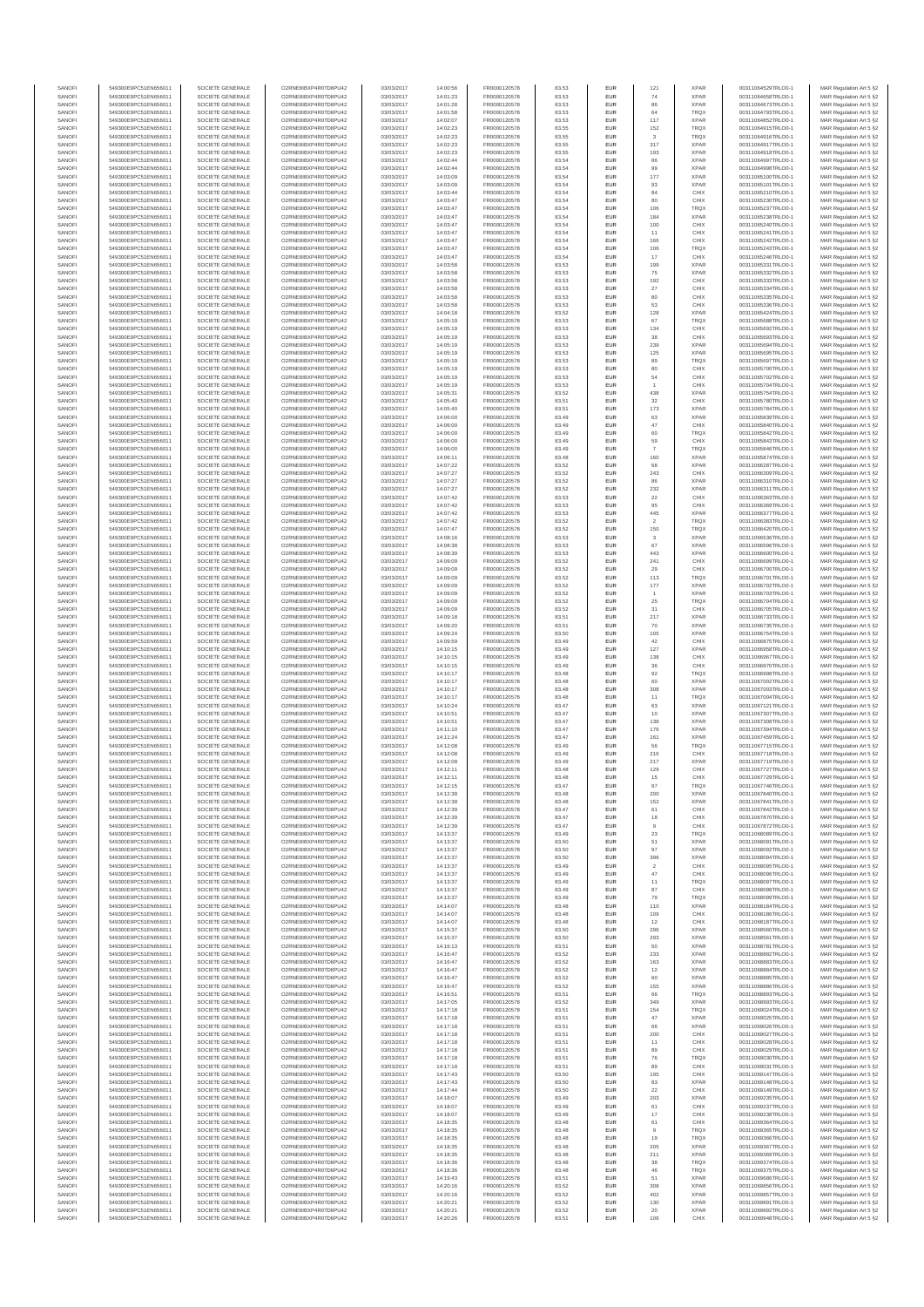| SANOFI           | 549300E9PC51EN656011                         | SOCIETE GENERALE                     | O2RNE8IBXP4R0TD8PU42                          | 03/03/2017               | 14:20:26             | FR0000120578                 | 83.51          | EUR                      | 143                     | CHIX                       | 00311069949TRLO0-1                       | MAR Regulation Art 5 §2                            |
|------------------|----------------------------------------------|--------------------------------------|-----------------------------------------------|--------------------------|----------------------|------------------------------|----------------|--------------------------|-------------------------|----------------------------|------------------------------------------|----------------------------------------------------|
| SANOFI<br>SANOFI | 549300E9PC51EN656011<br>549300E9PC51EN656011 | SOCIETE GENERALE<br>SOCIETE GENERALE | O2RNE8IBXP4R0TD8PU42<br>O2RNE8IBXP4R0TD8PU42  | 03/03/2017<br>03/03/2017 | 14:20:26<br>14:20:26 | FR0000120578                 | 83.51<br>83.50 | EUR<br>EUR               | 123<br>13               | TRQX<br><b>TRQX</b>        | 00311069950TRLO0-1<br>00311069951TRLO0-1 | MAR Regulation Art 5 §2                            |
| SANOFI           | 549300E9PC51EN656011                         | SOCIETE GENERALE                     | O2RNE8IBXP4R0TD8PLI42                         | 03/03/2017               | 14:20:26             | FR0000120578<br>FR0000120578 | 83.50          | EUR                      | 11                      | CHIX                       | 00311069952TRLO0-1                       | MAR Regulation Art 5 §2<br>MAR Regulation Art 5 §2 |
| SANOFI           | 549300E9PC51EN656011                         | SOCIETE GENERALE                     | O2RNE8IBXP4R0TD8PU42                          | 03/03/2017               | 14:20:26             | FR0000120578                 | 83.50          | EUR                      | 48                      | CHIX                       | 00311069953TRLO0-1                       | MAR Regulation Art 5 §2                            |
| SANOFI           | 549300E9PC51EN656011                         | SOCIETE GENERALE                     | O2RNE8IBXP4R0TD8PU42                          | 03/03/2017               | 14:21:32             | FR0000120578<br>FR0000120578 | 83.51          | EUR                      | 13                      | TRQX                       | 00311070339TRLO0-1                       | MAR Regulation Art 5 §2                            |
| SANOFI<br>SANOFI | 549300E9PC51EN656011<br>549300E9PC51EN656011 | SOCIETE GENERALE<br>SOCIETE GENERALE | O2RNE8IBXP4R0TD8PU42<br>O2RNE8IBXP4R0TD8PU42  | 03/03/2017<br>03/03/2017 | 14:21:32<br>14:21:32 | FR0000120578                 | 83.51<br>83.51 | EUR<br>EUR               | 46<br>209               | <b>TRQX</b><br><b>XPAR</b> | 00311070341TRLO0-1<br>00311070345TRLO0-1 | MAR Regulation Art 5 §2<br>MAR Regulation Art 5 §2 |
| SANOFI           | 549300E9PC51EN656011                         | SOCIETE GENERALE                     | O2RNE8IBXP4R0TD8PU42                          | 03/03/2017               | 14:21:32             | FR0000120578                 | 83.51          | <b>EUR</b>               | 160                     | <b>XPAR</b>                | 00311070348TRLO0-1                       | MAR Regulation Art 5 §2                            |
| SANOFI           | 549300E9PC51EN656011                         | SOCIETE GENERALE                     | O2RNE8IBXP4R0TD8PU42                          | 03/03/2017               | 14:21:32             | FR0000120578                 | 83.51          | EUR                      | 133                     | CHIX                       | 00311070350TRLO0-1                       | MAR Regulation Art 5 §2                            |
| SANOFI<br>SANOFI | 549300E9PC51EN656011<br>549300E9PC51EN656011 | SOCIETE GENERALE<br>SOCIETE GENERALE | O2RNE8IBXP4R0TD8PLI42<br>O2RNE8IBXP4R0TD8PU42 | 03/03/2017<br>03/03/2017 | 14:21:32<br>14:21:32 | FR0000120578<br>FR0000120578 | 83.51<br>83.51 | EUR<br>EUR               | $30\,$<br>68            | TRQX<br>CHIX               | 00311070351TRLO0-1<br>00311070352TRLO0-1 | MAR Regulation Art 5 §2<br>MAR Regulation Art 5 §2 |
| SANOFI           | 549300E9PC51EN656011                         | SOCIETE GENERALE                     | O2RNE8IBXP4R0TD8PU42                          | 03/03/2017               | 14:21:33             | FR0000120578                 | 83.51          | EUR                      | 89                      | <b>XPAR</b>                | 00311070370TRLO0-1                       | MAR Regulation Art 5 §2                            |
| SANOFI           | 549300E9PC51EN656011                         | SOCIETE GENERALE                     | O2RNE8IBXP4R0TD8PU42                          | 03/03/2017               | 14:21:33             | FR0000120578                 | 83.51          | EUR                      | 6                       | <b>XPAR</b>                | 00311070384TRLO0-1                       | MAR Regulation Art 5 §2                            |
| SANOFI           | 549300E9PC51EN656011                         | SOCIETE GENERALE                     | O2RNE8IBXP4R0TD8PU42                          | 03/03/2017               | 14:21:33             | FR0000120578                 | 83.51          | EUR                      | 29                      | <b>XPAR</b>                | 00311070385TRLO0-1                       | MAR Regulation Art 5 §2                            |
| SANOFI<br>SANOFI | 549300E9PC51EN656011<br>549300E9PC51EN656011 | SOCIETE GENERALE<br>SOCIETE GENERALE | O2RNE8IBXP4R0TD8PU42<br>O2RNE8IBXP4R0TD8PU42  | 03/03/2017<br>03/03/2017 | 14:21:35<br>14:22:44 | FR0000120578<br>FR0000120578 | 83.51<br>83.52 | <b>EUR</b><br>EUR        | 277<br>240              | <b>XPAR</b><br><b>XPAR</b> | 00311070409TRLO0-1<br>00311070943TRLO0-1 | MAR Regulation Art 5 §2<br>MAR Regulation Art 5 §2 |
| SANOFI           | 549300E9PC51EN656011                         | SOCIETE GENERALE                     | O2RNE8IBXP4R0TD8PU42                          | 03/03/2017               | 14:22:44             | FR0000120578                 | 83.52          | <b>EUR</b>               | 13                      | <b>XPAR</b>                | 00311070945TRLO0-1                       | MAR Regulation Art 5 §2                            |
| SANOFI           | 549300E9PC51EN656011                         | SOCIETE GENERALE                     | O2RNE8IBXP4R0TD8PU42                          | 03/03/2017               | 14:22:57             | FR0000120578                 | 83.52          | EUR                      | 116                     | <b>XPAR</b>                | 00311070978TRLO0-1                       | MAR Regulation Art 5 §2                            |
| SANOFI           | 549300E9PC51EN656011                         | SOCIETE GENERALE                     | O2RNESIBXP4R0TD8PLI42<br>O2RNE8IBXP4R0TD8PU42 | 03/03/2017               | 14:22:57             | FR0000120578                 | 83.52          | EUR                      | 148                     | CHIX                       | 00311070980TRLO0-1<br>00311070981TRLO0-1 | MAR Regulation Art 5 §2                            |
| SANOFI<br>SANOFI | 549300E9PC51EN656011<br>549300E9PC51EN656011 | SOCIETE GENERALE<br>SOCIETE GENERALE | O2RNE8IBXP4R0TD8PLI42                         | 03/03/2017<br>03/03/2017 | 14:22:57<br>14:22:57 | FR0000120578<br>FR0000120578 | 83.52<br>83.52 | EUR<br>EUR               | $\mathbf{73}$<br>$17\,$ | <b>TRQX</b><br>TRQX        | 00311070982TRLO0-1                       | MAR Regulation Art 5 §2<br>MAR Regulation Art 5 §2 |
| SANOFI           | 549300E9PC51EN656011                         | SOCIETE GENERALE                     | O2RNE8IBXP4R0TD8PU42                          | 03/03/2017               | 14:22:58             | FR0000120578                 | 83.52          | <b>EUR</b>               | 6                       | <b>TRQX</b>                | 00311070983TRLO0-1                       | MAR Regulation Art 5 §2                            |
| SANOFI           | 549300E9PC51EN656011                         | SOCIETE GENERALE                     | O2RNE8IBXP4R0TD8PU42                          | 03/03/2017               | 14:22:58             | FR0000120578                 | 83.52          | EUR                      | 24                      | TRQX                       | 00311070986TRLO0-1                       | MAR Regulation Art 5 §2                            |
| SANOFI<br>SANOFI | 549300E9PC51EN656011<br>549300E9PC51EN656011 | SOCIETE GENERALE<br>SOCIETE GENERALE | O2RNE8IBXP4R0TD8PU42<br>O2RNE8IBXP4R0TD8PU42  | 03/03/2017<br>03/03/2017 | 14:22:58<br>14:22:58 | FR0000120578<br>FR0000120578 | 83.52<br>83.52 | <b>EUR</b><br>EUR        | 80<br>11                | CHIX<br>CHIX               | 00311070988TRLO0-1<br>00311070991TRLO0-1 | MAR Regulation Art 5 §2<br>MAR Regulation Art 5 §2 |
| SANOFI           | 549300E9PC51EN656011                         | SOCIETE GENERALE                     | O2RNE8IBXP4R0TD8PU42                          | 03/03/2017               | 14:22:58             | FR0000120578                 | 83.52          | <b>EUR</b>               | 12                      | CHIX                       | 00311070993TRLO0-1                       | MAR Regulation Art 5 §2                            |
| SANOFI           | 549300E9PC51EN656011                         | SOCIETE GENERALE                     | O2RNE8IBXP4R0TD8PU42                          | 03/03/2017               | 14:24:31             | FR0000120578                 | 83.51          | EUR                      |                         | TRQX                       | 00311071518TRLO0-1                       | MAR Regulation Art 5 §2                            |
| SANOFI           | 549300E9PC51EN656011                         | SOCIETE GENERALE                     | O2RNE8IBXP4R0TD8PU42                          | 03/03/2017               | 14:24:31             | FR0000120578                 | 83.51          | EUR                      | 635                     | <b>XPAR</b>                | 00311071519TRLO0-1                       | MAR Regulation Art 5 §2                            |
| SANOFI<br>SANOFI | 549300E9PC51EN656011<br>549300E9PC51EN656011 | SOCIETE GENERALE<br>SOCIETE GENERALE | O2RNE8IBXP4R0TD8PU42<br>O2RNE8IBXP4R0TD8PU42  | 03/03/2017<br>03/03/2017 | 14:24:31<br>14:24:31 | FR0000120578<br>FR0000120578 | 83.51<br>83.51 | EUR<br>EUR               | 109<br>63               | CHIX<br>CHIX               | 00311071521TRLO0-1<br>00311071522TRLO0-1 | MAR Regulation Art 5 §2<br>MAR Regulation Art 5 §2 |
| SANOFI           | 549300E9PC51EN656011                         | SOCIETE GENERALE                     | O2RNE8IBXP4R0TD8PU42                          | 03/03/2017               | 14:24:35             | FR0000120578                 | 83.51          | <b>EUR</b>               | 81                      | <b>TRQX</b>                | 00311071545TRLO0-1                       | MAR Regulation Art 5 §2                            |
| SANOFI           | 549300E9PC51EN656011                         | SOCIETE GENERALE                     | O2RNE8IBXP4R0TD8PU42                          | 03/03/2017               | 14:24:35             | FR0000120578                 | 83.51          | EUR                      | 105                     | CHIX                       | 00311071546TRLO0-1                       | MAR Regulation Art 5 §2                            |
| SANOFI<br>SANOFI | 549300E9PC51EN656011<br>549300E9PC51EN656011 | SOCIETE GENERALE<br>SOCIETE GENERALE | O2RNE8IBXP4R0TD8PU42<br>O2RNE8IBXP4R0TD8PU42  | 03/03/2017<br>03/03/2017 | 14:24:35<br>14:24:35 | FR0000120578<br>FR0000120578 | 83.50<br>83.51 | <b>EUR</b><br>EUR        | 615<br>31               | <b>XPAR</b><br>TRQX        | 00311071547TRLO0-1<br>00311071548TRLO0-1 | MAR Regulation Art 5 §2<br>MAR Regulation Art 5 §2 |
| SANOFI           | 549300E9PC51EN656011                         | SOCIETE GENERALE                     | O2RNE8IBXP4R0TD8PU42                          | 03/03/2017               | 14:24:35             | FR0000120578                 | 83.51          | EUR                      | $\sqrt{24}$             | CHIX                       | 00311071549TRLO0-1                       | MAR Regulation Art 5 §2                            |
| SANOFI           | 549300E9PC51EN656011                         | SOCIETE GENERALE                     | O2RNE8IBXP4R0TD8PU42                          | 03/03/2017               | 14:25:04             | FR0000120578                 | 83.53          | EUR                      | 70                      | CHIX                       | 00311071712TRLO0-1                       | MAR Regulation Art 5 §2                            |
| SANOFI           | 549300E9PC51EN656011                         | SOCIETE GENERALE                     | O2RNE8IBXP4R0TD8PU42<br>O2RNE8IBXP4R0TD8PU42  | 03/03/2017               | 14:25:04             | FR0000120578                 | 83.53          | EUR                      | 364                     | <b>XPAR</b>                | 00311071717TRLO0-1<br>00311071719TRLO0-1 | MAR Regulation Art 5 §2                            |
| SANOFI<br>SANOFI | 549300E9PC51EN656011<br>549300E9PC51EN656011 | SOCIETE GENERALE<br>SOCIETE GENERALE | O2RNE8IBXP4R0TD8PU42                          | 03/03/2017<br>03/03/2017 | 14:25:04<br>14:25:04 | FR0000120578<br>FR0000120578 | 83.53<br>83.53 | EUR<br>EUR               | 233<br>11               | <b>XPAR</b><br>CHIX        | 00311071721TRLO0-1                       | MAR Regulation Art 5 §2<br>MAR Regulation Art 5 §2 |
| SANOFI           | 549300E9PC51EN656011                         | SOCIETE GENERALE                     | O2RNE8IBXP4R0TD8PU42                          | 03/03/2017               | 14:25:32             | FR0000120578                 | 83.52          | <b>EUR</b>               | 113                     | <b>XPAR</b>                | 00311071816TRLO0-1                       | MAR Regulation Art 5 §2                            |
| SANOFI           | 549300E9PC51EN656011                         | SOCIETE GENERALE                     | O2RNE8IBXP4R0TD8PU42                          | 03/03/2017               | 14:25:32             | FR0000120578                 | 83.52          | EUR                      | 83                      | TRQX                       | 00311071817TRLO0-1                       | MAR Regulation Art 5 §2                            |
| SANOFI<br>SANOFI | 549300E9PC51EN656011<br>549300E9PC51EN656011 | SOCIETE GENERALE<br>SOCIETE GENERALE | O2RNE8IBXP4R0TD8PLI42<br>O2RNE8IBXP4R0TD8PU42 | 03/03/2017<br>03/03/2017 | 14:25:32<br>14:25:32 | FR0000120578<br>FR0000120578 | 83.52<br>83.52 | <b>EUR</b><br>EUR        | 119                     | CHIX<br>TRQX               | 00311071818TRLO0-1<br>00311071819TRLO0-1 | MAR Regulation Art 5 §2<br>MAR Regulation Art 5 §2 |
| SANOFI           | 549300E9PC51EN656011                         | SOCIETE GENERALE                     | O2RNE8IBXP4R0TD8PU42                          | 03/03/2017               | 14:25:41             | FR0000120578                 | 83.52          | EUR                      | 430                     | <b>XPAR</b>                | 00311071867TRLO0-1                       | MAR Regulation Art 5 §2                            |
| SANOFI           | 549300E9PC51EN656011                         | SOCIETE GENERALE                     | O2RNE8IBXP4R0TD8PU42                          | 03/03/2017               | 14:25:45             | FR0000120578                 | 83.51          | EUR                      | 79                      | <b>XPAR</b>                | 00311071875TRLO0-1                       | MAR Regulation Art 5 §2                            |
| SANOFI           | 549300E9PC51EN656011                         | SOCIETE GENERALE                     | O2RNE8IBXP4R0TD8PLI42                         | 03/03/2017               | 14:26:04             | FR0000120578                 | 83.52          | EUR                      | 115                     | <b>XPAR</b>                | 00311071923TRLO0-1                       | MAR Regulation Art 5 §2                            |
| SANOFI<br>SANOFI | 549300E9PC51EN656011<br>549300E9PC51EN656011 | SOCIETE GENERALE<br>SOCIETE GENERALE | O2RNE8IBXP4R0TD8PU42<br>O2RNE8IBXP4R0TD8PU42  | 03/03/2017<br>03/03/2017 | 14:26:04<br>14:26:04 | FR0000120578<br>FR0000120578 | 83.52<br>83.52 | EUR<br>EUR               | 112<br>12               | CHIX<br>CHIX               | 00311071925TRLO0-1<br>00311071926TRLO0-1 | MAR Regulation Art 5 §2<br>MAR Regulation Art 5 §2 |
| SANOFI           | 549300E9PC51EN656011                         | SOCIETE GENERALE                     | O2RNE8IBXP4R0TD8PU42                          | 03/03/2017               | 14:26:11             | FR0000120578                 | 83.51          | EUR                      | 194                     | <b>XPAR</b>                | 00311071944TRLO0-1                       | MAR Regulation Art 5 §2                            |
| SANOFI           | 549300E9PC51EN656011                         | SOCIETE GENERALE                     | O2RNE8IBXP4R0TD8PU42                          | 03/03/2017               | 14:26:11             | FR0000120578                 | 83.51          | EUR                      | 59                      | TRQX                       | 00311071945TRLO0-1                       | MAR Regulation Art 5 §2                            |
| SANOFI           | 549300E9PC51EN656011                         | SOCIETE GENERALE                     | O2RNE8IBXP4R0TD8PU42                          | 03/03/2017               | 14:26:23             | FR0000120578                 | 83.50          | <b>EUR</b>               | 39                      | CHIX                       | 00311071979TRLO0-1                       | MAR Regulation Art 5 §2                            |
| SANOFI<br>SANOFI | 549300E9PC51EN656011<br>549300E9PC51EN656011 | SOCIETE GENERALE<br>SOCIETE GENERALE | O2RNE8IBXP4R0TD8PU42<br>O2RNE8IBXP4R0TD8PLI42 | 03/03/2017<br>03/03/2017 | 14:26:23<br>14:26:23 | FR0000120578<br>FR0000120578 | 83.50<br>83.50 | EUR<br>EUR               | 23<br>116               | CHIX<br><b>XPAR</b>        | 00311071980TRLO0-1<br>00311071982TRLO0-1 | MAR Regulation Art 5 §2<br>MAR Regulation Art 5 §2 |
| SANOFI           | 549300E9PC51EN656011                         | SOCIETE GENERALE                     | O2RNE8IBXP4R0TD8PU42                          | 03/03/2017               | 14:26:47             | FR0000120578                 | 83.51          | EUR                      | 85                      | <b>XPAR</b>                | 00311072070TRLO0-1                       | MAR Regulation Art 5 §2                            |
| SANOFI           | 549300E9PC51EN656011                         | SOCIETE GENERALE                     | O2RNE8IBXP4R0TD8PU42                          | 03/03/2017               | 14:27:11             | FR0000120578                 | 83.51          | EUR                      | 200                     | <b>XPAR</b>                | 00311072174TRLO0-1                       | MAR Regulation Art 5 §2                            |
| SANOFI           | 549300E9PC51EN656011                         | SOCIETE GENERALE                     | O2RNE8IBXP4R0TD8PU42                          | 03/03/2017               | 14:27:22             | FR0000120578                 | 83.51          | <b>EUR</b>               | 37                      | CHIX                       | 00311072234TRLO0-1                       | MAR Regulation Art 5 §2                            |
| SANOFI<br>SANOFI | 549300E9PC51EN656011<br>549300E9PC51EN656011 | SOCIETE GENERALE<br>SOCIETE GENERALE | O2RNE8IBXP4R0TD8PU42<br>O2RNE8IBXP4R0TD8PU42  | 03/03/2017<br>03/03/2017 | 14:27:22<br>14:27:22 | FR0000120578<br>FR0000120578 | 83.51<br>83.51 | EUR<br><b>EUR</b>        | 125<br>56               | <b>TRQX</b><br>CHIX        | 00311072235TRLO0-1<br>00311072236TRLO0-1 | MAR Regulation Art 5 §2<br>MAR Regulation Art 5 §2 |
| SANOFI           | 549300E9PC51EN656011                         | SOCIETE GENERALE                     | O2RNE8IBXP4R0TD8PU42                          | 03/03/2017               | 14:27:22             | FR0000120578                 | 83.51          | EUR                      | 209                     | <b>XPAR</b>                | 00311072237TRLO0-1                       | MAR Regulation Art 5 §2                            |
| SANOFI           | 549300E9PC51EN656011                         | SOCIETE GENERALE                     | O2RNE8IBXP4R0TD8PU42                          | 03/03/2017               | 14:27:22             | FR0000120578                 | 83.51          | <b>EUR</b>               | 139                     | <b>XPAR</b>                | 00311072238TRLO0-1                       | MAR Regulation Art 5 §2                            |
| SANOFI<br>SANOFI | 549300E9PC51EN656011<br>549300E9PC51EN656011 | SOCIETE GENERALE<br>SOCIETE GENERALE | O2RNE8IBXP4R0TD8PU42<br>O2RNE8IBXP4R0TD8PU42  | 03/03/2017<br>03/03/2017 | 14:27:22<br>14:27:22 | FR0000120578<br>FR0000120578 | 83.51<br>83.51 | EUR<br>EUR               | 13<br>162               | TRQX<br>CHIX               | 00311072239TRLO0-1<br>00311072240TRLO0-1 | MAR Regulation Art 5 §2<br>MAR Regulation Art 5 §2 |
| SANOFI           | 549300E9PC51EN656011                         | SOCIETE GENERALE                     | O2RNE8IBXP4R0TD8PU42                          | 03/03/2017               | 14:27:33             | FR0000120578                 | 83.50          | EUR                      | 150                     | <b>XPAR</b>                | 00311072335TRLO0-1                       | MAR Regulation Art 5 §2                            |
| SANOFI           | 549300E9PC51EN656011                         | SOCIETE GENERALE                     | O2RNE8IBXP4R0TD8PU42                          | 03/03/2017               | 14:27:34             | FR0000120578                 | 83.50          | EUR                      | 184                     | <b>XPAR</b>                | 00311072336TRLO0-1                       | MAR Regulation Art 5 §2                            |
| SANOFI           | 549300E9PC51EN656011                         | SOCIETE GENERALE                     | O2RNE8IBXP4R0TD8PU42                          | 03/03/2017               | 14:27:34             | FR0000120578                 | 83.50          | <b>EUR</b>               | 50                      | CHIX                       | 00311072338TRLO0-1                       | MAR Regulation Art 5 §2                            |
| SANOFI<br>SANOFI | 549300E9PC51EN656011<br>549300E9PC51EN656011 | SOCIETE GENERALE<br>SOCIETE GENERALE | O2RNE8IBXP4R0TD8PU42<br>O2RNE8IBXP4R0TD8PU42  | 03/03/2017<br>03/03/2017 | 14:27:59<br>14:27:59 | FR0000120578<br>FR0000120578 | 83.49<br>83.49 | EUR<br><b>EUR</b>        | 119<br>59               | CHIX<br><b>TRQX</b>        | 00311072435TRLO0-1<br>00311072436TRLO0-1 | MAR Regulation Art 5 §2<br>MAR Regulation Art 5 §2 |
| SANOFI           | 549300E9PC51EN656011                         | SOCIETE GENERALE                     | O2RNE8IBXP4R0TD8PU42                          | 03/03/2017               | 14:27:59             | FR0000120578                 | 83.49          | EUR                      | 166                     | <b>XPAR</b>                | 00311072437TRLO0-1                       | MAR Regulation Art 5 §2                            |
| SANOFI           | 549300E9PC51EN656011                         | SOCIETE GENERALE                     | O2RNE8IBXP4R0TD8PU42                          | 03/03/2017               | 14:28:41             | FR0000120578                 | 83.52          | EUR                      | 164                     | <b>XPAR</b>                | 00311072725TRLO0-1                       | MAR Regulation Art 5 §2                            |
| SANOFI<br>SANOFI | 549300E9PC51EN656011                         | SOCIETE GENERALE<br>SOCIETE GENERALE | O2RNE8IBXP4R0TD8PU42<br>O2RNE8IBXP4R0TD8PU42  | 03/03/2017<br>03/03/2017 | 14:28:41             | FR0000120578<br>FR0000120578 | 83.52<br>83.52 | EUR<br>EUR               | 434<br>451              | <b>XPAR</b><br><b>XPAR</b> | 00311072726TRLO0-1                       | MAR Regulation Art 5 §2<br>MAR Regulation Art 5 §2 |
| SANOFI           | 549300E9PC51EN656011<br>549300E9PC51EN656011 | SOCIETE GENERALE                     | O2RNE8IBXP4R0TD8PU42                          | 03/03/2017               | 14:29:00<br>14:29:05 | FR0000120578                 | 83.51          | EUR                      | 16                      | TRQX                       | 00311072796TRLO0-1<br>00311072811TRLO0-1 | MAR Regulation Art 5 §2                            |
| SANOFI           | 549300E9PC51EN656011                         | SOCIETE GENERALE                     | O2RNE8IBXP4R0TD8PU42                          | 03/03/2017               | 14:29:05             | FR0000120578                 | 83.51          | EUR                      | 83                      | TRQX                       | 00311072812TRLO0-1                       | MAR Regulation Art 5 §2                            |
| SANOFI           | 549300E9PC51EN656011                         | SOCIETE GENERALE                     | O2RNE8IBXP4R0TD8PU42                          | 03/03/2017               | 14:29:05             | FR0000120578                 | 83.51          | <b>EUR</b>               | 214                     | CHIX                       | 00311072813TRLO0-1                       | MAR Regulation Art 5 §2                            |
| SANOFI<br>SANOFI | 549300E9PC51EN656011<br>549300E9PC51EN656011 | SOCIETE GENERALE<br>SOCIETE GENERALE | O2RNE8IBXP4R0TD8PU42<br>O2RNE8IBXP4R0TD8PU42  | 03/03/2017<br>03/03/2017 | 14:29:05<br>14:29:30 | FR0000120578<br>FR0000120578 | 83.51<br>83.50 | EUR<br><b>EUR</b>        | 149<br>15               | <b>XPAR</b><br><b>TRQX</b> | 00311072814TRLO0-1<br>00311072900TRLO0-1 | MAR Regulation Art 5 §2<br>MAR Regulation Art 5 §2 |
| SANOFI           | 549300E9PC51EN656011                         | SOCIETE GENERALE                     | O2RNE8IBXP4R0TD8PU42                          | 03/03/2017               | 14:29:30             | FR0000120578                 | 83.50          | EUR                      | ${\bf 78}$              | CHIX                       | 00311072903TRLO0-1                       | MAR Regulation Art 5 §2                            |
| SANOFI           | 549300E9PC51EN656011                         | SOCIETE GENERALE                     | O2RNE8IBXP4R0TD8PU42                          | 03/03/2017               | 14:29:30             | FR0000120578                 | 83.50          | EUR                      | 5                       | <b>XPAR</b>                | 00311072904TRLO0-1                       | MAR Regulation Art 5 §2                            |
| SANOFI           | 549300E9PC51EN656011                         | SOCIETE GENERALE                     | O2RNE8IBXP4R0TD8PU42                          | 03/03/2017               | 14:29:30             | FR0000120578                 | 83.50          | EUR                      | 45                      | TRQX                       | 00311072905TRLO0-1                       | MAR Regulation Art 5 §2                            |
| SANOFI<br>SANOFI | 549300E9PC51EN656011<br>549300E9PC51EN656011 | SOCIETE GENERALE<br>SOCIETE GENERALE | O2RNE8IBXP4R0TD8PU42<br>O2RNE8IBXP4R0TD8PU42  | 03/03/2017<br>03/03/2017 | 14:29:30<br>14:29:30 | FR0000120578<br>FR0000120578 | 83.50<br>83.50 | EUR<br>EUR               | 57<br>27                | <b>XPAR</b><br>CHIX        | 00311072906TRLO0-1<br>00311072907TRLO0-1 | MAR Regulation Art 5 §2<br>MAR Regulation Art 5 §2 |
| SANOFI           | 549300E9PC51EN656011                         | SOCIETE GENERALE                     | O2RNE8IBXP4R0TD8PU42                          | 03/03/2017               | 14:29:30             | FR0000120578                 | 83.50          | EUR                      | 14                      | TRQX                       | 00311072908TRLO0-1                       | MAR Regulation Art 5 §2                            |
| SANOFI           | 549300E9PC51EN656011                         | SOCIETE GENERALE                     | O2RNE8IBXP4R0TD8PU42                          | 03/03/2017               | 14:29:30             | FR0000120578                 | 83.50          | <b>EUR</b>               | 11                      | CHIX                       | 00311072911TRLO0-1                       | MAR Regulation Art 5 §2                            |
| SANOFI<br>SANOFI | 549300E9PC51EN656011<br>549300E9PC51EN656011 | SOCIETE GENERALE<br>SOCIETE GENERALE | O2RNE8IBXP4R0TD8PU42<br>O2RNE8IBXP4R0TD8PU42  | 03/03/2017<br>03/03/2017 | 14:29:30<br>14:29:36 | FR0000120578<br>FR0000120578 | 83.50<br>83.49 | EUR<br>EUR               | 41<br>161               | CHIX<br><b>XPAR</b>        | 00311072913TRLO0-1<br>00311072928TRLO0-1 | MAR Regulation Art 5 §2<br>MAR Regulation Art 5 §2 |
| SANOFI           | 549300E9PC51EN656011                         | SOCIETE GENERALE                     | O2RNE8IBXP4R0TD8PU42                          | 03/03/2017               | 14:29:36             | FR0000120578                 | 83.49          | EUR                      | 66                      | <b>XPAR</b>                | 00311072931TRLO0-1                       | MAR Regulation Art 5 §2                            |
| SANOFI           | 549300E9PC51EN656011                         | SOCIETE GENERALE                     | O2RNE8IBXP4R0TD8PLI42                         | 03/03/2017               | 14:29:36             | FR0000120578                 | 83.49          | EUR                      | 102                     | <b>XPAR</b>                | 00311072934TRLO0-1                       | MAR Regulation Art 5 §2                            |
| SANOFI           | 549300E9PC51EN656011                         | SOCIETE GENERALE                     | O2RNE8IBXP4R0TD8PU42                          | 03/03/2017               | 14:29:49             | FR0000120578                 | 83.49          | <b>EUR</b>               |                         | <b>XPAR</b>                | 00311073017TRLO0-1                       | MAR Regulation Art 5 §2                            |
| SANOFI<br>SANOFI | 549300E9PC51EN656011<br>549300E9PC51EN656011 | SOCIETE GENERALE<br>SOCIETE GENERALE | O2RNESIBXP4R0TD8PLI42<br>O2RNE8IBXP4R0TD8PU42 | 03/03/2017<br>03/03/2017 | 14:29:49<br>14:30:00 | FR0000120578<br>FR0000120578 | 83.49<br>83.48 | <b>EUR</b><br>EUR        | 103<br>152              | <b>XPAR</b><br><b>XPAR</b> | 00311073018TRLO0-1<br>00311073077TRLO0-1 | MAR Regulation Art 5 §2<br>MAR Regulation Art 5 §2 |
| SANOFI           | 549300E9PC51EN656011                         | SOCIETE GENERALE                     | O2RNE8IBXP4R0TD8PU42                          | 03/03/2017               | 14:30:00             | FR0000120578                 | 83.48          | EUR                      | 97                      | CHIX                       | 00311073088TRLO0-1                       | MAR Regulation Art 5 §2                            |
| SANOFI           | 549300E9PC51EN656011                         | SOCIETE GENERALE                     | O2RNE8IBXP4R0TD8PLI42                         | 03/03/2017               | 14:30:00             | FR0000120578                 | 83.48          | <b>EUR</b>               | 59                      | <b>TRQX</b>                | 00311073090TRLO0-1                       | MAR Regulation Art 5 §2                            |
| SANOFI<br>SANOFI | 549300E9PC51EN656011<br>549300E9PC51EN656011 | SOCIETE GENERALE<br>SOCIETE GENERALE | O2RNE8IBXP4R0TD8PU42<br>O2RNE8IBXP4R0TD8PU42  | 03/03/2017<br>03/03/2017 | 14:30:00<br>14:30:00 | FR0000120578<br>FR0000120578 | 83.48<br>83.48 | EUR<br><b>EUR</b>        | 14<br>13                | CHIX<br>CHIX               | 00311073092TRLO0-1<br>00311073093TRLO0-1 | MAR Regulation Art 5 §2<br>MAR Regulation Art 5 §2 |
| SANOFI           | 549300E9PC51EN656011                         | SOCIETE GENERALE                     | O2RNE8IBXP4R0TD8PU42                          | 03/03/2017               | 14:30:00             | FR0000120578                 | 83.47          | EUR                      | 145                     | <b>XPAR</b>                | 00311073137TRLO0-1                       | MAR Regulation Art 5 §2                            |
| SANOFI           | 549300E9PC51EN656011                         | SOCIETE GENERALE                     | O2RNE8IBXP4R0TD8PU42                          | 03/03/2017               | 14:30:04             | FR0000120578                 | 83.46          | EUR                      | $64\,$                  | <b>XPAR</b>                | 00311073457TRLO0-1                       | MAR Regulation Art 5 §2                            |
| SANOFI<br>SANOFI | 549300E9PC51EN656011<br>549300E9PC51EN656011 | SOCIETE GENERALE<br>SOCIETE GENERALE | O2RNE8IBXP4R0TD8PU42<br>O2RNESIBXP4R0TD8PLI42 | 03/03/2017<br>03/03/2017 | 14:30:08<br>14:30:08 | FR0000120578<br>FR0000120578 | 83.44<br>83.45 | EUR<br>EUR               | 62<br>64                | CHIX<br><b>XPAR</b>        | 00311073484TRLO0-1<br>00311073485TRLO0-1 | MAR Regulation Art 5 §2<br>MAR Regulation Art 5 §2 |
| SANOFI           | 549300E9PC51EN656011                         | SOCIETE GENERALE                     | O2RNE8IBXP4R0TD8PLI42                         | 03/03/2017               | 14:30:08             | FR0000120578                 | 83.43          | <b>EUR</b>               | 20                      | CHIX                       | 00311073486TRLO0-1                       | MAR Regulation Art 5 §2                            |
| SANOFI           | 549300E9PC51EN656011                         | SOCIETE GENERALE                     | O2RNE8IBXP4R0TD8PU42                          | 03/03/2017               | 14:30:09             | FR0000120578                 | 83.35          | EUR                      | 64                      | <b>XPAR</b>                | 00311073516TRLO0-1                       | MAR Regulation Art 5 §2                            |
| SANOFI<br>SANOFI | 549300E9PC51EN656011<br>549300E9PC51EN656011 | SOCIETE GENERALE<br>SOCIETE GENERALE | O2RNE8IBXP4R0TD8PU42<br>O2RNE8IBXP4R0TD8PU42  | 03/03/2017<br>03/03/2017 | 14:30:22<br>14:30:28 | FR0000120578<br>FR0000120578 | 83.38<br>83.42 | <b>EUR</b><br>EUR        | 50<br>322               | <b>XPAR</b><br><b>XPAR</b> | 00311073715TRLO0-1<br>00311073817TRLO0-1 | MAR Regulation Art 5 §2<br>MAR Regulation Art 5 §2 |
| SANOFI           | 549300E9PC51EN656011                         | SOCIETE GENERALE                     | O2RNE8IBXP4R0TD8PU42                          | 03/03/2017               | 14:31:00             | FR0000120578                 | 83.48          | EUR                      | 76                      | <b>XPAR</b>                | 00311074203TRLO0-1                       | MAR Regulation Art 5 §2                            |
| SANOFI           | 549300E9PC51EN656011                         | SOCIETE GENERALE                     | O2RNE8IBXP4R0TD8PU42                          | 03/03/2017               | 14:31:00             | FR0000120578                 | 83.48          | EUR                      | 564                     | <b>XPAR</b>                | 00311074204TRLO0-1                       | MAR Regulation Art 5 §2                            |
| SANOFI<br>SANOFI | 549300E9PC51EN656011                         | SOCIETE GENERALE<br>SOCIETE GENERALE | O2RNE8IBXP4R0TD8PU42<br>O2RNESIBXP4R0TD8PLI42 | 03/03/2017               | 14:31:07             | FR0000120578                 | 83.46          | EUR                      | 26                      | CHIX<br><b>XPAR</b>        | 00311074310TRLO0-1                       | MAR Regulation Art 5 §2                            |
| SANOFI           | 549300E9PC51EN656011<br>549300E9PC51EN656011 | SOCIETE GENERALE                     | O2RNE8IBXP4R0TD8PU42                          | 03/03/2017<br>03/03/2017 | 14:31:07<br>14:31:07 | FR0000120578<br>FR0000120578 | 83.47<br>83.47 | EUR<br>EUR               | 194<br>5                | <b>XPAR</b>                | 00311074312TRLO0-1<br>00311074313TRLO0-1 | MAR Regulation Art 5 §2<br>MAR Regulation Art 5 §2 |
| SANOFI           | 549300E9PC51EN656011                         | SOCIETE GENERALE                     | O2RNE8IBXP4R0TD8PU42                          | 03/03/2017               | 14:31:07             | FR0000120578                 | 83.46          | <b>EUR</b>               | 241                     | CHIX                       | 00311074314TRLO0-1                       | MAR Regulation Art 5 §2                            |
| SANOFI           | 549300E9PC51EN656011                         | SOCIETE GENERALE                     | O2RNE8IBXP4R0TD8PU42                          | 03/03/2017               | 14:31:07             | FR0000120578                 | 83.46          | EUR                      | 199                     | TRQX                       | 00311074315TRLO0-1                       | MAR Regulation Art 5 §2                            |
| SANOFI<br>SANOFI | 549300E9PC51EN656011<br>549300E9PC51EN656011 | SOCIETE GENERALE<br>SOCIETE GENERALE | O2RNE8IBXP4R0TD8PLI42<br>O2RNE8IBXP4R0TD8PU42 | 03/03/2017<br>03/03/2017 | 14:31:07<br>14:31:07 | FR0000120578<br>FR0000120578 | 83.46<br>83.45 | <b>EUR</b><br>EUR        | 12<br>70                | <b>TRQX</b><br>CHIX        | 00311074316TRLO0-1<br>00311074317TRLO0-1 | MAR Regulation Art 5 §2<br>MAR Regulation Art 5 §2 |
| SANOFI           | 549300E9PC51EN656011                         | SOCIETE GENERALE                     | O2RNE8IBXP4R0TD8PU42                          | 03/03/2017               | 14:31:07             | FR0000120578                 | 83.44          | EUR                      | 48                      | <b>TRQX</b>                | 00311074318TRLO0-1                       | MAR Regulation Art 5 §2                            |
| SANOFI           | 549300E9PC51EN656011                         | SOCIETE GENERALE                     | O2RNE8IBXP4R0TD8PU42                          | 03/03/2017               | 14:31:07             | FR0000120578                 | 83.43          | EUR                      | 50                      | CHIX                       | 00311074319TRLO0-1                       | MAR Regulation Art 5 §2                            |
| SANOFI           | 549300E9PC51EN656011                         | SOCIETE GENERALE                     | O2RNE8IBXP4R0TD8PU42                          | 03/03/2017               | 14:31:07             | FR0000120578                 | 83.43          | EUR                      | 50                      | CHIX                       | 00311074320TRLO0-1                       | MAR Regulation Art 5 §2                            |
| SANOFI<br>SANOFI | 549300E9PC51EN656011<br>549300E9PC51EN656011 | SOCIETE GENERALE<br>SOCIETE GENERALE | O2RNE8IBXP4R0TD8PU42<br>O2RNE8IBXP4R0TD8PU42  | 03/03/2017<br>03/03/2017 | 14:31:07<br>14:31:07 | FR0000120578<br>FR0000120578 | 83.43<br>83.43 | EUR<br>EUR               | 102<br>26               | CHIX<br>CHIX               | 00311074321TRLO0-1<br>00311074322TRLO0-1 | MAR Regulation Art 5 §2<br>MAR Regulation Art 5 §2 |
| SANOFI           | 549300E9PC51EN656011                         | SOCIETE GENERALE                     | O2RNE8IBXP4R0TD8PU42                          | 03/03/2017               | 14:31:21             | FR0000120578                 | 83.44          | <b>EUR</b>               | 50                      | <b>TRQX</b>                | 00311074515TRLO0-1                       | MAR Regulation Art 5 §2                            |
| SANOFI           | 549300E9PC51EN656011                         | SOCIETE GENERALE                     | O2RNE8IBXP4R0TD8PU42                          | 03/03/2017               | 14:31:21             | FR0000120578                 | 83.44          | EUR                      | 3                       | TRQX                       | 00311074516TRLO0-1                       | MAR Regulation Art 5 §2                            |
| SANOFI<br>SANOFI | 549300E9PC51EN656011<br>549300E9PC51EN656011 | SOCIETE GENERALE<br>SOCIETE GENERALE | O2RNE8IBXP4R0TD8PU42<br>O2RNE8IBXP4R0TD8PU42  | 03/03/2017<br>03/03/2017 | 14:31:21<br>14:31:21 | FR0000120578<br>FR0000120578 | 83.44<br>83.44 | <b>EUR</b><br><b>EUR</b> | $\overline{4}$<br>72    | CHIX<br>CHIX               | 00311074525TRLO0-1<br>00311074526TRLO0-1 | MAR Regulation Art 5 §2<br>MAR Regulation Art 5 §2 |
| SANOFI           | 549300E9PC51EN656011                         | SOCIETE GENERALE                     | O2RNE8IBXP4R0TD8PU42                          | 03/03/2017               | 14:31:21             | FR0000120578                 | 83.44          | EUR                      | 213                     | <b>XPAR</b>                | 00311074527TRLO0-1                       | MAR Regulation Art 5 §2                            |
| SANOFI           | 549300E9PC51EN656011                         | SOCIETE GENERALE                     | O2RNE8IBXP4R0TD8PU42                          | 03/03/2017               | 14:31:21             | FR0000120578                 | 83.44          | EUR                      | 70                      | CHIX                       | 00311074528TRLO0-1                       | MAR Regulation Art 5 §2                            |
| SANOFI           | 549300E9PC51EN656011                         | SOCIETE GENERALE                     | O2RNE8IBXP4R0TD8PU42                          | 03/03/2017               | 14:31:25             | FR0000120578                 | 83.39          | EUR                      | 50                      | <b>XPAR</b>                | 00311074582TRLO0-1                       | MAR Regulation Art 5 §2                            |
| SANOFI<br>SANOFI | 549300E9PC51EN656011<br>549300E9PC51EN656011 | SOCIETE GENERALE<br>SOCIETE GENERALE | O2RNE8IBXP4R0TD8PU42<br>O2RNE8IBXP4R0TD8PU42  | 03/03/2017<br>03/03/2017 | 14:31:27<br>14:31:43 | FR0000120578<br>FR0000120578 | 83.39<br>83.44 | EUR<br>EUR               | 34<br>75                | <b>XPAR</b><br>CHIX        | 00311074608TRLO0-1<br>00311074826TRLO0-1 | MAR Regulation Art 5 §2<br>MAR Regulation Art 5 §2 |
| SANOFI           | 549300E9PC51EN656011                         | SOCIETE GENERALE                     | O2RNE8IBXP4R0TD8PU42                          | 03/03/2017               | 14:31:43             | FR0000120578                 | 83.44          | <b>EUR</b>               | 68                      | CHIX                       | 00311074827TRLO0-1                       | MAR Regulation Art 5 §2                            |
| SANOFI           | 549300E9PC51EN656011                         | SOCIETE GENERALE                     | O2RNE8IBXP4R0TD8PU42                          | 03/03/2017               | 14:31:43             | FR0000120578                 | 83.44          | EUR                      | 61                      | CHIX                       | 00311074828TRLO0-1                       | MAR Regulation Art 5 §2                            |
| SANOFI<br>SANOFI | 549300E9PC51EN656011<br>549300E9PC51EN656011 | SOCIETE GENERALE<br>SOCIETE GENERALE | O2RNE8IBXP4R0TD8PU42<br>O2RNE8IBXP4R0TD8PU42  | 03/03/2017               | 14:31:48             | FR0000120578                 | 83.44<br>83.44 | EUR<br>EUR               | 59<br>416               | CHIX<br><b>XPAR</b>        | 00311074892TRLO0-1                       | MAR Regulation Art 5 §2                            |
| SANOFI           | 549300E9PC51EN656011                         | SOCIETE GENERALE                     | O2RNE8IBXP4R0TD8PU42                          | 03/03/2017<br>03/03/2017 | 14:31:48<br>14:31:48 | FR0000120578<br>FR0000120578 | 83.44          | EUR                      | 14                      | <b>XPAR</b>                | 00311074893TRLO0-1<br>00311074894TRLO0-1 | MAR Regulation Art 5 §2<br>MAR Regulation Art 5 §2 |
| SANOFI           | 549300E9PC51EN656011                         | SOCIETE GENERALE                     | O2RNE8IBXP4R0TD8PU42                          | 03/03/2017               | 14:31:53             | FR0000120578                 | 83.43          | EUR                      | 50                      | <b>TRQX</b>                | 00311074943TRLO0-1                       | MAR Regulation Art 5 §2                            |
| SANOFI           | 549300E9PC51EN656011                         | SOCIETE GENERALE                     | O2RNE8IBXP4R0TD8PU42                          | 03/03/2017               | 14:31:53             | FR0000120578                 | 83.43          | EUR                      | $50\,$                  | <b>TROX</b>                | 00311074944TRLO0-1                       | MAR Regulation Art 5 §2                            |
| SANOFI<br>SANOFI | 549300E9PC51EN656011<br>549300E9PC51EN656011 | SOCIETE GENERALE<br>SOCIETE GENERALE | O2RNE8IBXP4R0TD8PU42<br>O2RNE8IBXP4R0TD8PU42  | 03/03/2017<br>03/03/2017 | 14:31:53<br>14:31:53 | FR0000120578<br>FR0000120578 | 83.43<br>83.43 | <b>EUR</b><br>EUR        | $\overline{a}$<br>188   | <b>TROX</b><br><b>XPAR</b> | 00311074945TRLO0-1<br>00311074946TRLO0-1 | MAR Regulation Art 5 §2<br>MAR Regulation Art 5 §2 |
| SANOFI           | 549300E9PC51EN656011                         | SOCIETE GENERALE                     | O2RNE8IBXP4R0TD8PU42                          | 03/03/2017               | 14:31:53             | FR0000120578                 | 83.43          | <b>EUR</b>               | 28                      | <b>TROX</b>                | 00311074947TRLO0-1                       | MAR Regulation Art 5 §2                            |
| SANOFI           | 549300E9PC51EN656011                         | SOCIETE GENERALE                     | O2RNE8IBXP4R0TD8PU42                          | 03/03/2017               | 14:31:56             | FR0000120578                 | 83.42          | EUR                      | 50                      | CHIX                       | 00311074997TRLO0-1                       | MAR Regulation Art 5 §2                            |
| SANOFI<br>SANOFI | 549300E9PC51EN656011<br>549300E9PC51EN656011 | SOCIETE GENERALE<br>SOCIETE GENERALE | O2RNE8IBXP4R0TD8PU42<br>O2RNE8IBXP4R0TD8PU42  | 03/03/2017<br>03/03/2017 | 14:32:07             | FR0000120578                 | 83.43          | EUR<br>EUR               | 24<br>101               | CHIX<br>CHIX               | 00311075124TRLO0-1                       | MAR Regulation Art 5 §2                            |
| SANOFI           | 549300E9PC51EN656011                         | SOCIETE GENERALE                     | O2RNE8IBXP4R0TD8PU42                          | 03/03/2017               | 14:32:07<br>14:32:07 | FR0000120578<br>FR0000120578 | 83.43<br>83.42 | EUR                      | $37\,$                  | <b>XPAR</b>                | 00311075126TRLO0-1<br>00311075127TRLO0-1 | MAR Regulation Art 5 §2<br>MAR Regulation Art 5 §2 |
| SANOFI           | 549300E9PC51EN656011                         | SOCIETE GENERALE                     | O2RNE8IBXP4R0TD8PU42                          | 03/03/2017               | 14:32:07             | FR0000120578                 | 83.42          | EUR                      | 50                      | <b>XPAR</b>                | 00311075130TRLO0-1                       | MAR Regulation Art 5 §2                            |
| SANOFI           | 549300E9PC51EN656011                         | SOCIETE GENERALE                     | O2RNE8IBXP4R0TD8PU42                          | 03/03/2017               | 14:32:07             | FR0000120578                 | 83.42          | EUR                      | 28                      | <b>XPAR</b>                | 00311075133TRLO0-1                       | MAR Regulation Art 5 §2                            |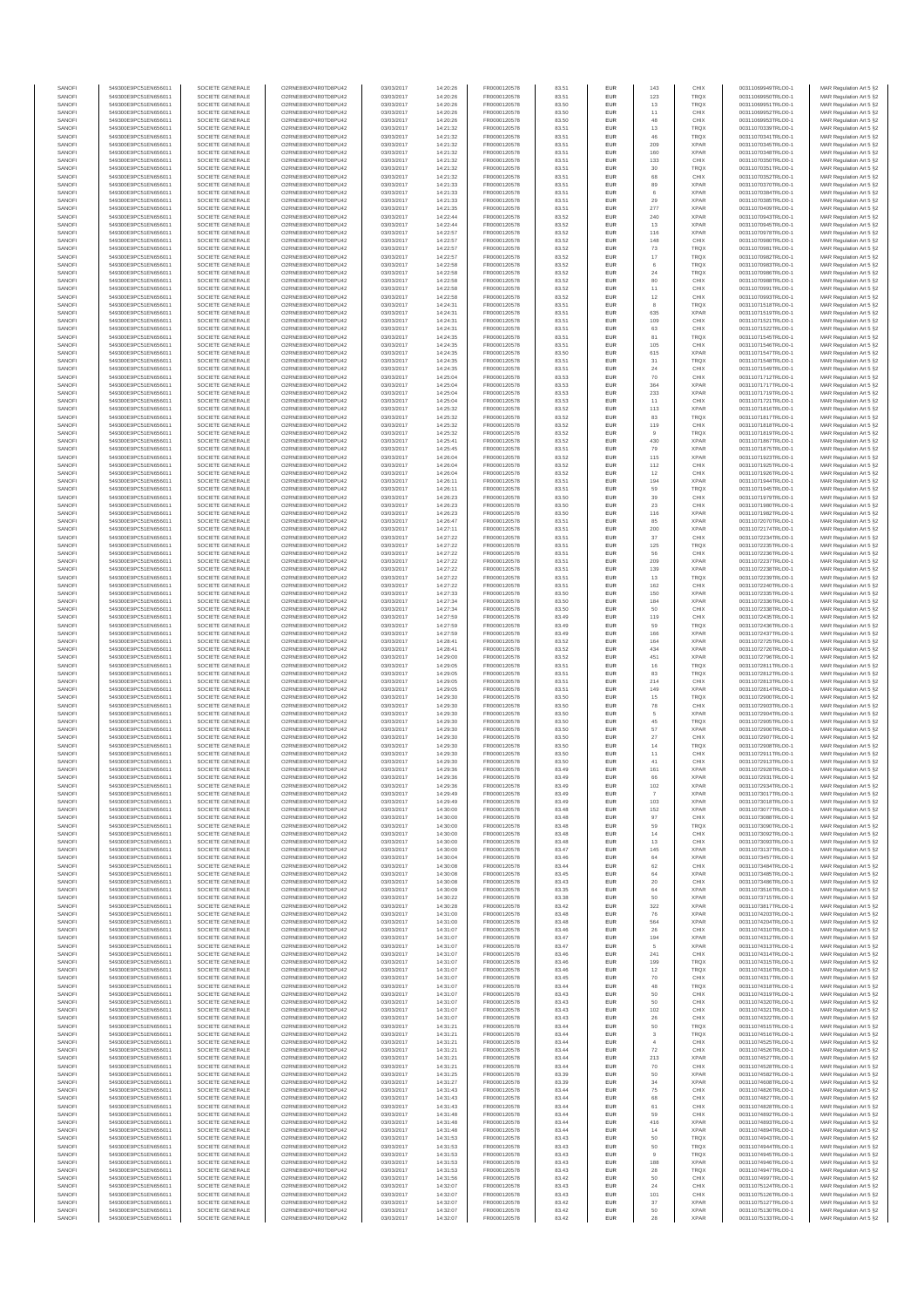| SANOFI<br>549300E9PC51EN656011<br>SOCIETE GENERALE<br>O2RNE8IBXP4R0TD8PU42<br>FR0000120578<br>EUR<br>03/03/2017<br>14:32:08<br>83.42<br>SANOFI<br>549300E9PC51EN656011<br>SOCIETE GENERALE<br>O2RNE8IBXP4R0TD8PU42<br>03/03/2017<br>14:32:09<br>FR0000120578<br>EUR<br>83.41<br>SANOFI<br>549300E9PC51EN656011<br>SOCIETE GENERALE<br>O2RNE8IBXP4R0TD8PLI42<br>03/03/2017<br>FR0000120578<br>83.41<br>EUR<br>14:32:09<br>SANOFI<br>549300E9PC51EN656011<br>SOCIETE GENERALE<br>O2RNE8IBXP4R0TD8PU42<br>03/03/2017<br>14:32:59<br>FR0000120578<br>83.49<br>EUR<br>SANOFI<br>549300E9PC51EN656011<br>SOCIETE GENERALE<br>O2RNE8IBXP4R0TD8PU42<br>03/03/2017<br>14:32:59<br>FR0000120578<br>83.49<br>EUR<br>EUR<br>SANOFI<br>549300E9PC51EN656011<br>SOCIETE GENERALE<br>O2RNE8IBXP4R0TD8PU42<br>03/03/2017<br>14:32:59<br>FR0000120578<br>83.49<br>SANOFI<br>549300E9PC51EN656011<br>SOCIETE GENERALE<br>O2RNE8IBXP4R0TD8PU42<br>03/03/2017<br>14:32:59<br>FR0000120578<br>83.49<br>EUR<br>SANOFI<br>549300E9PC51EN656011<br>SOCIETE GENERALE<br>O2RNE8IBXP4R0TD8PU42<br>03/03/2017<br>14:32:59<br>FR0000120578<br>83.49<br><b>EUR</b><br>SANOFI<br>03/03/2017<br>FR0000120578<br>549300E9PC51EN656011<br>SOCIETE GENERALE<br>O2RNE8IBXP4R0TD8PU42<br>14:32:59<br>83.49<br><b>EUR</b><br>EUR<br>SANOFI<br>549300E9PC51EN656011<br>SOCIETE GENERALE<br>O2RNE8IBXP4R0TD8PLI42<br>03/03/2017<br>FR0000120578<br>83.50<br>14:33:23<br>SANOFI<br>549300E9PC51EN656011<br>SOCIETE GENERALE<br>O2RNE8IBXP4R0TD8PU42<br>03/03/2017<br>14:33:23<br>FR0000120578<br>83.50<br>EUR<br>SANOFI<br>549300E9PC51EN656011<br>O2RNE8IBXP4R0TD8PU42<br>03/03/2017<br>FR0000120578<br>83.50<br>EUR<br>SOCIETE GENERALE<br>14:33:23<br>SANOFI<br>549300E9PC51EN656011<br>SOCIETE GENERALE<br>O2RNE8IBXP4R0TD8PU42<br>03/03/2017<br>FR0000120578<br>EUR<br>14:33:23<br>83.49<br>SANOFI<br>549300E9PC51EN656011<br>SOCIETE GENERALE<br>O2RNE8IBXP4R0TD8PU42<br>03/03/2017<br>14:33:23<br>FR0000120578<br>83.49<br>EUR<br>SANOFI<br>549300E9PC51EN656011<br>SOCIETE GENERALE<br>O2RNE8IBXP4R0TD8PU42<br>03/03/2017<br>14:33:23<br>FR0000120578<br>83.49<br><b>EUR</b><br>SANOFI<br>549300E9PC51EN656011<br>SOCIETE GENERALE<br>O2RNE8IBXP4R0TD8PU42<br>03/03/2017<br>14:33:32<br>FR0000120578<br>83.48<br>EUR<br>SANOFI<br>549300E9PC51EN656011<br>SOCIETE GENERALE<br>O2RNE8IBXP4R0TD8PU42<br>03/03/2017<br>14:33:32<br>FR0000120578<br>83.48<br><b>EUR</b><br>SANOFI<br>549300E9PC51EN656011<br>SOCIETE GENERALE<br>03/03/2017<br>14:33:32<br>FR0000120578<br>83.48<br>EUR<br>O2RNE8IBXP4R0TD8PU42<br>SANOFI<br>549300E9PC51EN656011<br>SOCIETE GENERALE<br>O2RNESIBXP4R0TD8PLI42<br>03/03/2017<br>14:33:32<br>FR0000120578<br>83.48<br>EUR<br>SANOFI<br>549300E9PC51EN656011<br>SOCIETE GENERALE<br>O2RNE8IBXP4R0TD8PU42<br>03/03/2017<br>14:33:32<br>FR0000120578<br>83.48<br>EUR<br>SANOFI<br>549300E9PC51EN656011<br>SOCIETE GENERALE<br>O2RNE8IBXP4R0TD8PLI42<br>03/03/2017<br>FR0000120578<br>83.47<br>EUR<br>14:33:34<br>SANOFI<br>549300E9PC51EN656011<br>SOCIETE GENERALE<br>O2RNE8IBXP4R0TD8PU42<br>03/03/2017<br>14:33:34<br>FR0000120578<br>83.47<br><b>EUR</b><br>SANOFI<br>549300E9PC51EN656011<br>SOCIETE GENERALE<br>O2RNE8IBXP4R0TD8PU42<br>03/03/2017<br>14:33:34<br>FR0000120578<br>83.47<br>EUR<br><b>EUR</b><br>SANOFI<br>549300E9PC51EN656011<br>SOCIETE GENERALE<br>O2RNE8IBXP4R0TD8PU42<br>03/03/2017<br>14:33:35<br>FR0000120578<br>83.44<br>SANOFI<br>549300E9PC51EN656011<br>SOCIETE GENERALE<br>O2RNE8IBXP4R0TD8PU42<br>03/03/2017<br>14:33:35<br>FR0000120578<br>83.44<br>EUR<br>SANOFI<br>549300E9PC51EN656011<br>SOCIETE GENERALE<br>O2RNE8IBXP4R0TD8PU42<br>03/03/2017<br>14:33:54<br>FR0000120578<br>83.50<br><b>EUR</b><br>SANOFI<br>549300E9PC51EN656011<br>SOCIETE GENERALE<br>O2RNE8IBXP4R0TD8PU42<br>03/03/2017<br>14:33:54<br>FR0000120578<br>83.48<br>EUR<br>EUR<br>SANOFI<br>83.48<br>549300E9PC51EN656011<br>SOCIETE GENERALE<br>O2RNE8IBXP4R0TD8PU42<br>03/03/2017<br>14:33:59<br>FR0000120578<br>SANOFI<br>SOCIETE GENERALE<br>O2RNE8IBXP4R0TD8PU42<br>03/03/2017<br>14:33:59<br>FR0000120578<br>83.48<br>EUR<br>549300E9PC51EN656011<br>SANOFI<br>549300E9PC51EN656011<br>SOCIETE GENERALE<br>O2RNE8IBXP4R0TD8PU42<br>03/03/2017<br>14:34:02<br>FR0000120578<br>EUR<br>83.48<br>SANOFI<br>549300E9PC51EN656011<br>SOCIETE GENERALE<br>O2RNE8IBXP4R0TD8PU42<br>03/03/2017<br>14:34:02<br>FR0000120578<br>83.48<br><b>EUR</b><br>SANOFI<br>549300E9PC51EN656011<br>SOCIETE GENERALE<br>O2RNE8IBXP4R0TD8PU42<br>03/03/2017<br>14:34:07<br>FR0000120578<br>83.50<br>EUR<br>SANOFI<br>549300E9PC51EN656011<br>SOCIETE GENERALE<br>O2RNE8IBXP4R0TD8PU42<br>03/03/2017<br>14:34:14<br>FR0000120578<br>83.52<br><b>EUR</b><br>SANOFI<br>549300E9PC51EN656011<br>SOCIETE GENERALE<br>O2RNE8IBXP4R0TD8PU42<br>03/03/2017<br>14:34:18<br>FR0000120578<br>83.50<br>EUR<br>SANOFI<br>83.50<br>EUR<br>549300E9PC51EN656011<br>SOCIETE GENERALE<br>O2RNE8IBXP4R0TD8PU42<br>03/03/2017<br>14:34:19<br>FR0000120578<br>SANOFI<br>03/03/2017<br>14:34:19<br>FR0000120578<br>83.50<br>EUR<br>549300E9PC51EN656011<br>SOCIETE GENERALE<br>O2RNE8IBXP4R0TD8PU42<br>SANOFI<br>549300E9PC51EN656011<br>SOCIETE GENERALE<br>O2RNE8IBXP4R0TD8PU42<br>03/03/2017<br>14:34:20<br>FR0000120578<br>EUR<br>83.50<br>SANOFI<br>549300E9PC51EN656011<br>SOCIETE GENERALE<br>O2RNE8IBXP4R0TD8PU42<br>03/03/2017<br>FR0000120578<br>EUR<br>14:34:20<br>83.50<br>SANOFI<br>549300E9PC51EN656011<br>SOCIETE GENERALE<br>O2RNE8IBXP4R0TD8PU42<br>03/03/2017<br>14:34:20<br>FR0000120578<br>83.50<br>EUR<br>SANOFI<br>549300E9PC51EN656011<br>SOCIETE GENERALE<br>O2RNE8IBXP4R0TD8PU42<br>03/03/2017<br>14:34:20<br>FR0000120578<br>83.50<br><b>EUR</b><br>SANOFI<br>549300E9PC51EN656011<br>SOCIETE GENERALE<br>O2RNE8IBXP4R0TD8PU42<br>03/03/2017<br>14:34:20<br>FR0000120578<br>83.50<br>EUR<br><b>EUR</b><br>SANOFI<br>549300E9PC51EN656011<br>SOCIETE GENERALE<br>O2RNE8IBXP4R0TD8PLI42<br>03/03/2017<br>14:34:32<br>FR0000120578<br>83.51<br>SANOFI<br>549300E9PC51EN656011<br>SOCIETE GENERALE<br>O2RNE8IBXP4R0TD8PU42<br>03/03/2017<br>14:34:32<br>FR0000120578<br>83.50<br>EUR<br>SANOFI<br>03/03/2017<br>EUR<br>549300E9PC51EN656011<br>SOCIETE GENERALE<br>O2RNE8IBXP4R0TD8PU42<br>14:34:32<br>FR0000120578<br>83.50<br>SANOFI<br>549300E9PC51EN656011<br>SOCIETE GENERALE<br>03/03/2017<br>FR0000120578<br>EUR<br>O2RNE8IBXP4R0TD8PU42<br>14:34:32<br>83.50<br>SANOFI<br>SOCIETE GENERALE<br>O2RNE8IBXP4R0TD8PLI42<br>03/03/2017<br>FR0000120578<br>83.50<br>EUR<br>549300E9PC51EN656011<br>14:34:32<br>SANOFI<br>549300E9PC51EN656011<br>SOCIETE GENERALE<br>O2RNE8IBXP4R0TD8PU42<br>03/03/2017<br>14:34:32<br>FR0000120578<br>83.50<br>EUR<br>SANOFI<br>549300E9PC51EN656011<br>SOCIETE GENERALE<br>O2RNE8IBXP4R0TD8PU42<br>03/03/2017<br>14:34:32<br>FR0000120578<br>83.50<br>EUR<br><b>EUR</b><br>SANOFI<br>549300E9PC51EN656011<br>SOCIETE GENERALE<br>O2RNE8IBXP4R0TD8PU42<br>03/03/2017<br>14:34:32<br>FR0000120578<br>83.50<br>SANOFI<br>549300E9PC51EN656011<br>SOCIETE GENERALE<br>O2RNE8IBXP4R0TD8PU42<br>03/03/2017<br>14:34:48<br>FR0000120578<br>83.51<br>EUR<br>SANOFI<br>549300E9PC51EN656011<br>SOCIETE GENERALE<br>O2RNE8IBXP4R0TD8PU42<br>03/03/2017<br>14:34:48<br>FR0000120578<br>83.51<br><b>EUR</b><br>SANOFI<br>03/03/2017<br>14:34:48<br>FR0000120578<br>EUR<br>549300E9PC51EN656011<br>SOCIETE GENERALE<br>O2RNE8IBXP4R0TD8PU42<br>83.51<br>EUR<br>SANOFI<br>SOCIETE GENERALE<br>O2RNE8IBXP4R0TD8PLI42<br>03/03/2017<br>FR0000120578<br>83.52<br>549300E9PC51EN656011<br>14:34:54<br>SANOFI<br>549300E9PC51EN656011<br>SOCIETE GENERALE<br>O2RNE8IBXP4R0TD8PU42<br>03/03/2017<br>14:34:56<br>FR0000120578<br>83.51<br>EUR<br>SANOFI<br>549300E9PC51EN656011<br>SOCIETE GENERALE<br>O2RNE8IBXP4R0TD8PU42<br>03/03/2017<br>14:34:56<br>FR0000120578<br>83.51<br>EUR<br>SANOFI<br>549300E9PC51EN656011<br>SOCIETE GENERALE<br>O2RNE8IBXP4R0TD8PU42<br>03/03/2017<br>14:34:56<br>FR0000120578<br>83.51<br><b>EUR</b><br>SANOFI<br>549300E9PC51EN656011<br>SOCIETE GENERALE<br>O2RNE8IBXP4R0TD8PU42<br>03/03/2017<br>14:34:56<br>FR0000120578<br>83.51<br>EUR<br>SANOFI<br>549300E9PC51EN656011<br>SOCIETE GENERALE<br>O2RNE8IBXP4R0TD8PU42<br>03/03/2017<br>14:34:56<br>FR0000120578<br>83.50<br><b>EUR</b><br>SANOFI<br>549300E9PC51EN656011<br>SOCIETE GENERALE<br>O2RNE8IBXP4R0TD8PU42<br>03/03/2017<br>14:35:08<br>FR0000120578<br>83.50<br>EUR<br><b>EUR</b><br>SANOFI<br>549300E9PC51EN656011<br>SOCIETE GENERALE<br>O2RNE8IBXP4R0TD8PU42<br>03/03/2017<br>14:35:08<br>FR0000120578<br>83.50<br>SANOFI<br>549300E9PC51EN656011<br>SOCIETE GENERALE<br>03/03/2017<br>14:35:24<br>FR0000120578<br>83.51<br>EUR<br>O2RNE8IBXP4R0TD8PU42<br>SANOFI<br>549300E9PC51EN656011<br>SOCIETE GENERALE<br>O2RNE8IBXP4R0TD8PU42<br>03/03/2017<br>14:35:24<br>FR0000120578<br>EUR<br>83.51<br>SANOFI<br>549300E9PC51EN656011<br>O2RNE8IBXP4R0TD8PU42<br>03/03/2017<br>FR0000120578<br>83.54<br>EUR<br>SOCIETE GENERALE<br>14:35:55<br>SANOFI<br>549300E9PC51EN656011<br>SOCIETE GENERALE<br>O2RNE8IBXP4R0TD8PU42<br>03/03/2017<br>FR0000120578<br>83.54<br>EUR<br>14:35:55<br>SANOFI<br>549300E9PC51EN656011<br>SOCIETE GENERALE<br>O2RNE8IBXP4R0TD8PU42<br>03/03/2017<br>14:35:55<br>FR0000120578<br>83.54<br><b>EUR</b><br>SANOFI<br>549300E9PC51EN656011<br>SOCIETE GENERALE<br>O2RNE8IBXP4R0TD8PU42<br>03/03/2017<br>14:36:29<br>FR0000120578<br>83.56<br>EUR<br><b>EUR</b><br>SANOFI<br>549300E9PC51EN656011<br>SOCIETE GENERALE<br>O2RNE8IBXP4R0TD8PU42<br>03/03/2017<br>14:36:29<br>FR0000120578<br>83.56<br>SANOFI<br>549300E9PC51EN656011<br>SOCIETE GENERALE<br>O2RNE8IBXP4R0TD8PU42<br>03/03/2017<br>14:36:40<br>FR0000120578<br>83.56<br>EUR<br>SANOFI<br>14:36:56<br>83.55<br>EUR<br>549300E9PC51EN656011<br>SOCIETE GENERALE<br>O2RNE8IBXP4R0TD8PU42<br>03/03/2017<br>FR0000120578<br>SANOFI<br>O2RNE8IBXP4R0TD8PU42<br>03/03/2017<br>14:36:56<br>FR0000120578<br>83.55<br>EUR<br>549300E9PC51EN656011<br>SOCIETE GENERALE<br>EUR<br>SANOFI<br>SOCIETE GENERALE<br>O2RNE8IBXP4R0TD8PU42<br>03/03/2017<br>FR0000120578<br>83.55<br>549300E9PC51EN656011<br>14:36:56<br>SANOFI<br>549300E9PC51EN656011<br>SOCIETE GENERALE<br>O2RNE8IBXP4R0TD8PU42<br>03/03/2017<br>14:36:56<br>FR0000120578<br>83.55<br>EUR<br>SANOFI<br>549300E9PC51EN656011<br>SOCIETE GENERALE<br>O2RNE8IBXP4R0TD8PU42<br>03/03/2017<br>14:36:56<br>FR0000120578<br>83.55<br>EUR<br>SANOFI<br>549300E9PC51EN656011<br>SOCIETE GENERALE<br>O2RNE8IBXP4R0TD8PU42<br>03/03/2017<br>14:36:56<br>FR0000120578<br>83.55<br><b>EUR</b><br>SANOFI<br>549300E9PC51EN656011<br>SOCIETE GENERALE<br>O2RNE8IBXP4R0TD8PU42<br>03/03/2017<br>14:36:56<br>FR0000120578<br>83.55<br>EUR<br>SANOFI<br>549300E9PC51EN656011<br>SOCIETE GENERALE<br>O2RNE8IBXP4R0TD8PU42<br>03/03/2017<br>14:36:56<br>FR0000120578<br>83.55<br><b>EUR</b><br>SANOFI<br>549300E9PC51EN656011<br>SOCIETE GENERALE<br>O2RNE8IBXP4R0TD8PU42<br>03/03/2017<br>14:36:56<br>FR0000120578<br>83.55<br>EUR<br>83.55<br>EUR<br>SANOFI<br>549300E9PC51EN656011<br>SOCIETE GENERALE<br>O2RNE8IBXP4R0TD8PU42<br>03/03/2017<br>FR0000120578<br>14:36:56<br>SANOFI<br>SOCIETE GENERALE<br>03/03/2017<br>14:36:59<br>FR0000120578<br>83.54<br>EUR<br>549300E9PC51EN656011<br>O2RNE8IBXP4R0TD8PU42<br>SANOFI<br>549300E9PC51EN656011<br>SOCIETE GENERALE<br>O2RNE8IBXP4R0TD8PU42<br>03/03/2017<br>14:36:59<br>FR0000120578<br>83.53<br>EUR<br>SANOFI<br>549300E9PC51EN656011<br>SOCIETE GENERALE<br>O2RNE8IBXP4R0TD8PU42<br>03/03/2017<br>14:36:59<br>FR0000120578<br>EUR<br>83.53<br>SANOFI<br>549300E9PC51EN656011<br>SOCIETE GENERALE<br>O2RNE8IBXP4R0TD8PU42<br>03/03/2017<br>14:36:59<br>FR0000120578<br>83.53<br>EUR<br>SANOFI<br>549300E9PC51EN656011<br>SOCIETE GENERALE<br>O2RNE8IBXP4R0TD8PU42<br>03/03/2017<br>14:36:59<br>FR0000120578<br>83.53<br><b>EUR</b><br>SANOFI<br>549300E9PC51EN656011<br>SOCIETE GENERALE<br>O2RNE8IBXP4R0TD8PU42<br>03/03/2017<br>14:36:59<br>FR0000120578<br>83.53<br>EUR<br>SOCIETE GENERALE<br>O2RNE8IBXP4R0TD8PU42<br><b>EUR</b><br>SANOFI<br>549300E9PC51EN656011<br>03/03/2017<br>14:37:08<br>FR0000120578<br>83.53<br>549300E9PC51EN656011<br>SOCIETE GENERALE<br>O2RNE8IBXP4R0TD8PU42<br>03/03/2017<br>14:37:08<br>FR0000120578<br>83.53<br>EUR<br>SANOFI<br>SANOFI<br>SOCIETE GENERALE<br>14:37:08<br>EUR<br>549300E9PC51EN656011<br>O2RNE8IBXP4R0TD8PLI42<br>FR0000120578<br>83.53<br>03/03/2017<br>SANOFI<br>549300E9PC51EN656011<br>SOCIETE GENERALE<br>O2RNE8IBXP4R0TD8PU42<br>03/03/2017<br>14:37:26<br>FR0000120578<br>83.52<br><b>EUR</b><br>SANOFI<br>549300E9PC51EN656011<br>SOCIETE GENERALE<br>O2RNESIBXP4R0TD8PLI42<br>03/03/2017<br>14:37:26<br>FR0000120578<br>83.52<br><b>EUR</b><br>SANOFI<br>549300E9PC51EN656011<br>SOCIETE GENERALE<br>O2RNE8IBXP4R0TD8PU42<br>03/03/2017<br>14:37:26<br>FR0000120578<br>83.52<br>EUR<br>SANOFI<br>549300E9PC51EN656011<br>SOCIETE GENERALE<br>O2RNE8IBXP4R0TD8PU42<br>03/03/2017<br>14:37:27<br>FR0000120578<br>83.52<br>EUR<br>SANOFI<br>549300E9PC51EN656011<br>SOCIETE GENERALE<br>O2RNE8IBXP4R0TD8PU42<br>03/03/2017<br>14:37:27<br>FR0000120578<br>83.52<br><b>EUR</b><br>SANOFI<br>549300E9PC51EN656011<br>SOCIETE GENERALE<br>O2RNE8IBXP4R0TD8PU42<br>03/03/2017<br>14:37:30<br>FR0000120578<br>83.51<br>EUR<br>SANOFI<br>549300E9PC51EN656011<br>SOCIETE GENERALE<br>O2RNE8IBXP4R0TD8PU42<br>03/03/2017<br>14:37:30<br>FR0000120578<br>83.51<br><b>EUR</b><br>SANOFI<br>549300E9PC51EN656011<br>SOCIETE GENERALE<br>O2RNE8IBXP4R0TD8PU42<br>03/03/2017<br>FR0000120578<br>EUR<br>14:37:30<br>83.51<br>EUR<br>SANOFI<br>549300E9PC51EN656011<br>SOCIETE GENERALE<br>O2RNE8IBXP4R0TD8PU42<br>03/03/2017<br>14:37:30<br>FR0000120578<br>83.51<br>SANOFI<br>549300E9PC51EN656011<br>SOCIETE GENERALE<br>O2RNE8IBXP4R0TD8PU42<br>03/03/2017<br>14:37:30<br>FR0000120578<br>83.51<br>EUR<br>SANOFI<br>549300E9PC51EN656011<br>SOCIETE GENERALE<br>O2RNESIBXP4R0TD8PLI42<br>03/03/2017<br>14:37:30<br>FR0000120578<br>83.51<br>EUR<br>SANOFI<br>549300E9PC51EN656011<br>SOCIETE GENERALE<br>O2RNE8IBXP4R0TD8PLI42<br>03/03/2017<br>14:38:12<br>FR0000120578<br>83.52<br><b>EUR</b><br>SANOFI<br>549300E9PC51EN656011<br>SOCIETE GENERALE<br>O2RNE8IBXP4R0TD8PU42<br>03/03/2017<br>14:38:12<br>FR0000120578<br>83.51<br>EUR<br>SANOFI<br>549300E9PC51EN656011<br>SOCIETE GENERALE<br>O2RNE8IBXP4R0TD8PU42<br>03/03/2017<br>14:38:12<br>FR0000120578<br>83.51<br><b>EUR</b><br>SANOFI<br>549300E9PC51EN656011<br>SOCIETE GENERALE<br>O2RNE8IBXP4R0TD8PU42<br>03/03/2017<br>14:38:12<br>FR0000120578<br>83.51<br>EUR<br>SANOFI<br>549300E9PC51EN656011<br>SOCIETE GENERALE<br>O2RNE8IBXP4R0TD8PU42<br>83.50<br>EUR<br>03/03/2017<br>14:38:12<br>FR0000120578<br>SANOFI<br>549300E9PC51EN656011<br>SOCIETE GENERALE<br>O2RNE8IBXP4R0TD8PU42<br>03/03/2017<br>14:38:12<br>FR0000120578<br>83.50<br>EUR<br>SANOFI<br>549300E9PC51EN656011<br>SOCIETE GENERALE<br>O2RNE8IBXP4R0TD8PU42<br>03/03/2017<br>14:38:16<br>FR0000120578<br>83.50<br>EUR<br>SANOFI<br>549300E9PC51EN656011<br>SOCIETE GENERALE<br>O2RNE8IBXP4R0TD8PU42<br>03/03/2017<br>14:38:16<br>FR0000120578<br>83.50<br>EUR<br>SANOFI<br>549300E9PC51EN656011<br>SOCIETE GENERALE<br>O2RNE8IBXP4R0TD8PU42<br>03/03/2017<br>14:38:16<br>FR0000120578<br>83.50<br>EUR<br>SANOFI<br>549300E9PC51EN656011<br>SOCIETE GENERALE<br>O2RNE8IBXP4R0TD8PU42<br>03/03/2017<br>14:38:16<br>FR0000120578<br>83.50<br><b>EUR</b><br>SANOFI<br>549300E9PC51EN656011<br>SOCIETE GENERALE<br>O2RNE8IBXP4R0TD8PU42<br>03/03/2017<br>14:38:30<br>FR0000120578<br>83.50<br>EUR<br>SANOFI<br>549300E9PC51EN656011<br>SOCIETE GENERALE<br>O2RNE8IBXP4R0TD8PLI42<br>03/03/2017<br>14:38:30<br>FR0000120578<br>83.50<br><b>EUR</b><br>SANOFI<br>549300E9PC51EN656011<br>SOCIETE GENERALE<br>O2RNE8IBXP4R0TD8PU42<br>03/03/2017<br>14:38:30<br>FR0000120578<br>83.50<br>EUR<br>SANOFI<br>549300E9PC51EN656011<br>O2RNE8IBXP4R0TD8PU42<br>EUR<br>SOCIETE GENERALE<br>03/03/2017<br>14:38:30<br>FR0000120578<br>83.49<br>SANOFI<br>549300E9PC51EN656011<br>SOCIETE GENERALE<br>O2RNE8IBXP4R0TD8PU42<br>03/03/2017<br>14:38:30<br>FR0000120578<br>83.49<br>EUR<br>EUR<br>SANOFI<br>549300E9PC51EN656011<br>SOCIETE GENERALE<br>O2RNE8IBXP4R0TD8PU42<br>03/03/2017<br>14:38:32<br>FR0000120578<br>83.46<br>SANOFI<br>549300E9PC51EN656011<br>SOCIETE GENERALE<br>O2RNE8IBXP4R0TD8PU42<br>03/03/2017<br>14:38:32<br>FR0000120578<br>83.45<br>EUR<br>SANOFI<br>549300E9PC51EN656011<br>SOCIETE GENERALE<br>O2RNE8IBXP4R0TD8PU42<br>03/03/2017<br>14:38:37<br>FR0000120578<br>83.44<br>EUR<br>SANOFI<br>549300E9PC51EN656011<br>SOCIETE GENERALE<br>O2RNE8IBXP4R0TD8PU42<br>03/03/2017<br>14:38:56<br>FR0000120578<br>83.46<br><b>EUR</b><br>SANOFI<br>549300E9PC51EN656011<br>SOCIETE GENERALE<br>O2RNE8IBXP4R0TD8PU42<br>03/03/2017<br>14:39:06<br>FR0000120578<br>83.44<br>EUR<br>SANOFI<br>549300E9PC51EN656011<br>SOCIETE GENERALE<br>O2RNE8IBXP4R0TD8PU42<br>03/03/2017<br>14:39:06<br>FR0000120578<br>83.44<br><b>EUR</b><br>SANOFI<br>549300E9PC51EN656011<br>O2RNE8IBXP4R0TD8PU42<br>03/03/2017<br>14:39:06<br>83.44<br>EUR<br>SOCIETE GENERALE<br>FR0000120578<br>EUR<br>SANOFI<br>549300E9PC51EN656011<br>SOCIETE GENERALE<br>O2RNE8IBXP4R0TD8PU42<br>03/03/2017<br>FR0000120578<br>83.43<br>14:39:06<br>SANOFI<br>549300E9PC51EN656011<br>SOCIETE GENERALE<br>O2RNE8IBXP4R0TD8PU42<br>03/03/2017<br>14:39:06<br>FR0000120578<br>83.43<br>EUR<br>SANOFI<br>549300E9PC51EN656011<br>SOCIETE GENERALE<br>O2RNE8IBXP4R0TD8PU42<br>03/03/2017<br>14:39:06<br>FR0000120578<br>83.43<br>EUR<br>SANOFI<br>549300E9PC51EN656011<br>SOCIETE GENERALE<br>O2RNE8IBXP4R0TD8PU42<br>03/03/2017<br>14:39:06<br>FR0000120578<br>EUR<br>83.43<br>SANOFI<br>549300E9PC51EN656011<br>SOCIETE GENERALE<br>O2RNE8IBXP4R0TD8PU42<br>03/03/2017<br>14:39:06<br>FR0000120578<br>83.43<br>EUR<br>SANOFI<br>549300E9PC51EN656011<br>SOCIETE GENERALE<br>O2RNE8IBXP4R0TD8PU42<br>03/03/2017<br>14:39:20<br>FR0000120578<br>83.46<br><b>EUR</b> | 549300E9PC51EN656011 | 83.42<br>EUR |                     | <b>XPAR</b>                | 00311075148TRLO0-1                       | MAR Regulation Art 5 §2                            |
|-------------------------------------------------------------------------------------------------------------------------------------------------------------------------------------------------------------------------------------------------------------------------------------------------------------------------------------------------------------------------------------------------------------------------------------------------------------------------------------------------------------------------------------------------------------------------------------------------------------------------------------------------------------------------------------------------------------------------------------------------------------------------------------------------------------------------------------------------------------------------------------------------------------------------------------------------------------------------------------------------------------------------------------------------------------------------------------------------------------------------------------------------------------------------------------------------------------------------------------------------------------------------------------------------------------------------------------------------------------------------------------------------------------------------------------------------------------------------------------------------------------------------------------------------------------------------------------------------------------------------------------------------------------------------------------------------------------------------------------------------------------------------------------------------------------------------------------------------------------------------------------------------------------------------------------------------------------------------------------------------------------------------------------------------------------------------------------------------------------------------------------------------------------------------------------------------------------------------------------------------------------------------------------------------------------------------------------------------------------------------------------------------------------------------------------------------------------------------------------------------------------------------------------------------------------------------------------------------------------------------------------------------------------------------------------------------------------------------------------------------------------------------------------------------------------------------------------------------------------------------------------------------------------------------------------------------------------------------------------------------------------------------------------------------------------------------------------------------------------------------------------------------------------------------------------------------------------------------------------------------------------------------------------------------------------------------------------------------------------------------------------------------------------------------------------------------------------------------------------------------------------------------------------------------------------------------------------------------------------------------------------------------------------------------------------------------------------------------------------------------------------------------------------------------------------------------------------------------------------------------------------------------------------------------------------------------------------------------------------------------------------------------------------------------------------------------------------------------------------------------------------------------------------------------------------------------------------------------------------------------------------------------------------------------------------------------------------------------------------------------------------------------------------------------------------------------------------------------------------------------------------------------------------------------------------------------------------------------------------------------------------------------------------------------------------------------------------------------------------------------------------------------------------------------------------------------------------------------------------------------------------------------------------------------------------------------------------------------------------------------------------------------------------------------------------------------------------------------------------------------------------------------------------------------------------------------------------------------------------------------------------------------------------------------------------------------------------------------------------------------------------------------------------------------------------------------------------------------------------------------------------------------------------------------------------------------------------------------------------------------------------------------------------------------------------------------------------------------------------------------------------------------------------------------------------------------------------------------------------------------------------------------------------------------------------------------------------------------------------------------------------------------------------------------------------------------------------------------------------------------------------------------------------------------------------------------------------------------------------------------------------------------------------------------------------------------------------------------------------------------------------------------------------------------------------------------------------------------------------------------------------------------------------------------------------------------------------------------------------------------------------------------------------------------------------------------------------------------------------------------------------------------------------------------------------------------------------------------------------------------------------------------------------------------------------------------------------------------------------------------------------------------------------------------------------------------------------------------------------------------------------------------------------------------------------------------------------------------------------------------------------------------------------------------------------------------------------------------------------------------------------------------------------------------------------------------------------------------------------------------------------------------------------------------------------------------------------------------------------------------------------------------------------------------------------------------------------------------------------------------------------------------------------------------------------------------------------------------------------------------------------------------------------------------------------------------------------------------------------------------------------------------------------------------------------------------------------------------------------------------------------------------------------------------------------------------------------------------------------------------------------------------------------------------------------------------------------------------------------------------------------------------------------------------------------------------------------------------------------------------------------------------------------------------------------------------------------------------------------------------------------------------------------------------------------------------------------------------------------------------------------------------------------------------------------------------------------------------------------------------------------------------------------------------------------------------------------------------------------------------------------------------------------------------------------------------------------------------------------------------------------------------------------------------------------------------------------------------------------------------------------------------------------------------------------------------------------------------------------------------------------------------------------------------------------------------------------------------------------------------------------------------------------------------------------------------------------------------------------------------------------------------------------------------------------------------------------------------------------------------------------------------------------------------------------------------------------------------------------------------------------------------------------------------------------------------------------------------------------------------------------------------------------------------------------------------------------------------------------------------------------------------------------------------------------------------------------------------------------------------------------------------------------------------------------------------------------------------------------------------------------------------------------------------------------------------------------------------------------------------------------------------------------------------------------------------------------------------------------------------------------------------------------------------------------------------------------------------------------------------------------------------------------------------------------------------------------------------------------------------------------------------------------------------------------------------------------------------------------------------------------------------------------------------------------------------------------------------------------------------------------------------------------------------------------------------------------------------------------------------------------------------------------------------------------------------------------------------------------------------------------------------------------------------------------------------------------------------------------------------------------------------------------------------------------------------------------------------------------------------------------------------------------------------------------------------------------------------------------------------------------------------------------------------------------------------------------------------------------------------------------------------------------------------------------------------------------------------------------------------------------------------------------------------------------------------------------------------------------------------------------------------------------------------------------------------------------------------------------------------------------------------------------------------------------------------------------------------------------------------------------------------------------------------------------------------------------------------------------------------------------------------------------------------------------------------------------------------------------------------------------------------------------------------------------------------------------------------------------------------------------------------------------------------------------------------------------------------------------------------------------------------------------------------------------------------------------------------------------------------------------------------------------------------------------------------------------------------------------------------------------------------------------------------------------------------------------------------------------------------------------------------------------------------------------------------------------------------------------------------------------------------------------------------------------------------------------------------------------------------------------------------------------------------------------------------------------------------------------------------------------------------------------------------------------------------------------------------------------------------------------------------------------------------------------------------------------------------------------------------------------------------------------------------------------------------------------------------------------------------------------------------------------------------------------------------------------------------------------------------------------------------------------------------------------------------------------------------------------------------------------------------------------------------------------------------------------------------------------------------------------------------------------------------------------------------------------------------------------------------------------------------------------------------------------------------------------------------------------------------------------------------------------------------------------------------------------------------------------------------------------------------------------------------------------------------------------------------------------------------------------------------------------------------------------------------------------------------------------------------------------------------------------------------------------------------------------------------------------------------------------------------------------------------------------------------------------------------------------------------------------------------------------------------------------------------------------------------------------------------------------------------------------------------------------------------------------------------------------------------------------------------------------------------------------------------------------------------------------------------------------------------------------------------------------------------------------------------------------------------------------------------------------------------------------------------------------------------------------------------------------------------------------------------------------------------------------------------------------------------------------------------------------------------------------------------------------------------------------------------------------------------------------------------------------------------------------------------------------------------------------------------------------------------------------------------------------------------------------------------------------------------------------------------------------------------------------------------------------------------------------------------------------------------------------------------------------------------------------------------------------------------------------------------------------------------------------------------------------------------------------------------------------------------------------------------------------------------------------------------------------------------------------------------------------------------------------------------------------------------------------------------------------------------------------------------------------------------------------------------------------------------------------------------------------------------------------------------------------------------------------------------------------------------------------------------------------------------------------------------------------------------------------------------------------------------------------------------------------------------------------------------------------------------------------------------------------------------------------------------------------------------------------------------------------------------------------------------------------------------------------------------------------------------------------------------------------------------------------------------------------------------------------------------------------------------------------------------------------------------------------------------------------------------------------------------------------------------|----------------------|--------------|---------------------|----------------------------|------------------------------------------|----------------------------------------------------|
|                                                                                                                                                                                                                                                                                                                                                                                                                                                                                                                                                                                                                                                                                                                                                                                                                                                                                                                                                                                                                                                                                                                                                                                                                                                                                                                                                                                                                                                                                                                                                                                                                                                                                                                                                                                                                                                                                                                                                                                                                                                                                                                                                                                                                                                                                                                                                                                                                                                                                                                                                                                                                                                                                                                                                                                                                                                                                                                                                                                                                                                                                                                                                                                                                                                                                                                                                                                                                                                                                                                                                                                                                                                                                                                                                                                                                                                                                                                                                                                                                                                                                                                                                                                                                                                                                                                                                                                                                                                                                                                                                                                                                                                                                                                                                                                                                                                                                                                                                                                                                                                                                                                                                                                                                                                                                                                                                                                                                                                                                                                                                                                                                                                                                                                                                                                                                                                                                                                                                                                                                                                                                                                                                                                                                                                                                                                                                                                                                                                                                                                                                                                                                                                                                                                                                                                                                                                                                                                                                                                                                                                                                                                                                                                                                                                                                                                                                                                                                                                                                                                                                                                                                                                                                                                                                                                                                                                                                                                                                                                                                                                                                                                                                                                                                                                                                                                                                                                                                                                                                                                                                                                                                                                                                                                                                                                                                                                                                                                                                                                                                                                                                                                                                                                                                                                                                                                                                                                                                                                                                                                                                                                                                                                                                                                                                                                                                                                                                                                                                                                                                                                                                                                                                                                                                                                                                                                                                                                                                                                                                                                                                                                                                                                                                                                                                                                                                                                                                                                                                                                                                                                                                                                                                                                                                                                                                                                                                                                                                                                                                                                                                                                                                                                                                                                                                                                                                                                                                                                                                                                                                                                                                                                                                                                                                                                                                                                                                                                                                                                                                                                                                                                                                                                                                                                                                                                                                                                                                                                                                                                                                                                                                                                                                                                                                                                                                                                                                                                                                                                                                                                                                                                                                                                                                                                                                                                                                                                                                                                                                                                                                                                                                                                                                                                                                                                                                                                                                                                                                                                                                                                                                                                                                                                                                                                                                                                                                                                                                                                                                                                                                                                                                                                                                                                                                                                                                                                                                                                                                                                                                                                                                                                                                                                                                                                                                                                                                                                                                                                                                                                                                                                                                                                                                                                                                                                                                                                                                                                                                                                                                                                                                                                                                                                                                                                                                                                                                                                                                                                                                                                                                                                                                                                                                                                                                                                                                                                                                                                                                                                                                                                                                                                                                                                                                                                                                                                                                                                                                                                                                                                                                                                                                                 |                      |              | 245<br>61           | <b>XPAR</b><br><b>TRQX</b> | 00311075157TRLO0-1<br>00311075164TRLO0-1 | MAR Regulation Art 5 §2                            |
|                                                                                                                                                                                                                                                                                                                                                                                                                                                                                                                                                                                                                                                                                                                                                                                                                                                                                                                                                                                                                                                                                                                                                                                                                                                                                                                                                                                                                                                                                                                                                                                                                                                                                                                                                                                                                                                                                                                                                                                                                                                                                                                                                                                                                                                                                                                                                                                                                                                                                                                                                                                                                                                                                                                                                                                                                                                                                                                                                                                                                                                                                                                                                                                                                                                                                                                                                                                                                                                                                                                                                                                                                                                                                                                                                                                                                                                                                                                                                                                                                                                                                                                                                                                                                                                                                                                                                                                                                                                                                                                                                                                                                                                                                                                                                                                                                                                                                                                                                                                                                                                                                                                                                                                                                                                                                                                                                                                                                                                                                                                                                                                                                                                                                                                                                                                                                                                                                                                                                                                                                                                                                                                                                                                                                                                                                                                                                                                                                                                                                                                                                                                                                                                                                                                                                                                                                                                                                                                                                                                                                                                                                                                                                                                                                                                                                                                                                                                                                                                                                                                                                                                                                                                                                                                                                                                                                                                                                                                                                                                                                                                                                                                                                                                                                                                                                                                                                                                                                                                                                                                                                                                                                                                                                                                                                                                                                                                                                                                                                                                                                                                                                                                                                                                                                                                                                                                                                                                                                                                                                                                                                                                                                                                                                                                                                                                                                                                                                                                                                                                                                                                                                                                                                                                                                                                                                                                                                                                                                                                                                                                                                                                                                                                                                                                                                                                                                                                                                                                                                                                                                                                                                                                                                                                                                                                                                                                                                                                                                                                                                                                                                                                                                                                                                                                                                                                                                                                                                                                                                                                                                                                                                                                                                                                                                                                                                                                                                                                                                                                                                                                                                                                                                                                                                                                                                                                                                                                                                                                                                                                                                                                                                                                                                                                                                                                                                                                                                                                                                                                                                                                                                                                                                                                                                                                                                                                                                                                                                                                                                                                                                                                                                                                                                                                                                                                                                                                                                                                                                                                                                                                                                                                                                                                                                                                                                                                                                                                                                                                                                                                                                                                                                                                                                                                                                                                                                                                                                                                                                                                                                                                                                                                                                                                                                                                                                                                                                                                                                                                                                                                                                                                                                                                                                                                                                                                                                                                                                                                                                                                                                                                                                                                                                                                                                                                                                                                                                                                                                                                                                                                                                                                                                                                                                                                                                                                                                                                                                                                                                                                                                                                                                                                                                                                                                                                                                                                                                                                                                                                                                                                                                                                                                                 |                      |              | 8                   | TRQX                       | 00311075165TRLO0-1                       | MAR Regulation Art 5 §2<br>MAR Regulation Art 5 §2 |
|                                                                                                                                                                                                                                                                                                                                                                                                                                                                                                                                                                                                                                                                                                                                                                                                                                                                                                                                                                                                                                                                                                                                                                                                                                                                                                                                                                                                                                                                                                                                                                                                                                                                                                                                                                                                                                                                                                                                                                                                                                                                                                                                                                                                                                                                                                                                                                                                                                                                                                                                                                                                                                                                                                                                                                                                                                                                                                                                                                                                                                                                                                                                                                                                                                                                                                                                                                                                                                                                                                                                                                                                                                                                                                                                                                                                                                                                                                                                                                                                                                                                                                                                                                                                                                                                                                                                                                                                                                                                                                                                                                                                                                                                                                                                                                                                                                                                                                                                                                                                                                                                                                                                                                                                                                                                                                                                                                                                                                                                                                                                                                                                                                                                                                                                                                                                                                                                                                                                                                                                                                                                                                                                                                                                                                                                                                                                                                                                                                                                                                                                                                                                                                                                                                                                                                                                                                                                                                                                                                                                                                                                                                                                                                                                                                                                                                                                                                                                                                                                                                                                                                                                                                                                                                                                                                                                                                                                                                                                                                                                                                                                                                                                                                                                                                                                                                                                                                                                                                                                                                                                                                                                                                                                                                                                                                                                                                                                                                                                                                                                                                                                                                                                                                                                                                                                                                                                                                                                                                                                                                                                                                                                                                                                                                                                                                                                                                                                                                                                                                                                                                                                                                                                                                                                                                                                                                                                                                                                                                                                                                                                                                                                                                                                                                                                                                                                                                                                                                                                                                                                                                                                                                                                                                                                                                                                                                                                                                                                                                                                                                                                                                                                                                                                                                                                                                                                                                                                                                                                                                                                                                                                                                                                                                                                                                                                                                                                                                                                                                                                                                                                                                                                                                                                                                                                                                                                                                                                                                                                                                                                                                                                                                                                                                                                                                                                                                                                                                                                                                                                                                                                                                                                                                                                                                                                                                                                                                                                                                                                                                                                                                                                                                                                                                                                                                                                                                                                                                                                                                                                                                                                                                                                                                                                                                                                                                                                                                                                                                                                                                                                                                                                                                                                                                                                                                                                                                                                                                                                                                                                                                                                                                                                                                                                                                                                                                                                                                                                                                                                                                                                                                                                                                                                                                                                                                                                                                                                                                                                                                                                                                                                                                                                                                                                                                                                                                                                                                                                                                                                                                                                                                                                                                                                                                                                                                                                                                                                                                                                                                                                                                                                                                                                                                                                                                                                                                                                                                                                                                                                                                                                                                                                                                 |                      |              | 123                 | CHIX                       | 00311076442TRLO0-1                       | MAR Regulation Art 5 §2                            |
|                                                                                                                                                                                                                                                                                                                                                                                                                                                                                                                                                                                                                                                                                                                                                                                                                                                                                                                                                                                                                                                                                                                                                                                                                                                                                                                                                                                                                                                                                                                                                                                                                                                                                                                                                                                                                                                                                                                                                                                                                                                                                                                                                                                                                                                                                                                                                                                                                                                                                                                                                                                                                                                                                                                                                                                                                                                                                                                                                                                                                                                                                                                                                                                                                                                                                                                                                                                                                                                                                                                                                                                                                                                                                                                                                                                                                                                                                                                                                                                                                                                                                                                                                                                                                                                                                                                                                                                                                                                                                                                                                                                                                                                                                                                                                                                                                                                                                                                                                                                                                                                                                                                                                                                                                                                                                                                                                                                                                                                                                                                                                                                                                                                                                                                                                                                                                                                                                                                                                                                                                                                                                                                                                                                                                                                                                                                                                                                                                                                                                                                                                                                                                                                                                                                                                                                                                                                                                                                                                                                                                                                                                                                                                                                                                                                                                                                                                                                                                                                                                                                                                                                                                                                                                                                                                                                                                                                                                                                                                                                                                                                                                                                                                                                                                                                                                                                                                                                                                                                                                                                                                                                                                                                                                                                                                                                                                                                                                                                                                                                                                                                                                                                                                                                                                                                                                                                                                                                                                                                                                                                                                                                                                                                                                                                                                                                                                                                                                                                                                                                                                                                                                                                                                                                                                                                                                                                                                                                                                                                                                                                                                                                                                                                                                                                                                                                                                                                                                                                                                                                                                                                                                                                                                                                                                                                                                                                                                                                                                                                                                                                                                                                                                                                                                                                                                                                                                                                                                                                                                                                                                                                                                                                                                                                                                                                                                                                                                                                                                                                                                                                                                                                                                                                                                                                                                                                                                                                                                                                                                                                                                                                                                                                                                                                                                                                                                                                                                                                                                                                                                                                                                                                                                                                                                                                                                                                                                                                                                                                                                                                                                                                                                                                                                                                                                                                                                                                                                                                                                                                                                                                                                                                                                                                                                                                                                                                                                                                                                                                                                                                                                                                                                                                                                                                                                                                                                                                                                                                                                                                                                                                                                                                                                                                                                                                                                                                                                                                                                                                                                                                                                                                                                                                                                                                                                                                                                                                                                                                                                                                                                                                                                                                                                                                                                                                                                                                                                                                                                                                                                                                                                                                                                                                                                                                                                                                                                                                                                                                                                                                                                                                                                                                                                                                                                                                                                                                                                                                                                                                                                                                                                                                                                                 |                      |              | 38                  | CHIX                       | 00311076444TRLO0-1                       | MAR Regulation Art 5 §2                            |
|                                                                                                                                                                                                                                                                                                                                                                                                                                                                                                                                                                                                                                                                                                                                                                                                                                                                                                                                                                                                                                                                                                                                                                                                                                                                                                                                                                                                                                                                                                                                                                                                                                                                                                                                                                                                                                                                                                                                                                                                                                                                                                                                                                                                                                                                                                                                                                                                                                                                                                                                                                                                                                                                                                                                                                                                                                                                                                                                                                                                                                                                                                                                                                                                                                                                                                                                                                                                                                                                                                                                                                                                                                                                                                                                                                                                                                                                                                                                                                                                                                                                                                                                                                                                                                                                                                                                                                                                                                                                                                                                                                                                                                                                                                                                                                                                                                                                                                                                                                                                                                                                                                                                                                                                                                                                                                                                                                                                                                                                                                                                                                                                                                                                                                                                                                                                                                                                                                                                                                                                                                                                                                                                                                                                                                                                                                                                                                                                                                                                                                                                                                                                                                                                                                                                                                                                                                                                                                                                                                                                                                                                                                                                                                                                                                                                                                                                                                                                                                                                                                                                                                                                                                                                                                                                                                                                                                                                                                                                                                                                                                                                                                                                                                                                                                                                                                                                                                                                                                                                                                                                                                                                                                                                                                                                                                                                                                                                                                                                                                                                                                                                                                                                                                                                                                                                                                                                                                                                                                                                                                                                                                                                                                                                                                                                                                                                                                                                                                                                                                                                                                                                                                                                                                                                                                                                                                                                                                                                                                                                                                                                                                                                                                                                                                                                                                                                                                                                                                                                                                                                                                                                                                                                                                                                                                                                                                                                                                                                                                                                                                                                                                                                                                                                                                                                                                                                                                                                                                                                                                                                                                                                                                                                                                                                                                                                                                                                                                                                                                                                                                                                                                                                                                                                                                                                                                                                                                                                                                                                                                                                                                                                                                                                                                                                                                                                                                                                                                                                                                                                                                                                                                                                                                                                                                                                                                                                                                                                                                                                                                                                                                                                                                                                                                                                                                                                                                                                                                                                                                                                                                                                                                                                                                                                                                                                                                                                                                                                                                                                                                                                                                                                                                                                                                                                                                                                                                                                                                                                                                                                                                                                                                                                                                                                                                                                                                                                                                                                                                                                                                                                                                                                                                                                                                                                                                                                                                                                                                                                                                                                                                                                                                                                                                                                                                                                                                                                                                                                                                                                                                                                                                                                                                                                                                                                                                                                                                                                                                                                                                                                                                                                                                                                                                                                                                                                                                                                                                                                                                                                                                                                                                                                                                 |                      |              | 53<br>652           | <b>TRQX</b><br><b>XPAR</b> | 00311076446TRLO0-1<br>00311076447TRLO0-1 | MAR Regulation Art 5 §2<br>MAR Regulation Art 5 §2 |
|                                                                                                                                                                                                                                                                                                                                                                                                                                                                                                                                                                                                                                                                                                                                                                                                                                                                                                                                                                                                                                                                                                                                                                                                                                                                                                                                                                                                                                                                                                                                                                                                                                                                                                                                                                                                                                                                                                                                                                                                                                                                                                                                                                                                                                                                                                                                                                                                                                                                                                                                                                                                                                                                                                                                                                                                                                                                                                                                                                                                                                                                                                                                                                                                                                                                                                                                                                                                                                                                                                                                                                                                                                                                                                                                                                                                                                                                                                                                                                                                                                                                                                                                                                                                                                                                                                                                                                                                                                                                                                                                                                                                                                                                                                                                                                                                                                                                                                                                                                                                                                                                                                                                                                                                                                                                                                                                                                                                                                                                                                                                                                                                                                                                                                                                                                                                                                                                                                                                                                                                                                                                                                                                                                                                                                                                                                                                                                                                                                                                                                                                                                                                                                                                                                                                                                                                                                                                                                                                                                                                                                                                                                                                                                                                                                                                                                                                                                                                                                                                                                                                                                                                                                                                                                                                                                                                                                                                                                                                                                                                                                                                                                                                                                                                                                                                                                                                                                                                                                                                                                                                                                                                                                                                                                                                                                                                                                                                                                                                                                                                                                                                                                                                                                                                                                                                                                                                                                                                                                                                                                                                                                                                                                                                                                                                                                                                                                                                                                                                                                                                                                                                                                                                                                                                                                                                                                                                                                                                                                                                                                                                                                                                                                                                                                                                                                                                                                                                                                                                                                                                                                                                                                                                                                                                                                                                                                                                                                                                                                                                                                                                                                                                                                                                                                                                                                                                                                                                                                                                                                                                                                                                                                                                                                                                                                                                                                                                                                                                                                                                                                                                                                                                                                                                                                                                                                                                                                                                                                                                                                                                                                                                                                                                                                                                                                                                                                                                                                                                                                                                                                                                                                                                                                                                                                                                                                                                                                                                                                                                                                                                                                                                                                                                                                                                                                                                                                                                                                                                                                                                                                                                                                                                                                                                                                                                                                                                                                                                                                                                                                                                                                                                                                                                                                                                                                                                                                                                                                                                                                                                                                                                                                                                                                                                                                                                                                                                                                                                                                                                                                                                                                                                                                                                                                                                                                                                                                                                                                                                                                                                                                                                                                                                                                                                                                                                                                                                                                                                                                                                                                                                                                                                                                                                                                                                                                                                                                                                                                                                                                                                                                                                                                                                                                                                                                                                                                                                                                                                                                                                                                                                                                                                                                 |                      |              | 100                 | <b>TRQX</b>                | 00311076448TRLO0-1                       | MAR Regulation Art 5 §2                            |
|                                                                                                                                                                                                                                                                                                                                                                                                                                                                                                                                                                                                                                                                                                                                                                                                                                                                                                                                                                                                                                                                                                                                                                                                                                                                                                                                                                                                                                                                                                                                                                                                                                                                                                                                                                                                                                                                                                                                                                                                                                                                                                                                                                                                                                                                                                                                                                                                                                                                                                                                                                                                                                                                                                                                                                                                                                                                                                                                                                                                                                                                                                                                                                                                                                                                                                                                                                                                                                                                                                                                                                                                                                                                                                                                                                                                                                                                                                                                                                                                                                                                                                                                                                                                                                                                                                                                                                                                                                                                                                                                                                                                                                                                                                                                                                                                                                                                                                                                                                                                                                                                                                                                                                                                                                                                                                                                                                                                                                                                                                                                                                                                                                                                                                                                                                                                                                                                                                                                                                                                                                                                                                                                                                                                                                                                                                                                                                                                                                                                                                                                                                                                                                                                                                                                                                                                                                                                                                                                                                                                                                                                                                                                                                                                                                                                                                                                                                                                                                                                                                                                                                                                                                                                                                                                                                                                                                                                                                                                                                                                                                                                                                                                                                                                                                                                                                                                                                                                                                                                                                                                                                                                                                                                                                                                                                                                                                                                                                                                                                                                                                                                                                                                                                                                                                                                                                                                                                                                                                                                                                                                                                                                                                                                                                                                                                                                                                                                                                                                                                                                                                                                                                                                                                                                                                                                                                                                                                                                                                                                                                                                                                                                                                                                                                                                                                                                                                                                                                                                                                                                                                                                                                                                                                                                                                                                                                                                                                                                                                                                                                                                                                                                                                                                                                                                                                                                                                                                                                                                                                                                                                                                                                                                                                                                                                                                                                                                                                                                                                                                                                                                                                                                                                                                                                                                                                                                                                                                                                                                                                                                                                                                                                                                                                                                                                                                                                                                                                                                                                                                                                                                                                                                                                                                                                                                                                                                                                                                                                                                                                                                                                                                                                                                                                                                                                                                                                                                                                                                                                                                                                                                                                                                                                                                                                                                                                                                                                                                                                                                                                                                                                                                                                                                                                                                                                                                                                                                                                                                                                                                                                                                                                                                                                                                                                                                                                                                                                                                                                                                                                                                                                                                                                                                                                                                                                                                                                                                                                                                                                                                                                                                                                                                                                                                                                                                                                                                                                                                                                                                                                                                                                                                                                                                                                                                                                                                                                                                                                                                                                                                                                                                                                                                                                                                                                                                                                                                                                                                                                                                                                                                                                                                                                 |                      |              | 37                  | TRQX                       | 00311076449TRLO0-1                       | MAR Regulation Art 5 §2                            |
|                                                                                                                                                                                                                                                                                                                                                                                                                                                                                                                                                                                                                                                                                                                                                                                                                                                                                                                                                                                                                                                                                                                                                                                                                                                                                                                                                                                                                                                                                                                                                                                                                                                                                                                                                                                                                                                                                                                                                                                                                                                                                                                                                                                                                                                                                                                                                                                                                                                                                                                                                                                                                                                                                                                                                                                                                                                                                                                                                                                                                                                                                                                                                                                                                                                                                                                                                                                                                                                                                                                                                                                                                                                                                                                                                                                                                                                                                                                                                                                                                                                                                                                                                                                                                                                                                                                                                                                                                                                                                                                                                                                                                                                                                                                                                                                                                                                                                                                                                                                                                                                                                                                                                                                                                                                                                                                                                                                                                                                                                                                                                                                                                                                                                                                                                                                                                                                                                                                                                                                                                                                                                                                                                                                                                                                                                                                                                                                                                                                                                                                                                                                                                                                                                                                                                                                                                                                                                                                                                                                                                                                                                                                                                                                                                                                                                                                                                                                                                                                                                                                                                                                                                                                                                                                                                                                                                                                                                                                                                                                                                                                                                                                                                                                                                                                                                                                                                                                                                                                                                                                                                                                                                                                                                                                                                                                                                                                                                                                                                                                                                                                                                                                                                                                                                                                                                                                                                                                                                                                                                                                                                                                                                                                                                                                                                                                                                                                                                                                                                                                                                                                                                                                                                                                                                                                                                                                                                                                                                                                                                                                                                                                                                                                                                                                                                                                                                                                                                                                                                                                                                                                                                                                                                                                                                                                                                                                                                                                                                                                                                                                                                                                                                                                                                                                                                                                                                                                                                                                                                                                                                                                                                                                                                                                                                                                                                                                                                                                                                                                                                                                                                                                                                                                                                                                                                                                                                                                                                                                                                                                                                                                                                                                                                                                                                                                                                                                                                                                                                                                                                                                                                                                                                                                                                                                                                                                                                                                                                                                                                                                                                                                                                                                                                                                                                                                                                                                                                                                                                                                                                                                                                                                                                                                                                                                                                                                                                                                                                                                                                                                                                                                                                                                                                                                                                                                                                                                                                                                                                                                                                                                                                                                                                                                                                                                                                                                                                                                                                                                                                                                                                                                                                                                                                                                                                                                                                                                                                                                                                                                                                                                                                                                                                                                                                                                                                                                                                                                                                                                                                                                                                                                                                                                                                                                                                                                                                                                                                                                                                                                                                                                                                                                                                                                                                                                                                                                                                                                                                                                                                                                                                                                                                                 |                      |              | $\overline{9}$<br>9 | <b>XPAR</b><br><b>XPAR</b> | 00311076783TRLO0-1<br>00311076784TRLO0-1 | MAR Regulation Art 5 §2<br>MAR Regulation Art 5 §2 |
|                                                                                                                                                                                                                                                                                                                                                                                                                                                                                                                                                                                                                                                                                                                                                                                                                                                                                                                                                                                                                                                                                                                                                                                                                                                                                                                                                                                                                                                                                                                                                                                                                                                                                                                                                                                                                                                                                                                                                                                                                                                                                                                                                                                                                                                                                                                                                                                                                                                                                                                                                                                                                                                                                                                                                                                                                                                                                                                                                                                                                                                                                                                                                                                                                                                                                                                                                                                                                                                                                                                                                                                                                                                                                                                                                                                                                                                                                                                                                                                                                                                                                                                                                                                                                                                                                                                                                                                                                                                                                                                                                                                                                                                                                                                                                                                                                                                                                                                                                                                                                                                                                                                                                                                                                                                                                                                                                                                                                                                                                                                                                                                                                                                                                                                                                                                                                                                                                                                                                                                                                                                                                                                                                                                                                                                                                                                                                                                                                                                                                                                                                                                                                                                                                                                                                                                                                                                                                                                                                                                                                                                                                                                                                                                                                                                                                                                                                                                                                                                                                                                                                                                                                                                                                                                                                                                                                                                                                                                                                                                                                                                                                                                                                                                                                                                                                                                                                                                                                                                                                                                                                                                                                                                                                                                                                                                                                                                                                                                                                                                                                                                                                                                                                                                                                                                                                                                                                                                                                                                                                                                                                                                                                                                                                                                                                                                                                                                                                                                                                                                                                                                                                                                                                                                                                                                                                                                                                                                                                                                                                                                                                                                                                                                                                                                                                                                                                                                                                                                                                                                                                                                                                                                                                                                                                                                                                                                                                                                                                                                                                                                                                                                                                                                                                                                                                                                                                                                                                                                                                                                                                                                                                                                                                                                                                                                                                                                                                                                                                                                                                                                                                                                                                                                                                                                                                                                                                                                                                                                                                                                                                                                                                                                                                                                                                                                                                                                                                                                                                                                                                                                                                                                                                                                                                                                                                                                                                                                                                                                                                                                                                                                                                                                                                                                                                                                                                                                                                                                                                                                                                                                                                                                                                                                                                                                                                                                                                                                                                                                                                                                                                                                                                                                                                                                                                                                                                                                                                                                                                                                                                                                                                                                                                                                                                                                                                                                                                                                                                                                                                                                                                                                                                                                                                                                                                                                                                                                                                                                                                                                                                                                                                                                                                                                                                                                                                                                                                                                                                                                                                                                                                                                                                                                                                                                                                                                                                                                                                                                                                                                                                                                                                                                                                                                                                                                                                                                                                                                                                                                                                                                                                                                                                                 |                      |              | 588                 | <b>XPAR</b>                | 00311076786TRLO0-1                       | MAR Regulation Art 5 §2                            |
|                                                                                                                                                                                                                                                                                                                                                                                                                                                                                                                                                                                                                                                                                                                                                                                                                                                                                                                                                                                                                                                                                                                                                                                                                                                                                                                                                                                                                                                                                                                                                                                                                                                                                                                                                                                                                                                                                                                                                                                                                                                                                                                                                                                                                                                                                                                                                                                                                                                                                                                                                                                                                                                                                                                                                                                                                                                                                                                                                                                                                                                                                                                                                                                                                                                                                                                                                                                                                                                                                                                                                                                                                                                                                                                                                                                                                                                                                                                                                                                                                                                                                                                                                                                                                                                                                                                                                                                                                                                                                                                                                                                                                                                                                                                                                                                                                                                                                                                                                                                                                                                                                                                                                                                                                                                                                                                                                                                                                                                                                                                                                                                                                                                                                                                                                                                                                                                                                                                                                                                                                                                                                                                                                                                                                                                                                                                                                                                                                                                                                                                                                                                                                                                                                                                                                                                                                                                                                                                                                                                                                                                                                                                                                                                                                                                                                                                                                                                                                                                                                                                                                                                                                                                                                                                                                                                                                                                                                                                                                                                                                                                                                                                                                                                                                                                                                                                                                                                                                                                                                                                                                                                                                                                                                                                                                                                                                                                                                                                                                                                                                                                                                                                                                                                                                                                                                                                                                                                                                                                                                                                                                                                                                                                                                                                                                                                                                                                                                                                                                                                                                                                                                                                                                                                                                                                                                                                                                                                                                                                                                                                                                                                                                                                                                                                                                                                                                                                                                                                                                                                                                                                                                                                                                                                                                                                                                                                                                                                                                                                                                                                                                                                                                                                                                                                                                                                                                                                                                                                                                                                                                                                                                                                                                                                                                                                                                                                                                                                                                                                                                                                                                                                                                                                                                                                                                                                                                                                                                                                                                                                                                                                                                                                                                                                                                                                                                                                                                                                                                                                                                                                                                                                                                                                                                                                                                                                                                                                                                                                                                                                                                                                                                                                                                                                                                                                                                                                                                                                                                                                                                                                                                                                                                                                                                                                                                                                                                                                                                                                                                                                                                                                                                                                                                                                                                                                                                                                                                                                                                                                                                                                                                                                                                                                                                                                                                                                                                                                                                                                                                                                                                                                                                                                                                                                                                                                                                                                                                                                                                                                                                                                                                                                                                                                                                                                                                                                                                                                                                                                                                                                                                                                                                                                                                                                                                                                                                                                                                                                                                                                                                                                                                                                                                                                                                                                                                                                                                                                                                                                                                                                                                                                                                                 |                      |              | 41                  | <b>TRQX</b>                | 00311076791TRLO0-1                       | MAR Regulation Art 5 §2                            |
|                                                                                                                                                                                                                                                                                                                                                                                                                                                                                                                                                                                                                                                                                                                                                                                                                                                                                                                                                                                                                                                                                                                                                                                                                                                                                                                                                                                                                                                                                                                                                                                                                                                                                                                                                                                                                                                                                                                                                                                                                                                                                                                                                                                                                                                                                                                                                                                                                                                                                                                                                                                                                                                                                                                                                                                                                                                                                                                                                                                                                                                                                                                                                                                                                                                                                                                                                                                                                                                                                                                                                                                                                                                                                                                                                                                                                                                                                                                                                                                                                                                                                                                                                                                                                                                                                                                                                                                                                                                                                                                                                                                                                                                                                                                                                                                                                                                                                                                                                                                                                                                                                                                                                                                                                                                                                                                                                                                                                                                                                                                                                                                                                                                                                                                                                                                                                                                                                                                                                                                                                                                                                                                                                                                                                                                                                                                                                                                                                                                                                                                                                                                                                                                                                                                                                                                                                                                                                                                                                                                                                                                                                                                                                                                                                                                                                                                                                                                                                                                                                                                                                                                                                                                                                                                                                                                                                                                                                                                                                                                                                                                                                                                                                                                                                                                                                                                                                                                                                                                                                                                                                                                                                                                                                                                                                                                                                                                                                                                                                                                                                                                                                                                                                                                                                                                                                                                                                                                                                                                                                                                                                                                                                                                                                                                                                                                                                                                                                                                                                                                                                                                                                                                                                                                                                                                                                                                                                                                                                                                                                                                                                                                                                                                                                                                                                                                                                                                                                                                                                                                                                                                                                                                                                                                                                                                                                                                                                                                                                                                                                                                                                                                                                                                                                                                                                                                                                                                                                                                                                                                                                                                                                                                                                                                                                                                                                                                                                                                                                                                                                                                                                                                                                                                                                                                                                                                                                                                                                                                                                                                                                                                                                                                                                                                                                                                                                                                                                                                                                                                                                                                                                                                                                                                                                                                                                                                                                                                                                                                                                                                                                                                                                                                                                                                                                                                                                                                                                                                                                                                                                                                                                                                                                                                                                                                                                                                                                                                                                                                                                                                                                                                                                                                                                                                                                                                                                                                                                                                                                                                                                                                                                                                                                                                                                                                                                                                                                                                                                                                                                                                                                                                                                                                                                                                                                                                                                                                                                                                                                                                                                                                                                                                                                                                                                                                                                                                                                                                                                                                                                                                                                                                                                                                                                                                                                                                                                                                                                                                                                                                                                                                                                                                                                                                                                                                                                                                                                                                                                                                                                                                                                                                                                                 |                      |              | 41                  | TRQX                       | 00311076794TRLO0-1                       | MAR Regulation Art 5 §2                            |
|                                                                                                                                                                                                                                                                                                                                                                                                                                                                                                                                                                                                                                                                                                                                                                                                                                                                                                                                                                                                                                                                                                                                                                                                                                                                                                                                                                                                                                                                                                                                                                                                                                                                                                                                                                                                                                                                                                                                                                                                                                                                                                                                                                                                                                                                                                                                                                                                                                                                                                                                                                                                                                                                                                                                                                                                                                                                                                                                                                                                                                                                                                                                                                                                                                                                                                                                                                                                                                                                                                                                                                                                                                                                                                                                                                                                                                                                                                                                                                                                                                                                                                                                                                                                                                                                                                                                                                                                                                                                                                                                                                                                                                                                                                                                                                                                                                                                                                                                                                                                                                                                                                                                                                                                                                                                                                                                                                                                                                                                                                                                                                                                                                                                                                                                                                                                                                                                                                                                                                                                                                                                                                                                                                                                                                                                                                                                                                                                                                                                                                                                                                                                                                                                                                                                                                                                                                                                                                                                                                                                                                                                                                                                                                                                                                                                                                                                                                                                                                                                                                                                                                                                                                                                                                                                                                                                                                                                                                                                                                                                                                                                                                                                                                                                                                                                                                                                                                                                                                                                                                                                                                                                                                                                                                                                                                                                                                                                                                                                                                                                                                                                                                                                                                                                                                                                                                                                                                                                                                                                                                                                                                                                                                                                                                                                                                                                                                                                                                                                                                                                                                                                                                                                                                                                                                                                                                                                                                                                                                                                                                                                                                                                                                                                                                                                                                                                                                                                                                                                                                                                                                                                                                                                                                                                                                                                                                                                                                                                                                                                                                                                                                                                                                                                                                                                                                                                                                                                                                                                                                                                                                                                                                                                                                                                                                                                                                                                                                                                                                                                                                                                                                                                                                                                                                                                                                                                                                                                                                                                                                                                                                                                                                                                                                                                                                                                                                                                                                                                                                                                                                                                                                                                                                                                                                                                                                                                                                                                                                                                                                                                                                                                                                                                                                                                                                                                                                                                                                                                                                                                                                                                                                                                                                                                                                                                                                                                                                                                                                                                                                                                                                                                                                                                                                                                                                                                                                                                                                                                                                                                                                                                                                                                                                                                                                                                                                                                                                                                                                                                                                                                                                                                                                                                                                                                                                                                                                                                                                                                                                                                                                                                                                                                                                                                                                                                                                                                                                                                                                                                                                                                                                                                                                                                                                                                                                                                                                                                                                                                                                                                                                                                                                                                                                                                                                                                                                                                                                                                                                                                                                                                                                                                                                 |                      |              | 200<br>148          | CHIX<br>CHIX               | 00311076795TRLO0-1<br>00311076910TRLO0-1 | MAR Regulation Art 5 §2<br>MAR Regulation Art 5 §2 |
|                                                                                                                                                                                                                                                                                                                                                                                                                                                                                                                                                                                                                                                                                                                                                                                                                                                                                                                                                                                                                                                                                                                                                                                                                                                                                                                                                                                                                                                                                                                                                                                                                                                                                                                                                                                                                                                                                                                                                                                                                                                                                                                                                                                                                                                                                                                                                                                                                                                                                                                                                                                                                                                                                                                                                                                                                                                                                                                                                                                                                                                                                                                                                                                                                                                                                                                                                                                                                                                                                                                                                                                                                                                                                                                                                                                                                                                                                                                                                                                                                                                                                                                                                                                                                                                                                                                                                                                                                                                                                                                                                                                                                                                                                                                                                                                                                                                                                                                                                                                                                                                                                                                                                                                                                                                                                                                                                                                                                                                                                                                                                                                                                                                                                                                                                                                                                                                                                                                                                                                                                                                                                                                                                                                                                                                                                                                                                                                                                                                                                                                                                                                                                                                                                                                                                                                                                                                                                                                                                                                                                                                                                                                                                                                                                                                                                                                                                                                                                                                                                                                                                                                                                                                                                                                                                                                                                                                                                                                                                                                                                                                                                                                                                                                                                                                                                                                                                                                                                                                                                                                                                                                                                                                                                                                                                                                                                                                                                                                                                                                                                                                                                                                                                                                                                                                                                                                                                                                                                                                                                                                                                                                                                                                                                                                                                                                                                                                                                                                                                                                                                                                                                                                                                                                                                                                                                                                                                                                                                                                                                                                                                                                                                                                                                                                                                                                                                                                                                                                                                                                                                                                                                                                                                                                                                                                                                                                                                                                                                                                                                                                                                                                                                                                                                                                                                                                                                                                                                                                                                                                                                                                                                                                                                                                                                                                                                                                                                                                                                                                                                                                                                                                                                                                                                                                                                                                                                                                                                                                                                                                                                                                                                                                                                                                                                                                                                                                                                                                                                                                                                                                                                                                                                                                                                                                                                                                                                                                                                                                                                                                                                                                                                                                                                                                                                                                                                                                                                                                                                                                                                                                                                                                                                                                                                                                                                                                                                                                                                                                                                                                                                                                                                                                                                                                                                                                                                                                                                                                                                                                                                                                                                                                                                                                                                                                                                                                                                                                                                                                                                                                                                                                                                                                                                                                                                                                                                                                                                                                                                                                                                                                                                                                                                                                                                                                                                                                                                                                                                                                                                                                                                                                                                                                                                                                                                                                                                                                                                                                                                                                                                                                                                                                                                                                                                                                                                                                                                                                                                                                                                                                                                                                                                                 |                      |              | 246                 | <b>XPAR</b>                | 00311076911TRLO0-1                       | MAR Regulation Art 5 §2                            |
|                                                                                                                                                                                                                                                                                                                                                                                                                                                                                                                                                                                                                                                                                                                                                                                                                                                                                                                                                                                                                                                                                                                                                                                                                                                                                                                                                                                                                                                                                                                                                                                                                                                                                                                                                                                                                                                                                                                                                                                                                                                                                                                                                                                                                                                                                                                                                                                                                                                                                                                                                                                                                                                                                                                                                                                                                                                                                                                                                                                                                                                                                                                                                                                                                                                                                                                                                                                                                                                                                                                                                                                                                                                                                                                                                                                                                                                                                                                                                                                                                                                                                                                                                                                                                                                                                                                                                                                                                                                                                                                                                                                                                                                                                                                                                                                                                                                                                                                                                                                                                                                                                                                                                                                                                                                                                                                                                                                                                                                                                                                                                                                                                                                                                                                                                                                                                                                                                                                                                                                                                                                                                                                                                                                                                                                                                                                                                                                                                                                                                                                                                                                                                                                                                                                                                                                                                                                                                                                                                                                                                                                                                                                                                                                                                                                                                                                                                                                                                                                                                                                                                                                                                                                                                                                                                                                                                                                                                                                                                                                                                                                                                                                                                                                                                                                                                                                                                                                                                                                                                                                                                                                                                                                                                                                                                                                                                                                                                                                                                                                                                                                                                                                                                                                                                                                                                                                                                                                                                                                                                                                                                                                                                                                                                                                                                                                                                                                                                                                                                                                                                                                                                                                                                                                                                                                                                                                                                                                                                                                                                                                                                                                                                                                                                                                                                                                                                                                                                                                                                                                                                                                                                                                                                                                                                                                                                                                                                                                                                                                                                                                                                                                                                                                                                                                                                                                                                                                                                                                                                                                                                                                                                                                                                                                                                                                                                                                                                                                                                                                                                                                                                                                                                                                                                                                                                                                                                                                                                                                                                                                                                                                                                                                                                                                                                                                                                                                                                                                                                                                                                                                                                                                                                                                                                                                                                                                                                                                                                                                                                                                                                                                                                                                                                                                                                                                                                                                                                                                                                                                                                                                                                                                                                                                                                                                                                                                                                                                                                                                                                                                                                                                                                                                                                                                                                                                                                                                                                                                                                                                                                                                                                                                                                                                                                                                                                                                                                                                                                                                                                                                                                                                                                                                                                                                                                                                                                                                                                                                                                                                                                                                                                                                                                                                                                                                                                                                                                                                                                                                                                                                                                                                                                                                                                                                                                                                                                                                                                                                                                                                                                                                                                                                                                                                                                                                                                                                                                                                                                                                                                                                                                                                                                                 |                      |              | 83                  | <b>XPAR</b>                | 00311076912TRLO0-1                       | MAR Regulation Art 5 §2                            |
|                                                                                                                                                                                                                                                                                                                                                                                                                                                                                                                                                                                                                                                                                                                                                                                                                                                                                                                                                                                                                                                                                                                                                                                                                                                                                                                                                                                                                                                                                                                                                                                                                                                                                                                                                                                                                                                                                                                                                                                                                                                                                                                                                                                                                                                                                                                                                                                                                                                                                                                                                                                                                                                                                                                                                                                                                                                                                                                                                                                                                                                                                                                                                                                                                                                                                                                                                                                                                                                                                                                                                                                                                                                                                                                                                                                                                                                                                                                                                                                                                                                                                                                                                                                                                                                                                                                                                                                                                                                                                                                                                                                                                                                                                                                                                                                                                                                                                                                                                                                                                                                                                                                                                                                                                                                                                                                                                                                                                                                                                                                                                                                                                                                                                                                                                                                                                                                                                                                                                                                                                                                                                                                                                                                                                                                                                                                                                                                                                                                                                                                                                                                                                                                                                                                                                                                                                                                                                                                                                                                                                                                                                                                                                                                                                                                                                                                                                                                                                                                                                                                                                                                                                                                                                                                                                                                                                                                                                                                                                                                                                                                                                                                                                                                                                                                                                                                                                                                                                                                                                                                                                                                                                                                                                                                                                                                                                                                                                                                                                                                                                                                                                                                                                                                                                                                                                                                                                                                                                                                                                                                                                                                                                                                                                                                                                                                                                                                                                                                                                                                                                                                                                                                                                                                                                                                                                                                                                                                                                                                                                                                                                                                                                                                                                                                                                                                                                                                                                                                                                                                                                                                                                                                                                                                                                                                                                                                                                                                                                                                                                                                                                                                                                                                                                                                                                                                                                                                                                                                                                                                                                                                                                                                                                                                                                                                                                                                                                                                                                                                                                                                                                                                                                                                                                                                                                                                                                                                                                                                                                                                                                                                                                                                                                                                                                                                                                                                                                                                                                                                                                                                                                                                                                                                                                                                                                                                                                                                                                                                                                                                                                                                                                                                                                                                                                                                                                                                                                                                                                                                                                                                                                                                                                                                                                                                                                                                                                                                                                                                                                                                                                                                                                                                                                                                                                                                                                                                                                                                                                                                                                                                                                                                                                                                                                                                                                                                                                                                                                                                                                                                                                                                                                                                                                                                                                                                                                                                                                                                                                                                                                                                                                                                                                                                                                                                                                                                                                                                                                                                                                                                                                                                                                                                                                                                                                                                                                                                                                                                                                                                                                                                                                                                                                                                                                                                                                                                                                                                                                                                                                                                                                                                                                                 |                      |              | 50                  | <b>XPAR</b>                | 00311076914TRLO0-1                       | MAR Regulation Art 5 §2                            |
|                                                                                                                                                                                                                                                                                                                                                                                                                                                                                                                                                                                                                                                                                                                                                                                                                                                                                                                                                                                                                                                                                                                                                                                                                                                                                                                                                                                                                                                                                                                                                                                                                                                                                                                                                                                                                                                                                                                                                                                                                                                                                                                                                                                                                                                                                                                                                                                                                                                                                                                                                                                                                                                                                                                                                                                                                                                                                                                                                                                                                                                                                                                                                                                                                                                                                                                                                                                                                                                                                                                                                                                                                                                                                                                                                                                                                                                                                                                                                                                                                                                                                                                                                                                                                                                                                                                                                                                                                                                                                                                                                                                                                                                                                                                                                                                                                                                                                                                                                                                                                                                                                                                                                                                                                                                                                                                                                                                                                                                                                                                                                                                                                                                                                                                                                                                                                                                                                                                                                                                                                                                                                                                                                                                                                                                                                                                                                                                                                                                                                                                                                                                                                                                                                                                                                                                                                                                                                                                                                                                                                                                                                                                                                                                                                                                                                                                                                                                                                                                                                                                                                                                                                                                                                                                                                                                                                                                                                                                                                                                                                                                                                                                                                                                                                                                                                                                                                                                                                                                                                                                                                                                                                                                                                                                                                                                                                                                                                                                                                                                                                                                                                                                                                                                                                                                                                                                                                                                                                                                                                                                                                                                                                                                                                                                                                                                                                                                                                                                                                                                                                                                                                                                                                                                                                                                                                                                                                                                                                                                                                                                                                                                                                                                                                                                                                                                                                                                                                                                                                                                                                                                                                                                                                                                                                                                                                                                                                                                                                                                                                                                                                                                                                                                                                                                                                                                                                                                                                                                                                                                                                                                                                                                                                                                                                                                                                                                                                                                                                                                                                                                                                                                                                                                                                                                                                                                                                                                                                                                                                                                                                                                                                                                                                                                                                                                                                                                                                                                                                                                                                                                                                                                                                                                                                                                                                                                                                                                                                                                                                                                                                                                                                                                                                                                                                                                                                                                                                                                                                                                                                                                                                                                                                                                                                                                                                                                                                                                                                                                                                                                                                                                                                                                                                                                                                                                                                                                                                                                                                                                                                                                                                                                                                                                                                                                                                                                                                                                                                                                                                                                                                                                                                                                                                                                                                                                                                                                                                                                                                                                                                                                                                                                                                                                                                                                                                                                                                                                                                                                                                                                                                                                                                                                                                                                                                                                                                                                                                                                                                                                                                                                                                                                                                                                                                                                                                                                                                                                                                                                                                                                                                                                                                                 |                      |              | 31<br>50            | <b>XPAR</b><br>TRQX        | 00311076915TRLO0-1<br>00311076965TRLO0-1 | MAR Regulation Art 5 §2<br>MAR Regulation Art 5 §2 |
|                                                                                                                                                                                                                                                                                                                                                                                                                                                                                                                                                                                                                                                                                                                                                                                                                                                                                                                                                                                                                                                                                                                                                                                                                                                                                                                                                                                                                                                                                                                                                                                                                                                                                                                                                                                                                                                                                                                                                                                                                                                                                                                                                                                                                                                                                                                                                                                                                                                                                                                                                                                                                                                                                                                                                                                                                                                                                                                                                                                                                                                                                                                                                                                                                                                                                                                                                                                                                                                                                                                                                                                                                                                                                                                                                                                                                                                                                                                                                                                                                                                                                                                                                                                                                                                                                                                                                                                                                                                                                                                                                                                                                                                                                                                                                                                                                                                                                                                                                                                                                                                                                                                                                                                                                                                                                                                                                                                                                                                                                                                                                                                                                                                                                                                                                                                                                                                                                                                                                                                                                                                                                                                                                                                                                                                                                                                                                                                                                                                                                                                                                                                                                                                                                                                                                                                                                                                                                                                                                                                                                                                                                                                                                                                                                                                                                                                                                                                                                                                                                                                                                                                                                                                                                                                                                                                                                                                                                                                                                                                                                                                                                                                                                                                                                                                                                                                                                                                                                                                                                                                                                                                                                                                                                                                                                                                                                                                                                                                                                                                                                                                                                                                                                                                                                                                                                                                                                                                                                                                                                                                                                                                                                                                                                                                                                                                                                                                                                                                                                                                                                                                                                                                                                                                                                                                                                                                                                                                                                                                                                                                                                                                                                                                                                                                                                                                                                                                                                                                                                                                                                                                                                                                                                                                                                                                                                                                                                                                                                                                                                                                                                                                                                                                                                                                                                                                                                                                                                                                                                                                                                                                                                                                                                                                                                                                                                                                                                                                                                                                                                                                                                                                                                                                                                                                                                                                                                                                                                                                                                                                                                                                                                                                                                                                                                                                                                                                                                                                                                                                                                                                                                                                                                                                                                                                                                                                                                                                                                                                                                                                                                                                                                                                                                                                                                                                                                                                                                                                                                                                                                                                                                                                                                                                                                                                                                                                                                                                                                                                                                                                                                                                                                                                                                                                                                                                                                                                                                                                                                                                                                                                                                                                                                                                                                                                                                                                                                                                                                                                                                                                                                                                                                                                                                                                                                                                                                                                                                                                                                                                                                                                                                                                                                                                                                                                                                                                                                                                                                                                                                                                                                                                                                                                                                                                                                                                                                                                                                                                                                                                                                                                                                                                                                                                                                                                                                                                                                                                                                                                                                                                                                                                                                                 |                      |              |                     | <b>TRQX</b>                | 00311076966TRLO0-1                       | MAR Regulation Art 5 §2                            |
|                                                                                                                                                                                                                                                                                                                                                                                                                                                                                                                                                                                                                                                                                                                                                                                                                                                                                                                                                                                                                                                                                                                                                                                                                                                                                                                                                                                                                                                                                                                                                                                                                                                                                                                                                                                                                                                                                                                                                                                                                                                                                                                                                                                                                                                                                                                                                                                                                                                                                                                                                                                                                                                                                                                                                                                                                                                                                                                                                                                                                                                                                                                                                                                                                                                                                                                                                                                                                                                                                                                                                                                                                                                                                                                                                                                                                                                                                                                                                                                                                                                                                                                                                                                                                                                                                                                                                                                                                                                                                                                                                                                                                                                                                                                                                                                                                                                                                                                                                                                                                                                                                                                                                                                                                                                                                                                                                                                                                                                                                                                                                                                                                                                                                                                                                                                                                                                                                                                                                                                                                                                                                                                                                                                                                                                                                                                                                                                                                                                                                                                                                                                                                                                                                                                                                                                                                                                                                                                                                                                                                                                                                                                                                                                                                                                                                                                                                                                                                                                                                                                                                                                                                                                                                                                                                                                                                                                                                                                                                                                                                                                                                                                                                                                                                                                                                                                                                                                                                                                                                                                                                                                                                                                                                                                                                                                                                                                                                                                                                                                                                                                                                                                                                                                                                                                                                                                                                                                                                                                                                                                                                                                                                                                                                                                                                                                                                                                                                                                                                                                                                                                                                                                                                                                                                                                                                                                                                                                                                                                                                                                                                                                                                                                                                                                                                                                                                                                                                                                                                                                                                                                                                                                                                                                                                                                                                                                                                                                                                                                                                                                                                                                                                                                                                                                                                                                                                                                                                                                                                                                                                                                                                                                                                                                                                                                                                                                                                                                                                                                                                                                                                                                                                                                                                                                                                                                                                                                                                                                                                                                                                                                                                                                                                                                                                                                                                                                                                                                                                                                                                                                                                                                                                                                                                                                                                                                                                                                                                                                                                                                                                                                                                                                                                                                                                                                                                                                                                                                                                                                                                                                                                                                                                                                                                                                                                                                                                                                                                                                                                                                                                                                                                                                                                                                                                                                                                                                                                                                                                                                                                                                                                                                                                                                                                                                                                                                                                                                                                                                                                                                                                                                                                                                                                                                                                                                                                                                                                                                                                                                                                                                                                                                                                                                                                                                                                                                                                                                                                                                                                                                                                                                                                                                                                                                                                                                                                                                                                                                                                                                                                                                                                                                                                                                                                                                                                                                                                                                                                                                                                                                                                                                                                                 |                      |              | 230                 | CHIX                       | 00311076967TRLO0-1                       | MAR Regulation Art 5 §2                            |
|                                                                                                                                                                                                                                                                                                                                                                                                                                                                                                                                                                                                                                                                                                                                                                                                                                                                                                                                                                                                                                                                                                                                                                                                                                                                                                                                                                                                                                                                                                                                                                                                                                                                                                                                                                                                                                                                                                                                                                                                                                                                                                                                                                                                                                                                                                                                                                                                                                                                                                                                                                                                                                                                                                                                                                                                                                                                                                                                                                                                                                                                                                                                                                                                                                                                                                                                                                                                                                                                                                                                                                                                                                                                                                                                                                                                                                                                                                                                                                                                                                                                                                                                                                                                                                                                                                                                                                                                                                                                                                                                                                                                                                                                                                                                                                                                                                                                                                                                                                                                                                                                                                                                                                                                                                                                                                                                                                                                                                                                                                                                                                                                                                                                                                                                                                                                                                                                                                                                                                                                                                                                                                                                                                                                                                                                                                                                                                                                                                                                                                                                                                                                                                                                                                                                                                                                                                                                                                                                                                                                                                                                                                                                                                                                                                                                                                                                                                                                                                                                                                                                                                                                                                                                                                                                                                                                                                                                                                                                                                                                                                                                                                                                                                                                                                                                                                                                                                                                                                                                                                                                                                                                                                                                                                                                                                                                                                                                                                                                                                                                                                                                                                                                                                                                                                                                                                                                                                                                                                                                                                                                                                                                                                                                                                                                                                                                                                                                                                                                                                                                                                                                                                                                                                                                                                                                                                                                                                                                                                                                                                                                                                                                                                                                                                                                                                                                                                                                                                                                                                                                                                                                                                                                                                                                                                                                                                                                                                                                                                                                                                                                                                                                                                                                                                                                                                                                                                                                                                                                                                                                                                                                                                                                                                                                                                                                                                                                                                                                                                                                                                                                                                                                                                                                                                                                                                                                                                                                                                                                                                                                                                                                                                                                                                                                                                                                                                                                                                                                                                                                                                                                                                                                                                                                                                                                                                                                                                                                                                                                                                                                                                                                                                                                                                                                                                                                                                                                                                                                                                                                                                                                                                                                                                                                                                                                                                                                                                                                                                                                                                                                                                                                                                                                                                                                                                                                                                                                                                                                                                                                                                                                                                                                                                                                                                                                                                                                                                                                                                                                                                                                                                                                                                                                                                                                                                                                                                                                                                                                                                                                                                                                                                                                                                                                                                                                                                                                                                                                                                                                                                                                                                                                                                                                                                                                                                                                                                                                                                                                                                                                                                                                                                                                                                                                                                                                                                                                                                                                                                                                                                                                                                                                                                 |                      |              | 17<br>109           | <b>TRQX</b><br>CHIX        | 00311076970TRLO0-1<br>00311076971TRLO0-1 | MAR Regulation Art 5 §2<br>MAR Regulation Art 5 §2 |
|                                                                                                                                                                                                                                                                                                                                                                                                                                                                                                                                                                                                                                                                                                                                                                                                                                                                                                                                                                                                                                                                                                                                                                                                                                                                                                                                                                                                                                                                                                                                                                                                                                                                                                                                                                                                                                                                                                                                                                                                                                                                                                                                                                                                                                                                                                                                                                                                                                                                                                                                                                                                                                                                                                                                                                                                                                                                                                                                                                                                                                                                                                                                                                                                                                                                                                                                                                                                                                                                                                                                                                                                                                                                                                                                                                                                                                                                                                                                                                                                                                                                                                                                                                                                                                                                                                                                                                                                                                                                                                                                                                                                                                                                                                                                                                                                                                                                                                                                                                                                                                                                                                                                                                                                                                                                                                                                                                                                                                                                                                                                                                                                                                                                                                                                                                                                                                                                                                                                                                                                                                                                                                                                                                                                                                                                                                                                                                                                                                                                                                                                                                                                                                                                                                                                                                                                                                                                                                                                                                                                                                                                                                                                                                                                                                                                                                                                                                                                                                                                                                                                                                                                                                                                                                                                                                                                                                                                                                                                                                                                                                                                                                                                                                                                                                                                                                                                                                                                                                                                                                                                                                                                                                                                                                                                                                                                                                                                                                                                                                                                                                                                                                                                                                                                                                                                                                                                                                                                                                                                                                                                                                                                                                                                                                                                                                                                                                                                                                                                                                                                                                                                                                                                                                                                                                                                                                                                                                                                                                                                                                                                                                                                                                                                                                                                                                                                                                                                                                                                                                                                                                                                                                                                                                                                                                                                                                                                                                                                                                                                                                                                                                                                                                                                                                                                                                                                                                                                                                                                                                                                                                                                                                                                                                                                                                                                                                                                                                                                                                                                                                                                                                                                                                                                                                                                                                                                                                                                                                                                                                                                                                                                                                                                                                                                                                                                                                                                                                                                                                                                                                                                                                                                                                                                                                                                                                                                                                                                                                                                                                                                                                                                                                                                                                                                                                                                                                                                                                                                                                                                                                                                                                                                                                                                                                                                                                                                                                                                                                                                                                                                                                                                                                                                                                                                                                                                                                                                                                                                                                                                                                                                                                                                                                                                                                                                                                                                                                                                                                                                                                                                                                                                                                                                                                                                                                                                                                                                                                                                                                                                                                                                                                                                                                                                                                                                                                                                                                                                                                                                                                                                                                                                                                                                                                                                                                                                                                                                                                                                                                                                                                                                                                                                                                                                                                                                                                                                                                                                                                                                                                                                                                                                                                 |                      |              | 543                 | <b>XPAR</b>                | 00311077322TRLO0-1                       | MAR Regulation Art 5 §2                            |
|                                                                                                                                                                                                                                                                                                                                                                                                                                                                                                                                                                                                                                                                                                                                                                                                                                                                                                                                                                                                                                                                                                                                                                                                                                                                                                                                                                                                                                                                                                                                                                                                                                                                                                                                                                                                                                                                                                                                                                                                                                                                                                                                                                                                                                                                                                                                                                                                                                                                                                                                                                                                                                                                                                                                                                                                                                                                                                                                                                                                                                                                                                                                                                                                                                                                                                                                                                                                                                                                                                                                                                                                                                                                                                                                                                                                                                                                                                                                                                                                                                                                                                                                                                                                                                                                                                                                                                                                                                                                                                                                                                                                                                                                                                                                                                                                                                                                                                                                                                                                                                                                                                                                                                                                                                                                                                                                                                                                                                                                                                                                                                                                                                                                                                                                                                                                                                                                                                                                                                                                                                                                                                                                                                                                                                                                                                                                                                                                                                                                                                                                                                                                                                                                                                                                                                                                                                                                                                                                                                                                                                                                                                                                                                                                                                                                                                                                                                                                                                                                                                                                                                                                                                                                                                                                                                                                                                                                                                                                                                                                                                                                                                                                                                                                                                                                                                                                                                                                                                                                                                                                                                                                                                                                                                                                                                                                                                                                                                                                                                                                                                                                                                                                                                                                                                                                                                                                                                                                                                                                                                                                                                                                                                                                                                                                                                                                                                                                                                                                                                                                                                                                                                                                                                                                                                                                                                                                                                                                                                                                                                                                                                                                                                                                                                                                                                                                                                                                                                                                                                                                                                                                                                                                                                                                                                                                                                                                                                                                                                                                                                                                                                                                                                                                                                                                                                                                                                                                                                                                                                                                                                                                                                                                                                                                                                                                                                                                                                                                                                                                                                                                                                                                                                                                                                                                                                                                                                                                                                                                                                                                                                                                                                                                                                                                                                                                                                                                                                                                                                                                                                                                                                                                                                                                                                                                                                                                                                                                                                                                                                                                                                                                                                                                                                                                                                                                                                                                                                                                                                                                                                                                                                                                                                                                                                                                                                                                                                                                                                                                                                                                                                                                                                                                                                                                                                                                                                                                                                                                                                                                                                                                                                                                                                                                                                                                                                                                                                                                                                                                                                                                                                                                                                                                                                                                                                                                                                                                                                                                                                                                                                                                                                                                                                                                                                                                                                                                                                                                                                                                                                                                                                                                                                                                                                                                                                                                                                                                                                                                                                                                                                                                                                                                                                                                                                                                                                                                                                                                                                                                                                                                                                                                                                 |                      |              | 50                  | TRQX                       | 00311077324TRLO0-1                       | MAR Regulation Art 5 §2                            |
|                                                                                                                                                                                                                                                                                                                                                                                                                                                                                                                                                                                                                                                                                                                                                                                                                                                                                                                                                                                                                                                                                                                                                                                                                                                                                                                                                                                                                                                                                                                                                                                                                                                                                                                                                                                                                                                                                                                                                                                                                                                                                                                                                                                                                                                                                                                                                                                                                                                                                                                                                                                                                                                                                                                                                                                                                                                                                                                                                                                                                                                                                                                                                                                                                                                                                                                                                                                                                                                                                                                                                                                                                                                                                                                                                                                                                                                                                                                                                                                                                                                                                                                                                                                                                                                                                                                                                                                                                                                                                                                                                                                                                                                                                                                                                                                                                                                                                                                                                                                                                                                                                                                                                                                                                                                                                                                                                                                                                                                                                                                                                                                                                                                                                                                                                                                                                                                                                                                                                                                                                                                                                                                                                                                                                                                                                                                                                                                                                                                                                                                                                                                                                                                                                                                                                                                                                                                                                                                                                                                                                                                                                                                                                                                                                                                                                                                                                                                                                                                                                                                                                                                                                                                                                                                                                                                                                                                                                                                                                                                                                                                                                                                                                                                                                                                                                                                                                                                                                                                                                                                                                                                                                                                                                                                                                                                                                                                                                                                                                                                                                                                                                                                                                                                                                                                                                                                                                                                                                                                                                                                                                                                                                                                                                                                                                                                                                                                                                                                                                                                                                                                                                                                                                                                                                                                                                                                                                                                                                                                                                                                                                                                                                                                                                                                                                                                                                                                                                                                                                                                                                                                                                                                                                                                                                                                                                                                                                                                                                                                                                                                                                                                                                                                                                                                                                                                                                                                                                                                                                                                                                                                                                                                                                                                                                                                                                                                                                                                                                                                                                                                                                                                                                                                                                                                                                                                                                                                                                                                                                                                                                                                                                                                                                                                                                                                                                                                                                                                                                                                                                                                                                                                                                                                                                                                                                                                                                                                                                                                                                                                                                                                                                                                                                                                                                                                                                                                                                                                                                                                                                                                                                                                                                                                                                                                                                                                                                                                                                                                                                                                                                                                                                                                                                                                                                                                                                                                                                                                                                                                                                                                                                                                                                                                                                                                                                                                                                                                                                                                                                                                                                                                                                                                                                                                                                                                                                                                                                                                                                                                                                                                                                                                                                                                                                                                                                                                                                                                                                                                                                                                                                                                                                                                                                                                                                                                                                                                                                                                                                                                                                                                                                                                                                                                                                                                                                                                                                                                                                                                                                                                                                                                                                                 |                      |              | 50                  | CHIX                       | 00311077391TRLO0-1                       | MAR Regulation Art 5 §2                            |
|                                                                                                                                                                                                                                                                                                                                                                                                                                                                                                                                                                                                                                                                                                                                                                                                                                                                                                                                                                                                                                                                                                                                                                                                                                                                                                                                                                                                                                                                                                                                                                                                                                                                                                                                                                                                                                                                                                                                                                                                                                                                                                                                                                                                                                                                                                                                                                                                                                                                                                                                                                                                                                                                                                                                                                                                                                                                                                                                                                                                                                                                                                                                                                                                                                                                                                                                                                                                                                                                                                                                                                                                                                                                                                                                                                                                                                                                                                                                                                                                                                                                                                                                                                                                                                                                                                                                                                                                                                                                                                                                                                                                                                                                                                                                                                                                                                                                                                                                                                                                                                                                                                                                                                                                                                                                                                                                                                                                                                                                                                                                                                                                                                                                                                                                                                                                                                                                                                                                                                                                                                                                                                                                                                                                                                                                                                                                                                                                                                                                                                                                                                                                                                                                                                                                                                                                                                                                                                                                                                                                                                                                                                                                                                                                                                                                                                                                                                                                                                                                                                                                                                                                                                                                                                                                                                                                                                                                                                                                                                                                                                                                                                                                                                                                                                                                                                                                                                                                                                                                                                                                                                                                                                                                                                                                                                                                                                                                                                                                                                                                                                                                                                                                                                                                                                                                                                                                                                                                                                                                                                                                                                                                                                                                                                                                                                                                                                                                                                                                                                                                                                                                                                                                                                                                                                                                                                                                                                                                                                                                                                                                                                                                                                                                                                                                                                                                                                                                                                                                                                                                                                                                                                                                                                                                                                                                                                                                                                                                                                                                                                                                                                                                                                                                                                                                                                                                                                                                                                                                                                                                                                                                                                                                                                                                                                                                                                                                                                                                                                                                                                                                                                                                                                                                                                                                                                                                                                                                                                                                                                                                                                                                                                                                                                                                                                                                                                                                                                                                                                                                                                                                                                                                                                                                                                                                                                                                                                                                                                                                                                                                                                                                                                                                                                                                                                                                                                                                                                                                                                                                                                                                                                                                                                                                                                                                                                                                                                                                                                                                                                                                                                                                                                                                                                                                                                                                                                                                                                                                                                                                                                                                                                                                                                                                                                                                                                                                                                                                                                                                                                                                                                                                                                                                                                                                                                                                                                                                                                                                                                                                                                                                                                                                                                                                                                                                                                                                                                                                                                                                                                                                                                                                                                                                                                                                                                                                                                                                                                                                                                                                                                                                                                                                                                                                                                                                                                                                                                                                                                                                                                                                                                                                                                 |                      |              | 50<br>46            | CHIX<br>CHIX               | 00311077392TRLO0-1<br>00311077447TRLO0-1 | MAR Regulation Art 5 §2<br>MAR Regulation Art 5 §2 |
|                                                                                                                                                                                                                                                                                                                                                                                                                                                                                                                                                                                                                                                                                                                                                                                                                                                                                                                                                                                                                                                                                                                                                                                                                                                                                                                                                                                                                                                                                                                                                                                                                                                                                                                                                                                                                                                                                                                                                                                                                                                                                                                                                                                                                                                                                                                                                                                                                                                                                                                                                                                                                                                                                                                                                                                                                                                                                                                                                                                                                                                                                                                                                                                                                                                                                                                                                                                                                                                                                                                                                                                                                                                                                                                                                                                                                                                                                                                                                                                                                                                                                                                                                                                                                                                                                                                                                                                                                                                                                                                                                                                                                                                                                                                                                                                                                                                                                                                                                                                                                                                                                                                                                                                                                                                                                                                                                                                                                                                                                                                                                                                                                                                                                                                                                                                                                                                                                                                                                                                                                                                                                                                                                                                                                                                                                                                                                                                                                                                                                                                                                                                                                                                                                                                                                                                                                                                                                                                                                                                                                                                                                                                                                                                                                                                                                                                                                                                                                                                                                                                                                                                                                                                                                                                                                                                                                                                                                                                                                                                                                                                                                                                                                                                                                                                                                                                                                                                                                                                                                                                                                                                                                                                                                                                                                                                                                                                                                                                                                                                                                                                                                                                                                                                                                                                                                                                                                                                                                                                                                                                                                                                                                                                                                                                                                                                                                                                                                                                                                                                                                                                                                                                                                                                                                                                                                                                                                                                                                                                                                                                                                                                                                                                                                                                                                                                                                                                                                                                                                                                                                                                                                                                                                                                                                                                                                                                                                                                                                                                                                                                                                                                                                                                                                                                                                                                                                                                                                                                                                                                                                                                                                                                                                                                                                                                                                                                                                                                                                                                                                                                                                                                                                                                                                                                                                                                                                                                                                                                                                                                                                                                                                                                                                                                                                                                                                                                                                                                                                                                                                                                                                                                                                                                                                                                                                                                                                                                                                                                                                                                                                                                                                                                                                                                                                                                                                                                                                                                                                                                                                                                                                                                                                                                                                                                                                                                                                                                                                                                                                                                                                                                                                                                                                                                                                                                                                                                                                                                                                                                                                                                                                                                                                                                                                                                                                                                                                                                                                                                                                                                                                                                                                                                                                                                                                                                                                                                                                                                                                                                                                                                                                                                                                                                                                                                                                                                                                                                                                                                                                                                                                                                                                                                                                                                                                                                                                                                                                                                                                                                                                                                                                                                                                                                                                                                                                                                                                                                                                                                                                                                                                                                                                                 |                      |              | 64                  | <b>XPAR</b>                | 00311077448TRLO0-1                       | MAR Regulation Art 5 §2                            |
|                                                                                                                                                                                                                                                                                                                                                                                                                                                                                                                                                                                                                                                                                                                                                                                                                                                                                                                                                                                                                                                                                                                                                                                                                                                                                                                                                                                                                                                                                                                                                                                                                                                                                                                                                                                                                                                                                                                                                                                                                                                                                                                                                                                                                                                                                                                                                                                                                                                                                                                                                                                                                                                                                                                                                                                                                                                                                                                                                                                                                                                                                                                                                                                                                                                                                                                                                                                                                                                                                                                                                                                                                                                                                                                                                                                                                                                                                                                                                                                                                                                                                                                                                                                                                                                                                                                                                                                                                                                                                                                                                                                                                                                                                                                                                                                                                                                                                                                                                                                                                                                                                                                                                                                                                                                                                                                                                                                                                                                                                                                                                                                                                                                                                                                                                                                                                                                                                                                                                                                                                                                                                                                                                                                                                                                                                                                                                                                                                                                                                                                                                                                                                                                                                                                                                                                                                                                                                                                                                                                                                                                                                                                                                                                                                                                                                                                                                                                                                                                                                                                                                                                                                                                                                                                                                                                                                                                                                                                                                                                                                                                                                                                                                                                                                                                                                                                                                                                                                                                                                                                                                                                                                                                                                                                                                                                                                                                                                                                                                                                                                                                                                                                                                                                                                                                                                                                                                                                                                                                                                                                                                                                                                                                                                                                                                                                                                                                                                                                                                                                                                                                                                                                                                                                                                                                                                                                                                                                                                                                                                                                                                                                                                                                                                                                                                                                                                                                                                                                                                                                                                                                                                                                                                                                                                                                                                                                                                                                                                                                                                                                                                                                                                                                                                                                                                                                                                                                                                                                                                                                                                                                                                                                                                                                                                                                                                                                                                                                                                                                                                                                                                                                                                                                                                                                                                                                                                                                                                                                                                                                                                                                                                                                                                                                                                                                                                                                                                                                                                                                                                                                                                                                                                                                                                                                                                                                                                                                                                                                                                                                                                                                                                                                                                                                                                                                                                                                                                                                                                                                                                                                                                                                                                                                                                                                                                                                                                                                                                                                                                                                                                                                                                                                                                                                                                                                                                                                                                                                                                                                                                                                                                                                                                                                                                                                                                                                                                                                                                                                                                                                                                                                                                                                                                                                                                                                                                                                                                                                                                                                                                                                                                                                                                                                                                                                                                                                                                                                                                                                                                                                                                                                                                                                                                                                                                                                                                                                                                                                                                                                                                                                                                                                                                                                                                                                                                                                                                                                                                                                                                                                                                                                                                                 |                      |              | 197                 | <b>XPAR</b>                | 00311077512TRLO0-1                       | MAR Regulation Art 5 §2                            |
|                                                                                                                                                                                                                                                                                                                                                                                                                                                                                                                                                                                                                                                                                                                                                                                                                                                                                                                                                                                                                                                                                                                                                                                                                                                                                                                                                                                                                                                                                                                                                                                                                                                                                                                                                                                                                                                                                                                                                                                                                                                                                                                                                                                                                                                                                                                                                                                                                                                                                                                                                                                                                                                                                                                                                                                                                                                                                                                                                                                                                                                                                                                                                                                                                                                                                                                                                                                                                                                                                                                                                                                                                                                                                                                                                                                                                                                                                                                                                                                                                                                                                                                                                                                                                                                                                                                                                                                                                                                                                                                                                                                                                                                                                                                                                                                                                                                                                                                                                                                                                                                                                                                                                                                                                                                                                                                                                                                                                                                                                                                                                                                                                                                                                                                                                                                                                                                                                                                                                                                                                                                                                                                                                                                                                                                                                                                                                                                                                                                                                                                                                                                                                                                                                                                                                                                                                                                                                                                                                                                                                                                                                                                                                                                                                                                                                                                                                                                                                                                                                                                                                                                                                                                                                                                                                                                                                                                                                                                                                                                                                                                                                                                                                                                                                                                                                                                                                                                                                                                                                                                                                                                                                                                                                                                                                                                                                                                                                                                                                                                                                                                                                                                                                                                                                                                                                                                                                                                                                                                                                                                                                                                                                                                                                                                                                                                                                                                                                                                                                                                                                                                                                                                                                                                                                                                                                                                                                                                                                                                                                                                                                                                                                                                                                                                                                                                                                                                                                                                                                                                                                                                                                                                                                                                                                                                                                                                                                                                                                                                                                                                                                                                                                                                                                                                                                                                                                                                                                                                                                                                                                                                                                                                                                                                                                                                                                                                                                                                                                                                                                                                                                                                                                                                                                                                                                                                                                                                                                                                                                                                                                                                                                                                                                                                                                                                                                                                                                                                                                                                                                                                                                                                                                                                                                                                                                                                                                                                                                                                                                                                                                                                                                                                                                                                                                                                                                                                                                                                                                                                                                                                                                                                                                                                                                                                                                                                                                                                                                                                                                                                                                                                                                                                                                                                                                                                                                                                                                                                                                                                                                                                                                                                                                                                                                                                                                                                                                                                                                                                                                                                                                                                                                                                                                                                                                                                                                                                                                                                                                                                                                                                                                                                                                                                                                                                                                                                                                                                                                                                                                                                                                                                                                                                                                                                                                                                                                                                                                                                                                                                                                                                                                                                                                                                                                                                                                                                                                                                                                                                                                                                                                                                                                                 |                      |              | 188<br>50           | <b>XPAR</b><br>TRQX        | 00311077550TRLO0-1<br>00311077579TRLO0-1 | MAR Regulation Art 5 §2<br>MAR Regulation Art 5 §2 |
|                                                                                                                                                                                                                                                                                                                                                                                                                                                                                                                                                                                                                                                                                                                                                                                                                                                                                                                                                                                                                                                                                                                                                                                                                                                                                                                                                                                                                                                                                                                                                                                                                                                                                                                                                                                                                                                                                                                                                                                                                                                                                                                                                                                                                                                                                                                                                                                                                                                                                                                                                                                                                                                                                                                                                                                                                                                                                                                                                                                                                                                                                                                                                                                                                                                                                                                                                                                                                                                                                                                                                                                                                                                                                                                                                                                                                                                                                                                                                                                                                                                                                                                                                                                                                                                                                                                                                                                                                                                                                                                                                                                                                                                                                                                                                                                                                                                                                                                                                                                                                                                                                                                                                                                                                                                                                                                                                                                                                                                                                                                                                                                                                                                                                                                                                                                                                                                                                                                                                                                                                                                                                                                                                                                                                                                                                                                                                                                                                                                                                                                                                                                                                                                                                                                                                                                                                                                                                                                                                                                                                                                                                                                                                                                                                                                                                                                                                                                                                                                                                                                                                                                                                                                                                                                                                                                                                                                                                                                                                                                                                                                                                                                                                                                                                                                                                                                                                                                                                                                                                                                                                                                                                                                                                                                                                                                                                                                                                                                                                                                                                                                                                                                                                                                                                                                                                                                                                                                                                                                                                                                                                                                                                                                                                                                                                                                                                                                                                                                                                                                                                                                                                                                                                                                                                                                                                                                                                                                                                                                                                                                                                                                                                                                                                                                                                                                                                                                                                                                                                                                                                                                                                                                                                                                                                                                                                                                                                                                                                                                                                                                                                                                                                                                                                                                                                                                                                                                                                                                                                                                                                                                                                                                                                                                                                                                                                                                                                                                                                                                                                                                                                                                                                                                                                                                                                                                                                                                                                                                                                                                                                                                                                                                                                                                                                                                                                                                                                                                                                                                                                                                                                                                                                                                                                                                                                                                                                                                                                                                                                                                                                                                                                                                                                                                                                                                                                                                                                                                                                                                                                                                                                                                                                                                                                                                                                                                                                                                                                                                                                                                                                                                                                                                                                                                                                                                                                                                                                                                                                                                                                                                                                                                                                                                                                                                                                                                                                                                                                                                                                                                                                                                                                                                                                                                                                                                                                                                                                                                                                                                                                                                                                                                                                                                                                                                                                                                                                                                                                                                                                                                                                                                                                                                                                                                                                                                                                                                                                                                                                                                                                                                                                                                                                                                                                                                                                                                                                                                                                                                                                                                                                                                                                                 |                      |              | 50                  | TRQX                       | 00311077580TRLO0-1                       | MAR Regulation Art 5 §2                            |
|                                                                                                                                                                                                                                                                                                                                                                                                                                                                                                                                                                                                                                                                                                                                                                                                                                                                                                                                                                                                                                                                                                                                                                                                                                                                                                                                                                                                                                                                                                                                                                                                                                                                                                                                                                                                                                                                                                                                                                                                                                                                                                                                                                                                                                                                                                                                                                                                                                                                                                                                                                                                                                                                                                                                                                                                                                                                                                                                                                                                                                                                                                                                                                                                                                                                                                                                                                                                                                                                                                                                                                                                                                                                                                                                                                                                                                                                                                                                                                                                                                                                                                                                                                                                                                                                                                                                                                                                                                                                                                                                                                                                                                                                                                                                                                                                                                                                                                                                                                                                                                                                                                                                                                                                                                                                                                                                                                                                                                                                                                                                                                                                                                                                                                                                                                                                                                                                                                                                                                                                                                                                                                                                                                                                                                                                                                                                                                                                                                                                                                                                                                                                                                                                                                                                                                                                                                                                                                                                                                                                                                                                                                                                                                                                                                                                                                                                                                                                                                                                                                                                                                                                                                                                                                                                                                                                                                                                                                                                                                                                                                                                                                                                                                                                                                                                                                                                                                                                                                                                                                                                                                                                                                                                                                                                                                                                                                                                                                                                                                                                                                                                                                                                                                                                                                                                                                                                                                                                                                                                                                                                                                                                                                                                                                                                                                                                                                                                                                                                                                                                                                                                                                                                                                                                                                                                                                                                                                                                                                                                                                                                                                                                                                                                                                                                                                                                                                                                                                                                                                                                                                                                                                                                                                                                                                                                                                                                                                                                                                                                                                                                                                                                                                                                                                                                                                                                                                                                                                                                                                                                                                                                                                                                                                                                                                                                                                                                                                                                                                                                                                                                                                                                                                                                                                                                                                                                                                                                                                                                                                                                                                                                                                                                                                                                                                                                                                                                                                                                                                                                                                                                                                                                                                                                                                                                                                                                                                                                                                                                                                                                                                                                                                                                                                                                                                                                                                                                                                                                                                                                                                                                                                                                                                                                                                                                                                                                                                                                                                                                                                                                                                                                                                                                                                                                                                                                                                                                                                                                                                                                                                                                                                                                                                                                                                                                                                                                                                                                                                                                                                                                                                                                                                                                                                                                                                                                                                                                                                                                                                                                                                                                                                                                                                                                                                                                                                                                                                                                                                                                                                                                                                                                                                                                                                                                                                                                                                                                                                                                                                                                                                                                                                                                                                                                                                                                                                                                                                                                                                                                                                                                                                                                                                 |                      |              | 119                 | CHIX                       | 00311077581TRLO0-1                       | MAR Regulation Art 5 §2                            |
|                                                                                                                                                                                                                                                                                                                                                                                                                                                                                                                                                                                                                                                                                                                                                                                                                                                                                                                                                                                                                                                                                                                                                                                                                                                                                                                                                                                                                                                                                                                                                                                                                                                                                                                                                                                                                                                                                                                                                                                                                                                                                                                                                                                                                                                                                                                                                                                                                                                                                                                                                                                                                                                                                                                                                                                                                                                                                                                                                                                                                                                                                                                                                                                                                                                                                                                                                                                                                                                                                                                                                                                                                                                                                                                                                                                                                                                                                                                                                                                                                                                                                                                                                                                                                                                                                                                                                                                                                                                                                                                                                                                                                                                                                                                                                                                                                                                                                                                                                                                                                                                                                                                                                                                                                                                                                                                                                                                                                                                                                                                                                                                                                                                                                                                                                                                                                                                                                                                                                                                                                                                                                                                                                                                                                                                                                                                                                                                                                                                                                                                                                                                                                                                                                                                                                                                                                                                                                                                                                                                                                                                                                                                                                                                                                                                                                                                                                                                                                                                                                                                                                                                                                                                                                                                                                                                                                                                                                                                                                                                                                                                                                                                                                                                                                                                                                                                                                                                                                                                                                                                                                                                                                                                                                                                                                                                                                                                                                                                                                                                                                                                                                                                                                                                                                                                                                                                                                                                                                                                                                                                                                                                                                                                                                                                                                                                                                                                                                                                                                                                                                                                                                                                                                                                                                                                                                                                                                                                                                                                                                                                                                                                                                                                                                                                                                                                                                                                                                                                                                                                                                                                                                                                                                                                                                                                                                                                                                                                                                                                                                                                                                                                                                                                                                                                                                                                                                                                                                                                                                                                                                                                                                                                                                                                                                                                                                                                                                                                                                                                                                                                                                                                                                                                                                                                                                                                                                                                                                                                                                                                                                                                                                                                                                                                                                                                                                                                                                                                                                                                                                                                                                                                                                                                                                                                                                                                                                                                                                                                                                                                                                                                                                                                                                                                                                                                                                                                                                                                                                                                                                                                                                                                                                                                                                                                                                                                                                                                                                                                                                                                                                                                                                                                                                                                                                                                                                                                                                                                                                                                                                                                                                                                                                                                                                                                                                                                                                                                                                                                                                                                                                                                                                                                                                                                                                                                                                                                                                                                                                                                                                                                                                                                                                                                                                                                                                                                                                                                                                                                                                                                                                                                                                                                                                                                                                                                                                                                                                                                                                                                                                                                                                                                                                                                                                                                                                                                                                                                                                                                                                                                                                                                                                                 |                      |              | 50                  | <b>XPAR</b><br><b>XPAR</b> | 00311077593TRLO0-1<br>00311077594TRLO0-1 | MAR Regulation Art 5 §2                            |
|                                                                                                                                                                                                                                                                                                                                                                                                                                                                                                                                                                                                                                                                                                                                                                                                                                                                                                                                                                                                                                                                                                                                                                                                                                                                                                                                                                                                                                                                                                                                                                                                                                                                                                                                                                                                                                                                                                                                                                                                                                                                                                                                                                                                                                                                                                                                                                                                                                                                                                                                                                                                                                                                                                                                                                                                                                                                                                                                                                                                                                                                                                                                                                                                                                                                                                                                                                                                                                                                                                                                                                                                                                                                                                                                                                                                                                                                                                                                                                                                                                                                                                                                                                                                                                                                                                                                                                                                                                                                                                                                                                                                                                                                                                                                                                                                                                                                                                                                                                                                                                                                                                                                                                                                                                                                                                                                                                                                                                                                                                                                                                                                                                                                                                                                                                                                                                                                                                                                                                                                                                                                                                                                                                                                                                                                                                                                                                                                                                                                                                                                                                                                                                                                                                                                                                                                                                                                                                                                                                                                                                                                                                                                                                                                                                                                                                                                                                                                                                                                                                                                                                                                                                                                                                                                                                                                                                                                                                                                                                                                                                                                                                                                                                                                                                                                                                                                                                                                                                                                                                                                                                                                                                                                                                                                                                                                                                                                                                                                                                                                                                                                                                                                                                                                                                                                                                                                                                                                                                                                                                                                                                                                                                                                                                                                                                                                                                                                                                                                                                                                                                                                                                                                                                                                                                                                                                                                                                                                                                                                                                                                                                                                                                                                                                                                                                                                                                                                                                                                                                                                                                                                                                                                                                                                                                                                                                                                                                                                                                                                                                                                                                                                                                                                                                                                                                                                                                                                                                                                                                                                                                                                                                                                                                                                                                                                                                                                                                                                                                                                                                                                                                                                                                                                                                                                                                                                                                                                                                                                                                                                                                                                                                                                                                                                                                                                                                                                                                                                                                                                                                                                                                                                                                                                                                                                                                                                                                                                                                                                                                                                                                                                                                                                                                                                                                                                                                                                                                                                                                                                                                                                                                                                                                                                                                                                                                                                                                                                                                                                                                                                                                                                                                                                                                                                                                                                                                                                                                                                                                                                                                                                                                                                                                                                                                                                                                                                                                                                                                                                                                                                                                                                                                                                                                                                                                                                                                                                                                                                                                                                                                                                                                                                                                                                                                                                                                                                                                                                                                                                                                                                                                                                                                                                                                                                                                                                                                                                                                                                                                                                                                                                                                                                                                                                                                                                                                                                                                                                                                                                                                                                                                                                                                 |                      |              | 50<br>$\sqrt{28}$   | <b>XPAR</b>                | 00311077595TRLO0-1                       | MAR Regulation Art 5 §2<br>MAR Regulation Art 5 §2 |
|                                                                                                                                                                                                                                                                                                                                                                                                                                                                                                                                                                                                                                                                                                                                                                                                                                                                                                                                                                                                                                                                                                                                                                                                                                                                                                                                                                                                                                                                                                                                                                                                                                                                                                                                                                                                                                                                                                                                                                                                                                                                                                                                                                                                                                                                                                                                                                                                                                                                                                                                                                                                                                                                                                                                                                                                                                                                                                                                                                                                                                                                                                                                                                                                                                                                                                                                                                                                                                                                                                                                                                                                                                                                                                                                                                                                                                                                                                                                                                                                                                                                                                                                                                                                                                                                                                                                                                                                                                                                                                                                                                                                                                                                                                                                                                                                                                                                                                                                                                                                                                                                                                                                                                                                                                                                                                                                                                                                                                                                                                                                                                                                                                                                                                                                                                                                                                                                                                                                                                                                                                                                                                                                                                                                                                                                                                                                                                                                                                                                                                                                                                                                                                                                                                                                                                                                                                                                                                                                                                                                                                                                                                                                                                                                                                                                                                                                                                                                                                                                                                                                                                                                                                                                                                                                                                                                                                                                                                                                                                                                                                                                                                                                                                                                                                                                                                                                                                                                                                                                                                                                                                                                                                                                                                                                                                                                                                                                                                                                                                                                                                                                                                                                                                                                                                                                                                                                                                                                                                                                                                                                                                                                                                                                                                                                                                                                                                                                                                                                                                                                                                                                                                                                                                                                                                                                                                                                                                                                                                                                                                                                                                                                                                                                                                                                                                                                                                                                                                                                                                                                                                                                                                                                                                                                                                                                                                                                                                                                                                                                                                                                                                                                                                                                                                                                                                                                                                                                                                                                                                                                                                                                                                                                                                                                                                                                                                                                                                                                                                                                                                                                                                                                                                                                                                                                                                                                                                                                                                                                                                                                                                                                                                                                                                                                                                                                                                                                                                                                                                                                                                                                                                                                                                                                                                                                                                                                                                                                                                                                                                                                                                                                                                                                                                                                                                                                                                                                                                                                                                                                                                                                                                                                                                                                                                                                                                                                                                                                                                                                                                                                                                                                                                                                                                                                                                                                                                                                                                                                                                                                                                                                                                                                                                                                                                                                                                                                                                                                                                                                                                                                                                                                                                                                                                                                                                                                                                                                                                                                                                                                                                                                                                                                                                                                                                                                                                                                                                                                                                                                                                                                                                                                                                                                                                                                                                                                                                                                                                                                                                                                                                                                                                                                                                                                                                                                                                                                                                                                                                                                                                                                                                                                                                 |                      |              | $22\,$              | CHIX                       | 00311077596TRLO0-1                       | MAR Regulation Art 5 §2                            |
|                                                                                                                                                                                                                                                                                                                                                                                                                                                                                                                                                                                                                                                                                                                                                                                                                                                                                                                                                                                                                                                                                                                                                                                                                                                                                                                                                                                                                                                                                                                                                                                                                                                                                                                                                                                                                                                                                                                                                                                                                                                                                                                                                                                                                                                                                                                                                                                                                                                                                                                                                                                                                                                                                                                                                                                                                                                                                                                                                                                                                                                                                                                                                                                                                                                                                                                                                                                                                                                                                                                                                                                                                                                                                                                                                                                                                                                                                                                                                                                                                                                                                                                                                                                                                                                                                                                                                                                                                                                                                                                                                                                                                                                                                                                                                                                                                                                                                                                                                                                                                                                                                                                                                                                                                                                                                                                                                                                                                                                                                                                                                                                                                                                                                                                                                                                                                                                                                                                                                                                                                                                                                                                                                                                                                                                                                                                                                                                                                                                                                                                                                                                                                                                                                                                                                                                                                                                                                                                                                                                                                                                                                                                                                                                                                                                                                                                                                                                                                                                                                                                                                                                                                                                                                                                                                                                                                                                                                                                                                                                                                                                                                                                                                                                                                                                                                                                                                                                                                                                                                                                                                                                                                                                                                                                                                                                                                                                                                                                                                                                                                                                                                                                                                                                                                                                                                                                                                                                                                                                                                                                                                                                                                                                                                                                                                                                                                                                                                                                                                                                                                                                                                                                                                                                                                                                                                                                                                                                                                                                                                                                                                                                                                                                                                                                                                                                                                                                                                                                                                                                                                                                                                                                                                                                                                                                                                                                                                                                                                                                                                                                                                                                                                                                                                                                                                                                                                                                                                                                                                                                                                                                                                                                                                                                                                                                                                                                                                                                                                                                                                                                                                                                                                                                                                                                                                                                                                                                                                                                                                                                                                                                                                                                                                                                                                                                                                                                                                                                                                                                                                                                                                                                                                                                                                                                                                                                                                                                                                                                                                                                                                                                                                                                                                                                                                                                                                                                                                                                                                                                                                                                                                                                                                                                                                                                                                                                                                                                                                                                                                                                                                                                                                                                                                                                                                                                                                                                                                                                                                                                                                                                                                                                                                                                                                                                                                                                                                                                                                                                                                                                                                                                                                                                                                                                                                                                                                                                                                                                                                                                                                                                                                                                                                                                                                                                                                                                                                                                                                                                                                                                                                                                                                                                                                                                                                                                                                                                                                                                                                                                                                                                                                                                                                                                                                                                                                                                                                                                                                                                                                                                                                                                                                                 |                      |              | 17                  | CHIX                       | 00311077597TRLO0-1                       | MAR Regulation Art 5 §2                            |
|                                                                                                                                                                                                                                                                                                                                                                                                                                                                                                                                                                                                                                                                                                                                                                                                                                                                                                                                                                                                                                                                                                                                                                                                                                                                                                                                                                                                                                                                                                                                                                                                                                                                                                                                                                                                                                                                                                                                                                                                                                                                                                                                                                                                                                                                                                                                                                                                                                                                                                                                                                                                                                                                                                                                                                                                                                                                                                                                                                                                                                                                                                                                                                                                                                                                                                                                                                                                                                                                                                                                                                                                                                                                                                                                                                                                                                                                                                                                                                                                                                                                                                                                                                                                                                                                                                                                                                                                                                                                                                                                                                                                                                                                                                                                                                                                                                                                                                                                                                                                                                                                                                                                                                                                                                                                                                                                                                                                                                                                                                                                                                                                                                                                                                                                                                                                                                                                                                                                                                                                                                                                                                                                                                                                                                                                                                                                                                                                                                                                                                                                                                                                                                                                                                                                                                                                                                                                                                                                                                                                                                                                                                                                                                                                                                                                                                                                                                                                                                                                                                                                                                                                                                                                                                                                                                                                                                                                                                                                                                                                                                                                                                                                                                                                                                                                                                                                                                                                                                                                                                                                                                                                                                                                                                                                                                                                                                                                                                                                                                                                                                                                                                                                                                                                                                                                                                                                                                                                                                                                                                                                                                                                                                                                                                                                                                                                                                                                                                                                                                                                                                                                                                                                                                                                                                                                                                                                                                                                                                                                                                                                                                                                                                                                                                                                                                                                                                                                                                                                                                                                                                                                                                                                                                                                                                                                                                                                                                                                                                                                                                                                                                                                                                                                                                                                                                                                                                                                                                                                                                                                                                                                                                                                                                                                                                                                                                                                                                                                                                                                                                                                                                                                                                                                                                                                                                                                                                                                                                                                                                                                                                                                                                                                                                                                                                                                                                                                                                                                                                                                                                                                                                                                                                                                                                                                                                                                                                                                                                                                                                                                                                                                                                                                                                                                                                                                                                                                                                                                                                                                                                                                                                                                                                                                                                                                                                                                                                                                                                                                                                                                                                                                                                                                                                                                                                                                                                                                                                                                                                                                                                                                                                                                                                                                                                                                                                                                                                                                                                                                                                                                                                                                                                                                                                                                                                                                                                                                                                                                                                                                                                                                                                                                                                                                                                                                                                                                                                                                                                                                                                                                                                                                                                                                                                                                                                                                                                                                                                                                                                                                                                                                                                                                                                                                                                                                                                                                                                                                                                                                                                                                                                                                                                 |                      |              | 112<br>99           | <b>XPAR</b><br>CHIX        | 00311077691TRLO0-1<br>00311077703TRLO0-1 | MAR Regulation Art 5 §2<br>MAR Regulation Art 5 §2 |
|                                                                                                                                                                                                                                                                                                                                                                                                                                                                                                                                                                                                                                                                                                                                                                                                                                                                                                                                                                                                                                                                                                                                                                                                                                                                                                                                                                                                                                                                                                                                                                                                                                                                                                                                                                                                                                                                                                                                                                                                                                                                                                                                                                                                                                                                                                                                                                                                                                                                                                                                                                                                                                                                                                                                                                                                                                                                                                                                                                                                                                                                                                                                                                                                                                                                                                                                                                                                                                                                                                                                                                                                                                                                                                                                                                                                                                                                                                                                                                                                                                                                                                                                                                                                                                                                                                                                                                                                                                                                                                                                                                                                                                                                                                                                                                                                                                                                                                                                                                                                                                                                                                                                                                                                                                                                                                                                                                                                                                                                                                                                                                                                                                                                                                                                                                                                                                                                                                                                                                                                                                                                                                                                                                                                                                                                                                                                                                                                                                                                                                                                                                                                                                                                                                                                                                                                                                                                                                                                                                                                                                                                                                                                                                                                                                                                                                                                                                                                                                                                                                                                                                                                                                                                                                                                                                                                                                                                                                                                                                                                                                                                                                                                                                                                                                                                                                                                                                                                                                                                                                                                                                                                                                                                                                                                                                                                                                                                                                                                                                                                                                                                                                                                                                                                                                                                                                                                                                                                                                                                                                                                                                                                                                                                                                                                                                                                                                                                                                                                                                                                                                                                                                                                                                                                                                                                                                                                                                                                                                                                                                                                                                                                                                                                                                                                                                                                                                                                                                                                                                                                                                                                                                                                                                                                                                                                                                                                                                                                                                                                                                                                                                                                                                                                                                                                                                                                                                                                                                                                                                                                                                                                                                                                                                                                                                                                                                                                                                                                                                                                                                                                                                                                                                                                                                                                                                                                                                                                                                                                                                                                                                                                                                                                                                                                                                                                                                                                                                                                                                                                                                                                                                                                                                                                                                                                                                                                                                                                                                                                                                                                                                                                                                                                                                                                                                                                                                                                                                                                                                                                                                                                                                                                                                                                                                                                                                                                                                                                                                                                                                                                                                                                                                                                                                                                                                                                                                                                                                                                                                                                                                                                                                                                                                                                                                                                                                                                                                                                                                                                                                                                                                                                                                                                                                                                                                                                                                                                                                                                                                                                                                                                                                                                                                                                                                                                                                                                                                                                                                                                                                                                                                                                                                                                                                                                                                                                                                                                                                                                                                                                                                                                                                                                                                                                                                                                                                                                                                                                                                                                                                                                                                                                                                 |                      |              | 60                  | TRQX                       | 00311077704TRLO0-1                       | MAR Regulation Art 5 §2                            |
|                                                                                                                                                                                                                                                                                                                                                                                                                                                                                                                                                                                                                                                                                                                                                                                                                                                                                                                                                                                                                                                                                                                                                                                                                                                                                                                                                                                                                                                                                                                                                                                                                                                                                                                                                                                                                                                                                                                                                                                                                                                                                                                                                                                                                                                                                                                                                                                                                                                                                                                                                                                                                                                                                                                                                                                                                                                                                                                                                                                                                                                                                                                                                                                                                                                                                                                                                                                                                                                                                                                                                                                                                                                                                                                                                                                                                                                                                                                                                                                                                                                                                                                                                                                                                                                                                                                                                                                                                                                                                                                                                                                                                                                                                                                                                                                                                                                                                                                                                                                                                                                                                                                                                                                                                                                                                                                                                                                                                                                                                                                                                                                                                                                                                                                                                                                                                                                                                                                                                                                                                                                                                                                                                                                                                                                                                                                                                                                                                                                                                                                                                                                                                                                                                                                                                                                                                                                                                                                                                                                                                                                                                                                                                                                                                                                                                                                                                                                                                                                                                                                                                                                                                                                                                                                                                                                                                                                                                                                                                                                                                                                                                                                                                                                                                                                                                                                                                                                                                                                                                                                                                                                                                                                                                                                                                                                                                                                                                                                                                                                                                                                                                                                                                                                                                                                                                                                                                                                                                                                                                                                                                                                                                                                                                                                                                                                                                                                                                                                                                                                                                                                                                                                                                                                                                                                                                                                                                                                                                                                                                                                                                                                                                                                                                                                                                                                                                                                                                                                                                                                                                                                                                                                                                                                                                                                                                                                                                                                                                                                                                                                                                                                                                                                                                                                                                                                                                                                                                                                                                                                                                                                                                                                                                                                                                                                                                                                                                                                                                                                                                                                                                                                                                                                                                                                                                                                                                                                                                                                                                                                                                                                                                                                                                                                                                                                                                                                                                                                                                                                                                                                                                                                                                                                                                                                                                                                                                                                                                                                                                                                                                                                                                                                                                                                                                                                                                                                                                                                                                                                                                                                                                                                                                                                                                                                                                                                                                                                                                                                                                                                                                                                                                                                                                                                                                                                                                                                                                                                                                                                                                                                                                                                                                                                                                                                                                                                                                                                                                                                                                                                                                                                                                                                                                                                                                                                                                                                                                                                                                                                                                                                                                                                                                                                                                                                                                                                                                                                                                                                                                                                                                                                                                                                                                                                                                                                                                                                                                                                                                                                                                                                                                                                                                                                                                                                                                                                                                                                                                                                                                                                                                                                                                                 |                      |              | 54                  | CHIX                       | 00311077706TRLO0-1                       | MAR Regulation Art 5 §2                            |
|                                                                                                                                                                                                                                                                                                                                                                                                                                                                                                                                                                                                                                                                                                                                                                                                                                                                                                                                                                                                                                                                                                                                                                                                                                                                                                                                                                                                                                                                                                                                                                                                                                                                                                                                                                                                                                                                                                                                                                                                                                                                                                                                                                                                                                                                                                                                                                                                                                                                                                                                                                                                                                                                                                                                                                                                                                                                                                                                                                                                                                                                                                                                                                                                                                                                                                                                                                                                                                                                                                                                                                                                                                                                                                                                                                                                                                                                                                                                                                                                                                                                                                                                                                                                                                                                                                                                                                                                                                                                                                                                                                                                                                                                                                                                                                                                                                                                                                                                                                                                                                                                                                                                                                                                                                                                                                                                                                                                                                                                                                                                                                                                                                                                                                                                                                                                                                                                                                                                                                                                                                                                                                                                                                                                                                                                                                                                                                                                                                                                                                                                                                                                                                                                                                                                                                                                                                                                                                                                                                                                                                                                                                                                                                                                                                                                                                                                                                                                                                                                                                                                                                                                                                                                                                                                                                                                                                                                                                                                                                                                                                                                                                                                                                                                                                                                                                                                                                                                                                                                                                                                                                                                                                                                                                                                                                                                                                                                                                                                                                                                                                                                                                                                                                                                                                                                                                                                                                                                                                                                                                                                                                                                                                                                                                                                                                                                                                                                                                                                                                                                                                                                                                                                                                                                                                                                                                                                                                                                                                                                                                                                                                                                                                                                                                                                                                                                                                                                                                                                                                                                                                                                                                                                                                                                                                                                                                                                                                                                                                                                                                                                                                                                                                                                                                                                                                                                                                                                                                                                                                                                                                                                                                                                                                                                                                                                                                                                                                                                                                                                                                                                                                                                                                                                                                                                                                                                                                                                                                                                                                                                                                                                                                                                                                                                                                                                                                                                                                                                                                                                                                                                                                                                                                                                                                                                                                                                                                                                                                                                                                                                                                                                                                                                                                                                                                                                                                                                                                                                                                                                                                                                                                                                                                                                                                                                                                                                                                                                                                                                                                                                                                                                                                                                                                                                                                                                                                                                                                                                                                                                                                                                                                                                                                                                                                                                                                                                                                                                                                                                                                                                                                                                                                                                                                                                                                                                                                                                                                                                                                                                                                                                                                                                                                                                                                                                                                                                                                                                                                                                                                                                                                                                                                                                                                                                                                                                                                                                                                                                                                                                                                                                                                                                                                                                                                                                                                                                                                                                                                                                                                                                                                                                                                 |                      |              | $\sqrt{24}$         | TRQX                       | 00311077707TRLO0-1                       | MAR Regulation Art 5 §2                            |
|                                                                                                                                                                                                                                                                                                                                                                                                                                                                                                                                                                                                                                                                                                                                                                                                                                                                                                                                                                                                                                                                                                                                                                                                                                                                                                                                                                                                                                                                                                                                                                                                                                                                                                                                                                                                                                                                                                                                                                                                                                                                                                                                                                                                                                                                                                                                                                                                                                                                                                                                                                                                                                                                                                                                                                                                                                                                                                                                                                                                                                                                                                                                                                                                                                                                                                                                                                                                                                                                                                                                                                                                                                                                                                                                                                                                                                                                                                                                                                                                                                                                                                                                                                                                                                                                                                                                                                                                                                                                                                                                                                                                                                                                                                                                                                                                                                                                                                                                                                                                                                                                                                                                                                                                                                                                                                                                                                                                                                                                                                                                                                                                                                                                                                                                                                                                                                                                                                                                                                                                                                                                                                                                                                                                                                                                                                                                                                                                                                                                                                                                                                                                                                                                                                                                                                                                                                                                                                                                                                                                                                                                                                                                                                                                                                                                                                                                                                                                                                                                                                                                                                                                                                                                                                                                                                                                                                                                                                                                                                                                                                                                                                                                                                                                                                                                                                                                                                                                                                                                                                                                                                                                                                                                                                                                                                                                                                                                                                                                                                                                                                                                                                                                                                                                                                                                                                                                                                                                                                                                                                                                                                                                                                                                                                                                                                                                                                                                                                                                                                                                                                                                                                                                                                                                                                                                                                                                                                                                                                                                                                                                                                                                                                                                                                                                                                                                                                                                                                                                                                                                                                                                                                                                                                                                                                                                                                                                                                                                                                                                                                                                                                                                                                                                                                                                                                                                                                                                                                                                                                                                                                                                                                                                                                                                                                                                                                                                                                                                                                                                                                                                                                                                                                                                                                                                                                                                                                                                                                                                                                                                                                                                                                                                                                                                                                                                                                                                                                                                                                                                                                                                                                                                                                                                                                                                                                                                                                                                                                                                                                                                                                                                                                                                                                                                                                                                                                                                                                                                                                                                                                                                                                                                                                                                                                                                                                                                                                                                                                                                                                                                                                                                                                                                                                                                                                                                                                                                                                                                                                                                                                                                                                                                                                                                                                                                                                                                                                                                                                                                                                                                                                                                                                                                                                                                                                                                                                                                                                                                                                                                                                                                                                                                                                                                                                                                                                                                                                                                                                                                                                                                                                                                                                                                                                                                                                                                                                                                                                                                                                                                                                                                                                                                                                                                                                                                                                                                                                                                                                                                                                                                                                                                                                 |                      |              | 117<br>127          | CHIX<br><b>XPAR</b>        | 00311077709TRLO0-1<br>00311077719TRLO0-1 | MAR Regulation Art 5 §2<br>MAR Regulation Art 5 §2 |
|                                                                                                                                                                                                                                                                                                                                                                                                                                                                                                                                                                                                                                                                                                                                                                                                                                                                                                                                                                                                                                                                                                                                                                                                                                                                                                                                                                                                                                                                                                                                                                                                                                                                                                                                                                                                                                                                                                                                                                                                                                                                                                                                                                                                                                                                                                                                                                                                                                                                                                                                                                                                                                                                                                                                                                                                                                                                                                                                                                                                                                                                                                                                                                                                                                                                                                                                                                                                                                                                                                                                                                                                                                                                                                                                                                                                                                                                                                                                                                                                                                                                                                                                                                                                                                                                                                                                                                                                                                                                                                                                                                                                                                                                                                                                                                                                                                                                                                                                                                                                                                                                                                                                                                                                                                                                                                                                                                                                                                                                                                                                                                                                                                                                                                                                                                                                                                                                                                                                                                                                                                                                                                                                                                                                                                                                                                                                                                                                                                                                                                                                                                                                                                                                                                                                                                                                                                                                                                                                                                                                                                                                                                                                                                                                                                                                                                                                                                                                                                                                                                                                                                                                                                                                                                                                                                                                                                                                                                                                                                                                                                                                                                                                                                                                                                                                                                                                                                                                                                                                                                                                                                                                                                                                                                                                                                                                                                                                                                                                                                                                                                                                                                                                                                                                                                                                                                                                                                                                                                                                                                                                                                                                                                                                                                                                                                                                                                                                                                                                                                                                                                                                                                                                                                                                                                                                                                                                                                                                                                                                                                                                                                                                                                                                                                                                                                                                                                                                                                                                                                                                                                                                                                                                                                                                                                                                                                                                                                                                                                                                                                                                                                                                                                                                                                                                                                                                                                                                                                                                                                                                                                                                                                                                                                                                                                                                                                                                                                                                                                                                                                                                                                                                                                                                                                                                                                                                                                                                                                                                                                                                                                                                                                                                                                                                                                                                                                                                                                                                                                                                                                                                                                                                                                                                                                                                                                                                                                                                                                                                                                                                                                                                                                                                                                                                                                                                                                                                                                                                                                                                                                                                                                                                                                                                                                                                                                                                                                                                                                                                                                                                                                                                                                                                                                                                                                                                                                                                                                                                                                                                                                                                                                                                                                                                                                                                                                                                                                                                                                                                                                                                                                                                                                                                                                                                                                                                                                                                                                                                                                                                                                                                                                                                                                                                                                                                                                                                                                                                                                                                                                                                                                                                                                                                                                                                                                                                                                                                                                                                                                                                                                                                                                                                                                                                                                                                                                                                                                                                                                                                                                                                                                                                                                 |                      |              | 27                  | <b>XPAR</b>                | 00311077737TRLO0-1                       | MAR Regulation Art 5 §2                            |
|                                                                                                                                                                                                                                                                                                                                                                                                                                                                                                                                                                                                                                                                                                                                                                                                                                                                                                                                                                                                                                                                                                                                                                                                                                                                                                                                                                                                                                                                                                                                                                                                                                                                                                                                                                                                                                                                                                                                                                                                                                                                                                                                                                                                                                                                                                                                                                                                                                                                                                                                                                                                                                                                                                                                                                                                                                                                                                                                                                                                                                                                                                                                                                                                                                                                                                                                                                                                                                                                                                                                                                                                                                                                                                                                                                                                                                                                                                                                                                                                                                                                                                                                                                                                                                                                                                                                                                                                                                                                                                                                                                                                                                                                                                                                                                                                                                                                                                                                                                                                                                                                                                                                                                                                                                                                                                                                                                                                                                                                                                                                                                                                                                                                                                                                                                                                                                                                                                                                                                                                                                                                                                                                                                                                                                                                                                                                                                                                                                                                                                                                                                                                                                                                                                                                                                                                                                                                                                                                                                                                                                                                                                                                                                                                                                                                                                                                                                                                                                                                                                                                                                                                                                                                                                                                                                                                                                                                                                                                                                                                                                                                                                                                                                                                                                                                                                                                                                                                                                                                                                                                                                                                                                                                                                                                                                                                                                                                                                                                                                                                                                                                                                                                                                                                                                                                                                                                                                                                                                                                                                                                                                                                                                                                                                                                                                                                                                                                                                                                                                                                                                                                                                                                                                                                                                                                                                                                                                                                                                                                                                                                                                                                                                                                                                                                                                                                                                                                                                                                                                                                                                                                                                                                                                                                                                                                                                                                                                                                                                                                                                                                                                                                                                                                                                                                                                                                                                                                                                                                                                                                                                                                                                                                                                                                                                                                                                                                                                                                                                                                                                                                                                                                                                                                                                                                                                                                                                                                                                                                                                                                                                                                                                                                                                                                                                                                                                                                                                                                                                                                                                                                                                                                                                                                                                                                                                                                                                                                                                                                                                                                                                                                                                                                                                                                                                                                                                                                                                                                                                                                                                                                                                                                                                                                                                                                                                                                                                                                                                                                                                                                                                                                                                                                                                                                                                                                                                                                                                                                                                                                                                                                                                                                                                                                                                                                                                                                                                                                                                                                                                                                                                                                                                                                                                                                                                                                                                                                                                                                                                                                                                                                                                                                                                                                                                                                                                                                                                                                                                                                                                                                                                                                                                                                                                                                                                                                                                                                                                                                                                                                                                                                                                                                                                                                                                                                                                                                                                                                                                                                                                                                                                                                                                 |                      |              | 60                  | <b>XPAR</b>                | 00311077876TRLO0-1                       | MAR Regulation Art 5 §2                            |
|                                                                                                                                                                                                                                                                                                                                                                                                                                                                                                                                                                                                                                                                                                                                                                                                                                                                                                                                                                                                                                                                                                                                                                                                                                                                                                                                                                                                                                                                                                                                                                                                                                                                                                                                                                                                                                                                                                                                                                                                                                                                                                                                                                                                                                                                                                                                                                                                                                                                                                                                                                                                                                                                                                                                                                                                                                                                                                                                                                                                                                                                                                                                                                                                                                                                                                                                                                                                                                                                                                                                                                                                                                                                                                                                                                                                                                                                                                                                                                                                                                                                                                                                                                                                                                                                                                                                                                                                                                                                                                                                                                                                                                                                                                                                                                                                                                                                                                                                                                                                                                                                                                                                                                                                                                                                                                                                                                                                                                                                                                                                                                                                                                                                                                                                                                                                                                                                                                                                                                                                                                                                                                                                                                                                                                                                                                                                                                                                                                                                                                                                                                                                                                                                                                                                                                                                                                                                                                                                                                                                                                                                                                                                                                                                                                                                                                                                                                                                                                                                                                                                                                                                                                                                                                                                                                                                                                                                                                                                                                                                                                                                                                                                                                                                                                                                                                                                                                                                                                                                                                                                                                                                                                                                                                                                                                                                                                                                                                                                                                                                                                                                                                                                                                                                                                                                                                                                                                                                                                                                                                                                                                                                                                                                                                                                                                                                                                                                                                                                                                                                                                                                                                                                                                                                                                                                                                                                                                                                                                                                                                                                                                                                                                                                                                                                                                                                                                                                                                                                                                                                                                                                                                                                                                                                                                                                                                                                                                                                                                                                                                                                                                                                                                                                                                                                                                                                                                                                                                                                                                                                                                                                                                                                                                                                                                                                                                                                                                                                                                                                                                                                                                                                                                                                                                                                                                                                                                                                                                                                                                                                                                                                                                                                                                                                                                                                                                                                                                                                                                                                                                                                                                                                                                                                                                                                                                                                                                                                                                                                                                                                                                                                                                                                                                                                                                                                                                                                                                                                                                                                                                                                                                                                                                                                                                                                                                                                                                                                                                                                                                                                                                                                                                                                                                                                                                                                                                                                                                                                                                                                                                                                                                                                                                                                                                                                                                                                                                                                                                                                                                                                                                                                                                                                                                                                                                                                                                                                                                                                                                                                                                                                                                                                                                                                                                                                                                                                                                                                                                                                                                                                                                                                                                                                                                                                                                                                                                                                                                                                                                                                                                                                                                                                                                                                                                                                                                                                                                                                                                                                                                                                                                                                                                 |                      |              | 20<br>30            | <b>XPAR</b><br><b>XPAR</b> | 00311077877TRLO0-1<br>00311077879TRLO0-1 | MAR Regulation Art 5 §2<br>MAR Regulation Art 5 §2 |
|                                                                                                                                                                                                                                                                                                                                                                                                                                                                                                                                                                                                                                                                                                                                                                                                                                                                                                                                                                                                                                                                                                                                                                                                                                                                                                                                                                                                                                                                                                                                                                                                                                                                                                                                                                                                                                                                                                                                                                                                                                                                                                                                                                                                                                                                                                                                                                                                                                                                                                                                                                                                                                                                                                                                                                                                                                                                                                                                                                                                                                                                                                                                                                                                                                                                                                                                                                                                                                                                                                                                                                                                                                                                                                                                                                                                                                                                                                                                                                                                                                                                                                                                                                                                                                                                                                                                                                                                                                                                                                                                                                                                                                                                                                                                                                                                                                                                                                                                                                                                                                                                                                                                                                                                                                                                                                                                                                                                                                                                                                                                                                                                                                                                                                                                                                                                                                                                                                                                                                                                                                                                                                                                                                                                                                                                                                                                                                                                                                                                                                                                                                                                                                                                                                                                                                                                                                                                                                                                                                                                                                                                                                                                                                                                                                                                                                                                                                                                                                                                                                                                                                                                                                                                                                                                                                                                                                                                                                                                                                                                                                                                                                                                                                                                                                                                                                                                                                                                                                                                                                                                                                                                                                                                                                                                                                                                                                                                                                                                                                                                                                                                                                                                                                                                                                                                                                                                                                                                                                                                                                                                                                                                                                                                                                                                                                                                                                                                                                                                                                                                                                                                                                                                                                                                                                                                                                                                                                                                                                                                                                                                                                                                                                                                                                                                                                                                                                                                                                                                                                                                                                                                                                                                                                                                                                                                                                                                                                                                                                                                                                                                                                                                                                                                                                                                                                                                                                                                                                                                                                                                                                                                                                                                                                                                                                                                                                                                                                                                                                                                                                                                                                                                                                                                                                                                                                                                                                                                                                                                                                                                                                                                                                                                                                                                                                                                                                                                                                                                                                                                                                                                                                                                                                                                                                                                                                                                                                                                                                                                                                                                                                                                                                                                                                                                                                                                                                                                                                                                                                                                                                                                                                                                                                                                                                                                                                                                                                                                                                                                                                                                                                                                                                                                                                                                                                                                                                                                                                                                                                                                                                                                                                                                                                                                                                                                                                                                                                                                                                                                                                                                                                                                                                                                                                                                                                                                                                                                                                                                                                                                                                                                                                                                                                                                                                                                                                                                                                                                                                                                                                                                                                                                                                                                                                                                                                                                                                                                                                                                                                                                                                                                                                                                                                                                                                                                                                                                                                                                                                                                                                                                                                                                                                 |                      |              | 304                 | <b>XPAR</b>                | 00311078027TRLO0-1                       | MAR Regulation Art 5 §2                            |
|                                                                                                                                                                                                                                                                                                                                                                                                                                                                                                                                                                                                                                                                                                                                                                                                                                                                                                                                                                                                                                                                                                                                                                                                                                                                                                                                                                                                                                                                                                                                                                                                                                                                                                                                                                                                                                                                                                                                                                                                                                                                                                                                                                                                                                                                                                                                                                                                                                                                                                                                                                                                                                                                                                                                                                                                                                                                                                                                                                                                                                                                                                                                                                                                                                                                                                                                                                                                                                                                                                                                                                                                                                                                                                                                                                                                                                                                                                                                                                                                                                                                                                                                                                                                                                                                                                                                                                                                                                                                                                                                                                                                                                                                                                                                                                                                                                                                                                                                                                                                                                                                                                                                                                                                                                                                                                                                                                                                                                                                                                                                                                                                                                                                                                                                                                                                                                                                                                                                                                                                                                                                                                                                                                                                                                                                                                                                                                                                                                                                                                                                                                                                                                                                                                                                                                                                                                                                                                                                                                                                                                                                                                                                                                                                                                                                                                                                                                                                                                                                                                                                                                                                                                                                                                                                                                                                                                                                                                                                                                                                                                                                                                                                                                                                                                                                                                                                                                                                                                                                                                                                                                                                                                                                                                                                                                                                                                                                                                                                                                                                                                                                                                                                                                                                                                                                                                                                                                                                                                                                                                                                                                                                                                                                                                                                                                                                                                                                                                                                                                                                                                                                                                                                                                                                                                                                                                                                                                                                                                                                                                                                                                                                                                                                                                                                                                                                                                                                                                                                                                                                                                                                                                                                                                                                                                                                                                                                                                                                                                                                                                                                                                                                                                                                                                                                                                                                                                                                                                                                                                                                                                                                                                                                                                                                                                                                                                                                                                                                                                                                                                                                                                                                                                                                                                                                                                                                                                                                                                                                                                                                                                                                                                                                                                                                                                                                                                                                                                                                                                                                                                                                                                                                                                                                                                                                                                                                                                                                                                                                                                                                                                                                                                                                                                                                                                                                                                                                                                                                                                                                                                                                                                                                                                                                                                                                                                                                                                                                                                                                                                                                                                                                                                                                                                                                                                                                                                                                                                                                                                                                                                                                                                                                                                                                                                                                                                                                                                                                                                                                                                                                                                                                                                                                                                                                                                                                                                                                                                                                                                                                                                                                                                                                                                                                                                                                                                                                                                                                                                                                                                                                                                                                                                                                                                                                                                                                                                                                                                                                                                                                                                                                                                                                                                                                                                                                                                                                                                                                                                                                                                                                                                                                                                 |                      |              | 58                  | CHIX                       | 00311078070TRLO0-1                       | MAR Regulation Art 5 §2                            |
|                                                                                                                                                                                                                                                                                                                                                                                                                                                                                                                                                                                                                                                                                                                                                                                                                                                                                                                                                                                                                                                                                                                                                                                                                                                                                                                                                                                                                                                                                                                                                                                                                                                                                                                                                                                                                                                                                                                                                                                                                                                                                                                                                                                                                                                                                                                                                                                                                                                                                                                                                                                                                                                                                                                                                                                                                                                                                                                                                                                                                                                                                                                                                                                                                                                                                                                                                                                                                                                                                                                                                                                                                                                                                                                                                                                                                                                                                                                                                                                                                                                                                                                                                                                                                                                                                                                                                                                                                                                                                                                                                                                                                                                                                                                                                                                                                                                                                                                                                                                                                                                                                                                                                                                                                                                                                                                                                                                                                                                                                                                                                                                                                                                                                                                                                                                                                                                                                                                                                                                                                                                                                                                                                                                                                                                                                                                                                                                                                                                                                                                                                                                                                                                                                                                                                                                                                                                                                                                                                                                                                                                                                                                                                                                                                                                                                                                                                                                                                                                                                                                                                                                                                                                                                                                                                                                                                                                                                                                                                                                                                                                                                                                                                                                                                                                                                                                                                                                                                                                                                                                                                                                                                                                                                                                                                                                                                                                                                                                                                                                                                                                                                                                                                                                                                                                                                                                                                                                                                                                                                                                                                                                                                                                                                                                                                                                                                                                                                                                                                                                                                                                                                                                                                                                                                                                                                                                                                                                                                                                                                                                                                                                                                                                                                                                                                                                                                                                                                                                                                                                                                                                                                                                                                                                                                                                                                                                                                                                                                                                                                                                                                                                                                                                                                                                                                                                                                                                                                                                                                                                                                                                                                                                                                                                                                                                                                                                                                                                                                                                                                                                                                                                                                                                                                                                                                                                                                                                                                                                                                                                                                                                                                                                                                                                                                                                                                                                                                                                                                                                                                                                                                                                                                                                                                                                                                                                                                                                                                                                                                                                                                                                                                                                                                                                                                                                                                                                                                                                                                                                                                                                                                                                                                                                                                                                                                                                                                                                                                                                                                                                                                                                                                                                                                                                                                                                                                                                                                                                                                                                                                                                                                                                                                                                                                                                                                                                                                                                                                                                                                                                                                                                                                                                                                                                                                                                                                                                                                                                                                                                                                                                                                                                                                                                                                                                                                                                                                                                                                                                                                                                                                                                                                                                                                                                                                                                                                                                                                                                                                                                                                                                                                                                                                                                                                                                                                                                                                                                                                                                                                                                                                                                                                                 |                      |              | 137                 | CHIX                       | 00311078072TRLO0-1                       | MAR Regulation Art 5 §2                            |
|                                                                                                                                                                                                                                                                                                                                                                                                                                                                                                                                                                                                                                                                                                                                                                                                                                                                                                                                                                                                                                                                                                                                                                                                                                                                                                                                                                                                                                                                                                                                                                                                                                                                                                                                                                                                                                                                                                                                                                                                                                                                                                                                                                                                                                                                                                                                                                                                                                                                                                                                                                                                                                                                                                                                                                                                                                                                                                                                                                                                                                                                                                                                                                                                                                                                                                                                                                                                                                                                                                                                                                                                                                                                                                                                                                                                                                                                                                                                                                                                                                                                                                                                                                                                                                                                                                                                                                                                                                                                                                                                                                                                                                                                                                                                                                                                                                                                                                                                                                                                                                                                                                                                                                                                                                                                                                                                                                                                                                                                                                                                                                                                                                                                                                                                                                                                                                                                                                                                                                                                                                                                                                                                                                                                                                                                                                                                                                                                                                                                                                                                                                                                                                                                                                                                                                                                                                                                                                                                                                                                                                                                                                                                                                                                                                                                                                                                                                                                                                                                                                                                                                                                                                                                                                                                                                                                                                                                                                                                                                                                                                                                                                                                                                                                                                                                                                                                                                                                                                                                                                                                                                                                                                                                                                                                                                                                                                                                                                                                                                                                                                                                                                                                                                                                                                                                                                                                                                                                                                                                                                                                                                                                                                                                                                                                                                                                                                                                                                                                                                                                                                                                                                                                                                                                                                                                                                                                                                                                                                                                                                                                                                                                                                                                                                                                                                                                                                                                                                                                                                                                                                                                                                                                                                                                                                                                                                                                                                                                                                                                                                                                                                                                                                                                                                                                                                                                                                                                                                                                                                                                                                                                                                                                                                                                                                                                                                                                                                                                                                                                                                                                                                                                                                                                                                                                                                                                                                                                                                                                                                                                                                                                                                                                                                                                                                                                                                                                                                                                                                                                                                                                                                                                                                                                                                                                                                                                                                                                                                                                                                                                                                                                                                                                                                                                                                                                                                                                                                                                                                                                                                                                                                                                                                                                                                                                                                                                                                                                                                                                                                                                                                                                                                                                                                                                                                                                                                                                                                                                                                                                                                                                                                                                                                                                                                                                                                                                                                                                                                                                                                                                                                                                                                                                                                                                                                                                                                                                                                                                                                                                                                                                                                                                                                                                                                                                                                                                                                                                                                                                                                                                                                                                                                                                                                                                                                                                                                                                                                                                                                                                                                                                                                                                                                                                                                                                                                                                                                                                                                                                                                                                                                                                                                 |                      |              | 77<br>65            | <b>TRQX</b><br><b>XPAR</b> | 00311078073TRLO0-1<br>00311078074TRLO0-1 | MAR Regulation Art 5 §2<br>MAR Regulation Art 5 §2 |
|                                                                                                                                                                                                                                                                                                                                                                                                                                                                                                                                                                                                                                                                                                                                                                                                                                                                                                                                                                                                                                                                                                                                                                                                                                                                                                                                                                                                                                                                                                                                                                                                                                                                                                                                                                                                                                                                                                                                                                                                                                                                                                                                                                                                                                                                                                                                                                                                                                                                                                                                                                                                                                                                                                                                                                                                                                                                                                                                                                                                                                                                                                                                                                                                                                                                                                                                                                                                                                                                                                                                                                                                                                                                                                                                                                                                                                                                                                                                                                                                                                                                                                                                                                                                                                                                                                                                                                                                                                                                                                                                                                                                                                                                                                                                                                                                                                                                                                                                                                                                                                                                                                                                                                                                                                                                                                                                                                                                                                                                                                                                                                                                                                                                                                                                                                                                                                                                                                                                                                                                                                                                                                                                                                                                                                                                                                                                                                                                                                                                                                                                                                                                                                                                                                                                                                                                                                                                                                                                                                                                                                                                                                                                                                                                                                                                                                                                                                                                                                                                                                                                                                                                                                                                                                                                                                                                                                                                                                                                                                                                                                                                                                                                                                                                                                                                                                                                                                                                                                                                                                                                                                                                                                                                                                                                                                                                                                                                                                                                                                                                                                                                                                                                                                                                                                                                                                                                                                                                                                                                                                                                                                                                                                                                                                                                                                                                                                                                                                                                                                                                                                                                                                                                                                                                                                                                                                                                                                                                                                                                                                                                                                                                                                                                                                                                                                                                                                                                                                                                                                                                                                                                                                                                                                                                                                                                                                                                                                                                                                                                                                                                                                                                                                                                                                                                                                                                                                                                                                                                                                                                                                                                                                                                                                                                                                                                                                                                                                                                                                                                                                                                                                                                                                                                                                                                                                                                                                                                                                                                                                                                                                                                                                                                                                                                                                                                                                                                                                                                                                                                                                                                                                                                                                                                                                                                                                                                                                                                                                                                                                                                                                                                                                                                                                                                                                                                                                                                                                                                                                                                                                                                                                                                                                                                                                                                                                                                                                                                                                                                                                                                                                                                                                                                                                                                                                                                                                                                                                                                                                                                                                                                                                                                                                                                                                                                                                                                                                                                                                                                                                                                                                                                                                                                                                                                                                                                                                                                                                                                                                                                                                                                                                                                                                                                                                                                                                                                                                                                                                                                                                                                                                                                                                                                                                                                                                                                                                                                                                                                                                                                                                                                                                                                                                                                                                                                                                                                                                                                                                                                                                                                                                                                                                 |                      |              | 20                  | CHIX                       | 00311078075TRLO0-1                       | MAR Regulation Art 5 §2                            |
|                                                                                                                                                                                                                                                                                                                                                                                                                                                                                                                                                                                                                                                                                                                                                                                                                                                                                                                                                                                                                                                                                                                                                                                                                                                                                                                                                                                                                                                                                                                                                                                                                                                                                                                                                                                                                                                                                                                                                                                                                                                                                                                                                                                                                                                                                                                                                                                                                                                                                                                                                                                                                                                                                                                                                                                                                                                                                                                                                                                                                                                                                                                                                                                                                                                                                                                                                                                                                                                                                                                                                                                                                                                                                                                                                                                                                                                                                                                                                                                                                                                                                                                                                                                                                                                                                                                                                                                                                                                                                                                                                                                                                                                                                                                                                                                                                                                                                                                                                                                                                                                                                                                                                                                                                                                                                                                                                                                                                                                                                                                                                                                                                                                                                                                                                                                                                                                                                                                                                                                                                                                                                                                                                                                                                                                                                                                                                                                                                                                                                                                                                                                                                                                                                                                                                                                                                                                                                                                                                                                                                                                                                                                                                                                                                                                                                                                                                                                                                                                                                                                                                                                                                                                                                                                                                                                                                                                                                                                                                                                                                                                                                                                                                                                                                                                                                                                                                                                                                                                                                                                                                                                                                                                                                                                                                                                                                                                                                                                                                                                                                                                                                                                                                                                                                                                                                                                                                                                                                                                                                                                                                                                                                                                                                                                                                                                                                                                                                                                                                                                                                                                                                                                                                                                                                                                                                                                                                                                                                                                                                                                                                                                                                                                                                                                                                                                                                                                                                                                                                                                                                                                                                                                                                                                                                                                                                                                                                                                                                                                                                                                                                                                                                                                                                                                                                                                                                                                                                                                                                                                                                                                                                                                                                                                                                                                                                                                                                                                                                                                                                                                                                                                                                                                                                                                                                                                                                                                                                                                                                                                                                                                                                                                                                                                                                                                                                                                                                                                                                                                                                                                                                                                                                                                                                                                                                                                                                                                                                                                                                                                                                                                                                                                                                                                                                                                                                                                                                                                                                                                                                                                                                                                                                                                                                                                                                                                                                                                                                                                                                                                                                                                                                                                                                                                                                                                                                                                                                                                                                                                                                                                                                                                                                                                                                                                                                                                                                                                                                                                                                                                                                                                                                                                                                                                                                                                                                                                                                                                                                                                                                                                                                                                                                                                                                                                                                                                                                                                                                                                                                                                                                                                                                                                                                                                                                                                                                                                                                                                                                                                                                                                                                                                                                                                                                                                                                                                                                                                                                                                                                                                                                                                                                                 |                      |              | 158                 | <b>XPAR</b>                | 00311078232TRLO0-1                       | MAR Regulation Art 5 §2                            |
|                                                                                                                                                                                                                                                                                                                                                                                                                                                                                                                                                                                                                                                                                                                                                                                                                                                                                                                                                                                                                                                                                                                                                                                                                                                                                                                                                                                                                                                                                                                                                                                                                                                                                                                                                                                                                                                                                                                                                                                                                                                                                                                                                                                                                                                                                                                                                                                                                                                                                                                                                                                                                                                                                                                                                                                                                                                                                                                                                                                                                                                                                                                                                                                                                                                                                                                                                                                                                                                                                                                                                                                                                                                                                                                                                                                                                                                                                                                                                                                                                                                                                                                                                                                                                                                                                                                                                                                                                                                                                                                                                                                                                                                                                                                                                                                                                                                                                                                                                                                                                                                                                                                                                                                                                                                                                                                                                                                                                                                                                                                                                                                                                                                                                                                                                                                                                                                                                                                                                                                                                                                                                                                                                                                                                                                                                                                                                                                                                                                                                                                                                                                                                                                                                                                                                                                                                                                                                                                                                                                                                                                                                                                                                                                                                                                                                                                                                                                                                                                                                                                                                                                                                                                                                                                                                                                                                                                                                                                                                                                                                                                                                                                                                                                                                                                                                                                                                                                                                                                                                                                                                                                                                                                                                                                                                                                                                                                                                                                                                                                                                                                                                                                                                                                                                                                                                                                                                                                                                                                                                                                                                                                                                                                                                                                                                                                                                                                                                                                                                                                                                                                                                                                                                                                                                                                                                                                                                                                                                                                                                                                                                                                                                                                                                                                                                                                                                                                                                                                                                                                                                                                                                                                                                                                                                                                                                                                                                                                                                                                                                                                                                                                                                                                                                                                                                                                                                                                                                                                                                                                                                                                                                                                                                                                                                                                                                                                                                                                                                                                                                                                                                                                                                                                                                                                                                                                                                                                                                                                                                                                                                                                                                                                                                                                                                                                                                                                                                                                                                                                                                                                                                                                                                                                                                                                                                                                                                                                                                                                                                                                                                                                                                                                                                                                                                                                                                                                                                                                                                                                                                                                                                                                                                                                                                                                                                                                                                                                                                                                                                                                                                                                                                                                                                                                                                                                                                                                                                                                                                                                                                                                                                                                                                                                                                                                                                                                                                                                                                                                                                                                                                                                                                                                                                                                                                                                                                                                                                                                                                                                                                                                                                                                                                                                                                                                                                                                                                                                                                                                                                                                                                                                                                                                                                                                                                                                                                                                                                                                                                                                                                                                                                                                                                                                                                                                                                                                                                                                                                                                                                                                                                                                                                                 |                      |              | 90                  | <b>XPAR</b>                | 00311078233TRLO0-1                       | MAR Regulation Art 5 §2                            |
|                                                                                                                                                                                                                                                                                                                                                                                                                                                                                                                                                                                                                                                                                                                                                                                                                                                                                                                                                                                                                                                                                                                                                                                                                                                                                                                                                                                                                                                                                                                                                                                                                                                                                                                                                                                                                                                                                                                                                                                                                                                                                                                                                                                                                                                                                                                                                                                                                                                                                                                                                                                                                                                                                                                                                                                                                                                                                                                                                                                                                                                                                                                                                                                                                                                                                                                                                                                                                                                                                                                                                                                                                                                                                                                                                                                                                                                                                                                                                                                                                                                                                                                                                                                                                                                                                                                                                                                                                                                                                                                                                                                                                                                                                                                                                                                                                                                                                                                                                                                                                                                                                                                                                                                                                                                                                                                                                                                                                                                                                                                                                                                                                                                                                                                                                                                                                                                                                                                                                                                                                                                                                                                                                                                                                                                                                                                                                                                                                                                                                                                                                                                                                                                                                                                                                                                                                                                                                                                                                                                                                                                                                                                                                                                                                                                                                                                                                                                                                                                                                                                                                                                                                                                                                                                                                                                                                                                                                                                                                                                                                                                                                                                                                                                                                                                                                                                                                                                                                                                                                                                                                                                                                                                                                                                                                                                                                                                                                                                                                                                                                                                                                                                                                                                                                                                                                                                                                                                                                                                                                                                                                                                                                                                                                                                                                                                                                                                                                                                                                                                                                                                                                                                                                                                                                                                                                                                                                                                                                                                                                                                                                                                                                                                                                                                                                                                                                                                                                                                                                                                                                                                                                                                                                                                                                                                                                                                                                                                                                                                                                                                                                                                                                                                                                                                                                                                                                                                                                                                                                                                                                                                                                                                                                                                                                                                                                                                                                                                                                                                                                                                                                                                                                                                                                                                                                                                                                                                                                                                                                                                                                                                                                                                                                                                                                                                                                                                                                                                                                                                                                                                                                                                                                                                                                                                                                                                                                                                                                                                                                                                                                                                                                                                                                                                                                                                                                                                                                                                                                                                                                                                                                                                                                                                                                                                                                                                                                                                                                                                                                                                                                                                                                                                                                                                                                                                                                                                                                                                                                                                                                                                                                                                                                                                                                                                                                                                                                                                                                                                                                                                                                                                                                                                                                                                                                                                                                                                                                                                                                                                                                                                                                                                                                                                                                                                                                                                                                                                                                                                                                                                                                                                                                                                                                                                                                                                                                                                                                                                                                                                                                                                                                                                                                                                                                                                                                                                                                                                                                                                                                                                                                                                                                                 |                      |              | 142<br>150          | CHIX<br>CHIX               | 00311078427TRLO0-1<br>00311078436TRLO0-1 | MAR Regulation Art 5 §2<br>MAR Regulation Art 5 §2 |
|                                                                                                                                                                                                                                                                                                                                                                                                                                                                                                                                                                                                                                                                                                                                                                                                                                                                                                                                                                                                                                                                                                                                                                                                                                                                                                                                                                                                                                                                                                                                                                                                                                                                                                                                                                                                                                                                                                                                                                                                                                                                                                                                                                                                                                                                                                                                                                                                                                                                                                                                                                                                                                                                                                                                                                                                                                                                                                                                                                                                                                                                                                                                                                                                                                                                                                                                                                                                                                                                                                                                                                                                                                                                                                                                                                                                                                                                                                                                                                                                                                                                                                                                                                                                                                                                                                                                                                                                                                                                                                                                                                                                                                                                                                                                                                                                                                                                                                                                                                                                                                                                                                                                                                                                                                                                                                                                                                                                                                                                                                                                                                                                                                                                                                                                                                                                                                                                                                                                                                                                                                                                                                                                                                                                                                                                                                                                                                                                                                                                                                                                                                                                                                                                                                                                                                                                                                                                                                                                                                                                                                                                                                                                                                                                                                                                                                                                                                                                                                                                                                                                                                                                                                                                                                                                                                                                                                                                                                                                                                                                                                                                                                                                                                                                                                                                                                                                                                                                                                                                                                                                                                                                                                                                                                                                                                                                                                                                                                                                                                                                                                                                                                                                                                                                                                                                                                                                                                                                                                                                                                                                                                                                                                                                                                                                                                                                                                                                                                                                                                                                                                                                                                                                                                                                                                                                                                                                                                                                                                                                                                                                                                                                                                                                                                                                                                                                                                                                                                                                                                                                                                                                                                                                                                                                                                                                                                                                                                                                                                                                                                                                                                                                                                                                                                                                                                                                                                                                                                                                                                                                                                                                                                                                                                                                                                                                                                                                                                                                                                                                                                                                                                                                                                                                                                                                                                                                                                                                                                                                                                                                                                                                                                                                                                                                                                                                                                                                                                                                                                                                                                                                                                                                                                                                                                                                                                                                                                                                                                                                                                                                                                                                                                                                                                                                                                                                                                                                                                                                                                                                                                                                                                                                                                                                                                                                                                                                                                                                                                                                                                                                                                                                                                                                                                                                                                                                                                                                                                                                                                                                                                                                                                                                                                                                                                                                                                                                                                                                                                                                                                                                                                                                                                                                                                                                                                                                                                                                                                                                                                                                                                                                                                                                                                                                                                                                                                                                                                                                                                                                                                                                                                                                                                                                                                                                                                                                                                                                                                                                                                                                                                                                                                                                                                                                                                                                                                                                                                                                                                                                                                                                                                                                                                 |                      |              | 160                 | <b>XPAR</b>                | 00311079298TRLO0-1                       | MAR Regulation Art 5 §2                            |
|                                                                                                                                                                                                                                                                                                                                                                                                                                                                                                                                                                                                                                                                                                                                                                                                                                                                                                                                                                                                                                                                                                                                                                                                                                                                                                                                                                                                                                                                                                                                                                                                                                                                                                                                                                                                                                                                                                                                                                                                                                                                                                                                                                                                                                                                                                                                                                                                                                                                                                                                                                                                                                                                                                                                                                                                                                                                                                                                                                                                                                                                                                                                                                                                                                                                                                                                                                                                                                                                                                                                                                                                                                                                                                                                                                                                                                                                                                                                                                                                                                                                                                                                                                                                                                                                                                                                                                                                                                                                                                                                                                                                                                                                                                                                                                                                                                                                                                                                                                                                                                                                                                                                                                                                                                                                                                                                                                                                                                                                                                                                                                                                                                                                                                                                                                                                                                                                                                                                                                                                                                                                                                                                                                                                                                                                                                                                                                                                                                                                                                                                                                                                                                                                                                                                                                                                                                                                                                                                                                                                                                                                                                                                                                                                                                                                                                                                                                                                                                                                                                                                                                                                                                                                                                                                                                                                                                                                                                                                                                                                                                                                                                                                                                                                                                                                                                                                                                                                                                                                                                                                                                                                                                                                                                                                                                                                                                                                                                                                                                                                                                                                                                                                                                                                                                                                                                                                                                                                                                                                                                                                                                                                                                                                                                                                                                                                                                                                                                                                                                                                                                                                                                                                                                                                                                                                                                                                                                                                                                                                                                                                                                                                                                                                                                                                                                                                                                                                                                                                                                                                                                                                                                                                                                                                                                                                                                                                                                                                                                                                                                                                                                                                                                                                                                                                                                                                                                                                                                                                                                                                                                                                                                                                                                                                                                                                                                                                                                                                                                                                                                                                                                                                                                                                                                                                                                                                                                                                                                                                                                                                                                                                                                                                                                                                                                                                                                                                                                                                                                                                                                                                                                                                                                                                                                                                                                                                                                                                                                                                                                                                                                                                                                                                                                                                                                                                                                                                                                                                                                                                                                                                                                                                                                                                                                                                                                                                                                                                                                                                                                                                                                                                                                                                                                                                                                                                                                                                                                                                                                                                                                                                                                                                                                                                                                                                                                                                                                                                                                                                                                                                                                                                                                                                                                                                                                                                                                                                                                                                                                                                                                                                                                                                                                                                                                                                                                                                                                                                                                                                                                                                                                                                                                                                                                                                                                                                                                                                                                                                                                                                                                                                                                                                                                                                                                                                                                                                                                                                                                                                                                                                                                                                                                 |                      |              | 400                 | <b>XPAR</b>                | 00311079299TRLO0-1                       | MAR Regulation Art 5 §2                            |
|                                                                                                                                                                                                                                                                                                                                                                                                                                                                                                                                                                                                                                                                                                                                                                                                                                                                                                                                                                                                                                                                                                                                                                                                                                                                                                                                                                                                                                                                                                                                                                                                                                                                                                                                                                                                                                                                                                                                                                                                                                                                                                                                                                                                                                                                                                                                                                                                                                                                                                                                                                                                                                                                                                                                                                                                                                                                                                                                                                                                                                                                                                                                                                                                                                                                                                                                                                                                                                                                                                                                                                                                                                                                                                                                                                                                                                                                                                                                                                                                                                                                                                                                                                                                                                                                                                                                                                                                                                                                                                                                                                                                                                                                                                                                                                                                                                                                                                                                                                                                                                                                                                                                                                                                                                                                                                                                                                                                                                                                                                                                                                                                                                                                                                                                                                                                                                                                                                                                                                                                                                                                                                                                                                                                                                                                                                                                                                                                                                                                                                                                                                                                                                                                                                                                                                                                                                                                                                                                                                                                                                                                                                                                                                                                                                                                                                                                                                                                                                                                                                                                                                                                                                                                                                                                                                                                                                                                                                                                                                                                                                                                                                                                                                                                                                                                                                                                                                                                                                                                                                                                                                                                                                                                                                                                                                                                                                                                                                                                                                                                                                                                                                                                                                                                                                                                                                                                                                                                                                                                                                                                                                                                                                                                                                                                                                                                                                                                                                                                                                                                                                                                                                                                                                                                                                                                                                                                                                                                                                                                                                                                                                                                                                                                                                                                                                                                                                                                                                                                                                                                                                                                                                                                                                                                                                                                                                                                                                                                                                                                                                                                                                                                                                                                                                                                                                                                                                                                                                                                                                                                                                                                                                                                                                                                                                                                                                                                                                                                                                                                                                                                                                                                                                                                                                                                                                                                                                                                                                                                                                                                                                                                                                                                                                                                                                                                                                                                                                                                                                                                                                                                                                                                                                                                                                                                                                                                                                                                                                                                                                                                                                                                                                                                                                                                                                                                                                                                                                                                                                                                                                                                                                                                                                                                                                                                                                                                                                                                                                                                                                                                                                                                                                                                                                                                                                                                                                                                                                                                                                                                                                                                                                                                                                                                                                                                                                                                                                                                                                                                                                                                                                                                                                                                                                                                                                                                                                                                                                                                                                                                                                                                                                                                                                                                                                                                                                                                                                                                                                                                                                                                                                                                                                                                                                                                                                                                                                                                                                                                                                                                                                                                                                                                                                                                                                                                                                                                                                                                                                                                                                                                                                                                                                 |                      |              | 155<br>300          | <b>XPAR</b><br><b>XPAR</b> | 00311079300TRLO0-1<br>00311079787TRLO0-1 | MAR Regulation Art 5 §2                            |
|                                                                                                                                                                                                                                                                                                                                                                                                                                                                                                                                                                                                                                                                                                                                                                                                                                                                                                                                                                                                                                                                                                                                                                                                                                                                                                                                                                                                                                                                                                                                                                                                                                                                                                                                                                                                                                                                                                                                                                                                                                                                                                                                                                                                                                                                                                                                                                                                                                                                                                                                                                                                                                                                                                                                                                                                                                                                                                                                                                                                                                                                                                                                                                                                                                                                                                                                                                                                                                                                                                                                                                                                                                                                                                                                                                                                                                                                                                                                                                                                                                                                                                                                                                                                                                                                                                                                                                                                                                                                                                                                                                                                                                                                                                                                                                                                                                                                                                                                                                                                                                                                                                                                                                                                                                                                                                                                                                                                                                                                                                                                                                                                                                                                                                                                                                                                                                                                                                                                                                                                                                                                                                                                                                                                                                                                                                                                                                                                                                                                                                                                                                                                                                                                                                                                                                                                                                                                                                                                                                                                                                                                                                                                                                                                                                                                                                                                                                                                                                                                                                                                                                                                                                                                                                                                                                                                                                                                                                                                                                                                                                                                                                                                                                                                                                                                                                                                                                                                                                                                                                                                                                                                                                                                                                                                                                                                                                                                                                                                                                                                                                                                                                                                                                                                                                                                                                                                                                                                                                                                                                                                                                                                                                                                                                                                                                                                                                                                                                                                                                                                                                                                                                                                                                                                                                                                                                                                                                                                                                                                                                                                                                                                                                                                                                                                                                                                                                                                                                                                                                                                                                                                                                                                                                                                                                                                                                                                                                                                                                                                                                                                                                                                                                                                                                                                                                                                                                                                                                                                                                                                                                                                                                                                                                                                                                                                                                                                                                                                                                                                                                                                                                                                                                                                                                                                                                                                                                                                                                                                                                                                                                                                                                                                                                                                                                                                                                                                                                                                                                                                                                                                                                                                                                                                                                                                                                                                                                                                                                                                                                                                                                                                                                                                                                                                                                                                                                                                                                                                                                                                                                                                                                                                                                                                                                                                                                                                                                                                                                                                                                                                                                                                                                                                                                                                                                                                                                                                                                                                                                                                                                                                                                                                                                                                                                                                                                                                                                                                                                                                                                                                                                                                                                                                                                                                                                                                                                                                                                                                                                                                                                                                                                                                                                                                                                                                                                                                                                                                                                                                                                                                                                                                                                                                                                                                                                                                                                                                                                                                                                                                                                                                                                                                                                                                                                                                                                                                                                                                                                                                                                                                                                                                                                 |                      |              | 414                 | <b>XPAR</b>                | 00311079788TRLO0-1                       | MAR Regulation Art 5 §2<br>MAR Regulation Art 5 §2 |
|                                                                                                                                                                                                                                                                                                                                                                                                                                                                                                                                                                                                                                                                                                                                                                                                                                                                                                                                                                                                                                                                                                                                                                                                                                                                                                                                                                                                                                                                                                                                                                                                                                                                                                                                                                                                                                                                                                                                                                                                                                                                                                                                                                                                                                                                                                                                                                                                                                                                                                                                                                                                                                                                                                                                                                                                                                                                                                                                                                                                                                                                                                                                                                                                                                                                                                                                                                                                                                                                                                                                                                                                                                                                                                                                                                                                                                                                                                                                                                                                                                                                                                                                                                                                                                                                                                                                                                                                                                                                                                                                                                                                                                                                                                                                                                                                                                                                                                                                                                                                                                                                                                                                                                                                                                                                                                                                                                                                                                                                                                                                                                                                                                                                                                                                                                                                                                                                                                                                                                                                                                                                                                                                                                                                                                                                                                                                                                                                                                                                                                                                                                                                                                                                                                                                                                                                                                                                                                                                                                                                                                                                                                                                                                                                                                                                                                                                                                                                                                                                                                                                                                                                                                                                                                                                                                                                                                                                                                                                                                                                                                                                                                                                                                                                                                                                                                                                                                                                                                                                                                                                                                                                                                                                                                                                                                                                                                                                                                                                                                                                                                                                                                                                                                                                                                                                                                                                                                                                                                                                                                                                                                                                                                                                                                                                                                                                                                                                                                                                                                                                                                                                                                                                                                                                                                                                                                                                                                                                                                                                                                                                                                                                                                                                                                                                                                                                                                                                                                                                                                                                                                                                                                                                                                                                                                                                                                                                                                                                                                                                                                                                                                                                                                                                                                                                                                                                                                                                                                                                                                                                                                                                                                                                                                                                                                                                                                                                                                                                                                                                                                                                                                                                                                                                                                                                                                                                                                                                                                                                                                                                                                                                                                                                                                                                                                                                                                                                                                                                                                                                                                                                                                                                                                                                                                                                                                                                                                                                                                                                                                                                                                                                                                                                                                                                                                                                                                                                                                                                                                                                                                                                                                                                                                                                                                                                                                                                                                                                                                                                                                                                                                                                                                                                                                                                                                                                                                                                                                                                                                                                                                                                                                                                                                                                                                                                                                                                                                                                                                                                                                                                                                                                                                                                                                                                                                                                                                                                                                                                                                                                                                                                                                                                                                                                                                                                                                                                                                                                                                                                                                                                                                                                                                                                                                                                                                                                                                                                                                                                                                                                                                                                                                                                                                                                                                                                                                                                                                                                                                                                                                                                                                                                                                 |                      |              | 228                 | <b>XPAR</b>                | 00311079889TRLO0-1                       | MAR Regulation Art 5 §2                            |
|                                                                                                                                                                                                                                                                                                                                                                                                                                                                                                                                                                                                                                                                                                                                                                                                                                                                                                                                                                                                                                                                                                                                                                                                                                                                                                                                                                                                                                                                                                                                                                                                                                                                                                                                                                                                                                                                                                                                                                                                                                                                                                                                                                                                                                                                                                                                                                                                                                                                                                                                                                                                                                                                                                                                                                                                                                                                                                                                                                                                                                                                                                                                                                                                                                                                                                                                                                                                                                                                                                                                                                                                                                                                                                                                                                                                                                                                                                                                                                                                                                                                                                                                                                                                                                                                                                                                                                                                                                                                                                                                                                                                                                                                                                                                                                                                                                                                                                                                                                                                                                                                                                                                                                                                                                                                                                                                                                                                                                                                                                                                                                                                                                                                                                                                                                                                                                                                                                                                                                                                                                                                                                                                                                                                                                                                                                                                                                                                                                                                                                                                                                                                                                                                                                                                                                                                                                                                                                                                                                                                                                                                                                                                                                                                                                                                                                                                                                                                                                                                                                                                                                                                                                                                                                                                                                                                                                                                                                                                                                                                                                                                                                                                                                                                                                                                                                                                                                                                                                                                                                                                                                                                                                                                                                                                                                                                                                                                                                                                                                                                                                                                                                                                                                                                                                                                                                                                                                                                                                                                                                                                                                                                                                                                                                                                                                                                                                                                                                                                                                                                                                                                                                                                                                                                                                                                                                                                                                                                                                                                                                                                                                                                                                                                                                                                                                                                                                                                                                                                                                                                                                                                                                                                                                                                                                                                                                                                                                                                                                                                                                                                                                                                                                                                                                                                                                                                                                                                                                                                                                                                                                                                                                                                                                                                                                                                                                                                                                                                                                                                                                                                                                                                                                                                                                                                                                                                                                                                                                                                                                                                                                                                                                                                                                                                                                                                                                                                                                                                                                                                                                                                                                                                                                                                                                                                                                                                                                                                                                                                                                                                                                                                                                                                                                                                                                                                                                                                                                                                                                                                                                                                                                                                                                                                                                                                                                                                                                                                                                                                                                                                                                                                                                                                                                                                                                                                                                                                                                                                                                                                                                                                                                                                                                                                                                                                                                                                                                                                                                                                                                                                                                                                                                                                                                                                                                                                                                                                                                                                                                                                                                                                                                                                                                                                                                                                                                                                                                                                                                                                                                                                                                                                                                                                                                                                                                                                                                                                                                                                                                                                                                                                                                                                                                                                                                                                                                                                                                                                                                                                                                                                                                                                                                 |                      |              | 128                 | CHIX                       | 00311080088TRLO0-1                       | MAR Regulation Art 5 §2                            |
|                                                                                                                                                                                                                                                                                                                                                                                                                                                                                                                                                                                                                                                                                                                                                                                                                                                                                                                                                                                                                                                                                                                                                                                                                                                                                                                                                                                                                                                                                                                                                                                                                                                                                                                                                                                                                                                                                                                                                                                                                                                                                                                                                                                                                                                                                                                                                                                                                                                                                                                                                                                                                                                                                                                                                                                                                                                                                                                                                                                                                                                                                                                                                                                                                                                                                                                                                                                                                                                                                                                                                                                                                                                                                                                                                                                                                                                                                                                                                                                                                                                                                                                                                                                                                                                                                                                                                                                                                                                                                                                                                                                                                                                                                                                                                                                                                                                                                                                                                                                                                                                                                                                                                                                                                                                                                                                                                                                                                                                                                                                                                                                                                                                                                                                                                                                                                                                                                                                                                                                                                                                                                                                                                                                                                                                                                                                                                                                                                                                                                                                                                                                                                                                                                                                                                                                                                                                                                                                                                                                                                                                                                                                                                                                                                                                                                                                                                                                                                                                                                                                                                                                                                                                                                                                                                                                                                                                                                                                                                                                                                                                                                                                                                                                                                                                                                                                                                                                                                                                                                                                                                                                                                                                                                                                                                                                                                                                                                                                                                                                                                                                                                                                                                                                                                                                                                                                                                                                                                                                                                                                                                                                                                                                                                                                                                                                                                                                                                                                                                                                                                                                                                                                                                                                                                                                                                                                                                                                                                                                                                                                                                                                                                                                                                                                                                                                                                                                                                                                                                                                                                                                                                                                                                                                                                                                                                                                                                                                                                                                                                                                                                                                                                                                                                                                                                                                                                                                                                                                                                                                                                                                                                                                                                                                                                                                                                                                                                                                                                                                                                                                                                                                                                                                                                                                                                                                                                                                                                                                                                                                                                                                                                                                                                                                                                                                                                                                                                                                                                                                                                                                                                                                                                                                                                                                                                                                                                                                                                                                                                                                                                                                                                                                                                                                                                                                                                                                                                                                                                                                                                                                                                                                                                                                                                                                                                                                                                                                                                                                                                                                                                                                                                                                                                                                                                                                                                                                                                                                                                                                                                                                                                                                                                                                                                                                                                                                                                                                                                                                                                                                                                                                                                                                                                                                                                                                                                                                                                                                                                                                                                                                                                                                                                                                                                                                                                                                                                                                                                                                                                                                                                                                                                                                                                                                                                                                                                                                                                                                                                                                                                                                                                                                                                                                                                                                                                                                                                                                                                                                                                                                                                                                                                                 |                      |              | 91<br>67            | <b>TRQX</b><br>CHIX        | 00311080091TRLO0-1<br>00311080092TRLO0-1 | MAR Regulation Art 5 §2<br>MAR Regulation Art 5 §2 |
|                                                                                                                                                                                                                                                                                                                                                                                                                                                                                                                                                                                                                                                                                                                                                                                                                                                                                                                                                                                                                                                                                                                                                                                                                                                                                                                                                                                                                                                                                                                                                                                                                                                                                                                                                                                                                                                                                                                                                                                                                                                                                                                                                                                                                                                                                                                                                                                                                                                                                                                                                                                                                                                                                                                                                                                                                                                                                                                                                                                                                                                                                                                                                                                                                                                                                                                                                                                                                                                                                                                                                                                                                                                                                                                                                                                                                                                                                                                                                                                                                                                                                                                                                                                                                                                                                                                                                                                                                                                                                                                                                                                                                                                                                                                                                                                                                                                                                                                                                                                                                                                                                                                                                                                                                                                                                                                                                                                                                                                                                                                                                                                                                                                                                                                                                                                                                                                                                                                                                                                                                                                                                                                                                                                                                                                                                                                                                                                                                                                                                                                                                                                                                                                                                                                                                                                                                                                                                                                                                                                                                                                                                                                                                                                                                                                                                                                                                                                                                                                                                                                                                                                                                                                                                                                                                                                                                                                                                                                                                                                                                                                                                                                                                                                                                                                                                                                                                                                                                                                                                                                                                                                                                                                                                                                                                                                                                                                                                                                                                                                                                                                                                                                                                                                                                                                                                                                                                                                                                                                                                                                                                                                                                                                                                                                                                                                                                                                                                                                                                                                                                                                                                                                                                                                                                                                                                                                                                                                                                                                                                                                                                                                                                                                                                                                                                                                                                                                                                                                                                                                                                                                                                                                                                                                                                                                                                                                                                                                                                                                                                                                                                                                                                                                                                                                                                                                                                                                                                                                                                                                                                                                                                                                                                                                                                                                                                                                                                                                                                                                                                                                                                                                                                                                                                                                                                                                                                                                                                                                                                                                                                                                                                                                                                                                                                                                                                                                                                                                                                                                                                                                                                                                                                                                                                                                                                                                                                                                                                                                                                                                                                                                                                                                                                                                                                                                                                                                                                                                                                                                                                                                                                                                                                                                                                                                                                                                                                                                                                                                                                                                                                                                                                                                                                                                                                                                                                                                                                                                                                                                                                                                                                                                                                                                                                                                                                                                                                                                                                                                                                                                                                                                                                                                                                                                                                                                                                                                                                                                                                                                                                                                                                                                                                                                                                                                                                                                                                                                                                                                                                                                                                                                                                                                                                                                                                                                                                                                                                                                                                                                                                                                                                                                                                                                                                                                                                                                                                                                                                                                                                                                                                                                                                                 |                      |              | 204                 | TRQX                       | 00311080093TRLO0-1                       | MAR Regulation Art 5 §2                            |
|                                                                                                                                                                                                                                                                                                                                                                                                                                                                                                                                                                                                                                                                                                                                                                                                                                                                                                                                                                                                                                                                                                                                                                                                                                                                                                                                                                                                                                                                                                                                                                                                                                                                                                                                                                                                                                                                                                                                                                                                                                                                                                                                                                                                                                                                                                                                                                                                                                                                                                                                                                                                                                                                                                                                                                                                                                                                                                                                                                                                                                                                                                                                                                                                                                                                                                                                                                                                                                                                                                                                                                                                                                                                                                                                                                                                                                                                                                                                                                                                                                                                                                                                                                                                                                                                                                                                                                                                                                                                                                                                                                                                                                                                                                                                                                                                                                                                                                                                                                                                                                                                                                                                                                                                                                                                                                                                                                                                                                                                                                                                                                                                                                                                                                                                                                                                                                                                                                                                                                                                                                                                                                                                                                                                                                                                                                                                                                                                                                                                                                                                                                                                                                                                                                                                                                                                                                                                                                                                                                                                                                                                                                                                                                                                                                                                                                                                                                                                                                                                                                                                                                                                                                                                                                                                                                                                                                                                                                                                                                                                                                                                                                                                                                                                                                                                                                                                                                                                                                                                                                                                                                                                                                                                                                                                                                                                                                                                                                                                                                                                                                                                                                                                                                                                                                                                                                                                                                                                                                                                                                                                                                                                                                                                                                                                                                                                                                                                                                                                                                                                                                                                                                                                                                                                                                                                                                                                                                                                                                                                                                                                                                                                                                                                                                                                                                                                                                                                                                                                                                                                                                                                                                                                                                                                                                                                                                                                                                                                                                                                                                                                                                                                                                                                                                                                                                                                                                                                                                                                                                                                                                                                                                                                                                                                                                                                                                                                                                                                                                                                                                                                                                                                                                                                                                                                                                                                                                                                                                                                                                                                                                                                                                                                                                                                                                                                                                                                                                                                                                                                                                                                                                                                                                                                                                                                                                                                                                                                                                                                                                                                                                                                                                                                                                                                                                                                                                                                                                                                                                                                                                                                                                                                                                                                                                                                                                                                                                                                                                                                                                                                                                                                                                                                                                                                                                                                                                                                                                                                                                                                                                                                                                                                                                                                                                                                                                                                                                                                                                                                                                                                                                                                                                                                                                                                                                                                                                                                                                                                                                                                                                                                                                                                                                                                                                                                                                                                                                                                                                                                                                                                                                                                                                                                                                                                                                                                                                                                                                                                                                                                                                                                                                                                                                                                                                                                                                                                                                                                                                                                                                                                                                                                                                 |                      |              |                     | <b>XPAR</b>                | 00311080094TRLO0-1                       | MAR Regulation Art 5 §2                            |
|                                                                                                                                                                                                                                                                                                                                                                                                                                                                                                                                                                                                                                                                                                                                                                                                                                                                                                                                                                                                                                                                                                                                                                                                                                                                                                                                                                                                                                                                                                                                                                                                                                                                                                                                                                                                                                                                                                                                                                                                                                                                                                                                                                                                                                                                                                                                                                                                                                                                                                                                                                                                                                                                                                                                                                                                                                                                                                                                                                                                                                                                                                                                                                                                                                                                                                                                                                                                                                                                                                                                                                                                                                                                                                                                                                                                                                                                                                                                                                                                                                                                                                                                                                                                                                                                                                                                                                                                                                                                                                                                                                                                                                                                                                                                                                                                                                                                                                                                                                                                                                                                                                                                                                                                                                                                                                                                                                                                                                                                                                                                                                                                                                                                                                                                                                                                                                                                                                                                                                                                                                                                                                                                                                                                                                                                                                                                                                                                                                                                                                                                                                                                                                                                                                                                                                                                                                                                                                                                                                                                                                                                                                                                                                                                                                                                                                                                                                                                                                                                                                                                                                                                                                                                                                                                                                                                                                                                                                                                                                                                                                                                                                                                                                                                                                                                                                                                                                                                                                                                                                                                                                                                                                                                                                                                                                                                                                                                                                                                                                                                                                                                                                                                                                                                                                                                                                                                                                                                                                                                                                                                                                                                                                                                                                                                                                                                                                                                                                                                                                                                                                                                                                                                                                                                                                                                                                                                                                                                                                                                                                                                                                                                                                                                                                                                                                                                                                                                                                                                                                                                                                                                                                                                                                                                                                                                                                                                                                                                                                                                                                                                                                                                                                                                                                                                                                                                                                                                                                                                                                                                                                                                                                                                                                                                                                                                                                                                                                                                                                                                                                                                                                                                                                                                                                                                                                                                                                                                                                                                                                                                                                                                                                                                                                                                                                                                                                                                                                                                                                                                                                                                                                                                                                                                                                                                                                                                                                                                                                                                                                                                                                                                                                                                                                                                                                                                                                                                                                                                                                                                                                                                                                                                                                                                                                                                                                                                                                                                                                                                                                                                                                                                                                                                                                                                                                                                                                                                                                                                                                                                                                                                                                                                                                                                                                                                                                                                                                                                                                                                                                                                                                                                                                                                                                                                                                                                                                                                                                                                                                                                                                                                                                                                                                                                                                                                                                                                                                                                                                                                                                                                                                                                                                                                                                                                                                                                                                                                                                                                                                                                                                                                                                                                                                                                                                                                                                                                                                                                                                                                                                                                                                                                                                 |                      |              | 110                 | CHIX                       | 00311080097TRLO0-1                       | MAR Regulation Art 5 §2                            |
|                                                                                                                                                                                                                                                                                                                                                                                                                                                                                                                                                                                                                                                                                                                                                                                                                                                                                                                                                                                                                                                                                                                                                                                                                                                                                                                                                                                                                                                                                                                                                                                                                                                                                                                                                                                                                                                                                                                                                                                                                                                                                                                                                                                                                                                                                                                                                                                                                                                                                                                                                                                                                                                                                                                                                                                                                                                                                                                                                                                                                                                                                                                                                                                                                                                                                                                                                                                                                                                                                                                                                                                                                                                                                                                                                                                                                                                                                                                                                                                                                                                                                                                                                                                                                                                                                                                                                                                                                                                                                                                                                                                                                                                                                                                                                                                                                                                                                                                                                                                                                                                                                                                                                                                                                                                                                                                                                                                                                                                                                                                                                                                                                                                                                                                                                                                                                                                                                                                                                                                                                                                                                                                                                                                                                                                                                                                                                                                                                                                                                                                                                                                                                                                                                                                                                                                                                                                                                                                                                                                                                                                                                                                                                                                                                                                                                                                                                                                                                                                                                                                                                                                                                                                                                                                                                                                                                                                                                                                                                                                                                                                                                                                                                                                                                                                                                                                                                                                                                                                                                                                                                                                                                                                                                                                                                                                                                                                                                                                                                                                                                                                                                                                                                                                                                                                                                                                                                                                                                                                                                                                                                                                                                                                                                                                                                                                                                                                                                                                                                                                                                                                                                                                                                                                                                                                                                                                                                                                                                                                                                                                                                                                                                                                                                                                                                                                                                                                                                                                                                                                                                                                                                                                                                                                                                                                                                                                                                                                                                                                                                                                                                                                                                                                                                                                                                                                                                                                                                                                                                                                                                                                                                                                                                                                                                                                                                                                                                                                                                                                                                                                                                                                                                                                                                                                                                                                                                                                                                                                                                                                                                                                                                                                                                                                                                                                                                                                                                                                                                                                                                                                                                                                                                                                                                                                                                                                                                                                                                                                                                                                                                                                                                                                                                                                                                                                                                                                                                                                                                                                                                                                                                                                                                                                                                                                                                                                                                                                                                                                                                                                                                                                                                                                                                                                                                                                                                                                                                                                                                                                                                                                                                                                                                                                                                                                                                                                                                                                                                                                                                                                                                                                                                                                                                                                                                                                                                                                                                                                                                                                                                                                                                                                                                                                                                                                                                                                                                                                                                                                                                                                                                                                                                                                                                                                                                                                                                                                                                                                                                                                                                                                                                                                                                                                                                                                                                                                                                                                                                                                                                                                                                                                                                                 |                      |              | 100<br>34           | CHIX<br>CHIX               | 00311080099TRLO0-1<br>00311080101TRLO0-1 | MAR Regulation Art 5 §2<br>MAR Regulation Art 5 §2 |
|                                                                                                                                                                                                                                                                                                                                                                                                                                                                                                                                                                                                                                                                                                                                                                                                                                                                                                                                                                                                                                                                                                                                                                                                                                                                                                                                                                                                                                                                                                                                                                                                                                                                                                                                                                                                                                                                                                                                                                                                                                                                                                                                                                                                                                                                                                                                                                                                                                                                                                                                                                                                                                                                                                                                                                                                                                                                                                                                                                                                                                                                                                                                                                                                                                                                                                                                                                                                                                                                                                                                                                                                                                                                                                                                                                                                                                                                                                                                                                                                                                                                                                                                                                                                                                                                                                                                                                                                                                                                                                                                                                                                                                                                                                                                                                                                                                                                                                                                                                                                                                                                                                                                                                                                                                                                                                                                                                                                                                                                                                                                                                                                                                                                                                                                                                                                                                                                                                                                                                                                                                                                                                                                                                                                                                                                                                                                                                                                                                                                                                                                                                                                                                                                                                                                                                                                                                                                                                                                                                                                                                                                                                                                                                                                                                                                                                                                                                                                                                                                                                                                                                                                                                                                                                                                                                                                                                                                                                                                                                                                                                                                                                                                                                                                                                                                                                                                                                                                                                                                                                                                                                                                                                                                                                                                                                                                                                                                                                                                                                                                                                                                                                                                                                                                                                                                                                                                                                                                                                                                                                                                                                                                                                                                                                                                                                                                                                                                                                                                                                                                                                                                                                                                                                                                                                                                                                                                                                                                                                                                                                                                                                                                                                                                                                                                                                                                                                                                                                                                                                                                                                                                                                                                                                                                                                                                                                                                                                                                                                                                                                                                                                                                                                                                                                                                                                                                                                                                                                                                                                                                                                                                                                                                                                                                                                                                                                                                                                                                                                                                                                                                                                                                                                                                                                                                                                                                                                                                                                                                                                                                                                                                                                                                                                                                                                                                                                                                                                                                                                                                                                                                                                                                                                                                                                                                                                                                                                                                                                                                                                                                                                                                                                                                                                                                                                                                                                                                                                                                                                                                                                                                                                                                                                                                                                                                                                                                                                                                                                                                                                                                                                                                                                                                                                                                                                                                                                                                                                                                                                                                                                                                                                                                                                                                                                                                                                                                                                                                                                                                                                                                                                                                                                                                                                                                                                                                                                                                                                                                                                                                                                                                                                                                                                                                                                                                                                                                                                                                                                                                                                                                                                                                                                                                                                                                                                                                                                                                                                                                                                                                                                                                                                                                                                                                                                                                                                                                                                                                                                                                                                                                                                                                                                 |                      |              | 222                 | TRQX                       | 00311080102TRLO0-1                       | MAR Regulation Art 5 §2                            |
|                                                                                                                                                                                                                                                                                                                                                                                                                                                                                                                                                                                                                                                                                                                                                                                                                                                                                                                                                                                                                                                                                                                                                                                                                                                                                                                                                                                                                                                                                                                                                                                                                                                                                                                                                                                                                                                                                                                                                                                                                                                                                                                                                                                                                                                                                                                                                                                                                                                                                                                                                                                                                                                                                                                                                                                                                                                                                                                                                                                                                                                                                                                                                                                                                                                                                                                                                                                                                                                                                                                                                                                                                                                                                                                                                                                                                                                                                                                                                                                                                                                                                                                                                                                                                                                                                                                                                                                                                                                                                                                                                                                                                                                                                                                                                                                                                                                                                                                                                                                                                                                                                                                                                                                                                                                                                                                                                                                                                                                                                                                                                                                                                                                                                                                                                                                                                                                                                                                                                                                                                                                                                                                                                                                                                                                                                                                                                                                                                                                                                                                                                                                                                                                                                                                                                                                                                                                                                                                                                                                                                                                                                                                                                                                                                                                                                                                                                                                                                                                                                                                                                                                                                                                                                                                                                                                                                                                                                                                                                                                                                                                                                                                                                                                                                                                                                                                                                                                                                                                                                                                                                                                                                                                                                                                                                                                                                                                                                                                                                                                                                                                                                                                                                                                                                                                                                                                                                                                                                                                                                                                                                                                                                                                                                                                                                                                                                                                                                                                                                                                                                                                                                                                                                                                                                                                                                                                                                                                                                                                                                                                                                                                                                                                                                                                                                                                                                                                                                                                                                                                                                                                                                                                                                                                                                                                                                                                                                                                                                                                                                                                                                                                                                                                                                                                                                                                                                                                                                                                                                                                                                                                                                                                                                                                                                                                                                                                                                                                                                                                                                                                                                                                                                                                                                                                                                                                                                                                                                                                                                                                                                                                                                                                                                                                                                                                                                                                                                                                                                                                                                                                                                                                                                                                                                                                                                                                                                                                                                                                                                                                                                                                                                                                                                                                                                                                                                                                                                                                                                                                                                                                                                                                                                                                                                                                                                                                                                                                                                                                                                                                                                                                                                                                                                                                                                                                                                                                                                                                                                                                                                                                                                                                                                                                                                                                                                                                                                                                                                                                                                                                                                                                                                                                                                                                                                                                                                                                                                                                                                                                                                                                                                                                                                                                                                                                                                                                                                                                                                                                                                                                                                                                                                                                                                                                                                                                                                                                                                                                                                                                                                                                                                                                                                                                                                                                                                                                                                                                                                                                                                                                                                                                                                                 |                      |              | 52                  | <b>TRQX</b>                | 00311080107TRLO0-1                       | MAR Regulation Art 5 §2                            |
|                                                                                                                                                                                                                                                                                                                                                                                                                                                                                                                                                                                                                                                                                                                                                                                                                                                                                                                                                                                                                                                                                                                                                                                                                                                                                                                                                                                                                                                                                                                                                                                                                                                                                                                                                                                                                                                                                                                                                                                                                                                                                                                                                                                                                                                                                                                                                                                                                                                                                                                                                                                                                                                                                                                                                                                                                                                                                                                                                                                                                                                                                                                                                                                                                                                                                                                                                                                                                                                                                                                                                                                                                                                                                                                                                                                                                                                                                                                                                                                                                                                                                                                                                                                                                                                                                                                                                                                                                                                                                                                                                                                                                                                                                                                                                                                                                                                                                                                                                                                                                                                                                                                                                                                                                                                                                                                                                                                                                                                                                                                                                                                                                                                                                                                                                                                                                                                                                                                                                                                                                                                                                                                                                                                                                                                                                                                                                                                                                                                                                                                                                                                                                                                                                                                                                                                                                                                                                                                                                                                                                                                                                                                                                                                                                                                                                                                                                                                                                                                                                                                                                                                                                                                                                                                                                                                                                                                                                                                                                                                                                                                                                                                                                                                                                                                                                                                                                                                                                                                                                                                                                                                                                                                                                                                                                                                                                                                                                                                                                                                                                                                                                                                                                                                                                                                                                                                                                                                                                                                                                                                                                                                                                                                                                                                                                                                                                                                                                                                                                                                                                                                                                                                                                                                                                                                                                                                                                                                                                                                                                                                                                                                                                                                                                                                                                                                                                                                                                                                                                                                                                                                                                                                                                                                                                                                                                                                                                                                                                                                                                                                                                                                                                                                                                                                                                                                                                                                                                                                                                                                                                                                                                                                                                                                                                                                                                                                                                                                                                                                                                                                                                                                                                                                                                                                                                                                                                                                                                                                                                                                                                                                                                                                                                                                                                                                                                                                                                                                                                                                                                                                                                                                                                                                                                                                                                                                                                                                                                                                                                                                                                                                                                                                                                                                                                                                                                                                                                                                                                                                                                                                                                                                                                                                                                                                                                                                                                                                                                                                                                                                                                                                                                                                                                                                                                                                                                                                                                                                                                                                                                                                                                                                                                                                                                                                                                                                                                                                                                                                                                                                                                                                                                                                                                                                                                                                                                                                                                                                                                                                                                                                                                                                                                                                                                                                                                                                                                                                                                                                                                                                                                                                                                                                                                                                                                                                                                                                                                                                                                                                                                                                                                                                                                                                                                                                                                                                                                                                                                                                                                                                                                                                                                                 |                      |              | 88                  | CHIX                       | 00311080144TRLO0-1                       | MAR Regulation Art 5 §2                            |
|                                                                                                                                                                                                                                                                                                                                                                                                                                                                                                                                                                                                                                                                                                                                                                                                                                                                                                                                                                                                                                                                                                                                                                                                                                                                                                                                                                                                                                                                                                                                                                                                                                                                                                                                                                                                                                                                                                                                                                                                                                                                                                                                                                                                                                                                                                                                                                                                                                                                                                                                                                                                                                                                                                                                                                                                                                                                                                                                                                                                                                                                                                                                                                                                                                                                                                                                                                                                                                                                                                                                                                                                                                                                                                                                                                                                                                                                                                                                                                                                                                                                                                                                                                                                                                                                                                                                                                                                                                                                                                                                                                                                                                                                                                                                                                                                                                                                                                                                                                                                                                                                                                                                                                                                                                                                                                                                                                                                                                                                                                                                                                                                                                                                                                                                                                                                                                                                                                                                                                                                                                                                                                                                                                                                                                                                                                                                                                                                                                                                                                                                                                                                                                                                                                                                                                                                                                                                                                                                                                                                                                                                                                                                                                                                                                                                                                                                                                                                                                                                                                                                                                                                                                                                                                                                                                                                                                                                                                                                                                                                                                                                                                                                                                                                                                                                                                                                                                                                                                                                                                                                                                                                                                                                                                                                                                                                                                                                                                                                                                                                                                                                                                                                                                                                                                                                                                                                                                                                                                                                                                                                                                                                                                                                                                                                                                                                                                                                                                                                                                                                                                                                                                                                                                                                                                                                                                                                                                                                                                                                                                                                                                                                                                                                                                                                                                                                                                                                                                                                                                                                                                                                                                                                                                                                                                                                                                                                                                                                                                                                                                                                                                                                                                                                                                                                                                                                                                                                                                                                                                                                                                                                                                                                                                                                                                                                                                                                                                                                                                                                                                                                                                                                                                                                                                                                                                                                                                                                                                                                                                                                                                                                                                                                                                                                                                                                                                                                                                                                                                                                                                                                                                                                                                                                                                                                                                                                                                                                                                                                                                                                                                                                                                                                                                                                                                                                                                                                                                                                                                                                                                                                                                                                                                                                                                                                                                                                                                                                                                                                                                                                                                                                                                                                                                                                                                                                                                                                                                                                                                                                                                                                                                                                                                                                                                                                                                                                                                                                                                                                                                                                                                                                                                                                                                                                                                                                                                                                                                                                                                                                                                                                                                                                                                                                                                                                                                                                                                                                                                                                                                                                                                                                                                                                                                                                                                                                                                                                                                                                                                                                                                                                                                                                                                                                                                                                                                                                                                                                                                                                                                                                                                                                                                 |                      |              | 59<br>$77\,$        | <b>XPAR</b><br><b>XPAR</b> | 00311080148TRLO0-1<br>00311080150TRLO0-1 | MAR Regulation Art 5 §2<br>MAR Regulation Art 5 §2 |
|                                                                                                                                                                                                                                                                                                                                                                                                                                                                                                                                                                                                                                                                                                                                                                                                                                                                                                                                                                                                                                                                                                                                                                                                                                                                                                                                                                                                                                                                                                                                                                                                                                                                                                                                                                                                                                                                                                                                                                                                                                                                                                                                                                                                                                                                                                                                                                                                                                                                                                                                                                                                                                                                                                                                                                                                                                                                                                                                                                                                                                                                                                                                                                                                                                                                                                                                                                                                                                                                                                                                                                                                                                                                                                                                                                                                                                                                                                                                                                                                                                                                                                                                                                                                                                                                                                                                                                                                                                                                                                                                                                                                                                                                                                                                                                                                                                                                                                                                                                                                                                                                                                                                                                                                                                                                                                                                                                                                                                                                                                                                                                                                                                                                                                                                                                                                                                                                                                                                                                                                                                                                                                                                                                                                                                                                                                                                                                                                                                                                                                                                                                                                                                                                                                                                                                                                                                                                                                                                                                                                                                                                                                                                                                                                                                                                                                                                                                                                                                                                                                                                                                                                                                                                                                                                                                                                                                                                                                                                                                                                                                                                                                                                                                                                                                                                                                                                                                                                                                                                                                                                                                                                                                                                                                                                                                                                                                                                                                                                                                                                                                                                                                                                                                                                                                                                                                                                                                                                                                                                                                                                                                                                                                                                                                                                                                                                                                                                                                                                                                                                                                                                                                                                                                                                                                                                                                                                                                                                                                                                                                                                                                                                                                                                                                                                                                                                                                                                                                                                                                                                                                                                                                                                                                                                                                                                                                                                                                                                                                                                                                                                                                                                                                                                                                                                                                                                                                                                                                                                                                                                                                                                                                                                                                                                                                                                                                                                                                                                                                                                                                                                                                                                                                                                                                                                                                                                                                                                                                                                                                                                                                                                                                                                                                                                                                                                                                                                                                                                                                                                                                                                                                                                                                                                                                                                                                                                                                                                                                                                                                                                                                                                                                                                                                                                                                                                                                                                                                                                                                                                                                                                                                                                                                                                                                                                                                                                                                                                                                                                                                                                                                                                                                                                                                                                                                                                                                                                                                                                                                                                                                                                                                                                                                                                                                                                                                                                                                                                                                                                                                                                                                                                                                                                                                                                                                                                                                                                                                                                                                                                                                                                                                                                                                                                                                                                                                                                                                                                                                                                                                                                                                                                                                                                                                                                                                                                                                                                                                                                                                                                                                                                                                                                                                                                                                                                                                                                                                                                                                                                                                                                                                                                                                 |                      |              | 69                  | <b>XPAR</b>                | 00311080151TRLO0-1                       | MAR Regulation Art 5 §2                            |
|                                                                                                                                                                                                                                                                                                                                                                                                                                                                                                                                                                                                                                                                                                                                                                                                                                                                                                                                                                                                                                                                                                                                                                                                                                                                                                                                                                                                                                                                                                                                                                                                                                                                                                                                                                                                                                                                                                                                                                                                                                                                                                                                                                                                                                                                                                                                                                                                                                                                                                                                                                                                                                                                                                                                                                                                                                                                                                                                                                                                                                                                                                                                                                                                                                                                                                                                                                                                                                                                                                                                                                                                                                                                                                                                                                                                                                                                                                                                                                                                                                                                                                                                                                                                                                                                                                                                                                                                                                                                                                                                                                                                                                                                                                                                                                                                                                                                                                                                                                                                                                                                                                                                                                                                                                                                                                                                                                                                                                                                                                                                                                                                                                                                                                                                                                                                                                                                                                                                                                                                                                                                                                                                                                                                                                                                                                                                                                                                                                                                                                                                                                                                                                                                                                                                                                                                                                                                                                                                                                                                                                                                                                                                                                                                                                                                                                                                                                                                                                                                                                                                                                                                                                                                                                                                                                                                                                                                                                                                                                                                                                                                                                                                                                                                                                                                                                                                                                                                                                                                                                                                                                                                                                                                                                                                                                                                                                                                                                                                                                                                                                                                                                                                                                                                                                                                                                                                                                                                                                                                                                                                                                                                                                                                                                                                                                                                                                                                                                                                                                                                                                                                                                                                                                                                                                                                                                                                                                                                                                                                                                                                                                                                                                                                                                                                                                                                                                                                                                                                                                                                                                                                                                                                                                                                                                                                                                                                                                                                                                                                                                                                                                                                                                                                                                                                                                                                                                                                                                                                                                                                                                                                                                                                                                                                                                                                                                                                                                                                                                                                                                                                                                                                                                                                                                                                                                                                                                                                                                                                                                                                                                                                                                                                                                                                                                                                                                                                                                                                                                                                                                                                                                                                                                                                                                                                                                                                                                                                                                                                                                                                                                                                                                                                                                                                                                                                                                                                                                                                                                                                                                                                                                                                                                                                                                                                                                                                                                                                                                                                                                                                                                                                                                                                                                                                                                                                                                                                                                                                                                                                                                                                                                                                                                                                                                                                                                                                                                                                                                                                                                                                                                                                                                                                                                                                                                                                                                                                                                                                                                                                                                                                                                                                                                                                                                                                                                                                                                                                                                                                                                                                                                                                                                                                                                                                                                                                                                                                                                                                                                                                                                                                                                                                                                                                                                                                                                                                                                                                                                                                                                                                                                                                                                 |                      |              | 83                  | <b>XPAR</b>                | 00311080152TRLO0-1                       | MAR Regulation Art 5 §2                            |
|                                                                                                                                                                                                                                                                                                                                                                                                                                                                                                                                                                                                                                                                                                                                                                                                                                                                                                                                                                                                                                                                                                                                                                                                                                                                                                                                                                                                                                                                                                                                                                                                                                                                                                                                                                                                                                                                                                                                                                                                                                                                                                                                                                                                                                                                                                                                                                                                                                                                                                                                                                                                                                                                                                                                                                                                                                                                                                                                                                                                                                                                                                                                                                                                                                                                                                                                                                                                                                                                                                                                                                                                                                                                                                                                                                                                                                                                                                                                                                                                                                                                                                                                                                                                                                                                                                                                                                                                                                                                                                                                                                                                                                                                                                                                                                                                                                                                                                                                                                                                                                                                                                                                                                                                                                                                                                                                                                                                                                                                                                                                                                                                                                                                                                                                                                                                                                                                                                                                                                                                                                                                                                                                                                                                                                                                                                                                                                                                                                                                                                                                                                                                                                                                                                                                                                                                                                                                                                                                                                                                                                                                                                                                                                                                                                                                                                                                                                                                                                                                                                                                                                                                                                                                                                                                                                                                                                                                                                                                                                                                                                                                                                                                                                                                                                                                                                                                                                                                                                                                                                                                                                                                                                                                                                                                                                                                                                                                                                                                                                                                                                                                                                                                                                                                                                                                                                                                                                                                                                                                                                                                                                                                                                                                                                                                                                                                                                                                                                                                                                                                                                                                                                                                                                                                                                                                                                                                                                                                                                                                                                                                                                                                                                                                                                                                                                                                                                                                                                                                                                                                                                                                                                                                                                                                                                                                                                                                                                                                                                                                                                                                                                                                                                                                                                                                                                                                                                                                                                                                                                                                                                                                                                                                                                                                                                                                                                                                                                                                                                                                                                                                                                                                                                                                                                                                                                                                                                                                                                                                                                                                                                                                                                                                                                                                                                                                                                                                                                                                                                                                                                                                                                                                                                                                                                                                                                                                                                                                                                                                                                                                                                                                                                                                                                                                                                                                                                                                                                                                                                                                                                                                                                                                                                                                                                                                                                                                                                                                                                                                                                                                                                                                                                                                                                                                                                                                                                                                                                                                                                                                                                                                                                                                                                                                                                                                                                                                                                                                                                                                                                                                                                                                                                                                                                                                                                                                                                                                                                                                                                                                                                                                                                                                                                                                                                                                                                                                                                                                                                                                                                                                                                                                                                                                                                                                                                                                                                                                                                                                                                                                                                                                                                                                                                                                                                                                                                                                                                                                                                                                                                                                                                                                                                 |                      |              | 50<br>61            | CHIX<br><b>TRQX</b>        | 00311080158TRLO0-1<br>00311080295TRLO0-1 | MAR Regulation Art 5 §2<br>MAR Regulation Art 5 §2 |
|                                                                                                                                                                                                                                                                                                                                                                                                                                                                                                                                                                                                                                                                                                                                                                                                                                                                                                                                                                                                                                                                                                                                                                                                                                                                                                                                                                                                                                                                                                                                                                                                                                                                                                                                                                                                                                                                                                                                                                                                                                                                                                                                                                                                                                                                                                                                                                                                                                                                                                                                                                                                                                                                                                                                                                                                                                                                                                                                                                                                                                                                                                                                                                                                                                                                                                                                                                                                                                                                                                                                                                                                                                                                                                                                                                                                                                                                                                                                                                                                                                                                                                                                                                                                                                                                                                                                                                                                                                                                                                                                                                                                                                                                                                                                                                                                                                                                                                                                                                                                                                                                                                                                                                                                                                                                                                                                                                                                                                                                                                                                                                                                                                                                                                                                                                                                                                                                                                                                                                                                                                                                                                                                                                                                                                                                                                                                                                                                                                                                                                                                                                                                                                                                                                                                                                                                                                                                                                                                                                                                                                                                                                                                                                                                                                                                                                                                                                                                                                                                                                                                                                                                                                                                                                                                                                                                                                                                                                                                                                                                                                                                                                                                                                                                                                                                                                                                                                                                                                                                                                                                                                                                                                                                                                                                                                                                                                                                                                                                                                                                                                                                                                                                                                                                                                                                                                                                                                                                                                                                                                                                                                                                                                                                                                                                                                                                                                                                                                                                                                                                                                                                                                                                                                                                                                                                                                                                                                                                                                                                                                                                                                                                                                                                                                                                                                                                                                                                                                                                                                                                                                                                                                                                                                                                                                                                                                                                                                                                                                                                                                                                                                                                                                                                                                                                                                                                                                                                                                                                                                                                                                                                                                                                                                                                                                                                                                                                                                                                                                                                                                                                                                                                                                                                                                                                                                                                                                                                                                                                                                                                                                                                                                                                                                                                                                                                                                                                                                                                                                                                                                                                                                                                                                                                                                                                                                                                                                                                                                                                                                                                                                                                                                                                                                                                                                                                                                                                                                                                                                                                                                                                                                                                                                                                                                                                                                                                                                                                                                                                                                                                                                                                                                                                                                                                                                                                                                                                                                                                                                                                                                                                                                                                                                                                                                                                                                                                                                                                                                                                                                                                                                                                                                                                                                                                                                                                                                                                                                                                                                                                                                                                                                                                                                                                                                                                                                                                                                                                                                                                                                                                                                                                                                                                                                                                                                                                                                                                                                                                                                                                                                                                                                                                                                                                                                                                                                                                                                                                                                                                                                                                                                                                                                 |                      |              | 100                 | CHIX                       | 00311080299TRLO0-1                       | MAR Regulation Art 5 §2                            |
|                                                                                                                                                                                                                                                                                                                                                                                                                                                                                                                                                                                                                                                                                                                                                                                                                                                                                                                                                                                                                                                                                                                                                                                                                                                                                                                                                                                                                                                                                                                                                                                                                                                                                                                                                                                                                                                                                                                                                                                                                                                                                                                                                                                                                                                                                                                                                                                                                                                                                                                                                                                                                                                                                                                                                                                                                                                                                                                                                                                                                                                                                                                                                                                                                                                                                                                                                                                                                                                                                                                                                                                                                                                                                                                                                                                                                                                                                                                                                                                                                                                                                                                                                                                                                                                                                                                                                                                                                                                                                                                                                                                                                                                                                                                                                                                                                                                                                                                                                                                                                                                                                                                                                                                                                                                                                                                                                                                                                                                                                                                                                                                                                                                                                                                                                                                                                                                                                                                                                                                                                                                                                                                                                                                                                                                                                                                                                                                                                                                                                                                                                                                                                                                                                                                                                                                                                                                                                                                                                                                                                                                                                                                                                                                                                                                                                                                                                                                                                                                                                                                                                                                                                                                                                                                                                                                                                                                                                                                                                                                                                                                                                                                                                                                                                                                                                                                                                                                                                                                                                                                                                                                                                                                                                                                                                                                                                                                                                                                                                                                                                                                                                                                                                                                                                                                                                                                                                                                                                                                                                                                                                                                                                                                                                                                                                                                                                                                                                                                                                                                                                                                                                                                                                                                                                                                                                                                                                                                                                                                                                                                                                                                                                                                                                                                                                                                                                                                                                                                                                                                                                                                                                                                                                                                                                                                                                                                                                                                                                                                                                                                                                                                                                                                                                                                                                                                                                                                                                                                                                                                                                                                                                                                                                                                                                                                                                                                                                                                                                                                                                                                                                                                                                                                                                                                                                                                                                                                                                                                                                                                                                                                                                                                                                                                                                                                                                                                                                                                                                                                                                                                                                                                                                                                                                                                                                                                                                                                                                                                                                                                                                                                                                                                                                                                                                                                                                                                                                                                                                                                                                                                                                                                                                                                                                                                                                                                                                                                                                                                                                                                                                                                                                                                                                                                                                                                                                                                                                                                                                                                                                                                                                                                                                                                                                                                                                                                                                                                                                                                                                                                                                                                                                                                                                                                                                                                                                                                                                                                                                                                                                                                                                                                                                                                                                                                                                                                                                                                                                                                                                                                                                                                                                                                                                                                                                                                                                                                                                                                                                                                                                                                                                                                                                                                                                                                                                                                                                                                                                                                                                                                                                                                                                                 |                      |              | 145                 | <b>XPAR</b>                | 00311080303TRLO0-1                       | MAR Regulation Art 5 §2                            |
|                                                                                                                                                                                                                                                                                                                                                                                                                                                                                                                                                                                                                                                                                                                                                                                                                                                                                                                                                                                                                                                                                                                                                                                                                                                                                                                                                                                                                                                                                                                                                                                                                                                                                                                                                                                                                                                                                                                                                                                                                                                                                                                                                                                                                                                                                                                                                                                                                                                                                                                                                                                                                                                                                                                                                                                                                                                                                                                                                                                                                                                                                                                                                                                                                                                                                                                                                                                                                                                                                                                                                                                                                                                                                                                                                                                                                                                                                                                                                                                                                                                                                                                                                                                                                                                                                                                                                                                                                                                                                                                                                                                                                                                                                                                                                                                                                                                                                                                                                                                                                                                                                                                                                                                                                                                                                                                                                                                                                                                                                                                                                                                                                                                                                                                                                                                                                                                                                                                                                                                                                                                                                                                                                                                                                                                                                                                                                                                                                                                                                                                                                                                                                                                                                                                                                                                                                                                                                                                                                                                                                                                                                                                                                                                                                                                                                                                                                                                                                                                                                                                                                                                                                                                                                                                                                                                                                                                                                                                                                                                                                                                                                                                                                                                                                                                                                                                                                                                                                                                                                                                                                                                                                                                                                                                                                                                                                                                                                                                                                                                                                                                                                                                                                                                                                                                                                                                                                                                                                                                                                                                                                                                                                                                                                                                                                                                                                                                                                                                                                                                                                                                                                                                                                                                                                                                                                                                                                                                                                                                                                                                                                                                                                                                                                                                                                                                                                                                                                                                                                                                                                                                                                                                                                                                                                                                                                                                                                                                                                                                                                                                                                                                                                                                                                                                                                                                                                                                                                                                                                                                                                                                                                                                                                                                                                                                                                                                                                                                                                                                                                                                                                                                                                                                                                                                                                                                                                                                                                                                                                                                                                                                                                                                                                                                                                                                                                                                                                                                                                                                                                                                                                                                                                                                                                                                                                                                                                                                                                                                                                                                                                                                                                                                                                                                                                                                                                                                                                                                                                                                                                                                                                                                                                                                                                                                                                                                                                                                                                                                                                                                                                                                                                                                                                                                                                                                                                                                                                                                                                                                                                                                                                                                                                                                                                                                                                                                                                                                                                                                                                                                                                                                                                                                                                                                                                                                                                                                                                                                                                                                                                                                                                                                                                                                                                                                                                                                                                                                                                                                                                                                                                                                                                                                                                                                                                                                                                                                                                                                                                                                                                                                                                                                                                                                                                                                                                                                                                                                                                                                                                                                                                                                                                                 |                      |              | 156                 | CHIX                       | 00311080522TRLO0-1                       | MAR Regulation Art 5 §2                            |
|                                                                                                                                                                                                                                                                                                                                                                                                                                                                                                                                                                                                                                                                                                                                                                                                                                                                                                                                                                                                                                                                                                                                                                                                                                                                                                                                                                                                                                                                                                                                                                                                                                                                                                                                                                                                                                                                                                                                                                                                                                                                                                                                                                                                                                                                                                                                                                                                                                                                                                                                                                                                                                                                                                                                                                                                                                                                                                                                                                                                                                                                                                                                                                                                                                                                                                                                                                                                                                                                                                                                                                                                                                                                                                                                                                                                                                                                                                                                                                                                                                                                                                                                                                                                                                                                                                                                                                                                                                                                                                                                                                                                                                                                                                                                                                                                                                                                                                                                                                                                                                                                                                                                                                                                                                                                                                                                                                                                                                                                                                                                                                                                                                                                                                                                                                                                                                                                                                                                                                                                                                                                                                                                                                                                                                                                                                                                                                                                                                                                                                                                                                                                                                                                                                                                                                                                                                                                                                                                                                                                                                                                                                                                                                                                                                                                                                                                                                                                                                                                                                                                                                                                                                                                                                                                                                                                                                                                                                                                                                                                                                                                                                                                                                                                                                                                                                                                                                                                                                                                                                                                                                                                                                                                                                                                                                                                                                                                                                                                                                                                                                                                                                                                                                                                                                                                                                                                                                                                                                                                                                                                                                                                                                                                                                                                                                                                                                                                                                                                                                                                                                                                                                                                                                                                                                                                                                                                                                                                                                                                                                                                                                                                                                                                                                                                                                                                                                                                                                                                                                                                                                                                                                                                                                                                                                                                                                                                                                                                                                                                                                                                                                                                                                                                                                                                                                                                                                                                                                                                                                                                                                                                                                                                                                                                                                                                                                                                                                                                                                                                                                                                                                                                                                                                                                                                                                                                                                                                                                                                                                                                                                                                                                                                                                                                                                                                                                                                                                                                                                                                                                                                                                                                                                                                                                                                                                                                                                                                                                                                                                                                                                                                                                                                                                                                                                                                                                                                                                                                                                                                                                                                                                                                                                                                                                                                                                                                                                                                                                                                                                                                                                                                                                                                                                                                                                                                                                                                                                                                                                                                                                                                                                                                                                                                                                                                                                                                                                                                                                                                                                                                                                                                                                                                                                                                                                                                                                                                                                                                                                                                                                                                                                                                                                                                                                                                                                                                                                                                                                                                                                                                                                                                                                                                                                                                                                                                                                                                                                                                                                                                                                                                                                                                                                                                                                                                                                                                                                                                                                                                                                                                                                                                                                 |                      |              | 49<br>366           | CHIX<br><b>XPAR</b>        | 00311080524TRLO0-1<br>00311080525TRLO0-1 | MAR Regulation Art 5 §2<br>MAR Regulation Art 5 §2 |
|                                                                                                                                                                                                                                                                                                                                                                                                                                                                                                                                                                                                                                                                                                                                                                                                                                                                                                                                                                                                                                                                                                                                                                                                                                                                                                                                                                                                                                                                                                                                                                                                                                                                                                                                                                                                                                                                                                                                                                                                                                                                                                                                                                                                                                                                                                                                                                                                                                                                                                                                                                                                                                                                                                                                                                                                                                                                                                                                                                                                                                                                                                                                                                                                                                                                                                                                                                                                                                                                                                                                                                                                                                                                                                                                                                                                                                                                                                                                                                                                                                                                                                                                                                                                                                                                                                                                                                                                                                                                                                                                                                                                                                                                                                                                                                                                                                                                                                                                                                                                                                                                                                                                                                                                                                                                                                                                                                                                                                                                                                                                                                                                                                                                                                                                                                                                                                                                                                                                                                                                                                                                                                                                                                                                                                                                                                                                                                                                                                                                                                                                                                                                                                                                                                                                                                                                                                                                                                                                                                                                                                                                                                                                                                                                                                                                                                                                                                                                                                                                                                                                                                                                                                                                                                                                                                                                                                                                                                                                                                                                                                                                                                                                                                                                                                                                                                                                                                                                                                                                                                                                                                                                                                                                                                                                                                                                                                                                                                                                                                                                                                                                                                                                                                                                                                                                                                                                                                                                                                                                                                                                                                                                                                                                                                                                                                                                                                                                                                                                                                                                                                                                                                                                                                                                                                                                                                                                                                                                                                                                                                                                                                                                                                                                                                                                                                                                                                                                                                                                                                                                                                                                                                                                                                                                                                                                                                                                                                                                                                                                                                                                                                                                                                                                                                                                                                                                                                                                                                                                                                                                                                                                                                                                                                                                                                                                                                                                                                                                                                                                                                                                                                                                                                                                                                                                                                                                                                                                                                                                                                                                                                                                                                                                                                                                                                                                                                                                                                                                                                                                                                                                                                                                                                                                                                                                                                                                                                                                                                                                                                                                                                                                                                                                                                                                                                                                                                                                                                                                                                                                                                                                                                                                                                                                                                                                                                                                                                                                                                                                                                                                                                                                                                                                                                                                                                                                                                                                                                                                                                                                                                                                                                                                                                                                                                                                                                                                                                                                                                                                                                                                                                                                                                                                                                                                                                                                                                                                                                                                                                                                                                                                                                                                                                                                                                                                                                                                                                                                                                                                                                                                                                                                                                                                                                                                                                                                                                                                                                                                                                                                                                                                                                                                                                                                                                                                                                                                                                                                                                                                                                                                                                                                                                 |                      |              | 100                 | CHIX                       | 00311080527TRLO0-1                       | MAR Regulation Art 5 §2                            |
|                                                                                                                                                                                                                                                                                                                                                                                                                                                                                                                                                                                                                                                                                                                                                                                                                                                                                                                                                                                                                                                                                                                                                                                                                                                                                                                                                                                                                                                                                                                                                                                                                                                                                                                                                                                                                                                                                                                                                                                                                                                                                                                                                                                                                                                                                                                                                                                                                                                                                                                                                                                                                                                                                                                                                                                                                                                                                                                                                                                                                                                                                                                                                                                                                                                                                                                                                                                                                                                                                                                                                                                                                                                                                                                                                                                                                                                                                                                                                                                                                                                                                                                                                                                                                                                                                                                                                                                                                                                                                                                                                                                                                                                                                                                                                                                                                                                                                                                                                                                                                                                                                                                                                                                                                                                                                                                                                                                                                                                                                                                                                                                                                                                                                                                                                                                                                                                                                                                                                                                                                                                                                                                                                                                                                                                                                                                                                                                                                                                                                                                                                                                                                                                                                                                                                                                                                                                                                                                                                                                                                                                                                                                                                                                                                                                                                                                                                                                                                                                                                                                                                                                                                                                                                                                                                                                                                                                                                                                                                                                                                                                                                                                                                                                                                                                                                                                                                                                                                                                                                                                                                                                                                                                                                                                                                                                                                                                                                                                                                                                                                                                                                                                                                                                                                                                                                                                                                                                                                                                                                                                                                                                                                                                                                                                                                                                                                                                                                                                                                                                                                                                                                                                                                                                                                                                                                                                                                                                                                                                                                                                                                                                                                                                                                                                                                                                                                                                                                                                                                                                                                                                                                                                                                                                                                                                                                                                                                                                                                                                                                                                                                                                                                                                                                                                                                                                                                                                                                                                                                                                                                                                                                                                                                                                                                                                                                                                                                                                                                                                                                                                                                                                                                                                                                                                                                                                                                                                                                                                                                                                                                                                                                                                                                                                                                                                                                                                                                                                                                                                                                                                                                                                                                                                                                                                                                                                                                                                                                                                                                                                                                                                                                                                                                                                                                                                                                                                                                                                                                                                                                                                                                                                                                                                                                                                                                                                                                                                                                                                                                                                                                                                                                                                                                                                                                                                                                                                                                                                                                                                                                                                                                                                                                                                                                                                                                                                                                                                                                                                                                                                                                                                                                                                                                                                                                                                                                                                                                                                                                                                                                                                                                                                                                                                                                                                                                                                                                                                                                                                                                                                                                                                                                                                                                                                                                                                                                                                                                                                                                                                                                                                                                                                                                                                                                                                                                                                                                                                                                                                                                                                                                                                                                                 |                      |              | 198                 | CHIX                       | 00311080528TRLO0-1                       | MAR Regulation Art 5 §2                            |
|                                                                                                                                                                                                                                                                                                                                                                                                                                                                                                                                                                                                                                                                                                                                                                                                                                                                                                                                                                                                                                                                                                                                                                                                                                                                                                                                                                                                                                                                                                                                                                                                                                                                                                                                                                                                                                                                                                                                                                                                                                                                                                                                                                                                                                                                                                                                                                                                                                                                                                                                                                                                                                                                                                                                                                                                                                                                                                                                                                                                                                                                                                                                                                                                                                                                                                                                                                                                                                                                                                                                                                                                                                                                                                                                                                                                                                                                                                                                                                                                                                                                                                                                                                                                                                                                                                                                                                                                                                                                                                                                                                                                                                                                                                                                                                                                                                                                                                                                                                                                                                                                                                                                                                                                                                                                                                                                                                                                                                                                                                                                                                                                                                                                                                                                                                                                                                                                                                                                                                                                                                                                                                                                                                                                                                                                                                                                                                                                                                                                                                                                                                                                                                                                                                                                                                                                                                                                                                                                                                                                                                                                                                                                                                                                                                                                                                                                                                                                                                                                                                                                                                                                                                                                                                                                                                                                                                                                                                                                                                                                                                                                                                                                                                                                                                                                                                                                                                                                                                                                                                                                                                                                                                                                                                                                                                                                                                                                                                                                                                                                                                                                                                                                                                                                                                                                                                                                                                                                                                                                                                                                                                                                                                                                                                                                                                                                                                                                                                                                                                                                                                                                                                                                                                                                                                                                                                                                                                                                                                                                                                                                                                                                                                                                                                                                                                                                                                                                                                                                                                                                                                                                                                                                                                                                                                                                                                                                                                                                                                                                                                                                                                                                                                                                                                                                                                                                                                                                                                                                                                                                                                                                                                                                                                                                                                                                                                                                                                                                                                                                                                                                                                                                                                                                                                                                                                                                                                                                                                                                                                                                                                                                                                                                                                                                                                                                                                                                                                                                                                                                                                                                                                                                                                                                                                                                                                                                                                                                                                                                                                                                                                                                                                                                                                                                                                                                                                                                                                                                                                                                                                                                                                                                                                                                                                                                                                                                                                                                                                                                                                                                                                                                                                                                                                                                                                                                                                                                                                                                                                                                                                                                                                                                                                                                                                                                                                                                                                                                                                                                                                                                                                                                                                                                                                                                                                                                                                                                                                                                                                                                                                                                                                                                                                                                                                                                                                                                                                                                                                                                                                                                                                                                                                                                                                                                                                                                                                                                                                                                                                                                                                                                                                                                                                                                                                                                                                                                                                                                                                                                                                                                                                                                                                 |                      |              | 50<br>12            | TRQX<br><b>TROX</b>        | 00311080582TRLO0-1<br>00311080583TRLO0-1 | MAR Regulation Art 5 §2<br>MAR Regulation Art 5 §2 |
|                                                                                                                                                                                                                                                                                                                                                                                                                                                                                                                                                                                                                                                                                                                                                                                                                                                                                                                                                                                                                                                                                                                                                                                                                                                                                                                                                                                                                                                                                                                                                                                                                                                                                                                                                                                                                                                                                                                                                                                                                                                                                                                                                                                                                                                                                                                                                                                                                                                                                                                                                                                                                                                                                                                                                                                                                                                                                                                                                                                                                                                                                                                                                                                                                                                                                                                                                                                                                                                                                                                                                                                                                                                                                                                                                                                                                                                                                                                                                                                                                                                                                                                                                                                                                                                                                                                                                                                                                                                                                                                                                                                                                                                                                                                                                                                                                                                                                                                                                                                                                                                                                                                                                                                                                                                                                                                                                                                                                                                                                                                                                                                                                                                                                                                                                                                                                                                                                                                                                                                                                                                                                                                                                                                                                                                                                                                                                                                                                                                                                                                                                                                                                                                                                                                                                                                                                                                                                                                                                                                                                                                                                                                                                                                                                                                                                                                                                                                                                                                                                                                                                                                                                                                                                                                                                                                                                                                                                                                                                                                                                                                                                                                                                                                                                                                                                                                                                                                                                                                                                                                                                                                                                                                                                                                                                                                                                                                                                                                                                                                                                                                                                                                                                                                                                                                                                                                                                                                                                                                                                                                                                                                                                                                                                                                                                                                                                                                                                                                                                                                                                                                                                                                                                                                                                                                                                                                                                                                                                                                                                                                                                                                                                                                                                                                                                                                                                                                                                                                                                                                                                                                                                                                                                                                                                                                                                                                                                                                                                                                                                                                                                                                                                                                                                                                                                                                                                                                                                                                                                                                                                                                                                                                                                                                                                                                                                                                                                                                                                                                                                                                                                                                                                                                                                                                                                                                                                                                                                                                                                                                                                                                                                                                                                                                                                                                                                                                                                                                                                                                                                                                                                                                                                                                                                                                                                                                                                                                                                                                                                                                                                                                                                                                                                                                                                                                                                                                                                                                                                                                                                                                                                                                                                                                                                                                                                                                                                                                                                                                                                                                                                                                                                                                                                                                                                                                                                                                                                                                                                                                                                                                                                                                                                                                                                                                                                                                                                                                                                                                                                                                                                                                                                                                                                                                                                                                                                                                                                                                                                                                                                                                                                                                                                                                                                                                                                                                                                                                                                                                                                                                                                                                                                                                                                                                                                                                                                                                                                                                                                                                                                                                                                                                                                                                                                                                                                                                                                                                                                                                                                                                                                                                                                                 |                      |              | 95                  | CHIX                       | 00311080586TRLO0-1                       | MAR Regulation Art 5 §2                            |
|                                                                                                                                                                                                                                                                                                                                                                                                                                                                                                                                                                                                                                                                                                                                                                                                                                                                                                                                                                                                                                                                                                                                                                                                                                                                                                                                                                                                                                                                                                                                                                                                                                                                                                                                                                                                                                                                                                                                                                                                                                                                                                                                                                                                                                                                                                                                                                                                                                                                                                                                                                                                                                                                                                                                                                                                                                                                                                                                                                                                                                                                                                                                                                                                                                                                                                                                                                                                                                                                                                                                                                                                                                                                                                                                                                                                                                                                                                                                                                                                                                                                                                                                                                                                                                                                                                                                                                                                                                                                                                                                                                                                                                                                                                                                                                                                                                                                                                                                                                                                                                                                                                                                                                                                                                                                                                                                                                                                                                                                                                                                                                                                                                                                                                                                                                                                                                                                                                                                                                                                                                                                                                                                                                                                                                                                                                                                                                                                                                                                                                                                                                                                                                                                                                                                                                                                                                                                                                                                                                                                                                                                                                                                                                                                                                                                                                                                                                                                                                                                                                                                                                                                                                                                                                                                                                                                                                                                                                                                                                                                                                                                                                                                                                                                                                                                                                                                                                                                                                                                                                                                                                                                                                                                                                                                                                                                                                                                                                                                                                                                                                                                                                                                                                                                                                                                                                                                                                                                                                                                                                                                                                                                                                                                                                                                                                                                                                                                                                                                                                                                                                                                                                                                                                                                                                                                                                                                                                                                                                                                                                                                                                                                                                                                                                                                                                                                                                                                                                                                                                                                                                                                                                                                                                                                                                                                                                                                                                                                                                                                                                                                                                                                                                                                                                                                                                                                                                                                                                                                                                                                                                                                                                                                                                                                                                                                                                                                                                                                                                                                                                                                                                                                                                                                                                                                                                                                                                                                                                                                                                                                                                                                                                                                                                                                                                                                                                                                                                                                                                                                                                                                                                                                                                                                                                                                                                                                                                                                                                                                                                                                                                                                                                                                                                                                                                                                                                                                                                                                                                                                                                                                                                                                                                                                                                                                                                                                                                                                                                                                                                                                                                                                                                                                                                                                                                                                                                                                                                                                                                                                                                                                                                                                                                                                                                                                                                                                                                                                                                                                                                                                                                                                                                                                                                                                                                                                                                                                                                                                                                                                                                                                                                                                                                                                                                                                                                                                                                                                                                                                                                                                                                                                                                                                                                                                                                                                                                                                                                                                                                                                                                                                                                                                                                                                                                                                                                                                                                                                                                                                                                                                                                                                                                 |                      |              | 79                  | CHIX                       | 00311080587TRLO0-1                       | MAR Regulation Art 5 §2                            |
|                                                                                                                                                                                                                                                                                                                                                                                                                                                                                                                                                                                                                                                                                                                                                                                                                                                                                                                                                                                                                                                                                                                                                                                                                                                                                                                                                                                                                                                                                                                                                                                                                                                                                                                                                                                                                                                                                                                                                                                                                                                                                                                                                                                                                                                                                                                                                                                                                                                                                                                                                                                                                                                                                                                                                                                                                                                                                                                                                                                                                                                                                                                                                                                                                                                                                                                                                                                                                                                                                                                                                                                                                                                                                                                                                                                                                                                                                                                                                                                                                                                                                                                                                                                                                                                                                                                                                                                                                                                                                                                                                                                                                                                                                                                                                                                                                                                                                                                                                                                                                                                                                                                                                                                                                                                                                                                                                                                                                                                                                                                                                                                                                                                                                                                                                                                                                                                                                                                                                                                                                                                                                                                                                                                                                                                                                                                                                                                                                                                                                                                                                                                                                                                                                                                                                                                                                                                                                                                                                                                                                                                                                                                                                                                                                                                                                                                                                                                                                                                                                                                                                                                                                                                                                                                                                                                                                                                                                                                                                                                                                                                                                                                                                                                                                                                                                                                                                                                                                                                                                                                                                                                                                                                                                                                                                                                                                                                                                                                                                                                                                                                                                                                                                                                                                                                                                                                                                                                                                                                                                                                                                                                                                                                                                                                                                                                                                                                                                                                                                                                                                                                                                                                                                                                                                                                                                                                                                                                                                                                                                                                                                                                                                                                                                                                                                                                                                                                                                                                                                                                                                                                                                                                                                                                                                                                                                                                                                                                                                                                                                                                                                                                                                                                                                                                                                                                                                                                                                                                                                                                                                                                                                                                                                                                                                                                                                                                                                                                                                                                                                                                                                                                                                                                                                                                                                                                                                                                                                                                                                                                                                                                                                                                                                                                                                                                                                                                                                                                                                                                                                                                                                                                                                                                                                                                                                                                                                                                                                                                                                                                                                                                                                                                                                                                                                                                                                                                                                                                                                                                                                                                                                                                                                                                                                                                                                                                                                                                                                                                                                                                                                                                                                                                                                                                                                                                                                                                                                                                                                                                                                                                                                                                                                                                                                                                                                                                                                                                                                                                                                                                                                                                                                                                                                                                                                                                                                                                                                                                                                                                                                                                                                                                                                                                                                                                                                                                                                                                                                                                                                                                                                                                                                                                                                                                                                                                                                                                                                                                                                                                                                                                                                                                                                                                                                                                                                                                                                                                                                                                                                                                                                                                                                                 |                      |              | 63<br>11            | <b>XPAR</b><br>CHIX        | 00311080588TRLO0-1<br>00311080594TRLO0-1 | MAR Regulation Art 5 §2<br>MAR Regulation Art 5 §2 |
|                                                                                                                                                                                                                                                                                                                                                                                                                                                                                                                                                                                                                                                                                                                                                                                                                                                                                                                                                                                                                                                                                                                                                                                                                                                                                                                                                                                                                                                                                                                                                                                                                                                                                                                                                                                                                                                                                                                                                                                                                                                                                                                                                                                                                                                                                                                                                                                                                                                                                                                                                                                                                                                                                                                                                                                                                                                                                                                                                                                                                                                                                                                                                                                                                                                                                                                                                                                                                                                                                                                                                                                                                                                                                                                                                                                                                                                                                                                                                                                                                                                                                                                                                                                                                                                                                                                                                                                                                                                                                                                                                                                                                                                                                                                                                                                                                                                                                                                                                                                                                                                                                                                                                                                                                                                                                                                                                                                                                                                                                                                                                                                                                                                                                                                                                                                                                                                                                                                                                                                                                                                                                                                                                                                                                                                                                                                                                                                                                                                                                                                                                                                                                                                                                                                                                                                                                                                                                                                                                                                                                                                                                                                                                                                                                                                                                                                                                                                                                                                                                                                                                                                                                                                                                                                                                                                                                                                                                                                                                                                                                                                                                                                                                                                                                                                                                                                                                                                                                                                                                                                                                                                                                                                                                                                                                                                                                                                                                                                                                                                                                                                                                                                                                                                                                                                                                                                                                                                                                                                                                                                                                                                                                                                                                                                                                                                                                                                                                                                                                                                                                                                                                                                                                                                                                                                                                                                                                                                                                                                                                                                                                                                                                                                                                                                                                                                                                                                                                                                                                                                                                                                                                                                                                                                                                                                                                                                                                                                                                                                                                                                                                                                                                                                                                                                                                                                                                                                                                                                                                                                                                                                                                                                                                                                                                                                                                                                                                                                                                                                                                                                                                                                                                                                                                                                                                                                                                                                                                                                                                                                                                                                                                                                                                                                                                                                                                                                                                                                                                                                                                                                                                                                                                                                                                                                                                                                                                                                                                                                                                                                                                                                                                                                                                                                                                                                                                                                                                                                                                                                                                                                                                                                                                                                                                                                                                                                                                                                                                                                                                                                                                                                                                                                                                                                                                                                                                                                                                                                                                                                                                                                                                                                                                                                                                                                                                                                                                                                                                                                                                                                                                                                                                                                                                                                                                                                                                                                                                                                                                                                                                                                                                                                                                                                                                                                                                                                                                                                                                                                                                                                                                                                                                                                                                                                                                                                                                                                                                                                                                                                                                                                                                                                                                                                                                                                                                                                                                                                                                                                                                                                                                                                                                                 |                      |              | 538                 | <b>XPAR</b>                | 00311081059TRLO0-1                       | MAR Regulation Art 5 §2                            |
|                                                                                                                                                                                                                                                                                                                                                                                                                                                                                                                                                                                                                                                                                                                                                                                                                                                                                                                                                                                                                                                                                                                                                                                                                                                                                                                                                                                                                                                                                                                                                                                                                                                                                                                                                                                                                                                                                                                                                                                                                                                                                                                                                                                                                                                                                                                                                                                                                                                                                                                                                                                                                                                                                                                                                                                                                                                                                                                                                                                                                                                                                                                                                                                                                                                                                                                                                                                                                                                                                                                                                                                                                                                                                                                                                                                                                                                                                                                                                                                                                                                                                                                                                                                                                                                                                                                                                                                                                                                                                                                                                                                                                                                                                                                                                                                                                                                                                                                                                                                                                                                                                                                                                                                                                                                                                                                                                                                                                                                                                                                                                                                                                                                                                                                                                                                                                                                                                                                                                                                                                                                                                                                                                                                                                                                                                                                                                                                                                                                                                                                                                                                                                                                                                                                                                                                                                                                                                                                                                                                                                                                                                                                                                                                                                                                                                                                                                                                                                                                                                                                                                                                                                                                                                                                                                                                                                                                                                                                                                                                                                                                                                                                                                                                                                                                                                                                                                                                                                                                                                                                                                                                                                                                                                                                                                                                                                                                                                                                                                                                                                                                                                                                                                                                                                                                                                                                                                                                                                                                                                                                                                                                                                                                                                                                                                                                                                                                                                                                                                                                                                                                                                                                                                                                                                                                                                                                                                                                                                                                                                                                                                                                                                                                                                                                                                                                                                                                                                                                                                                                                                                                                                                                                                                                                                                                                                                                                                                                                                                                                                                                                                                                                                                                                                                                                                                                                                                                                                                                                                                                                                                                                                                                                                                                                                                                                                                                                                                                                                                                                                                                                                                                                                                                                                                                                                                                                                                                                                                                                                                                                                                                                                                                                                                                                                                                                                                                                                                                                                                                                                                                                                                                                                                                                                                                                                                                                                                                                                                                                                                                                                                                                                                                                                                                                                                                                                                                                                                                                                                                                                                                                                                                                                                                                                                                                                                                                                                                                                                                                                                                                                                                                                                                                                                                                                                                                                                                                                                                                                                                                                                                                                                                                                                                                                                                                                                                                                                                                                                                                                                                                                                                                                                                                                                                                                                                                                                                                                                                                                                                                                                                                                                                                                                                                                                                                                                                                                                                                                                                                                                                                                                                                                                                                                                                                                                                                                                                                                                                                                                                                                                                                                                                                                                                                                                                                                                                                                                                                                                                                                                                                                                                                                                 |                      |              | 196                 | CHIX                       | 00311081060TRLO0-1                       | MAR Regulation Art 5 §2                            |
|                                                                                                                                                                                                                                                                                                                                                                                                                                                                                                                                                                                                                                                                                                                                                                                                                                                                                                                                                                                                                                                                                                                                                                                                                                                                                                                                                                                                                                                                                                                                                                                                                                                                                                                                                                                                                                                                                                                                                                                                                                                                                                                                                                                                                                                                                                                                                                                                                                                                                                                                                                                                                                                                                                                                                                                                                                                                                                                                                                                                                                                                                                                                                                                                                                                                                                                                                                                                                                                                                                                                                                                                                                                                                                                                                                                                                                                                                                                                                                                                                                                                                                                                                                                                                                                                                                                                                                                                                                                                                                                                                                                                                                                                                                                                                                                                                                                                                                                                                                                                                                                                                                                                                                                                                                                                                                                                                                                                                                                                                                                                                                                                                                                                                                                                                                                                                                                                                                                                                                                                                                                                                                                                                                                                                                                                                                                                                                                                                                                                                                                                                                                                                                                                                                                                                                                                                                                                                                                                                                                                                                                                                                                                                                                                                                                                                                                                                                                                                                                                                                                                                                                                                                                                                                                                                                                                                                                                                                                                                                                                                                                                                                                                                                                                                                                                                                                                                                                                                                                                                                                                                                                                                                                                                                                                                                                                                                                                                                                                                                                                                                                                                                                                                                                                                                                                                                                                                                                                                                                                                                                                                                                                                                                                                                                                                                                                                                                                                                                                                                                                                                                                                                                                                                                                                                                                                                                                                                                                                                                                                                                                                                                                                                                                                                                                                                                                                                                                                                                                                                                                                                                                                                                                                                                                                                                                                                                                                                                                                                                                                                                                                                                                                                                                                                                                                                                                                                                                                                                                                                                                                                                                                                                                                                                                                                                                                                                                                                                                                                                                                                                                                                                                                                                                                                                                                                                                                                                                                                                                                                                                                                                                                                                                                                                                                                                                                                                                                                                                                                                                                                                                                                                                                                                                                                                                                                                                                                                                                                                                                                                                                                                                                                                                                                                                                                                                                                                                                                                                                                                                                                                                                                                                                                                                                                                                                                                                                                                                                                                                                                                                                                                                                                                                                                                                                                                                                                                                                                                                                                                                                                                                                                                                                                                                                                                                                                                                                                                                                                                                                                                                                                                                                                                                                                                                                                                                                                                                                                                                                                                                                                                                                                                                                                                                                                                                                                                                                                                                                                                                                                                                                                                                                                                                                                                                                                                                                                                                                                                                                                                                                                                                                                                                                                                                                                                                                                                                                                                                                                                                                                                                                                                                                                 |                      |              | 11                  | CHIX<br>CHIX               | 00311081061TRLO0-1<br>00311081062TRLO0-1 | MAR Regulation Art 5 §2<br>MAR Regulation Art 5 §2 |
|                                                                                                                                                                                                                                                                                                                                                                                                                                                                                                                                                                                                                                                                                                                                                                                                                                                                                                                                                                                                                                                                                                                                                                                                                                                                                                                                                                                                                                                                                                                                                                                                                                                                                                                                                                                                                                                                                                                                                                                                                                                                                                                                                                                                                                                                                                                                                                                                                                                                                                                                                                                                                                                                                                                                                                                                                                                                                                                                                                                                                                                                                                                                                                                                                                                                                                                                                                                                                                                                                                                                                                                                                                                                                                                                                                                                                                                                                                                                                                                                                                                                                                                                                                                                                                                                                                                                                                                                                                                                                                                                                                                                                                                                                                                                                                                                                                                                                                                                                                                                                                                                                                                                                                                                                                                                                                                                                                                                                                                                                                                                                                                                                                                                                                                                                                                                                                                                                                                                                                                                                                                                                                                                                                                                                                                                                                                                                                                                                                                                                                                                                                                                                                                                                                                                                                                                                                                                                                                                                                                                                                                                                                                                                                                                                                                                                                                                                                                                                                                                                                                                                                                                                                                                                                                                                                                                                                                                                                                                                                                                                                                                                                                                                                                                                                                                                                                                                                                                                                                                                                                                                                                                                                                                                                                                                                                                                                                                                                                                                                                                                                                                                                                                                                                                                                                                                                                                                                                                                                                                                                                                                                                                                                                                                                                                                                                                                                                                                                                                                                                                                                                                                                                                                                                                                                                                                                                                                                                                                                                                                                                                                                                                                                                                                                                                                                                                                                                                                                                                                                                                                                                                                                                                                                                                                                                                                                                                                                                                                                                                                                                                                                                                                                                                                                                                                                                                                                                                                                                                                                                                                                                                                                                                                                                                                                                                                                                                                                                                                                                                                                                                                                                                                                                                                                                                                                                                                                                                                                                                                                                                                                                                                                                                                                                                                                                                                                                                                                                                                                                                                                                                                                                                                                                                                                                                                                                                                                                                                                                                                                                                                                                                                                                                                                                                                                                                                                                                                                                                                                                                                                                                                                                                                                                                                                                                                                                                                                                                                                                                                                                                                                                                                                                                                                                                                                                                                                                                                                                                                                                                                                                                                                                                                                                                                                                                                                                                                                                                                                                                                                                                                                                                                                                                                                                                                                                                                                                                                                                                                                                                                                                                                                                                                                                                                                                                                                                                                                                                                                                                                                                                                                                                                                                                                                                                                                                                                                                                                                                                                                                                                                                                                                                                                                                                                                                                                                                                                                                                                                                                                                                                                                                                                                 |                      |              | 50                  | <b>TRQX</b>                | 00311081063TRLO0-1                       | MAR Regulation Art 5 §2                            |
|                                                                                                                                                                                                                                                                                                                                                                                                                                                                                                                                                                                                                                                                                                                                                                                                                                                                                                                                                                                                                                                                                                                                                                                                                                                                                                                                                                                                                                                                                                                                                                                                                                                                                                                                                                                                                                                                                                                                                                                                                                                                                                                                                                                                                                                                                                                                                                                                                                                                                                                                                                                                                                                                                                                                                                                                                                                                                                                                                                                                                                                                                                                                                                                                                                                                                                                                                                                                                                                                                                                                                                                                                                                                                                                                                                                                                                                                                                                                                                                                                                                                                                                                                                                                                                                                                                                                                                                                                                                                                                                                                                                                                                                                                                                                                                                                                                                                                                                                                                                                                                                                                                                                                                                                                                                                                                                                                                                                                                                                                                                                                                                                                                                                                                                                                                                                                                                                                                                                                                                                                                                                                                                                                                                                                                                                                                                                                                                                                                                                                                                                                                                                                                                                                                                                                                                                                                                                                                                                                                                                                                                                                                                                                                                                                                                                                                                                                                                                                                                                                                                                                                                                                                                                                                                                                                                                                                                                                                                                                                                                                                                                                                                                                                                                                                                                                                                                                                                                                                                                                                                                                                                                                                                                                                                                                                                                                                                                                                                                                                                                                                                                                                                                                                                                                                                                                                                                                                                                                                                                                                                                                                                                                                                                                                                                                                                                                                                                                                                                                                                                                                                                                                                                                                                                                                                                                                                                                                                                                                                                                                                                                                                                                                                                                                                                                                                                                                                                                                                                                                                                                                                                                                                                                                                                                                                                                                                                                                                                                                                                                                                                                                                                                                                                                                                                                                                                                                                                                                                                                                                                                                                                                                                                                                                                                                                                                                                                                                                                                                                                                                                                                                                                                                                                                                                                                                                                                                                                                                                                                                                                                                                                                                                                                                                                                                                                                                                                                                                                                                                                                                                                                                                                                                                                                                                                                                                                                                                                                                                                                                                                                                                                                                                                                                                                                                                                                                                                                                                                                                                                                                                                                                                                                                                                                                                                                                                                                                                                                                                                                                                                                                                                                                                                                                                                                                                                                                                                                                                                                                                                                                                                                                                                                                                                                                                                                                                                                                                                                                                                                                                                                                                                                                                                                                                                                                                                                                                                                                                                                                                                                                                                                                                                                                                                                                                                                                                                                                                                                                                                                                                                                                                                                                                                                                                                                                                                                                                                                                                                                                                                                                                                                                                                                                                                                                                                                                                                                                                                                                                                                                                                                                                                                                 |                      |              | 50                  | <b>TRQX</b>                | 00311081065TRLO0-1                       | MAR Regulation Art 5 §2                            |
|                                                                                                                                                                                                                                                                                                                                                                                                                                                                                                                                                                                                                                                                                                                                                                                                                                                                                                                                                                                                                                                                                                                                                                                                                                                                                                                                                                                                                                                                                                                                                                                                                                                                                                                                                                                                                                                                                                                                                                                                                                                                                                                                                                                                                                                                                                                                                                                                                                                                                                                                                                                                                                                                                                                                                                                                                                                                                                                                                                                                                                                                                                                                                                                                                                                                                                                                                                                                                                                                                                                                                                                                                                                                                                                                                                                                                                                                                                                                                                                                                                                                                                                                                                                                                                                                                                                                                                                                                                                                                                                                                                                                                                                                                                                                                                                                                                                                                                                                                                                                                                                                                                                                                                                                                                                                                                                                                                                                                                                                                                                                                                                                                                                                                                                                                                                                                                                                                                                                                                                                                                                                                                                                                                                                                                                                                                                                                                                                                                                                                                                                                                                                                                                                                                                                                                                                                                                                                                                                                                                                                                                                                                                                                                                                                                                                                                                                                                                                                                                                                                                                                                                                                                                                                                                                                                                                                                                                                                                                                                                                                                                                                                                                                                                                                                                                                                                                                                                                                                                                                                                                                                                                                                                                                                                                                                                                                                                                                                                                                                                                                                                                                                                                                                                                                                                                                                                                                                                                                                                                                                                                                                                                                                                                                                                                                                                                                                                                                                                                                                                                                                                                                                                                                                                                                                                                                                                                                                                                                                                                                                                                                                                                                                                                                                                                                                                                                                                                                                                                                                                                                                                                                                                                                                                                                                                                                                                                                                                                                                                                                                                                                                                                                                                                                                                                                                                                                                                                                                                                                                                                                                                                                                                                                                                                                                                                                                                                                                                                                                                                                                                                                                                                                                                                                                                                                                                                                                                                                                                                                                                                                                                                                                                                                                                                                                                                                                                                                                                                                                                                                                                                                                                                                                                                                                                                                                                                                                                                                                                                                                                                                                                                                                                                                                                                                                                                                                                                                                                                                                                                                                                                                                                                                                                                                                                                                                                                                                                                                                                                                                                                                                                                                                                                                                                                                                                                                                                                                                                                                                                                                                                                                                                                                                                                                                                                                                                                                                                                                                                                                                                                                                                                                                                                                                                                                                                                                                                                                                                                                                                                                                                                                                                                                                                                                                                                                                                                                                                                                                                                                                                                                                                                                                                                                                                                                                                                                                                                                                                                                                                                                                                                                                                                                                                                                                                                                                                                                                                                                                                                                                                                                                                                                                 |                      |              | 15                  | <b>TRQX</b><br>CHIX        | 00311081109TRLO0-1                       | MAR Regulation Art 5 §2                            |
|                                                                                                                                                                                                                                                                                                                                                                                                                                                                                                                                                                                                                                                                                                                                                                                                                                                                                                                                                                                                                                                                                                                                                                                                                                                                                                                                                                                                                                                                                                                                                                                                                                                                                                                                                                                                                                                                                                                                                                                                                                                                                                                                                                                                                                                                                                                                                                                                                                                                                                                                                                                                                                                                                                                                                                                                                                                                                                                                                                                                                                                                                                                                                                                                                                                                                                                                                                                                                                                                                                                                                                                                                                                                                                                                                                                                                                                                                                                                                                                                                                                                                                                                                                                                                                                                                                                                                                                                                                                                                                                                                                                                                                                                                                                                                                                                                                                                                                                                                                                                                                                                                                                                                                                                                                                                                                                                                                                                                                                                                                                                                                                                                                                                                                                                                                                                                                                                                                                                                                                                                                                                                                                                                                                                                                                                                                                                                                                                                                                                                                                                                                                                                                                                                                                                                                                                                                                                                                                                                                                                                                                                                                                                                                                                                                                                                                                                                                                                                                                                                                                                                                                                                                                                                                                                                                                                                                                                                                                                                                                                                                                                                                                                                                                                                                                                                                                                                                                                                                                                                                                                                                                                                                                                                                                                                                                                                                                                                                                                                                                                                                                                                                                                                                                                                                                                                                                                                                                                                                                                                                                                                                                                                                                                                                                                                                                                                                                                                                                                                                                                                                                                                                                                                                                                                                                                                                                                                                                                                                                                                                                                                                                                                                                                                                                                                                                                                                                                                                                                                                                                                                                                                                                                                                                                                                                                                                                                                                                                                                                                                                                                                                                                                                                                                                                                                                                                                                                                                                                                                                                                                                                                                                                                                                                                                                                                                                                                                                                                                                                                                                                                                                                                                                                                                                                                                                                                                                                                                                                                                                                                                                                                                                                                                                                                                                                                                                                                                                                                                                                                                                                                                                                                                                                                                                                                                                                                                                                                                                                                                                                                                                                                                                                                                                                                                                                                                                                                                                                                                                                                                                                                                                                                                                                                                                                                                                                                                                                                                                                                                                                                                                                                                                                                                                                                                                                                                                                                                                                                                                                                                                                                                                                                                                                                                                                                                                                                                                                                                                                                                                                                                                                                                                                                                                                                                                                                                                                                                                                                                                                                                                                                                                                                                                                                                                                                                                                                                                                                                                                                                                                                                                                                                                                                                                                                                                                                                                                                                                                                                                                                                                                                                                                                                                                                                                                                                                                                                                                                                                                                                                                                                                                                                                 |                      |              | 105<br>71           | TRQX                       | 00311081110TRLO0-1<br>00311081111TRLO0-1 | MAR Regulation Art 5 §2<br>MAR Regulation Art 5 §2 |
|                                                                                                                                                                                                                                                                                                                                                                                                                                                                                                                                                                                                                                                                                                                                                                                                                                                                                                                                                                                                                                                                                                                                                                                                                                                                                                                                                                                                                                                                                                                                                                                                                                                                                                                                                                                                                                                                                                                                                                                                                                                                                                                                                                                                                                                                                                                                                                                                                                                                                                                                                                                                                                                                                                                                                                                                                                                                                                                                                                                                                                                                                                                                                                                                                                                                                                                                                                                                                                                                                                                                                                                                                                                                                                                                                                                                                                                                                                                                                                                                                                                                                                                                                                                                                                                                                                                                                                                                                                                                                                                                                                                                                                                                                                                                                                                                                                                                                                                                                                                                                                                                                                                                                                                                                                                                                                                                                                                                                                                                                                                                                                                                                                                                                                                                                                                                                                                                                                                                                                                                                                                                                                                                                                                                                                                                                                                                                                                                                                                                                                                                                                                                                                                                                                                                                                                                                                                                                                                                                                                                                                                                                                                                                                                                                                                                                                                                                                                                                                                                                                                                                                                                                                                                                                                                                                                                                                                                                                                                                                                                                                                                                                                                                                                                                                                                                                                                                                                                                                                                                                                                                                                                                                                                                                                                                                                                                                                                                                                                                                                                                                                                                                                                                                                                                                                                                                                                                                                                                                                                                                                                                                                                                                                                                                                                                                                                                                                                                                                                                                                                                                                                                                                                                                                                                                                                                                                                                                                                                                                                                                                                                                                                                                                                                                                                                                                                                                                                                                                                                                                                                                                                                                                                                                                                                                                                                                                                                                                                                                                                                                                                                                                                                                                                                                                                                                                                                                                                                                                                                                                                                                                                                                                                                                                                                                                                                                                                                                                                                                                                                                                                                                                                                                                                                                                                                                                                                                                                                                                                                                                                                                                                                                                                                                                                                                                                                                                                                                                                                                                                                                                                                                                                                                                                                                                                                                                                                                                                                                                                                                                                                                                                                                                                                                                                                                                                                                                                                                                                                                                                                                                                                                                                                                                                                                                                                                                                                                                                                                                                                                                                                                                                                                                                                                                                                                                                                                                                                                                                                                                                                                                                                                                                                                                                                                                                                                                                                                                                                                                                                                                                                                                                                                                                                                                                                                                                                                                                                                                                                                                                                                                                                                                                                                                                                                                                                                                                                                                                                                                                                                                                                                                                                                                                                                                                                                                                                                                                                                                                                                                                                                                                                                                                                                                                                                                                                                                                                                                                                                                                                                                                                                                                                                 |                      |              | 80                  | CHIX                       | 00311081112TRLO0-1                       | MAR Regulation Art 5 §2                            |
|                                                                                                                                                                                                                                                                                                                                                                                                                                                                                                                                                                                                                                                                                                                                                                                                                                                                                                                                                                                                                                                                                                                                                                                                                                                                                                                                                                                                                                                                                                                                                                                                                                                                                                                                                                                                                                                                                                                                                                                                                                                                                                                                                                                                                                                                                                                                                                                                                                                                                                                                                                                                                                                                                                                                                                                                                                                                                                                                                                                                                                                                                                                                                                                                                                                                                                                                                                                                                                                                                                                                                                                                                                                                                                                                                                                                                                                                                                                                                                                                                                                                                                                                                                                                                                                                                                                                                                                                                                                                                                                                                                                                                                                                                                                                                                                                                                                                                                                                                                                                                                                                                                                                                                                                                                                                                                                                                                                                                                                                                                                                                                                                                                                                                                                                                                                                                                                                                                                                                                                                                                                                                                                                                                                                                                                                                                                                                                                                                                                                                                                                                                                                                                                                                                                                                                                                                                                                                                                                                                                                                                                                                                                                                                                                                                                                                                                                                                                                                                                                                                                                                                                                                                                                                                                                                                                                                                                                                                                                                                                                                                                                                                                                                                                                                                                                                                                                                                                                                                                                                                                                                                                                                                                                                                                                                                                                                                                                                                                                                                                                                                                                                                                                                                                                                                                                                                                                                                                                                                                                                                                                                                                                                                                                                                                                                                                                                                                                                                                                                                                                                                                                                                                                                                                                                                                                                                                                                                                                                                                                                                                                                                                                                                                                                                                                                                                                                                                                                                                                                                                                                                                                                                                                                                                                                                                                                                                                                                                                                                                                                                                                                                                                                                                                                                                                                                                                                                                                                                                                                                                                                                                                                                                                                                                                                                                                                                                                                                                                                                                                                                                                                                                                                                                                                                                                                                                                                                                                                                                                                                                                                                                                                                                                                                                                                                                                                                                                                                                                                                                                                                                                                                                                                                                                                                                                                                                                                                                                                                                                                                                                                                                                                                                                                                                                                                                                                                                                                                                                                                                                                                                                                                                                                                                                                                                                                                                                                                                                                                                                                                                                                                                                                                                                                                                                                                                                                                                                                                                                                                                                                                                                                                                                                                                                                                                                                                                                                                                                                                                                                                                                                                                                                                                                                                                                                                                                                                                                                                                                                                                                                                                                                                                                                                                                                                                                                                                                                                                                                                                                                                                                                                                                                                                                                                                                                                                                                                                                                                                                                                                                                                                                                                                                                                                                                                                                                                                                                                                                                                                                                                                                                                                                                                 |                      |              | 167                 | <b>XPAR</b>                | 00311081610TRLO0-1                       | MAR Regulation Art 5 §2                            |
|                                                                                                                                                                                                                                                                                                                                                                                                                                                                                                                                                                                                                                                                                                                                                                                                                                                                                                                                                                                                                                                                                                                                                                                                                                                                                                                                                                                                                                                                                                                                                                                                                                                                                                                                                                                                                                                                                                                                                                                                                                                                                                                                                                                                                                                                                                                                                                                                                                                                                                                                                                                                                                                                                                                                                                                                                                                                                                                                                                                                                                                                                                                                                                                                                                                                                                                                                                                                                                                                                                                                                                                                                                                                                                                                                                                                                                                                                                                                                                                                                                                                                                                                                                                                                                                                                                                                                                                                                                                                                                                                                                                                                                                                                                                                                                                                                                                                                                                                                                                                                                                                                                                                                                                                                                                                                                                                                                                                                                                                                                                                                                                                                                                                                                                                                                                                                                                                                                                                                                                                                                                                                                                                                                                                                                                                                                                                                                                                                                                                                                                                                                                                                                                                                                                                                                                                                                                                                                                                                                                                                                                                                                                                                                                                                                                                                                                                                                                                                                                                                                                                                                                                                                                                                                                                                                                                                                                                                                                                                                                                                                                                                                                                                                                                                                                                                                                                                                                                                                                                                                                                                                                                                                                                                                                                                                                                                                                                                                                                                                                                                                                                                                                                                                                                                                                                                                                                                                                                                                                                                                                                                                                                                                                                                                                                                                                                                                                                                                                                                                                                                                                                                                                                                                                                                                                                                                                                                                                                                                                                                                                                                                                                                                                                                                                                                                                                                                                                                                                                                                                                                                                                                                                                                                                                                                                                                                                                                                                                                                                                                                                                                                                                                                                                                                                                                                                                                                                                                                                                                                                                                                                                                                                                                                                                                                                                                                                                                                                                                                                                                                                                                                                                                                                                                                                                                                                                                                                                                                                                                                                                                                                                                                                                                                                                                                                                                                                                                                                                                                                                                                                                                                                                                                                                                                                                                                                                                                                                                                                                                                                                                                                                                                                                                                                                                                                                                                                                                                                                                                                                                                                                                                                                                                                                                                                                                                                                                                                                                                                                                                                                                                                                                                                                                                                                                                                                                                                                                                                                                                                                                                                                                                                                                                                                                                                                                                                                                                                                                                                                                                                                                                                                                                                                                                                                                                                                                                                                                                                                                                                                                                                                                                                                                                                                                                                                                                                                                                                                                                                                                                                                                                                                                                                                                                                                                                                                                                                                                                                                                                                                                                                                                                                                                                                                                                                                                                                                                                                                                                                                                                                                                                                                                                 |                      |              | 39<br>226           | <b>XPAR</b><br><b>XPAR</b> | 00311081612TRLO0-1<br>00311081618TRLO0-1 | MAR Regulation Art 5 §2<br>MAR Regulation Art 5 §2 |
|                                                                                                                                                                                                                                                                                                                                                                                                                                                                                                                                                                                                                                                                                                                                                                                                                                                                                                                                                                                                                                                                                                                                                                                                                                                                                                                                                                                                                                                                                                                                                                                                                                                                                                                                                                                                                                                                                                                                                                                                                                                                                                                                                                                                                                                                                                                                                                                                                                                                                                                                                                                                                                                                                                                                                                                                                                                                                                                                                                                                                                                                                                                                                                                                                                                                                                                                                                                                                                                                                                                                                                                                                                                                                                                                                                                                                                                                                                                                                                                                                                                                                                                                                                                                                                                                                                                                                                                                                                                                                                                                                                                                                                                                                                                                                                                                                                                                                                                                                                                                                                                                                                                                                                                                                                                                                                                                                                                                                                                                                                                                                                                                                                                                                                                                                                                                                                                                                                                                                                                                                                                                                                                                                                                                                                                                                                                                                                                                                                                                                                                                                                                                                                                                                                                                                                                                                                                                                                                                                                                                                                                                                                                                                                                                                                                                                                                                                                                                                                                                                                                                                                                                                                                                                                                                                                                                                                                                                                                                                                                                                                                                                                                                                                                                                                                                                                                                                                                                                                                                                                                                                                                                                                                                                                                                                                                                                                                                                                                                                                                                                                                                                                                                                                                                                                                                                                                                                                                                                                                                                                                                                                                                                                                                                                                                                                                                                                                                                                                                                                                                                                                                                                                                                                                                                                                                                                                                                                                                                                                                                                                                                                                                                                                                                                                                                                                                                                                                                                                                                                                                                                                                                                                                                                                                                                                                                                                                                                                                                                                                                                                                                                                                                                                                                                                                                                                                                                                                                                                                                                                                                                                                                                                                                                                                                                                                                                                                                                                                                                                                                                                                                                                                                                                                                                                                                                                                                                                                                                                                                                                                                                                                                                                                                                                                                                                                                                                                                                                                                                                                                                                                                                                                                                                                                                                                                                                                                                                                                                                                                                                                                                                                                                                                                                                                                                                                                                                                                                                                                                                                                                                                                                                                                                                                                                                                                                                                                                                                                                                                                                                                                                                                                                                                                                                                                                                                                                                                                                                                                                                                                                                                                                                                                                                                                                                                                                                                                                                                                                                                                                                                                                                                                                                                                                                                                                                                                                                                                                                                                                                                                                                                                                                                                                                                                                                                                                                                                                                                                                                                                                                                                                                                                                                                                                                                                                                                                                                                                                                                                                                                                                                                                                                                                                                                                                                                                                                                                                                                                                                                                                                                                                                                                                 |                      |              | 152                 | <b>TRQX</b>                | 00311081619TRLO0-1                       | MAR Regulation Art 5 §2                            |
|                                                                                                                                                                                                                                                                                                                                                                                                                                                                                                                                                                                                                                                                                                                                                                                                                                                                                                                                                                                                                                                                                                                                                                                                                                                                                                                                                                                                                                                                                                                                                                                                                                                                                                                                                                                                                                                                                                                                                                                                                                                                                                                                                                                                                                                                                                                                                                                                                                                                                                                                                                                                                                                                                                                                                                                                                                                                                                                                                                                                                                                                                                                                                                                                                                                                                                                                                                                                                                                                                                                                                                                                                                                                                                                                                                                                                                                                                                                                                                                                                                                                                                                                                                                                                                                                                                                                                                                                                                                                                                                                                                                                                                                                                                                                                                                                                                                                                                                                                                                                                                                                                                                                                                                                                                                                                                                                                                                                                                                                                                                                                                                                                                                                                                                                                                                                                                                                                                                                                                                                                                                                                                                                                                                                                                                                                                                                                                                                                                                                                                                                                                                                                                                                                                                                                                                                                                                                                                                                                                                                                                                                                                                                                                                                                                                                                                                                                                                                                                                                                                                                                                                                                                                                                                                                                                                                                                                                                                                                                                                                                                                                                                                                                                                                                                                                                                                                                                                                                                                                                                                                                                                                                                                                                                                                                                                                                                                                                                                                                                                                                                                                                                                                                                                                                                                                                                                                                                                                                                                                                                                                                                                                                                                                                                                                                                                                                                                                                                                                                                                                                                                                                                                                                                                                                                                                                                                                                                                                                                                                                                                                                                                                                                                                                                                                                                                                                                                                                                                                                                                                                                                                                                                                                                                                                                                                                                                                                                                                                                                                                                                                                                                                                                                                                                                                                                                                                                                                                                                                                                                                                                                                                                                                                                                                                                                                                                                                                                                                                                                                                                                                                                                                                                                                                                                                                                                                                                                                                                                                                                                                                                                                                                                                                                                                                                                                                                                                                                                                                                                                                                                                                                                                                                                                                                                                                                                                                                                                                                                                                                                                                                                                                                                                                                                                                                                                                                                                                                                                                                                                                                                                                                                                                                                                                                                                                                                                                                                                                                                                                                                                                                                                                                                                                                                                                                                                                                                                                                                                                                                                                                                                                                                                                                                                                                                                                                                                                                                                                                                                                                                                                                                                                                                                                                                                                                                                                                                                                                                                                                                                                                                                                                                                                                                                                                                                                                                                                                                                                                                                                                                                                                                                                                                                                                                                                                                                                                                                                                                                                                                                                                                                                                                                                                                                                                                                                                                                                                                                                                                                                                                                                                                                                                 |                      |              | 64                  | CHIX                       | 00311081620TRLO0-1                       | MAR Regulation Art 5 §2                            |
|                                                                                                                                                                                                                                                                                                                                                                                                                                                                                                                                                                                                                                                                                                                                                                                                                                                                                                                                                                                                                                                                                                                                                                                                                                                                                                                                                                                                                                                                                                                                                                                                                                                                                                                                                                                                                                                                                                                                                                                                                                                                                                                                                                                                                                                                                                                                                                                                                                                                                                                                                                                                                                                                                                                                                                                                                                                                                                                                                                                                                                                                                                                                                                                                                                                                                                                                                                                                                                                                                                                                                                                                                                                                                                                                                                                                                                                                                                                                                                                                                                                                                                                                                                                                                                                                                                                                                                                                                                                                                                                                                                                                                                                                                                                                                                                                                                                                                                                                                                                                                                                                                                                                                                                                                                                                                                                                                                                                                                                                                                                                                                                                                                                                                                                                                                                                                                                                                                                                                                                                                                                                                                                                                                                                                                                                                                                                                                                                                                                                                                                                                                                                                                                                                                                                                                                                                                                                                                                                                                                                                                                                                                                                                                                                                                                                                                                                                                                                                                                                                                                                                                                                                                                                                                                                                                                                                                                                                                                                                                                                                                                                                                                                                                                                                                                                                                                                                                                                                                                                                                                                                                                                                                                                                                                                                                                                                                                                                                                                                                                                                                                                                                                                                                                                                                                                                                                                                                                                                                                                                                                                                                                                                                                                                                                                                                                                                                                                                                                                                                                                                                                                                                                                                                                                                                                                                                                                                                                                                                                                                                                                                                                                                                                                                                                                                                                                                                                                                                                                                                                                                                                                                                                                                                                                                                                                                                                                                                                                                                                                                                                                                                                                                                                                                                                                                                                                                                                                                                                                                                                                                                                                                                                                                                                                                                                                                                                                                                                                                                                                                                                                                                                                                                                                                                                                                                                                                                                                                                                                                                                                                                                                                                                                                                                                                                                                                                                                                                                                                                                                                                                                                                                                                                                                                                                                                                                                                                                                                                                                                                                                                                                                                                                                                                                                                                                                                                                                                                                                                                                                                                                                                                                                                                                                                                                                                                                                                                                                                                                                                                                                                                                                                                                                                                                                                                                                                                                                                                                                                                                                                                                                                                                                                                                                                                                                                                                                                                                                                                                                                                                                                                                                                                                                                                                                                                                                                                                                                                                                                                                                                                                                                                                                                                                                                                                                                                                                                                                                                                                                                                                                                                                                                                                                                                                                                                                                                                                                                                                                                                                                                                                                                                                                                                                                                                                                                                                                                                                                                                                                                                                                                                                                                                 |                      |              | 85                  | CHIX                       | 00311081671TRLO0-1                       | MAR Regulation Art 5 §2                            |
|                                                                                                                                                                                                                                                                                                                                                                                                                                                                                                                                                                                                                                                                                                                                                                                                                                                                                                                                                                                                                                                                                                                                                                                                                                                                                                                                                                                                                                                                                                                                                                                                                                                                                                                                                                                                                                                                                                                                                                                                                                                                                                                                                                                                                                                                                                                                                                                                                                                                                                                                                                                                                                                                                                                                                                                                                                                                                                                                                                                                                                                                                                                                                                                                                                                                                                                                                                                                                                                                                                                                                                                                                                                                                                                                                                                                                                                                                                                                                                                                                                                                                                                                                                                                                                                                                                                                                                                                                                                                                                                                                                                                                                                                                                                                                                                                                                                                                                                                                                                                                                                                                                                                                                                                                                                                                                                                                                                                                                                                                                                                                                                                                                                                                                                                                                                                                                                                                                                                                                                                                                                                                                                                                                                                                                                                                                                                                                                                                                                                                                                                                                                                                                                                                                                                                                                                                                                                                                                                                                                                                                                                                                                                                                                                                                                                                                                                                                                                                                                                                                                                                                                                                                                                                                                                                                                                                                                                                                                                                                                                                                                                                                                                                                                                                                                                                                                                                                                                                                                                                                                                                                                                                                                                                                                                                                                                                                                                                                                                                                                                                                                                                                                                                                                                                                                                                                                                                                                                                                                                                                                                                                                                                                                                                                                                                                                                                                                                                                                                                                                                                                                                                                                                                                                                                                                                                                                                                                                                                                                                                                                                                                                                                                                                                                                                                                                                                                                                                                                                                                                                                                                                                                                                                                                                                                                                                                                                                                                                                                                                                                                                                                                                                                                                                                                                                                                                                                                                                                                                                                                                                                                                                                                                                                                                                                                                                                                                                                                                                                                                                                                                                                                                                                                                                                                                                                                                                                                                                                                                                                                                                                                                                                                                                                                                                                                                                                                                                                                                                                                                                                                                                                                                                                                                                                                                                                                                                                                                                                                                                                                                                                                                                                                                                                                                                                                                                                                                                                                                                                                                                                                                                                                                                                                                                                                                                                                                                                                                                                                                                                                                                                                                                                                                                                                                                                                                                                                                                                                                                                                                                                                                                                                                                                                                                                                                                                                                                                                                                                                                                                                                                                                                                                                                                                                                                                                                                                                                                                                                                                                                                                                                                                                                                                                                                                                                                                                                                                                                                                                                                                                                                                                                                                                                                                                                                                                                                                                                                                                                                                                                                                                                                                                                                                                                                                                                                                                                                                                                                                                                                                                                                                                                                                 |                      |              | 22<br>224           | CHIX<br><b>XPAR</b>        | 00311081672TRLO0-1<br>00311081783TRLO0-1 | MAR Regulation Art 5 §2<br>MAR Regulation Art 5 §2 |
|                                                                                                                                                                                                                                                                                                                                                                                                                                                                                                                                                                                                                                                                                                                                                                                                                                                                                                                                                                                                                                                                                                                                                                                                                                                                                                                                                                                                                                                                                                                                                                                                                                                                                                                                                                                                                                                                                                                                                                                                                                                                                                                                                                                                                                                                                                                                                                                                                                                                                                                                                                                                                                                                                                                                                                                                                                                                                                                                                                                                                                                                                                                                                                                                                                                                                                                                                                                                                                                                                                                                                                                                                                                                                                                                                                                                                                                                                                                                                                                                                                                                                                                                                                                                                                                                                                                                                                                                                                                                                                                                                                                                                                                                                                                                                                                                                                                                                                                                                                                                                                                                                                                                                                                                                                                                                                                                                                                                                                                                                                                                                                                                                                                                                                                                                                                                                                                                                                                                                                                                                                                                                                                                                                                                                                                                                                                                                                                                                                                                                                                                                                                                                                                                                                                                                                                                                                                                                                                                                                                                                                                                                                                                                                                                                                                                                                                                                                                                                                                                                                                                                                                                                                                                                                                                                                                                                                                                                                                                                                                                                                                                                                                                                                                                                                                                                                                                                                                                                                                                                                                                                                                                                                                                                                                                                                                                                                                                                                                                                                                                                                                                                                                                                                                                                                                                                                                                                                                                                                                                                                                                                                                                                                                                                                                                                                                                                                                                                                                                                                                                                                                                                                                                                                                                                                                                                                                                                                                                                                                                                                                                                                                                                                                                                                                                                                                                                                                                                                                                                                                                                                                                                                                                                                                                                                                                                                                                                                                                                                                                                                                                                                                                                                                                                                                                                                                                                                                                                                                                                                                                                                                                                                                                                                                                                                                                                                                                                                                                                                                                                                                                                                                                                                                                                                                                                                                                                                                                                                                                                                                                                                                                                                                                                                                                                                                                                                                                                                                                                                                                                                                                                                                                                                                                                                                                                                                                                                                                                                                                                                                                                                                                                                                                                                                                                                                                                                                                                                                                                                                                                                                                                                                                                                                                                                                                                                                                                                                                                                                                                                                                                                                                                                                                                                                                                                                                                                                                                                                                                                                                                                                                                                                                                                                                                                                                                                                                                                                                                                                                                                                                                                                                                                                                                                                                                                                                                                                                                                                                                                                                                                                                                                                                                                                                                                                                                                                                                                                                                                                                                                                                                                                                                                                                                                                                                                                                                                                                                                                                                                                                                                                                                                                                                                                                                                                                                                                                                                                                                                                                                                                                                                                                                                 |                      |              | 280                 | <b>XPAR</b>                | 00311081932TRLO0-1                       | MAR Regulation Art 5 §2                            |
|                                                                                                                                                                                                                                                                                                                                                                                                                                                                                                                                                                                                                                                                                                                                                                                                                                                                                                                                                                                                                                                                                                                                                                                                                                                                                                                                                                                                                                                                                                                                                                                                                                                                                                                                                                                                                                                                                                                                                                                                                                                                                                                                                                                                                                                                                                                                                                                                                                                                                                                                                                                                                                                                                                                                                                                                                                                                                                                                                                                                                                                                                                                                                                                                                                                                                                                                                                                                                                                                                                                                                                                                                                                                                                                                                                                                                                                                                                                                                                                                                                                                                                                                                                                                                                                                                                                                                                                                                                                                                                                                                                                                                                                                                                                                                                                                                                                                                                                                                                                                                                                                                                                                                                                                                                                                                                                                                                                                                                                                                                                                                                                                                                                                                                                                                                                                                                                                                                                                                                                                                                                                                                                                                                                                                                                                                                                                                                                                                                                                                                                                                                                                                                                                                                                                                                                                                                                                                                                                                                                                                                                                                                                                                                                                                                                                                                                                                                                                                                                                                                                                                                                                                                                                                                                                                                                                                                                                                                                                                                                                                                                                                                                                                                                                                                                                                                                                                                                                                                                                                                                                                                                                                                                                                                                                                                                                                                                                                                                                                                                                                                                                                                                                                                                                                                                                                                                                                                                                                                                                                                                                                                                                                                                                                                                                                                                                                                                                                                                                                                                                                                                                                                                                                                                                                                                                                                                                                                                                                                                                                                                                                                                                                                                                                                                                                                                                                                                                                                                                                                                                                                                                                                                                                                                                                                                                                                                                                                                                                                                                                                                                                                                                                                                                                                                                                                                                                                                                                                                                                                                                                                                                                                                                                                                                                                                                                                                                                                                                                                                                                                                                                                                                                                                                                                                                                                                                                                                                                                                                                                                                                                                                                                                                                                                                                                                                                                                                                                                                                                                                                                                                                                                                                                                                                                                                                                                                                                                                                                                                                                                                                                                                                                                                                                                                                                                                                                                                                                                                                                                                                                                                                                                                                                                                                                                                                                                                                                                                                                                                                                                                                                                                                                                                                                                                                                                                                                                                                                                                                                                                                                                                                                                                                                                                                                                                                                                                                                                                                                                                                                                                                                                                                                                                                                                                                                                                                                                                                                                                                                                                                                                                                                                                                                                                                                                                                                                                                                                                                                                                                                                                                                                                                                                                                                                                                                                                                                                                                                                                                                                                                                                                                                                                                                                                                                                                                                                                                                                                                                                                                                                                                                                                                                 |                      |              | 50                  | <b>XPAR</b>                | 00311082048TRLO0-1                       | MAR Regulation Art 5 §2                            |
|                                                                                                                                                                                                                                                                                                                                                                                                                                                                                                                                                                                                                                                                                                                                                                                                                                                                                                                                                                                                                                                                                                                                                                                                                                                                                                                                                                                                                                                                                                                                                                                                                                                                                                                                                                                                                                                                                                                                                                                                                                                                                                                                                                                                                                                                                                                                                                                                                                                                                                                                                                                                                                                                                                                                                                                                                                                                                                                                                                                                                                                                                                                                                                                                                                                                                                                                                                                                                                                                                                                                                                                                                                                                                                                                                                                                                                                                                                                                                                                                                                                                                                                                                                                                                                                                                                                                                                                                                                                                                                                                                                                                                                                                                                                                                                                                                                                                                                                                                                                                                                                                                                                                                                                                                                                                                                                                                                                                                                                                                                                                                                                                                                                                                                                                                                                                                                                                                                                                                                                                                                                                                                                                                                                                                                                                                                                                                                                                                                                                                                                                                                                                                                                                                                                                                                                                                                                                                                                                                                                                                                                                                                                                                                                                                                                                                                                                                                                                                                                                                                                                                                                                                                                                                                                                                                                                                                                                                                                                                                                                                                                                                                                                                                                                                                                                                                                                                                                                                                                                                                                                                                                                                                                                                                                                                                                                                                                                                                                                                                                                                                                                                                                                                                                                                                                                                                                                                                                                                                                                                                                                                                                                                                                                                                                                                                                                                                                                                                                                                                                                                                                                                                                                                                                                                                                                                                                                                                                                                                                                                                                                                                                                                                                                                                                                                                                                                                                                                                                                                                                                                                                                                                                                                                                                                                                                                                                                                                                                                                                                                                                                                                                                                                                                                                                                                                                                                                                                                                                                                                                                                                                                                                                                                                                                                                                                                                                                                                                                                                                                                                                                                                                                                                                                                                                                                                                                                                                                                                                                                                                                                                                                                                                                                                                                                                                                                                                                                                                                                                                                                                                                                                                                                                                                                                                                                                                                                                                                                                                                                                                                                                                                                                                                                                                                                                                                                                                                                                                                                                                                                                                                                                                                                                                                                                                                                                                                                                                                                                                                                                                                                                                                                                                                                                                                                                                                                                                                                                                                                                                                                                                                                                                                                                                                                                                                                                                                                                                                                                                                                                                                                                                                                                                                                                                                                                                                                                                                                                                                                                                                                                                                                                                                                                                                                                                                                                                                                                                                                                                                                                                                                                                                                                                                                                                                                                                                                                                                                                                                                                                                                                                                                                                                                                                                                                                                                                                                                                                                                                                                                                                                                                                                                                 |                      |              | 100<br>55           | <b>XPAR</b><br><b>XPAR</b> | 00311082049TRLO0-1<br>00311082051TRLO0-1 | MAR Regulation Art 5 §2<br>MAR Regulation Art 5 §2 |
|                                                                                                                                                                                                                                                                                                                                                                                                                                                                                                                                                                                                                                                                                                                                                                                                                                                                                                                                                                                                                                                                                                                                                                                                                                                                                                                                                                                                                                                                                                                                                                                                                                                                                                                                                                                                                                                                                                                                                                                                                                                                                                                                                                                                                                                                                                                                                                                                                                                                                                                                                                                                                                                                                                                                                                                                                                                                                                                                                                                                                                                                                                                                                                                                                                                                                                                                                                                                                                                                                                                                                                                                                                                                                                                                                                                                                                                                                                                                                                                                                                                                                                                                                                                                                                                                                                                                                                                                                                                                                                                                                                                                                                                                                                                                                                                                                                                                                                                                                                                                                                                                                                                                                                                                                                                                                                                                                                                                                                                                                                                                                                                                                                                                                                                                                                                                                                                                                                                                                                                                                                                                                                                                                                                                                                                                                                                                                                                                                                                                                                                                                                                                                                                                                                                                                                                                                                                                                                                                                                                                                                                                                                                                                                                                                                                                                                                                                                                                                                                                                                                                                                                                                                                                                                                                                                                                                                                                                                                                                                                                                                                                                                                                                                                                                                                                                                                                                                                                                                                                                                                                                                                                                                                                                                                                                                                                                                                                                                                                                                                                                                                                                                                                                                                                                                                                                                                                                                                                                                                                                                                                                                                                                                                                                                                                                                                                                                                                                                                                                                                                                                                                                                                                                                                                                                                                                                                                                                                                                                                                                                                                                                                                                                                                                                                                                                                                                                                                                                                                                                                                                                                                                                                                                                                                                                                                                                                                                                                                                                                                                                                                                                                                                                                                                                                                                                                                                                                                                                                                                                                                                                                                                                                                                                                                                                                                                                                                                                                                                                                                                                                                                                                                                                                                                                                                                                                                                                                                                                                                                                                                                                                                                                                                                                                                                                                                                                                                                                                                                                                                                                                                                                                                                                                                                                                                                                                                                                                                                                                                                                                                                                                                                                                                                                                                                                                                                                                                                                                                                                                                                                                                                                                                                                                                                                                                                                                                                                                                                                                                                                                                                                                                                                                                                                                                                                                                                                                                                                                                                                                                                                                                                                                                                                                                                                                                                                                                                                                                                                                                                                                                                                                                                                                                                                                                                                                                                                                                                                                                                                                                                                                                                                                                                                                                                                                                                                                                                                                                                                                                                                                                                                                                                                                                                                                                                                                                                                                                                                                                                                                                                                                                                                                                                                                                                                                                                                                                                                                                                                                                                                                                                                                                                                 |                      |              | 108                 | TRQX                       | 00311082052TRLO0-1                       | MAR Regulation Art 5 §2                            |
|                                                                                                                                                                                                                                                                                                                                                                                                                                                                                                                                                                                                                                                                                                                                                                                                                                                                                                                                                                                                                                                                                                                                                                                                                                                                                                                                                                                                                                                                                                                                                                                                                                                                                                                                                                                                                                                                                                                                                                                                                                                                                                                                                                                                                                                                                                                                                                                                                                                                                                                                                                                                                                                                                                                                                                                                                                                                                                                                                                                                                                                                                                                                                                                                                                                                                                                                                                                                                                                                                                                                                                                                                                                                                                                                                                                                                                                                                                                                                                                                                                                                                                                                                                                                                                                                                                                                                                                                                                                                                                                                                                                                                                                                                                                                                                                                                                                                                                                                                                                                                                                                                                                                                                                                                                                                                                                                                                                                                                                                                                                                                                                                                                                                                                                                                                                                                                                                                                                                                                                                                                                                                                                                                                                                                                                                                                                                                                                                                                                                                                                                                                                                                                                                                                                                                                                                                                                                                                                                                                                                                                                                                                                                                                                                                                                                                                                                                                                                                                                                                                                                                                                                                                                                                                                                                                                                                                                                                                                                                                                                                                                                                                                                                                                                                                                                                                                                                                                                                                                                                                                                                                                                                                                                                                                                                                                                                                                                                                                                                                                                                                                                                                                                                                                                                                                                                                                                                                                                                                                                                                                                                                                                                                                                                                                                                                                                                                                                                                                                                                                                                                                                                                                                                                                                                                                                                                                                                                                                                                                                                                                                                                                                                                                                                                                                                                                                                                                                                                                                                                                                                                                                                                                                                                                                                                                                                                                                                                                                                                                                                                                                                                                                                                                                                                                                                                                                                                                                                                                                                                                                                                                                                                                                                                                                                                                                                                                                                                                                                                                                                                                                                                                                                                                                                                                                                                                                                                                                                                                                                                                                                                                                                                                                                                                                                                                                                                                                                                                                                                                                                                                                                                                                                                                                                                                                                                                                                                                                                                                                                                                                                                                                                                                                                                                                                                                                                                                                                                                                                                                                                                                                                                                                                                                                                                                                                                                                                                                                                                                                                                                                                                                                                                                                                                                                                                                                                                                                                                                                                                                                                                                                                                                                                                                                                                                                                                                                                                                                                                                                                                                                                                                                                                                                                                                                                                                                                                                                                                                                                                                                                                                                                                                                                                                                                                                                                                                                                                                                                                                                                                                                                                                                                                                                                                                                                                                                                                                                                                                                                                                                                                                                                                                                                                                                                                                                                                                                                                                                                                                                                                                                                                                                                                 |                      |              | 115                 | CHIX                       | 00311082053TRLO0-1                       | MAR Regulation Art 5 §2                            |
|                                                                                                                                                                                                                                                                                                                                                                                                                                                                                                                                                                                                                                                                                                                                                                                                                                                                                                                                                                                                                                                                                                                                                                                                                                                                                                                                                                                                                                                                                                                                                                                                                                                                                                                                                                                                                                                                                                                                                                                                                                                                                                                                                                                                                                                                                                                                                                                                                                                                                                                                                                                                                                                                                                                                                                                                                                                                                                                                                                                                                                                                                                                                                                                                                                                                                                                                                                                                                                                                                                                                                                                                                                                                                                                                                                                                                                                                                                                                                                                                                                                                                                                                                                                                                                                                                                                                                                                                                                                                                                                                                                                                                                                                                                                                                                                                                                                                                                                                                                                                                                                                                                                                                                                                                                                                                                                                                                                                                                                                                                                                                                                                                                                                                                                                                                                                                                                                                                                                                                                                                                                                                                                                                                                                                                                                                                                                                                                                                                                                                                                                                                                                                                                                                                                                                                                                                                                                                                                                                                                                                                                                                                                                                                                                                                                                                                                                                                                                                                                                                                                                                                                                                                                                                                                                                                                                                                                                                                                                                                                                                                                                                                                                                                                                                                                                                                                                                                                                                                                                                                                                                                                                                                                                                                                                                                                                                                                                                                                                                                                                                                                                                                                                                                                                                                                                                                                                                                                                                                                                                                                                                                                                                                                                                                                                                                                                                                                                                                                                                                                                                                                                                                                                                                                                                                                                                                                                                                                                                                                                                                                                                                                                                                                                                                                                                                                                                                                                                                                                                                                                                                                                                                                                                                                                                                                                                                                                                                                                                                                                                                                                                                                                                                                                                                                                                                                                                                                                                                                                                                                                                                                                                                                                                                                                                                                                                                                                                                                                                                                                                                                                                                                                                                                                                                                                                                                                                                                                                                                                                                                                                                                                                                                                                                                                                                                                                                                                                                                                                                                                                                                                                                                                                                                                                                                                                                                                                                                                                                                                                                                                                                                                                                                                                                                                                                                                                                                                                                                                                                                                                                                                                                                                                                                                                                                                                                                                                                                                                                                                                                                                                                                                                                                                                                                                                                                                                                                                                                                                                                                                                                                                                                                                                                                                                                                                                                                                                                                                                                                                                                                                                                                                                                                                                                                                                                                                                                                                                                                                                                                                                                                                                                                                                                                                                                                                                                                                                                                                                                                                                                                                                                                                                                                                                                                                                                                                                                                                                                                                                                                                                                                                                                                                                                                                                                                                                                                                                                                                                                                                                                                                                                                                                                 |                      |              | 34                  | <b>TRQX</b>                | 00311082054TRLO0-1                       | MAR Regulation Art 5 §2                            |
|                                                                                                                                                                                                                                                                                                                                                                                                                                                                                                                                                                                                                                                                                                                                                                                                                                                                                                                                                                                                                                                                                                                                                                                                                                                                                                                                                                                                                                                                                                                                                                                                                                                                                                                                                                                                                                                                                                                                                                                                                                                                                                                                                                                                                                                                                                                                                                                                                                                                                                                                                                                                                                                                                                                                                                                                                                                                                                                                                                                                                                                                                                                                                                                                                                                                                                                                                                                                                                                                                                                                                                                                                                                                                                                                                                                                                                                                                                                                                                                                                                                                                                                                                                                                                                                                                                                                                                                                                                                                                                                                                                                                                                                                                                                                                                                                                                                                                                                                                                                                                                                                                                                                                                                                                                                                                                                                                                                                                                                                                                                                                                                                                                                                                                                                                                                                                                                                                                                                                                                                                                                                                                                                                                                                                                                                                                                                                                                                                                                                                                                                                                                                                                                                                                                                                                                                                                                                                                                                                                                                                                                                                                                                                                                                                                                                                                                                                                                                                                                                                                                                                                                                                                                                                                                                                                                                                                                                                                                                                                                                                                                                                                                                                                                                                                                                                                                                                                                                                                                                                                                                                                                                                                                                                                                                                                                                                                                                                                                                                                                                                                                                                                                                                                                                                                                                                                                                                                                                                                                                                                                                                                                                                                                                                                                                                                                                                                                                                                                                                                                                                                                                                                                                                                                                                                                                                                                                                                                                                                                                                                                                                                                                                                                                                                                                                                                                                                                                                                                                                                                                                                                                                                                                                                                                                                                                                                                                                                                                                                                                                                                                                                                                                                                                                                                                                                                                                                                                                                                                                                                                                                                                                                                                                                                                                                                                                                                                                                                                                                                                                                                                                                                                                                                                                                                                                                                                                                                                                                                                                                                                                                                                                                                                                                                                                                                                                                                                                                                                                                                                                                                                                                                                                                                                                                                                                                                                                                                                                                                                                                                                                                                                                                                                                                                                                                                                                                                                                                                                                                                                                                                                                                                                                                                                                                                                                                                                                                                                                                                                                                                                                                                                                                                                                                                                                                                                                                                                                                                                                                                                                                                                                                                                                                                                                                                                                                                                                                                                                                                                                                                                                                                                                                                                                                                                                                                                                                                                                                                                                                                                                                                                                                                                                                                                                                                                                                                                                                                                                                                                                                                                                                                                                                                                                                                                                                                                                                                                                                                                                                                                                                                                                                                                                                                                                                                                                                                                                                                                                                                                                                                                                                                                                                 |                      |              | 34<br>40            | <b>TRQX</b><br>CHIX        | 00311082055TRLO0-1<br>00311082057TRLO0-1 | MAR Regulation Art 5 §2<br>MAR Regulation Art 5 §2 |
|                                                                                                                                                                                                                                                                                                                                                                                                                                                                                                                                                                                                                                                                                                                                                                                                                                                                                                                                                                                                                                                                                                                                                                                                                                                                                                                                                                                                                                                                                                                                                                                                                                                                                                                                                                                                                                                                                                                                                                                                                                                                                                                                                                                                                                                                                                                                                                                                                                                                                                                                                                                                                                                                                                                                                                                                                                                                                                                                                                                                                                                                                                                                                                                                                                                                                                                                                                                                                                                                                                                                                                                                                                                                                                                                                                                                                                                                                                                                                                                                                                                                                                                                                                                                                                                                                                                                                                                                                                                                                                                                                                                                                                                                                                                                                                                                                                                                                                                                                                                                                                                                                                                                                                                                                                                                                                                                                                                                                                                                                                                                                                                                                                                                                                                                                                                                                                                                                                                                                                                                                                                                                                                                                                                                                                                                                                                                                                                                                                                                                                                                                                                                                                                                                                                                                                                                                                                                                                                                                                                                                                                                                                                                                                                                                                                                                                                                                                                                                                                                                                                                                                                                                                                                                                                                                                                                                                                                                                                                                                                                                                                                                                                                                                                                                                                                                                                                                                                                                                                                                                                                                                                                                                                                                                                                                                                                                                                                                                                                                                                                                                                                                                                                                                                                                                                                                                                                                                                                                                                                                                                                                                                                                                                                                                                                                                                                                                                                                                                                                                                                                                                                                                                                                                                                                                                                                                                                                                                                                                                                                                                                                                                                                                                                                                                                                                                                                                                                                                                                                                                                                                                                                                                                                                                                                                                                                                                                                                                                                                                                                                                                                                                                                                                                                                                                                                                                                                                                                                                                                                                                                                                                                                                                                                                                                                                                                                                                                                                                                                                                                                                                                                                                                                                                                                                                                                                                                                                                                                                                                                                                                                                                                                                                                                                                                                                                                                                                                                                                                                                                                                                                                                                                                                                                                                                                                                                                                                                                                                                                                                                                                                                                                                                                                                                                                                                                                                                                                                                                                                                                                                                                                                                                                                                                                                                                                                                                                                                                                                                                                                                                                                                                                                                                                                                                                                                                                                                                                                                                                                                                                                                                                                                                                                                                                                                                                                                                                                                                                                                                                                                                                                                                                                                                                                                                                                                                                                                                                                                                                                                                                                                                                                                                                                                                                                                                                                                                                                                                                                                                                                                                                                                                                                                                                                                                                                                                                                                                                                                                                                                                                                                                                                                                                                                                                                                                                                                                                                                                                                                                                                                                                                                                                                 |                      |              | 149                 | <b>XPAR</b>                | 00311082233TRLO0-1                       | MAR Regulation Art 5 §2                            |
| SANOFI<br>549300E9PC51EN656011<br>SOCIETE GENERALE<br>O2RNE8IBXP4R0TD8PU42<br>03/03/2017<br>14:39:27<br>FR0000120578<br>83.46<br>EUR                                                                                                                                                                                                                                                                                                                                                                                                                                                                                                                                                                                                                                                                                                                                                                                                                                                                                                                                                                                                                                                                                                                                                                                                                                                                                                                                                                                                                                                                                                                                                                                                                                                                                                                                                                                                                                                                                                                                                                                                                                                                                                                                                                                                                                                                                                                                                                                                                                                                                                                                                                                                                                                                                                                                                                                                                                                                                                                                                                                                                                                                                                                                                                                                                                                                                                                                                                                                                                                                                                                                                                                                                                                                                                                                                                                                                                                                                                                                                                                                                                                                                                                                                                                                                                                                                                                                                                                                                                                                                                                                                                                                                                                                                                                                                                                                                                                                                                                                                                                                                                                                                                                                                                                                                                                                                                                                                                                                                                                                                                                                                                                                                                                                                                                                                                                                                                                                                                                                                                                                                                                                                                                                                                                                                                                                                                                                                                                                                                                                                                                                                                                                                                                                                                                                                                                                                                                                                                                                                                                                                                                                                                                                                                                                                                                                                                                                                                                                                                                                                                                                                                                                                                                                                                                                                                                                                                                                                                                                                                                                                                                                                                                                                                                                                                                                                                                                                                                                                                                                                                                                                                                                                                                                                                                                                                                                                                                                                                                                                                                                                                                                                                                                                                                                                                                                                                                                                                                                                                                                                                                                                                                                                                                                                                                                                                                                                                                                                                                                                                                                                                                                                                                                                                                                                                                                                                                                                                                                                                                                                                                                                                                                                                                                                                                                                                                                                                                                                                                                                                                                                                                                                                                                                                                                                                                                                                                                                                                                                                                                                                                                                                                                                                                                                                                                                                                                                                                                                                                                                                                                                                                                                                                                                                                                                                                                                                                                                                                                                                                                                                                                                                                                                                                                                                                                                                                                                                                                                                                                                                                                                                                                                                                                                                                                                                                                                                                                                                                                                                                                                                                                                                                                                                                                                                                                                                                                                                                                                                                                                                                                                                                                                                                                                                                                                                                                                                                                                                                                                                                                                                                                                                                                                                                                                                                                                                                                                                                                                                                                                                                                                                                                                                                                                                                                                                                                                                                                                                                                                                                                                                                                                                                                                                                                                                                                                                                                                                                                                                                                                                                                                                                                                                                                                                                                                                                                                                                                                                                                                                                                                                                                                                                                                                                                                                                                                                                                                                                                                                                                                                                                                                                                                                                                                                                                                                                                                                                                                                                                                                                                                                                                                                                                                                                                                                                                                                                                                                                                                                                                                            |                      |              | 198                 | <b>XPAR</b>                | 00311082290TRLO0-1                       | MAR Regulation Art 5 §2                            |
| EUR<br>SANOFI<br>549300E9PC51EN656011<br>SOCIETE GENERALE<br>O2RNE8IBXP4R0TD8PU42<br>03/03/2017<br>14:39:37<br>FR0000120578<br>83.45<br>SANOFI<br>SOCIETE GENERALE<br>03/03/2017<br>14:39:37<br>FR0000120578<br>83.45<br>EUR<br>549300E9PC51EN656011<br>O2RNE8IBXP4R0TD8PU42                                                                                                                                                                                                                                                                                                                                                                                                                                                                                                                                                                                                                                                                                                                                                                                                                                                                                                                                                                                                                                                                                                                                                                                                                                                                                                                                                                                                                                                                                                                                                                                                                                                                                                                                                                                                                                                                                                                                                                                                                                                                                                                                                                                                                                                                                                                                                                                                                                                                                                                                                                                                                                                                                                                                                                                                                                                                                                                                                                                                                                                                                                                                                                                                                                                                                                                                                                                                                                                                                                                                                                                                                                                                                                                                                                                                                                                                                                                                                                                                                                                                                                                                                                                                                                                                                                                                                                                                                                                                                                                                                                                                                                                                                                                                                                                                                                                                                                                                                                                                                                                                                                                                                                                                                                                                                                                                                                                                                                                                                                                                                                                                                                                                                                                                                                                                                                                                                                                                                                                                                                                                                                                                                                                                                                                                                                                                                                                                                                                                                                                                                                                                                                                                                                                                                                                                                                                                                                                                                                                                                                                                                                                                                                                                                                                                                                                                                                                                                                                                                                                                                                                                                                                                                                                                                                                                                                                                                                                                                                                                                                                                                                                                                                                                                                                                                                                                                                                                                                                                                                                                                                                                                                                                                                                                                                                                                                                                                                                                                                                                                                                                                                                                                                                                                                                                                                                                                                                                                                                                                                                                                                                                                                                                                                                                                                                                                                                                                                                                                                                                                                                                                                                                                                                                                                                                                                                                                                                                                                                                                                                                                                                                                                                                                                                                                                                                                                                                                                                                                                                                                                                                                                                                                                                                                                                                                                                                                                                                                                                                                                                                                                                                                                                                                                                                                                                                                                                                                                                                                                                                                                                                                                                                                                                                                                                                                                                                                                                                                                                                                                                                                                                                                                                                                                                                                                                                                                                                                                                                                                                                                                                                                                                                                                                                                                                                                                                                                                                                                                                                                                                                                                                                                                                                                                                                                                                                                                                                                                                                                                                                                                                                                                                                                                                                                                                                                                                                                                                                                                                                                                                                                                                                                                                                                                                                                                                                                                                                                                                                                                                                                                                                                                                                                                                                                                                                                                                                                                                                                                                                                                                                                                                                                                                                                                                                                                                                                                                                                                                                                                                                                                                                                                                                                                                                                                                                                                                                                                                                                                                                                                                                                                                                                                                                                                                                                                                                                                                                                                                                                                                                                                                                                                                                                                                                                                                                                                                                                                                                                                                                                                                                                                                                                                                                                                                                                                                                                    |                      |              | 138<br>208          | CHIX<br>CHIX               | 00311082343TRLO0-1<br>00311082344TRLO0-1 | MAR Regulation Art 5 §2<br>MAR Regulation Art 5 §2 |
| SANOFI<br>549300E9PC51EN656011<br>SOCIETE GENERALE<br>O2RNE8IBXP4R0TD8PU42<br>03/03/2017<br>14:39:37<br>FR0000120578<br>EUR<br>83.45                                                                                                                                                                                                                                                                                                                                                                                                                                                                                                                                                                                                                                                                                                                                                                                                                                                                                                                                                                                                                                                                                                                                                                                                                                                                                                                                                                                                                                                                                                                                                                                                                                                                                                                                                                                                                                                                                                                                                                                                                                                                                                                                                                                                                                                                                                                                                                                                                                                                                                                                                                                                                                                                                                                                                                                                                                                                                                                                                                                                                                                                                                                                                                                                                                                                                                                                                                                                                                                                                                                                                                                                                                                                                                                                                                                                                                                                                                                                                                                                                                                                                                                                                                                                                                                                                                                                                                                                                                                                                                                                                                                                                                                                                                                                                                                                                                                                                                                                                                                                                                                                                                                                                                                                                                                                                                                                                                                                                                                                                                                                                                                                                                                                                                                                                                                                                                                                                                                                                                                                                                                                                                                                                                                                                                                                                                                                                                                                                                                                                                                                                                                                                                                                                                                                                                                                                                                                                                                                                                                                                                                                                                                                                                                                                                                                                                                                                                                                                                                                                                                                                                                                                                                                                                                                                                                                                                                                                                                                                                                                                                                                                                                                                                                                                                                                                                                                                                                                                                                                                                                                                                                                                                                                                                                                                                                                                                                                                                                                                                                                                                                                                                                                                                                                                                                                                                                                                                                                                                                                                                                                                                                                                                                                                                                                                                                                                                                                                                                                                                                                                                                                                                                                                                                                                                                                                                                                                                                                                                                                                                                                                                                                                                                                                                                                                                                                                                                                                                                                                                                                                                                                                                                                                                                                                                                                                                                                                                                                                                                                                                                                                                                                                                                                                                                                                                                                                                                                                                                                                                                                                                                                                                                                                                                                                                                                                                                                                                                                                                                                                                                                                                                                                                                                                                                                                                                                                                                                                                                                                                                                                                                                                                                                                                                                                                                                                                                                                                                                                                                                                                                                                                                                                                                                                                                                                                                                                                                                                                                                                                                                                                                                                                                                                                                                                                                                                                                                                                                                                                                                                                                                                                                                                                                                                                                                                                                                                                                                                                                                                                                                                                                                                                                                                                                                                                                                                                                                                                                                                                                                                                                                                                                                                                                                                                                                                                                                                                                                                                                                                                                                                                                                                                                                                                                                                                                                                                                                                                                                                                                                                                                                                                                                                                                                                                                                                                                                                                                                                                                                                                                                                                                                                                                                                                                                                                                                                                                                                                                                                                                                                                                                                                                                                                                                                                                                                                                                                                                                                                                                                            |                      |              | 90                  | <b>TRQX</b>                | 00311082345TRLO0-1                       | MAR Regulation Art 5 §2                            |
| SANOFI<br>549300E9PC51EN656011<br>SOCIETE GENERALE<br>O2RNE8IBXP4R0TD8PU42<br>03/03/2017<br>FR0000120578<br>83.45<br>EUR<br>14:39:37                                                                                                                                                                                                                                                                                                                                                                                                                                                                                                                                                                                                                                                                                                                                                                                                                                                                                                                                                                                                                                                                                                                                                                                                                                                                                                                                                                                                                                                                                                                                                                                                                                                                                                                                                                                                                                                                                                                                                                                                                                                                                                                                                                                                                                                                                                                                                                                                                                                                                                                                                                                                                                                                                                                                                                                                                                                                                                                                                                                                                                                                                                                                                                                                                                                                                                                                                                                                                                                                                                                                                                                                                                                                                                                                                                                                                                                                                                                                                                                                                                                                                                                                                                                                                                                                                                                                                                                                                                                                                                                                                                                                                                                                                                                                                                                                                                                                                                                                                                                                                                                                                                                                                                                                                                                                                                                                                                                                                                                                                                                                                                                                                                                                                                                                                                                                                                                                                                                                                                                                                                                                                                                                                                                                                                                                                                                                                                                                                                                                                                                                                                                                                                                                                                                                                                                                                                                                                                                                                                                                                                                                                                                                                                                                                                                                                                                                                                                                                                                                                                                                                                                                                                                                                                                                                                                                                                                                                                                                                                                                                                                                                                                                                                                                                                                                                                                                                                                                                                                                                                                                                                                                                                                                                                                                                                                                                                                                                                                                                                                                                                                                                                                                                                                                                                                                                                                                                                                                                                                                                                                                                                                                                                                                                                                                                                                                                                                                                                                                                                                                                                                                                                                                                                                                                                                                                                                                                                                                                                                                                                                                                                                                                                                                                                                                                                                                                                                                                                                                                                                                                                                                                                                                                                                                                                                                                                                                                                                                                                                                                                                                                                                                                                                                                                                                                                                                                                                                                                                                                                                                                                                                                                                                                                                                                                                                                                                                                                                                                                                                                                                                                                                                                                                                                                                                                                                                                                                                                                                                                                                                                                                                                                                                                                                                                                                                                                                                                                                                                                                                                                                                                                                                                                                                                                                                                                                                                                                                                                                                                                                                                                                                                                                                                                                                                                                                                                                                                                                                                                                                                                                                                                                                                                                                                                                                                                                                                                                                                                                                                                                                                                                                                                                                                                                                                                                                                                                                                                                                                                                                                                                                                                                                                                                                                                                                                                                                                                                                                                                                                                                                                                                                                                                                                                                                                                                                                                                                                                                                                                                                                                                                                                                                                                                                                                                                                                                                                                                                                                                                                                                                                                                                                                                                                                                                                                                                                                                                                                                                                                                                                                                                                                                                                                                                                                                                                                                                                                                                                                                                                            |                      |              | 329                 | <b>XPAR</b>                | 00311082346TRLO0-1                       | MAR Regulation Art 5 §2                            |
| SANOFI<br>O2RNE8IBXP4R0TD8PU42<br>EUR<br>549300E9PC51EN656011<br>SOCIETE GENERALE<br>03/03/2017<br>14:39:37<br>FR0000120578<br>83.45                                                                                                                                                                                                                                                                                                                                                                                                                                                                                                                                                                                                                                                                                                                                                                                                                                                                                                                                                                                                                                                                                                                                                                                                                                                                                                                                                                                                                                                                                                                                                                                                                                                                                                                                                                                                                                                                                                                                                                                                                                                                                                                                                                                                                                                                                                                                                                                                                                                                                                                                                                                                                                                                                                                                                                                                                                                                                                                                                                                                                                                                                                                                                                                                                                                                                                                                                                                                                                                                                                                                                                                                                                                                                                                                                                                                                                                                                                                                                                                                                                                                                                                                                                                                                                                                                                                                                                                                                                                                                                                                                                                                                                                                                                                                                                                                                                                                                                                                                                                                                                                                                                                                                                                                                                                                                                                                                                                                                                                                                                                                                                                                                                                                                                                                                                                                                                                                                                                                                                                                                                                                                                                                                                                                                                                                                                                                                                                                                                                                                                                                                                                                                                                                                                                                                                                                                                                                                                                                                                                                                                                                                                                                                                                                                                                                                                                                                                                                                                                                                                                                                                                                                                                                                                                                                                                                                                                                                                                                                                                                                                                                                                                                                                                                                                                                                                                                                                                                                                                                                                                                                                                                                                                                                                                                                                                                                                                                                                                                                                                                                                                                                                                                                                                                                                                                                                                                                                                                                                                                                                                                                                                                                                                                                                                                                                                                                                                                                                                                                                                                                                                                                                                                                                                                                                                                                                                                                                                                                                                                                                                                                                                                                                                                                                                                                                                                                                                                                                                                                                                                                                                                                                                                                                                                                                                                                                                                                                                                                                                                                                                                                                                                                                                                                                                                                                                                                                                                                                                                                                                                                                                                                                                                                                                                                                                                                                                                                                                                                                                                                                                                                                                                                                                                                                                                                                                                                                                                                                                                                                                                                                                                                                                                                                                                                                                                                                                                                                                                                                                                                                                                                                                                                                                                                                                                                                                                                                                                                                                                                                                                                                                                                                                                                                                                                                                                                                                                                                                                                                                                                                                                                                                                                                                                                                                                                                                                                                                                                                                                                                                                                                                                                                                                                                                                                                                                                                                                                                                                                                                                                                                                                                                                                                                                                                                                                                                                                                                                                                                                                                                                                                                                                                                                                                                                                                                                                                                                                                                                                                                                                                                                                                                                                                                                                                                                                                                                                                                                                                                                                                                                                                                                                                                                                                                                                                                                                                                                                                                                                                                                                                                                                                                                                                                                                                                                                                                                                                                                                                                                                            |                      |              | 57                  | <b>TROX</b>                | 00311082348TRLO0-1                       | MAR Regulation Art 5 §2                            |
| SANOFI<br>549300E9PC51EN656011<br>SOCIETE GENERALE<br>O2RNE8IBXP4R0TD8PU42<br>03/03/2017<br>14:39:37<br>FR0000120578<br>83.45<br><b>EUR</b><br>SANOFI<br>549300E9PC51EN656011<br>SOCIETE GENERALE<br>O2RNE8IBXP4R0TD8PU42<br>03/03/2017<br>14:39:37<br>FR0000120578<br>83.45<br>EUR                                                                                                                                                                                                                                                                                                                                                                                                                                                                                                                                                                                                                                                                                                                                                                                                                                                                                                                                                                                                                                                                                                                                                                                                                                                                                                                                                                                                                                                                                                                                                                                                                                                                                                                                                                                                                                                                                                                                                                                                                                                                                                                                                                                                                                                                                                                                                                                                                                                                                                                                                                                                                                                                                                                                                                                                                                                                                                                                                                                                                                                                                                                                                                                                                                                                                                                                                                                                                                                                                                                                                                                                                                                                                                                                                                                                                                                                                                                                                                                                                                                                                                                                                                                                                                                                                                                                                                                                                                                                                                                                                                                                                                                                                                                                                                                                                                                                                                                                                                                                                                                                                                                                                                                                                                                                                                                                                                                                                                                                                                                                                                                                                                                                                                                                                                                                                                                                                                                                                                                                                                                                                                                                                                                                                                                                                                                                                                                                                                                                                                                                                                                                                                                                                                                                                                                                                                                                                                                                                                                                                                                                                                                                                                                                                                                                                                                                                                                                                                                                                                                                                                                                                                                                                                                                                                                                                                                                                                                                                                                                                                                                                                                                                                                                                                                                                                                                                                                                                                                                                                                                                                                                                                                                                                                                                                                                                                                                                                                                                                                                                                                                                                                                                                                                                                                                                                                                                                                                                                                                                                                                                                                                                                                                                                                                                                                                                                                                                                                                                                                                                                                                                                                                                                                                                                                                                                                                                                                                                                                                                                                                                                                                                                                                                                                                                                                                                                                                                                                                                                                                                                                                                                                                                                                                                                                                                                                                                                                                                                                                                                                                                                                                                                                                                                                                                                                                                                                                                                                                                                                                                                                                                                                                                                                                                                                                                                                                                                                                                                                                                                                                                                                                                                                                                                                                                                                                                                                                                                                                                                                                                                                                                                                                                                                                                                                                                                                                                                                                                                                                                                                                                                                                                                                                                                                                                                                                                                                                                                                                                                                                                                                                                                                                                                                                                                                                                                                                                                                                                                                                                                                                                                                                                                                                                                                                                                                                                                                                                                                                                                                                                                                                                                                                                                                                                                                                                                                                                                                                                                                                                                                                                                                                                                                                                                                                                                                                                                                                                                                                                                                                                                                                                                                                                                                                                                                                                                                                                                                                                                                                                                                                                                                                                                                                                                                                                                                                                                                                                                                                                                                                                                                                                                                                                                                                                                                                                                                                                                                                                                                                                                                                                                                                                                                                                                                                                                                                             |                      |              | 100<br>91           | CHIX<br>CHIX               | 00311082349TRLO0-1<br>00311082350TRLO0-1 | MAR Regulation Art 5 §2<br>MAR Regulation Art 5 §2 |
| SANOFI<br>549300E9PC51EN656011<br>SOCIETE GENERALE<br>O2RNE8IBXP4R0TD8PU42<br>03/03/2017<br>14:39:51<br>FR0000120578<br>83.47<br><b>EUR</b>                                                                                                                                                                                                                                                                                                                                                                                                                                                                                                                                                                                                                                                                                                                                                                                                                                                                                                                                                                                                                                                                                                                                                                                                                                                                                                                                                                                                                                                                                                                                                                                                                                                                                                                                                                                                                                                                                                                                                                                                                                                                                                                                                                                                                                                                                                                                                                                                                                                                                                                                                                                                                                                                                                                                                                                                                                                                                                                                                                                                                                                                                                                                                                                                                                                                                                                                                                                                                                                                                                                                                                                                                                                                                                                                                                                                                                                                                                                                                                                                                                                                                                                                                                                                                                                                                                                                                                                                                                                                                                                                                                                                                                                                                                                                                                                                                                                                                                                                                                                                                                                                                                                                                                                                                                                                                                                                                                                                                                                                                                                                                                                                                                                                                                                                                                                                                                                                                                                                                                                                                                                                                                                                                                                                                                                                                                                                                                                                                                                                                                                                                                                                                                                                                                                                                                                                                                                                                                                                                                                                                                                                                                                                                                                                                                                                                                                                                                                                                                                                                                                                                                                                                                                                                                                                                                                                                                                                                                                                                                                                                                                                                                                                                                                                                                                                                                                                                                                                                                                                                                                                                                                                                                                                                                                                                                                                                                                                                                                                                                                                                                                                                                                                                                                                                                                                                                                                                                                                                                                                                                                                                                                                                                                                                                                                                                                                                                                                                                                                                                                                                                                                                                                                                                                                                                                                                                                                                                                                                                                                                                                                                                                                                                                                                                                                                                                                                                                                                                                                                                                                                                                                                                                                                                                                                                                                                                                                                                                                                                                                                                                                                                                                                                                                                                                                                                                                                                                                                                                                                                                                                                                                                                                                                                                                                                                                                                                                                                                                                                                                                                                                                                                                                                                                                                                                                                                                                                                                                                                                                                                                                                                                                                                                                                                                                                                                                                                                                                                                                                                                                                                                                                                                                                                                                                                                                                                                                                                                                                                                                                                                                                                                                                                                                                                                                                                                                                                                                                                                                                                                                                                                                                                                                                                                                                                                                                                                                                                                                                                                                                                                                                                                                                                                                                                                                                                                                                                                                                                                                                                                                                                                                                                                                                                                                                                                                                                                                                                                                                                                                                                                                                                                                                                                                                                                                                                                                                                                                                                                                                                                                                                                                                                                                                                                                                                                                                                                                                                                                                                                                                                                                                                                                                                                                                                                                                                                                                                                                                                                                                                                                                                                                                                                                                                                                                                                                                                                                                                                                                                                                     |                      |              | 220                 | <b>XPAR</b>                | 00311082460TRLO0-1                       | MAR Regulation Art 5 §2                            |
| SANOFI<br>549300E9PC51EN656011<br>SOCIETE GENERALE<br>O2RNE8IBXP4R0TD8PU42<br>03/03/2017<br>14:40:00<br>FR0000120578<br>83.46<br>EUR                                                                                                                                                                                                                                                                                                                                                                                                                                                                                                                                                                                                                                                                                                                                                                                                                                                                                                                                                                                                                                                                                                                                                                                                                                                                                                                                                                                                                                                                                                                                                                                                                                                                                                                                                                                                                                                                                                                                                                                                                                                                                                                                                                                                                                                                                                                                                                                                                                                                                                                                                                                                                                                                                                                                                                                                                                                                                                                                                                                                                                                                                                                                                                                                                                                                                                                                                                                                                                                                                                                                                                                                                                                                                                                                                                                                                                                                                                                                                                                                                                                                                                                                                                                                                                                                                                                                                                                                                                                                                                                                                                                                                                                                                                                                                                                                                                                                                                                                                                                                                                                                                                                                                                                                                                                                                                                                                                                                                                                                                                                                                                                                                                                                                                                                                                                                                                                                                                                                                                                                                                                                                                                                                                                                                                                                                                                                                                                                                                                                                                                                                                                                                                                                                                                                                                                                                                                                                                                                                                                                                                                                                                                                                                                                                                                                                                                                                                                                                                                                                                                                                                                                                                                                                                                                                                                                                                                                                                                                                                                                                                                                                                                                                                                                                                                                                                                                                                                                                                                                                                                                                                                                                                                                                                                                                                                                                                                                                                                                                                                                                                                                                                                                                                                                                                                                                                                                                                                                                                                                                                                                                                                                                                                                                                                                                                                                                                                                                                                                                                                                                                                                                                                                                                                                                                                                                                                                                                                                                                                                                                                                                                                                                                                                                                                                                                                                                                                                                                                                                                                                                                                                                                                                                                                                                                                                                                                                                                                                                                                                                                                                                                                                                                                                                                                                                                                                                                                                                                                                                                                                                                                                                                                                                                                                                                                                                                                                                                                                                                                                                                                                                                                                                                                                                                                                                                                                                                                                                                                                                                                                                                                                                                                                                                                                                                                                                                                                                                                                                                                                                                                                                                                                                                                                                                                                                                                                                                                                                                                                                                                                                                                                                                                                                                                                                                                                                                                                                                                                                                                                                                                                                                                                                                                                                                                                                                                                                                                                                                                                                                                                                                                                                                                                                                                                                                                                                                                                                                                                                                                                                                                                                                                                                                                                                                                                                                                                                                                                                                                                                                                                                                                                                                                                                                                                                                                                                                                                                                                                                                                                                                                                                                                                                                                                                                                                                                                                                                                                                                                                                                                                                                                                                                                                                                                                                                                                                                                                                                                                                                                                                                                                                                                                                                                                                                                                                                                                                                                                                                                                                            |                      |              | 32                  | <b>XPAR</b>                | 00311082586TRLO0-1                       | MAR Regulation Art 5 §2                            |
| SANOFI<br>SOCIETE GENERALE<br>O2RNE8IBXP4R0TD8PU42<br>14:40:15<br>EUR<br>549300E9PC51EN656011<br>03/03/2017<br>FR0000120578<br>83.48<br>SANOFI<br>549300E9PC51EN656011<br>SOCIETE GENERALE<br>O2RNE8IBXP4R0TD8PU42<br>03/03/2017<br>EUR                                                                                                                                                                                                                                                                                                                                                                                                                                                                                                                                                                                                                                                                                                                                                                                                                                                                                                                                                                                                                                                                                                                                                                                                                                                                                                                                                                                                                                                                                                                                                                                                                                                                                                                                                                                                                                                                                                                                                                                                                                                                                                                                                                                                                                                                                                                                                                                                                                                                                                                                                                                                                                                                                                                                                                                                                                                                                                                                                                                                                                                                                                                                                                                                                                                                                                                                                                                                                                                                                                                                                                                                                                                                                                                                                                                                                                                                                                                                                                                                                                                                                                                                                                                                                                                                                                                                                                                                                                                                                                                                                                                                                                                                                                                                                                                                                                                                                                                                                                                                                                                                                                                                                                                                                                                                                                                                                                                                                                                                                                                                                                                                                                                                                                                                                                                                                                                                                                                                                                                                                                                                                                                                                                                                                                                                                                                                                                                                                                                                                                                                                                                                                                                                                                                                                                                                                                                                                                                                                                                                                                                                                                                                                                                                                                                                                                                                                                                                                                                                                                                                                                                                                                                                                                                                                                                                                                                                                                                                                                                                                                                                                                                                                                                                                                                                                                                                                                                                                                                                                                                                                                                                                                                                                                                                                                                                                                                                                                                                                                                                                                                                                                                                                                                                                                                                                                                                                                                                                                                                                                                                                                                                                                                                                                                                                                                                                                                                                                                                                                                                                                                                                                                                                                                                                                                                                                                                                                                                                                                                                                                                                                                                                                                                                                                                                                                                                                                                                                                                                                                                                                                                                                                                                                                                                                                                                                                                                                                                                                                                                                                                                                                                                                                                                                                                                                                                                                                                                                                                                                                                                                                                                                                                                                                                                                                                                                                                                                                                                                                                                                                                                                                                                                                                                                                                                                                                                                                                                                                                                                                                                                                                                                                                                                                                                                                                                                                                                                                                                                                                                                                                                                                                                                                                                                                                                                                                                                                                                                                                                                                                                                                                                                                                                                                                                                                                                                                                                                                                                                                                                                                                                                                                                                                                                                                                                                                                                                                                                                                                                                                                                                                                                                                                                                                                                                                                                                                                                                                                                                                                                                                                                                                                                                                                                                                                                                                                                                                                                                                                                                                                                                                                                                                                                                                                                                                                                                                                                                                                                                                                                                                                                                                                                                                                                                                                                                                                                                                                                                                                                                                                                                                                                                                                                                                                                                                                                                                                                                                                                                                                                                                                                                                                                                                                                                                                                                                                                                                         |                      |              | 32<br>339           | <b>XPAR</b><br><b>XPAR</b> | 00311082722TRLO0-1                       | MAR Regulation Art 5 §2                            |
| FR0000120578<br>14:40:15<br>83.48<br>EUR<br>SANOFI<br>549300E9PC51EN656011<br>SOCIETE GENERALE<br>O2RNE8IBXP4R0TD8PU42<br>03/03/2017<br>83.48<br>14:40:26<br>FR0000120578                                                                                                                                                                                                                                                                                                                                                                                                                                                                                                                                                                                                                                                                                                                                                                                                                                                                                                                                                                                                                                                                                                                                                                                                                                                                                                                                                                                                                                                                                                                                                                                                                                                                                                                                                                                                                                                                                                                                                                                                                                                                                                                                                                                                                                                                                                                                                                                                                                                                                                                                                                                                                                                                                                                                                                                                                                                                                                                                                                                                                                                                                                                                                                                                                                                                                                                                                                                                                                                                                                                                                                                                                                                                                                                                                                                                                                                                                                                                                                                                                                                                                                                                                                                                                                                                                                                                                                                                                                                                                                                                                                                                                                                                                                                                                                                                                                                                                                                                                                                                                                                                                                                                                                                                                                                                                                                                                                                                                                                                                                                                                                                                                                                                                                                                                                                                                                                                                                                                                                                                                                                                                                                                                                                                                                                                                                                                                                                                                                                                                                                                                                                                                                                                                                                                                                                                                                                                                                                                                                                                                                                                                                                                                                                                                                                                                                                                                                                                                                                                                                                                                                                                                                                                                                                                                                                                                                                                                                                                                                                                                                                                                                                                                                                                                                                                                                                                                                                                                                                                                                                                                                                                                                                                                                                                                                                                                                                                                                                                                                                                                                                                                                                                                                                                                                                                                                                                                                                                                                                                                                                                                                                                                                                                                                                                                                                                                                                                                                                                                                                                                                                                                                                                                                                                                                                                                                                                                                                                                                                                                                                                                                                                                                                                                                                                                                                                                                                                                                                                                                                                                                                                                                                                                                                                                                                                                                                                                                                                                                                                                                                                                                                                                                                                                                                                                                                                                                                                                                                                                                                                                                                                                                                                                                                                                                                                                                                                                                                                                                                                                                                                                                                                                                                                                                                                                                                                                                                                                                                                                                                                                                                                                                                                                                                                                                                                                                                                                                                                                                                                                                                                                                                                                                                                                                                                                                                                                                                                                                                                                                                                                                                                                                                                                                                                                                                                                                                                                                                                                                                                                                                                                                                                                                                                                                                                                                                                                                                                                                                                                                                                                                                                                                                                                                                                                                                                                                                                                                                                                                                                                                                                                                                                                                                                                                                                                                                                                                                                                                                                                                                                                                                                                                                                                                                                                                                                                                                                                                                                                                                                                                                                                                                                                                                                                                                                                                                                                                                                                                                                                                                                                                                                                                                                                                                                                                                                                                                                                                                                                                                                                                                                                                                                                                                                                                                                                                                                                                                                                                                       |                      |              | $50\,$              | <b>XPAR</b>                | 00311082725TRLO0-1<br>00311082848TRLO0-1 | MAR Regulation Art 5 §2<br>MAR Regulation Art 5 §2 |
| SANOFI<br>549300E9PC51EN656011<br>SOCIETE GENERALE<br>O2RNE8IBXP4R0TD8PU42<br>03/03/2017<br>14:40:26<br>FR0000120578<br>83.48<br>EUR                                                                                                                                                                                                                                                                                                                                                                                                                                                                                                                                                                                                                                                                                                                                                                                                                                                                                                                                                                                                                                                                                                                                                                                                                                                                                                                                                                                                                                                                                                                                                                                                                                                                                                                                                                                                                                                                                                                                                                                                                                                                                                                                                                                                                                                                                                                                                                                                                                                                                                                                                                                                                                                                                                                                                                                                                                                                                                                                                                                                                                                                                                                                                                                                                                                                                                                                                                                                                                                                                                                                                                                                                                                                                                                                                                                                                                                                                                                                                                                                                                                                                                                                                                                                                                                                                                                                                                                                                                                                                                                                                                                                                                                                                                                                                                                                                                                                                                                                                                                                                                                                                                                                                                                                                                                                                                                                                                                                                                                                                                                                                                                                                                                                                                                                                                                                                                                                                                                                                                                                                                                                                                                                                                                                                                                                                                                                                                                                                                                                                                                                                                                                                                                                                                                                                                                                                                                                                                                                                                                                                                                                                                                                                                                                                                                                                                                                                                                                                                                                                                                                                                                                                                                                                                                                                                                                                                                                                                                                                                                                                                                                                                                                                                                                                                                                                                                                                                                                                                                                                                                                                                                                                                                                                                                                                                                                                                                                                                                                                                                                                                                                                                                                                                                                                                                                                                                                                                                                                                                                                                                                                                                                                                                                                                                                                                                                                                                                                                                                                                                                                                                                                                                                                                                                                                                                                                                                                                                                                                                                                                                                                                                                                                                                                                                                                                                                                                                                                                                                                                                                                                                                                                                                                                                                                                                                                                                                                                                                                                                                                                                                                                                                                                                                                                                                                                                                                                                                                                                                                                                                                                                                                                                                                                                                                                                                                                                                                                                                                                                                                                                                                                                                                                                                                                                                                                                                                                                                                                                                                                                                                                                                                                                                                                                                                                                                                                                                                                                                                                                                                                                                                                                                                                                                                                                                                                                                                                                                                                                                                                                                                                                                                                                                                                                                                                                                                                                                                                                                                                                                                                                                                                                                                                                                                                                                                                                                                                                                                                                                                                                                                                                                                                                                                                                                                                                                                                                                                                                                                                                                                                                                                                                                                                                                                                                                                                                                                                                                                                                                                                                                                                                                                                                                                                                                                                                                                                                                                                                                                                                                                                                                                                                                                                                                                                                                                                                                                                                                                                                                                                                                                                                                                                                                                                                                                                                                                                                                                                                                                                                                                                                                                                                                                                                                                                                                                                                                                                                                                                                                                            |                      |              | 3                   | <b>XPAR</b>                | 00311082852TRLO0-1                       | MAR Regulation Art 5 §2                            |
| SANOFI<br>549300E9PC51EN656011<br>SOCIETE GENERALE<br>O2RNE8IBXP4R0TD8PU42<br>03/03/2017<br>14:40:28<br>FR0000120578<br>83.48<br>EUR                                                                                                                                                                                                                                                                                                                                                                                                                                                                                                                                                                                                                                                                                                                                                                                                                                                                                                                                                                                                                                                                                                                                                                                                                                                                                                                                                                                                                                                                                                                                                                                                                                                                                                                                                                                                                                                                                                                                                                                                                                                                                                                                                                                                                                                                                                                                                                                                                                                                                                                                                                                                                                                                                                                                                                                                                                                                                                                                                                                                                                                                                                                                                                                                                                                                                                                                                                                                                                                                                                                                                                                                                                                                                                                                                                                                                                                                                                                                                                                                                                                                                                                                                                                                                                                                                                                                                                                                                                                                                                                                                                                                                                                                                                                                                                                                                                                                                                                                                                                                                                                                                                                                                                                                                                                                                                                                                                                                                                                                                                                                                                                                                                                                                                                                                                                                                                                                                                                                                                                                                                                                                                                                                                                                                                                                                                                                                                                                                                                                                                                                                                                                                                                                                                                                                                                                                                                                                                                                                                                                                                                                                                                                                                                                                                                                                                                                                                                                                                                                                                                                                                                                                                                                                                                                                                                                                                                                                                                                                                                                                                                                                                                                                                                                                                                                                                                                                                                                                                                                                                                                                                                                                                                                                                                                                                                                                                                                                                                                                                                                                                                                                                                                                                                                                                                                                                                                                                                                                                                                                                                                                                                                                                                                                                                                                                                                                                                                                                                                                                                                                                                                                                                                                                                                                                                                                                                                                                                                                                                                                                                                                                                                                                                                                                                                                                                                                                                                                                                                                                                                                                                                                                                                                                                                                                                                                                                                                                                                                                                                                                                                                                                                                                                                                                                                                                                                                                                                                                                                                                                                                                                                                                                                                                                                                                                                                                                                                                                                                                                                                                                                                                                                                                                                                                                                                                                                                                                                                                                                                                                                                                                                                                                                                                                                                                                                                                                                                                                                                                                                                                                                                                                                                                                                                                                                                                                                                                                                                                                                                                                                                                                                                                                                                                                                                                                                                                                                                                                                                                                                                                                                                                                                                                                                                                                                                                                                                                                                                                                                                                                                                                                                                                                                                                                                                                                                                                                                                                                                                                                                                                                                                                                                                                                                                                                                                                                                                                                                                                                                                                                                                                                                                                                                                                                                                                                                                                                                                                                                                                                                                                                                                                                                                                                                                                                                                                                                                                                                                                                                                                                                                                                                                                                                                                                                                                                                                                                                                                                                                                                                                                                                                                                                                                                                                                                                                                                                                                                                                                                                                            |                      |              | 8                   | <b>XPAR</b>                | 00311082871TRLO0-1                       | MAR Regulation Art 5 §2                            |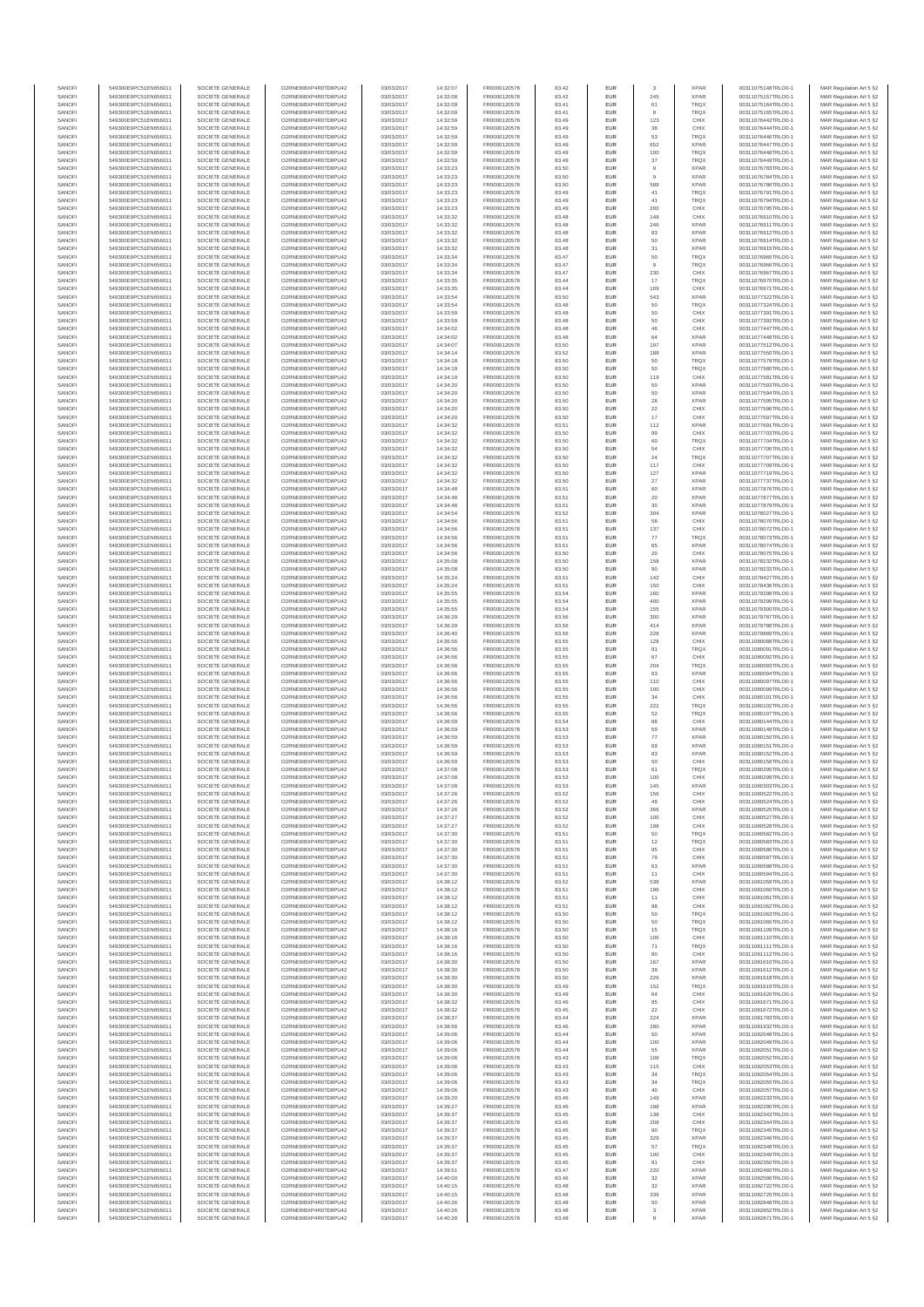| SANOFI           | 549300E9PC51EN656011                         | SOCIETE GENERALE                     | O2RNE8IBXP4R0TD8PLI42                         | 03/03/2017               | 14:40:28             | FR0000120578                 | 83.48          | <b>EUR</b>         | 103                   | <b>XPAR</b>                | 00311082873TRLO0-1                       | MAR Regulation Art 5 §2                             |
|------------------|----------------------------------------------|--------------------------------------|-----------------------------------------------|--------------------------|----------------------|------------------------------|----------------|--------------------|-----------------------|----------------------------|------------------------------------------|-----------------------------------------------------|
| SANOFI           | 549300E9PC51EN656011                         | SOCIETE GENERALE                     | O2RNE8IBXP4R0TD8PU42                          | 03/03/2017               | 14:40:58             | FR0000120578                 | 83.48          | <b>EUR</b>         |                       | <b>XPAR</b>                | 00311083123TRLO0-1                       | MAR Regulation Art 5 §2                             |
| SANOFI<br>SANOFI | 549300E9PC51EN656011<br>549300E9PC51EN656011 | SOCIETE GENERALE<br>SOCIETE GENERALE | O2RNE8IBXP4R0TD8PU42<br>O2RNE8IBXP4R0TD8PU42  | 03/03/2017<br>03/03/2017 | 14:40:58<br>14:40:58 | FR0000120578<br>FR0000120578 | 83.48<br>83.48 | EUR<br><b>EUR</b>  | 438<br>123            | <b>XPAR</b><br><b>XPAR</b> | 00311083124TRLO0-1<br>00311083130TRLO0-1 | MAR Regulation Art 5 §2<br>MAR Regulation Art 5 §2  |
| SANOFI           | 549300E9PC51EN656011                         | SOCIETE GENERALE                     | O2RNE8IBXP4R0TD8PU42                          | 03/03/2017               | 14:41:00             | FR0000120578                 | 83.48          | EUR                | 10                    | <b>XPAR</b>                | 00311083138TRLO0-1                       | MAR Regulation Art 5 §2                             |
| SANOFI           | 549300E9PC51EN656011                         | SOCIETE GENERALE                     | O2RNE8IBXP4R0TD8PU42                          | 03/03/2017               | 14:41:12             | FR0000120578                 | 83.48          | EUR                | 177                   | <b>XPAR</b>                | 00311083252TRLO0-1                       | MAR Regulation Art 5 §2                             |
| SANOFI<br>SANOFI | 549300E9PC51EN656011<br>549300E9PC51EN656011 | SOCIETE GENERALE<br>SOCIETE GENERALE | O2RNE8IBXP4R0TD8PU42<br>O2RNE8IBXP4R0TD8PU42  | 03/03/2017<br>03/03/2017 | 14:41:12<br>14:41:13 | FR0000120578<br>FR0000120578 | 83.47<br>83.47 | EUR<br>EUR         | $\overline{9}$<br>114 | CHIX<br>TRQX               | 00311083253TRLO0-1<br>00311083260TRLO0-1 | MAR Regulation Art 5 §2<br>MAR Regulation Art 5 §2  |
| SANOFI           | 549300E9PC51EN656011                         | SOCIETE GENERALE                     | O2RNE8IBXP4R0TD8PU42                          | 03/03/2017               | 14:41:13             | FR0000120578                 | 83.47          | EUR                | 132                   | TRQX                       | 00311083261TRLO0-1                       | MAR Regulation Art 5 §2                             |
| SANOFI           | 549300E9PC51EN656011                         | SOCIETE GENERALE                     | O2RNE8IBXP4R0TD8PU42                          | 03/03/2017               | 14:41:13             | FR0000120578                 | 83.47          | EUR                | 247                   | CHIX                       | 00311083262TRLO0-1                       | MAR Regulation Art 5 §2                             |
| SANOFI<br>SANOFI | 549300E9PC51EN656011<br>549300E9PC51EN656011 | SOCIETE GENERALE<br>SOCIETE GENERALE | O2RNE8IBXP4R0TD8PLI42<br>O2RNE8IBXP4R0TD8PU42 | 03/03/2017<br>03/03/2017 | 14:41:13<br>14:41:13 | FR0000120578<br>FR0000120578 | 83.47<br>83.47 | <b>EUR</b><br>EUR  | 57<br>100             | CHIX<br>CHIX               | 00311083263TRLO0-1<br>00311083264TRLO0-1 | MAR Regulation Art 5 §2<br>MAR Regulation Art 5 §2  |
| SANOFI           | 549300E9PC51EN656011                         | SOCIETE GENERALE                     | O2RNE8IBXP4R0TD8PU42                          | 03/03/2017               | 14:41:13             | FR0000120578                 | 83.47          | <b>EUR</b>         | 200                   | CHIX                       | 00311083265TRLO0-1                       | MAR Regulation Art 5 §2                             |
| SANOFI           | 549300E9PC51EN656011                         | SOCIETE GENERALE                     | O2RNE8IBXP4R0TD8PU42                          | 03/03/2017               | 14:41:28             | FR0000120578                 | 83.47          | EUR                |                       | <b>XPAR</b>                | 00311083391TRLO0-1                       | MAR Regulation Art 5 §2                             |
| SANOFI           | 549300E9PC51EN656011                         | SOCIETE GENERALE                     | O2RNE8IBXP4R0TD8PU42                          | 03/03/2017               | 14:41:28             | FR0000120578                 | 83.47          | EUR                | 123                   | <b>XPAR</b>                | 00311083398TRLO0-1                       | MAR Regulation Art 5 §2                             |
| SANOFI<br>SANOFI | 549300E9PC51EN656011<br>549300E9PC51EN656011 | SOCIETE GENERALE<br>SOCIETE GENERALE | O2RNE8IBXP4R0TD8PU42<br>O2RNE8IBXP4R0TD8PU42  | 03/03/2017<br>03/03/2017 | 14:41:30<br>14:41:32 | FR0000120578<br>FR0000120578 | 83.47<br>83.50 | EUR<br>EUR         | 32<br>53              | <b>XPAR</b><br>TRQX        | 00311083405TRLO0-1<br>00311083433TRLO0-1 | MAR Regulation Art 5 §2<br>MAR Regulation Art 5 §2  |
| SANOFI           | 549300E9PC51EN656011                         | SOCIETE GENERALE                     | O2RNE8IBXP4R0TD8PU42                          | 03/03/2017               | 14:41:43             | FR0000120578                 | 83.50          | EUR                |                       | <b>XPAR</b>                | 00311083507TRLO0-1                       | MAR Regulation Art 5 §2                             |
| SANOFI           | 549300E9PC51EN656011                         | SOCIETE GENERALE                     | O2RNE8IBXP4R0TD8PU42                          | 03/03/2017               | 14:41:43             | FR0000120578                 | 83.50          | EUR                | 305                   | <b>XPAR</b>                | 00311083508TRLO0-1                       | MAR Regulation Art 5 §2                             |
| SANOFI           | 549300E9PC51EN656011                         | SOCIETE GENERALE                     | O2RNE8IBXP4R0TD8PLI42                         | 03/03/2017               | 14:41:50             | FR0000120578                 | 83.50          | <b>EUR</b>         | 141                   | <b>XPAR</b>                | 00311083572TRLO0-1                       | MAR Regulation Art 5 §2                             |
| SANOFI<br>SANOFI | 549300E9PC51EN656011<br>549300E9PC51EN656011 | SOCIETE GENERALE<br>SOCIETE GENERALE | O2RNE8IBXP4R0TD8PU42<br>O2RNE8IBXP4R0TD8PLI42 | 03/03/2017<br>03/03/2017 | 14:41:58<br>14:42:00 | FR0000120578<br>FR0000120578 | 83.49<br>83.50 | EUR<br><b>EUR</b>  | 71<br>32              | <b>XPAR</b><br><b>XPAR</b> | 00311083645TRLO0-1<br>00311083658TRLO0-1 | MAR Regulation Art 5 §2<br>MAR Regulation Art 5 §2  |
| SANOFI           | 549300E9PC51EN656011                         | SOCIETE GENERALE                     | O2RNE8IBXP4R0TD8PU42                          | 03/03/2017               | 14:42:00             | FR0000120578                 | 83.50          | EUR                | 58                    | <b>XPAR</b>                | 00311083659TRLO0-1                       | MAR Regulation Art 5 §2                             |
| SANOFI           | 549300E9PC51EN656011                         | SOCIETE GENERALE                     | O2RNESIBXP4R0TD8PLI42                         | 03/03/2017               | 14:42:15             | FR0000120578                 | 83.50          | EUR                | $\sqrt{24}$           | <b>XPAR</b>                | 00311083817TRLO0-1                       | MAR Regulation Art 5 §2                             |
| SANOFI           | 549300E9PC51EN656011                         | SOCIETE GENERALE                     | O2RNE8IBXP4R0TD8PU42                          | 03/03/2017               | 14:42:15             | FR0000120578                 | 83.50          | EUR                | 82                    | <b>XPAR</b>                | 00311083819TRLO0-1                       | MAR Regulation Art 5 §2                             |
| SANOFI<br>SANOFI | 549300E9PC51EN656011<br>549300E9PC51EN656011 | SOCIETE GENERALE<br>SOCIETE GENERALE | O2RNE8IBXP4R0TD8PU42<br>O2RNE8IBXP4R0TD8PU42  | 03/03/2017<br>03/03/2017 | 14:42:54<br>14:42:58 | FR0000120578<br>FR0000120578 | 83.51<br>83.51 | EUR<br>EUR         | $10$<br>8             | <b>XPAR</b><br><b>XPAR</b> | 00311084637TRLO0-1<br>00311084672TRLO0-1 | MAR Regulation Art 5 §2<br>MAR Regulation Art 5 §2  |
| SANOFI           | 549300E9PC51EN656011                         | SOCIETE GENERALE                     | O2RNE8IBXP4R0TD8PU42                          | 03/03/2017               | 14:42:58             | FR0000120578                 | 83.51          | EUR                | 123                   | <b>XPAR</b>                | 00311084675TRLO0-1                       | MAR Regulation Art 5 §2                             |
| SANOFI           | 549300E9PC51EN656011                         | SOCIETE GENERALE                     | O2RNE8IBXP4R0TD8PU42                          | 03/03/2017               | 14:43:13             | FR0000120578                 | 83.55          | <b>EUR</b>         | 651                   | <b>XPAR</b>                | 00311084859TRLO0-1                       | MAR Regulation Art 5 §2                             |
| SANOFI<br>SANOFI | 549300E9PC51EN656011<br>549300E9PC51EN656011 | SOCIETE GENERALE<br>SOCIETE GENERALE | O2RNE8IBXP4R0TD8PU42<br>O2RNE8IBXP4R0TD8PU42  | 03/03/2017<br>03/03/2017 | 14:43:30<br>14:43:32 | FR0000120578<br>FR0000120578 | 83.56<br>83.55 | EUR<br><b>EUR</b>  | 519<br>50             | <b>XPAR</b><br><b>TRQX</b> | 00311084981TRLO0-1<br>00311084992TRLO0-1 | MAR Regulation Art 5 §2<br>MAR Regulation Art 5 §2  |
| SANOFI           | 549300E9PC51EN656011                         | SOCIETE GENERALE                     | O2RNE8IBXP4R0TD8PU42                          | 03/03/2017               | 14:43:32             | FR0000120578                 | 83.55          | EUR                | 140                   | CHIX                       | 00311084993TRLO0-1                       | MAR Regulation Art 5 §2                             |
| SANOFI           | 549300E9PC51EN656011                         | SOCIETE GENERALE                     | O2RNE8IBXP4R0TD8PU42                          | 03/03/2017               | 14:43:32             | FR0000120578                 | 83.55          | EUR                | 100                   | CHIX                       | 00311084994TRLO0-1                       | MAR Regulation Art 5 §2                             |
| SANOFI           | 549300E9PC51EN656011                         | SOCIETE GENERALE                     | O2RNE8IBXP4R0TD8PU42<br>O2RNE8IBXP4R0TD8PU42  | 03/03/2017               | 14:43:41             | FR0000120578                 | 83.55          | EUR                | 145                   | TRQX                       | 00311085064TRLO0-1                       | MAR Regulation Art 5 §2                             |
| SANOFI<br>SANOFI | 549300E9PC51EN656011<br>549300E9PC51EN656011 | SOCIETE GENERALE<br>SOCIETE GENERALE | O2RNE8IBXP4R0TD8PU42                          | 03/03/2017<br>03/03/2017 | 14:43:43<br>14:43:47 | FR0000120578<br>FR0000120578 | 83.55<br>83.54 | EUR<br><b>EUR</b>  | 65<br>107             | CHIX<br><b>TRQX</b>        | 00311085105TRLO0-1<br>00311085139TRLO0-1 | MAR Regulation Art 5 §2<br>MAR Regulation Art 5 §2  |
| SANOFI           | 549300E9PC51EN656011                         | SOCIETE GENERALE                     | O2RNE8IBXP4R0TD8PU42                          | 03/03/2017               | 14:44:19             | FR0000120578                 | 83.61          | EUR                | 676                   | <b>XPAR</b>                | 00311085505TRLO0-1                       | MAR Regulation Art 5 §2                             |
| SANOFI           | 549300E9PC51EN656011                         | SOCIETE GENERALE                     | O2RNE8IBXP4R0TD8PU42                          | 03/03/2017               | 14:44:19             | FR0000120578                 | 83.60          | <b>EUR</b>         | 90                    | CHIX                       | 00311085506TRLO0-1                       | MAR Regulation Art 5 §2                             |
| SANOFI<br>SANOFI | 549300E9PC51EN656011<br>549300E9PC51EN656011 | SOCIETE GENERALE<br>SOCIETE GENERALE | O2RNE8IBXP4R0TD8PU42<br>O2RNE8IBXP4R0TD8PU42  | 03/03/2017<br>03/03/2017 | 14:44:19<br>14:44:19 | FR0000120578<br>FR0000120578 | 83.60<br>83.60 | EUR<br>EUR         | 144                   | CHIX<br>TRQX               | 00311085507TRLO0-1<br>00311085508TRLO0-1 | MAR Regulation Art 5 §2<br>MAR Regulation Art 5 §2  |
| SANOFI           | 549300E9PC51EN656011                         | SOCIETE GENERALE                     | O2RNE8IBXP4R0TD8PU42                          | 03/03/2017               | 14:44:19             | FR0000120578                 | 83.60          | EUR                | 100                   | CHIX                       | 00311085509TRLO0-1                       | MAR Regulation Art 5 §2                             |
| SANOFI           | 549300E9PC51EN656011                         | SOCIETE GENERALE                     | O2RNE8IBXP4R0TD8PU42                          | 03/03/2017               | 14:44:19             | FR0000120578                 | 83.60          | EUR                | 151                   | CHIX                       | 00311085510TRLO0-1                       | MAR Regulation Art 5 §2                             |
| SANOFI           | 549300E9PC51EN656011                         | SOCIETE GENERALE                     | O2RNE8IBXP4R0TD8PU42<br>O2RNE8IBXP4R0TD8PLI42 | 03/03/2017               | 14:44:19             | FR0000120578                 | 83.60          | EUR                | 50                    | <b>TRQX</b>                | 00311085511TRLO0-1                       | MAR Regulation Art 5 §2                             |
| SANOFI<br>SANOFI | 549300E9PC51EN656011<br>549300E9PC51EN656011 | SOCIETE GENERALE<br>SOCIETE GENERALE | O2RNE8IBXP4R0TD8PU42                          | 03/03/2017<br>03/03/2017 | 14:44:24<br>14:44:28 | FR0000120578<br>FR0000120578 | 83.60<br>83.59 | EUR<br><b>EUR</b>  | 167<br>54             | <b>XPAR</b><br><b>XPAR</b> | 00311085718TRLO0-1<br>00311085853TRLO0-1 | MAR Regulation Art 5 §2<br>MAR Regulation Art 5 §2  |
| SANOFI           | 549300E9PC51EN656011                         | SOCIETE GENERALE                     | O2RNE8IBXP4R0TD8PU42                          | 03/03/2017               | 14:44:28             | FR0000120578                 | 83.59          | EUR                | 42                    | <b>XPAR</b>                | 00311085859TRLO0-1                       | MAR Regulation Art 5 §2                             |
| SANOFI           | 549300E9PC51EN656011                         | SOCIETE GENERALE                     | O2RNE8IBXP4R0TD8PU42                          | 03/03/2017               | 14:44:37             | FR0000120578                 | 83.60          | <b>EUR</b>         | 5                     | CHIX                       | 00311086133TRLO0-1                       | MAR Regulation Art 5 §2                             |
| SANOFI<br>SANOFI | 549300E9PC51EN656011<br>549300E9PC51EN656011 | SOCIETE GENERALE<br>SOCIETE GENERALE | O2RNE8IBXP4R0TD8PU42<br>O2RNE8IBXP4R0TD8PU42  | 03/03/2017<br>03/03/2017 | 14:44:37<br>14:44:39 | FR0000120578<br>FR0000120578 | 83.60<br>83.60 | EUR<br>EUR         | 13<br>148             | CHIX<br><b>XPAR</b>        | 00311086134TRLO0-1<br>00311086140TRLO0-1 | MAR Regulation Art 5 §2<br>MAR Regulation Art 5 §2  |
| SANOFI           | 549300E9PC51EN656011                         | SOCIETE GENERALE                     | O2RNE8IBXP4R0TD8PU42                          | 03/03/2017               | 14:44:43             | FR0000120578                 | 83.60          | EUR                | 8                     | <b>XPAR</b>                | 00311086194TRLO0-1                       | MAR Regulation Art 5 §2                             |
| SANOFI           | 549300E9PC51EN656011                         | SOCIETE GENERALE                     | O2RNE8IBXP4R0TD8PLI42                         | 03/03/2017               | 14:44:43             | FR0000120578                 | 83.60          | EUR                | 56                    | <b>XPAR</b>                | 00311086198TRLO0-1                       | MAR Regulation Art 5 §2                             |
| SANOFI           | 549300E9PC51EN656011                         | SOCIETE GENERALE                     | O2RNE8IBXP4R0TD8PU42                          | 03/03/2017               | 14:45:01             | FR0000120578                 | 83.62          | EUR                | 225                   | <b>XPAR</b>                | 00311086343TRLO0-1                       | MAR Regulation Art 5 §2                             |
| SANOFI<br>SANOFI | 549300E9PC51EN656011<br>549300E9PC51EN656011 | SOCIETE GENERALE<br>SOCIETE GENERALE | O2RNE8IBXP4R0TD8PU42<br>O2RNE8IBXP4R0TD8PU42  | 03/03/2017<br>03/03/2017 | 14:45:01<br>14:45:02 | FR0000120578<br>FR0000120578 | 83.62<br>83.61 | EUR<br><b>EUR</b>  | 65<br>50              | <b>XPAR</b><br><b>TRQX</b> | 00311086347TRLO0-1<br>00311086370TRLO0-1 | MAR Regulation Art 5 §2<br>MAR Regulation Art 5 §2  |
| SANOFI           | 549300E9PC51EN656011                         | SOCIETE GENERALE                     | O2RNE8IBXP4R0TD8PU42                          | 03/03/2017               | 14:45:02             | FR0000120578                 | 83.61          | EUR                | 50                    | <b>TRQX</b>                | 00311086371TRLO0-1                       | MAR Regulation Art 5 §2                             |
| SANOFI           | 549300E9PC51EN656011                         | SOCIETE GENERALE                     | O2RNE8IBXP4R0TD8PU42                          | 03/03/2017               | 14:45:15             | FR0000120578                 | 83.62          | <b>EUR</b>         | 32                    | <b>XPAR</b>                | 00311086490TRLO0-1                       | MAR Regulation Art 5 §2                             |
| SANOFI           | 549300E9PC51EN656011                         | SOCIETE GENERALE                     | O2RNE8IBXP4R0TD8PU42                          | 03/03/2017               | 14:45:15             | FR0000120578                 | 83.62          | EUR                | 184                   | <b>XPAR</b>                | 00311086491TRLO0-1                       | MAR Regulation Art 5 §2                             |
| SANOFI<br>SANOFI | 549300E9PC51EN656011<br>549300E9PC51EN656011 | SOCIETE GENERALE<br>SOCIETE GENERALE | O2RNE8IBXP4R0TD8PU42<br>O2RNE8IBXP4R0TD8PU42  | 03/03/2017<br>03/03/2017 | 14:45:23<br>14:45:23 | FR0000120578<br>FR0000120578 | 83.61<br>83.61 | EUR<br>EUR         | 163<br>214            | CHIX<br>TRQX               | 00311086592TRLO0-1<br>00311086595TRLO0-1 | MAR Regulation Art 5 §2<br>MAR Regulation Art 5 §2  |
| SANOFI           | 549300E9PC51EN656011                         | SOCIETE GENERALE                     | O2RNE8IBXP4R0TD8PU42                          | 03/03/2017               | 14:45:23             | FR0000120578                 | 83.61          | EUR                | 63                    | <b>XPAR</b>                | 00311086597TRLO0-1                       | MAR Regulation Art 5 §2                             |
| SANOFI           | 549300E9PC51EN656011                         | SOCIETE GENERALE                     | O2RNE8IBXP4R0TD8PU42                          | 03/03/2017               | 14:45:23             | FR0000120578                 | 83.60          | EUR                | 100                   | TRQX                       | 00311086598TRLO0-1                       | MAR Regulation Art 5 §2                             |
| SANOFI<br>SANOFI | 549300E9PC51EN656011<br>549300E9PC51EN656011 | SOCIETE GENERALE<br>SOCIETE GENERALE | O2RNE8IBXP4R0TD8PU42<br>O2RNE8IBXP4R0TD8PU42  | 03/03/2017<br>03/03/2017 | 14:45:23<br>14:45:23 | FR0000120578<br>FR0000120578 | 83.60<br>83.60 | EUR<br><b>EUR</b>  | 126<br>20             | CHIX<br>CHIX               | 00311086599TRLO0-1<br>00311086600TRLO0-1 | MAR Regulation Art 5 §2<br>MAR Regulation Art 5 §2  |
| SANOFI           | 549300E9PC51EN656011                         | SOCIETE GENERALE                     | O2RNE8IBXP4R0TD8PU42                          | 03/03/2017               | 14:45:23             | FR0000120578                 | 83.60          | EUR                | 18                    | CHIX                       | 00311086601TRLO0-1                       | MAR Regulation Art 5 §2                             |
| SANOFI           | 549300E9PC51EN656011                         | SOCIETE GENERALE                     | O2RNE8IBXP4R0TD8PU42                          | 03/03/2017               | 14:45:23             | FR0000120578                 | 83.61          | <b>EUR</b>         | 126                   | CHIX                       | 00311086602TRLO0-1                       | MAR Regulation Art 5 §2                             |
| SANOFI           | 549300E9PC51EN656011                         | SOCIETE GENERALE                     | O2RNE8IBXP4R0TD8PU42                          | 03/03/2017               | 14:45:23             | FR0000120578                 | 83.61          | EUR                | 100                   | CHIX                       | 00311086603TRLO0-1                       | MAR Regulation Art 5 §2                             |
| SANOFI<br>SANOFI | 549300E9PC51EN656011<br>549300E9PC51EN656011 | SOCIETE GENERALE<br>SOCIETE GENERALE | O2RNE8IBXP4R0TD8PU42<br>O2RNE8IBXP4R0TD8PU42  | 03/03/2017<br>03/03/2017 | 14:45:23<br>14:45:23 | FR0000120578<br>FR0000120578 | 83.61<br>83.61 | EUR<br>EUR         | 31<br>421             | CHIX<br>CHIX               | 00311086604TRLO0-1<br>00311086605TRLO0-1 | MAR Regulation Art 5 §2<br>MAR Regulation Art 5 §2  |
| SANOFI           | 549300E9PC51EN656011                         | SOCIETE GENERALE                     | O2RNE8IBXP4R0TD8PU42                          | 03/03/2017               | 14:45:23             | FR0000120578                 | 83.61          | EUR                | 170                   | CHIX                       | 00311086607TRLO0-1                       | MAR Regulation Art 5 §2                             |
| SANOFI           | 549300E9PC51EN656011                         | SOCIETE GENERALE                     | O2RNE8IBXP4R0TD8PU42                          | 03/03/2017               | 14:45:28             | FR0000120578                 | 83.60          | <b>EUR</b>         | 123                   | <b>XPAR</b>                | 00311086709TRLO0-1                       | MAR Regulation Art 5 §2                             |
| SANOFI           | 549300E9PC51EN656011                         | SOCIETE GENERALE                     | O2RNE8IBXP4R0TD8PU42                          | 03/03/2017               | 14:45:30             | FR0000120578                 | 83.60          | EUR<br><b>EUR</b>  | $\overline{2}$        | <b>XPAR</b>                | 00311086720TRLO0-1                       | MAR Regulation Art 5 §2                             |
| SANOFI<br>SANOFI | 549300E9PC51EN656011<br>549300E9PC51EN656011 | SOCIETE GENERALE<br>SOCIETE GENERALE | O2RNE8IBXP4R0TD8PU42<br>O2RNE8IBXP4R0TD8PU42  | 03/03/2017<br>03/03/2017 | 14:45:36<br>14:45:36 | FR0000120578<br>FR0000120578 | 83.59<br>83.59 | EUR                | 183<br>63             | CHIX<br><b>XPAR</b>        | 00311086799TRLO0-1<br>00311086801TRLO0-1 | MAR Regulation Art 5 §2<br>MAR Regulation Art 5 §2  |
| SANOFI           | 549300E9PC51EN656011                         | SOCIETE GENERALE                     | O2RNE8IBXP4R0TD8PU42                          | 03/03/2017               | 14:45:36             | FR0000120578                 | 83.58          | <b>EUR</b>         | 80                    | CHIX                       | 00311086802TRLO0-1                       | MAR Regulation Art 5 §2                             |
| SANOFI           | 549300E9PC51EN656011                         | SOCIETE GENERALE                     | O2RNE8IBXP4R0TD8PU42                          | 03/03/2017               | 14:45:36             | FR0000120578                 | 83.59          | EUR                | 100                   | CHIX                       | 00311086804TRLO0-1                       | MAR Regulation Art 5 §2                             |
| SANOFI<br>SANOFI | 549300E9PC51EN656011<br>549300E9PC51EN656011 | SOCIETE GENERALE<br>SOCIETE GENERALE | O2RNE8IBXP4R0TD8PLI42<br>O2RNE8IBXP4R0TD8PU42 | 03/03/2017<br>03/03/2017 | 14:45:36<br>14:45:36 | FR0000120578<br>FR0000120578 | 83.59<br>83.59 | EUR<br>EUR         | 18<br>38              | CHIX<br>CHIX               | 00311086805TRLO0-1<br>00311086806TRLO0-1 | MAR Regulation Art 5 §2<br>MAR Regulation Art 5 §2  |
| SANOFI           | 549300E9PC51EN656011                         | SOCIETE GENERALE                     | O2RNE8IBXP4R0TD8PU42                          | 03/03/2017               | 14:45:36             | FR0000120578                 | 83.59          | EUR                | 40                    | CHIX                       | 00311086807TRLO0-1                       | MAR Regulation Art 5 §2                             |
| SANOFI           | 549300E9PC51EN656011                         | SOCIETE GENERALE                     | O2RNE8IBXP4R0TD8PU42                          | 03/03/2017               | 14:45:43             | FR0000120578                 | 83.57          | <b>EUR</b>         | 8                     | <b>XPAR</b>                | 00311086864TRLO0-1                       | MAR Regulation Art 5 §2                             |
| SANOFI           | 549300E9PC51EN656011                         | SOCIETE GENERALE                     | O2RNE8IBXP4R0TD8PU42                          | 03/03/2017               | 14:45:43             | FR0000120578                 | 83.57          | EUR                | 75                    | <b>XPAR</b>                | 00311086874TRLO0-1                       | MAR Regulation Art 5 §2                             |
| SANOFI<br>SANOFI | 549300E9PC51EN656011<br>549300E9PC51EN656011 | SOCIETE GENERALE<br>SOCIETE GENERALE | O2RNE8IBXP4R0TD8PU42<br>O2RNE8IBXP4R0TD8PU42  | 03/03/2017<br>03/03/2017 | 14:45:45<br>14:45:46 | FR0000120578<br>FR0000120578 | 83.57<br>83.57 | <b>EUR</b><br>EUR  | 20<br>54              | <b>XPAR</b><br>TRQX        | 00311086887TRLO0-1<br>00311086898TRLO0-1 | MAR Regulation Art 5 §2<br>MAR Regulation Art 5 §2  |
| SANOFI           | 549300E9PC51EN656011                         | SOCIETE GENERALE                     | O2RNE8IBXP4R0TD8PU42                          | 03/03/2017               | 14:45:46             | FR0000120578                 | 83.57          | EUR                | $64\,$                | CHIX                       | 00311086901TRLO0-1                       | MAR Regulation Art 5 §2                             |
| SANOFI           | 549300E9PC51EN656011                         | SOCIETE GENERALE                     | O2RNE8IBXP4R0TD8PU42                          | 03/03/2017               | 14:45:46             | FR0000120578                 | 83.57          | EUR                | 91                    | <b>XPAR</b>                | 00311086902TRLO0-1                       | MAR Regulation Art 5 §2                             |
| SANOFI<br>SANOFI | 549300E9PC51EN656011<br>549300E9PC51EN656011 | SOCIETE GENERALE<br>SOCIETE GENERALE | O2RNESIBXP4R0TD8PLI42<br>O2RNE8IBXP4R0TD8PU42 | 03/03/2017<br>03/03/2017 | 14:45:46<br>14:45:46 | FR0000120578<br>FR0000120578 | 83.57<br>83.57 | EUR<br>EUR         | 32<br>30              | CHIX<br>TRQX               | 00311086903TRLO0-1<br>00311086904TRLO0-1 | MAR Regulation Art 5 §2                             |
| SANOFI           | 549300E9PC51EN656011                         | SOCIETE GENERALE                     | O2RNE8IBXP4R0TD8PU42                          | 03/03/2017               | 14:45:52             | FR0000120578                 | 83.56          | EUR                | $62\,$                | <b>XPAR</b>                | 00311086961TRLO0-1                       | MAR Regulation Art 5 §2<br>MAR Regulation Art 5 §2  |
| SANOFI           | 549300E9PC51EN656011                         | SOCIETE GENERALE                     | O2RNE8IBXP4R0TD8PU42                          | 03/03/2017               | 14:46:02             | FR0000120578                 | 83.56          | <b>EUR</b>         |                       | <b>TRQX</b>                | 00311087092TRLO0-1                       | MAR Regulation Art 5 §2                             |
| SANOFI           | 549300E9PC51EN656011                         | SOCIETE GENERALE                     | O2RNE8IBXP4R0TD8PU42                          | 03/03/2017               | 14:46:02             | FR0000120578<br>FR0000120578 | 83.56          | EUR                | 129                   | <b>XPAR</b>                | 00311087101TRLO0-1                       | MAR Regulation Art 5 §2                             |
| SANOFI<br>SANOFI | 549300E9PC51EN656011<br>549300E9PC51EN656011 | SOCIETE GENERALE<br>SOCIETE GENERALE | O2RNE8IBXP4R0TD8PU42<br>O2RNE8IBXP4R0TD8PU42  | 03/03/2017<br>03/03/2017 | 14:46:06<br>14:46:13 | FR0000120578                 | 83.54<br>83.54 | <b>EUR</b><br>EUR  | 12                    | CHIX<br><b>XPAR</b>        | 00311087197TRLO0-1<br>00311087303TRLO0-1 | MAR Regulation Art 5 §2<br>MAR Regulation Art 5 §2  |
| SANOFI           | 549300E9PC51EN656011                         | SOCIETE GENERALE                     | O2RNE8IBXP4R0TD8PU42                          | 03/03/2017               | 14:46:13             | FR0000120578                 | 83.54          | <b>EUR</b>         | 171                   | <b>XPAR</b>                | 00311087311TRLO0-1                       | MAR Regulation Art 5 §2                             |
| SANOFI           | 549300E9PC51EN656011                         | SOCIETE GENERALE                     | O2RNE8IBXP4R0TD8PU42<br>O2RNESIBXP4R0TD8PLI42 | 03/03/2017               | 14:46:13             | FR0000120578                 | 83.54          | EUR                | 51                    | CHIX                       | 00311087319TRLO0-1                       | MAR Regulation Art 5 §2                             |
| SANOFI<br>SANOFI | 549300E9PC51EN656011<br>549300E9PC51EN656011 | SOCIETE GENERALE<br>SOCIETE GENERALE | O2RNE8IBXP4R0TD8PU42                          | 03/03/2017<br>03/03/2017 | 14:46:28<br>14:46:28 | FR0000120578<br>FR0000120578 | 83.55<br>83.55 | ${\sf EUR}$<br>EUR | 8<br>123              | <b>XPAR</b><br><b>XPAR</b> | 00311087401TRLO0-1<br>00311087408TRLO0-1 | MAR Regulation Art 5 §2<br>MAR Regulation Art 5 §2  |
| SANOFI           | 549300E9PC51EN656011                         | SOCIETE GENERALE                     | O2RNE8IBXP4R0TD8PU42                          | 03/03/2017               | 14:46:29             | FR0000120578                 | 83.55          | EUR                | 103                   | <b>TRQX</b>                | 00311087419TRLO0-1                       | MAR Regulation Art 5 §2                             |
| SANOFI           | 549300E9PC51EN656011                         | SOCIETE GENERALE                     | O2RNE8IBXP4R0TD8PLI42                         | 03/03/2017               | 14:46:29             | FR0000120578                 | 83.55          | <b>EUR</b>         | 171                   | CHIX                       | 00311087422TRLO0-1                       | MAR Regulation Art 5 §2                             |
| SANOFI<br>SANOFI | 549300E9PC51EN656011<br>549300E9PC51EN656011 | SOCIETE GENERALE<br>SOCIETE GENERALE | O2RNE8IBXP4R0TD8PU42<br>O2RNE8IBXP4R0TD8PU42  | 03/03/2017<br>03/03/2017 | 14:46:29<br>14:46:29 | FR0000120578<br>FR0000120578 | 83.55<br>83.54 | EUR<br><b>EUR</b>  | 143<br>41             | <b>XPAR</b><br><b>TROX</b> | 00311087424TRLO0-1<br>00311087425TRLO0-1 | MAR Regulation Art 5 \$2<br>MAR Regulation Art 5 §2 |
| SANOFI           | 549300E9PC51EN656011                         | SOCIETE GENERALE                     | O2RNE8IBXP4R0TD8PU42                          | 03/03/2017               | 14:46:29             | FR0000120578                 | 83.54          | EUR                | 72                    | CHIX                       | 00311087427TRLO0-1                       | MAR Regulation Art 5 §2                             |
| SANOFI           | 549300E9PC51EN656011                         | SOCIETE GENERALE                     | O2RNE8IBXP4R0TD8PU42                          | 03/03/2017               | 14:46:29             | FR0000120578                 | 83.54          | EUR                | 35                    | CHIX                       | 00311087429TRLO0-1                       | MAR Regulation Art 5 §2                             |
| SANOFI<br>SANOFI | 549300E9PC51EN656011<br>549300E9PC51EN656011 | SOCIETE GENERALE<br>SOCIETE GENERALE | O2RNE8IBXP4R0TD8PU42<br>O2RNESIBXP4R0TD8PLI42 | 03/03/2017<br>03/03/2017 | 14:46:42<br>14:46:43 | FR0000120578<br>FR0000120578 | 83.52<br>83.52 | EUR<br>EUR         | 19<br>44              | CHIX<br>CHIX               | 00311087555TRLO0-1<br>00311087568TRLO0-1 | MAR Regulation Art 5 §2<br>MAR Regulation Art 5 §2  |
| SANOFI           | 549300E9PC51EN656011                         | SOCIETE GENERALE                     | O2RNE8IBXP4R0TD8PLI42                         | 03/03/2017               | 14:46:43             | FR0000120578                 | 83.51          | <b>EUR</b>         | 123                   | <b>XPAR</b>                | 00311087581TRLO0-1                       | MAR Regulation Art 5 §2                             |
| SANOFI           | 549300E9PC51EN656011                         | SOCIETE GENERALE                     | O2RNE8IBXP4R0TD8PU42                          | 03/03/2017               | 14:46:44             | FR0000120578                 | 83.51          | EUR                | 26                    | <b>XPAR</b>                | 00311087619TRLO0-1                       | MAR Regulation Art 5 §2                             |
| SANOFI           | 549300E9PC51EN656011<br>549300E9PC51EN656011 | SOCIETE GENERALE                     | O2RNE8IBXP4R0TD8PU42                          | 03/03/2017               | 14:46:45             | FR0000120578                 | 83.51          | <b>EUR</b>         | 32                    | <b>XPAR</b>                | 00311087623TRLO0-1                       | MAR Regulation Art 5 §2                             |
| SANOFI<br>SANOFI | 549300E9PC51EN656011                         | SOCIETE GENERALE<br>SOCIETE GENERALE | O2RNE8IBXP4R0TD8PU42<br>O2RNE8IBXP4R0TD8PU42  | 03/03/2017<br>03/03/2017 | 14:47:06<br>14:47:06 | FR0000120578<br>FR0000120578 | 83.53<br>83.53 | EUR<br>EUR         | 167<br>99             | CHIX<br><b>TRQX</b>        | 00311087811TRLO0-1<br>00311087812TRLO0-1 | MAR Regulation Art 5 §2<br>MAR Regulation Art 5 §2  |
| SANOFI           | 549300E9PC51EN656011                         | SOCIETE GENERALE                     | O2RNE8IBXP4R0TD8PU42                          | 03/03/2017               | 14:47:06             | FR0000120578                 | 83.53          | EUR                | 91                    | <b>XPAR</b>                | 00311087813TRLO0-1                       | MAR Regulation Art 5 §2                             |
| SANOFI           | 549300E9PC51EN656011                         | SOCIETE GENERALE                     | O2RNE8IBXP4R0TD8PU42                          | 03/03/2017               | 14:47:06             | FR0000120578                 | 83.53          | EUR                | 75                    | <b>XPAR</b>                | 00311087814TRLO0-1                       | MAR Regulation Art 5 §2                             |
| SANOFI<br>SANOFI | 549300E9PC51EN656011<br>549300E9PC51EN656011 | SOCIETE GENERALE<br>SOCIETE GENERALE | O2RNE8IBXP4R0TD8PU42<br>O2RNE8IBXP4R0TD8PU42  | 03/03/2017<br>03/03/2017 | 14:47:06<br>14:47:06 | FR0000120578<br>FR0000120578 | 83.53<br>83.52 | EUR<br>EUR         | 16<br>47              | <b>TRQX</b><br>CHIX        | 00311087815TRLO0-1<br>00311087816TRLO0-1 | MAR Regulation Art 5 §2<br>MAR Regulation Art 5 §2  |
| SANOFI           | 549300E9PC51EN656011                         | SOCIETE GENERALE                     | O2RNE8IBXP4R0TD8PU42                          | 03/03/2017               | 14:47:13             | FR0000120578                 | 83.52          | <b>EUR</b>         | 123                   | <b>XPAR</b>                | 00311087910TRLO0-1                       | MAR Regulation Art 5 §2                             |
| SANOFI           | 549300E9PC51EN656011                         | SOCIETE GENERALE                     | O2RNE8IBXP4R0TD8PU42                          | 03/03/2017               | 14:47:15             | FR0000120578                 | 83.52          | EUR                | 32                    | <b>XPAR</b>                | 00311087916TRLO0-1                       | MAR Regulation Art 5 §2                             |
| SANOFI<br>SANOFI | 549300E9PC51EN656011<br>549300E9PC51EN656011 | SOCIETE GENERALE<br>SOCIETE GENERALE | O2RNE8IBXP4R0TD8PU42<br>O2RNE8IBXP4R0TD8PU42  | 03/03/2017<br>03/03/2017 | 14:47:24<br>14:47:24 | FR0000120578<br>FR0000120578 | 83.52<br>83.52 | <b>EUR</b><br>EUR  | 260<br>38             | <b>XPAR</b><br><b>XPAR</b> | 00311088029TRLO0-1<br>00311088032TRLO0-1 | MAR Regulation Art 5 §2<br>MAR Regulation Art 5 §2  |
| SANOFI           | 549300E9PC51EN656011                         | SOCIETE GENERALE                     | O2RNE8IBXP4R0TD8PU42                          | 03/03/2017               | 14:47:43             | FR0000120578                 | 83.52          | <b>EUR</b>         | 8                     | <b>XPAR</b>                | 00311088174TRLO0-1                       | MAR Regulation Art 5 §2                             |
| SANOFI           | 549300E9PC51EN656011                         | SOCIETE GENERALE                     | O2RNE8IBXP4R0TD8PU42                          | 03/03/2017               | 14:47:43             | FR0000120578                 | 83.52          | EUR                | 123                   | <b>XPAR</b>                | 00311088183TRLO0-1                       | MAR Regulation Art 5 §2                             |
| SANOFI           | 549300E9PC51EN656011                         | SOCIETE GENERALE                     | O2RNE8IBXP4R0TD8PU42                          | 03/03/2017               | 14:47:45             | FR0000120578                 | 83.52          | EUR                | 31                    | <b>XPAR</b>                | 00311088193TRLO0-1                       | MAR Regulation Art 5 §2                             |
| SANOFI<br>SANOFI | 549300E9PC51EN656011<br>549300E9PC51EN656011 | SOCIETE GENERALE<br>SOCIETE GENERALE | O2RNE8IBXP4R0TD8PU42<br>O2RNE8IBXP4R0TD8PU42  | 03/03/2017<br>03/03/2017 | 14:48:28<br>14:48:28 | FR0000120578<br>FR0000120578 | 83.53<br>83.53 | EUR<br>EUR         | 123                   | <b>XPAR</b><br><b>XPAR</b> | 00311088510TRLO0-1<br>00311088514TRLO0-1 | MAR Regulation Art 5 §2<br>MAR Regulation Art 5 §2  |
| SANOFI           | 549300E9PC51EN656011                         | SOCIETE GENERALE                     | O2RNE8IBXP4R0TD8PU42                          | 03/03/2017               | 14:48:30             | FR0000120578                 | 83.53          | <b>EUR</b>         | 32                    | <b>XPAR</b>                | 00311088526TRLO0-1                       | MAR Regulation Art 5 §2                             |
| SANOFI           | 549300E9PC51EN656011                         | SOCIETE GENERALE                     | O2RNE8IBXP4R0TD8PU42                          | 03/03/2017               | 14:48:43             | FR0000120578                 | 83.53          | EUR                | 8                     | <b>XPAR</b>                | 00311088625TRLO0-1                       | MAR Regulation Art 5 §2                             |
| SANOFI           | 549300E9PC51EN656011                         | SOCIETE GENERALE                     | O2RNE8IBXP4R0TD8PU42                          | 03/03/2017               | 14:48:43             | FR0000120578                 | 83.53          | <b>EUR</b>         | 123                   | <b>XPAR</b>                | 00311088627TRLO0-1                       | MAR Regulation Art 5 §2                             |
| SANOFI<br>SANOFI | 549300E9PC51EN656011<br>549300E9PC51EN656011 | SOCIETE GENERALE<br>SOCIETE GENERALE | O2RNE8IBXP4R0TD8PU42<br>O2RNE8IBXP4R0TD8PU42  | 03/03/2017<br>03/03/2017 | 14:48:44<br>14:48:44 | FR0000120578<br>FR0000120578 | 83.53<br>83.53 | EUR<br>EUR         | 227<br>245            | TRQX<br>CHIX               | 00311088638TRLO0-1<br>00311088639TRLO0-1 | MAR Regulation Art 5 §2<br>MAR Regulation Art 5 §2  |
| SANOFI           | 549300E9PC51EN656011                         | SOCIETE GENERALE                     | O2RNE8IBXP4R0TD8PU42                          | 03/03/2017               | 14:48:44             | FR0000120578                 | 83.53          | EUR                | 129                   | <b>XPAR</b>                | 00311088640TRLO0-1                       | MAR Regulation Art 5 §2                             |
| SANOFI           | 549300E9PC51EN656011                         | SOCIETE GENERALE                     | O2RNE8IBXP4R0TD8PU42                          | 03/03/2017               | 14:48:54             | FR0000120578                 | 83.52          | EUR                | 212                   | CHIX                       | 00311088709TRLO0-1                       | MAR Regulation Art 5 §2                             |
| SANOFI<br>SANOFI | 549300E9PC51EN656011<br>549300E9PC51EN656011 | SOCIETE GENERALE<br>SOCIETE GENERALE | O2RNE8IBXP4R0TD8PU42<br>O2RNE8IBXP4R0TD8PU42  | 03/03/2017<br>03/03/2017 | 14:48:54<br>14:48:54 | FR0000120578<br>FR0000120578 | 83.52<br>83.52 | EUR<br>EUR         | 169<br>97             | CHIX<br>TRQX               | 00311088710TRLO0-1<br>00311088711TRLO0-1 | MAR Regulation Art 5 §2<br>MAR Regulation Art 5 §2  |
| SANOFI           | 549300E9PC51EN656011                         | SOCIETE GENERALE                     | O2RNE8IBXP4R0TD8PU42                          | 03/03/2017               | 14:48:54             | FR0000120578                 | 83.52          | <b>EUR</b>         | 85                    | <b>XPAR</b>                | 00311088712TRLO0-1                       | MAR Regulation Art 5 §2                             |
| SANOFI           | 549300E9PC51EN656011                         | SOCIETE GENERALE                     | O2RNE8IBXP4R0TD8PU42                          | 03/03/2017               | 14:48:54             | FR0000120578                 | 83.52          | EUR                | 445                   | <b>XPAR</b>                | 00311088714TRLO0-1                       | MAR Regulation Art 5 §2                             |
| SANOFI<br>SANOFI | 549300E9PC51EN656011                         | SOCIETE GENERALE<br>SOCIETE GENERALE | O2RNE8IBXP4R0TD8PU42<br>O2RNE8IBXP4R0TD8PU42  | 03/03/2017               | 14:48:54<br>14:49:15 | FR0000120578                 | 83.52<br>83.52 | <b>EUR</b><br>EUR  | 165                   | CHIX<br><b>XPAR</b>        | 00311088717TRLO0-1<br>00311088914TRLO0-1 | MAR Regulation Art 5 §2                             |
| SANOFI           | 549300E9PC51EN656011<br>549300E9PC51EN656011 | SOCIETE GENERALE                     | O2RNE8IBXP4R0TD8PU42                          | 03/03/2017<br>03/03/2017 | 14:49:28             | FR0000120578<br>FR0000120578 | 83.52          | EUR                | $_{\rm 32}$<br>8      | <b>XPAR</b>                | 00311089014TRLO0-1                       | MAR Regulation Art 5 §2<br>MAR Regulation Art 5 §2  |
| SANOFI           | 549300E9PC51EN656011                         | SOCIETE GENERALE                     | O2RNE8IBXP4R0TD8PU42                          | 03/03/2017               | 14:49:28             | FR0000120578                 | 83.52          | EUR                | 123                   | <b>XPAR</b>                | 00311089027TRLO0-1                       | MAR Regulation Art 5 §2                             |
| SANOFI           | 549300E9PC51EN656011                         | SOCIETE GENERALE                     | O2RNE8IBXP4R0TD8PU42                          | 03/03/2017               | 14:49:30             | FR0000120578                 | 83.52          | EUR                | $32\,$                | <b>XPAR</b>                | 00311089040TRLO0-1                       | MAR Regulation Art 5 §2                             |
| SANOFI<br>SANOFI | 549300E9PC51EN656011<br>549300E9PC51EN656011 | SOCIETE GENERALE<br>SOCIETE GENERALE | O2RNE8IBXP4R0TD8PU42<br>O2RNE8IBXP4R0TD8PU42  | 03/03/2017<br>03/03/2017 | 14:49:43<br>14:49:43 | FR0000120578<br>FR0000120578 | 83.52<br>83.52 | <b>EUR</b><br>EUR  | 8<br>123              | <b>XPAR</b><br><b>XPAR</b> | 00311089116TRLO0-1<br>00311089126TRLO0-1 | MAR Regulation Art 5 §2                             |
| SANOFI           | 549300E9PC51EN656011                         | SOCIETE GENERALE                     | O2RNE8IBXP4R0TD8PU42                          | 03/03/2017               | 14:49:45             | FR0000120578                 | 83.52          | <b>EUR</b>         | 32                    | <b>XPAR</b>                | 00311089135TRLO0-1                       | MAR Regulation Art 5 §2<br>MAR Regulation Art 5 §2  |
| SANOFI           | 549300E9PC51EN656011                         | SOCIETE GENERALE                     | O2RNE8IBXP4R0TD8PU42                          | 03/03/2017               | 14:49:55             | FR0000120578                 | 83.53          | EUR                | 618                   | <b>XPAR</b>                | 00311089273TRLO0-1                       | MAR Regulation Art 5 §2                             |
| SANOFI           | 549300E9PC51EN656011                         | SOCIETE GENERALE                     | O2RNE8IBXP4R0TD8PU42                          | 03/03/2017               | 14:49:58             | FR0000120578                 | 83.52          | EUR                | 219                   | CHIX                       | 00311089303TRLO0-1                       | MAR Regulation Art 5 §2                             |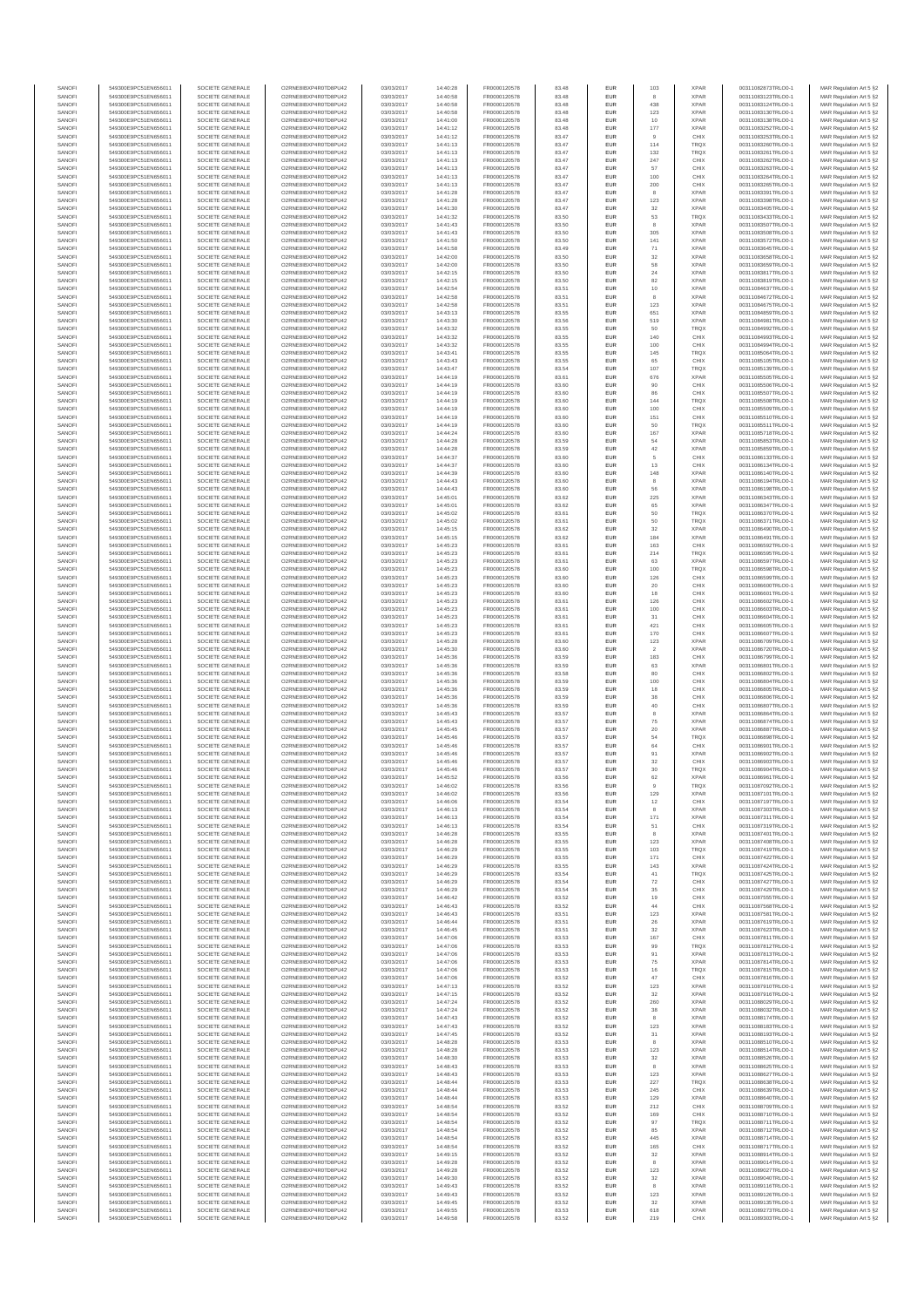| SANOFI<br>SANOFI | 549300E9PC51EN656011<br>549300E9PC51EN656011 | SOCIETE GENERALE<br>SOCIETE GENERALE | O2RNE8IBXP4R0TD8PU42<br>O2RNE8IBXP4R0TD8PU42   | 03/03/2017<br>03/03/2017 | 14:49:58<br>14:49:58 | FR0000120578<br>FR0000120578 | 83.52<br>83.52 | <b>EUR</b><br>EUR        | 178<br>339           | <b>XPAR</b><br>CHIX        | 00311089305TRLO0-1<br>00311089306TRLO0-1 | MAR Regulation Art 5 §2                            |
|------------------|----------------------------------------------|--------------------------------------|------------------------------------------------|--------------------------|----------------------|------------------------------|----------------|--------------------------|----------------------|----------------------------|------------------------------------------|----------------------------------------------------|
| SANOFI           | 549300E9PC51EN656011                         | SOCIETE GENERALE                     | O2RNE8IBXP4R0TD8PU42                           | 03/03/2017               | 14:50:05             | FR0000120578                 | 83.49          | <b>EUR</b>               | 56                   | <b>XPAR</b>                | 00311089350TRLO0-1                       | MAR Regulation Art 5 §2<br>MAR Regulation Art 5 §2 |
| SANOFI           | 549300E9PC51EN656011                         | SOCIETE GENERALE                     | O2RNE8IBXP4R0TD8PU42                           | 03/03/2017               | 14:50:05             | FR0000120578                 | 83.49          | EUR                      | 65                   | <b>XPAR</b>                | 00311089351TRLO0-1                       | MAR Regulation Art 5 §2                            |
| SANOFI<br>SANOFI | 549300E9PC51EN656011<br>549300E9PC51EN656011 | SOCIETE GENERALE<br>SOCIETE GENERALE | O2RNE8IBXP4R0TD8PU42<br>O2RNE8IBXP4R0TD8PU42   | 03/03/2017<br>03/03/2017 | 14:50:12<br>14:50:24 | FR0000120578<br>FR0000120578 | 83.50<br>83.50 | <b>EUR</b><br>EUR        | 101<br>108           | <b>XPAR</b><br><b>XPAR</b> | 00311089392TRLO0-1<br>00311089509TRLO0-1 | MAR Regulation Art 5 §2<br>MAR Regulation Art 5 §2 |
| SANOFI           | 549300E9PC51EN656011                         | SOCIETE GENERALE                     | O2RNE8IBXP4R0TD8PLI42                          | 03/03/2017               | 14:50:28             | FR0000120578                 | 83.49          | EUR                      | 98                   | <b>XPAR</b>                | 00311089553TRLO0-1                       | MAR Regulation Art 5 §2                            |
| SANOFI<br>SANOFI | 549300E9PC51EN656011<br>549300E9PC51EN656011 | SOCIETE GENERALE<br>SOCIETE GENERALE | O2RNE8IBXP4R0TD8PU42<br>O2RNE8IBXP4R0TD8PU42   | 03/03/2017<br>03/03/2017 | 14:50:30<br>14:50:58 | FR0000120578<br>FR0000120578 | 83.49<br>83.51 | EUR<br>EUR               | 32                   | <b>XPAR</b><br><b>XPAR</b> | 00311089563TRLO0-1<br>00311089766TRLO0-1 | MAR Regulation Art 5 §2<br>MAR Regulation Art 5 §2 |
| SANOFI           | 549300E9PC51EN656011                         | SOCIETE GENERALE                     | O2RNE8IBXP4R0TD8PU42                           | 03/03/2017               | 14:50:58             | FR0000120578                 | 83.51          | <b>EUR</b>               | 123                  | <b>XPAR</b>                | 00311089776TRLO0-1                       | MAR Regulation Art 5 §2                            |
| SANOFI           | 549300E9PC51EN656011                         | SOCIETE GENERALE                     | O2RNE8IBXP4R0TD8PU42<br>O2RNE8IBXP4R0TD8PLI42  | 03/03/2017               | 14:51:00             | FR0000120578                 | 83.51          | EUR                      | 32                   | <b>XPAR</b>                | 00311089786TRLO0-1                       | MAR Regulation Art 5 §2                            |
| SANOFI<br>SANOFI | 549300E9PC51EN656011<br>549300E9PC51EN656011 | SOCIETE GENERALE<br>SOCIETE GENERALE | O2RNE8IBXP4R0TD8PU42                           | 03/03/2017<br>03/03/2017 | 14:51:02<br>14:51:02 | FR0000120578<br>FR0000120578 | 83.51<br>83.51 | <b>EUR</b><br>EUR        | 81<br>90             | CHIX<br>CHIX               | 00311089803TRLO0-1<br>00311089806TRLO0-1 | MAR Regulation Art 5 §2<br>MAR Regulation Art 5 §2 |
| SANOFI           | 549300E9PC51EN656011                         | SOCIETE GENERALE                     | O2RNE8IBXP4R0TD8PU42                           | 03/03/2017               | 14:51:02             | FR0000120578                 | 83.51          | <b>EUR</b>               | 138                  | CHIX                       | 00311089807TRLO0-1                       | MAR Regulation Art 5 §2                            |
| SANOFI<br>SANOFI | 549300E9PC51EN656011<br>549300E9PC51EN656011 | SOCIETE GENERALE<br>SOCIETE GENERALE | O2RNE8IBXP4R0TD8PU42<br>O2RNE8IBXP4R0TD8PU42   | 03/03/2017<br>03/03/2017 | 14:51:02<br>14:51:02 | FR0000120578<br>FR0000120578 | 83.51<br>83.51 | EUR<br>EUR               | 91<br>90             | <b>XPAR</b><br>CHIX        | 00311089808TRLO0-1<br>00311089809TRLO0-1 | MAR Regulation Art 5 §2<br>MAR Regulation Art 5 §2 |
| SANOFI           | 549300E9PC51EN656011                         | SOCIETE GENERALE                     | O2RNE8IBXP4R0TD8PU42                           | 03/03/2017               | 14:51:02             | FR0000120578                 | 83.51          | EUR                      | 100                  | CHIX                       | 00311089810TRLO0-1                       | MAR Regulation Art 5 §2                            |
| SANOFI           | 549300E9PC51EN656011                         | SOCIETE GENERALE                     | O2RNE8IBXP4R0TD8PU42                           | 03/03/2017               | 14:51:02             | FR0000120578                 | 83.51          | EUR                      | 49                   | CHIX                       | 00311089811TRLO0-1                       | MAR Regulation Art 5 §2                            |
| SANOFI<br>SANOFI | 549300E9PC51EN656011<br>549300E9PC51EN656011 | SOCIETE GENERALE<br>SOCIETE GENERALE | O2RNE8IBXP4R0TD8PU42<br>O2RNE8IBXP4R0TD8PU42   | 03/03/2017<br>03/03/2017 | 14:51:28<br>14:51:30 | FR0000120578<br>FR0000120578 | 83.53<br>83.53 | <b>EUR</b><br>EUR        | 47<br>32             | <b>XPAR</b><br><b>XPAR</b> | 00311090153TRLO0-1<br>00311090164TRLO0-1 | MAR Regulation Art 5 §2<br>MAR Regulation Art 5 §2 |
| SANOFI           | 549300E9PC51EN656011                         | SOCIETE GENERALE                     | O2RNE8IBXP4R0TD8PU42                           | 03/03/2017               | 14:51:43             | FR0000120578                 | 83.54          | <b>EUR</b>               | 74                   | <b>XPAR</b>                | 00311090369TRLO0-1                       | MAR Regulation Art 5 §2                            |
| SANOFI<br>SANOFI | 549300E9PC51EN656011<br>549300E9PC51EN656011 | SOCIETE GENERALE<br>SOCIETE GENERALE | O2RNE8IBXP4R0TD8PU42<br>O2RNE8IBXP4R0TD8PU42   | 03/03/2017<br>03/03/2017 | 14:51:44<br>14:51:58 | FR0000120578<br>FR0000120578 | 83.54<br>83.55 | EUR<br><b>EUR</b>        | 32                   | <b>XPAR</b><br><b>XPAR</b> | 00311090378TRLO0-1<br>00311090477TRLO0-1 | MAR Regulation Art 5 §2<br>MAR Regulation Art 5 §2 |
| SANOFI           | 549300E9PC51EN656011                         | SOCIETE GENERALE                     | O2RNE8IBXP4R0TD8PU42                           | 03/03/2017               | 14:51:58             | FR0000120578                 | 83.55          | EUR                      | 123                  | <b>XPAR</b>                | 00311090482TRLO0-1                       | MAR Regulation Art 5 §2                            |
| SANOFI           | 549300E9PC51EN656011<br>549300E9PC51EN656011 | SOCIETE GENERALE                     | O2RNE8IBXP4R0TD8PLI42                          | 03/03/2017               | 14:52:00             | FR0000120578                 | 83.55          | EUR                      | $32\,$               | <b>XPAR</b>                | 00311090502TRLO0-1                       | MAR Regulation Art 5 §2                            |
| SANOFI<br>SANOFI | 549300E9PC51EN656011                         | SOCIETE GENERALE<br>SOCIETE GENERALE | O2RNE8IBXP4R0TD8PU42<br>O2RNE8IBXP4R0TD8PU42   | 03/03/2017<br>03/03/2017 | 14:52:06<br>14:52:13 | FR0000120578<br>FR0000120578 | 83.55<br>83.55 | EUR<br>EUR               | 459<br>134           | <b>XPAR</b><br><b>XPAR</b> | 00311090557TRLO0-1<br>00311090606TRLO0-1 | MAR Regulation Art 5 §2<br>MAR Regulation Art 5 §2 |
| SANOFI           | 549300E9PC51EN656011                         | SOCIETE GENERALE                     | O2RNE8IBXP4R0TD8PU42                           | 03/03/2017               | 14:52:13             | FR0000120578                 | 83.55          | <b>EUR</b>               | 123                  | <b>XPAR</b>                | 00311090608TRLO0-1                       | MAR Regulation Art 5 §2                            |
| SANOFI<br>SANOFI | 549300E9PC51EN656011<br>549300E9PC51EN656011 | SOCIETE GENERALE<br>SOCIETE GENERALE | O2RNE8IBXP4R0TD8PU42<br>O2RNE8IBXP4R0TD8PU42   | 03/03/2017<br>03/03/2017 | 14:52:15<br>14:52:25 | FR0000120578<br>FR0000120578 | 83.55<br>83.57 | EUR<br><b>EUR</b>        | 32<br>234            | <b>XPAR</b><br><b>XPAR</b> | 00311090632TRLO0-1<br>00311090719TRLO0-1 | MAR Regulation Art 5 §2<br>MAR Regulation Art 5 §2 |
| SANOFI           | 549300E9PC51EN656011                         | SOCIETE GENERALE                     | O2RNE8IBXP4R0TD8PU42                           | 03/03/2017               | 14:52:25             | FR0000120578                 | 83.57          | EUR                      | 165                  | <b>XPAR</b>                | 00311090720TRLO0-1                       | MAR Regulation Art 5 §2                            |
| SANOFI           | 549300E9PC51EN656011                         | SOCIETE GENERALE                     | O2RNE8IBXP4R0TD8PU42                           | 03/03/2017               | 14:52:43             | FR0000120578                 | 83.56          | EUR                      | 62                   | <b>XPAR</b>                | 00311090878TRLO0-1                       | MAR Regulation Art 5 §2                            |
| SANOFI<br>SANOFI | 549300E9PC51EN656011<br>549300E9PC51EN656011 | SOCIETE GENERALE<br>SOCIETE GENERALE | O2RNE8IBXP4R0TD8PU42<br>O2RNE8IBXP4R0TD8PU42   | 03/03/2017<br>03/03/2017 | 14:52:58<br>14:52:58 | FR0000120578<br>FR0000120578 | 83.56<br>83.56 | EUR<br>EUR               | 162<br>258           | TRQX<br>CHIX               | 00311091037TRLO0-1<br>00311091039TRLO0-1 | MAR Regulation Art 5 §2<br>MAR Regulation Art 5 §2 |
| SANOFI           | 549300E9PC51EN656011                         | SOCIETE GENERALE                     | O2RNE8IBXP4R0TD8PU42                           | 03/03/2017               | 14:52:58             | FR0000120578                 | 83.56          | EUR                      | 267                  | <b>XPAR</b>                | 00311091040TRLO0-1                       | MAR Regulation Art 5 §2                            |
| SANOFI<br>SANOFI | 549300E9PC51EN656011<br>549300E9PC51EN656011 | SOCIETE GENERALE<br>SOCIETE GENERALE | O2RNE8IBXP4R0TD8PU42<br>O2RNE8IBXP4R0TD8PU42   | 03/03/2017<br>03/03/2017 | 14:52:58<br>14:52:58 | FR0000120578<br>FR0000120578 | 83.55<br>83.55 | EUR<br><b>EUR</b>        | 100<br>14            | TRQX<br><b>TRQX</b>        | 00311091041TRLO0-1<br>00311091043TRLO0-1 | MAR Regulation Art 5 §2<br>MAR Regulation Art 5 §2 |
| SANOFI           | 549300E9PC51EN656011                         | SOCIETE GENERALE                     | O2RNE8IBXP4R0TD8PU42                           | 03/03/2017               | 14:52:58             | FR0000120578                 | 83.56          | EUR                      | 100                  | TRQX                       | 00311091044TRLO0-1                       | MAR Regulation Art 5 §2                            |
| SANOFI<br>SANOFI | 549300E9PC51EN656011<br>549300E9PC51EN656011 | SOCIETE GENERALE<br>SOCIETE GENERALE | O2RNE8IBXP4R0TD8PU42                           | 03/03/2017<br>03/03/2017 | 14:52:58<br>14:52:58 | FR0000120578<br>FR0000120578 | 83.56<br>83.56 | <b>EUR</b><br>EUR        | 90<br>15             | <b>TRQX</b><br>TRQX        | 00311091045TRLO0-1                       | MAR Regulation Art 5 §2<br>MAR Regulation Art 5 §2 |
| SANOFI           | 549300E9PC51EN656011                         | SOCIETE GENERALE                     | O2RNE8IBXP4R0TD8PU42<br>O2RNE8IBXP4R0TD8PU42   | 03/03/2017               | 14:52:58             | FR0000120578                 | 83.56          | EUR                      | 23                   | TRQX                       | 00311091047TRLO0-1<br>00311091048TRLO0-1 | MAR Regulation Art 5 §2                            |
| SANOFI           | 549300E9PC51EN656011                         | SOCIETE GENERALE                     | O2RNE8IBXP4R0TD8PU42                           | 03/03/2017               | 14:52:58             | FR0000120578                 | 83.55          | EUR                      | 18                   | CHIX                       | 00311091049TRLO0-1                       | MAR Regulation Art 5 §2                            |
| SANOFI<br>SANOFI | 549300E9PC51EN656011<br>549300E9PC51EN656011 | SOCIETE GENERALE<br>SOCIETE GENERALE | O2RNE8IBXP4R0TD8PU42<br>O2RNESIBXP4R0TD8PLI42  | 03/03/2017<br>03/03/2017 | 14:52:58<br>14:52:58 | FR0000120578<br>FR0000120578 | 83.55<br>83.56 | EUR<br>EUR               | 110<br>100           | CHIX<br>CHIX               | 00311091050TRLO0-1<br>00311091051TRLO0-1 | MAR Regulation Art 5 §2<br>MAR Regulation Art 5 §2 |
| SANOFI           | 549300E9PC51EN656011                         | SOCIETE GENERALE                     | O2RNE8IBXP4R0TD8PU42                           | 03/03/2017               | 14:52:58             | FR0000120578                 | 83.56          | EUR                      | 100                  | CHIX                       | 00311091052TRLO0-1                       | MAR Regulation Art 5 §2                            |
| SANOFI<br>SANOFI | 549300E9PC51EN656011<br>549300E9PC51EN656011 | SOCIETE GENERALE<br>SOCIETE GENERALE | O2RNE8IBXP4R0TD8PLI42<br>O2RNE8IBXP4R0TD8PU42  | 03/03/2017<br>03/03/2017 | 14:52:58<br>14:52:58 | FR0000120578<br>FR0000120578 | 83.56<br>83.56 | <b>EUR</b><br>EUR        | 3<br>99              | CHIX<br><b>TRQX</b>        | 00311091053TRLO0-1<br>00311091054TRLO0-  | MAR Regulation Art 5 §2<br>MAR Regulation Art 5 §2 |
| SANOFI           | 549300E9PC51EN656011                         | SOCIETE GENERALE                     | O2RNE8IBXP4R0TD8PU42                           | 03/03/2017               | 14:52:58             | FR0000120578                 | 83.56          | <b>EUR</b>               | 88                   | <b>TRQX</b>                | 00311091055TRLO0-1                       | MAR Regulation Art 5 §2                            |
| SANOFI           | 549300E9PC51EN656011                         | SOCIETE GENERALE                     | O2RNE8IBXP4R0TD8PU42<br>O2RNE8IBXP4R0TD8PLI42  | 03/03/2017               | 14:52:58             | FR0000120578                 | 83.56          | EUR                      | 111                  | TRQX                       | 00311091056TRLO0-1                       | MAR Regulation Art 5 §2                            |
| SANOFI<br>SANOFI | 549300E9PC51EN656011<br>549300E9PC51EN656011 | SOCIETE GENERALE<br>SOCIETE GENERALE | O2RNE8IBXP4R0TD8PU42                           | 03/03/2017<br>03/03/2017 | 14:52:58<br>14:52:58 | FR0000120578<br>FR0000120578 | 83.56<br>83.56 | EUR<br>EUR               | 100<br>100           | CHIX<br>CHIX               | 00311091057TRLO0-1<br>00311091058TRLO0-1 | MAR Regulation Art 5 §2<br>MAR Regulation Art 5 §2 |
| SANOFI           | 549300E9PC51EN656011                         | SOCIETE GENERALE                     | O2RNE8IBXP4R0TD8PU42                           | 03/03/2017               | 14:52:58             | FR0000120578                 | 83.56          | EUR                      | 114                  | CHIX                       | 00311091059TRLO0-1                       | MAR Regulation Art 5 §2                            |
| SANOFI<br>SANOFI | 549300E9PC51EN656011<br>549300E9PC51EN656011 | SOCIETE GENERALE<br>SOCIETE GENERALE | O2RNE8IBXP4R0TD8PU42<br>O2RNE8IBXP4R0TD8PU42   | 03/03/2017<br>03/03/2017 | 14:53:04<br>14:53:04 | FR0000120578<br>FR0000120578 | 83.54<br>83.54 | <b>EUR</b><br>EUR        | 65                   | CHIX<br><b>TRQX</b>        | 00311091129TRLO0-1<br>00311091130TRLO0-1 | MAR Regulation Art 5 §2<br>MAR Regulation Art 5 §2 |
| SANOFI           | 549300E9PC51EN656011                         | SOCIETE GENERALE                     | O2RNE8IBXP4R0TD8PU42                           | 03/03/2017               | 14:53:04             | FR0000120578                 | 83.54          | <b>EUR</b>               | 258                  | <b>XPAR</b>                | 00311091131TRLO0-1                       | MAR Regulation Art 5 §2                            |
| SANOFI           | 549300E9PC51EN656011                         | SOCIETE GENERALE                     | O2RNE8IBXP4R0TD8PU42                           | 03/03/2017               | 14:53:04             | FR0000120578                 | 83.54          | EUR                      |                      | CHIX                       | 00311091133TRLO0-1                       | MAR Regulation Art 5 §2                            |
| SANOFI<br>SANOFI | 549300E9PC51EN656011<br>549300E9PC51EN656011 | SOCIETE GENERALE<br>SOCIETE GENERALE | O2RNE8IBXP4R0TD8PU42<br>O2RNE8IBXP4R0TD8PU42   | 03/03/2017<br>03/03/2017 | 14:53:28<br>14:53:30 | FR0000120578<br>FR0000120578 | 83.54<br>83.54 | EUR<br>EUR               | 123<br>32            | <b>XPAR</b><br><b>XPAR</b> | 00311091317TRLO0-1<br>00311091329TRLO0-1 | MAR Regulation Art 5 §2<br>MAR Regulation Art 5 §2 |
| SANOFI           | 549300E9PC51EN656011                         | SOCIETE GENERALE                     | O2RNE8IBXP4R0TD8PU42                           | 03/03/2017               | 14:53:30             | FR0000120578                 | 83.54          | EUR                      | 195                  | <b>XPAR</b>                | 00311091335TRLO0-1                       | MAR Regulation Art 5 §2                            |
| SANOFI<br>SANOFI | 549300E9PC51EN656011<br>549300E9PC51EN656011 | SOCIETE GENERALE<br>SOCIETE GENERALE | O2RNE8IBXP4R0TD8PU42<br>O2RNE8IBXP4R0TD8PU42   | 03/03/2017<br>03/03/2017 | 14:53:30<br>14:53:38 | FR0000120578<br>FR0000120578 | 83.54<br>83.54 | EUR<br>EUR               | 161                  | CHIX<br><b>TRQX</b>        | 00311091342TRLO0-1<br>00311091383TRLO0-1 | MAR Regulation Art 5 §2<br>MAR Regulation Art 5 §2 |
| SANOFI           | 549300E9PC51EN656011                         | SOCIETE GENERALE                     | O2RNE8IBXP4R0TD8PU42                           | 03/03/2017               | 14:53:43             | FR0000120578                 | 83.54          | <b>EUR</b>               | $\overline{1}$<br>8  | <b>XPAR</b>                | 00311091427TRLO0-1                       | MAR Regulation Art 5 §2                            |
| SANOFI           | 549300E9PC51EN656011                         | SOCIETE GENERALE                     | O2RNE8IBXP4R0TD8PU42                           | 03/03/2017               | 14:53:43             | FR0000120578                 | 83.54          | EUR                      | 123                  | <b>XPAR</b>                | 00311091433TRLO0-1                       | MAR Regulation Art 5 §2                            |
| SANOFI<br>SANOFI | 549300E9PC51EN656011<br>549300E9PC51EN656011 | SOCIETE GENERALE<br>SOCIETE GENERALE | O2RNE8IBXP4R0TD8PU42<br>O2RNE8IBXP4R0TD8PU42   | 03/03/2017<br>03/03/2017 | 14:53:43<br>14:53:43 | FR0000120578<br>FR0000120578 | 83.54<br>83.54 | <b>EUR</b><br>EUR        | 148<br>65            | <b>TRQX</b><br>CHIX        | 00311091436TRLO0-1<br>00311091437TRLO0-1 | MAR Regulation Art 5 §2<br>MAR Regulation Art 5 §2 |
| SANOFI           | 549300E9PC51EN656011                         | SOCIETE GENERALE                     | O2RNE8IBXP4R0TD8PU42                           | 03/03/2017               | 14:53:43             | FR0000120578                 | 83.54          | <b>EUR</b>               | 92                   | <b>XPAR</b>                | 00311091438TRLO0-1                       | MAR Regulation Art 5 §2                            |
| SANOFI<br>SANOFI | 549300E9PC51EN656011<br>549300E9PC51EN656011 | SOCIETE GENERALE<br>SOCIETE GENERALE | O2RNE8IBXP4R0TD8PU42<br>O2RNE8IBXP4R0TD8PU42   | 03/03/2017<br>03/03/2017 | 14:53:43<br>14:53:43 | FR0000120578<br>FR0000120578 | 83.54<br>83.54 | EUR<br>EUR               | $32\,$<br>15         | <b>XPAR</b><br>CHIX        | 00311091439TRLO0-1                       | MAR Regulation Art 5 §2<br>MAR Regulation Art 5 §2 |
| SANOFI           | 549300E9PC51EN656011                         | SOCIETE GENERALE                     | O2RNE8IBXP4R0TD8PU42                           | 03/03/2017               | 14:53:43             | FR0000120578                 | 83.54          | EUR                      | 65                   | CHIX                       | 00311091440TRLO0-1<br>00311091441TRLO0-1 | MAR Regulation Art 5 §2                            |
| SANOFI           | 549300E9PC51EN656011                         | SOCIETE GENERALE                     | O2RNE8IBXP4R0TD8PU42                           | 03/03/2017               | 14:53:58             | FR0000120578                 | 83.54          | EUR                      |                      | <b>XPAR</b>                | 00311091585TRLO0-1                       | MAR Regulation Art 5 §2                            |
| SANOFI<br>SANOFI | 549300E9PC51EN656011<br>549300E9PC51EN656011 | SOCIETE GENERALE<br>SOCIETE GENERALE | O2RNE8IBXP4R0TD8PU42<br>O2RNE8IBXP4R0TD8PU42   | 03/03/2017<br>03/03/2017 | 14:53:59<br>14:53:59 | FR0000120578<br>FR0000120578 | 83.54<br>83.54 | <b>EUR</b><br>EUR        | 81<br>241            | <b>TRQX</b><br><b>XPAR</b> | 00311091592TRLO0-1<br>00311091594TRLO0-1 | MAR Regulation Art 5 §2<br>MAR Regulation Art 5 §2 |
| SANOFI           | 549300E9PC51EN656011                         | SOCIETE GENERALE                     | O2RNE8IBXP4R0TD8PU42                           | 03/03/2017               | 14:53:59             | FR0000120578                 | 83.54          | <b>EUR</b>               | 10                   | <b>TRQX</b>                | 00311091596TRLO0-1                       | MAR Regulation Art 5 §2                            |
| SANOFI           | 549300E9PC51EN656011                         | SOCIETE GENERALE                     | O2RNE8IBXP4R0TD8PU42                           | 03/03/2017               | 14:54:31             | FR0000120578                 | 83.55          | EUR                      | 61                   | TRQX                       | 00311091977TRLO0-1                       | MAR Regulation Art 5 §2                            |
| SANOFI<br>SANOFI | 549300E9PC51EN656011<br>549300E9PC51EN656011 | SOCIETE GENERALE<br>SOCIETE GENERALE | O2RNE8IBXP4R0TD8PU42<br>O2RNE8IBXP4R0TD8PU42   | 03/03/2017<br>03/03/2017 | 14:54:31<br>14:54:48 | FR0000120578<br>FR0000120578 | 83.55<br>83.54 | EUR<br>EUR               | 291<br>131           | CHIX<br>CHIX               | 00311091979TRLO0-1<br>00311092114TRLO0-1 | MAR Regulation Art 5 §2<br>MAR Regulation Art 5 §2 |
| SANOFI           | 549300E9PC51EN656011                         | SOCIETE GENERALE                     | O2RNESIBXP4R0TD8PLI42                          | 03/03/2017               | 14:54:48             | FR0000120578                 | 83.54          | EUR                      | 59                   | TRQX                       | 00311092115TRLO0-1                       | MAR Regulation Art 5 §2                            |
| SANOFI<br>SANOFI | 549300E9PC51EN656011<br>549300E9PC51EN656011 | SOCIETE GENERALE<br>SOCIETE GENERALE | O2RNE8IBXP4R0TD8PU42<br>O2RNE8IBXP4R0TD8PU42   | 03/03/2017<br>03/03/2017 | 14:54:48<br>14:54:48 | FR0000120578<br>FR0000120578 | 83.54<br>83.54 | EUR<br>EUR               | 32<br>103            | TRQX<br>CHIX               | 00311092116TRLO0-1<br>00311092117TRLO0-1 | MAR Regulation Art 5 §2<br>MAR Regulation Art 5 §2 |
| SANOFI           | 549300E9PC51EN656011                         | SOCIETE GENERALE                     | O2RNE8IBXP4R0TD8PLI42                          | 03/03/2017               | 14:54:58             | FR0000120578                 | 83.53          | <b>EUR</b>               | 64                   | CHIX                       | 00311092245TRLO0-1                       | MAR Regulation Art 5 §2                            |
| SANOFI           | 549300E9PC51EN656011                         | SOCIETE GENERALE                     | O2RNE8IBXP4R0TD8PU42                           | 03/03/2017               | 14:54:58             | FR0000120578<br>FR0000120578 | 83.53          | EUR                      | 11                   | CHIX                       | 00311092246TRLO0-1                       | MAR Regulation Art 5 §2                            |
| SANOFI<br>SANOFI | 549300E9PC51EN656011<br>549300E9PC51EN656011 | SOCIETE GENERALE<br>SOCIETE GENERALE | O2RNE8IBXP4R0TD8PU42<br>O2RNE8IBXP4R0TD8PU42   | 03/03/2017<br>03/03/2017 | 14:54:58<br>14:55:50 | FR0000120578                 | 83.53<br>83.53 | <b>EUR</b><br>EUR        | 6<br>193             | CHIX<br>TRQX               | 00311092247TRLO0-1<br>00311092792TRLO0-1 | MAR Regulation Art 5 §2<br>MAR Regulation Art 5 §2 |
| SANOFI           | 549300E9PC51EN656011                         | SOCIETE GENERALE                     | O2RNE8IBXP4R0TD8PU42                           | 03/03/2017               | 14:55:53             | FR0000120578                 | 83.52          | EUR                      | 176                  | CHIX                       | 00311092854TRLO0-1                       | MAR Regulation Art 5 §2                            |
| SANOFI<br>SANOFI | 549300E9PC51EN656011<br>549300E9PC51EN656011 | SOCIETE GENERALE<br>SOCIETE GENERALE | O2RNE8IBXP4R0TD8PU42<br>O2RNE8IBXP4R0TD8PLI42  | 03/03/2017<br>03/03/2017 | 14:55:53<br>14:55:53 | FR0000120578<br>FR0000120578 | 83.52<br>83.52 | EUR<br>EUR               | 90<br>100            | CHIX<br>CHIX               | 00311092857TRLO0-1<br>00311092858TRLO0-1 | MAR Regulation Art 5 §2<br>MAR Regulation Art 5 §2 |
| SANOFI           | 549300E9PC51EN656011                         | SOCIETE GENERALE                     | O2RNE8IBXP4R0TD8PU42                           | 03/03/2017               | 14:55:53             | FR0000120578                 | 83.52          | <b>EUR</b>               | 15                   | CHIX                       | 00311092859TRLO0-1                       | MAR Regulation Art 5 §2                            |
| <b>SANOF</b>     | 549300E9PC51EN656011                         | SOCIETE GENERALE                     | O2RNE8IBXP4R0TD8PU42                           | 03/03/2017               | 14:55:53             | FR0000120578                 | 83.52          | EUR                      |                      | CHIX                       | 00311092860TRLO0-                        | MAR Regulation Art 5 §2                            |
| SANOFI<br>SANOFI | 549300E9PC51EN656011<br>549300E9PC51EN656011 | SOCIETE GENERALE<br>SOCIETE GENERALE | O2RNE8IBXP4R0TD8PU42<br>O2RNE8IBXP4R0TD8PU42   | 03/03/2017<br>03/03/2017 | 14:55:58<br>14:56:00 | FR0000120578<br>FR0000120578 | 83.50<br>83.50 | <b>EUR</b><br>EUR        | 62<br>32             | <b>XPAR</b><br><b>XPAR</b> | 00311092893TRLO0-1<br>00311092912TRLO0-1 | MAR Regulation Art 5 §2<br>MAR Regulation Art 5 §2 |
| SANOFI           | 549300E9PC51EN656011                         | SOCIETE GENERALE                     | O2RNE8IBXP4R0TD8PU42                           | 03/03/2017               | 14:56:13             | FR0000120578                 | 83.52          | <b>EUR</b>               | 150                  | CHIX                       | 00311093028TRLO0-1                       | MAR Regulation Art 5 §2                            |
| SANOFI<br>SANOFI | 549300E9PC51EN656011<br>549300E9PC51EN656011 | SOCIETE GENERALE<br>SOCIETE GENERALE | O2RNE8IBXP4R0TD8PU42<br>O2RNE8IBXP4R0TD8PU42   | 03/03/2017<br>03/03/2017 | 14:56:13<br>14:56:13 | FR0000120578<br>FR0000120578 | 83.52<br>83.52 | EUR<br>EUR               | 59<br>$32\,$         | <b>TRQX</b><br>TRQX        | 00311093029TRLO0-1<br>00311093030TRLO0-1 | MAR Regulation Art 5 §2<br>MAR Regulation Art 5 §2 |
| SANOFI           | 549300E9PC51EN656011                         | SOCIETE GENERALE                     | O2RNE8IBXP4R0TD8PU42                           | 03/03/2017               | 14:56:13             | FR0000120578                 | 83.52          | EUR                      | 22                   | CHIX                       | 00311093031TRLO0-1                       | MAR Regulation Art 5 §2                            |
| SANOFI<br>SANOFI | 549300E9PC51EN656011<br>549300E9PC51EN656011 | SOCIETE GENERALE<br>SOCIETE GENERALE | O2RNESIBXP4R0TD8PLI42<br>O2RNE8IBXP4R0TD8PLI42 | 03/03/2017<br>03/03/2017 | 14:56:13<br>14:56:15 | FR0000120578<br>FR0000120578 | 83.50<br>83.50 | EUR<br><b>EUR</b>        | 123<br>32            | <b>XPAR</b><br><b>XPAR</b> | 00311093032TRLO0-1<br>00311093042TRLO0-1 | MAR Regulation Art 5 §2                            |
| SANOFI           | 549300E9PC51EN656011                         | SOCIETE GENERALE                     | O2RNE8IBXP4R0TD8PU42                           | 03/03/2017               | 14:56:42             | FR0000120578                 | 83.52          | EUR                      | 150                  | CHIX                       | 00311093330TRLO0-1                       | MAR Regulation Art 5 §2<br>MAR Regulation Art 5 §2 |
| SANOFI           | 549300E9PC51EN656011                         | SOCIETE GENERALE                     | O2RNE8IBXP4R0TD8PLI42                          | 03/03/2017               | 14:56:42             | FR0000120578                 | 83.52          | <b>EUR</b>               | 67                   | CHIX                       | 00311093331TRLO0-1                       | MAR Regulation Art 5 §2                            |
| SANOFI<br>SANOFI | 549300E9PC51EN656011<br>549300E9PC51EN656011 | SOCIETE GENERALE<br>SOCIETE GENERALE | O2RNE8IBXP4R0TD8PU42<br>O2RNE8IBXP4R0TD8PU42   | 03/03/2017<br>03/03/2017 | 14:56:43<br>14:56:43 | FR0000120578<br>FR0000120578 | 83.51<br>83.50 | EUR<br>EUR               | 59<br>8              | TRQX<br><b>XPAR</b>        | 00311093342TRLO0-1<br>00311093344TRLO0-1 | MAR Regulation Art 5 §2<br>MAR Regulation Art 5 §2 |
| SANOFI           | 549300E9PC51EN656011                         | SOCIETE GENERALE                     | O2RNE8IBXP4R0TD8PU42                           | 03/03/2017               | 14:56:43             | FR0000120578                 | 83.51          | EUR                      | 36                   | <b>TRQX</b>                | 00311093345TRLO0-1                       | MAR Regulation Art 5 §2                            |
| SANOFI<br>SANOFI | 549300E9PC51EN656011<br>549300E9PC51EN656011 | SOCIETE GENERALE<br>SOCIETE GENERALE | O2RNESIBXP4R0TD8PLI42<br>O2RNE8IBXP4R0TD8PU42  | 03/03/2017<br>03/03/2017 | 14:56:43<br>14:56:45 | FR0000120578<br>FR0000120578 | 83.50<br>83.50 | EUR<br>EUR               | 123<br>32            | <b>XPAR</b><br><b>XPAR</b> | 00311093348TRLO0-1<br>00311093369TRLO0-1 | MAR Regulation Art 5 §2<br>MAR Regulation Art 5 §2 |
| SANOFI           | 549300E9PC51EN656011                         | SOCIETE GENERALE                     | O2RNE8IBXP4R0TD8PU42                           | 03/03/2017               | 14:56:53             | FR0000120578                 | 83.50          | EUR                      | 608                  | <b>XPAR</b>                | 00311093465TRLO0-1                       | MAR Regulation Art 5 §2                            |
| SANOFI<br>SANOFI | 549300E9PC51EN656011<br>549300E9PC51EN656011 | SOCIETE GENERALE<br>SOCIETE GENERALE | O2RNE8IBXP4R0TD8PU42<br>O2RNE8IBXP4R0TD8PU42   | 03/03/2017<br>03/03/2017 | 14:56:53<br>14:56:53 | FR0000120578<br>FR0000120578 | 83.49<br>83.50 | <b>EUR</b><br>EUR        | 60<br>30             | CHIX<br>CHIX               | 00311093466TRLO0-1<br>00311093467TRLO0-1 | MAR Regulation Art 5 §2<br>MAR Regulation Art 5 §2 |
| SANOFI           | 549300E9PC51EN656011                         | SOCIETE GENERALE                     | O2RNE8IBXP4R0TD8PLI42                          | 03/03/2017               | 14:57:13             | FR0000120578                 | 83.50          | <b>EUR</b>               | 23                   | <b>XPAR</b>                | 00311093613TRLO0-1                       | MAR Regulation Art 5 §2                            |
| SANOFI<br>SANOFI | 549300E9PC51EN656011<br>549300E9PC51EN656011 | SOCIETE GENERALE<br>SOCIETE GENERALE | O2RNE8IBXP4R0TD8PU42<br>O2RNESIBXP4R0TD8PLI42  | 03/03/2017<br>03/03/2017 | 14:57:14<br>14:57:23 | FR0000120578<br>FR0000120578 | 83.50          | EUR<br>EUR               | 32<br>445            | <b>XPAR</b><br><b>XPAR</b> | 00311093632TRLO0-1<br>00311093688TRLO0-1 | MAR Regulation Art 5 §2<br>MAR Regulation Art 5 §2 |
| SANOFI           | 549300E9PC51EN656011                         | SOCIETE GENERALE                     | O2RNE8IBXP4R0TD8PU42                           | 03/03/2017               | 14:57:23             | FR0000120578                 | 83.50<br>83.50 | EUR                      | 142                  | <b>XPAR</b>                | 00311093690TRLO0-1                       | MAR Regulation Art 5 §2                            |
| SANOFI           | 549300E9PC51EN656011                         | SOCIETE GENERALE                     | O2RNESIBXP4R0TD8PLI42                          | 03/03/2017               | 14:57:23             | FR0000120578                 | 83.50          | EUR                      | 18                   | CHIX                       | 00311093692TRLO0-1                       | MAR Regulation Art 5 §2                            |
| SANOFI<br>SANOFI | 549300E9PC51EN656011<br>549300E9PC51EN656011 | SOCIETE GENERALE<br>SOCIETE GENERALE | O2RNE8IBXP4R0TD8PU42<br>O2RNE8IBXP4R0TD8PU42   | 03/03/2017<br>03/03/2017 | 14:57:23<br>14:57:23 | FR0000120578<br>FR0000120578 | 83.50<br>83.50 | EUR<br>EUR               | 137<br>47            | CHIX<br>CHIX               | 00311093693TRLO0-1<br>00311093694TRLO0-1 | MAR Regulation Art 5 §2<br>MAR Regulation Art 5 §2 |
| SANOFI           | 549300E9PC51EN656011                         | SOCIETE GENERALE                     | O2RNE8IBXP4R0TD8PU42                           | 03/03/2017               | 14:57:23             | FR0000120578                 | 83.49          | <b>EUR</b>               | 105                  | <b>TRQX</b>                | 00311093695TRLO0-1                       | MAR Regulation Art 5 §2                            |
| SANOFI           | 549300E9PC51EN656011                         | SOCIETE GENERALE                     | O2RNE8IBXP4R0TD8PU42                           | 03/03/2017               | 14:57:23             | FR0000120578                 | 83.49          | EUR                      | 26                   | TRQX                       | 00311093696TRLO0-1                       | MAR Regulation Art 5 §2                            |
| SANOFI<br>SANOFI | 549300E9PC51EN656011<br>549300E9PC51EN656011 | SOCIETE GENERALE<br>SOCIETE GENERALE | O2RNE8IBXP4R0TD8PU42<br>O2RNE8IBXP4R0TD8PU42   | 03/03/2017<br>03/03/2017 | 14:57:28<br>14:57:30 | FR0000120578<br>FR0000120578 | 83.47<br>83.47 | <b>EUR</b><br><b>EUR</b> | 74<br>32             | <b>XPAR</b><br><b>XPAR</b> | 00311093762TRLO0-1<br>00311093804TRLO0-1 | MAR Regulation Art 5 §2<br>MAR Regulation Art 5 §2 |
| SANOFI           | 549300E9PC51EN656011                         | SOCIETE GENERALE                     | O2RNE8IBXP4R0TD8PU42                           | 03/03/2017               | 14:57:42             | FR0000120578                 | 83.47          | EUR                      | $\,$ 2 $\,$          | <b>XPAR</b>                | 00311094017TRLO0-1                       | MAR Regulation Art 5 §2                            |
| SANOFI<br>SANOFI | 549300E9PC51EN656011<br>549300E9PC51EN656011 | SOCIETE GENERALE<br>SOCIETE GENERALE | O2RNE8IBXP4R0TD8PU42<br>O2RNE8IBXP4R0TD8PU42   | 03/03/2017<br>03/03/2017 | 14:57:43<br>14:57:43 | FR0000120578<br>FR0000120578 | 83.47<br>83.47 | EUR<br>EUR               | 8<br>123             | <b>XPAR</b><br><b>XPAR</b> | 00311094019TRLO0-1<br>00311094029TRLO0-1 | MAR Regulation Art 5 §2<br>MAR Regulation Art 5 §2 |
| SANOFI           | 549300E9PC51EN656011                         | SOCIETE GENERALE                     | O2RNE8IBXP4R0TD8PU42                           | 03/03/2017               | 14:57:45             | FR0000120578                 | 83.47          | <b>EUR</b>               | 32                   | <b>XPAR</b>                | 00311094062TRLO0-1                       | MAR Regulation Art 5 §2                            |
| SANOFI           | 549300E9PC51EN656011                         | SOCIETE GENERALE                     | O2RNE8IBXP4R0TD8PU42                           | 03/03/2017               | 14:57:52             | FR0000120578                 | 83.47          | EUR                      | 177                  | <b>XPAR</b>                | 00311094189TRLO0-1                       | MAR Regulation Art 5 §2                            |
| SANOFI<br>SANOFI | 549300E9PC51EN656011<br>549300E9PC51EN656011 | SOCIETE GENERALE<br>SOCIETE GENERALE | O2RNE8IBXP4R0TD8PU42<br>O2RNE8IBXP4R0TD8PU42   | 03/03/2017<br>03/03/2017 | 14:57:52<br>14:57:52 | FR0000120578<br>FR0000120578 | 83.47<br>83.47 | <b>EUR</b><br>EUR        | 303<br>97            | <b>XPAR</b><br>CHIX        | 00311094190TRLO0-1<br>00311094191TRLO0-1 | MAR Regulation Art 5 §2<br>MAR Regulation Art 5 §2 |
| SANOFI           | 549300E9PC51EN656011                         | SOCIETE GENERALE                     | O2RNE8IBXP4R0TD8PU42                           | 03/03/2017               | 14:57:52             | FR0000120578                 | 83.47          | <b>EUR</b>               | 11                   | CHIX                       | 00311094192TRLO0-1                       | MAR Regulation Art 5 §2                            |
| SANOFI<br>SANOFI | 549300E9PC51EN656011<br>549300E9PC51EN656011 | SOCIETE GENERALE<br>SOCIETE GENERALE | O2RNE8IBXP4R0TD8PU42<br>O2RNE8IBXP4R0TD8PU42   | 03/03/2017<br>03/03/2017 | 14:57:52<br>14:57:52 | FR0000120578<br>FR0000120578 | 83.47<br>83.47 | EUR<br>EUR               | 100<br>16            | CHIX<br>CHIX               | 00311094193TRLO0-1<br>00311094194TRLO0-1 | MAR Regulation Art 5 §2<br>MAR Regulation Art 5 §2 |
| SANOFI           | 549300E9PC51EN656011                         | SOCIETE GENERALE                     | O2RNE8IBXP4R0TD8PU42                           | 03/03/2017               | 14:58:04             | FR0000120578                 | 83.46          | EUR                      | 81                   | <b>TRQX</b>                | 00311094345TRLO0-1                       | MAR Regulation Art 5 §2                            |
| SANOFI           | 549300E9PC51EN656011                         | SOCIETE GENERALE                     | O2RNE8IBXP4R0TD8PU42                           | 03/03/2017               | 14:58:04             | FR0000120578                 | 83.46          | EUR                      | 60                   | CHIX                       | 00311094346TRLO0-1                       | MAR Regulation Art 5 §2                            |
| SANOFI<br>SANOFI | 549300E9PC51EN656011<br>549300E9PC51EN656011 | SOCIETE GENERALE<br>SOCIETE GENERALE | O2RNE8IBXP4R0TD8PU42<br>O2RNE8IBXP4R0TD8PU42   | 03/03/2017<br>03/03/2017 | 14:58:04<br>14:58:04 | FR0000120578<br>FR0000120578 | 83.46<br>83.46 | <b>EUR</b><br>EUR        | 638<br>50            | <b>XPAR</b><br>TRQX        | 00311094347TRLO0-1<br>00311094348TRLO0-1 | MAR Regulation Art 5 §2<br>MAR Regulation Art 5 §2 |
| SANOFI           | 549300E9PC51EN656011                         | SOCIETE GENERALE                     | O2RNE8IBXP4R0TD8PU42                           | 03/03/2017               | 14:58:04             | FR0000120578                 | 83.46          | <b>EUR</b>               | 45                   | CHIX                       | 00311094349TRLO0-1                       | MAR Regulation Art 5 §2                            |
| SANOFI<br>SANOFI | 549300E9PC51EN656011<br>549300E9PC51EN656011 | SOCIETE GENERALE<br>SOCIETE GENERALE | O2RNE8IBXP4R0TD8PU42<br>O2RNE8IBXP4R0TD8PU42   | 03/03/2017<br>03/03/2017 | 14:58:11<br>14:58:11 | FR0000120578<br>FR0000120578 | 83.45<br>83.45 | EUR<br>EUR               | 200<br>409           | <b>XPAR</b><br><b>XPAR</b> | 00311094403TRLO0-1<br>00311094404TRLO0-1 | MAR Regulation Art 5 §2<br>MAR Regulation Art 5 §2 |
| SANOFI           | 549300E9PC51EN656011                         | SOCIETE GENERALE                     | O2RNE8IBXP4R0TD8PU42                           | 03/03/2017               | 14:58:28             | FR0000120578                 | 83.45          | EUR                      | 57                   | <b>XPAR</b>                | 00311094530TRLO0-1                       | MAR Regulation Art 5 §2                            |
| SANOFI           | 549300E9PC51EN656011                         | SOCIETE GENERALE                     | O2RNE8IBXP4R0TD8PU42                           | 03/03/2017               | 14:58:30             | FR0000120578                 | 83.45          | EUR                      | $32\,$               | <b>XPAR</b>                | 00311094554TRLO0-1                       | MAR Regulation Art 5 §2                            |
| SANOFI<br>SANOFI | 549300E9PC51EN656011<br>549300E9PC51EN656011 | SOCIETE GENERALE<br>SOCIETE GENERALE | O2RNE8IBXP4R0TD8PU42<br>O2RNE8IBXP4R0TD8PU42   | 03/03/2017<br>03/03/2017 | 14:58:42<br>14:58:42 | FR0000120578<br>FR0000120578 | 83.45<br>83.45 | EUR<br>EUR               | 239<br>201           | <b>XPAR</b><br><b>XPAR</b> | 00311094736TRLO0-1<br>00311094737TRLO0-1 | MAR Regulation Art 5 §2<br>MAR Regulation Art 5 §2 |
| SANOFI           | 549300E9PC51EN656011                         | SOCIETE GENERALE                     | O2RNE8IBXP4R0TD8PU42                           | 03/03/2017               | 14:58:43             | FR0000120578                 | 83.44          | EUR                      | 216                  | CHIX                       | 00311094740TRLO0-1                       | MAR Regulation Art 5 §2                            |
| SANOFI<br>SANOFI | 549300E9PC51EN656011<br>549300E9PC51EN656011 | SOCIETE GENERALE<br>SOCIETE GENERALE | O2RNE8IBXP4R0TD8PU42<br>O2RNE8IBXP4R0TD8PU42   | 03/03/2017<br>03/03/2017 | 14:58:43<br>14:58:43 | FR0000120578                 | 83.44<br>83.44 | EUR<br><b>EUR</b>        | $\overline{9}$<br>29 | CHIX<br>CHIX               | 00311094741TRLO0-1<br>00311094742TRLO0-1 | MAR Regulation Art 5 §2                            |
| SANOFI           | 549300E9PC51EN656011                         | SOCIETE GENERALE                     | O2RNE8IBXP4R0TD8PU42                           | 03/03/2017               | 14:58:43             | FR0000120578<br>FR0000120578 | 83.44          | EUR                      | 105                  | <b>TRQX</b>                | 00311094743TRLO0-1                       | MAR Regulation Art 5 §2<br>MAR Regulation Art 5 §2 |
|                  |                                              |                                      |                                                |                          |                      |                              |                |                          |                      |                            |                                          |                                                    |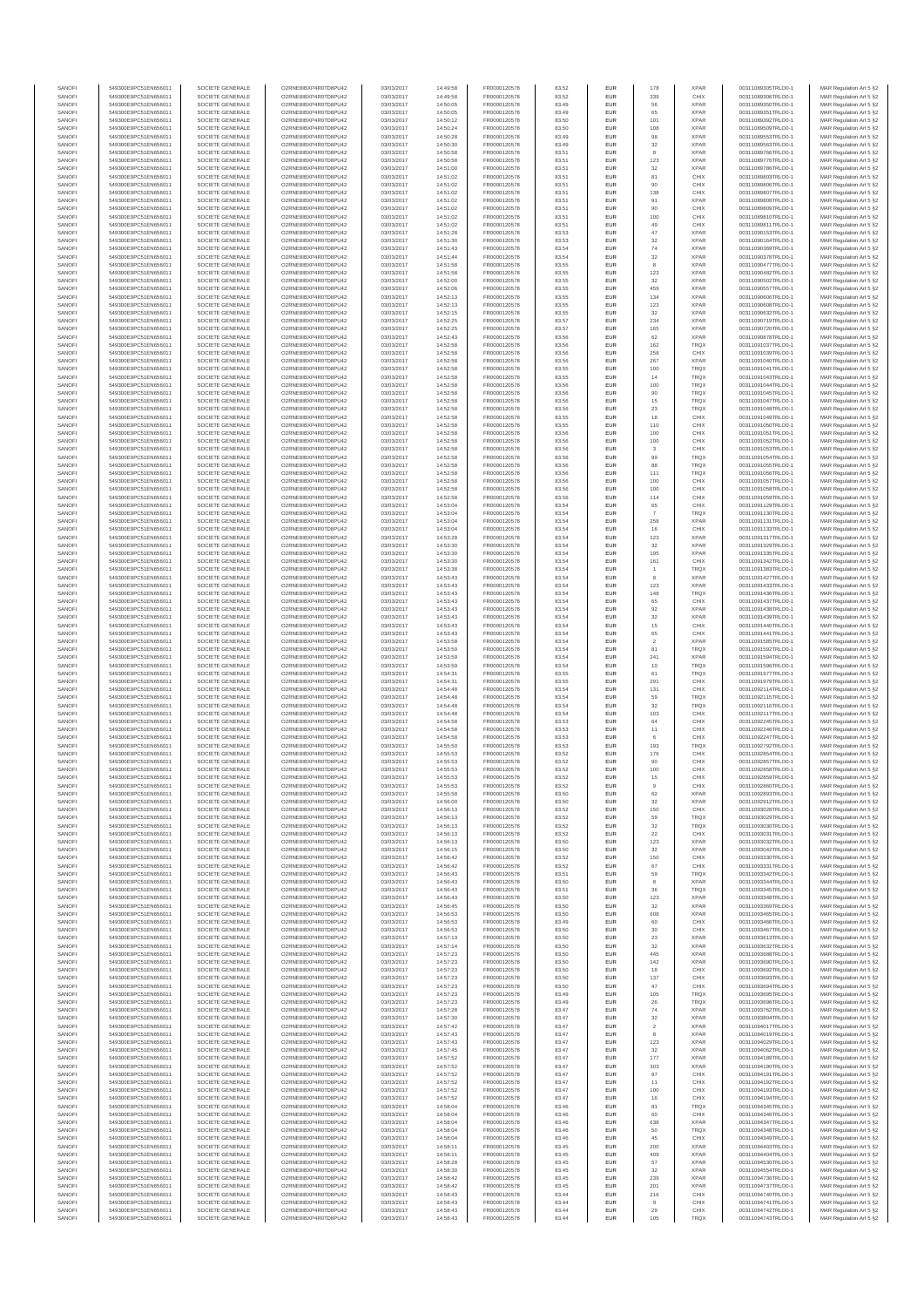| SANOFI<br>SANOFI | 549300E9PC51EN656011<br>549300E9PC51EN656011 | SOCIETE GENERALE<br>SOCIETE GENERALE | O2RNE8IBXP4R0TD8PU42<br>O2RNE8IBXP4R0TD8PU42  | 03/03/2017<br>03/03/2017 | 14:58:43<br>14:58:43 | FR0000120578<br>FR0000120578 | 83 44<br>83.44 | EUR<br>EUR        | 26<br>30      | <b>TRQX</b><br>CHIX        | 00311094744TRLO0-1<br>00311094745TRLO0-1 | MAR Regulation Art 5 §2<br>MAR Regulation Art 5 §2  |
|------------------|----------------------------------------------|--------------------------------------|-----------------------------------------------|--------------------------|----------------------|------------------------------|----------------|-------------------|---------------|----------------------------|------------------------------------------|-----------------------------------------------------|
| SANOFI           | 549300E9PC51EN656011                         | SOCIETE GENERALE                     | O2RNE8IBXP4R0TD8PU42                          | 03/03/2017               | 14:58:58             | FR0000120578                 | 83.44          | EUR               | 43            | <b>XPAR</b>                | 00311094850TRLO0-1                       | MAR Regulation Art 5 §2                             |
| SANOFI           | 549300E9PC51EN656011                         | SOCIETE GENERALE                     | O2RNE8IBXP4R0TD8PU42                          | 03/03/2017               | 14:58:59             | FR0000120578                 | 83.44          | EUR               | 60            | CHIX                       | 00311094860TRLO0-1                       | MAR Regulation Art 5 §2                             |
| SANOFI<br>SANOFI | 549300E9PC51EN656011<br>549300E9PC51EN656011 | SOCIETE GENERALE<br>SOCIETE GENERALE | O2RNE8IBXP4R0TD8PU42<br>O2RNE8IBXP4R0TD8PU42  | 03/03/2017<br>03/03/2017 | 14:58:59<br>14:58:59 | FR0000120578<br>FR0000120578 | 83.44<br>83.44 | EUR<br>EUR        | 34<br>179     | <b>XPAR</b><br><b>XPAR</b> | 00311094862TRLO0-1<br>00311094863TRLO0-1 | MAR Regulation Art 5 §2<br>MAR Regulation Art 5 §2  |
| SANOFI           | 549300E9PC51EN656011                         | SOCIETE GENERALE                     | O2RNE8IBXP4R0TD8PU42                          | 03/03/2017               | 14:58:59             | FR0000120578                 | 83.44          | EUR               | 67            | CHIX                       | 00311094864TRLO0-1                       | MAR Regulation Art 5 §2                             |
| SANOFI<br>SANOFI | 549300E9PC51EN656011<br>549300E9PC51EN656011 | SOCIETE GENERALE<br>SOCIETE GENERALE | O2RNE8IBXP4R0TD8PU42<br>O2RNE8IBXP4R0TD8PU42  | 03/03/2017<br>03/03/2017 | 14:59:09<br>14:59:15 | FR0000120578<br>FR0000120578 | 83.44<br>83.43 | EUR<br>EUR        | 270<br>105    | <b>XPAR</b><br>TRQX        | 00311094961TRLO0-1<br>00311095015TRLO0-1 | MAR Regulation Art 5 §2<br>MAR Regulation Art 5 §2  |
| SANOFI           | 549300E9PC51EN656011                         | SOCIETE GENERALE                     | O2RNE8IBXP4R0TD8PU42                          | 03/03/2017               | 14:59:15             | FR0000120578                 | 83.43          | EUR               | 60            | CHIX                       | 00311095017TRLO0-1                       | MAR Regulation Art 5 §2                             |
| SANOFI           | 549300E9PC51EN656011                         | SOCIETE GENERALE                     | O2RNE8IBXP4R0TD8PU42                          | 03/03/2017               | 14:59:15             | FR0000120578                 | 83.43          | EUR               | 62            | <b>XPAR</b>                | 00311095018TRLO0-1                       | MAR Regulation Art 5 §2                             |
| SANOFI<br>SANOFI | 549300E9PC51EN656011<br>549300E9PC51EN656011 | SOCIETE GENERALE<br>SOCIETE GENERALE | O2RNE8IBXP4R0TD8PU42<br>O2RNE8IBXP4R0TD8PU42  | 03/03/2017<br>03/03/2017 | 14:59:15<br>14:59:24 | FR0000120578<br>FR0000120578 | 83.43<br>83.41 | EUR<br>EUR        | 59<br>60      | CHIX<br>CHIX               | 00311095019TRLO0-1<br>00311095115TRLO0-1 | MAR Regulation Art 5 §2<br>MAR Regulation Art 5 §2  |
| SANOFI           | 549300E9PC51EN656011                         | SOCIETE GENERALE                     | O2RNE8IBXP4R0TD8PU42                          | 03/03/2017               | 14:59:24             | FR0000120578                 | 83.41          | EUR               | 88            | <b>XPAR</b>                | 00311095122TRLO0-1                       | MAR Regulation Art 5 §2                             |
| SANOFI<br>SANOFI | 549300E9PC51EN656011<br>549300E9PC51EN656011 | SOCIETE GENERALE<br>SOCIETE GENERALE | O2RNE8IBXP4R0TD8PU42<br>O2RNE8IBXP4R0TD8PU42  | 03/03/2017<br>03/03/2017 | 14:59:24<br>14:59:28 | FR0000120578<br>FR0000120578 | 83.41<br>83.41 | EUR<br>EUR        | 8<br>51       | CHIX<br><b>XPAR</b>        | 00311095139TRLO0-1<br>00311095226TRLO0-1 | MAR Regulation Art 5 §2<br>MAR Regulation Art 5 §2  |
| SANOFI           | 549300E9PC51EN656011                         | SOCIETE GENERALE                     | O2RNE8IBXP4R0TD8PU42                          | 03/03/2017               | 14:59:30             | FR0000120578                 | 83.41          | EUR               | 32            | <b>XPAR</b>                | 00311095241TRLO0-1                       | MAR Regulation Art 5 §2                             |
| SANOFI           | 549300E9PC51EN656011                         | SOCIETE GENERALE                     | O2RNE8IBXP4R0TD8PU42                          | 03/03/2017               | 14:59:31             | FR0000120578                 | 83.41          | EUR               | 66            | <b>XPAR</b>                | 00311095249TRLO0-1                       | MAR Regulation Art 5 §2                             |
| SANOFI<br>SANOFI | 549300E9PC51EN656011<br>549300E9PC51EN656011 | SOCIETE GENERALE<br>SOCIETE GENERALE | O2RNE8IBXP4R0TD8PU42<br>O2RNE8IBXP4R0TD8PU42  | 03/03/2017<br>03/03/2017 | 14:59:43<br>14:59:43 | FR0000120578<br>FR0000120578 | 83.42<br>83.42 | EUR<br>EUR        | 8<br>123      | <b>XPAR</b><br><b>XPAR</b> | 00311095359TRLO0-1<br>00311095368TRLO0-1 | MAR Regulation Art 5 §2<br>MAR Regulation Art 5 §2  |
| SANOFI           | 549300E9PC51EN656011                         | SOCIETE GENERALE                     | O2RNE8IBXP4R0TD8PU42                          | 03/03/2017               | 14:59:45             | FR0000120578                 | 83.42          | EUR               | 32            | <b>XPAR</b>                | 00311095402TRLO0-1                       | MAR Regulation Art 5 §2                             |
| SANOFI<br>SANOFI | 549300E9PC51EN656011<br>549300E9PC51EN656011 | SOCIETE GENERALE<br>SOCIETE GENERALE | O2RNE8IBXP4R0TD8PU42<br>O2RNE8IBXP4R0TD8PU42  | 03/03/2017<br>03/03/2017 | 14:59:51<br>14:59:51 | FR0000120578<br>FR0000120578 | 83.42<br>83.42 | EUR<br>EUR        | 29<br>101     | <b>XPAR</b><br>TRQX        | 00311095472TRLO0-1<br>00311095473TRLO0-1 | MAR Regulation Art 5 §2<br>MAR Regulation Art 5 §2  |
| SANOFI           | 549300E9PC51EN656011                         | SOCIETE GENERALE                     | O2RNE8IBXP4R0TD8PU42                          | 03/03/2017               | 14:59:51             | FR0000120578                 | 83.42          | EUR               | 121           | CHIX                       | 00311095474TRLO0-1                       | MAR Regulation Art 5 §2                             |
| SANOFI           | 549300E9PC51EN656011                         | SOCIETE GENERALE                     | O2RNE8IBXP4R0TD8PU42                          | 03/03/2017               | 14:59:51             | FR0000120578                 | 83.42          | EUR               | 66            | CHIX                       | 00311095475TRLO0-1                       | MAR Regulation Art 5 §2                             |
| SANOFI<br>SANOFI | 549300E9PC51EN656011<br>549300E9PC51EN656011 | SOCIETE GENERALE<br>SOCIETE GENERALE | O2RNE8IBXP4R0TD8PU42<br>O2RNE8IBXP4R0TD8PU42  | 03/03/2017<br>03/03/2017 | 14:59:51<br>14:59:52 | FR0000120578<br>FR0000120578 | 83.42<br>83.42 | EUR<br>EUR        | 13<br>195     | TRQX<br><b>XPAR</b>        | 00311095476TRLO0-1<br>00311095494TRLO0-1 | MAR Regulation Art 5 §2<br>MAR Regulation Art 5 §2  |
| SANOFI           | 549300E9PC51EN656011                         | SOCIETE GENERALE                     | O2RNE8IBXP4R0TD8PU42                          | 03/03/2017               | 14:59:57             | FR0000120578                 | 83.40          | EUR               | 59            | CHIX                       | 00311095554TRLO0-1                       | MAR Regulation Art 5 §2                             |
| SANOFI<br>SANOFI | 549300E9PC51EN656011<br>549300E9PC51EN656011 | SOCIETE GENERALE<br>SOCIETE GENERALE | O2RNE8IBXP4R0TD8PU42<br>O2RNE8IBXP4R0TD8PU42  | 03/03/2017<br>03/03/2017 | 14:59:57<br>15:00:08 | FR0000120578<br>FR0000120578 | 83.40<br>83.43 | EUR<br>EUR        | 62<br>60      | <b>XPAR</b><br><b>TRQX</b> | 00311095558TRLO0-1<br>00311095779TRLO0-1 | MAR Regulation Art 5 §2<br>MAR Regulation Art 5 §2  |
| SANOFI           | 549300E9PC51EN656011                         | SOCIETE GENERALE                     | O2RNE8IBXP4R0TD8PU42                          | 03/03/2017               | 15:00:08             | FR0000120578                 | 83.44          | EUR               | 149           | <b>XPAR</b>                | 00311095780TRLO0-1                       | MAR Regulation Art 5 §2                             |
| SANOFI<br>SANOFI | 549300E9PC51EN656011                         | SOCIETE GENERALE                     | O2RNE8IBXP4R0TD8PU42                          | 03/03/2017               | 15:00:08             | FR0000120578                 | 83.42          | EUR               | 59            | CHIX                       | 00311095781TRLO0-1                       | MAR Regulation Art 5 §2                             |
| SANOFI           | 549300E9PC51EN656011<br>549300E9PC51EN656011 | SOCIETE GENERALE<br>SOCIETE GENERALE | O2RNE8IBXP4R0TD8PU42<br>O2RNE8IBXP4R0TD8PU42  | 03/03/2017<br>03/03/2017 | 15:00:08<br>15:00:27 | FR0000120578<br>FR0000120578 | 83.42<br>83.44 | EUR<br>EUR        | 15<br>285     | CHIX<br><b>XPAR</b>        | 00311095782TRLO0-1<br>00311095998TRLO0-1 | MAR Regulation Art 5 §2<br>MAR Regulation Art 5 §2  |
| SANOFI           | 549300E9PC51EN656011                         | SOCIETE GENERALE                     | O2RNE8IBXP4R0TD8PU42                          | 03/03/2017               | 15:00:27             | FR0000120578                 | 83.43          | EUR               | 74            | CHIX                       | 00311095999TRLO0-1                       | MAR Regulation Art 5 §2                             |
| SANOFI<br>SANOFI | 549300E9PC51EN656011<br>549300E9PC51EN656011 | SOCIETE GENERALE<br>SOCIETE GENERALE | O2RNE8IBXP4R0TD8PU42<br>O2RNE8IBXP4R0TD8PU42  | 03/03/2017<br>03/03/2017 | 15:00:27<br>15:00:45 | FR0000120578<br>FR0000120578 | 83.44<br>83.46 | EUR<br>EUR        | 71<br>9       | CHIX<br><b>XPAR</b>        | 00311096000TRLO0-1<br>00311096132TRLO0-1 | MAR Regulation Art 5 §2<br>MAR Regulation Art 5 §2  |
| SANOFI           | 549300E9PC51EN656011                         | SOCIETE GENERALE                     | O2RNE8IBXP4R0TD8PU42                          | 03/03/2017               | 15:00:45             | FR0000120578                 | 83.46          | EUR               | 100           | <b>XPAR</b>                | 00311096136TRLO0-1                       | MAR Regulation Art 5 §2                             |
| SANOFI<br>SANOFI | 549300E9PC51EN656011                         | SOCIETE GENERALE                     | O2RNE8IBXP4R0TD8PU42<br>O2RNE8IBXP4R0TD8PU42  | 03/03/2017               | 15:00:45             | FR0000120578                 | 83.46          | EUR               | 287           | <b>XPAR</b><br><b>XPAR</b> | 00311096138TRLO0-1                       | MAR Regulation Art 5 §2<br>MAR Regulation Art 5 §2  |
| SANOFI           | 549300E9PC51EN656011<br>549300E9PC51EN656011 | SOCIETE GENERALE<br>SOCIETE GENERALE | O2RNE8IBXP4R0TD8PU42                          | 03/03/2017<br>03/03/2017 | 15:00:48<br>15:00:48 | FR0000120578<br>FR0000120578 | 83.45<br>83.44 | EUR<br>EUR        | 89<br>15      | CHIX                       | 00311096155TRLO0-1<br>00311096156TRLO0-1 | MAR Regulation Art 5 §2                             |
| SANOFI           | 549300E9PC51EN656011                         | SOCIETE GENERALE                     | O2RNE8IBXP4R0TD8PU42                          | 03/03/2017               | 15:00:48             | FR0000120578                 | 83.44          | EUR               | 87            | CHIX                       | 00311096157TRLO0-1                       | MAR Regulation Art 5 §2                             |
| SANOFI<br>SANOFI | 549300E9PC51EN656011<br>549300E9PC51EN656011 | SOCIETE GENERALE<br>SOCIETE GENERALE | O2RNE8IBXP4R0TD8PU42<br>O2RNE8IBXP4R0TD8PU42  | 03/03/2017<br>03/03/2017 | 15:00:48<br>15:01:56 | FR0000120578<br>FR0000120578 | 83.44<br>83.50 | EUR<br>EUR        | 53<br>30      | TRQX<br>CHIX               | 00311096158TRLO0-1<br>00311096720TRLO0-1 | MAR Regulation Art 5 §2<br>MAR Regulation Art 5 §2  |
| SANOFI           | 549300E9PC51EN656011                         | SOCIETE GENERALE                     | O2RNE8IBXP4R0TD8PU42                          | 03/03/2017               | 15:01:56             | FR0000120578                 | 83.50          | EUR               | 239           | <b>TRQX</b>                | 00311096722TRLO0-1                       | MAR Regulation Art 5 §2                             |
| SANOFI           | 549300E9PC51EN656011                         | SOCIETE GENERALE                     | O2RNE8IBXP4R0TD8PU42                          | 03/03/2017               | 15:02:04             | FR0000120578                 | 83.50          | EUR               | 100           | <b>XPAR</b>                | 00311096796TRLO0-1                       | MAR Regulation Art 5 §2                             |
| SANOFI<br>SANOFI | 549300E9PC51EN656011<br>549300E9PC51EN656011 | SOCIETE GENERALE<br>SOCIETE GENERALE | O2RNE8IBXP4R0TD8PU42<br>O2RNE8IBXP4R0TD8PU42  | 03/03/2017<br>03/03/2017 | 15:02:04<br>15:02:04 | FR0000120578<br>FR0000120578 | 83.50<br>83.50 | EUR<br>EUR        | 274<br>353    | CHIX<br><b>XPAR</b>        | 00311096799TRLO0-1<br>00311096801TRLO0-1 | MAR Regulation Art 5 §2<br>MAR Regulation Art 5 62  |
| SANOFI           | 549300E9PC51EN656011                         | SOCIETE GENERALE                     | O2RNE8IBXP4R0TD8PU42                          | 03/03/2017               | 15:02:04             | FR0000120578                 | 83.50          | EUR               | 85            | CHIX                       | 00311096802TRLO0-1                       | MAR Regulation Art 5 §2                             |
| SANOFI<br>SANOFI | 549300E9PC51EN656011<br>549300E9PC51EN656011 | SOCIETE GENERALE<br>SOCIETE GENERALE | O2RNE8IBXP4R0TD8PU42<br>O2RNE8IBXP4R0TD8PU42  | 03/03/2017<br>03/03/2017 | 15:02:04<br>15:02:04 | FR0000120578<br>FR0000120578 | 83.50<br>83.50 | EUR<br>EUR        | 100<br>83     | CHIX<br>CHIX               | 00311096804TRLO0-1<br>00311096809TRLO0-1 | MAR Regulation Art 5 §2<br>MAR Regulation Art 5 §2  |
| SANOFI           | 549300E9PC51EN656011                         | SOCIETE GENERALE                     | O2RNE8IBXP4R0TD8PU42                          | 03/03/2017               | 15:02:10             | FR0000120578                 | 83.50          | EUR               | 15            | <b>XPAR</b>                | 00311096869TRLO0-1                       | MAR Regulation Art 5 §2                             |
| SANOFI           | 549300E9PC51EN656011                         | SOCIETE GENERALE                     | O2RNE8IBXP4R0TD8PU42                          | 03/03/2017               | 15:02:10             | FR0000120578                 | 83.50          | EUR               | 100           | <b>XPAR</b>                | 00311096870TRLO0-1                       | MAR Regulation Art 5 §2                             |
| SANOFI<br>SANOFI | 549300E9PC51EN656011<br>549300E9PC51EN656011 | SOCIETE GENERALE<br>SOCIETE GENERALE | O2RNE8IBXP4R0TD8PU42<br>O2RNE8IBXP4R0TD8PU42  | 03/03/2017<br>03/03/2017 | 15:02:10<br>15:02:11 | FR0000120578<br>FR0000120578 | 83.50<br>83.50 | EUR<br>EUR        | 34<br>256     | <b>XPAR</b><br><b>XPAR</b> | 00311096872TRLO0-1<br>00311096885TRLO0-1 | MAR Regulation Art 5 §2<br>MAR Regulation Art 5 \$2 |
| SANOFI           | 549300E9PC51EN656011                         | SOCIETE GENERALE                     | O2RNE8IBXP4R0TD8PU42                          | 03/03/2017               | 15:02:11             | FR0000120578                 | 83.50          | EUR               | 177           | <b>XPAR</b>                | 00311096891TRLO0-1                       | MAR Regulation Art 5 §2                             |
| SANOFI<br>SANOFI | 549300E9PC51EN656011<br>549300E9PC51EN656011 | SOCIETE GENERALE<br>SOCIETE GENERALE | O2RNE8IBXP4R0TD8PU42<br>O2RNE8IBXP4R0TD8PU42  | 03/03/2017<br>03/03/2017 | 15:02:31<br>15:02:31 | FR0000120578<br>FR0000120578 | 83.49<br>83.49 | EUR<br>EUR        | 155<br>11     | CHIX<br>CHIX               | 00311097096TRLO0-1<br>00311097097TRLO0-1 | MAR Regulation Art 5 §2<br>MAR Regulation Art 5 §2  |
| SANOFI           | 549300E9PC51EN656011                         | SOCIETE GENERALE                     | O2RNE8IBXP4R0TD8PU42                          | 03/03/2017               | 15:02:31             | FR0000120578                 | 83.49          | EUR               | 79            | <b>TRQX</b>                | 00311097098TRLO0-1                       | MAR Regulation Art 5 §2                             |
| SANOFI           | 549300E9PC51EN656011                         | SOCIETE GENERALE                     | O2RNE8IBXP4R0TD8PU42                          | 03/03/2017               | 15:02:31             | FR0000120578                 | 83.49          | EUR               | 18            | <b>TRQX</b>                | 00311097099TRLO0-1                       | MAR Regulation Art 5 §2                             |
| SANOFI<br>SANOFI | 549300E9PC51EN656011<br>549300E9PC51EN656011 | SOCIETE GENERALE<br>SOCIETE GENERALE | O2RNE8IBXP4R0TD8PU42<br>O2RNE8IBXP4R0TD8PU42  | 03/03/2017<br>03/03/2017 | 15:02:31<br>15:02:31 | FR0000120578<br>FR0000120578 | 83.49<br>83.49 | EUR<br>EUR        | 182<br>205    | <b>XPAR</b><br><b>XPAR</b> | 00311097100TRLO0-1<br>00311097101TRLO0-1 | MAR Regulation Art 5 §2<br>MAR Regulation Art 5 §2  |
| SANOFI           | 549300E9PC51EN656011                         | SOCIETE GENERALE                     | O2RNE8IBXP4R0TD8PU42                          | 03/03/2017               | 15:02:31             | FR0000120578                 | 83.49          | EUR               | 105           | <b>XPAR</b>                | 00311097102TRLO0-1                       | MAR Regulation Art 5 §2                             |
| SANOFI<br>SANOFI | 549300E9PC51EN656011<br>549300E9PC51EN656011 | SOCIETE GENERALE<br>SOCIETE GENERALE | O2RNE8IBXP4R0TD8PU42<br>O2RNE8IBXP4R0TD8PU42  | 03/03/2017<br>03/03/2017 | 15:02:31<br>15:02:31 | FR0000120578<br>FR0000120578 | 83.49<br>83.49 | EUR<br>EUR        | 10<br>29      | <b>TRQX</b><br><b>TRQX</b> | 00311097103TRLO0-1<br>00311097105TRLO0-1 | MAR Regulation Art 5 §2<br>MAR Regulation Art 5 §2  |
| SANOFI           | 549300E9PC51EN656011                         | SOCIETE GENERALE                     | O2RNE8IBXP4R0TD8PU42                          | 03/03/2017               | 15:02:33             | FR0000120578                 | 83.47          | EUR               | 66            | CHIX                       | 00311097122TRLO0-1                       | MAR Regulation Art 5 §2                             |
| SANOFI           | 549300E9PC51EN656011                         | SOCIETE GENERALE                     | O2RNE8IBXP4R0TD8PU42                          | 03/03/2017               | 15:02:38             | FR0000120578                 | 83.47          | EUR               | 100           | <b>XPAR</b>                | 00311097171TRLO0-1                       | MAR Regulation Art 5 §2                             |
| SANOFI<br>SANOFI | 549300E9PC51EN656011<br>549300E9PC51EN656011 | SOCIETE GENERALE<br>SOCIETE GENERALE | O2RNE8IBXP4R0TD8PU42<br>O2RNE8IBXP4R0TD8PU42  | 03/03/2017<br>03/03/2017 | 15:02:40<br>15:02:42 | FR0000120578<br>FR0000120578 | 83.47<br>83.46 | EUR<br>EUR        | 299<br>47     | <b>XPAR</b><br>CHIX        | 00311097180TRLO0-1<br>00311097193TRLO0-1 | MAR Regulation Art 5 §2<br>MAR Regulation Art 5 §2  |
| SANOFI           | 549300E9PC51EN656011                         | SOCIETE GENERALE                     | O2RNE8IBXP4R0TD8PU42                          | 03/03/2017               | 15:02:42             | FR0000120578                 | 83.46          | EUR               | 18            | CHIX                       | 00311097194TRLO0-1                       | MAR Regulation Art 5 §2                             |
| SANOFI<br>SANOFI | 549300E9PC51EN656011<br>549300E9PC51EN656011 | SOCIETE GENERALE<br>SOCIETE GENERALE | O2RNE8IBXP4R0TD8PU42<br>O2RNE8IBXP4R0TD8PU42  | 03/03/2017<br>03/03/2017 | 15:02:47<br>15:03:13 | FR0000120578<br>FR0000120578 | 83.45<br>83.47 | EUR<br>EUR        | 111<br>79     | <b>XPAR</b><br><b>TRQX</b> | 00311097240TRLO0-1<br>00311097583TRLO0-1 | MAR Regulation Art 5 §2<br>MAR Regulation Art 5 §2  |
| SANOFI           | 549300E9PC51EN656011                         | SOCIETE GENERALE                     | O2RNE8IBXP4R0TD8PU42                          | 03/03/2017               | 15:03:13             | FR0000120578                 | 83.47          | EUR               | 29            | <b>TRQX</b>                | 00311097585TRLO0-1                       | MAR Regulation Art 5 \$2                            |
| SANOFI           | 549300E9PC51EN656011                         | SOCIETE GENERALE                     | O2RNE8IBXP4R0TD8PU42                          | 03/03/2017               | 15:03:13             | FR0000120578                 | 83.47          | EUR               | 75            | <b>XPAR</b>                | 00311097586TRLO0-1                       | MAR Regulation Art 5 §2                             |
| SANOFI<br>SANOFI | 549300E9PC51EN656011<br>549300E9PC51EN656011 | SOCIETE GENERALE<br>SOCIETE GENERALE | O2RNE8IBXP4R0TD8PU42<br>O2RNE8IBXP4R0TD8PU42  | 03/03/2017<br>03/03/2017 | 15:03:13<br>15:03:13 | FR0000120578<br>FR0000120578 | 83.47<br>83.47 | EUR<br>EUR        | 200<br>146    | <b>XPAR</b><br><b>XPAR</b> | 00311097587TRLO0-1<br>00311097588TRLO0-1 | MAR Regulation Art 5 §2<br>MAR Regulation Art 5 §2  |
| SANOFI           | 549300E9PC51EN656011                         | SOCIETE GENERALE                     | O2RNE8IBXP4R0TD8PU42                          | 03/03/2017               | 15:03:13             | FR0000120578                 | 83.47          | EUR               | 12            | TRQX                       | 00311097589TRLO0-1                       | MAR Regulation Art 5 §2                             |
| SANOFI           | 549300E9PC51EN656011                         | SOCIETE GENERALE                     | O2RNE8IBXP4R0TD8PU42                          | 03/03/2017               | 15:03:15             | FR0000120578<br>FR0000120578 | 83.46          | EUR               | 107           | <b>XPAR</b>                | 00311097602TRLO0-1                       | MAR Regulation Art 5 §2                             |
| SANOFI<br>SANOFI | 549300E9PC51EN656011<br>549300E9PC51EN656011 | SOCIETE GENERALE<br>SOCIETE GENERALE | O2RNE8IBXP4R0TD8PU42<br>O2RNE8IBXP4R0TD8PU42  | 03/03/2017<br>03/03/2017 | 15:03:45<br>15:03:45 | FR0000120578                 | 83.49<br>83.49 | EUR<br>EUR        | 78<br>417     | <b>TRQX</b><br><b>XPAR</b> | 00311097833TRLO0-1<br>00311097834TRLO0-1 | MAR Regulation Art 5 §2<br>MAR Regulation Art 5 §2  |
| SANOFI           | 549300E9PC51EN656011                         | SOCIETE GENERALE                     | O2RNE8IBXP4R0TD8PU42                          | 03/03/2017               | 15:03:45             | FR0000120578                 | 83.49          | EUR               | 17            | <b>TRQX</b>                | 00311097835TRLO0-1                       | MAR Regulation Art 5 §2                             |
| SANOFI<br>SANOFI | 549300E9PC51EN656011<br>549300E9PC51EN656011 | SOCIETE GENERALE<br>SOCIETE GENERALE | O2RNE8IBXP4R0TD8PU42<br>O2RNE8IBXP4R0TD8PU42  | 03/03/2017<br>03/03/2017 | 15:03:46<br>15:03:46 | FR0000120578<br>FR0000120578 | 83.48<br>83.48 | EUR<br>EUR        | 200<br>19     | CHIX<br>CHIX               | 00311097848TRLO0-1<br>00311097851TRLO0-1 | MAR Regulation Art 5 §2<br>MAR Regulation Art 5 §2  |
| SANOFI           | 549300E9PC51EN656011                         | SOCIETE GENERALE                     | O2RNESIBXP4R0TD8PLI42                         | 03/03/2017               | 15:03:46             | FR0000120578                 | 83.48          | EUR               | 110           | CHIX                       | 00311097853TRLO0-1                       | MAR Regulation Art 5 §2                             |
| SANOFI<br>SANOFI | 549300E9PC51EN656011                         | SOCIETE GENERALE                     | O2RNESIBXP4R0TD8PLI42<br>O2RNE8IBXP4R0TD8PU42 | 03/03/2017<br>03/03/2017 | 15:03:46             | FR0000120578<br>FR0000120578 | 83.48          | EUR<br><b>EUR</b> | 96<br>32      | CHIX<br>CHIX               | 00311097855TRLO0-1                       | MAR Regulation Art 5 §2                             |
| SANOFI           | 549300E9PC51EN656011<br>549300E9PC51EN656011 | SOCIETE GENERALE<br>SOCIETE GENERALE | O2RNE8IBXP4R0TD8PU42                          | 03/03/2017               | 15:03:47<br>15:03:54 | FR0000120578                 | 83.48<br>83.47 | <b>EUR</b>        | 189           | <b>XPAR</b>                | 00311097858TRLO0-1<br>00311097904TRLO0-1 | MAR Regulation Art 5 §2<br>MAR Regulation Art 5 §2  |
| SANOF            | 549300E9PC51EN656011                         | SOCIETE GENERALE                     | O2RNE8IBXP4R0TD8PU42                          | 03/03/2017               | 15:03:58             | FR0000120578                 | 83.47          |                   | 175           | <b>XPAR</b>                | 00311097929TRLO0-1                       | MAR Regulation Art 5 §2                             |
| SANOFI<br>SANOFI | 549300E9PC51EN656011<br>549300E9PC51EN656011 | SOCIETE GENERALE<br>SOCIETE GENERALE | O2RNE8IBXP4R0TD8PU42<br>O2RNE8IBXP4R0TD8PU42  | 03/03/2017<br>03/03/2017 | 15:04:07<br>15:04:07 | FR0000120578<br>FR0000120578 | 83.46<br>83.46 | EUR<br>EUR        | 65<br>60      | CHIX<br><b>TRQX</b>        | 00311098030TRLO0-1<br>00311098031TRLO0-1 | MAR Regulation Art 5 §2<br>MAR Regulation Art 5 §2  |
| SANOFI           | 549300E9PC51EN656011                         | SOCIETE GENERALE                     | O2RNE8IBXP4R0TD8PLI42                         | 03/03/2017               | 15:04:22             | FR0000120578                 | 83.48          | EUR               | 260           | <b>XPAR</b>                | 00311098130TRLO0-1                       | MAR Regulation Art 5 \$2                            |
| SANOFI<br>SANOFI | 549300E9PC51EN656011<br>549300E9PC51EN656011 | SOCIETE GENERALE<br>SOCIETE GENERALE | O2RNE8IBXP4R0TD8PU42<br>O2RNE8IBXP4R0TD8PU42  | 03/03/2017<br>03/03/2017 | 15:04:35<br>15:04:44 | FR0000120578<br>FR0000120578 | 83.48<br>83.46 | EUR<br>EUR        | 318<br>109    | <b>XPAR</b><br>CHIX        | 00311098225TRLO0-1<br>00311098316TRLO0-1 | MAR Regulation Art 5 §2<br>MAR Regulation Art 5 §2  |
| SANOFI           | 549300E9PC51EN656011                         | SOCIETE GENERALE                     | O2RNE8IBXP4R0TD8PU42                          | 03/03/2017               | 15:04:44             | FR0000120578                 | 83.46          | EUR               | 123           | CHIX                       | 00311098317TRLO0-1                       | MAR Regulation Art 5 §2                             |
| SANOFI           | 549300E9PC51EN656011                         | SOCIETE GENERALE                     | O2RNE8IBXP4R0TD8PU42                          | 03/03/2017               | 15:04:44             | FR0000120578                 | 83.46          | EUR               | 96            | <b>TRQX</b>                | 00311098319TRLO0-1                       | MAR Regulation Art 5 §2                             |
| SANOFI<br>SANOFI | 549300E9PC51EN656011<br>549300E9PC51EN656011 | SOCIETE GENERALE<br>SOCIETE GENERALE | O2RNE8IBXP4R0TD8PU42<br>O2RNE8IBXP4R0TD8PU42  | 03/03/2017<br>03/03/2017 | 15:04:44<br>15:04:44 | FR0000120578<br>FR0000120578 | 83.46<br>83.46 | EUR<br>EUR        | 132<br>24     | <b>XPAR</b><br>TRQX        | 00311098320TRLO0-1<br>00311098321TRLO0-1 | MAR Regulation Art 5 §2<br>MAR Regulation Art 5 §2  |
| SANOFI           | 549300E9PC51EN656011                         | SOCIETE GENERALE                     | O2RNE8IBXP4R0TD8PU42                          | 03/03/2017               | 15:04:44             | FR0000120578                 | 83.46          | EUR               | 90            | CHIX                       | 00311098322TRLO0-1                       | MAR Regulation Art 5 §2                             |
| SANOFI<br>SANOFI | 549300E9PC51EN656011<br>549300E9PC51EN656011 | SOCIETE GENERALE<br>SOCIETE GENERALE | O2RNE8IBXP4R0TD8PU42<br>O2RNE8IBXP4R0TD8PU42  | 03/03/2017<br>03/03/2017 | 15:04:44<br>15:04:53 | FR0000120578<br>FR0000120578 | 83.46<br>83.45 | EUR<br>EUR        | 40<br>150     | CHIX<br><b>XPAR</b>        | 00311098323TRLO0-1<br>00311098402TRLO0-1 | MAR Regulation Art 5 §2<br>MAR Regulation Art 5 §2  |
| SANOFI           | 549300E9PC51EN656011                         | SOCIETE GENERALE                     | O2RNE8IBXP4R0TD8PU42                          | 03/03/2017               | 15:04:53             | FR0000120578                 | 83.45          | EUR               | 65            | CHIX                       | 00311098403TRLO0-1                       | MAR Regulation Art 5 §2                             |
| SANOFI<br>SANOFI | 549300E9PC51EN656011<br>549300E9PC51EN656011 | SOCIETE GENERALE<br>SOCIETE GENERALE | O2RNE8IBXP4R0TD8PU42<br>O2RNE8IBXP4R0TD8PU42  | 03/03/2017<br>03/03/2017 | 15:04:56<br>15:04:58 | FR0000120578<br>FR0000120578 | 83.45<br>83.45 | EUR<br>EUR        | 37<br>84      | <b>XPAR</b><br><b>XPAR</b> | 00311098441TRLO0-1<br>00311098463TRLO0-1 | MAR Regulation Art 5 §2<br>MAR Regulation Art 5 §2  |
| SANOFI           | 549300E9PC51EN656011                         | SOCIETE GENERALE                     | O2RNE8IBXP4R0TD8PU42                          | 03/03/2017               | 15:05:21             | FR0000120578                 | 83.47          | EUR               | 25            | CHIX                       | 00311098709TRLO0-1                       | MAR Regulation Art 5 §2                             |
| SANOFI           | 549300E9PC51EN656011                         | SOCIETE GENERALE                     | O2RNE8IBXP4R0TD8PU42                          | 03/03/2017               | 15:05:21             | FR0000120578<br>FR0000120578 | 83.47          | EUR               | 73            | CHIX                       | 00311098711TRLO0-1                       | MAR Regulation Art 5 §2                             |
| SANOFI<br>SANOFI | 549300E9PC51EN656011<br>549300E9PC51EN656011 | SOCIETE GENERALE<br>SOCIETE GENERALE | O2RNE8IBXP4R0TD8PU42<br>O2RNE8IBXP4R0TD8PU42  | 03/03/2017<br>03/03/2017 | 15:05:21<br>15:05:21 | FR0000120578                 | 83.47<br>83.47 | EUR<br>EUR        | 90<br>474     | TRQX<br><b>XPAR</b>        | 00311098714TRLO0-1<br>00311098716TRLO0-1 | MAR Regulation Art 5 §2<br>MAR Regulation Art 5 §2  |
| SANOFI           | 549300E9PC51EN656011                         | SOCIETE GENERALE                     | O2RNE8IBXP4R0TD8PU42                          | 03/03/2017               | 15:05:21             | FR0000120578                 | 83.47          | EUR               | 18            | TRQX                       | 00311098717TRLO0-1                       | MAR Regulation Art 5 §2                             |
| SANOFI<br>SANOFI | 549300E9PC51EN656011<br>549300E9PC51EN656011 | SOCIETE GENERALE<br>SOCIETE GENERALE | O2RNE8IBXP4R0TD8PU42<br>O2RNE8IBXP4R0TD8PU42  | 03/03/2017<br>03/03/2017 | 15:05:47<br>15:06:04 | FR0000120578<br>FR0000120578 | 83.48<br>83.48 | EUR<br>EUR        | 13<br>60      | <b>XPAR</b><br><b>TRQX</b> | 00311098993TRLO0-1<br>00311099111TRLO0-1 | MAR Regulation Art 5 §2<br>MAR Regulation Art 5 §2  |
| SANOFI           | 549300E9PC51EN656011                         | SOCIETE GENERALE                     | O2RNE8IBXP4R0TD8PU42                          | 03/03/2017               | 15:06:04             | FR0000120578                 | 83.48          | EUR               | 274           | <b>XPAR</b>                | 00311099112TRLO0-1                       | MAR Regulation Art 5 §2                             |
| SANOFI<br>SANOFI | 549300E9PC51EN656011<br>549300E9PC51EN656011 | SOCIETE GENERALE<br>SOCIETE GENERALE | O2RNE8IBXP4R0TD8PU42<br>O2RNE8IBXP4R0TD8PU42  | 03/03/2017<br>03/03/2017 | 15:06:04<br>15:06:04 | FR0000120578<br>FR0000120578 | 83.48<br>83.48 | EUR<br>EUR        | 140<br>73     | CHIX<br>CHIX               | 00311099113TRLO0-1<br>00311099114TRLO0-1 | MAR Regulation Art 5 §2<br>MAR Regulation Art 5 §2  |
| SANOFI           | 549300E9PC51EN656011                         | SOCIETE GENERALE                     | O2RNE8IBXP4R0TD8PU42                          | 03/03/2017               | 15:06:04             | FR0000120578                 | 83.48          | EUR               | 36            | <b>TRQX</b>                | 00311099115TRLO0-1                       | MAR Regulation Art 5 §2                             |
| SANOFI           | 549300E9PC51EN656011                         | SOCIETE GENERALE                     | O2RNE8IBXP4R0TD8PU42                          | 03/03/2017               | 15:06:04             | FR0000120578                 | 83.48          | EUR               | 35            | <b>TRQX</b>                | 00311099116TRLO0-1                       | MAR Regulation Art 5 §2                             |
| SANOFI<br>SANOFI | 549300E9PC51EN656011<br>549300E9PC51EN656011 | SOCIETE GENERALE<br>SOCIETE GENERALE | O2RNE8IBXP4R0TD8PU42<br>O2RNE8IBXP4R0TD8PU42  | 03/03/2017<br>03/03/2017 | 15:06:04<br>15:06:04 | FR0000120578<br>FR0000120578 | 83.48<br>83.48 | EUR<br>EUR        | 100<br>118    | CHIX<br>CHIX               | 00311099117TRLO0-1<br>00311099118TRLO0-1 | MAR Regulation Art 5 §2<br>MAR Regulation Art 5 §2  |
| SANOFI           | 549300E9PC51EN656011                         | SOCIETE GENERALE                     | O2RNE8IBXP4R0TD8PU42                          | 03/03/2017               | 15:07:16             | FR0000120578                 | 83.50          | EUR               | 100           | CHIX                       | 00311099644TRLO0-1                       | MAR Regulation Art 5 §2                             |
| SANOFI<br>SANOFI | 549300E9PC51EN656011<br>549300E9PC51EN656011 | SOCIETE GENERALE<br>SOCIETE GENERALE | O2RNE8IBXP4R0TD8PU42<br>O2RNE8IBXP4R0TD8PU42  | 03/03/2017<br>03/03/2017 | 15:07:16<br>15:07:16 | FR0000120578<br>FR0000120578 | 83.50<br>83.50 | EUR<br>EUR        | 162<br>57     | CHIX<br>CHIX               | 00311099645TRLO0-1<br>00311099646TRLO0-1 | MAR Regulation Art 5 §2<br>MAR Regulation Art 5 §2  |
| SANOFI           | 549300E9PC51EN656011                         | SOCIETE GENERALE                     | O2RNE8IBXP4R0TD8PU42                          | 03/03/2017               | 15:07:28             | FR0000120578                 | 83.50          | EUR               | 75            | CHIX                       | 00311099845TRLO0-1                       | MAR Regulation Art 5 §2                             |
| SANOFI           | 549300E9PC51EN656011                         | SOCIETE GENERALE                     | O2RNE8IBXP4R0TD8PU42                          | 03/03/2017               | 15:07:55             | FR0000120578                 | 83.50          | EUR               | 138           | CHIX                       | 00311100097TRLO0-1                       | MAR Regulation Art 5 §2                             |
| SANOFI<br>SANOFI | 549300E9PC51EN656011<br>549300E9PC51EN656011 | SOCIETE GENERALE<br>SOCIETE GENERALE | O2RNE8IBXP4R0TD8PU42<br>O2RNE8IBXP4R0TD8PU42  | 03/03/2017<br>03/03/2017 | 15:07:55<br>15:07:55 | FR0000120578<br>FR0000120578 | 83.50<br>83.50 | EUR<br>EUR        | 309<br>50     | <b>TRQX</b><br><b>XPAR</b> | 00311100099TRLO0-1<br>00311100100TRLO0-1 | MAR Regulation Art 5 §2<br>MAR Regulation Art 5 §2  |
| SANOFI           | 549300E9PC51EN656011                         | SOCIETE GENERALE                     | O2RNE8IBXP4R0TD8PU42                          | 03/03/2017               | 15:07:55             | FR0000120578                 | 83.50          | EUR               | 162           | <b>XPAR</b>                | 00311100102TRLO0-1                       | MAR Regulation Art 5 §2                             |
| SANOFI<br>SANOFI | 549300E9PC51EN656011<br>549300E9PC51EN656011 | SOCIETE GENERALE<br>SOCIETE GENERALE | O2RNE8IBXP4R0TD8PU42<br>O2RNE8IBXP4R0TD8PU42  | 03/03/2017<br>03/03/2017 | 15:07:55<br>15:07:55 | FR0000120578<br>FR0000120578 | 83.50<br>83.50 | EUR<br>EUR        | 321<br>169    | <b>XPAR</b><br>CHIX        | 00311100104TRLO0-1<br>00311100106TRLO0-1 | MAR Regulation Art 5 §2<br>MAR Regulation Art 5 §2  |
| SANOFI           | 549300E9PC51EN656011                         | SOCIETE GENERALE                     | O2RNE8IBXP4R0TD8PU42                          | 03/03/2017               | 15:07:55             | FR0000120578                 | 83.50          | EUR               | 99            | CHIX                       | 00311100109TRLO0-1                       | MAR Regulation Art 5 §2                             |
| SANOFI           | 549300E9PC51EN656011                         | SOCIETE GENERALE                     | O2RNE8IBXP4R0TD8PU42                          | 03/03/2017               | 15:08:25             | FR0000120578                 | 83.50          | EUR               | 273           | <b>XPAR</b>                | 00311100376TRLO0-1                       | MAR Regulation Art 5 §2                             |
| SANOFI<br>SANOFI | 549300E9PC51EN656011<br>549300E9PC51EN656011 | SOCIETE GENERALE<br>SOCIETE GENERALE | O2RNE8IBXP4R0TD8PU42<br>O2RNE8IBXP4R0TD8PU42  | 03/03/2017<br>03/03/2017 | 15:08:33<br>15:08:33 | FR0000120578<br>FR0000120578 | 83.50<br>83.50 | EUR<br>EUR        | 17<br>58      | <b>XPAR</b><br><b>XPAR</b> | 00311100426TRLO0-1<br>00311100427TRLO0-1 | MAR Regulation Art 5 §2<br>MAR Regulation Art 5 §2  |
| SANOFI           | 549300E9PC51EN656011                         | SOCIETE GENERALE                     | O2RNE8IBXP4R0TD8PU42                          | 03/03/2017               | 15:08:33             | FR0000120578                 | 83.50          | EUR               | 214           | <b>XPAR</b>                | 00311100428TRLO0-1                       | MAR Regulation Art 5 §2                             |
| SANOFI<br>SANOFI | 549300E9PC51EN656011<br>549300E9PC51EN656011 | SOCIETE GENERALE<br>SOCIETE GENERALE | O2RNE8IBXP4R0TD8PU42<br>O2RNE8IBXP4R0TD8PU42  | 03/03/2017<br>03/03/2017 | 15:09:00<br>15:09:00 | FR0000120578<br>FR0000120578 | 83.50<br>83.50 | EUR<br>EUR        | 58<br>121     | <b>TRQX</b><br><b>TRQX</b> | 00311100593TRLO0-1<br>00311100596TRLO0-1 | MAR Regulation Art 5 §2<br>MAR Regulation Art 5 §2  |
| SANOFI           | 549300E9PC51EN656011                         | SOCIETE GENERALE                     | O2RNE8IBXP4R0TD8PU42                          | 03/03/2017               | 15:09:00             | FR0000120578                 | 83.50          | EUR               | 228           | <b>XPAR</b>                | 00311100597TRLO0-1                       | MAR Regulation Art 5 §2                             |
| SANOFI           | 549300E9PC51EN656011                         | SOCIETE GENERALE                     | O2RNE8IBXP4R0TD8PU42                          | 03/03/2017               | 15:09:00             | FR0000120578                 | 83.50          | EUR               | 200           | <b>XPAR</b>                | 00311100598TRLO0-1                       | MAR Regulation Art 5 §2                             |
| SANOFI<br>SANOFI | 549300E9PC51EN656011<br>549300E9PC51EN656011 | SOCIETE GENERALE<br>SOCIETE GENERALE | O2RNE8IBXP4R0TD8PU42<br>O2RNE8IBXP4R0TD8PU42  | 03/03/2017<br>03/03/2017 | 15:09:00<br>15:09:00 | FR0000120578<br>FR0000120578 | 83.50<br>83.50 | EUR<br>EUR        | 200<br>$_{3}$ | <b>XPAR</b><br><b>XPAR</b> | 00311100599TRLO0-1<br>00311100600TRLO0-1 | MAR Regulation Art 5 §2<br>MAR Regulation Art 5 §2  |
| SANOFI           | 549300E9PC51EN656011                         | SOCIETE GENERALE                     | O2RNE8IBXP4R0TD8PU42                          | 03/03/2017               | 15:09:01             | FR0000120578                 | 83.49          | EUR               | 151           | CHIX                       | 00311100606TRLO0-1                       | MAR Regulation Art 5 §2                             |
| SANOFI<br>SANOFI | 549300E9PC51EN656011<br>549300E9PC51EN656011 | SOCIETE GENERALE<br>SOCIETE GENERALE | O2RNE8IBXP4R0TD8PU42<br>O2RNE8IBXP4R0TD8PU42  | 03/03/2017<br>03/03/2017 | 15:09:01<br>15:09:01 | FR0000120578<br>FR0000120578 | 83.49<br>83.48 | EUR<br>EUR        | 113           | CHIX<br><b>TRQX</b>        | 00311100609TRLO0-1<br>00311100610TRLO0-1 | MAR Regulation Art 5 §2                             |
| SANOFI           | 549300E9PC51EN656011                         | SOCIETE GENERALE                     | O2RNE8IBXP4R0TD8PU42                          | 03/03/2017               | 15:09:01             | FR0000120578                 | 83.48          | EUR               | 39<br>90      | CHIX                       | 00311100611TRLO0-1                       | MAR Regulation Art 5 §2<br>MAR Regulation Art 5 §2  |
|                  |                                              |                                      |                                               |                          |                      |                              |                |                   |               |                            |                                          |                                                     |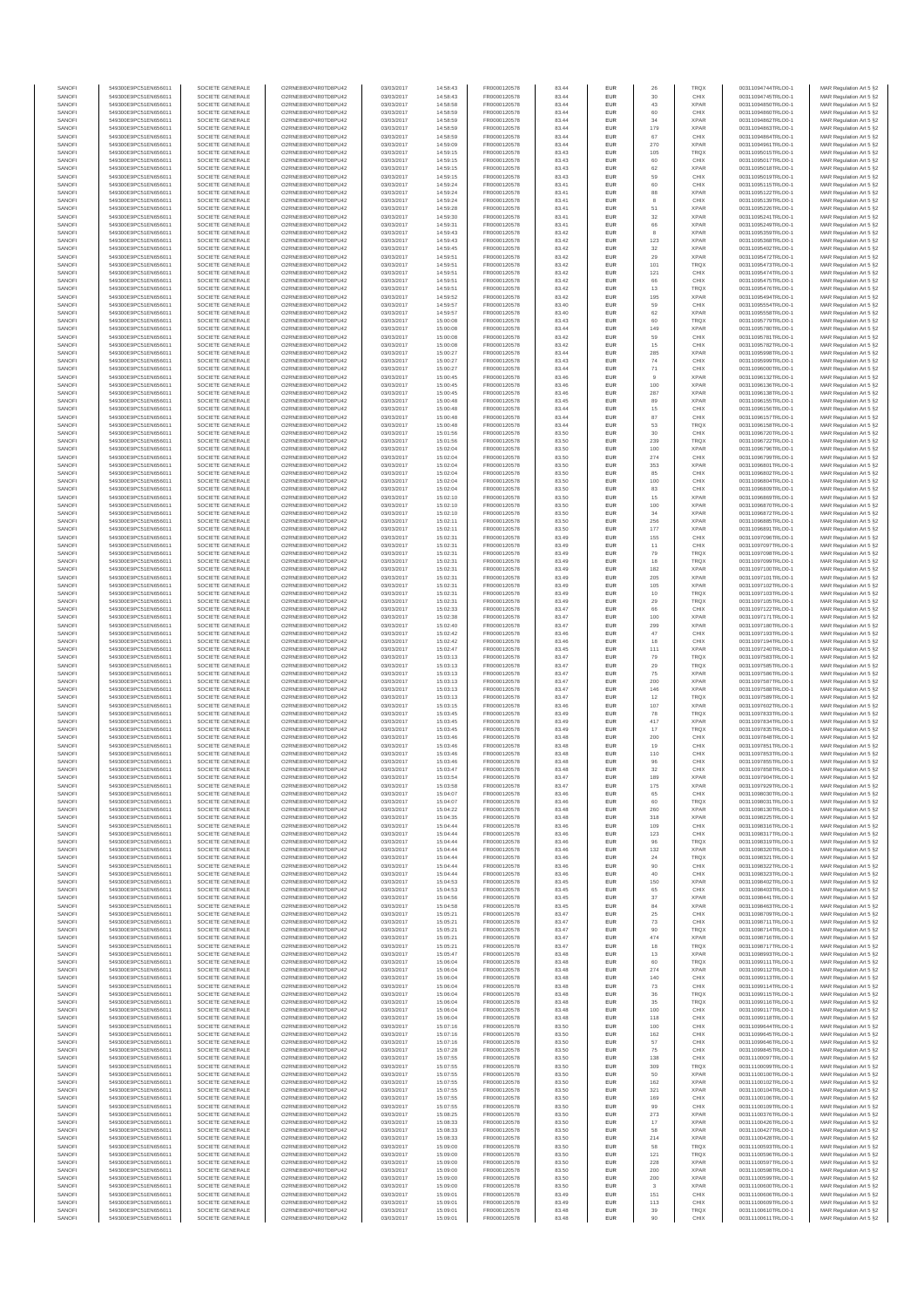| SANOFI           | 549300E9PC51EN656011                         | SOCIETE GENERALE                     | O2RNE8IBXP4R0TD8PU42                          | 03/03/2017               | 15:09:01             | FR0000120578                 | 83.49          | EUR                      | 100           | CHIX                       | 00311100612TRLO0-1                       | MAR Regulation Art 5 §2                            |
|------------------|----------------------------------------------|--------------------------------------|-----------------------------------------------|--------------------------|----------------------|------------------------------|----------------|--------------------------|---------------|----------------------------|------------------------------------------|----------------------------------------------------|
| SANOFI<br>SANOFI | 549300E9PC51EN656011<br>549300E9PC51EN656011 | SOCIETE GENERALE<br>SOCIETE GENERALE | O2RNE8IBXP4R0TD8PU42<br>O2RNE8IBXP4R0TD8PU42  | 03/03/2017<br>03/03/2017 | 15:09:01<br>15:09:07 | FR0000120578                 | 83.49<br>83.47 | EUR<br>EUR               | 24<br>683     | CHIX<br><b>XPAR</b>        | 00311100613TRLO0-1<br>00311100689TRLO0-1 | MAR Regulation Art 5 §2                            |
| SANOFI           | 549300E9PC51EN656011                         | SOCIETE GENERALE                     | O2RNE8IBXP4R0TD8PLI42                         | 03/03/2017               | 15:09:07             | FR0000120578<br>FR0000120578 | 83.47          | EUR                      | 53            | CHIX                       | 00311100691TRLO0-1                       | MAR Regulation Art 5 §2<br>MAR Regulation Art 5 §2 |
| SANOFI           | 549300E9PC51EN656011                         | SOCIETE GENERALE                     | O2RNE8IBXP4R0TD8PU42                          | 03/03/2017               | 15:09:53             | FR0000120578                 | 83.48          | EUR                      | 389           | <b>XPAR</b>                | 00311101112TRLO0-1                       | MAR Regulation Art 5 §2                            |
| SANOFI           | 549300E9PC51EN656011                         | SOCIETE GENERALE                     | O2RNE8IBXP4R0TD8PU42                          | 03/03/2017               | 15:09:53             | FR0000120578<br>FR0000120578 | 83.48          | EUR                      | 278           | <b>XPAR</b>                | 00311101113TRLO0-1                       | MAR Regulation Art 5 §2                            |
| SANOFI<br>SANOFI | 549300E9PC51EN656011<br>549300E9PC51EN656011 | SOCIETE GENERALE<br>SOCIETE GENERALE | O2RNE8IBXP4R0TD8PU42<br>O2RNE8IBXP4R0TD8PU42  | 03/03/2017<br>03/03/2017 | 15:09:53<br>15:09:53 | FR0000120578                 | 83.47<br>83.47 | EUR<br>EUR               | 135<br>270    | <b>TRQX</b><br>CHIX        | 00311101114TRLO0-1<br>00311101115TRLO0-1 | MAR Regulation Art 5 §2<br>MAR Regulation Art 5 §2 |
| SANOFI           | 549300E9PC51EN656011                         | SOCIETE GENERALE                     | O2RNE8IBXP4R0TD8PU42                          | 03/03/2017               | 15:09:53             | FR0000120578                 | 83.47          | <b>EUR</b>               | 59            | CHIX                       | 00311101117TRLO0-1                       | MAR Regulation Art 5 §2                            |
| SANOFI           | 549300E9PC51EN656011                         | SOCIETE GENERALE                     | O2RNE8IBXP4R0TD8PU42                          | 03/03/2017               | 15:09:56             | FR0000120578                 | 83.46          | EUR                      | 609           | <b>XPAR</b>                | 00311101138TRLO0-1                       | MAR Regulation Art 5 §2                            |
| SANOFI<br>SANOFI | 549300E9PC51EN656011<br>549300E9PC51EN656011 | SOCIETE GENERALE<br>SOCIETE GENERALE | O2RNE8IBXP4R0TD8PLI42<br>O2RNE8IBXP4R0TD8PU42 | 03/03/2017<br>03/03/2017 | 15:10:06<br>15:10:09 | FR0000120578<br>FR0000120578 | 83.46<br>83.46 | EUR<br>EUR               | 8<br>442      | TRQX<br><b>XPAR</b>        | 00311101313TRLO0-1<br>00311101396TRLO0-1 | MAR Regulation Art 5 §2<br>MAR Regulation Art 5 §2 |
| SANOFI           | 549300E9PC51EN656011                         | SOCIETE GENERALE                     | O2RNE8IBXP4R0TD8PU42                          | 03/03/2017               | 15:10:25             | FR0000120578                 | 83.46          | EUR                      | 683           | <b>XPAR</b>                | 00311101562TRLO0-1                       | MAR Regulation Art 5 §2                            |
| SANOFI           | 549300E9PC51EN656011                         | SOCIETE GENERALE                     | O2RNE8IBXP4R0TD8PU42                          | 03/03/2017               | 15:10:25             | FR0000120578                 | 83.46          | EUR                      | 94            | TRQX                       | 00311101566TRLO0-1                       | MAR Regulation Art 5 §2                            |
| SANOFI           | 549300E9PC51EN656011                         | SOCIETE GENERALE                     | O2RNE8IBXP4R0TD8PU42                          | 03/03/2017               | 15:10:25             | FR0000120578                 | 83.46          | EUR                      | 10            | TRQX                       | 00311101571TRLO0-1                       | MAR Regulation Art 5 §2                            |
| SANOFI<br>SANOFI | 549300E9PC51EN656011<br>549300E9PC51EN656011 | SOCIETE GENERALE<br>SOCIETE GENERALE | O2RNE8IBXP4R0TD8PU42<br>O2RNE8IBXP4R0TD8PU42  | 03/03/2017<br>03/03/2017 | 15:10:28<br>15:10:28 | FR0000120578<br>FR0000120578 | 83.45<br>83.45 | <b>EUR</b><br>EUR        | 67<br>52      | CHIX<br>CHIX               | 00311101652TRLO0-1<br>00311101654TRLO0-1 | MAR Regulation Art 5 §2<br>MAR Regulation Art 5 §2 |
| SANOFI           | 549300E9PC51EN656011                         | SOCIETE GENERALE                     | O2RNE8IBXP4R0TD8PU42                          | 03/03/2017               | 15:10:28             | FR0000120578                 | 83.45          | <b>EUR</b>               | 274           | <b>XPAR</b>                | 00311101655TRLO0-1                       | MAR Regulation Art 5 §2                            |
| SANOFI           | 549300E9PC51EN656011                         | SOCIETE GENERALE                     | O2RNE8IBXP4R0TD8PU42                          | 03/03/2017               | 15:10:28             | FR0000120578                 | 83.45          | EUR                      | 110           | CHIX                       | 00311101656TRLO0-1                       | MAR Regulation Art 5 §2                            |
| SANOFI           | 549300E9PC51EN656011                         | SOCIETE GENERALE                     | O2RNESIBXP4R0TD8PLI42                         | 03/03/2017               | 15:10:28             | FR0000120578                 | 83.45          | EUR                      | 20            | CHIX                       | 00311101657TRLO0-1                       | MAR Regulation Art 5 §2                            |
| SANOFI<br>SANOFI | 549300E9PC51EN656011<br>549300E9PC51EN656011 | SOCIETE GENERALE<br>SOCIETE GENERALE | O2RNE8IBXP4R0TD8PU42<br>O2RNE8IBXP4R0TD8PLI42 | 03/03/2017<br>03/03/2017 | 15:11:11<br>15:11:11 | FR0000120578<br>FR0000120578 | 83.52<br>83.52 | EUR<br>EUR               | 42<br>72      | TRQX<br>TRQX               | 00311102180TRLO0-1<br>00311102181TRLO0-1 | MAR Regulation Art 5 §2<br>MAR Regulation Art 5 §2 |
| SANOFI           | 549300E9PC51EN656011                         | SOCIETE GENERALE                     | O2RNE8IBXP4R0TD8PU42                          | 03/03/2017               | 15:12:53             | FR0000120578                 | 83.57          | <b>EUR</b>               | 117           | <b>TRQX</b>                | 00311103062TRLO0-1                       | MAR Regulation Art 5 §2                            |
| SANOFI           | 549300E9PC51EN656011                         | SOCIETE GENERALE                     | O2RNE8IBXP4R0TD8PU42                          | 03/03/2017               | 15:12:53             | FR0000120578                 | 83.57          | EUR                      | 100           | TRQX                       | 00311103063TRLO0-1                       | MAR Regulation Art 5 §2                            |
| SANOFI<br>SANOFI | 549300E9PC51EN656011<br>549300E9PC51EN656011 | SOCIETE GENERALE<br>SOCIETE GENERALE | O2RNE8IBXP4R0TD8PU42<br>O2RNE8IBXP4R0TD8PU42  | 03/03/2017<br>03/03/2017 | 15:12:56<br>15:12:56 | FR0000120578<br>FR0000120578 | 83.56<br>83.56 | <b>EUR</b><br>EUR        | 35<br>67      | CHIX<br>CHIX               | 00311103079TRLO0-1<br>00311103080TRLO0-1 | MAR Regulation Art 5 §2<br>MAR Regulation Art 5 §2 |
| SANOFI           | 549300E9PC51EN656011                         | SOCIETE GENERALE                     | O2RNE8IBXP4R0TD8PU42                          | 03/03/2017               | 15:12:56             | FR0000120578                 | 83.56          | <b>EUR</b>               | 38            | CHIX                       | 00311103081TRLO0-1                       | MAR Regulation Art 5 §2                            |
| SANOFI           | 549300E9PC51EN656011                         | SOCIETE GENERALE                     | O2RNE8IBXP4R0TD8PU42                          | 03/03/2017               | 15:12:56             | FR0000120578                 | 83.56          | EUR                      | 90            | CHIX                       | 00311103082TRLO0-1                       | MAR Regulation Art 5 §2                            |
| SANOFI           | 549300E9PC51EN656011                         | SOCIETE GENERALE                     | O2RNE8IBXP4R0TD8PU42                          | 03/03/2017               | 15:12:56             | FR0000120578                 | 83.56          | EUR                      | 100           | CHIX                       | 00311103083TRLO0-1                       | MAR Regulation Art 5 §2                            |
| SANOFI<br>SANOFI | 549300E9PC51EN656011<br>549300E9PC51EN656011 | SOCIETE GENERALE<br>SOCIETE GENERALE | O2RNE8IBXP4R0TD8PU42<br>O2RNE8IBXP4R0TD8PU42  | 03/03/2017<br>03/03/2017 | 15:12:56<br>15:12:56 | FR0000120578<br>FR0000120578 | 83.56<br>83.56 | EUR<br>EUR               | 14<br>72      | CHIX<br>CHIX               | 00311103084TRLO0-1<br>00311103085TRLO0-1 | MAR Regulation Art 5 §2<br>MAR Regulation Art 5 §2 |
| SANOFI           | 549300E9PC51EN656011                         | SOCIETE GENERALE                     | O2RNE8IBXP4R0TD8PU42                          | 03/03/2017               | 15:12:56             | FR0000120578                 | 83.56          | <b>EUR</b>               | 51            | CHIX                       | 00311103086TRLO0-1                       | MAR Regulation Art 5 §2                            |
| SANOFI           | 549300E9PC51EN656011                         | SOCIETE GENERALE                     | O2RNE8IBXP4R0TD8PU42                          | 03/03/2017               | 15:13:36             | FR0000120578                 | 83.57          | EUR                      | 14            | CHIX                       | 00311103434TRLO0-1                       | MAR Regulation Art 5 §2                            |
| SANOFI<br>SANOFI | 549300E9PC51EN656011<br>549300E9PC51EN656011 | SOCIETE GENERALE<br>SOCIETE GENERALE | O2RNE8IBXP4R0TD8PU42<br>O2RNE8IBXP4R0TD8PU42  | 03/03/2017<br>03/03/2017 | 15:13:36<br>15:13:36 | FR0000120578<br>FR0000120578 | 83.57<br>83.56 | <b>EUR</b><br>EUR        | 367<br>129    | CHIX<br>TRQX               | 00311103435TRLO0-1<br>00311103436TRLO0-1 | MAR Regulation Art 5 §2<br>MAR Regulation Art 5 §2 |
| SANOFI           | 549300E9PC51EN656011                         | SOCIETE GENERALE                     | O2RNE8IBXP4R0TD8PU42                          | 03/03/2017               | 15:13:36             | FR0000120578                 | 83.57          | EUR                      | 110           | CHIX                       | 00311103438TRLO0-1                       | MAR Regulation Art 5 §2                            |
| SANOFI           | 549300E9PC51EN656011                         | SOCIETE GENERALE                     | O2RNE8IBXP4R0TD8PU42                          | 03/03/2017               | 15:13:36             | FR0000120578                 | 83.57          | EUR                      | 100           | CHIX                       | 00311103440TRLO0-1                       | MAR Regulation Art 5 §2                            |
| SANOFI<br>SANOFI | 549300E9PC51EN656011<br>549300E9PC51EN656011 | SOCIETE GENERALE                     | O2RNE8IBXP4R0TD8PU42<br>O2RNE8IBXP4R0TD8PU42  | 03/03/2017               | 15:13:36             | FR0000120578                 | 83.57          | EUR                      | 160           | CHIX                       | 00311103441TRLO0-1<br>00311103774TRLO0-1 | MAR Regulation Art 5 §2                            |
| SANOFI           | 549300E9PC51EN656011                         | SOCIETE GENERALE<br>SOCIETE GENERALE | O2RNE8IBXP4R0TD8PU42                          | 03/03/2017<br>03/03/2017 | 15:14:18<br>15:14:35 | FR0000120578<br>FR0000120578 | 83.59<br>83.59 | EUR<br>EUR               | 234<br>216    | CHIX<br><b>XPAR</b>        | 00311103906TRLO0-1                       | MAR Regulation Art 5 §2<br>MAR Regulation Art 5 §2 |
| SANOFI           | 549300E9PC51EN656011                         | SOCIETE GENERALE                     | O2RNE8IBXP4R0TD8PU42                          | 03/03/2017               | 15:14:43             | FR0000120578                 | 83.59          | <b>EUR</b>               | 182           | <b>XPAR</b>                | 00311103960TRLO0-1                       | MAR Regulation Art 5 §2                            |
| SANOFI           | 549300E9PC51EN656011                         | SOCIETE GENERALE                     | O2RNE8IBXP4R0TD8PU42                          | 03/03/2017               | 15:14:45             | FR0000120578                 | 83.58          | EUR                      | 173           | TRQX                       | 00311103973TRLO0-1                       | MAR Regulation Art 5 §2                            |
| SANOFI<br>SANOFI | 549300E9PC51EN656011<br>549300E9PC51EN656011 | SOCIETE GENERALE<br>SOCIETE GENERALE | O2RNE8IBXP4R0TD8PLI42<br>O2RNE8IBXP4R0TD8PU42 | 03/03/2017<br>03/03/2017 | 15:14:45<br>15:14:45 | FR0000120578<br>FR0000120578 | 83.58<br>83.58 | <b>EUR</b><br>EUR        | 135<br>57     | CHIX<br>CHIX               | 00311103977TRLO0-1<br>00311103978TRLO0-1 | MAR Regulation Art 5 §2<br>MAR Regulation Art 5 §2 |
| SANOFI           | 549300E9PC51EN656011                         | SOCIETE GENERALE                     | O2RNE8IBXP4R0TD8PU42                          | 03/03/2017               | 15:14:45             | FR0000120578                 | 83.58          | EUR                      | 23            | CHIX                       | 00311103979TRLO0-1                       | MAR Regulation Art 5 §2                            |
| SANOFI           | 549300E9PC51EN656011                         | SOCIETE GENERALE                     | O2RNE8IBXP4R0TD8PU42                          | 03/03/2017               | 15:14:45             | FR0000120578                 | 83.58          | EUR                      | $22\,$        | TRQX                       | 00311103980TRLO0-1                       | MAR Regulation Art 5 §2                            |
| SANOFI           | 549300E9PC51EN656011                         | SOCIETE GENERALE                     | O2RNE8IBXP4R0TD8PLI42<br>O2RNE8IBXP4R0TD8PU42 | 03/03/2017               | 15:14:45             | FR0000120578                 | 83.58          | EUR                      | 16            | TRQX<br><b>XPAR</b>        | 00311103981TRLO0-1                       | MAR Regulation Art 5 §2                            |
| SANOFI<br>SANOFI | 549300E9PC51EN656011<br>549300E9PC51EN656011 | SOCIETE GENERALE<br>SOCIETE GENERALE | O2RNE8IBXP4R0TD8PU42                          | 03/03/2017<br>03/03/2017 | 15:14:48<br>15:15:23 | FR0000120578<br>FR0000120578 | 83.57<br>83.56 | EUR<br>EUR               | 184           | TRQX                       | 00311104029TRLO0-1<br>00311104291TRLO0-1 | MAR Regulation Art 5 §2<br>MAR Regulation Art 5 §2 |
| SANOFI           | 549300E9PC51EN656011                         | SOCIETE GENERALE                     | O2RNE8IBXP4R0TD8PU42                          | 03/03/2017               | 15:15:25             | FR0000120578                 | 83.56          | EUR                      | 113           | <b>XPAR</b>                | 00311104308TRLO0-1                       | MAR Regulation Art 5 §2                            |
| SANOFI           | 549300E9PC51EN656011                         | SOCIETE GENERALE                     | O2RNE8IBXP4R0TD8PU42                          | 03/03/2017               | 15:15:26             | FR0000120578                 | 83.56          | EUR                      |               | <b>XPAR</b>                | 00311104309TRLO0-1                       | MAR Regulation Art 5 §2                            |
| SANOFI<br>SANOFI | 549300E9PC51EN656011<br>549300E9PC51EN656011 | SOCIETE GENERALE<br>SOCIETE GENERALE | O2RNE8IBXP4R0TD8PU42<br>O2RNE8IBXP4R0TD8PU42  | 03/03/2017<br>03/03/2017 | 15:15:26<br>15:15:26 | FR0000120578<br>FR0000120578 | 83.56<br>83.56 | <b>EUR</b><br>EUR        | 196<br>261    | <b>XPAR</b><br><b>XPAR</b> | 00311104310TRLO0-1<br>00311104311TRLO0-1 | MAR Regulation Art 5 §2<br>MAR Regulation Art 5 §2 |
| SANOFI           | 549300E9PC51EN656011                         | SOCIETE GENERALE                     | O2RNE8IBXP4R0TD8PLI42                         | 03/03/2017               | 15:16:16             | FR0000120578                 | 83.58          | EUR                      | 102           | TRQX                       | 00311104737TRLO0-1                       | MAR Regulation Art 5 §2                            |
| SANOFI           | 549300E9PC51EN656011                         | SOCIETE GENERALE                     | O2RNE8IBXP4R0TD8PU42                          | 03/03/2017               | 15:16:16             | FR0000120578                 | 83.58          | EUR                      |               | TRQX                       | 00311104739TRLO0-1                       | MAR Regulation Art 5 §2                            |
| SANOFI           | 549300E9PC51EN656011                         | SOCIETE GENERALE                     | O2RNE8IBXP4R0TD8PU42                          | 03/03/2017               | 15:16:16             | FR0000120578                 | 83.58          | EUR                      | 292           | <b>XPAR</b>                | 00311104740TRLO0-1                       | MAR Regulation Art 5 §2                            |
| SANOFI<br>SANOFI | 549300E9PC51EN656011<br>549300E9PC51EN656011 | SOCIETE GENERALE<br>SOCIETE GENERALE | O2RNE8IBXP4R0TD8PU42<br>O2RNE8IBXP4R0TD8PU42  | 03/03/2017<br>03/03/2017 | 15:16:16<br>15:16:16 | FR0000120578<br>FR0000120578 | 83.58<br>83.58 | <b>EUR</b><br>EUR        | 124<br>249    | CHIX<br><b>XPAR</b>        | 00311104741TRLO0-1<br>00311104742TRLO0-1 | MAR Regulation Art 5 §2<br>MAR Regulation Art 5 §2 |
| SANOFI           | 549300E9PC51EN656011                         | SOCIETE GENERALE                     | O2RNE8IBXP4R0TD8PU42                          | 03/03/2017               | 15:16:18             | FR0000120578                 | 83.57          | <b>EUR</b>               | 10            | CHIX                       | 00311104778TRLO0-1                       | MAR Regulation Art 5 §2                            |
| SANOFI           | 549300E9PC51EN656011                         | SOCIETE GENERALE                     | O2RNE8IBXP4R0TD8PU42                          | 03/03/2017               | 15:16:18             | FR0000120578                 | 83.57          | EUR                      | 434           | CHIX                       | 00311104783TRLO0-1                       | MAR Regulation Art 5 §2                            |
| SANOFI           | 549300E9PC51EN656011                         | SOCIETE GENERALE                     | O2RNE8IBXP4R0TD8PU42                          | 03/03/2017               | 15:16:18             | FR0000120578                 | 83.57          | <b>EUR</b>               | 208           | <b>XPAR</b><br><b>XPAR</b> | 00311104786TRLO0-1                       | MAR Regulation Art 5 §2                            |
| SANOFI<br>SANOFI | 549300E9PC51EN656011<br>549300E9PC51EN656011 | SOCIETE GENERALE<br>SOCIETE GENERALE | O2RNE8IBXP4R0TD8PU42<br>O2RNE8IBXP4R0TD8PU42  | 03/03/2017<br>03/03/2017 | 15:16:18<br>15:16:18 | FR0000120578<br>FR0000120578 | 83.57<br>83.57 | EUR<br>EUR               | 38<br>100     | CHIX                       | 00311104787TRLO0-1<br>00311104790TRLO0-1 | MAR Regulation Art 5 §2<br>MAR Regulation Art 5 §2 |
| SANOFI           | 549300E9PC51EN656011                         | SOCIETE GENERALE                     | O2RNE8IBXP4R0TD8PU42                          | 03/03/2017               | 15:16:18             | FR0000120578                 | 83.57          | EUR                      | 23            | CHIX                       | 00311104792TRLO0-1                       | MAR Regulation Art 5 §2                            |
| SANOFI           | 549300E9PC51EN656011                         | SOCIETE GENERALE                     | O2RNE8IBXP4R0TD8PU42                          | 03/03/2017               | 15:16:38             | FR0000120578                 | 83.56          | EUR                      | 106           | TRQX                       | 00311105019TRLO0-1                       | MAR Regulation Art 5 §2                            |
| SANOFI<br>SANOFI | 549300E9PC51EN656011<br>549300E9PC51EN656011 | SOCIETE GENERALE<br>SOCIETE GENERALE | O2RNE8IBXP4R0TD8PU42<br>O2RNE8IBXP4R0TD8PU42  | 03/03/2017<br>03/03/2017 | 15:16:59<br>15:16:59 | FR0000120578<br>FR0000120578 | 83.60<br>83.60 | <b>EUR</b><br>EUR        | 551<br>39     | <b>XPAR</b><br><b>XPAR</b> | 00311105296TRLO0-1<br>00311105297TRLO0-1 | MAR Regulation Art 5 §2<br>MAR Regulation Art 5 §2 |
| SANOFI           | 549300E9PC51EN656011                         | SOCIETE GENERALE                     | O2RNE8IBXP4R0TD8PU42                          | 03/03/2017               | 15:17:32             | FR0000120578                 | 83.61          | <b>EUR</b>               | 50            | CHIX                       | 00311105653TRLO0-1                       | MAR Regulation Art 5 §2                            |
| SANOFI           | 549300E9PC51EN656011                         | SOCIETE GENERALE                     | O2RNE8IBXP4R0TD8PU42                          | 03/03/2017               | 15:17:32             | FR0000120578                 | 83.61          | EUR                      | 50            | CHIX                       | 00311105654TRLO0-                        | MAR Regulation Art 5 §2                            |
| SANOFI           | 549300E9PC51EN656011                         | SOCIETE GENERALE                     | O2RNE8IBXP4R0TD8PU42                          | 03/03/2017               | 15:17:32             | FR0000120578                 | 83.61          | <b>EUR</b>               | 100           | CHIX                       | 00311105655TRLO0-1                       | MAR Regulation Art 5 §2                            |
| SANOFI<br>SANOFI | 549300E9PC51EN656011<br>549300E9PC51EN656011 | SOCIETE GENERALE<br>SOCIETE GENERALE | O2RNE8IBXP4R0TD8PU42<br>O2RNE8IBXP4R0TD8PU42  | 03/03/2017<br>03/03/2017 | 15:17:33<br>15:17:33 | FR0000120578<br>FR0000120578 | 83.61<br>83.61 | EUR<br>EUR               | 477<br>$64\,$ | <b>XPAR</b><br><b>XPAR</b> | 00311105658TRLO0-1<br>00311105659TRLO0-1 | MAR Regulation Art 5 §2<br>MAR Regulation Art 5 §2 |
| SANOFI           | 549300E9PC51EN656011                         | SOCIETE GENERALE                     | O2RNE8IBXP4R0TD8PU42                          | 03/03/2017               | 15:17:33             | FR0000120578                 | 83.61          | EUR                      | ${\bf 78}$    | CHIX                       | 00311105660TRLO0-1                       | MAR Regulation Art 5 §2                            |
| SANOFI           | 549300E9PC51EN656011                         | SOCIETE GENERALE                     | O2RNE8IBXP4R0TD8PU42                          | 03/03/2017               | 15:17:33             | FR0000120578                 | 83.61          | EUR                      | 17            | CHIX                       | 00311105662TRLO0-1                       | MAR Regulation Art 5 §2                            |
| SANOFI           | 549300E9PC51EN656011                         | SOCIETE GENERALE                     | O2RNE8IBXP4R0TD8PU42                          | 03/03/2017               | 15:17:33             | FR0000120578                 | 83.60          | <b>EUR</b>               | 52            | <b>TRQX</b>                | 00311105663TRLO0-1                       | MAR Regulation Art 5 §2                            |
| SANOFI<br>SANOFI | 549300E9PC51EN656011<br>549300E9PC51EN656011 | SOCIETE GENERALE<br>SOCIETE GENERALE | O2RNE8IBXP4R0TD8PU42<br>O2RNE8IBXP4R0TD8PU42  | 03/03/2017<br>03/03/2017 | 15:17:33<br>15:17:33 | FR0000120578<br>FR0000120578 | 83.60<br>83.60 | EUR<br><b>EUR</b>        | 75<br>174     | CHIX<br>CHIX               | 00311105664TRLO0-1<br>00311105665TRLO0-1 | MAR Regulation Art 5 §2<br>MAR Regulation Art 5 §2 |
| SANOFI           | 549300E9PC51EN656011                         | SOCIETE GENERALE                     | O2RNE8IBXP4R0TD8PU42                          | 03/03/2017               | 15:17:33             | FR0000120578                 | 83.60          | EUR                      | 59            | TRQX                       | 00311105666TRLO0-1                       | MAR Regulation Art 5 §2                            |
| SANOFI           | 549300E9PC51EN656011                         | SOCIETE GENERALE                     | O2RNE8IBXP4R0TD8PU42                          | 03/03/2017               | 15:17:33             | FR0000120578                 | 83.60          | EUR                      | 80            | TRQX                       | 00311105668TRLO0-1                       | MAR Regulation Art 5 §2                            |
| SANOFI           | 549300E9PC51EN656011                         | SOCIETE GENERALE                     | O2RNE8IBXP4R0TD8PU42                          | 03/03/2017               | 15:17:37             | FR0000120578                 | 83.58          | EUR                      | 63            | <b>XPAR</b>                | 00311105719TRLO0-1<br>00311106050TRLO0-1 | MAR Regulation Art 5 §2                            |
| SANOFI<br>SANOFI | 549300E9PC51EN656011<br>549300E9PC51EN656011 | SOCIETE GENERALE<br>SOCIETE GENERALE | O2RNE8IBXP4R0TD8PU42<br>O2RNE8IBXP4R0TD8PU42  | 03/03/2017<br>03/03/2017 | 15:18:08<br>15:18:08 | FR0000120578<br>FR0000120578 | 83.59<br>83.59 | EUR<br>EUR               | 171<br>199    | <b>XPAR</b><br><b>XPAR</b> | 00311106053TRLO0-1                       | MAR Regulation Art 5 §2<br>MAR Regulation Art 5 §2 |
| SANOFI           | 549300E9PC51EN656011                         | SOCIETE GENERALE                     | O2RNE8IBXP4R0TD8PU42                          | 03/03/2017               | 15:18:08             | FR0000120578                 | 83.59          | EUR                      | 21            | <b>XPAR</b>                | 00311106054TRLO0-1                       | MAR Regulation Art 5 §2                            |
| SANOFI           | 549300E9PC51EN656011                         | SOCIETE GENERALE                     | O2RNE8IBXP4R0TD8PU42                          | 03/03/2017               | 15:18:08             | FR0000120578                 | 83.58          | <b>EUR</b>               | 92            | <b>TRQX</b>                | 00311106055TRLO0-1                       | MAR Regulation Art 5 §2                            |
| SANOFI<br>SANOFI | 549300E9PC51EN656011<br>549300E9PC51EN656011 | SOCIETE GENERALE<br>SOCIETE GENERALE | O2RNE8IBXP4R0TD8PU42<br>O2RNE8IBXP4R0TD8PU42  | 03/03/2017<br>03/03/2017 | 15:18:08<br>15:18:08 | FR0000120578<br>FR0000120578 | 83.58<br>83.58 | EUR<br>EUR               | 79<br>111     | CHIX<br>CHIX               | 00311106057TRLO0-1<br>00311106059TRLO0-1 | MAR Regulation Art 5 §2<br>MAR Regulation Art 5 §2 |
| SANOFI           | 549300E9PC51EN656011                         | SOCIETE GENERALE                     | O2RNE8IBXP4R0TD8PU42                          | 03/03/2017               | 15:18:08             | FR0000120578                 | 83.58          | EUR                      | 12            | <b>TRQX</b>                | 00311106061TRLO0-1                       | MAR Regulation Art 5 §2                            |
| SANOFI           | 549300E9PC51EN656011                         | SOCIETE GENERALE                     | O2RNE8IBXP4R0TD8PLI42                         | 03/03/2017               | 15:18:08             | FR0000120578                 | 83.58          | EUR                      | 63            | CHIX                       | 00311106063TRLO0-1                       | MAR Regulation Art 5 §2                            |
| SANOFI           | 549300E9PC51EN656011                         | SOCIETE GENERALE                     | O2RNE8IBXP4R0TD8PU42                          | 03/03/2017               | 15:18:39             | FR0000120578                 | 83.59          | <b>EUR</b>               | 55            | <b>TRQX</b>                | 00311106446TRLO0-1                       | MAR Regulation Art 5 §2                            |
| SANOFI<br>SANOFI | 549300E9PC51EN656011<br>549300E9PC51EN656011 | SOCIETE GENERALE<br>SOCIETE GENERALE | O2RNESIBXP4R0TD8PLI42<br>O2RNE8IBXP4R0TD8PU42 | 03/03/2017<br>03/03/2017 | 15:18:39<br>15:18:39 | FR0000120578<br>FR0000120578 | 83.59<br>83.59 | <b>EUR</b><br>EUR        | $93\,$<br>67  | CHIX<br><b>XPAR</b>        | 00311106447TRLO0-1<br>00311106450TRLO0-1 | MAR Regulation Art 5 §2<br>MAR Regulation Art 5 §2 |
| SANOFI           | 549300E9PC51EN656011                         | SOCIETE GENERALE                     | O2RNE8IBXP4R0TD8PU42                          | 03/03/2017               | 15:18:39             | FR0000120578                 | 83.59          | EUR                      | 231           | <b>XPAR</b>                | 00311106454TRLO0-1                       | MAR Regulation Art 5 §2                            |
| SANOFI           | 549300E9PC51EN656011                         | SOCIETE GENERALE                     | O2RNE8IBXP4R0TD8PU42                          | 03/03/2017               | 15:18:39             | FR0000120578                 | 83.59          | <b>EUR</b>               | 32            | <b>TROX</b>                | 00311106458TRLO0-1                       | MAR Regulation Art 5 §2                            |
| SANOFI<br>SANOFI | 549300E9PC51EN656011<br>549300E9PC51EN656011 | SOCIETE GENERALE<br>SOCIETE GENERALE | O2RNE8IBXP4R0TD8PU42<br>O2RNE8IBXP4R0TD8PU42  | 03/03/2017<br>03/03/2017 | 15:18:39<br>15:18:39 | FR0000120578<br>FR0000120578 | 83.59<br>83.59 | EUR<br><b>EUR</b>        | 100<br>53     | CHIX<br>CHIX               | 00311106461TRLO0-1<br>00311106464TRLO0-1 | MAR Regulation Art 5 §2<br>MAR Regulation Art 5 §2 |
| SANOFI           | 549300E9PC51EN656011                         | SOCIETE GENERALE                     | O2RNE8IBXP4R0TD8PU42                          | 03/03/2017               | 15:19:10             | FR0000120578                 | 83.59          | EUR                      | 83            | <b>TRQX</b>                | 00311106822TRLO0-1                       | MAR Regulation Art 5 §2                            |
| SANOFI           | 549300E9PC51EN656011                         | SOCIETE GENERALE                     | O2RNE8IBXP4R0TD8PU42                          | 03/03/2017               | 15:19:24             | FR0000120578                 | 83.58          | EUR                      | 117           | <b>XPAR</b>                | 00311106962TRLO0-1                       | MAR Regulation Art 5 §2                            |
| SANOFI<br>SANOFI | 549300E9PC51EN656011<br>549300E9PC51EN656011 | SOCIETE GENERALE<br>SOCIETE GENERALE | O2RNE8IBXP4R0TD8PU42<br>O2RNESIBXP4R0TD8PLI42 | 03/03/2017<br>03/03/2017 | 15:19:24<br>15:19:24 | FR0000120578<br>FR0000120578 | 83.58<br>83.58 | EUR<br>EUR               | 239<br>252    | <b>XPAR</b><br><b>XPAR</b> | 00311106963TRLO0-1<br>00311106964TRLO0-1 | MAR Regulation Art 5 §2<br>MAR Regulation Art 5 §2 |
| SANOFI           | 549300E9PC51EN656011                         | SOCIETE GENERALE                     | O2RNE8IBXP4R0TD8PLI42                         | 03/03/2017               | 15:19:24             | FR0000120578                 | 83.57          | <b>EUR</b>               | 225           | CHIX                       | 00311106965TRLO0-1                       | MAR Regulation Art 5 §2                            |
| SANOFI           | 549300E9PC51EN656011                         | SOCIETE GENERALE                     | O2RNE8IBXP4R0TD8PU42                          | 03/03/2017               | 15:19:24             | FR0000120578                 | 83.57          | EUR                      | 28            | CHIX                       | 00311106966TRLO0-1                       | MAR Regulation Art 5 §2                            |
| SANOFI<br>SANOFI | 549300E9PC51EN656011<br>549300E9PC51EN656011 | SOCIETE GENERALE<br>SOCIETE GENERALE | O2RNE8IBXP4R0TD8PU42<br>O2RNE8IBXP4R0TD8PU42  | 03/03/2017<br>03/03/2017 | 15:19:38<br>15:19:38 | FR0000120578<br>FR0000120578 | 83.57<br>83.57 | <b>EUR</b><br>EUR        | 239<br>244    | <b>XPAR</b><br><b>XPAR</b> | 00311107097TRLO0-1<br>00311107098TRLO0-1 | MAR Regulation Art 5 §2<br>MAR Regulation Art 5 §2 |
| SANOFI           | 549300E9PC51EN656011                         | SOCIETE GENERALE                     | O2RNE8IBXP4R0TD8PU42                          | 03/03/2017               | 15:19:38             | FR0000120578                 | 83.56          | EUR                      | 89            | CHIX                       | 00311107099TRLO0-1                       | MAR Regulation Art 5 §2                            |
| SANOFI           | 549300E9PC51EN656011                         | SOCIETE GENERALE                     | O2RNE8IBXP4R0TD8PU42                          | 03/03/2017               | 15:19:38             | FR0000120578                 | 83.57          | EUR                      | 97            | CHIX                       | 00311107100TRLO0-1                       | MAR Regulation Art 5 §2                            |
| SANOFI<br>SANOFI | 549300E9PC51EN656011                         | SOCIETE GENERALE<br>SOCIETE GENERALE | O2RNE8IBXP4R0TD8PU42<br>O2RNESIBXP4R0TD8PLI42 | 03/03/2017               | 15:19:48             | FR0000120578                 | 83.56          | EUR                      | 96<br>59      | <b>TRQX</b><br>CHIX        | 00311107206TRLO0-1                       | MAR Regulation Art 5 §2                            |
| SANOFI           | 549300E9PC51EN656011<br>549300E9PC51EN656011 | SOCIETE GENERALE                     | O2RNE8IBXP4R0TD8PU42                          | 03/03/2017<br>03/03/2017 | 15:19:51<br>15:19:51 | FR0000120578<br>FR0000120578 | 83.55<br>83.55 | EUR<br>EUR               | 63            | <b>XPAR</b>                | 00311107238TRLO0-1<br>00311107247TRLO0-1 | MAR Regulation Art 5 §2<br>MAR Regulation Art 5 §2 |
| SANOFI           | 549300E9PC51EN656011                         | SOCIETE GENERALE                     | O2RNE8IBXP4R0TD8PU42                          | 03/03/2017               | 15:20:11             | FR0000120578                 | 83.53          | <b>EUR</b>               | 109           | CHIX                       | 00311107550TRLO0-1                       | MAR Regulation Art 5 §2                            |
| SANOFI           | 549300E9PC51EN656011                         | SOCIETE GENERALE                     | O2RNE8IBXP4R0TD8PU42                          | 03/03/2017               | 15:20:11             | FR0000120578                 | 83.53          | EUR                      | 181           | <b>XPAR</b>                | 00311107555TRLO0-1                       | MAR Regulation Art 5 §2                            |
| SANOFI<br>SANOFI | 549300E9PC51EN656011<br>549300E9PC51EN656011 | SOCIETE GENERALE<br>SOCIETE GENERALE | O2RNE8IBXP4R0TD8PLI42<br>O2RNE8IBXP4R0TD8PU42 | 03/03/2017<br>03/03/2017 | 15:20:11<br>15:20:19 | FR0000120578<br>FR0000120578 | 83.53<br>83.53 | <b>EUR</b><br>EUR        | 75<br>384     | CHIX<br><b>XPAR</b>        | 00311107556TRLO0-1<br>00311107757TRLO0-1 | MAR Regulation Art 5 §2<br>MAR Regulation Art 5 §2 |
| SANOFI           | 549300E9PC51EN656011                         | SOCIETE GENERALE                     | O2RNE8IBXP4R0TD8PU42                          | 03/03/2017               | 15:20:19             | FR0000120578                 | 83.52          | EUR                      | 95            | TRQX                       | 00311107758TRLO0-1                       | MAR Regulation Art 5 §2                            |
| SANOFI           | 549300E9PC51EN656011                         | SOCIETE GENERALE                     | O2RNE8IBXP4R0TD8PU42                          | 03/03/2017               | 15:20:19             | FR0000120578                 | 83.52          | EUR                      | 65            | CHIX                       | 00311107759TRLO0-1                       | MAR Regulation Art 5 §2                            |
| SANOFI           | 549300E9PC51EN656011                         | SOCIETE GENERALE                     | O2RNE8IBXP4R0TD8PU42                          | 03/03/2017               | 15:20:19             | FR0000120578                 | 83.51          | EUR                      | $23\,$        | TRQX                       | 00311107762TRLO0-1                       | MAR Regulation Art 5 §2                            |
| SANOFI<br>SANOFI | 549300E9PC51EN656011<br>549300E9PC51EN656011 | SOCIETE GENERALE<br>SOCIETE GENERALE | O2RNE8IBXP4R0TD8PU42<br>O2RNE8IBXP4R0TD8PU42  | 03/03/2017<br>03/03/2017 | 15:20:45<br>15:20:45 | FR0000120578<br>FR0000120578 | 83.48<br>83.48 | EUR<br>EUR               | 109<br>50     | CHIX<br>CHIX               | 00311108230TRLO0-1<br>00311108231TRLO0-1 | MAR Regulation Art 5 §2<br>MAR Regulation Art 5 §2 |
| SANOFI           | 549300E9PC51EN656011                         | SOCIETE GENERALE                     | O2RNE8IBXP4R0TD8PU42                          | 03/03/2017               | 15:20:45             | FR0000120578                 | 83.48          | <b>EUR</b>               | 59            | <b>TRQX</b>                | 00311108232TRLO0-1                       | MAR Regulation Art 5 §2                            |
| SANOFI           | 549300E9PC51EN656011                         | SOCIETE GENERALE                     | O2RNE8IBXP4R0TD8PU42                          | 03/03/2017               | 15:20:45             | FR0000120578                 | 83.48          | EUR                      | 62            | <b>XPAR</b>                | 00311108233TRLO0-1                       | MAR Regulation Art 5 §2                            |
| SANOFI<br>SANOFI | 549300E9PC51EN656011<br>549300E9PC51EN656011 | SOCIETE GENERALE<br>SOCIETE GENERALE | O2RNE8IBXP4R0TD8PU42<br>O2RNE8IBXP4R0TD8PU42  | 03/03/2017<br>03/03/2017 | 15:20:45<br>15:20:45 | FR0000120578<br>FR0000120578 | 83.48<br>83.48 | <b>EUR</b><br><b>EUR</b> | 17<br>21      | <b>TROX</b><br>CHIX        | 00311108234TRLO0-1<br>00311108235TRLO0-1 | MAR Regulation Art 5 §2<br>MAR Regulation Art 5 §2 |
| SANOFI           | 549300E9PC51EN656011                         | SOCIETE GENERALE                     | O2RNE8IBXP4R0TD8PU42                          | 03/03/2017               | 15:21:07             | FR0000120578                 | 83.47          | EUR                      | 176           | <b>XPAR</b>                | 00311108501TRLO0-1                       | MAR Regulation Art 5 §2                            |
| SANOFI           | 549300E9PC51EN656011                         | SOCIETE GENERALE                     | O2RNE8IBXP4R0TD8PU42                          | 03/03/2017               | 15:21:07             | FR0000120578                 | 83.47          | EUR                      | 152           | CHIX                       | 00311108502TRLO0-1                       | MAR Regulation Art 5 §2                            |
| SANOFI           | 549300E9PC51EN656011                         | SOCIETE GENERALE                     | O2RNE8IBXP4R0TD8PU42                          | 03/03/2017               | 15:21:07             | FR0000120578                 | 83.47          | EUR                      | 248           | <b>XPAR</b>                | 00311108503TRLO0-1                       | MAR Regulation Art 5 §2                            |
| SANOFI<br>SANOFI | 549300E9PC51EN656011<br>549300E9PC51EN656011 | SOCIETE GENERALE<br>SOCIETE GENERALE | O2RNE8IBXP4R0TD8PU42<br>O2RNE8IBXP4R0TD8PU42  | 03/03/2017<br>03/03/2017 | 15:21:11<br>15:21:11 | FR0000120578<br>FR0000120578 | 83.48<br>83.48 | EUR<br>EUR               | 67<br>117     | <b>XPAR</b><br><b>XPAR</b> | 00311108578TRLO0-1<br>00311108579TRLO0-1 | MAR Regulation Art 5 §2<br>MAR Regulation Art 5 §2 |
| SANOFI           | 549300E9PC51EN656011                         | SOCIETE GENERALE                     | O2RNE8IBXP4R0TD8PU42                          | 03/03/2017               | 15:21:11             | FR0000120578                 | 83.48          | <b>EUR</b>               | 227           | <b>XPAR</b>                | 00311108580TRLO0-1                       | MAR Regulation Art 5 §2                            |
| SANOFI           | 549300E9PC51EN656011                         | SOCIETE GENERALE                     | O2RNE8IBXP4R0TD8PU42                          | 03/03/2017               | 15:21:43             | FR0000120578                 | 83.48          | EUR                      | 22            | CHIX                       | 00311108824TRLO0-1                       | MAR Regulation Art 5 §2                            |
| SANOFI<br>SANOFI | 549300E9PC51EN656011<br>549300E9PC51EN656011 | SOCIETE GENERALE<br>SOCIETE GENERALE | O2RNE8IBXP4R0TD8PU42<br>O2RNE8IBXP4R0TD8PU42  | 03/03/2017               | 15:21:43             | FR0000120578                 | 83.48<br>83.48 | EUR<br>EUR               | 129<br>62     | <b>TROX</b><br><b>XPAR</b> | 00311108827TRLO0-1                       | MAR Regulation Art 5 §2                            |
| SANOFI           | 549300E9PC51EN656011                         | SOCIETE GENERALE                     | O2RNE8IBXP4R0TD8PU42                          | 03/03/2017<br>03/03/2017 | 15:21:43<br>15:21:43 | FR0000120578<br>FR0000120578 | 83.48          | EUR                      | 100           | CHIX                       | 00311108828TRLO0-1<br>00311108829TRLO0-1 | MAR Regulation Art 5 §2<br>MAR Regulation Art 5 §2 |
| SANOFI           | 549300E9PC51EN656011                         | SOCIETE GENERALE                     | O2RNE8IBXP4R0TD8PU42                          | 03/03/2017               | 15:21:43             | FR0000120578                 | 83.48          | EUR                      | 100           | CHIX                       | 00311108830TRLO0-1                       | MAR Regulation Art 5 §2                            |
| SANOFI           | 549300E9PC51EN656011                         | SOCIETE GENERALE                     | O2RNE8IBXP4R0TD8PU42                          | 03/03/2017               | 15:21:43             | FR0000120578                 | 83.48          | EUR                      | 37            | CHIX                       | 00311108831TRLO0-1                       | MAR Regulation Art 5 §2                            |
| SANOFI<br>SANOFI | 549300E9PC51EN656011<br>549300E9PC51EN656011 | SOCIETE GENERALE<br>SOCIETE GENERALE | O2RNE8IBXP4R0TD8PU42<br>O2RNE8IBXP4R0TD8PU42  | 03/03/2017<br>03/03/2017 | 15:21:43<br>15:22:04 | FR0000120578<br>FR0000120578 | 83.48<br>83.48 | <b>EUR</b><br>EUR        | 46<br>6       | <b>TRQX</b><br>CHIX        | 00311108832TRLO0-1<br>00311109028TRLO0-1 | MAR Regulation Art 5 §2<br>MAR Regulation Art 5 §2 |
| SANOFI           | 549300E9PC51EN656011                         | SOCIETE GENERALE                     | O2RNE8IBXP4R0TD8PU42                          | 03/03/2017               | 15:22:04             | FR0000120578                 | 83.48          | <b>EUR</b>               | 146           | CHIX                       | 00311109030TRLO0-1                       | MAR Regulation Art 5 §2                            |
| SANOFI           | 549300E9PC51EN656011                         | SOCIETE GENERALE                     | O2RNE8IBXP4R0TD8PU42                          | 03/03/2017               | 15:22:04             | FR0000120578                 | 83.48          | EUR                      | 336           | <b>XPAR</b>                | 00311109032TRLO0-1                       | MAR Regulation Art 5 §2                            |
| SANOFI<br>SANOFI | 549300E9PC51EN656011<br>549300E9PC51EN656011 | SOCIETE GENERALE<br>SOCIETE GENERALE | O2RNE8IBXP4R0TD8PU42<br>O2RNE8IBXP4R0TD8PU42  | 03/03/2017<br>03/03/2017 | 15:22:04             | FR0000120578                 | 83.48          | EUR<br>EUR               | 119           | <b>XPAR</b><br><b>XPAR</b> | 00311109034TRLO0-1                       | MAR Regulation Art 5 §2                            |
| SANOFI           | 549300E9PC51EN656011                         | SOCIETE GENERALE                     | O2RNE8IBXP4R0TD8PU42                          | 03/03/2017               | 15:22:04<br>15:22:04 | FR0000120578<br>FR0000120578 | 83.48<br>83.48 | EUR                      | 60<br>172     | <b>XPAR</b>                | 00311109043TRLO0-1<br>00311109046TRLO0-1 | MAR Regulation Art 5 §2<br>MAR Regulation Art 5 §2 |
| SANOFI           | 549300E9PC51EN656011                         | SOCIETE GENERALE                     | O2RNE8IBXP4R0TD8PU42                          | 03/03/2017               | 15:22:07             | FR0000120578                 | 83.48          | EUR                      | 110           | <b>XPAR</b>                | 00311109160TRLO0-1                       | MAR Regulation Art 5 §2                            |
| SANOFI           | 549300E9PC51EN656011                         | SOCIETE GENERALE                     | O2RNE8IBXP4R0TD8PU42                          | 03/03/2017               | 15:22:10             | FR0000120578                 | 83.48          | EUR                      | 113           | <b>XPAR</b>                | 00311109199TRLO0-1                       | MAR Regulation Art 5 §2                            |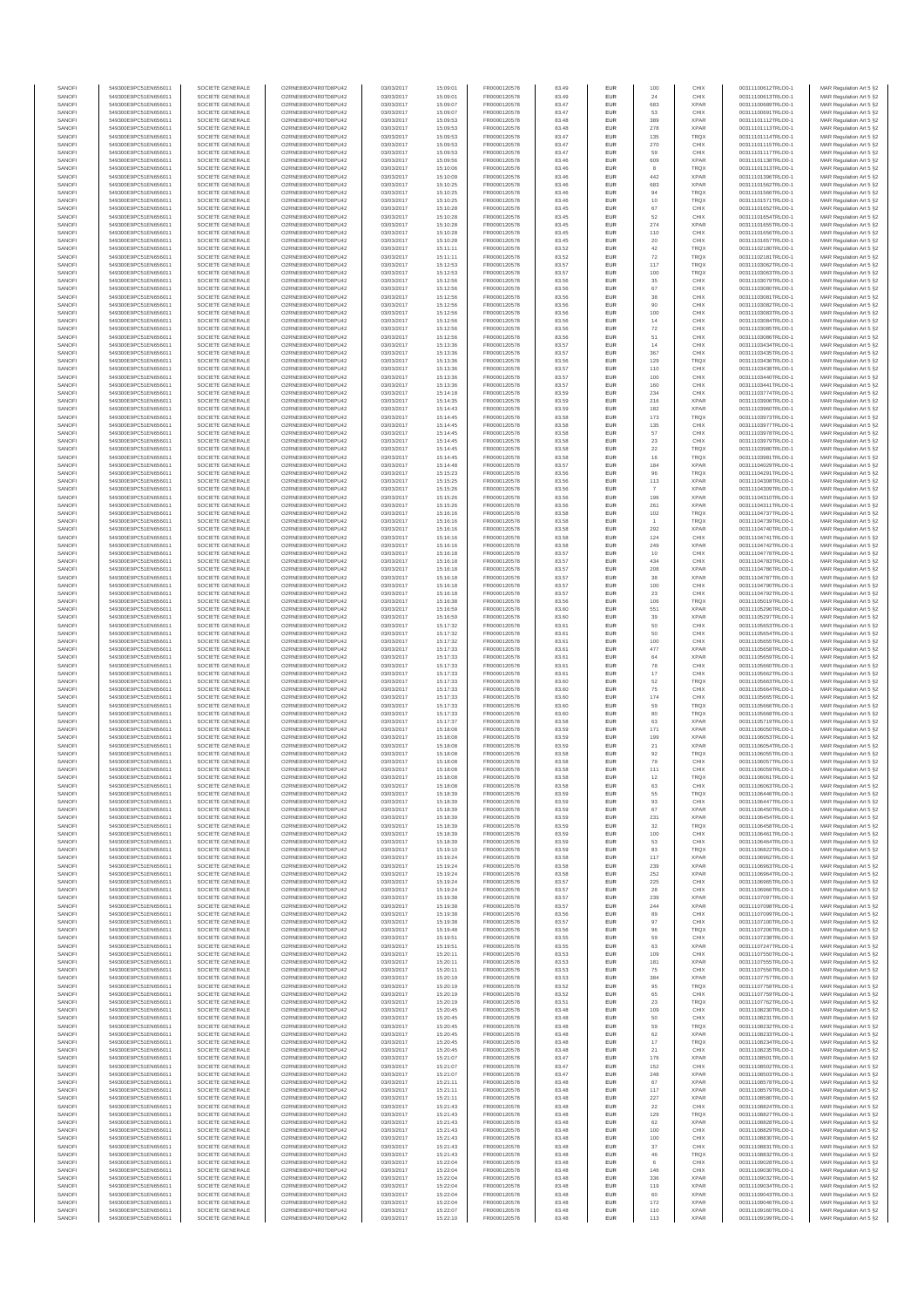| SANOFI           | 549300E9PC51EN656011                         | SOCIETE GENERALE                     | O2RNE8IBXP4R0TD8PLI42                         | 03/03/2017               | 15:22:10             | FR0000120578                 | 83 47          | EUR               | 59                             | <b>TRQX</b>                | 00311109204TRLO0-1                       | MAR Regulation Art 5 §2                             |
|------------------|----------------------------------------------|--------------------------------------|-----------------------------------------------|--------------------------|----------------------|------------------------------|----------------|-------------------|--------------------------------|----------------------------|------------------------------------------|-----------------------------------------------------|
| SANOFI<br>SANOFI | 549300E9PC51EN656011<br>549300E9PC51EN656011 | SOCIETE GENERALE<br>SOCIETE GENERALE | O2RNE8IBXP4R0TD8PU42<br>O2RNE8IBXP4R0TD8PU42  | 03/03/2017<br>03/03/2017 | 15:22:10<br>15:22:34 | FR0000120578<br>FR0000120578 | 83.47<br>83.47 | EUR<br>EUR        | 14<br>52                       | TRQX<br><b>XPAR</b>        | 00311109207TRLO0-1<br>00311109472TRLO0-1 | MAR Regulation Art 5 §2<br>MAR Regulation Art 5 §2  |
| SANOFI           | 549300E9PC51EN656011                         | SOCIETE GENERALE                     |                                               | 03/03/2017               | 15:22:35             | FR0000120578                 | 83.47          | EUR               | 390                            | <b>XPAF</b>                | 00311109474TRLO0-1                       | MAR Regulation Art 5 §2                             |
| SANOFI<br>SANOFI | 549300E9PC51EN656011<br>549300E9PC51EN656011 | SOCIETE GENERALE<br>SOCIETE GENERALE | O2RNE8IBXP4R0TD8PU42<br>O2RNE8IBXP4R0TD8PU42  | 03/03/2017<br>03/03/2017 | 15:22:52<br>15:22:52 | FR0000120578<br>FR0000120578 | 83.47<br>83.46 | EUR<br>EUR        | 98<br>233                      | <b>XPAR</b><br>CHIX        | 00311109596TRLO0-1<br>00311109597TRLO0-1 | MAR Regulation Art 5 §2<br>MAR Regulation Art 5 §2  |
| SANOFI           | 549300E9PC51EN656011                         | SOCIETE GENERALE                     | O2RNE8IBXP4R0TD8PU42                          | 03/03/2017               | 15:22:52             | FR0000120578                 | 83.46          | EUR               | $\rm 26$                       | CHIX                       | 00311109598TRLO0-1                       | MAR Regulation Art 5 §2                             |
| SANOFI           | 549300E9PC51EN656011                         | SOCIETE GENERALE                     | O2RNE8IBXP4R0TD8PU42                          | 03/03/2017               | 15:22:52             | FR0000120578                 | 83.46          | EUR               | 91                             | TRQX                       | 00311109599TRLO0-1                       | MAR Regulation Art 5 §2                             |
| SANOFI<br>SANOFI | 549300E9PC51EN656011<br>549300E9PC51EN656011 | SOCIETE GENERALE<br>SOCIETE GENERALE | O2RNE8IBXP4R0TD8PU42<br>O2RNE8IBXP4R0TD8PU42  | 03/03/2017<br>03/03/2017 | 15:22:52<br>15:22:52 | FR0000120578<br>FR0000120578 | 83.46<br>83.46 | EUR<br>EUR        | 35<br>11                       | <b>TRQX</b><br>CHIX        | 00311109600TRLO0-1<br>00311109602TRLO0-1 | MAR Regulation Art 5 §2<br>MAR Regulation Art 5 §2  |
| SANOFI           | 549300E9PC51EN656011                         | SOCIETE GENERALE                     | O2RNE8IBXP4R0TD8PU42                          | 03/03/2017               | 15:22:52             | FR0000120578                 | 83.46          | EUR               | 83                             | CHIX                       | 00311109603TRLO0-1                       | MAR Regulation Art 5 §2                             |
| SANOFI<br>SANOFI | 549300E9PC51EN656011<br>549300E9PC51EN656011 | SOCIETE GENERALE<br>SOCIETE GENERALE | O2RNE8IBXP4R0TD8PU42<br>O2RNE8IBXP4R0TD8PU42  | 03/03/2017<br>03/03/2017 | 15:23:08<br>15:23:29 | FR0000120578<br>FR0000120578 | 83.47<br>83.48 | EUR<br>EUR        | 37<br>160                      | <b>XPAR</b><br><b>XPAF</b> | 00311109784TRLO0-1<br>00311109993TRLO0-1 | MAR Regulation Art 5 \$2<br>MAR Regulation Art 5 §2 |
| SANOFI           | 549300E9PC51EN656011                         | SOCIETE GENERALE                     | O2RNE8IBXP4R0TD8PU42                          | 03/03/2017               | 15:23:29             | FR0000120578                 | 83.48          | EUR               | 556                            | <b>XPAR</b>                | 00311109994TRLO0-1                       | MAR Regulation Art 5 §2                             |
| SANOFI<br>SANOFI | 549300E9PC51EN656011<br>549300E9PC51EN656011 | SOCIETE GENERALE<br>SOCIETE GENERALE | O2RNE8IBXP4R0TD8PU42<br>O2RNE8IBXP4R0TD8PU42  | 03/03/2017<br>03/03/2017 | 15:23:42<br>15:23:42 | FR0000120578<br>FR0000120578 | 83.50<br>83.50 | EUR<br>EUR        | 112<br>115                     | CHIX<br><b>XPAR</b>        | 00311110228TRLO0-1<br>00311110233TRLO0-1 | MAR Regulation Art 5 §2<br>MAR Regulation Art 5 §2  |
| SANOFI           | 549300E9PC51EN656011                         | SOCIETE GENERALE                     | O2RNE8IBXP4R0TD8PU42                          | 03/03/2017               | 15:23:42             | FR0000120578                 | 83.50          | EUR               | 57                             | <b>XPAR</b>                | 00311110234TRLO0-1                       | MAR Regulation Art 5 §2                             |
| SANOFI<br>SANOFI | 549300E9PC51EN656011<br>549300E9PC51EN656011 | SOCIETE GENERALE<br>SOCIETE GENERALE | O2RNE8IBXP4R0TD8PU42<br>O2RNE8IBXP4R0TD8PU42  | 03/03/2017<br>03/03/2017 | 15:23:42<br>15:23:42 | FR0000120578<br>FR0000120578 | 83.50<br>83.50 | EUR<br>EUR        | 14                             | CHIX<br>CHIX               | 00311110242TRLO0-1<br>00311110245TRLO0-1 | MAR Regulation Art 5 §2                             |
| SANOFI           | 549300E9PC51EN656011                         | SOCIETE GENERALE                     | O2RNE8IBXP4R0TD8PU42                          | 03/03/2017               | 15:23:42             | FR0000120578                 | 83.50          | EUR               | 100<br>90                      | CHIX                       | 00311110247TRLO0-1                       | MAR Regulation Art 5 §2<br>MAR Regulation Art 5 §2  |
| SANOFI           | 549300E9PC51EN656011                         | SOCIETE GENERALE                     | O2RNE8IBXP4R0TD8PU42                          | 03/03/2017               | 15:23:42             | FR0000120578                 | 83.50          | EUR               | 30                             | CHIX                       | 00311110249TRLO0-1                       | MAR Regulation Art 5 §2                             |
| SANOFI<br>SANOFI | 549300E9PC51EN656011<br>549300E9PC51EN656011 | SOCIETE GENERALE<br>SOCIETE GENERALE | O2RNE8IBXP4R0TD8PU42<br>O2RNE8IBXP4R0TD8PU42  | 03/03/2017<br>03/03/2017 | 15:23:42<br>15:24:16 | FR0000120578<br>FR0000120578 | 83.49<br>83.52 | EUR<br>EUR        | 109<br>618                     | TRQ)<br><b>XPAR</b>        | 00311110258TRLO0-1<br>00311110594TRLO0-1 | MAR Regulation Art 5 §2<br>MAR Regulation Art 5 §2  |
| SANOFI           | 549300E9PC51EN656011                         | SOCIETE GENERALE                     | O2RNE8IBXP4R0TD8PU42                          | 03/03/2017               | 15:24:33             | FR0000120578                 | 83.53          | EUR               | 292                            | <b>XPAR</b>                | 00311110741TRLO0-1                       | MAR Regulation Art 5 §2                             |
| SANOFI           | 549300E9PC51EN656011<br>549300E9PC51EN656011 | SOCIETE GENERALE                     | O2RNE8IBXP4R0TD8PU42<br>O2RNE8IBXP4R0TD8PU42  | 03/03/2017               | 15:24:39             | FR0000120578                 | 83.52          | EUR               | 83                             | TRQX                       | 00311110805TRLO0-1<br>00311110806TRLO0-1 | MAR Regulation Art 5 §2                             |
| SANOFI<br>SANOFI | 549300E9PC51EN656011                         | SOCIETE GENERALE<br>SOCIETE GENERALE | O2RNE8IBXP4R0TD8PU42                          | 03/03/2017<br>03/03/2017 | 15:24:39<br>15:24:39 | FR0000120578<br>FR0000120578 | 83.52<br>83.52 | EUR<br>EUR        | 103<br>136                     | TRQX<br>CHIX               | 00311110807TRLO0-1                       | MAR Regulation Art 5 §2<br>MAR Regulation Art 5 §2  |
| SANOFI           | 549300E9PC51EN656011                         | SOCIETE GENERALE                     | O2RNE8IBXP4R0TD8PU42                          | 03/03/2017               | 15:24:39             | FR0000120578                 | 83.52          | EUR               | 95                             | <b>XPAR</b>                | 00311110808TRLO0-1                       | MAR Regulation Art 5 §2                             |
| SANOFI<br>SANOFI | 549300E9PC51EN656011<br>549300E9PC51EN656011 | SOCIETE GENERALE<br>SOCIETE GENERALE | O2RNE8IBXP4R0TD8PU42<br>O2RNE8IBXP4R0TD8PU42  | 03/03/2017<br>03/03/2017 | 15:24:39<br>15:24:39 | FR0000120578<br>FR0000120578 | 83.52<br>83.52 | EUR<br>EUR        | 20<br>110                      | TRQX<br>CHIX               | 00311110809TRLO0-1<br>00311110810TRLO0-1 | MAR Regulation Art 5 §2<br>MAR Regulation Art 5 §2  |
| SANOFI           | 549300E9PC51EN656011                         | SOCIETE GENERALE                     | O2RNE8IBXP4R0TD8PU42                          | 03/03/2017               | 15:24:39             | FR0000120578                 | 83.52          | EUR               | 60                             | CHIX                       | 00311110811TRLO0-1                       | MAR Regulation Art 5 §2                             |
| SANOFI<br>SANOFI | 549300E9PC51EN656011<br>549300E9PC51EN656011 | SOCIETE GENERALE<br>SOCIETE GENERALE | O2RNE8IBXP4R0TD8PU42<br>O2RNE8IBXP4R0TD8PU42  | 03/03/2017<br>03/03/2017 | 15:24:39<br>15:24:40 | FR0000120578<br>FR0000120578 | 83.51<br>83.51 | EUR<br>EUR        | 65<br>54                       | CHIX<br>CHIX               | 00311110813TRLO0-1<br>00311110816TRLO0-1 | MAR Regulation Art 5 §2<br>MAR Regulation Art 5 §2  |
| SANOFI           | 549300E9PC51EN656011                         | SOCIETE GENERALE                     | O2RNE8IBXP4R0TD8PU42                          | 03/03/2017               | 15:24:50             | FR0000120578                 | 83.51          | EUR               | 65                             | CHIX                       | 00311110883TRLO0-1                       | MAR Regulation Art 5 §2                             |
| SANOFI           | 549300E9PC51EN656011                         | SOCIETE GENERALE                     | O2RNE8IBXP4R0TD8PU42                          | 03/03/2017               | 15:24:50             | FR0000120578                 | 83.51          | EUR               | 15                             | CHIX                       | 00311110884TRLO0-1                       | MAR Regulation Art 5 §2                             |
| SANOFI<br>SANOFI | 549300E9PC51EN656011<br>549300E9PC51EN656011 | SOCIETE GENERALE<br>SOCIETE GENERALE | O2RNE8IBXP4R0TD8PU42<br>O2RNE8IBXP4R0TD8PU42  | 03/03/2017<br>03/03/2017 | 15:25:13<br>15:25:16 | FR0000120578<br>FR0000120578 | 83.51<br>83.49 | EUR<br>EUR        | 74<br>156                      | TRQ)<br>CHIX               | 00311111168TRLO0-1<br>00311111227TRLO0-1 | MAR Regulation Art 5 §2<br>MAR Regulation Art 5 §2  |
| SANOFI           | 549300E9PC51EN656011                         | SOCIETE GENERALE                     | O2RNE8IBXP4R0TD8PU42                          | 03/03/2017               | 15:25:16             | FR0000120578                 | 83.48          | EUR               | 20                             | CHIX                       | 00311111228TRLO0-1                       | MAR Regulation Art 5 §2                             |
| SANOFI<br>SANOFI | 549300E9PC51EN656011<br>549300E9PC51EN656011 | SOCIETE GENERALE<br>SOCIETE GENERALE | O2RNE8IBXP4R0TD8PU42<br>O2RNE8IBXP4R0TD8PU42  | 03/03/2017<br>03/03/2017 | 15:26:07<br>15:26:12 | FR0000120578<br>FR0000120578 | 83.47<br>83.47 | EUR<br>EUR        | 188<br>93                      | CHIX<br>TRQ)               | 00311111566TRLO0-1<br>00311111608TRLO0-1 | MAR Regulation Art 5 §2<br>MAR Regulation Art 5 §2  |
| SANOFI           | 549300E9PC51EN656011                         | SOCIETE GENERALE                     | O2RNE8IBXP4R0TD8PLI42                         | 03/03/2017               | 15:26:12             | FR0000120578                 | 83.47          | EUR               | 76                             | CHIX                       | 00311111609TRLO0-1                       | MAR Regulation Art 5 §2                             |
| SANOFI<br>SANOFI | 549300E9PC51EN656011<br>549300E9PC51EN656011 | SOCIETE GENERALE<br>SOCIETE GENERALE | O2RNE8IBXP4R0TD8PU42<br>O2RNE8IBXP4R0TD8PLI42 | 03/03/2017<br>03/03/2017 | 15:26:12<br>15:26:12 | FR0000120578<br>FR0000120578 | 83.47<br>83.46 | EUR<br>EUR        | $38\,$<br>$_{\rm 6}$           | <b>TRQX</b><br>TRQX        | 00311111610TRLO0-1<br>00311111611TRLO0-1 | MAR Regulation Art 5 §2<br>MAR Regulation Art 5 §2  |
| SANOFI           | 549300E9PC51EN656011                         | SOCIETE GENERALE                     | O2RNE8IBXP4R0TD8PU42                          | 03/03/2017               | 15:26:12             | FR0000120578                 | 83.46          | EUR               | 10                             | TRQX                       | 00311111612TRLO0-1                       | MAR Regulation Art 5 §2                             |
| SANOFI<br>SANOFI | 549300E9PC51EN656011<br>549300E9PC51EN656011 | SOCIETE GENERALE<br>SOCIETE GENERALE | O2RNE8IBXP4R0TD8PU42<br>O2RNE8IBXP4R0TD8PU42  | 03/03/2017<br>03/03/2017 | 15:26:12             | FR0000120578                 | 83.47<br>83.46 | EUR<br>EUR        | 15<br>11                       | TRQX<br>CHIX               | 00311111613TRLO0-1<br>00311111614TRLO0-1 | MAR Regulation Art 5 §2<br>MAR Regulation Art 5 §2  |
| SANOFI           | 549300E9PC51EN656011                         | SOCIETE GENERALE                     | O2RNE8IBXP4R0TD8PU42                          | 03/03/2017               | 15:26:12<br>15:26:12 | FR0000120578<br>FR0000120578 | 83.46          | EUR               | 18                             | CHIX                       | 00311111615TRLO0-1                       | MAR Regulation Art 5 §2                             |
| SANOFI           | 549300E9PC51EN656011                         | SOCIETE GENERALE                     | O2RNE8IBXP4R0TD8PU42                          | 03/03/2017               | 15:26:12             | FR0000120578                 | 83.46          | EUR               | 75                             | CHIX                       | 00311111616TRLO0-1                       | MAR Regulation Art 5 §2                             |
| SANOFI<br>SANOFI | 549300E9PC51EN656011<br>549300E9PC51EN656011 | SOCIETE GENERALE<br>SOCIETE GENERALE | O2RNE8IBXP4R0TD8PU42<br>O2RNE8IBXP4R0TD8PU42  | 03/03/2017<br>03/03/2017 | 15:26:29<br>15:26:29 | FR0000120578<br>FR0000120578 | 83.49<br>83.49 | EUR<br>EUR        | $^{\rm 84}$<br>$25\,$          | CHIX<br>CHIX               | 00311111821TRLO0-1<br>00311111823TRLO0-1 | MAR Regulation Art 5 §2<br>MAR Regulation Art 5 §2  |
| SANOFI           | 549300E9PC51EN656011                         | SOCIETE GENERALE                     | O2RNE8IBXP4R0TD8PU42                          | 03/03/2017               | 15:26:44             | FR0000120578                 | 83.48          | EUR               | 65                             | CHIX                       | 00311111940TRLO0-1                       | MAR Regulation Art 5 §2                             |
| SANOFI<br>SANOFI | 549300E9PC51EN656011<br>549300E9PC51EN656011 | SOCIETE GENERALE<br>SOCIETE GENERALE | O2RNE8IBXP4R0TD8PU42<br>O2RNE8IBXP4R0TD8PU42  | 03/03/2017<br>03/03/2017 | 15:26:44<br>15:27:02 | FR0000120578<br>FR0000120578 | 83.47<br>83.46 | EUR<br>EUR        | 60<br>64                       | TRQX<br>CHIX               | 00311111941TRLO0-1<br>00311112261TRLO0-1 | MAR Regulation Art 5 §2                             |
| SANOFI           | 549300E9PC51EN656011                         | SOCIETE GENERALE                     | O2RNE8IBXP4R0TD8PU42                          | 03/03/2017               | 15:27:02             | FR0000120578                 | 83.46          | EUR               | 60                             | TRQ)                       | 00311112263TRLO0-1                       | MAR Regulation Art 5 §2<br>MAR Regulation Art 5 §2  |
| SANOFI           | 549300E9PC51EN656011                         | SOCIETE GENERALE                     | O2RNE8IBXP4R0TD8PU42                          | 03/03/2017               | 15:27:02             | FR0000120578                 | 83.46          | EUR               | 8                              | <b>TROX</b>                | 00311112266TRLO0-1                       | MAR Regulation Art 5 §2                             |
| SANOFI<br>SANOFI | 549300E9PC51EN656011<br>549300E9PC51EN656011 | SOCIETE GENERALE<br>SOCIETE GENERALE | O2RNE8IBXP4R0TD8PU42<br>O2RNE8IBXP4R0TD8PU42  | 03/03/2017<br>03/03/2017 | 15:27:02<br>15:27:47 | FR0000120578<br>FR0000120578 | 83.46<br>83.50 | EUR<br>EUR        | 78<br>226                      | CHIX<br>CHIX               | 00311112268TRLO0-1<br>00311112719TRLO0-1 | MAR Regulation Art 5 §2<br>MAR Regulation Art 5 §2  |
| SANOFI           | 549300E9PC51EN656011                         | SOCIETE GENERALE                     | O2RNE8IBXP4R0TD8PU42                          | 03/03/2017               | 15:27:47             | FR0000120578                 | 83.50          | EUR               | 93                             | TRQX                       | 00311112720TRLO0-1                       | MAR Regulation Art 5 §2                             |
| SANOFI<br>SANOFI | 549300E9PC51EN656011<br>549300E9PC51EN656011 | SOCIETE GENERALE<br>SOCIETE GENERALE | O2RNE8IBXP4R0TD8PU42<br>O2RNE8IBXP4R0TD8PU42  | 03/03/2017<br>03/03/2017 | 15:27:47<br>15:27:47 | FR0000120578<br>FR0000120578 | 83.50<br>83.50 | EUR<br>EUR        | 66<br>$71\,$                   | <b>XPAR</b><br>CHIX        | 00311112721TRLO0-1<br>00311112722TRLO0-1 | MAR Regulation Art 5 §2<br>MAR Regulation Art 5 §2  |
| SANOFI           | 549300E9PC51EN656011                         | SOCIETE GENERALE                     | O2RNE8IBXP4R0TD8PU42                          | 03/03/2017               | 15:27:47             | FR0000120578                 | 83.50          | EUR               | $23\,$                         | <b>TRQX</b>                | 00311112723TRLO0-1                       | MAR Regulation Art 5 §2                             |
| SANOFI<br>SANOFI | 549300E9PC51EN656011<br>549300E9PC51EN656011 | SOCIETE GENERALE<br>SOCIETE GENERALE | O2RNE8IBXP4R0TD8PU42<br>O2RNE8IBXP4R0TD8PU42  | 03/03/2017<br>03/03/2017 | 15:28:04<br>15:29:51 | FR0000120578<br>FR0000120578 | 83.50<br>83.53 | EUR<br>EUR        | 213<br>65                      | <b>XPAR</b><br>CHIX        | 00311113019TRLO0-1<br>00311114021TRLO0-1 | MAR Regulation Art 5 §2                             |
| SANOFI           | 549300E9PC51EN656011                         | SOCIETE GENERALE                     | O2RNE8IBXP4R0TD8PU42                          | 03/03/2017               | 15:29:51             | FR0000120578                 | 83.53          | EUR               | 79                             | CHIX                       | 00311114023TRLO0-1                       | MAR Regulation Art 5 §2<br>MAR Regulation Art 5 §2  |
| SANOFI           | 549300E9PC51EN656011                         | SOCIETE GENERALE                     | O2RNE8IBXP4R0TD8PU42                          | 03/03/2017               | 15:29:51             | FR0000120578                 | 83.53          | EUR               | 97                             | TRQ)                       | 00311114024TRLO0-1                       | MAR Regulation Art 5 §2                             |
| SANOFI<br>SANOFI | 549300E9PC51EN656011<br>549300E9PC51EN656011 | SOCIETE GENERALE<br>SOCIETE GENERALE | O2RNE8IBXP4R0TD8PU42<br>O2RNE8IBXP4R0TD8PU42  | 03/03/2017<br>03/03/2017 | 15:29:51<br>15:29:51 | FR0000120578<br>FR0000120578 | 83.53<br>83.53 | EUR<br>EUR        | 41<br>66                       | <b>TRQX</b><br><b>XPAR</b> | 00311114025TRLO0-1<br>00311114026TRLO0-1 | MAR Regulation Art 5 §2<br>MAR Regulation Art 5 §2  |
| SANOFI           | 549300E9PC51EN656011                         | SOCIETE GENERALE                     | O2RNE8IBXP4R0TD8PU42                          | 03/03/2017               | 15:29:51             | FR0000120578                 | 83.53          | EUR               | 80                             | TRQX                       | 00311114027TRLO0-1                       | MAR Regulation Art 5 §2                             |
| SANOFI<br>SANOFI | 549300E9PC51EN656011<br>549300E9PC51EN656011 | SOCIETE GENERALE<br>SOCIETE GENERALE | O2RNE8IBXP4R0TD8PU42<br>O2RNE8IBXP4R0TD8PU42  | 03/03/2017<br>03/03/2017 | 15:29:51<br>15:29:52 | FR0000120578<br>FR0000120578 | 83.53<br>83.53 | EUR<br>EUR        | $\overline{\mathbf{2}}$<br>242 | TRQX<br>CHIX               | 00311114028TRLO0-1<br>00311114034TRLO0-1 | MAR Regulation Art 5 §2<br>MAR Regulation Art 5 §2  |
| SANOFI           | 549300E9PC51EN656011                         | SOCIETE GENERALE                     | O2RNE8IBXP4R0TD8PU42                          | 03/03/2017               | 15:29:52             | FR0000120578                 | 83.53          | EUR               | 54                             | CHIX                       | 00311114035TRLO0-1                       | MAR Regulation Art 5 §2                             |
| SANOFI<br>SANOFI | 549300E9PC51EN656011<br>549300E9PC51EN656011 | SOCIETE GENERALE<br>SOCIETE GENERALE | O2RNE8IBXP4R0TD8PU42<br>O2RNE8IBXP4R0TD8PU42  | 03/03/2017<br>03/03/2017 | 15:29:52<br>15:29:52 | FR0000120578<br>FR0000120578 | 83.52<br>83.52 | EUR<br>EUR        | 11<br>100                      | CHIX<br>CHIX               | 00311114036TRLO0-1<br>00311114037TRLO0-1 | MAR Regulation Art 5 §2<br>MAR Regulation Art 5 §2  |
| SANOFI           | 549300E9PC51EN656011                         | SOCIETE GENERALE                     | O2RNE8IBXP4R0TD8PU42                          | 03/03/2017               | 15:29:52             | FR0000120578                 | 83.52          | EUR               | 11                             | CHIX                       | 00311114038TRLO0-1                       | MAR Regulation Art 5 §2                             |
| SANOFI           | 549300E9PC51EN656011                         | SOCIETE GENERALE                     | O2RNE8IBXP4R0TD8PU42                          | 03/03/2017               | 15:29:52             | FR0000120578                 | 83.53          | EUR               | 80                             | CHIX                       | 00311114039TRLO0-1                       | MAR Regulation Art 5 §2                             |
| SANOFI<br>SANOFI | 549300E9PC51EN656011<br>549300E9PC51EN656011 | SOCIETE GENERALE<br>SOCIETE GENERALE | O2RNE8IBXP4R0TD8PU42<br>O2RNE8IBXP4R0TD8PLI42 | 03/03/2017<br>03/03/2017 | 15:29:52<br>15:29:52 | FR0000120578<br>FR0000120578 | 83.53<br>83.53 | EUR<br>EUR        | 100<br>6                       | CHIX<br>CHIX               | 00311114040TRLO0-1<br>00311114041TRLO0-1 | MAR Regulation Art 5 §2<br>MAR Regulation Art 5 §2  |
| SANOFI           | 549300E9PC51EN656011                         | SOCIETE GENERALE                     | O2RNE8IBXP4R0TD8PU42                          | 03/03/2017               | 15:29:52             | FR0000120578                 | 83.51          | EUR               | 61                             | TRQX                       | 00311114049TRLO0-1                       | MAR Regulation Art 5 §2                             |
| SANOFI<br>SANOFI | 549300E9PC51EN656011<br>549300E9PC51EN656011 | SOCIETE GENERALE<br>SOCIETE GENERALE | O2RNE8IBXP4R0TD8PU42<br>O2RNE8IBXP4R0TD8PU42  | 03/03/2017<br>03/03/2017 | 15:29:52<br>15:30:08 | FR0000120578<br>FR0000120578 | 83.51<br>83.51 | EUR<br>EUR        | 33<br>28                       | TRQX<br><b>XPAR</b>        | 00311114050TRLO0-1<br>00311114194TRLO0-1 | MAR Regulation Art 5 §2<br>MAR Regulation Art 5 §2  |
| SANOFI           | 549300E9PC51EN656011                         | SOCIETE GENERALE                     | O2RNE8IBXP4R0TD8PU42                          | 03/03/2017               | 15:30:08             | FR0000120578                 | 83.51          | EUR               | 38                             | <b>XPAR</b>                | 00311114196TRLO0-1                       | MAR Regulation Art 5 §2                             |
| SANOFI<br>SANOFI | 549300E9PC51EN656011<br>549300E9PC51EN656011 | SOCIETE GENERALE<br>SOCIETE GENERALE | O2RNE8IBXP4R0TD8PU42<br>O2RNE8IBXP4R0TD8PU42  | 03/03/2017<br>03/03/2017 | 15:30:11<br>15:30:28 | FR0000120578<br>FR0000120578 | 83.51<br>83.51 | EUR<br>EUR        | 489                            | <b>XPAR</b><br><b>XPAR</b> | 00311114203TRLO0-1<br>00311114348TRLO0-1 | MAR Regulation Art 5 §2<br>MAR Regulation Art 5 §2  |
| SANOFI           | 549300E9PC51EN656011                         | SOCIETE GENERALE                     | O2RNE8IBXP4R0TD8PU42                          | 03/03/2017               | 15:30:39             | FR0000120578                 | 83.51          | EUR               | $\boldsymbol{29}$<br>71        | <b>XPAR</b>                | 00311114403TRLO0-1                       | MAR Regulation Art 5 §2                             |
| SANOFI           | 549300E9PC51EN656011                         | SOCIETE GENERALE                     | O2RNE8IBXP4R0TD8PU42                          | 03/03/2017               | 15:30:39             | FR0000120578                 | 83.51          | EUR               | 111                            | <b>XPAR</b>                | 00311114404TRLO0-1                       | MAR Regulation Art 5 §2                             |
| SANOFI<br>SANOFI | 549300E9PC51EN656011<br>549300E9PC51EN656011 | SOCIETE GENERALE<br>SOCIETE GENERALE | O2RNE8IBXP4R0TD8PU42<br>O2RNE8IBXP4R0TD8PU42  | 03/03/2017<br>03/03/2017 | 15:30:39<br>15:30:39 | FR0000120578<br>FR0000120578 | 83.51<br>83.50 | EUR<br><b>EUR</b> | 69<br>29                       | <b>XPAR</b><br>CHIX        | 00311114405TRLO0-1<br>00311114406TRLO0-1 | MAR Regulation Art 5 §2<br>MAR Regulation Art 5 §2  |
| <b>SANOF</b>     | 549300E9PC51EN656011                         | SOCIETE GENERALE                     | O2RNE8IBXP4R0TD8PU42                          | 03/03/2017               | 15:30:39             | FR0000120578                 | 83.50          |                   | 148                            | CHIX                       | 00311114407TRLO0-1                       | MAR Regulation Art 5 §2                             |
| SANOFI<br>SANOFI | 549300E9PC51EN656011<br>549300E9PC51EN656011 | SOCIETE GENERALE<br>SOCIETE GENERALE | O2RNE8IBXP4R0TD8PU42<br>O2RNE8IBXP4R0TD8PU42  | 03/03/2017<br>03/03/2017 | 15:30:39<br>15:30:39 | FR0000120578<br>FR0000120578 | 83.50<br>83.50 | EUR<br>EUR        | 33<br>126                      | <b>TROX</b><br>TRQX        | 00311114408TRLO0-1<br>00311114409TRLO0-1 | MAR Regulation Art 5 §2<br>MAR Regulation Art 5 §2  |
| SANOFI           | 549300E9PC51EN656011                         | SOCIETE GENERALE                     | O2RNE8IBXP4R0TD8PU42                          | 03/03/2017               | 15:30:39             | FR0000120578                 | 83.50          | EUR               | 100                            | CHIX                       | 00311114410TRLO0-1                       | MAR Regulation Art 5 §2                             |
| SANOFI<br>SANOFI | 549300E9PC51EN656011<br>549300E9PC51EN656011 | SOCIETE GENERALE<br>SOCIETE GENERALE | O2RNE8IBXP4R0TD8PU42<br>O2RNE8IBXP4R0TD8PU42  | 03/03/2017<br>03/03/2017 | 15:30:39<br>15:30:39 | FR0000120578<br>FR0000120578 | 83.50<br>83.50 | EUR<br>EUR        | 100<br>94                      | CHIX<br>CHIX               | 00311114411TRLO0-1<br>00311114412TRLO0-1 | MAR Regulation Art 5 §2<br>MAR Regulation Art 5 §2  |
| SANOFI           | 549300E9PC51EN656011                         | SOCIETE GENERALE                     | O2RNE8IBXP4R0TD8PU42                          | 03/03/2017               | 15:30:50             | FR0000120578                 | 83.50          | EUR               | 65                             | CHIX                       | 00311114483TRLO0-1                       | MAR Regulation Art 5 §2                             |
| SANOFI<br>SANOFI | 549300E9PC51EN656011<br>549300E9PC51EN656011 | SOCIETE GENERALE<br>SOCIETE GENERALE | O2RNE8IBXP4R0TD8PU42<br>O2RNE8IBXP4R0TD8PU42  | 03/03/2017<br>03/03/2017 | 15:30:50<br>15:30:50 | FR0000120578<br>FR0000120578 | 83.50<br>83.49 | EUR<br><b>EUR</b> | 28<br>55                       | CHIX<br><b>XPAR</b>        | 00311114484TRLO0-1<br>00311114490TRLO0-1 | MAR Regulation Art 5 §2                             |
| SANOFI           | 549300E9PC51EN656011                         | SOCIETE GENERALE                     | O2RNE8IBXP4R0TD8PU42                          | 03/03/2017               | 15:30:56             | FR0000120578                 | 83.49          | EUR               | 449                            | <b>XPAR</b>                | 00311114554TRLO0-1                       | MAR Regulation Art 5 §2<br>MAR Regulation Art 5 §2  |
| SANOFI           | 549300E9PC51EN656011                         | SOCIETE GENERALE                     | O2RNE8IBXP4R0TD8PU42                          | 03/03/2017               | 15:30:56             | FR0000120578                 | 83.49          | <b>EUR</b>        | 16                             | <b>XPAR</b>                | 00311114555TRLO0-1                       | MAR Regulation Art 5 §2                             |
| SANOFI<br>SANOFI | 549300E9PC51EN656011<br>549300E9PC51EN656011 | SOCIETE GENERALE<br>SOCIETE GENERALE | O2RNE8IBXP4R0TD8PU42<br>O2RNE8IBXP4R0TD8PU42  | 03/03/2017<br>03/03/2017 | 15:31:10<br>15:31:10 | FR0000120578<br>FR0000120578 | 83.48<br>83.48 | EUR<br>EUR        | 62<br>59                       | <b>XPAR</b><br><b>TRQX</b> | 00311114758TRLO0-1<br>00311114761TRLO0-1 | MAR Regulation Art 5 §2<br>MAR Regulation Art 5 §2  |
| SANOFI           | 549300E9PC51EN656011                         | SOCIETE GENERALE<br>SOCIETE GENERALE | O2RNE8IBXP4R0TD8PU42                          | 03/03/2017               | 15:31:10             | FR0000120578                 | 83.48          | EUR<br>EUR        | 97                             | CHIX                       | 00311114763TRLO0-1                       | MAR Regulation Art 5 §2                             |
| SANOFI<br>SANOFI | 549300E9PC51EN656011<br>549300E9PC51EN656011 | SOCIETE GENERALE                     | O2RNE8IBXP4R0TD8PU42<br>O2RNE8IBXP4R0TD8PU42  | 03/03/2017<br>03/03/2017 | 15:31:10<br>15:31:10 | FR0000120578<br>FR0000120578 | 83.48<br>83.48 | EUR               | 62<br>28                       | CHIX<br>CHIX               | 00311114781TRLO0-1<br>00311114787TRLO0-1 | MAR Regulation Art 5 §2<br>MAR Regulation Art 5 §2  |
| SANOFI           | 549300E9PC51EN656011                         | SOCIETE GENERALE                     | O2RNE8IBXP4R0TD8PU42                          | 03/03/2017               | 15:31:24             | FR0000120578                 | 83.49          | EUR               | 415                            | <b>XPAR</b>                | 00311114959TRLO0-1                       | MAR Regulation Art 5 §2                             |
| SANOFI<br>SANOFI | 549300E9PC51EN656011<br>549300E9PC51EN656011 | SOCIETE GENERALE<br>SOCIETE GENERALE | O2RNE8IBXP4R0TD8PU42<br>O2RNE8IBXP4R0TD8PU42  | 03/03/2017<br>03/03/2017 | 15:31:44<br>15:31:50 | FR0000120578<br>FR0000120578 | 83.49<br>83.49 | <b>EUR</b><br>EUR | 357<br>253                     | <b>XPAR</b><br>CHIX        | 00311115095TRLO0-1<br>00311115120TRLO0-1 | MAR Regulation Art 5 §2<br>MAR Regulation Art 5 §2  |
| SANOFI           | 549300E9PC51EN656011                         | SOCIETE GENERALE                     | O2RNE8IBXP4R0TD8PU42                          | 03/03/2017               | 15:31:50             | FR0000120578                 | 83.49          | <b>EUR</b>        | 62                             | <b>XPAR</b>                | 00311115121TRLO0-1                       | MAR Regulation Art 5 §2                             |
| SANOFI<br>SANOFI | 549300E9PC51EN656011<br>549300E9PC51EN656011 | SOCIETE GENERALE<br>SOCIETE GENERALE | O2RNE8IBXP4R0TD8PU42<br>O2RNE8IBXP4R0TD8PU42  | 03/03/2017<br>03/03/2017 | 15:31:50<br>15:31:50 | FR0000120578<br>FR0000120578 | 83.49<br>83.48 | EUR<br>EUR        | 106<br>125                     | CHIX<br><b>TRQX</b>        | 00311115122TRLO0-1<br>00311115123TRLO0-1 | MAR Regulation Art 5 §2<br>MAR Regulation Art 5 §2  |
| SANOFI           | 549300E9PC51EN656011                         | SOCIETE GENERALE                     | O2RNE8IBXP4R0TD8PU42                          | 03/03/2017               | 15:31:54             | FR0000120578                 | 83.51          | EUR               | 111                            | <b>XPAR</b>                | 00311115203TRLO0-1                       | MAR Regulation Art 5 §2                             |
| SANOFI<br>SANOFI | 549300E9PC51EN656011<br>549300E9PC51EN656011 | SOCIETE GENERALE<br>SOCIETE GENERALE | O2RNE8IBXP4R0TD8PU42<br>O2RNE8IBXP4R0TD8PU42  | 03/03/2017<br>03/03/2017 | 15:32:03<br>15:32:08 | FR0000120578                 | 83.50<br>83.50 | EUR<br>EUR        | 27<br>69                       | <b>TROX</b><br><b>TROX</b> | 00311115288TRLO0-1<br>00311115325TRLO0-1 | MAR Regulation Art 5 §2                             |
| SANOFI           | 549300E9PC51EN656011                         | SOCIETE GENERALE                     | O2RNE8IBXP4R0TD8PU42                          | 03/03/2017               | 15:32:08             | FR0000120578<br>FR0000120578 | 83.50          | EUR               | 62                             | <b>XPAR</b>                | 00311115330TRLO0-1                       | MAR Regulation Art 5 §2<br>MAR Regulation Art 5 §2  |
| SANOFI<br>SANOFI | 549300E9PC51EN656011<br>549300E9PC51EN656011 | SOCIETE GENERALE<br>SOCIETE GENERALE | O2RNE8IBXP4R0TD8PU42<br>O2RNE8IBXP4R0TD8PU42  | 03/03/2017<br>03/03/2017 | 15:33:03<br>15:33:03 | FR0000120578<br>FR0000120578 | 83.55<br>83.55 | EUR<br>EUR        | 248<br>471                     | <b>XPAR</b><br><b>XPAR</b> | 00311115720TRLO0-1<br>00311115721TRLO0-1 | MAR Regulation Art 5 §2                             |
| SANOFI           | 549300E9PC51EN656011                         | SOCIETE GENERALE                     | O2RNE8IBXP4R0TD8PU42                          | 03/03/2017               | 15:33:36             | FR0000120578                 | 83.58          | <b>EUR</b>        | 413                            | CHIX                       | 00311115888TRLO0-1                       | MAR Regulation Art 5 §2<br>MAR Regulation Art 5 §2  |
| SANOFI           | 549300E9PC51EN656011                         | SOCIETE GENERALE                     | O2RNE8IBXP4R0TD8PU42                          | 03/03/2017               | 15:33:36             | FR0000120578                 | 83.58          | EUR               | 100                            | CHIX                       | 00311115890TRLO0-1                       | MAR Regulation Art 5 §2                             |
| SANOFI<br>SANOFI | 549300E9PC51EN656011<br>549300E9PC51EN656011 | SOCIETE GENERALE<br>SOCIETE GENERALE | O2RNE8IBXP4R0TD8PU42<br>O2RNE8IBXP4R0TD8PU42  | 03/03/2017<br>03/03/2017 | 15:33:36<br>15:33:36 | FR0000120578<br>FR0000120578 | 83.58<br>83.58 | EUR<br>EUR        | 10<br>307                      | CHIX<br>CHIX               | 00311115891TRLO0-1<br>00311115892TRLO0-1 | MAR Regulation Art 5 §2<br>MAR Regulation Art 5 §2  |
| SANOFI           | 549300E9PC51EN656011                         | SOCIETE GENERALE                     | O2RNE8IBXP4R0TD8PU42                          | 03/03/2017               | 15:33:54             | FR0000120578                 | 83.57          | EUR               | 97                             | CHIX                       | 00311116038TRLO0-1                       | MAR Regulation Art 5 §2                             |
| SANOFI<br>SANOFI | 549300E9PC51EN656011<br>549300E9PC51EN656011 | SOCIETE GENERALE<br>SOCIETE GENERALE | O2RNE8IBXP4R0TD8PU42<br>O2RNE8IBXP4R0TD8PU42  | 03/03/2017<br>03/03/2017 | 15:33:54<br>15:33:54 | FR0000120578<br>FR0000120578 | 83.57<br>83.57 | <b>EUR</b><br>EUR | 63<br>17                       | CHIX<br>CHIX               | 00311116039TRLO0-1<br>00311116040TRLO0-1 | MAR Regulation Art 5 §2<br>MAR Regulation Art 5 §2  |
| SANOFI           | 549300E9PC51EN656011                         | SOCIETE GENERALE                     | O2RNE8IBXP4R0TD8PU42                          | 03/03/2017               | 15:33:54             | FR0000120578                 | 83.57          | EUR               | 237                            | <b>TROX</b>                | 00311116041TRLO0-1                       | MAR Regulation Art 5 §2                             |
| SANOFI           | 549300E9PC51EN656011                         | SOCIETE GENERALE                     | O2RNE8IBXP4R0TD8PU42                          | 03/03/2017               | 15:33:54             | FR0000120578                 | 83.57          | EUR               | 175                            | <b>TRQX</b>                | 00311116042TRLO0-1                       | MAR Regulation Art 5 §2                             |
| SANOFI<br>SANOFI | 549300E9PC51EN656011<br>549300E9PC51EN656011 | SOCIETE GENERALE<br>SOCIETE GENERALE | O2RNE8IBXP4R0TD8PU42<br>O2RNE8IBXP4R0TD8PU42  | 03/03/2017<br>03/03/2017 | 15:33:56<br>15:33:56 | FR0000120578<br>FR0000120578 | 83.56<br>83.56 | <b>EUR</b><br>EUR | 95<br>83                       | CHIX<br>CHIX               | 00311116086TRLO0-1<br>00311116087TRLO0-1 | MAR Regulation Art 5 §2<br>MAR Regulation Art 5 §2  |
| SANOFI           | 549300E9PC51EN656011                         | SOCIETE GENERALE                     | O2RNE8IBXP4R0TD8PU42                          | 03/03/2017               | 15:34:31             | FR0000120578                 | 83.57          | EUR               | 65                             | <b>TRQX</b>                | 00311116335TRLO0-1                       | MAR Regulation Art 5 §2                             |
| SANOFI<br>SANOFI | 549300E9PC51EN656011<br>549300E9PC51EN656011 | SOCIETE GENERALE<br>SOCIETE GENERALE | O2RNE8IBXP4R0TD8PU42<br>O2RNE8IBXP4R0TD8PU42  | 03/03/2017<br>03/03/2017 | 15:34:31<br>15:34:31 | FR0000120578<br>FR0000120578 | 83.57<br>83.57 | EUR<br>EUR        | 44<br>111                      | <b>TRQX</b><br>CHIX        | 00311116338TRLO0-1<br>00311116340TRLO0-1 | MAR Regulation Art 5 §2<br>MAR Regulation Art 5 §2  |
| SANOFI           | 549300E9PC51EN656011                         | SOCIETE GENERALE                     | O2RNE8IBXP4R0TD8PU42                          | 03/03/2017               | 15:34:49             | FR0000120578                 | 83.55          | <b>EUR</b>        | 100                            | <b>XPAR</b>                | 00311116486TRLO0-1                       | MAR Regulation Art 5 §2                             |
| SANOFI<br>SANOFI | 549300E9PC51EN656011<br>549300E9PC51EN656011 | SOCIETE GENERALE<br>SOCIETE GENERALE | O2RNE8IBXP4R0TD8PU42<br>O2RNE8IBXP4R0TD8PU42  | 03/03/2017<br>03/03/2017 | 15:34:49<br>15:34:49 | FR0000120578<br>FR0000120578 | 83.56<br>83.55 | EUR<br>EUR        | 213<br>92                      | CHIX<br><b>TROX</b>        | 00311116487TRLO0-1<br>00311116488TRLO0-1 | MAR Regulation Art 5 §2                             |
| SANOFI           | 549300E9PC51EN656011                         | SOCIETE GENERALE                     | O2RNE8IBXP4R0TD8PU42                          | 03/03/2017               | 15:34:50             | FR0000120578                 | 83.56          | EUR               | 158                            | CHIX                       | 00311116499TRLO0-1                       | MAR Regulation Art 5 §2<br>MAR Regulation Art 5 §2  |
| SANOFI           | 549300E9PC51EN656011                         | SOCIETE GENERALE                     | O2RNE8IBXP4R0TD8PU42                          | 03/03/2017               | 15:35:16             | FR0000120578                 | 83.55          | EUR               | 100                            | <b>XPAR</b>                | 00311116689TRLO0-1                       | MAR Regulation Art 5 §2                             |
| SANOFI<br>SANOFI | 549300E9PC51EN656011<br>549300E9PC51EN656011 | SOCIETE GENERALE<br>SOCIETE GENERALE | O2RNE8IBXP4R0TD8PU42<br>O2RNE8IBXP4R0TD8PU42  | 03/03/2017<br>03/03/2017 | 15:35:16<br>15:35:25 | FR0000120578<br>FR0000120578 | 83.55<br>83.55 | EUR<br>EUR        | 50<br>695                      | <b>XPAR</b><br><b>XPAR</b> | 00311116690TRLO0-1<br>00311116776TRLO0-1 | MAR Regulation Art 5 §2<br>MAR Regulation Art 5 §2  |
| SANOFI           | 549300E9PC51EN656011                         | SOCIETE GENERALE                     | O2RNE8IBXP4R0TD8PU42                          | 03/03/2017               | 15:35:26             | FR0000120578                 | 83.55          | EUR               | 291                            | CHIX                       | 00311116780TRLO0-1                       | MAR Regulation Art 5 §2                             |
| SANOFI<br>SANOFI | 549300E9PC51EN656011<br>549300E9PC51EN656011 | SOCIETE GENERALE<br>SOCIETE GENERALE | O2RNE8IBXP4R0TD8PU42<br>O2RNE8IBXP4R0TD8PU42  | 03/03/2017<br>03/03/2017 | 15:35:26<br>15:35:41 | FR0000120578<br>FR0000120578 | 83.55<br>83.55 | EUR<br>EUR        | 144<br>400                     | <b>TRQX</b><br><b>XPAR</b> | 00311116781TRLO0-1<br>00311116949TRLO0-1 | MAR Regulation Art 5 §2<br>MAR Regulation Art 5 §2  |
| SANOFI           | 549300E9PC51EN656011                         | SOCIETE GENERALE                     | O2RNE8IBXP4R0TD8PU42                          | 03/03/2017               | 15:35:41             | FR0000120578                 | 83.55          | EUR               | 326                            | <b>XPAR</b>                | 00311116950TRLO0-1                       | MAR Regulation Art 5 §2                             |
| SANOFI<br>SANOFI | 549300E9PC51EN656011<br>549300E9PC51EN656011 | SOCIETE GENERALE<br>SOCIETE GENERALE | O2RNE8IBXP4R0TD8PU42<br>O2RNE8IBXP4R0TD8PU42  | 03/03/2017<br>03/03/2017 | 15:35:44<br>15:35:44 | FR0000120578<br>FR0000120578 | 83.54<br>83.54 | <b>EUR</b><br>EUR | 557<br>131                     | <b>XPAR</b><br><b>XPAR</b> | 00311116975TRLO0-1<br>00311116977TRLO0-1 | MAR Regulation Art 5 §2<br>MAR Regulation Art 5 §2  |
|                  |                                              |                                      |                                               |                          |                      |                              |                |                   |                                |                            |                                          |                                                     |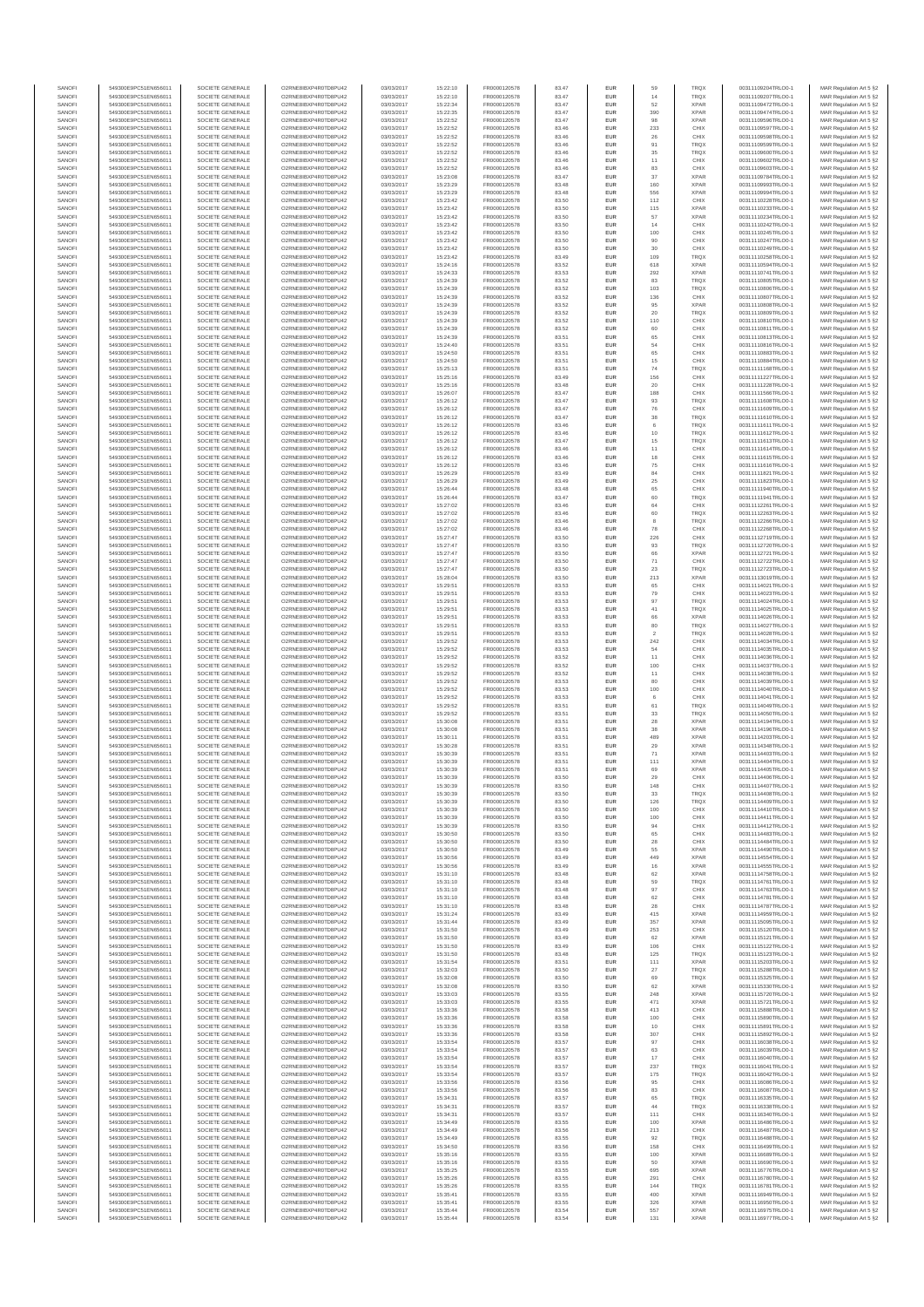| SANOFI<br>SANOFI | 549300E9PC51EN656011<br>549300E9PC51EN656011 | SOCIETE GENERALE<br>SOCIETE GENERALE | O2RNE8IBXP4R0TD8PU42<br>O2RNE8IBXP4R0TD8PU42  | 03/03/2017<br>03/03/2017 | 15:35:44<br>15:35:44 | FR0000120578<br>FR0000120578 | 83.53<br>83.53 | EUR<br>EUR        | 62                    | CHIX<br><b>TRQX</b>        | 00311116980TRLO0-1<br>00311116985TRLO0-1 | MAR Regulation Art 5 §2<br>MAR Regulation Art 5 §2 |
|------------------|----------------------------------------------|--------------------------------------|-----------------------------------------------|--------------------------|----------------------|------------------------------|----------------|-------------------|-----------------------|----------------------------|------------------------------------------|----------------------------------------------------|
| SANOFI           | 549300E9PC51EN656011                         | SOCIETE GENERALE                     | O2RNE8IBXP4R0TD8PU42                          | 03/03/2017               | 15:36:06             | FR0000120578                 | 83.53          | EUR               | 679                   | <b>XPAR</b>                | 00311117148TRLO0-1                       | MAR Regulation Art 5 §2                            |
| SANOFI           | 549300E9PC51EN656011                         | SOCIETE GENERALE                     | O2RNE8IBXP4R0TD8PU42                          | 03/03/2017               | 15:36:06             | FR0000120578                 | 83.53          | EUR               | 60                    | <b>TRQX</b>                | 00311117152TRLO0-1                       | MAR Regulation Art 5 §2                            |
| SANOFI<br>SANOFI | 549300E9PC51EN656011<br>549300E9PC51EN656011 | SOCIETE GENERALE<br>SOCIETE GENERALE | O2RNE8IBXP4R0TD8PU42<br>O2RNE8IBXP4R0TD8PU42  | 03/03/2017<br>03/03/2017 | 15:36:06<br>15:36:19 | FR0000120578<br>FR0000120578 | 83.53<br>83.54 | <b>EUR</b><br>EUR | 18<br>300             | <b>TRQX</b><br><b>XPAR</b> | 00311117153TRLO0-1<br>00311117231TRLO0-1 | MAR Regulation Art 5 §2<br>MAR Regulation Art 5 §2 |
| SANOFI           | 549300E9PC51EN656011                         | SOCIETE GENERALE                     | O2RNE8IBXP4R0TD8PU42                          | 03/03/2017               | 15:36:19             | FR0000120578                 | 83.54          | EUR               | 296                   | <b>XPAR</b>                | 00311117233TRLO0-1                       | MAR Regulation Art 5 §2                            |
| SANOFI<br>SANOFI | 549300E9PC51EN656011<br>549300E9PC51EN656011 | SOCIETE GENERALE<br>SOCIETE GENERALE | O2RNE8IBXP4R0TD8PU42<br>O2RNE8IBXP4R0TD8PU42  | 03/03/2017<br>03/03/2017 | 15:36:49<br>15:36:49 | FR0000120578<br>FR0000120578 | 83.53<br>83.53 | EUR<br>EUR        | 521<br>248            | <b>XPAR</b><br>CHIX        | 00311117428TRLO0-1<br>00311117429TRLO0-1 | MAR Regulation Art 5 §2<br>MAR Regulation Art 5 §2 |
| SANOFI           | 549300E9PC51EN656011                         | SOCIETE GENERALE                     | O2RNE8IBXP4R0TD8PU42                          | 03/03/2017               | 15:36:49             | FR0000120578                 | 83.53          | EUR               | 154                   | CHIX                       | 00311117430TRLO0-1                       | MAR Regulation Art 5 §2                            |
| SANOFI           | 549300E9PC51EN656011                         | SOCIETE GENERALE                     | O2RNE8IBXP4R0TD8PU42                          | 03/03/2017               | 15:36:49             | FR0000120578                 | 83.53          | EUR               | 95                    | TRQ)                       | 00311117431TRLO0-1                       | MAR Regulation Art 5 §2                            |
| SANOFI<br>SANOFI | 549300E9PC51EN656011<br>549300E9PC51EN656011 | SOCIETE GENERALE<br>SOCIETE GENERALE | O2RNE8IBXP4R0TD8PU42<br>O2RNE8IBXP4R0TD8PU42  | 03/03/2017<br>03/03/2017 | 15:36:49<br>15:36:49 | FR0000120578<br>FR0000120578 | 83.53<br>83.53 | <b>EUR</b><br>EUR | 37<br>40              | CHIX<br><b>TRQX</b>        | 00311117432TRLO0-1<br>00311117433TRLO0-1 | MAR Regulation Art 5 §2<br>MAR Regulation Art 5 §2 |
| SANOFI           | 549300E9PC51EN656011                         | SOCIETE GENERALE                     | O2RNE8IBXP4R0TD8PU42                          | 03/03/2017               | 15:37:47             | FR0000120578                 | 83.56          | EUR               | 173                   | CHIX                       | 00311117970TRLO0-1                       | MAR Regulation Art 5 §2                            |
| SANOFI<br>SANOFI | 549300E9PC51EN656011<br>549300E9PC51EN656011 | SOCIETE GENERALE<br>SOCIETE GENERALE | O2RNE8IBXP4R0TD8PU42<br>O2RNE8IBXP4R0TD8PU42  | 03/03/2017<br>03/03/2017 | 15:37:47<br>15:39:35 | FR0000120578<br>FR0000120578 | 83.56<br>83.59 | EUR<br>EUR        | 171<br>157            | <b>TRQX</b><br><b>TRQX</b> | 00311117971TRLO0-1<br>00311119081TRLO0-1 | MAR Regulation Art 5 §2<br>MAR Regulation Art 5 §2 |
| SANOFI           | 549300E9PC51EN656011                         | SOCIETE GENERALE                     | O2RNE8IBXP4R0TD8PU42                          | 03/03/2017               | 15:39:35             | FR0000120578                 | 83.59          | EUR               | 322                   | CHIX                       | 00311119082TRLO0-1                       | MAR Regulation Art 5 §2                            |
| SANOFI<br>SANOFI | 549300E9PC51EN656011<br>549300E9PC51EN656011 | SOCIETE GENERALE<br>SOCIETE GENERALE | O2RNE8IBXP4R0TD8PU42<br>O2RNE8IBXP4R0TD8PU42  | 03/03/2017<br>03/03/2017 | 15:39:35<br>15:39:35 | FR0000120578<br>FR0000120578 | 83.59<br>83.59 | EUR<br><b>EUR</b> | 10                    | TRQX<br><b>TRQX</b>        | 00311119083TRLO0-1<br>00311119084TRLO0-1 | MAR Regulation Art 5 §2                            |
| SANOFI           | 549300E9PC51EN656011                         | SOCIETE GENERALE                     | O2RNE8IBXP4R0TD8PU42                          | 03/03/2017               | 15:39:35             | FR0000120578                 | 83.59          | EUR               | 110<br>6              | <b>TRQX</b>                | 00311119085TRLO0-1                       | MAR Regulation Art 5 §2<br>MAR Regulation Art 5 §2 |
| SANOFI           | 549300E9PC51EN656011                         | SOCIETE GENERALE                     | O2RNE8IBXP4R0TD8PU42                          | 03/03/2017               | 15:39:35             | FR0000120578                 | 83.59          | EUR               | 54                    | <b>TRQX</b>                | 00311119086TRLO0-1                       | MAR Regulation Art 5 §2                            |
| SANOFI<br>SANOFI | 549300E9PC51EN656011<br>549300E9PC51EN656011 | SOCIETE GENERALE<br>SOCIETE GENERALE | O2RNE8IBXP4R0TD8PU42<br>O2RNE8IBXP4R0TD8PU42  | 03/03/2017<br>03/03/2017 | 15:39:35<br>15:39:35 | FR0000120578<br>FR0000120578 | 83.59<br>83.59 | EUR<br>EUR        | 219<br>11             | CHIX<br>CHIX               | 00311119087TRLO0-1<br>00311119088TRLO0-1 | MAR Regulation Art 5 §2<br>MAR Regulation Art 5 §2 |
| SANOFI           | 549300E9PC51EN656011                         | SOCIETE GENERALE                     | O2RNE8IBXP4R0TD8PU42                          | 03/03/2017               | 15:39:35             | FR0000120578                 | 83.59          | EUR               | 109                   | CHIX                       | 00311119089TRLO0-1                       | MAR Regulation Art 5 §2                            |
| SANOFI<br>SANOFI | 549300E9PC51EN656011<br>549300E9PC51EN656011 | SOCIETE GENERALE<br>SOCIETE GENERALE | O2RNE8IBXP4R0TD8PU42<br>O2RNE8IBXP4R0TD8PU42  | 03/03/2017               | 15:40:09             | FR0000120578                 | 83.58          | EUR               | $\overline{5}$        | <b>TRQX</b><br>CHIX        | 00311119414TRLO0-1                       | MAR Regulation Art 5 §2                            |
| SANOFI           | 549300E9PC51EN656011                         | SOCIETE GENERALE                     | O2RNE8IBXP4R0TD8PU42                          | 03/03/2017<br>03/03/2017 | 15:40:09<br>15:40:09 | FR0000120578<br>FR0000120578 | 83.58<br>83.58 | EUR<br>EUR        | $\sqrt{2}$<br>50      | <b>TRQX</b>                | 00311119415TRLO0-1<br>00311119416TRLO0-1 | MAR Regulation Art 5 §2<br>MAR Regulation Art 5 §2 |
| SANOFI           | 549300E9PC51EN656011                         | SOCIETE GENERALE                     | O2RNE8IBXP4R0TD8PU42                          | 03/03/2017               | 15:40:09             | FR0000120578                 | 83.58          | EUR               | 50                    | <b>TRQX</b>                | 00311119417TRLO0-1                       | MAR Regulation Art 5 §2                            |
| SANOFI<br>SANOFI | 549300E9PC51EN656011<br>549300E9PC51EN656011 | SOCIETE GENERALE<br>SOCIETE GENERALE | O2RNE8IBXP4R0TD8PU42<br>O2RNE8IBXP4R0TD8PU42  | 03/03/2017<br>03/03/2017 | 15:40:09<br>15:40:48 | FR0000120578<br>FR0000120578 | 83.58<br>83.61 | EUR<br><b>EUR</b> | $\ddot{4}$<br>108     | CHIX<br>CHIX               | 00311119418TRLO0-1<br>00311119718TRLO0-1 | MAR Regulation Art 5 §2<br>MAR Regulation Art 5 §2 |
| SANOFI           | 549300E9PC51EN656011                         | SOCIETE GENERALE                     | O2RNE8IBXP4R0TD8PU42                          | 03/03/2017               | 15:40:48             | FR0000120578                 | 83.61          | EUR               | 25                    | CHIX                       | 00311119719TRLO0-1                       | MAR Regulation Art 5 §2                            |
| SANOFI<br>SANOFI | 549300E9PC51EN656011                         | SOCIETE GENERALE                     | O2RNE8IBXP4R0TD8PU42                          | 03/03/2017<br>03/03/2017 | 15:40:53<br>15:40:53 | FR0000120578<br>FR0000120578 | 83.61<br>83.61 | EUR<br>EUR        | 113<br>186            | <b>TRQX</b><br>CHIX        | 00311119748TRLO0-1                       | MAR Regulation Art 5 §2                            |
| SANOFI           | 549300E9PC51EN656011<br>549300E9PC51EN656011 | SOCIETE GENERALE<br>SOCIETE GENERALE | O2RNE8IBXP4R0TD8PU42<br>O2RNE8IBXP4R0TD8PU42  | 03/03/2017               | 15:40:53             | FR0000120578                 | 83.60          | EUR               | 118                   | <b>XPAR</b>                | 00311119750TRLO0-1<br>00311119751TRLO0-1 | MAR Regulation Art 5 §2<br>MAR Regulation Art 5 §2 |
| SANOFI           | 549300E9PC51EN656011                         | SOCIETE GENERALE                     | O2RNE8IBXP4R0TD8PU42                          | 03/03/2017               | 15:40:53             | FR0000120578                 | 83.61          | EUR               | 50                    | <b>TRQX</b>                | 00311119752TRLO0-1                       | MAR Regulation Art 5 §2                            |
| SANOFI<br>SANOFI | 549300E9PC51EN656011<br>549300E9PC51EN656011 | SOCIETE GENERALE<br>SOCIETE GENERALE | O2RNE8IBXP4R0TD8PU42<br>O2RNE8IBXP4R0TD8PU42  | 03/03/2017<br>03/03/2017 | 15:40:53<br>15:40:53 | FR0000120578<br>FR0000120578 | 83.60<br>83.60 | EUR<br><b>EUR</b> | 50<br>50              | CHIX<br>CHIX               | 00311119755TRLO0-1<br>00311119756TRLO0-1 | MAR Regulation Art 5 §2<br>MAR Regulation Art 5 §2 |
| SANOFI           | 549300E9PC51EN656011                         | SOCIETE GENERALE                     | O2RNE8IBXP4R0TD8PU42                          | 03/03/2017               | 15:40:53             | FR0000120578                 | 83.60          | EUR               | 219                   | CHIX                       | 00311119757TRLO0-1                       | MAR Regulation Art 5 §2                            |
| SANOFI<br>SANOFI | 549300E9PC51EN656011                         | SOCIETE GENERALE                     | O2RNE8IBXP4R0TD8PLI42<br>O2RNE8IBXP4R0TD8PU42 | 03/03/2017<br>03/03/2017 | 15:40:56<br>15:41:05 | FR0000120578<br>FR0000120578 | 83.60<br>83.60 | EUR<br>EUR        | 192<br>200            | <b>XPAR</b><br><b>XPAR</b> | 00311119806TRLO0-1                       | MAR Regulation Art 5 §2<br>MAR Regulation Art 5 §2 |
| SANOFI           | 549300E9PC51EN656011<br>549300E9PC51EN656011 | SOCIETE GENERALE<br>SOCIETE GENERALE | O2RNE8IBXP4R0TD8PU42                          | 03/03/2017               | 15:41:09             | FR0000120578                 | 83.60          | EUR               | 246                   | <b>XPAR</b>                | 00311119869TRLO0-1<br>00311119901TRLO0-1 | MAR Regulation Art 5 §2                            |
| SANOFI           | 549300E9PC51EN656011                         | SOCIETE GENERALE                     | O2RNE8IBXP4R0TD8PU42                          | 03/03/2017               | 15:41:10             | FR0000120578                 | 83.59          | EUR               | 45                    | CHIX                       | 00311119911TRLO0-1                       | MAR Regulation Art 5 §2                            |
| SANOFI<br>SANOFI | 549300E9PC51EN656011<br>549300E9PC51EN656011 | SOCIETE GENERALE<br>SOCIETE GENERALE | O2RNE8IBXP4R0TD8PU42<br>O2RNE8IBXP4R0TD8PU42  | 03/03/2017<br>03/03/2017 | 15:41:56<br>15:42:40 | FR0000120578<br>FR0000120578 | 83.60<br>83.60 | EUR<br>EUR        | 169<br>62             | <b>XPAR</b><br>CHIX        | 00311120215TRLO0-1<br>00311120693TRLO0-1 | MAR Regulation Art 5 §2<br>MAR Regulation Art 5 §2 |
| SANOFI           | 549300E9PC51EN656011                         | SOCIETE GENERALE                     | O2RNE8IBXP4R0TD8PU42                          | 03/03/2017               | 15:42:40             | FR0000120578                 | 83.60          | EUR               | 155                   | <b>TRQX</b>                | 00311120695TRLO0-1                       | MAR Regulation Art 5 §2                            |
| SANOFI           | 549300E9PC51EN656011                         | SOCIETE GENERALE<br>SOCIETE GENERALE | O2RNE8IBXP4R0TD8PU42                          | 03/03/2017               | 15:42:40             | FR0000120578                 | 83.60          | EUR               | 99                    | <b>TRQX</b>                | 00311120697TRLO0-1                       | MAR Regulation Art 5 §2                            |
| SANOFI<br>SANOFI | 549300E9PC51EN656011<br>549300E9PC51EN656011 | SOCIETE GENERALE                     | O2RNE8IBXP4R0TD8PU42<br>O2RNE8IBXP4R0TD8PU42  | 03/03/2017<br>03/03/2017 | 15:42:40<br>15:42:40 | FR0000120578<br>FR0000120578 | 83.60<br>83.60 | EUR<br><b>EUR</b> | 200<br>232            | CHIX<br>CHIX               | 00311120698TRLO0-1<br>00311120699TRLO0-1 | MAR Regulation Art 5 §2<br>MAR Regulation Art 5 §2 |
| SANOFI           | 549300E9PC51EN656011                         | SOCIETE GENERALE                     | O2RNE8IBXP4R0TD8PU42                          | 03/03/2017               | 15:42:40             | FR0000120578                 | 83.60          | EUR               | 488                   | <b>XPAR</b>                | 00311120700TRLO0-1                       | MAR Regulation Art 5 §2                            |
| SANOFI<br>SANOFI | 549300E9PC51EN656011<br>549300E9PC51EN656011 | SOCIETE GENERALE<br>SOCIETE GENERALE | O2RNE8IBXP4R0TD8PU42<br>O2RNE8IBXP4R0TD8PU42  | 03/03/2017<br>03/03/2017 | 15:42:40<br>15:42:40 | FR0000120578<br>FR0000120578 | 83.60<br>83.60 | EUR<br>EUR        | 230<br>44             | <b>XPAR</b><br><b>XPAR</b> | 00311120701TRLO0-1<br>00311120702TRLO0-1 | MAR Regulation Art 5 §2<br>MAR Regulation Art 5 §2 |
| SANOFI           | 549300E9PC51EN656011                         | SOCIETE GENERALE                     | O2RNE8IBXP4R0TD8PU42                          | 03/03/2017               | 15:42:40             | FR0000120578                 | 83.60          | EUR               | 90                    | <b>TRQX</b>                | 00311120706TRLO0-1                       | MAR Regulation Art 5 §2                            |
| SANOFI           | 549300E9PC51EN656011                         | SOCIETE GENERALE<br>SOCIETE GENERALE | O2RNE8IBXP4R0TD8PU42                          | 03/03/2017               | 15:42:40             | FR0000120578                 | 83.60          | <b>EUR</b>        | $\mathbf{3}$          | <b>TRQX</b>                | 00311120708TRLO0-1                       | MAR Regulation Art 5 §2                            |
| SANOFI<br>SANOFI | 549300E9PC51EN656011<br>549300E9PC51EN656011 | SOCIETE GENERALE                     | O2RNE8IBXP4R0TD8PU42<br>O2RNE8IBXP4R0TD8PU42  | 03/03/2017<br>03/03/2017 | 15:42:41<br>15:43:02 | FR0000120578<br>FR0000120578 | 83.60<br>83.60 | EUR<br><b>EUR</b> | 63<br>239             | CHIX<br><b>XPAR</b>        | 00311120726TRLO0-1<br>00311120870TRLO0-1 | MAR Regulation Art 5 §2<br>MAR Regulation Art 5 §2 |
| SANOFI           | 549300E9PC51EN656011                         | SOCIETE GENERALE                     | O2RNE8IBXP4R0TD8PU42                          | 03/03/2017               | 15:43:02             | FR0000120578                 | 83.60          | EUR               | 300                   | <b>XPAR</b>                | 00311120871TRLO0-1                       | MAR Regulation Art 5 §2                            |
| SANOFI<br>SANOFI | 549300E9PC51EN656011<br>549300E9PC51EN656011 | SOCIETE GENERALE<br>SOCIETE GENERALE | O2RNE8IBXP4R0TD8PU42<br>O2RNE8IBXP4R0TD8PU42  | 03/03/2017<br>03/03/2017 | 15:43:02<br>15:43:02 | FR0000120578<br>FR0000120578 | 83.60<br>83.60 | EUR<br>EUR        | 129<br>176            | <b>XPAR</b><br>CHIX        | 00311120872TRLO0-1<br>00311120873TRLO0-1 | MAR Regulation Art 5 §2<br>MAR Regulation Art 5 §2 |
| SANOFI           | 549300E9PC51EN656011                         | SOCIETE GENERALE                     | O2RNE8IBXP4R0TD8PU42                          | 03/03/2017               | 15:43:02             | FR0000120578                 | 83.60          | EUR               | 85                    | CHIX                       | 00311120874TRLO0-1                       | MAR Regulation Art 5 §2                            |
| SANOFI           | 549300E9PC51EN656011                         | SOCIETE GENERALE                     | O2RNE8IBXP4R0TD8PU42                          | 03/03/2017               | 15:43:02             | FR0000120578                 | 83.60          | EUR<br>EUR        | 154<br>22             | CHIX                       | 00311120875TRLO0-1                       | MAR Regulation Art 5 §2                            |
| SANOFI<br>SANOFI | 549300E9PC51EN656011<br>549300E9PC51EN656011 | SOCIETE GENERALE<br>SOCIETE GENERALE | O2RNE8IBXP4R0TD8PU42<br>O2RNE8IBXP4R0TD8PU42  | 03/03/2017<br>03/03/2017 | 15:43:02<br>15:43:02 | FR0000120578<br>FR0000120578 | 83.60<br>83.60 | <b>EUR</b>        | 100                   | CHIX<br>CHIX               | 00311120876TRLO0-1<br>00311120877TRLO0-1 | MAR Regulation Art 5 §2<br>MAR Regulation Art 5 §2 |
| SANOFI           | 549300E9PC51EN656011                         | SOCIETE GENERALE                     | O2RNE8IBXP4R0TD8PU42                          | 03/03/2017               | 15:43:02             | FR0000120578                 | 83.60          | EUR               | 110                   | CHIX                       | 00311120878TRLO0-1                       | MAR Regulation Art 5 §2                            |
| SANOFI<br>SANOFI | 549300E9PC51EN656011<br>549300E9PC51EN656011 | SOCIETE GENERALE<br>SOCIETE GENERALE | O2RNE8IBXP4R0TD8PU42<br>O2RNE8IBXP4R0TD8PU42  | 03/03/2017<br>03/03/2017 | 15:43:02<br>15:43:02 | FR0000120578<br>FR0000120578 | 83.60<br>83.60 | EUR<br>EUR        | 110<br>59             | CHIX<br>CHIX               | 00311120879TRLO0-1<br>00311120880TRLO0-1 | MAR Regulation Art 5 §2<br>MAR Regulation Art 5 §2 |
| SANOFI           | 549300E9PC51EN656011                         | SOCIETE GENERALE                     | O2RNE8IBXP4R0TD8PU42                          | 03/03/2017               | 15:43:02             | FR0000120578                 | 83.60          | EUR               | 15                    | CHIX                       | 00311120881TRLO0-1                       | MAR Regulation Art 5 §2                            |
| SANOFI           | 549300E9PC51EN656011                         | SOCIETE GENERALE                     | O2RNE8IBXP4R0TD8PU42                          | 03/03/2017               | 15:43:02             | FR0000120578                 | 83.60          | EUR               | 43                    | CHIX                       | 00311120883TRLO0-1                       | MAR Regulation Art 5 §2                            |
| SANOFI<br>SANOFI | 549300E9PC51EN656011<br>549300E9PC51EN656011 | SOCIETE GENERALE<br>SOCIETE GENERALE | O2RNE8IBXP4R0TD8PU42<br>O2RNE8IBXP4R0TD8PU42  | 03/03/2017<br>03/03/2017 | 15:43:05<br>15:44:09 | FR0000120578<br>FR0000120578 | 83.59<br>83.63 | EUR<br>EUR        | $45\,$<br>640         | CHIX<br>CHIX               | 00311120897TRLO0-1<br>00311121371TRLO0-1 | MAR Regulation Art 5 §2<br>MAR Regulation Art 5 §2 |
| SANOFI           | 549300E9PC51EN656011                         | SOCIETE GENERALE                     | O2RNE8IBXP4R0TD8PU42                          | 03/03/2017               | 15:44:09             | FR0000120578                 | 83.63          | EUR               | 91                    | <b>TRQX</b>                | 00311121372TRLO0-1                       | MAR Regulation Art 5 §2                            |
| SANOFI<br>SANOFI | 549300E9PC51EN656011<br>549300E9PC51EN656011 | SOCIETE GENERALE<br>SOCIETE GENERALE | O2RNE8IBXP4R0TD8PU42<br>O2RNE8IBXP4R0TD8PU42  | 03/03/2017<br>03/03/2017 | 15:44:09<br>15:44:09 | FR0000120578<br>FR0000120578 | 83.63<br>83.63 | EUR<br>EUR        | 94<br>10              | <b>TRQX</b><br><b>TRQX</b> | 00311121373TRLO0-1<br>00311121374TRLO0-1 | MAR Regulation Art 5 §2<br>MAR Regulation Art 5 §2 |
| SANOFI           | 549300E9PC51EN656011                         | SOCIETE GENERALE                     | O2RNE8IBXP4R0TD8PU42                          | 03/03/2017               | 15:44:09             | FR0000120578                 | 83.63          | <b>EUR</b>        | 96                    | <b>TRQX</b>                | 00311121375TRLO0-1                       | MAR Regulation Art 5 §2                            |
| SANOFI           | 549300E9PC51EN656011                         | SOCIETE GENERALE                     | O2RNE8IBXP4R0TD8PU42                          | 03/03/2017               | 15:44:09             | FR0000120578                 | 83.63          | EUR               | 100                   | CHIX                       | 00311121376TRLO0-1                       | MAR Regulation Art 5 §2                            |
| SANOFI<br>SANOFI | 549300E9PC51EN656011<br>549300E9PC51EN656011 | SOCIETE GENERALE<br>SOCIETE GENERALE | O2RNE8IBXP4R0TD8PU42<br>O2RNE8IBXP4R0TD8PU42  | 03/03/2017<br>03/03/2017 | 15:44:09<br>15:44:30 | FR0000120578<br>FR0000120578 | 83.63<br>83.62 | EUR<br>EUR        | 29<br>181             | CHIX<br>CHIX               | 00311121377TRLO0-1<br>00311121481TRLO0-1 | MAR Regulation Art 5 §2<br>MAR Regulation Art 5 §2 |
| SANOFI           | 549300E9PC51EN656011                         | SOCIETE GENERALE                     | O2RNE8IBXP4R0TD8PU42                          | 03/03/2017               | 15:44:30             | FR0000120578                 | 83.62          | EUR               | 60                    | <b>TRQX</b>                | 00311121482TRLO0-1                       | MAR Regulation Art 5 §2                            |
| SANOFI<br>SANOFI | 549300E9PC51EN656011<br>549300E9PC51EN656011 | SOCIETE GENERALE<br>SOCIETE GENERALE | O2RNE8IBXP4R0TD8PU42<br>O2RNE8IBXP4R0TD8PU42  | 03/03/2017<br>03/03/2017 | 15:44:30<br>15:44:30 | FR0000120578<br>FR0000120578 | 83.62<br>83.62 | EUR<br>EUR        | 10<br>11              | <b>TRQX</b><br><b>TRQX</b> | 00311121483TRLO0-1<br>00311121484TRLO0-1 | MAR Regulation Art 5 §2<br>MAR Regulation Art 5 §2 |
| SANOFI           | 549300E9PC51EN656011                         | SOCIETE GENERALE                     | O2RNE8IBXP4R0TD8PU42                          | 03/03/2017               | 15:44:30             | FR0000120578                 | 83.62          | <b>EUR</b>        | $\mathbf{3}$          | <b>TRQX</b>                | 00311121485TRLO0-1                       | MAR Regulation Art 5 §2                            |
| SANOFI<br>SANOFI | 549300E9PC51EN656011<br>549300E9PC51EN656011 | SOCIETE GENERALE<br>SOCIETE GENERALE | O2RNE8IBXP4R0TD8PU42<br>O2RNE8IBXP4R0TD8PU42  | 03/03/2017<br>03/03/2017 | 15:44:30<br>15:44:45 | FR0000120578<br>FR0000120578 | 83.62<br>83.61 | EUR<br>EUR        | 26<br>60              | CHIX<br>CHIX               | 00311121486TRLO0-1<br>00311121575TRLO0-1 | MAR Regulation Art 5 §2                            |
| SANOFI           | 549300E9PC51EN656011                         | SOCIETE GENERALE                     | O2RNE8IBXP4R0TD8PU42                          | 03/03/2017               | 15:44:45             | FR0000120578                 | 83.60          | EUR               | 480                   | <b>XPAR</b>                | 00311121576TRLO0-1                       | MAR Regulation Art 5 §2<br>MAR Regulation Art 5 §2 |
| SANOFI           | 549300E9PC51EN656011                         | SOCIETE GENERALE                     | O2RNE8IBXP4R0TD8PU42                          | 03/03/2017               | 15:44:45             | FR0000120578                 | 83.60          | EUR               | 257                   | <b>XPAR</b>                | 00311121577TRLO0-1                       | MAR Regulation Art 5 §2                            |
| SANOFI<br>SANOFI | 549300E9PC51EN656011<br>549300E9PC51EN656011 | SOCIETE GENERALE<br>SOCIETE GENERALE | O2RNE8IBXP4R0TD8PU42<br>O2RNE8IBXP4R0TD8PU42  | 03/03/2017<br>03/03/2017 | 15:44:45<br>15:44:47 | FR0000120578<br>FR0000120578 | 83.60<br>83.59 | EUR<br>EUR        | 86<br>60              | CHIX<br><b>TRQX</b>        | 00311121578TRLO0-1<br>00311121601TRLO0-1 | MAR Regulation Art 5 §2<br>MAR Regulation Art 5 §2 |
| SANOFI           | 549300E9PC51EN656011                         | SOCIETE GENERALE                     | O2RNE8IBXP4R0TD8PU42                          | 03/03/2017               | 15:45:32             | FR0000120578                 | 83.63          | <b>EUR</b>        | 26                    | <b>TROX</b>                | 00311122083TRLO0-1                       | MAR Regulation Art 5 §2                            |
| SANOF<br>SANOFI  | 549300E9PC51EN656011<br>549300E9PC51EN656011 | SOCIETE GENERALE<br>SOCIETE GENERALE | O2RNE8IBXP4R0TD8PU42<br>O2RNE8IBXP4R0TD8PU42  | 03/03/2017<br>03/03/2017 | 15:45:32<br>15:45:32 | FR0000120578                 | 83.63<br>83.63 | EUR               | 25 <sup>1</sup><br>74 | CHIX<br><b>TRQX</b>        | 00311122084TRLO0-1                       | MAR Regulation Art 5 §2                            |
| SANOFI           | 549300E9PC51EN656011                         | SOCIETE GENERALE                     | O2RNE8IBXP4R0TD8PU42                          | 03/03/2017               | 15:45:32             | FR0000120578<br>FR0000120578 | 83.63          | EUR               | 40                    | <b>TRQX</b>                | 00311122085TRLO0-1<br>00311122086TRLO0-1 | MAR Regulation Art 5 §2<br>MAR Regulation Art 5 §2 |
| SANOFI           | 549300E9PC51EN656011                         | SOCIETE GENERALE                     | O2RNE8IBXP4R0TD8PU42                          | 03/03/2017               | 15:45:32             | FR0000120578                 | 83.62          | <b>EUR</b>        | 100                   | CHIX                       | 00311122087TRLO0-1                       | MAR Regulation Art 5 §2                            |
| SANOFI<br>SANOFI | 549300E9PC51EN656011<br>549300E9PC51EN656011 | SOCIETE GENERALE<br>SOCIETE GENERALE | O2RNE8IBXP4R0TD8PU42<br>O2RNE8IBXP4R0TD8PU42  | 03/03/2017<br>03/03/2017 | 15:45:32<br>15:46:47 | FR0000120578<br>FR0000120578 | 83.62<br>83.63 | EUR<br>EUR        | 47<br>157             | CHIX<br>CHIX               | 00311122088TRLO0-1<br>00311122657TRLO0-1 | MAR Regulation Art 5 §2<br>MAR Regulation Art 5 §2 |
| SANOFI           | 549300E9PC51EN656011                         | SOCIETE GENERALE                     | O2RNE8IBXP4R0TD8PU42                          | 03/03/2017               | 15:46:57             | FR0000120578                 | 83.63          | EUR               | 47                    | CHIX                       | 00311122711TRLO0-1                       | MAR Regulation Art 5 §2                            |
| SANOFI<br>SANOFI | 549300E9PC51EN656011<br>549300E9PC51EN656011 | SOCIETE GENERALE<br>SOCIETE GENERALE | O2RNE8IBXP4R0TD8PU42<br>O2RNE8IBXP4R0TD8PU42  | 03/03/2017<br>03/03/2017 | 15:47:07<br>15:47:07 | FR0000120578<br>FR0000120578 | 83.63<br>83.62 | EUR<br><b>EUR</b> | 149<br>65             | CHIX<br><b>TROX</b>        | 00311122789TRLO0-1<br>00311122791TRLO0-1 | MAR Regulation Art 5 §2                            |
| SANOFI           | 549300E9PC51EN656011                         | SOCIETE GENERALE                     | O2RNE8IBXP4R0TD8PU42                          | 03/03/2017               | 15:47:08             | FR0000120578                 | 83.62          | EUR               | 100                   | CHIX                       | 00311122798TRLO0-1                       | MAR Regulation Art 5 §2<br>MAR Regulation Art 5 §2 |
| SANOFI           | 549300E9PC51EN656011                         | SOCIETE GENERALE                     | O2RNE8IBXP4R0TD8PU42                          | 03/03/2017               | 15:47:08             | FR0000120578                 | 83.62          | <b>EUR</b>        | 113                   | CHIX                       | 00311122799TRLO0-1                       | MAR Regulation Art 5 §2                            |
| SANOFI<br>SANOFI | 549300E9PC51EN656011<br>549300E9PC51EN656011 | SOCIETE GENERALE<br>SOCIETE GENERALE | O2RNE8IBXP4R0TD8PU42<br>O2RNE8IBXP4R0TD8PU42  | 03/03/2017<br>03/03/2017 | 15:48:09<br>15:48:09 | FR0000120578<br>FR0000120578 | 83.64<br>83.64 | EUR<br>EUR        | 122<br>135            | CHIX<br>CHIX               | 00311123286TRLO0-1<br>00311123288TRLO0-1 | MAR Regulation Art 5 §2<br>MAR Regulation Art 5 §2 |
| SANOFI           | 549300E9PC51EN656011                         | SOCIETE GENERALE                     | O2RNE8IBXP4R0TD8PU42                          | 03/03/2017               | 15:48:09             | FR0000120578                 | 83.64          | EUR               | 392                   | <b>TRQX</b>                | 00311123289TRLO0-1                       | MAR Regulation Art 5 §2                            |
| SANOFI<br>SANOFI | 549300E9PC51EN656011<br>549300E9PC51EN656011 | SOCIETE GENERALE<br>SOCIETE GENERALE | O2RNE8IBXP4R0TD8PU42<br>O2RNE8IBXP4R0TD8PU42  | 03/03/2017<br>03/03/2017 | 15:48:09<br>15:48:09 | FR0000120578<br>FR0000120578 | 83.63<br>83.63 | EUR<br>EUR        | 40<br>100             | <b>TROX</b><br>CHIX        | 00311123290TRLO0-1<br>00311123291TRLO0-1 | MAR Regulation Art 5 §2<br>MAR Regulation Art 5 §2 |
| SANOFI           | 549300E9PC51EN656011                         | SOCIETE GENERALE                     | O2RNE8IBXP4R0TD8PU42                          | 03/03/2017               | 15:48:09             | FR0000120578                 | 83.63          | EUR               | 18                    | CHIX                       | 00311123292TRLO0-1                       | MAR Regulation Art 5 §2                            |
| SANOFI<br>SANOFI | 549300E9PC51EN656011<br>549300E9PC51EN656011 | SOCIETE GENERALE<br>SOCIETE GENERALE | O2RNE8IBXP4R0TD8PU42<br>O2RNE8IBXP4R0TD8PU42  | 03/03/2017<br>03/03/2017 | 15:48:09<br>15:48:09 | FR0000120578<br>FR0000120578 | 83.63<br>83.64 | <b>EUR</b><br>EUR | 11<br>100             | CHIX<br>CHIX               | 00311123293TRLO0-1<br>00311123294TRLO0-1 | MAR Regulation Art 5 §2<br>MAR Regulation Art 5 §2 |
| SANOFI           | 549300E9PC51EN656011                         | SOCIETE GENERALE                     | O2RNE8IBXP4R0TD8PU42                          | 03/03/2017               | 15:48:09             | FR0000120578                 | 83.64          | <b>EUR</b>        | 100                   | CHIX                       | 00311123295TRLO0-1                       | MAR Regulation Art 5 §2                            |
| SANOFI<br>SANOFI | 549300E9PC51EN656011<br>549300E9PC51EN656011 | SOCIETE GENERALE<br>SOCIETE GENERALE | O2RNE8IBXP4R0TD8PU42<br>O2RNE8IBXP4R0TD8PU42  | 03/03/2017<br>03/03/2017 | 15:48:09<br>15:48:09 | FR0000120578<br>FR0000120578 | 83.64          | EUR               | 117                   | CHIX<br>CHIX               | 00311123296TRLO0-1<br>00311123297TRLO0-1 | MAR Regulation Art 5 §2                            |
| SANOFI           | 549300E9PC51EN656011                         | SOCIETE GENERALE                     | O2RNE8IBXP4R0TD8PU42                          | 03/03/2017               | 15:48:09             | FR0000120578                 | 83.64<br>83.64 | EUR<br>EUR        | $\overline{2}$<br>28  | CHIX                       | 00311123298TRLO0-1                       | MAR Regulation Art 5 §2<br>MAR Regulation Art 5 §2 |
| SANOFI           | 549300E9PC51EN656011                         | SOCIETE GENERALE                     | O2RNE8IBXP4R0TD8PU42                          | 03/03/2017               | 15:48:54             | FR0000120578                 | 83.64          | EUR               | 376                   | XPAR                       | 00311123579TRLO0-1                       | MAR Regulation Art 5 §2                            |
| SANOFI<br>SANOFI | 549300E9PC51EN656011<br>549300E9PC51EN656011 | SOCIETE GENERALE<br>SOCIETE GENERALE | O2RNE8IBXP4R0TD8PU42<br>O2RNE8IBXP4R0TD8PU42  | 03/03/2017<br>03/03/2017 | 15:48:59<br>15:48:59 | FR0000120578<br>FR0000120578 | 83.63<br>83.63 | EUR<br>EUR        | 85<br>226             | <b>XPAR</b><br>CHIX        | 00311123610TRLO0-1<br>00311123612TRLO0-1 | MAR Regulation Art 5 §2<br>MAR Regulation Art 5 §2 |
| SANOFI           | 549300E9PC51EN656011                         | SOCIETE GENERALE                     | O2RNE8IBXP4R0TD8PU42                          | 03/03/2017               | 15:48:59             | FR0000120578                 | 83.63          | EUR               | 151                   | <b>TROX</b>                | 00311123613TRLO0-1                       | MAR Regulation Art 5 §2                            |
| SANOFI           | 549300E9PC51EN656011                         | SOCIETE GENERALE                     | O2RNE8IBXP4R0TD8PU42                          | 03/03/2017               | 15:48:59             | FR0000120578                 | 83.63          | EUR               | 50                    | <b>XPAR</b>                | 00311123614TRLO0-1                       | MAR Regulation Art 5 §2                            |
| SANOFI<br>SANOFI | 549300E9PC51EN656011<br>549300E9PC51EN656011 | SOCIETE GENERALE<br>SOCIETE GENERALE | O2RNE8IBXP4R0TD8PU42<br>O2RNE8IBXP4R0TD8PU42  | 03/03/2017<br>03/03/2017 | 15:48:59<br>15:48:59 | FR0000120578<br>FR0000120578 | 83.63<br>83.63 | <b>EUR</b><br>EUR | 50<br>8               | <b>XPAR</b><br><b>XPAR</b> | 00311123615TRLO0-1<br>00311123616TRLO0-1 | MAR Regulation Art 5 §2<br>MAR Regulation Art 5 §2 |
| SANOFI           | 549300E9PC51EN656011                         | SOCIETE GENERALE                     | O2RNE8IBXP4R0TD8PU42                          | 03/03/2017               | 15:48:59             | FR0000120578                 | 83.63          | EUR               | $46\,$                | <b>TRQX</b>                | 00311123617TRLO0-1                       | MAR Regulation Art 5 §2                            |
| SANOFI<br>SANOFI | 549300E9PC51EN656011<br>549300E9PC51EN656011 | SOCIETE GENERALE<br>SOCIETE GENERALE | O2RNE8IBXP4R0TD8PU42<br>O2RNE8IBXP4R0TD8PU42  | 03/03/2017<br>03/03/2017 | 15:48:59<br>15:48:59 | FR0000120578<br>FR0000120578 | 83.63<br>83.63 | EUR<br>EUR        | 90<br>100             | CHIX<br>CHIX               | 00311123618TRLO0-1<br>00311123619TRLO0-1 | MAR Regulation Art 5 §2<br>MAR Regulation Art 5 §2 |
| SANOFI           | 549300E9PC51EN656011                         | SOCIETE GENERALE                     | O2RNE8IBXP4R0TD8PU42                          | 03/03/2017               | 15:48:59             | FR0000120578                 | 83.63          | <b>EUR</b>        | 19                    | CHIX                       | 00311123620TRLO0-1                       | MAR Regulation Art 5 §2                            |
| SANOFI<br>SANOFI | 549300E9PC51EN656011<br>549300E9PC51EN656011 | SOCIETE GENERALE<br>SOCIETE GENERALE | O2RNE8IBXP4R0TD8PU42<br>O2RNE8IBXP4R0TD8PU42  | 03/03/2017<br>03/03/2017 | 15:49:07<br>15:49:07 | FR0000120578                 | 83.62<br>83.62 | EUR<br><b>EUR</b> | 20                    | <b>XPAR</b><br><b>XPAR</b> | 00311123666TRLO0-1                       | MAR Regulation Art 5 §2                            |
| SANOFI           | 549300E9PC51EN656011                         | SOCIETE GENERALE                     | O2RNE8IBXP4R0TD8PU42                          | 03/03/2017               | 15:49:20             | FR0000120578<br>FR0000120578 | 83.61          | EUR               | 152<br>185            | <b>XPAR</b>                | 00311123670TRLO0-1<br>00311123761TRLO0-1 | MAR Regulation Art 5 §2<br>MAR Regulation Art 5 §2 |
| SANOFI           | 549300E9PC51EN656011                         | SOCIETE GENERALE                     | O2RNE8IBXP4R0TD8PU42                          | 03/03/2017               | 15:49:29             | FR0000120578                 | 83.62          | <b>EUR</b>        | 261                   | <b>XPAR</b>                | 00311123846TRLO0-1                       | MAR Regulation Art 5 §2                            |
| SANOFI<br>SANOFI | 549300E9PC51EN656011<br>549300E9PC51EN656011 | SOCIETE GENERALE<br>SOCIETE GENERALE | O2RNE8IBXP4R0TD8PU42<br>O2RNE8IBXP4R0TD8PU42  | 03/03/2017<br>03/03/2017 | 15:49:52<br>15:50:09 | FR0000120578<br>FR0000120578 | 83.63<br>83.62 | EUR<br>EUR        | 465<br>174            | <b>XPAR</b><br>CHIX        | 00311124023TRLO0-1<br>00311124110TRLO0-1 | MAR Regulation Art 5 §2<br>MAR Regulation Art 5 §2 |
| SANOFI           | 549300E9PC51EN656011                         | SOCIETE GENERALE                     | O2RNE8IBXP4R0TD8PU42                          | 03/03/2017               | 15:50:09             | FR0000120578                 | 83.62          | EUR               | 142                   | CHIX                       | 00311124111TRLO0-1                       | MAR Regulation Art 5 §2                            |
| SANOFI<br>SANOFI | 549300E9PC51EN656011<br>549300E9PC51EN656011 | SOCIETE GENERALE<br>SOCIETE GENERALE | O2RNE8IBXP4R0TD8PU42<br>O2RNE8IBXP4R0TD8PU42  | 03/03/2017               | 15:50:09<br>15:50:09 | FR0000120578                 | 83.62<br>83.61 | EUR<br><b>EUR</b> | 204                   | XPAR<br><b>TROX</b>        | 00311124112TRLO0-1                       | MAR Regulation Art 5 §2                            |
| SANOFI           | 549300E9PC51EN656011                         | SOCIETE GENERALE                     | O2RNE8IBXP4R0TD8PU42                          | 03/03/2017<br>03/03/2017 | 15:50:09             | FR0000120578<br>FR0000120578 | 83.62          | EUR               | 124<br>40             | CHIX                       | 00311124113TRLO0-1<br>00311124114TRLO0-1 | MAR Regulation Art 5 §2<br>MAR Regulation Art 5 §2 |
| SANOFI           | 549300E9PC51EN656011                         | SOCIETE GENERALE                     | O2RNE8IBXP4R0TD8PU42                          | 03/03/2017               | 15:50:09             | FR0000120578                 | 83.62          | <b>EUR</b>        | 40                    | CHIX                       | 00311124115TRLO0-1                       | MAR Regulation Art 5 §2                            |
| SANOFI<br>SANOFI | 549300E9PC51EN656011<br>549300E9PC51EN656011 | SOCIETE GENERALE<br>SOCIETE GENERALE | O2RNE8IBXP4R0TD8PU42<br>O2RNE8IBXP4R0TD8PU42  | 03/03/2017<br>03/03/2017 | 15:50:09<br>15:51:15 | FR0000120578<br>FR0000120578 | 83.62<br>83.61 | EUR<br>EUR        | 112                   | CHIX<br><b>TRQX</b>        | 00311124116TRLO0-1<br>00311124504TRLO0-1 | MAR Regulation Art 5 §2<br>MAR Regulation Art 5 §2 |
| SANOFI           | 549300E9PC51EN656011                         | SOCIETE GENERALE                     | O2RNE8IBXP4R0TD8PU42                          | 03/03/2017               | 15:51:15             | FR0000120578                 | 83.61          | EUR               | 129                   | <b>TRQX</b>                | 00311124505TRLO0-1                       | MAR Regulation Art 5 §2                            |
| SANOFI           | 549300E9PC51EN656011                         | SOCIETE GENERALE                     | O2RNE8IBXP4R0TD8PU42                          | 03/03/2017               | 15:51:15             | FR0000120578                 | 83.61          | EUR               | 636                   | XPAR                       | 00311124506TRLO0-1                       | MAR Regulation Art 5 §2                            |
| SANOFI<br>SANOFI | 549300E9PC51EN656011<br>549300E9PC51EN656011 | SOCIETE GENERALE<br>SOCIETE GENERALE | O2RNE8IBXP4R0TD8PU42<br>O2RNE8IBXP4R0TD8PU42  | 03/03/2017<br>03/03/2017 | 15:51:15<br>15:51:15 | FR0000120578<br>FR0000120578 | 83.61<br>83.61 | EUR<br>EUR        | 123<br>65             | CHIX<br>CHIX               | 00311124507TRLO0-1<br>00311124508TRLO0-1 | MAR Regulation Art 5 §2<br>MAR Regulation Art 5 §2 |
| SANOFI           | 549300E9PC51EN656011                         | SOCIETE GENERALE                     | O2RNE8IBXP4R0TD8PU42                          | 03/03/2017               | 15:51:15             | FR0000120578                 | 83.61          | EUR               | 100                   | CHIX                       | 00311124509TRLO0-1                       | MAR Regulation Art 5 §2                            |
| SANOFI<br>SANOFI | 549300E9PC51EN656011<br>549300E9PC51EN656011 | SOCIETE GENERALE<br>SOCIETE GENERALE | O2RNE8IBXP4R0TD8PU42<br>O2RNE8IBXP4R0TD8PU42  | 03/03/2017<br>03/03/2017 | 15:51:15<br>15:51:15 | FR0000120578<br>FR0000120578 | 83.61<br>83.61 | EUR<br><b>EUR</b> | 90<br>122             | CHIX<br>CHIX               | 00311124510TRLO0-1<br>00311124511TRLO0-1 | MAR Regulation Art 5 §2<br>MAR Regulation Art 5 §2 |
| SANOFI           | 549300E9PC51EN656011                         | SOCIETE GENERALE                     | O2RNE8IBXP4R0TD8PU42                          | 03/03/2017               | 15:51:52             | FR0000120578                 | 83.60          | EUR               | 24                    | <b>XPAR</b>                | 00311124685TRLO0-1                       | MAR Regulation Art 5 §2                            |
|                  |                                              |                                      |                                               |                          |                      |                              |                |                   |                       |                            |                                          |                                                    |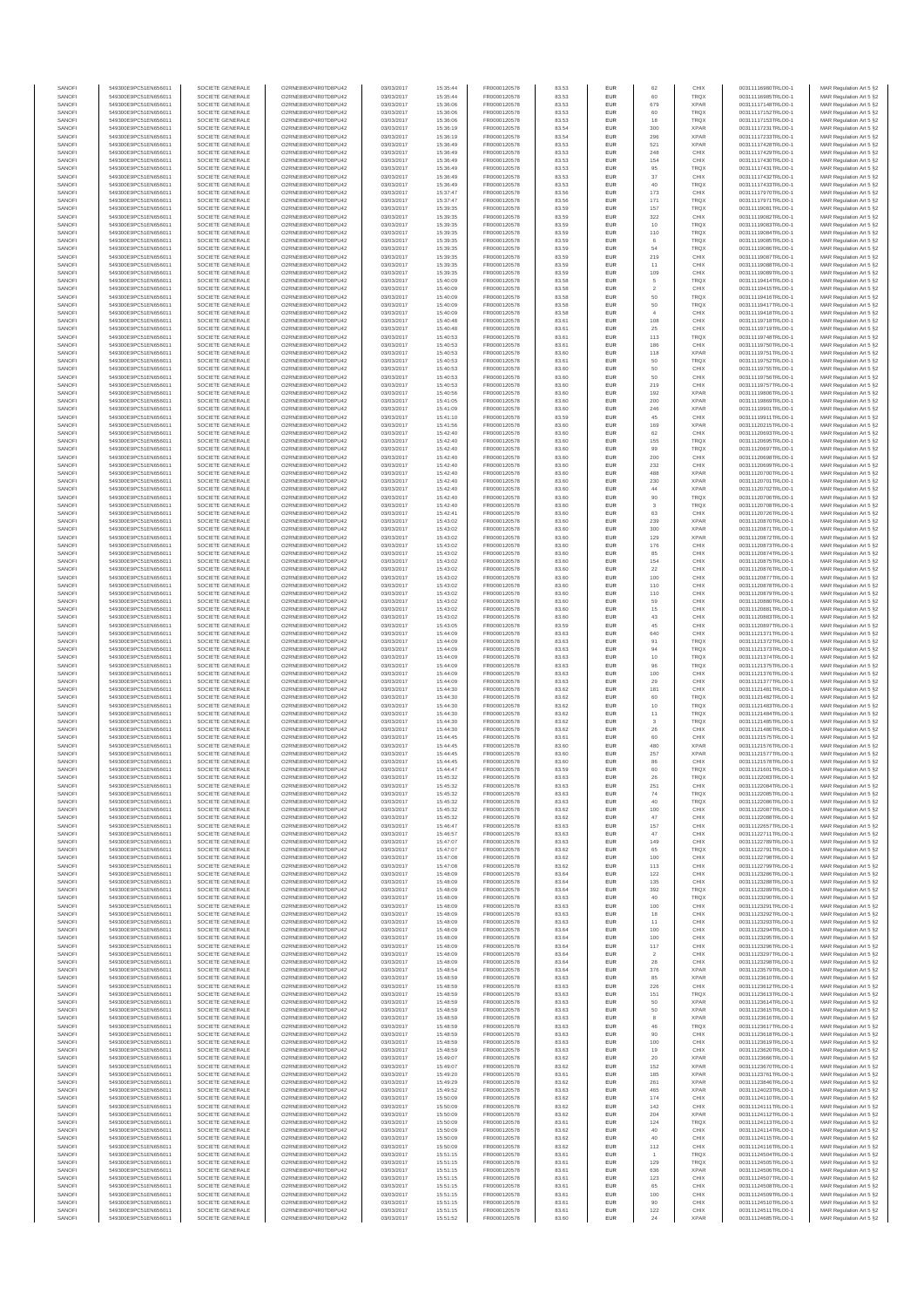| SANOFI<br>SANOFI | 549300E9PC51EN656011<br>549300E9PC51EN656011 | SOCIETE GENERALE<br>SOCIETE GENERALE | O2RNE8IBXP4R0TD8PU42<br>O2RNE8IBXP4R0TD8PU42 | 03/03/2017<br>03/03/2017 | 15:51:53<br>15:51:53 | FR0000120578<br>FR0000120578 | 83.60<br>83.60 | <b>EUR</b><br>EUR        | 50<br>50      | <b>XPAR</b><br><b>XPAR</b> | 00311124686TRLO0-1<br>00311124687TRLO0-1 | MAR Regulation Art 5 §2<br>MAR Regulation Art 5 §2  |
|------------------|----------------------------------------------|--------------------------------------|----------------------------------------------|--------------------------|----------------------|------------------------------|----------------|--------------------------|---------------|----------------------------|------------------------------------------|-----------------------------------------------------|
| SANOFI           | 549300E9PC51EN656011                         | SOCIETE GENERALE                     | O2RNE8IBXP4R0TD8PU42                         | 03/03/2017               | 15:51:53             | FR0000120578                 | 83.60          | <b>EUR</b>               | 100           | <b>XPAR</b>                | 00311124688TRLO0-1                       | MAR Regulation Art 5 §2                             |
| SANOFI           | 549300E9PC51EN656011                         | SOCIETE GENERALE                     | O2RNE8IBXP4R0TD8PU42                         | 03/03/2017               | 15:52:10             | FR0000120578                 | 83.61          | EUR                      | 300           | <b>XPAR</b>                | 00311124899TRLO0-1                       | MAR Regulation Art 5 §2                             |
| SANOFI<br>SANOFI | 549300E9PC51EN656011<br>549300E9PC51EN656011 | SOCIETE GENERALE<br>SOCIETE GENERALE | O2RNE8IBXP4R0TD8PU42<br>O2RNE8IBXP4R0TD8PU42 | 03/03/2017<br>03/03/2017 | 15:52:10<br>15:52:10 | FR0000120578<br>FR0000120578 | 83.61<br>83.61 | <b>EUR</b><br><b>EUR</b> | 100<br>50     | <b>XPAR</b><br><b>XPAR</b> | 00311124900TRLO0-1<br>00311124901TRLO0-1 | MAR Regulation Art 5 \$2<br>MAR Regulation Art 5 §2 |
| SANOFI           | 549300E9PC51EN656011                         | SOCIETE GENERALE                     | O2RNE8IBXP4R0TD8PU42                         | 03/03/2017               | 15:52:17             | FR0000120578                 | 83.61          | EUR                      | 316           | TRQX                       | 00311124972TRLO0-1                       | MAR Regulation Art 5 §2                             |
| SANOFI<br>SANOFI | 549300E9PC51EN656011<br>549300E9PC51EN656011 | SOCIETE GENERALE<br>SOCIETE GENERALE | O2RNE8IBXP4R0TD8PU42<br>O2RNE8IBXP4R0TD8PU42 | 03/03/2017<br>03/03/2017 | 15:52:17<br>15:52:17 | FR0000120578<br>FR0000120578 | 83.61<br>83.61 | EUR<br>EUR               | 578<br>243    | <b>XPAR</b><br>CHIX        | 00311124973TRLO0-1<br>00311124974TRLO0-1 | MAR Regulation Art 5 §2<br>MAR Regulation Art 5 §2  |
| SANOFI           | 549300E9PC51EN656011                         | SOCIETE GENERALE                     | O2RNE8IBXP4R0TD8PU42                         | 03/03/2017               | 15:52:17             | FR0000120578                 | 83.61          | <b>EUR</b>               | 77            | CHIX                       | 00311124975TRLO0-1                       | MAR Regulation Art 5 §2                             |
| SANOFI           | 549300E9PC51EN656011                         | SOCIETE GENERALE                     | O2RNE8IBXP4R0TD8PU42                         | 03/03/2017               | 15:52:17             | FR0000120578                 | 83.61          | EUR                      | 150           | <b>XPAR</b>                | 00311124976TRLO0-1                       | MAR Regulation Art 5 §2                             |
| SANOFI<br>SANOFI | 549300E9PC51EN656011<br>549300E9PC51EN656011 | SOCIETE GENERALE<br>SOCIETE GENERALE | O2RNE8IBXP4R0TD8PU42<br>O2RNE8IBXP4R0TD8PU42 | 03/03/2017<br>03/03/2017 | 15:52:17<br>15:52:17 | FR0000120578<br>FR0000120578 | 83.61<br>83.61 | <b>EUR</b><br>EUR        | 20<br>120     | CHIX<br>CHIX               | 00311124977TRLO0-1<br>00311124978TRLO0-1 | MAR Regulation Art 5 §2<br>MAR Regulation Art 5 §2  |
| SANOFI           | 549300E9PC51EN656011                         | SOCIETE GENERALE                     | O2RNE8IBXP4R0TD8PU42                         | 03/03/2017               | 15:52:17             | FR0000120578                 | 83.61          | <b>EUR</b>               | 22            | CHIX                       | 00311124979TRLO0-1                       | MAR Regulation Art 5 §2                             |
| SANOFI<br>SANOFI | 549300E9PC51EN656011<br>549300E9PC51EN656011 | SOCIETE GENERALE<br>SOCIETE GENERALE | O2RNE8IBXP4R0TD8PU42<br>O2RNE8IBXP4R0TD8PU42 | 03/03/2017<br>03/03/2017 | 15:52:17<br>15:52:36 | FR0000120578<br>FR0000120578 | 83.61<br>83.60 | EUR<br>EUR               | 32<br>734     | TRQX<br><b>XPAR</b>        | 00311124981TRLO0-1<br>00311125226TRLO0-1 | MAR Regulation Art 5 §2<br>MAR Regulation Art 5 §2  |
| SANOFI           | 549300E9PC51EN656011                         | SOCIETE GENERALE                     | O2RNE8IBXP4R0TD8PU42                         | 03/03/2017               | 15:52:36             | FR0000120578                 | 83.59          | EUR                      | 65            | CHIX                       | 00311125227TRLO0-1                       | MAR Regulation Art 5 §2                             |
| SANOFI           | 549300E9PC51EN656011                         | SOCIETE GENERALE                     | O2RNE8IBXP4R0TD8PU42                         | 03/03/2017               | 15:52:36             | FR0000120578                 | 83.59          | EUR                      | 79            | CHIX                       | 00311125228TRLO0-1                       | MAR Regulation Art 5 §2                             |
| SANOFI<br>SANOFI | 549300E9PC51EN656011<br>549300E9PC51EN656011 | SOCIETE GENERALE<br>SOCIETE GENERALE | O2RNE8IBXP4R0TD8PU42<br>O2RNE8IBXP4R0TD8PU42 | 03/03/2017<br>03/03/2017 | 15:53:19<br>15:53:19 | FR0000120578<br>FR0000120578 | 83.60<br>83.59 | <b>EUR</b><br>EUR        | 126<br>625    | CHIX<br><b>XPAR</b>        | 00311125535TRLO0-1<br>00311125536TRLO0-1 | MAR Regulation Art 5 §2<br>MAR Regulation Art 5 §2  |
| SANOFI           | 549300E9PC51EN656011                         | SOCIETE GENERALE                     | O2RNE8IBXP4R0TD8PU42                         | 03/03/2017               | 15:53:19             | FR0000120578                 | 83.59          | <b>EUR</b>               | 83            | <b>TRQX</b>                | 00311125537TRLO0-1                       | MAR Regulation Art 5 §2                             |
| SANOFI<br>SANOFI | 549300E9PC51EN656011<br>549300E9PC51EN656011 | SOCIETE GENERALE<br>SOCIETE GENERALE | O2RNE8IBXP4R0TD8PU42<br>O2RNE8IBXP4R0TD8PU42 | 03/03/2017<br>03/03/2017 | 15:53:19<br>15:53:19 | FR0000120578<br>FR0000120578 | 83.59<br>83.60 | EUR<br><b>EUR</b>        | 49<br>22      | TRQX<br>CHIX               | 00311125538TRLO0-1<br>00311125539TRLO0-1 | MAR Regulation Art 5 §2<br>MAR Regulation Art 5 §2  |
| SANOFI           | 549300E9PC51EN656011                         | SOCIETE GENERALE                     | O2RNE8IBXP4R0TD8PU42                         | 03/03/2017               | 15:53:19             | FR0000120578                 | 83.60          | EUR                      | 100           | CHIX                       | 00311125540TRLO0-1                       | MAR Regulation Art 5 §2                             |
| SANOFI           | 549300E9PC51EN656011                         | SOCIETE GENERALE                     | O2RNE8IBXP4R0TD8PU42<br>O2RNE8IBXP4R0TD8PU42 | 03/03/2017               | 15:53:19             | FR0000120578                 | 83.60          | EUR                      | 40            | CHIX<br><b>XPAR</b>        | 00311125541TRLO0-1                       | MAR Regulation Art 5 §2                             |
| SANOFI<br>SANOFI | 549300E9PC51EN656011<br>549300E9PC51EN656011 | SOCIETE GENERALE<br>SOCIETE GENERALE | O2RNE8IBXP4R0TD8PU42                         | 03/03/2017<br>03/03/2017 | 15:53:49<br>15:54:02 | FR0000120578<br>FR0000120578 | 83.61<br>83.61 | EUR<br>EUR               | 560<br>66     | CHIX                       | 00311125929TRLO0-1<br>00311126054TRLO0-1 | MAR Regulation Art 5 §2<br>MAR Regulation Art 5 §2  |
| SANOFI           | 549300E9PC51EN656011                         | SOCIETE GENERALE                     | O2RNE8IBXP4R0TD8PLI42                        | 03/03/2017               | 15:54:05             | FR0000120578                 | 83.61          | <b>EUR</b>               | 139           | <b>TRQX</b>                | 00311126118TRLO0-1                       | MAR Regulation Art 5 §2                             |
| SANOFI<br>SANOFI | 549300E9PC51EN656011<br>549300E9PC51EN656011 | SOCIETE GENERALE<br>SOCIETE GENERALE | O2RNE8IBXP4R0TD8PU42<br>O2RNE8IBXP4R0TD8PU42 | 03/03/2017<br>03/03/2017 | 15:54:05<br>15:54:05 | FR0000120578<br>FR0000120578 | 83.61<br>83.61 | EUR<br><b>EUR</b>        | 185<br>100    | CHIX<br><b>XPAR</b>        | 00311126119TRLO0-1<br>00311126120TRLO0-1 | MAR Regulation Art 5 §2<br>MAR Regulation Art 5 §2  |
| SANOFI           | 549300E9PC51EN656011                         | SOCIETE GENERALE                     | O2RNE8IBXP4R0TD8PU42                         | 03/03/2017               | 15:54:05             | FR0000120578                 | 83.61          | EUR                      | 87            | CHIX                       | 00311126121TRLO0-1                       | MAR Regulation Art 5 §2                             |
| SANOFI<br>SANOFI | 549300E9PC51EN656011                         | SOCIETE GENERALE                     | O2RNE8IBXP4R0TD8PU42                         | 03/03/2017               | 15:54:05             | FR0000120578                 | 83.61          | EUR                      | $31\,$        | TRQX<br><b>XPAR</b>        | 00311126122TRLO0-1                       | MAR Regulation Art 5 §2                             |
| SANOFI           | 549300E9PC51EN656011<br>549300E9PC51EN656011 | SOCIETE GENERALE<br>SOCIETE GENERALE | O2RNE8IBXP4R0TD8PU42<br>O2RNE8IBXP4R0TD8PU42 | 03/03/2017<br>03/03/2017 | 15:54:53<br>15:55:20 | FR0000120578<br>FR0000120578 | 83.61<br>83.62 | EUR<br>EUR               | 50<br>218     | <b>XPAR</b>                | 00311126454TRLO0-1<br>00311126640TRLO0-1 | MAR Regulation Art 5 §2<br>MAR Regulation Art 5 §2  |
| SANOFI           | 549300E9PC51EN656011                         | SOCIETE GENERALE                     | O2RNE8IBXP4R0TD8PU42                         | 03/03/2017               | 15:55:20             | FR0000120578                 | 83.62          | EUR                      | 428           | <b>XPAR</b>                | 00311126641TRLO0-1                       | MAR Regulation Art 5 §2                             |
| SANOFI<br>SANOFI | 549300E9PC51EN656011<br>549300E9PC51EN656011 | SOCIETE GENERALE<br>SOCIETE GENERALE | O2RNE8IBXP4R0TD8PU42<br>O2RNE8IBXP4R0TD8PU42 | 03/03/2017<br>03/03/2017 | 15:55:20<br>15:55:23 | FR0000120578<br>FR0000120578 | 83.62<br>83.61 | EUR<br><b>EUR</b>        | 31<br>215     | <b>XPAR</b><br>CHIX        | 00311126642TRLO0-1<br>00311126651TRLO0-1 | MAR Regulation Art 5 §2<br>MAR Regulation Art 5 §2  |
| SANOFI           | 549300E9PC51EN656011                         | SOCIETE GENERALE                     | O2RNE8IBXP4R0TD8PU42                         | 03/03/2017               | 15:55:23             | FR0000120578                 | 83.61          | EUR                      | 192           | TRQX                       | 00311126652TRLO0-1                       | MAR Regulation Art 5 §2                             |
| SANOFI<br>SANOFI | 549300E9PC51EN656011                         | SOCIETE GENERALE<br>SOCIETE GENERALE | O2RNE8IBXP4R0TD8PU42<br>O2RNE8IBXP4R0TD8PU42 | 03/03/2017<br>03/03/2017 | 15:55:23<br>15:55:23 | FR0000120578                 | 83.61<br>83.60 | <b>EUR</b>               | 70<br>17      | <b>TRQX</b><br><b>XPAR</b> | 00311126654TRLO0-1                       | MAR Regulation Art 5 §2<br>MAR Regulation Art 5 §2  |
| SANOFI           | 549300E9PC51EN656011<br>549300E9PC51EN656011 | SOCIETE GENERALE                     | O2RNE8IBXP4R0TD8PU42                         | 03/03/2017               | 15:56:00             | FR0000120578<br>FR0000120578 | 83.62          | EUR<br>EUR               | 167           | <b>XPAR</b>                | 00311126656TRLO0-1<br>00311127009TRLO0-1 | MAR Regulation Art 5 §2                             |
| SANOFI           | 549300E9PC51EN656011                         | SOCIETE GENERALE                     | O2RNE8IBXP4R0TD8PU42                         | 03/03/2017               | 15:56:00             | FR0000120578                 | 83.62          | EUR                      | 112           | <b>XPAR</b>                | 00311127010TRLO0-1                       | MAR Regulation Art 5 §2                             |
| SANOFI<br>SANOFI | 549300E9PC51EN656011<br>549300E9PC51EN656011 | SOCIETE GENERALE<br>SOCIETE GENERALE | O2RNE8IBXP4R0TD8PU42<br>O2RNE8IBXP4R0TD8PU42 | 03/03/2017<br>03/03/2017 | 15:56:00<br>15:56:01 | FR0000120578<br>FR0000120578 | 83.62<br>83.61 | EUR<br>EUR               | 371<br>112    | <b>XPAR</b><br>TRQX        | 00311127011TRLO0-1<br>00311127028TRLO0-1 | MAR Regulation Art 5 §2<br>MAR Regulation Art 5 §2  |
| SANOFI           | 549300E9PC51EN656011                         | SOCIETE GENERALE                     | O2RNE8IBXP4R0TD8PU42                         | 03/03/2017               | 15:56:01             | FR0000120578                 | 83.61          | EUR                      | 457           | CHIX                       | 00311127030TRLO0-1                       | MAR Regulation Art 5 §2                             |
| SANOFI           | 549300E9PC51EN656011                         | SOCIETE GENERALE<br>SOCIETE GENERALE | O2RNE8IBXP4R0TD8PU42                         | 03/03/2017               | 15:56:01             | FR0000120578                 | 83.61          | <b>EUR</b>               | 42            | <b>TRQX</b>                | 00311127032TRLO0-1                       | MAR Regulation Art 5 §2                             |
| SANOFI<br>SANOFI | 549300E9PC51EN656011<br>549300E9PC51EN656011 | SOCIETE GENERALE                     | O2RNE8IBXP4R0TD8PU42<br>O2RNE8IBXP4R0TD8PU42 | 03/03/2017<br>03/03/2017 | 15:56:0<br>15:56:01  | FR0000120578<br>FR0000120578 | 83.61<br>83.61 | EUR<br><b>EUR</b>        | 18<br>11      | CHIX<br>CHIX               | 00311127035TRLO0-1<br>00311127036TRLO0-1 | MAR Regulation Art 5 §2<br>MAR Regulation Art 5 §2  |
| SANOFI           | 549300E9PC51EN656011                         | SOCIETE GENERALE                     | O2RNE8IBXP4R0TD8PU42                         | 03/03/2017               | 15:56:01             | FR0000120578                 | 83.61          | EUR                      | 239           | CHIX                       | 00311127037TRLO0-1                       | MAR Regulation Art 5 §2                             |
| SANOFI<br>SANOFI | 549300E9PC51EN656011<br>549300E9PC51EN656011 | SOCIETE GENERALE<br>SOCIETE GENERALE | O2RNE8IBXP4R0TD8PU42<br>O2RNE8IBXP4R0TD8PU42 | 03/03/2017<br>03/03/2017 | 15:56:23<br>15:56:27 | FR0000120578<br>FR0000120578 | 83.60<br>83.61 | EUR<br>EUR               | $71\,$<br>270 | CHIX<br><b>XPAR</b>        | 00311127242TRLO0-1<br>00311127276TRLO0-1 | MAR Regulation Art 5 §2<br>MAR Regulation Art 5 §2  |
| SANOFI           | 549300E9PC51EN656011                         | SOCIETE GENERALE                     | O2RNE8IBXP4R0TD8PU42                         | 03/03/2017               | 15:56:32             | FR0000120578                 | 83.61          | EUR                      | 100           | <b>XPAR</b>                | 00311127308TRLO0-1                       | MAR Regulation Art 5 §2                             |
| SANOFI           | 549300E9PC51EN656011                         | SOCIETE GENERALE                     | O2RNE8IBXP4R0TD8PU42                         | 03/03/2017               | 15:56:44             | FR0000120578                 | 83.61          | <b>EUR</b>               | 45            | <b>TRQX</b>                | 00311127397TRLO0-1                       | MAR Regulation Art 5 §2                             |
| SANOFI<br>SANOFI | 549300E9PC51EN656011<br>549300E9PC51EN656011 | SOCIETE GENERALE<br>SOCIETE GENERALE | O2RNE8IBXP4R0TD8PU42<br>O2RNE8IBXP4R0TD8PU42 | 03/03/2017<br>03/03/2017 | 15:56:45<br>15:56:57 | FR0000120578<br>FR0000120578 | 83.61<br>83.64 | EUR<br><b>EUR</b>        | 205<br>97     | <b>XPAR</b><br><b>XPAR</b> | 00311127402TRLO0-1<br>00311127474TRLO0-1 | MAR Regulation Art 5 §2<br>MAR Regulation Art 5 §2  |
| SANOFI           | 549300E9PC51EN656011                         | SOCIETE GENERALE                     | O2RNE8IBXP4R0TD8PU42                         | 03/03/2017               | 15:56:57             | FR0000120578                 | 83.64          | EUR                      | 400           | <b>XPAR</b>                | 00311127477TRLO0-1                       | MAR Regulation Art 5 §2                             |
| SANOFI<br>SANOFI | 549300E9PC51EN656011<br>549300E9PC51EN656011 | SOCIETE GENERALE<br>SOCIETE GENERALE | O2RNE8IBXP4R0TD8PU42<br>O2RNE8IBXP4R0TD8PU42 | 03/03/2017<br>03/03/2017 | 15:56:58<br>15:57:35 | FR0000120578<br>FR0000120578 | 83.64<br>83.63 | EUR<br>EUR               | 172<br>95     | <b>XPAR</b><br>CHIX        | 00311127478TRLO0-1<br>00311127731TRLO0-1 | MAR Regulation Art 5 §2<br>MAR Regulation Art 5 §2  |
| SANOFI           | 549300E9PC51EN656011                         | SOCIETE GENERALE                     | O2RNE8IBXP4R0TD8PU42                         | 03/03/2017               | 15:57:48             | FR0000120578                 | 83.63          | EUR                      | 172           | TRQX                       | 00311127791TRLO0-1                       | MAR Regulation Art 5 §2                             |
| SANOFI           | 549300E9PC51EN656011                         | SOCIETE GENERALE                     | O2RNE8IBXP4R0TD8PU42                         | 03/03/2017               | 15:57:48             | FR0000120578                 | 83.63          | EUR                      | 285           | CHIX                       | 00311127792TRLO0-1                       | MAR Regulation Art 5 §2                             |
| SANOFI<br>SANOFI | 549300E9PC51EN656011<br>549300E9PC51EN656011 | SOCIETE GENERALE<br>SOCIETE GENERALE | O2RNE8IBXP4R0TD8PU42<br>O2RNE8IBXP4R0TD8PU42 | 03/03/2017<br>03/03/2017 | 15:57:48<br>15:57:48 | FR0000120578<br>FR0000120578 | 83.63<br>83.63 | EUR<br><b>EUR</b>        | 108<br>534    | <b>TRQX</b><br><b>XPAR</b> | 00311127793TRLO0-1<br>00311127794TRLO0-1 | MAR Regulation Art 5 §2<br>MAR Regulation Art 5 §2  |
| SANOFI           | 549300E9PC51EN656011                         | SOCIETE GENERALE                     | O2RNE8IBXP4R0TD8PU42                         | 03/03/2017               | 15:57:48             | FR0000120578                 | 83.63          | EUR                      | 123           | <b>XPAR</b>                | 00311127795TRLO0-1                       | MAR Regulation Art 5 §2                             |
| SANOFI<br>SANOFI | 549300E9PC51EN656011<br>549300E9PC51EN656011 | SOCIETE GENERALE<br>SOCIETE GENERALE | O2RNE8IBXP4R0TD8PU42<br>O2RNE8IBXP4R0TD8PU42 | 03/03/2017<br>03/03/2017 | 15:57:48<br>15:57:48 | FR0000120578<br>FR0000120578 | 83.63<br>83.63 | <b>EUR</b><br>EUR        | 100<br>20     | <b>TRQX</b><br>TRQX        | 00311127796TRLO0-1<br>00311127797TRLO0-1 | MAR Regulation Art 5 §2<br>MAR Regulation Art 5 §2  |
| SANOFI           | 549300E9PC51EN656011                         | SOCIETE GENERALE                     | O2RNE8IBXP4R0TD8PU42                         | 03/03/2017               | 15:57:50             | FR0000120578                 | 83.62          | EUR                      | 110           | CHIX                       | 00311127844TRLO0-1                       | MAR Regulation Art 5 §2                             |
| SANOFI           | 549300E9PC51EN656011                         | SOCIETE GENERALE                     | O2RNE8IBXP4R0TD8PU42                         | 03/03/2017               | 15:57:50             | FR0000120578                 | 83.62          | EUR                      | 263           | CHIX                       | 00311127848TRLO0-1                       | MAR Regulation Art 5 §2                             |
| SANOFI<br>SANOFI | 549300E9PC51EN656011<br>549300E9PC51EN656011 | SOCIETE GENERALE<br>SOCIETE GENERALE | O2RNE8IBXP4R0TD8PU42<br>O2RNE8IBXP4R0TD8PU42 | 03/03/2017<br>03/03/2017 | 15:57:50<br>15:57:50 | FR0000120578<br>FR0000120578 | 83.62<br>83.62 | EUR<br>EUR               | 210<br>100    | CHIX<br>CHIX               | 00311127851TRLO0-1<br>00311127858TRLO0-1 | MAR Regulation Art 5 §2<br>MAR Regulation Art 5 §2  |
| SANOFI           | 549300E9PC51EN656011                         | SOCIETE GENERALE                     | O2RNE8IBXP4R0TD8PU42                         | 03/03/2017               | 15:57:51             | FR0000120578                 | 83.62          | EUR                      | 58            | CHIX                       | 00311127878TRLO0-1                       | MAR Regulation Art 5 §2                             |
| SANOFI<br>SANOFI | 549300E9PC51EN656011<br>549300E9PC51EN656011 | SOCIETE GENERALE<br>SOCIETE GENERALE | O2RNE8IBXP4R0TD8PU42<br>O2RNE8IBXP4R0TD8PU42 | 03/03/2017<br>03/03/2017 | 15:58:04<br>15:58:44 | FR0000120578<br>FR0000120578 | 83.61<br>83.63 | <b>EUR</b><br>EUR        | 393<br>178    | <b>XPAR</b><br><b>XPAR</b> | 00311127988TRLO0-1<br>00311128189TRLO0-1 | MAR Regulation Art 5 §2<br>MAR Regulation Art 5 §2  |
| SANOFI           | 549300E9PC51EN656011                         | SOCIETE GENERALE                     | O2RNE8IBXP4R0TD8PU42                         | 03/03/2017               | 15:58:56             | FR0000120578                 | 83.63          | <b>EUR</b>               | 400           | <b>XPAR</b>                | 00311128234TRLO0-1                       | MAR Regulation Art 5 §2                             |
| SANOFI           | 549300E9PC51EN656011                         | SOCIETE GENERALE                     | O2RNE8IBXP4R0TD8PU42                         | 03/03/2017               | 15:59:08             | FR0000120578                 | 83.65          | EUR                      | 732           | <b>XPAR</b>                | 00311128366TRLO0-1                       | MAR Regulation Art 5 §2                             |
| SANOFI<br>SANOFI | 549300E9PC51EN656011<br>549300E9PC51EN656011 | SOCIETE GENERALE<br>SOCIETE GENERALE | O2RNE8IBXP4R0TD8PU42<br>O2RNE8IBXP4R0TD8PU42 | 03/03/2017<br>03/03/2017 | 15:59:24<br>15:59:24 | FR0000120578<br>FR0000120578 | 83.65<br>83.65 | EUR<br>EUR               | $50\,$<br>48  | <b>XPAR</b><br><b>XPAR</b> | 00311128556TRLO0-1<br>00311128557TRLO0-1 | MAR Regulation Art 5 §2<br>MAR Regulation Art 5 §2  |
| SANOFI           | 549300E9PC51EN656011                         | SOCIETE GENERALE                     | O2RNE8IBXP4R0TD8PU42                         | 03/03/2017               | 15:59:24             | FR0000120578                 | 83.65          | EUR                      | 165           | <b>XPAR</b>                | 00311128558TRLO0-1                       | MAR Regulation Art 5 §2                             |
| SANOFI<br>SANOFI | 549300E9PC51EN656011<br>549300E9PC51EN656011 | SOCIETE GENERALE<br>SOCIETE GENERALE | O2RNE8IBXP4R0TD8PU42<br>O2RNE8IBXP4R0TD8PU42 | 03/03/2017<br>03/03/2017 | 15:59:24<br>15:59:24 | FR0000120578<br>FR0000120578 | 83.65<br>83.65 | EUR<br>EUR               | 370<br>118    | <b>XPAR</b><br><b>XPAR</b> | 00311128559TRLO0-1<br>00311128560TRLO0-1 | MAR Regulation Art 5 §2<br>MAR Regulation Art 5 §2  |
| SANOFI           | 549300E9PC51EN656011                         | SOCIETE GENERALE                     | O2RNE8IBXP4R0TD8PU42                         | 03/03/2017               | 15:59:46             | FR0000120578                 | 83.64          | <b>EUR</b>               | 21            | <b>TRQX</b>                | 00311128703TRLO0-1                       | MAR Regulation Art 5 §2                             |
| SANOFI           | 549300E9PC51EN656011                         | SOCIETE GENERALE                     | O2RNE8IBXP4R0TD8PU42                         | 03/03/2017               | 15:59:46             | FR0000120578                 | 83.64          | EUR                      | 790           | <b>XPAR</b>                | 00311128706TRLO0-1                       | MAR Regulation Art 5 §2                             |
| SANOFI<br>SANOFI | 549300E9PC51EN656011<br>549300E9PC51EN656011 | SOCIETE GENERALE<br>SOCIETE GENERALE | O2RNE8IBXP4R0TD8PU42<br>O2RNE8IBXP4R0TD8PU42 | 03/03/2017<br>03/03/2017 | 15:59:46<br>15:59:46 | FR0000120578<br>FR0000120578 | 83.64<br>83.64 | <b>EUR</b><br>EUR        | 347<br>64     | <b>TRQX</b><br>CHIX        | 00311128707TRLO0-1<br>00311128708TRLO0-1 | MAR Regulation Art 5 §2<br>MAR Regulation Art 5 §2  |
| SANOFI           | 549300E9PC51EN656011                         | SOCIETE GENERALE                     | O2RNE8IBXP4R0TD8PU42                         | 03/03/2017               | 15:59:46             | FR0000120578                 | 83.64          | EUR                      | 179           | CHIX                       | 00311128709TRLO0-1                       | MAR Regulation Art 5 §2                             |
| SANOFI<br>SANOFI | 549300E9PC51EN656011<br>549300E9PC51EN656011 | SOCIETE GENERALE<br>SOCIETE GENERALE | O2RNE8IBXP4R0TD8PU42<br>O2RNE8IBXP4R0TD8PU42 | 03/03/2017<br>03/03/2017 | 15:59:46<br>15:59:46 | FR0000120578<br>FR0000120578 | 83.64<br>83.63 | EUR<br>EUR               | 132<br>131    | CHIX<br>TRQX               | 00311128713TRLO0-1<br>00311128724TRLO0-1 | MAR Regulation Art 5 §2<br>MAR Regulation Art 5 §2  |
| SANOFI           | 549300E9PC51EN656011                         | SOCIETE GENERALE                     | O2RNE8IBXP4R0TD8PU42                         | 03/03/2017               | 15:59:46             | FR0000120578                 | 83.63          | <b>EUR</b>               | 30            | CHIX                       | 00311128726TRLO0-1                       | MAR Regulation Art 5 §2                             |
| SANOF            | 549300E9PC51EN656011                         | SOCIETE GENERALE                     | O2RNE8IBXP4R0TD8PU42                         | 03/03/2017               | 15:59:46             | FR0000120578                 | 83.63          | EUR                      |               | CHIX                       | 00311128737TRLO0-                        | MAR Regulation Art 5 §2                             |
| SANOFI<br>SANOFI | 549300E9PC51EN656011<br>549300E9PC51EN656011 | SOCIETE GENERALE<br>SOCIETE GENERALE | O2RNE8IBXP4R0TD8PU42<br>O2RNE8IBXP4R0TD8PU42 | 03/03/2017<br>03/03/2017 | 15:59:52<br>15:59:52 | FR0000120578<br>FR0000120578 | 83.62<br>83.62 | <b>EUR</b><br>EUR        | 238<br>89     | CHIX<br>CHIX               | 00311128792TRLO0-1<br>00311128795TRLO0-1 | MAR Regulation Art 5 §2<br>MAR Regulation Art 5 §2  |
| SANOFI           | 549300E9PC51EN656011                         | SOCIETE GENERALE                     | O2RNE8IBXP4R0TD8PU42                         | 03/03/2017               | 15:59:52             | FR0000120578                 | 83.62          | <b>EUR</b>               | 80            | CHIX                       | 00311128800TRLO0-1                       | MAR Regulation Art 5 \$2                            |
| SANOFI<br>SANOFI | 549300E9PC51EN656011<br>549300E9PC51EN656011 | SOCIETE GENERALE<br>SOCIETE GENERALE | O2RNE8IBXP4R0TD8PU42<br>O2RNE8IBXP4R0TD8PU42 | 03/03/2017<br>03/03/2017 | 16:00:00<br>16:00:00 | FR0000120578<br>FR0000120578 | 83.62<br>83.62 | EUR<br>EUR               | 244<br>820    | CHIX<br>XPAR               | 00311128942TRLO0-1<br>00311128947TRLO0-1 | MAR Regulation Art 5 §2<br>MAR Regulation Art 5 §2  |
| SANOFI           | 549300E9PC51EN656011                         | SOCIETE GENERALE                     | O2RNE8IBXP4R0TD8PU42                         | 03/03/2017               | 16:00:00             | FR0000120578                 | 83.61          | EUR                      | 26            | CHIX                       | 00311128950TRLO0-1                       | MAR Regulation Art 5 §2                             |
| SANOFI           | 549300E9PC51EN656011                         | SOCIETE GENERALE                     | O2RNE8IBXP4R0TD8PU42                         | 03/03/2017               | 16:00:00             | FR0000120578<br>FR0000120578 | 83.61          | EUR                      | 134           | CHIX                       | 00311128952TRLO0-1                       | MAR Regulation Art 5 §2                             |
| SANOFI<br>SANOFI | 549300E9PC51EN656011<br>549300E9PC51EN656011 | SOCIETE GENERALE<br>SOCIETE GENERALE | O2RNE8IBXP4R0TD8PU42<br>O2RNE8IBXP4R0TD8PU42 | 03/03/2017<br>03/03/2017 | 16:00:00<br>16:00:26 | FR0000120578                 | 83.61<br>83.61 | <b>EUR</b><br>EUR        | 10<br>300     | CHIX<br><b>XPAR</b>        | 00311128954TRLO0-1<br>00311129330TRLO0-1 | MAR Regulation Art 5 §2<br>MAR Regulation Art 5 §2  |
| SANOFI           | 549300E9PC51EN656011                         | SOCIETE GENERALE                     | O2RNE8IBXP4R0TD8PU42                         | 03/03/2017               | 16:00:26             | FR0000120578                 | 83.61          | <b>EUR</b>               | 161           | <b>XPAR</b>                | 00311129331TRLO0-1                       | MAR Regulation Art 5 §2                             |
| SANOFI<br>SANOFI | 549300E9PC51EN656011<br>549300E9PC51EN656011 | SOCIETE GENERALE<br>SOCIETE GENERALE | O2RNE8IBXP4R0TD8PU42<br>O2RNE8IBXP4R0TD8PU42 | 03/03/2017<br>03/03/2017 | 16:00:26<br>16:00:26 | FR0000120578<br>FR0000120578 | 83.61<br>83.61 | EUR<br>EUR               | 200<br>89     | <b>XPAR</b><br>XPAR        | 00311129332TRLO0-1<br>00311129333TRLO0-1 | MAR Regulation Art 5 §2<br>MAR Regulation Art 5 §2  |
| SANOFI           | 549300E9PC51EN656011                         | SOCIETE GENERALE                     | O2RNE8IBXP4R0TD8PU42                         | 03/03/2017               | 16:00:48             | FR0000120578                 | 83.65          | EUR                      | 60            | <b>XPAR</b>                | 00311129521TRLO0-1                       | MAR Regulation Art 5 §2                             |
| SANOFI<br>SANOFI | 549300E9PC51EN656011<br>549300E9PC51EN656011 | SOCIETE GENERALE<br>SOCIETE GENERALE | O2RNE8IBXP4R0TD8PU42<br>O2RNE8IBXP4R0TD8PU42 | 03/03/2017<br>03/03/2017 | 16:00:51<br>16:00:58 | FR0000120578<br>FR0000120578 | 83.65<br>83.64 | EUR<br>EUR               | 690<br>279    | <b>XPAR</b><br><b>TRQX</b> | 00311129543TRLO0-1<br>00311129567TRLO0-1 | MAR Regulation Art 5 §2<br>MAR Regulation Art 5 §2  |
| SANOFI           | 549300E9PC51EN656011                         | SOCIETE GENERALE                     | O2RNE8IBXP4R0TD8PU42                         | 03/03/2017               | 16:00:58             | FR0000120578                 | 83.64          | EUR                      | 149           | <b>XPAR</b>                | 00311129568TRLO0-1                       | MAR Regulation Art 5 §2                             |
| SANOFI<br>SANOFI | 549300E9PC51EN656011<br>549300E9PC51EN656011 | SOCIETE GENERALE<br>SOCIETE GENERALE | O2RNE8IBXP4R0TD8PU42<br>O2RNE8IBXP4R0TD8PU42 | 03/03/2017<br>03/03/2017 | 16:00:58<br>16:00:58 | FR0000120578<br>FR0000120578 | 83.64<br>83.64 | <b>EUR</b><br>EUR        | 83<br>517     | <b>XPAR</b><br><b>XPAR</b> | 00311129569TRLO0-1<br>00311129570TRLO0-1 | MAR Regulation Art 5 \$2<br>MAR Regulation Art 5 §2 |
| SANOFI           | 549300E9PC51EN656011                         | SOCIETE GENERALE                     | O2RNE8IBXP4R0TD8PU42                         | 03/03/2017               | 16:00:59             | FR0000120578                 | 83.63          | <b>EUR</b>               | 47            | <b>TROX</b>                | 00311129576TRLO0-1                       | MAR Regulation Art 5 \$2                            |
| SANOFI           | 549300E9PC51EN656011                         | SOCIETE GENERALE                     | O2RNE8IBXP4R0TD8PU42                         | 03/03/2017               | 16:01:28             | FR0000120578                 | 83.63          | EUR                      | 232           | CHIX                       | 00311129751TRLO0-1                       | MAR Regulation Art 5 §2                             |
| SANOFI<br>SANOFI | 549300E9PC51EN656011<br>549300E9PC51EN656011 | SOCIETE GENERALE<br>SOCIETE GENERALE | O2RNE8IBXP4R0TD8PU42<br>O2RNE8IBXP4R0TD8PU42 | 03/03/2017<br>03/03/2017 | 16:01:28<br>16:01:28 | FR0000120578<br>FR0000120578 | 83.63<br>83.62 | EUR<br>EUR               | 920<br>70     | <b>XPAR</b><br><b>TRQX</b> | 00311129752TRLO0-1<br>00311129753TRLO0-1 | MAR Regulation Art 5 §2<br>MAR Regulation Art 5 §2  |
| SANOFI           | 549300E9PC51EN656011                         | SOCIETE GENERALE                     | O2RNE8IBXP4R0TD8PU42                         | 03/03/2017               | 16:01:28             | FR0000120578                 | 83.63          | EUR                      | 100           | CHIX                       | 00311129754TRLO0-1                       | MAR Regulation Art 5 §2                             |
| SANOFI<br>SANOFI | 549300E9PC51EN656011<br>549300E9PC51EN656011 | SOCIETE GENERALE<br>SOCIETE GENERALE | O2RNE8IBXP4R0TD8PU42<br>O2RNE8IBXP4R0TD8PU42 | 03/03/2017<br>03/03/2017 | 16:01:28<br>16:01:28 | FR0000120578<br>FR0000120578 | 83.63<br>83.63 | EUR<br>EUR               | 132<br>136    | CHIX<br>CHIX               | 00311129755TRLO0-1<br>00311129756TRLO0-1 | MAR Regulation Art 5 §2                             |
| SANOFI           | 549300E9PC51EN656011                         | SOCIETE GENERALE                     | O2RNE8IBXP4R0TD8PU42                         | 03/03/2017               | 16:01:35             | FR0000120578                 | 83.62          | <b>EUR</b>               | 70            | CHIX                       | 00311129802TRLO0-1                       | MAR Regulation Art 5 §2<br>MAR Regulation Art 5 §2  |
| SANOFI           | 549300E9PC51EN656011                         | SOCIETE GENERALE                     | O2RNE8IBXP4R0TD8PU42                         | 03/03/2017               | 16:01:35             | FR0000120578                 | 83.62          | EUR                      | 100           | CHIX                       | 00311129803TRLO0-1                       | MAR Regulation Art 5 §2                             |
| SANOFI<br>SANOFI | 549300E9PC51EN656011<br>549300E9PC51EN656011 | SOCIETE GENERALE<br>SOCIETE GENERALE | O2RNE8IBXP4R0TD8PU42<br>O2RNE8IBXP4R0TD8PU42 | 03/03/2017<br>03/03/2017 | 16:01:35<br>16:01:35 | FR0000120578<br>FR0000120578 | 83.62<br>83.62 | <b>EUR</b><br><b>EUR</b> | 198<br>90     | CHIX<br>TRQX               | 00311129804TRLO0-1<br>00311129805TRLO0-1 | MAR Regulation Art 5 §2<br>MAR Regulation Art 5 §2  |
| SANOFI           | 549300E9PC51EN656011                         | SOCIETE GENERALE                     | O2RNE8IBXP4R0TD8PU42                         | 03/03/2017               | 16:01:35             | FR0000120578                 | 83.62          | EUR                      | 100           | CHIX                       | 00311129806TRLO0-1                       | MAR Regulation Art 5 §2                             |
| SANOFI           | 549300E9PC51EN656011                         | SOCIETE GENERALE                     | O2RNE8IBXP4R0TD8PU42                         | 03/03/2017               | 16:01:35             | FR0000120578                 | 83.62          | EUR                      | 66            | CHIX                       | 00311129807TRLO0-1                       | MAR Regulation Art 5 §2                             |
| SANOFI<br>SANOFI | 549300E9PC51EN656011<br>549300E9PC51EN656011 | SOCIETE GENERALE<br>SOCIETE GENERALE | O2RNE8IBXP4R0TD8PU42<br>O2RNE8IBXP4R0TD8PU42 | 03/03/2017<br>03/03/2017 | 16:01:45<br>16:01:45 | FR0000120578<br>FR0000120578 | 83.63<br>83.62 | EUR<br><b>EUR</b>        | 772<br>59     | <b>XPAR</b><br>CHIX        | 00311129937TRLO0-1<br>00311129939TRLO0-1 | MAR Regulation Art 5 §2<br>MAR Regulation Art 5 §2  |
| SANOFI           | 549300E9PC51EN656011                         | SOCIETE GENERALE                     | O2RNE8IBXP4R0TD8PU42                         | 03/03/2017               | 16:01:46             | FR0000120578                 | 83.62          | EUR                      | 59            | TRQX                       | 00311129951TRLO0-1                       | MAR Regulation Art 5 §2                             |
| SANOFI<br>SANOFI | 549300E9PC51EN656011<br>549300E9PC51EN656011 | SOCIETE GENERALE<br>SOCIETE GENERALE | O2RNE8IBXP4R0TD8PU42<br>O2RNE8IBXP4R0TD8PU42 | 03/03/2017<br>03/03/2017 | 16:01:58<br>16:01:58 | FR0000120578<br>FR0000120578 | 83.62<br>83.62 | <b>EUR</b><br>EUR        | 127<br>665    | <b>XPAR</b><br><b>XPAR</b> | 00311130049TRLO0-1<br>00311130062TRLO0-1 | MAR Regulation Art 5 §2<br>MAR Regulation Art 5 §2  |
| SANOFI           | 549300E9PC51EN656011                         | SOCIETE GENERALE                     | O2RNE8IBXP4R0TD8PU42                         | 03/03/2017               | 16:01:58             | FR0000120578                 | 83.62          | <b>EUR</b>               | 52            | <b>XPAR</b>                | 00311130064TRLO0-1                       | MAR Regulation Art 5 §2                             |
| SANOFI<br>SANOFI | 549300E9PC51EN656011<br>549300E9PC51EN656011 | SOCIETE GENERALE<br>SOCIETE GENERALE | O2RNE8IBXP4R0TD8PU42<br>O2RNE8IBXP4R0TD8PU42 | 03/03/2017<br>03/03/2017 | 16:01:59<br>16:01:59 | FR0000120578<br>FR0000120578 | 83.62<br>83.62 | EUR<br>EUR               | 82<br>100     | <b>XPAR</b><br><b>XPAR</b> | 00311130080TRLO0-1<br>00311130084TRLO0-1 | MAR Regulation Art 5 §2<br>MAR Regulation Art 5 §2  |
| SANOFI           | 549300E9PC51EN656011                         | SOCIETE GENERALE                     | O2RNE8IBXP4R0TD8PU42                         | 03/03/2017               | 16:01:59             | FR0000120578                 | 83.62          | EUR                      | 144           | <b>XPAR</b>                | 00311130086TRLO0-1                       | MAR Regulation Art 5 §2                             |
| SANOFI           | 549300E9PC51EN656011                         | SOCIETE GENERALE                     | O2RNE8IBXP4R0TD8PU42                         | 03/03/2017               | 16:02:00             | FR0000120578                 | 83.61          | EUR                      | 135           | CHIX                       | 00311130127TRLO0-1                       | MAR Regulation Art 5 §2                             |
| SANOFI<br>SANOFI | 549300E9PC51EN656011<br>549300E9PC51EN656011 | SOCIETE GENERALE<br>SOCIETE GENERALE | O2RNE8IBXP4R0TD8PU42<br>O2RNE8IBXP4R0TD8PU42 | 03/03/2017<br>03/03/2017 | 16:02:00<br>16:02:00 | FR0000120578<br>FR0000120578 | 83.61<br>83.61 | <b>EUR</b><br>EUR        | 100<br>11     | CHIX<br>CHIX               | 00311130129TRLO0-1<br>00311130130TRLO0-1 | MAR Regulation Art 5 §2<br>MAR Regulation Art 5 §2  |
| SANOFI           | 549300E9PC51EN656011                         | SOCIETE GENERALE                     | O2RNE8IBXP4R0TD8PU42                         | 03/03/2017               | 16:02:00             | FR0000120578                 | 83.61          | <b>EUR</b>               | 59            | <b>TROX</b>                | 00311130131TRLO0-1                       | MAR Regulation Art 5 §2                             |
| SANOFI<br>SANOFI | 549300E9PC51EN656011<br>549300E9PC51EN656011 | SOCIETE GENERALE<br>SOCIETE GENERALE | O2RNE8IBXP4R0TD8PU42<br>O2RNE8IBXP4R0TD8PU42 | 03/03/2017<br>03/03/2017 | 16:02:0<br>16:02:02  | FR0000120578<br>FR0000120578 | 83.61<br>83.60 | EUR<br><b>EUR</b>        | 40<br>65      | TRQX<br><b>XPAR</b>        | 00311130133TRLO0-1<br>00311130142TRLO0-1 | MAR Regulation Art 5 §2<br>MAR Regulation Art 5 §2  |
| SANOFI           | 549300E9PC51EN656011                         | SOCIETE GENERALE                     | O2RNE8IBXP4R0TD8PU42                         | 03/03/2017               | 16:02:10             | FR0000120578                 | 83.60          | EUR                      | 59            | <b>XPAR</b>                | 00311130213TRLO0-1                       | MAR Regulation Art 5 §2                             |
| SANOFI           | 549300E9PC51EN656011                         | SOCIETE GENERALE                     | O2RNE8IBXP4R0TD8PU42                         | 03/03/2017               | 16:02:10             | FR0000120578                 | 83.60          | EUR                      | 89            | <b>XPAR</b>                | 00311130218TRLO0-1                       | MAR Regulation Art 5 §2                             |
| SANOFI<br>SANOFI | 549300E9PC51EN656011<br>549300E9PC51EN656011 | SOCIETE GENERALE<br>SOCIETE GENERALE | O2RNE8IBXP4R0TD8PU42<br>O2RNE8IBXP4R0TD8PU42 | 03/03/2017<br>03/03/2017 | 16:02:35<br>16:02:35 | FR0000120578<br>FR0000120578 | 83.60<br>83.60 | EUR<br>EUR               | 123<br>398    | <b>TRQX</b><br><b>XPAR</b> | 00311130375TRLO0-1<br>00311130376TRLO0-1 | MAR Regulation Art 5 §2<br>MAR Regulation Art 5 §2  |
| SANOFI           | 549300E9PC51EN656011                         | SOCIETE GENERALE                     | O2RNE8IBXP4R0TD8PU42                         | 03/03/2017               | 16:02:44             | FR0000120578                 | 83.59          | <b>EUR</b>               | 364           | CHIX                       | 00311130459TRLO0-1                       | MAR Regulation Art 5 §2                             |
| SANOFI<br>SANOFI | 549300E9PC51EN656011<br>549300E9PC51EN656011 | SOCIETE GENERALE<br>SOCIETE GENERALE | O2RNE8IBXP4R0TD8PU42<br>O2RNE8IBXP4R0TD8PU42 | 03/03/2017<br>03/03/2017 | 16:02:44<br>16:02:44 | FR0000120578<br>FR0000120578 | 83.59<br>83.59 | EUR<br><b>EUR</b>        | 59<br>333     | TRQX<br><b>XPAR</b>        | 00311130460TRLO0-1<br>00311130461TRLO0-1 | MAR Regulation Art 5 §2<br>MAR Regulation Art 5 §2  |
| SANOFI           | 549300E9PC51EN656011                         | SOCIETE GENERALE                     | O2RNE8IBXP4R0TD8PU42                         | 03/03/2017               | 16:02:44             | FR0000120578                 | 83.59          | EUR                      | 100           | <b>XPAR</b>                | 00311130462TRLO0-1                       | MAR Regulation Art 5 §2                             |
|                  |                                              |                                      |                                              |                          |                      |                              |                |                          |               |                            |                                          |                                                     |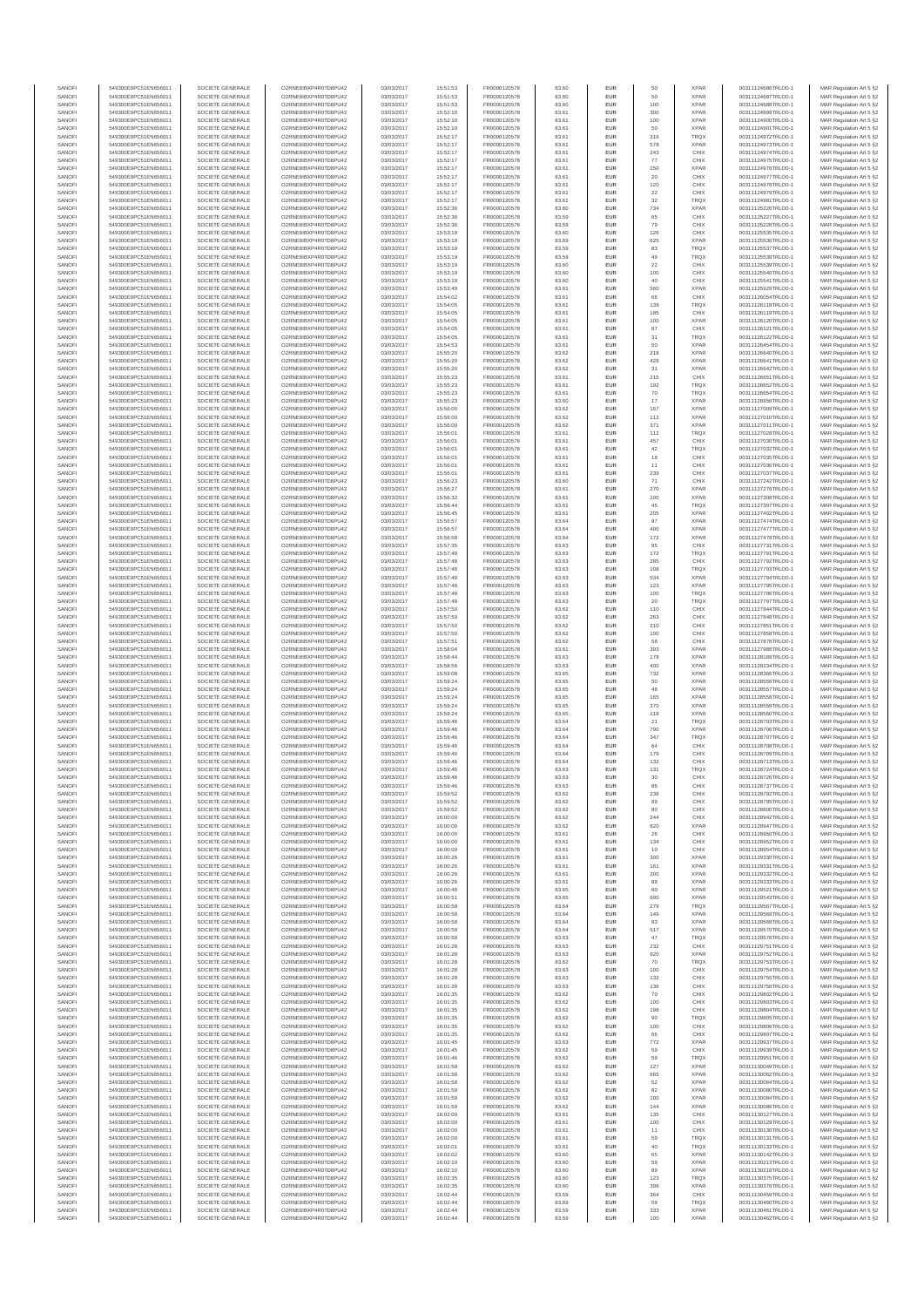| SANOFI<br>SANOFI | 549300E9PC51EN656011<br>549300E9PC51EN656011 | SOCIETE GENERALE<br>SOCIETE GENERALE | O2RNE8IBXP4R0TD8PU42<br>O2RNE8IBXP4R0TD8PU42  | 03/03/2017<br>03/03/2017 | 16:02:44<br>16:02:47 | FR0000120578<br>FR0000120578 | 83.59<br>83.59 | EUR<br>EUR        | 26<br>141     | <b>XPAR</b><br>CHIX        | 00311130463TRLO0-1<br>00311130479TRLO0-1 | MAR Regulation Art 5 §2<br>MAR Regulation Art 5 §2  |
|------------------|----------------------------------------------|--------------------------------------|-----------------------------------------------|--------------------------|----------------------|------------------------------|----------------|-------------------|---------------|----------------------------|------------------------------------------|-----------------------------------------------------|
| SANOFI           | 549300E9PC51EN656011                         | SOCIETE GENERALE                     | O2RNE8IBXP4R0TD8PU42                          | 03/03/2017               | 16:02:52             | FR0000120578                 | 83.59          | EUR               | 47            | CHIX                       | 00311130508TRLO0-1                       | MAR Regulation Art 5 §2                             |
| SANOFI           | 549300E9PC51EN656011                         | SOCIETE GENERALE                     | O2RNE8IBXP4R0TD8PU42                          | 03/03/2017               | 16:02:52             | FR0000120578                 | 83.59          | EUR               | 257           | <b>XPAR</b>                | 00311130510TRLO0-1                       | MAR Regulation Art 5 §2                             |
| SANOFI<br>SANOFI | 549300E9PC51EN656011<br>549300E9PC51EN656011 | SOCIETE GENERALE<br>SOCIETE GENERALE | O2RNE8IBXP4R0TD8PU42<br>O2RNE8IBXP4R0TD8PU42  | 03/03/2017<br>03/03/2017 | 16:02:52<br>16:03:01 | FR0000120578<br>FR0000120578 | 83.59<br>83.61 | EUR<br>EUR        | 71<br>92      | CHIX<br><b>XPAR</b>        | 00311130511TRLO0-1<br>00311130571TRLO0-1 | MAR Regulation Art 5 §2<br>MAR Regulation Art 5 §2  |
| SANOFI           | 549300E9PC51EN656011                         | SOCIETE GENERALE                     | O2RNE8IBXP4R0TD8PU42                          | 03/03/2017               | 16:03:02             | FR0000120578                 | 83.61          | EUR               | 257           | <b>XPAR</b>                | 00311130585TRLO0-1                       | MAR Regulation Art 5 §2                             |
| SANOFI<br>SANOFI | 549300E9PC51EN656011<br>549300E9PC51EN656011 | SOCIETE GENERALE<br>SOCIETE GENERALE | O2RNE8IBXP4R0TD8PU42<br>O2RNE8IBXP4R0TD8PU42  | 03/03/2017<br>03/03/2017 | 16:03:11<br>16:03:11 | FR0000120578<br>FR0000120578 | 83.60<br>83.60 | EUR<br>EUR        | 137<br>123    | CHIX<br>TRQX               | 00311130726TRLO0-1<br>00311130727TRLO0-1 | MAR Regulation Art 5 §2<br>MAR Regulation Art 5 §2  |
| SANOFI           | 549300E9PC51EN656011                         | SOCIETE GENERALE                     | O2RNE8IBXP4R0TD8PU42                          | 03/03/2017               | 16:03:11             | FR0000120578                 | 83.60          | EUR               | 66            | <b>XPAR</b>                | 00311130728TRLO0-1                       | MAR Regulation Art 5 §2                             |
| SANOFI           | 549300E9PC51EN656011                         | SOCIETE GENERALE                     | O2RNE8IBXP4R0TD8PU42                          | 03/03/2017               | 16:03:11             | FR0000120578                 | 83.60          | EUR               | 86            | CHIX                       | 00311130729TRLO0-1                       | MAR Regulation Art 5 §2                             |
| SANOFI<br>SANOFI | 549300E9PC51EN656011<br>549300E9PC51EN656011 | SOCIETE GENERALE<br>SOCIETE GENERALE | O2RNE8IBXP4R0TD8PU42<br>O2RNE8IBXP4R0TD8PU42  | 03/03/2017<br>03/03/2017 | 16:03:11<br>16:03:26 | FR0000120578<br>FR0000120578 | 83.60<br>83.62 | EUR<br>EUR        | 49<br>69      | <b>TRQX</b><br><b>TRQX</b> | 00311130730TRLO0-1<br>00311130899TRLO0-1 | MAR Regulation Art 5 §2<br>MAR Regulation Art 5 §2  |
| SANOFI           | 549300E9PC51EN656011                         | SOCIETE GENERALE                     | O2RNE8IBXP4R0TD8PU42                          | 03/03/2017               | 16:03:27             | FR0000120578                 | 83.61          | EUR               | 34            | <b>XPAR</b>                | 00311130902TRLO0-1                       | MAR Regulation Art 5 §2                             |
| SANOFI<br>SANOFI | 549300E9PC51EN656011<br>549300E9PC51EN656011 | SOCIETE GENERALE<br>SOCIETE GENERALE | O2RNE8IBXP4R0TD8PU42<br>O2RNE8IBXP4R0TD8PU42  | 03/03/2017<br>03/03/2017 | 16:03:31<br>16:03:31 | FR0000120578<br>FR0000120578 | 83.61<br>83.61 | EUR<br>EUR        | 135<br>437    | <b>XPAR</b><br><b>XPAR</b> | 00311130947TRLO0-1<br>00311130948TRLO0-1 | MAR Regulation Art 5 §2<br>MAR Regulation Art 5 §2  |
| SANOFI           | 549300E9PC51EN656011                         | SOCIETE GENERALE                     | O2RNE8IBXP4R0TD8PU42                          | 03/03/2017               | 16:03:35             | FR0000120578                 | 83.61          | EUR               | 213           | <b>XPAR</b>                | 00311130999TRLO0-1                       | MAR Regulation Art 5 §2                             |
| SANOFI           | 549300E9PC51EN656011                         | SOCIETE GENERALE                     | O2RNE8IBXP4R0TD8PU42                          | 03/03/2017               | 16:03:53             | FR0000120578                 | 83.60          | EUR               | 294           | CHIX                       | 00311131151TRLO0-1                       | MAR Regulation Art 5 §2                             |
| SANOFI<br>SANOFI | 549300E9PC51EN656011<br>549300E9PC51EN656011 | SOCIETE GENERALE<br>SOCIETE GENERALE | O2RNE8IBXP4R0TD8PU42<br>O2RNE8IBXP4R0TD8PU42  | 03/03/2017<br>03/03/2017 | 16:03:53<br>16:03:53 | FR0000120578<br>FR0000120578 | 83.60<br>83.60 | EUR<br>EUR        | 93<br>22      | <b>TRQX</b><br><b>XPAR</b> | 00311131152TRLO0-1<br>00311131153TRLO0-1 | MAR Regulation Art 5 §2<br>MAR Regulation Art 5 §2  |
| SANOFI           | 549300E9PC51EN656011                         | SOCIETE GENERALE                     | O2RNE8IBXP4R0TD8PU42                          | 03/03/2017               | 16:03:53             | FR0000120578                 | 83.60          | EUR               | 44            | <b>XPAR</b>                | 00311131154TRLO0-1                       | MAR Regulation Art 5 §2                             |
| SANOFI<br>SANOFI | 549300E9PC51EN656011<br>549300E9PC51EN656011 | SOCIETE GENERALE<br>SOCIETE GENERALE | O2RNE8IBXP4R0TD8PU42<br>O2RNE8IBXP4R0TD8PU42  | 03/03/2017<br>03/03/2017 | 16:04:03<br>16:04:03 | FR0000120578<br>FR0000120578 | 83.59<br>83.59 | EUR<br>EUR        | 160<br>530    | CHIX<br><b>XPAR</b>        | 00311131239TRLO0-1<br>00311131240TRLO0-1 | MAR Regulation Art 5 §2<br>MAR Regulation Art 5 §2  |
| SANOFI           | 549300E9PC51EN656011                         | SOCIETE GENERALE                     | O2RNE8IBXP4R0TD8PU42                          | 03/03/2017               | 16:04:03             | FR0000120578                 | 83.59          | EUR               | 18            | CHIX                       | 00311131241TRLO0-1                       | MAR Regulation Art 5 §2                             |
| SANOFI           | 549300E9PC51EN656011                         | SOCIETE GENERALE                     | O2RNE8IBXP4R0TD8PU42                          | 03/03/2017               | 16:04:03             | FR0000120578                 | 83.59          | EUR               | 100           | CHIX                       | 00311131242TRLO0-1<br>00311131243TRLO0-1 | MAR Regulation Art 5 §2                             |
| SANOFI<br>SANOFI | 549300E9PC51EN656011<br>549300E9PC51EN656011 | SOCIETE GENERALE<br>SOCIETE GENERALE | O2RNE8IBXP4R0TD8PU42<br>O2RNE8IBXP4R0TD8PU42  | 03/03/2017<br>03/03/2017 | 16:04:03<br>16:04:27 | FR0000120578<br>FR0000120578 | 83.59<br>83.62 | EUR<br>EUR        | 11<br>376     | CHIX<br><b>XPAR</b>        | 00311131510TRLO0-1                       | MAR Regulation Art 5 §2<br>MAR Regulation Art 5 §2  |
| SANOFI           | 549300E9PC51EN656011                         | SOCIETE GENERALE                     | O2RNE8IBXP4R0TD8PU42                          | 03/03/2017               | 16:04:27             | FR0000120578                 | 83.62          | EUR               | 93            | <b>XPAR</b>                | 00311131517TRLO0-1                       | MAR Regulation Art 5 §2                             |
| SANOFI<br>SANOFI | 549300E9PC51EN656011<br>549300E9PC51EN656011 | SOCIETE GENERALE<br>SOCIETE GENERALE | O2RNE8IBXP4R0TD8PU42<br>O2RNE8IBXP4R0TD8PU42  | 03/03/2017<br>03/03/2017 | 16:04:29<br>16:04:29 | FR0000120578<br>FR0000120578 | 83.62<br>83.62 | EUR<br>EUR        | 50<br>50      | <b>XPAR</b><br><b>XPAR</b> | 00311131527TRLO0-1<br>00311131529TRLO0-1 | MAR Regulation Art 5 §2<br>MAR Regulation Art 5 \$2 |
| SANOFI           | 549300E9PC51EN656011                         | SOCIETE GENERALE                     | O2RNE8IBXP4R0TD8PU42                          | 03/03/2017               | 16:04:29             | FR0000120578                 | 83.62          | EUR               | 100           | <b>XPAR</b>                | 00311131530TRLO0-1                       | MAR Regulation Art 5 §2                             |
| SANOFI<br>SANOFI | 549300E9PC51EN656011                         | SOCIETE GENERALE                     | O2RNE8IBXP4R0TD8PU42                          | 03/03/2017               | 16:04:29             | FR0000120578                 | 83.62          | EUR               | 50            | <b>XPAR</b>                | 00311131531TRLO0-1                       | MAR Regulation Art 5 §2                             |
| SANOFI           | 549300E9PC51EN656011<br>549300E9PC51EN656011 | SOCIETE GENERALE<br>SOCIETE GENERALE | O2RNE8IBXP4R0TD8PU42<br>O2RNE8IBXP4R0TD8PU42  | 03/03/2017<br>03/03/2017 | 16:04:29<br>16:04:34 | FR0000120578<br>FR0000120578 | 83.62<br>83.63 | EUR<br>EUR        | 50<br>27      | <b>XPAR</b><br><b>XPAR</b> | 00311131532TRLO0-1<br>00311131566TRLO0-1 | MAR Regulation Art 5 §2<br>MAR Regulation Art 5 §2  |
| SANOFI           | 549300E9PC51EN656011                         | SOCIETE GENERALE                     | O2RNE8IBXP4R0TD8PU42                          | 03/03/2017               | 16:04:34             | FR0000120578                 | 83.63          | EUR               | 159           | <b>XPAR</b>                | 00311131567TRLO0-1                       | MAR Regulation Art 5 §2                             |
| SANOFI<br>SANOFI | 549300E9PC51EN656011<br>549300E9PC51EN656011 | SOCIETE GENERALE<br>SOCIETE GENERALE | O2RNE8IBXP4R0TD8PU42<br>O2RNE8IBXP4R0TD8PU42  | 03/03/2017<br>03/03/2017 | 16:05:06<br>16:05:09 | FR0000120578<br>FR0000120578 | 83.62<br>83.62 | EUR<br>EUR        | 530<br>15     | <b>XPAR</b><br>CHIX        | 00311131803TRLO0-1<br>00311131843TRLO0-1 | MAR Regulation Art 5 §2<br>MAR Regulation Art 5 §2  |
| SANOFI           | 549300E9PC51EN656011                         | SOCIETE GENERALE                     | O2RNE8IBXP4R0TD8PU42                          | 03/03/2017               | 16:05:15             | FR0000120578                 | 83.62          | EUR               | 172           | CHIX                       | 00311131886TRLO0-1                       | MAR Regulation Art 5 §2                             |
| SANOFI<br>SANOFI | 549300E9PC51EN656011                         | SOCIETE GENERALE                     | O2RNE8IBXP4R0TD8PU42                          | 03/03/2017               | 16:05:15             | FR0000120578                 | 83.62          | EUR               | 239           | <b>XPAR</b><br><b>XPAR</b> | 00311131890TRLO0-1                       | MAR Regulation Art 5 §2<br>MAR Regulation Art 5 §2  |
| SANOFI           | 549300E9PC51EN656011<br>549300E9PC51EN656011 | SOCIETE GENERALE<br>SOCIETE GENERALE | O2RNE8IBXP4R0TD8PU42<br>O2RNE8IBXP4R0TD8PU42  | 03/03/2017<br>03/03/2017 | 16:05:15<br>16:05:15 | FR0000120578<br>FR0000120578 | 83.62<br>83.62 | EUR<br>EUR        | 239<br>150    | <b>XPAR</b>                | 00311131892TRLO0-1<br>00311131897TRLO0-1 | MAR Regulation Art 5 §2                             |
| SANOFI           | 549300E9PC51EN656011                         | SOCIETE GENERALE                     | O2RNE8IBXP4R0TD8PU42                          | 03/03/2017               | 16:05:15             | FR0000120578                 | 83.62          | EUR               | 117           | CHIX                       | 00311131900TRLO0-1                       | MAR Regulation Art 5 §2                             |
| SANOFI<br>SANOFI | 549300E9PC51EN656011<br>549300E9PC51EN656011 | SOCIETE GENERALE<br>SOCIETE GENERALE | O2RNE8IBXP4R0TD8PU42<br>O2RNE8IBXP4R0TD8PU42  | 03/03/2017<br>03/03/2017 | 16:05:15<br>16:05:15 | FR0000120578<br>FR0000120578 | 83.62<br>83.62 | EUR<br>EUR        | 100<br>189    | CHIX<br>CHIX               | 00311131903TRLO0-1<br>00311131905TRLO0-1 | MAR Regulation Art 5 §2<br>MAR Regulation Art 5 §2  |
| SANOFI           | 549300E9PC51EN656011                         | SOCIETE GENERALE                     | O2RNE8IBXP4R0TD8PU42                          | 03/03/2017               | 16:05:15             | FR0000120578                 | 83.62          | EUR               | 133           | CHIX                       | 00311131916TRLO0-1                       | MAR Regulation Art 5 §2                             |
| SANOFI           | 549300E9PC51EN656011                         | SOCIETE GENERALE                     | O2RNE8IBXP4R0TD8PU42                          | 03/03/2017               | 16:05:15             | FR0000120578                 | 83.62          | EUR               | 27            | CHIX                       | 00311131920TRLO0-1                       | MAR Regulation Art 5 §2                             |
| SANOFI<br>SANOFI | 549300E9PC51EN656011<br>549300E9PC51EN656011 | SOCIETE GENERALE<br>SOCIETE GENERALE | O2RNE8IBXP4R0TD8PU42<br>O2RNE8IBXP4R0TD8PU42  | 03/03/2017<br>03/03/2017 | 16:05:15<br>16:05:27 | FR0000120578<br>FR0000120578 | 83.62<br>83.61 | EUR<br>EUR        | 59<br>66      | CHIX<br><b>XPAR</b>        | 00311131921TRLO0-1<br>00311132020TRLO0-1 | MAR Regulation Art 5 §2<br>MAR Regulation Art 5 62  |
| SANOFI           | 549300E9PC51EN656011                         | SOCIETE GENERALE                     | O2RNE8IBXP4R0TD8PU42                          | 03/03/2017               | 16:05:27             | FR0000120578                 | 83.61          | EUR               | 275           | TRQX                       | 00311132021TRLO0-1                       | MAR Regulation Art 5 §2                             |
| SANOFI<br>SANOFI | 549300E9PC51EN656011<br>549300E9PC51EN656011 | SOCIETE GENERALE<br>SOCIETE GENERALE | O2RNE8IBXP4R0TD8PU42<br>O2RNE8IBXP4R0TD8PU42  | 03/03/2017<br>03/03/2017 | 16:05:27<br>16:05:27 | FR0000120578<br>FR0000120578 | 83.61<br>83.61 | EUR<br>EUR        | 66            | CHIX<br>CHIX               | 00311132022TRLO0-1<br>00311132023TRLO0-1 | MAR Regulation Art 5 §2<br>MAR Regulation Art 5 §2  |
| SANOFI           | 549300E9PC51EN656011                         | SOCIETE GENERALE                     | O2RNE8IBXP4R0TD8PU42                          | 03/03/2017               | 16:05:27             | FR0000120578                 | 83.61          | EUR               | 67<br>9       | CHIX                       | 00311132024TRLO0-1                       | MAR Regulation Art 5 §2                             |
| SANOFI           | 549300E9PC51EN656011                         | SOCIETE GENERALE                     | O2RNE8IBXP4R0TD8PU42                          | 03/03/2017               | 16:05:35             | FR0000120578                 | 83.61          | EUR               | 426           | <b>XPAR</b>                | 00311132123TRLO0-1                       | MAR Regulation Art 5 §2                             |
| SANOFI<br>SANOFI | 549300E9PC51EN656011<br>549300E9PC51EN656011 | SOCIETE GENERALE<br>SOCIETE GENERALE | O2RNE8IBXP4R0TD8PU42<br>O2RNE8IBXP4R0TD8PU42  | 03/03/2017<br>03/03/2017 | 16:05:44<br>16:05:45 | FR0000120578<br>FR0000120578 | 83.62<br>83.62 | EUR<br>EUR        | 237<br>262    | <b>TRQX</b><br><b>XPAR</b> | 00311132208TRLO0-1<br>00311132209TRLO0-1 | MAR Regulation Art 5 §2<br>MAR Regulation Art 5 \$2 |
| SANOFI           | 549300E9PC51EN656011                         | SOCIETE GENERALE                     | O2RNE8IBXP4R0TD8PU42                          | 03/03/2017               | 16:06:12             | FR0000120578                 | 83.62          | EUR               | 692           | <b>XPAR</b>                | 00311132442TRLO0-1                       | MAR Regulation Art 5 §2                             |
| SANOFI<br>SANOFI | 549300E9PC51EN656011<br>549300E9PC51EN656011 | SOCIETE GENERALE<br>SOCIETE GENERALE | O2RNE8IBXP4R0TD8PU42<br>O2RNE8IBXP4R0TD8PU42  | 03/03/2017<br>03/03/2017 | 16:06:12<br>16:06:13 | FR0000120578<br>FR0000120578 | 83.62<br>83.61 | EUR<br>EUR        | 45<br>104     | <b>XPAR</b><br>TRQX        | 00311132444TRLO0-1<br>00311132453TRLO0-1 | MAR Regulation Art 5 §2<br>MAR Regulation Art 5 §2  |
| SANOFI           | 549300E9PC51EN656011                         | SOCIETE GENERALE                     | O2RNE8IBXP4R0TD8PU42                          | 03/03/2017               | 16:06:13             | FR0000120578                 | 83.61          | EUR               | 154           | CHIX                       | 00311132454TRLO0-1                       | MAR Regulation Art 5 §2                             |
| SANOFI           | 549300E9PC51EN656011                         | SOCIETE GENERALE                     | O2RNE8IBXP4R0TD8PU42                          | 03/03/2017               | 16:06:13             | FR0000120578                 | 83.60          | EUR               | $71\,$        | <b>XPAR</b>                | 00311132455TRLO0-1                       | MAR Regulation Art 5 §2                             |
| SANOFI<br>SANOFI | 549300E9PC51EN656011<br>549300E9PC51EN656011 | SOCIETE GENERALE<br>SOCIETE GENERALE | O2RNE8IBXP4R0TD8PU42<br>O2RNE8IBXP4R0TD8PU42  | 03/03/2017<br>03/03/2017 | 16:06:13<br>16:06:13 | FR0000120578<br>FR0000120578 | 83.60<br>83.60 | EUR<br>EUR        | 80<br>100     | CHIX<br>CHIX               | 00311132456TRLO0-1<br>00311132457TRLO0-1 | MAR Regulation Art 5 §2<br>MAR Regulation Art 5 §2  |
| SANOFI           | 549300E9PC51EN656011                         | SOCIETE GENERALE                     | O2RNE8IBXP4R0TD8PU42                          | 03/03/2017               | 16:06:13             | FR0000120578                 | 83.60          | EUR               | 45            | CHIX                       | 00311132458TRLO0-1                       | MAR Regulation Art 5 §2                             |
| SANOFI<br>SANOFI | 549300E9PC51EN656011<br>549300E9PC51EN656011 | SOCIETE GENERALE<br>SOCIETE GENERALE | O2RNE8IBXP4R0TD8PU42<br>O2RNE8IBXP4R0TD8PU42  | 03/03/2017<br>03/03/2017 | 16:06:28<br>16:06:28 | FR0000120578<br>FR0000120578 | 83.58<br>83.58 | EUR<br>EUR        | 70<br>61      | CHIX<br><b>TRQX</b>        | 00311132621TRLO0-1<br>00311132625TRLO0-1 | MAR Regulation Art 5 §2<br>MAR Regulation Art 5 §2  |
| SANOFI           | 549300E9PC51EN656011                         | SOCIETE GENERALE                     | O2RNE8IBXP4R0TD8PU42                          | 03/03/2017               | 16:06:28             | FR0000120578                 | 83.58          | EUR               | 66            | <b>XPAR</b>                | 00311132629TRLO0-1                       | MAR Regulation Art 5 §2                             |
| SANOFI           | 549300E9PC51EN656011                         | SOCIETE GENERALE                     | O2RNE8IBXP4R0TD8PU42                          | 03/03/2017               | 16:06:28             | FR0000120578                 | 83.58          | EUR               | 100           | CHIX                       | 00311132633TRLO0-1                       | MAR Regulation Art 5 §2                             |
| SANOFI<br>SANOFI | 549300E9PC51EN656011<br>549300E9PC51EN656011 | SOCIETE GENERALE<br>SOCIETE GENERALE | O2RNE8IBXP4R0TD8PU42<br>O2RNE8IBXP4R0TD8PU42  | 03/03/2017<br>03/03/2017 | 16:06:28<br>16:07:05 | FR0000120578<br>FR0000120578 | 83.58<br>83.62 | EUR<br>EUR        | $22\,$<br>832 | CHIX<br><b>XPAR</b>        | 00311132635TRLO0-1<br>00311133062TRLO0-1 | MAR Regulation Art 5 §2<br>MAR Regulation Art 5 §2  |
| SANOFI           | 549300E9PC51EN656011                         | SOCIETE GENERALE                     | O2RNE8IBXP4R0TD8PU42                          | 03/03/2017               | 16:07:18             | FR0000120578                 | 83.63          | EUR               | 670           | <b>XPAR</b>                | 00311133190TRLO0-1                       | MAR Regulation Art 5 §2                             |
| SANOFI<br>SANOFI | 549300E9PC51EN656011<br>549300E9PC51EN656011 | SOCIETE GENERALE<br>SOCIETE GENERALE | O2RNE8IBXP4R0TD8PU42<br>O2RNE8IBXP4R0TD8PU42  | 03/03/2017<br>03/03/2017 | 16:07:18<br>16:07:20 | FR0000120578<br>FR0000120578 | 83.63<br>83.62 | EUR<br>EUR        | 142<br>71     | <b>XPAR</b><br><b>XPAR</b> | 00311133191TRLO0-1<br>00311133200TRLO0-1 | MAR Regulation Art 5 §2<br>MAR Regulation Art 5 §2  |
| SANOFI           | 549300E9PC51EN656011                         | SOCIETE GENERALE                     | O2RNE8IBXP4R0TD8PU42                          | 03/03/2017               | 16:07:24             | FR0000120578                 | 83.61          | EUR               | 319           | CHIX                       | 00311133241TRLO0-1                       | MAR Regulation Art 5 \$2                            |
| SANOFI           | 549300E9PC51EN656011                         | SOCIETE GENERALE                     | O2RNE8IBXP4R0TD8PU42                          | 03/03/2017               | 16:07:24             | FR0000120578                 | 83.61          | EUR               | 145           | <b>TRQX</b>                | 00311133242TRLO0-1                       | MAR Regulation Art 5 §2                             |
| SANOFI<br>SANOFI | 549300E9PC51EN656011<br>549300E9PC51EN656011 | SOCIETE GENERALE<br>SOCIETE GENERALE | O2RNE8IBXP4R0TD8PU42<br>O2RNE8IBXP4R0TD8PU42  | 03/03/2017<br>03/03/2017 | 16:07:24<br>16:07:28 | FR0000120578<br>FR0000120578 | 83.61<br>83.60 | EUR<br>EUR        | 76<br>204     | <b>XPAR</b><br>CHIX        | 00311133243TRLO0-1<br>00311133283TRLO0-1 | MAR Regulation Art 5 §2<br>MAR Regulation Art 5 §2  |
| SANOFI           | 549300E9PC51EN656011                         | SOCIETE GENERALE                     | O2RNE8IBXP4R0TD8PU42                          | 03/03/2017               | 16:07:28             | FR0000120578                 | 83.60          | EUR               | 77            | <b>XPAR</b>                | 00311133284TRLO0-1                       | MAR Regulation Art 5 §2                             |
| SANOFI<br>SANOFI | 549300E9PC51EN656011<br>549300E9PC51EN656011 | SOCIETE GENERALE<br>SOCIETE GENERALE | O2RNE8IBXP4R0TD8PU42<br>O2RNE8IBXP4R0TD8PU42  | 03/03/2017<br>03/03/2017 | 16:07:34<br>16:07:37 | FR0000120578<br>FR0000120578 | 83.59<br>83.60 | EUR<br>EUR        | 30<br>327     | <b>TRQX</b><br><b>XPAR</b> | 00311133374TRLO0-1<br>00311133389TRLO0-1 | MAR Regulation Art 5 §2<br>MAR Regulation Art 5 §2  |
| SANOFI           | 549300E9PC51EN656011                         | SOCIETE GENERALE                     | O2RNE8IBXP4R0TD8PU42                          | 03/03/2017               | 16:07:40             | FR0000120578                 | 83.60          | EUR               | 66            | <b>XPAR</b>                | 00311133399TRLO0-1                       | MAR Regulation Art 5 §2                             |
| SANOFI           | 549300E9PC51EN656011                         | SOCIETE GENERALE                     | O2RNE8IBXP4R0TD8PU42                          | 03/03/2017               | 16:07:52             | FR0000120578                 | 83.59          | EUR               | 90            | <b>TRQX</b>                | 00311133485TRLO0-1                       | MAR Regulation Art 5 §2                             |
| SANOFI<br>SANOFI | 549300E9PC51EN656011<br>549300E9PC51EN656011 | SOCIETE GENERALE<br>SOCIETE GENERALE | O2RNE8IBXP4R0TD8PU42<br>O2RNE8IBXP4R0TD8PU42  | 03/03/2017<br>03/03/2017 | 16:07:52<br>16:07:52 | FR0000120578<br>FR0000120578 | 83.59<br>83.59 | EUR<br>EUR        | 5<br>145      | <b>TRQX</b><br>CHIX        | 00311133488TRLO0-1<br>00311133491TRLO0-1 | MAR Regulation Art 5 §2<br>MAR Regulation Art 5 §2  |
| SANOFI           | 549300E9PC51EN656011                         | SOCIETE GENERALE                     | O2RNE8IBXP4R0TD8PU42                          | 03/03/2017               | 16:07:52             | FR0000120578                 | 83.59          | EUR               | 76            | <b>XPAR</b>                | 00311133494TRLO0-1                       | MAR Regulation Art 5 §2                             |
| SANOFI<br>SANOFI | 549300E9PC51EN656011<br>549300E9PC51EN656011 | SOCIETE GENERALE<br>SOCIETE GENERALE | O2RNESIBXP4R0TD8PLI42<br>O2RNE8IBXP4R0TD8PU42 | 03/03/2017<br>03/03/2017 | 16:07:52<br>16:07:55 | FR0000120578<br>FR0000120578 | 83.58<br>83.58 | EUR<br><b>EUR</b> | 63<br>67      | CHIX<br>CHIX               | 00311133500TRLO0-1<br>00311133521TRLO0-1 | MAR Regulation Art 5 §2<br>MAR Regulation Art 5 §2  |
| SANOFI           | 549300E9PC51EN656011                         | SOCIETE GENERALE                     | O2RNE8IBXP4R0TD8PU42                          | 03/03/2017               | 16:08:29             | FR0000120578                 | 83.60          | <b>EUR</b>        | 711           | <b>XPAR</b>                | 00311133770TRLO0-1                       | MAR Regulation Art 5 §2                             |
| SANOF            | 549300E9PC51EN656011                         | SOCIETE GENERALE                     | O2RNE8IBXP4R0TD8PU42                          | 03/03/2017               | 16:08:29             | FR0000120578                 | 83.60          |                   | 109           | <b>XPAR</b>                | 00311133771TRLO0-1                       | MAR Regulation Art 5 §2                             |
| SANOFI<br>SANOFI | 549300E9PC51EN656011<br>549300E9PC51EN656011 | SOCIETE GENERALE<br>SOCIETE GENERALE | O2RNE8IBXP4R0TD8PU42<br>O2RNE8IBXP4R0TD8PU42  | 03/03/2017<br>03/03/2017 | 16:08:29<br>16:08:57 | FR0000120578<br>FR0000120578 | 83.60<br>83.62 | EUR<br>EUR        | 52<br>876     | <b>XPAR</b><br><b>XPAR</b> | 00311133772TRLO0-1<br>00311133949TRLO0-1 | MAR Regulation Art 5 §2<br>MAR Regulation Art 5 §2  |
| SANOFI           | 549300E9PC51EN656011                         | SOCIETE GENERALE                     | O2RNE8IBXP4R0TD8PLI42                         | 03/03/2017               | 16:09:20             | FR0000120578                 | 83.63          | EUR               | 136           | <b>TROX</b>                | 00311134167TRLO0-1                       | MAR Regulation Art 5 \$2                            |
| SANOFI<br>SANOFI | 549300E9PC51EN656011<br>549300E9PC51EN656011 | SOCIETE GENERALE<br>SOCIETE GENERALE | O2RNE8IBXP4R0TD8PU42<br>O2RNE8IBXP4R0TD8PU42  | 03/03/2017<br>03/03/2017 | 16:09:20<br>16:09:20 | FR0000120578<br>FR0000120578 | 83.63<br>83.63 | EUR<br>EUR        | 100<br>38     | <b>TRQX</b><br><b>TRQX</b> | 00311134168TRLO0-1<br>00311134169TRLO0-1 | MAR Regulation Art 5 §2<br>MAR Regulation Art 5 §2  |
| SANOFI           | 549300E9PC51EN656011                         | SOCIETE GENERALE                     | O2RNE8IBXP4R0TD8PU42                          | 03/03/2017               | 16:09:20             | FR0000120578                 | 83.63          | EUR               | 296           | <b>XPAR</b>                | 00311134170TRLO0-1                       | MAR Regulation Art 5 §2                             |
| SANOFI           | 549300E9PC51EN656011                         | SOCIETE GENERALE                     | O2RNE8IBXP4R0TD8PU42                          | 03/03/2017               | 16:09:20             | FR0000120578                 | 83.63          | EUR               | 28<br>62      | <b>TRQX</b>                | 00311134171TRLO0-1                       | MAR Regulation Art 5 §2                             |
| SANOFI<br>SANOFI | 549300E9PC51EN656011<br>549300E9PC51EN656011 | SOCIETE GENERALE<br>SOCIETE GENERALE | O2RNE8IBXP4R0TD8PU42<br>O2RNE8IBXP4R0TD8PU42  | 03/03/2017<br>03/03/2017 | 16:09:23<br>16:09:23 | FR0000120578<br>FR0000120578 | 83.63<br>83.63 | EUR<br>EUR        | 265           | <b>XPAR</b><br><b>XPAR</b> | 00311134194TRLO0-1<br>00311134196TRLO0-1 | MAR Regulation Art 5 §2<br>MAR Regulation Art 5 §2  |
| SANOFI           | 549300E9PC51EN656011                         | SOCIETE GENERALE                     | O2RNE8IBXP4R0TD8PU42                          | 03/03/2017               | 16:09:47             | FR0000120578                 | 83.62          | EUR               | 277           | CHIX                       | 00311134556TRLO0-1                       | MAR Regulation Art 5 §2                             |
| SANOFI<br>SANOFI | 549300E9PC51EN656011<br>549300E9PC51EN656011 | SOCIETE GENERALE<br>SOCIETE GENERALE | O2RNE8IBXP4R0TD8PU42<br>O2RNE8IBXP4R0TD8PU42  | 03/03/2017<br>03/03/2017 | 16:09:47<br>16:09:49 | FR0000120578<br>FR0000120578 | 83.62<br>83.62 | EUR<br>EUR        | 100<br>177    | <b>TRQX</b><br><b>XPAR</b> | 00311134559TRLO0-1<br>00311134605TRLO0-1 | MAR Regulation Art 5 §2<br>MAR Regulation Art 5 §2  |
| SANOFI           | 549300E9PC51EN656011                         | SOCIETE GENERALE                     | O2RNE8IBXP4R0TD8PU42                          | 03/03/2017               | 16:09:49             | FR0000120578                 | 83.62          | EUR               | 458           | <b>XPAR</b>                | 00311134608TRLO0-1                       | MAR Regulation Art 5 §2                             |
| SANOFI<br>SANOFI | 549300E9PC51EN656011<br>549300E9PC51EN656011 | SOCIETE GENERALE<br>SOCIETE GENERALE | O2RNE8IBXP4R0TD8PU42<br>O2RNE8IBXP4R0TD8PU42  | 03/03/2017<br>03/03/2017 | 16:09:49<br>16:09:50 | FR0000120578<br>FR0000120578 | 83.62<br>83.61 | EUR<br>EUR        | 203<br>50     | <b>XPAR</b><br>CHIX        | 00311134610TRLO0-1<br>00311134620TRLO0-1 | MAR Regulation Art 5 §2<br>MAR Regulation Art 5 §2  |
| SANOFI           | 549300E9PC51EN656011                         | SOCIETE GENERALE                     | O2RNE8IBXP4R0TD8PU42                          | 03/03/2017               | 16:09:51             | FR0000120578                 | 83.61          | EUR               | 130           | CHIX                       | 00311134654TRLO0-1                       | MAR Regulation Art 5 §2                             |
| SANOFI           | 549300E9PC51EN656011                         | SOCIETE GENERALE                     | O2RNE8IBXP4R0TD8PU42                          | 03/03/2017               | 16:09:51             | FR0000120578<br>FR0000120578 | 83.61          | EUR               | 100           | CHIX                       | 00311134659TRLO0-1                       | MAR Regulation Art 5 §2                             |
| SANOFI<br>SANOFI | 549300E9PC51EN656011<br>549300E9PC51EN656011 | SOCIETE GENERALE<br>SOCIETE GENERALE | O2RNE8IBXP4R0TD8PU42<br>O2RNE8IBXP4R0TD8PU42  | 03/03/2017<br>03/03/2017 | 16:09:51<br>16:09:51 | FR0000120578                 | 83.61<br>83.61 | EUR<br>EUR        | 200<br>41     | CHIX<br>CHIX               | 00311134663TRLO0-1<br>00311134666TRLO0-1 | MAR Regulation Art 5 §2<br>MAR Regulation Art 5 §2  |
| SANOFI           | 549300E9PC51EN656011                         | SOCIETE GENERALE                     | O2RNE8IBXP4R0TD8PU42                          | 03/03/2017               | 16:09:52             | FR0000120578                 | 83.61          | EUR               | 100           | CHIX                       | 00311134667TRLO0-1                       | MAR Regulation Art 5 §2                             |
| SANOFI<br>SANOFI | 549300E9PC51EN656011<br>549300E9PC51EN656011 | SOCIETE GENERALE<br>SOCIETE GENERALE | O2RNE8IBXP4R0TD8PU42<br>O2RNE8IBXP4R0TD8PU42  | 03/03/2017<br>03/03/2017 | 16:09:52<br>16:09:52 | FR0000120578<br>FR0000120578 | 83.61<br>83.61 | EUR<br>EUR        | 130<br>75     | CHIX<br>CHIX               | 00311134669TRLO0-1<br>00311134670TRLO0-1 | MAR Regulation Art 5 §2<br>MAR Regulation Art 5 §2  |
| SANOFI           | 549300E9PC51EN656011                         | SOCIETE GENERALE                     | O2RNE8IBXP4R0TD8PU42                          | 03/03/2017               | 16:10:13             | FR0000120578                 | 83.61          | EUR               | 105           | CHIX                       | 00311134917TRLO0-1                       | MAR Regulation Art 5 §2                             |
| SANOFI<br>SANOFI | 549300E9PC51EN656011<br>549300E9PC51EN656011 | SOCIETE GENERALE<br>SOCIETE GENERALE | O2RNE8IBXP4R0TD8PU42<br>O2RNE8IBXP4R0TD8PU42  | 03/03/2017<br>03/03/2017 | 16:10:17<br>16:10:24 | FR0000120578<br>FR0000120578 | 83.61<br>83.61 | EUR<br>EUR        | 47<br>91      | <b>TRQX</b><br>CHIX        | 00311134931TRLO0-1<br>00311134980TRLO0-1 | MAR Regulation Art 5 §2                             |
| SANOFI           | 549300E9PC51EN656011                         | SOCIETE GENERALE                     | O2RNE8IBXP4R0TD8PU42                          | 03/03/2017               | 16:10:28             | FR0000120578                 | 83.61          | EUR               | 44            | <b>TRQX</b>                | 00311135019TRLO0-1                       | MAR Regulation Art 5 §2<br>MAR Regulation Art 5 §2  |
| SANOFI           | 549300E9PC51EN656011                         | SOCIETE GENERALE                     | O2RNE8IBXP4R0TD8PU42                          | 03/03/2017               | 16:10:28             | FR0000120578                 | 83.61          | EUR               | 176           | CHIX                       | 00311135020TRLO0-1                       | MAR Regulation Art 5 §2                             |
| SANOFI<br>SANOFI | 549300E9PC51EN656011<br>549300E9PC51EN656011 | SOCIETE GENERALE<br>SOCIETE GENERALE | O2RNE8IBXP4R0TD8PU42<br>O2RNE8IBXP4R0TD8PU42  | 03/03/2017<br>03/03/2017 | 16:10:28<br>16:10:28 | FR0000120578<br>FR0000120578 | 83.61<br>83.61 | EUR<br>EUR        | 177<br>41     | <b>XPAR</b><br>CHIX        | 00311135021TRLO0-1<br>00311135022TRLO0-1 | MAR Regulation Art 5 §2<br>MAR Regulation Art 5 §2  |
| SANOFI           | 549300E9PC51EN656011                         | SOCIETE GENERALE                     | O2RNE8IBXP4R0TD8PU42                          | 03/03/2017               | 16:10:30             | FR0000120578                 | 83.61          | EUR               | 80            | <b>XPAR</b>                | 00311135052TRLO0-1                       | MAR Regulation Art 5 §2                             |
| SANOFI           | 549300E9PC51EN656011                         | SOCIETE GENERALE                     | O2RNE8IBXP4R0TD8PU42                          | 03/03/2017               | 16:10:32             | FR0000120578                 | 83.61          | EUR               | 347           | <b>XPAR</b><br><b>XPAR</b> | 00311135092TRLO0-1                       | MAR Regulation Art 5 §2                             |
| SANOFI<br>SANOFI | 549300E9PC51EN656011<br>549300E9PC51EN656011 | SOCIETE GENERALE<br>SOCIETE GENERALE | O2RNE8IBXP4R0TD8PU42<br>O2RNE8IBXP4R0TD8PU42  | 03/03/2017<br>03/03/2017 | 16:10:32<br>16:10:32 | FR0000120578<br>FR0000120578 | 83.61<br>83.61 | EUR<br>EUR        | 183<br>90     | <b>XPAR</b>                | 00311135095TRLO0-1<br>00311135109TRLO0-1 | MAR Regulation Art 5 §2<br>MAR Regulation Art 5 §2  |
| SANOFI           | 549300E9PC51EN656011                         | SOCIETE GENERALE                     | O2RNE8IBXP4R0TD8PU42                          | 03/03/2017               | 16:11:05             | FR0000120578                 | 83.63          | EUR               | 177           | <b>TRQX</b>                | 00311135379TRLO0-1                       | MAR Regulation Art 5 §2                             |
| SANOFI<br>SANOFI | 549300E9PC51EN656011<br>549300E9PC51EN656011 | SOCIETE GENERALE<br>SOCIETE GENERALE | O2RNE8IBXP4R0TD8PU42<br>O2RNE8IBXP4R0TD8PU42  | 03/03/2017<br>03/03/2017 | 16:11:05<br>16:11:05 | FR0000120578<br>FR0000120578 | 83.63<br>83.63 | EUR<br>EUR        | 56<br>265     | CHIX<br>CHIX               | 00311135380TRLO0-1<br>00311135381TRLO0-1 | MAR Regulation Art 5 §2<br>MAR Regulation Art 5 §2  |
| SANOFI           | 549300E9PC51EN656011                         | SOCIETE GENERALE                     | O2RNE8IBXP4R0TD8PU42                          | 03/03/2017               | 16:11:05             | FR0000120578                 | 83.63          | EUR               | 793           | <b>XPAR</b>                | 00311135382TRLO0-1                       | MAR Regulation Art 5 §2                             |
| SANOFI           | 549300E9PC51EN656011                         | SOCIETE GENERALE                     | O2RNE8IBXP4R0TD8PU42                          | 03/03/2017               | 16:11:05             | FR0000120578                 | 83.63          | EUR               | 41            | CHIX                       | 00311135383TRLO0-1                       | MAR Regulation Art 5 §2                             |
| SANOFI<br>SANOFI | 549300E9PC51EN656011<br>549300E9PC51EN656011 | SOCIETE GENERALE<br>SOCIETE GENERALE | O2RNE8IBXP4R0TD8PU42<br>O2RNE8IBXP4R0TD8PU42  | 03/03/2017<br>03/03/2017 | 16:11:15<br>16:11:15 | FR0000120578<br>FR0000120578 | 83.62<br>83.62 | EUR<br>EUR        | 60<br>62      | <b>TRQX</b><br>CHIX        | 00311135455TRLO0-1<br>00311135456TRLO0-1 | MAR Regulation Art 5 §2<br>MAR Regulation Art 5 §2  |
| SANOFI           | 549300E9PC51EN656011                         | SOCIETE GENERALE                     | O2RNE8IBXP4R0TD8PU42                          | 03/03/2017               | 16:11:15             | FR0000120578                 | 83.62          | EUR               | 38            | <b>XPAR</b>                | 00311135457TRLO0-1                       | MAR Regulation Art 5 §2                             |
| SANOFI<br>SANOFI | 549300E9PC51EN656011<br>549300E9PC51EN656011 | SOCIETE GENERALE<br>SOCIETE GENERALE | O2RNE8IBXP4R0TD8PU42<br>O2RNE8IBXP4R0TD8PU42  | 03/03/2017<br>03/03/2017 | 16:11:19<br>16:11:22 | FR0000120578<br>FR0000120578 | 83.62<br>83.61 | EUR<br>EUR        | 848<br>62     | <b>XPAR</b><br>CHIX        | 00311135508TRLO0-1<br>00311135530TRLO0-1 | MAR Regulation Art 5 §2<br>MAR Regulation Art 5 §2  |
| SANOFI           | 549300E9PC51EN656011                         | SOCIETE GENERALE                     | O2RNE8IBXP4R0TD8PU42                          | 03/03/2017               | 16:11:42             | FR0000120578                 | 83.64          | EUR               | 553           | <b>XPAR</b>                | 00311135789TRLO0-1                       | MAR Regulation Art 5 §2                             |
| SANOFI<br>SANOFI | 549300E9PC51EN656011<br>549300E9PC51EN656011 | SOCIETE GENERALE<br>SOCIETE GENERALE | O2RNE8IBXP4R0TD8PU42<br>O2RNE8IBXP4R0TD8PU42  | 03/03/2017<br>03/03/2017 | 16:11:54<br>16:12:05 | FR0000120578<br>FR0000120578 | 83.65<br>83.65 | EUR<br>EUR        | 313<br>293    | <b>XPAR</b><br><b>XPAR</b> | 00311135897TRLO0-1<br>00311135996TRLO0-1 | MAR Regulation Art 5 §2<br>MAR Regulation Art 5 §2  |
| SANOFI           | 549300E9PC51EN656011                         | SOCIETE GENERALE                     | O2RNE8IBXP4R0TD8PU42                          | 03/03/2017               | 16:12:19             | FR0000120578                 | 83.66          | EUR               | 324           | <b>XPAR</b>                | 00311136140TRLO0-1                       | MAR Regulation Art 5 §2                             |
| SANOFI           | 549300E9PC51EN656011                         | SOCIETE GENERALE                     | O2RNE8IBXP4R0TD8PU42                          | 03/03/2017               | 16:12:24             | FR0000120578                 | 83.65          | EUR               | 111           | <b>TRQX</b>                | 00311136175TRLO0-1                       | MAR Regulation Art 5 §2                             |
| SANOFI<br>SANOFI | 549300E9PC51EN656011<br>549300E9PC51EN656011 | SOCIETE GENERALE<br>SOCIETE GENERALE | O2RNE8IBXP4R0TD8PU42<br>O2RNE8IBXP4R0TD8PU42  | 03/03/2017<br>03/03/2017 | 16:12:24<br>16:12:24 | FR0000120578<br>FR0000120578 | 83.65<br>83.65 | EUR<br>EUR        | 128<br>234    | CHIX<br>CHIX               | 00311136176TRLO0-1<br>00311136177TRLO0-1 | MAR Regulation Art 5 §2<br>MAR Regulation Art 5 §2  |
| SANOFI           | 549300E9PC51EN656011                         | SOCIETE GENERALE                     | O2RNE8IBXP4R0TD8PU42                          | 03/03/2017               | 16:12:24             | FR0000120578                 | 83.65          | EUR               | 100           | <b>TRQX</b>                | 00311136178TRLO0-1                       | MAR Regulation Art 5 §2                             |
| SANOFI<br>SANOFI | 549300E9PC51EN656011<br>549300E9PC51EN656011 | SOCIETE GENERALE<br>SOCIETE GENERALE | O2RNE8IBXP4R0TD8PU42<br>O2RNE8IBXP4R0TD8PU42  | 03/03/2017<br>03/03/2017 | 16:12:24<br>16:12:28 | FR0000120578<br>FR0000120578 | 83.65<br>83.65 | EUR<br>EUR        | 40<br>276     | <b>TRQX</b><br><b>XPAR</b> | 00311136179TRLO0-1<br>00311136202TRLO0-1 | MAR Regulation Art 5 §2<br>MAR Regulation Art 5 §2  |
| SANOFI           | 549300E9PC51EN656011                         | SOCIETE GENERALE                     | O2RNE8IBXP4R0TD8PU42                          | 03/03/2017               | 16:12:46             | FR0000120578                 | 83.66          | EUR               | 200           | <b>XPAR</b>                | 00311136360TRLO0-1                       | MAR Regulation Art 5 §2                             |
|                  |                                              |                                      |                                               |                          |                      |                              |                |                   |               |                            |                                          |                                                     |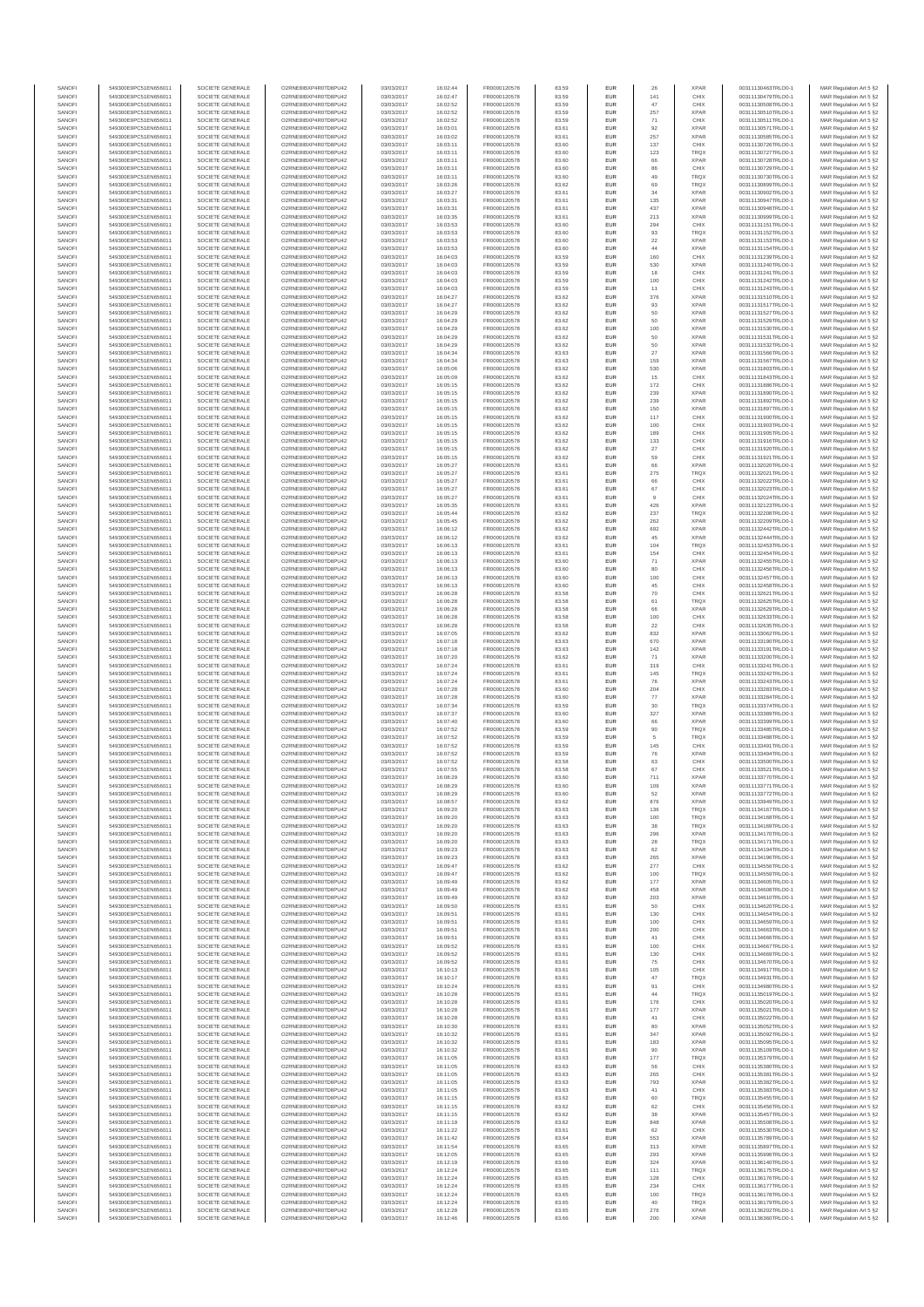| SANOFI<br>SANOFI | 549300E9PC51EN656011<br>549300E9PC51EN656011 | SOCIETE GENERALE<br>SOCIETE GENERALE | O2RNE8IBXP4R0TD8PU42<br>O2RNE8IBXP4R0TD8PU42   | 03/03/2017<br>03/03/2017 | 16:12:46<br>16:13:20 | FR0000120578<br>FR0000120578 | 83.66<br>83.66 | EUR<br>EUR | 315<br>166   | <b>XPAR</b><br>CHIX        | 00311136362TRLO0-1<br>00311136673TRLO0-1 | MAR Regulation Art 5 §2<br>MAR Regulation Art 5 §2  |
|------------------|----------------------------------------------|--------------------------------------|------------------------------------------------|--------------------------|----------------------|------------------------------|----------------|------------|--------------|----------------------------|------------------------------------------|-----------------------------------------------------|
| SANOFI           | 549300E9PC51EN656011                         | SOCIETE GENERALE                     | O2RNE8IBXP4R0TD8PU42                           | 03/03/2017               | 16:13:20             | FR0000120578                 | 83.65          | EUR        | 162          | <b>TRQX</b>                | 00311136674TRLO0-1                       | MAR Regulation Art 5 §2                             |
| SANOFI<br>SANOFI | 549300E9PC51EN656011<br>549300E9PC51EN656011 | SOCIETE GENERALE<br>SOCIETE GENERALE | O2RNE8IBXP4R0TD8PU42<br>O2RNE8IBXP4R0TD8PU42   | 03/03/2017<br>03/03/2017 | 16:13:20<br>16:13:20 | FR0000120578<br>FR0000120578 | 83.66<br>83.65 | EUR<br>EUR | 144<br>11    | <b>XPAR</b><br>CHIX        | 00311136675TRLO0-1<br>00311136676TRLO0-1 | MAR Regulation Art 5 §2                             |
| SANOFI           | 549300E9PC51EN656011                         | SOCIETE GENERALE                     | O2RNE8IBXP4R0TD8PU42                           | 03/03/2017               | 16:13:20             | FR0000120578                 | 83.65          | EUR        | 100          | CHIX                       | 00311136677TRLO0-1                       | MAR Regulation Art 5 §2<br>MAR Regulation Art 5 §2  |
| SANOFI           | 549300E9PC51EN656011                         | SOCIETE GENERALE                     | O2RNE8IBXP4R0TD8PU42                           | 03/03/2017               | 16:13:20             | FR0000120578                 | 83.65          | EUR        | $17$         | CHIX                       | 00311136678TRLO0-1                       | MAR Regulation Art 5 §2                             |
| SANOFI<br>SANOFI | 549300E9PC51EN656011<br>549300E9PC51EN656011 | SOCIETE GENERALE<br>SOCIETE GENERALE | O2RNE8IBXP4R0TD8PU42<br>O2RNE8IBXP4R0TD8PU42   | 03/03/2017<br>03/03/2017 | 16:13:27<br>16:13:44 | FR0000120578<br>FR0000120578 | 83.65<br>83.64 | EUR<br>EUR | 858<br>46    | <b>XPAR</b><br>CHIX        | 00311136730TRLO0-1<br>00311136874TRLO0-1 | MAR Regulation Art 5 §2<br>MAR Regulation Art 5 §2  |
| SANOFI           | 549300E9PC51EN656011                         | SOCIETE GENERALE                     | O2RNE8IBXP4R0TD8PU42                           | 03/03/2017               | 16:14:02             | FR0000120578                 | 83.64          | EUR        | 135          | <b>XPAR</b>                | 00311137145TRLO0-1                       | MAR Regulation Art 5 §2                             |
| SANOFI<br>SANOFI | 549300E9PC51EN656011<br>549300E9PC51EN656011 | SOCIETE GENERALE<br>SOCIETE GENERALE | O2RNE8IBXP4R0TD8PU42<br>O2RNE8IBXP4R0TD8PU42   | 03/03/2017<br>03/03/2017 | 16:14:02<br>16:14:02 | FR0000120578<br>FR0000120578 | 83.64<br>83.64 | EUR<br>EUR | 163<br>13    | <b>TRQX</b><br>CHIX        | 00311137146TRLO0-1<br>00311137147TRLO0-1 | MAR Regulation Art 5 §2<br>MAR Regulation Art 5 §2  |
| SANOFI           | 549300E9PC51EN656011                         | SOCIETE GENERALE                     | O2RNE8IBXP4R0TD8PU42                           | 03/03/2017               | 16:14:02             | FR0000120578                 | 83.64          | EUR        | 264          | CHIX                       | 00311137148TRLO0-1                       | MAR Regulation Art 5 §2                             |
| SANOFI<br>SANOFI | 549300E9PC51EN656011<br>549300E9PC51EN656011 | SOCIETE GENERALE<br>SOCIETE GENERALE | O2RNE8IBXP4R0TD8PU42<br>O2RNE8IBXP4R0TD8PU42   | 03/03/2017<br>03/03/2017 | 16:14:02<br>16:14:02 | FR0000120578<br>FR0000120578 | 83.63<br>83.63 | EUR<br>EUR | 11<br>18     | CHIX<br>CHIX               | 00311137151TRLO0-1<br>00311137152TRLO0-1 | MAR Regulation Art 5 §2<br>MAR Regulation Art 5 §2  |
| SANOFI           | 549300E9PC51EN656011                         | SOCIETE GENERALE                     | O2RNE8IBXP4R0TD8PU42                           | 03/03/2017               | 16:14:02             | FR0000120578                 | 83.63          | EUR        | 100          | CHIX                       | 00311137153TRLO0-1                       | MAR Regulation Art 5 §2                             |
| SANOFI<br>SANOFI | 549300E9PC51EN656011<br>549300E9PC51EN656011 | SOCIETE GENERALE<br>SOCIETE GENERALE | O2RNE8IBXP4R0TD8PU42<br>O2RNE8IBXP4R0TD8PU42   | 03/03/2017<br>03/03/2017 | 16:14:02<br>16:14:02 | FR0000120578<br>FR0000120578 | 83.64<br>83.64 | EUR<br>EUR | 100<br>100   | CHIX<br>CHIX               | 00311137154TRLO0-1<br>00311137155TRLO0-1 | MAR Regulation Art 5 §2<br>MAR Regulation Art 5 §2  |
| SANOFI           | 549300E9PC51EN656011                         | SOCIETE GENERALE                     | O2RNE8IBXP4R0TD8PU42                           | 03/03/2017               | 16:14:02             | FR0000120578                 | 83.64          | EUR        | 120          | CHIX                       | 00311137156TRLO0-1                       | MAR Regulation Art 5 §2                             |
| SANOFI<br>SANOFI | 549300E9PC51EN656011<br>549300E9PC51EN656011 | SOCIETE GENERALE<br>SOCIETE GENERALE | O2RNE8IBXP4R0TD8PU42<br>O2RNE8IBXP4R0TD8PU42   | 03/03/2017<br>03/03/2017 | 16:14:02<br>16:14:03 | FR0000120578<br>FR0000120578 | 83.64<br>83.62 | EUR<br>EUR | 27<br>33     | CHIX<br>CHIX               | 00311137157TRLO0-1<br>00311137171TRLO0-1 | MAR Regulation Art 5 §2<br>MAR Regulation Art 5 §2  |
| SANOFI           | 549300E9PC51EN656011                         | SOCIETE GENERALE                     | O2RNE8IBXP4R0TD8PU42                           | 03/03/2017               | 16:14:08             | FR0000120578                 | 83.62          | EUR        | 240          | CHIX                       | 00311137252TRLO0-1                       | MAR Regulation Art 5 §2                             |
| SANOFI<br>SANOFI | 549300E9PC51EN656011<br>549300E9PC51EN656011 | SOCIETE GENERALE<br>SOCIETE GENERALE | O2RNE8IBXP4R0TD8PU42<br>O2RNE8IBXP4R0TD8PU42   | 03/03/2017<br>03/03/2017 | 16:14:12<br>16:14:12 | FR0000120578<br>FR0000120578 | 83.62<br>83.62 | EUR<br>EUR | 59<br>62     | <b>TRQX</b><br>CHIX        | 00311137282TRLO0-1<br>00311137283TRLO0-1 | MAR Regulation Art 5 §2<br>MAR Regulation Art 5 §2  |
| SANOFI           | 549300E9PC51EN656011                         | SOCIETE GENERALE                     | O2RNE8IBXP4R0TD8PU42                           | 03/03/2017               | 16:14:12             | FR0000120578                 | 83.62          | EUR        | $22\,$       | <b>TRQX</b>                | 00311137284TRLO0-1                       | MAR Regulation Art 5 §2                             |
| SANOFI           | 549300E9PC51EN656011                         | SOCIETE GENERALE<br>SOCIETE GENERALE | O2RNE8IBXP4R0TD8PU42<br>O2RNESIBXP4R0TD8PLI42  | 03/03/2017               | 16:14:12             | FR0000120578                 | 83.61          | EUR        | 94           | <b>XPAR</b>                | 00311137286TRLO0-1                       | MAR Regulation Art 5 §2                             |
| SANOFI<br>SANOFI | 549300E9PC51EN656011<br>549300E9PC51EN656011 | SOCIETE GENERALE                     | O2RNE8IBXP4R0TD8PU42                           | 03/03/2017<br>03/03/2017 | 16:14:28<br>16:14:33 | FR0000120578<br>FR0000120578 | 83.63<br>83.63 | EUR<br>EUR | 15<br>200    | <b>XPAR</b><br><b>XPAR</b> | 00311137435TRLO0-1<br>00311137458TRLO0-1 | MAR Regulation Art 5 §2<br>MAR Regulation Art 5 §2  |
| SANOFI           | 549300E9PC51EN656011                         | SOCIETE GENERALE                     | O2RNE8IBXP4R0TD8PU42                           | 03/03/2017               | 16:14:33             | FR0000120578                 | 83.63          | EUR        | 822          | <b>XPAR</b>                | 00311137459TRLO0-1                       | MAR Regulation Art 5 §2<br>MAR Regulation Art 5 \$2 |
| SANOFI<br>SANOFI | 549300E9PC51EN656011<br>549300E9PC51EN656011 | SOCIETE GENERALE<br>SOCIETE GENERALE | O2RNE8IBXP4R0TD8PU42<br>O2RNE8IBXP4R0TD8PU42   | 03/03/2017<br>03/03/2017 | 16:14:33<br>16:14:33 | FR0000120578<br>FR0000120578 | 83.62<br>83.62 | EUR<br>EUR | 207<br>59    | CHIX<br><b>TRQX</b>        | 00311137460TRLO0-1<br>00311137461TRLO0-1 | MAR Regulation Art 5 §2                             |
| SANOFI<br>SANOFI | 549300E9PC51EN656011<br>549300E9PC51EN656011 | SOCIETE GENERALE<br>SOCIETE GENERALE | O2RNE8IBXP4R0TD8PU42<br>O2RNE8IBXP4R0TD8PU42   | 03/03/2017<br>03/03/2017 | 16:14:33             | FR0000120578<br>FR0000120578 | 83.62<br>83.62 | EUR<br>EUR | 15<br>52     | <b>TRQX</b><br>CHIX        | 00311137462TRLO0-1                       | MAR Regulation Art 5 §2<br>MAR Regulation Art 5 §2  |
| SANOFI           | 549300E9PC51EN656011                         | SOCIETE GENERALE                     | O2RNE8IBXP4R0TD8PU42                           | 03/03/2017               | 16:14:33<br>16:15:01 | FR0000120578                 | 83.63          | EUR        | 135          | <b>XPAR</b>                | 00311137463TRLO0-1<br>00311137889TRLO0-1 | MAR Regulation Art 5 §2                             |
| SANOFI<br>SANOFI | 549300E9PC51EN656011<br>549300E9PC51EN656011 | SOCIETE GENERALE<br>SOCIETE GENERALE | O2RNE8IBXP4R0TD8PU42<br>O2RNE8IBXP4R0TD8PU42   | 03/03/2017<br>03/03/2017 | 16:15:01<br>16:15:26 | FR0000120578<br>FR0000120578 | 83.63<br>83.63 | EUR<br>EUR | 107<br>61    | <b>TRQX</b><br><b>TRQX</b> | 00311137890TRLO0-1<br>00311138117TRLO0-1 | MAR Regulation Art 5 §2<br>MAR Regulation Art 5 §2  |
| SANOFI           | 549300E9PC51EN656011                         | SOCIETE GENERALE                     | O2RNE8IBXP4R0TD8PU42                           | 03/03/2017               | 16:15:26             | FR0000120578                 | 83.63          | EUR        | 484          | CHIX                       | 00311138118TRLO0-1                       | MAR Regulation Art 5 §2                             |
| SANOFI           | 549300E9PC51EN656011                         | SOCIETE GENERALE                     | O2RNE8IBXP4R0TD8PU42                           | 03/03/2017               | 16:15:26             | FR0000120578                 | 83.63          | EUR        | 173          | <b>XPAR</b>                | 00311138120TRLO0-1                       | MAR Regulation Art 5 §2                             |
| SANOFI<br>SANOFI | 549300E9PC51EN656011<br>549300E9PC51EN656011 | SOCIETE GENERALE<br>SOCIETE GENERALE | O2RNE8IBXP4R0TD8PU42<br>O2RNE8IBXP4R0TD8PU42   | 03/03/2017<br>03/03/2017 | 16:15:26<br>16:15:26 | FR0000120578<br>FR0000120578 | 83.63<br>83.63 | EUR<br>EUR | 146<br>312   | <b>XPAR</b><br><b>XPAR</b> | 00311138121TRLO0-1<br>00311138123TRLO0-1 | MAR Regulation Art 5 §2<br>MAR Regulation Art 5 §2  |
| SANOFI           | 549300E9PC51EN656011                         | SOCIETE GENERALE                     | O2RNE8IBXP4R0TD8PU42                           | 03/03/2017               | 16:15:26             | FR0000120578                 | 83.63          | EUR        | 194<br>54    | <b>XPAR</b>                | 00311138125TRLO0-1                       | MAR Regulation Art 5 §2                             |
| SANOFI<br>SANOFI | 549300E9PC51EN656011<br>549300E9PC51EN656011 | SOCIETE GENERALE<br>SOCIETE GENERALE | O2RNE8IBXP4R0TD8PU42<br>O2RNE8IBXP4R0TD8PU42   | 03/03/2017<br>03/03/2017 | 16:15:26<br>16:16:04 | FR0000120578<br>FR0000120578 | 83.63<br>83.65 | EUR<br>EUR | 1,020        | CHIX<br><b>XPAR</b>        | 00311138126TRLO0-1<br>00311138477TRLO0-1 | MAR Regulation Art 5 §2<br>MAR Regulation Art 5 §2  |
| SANOFI           | 549300E9PC51EN656011                         | SOCIETE GENERALE                     | O2RNE8IBXP4R0TD8PU42<br>O2RNE8IBXP4R0TD8PU42   | 03/03/2017               | 16:16:27             | FR0000120578                 | 83.64          | EUR        | 299          | CHIX                       | 00311138727TRLO0-1                       | MAR Regulation Art 5 §2                             |
| SANOFI<br>SANOFI | 549300E9PC51EN656011<br>549300E9PC51EN656011 | SOCIETE GENERALE<br>SOCIETE GENERALE | O2RNE8IBXP4R0TD8PU42                           | 03/03/2017<br>03/03/2017 | 16:16:30<br>16:16:47 | FR0000120578<br>FR0000120578 | 83.65<br>83.66 | EUR<br>EUR | 1,001<br>92  | <b>XPAR</b><br><b>TRQX</b> | 00311138751TRLO0-1<br>00311138896TRLO0-1 | MAR Regulation Art 5 §2<br>MAR Regulation Art 5 §2  |
| SANOFI           | 549300E9PC51EN656011                         | SOCIETE GENERALE                     | O2RNE8IBXP4R0TD8PU42                           | 03/03/2017               | 16:16:47             | FR0000120578<br>FR0000120578 | 83.66          | EUR        | 46           | <b>TRQX</b><br><b>XPAR</b> | 00311138898TRLO0-1                       | MAR Regulation Art 5 §2<br>MAR Regulation Art 5 62  |
| SANOFI<br>SANOFI | 549300E9PC51EN656011<br>549300E9PC51EN656011 | SOCIETE GENERALE<br>SOCIETE GENERALE | O2RNE8IBXP4R0TD8PU42<br>O2RNE8IBXP4R0TD8PU42   | 03/03/2017<br>03/03/2017 | 16:16:47<br>16:16:47 | FR0000120578                 | 83.66<br>83.66 | EUR<br>EUR | 910<br>100   | <b>TRQX</b>                | 00311138899TRLO0-1<br>00311138900TRLO0-1 | MAR Regulation Art 5 §2                             |
| SANOFI           | 549300E9PC51EN656011                         | SOCIETE GENERALE                     | O2RNE8IBXP4R0TD8PU42                           | 03/03/2017               | 16:16:47             | FR0000120578                 | 83.66          | EUR        | 96           | <b>TRQX</b>                | 00311138901TRLO0-1                       | MAR Regulation Art 5 §2<br>MAR Regulation Art 5 §2  |
| SANOFI<br>SANOFI | 549300E9PC51EN656011<br>549300E9PC51EN656011 | SOCIETE GENERALE<br>SOCIETE GENERALE | O2RNE8IBXP4R0TD8PU42<br>O2RNE8IBXP4R0TD8PU42   | 03/03/2017<br>03/03/2017 | 16:16:47<br>16:16:51 | FR0000120578<br>FR0000120578 | 83.66<br>83.66 | EUR<br>EUR | 31<br>300    | <b>XPAR</b><br><b>XPAR</b> | 00311138905TRLO0-1<br>00311138939TRLO0-1 | MAR Regulation Art 5 §2                             |
| SANOFI           | 549300E9PC51EN656011                         | SOCIETE GENERALE                     | O2RNE8IBXP4R0TD8PU42                           | 03/03/2017               | 16:16:51             | FR0000120578                 | 83.66          | EUR        | 190          | <b>XPAR</b>                | 00311138941TRLO0-1                       | MAR Regulation Art 5 §2                             |
| SANOFI<br>SANOFI | 549300E9PC51EN656011<br>549300E9PC51EN656011 | SOCIETE GENERALE<br>SOCIETE GENERALE | O2RNE8IBXP4R0TD8PU42<br>O2RNE8IBXP4R0TD8PU42   | 03/03/2017<br>03/03/2017 | 16:17:18<br>16:17:19 | FR0000120578<br>FR0000120578 | 83.67<br>83.67 | EUR<br>EUR | 10<br>86     | <b>XPAR</b><br><b>XPAR</b> | 00311139190TRLO0-1<br>00311139193TRLO0-1 | MAR Regulation Art 5 §2<br>MAR Regulation Art 5 \$2 |
| SANOFI           | 549300E9PC51EN656011                         | SOCIETE GENERALE                     | O2RNE8IBXP4R0TD8PU42                           | 03/03/2017               | 16:17:19             | FR0000120578                 | 83.67          | EUR        | 239          | <b>XPAR</b>                | 00311139197TRLO0-1                       | MAR Regulation Art 5 §2                             |
| SANOFI<br>SANOFI | 549300E9PC51EN656011<br>549300E9PC51EN656011 | SOCIETE GENERALE<br>SOCIETE GENERALE | O2RNE8IBXP4R0TD8PU42<br>O2RNE8IBXP4R0TD8PU42   | 03/03/2017<br>03/03/2017 | 16:17:19<br>16:17:27 | FR0000120578<br>FR0000120578 | 83.67<br>83.66 | EUR<br>EUR | 494<br>157   | <b>XPAR</b><br>CHIX        | 00311139198TRLO0-1<br>00311139268TRLO0-1 | MAR Regulation Art 5 §2<br>MAR Regulation Art 5 §2  |
| SANOFI           | 549300E9PC51EN656011                         | SOCIETE GENERALE                     | O2RNE8IBXP4R0TD8PU42                           | 03/03/2017               | 16:17:27             | FR0000120578                 | 83.66          | EUR        | 110          | TRQX                       | 00311139271TRLO0-1                       | MAR Regulation Art 5 §2                             |
| SANOFI<br>SANOFI | 549300E9PC51EN656011<br>549300E9PC51EN656011 | SOCIETE GENERALE<br>SOCIETE GENERALE | O2RNE8IBXP4R0TD8PU42<br>O2RNE8IBXP4R0TD8PU42   | 03/03/2017<br>03/03/2017 | 16:17:27<br>16:17:27 | FR0000120578<br>FR0000120578 | 83.66<br>83.66 | EUR<br>EUR | 100<br>156   | CHIX<br>CHIX               | 00311139273TRLO0-1<br>00311139274TRLO0-1 | MAR Regulation Art 5 §2<br>MAR Regulation Art 5 §2  |
| SANOFI           | 549300E9PC51EN656011                         | SOCIETE GENERALE                     | O2RNE8IBXP4R0TD8PU42                           | 03/03/2017               | 16:17:27             | FR0000120578                 | 83.66          | EUR        | 75           | <b>XPAR</b>                | 00311139275TRLO0-1                       | MAR Regulation Art 5 §2                             |
| SANOFI<br>SANOFI | 549300E9PC51EN656011<br>549300E9PC51EN656011 | SOCIETE GENERALE<br>SOCIETE GENERALE | O2RNE8IBXP4R0TD8PU42<br>O2RNE8IBXP4R0TD8PU42   | 03/03/2017<br>03/03/2017 | 16:17:27<br>16:17:27 | FR0000120578<br>FR0000120578 | 83.66<br>83.66 | EUR<br>EUR | 45<br>23     | <b>TRQX</b><br>CHIX        | 00311139276TRLO0-1<br>00311139279TRLO0-1 | MAR Regulation Art 5 §2<br>MAR Regulation Art 5 §2  |
| SANOFI           | 549300E9PC51EN656011                         | SOCIETE GENERALE                     | O2RNE8IBXP4R0TD8PU42                           | 03/03/2017               | 16:17:41             | FR0000120578                 | 83.67          | EUR        | 61           | <b>TRQX</b>                | 00311139398TRLO0-1                       | MAR Regulation Art 5 §2                             |
| SANOFI<br>SANOFI | 549300E9PC51EN656011<br>549300E9PC51EN656011 | SOCIETE GENERALE<br>SOCIETE GENERALE | O2RNE8IBXP4R0TD8PU42<br>O2RNE8IBXP4R0TD8PU42   | 03/03/2017<br>03/03/2017 | 16:17:41<br>16:17:41 | FR0000120578<br>FR0000120578 | 83.67<br>83.67 | EUR<br>EUR | 412<br>45    | <b>XPAR</b><br><b>XPAR</b> | 00311139409TRLO0-1<br>00311139429TRLO0-1 | MAR Regulation Art 5 §2<br>MAR Regulation Art 5 §2  |
| SANOFI           | 549300E9PC51EN656011                         | SOCIETE GENERALE                     | O2RNE8IBXP4R0TD8PU42                           | 03/03/2017               | 16:17:41             | FR0000120578                 | 83.67          | EUR        | 105          | <b>XPAR</b>                | 00311139448TRLO0-1                       | MAR Regulation Art 5 §2                             |
| SANOFI<br>SANOFI | 549300E9PC51EN656011<br>549300E9PC51EN656011 | SOCIETE GENERALE<br>SOCIETE GENERALE | O2RNE8IBXP4R0TD8PU42<br>O2RNE8IBXP4R0TD8PU42   | 03/03/2017<br>03/03/2017 | 16:17:42<br>16:17:42 | FR0000120578<br>FR0000120578 | 83.66<br>83.66 | EUR<br>EUR | 254<br>129   | CHIX<br>CHIX               | 00311139488TRLO0-1<br>00311139491TRLO0-1 | MAR Regulation Art 5 §2<br>MAR Regulation Art 5 §2  |
| SANOFI           | 549300E9PC51EN656011                         | SOCIETE GENERALE                     | O2RNE8IBXP4R0TD8PU42                           | 03/03/2017               | 16:17:42             | FR0000120578                 | 83.66          | EUR        | 80           | CHIX                       | 00311139495TRLO0-1                       | MAR Regulation Art 5 §2                             |
| SANOFI<br>SANOFI | 549300E9PC51EN656011<br>549300E9PC51EN656011 | SOCIETE GENERALE<br>SOCIETE GENERALE | O2RNE8IBXP4R0TD8PU42<br>O2RNE8IBXP4R0TD8PU42   | 03/03/2017<br>03/03/2017 | 16:17:42<br>16:17:52 | FR0000120578<br>FR0000120578 | 83.66<br>83.64 | EUR<br>EUR | 267<br>65    | CHIX<br>CHIX               | 00311139497TRLO0-1<br>00311139620TRLO0-1 | MAR Regulation Art 5 §2<br>MAR Regulation Art 5 \$2 |
| SANOFI           | 549300E9PC51EN656011                         | SOCIETE GENERALE                     | O2RNE8IBXP4R0TD8PU42                           | 03/03/2017               | 16:17:52             | FR0000120578                 | 83.64          | EUR        | 19           | <b>XPAR</b>                | 00311139621TRLO0-1                       | MAR Regulation Art 5 §2                             |
| SANOFI<br>SANOFI | 549300E9PC51EN656011<br>549300E9PC51EN656011 | SOCIETE GENERALE<br>SOCIETE GENERALE | O2RNE8IBXP4R0TD8PU42<br>O2RNE8IBXP4R0TD8PU42   | 03/03/2017<br>03/03/2017 | 16:17:52<br>16:17:52 | FR0000120578<br>FR0000120578 | 83.64<br>83.64 | EUR<br>EUR | 63<br>54     | <b>XPAR</b><br>CHIX        | 00311139622TRLO0-1<br>00311139623TRLO0-1 | MAR Regulation Art 5 §2<br>MAR Regulation Art 5 §2  |
| SANOFI           | 549300E9PC51EN656011                         | SOCIETE GENERALE                     | O2RNE8IBXP4R0TD8PU42                           | 03/03/2017               | 16:17:55             | FR0000120578                 | 83.63          | EUR        | 243          | <b>XPAR</b>                | 00311139642TRLO0-1                       | MAR Regulation Art 5 §2                             |
| SANOFI<br>SANOFI | 549300E9PC51EN656011<br>549300E9PC51EN656011 | SOCIETE GENERALE<br>SOCIETE GENERALE | O2RNE8IBXP4R0TD8PU42<br>O2RNE8IBXP4R0TD8PU42   | 03/03/2017<br>03/03/2017 | 16:17:57<br>16:18:04 | FR0000120578<br>FR0000120578 | 83.62<br>83.61 | EUR<br>EUR | 99<br>$47\,$ | <b>XPAR</b><br>CHIX        | 00311139654TRLO0-1<br>00311139699TRLO0-1 | MAR Regulation Art 5 §2<br>MAR Regulation Art 5 §2  |
| SANOFI           | 549300E9PC51EN656011                         | SOCIETE GENERALE                     | O2RNE8IBXP4R0TD8PU42                           | 03/03/2017               | 16:18:04             | FR0000120578                 | 83.61          | EUR        | 17           | CHIX                       | 00311139701TRLO0-1                       | MAR Regulation Art 5 §2                             |
| SANOFI<br>SANOFI | 549300E9PC51EN656011<br>549300E9PC51EN656011 | SOCIETE GENERALE<br>SOCIETE GENERALE | O2RNE8IBXP4R0TD8PU42<br>O2RNE8IBXP4R0TD8PU42   | 03/03/2017<br>03/03/2017 | 16:18:05<br>16:18:05 | FR0000120578<br>FR0000120578 | 83.61<br>83.61 | EUR<br>EUR | 76<br>30     | CHIX<br><b>TRQX</b>        | 00311139714TRLO0-1<br>00311139716TRLO0-1 | MAR Regulation Art 5 §2<br>MAR Regulation Art 5 §2  |
| SANOFI           | 549300E9PC51EN656011                         | SOCIETE GENERALE                     | O2RNE8IBXP4R0TD8PU42                           | 03/03/2017               | 16:18:05             | FR0000120578                 | 83.61          | EUR        | 86           | <b>XPAR</b>                | 00311139717TRLO0-1                       | MAR Regulation Art 5 §2                             |
| SANOFI<br>SANOFI | 549300E9PC51EN656011<br>549300E9PC51EN656011 | SOCIETE GENERALE<br>SOCIETE GENERALE | O2RNESIBXP4R0TD8PLI42<br>O2RNESIBXP4R0TD8PLI42 | 03/03/2017<br>03/03/2017 | 16:18:05<br>16:18:05 | FR0000120578<br>FR0000120578 | 83.61<br>83.61 | EUR<br>EUR | 31<br>11     | TRQX<br>CHIX               | 00311139718TRLO0-1<br>00311139719TRLO0-1 | MAR Regulation Art 5 §2<br>MAR Regulation Art 5 §2  |
| SANOFI           | 549300E9PC51EN656011                         | SOCIETE GENERALE                     | O2RNE8IBXP4R0TD8PU42                           | 03/03/2017               | 16:18:11             | FR0000120578                 | 83.61          | <b>EUR</b> | 325          | <b>XPAR</b>                | 00311139815TRLO0-1                       | MAR Regulation Art 5 §2                             |
| SANOFI<br>SANOF  | 549300E9PC51EN656011<br>549300E9PC51EN656011 | SOCIETE GENERALE<br>SOCIETE GENERALE | O2RNE8IBXP4R0TD8PU42<br>O2RNE8IBXP4R0TD8PU42   | 03/03/2017<br>03/03/2017 | 16:18:12<br>16:18:16 | FR0000120578<br>FR0000120578 | 83.60<br>83.59 | <b>EUR</b> | 64<br>145    | CHIX<br><b>XPAR</b>        | 00311139833TRLO0-1<br>00311139924TRLO0-1 | MAR Regulation Art 5 §2<br>MAR Regulation Art 5 §2  |
| SANOFI           | 549300E9PC51EN656011                         | SOCIETE GENERALE                     | O2RNE8IBXP4R0TD8PU42                           | 03/03/2017               | 16:18:26             | FR0000120578                 | 83.59          | EUR        | 60           | <b>TRQX</b>                | 00311139995TRLO0-1                       | MAR Regulation Art 5 §2                             |
| SANOFI<br>SANOFI | 549300E9PC51EN656011<br>549300E9PC51EN656011 | SOCIETE GENERALE<br>SOCIETE GENERALE | O2RNE8IBXP4R0TD8PU42<br>O2RNE8IBXP4R0TD8PLI42  | 03/03/2017<br>03/03/2017 | 16:18:26<br>16:19:03 | FR0000120578<br>FR0000120578 | 83.59<br>83.64 | EUR<br>EUR | 151<br>157   | <b>XPAR</b><br><b>XPAR</b> | 00311139997TRLO0-1<br>00311140301TRLO0-1 | MAR Regulation Art 5 §2<br>MAR Regulation Art 5 \$2 |
| SANOFI           | 549300E9PC51EN656011                         | SOCIETE GENERALE                     | O2RNE8IBXP4R0TD8PU42                           | 03/03/2017               | 16:19:19             | FR0000120578                 | 83.64          | EUR        | 1,115        | <b>XPAR</b>                | 00311140457TRLO0-1                       | MAR Regulation Art 5 §2                             |
| SANOFI<br>SANOFI | 549300E9PC51EN656011<br>549300E9PC51EN656011 | SOCIETE GENERALE<br>SOCIETE GENERALE | O2RNE8IBXP4R0TD8PU42<br>O2RNE8IBXP4R0TD8PU42   | 03/03/2017<br>03/03/2017 | 16:19:31<br>16:19:31 | FR0000120578<br>FR0000120578 | 83.63<br>83.63 | EUR<br>EUR | 223<br>21    | TRQX<br>CHIX               | 00311140582TRLO0-1<br>00311140584TRLO0-1 | MAR Regulation Art 5 §2<br>MAR Regulation Art 5 §2  |
| SANOFI           | 549300E9PC51EN656011                         | SOCIETE GENERALE                     | O2RNE8IBXP4R0TD8PU42                           | 03/03/2017               | 16:19:42             | FR0000120578                 | 83.63          | EUR        | 100          | CHIX                       | 00311140686TRLO0-1                       | MAR Regulation Art 5 §2                             |
| SANOFI<br>SANOFI | 549300E9PC51EN656011<br>549300E9PC51EN656011 | SOCIETE GENERALE<br>SOCIETE GENERALE | O2RNE8IBXP4R0TD8PU42<br>O2RNE8IBXP4R0TD8PU42   | 03/03/2017<br>03/03/2017 | 16:19:42<br>16:19:42 | FR0000120578<br>FR0000120578 | 83.63<br>83.63 | EUR<br>EUR | 125<br>70    | CHIX<br>CHIX               | 00311140689TRLO0-1<br>00311140692TRLO0-1 | MAR Regulation Art 5 §2<br>MAR Regulation Art 5 §2  |
| SANOFI           | 549300E9PC51EN656011                         | SOCIETE GENERALE                     | O2RNE8IBXP4R0TD8PU42                           | 03/03/2017               | 16:19:42             | FR0000120578                 | 83.63          | EUR        | 51           | <b>TRQX</b>                | 00311140695TRLO0-1                       | MAR Regulation Art 5 §2                             |
| SANOFI<br>SANOFI | 549300E9PC51EN656011<br>549300E9PC51EN656011 | SOCIETE GENERALE<br>SOCIETE GENERALE | O2RNE8IBXP4R0TD8PU42<br>O2RNE8IBXP4R0TD8PU42   | 03/03/2017<br>03/03/2017 | 16:19:42<br>16:19:42 | FR0000120578<br>FR0000120578 | 83.63<br>83.63 | EUR<br>EUR | 466<br>100   | <b>XPAR</b><br>CHIX        | 00311140698TRLO0-1<br>00311140702TRLO0-1 | MAR Regulation Art 5 §2<br>MAR Regulation Art 5 §2  |
| SANOFI           | 549300E9PC51EN656011                         | SOCIETE GENERALE                     | O2RNE8IBXP4R0TD8PU42                           | 03/03/2017               | 16:19:42             | FR0000120578                 | 83.63          | EUR        | 200          | CHIX                       | 00311140705TRLO0-1                       | MAR Regulation Art 5 §2                             |
| SANOFI<br>SANOFI | 549300E9PC51EN656011<br>549300E9PC51EN656011 | SOCIETE GENERALE<br>SOCIETE GENERALE | O2RNE8IBXP4R0TD8PU42<br>O2RNE8IBXP4R0TD8PU42   | 03/03/2017<br>03/03/2017 | 16:19:42<br>16:19:43 | FR0000120578<br>FR0000120578 | 83.63<br>83.63 | EUR<br>EUR | 88<br>57     | CHIX<br><b>TRQX</b>        | 00311140708TRLO0-1<br>00311140731TRLO0-1 | MAR Regulation Art 5 §2<br>MAR Regulation Art 5 §2  |
| SANOFI           | 549300E9PC51EN656011                         | SOCIETE GENERALE                     | O2RNE8IBXP4R0TD8PU42                           | 03/03/2017               | 16:19:43             | FR0000120578                 | 83.62          | EUR        | 100          | CHIX                       | 00311140733TRLO0-1                       | MAR Regulation Art 5 §2                             |
| SANOFI<br>SANOFI | 549300E9PC51EN656011<br>549300E9PC51EN656011 | SOCIETE GENERALE<br>SOCIETE GENERALE | O2RNE8IBXP4R0TD8PU42<br>O2RNE8IBXP4R0TD8PU42   | 03/03/2017<br>03/03/2017 | 16:19:43<br>16:19:43 | FR0000120578<br>FR0000120578 | 83.63<br>83.63 | EUR<br>EUR | 100<br>77    | CHIX<br>CHIX               | 00311140735TRLO0-1<br>00311140736TRLO0-1 | MAR Regulation Art 5 §2<br>MAR Regulation Art 5 §2  |
| SANOFI<br>SANOFI | 549300E9PC51EN656011                         | SOCIETE GENERALE<br>SOCIETE GENERALE | O2RNE8IBXP4R0TD8PU42                           | 03/03/2017               | 16:19:51             | FR0000120578                 | 83.62<br>83.62 | EUR<br>EUR | 246<br>23    | <b>XPAR</b><br><b>XPAR</b> | 00311140848TRLO0-1                       | MAR Regulation Art 5 §2                             |
| SANOFI           | 549300E9PC51EN656011<br>549300E9PC51EN656011 | SOCIETE GENERALE                     | O2RNE8IBXP4R0TD8PU42<br>O2RNE8IBXP4R0TD8PU42   | 03/03/2017<br>03/03/2017 | 16:20:00<br>16:20:03 | FR0000120578<br>FR0000120578 | 83.64          | EUR        | 110          | <b>XPAR</b>                | 00311140951TRLO0-1<br>00311140990TRLO0-1 | MAR Regulation Art 5 §2<br>MAR Regulation Art 5 §2  |
| SANOFI           | 549300E9PC51EN656011                         | SOCIETE GENERALE                     | O2RNE8IBXP4R0TD8PU42                           | 03/03/2017               | 16:20:03             | FR0000120578                 | 83.64<br>83.65 | EUR        | 50           | <b>XPAR</b>                | 00311140993TRLO0-1                       | MAR Regulation Art 5 §2                             |
| SANOFI<br>SANOFI | 549300E9PC51EN656011<br>549300E9PC51EN656011 | SOCIETE GENERALE<br>SOCIETE GENERALE | O2RNE8IBXP4R0TD8PU42<br>O2RNE8IBXP4R0TD8PU42   | 03/03/2017<br>03/03/2017 | 16:20:30<br>16:20:30 | FR0000120578<br>FR0000120578 | 83.65          | EUR<br>EUR | 156<br>100   | CHIX<br>CHIX               | 00311141228TRLO0-1<br>00311141233TRLO0-1 | MAR Regulation Art 5 §2<br>MAR Regulation Art 5 §2  |
| SANOFI<br>SANOFI | 549300E9PC51EN656011<br>549300E9PC51EN656011 | SOCIETE GENERALE<br>SOCIETE GENERALE | O2RNE8IBXP4R0TD8PU42<br>O2RNE8IBXP4R0TD8PU42   | 03/03/2017<br>03/03/2017 | 16:20:30<br>16:20:30 | FR0000120578<br>FR0000120578 | 83.65<br>83.64 | EUR<br>EUR | 23<br>152    | CHIX<br><b>TRQX</b>        | 00311141239TRLO0-1<br>00311141244TRLO0-1 | MAR Regulation Art 5 §2<br>MAR Regulation Art 5 §2  |
| SANOFI           | 549300E9PC51EN656011                         | SOCIETE GENERALE                     | O2RNE8IBXP4R0TD8PU42                           | 03/03/2017               | 16:20:30             | FR0000120578                 | 83.63          | EUR        | 17           | <b>XPAR</b>                | 00311141249TRLO0-1                       | MAR Regulation Art 5 §2                             |
| SANOFI<br>SANOFI | 549300E9PC51EN656011<br>549300E9PC51EN656011 | SOCIETE GENERALE<br>SOCIETE GENERALE | O2RNE8IBXP4R0TD8PU42<br>O2RNE8IBXP4R0TD8PU42   | 03/03/2017<br>03/03/2017 | 16:20:30<br>16:20:30 | FR0000120578<br>FR0000120578 | 83.64<br>83.65 | EUR<br>EUR | 59<br>117    | <b>XPAR</b><br>CHIX        | 00311141252TRLO0-1<br>00311141253TRLO0-1 | MAR Regulation Art 5 §2<br>MAR Regulation Art 5 §2  |
| SANOFI           | 549300E9PC51EN656011                         | SOCIETE GENERALE                     | O2RNE8IBXP4R0TD8PU42                           | 03/03/2017               | 16:20:30             | FR0000120578                 | 83.65          | EUR        | 84           | CHIX                       | 00311141254TRLO0-1                       | MAR Regulation Art 5 §2                             |
| SANOFI<br>SANOFI | 549300E9PC51EN656011<br>549300E9PC51EN656011 | SOCIETE GENERALE<br>SOCIETE GENERALE | O2RNE8IBXP4R0TD8PU42<br>O2RNE8IBXP4R0TD8PU42   | 03/03/2017<br>03/03/2017 | 16:20:30<br>16:20:41 | FR0000120578<br>FR0000120578 | 83.65<br>83.62 | EUR<br>EUR | 32<br>332    | CHIX<br><b>XPAR</b>        | 00311141255TRLO0-1<br>00311141367TRLO0-1 | MAR Regulation Art 5 §2<br>MAR Regulation Art 5 §2  |
| SANOFI           | 549300E9PC51EN656011                         | SOCIETE GENERALE                     | O2RNE8IBXP4R0TD8PU42                           | 03/03/2017               | 16:20:42             | FR0000120578                 | 83.62          | EUR        | 110          | <b>XPAR</b>                | 00311141369TRLO0-1                       | MAR Regulation Art 5 §2                             |
| SANOFI<br>SANOFI | 549300E9PC51EN656011<br>549300E9PC51EN656011 | SOCIETE GENERALE<br>SOCIETE GENERALE | O2RNE8IBXP4R0TD8PU42<br>O2RNE8IBXP4R0TD8PU42   | 03/03/2017<br>03/03/2017 | 16:20:43<br>16:20:47 | FR0000120578<br>FR0000120578 | 83.62<br>83.61 | EUR<br>EUR | 174<br>114   | <b>XPAR</b><br><b>XPAR</b> | 00311141385TRLO0-1<br>00311141415TRLO0-1 | MAR Regulation Art 5 §2<br>MAR Regulation Art 5 §2  |
| SANOFI           | 549300E9PC51EN656011                         | SOCIETE GENERALE                     | O2RNE8IBXP4R0TD8PU42                           | 03/03/2017               | 16:20:59             | FR0000120578                 | 83.61          | EUR        | 126          | CHIX                       | 00311141521TRLO0-1                       | MAR Regulation Art 5 §2                             |
| SANOFI<br>SANOFI | 549300E9PC51EN656011<br>549300E9PC51EN656011 | SOCIETE GENERALE<br>SOCIETE GENERALE | O2RNE8IBXP4R0TD8PU42<br>O2RNE8IBXP4R0TD8PU42   | 03/03/2017<br>03/03/2017 | 16:21:05<br>16:21:05 | FR0000120578<br>FR0000120578 | 83.61<br>83.61 | EUR<br>EUR | 103<br>39    | <b>XPAR</b><br><b>XPAR</b> | 00311141623TRLO0-1<br>00311141625TRLO0-1 | MAR Regulation Art 5 §2<br>MAR Regulation Art 5 §2  |
| SANOFI           | 549300E9PC51EN656011                         | SOCIETE GENERALE                     | O2RNE8IBXP4R0TD8PU42                           | 03/03/2017               | 16:22:18             | FR0000120578                 | 83.61          | EUR        | 16           | <b>XPAR</b>                | 00311142581TRLO0-1                       | MAR Regulation Art 5 §2                             |
| SANOFI<br>SANOFI | 549300E9PC51EN656011<br>549300E9PC51EN656011 | SOCIETE GENERALE<br>SOCIETE GENERALE | O2RNE8IBXP4R0TD8PU42<br>O2RNE8IBXP4R0TD8PU42   | 03/03/2017<br>03/03/2017 | 16:22:18<br>16:22:18 | FR0000120578<br>FR0000120578 | 83.61<br>83.61 | EUR<br>EUR | 110<br>200   | <b>XPAR</b><br><b>XPAR</b> | 00311142585TRLO0-1<br>00311142592TRLO0-1 | MAR Regulation Art 5 §2<br>MAR Regulation Art 5 §2  |
| SANOFI           | 549300E9PC51EN656011                         | SOCIETE GENERALE                     | O2RNE8IBXP4R0TD8PU42                           | 03/03/2017               | 16:22:19             | FR0000120578                 | 83.61          | EUR        | 29           | <b>XPAR</b>                | 00311142607TRLO0-1                       | MAR Regulation Art 5 §2                             |
| SANOFI<br>SANOFI | 549300E9PC51EN656011<br>549300E9PC51EN656011 | SOCIETE GENERALE<br>SOCIETE GENERALE | O2RNE8IBXP4R0TD8PU42<br>O2RNE8IBXP4R0TD8PU42   | 03/03/2017<br>03/03/2017 | 16:22:51<br>16:23:25 | FR0000120578<br>FR0000120578 | 83.63<br>83.63 | EUR<br>EUR | 71<br>23     | <b>XPAR</b><br><b>XPAR</b> | 00311143027TRLO0-1<br>00311143468TRLO0-1 | MAR Regulation Art 5 §2<br>MAR Regulation Art 5 §2  |
| SANOFI           | 549300E9PC51EN656011                         | SOCIETE GENERALE                     | O2RNE8IBXP4R0TD8PU42                           | 03/03/2017               | 16:23:52             | FR0000120578                 | 83.63          | EUR        | 751          | <b>XPAR</b>                | 00311143791TRLO0-1                       | MAR Regulation Art 5 §2                             |
| SANOFI<br>SANOFI | 549300E9PC51EN656011<br>549300E9PC51EN656011 | SOCIETE GENERALE<br>SOCIETE GENERALE | O2RNE8IBXP4R0TD8PU42<br>O2RNE8IBXP4R0TD8PU42   | 03/03/2017<br>03/03/2017 | 16:24:01<br>16:24:23 | FR0000120578<br>FR0000120578 | 83.62<br>83.65 | EUR<br>EUR | 603<br>91    | <b>XPAR</b><br><b>XPAR</b> | 00311143908TRLO0-1<br>00311144488TRLO0-1 | MAR Regulation Art 5 §2<br>MAR Regulation Art 5 §2  |
| SANOFI           | 549300E9PC51EN656011                         | SOCIETE GENERALE                     | O2RNE8IBXP4R0TD8PU42                           | 03/03/2017               | 16:24:23             | FR0000120578                 | 83.65          | EUR        | 841          | <b>XPAR</b>                | 00311144491TRLO0-1                       | MAR Regulation Art 5 §2                             |
| SANOFI<br>SANOFI | 549300E9PC51EN656011<br>549300E9PC51EN656011 | SOCIETE GENERALE<br>SOCIETE GENERALE | O2RNE8IBXP4R0TD8PU42<br>O2RNE8IBXP4R0TD8PU42   | 03/03/2017<br>03/03/2017 | 16:24:54<br>16:24:54 | FR0000120578<br>FR0000120578 | 83.66<br>83.66 | EUR<br>EUR | 235<br>244   | <b>XPAR</b><br><b>XPAR</b> | 00311144865TRLO0-1<br>00311144866TRLO0-1 | MAR Regulation Art 5 §2<br>MAR Regulation Art 5 §2  |
| SANOFI           | 549300E9PC51EN656011                         | SOCIETE GENERALE                     | O2RNE8IBXP4R0TD8PU42                           | 03/03/2017               | 16:24:54             | FR0000120578                 | 83.66          | EUR        | 444          | <b>XPAR</b>                | 00311144867TRLO0-1                       | MAR Regulation Art 5 §2                             |
| SANOFI<br>SANOFI | 549300E9PC51EN656011<br>549300E9PC51EN656011 | SOCIETE GENERALE<br>SOCIETE GENERALE | O2RNE8IBXP4R0TD8PU42<br>O2RNE8IBXP4R0TD8PU42   | 03/03/2017<br>03/03/2017 | 16:25:37<br>16:25:37 | FR0000120578<br>FR0000120578 | 83.66<br>83.66 | EUR<br>EUR | 180<br>801   | <b>XPAR</b><br><b>XPAR</b> | 00311145411TRLO0-1<br>00311145413TRLO0-1 | MAR Regulation Art 5 §2<br>MAR Regulation Art 5 §2  |
| SANOFI           | 549300E9PC51EN656011                         | SOCIETE GENERALE                     | O2RNE8IBXP4R0TD8PU42                           | 03/03/2017               | 16:25:42             | FR0000120578                 | 83.66          | EUR        | 400          | <b>XPAR</b>                | 00311145490TRLO0-1                       | MAR Regulation Art 5 §2                             |
|                  |                                              |                                      |                                                |                          |                      |                              |                |            |              |                            |                                          |                                                     |